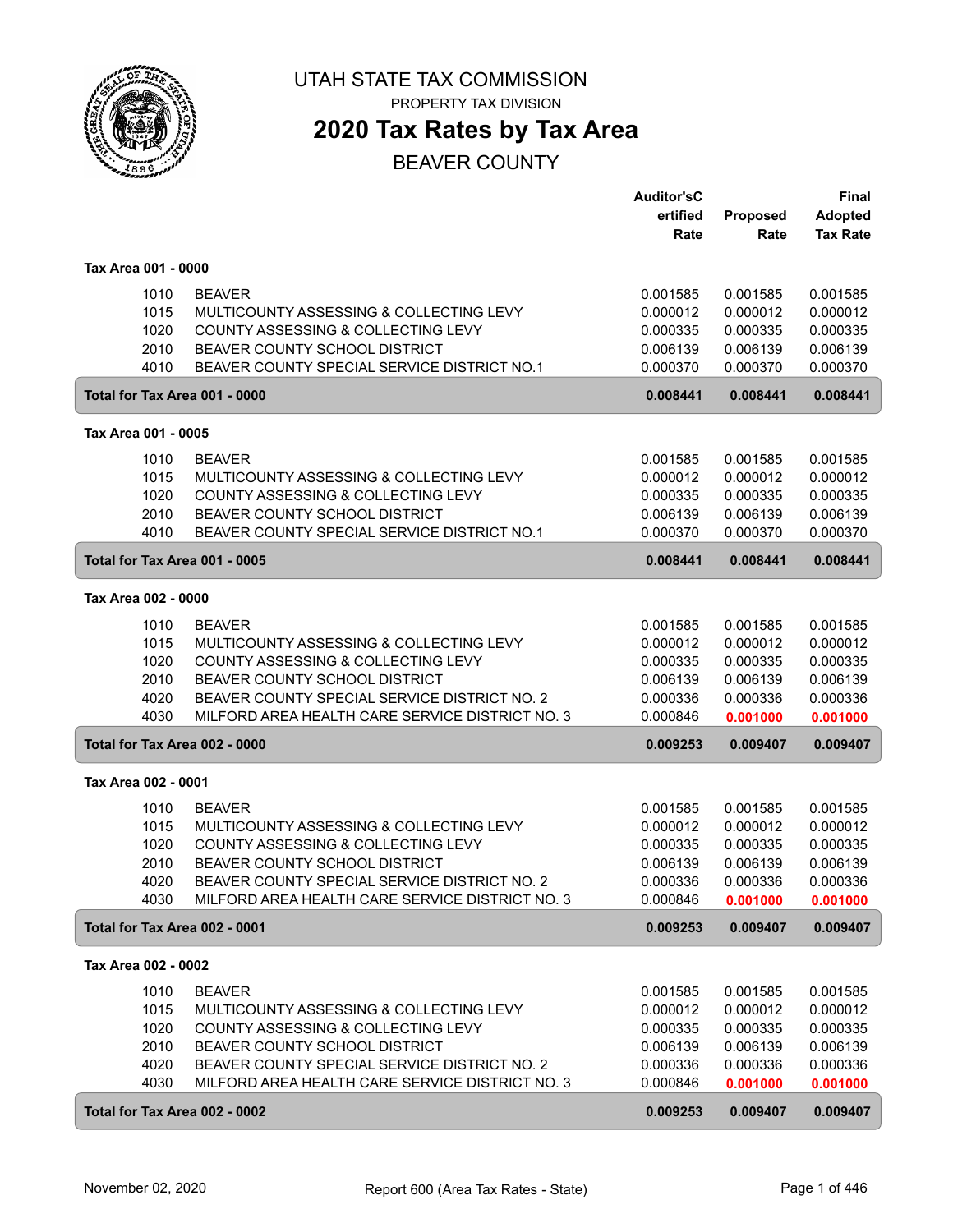

# **2020 Tax Rates by Tax Area**

|                                              |                                                                                                                                                                                                                                    | <b>Auditor'sC</b><br>ertified                                        | Proposed                                                             | <b>Final</b><br><b>Adopted</b>                                       |
|----------------------------------------------|------------------------------------------------------------------------------------------------------------------------------------------------------------------------------------------------------------------------------------|----------------------------------------------------------------------|----------------------------------------------------------------------|----------------------------------------------------------------------|
|                                              |                                                                                                                                                                                                                                    | Rate                                                                 | Rate                                                                 | <b>Tax Rate</b>                                                      |
| Tax Area 002 - 0003                          |                                                                                                                                                                                                                                    |                                                                      |                                                                      |                                                                      |
| 1010<br>1015<br>1020<br>2010<br>4020<br>4030 | <b>BEAVER</b><br>MULTICOUNTY ASSESSING & COLLECTING LEVY<br>COUNTY ASSESSING & COLLECTING LEVY<br>BEAVER COUNTY SCHOOL DISTRICT<br>BEAVER COUNTY SPECIAL SERVICE DISTRICT NO. 2<br>MILFORD AREA HEALTH CARE SERVICE DISTRICT NO. 3 | 0.001585<br>0.000012<br>0.000335<br>0.006139<br>0.000336<br>0.000846 | 0.001585<br>0.000012<br>0.000335<br>0.006139<br>0.000336<br>0.001000 | 0.001585<br>0.000012<br>0.000335<br>0.006139<br>0.000336<br>0.001000 |
| Total for Tax Area 002 - 0003                |                                                                                                                                                                                                                                    | 0.009253                                                             | 0.009407                                                             | 0.009407                                                             |
| Tax Area 002 - 0004                          |                                                                                                                                                                                                                                    |                                                                      |                                                                      |                                                                      |
| 1010<br>1015<br>1020<br>2010<br>4020<br>4030 | <b>BEAVER</b><br>MULTICOUNTY ASSESSING & COLLECTING LEVY<br>COUNTY ASSESSING & COLLECTING LEVY<br>BEAVER COUNTY SCHOOL DISTRICT<br>BEAVER COUNTY SPECIAL SERVICE DISTRICT NO. 2<br>MILFORD AREA HEALTH CARE SERVICE DISTRICT NO. 3 | 0.001585<br>0.000012<br>0.000335<br>0.006139<br>0.000336<br>0.000846 | 0.001585<br>0.000012<br>0.000335<br>0.006139<br>0.000336<br>0.001000 | 0.001585<br>0.000012<br>0.000335<br>0.006139<br>0.000336<br>0.001000 |
| Total for Tax Area 002 - 0004                |                                                                                                                                                                                                                                    | 0.009253                                                             | 0.009407                                                             | 0.009407                                                             |
| Tax Area 002 - 0006                          |                                                                                                                                                                                                                                    |                                                                      |                                                                      |                                                                      |
| 1010<br>1015<br>1020<br>2010<br>4020<br>4030 | <b>BEAVER</b><br>MULTICOUNTY ASSESSING & COLLECTING LEVY<br>COUNTY ASSESSING & COLLECTING LEVY<br>BEAVER COUNTY SCHOOL DISTRICT<br>BEAVER COUNTY SPECIAL SERVICE DISTRICT NO. 2<br>MILFORD AREA HEALTH CARE SERVICE DISTRICT NO. 3 | 0.001585<br>0.000012<br>0.000335<br>0.006139<br>0.000336<br>0.000846 | 0.001585<br>0.000012<br>0.000335<br>0.006139<br>0.000336<br>0.001000 | 0.001585<br>0.000012<br>0.000335<br>0.006139<br>0.000336<br>0.001000 |
| Total for Tax Area 002 - 0006                |                                                                                                                                                                                                                                    | 0.009253                                                             | 0.009407                                                             | 0.009407                                                             |
| Tax Area 002 - 0007                          |                                                                                                                                                                                                                                    |                                                                      |                                                                      |                                                                      |
| 1010<br>1015<br>1020<br>2010<br>4020<br>4030 | <b>BEAVER</b><br>MULTICOUNTY ASSESSING & COLLECTING LEVY<br>COUNTY ASSESSING & COLLECTING LEVY<br>BEAVER COUNTY SCHOOL DISTRICT<br>BEAVER COUNTY SPECIAL SERVICE DISTRICT NO. 2<br>MILFORD AREA HEALTH CARE SERVICE DISTRICT NO. 3 | 0.001585<br>0.000012<br>0.000335<br>0.006139<br>0.000336<br>0.000846 | 0.001585<br>0.000012<br>0.000335<br>0.006139<br>0.000336<br>0.001000 | 0.001585<br>0.000012<br>0.000335<br>0.006139<br>0.000336<br>0.001000 |
| Total for Tax Area 002 - 0007                |                                                                                                                                                                                                                                    | 0.009253                                                             | 0.009407                                                             | 0.009407                                                             |
| Tax Area 002 - 0008                          |                                                                                                                                                                                                                                    |                                                                      |                                                                      |                                                                      |
| 1010<br>1015<br>1020<br>2010<br>4020<br>4030 | <b>BEAVER</b><br>MULTICOUNTY ASSESSING & COLLECTING LEVY<br>COUNTY ASSESSING & COLLECTING LEVY<br>BEAVER COUNTY SCHOOL DISTRICT<br>BEAVER COUNTY SPECIAL SERVICE DISTRICT NO. 2<br>MILFORD AREA HEALTH CARE SERVICE DISTRICT NO. 3 | 0.001585<br>0.000012<br>0.000335<br>0.006139<br>0.000336<br>0.000846 | 0.001585<br>0.000012<br>0.000335<br>0.006139<br>0.000336<br>0.001000 | 0.001585<br>0.000012<br>0.000335<br>0.006139<br>0.000336<br>0.001000 |
| Total for Tax Area 002 - 0008                |                                                                                                                                                                                                                                    | 0.009253                                                             | 0.009407                                                             | 0.009407                                                             |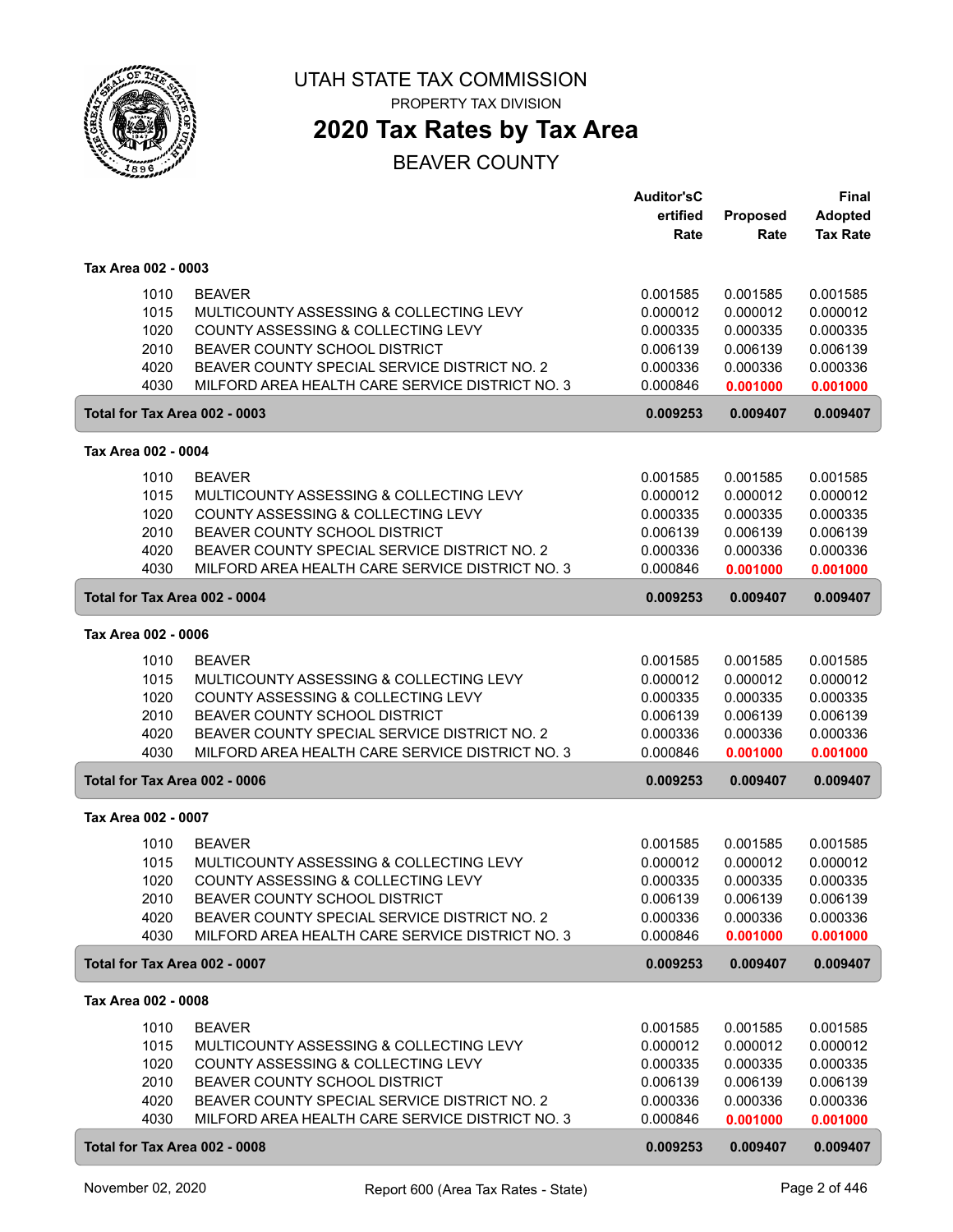

# **2020 Tax Rates by Tax Area**

|                               |                                                 | <b>Auditor'sC</b> |          | <b>Final</b>    |
|-------------------------------|-------------------------------------------------|-------------------|----------|-----------------|
|                               |                                                 | ertified          | Proposed | Adopted         |
|                               |                                                 | Rate              | Rate     | <b>Tax Rate</b> |
| Tax Area 002 - 0009           |                                                 |                   |          |                 |
| 1010                          | <b>BEAVER</b>                                   | 0.001585          | 0.001585 | 0.001585        |
| 1015                          | MULTICOUNTY ASSESSING & COLLECTING LEVY         | 0.000012          | 0.000012 | 0.000012        |
| 1020                          | COUNTY ASSESSING & COLLECTING LEVY              | 0.000335          | 0.000335 | 0.000335        |
| 2010                          | BEAVER COUNTY SCHOOL DISTRICT                   | 0.006139          | 0.006139 | 0.006139        |
| 4020                          | BEAVER COUNTY SPECIAL SERVICE DISTRICT NO. 2    | 0.000336          | 0.000336 | 0.000336        |
| 4030                          | MILFORD AREA HEALTH CARE SERVICE DISTRICT NO. 3 | 0.000846          | 0.001000 | 0.001000        |
| Total for Tax Area 002 - 0009 |                                                 | 0.009253          | 0.009407 | 0.009407        |
| Tax Area 003 - 0000           |                                                 |                   |          |                 |
| 1010                          | <b>BEAVER</b>                                   | 0.001585          | 0.001585 | 0.001585        |
| 1015                          | MULTICOUNTY ASSESSING & COLLECTING LEVY         | 0.000012          | 0.000012 | 0.000012        |
| 1020                          | COUNTY ASSESSING & COLLECTING LEVY              | 0.000335          | 0.000335 | 0.000335        |
| 2010                          | BEAVER COUNTY SCHOOL DISTRICT                   | 0.006139          | 0.006139 | 0.006139        |
| 3010                          | <b>BEAVER CITY</b>                              | 0.000259          | 0.000259 | 0.000259        |
| 4010                          | BEAVER COUNTY SPECIAL SERVICE DISTRICT NO.1     | 0.000370          | 0.000370 | 0.000370        |
| Total for Tax Area 003 - 0000 |                                                 | 0.008700          | 0.008700 | 0.008700        |
|                               |                                                 |                   |          |                 |
| Tax Area 004 - 0000           |                                                 |                   |          |                 |
| 1010                          | <b>BEAVER</b>                                   | 0.001585          | 0.001585 | 0.001585        |
| 1015                          | MULTICOUNTY ASSESSING & COLLECTING LEVY         | 0.000012          | 0.000012 | 0.000012        |
| 1020                          | COUNTY ASSESSING & COLLECTING LEVY              | 0.000335          | 0.000335 | 0.000335        |
| 2010                          | BEAVER COUNTY SCHOOL DISTRICT                   | 0.006139          | 0.006139 | 0.006139        |
| 3030                          | MINERSVILLE TOWN                                | 0.000799          | 0.000799 | 0.000799        |
| 4020                          | BEAVER COUNTY SPECIAL SERVICE DISTRICT NO. 2    | 0.000336          | 0.000336 | 0.000336        |
| 4030                          | MILFORD AREA HEALTH CARE SERVICE DISTRICT NO. 3 | 0.000846          | 0.001000 | 0.001000        |
| Total for Tax Area 004 - 0000 |                                                 | 0.010052          | 0.010206 | 0.010206        |
| Tax Area 005 - 0000           |                                                 |                   |          |                 |
| 1010                          | <b>BEAVER</b>                                   | 0.001585          | 0.001585 | 0.001585        |
| 1015                          | MULTICOUNTY ASSESSING & COLLECTING LEVY         | 0.000012          | 0.000012 | 0.000012        |
| 1020                          | COUNTY ASSESSING & COLLECTING LEVY              | 0.000335          | 0.000335 | 0.000335        |
| 2010                          | BEAVER COUNTY SCHOOL DISTRICT                   | 0.006139          | 0.006139 | 0.006139        |
| 3020                          | <b>MILFORD CITY</b>                             | 0.001562          | 0.001562 | 0.001562        |
| 4020                          | BEAVER COUNTY SPECIAL SERVICE DISTRICT NO. 2    | 0.000336          | 0.000336 | 0.000336        |
| 4030                          | MILFORD AREA HEALTH CARE SERVICE DISTRICT NO. 3 | 0.000846          | 0.001000 | 0.001000        |
| Total for Tax Area 005 - 0000 |                                                 | 0.010815          | 0.010969 | 0.010969        |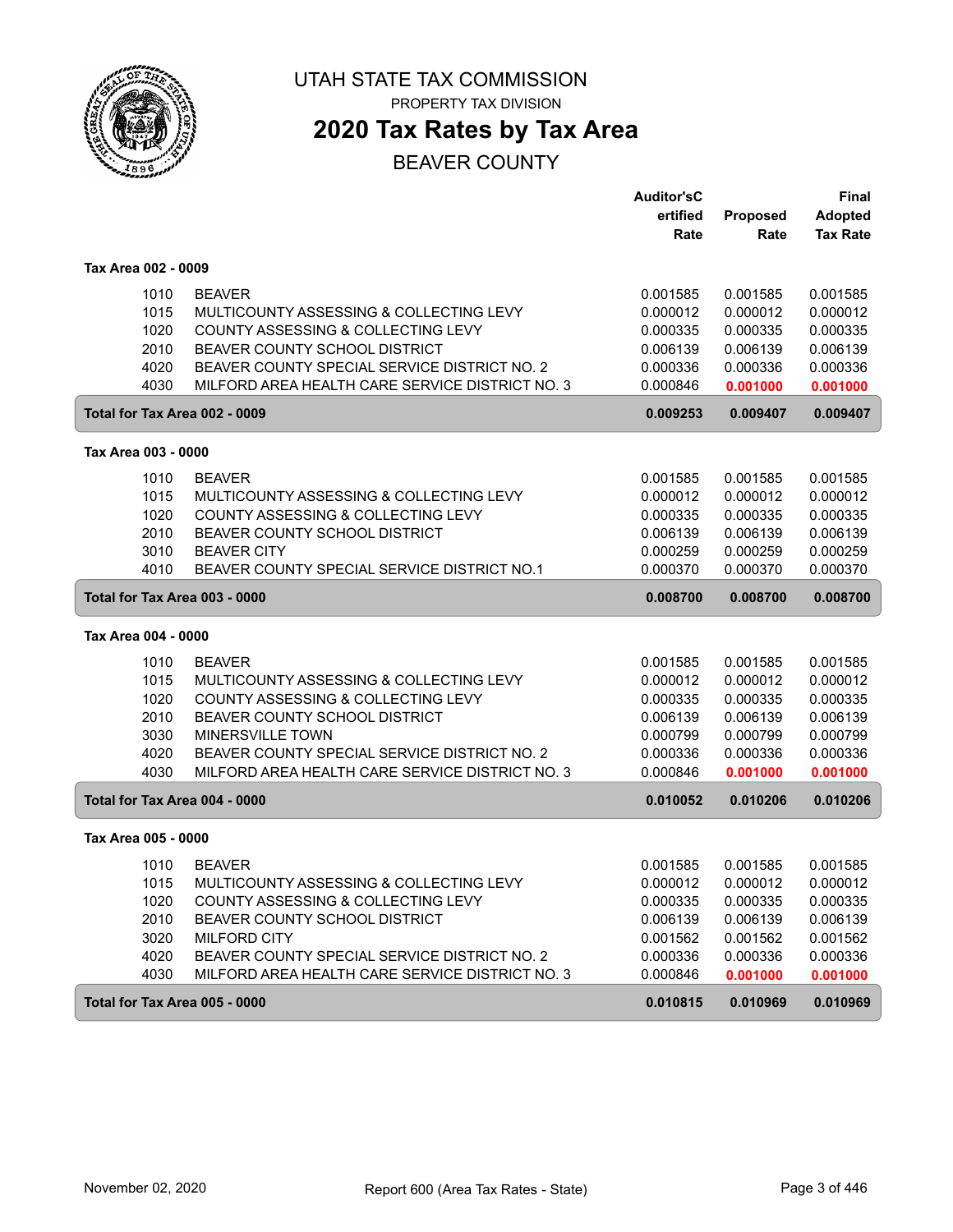

# **2020 Tax Rates by Tax Area**

|                               |                                             | <b>Auditor'sC</b> |                 | Final           |
|-------------------------------|---------------------------------------------|-------------------|-----------------|-----------------|
|                               |                                             | ertified          | <b>Proposed</b> | <b>Adopted</b>  |
|                               |                                             | Rate              | Rate            | <b>Tax Rate</b> |
| Tax Area 006 - 0000           |                                             |                   |                 |                 |
| 1010                          | <b>BEAVER</b>                               | 0.001585          | 0.001585        | 0.001585        |
| 1015                          | MULTICOUNTY ASSESSING & COLLECTING LEVY     | 0.000012          | 0.000012        | 0.000012        |
| 1020                          | COUNTY ASSESSING & COLLECTING LEVY          | 0.000335          | 0.000335        | 0.000335        |
| 2010                          | BEAVER COUNTY SCHOOL DISTRICT               | 0.006139          | 0.006139        | 0.006139        |
| 4010                          | BEAVER COUNTY SPECIAL SERVICE DISTRICT NO.1 | 0.000370          | 0.000370        | 0.000370        |
| Total for Tax Area 006 - 0000 |                                             | 0.008441          | 0.008441        | 0.008441        |
| Tax Area 007 - 0000           |                                             |                   |                 |                 |
| 1010                          | <b>BEAVER</b>                               | 0.001585          | 0.001585        | 0.001585        |
| 1015                          | MULTICOUNTY ASSESSING & COLLECTING LEVY     | 0.000012          | 0.000012        | 0.000012        |
| 1020                          | COUNTY ASSESSING & COLLECTING LEVY          | 0.000335          | 0.000335        | 0.000335        |
| 2010                          | BEAVER COUNTY SCHOOL DISTRICT               | 0.006139          | 0.006139        | 0.006139        |
| 4055                          | ELK MEADOWS SPECIAL SERVICE DISTRICT        | 0.000467          | 0.000467        | 0.000467        |
| Total for Tax Area 007 - 0000 |                                             | 0.008538          | 0.008538        | 0.008538        |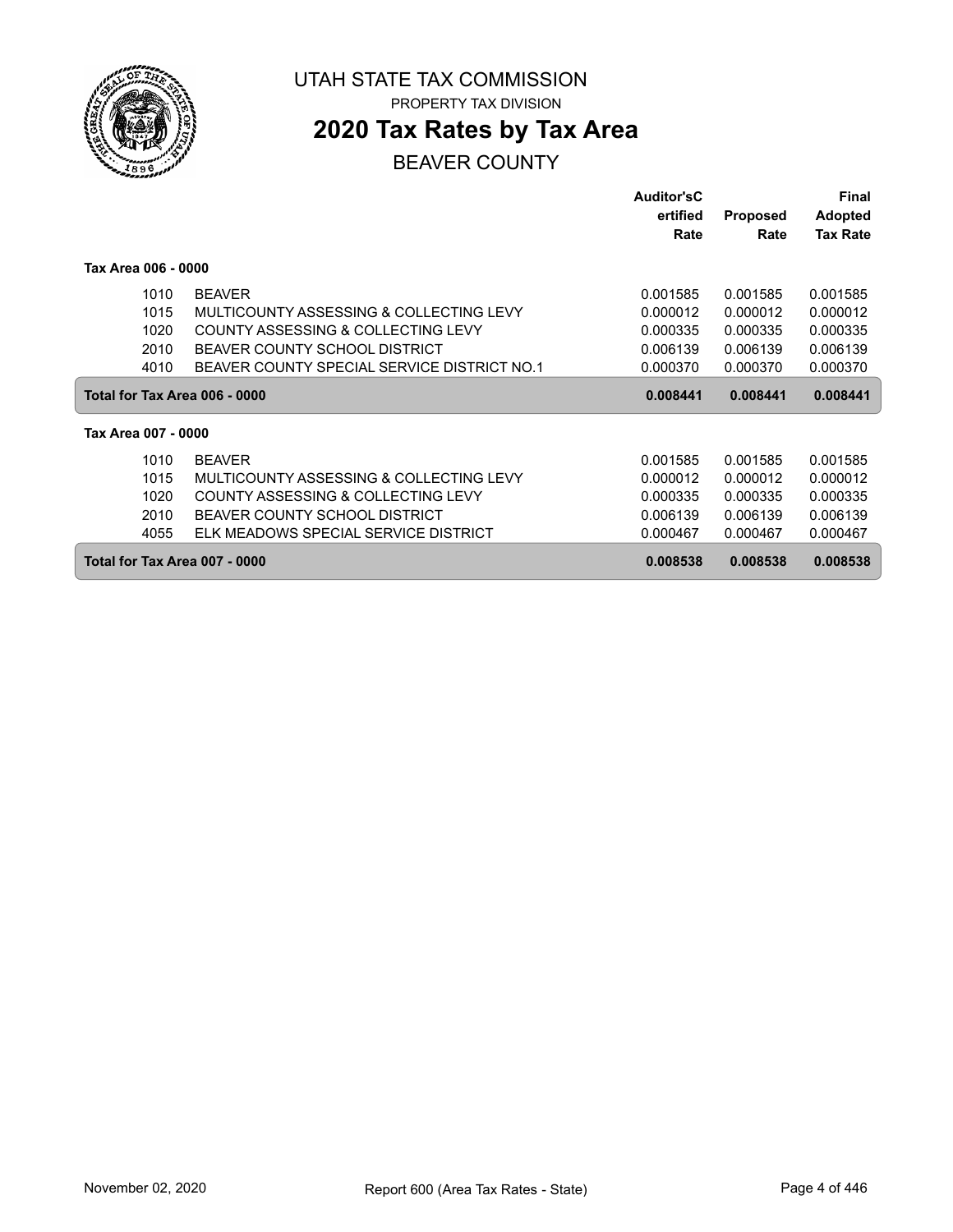

## **2020 Tax Rates by Tax Area**

|                               |                                              | <b>Auditor'sC</b> |          | <b>Final</b>    |
|-------------------------------|----------------------------------------------|-------------------|----------|-----------------|
|                               |                                              | ertified          | Proposed | <b>Adopted</b>  |
|                               |                                              | Rate              | Rate     | <b>Tax Rate</b> |
| Tax Area 101 - 0000           |                                              |                   |          |                 |
| 1010                          | <b>BOX ELDER</b>                             | 0.001662          | 0.001662 | 0.001662        |
| 1015                          | MULTICOUNTY ASSESSING & COLLECTING LEVY      | 0.000012          | 0.000012 | 0.000012        |
| 1020                          | COUNTY ASSESSING & COLLECTING LEVY           | 0.000301          | 0.000301 | 0.000301        |
| 2010                          | <b>BOX ELDER SCHOOL DISTRICT</b>             | 0.006974          | 0.006974 | 0.006974        |
| 4010                          | BOX ELDER MOSQUITO ABATEMENT DISTRICT        | 0.000199          | 0.000199 | 0.000199        |
| 4190                          | BEAR RIVER WATER CONSERVANCY DISTRICT        | 0.000241          | 0.000241 | 0.000241        |
| 6010                          | <b>BOX ELDER COUNTY LIBRARY</b>              | 0.000121          | 0.000121 | 0.000121        |
| 6020                          | MUNIPICAL TYPE SERVICE FUND                  | 0.000385          | 0.000385 | 0.000385        |
| Total for Tax Area 101 - 0000 |                                              | 0.009895          | 0.009895 | 0.009895        |
| Tax Area 102 - 0000           |                                              |                   |          |                 |
| 1010                          | <b>BOX ELDER</b>                             | 0.001662          | 0.001662 | 0.001662        |
| 1015                          | MULTICOUNTY ASSESSING & COLLECTING LEVY      | 0.000012          | 0.000012 | 0.000012        |
| 1020                          | COUNTY ASSESSING & COLLECTING LEVY           | 0.000301          | 0.000301 | 0.000301        |
| 2010                          | <b>BOX ELDER SCHOOL DISTRICT</b>             | 0.006974          | 0.006974 | 0.006974        |
| 3010                          | <b>BEAR RIVER CITY</b>                       | 0.000762          | 0.000762 | 0.000762        |
| 4010                          | BOX ELDER MOSQUITO ABATEMENT DISTRICT        | 0.000199          | 0.000199 | 0.000199        |
| 4190                          | BEAR RIVER WATER CONSERVANCY DISTRICT        | 0.000241          | 0.000241 | 0.000241        |
| 6010                          | <b>BOX ELDER COUNTY LIBRARY</b>              | 0.000121          | 0.000121 | 0.000121        |
| Total for Tax Area 102 - 0000 |                                              | 0.010272          | 0.010272 | 0.010272        |
| Tax Area 103 - 0000           |                                              |                   |          |                 |
| 1010                          | <b>BOX ELDER</b>                             | 0.001662          | 0.001662 | 0.001662        |
| 1015                          | MULTICOUNTY ASSESSING & COLLECTING LEVY      | 0.000012          | 0.000012 | 0.000012        |
| 1020                          | COUNTY ASSESSING & COLLECTING LEVY           | 0.000301          | 0.000301 | 0.000301        |
| 2010                          | <b>BOX ELDER SCHOOL DISTRICT</b>             | 0.006974          | 0.006974 | 0.006974        |
| 3020                          | <b>BRIGHAM CITY</b>                          | 0.001677          | 0.001802 | 0.001802        |
| 4010                          | BOX ELDER MOSQUITO ABATEMENT DISTRICT        | 0.000199          | 0.000199 | 0.000199        |
| 4190                          | BEAR RIVER WATER CONSERVANCY DISTRICT        | 0.000241          | 0.000241 | 0.000241        |
| Total for Tax Area 103 - 0000 |                                              | 0.011066          | 0.011191 | 0.011191        |
| Tax Area 104 - 0000           |                                              |                   |          |                 |
| 1010                          | <b>BOX ELDER</b>                             | 0.001662          | 0.001662 | 0.001662        |
| 1015                          | MULTICOUNTY ASSESSING & COLLECTING LEVY      | 0.000012          | 0.000012 | 0.000012        |
| 1020                          | COUNTY ASSESSING & COLLECTING LEVY           | 0.000301          | 0.000301 | 0.000301        |
| 2010                          | <b>BOX ELDER SCHOOL DISTRICT</b>             | 0.006974          | 0.006974 | 0.006974        |
| 3030                          | <b>CORINNE CITY</b>                          | 0.002010          | 0.002537 | 0.002010        |
| 4010                          | <b>BOX ELDER MOSQUITO ABATEMENT DISTRICT</b> | 0.000199          | 0.000199 | 0.000199        |
| 4100                          | CORINNE CEMETERY MAINTENANCE DISTRICT        | 0.000158          | 0.000158 | 0.000158        |
| 4190                          | BEAR RIVER WATER CONSERVANCY DISTRICT        | 0.000241          | 0.000241 | 0.000241        |
| 6010                          | <b>BOX ELDER COUNTY LIBRARY</b>              | 0.000121          | 0.000121 | 0.000121        |
| Total for Tax Area 104 - 0000 |                                              | 0.011678          | 0.012205 | 0.011678        |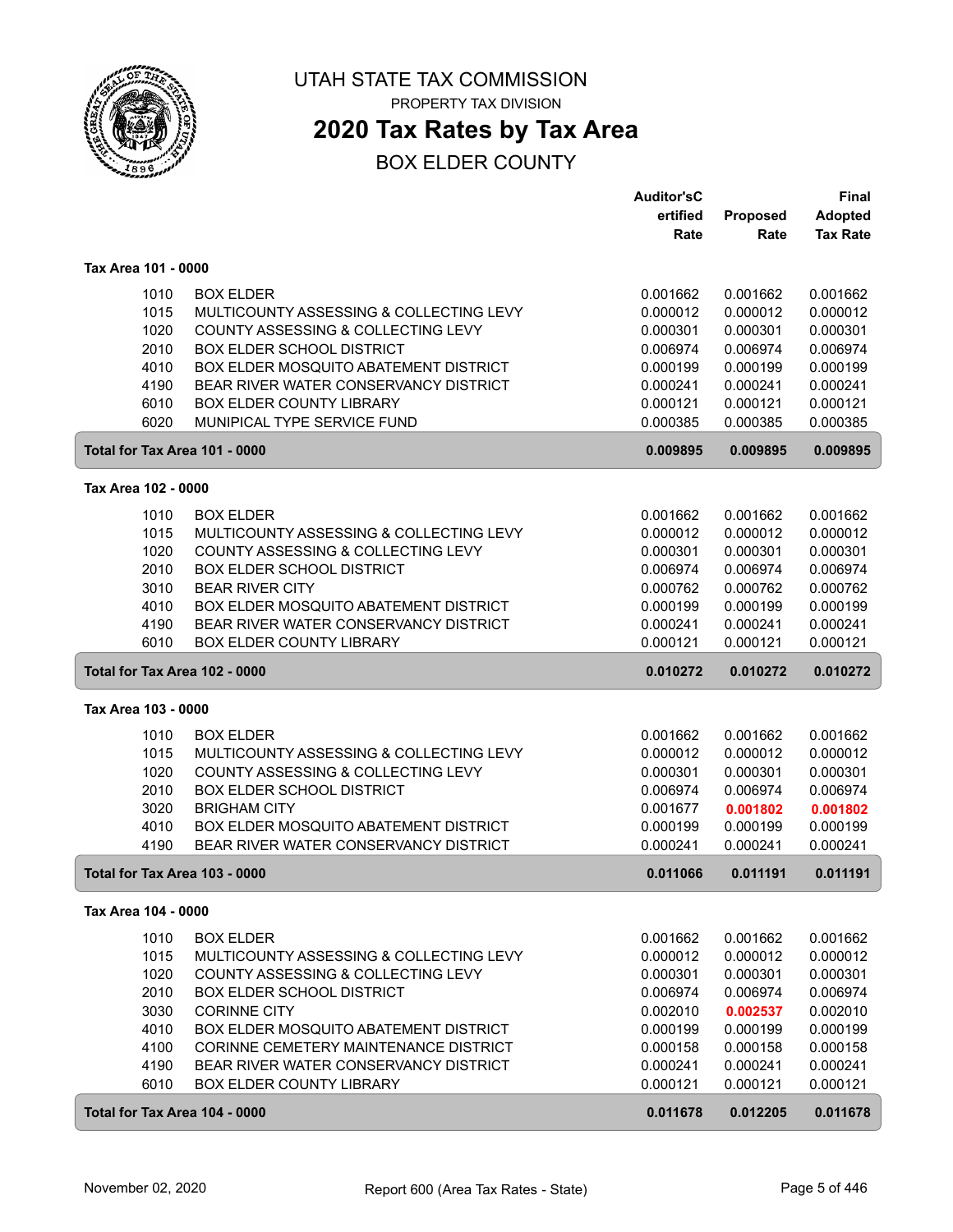

## **2020 Tax Rates by Tax Area**

|                               |                                                                | <b>Auditor'sC</b>    |                      | <b>Final</b>         |
|-------------------------------|----------------------------------------------------------------|----------------------|----------------------|----------------------|
|                               |                                                                | ertified             | Proposed             | <b>Adopted</b>       |
|                               |                                                                | Rate                 | Rate                 | <b>Tax Rate</b>      |
| Tax Area 105 - 0000           |                                                                |                      |                      |                      |
|                               |                                                                |                      |                      |                      |
| 1010                          | <b>BOX ELDER</b>                                               | 0.001662             | 0.001662             | 0.001662             |
| 1015                          | MULTICOUNTY ASSESSING & COLLECTING LEVY                        | 0.000012             | 0.000012             | 0.000012             |
| 1020                          | COUNTY ASSESSING & COLLECTING LEVY                             | 0.000301             | 0.000301             | 0.000301             |
| 2010                          | <b>BOX ELDER SCHOOL DISTRICT</b>                               | 0.006974             | 0.006974             | 0.006974             |
| 4010                          | BOX ELDER MOSQUITO ABATEMENT DISTRICT                          | 0.000199             | 0.000199             | 0.000199             |
| 4100                          | CORINNE CEMETERY MAINTENANCE DISTRICT                          | 0.000158             | 0.000158             | 0.000158             |
| 4190                          | BEAR RIVER WATER CONSERVANCY DISTRICT                          | 0.000241             | 0.000241             | 0.000241             |
| 6010                          | <b>BOX ELDER COUNTY LIBRARY</b>                                | 0.000121             | 0.000121             | 0.000121             |
| 6020                          | MUNIPICAL TYPE SERVICE FUND                                    | 0.000385             | 0.000385             | 0.000385             |
| Total for Tax Area 105 - 0000 |                                                                | 0.010053             | 0.010053             | 0.010053             |
| Tax Area 106 - 0000           |                                                                |                      |                      |                      |
| 1010                          | <b>BOX ELDER</b>                                               | 0.001662             | 0.001662             | 0.001662             |
| 1015                          | MULTICOUNTY ASSESSING & COLLECTING LEVY                        | 0.000012             | 0.000012             | 0.000012             |
| 1020                          | COUNTY ASSESSING & COLLECTING LEVY                             | 0.000301             | 0.000301             | 0.000301             |
| 2010                          | <b>BOX ELDER SCHOOL DISTRICT</b>                               | 0.006974             | 0.006974             | 0.006974             |
| 3040                          | DEWEYVILLE TOWN                                                | 0.000563             | 0.000563             | 0.000563             |
| 4010                          | BOX ELDER MOSQUITO ABATEMENT DISTRICT                          | 0.000199             | 0.000199             | 0.000199             |
| 4190                          | BEAR RIVER WATER CONSERVANCY DISTRICT                          | 0.000241             | 0.000241             | 0.000241             |
| 6010                          | <b>BOX ELDER COUNTY LIBRARY</b>                                | 0.000121             | 0.000121             | 0.000121             |
| Total for Tax Area 106 - 0000 |                                                                | 0.010073             | 0.010073             | 0.010073             |
|                               |                                                                |                      |                      |                      |
|                               |                                                                |                      |                      |                      |
| Tax Area 107 - 0000           |                                                                |                      |                      |                      |
|                               |                                                                |                      |                      |                      |
| 1010                          | <b>BOX ELDER</b>                                               | 0.001662             | 0.001662             | 0.001662             |
| 1015                          | MULTICOUNTY ASSESSING & COLLECTING LEVY                        | 0.000012             | 0.000012             | 0.000012             |
| 1020                          | COUNTY ASSESSING & COLLECTING LEVY                             | 0.000301             | 0.000301             | 0.000301             |
| 2010                          | <b>BOX ELDER SCHOOL DISTRICT</b>                               | 0.006974             | 0.006974             | 0.006974             |
| 4010                          | BOX ELDER MOSQUITO ABATEMENT DISTRICT                          | 0.000199             | 0.000199             | 0.000199             |
| 4130                          | EAST GARLAND CEMETERY MAINTENANCE DISTRICT                     | 0.000130             | 0.000130             | 0.000130             |
| 4190                          | BEAR RIVER WATER CONSERVANCY DISTRICT                          | 0.000241             | 0.000241             | 0.000241             |
| 6010<br>6020                  | <b>BOX ELDER COUNTY LIBRARY</b><br>MUNIPICAL TYPE SERVICE FUND | 0.000121<br>0.000385 | 0.000121<br>0.000385 | 0.000121<br>0.000385 |
| Total for Tax Area 107 - 0000 |                                                                | 0.010025             | 0.010025             | 0.010025             |
|                               |                                                                |                      |                      |                      |
| Tax Area 108 - 0000           |                                                                |                      |                      |                      |
| 1010                          | <b>BOX ELDER</b>                                               | 0.001662             | 0.001662             | 0.001662             |
| 1015                          | MULTICOUNTY ASSESSING & COLLECTING LEVY                        | 0.000012             | 0.000012             | 0.000012             |
| 1020                          | COUNTY ASSESSING & COLLECTING LEVY                             | 0.000301             | 0.000301             | 0.000301             |
| 2010                          | <b>BOX ELDER SCHOOL DISTRICT</b>                               | 0.006974             | 0.006974             | 0.006974             |
| 3050                          | ELWOOD TOWN                                                    | 0.000977             | 0.000977             | 0.000977             |
| 4010                          | BOX ELDER MOSQUITO ABATEMENT DISTRICT                          | 0.000199             | 0.000199             | 0.000199             |
| 4190                          | BEAR RIVER WATER CONSERVANCY DISTRICT                          | 0.000241             | 0.000241             | 0.000241             |
| 6010                          | <b>BOX ELDER COUNTY LIBRARY</b>                                | 0.000121             | 0.000121             | 0.000121             |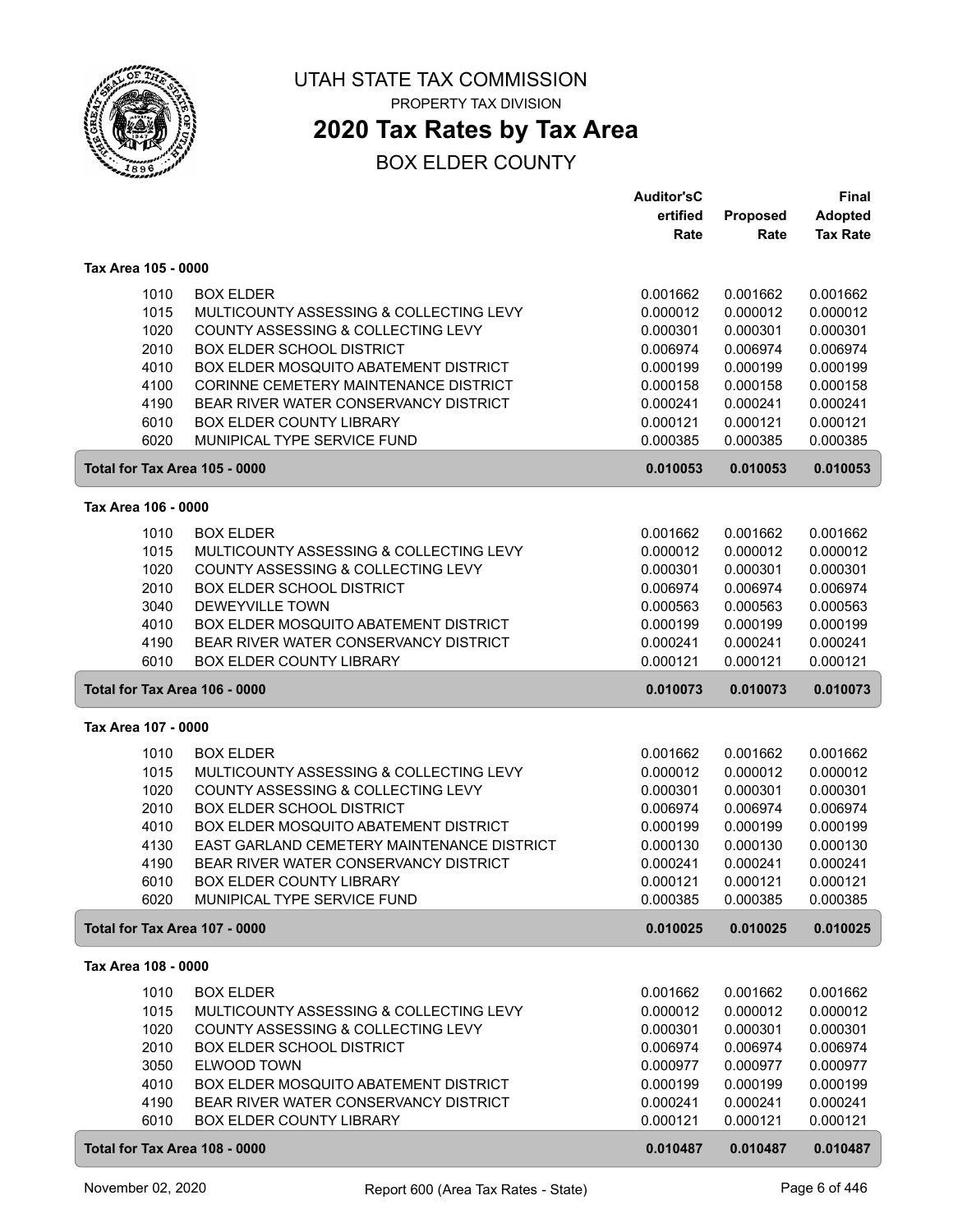

# **2020 Tax Rates by Tax Area**

|                               |                                         | <b>Auditor'sC</b> |                 | Final           |
|-------------------------------|-----------------------------------------|-------------------|-----------------|-----------------|
|                               |                                         | ertified          | <b>Proposed</b> | <b>Adopted</b>  |
|                               |                                         | Rate              | Rate            | <b>Tax Rate</b> |
| Tax Area 111 - 0000           |                                         |                   |                 |                 |
| 1010                          | <b>BOX ELDER</b>                        | 0.001662          | 0.001662        | 0.001662        |
| 1015                          | MULTICOUNTY ASSESSING & COLLECTING LEVY | 0.000012          | 0.000012        | 0.000012        |
| 1020                          | COUNTY ASSESSING & COLLECTING LEVY      | 0.000301          | 0.000301        | 0.000301        |
| 2010                          | <b>BOX ELDER SCHOOL DISTRICT</b>        | 0.006974          | 0.006974        | 0.006974        |
| 3060                          | <b>FIELDING TOWN</b>                    | 0.000619          | 0.000619        | 0.000619        |
| 4010                          | BOX ELDER MOSQUITO ABATEMENT DISTRICT   | 0.000199          | 0.000199        | 0.000199        |
| 4030                          | FIELDING CEMETERY MAINTENANCE DISTRICT  | 0.000277          | 0.000277        | 0.000277        |
| 4190                          | BEAR RIVER WATER CONSERVANCY DISTRICT   | 0.000241          | 0.000241        | 0.000241        |
| 6010                          | <b>BOX ELDER COUNTY LIBRARY</b>         | 0.000121          | 0.000121        | 0.000121        |
| Total for Tax Area 111 - 0000 |                                         | 0.010406          | 0.010406        | 0.010406        |
| Tax Area 112 - 0000           |                                         |                   |                 |                 |
| 1010                          | <b>BOX ELDER</b>                        | 0.001662          | 0.001662        | 0.001662        |
| 1015                          | MULTICOUNTY ASSESSING & COLLECTING LEVY | 0.000012          | 0.000012        | 0.000012        |
| 1020                          | COUNTY ASSESSING & COLLECTING LEVY      | 0.000301          | 0.000301        | 0.000301        |
| 2010                          | BOX ELDER SCHOOL DISTRICT               | 0.006974          | 0.006974        | 0.006974        |
| 4010                          | BOX ELDER MOSQUITO ABATEMENT DISTRICT   | 0.000199          | 0.000199        | 0.000199        |
| 4030                          | FIELDING CEMETERY MAINTENANCE DISTRICT  | 0.000277          | 0.000277        | 0.000277        |
| 4190                          | BEAR RIVER WATER CONSERVANCY DISTRICT   | 0.000241          | 0.000241        | 0.000241        |
| 6010                          | <b>BOX ELDER COUNTY LIBRARY</b>         | 0.000121          | 0.000121        | 0.000121        |
| 6020                          | MUNIPICAL TYPE SERVICE FUND             | 0.000385          | 0.000385        | 0.000385        |
| Total for Tax Area 112 - 0000 |                                         | 0.010172          | 0.010172        | 0.010172        |
| Tax Area 113 - 0000           |                                         |                   |                 |                 |
| 1010                          | <b>BOX ELDER</b>                        | 0.001662          | 0.001662        | 0.001662        |
| 1015                          | MULTICOUNTY ASSESSING & COLLECTING LEVY | 0.000012          | 0.000012        | 0.000012        |
| 1020                          | COUNTY ASSESSING & COLLECTING LEVY      | 0.000301          | 0.000301        | 0.000301        |
| 2010                          | <b>BOX ELDER SCHOOL DISTRICT</b>        | 0.006974          | 0.006974        | 0.006974        |
| 3070                          | <b>GARLAND CITY</b>                     | 0.003344          | 0.003344        | 0.003344        |
| 4010                          | BOX ELDER MOSQUITO ABATEMENT DISTRICT   | 0.000199          | 0.000199        | 0.000199        |
| 4040                          | GARLAND CEMETERY MAINTENANCE DISTRICT   | 0.000125          | 0.000125        | 0.000125        |
| 4190                          | BEAR RIVER WATER CONSERVANCY DISTRICT   | 0.000241          | 0.000241        | 0.000241        |
| Total for Tax Area 113 - 0000 |                                         | 0.012858          | 0.012858        | 0.012858        |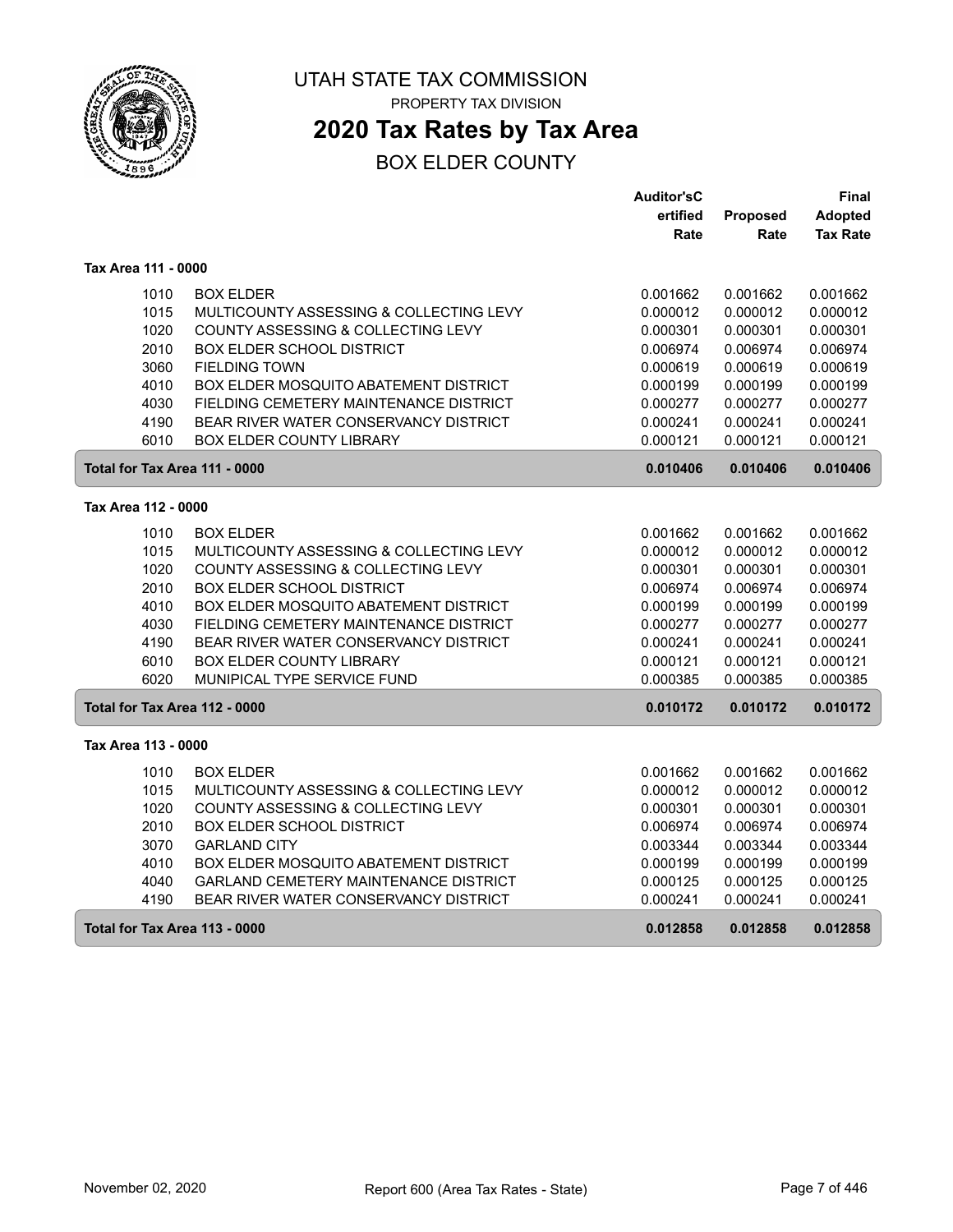

## **2020 Tax Rates by Tax Area**

|                     |                                              | <b>Auditor'sC</b> |          | <b>Final</b>    |
|---------------------|----------------------------------------------|-------------------|----------|-----------------|
|                     |                                              | ertified          | Proposed | <b>Adopted</b>  |
|                     |                                              | Rate              | Rate     | <b>Tax Rate</b> |
|                     |                                              |                   |          |                 |
| Tax Area 114 - 0000 |                                              |                   |          |                 |
| 1010                | <b>BOX ELDER</b>                             | 0.001662          | 0.001662 | 0.001662        |
| 1015                | MULTICOUNTY ASSESSING & COLLECTING LEVY      | 0.000012          | 0.000012 | 0.000012        |
| 1020                | COUNTY ASSESSING & COLLECTING LEVY           | 0.000301          | 0.000301 | 0.000301        |
| 2010                | <b>BOX ELDER SCHOOL DISTRICT</b>             | 0.006974          | 0.006974 | 0.006974        |
| 4010                | BOX ELDER MOSQUITO ABATEMENT DISTRICT        | 0.000199          | 0.000199 | 0.000199        |
| 4040                | <b>GARLAND CEMETERY MAINTENANCE DISTRICT</b> | 0.000125          | 0.000125 | 0.000125        |
| 4190                | BEAR RIVER WATER CONSERVANCY DISTRICT        | 0.000241          | 0.000241 | 0.000241        |
| 6010                | BOX ELDER COUNTY LIBRARY                     | 0.000121          | 0.000121 | 0.000121        |
| 6020                | MUNIPICAL TYPE SERVICE FUND                  | 0.000385          | 0.000385 | 0.000385        |
|                     | Total for Tax Area 114 - 0000                | 0.010020          | 0.010020 | 0.010020        |
| Tax Area 116 - 0000 |                                              |                   |          |                 |
|                     |                                              |                   |          |                 |
| 1010                | <b>BOX ELDER</b>                             | 0.001662          | 0.001662 | 0.001662        |
| 1015                | MULTICOUNTY ASSESSING & COLLECTING LEVY      | 0.000012          | 0.000012 | 0.000012        |
| 1020                | COUNTY ASSESSING & COLLECTING LEVY           | 0.000301          | 0.000301 | 0.000301        |
| 2010                | <b>BOX ELDER SCHOOL DISTRICT</b>             | 0.006974          | 0.006974 | 0.006974        |
| 4010                | BOX ELDER MOSQUITO ABATEMENT DISTRICT        | 0.000199          | 0.000199 | 0.000199        |
| 4120                | HANSEL VALLEY WATERSHED DISTRICT             | 0.000184          | 0.000184 | 0.000184        |
| 4190                | BEAR RIVER WATER CONSERVANCY DISTRICT        | 0.000241          | 0.000241 | 0.000241        |
| 6010                | BOX ELDER COUNTY LIBRARY                     | 0.000121          | 0.000121 | 0.000121        |
| 6020                | MUNIPICAL TYPE SERVICE FUND                  | 0.000385          | 0.000385 | 0.000385        |
|                     | Total for Tax Area 116 - 0000                | 0.010079          | 0.010079 | 0.010079        |
| Tax Area 118 - 0000 |                                              |                   |          |                 |
| 1010                | <b>BOX ELDER</b>                             | 0.001662          | 0.001662 | 0.001662        |
| 1015                | MULTICOUNTY ASSESSING & COLLECTING LEVY      | 0.000012          | 0.000012 | 0.000012        |
| 1020                | COUNTY ASSESSING & COLLECTING LEVY           | 0.000301          | 0.000301 | 0.000301        |
| 2010                | <b>BOX ELDER SCHOOL DISTRICT</b>             | 0.006974          | 0.006974 | 0.006974        |
| 3090                | <b>HOWELL CITY</b>                           | 0.000417          | 0.000624 | 0.000624        |
| 4010                | BOX ELDER MOSQUITO ABATEMENT DISTRICT        | 0.000199          | 0.000199 | 0.000199        |
| 4190                | BEAR RIVER WATER CONSERVANCY DISTRICT        | 0.000241          | 0.000241 | 0.000241        |
| 6010                | <b>BOX ELDER COUNTY LIBRARY</b>              | 0.000121          | 0.000121 | 0.000121        |
|                     | Total for Tax Area 118 - 0000                | 0.009927          | 0.010134 | 0.010134        |
|                     |                                              |                   |          |                 |
| Tax Area 119 - 0000 |                                              |                   |          |                 |
| 1010                | <b>BOX ELDER</b>                             | 0.001662          | 0.001662 | 0.001662        |
| 1015                | MULTICOUNTY ASSESSING & COLLECTING LEVY      | 0.000012          | 0.000012 | 0.000012        |
| 1020                | COUNTY ASSESSING & COLLECTING LEVY           | 0.000301          | 0.000301 | 0.000301        |
| 2010                | <b>BOX ELDER SCHOOL DISTRICT</b>             | 0.006974          | 0.006974 | 0.006974        |
| 3100                | <b>MANTUA TOWN</b>                           | 0.003145          | 0.003145 | 0.003145        |
| 4010                | BOX ELDER MOSQUITO ABATEMENT DISTRICT        | 0.000199          | 0.000199 | 0.000199        |
| 4190                | BEAR RIVER WATER CONSERVANCY DISTRICT        | 0.000241          | 0.000241 | 0.000241        |
| 6010                | <b>BOX ELDER COUNTY LIBRARY</b>              | 0.000121          | 0.000121 | 0.000121        |
|                     | Total for Tax Area 119 - 0000                | 0.012655          | 0.012655 | 0.012655        |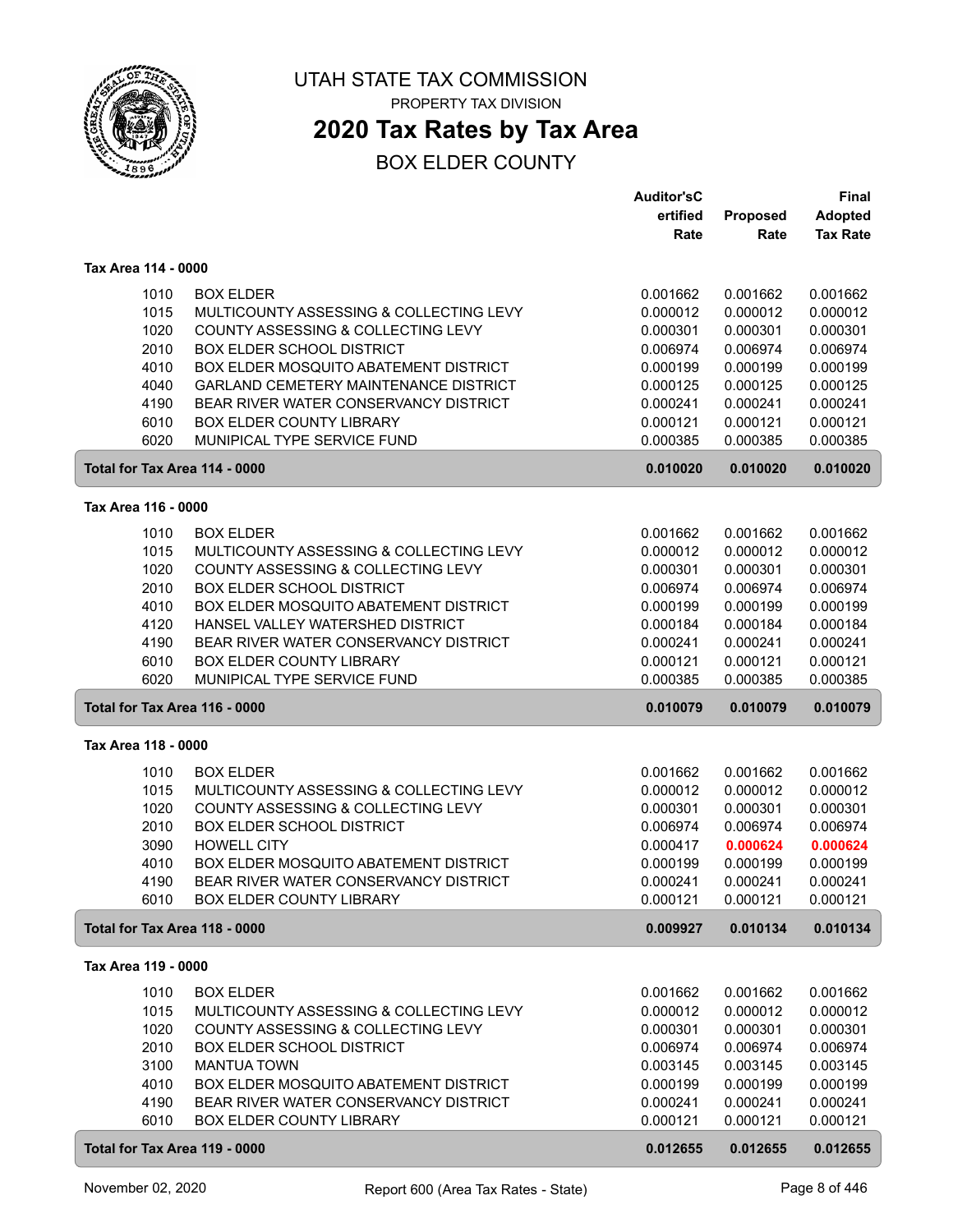

# **2020 Tax Rates by Tax Area**

|                               |                                              | <b>Auditor'sC</b> |          | Final           |
|-------------------------------|----------------------------------------------|-------------------|----------|-----------------|
|                               |                                              | ertified          | Proposed | Adopted         |
|                               |                                              | Rate              | Rate     | <b>Tax Rate</b> |
| Tax Area 121 - 0000           |                                              |                   |          |                 |
| 1010                          | <b>BOX ELDER</b>                             | 0.001662          | 0.001662 | 0.001662        |
| 1015                          | MULTICOUNTY ASSESSING & COLLECTING LEVY      | 0.000012          | 0.000012 | 0.000012        |
| 1020                          | COUNTY ASSESSING & COLLECTING LEVY           | 0.000301          | 0.000301 | 0.000301        |
| 2010                          | <b>BOX ELDER SCHOOL DISTRICT</b>             | 0.006974          | 0.006974 | 0.006974        |
| 4010                          | BOX ELDER MOSQUITO ABATEMENT DISTRICT        | 0.000199          | 0.000199 | 0.000199        |
| 4050                          | PENROSE CEMETERY MAINTENANCE DISTRICT        | 0.000189          | 0.000189 | 0.000189        |
| 4190                          | BEAR RIVER WATER CONSERVANCY DISTRICT        | 0.000241          | 0.000241 | 0.000241        |
| 6010                          | BOX ELDER COUNTY LIBRARY                     | 0.000121          | 0.000121 | 0.000121        |
| 6020                          | MUNIPICAL TYPE SERVICE FUND                  | 0.000385          | 0.000385 | 0.000385        |
| Total for Tax Area 121 - 0000 |                                              | 0.010084          | 0.010084 | 0.010084        |
| Tax Area 122 - 0000           |                                              |                   |          |                 |
| 1010                          | <b>BOX ELDER</b>                             | 0.001662          | 0.001662 | 0.001662        |
| 1015                          | MULTICOUNTY ASSESSING & COLLECTING LEVY      | 0.000012          | 0.000012 | 0.000012        |
| 1020                          | COUNTY ASSESSING & COLLECTING LEVY           | 0.000301          | 0.000301 | 0.000301        |
| 2010                          | BOX ELDER SCHOOL DISTRICT                    | 0.006974          | 0.006974 | 0.006974        |
| 3110                          | PERRY CITY                                   | 0.001965          | 0.002175 | 0.002175        |
| 4010                          | BOX ELDER MOSQUITO ABATEMENT DISTRICT        | 0.000199          | 0.000199 | 0.000199        |
| 4190                          | BEAR RIVER WATER CONSERVANCY DISTRICT        | 0.000241          | 0.000241 | 0.000241        |
| 6010                          | <b>BOX ELDER COUNTY LIBRARY</b>              | 0.000121          | 0.000121 | 0.000121        |
| Total for Tax Area 122 - 0000 |                                              | 0.011475          | 0.011685 | 0.011685        |
| Tax Area 123 - 0000           |                                              |                   |          |                 |
| 1010                          | <b>BOX ELDER</b>                             | 0.001662          | 0.001662 | 0.001662        |
| 1015                          | MULTICOUNTY ASSESSING & COLLECTING LEVY      | 0.000012          | 0.000012 | 0.000012        |
| 1020                          | COUNTY ASSESSING & COLLECTING LEVY           | 0.000301          | 0.000301 | 0.000301        |
| 2010                          | <b>BOX ELDER SCHOOL DISTRICT</b>             | 0.006974          | 0.006974 | 0.006974        |
| 3120                          | PLYMOUTH TOWN                                | 0.000160          | 0.000160 | 0.000160        |
| 4010                          | <b>BOX ELDER MOSQUITO ABATEMENT DISTRICT</b> | 0.000199          | 0.000199 | 0.000199        |
| 4090                          | PLYMOUTH CEMETERY MAINTENANCE DISTRICT       | 0.000188          | 0.000188 | 0.000188        |
| 4190                          | BEAR RIVER WATER CONSERVANCY DISTRICT        | 0.000241          | 0.000241 | 0.000241        |
| 6010                          | <b>BOX ELDER COUNTY LIBRARY</b>              | 0.000121          | 0.000121 | 0.000121        |
| Total for Tax Area 123 - 0000 |                                              | 0.009858          | 0.009858 | 0.009858        |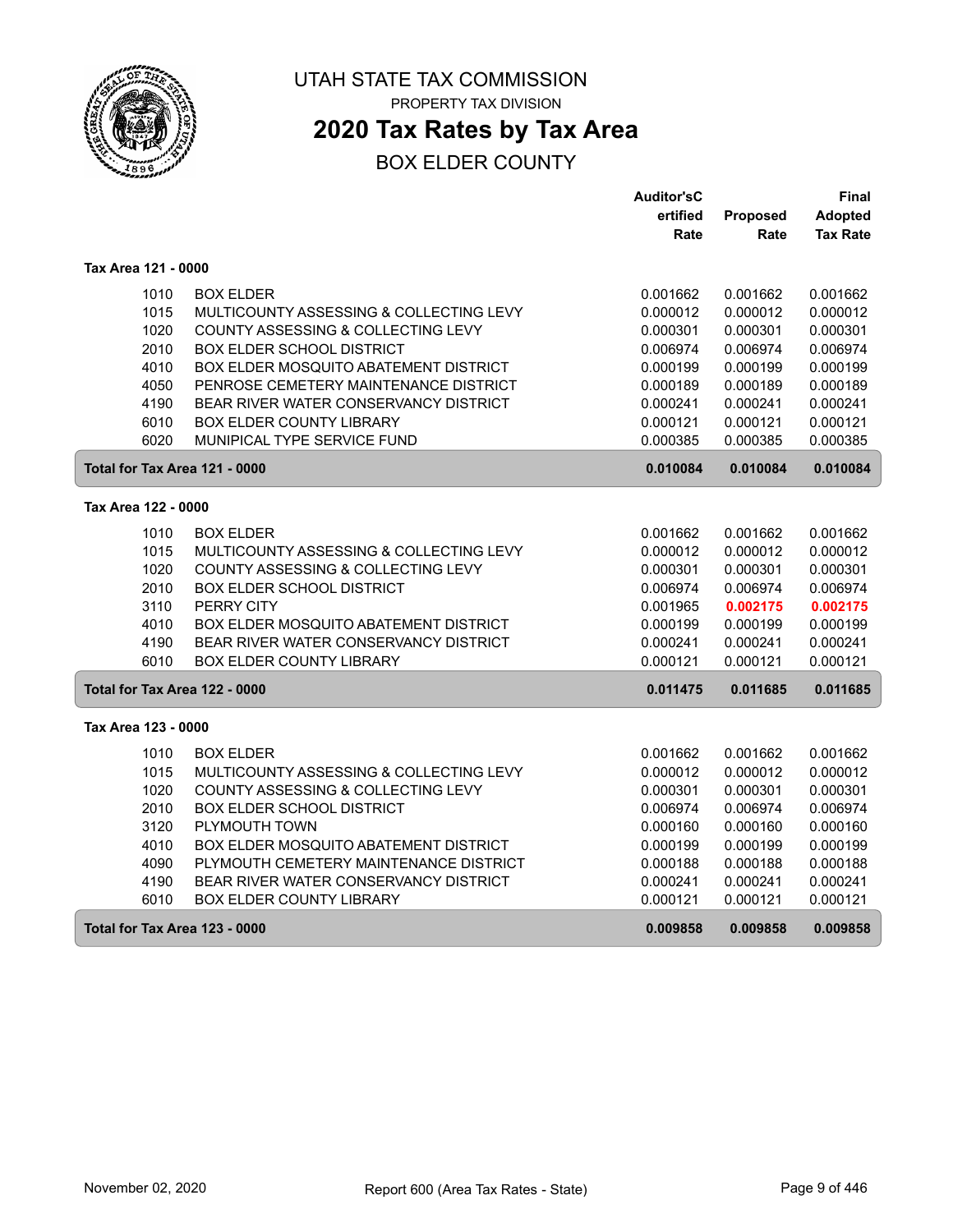

# **2020 Tax Rates by Tax Area**

|                               |                                                | <b>Auditor'sC</b> |          | Final           |
|-------------------------------|------------------------------------------------|-------------------|----------|-----------------|
|                               |                                                | ertified          | Proposed | <b>Adopted</b>  |
|                               |                                                | Rate              | Rate     | <b>Tax Rate</b> |
| Tax Area 124 - 0000           |                                                |                   |          |                 |
| 1010                          | <b>BOX ELDER</b>                               | 0.001662          | 0.001662 | 0.001662        |
| 1015                          | MULTICOUNTY ASSESSING & COLLECTING LEVY        | 0.000012          | 0.000012 | 0.000012        |
| 1020                          | COUNTY ASSESSING & COLLECTING LEVY             | 0.000301          | 0.000301 | 0.000301        |
| 2010                          | <b>BOX ELDER SCHOOL DISTRICT</b>               | 0.006974          | 0.006974 | 0.006974        |
| 4010                          | BOX ELDER MOSQUITO ABATEMENT DISTRICT          | 0.000199          | 0.000199 | 0.000199        |
| 4090                          | PLYMOUTH CEMETERY MAINTENANCE DISTRICT         | 0.000188          | 0.000188 | 0.000188        |
| 4190                          | BEAR RIVER WATER CONSERVANCY DISTRICT          | 0.000241          | 0.000241 | 0.000241        |
| 6010                          | <b>BOX ELDER COUNTY LIBRARY</b>                | 0.000121          | 0.000121 | 0.000121        |
| 6020                          | MUNIPICAL TYPE SERVICE FUND                    | 0.000385          | 0.000385 | 0.000385        |
| Total for Tax Area 124 - 0000 |                                                | 0.010083          | 0.010083 | 0.010083        |
| Tax Area 125 - 0000           |                                                |                   |          |                 |
| 1010                          | <b>BOX ELDER</b>                               | 0.001662          | 0.001662 | 0.001662        |
| 1015                          | MULTICOUNTY ASSESSING & COLLECTING LEVY        | 0.000012          | 0.000012 | 0.000012        |
| 1020                          | COUNTY ASSESSING & COLLECTING LEVY             | 0.000301          | 0.000301 | 0.000301        |
| 2010                          | <b>BOX ELDER SCHOOL DISTRICT</b>               | 0.006974          | 0.006974 | 0.006974        |
| 3130                          | PORTAGE TOWN                                   | 0.001045          | 0.001045 | 0.001045        |
| 4010                          | <b>BOX ELDER MOSQUITO ABATEMENT DISTRICT</b>   | 0.000199          | 0.000199 | 0.000199        |
| 4060                          | PORTAGE PRECINCT CEMETERY MAINTENANCE DISTRICT | 0.000591          | 0.000591 | 0.000591        |
| 4190                          | BEAR RIVER WATER CONSERVANCY DISTRICT          | 0.000241          | 0.000241 | 0.000241        |
| 6010                          | <b>BOX ELDER COUNTY LIBRARY</b>                | 0.000121          | 0.000121 | 0.000121        |
| Total for Tax Area 125 - 0000 |                                                | 0.011146          | 0.011146 | 0.011146        |
| Tax Area 126 - 0000           |                                                |                   |          |                 |
| 1010                          | <b>BOX ELDER</b>                               | 0.001662          | 0.001662 | 0.001662        |
| 1015                          | MULTICOUNTY ASSESSING & COLLECTING LEVY        | 0.000012          | 0.000012 | 0.000012        |
| 1020                          | COUNTY ASSESSING & COLLECTING LEVY             | 0.000301          | 0.000301 | 0.000301        |
| 2010                          | <b>BOX ELDER SCHOOL DISTRICT</b>               | 0.006974          | 0.006974 | 0.006974        |
| 4010                          | <b>BOX ELDER MOSQUITO ABATEMENT DISTRICT</b>   | 0.000199          | 0.000199 | 0.000199        |
| 4060                          | PORTAGE PRECINCT CEMETERY MAINTENANCE DISTRICT | 0.000591          | 0.000591 | 0.000591        |
| 4190                          | BEAR RIVER WATER CONSERVANCY DISTRICT          | 0.000241          | 0.000241 | 0.000241        |
| 6010                          | <b>BOX ELDER COUNTY LIBRARY</b>                | 0.000121          | 0.000121 | 0.000121        |
| 6020                          | MUNIPICAL TYPE SERVICE FUND                    | 0.000385          | 0.000385 | 0.000385        |
| Total for Tax Area 126 - 0000 |                                                | 0.010486          | 0.010486 | 0.010486        |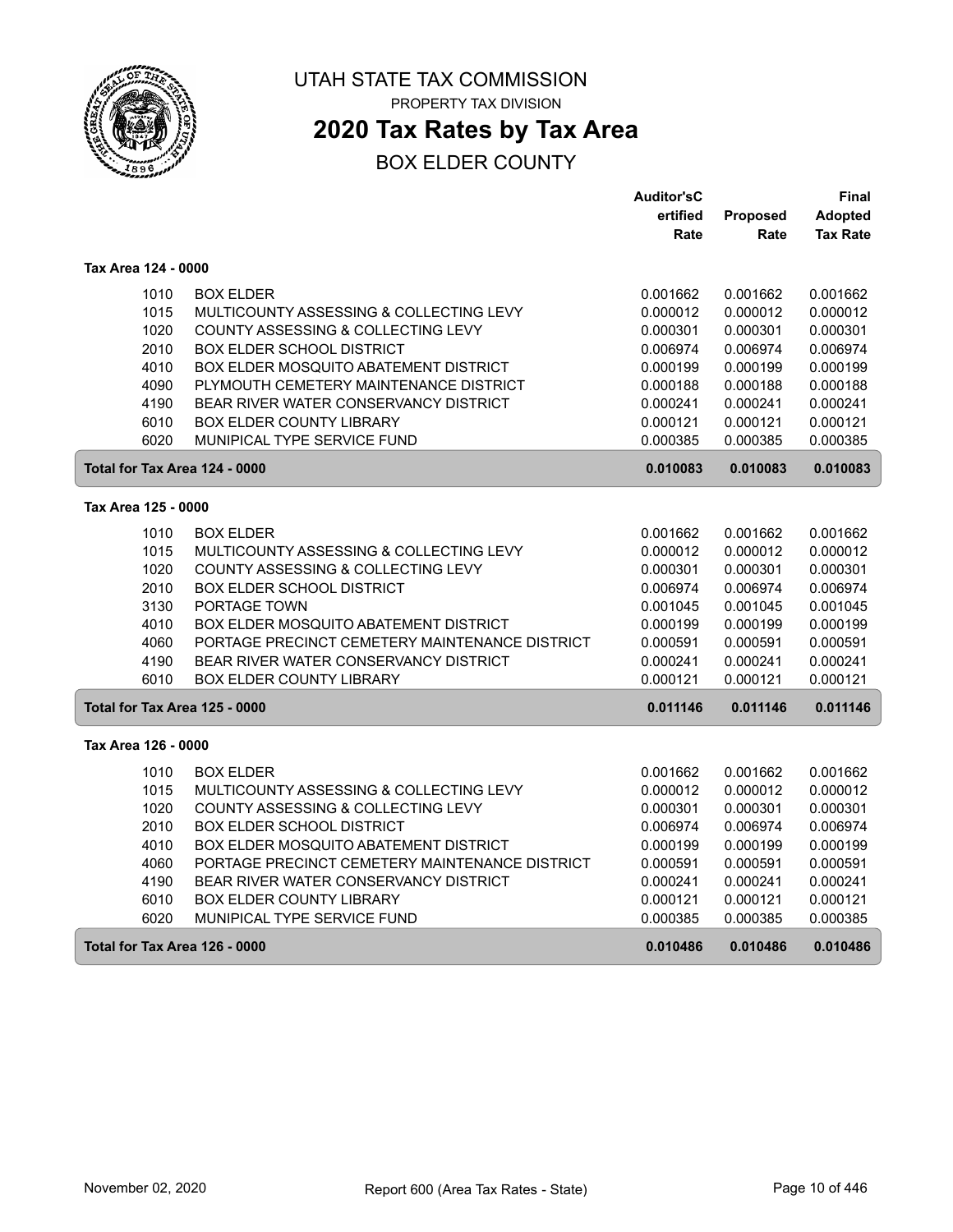

## **2020 Tax Rates by Tax Area**

|                               |                                         | <b>Auditor'sC</b> |          | <b>Final</b>    |
|-------------------------------|-----------------------------------------|-------------------|----------|-----------------|
|                               |                                         | ertified          | Proposed | <b>Adopted</b>  |
|                               |                                         | Rate              | Rate     | <b>Tax Rate</b> |
| Tax Area 127 - 0000           |                                         |                   |          |                 |
| 1010                          | <b>BOX ELDER</b>                        | 0.001662          | 0.001662 | 0.001662        |
| 1015                          | MULTICOUNTY ASSESSING & COLLECTING LEVY | 0.000012          | 0.000012 | 0.000012        |
| 1020                          | COUNTY ASSESSING & COLLECTING LEVY      | 0.000301          | 0.000301 | 0.000301        |
| 2010                          | <b>BOX ELDER SCHOOL DISTRICT</b>        | 0.006974          | 0.006974 | 0.006974        |
| 4010                          | BOX ELDER MOSQUITO ABATEMENT DISTRICT   | 0.000199          | 0.000199 | 0.000199        |
| 4070                          | RIVERSIDE CEMETERY MAINTENANCE DISTRICT | 0.000549          | 0.000549 | 0.000549        |
| 4190                          | BEAR RIVER WATER CONSERVANCY DISTRICT   | 0.000241          | 0.000241 | 0.000241        |
| 6010                          | <b>BOX ELDER COUNTY LIBRARY</b>         | 0.000121          | 0.000121 | 0.000121        |
| 6020                          | MUNIPICAL TYPE SERVICE FUND             | 0.000385          | 0.000385 | 0.000385        |
| Total for Tax Area 127 - 0000 |                                         | 0.010444          | 0.010444 | 0.010444        |
| Tax Area 128 - 0000           |                                         |                   |          |                 |
| 1010                          | <b>BOX ELDER</b>                        | 0.001662          | 0.001662 | 0.001662        |
| 1015                          | MULTICOUNTY ASSESSING & COLLECTING LEVY | 0.000012          | 0.000012 | 0.000012        |
| 1020                          | COUNTY ASSESSING & COLLECTING LEVY      | 0.000301          | 0.000301 | 0.000301        |
| 2010                          | <b>BOX ELDER SCHOOL DISTRICT</b>        | 0.006974          | 0.006974 | 0.006974        |
| 4010                          | BOX ELDER MOSQUITO ABATEMENT DISTRICT   | 0.000199          | 0.000199 | 0.000199        |
| 4190                          | BEAR RIVER WATER CONSERVANCY DISTRICT   | 0.000241          | 0.000241 | 0.000241        |
| 6010                          | <b>BOX ELDER COUNTY LIBRARY</b>         | 0.000121          | 0.000121 | 0.000121        |
| 6020                          | MUNIPICAL TYPE SERVICE FUND             | 0.000385          | 0.000385 | 0.000385        |
| Total for Tax Area 128 - 0000 |                                         | 0.009895          | 0.009895 | 0.009895        |
| Tax Area 129 - 0000           |                                         |                   |          |                 |
| 1010                          | <b>BOX ELDER</b>                        | 0.001662          | 0.001662 | 0.001662        |
| 1015                          | MULTICOUNTY ASSESSING & COLLECTING LEVY | 0.000012          | 0.000012 | 0.000012        |
| 1020                          | COUNTY ASSESSING & COLLECTING LEVY      | 0.000301          | 0.000301 | 0.000301        |
| 2010                          | <b>BOX ELDER SCHOOL DISTRICT</b>        | 0.006974          | 0.006974 | 0.006974        |
| 3140                          | <b>SNOWVILLE TOWN</b>                   | 0.001359          | 0.001359 | 0.001359        |
| 4010                          | BOX ELDER MOSQUITO ABATEMENT DISTRICT   | 0.000199          | 0.000199 | 0.000199        |
| 4190                          | BEAR RIVER WATER CONSERVANCY DISTRICT   | 0.000241          | 0.000241 | 0.000241        |
| 6010                          | <b>BOX ELDER COUNTY LIBRARY</b>         | 0.000121          | 0.000121 | 0.000121        |
| Total for Tax Area 129 - 0000 |                                         | 0.010869          | 0.010869 | 0.010869        |
| Tax Area 130 - 0000           |                                         |                   |          |                 |
| 1010                          | <b>BOX ELDER</b>                        | 0.001662          | 0.001662 | 0.001662        |
| 1015                          | MULTICOUNTY ASSESSING & COLLECTING LEVY | 0.000012          | 0.000012 | 0.000012        |
| 1020                          | COUNTY ASSESSING & COLLECTING LEVY      | 0.000301          | 0.000301 | 0.000301        |
| 2010                          | <b>BOX ELDER SCHOOL DISTRICT</b>        | 0.006974          | 0.006974 | 0.006974        |
| 3150                          | <b>TREMONTON CITY</b>                   | 0.002413          | 0.002413 | 0.002413        |
| 4010                          | BOX ELDER MOSQUITO ABATEMENT DISTRICT   | 0.000199          | 0.000199 | 0.000199        |
| 4190                          | BEAR RIVER WATER CONSERVANCY DISTRICT   | 0.000241          | 0.000241 | 0.000241        |
| Total for Tax Area 130 - 0000 |                                         | 0.011802          | 0.011802 | 0.011802        |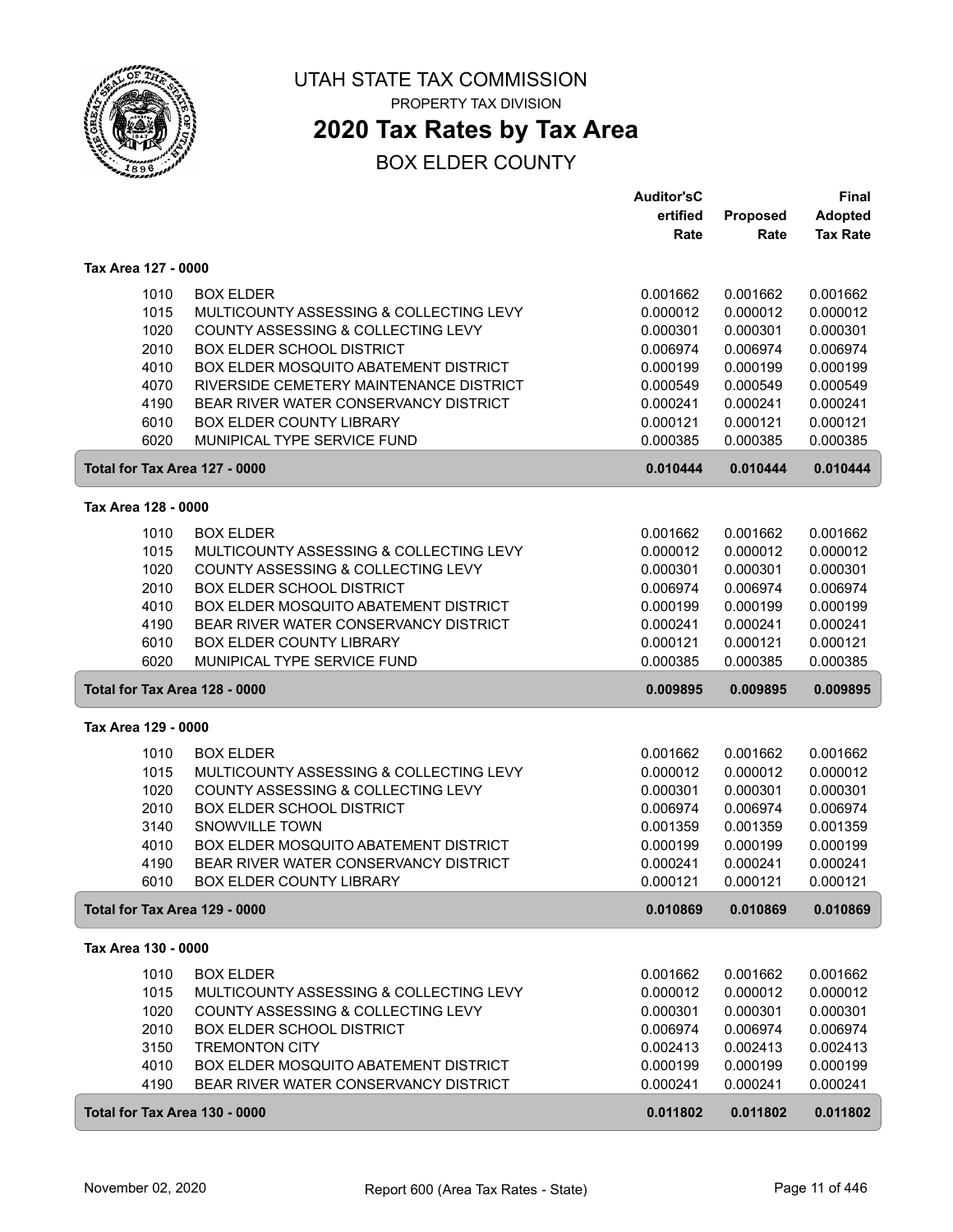

## **2020 Tax Rates by Tax Area**

|                               |                                                  | <b>Auditor'sC</b> |                      | Final           |
|-------------------------------|--------------------------------------------------|-------------------|----------------------|-----------------|
|                               |                                                  | ertified          | Proposed             | Adopted         |
|                               |                                                  | Rate              | Rate                 | <b>Tax Rate</b> |
| Tax Area 131 - 0000           |                                                  |                   |                      |                 |
| 1010                          | <b>BOX ELDER</b>                                 | 0.001662          | 0.001662             | 0.001662        |
| 1015                          | MULTICOUNTY ASSESSING & COLLECTING LEVY          | 0.000012          | 0.000012             | 0.000012        |
| 1020                          | COUNTY ASSESSING & COLLECTING LEVY               | 0.000301          | 0.000301             | 0.000301        |
| 2010                          | <b>BOX ELDER SCHOOL DISTRICT</b>                 | 0.006974          | 0.006974             | 0.006974        |
| 4010                          | <b>BOX ELDER MOSQUITO ABATEMENT DISTRICT</b>     | 0.000199          | 0.000199             | 0.000199        |
| 4095                          | WEBER BASIN WATER CONSERVANCY DISTRICT           | 0.000146          | 0.000146             | 0.000146        |
| 4190                          | BEAR RIVER WATER CONSERVANCY DISTRICT            | 0.000241          | 0.000241             | 0.000241        |
| 6010                          | <b>BOX ELDER COUNTY LIBRARY</b>                  | 0.000121          | 0.000121             | 0.000121        |
| 6020                          | MUNIPICAL TYPE SERVICE FUND                      | 0.000385          | 0.000385             | 0.000385        |
| Total for Tax Area 131 - 0000 |                                                  | 0.010041          | 0.010041             | 0.010041        |
| Tax Area 132 - 0000           |                                                  |                   |                      |                 |
| 1010                          | <b>BOX ELDER</b>                                 | 0.001662          | 0.001662             | 0.001662        |
| 1015                          | MULTICOUNTY ASSESSING & COLLECTING LEVY          | 0.000012          | 0.000012             | 0.000012        |
| 1020                          | COUNTY ASSESSING & COLLECTING LEVY               | 0.000301          | 0.000301             | 0.000301        |
| 2010                          | <b>BOX ELDER SCHOOL DISTRICT</b>                 | 0.006974          | 0.006974             | 0.006974        |
| 3160                          | <b>WILLARD CITY</b>                              | 0.001160          | 0.001160             | 0.001160        |
| 4010                          | <b>BOX ELDER MOSQUITO ABATEMENT DISTRICT</b>     | 0.000199          | 0.000199             | 0.000199        |
| 4080                          | WILLARD PRECINCT CEMETERY MAINTENANCE DISTRICT   | 0.000130          | 0.000130             | 0.000130        |
| 4150                          | BOX ELDER COUNTY AND WILLARD CITY FLOOD CONTROL, | 0.000207          | 0.000207             | 0.000207        |
| 4190                          | BEAR RIVER WATER CONSERVANCY DISTRICT            | 0.000241          | 0.000241             | 0.000241        |
| 6010                          | <b>BOX ELDER COUNTY LIBRARY</b>                  | 0.000121          | 0.000121             | 0.000121        |
| Total for Tax Area 132 - 0000 |                                                  | 0.011007          | 0.011007             | 0.011007        |
| Tax Area 133 - 0000           |                                                  |                   |                      |                 |
| 1010                          | <b>BOX ELDER</b>                                 | 0.001662          |                      | 0.001662        |
| 1015                          | MULTICOUNTY ASSESSING & COLLECTING LEVY          | 0.000012          | 0.001662<br>0.000012 | 0.000012        |
| 1020                          | COUNTY ASSESSING & COLLECTING LEVY               | 0.000301          | 0.000301             | 0.000301        |
| 2010                          | <b>BOX ELDER SCHOOL DISTRICT</b>                 | 0.006974          | 0.006974             | 0.006974        |
| 4010                          | BOX ELDER MOSQUITO ABATEMENT DISTRICT            | 0.000199          | 0.000199             | 0.000199        |
| 4080                          | WILLARD PRECINCT CEMETERY MAINTENANCE DISTRICT   | 0.000130          | 0.000130             | 0.000130        |
| 4190                          | BEAR RIVER WATER CONSERVANCY DISTRICT            | 0.000241          | 0.000241             | 0.000241        |
| 6010                          | <b>BOX ELDER COUNTY LIBRARY</b>                  | 0.000121          | 0.000121             | 0.000121        |
| 6020                          | MUNIPICAL TYPE SERVICE FUND                      | 0.000385          | 0.000385             | 0.000385        |
|                               |                                                  |                   |                      |                 |
| Total for Tax Area 133 - 0000 |                                                  | 0.010025          | 0.010025             | 0.010025        |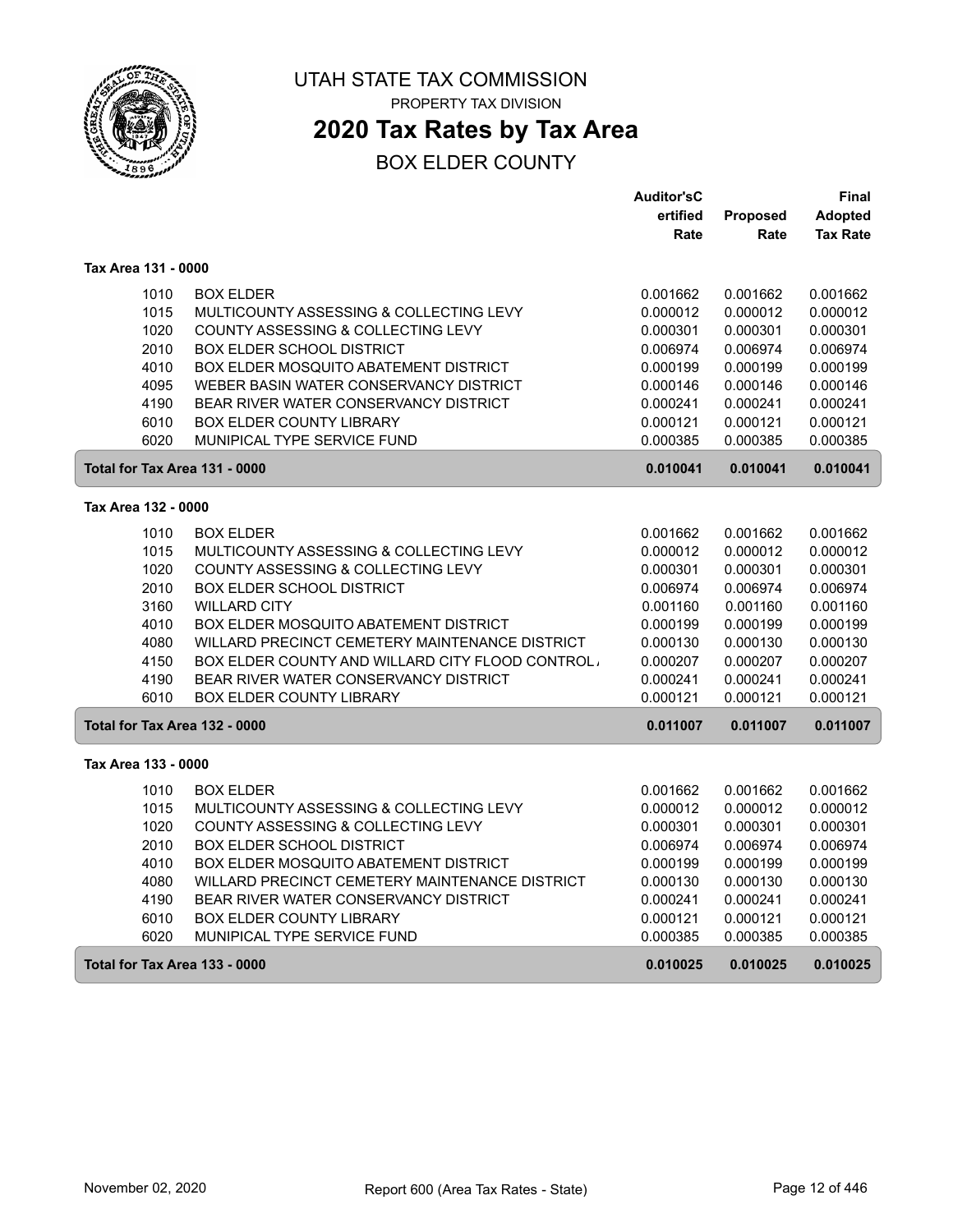

## **2020 Tax Rates by Tax Area**

|                               |                                                  | <b>Auditor'sC</b> |          | Final           |
|-------------------------------|--------------------------------------------------|-------------------|----------|-----------------|
|                               |                                                  | ertified          | Proposed | Adopted         |
|                               |                                                  | Rate              | Rate     | <b>Tax Rate</b> |
| Tax Area 134 - 0000           |                                                  |                   |          |                 |
| 1010                          | <b>BOX ELDER</b>                                 | 0.001662          | 0.001662 | 0.001662        |
| 1015                          | MULTICOUNTY ASSESSING & COLLECTING LEVY          | 0.000012          | 0.000012 | 0.000012        |
| 1020                          | COUNTY ASSESSING & COLLECTING LEVY               | 0.000301          | 0.000301 | 0.000301        |
| 2010                          | <b>BOX ELDER SCHOOL DISTRICT</b>                 | 0.006974          | 0.006974 | 0.006974        |
| 3160                          | <b>WILLARD CITY</b>                              | 0.001160          | 0.001160 | 0.001160        |
| 4010                          | BOX ELDER MOSQUITO ABATEMENT DISTRICT            | 0.000199          | 0.000199 | 0.000199        |
| 4080                          | WILLARD PRECINCT CEMETERY MAINTENANCE DISTRICT   | 0.000130          | 0.000130 | 0.000130        |
| 4095                          | WEBER BASIN WATER CONSERVANCY DISTRICT           | 0.000146          | 0.000146 | 0.000146        |
| 4150                          | BOX ELDER COUNTY AND WILLARD CITY FLOOD CONTROL  | 0.000207          | 0.000207 | 0.000207        |
| 4190                          | BEAR RIVER WATER CONSERVANCY DISTRICT            | 0.000241          | 0.000241 | 0.000241        |
| 6010                          | <b>BOX ELDER COUNTY LIBRARY</b>                  | 0.000121          | 0.000121 | 0.000121        |
| Total for Tax Area 134 - 0000 |                                                  | 0.011153          | 0.011153 | 0.011153        |
| Tax Area 135 - 0000           |                                                  |                   |          |                 |
| 1010                          | <b>BOX ELDER</b>                                 | 0.001662          | 0.001662 | 0.001662        |
| 1015                          | MULTICOUNTY ASSESSING & COLLECTING LEVY          | 0.000012          | 0.000012 | 0.000012        |
| 1020                          | COUNTY ASSESSING & COLLECTING LEVY               | 0.000301          | 0.000301 | 0.000301        |
| 2010                          | <b>BOX ELDER SCHOOL DISTRICT</b>                 | 0.006974          | 0.006974 | 0.006974        |
| 4010                          | BOX ELDER MOSQUITO ABATEMENT DISTRICT            | 0.000199          | 0.000199 | 0.000199        |
| 4080                          | WILLARD PRECINCT CEMETERY MAINTENANCE DISTRICT   | 0.000130          | 0.000130 | 0.000130        |
| 4095                          | WEBER BASIN WATER CONSERVANCY DISTRICT           | 0.000146          | 0.000146 | 0.000146        |
| 4150                          | BOX ELDER COUNTY AND WILLARD CITY FLOOD CONTROL  | 0.000207          | 0.000207 | 0.000207        |
| 4190                          | BEAR RIVER WATER CONSERVANCY DISTRICT            | 0.000241          | 0.000241 | 0.000241        |
| 6010                          | <b>BOX ELDER COUNTY LIBRARY</b>                  | 0.000121          | 0.000121 | 0.000121        |
| 6020                          | MUNIPICAL TYPE SERVICE FUND                      | 0.000385          | 0.000385 | 0.000385        |
| Total for Tax Area 135 - 0000 |                                                  | 0.010378          | 0.010378 | 0.010378        |
|                               |                                                  |                   |          |                 |
| Tax Area 136 - 0000           |                                                  |                   |          |                 |
| 1010                          | <b>BOX ELDER</b>                                 | 0.001662          | 0.001662 | 0.001662        |
| 1015                          | MULTICOUNTY ASSESSING & COLLECTING LEVY          | 0.000012          | 0.000012 | 0.000012        |
| 1020                          | COUNTY ASSESSING & COLLECTING LEVY               | 0.000301          | 0.000301 | 0.000301        |
| 2010                          | <b>BOX ELDER SCHOOL DISTRICT</b>                 | 0.006974          | 0.006974 | 0.006974        |
| 4010                          | <b>BOX ELDER MOSQUITO ABATEMENT DISTRICT</b>     | 0.000199          | 0.000199 | 0.000199        |
| 4080                          | WILLARD PRECINCT CEMETERY MAINTENANCE DISTRICT   | 0.000130          | 0.000130 | 0.000130        |
| 4095                          | WEBER BASIN WATER CONSERVANCY DISTRICT           | 0.000146          | 0.000146 | 0.000146        |
| 4150                          | BOX ELDER COUNTY AND WILLARD CITY FLOOD CONTROL. | 0.000207          | 0.000207 | 0.000207        |
| 4190                          | BEAR RIVER WATER CONSERVANCY DISTRICT            | 0.000241          | 0.000241 | 0.000241        |
| 4200                          | BONA VISTA WATER IMPROVEMENT DISTRICT            | 0.000211          | 0.000211 | 0.000211        |
| 6010                          | BOX ELDER COUNTY LIBRARY                         | 0.000121          | 0.000121 | 0.000121        |
| 6020                          | MUNIPICAL TYPE SERVICE FUND                      | 0.000385          | 0.000385 | 0.000385        |
| Total for Tax Area 136 - 0000 |                                                  | 0.010589          | 0.010589 | 0.010589        |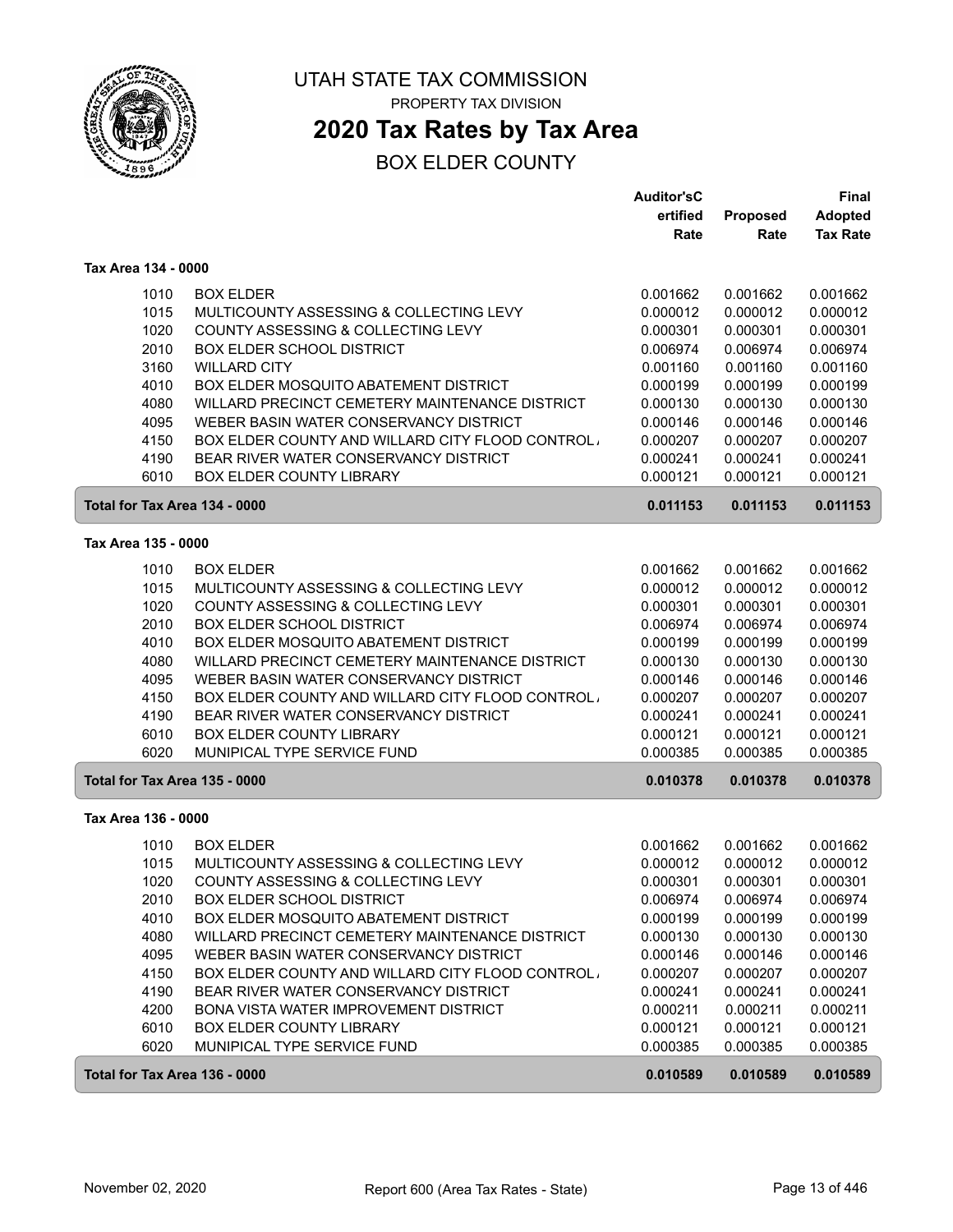

## **2020 Tax Rates by Tax Area**

|                               |                                                   | <b>Auditor'sC</b> |          | <b>Final</b>    |
|-------------------------------|---------------------------------------------------|-------------------|----------|-----------------|
|                               |                                                   | ertified          | Proposed | <b>Adopted</b>  |
|                               |                                                   | Rate              | Rate     | <b>Tax Rate</b> |
| Tax Area 139 - 0000           |                                                   |                   |          |                 |
| 1010                          | <b>BOX ELDER</b>                                  | 0.001662          | 0.001662 | 0.001662        |
| 1015                          | MULTICOUNTY ASSESSING & COLLECTING LEVY           | 0.000012          | 0.000012 | 0.000012        |
| 1020                          | COUNTY ASSESSING & COLLECTING LEVY                | 0.000301          | 0.000301 | 0.000301        |
| 2010                          | <b>BOX ELDER SCHOOL DISTRICT</b>                  | 0.006974          | 0.006974 | 0.006974        |
| 4010                          | <b>BOX ELDER MOSQUITO ABATEMENT DISTRICT</b>      | 0.000199          | 0.000199 | 0.000199        |
| 4160                          | BOX ELDER COUNTY SERVICE AREA NO. 2               | 0.000069          | 0.000069 | 0.000069        |
| 4190                          | BEAR RIVER WATER CONSERVANCY DISTRICT             | 0.000241          | 0.000241 | 0.000241        |
| 4220                          | <b>GROUSE CREEK SPECIAL SERVICE DISTRICT</b>      | 0.001189          | 0.001189 | 0.001189        |
| 6010                          | <b>BOX ELDER COUNTY LIBRARY</b>                   | 0.000121          | 0.000121 | 0.000121        |
| 6020                          | MUNIPICAL TYPE SERVICE FUND                       | 0.000385          | 0.000385 | 0.000385        |
| Total for Tax Area 139 - 0000 |                                                   | 0.011153          | 0.011153 | 0.011153        |
| Tax Area 140 - 0000           |                                                   |                   |          |                 |
| 1010                          | <b>BOX ELDER</b>                                  | 0.001662          | 0.001662 | 0.001662        |
| 1015                          | MULTICOUNTY ASSESSING & COLLECTING LEVY           | 0.000012          | 0.000012 | 0.000012        |
| 1020                          | COUNTY ASSESSING & COLLECTING LEVY                | 0.000301          | 0.000301 | 0.000301        |
| 2010                          | <b>BOX ELDER SCHOOL DISTRICT</b>                  | 0.006974          | 0.006974 | 0.006974        |
| 4010                          | BOX ELDER MOSQUITO ABATEMENT DISTRICT             | 0.000199          | 0.000199 | 0.000199        |
| 4190                          | BEAR RIVER WATER CONSERVANCY DISTRICT             | 0.000241          | 0.000241 | 0.000241        |
| 4220                          | <b>GROUSE CREEK SPECIAL SERVICE DISTRICT</b>      | 0.001189          | 0.001189 | 0.001189        |
| 6010                          | <b>BOX ELDER COUNTY LIBRARY</b>                   | 0.000121          | 0.000121 | 0.000121        |
| 6020                          | MUNIPICAL TYPE SERVICE FUND                       | 0.000385          | 0.000385 | 0.000385        |
| Total for Tax Area 140 - 0000 |                                                   | 0.011084          | 0.011084 | 0.011084        |
| Tax Area 141 - 0000           |                                                   |                   |          |                 |
| 1010                          | <b>BOX ELDER</b>                                  | 0.001662          | 0.001662 | 0.001662        |
| 1015                          | MULTICOUNTY ASSESSING & COLLECTING LEVY           | 0.000012          | 0.000012 | 0.000012        |
| 1020                          | COUNTY ASSESSING & COLLECTING LEVY                | 0.000301          | 0.000301 | 0.000301        |
| 2010                          | <b>BOX ELDER SCHOOL DISTRICT</b>                  | 0.006974          | 0.006974 | 0.006974        |
| 4010                          | BOX ELDER MOSQUITO ABATEMENT DISTRICT             | 0.000199          | 0.000199 | 0.000199        |
| 4190                          | BEAR RIVER WATER CONSERVANCY DISTRICT             | 0.000241          | 0.000241 | 0.000241        |
| 4210                          | <b>GROUSE CREEK CEMETERY MAINTENANCE DISTRICT</b> |                   |          |                 |
| 4220                          | <b>GROUSE CREEK SPECIAL SERVICE DISTRICT</b>      | 0.001189          | 0.001189 | 0.001189        |
| 6010                          | <b>BOX ELDER COUNTY LIBRARY</b>                   | 0.000121          | 0.000121 | 0.000121        |
| 6020                          | MUNIPICAL TYPE SERVICE FUND                       | 0.000385          | 0.000385 | 0.000385        |
| Total for Tax Area 141 - 0000 |                                                   | 0.011084          | 0.011084 | 0.011084        |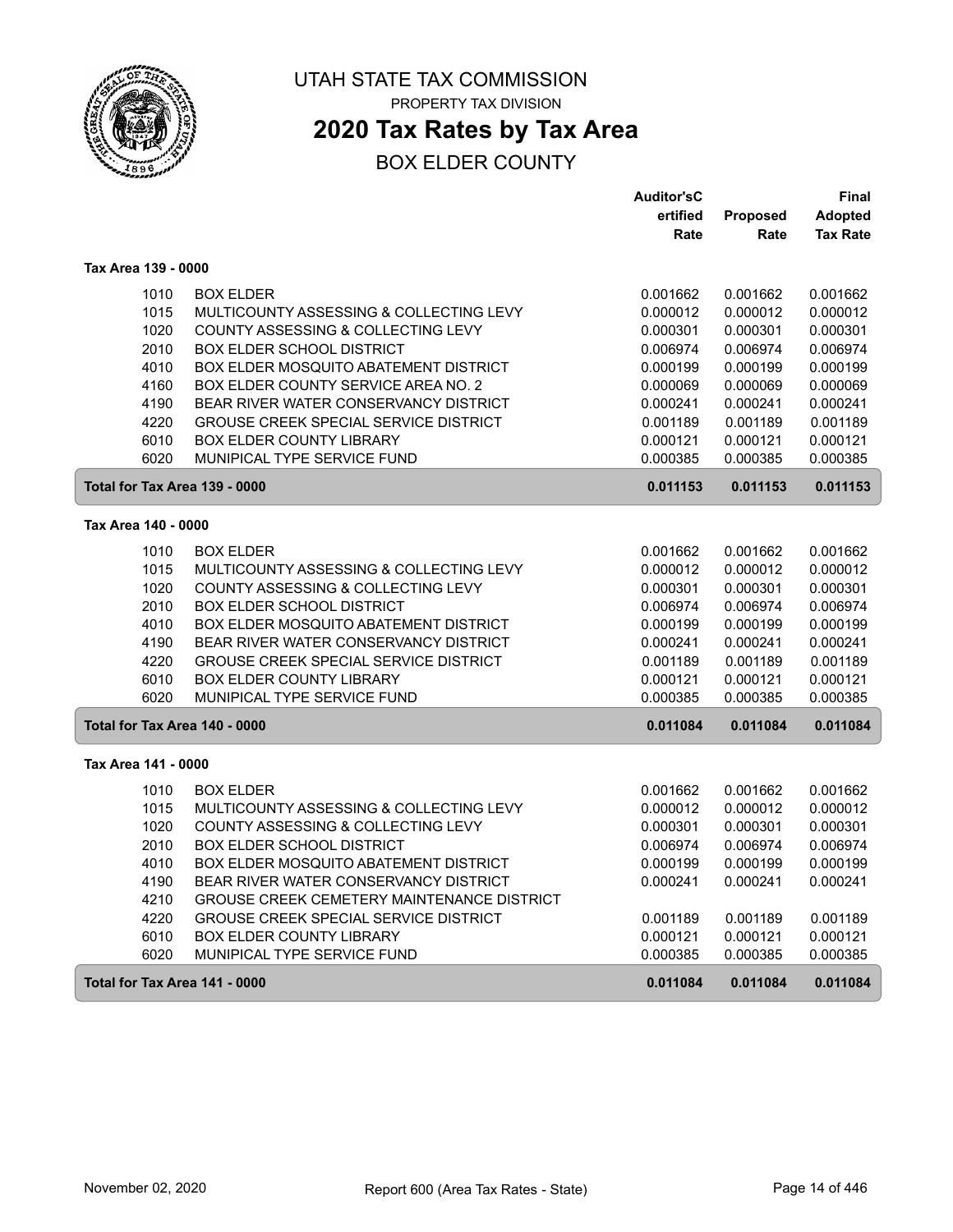

# **2020 Tax Rates by Tax Area**

|                     |                                                  | <b>Auditor'sC</b> |          | Final           |
|---------------------|--------------------------------------------------|-------------------|----------|-----------------|
|                     |                                                  | ertified          | Proposed | <b>Adopted</b>  |
|                     |                                                  | Rate              | Rate     | <b>Tax Rate</b> |
| Tax Area 143 - 0000 |                                                  |                   |          |                 |
| 1010                | <b>BOX ELDER</b>                                 | 0.001662          | 0.001662 | 0.001662        |
| 1015                | MULTICOUNTY ASSESSING & COLLECTING LEVY          | 0.000012          | 0.000012 | 0.000012        |
| 1020                | COUNTY ASSESSING & COLLECTING LEVY               | 0.000301          | 0.000301 | 0.000301        |
| 2010                | <b>BOX ELDER SCHOOL DISTRICT</b>                 | 0.006974          | 0.006974 | 0.006974        |
| 4010                | BOX ELDER MOSQUITO ABATEMENT DISTRICT            | 0.000199          | 0.000199 | 0.000199        |
| 4070                | RIVERSIDE CEMETERY MAINTENANCE DISTRICT          | 0.000549          | 0.000549 | 0.000549        |
| 4170                | RIVERSIDE COMMUNITY SPECIAL SERVICE DISTRICT     | 0.000257          | 0.000257 | 0.000257        |
| 4190                | BEAR RIVER WATER CONSERVANCY DISTRICT            | 0.000241          | 0.000241 | 0.000241        |
| 6010                | <b>BOX ELDER COUNTY LIBRARY</b>                  | 0.000121          | 0.000121 | 0.000121        |
| 6020                | MUNIPICAL TYPE SERVICE FUND                      | 0.000385          | 0.000385 | 0.000385        |
|                     | Total for Tax Area 143 - 0000                    | 0.010701          | 0.010701 | 0.010701        |
| Tax Area 146 - 0000 |                                                  |                   |          |                 |
| 1010                | <b>BOX ELDER</b>                                 | 0.001662          | 0.001662 | 0.001662        |
| 1015                | MULTICOUNTY ASSESSING & COLLECTING LEVY          | 0.000012          | 0.000012 | 0.000012        |
| 1020                | COUNTY ASSESSING & COLLECTING LEVY               | 0.000301          | 0.000301 | 0.000301        |
| 2010                | <b>BOX ELDER SCHOOL DISTRICT</b>                 | 0.006974          | 0.006974 | 0.006974        |
| 4010                | <b>BOX ELDER MOSQUITO ABATEMENT DISTRICT</b>     | 0.000199          | 0.000199 | 0.000199        |
| 4160                | <b>BOX ELDER COUNTY SERVICE AREA NO. 2</b>       | 0.000069          | 0.000069 | 0.000069        |
| 4190                | BEAR RIVER WATER CONSERVANCY DISTRICT            | 0.000241          | 0.000241 | 0.000241        |
| 6010                | <b>BOX ELDER COUNTY LIBRARY</b>                  | 0.000121          | 0.000121 | 0.000121        |
| 6020                | MUNIPICAL TYPE SERVICE FUND                      | 0.000385          | 0.000385 | 0.000385        |
|                     | Total for Tax Area 146 - 0000                    | 0.009964          | 0.009964 | 0.009964        |
| Tax Area 147 - 0000 |                                                  |                   |          |                 |
| 1010                | <b>BOX ELDER</b>                                 | 0.001662          | 0.001662 | 0.001662        |
| 1015                | MULTICOUNTY ASSESSING & COLLECTING LEVY          | 0.000012          | 0.000012 | 0.000012        |
| 1020                | COUNTY ASSESSING & COLLECTING LEVY               | 0.000301          | 0.000301 | 0.000301        |
| 2010                | <b>BOX ELDER SCHOOL DISTRICT</b>                 | 0.006974          | 0.006974 | 0.006974        |
| 4010                | BOX ELDER MOSQUITO ABATEMENT DISTRICT            | 0.000199          | 0.000199 | 0.000199        |
| 4080                | WILLARD PRECINCT CEMETERY MAINTENANCE DISTRICT   | 0.000130          | 0.000130 | 0.000130        |
| 4150                | BOX ELDER COUNTY AND WILLARD CITY FLOOD CONTROL. | 0.000207          | 0.000207 | 0.000207        |
| 4190                | BEAR RIVER WATER CONSERVANCY DISTRICT            | 0.000241          | 0.000241 | 0.000241        |
| 6010                | <b>BOX ELDER COUNTY LIBRARY</b>                  | 0.000121          | 0.000121 | 0.000121        |
| 6020                | MUNIPICAL TYPE SERVICE FUND                      | 0.000385          | 0.000385 | 0.000385        |
|                     | Total for Tax Area 147 - 0000                    | 0.010232          | 0.010232 | 0.010232        |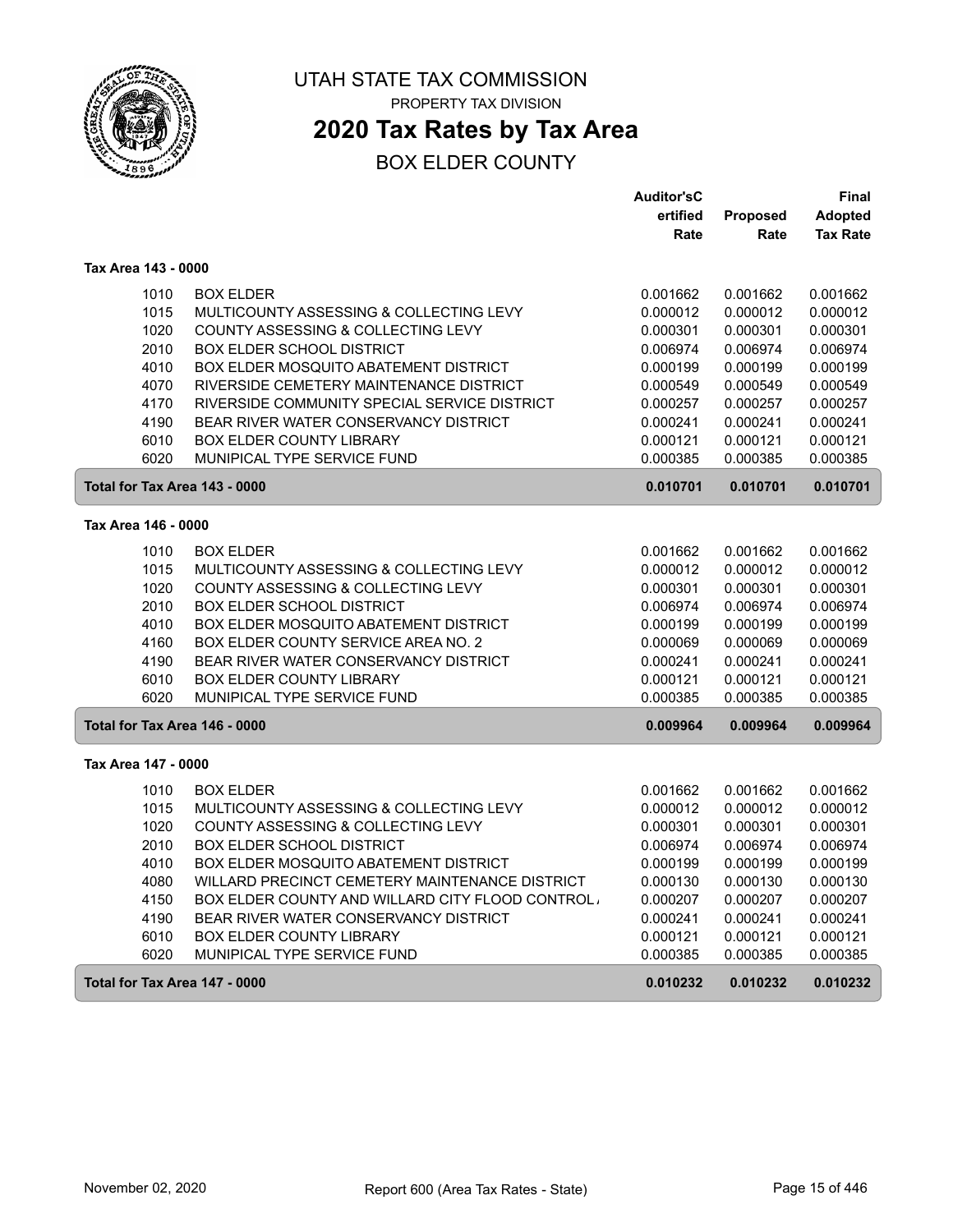

**2020 Tax Rates by Tax Area**

|                     |                                                | <b>Auditor'sC</b> |          | Final           |
|---------------------|------------------------------------------------|-------------------|----------|-----------------|
|                     |                                                | ertified          | Proposed | <b>Adopted</b>  |
|                     |                                                | Rate              | Rate     | <b>Tax Rate</b> |
|                     |                                                |                   |          |                 |
| Tax Area 151 - 0000 |                                                |                   |          |                 |
| 1010                | <b>BOX ELDER</b>                               | 0.001662          | 0.001662 | 0.001662        |
| 1015                | MULTICOUNTY ASSESSING & COLLECTING LEVY        | 0.000012          | 0.000012 | 0.000012        |
| 1020                | COUNTY ASSESSING & COLLECTING LEVY             | 0.000301          | 0.000301 | 0.000301        |
| 2010                | <b>BOX ELDER SCHOOL DISTRICT</b>               | 0.006974          | 0.006974 | 0.006974        |
| 3150                | <b>TREMONTON CITY</b>                          | 0.002413          | 0.002413 | 0.002413        |
| 4010                | BOX ELDER MOSQUITO ABATEMENT DISTRICT          | 0.000199          | 0.000199 | 0.000199        |
| 4040                | <b>GARLAND CEMETERY MAINTENANCE DISTRICT</b>   | 0.000125          | 0.000125 | 0.000125        |
| 4190                | BEAR RIVER WATER CONSERVANCY DISTRICT          | 0.000241          | 0.000241 | 0.000241        |
|                     | Total for Tax Area 151 - 0000                  | 0.011927          | 0.011927 | 0.011927        |
| Tax Area 152 - 0000 |                                                |                   |          |                 |
| 1010                | <b>BOX ELDER</b>                               | 0.001662          | 0.001662 | 0.001662        |
| 1015                | MULTICOUNTY ASSESSING & COLLECTING LEVY        | 0.000012          | 0.000012 | 0.000012        |
| 1020                | COUNTY ASSESSING & COLLECTING LEVY             | 0.000301          | 0.000301 | 0.000301        |
| 2010                | <b>BOX ELDER SCHOOL DISTRICT</b>               | 0.006974          | 0.006974 | 0.006974        |
| 4010                | BOX ELDER MOSQUITO ABATEMENT DISTRICT          | 0.000199          | 0.000199 | 0.000199        |
| 4080                | WILLARD PRECINCT CEMETERY MAINTENANCE DISTRICT | 0.000130          | 0.000130 | 0.000130        |
| 4095                | WEBER BASIN WATER CONSERVANCY DISTRICT         | 0.000146          | 0.000146 | 0.000146        |
| 4190                | BEAR RIVER WATER CONSERVANCY DISTRICT          | 0.000241          | 0.000241 | 0.000241        |
| 6010                | BOX ELDER COUNTY LIBRARY                       | 0.000121          | 0.000121 | 0.000121        |
| 6020                | MUNIPICAL TYPE SERVICE FUND                    | 0.000385          | 0.000385 | 0.000385        |
|                     | Total for Tax Area 152 - 0000                  | 0.010171          | 0.010171 | 0.010171        |
| Tax Area 156 - 0000 |                                                |                   |          |                 |
| 1010                | <b>BOX ELDER</b>                               | 0.001662          | 0.001662 | 0.001662        |
| 1015                | MULTICOUNTY ASSESSING & COLLECTING LEVY        | 0.000012          | 0.000012 | 0.000012        |
| 1020                | COUNTY ASSESSING & COLLECTING LEVY             | 0.000301          | 0.000301 | 0.000301        |
| 2010                | <b>BOX ELDER SCHOOL DISTRICT</b>               | 0.006974          | 0.006974 | 0.006974        |
| 3070                | <b>GARLAND CITY</b>                            | 0.003344          | 0.003344 | 0.003344        |
| 4010                | BOX ELDER MOSQUITO ABATEMENT DISTRICT          | 0.000199          | 0.000199 | 0.000199        |
| 4190                | BEAR RIVER WATER CONSERVANCY DISTRICT          | 0.000241          | 0.000241 | 0.000241        |
|                     | Total for Tax Area 156 - 0000                  | 0.012733          | 0.012733 | 0.012733        |
| Tax Area 157 - 0000 |                                                |                   |          |                 |
| 1010                | <b>BOX ELDER</b>                               | 0.001662          | 0.001662 | 0.001662        |
| 1015                | MULTICOUNTY ASSESSING & COLLECTING LEVY        | 0.000012          | 0.000012 | 0.000012        |
| 1020                | COUNTY ASSESSING & COLLECTING LEVY             | 0.000301          | 0.000301 | 0.000301        |
| 2010                | <b>BOX ELDER SCHOOL DISTRICT</b>               | 0.006974          | 0.006974 | 0.006974        |
| 3110                | PERRY CITY                                     | 0.001965          | 0.002175 | 0.002175        |
| 4010                | <b>BOX ELDER MOSQUITO ABATEMENT DISTRICT</b>   | 0.000199          | 0.000199 | 0.000199        |
| 4180                | BOX ELDER COUNTY & PERRY CITY FLOOD CONTROL    | 0.000228          | 0.000228 | 0.000228        |
| 4190                | BEAR RIVER WATER CONSERVANCY DISTRICT          | 0.000241          | 0.000241 | 0.000241        |
| 6010                | BOX ELDER COUNTY LIBRARY                       | 0.000121          | 0.000121 | 0.000121        |
|                     | Total for Tax Area 157 - 0000                  | 0.011703          | 0.011913 | 0.011913        |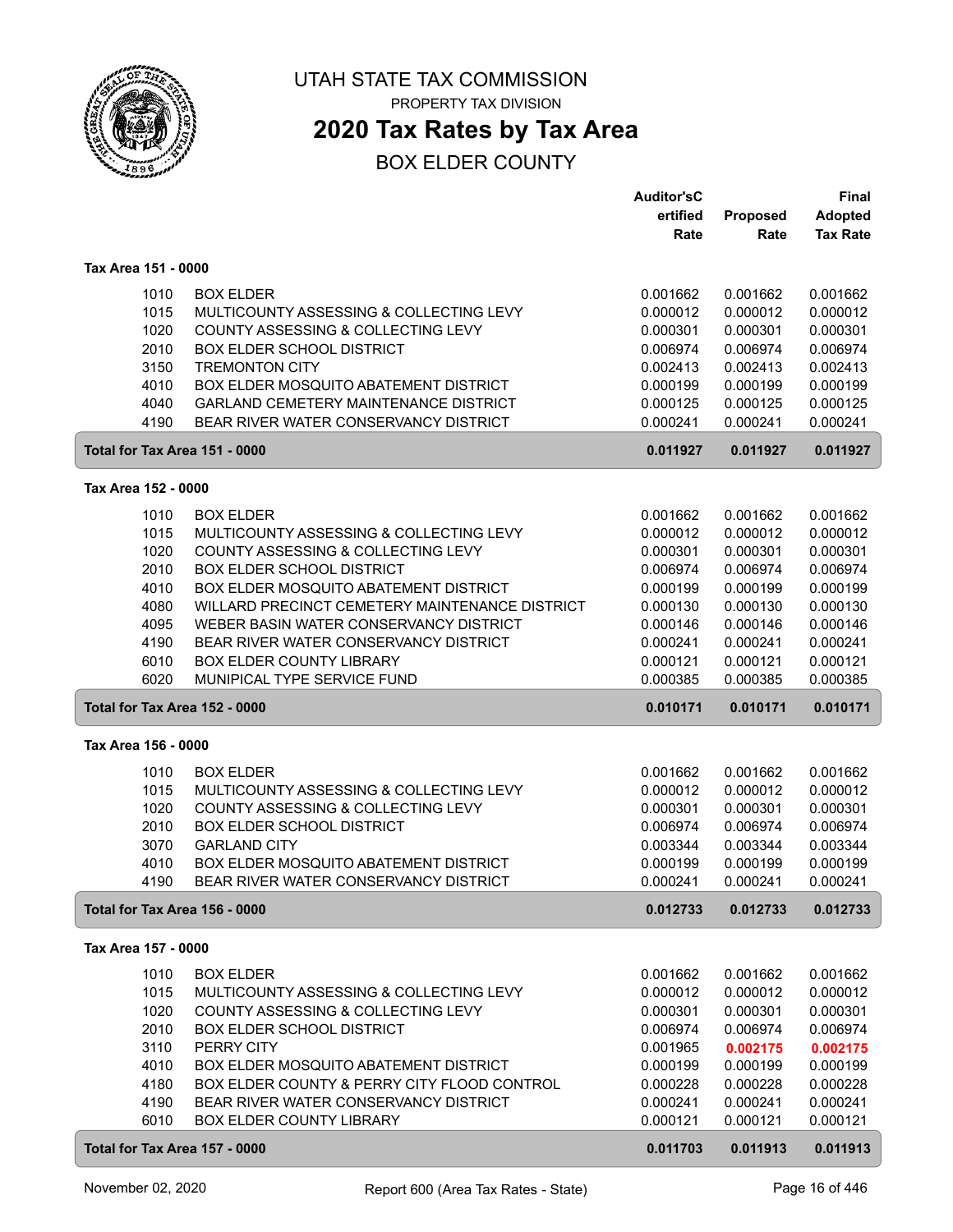

## **2020 Tax Rates by Tax Area**

|                               |                                                | <b>Auditor'sC</b> |                 | Final           |
|-------------------------------|------------------------------------------------|-------------------|-----------------|-----------------|
|                               |                                                | ertified          | <b>Proposed</b> | <b>Adopted</b>  |
|                               |                                                | Rate              | Rate            | <b>Tax Rate</b> |
| Tax Area 158 - 0000           |                                                |                   |                 |                 |
| 1010                          | <b>BOX ELDER</b>                               | 0.001662          | 0.001662        | 0.001662        |
| 1015                          | MULTICOUNTY ASSESSING & COLLECTING LEVY        | 0.000012          | 0.000012        | 0.000012        |
| 1020                          | COUNTY ASSESSING & COLLECTING LEVY             | 0.000301          | 0.000301        | 0.000301        |
| 2010                          | <b>BOX ELDER SCHOOL DISTRICT</b>               | 0.006974          | 0.006974        | 0.006974        |
| 4010                          | BOX ELDER MOSQUITO ABATEMENT DISTRICT          | 0.000199          | 0.000199        | 0.000199        |
| 4180                          | BOX ELDER COUNTY & PERRY CITY FLOOD CONTROL    | 0.000228          | 0.000228        | 0.000228        |
| 4190                          | BEAR RIVER WATER CONSERVANCY DISTRICT          | 0.000241          | 0.000241        | 0.000241        |
| 6010                          | BOX ELDER COUNTY LIBRARY                       | 0.000121          | 0.000121        | 0.000121        |
| 6020                          | MUNIPICAL TYPE SERVICE FUND                    | 0.000385          | 0.000385        | 0.000385        |
| Total for Tax Area 158 - 0000 |                                                | 0.010123          | 0.010123        | 0.010123        |
| Tax Area 159 - 0000           |                                                |                   |                 |                 |
| 1010                          | <b>BOX ELDER</b>                               | 0.001662          | 0.001662        | 0.001662        |
| 1015                          | MULTICOUNTY ASSESSING & COLLECTING LEVY        | 0.000012          | 0.000012        | 0.000012        |
| 1020                          | COUNTY ASSESSING & COLLECTING LEVY             | 0.000301          | 0.000301        | 0.000301        |
| 2010                          | <b>BOX ELDER SCHOOL DISTRICT</b>               | 0.006974          | 0.006974        | 0.006974        |
| 4010                          | BOX ELDER MOSQUITO ABATEMENT DISTRICT          | 0.000199          | 0.000199        | 0.000199        |
| 4080                          | WILLARD PRECINCT CEMETERY MAINTENANCE DISTRICT | 0.000130          | 0.000130        | 0.000130        |
| 4180                          | BOX ELDER COUNTY & PERRY CITY FLOOD CONTROL    | 0.000228          | 0.000228        | 0.000228        |
| 4190                          | BEAR RIVER WATER CONSERVANCY DISTRICT          | 0.000241          | 0.000241        | 0.000241        |
| 6010                          | <b>BOX ELDER COUNTY LIBRARY</b>                | 0.000121          | 0.000121        | 0.000121        |
| 6020                          | MUNIPICAL TYPE SERVICE FUND                    | 0.000385          | 0.000385        | 0.000385        |
| Total for Tax Area 159 - 0000 |                                                | 0.010253          | 0.010253        | 0.010253        |
| Tax Area 162 - 0000           |                                                |                   |                 |                 |
| 1010                          | <b>BOX ELDER</b>                               | 0.001662          | 0.001662        | 0.001662        |
| 1015                          | MULTICOUNTY ASSESSING & COLLECTING LEVY        | 0.000012          | 0.000012        | 0.000012        |
| 1020                          | COUNTY ASSESSING & COLLECTING LEVY             | 0.000301          | 0.000301        | 0.000301        |
| 2010                          | <b>BOX ELDER SCHOOL DISTRICT</b>               | 0.006974          | 0.006974        | 0.006974        |
| 3110                          | PERRY CITY                                     | 0.001965          | 0.002175        | 0.002175        |
| 4010                          | BOX ELDER MOSQUITO ABATEMENT DISTRICT          | 0.000199          | 0.000199        | 0.000199        |
| 4080                          | WILLARD PRECINCT CEMETERY MAINTENANCE DISTRICT | 0.000130          | 0.000130        | 0.000130        |
| 4180                          | BOX ELDER COUNTY & PERRY CITY FLOOD CONTROL    | 0.000228          | 0.000228        | 0.000228        |
| 4190                          | BEAR RIVER WATER CONSERVANCY DISTRICT          | 0.000241          | 0.000241        | 0.000241        |
| 6010                          | <b>BOX ELDER COUNTY LIBRARY</b>                | 0.000121          | 0.000121        | 0.000121        |
| Total for Tax Area 162 - 0000 |                                                | 0.011833          | 0.012043        | 0.012043        |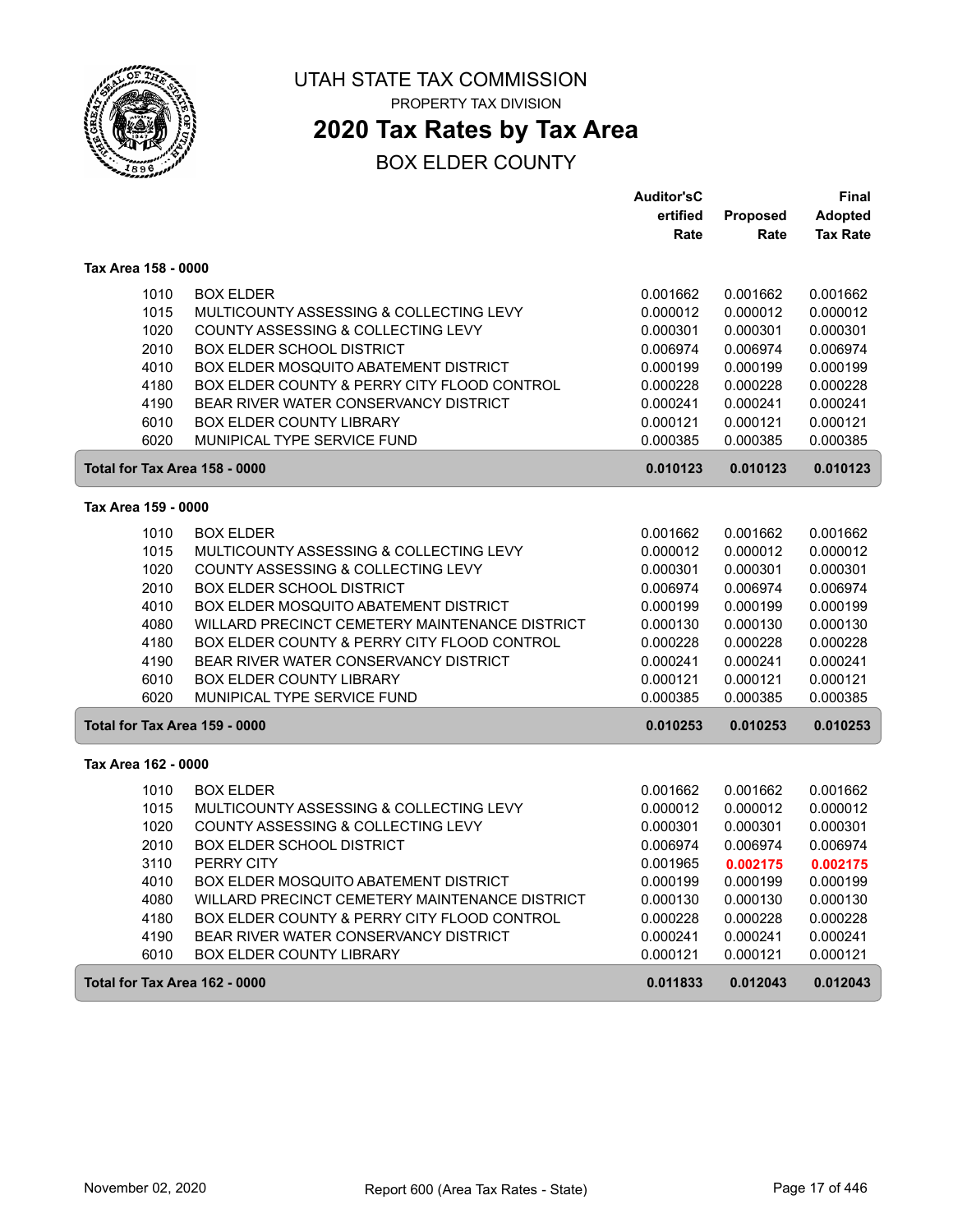

**2020 Tax Rates by Tax Area**

|                               |                                             | <b>Auditor'sC</b> |          | <b>Final</b>    |
|-------------------------------|---------------------------------------------|-------------------|----------|-----------------|
|                               |                                             | ertified          | Proposed | <b>Adopted</b>  |
|                               |                                             | Rate              | Rate     | <b>Tax Rate</b> |
| Tax Area 163 - 0000           |                                             |                   |          |                 |
| 1010                          | <b>BOX ELDER</b>                            | 0.001662          | 0.001662 | 0.001662        |
| 1015                          | MULTICOUNTY ASSESSING & COLLECTING LEVY     | 0.000012          | 0.000012 | 0.000012        |
| 1020                          | COUNTY ASSESSING & COLLECTING LEVY          | 0.000301          | 0.000301 | 0.000301        |
| 2010                          | <b>BOX ELDER SCHOOL DISTRICT</b>            | 0.006974          | 0.006974 | 0.006974        |
| 3020                          | <b>BRIGHAM CITY</b>                         | 0.001677          | 0.001802 | 0.001802        |
| 4010                          | BOX ELDER MOSQUITO ABATEMENT DISTRICT       | 0.000199          | 0.000199 | 0.000199        |
| 4180                          | BOX ELDER COUNTY & PERRY CITY FLOOD CONTROL | 0.000228          | 0.000228 | 0.000228        |
| 4190                          | BEAR RIVER WATER CONSERVANCY DISTRICT       | 0.000241          | 0.000241 | 0.000241        |
| Total for Tax Area 163 - 0000 |                                             | 0.011294          | 0.011419 | 0.011419        |
| Tax Area 169 - 0000           |                                             |                   |          |                 |
|                               |                                             |                   |          |                 |
| 1010                          | <b>BOX ELDER</b>                            | 0.001662          | 0.001662 | 0.001662        |
| 1015                          | MULTICOUNTY ASSESSING & COLLECTING LEVY     | 0.000012          | 0.000012 | 0.000012        |
| 1020                          | COUNTY ASSESSING & COLLECTING LEVY          | 0.000301          | 0.000301 | 0.000301        |
| 2010                          | <b>BOX ELDER SCHOOL DISTRICT</b>            | 0.006974          | 0.006974 | 0.006974        |
| 3030                          | <b>CORINNE CITY</b>                         | 0.002010          | 0.002537 | 0.002010        |
| 4010                          | BOX ELDER MOSQUITO ABATEMENT DISTRICT       | 0.000199          | 0.000199 | 0.000199        |
| 4100                          | CORINNE CEMETERY MAINTENANCE DISTRICT       | 0.000158          | 0.000158 | 0.000158        |
| 4190                          | BEAR RIVER WATER CONSERVANCY DISTRICT       | 0.000241          | 0.000241 | 0.000241        |
| 6010                          | <b>BOX ELDER COUNTY LIBRARY</b>             | 0.000121          | 0.000121 | 0.000121        |
| Total for Tax Area 169 - 0000 |                                             | 0.011678          | 0.012205 | 0.011678        |
| Tax Area 171 - 0000           |                                             |                   |          |                 |
| 1010                          | <b>BOX ELDER</b>                            | 0.001662          | 0.001662 | 0.001662        |
| 1015                          | MULTICOUNTY ASSESSING & COLLECTING LEVY     | 0.000012          | 0.000012 | 0.000012        |
| 1020                          | COUNTY ASSESSING & COLLECTING LEVY          | 0.000301          | 0.000301 | 0.000301        |
| 2010                          | <b>BOX ELDER SCHOOL DISTRICT</b>            | 0.006974          | 0.006974 | 0.006974        |
| 3020                          | <b>BRIGHAM CITY</b>                         | 0.001677          | 0.001802 | 0.001802        |
| 4010                          | BOX ELDER MOSQUITO ABATEMENT DISTRICT       | 0.000199          | 0.000199 | 0.000199        |
| 4190                          | BEAR RIVER WATER CONSERVANCY DISTRICT       | 0.000241          | 0.000241 | 0.000241        |
| Total for Tax Area 171 - 0000 |                                             | 0.011066          | 0.011191 | 0.011191        |
| Tax Area 174 - 0000           |                                             |                   |          |                 |
| 1010                          | <b>BOX ELDER</b>                            | 0.001662          | 0.001662 | 0.001662        |
| 1015                          | MULTICOUNTY ASSESSING & COLLECTING LEVY     | 0.000012          | 0.000012 | 0.000012        |
| 1020                          | COUNTY ASSESSING & COLLECTING LEVY          | 0.000301          | 0.000301 | 0.000301        |
| 2010                          | <b>BOX ELDER SCHOOL DISTRICT</b>            | 0.006974          | 0.006974 | 0.006974        |
| 3020                          | <b>BRIGHAM CITY</b>                         | 0.001677          | 0.001802 | 0.001802        |
| 4010                          | BOX ELDER MOSQUITO ABATEMENT DISTRICT       | 0.000199          | 0.000199 | 0.000199        |
| 4190                          | BEAR RIVER WATER CONSERVANCY DISTRICT       | 0.000241          | 0.000241 | 0.000241        |
| Total for Tax Area 174 - 0000 |                                             | 0.011066          | 0.011191 | 0.011191        |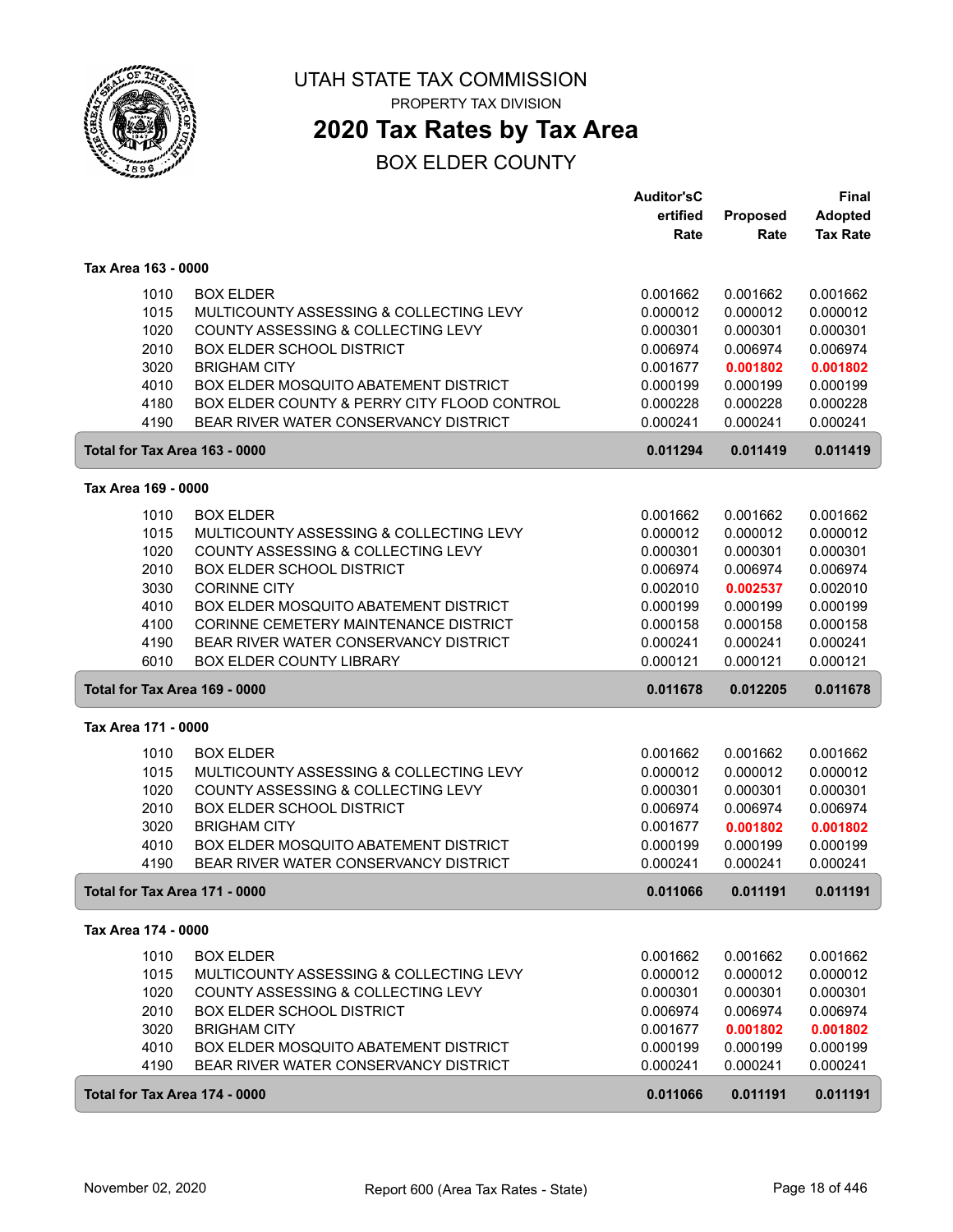

**2020 Tax Rates by Tax Area**

|                     |                                                             | <b>Auditor'sC</b>    |                      | Final                |
|---------------------|-------------------------------------------------------------|----------------------|----------------------|----------------------|
|                     |                                                             | ertified             | Proposed             | <b>Adopted</b>       |
|                     |                                                             | Rate                 | Rate                 | <b>Tax Rate</b>      |
| Tax Area 175 - 0000 |                                                             |                      |                      |                      |
| 1010                | <b>BOX ELDER</b>                                            | 0.001662             | 0.001662             | 0.001662             |
| 1015                | MULTICOUNTY ASSESSING & COLLECTING LEVY                     | 0.000012             | 0.000012             | 0.000012             |
| 1020                | COUNTY ASSESSING & COLLECTING LEVY                          | 0.000301             | 0.000301             | 0.000301             |
| 2010                | <b>BOX ELDER SCHOOL DISTRICT</b>                            | 0.006974             | 0.006974             | 0.006974             |
| 3020                | <b>BRIGHAM CITY</b>                                         | 0.001677             | 0.001802             | 0.001802             |
| 4010                | BOX ELDER MOSQUITO ABATEMENT DISTRICT                       | 0.000199             | 0.000199             | 0.000199             |
| 4190                | BEAR RIVER WATER CONSERVANCY DISTRICT                       | 0.000241             | 0.000241             | 0.000241             |
|                     | Total for Tax Area 175 - 0000                               | 0.011066             | 0.011191             | 0.011191             |
| Tax Area 176 - 0000 |                                                             |                      |                      |                      |
|                     |                                                             |                      |                      |                      |
| 1010<br>1015        | <b>BOX ELDER</b><br>MULTICOUNTY ASSESSING & COLLECTING LEVY | 0.001662<br>0.000012 | 0.001662<br>0.000012 | 0.001662<br>0.000012 |
| 1020                | COUNTY ASSESSING & COLLECTING LEVY                          | 0.000301             | 0.000301             | 0.000301             |
| 2010                | <b>BOX ELDER SCHOOL DISTRICT</b>                            | 0.006974             | 0.006974             | 0.006974             |
| 3020                | <b>BRIGHAM CITY</b>                                         | 0.001677             | 0.001802             | 0.001802             |
| 4010                | BOX ELDER MOSQUITO ABATEMENT DISTRICT                       | 0.000199             | 0.000199             | 0.000199             |
| 4190                | BEAR RIVER WATER CONSERVANCY DISTRICT                       | 0.000241             | 0.000241             | 0.000241             |
|                     | Total for Tax Area 176 - 0000                               | 0.011066             | 0.011191             | 0.011191             |
| Tax Area 177 - 0000 |                                                             |                      |                      |                      |
| 1010                | <b>BOX ELDER</b>                                            | 0.001662             | 0.001662             | 0.001662             |
| 1015                | MULTICOUNTY ASSESSING & COLLECTING LEVY                     | 0.000012             | 0.000012             | 0.000012             |
| 1020                | COUNTY ASSESSING & COLLECTING LEVY                          | 0.000301             | 0.000301             | 0.000301             |
| 2010                | <b>BOX ELDER SCHOOL DISTRICT</b>                            | 0.006974             | 0.006974             | 0.006974             |
| 4010                | BOX ELDER MOSQUITO ABATEMENT DISTRICT                       | 0.000199             | 0.000199             | 0.000199             |
| 4080                | WILLARD PRECINCT CEMETERY MAINTENANCE DISTRICT              | 0.000130             | 0.000130             | 0.000130             |
| 4150                | BOX ELDER COUNTY AND WILLARD CITY FLOOD CONTROL.            | 0.000207             | 0.000207             | 0.000207             |
| 4190                | BEAR RIVER WATER CONSERVANCY DISTRICT                       | 0.000241             | 0.000241             | 0.000241             |
| 6010                | <b>BOX ELDER COUNTY LIBRARY</b>                             | 0.000121             | 0.000121             | 0.000121             |
| 6020                | MUNIPICAL TYPE SERVICE FUND                                 | 0.000385             | 0.000385             | 0.000385             |
|                     | Total for Tax Area 177 - 0000                               | 0.010232             | 0.010232             | 0.010232             |
| Tax Area 178 - 0000 |                                                             |                      |                      |                      |
| 1010                | <b>BOX ELDER</b>                                            | 0.001662             | 0.001662             | 0.001662             |
| 1015                | MULTICOUNTY ASSESSING & COLLECTING LEVY                     | 0.000012             | 0.000012             | 0.000012             |
| 1020                | COUNTY ASSESSING & COLLECTING LEVY                          | 0.000301             | 0.000301             | 0.000301             |
| 2010                | <b>BOX ELDER SCHOOL DISTRICT</b>                            | 0.006974             | 0.006974             | 0.006974             |
| 3110                | PERRY CITY                                                  | 0.001965             | 0.002175             | 0.002175             |
| 4010                | BOX ELDER MOSQUITO ABATEMENT DISTRICT                       | 0.000199             | 0.000199             | 0.000199             |
| 4190                | BEAR RIVER WATER CONSERVANCY DISTRICT                       | 0.000241             | 0.000241             | 0.000241             |
| 6010                | <b>BOX ELDER COUNTY LIBRARY</b>                             | 0.000121             | 0.000121             | 0.000121             |
|                     | Total for Tax Area 178 - 0000                               | 0.011475             | 0.011685             | 0.011685             |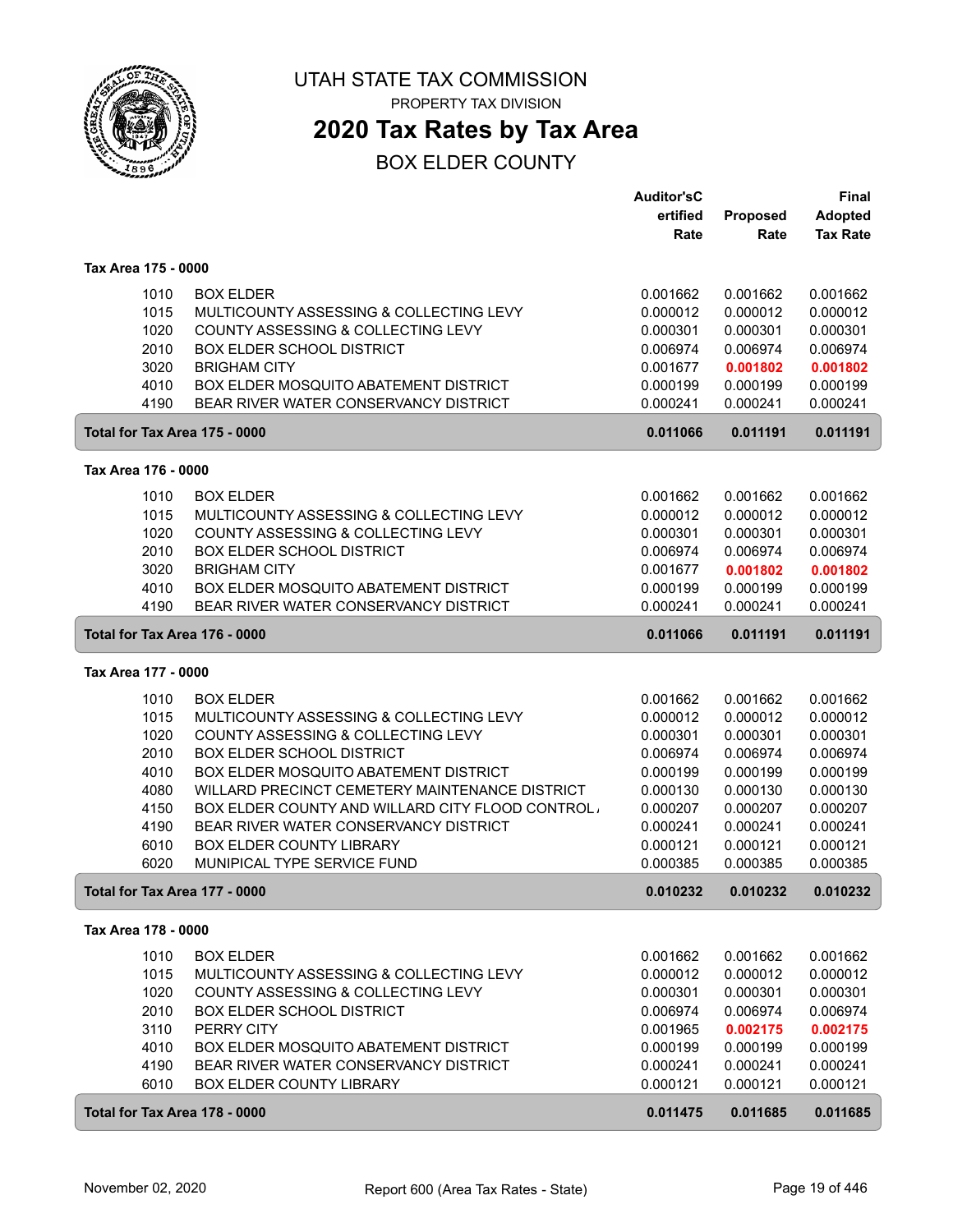

# **2020 Tax Rates by Tax Area**

|                               |                                         | <b>Auditor'sC</b>    |                      | <b>Final</b>         |
|-------------------------------|-----------------------------------------|----------------------|----------------------|----------------------|
|                               |                                         | ertified             | Proposed             | <b>Adopted</b>       |
|                               |                                         | Rate                 | Rate                 | <b>Tax Rate</b>      |
|                               |                                         |                      |                      |                      |
| Tax Area 179 - 0000           |                                         |                      |                      |                      |
| 1010                          | <b>BOX ELDER</b>                        | 0.001662             | 0.001662             | 0.001662             |
| 1015                          | MULTICOUNTY ASSESSING & COLLECTING LEVY | 0.000012             | 0.000012             | 0.000012             |
| 1020                          | COUNTY ASSESSING & COLLECTING LEVY      | 0.000301             | 0.000301             | 0.000301             |
| 2010                          | <b>BOX ELDER SCHOOL DISTRICT</b>        | 0.006974             | 0.006974             | 0.006974             |
| 4010                          | BOX ELDER MOSQUITO ABATEMENT DISTRICT   | 0.000199             | 0.000199             | 0.000199             |
| 4190                          | BEAR RIVER WATER CONSERVANCY DISTRICT   | 0.000241             | 0.000241             | 0.000241             |
| 6010                          | <b>BOX ELDER COUNTY LIBRARY</b>         | 0.000121             | 0.000121             | 0.000121             |
| 6020                          | MUNIPICAL TYPE SERVICE FUND             | 0.000385             | 0.000385             | 0.000385             |
| Total for Tax Area 179 - 0000 |                                         | 0.009895             | 0.009895             | 0.009895             |
| Tax Area 180 - 0000           |                                         |                      |                      |                      |
| 1010                          | <b>BOX ELDER</b>                        | 0.001662             | 0.001662             | 0.001662             |
| 1015                          | MULTICOUNTY ASSESSING & COLLECTING LEVY | 0.000012             | 0.000012             | 0.000012             |
| 1020                          | COUNTY ASSESSING & COLLECTING LEVY      | 0.000301             | 0.000301             | 0.000301             |
| 2010                          | <b>BOX ELDER SCHOOL DISTRICT</b>        | 0.006974             | 0.006974             | 0.006974             |
| 3040                          | <b>DEWEYVILLE TOWN</b>                  | 0.000563             | 0.000563             | 0.000563             |
| 4010                          | BOX ELDER MOSQUITO ABATEMENT DISTRICT   | 0.000199             | 0.000199             | 0.000199             |
| 4190                          | BEAR RIVER WATER CONSERVANCY DISTRICT   | 0.000241             | 0.000241             | 0.000241             |
| 6010                          | <b>BOX ELDER COUNTY LIBRARY</b>         | 0.000121             | 0.000121             | 0.000121             |
|                               |                                         |                      |                      |                      |
| Total for Tax Area 180 - 0000 |                                         | 0.010073             | 0.010073             | 0.010073             |
| Tax Area 182 - 0000           |                                         |                      |                      |                      |
| 1010                          |                                         |                      |                      |                      |
|                               | <b>BOX ELDER</b>                        | 0.001662             | 0.001662             | 0.001662             |
| 1015                          | MULTICOUNTY ASSESSING & COLLECTING LEVY | 0.000012             | 0.000012             | 0.000012             |
| 1020                          | COUNTY ASSESSING & COLLECTING LEVY      | 0.000301             | 0.000301             | 0.000301             |
| 2010                          | <b>BOX ELDER SCHOOL DISTRICT</b>        | 0.006974             | 0.006974             | 0.006974             |
| 3080                          | HONEYVILLE CITY                         | 0.000624             | 0.000624             | 0.000624             |
| 4010                          | BOX ELDER MOSQUITO ABATEMENT DISTRICT   | 0.000199             | 0.000199             | 0.000199             |
| 4190                          | BEAR RIVER WATER CONSERVANCY DISTRICT   | 0.000241             | 0.000241             | 0.000241             |
| 6010                          | <b>BOX ELDER COUNTY LIBRARY</b>         | 0.000121             | 0.000121             | 0.000121             |
| Total for Tax Area 182 - 0000 |                                         | 0.010134             | 0.010134             | 0.010134             |
| Tax Area 184 - 0000           |                                         |                      |                      |                      |
|                               |                                         |                      |                      |                      |
| 1010                          | <b>BOX ELDER</b>                        | 0.001662             | 0.001662             | 0.001662             |
| 1015                          | MULTICOUNTY ASSESSING & COLLECTING LEVY | 0.000012             | 0.000012             | 0.000012             |
| 1020                          | COUNTY ASSESSING & COLLECTING LEVY      | 0.000301             | 0.000301             | 0.000301             |
| 2010                          | <b>BOX ELDER SCHOOL DISTRICT</b>        | 0.006974             | 0.006974             | 0.006974             |
| 4010                          | BOX ELDER MOSQUITO ABATEMENT DISTRICT   | 0.000199             | 0.000199             | 0.000199             |
| 4190                          | BEAR RIVER WATER CONSERVANCY DISTRICT   | 0.000241             | 0.000241             | 0.000241             |
| 6010<br>6020                  | <b>BOX ELDER COUNTY LIBRARY</b>         | 0.000121             | 0.000121             | 0.000121             |
| Total for Tax Area 184 - 0000 | MUNIPICAL TYPE SERVICE FUND             | 0.000385<br>0.009895 | 0.000385<br>0.009895 | 0.000385<br>0.009895 |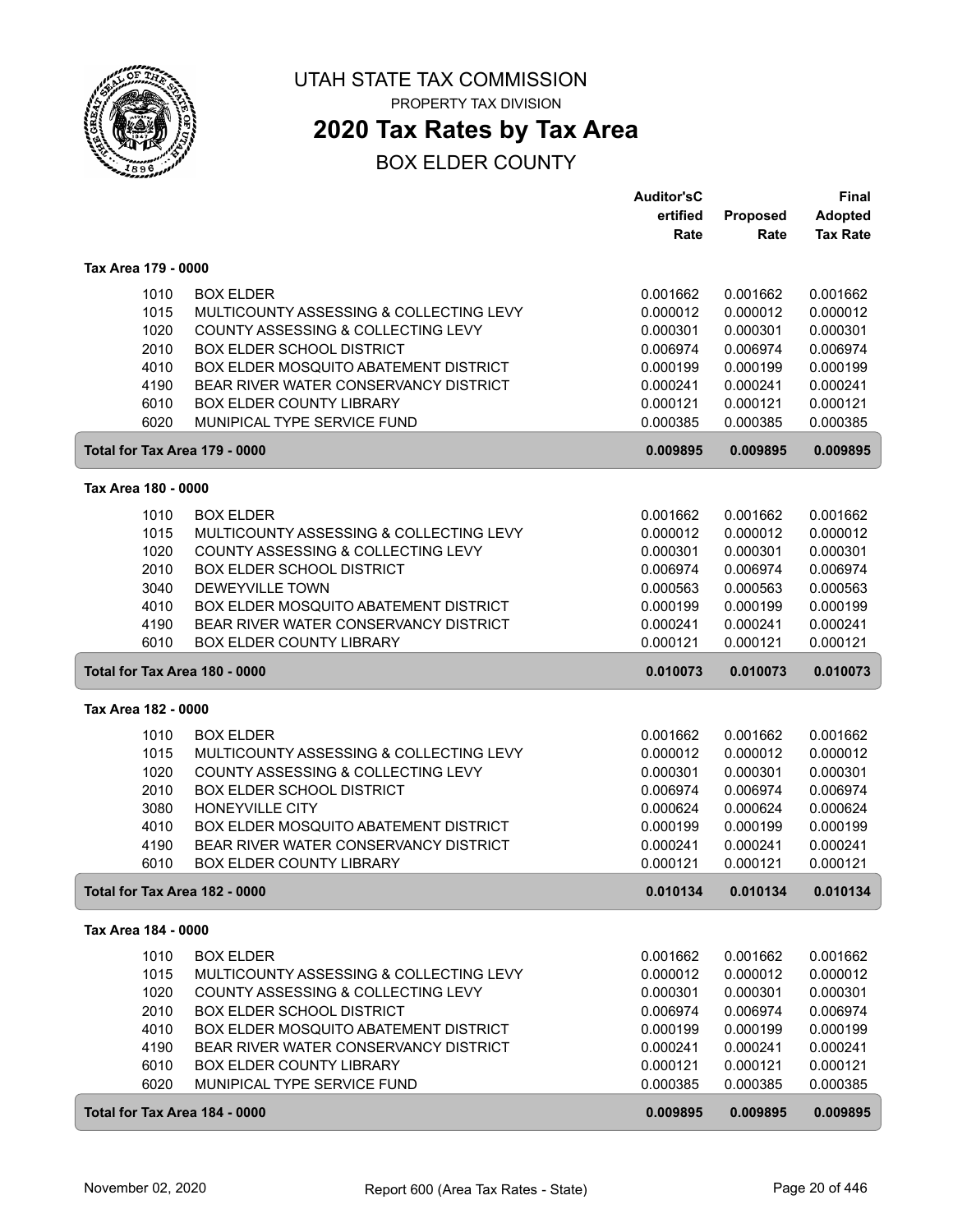

## **2020 Tax Rates by Tax Area**

|                                                                      |                                                                                                                                                                                                                                                                                                                                                  | <b>Auditor'sC</b><br>ertified<br>Rate                                                                    | Proposed<br>Rate                                                                                         | <b>Final</b><br><b>Adopted</b><br><b>Tax Rate</b>                                                        |
|----------------------------------------------------------------------|--------------------------------------------------------------------------------------------------------------------------------------------------------------------------------------------------------------------------------------------------------------------------------------------------------------------------------------------------|----------------------------------------------------------------------------------------------------------|----------------------------------------------------------------------------------------------------------|----------------------------------------------------------------------------------------------------------|
| Tax Area 186 - 0000                                                  |                                                                                                                                                                                                                                                                                                                                                  |                                                                                                          |                                                                                                          |                                                                                                          |
| 1010<br>1015<br>1020<br>2010<br>4010<br>4100<br>4190<br>6010<br>6020 | <b>BOX ELDER</b><br>MULTICOUNTY ASSESSING & COLLECTING LEVY<br>COUNTY ASSESSING & COLLECTING LEVY<br><b>BOX ELDER SCHOOL DISTRICT</b><br><b>BOX ELDER MOSQUITO ABATEMENT DISTRICT</b><br><b>CORINNE CEMETERY MAINTENANCE DISTRICT</b><br>BEAR RIVER WATER CONSERVANCY DISTRICT<br><b>BOX ELDER COUNTY LIBRARY</b><br>MUNIPICAL TYPE SERVICE FUND | 0.001662<br>0.000012<br>0.000301<br>0.006974<br>0.000199<br>0.000158<br>0.000241<br>0.000121<br>0.000385 | 0.001662<br>0.000012<br>0.000301<br>0.006974<br>0.000199<br>0.000158<br>0.000241<br>0.000121<br>0.000385 | 0.001662<br>0.000012<br>0.000301<br>0.006974<br>0.000199<br>0.000158<br>0.000241<br>0.000121<br>0.000385 |
| Total for Tax Area 186 - 0000                                        |                                                                                                                                                                                                                                                                                                                                                  | 0.010053                                                                                                 | 0.010053                                                                                                 | 0.010053                                                                                                 |
| Tax Area 187 - 0000                                                  |                                                                                                                                                                                                                                                                                                                                                  |                                                                                                          |                                                                                                          |                                                                                                          |
| 1010<br>1015<br>1020<br>2010<br>4010<br>4190<br>6010<br>6020         | <b>BOX ELDER</b><br>MULTICOUNTY ASSESSING & COLLECTING LEVY<br>COUNTY ASSESSING & COLLECTING LEVY<br><b>BOX ELDER SCHOOL DISTRICT</b><br>BOX ELDER MOSQUITO ABATEMENT DISTRICT<br>BEAR RIVER WATER CONSERVANCY DISTRICT<br><b>BOX ELDER COUNTY LIBRARY</b><br>MUNIPICAL TYPE SERVICE FUND                                                        | 0.001662<br>0.000012<br>0.000301<br>0.006974<br>0.000199<br>0.000241<br>0.000121<br>0.000385             | 0.001662<br>0.000012<br>0.000301<br>0.006974<br>0.000199<br>0.000241<br>0.000121<br>0.000385             | 0.001662<br>0.000012<br>0.000301<br>0.006974<br>0.000199<br>0.000241<br>0.000121<br>0.000385             |
| Total for Tax Area 187 - 0000                                        |                                                                                                                                                                                                                                                                                                                                                  | 0.009895                                                                                                 | 0.009895                                                                                                 | 0.009895                                                                                                 |
| Tax Area 188 - 0000                                                  |                                                                                                                                                                                                                                                                                                                                                  |                                                                                                          |                                                                                                          |                                                                                                          |
| 1010<br>1015<br>1020<br>2010<br>3110<br>4010<br>4180<br>4190<br>6010 | <b>BOX ELDER</b><br>MULTICOUNTY ASSESSING & COLLECTING LEVY<br>COUNTY ASSESSING & COLLECTING LEVY<br><b>BOX ELDER SCHOOL DISTRICT</b><br>PERRY CITY<br>BOX ELDER MOSQUITO ABATEMENT DISTRICT<br>BOX ELDER COUNTY & PERRY CITY FLOOD CONTROL<br>BEAR RIVER WATER CONSERVANCY DISTRICT<br>BOX ELDER COUNTY LIBRARY                                 | 0.001662<br>0.000012<br>0.000301<br>0.006974<br>0.001965<br>0.000199<br>0.000228<br>0.000241<br>0.000121 | 0.001662<br>0.000012<br>0.000301<br>0.006974<br>0.002175<br>0.000199<br>0.000228<br>0.000241<br>0.000121 | 0.001662<br>0.000012<br>0.000301<br>0.006974<br>0.002175<br>0.000199<br>0.000228<br>0.000241<br>0.000121 |
| Total for Tax Area 188 - 0000                                        |                                                                                                                                                                                                                                                                                                                                                  | 0.011703                                                                                                 | 0.011913                                                                                                 | 0.011913                                                                                                 |
| Tax Area 189 - 0000                                                  |                                                                                                                                                                                                                                                                                                                                                  |                                                                                                          |                                                                                                          |                                                                                                          |
| 1010<br>1015<br>1020<br>2010<br>3020<br>4010<br>4190                 | <b>BOX ELDER</b><br>MULTICOUNTY ASSESSING & COLLECTING LEVY<br>COUNTY ASSESSING & COLLECTING LEVY<br><b>BOX ELDER SCHOOL DISTRICT</b><br><b>BRIGHAM CITY</b><br><b>BOX ELDER MOSQUITO ABATEMENT DISTRICT</b><br>BEAR RIVER WATER CONSERVANCY DISTRICT                                                                                            | 0.001662<br>0.000012<br>0.000301<br>0.006974<br>0.001677<br>0.000199<br>0.000241                         | 0.001662<br>0.000012<br>0.000301<br>0.006974<br>0.001802<br>0.000199<br>0.000241                         | 0.001662<br>0.000012<br>0.000301<br>0.006974<br>0.001802<br>0.000199<br>0.000241                         |
| Total for Tax Area 189 - 0000                                        |                                                                                                                                                                                                                                                                                                                                                  | 0.011066                                                                                                 | 0.011191                                                                                                 | 0.011191                                                                                                 |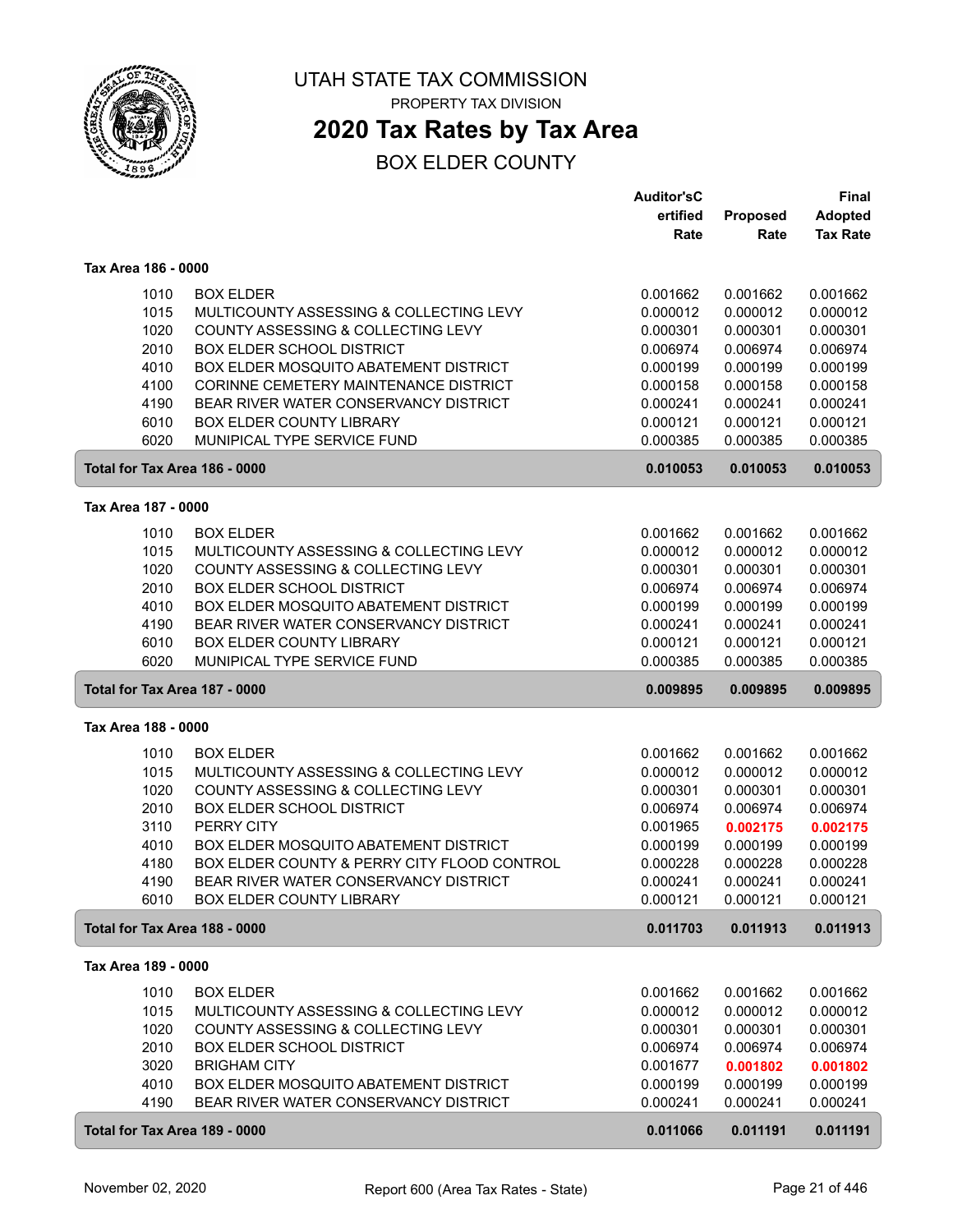

## **2020 Tax Rates by Tax Area**

|                               |                                                | <b>Auditor'sC</b> |          | <b>Final</b>    |
|-------------------------------|------------------------------------------------|-------------------|----------|-----------------|
|                               |                                                | ertified          | Proposed | <b>Adopted</b>  |
|                               |                                                | Rate              | Rate     | <b>Tax Rate</b> |
| Tax Area 190 - 0000           |                                                |                   |          |                 |
| 1010                          | <b>BOX ELDER</b>                               | 0.001662          | 0.001662 | 0.001662        |
| 1015                          | MULTICOUNTY ASSESSING & COLLECTING LEVY        | 0.000012          | 0.000012 | 0.000012        |
| 1020                          | COUNTY ASSESSING & COLLECTING LEVY             | 0.000301          | 0.000301 | 0.000301        |
| 2010                          | <b>BOX ELDER SCHOOL DISTRICT</b>               | 0.006974          | 0.006974 | 0.006974        |
| 4010                          | BOX ELDER MOSQUITO ABATEMENT DISTRICT          | 0.000199          | 0.000199 | 0.000199        |
| 4090                          | PLYMOUTH CEMETERY MAINTENANCE DISTRICT         | 0.000188          | 0.000188 | 0.000188        |
| 4190                          | BEAR RIVER WATER CONSERVANCY DISTRICT          | 0.000241          | 0.000241 | 0.000241        |
| 6010                          | BOX ELDER COUNTY LIBRARY                       | 0.000121          | 0.000121 | 0.000121        |
| 6020                          | MUNIPICAL TYPE SERVICE FUND                    | 0.000385          | 0.000385 | 0.000385        |
| Total for Tax Area 190 - 0000 |                                                | 0.010083          | 0.010083 | 0.010083        |
|                               |                                                |                   |          |                 |
| Tax Area 191 - 0000           |                                                |                   |          |                 |
| 1010                          | <b>BOX ELDER</b>                               | 0.001662          | 0.001662 | 0.001662        |
| 1015                          | MULTICOUNTY ASSESSING & COLLECTING LEVY        | 0.000012          | 0.000012 | 0.000012        |
| 1020                          | COUNTY ASSESSING & COLLECTING LEVY             | 0.000301          | 0.000301 | 0.000301        |
| 2010                          | <b>BOX ELDER SCHOOL DISTRICT</b>               | 0.006974          | 0.006974 | 0.006974        |
| 3020                          | <b>BRIGHAM CITY</b>                            | 0.001677          | 0.001802 | 0.001802        |
| 4010                          | BOX ELDER MOSQUITO ABATEMENT DISTRICT          | 0.000199          | 0.000199 | 0.000199        |
| 4190                          | BEAR RIVER WATER CONSERVANCY DISTRICT          | 0.000241          | 0.000241 | 0.000241        |
| Total for Tax Area 191 - 0000 |                                                | 0.011066          | 0.011191 | 0.011191        |
| Tax Area 192 - 0000           |                                                |                   |          |                 |
| 1010                          | <b>BOX ELDER</b>                               | 0.001662          | 0.001662 | 0.001662        |
| 1015                          | MULTICOUNTY ASSESSING & COLLECTING LEVY        | 0.000012          | 0.000012 | 0.000012        |
| 1020                          | COUNTY ASSESSING & COLLECTING LEVY             | 0.000301          | 0.000301 | 0.000301        |
| 2010                          | <b>BOX ELDER SCHOOL DISTRICT</b>               | 0.006974          | 0.006974 | 0.006974        |
| 4010                          | BOX ELDER MOSQUITO ABATEMENT DISTRICT          | 0.000199          | 0.000199 | 0.000199        |
| 4060                          | PORTAGE PRECINCT CEMETERY MAINTENANCE DISTRICT | 0.000591          | 0.000591 | 0.000591        |
| 4190                          | BEAR RIVER WATER CONSERVANCY DISTRICT          | 0.000241          | 0.000241 | 0.000241        |
| 6010                          | <b>BOX ELDER COUNTY LIBRARY</b>                | 0.000121          | 0.000121 | 0.000121        |
| 6020                          | MUNIPICAL TYPE SERVICE FUND                    | 0.000385          | 0.000385 | 0.000385        |
| Total for Tax Area 192 - 0000 |                                                | 0.010486          | 0.010486 | 0.010486        |
| Tax Area 193 - 0000           |                                                |                   |          |                 |
| 1010                          | <b>BOX ELDER</b>                               | 0.001662          | 0.001662 | 0.001662        |
| 1015                          | MULTICOUNTY ASSESSING & COLLECTING LEVY        | 0.000012          | 0.000012 | 0.000012        |
| 1020                          | COUNTY ASSESSING & COLLECTING LEVY             | 0.000301          | 0.000301 | 0.000301        |
| 2010                          | <b>BOX ELDER SCHOOL DISTRICT</b>               | 0.006974          | 0.006974 | 0.006974        |
| 3020                          | <b>BRIGHAM CITY</b>                            | 0.001677          | 0.001802 | 0.001802        |
| 4010                          | BOX ELDER MOSQUITO ABATEMENT DISTRICT          | 0.000199          | 0.000199 | 0.000199        |
| 4190                          | BEAR RIVER WATER CONSERVANCY DISTRICT          | 0.000241          | 0.000241 | 0.000241        |
| Total for Tax Area 193 - 0000 |                                                | 0.011066          | 0.011191 | 0.011191        |
|                               |                                                |                   |          |                 |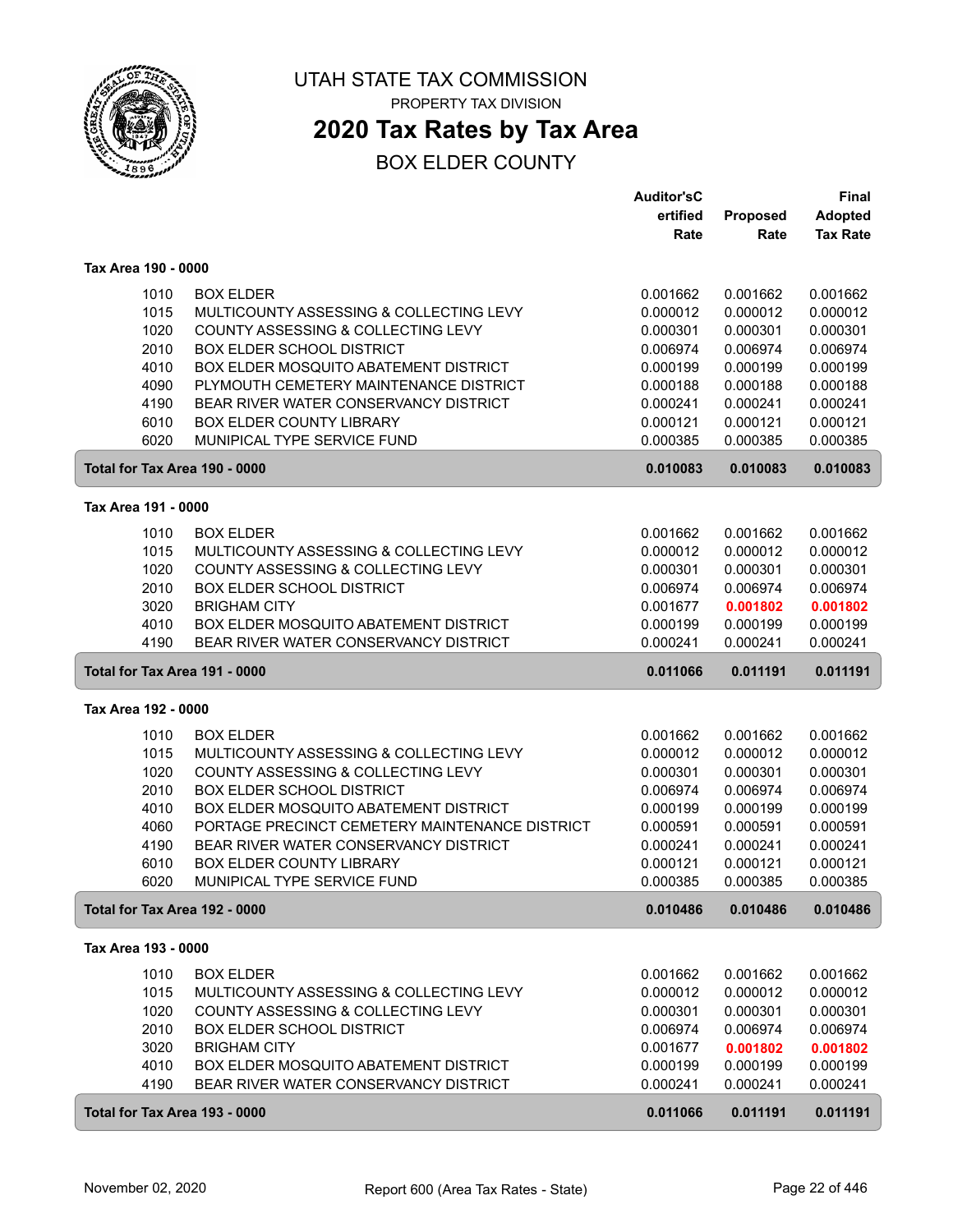

## **2020 Tax Rates by Tax Area**

|                               |                                              | <b>Auditor'sC</b> |          | <b>Final</b>    |
|-------------------------------|----------------------------------------------|-------------------|----------|-----------------|
|                               |                                              | ertified          | Proposed | <b>Adopted</b>  |
|                               |                                              | Rate              | Rate     | <b>Tax Rate</b> |
| Tax Area 199 - 0000           |                                              |                   |          |                 |
| 1010                          | <b>BOX ELDER</b>                             | 0.001662          | 0.001662 | 0.001662        |
| 1015                          | MULTICOUNTY ASSESSING & COLLECTING LEVY      | 0.000012          | 0.000012 | 0.000012        |
| 1020                          | COUNTY ASSESSING & COLLECTING LEVY           | 0.000301          | 0.000301 | 0.000301        |
| 2010                          | <b>BOX ELDER SCHOOL DISTRICT</b>             | 0.006974          | 0.006974 | 0.006974        |
| 4010                          | BOX ELDER MOSQUITO ABATEMENT DISTRICT        | 0.000199          | 0.000199 | 0.000199        |
| 4190                          | BEAR RIVER WATER CONSERVANCY DISTRICT        | 0.000241          | 0.000241 | 0.000241        |
| 6010                          | <b>BOX ELDER COUNTY LIBRARY</b>              | 0.000121          | 0.000121 | 0.000121        |
| 6020                          | MUNIPICAL TYPE SERVICE FUND                  | 0.000385          | 0.000385 | 0.000385        |
| Total for Tax Area 199 - 0000 |                                              | 0.009895          | 0.009895 | 0.009895        |
| Tax Area 200 - 0000           |                                              |                   |          |                 |
| 1010                          | <b>BOX ELDER</b>                             | 0.001662          | 0.001662 | 0.001662        |
| 1015                          | MULTICOUNTY ASSESSING & COLLECTING LEVY      | 0.000012          | 0.000012 | 0.000012        |
| 1020                          | COUNTY ASSESSING & COLLECTING LEVY           | 0.000301          | 0.000301 | 0.000301        |
| 2010                          | <b>BOX ELDER SCHOOL DISTRICT</b>             | 0.006974          | 0.006974 | 0.006974        |
| 3150                          | <b>TREMONTON CITY</b>                        | 0.002413          | 0.002413 | 0.002413        |
| 4010                          | BOX ELDER MOSQUITO ABATEMENT DISTRICT        | 0.000199          | 0.000199 | 0.000199        |
| 4190                          | BEAR RIVER WATER CONSERVANCY DISTRICT        | 0.000241          | 0.000241 | 0.000241        |
| Total for Tax Area 200 - 0000 |                                              | 0.011802          | 0.011802 | 0.011802        |
| Tax Area 201 - 0000           |                                              |                   |          |                 |
| 1010                          | <b>BOX ELDER</b>                             | 0.001662          | 0.001662 | 0.001662        |
| 1015                          | MULTICOUNTY ASSESSING & COLLECTING LEVY      | 0.000012          | 0.000012 | 0.000012        |
| 1020                          | COUNTY ASSESSING & COLLECTING LEVY           | 0.000301          | 0.000301 | 0.000301        |
| 2010                          | <b>BOX ELDER SCHOOL DISTRICT</b>             | 0.006974          | 0.006974 | 0.006974        |
| 4010                          | BOX ELDER MOSQUITO ABATEMENT DISTRICT        | 0.000199          | 0.000199 | 0.000199        |
| 4190                          | BEAR RIVER WATER CONSERVANCY DISTRICT        | 0.000241          | 0.000241 | 0.000241        |
| 6010                          | BOX ELDER COUNTY LIBRARY                     | 0.000121          | 0.000121 | 0.000121        |
| 6020                          | MUNIPICAL TYPE SERVICE FUND                  | 0.000385          | 0.000385 | 0.000385        |
| Total for Tax Area 201 - 0000 |                                              | 0.009895          | 0.009895 | 0.009895        |
| Tax Area 202 - 0000           |                                              |                   |          |                 |
| 1010                          | <b>BOX ELDER</b>                             | 0.001662          | 0.001662 | 0.001662        |
| 1015                          | MULTICOUNTY ASSESSING & COLLECTING LEVY      | 0.000012          | 0.000012 | 0.000012        |
| 1020                          | COUNTY ASSESSING & COLLECTING LEVY           | 0.000301          | 0.000301 | 0.000301        |
| 2010                          | <b>BOX ELDER SCHOOL DISTRICT</b>             | 0.006974          | 0.006974 | 0.006974        |
| 3020                          | <b>BRIGHAM CITY</b>                          | 0.001677          | 0.001802 | 0.001802        |
| 4010                          | <b>BOX ELDER MOSQUITO ABATEMENT DISTRICT</b> | 0.000199          | 0.000199 | 0.000199        |
| 4190                          | BEAR RIVER WATER CONSERVANCY DISTRICT        | 0.000241          | 0.000241 | 0.000241        |
| Total for Tax Area 202 - 0000 |                                              | 0.011066          | 0.011191 | 0.011191        |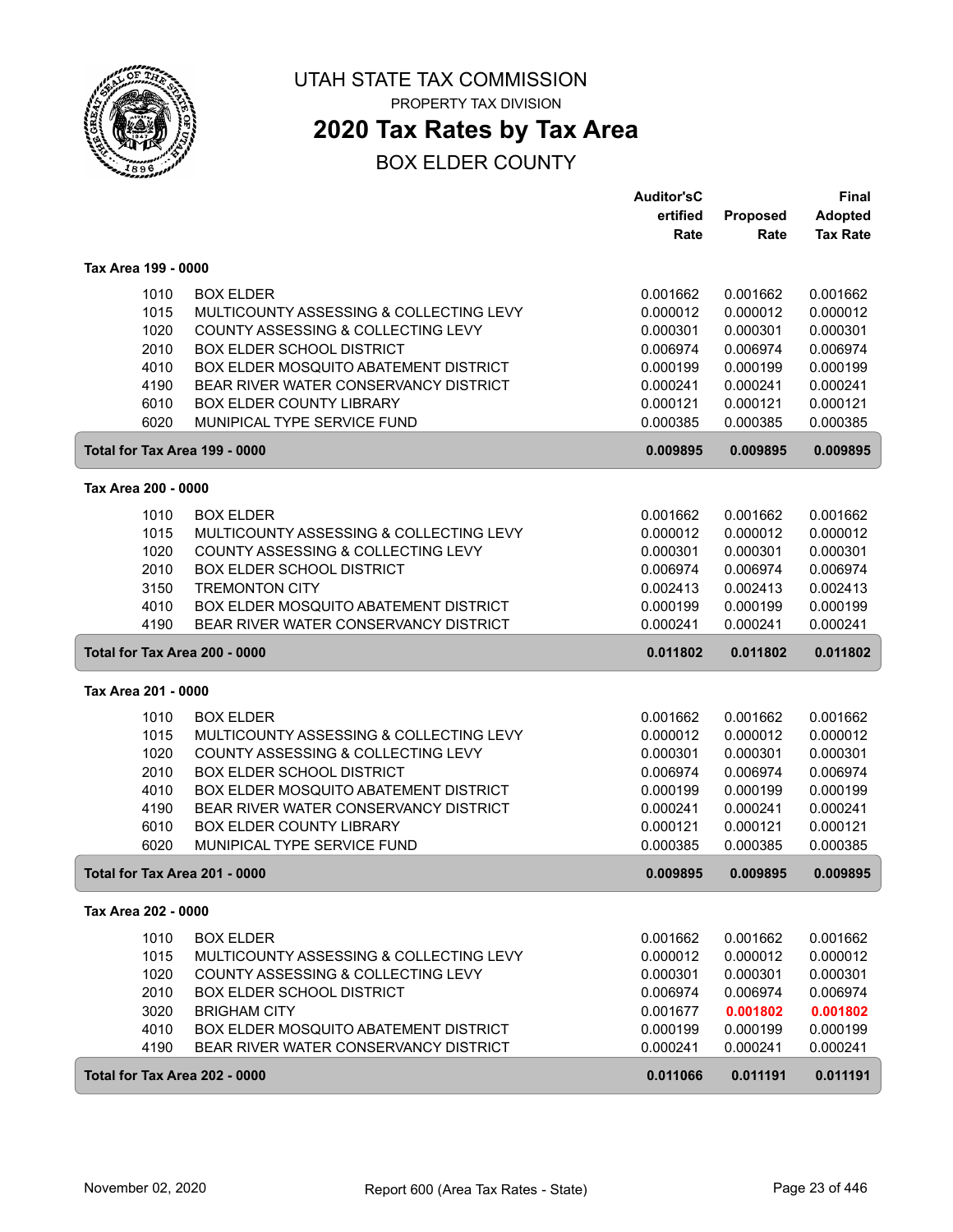

## **2020 Tax Rates by Tax Area**

|                     |                                                  | Auditor'sC |                 | Final           |
|---------------------|--------------------------------------------------|------------|-----------------|-----------------|
|                     |                                                  | ertified   | <b>Proposed</b> | <b>Adopted</b>  |
|                     |                                                  | Rate       | Rate            | <b>Tax Rate</b> |
| Tax Area 203 - 0000 |                                                  |            |                 |                 |
| 1010                | <b>BOX ELDER</b>                                 | 0.001662   | 0.001662        | 0.001662        |
| 1015                | MULTICOUNTY ASSESSING & COLLECTING LEVY          | 0.000012   | 0.000012        | 0.000012        |
| 1020                | COUNTY ASSESSING & COLLECTING LEVY               | 0.000301   | 0.000301        | 0.000301        |
| 2010                | BOX ELDER SCHOOL DISTRICT                        | 0.006974   | 0.006974        | 0.006974        |
| 4010                | BOX ELDER MOSQUITO ABATEMENT DISTRICT            | 0.000199   | 0.000199        | 0.000199        |
| 4080                | WILLARD PRECINCT CEMETERY MAINTENANCE DISTRICT   | 0.000130   | 0.000130        | 0.000130        |
| 4150                | BOX ELDER COUNTY AND WILLARD CITY FLOOD CONTROL. | 0.000207   | 0.000207        | 0.000207        |
| 4190                | BEAR RIVER WATER CONSERVANCY DISTRICT            | 0.000241   | 0.000241        | 0.000241        |
| 6010                | <b>BOX ELDER COUNTY LIBRARY</b>                  | 0.000121   | 0.000121        | 0.000121        |
| 6020                | MUNIPICAL TYPE SERVICE FUND                      | 0.000385   | 0.000385        | 0.000385        |
|                     | Total for Tax Area 203 - 0000                    | 0.010232   | 0.010232        | 0.010232        |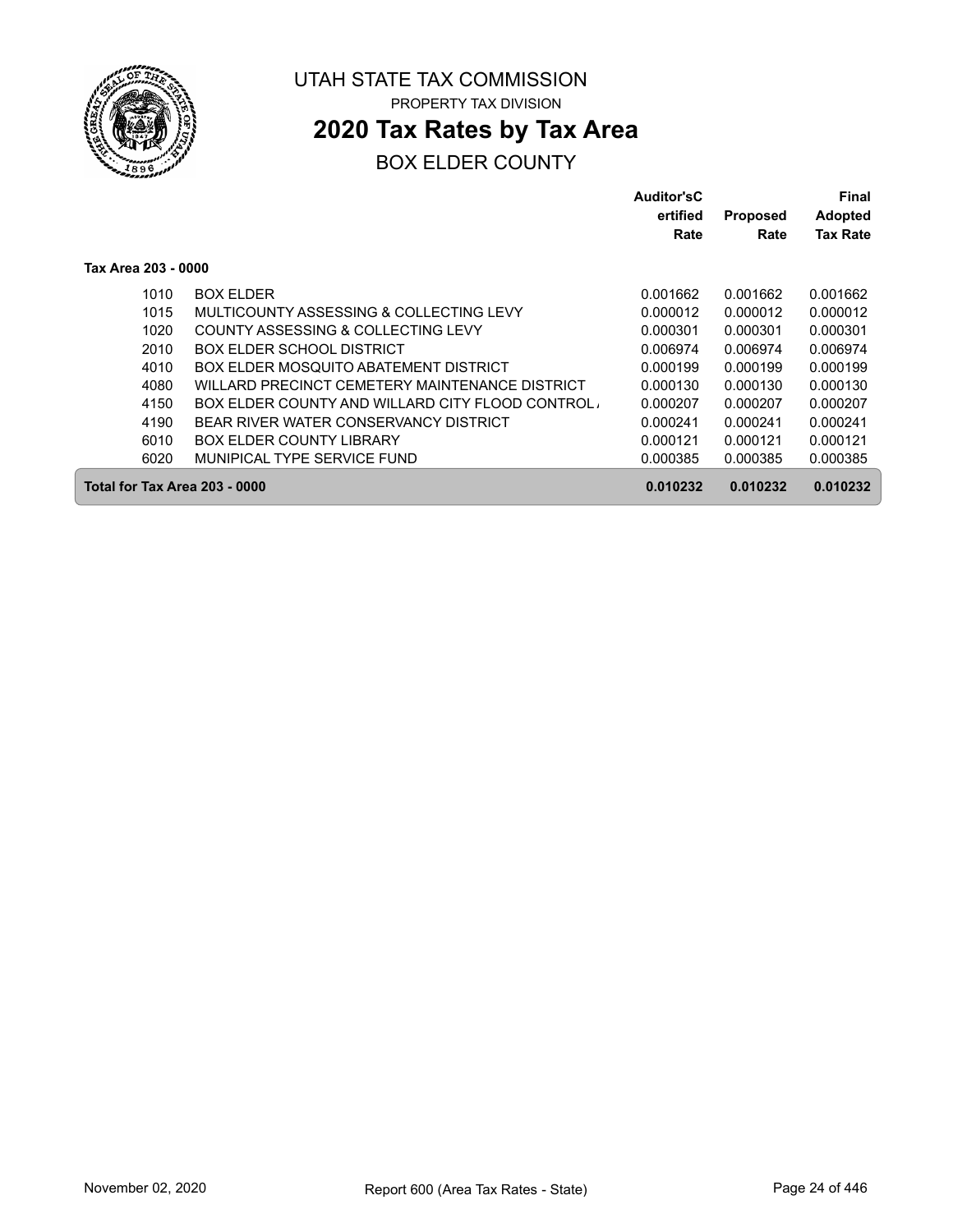

PROPERTY TAX DIVISION

# **2020 Tax Rates by Tax Area**

|                               |                                               | <b>Auditor'sC</b> |          | <b>Final</b>    |
|-------------------------------|-----------------------------------------------|-------------------|----------|-----------------|
|                               |                                               | ertified          | Proposed | <b>Adopted</b>  |
|                               |                                               | Rate              | Rate     | <b>Tax Rate</b> |
| Tax Area 001 - 0000           |                                               |                   |          |                 |
| 1010                          | <b>CACHE</b>                                  | 0.001551          | 0.001701 | 0.001701        |
| 1015                          | <b>MULTICOUNTY ASSESSING &amp; COLLECTING</b> | 0.000012          | 0.000012 | 0.000012        |
| 1020                          | <b>COUNTY ASSESSING &amp; COLLECTING</b>      | 0.000325          | 0.000325 | 0.000325        |
| 2020                          | CACHE COUNTY SCHOOL DISTRICT                  | 0.007144          | 0.007144 | 0.007144        |
| 4050                          | PARADISE CEMETERY MAINTENANCE DISTRICT        | 0.000071          | 0.000071 | 0.000071        |
| 4090                          | CACHE MOSQUITO ABATEMENT DISTRICT             | 0.000062          | 0.000062 | 0.000062        |
| 4100                          | CACHE WATER DISTRICT                          | 0.000000          | 0.000000 | 0.000000        |
| Total for Tax Area 001 - 0000 |                                               | 0.009165          | 0.009315 | 0.009315        |
| Tax Area 002 - 0000           |                                               |                   |          |                 |
| 1010                          | <b>CACHE</b>                                  | 0.001551          | 0.001701 | 0.001701        |
| 1015                          | MULTICOUNTY ASSESSING & COLLECTING            | 0.000012          | 0.000012 | 0.000012        |
| 1020                          | COUNTY ASSESSING & COLLECTING                 | 0.000325          | 0.000325 | 0.000325        |
| 2020                          | CACHE COUNTY SCHOOL DISTRICT                  | 0.007144          | 0.007144 | 0.007144        |
| 3130                          | <b>PARADISE TOWN</b>                          | 0.000906          | 0.000906 | 0.000906        |
| 4050                          | PARADISE CEMETERY MAINTENANCE DISTRICT        | 0.000071          | 0.000071 | 0.000071        |
| 4100                          | <b>CACHE WATER DISTRICT</b>                   | 0.000000          | 0.000000 | 0.000000        |
| Total for Tax Area 002 - 0000 |                                               | 0.010009          | 0.010159 | 0.010159        |
| Tax Area 003 - 0000           |                                               |                   |          |                 |
| 1010                          | <b>CACHE</b>                                  | 0.001551          | 0.001701 | 0.001701        |
| 1015                          | MULTICOUNTY ASSESSING & COLLECTING            | 0.000012          | 0.000012 | 0.000012        |
| 1020                          | COUNTY ASSESSING & COLLECTING                 | 0.000325          | 0.000325 | 0.000325        |
| 2020                          | CACHE COUNTY SCHOOL DISTRICT                  | 0.007144          | 0.007144 | 0.007144        |
| 3050                          | <b>HYRUM CITY</b>                             | 0.000992          | 0.000992 | 0.000992        |
| 4090                          | CACHE MOSQUITO ABATEMENT DISTRICT             | 0.000062          | 0.000062 | 0.000062        |
| 4100                          | CACHE WATER DISTRICT                          | 0.000000          | 0.000000 | 0.000000        |
| Total for Tax Area 003 - 0000 |                                               | 0.010086          | 0.010236 | 0.010236        |
| Tax Area 004 - 0000           |                                               |                   |          |                 |
| 1010                          | <b>CACHE</b>                                  | 0.001551          | 0.001701 | 0.001701        |
| 1015                          | MULTICOUNTY ASSESSING & COLLECTING            | 0.000012          | 0.000012 | 0.000012        |
| 1020                          | COUNTY ASSESSING & COLLECTING                 | 0.000325          | 0.000325 | 0.000325        |
| 2020                          | CACHE COUNTY SCHOOL DISTRICT                  | 0.007144          | 0.007144 | 0.007144        |
| 3190                          | WELLSVILLE                                    | 0.000910          | 0.000949 | 0.000949        |
| 4090                          | CACHE MOSQUITO ABATEMENT DISTRICT             | 0.000062          | 0.000062 | 0.000062        |
| 4100                          | CACHE WATER DISTRICT                          | 0.000000          | 0.000000 | 0.000000        |
| Total for Tax Area 004 - 0000 |                                               | 0.010004          | 0.010193 | 0.010193        |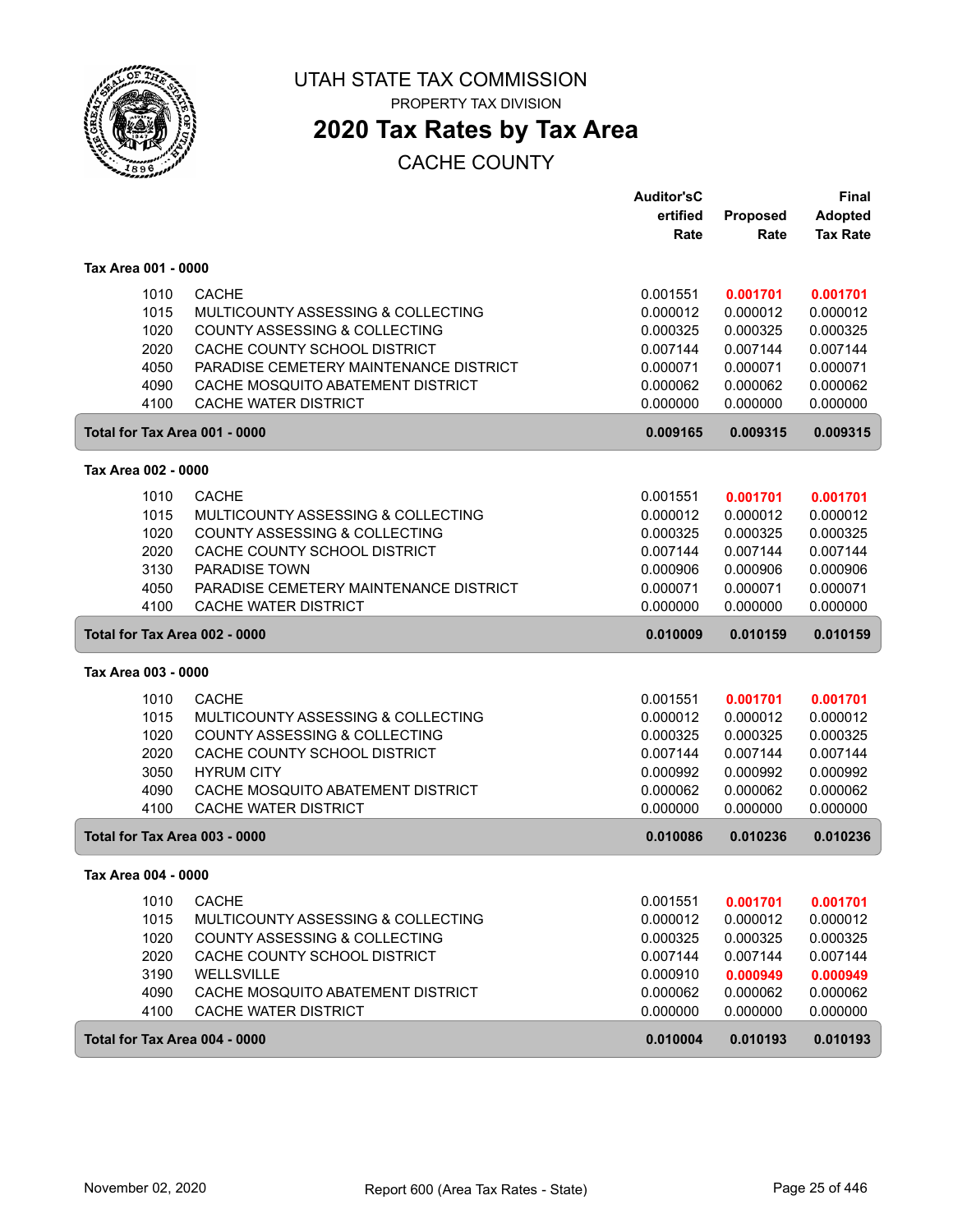

PROPERTY TAX DIVISION

# **2020 Tax Rates by Tax Area**

|                               |                                                | <b>Auditor'sC</b> |          | <b>Final</b>    |
|-------------------------------|------------------------------------------------|-------------------|----------|-----------------|
|                               |                                                | ertified          | Proposed | <b>Adopted</b>  |
|                               |                                                | Rate              | Rate     | <b>Tax Rate</b> |
| Tax Area 005 - 0000           |                                                |                   |          |                 |
| 1010                          | <b>CACHE</b>                                   | 0.001551          | 0.001701 | 0.001701        |
| 1015                          | MULTICOUNTY ASSESSING & COLLECTING             | 0.000012          | 0.000012 | 0.000012        |
| 1020                          | COUNTY ASSESSING & COLLECTING                  | 0.000325          | 0.000325 | 0.000325        |
| 2020                          | CACHE COUNTY SCHOOL DISTRICT                   | 0.007144          | 0.007144 | 0.007144        |
| 3080                          | <b>MENDON CITY</b>                             | 0.001933          | 0.001933 | 0.001933        |
| 4090                          | CACHE MOSQUITO ABATEMENT DISTRICT              | 0.000062          | 0.000062 | 0.000062        |
| 4100                          | <b>CACHE WATER DISTRICT</b>                    | 0.000000          | 0.000000 | 0.000000        |
| Total for Tax Area 005 - 0000 |                                                | 0.011027          | 0.011177 | 0.011177        |
| Tax Area 006 - 0000           |                                                |                   |          |                 |
|                               |                                                |                   |          |                 |
| 1010                          | <b>CACHE</b>                                   | 0.001551          | 0.001701 | 0.001701        |
| 1015                          | MULTICOUNTY ASSESSING & COLLECTING             | 0.000012          | 0.000012 | 0.000012        |
| 1020                          | COUNTY ASSESSING & COLLECTING                  | 0.000325          | 0.000325 | 0.000325        |
| 2020                          | CACHE COUNTY SCHOOL DISTRICT                   | 0.007144          | 0.007144 | 0.007144        |
| 4030                          | MILLVILLE-NIBLEY CEMETERY MAINTENANCE DISTRICT | 0.000073          | 0.000073 | 0.000073        |
| 4090                          | CACHE MOSQUITO ABATEMENT DISTRICT              | 0.000062          | 0.000062 | 0.000062        |
| 4100                          | <b>CACHE WATER DISTRICT</b>                    | 0.000000          | 0.000000 | 0.000000        |
| Total for Tax Area 006 - 0000 |                                                | 0.009167          | 0.009317 | 0.009317        |
| Tax Area 007 - 0000           |                                                |                   |          |                 |
| 1010                          | <b>CACHE</b>                                   | 0.001551          | 0.001701 | 0.001701        |
| 1015                          | MULTICOUNTY ASSESSING & COLLECTING             | 0.000012          | 0.000012 | 0.000012        |
| 1020                          | COUNTY ASSESSING & COLLECTING                  | 0.000325          | 0.000325 | 0.000325        |
| 2020                          | CACHE COUNTY SCHOOL DISTRICT                   | 0.007144          | 0.007144 | 0.007144        |
| 3090                          | <b>MILLVILLE CITY</b>                          | 0.000754          | 0.000754 | 0.000754        |
| 4030                          | MILLVILLE-NIBLEY CEMETERY MAINTENANCE DISTRICT | 0.000073          | 0.000073 | 0.000073        |
| 4090                          | CACHE MOSQUITO ABATEMENT DISTRICT              | 0.000062          | 0.000062 | 0.000062        |
| 4100                          | CACHE WATER DISTRICT                           | 0.000000          | 0.000000 | 0.000000        |
| Total for Tax Area 007 - 0000 |                                                | 0.009921          | 0.010071 | 0.010071        |
| Tax Area 008 - 0000           |                                                |                   |          |                 |
| 1010                          | <b>CACHE</b>                                   | 0.001551          | 0.001701 | 0.001701        |
| 1015                          | MULTICOUNTY ASSESSING & COLLECTING             | 0.000012          | 0.000012 | 0.000012        |
| 1020                          | COUNTY ASSESSING & COLLECTING                  | 0.000325          | 0.000325 | 0.000325        |
| 2020                          | CACHE COUNTY SCHOOL DISTRICT                   | 0.007144          | 0.007144 | 0.007144        |
| 3110                          | NIBLEY CITY                                    | 0.001620          | 0.001667 | 0.001667        |
| 4030                          | MILLVILLE-NIBLEY CEMETERY MAINTENANCE DISTRICT | 0.000073          | 0.000073 | 0.000073        |
| 4090                          | CACHE MOSQUITO ABATEMENT DISTRICT              | 0.000062          | 0.000062 | 0.000062        |
| 4100                          | CACHE WATER DISTRICT                           | 0.000000          | 0.000000 | 0.000000        |
| Total for Tax Area 008 - 0000 |                                                | 0.010787          | 0.010984 | 0.010984        |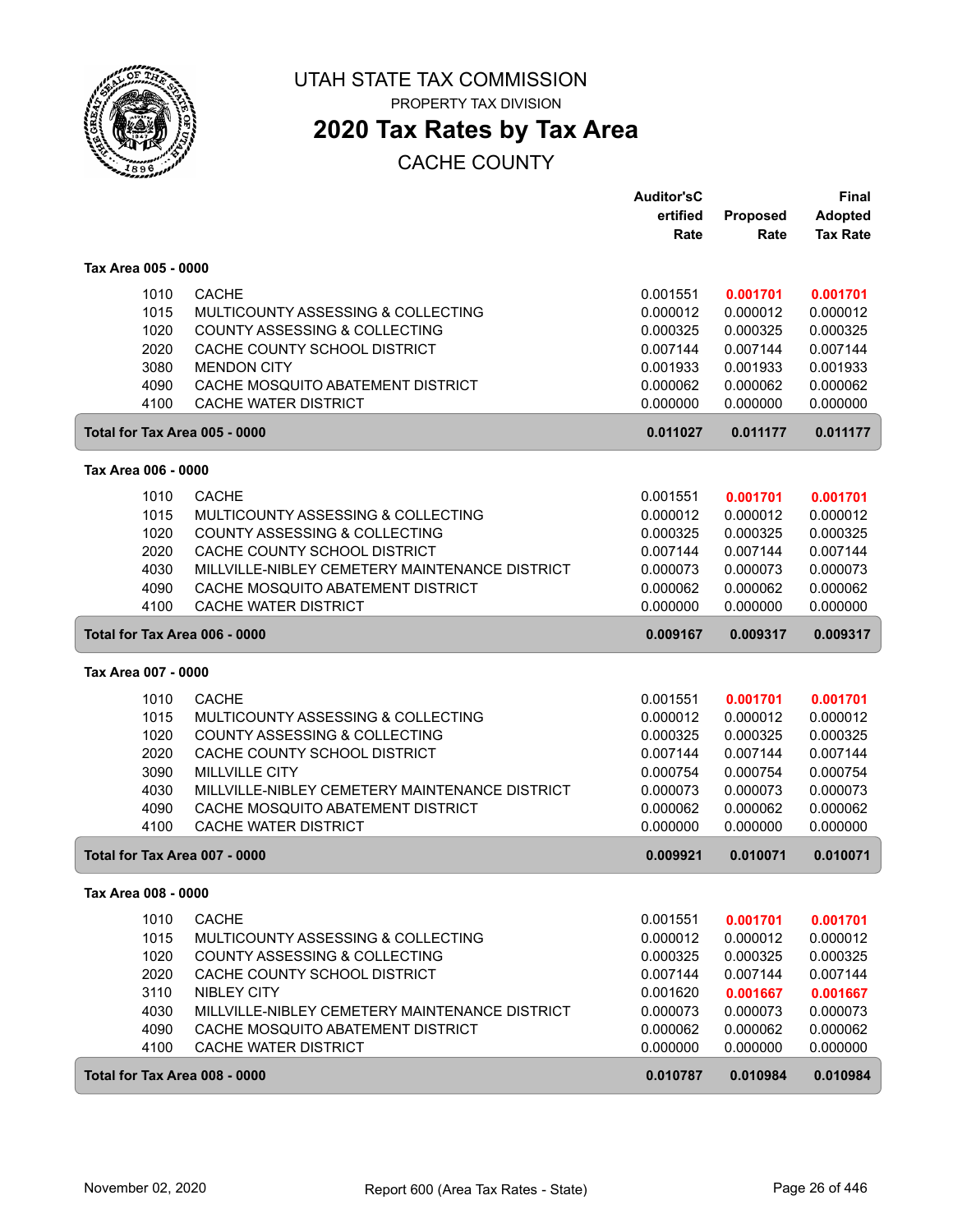

PROPERTY TAX DIVISION

# **2020 Tax Rates by Tax Area**

|                               |                                          | <b>Auditor'sC</b> |                 | Final           |
|-------------------------------|------------------------------------------|-------------------|-----------------|-----------------|
|                               |                                          | ertified          | <b>Proposed</b> | <b>Adopted</b>  |
|                               |                                          | Rate              | Rate            | <b>Tax Rate</b> |
| Tax Area 009 - 0000           |                                          |                   |                 |                 |
| 1010                          | <b>CACHE</b>                             | 0.001551          | 0.001701        | 0.001701        |
| 1015                          | MULTICOUNTY ASSESSING & COLLECTING       | 0.000012          | 0.000012        | 0.000012        |
| 1020                          | <b>COUNTY ASSESSING &amp; COLLECTING</b> | 0.000325          | 0.000325        | 0.000325        |
| 2020                          | CACHE COUNTY SCHOOL DISTRICT             | 0.007144          | 0.007144        | 0.007144        |
| 3140                          | PROVIDENCE CITY                          | 0.001780          | 0.001780        | 0.001780        |
| 4090                          | CACHE MOSQUITO ABATEMENT DISTRICT        | 0.000062          | 0.000062        | 0.000062        |
| 4100                          | CACHE WATER DISTRICT                     | 0.000000          | 0.000000        | 0.000000        |
| Total for Tax Area 009 - 0000 |                                          | 0.010874          | 0.011024        | 0.011024        |
| Tax Area 010 - 0000           |                                          |                   |                 |                 |
| 1010                          | <b>CACHE</b>                             | 0.001551          | 0.001701        | 0.001701        |
| 1015                          | MULTICOUNTY ASSESSING & COLLECTING       | 0.000012          | 0.000012        | 0.000012        |
| 1020                          | COUNTY ASSESSING & COLLECTING            | 0.000325          | 0.000325        | 0.000325        |
| 2020                          | CACHE COUNTY SCHOOL DISTRICT             | 0.007144          | 0.007144        | 0.007144        |
| 3160                          | <b>RIVER HEIGHTS CITY</b>                | 0.000807          | 0.000807        | 0.000807        |
| 4100                          | CACHE WATER DISTRICT                     | 0.000000          | 0.000000        | 0.000000        |
| Total for Tax Area 010 - 0000 |                                          | 0.009839          | 0.009989        | 0.009989        |
| Tax Area 011 - 0000           |                                          |                   |                 |                 |
| 1010                          | <b>CACHE</b>                             | 0.001551          | 0.001701        | 0.001701        |
| 1015                          | MULTICOUNTY ASSESSING & COLLECTING       | 0.000012          | 0.000012        | 0.000012        |
| 1020                          | COUNTY ASSESSING & COLLECTING            | 0.000325          | 0.000325        | 0.000325        |
| 2020                          | CACHE COUNTY SCHOOL DISTRICT             | 0.007144          | 0.007144        | 0.007144        |
| 3120                          | <b>NORTH LOGAN CITY</b>                  | 0.001358          | 0.001493        | 0.001493        |
| 4090                          | CACHE MOSQUITO ABATEMENT DISTRICT        | 0.000062          | 0.000062        | 0.000062        |
| 4100                          | CACHE WATER DISTRICT                     | 0.000000          | 0.000000        | 0.000000        |
| Total for Tax Area 011 - 0000 |                                          | 0.010452          | 0.010737        | 0.010737        |
| Tax Area 012 - 0000           |                                          |                   |                 |                 |
| 1010                          | <b>CACHE</b>                             | 0.001551          | 0.001701        | 0.001701        |
| 1015                          | MULTICOUNTY ASSESSING & COLLECTING       | 0.000012          | 0.000012        | 0.000012        |
| 1020                          | COUNTY ASSESSING & COLLECTING            | 0.000325          | 0.000325        | 0.000325        |
| 2020                          | CACHE COUNTY SCHOOL DISTRICT             | 0.007144          | 0.007144        | 0.007144        |
| 4020                          | HYDE PARK CEMETERY MAINTENANCE DISTRICT  | 0.000146          | 0.000146        | 0.000146        |
| 4090                          | CACHE MOSQUITO ABATEMENT DISTRICT        | 0.000062          | 0.000062        | 0.000062        |
| 4100                          | CACHE WATER DISTRICT                     | 0.000000          | 0.000000        | 0.000000        |
| Total for Tax Area 012 - 0000 |                                          | 0.009240          | 0.009390        | 0.009390        |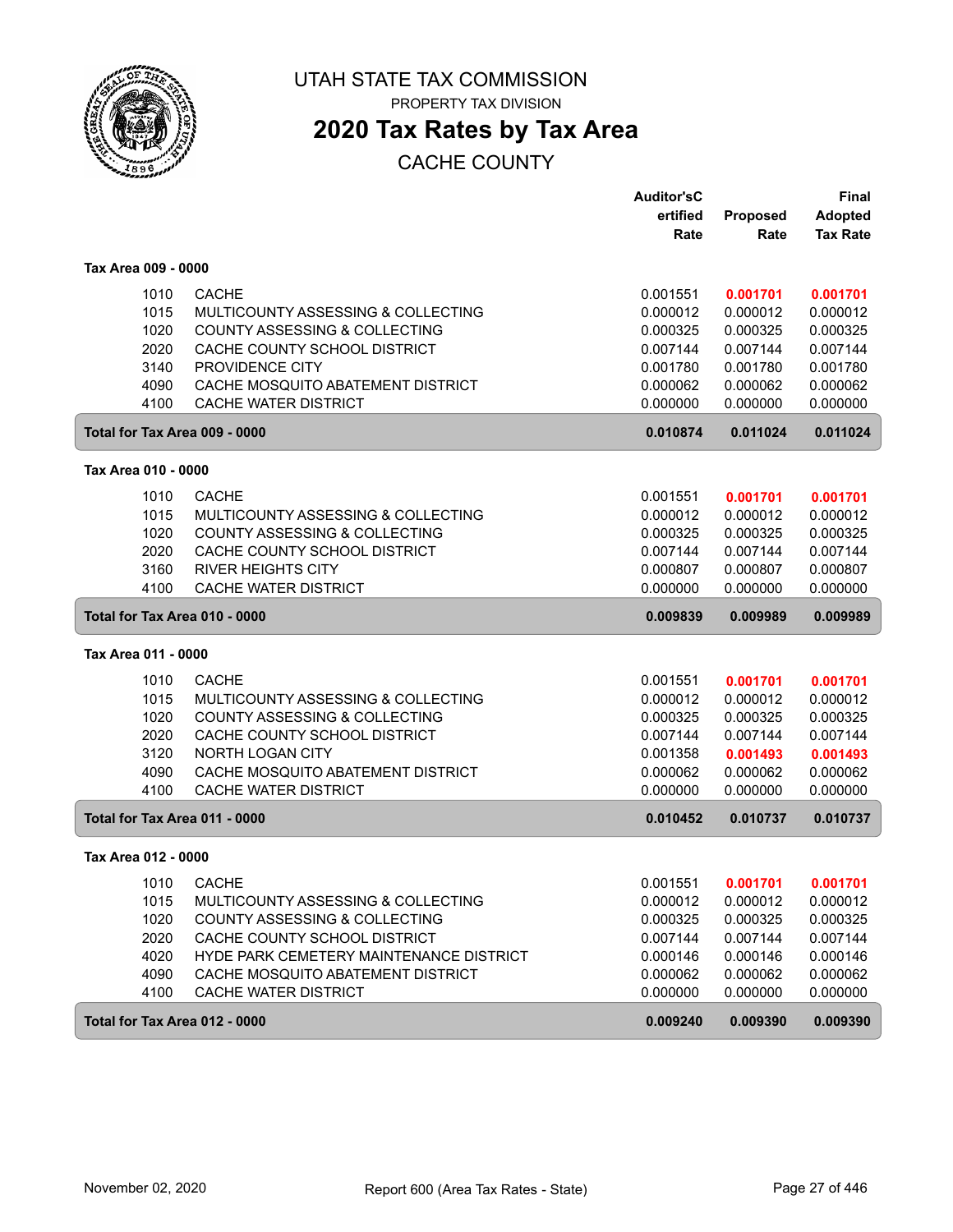

PROPERTY TAX DIVISION

## **2020 Tax Rates by Tax Area**

|                               |                                          | <b>Auditor'sC</b> |          | <b>Final</b>    |
|-------------------------------|------------------------------------------|-------------------|----------|-----------------|
|                               |                                          | ertified          | Proposed | <b>Adopted</b>  |
|                               |                                          | Rate              | Rate     | <b>Tax Rate</b> |
| Tax Area 013 - 0000           |                                          |                   |          |                 |
| 1010                          | <b>CACHE</b>                             | 0.001551          | 0.001701 | 0.001701        |
| 1015                          | MULTICOUNTY ASSESSING & COLLECTING       | 0.000012          | 0.000012 | 0.000012        |
| 1020                          | <b>COUNTY ASSESSING &amp; COLLECTING</b> | 0.000325          | 0.000325 | 0.000325        |
| 2020                          | CACHE COUNTY SCHOOL DISTRICT             | 0.007144          | 0.007144 | 0.007144        |
| 3120                          | <b>NORTH LOGAN CITY</b>                  | 0.001358          | 0.001493 | 0.001493        |
| 4020                          | HYDE PARK CEMETERY MAINTENANCE DISTRICT  | 0.000146          | 0.000146 | 0.000146        |
| 4090                          | CACHE MOSQUITO ABATEMENT DISTRICT        | 0.000062          | 0.000062 | 0.000062        |
| 4100                          | <b>CACHE WATER DISTRICT</b>              | 0.000000          | 0.000000 | 0.000000        |
| Total for Tax Area 013 - 0000 |                                          | 0.010598          | 0.010883 | 0.010883        |
| Tax Area 014 - 0000           |                                          |                   |          |                 |
| 1010                          | <b>CACHE</b>                             | 0.001551          | 0.001701 | 0.001701        |
| 1015                          | MULTICOUNTY ASSESSING & COLLECTING       | 0.000012          | 0.000012 | 0.000012        |
| 1020                          | COUNTY ASSESSING & COLLECTING            | 0.000325          | 0.000325 | 0.000325        |
| 2020                          | CACHE COUNTY SCHOOL DISTRICT             | 0.007144          | 0.007144 | 0.007144        |
| 3040                          | <b>HYDE PARK CITY</b>                    | 0.001078          | 0.001078 | 0.001078        |
| 4020                          | HYDE PARK CEMETERY MAINTENANCE DISTRICT  | 0.000146          | 0.000146 | 0.000146        |
| 4090                          | CACHE MOSQUITO ABATEMENT DISTRICT        | 0.000062          | 0.000062 | 0.000062        |
| 4100                          | <b>CACHE WATER DISTRICT</b>              | 0.000000          | 0.000000 | 0.000000        |
| Total for Tax Area 014 - 0000 |                                          | 0.010318          | 0.010468 | 0.010468        |
| Tax Area 015 - 0000           |                                          |                   |          |                 |
| 1010                          | <b>CACHE</b>                             | 0.001551          | 0.001701 | 0.001701        |
| 1015                          | MULTICOUNTY ASSESSING & COLLECTING       | 0.000012          | 0.000012 | 0.000012        |
| 1020                          | COUNTY ASSESSING & COLLECTING            | 0.000325          | 0.000325 | 0.000325        |
| 2020                          | CACHE COUNTY SCHOOL DISTRICT             | 0.007144          | 0.007144 | 0.007144        |
| 3170                          | <b>SMITHFIELD</b>                        | 0.001497          | 0.001674 | 0.001674        |
| 4090                          | CACHE MOSQUITO ABATEMENT DISTRICT        | 0.000062          | 0.000062 | 0.000062        |
| 4100                          | CACHE WATER DISTRICT                     | 0.000000          | 0.000000 | 0.000000        |
| Total for Tax Area 015 - 0000 |                                          | 0.010591          | 0.010918 | 0.010918        |
| Tax Area 016 - 0000           |                                          |                   |          |                 |
| 1010                          | <b>CACHE</b>                             | 0.001551          | 0.001701 | 0.001701        |
| 1015                          | MULTICOUNTY ASSESSING & COLLECTING       | 0.000012          | 0.000012 | 0.000012        |
| 1020                          | COUNTY ASSESSING & COLLECTING            | 0.000325          | 0.000325 | 0.000325        |
| 2020                          | CACHE COUNTY SCHOOL DISTRICT             | 0.007144          | 0.007144 | 0.007144        |
| 3010                          | <b>AMALGA TOWN</b>                       | 0.000607          | 0.000607 | 0.000607        |
| 4090                          | CACHE MOSQUITO ABATEMENT DISTRICT        | 0.000062          | 0.000062 | 0.000062        |
| 4100                          | CACHE WATER DISTRICT                     | 0.000000          | 0.000000 | 0.000000        |
| Total for Tax Area 016 - 0000 |                                          | 0.009701          | 0.009851 | 0.009851        |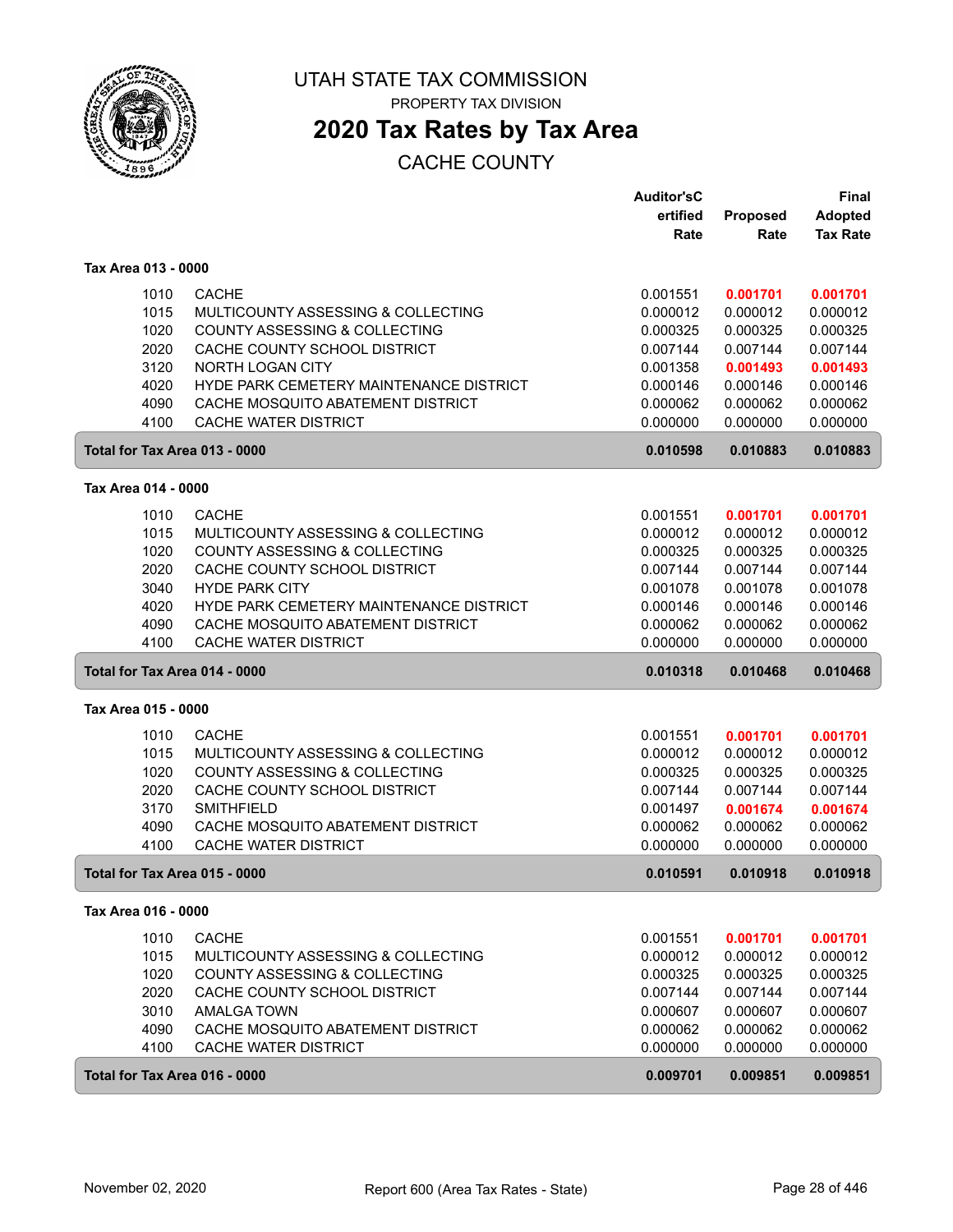

PROPERTY TAX DIVISION

# **2020 Tax Rates by Tax Area**

|                               |                                                           | <b>Auditor'sC</b>    |                      | <b>Final</b>         |
|-------------------------------|-----------------------------------------------------------|----------------------|----------------------|----------------------|
|                               |                                                           | ertified             | Proposed             | <b>Adopted</b>       |
|                               |                                                           | Rate                 | Rate                 | <b>Tax Rate</b>      |
| Tax Area 017 - 0000           |                                                           |                      |                      |                      |
| 1010                          | <b>CACHE</b>                                              | 0.001551             | 0.001701             | 0.001701             |
| 1015                          | MULTICOUNTY ASSESSING & COLLECTING                        | 0.000012             | 0.000012             | 0.000012             |
| 1020                          | <b>COUNTY ASSESSING &amp; COLLECTING</b>                  | 0.000325             | 0.000325             | 0.000325             |
| 2020                          | CACHE COUNTY SCHOOL DISTRICT                              | 0.007144             | 0.007144             | 0.007144             |
| 4070                          | RICHMOND CEMETERY MAINTENANCE DISTRICT                    | 0.000221             | 0.000221             | 0.000221             |
| 4090                          | CACHE MOSQUITO ABATEMENT DISTRICT                         | 0.000062             | 0.000062             | 0.000062             |
| 4100                          | <b>CACHE WATER DISTRICT</b>                               | 0.000000             | 0.000000             | 0.000000             |
| Total for Tax Area 017 - 0000 |                                                           | 0.009315             | 0.009465             | 0.009465             |
| Tax Area 018 - 0000           |                                                           |                      |                      |                      |
|                               |                                                           |                      |                      |                      |
| 1010                          | <b>CACHE</b>                                              | 0.001551             | 0.001701             | 0.001701             |
| 1015                          | MULTICOUNTY ASSESSING & COLLECTING                        | 0.000012             | 0.000012             | 0.000012             |
| 1020                          | COUNTY ASSESSING & COLLECTING                             | 0.000325             | 0.000325             | 0.000325             |
| 2020                          | CACHE COUNTY SCHOOL DISTRICT                              | 0.007144             | 0.007144             | 0.007144             |
| 3150                          | <b>RICHMOND CITY</b>                                      | 0.001292             | 0.001367             | 0.001367             |
| 4070                          | RICHMOND CEMETERY MAINTENANCE DISTRICT                    | 0.000221             | 0.000221             | 0.000221             |
| 4090                          | CACHE MOSQUITO ABATEMENT DISTRICT                         | 0.000062             | 0.000062             | 0.000062             |
| 4100                          | <b>CACHE WATER DISTRICT</b>                               | 0.000000             | 0.000000             | 0.000000             |
| Total for Tax Area 018 - 0000 |                                                           | 0.010607             | 0.010832             | 0.010832             |
| Tax Area 019 - 0000           |                                                           |                      |                      |                      |
| 1010                          | <b>CACHE</b>                                              | 0.001551             | 0.001701             | 0.001701             |
| 1015                          | MULTICOUNTY ASSESSING & COLLECTING                        | 0.000012             | 0.000012             | 0.000012             |
| 1020                          | COUNTY ASSESSING & COLLECTING                             | 0.000325             | 0.000325             | 0.000325             |
| 2020                          | CACHE COUNTY SCHOOL DISTRICT                              | 0.007144             | 0.007144             | 0.007144             |
| 3060                          | <b>LEWISTON CITY</b>                                      |                      |                      | 0.002288             |
|                               |                                                           |                      |                      |                      |
|                               |                                                           | 0.002198             | 0.002288             |                      |
| 4090<br>4100                  | CACHE MOSQUITO ABATEMENT DISTRICT<br>CACHE WATER DISTRICT | 0.000062<br>0.000000 | 0.000062<br>0.000000 | 0.000062<br>0.000000 |
|                               | Total for Tax Area 019 - 0000                             | 0.011292             | 0.011532             | 0.011532             |
| Tax Area 020 - 0000           |                                                           |                      |                      |                      |
|                               |                                                           |                      |                      |                      |
| 1010                          | <b>CACHE</b>                                              | 0.001551             | 0.001701             | 0.001701             |
| 1015                          | MULTICOUNTY ASSESSING & COLLECTING                        | 0.000012             | 0.000012             | 0.000012             |
| 1020                          | COUNTY ASSESSING & COLLECTING                             | 0.000325             | 0.000325             | 0.000325             |
| 2020                          | CACHE COUNTY SCHOOL DISTRICT                              | 0.007144             | 0.007144             | 0.007144             |
| 3060                          | <b>LEWISTON CITY</b>                                      | 0.002198             | 0.002288             | 0.002288             |
| 4070                          | RICHMOND CEMETERY MAINTENANCE DISTRICT                    | 0.000221             | 0.000221             | 0.000221             |
| 4090                          | CACHE MOSQUITO ABATEMENT DISTRICT                         | 0.000062             | 0.000062             | 0.000062             |
| 4100                          | CACHE WATER DISTRICT                                      | 0.000000             | 0.000000             | 0.000000             |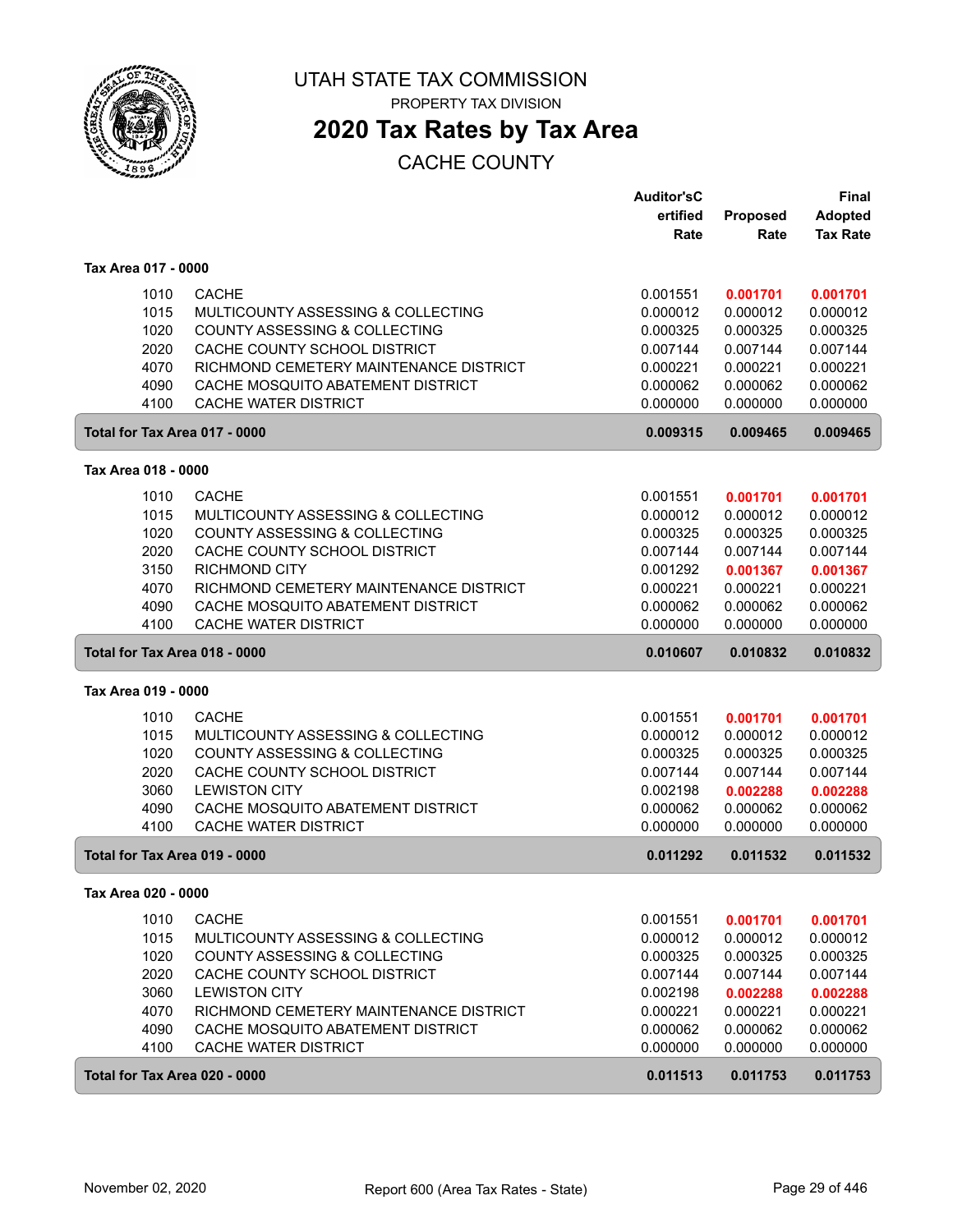

PROPERTY TAX DIVISION

# **2020 Tax Rates by Tax Area**

|                     |                                                      | <b>Auditor'sC</b><br>ertified | <b>Proposed</b> | <b>Final</b><br><b>Adopted</b> |
|---------------------|------------------------------------------------------|-------------------------------|-----------------|--------------------------------|
|                     |                                                      | Rate                          | Rate            | <b>Tax Rate</b>                |
| Tax Area 021 - 0000 |                                                      |                               |                 |                                |
|                     | <b>CACHE</b><br>1010                                 | 0.001551                      | 0.001701        | 0.001701                       |
|                     | 1015<br>MULTICOUNTY ASSESSING & COLLECTING           | 0.000012                      | 0.000012        | 0.000012                       |
|                     | 1020<br><b>COUNTY ASSESSING &amp; COLLECTING</b>     | 0.000325                      | 0.000325        | 0.000325                       |
|                     | 2020<br>CACHE COUNTY SCHOOL DISTRICT                 | 0.007144                      | 0.007144        | 0.007144                       |
|                     | 4010<br>CORNISH CEMETERY MAINTENANCE DISTRICT        | 0.000549                      | 0.000549        | 0.000549                       |
|                     | 4090<br>CACHE MOSQUITO ABATEMENT DISTRICT            | 0.000062                      | 0.000062        | 0.000062                       |
|                     | 4100<br>CACHE WATER DISTRICT                         | 0.000000                      | 0.000000        | 0.000000                       |
|                     | Total for Tax Area 021 - 0000                        | 0.009643                      | 0.009793        | 0.009793                       |
| Tax Area 022 - 0000 |                                                      |                               |                 |                                |
|                     | 1010<br><b>CACHE</b>                                 | 0.001551                      | 0.001701        | 0.001701                       |
|                     | 1015<br>MULTICOUNTY ASSESSING & COLLECTING           | 0.000012                      | 0.000012        | 0.000012                       |
|                     | 1020<br>COUNTY ASSESSING & COLLECTING                | 0.000325                      | 0.000325        | 0.000325                       |
|                     | 2020<br>CACHE COUNTY SCHOOL DISTRICT                 | 0.007144                      | 0.007144        | 0.007144                       |
|                     | 3030<br><b>CORNISH TOWN</b>                          | 0.001842                      | 0.001842        | 0.001842                       |
|                     | 4010<br><b>CORNISH CEMETERY MAINTENANCE DISTRICT</b> | 0.000549                      | 0.000549        | 0.000549                       |
|                     | 4090<br>CACHE MOSQUITO ABATEMENT DISTRICT            | 0.000062                      | 0.000062        | 0.000062                       |
|                     | 4100<br>CACHE WATER DISTRICT                         | 0.000000                      | 0.000000        | 0.000000                       |
|                     | Total for Tax Area 022 - 0000                        | 0.011485                      | 0.011635        | 0.011635                       |
| Tax Area 023 - 0000 |                                                      |                               |                 |                                |
|                     | 1010<br><b>CACHE</b>                                 | 0.001551                      | 0.001701        | 0.001701                       |
|                     | 1015<br>MULTICOUNTY ASSESSING & COLLECTING           | 0.000012                      | 0.000012        | 0.000012                       |
|                     | 1020<br>COUNTY ASSESSING & COLLECTING                | 0.000325                      | 0.000325        | 0.000325                       |
|                     | 2020<br>CACHE COUNTY SCHOOL DISTRICT                 | 0.007144                      | 0.007144        | 0.007144                       |
|                     | 3180<br><b>TRENTON</b>                               | 0.000591                      | 0.000591        | 0.000591                       |
|                     | 4090<br>CACHE MOSQUITO ABATEMENT DISTRICT            | 0.000062                      | 0.000062        | 0.000062                       |
|                     | 4100<br>CACHE WATER DISTRICT                         | 0.000000                      | 0.000000        | 0.000000                       |
|                     | Total for Tax Area 023 - 0000                        | 0.009685                      | 0.009835        | 0.009835                       |
| Tax Area 024 - 0000 |                                                      |                               |                 |                                |
|                     | 1010<br><b>CACHE</b>                                 | 0.001551                      | 0.001701        | 0.001701                       |
|                     | 1015<br>MULTICOUNTY ASSESSING & COLLECTING           | 0.000012                      | 0.000012        | 0.000012                       |
|                     | 1020<br>COUNTY ASSESSING & COLLECTING                | 0.000325                      | 0.000325        | 0.000325                       |
|                     | 2020<br>CACHE COUNTY SCHOOL DISTRICT                 | 0.007144                      | 0.007144        | 0.007144                       |
|                     | 3020<br><b>CLARKSTON TOWN</b>                        | 0.001203                      | 0.001203        | 0.001203                       |
|                     | 4090<br>CACHE MOSQUITO ABATEMENT DISTRICT            | 0.000062                      | 0.000062        | 0.000062                       |
|                     | 4100<br>CACHE WATER DISTRICT                         | 0.000000                      | 0.000000        | 0.000000                       |
|                     | Total for Tax Area 024 - 0000                        | 0.010297                      | 0.010447        | 0.010447                       |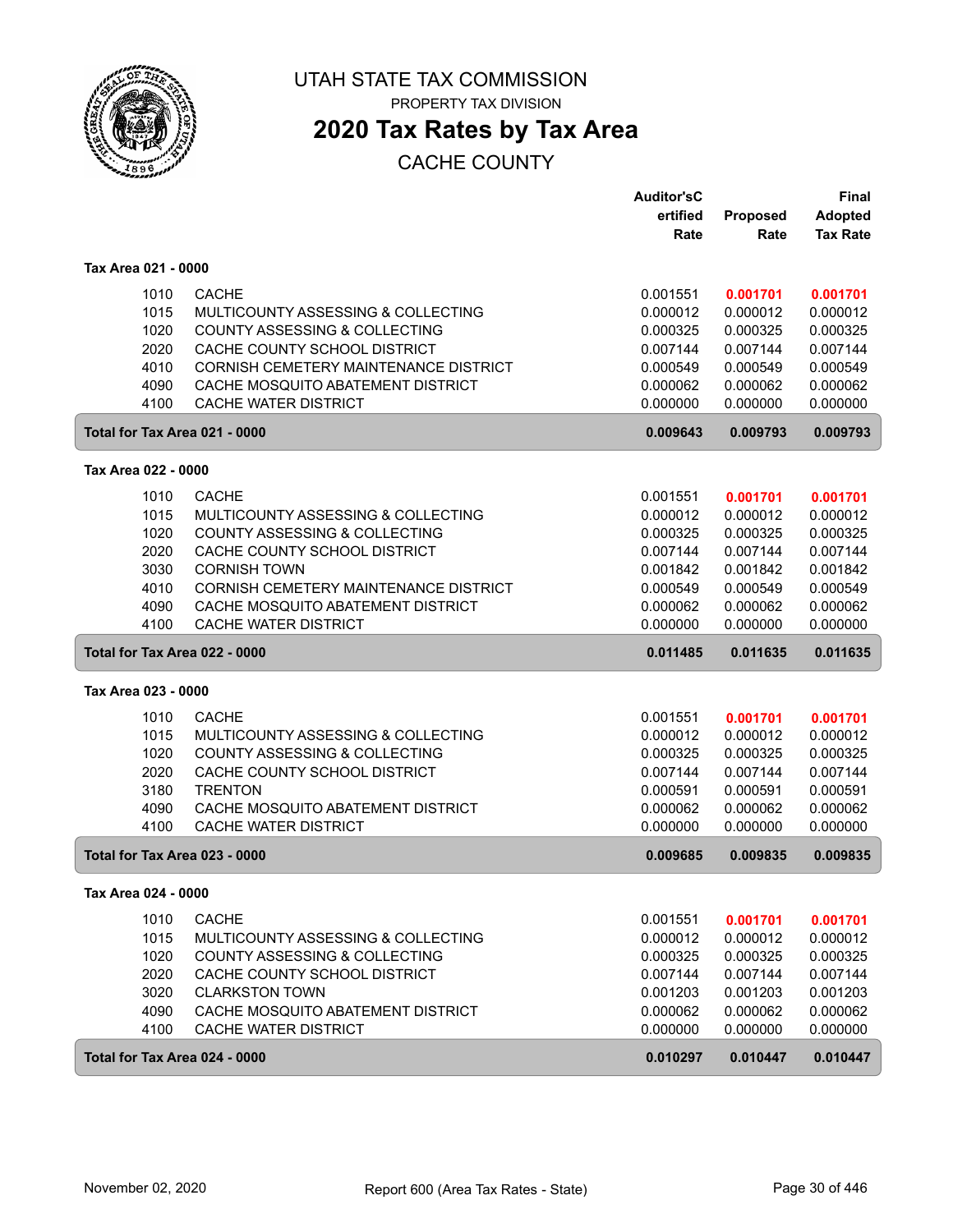

PROPERTY TAX DIVISION

# **2020 Tax Rates by Tax Area**

|                               |                                      | <b>Auditor'sC</b> |          | <b>Final</b>    |
|-------------------------------|--------------------------------------|-------------------|----------|-----------------|
|                               |                                      | ertified          | Proposed | <b>Adopted</b>  |
|                               |                                      | Rate              | Rate     | <b>Tax Rate</b> |
| Tax Area 025 - 0000           |                                      |                   |          |                 |
| 1010                          | <b>CACHE</b>                         | 0.001551          | 0.001701 | 0.001701        |
| 1015                          | MULTICOUNTY ASSESSING & COLLECTING   | 0.000012          | 0.000012 | 0.000012        |
| 1020                          | COUNTY ASSESSING & COLLECTING        | 0.000325          | 0.000325 | 0.000325        |
| 2020                          | CACHE COUNTY SCHOOL DISTRICT         | 0.007144          | 0.007144 | 0.007144        |
| 4040                          | NEWTON CEMETERY MAINTENANCE DISTRICT | 0.000155          | 0.000155 | 0.000155        |
| 4090                          | CACHE MOSQUITO ABATEMENT DISTRICT    | 0.000062          | 0.000062 | 0.000062        |
| 4100                          | CACHE WATER DISTRICT                 | 0.000000          | 0.000000 | 0.000000        |
| Total for Tax Area 025 - 0000 |                                      | 0.009249          | 0.009399 | 0.009399        |
| Tax Area 026 - 0000           |                                      |                   |          |                 |
| 1010                          | <b>CACHE</b>                         | 0.001551          | 0.001701 | 0.001701        |
| 1015                          | MULTICOUNTY ASSESSING & COLLECTING   | 0.000012          | 0.000012 | 0.000012        |
| 1020                          | COUNTY ASSESSING & COLLECTING        | 0.000325          | 0.000325 | 0.000325        |
| 2020                          | CACHE COUNTY SCHOOL DISTRICT         | 0.007144          | 0.007144 | 0.007144        |
| 3100                          | <b>NEWTON TOWN</b>                   | 0.001140          | 0.001140 | 0.001140        |
| 4040                          | NEWTON CEMETERY MAINTENANCE DISTRICT | 0.000155          | 0.000155 | 0.000155        |
| 4090                          | CACHE MOSQUITO ABATEMENT DISTRICT    | 0.000062          | 0.000062 | 0.000062        |
| 4100                          | CACHE WATER DISTRICT                 | 0.000000          | 0.000000 | 0.000000        |
| Total for Tax Area 026 - 0000 |                                      | 0.010389          | 0.010539 | 0.010539        |
| Tax Area 027 - 0000           |                                      |                   |          |                 |
| 1010                          | <b>CACHE</b>                         | 0.001551          | 0.001701 | 0.001701        |
| 1015                          | MULTICOUNTY ASSESSING & COLLECTING   | 0.000012          | 0.000012 | 0.000012        |
| 1020                          | COUNTY ASSESSING & COLLECTING        | 0.000325          | 0.000325 | 0.000325        |
| 2010                          | LOGAN CITY SCHOOL DISTRICT           | 0.008217          | 0.008217 | 0.008217        |
| 3070                          | <b>LOGAN CITY</b>                    | 0.001473          | 0.001473 | 0.001473        |
| 4100                          | CACHE WATER DISTRICT                 | 0.000000          | 0.000000 | 0.000000        |
| Total for Tax Area 027 - 0000 |                                      | 0.011578          | 0.011728 | 0.011728        |
| Tax Area 028 - 0000           |                                      |                   |          |                 |
| 1010                          | <b>CACHE</b>                         | 0.001551          | 0.001701 | 0.001701        |
| 1015                          | MULTICOUNTY ASSESSING & COLLECTING   | 0.000012          | 0.000012 | 0.000012        |
| 1020                          | COUNTY ASSESSING & COLLECTING        | 0.000325          | 0.000325 | 0.000325        |
| 2020                          | CACHE COUNTY SCHOOL DISTRICT         | 0.007144          | 0.007144 | 0.007144        |
| 4060                          | AVON CEMETERY MAINTENANCE DISTRICT   | 0.000102          | 0.000102 | 0.000102        |
| 4090                          | CACHE MOSQUITO ABATEMENT DISTRICT    | 0.000062          | 0.000062 | 0.000062        |
| 4100                          | CACHE WATER DISTRICT                 | 0.000000          | 0.000000 | 0.000000        |
| Total for Tax Area 028 - 0000 |                                      | 0.009196          | 0.009346 | 0.009346        |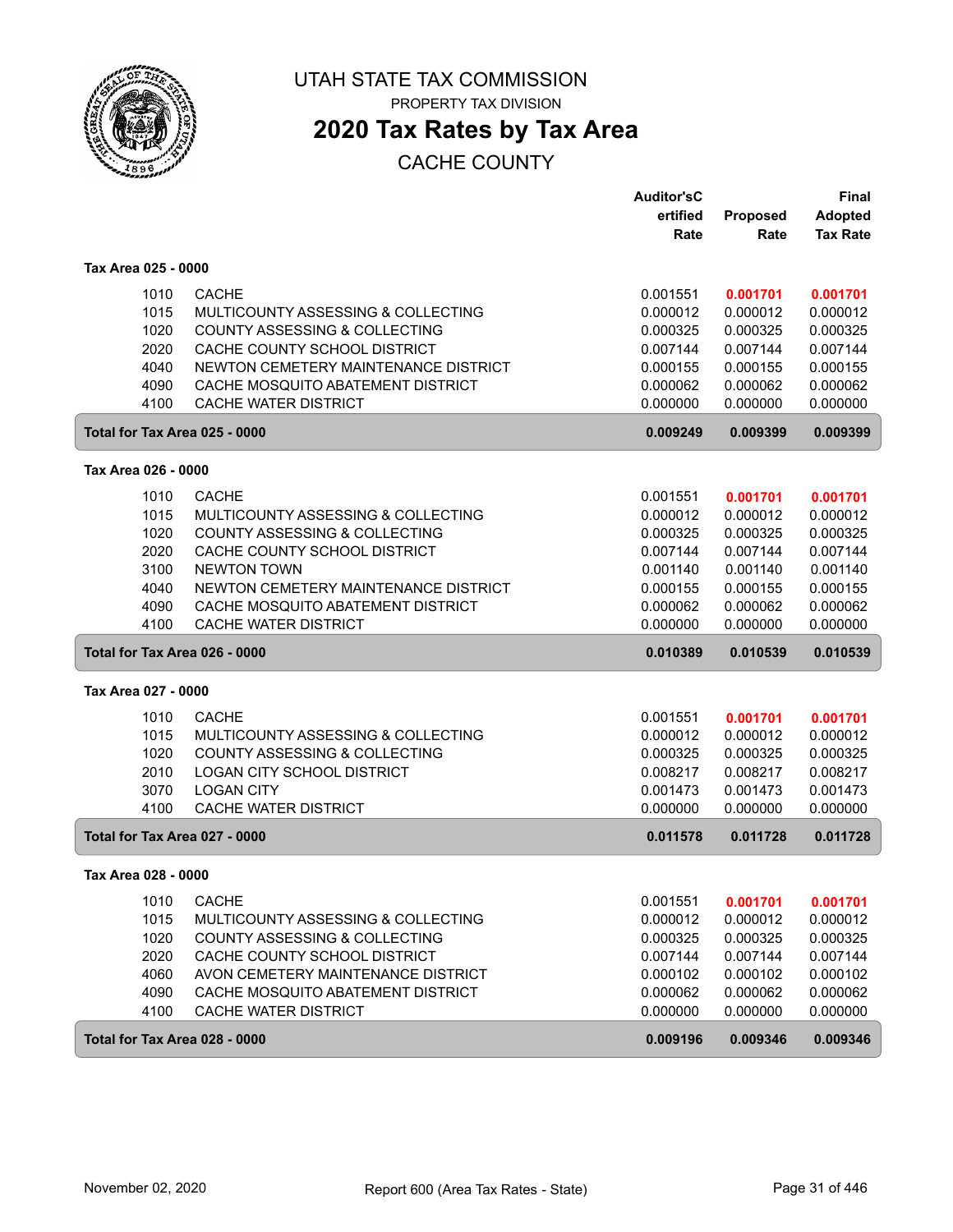

PROPERTY TAX DIVISION

# **2020 Tax Rates by Tax Area**

|                     |      |                                                | <b>Auditor'sC</b><br>ertified | Proposed | <b>Final</b><br><b>Adopted</b> |
|---------------------|------|------------------------------------------------|-------------------------------|----------|--------------------------------|
|                     |      |                                                | Rate                          | Rate     | <b>Tax Rate</b>                |
| Tax Area 031 - 0000 |      |                                                |                               |          |                                |
|                     | 1010 | <b>CACHE</b>                                   | 0.001551                      | 0.001701 | 0.001701                       |
|                     | 1015 | MULTICOUNTY ASSESSING & COLLECTING             | 0.000012                      | 0.000012 | 0.000012                       |
|                     | 1020 | <b>COUNTY ASSESSING &amp; COLLECTING</b>       | 0.000325                      | 0.000325 | 0.000325                       |
|                     | 2020 | CACHE COUNTY SCHOOL DISTRICT                   | 0.007144                      | 0.007144 | 0.007144                       |
|                     | 4060 | AVON CEMETERY MAINTENANCE DISTRICT             | 0.000102                      | 0.000102 | 0.000102                       |
|                     | 4090 | CACHE MOSQUITO ABATEMENT DISTRICT              | 0.000062                      | 0.000062 | 0.000062                       |
|                     | 4100 | <b>CACHE WATER DISTRICT</b>                    | 0.000000                      | 0.000000 | 0.000000                       |
|                     |      | Total for Tax Area 031 - 0000                  | 0.009196                      | 0.009346 | 0.009346                       |
| Tax Area 032 - 0000 |      |                                                |                               |          |                                |
|                     | 1010 | <b>CACHE</b>                                   | 0.001551                      | 0.001701 | 0.001701                       |
|                     | 1015 | MULTICOUNTY ASSESSING & COLLECTING             | 0.000012                      | 0.000012 | 0.000012                       |
|                     | 1020 | COUNTY ASSESSING & COLLECTING                  | 0.000325                      | 0.000325 | 0.000325                       |
|                     | 2020 | CACHE COUNTY SCHOOL DISTRICT                   | 0.007144                      | 0.007144 | 0.007144                       |
|                     | 4060 | AVON CEMETERY MAINTENANCE DISTRICT             | 0.000102                      | 0.000102 | 0.000102                       |
|                     | 4080 | POWDER MOUNTAIN WATER AND SEWER IMPROVEMENT DI | 0.000307                      | 0.000307 | 0.000307                       |
|                     | 4090 | CACHE MOSQUITO ABATEMENT DISTRICT              | 0.000062                      | 0.000062 | 0.000062                       |
|                     | 4100 | <b>CACHE WATER DISTRICT</b>                    | 0.000000                      | 0.000000 | 0.000000                       |
|                     |      | Total for Tax Area 032 - 0000                  | 0.009503                      | 0.009653 | 0.009653                       |
| Tax Area 033 - 0000 |      |                                                |                               |          |                                |
|                     | 1010 | <b>CACHE</b>                                   | 0.001551                      | 0.001701 | 0.001701                       |
|                     | 1015 | MULTICOUNTY ASSESSING & COLLECTING             | 0.000012                      | 0.000012 | 0.000012                       |
|                     | 1020 | COUNTY ASSESSING & COLLECTING                  | 0.000325                      | 0.000325 | 0.000325                       |
|                     | 2020 | CACHE COUNTY SCHOOL DISTRICT                   | 0.007144                      | 0.007144 | 0.007144                       |
|                     | 3090 | <b>MILLVILLE CITY</b>                          | 0.000754                      | 0.000754 | 0.000754                       |
|                     | 4090 | CACHE MOSQUITO ABATEMENT DISTRICT              | 0.000062                      | 0.000062 | 0.000062                       |
|                     | 4100 | CACHE WATER DISTRICT                           | 0.000000                      | 0.000000 | 0.000000                       |
|                     |      | Total for Tax Area 033 - 0000                  | 0.009848                      | 0.009998 | 0.009998                       |
| Tax Area 036 - 0000 |      |                                                |                               |          |                                |
|                     | 1010 | <b>CACHE</b>                                   | 0.001551                      | 0.001701 | 0.001701                       |
|                     | 1015 | MULTICOUNTY ASSESSING & COLLECTING             | 0.000012                      | 0.000012 | 0.000012                       |
|                     | 1020 | COUNTY ASSESSING & COLLECTING                  | 0.000325                      | 0.000325 | 0.000325                       |
|                     | 2020 | CACHE COUNTY SCHOOL DISTRICT                   | 0.007144                      | 0.007144 | 0.007144                       |
|                     | 3040 | <b>HYDE PARK CITY</b>                          | 0.001078                      | 0.001078 | 0.001078                       |
|                     | 4090 | CACHE MOSQUITO ABATEMENT DISTRICT              | 0.000062                      | 0.000062 | 0.000062                       |
|                     | 4100 | CACHE WATER DISTRICT                           | 0.000000                      | 0.000000 | 0.000000                       |
|                     |      | Total for Tax Area 036 - 0000                  | 0.010172                      | 0.010322 | 0.010322                       |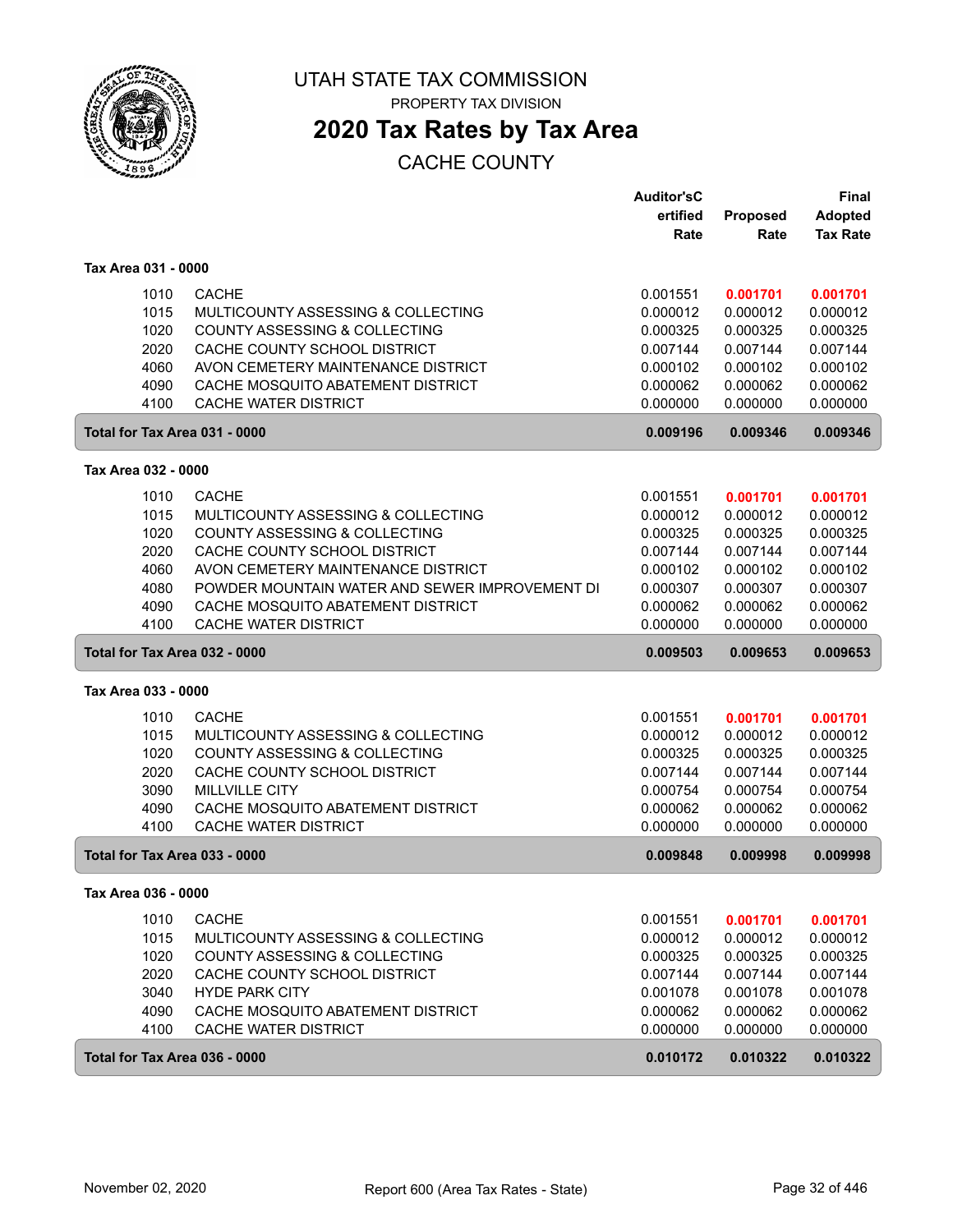

PROPERTY TAX DIVISION

## **2020 Tax Rates by Tax Area**

|                               |                                                | <b>Auditor'sC</b> |          | <b>Final</b>    |
|-------------------------------|------------------------------------------------|-------------------|----------|-----------------|
|                               |                                                | ertified          | Proposed | <b>Adopted</b>  |
|                               |                                                | Rate              | Rate     | <b>Tax Rate</b> |
| Tax Area 037 - 0000           |                                                |                   |          |                 |
| 1010                          | <b>CACHE</b>                                   | 0.001551          | 0.001701 | 0.001701        |
| 1015                          | MULTICOUNTY ASSESSING & COLLECTING             | 0.000012          | 0.000012 | 0.000012        |
| 1020                          | <b>COUNTY ASSESSING &amp; COLLECTING</b>       | 0.000325          | 0.000325 | 0.000325        |
| 2020                          | CACHE COUNTY SCHOOL DISTRICT                   | 0.007144          | 0.007144 | 0.007144        |
| 3140                          | PROVIDENCE CITY                                | 0.001780          | 0.001780 | 0.001780        |
| 4030                          | MILLVILLE-NIBLEY CEMETERY MAINTENANCE DISTRICT | 0.000073          | 0.000073 | 0.000073        |
| 4090                          | CACHE MOSQUITO ABATEMENT DISTRICT              | 0.000062          | 0.000062 | 0.000062        |
| 4100                          | <b>CACHE WATER DISTRICT</b>                    | 0.000000          | 0.000000 | 0.000000        |
| Total for Tax Area 037 - 0000 |                                                | 0.010947          | 0.011097 | 0.011097        |
| Tax Area 106 - 0000           |                                                |                   |          |                 |
| 1010                          | <b>CACHE</b>                                   | 0.001551          | 0.001701 | 0.001701        |
| 1015                          | MULTICOUNTY ASSESSING & COLLECTING             | 0.000012          | 0.000012 | 0.000012        |
| 1020                          | COUNTY ASSESSING & COLLECTING                  | 0.000325          | 0.000325 | 0.000325        |
| 2020                          | CACHE COUNTY SCHOOL DISTRICT                   | 0.007144          | 0.007144 | 0.007144        |
| 4030                          | MILLVILLE-NIBLEY CEMETERY MAINTENANCE DISTRICT | 0.000073          | 0.000073 | 0.000073        |
| 4075                          | COLLEGE-YOUNG MOSQUITO ABATEMENT DISTRICT #1   | 0.000174          | 0.000174 | 0.000174        |
| 4100                          | <b>CACHE WATER DISTRICT</b>                    | 0.000000          | 0.000000 | 0.000000        |
| Total for Tax Area 106 - 0000 |                                                | 0.009279          | 0.009429 | 0.009429        |
|                               |                                                |                   |          |                 |
| Tax Area 128 - 0000           |                                                |                   |          |                 |
| 1010                          | <b>CACHE</b>                                   | 0.001551          | 0.001701 | 0.001701        |
| 1015                          | MULTICOUNTY ASSESSING & COLLECTING             | 0.000012          | 0.000012 | 0.000012        |
| 1020                          | COUNTY ASSESSING & COLLECTING                  | 0.000325          | 0.000325 | 0.000325        |
| 2020                          | CACHE COUNTY SCHOOL DISTRICT                   | 0.007144          | 0.007144 | 0.007144        |
| 4075                          | COLLEGE-YOUNG MOSQUITO ABATEMENT DISTRICT #1   | 0.000174          | 0.000174 | 0.000174        |
| 4100                          | CACHE WATER DISTRICT                           | 0.000000          | 0.000000 | 0.000000        |
| Total for Tax Area 128 - 0000 |                                                | 0.009206          | 0.009356 | 0.009356        |
| Tax Area 209 - 0000           |                                                |                   |          |                 |
| 1010                          | <b>CACHE</b>                                   | 0.001551          | 0.001701 | 0.001701        |
| 1015                          | MULTICOUNTY ASSESSING & COLLECTING             | 0.000012          | 0.000012 | 0.000012        |
| 1020                          | COUNTY ASSESSING & COLLECTING                  | 0.000325          | 0.000325 | 0.000325        |
| 2010                          | <b>LOGAN CITY SCHOOL DISTRICT</b>              | 0.008217          | 0.008217 | 0.008217        |
| 3070                          | <b>LOGAN CITY</b>                              | 0.001473          | 0.001473 | 0.001473        |
| 4100                          | CACHE WATER DISTRICT                           | 0.000000          | 0.000000 | 0.000000        |
| Total for Tax Area 209 - 0000 |                                                | 0.011578          | 0.011728 | 0.011728        |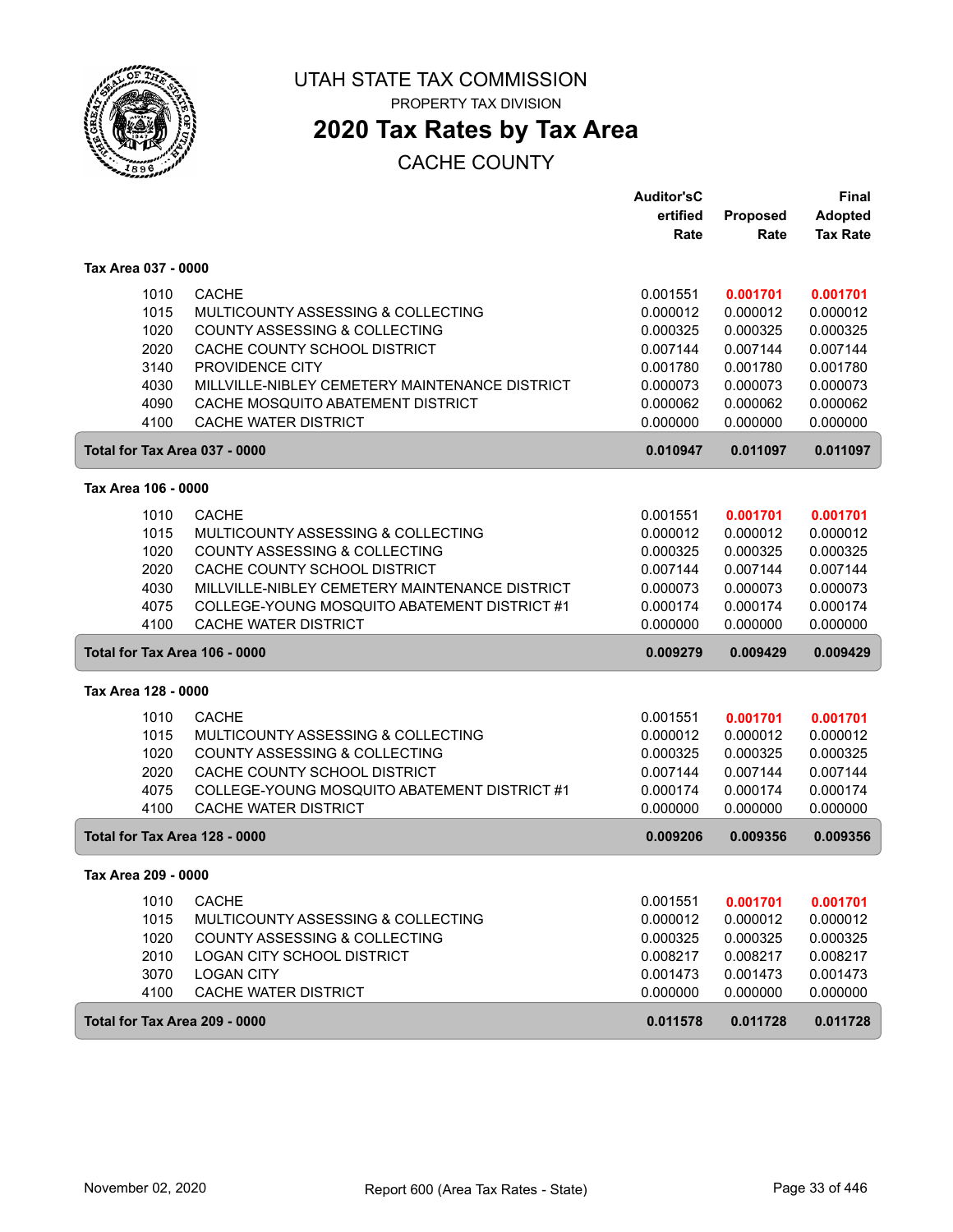

PROPERTY TAX DIVISION

## **2020 Tax Rates by Tax Area**

|                               |                                            | <b>Auditor'sC</b>    |                      | <b>Final</b>         |
|-------------------------------|--------------------------------------------|----------------------|----------------------|----------------------|
|                               |                                            | ertified             | Proposed             | <b>Adopted</b>       |
|                               |                                            | Rate                 | Rate                 | <b>Tax Rate</b>      |
| Tax Area 225 - 0000           |                                            |                      |                      |                      |
| 1010                          | <b>CACHE</b>                               | 0.001551             | 0.001701             | 0.001701             |
| 1015                          | MULTICOUNTY ASSESSING & COLLECTING         | 0.000012             | 0.000012             | 0.000012             |
| 1020                          | <b>COUNTY ASSESSING &amp; COLLECTING</b>   | 0.000325             | 0.000325             | 0.000325             |
| 2020                          | CACHE COUNTY SCHOOL DISTRICT               | 0.007144             | 0.007144             | 0.007144             |
| 4040                          | NEWTON CEMETERY MAINTENANCE DISTRICT       | 0.000155             | 0.000155             | 0.000155             |
| 4076                          | BENSON CULINARY WATER IMPROVEMENT DISTRICT | 0.000000             | 0.000000             | 0.000000             |
| 4090                          | CACHE MOSQUITO ABATEMENT DISTRICT          | 0.000062             | 0.000062             | 0.000062             |
| 4100                          | <b>CACHE WATER DISTRICT</b>                | 0.000000             | 0.000000             | 0.000000             |
| Total for Tax Area 225 - 0000 |                                            | 0.009249             | 0.009399             | 0.009399             |
| Tax Area 228 - 0000           |                                            |                      |                      |                      |
| 1010                          | <b>CACHE</b>                               | 0.001551             |                      |                      |
|                               | MULTICOUNTY ASSESSING & COLLECTING         |                      | 0.001701<br>0.000012 | 0.001701             |
| 1015                          | <b>COUNTY ASSESSING &amp; COLLECTING</b>   | 0.000012             |                      | 0.000012             |
| 1020<br>2020                  | CACHE COUNTY SCHOOL DISTRICT               | 0.000325<br>0.007144 | 0.000325<br>0.007144 | 0.000325<br>0.007144 |
| 4076                          | BENSON CULINARY WATER IMPROVEMENT DISTRICT |                      |                      |                      |
| 4090                          | CACHE MOSQUITO ABATEMENT DISTRICT          | 0.000000<br>0.000062 | 0.000000<br>0.000062 | 0.000000<br>0.000062 |
| 4100                          | <b>CACHE WATER DISTRICT</b>                | 0.000000             | 0.000000             | 0.000000             |
| Total for Tax Area 228 - 0000 |                                            | 0.009094             | 0.009244             | 0.009244             |
| Tax Area 279 - 0000           |                                            |                      |                      |                      |
|                               |                                            |                      |                      |                      |
| 1010                          | <b>CACHE</b>                               | 0.001551             | 0.001701             | 0.001701             |
| 1015                          | MULTICOUNTY ASSESSING & COLLECTING         | 0.000012             | 0.000012             | 0.000012             |
| 1020                          | COUNTY ASSESSING & COLLECTING              | 0.000325             | 0.000325             | 0.000325             |
| 2010                          | <b>LOGAN CITY SCHOOL DISTRICT</b>          | 0.008217             | 0.008217             | 0.008217             |
| 3070                          | <b>LOGAN CITY</b>                          | 0.001473             | 0.001473             | 0.001473             |
| 4100                          | <b>CACHE WATER DISTRICT</b>                | 0.000000             | 0.000000             | 0.000000             |
| Total for Tax Area 279 - 0000 |                                            | 0.011578             | 0.011728             | 0.011728             |
| Tax Area 280 - 0000           |                                            |                      |                      |                      |
| 1010                          | <b>CACHE</b>                               | 0.001551             | 0.001701             | 0.001701             |
| 1015                          | MULTICOUNTY ASSESSING & COLLECTING         | 0.000012             | 0.000012             | 0.000012             |
| 1020                          | COUNTY ASSESSING & COLLECTING              | 0.000325             | 0.000325             | 0.000325             |
| 2010                          | LOGAN CITY SCHOOL DISTRICT                 | 0.008217             | 0.008217             | 0.008217             |
| 3070                          | <b>LOGAN CITY</b>                          | 0.001473             | 0.001473             | 0.001473             |
| 4100                          | CACHE WATER DISTRICT                       | 0.000000             | 0.000000             | 0.000000             |
| Total for Tax Area 280 - 0000 |                                            | 0.011578             | 0.011728             | 0.011728             |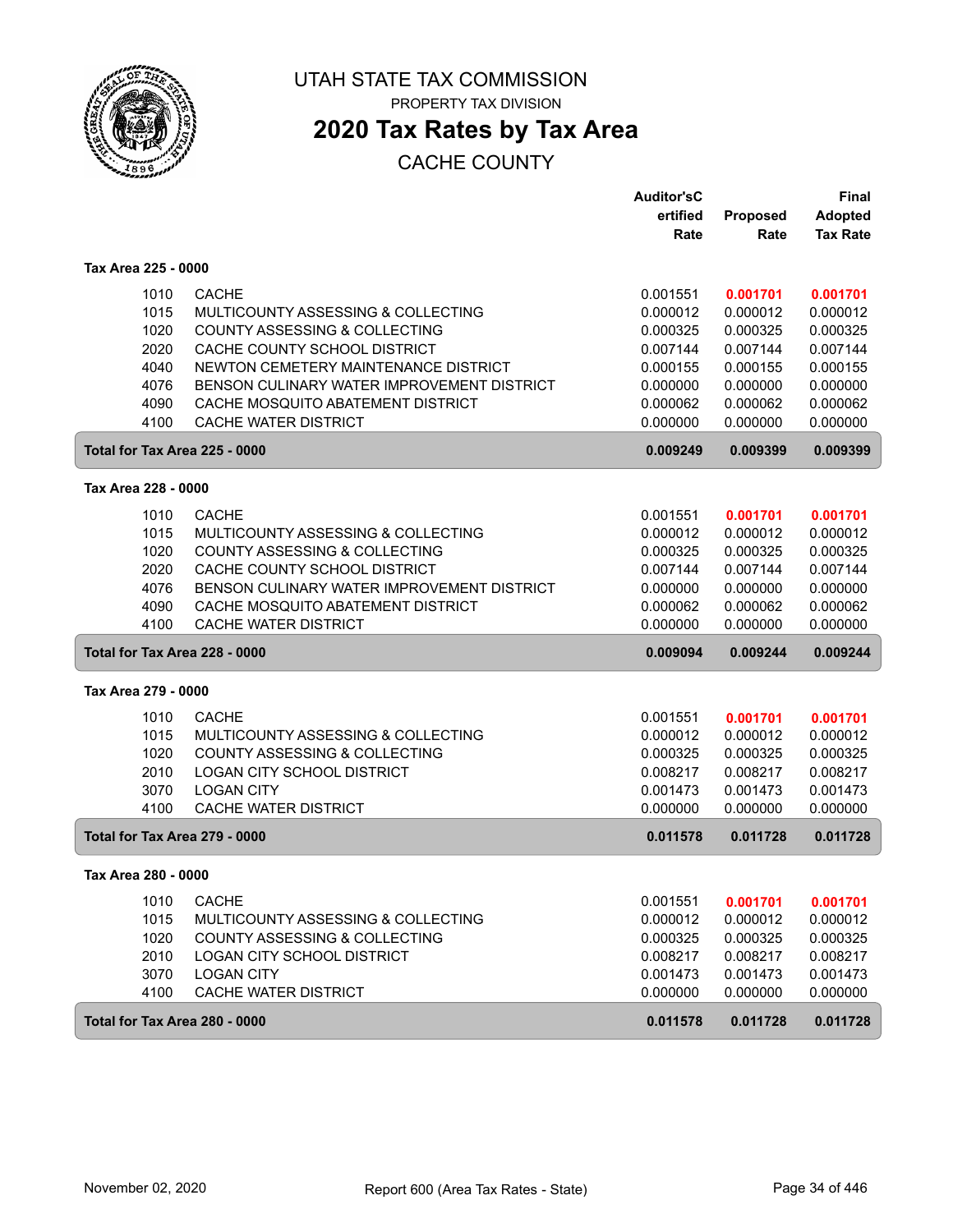

PROPERTY TAX DIVISION

## **2020 Tax Rates by Tax Area**

|                               |                                          | <b>Auditor'sC</b> |          | <b>Final</b>    |
|-------------------------------|------------------------------------------|-------------------|----------|-----------------|
|                               |                                          | ertified          | Proposed | <b>Adopted</b>  |
|                               |                                          | Rate              | Rate     | <b>Tax Rate</b> |
| Tax Area 301 - 0000           |                                          |                   |          |                 |
|                               |                                          |                   |          |                 |
| 1010                          | <b>CACHE</b>                             | 0.001551          | 0.001701 | 0.001701        |
| 1015                          | MULTICOUNTY ASSESSING & COLLECTING       | 0.000012          | 0.000012 | 0.000012        |
| 1020                          | <b>COUNTY ASSESSING &amp; COLLECTING</b> | 0.000325          | 0.000325 | 0.000325        |
| 2010                          | LOGAN CITY SCHOOL DISTRICT               | 0.008217          | 0.008217 | 0.008217        |
| 3070                          | <b>LOGAN CITY</b>                        | 0.001473          | 0.001473 | 0.001473        |
| 4100                          | CACHE WATER DISTRICT                     | 0.000000          | 0.000000 | 0.000000        |
| Total for Tax Area 301 - 0000 |                                          | 0.011578          | 0.011728 | 0.011728        |
| Tax Area 302 - 0000           |                                          |                   |          |                 |
| 1010                          | <b>CACHE</b>                             | 0.001551          | 0.001701 | 0.001701        |
| 1015                          | MULTICOUNTY ASSESSING & COLLECTING       | 0.000012          | 0.000012 | 0.000012        |
| 1020                          | COUNTY ASSESSING & COLLECTING            | 0.000325          | 0.000325 | 0.000325        |
| 2020                          | CACHE COUNTY SCHOOL DISTRICT             | 0.007144          | 0.007144 | 0.007144        |
| 3070                          | <b>LOGAN CITY</b>                        | 0.001473          | 0.001473 | 0.001473        |
| 4100                          | <b>CACHE WATER DISTRICT</b>              | 0.000000          | 0.000000 | 0.000000        |
| Total for Tax Area 302 - 0000 |                                          | 0.010505          | 0.010655 | 0.010655        |
| Tax Area 327 - 0000           |                                          |                   |          |                 |
| 1010                          | <b>CACHE</b>                             | 0.001551          | 0.001701 | 0.001701        |
| 1015                          | MULTICOUNTY ASSESSING & COLLECTING       | 0.000012          | 0.000012 | 0.000012        |
| 1020                          | COUNTY ASSESSING & COLLECTING            | 0.000325          | 0.000325 | 0.000325        |
| 2010                          | LOGAN CITY SCHOOL DISTRICT               | 0.008217          | 0.008217 | 0.008217        |
| 3070                          | <b>LOGAN CITY</b>                        | 0.001473          | 0.001473 | 0.001473        |
| 4100                          | <b>CACHE WATER DISTRICT</b>              | 0.000000          | 0.000000 | 0.000000        |
| Total for Tax Area 327 - 0000 |                                          | 0.011578          | 0.011728 | 0.011728        |
| Tax Area 328 - 0000           |                                          |                   |          |                 |
| 1010                          | <b>CACHE</b>                             | 0.001551          | 0.001701 | 0.001701        |
| 1015                          | MULTICOUNTY ASSESSING & COLLECTING       | 0.000012          | 0.000012 | 0.000012        |
| 1020                          | COUNTY ASSESSING & COLLECTING            | 0.000325          | 0.000325 | 0.000325        |
| 2020                          | CACHE COUNTY SCHOOL DISTRICT             | 0.007144          | 0.007144 | 0.007144        |
| 3070                          | <b>LOGAN CITY</b>                        | 0.001473          | 0.001473 | 0.001473        |
| 4100                          | CACHE WATER DISTRICT                     | 0.000000          | 0.000000 | 0.000000        |
| Total for Tax Area 328 - 0000 |                                          | 0.010505          | 0.010655 | 0.010655        |
| Tax Area 333 - 0000           |                                          |                   |          |                 |
| 1010                          | <b>CACHE</b>                             | 0.001551          | 0.001701 | 0.001701        |
| 1015                          | MULTICOUNTY ASSESSING & COLLECTING       | 0.000012          | 0.000012 | 0.000012        |
| 1020                          | COUNTY ASSESSING & COLLECTING            | 0.000325          | 0.000325 | 0.000325        |
| 2010                          | LOGAN CITY SCHOOL DISTRICT               | 0.008217          | 0.008217 | 0.008217        |
| 3070                          | <b>LOGAN CITY</b>                        | 0.001473          | 0.001473 | 0.001473        |
| 4100                          | CACHE WATER DISTRICT                     | 0.000000          | 0.000000 | 0.000000        |
| Total for Tax Area 333 - 0000 |                                          | 0.011578          | 0.011728 | 0.011728        |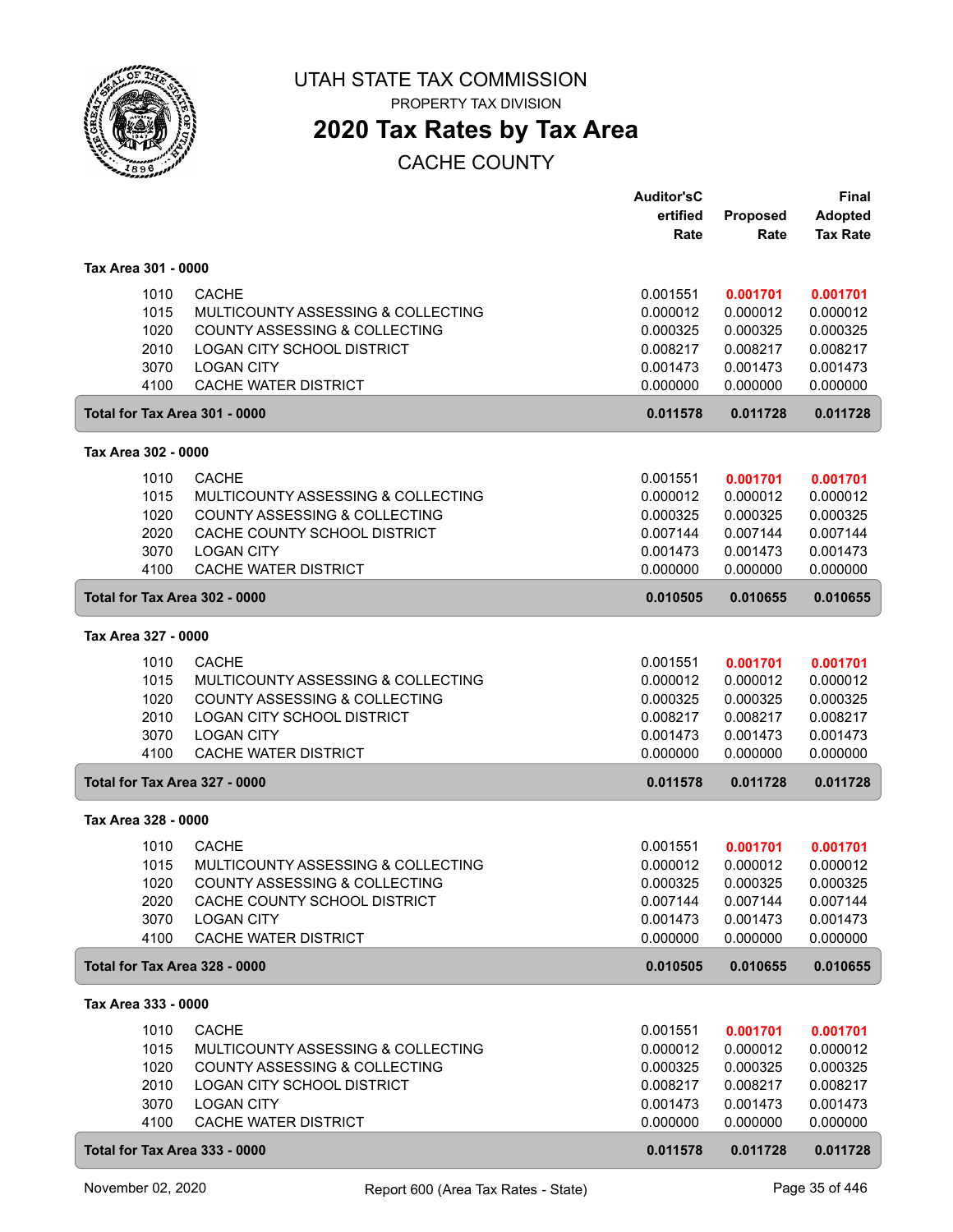

PROPERTY TAX DIVISION

# **2020 Tax Rates by Tax Area**

|                               |                                          | <b>Auditor'sC</b> |          | <b>Final</b>    |
|-------------------------------|------------------------------------------|-------------------|----------|-----------------|
|                               |                                          | ertified          | Proposed | <b>Adopted</b>  |
|                               |                                          | Rate              | Rate     | <b>Tax Rate</b> |
| Tax Area 427 - 0000           |                                          |                   |          |                 |
| 1010                          | <b>CACHE</b>                             | 0.001551          | 0.001701 | 0.001701        |
| 1015                          | MULTICOUNTY ASSESSING & COLLECTING       | 0.000012          | 0.000012 | 0.000012        |
| 1020                          | <b>COUNTY ASSESSING &amp; COLLECTING</b> | 0.000325          | 0.000325 | 0.000325        |
| 2010                          | <b>LOGAN CITY SCHOOL DISTRICT</b>        | 0.008217          | 0.008217 | 0.008217        |
| 3070                          | <b>LOGAN CITY</b>                        | 0.001473          | 0.001473 | 0.001473        |
| 4100                          | <b>CACHE WATER DISTRICT</b>              | 0.000000          | 0.000000 | 0.000000        |
| Total for Tax Area 427 - 0000 |                                          | 0.011578          | 0.011728 | 0.011728        |
| Tax Area 428 - 0000           |                                          |                   |          |                 |
| 1010                          | <b>CACHE</b>                             | 0.001551          | 0.001701 | 0.001701        |
| 1015                          | MULTICOUNTY ASSESSING & COLLECTING       | 0.000012          | 0.000012 | 0.000012        |
| 1020                          | COUNTY ASSESSING & COLLECTING            | 0.000325          | 0.000325 | 0.000325        |
| 2020                          | CACHE COUNTY SCHOOL DISTRICT             | 0.007144          | 0.007144 | 0.007144        |
| 4070                          | RICHMOND CEMETERY MAINTENANCE DISTRICT   | 0.000221          | 0.000221 | 0.000221        |
| 4090                          | CACHE MOSQUITO ABATEMENT DISTRICT        | 0.000062          | 0.000062 | 0.000062        |
| 4100                          | CACHE WATER DISTRICT                     | 0.000000          | 0.000000 | 0.000000        |
| Total for Tax Area 428 - 0000 |                                          | 0.009315          | 0.009465 | 0.009465        |
| Tax Area 811 - 0000           |                                          |                   |          |                 |
| 1010                          | <b>CACHE</b>                             | 0.001551          | 0.001701 | 0.001701        |
| 1015                          | MULTICOUNTY ASSESSING & COLLECTING       | 0.000012          | 0.000012 | 0.000012        |
| 1020                          | COUNTY ASSESSING & COLLECTING            | 0.000325          | 0.000325 | 0.000325        |
| 2020                          | CACHE COUNTY SCHOOL DISTRICT             | 0.007144          | 0.007144 | 0.007144        |
| 3120                          | NORTH LOGAN CITY                         | 0.001358          | 0.001493 | 0.001493        |
| 4090                          | CACHE MOSQUITO ABATEMENT DISTRICT        | 0.000062          | 0.000062 | 0.000062        |
| 4100                          | CACHE WATER DISTRICT                     | 0.000000          | 0.000000 | 0.000000        |
| Total for Tax Area 811 - 0000 |                                          | 0.010452          | 0.010737 | 0.010737        |
| Tax Area 827 - 0000           |                                          |                   |          |                 |
| 1010                          | <b>CACHE</b>                             | 0.001551          | 0.001701 | 0.001701        |
| 1015                          | MULTICOUNTY ASSESSING & COLLECTING       | 0.000012          | 0.000012 | 0.000012        |
| 1020                          | COUNTY ASSESSING & COLLECTING            | 0.000325          | 0.000325 | 0.000325        |
| 2010                          | LOGAN CITY SCHOOL DISTRICT               | 0.008217          | 0.008217 | 0.008217        |
| 3070                          | <b>LOGAN CITY</b>                        | 0.001473          | 0.001473 | 0.001473        |
| 4100                          | CACHE WATER DISTRICT                     | 0.000000          | 0.000000 | 0.000000        |
| Total for Tax Area 827 - 0000 |                                          | 0.011578          | 0.011728 | 0.011728        |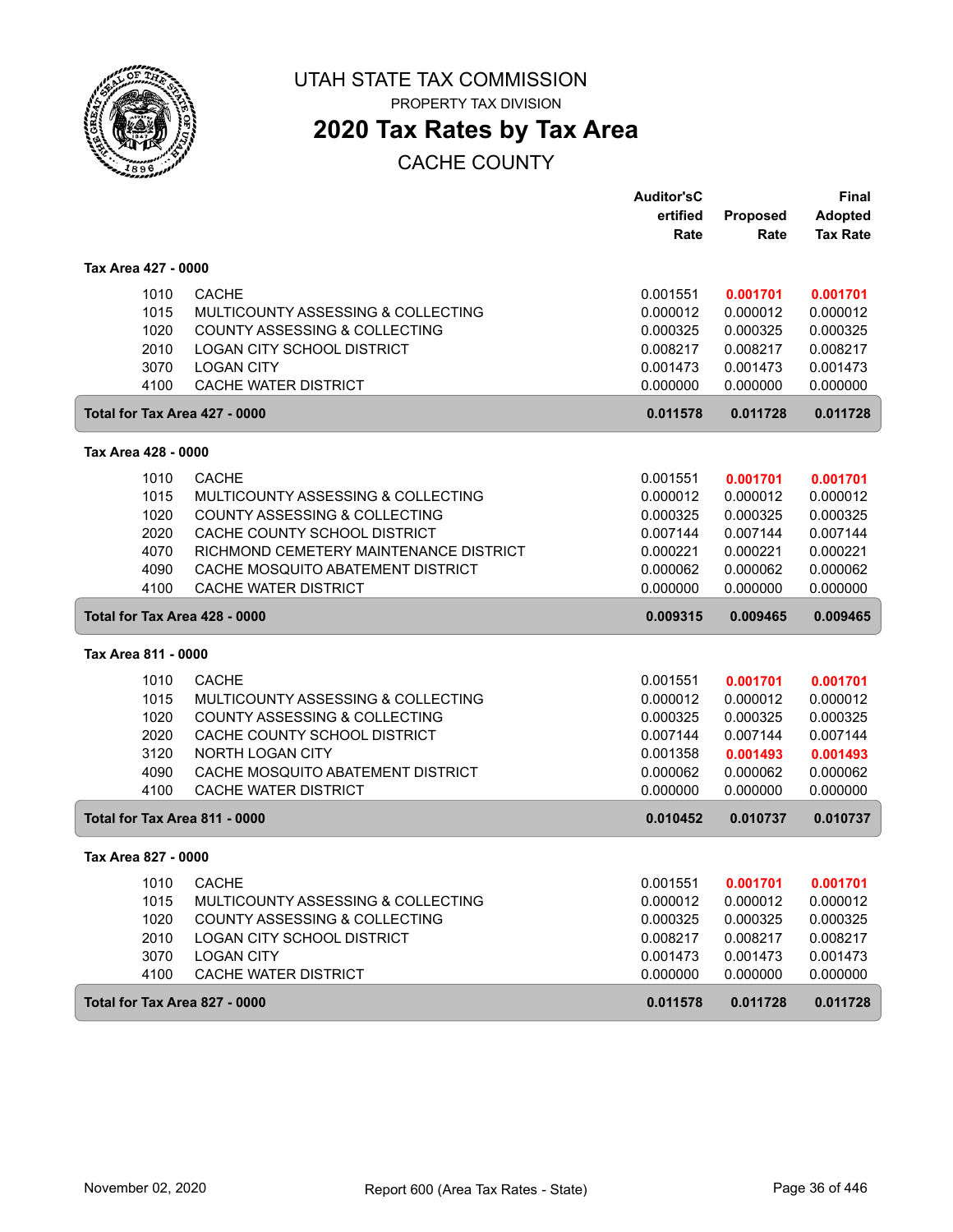

PROPERTY TAX DIVISION

### **2020 Tax Rates by Tax Area**

### CACHE COUNTY

|                     |                                            | <b>Auditor'sC</b><br>ertified | Proposed | <b>Final</b><br><b>Adopted</b> |
|---------------------|--------------------------------------------|-------------------------------|----------|--------------------------------|
|                     |                                            | Rate                          | Rate     | <b>Tax Rate</b>                |
| Tax Area 828 - 0000 |                                            |                               |          |                                |
| 1010                | <b>CACHE</b>                               | 0.001551                      | 0.001701 | 0.001701                       |
| 1015                | MULTICOUNTY ASSESSING & COLLECTING         | 0.000012                      | 0.000012 | 0.000012                       |
| 1020                | COUNTY ASSESSING & COLLECTING              | 0.000325                      | 0.000325 | 0.000325                       |
| 2020                | CACHE COUNTY SCHOOL DISTRICT               | 0.007144                      | 0.007144 | 0.007144                       |
| 3070                | <b>LOGAN CITY</b>                          | 0.001473                      | 0.001473 | 0.001473                       |
| 4076                | BENSON CULINARY WATER IMPROVEMENT DISTRICT | 0.000000                      | 0.000000 | 0.000000                       |
| 4100                | CACHE WATER DISTRICT                       | 0.000000                      | 0.000000 | 0.000000                       |
|                     | Total for Tax Area 828 - 0000              | 0.010505                      | 0.010655 | 0.010655                       |
| Tax Area 911 - 0000 |                                            |                               |          |                                |
| 1010                | <b>CACHE</b>                               | 0.001551                      | 0.001701 | 0.001701                       |
| 1015                | MULTICOUNTY ASSESSING & COLLECTING         | 0.000012                      | 0.000012 | 0.000012                       |
| 1020                | COUNTY ASSESSING & COLLECTING              | 0.000325                      | 0.000325 | 0.000325                       |
| 2020                | CACHE COUNTY SCHOOL DISTRICT               | 0.007144                      | 0.007144 | 0.007144                       |
| 3120                | <b>NORTH LOGAN CITY</b>                    | 0.001358                      | 0.001493 | 0.001493                       |
| 4020                | HYDE PARK CEMETERY MAINTENANCE DISTRICT    | 0.000146                      | 0.000146 | 0.000146                       |
| 4090                | CACHE MOSQUITO ABATEMENT DISTRICT          | 0.000062                      | 0.000062 | 0.000062                       |
| 4100                | <b>CACHE WATER DISTRICT</b>                | 0.000000                      | 0.000000 | 0.000000                       |
|                     | Total for Tax Area 911 - 0000              | 0.010598                      | 0.010883 | 0.010883                       |
| Tax Area 912 - 0000 |                                            |                               |          |                                |
| 1010                | <b>CACHE</b>                               | 0.001551                      | 0.001701 | 0.001701                       |
| 1015                | MULTICOUNTY ASSESSING & COLLECTING         | 0.000012                      | 0.000012 | 0.000012                       |
| 1020                | COUNTY ASSESSING & COLLECTING              | 0.000325                      | 0.000325 | 0.000325                       |
| 2020                | CACHE COUNTY SCHOOL DISTRICT               | 0.007144                      | 0.007144 | 0.007144                       |
| 3120                | NORTH LOGAN CITY                           | 0.001358                      | 0.001493 | 0.001493                       |
| 4090                | CACHE MOSQUITO ABATEMENT DISTRICT          | 0.000062                      | 0.000062 | 0.000062                       |
| 4100                | CACHE WATER DISTRICT                       | 0.000000                      | 0.000000 | 0.000000                       |
|                     | Total for Tax Area 912 - 0000              | 0.010452                      | 0.010737 | 0.010737                       |
| Tax Area 927 - 0000 |                                            |                               |          |                                |
| 1010                | <b>CACHE</b>                               | 0.001551                      | 0.001701 | 0.001701                       |
| 1015                | MULTICOUNTY ASSESSING & COLLECTING         | 0.000012                      | 0.000012 | 0.000012                       |
| 1020                | COUNTY ASSESSING & COLLECTING              | 0.000325                      | 0.000325 | 0.000325                       |
| 2010                | LOGAN CITY SCHOOL DISTRICT                 | 0.008217                      | 0.008217 | 0.008217                       |
| 3120                | NORTH LOGAN CITY                           | 0.001358                      | 0.001493 | 0.001493                       |
| 4090                | CACHE MOSQUITO ABATEMENT DISTRICT          | 0.000062                      | 0.000062 | 0.000062                       |
| 4100                | <b>CACHE WATER DISTRICT</b>                | 0.000000                      | 0.000000 | 0.000000                       |
|                     | Total for Tax Area 927 - 0000              | 0.011525                      | 0.011810 | 0.011810                       |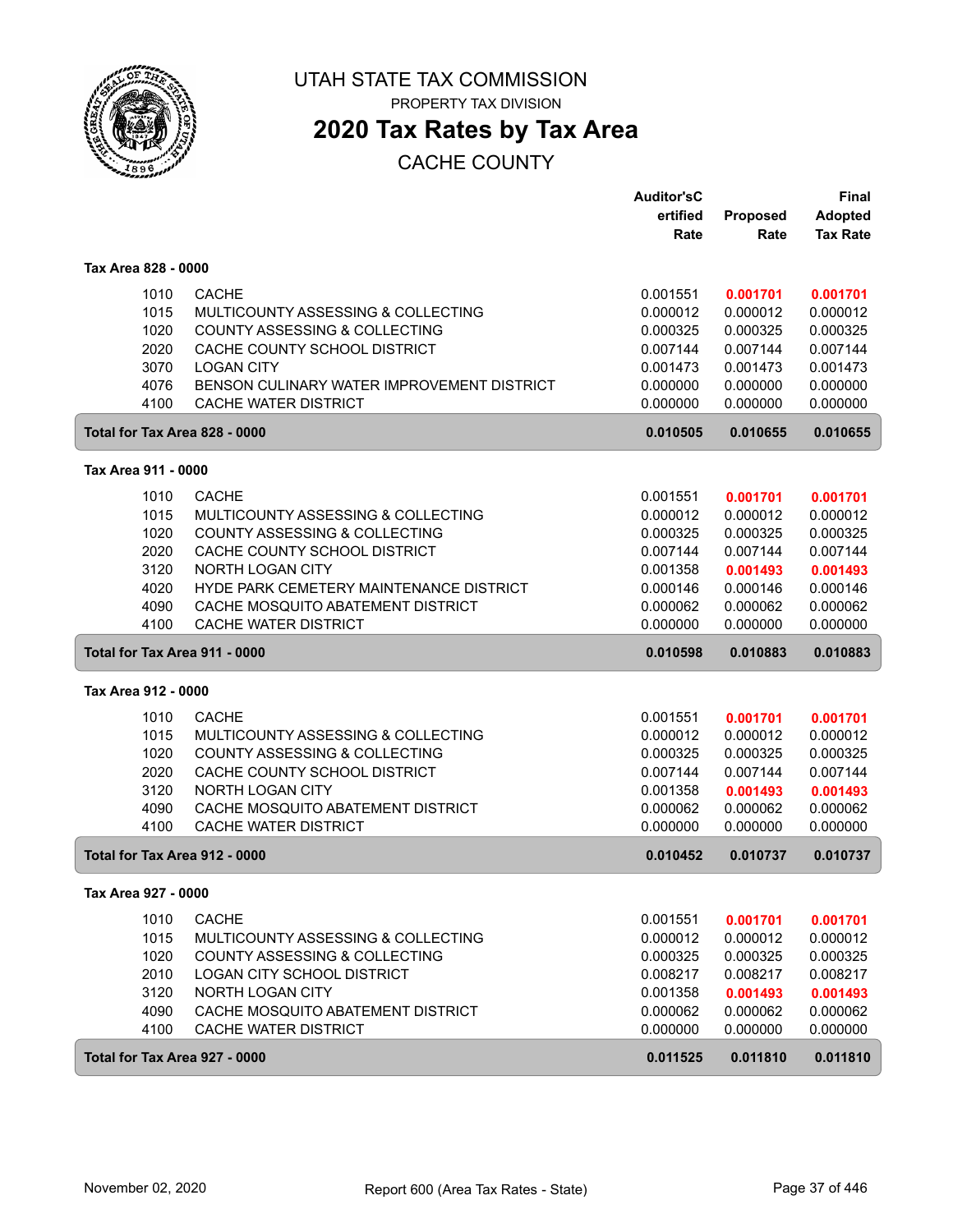

## **2020 Tax Rates by Tax Area**

### CACHE COUNTY

|                               |                                    | Auditor'sC<br>ertified<br>Rate | <b>Proposed</b><br>Rate | Final<br><b>Adopted</b><br><b>Tax Rate</b> |
|-------------------------------|------------------------------------|--------------------------------|-------------------------|--------------------------------------------|
| Tax Area 928 - 0000           |                                    |                                |                         |                                            |
| 1010                          | <b>CACHE</b>                       | 0.001551                       | 0.001701                | 0.001701                                   |
| 1015                          | MULTICOUNTY ASSESSING & COLLECTING | 0.000012                       | 0.000012                | 0.000012                                   |
| 1020                          | COUNTY ASSESSING & COLLECTING      | 0.000325                       | 0.000325                | 0.000325                                   |
| 2020                          | CACHE COUNTY SCHOOL DISTRICT       | 0.007144                       | 0.007144                | 0.007144                                   |
| 3070                          | <b>LOGAN CITY</b>                  | 0.001473                       | 0.001473                | 0.001473                                   |
| 4100                          | CACHE WATER DISTRICT               | 0.000000                       | 0.000000                | 0.000000                                   |
| Total for Tax Area 928 - 0000 |                                    | 0.010505                       | 0.010655                | 0.010655                                   |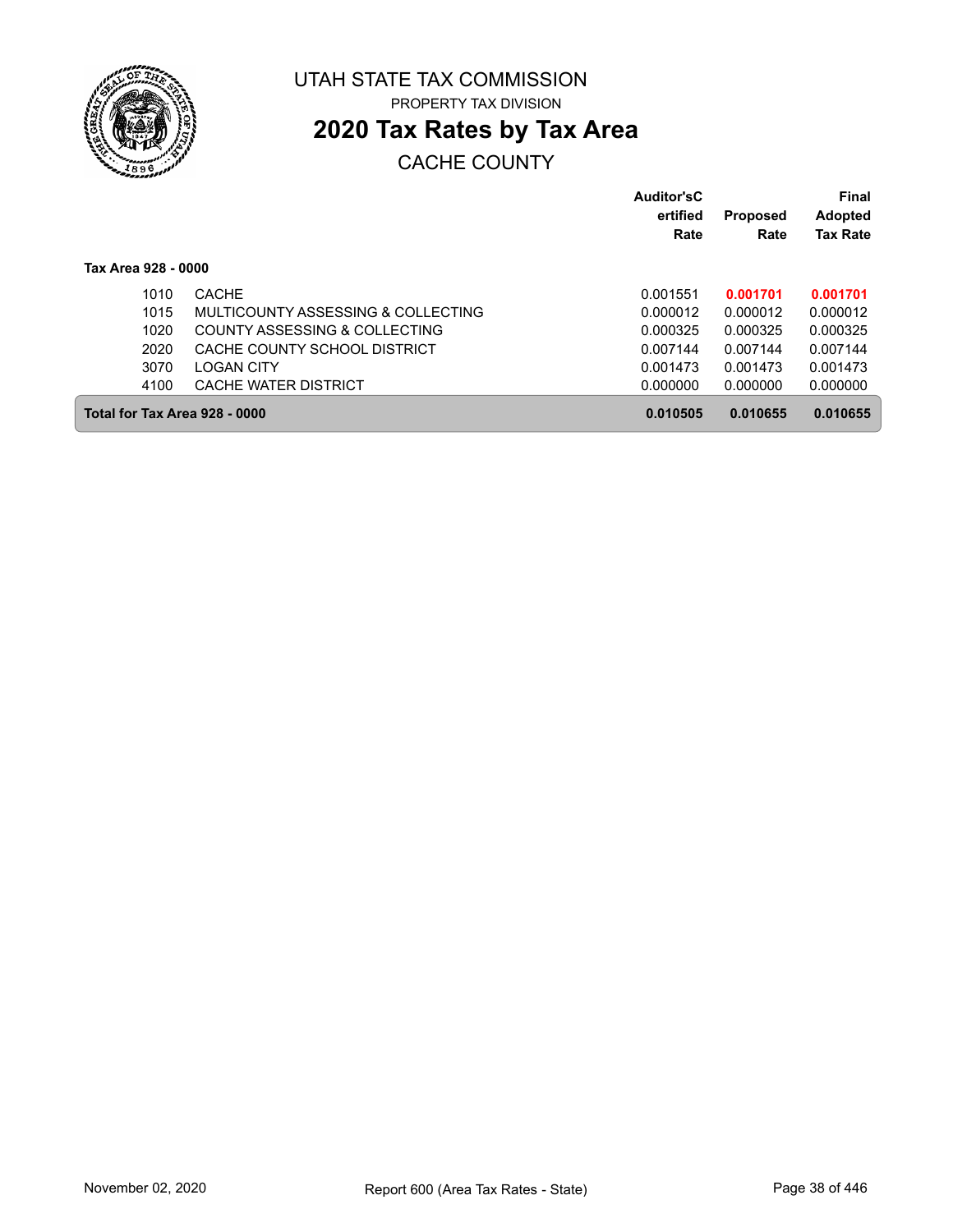

PROPERTY TAX DIVISION

## **2020 Tax Rates by Tax Area**

|                               |                                         | <b>Auditor'sC</b> |                 | <b>Final</b>    |
|-------------------------------|-----------------------------------------|-------------------|-----------------|-----------------|
|                               |                                         | ertified          | <b>Proposed</b> | <b>Adopted</b>  |
|                               |                                         | Rate              | Rate            | <b>Tax Rate</b> |
| Tax Area 001 - 0000           |                                         |                   |                 |                 |
| 1010                          | <b>CARBON</b>                           | 0.003450          | 0.003450        | 0.003450        |
| 1015                          | MULTICOUNTY ASSESSING & COLLECTING LEVY | 0.000012          | 0.000012        | 0.000012        |
| 1020                          | COUNTY ASSESSING & COLLECTING LEVY      | 0.000559          | 0.000559        | 0.000559        |
| 2010                          | CARBON COUNTY SCHOOL DISTRICT           | 0.009114          | 0.009114        | 0.009114        |
| 3030                          | <b>PRICE CITY</b>                       | 0.002011          | 0.002011        | 0.002011        |
| 4010                          | CARBON WATER CONSERVANCY DISTRICT       | 0.000162          | 0.000162        | 0.000162        |
| 4020                          | PRICE RIVER WATER IMPROVEMENT DISTRICT  | 0.000810          | 0.000810        | 0.000810        |
| Total for Tax Area 001 - 0000 |                                         | 0.016118          | 0.016118        | 0.016118        |
| Tax Area 002 - 0000           |                                         |                   |                 |                 |
| 1010                          | <b>CARBON</b>                           | 0.003450          | 0.003450        | 0.003450        |
| 1015                          | MULTICOUNTY ASSESSING & COLLECTING LEVY | 0.000012          | 0.000012        | 0.000012        |
| 1020                          | COUNTY ASSESSING & COLLECTING LEVY      | 0.000559          | 0.000559        | 0.000559        |
| 2010                          | CARBON COUNTY SCHOOL DISTRICT           | 0.009114          | 0.009114        | 0.009114        |
| 3020                          | <b>HELPER CITY</b>                      | 0.002912          | 0.002912        | 0.002912        |
| 4010                          | CARBON WATER CONSERVANCY DISTRICT       | 0.000162          | 0.000162        | 0.000162        |
| 4020                          | PRICE RIVER WATER IMPROVEMENT DISTRICT  | 0.000810          | 0.000810        | 0.000810        |
| Total for Tax Area 002 - 0000 |                                         | 0.017019          | 0.017019        | 0.017019        |
| Tax Area 003 - 0000           |                                         |                   |                 |                 |
| 1010                          | <b>CARBON</b>                           | 0.003450          | 0.003450        | 0.003450        |
| 1015                          | MULTICOUNTY ASSESSING & COLLECTING LEVY | 0.000012          | 0.000012        | 0.000012        |
| 1020                          | COUNTY ASSESSING & COLLECTING LEVY      | 0.000559          | 0.000559        | 0.000559        |
| 2010                          | CARBON COUNTY SCHOOL DISTRICT           | 0.009114          | 0.009114        | 0.009114        |
| 3060                          | <b>WELLINGTON CITY</b>                  | 0.002646          | 0.002646        | 0.002646        |
| 4010                          | CARBON WATER CONSERVANCY DISTRICT       | 0.000162          | 0.000162        | 0.000162        |
| 4020                          | PRICE RIVER WATER IMPROVEMENT DISTRICT  | 0.000810          | 0.000810        | 0.000810        |
| Total for Tax Area 003 - 0000 |                                         | 0.016753          | 0.016753        | 0.016753        |
| Tax Area 006 - 0000           |                                         |                   |                 |                 |
| 1010                          | <b>CARBON</b>                           | 0.003450          | 0.003450        | 0.003450        |
| 1015                          | MULTICOUNTY ASSESSING & COLLECTING LEVY | 0.000012          | 0.000012        | 0.000012        |
| 1020                          | COUNTY ASSESSING & COLLECTING LEVY      | 0.000559          | 0.000559        | 0.000559        |
| 2010                          | CARBON COUNTY SCHOOL DISTRICT           | 0.009114          | 0.009114        | 0.009114        |
| 3040                          | <b>SCOFIELD TOWN</b>                    | 0.001949          | 0.001949        | 0.001949        |
| 4010                          | CARBON WATER CONSERVANCY DISTRICT       | 0.000162          | 0.000162        | 0.000162        |
| Total for Tax Area 006 - 0000 |                                         | 0.015246          | 0.015246        | 0.015246        |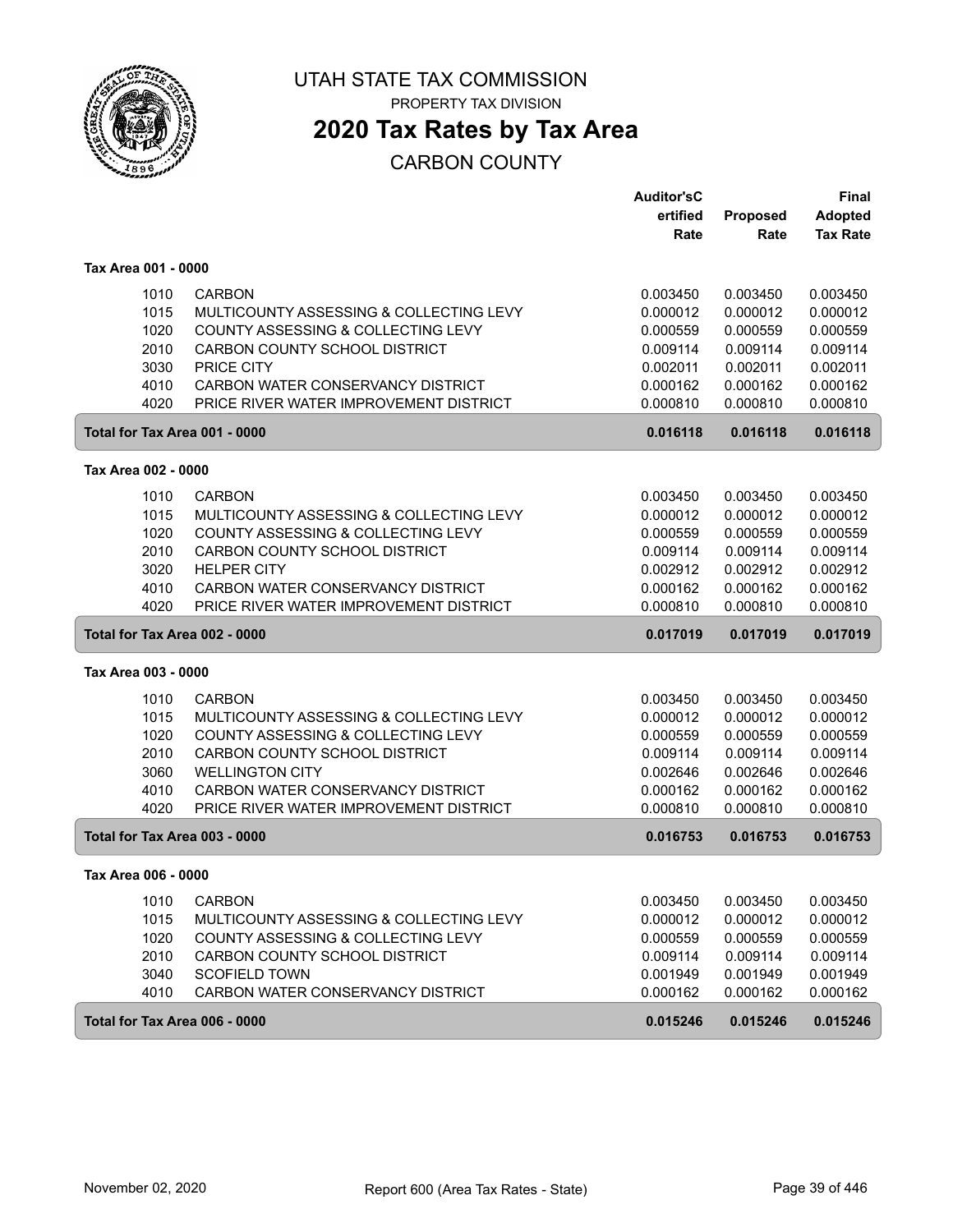

### **2020 Tax Rates by Tax Area**

|                               |                                         | <b>Auditor'sC</b> |          | <b>Final</b>    |
|-------------------------------|-----------------------------------------|-------------------|----------|-----------------|
|                               |                                         | ertified          | Proposed | <b>Adopted</b>  |
|                               |                                         | Rate              | Rate     | <b>Tax Rate</b> |
| Tax Area 007 - 0000           |                                         |                   |          |                 |
| 1010                          | <b>CARBON</b>                           | 0.003450          | 0.003450 | 0.003450        |
| 1015                          | MULTICOUNTY ASSESSING & COLLECTING LEVY | 0.000012          | 0.000012 | 0.000012        |
| 1020                          | COUNTY ASSESSING & COLLECTING LEVY      | 0.000559          | 0.000559 | 0.000559        |
| 2010                          | CARBON COUNTY SCHOOL DISTRICT           | 0.009114          | 0.009114 | 0.009114        |
| 3015                          | EAST CARBON - SUNNYSIDE                 | 0.006958          | 0.006958 | 0.006958        |
| 4010                          | CARBON WATER CONSERVANCY DISTRICT       | 0.000162          | 0.000162 | 0.000162        |
| Total for Tax Area 007 - 0000 |                                         | 0.020255          | 0.020255 | 0.020255        |
| Tax Area 008 - 0000           |                                         |                   |          |                 |
| 1010                          | <b>CARBON</b>                           | 0.003450          | 0.003450 | 0.003450        |
| 1015                          | MULTICOUNTY ASSESSING & COLLECTING LEVY | 0.000012          | 0.000012 | 0.000012        |
| 1020                          | COUNTY ASSESSING & COLLECTING LEVY      | 0.000559          | 0.000559 | 0.000559        |
| 2010                          | CARBON COUNTY SCHOOL DISTRICT           | 0.009114          | 0.009114 | 0.009114        |
| 4010                          | CARBON WATER CONSERVANCY DISTRICT       | 0.000162          | 0.000162 | 0.000162        |
| 4020                          | PRICE RIVER WATER IMPROVEMENT DISTRICT  | 0.000810          | 0.000810 | 0.000810        |
| 6010                          | MUNICIPAL SERVICES FUND                 | 0.000317          | 0.002587 | 0.002587        |
| Total for Tax Area 008 - 0000 |                                         | 0.014424          | 0.016694 | 0.016694        |
| Tax Area 009 - 0000           |                                         |                   |          |                 |
| 1010                          | <b>CARBON</b>                           | 0.003450          | 0.003450 | 0.003450        |
| 1015                          | MULTICOUNTY ASSESSING & COLLECTING LEVY | 0.000012          | 0.000012 | 0.000012        |
| 1020                          | COUNTY ASSESSING & COLLECTING LEVY      | 0.000559          | 0.000559 | 0.000559        |
| 2010                          | CARBON COUNTY SCHOOL DISTRICT           | 0.009114          | 0.009114 | 0.009114        |
| 4010                          | CARBON WATER CONSERVANCY DISTRICT       | 0.000162          | 0.000162 | 0.000162        |
| 6010                          | MUNICIPAL SERVICES FUND                 | 0.000317          | 0.002587 | 0.002587        |
| Total for Tax Area 009 - 0000 |                                         | 0.013614          | 0.015884 | 0.015884        |
| Tax Area 011 - 0000           |                                         |                   |          |                 |
| 1010                          | <b>CARBON</b>                           | 0.003450          | 0.003450 | 0.003450        |
| 1015                          | MULTICOUNTY ASSESSING & COLLECTING LEVY | 0.000012          | 0.000012 | 0.000012        |
| 1020                          | COUNTY ASSESSING & COLLECTING LEVY      | 0.000559          | 0.000559 | 0.000559        |
| 2010                          | CARBON COUNTY SCHOOL DISTRICT           | 0.009114          | 0.009114 | 0.009114        |
| 4010                          | CARBON WATER CONSERVANCY DISTRICT       | 0.000162          | 0.000162 | 0.000162        |
| 4020                          | PRICE RIVER WATER IMPROVEMENT DISTRICT  | 0.000810          | 0.000810 | 0.000810        |
| 6010                          | MUNICIPAL SERVICES FUND                 | 0.000317          | 0.002587 | 0.002587        |
| Total for Tax Area 011 - 0000 |                                         | 0.014424          | 0.016694 | 0.016694        |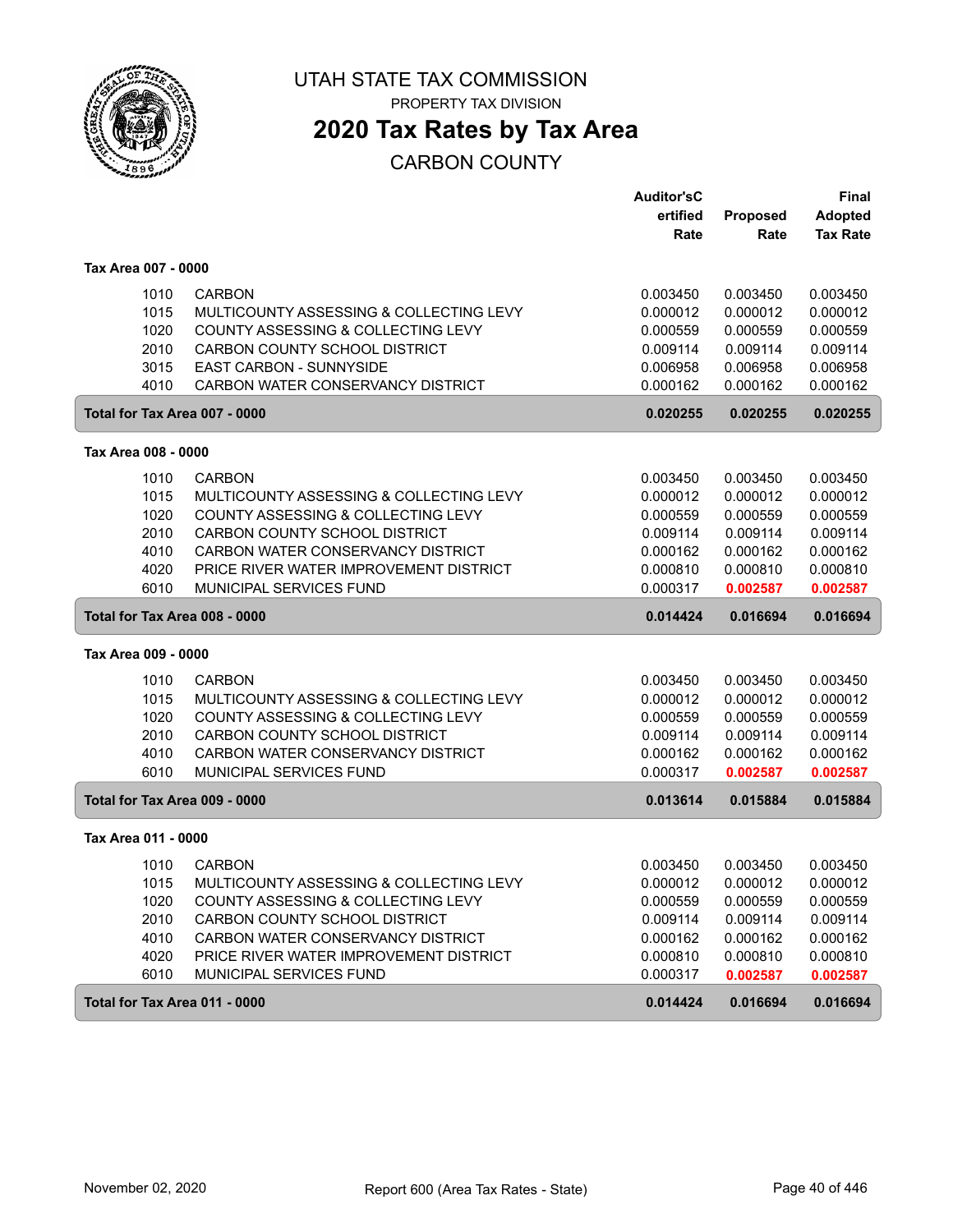

### **2020 Tax Rates by Tax Area**

|                               |                                         | <b>Auditor'sC</b> |          | <b>Final</b>    |
|-------------------------------|-----------------------------------------|-------------------|----------|-----------------|
|                               |                                         | ertified          | Proposed | <b>Adopted</b>  |
|                               |                                         | Rate              | Rate     | <b>Tax Rate</b> |
| Tax Area 012 - 0000           |                                         |                   |          |                 |
| 1010                          | <b>CARBON</b>                           | 0.003450          | 0.003450 | 0.003450        |
| 1015                          | MULTICOUNTY ASSESSING & COLLECTING LEVY | 0.000012          | 0.000012 | 0.000012        |
| 1020                          | COUNTY ASSESSING & COLLECTING LEVY      | 0.000559          | 0.000559 | 0.000559        |
| 2010                          | CARBON COUNTY SCHOOL DISTRICT           | 0.009114          | 0.009114 | 0.009114        |
| 4010                          | CARBON WATER CONSERVANCY DISTRICT       | 0.000162          | 0.000162 | 0.000162        |
| 6010                          | MUNICIPAL SERVICES FUND                 | 0.000317          | 0.002587 | 0.002587        |
| Total for Tax Area 012 - 0000 |                                         | 0.013614          | 0.015884 | 0.015884        |
| Tax Area 091 - 0000           |                                         |                   |          |                 |
| 1010                          | <b>CARBON</b>                           | 0.003450          | 0.003450 | 0.003450        |
| 1015                          | MULTICOUNTY ASSESSING & COLLECTING LEVY | 0.000012          | 0.000012 | 0.000012        |
| 1020                          | COUNTY ASSESSING & COLLECTING LEVY      | 0.000559          | 0.000559 | 0.000559        |
| 2010                          | CARBON COUNTY SCHOOL DISTRICT           | 0.009114          | 0.009114 | 0.009114        |
| 3030                          | PRICE CITY                              | 0.002011          | 0.002011 | 0.002011        |
| 4010                          | CARBON WATER CONSERVANCY DISTRICT       | 0.000162          | 0.000162 | 0.000162        |
| 4020                          | PRICE RIVER WATER IMPROVEMENT DISTRICT  | 0.000810          | 0.000810 | 0.000810        |
| Total for Tax Area 091 - 0000 |                                         | 0.016118          | 0.016118 | 0.016118        |
| Tax Area 092 - 0000           |                                         |                   |          |                 |
| 1010                          | <b>CARBON</b>                           | 0.003450          | 0.003450 | 0.003450        |
| 1015                          | MULTICOUNTY ASSESSING & COLLECTING LEVY | 0.000012          | 0.000012 | 0.000012        |
| 1020                          | COUNTY ASSESSING & COLLECTING LEVY      | 0.000559          | 0.000559 | 0.000559        |
| 2010                          | CARBON COUNTY SCHOOL DISTRICT           | 0.009114          | 0.009114 | 0.009114        |
| 4010                          | CARBON WATER CONSERVANCY DISTRICT       | 0.000162          | 0.000162 | 0.000162        |
| 4020                          | PRICE RIVER WATER IMPROVEMENT DISTRICT  | 0.000810          | 0.000810 | 0.000810        |
| 6010                          | MUNICIPAL SERVICES FUND                 | 0.000317          | 0.002587 | 0.002587        |
| Total for Tax Area 092 - 0000 |                                         | 0.014424          | 0.016694 | 0.016694        |
| Tax Area 093 - 0000           |                                         |                   |          |                 |
| 1010                          | <b>CARBON</b>                           | 0.003450          | 0.003450 | 0.003450        |
| 1015                          | MULTICOUNTY ASSESSING & COLLECTING LEVY | 0.000012          | 0.000012 | 0.000012        |
| 1020                          | COUNTY ASSESSING & COLLECTING LEVY      | 0.000559          | 0.000559 | 0.000559        |
| 2010                          | CARBON COUNTY SCHOOL DISTRICT           | 0.009114          | 0.009114 | 0.009114        |
| 3060                          | <b>WELLINGTON CITY</b>                  | 0.002646          | 0.002646 | 0.002646        |
| 4010                          | CARBON WATER CONSERVANCY DISTRICT       | 0.000162          | 0.000162 | 0.000162        |
| 4020                          | PRICE RIVER WATER IMPROVEMENT DISTRICT  | 0.000810          | 0.000810 | 0.000810        |
| Total for Tax Area 093 - 0000 |                                         | 0.016753          | 0.016753 | 0.016753        |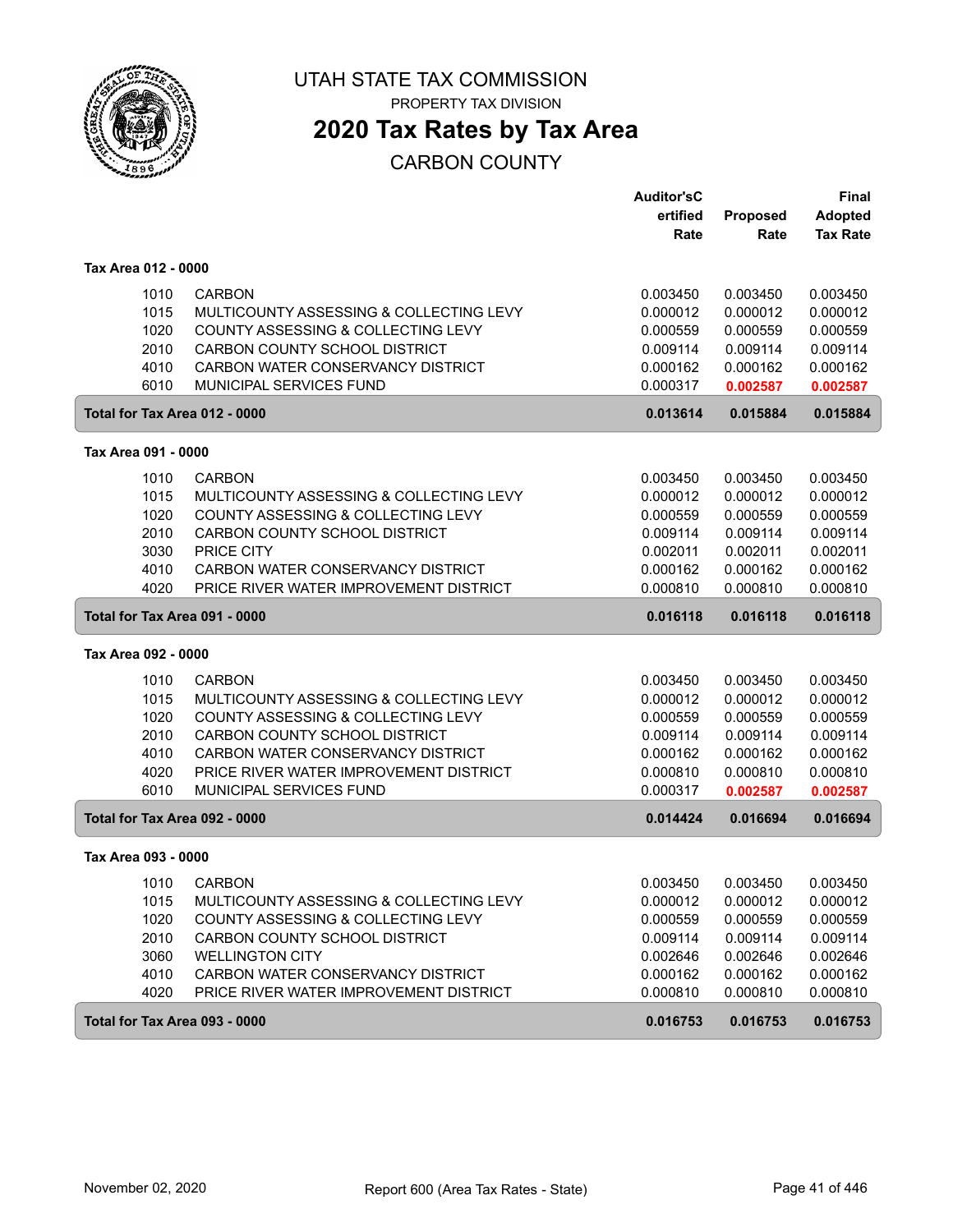

# **2020 Tax Rates by Tax Area**

|                               |                                         | <b>Auditor'sC</b> |          | <b>Final</b>    |
|-------------------------------|-----------------------------------------|-------------------|----------|-----------------|
|                               |                                         | ertified          | Proposed | <b>Adopted</b>  |
|                               |                                         | Rate              | Rate     | <b>Tax Rate</b> |
| Tax Area 095 - 0000           |                                         |                   |          |                 |
| 1010                          | <b>CARBON</b>                           | 0.003450          | 0.003450 | 0.003450        |
| 1015                          | MULTICOUNTY ASSESSING & COLLECTING LEVY | 0.000012          | 0.000012 | 0.000012        |
| 1020                          | COUNTY ASSESSING & COLLECTING LEVY      | 0.000559          | 0.000559 | 0.000559        |
| 2010                          | CARBON COUNTY SCHOOL DISTRICT           | 0.009114          | 0.009114 | 0.009114        |
| 4010                          | CARBON WATER CONSERVANCY DISTRICT       | 0.000162          | 0.000162 | 0.000162        |
| 4020                          | PRICE RIVER WATER IMPROVEMENT DISTRICT  | 0.000810          | 0.000810 | 0.000810        |
| 6010                          | MUNICIPAL SERVICES FUND                 | 0.000317          | 0.002587 | 0.002587        |
| Total for Tax Area 095 - 0000 |                                         | 0.014424          | 0.016694 | 0.016694        |
| Tax Area 096 - 0000           |                                         |                   |          |                 |
| 1010                          | <b>CARBON</b>                           | 0.003450          | 0.003450 | 0.003450        |
| 1015                          | MULTICOUNTY ASSESSING & COLLECTING LEVY | 0.000012          | 0.000012 | 0.000012        |
| 1020                          | COUNTY ASSESSING & COLLECTING LEVY      | 0.000559          | 0.000559 | 0.000559        |
| 2010                          | CARBON COUNTY SCHOOL DISTRICT           | 0.009114          | 0.009114 | 0.009114        |
| 4010                          | CARBON WATER CONSERVANCY DISTRICT       | 0.000162          | 0.000162 | 0.000162        |
| 6010                          | MUNICIPAL SERVICES FUND                 | 0.000317          | 0.002587 | 0.002587        |
| Total for Tax Area 096 - 0000 |                                         | 0.013614          | 0.015884 | 0.015884        |
| Tax Area 098 - 0000           |                                         |                   |          |                 |
| 1010                          | <b>CARBON</b>                           | 0.003450          | 0.003450 | 0.003450        |
| 1015                          | MULTICOUNTY ASSESSING & COLLECTING LEVY | 0.000012          | 0.000012 | 0.000012        |
| 1020                          | COUNTY ASSESSING & COLLECTING LEVY      | 0.000559          | 0.000559 | 0.000559        |
| 2010                          | CARBON COUNTY SCHOOL DISTRICT           | 0.009114          | 0.009114 | 0.009114        |
| 3030                          | PRICE CITY                              | 0.002011          | 0.002011 | 0.002011        |
| 4010                          | CARBON WATER CONSERVANCY DISTRICT       | 0.000162          | 0.000162 | 0.000162        |
| 4020                          | PRICE RIVER WATER IMPROVEMENT DISTRICT  | 0.000810          | 0.000810 | 0.000810        |
| Total for Tax Area 098 - 0000 |                                         | 0.016118          | 0.016118 | 0.016118        |
| Tax Area 099 - 0000           |                                         |                   |          |                 |
| 1010                          | <b>CARBON</b>                           | 0.003450          | 0.003450 | 0.003450        |
| 1015                          | MULTICOUNTY ASSESSING & COLLECTING LEVY | 0.000012          | 0.000012 | 0.000012        |
| 1020                          | COUNTY ASSESSING & COLLECTING LEVY      | 0.000559          | 0.000559 | 0.000559        |
| 2010                          | CARBON COUNTY SCHOOL DISTRICT           | 0.009114          | 0.009114 | 0.009114        |
| 4010                          | CARBON WATER CONSERVANCY DISTRICT       | 0.000162          | 0.000162 | 0.000162        |
| 4020                          | PRICE RIVER WATER IMPROVEMENT DISTRICT  | 0.000810          | 0.000810 | 0.000810        |
| 6010                          | MUNICIPAL SERVICES FUND                 | 0.000317          | 0.002587 | 0.002587        |
| Total for Tax Area 099 - 0000 |                                         | 0.014424          | 0.016694 | 0.016694        |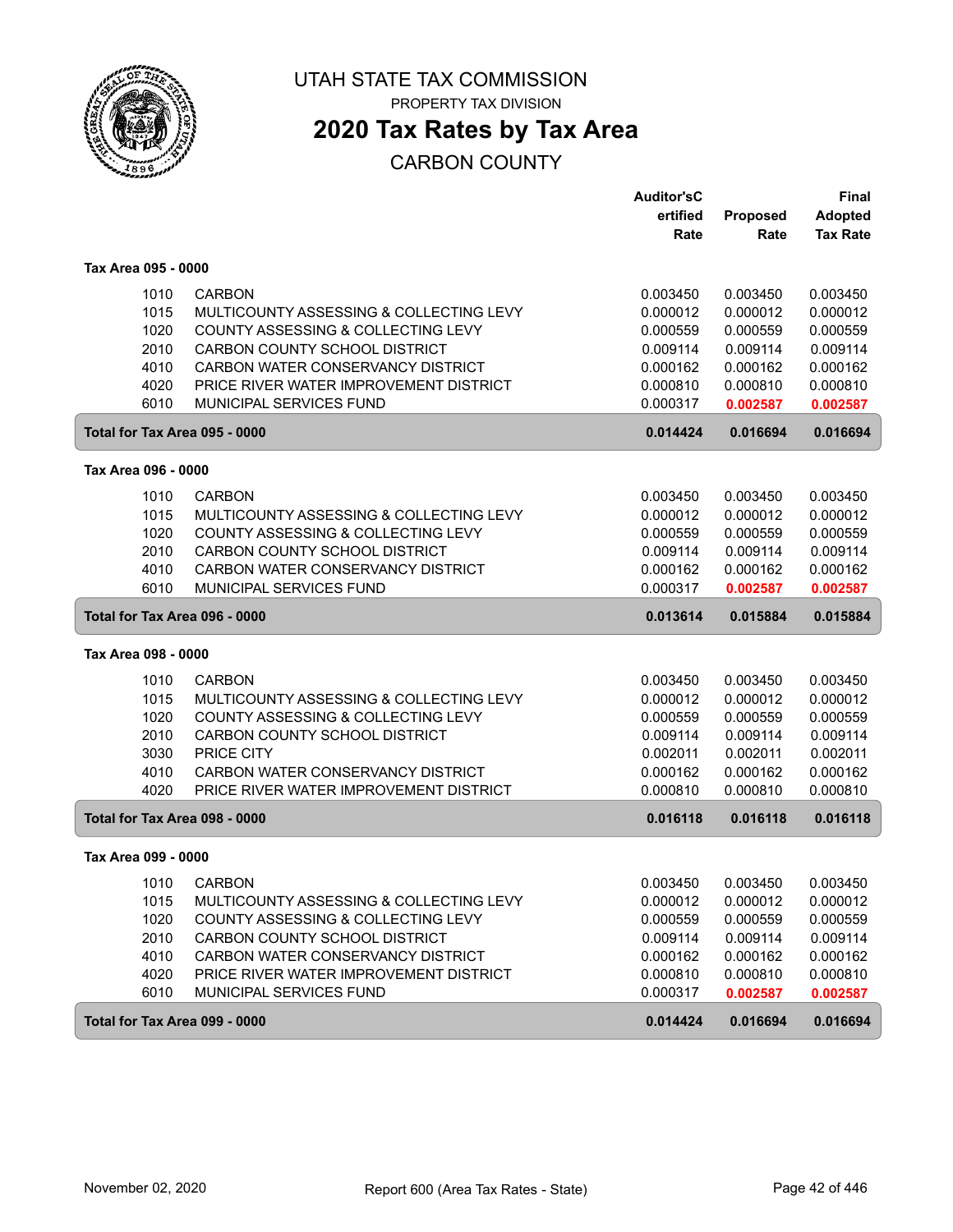

# **2020 Tax Rates by Tax Area**

|                               |                                         | Auditor'sC |                 | Final           |
|-------------------------------|-----------------------------------------|------------|-----------------|-----------------|
|                               |                                         | ertified   | <b>Proposed</b> | <b>Adopted</b>  |
|                               |                                         | Rate       | Rate            | <b>Tax Rate</b> |
| Tax Area 099 - 0001           |                                         |            |                 |                 |
| 1010                          | CARBON                                  | 0.003450   | 0.003450        | 0.003450        |
| 1015                          | MULTICOUNTY ASSESSING & COLLECTING LEVY | 0.000012   | 0.000012        | 0.000012        |
| 1020                          | COUNTY ASSESSING & COLLECTING LEVY      | 0.000559   | 0.000559        | 0.000559        |
| 2010                          | CARBON COUNTY SCHOOL DISTRICT           | 0.009114   | 0.009114        | 0.009114        |
| 4010                          | CARBON WATER CONSERVANCY DISTRICT       | 0.000162   | 0.000162        | 0.000162        |
| 4020                          | PRICE RIVER WATER IMPROVEMENT DISTRICT  | 0.000810   | 0.000810        | 0.000810        |
| 6010                          | MUNICIPAL SERVICES FUND                 | 0.000317   | 0.002587        | 0.002587        |
| Total for Tax Area 099 - 0001 |                                         | 0.014424   | 0.016694        | 0.016694        |
| Tax Area 099 - 0002           |                                         |            |                 |                 |
| 1010                          | CARBON                                  | 0.003450   | 0.003450        | 0.003450        |
| 1015                          | MULTICOUNTY ASSESSING & COLLECTING LEVY | 0.000012   | 0.000012        | 0.000012        |
| 1020                          | COUNTY ASSESSING & COLLECTING LEVY      | 0.000559   | 0.000559        | 0.000559        |
| 2010                          | CARBON COUNTY SCHOOL DISTRICT           | 0.009114   | 0.009114        | 0.009114        |
| 4010                          | CARBON WATER CONSERVANCY DISTRICT       | 0.000162   | 0.000162        | 0.000162        |
| 6010                          | MUNICIPAL SERVICES FUND                 | 0.000317   | 0.002587        | 0.002587        |
| Total for Tax Area 099 - 0002 |                                         | 0.013614   | 0.015884        | 0.015884        |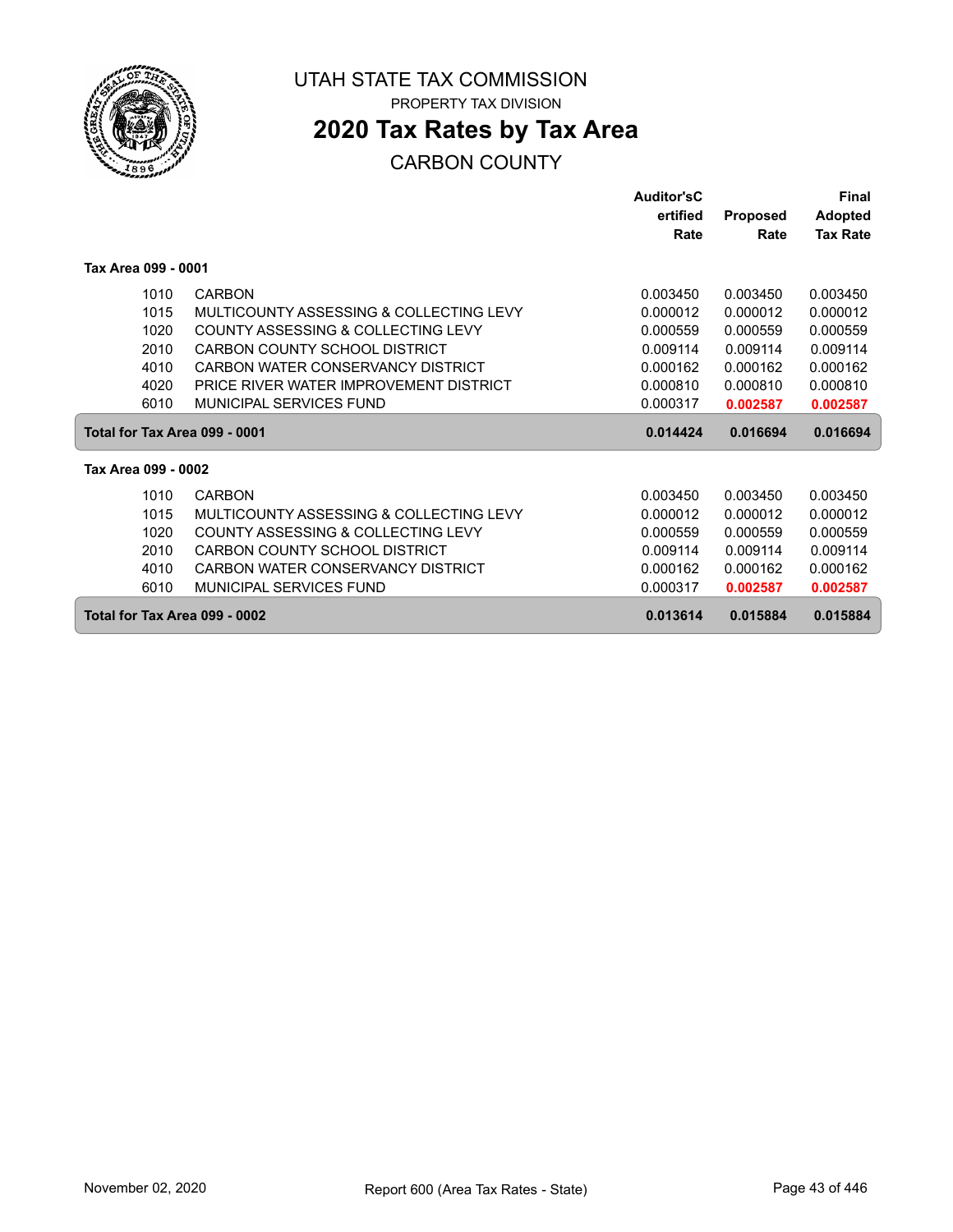

PROPERTY TAX DIVISION

### **2020 Tax Rates by Tax Area**

DAGGETT COUNTY

|                               |                                                  | <b>Auditor'sC</b><br>ertified<br>Rate | Proposed<br>Rate     | <b>Final</b><br><b>Adopted</b><br><b>Tax Rate</b> |
|-------------------------------|--------------------------------------------------|---------------------------------------|----------------------|---------------------------------------------------|
| Tax Area 001 - 0000           |                                                  |                                       |                      |                                                   |
| 1010<br>2010                  | <b>DAGGETT</b><br>DAGGETT COUNTY SCHOOL DISTRICT | 0.004368<br>0.005488                  | 0.004368<br>0.005200 | 0.004368<br>0.005200                              |
| Total for Tax Area 001 - 0000 |                                                  | 0.009856                              | 0.009568             | 0.009568                                          |
| Tax Area 002 - 0000           |                                                  |                                       |                      |                                                   |
| 1010                          | <b>DAGGETT</b>                                   | 0.004368                              | 0.004368             | 0.004368                                          |
| 2010                          | DAGGETT COUNTY SCHOOL DISTRICT                   | 0.005488                              | 0.005200             | 0.005200                                          |
| 4010                          | DAGGETT COUNTY WATER DISTRICT                    | 0.000454                              | 0.000454             | 0.000454                                          |
| 4020                          | DAGGETT COUNTY MOSQUITO ABATEMENT DISTRICT       | 0.000387                              | 0.000387             | 0.000387                                          |
| Total for Tax Area 002 - 0000 |                                                  | 0.010697                              | 0.010409             | 0.010409                                          |
| Tax Area 003 - 0000           |                                                  |                                       |                      |                                                   |
| 1010                          | <b>DAGGETT</b>                                   | 0.004368                              | 0.004368             | 0.004368                                          |
| 2010                          | DAGGETT COUNTY SCHOOL DISTRICT                   | 0.005488                              | 0.005200             | 0.005200                                          |
| 3010                          | <b>MANILA TOWN</b>                               | 0.001522                              | 0.001522             | 0.001522                                          |
| 4020                          | DAGGETT COUNTY MOSQUITO ABATEMENT DISTRICT       | 0.000387                              | 0.000387             | 0.000387                                          |
| Total for Tax Area 003 - 0000 |                                                  | 0.011765                              | 0.011477             | 0.011477                                          |
| Tax Area 004 - 0000           |                                                  |                                       |                      |                                                   |
| 1010                          | <b>DAGGETT</b>                                   | 0.004368                              | 0.004368             | 0.004368                                          |
| 2010                          | DAGGETT COUNTY SCHOOL DISTRICT                   | 0.005488                              | 0.005200             | 0.005200                                          |
| 4020                          | DAGGETT COUNTY MOSQUITO ABATEMENT DISTRICT       | 0.000387                              | 0.000387             | 0.000387                                          |
| Total for Tax Area 004 - 0000 |                                                  | 0.010243                              | 0.009955             | 0.009955                                          |
| Tax Area 005 - 0000           |                                                  |                                       |                      |                                                   |
| 1010                          | <b>DAGGETT</b>                                   | 0.004368                              | 0.004368             | 0.004368                                          |
| 2010                          | DAGGETT COUNTY SCHOOL DISTRICT                   | 0.005488                              | 0.005200             | 0.005200                                          |
| 4010                          | DAGGETT COUNTY WATER DISTRICT                    | 0.000454                              | 0.000454             | 0.000454                                          |
| 4020                          | DAGGETT COUNTY MOSQUITO ABATEMENT DISTRICT       | 0.000387                              | 0.000387             | 0.000387                                          |
| 4025                          | DAGGETT COUNTY SERVICE AREA NO 1                 | 0.000741                              | 0.000741             | 0.000741                                          |
| Total for Tax Area 005 - 0000 |                                                  | 0.011438                              | 0.011150             | 0.011150                                          |
| Tax Area 006 - 0000           |                                                  |                                       |                      |                                                   |
| 1010                          | <b>DAGGETT</b>                                   | 0.004368                              | 0.004368             | 0.004368                                          |
| 2010                          | DAGGETT COUNTY SCHOOL DISTRICT                   | 0.005488                              | 0.005200             | 0.005200                                          |
| 3010                          | <b>MANILA TOWN</b>                               | 0.001522                              | 0.001522             | 0.001522                                          |
| 4020                          | DAGGETT COUNTY MOSQUITO ABATEMENT DISTRICT       | 0.000387                              | 0.000387             | 0.000387                                          |
| Total for Tax Area 006 - 0000 |                                                  | 0.011765                              | 0.011477             | 0.011477                                          |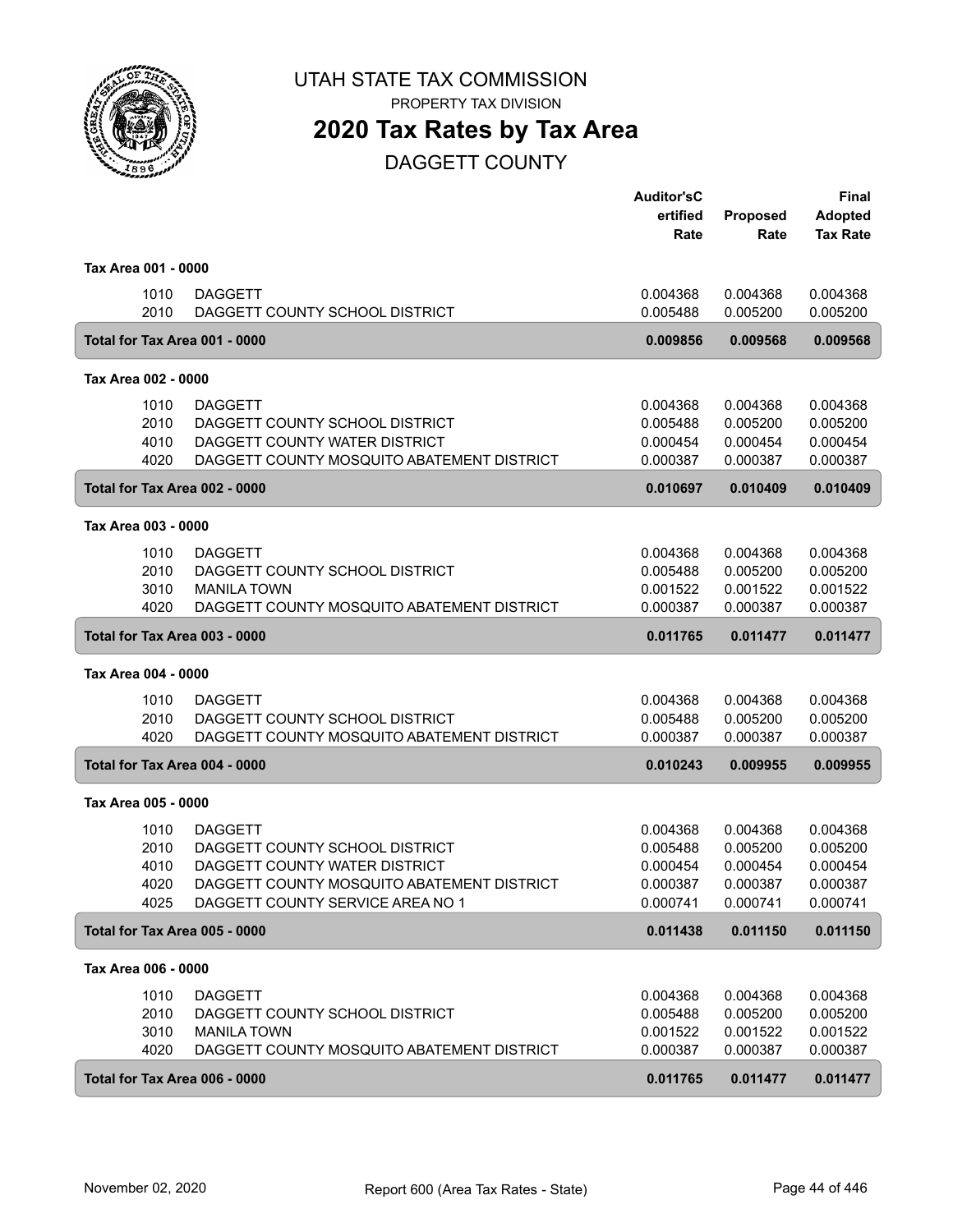

## **2020 Tax Rates by Tax Area**

DAGGETT COUNTY

|                               |                                | Auditor'sC |                 | <b>Final</b>    |
|-------------------------------|--------------------------------|------------|-----------------|-----------------|
|                               |                                | ertified   | <b>Proposed</b> | <b>Adopted</b>  |
|                               |                                | Rate       | Rate            | <b>Tax Rate</b> |
| Tax Area 007 - 0000           |                                |            |                 |                 |
| 1010                          | <b>DAGGETT</b>                 | 0.004368   | 0.004368        | 0.004368        |
| 2010                          | DAGGETT COUNTY SCHOOL DISTRICT | 0.005488   | 0.005200        | 0.005200        |
| Total for Tax Area 007 - 0000 |                                | 0.009856   | 0.009568        | 0.009568        |
| Tax Area 099 - 0000           |                                |            |                 |                 |
| 1010                          | <b>DAGGETT</b>                 | 0.004368   | 0.004368        | 0.004368        |
| 2010                          | DAGGETT COUNTY SCHOOL DISTRICT | 0.005488   | 0.005200        | 0.005200        |
| 4010                          | DAGGETT COUNTY WATER DISTRICT  | 0.000454   | 0.000454        | 0.000454        |
| Total for Tax Area 099 - 0000 |                                | 0.010310   | 0.010022        | 0.010022        |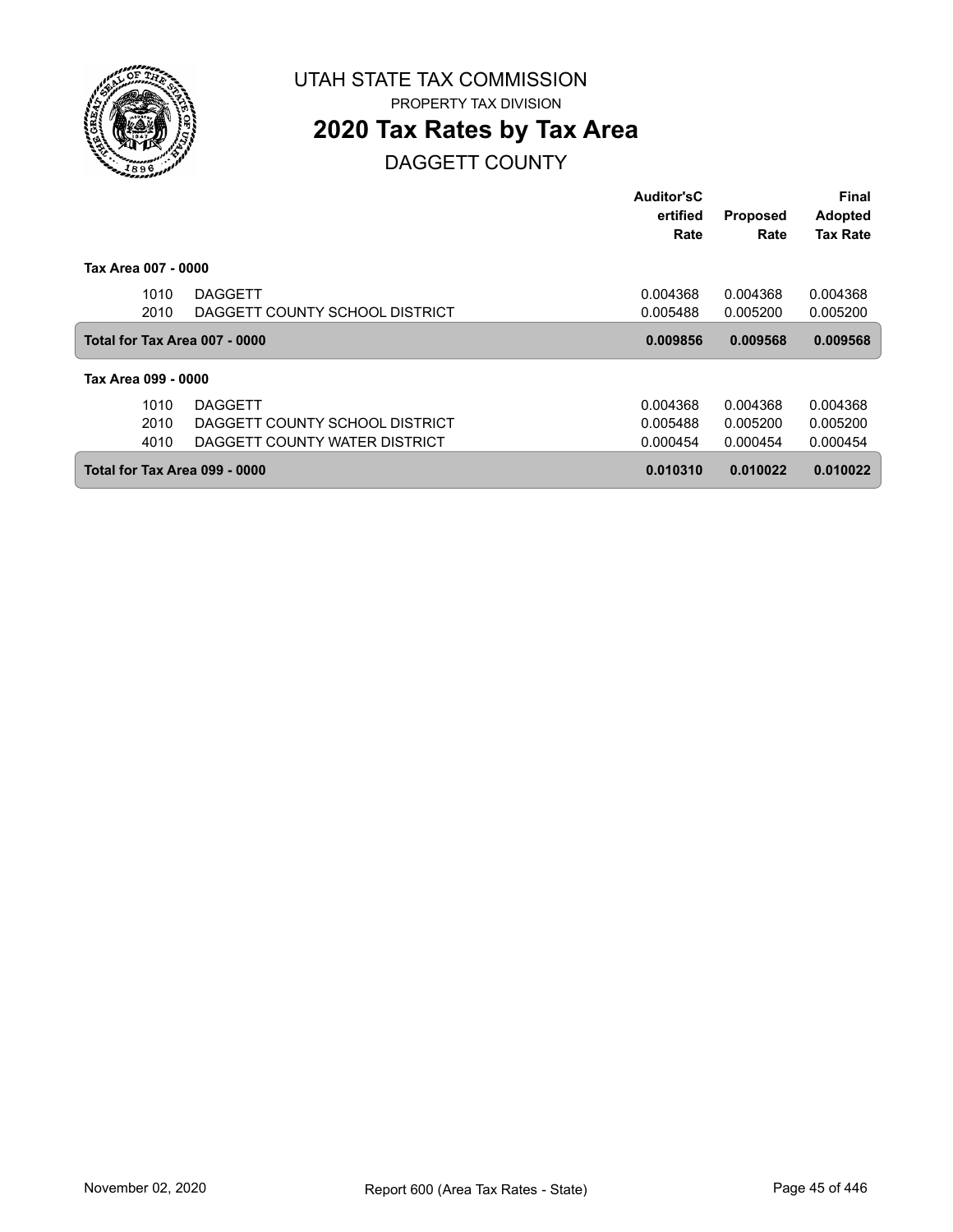

PROPERTY TAX DIVISION

### **2020 Tax Rates by Tax Area**

|                               |                                                                        | <b>Auditor'sC</b>    |                      | Final                |
|-------------------------------|------------------------------------------------------------------------|----------------------|----------------------|----------------------|
|                               |                                                                        | ertified             | <b>Proposed</b>      | <b>Adopted</b>       |
|                               |                                                                        | Rate                 | Rate                 | <b>Tax Rate</b>      |
| Tax Area 001 - 0000           |                                                                        |                      |                      |                      |
| 1010                          | <b>DAVIS</b>                                                           | 0.001707             | 0.001707             | 0.001707             |
| 1015                          | MULTICOUNTY ASSESSING & COLLECTING LEVY                                | 0.000012             | 0.000012             | 0.000012             |
| 1020                          | COUNTY ASSESSING & COLLECTING LEVY                                     | 0.000177             | 0.000177             | 0.000177             |
| 2010                          | DAVIS COUNTY SCHOOL DISTRICT                                           | 0.007670             | 0.007670             | 0.007670             |
| 3010                          | <b>BOUNTIFUL</b>                                                       | 0.000789             | 0.000789             | 0.000789             |
| 4005                          | WEBER BASIN WATER CONSERVANCY DISTRICT                                 | 0.000146             | 0.000146             | 0.000146             |
| 4010                          | DAVIS COUNTY MOSQUITO ABATEMENT DISTRICT                               | 0.000110             | 0.000110             | 0.000110             |
| 4055                          | SOUTH DAVIS SEWER DISTRICT                                             | 0.000226             | 0.000226             | 0.000226             |
| 4100                          | SOUTH DAVIS RECREATION DISTRICT                                        | 0.000218             | 0.000218             | 0.000218             |
| 4120                          | SOUTH DAVIS METRO FIRE SERVICE AREA                                    | 0.000317             | 0.000317             | 0.000317             |
| 6030                          | <b>COUNTY LIBRARY</b>                                                  | 0.000319             | 0.000319             | 0.000319             |
| Total for Tax Area 001 - 0000 |                                                                        | 0.011691             | 0.011691             | 0.011691             |
|                               |                                                                        |                      |                      |                      |
| Tax Area 003 - 0000           |                                                                        |                      |                      |                      |
| 1010                          | <b>DAVIS</b>                                                           | 0.001707             | 0.001707             | 0.001707             |
| 1015                          | MULTICOUNTY ASSESSING & COLLECTING LEVY                                | 0.000012             | 0.000012             | 0.000012             |
| 1020                          | COUNTY ASSESSING & COLLECTING LEVY                                     | 0.000177             | 0.000177             | 0.000177             |
| 2010                          | DAVIS COUNTY SCHOOL DISTRICT                                           | 0.007670             | 0.007670             | 0.007670             |
| 3010                          | <b>BOUNTIFUL</b>                                                       | 0.000789             | 0.000789             | 0.000789             |
| 4005                          | WEBER BASIN WATER CONSERVANCY DISTRICT                                 | 0.000146             | 0.000146             | 0.000146             |
| 4010                          | DAVIS COUNTY MOSQUITO ABATEMENT DISTRICT                               | 0.000110             | 0.000110             | 0.000110             |
| 4020                          | <b>BOUNTIFUL IRRIGATION DISTRICT</b>                                   | 0.000086             | 0.000086             | 0.000086             |
| 4055                          | SOUTH DAVIS SEWER DISTRICT                                             | 0.000226             | 0.000226             | 0.000226             |
| 4100<br>4120                  | SOUTH DAVIS RECREATION DISTRICT<br>SOUTH DAVIS METRO FIRE SERVICE AREA | 0.000218<br>0.000317 | 0.000218<br>0.000317 | 0.000218<br>0.000317 |
| 6030                          | <b>COUNTY LIBRARY</b>                                                  | 0.000319             | 0.000319             | 0.000319             |
| Total for Tax Area 003 - 0000 |                                                                        | 0.011777             | 0.011777             | 0.011777             |
|                               |                                                                        |                      |                      |                      |
| Tax Area 004 - 0000           |                                                                        |                      |                      |                      |
| 1010                          | <b>DAVIS</b>                                                           | 0.001707             | 0.001707             | 0.001707             |
| 1015                          | MULTICOUNTY ASSESSING & COLLECTING LEVY                                | 0.000012             | 0.000012             | 0.000012             |
| 1020                          | COUNTY ASSESSING & COLLECTING LEVY                                     | 0.000177             | 0.000177             | 0.000177             |
| 2010                          | DAVIS COUNTY SCHOOL DISTRICT                                           | 0.007670             | 0.007670             | 0.007670             |
| 3010                          | <b>BOUNTIFUL</b>                                                       | 0.000789             | 0.000789             | 0.000789             |
| 4005                          | WEBER BASIN WATER CONSERVANCY DISTRICT                                 | 0.000146             | 0.000146             | 0.000146             |
| 4010                          | DAVIS COUNTY MOSQUITO ABATEMENT DISTRICT                               | 0.000110             | 0.000110             | 0.000110             |
| 4020                          | <b>BOUNTIFUL IRRIGATION DISTRICT</b>                                   | 0.000086             | 0.000086             | 0.000086             |
| 4030                          | SOUTH DAVIS WATER DISTRICT                                             | 0.000183             | 0.000183             | 0.000183             |
| 4055                          | SOUTH DAVIS SEWER DISTRICT                                             | 0.000226             | 0.000226             | 0.000226             |
| 4100                          | SOUTH DAVIS RECREATION DISTRICT                                        | 0.000218             | 0.000218             | 0.000218             |
| 4120                          | SOUTH DAVIS METRO FIRE SERVICE AREA                                    | 0.000317             | 0.000317             | 0.000317             |
| 6030                          | <b>COUNTY LIBRARY</b>                                                  | 0.000319             | 0.000319             | 0.000319             |
| Total for Tax Area 004 - 0000 |                                                                        | 0.011960             | 0.011960             | 0.011960             |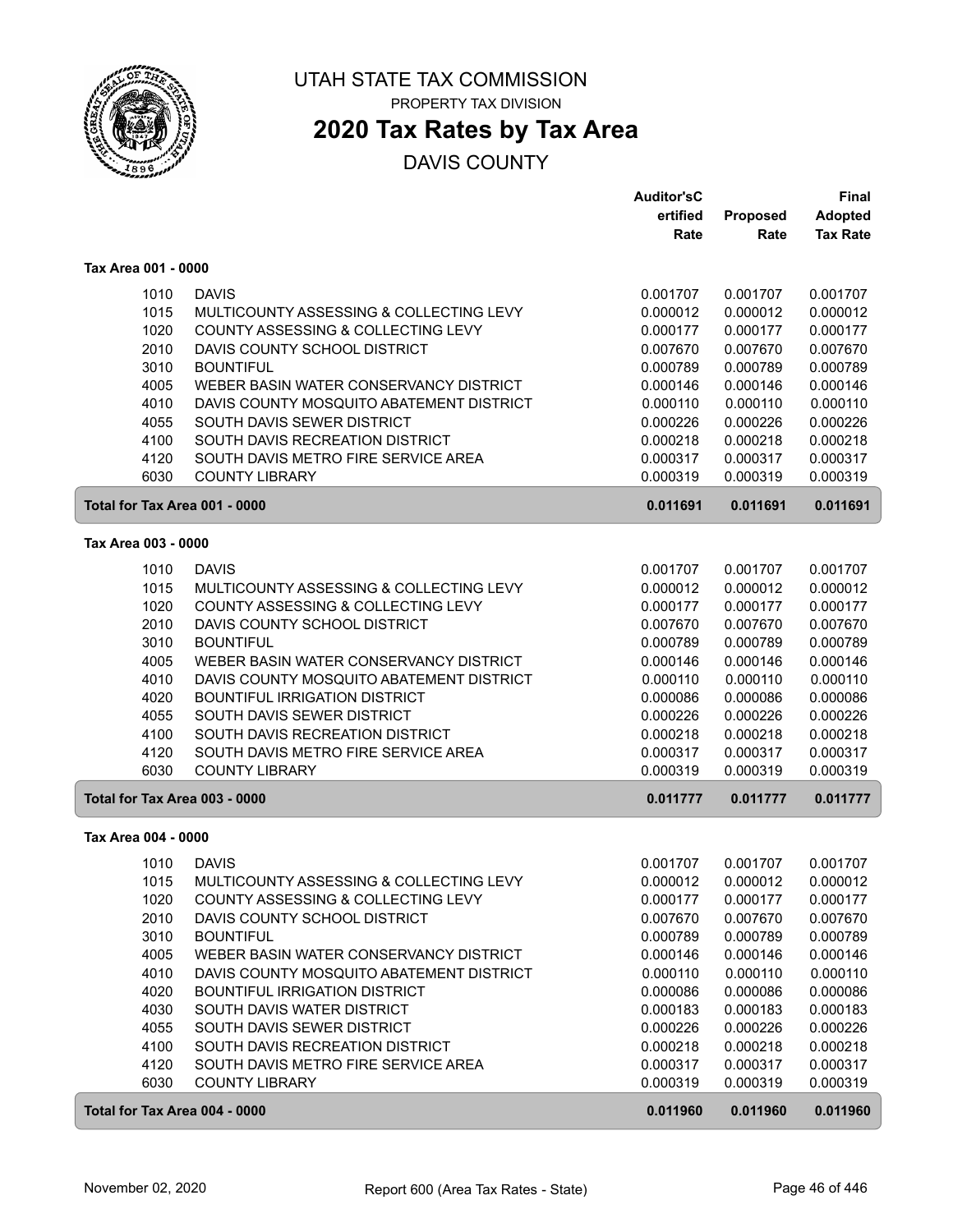

## **2020 Tax Rates by Tax Area**

|                               |                                          | <b>Auditor'sC</b> |          | Final           |
|-------------------------------|------------------------------------------|-------------------|----------|-----------------|
|                               |                                          | ertified          | Proposed | <b>Adopted</b>  |
|                               |                                          | Rate              | Rate     | <b>Tax Rate</b> |
| Tax Area 005 - 0000           |                                          |                   |          |                 |
| 1010                          | <b>DAVIS</b>                             | 0.001707          | 0.001707 | 0.001707        |
| 1015                          | MULTICOUNTY ASSESSING & COLLECTING LEVY  | 0.000012          | 0.000012 | 0.000012        |
| 1020                          | COUNTY ASSESSING & COLLECTING LEVY       | 0.000177          | 0.000177 | 0.000177        |
| 2010                          | DAVIS COUNTY SCHOOL DISTRICT             | 0.007670          | 0.007670 | 0.007670        |
| 3010                          | <b>BOUNTIFUL</b>                         | 0.000789          | 0.000789 | 0.000789        |
| 4005                          | WEBER BASIN WATER CONSERVANCY DISTRICT   | 0.000146          | 0.000146 | 0.000146        |
| 4010                          | DAVIS COUNTY MOSQUITO ABATEMENT DISTRICT | 0.000110          | 0.000110 | 0.000110        |
| 4030                          | SOUTH DAVIS WATER DISTRICT               | 0.000183          | 0.000183 | 0.000183        |
| 4055                          | SOUTH DAVIS SEWER DISTRICT               | 0.000226          | 0.000226 | 0.000226        |
| 4100                          | SOUTH DAVIS RECREATION DISTRICT          | 0.000218          | 0.000218 | 0.000218        |
| 4120                          | SOUTH DAVIS METRO FIRE SERVICE AREA      | 0.000317          | 0.000317 | 0.000317        |
| 6030                          | <b>COUNTY LIBRARY</b>                    | 0.000319          | 0.000319 | 0.000319        |
| Total for Tax Area 005 - 0000 |                                          | 0.011874          | 0.011874 | 0.011874        |
| Tax Area 008 - 0000           |                                          |                   |          |                 |
|                               |                                          |                   |          |                 |
| 1010                          | <b>DAVIS</b>                             | 0.001707          | 0.001707 | 0.001707        |
| 1015                          | MULTICOUNTY ASSESSING & COLLECTING LEVY  | 0.000012          | 0.000012 | 0.000012        |
| 1020                          | COUNTY ASSESSING & COLLECTING LEVY       | 0.000177          | 0.000177 | 0.000177        |
| 2010                          | DAVIS COUNTY SCHOOL DISTRICT             | 0.007670          | 0.007670 | 0.007670        |
| 3020                          | <b>CENTERVILLE</b>                       | 0.001158          | 0.001158 | 0.001158        |
| 4005                          | WEBER BASIN WATER CONSERVANCY DISTRICT   | 0.000146          | 0.000146 | 0.000146        |
| 4010                          | DAVIS COUNTY MOSQUITO ABATEMENT DISTRICT | 0.000110          | 0.000110 | 0.000110        |
| 4055                          | SOUTH DAVIS SEWER DISTRICT               | 0.000226          | 0.000226 | 0.000226        |
| 4100                          | SOUTH DAVIS RECREATION DISTRICT          | 0.000218          | 0.000218 | 0.000218        |
| 4120                          | SOUTH DAVIS METRO FIRE SERVICE AREA      | 0.000317          | 0.000317 | 0.000317        |
| 6030                          | <b>COUNTY LIBRARY</b>                    | 0.000319          | 0.000319 | 0.000319        |
| Total for Tax Area 008 - 0000 |                                          | 0.012060          | 0.012060 | 0.012060        |
| Tax Area 009 - 0000           |                                          |                   |          |                 |
| 1010                          | <b>DAVIS</b>                             | 0.001707          | 0.001707 | 0.001707        |
| 1015                          | MULTICOUNTY ASSESSING & COLLECTING LEVY  | 0.000012          | 0.000012 | 0.000012        |
| 1020                          | COUNTY ASSESSING & COLLECTING LEVY       | 0.000177          | 0.000177 | 0.000177        |
| 2010                          | DAVIS COUNTY SCHOOL DISTRICT             | 0.007670          | 0.007670 | 0.007670        |
| 3020                          | <b>CENTERVILLE</b>                       | 0.001158          | 0.001158 | 0.001158        |
| 4005                          | WEBER BASIN WATER CONSERVANCY DISTRICT   | 0.000146          | 0.000146 | 0.000146        |
| 4010                          | DAVIS COUNTY MOSQUITO ABATEMENT DISTRICT | 0.000110          | 0.000110 | 0.000110        |
| 4020                          | <b>BOUNTIFUL IRRIGATION DISTRICT</b>     | 0.000086          | 0.000086 | 0.000086        |
| 4055                          | SOUTH DAVIS SEWER DISTRICT               | 0.000226          | 0.000226 | 0.000226        |
| 4100                          | SOUTH DAVIS RECREATION DISTRICT          | 0.000218          | 0.000218 | 0.000218        |
| 4120                          | SOUTH DAVIS METRO FIRE SERVICE AREA      | 0.000317          | 0.000317 | 0.000317        |
| 6030                          | <b>COUNTY LIBRARY</b>                    | 0.000319          | 0.000319 | 0.000319        |
| Total for Tax Area 009 - 0000 |                                          | 0.012146          | 0.012146 | 0.012146        |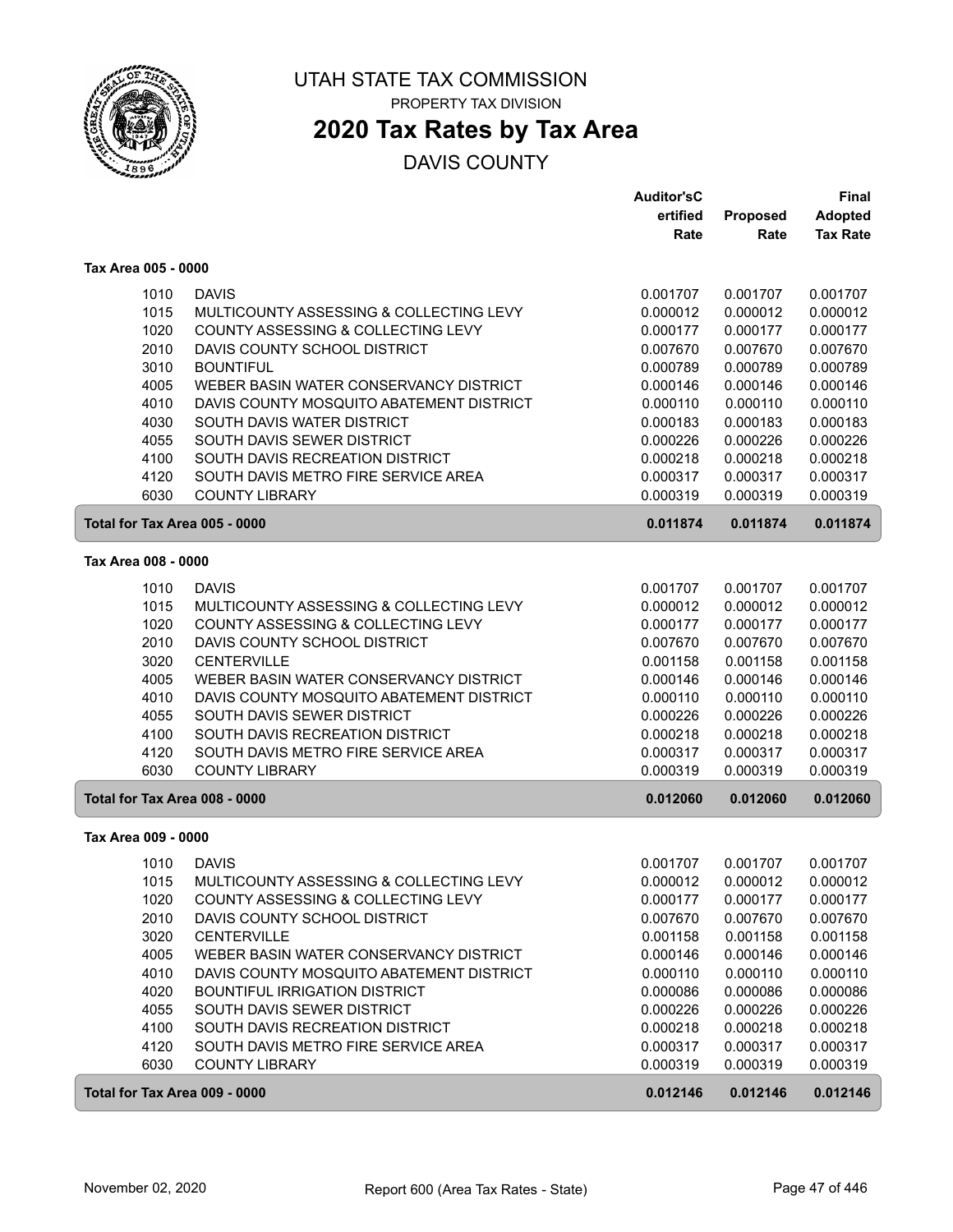

PROPERTY TAX DIVISION

## **2020 Tax Rates by Tax Area**

|                               |                                          | <b>Auditor'sC</b> |          | Final           |
|-------------------------------|------------------------------------------|-------------------|----------|-----------------|
|                               |                                          | ertified          | Proposed | <b>Adopted</b>  |
|                               |                                          | Rate              | Rate     | <b>Tax Rate</b> |
| Tax Area 010 - 0000           |                                          |                   |          |                 |
| 1010                          | <b>DAVIS</b>                             | 0.001707          | 0.001707 | 0.001707        |
| 1015                          | MULTICOUNTY ASSESSING & COLLECTING LEVY  | 0.000012          | 0.000012 | 0.000012        |
| 1020                          | COUNTY ASSESSING & COLLECTING LEVY       | 0.000177          | 0.000177 | 0.000177        |
| 2010                          | DAVIS COUNTY SCHOOL DISTRICT             | 0.007670          | 0.007670 | 0.007670        |
| 3020                          | <b>CENTERVILLE</b>                       | 0.001158          | 0.001158 | 0.001158        |
| 4005                          | WEBER BASIN WATER CONSERVANCY DISTRICT   | 0.000146          | 0.000146 | 0.000146        |
| 4010                          | DAVIS COUNTY MOSQUITO ABATEMENT DISTRICT | 0.000110          | 0.000110 | 0.000110        |
| 4055                          | SOUTH DAVIS SEWER DISTRICT               | 0.000226          | 0.000226 | 0.000226        |
| 4100                          | SOUTH DAVIS RECREATION DISTRICT          | 0.000218          | 0.000218 | 0.000218        |
| 4120                          | SOUTH DAVIS METRO FIRE SERVICE AREA      | 0.000317          | 0.000317 | 0.000317        |
| 6030                          | <b>COUNTY LIBRARY</b>                    | 0.000319          | 0.000319 | 0.000319        |
| Total for Tax Area 010 - 0000 |                                          | 0.012060          | 0.012060 | 0.012060        |
| Tax Area 011 - 0000           |                                          |                   |          |                 |
| 1010                          | <b>DAVIS</b>                             | 0.001707          | 0.001707 | 0.001707        |
| 1015                          | MULTICOUNTY ASSESSING & COLLECTING LEVY  | 0.000012          | 0.000012 | 0.000012        |
| 1020                          | COUNTY ASSESSING & COLLECTING LEVY       | 0.000177          | 0.000177 | 0.000177        |
| 2010                          | DAVIS COUNTY SCHOOL DISTRICT             | 0.007670          | 0.007670 | 0.007670        |
| 3020                          | <b>CENTERVILLE</b>                       | 0.001158          | 0.001158 | 0.001158        |
| 4005                          | WEBER BASIN WATER CONSERVANCY DISTRICT   | 0.000146          | 0.000146 | 0.000146        |
| 4010                          | DAVIS COUNTY MOSQUITO ABATEMENT DISTRICT | 0.000110          | 0.000110 | 0.000110        |
| 4050                          | CENTRAL DAVIS COUNTY SEWER DISTRICT      | 0.000161          | 0.000161 | 0.000161        |
| 4070                          | BENCHLAND WATER DISTRICT                 | 0.000315          | 0.000315 | 0.000315        |
| 4100                          | SOUTH DAVIS RECREATION DISTRICT          | 0.000218          | 0.000218 | 0.000218        |
| 4120                          | SOUTH DAVIS METRO FIRE SERVICE AREA      | 0.000317          | 0.000317 | 0.000317        |
| 6030                          | <b>COUNTY LIBRARY</b>                    | 0.000319          | 0.000319 | 0.000319        |
| Total for Tax Area 011 - 0000 |                                          | 0.012310          | 0.012310 | 0.012310        |
| Tax Area 012 - 0000           |                                          |                   |          |                 |
| 1010                          | <b>DAVIS</b>                             | 0.001707          | 0.001707 | 0.001707        |
| 1015                          | MULTICOUNTY ASSESSING & COLLECTING LEVY  | 0.000012          | 0.000012 | 0.000012        |
| 1020                          | COUNTY ASSESSING & COLLECTING LEVY       | 0.000177          | 0.000177 | 0.000177        |
| 2010                          | DAVIS COUNTY SCHOOL DISTRICT             | 0.007670          | 0.007670 | 0.007670        |
| 3020                          | <b>CENTERVILLE</b>                       | 0.001158          | 0.001158 | 0.001158        |
| 4005                          | WEBER BASIN WATER CONSERVANCY DISTRICT   | 0.000146          | 0.000146 | 0.000146        |
| 4010                          | DAVIS COUNTY MOSQUITO ABATEMENT DISTRICT | 0.000110          | 0.000110 | 0.000110        |
| 4050                          | CENTRAL DAVIS COUNTY SEWER DISTRICT      | 0.000161          | 0.000161 | 0.000161        |
| 4100                          | SOUTH DAVIS RECREATION DISTRICT          | 0.000218          | 0.000218 | 0.000218        |
| 4120                          | SOUTH DAVIS METRO FIRE SERVICE AREA      | 0.000317          | 0.000317 | 0.000317        |
| 6030                          | <b>COUNTY LIBRARY</b>                    | 0.000319          | 0.000319 | 0.000319        |
| Total for Tax Area 012 - 0000 |                                          | 0.011995          | 0.011995 | 0.011995        |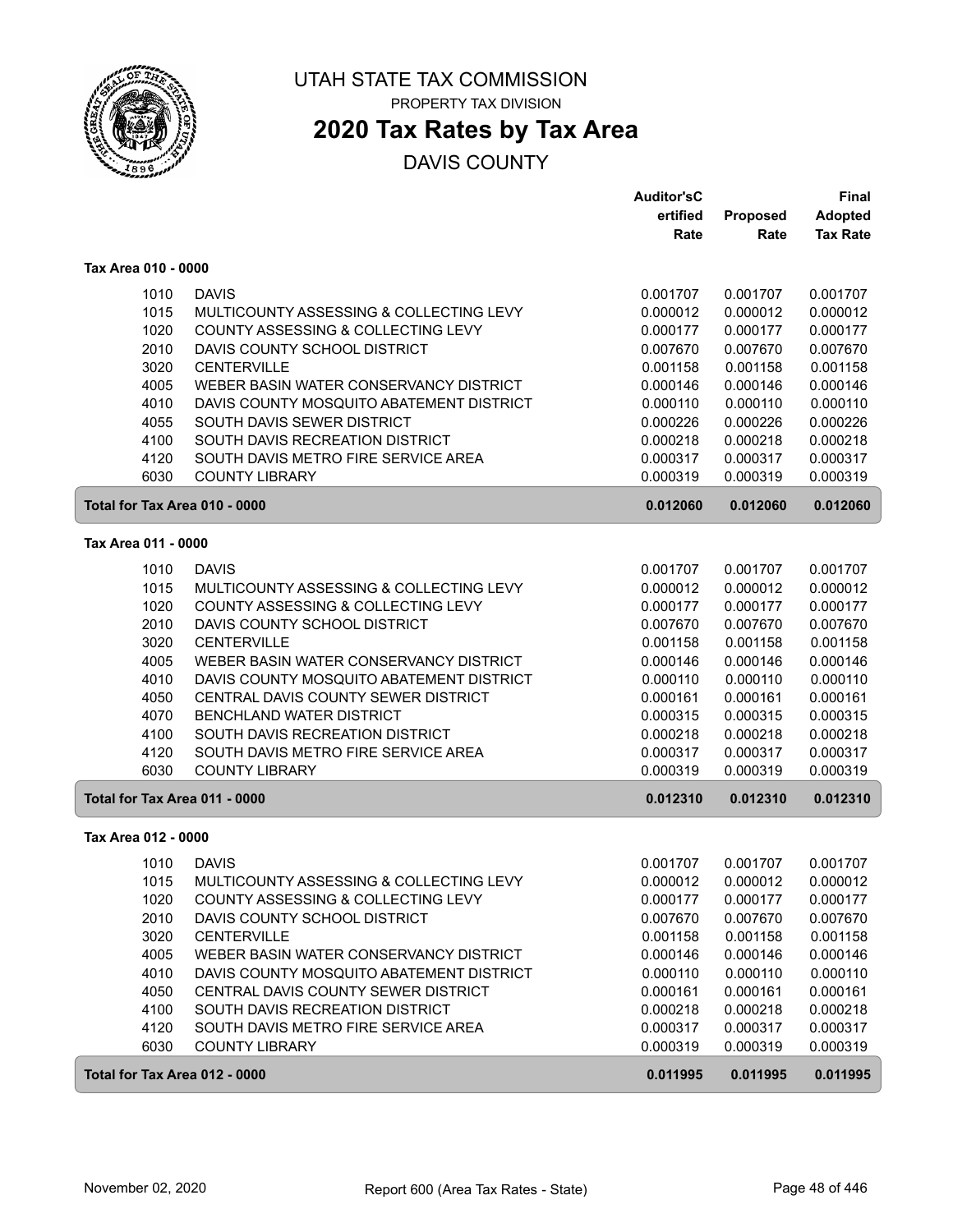

PROPERTY TAX DIVISION

## **2020 Tax Rates by Tax Area**

|                               |                                          | <b>Auditor'sC</b> |          | Final           |
|-------------------------------|------------------------------------------|-------------------|----------|-----------------|
|                               |                                          | ertified          | Proposed | <b>Adopted</b>  |
|                               |                                          | Rate              | Rate     | <b>Tax Rate</b> |
| Tax Area 013 - 0000           |                                          |                   |          |                 |
| 1010                          | <b>DAVIS</b>                             | 0.001707          | 0.001707 | 0.001707        |
| 1015                          | MULTICOUNTY ASSESSING & COLLECTING LEVY  | 0.000012          | 0.000012 | 0.000012        |
| 1020                          | COUNTY ASSESSING & COLLECTING LEVY       | 0.000177          | 0.000177 | 0.000177        |
| 2010                          | DAVIS COUNTY SCHOOL DISTRICT             | 0.007670          | 0.007670 | 0.007670        |
| 3030                          | <b>CLEARFIELD</b>                        | 0.001185          | 0.001437 | 0.001437        |
| 4005                          | WEBER BASIN WATER CONSERVANCY DISTRICT   | 0.000146          | 0.000146 | 0.000146        |
| 4010                          | DAVIS COUNTY MOSQUITO ABATEMENT DISTRICT | 0.000110          | 0.000110 | 0.000110        |
| 4015                          | NORTH DAVIS SEWER DISTRICT               | 0.000769          | 0.000769 | 0.000769        |
| 4110                          | NORTH DAVIS FIRE DISTRICT                | 0.001083          | 0.001175 | 0.001175        |
| 6030                          | <b>COUNTY LIBRARY</b>                    | 0.000319          | 0.000319 | 0.000319        |
| Total for Tax Area 013 - 0000 |                                          | 0.013178          | 0.013522 | 0.013522        |
| Tax Area 014 - 0000           |                                          |                   |          |                 |
| 1010                          | <b>DAVIS</b>                             | 0.001707          | 0.001707 | 0.001707        |
| 1015                          | MULTICOUNTY ASSESSING & COLLECTING LEVY  | 0.000012          | 0.000012 | 0.000012        |
| 1020                          | COUNTY ASSESSING & COLLECTING LEVY       | 0.000177          | 0.000177 | 0.000177        |
| 2010                          | DAVIS COUNTY SCHOOL DISTRICT             | 0.007670          | 0.007670 | 0.007670        |
| 3030                          | <b>CLEARFIELD</b>                        | 0.001185          | 0.001437 | 0.001437        |
| 4005                          | WEBER BASIN WATER CONSERVANCY DISTRICT   | 0.000146          | 0.000146 | 0.000146        |
| 4010                          | DAVIS COUNTY MOSQUITO ABATEMENT DISTRICT | 0.000110          | 0.000110 | 0.000110        |
| 4015                          | NORTH DAVIS SEWER DISTRICT               | 0.000769          | 0.000769 | 0.000769        |
| 4110                          | NORTH DAVIS FIRE DISTRICT                | 0.001083          | 0.001175 | 0.001175        |
| 6030                          | <b>COUNTY LIBRARY</b>                    | 0.000319          | 0.000319 | 0.000319        |
| Total for Tax Area 014 - 0000 |                                          | 0.013178          | 0.013522 | 0.013522        |
| Tax Area 016 - 0000           |                                          |                   |          |                 |
| 1010                          | <b>DAVIS</b>                             | 0.001707          | 0.001707 | 0.001707        |
| 1015                          | MULTICOUNTY ASSESSING & COLLECTING LEVY  | 0.000012          | 0.000012 | 0.000012        |
| 1020                          | COUNTY ASSESSING & COLLECTING LEVY       | 0.000177          | 0.000177 | 0.000177        |
| 2010                          | DAVIS COUNTY SCHOOL DISTRICT             | 0.007670          | 0.007670 | 0.007670        |
| 3040                          | <b>CLINTON</b>                           | 0.001608          | 0.001608 | 0.001608        |
| 4005                          | WEBER BASIN WATER CONSERVANCY DISTRICT   | 0.000146          | 0.000146 | 0.000146        |
| 4010                          | DAVIS COUNTY MOSQUITO ABATEMENT DISTRICT | 0.000110          | 0.000110 | 0.000110        |
| 6030                          | <b>COUNTY LIBRARY</b>                    | 0.000319          | 0.000319 | 0.000319        |
| Total for Tax Area 016 - 0000 |                                          | 0.011749          | 0.011749 | 0.011749        |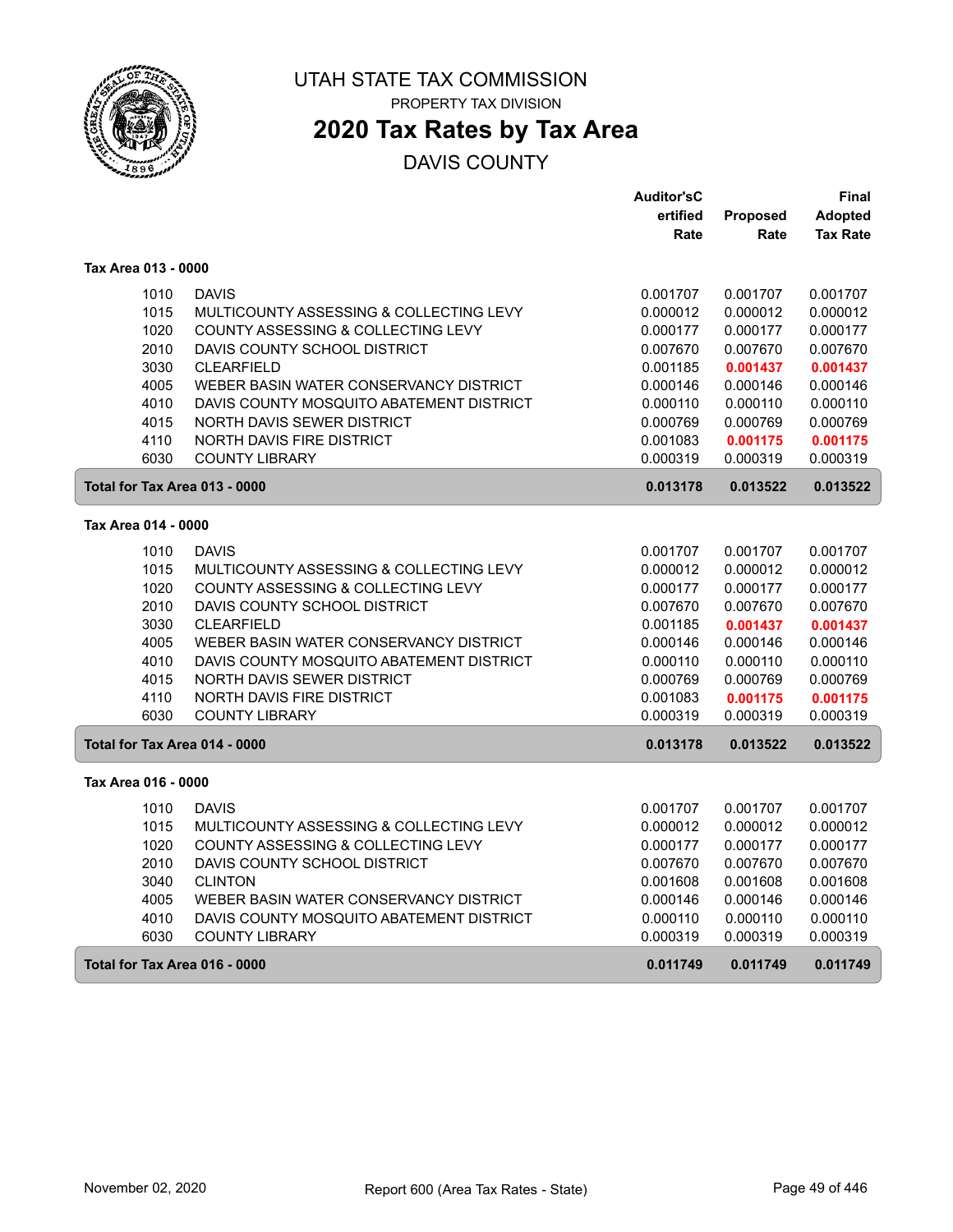

PROPERTY TAX DIVISION

## **2020 Tax Rates by Tax Area**

|                               |                                          | <b>Auditor'sC</b> |          | Final           |
|-------------------------------|------------------------------------------|-------------------|----------|-----------------|
|                               |                                          | ertified          | Proposed | <b>Adopted</b>  |
|                               |                                          | Rate              | Rate     | <b>Tax Rate</b> |
| Tax Area 017 - 0000           |                                          |                   |          |                 |
| 1010                          | <b>DAVIS</b>                             | 0.001707          | 0.001707 | 0.001707        |
| 1015                          | MULTICOUNTY ASSESSING & COLLECTING LEVY  | 0.000012          | 0.000012 | 0.000012        |
| 1020                          | COUNTY ASSESSING & COLLECTING LEVY       | 0.000177          | 0.000177 | 0.000177        |
| 2010                          | DAVIS COUNTY SCHOOL DISTRICT             | 0.007670          | 0.007670 | 0.007670        |
| 3040                          | <b>CLINTON</b>                           | 0.001608          | 0.001608 | 0.001608        |
| 4005                          | WEBER BASIN WATER CONSERVANCY DISTRICT   | 0.000146          | 0.000146 | 0.000146        |
| 4010                          | DAVIS COUNTY MOSQUITO ABATEMENT DISTRICT | 0.000110          | 0.000110 | 0.000110        |
| 4015                          | NORTH DAVIS SEWER DISTRICT               | 0.000769          | 0.000769 | 0.000769        |
| 6030                          | <b>COUNTY LIBRARY</b>                    | 0.000319          | 0.000319 | 0.000319        |
| Total for Tax Area 017 - 0000 |                                          | 0.012518          | 0.012518 | 0.012518        |
| Tax Area 018 - 0000           |                                          |                   |          |                 |
| 1010                          | <b>DAVIS</b>                             | 0.001707          | 0.001707 | 0.001707        |
| 1015                          | MULTICOUNTY ASSESSING & COLLECTING LEVY  | 0.000012          | 0.000012 | 0.000012        |
| 1020                          | COUNTY ASSESSING & COLLECTING LEVY       | 0.000177          | 0.000177 | 0.000177        |
| 2010                          | DAVIS COUNTY SCHOOL DISTRICT             | 0.007670          | 0.007670 | 0.007670        |
| 3040                          | <b>CLINTON</b>                           | 0.001608          | 0.001608 | 0.001608        |
| 4005                          | WEBER BASIN WATER CONSERVANCY DISTRICT   | 0.000146          | 0.000146 | 0.000146        |
| 4010                          | DAVIS COUNTY MOSQUITO ABATEMENT DISTRICT | 0.000110          | 0.000110 | 0.000110        |
| 4015                          | NORTH DAVIS SEWER DISTRICT               | 0.000769          | 0.000769 | 0.000769        |
| 4075                          | HOOPER WATER IMPROVEMENT DISTRICT        | 0.000277          | 0.000277 | 0.000277        |
| 6030                          | <b>COUNTY LIBRARY</b>                    | 0.000319          | 0.000319 | 0.000319        |
| Total for Tax Area 018 - 0000 |                                          | 0.012795          | 0.012795 | 0.012795        |
| Tax Area 023 - 0000           |                                          |                   |          |                 |
| 1010                          | <b>DAVIS</b>                             | 0.001707          | 0.001707 | 0.001707        |
| 1015                          | MULTICOUNTY ASSESSING & COLLECTING LEVY  | 0.000012          | 0.000012 | 0.000012        |
| 1020                          | COUNTY ASSESSING & COLLECTING LEVY       | 0.000177          | 0.000177 | 0.000177        |
| 2010                          | DAVIS COUNTY SCHOOL DISTRICT             | 0.007670          | 0.007670 | 0.007670        |
| 3050                          | <b>FARMINGTON</b>                        | 0.001491          | 0.001491 | 0.001491        |
| 4005                          | WEBER BASIN WATER CONSERVANCY DISTRICT   | 0.000146          | 0.000146 | 0.000146        |
| 4010                          | DAVIS COUNTY MOSQUITO ABATEMENT DISTRICT | 0.000110          | 0.000110 | 0.000110        |
| 4050                          | CENTRAL DAVIS COUNTY SEWER DISTRICT      | 0.000161          | 0.000161 | 0.000161        |
| 6030                          | <b>COUNTY LIBRARY</b>                    | 0.000319          | 0.000319 | 0.000319        |
| Total for Tax Area 023 - 0000 |                                          | 0.011793          | 0.011793 | 0.011793        |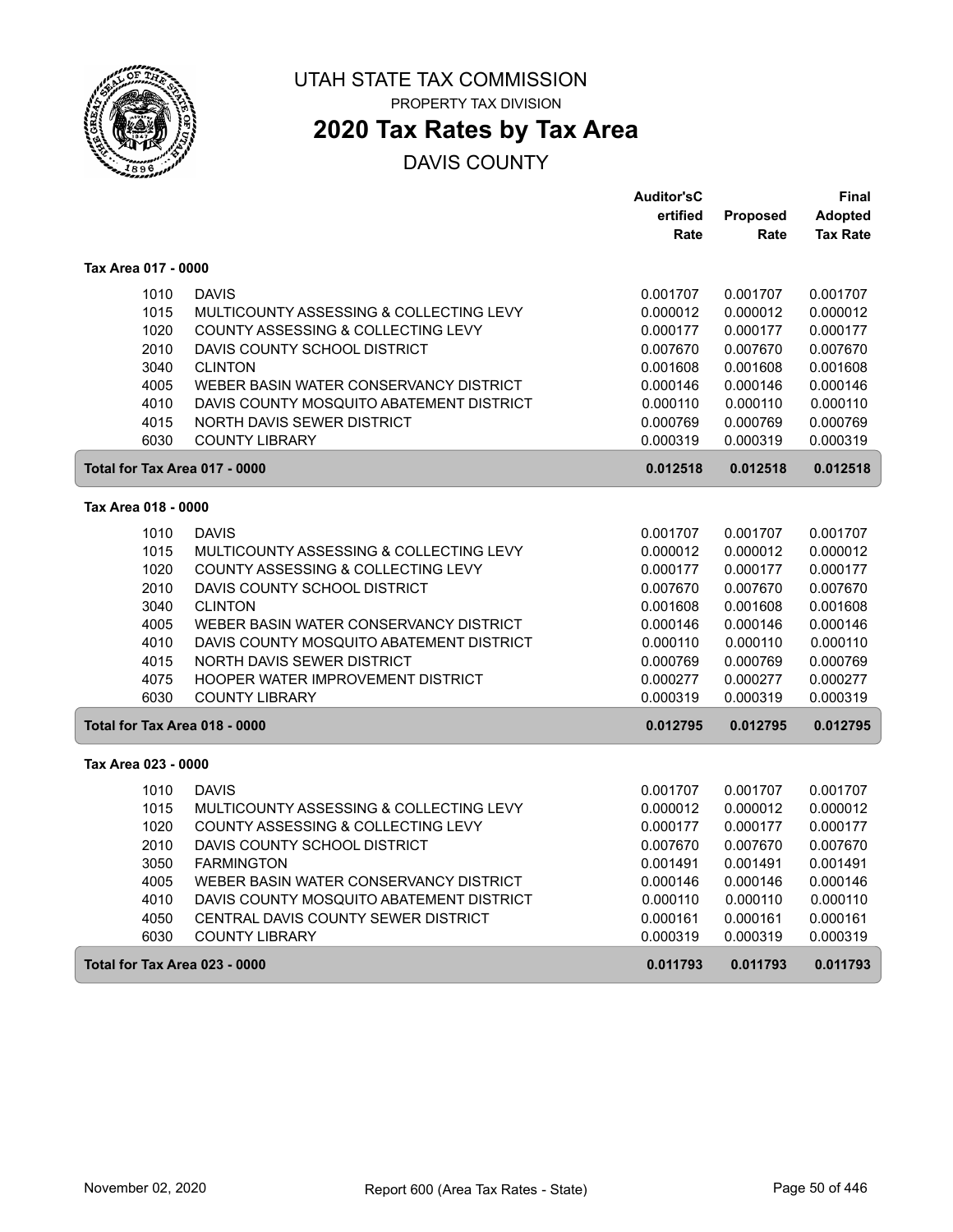

PROPERTY TAX DIVISION

## **2020 Tax Rates by Tax Area**

|                               |                                          | <b>Auditor'sC</b> |                 | Final           |
|-------------------------------|------------------------------------------|-------------------|-----------------|-----------------|
|                               |                                          | ertified          | <b>Proposed</b> | <b>Adopted</b>  |
|                               |                                          | Rate              | Rate            | <b>Tax Rate</b> |
| Tax Area 024 - 0000           |                                          |                   |                 |                 |
| 1010                          | <b>DAVIS</b>                             | 0.001707          | 0.001707        | 0.001707        |
| 1015                          | MULTICOUNTY ASSESSING & COLLECTING LEVY  | 0.000012          | 0.000012        | 0.000012        |
| 1020                          | COUNTY ASSESSING & COLLECTING LEVY       | 0.000177          | 0.000177        | 0.000177        |
| 2010                          | DAVIS COUNTY SCHOOL DISTRICT             | 0.007670          | 0.007670        | 0.007670        |
| 3050                          | <b>FARMINGTON</b>                        | 0.001491          | 0.001491        | 0.001491        |
| 4005                          | WEBER BASIN WATER CONSERVANCY DISTRICT   | 0.000146          | 0.000146        | 0.000146        |
| 4010                          | DAVIS COUNTY MOSQUITO ABATEMENT DISTRICT | 0.000110          | 0.000110        | 0.000110        |
| 4050                          | CENTRAL DAVIS COUNTY SEWER DISTRICT      | 0.000161          | 0.000161        | 0.000161        |
| 4070                          | <b>BENCHLAND WATER DISTRICT</b>          | 0.000315          | 0.000315        | 0.000315        |
| 6030                          | <b>COUNTY LIBRARY</b>                    | 0.000319          | 0.000319        | 0.000319        |
| Total for Tax Area 024 - 0000 |                                          | 0.012108          | 0.012108        | 0.012108        |
| Tax Area 027 - 0000           |                                          |                   |                 |                 |
| 1010                          | <b>DAVIS</b>                             | 0.001707          | 0.001707        | 0.001707        |
| 1015                          | MULTICOUNTY ASSESSING & COLLECTING LEVY  | 0.000012          | 0.000012        | 0.000012        |
| 1020                          | COUNTY ASSESSING & COLLECTING LEVY       | 0.000177          | 0.000177        | 0.000177        |
| 2010                          | DAVIS COUNTY SCHOOL DISTRICT             | 0.007670          | 0.007670        | 0.007670        |
| 3060                          | <b>FRUIT HEIGHTS CITY</b>                | 0.001818          | 0.001950        | 0.001950        |
| 4005                          | WEBER BASIN WATER CONSERVANCY DISTRICT   | 0.000146          | 0.000146        | 0.000146        |
| 4010                          | DAVIS COUNTY MOSQUITO ABATEMENT DISTRICT | 0.000110          | 0.000110        | 0.000110        |
| 4015                          | NORTH DAVIS SEWER DISTRICT               | 0.000769          | 0.000769        | 0.000769        |
| 6030                          | <b>COUNTY LIBRARY</b>                    | 0.000319          | 0.000319        | 0.000319        |
| Total for Tax Area 027 - 0000 |                                          | 0.012728          | 0.012860        | 0.012860        |
| Tax Area 028 - 0000           |                                          |                   |                 |                 |
| 1010                          | <b>DAVIS</b>                             | 0.001707          | 0.001707        | 0.001707        |
| 1015                          | MULTICOUNTY ASSESSING & COLLECTING LEVY  | 0.000012          | 0.000012        | 0.000012        |
| 1020                          | COUNTY ASSESSING & COLLECTING LEVY       | 0.000177          | 0.000177        | 0.000177        |
| 2010                          | DAVIS COUNTY SCHOOL DISTRICT             | 0.007670          | 0.007670        | 0.007670        |
| 3060                          | <b>FRUIT HEIGHTS CITY</b>                | 0.001818          | 0.001950        | 0.001950        |
| 4005                          | WEBER BASIN WATER CONSERVANCY DISTRICT   | 0.000146          | 0.000146        | 0.000146        |
| 4010                          | DAVIS COUNTY MOSQUITO ABATEMENT DISTRICT | 0.000110          | 0.000110        | 0.000110        |
| 4050                          | CENTRAL DAVIS COUNTY SEWER DISTRICT      | 0.000161          | 0.000161        | 0.000161        |
| 6030                          | <b>COUNTY LIBRARY</b>                    | 0.000319          | 0.000319        | 0.000319        |
| Total for Tax Area 028 - 0000 |                                          | 0.012120          | 0.012252        | 0.012252        |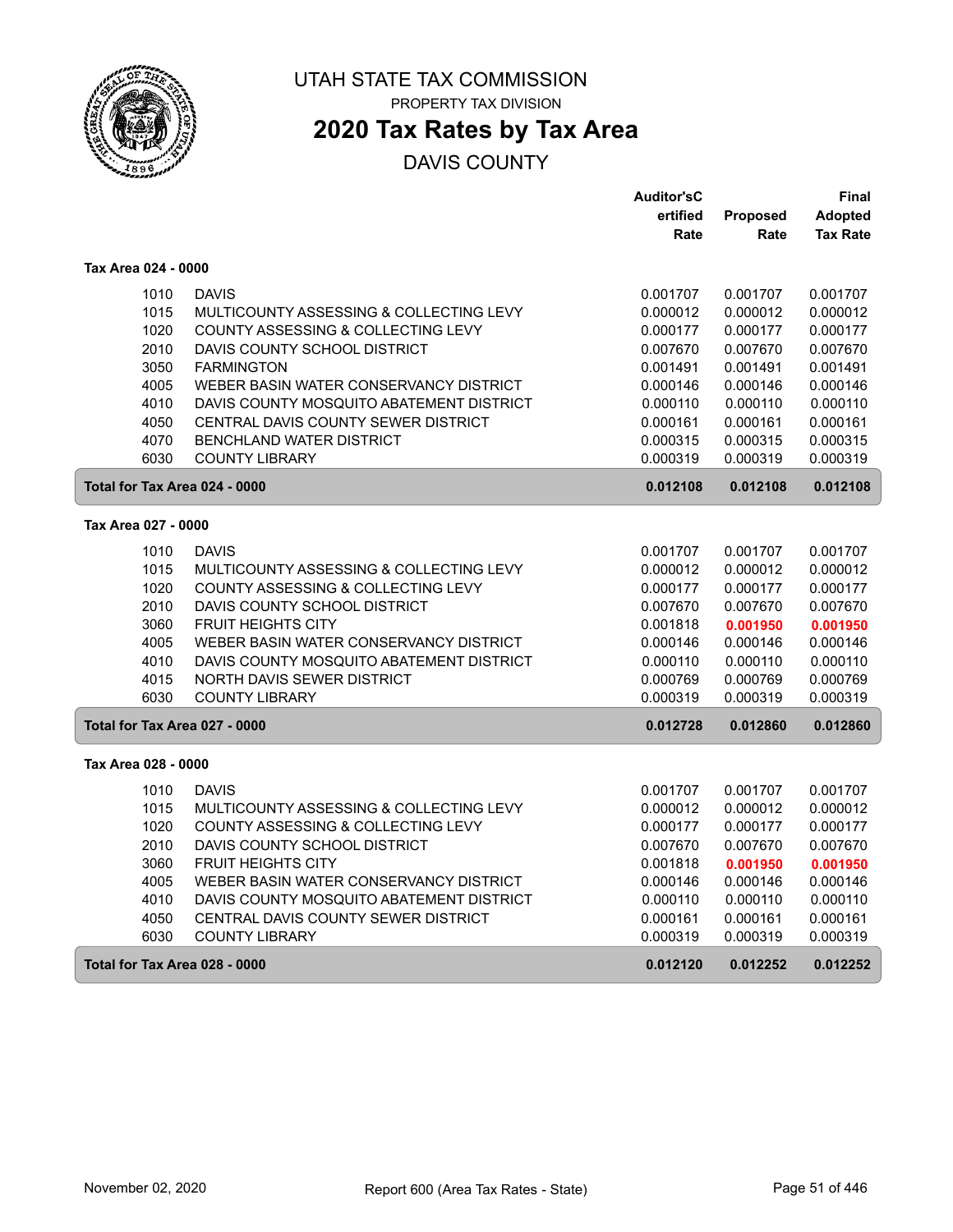

PROPERTY TAX DIVISION

## **2020 Tax Rates by Tax Area**

|                               |                                          | <b>Auditor'sC</b> |          | <b>Final</b>    |
|-------------------------------|------------------------------------------|-------------------|----------|-----------------|
|                               |                                          | ertified          | Proposed | Adopted         |
|                               |                                          | Rate              | Rate     | <b>Tax Rate</b> |
| Tax Area 029 - 0000           |                                          |                   |          |                 |
| 1010                          | <b>DAVIS</b>                             | 0.001707          | 0.001707 | 0.001707        |
| 1015                          | MULTICOUNTY ASSESSING & COLLECTING LEVY  | 0.000012          | 0.000012 | 0.000012        |
| 1020                          | COUNTY ASSESSING & COLLECTING LEVY       | 0.000177          | 0.000177 | 0.000177        |
| 2010                          | DAVIS COUNTY SCHOOL DISTRICT             | 0.007670          | 0.007670 | 0.007670        |
| 3060                          | <b>FRUIT HEIGHTS CITY</b>                | 0.001818          | 0.001950 | 0.001950        |
| 4005                          | WEBER BASIN WATER CONSERVANCY DISTRICT   | 0.000146          | 0.000146 | 0.000146        |
| 4010                          | DAVIS COUNTY MOSQUITO ABATEMENT DISTRICT | 0.000110          | 0.000110 | 0.000110        |
| 4050                          | CENTRAL DAVIS COUNTY SEWER DISTRICT      | 0.000161          | 0.000161 | 0.000161        |
| 4070                          | <b>BENCHLAND WATER DISTRICT</b>          | 0.000315          | 0.000315 | 0.000315        |
| 6030                          | <b>COUNTY LIBRARY</b>                    | 0.000319          | 0.000319 | 0.000319        |
| Total for Tax Area 029 - 0000 |                                          | 0.012435          | 0.012567 | 0.012567        |
| Tax Area 033 - 0000           |                                          |                   |          |                 |
| 1010                          | <b>DAVIS</b>                             | 0.001707          | 0.001707 | 0.001707        |
| 1015                          | MULTICOUNTY ASSESSING & COLLECTING LEVY  | 0.000012          | 0.000012 | 0.000012        |
| 1020                          | COUNTY ASSESSING & COLLECTING LEVY       | 0.000177          | 0.000177 | 0.000177        |
| 2010                          | DAVIS COUNTY SCHOOL DISTRICT             | 0.007670          | 0.007670 | 0.007670        |
| 3070                          | <b>KAYSVILLE</b>                         | 0.001550          | 0.001589 | 0.001589        |
| 4005                          | WEBER BASIN WATER CONSERVANCY DISTRICT   | 0.000146          | 0.000146 | 0.000146        |
| 4010                          | DAVIS COUNTY MOSQUITO ABATEMENT DISTRICT | 0.000110          | 0.000110 | 0.000110        |
| 4015                          | <b>NORTH DAVIS SEWER DISTRICT</b>        | 0.000769          | 0.000769 | 0.000769        |
| 6030                          | <b>COUNTY LIBRARY</b>                    | 0.000319          | 0.000319 | 0.000319        |
| Total for Tax Area 033 - 0000 |                                          | 0.012460          | 0.012499 | 0.012499        |
| Tax Area 034 - 0000           |                                          |                   |          |                 |
| 1010                          | <b>DAVIS</b>                             | 0.001707          | 0.001707 | 0.001707        |
| 1015                          | MULTICOUNTY ASSESSING & COLLECTING LEVY  | 0.000012          | 0.000012 | 0.000012        |
| 1020                          | COUNTY ASSESSING & COLLECTING LEVY       | 0.000177          | 0.000177 | 0.000177        |
| 2010                          | DAVIS COUNTY SCHOOL DISTRICT             | 0.007670          | 0.007670 | 0.007670        |
| 3070                          | <b>KAYSVILLE</b>                         | 0.001550          | 0.001589 | 0.001589        |
| 4005                          | WEBER BASIN WATER CONSERVANCY DISTRICT   | 0.000146          | 0.000146 | 0.000146        |
| 4010                          | DAVIS COUNTY MOSQUITO ABATEMENT DISTRICT | 0.000110          | 0.000110 | 0.000110        |
| 4050                          | CENTRAL DAVIS COUNTY SEWER DISTRICT      | 0.000161          | 0.000161 | 0.000161        |
| 6030                          | <b>COUNTY LIBRARY</b>                    | 0.000319          | 0.000319 | 0.000319        |
| Total for Tax Area 034 - 0000 |                                          | 0.011852          | 0.011891 | 0.011891        |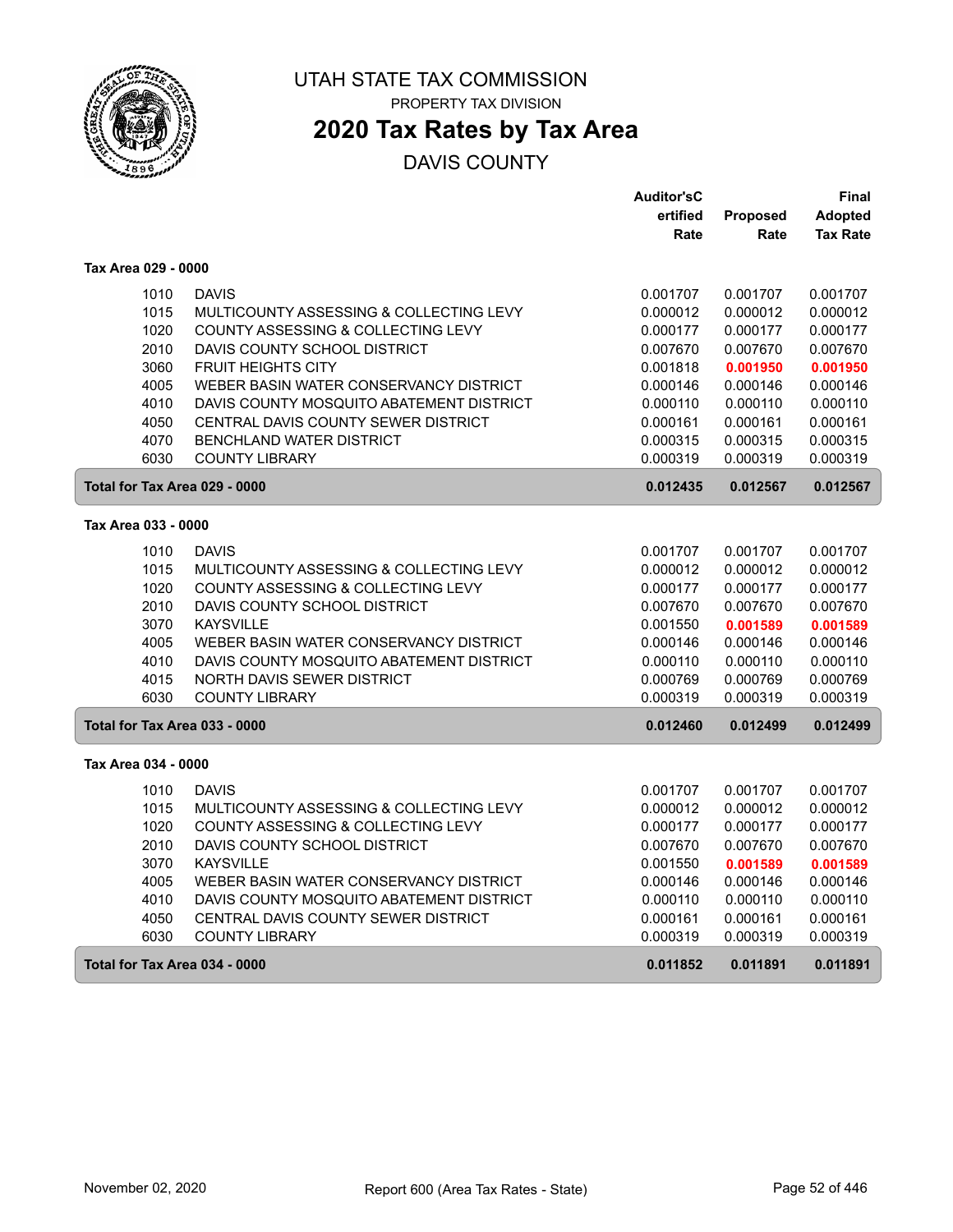

PROPERTY TAX DIVISION

## **2020 Tax Rates by Tax Area**

|                               |                                          | <b>Auditor'sC</b> |                 | Final           |
|-------------------------------|------------------------------------------|-------------------|-----------------|-----------------|
|                               |                                          | ertified          | <b>Proposed</b> | <b>Adopted</b>  |
|                               |                                          | Rate              | Rate            | <b>Tax Rate</b> |
| Tax Area 035 - 0000           |                                          |                   |                 |                 |
| 1010                          | <b>DAVIS</b>                             | 0.001707          | 0.001707        | 0.001707        |
| 1015                          | MULTICOUNTY ASSESSING & COLLECTING LEVY  | 0.000012          | 0.000012        | 0.000012        |
| 1020                          | COUNTY ASSESSING & COLLECTING LEVY       | 0.000177          | 0.000177        | 0.000177        |
| 2010                          | DAVIS COUNTY SCHOOL DISTRICT             | 0.007670          | 0.007670        | 0.007670        |
| 3070                          | <b>KAYSVILLE</b>                         | 0.001550          | 0.001589        | 0.001589        |
| 4005                          | WEBER BASIN WATER CONSERVANCY DISTRICT   | 0.000146          | 0.000146        | 0.000146        |
| 4010                          | DAVIS COUNTY MOSQUITO ABATEMENT DISTRICT | 0.000110          | 0.000110        | 0.000110        |
| 4050                          | CENTRAL DAVIS COUNTY SEWER DISTRICT      | 0.000161          | 0.000161        | 0.000161        |
| 4070                          | <b>BENCHLAND WATER DISTRICT</b>          | 0.000315          | 0.000315        | 0.000315        |
| 6030                          | <b>COUNTY LIBRARY</b>                    | 0.000319          | 0.000319        | 0.000319        |
| Total for Tax Area 035 - 0000 |                                          | 0.012167          | 0.012206        | 0.012206        |
| Tax Area 036 - 0000           |                                          |                   |                 |                 |
| 1010                          | <b>DAVIS</b>                             | 0.001707          | 0.001707        | 0.001707        |
| 1015                          | MULTICOUNTY ASSESSING & COLLECTING LEVY  | 0.000012          | 0.000012        | 0.000012        |
| 1020                          | COUNTY ASSESSING & COLLECTING LEVY       | 0.000177          | 0.000177        | 0.000177        |
| 2010                          | DAVIS COUNTY SCHOOL DISTRICT             | 0.007670          | 0.007670        | 0.007670        |
| 3070                          | <b>KAYSVILLE</b>                         | 0.001550          | 0.001589        | 0.001589        |
| 4005                          | WEBER BASIN WATER CONSERVANCY DISTRICT   | 0.000146          | 0.000146        | 0.000146        |
| 4010                          | DAVIS COUNTY MOSQUITO ABATEMENT DISTRICT | 0.000110          | 0.000110        | 0.000110        |
| 4015                          | NORTH DAVIS SEWER DISTRICT               | 0.000769          | 0.000769        | 0.000769        |
| 6030                          | <b>COUNTY LIBRARY</b>                    | 0.000319          | 0.000319        | 0.000319        |
| Total for Tax Area 036 - 0000 |                                          | 0.012460          | 0.012499        | 0.012499        |
| Tax Area 039 - 0000           |                                          |                   |                 |                 |
| 1010                          | <b>DAVIS</b>                             | 0.001707          | 0.001707        | 0.001707        |
| 1015                          | MULTICOUNTY ASSESSING & COLLECTING LEVY  | 0.000012          | 0.000012        | 0.000012        |
| 1020                          | COUNTY ASSESSING & COLLECTING LEVY       | 0.000177          | 0.000177        | 0.000177        |
| 2010                          | DAVIS COUNTY SCHOOL DISTRICT             | 0.007670          | 0.007670        | 0.007670        |
| 3080                          | <b>LAYTON</b>                            | 0.001645          | 0.001645        | 0.001645        |
| 4005                          | WEBER BASIN WATER CONSERVANCY DISTRICT   | 0.000146          | 0.000146        | 0.000146        |
| 4010                          | DAVIS COUNTY MOSQUITO ABATEMENT DISTRICT | 0.000110          | 0.000110        | 0.000110        |
| 4015                          | NORTH DAVIS SEWER DISTRICT               | 0.000769          | 0.000769        | 0.000769        |
| 6030                          | <b>COUNTY LIBRARY</b>                    | 0.000319          | 0.000319        | 0.000319        |
| Total for Tax Area 039 - 0000 |                                          | 0.012555          | 0.012555        | 0.012555        |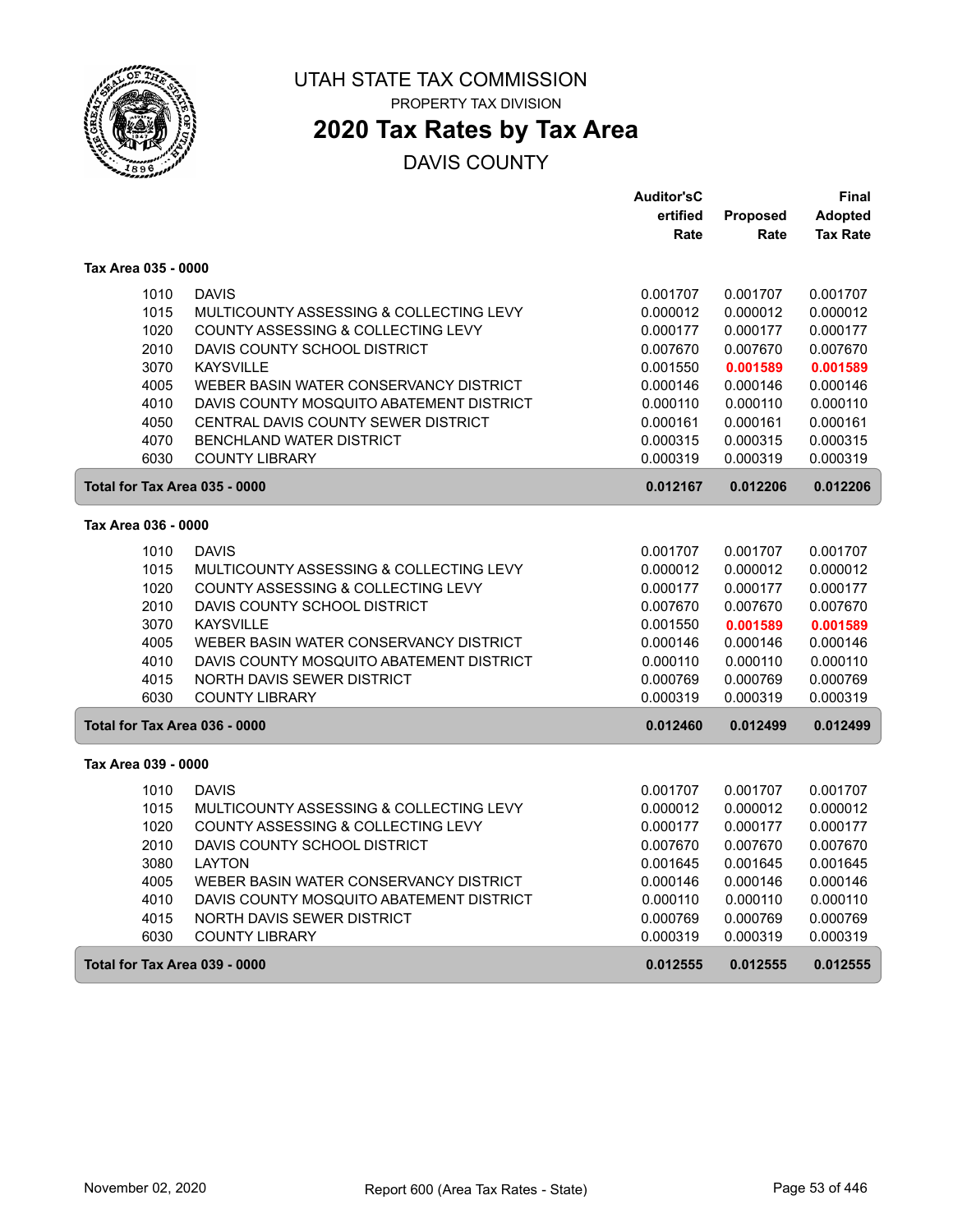

PROPERTY TAX DIVISION

## **2020 Tax Rates by Tax Area**

|                               |                                          | <b>Auditor'sC</b> |          | Final           |
|-------------------------------|------------------------------------------|-------------------|----------|-----------------|
|                               |                                          | ertified          | Proposed | <b>Adopted</b>  |
|                               |                                          | Rate              | Rate     | <b>Tax Rate</b> |
| Tax Area 040 - 0000           |                                          |                   |          |                 |
| 1010                          | <b>DAVIS</b>                             | 0.001707          | 0.001707 | 0.001707        |
| 1015                          | MULTICOUNTY ASSESSING & COLLECTING LEVY  | 0.000012          | 0.000012 | 0.000012        |
| 1020                          | COUNTY ASSESSING & COLLECTING LEVY       | 0.000177          | 0.000177 | 0.000177        |
| 2010                          | DAVIS COUNTY SCHOOL DISTRICT             | 0.007670          | 0.007670 | 0.007670        |
| 3080                          | <b>LAYTON</b>                            | 0.001645          | 0.001645 | 0.001645        |
| 4005                          | WEBER BASIN WATER CONSERVANCY DISTRICT   | 0.000146          | 0.000146 | 0.000146        |
| 4010                          | DAVIS COUNTY MOSQUITO ABATEMENT DISTRICT | 0.000110          | 0.000110 | 0.000110        |
| 4015                          | NORTH DAVIS SEWER DISTRICT               | 0.000769          | 0.000769 | 0.000769        |
| 6030                          | <b>COUNTY LIBRARY</b>                    | 0.000319          | 0.000319 | 0.000319        |
| Total for Tax Area 040 - 0000 |                                          | 0.012555          | 0.012555 | 0.012555        |
| Tax Area 041 - 0000           |                                          |                   |          |                 |
| 1010                          | <b>DAVIS</b>                             | 0.001707          | 0.001707 | 0.001707        |
| 1015                          | MULTICOUNTY ASSESSING & COLLECTING LEVY  | 0.000012          | 0.000012 | 0.000012        |
| 1020                          | COUNTY ASSESSING & COLLECTING LEVY       | 0.000177          | 0.000177 | 0.000177        |
| 2010                          | DAVIS COUNTY SCHOOL DISTRICT             | 0.007670          | 0.007670 | 0.007670        |
| 3080                          | <b>LAYTON</b>                            | 0.001645          | 0.001645 | 0.001645        |
| 4005                          | WEBER BASIN WATER CONSERVANCY DISTRICT   | 0.000146          | 0.000146 | 0.000146        |
| 4010                          | DAVIS COUNTY MOSQUITO ABATEMENT DISTRICT | 0.000110          | 0.000110 | 0.000110        |
| 4050                          | CENTRAL DAVIS COUNTY SEWER DISTRICT      | 0.000161          | 0.000161 | 0.000161        |
| 6030                          | <b>COUNTY LIBRARY</b>                    | 0.000319          | 0.000319 | 0.000319        |
| Total for Tax Area 041 - 0000 |                                          | 0.011947          | 0.011947 | 0.011947        |
| Tax Area 044 - 0000           |                                          |                   |          |                 |
| 1010                          | <b>DAVIS</b>                             | 0.001707          | 0.001707 | 0.001707        |
| 1015                          | MULTICOUNTY ASSESSING & COLLECTING LEVY  | 0.000012          | 0.000012 | 0.000012        |
| 1020                          | COUNTY ASSESSING & COLLECTING LEVY       | 0.000177          | 0.000177 | 0.000177        |
| 2010                          | DAVIS COUNTY SCHOOL DISTRICT             | 0.007670          | 0.007670 | 0.007670        |
| 3090                          | CITY OF NORTH SALT LAKE                  | 0.001233          | 0.001233 | 0.001233        |
| 4005                          | WEBER BASIN WATER CONSERVANCY DISTRICT   | 0.000146          | 0.000146 | 0.000146        |
| 4010                          | DAVIS COUNTY MOSQUITO ABATEMENT DISTRICT | 0.000110          | 0.000110 | 0.000110        |
| 4055                          | SOUTH DAVIS SEWER DISTRICT               | 0.000226          | 0.000226 | 0.000226        |
| 4100                          | SOUTH DAVIS RECREATION DISTRICT          | 0.000218          | 0.000218 | 0.000218        |
| 4120                          | SOUTH DAVIS METRO FIRE SERVICE AREA      | 0.000317          | 0.000317 | 0.000317        |
| 6030                          | <b>COUNTY LIBRARY</b>                    | 0.000319          | 0.000319 | 0.000319        |
| Total for Tax Area 044 - 0000 |                                          | 0.012135          | 0.012135 | 0.012135        |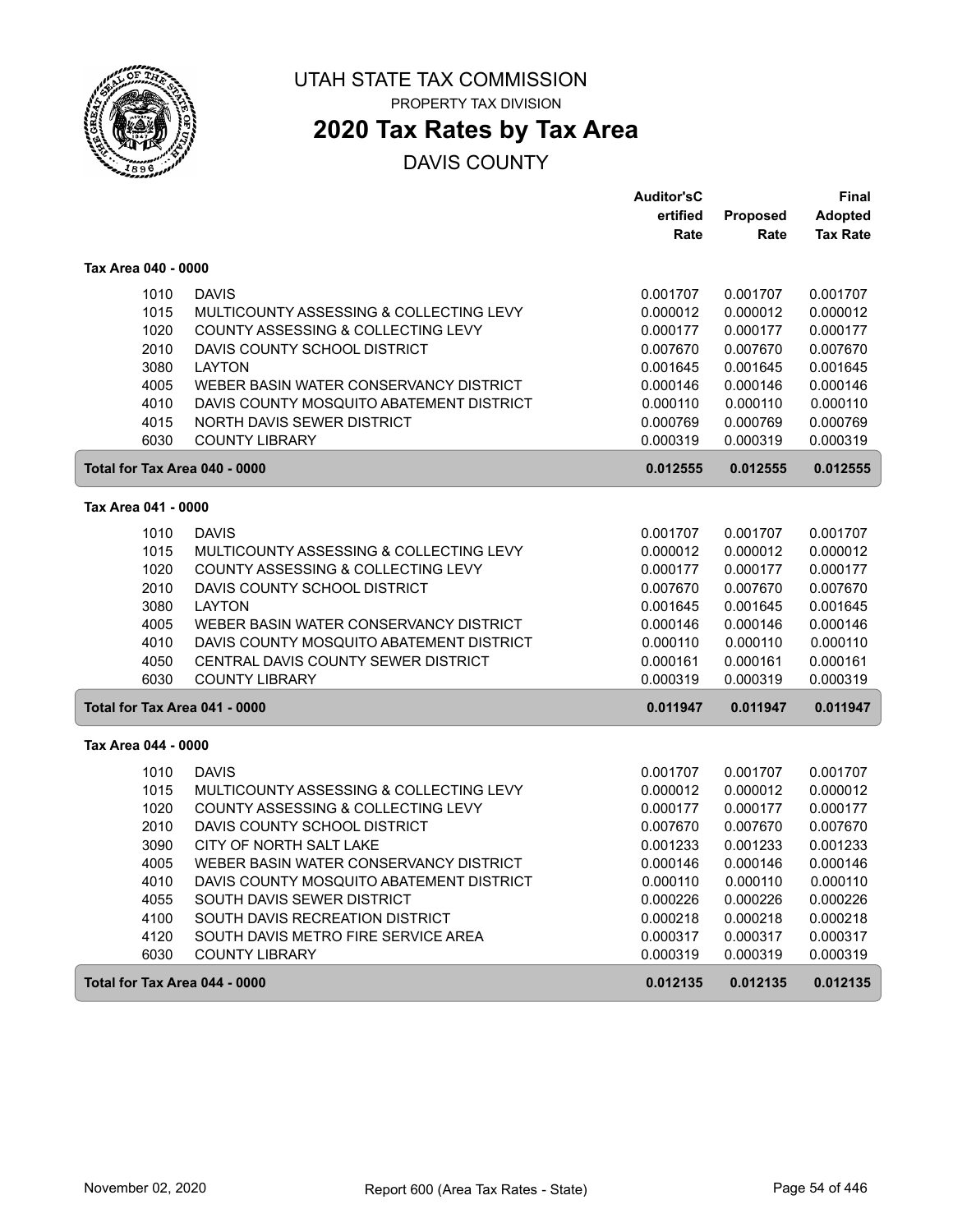

## **2020 Tax Rates by Tax Area**

|                     |                                          | Auditor'sC           |                      | <b>Final</b>         |
|---------------------|------------------------------------------|----------------------|----------------------|----------------------|
|                     |                                          | ertified             | Proposed             | <b>Adopted</b>       |
|                     |                                          | Rate                 | Rate                 | <b>Tax Rate</b>      |
| Tax Area 045 - 0000 |                                          |                      |                      |                      |
| 1010                | <b>DAVIS</b>                             | 0.001707             | 0.001707             | 0.001707             |
| 1015                | MULTICOUNTY ASSESSING & COLLECTING LEVY  | 0.000012             | 0.000012             | 0.000012             |
| 1020                | COUNTY ASSESSING & COLLECTING LEVY       | 0.000177             | 0.000177             | 0.000177             |
| 2010                | DAVIS COUNTY SCHOOL DISTRICT             | 0.007670             | 0.007670             | 0.007670             |
| 3090                | CITY OF NORTH SALT LAKE                  | 0.001233             | 0.001233             | 0.001233             |
| 4005                | WEBER BASIN WATER CONSERVANCY DISTRICT   | 0.000146             | 0.000146             | 0.000146             |
| 4010                | DAVIS COUNTY MOSQUITO ABATEMENT DISTRICT | 0.000110             | 0.000110             | 0.000110             |
| 4030                | SOUTH DAVIS WATER DISTRICT               | 0.000183             | 0.000183             | 0.000183             |
| 4055                | SOUTH DAVIS SEWER DISTRICT               | 0.000226             | 0.000226             | 0.000226             |
| 4100                | SOUTH DAVIS RECREATION DISTRICT          | 0.000218             | 0.000218             | 0.000218             |
| 4120                | SOUTH DAVIS METRO FIRE SERVICE AREA      | 0.000317             | 0.000317             | 0.000317             |
| 6030                | <b>COUNTY LIBRARY</b>                    | 0.000319             | 0.000319             | 0.000319             |
|                     | Total for Tax Area 045 - 0000            | 0.012318             | 0.012318             | 0.012318             |
| Tax Area 046 - 0000 |                                          |                      |                      |                      |
|                     | <b>DAVIS</b>                             |                      |                      |                      |
| 1010<br>1015        | MULTICOUNTY ASSESSING & COLLECTING LEVY  | 0.001707             | 0.001707<br>0.000012 | 0.001707<br>0.000012 |
| 1020                | COUNTY ASSESSING & COLLECTING LEVY       | 0.000012<br>0.000177 | 0.000177             | 0.000177             |
| 2010                | DAVIS COUNTY SCHOOL DISTRICT             | 0.007670             | 0.007670             | 0.007670             |
| 3100                | <b>SOUTH WEBER</b>                       | 0.001403             | 0.001403             | 0.001403             |
| 4005                | WEBER BASIN WATER CONSERVANCY DISTRICT   | 0.000146             | 0.000146             | 0.000146             |
| 4010                | DAVIS COUNTY MOSQUITO ABATEMENT DISTRICT | 0.000110             | 0.000110             | 0.000110             |
| 4073                | CENTRAL WEBER SEWER IMPROVEMENT DISTRICT | 0.000564             | 0.000564             | 0.000564             |
| 6030                | <b>COUNTY LIBRARY</b>                    | 0.000319             | 0.000319             | 0.000319             |
|                     | Total for Tax Area 046 - 0000            | 0.012108             | 0.012108             | 0.012108             |
| Tax Area 047 - 0000 |                                          |                      |                      |                      |
|                     |                                          |                      |                      |                      |
| 1010                | <b>DAVIS</b>                             | 0.001707             | 0.001707             | 0.001707             |
| 1015                | MULTICOUNTY ASSESSING & COLLECTING LEVY  | 0.000012             | 0.000012             | 0.000012             |
| 1020                | COUNTY ASSESSING & COLLECTING LEVY       | 0.000177             | 0.000177             | 0.000177             |
| 2010                | DAVIS COUNTY SCHOOL DISTRICT             | 0.007670             | 0.007670             | 0.007670             |
| 3100                | <b>SOUTH WEBER</b>                       | 0.001403             | 0.001403             | 0.001403             |
| 4005                | WEBER BASIN WATER CONSERVANCY DISTRICT   | 0.000146             | 0.000146             | 0.000146             |
| 4010                | DAVIS COUNTY MOSQUITO ABATEMENT DISTRICT | 0.000110             | 0.000110             | 0.000110             |
| 4073                | CENTRAL WEBER SEWER IMPROVEMENT DISTRICT | 0.000564             | 0.000564             | 0.000564             |
| 6030                | <b>COUNTY LIBRARY</b>                    | 0.000319             | 0.000319             | 0.000319             |
|                     | Total for Tax Area 047 - 0000            | 0.012108             | 0.012108             | 0.012108             |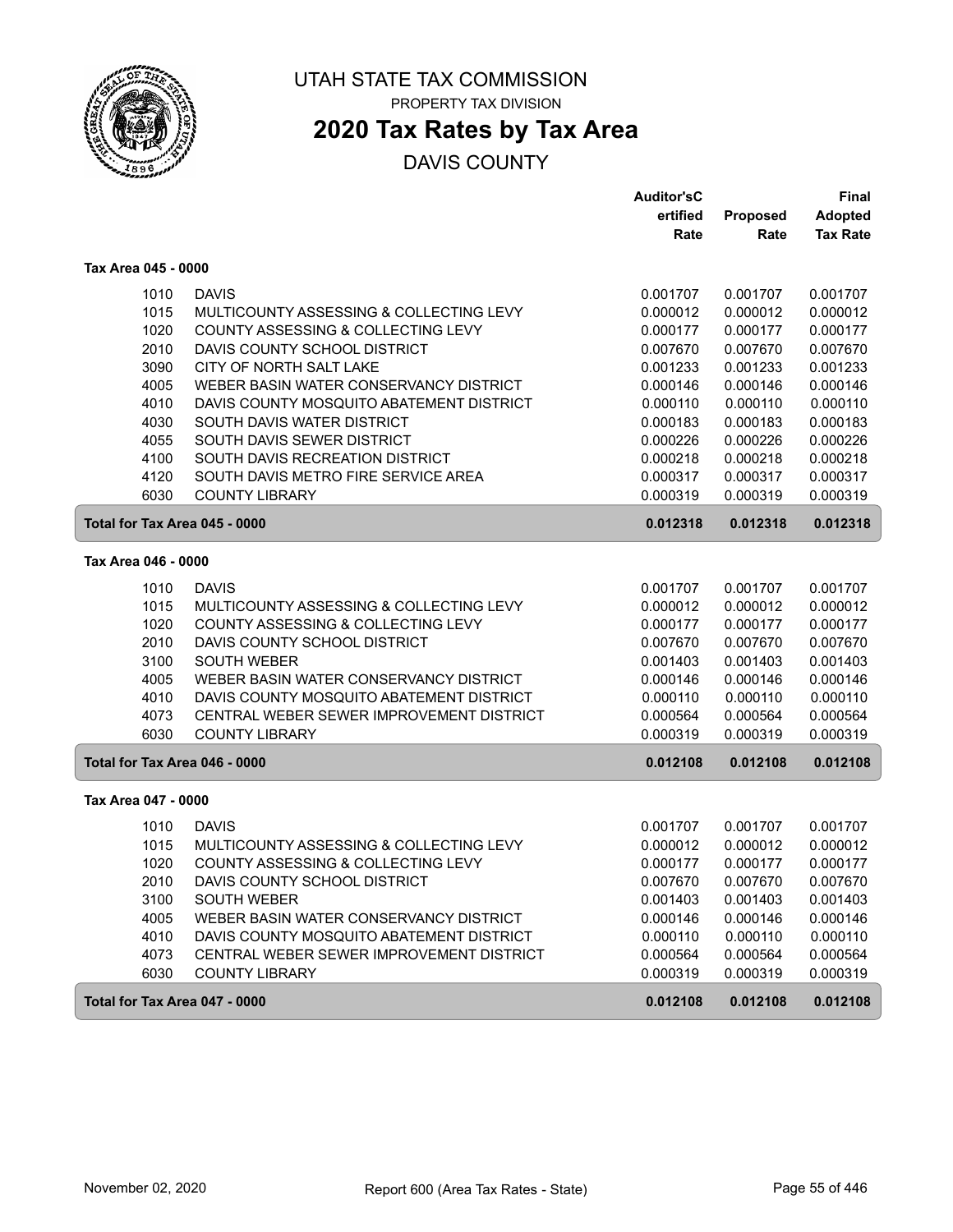

PROPERTY TAX DIVISION

### **2020 Tax Rates by Tax Area**

|                               |                                                                        | <b>Auditor'sC</b>    |                      | <b>Final</b>         |
|-------------------------------|------------------------------------------------------------------------|----------------------|----------------------|----------------------|
|                               |                                                                        | ertified             | Proposed             | <b>Adopted</b>       |
|                               |                                                                        | Rate                 | Rate                 | <b>Tax Rate</b>      |
| Tax Area 048 - 0000           |                                                                        |                      |                      |                      |
|                               |                                                                        |                      |                      |                      |
| 1010                          | <b>DAVIS</b>                                                           | 0.001707             | 0.001707             | 0.001707             |
| 1015                          | MULTICOUNTY ASSESSING & COLLECTING LEVY                                | 0.000012             | 0.000012             | 0.000012             |
| 1020                          | COUNTY ASSESSING & COLLECTING LEVY                                     | 0.000177             | 0.000177             | 0.000177             |
| 2010                          | DAVIS COUNTY SCHOOL DISTRICT                                           | 0.007670             | 0.007670             | 0.007670             |
| 3100                          | <b>SOUTH WEBER</b>                                                     | 0.001403             | 0.001403             | 0.001403             |
| 4005                          | WEBER BASIN WATER CONSERVANCY DISTRICT                                 | 0.000146             | 0.000146             | 0.000146             |
| 4010                          | DAVIS COUNTY MOSQUITO ABATEMENT DISTRICT                               | 0.000110             | 0.000110             | 0.000110             |
| 6030                          | <b>COUNTY LIBRARY</b>                                                  | 0.000319             | 0.000319             | 0.000319             |
| Total for Tax Area 048 - 0000 |                                                                        | 0.011544             | 0.011544             | 0.011544             |
| Tax Area 050 - 0000           |                                                                        |                      |                      |                      |
| 1010                          | <b>DAVIS</b>                                                           | 0.001707             | 0.001707             | 0.001707             |
| 1015                          | MULTICOUNTY ASSESSING & COLLECTING LEVY                                | 0.000012             | 0.000012             | 0.000012             |
| 1020                          | COUNTY ASSESSING & COLLECTING LEVY                                     | 0.000177             | 0.000177             | 0.000177             |
| 2010                          | DAVIS COUNTY SCHOOL DISTRICT                                           | 0.007670             | 0.007670             | 0.007670             |
| 3100                          | <b>SOUTH WEBER</b>                                                     | 0.001403             | 0.001403             | 0.001403             |
| 4005                          | WEBER BASIN WATER CONSERVANCY DISTRICT                                 | 0.000146             | 0.000146             | 0.000146             |
| 4010                          | DAVIS COUNTY MOSQUITO ABATEMENT DISTRICT                               | 0.000110             | 0.000110             | 0.000110             |
| 6030                          | <b>COUNTY LIBRARY</b>                                                  | 0.000319             | 0.000319             | 0.000319             |
| Total for Tax Area 050 - 0000 |                                                                        | 0.011544             | 0.011544             | 0.011544             |
| Tax Area 051 - 0000           |                                                                        |                      |                      |                      |
|                               |                                                                        |                      |                      |                      |
| 1010                          | <b>DAVIS</b>                                                           | 0.001707             | 0.001707             | 0.001707             |
| 1015                          | MULTICOUNTY ASSESSING & COLLECTING LEVY                                | 0.000012             | 0.000012             | 0.000012             |
| 1020                          | COUNTY ASSESSING & COLLECTING LEVY                                     | 0.000177             | 0.000177             | 0.000177             |
| 2010                          | DAVIS COUNTY SCHOOL DISTRICT                                           | 0.007670             | 0.007670             | 0.007670             |
| 3110                          | <b>SUNSET</b>                                                          | 0.001543             | 0.000981             | 0.000981             |
| 4005                          | WEBER BASIN WATER CONSERVANCY DISTRICT                                 | 0.000146             | 0.000146             | 0.000146             |
| 4010<br>4015                  | DAVIS COUNTY MOSQUITO ABATEMENT DISTRICT<br>NORTH DAVIS SEWER DISTRICT | 0.000110<br>0.000769 | 0.000110<br>0.000769 | 0.000110             |
| 4110                          | <b>NORTH DAVIS FIRE DISTRICT</b>                                       | 0.001083             | 0.001175             | 0.000769<br>0.001175 |
| 6030                          | <b>COUNTY LIBRARY</b>                                                  | 0.000319             | 0.000319             | 0.000319             |
| Total for Tax Area 051 - 0000 |                                                                        | 0.013536             | 0.013066             | 0.013066             |
|                               |                                                                        |                      |                      |                      |
| Tax Area 053 - 0000           |                                                                        |                      |                      |                      |
| 1010                          | <b>DAVIS</b>                                                           | 0.001707             | 0.001707             | 0.001707             |
| 1015                          | MULTICOUNTY ASSESSING & COLLECTING LEVY                                | 0.000012             | 0.000012             | 0.000012             |
| 1020                          | COUNTY ASSESSING & COLLECTING LEVY                                     | 0.000177             | 0.000177             | 0.000177             |
| 2010                          | DAVIS COUNTY SCHOOL DISTRICT                                           | 0.007670             | 0.007670             | 0.007670             |
| 3120                          | <b>SYRACUSE</b>                                                        | 0.001467             | 0.001593             | 0.001593             |
| 4005                          | WEBER BASIN WATER CONSERVANCY DISTRICT                                 | 0.000146             | 0.000146             | 0.000146             |
| 4010                          | DAVIS COUNTY MOSQUITO ABATEMENT DISTRICT                               | 0.000110             | 0.000110             | 0.000110             |
| 6030                          | <b>COUNTY LIBRARY</b>                                                  | 0.000319             | 0.000319             | 0.000319             |
| Total for Tax Area 053 - 0000 |                                                                        | 0.011608             | 0.011734             | 0.011734             |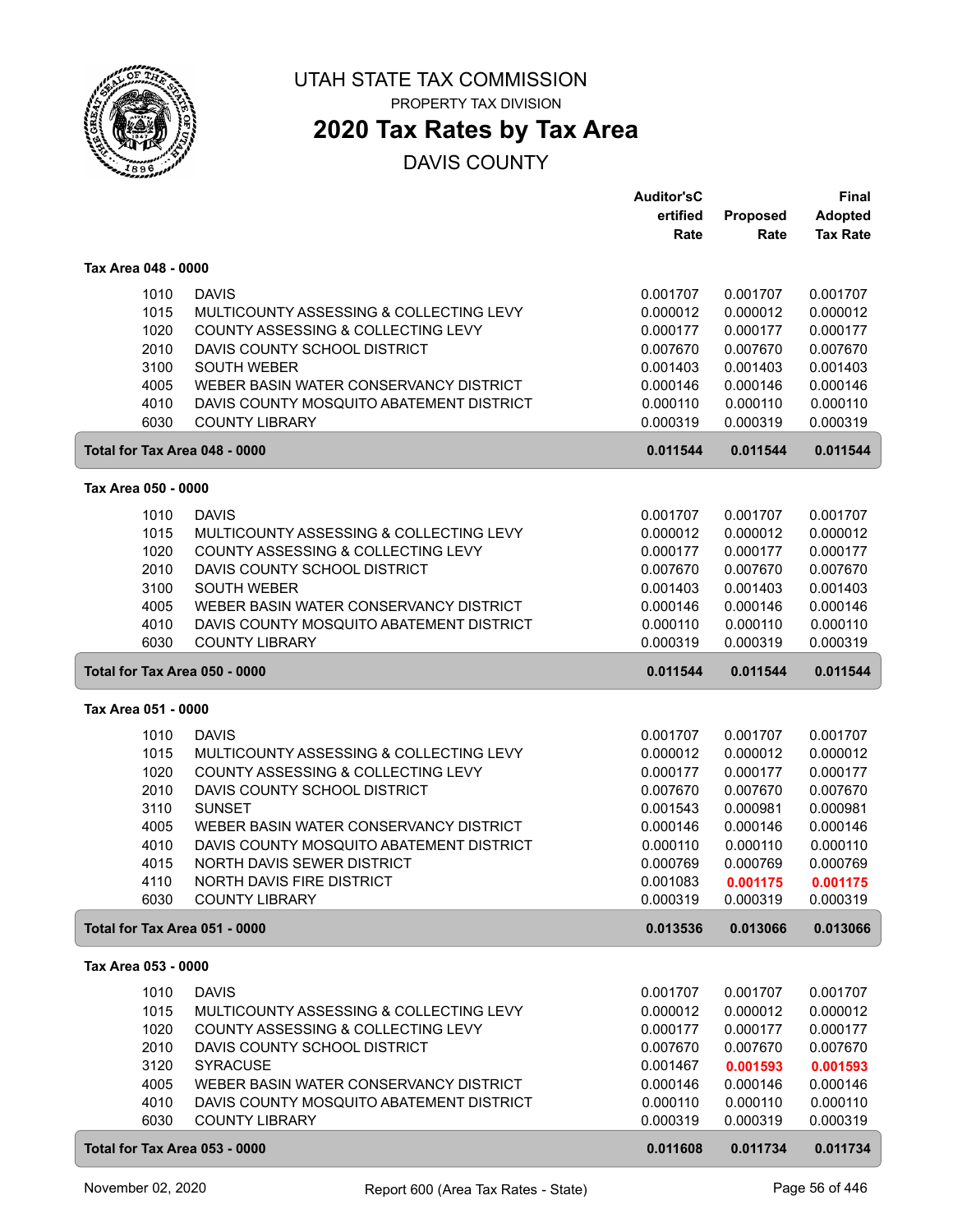

PROPERTY TAX DIVISION

## **2020 Tax Rates by Tax Area**

|                               |                                          | <b>Auditor'sC</b> |          | Final           |
|-------------------------------|------------------------------------------|-------------------|----------|-----------------|
|                               |                                          | ertified          | Proposed | <b>Adopted</b>  |
|                               |                                          | Rate              | Rate     | <b>Tax Rate</b> |
| Tax Area 054 - 0000           |                                          |                   |          |                 |
| 1010                          | <b>DAVIS</b>                             | 0.001707          | 0.001707 | 0.001707        |
| 1015                          | MULTICOUNTY ASSESSING & COLLECTING LEVY  | 0.000012          | 0.000012 | 0.000012        |
| 1020                          | COUNTY ASSESSING & COLLECTING LEVY       | 0.000177          | 0.000177 | 0.000177        |
| 2010                          | DAVIS COUNTY SCHOOL DISTRICT             | 0.007670          | 0.007670 | 0.007670        |
| 3120                          | <b>SYRACUSE</b>                          | 0.001467          | 0.001593 | 0.001593        |
| 4005                          | WEBER BASIN WATER CONSERVANCY DISTRICT   | 0.000146          | 0.000146 | 0.000146        |
| 4010                          | DAVIS COUNTY MOSQUITO ABATEMENT DISTRICT | 0.000110          | 0.000110 | 0.000110        |
| 4015                          | NORTH DAVIS SEWER DISTRICT               | 0.000769          | 0.000769 | 0.000769        |
| 6030                          | <b>COUNTY LIBRARY</b>                    | 0.000319          | 0.000319 | 0.000319        |
| Total for Tax Area 054 - 0000 |                                          | 0.012377          | 0.012503 | 0.012503        |
| Tax Area 057 - 0000           |                                          |                   |          |                 |
| 1010                          | <b>DAVIS</b>                             | 0.001707          | 0.001707 | 0.001707        |
| 1015                          | MULTICOUNTY ASSESSING & COLLECTING LEVY  | 0.000012          | 0.000012 | 0.000012        |
| 1020                          | COUNTY ASSESSING & COLLECTING LEVY       | 0.000177          | 0.000177 | 0.000177        |
| 2010                          | DAVIS COUNTY SCHOOL DISTRICT             | 0.007670          | 0.007670 | 0.007670        |
| 3130                          | <b>WEST BOUNTIFUL</b>                    | 0.001363          | 0.001363 | 0.001363        |
| 4005                          | WEBER BASIN WATER CONSERVANCY DISTRICT   | 0.000146          | 0.000146 | 0.000146        |
| 4010                          | DAVIS COUNTY MOSQUITO ABATEMENT DISTRICT | 0.000110          | 0.000110 | 0.000110        |
| 4055                          | SOUTH DAVIS SEWER DISTRICT               | 0.000226          | 0.000226 | 0.000226        |
| 4100                          | SOUTH DAVIS RECREATION DISTRICT          | 0.000218          | 0.000218 | 0.000218        |
| 4120                          | SOUTH DAVIS METRO FIRE SERVICE AREA      | 0.000317          | 0.000317 | 0.000317        |
| 6030                          | <b>COUNTY LIBRARY</b>                    | 0.000319          | 0.000319 | 0.000319        |
| Total for Tax Area 057 - 0000 |                                          | 0.012265          | 0.012265 | 0.012265        |
| Tax Area 058 - 0000           |                                          |                   |          |                 |
| 1010                          | <b>DAVIS</b>                             | 0.001707          | 0.001707 | 0.001707        |
| 1015                          | MULTICOUNTY ASSESSING & COLLECTING LEVY  | 0.000012          | 0.000012 | 0.000012        |
| 1020                          | COUNTY ASSESSING & COLLECTING LEVY       | 0.000177          | 0.000177 | 0.000177        |
| 2010                          | DAVIS COUNTY SCHOOL DISTRICT             | 0.007670          | 0.007670 | 0.007670        |
| 3130                          | <b>WEST BOUNTIFUL</b>                    | 0.001363          | 0.001363 | 0.001363        |
| 4005                          | WEBER BASIN WATER CONSERVANCY DISTRICT   | 0.000146          | 0.000146 | 0.000146        |
| 4010                          | DAVIS COUNTY MOSQUITO ABATEMENT DISTRICT | 0.000110          | 0.000110 | 0.000110        |
| 4020                          | <b>BOUNTIFUL IRRIGATION DISTRICT</b>     | 0.000086          | 0.000086 | 0.000086        |
| 4055                          | SOUTH DAVIS SEWER DISTRICT               | 0.000226          | 0.000226 | 0.000226        |
| 4100                          | SOUTH DAVIS RECREATION DISTRICT          | 0.000218          | 0.000218 | 0.000218        |
| 4120                          | SOUTH DAVIS METRO FIRE SERVICE AREA      | 0.000317          | 0.000317 | 0.000317        |
| 6030                          | <b>COUNTY LIBRARY</b>                    | 0.000319          | 0.000319 | 0.000319        |
| Total for Tax Area 058 - 0000 |                                          | 0.012351          | 0.012351 | 0.012351        |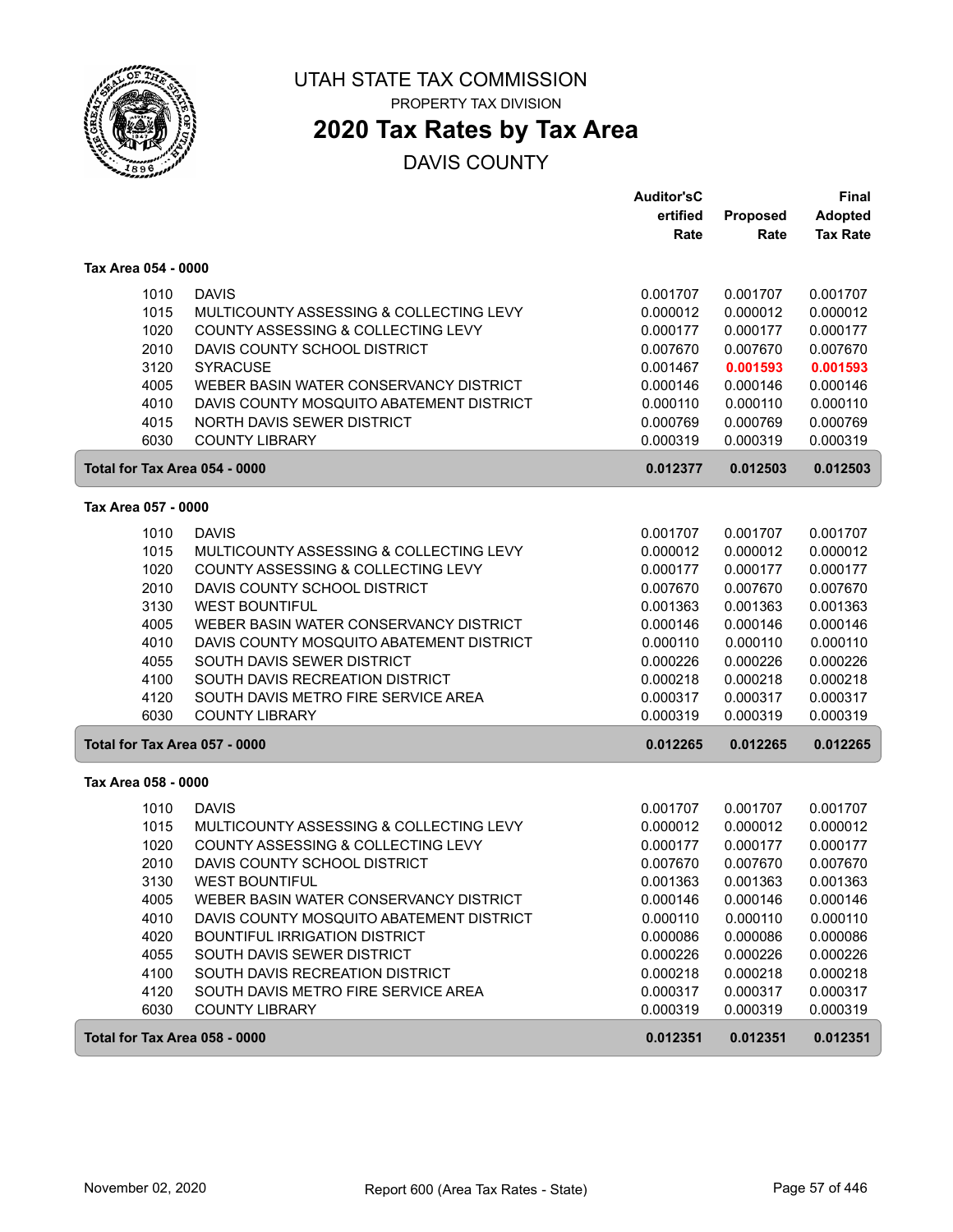

PROPERTY TAX DIVISION

## **2020 Tax Rates by Tax Area**

|                               |                                          | <b>Auditor'sC</b> |                 | <b>Final</b>    |
|-------------------------------|------------------------------------------|-------------------|-----------------|-----------------|
|                               |                                          | ertified          | <b>Proposed</b> | <b>Adopted</b>  |
|                               |                                          | Rate              | Rate            | <b>Tax Rate</b> |
| Tax Area 063 - 0000           |                                          |                   |                 |                 |
| 1010                          | <b>DAVIS</b>                             | 0.001707          | 0.001707        | 0.001707        |
| 1015                          | MULTICOUNTY ASSESSING & COLLECTING LEVY  | 0.000012          | 0.000012        | 0.000012        |
| 1020                          | COUNTY ASSESSING & COLLECTING LEVY       | 0.000177          | 0.000177        | 0.000177        |
| 2010                          | DAVIS COUNTY SCHOOL DISTRICT             | 0.007670          | 0.007670        | 0.007670        |
| 3140                          | <b>WEST POINT</b>                        | 0.000877          | 0.000917        | 0.000910        |
| 4005                          | WEBER BASIN WATER CONSERVANCY DISTRICT   | 0.000146          | 0.000146        | 0.000146        |
| 4010                          | DAVIS COUNTY MOSQUITO ABATEMENT DISTRICT | 0.000110          | 0.000110        | 0.000110        |
| 4015                          | NORTH DAVIS SEWER DISTRICT               | 0.000769          | 0.000769        | 0.000769        |
| 4110                          | NORTH DAVIS FIRE DISTRICT                | 0.001083          | 0.001175        | 0.001175        |
| 6030                          | <b>COUNTY LIBRARY</b>                    | 0.000319          | 0.000319        | 0.000319        |
| Total for Tax Area 063 - 0000 |                                          | 0.012870          | 0.013002        | 0.012995        |
| Tax Area 064 - 0000           |                                          |                   |                 |                 |
|                               |                                          |                   |                 |                 |
| 1010                          | <b>DAVIS</b>                             | 0.001707          | 0.001707        | 0.001707        |
| 1015                          | MULTICOUNTY ASSESSING & COLLECTING LEVY  | 0.000012          | 0.000012        | 0.000012        |
| 1020                          | COUNTY ASSESSING & COLLECTING LEVY       | 0.000177          | 0.000177        | 0.000177        |
| 2010                          | DAVIS COUNTY SCHOOL DISTRICT             | 0.007670          | 0.007670        | 0.007670        |
| 3140                          | <b>WEST POINT</b>                        | 0.000877          | 0.000917        | 0.000910        |
| 4005                          | WEBER BASIN WATER CONSERVANCY DISTRICT   | 0.000146          | 0.000146        | 0.000146        |
| 4010                          | DAVIS COUNTY MOSQUITO ABATEMENT DISTRICT | 0.000110          | 0.000110        | 0.000110        |
| 4015                          | NORTH DAVIS SEWER DISTRICT               | 0.000769          | 0.000769        | 0.000769        |
| 4075                          | HOOPER WATER IMPROVEMENT DISTRICT        | 0.000277          | 0.000277        | 0.000277        |
| 4110                          | NORTH DAVIS FIRE DISTRICT                | 0.001083          | 0.001175        | 0.001175        |
| 6030                          | <b>COUNTY LIBRARY</b>                    | 0.000319          | 0.000319        | 0.000319        |
| Total for Tax Area 064 - 0000 |                                          | 0.013147          | 0.013279        | 0.013272        |
| Tax Area 065 - 0000           |                                          |                   |                 |                 |
| 1010                          | <b>DAVIS</b>                             | 0.001707          | 0.001707        | 0.001707        |
| 1015                          | MULTICOUNTY ASSESSING & COLLECTING LEVY  | 0.000012          | 0.000012        | 0.000012        |
| 1020                          | COUNTY ASSESSING & COLLECTING LEVY       | 0.000177          | 0.000177        | 0.000177        |
| 2010                          | DAVIS COUNTY SCHOOL DISTRICT             | 0.007670          | 0.007670        | 0.007670        |
| 3140                          | <b>WEST POINT</b>                        | 0.000877          | 0.000917        | 0.000910        |
| 4005                          | WEBER BASIN WATER CONSERVANCY DISTRICT   | 0.000146          | 0.000146        | 0.000146        |
| 4010                          | DAVIS COUNTY MOSQUITO ABATEMENT DISTRICT | 0.000110          | 0.000110        | 0.000110        |
| 4110                          | NORTH DAVIS FIRE DISTRICT                | 0.001083          | 0.001175        | 0.001175        |
| 6030                          | <b>COUNTY LIBRARY</b>                    | 0.000319          | 0.000319        | 0.000319        |
| Total for Tax Area 065 - 0000 |                                          | 0.012101          | 0.012233        | 0.012226        |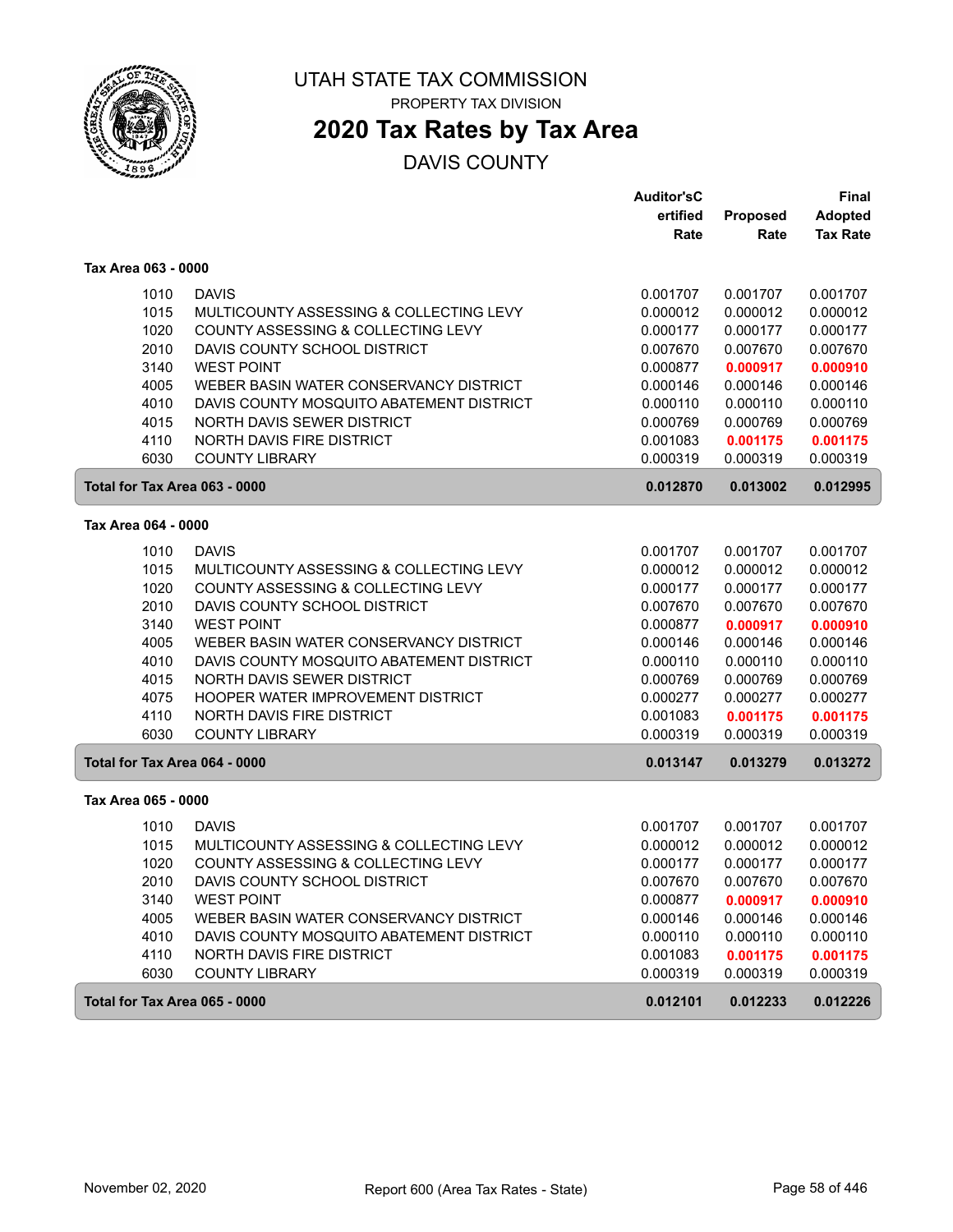

PROPERTY TAX DIVISION

## **2020 Tax Rates by Tax Area**

|                               |                                                                        | <b>Auditor'sC</b><br>ertified | Proposed             | Final<br><b>Adopted</b> |
|-------------------------------|------------------------------------------------------------------------|-------------------------------|----------------------|-------------------------|
|                               |                                                                        | Rate                          | Rate                 | <b>Tax Rate</b>         |
| Tax Area 066 - 0000           |                                                                        |                               |                      |                         |
| 1010                          | <b>DAVIS</b>                                                           | 0.001707                      | 0.001707             | 0.001707                |
| 1015                          | MULTICOUNTY ASSESSING & COLLECTING LEVY                                | 0.000012                      | 0.000012             | 0.000012                |
| 1020                          | COUNTY ASSESSING & COLLECTING LEVY                                     | 0.000177                      | 0.000177             | 0.000177                |
| 2010                          | DAVIS COUNTY SCHOOL DISTRICT                                           | 0.007670                      | 0.007670             | 0.007670                |
| 3140                          | <b>WEST POINT</b>                                                      | 0.000877                      | 0.000917             | 0.000910                |
| 4005                          | WEBER BASIN WATER CONSERVANCY DISTRICT                                 | 0.000146                      | 0.000146             | 0.000146                |
| 4010                          | DAVIS COUNTY MOSQUITO ABATEMENT DISTRICT                               | 0.000110                      | 0.000110             | 0.000110                |
| 4075                          | HOOPER WATER IMPROVEMENT DISTRICT                                      | 0.000277                      | 0.000277             | 0.000277                |
| 4110<br>6030                  | NORTH DAVIS FIRE DISTRICT<br><b>COUNTY LIBRARY</b>                     | 0.001083<br>0.000319          | 0.001175<br>0.000319 | 0.001175<br>0.000319    |
| Total for Tax Area 066 - 0000 |                                                                        | 0.012378                      | 0.012510             | 0.012503                |
| Tax Area 070 - 0000           |                                                                        |                               |                      |                         |
|                               |                                                                        |                               |                      |                         |
| 1010<br>1015                  | <b>DAVIS</b><br>MULTICOUNTY ASSESSING & COLLECTING LEVY                | 0.001707<br>0.000012          | 0.001707<br>0.000012 | 0.001707<br>0.000012    |
| 1020                          | COUNTY ASSESSING & COLLECTING LEVY                                     | 0.000177                      | 0.000177             | 0.000177                |
| 2010                          | DAVIS COUNTY SCHOOL DISTRICT                                           | 0.007670                      | 0.007670             | 0.007670                |
| 3150                          | <b>WOODS CROSS CITY</b>                                                | 0.000867                      | 0.000867             | 0.000867                |
| 4005                          | WEBER BASIN WATER CONSERVANCY DISTRICT                                 | 0.000146                      | 0.000146             | 0.000146                |
| 4010                          | DAVIS COUNTY MOSQUITO ABATEMENT DISTRICT                               | 0.000110                      | 0.000110             | 0.000110                |
| 4055                          | SOUTH DAVIS SEWER DISTRICT                                             | 0.000226                      | 0.000226             | 0.000226                |
| 4100                          | SOUTH DAVIS RECREATION DISTRICT                                        | 0.000218                      | 0.000218             | 0.000218                |
| 4120                          | SOUTH DAVIS METRO FIRE SERVICE AREA                                    | 0.000317                      | 0.000317             | 0.000317                |
| 6030                          | <b>COUNTY LIBRARY</b>                                                  | 0.000319                      | 0.000319             | 0.000319                |
| Total for Tax Area 070 - 0000 |                                                                        | 0.011769                      | 0.011769             | 0.011769                |
| Tax Area 071 - 0000           |                                                                        |                               |                      |                         |
| 1010                          | <b>DAVIS</b>                                                           | 0.001707                      | 0.001707             | 0.001707                |
| 1015                          | MULTICOUNTY ASSESSING & COLLECTING LEVY                                | 0.000012                      | 0.000012             | 0.000012                |
| 1020                          | COUNTY ASSESSING & COLLECTING LEVY                                     | 0.000177                      | 0.000177             | 0.000177                |
| 2010                          | DAVIS COUNTY SCHOOL DISTRICT                                           | 0.007670                      | 0.007670             | 0.007670                |
| 3150                          | WOODS CROSS CITY                                                       | 0.000867                      | 0.000867             | 0.000867                |
| 4005                          | WEBER BASIN WATER CONSERVANCY DISTRICT                                 | 0.000146                      | 0.000146             | 0.000146                |
| 4010                          | DAVIS COUNTY MOSQUITO ABATEMENT DISTRICT                               | 0.000110                      | 0.000110             | 0.000110                |
| 4020                          | <b>BOUNTIFUL IRRIGATION DISTRICT</b>                                   | 0.000086                      | 0.000086             | 0.000086                |
| 4055                          | SOUTH DAVIS SEWER DISTRICT                                             | 0.000226                      | 0.000226             | 0.000226                |
| 4100<br>4120                  | SOUTH DAVIS RECREATION DISTRICT<br>SOUTH DAVIS METRO FIRE SERVICE AREA | 0.000218<br>0.000317          | 0.000218<br>0.000317 | 0.000218<br>0.000317    |
| 6030                          | <b>COUNTY LIBRARY</b>                                                  | 0.000319                      | 0.000319             | 0.000319                |
| Total for Tax Area 071 - 0000 |                                                                        | 0.011855                      | 0.011855             | 0.011855                |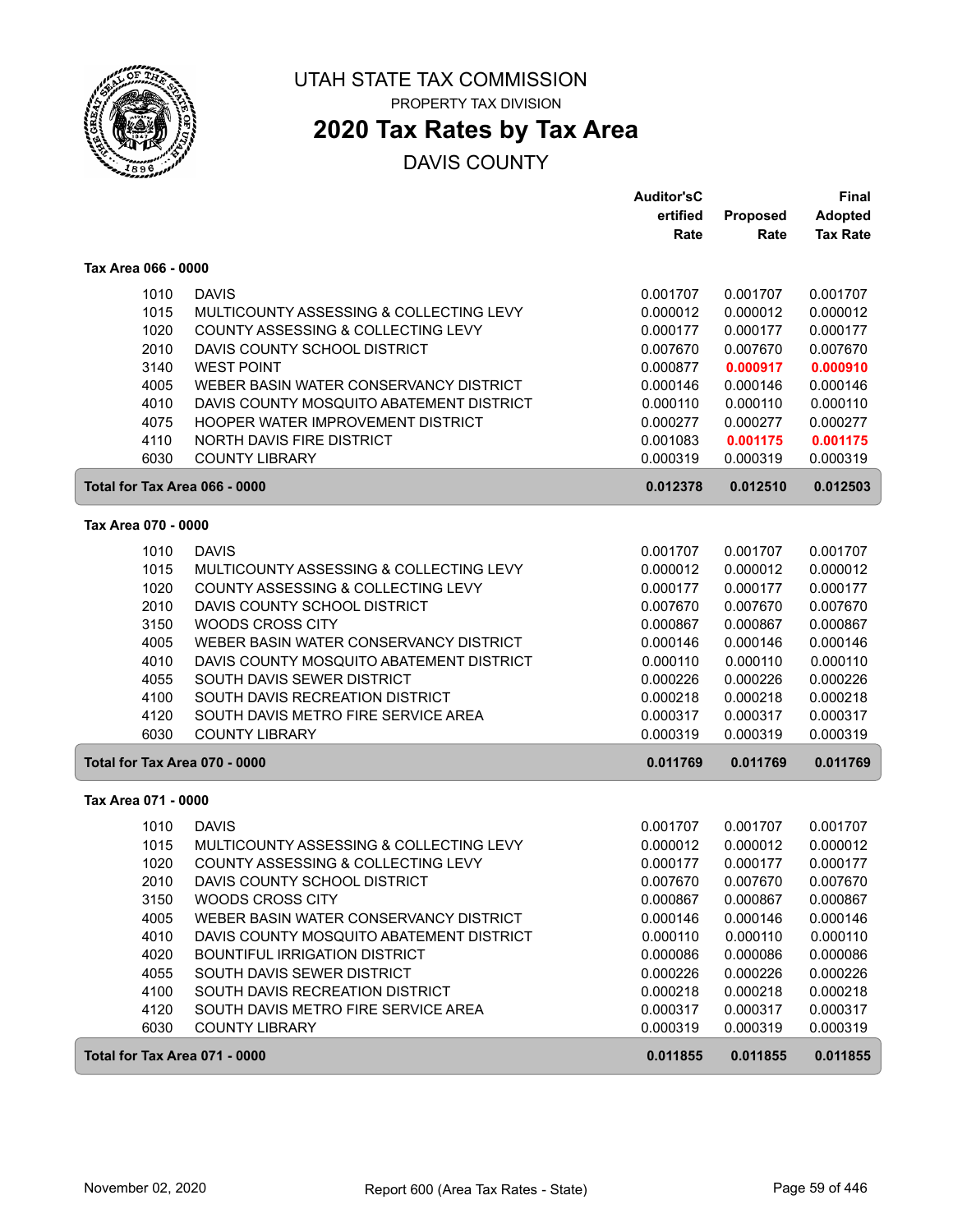

## **2020 Tax Rates by Tax Area**

|                               |                                          | <b>Auditor'sC</b> |          | <b>Final</b>    |
|-------------------------------|------------------------------------------|-------------------|----------|-----------------|
|                               |                                          | ertified          | Proposed | <b>Adopted</b>  |
|                               |                                          | Rate              | Rate     | <b>Tax Rate</b> |
| Tax Area 072 - 0000           |                                          |                   |          |                 |
| 1010                          | <b>DAVIS</b>                             | 0.001707          | 0.001707 | 0.001707        |
| 1015                          | MULTICOUNTY ASSESSING & COLLECTING LEVY  | 0.000012          | 0.000012 | 0.000012        |
| 1020                          | COUNTY ASSESSING & COLLECTING LEVY       | 0.000177          | 0.000177 | 0.000177        |
| 2010                          | DAVIS COUNTY SCHOOL DISTRICT             | 0.007670          | 0.007670 | 0.007670        |
| 3150                          | <b>WOODS CROSS CITY</b>                  | 0.000867          | 0.000867 | 0.000867        |
| 4005                          | WEBER BASIN WATER CONSERVANCY DISTRICT   | 0.000146          | 0.000146 | 0.000146        |
| 4010                          | DAVIS COUNTY MOSQUITO ABATEMENT DISTRICT | 0.000110          | 0.000110 | 0.000110        |
| 4020                          | <b>BOUNTIFUL IRRIGATION DISTRICT</b>     | 0.000086          | 0.000086 | 0.000086        |
| 4030                          | SOUTH DAVIS WATER DISTRICT               | 0.000183          | 0.000183 | 0.000183        |
| 4055                          | SOUTH DAVIS SEWER DISTRICT               | 0.000226          | 0.000226 | 0.000226        |
| 4100                          | SOUTH DAVIS RECREATION DISTRICT          | 0.000218          | 0.000218 | 0.000218        |
| 4120                          | SOUTH DAVIS METRO FIRE SERVICE AREA      | 0.000317          | 0.000317 | 0.000317        |
| 6030                          | <b>COUNTY LIBRARY</b>                    | 0.000319          | 0.000319 | 0.000319        |
| Total for Tax Area 072 - 0000 |                                          | 0.012038          | 0.012038 | 0.012038        |
| Tax Area 073 - 0000           |                                          |                   |          |                 |
| 1010                          | <b>DAVIS</b>                             | 0.001707          | 0.001707 | 0.001707        |
| 1015                          | MULTICOUNTY ASSESSING & COLLECTING LEVY  | 0.000012          | 0.000012 | 0.000012        |
| 1020                          | COUNTY ASSESSING & COLLECTING LEVY       | 0.000177          | 0.000177 | 0.000177        |
| 2010                          | DAVIS COUNTY SCHOOL DISTRICT             | 0.007670          | 0.007670 | 0.007670        |
| 3150                          | <b>WOODS CROSS CITY</b>                  | 0.000867          | 0.000867 | 0.000867        |
| 4005                          | WEBER BASIN WATER CONSERVANCY DISTRICT   | 0.000146          | 0.000146 | 0.000146        |
| 4010                          | DAVIS COUNTY MOSQUITO ABATEMENT DISTRICT | 0.000110          | 0.000110 | 0.000110        |
| 4030                          | SOUTH DAVIS WATER DISTRICT               | 0.000183          | 0.000183 | 0.000183        |
| 4055                          | SOUTH DAVIS SEWER DISTRICT               | 0.000226          | 0.000226 | 0.000226        |
| 4100                          | SOUTH DAVIS RECREATION DISTRICT          | 0.000218          | 0.000218 | 0.000218        |
| 4120                          | SOUTH DAVIS METRO FIRE SERVICE AREA      | 0.000317          | 0.000317 | 0.000317        |
| 6030                          | <b>COUNTY LIBRARY</b>                    | 0.000319          | 0.000319 | 0.000319        |
| Total for Tax Area 073 - 0000 |                                          | 0.011952          | 0.011952 | 0.011952        |
| Tax Area 077 - 0000           |                                          |                   |          |                 |
| 1010                          | <b>DAVIS</b>                             | 0.001707          | 0.001707 | 0.001707        |
| 1015                          | MULTICOUNTY ASSESSING & COLLECTING LEVY  | 0.000012          | 0.000012 | 0.000012        |
| 1020                          | COUNTY ASSESSING & COLLECTING LEVY       | 0.000177          | 0.000177 | 0.000177        |
| 2010                          | DAVIS COUNTY SCHOOL DISTRICT             | 0.007670          | 0.007670 | 0.007670        |
| 4005                          | WEBER BASIN WATER CONSERVANCY DISTRICT   | 0.000146          | 0.000146 | 0.000146        |
| 4010                          | DAVIS COUNTY MOSQUITO ABATEMENT DISTRICT | 0.000110          | 0.000110 | 0.000110        |
| 4040                          | DAVIS COUNTY SERVICE AREA #1             | 0.000901          | 0.000901 | 0.000901        |
| 4050                          | CENTRAL DAVIS COUNTY SEWER DISTRICT      | 0.000161          | 0.000161 | 0.000161        |
| 6030                          | <b>COUNTY LIBRARY</b>                    | 0.000319          | 0.000319 | 0.000319        |
| Total for Tax Area 077 - 0000 |                                          | 0.011203          | 0.011203 | 0.011203        |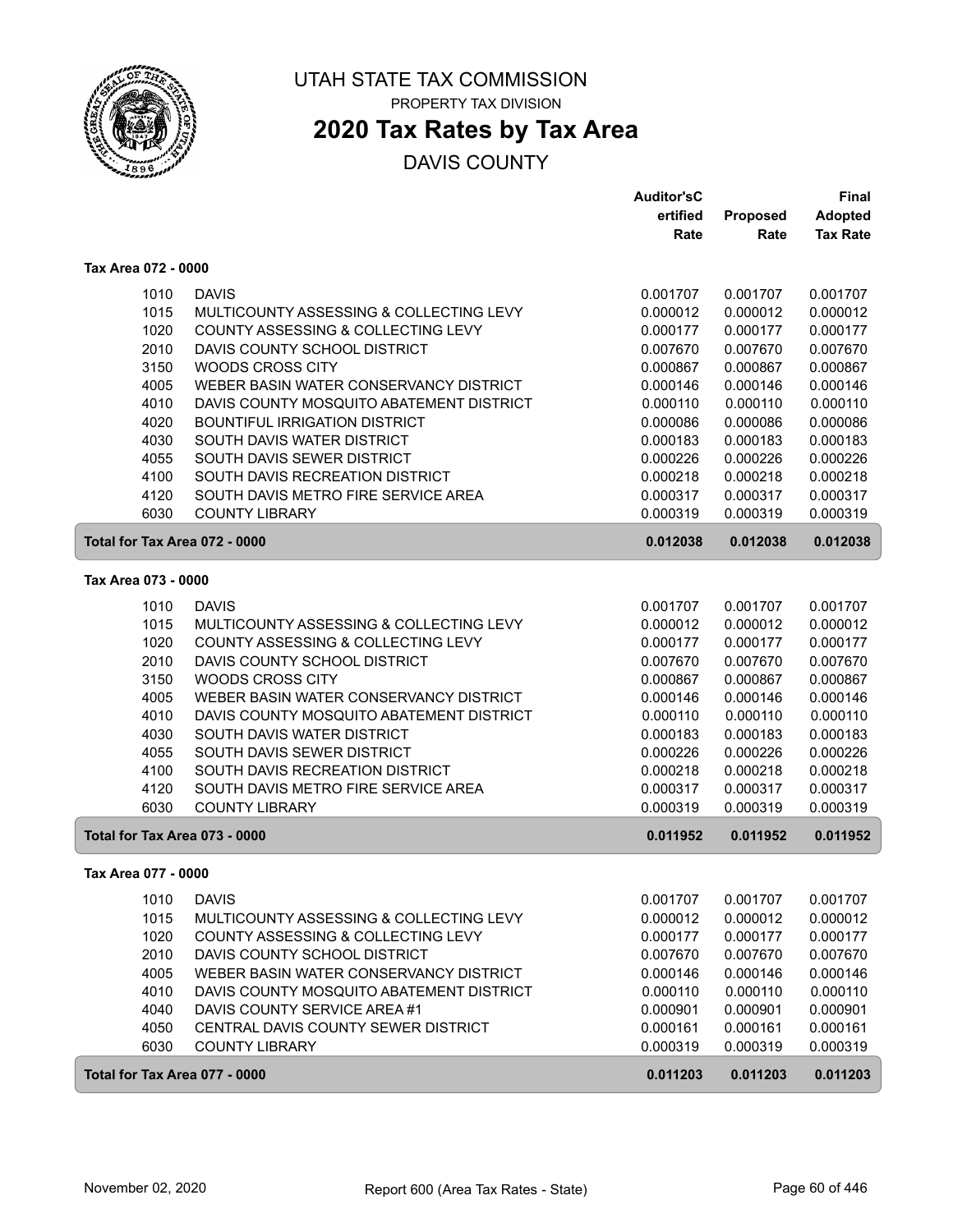

PROPERTY TAX DIVISION

# **2020 Tax Rates by Tax Area**

|                                                  | <b>Auditor'sC</b> |          | Final           |
|--------------------------------------------------|-------------------|----------|-----------------|
|                                                  | ertified          | Proposed | <b>Adopted</b>  |
|                                                  | Rate              | Rate     | <b>Tax Rate</b> |
| Tax Area 078 - 0000                              |                   |          |                 |
| 1010<br><b>DAVIS</b>                             | 0.001707          | 0.001707 | 0.001707        |
| 1015<br>MULTICOUNTY ASSESSING & COLLECTING LEVY  | 0.000012          | 0.000012 | 0.000012        |
| 1020<br>COUNTY ASSESSING & COLLECTING LEVY       | 0.000177          | 0.000177 | 0.000177        |
| 2010<br>DAVIS COUNTY SCHOOL DISTRICT             | 0.007670          | 0.007670 | 0.007670        |
| 4005<br>WEBER BASIN WATER CONSERVANCY DISTRICT   | 0.000146          | 0.000146 | 0.000146        |
| 4010<br>DAVIS COUNTY MOSQUITO ABATEMENT DISTRICT | 0.000110          | 0.000110 | 0.000110        |
| 4040<br>DAVIS COUNTY SERVICE AREA #1             | 0.000901          | 0.000901 | 0.000901        |
| 4055<br>SOUTH DAVIS SEWER DISTRICT               | 0.000226          | 0.000226 | 0.000226        |
| 4120<br>SOUTH DAVIS METRO FIRE SERVICE AREA      | 0.000317          | 0.000317 | 0.000317        |
| 6030<br><b>COUNTY LIBRARY</b>                    | 0.000319          | 0.000319 | 0.000319        |
| Total for Tax Area 078 - 0000                    | 0.011585          | 0.011585 | 0.011585        |
| Tax Area 079 - 0000                              |                   |          |                 |
| 1010<br><b>DAVIS</b>                             | 0.001707          | 0.001707 | 0.001707        |
| 1015<br>MULTICOUNTY ASSESSING & COLLECTING LEVY  | 0.000012          | 0.000012 | 0.000012        |
| 1020<br>COUNTY ASSESSING & COLLECTING LEVY       | 0.000177          | 0.000177 | 0.000177        |
| 2010<br>DAVIS COUNTY SCHOOL DISTRICT             | 0.007670          | 0.007670 | 0.007670        |
| 4005<br>WEBER BASIN WATER CONSERVANCY DISTRICT   | 0.000146          | 0.000146 | 0.000146        |
| 4010<br>DAVIS COUNTY MOSQUITO ABATEMENT DISTRICT | 0.000110          | 0.000110 | 0.000110        |
| 4055<br>SOUTH DAVIS SEWER DISTRICT               | 0.000226          | 0.000226 | 0.000226        |
| 4100<br>SOUTH DAVIS RECREATION DISTRICT          | 0.000218          | 0.000218 | 0.000218        |
| 4120<br>SOUTH DAVIS METRO FIRE SERVICE AREA      | 0.000317          | 0.000317 | 0.000317        |
| 6030<br><b>COUNTY LIBRARY</b>                    | 0.000319          | 0.000319 | 0.000319        |
| Total for Tax Area 079 - 0000                    | 0.010902          | 0.010902 | 0.010902        |
| Tax Area 080 - 0000                              |                   |          |                 |
| <b>DAVIS</b><br>1010                             | 0.001707          | 0.001707 | 0.001707        |
| 1015<br>MULTICOUNTY ASSESSING & COLLECTING LEVY  | 0.000012          | 0.000012 | 0.000012        |
| 1020<br>COUNTY ASSESSING & COLLECTING LEVY       | 0.000177          | 0.000177 | 0.000177        |
| 2010<br>DAVIS COUNTY SCHOOL DISTRICT             | 0.007670          | 0.007670 | 0.007670        |
| 4005<br>WEBER BASIN WATER CONSERVANCY DISTRICT   | 0.000146          | 0.000146 | 0.000146        |
| 4010<br>DAVIS COUNTY MOSQUITO ABATEMENT DISTRICT | 0.000110          | 0.000110 | 0.000110        |
| 4040<br>DAVIS COUNTY SERVICE AREA #1             | 0.000901          | 0.000901 | 0.000901        |
| 4075<br>HOOPER WATER IMPROVEMENT DISTRICT        | 0.000277          | 0.000277 | 0.000277        |
| 6030<br><b>COUNTY LIBRARY</b>                    | 0.000319          | 0.000319 | 0.000319        |
| Total for Tax Area 080 - 0000                    | 0.011319          | 0.011319 | 0.011319        |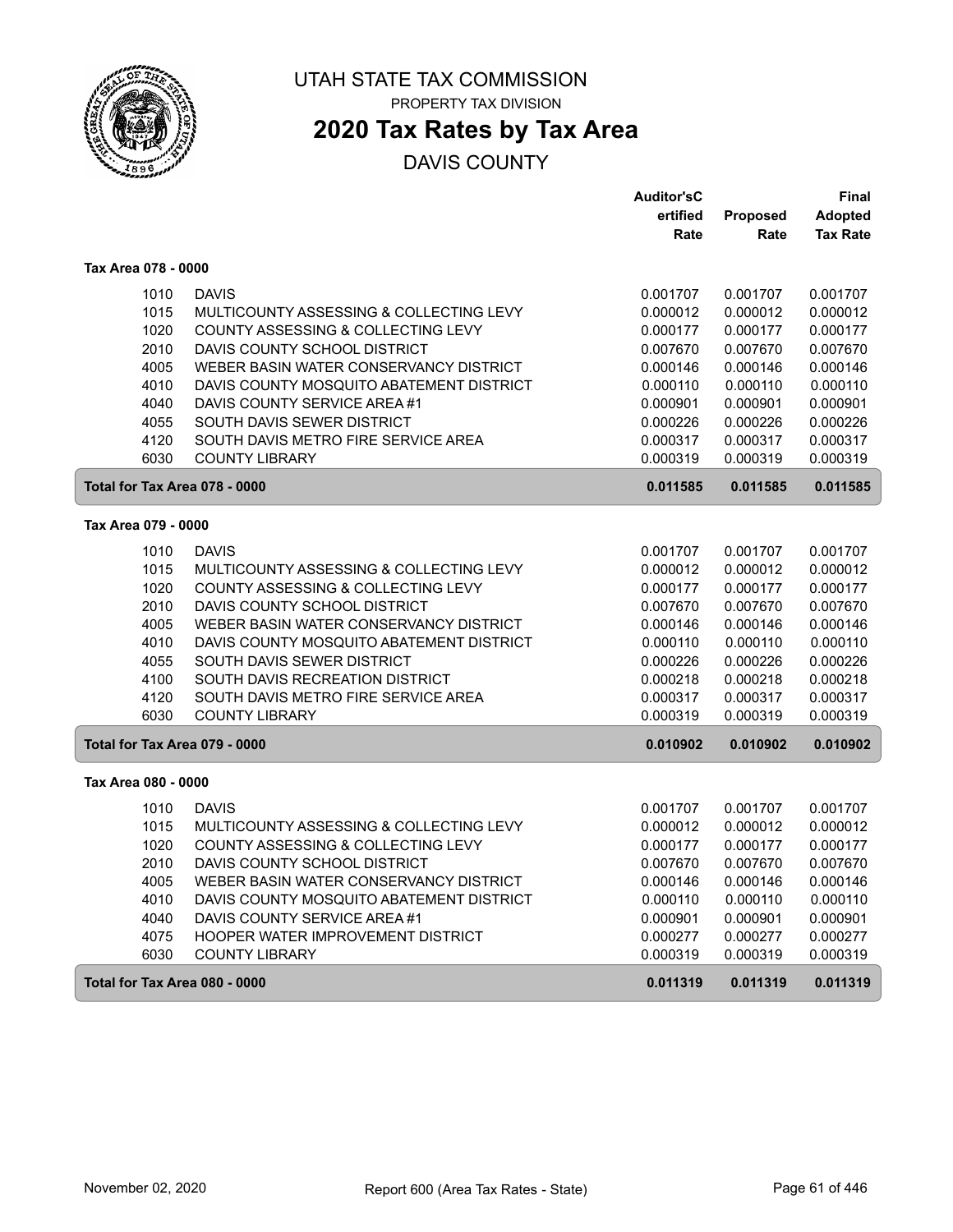

## **2020 Tax Rates by Tax Area**

|                               |                                                                     | <b>Auditor'sC</b>    |                      | Final                |
|-------------------------------|---------------------------------------------------------------------|----------------------|----------------------|----------------------|
|                               |                                                                     | ertified             | Proposed             | <b>Adopted</b>       |
|                               |                                                                     | Rate                 | Rate                 | <b>Tax Rate</b>      |
| Tax Area 081 - 0000           |                                                                     |                      |                      |                      |
| 1010                          | <b>DAVIS</b>                                                        | 0.001707             | 0.001707             | 0.001707             |
| 1015                          | MULTICOUNTY ASSESSING & COLLECTING LEVY                             | 0.000012             | 0.000012             | 0.000012             |
| 1020                          | COUNTY ASSESSING & COLLECTING LEVY                                  | 0.000177             | 0.000177             | 0.000177             |
| 2010                          | DAVIS COUNTY SCHOOL DISTRICT                                        | 0.007670             | 0.007670             | 0.007670             |
| 4005                          | WEBER BASIN WATER CONSERVANCY DISTRICT                              | 0.000146             | 0.000146             | 0.000146             |
| 4010                          | DAVIS COUNTY MOSQUITO ABATEMENT DISTRICT                            | 0.000110             | 0.000110             | 0.000110             |
| 4015                          | NORTH DAVIS SEWER DISTRICT                                          | 0.000769             | 0.000769             | 0.000769             |
| 4040                          | DAVIS COUNTY SERVICE AREA #1                                        | 0.000901             | 0.000901             | 0.000901             |
| 6030                          | <b>COUNTY LIBRARY</b>                                               | 0.000319             | 0.000319             | 0.000319             |
| Total for Tax Area 081 - 0000 |                                                                     | 0.011811             | 0.011811             | 0.011811             |
| Tax Area 082 - 0000           |                                                                     |                      |                      |                      |
| 1010                          | <b>DAVIS</b>                                                        | 0.001707             | 0.001707             | 0.001707             |
| 1015                          | MULTICOUNTY ASSESSING & COLLECTING LEVY                             | 0.000012             | 0.000012             | 0.000012             |
| 1020                          | COUNTY ASSESSING & COLLECTING LEVY                                  | 0.000177             | 0.000177             | 0.000177             |
| 2010                          | DAVIS COUNTY SCHOOL DISTRICT                                        | 0.007670             | 0.007670             | 0.007670             |
| 4005                          | WEBER BASIN WATER CONSERVANCY DISTRICT                              | 0.000146             | 0.000146             | 0.000146             |
| 4010                          | DAVIS COUNTY MOSQUITO ABATEMENT DISTRICT                            | 0.000110             | 0.000110             | 0.000110             |
| 4015                          | NORTH DAVIS SEWER DISTRICT                                          | 0.000769             | 0.000769             | 0.000769             |
| 4040                          | DAVIS COUNTY SERVICE AREA #1                                        | 0.000901             | 0.000901             | 0.000901             |
| 6030                          | <b>COUNTY LIBRARY</b>                                               | 0.000319             | 0.000319             | 0.000319             |
| Total for Tax Area 082 - 0000 |                                                                     | 0.011811             | 0.011811             | 0.011811             |
| Tax Area 083 - 0000           |                                                                     |                      |                      |                      |
|                               |                                                                     |                      |                      |                      |
| 1010                          | <b>DAVIS</b>                                                        | 0.001707             | 0.001707             | 0.001707             |
| 1015                          | MULTICOUNTY ASSESSING & COLLECTING LEVY                             | 0.000012             | 0.000012             | 0.000012             |
| 1020                          | COUNTY ASSESSING & COLLECTING LEVY                                  | 0.000177             | 0.000177             | 0.000177             |
| 2010                          | DAVIS COUNTY SCHOOL DISTRICT                                        | 0.007670             | 0.007670             | 0.007670             |
| 4005                          | WEBER BASIN WATER CONSERVANCY DISTRICT                              | 0.000146             | 0.000146             | 0.000146             |
| 4010                          | DAVIS COUNTY MOSQUITO ABATEMENT DISTRICT                            | 0.000110             | 0.000110             | 0.000110             |
| 4040                          | DAVIS COUNTY SERVICE AREA #1<br>CENTRAL DAVIS COUNTY SEWER DISTRICT | 0.000901             | 0.000901             | 0.000901             |
| 4050<br>4120                  | SOUTH DAVIS METRO FIRE SERVICE AREA                                 | 0.000161             | 0.000161             | 0.000161<br>0.000317 |
| 6030                          | <b>COUNTY LIBRARY</b>                                               | 0.000317<br>0.000319 | 0.000317<br>0.000319 | 0.000319             |
|                               |                                                                     |                      |                      |                      |
| Total for Tax Area 083 - 0000 |                                                                     | 0.011520             | 0.011520             | 0.011520             |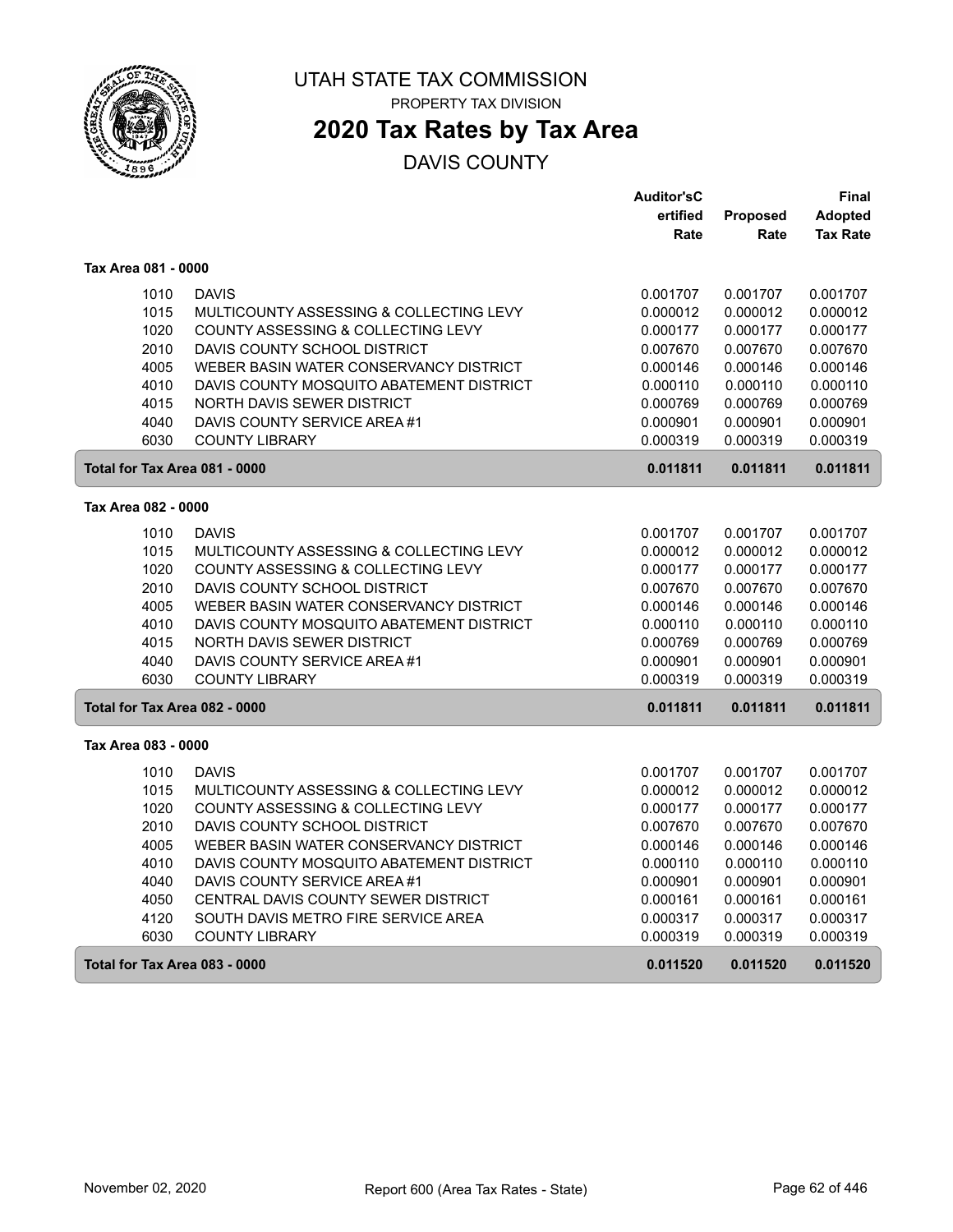

# **2020 Tax Rates by Tax Area**

|                               |                                          | <b>Auditor'sC</b> |          | <b>Final</b>    |
|-------------------------------|------------------------------------------|-------------------|----------|-----------------|
|                               |                                          | ertified          | Proposed | <b>Adopted</b>  |
|                               |                                          | Rate              | Rate     | <b>Tax Rate</b> |
| Tax Area 084 - 0000           |                                          |                   |          |                 |
| 1010                          | <b>DAVIS</b>                             | 0.001707          | 0.001707 | 0.001707        |
| 1015                          | MULTICOUNTY ASSESSING & COLLECTING LEVY  | 0.000012          | 0.000012 | 0.000012        |
| 1020                          | COUNTY ASSESSING & COLLECTING LEVY       | 0.000177          | 0.000177 | 0.000177        |
| 2010                          | DAVIS COUNTY SCHOOL DISTRICT             | 0.007670          | 0.007670 | 0.007670        |
| 4005                          | WEBER BASIN WATER CONSERVANCY DISTRICT   | 0.000146          | 0.000146 | 0.000146        |
| 4010                          | DAVIS COUNTY MOSQUITO ABATEMENT DISTRICT | 0.000110          | 0.000110 | 0.000110        |
| 4040                          | DAVIS COUNTY SERVICE AREA #1             | 0.000901          | 0.000901 | 0.000901        |
| 4055                          | SOUTH DAVIS SEWER DISTRICT               | 0.000226          | 0.000226 | 0.000226        |
| 4100                          | SOUTH DAVIS RECREATION DISTRICT          | 0.000218          | 0.000218 | 0.000218        |
| 4120                          | SOUTH DAVIS METRO FIRE SERVICE AREA      | 0.000317          | 0.000317 | 0.000317        |
| 6030                          | <b>COUNTY LIBRARY</b>                    | 0.000319          | 0.000319 | 0.000319        |
| Total for Tax Area 084 - 0000 |                                          | 0.011803          | 0.011803 | 0.011803        |
| Tax Area 085 - 0000           |                                          |                   |          |                 |
| 1010                          | <b>DAVIS</b>                             | 0.001707          | 0.001707 | 0.001707        |
| 1015                          | MULTICOUNTY ASSESSING & COLLECTING LEVY  | 0.000012          | 0.000012 | 0.000012        |
| 1020                          | COUNTY ASSESSING & COLLECTING LEVY       | 0.000177          | 0.000177 | 0.000177        |
| 2010                          | DAVIS COUNTY SCHOOL DISTRICT             | 0.007670          | 0.007670 | 0.007670        |
| 4005                          | WEBER BASIN WATER CONSERVANCY DISTRICT   | 0.000146          | 0.000146 | 0.000146        |
| 4010                          | DAVIS COUNTY MOSQUITO ABATEMENT DISTRICT | 0.000110          | 0.000110 | 0.000110        |
| 4020                          | <b>BOUNTIFUL IRRIGATION DISTRICT</b>     | 0.000086          | 0.000086 | 0.000086        |
| 4040                          | DAVIS COUNTY SERVICE AREA #1             | 0.000901          | 0.000901 | 0.000901        |
| 4055                          | SOUTH DAVIS SEWER DISTRICT               | 0.000226          | 0.000226 | 0.000226        |
| 6030                          | <b>COUNTY LIBRARY</b>                    | 0.000319          | 0.000319 | 0.000319        |
| Total for Tax Area 085 - 0000 |                                          | 0.011354          | 0.011354 | 0.011354        |
| Tax Area 086 - 0000           |                                          |                   |          |                 |
| 1010                          | <b>DAVIS</b>                             | 0.001707          | 0.001707 | 0.001707        |
| 1015                          | MULTICOUNTY ASSESSING & COLLECTING LEVY  | 0.000012          | 0.000012 | 0.000012        |
| 1020                          | COUNTY ASSESSING & COLLECTING LEVY       | 0.000177          | 0.000177 | 0.000177        |
| 2010                          | DAVIS COUNTY SCHOOL DISTRICT             | 0.007670          | 0.007670 | 0.007670        |
| 4005                          | WEBER BASIN WATER CONSERVANCY DISTRICT   | 0.000146          | 0.000146 | 0.000146        |
| 4010                          | DAVIS COUNTY MOSQUITO ABATEMENT DISTRICT | 0.000110          | 0.000110 | 0.000110        |
| 4040                          | DAVIS COUNTY SERVICE AREA#1              | 0.000901          | 0.000901 | 0.000901        |
| 4055                          | SOUTH DAVIS SEWER DISTRICT               | 0.000226          | 0.000226 | 0.000226        |
| 4100                          | SOUTH DAVIS RECREATION DISTRICT          | 0.000218          | 0.000218 | 0.000218        |
| 6030                          | <b>COUNTY LIBRARY</b>                    | 0.000319          | 0.000319 | 0.000319        |
| Total for Tax Area 086 - 0000 |                                          | 0.011486          | 0.011486 | 0.011486        |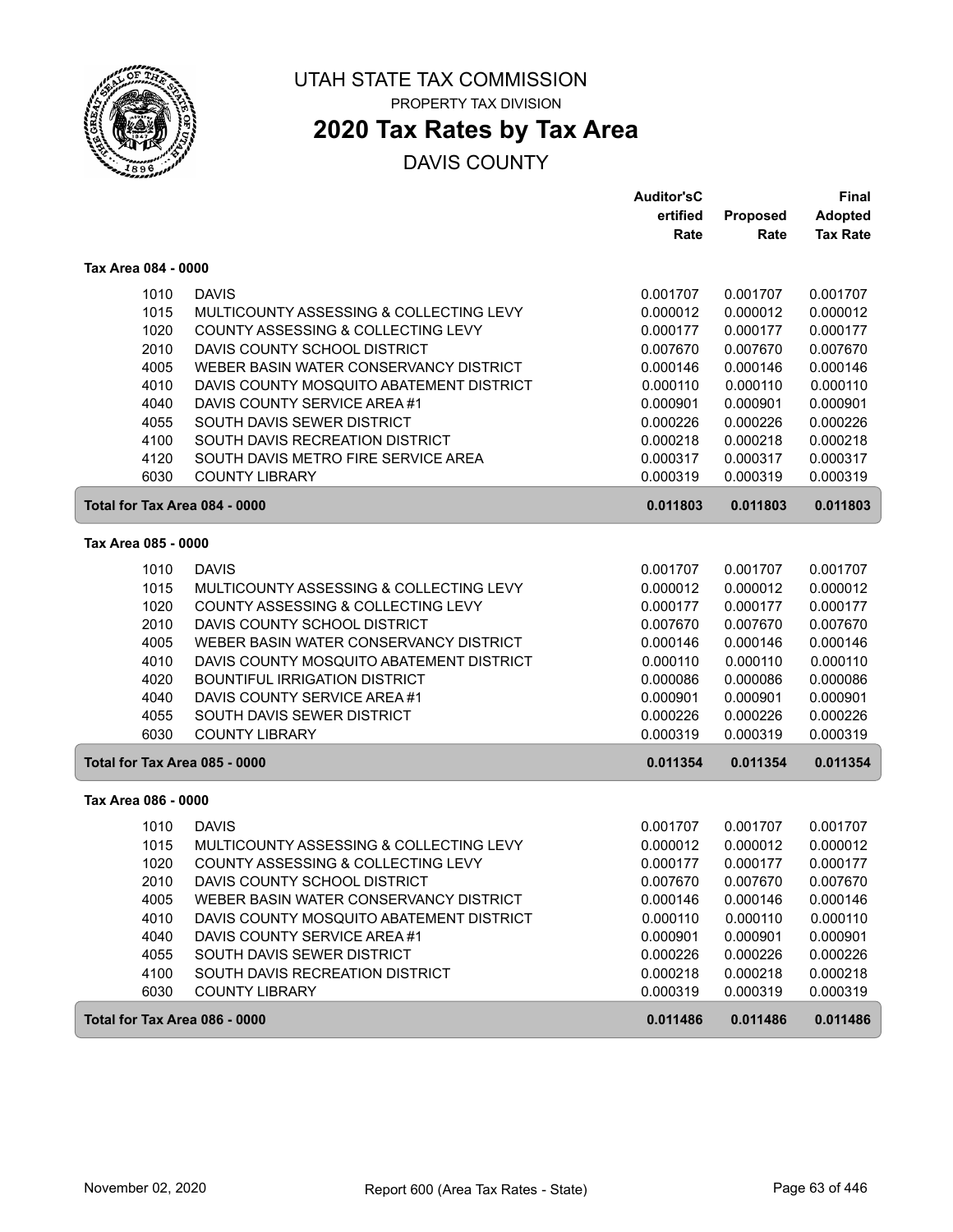

## **2020 Tax Rates by Tax Area**

|                               |                                          | <b>Auditor'sC</b> |                 | <b>Final</b>    |
|-------------------------------|------------------------------------------|-------------------|-----------------|-----------------|
|                               |                                          | ertified          | <b>Proposed</b> | <b>Adopted</b>  |
|                               |                                          | Rate              | Rate            | <b>Tax Rate</b> |
| Tax Area 087 - 0000           |                                          |                   |                 |                 |
| 1010                          | <b>DAVIS</b>                             | 0.001707          | 0.001707        | 0.001707        |
| 1015                          | MULTICOUNTY ASSESSING & COLLECTING LEVY  | 0.000012          | 0.000012        | 0.000012        |
| 1020                          | COUNTY ASSESSING & COLLECTING LEVY       | 0.000177          | 0.000177        | 0.000177        |
| 2010                          | DAVIS COUNTY SCHOOL DISTRICT             | 0.007670          | 0.007670        | 0.007670        |
| 4005                          | WEBER BASIN WATER CONSERVANCY DISTRICT   | 0.000146          | 0.000146        | 0.000146        |
| 4010                          | DAVIS COUNTY MOSQUITO ABATEMENT DISTRICT | 0.000110          | 0.000110        | 0.000110        |
| 4030                          | SOUTH DAVIS WATER DISTRICT               | 0.000183          | 0.000183        | 0.000183        |
| 4040                          | DAVIS COUNTY SERVICE AREA #1             | 0.000901          | 0.000901        | 0.000901        |
| 4055                          | SOUTH DAVIS SEWER DISTRICT               | 0.000226          | 0.000226        | 0.000226        |
| 4100                          | SOUTH DAVIS RECREATION DISTRICT          | 0.000218          | 0.000218        | 0.000218        |
| 4120                          | SOUTH DAVIS METRO FIRE SERVICE AREA      | 0.000317          | 0.000317        | 0.000317        |
| 6030                          | <b>COUNTY LIBRARY</b>                    | 0.000319          | 0.000319        | 0.000319        |
| Total for Tax Area 087 - 0000 |                                          | 0.011986          | 0.011986        | 0.011986        |
| Tax Area 088 - 0000           |                                          |                   |                 |                 |
| 1010                          | <b>DAVIS</b>                             | 0.001707          | 0.001707        | 0.001707        |
| 1015                          | MULTICOUNTY ASSESSING & COLLECTING LEVY  | 0.000012          | 0.000012        | 0.000012        |
| 1020                          | COUNTY ASSESSING & COLLECTING LEVY       | 0.000177          | 0.000177        | 0.000177        |
| 2010                          | DAVIS COUNTY SCHOOL DISTRICT             | 0.007670          | 0.007670        | 0.007670        |
| 4005                          | WEBER BASIN WATER CONSERVANCY DISTRICT   | 0.000146          | 0.000146        | 0.000146        |
| 4010                          | DAVIS COUNTY MOSQUITO ABATEMENT DISTRICT | 0.000110          | 0.000110        | 0.000110        |
| 4040                          | DAVIS COUNTY SERVICE AREA #1             | 0.000901          | 0.000901        | 0.000901        |
| 6030                          | <b>COUNTY LIBRARY</b>                    | 0.000319          | 0.000319        | 0.000319        |
| Total for Tax Area 088 - 0000 |                                          | 0.011042          | 0.011042        | 0.011042        |
| Tax Area 089 - 0000           |                                          |                   |                 |                 |
| 1010                          | <b>DAVIS</b>                             | 0.001707          | 0.001707        | 0.001707        |
| 1015                          | MULTICOUNTY ASSESSING & COLLECTING LEVY  | 0.000012          | 0.000012        | 0.000012        |
| 1020                          | COUNTY ASSESSING & COLLECTING LEVY       | 0.000177          | 0.000177        | 0.000177        |
| 2010                          | DAVIS COUNTY SCHOOL DISTRICT             | 0.007670          | 0.007670        | 0.007670        |
| 4005                          | WEBER BASIN WATER CONSERVANCY DISTRICT   | 0.000146          | 0.000146        | 0.000146        |
| 4010                          | DAVIS COUNTY MOSQUITO ABATEMENT DISTRICT | 0.000110          | 0.000110        | 0.000110        |
| 4040                          | DAVIS COUNTY SERVICE AREA #1             | 0.000901          | 0.000901        | 0.000901        |
| 4100                          | SOUTH DAVIS RECREATION DISTRICT          | 0.000218          | 0.000218        | 0.000218        |
| 4120                          | SOUTH DAVIS METRO FIRE SERVICE AREA      | 0.000317          | 0.000317        | 0.000317        |
| 6030                          | <b>COUNTY LIBRARY</b>                    | 0.000319          | 0.000319        | 0.000319        |
| Total for Tax Area 089 - 0000 |                                          | 0.011577          | 0.011577        | 0.011577        |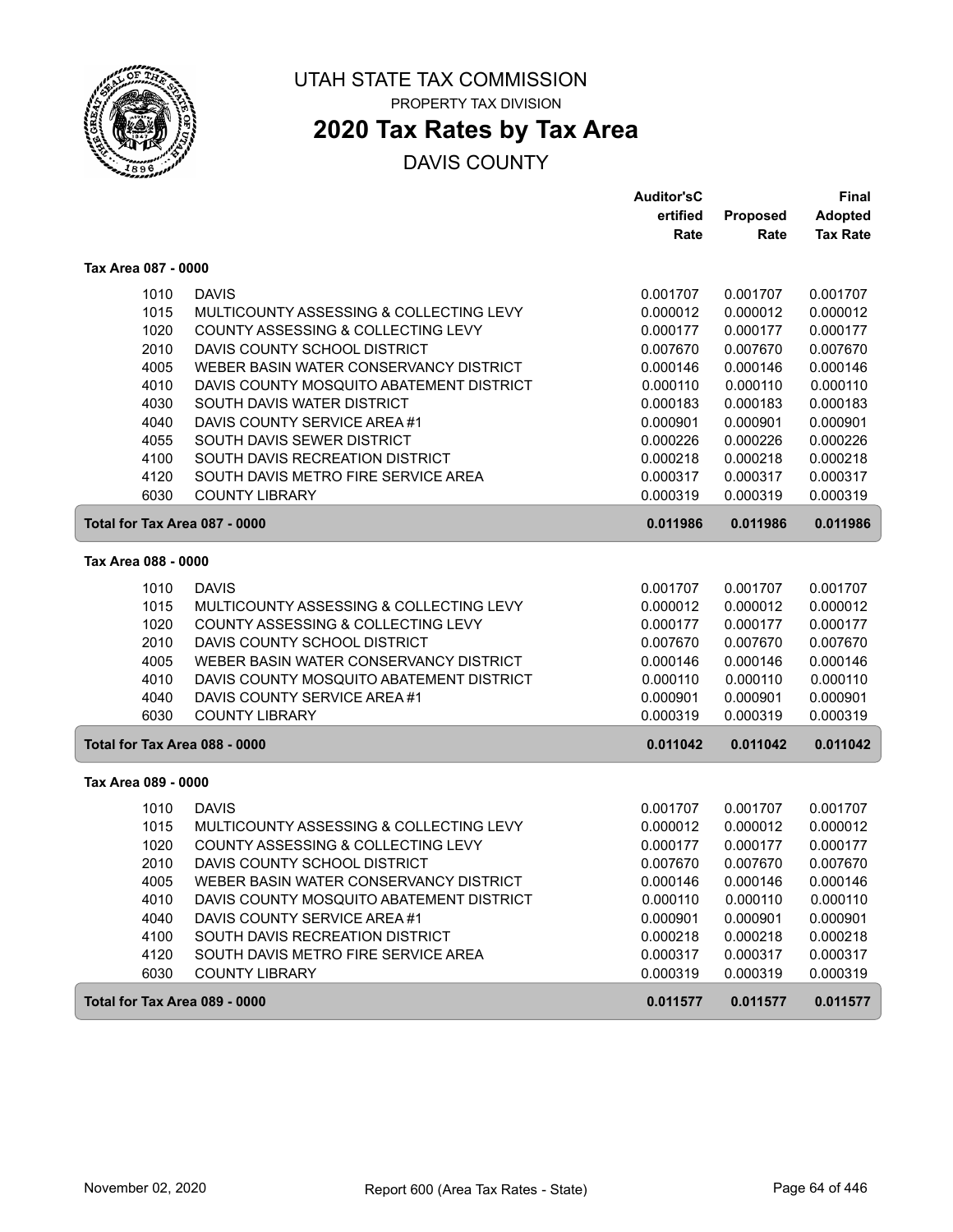

PROPERTY TAX DIVISION

# **2020 Tax Rates by Tax Area**

|                               |                                                                               | <b>Auditor'sC</b>    |                      | <b>Final</b>         |
|-------------------------------|-------------------------------------------------------------------------------|----------------------|----------------------|----------------------|
|                               |                                                                               | ertified             | Proposed             | Adopted              |
|                               |                                                                               | Rate                 | Rate                 | <b>Tax Rate</b>      |
|                               |                                                                               |                      |                      |                      |
| Tax Area 090 - 0000           |                                                                               |                      |                      |                      |
| 1010                          | <b>DAVIS</b>                                                                  | 0.001707             | 0.001707             | 0.001707             |
| 1015                          | MULTICOUNTY ASSESSING & COLLECTING LEVY                                       | 0.000012             | 0.000012             | 0.000012             |
| 1020                          | COUNTY ASSESSING & COLLECTING LEVY                                            | 0.000177             | 0.000177             | 0.000177             |
| 2010                          | DAVIS COUNTY SCHOOL DISTRICT                                                  | 0.007670             | 0.007670             | 0.007670             |
| 4005                          | WEBER BASIN WATER CONSERVANCY DISTRICT                                        | 0.000146             | 0.000146             | 0.000146             |
| 4010                          | DAVIS COUNTY MOSQUITO ABATEMENT DISTRICT                                      | 0.000110             | 0.000110             | 0.000110             |
| 4040                          | DAVIS COUNTY SERVICE AREA #1                                                  | 0.000901             | 0.000901             | 0.000901             |
| 4050                          | CENTRAL DAVIS COUNTY SEWER DISTRICT                                           | 0.000161             | 0.000161             | 0.000161             |
| 4070                          | BENCHLAND WATER DISTRICT                                                      | 0.000315             | 0.000315             | 0.000315             |
| 6030                          | <b>COUNTY LIBRARY</b>                                                         | 0.000319             | 0.000319             | 0.000319             |
| Total for Tax Area 090 - 0000 |                                                                               | 0.011518             | 0.011518             | 0.011518             |
| Tax Area 091 - 0000           |                                                                               |                      |                      |                      |
|                               | <b>DAVIS</b>                                                                  |                      |                      | 0.001707             |
| 1010                          |                                                                               | 0.001707             | 0.001707             |                      |
| 1015<br>1020                  | MULTICOUNTY ASSESSING & COLLECTING LEVY<br>COUNTY ASSESSING & COLLECTING LEVY | 0.000012             | 0.000012<br>0.000177 | 0.000012<br>0.000177 |
| 2010                          | DAVIS COUNTY SCHOOL DISTRICT                                                  | 0.000177<br>0.007670 | 0.007670             | 0.007670             |
| 6030                          | <b>COUNTY LIBRARY</b>                                                         | 0.000319             | 0.000319             | 0.000319             |
|                               |                                                                               |                      |                      |                      |
| Total for Tax Area 091 - 0000 |                                                                               | 0.009885             | 0.009885             | 0.009885             |
| Tax Area 092 - 0000           |                                                                               |                      |                      |                      |
| 1010                          | <b>DAVIS</b>                                                                  | 0.001707             | 0.001707             | 0.001707             |
| 1015                          | MULTICOUNTY ASSESSING & COLLECTING LEVY                                       | 0.000012             | 0.000012             | 0.000012             |
| 1020                          | COUNTY ASSESSING & COLLECTING LEVY                                            | 0.000177             | 0.000177             | 0.000177             |
| 2010                          | DAVIS COUNTY SCHOOL DISTRICT                                                  | 0.007670             | 0.007670             | 0.007670             |
| 4005                          | WEBER BASIN WATER CONSERVANCY DISTRICT                                        | 0.000146             | 0.000146             | 0.000146             |
| 4010                          | DAVIS COUNTY MOSQUITO ABATEMENT DISTRICT                                      | 0.000110             | 0.000110             | 0.000110             |
| 4040                          | DAVIS COUNTY SERVICE AREA #1                                                  | 0.000901             | 0.000901             | 0.000901             |
| 4073                          | CENTRAL WEBER SEWER IMPROVEMENT DISTRICT                                      | 0.000564             | 0.000564             | 0.000564             |
| 6030                          | <b>COUNTY LIBRARY</b>                                                         | 0.000319             | 0.000319             | 0.000319             |
| Total for Tax Area 092 - 0000 |                                                                               | 0.011606             | 0.011606             | 0.011606             |
| Tax Area 094 - 0000           |                                                                               |                      |                      |                      |
|                               |                                                                               |                      |                      | 0.001707             |
| 1010<br>1015                  | <b>DAVIS</b><br>MULTICOUNTY ASSESSING & COLLECTING LEVY                       | 0.001707<br>0.000012 | 0.001707<br>0.000012 | 0.000012             |
|                               |                                                                               |                      |                      |                      |
| 1020<br>2010                  | COUNTY ASSESSING & COLLECTING LEVY<br>DAVIS COUNTY SCHOOL DISTRICT            | 0.000177<br>0.007670 | 0.000177<br>0.007670 | 0.000177<br>0.007670 |
| 3020                          | <b>CENTERVILLE</b>                                                            | 0.001158             | 0.001158             | 0.001158             |
| 4005                          | WEBER BASIN WATER CONSERVANCY DISTRICT                                        | 0.000146             | 0.000146             | 0.000146             |
| 4010                          | DAVIS COUNTY MOSQUITO ABATEMENT DISTRICT                                      | 0.000110             | 0.000110             | 0.000110             |
| 4055                          | SOUTH DAVIS SEWER DISTRICT                                                    |                      | 0.000226             | 0.000226             |
| 4100                          | SOUTH DAVIS RECREATION DISTRICT                                               | 0.000226<br>0.000218 | 0.000218             | 0.000218             |
| 6030                          | <b>COUNTY LIBRARY</b>                                                         | 0.000319             | 0.000319             | 0.000319             |
|                               |                                                                               |                      |                      |                      |
| Total for Tax Area 094 - 0000 |                                                                               | 0.011743             | 0.011743             | 0.011743             |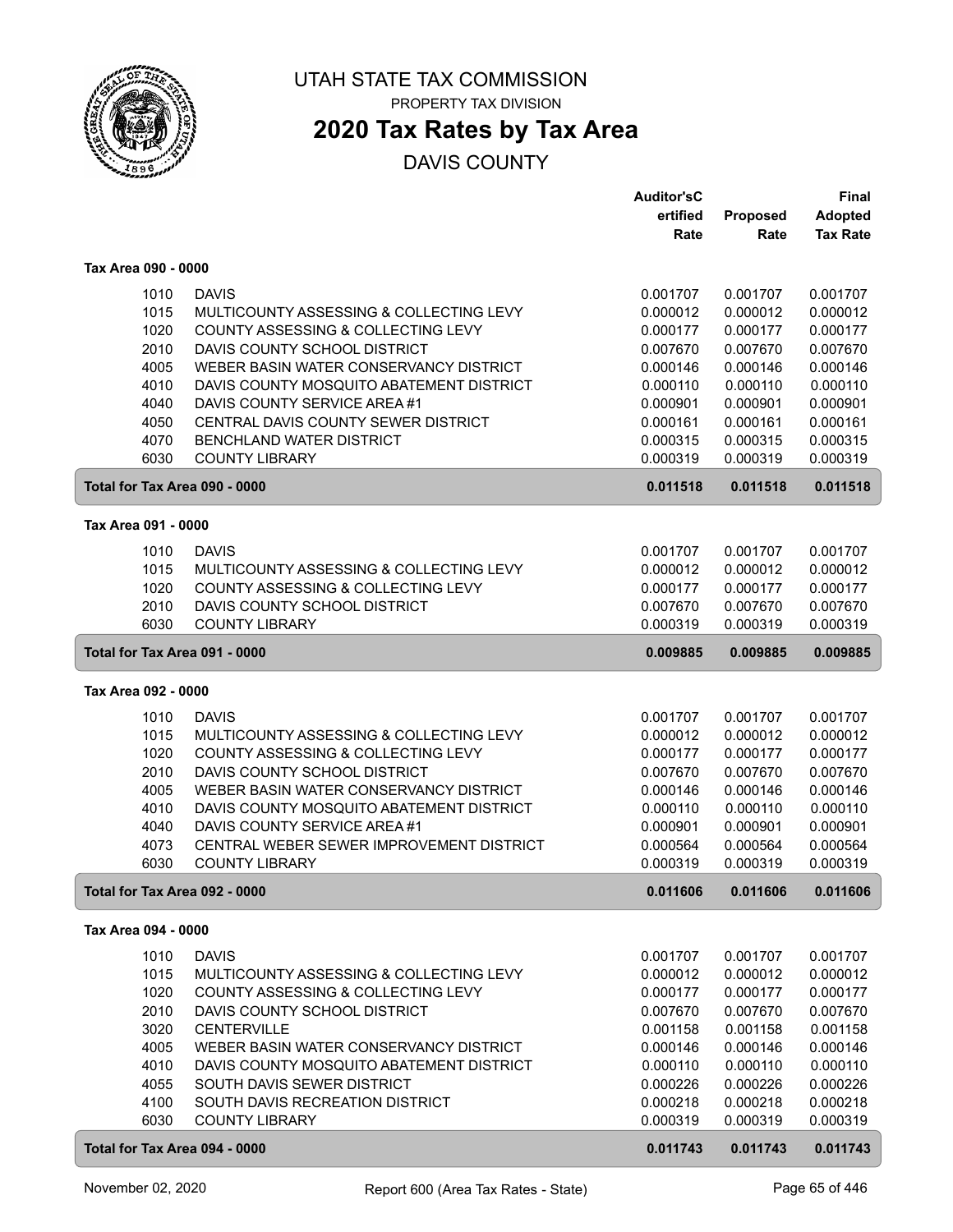

# **2020 Tax Rates by Tax Area**

|                               |                                          | <b>Auditor'sC</b> |          | Final           |
|-------------------------------|------------------------------------------|-------------------|----------|-----------------|
|                               |                                          | ertified          | Proposed | <b>Adopted</b>  |
|                               |                                          | Rate              | Rate     | <b>Tax Rate</b> |
| Tax Area 095 - 0000           |                                          |                   |          |                 |
| 1010                          | <b>DAVIS</b>                             | 0.001707          | 0.001707 | 0.001707        |
| 1015                          | MULTICOUNTY ASSESSING & COLLECTING LEVY  | 0.000012          | 0.000012 | 0.000012        |
| 1020                          | COUNTY ASSESSING & COLLECTING LEVY       | 0.000177          | 0.000177 | 0.000177        |
| 2010                          | DAVIS COUNTY SCHOOL DISTRICT             | 0.007670          | 0.007670 | 0.007670        |
| 4005                          | WEBER BASIN WATER CONSERVANCY DISTRICT   | 0.000146          | 0.000146 | 0.000146        |
| 4010                          | DAVIS COUNTY MOSQUITO ABATEMENT DISTRICT | 0.000110          | 0.000110 | 0.000110        |
| 4040                          | DAVIS COUNTY SERVICE AREA #1             | 0.000901          | 0.000901 | 0.000901        |
| 4120                          | SOUTH DAVIS METRO FIRE SERVICE AREA      | 0.000317          | 0.000317 | 0.000317        |
| 6030                          | <b>COUNTY LIBRARY</b>                    | 0.000319          | 0.000319 | 0.000319        |
| Total for Tax Area 095 - 0000 |                                          | 0.011359          | 0.011359 | 0.011359        |
| Tax Area 096 - 0000           |                                          |                   |          |                 |
| 1010                          | <b>DAVIS</b>                             | 0.001707          | 0.001707 | 0.001707        |
| 1015                          | MULTICOUNTY ASSESSING & COLLECTING LEVY  | 0.000012          | 0.000012 | 0.000012        |
| 1020                          | COUNTY ASSESSING & COLLECTING LEVY       | 0.000177          | 0.000177 | 0.000177        |
| 2010                          | DAVIS COUNTY SCHOOL DISTRICT             | 0.007670          | 0.007670 | 0.007670        |
| 4005                          | WEBER BASIN WATER CONSERVANCY DISTRICT   | 0.000146          | 0.000146 | 0.000146        |
| 4010                          | DAVIS COUNTY MOSQUITO ABATEMENT DISTRICT | 0.000110          | 0.000110 | 0.000110        |
| 4020                          | <b>BOUNTIFUL IRRIGATION DISTRICT</b>     | 0.000086          | 0.000086 | 0.000086        |
| 4040                          | DAVIS COUNTY SERVICE AREA #1             | 0.000901          | 0.000901 | 0.000901        |
| 4055                          | SOUTH DAVIS SEWER DISTRICT               | 0.000226          | 0.000226 | 0.000226        |
| 4120                          | SOUTH DAVIS METRO FIRE SERVICE AREA      | 0.000317          | 0.000317 | 0.000317        |
| 6030                          | <b>COUNTY LIBRARY</b>                    | 0.000319          | 0.000319 | 0.000319        |
| Total for Tax Area 096 - 0000 |                                          | 0.011671          | 0.011671 | 0.011671        |
| Tax Area 098 - 0000           |                                          |                   |          |                 |
| 1010                          | <b>DAVIS</b>                             | 0.001707          | 0.001707 | 0.001707        |
| 1015                          | MULTICOUNTY ASSESSING & COLLECTING LEVY  | 0.000012          | 0.000012 | 0.000012        |
| 1020                          | COUNTY ASSESSING & COLLECTING LEVY       | 0.000177          | 0.000177 | 0.000177        |
| 2010                          | DAVIS COUNTY SCHOOL DISTRICT             | 0.007670          | 0.007670 | 0.007670        |
| 4005                          | WEBER BASIN WATER CONSERVANCY DISTRICT   | 0.000146          | 0.000146 | 0.000146        |
| 4010                          | DAVIS COUNTY MOSQUITO ABATEMENT DISTRICT | 0.000110          | 0.000110 | 0.000110        |
| 4040                          | DAVIS COUNTY SERVICE AREA #1             | 0.000901          | 0.000901 | 0.000901        |
| 4100                          | SOUTH DAVIS RECREATION DISTRICT          | 0.000218          | 0.000218 | 0.000218        |
| 6030                          | <b>COUNTY LIBRARY</b>                    | 0.000319          | 0.000319 | 0.000319        |
| Total for Tax Area 098 - 0000 |                                          | 0.011260          | 0.011260 | 0.011260        |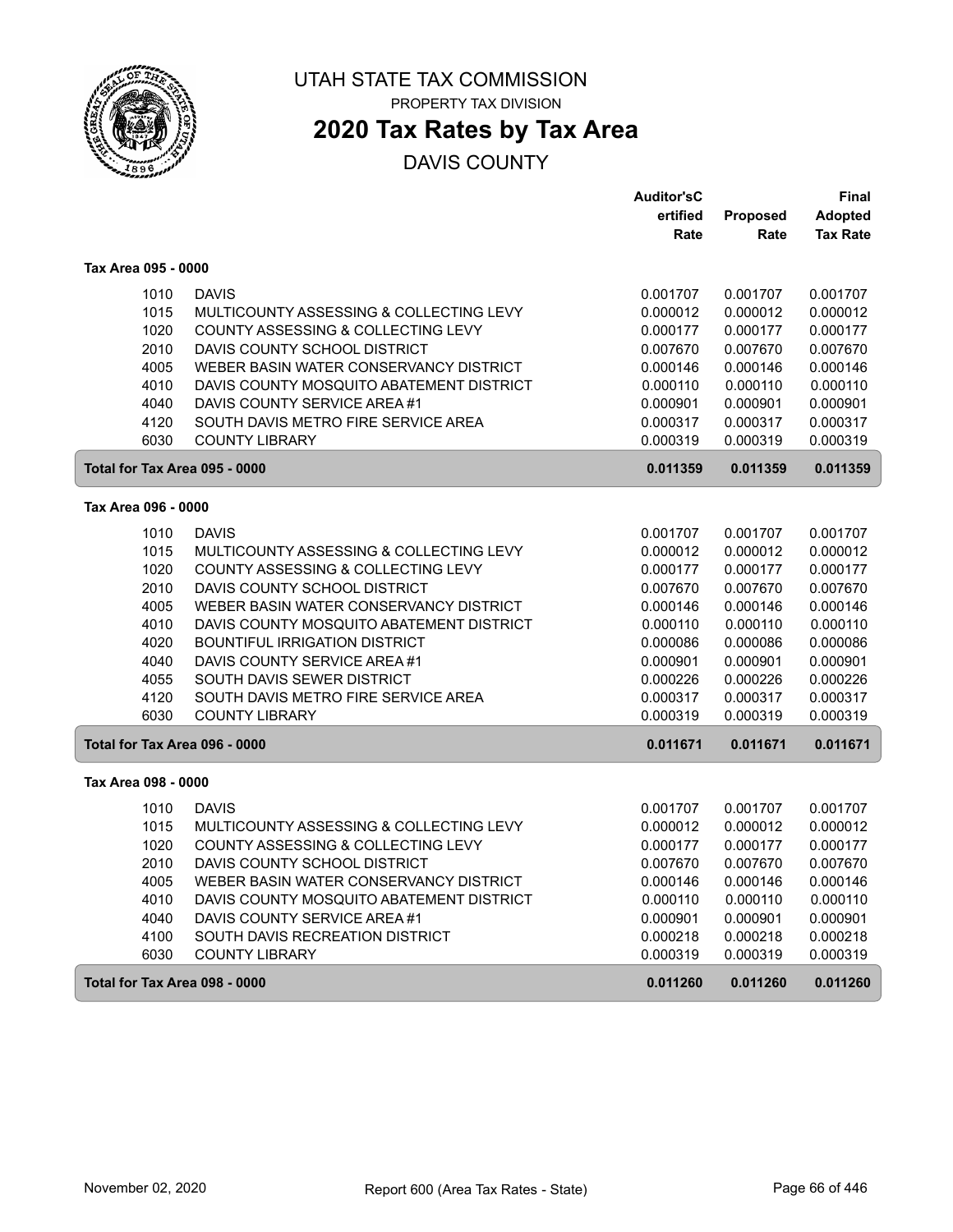

## **2020 Tax Rates by Tax Area**

|                                       |                                          | <b>Auditor'sC</b> |                 | Final           |
|---------------------------------------|------------------------------------------|-------------------|-----------------|-----------------|
|                                       |                                          | ertified          | <b>Proposed</b> | <b>Adopted</b>  |
|                                       |                                          | Rate              | Rate            | <b>Tax Rate</b> |
| Tax Area 099 - 0000                   |                                          |                   |                 |                 |
| 1010                                  | <b>DAVIS</b>                             | 0.001707          | 0.001707        | 0.001707        |
| 1015                                  | MULTICOUNTY ASSESSING & COLLECTING LEVY  | 0.000012          | 0.000012        | 0.000012        |
| 1020                                  | COUNTY ASSESSING & COLLECTING LEVY       | 0.000177          | 0.000177        | 0.000177        |
| 2010                                  | DAVIS COUNTY SCHOOL DISTRICT             | 0.007670          | 0.007670        | 0.007670        |
| 4005                                  | WEBER BASIN WATER CONSERVANCY DISTRICT   | 0.000146          | 0.000146        | 0.000146        |
| 4010                                  | DAVIS COUNTY MOSQUITO ABATEMENT DISTRICT | 0.000110          | 0.000110        | 0.000110        |
| 4040                                  | DAVIS COUNTY SERVICE AREA #1             | 0.000901          | 0.000901        | 0.000901        |
| 4055                                  | SOUTH DAVIS SEWER DISTRICT               | 0.000226          | 0.000226        | 0.000226        |
| 6030                                  | <b>COUNTY LIBRARY</b>                    | 0.000319          | 0.000319        | 0.000319        |
| Total for Tax Area 099 - 0000         |                                          | 0.011268          | 0.011268        | 0.011268        |
| Tax Area 100 - 0000                   |                                          |                   |                 |                 |
| 1010                                  | <b>DAVIS</b>                             | 0.001707          | 0.001707        | 0.001707        |
| 1015                                  | MULTICOUNTY ASSESSING & COLLECTING LEVY  | 0.000012          | 0.000012        | 0.000012        |
| 1020                                  | COUNTY ASSESSING & COLLECTING LEVY       | 0.000177          | 0.000177        | 0.000177        |
| 2010                                  | DAVIS COUNTY SCHOOL DISTRICT             | 0.007670          | 0.007670        | 0.007670        |
| 4005                                  | WEBER BASIN WATER CONSERVANCY DISTRICT   | 0.000146          | 0.000146        | 0.000146        |
| 4010                                  | DAVIS COUNTY MOSQUITO ABATEMENT DISTRICT | 0.000110          | 0.000110        | 0.000110        |
| 4015                                  | NORTH DAVIS SEWER DISTRICT               | 0.000769          | 0.000769        | 0.000769        |
| 4040                                  | DAVIS COUNTY SERVICE AREA #1             | 0.000901          | 0.000901        | 0.000901        |
| 4110                                  | NORTH DAVIS FIRE DISTRICT                | 0.001083          | 0.001175        | 0.001175        |
| 6030                                  | <b>COUNTY LIBRARY</b>                    | 0.000319          | 0.000319        | 0.000319        |
| Total for Tax Area 100 - 0000         |                                          | 0.012894          | 0.012986        | 0.012986        |
| Tax Area 1013 - 0000                  |                                          |                   |                 |                 |
| 1010                                  | <b>DAVIS</b>                             | 0.001707          | 0.001707        | 0.001707        |
| 1015                                  | MULTICOUNTY ASSESSING & COLLECTING LEVY  | 0.000012          | 0.000012        | 0.000012        |
| 1020                                  | COUNTY ASSESSING & COLLECTING LEVY       | 0.000177          | 0.000177        | 0.000177        |
| 2010                                  | DAVIS COUNTY SCHOOL DISTRICT             | 0.007670          | 0.007670        | 0.007670        |
| 3030                                  | <b>CLEARFIELD</b>                        | 0.001185          | 0.001437        | 0.001437        |
| 4005                                  | WEBER BASIN WATER CONSERVANCY DISTRICT   | 0.000146          | 0.000146        | 0.000146        |
| 4010                                  | DAVIS COUNTY MOSQUITO ABATEMENT DISTRICT | 0.000110          | 0.000110        | 0.000110        |
| 4015                                  | NORTH DAVIS SEWER DISTRICT               | 0.000769          | 0.000769        | 0.000769        |
| 4110                                  | NORTH DAVIS FIRE DISTRICT                | 0.001083          | 0.001175        | 0.001175        |
| 6030                                  | <b>COUNTY LIBRARY</b>                    | 0.000319          | 0.000319        | 0.000319        |
| <b>Total for Tax Area 1013 - 0000</b> |                                          | 0.013178          | 0.013522        | 0.013522        |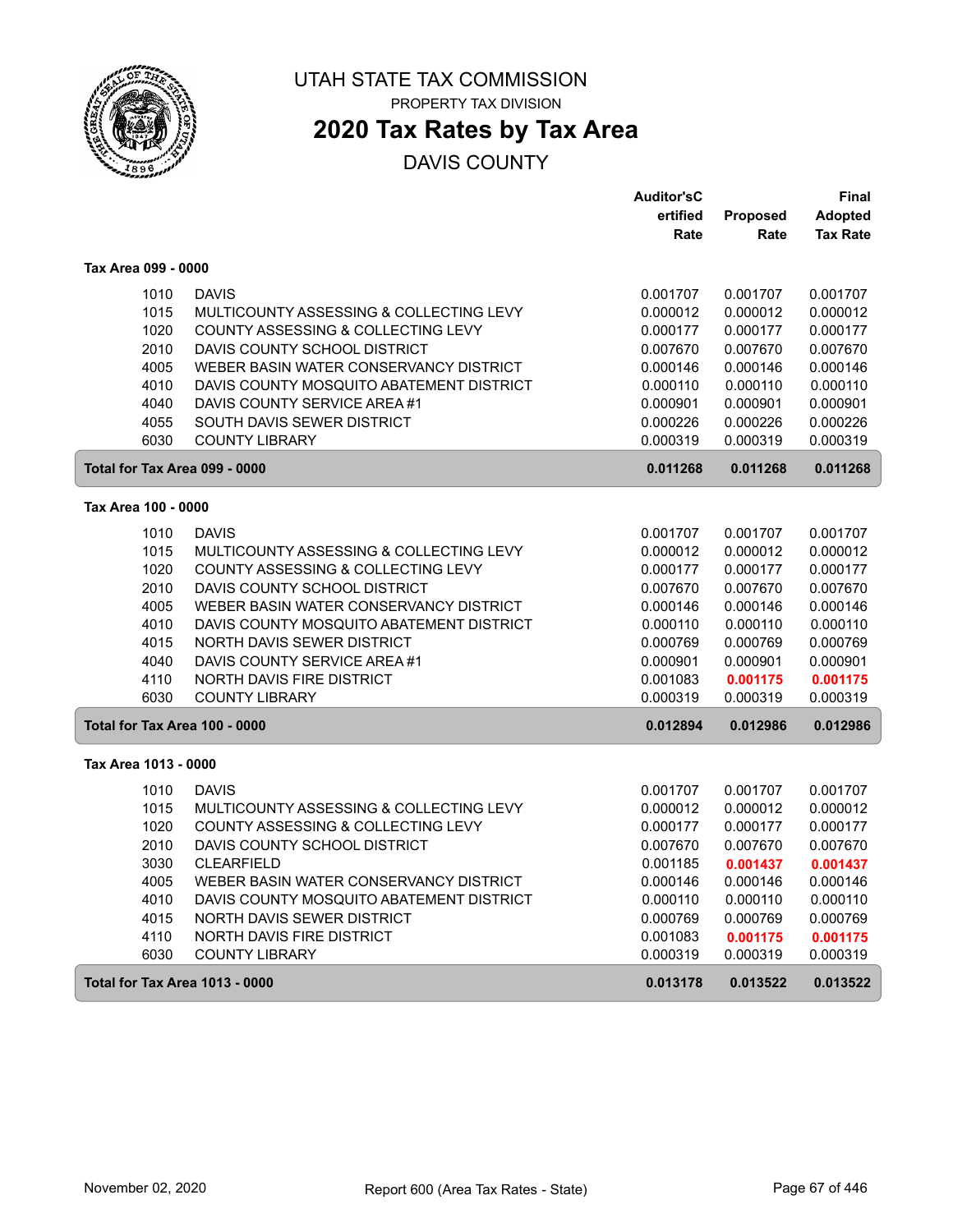

PROPERTY TAX DIVISION

# **2020 Tax Rates by Tax Area**

|                                       |                                          | <b>Auditor'sC</b> |          | <b>Final</b>    |
|---------------------------------------|------------------------------------------|-------------------|----------|-----------------|
|                                       |                                          | ertified          | Proposed | <b>Adopted</b>  |
|                                       |                                          | Rate              | Rate     | <b>Tax Rate</b> |
| Tax Area 108 - 0000                   |                                          |                   |          |                 |
| 1010                                  | <b>DAVIS</b>                             | 0.001707          | 0.001707 | 0.001707        |
| 1015                                  | MULTICOUNTY ASSESSING & COLLECTING LEVY  | 0.000012          | 0.000012 | 0.000012        |
| 1020                                  | COUNTY ASSESSING & COLLECTING LEVY       | 0.000177          | 0.000177 | 0.000177        |
| 2010                                  | DAVIS COUNTY SCHOOL DISTRICT             | 0.007670          | 0.007670 | 0.007670        |
| 3020                                  | <b>CENTERVILLE</b>                       | 0.001158          | 0.001158 | 0.001158        |
| 4005                                  | WEBER BASIN WATER CONSERVANCY DISTRICT   | 0.000146          | 0.000146 | 0.000146        |
| 4010                                  | DAVIS COUNTY MOSQUITO ABATEMENT DISTRICT | 0.000110          | 0.000110 | 0.000110        |
| 4055                                  | SOUTH DAVIS SEWER DISTRICT               | 0.000226          | 0.000226 | 0.000226        |
| 4100                                  | SOUTH DAVIS RECREATION DISTRICT          | 0.000218          | 0.000218 | 0.000218        |
| 4120                                  | SOUTH DAVIS METRO FIRE SERVICE AREA      | 0.000317          | 0.000317 | 0.000317        |
| 6030                                  | <b>COUNTY LIBRARY</b>                    | 0.000319          | 0.000319 | 0.000319        |
| Total for Tax Area 108 - 0000         |                                          | 0.012060          | 0.012060 | 0.012060        |
| Tax Area 1213 - 0000                  |                                          |                   |          |                 |
| 1010                                  | <b>DAVIS</b>                             | 0.001707          | 0.001707 | 0.001707        |
| 1015                                  | MULTICOUNTY ASSESSING & COLLECTING LEVY  | 0.000012          | 0.000012 | 0.000012        |
| 1020                                  | COUNTY ASSESSING & COLLECTING LEVY       | 0.000177          | 0.000177 | 0.000177        |
| 2010                                  | DAVIS COUNTY SCHOOL DISTRICT             | 0.007670          | 0.007670 | 0.007670        |
| 3030                                  | <b>CLEARFIELD</b>                        | 0.001185          | 0.001437 | 0.001437        |
| 4005                                  | WEBER BASIN WATER CONSERVANCY DISTRICT   | 0.000146          | 0.000146 | 0.000146        |
| 4010                                  | DAVIS COUNTY MOSQUITO ABATEMENT DISTRICT | 0.000110          | 0.000110 | 0.000110        |
| 4015                                  | NORTH DAVIS SEWER DISTRICT               | 0.000769          | 0.000769 | 0.000769        |
| 4110                                  | NORTH DAVIS FIRE DISTRICT                | 0.001083          | 0.001175 | 0.001175        |
| 6030                                  | <b>COUNTY LIBRARY</b>                    | 0.000319          | 0.000319 | 0.000319        |
| <b>Total for Tax Area 1213 - 0000</b> |                                          | 0.013178          | 0.013522 | 0.013522        |
| Tax Area 1313 - 0000                  |                                          |                   |          |                 |
| 1010                                  | <b>DAVIS</b>                             | 0.001707          | 0.001707 | 0.001707        |
| 1015                                  | MULTICOUNTY ASSESSING & COLLECTING LEVY  | 0.000012          | 0.000012 | 0.000012        |
| 1020                                  | COUNTY ASSESSING & COLLECTING LEVY       | 0.000177          | 0.000177 | 0.000177        |
| 2010                                  | DAVIS COUNTY SCHOOL DISTRICT             | 0.007670          | 0.007670 | 0.007670        |
| 3030                                  | <b>CLEARFIELD</b>                        | 0.001185          | 0.001437 | 0.001437        |
| 4005                                  | WEBER BASIN WATER CONSERVANCY DISTRICT   | 0.000146          | 0.000146 | 0.000146        |
| 4010                                  | DAVIS COUNTY MOSQUITO ABATEMENT DISTRICT | 0.000110          | 0.000110 | 0.000110        |
| 4015                                  | NORTH DAVIS SEWER DISTRICT               | 0.000769          | 0.000769 | 0.000769        |
| 4110                                  | NORTH DAVIS FIRE DISTRICT                | 0.001083          | 0.001175 | 0.001175        |
| 6030                                  | <b>COUNTY LIBRARY</b>                    | 0.000319          | 0.000319 | 0.000319        |
| <b>Total for Tax Area 1313 - 0000</b> |                                          | 0.013178          | 0.013522 | 0.013522        |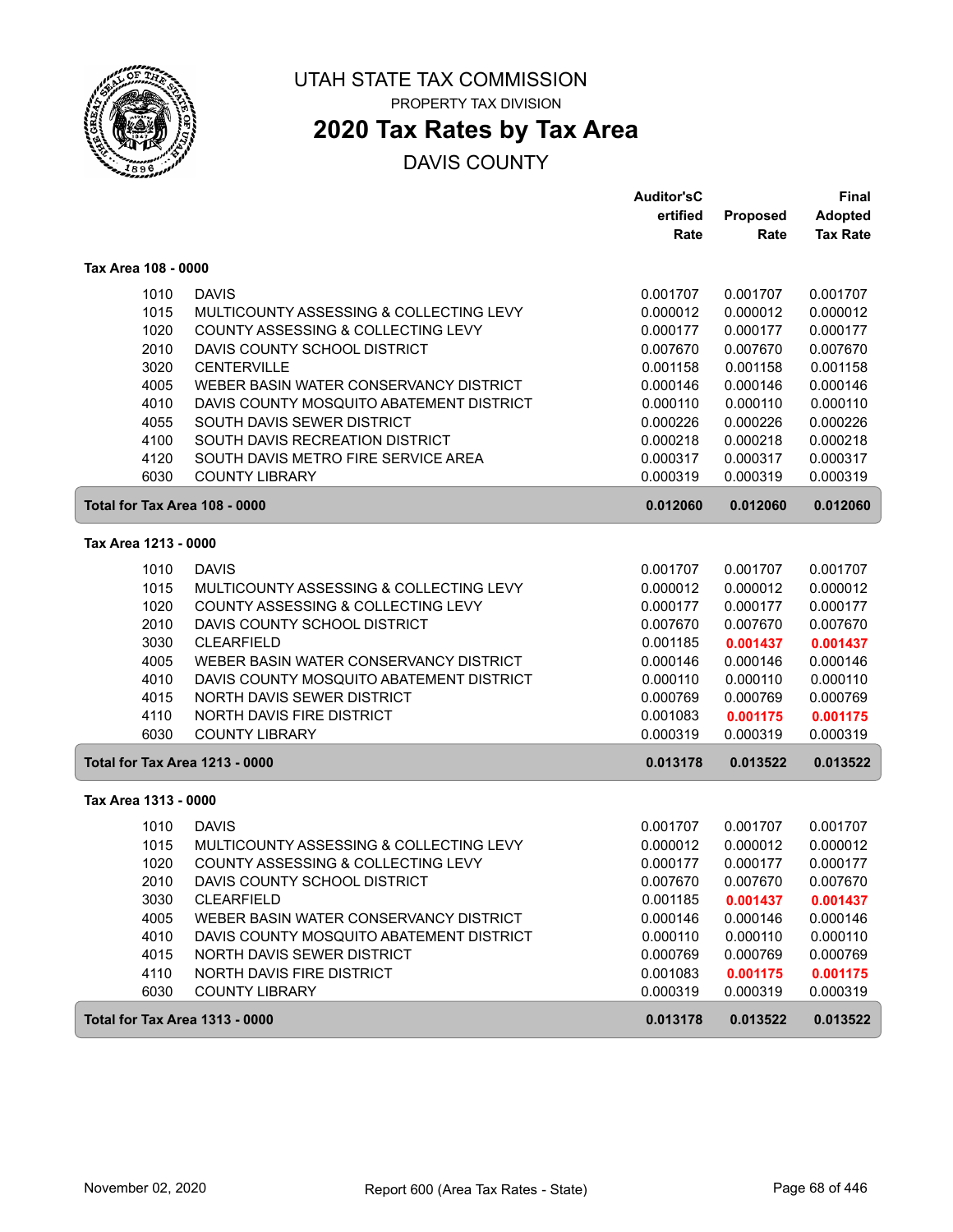

PROPERTY TAX DIVISION

## **2020 Tax Rates by Tax Area**

|                               |                                          | <b>Auditor'sC</b> |          | Final           |
|-------------------------------|------------------------------------------|-------------------|----------|-----------------|
|                               |                                          | ertified          | Proposed | <b>Adopted</b>  |
|                               |                                          | Rate              | Rate     | <b>Tax Rate</b> |
| Tax Area 134 - 0000           |                                          |                   |          |                 |
| 1010                          | <b>DAVIS</b>                             | 0.001707          | 0.001707 | 0.001707        |
| 1015                          | MULTICOUNTY ASSESSING & COLLECTING LEVY  | 0.000012          | 0.000012 | 0.000012        |
| 1020                          | COUNTY ASSESSING & COLLECTING LEVY       | 0.000177          | 0.000177 | 0.000177        |
| 2010                          | DAVIS COUNTY SCHOOL DISTRICT             | 0.007670          | 0.007670 | 0.007670        |
| 3070                          | <b>KAYSVILLE</b>                         | 0.001550          | 0.001589 | 0.001589        |
| 4005                          | WEBER BASIN WATER CONSERVANCY DISTRICT   | 0.000146          | 0.000146 | 0.000146        |
| 4010                          | DAVIS COUNTY MOSQUITO ABATEMENT DISTRICT | 0.000110          | 0.000110 | 0.000110        |
| 4050                          | CENTRAL DAVIS COUNTY SEWER DISTRICT      | 0.000161          | 0.000161 | 0.000161        |
| 6030                          | <b>COUNTY LIBRARY</b>                    | 0.000319          | 0.000319 | 0.000319        |
| Total for Tax Area 134 - 0000 |                                          | 0.011852          | 0.011891 | 0.011891        |
| Tax Area 139 - 0000           |                                          |                   |          |                 |
| 1010                          | <b>DAVIS</b>                             | 0.001707          | 0.001707 | 0.001707        |
| 1015                          | MULTICOUNTY ASSESSING & COLLECTING LEVY  | 0.000012          | 0.000012 | 0.000012        |
| 1020                          | COUNTY ASSESSING & COLLECTING LEVY       | 0.000177          | 0.000177 | 0.000177        |
| 2010                          | DAVIS COUNTY SCHOOL DISTRICT             | 0.007670          | 0.007670 | 0.007670        |
| 3080                          | <b>LAYTON</b>                            | 0.001645          | 0.001645 | 0.001645        |
| 4005                          | WEBER BASIN WATER CONSERVANCY DISTRICT   | 0.000146          | 0.000146 | 0.000146        |
| 4010                          | DAVIS COUNTY MOSQUITO ABATEMENT DISTRICT | 0.000110          | 0.000110 | 0.000110        |
| 4015                          | NORTH DAVIS SEWER DISTRICT               | 0.000769          | 0.000769 | 0.000769        |
| 6030                          | <b>COUNTY LIBRARY</b>                    | 0.000319          | 0.000319 | 0.000319        |
| Total for Tax Area 139 - 0000 |                                          | 0.012555          | 0.012555 | 0.012555        |
| Tax Area 144 - 0000           |                                          |                   |          |                 |
| 1010                          | <b>DAVIS</b>                             | 0.001707          | 0.001707 | 0.001707        |
| 1015                          | MULTICOUNTY ASSESSING & COLLECTING LEVY  | 0.000012          | 0.000012 | 0.000012        |
| 1020                          | COUNTY ASSESSING & COLLECTING LEVY       | 0.000177          | 0.000177 | 0.000177        |
| 2010                          | DAVIS COUNTY SCHOOL DISTRICT             | 0.007670          | 0.007670 | 0.007670        |
| 3090                          | CITY OF NORTH SALT LAKE                  | 0.001233          | 0.001233 | 0.001233        |
| 4005                          | WEBER BASIN WATER CONSERVANCY DISTRICT   | 0.000146          | 0.000146 | 0.000146        |
| 4010                          | DAVIS COUNTY MOSQUITO ABATEMENT DISTRICT | 0.000110          | 0.000110 | 0.000110        |
| 4055                          | SOUTH DAVIS SEWER DISTRICT               | 0.000226          | 0.000226 | 0.000226        |
| 4100                          | SOUTH DAVIS RECREATION DISTRICT          | 0.000218          | 0.000218 | 0.000218        |
| 4120                          | SOUTH DAVIS METRO FIRE SERVICE AREA      | 0.000317          | 0.000317 | 0.000317        |
| 6030                          | <b>COUNTY LIBRARY</b>                    | 0.000319          | 0.000319 | 0.000319        |
| Total for Tax Area 144 - 0000 |                                          | 0.012135          | 0.012135 | 0.012135        |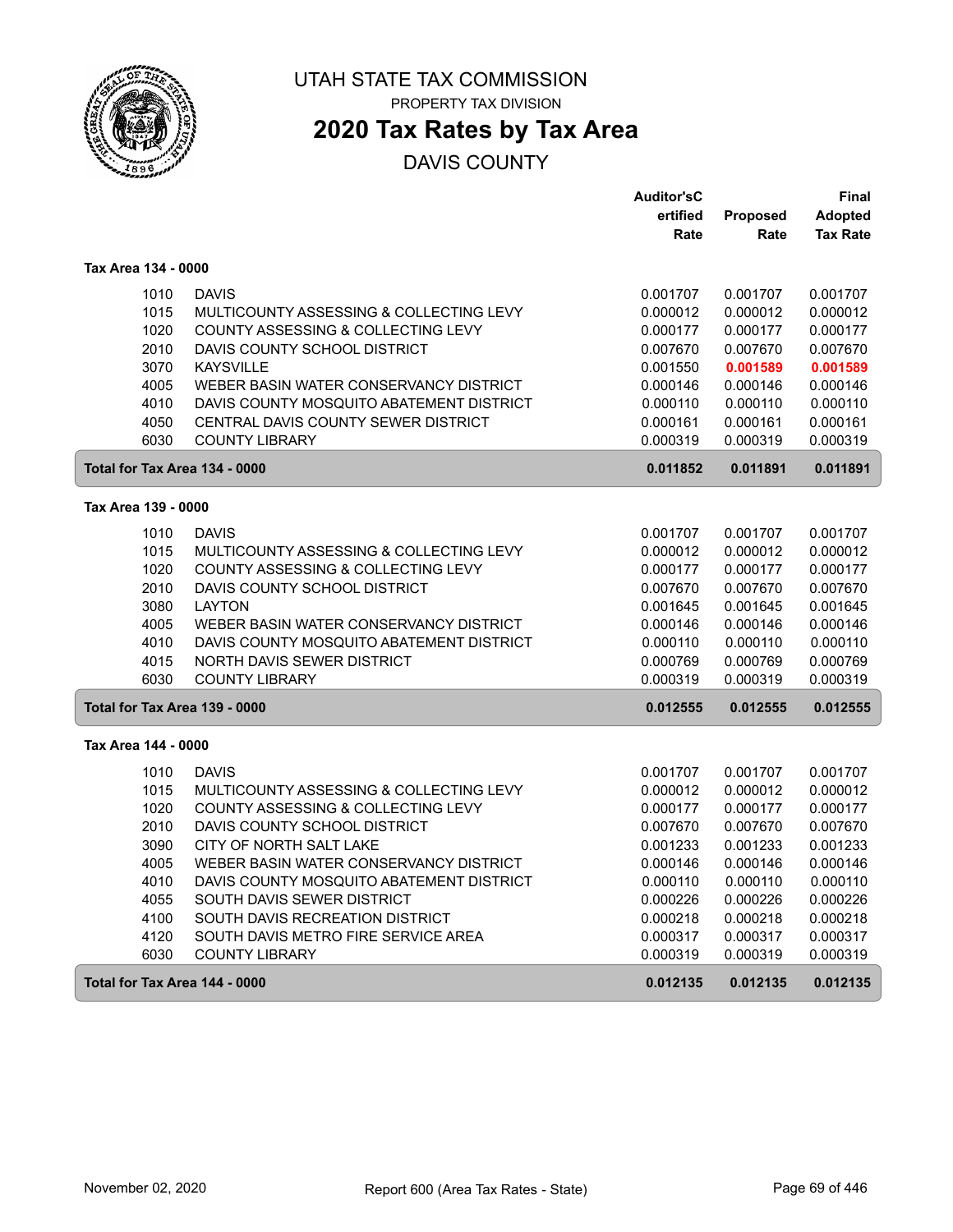

PROPERTY TAX DIVISION

## **2020 Tax Rates by Tax Area**

|                               |                                          | <b>Auditor'sC</b> |          | <b>Final</b>    |
|-------------------------------|------------------------------------------|-------------------|----------|-----------------|
|                               |                                          | ertified          | Proposed | <b>Adopted</b>  |
|                               |                                          | Rate              | Rate     | <b>Tax Rate</b> |
| Tax Area 154 - 0000           |                                          |                   |          |                 |
| 1010                          | <b>DAVIS</b>                             | 0.001707          | 0.001707 | 0.001707        |
| 1015                          | MULTICOUNTY ASSESSING & COLLECTING LEVY  | 0.000012          | 0.000012 | 0.000012        |
| 1020                          | COUNTY ASSESSING & COLLECTING LEVY       | 0.000177          | 0.000177 | 0.000177        |
| 2010                          | DAVIS COUNTY SCHOOL DISTRICT             | 0.007670          | 0.007670 | 0.007670        |
| 3120                          | <b>SYRACUSE</b>                          | 0.001467          | 0.001593 | 0.001593        |
| 4005                          | WEBER BASIN WATER CONSERVANCY DISTRICT   | 0.000146          | 0.000146 | 0.000146        |
| 4010                          | DAVIS COUNTY MOSQUITO ABATEMENT DISTRICT | 0.000110          | 0.000110 | 0.000110        |
| 4015                          | NORTH DAVIS SEWER DISTRICT               | 0.000769          | 0.000769 | 0.000769        |
| 6030                          | <b>COUNTY LIBRARY</b>                    | 0.000319          | 0.000319 | 0.000319        |
| Total for Tax Area 154 - 0000 |                                          | 0.012377          | 0.012503 | 0.012503        |
| Tax Area 157 - 0000           |                                          |                   |          |                 |
| 1010                          | <b>DAVIS</b>                             | 0.001707          | 0.001707 | 0.001707        |
| 1015                          | MULTICOUNTY ASSESSING & COLLECTING LEVY  | 0.000012          | 0.000012 | 0.000012        |
| 1020                          | COUNTY ASSESSING & COLLECTING LEVY       | 0.000177          | 0.000177 | 0.000177        |
| 2010                          | DAVIS COUNTY SCHOOL DISTRICT             | 0.007670          | 0.007670 | 0.007670        |
| 3130                          | <b>WEST BOUNTIFUL</b>                    | 0.001363          | 0.001363 | 0.001363        |
| 4005                          | WEBER BASIN WATER CONSERVANCY DISTRICT   | 0.000146          | 0.000146 | 0.000146        |
| 4010                          | DAVIS COUNTY MOSQUITO ABATEMENT DISTRICT | 0.000110          | 0.000110 | 0.000110        |
| 4055                          | SOUTH DAVIS SEWER DISTRICT               | 0.000226          | 0.000226 | 0.000226        |
| 4100                          | SOUTH DAVIS RECREATION DISTRICT          | 0.000218          | 0.000218 | 0.000218        |
| 4120                          | SOUTH DAVIS METRO FIRE SERVICE AREA      | 0.000317          | 0.000317 | 0.000317        |
| 6030                          | <b>COUNTY LIBRARY</b>                    | 0.000319          | 0.000319 | 0.000319        |
| Total for Tax Area 157 - 0000 |                                          | 0.012265          | 0.012265 | 0.012265        |
| Tax Area 163 - 0000           |                                          |                   |          |                 |
| 1010                          | <b>DAVIS</b>                             | 0.001707          | 0.001707 | 0.001707        |
| 1015                          | MULTICOUNTY ASSESSING & COLLECTING LEVY  | 0.000012          | 0.000012 | 0.000012        |
| 1020                          | COUNTY ASSESSING & COLLECTING LEVY       | 0.000177          | 0.000177 | 0.000177        |
| 2010                          | DAVIS COUNTY SCHOOL DISTRICT             | 0.007670          | 0.007670 | 0.007670        |
| 3140                          | <b>WEST POINT</b>                        | 0.000877          | 0.000917 | 0.000910        |
| 4005                          | WEBER BASIN WATER CONSERVANCY DISTRICT   | 0.000146          | 0.000146 | 0.000146        |
| 4010                          | DAVIS COUNTY MOSQUITO ABATEMENT DISTRICT | 0.000110          | 0.000110 | 0.000110        |
| 4015                          | NORTH DAVIS SEWER DISTRICT               | 0.000769          | 0.000769 | 0.000769        |
| 4110                          | NORTH DAVIS FIRE DISTRICT                | 0.001083          | 0.001175 | 0.001175        |
| 6030                          | <b>COUNTY LIBRARY</b>                    | 0.000319          | 0.000319 | 0.000319        |
| Total for Tax Area 163 - 0000 |                                          | 0.012870          | 0.013002 | 0.012995        |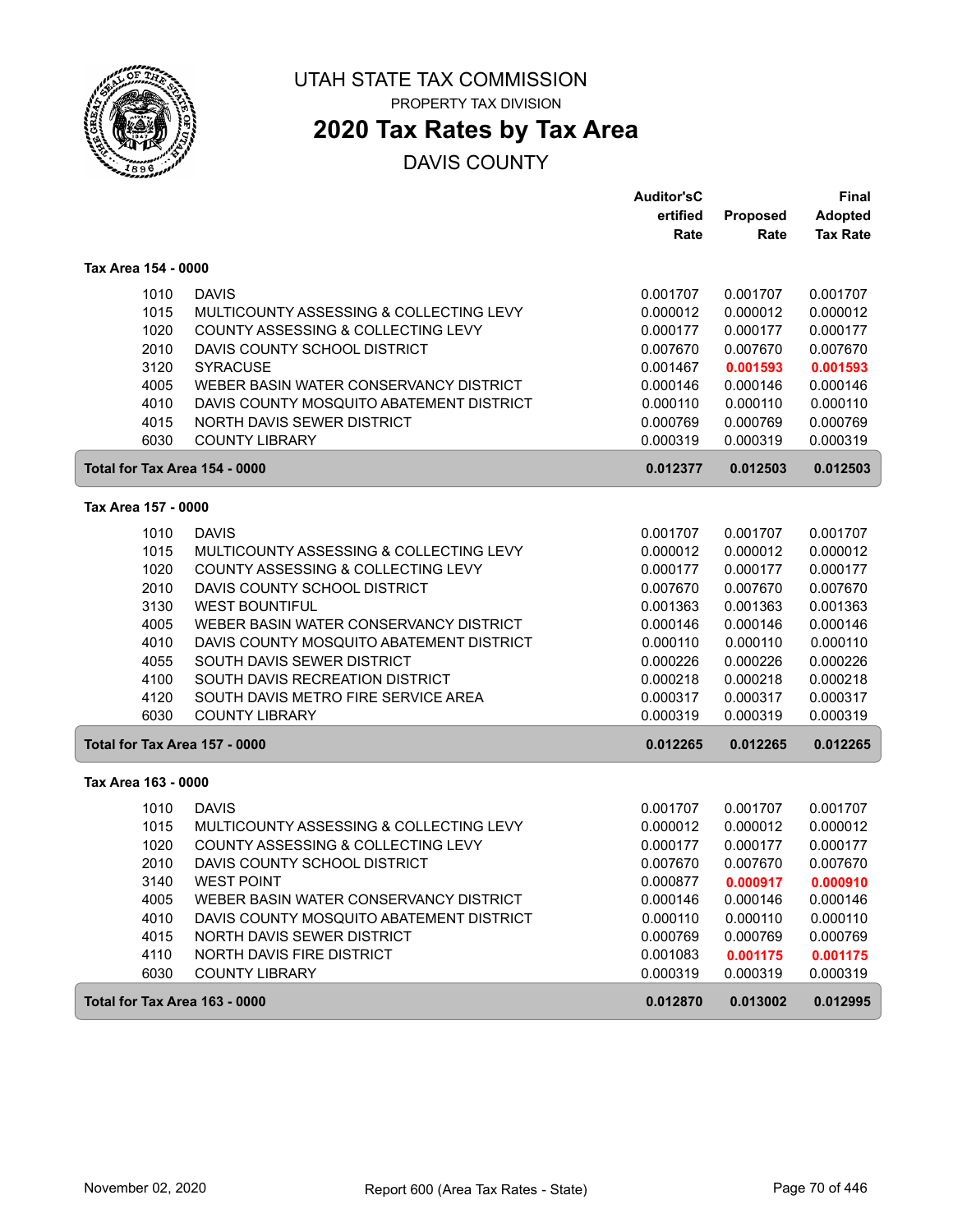

# **2020 Tax Rates by Tax Area**

|                               |                                          | <b>Auditor'sC</b> |                 | Final           |
|-------------------------------|------------------------------------------|-------------------|-----------------|-----------------|
|                               |                                          | ertified          | <b>Proposed</b> | <b>Adopted</b>  |
|                               |                                          | Rate              | Rate            | <b>Tax Rate</b> |
| Tax Area 181 - 0000           |                                          |                   |                 |                 |
| 1010                          | <b>DAVIS</b>                             | 0.001707          | 0.001707        | 0.001707        |
| 1015                          | MULTICOUNTY ASSESSING & COLLECTING LEVY  | 0.000012          | 0.000012        | 0.000012        |
| 1020                          | COUNTY ASSESSING & COLLECTING LEVY       | 0.000177          | 0.000177        | 0.000177        |
| 2010                          | DAVIS COUNTY SCHOOL DISTRICT             | 0.007670          | 0.007670        | 0.007670        |
| 4005                          | WEBER BASIN WATER CONSERVANCY DISTRICT   | 0.000146          | 0.000146        | 0.000146        |
| 4010                          | DAVIS COUNTY MOSQUITO ABATEMENT DISTRICT | 0.000110          | 0.000110        | 0.000110        |
| 4015                          | NORTH DAVIS SEWER DISTRICT               | 0.000769          | 0.000769        | 0.000769        |
| 4040                          | DAVIS COUNTY SERVICE AREA #1             | 0.000901          | 0.000901        | 0.000901        |
| 6030                          | <b>COUNTY LIBRARY</b>                    | 0.000319          | 0.000319        | 0.000319        |
| Total for Tax Area 181 - 0000 |                                          | 0.011811          | 0.011811        | 0.011811        |
| Tax Area 184 - 0000           |                                          |                   |                 |                 |
| 1010                          | <b>DAVIS</b>                             | 0.001707          | 0.001707        | 0.001707        |
| 1015                          | MULTICOUNTY ASSESSING & COLLECTING LEVY  | 0.000012          | 0.000012        | 0.000012        |
| 1020                          | COUNTY ASSESSING & COLLECTING LEVY       | 0.000177          | 0.000177        | 0.000177        |
| 2010                          | DAVIS COUNTY SCHOOL DISTRICT             | 0.007670          | 0.007670        | 0.007670        |
| 4005                          | WEBER BASIN WATER CONSERVANCY DISTRICT   | 0.000146          | 0.000146        | 0.000146        |
| 4010                          | DAVIS COUNTY MOSQUITO ABATEMENT DISTRICT | 0.000110          | 0.000110        | 0.000110        |
| 4040                          | DAVIS COUNTY SERVICE AREA #1             | 0.000901          | 0.000901        | 0.000901        |
| 4055                          | SOUTH DAVIS SEWER DISTRICT               | 0.000226          | 0.000226        | 0.000226        |
| 4100                          | SOUTH DAVIS RECREATION DISTRICT          | 0.000218          | 0.000218        | 0.000218        |
| 4120                          | SOUTH DAVIS METRO FIRE SERVICE AREA      | 0.000317          | 0.000317        | 0.000317        |
| 6030                          | <b>COUNTY LIBRARY</b>                    | 0.000319          | 0.000319        | 0.000319        |
| Total for Tax Area 184 - 0000 |                                          | 0.011803          | 0.011803        | 0.011803        |
| Tax Area 188 - 0000           |                                          |                   |                 |                 |
| 1010                          | <b>DAVIS</b>                             | 0.001707          | 0.001707        | 0.001707        |
| 1015                          | MULTICOUNTY ASSESSING & COLLECTING LEVY  | 0.000012          | 0.000012        | 0.000012        |
| 1020                          | COUNTY ASSESSING & COLLECTING LEVY       | 0.000177          | 0.000177        | 0.000177        |
| 2010                          | DAVIS COUNTY SCHOOL DISTRICT             | 0.007670          | 0.007670        | 0.007670        |
| 4005                          | WEBER BASIN WATER CONSERVANCY DISTRICT   | 0.000146          | 0.000146        | 0.000146        |
| 4010                          | DAVIS COUNTY MOSQUITO ABATEMENT DISTRICT | 0.000110          | 0.000110        | 0.000110        |
| 4040                          | DAVIS COUNTY SERVICE AREA #1             | 0.000901          | 0.000901        | 0.000901        |
| 6030                          | <b>COUNTY LIBRARY</b>                    | 0.000319          | 0.000319        | 0.000319        |
| Total for Tax Area 188 - 0000 |                                          | 0.011042          | 0.011042        | 0.011042        |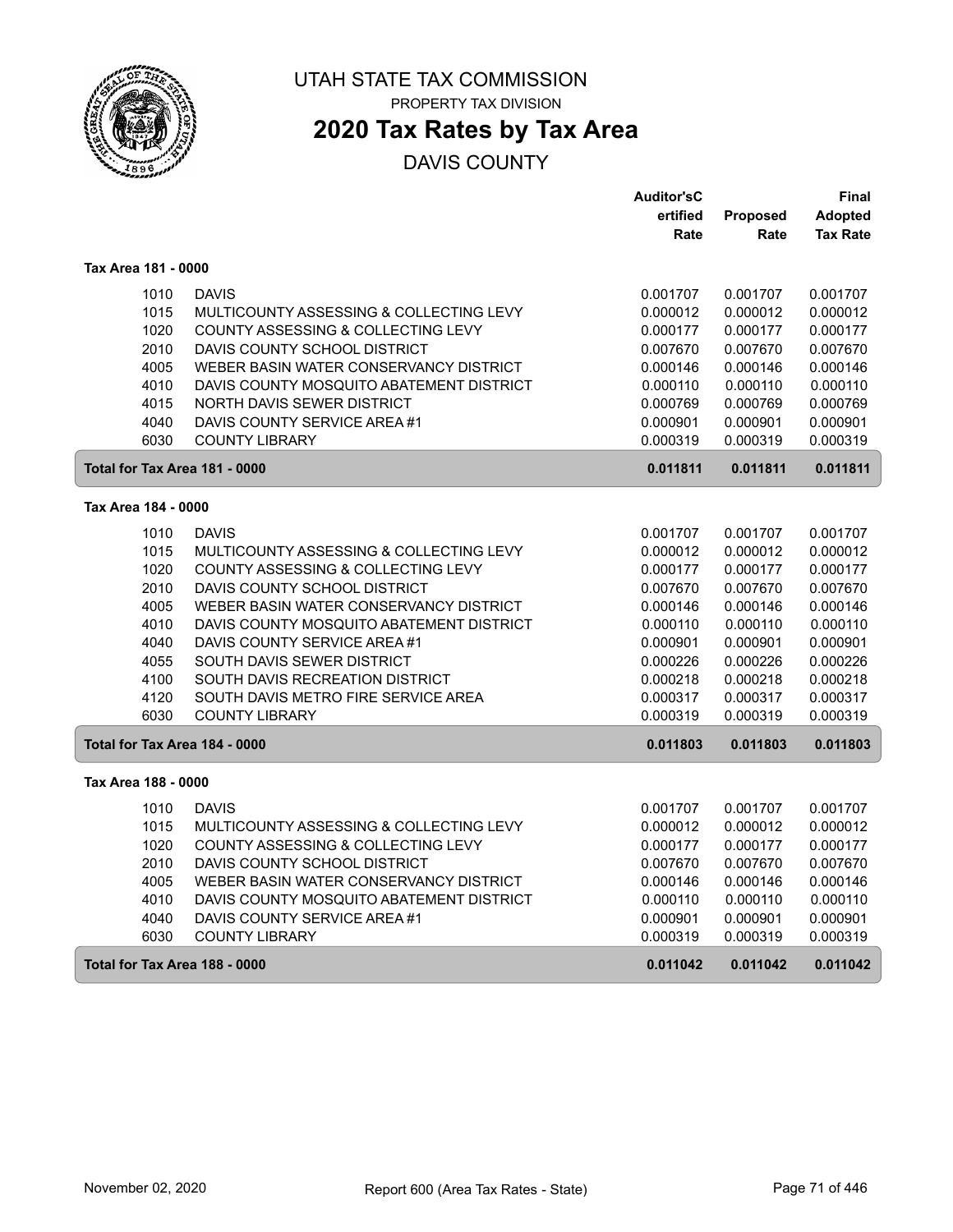

PROPERTY TAX DIVISION

## **2020 Tax Rates by Tax Area**

|                               |                                          | <b>Auditor'sC</b> |          | <b>Final</b>    |
|-------------------------------|------------------------------------------|-------------------|----------|-----------------|
|                               |                                          | ertified          | Proposed | <b>Adopted</b>  |
|                               |                                          | Rate              | Rate     | <b>Tax Rate</b> |
| Tax Area 208 - 0000           |                                          |                   |          |                 |
| 1010                          | <b>DAVIS</b>                             | 0.001707          | 0.001707 | 0.001707        |
| 1015                          | MULTICOUNTY ASSESSING & COLLECTING LEVY  | 0.000012          | 0.000012 | 0.000012        |
| 1020                          | COUNTY ASSESSING & COLLECTING LEVY       | 0.000177          | 0.000177 | 0.000177        |
| 2010                          | DAVIS COUNTY SCHOOL DISTRICT             | 0.007670          | 0.007670 | 0.007670        |
| 3020                          | <b>CENTERVILLE</b>                       | 0.001158          | 0.001158 | 0.001158        |
| 4005                          | WEBER BASIN WATER CONSERVANCY DISTRICT   | 0.000146          | 0.000146 | 0.000146        |
| 4010                          | DAVIS COUNTY MOSQUITO ABATEMENT DISTRICT | 0.000110          | 0.000110 | 0.000110        |
| 4055                          | SOUTH DAVIS SEWER DISTRICT               | 0.000226          | 0.000226 | 0.000226        |
| 4100                          | SOUTH DAVIS RECREATION DISTRICT          | 0.000218          | 0.000218 | 0.000218        |
| 4120                          | SOUTH DAVIS METRO FIRE SERVICE AREA      | 0.000317          | 0.000317 | 0.000317        |
| 6030                          | <b>COUNTY LIBRARY</b>                    | 0.000319          | 0.000319 | 0.000319        |
| Total for Tax Area 208 - 0000 |                                          | 0.012060          | 0.012060 | 0.012060        |
| Tax Area 234 - 0000           |                                          |                   |          |                 |
| 1010                          | <b>DAVIS</b>                             | 0.001707          | 0.001707 | 0.001707        |
| 1015                          | MULTICOUNTY ASSESSING & COLLECTING LEVY  | 0.000012          | 0.000012 | 0.000012        |
| 1020                          | COUNTY ASSESSING & COLLECTING LEVY       | 0.000177          | 0.000177 | 0.000177        |
| 2010                          | DAVIS COUNTY SCHOOL DISTRICT             | 0.007670          | 0.007670 | 0.007670        |
| 3070                          | <b>KAYSVILLE</b>                         | 0.001550          | 0.001589 | 0.001589        |
| 4005                          | WEBER BASIN WATER CONSERVANCY DISTRICT   | 0.000146          | 0.000146 | 0.000146        |
| 4010                          | DAVIS COUNTY MOSQUITO ABATEMENT DISTRICT | 0.000110          | 0.000110 | 0.000110        |
| 4050                          | CENTRAL DAVIS COUNTY SEWER DISTRICT      | 0.000161          | 0.000161 | 0.000161        |
| 6030                          | <b>COUNTY LIBRARY</b>                    | 0.000319          | 0.000319 | 0.000319        |
| Total for Tax Area 234 - 0000 |                                          | 0.011852          | 0.011891 | 0.011891        |
| Tax Area 244 - 0000           |                                          |                   |          |                 |
| 1010                          | <b>DAVIS</b>                             | 0.001707          | 0.001707 | 0.001707        |
| 1015                          | MULTICOUNTY ASSESSING & COLLECTING LEVY  | 0.000012          | 0.000012 | 0.000012        |
| 1020                          | COUNTY ASSESSING & COLLECTING LEVY       | 0.000177          | 0.000177 | 0.000177        |
| 2010                          | DAVIS COUNTY SCHOOL DISTRICT             | 0.007670          | 0.007670 | 0.007670        |
| 3090                          | CITY OF NORTH SALT LAKE                  | 0.001233          | 0.001233 | 0.001233        |
| 4005                          | WEBER BASIN WATER CONSERVANCY DISTRICT   | 0.000146          | 0.000146 | 0.000146        |
| 4010                          | DAVIS COUNTY MOSQUITO ABATEMENT DISTRICT | 0.000110          | 0.000110 | 0.000110        |
| 4055                          | SOUTH DAVIS SEWER DISTRICT               | 0.000226          | 0.000226 | 0.000226        |
| 4100                          | SOUTH DAVIS RECREATION DISTRICT          | 0.000218          | 0.000218 | 0.000218        |
| 4120                          | SOUTH DAVIS METRO FIRE SERVICE AREA      | 0.000317          | 0.000317 | 0.000317        |
| 6030                          | <b>COUNTY LIBRARY</b>                    | 0.000319          | 0.000319 | 0.000319        |
| Total for Tax Area 244 - 0000 |                                          | 0.012135          | 0.012135 | 0.012135        |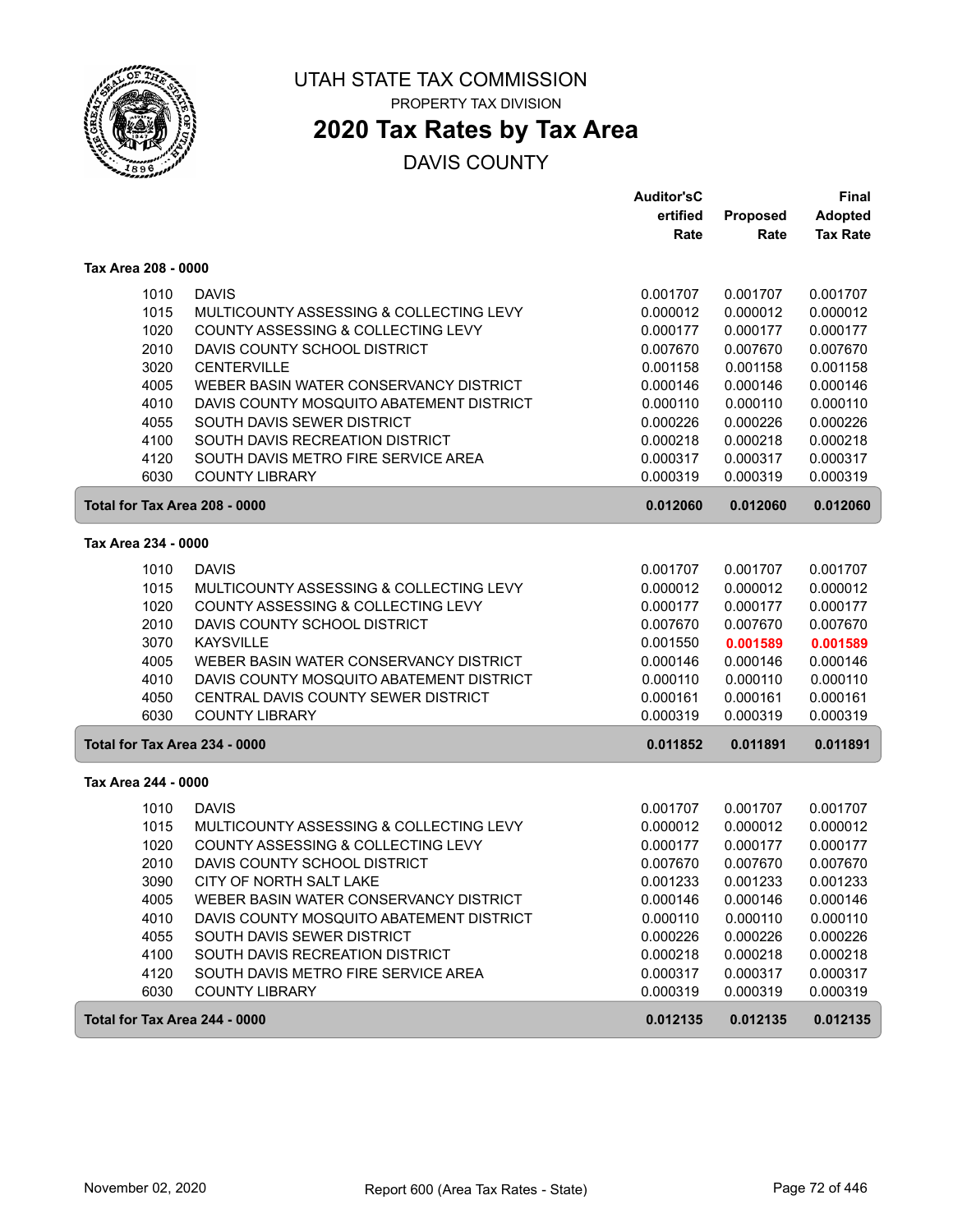

PROPERTY TAX DIVISION

# **2020 Tax Rates by Tax Area**

|                               |                                          | <b>Auditor'sC</b> |          | <b>Final</b>    |
|-------------------------------|------------------------------------------|-------------------|----------|-----------------|
|                               |                                          | ertified          | Proposed | <b>Adopted</b>  |
|                               |                                          | Rate              | Rate     | <b>Tax Rate</b> |
| Tax Area 254 - 0000           |                                          |                   |          |                 |
| 1010                          | <b>DAVIS</b>                             | 0.001707          | 0.001707 | 0.001707        |
| 1015                          | MULTICOUNTY ASSESSING & COLLECTING LEVY  | 0.000012          | 0.000012 | 0.000012        |
| 1020                          | COUNTY ASSESSING & COLLECTING LEVY       | 0.000177          | 0.000177 | 0.000177        |
| 2010                          | DAVIS COUNTY SCHOOL DISTRICT             | 0.007670          | 0.007670 | 0.007670        |
| 3120                          | <b>SYRACUSE</b>                          | 0.001467          | 0.001593 | 0.001593        |
| 4005                          | WEBER BASIN WATER CONSERVANCY DISTRICT   | 0.000146          | 0.000146 | 0.000146        |
| 4010                          | DAVIS COUNTY MOSQUITO ABATEMENT DISTRICT | 0.000110          | 0.000110 | 0.000110        |
| 4015                          | NORTH DAVIS SEWER DISTRICT               | 0.000769          | 0.000769 | 0.000769        |
| 6030                          | <b>COUNTY LIBRARY</b>                    | 0.000319          | 0.000319 | 0.000319        |
| Total for Tax Area 254 - 0000 |                                          | 0.012377          | 0.012503 | 0.012503        |
| Tax Area 270 - 0000           |                                          |                   |          |                 |
| 1010                          | <b>DAVIS</b>                             | 0.001707          | 0.001707 | 0.001707        |
| 1015                          | MULTICOUNTY ASSESSING & COLLECTING LEVY  | 0.000012          | 0.000012 | 0.000012        |
| 1020                          | COUNTY ASSESSING & COLLECTING LEVY       | 0.000177          | 0.000177 | 0.000177        |
| 2010                          | DAVIS COUNTY SCHOOL DISTRICT             | 0.007670          | 0.007670 | 0.007670        |
| 3150                          | <b>WOODS CROSS CITY</b>                  | 0.000867          | 0.000867 | 0.000867        |
| 4005                          | WEBER BASIN WATER CONSERVANCY DISTRICT   | 0.000146          | 0.000146 | 0.000146        |
| 4010                          | DAVIS COUNTY MOSQUITO ABATEMENT DISTRICT | 0.000110          | 0.000110 | 0.000110        |
| 4055                          | SOUTH DAVIS SEWER DISTRICT               | 0.000226          | 0.000226 | 0.000226        |
| 4100                          | SOUTH DAVIS RECREATION DISTRICT          | 0.000218          | 0.000218 | 0.000218        |
| 4120                          | SOUTH DAVIS METRO FIRE SERVICE AREA      | 0.000317          | 0.000317 | 0.000317        |
| 6030                          | <b>COUNTY LIBRARY</b>                    | 0.000319          | 0.000319 | 0.000319        |
| Total for Tax Area 270 - 0000 |                                          | 0.011769          | 0.011769 | 0.011769        |
| Tax Area 284 - 0000           |                                          |                   |          |                 |
| 1010                          | <b>DAVIS</b>                             | 0.001707          | 0.001707 | 0.001707        |
| 1015                          | MULTICOUNTY ASSESSING & COLLECTING LEVY  | 0.000012          | 0.000012 | 0.000012        |
| 1020                          | COUNTY ASSESSING & COLLECTING LEVY       | 0.000177          | 0.000177 | 0.000177        |
| 2010                          | DAVIS COUNTY SCHOOL DISTRICT             | 0.007670          | 0.007670 | 0.007670        |
| 4005                          | WEBER BASIN WATER CONSERVANCY DISTRICT   | 0.000146          | 0.000146 | 0.000146        |
| 4010                          | DAVIS COUNTY MOSQUITO ABATEMENT DISTRICT | 0.000110          | 0.000110 | 0.000110        |
| 4040                          | DAVIS COUNTY SERVICE AREA #1             | 0.000901          | 0.000901 | 0.000901        |
| 4055                          | SOUTH DAVIS SEWER DISTRICT               | 0.000226          | 0.000226 | 0.000226        |
| 4100                          | SOUTH DAVIS RECREATION DISTRICT          | 0.000218          | 0.000218 | 0.000218        |
| 4120                          | SOUTH DAVIS METRO FIRE SERVICE AREA      | 0.000317          | 0.000317 | 0.000317        |
| 6030                          | <b>COUNTY LIBRARY</b>                    | 0.000319          | 0.000319 | 0.000319        |
| Total for Tax Area 284 - 0000 |                                          | 0.011803          | 0.011803 | 0.011803        |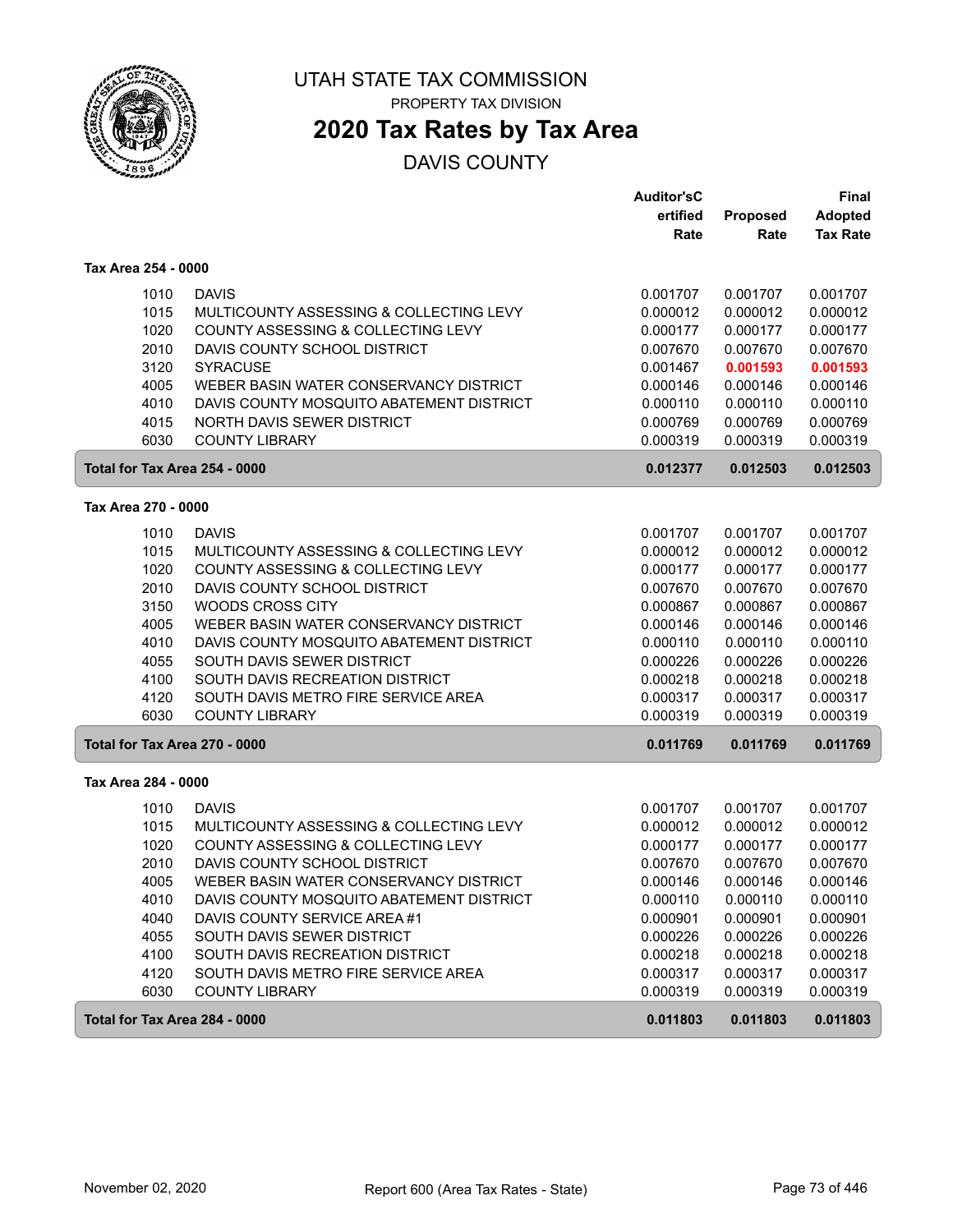

# **2020 Tax Rates by Tax Area**

|                               |                                          | <b>Auditor'sC</b> |          | <b>Final</b>    |
|-------------------------------|------------------------------------------|-------------------|----------|-----------------|
|                               |                                          | ertified          | Proposed | Adopted         |
|                               |                                          | Rate              | Rate     | <b>Tax Rate</b> |
| Tax Area 344 - 0000           |                                          |                   |          |                 |
| 1010                          | <b>DAVIS</b>                             | 0.001707          | 0.001707 | 0.001707        |
| 1015                          | MULTICOUNTY ASSESSING & COLLECTING LEVY  | 0.000012          | 0.000012 | 0.000012        |
| 1020                          | COUNTY ASSESSING & COLLECTING LEVY       | 0.000177          | 0.000177 | 0.000177        |
| 2010                          | DAVIS COUNTY SCHOOL DISTRICT             | 0.007670          | 0.007670 | 0.007670        |
| 3090                          | CITY OF NORTH SALT LAKE                  | 0.001233          | 0.001233 | 0.001233        |
| 4005                          | WEBER BASIN WATER CONSERVANCY DISTRICT   | 0.000146          | 0.000146 | 0.000146        |
| 4010                          | DAVIS COUNTY MOSQUITO ABATEMENT DISTRICT | 0.000110          | 0.000110 | 0.000110        |
| 4055                          | SOUTH DAVIS SEWER DISTRICT               | 0.000226          | 0.000226 | 0.000226        |
| 4100                          | SOUTH DAVIS RECREATION DISTRICT          | 0.000218          | 0.000218 | 0.000218        |
| 4120                          | SOUTH DAVIS METRO FIRE SERVICE AREA      | 0.000317          | 0.000317 | 0.000317        |
| 6030                          | <b>COUNTY LIBRARY</b>                    | 0.000319          | 0.000319 | 0.000319        |
| Total for Tax Area 344 - 0000 |                                          | 0.012135          | 0.012135 | 0.012135        |
| Tax Area 345 - 0000           |                                          |                   |          |                 |
| 1010                          | <b>DAVIS</b>                             | 0.001707          | 0.001707 | 0.001707        |
| 1015                          | MULTICOUNTY ASSESSING & COLLECTING LEVY  | 0.000012          | 0.000012 | 0.000012        |
| 1020                          | COUNTY ASSESSING & COLLECTING LEVY       | 0.000177          | 0.000177 | 0.000177        |
| 2010                          | DAVIS COUNTY SCHOOL DISTRICT             | 0.007670          | 0.007670 | 0.007670        |
| 3090                          | CITY OF NORTH SALT LAKE                  | 0.001233          | 0.001233 | 0.001233        |
| 4005                          | WEBER BASIN WATER CONSERVANCY DISTRICT   | 0.000146          | 0.000146 | 0.000146        |
| 4010                          | DAVIS COUNTY MOSQUITO ABATEMENT DISTRICT | 0.000110          | 0.000110 | 0.000110        |
| 4030                          | SOUTH DAVIS WATER DISTRICT               | 0.000183          | 0.000183 | 0.000183        |
| 4055                          | SOUTH DAVIS SEWER DISTRICT               | 0.000226          | 0.000226 | 0.000226        |
| 4100                          | SOUTH DAVIS RECREATION DISTRICT          | 0.000218          | 0.000218 | 0.000218        |
| 4120                          | SOUTH DAVIS METRO FIRE SERVICE AREA      | 0.000317          | 0.000317 | 0.000317        |
| 6030                          | <b>COUNTY LIBRARY</b>                    | 0.000319          | 0.000319 | 0.000319        |
| Total for Tax Area 345 - 0000 |                                          | 0.012318          | 0.012318 | 0.012318        |
| Tax Area 354 - 0000           |                                          |                   |          |                 |
| 1010                          | <b>DAVIS</b>                             | 0.001707          | 0.001707 | 0.001707        |
| 1015                          | MULTICOUNTY ASSESSING & COLLECTING LEVY  | 0.000012          | 0.000012 | 0.000012        |
| 1020                          | COUNTY ASSESSING & COLLECTING LEVY       | 0.000177          | 0.000177 | 0.000177        |
| 2010                          | DAVIS COUNTY SCHOOL DISTRICT             | 0.007670          | 0.007670 | 0.007670        |
| 3120                          | <b>SYRACUSE</b>                          | 0.001467          | 0.001593 | 0.001593        |
| 4005                          | WEBER BASIN WATER CONSERVANCY DISTRICT   | 0.000146          | 0.000146 | 0.000146        |
| 4010                          | DAVIS COUNTY MOSQUITO ABATEMENT DISTRICT | 0.000110          | 0.000110 | 0.000110        |
| 4015                          | NORTH DAVIS SEWER DISTRICT               | 0.000769          | 0.000769 | 0.000769        |
| 6030                          | <b>COUNTY LIBRARY</b>                    | 0.000319          | 0.000319 | 0.000319        |
| Total for Tax Area 354 - 0000 |                                          | 0.012377          | 0.012503 | 0.012503        |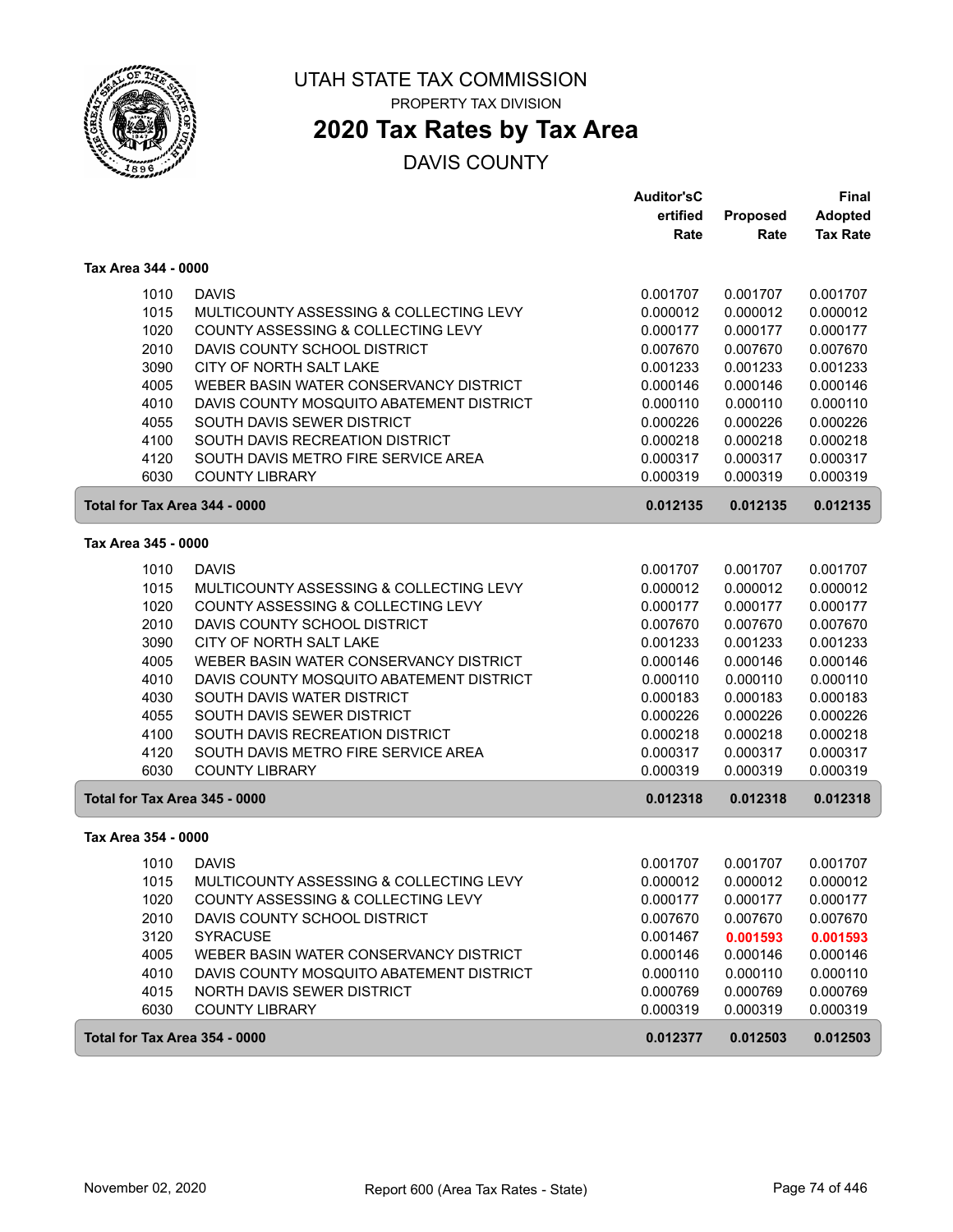

# **2020 Tax Rates by Tax Area**

|                               |                                          | <b>Auditor'sC</b> |          | <b>Final</b>    |
|-------------------------------|------------------------------------------|-------------------|----------|-----------------|
|                               |                                          | ertified          | Proposed | <b>Adopted</b>  |
|                               |                                          | Rate              | Rate     | <b>Tax Rate</b> |
| Tax Area 370 - 0000           |                                          |                   |          |                 |
| 1010                          | <b>DAVIS</b>                             | 0.001707          | 0.001707 | 0.001707        |
| 1015                          | MULTICOUNTY ASSESSING & COLLECTING LEVY  | 0.000012          | 0.000012 | 0.000012        |
| 1020                          | COUNTY ASSESSING & COLLECTING LEVY       | 0.000177          | 0.000177 | 0.000177        |
| 2010                          | DAVIS COUNTY SCHOOL DISTRICT             | 0.007670          | 0.007670 | 0.007670        |
| 3150                          | <b>WOODS CROSS CITY</b>                  | 0.000867          | 0.000867 | 0.000867        |
| 4005                          | WEBER BASIN WATER CONSERVANCY DISTRICT   | 0.000146          | 0.000146 | 0.000146        |
| 4010                          | DAVIS COUNTY MOSQUITO ABATEMENT DISTRICT | 0.000110          | 0.000110 | 0.000110        |
| 4055                          | SOUTH DAVIS SEWER DISTRICT               | 0.000226          | 0.000226 | 0.000226        |
| 4100                          | SOUTH DAVIS RECREATION DISTRICT          | 0.000218          | 0.000218 | 0.000218        |
| 4120                          | SOUTH DAVIS METRO FIRE SERVICE AREA      | 0.000317          | 0.000317 | 0.000317        |
| 6030                          | <b>COUNTY LIBRARY</b>                    | 0.000319          | 0.000319 | 0.000319        |
| Total for Tax Area 370 - 0000 |                                          | 0.011769          | 0.011769 | 0.011769        |
| Tax Area 387 - 0000           |                                          |                   |          |                 |
| 1010                          | <b>DAVIS</b>                             | 0.001707          | 0.001707 | 0.001707        |
| 1015                          | MULTICOUNTY ASSESSING & COLLECTING LEVY  | 0.000012          | 0.000012 | 0.000012        |
| 1020                          | COUNTY ASSESSING & COLLECTING LEVY       | 0.000177          | 0.000177 | 0.000177        |
| 2010                          | DAVIS COUNTY SCHOOL DISTRICT             | 0.007670          | 0.007670 | 0.007670        |
| 4005                          | WEBER BASIN WATER CONSERVANCY DISTRICT   | 0.000146          | 0.000146 | 0.000146        |
| 4010                          | DAVIS COUNTY MOSQUITO ABATEMENT DISTRICT | 0.000110          | 0.000110 | 0.000110        |
| 4030                          | SOUTH DAVIS WATER DISTRICT               | 0.000183          | 0.000183 | 0.000183        |
| 4040                          | DAVIS COUNTY SERVICE AREA #1             | 0.000901          | 0.000901 | 0.000901        |
| 4055                          | SOUTH DAVIS SEWER DISTRICT               | 0.000226          | 0.000226 | 0.000226        |
| 4100                          | SOUTH DAVIS RECREATION DISTRICT          | 0.000218          | 0.000218 | 0.000218        |
| 4120                          | SOUTH DAVIS METRO FIRE SERVICE AREA      | 0.000317          | 0.000317 | 0.000317        |
| 6030                          | <b>COUNTY LIBRARY</b>                    | 0.000319          | 0.000319 | 0.000319        |
| Total for Tax Area 387 - 0000 |                                          | 0.011986          | 0.011986 | 0.011986        |
| Tax Area 454 - 0000           |                                          |                   |          |                 |
| 1010                          | <b>DAVIS</b>                             | 0.001707          | 0.001707 | 0.001707        |
| 1015                          | MULTICOUNTY ASSESSING & COLLECTING LEVY  | 0.000012          | 0.000012 | 0.000012        |
| 1020                          | COUNTY ASSESSING & COLLECTING LEVY       | 0.000177          | 0.000177 | 0.000177        |
| 2010                          | DAVIS COUNTY SCHOOL DISTRICT             | 0.007670          | 0.007670 | 0.007670        |
| 3120                          | <b>SYRACUSE</b>                          | 0.001467          | 0.001593 | 0.001593        |
| 4005                          | WEBER BASIN WATER CONSERVANCY DISTRICT   | 0.000146          | 0.000146 | 0.000146        |
| 4010                          | DAVIS COUNTY MOSQUITO ABATEMENT DISTRICT | 0.000110          | 0.000110 | 0.000110        |
| 4015                          | NORTH DAVIS SEWER DISTRICT               | 0.000769          | 0.000769 | 0.000769        |
| 6030                          | <b>COUNTY LIBRARY</b>                    | 0.000319          | 0.000319 | 0.000319        |
| Total for Tax Area 454 - 0000 |                                          | 0.012377          | 0.012503 | 0.012503        |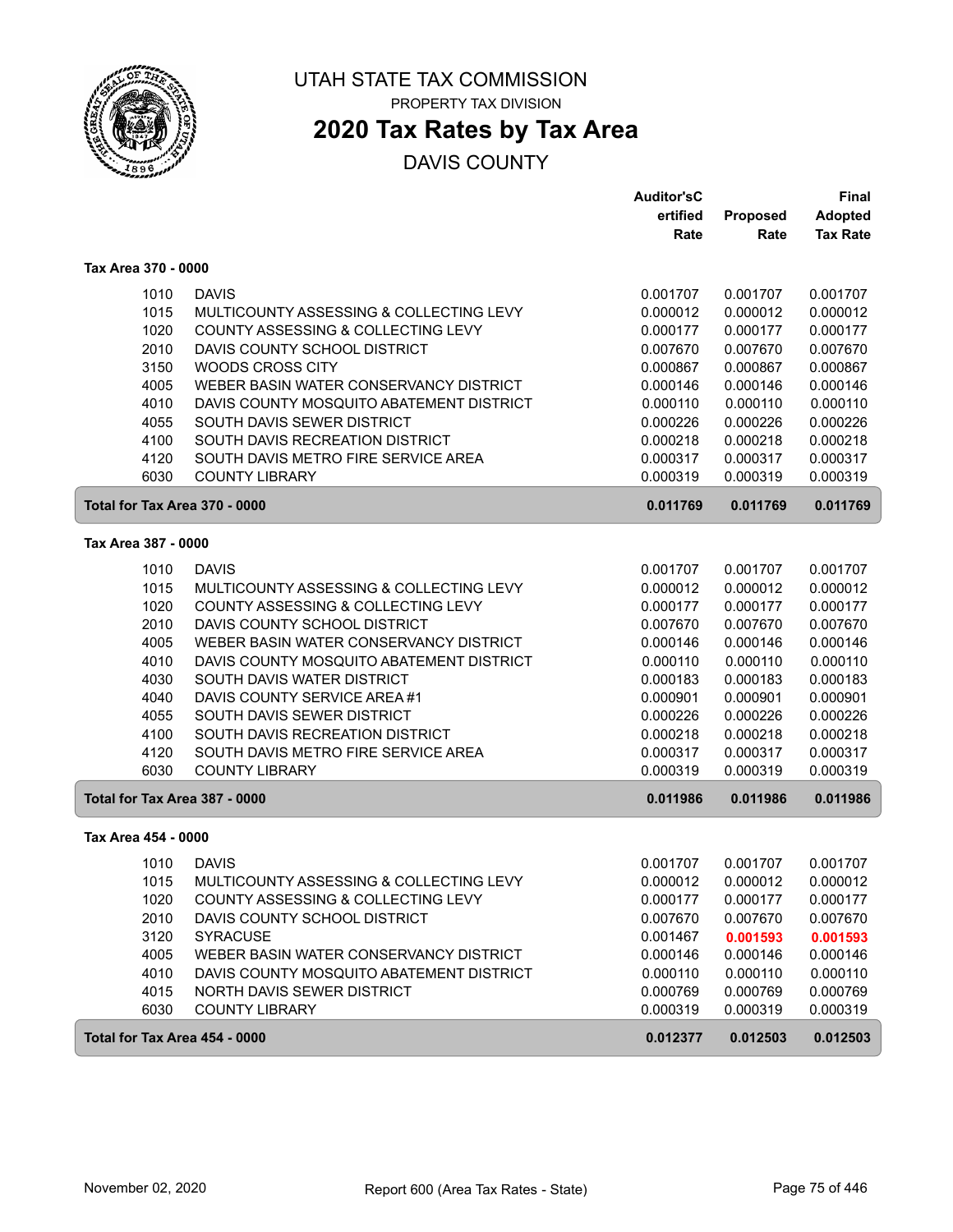

### **2020 Tax Rates by Tax Area**

|                               |                                          | <b>Auditor'sC</b>    |                      | Final                |
|-------------------------------|------------------------------------------|----------------------|----------------------|----------------------|
|                               |                                          | ertified             | Proposed             | <b>Adopted</b>       |
|                               |                                          | Rate                 | Rate                 | <b>Tax Rate</b>      |
| Tax Area 470 - 0000           |                                          |                      |                      |                      |
| 1010                          | <b>DAVIS</b>                             | 0.001707             | 0.001707             | 0.001707             |
| 1015                          | MULTICOUNTY ASSESSING & COLLECTING LEVY  | 0.000012             | 0.000012             | 0.000012             |
| 1020                          | COUNTY ASSESSING & COLLECTING LEVY       | 0.000177             | 0.000177             | 0.000177             |
| 2010                          | DAVIS COUNTY SCHOOL DISTRICT             | 0.007670             | 0.007670             | 0.007670             |
| 3150                          | <b>WOODS CROSS CITY</b>                  | 0.000867             | 0.000867             | 0.000867             |
| 4005                          | WEBER BASIN WATER CONSERVANCY DISTRICT   | 0.000146             | 0.000146             | 0.000146             |
| 4010                          | DAVIS COUNTY MOSQUITO ABATEMENT DISTRICT | 0.000110             | 0.000110             | 0.000110             |
| 4055                          | SOUTH DAVIS SEWER DISTRICT               | 0.000226             | 0.000226             | 0.000226             |
| 4100                          | SOUTH DAVIS RECREATION DISTRICT          | 0.000218             | 0.000218             | 0.000218             |
| 4120                          | SOUTH DAVIS METRO FIRE SERVICE AREA      | 0.000317             | 0.000317             | 0.000317             |
| 6030                          | <b>COUNTY LIBRARY</b>                    | 0.000319             | 0.000319             | 0.000319             |
| Total for Tax Area 470 - 0000 |                                          | 0.011769             | 0.011769             | 0.011769             |
| Tax Area 471 - 0000           |                                          |                      |                      |                      |
| 1010                          | <b>DAVIS</b>                             | 0.001707             | 0.001707             | 0.001707             |
| 1015                          | MULTICOUNTY ASSESSING & COLLECTING LEVY  | 0.000012             | 0.000012             | 0.000012             |
| 1020                          | COUNTY ASSESSING & COLLECTING LEVY       | 0.000177             | 0.000177             | 0.000177             |
| 2010                          | DAVIS COUNTY SCHOOL DISTRICT             | 0.007670             | 0.007670             | 0.007670             |
| 3150                          | <b>WOODS CROSS CITY</b>                  | 0.000867             | 0.000867             | 0.000867             |
| 4005                          | WEBER BASIN WATER CONSERVANCY DISTRICT   | 0.000146             | 0.000146             | 0.000146             |
| 4010                          | DAVIS COUNTY MOSQUITO ABATEMENT DISTRICT | 0.000110             | 0.000110             | 0.000110             |
| 4020                          | <b>BOUNTIFUL IRRIGATION DISTRICT</b>     | 0.000086             | 0.000086             | 0.000086             |
| 4055                          | SOUTH DAVIS SEWER DISTRICT               | 0.000226             | 0.000226             | 0.000226             |
| 4100                          | SOUTH DAVIS RECREATION DISTRICT          | 0.000218             | 0.000218             | 0.000218             |
| 4120                          | SOUTH DAVIS METRO FIRE SERVICE AREA      | 0.000317             | 0.000317             | 0.000317             |
| 6030                          | <b>COUNTY LIBRARY</b>                    | 0.000319             | 0.000319             | 0.000319             |
| Total for Tax Area 471 - 0000 |                                          | 0.011855             | 0.011855             | 0.011855             |
| Tax Area 472 - 0000           |                                          |                      |                      |                      |
|                               | <b>DAVIS</b>                             |                      |                      |                      |
| 1010                          | MULTICOUNTY ASSESSING & COLLECTING LEVY  | 0.001707<br>0.000012 | 0.001707<br>0.000012 | 0.001707<br>0.000012 |
| 1015                          | COUNTY ASSESSING & COLLECTING LEVY       |                      |                      |                      |
| 1020<br>2010                  | DAVIS COUNTY SCHOOL DISTRICT             | 0.000177<br>0.007670 | 0.000177<br>0.007670 | 0.000177<br>0.007670 |
| 3150                          | WOODS CROSS CITY                         | 0.000867             | 0.000867             | 0.000867             |
| 4005                          | WEBER BASIN WATER CONSERVANCY DISTRICT   | 0.000146             | 0.000146             | 0.000146             |
| 4010                          | DAVIS COUNTY MOSQUITO ABATEMENT DISTRICT | 0.000110             | 0.000110             | 0.000110             |
| 4020                          | <b>BOUNTIFUL IRRIGATION DISTRICT</b>     | 0.000086             | 0.000086             | 0.000086             |
| 4030                          | SOUTH DAVIS WATER DISTRICT               | 0.000183             | 0.000183             | 0.000183             |
| 4055                          | SOUTH DAVIS SEWER DISTRICT               | 0.000226             | 0.000226             | 0.000226             |
| 4100                          | SOUTH DAVIS RECREATION DISTRICT          | 0.000218             | 0.000218             | 0.000218             |
| 4120                          | SOUTH DAVIS METRO FIRE SERVICE AREA      | 0.000317             | 0.000317             | 0.000317             |
| 6030                          | <b>COUNTY LIBRARY</b>                    | 0.000319             | 0.000319             | 0.000319             |
| Total for Tax Area 472 - 0000 |                                          | 0.012038             | 0.012038             | 0.012038             |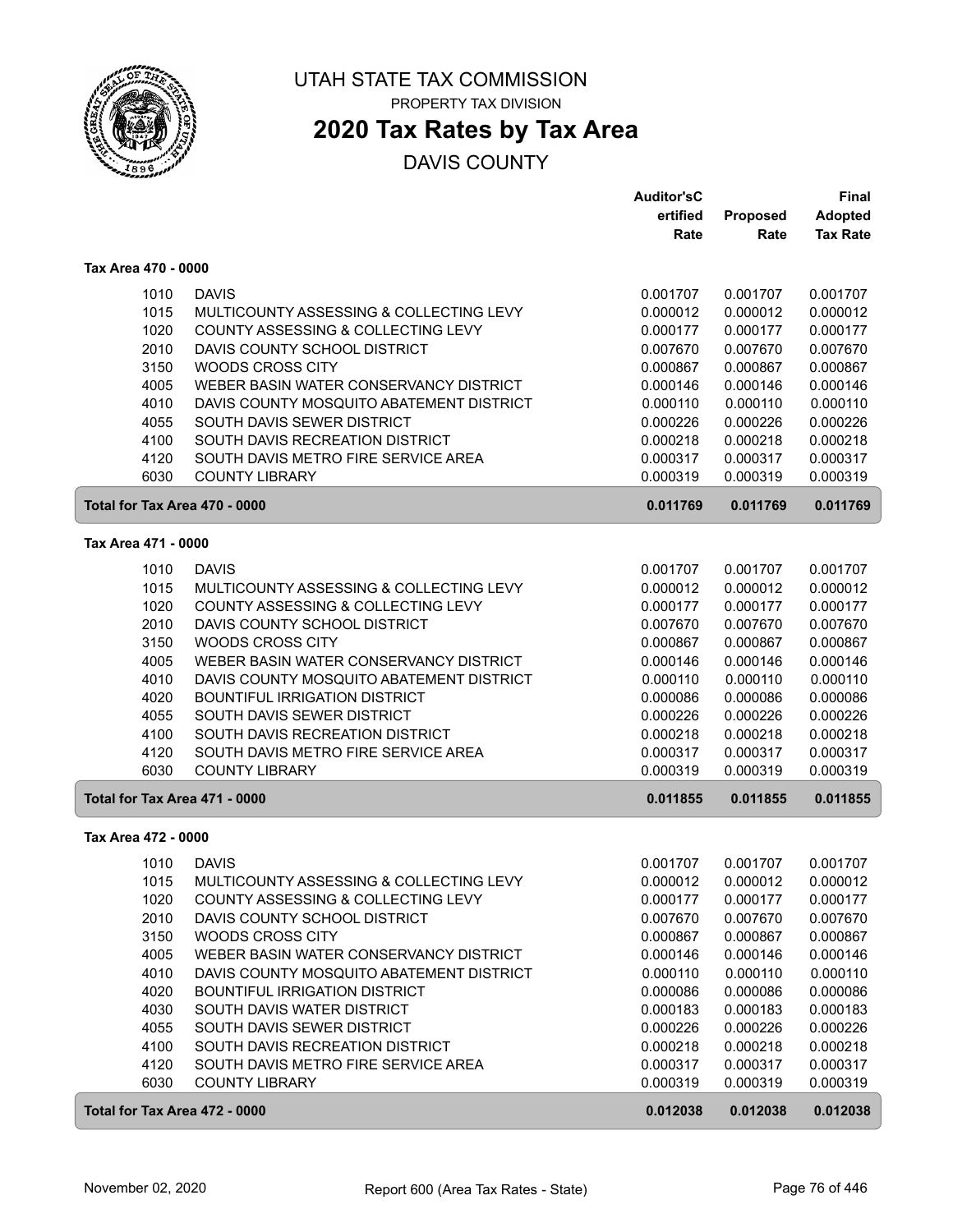

# **2020 Tax Rates by Tax Area**

|                               |                                                                                    | <b>Auditor'sC</b>    |                      | <b>Final</b>         |
|-------------------------------|------------------------------------------------------------------------------------|----------------------|----------------------|----------------------|
|                               |                                                                                    | ertified             | <b>Proposed</b>      | <b>Adopted</b>       |
|                               |                                                                                    | Rate                 | Rate                 | <b>Tax Rate</b>      |
| Tax Area 473 - 0000           |                                                                                    |                      |                      |                      |
| 1010                          | <b>DAVIS</b>                                                                       | 0.001707             | 0.001707             | 0.001707             |
| 1015                          | MULTICOUNTY ASSESSING & COLLECTING LEVY                                            | 0.000012             | 0.000012             | 0.000012             |
| 1020                          | COUNTY ASSESSING & COLLECTING LEVY                                                 | 0.000177             | 0.000177             | 0.000177             |
| 2010                          | DAVIS COUNTY SCHOOL DISTRICT                                                       | 0.007670             | 0.007670             | 0.007670             |
| 3150                          | <b>WOODS CROSS CITY</b>                                                            | 0.000867             | 0.000867             | 0.000867             |
| 4005                          | WEBER BASIN WATER CONSERVANCY DISTRICT                                             | 0.000146             | 0.000146             | 0.000146             |
| 4010                          | DAVIS COUNTY MOSQUITO ABATEMENT DISTRICT                                           | 0.000110             | 0.000110             | 0.000110             |
| 4030                          | SOUTH DAVIS WATER DISTRICT                                                         | 0.000183             | 0.000183             | 0.000183             |
| 4055                          | SOUTH DAVIS SEWER DISTRICT                                                         | 0.000226             | 0.000226             | 0.000226             |
| 4100                          | SOUTH DAVIS RECREATION DISTRICT                                                    | 0.000218             | 0.000218             | 0.000218             |
| 4120                          | SOUTH DAVIS METRO FIRE SERVICE AREA                                                | 0.000317             | 0.000317             | 0.000317             |
| 6030                          | <b>COUNTY LIBRARY</b>                                                              | 0.000319             | 0.000319             | 0.000319             |
| Total for Tax Area 473 - 0000 |                                                                                    | 0.011952             | 0.011952             | 0.011952             |
| Tax Area 503 - 0000           |                                                                                    |                      |                      |                      |
| 1010                          | <b>DAVIS</b>                                                                       | 0.001707             | 0.001707             | 0.001707             |
| 1015                          | MULTICOUNTY ASSESSING & COLLECTING LEVY                                            | 0.000012             | 0.000012             | 0.000012             |
| 1020                          | COUNTY ASSESSING & COLLECTING LEVY                                                 | 0.000177             | 0.000177             | 0.000177             |
| 2010                          | DAVIS COUNTY SCHOOL DISTRICT                                                       | 0.007670             | 0.007670             | 0.007670             |
| 3010                          | <b>BOUNTIFUL</b>                                                                   | 0.000789             | 0.000789             | 0.000789             |
| 4005<br>4010                  | WEBER BASIN WATER CONSERVANCY DISTRICT<br>DAVIS COUNTY MOSQUITO ABATEMENT DISTRICT | 0.000146<br>0.000110 | 0.000146<br>0.000110 | 0.000146<br>0.000110 |
| 4020                          | <b>BOUNTIFUL IRRIGATION DISTRICT</b>                                               | 0.000086             | 0.000086             | 0.000086             |
| 4055                          | SOUTH DAVIS SEWER DISTRICT                                                         | 0.000226             | 0.000226             | 0.000226             |
| 4100                          | SOUTH DAVIS RECREATION DISTRICT                                                    | 0.000218             | 0.000218             | 0.000218             |
| 4120                          | SOUTH DAVIS METRO FIRE SERVICE AREA                                                | 0.000317             | 0.000317             | 0.000317             |
| 6030                          | <b>COUNTY LIBRARY</b>                                                              | 0.000319             | 0.000319             | 0.000319             |
| Total for Tax Area 503 - 0000 |                                                                                    | 0.011777             | 0.011777             | 0.011777             |
| Tax Area 505 - 0000           |                                                                                    |                      |                      |                      |
| 1010                          | <b>DAVIS</b>                                                                       | 0.001707             | 0.001707             | 0.001707             |
| 1015                          | MULTICOUNTY ASSESSING & COLLECTING LEVY                                            | 0.000012             | 0.000012             | 0.000012             |
| 1020                          | COUNTY ASSESSING & COLLECTING LEVY                                                 | 0.000177             | 0.000177             | 0.000177             |
| 2010                          | DAVIS COUNTY SCHOOL DISTRICT                                                       | 0.007670             | 0.007670             | 0.007670             |
| 3010                          | <b>BOUNTIFUL</b>                                                                   | 0.000789             | 0.000789             | 0.000789             |
| 4005                          | WEBER BASIN WATER CONSERVANCY DISTRICT                                             | 0.000146             | 0.000146             | 0.000146             |
| 4010                          | DAVIS COUNTY MOSQUITO ABATEMENT DISTRICT                                           | 0.000110             | 0.000110             | 0.000110             |
| 4030                          | SOUTH DAVIS WATER DISTRICT                                                         | 0.000183             | 0.000183             | 0.000183             |
| 4055<br>4100                  | SOUTH DAVIS SEWER DISTRICT<br>SOUTH DAVIS RECREATION DISTRICT                      | 0.000226<br>0.000218 | 0.000226<br>0.000218 | 0.000226<br>0.000218 |
| 4120                          | SOUTH DAVIS METRO FIRE SERVICE AREA                                                | 0.000317             | 0.000317             | 0.000317             |
| 6030                          | <b>COUNTY LIBRARY</b>                                                              | 0.000319             | 0.000319             | 0.000319             |
| Total for Tax Area 505 - 0000 |                                                                                    | 0.011874             | 0.011874             | 0.011874             |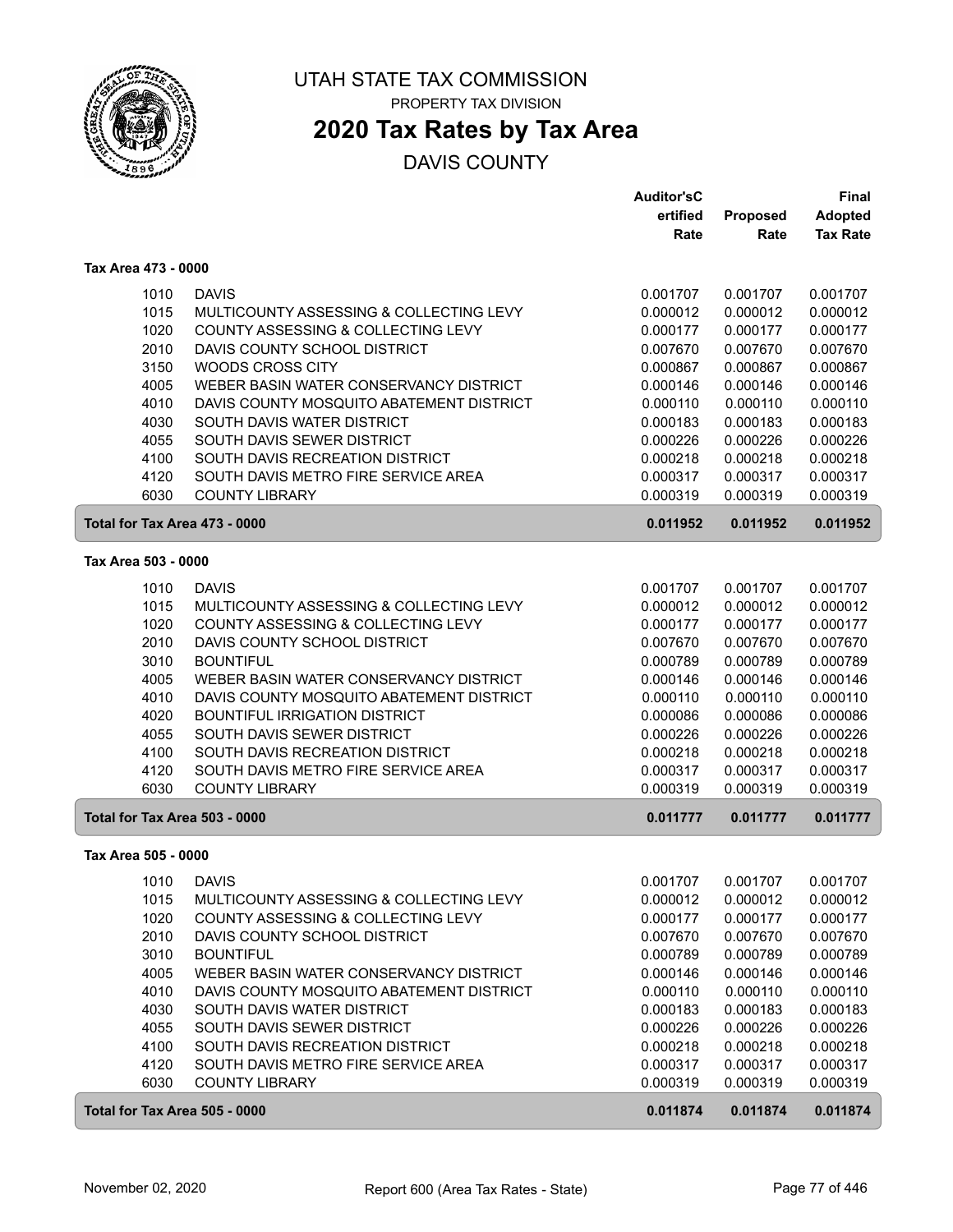

PROPERTY TAX DIVISION

# **2020 Tax Rates by Tax Area**

|                               |                                          | <b>Auditor'sC</b> |                 | Final           |
|-------------------------------|------------------------------------------|-------------------|-----------------|-----------------|
|                               |                                          | ertified          | <b>Proposed</b> | <b>Adopted</b>  |
|                               |                                          | Rate              | Rate            | <b>Tax Rate</b> |
| Tax Area 508 - 0000           |                                          |                   |                 |                 |
| 1010                          | <b>DAVIS</b>                             | 0.001707          | 0.001707        | 0.001707        |
| 1015                          | MULTICOUNTY ASSESSING & COLLECTING LEVY  | 0.000012          | 0.000012        | 0.000012        |
| 1020                          | COUNTY ASSESSING & COLLECTING LEVY       | 0.000177          | 0.000177        | 0.000177        |
| 2010                          | DAVIS COUNTY SCHOOL DISTRICT             | 0.007670          | 0.007670        | 0.007670        |
| 3020                          | <b>CENTERVILLE</b>                       | 0.001158          | 0.001158        | 0.001158        |
| 4005                          | WEBER BASIN WATER CONSERVANCY DISTRICT   | 0.000146          | 0.000146        | 0.000146        |
| 4010                          | DAVIS COUNTY MOSQUITO ABATEMENT DISTRICT | 0.000110          | 0.000110        | 0.000110        |
| 4055                          | SOUTH DAVIS SEWER DISTRICT               | 0.000226          | 0.000226        | 0.000226        |
| 4100                          | SOUTH DAVIS RECREATION DISTRICT          | 0.000218          | 0.000218        | 0.000218        |
| 4120                          | SOUTH DAVIS METRO FIRE SERVICE AREA      | 0.000317          | 0.000317        | 0.000317        |
| 6030                          | <b>COUNTY LIBRARY</b>                    | 0.000319          | 0.000319        | 0.000319        |
| Total for Tax Area 508 - 0000 |                                          | 0.012060          | 0.012060        | 0.012060        |
| Tax Area 517 - 0000           |                                          |                   |                 |                 |
| 1010                          | <b>DAVIS</b>                             | 0.001707          | 0.001707        | 0.001707        |
| 1015                          | MULTICOUNTY ASSESSING & COLLECTING LEVY  | 0.000012          | 0.000012        | 0.000012        |
| 1020                          | COUNTY ASSESSING & COLLECTING LEVY       | 0.000177          | 0.000177        | 0.000177        |
| 2010                          | DAVIS COUNTY SCHOOL DISTRICT             | 0.007670          | 0.007670        | 0.007670        |
| 3040                          | <b>CLINTON</b>                           | 0.001608          | 0.001608        | 0.001608        |
| 4005                          | WEBER BASIN WATER CONSERVANCY DISTRICT   | 0.000146          | 0.000146        | 0.000146        |
| 4010                          | DAVIS COUNTY MOSQUITO ABATEMENT DISTRICT | 0.000110          | 0.000110        | 0.000110        |
| 4015                          | <b>NORTH DAVIS SEWER DISTRICT</b>        | 0.000769          | 0.000769        | 0.000769        |
| 6030                          | <b>COUNTY LIBRARY</b>                    | 0.000319          | 0.000319        | 0.000319        |
| Total for Tax Area 517 - 0000 |                                          | 0.012518          | 0.012518        | 0.012518        |
| Tax Area 523 - 0000           |                                          |                   |                 |                 |
| 1010                          | <b>DAVIS</b>                             | 0.001707          | 0.001707        | 0.001707        |
| 1015                          | MULTICOUNTY ASSESSING & COLLECTING LEVY  | 0.000012          | 0.000012        | 0.000012        |
| 1020                          | COUNTY ASSESSING & COLLECTING LEVY       | 0.000177          | 0.000177        | 0.000177        |
| 2010                          | DAVIS COUNTY SCHOOL DISTRICT             | 0.007670          | 0.007670        | 0.007670        |
| 3050                          | <b>FARMINGTON</b>                        | 0.001491          | 0.001491        | 0.001491        |
| 4005                          | WEBER BASIN WATER CONSERVANCY DISTRICT   | 0.000146          | 0.000146        | 0.000146        |
| 4010                          | DAVIS COUNTY MOSQUITO ABATEMENT DISTRICT | 0.000110          | 0.000110        | 0.000110        |
| 4050                          | CENTRAL DAVIS COUNTY SEWER DISTRICT      | 0.000161          | 0.000161        | 0.000161        |
| 6030                          | <b>COUNTY LIBRARY</b>                    | 0.000319          | 0.000319        | 0.000319        |
| Total for Tax Area 523 - 0000 |                                          | 0.011793          | 0.011793        | 0.011793        |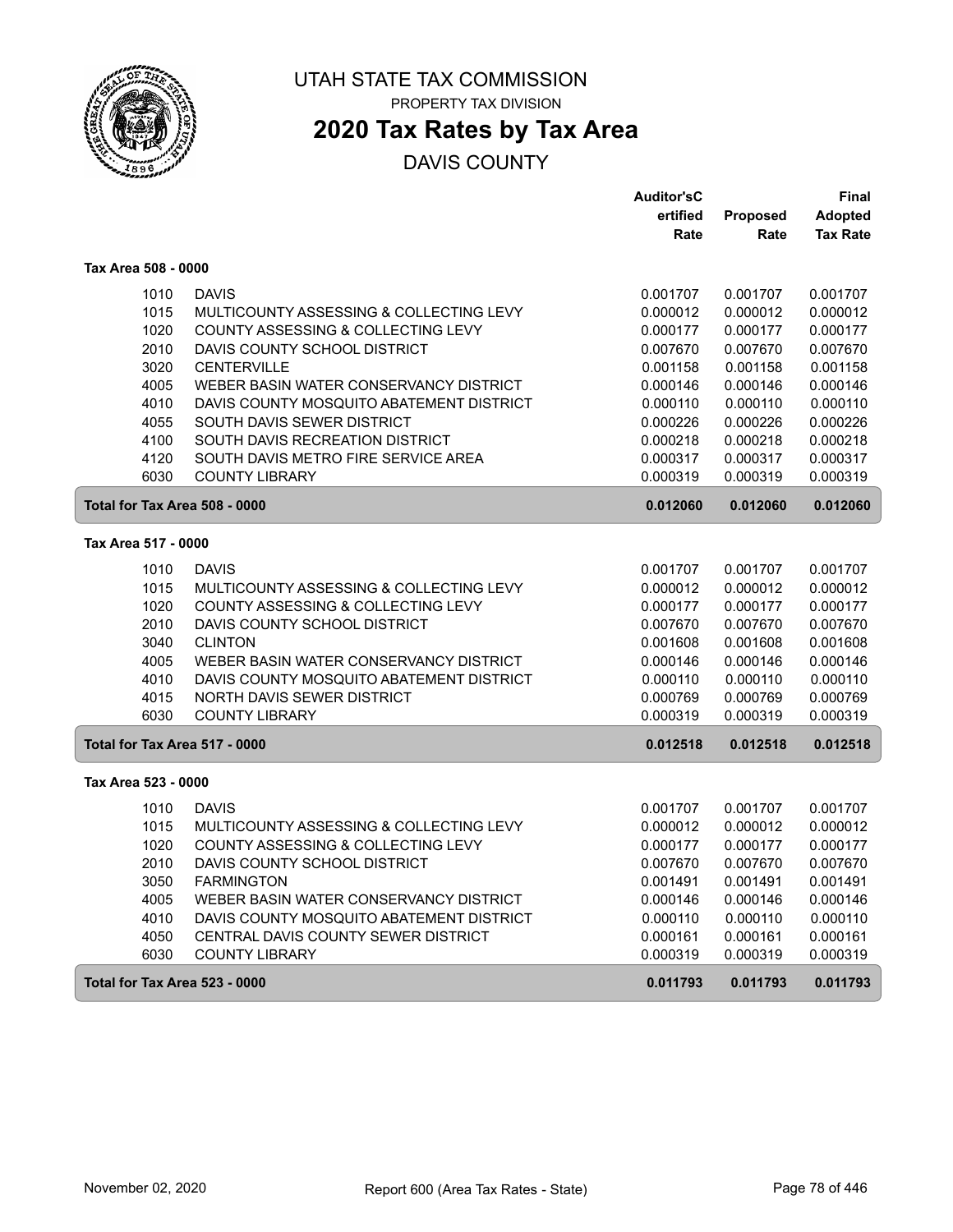

PROPERTY TAX DIVISION

# **2020 Tax Rates by Tax Area**

|                               |                                          | <b>Auditor'sC</b> |          | <b>Final</b>    |
|-------------------------------|------------------------------------------|-------------------|----------|-----------------|
|                               |                                          | ertified          | Proposed | <b>Adopted</b>  |
|                               |                                          | Rate              | Rate     | <b>Tax Rate</b> |
| Tax Area 524 - 0000           |                                          |                   |          |                 |
| 1010                          | <b>DAVIS</b>                             | 0.001707          | 0.001707 | 0.001707        |
| 1015                          | MULTICOUNTY ASSESSING & COLLECTING LEVY  | 0.000012          | 0.000012 | 0.000012        |
| 1020                          | COUNTY ASSESSING & COLLECTING LEVY       | 0.000177          | 0.000177 | 0.000177        |
| 2010                          | DAVIS COUNTY SCHOOL DISTRICT             | 0.007670          | 0.007670 | 0.007670        |
| 3050                          | <b>FARMINGTON</b>                        | 0.001491          | 0.001491 | 0.001491        |
| 4005                          | WEBER BASIN WATER CONSERVANCY DISTRICT   | 0.000146          | 0.000146 | 0.000146        |
| 4010                          | DAVIS COUNTY MOSQUITO ABATEMENT DISTRICT | 0.000110          | 0.000110 | 0.000110        |
| 4050                          | CENTRAL DAVIS COUNTY SEWER DISTRICT      | 0.000161          | 0.000161 | 0.000161        |
| 4070                          | <b>BENCHLAND WATER DISTRICT</b>          | 0.000315          | 0.000315 | 0.000315        |
| 6030                          | <b>COUNTY LIBRARY</b>                    | 0.000319          | 0.000319 | 0.000319        |
| Total for Tax Area 524 - 0000 |                                          | 0.012108          | 0.012108 | 0.012108        |
|                               |                                          |                   |          |                 |
| Tax Area 539 - 0000           |                                          |                   |          |                 |
| 1010                          | <b>DAVIS</b>                             | 0.001707          | 0.001707 | 0.001707        |
| 1015                          | MULTICOUNTY ASSESSING & COLLECTING LEVY  | 0.000012          | 0.000012 | 0.000012        |
| 1020                          | COUNTY ASSESSING & COLLECTING LEVY       | 0.000177          | 0.000177 | 0.000177        |
| 2010                          | DAVIS COUNTY SCHOOL DISTRICT             | 0.007670          | 0.007670 | 0.007670        |
| 3080                          | <b>LAYTON</b>                            | 0.001645          | 0.001645 | 0.001645        |
| 4005                          | WEBER BASIN WATER CONSERVANCY DISTRICT   | 0.000146          | 0.000146 | 0.000146        |
| 4010                          | DAVIS COUNTY MOSQUITO ABATEMENT DISTRICT | 0.000110          | 0.000110 | 0.000110        |
| 4015                          | <b>NORTH DAVIS SEWER DISTRICT</b>        | 0.000769          | 0.000769 | 0.000769        |
| 6030                          | <b>COUNTY LIBRARY</b>                    | 0.000319          | 0.000319 | 0.000319        |
| Total for Tax Area 539 - 0000 |                                          | 0.012555          | 0.012555 | 0.012555        |
| Tax Area 557 - 0000           |                                          |                   |          |                 |
| 1010                          | <b>DAVIS</b>                             | 0.001707          | 0.001707 | 0.001707        |
| 1015                          | MULTICOUNTY ASSESSING & COLLECTING LEVY  | 0.000012          | 0.000012 | 0.000012        |
| 1020                          | COUNTY ASSESSING & COLLECTING LEVY       | 0.000177          | 0.000177 | 0.000177        |
| 2010                          | DAVIS COUNTY SCHOOL DISTRICT             | 0.007670          | 0.007670 | 0.007670        |
| 3130                          | <b>WEST BOUNTIFUL</b>                    | 0.001363          | 0.001363 | 0.001363        |
| 4005                          | WEBER BASIN WATER CONSERVANCY DISTRICT   | 0.000146          | 0.000146 | 0.000146        |
| 4010                          | DAVIS COUNTY MOSQUITO ABATEMENT DISTRICT | 0.000110          | 0.000110 | 0.000110        |
| 4055                          | SOUTH DAVIS SEWER DISTRICT               | 0.000226          | 0.000226 | 0.000226        |
| 4100                          | SOUTH DAVIS RECREATION DISTRICT          | 0.000218          | 0.000218 | 0.000218        |
| 4120                          | SOUTH DAVIS METRO FIRE SERVICE AREA      | 0.000317          | 0.000317 | 0.000317        |
| 6030                          | <b>COUNTY LIBRARY</b>                    | 0.000319          | 0.000319 | 0.000319        |
| Total for Tax Area 557 - 0000 |                                          | 0.012265          | 0.012265 | 0.012265        |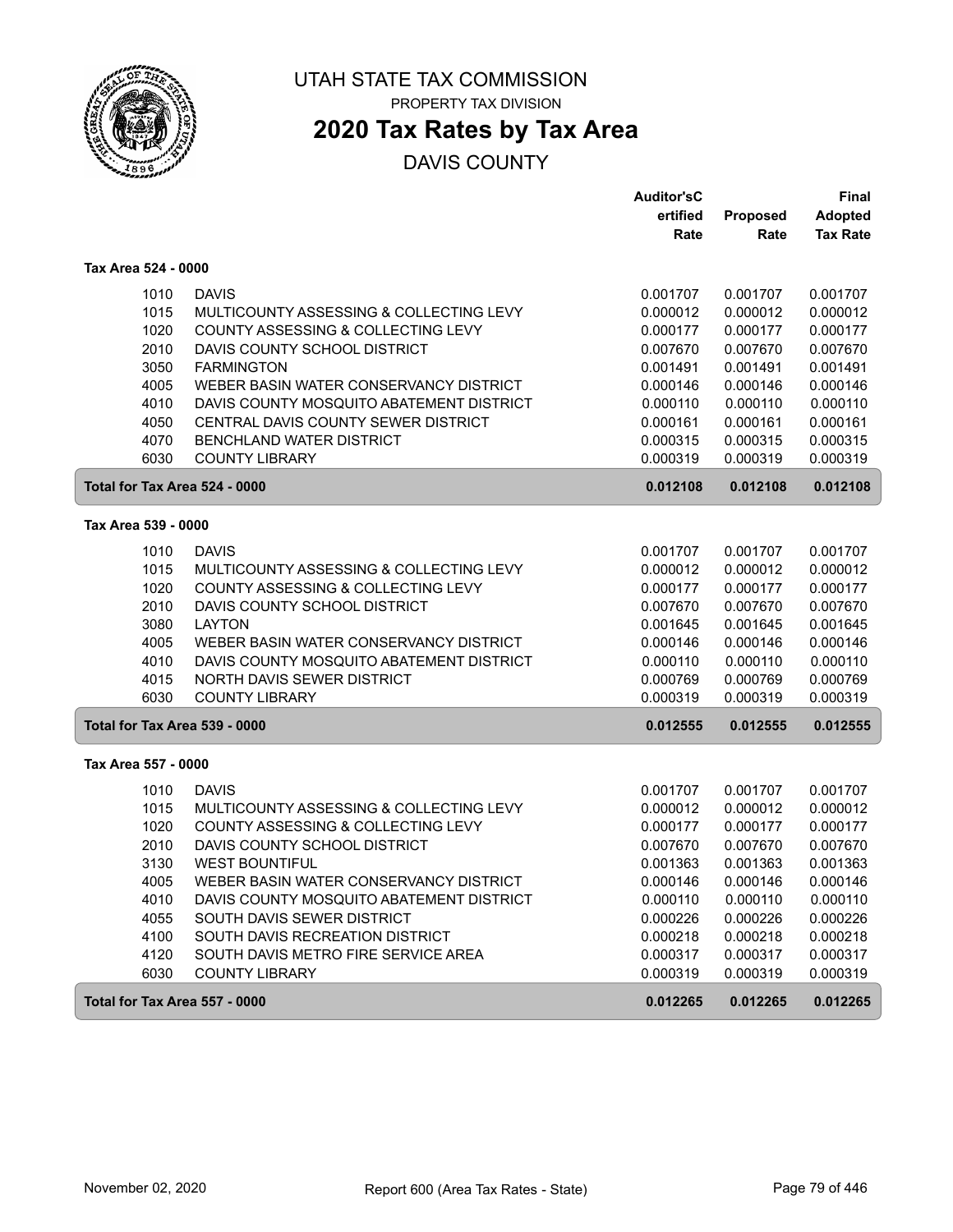

### **2020 Tax Rates by Tax Area**

|                               |                                          | <b>Auditor'sC</b> |          | <b>Final</b>    |
|-------------------------------|------------------------------------------|-------------------|----------|-----------------|
|                               |                                          | ertified          | Proposed | <b>Adopted</b>  |
|                               |                                          | Rate              | Rate     | <b>Tax Rate</b> |
| Tax Area 558 - 0000           |                                          |                   |          |                 |
| 1010                          | <b>DAVIS</b>                             | 0.001707          | 0.001707 | 0.001707        |
| 1015                          | MULTICOUNTY ASSESSING & COLLECTING LEVY  | 0.000012          | 0.000012 | 0.000012        |
| 1020                          | COUNTY ASSESSING & COLLECTING LEVY       | 0.000177          | 0.000177 | 0.000177        |
| 2010                          | DAVIS COUNTY SCHOOL DISTRICT             | 0.007670          | 0.007670 | 0.007670        |
| 3130                          | <b>WEST BOUNTIFUL</b>                    | 0.001363          | 0.001363 | 0.001363        |
| 4005                          | WEBER BASIN WATER CONSERVANCY DISTRICT   | 0.000146          | 0.000146 | 0.000146        |
| 4010                          | DAVIS COUNTY MOSQUITO ABATEMENT DISTRICT | 0.000110          | 0.000110 | 0.000110        |
| 4020                          | <b>BOUNTIFUL IRRIGATION DISTRICT</b>     | 0.000086          | 0.000086 | 0.000086        |
| 4055                          | SOUTH DAVIS SEWER DISTRICT               | 0.000226          | 0.000226 | 0.000226        |
| 4100                          | SOUTH DAVIS RECREATION DISTRICT          | 0.000218          | 0.000218 | 0.000218        |
| 4120                          | SOUTH DAVIS METRO FIRE SERVICE AREA      | 0.000317          | 0.000317 | 0.000317        |
| 6030                          | <b>COUNTY LIBRARY</b>                    | 0.000319          | 0.000319 | 0.000319        |
| Total for Tax Area 558 - 0000 |                                          | 0.012351          | 0.012351 | 0.012351        |
| Tax Area 573 - 0000           |                                          |                   |          |                 |
| 1010                          | <b>DAVIS</b>                             | 0.001707          | 0.001707 | 0.001707        |
| 1015                          | MULTICOUNTY ASSESSING & COLLECTING LEVY  | 0.000012          | 0.000012 | 0.000012        |
| 1020                          | COUNTY ASSESSING & COLLECTING LEVY       | 0.000177          | 0.000177 | 0.000177        |
| 2010                          | DAVIS COUNTY SCHOOL DISTRICT             | 0.007670          | 0.007670 | 0.007670        |
| 3150                          | <b>WOODS CROSS CITY</b>                  | 0.000867          | 0.000867 | 0.000867        |
| 4005                          | WEBER BASIN WATER CONSERVANCY DISTRICT   | 0.000146          | 0.000146 | 0.000146        |
| 4010                          | DAVIS COUNTY MOSQUITO ABATEMENT DISTRICT | 0.000110          | 0.000110 | 0.000110        |
| 4030                          | SOUTH DAVIS WATER DISTRICT               | 0.000183          | 0.000183 | 0.000183        |
| 4055                          | SOUTH DAVIS SEWER DISTRICT               | 0.000226          | 0.000226 | 0.000226        |
| 4100                          | SOUTH DAVIS RECREATION DISTRICT          | 0.000218          | 0.000218 | 0.000218        |
| 4120                          | SOUTH DAVIS METRO FIRE SERVICE AREA      | 0.000317          | 0.000317 | 0.000317        |
| 6030                          | <b>COUNTY LIBRARY</b>                    | 0.000319          | 0.000319 | 0.000319        |
| Total for Tax Area 573 - 0000 |                                          | 0.011952          | 0.011952 | 0.011952        |
| Tax Area 584 - 0000           |                                          |                   |          |                 |
| 1010                          | <b>DAVIS</b>                             | 0.001707          | 0.001707 | 0.001707        |
| 1015                          | MULTICOUNTY ASSESSING & COLLECTING LEVY  | 0.000012          | 0.000012 | 0.000012        |
| 1020                          | COUNTY ASSESSING & COLLECTING LEVY       | 0.000177          | 0.000177 | 0.000177        |
| 2010                          | DAVIS COUNTY SCHOOL DISTRICT             | 0.007670          | 0.007670 | 0.007670        |
| 4005                          | WEBER BASIN WATER CONSERVANCY DISTRICT   | 0.000146          | 0.000146 | 0.000146        |
| 4010                          | DAVIS COUNTY MOSQUITO ABATEMENT DISTRICT | 0.000110          | 0.000110 | 0.000110        |
| 4040                          | DAVIS COUNTY SERVICE AREA #1             | 0.000901          | 0.000901 | 0.000901        |
| 4055                          | SOUTH DAVIS SEWER DISTRICT               | 0.000226          | 0.000226 | 0.000226        |
| 4100                          | SOUTH DAVIS RECREATION DISTRICT          | 0.000218          | 0.000218 | 0.000218        |
| 4120                          | SOUTH DAVIS METRO FIRE SERVICE AREA      | 0.000317          | 0.000317 | 0.000317        |
| 6030                          | <b>COUNTY LIBRARY</b>                    | 0.000319          | 0.000319 | 0.000319        |
| Total for Tax Area 584 - 0000 |                                          | 0.011803          | 0.011803 | 0.011803        |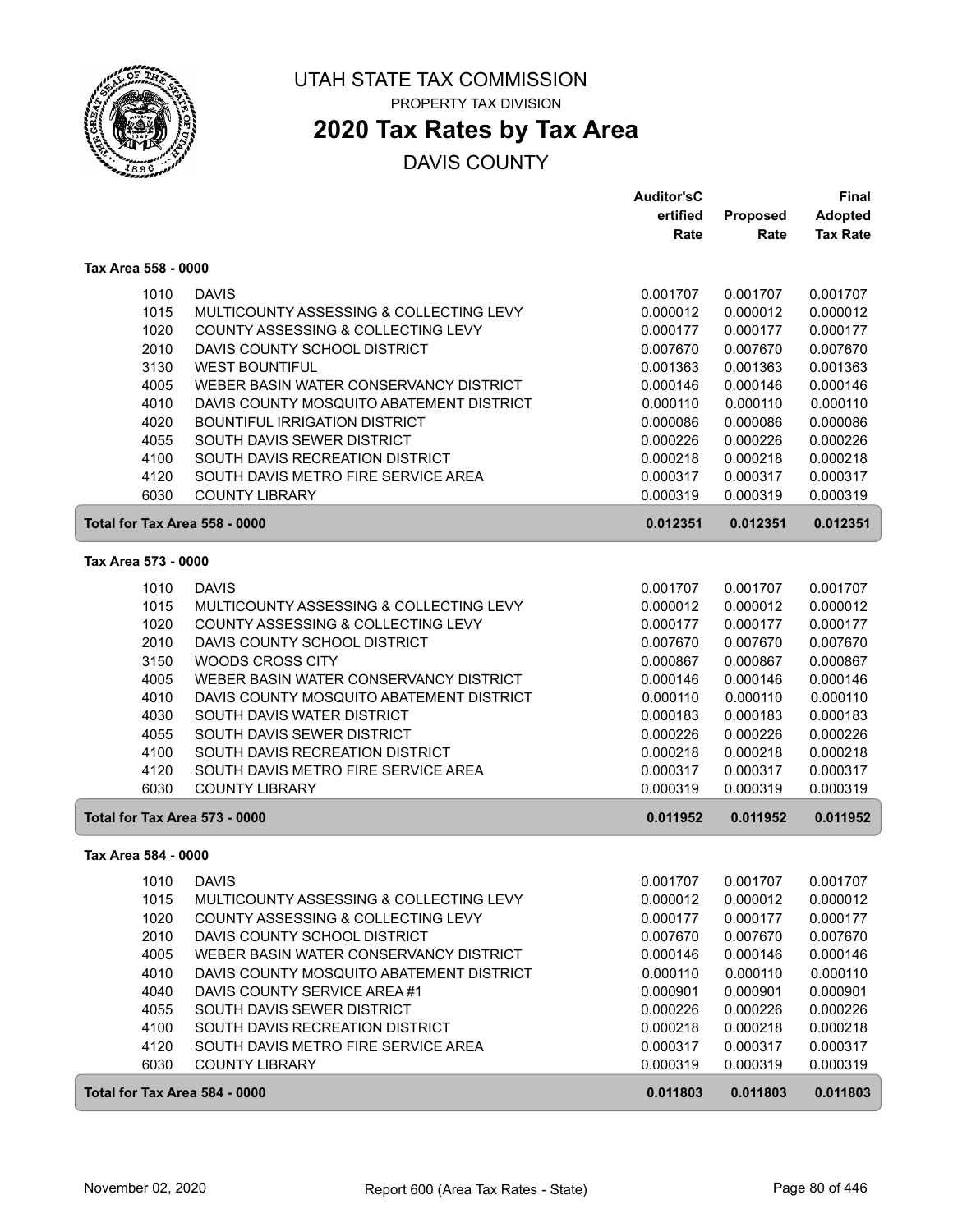

# **2020 Tax Rates by Tax Area**

|                               |                                          | <b>Auditor'sC</b> |          | Final           |
|-------------------------------|------------------------------------------|-------------------|----------|-----------------|
|                               |                                          | ertified          | Proposed | <b>Adopted</b>  |
|                               |                                          | Rate              | Rate     | <b>Tax Rate</b> |
| Tax Area 603 - 0000           |                                          |                   |          |                 |
| 1010                          | <b>DAVIS</b>                             | 0.001707          | 0.001707 | 0.001707        |
| 1015                          | MULTICOUNTY ASSESSING & COLLECTING LEVY  | 0.000012          | 0.000012 | 0.000012        |
| 1020                          | COUNTY ASSESSING & COLLECTING LEVY       | 0.000177          | 0.000177 | 0.000177        |
| 2010                          | DAVIS COUNTY SCHOOL DISTRICT             | 0.007670          | 0.007670 | 0.007670        |
| 3010                          | <b>BOUNTIFUL</b>                         | 0.000789          | 0.000789 | 0.000789        |
| 4005                          | WEBER BASIN WATER CONSERVANCY DISTRICT   | 0.000146          | 0.000146 | 0.000146        |
| 4010                          | DAVIS COUNTY MOSQUITO ABATEMENT DISTRICT | 0.000110          | 0.000110 | 0.000110        |
| 4020                          | <b>BOUNTIFUL IRRIGATION DISTRICT</b>     | 0.000086          | 0.000086 | 0.000086        |
| 4055                          | SOUTH DAVIS SEWER DISTRICT               | 0.000226          | 0.000226 | 0.000226        |
| 4100                          | SOUTH DAVIS RECREATION DISTRICT          | 0.000218          | 0.000218 | 0.000218        |
| 4120                          | SOUTH DAVIS METRO FIRE SERVICE AREA      | 0.000317          | 0.000317 | 0.000317        |
| 6030                          | <b>COUNTY LIBRARY</b>                    | 0.000319          | 0.000319 | 0.000319        |
| Total for Tax Area 603 - 0000 |                                          | 0.011777          | 0.011777 | 0.011777        |
| Tax Area 613 - 0000           |                                          |                   |          |                 |
| 1010                          | <b>DAVIS</b>                             | 0.001707          | 0.001707 | 0.001707        |
| 1015                          | MULTICOUNTY ASSESSING & COLLECTING LEVY  | 0.000012          | 0.000012 | 0.000012        |
| 1020                          | COUNTY ASSESSING & COLLECTING LEVY       | 0.000177          | 0.000177 | 0.000177        |
| 2010                          | DAVIS COUNTY SCHOOL DISTRICT             | 0.007670          | 0.007670 | 0.007670        |
| 3030                          | <b>CLEARFIELD</b>                        | 0.001185          | 0.001437 | 0.001437        |
| 4005                          | WEBER BASIN WATER CONSERVANCY DISTRICT   | 0.000146          | 0.000146 | 0.000146        |
| 4010                          | DAVIS COUNTY MOSQUITO ABATEMENT DISTRICT | 0.000110          | 0.000110 | 0.000110        |
| 4015                          | NORTH DAVIS SEWER DISTRICT               | 0.000769          | 0.000769 | 0.000769        |
| 4110                          | <b>NORTH DAVIS FIRE DISTRICT</b>         | 0.001083          | 0.001175 | 0.001175        |
| 6030                          | <b>COUNTY LIBRARY</b>                    | 0.000319          | 0.000319 | 0.000319        |
| Total for Tax Area 613 - 0000 |                                          | 0.013178          | 0.013522 | 0.013522        |
| Tax Area 623 - 0000           |                                          |                   |          |                 |
| 1010                          | <b>DAVIS</b>                             | 0.001707          | 0.001707 | 0.001707        |
| 1015                          | MULTICOUNTY ASSESSING & COLLECTING LEVY  | 0.000012          | 0.000012 | 0.000012        |
| 1020                          | COUNTY ASSESSING & COLLECTING LEVY       | 0.000177          | 0.000177 | 0.000177        |
| 2010                          | DAVIS COUNTY SCHOOL DISTRICT             | 0.007670          | 0.007670 | 0.007670        |
| 3050                          | <b>FARMINGTON</b>                        | 0.001491          | 0.001491 | 0.001491        |
| 4005                          | WEBER BASIN WATER CONSERVANCY DISTRICT   | 0.000146          | 0.000146 | 0.000146        |
| 4010                          | DAVIS COUNTY MOSQUITO ABATEMENT DISTRICT | 0.000110          | 0.000110 | 0.000110        |
| 4050                          | CENTRAL DAVIS COUNTY SEWER DISTRICT      | 0.000161          | 0.000161 | 0.000161        |
| 6030                          | <b>COUNTY LIBRARY</b>                    | 0.000319          | 0.000319 | 0.000319        |
| Total for Tax Area 623 - 0000 |                                          | 0.011793          | 0.011793 | 0.011793        |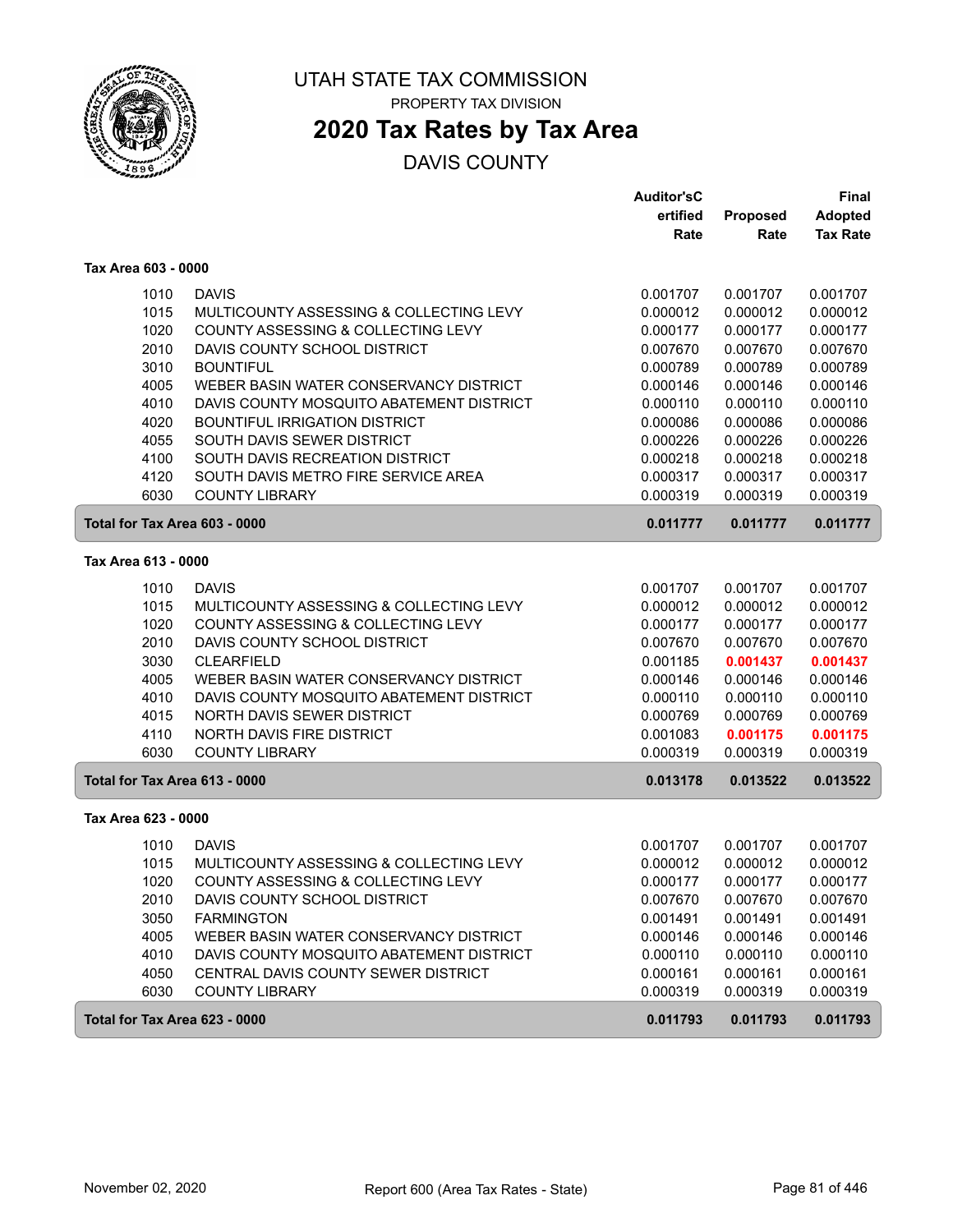

PROPERTY TAX DIVISION

# **2020 Tax Rates by Tax Area**

|                               |                                          | <b>Auditor'sC</b> |          | <b>Final</b>    |
|-------------------------------|------------------------------------------|-------------------|----------|-----------------|
|                               |                                          | ertified          | Proposed | <b>Adopted</b>  |
|                               |                                          | Rate              | Rate     | <b>Tax Rate</b> |
| Tax Area 624 - 0000           |                                          |                   |          |                 |
| 1010                          | <b>DAVIS</b>                             | 0.001707          | 0.001707 | 0.001707        |
| 1015                          | MULTICOUNTY ASSESSING & COLLECTING LEVY  | 0.000012          | 0.000012 | 0.000012        |
| 1020                          | COUNTY ASSESSING & COLLECTING LEVY       | 0.000177          | 0.000177 | 0.000177        |
| 2010                          | DAVIS COUNTY SCHOOL DISTRICT             | 0.007670          | 0.007670 | 0.007670        |
| 3050                          | <b>FARMINGTON</b>                        | 0.001491          | 0.001491 | 0.001491        |
| 4005                          | WEBER BASIN WATER CONSERVANCY DISTRICT   | 0.000146          | 0.000146 | 0.000146        |
| 4010                          | DAVIS COUNTY MOSQUITO ABATEMENT DISTRICT | 0.000110          | 0.000110 | 0.000110        |
| 4050                          | CENTRAL DAVIS COUNTY SEWER DISTRICT      | 0.000161          | 0.000161 | 0.000161        |
| 4070                          | BENCHLAND WATER DISTRICT                 | 0.000315          | 0.000315 | 0.000315        |
| 6030                          | <b>COUNTY LIBRARY</b>                    | 0.000319          | 0.000319 | 0.000319        |
| Total for Tax Area 624 - 0000 |                                          | 0.012108          | 0.012108 | 0.012108        |
| Tax Area 639 - 0000           |                                          |                   |          |                 |
| 1010                          | <b>DAVIS</b>                             | 0.001707          | 0.001707 | 0.001707        |
| 1015                          | MULTICOUNTY ASSESSING & COLLECTING LEVY  | 0.000012          | 0.000012 | 0.000012        |
| 1020                          | COUNTY ASSESSING & COLLECTING LEVY       | 0.000177          | 0.000177 | 0.000177        |
| 2010                          | DAVIS COUNTY SCHOOL DISTRICT             | 0.007670          | 0.007670 | 0.007670        |
| 3080                          | <b>LAYTON</b>                            | 0.001645          | 0.001645 | 0.001645        |
| 4005                          | WEBER BASIN WATER CONSERVANCY DISTRICT   | 0.000146          | 0.000146 | 0.000146        |
| 4010                          | DAVIS COUNTY MOSQUITO ABATEMENT DISTRICT | 0.000110          | 0.000110 | 0.000110        |
| 4015                          | <b>NORTH DAVIS SEWER DISTRICT</b>        | 0.000769          | 0.000769 | 0.000769        |
| 6030                          | <b>COUNTY LIBRARY</b>                    | 0.000319          | 0.000319 | 0.000319        |
| Total for Tax Area 639 - 0000 |                                          | 0.012555          | 0.012555 | 0.012555        |
| Tax Area 658 - 0000           |                                          |                   |          |                 |
| 1010                          | <b>DAVIS</b>                             | 0.001707          | 0.001707 | 0.001707        |
| 1015                          | MULTICOUNTY ASSESSING & COLLECTING LEVY  | 0.000012          | 0.000012 | 0.000012        |
| 1020                          | COUNTY ASSESSING & COLLECTING LEVY       | 0.000177          | 0.000177 | 0.000177        |
| 2010                          | DAVIS COUNTY SCHOOL DISTRICT             | 0.007670          | 0.007670 | 0.007670        |
| 3130                          | <b>WEST BOUNTIFUL</b>                    | 0.001363          | 0.001363 | 0.001363        |
| 4005                          | WEBER BASIN WATER CONSERVANCY DISTRICT   | 0.000146          | 0.000146 | 0.000146        |
| 4010                          | DAVIS COUNTY MOSQUITO ABATEMENT DISTRICT | 0.000110          | 0.000110 | 0.000110        |
| 4020                          | BOUNTIFUL IRRIGATION DISTRICT            | 0.000086          | 0.000086 | 0.000086        |
| 4055                          | SOUTH DAVIS SEWER DISTRICT               | 0.000226          | 0.000226 | 0.000226        |
| 4100                          | SOUTH DAVIS RECREATION DISTRICT          | 0.000218          | 0.000218 | 0.000218        |
| 4120                          | SOUTH DAVIS METRO FIRE SERVICE AREA      | 0.000317          | 0.000317 | 0.000317        |
| 6030                          | <b>COUNTY LIBRARY</b>                    | 0.000319          | 0.000319 | 0.000319        |
| Total for Tax Area 658 - 0000 |                                          | 0.012351          | 0.012351 | 0.012351        |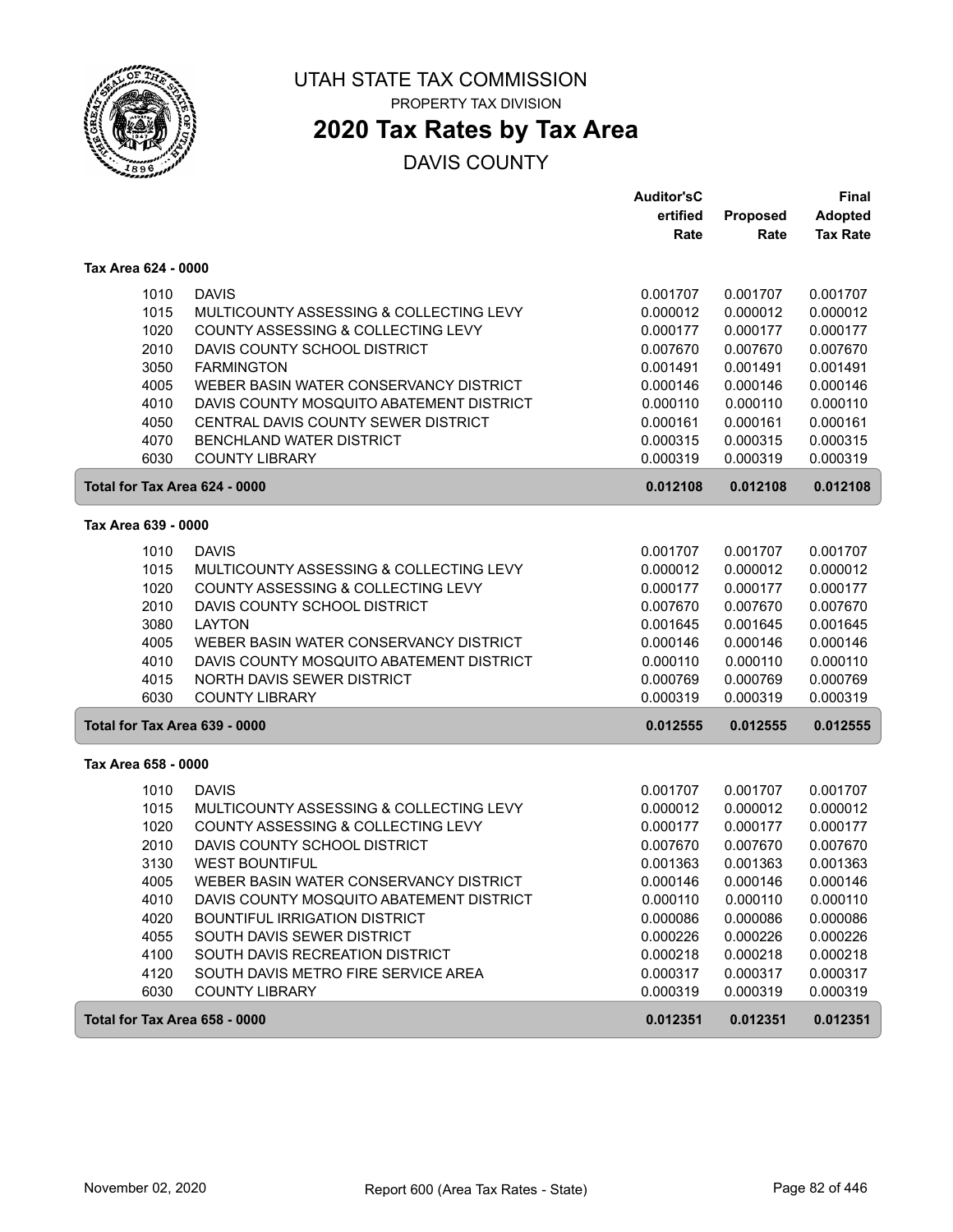

PROPERTY TAX DIVISION

# **2020 Tax Rates by Tax Area**

|                               |                                                                                    | <b>Auditor'sC</b><br>ertified | Proposed             | Final<br><b>Adopted</b> |
|-------------------------------|------------------------------------------------------------------------------------|-------------------------------|----------------------|-------------------------|
|                               |                                                                                    | Rate                          | Rate                 | <b>Tax Rate</b>         |
| Tax Area 713 - 0000           |                                                                                    |                               |                      |                         |
| 1010                          | <b>DAVIS</b>                                                                       | 0.001707                      | 0.001707             | 0.001707                |
| 1015                          | MULTICOUNTY ASSESSING & COLLECTING LEVY                                            | 0.000012                      | 0.000012             | 0.000012                |
| 1020                          | COUNTY ASSESSING & COLLECTING LEVY                                                 | 0.000177                      | 0.000177             | 0.000177                |
| 2010                          | DAVIS COUNTY SCHOOL DISTRICT                                                       | 0.007670                      | 0.007670             | 0.007670                |
| 3030                          | <b>CLEARFIELD</b>                                                                  | 0.001185                      | 0.001437             | 0.001437                |
| 4005                          | WEBER BASIN WATER CONSERVANCY DISTRICT                                             | 0.000146                      | 0.000146             | 0.000146                |
| 4010                          | DAVIS COUNTY MOSQUITO ABATEMENT DISTRICT                                           | 0.000110                      | 0.000110             | 0.000110                |
| 4015                          | NORTH DAVIS SEWER DISTRICT                                                         | 0.000769                      | 0.000769             | 0.000769                |
| 4110<br>6030                  | NORTH DAVIS FIRE DISTRICT<br><b>COUNTY LIBRARY</b>                                 | 0.001083<br>0.000319          | 0.001175<br>0.000319 | 0.001175<br>0.000319    |
| Total for Tax Area 713 - 0000 |                                                                                    | 0.013178                      | 0.013522             | 0.013522                |
| Tax Area 744 - 0000           |                                                                                    |                               |                      |                         |
| 1010                          | <b>DAVIS</b>                                                                       | 0.001707                      | 0.001707             | 0.001707                |
| 1015                          | MULTICOUNTY ASSESSING & COLLECTING LEVY                                            | 0.000012                      | 0.000012             | 0.000012                |
| 1020                          | COUNTY ASSESSING & COLLECTING LEVY                                                 | 0.000177                      | 0.000177             | 0.000177                |
| 2010                          | DAVIS COUNTY SCHOOL DISTRICT                                                       | 0.007670                      | 0.007670             | 0.007670                |
| 3090                          | CITY OF NORTH SALT LAKE                                                            | 0.001233                      | 0.001233             | 0.001233                |
| 4005                          | WEBER BASIN WATER CONSERVANCY DISTRICT                                             | 0.000146                      | 0.000146             | 0.000146                |
| 4010                          | DAVIS COUNTY MOSQUITO ABATEMENT DISTRICT                                           | 0.000110                      | 0.000110             | 0.000110                |
| 4055                          | SOUTH DAVIS SEWER DISTRICT                                                         | 0.000226                      | 0.000226             | 0.000226                |
| 4100                          | SOUTH DAVIS RECREATION DISTRICT                                                    | 0.000218                      | 0.000218             | 0.000218                |
| 4120<br>6030                  | SOUTH DAVIS METRO FIRE SERVICE AREA<br><b>COUNTY LIBRARY</b>                       | 0.000317<br>0.000319          | 0.000317<br>0.000319 | 0.000317<br>0.000319    |
|                               |                                                                                    |                               |                      |                         |
| Total for Tax Area 744 - 0000 |                                                                                    | 0.012135                      | 0.012135             | 0.012135                |
| Tax Area 745 - 0000           |                                                                                    |                               |                      |                         |
| 1010                          | <b>DAVIS</b>                                                                       | 0.001707                      | 0.001707             | 0.001707                |
| 1015                          | MULTICOUNTY ASSESSING & COLLECTING LEVY                                            | 0.000012                      | 0.000012             | 0.000012                |
| 1020                          | COUNTY ASSESSING & COLLECTING LEVY                                                 | 0.000177                      | 0.000177             | 0.000177                |
| 2010                          | DAVIS COUNTY SCHOOL DISTRICT                                                       | 0.007670                      | 0.007670             | 0.007670                |
| 3090                          | CITY OF NORTH SALT LAKE                                                            | 0.001233                      | 0.001233             | 0.001233                |
| 4005<br>4010                  | WEBER BASIN WATER CONSERVANCY DISTRICT<br>DAVIS COUNTY MOSQUITO ABATEMENT DISTRICT | 0.000146                      | 0.000146             | 0.000146                |
| 4030                          | SOUTH DAVIS WATER DISTRICT                                                         | 0.000110<br>0.000183          | 0.000110<br>0.000183 | 0.000110<br>0.000183    |
| 4055                          | SOUTH DAVIS SEWER DISTRICT                                                         | 0.000226                      | 0.000226             | 0.000226                |
| 4100                          | SOUTH DAVIS RECREATION DISTRICT                                                    | 0.000218                      | 0.000218             | 0.000218                |
| 4120                          | SOUTH DAVIS METRO FIRE SERVICE AREA                                                | 0.000317                      | 0.000317             | 0.000317                |
| 6030                          | <b>COUNTY LIBRARY</b>                                                              | 0.000319                      | 0.000319             | 0.000319                |
| Total for Tax Area 745 - 0000 |                                                                                    | 0.012318                      | 0.012318             | 0.012318                |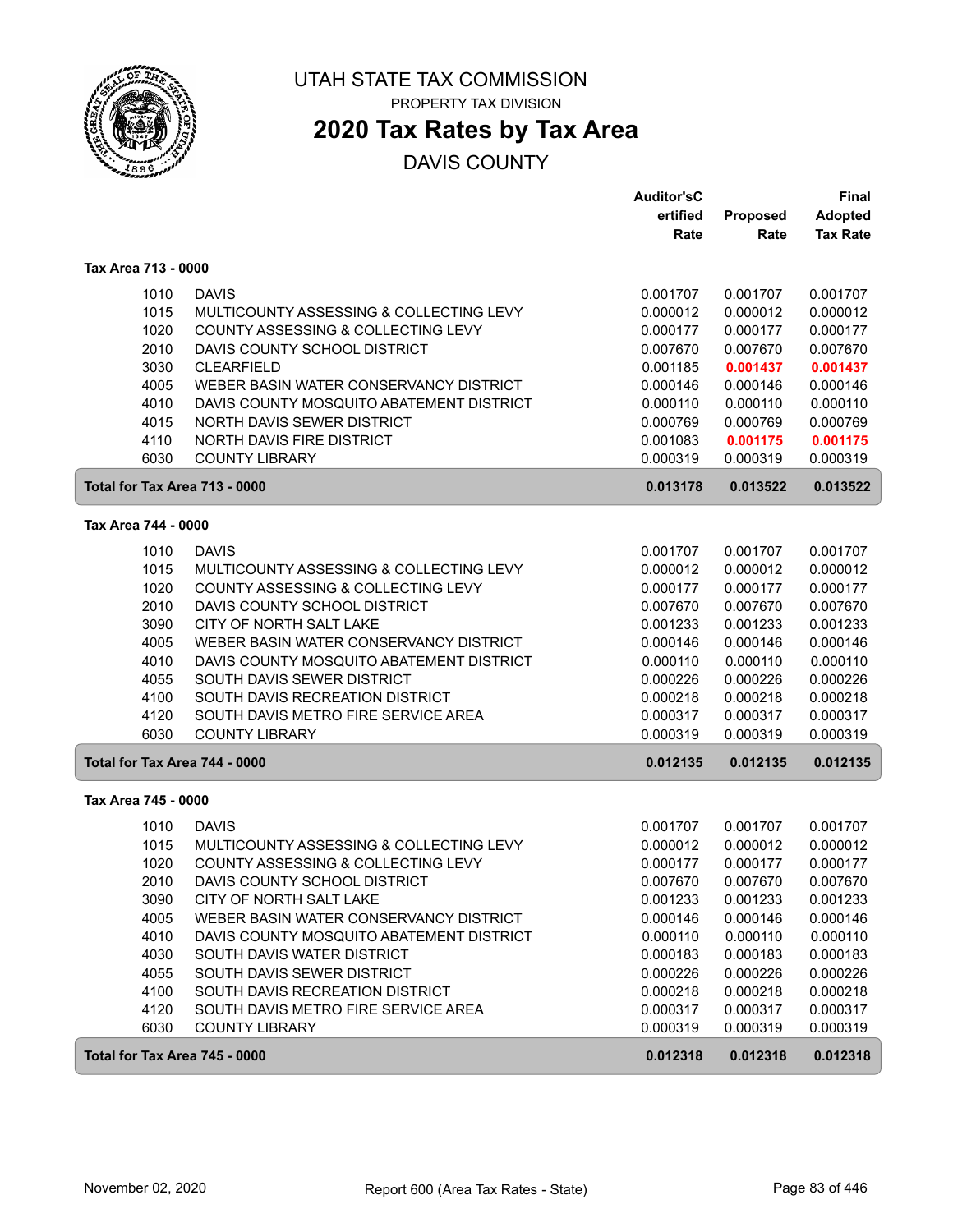

### **2020 Tax Rates by Tax Area**

|                               |                                          | <b>Auditor'sC</b> |          | Final           |
|-------------------------------|------------------------------------------|-------------------|----------|-----------------|
|                               |                                          | ertified          | Proposed | <b>Adopted</b>  |
|                               |                                          | Rate              | Rate     | <b>Tax Rate</b> |
| Tax Area 770 - 0000           |                                          |                   |          |                 |
| 1010                          | <b>DAVIS</b>                             | 0.001707          | 0.001707 | 0.001707        |
| 1015                          | MULTICOUNTY ASSESSING & COLLECTING LEVY  | 0.000012          | 0.000012 | 0.000012        |
| 1020                          | COUNTY ASSESSING & COLLECTING LEVY       | 0.000177          | 0.000177 | 0.000177        |
| 2010                          | DAVIS COUNTY SCHOOL DISTRICT             | 0.007670          | 0.007670 | 0.007670        |
| 3150                          | <b>WOODS CROSS CITY</b>                  | 0.000867          | 0.000867 | 0.000867        |
| 4005                          | WEBER BASIN WATER CONSERVANCY DISTRICT   | 0.000146          | 0.000146 | 0.000146        |
| 4010                          | DAVIS COUNTY MOSQUITO ABATEMENT DISTRICT | 0.000110          | 0.000110 | 0.000110        |
| 4055                          | SOUTH DAVIS SEWER DISTRICT               | 0.000226          | 0.000226 | 0.000226        |
| 4100                          | SOUTH DAVIS RECREATION DISTRICT          | 0.000218          | 0.000218 | 0.000218        |
| 4120                          | SOUTH DAVIS METRO FIRE SERVICE AREA      | 0.000317          | 0.000317 | 0.000317        |
| 6030                          | <b>COUNTY LIBRARY</b>                    | 0.000319          | 0.000319 | 0.000319        |
| Total for Tax Area 770 - 0000 |                                          | 0.011769          | 0.011769 | 0.011769        |
| Tax Area 771 - 0000           |                                          |                   |          |                 |
| 1010                          | <b>DAVIS</b>                             | 0.001707          | 0.001707 | 0.001707        |
| 1015                          | MULTICOUNTY ASSESSING & COLLECTING LEVY  | 0.000012          | 0.000012 | 0.000012        |
| 1020                          | COUNTY ASSESSING & COLLECTING LEVY       | 0.000177          | 0.000177 | 0.000177        |
| 2010                          | DAVIS COUNTY SCHOOL DISTRICT             | 0.007670          | 0.007670 | 0.007670        |
| 3150                          | WOODS CROSS CITY                         | 0.000867          | 0.000867 | 0.000867        |
| 4005                          | WEBER BASIN WATER CONSERVANCY DISTRICT   | 0.000146          | 0.000146 | 0.000146        |
| 4010                          | DAVIS COUNTY MOSQUITO ABATEMENT DISTRICT | 0.000110          | 0.000110 | 0.000110        |
| 4020                          | <b>BOUNTIFUL IRRIGATION DISTRICT</b>     | 0.000086          | 0.000086 | 0.000086        |
| 4055                          | SOUTH DAVIS SEWER DISTRICT               | 0.000226          | 0.000226 | 0.000226        |
| 4100                          | SOUTH DAVIS RECREATION DISTRICT          | 0.000218          | 0.000218 | 0.000218        |
| 4120                          | SOUTH DAVIS METRO FIRE SERVICE AREA      | 0.000317          | 0.000317 | 0.000317        |
| 6030                          | <b>COUNTY LIBRARY</b>                    | 0.000319          | 0.000319 | 0.000319        |
| Total for Tax Area 771 - 0000 |                                          | 0.011855          | 0.011855 | 0.011855        |
| Tax Area 803 - 0000           |                                          |                   |          |                 |
| 1010                          | <b>DAVIS</b>                             | 0.001707          | 0.001707 | 0.001707        |
| 1015                          | MULTICOUNTY ASSESSING & COLLECTING LEVY  | 0.000012          | 0.000012 | 0.000012        |
| 1020                          | COUNTY ASSESSING & COLLECTING LEVY       | 0.000177          | 0.000177 | 0.000177        |
| 2010                          | DAVIS COUNTY SCHOOL DISTRICT             | 0.007670          | 0.007670 | 0.007670        |
| 3010                          | <b>BOUNTIFUL</b>                         | 0.000789          | 0.000789 | 0.000789        |
| 4005                          | WEBER BASIN WATER CONSERVANCY DISTRICT   | 0.000146          | 0.000146 | 0.000146        |
| 4010                          | DAVIS COUNTY MOSQUITO ABATEMENT DISTRICT | 0.000110          | 0.000110 | 0.000110        |
| 4020                          | <b>BOUNTIFUL IRRIGATION DISTRICT</b>     | 0.000086          | 0.000086 | 0.000086        |
| 4055                          | SOUTH DAVIS SEWER DISTRICT               | 0.000226          | 0.000226 | 0.000226        |
| 4100                          | SOUTH DAVIS RECREATION DISTRICT          | 0.000218          | 0.000218 | 0.000218        |
| 4120                          | SOUTH DAVIS METRO FIRE SERVICE AREA      | 0.000317          | 0.000317 | 0.000317        |
| 6030                          | <b>COUNTY LIBRARY</b>                    | 0.000319          | 0.000319 | 0.000319        |
| Total for Tax Area 803 - 0000 |                                          | 0.011777          | 0.011777 | 0.011777        |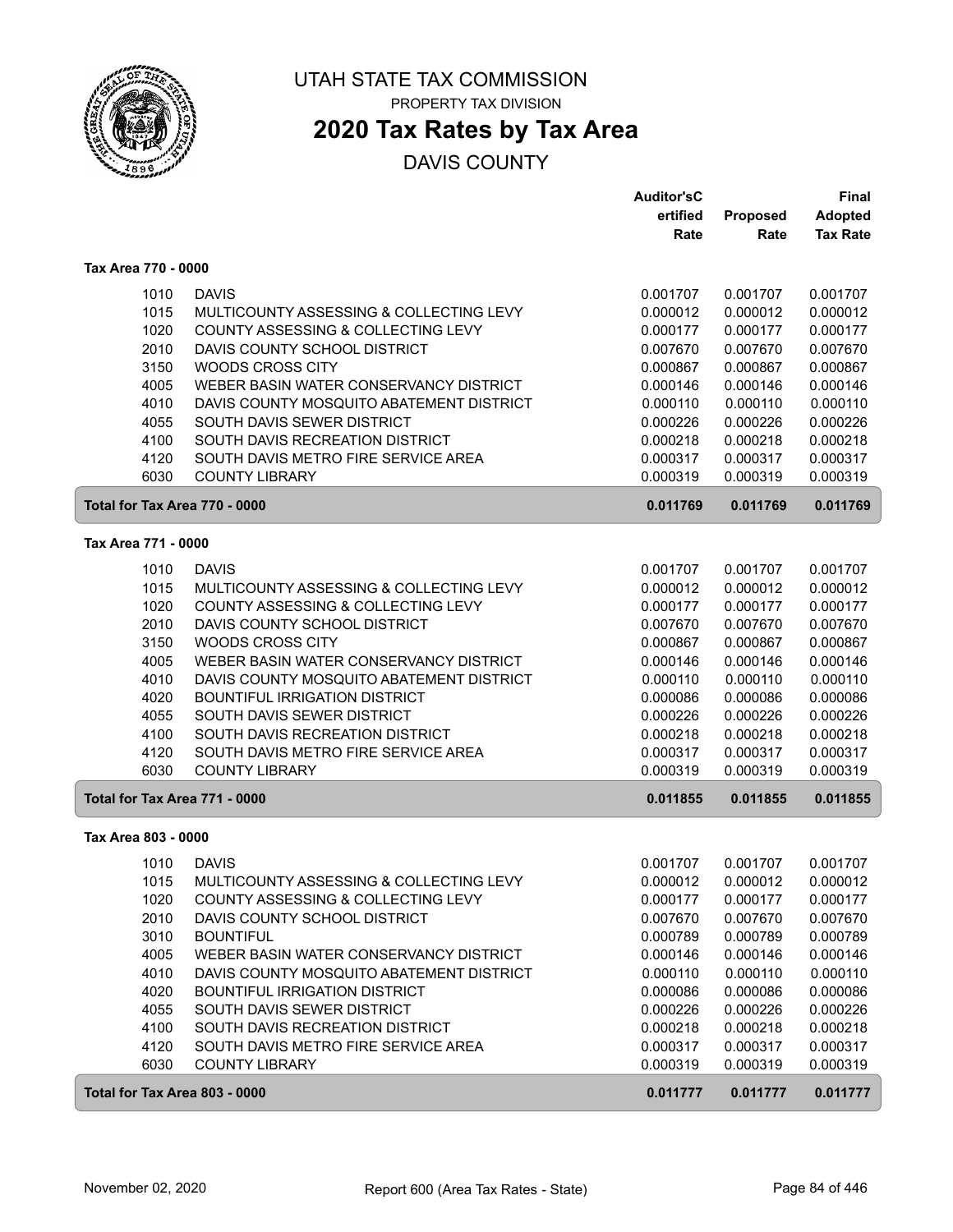

PROPERTY TAX DIVISION

# **2020 Tax Rates by Tax Area**

|                               |                                                              | <b>Auditor'sC</b><br>ertified | Proposed             | Final<br><b>Adopted</b> |
|-------------------------------|--------------------------------------------------------------|-------------------------------|----------------------|-------------------------|
|                               |                                                              | Rate                          | Rate                 | <b>Tax Rate</b>         |
| Tax Area 813 - 0000           |                                                              |                               |                      |                         |
| 1010                          | <b>DAVIS</b>                                                 | 0.001707                      | 0.001707             | 0.001707                |
| 1015                          | MULTICOUNTY ASSESSING & COLLECTING LEVY                      | 0.000012                      | 0.000012             | 0.000012                |
| 1020                          | COUNTY ASSESSING & COLLECTING LEVY                           | 0.000177                      | 0.000177             | 0.000177                |
| 2010                          | DAVIS COUNTY SCHOOL DISTRICT                                 | 0.007670                      | 0.007670             | 0.007670                |
| 3030                          | <b>CLEARFIELD</b>                                            | 0.001185                      | 0.001437             | 0.001437                |
| 4005                          | WEBER BASIN WATER CONSERVANCY DISTRICT                       | 0.000146                      | 0.000146             | 0.000146                |
| 4010                          | DAVIS COUNTY MOSQUITO ABATEMENT DISTRICT                     | 0.000110                      | 0.000110             | 0.000110                |
| 4015                          | NORTH DAVIS SEWER DISTRICT                                   | 0.000769                      | 0.000769             | 0.000769                |
| 4110                          | NORTH DAVIS FIRE DISTRICT                                    | 0.001083                      | 0.001175             | 0.001175                |
| 6030                          | <b>COUNTY LIBRARY</b>                                        | 0.000319                      | 0.000319             | 0.000319                |
| Total for Tax Area 813 - 0000 |                                                              | 0.013178                      | 0.013522             | 0.013522                |
| Tax Area 870 - 0000           |                                                              |                               |                      |                         |
| 1010                          | <b>DAVIS</b>                                                 | 0.001707                      | 0.001707             | 0.001707                |
| 1015                          | MULTICOUNTY ASSESSING & COLLECTING LEVY                      | 0.000012                      | 0.000012             | 0.000012                |
| 1020                          | COUNTY ASSESSING & COLLECTING LEVY                           | 0.000177                      | 0.000177             | 0.000177                |
| 2010                          | DAVIS COUNTY SCHOOL DISTRICT                                 | 0.007670                      | 0.007670             | 0.007670                |
| 3150                          | <b>WOODS CROSS CITY</b>                                      | 0.000867                      | 0.000867             | 0.000867                |
| 4005                          | WEBER BASIN WATER CONSERVANCY DISTRICT                       | 0.000146                      | 0.000146             | 0.000146                |
| 4010                          | DAVIS COUNTY MOSQUITO ABATEMENT DISTRICT                     | 0.000110                      | 0.000110             | 0.000110                |
| 4055                          | SOUTH DAVIS SEWER DISTRICT                                   | 0.000226                      | 0.000226             | 0.000226                |
| 4100                          | SOUTH DAVIS RECREATION DISTRICT                              | 0.000218                      | 0.000218             | 0.000218                |
| 4120                          | SOUTH DAVIS METRO FIRE SERVICE AREA                          | 0.000317                      | 0.000317             | 0.000317                |
| 6030                          | <b>COUNTY LIBRARY</b>                                        | 0.000319                      | 0.000319             | 0.000319                |
| Total for Tax Area 870 - 0000 |                                                              | 0.011769                      | 0.011769             | 0.011769                |
| Tax Area 903 - 0000           |                                                              |                               |                      |                         |
| 1010                          | <b>DAVIS</b>                                                 | 0.001707                      | 0.001707             | 0.001707                |
| 1015                          | MULTICOUNTY ASSESSING & COLLECTING LEVY                      | 0.000012                      | 0.000012             | 0.000012                |
| 1020                          | COUNTY ASSESSING & COLLECTING LEVY                           | 0.000177                      | 0.000177             | 0.000177                |
| 2010                          | DAVIS COUNTY SCHOOL DISTRICT                                 | 0.007670                      | 0.007670             | 0.007670                |
| 3010                          | <b>BOUNTIFUL</b>                                             | 0.000789                      | 0.000789             | 0.000789                |
| 4005                          | WEBER BASIN WATER CONSERVANCY DISTRICT                       | 0.000146                      | 0.000146             | 0.000146                |
| 4010                          | DAVIS COUNTY MOSQUITO ABATEMENT DISTRICT                     | 0.000110                      | 0.000110             | 0.000110                |
| 4020                          | <b>BOUNTIFUL IRRIGATION DISTRICT</b>                         | 0.000086                      | 0.000086             | 0.000086                |
| 4055                          | SOUTH DAVIS SEWER DISTRICT                                   | 0.000226                      | 0.000226             | 0.000226                |
| 4100                          | SOUTH DAVIS RECREATION DISTRICT                              | 0.000218                      | 0.000218             | 0.000218                |
| 4120<br>6030                  | SOUTH DAVIS METRO FIRE SERVICE AREA<br><b>COUNTY LIBRARY</b> | 0.000317<br>0.000319          | 0.000317<br>0.000319 | 0.000317<br>0.000319    |
|                               |                                                              |                               |                      |                         |
| Total for Tax Area 903 - 0000 |                                                              | 0.011777                      | 0.011777             | 0.011777                |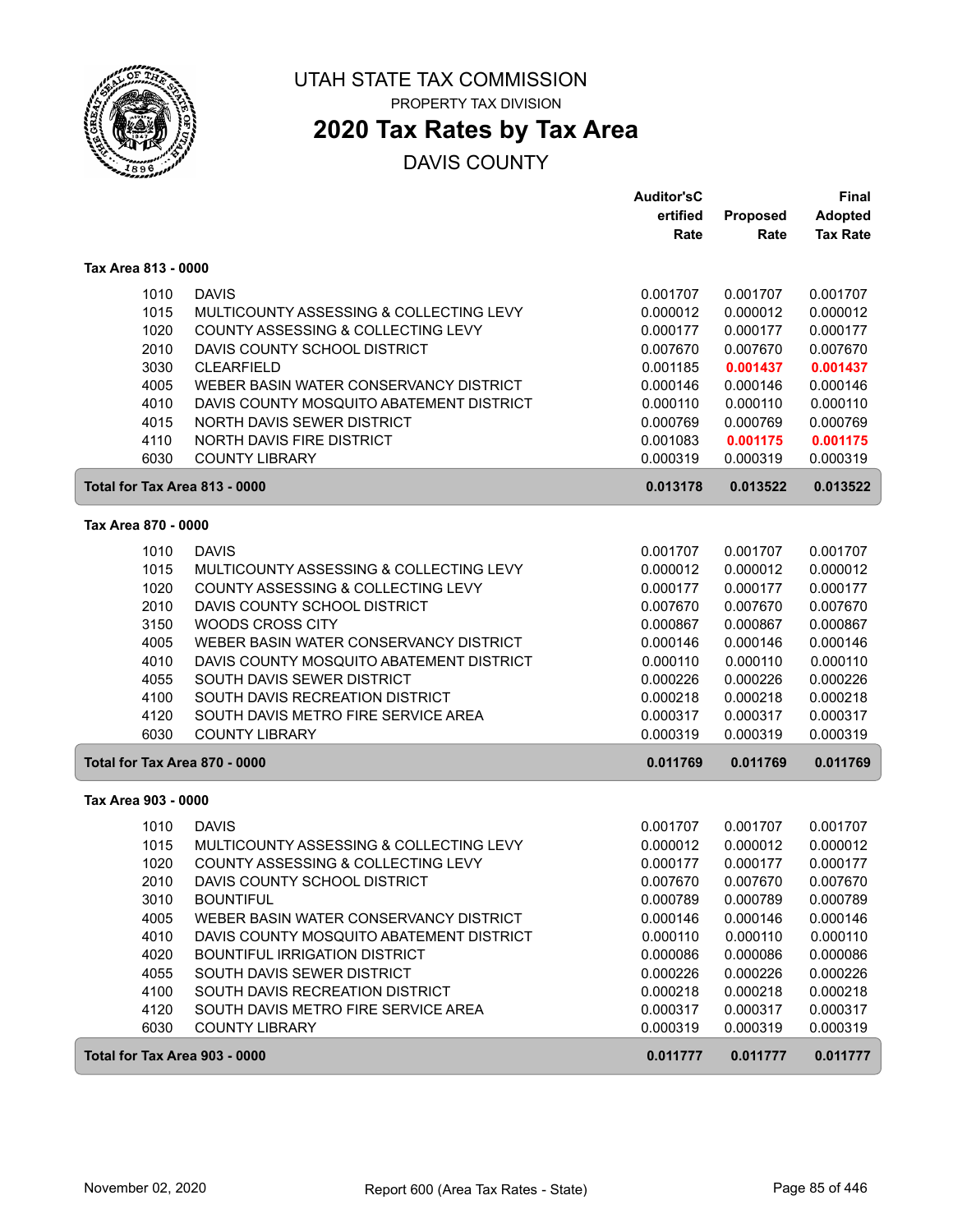

# **2020 Tax Rates by Tax Area**

|                               |                                          | Auditor'sC<br>ertified<br>Rate | <b>Proposed</b><br>Rate | Final<br><b>Adopted</b><br><b>Tax Rate</b> |
|-------------------------------|------------------------------------------|--------------------------------|-------------------------|--------------------------------------------|
| Tax Area 913 - 0000           |                                          |                                |                         |                                            |
| 1010                          | <b>DAVIS</b>                             | 0.001707                       | 0.001707                | 0.001707                                   |
| 1015                          | MULTICOUNTY ASSESSING & COLLECTING LEVY  | 0.000012                       | 0.000012                | 0.000012                                   |
| 1020                          | COUNTY ASSESSING & COLLECTING LEVY       | 0.000177                       | 0.000177                | 0.000177                                   |
| 2010                          | DAVIS COUNTY SCHOOL DISTRICT             | 0.007670                       | 0.007670                | 0.007670                                   |
| 3030                          | <b>CLEARFIELD</b>                        | 0.001185                       | 0.001437                | 0.001437                                   |
| 4005                          | WEBER BASIN WATER CONSERVANCY DISTRICT   | 0.000146                       | 0.000146                | 0.000146                                   |
| 4010                          | DAVIS COUNTY MOSQUITO ABATEMENT DISTRICT | 0.000110                       | 0.000110                | 0.000110                                   |
| 4015                          | NORTH DAVIS SEWER DISTRICT               | 0.000769                       | 0.000769                | 0.000769                                   |
| 4110                          | NORTH DAVIS FIRE DISTRICT                | 0.001083                       | 0.001175                | 0.001175                                   |
| 6030                          | <b>COUNTY LIBRARY</b>                    | 0.000319                       | 0.000319                | 0.000319                                   |
| Total for Tax Area 913 - 0000 |                                          | 0.013178                       | 0.013522                | 0.013522                                   |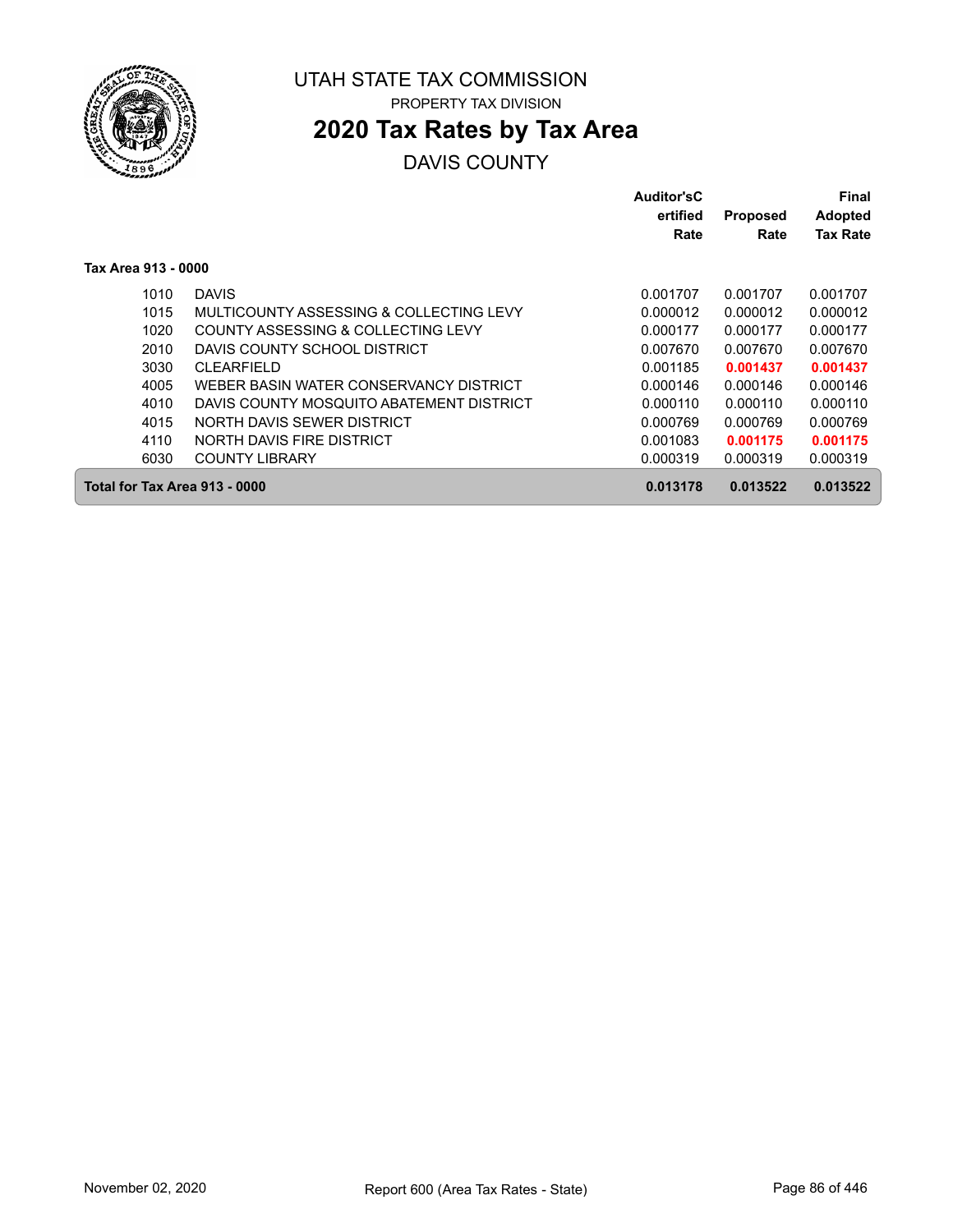

PROPERTY TAX DIVISION

# **2020 Tax Rates by Tax Area**

|                               |                                             | <b>Auditor'sC</b> |          | <b>Final</b>    |
|-------------------------------|---------------------------------------------|-------------------|----------|-----------------|
|                               |                                             | ertified          | Proposed | <b>Adopted</b>  |
|                               |                                             | Rate              | Rate     | <b>Tax Rate</b> |
| Tax Area 001 - 0000           |                                             |                   |          |                 |
| 1010                          | <b>DUCHESNE</b>                             | 0.003363          | 0.003362 | 0.003362        |
| 2010                          | DUCHESNE COUNTY SCHOOL DISTRICT             | 0.008916          | 0.008916 | 0.008916        |
| 3010                          | <b>ALTAMONT TOWN</b>                        | 0.001420          | 0.001420 | 0.001420        |
| 4010                          | DUCHESNE COUNTY MOSQUITO ABATEMENT DISTRICT | 0.000126          | 0.000126 | 0.000126        |
| 4060                          | UPPER COUNTRY WATER IMPROVEMENT DISTRICT    |                   |          |                 |
| 4080                          | DUCHESNE COUNTY WATER CONSERVANCY DISTRICT  | 0.000274          | 0.000274 | 0.000274        |
| 4103                          | UPPER COMMUNITY RECREATION DISTRICT         |                   | 0.000000 |                 |
| 4220                          | CENTRAL UTAH WATER CONSERVANCY DISTRICT     | 0.000382          | 0.000400 | 0.000400        |
| Total for Tax Area 001 - 0000 |                                             | 0.014481          | 0.014498 | 0.014498        |
| Tax Area 002 - 0000           |                                             |                   |          |                 |
| 1010                          | <b>DUCHESNE</b>                             | 0.003363          | 0.003362 | 0.003362        |
| 2010                          | DUCHESNE COUNTY SCHOOL DISTRICT             | 0.008916          | 0.008916 | 0.008916        |
| 3020                          | <b>DUCHESNE CITY</b>                        | 0.001451          | 0.001451 | 0.001451        |
| 4010                          | DUCHESNE COUNTY MOSQUITO ABATEMENT DISTRICT | 0.000126          | 0.000126 | 0.000126        |
| 4080                          | DUCHESNE COUNTY WATER CONSERVANCY DISTRICT  | 0.000274          | 0.000274 | 0.000274        |
| 4106                          | GATEWAY RECREATION & WELLNESS DISTRICT      |                   | 0.000000 |                 |
| 4220                          | CENTRAL UTAH WATER CONSERVANCY DISTRICT     | 0.000382          | 0.000400 | 0.000400        |
| Total for Tax Area 002 - 0000 |                                             | 0.014512          | 0.014529 | 0.014529        |
| Tax Area 003 - 0000           |                                             |                   |          |                 |
| 1010                          | <b>DUCHESNE</b>                             | 0.003363          | 0.003362 | 0.003362        |
| 2010                          | DUCHESNE COUNTY SCHOOL DISTRICT             | 0.008916          | 0.008916 | 0.008916        |
| 3030                          | <b>MYTON TOWN</b>                           | 0.001999          | 0.001999 | 0.001999        |
| 4010                          | DUCHESNE COUNTY MOSQUITO ABATEMENT DISTRICT | 0.000126          | 0.000126 | 0.000126        |
| 4080                          | DUCHESNE COUNTY WATER CONSERVANCY DISTRICT  | 0.000274          | 0.000274 | 0.000274        |
| 4220                          | CENTRAL UTAH WATER CONSERVANCY DISTRICT     | 0.000382          | 0.000400 | 0.000400        |
| Total for Tax Area 003 - 0000 |                                             | 0.015060          | 0.015077 | 0.015077        |
| Tax Area 004 - 0000           |                                             |                   |          |                 |
| 1010                          | <b>DUCHESNE</b>                             | 0.003363          | 0.003362 | 0.003362        |
| 2010                          | DUCHESNE COUNTY SCHOOL DISTRICT             | 0.008916          | 0.008916 | 0.008916        |
| 3040                          | ROOSEVELT CITY                              | 0.002591          | 0.002591 | 0.002591        |
| 4010                          | DUCHESNE COUNTY MOSQUITO ABATEMENT DISTRICT | 0.000126          | 0.000126 | 0.000126        |
| 4080                          | DUCHESNE COUNTY WATER CONSERVANCY DISTRICT  | 0.000274          | 0.000274 | 0.000274        |
| 4220                          | CENTRAL UTAH WATER CONSERVANCY DISTRICT     | 0.000382          | 0.000400 | 0.000400        |
| Total for Tax Area 004 - 0000 |                                             | 0.015652          | 0.015669 | 0.015669        |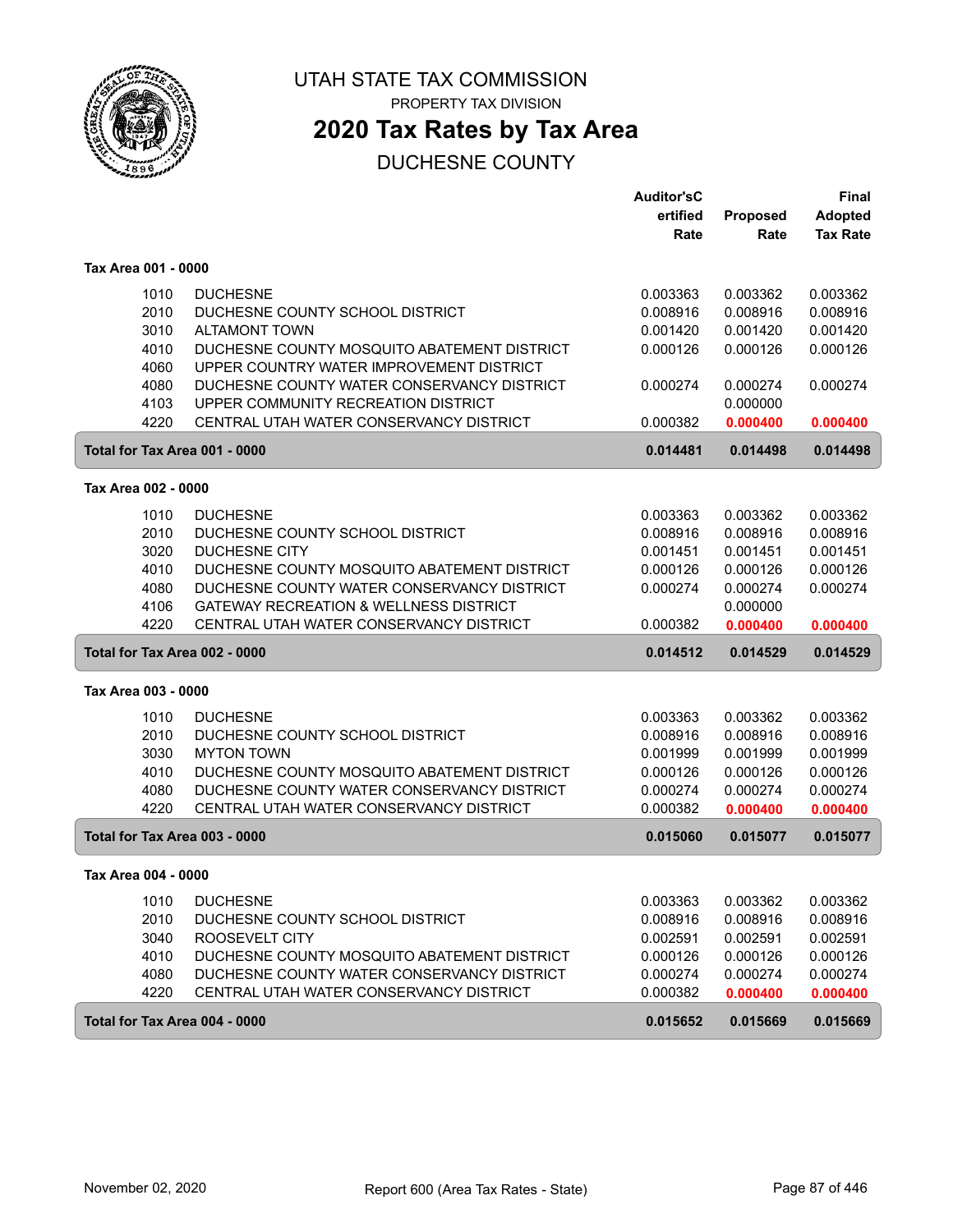

PROPERTY TAX DIVISION

# **2020 Tax Rates by Tax Area**

|                               |                                                     | <b>Auditor'sC</b> |          | <b>Final</b>    |
|-------------------------------|-----------------------------------------------------|-------------------|----------|-----------------|
|                               |                                                     | ertified          | Proposed | <b>Adopted</b>  |
|                               |                                                     | Rate              | Rate     | <b>Tax Rate</b> |
| Tax Area 005 - 0000           |                                                     |                   |          |                 |
| 1010                          | <b>DUCHESNE</b>                                     | 0.003363          | 0.003362 | 0.003362        |
| 2010                          | DUCHESNE COUNTY SCHOOL DISTRICT                     | 0.008916          | 0.008916 | 0.008916        |
| 3050                          | <b>TABIONA TOWN</b>                                 | 0.001332          | 0.001332 | 0.001332        |
| 4010                          | DUCHESNE COUNTY MOSQUITO ABATEMENT DISTRICT         | 0.000126          | 0.000126 | 0.000126        |
| 4080                          | DUCHESNE COUNTY WATER CONSERVANCY DISTRICT          | 0.000274          | 0.000274 | 0.000274        |
| 4085                          | TABBY VALLEY PARKS & RECREATION SPECIAL SERVICE DI: | 0.000741          | 0.000741 | 0.000741        |
| 4220                          | CENTRAL UTAH WATER CONSERVANCY DISTRICT             | 0.000382          | 0.000400 | 0.000400        |
| Total for Tax Area 005 - 0000 |                                                     | 0.015134          | 0.015151 | 0.015151        |
| Tax Area 006 - 0000           |                                                     |                   |          |                 |
| 1010                          | <b>DUCHESNE</b>                                     | 0.003363          | 0.003362 | 0.003362        |
| 2010                          | DUCHESNE COUNTY SCHOOL DISTRICT                     | 0.008916          | 0.008916 | 0.008916        |
| 4010                          | DUCHESNE COUNTY MOSQUITO ABATEMENT DISTRICT         | 0.000126          | 0.000126 | 0.000126        |
| 4020                          | HANNA WATER AND SEWER DISTRICT                      | 0.000530          | 0.000530 | 0.000530        |
| 4080                          | DUCHESNE COUNTY WATER CONSERVANCY DISTRICT          | 0.000274          | 0.000274 | 0.000274        |
| 4085                          | TABBY VALLEY PARKS & RECREATION SPECIAL SERVICE DI: | 0.000741          | 0.000741 | 0.000741        |
| 4220                          | CENTRAL UTAH WATER CONSERVANCY DISTRICT             | 0.000382          | 0.000400 | 0.000400        |
| Total for Tax Area 006 - 0000 |                                                     | 0.014332          | 0.014349 | 0.014349        |
| Tax Area 007 - 0000           |                                                     |                   |          |                 |
| 1010                          | <b>DUCHESNE</b>                                     | 0.003363          | 0.003362 | 0.003362        |
| 2010                          | DUCHESNE COUNTY SCHOOL DISTRICT                     | 0.008916          | 0.008916 | 0.008916        |
| 4010                          | DUCHESNE COUNTY MOSQUITO ABATEMENT DISTRICT         | 0.000126          | 0.000126 | 0.000126        |
| 4080                          | DUCHESNE COUNTY WATER CONSERVANCY DISTRICT          | 0.000274          | 0.000274 | 0.000274        |
| 4085                          | TABBY VALLEY PARKS & RECREATION SPECIAL SERVICE DI: | 0.000741          | 0.000741 | 0.000741        |
| 4220                          | CENTRAL UTAH WATER CONSERVANCY DISTRICT             | 0.000382          | 0.000400 | 0.000400        |
| Total for Tax Area 007 - 0000 |                                                     | 0.013802          | 0.013819 | 0.013819        |
| Tax Area 009 - 0000           |                                                     |                   |          |                 |
| 1010                          | <b>DUCHESNE</b>                                     | 0.003363          | 0.003362 | 0.003362        |
| 2010                          | DUCHESNE COUNTY SCHOOL DISTRICT                     | 0.008916          | 0.008916 | 0.008916        |
| 4010                          | DUCHESNE COUNTY MOSQUITO ABATEMENT DISTRICT         | 0.000126          | 0.000126 | 0.000126        |
| 4080                          | DUCHESNE COUNTY WATER CONSERVANCY DISTRICT          | 0.000274          | 0.000274 | 0.000274        |
| 4085                          | TABBY VALLEY PARKS & RECREATION SPECIAL SERVICE DI: | 0.000741          | 0.000741 | 0.000741        |
| 4220                          | CENTRAL UTAH WATER CONSERVANCY DISTRICT             | 0.000382          | 0.000400 | 0.000400        |
| Total for Tax Area 009 - 0000 |                                                     | 0.013802          | 0.013819 | 0.013819        |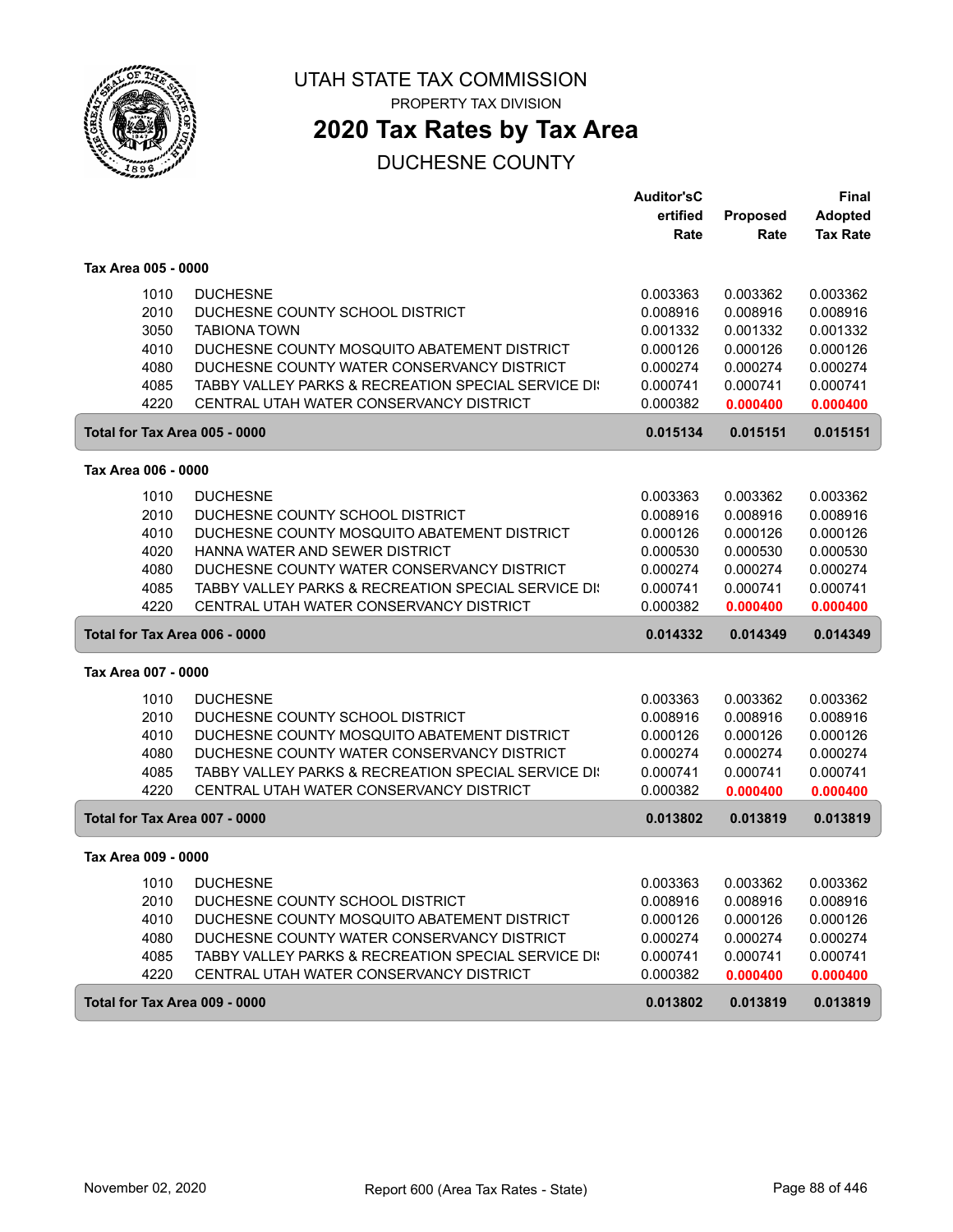

**2020 Tax Rates by Tax Area**

|                               |                                                                                           | <b>Auditor'sC</b><br>ertified | Proposed             | <b>Final</b><br><b>Adopted</b> |
|-------------------------------|-------------------------------------------------------------------------------------------|-------------------------------|----------------------|--------------------------------|
|                               |                                                                                           | Rate                          | Rate                 | <b>Tax Rate</b>                |
| Tax Area 010 - 0000           |                                                                                           |                               |                      |                                |
| 1010                          | <b>DUCHESNE</b>                                                                           | 0.003363                      | 0.003362             | 0.003362                       |
| 2010                          | DUCHESNE COUNTY SCHOOL DISTRICT                                                           | 0.008916                      | 0.008916             | 0.008916                       |
| 4010                          | DUCHESNE COUNTY MOSQUITO ABATEMENT DISTRICT                                               | 0.000126                      | 0.000126             | 0.000126                       |
| 4075<br>4080                  | PINON FOREST SPECIAL SERVICE DISTRICT<br>DUCHESNE COUNTY WATER CONSERVANCY DISTRICT       | 0.000306<br>0.000274          | 0.000306<br>0.000274 | 0.000306<br>0.000274           |
| 4085                          | TABBY VALLEY PARKS & RECREATION SPECIAL SERVICE DI:                                       | 0.000741                      | 0.000741             | 0.000741                       |
| 4220                          | CENTRAL UTAH WATER CONSERVANCY DISTRICT                                                   | 0.000382                      | 0.000400             | 0.000400                       |
| Total for Tax Area 010 - 0000 |                                                                                           | 0.014108                      | 0.014125             | 0.014125                       |
| Tax Area 014 - 0000           |                                                                                           |                               |                      |                                |
| 1010                          | <b>DUCHESNE</b>                                                                           | 0.003363                      | 0.003362             | 0.003362                       |
| 2010                          | DUCHESNE COUNTY SCHOOL DISTRICT                                                           | 0.008916                      | 0.008916             | 0.008916                       |
| 3040                          | ROOSEVELT CITY                                                                            | 0.002591                      | 0.002591             | 0.002591                       |
| 4010                          | DUCHESNE COUNTY MOSQUITO ABATEMENT DISTRICT                                               | 0.000126                      | 0.000126             | 0.000126                       |
| 4080                          | DUCHESNE COUNTY WATER CONSERVANCY DISTRICT                                                | 0.000274                      | 0.000274             | 0.000274                       |
| 4220                          | CENTRAL UTAH WATER CONSERVANCY DISTRICT                                                   | 0.000382                      | 0.000400             | 0.000400                       |
| Total for Tax Area 014 - 0000 |                                                                                           | 0.015652                      | 0.015669             | 0.015669                       |
| Tax Area 014 - 0001           |                                                                                           |                               |                      |                                |
| 1010                          | <b>DUCHESNE</b>                                                                           | 0.003363                      | 0.003362             | 0.003362                       |
| 2010                          | DUCHESNE COUNTY SCHOOL DISTRICT                                                           | 0.008916                      | 0.008916             | 0.008916                       |
| 3040                          | ROOSEVELT CITY                                                                            | 0.002591                      | 0.002591             | 0.002591                       |
| 4010<br>4080                  | DUCHESNE COUNTY MOSQUITO ABATEMENT DISTRICT<br>DUCHESNE COUNTY WATER CONSERVANCY DISTRICT | 0.000126<br>0.000274          | 0.000126<br>0.000274 | 0.000126<br>0.000274           |
| 4220                          | CENTRAL UTAH WATER CONSERVANCY DISTRICT                                                   | 0.000382                      | 0.000400             | 0.000400                       |
| Total for Tax Area 014 - 0001 |                                                                                           | 0.015652                      | 0.015669             | 0.015669                       |
| Tax Area 015 - 0000           |                                                                                           |                               |                      |                                |
| 1010                          | <b>DUCHESNE</b>                                                                           | 0.003363                      | 0.003362             | 0.003362                       |
| 2010                          | DUCHESNE COUNTY SCHOOL DISTRICT                                                           | 0.008916                      | 0.008916             | 0.008916                       |
| 3040                          | ROOSEVELT CITY                                                                            | 0.002591                      | 0.002591             | 0.002591                       |
| 4010                          | DUCHESNE COUNTY MOSQUITO ABATEMENT DISTRICT                                               | 0.000126                      | 0.000126             | 0.000126                       |
| 4080                          | DUCHESNE COUNTY WATER CONSERVANCY DISTRICT                                                | 0.000274                      | 0.000274             | 0.000274                       |
| 4220                          | CENTRAL UTAH WATER CONSERVANCY DISTRICT                                                   | 0.000382                      | 0.000400             | 0.000400                       |
| Total for Tax Area 015 - 0000 |                                                                                           | 0.015652                      | 0.015669             | 0.015669                       |
| Tax Area 016 - 0000           |                                                                                           |                               |                      |                                |
| 1010                          | <b>DUCHESNE</b>                                                                           | 0.003363                      | 0.003362             | 0.003362                       |
| 2010                          | DUCHESNE COUNTY SCHOOL DISTRICT                                                           | 0.008916                      | 0.008916             | 0.008916                       |
| 4010                          | DUCHESNE COUNTY MOSQUITO ABATEMENT DISTRICT                                               | 0.000126                      | 0.000126             | 0.000126                       |
| 4080<br>4220                  | DUCHESNE COUNTY WATER CONSERVANCY DISTRICT<br>CENTRAL UTAH WATER CONSERVANCY DISTRICT     | 0.000274<br>0.000382          | 0.000274<br>0.000400 | 0.000274<br>0.000400           |
| Total for Tax Area 016 - 0000 |                                                                                           | 0.013061                      |                      |                                |
|                               |                                                                                           |                               | 0.013078             | 0.013078                       |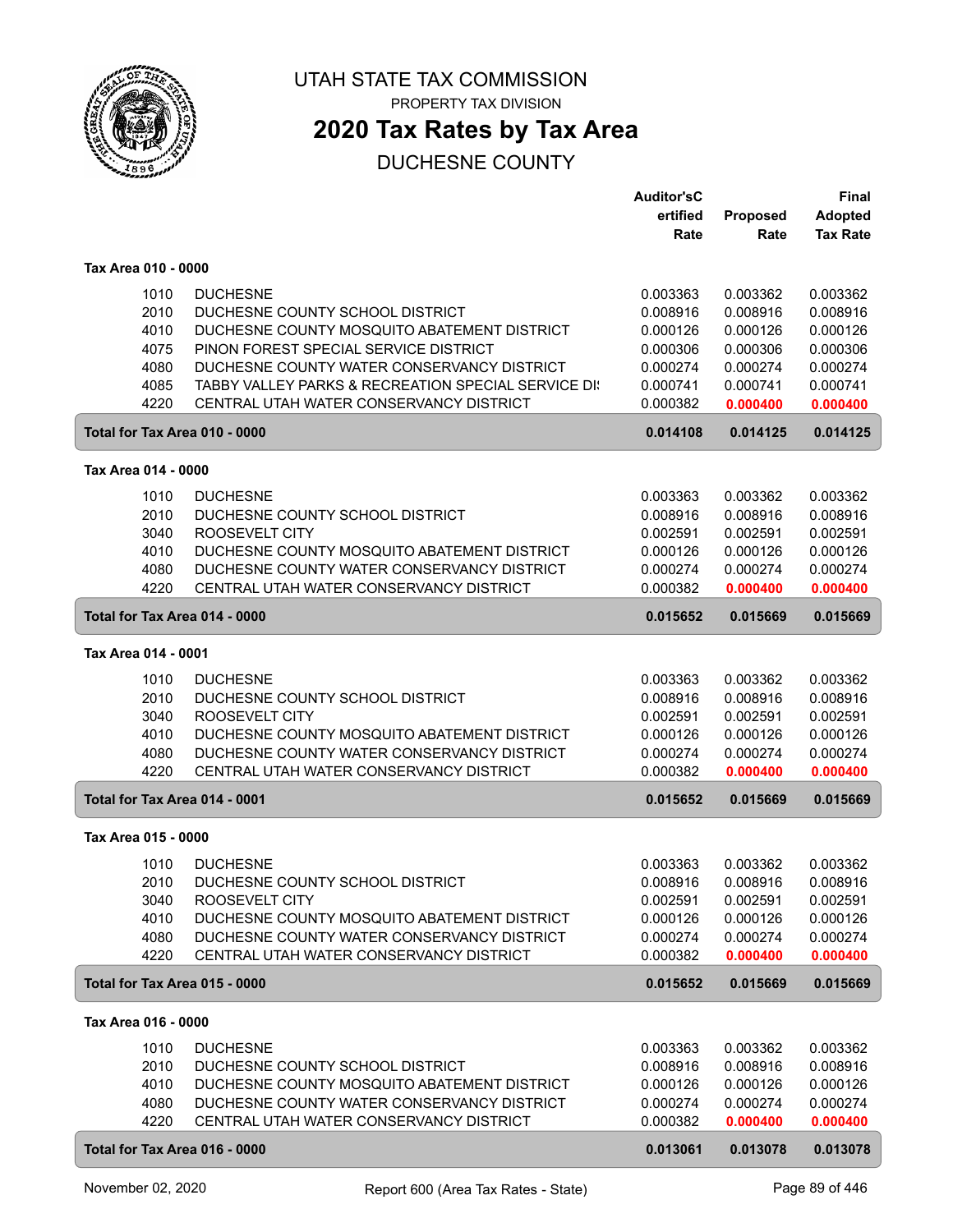

PROPERTY TAX DIVISION

# **2020 Tax Rates by Tax Area**

|                                                      |                                                                                                                                                                                                                                                                         | <b>Auditor'sC</b><br>ertified<br>Rate                                            | Proposed<br>Rate                                                                 | <b>Final</b><br><b>Adopted</b><br><b>Tax Rate</b>                                |
|------------------------------------------------------|-------------------------------------------------------------------------------------------------------------------------------------------------------------------------------------------------------------------------------------------------------------------------|----------------------------------------------------------------------------------|----------------------------------------------------------------------------------|----------------------------------------------------------------------------------|
| Tax Area 017 - 0000                                  |                                                                                                                                                                                                                                                                         |                                                                                  |                                                                                  |                                                                                  |
| 1010<br>2010<br>3030<br>4010<br>4080<br>4220         | <b>DUCHESNE</b><br>DUCHESNE COUNTY SCHOOL DISTRICT<br><b>MYTON TOWN</b><br>DUCHESNE COUNTY MOSQUITO ABATEMENT DISTRICT<br>DUCHESNE COUNTY WATER CONSERVANCY DISTRICT<br>CENTRAL UTAH WATER CONSERVANCY DISTRICT                                                         | 0.003363<br>0.008916<br>0.001999<br>0.000126<br>0.000274<br>0.000382             | 0.003362<br>0.008916<br>0.001999<br>0.000126<br>0.000274<br>0.000400             | 0.003362<br>0.008916<br>0.001999<br>0.000126<br>0.000274<br>0.000400             |
| Total for Tax Area 017 - 0000                        |                                                                                                                                                                                                                                                                         | 0.015060                                                                         | 0.015077                                                                         | 0.015077                                                                         |
| Tax Area 018 - 0000                                  |                                                                                                                                                                                                                                                                         |                                                                                  |                                                                                  |                                                                                  |
| 1010<br>2010<br>4010<br>4040<br>4070<br>4080<br>4220 | <b>DUCHESNE</b><br>DUCHESNE COUNTY SCHOOL DISTRICT<br>DUCHESNE COUNTY MOSQUITO ABATEMENT DISTRICT<br>NEOLA WATER & SEWER IMPROVEMENT DISTRICT<br>NEOLA COMMUNITY PARK DISTRICT<br>DUCHESNE COUNTY WATER CONSERVANCY DISTRICT<br>CENTRAL UTAH WATER CONSERVANCY DISTRICT | 0.003363<br>0.008916<br>0.000126<br>0.001119<br>0.000358<br>0.000274<br>0.000382 | 0.003362<br>0.008916<br>0.000126<br>0.001119<br>0.000358<br>0.000274<br>0.000400 | 0.003362<br>0.008916<br>0.000126<br>0.001119<br>0.000358<br>0.000274<br>0.000400 |
| Total for Tax Area 018 - 0000                        |                                                                                                                                                                                                                                                                         | 0.014538                                                                         | 0.014555                                                                         | 0.014555                                                                         |
| Tax Area 019 - 0000                                  |                                                                                                                                                                                                                                                                         |                                                                                  |                                                                                  |                                                                                  |
| 1010<br>2010<br>4010<br>4070<br>4080<br>4220         | <b>DUCHESNE</b><br>DUCHESNE COUNTY SCHOOL DISTRICT<br>DUCHESNE COUNTY MOSQUITO ABATEMENT DISTRICT<br>NEOLA COMMUNITY PARK DISTRICT<br>DUCHESNE COUNTY WATER CONSERVANCY DISTRICT<br>CENTRAL UTAH WATER CONSERVANCY DISTRICT                                             | 0.003363<br>0.008916<br>0.000126<br>0.000358<br>0.000274<br>0.000382             | 0.003362<br>0.008916<br>0.000126<br>0.000358<br>0.000274<br>0.000400             | 0.003362<br>0.008916<br>0.000126<br>0.000358<br>0.000274<br>0.000400             |
| Total for Tax Area 019 - 0000                        |                                                                                                                                                                                                                                                                         | 0.013419                                                                         | 0.013436                                                                         | 0.013436                                                                         |
| Tax Area 020 - 0000                                  |                                                                                                                                                                                                                                                                         |                                                                                  |                                                                                  |                                                                                  |
| 1010<br>2010<br>4010<br>4080<br>4220                 | <b>DUCHESNE</b><br>DUCHESNE COUNTY SCHOOL DISTRICT<br>DUCHESNE COUNTY MOSQUITO ABATEMENT DISTRICT<br>DUCHESNE COUNTY WATER CONSERVANCY DISTRICT<br>CENTRAL UTAH WATER CONSERVANCY DISTRICT                                                                              | 0.003363<br>0.008916<br>0.000126<br>0.000274<br>0.000382                         | 0.003362<br>0.008916<br>0.000126<br>0.000274<br>0.000400                         | 0.003362<br>0.008916<br>0.000126<br>0.000274<br>0.000400                         |
| Total for Tax Area 020 - 0000                        |                                                                                                                                                                                                                                                                         | 0.013061                                                                         | 0.013078                                                                         | 0.013078                                                                         |
| Tax Area 021 - 0000                                  |                                                                                                                                                                                                                                                                         |                                                                                  |                                                                                  |                                                                                  |
| 1010<br>2010<br>4010<br>4080<br>4106<br>4220         | <b>DUCHESNE</b><br>DUCHESNE COUNTY SCHOOL DISTRICT<br>DUCHESNE COUNTY MOSQUITO ABATEMENT DISTRICT<br>DUCHESNE COUNTY WATER CONSERVANCY DISTRICT<br>GATEWAY RECREATION & WELLNESS DISTRICT<br>CENTRAL UTAH WATER CONSERVANCY DISTRICT                                    | 0.003363<br>0.008916<br>0.000126<br>0.000274<br>0.000382                         | 0.003362<br>0.008916<br>0.000126<br>0.000274<br>0.000000<br>0.000400             | 0.003362<br>0.008916<br>0.000126<br>0.000274<br>0.000400                         |
| Total for Tax Area 021 - 0000                        |                                                                                                                                                                                                                                                                         | 0.013061                                                                         | 0.013078                                                                         | 0.013078                                                                         |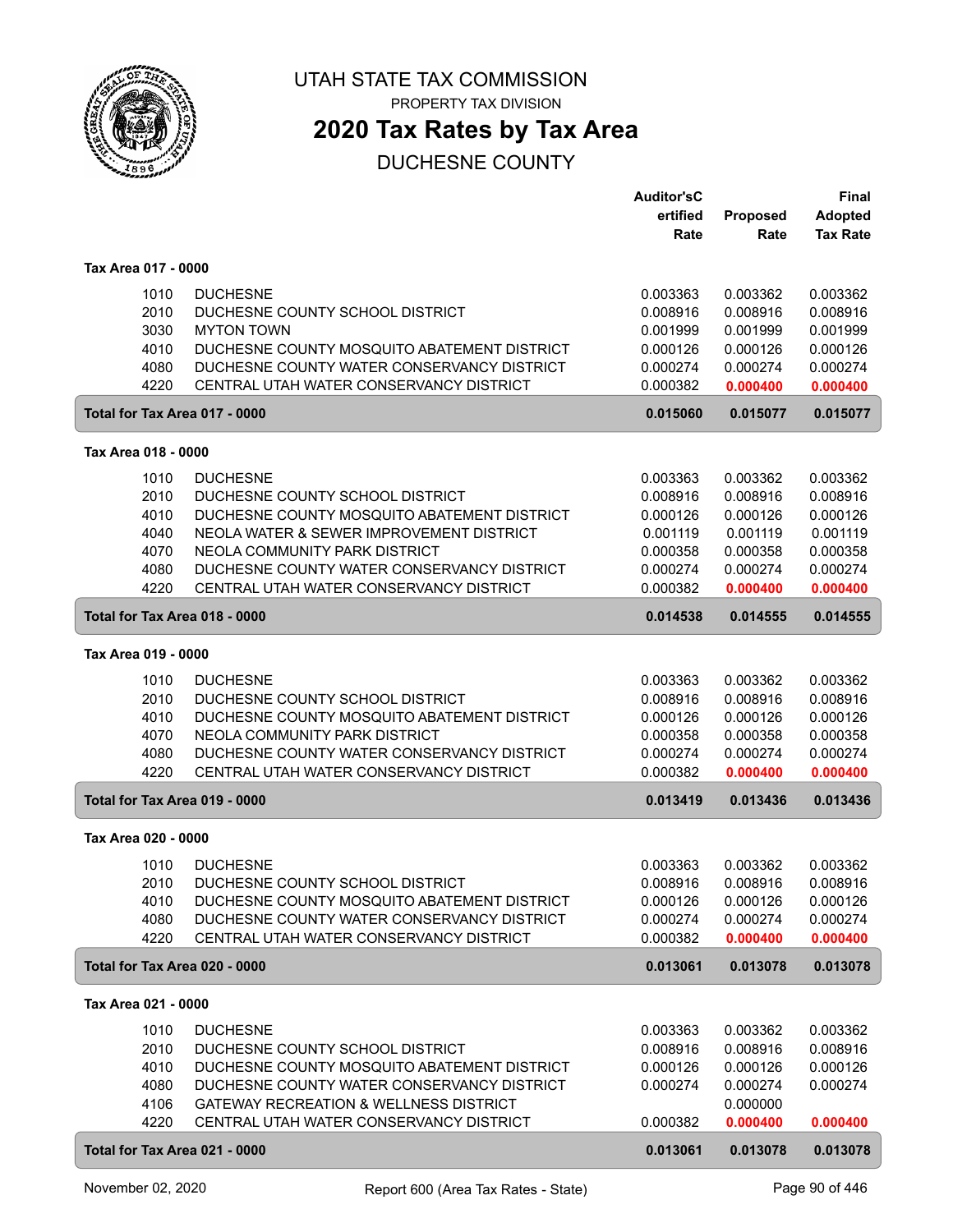

**2020 Tax Rates by Tax Area**

|                               |                                                   | <b>Auditor'sC</b> |          | <b>Final</b>    |
|-------------------------------|---------------------------------------------------|-------------------|----------|-----------------|
|                               |                                                   | ertified          | Proposed | <b>Adopted</b>  |
|                               |                                                   | Rate              | Rate     | <b>Tax Rate</b> |
| Tax Area 022 - 0000           |                                                   |                   |          |                 |
| 1010                          | <b>DUCHESNE</b>                                   | 0.003363          | 0.003362 | 0.003362        |
| 2010                          | DUCHESNE COUNTY SCHOOL DISTRICT                   | 0.008916          | 0.008916 | 0.008916        |
| 4010                          | DUCHESNE COUNTY MOSQUITO ABATEMENT DISTRICT       | 0.000126          | 0.000126 | 0.000126        |
| 4060                          | UPPER COUNTRY WATER IMPROVEMENT DISTRICT          |                   |          |                 |
| 4080                          | DUCHESNE COUNTY WATER CONSERVANCY DISTRICT        | 0.000274          | 0.000274 | 0.000274        |
| 4103                          | UPPER COMMUNITY RECREATION DISTRICT               |                   | 0.000000 |                 |
| 4220                          | CENTRAL UTAH WATER CONSERVANCY DISTRICT           | 0.000382          | 0.000400 | 0.000400        |
| Total for Tax Area 022 - 0000 |                                                   | 0.013061          | 0.013078 | 0.013078        |
| Tax Area 023 - 0000           |                                                   |                   |          |                 |
| 1010                          | <b>DUCHESNE</b>                                   | 0.003363          | 0.003362 | 0.003362        |
| 2010                          | DUCHESNE COUNTY SCHOOL DISTRICT                   | 0.008916          | 0.008916 | 0.008916        |
| 4010                          | DUCHESNE COUNTY MOSQUITO ABATEMENT DISTRICT       | 0.000126          | 0.000126 | 0.000126        |
| 4075                          | PINON FOREST SPECIAL SERVICE DISTRICT             | 0.000306          | 0.000306 | 0.000306        |
| 4080                          | DUCHESNE COUNTY WATER CONSERVANCY DISTRICT        | 0.000274          | 0.000274 | 0.000274        |
| 4106                          | <b>GATEWAY RECREATION &amp; WELLNESS DISTRICT</b> |                   | 0.000000 |                 |
| 4220                          | CENTRAL UTAH WATER CONSERVANCY DISTRICT           | 0.000382          | 0.000400 | 0.000400        |
| Total for Tax Area 023 - 0000 |                                                   | 0.013367          | 0.013384 | 0.013384        |
| Tax Area 024 - 0000           |                                                   |                   |          |                 |
| 1010                          | <b>DUCHESNE</b>                                   | 0.003363          | 0.003362 | 0.003362        |
| 2010                          | DUCHESNE COUNTY SCHOOL DISTRICT                   | 0.008916          | 0.008916 | 0.008916        |
| 4010                          | DUCHESNE COUNTY MOSQUITO ABATEMENT DISTRICT       | 0.000126          | 0.000126 | 0.000126        |
| 4080                          | DUCHESNE COUNTY WATER CONSERVANCY DISTRICT        | 0.000274          | 0.000274 | 0.000274        |
| 4090                          | CEDARVIEW-MONTWELL SPECIAL SERVICE DISTRICT       | 0.000740          | 0.000740 | 0.000740        |
| 4220                          | CENTRAL UTAH WATER CONSERVANCY DISTRICT           | 0.000382          | 0.000400 | 0.000400        |
| Total for Tax Area 024 - 0000 |                                                   | 0.013801          | 0.013818 | 0.013818        |
| Tax Area 026 - 0000           |                                                   |                   |          |                 |
| 1010                          | <b>DUCHESNE</b>                                   | 0.003363          | 0.003362 | 0.003362        |
| 2010                          | DUCHESNE COUNTY SCHOOL DISTRICT                   | 0.008916          | 0.008916 | 0.008916        |
| 4010                          | DUCHESNE COUNTY MOSQUITO ABATEMENT DISTRICT       | 0.000126          | 0.000126 | 0.000126        |
| 4070                          | NEOLA COMMUNITY PARK DISTRICT                     | 0.000358          | 0.000358 | 0.000358        |
| 4080                          | DUCHESNE COUNTY WATER CONSERVANCY DISTRICT        | 0.000274          | 0.000274 | 0.000274        |
| 4090                          | CEDARVIEW-MONTWELL SPECIAL SERVICE DISTRICT       | 0.000740          | 0.000740 | 0.000740        |
| 4220                          | CENTRAL UTAH WATER CONSERVANCY DISTRICT           | 0.000382          | 0.000400 | 0.000400        |
| Total for Tax Area 026 - 0000 |                                                   | 0.014159          | 0.014176 | 0.014176        |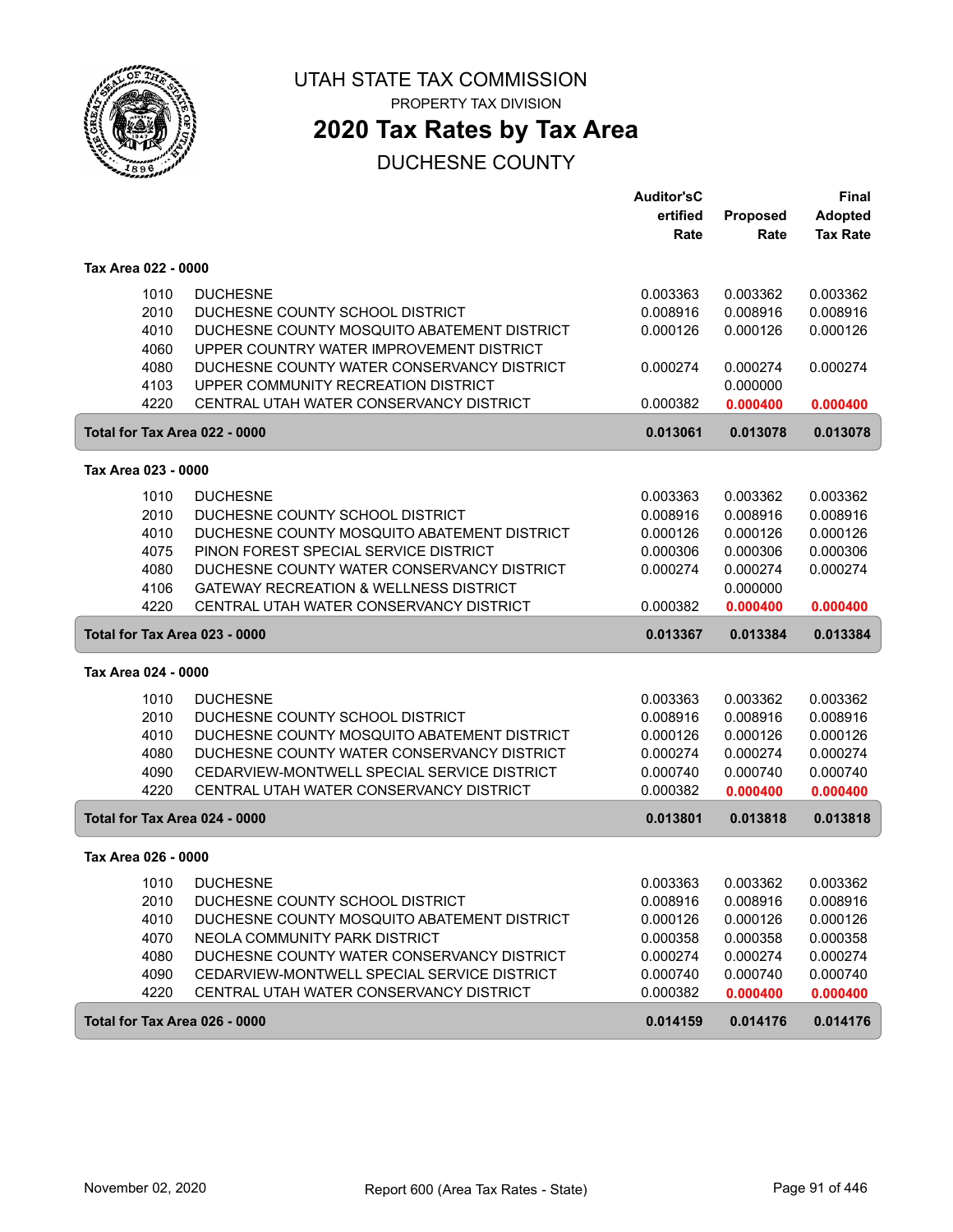

### **2020 Tax Rates by Tax Area**

|                     |                                                     | <b>Auditor'sC</b> |          | <b>Final</b>    |
|---------------------|-----------------------------------------------------|-------------------|----------|-----------------|
|                     |                                                     | ertified          | Proposed | <b>Adopted</b>  |
|                     |                                                     | Rate              | Rate     | <b>Tax Rate</b> |
|                     |                                                     |                   |          |                 |
| Tax Area 095 - 0000 |                                                     |                   |          |                 |
|                     | 1010<br><b>DUCHESNE</b>                             | 0.003363          | 0.003362 | 0.003362        |
|                     | 2010<br>DUCHESNE COUNTY SCHOOL DISTRICT             | 0.008916          | 0.008916 | 0.008916        |
|                     | 4010<br>DUCHESNE COUNTY MOSQUITO ABATEMENT DISTRICT | 0.000126          | 0.000126 | 0.000126        |
|                     | 4080<br>DUCHESNE COUNTY WATER CONSERVANCY DISTRICT  | 0.000274          | 0.000274 | 0.000274        |
|                     | 4220<br>CENTRAL UTAH WATER CONSERVANCY DISTRICT     | 0.000382          | 0.000400 | 0.000400        |
|                     | Total for Tax Area 095 - 0000                       | 0.013061          | 0.013078 | 0.013078        |
| Tax Area 116 - 0000 |                                                     |                   |          |                 |
|                     | <b>DUCHESNE</b><br>1010                             | 0.003363          | 0.003362 | 0.003362        |
|                     | 2010<br>DUCHESNE COUNTY SCHOOL DISTRICT             | 0.008916          | 0.008916 | 0.008916        |
|                     | 4010<br>DUCHESNE COUNTY MOSQUITO ABATEMENT DISTRICT | 0.000126          | 0.000126 | 0.000126        |
|                     | 4080<br>DUCHESNE COUNTY WATER CONSERVANCY DISTRICT  | 0.000274          | 0.000274 | 0.000274        |
|                     | 4103<br>UPPER COMMUNITY RECREATION DISTRICT         |                   | 0.000000 |                 |
|                     | 4220<br>CENTRAL UTAH WATER CONSERVANCY DISTRICT     | 0.000382          | 0.000400 | 0.000400        |
|                     | Total for Tax Area 116 - 0000                       | 0.013061          | 0.013078 | 0.013078        |
|                     |                                                     |                   |          |                 |
| Tax Area 120 - 0000 |                                                     |                   |          |                 |
|                     | 1010<br><b>DUCHESNE</b>                             | 0.003363          | 0.003362 | 0.003362        |
|                     | 2010<br>DUCHESNE COUNTY SCHOOL DISTRICT             | 0.008916          | 0.008916 | 0.008916        |
|                     | DUCHESNE COUNTY MOSQUITO ABATEMENT DISTRICT<br>4010 | 0.000126          | 0.000126 | 0.000126        |
|                     | 4080<br>DUCHESNE COUNTY WATER CONSERVANCY DISTRICT  | 0.000274          | 0.000274 | 0.000274        |
|                     | 4103<br>UPPER COMMUNITY RECREATION DISTRICT         |                   | 0.000000 |                 |
|                     | 4220<br>CENTRAL UTAH WATER CONSERVANCY DISTRICT     | 0.000382          | 0.000400 | 0.000400        |
|                     | Total for Tax Area 120 - 0000                       | 0.013061          | 0.013078 | 0.013078        |
| Tax Area 122 - 0000 |                                                     |                   |          |                 |
|                     | 1010<br><b>DUCHESNE</b>                             | 0.003363          | 0.003362 | 0.003362        |
|                     | 2010<br>DUCHESNE COUNTY SCHOOL DISTRICT             | 0.008916          | 0.008916 | 0.008916        |
|                     | 4010<br>DUCHESNE COUNTY MOSQUITO ABATEMENT DISTRICT | 0.000126          | 0.000126 | 0.000126        |
|                     | 4080<br>DUCHESNE COUNTY WATER CONSERVANCY DISTRICT  | 0.000274          | 0.000274 | 0.000274        |
|                     | 4103<br>UPPER COMMUNITY RECREATION DISTRICT         |                   | 0.000000 |                 |
|                     | 4220<br>CENTRAL UTAH WATER CONSERVANCY DISTRICT     | 0.000382          | 0.000400 | 0.000400        |
|                     | Total for Tax Area 122 - 0000                       | 0.013061          | 0.013078 | 0.013078        |
| Tax Area 123 - 0000 |                                                     |                   |          |                 |
|                     | 1010<br><b>DUCHESNE</b>                             | 0.003363          | 0.003362 | 0.003362        |
|                     | 2010<br>DUCHESNE COUNTY SCHOOL DISTRICT             | 0.008916          | 0.008916 | 0.008916        |
|                     | 4010<br>DUCHESNE COUNTY MOSQUITO ABATEMENT DISTRICT | 0.000126          | 0.000126 | 0.000126        |
|                     | 4080<br>DUCHESNE COUNTY WATER CONSERVANCY DISTRICT  | 0.000274          | 0.000274 | 0.000274        |
|                     | 4106<br>GATEWAY RECREATION & WELLNESS DISTRICT      |                   | 0.000000 |                 |
|                     | 4220<br>CENTRAL UTAH WATER CONSERVANCY DISTRICT     | 0.000382          | 0.000400 | 0.000400        |
|                     | Total for Tax Area 123 - 0000                       | 0.013061          | 0.013078 | 0.013078        |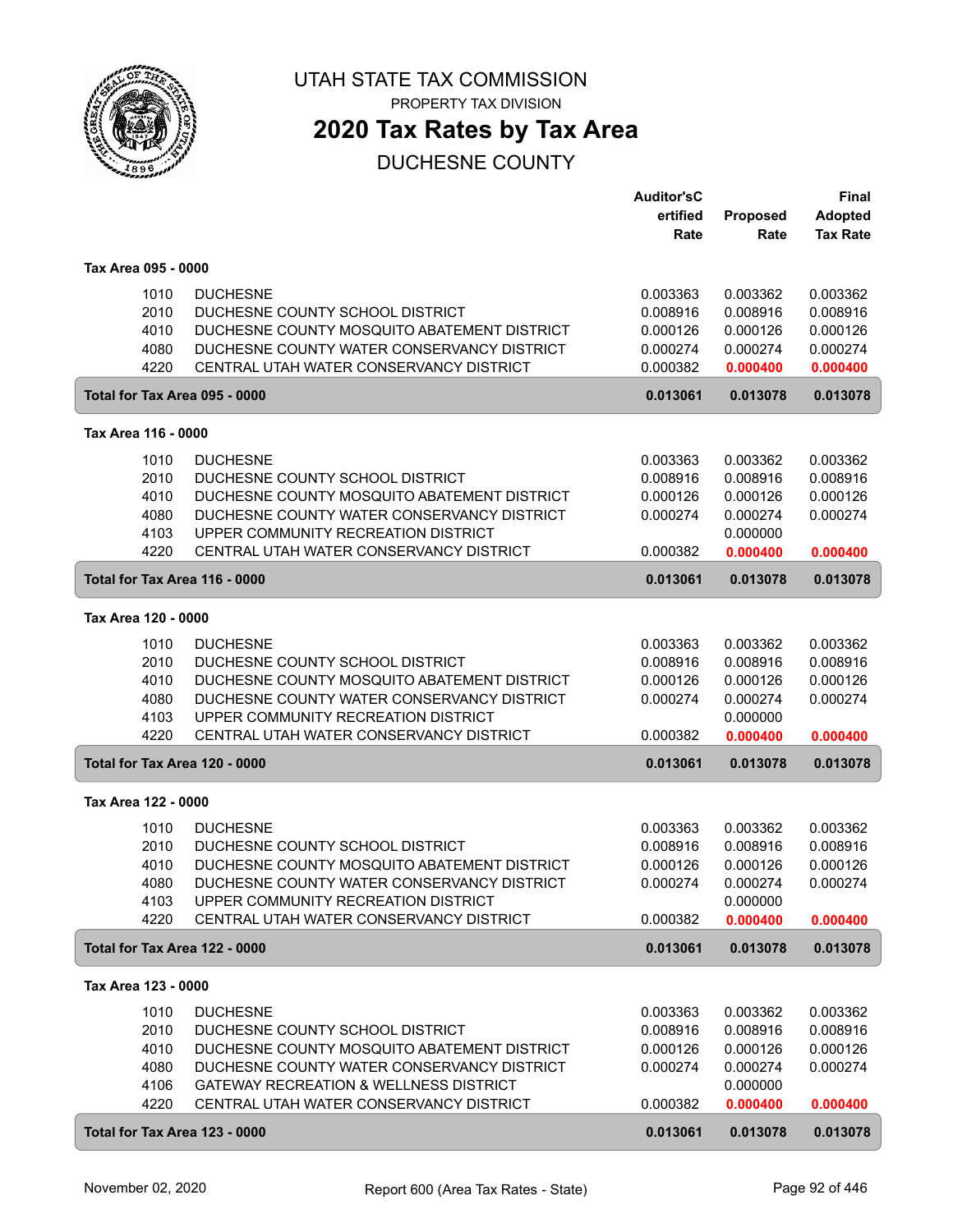

ſ

UTAH STATE TAX COMMISSION PROPERTY TAX DIVISION

# **2020 Tax Rates by Tax Area**

|                               |                                             | Auditor'sC |                 | Final           |
|-------------------------------|---------------------------------------------|------------|-----------------|-----------------|
|                               |                                             | ertified   | <b>Proposed</b> | <b>Adopted</b>  |
|                               |                                             | Rate       | Rate            | <b>Tax Rate</b> |
| Tax Area 124 - 0000           |                                             |            |                 |                 |
| 1010                          | <b>DUCHESNE</b>                             | 0.003363   | 0.003362        | 0.003362        |
| 2010                          | DUCHESNE COUNTY SCHOOL DISTRICT             | 0.008916   | 0.008916        | 0.008916        |
| 4010                          | DUCHESNE COUNTY MOSQUITO ABATEMENT DISTRICT | 0.000126   | 0.000126        | 0.000126        |
| 4080                          | DUCHESNE COUNTY WATER CONSERVANCY DISTRICT  | 0.000274   | 0.000274        | 0.000274        |
| 4090                          | CEDARVIEW-MONTWELL SPECIAL SERVICE DISTRICT | 0.000740   | 0.000740        | 0.000740        |
| 4103                          | UPPER COMMUNITY RECREATION DISTRICT         |            | 0.000000        |                 |
| 4220                          | CENTRAL UTAH WATER CONSERVANCY DISTRICT     | 0.000382   | 0.000400        | 0.000400        |
| Total for Tax Area 124 - 0000 |                                             | 0.013801   | 0.013818        | 0.013818        |
| Tax Area 220 - 0000           |                                             |            |                 |                 |
| 1010                          | <b>DUCHESNE</b>                             | 0.003363   | 0.003362        | 0.003362        |
| 2010                          | DUCHESNE COUNTY SCHOOL DISTRICT             | 0.008916   | 0.008916        | 0.008916        |
| 4010                          | DUCHESNE COUNTY MOSQUITO ABATEMENT DISTRICT | 0.000126   | 0.000126        | 0.000126        |
| 4080                          | DUCHESNE COUNTY WATER CONSERVANCY DISTRICT  | 0.000274   | 0.000274        | 0.000274        |
| 4106                          | GATEWAY RECREATION & WELLNESS DISTRICT      |            | 0.000000        |                 |
| 4220                          | CENTRAL UTAH WATER CONSERVANCY DISTRICT     | 0.000382   | 0.000400        | 0.000400        |
| Total for Tax Area 220 - 0000 |                                             | 0.013061   | 0.013078        | 0.013078        |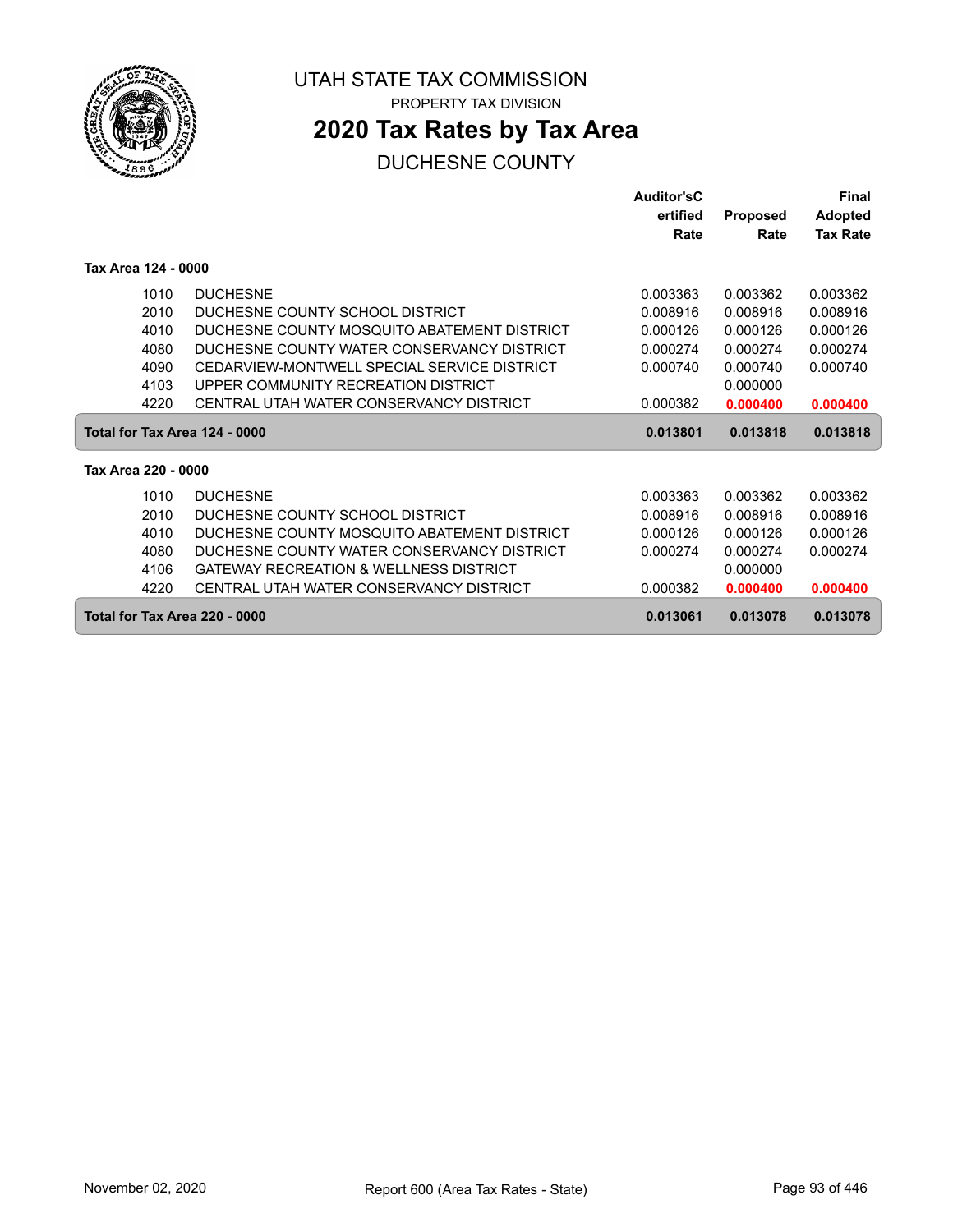

PROPERTY TAX DIVISION

# **2020 Tax Rates by Tax Area**

|                     |                                         | <b>Auditor'sC</b><br>ertified | <b>Proposed</b> | <b>Final</b><br><b>Adopted</b> |
|---------------------|-----------------------------------------|-------------------------------|-----------------|--------------------------------|
|                     |                                         | Rate                          | Rate            | <b>Tax Rate</b>                |
| Tax Area 001 - 0000 |                                         |                               |                 |                                |
| 1010                | <b>EMERY COUNTY</b>                     | 0.004504                      | 0.004504        | 0.004504                       |
| 2010                | EMERY COUNTY SCHOOL DISTRICT            | 0.005715                      | 0.005715        | 0.005715                       |
| 3010                | CASTLE DALE CITY                        | 0.001481                      | 0.001481        | 0.001481                       |
| 4010                | EMERY WATER CONSERVANCY DISTRICT        | 0.000374                      | 0.000374        | 0.000374                       |
| 4020                | CASTLE VALLEY SPECIAL SERVICE DISTRICT  | 0.001759                      | 0.001759        | 0.001759                       |
|                     | Total for Tax Area 001 - 0000           | 0.013833                      | 0.013833        | 0.013833                       |
| Tax Area 002 - 0000 |                                         |                               |                 |                                |
| 1010                | <b>EMERY COUNTY</b>                     | 0.004504                      | 0.004504        | 0.004504                       |
| 2010                | EMERY COUNTY SCHOOL DISTRICT            | 0.005715                      | 0.005715        | 0.005715                       |
| 3030                | <b>CLEVELAND TOWN</b>                   | 0.000878                      | 0.000878        | 0.000878                       |
| 4010                | EMERY WATER CONSERVANCY DISTRICT        | 0.000374                      | 0.000374        | 0.000374                       |
| 4020                | CASTLE VALLEY SPECIAL SERVICE DISTRICT  | 0.001759                      | 0.001759        | 0.001759                       |
|                     | Total for Tax Area 002 - 0000           | 0.013230                      | 0.013230        | 0.013230                       |
| Tax Area 003 - 0000 |                                         |                               |                 |                                |
| 1010                | <b>EMERY COUNTY</b>                     | 0.004504                      | 0.004504        | 0.004504                       |
| 2010                | EMERY COUNTY SCHOOL DISTRICT            | 0.005715                      | 0.005715        | 0.005715                       |
| 3040                | <b>ELMO TOWN</b>                        | 0.002175                      | 0.002175        | 0.002175                       |
| 4010                | EMERY WATER CONSERVANCY DISTRICT        | 0.000374                      | 0.000374        | 0.000374                       |
| 4020                | CASTLE VALLEY SPECIAL SERVICE DISTRICT  | 0.001759                      | 0.001759        | 0.001759                       |
|                     | Total for Tax Area 003 - 0000           | 0.014527                      | 0.014527        | 0.014527                       |
| Tax Area 004 - 0000 |                                         |                               |                 |                                |
| 1010                | <b>EMERY COUNTY</b>                     | 0.004504                      | 0.004504        | 0.004504                       |
| 2010                | EMERY COUNTY SCHOOL DISTRICT            | 0.005715                      | 0.005715        | 0.005715                       |
| 3050                | <b>EMERY TOWN</b>                       | 0.001700                      | 0.001700        | 0.001700                       |
| 4010                | <b>EMERY WATER CONSERVANCY DISTRICT</b> | 0.000374                      | 0.000374        | 0.000374                       |
| 4020                | CASTLE VALLEY SPECIAL SERVICE DISTRICT  | 0.001759                      | 0.001759        | 0.001759                       |
|                     | Total for Tax Area 004 - 0000           | 0.014052                      | 0.014052        | 0.014052                       |
| Tax Area 005 - 0000 |                                         |                               |                 |                                |
| 1010                | <b>EMERY COUNTY</b>                     | 0.004504                      | 0.004504        | 0.004504                       |
| 2010                | EMERY COUNTY SCHOOL DISTRICT            | 0.005715                      | 0.005715        | 0.005715                       |
| 3060                | <b>FERRON CITY</b>                      | 0.001631                      | 0.001631        | 0.001631                       |
| 4010                | EMERY WATER CONSERVANCY DISTRICT        | 0.000374                      | 0.000374        | 0.000374                       |
| 4020                | CASTLE VALLEY SPECIAL SERVICE DISTRICT  | 0.001759                      | 0.001759        | 0.001759                       |
|                     | Total for Tax Area 005 - 0000           | 0.013983                      | 0.013983        | 0.013983                       |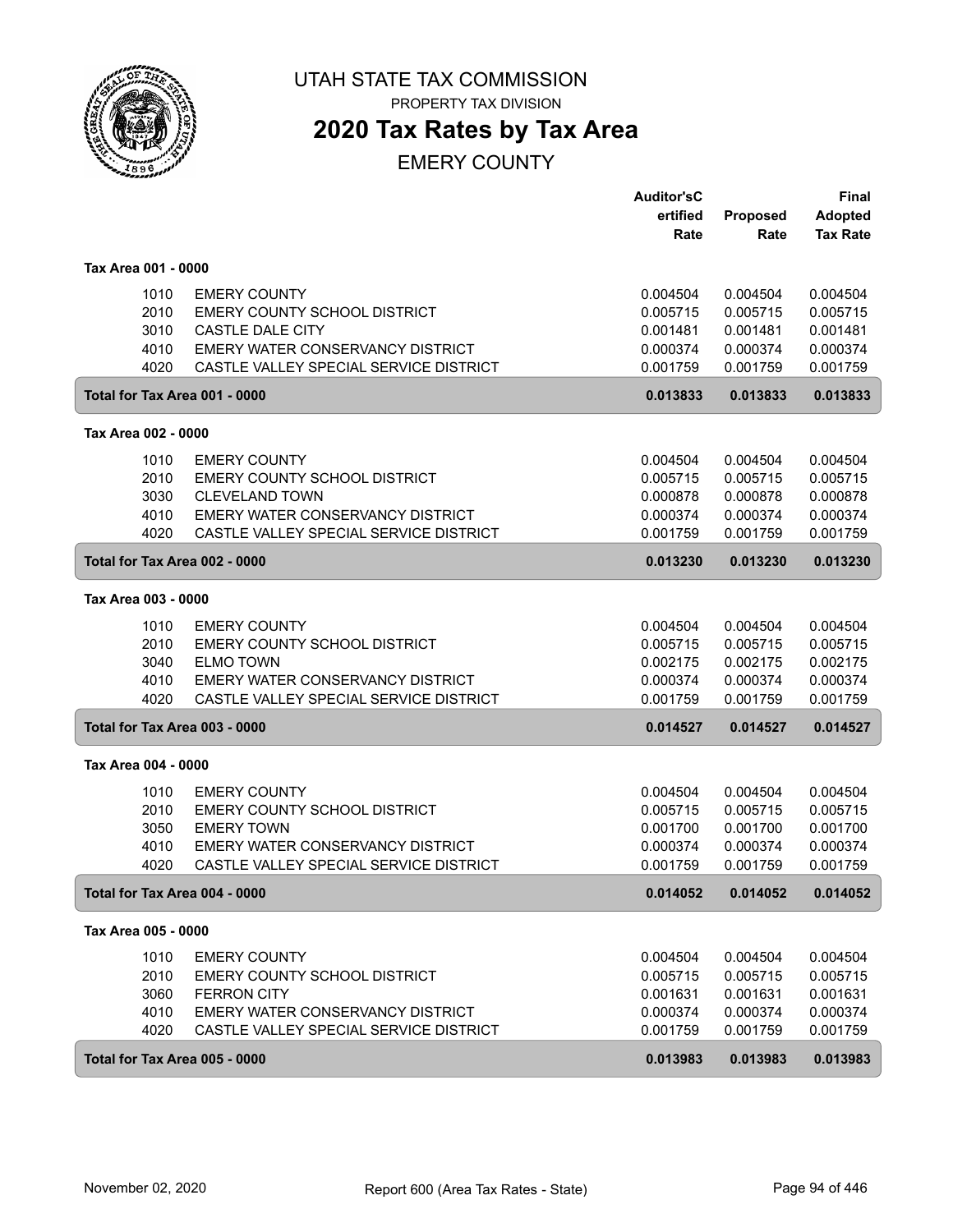

PROPERTY TAX DIVISION

# **2020 Tax Rates by Tax Area**

|                               |      |                                        | <b>Auditor'sC</b> |          | <b>Final</b>    |
|-------------------------------|------|----------------------------------------|-------------------|----------|-----------------|
|                               |      |                                        | ertified          | Proposed | <b>Adopted</b>  |
|                               |      |                                        | Rate              | Rate     | <b>Tax Rate</b> |
| Tax Area 006 - 0000           |      |                                        |                   |          |                 |
|                               | 1010 | <b>EMERY COUNTY</b>                    | 0.004504          | 0.004504 | 0.004504        |
|                               | 2010 | EMERY COUNTY SCHOOL DISTRICT           | 0.005715          | 0.005715 | 0.005715        |
|                               | 3062 | <b>GREEN RIVER CITY</b>                | 0.003976          | 0.003976 | 0.003976        |
|                               |      | Total for Tax Area 006 - 0000          | 0.014195          | 0.014195 | 0.014195        |
| Tax Area 006 - 0001           |      |                                        |                   |          |                 |
|                               | 1010 | <b>EMERY COUNTY</b>                    | 0.004504          | 0.004504 | 0.004504        |
|                               | 2010 | EMERY COUNTY SCHOOL DISTRICT           | 0.005715          | 0.005715 | 0.005715        |
|                               | 3062 | <b>GREEN RIVER CITY</b>                | 0.003976          | 0.003976 | 0.003976        |
|                               |      | Total for Tax Area 006 - 0001          | 0.014195          | 0.014195 | 0.014195        |
| Tax Area 006 - 0002           |      |                                        |                   |          |                 |
|                               | 1010 | <b>EMERY COUNTY</b>                    | 0.004504          | 0.004504 | 0.004504        |
|                               | 2010 | <b>EMERY COUNTY SCHOOL DISTRICT</b>    | 0.005715          | 0.005715 | 0.005715        |
|                               | 3062 | <b>GREEN RIVER CITY</b>                | 0.003976          | 0.003976 | 0.003976        |
| Total for Tax Area 006 - 0002 |      |                                        | 0.014195          | 0.014195 | 0.014195        |
| Tax Area 007 - 0000           |      |                                        |                   |          |                 |
|                               | 1010 | <b>EMERY COUNTY</b>                    | 0.004504          | 0.004504 | 0.004504        |
|                               | 2010 | <b>EMERY COUNTY SCHOOL DISTRICT</b>    | 0.005715          | 0.005715 | 0.005715        |
|                               | 3070 | <b>HUNTINGTON CITY</b>                 | 0.001247          | 0.001247 | 0.001247        |
|                               | 4010 | EMERY WATER CONSERVANCY DISTRICT       | 0.000374          | 0.000374 | 0.000374        |
|                               | 4020 | CASTLE VALLEY SPECIAL SERVICE DISTRICT | 0.001759          | 0.001759 | 0.001759        |
|                               |      | Total for Tax Area 007 - 0000          | 0.013599          | 0.013599 | 0.013599        |
| Tax Area 008 - 0000           |      |                                        |                   |          |                 |
|                               | 1010 | <b>EMERY COUNTY</b>                    | 0.004504          | 0.004504 | 0.004504        |
|                               | 2010 | EMERY COUNTY SCHOOL DISTRICT           | 0.005715          | 0.005715 | 0.005715        |
|                               | 3080 | <b>ORANGEVILLE CITY</b>                | 0.001632          | 0.001632 | 0.001632        |
|                               | 4010 | EMERY WATER CONSERVANCY DISTRICT       | 0.000374          | 0.000374 | 0.000374        |
|                               | 4020 | CASTLE VALLEY SPECIAL SERVICE DISTRICT | 0.001759          | 0.001759 | 0.001759        |
|                               |      | Total for Tax Area 008 - 0000          | 0.013984          | 0.013984 | 0.013984        |
| Tax Area 009 - 0000           |      |                                        |                   |          |                 |
|                               | 1010 | <b>EMERY COUNTY</b>                    | 0.004504          | 0.004504 | 0.004504        |
|                               | 2010 | <b>EMERY COUNTY SCHOOL DISTRICT</b>    | 0.005715          | 0.005715 | 0.005715        |
|                               | 4010 | EMERY WATER CONSERVANCY DISTRICT       | 0.000374          | 0.000374 | 0.000374        |
|                               |      | Total for Tax Area 009 - 0000          | 0.010593          | 0.010593 | 0.010593        |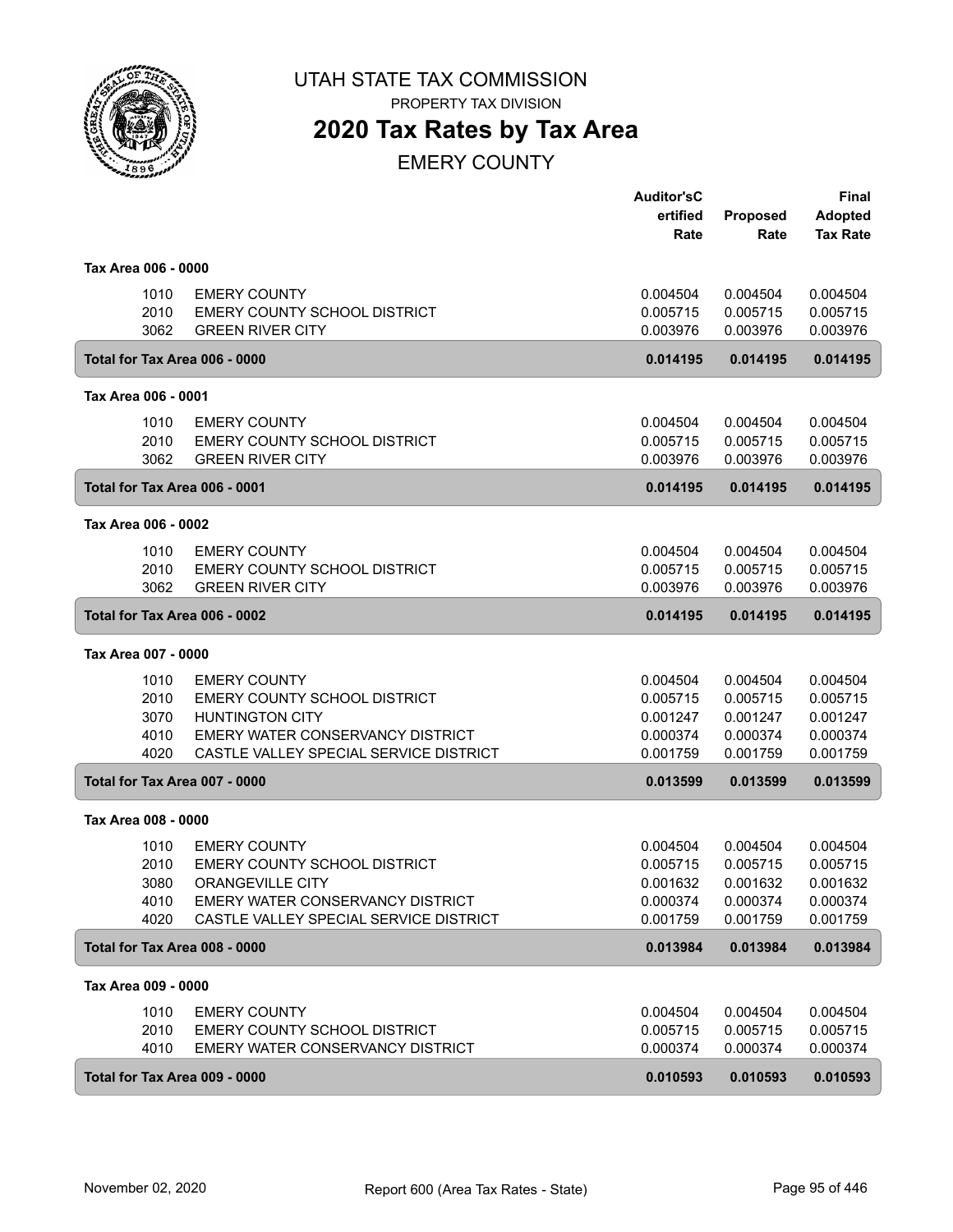

PROPERTY TAX DIVISION

# **2020 Tax Rates by Tax Area**

|                               |                                         | <b>Auditor'sC</b>    |                      | Final                |
|-------------------------------|-----------------------------------------|----------------------|----------------------|----------------------|
|                               |                                         | ertified             | Proposed             | <b>Adopted</b>       |
|                               |                                         | Rate                 | Rate                 | <b>Tax Rate</b>      |
| Tax Area 011 - 0000           |                                         |                      |                      |                      |
| 1010                          | <b>EMERY COUNTY</b>                     | 0.004504             | 0.004504             | 0.004504             |
| 2010                          | EMERY COUNTY SCHOOL DISTRICT            | 0.005715             | 0.005715             | 0.005715             |
| 3010                          | CASTLE DALE CITY                        | 0.001481             | 0.001481             | 0.001481             |
| 4010                          | EMERY WATER CONSERVANCY DISTRICT        | 0.000374             | 0.000374             | 0.000374             |
| Total for Tax Area 011 - 0000 |                                         | 0.012074             | 0.012074             | 0.012074             |
| Tax Area 013 - 0000           |                                         |                      |                      |                      |
| 1010                          | <b>EMERY COUNTY</b>                     | 0.004504             | 0.004504             | 0.004504             |
| 2010                          | EMERY COUNTY SCHOOL DISTRICT            | 0.005715             | 0.005715             | 0.005715             |
| 3040                          | <b>ELMO TOWN</b>                        | 0.002175             | 0.002175             | 0.002175             |
| 4010                          | <b>EMERY WATER CONSERVANCY DISTRICT</b> | 0.000374             | 0.000374             | 0.000374             |
| Total for Tax Area 013 - 0000 |                                         | 0.012768             | 0.012768             | 0.012768             |
| Tax Area 015 - 0000           |                                         |                      |                      |                      |
| 1010                          | <b>EMERY COUNTY</b>                     | 0.004504             | 0.004504             | 0.004504             |
| 2010                          | EMERY COUNTY SCHOOL DISTRICT            | 0.005715             | 0.005715             | 0.005715             |
| 3060                          | <b>FERRON CITY</b>                      | 0.001631             | 0.001631             | 0.001631             |
| 4010                          | EMERY WATER CONSERVANCY DISTRICT        | 0.000374             | 0.000374             | 0.000374             |
| Total for Tax Area 015 - 0000 |                                         | 0.012224             | 0.012224             | 0.012224             |
| Tax Area 017 - 0000           |                                         |                      |                      |                      |
|                               | <b>EMERY COUNTY</b>                     |                      |                      |                      |
| 1010<br>2010                  | EMERY COUNTY SCHOOL DISTRICT            | 0.004504<br>0.005715 | 0.004504<br>0.005715 | 0.004504<br>0.005715 |
| 3070                          | <b>HUNTINGTON CITY</b>                  | 0.001247             | 0.001247             | 0.001247             |
| 4010                          | EMERY WATER CONSERVANCY DISTRICT        | 0.000374             | 0.000374             | 0.000374             |
| Total for Tax Area 017 - 0000 |                                         | 0.011840             | 0.011840             | 0.011840             |
| Tax Area 018 - 0000           |                                         |                      |                      |                      |
|                               |                                         |                      |                      |                      |
| 1010                          | <b>EMERY COUNTY</b>                     | 0.004504             | 0.004504             | 0.004504             |
| 2010                          | EMERY COUNTY SCHOOL DISTRICT            | 0.005715             | 0.005715             | 0.005715             |
| 3080                          | ORANGEVILLE CITY                        | 0.001632             | 0.001632             | 0.001632             |
| 4010                          | EMERY WATER CONSERVANCY DISTRICT        | 0.000374             | 0.000374             | 0.000374             |
| Total for Tax Area 018 - 0000 |                                         | 0.012225             | 0.012225             | 0.012225             |
| Tax Area 019 - 0000           |                                         |                      |                      |                      |
| 1010                          | <b>EMERY COUNTY</b>                     | 0.004504             | 0.004504             | 0.004504             |
| 2010                          | EMERY COUNTY SCHOOL DISTRICT            | 0.005715             | 0.005715             | 0.005715             |
| Total for Tax Area 019 - 0000 |                                         | 0.010219             | 0.010219             | 0.010219             |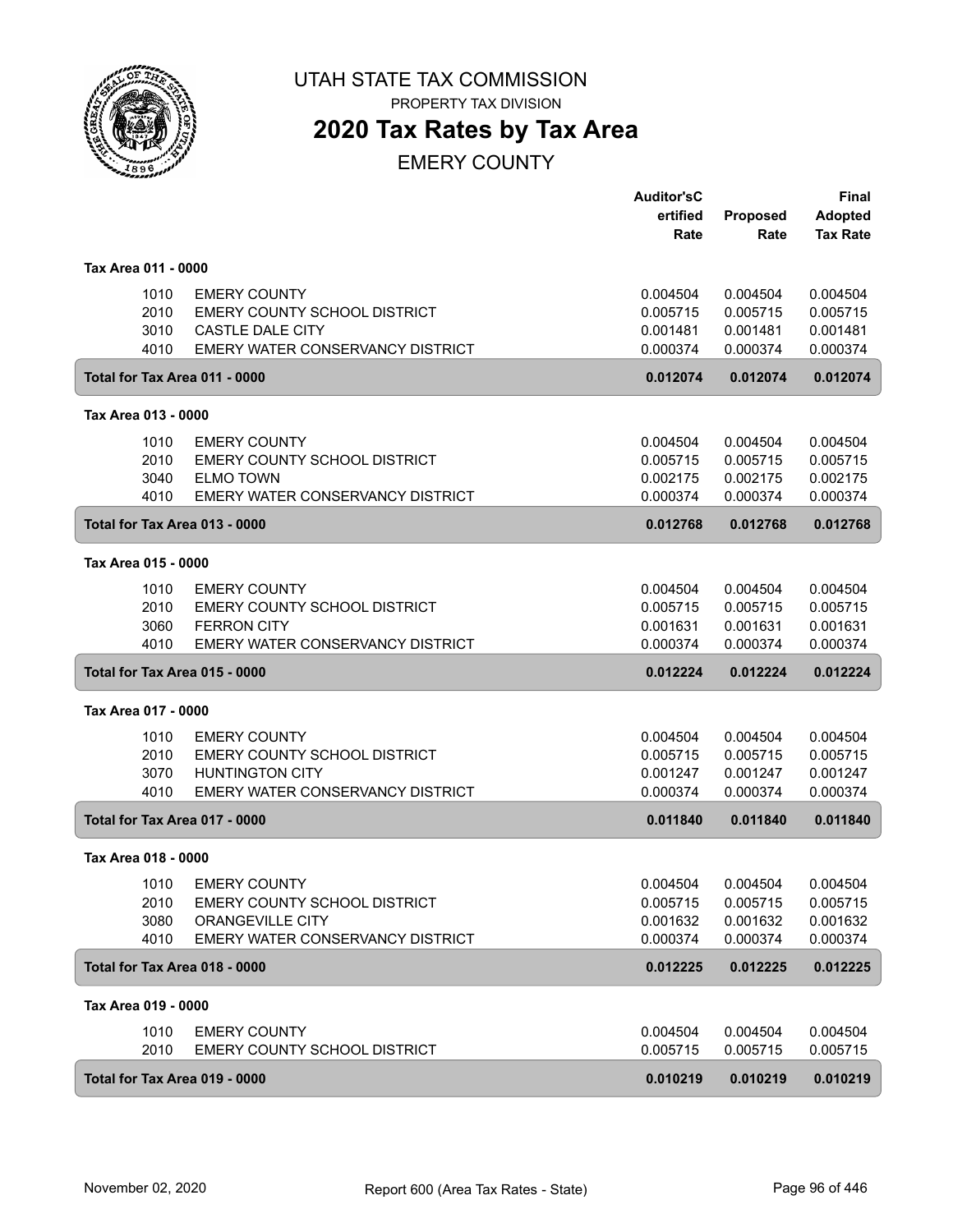

PROPERTY TAX DIVISION

# **2020 Tax Rates by Tax Area**

|                               |                                                                                   | <b>Auditor'sC</b><br>ertified | <b>Proposed</b>      | Final<br><b>Adopted</b> |
|-------------------------------|-----------------------------------------------------------------------------------|-------------------------------|----------------------|-------------------------|
|                               |                                                                                   | Rate                          | Rate                 | <b>Tax Rate</b>         |
| Tax Area 020 - 0000           |                                                                                   |                               |                      |                         |
| 1010                          | <b>EMERY COUNTY</b>                                                               | 0.004504                      | 0.004504             | 0.004504                |
| 2010                          | EMERY COUNTY SCHOOL DISTRICT                                                      | 0.005715                      | 0.005715             | 0.005715                |
| 4010                          | EMERY WATER CONSERVANCY DISTRICT                                                  | 0.000374                      | 0.000374             | 0.000374                |
| 4020                          | CASTLE VALLEY SPECIAL SERVICE DISTRICT                                            | 0.001759                      | 0.001759             | 0.001759                |
| Total for Tax Area 020 - 0000 |                                                                                   | 0.012352                      | 0.012352             | 0.012352                |
| Tax Area 030 - 0000           |                                                                                   |                               |                      |                         |
| 1010                          | <b>EMERY COUNTY</b>                                                               | 0.004504                      | 0.004504             | 0.004504                |
| 2010                          | EMERY COUNTY SCHOOL DISTRICT                                                      | 0.005715                      | 0.005715             | 0.005715                |
| 3020<br>4010                  | <b>CLAWSON TOWN</b><br>EMERY WATER CONSERVANCY DISTRICT                           | 0.000453<br>0.000374          | 0.000453<br>0.000374 | 0.000453<br>0.000374    |
| 4020                          | CASTLE VALLEY SPECIAL SERVICE DISTRICT                                            | 0.001759                      | 0.001759             | 0.001759                |
| Total for Tax Area 030 - 0000 |                                                                                   | 0.012805                      | 0.012805             | 0.012805                |
| Tax Area 031 - 0000           |                                                                                   |                               |                      |                         |
|                               |                                                                                   |                               |                      |                         |
| 1010                          | <b>EMERY COUNTY</b>                                                               | 0.004504                      | 0.004504             | 0.004504                |
| 2010<br>3020                  | EMERY COUNTY SCHOOL DISTRICT<br><b>CLAWSON TOWN</b>                               | 0.005715<br>0.000453          | 0.005715<br>0.000453 | 0.005715<br>0.000453    |
| 4010                          | EMERY WATER CONSERVANCY DISTRICT                                                  | 0.000374                      | 0.000374             | 0.000374                |
| Total for Tax Area 031 - 0000 |                                                                                   | 0.011046                      | 0.011046             | 0.011046                |
| Tax Area 049 - 0000           |                                                                                   |                               |                      |                         |
| 1010                          | <b>EMERY COUNTY</b>                                                               | 0.004504                      | 0.004504             | 0.004504                |
| 2010                          | EMERY COUNTY SCHOOL DISTRICT                                                      | 0.005715                      | 0.005715             | 0.005715                |
| 4010                          | EMERY WATER CONSERVANCY DISTRICT                                                  | 0.000374                      | 0.000374             | 0.000374                |
| Total for Tax Area 049 - 0000 |                                                                                   | 0.010593                      | 0.010593             | 0.010593                |
| Tax Area 066 - 0000           |                                                                                   |                               |                      |                         |
|                               | 1010 EMERY COUNTY                                                                 | 0.004504                      | 0.004504             | 0.004504                |
| 2010                          | <b>EMERY COUNTY SCHOOL DISTRICT</b>                                               | 0.005715                      | 0.005715             | 0.005715                |
| 3062                          | <b>GREEN RIVER CITY</b>                                                           | 0.003976                      | 0.003976             | 0.003976                |
| 6010<br>6030                  | <b>GRAND COUNTY WATER CONSERVANCY DISTRICT BONDS</b><br><b>GRAND COUNTY BONDS</b> |                               |                      |                         |
| Total for Tax Area 066 - 0000 |                                                                                   | 0.014195                      | 0.014195             | 0.014195                |
| Tax Area 066 - 0001           |                                                                                   |                               |                      |                         |
| 1010                          | <b>EMERY COUNTY</b>                                                               | 0.004504                      | 0.004504             | 0.004504                |
| 2010                          | EMERY COUNTY SCHOOL DISTRICT                                                      | 0.005715                      | 0.005715             | 0.005715                |
| 3062                          | <b>GREEN RIVER CITY</b>                                                           | 0.003976                      | 0.003976             | 0.003976                |
| 6010                          | <b>GRAND COUNTY WATER CONSERVANCY DISTRICT BONDS</b>                              |                               |                      |                         |
| 6030                          | <b>GRAND COUNTY BONDS</b>                                                         |                               |                      |                         |
| Total for Tax Area 066 - 0001 |                                                                                   | 0.014195                      | 0.014195             | 0.014195                |
|                               |                                                                                   |                               |                      |                         |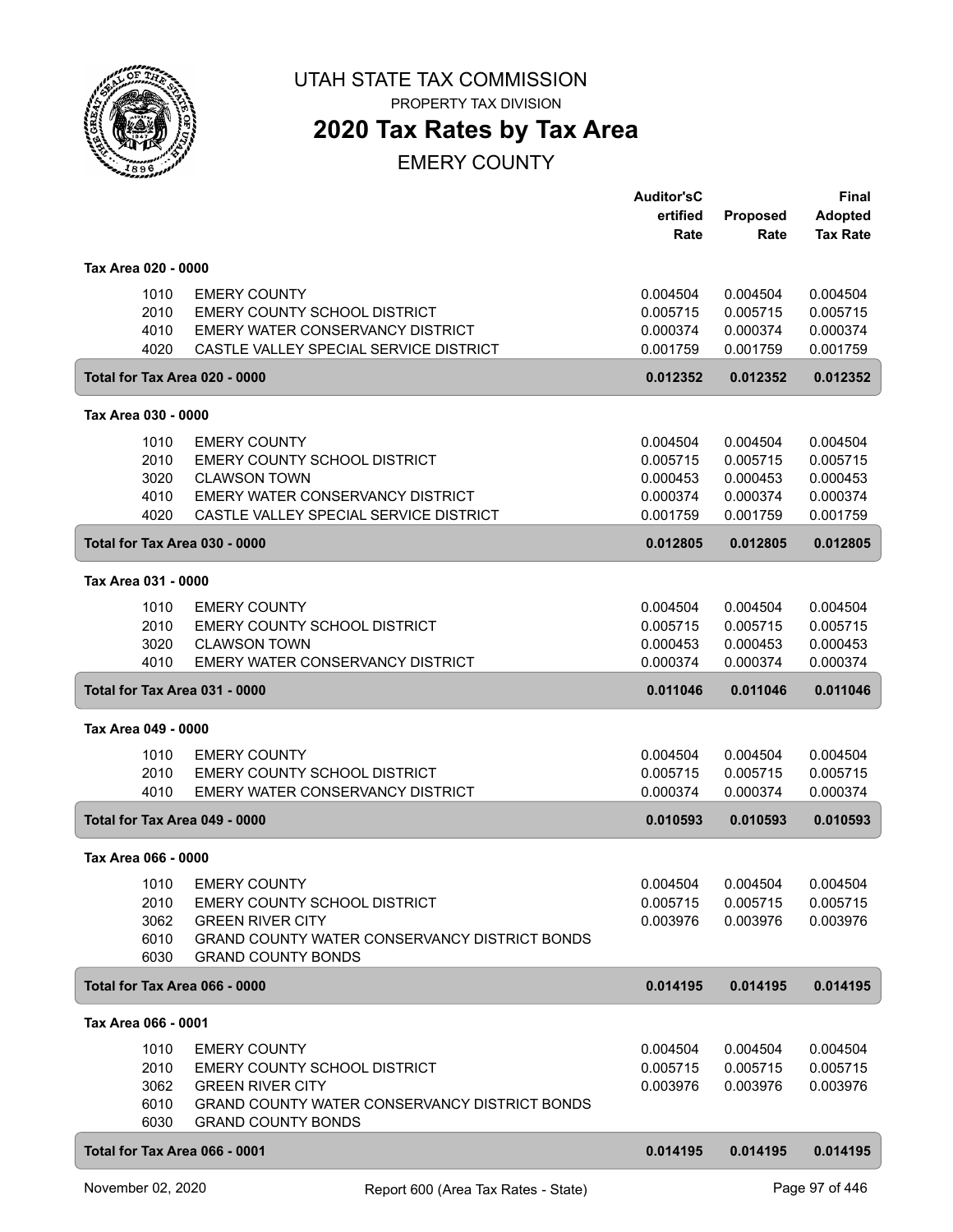

# **2020 Tax Rates by Tax Area**

|                               |                                                      | <b>Auditor'sC</b><br>ertified<br>Rate | <b>Proposed</b><br>Rate | <b>Final</b><br><b>Adopted</b><br><b>Tax Rate</b> |
|-------------------------------|------------------------------------------------------|---------------------------------------|-------------------------|---------------------------------------------------|
| Tax Area 066 - 0002           |                                                      |                                       |                         |                                                   |
| 1010                          | <b>EMERY COUNTY</b>                                  | 0.004504                              | 0.004504                | 0.004504                                          |
| 2010                          | EMERY COUNTY SCHOOL DISTRICT                         | 0.005715                              | 0.005715                | 0.005715                                          |
| 3062                          | <b>GREEN RIVER CITY</b>                              | 0.003976                              | 0.003976                | 0.003976                                          |
| 6010                          | <b>GRAND COUNTY WATER CONSERVANCY DISTRICT BONDS</b> |                                       |                         |                                                   |
| 6030                          | <b>GRAND COUNTY BONDS</b>                            |                                       |                         |                                                   |
| Total for Tax Area 066 - 0002 |                                                      | 0.014195                              | 0.014195                | 0.014195                                          |
| Tax Area 066 - 0003           |                                                      |                                       |                         |                                                   |
| 1010                          | <b>EMERY COUNTY</b>                                  | 0.004504                              | 0.004504                | 0.004504                                          |
| 2010                          | EMERY COUNTY SCHOOL DISTRICT                         | 0.005715                              | 0.005715                | 0.005715                                          |
| 3062                          | <b>GREEN RIVER CITY</b>                              | 0.003976                              | 0.003976                | 0.003976                                          |
| 6010                          | <b>GRAND COUNTY WATER CONSERVANCY DISTRICT BONDS</b> |                                       |                         |                                                   |
| 6030                          | <b>GRAND COUNTY BONDS</b>                            |                                       |                         |                                                   |
| Total for Tax Area 066 - 0003 |                                                      | 0.014195                              | 0.014195                | 0.014195                                          |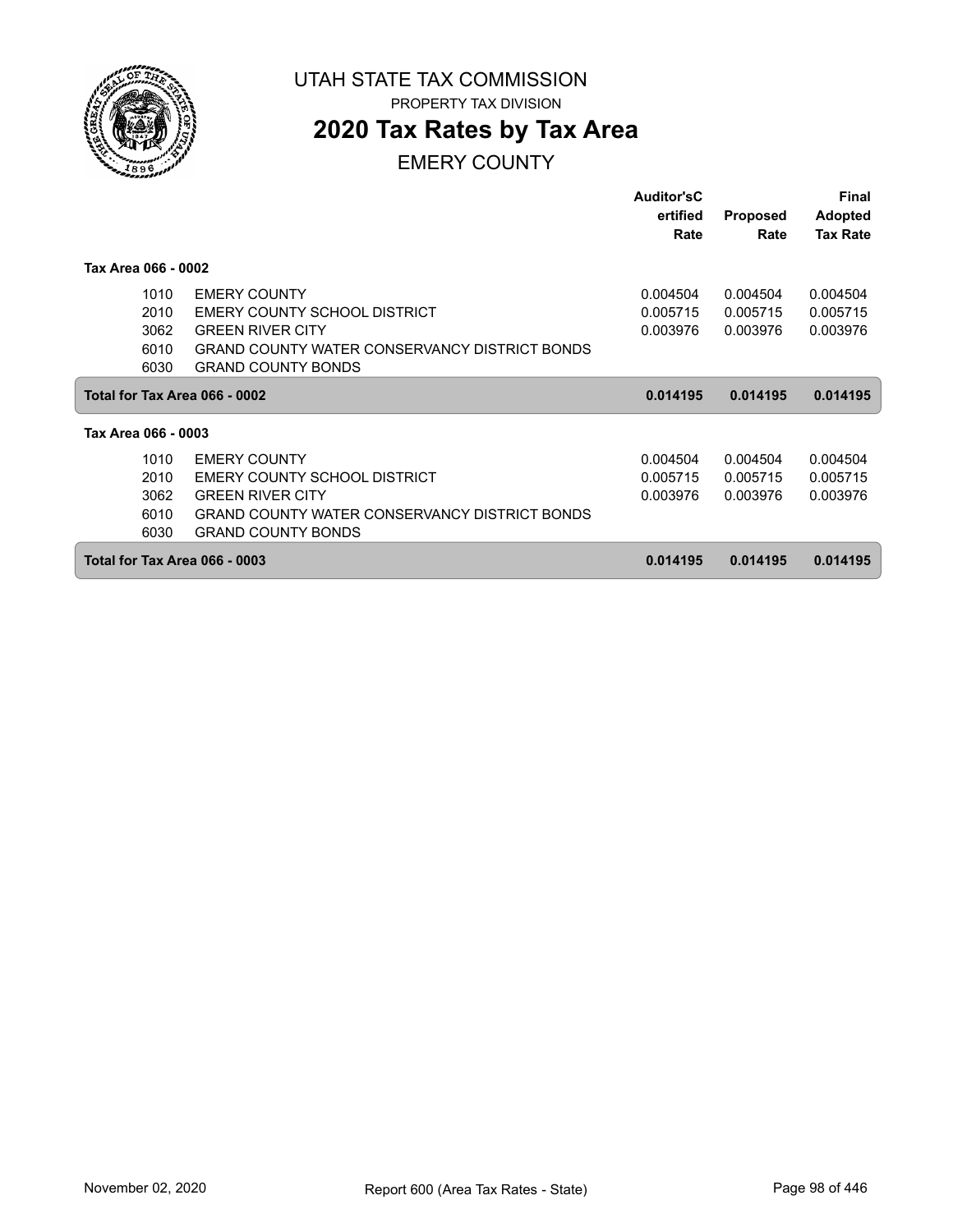

**2020 Tax Rates by Tax Area**

|                               |                                                           | <b>Auditor'sC</b> |                 | <b>Final</b>         |
|-------------------------------|-----------------------------------------------------------|-------------------|-----------------|----------------------|
|                               |                                                           | ertified          | <b>Proposed</b> | <b>Adopted</b>       |
|                               |                                                           | Rate              | Rate            | <b>Tax Rate</b>      |
|                               |                                                           |                   |                 |                      |
| Tax Area 001 - 0000           |                                                           |                   |                 |                      |
| 1010                          | <b>GARFIELD</b>                                           | 0.001489          | 0.001489        | 0.001489             |
| 2010                          | <b>GARFIELD COUNTY SCHOOL DISTRICT</b>                    | 0.006420          | 0.006420        | 0.006420             |
| 3010                          | <b>ANTIMONY TOWN</b>                                      | 0.000625          | 0.000625        | 0.000625             |
| 4010                          | ANTIMONY CEMETERY IMPROVEMENT DISTRICT                    | 0.000148          | 0.000148        | 0.000148             |
| 4100                          | UPPER SEVIER RIVER WATER CONSERVANCY DISTRICT             | 0.000187          | 0.000187        | 0.000187             |
| Total for Tax Area 001 - 0000 |                                                           | 0.008869          | 0.008869        | 0.008869             |
| Tax Area 002 - 0000           |                                                           |                   |                 |                      |
| 1010                          | <b>GARFIELD</b>                                           | 0.001489          | 0.001489        | 0.001489             |
| 2010                          | <b>GARFIELD COUNTY SCHOOL DISTRICT</b>                    | 0.006420          | 0.006420        | 0.006420             |
| 3020                          | <b>BOULDER TOWN</b>                                       | 0.000246          | 0.000246        | 0.000246             |
|                               |                                                           |                   |                 |                      |
| Total for Tax Area 002 - 0000 |                                                           | 0.008155          | 0.008155        | 0.008155             |
| Tax Area 003 - 0000           |                                                           |                   |                 |                      |
| 1010                          | <b>GARFIELD</b>                                           | 0.001489          | 0.001489        | 0.001489             |
| 2010                          | GARFIELD COUNTY SCHOOL DISTRICT                           | 0.006420          | 0.006420        | 0.006420             |
| 3030                          | <b>CANNONVILLE TOWN</b>                                   | 0.002405          | 0.002405        | 0.002405             |
| 4060                          | CANNONVILLE CEMETERY MAINTENANCE DISTRICT                 | 0.000276          | 0.000276        | 0.000276             |
| Total for Tax Area 003 - 0000 |                                                           | 0.010590          | 0.010590        | 0.010590             |
|                               |                                                           |                   |                 |                      |
| Tax Area 004 - 0000           |                                                           |                   |                 |                      |
| 1010                          | <b>GARFIELD</b>                                           | 0.001489          | 0.001489        | 0.001489             |
| 2010                          | <b>GARFIELD COUNTY SCHOOL DISTRICT</b>                    | 0.006420          | 0.006420        | 0.006420             |
| 3040                          | <b>ESCALANTE CITY</b>                                     | 0.002112          | 0.002112        | 0.002112             |
| 4080                          | ESCALANTE CEMETERY MAINTENANCE DISTRICT                   | 0.000210          | 0.000210        | 0.000210             |
| Total for Tax Area 004 - 0000 |                                                           | 0.010231          | 0.010231        | 0.010231             |
| Tax Area 005 - 0000           |                                                           |                   |                 |                      |
| 1010                          |                                                           | 0.001489          | 0.001489        |                      |
| 2010                          | <b>GARFIELD</b><br><b>GARFIELD COUNTY SCHOOL DISTRICT</b> | 0.006420          | 0.006420        | 0.001489<br>0.006420 |
| 3050                          | <b>HATCH TOWN</b>                                         | 0.001951          | 0.001951        | 0.001951             |
| 4030                          | HATCH TOWN CEMETERY MAINTENANCE DISTRICT                  | 0.000128          | 0.000128        | 0.000128             |
| 4100                          | UPPER SEVIER RIVER WATER CONSERVANCY DISTRICT             | 0.000187          | 0.000187        | 0.000187             |
|                               |                                                           |                   |                 |                      |
| Total for Tax Area 005 - 0000 |                                                           | 0.010175          | 0.010175        | 0.010175             |
| Tax Area 006 - 0000           |                                                           |                   |                 |                      |
| 1010                          | <b>GARFIELD</b>                                           | 0.001489          | 0.001489        | 0.001489             |
| 2010                          | <b>GARFIELD COUNTY SCHOOL DISTRICT</b>                    | 0.006420          | 0.006420        | 0.006420             |
| 3060                          | <b>HENRIEVILLE TOWN</b>                                   | 0.000586          | 0.000586        | 0.000586             |
| 4070                          | HENRIEVILLE CEMETERY MAINTENANCE DISTRICT                 | 0.000107          | 0.000107        | 0.000107             |
| Total for Tax Area 006 - 0000 |                                                           | 0.008602          | 0.008602        | 0.008602             |
|                               |                                                           |                   |                 |                      |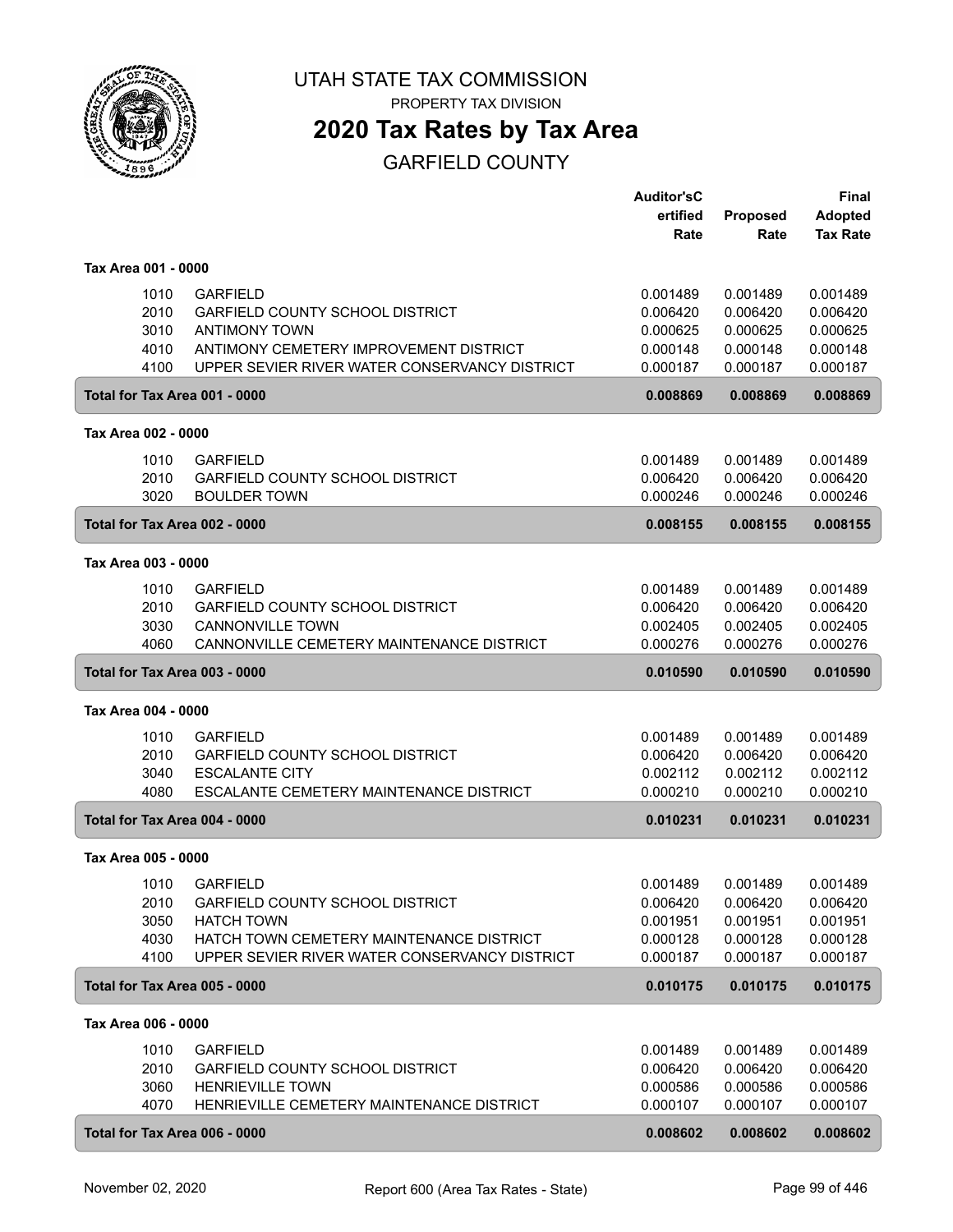

# **2020 Tax Rates by Tax Area**

|                     |              |                                                                                       | <b>Auditor'sC</b>    |                 | <b>Final</b>    |
|---------------------|--------------|---------------------------------------------------------------------------------------|----------------------|-----------------|-----------------|
|                     |              |                                                                                       | ertified             | <b>Proposed</b> | <b>Adopted</b>  |
|                     |              |                                                                                       | Rate                 | Rate            | <b>Tax Rate</b> |
| Tax Area 007 - 0000 |              |                                                                                       |                      |                 |                 |
|                     | 1010         | <b>GARFIELD</b>                                                                       | 0.001489             | 0.001489        | 0.001489        |
|                     | 2010         | <b>GARFIELD COUNTY SCHOOL DISTRICT</b>                                                | 0.006420             | 0.006420        | 0.006420        |
|                     | 3070         | <b>PANGUITCH TOWN</b>                                                                 | 0.001746             | 0.001746        | 0.001746        |
|                     | 4020         | PANGUITCH CEMETERY MAINTENANCE DISTRICT                                               | 0.000151             | 0.000151        | 0.000151        |
|                     | 4100         | UPPER SEVIER RIVER WATER CONSERVANCY DISTRICT                                         | 0.000187             | 0.000187        | 0.000187        |
|                     |              | Total for Tax Area 007 - 0000                                                         | 0.009993             | 0.009993        | 0.009993        |
| Tax Area 008 - 0000 |              |                                                                                       |                      |                 |                 |
|                     | 1010         | <b>GARFIELD</b>                                                                       | 0.001489             | 0.001489        | 0.001489        |
|                     | 2010         |                                                                                       |                      | 0.006420        | 0.006420        |
|                     |              | <b>GARFIELD COUNTY SCHOOL DISTRICT</b><br><b>TROPIC TOWN</b>                          | 0.006420<br>0.000532 | 0.000532        |                 |
|                     | 3080         |                                                                                       |                      |                 | 0.000532        |
|                     | 4050<br>4100 | TROPIC CEMETERY MAINTENANCE DISTRICT<br>UPPER SEVIER RIVER WATER CONSERVANCY DISTRICT | 0.000119             | 0.000119        | 0.000119        |
|                     |              |                                                                                       | 0.000187             | 0.000187        | 0.000187        |
|                     |              | Total for Tax Area 008 - 0000                                                         | 0.008747             | 0.008747        | 0.008747        |
| Tax Area 009 - 0000 |              |                                                                                       |                      |                 |                 |
|                     | 1010         | <b>GARFIELD</b>                                                                       | 0.001489             | 0.001489        | 0.001489        |
|                     | 2010         | <b>GARFIELD COUNTY SCHOOL DISTRICT</b>                                                | 0.006420             | 0.006420        | 0.006420        |
|                     | 4010         | ANTIMONY CEMETERY IMPROVEMENT DISTRICT                                                | 0.000148             | 0.000148        | 0.000148        |
|                     | 4100         | UPPER SEVIER RIVER WATER CONSERVANCY DISTRICT                                         | 0.000187             | 0.000187        | 0.000187        |
|                     |              | Total for Tax Area 009 - 0000                                                         | 0.008244             | 0.008244        | 0.008244        |
| Tax Area 010 - 0000 |              |                                                                                       |                      |                 |                 |
|                     | 1010         | <b>GARFIELD</b>                                                                       | 0.001489             | 0.001489        | 0.001489        |
|                     | 2010         | <b>GARFIELD COUNTY SCHOOL DISTRICT</b>                                                | 0.006420             | 0.006420        | 0.006420        |
|                     | 4060         | CANNONVILLE CEMETERY MAINTENANCE DISTRICT                                             | 0.000276             | 0.000276        | 0.000276        |
|                     |              | Total for Tax Area 010 - 0000                                                         | 0.008185             | 0.008185        | 0.008185        |
| Tax Area 011 - 0000 |              |                                                                                       |                      |                 |                 |
|                     |              |                                                                                       |                      |                 |                 |
|                     | 1010         | <b>GARFIELD</b>                                                                       | 0.001489             | 0.001489        | 0.001489        |
|                     | 2010         | <b>GARFIELD COUNTY SCHOOL DISTRICT</b>                                                | 0.006420             | 0.006420        | 0.006420        |
|                     | 4080         | ESCALANTE CEMETERY MAINTENANCE DISTRICT                                               | 0.000210             | 0.000210        | 0.000210        |
|                     |              | Total for Tax Area 011 - 0000                                                         | 0.008119             | 0.008119        | 0.008119        |
| Tax Area 012 - 0000 |              |                                                                                       |                      |                 |                 |
|                     | 1010         | <b>GARFIELD</b>                                                                       | 0.001489             | 0.001489        | 0.001489        |
|                     | 2010         | GARFIELD COUNTY SCHOOL DISTRICT                                                       | 0.006420             | 0.006420        | 0.006420        |
|                     | 4030         | HATCH TOWN CEMETERY MAINTENANCE DISTRICT                                              | 0.000128             | 0.000128        | 0.000128        |
|                     | 4100         | UPPER SEVIER RIVER WATER CONSERVANCY DISTRICT                                         | 0.000187             | 0.000187        | 0.000187        |
|                     |              | Total for Tax Area 012 - 0000                                                         | 0.008224             | 0.008224        | 0.008224        |
|                     |              |                                                                                       |                      |                 |                 |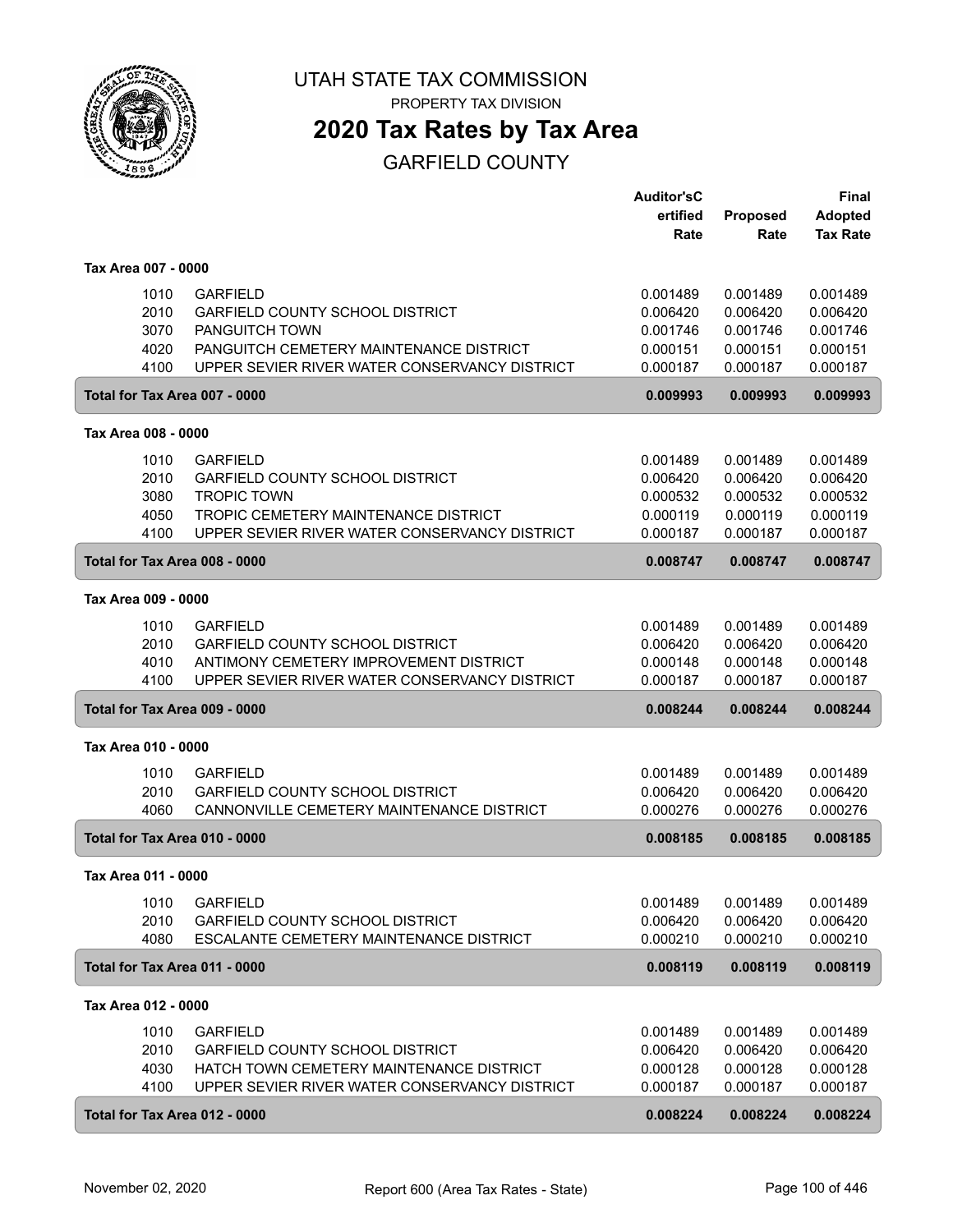

PROPERTY TAX DIVISION

### **2020 Tax Rates by Tax Area**

|                               |                                                                                                         | <b>Auditor'sC</b><br>ertified | Proposed             | Final<br><b>Adopted</b> |
|-------------------------------|---------------------------------------------------------------------------------------------------------|-------------------------------|----------------------|-------------------------|
|                               |                                                                                                         | Rate                          | Rate                 | <b>Tax Rate</b>         |
| Tax Area 013 - 0000           |                                                                                                         |                               |                      |                         |
|                               | 1010<br><b>GARFIELD</b>                                                                                 | 0.001489                      | 0.001489             | 0.001489                |
|                               | 2010<br><b>GARFIELD COUNTY SCHOOL DISTRICT</b>                                                          | 0.006420                      | 0.006420             | 0.006420                |
|                               | 4070<br>HENRIEVILLE CEMETERY MAINTENANCE DISTRICT                                                       | 0.000107                      | 0.000107             | 0.000107                |
|                               | Total for Tax Area 013 - 0000                                                                           | 0.008016                      | 0.008016             | 0.008016                |
| Tax Area 014 - 0000           |                                                                                                         |                               |                      |                         |
|                               | 1010<br><b>GARFIELD</b>                                                                                 | 0.001489                      | 0.001489             | 0.001489                |
|                               | 2010<br><b>GARFIELD COUNTY SCHOOL DISTRICT</b>                                                          | 0.006420                      | 0.006420             | 0.006420                |
|                               | PANGUITCH CEMETERY MAINTENANCE DISTRICT<br>4020                                                         | 0.000151                      | 0.000151             | 0.000151                |
|                               | 4100<br>UPPER SEVIER RIVER WATER CONSERVANCY DISTRICT                                                   | 0.000187                      | 0.000187             | 0.000187                |
|                               | Total for Tax Area 014 - 0000                                                                           | 0.008247                      | 0.008247             | 0.008247                |
| Tax Area 015 - 0000           |                                                                                                         |                               |                      |                         |
|                               | <b>GARFIELD</b><br>1010                                                                                 | 0.001489                      | 0.001489             | 0.001489                |
|                               | 2010<br><b>GARFIELD COUNTY SCHOOL DISTRICT</b>                                                          | 0.006420                      | 0.006420             | 0.006420                |
|                               | 4050<br>TROPIC CEMETERY MAINTENANCE DISTRICT<br>4100<br>UPPER SEVIER RIVER WATER CONSERVANCY DISTRICT   | 0.000119<br>0.000187          | 0.000119<br>0.000187 | 0.000119<br>0.000187    |
|                               |                                                                                                         |                               |                      |                         |
| Total for Tax Area 015 - 0000 |                                                                                                         | 0.008215                      | 0.008215             | 0.008215                |
| Tax Area 016 - 0000           |                                                                                                         |                               |                      |                         |
|                               | <b>GARFIELD</b><br>1010                                                                                 | 0.001489                      | 0.001489             | 0.001489                |
|                               | 2010<br><b>GARFIELD COUNTY SCHOOL DISTRICT</b><br>4100<br>UPPER SEVIER RIVER WATER CONSERVANCY DISTRICT | 0.006420<br>0.000187          | 0.006420<br>0.000187 | 0.006420<br>0.000187    |
|                               | Total for Tax Area 016 - 0000                                                                           | 0.008096                      | 0.008096             | 0.008096                |
|                               |                                                                                                         |                               |                      |                         |
| Tax Area 017 - 0000           |                                                                                                         |                               |                      |                         |
|                               | 1010<br><b>GARFIELD</b><br>2010<br><b>GARFIELD COUNTY SCHOOL DISTRICT</b>                               | 0.001489<br>0.006420          | 0.001489<br>0.006420 | 0.001489<br>0.006420    |
|                               | Total for Tax Area 017 - 0000                                                                           | 0.007909                      | 0.007909             | 0.007909                |
| Tax Area 018 - 0000           |                                                                                                         |                               |                      |                         |
|                               | 1010<br><b>GARFIELD</b>                                                                                 | 0.001489                      | 0.001489             | 0.001489                |
|                               | 2010<br>GARFIELD COUNTY SCHOOL DISTRICT                                                                 | 0.006420                      | 0.006420             | 0.006420                |
|                               | Total for Tax Area 018 - 0000                                                                           | 0.007909                      | 0.007909             | 0.007909                |
| Tax Area 019 - 0000           |                                                                                                         |                               |                      |                         |
|                               | 1010<br><b>GARFIELD</b>                                                                                 | 0.001489                      | 0.001489             | 0.001489                |
|                               | 2010<br><b>GARFIELD COUNTY SCHOOL DISTRICT</b>                                                          | 0.006420                      | 0.006420             | 0.006420                |
|                               | 4080<br>ESCALANTE CEMETERY MAINTENANCE DISTRICT                                                         | 0.000210                      | 0.000210             | 0.000210                |
|                               | Total for Tax Area 019 - 0000                                                                           | 0.008119                      | 0.008119             | 0.008119                |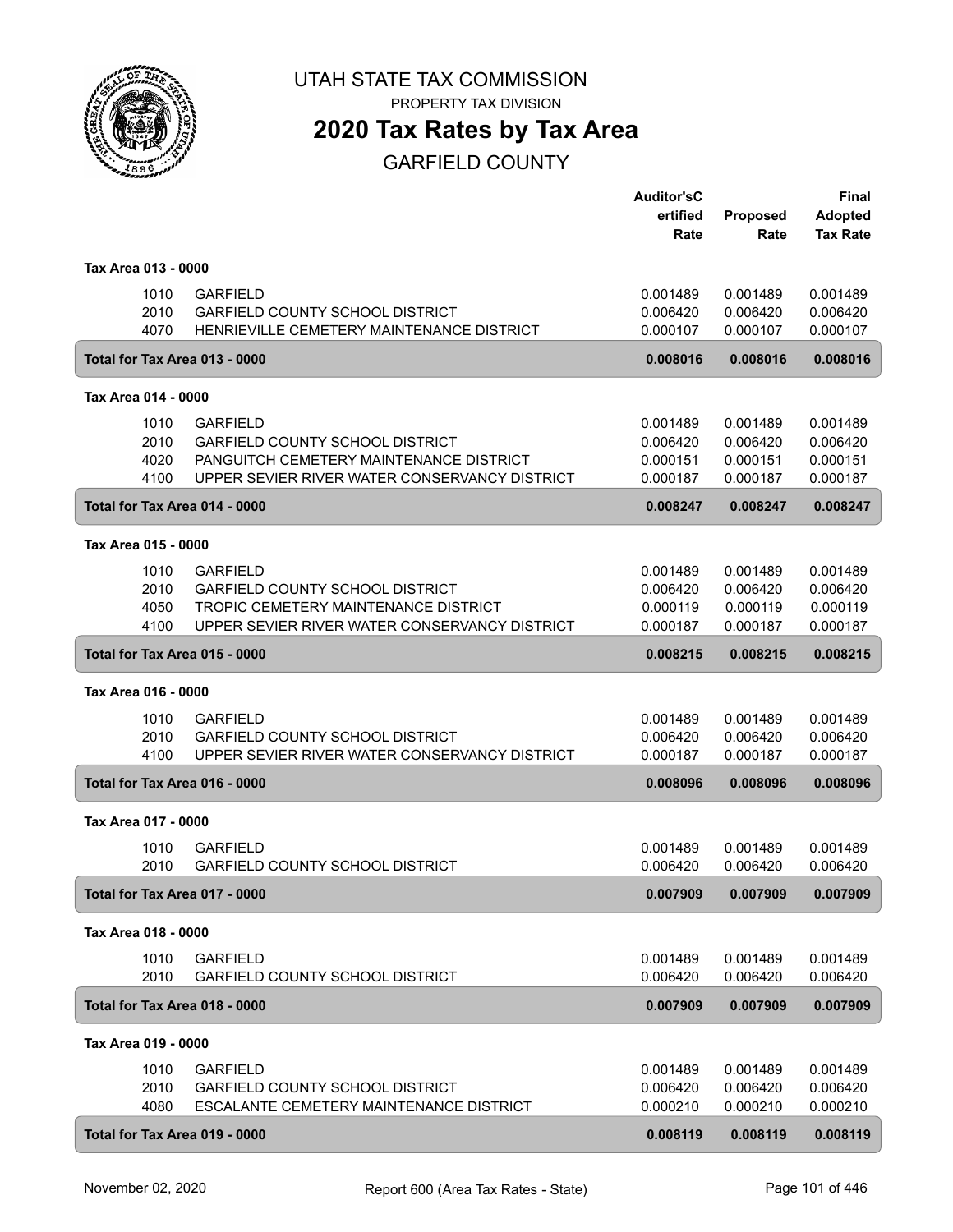

PROPERTY TAX DIVISION

### **2020 Tax Rates by Tax Area**

|                               |                                                                                          | <b>Auditor'sC</b><br>ertified<br>Rate | Proposed<br>Rate     | <b>Final</b><br><b>Adopted</b><br><b>Tax Rate</b> |
|-------------------------------|------------------------------------------------------------------------------------------|---------------------------------------|----------------------|---------------------------------------------------|
| Tax Area 020 - 0000           |                                                                                          |                                       |                      |                                                   |
| 1010<br>2010                  | <b>GARFIELD</b><br><b>GARFIELD COUNTY SCHOOL DISTRICT</b>                                | 0.001489<br>0.006420                  | 0.001489<br>0.006420 | 0.001489<br>0.006420                              |
| Total for Tax Area 020 - 0000 |                                                                                          | 0.007909                              | 0.007909             | 0.007909                                          |
| Tax Area 021 - 0000           |                                                                                          |                                       |                      |                                                   |
| 1010                          | <b>GARFIELD</b>                                                                          | 0.001489                              | 0.001489             | 0.001489                                          |
| 2010                          | <b>GARFIELD COUNTY SCHOOL DISTRICT</b>                                                   | 0.006420                              | 0.006420             | 0.006420                                          |
| 4050                          | TROPIC CEMETERY MAINTENANCE DISTRICT                                                     | 0.000119                              | 0.000119             | 0.000119                                          |
| Total for Tax Area 021 - 0000 |                                                                                          | 0.008028                              | 0.008028             | 0.008028                                          |
| Tax Area 022 - 0000           |                                                                                          |                                       |                      |                                                   |
| 1010                          | <b>GARFIELD</b>                                                                          | 0.001489                              | 0.001489             | 0.001489                                          |
| 2010<br>4050                  | <b>GARFIELD COUNTY SCHOOL DISTRICT</b><br>TROPIC CEMETERY MAINTENANCE DISTRICT           | 0.006420<br>0.000119                  | 0.006420<br>0.000119 | 0.006420<br>0.000119                              |
| 4100                          | UPPER SEVIER RIVER WATER CONSERVANCY DISTRICT                                            | 0.000187                              | 0.000187             | 0.000187                                          |
| Total for Tax Area 022 - 0000 |                                                                                          | 0.008215                              | 0.008215             | 0.008215                                          |
| Tax Area 023 - 0000           |                                                                                          |                                       |                      |                                                   |
| 1010                          | <b>GARFIELD</b>                                                                          | 0.001489                              | 0.001489             | 0.001489                                          |
| 2010                          | <b>GARFIELD COUNTY SCHOOL DISTRICT</b>                                                   | 0.006420                              | 0.006420             | 0.006420                                          |
| 4100<br>4120                  | UPPER SEVIER RIVER WATER CONSERVANCY DISTRICT<br>PANGUITCH LAKE FIRE PROTECTION DISTRICT | 0.000187<br>0.000713                  | 0.000187<br>0.000713 | 0.000187<br>0.000713                              |
| Total for Tax Area 023 - 0000 |                                                                                          | 0.008809                              | 0.008809             | 0.008809                                          |
|                               |                                                                                          |                                       |                      |                                                   |
| Tax Area 024 - 0000           |                                                                                          |                                       |                      |                                                   |
| 1010<br>2010                  | <b>GARFIELD</b><br><b>GARFIELD COUNTY SCHOOL DISTRICT</b>                                | 0.001489                              | 0.001489             | 0.001489<br>0.006420                              |
| 3030                          | <b>CANNONVILLE TOWN</b>                                                                  | 0.006420<br>0.002405                  | 0.006420<br>0.002405 | 0.002405                                          |
| 4050                          | TROPIC CEMETERY MAINTENANCE DISTRICT                                                     | 0.000119                              | 0.000119             | 0.000119                                          |
| 4100                          | UPPER SEVIER RIVER WATER CONSERVANCY DISTRICT                                            | 0.000187                              | 0.000187             | 0.000187                                          |
| Total for Tax Area 024 - 0000 |                                                                                          | 0.010620                              | 0.010620             | 0.010620                                          |
| Tax Area 025 - 0000           |                                                                                          |                                       |                      |                                                   |
| 1010                          | <b>GARFIELD</b>                                                                          | 0.001489                              | 0.001489             | 0.001489                                          |
| 2010                          | <b>GARFIELD COUNTY SCHOOL DISTRICT</b>                                                   | 0.006420                              | 0.006420             | 0.006420                                          |
| 4100                          | UPPER SEVIER RIVER WATER CONSERVANCY DISTRICT                                            | 0.000187                              | 0.000187             | 0.000187                                          |
| 4130                          | MAMMOTH CREEK SPECIAL SERVICE DISTRICT FOR FIRE PI                                       | 0.000730                              | 0.000730             | 0.000730                                          |
| Total for Tax Area 025 - 0000 |                                                                                          | 0.008826                              | 0.008826             | 0.008826                                          |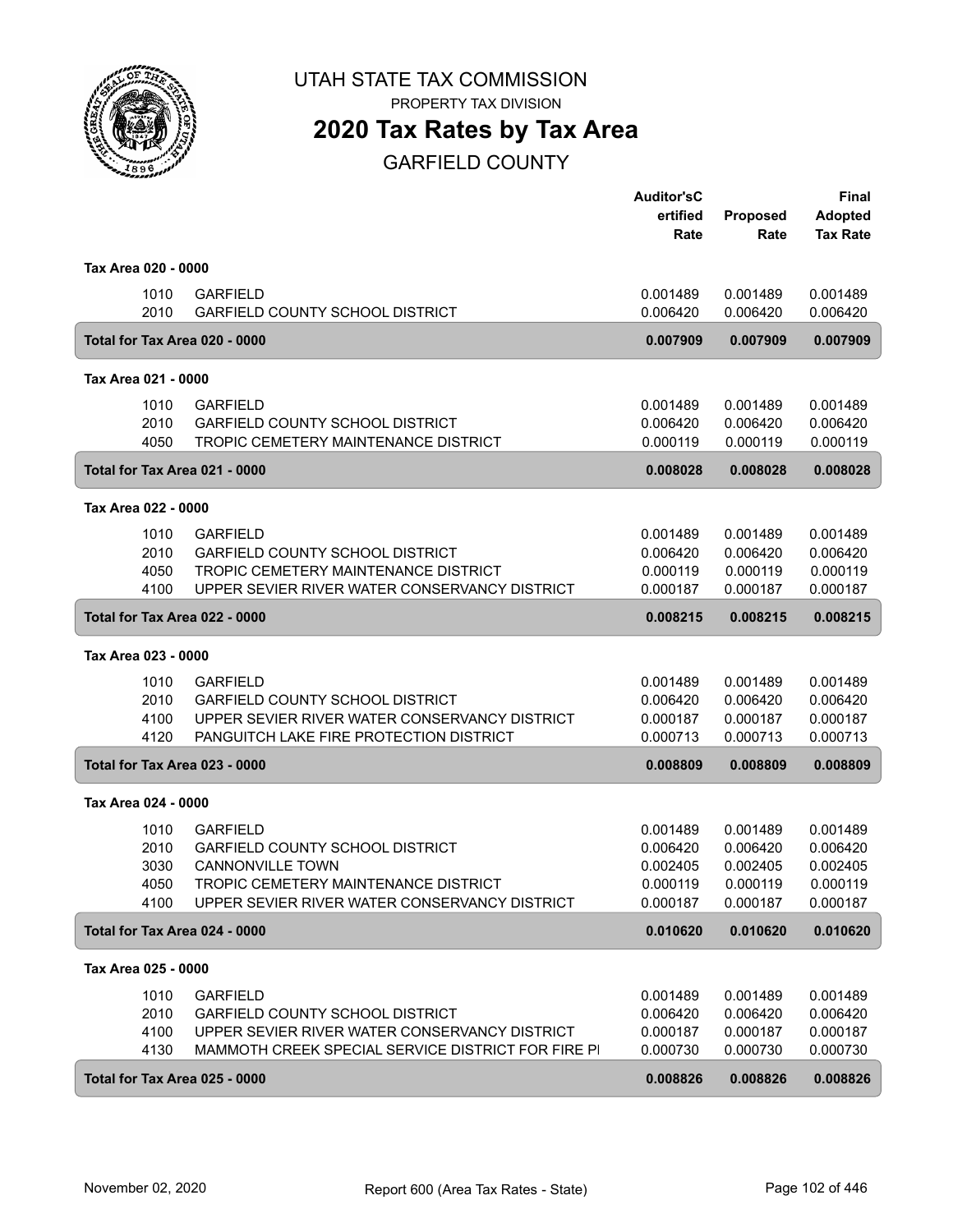

### **2020 Tax Rates by Tax Area**

|                               |      |                                                | Auditor'sC |                 | <b>Final</b>    |
|-------------------------------|------|------------------------------------------------|------------|-----------------|-----------------|
|                               |      |                                                | ertified   | <b>Proposed</b> | <b>Adopted</b>  |
|                               |      |                                                | Rate       | Rate            | <b>Tax Rate</b> |
|                               |      |                                                |            |                 |                 |
| Tax Area 026 - 0000           |      |                                                |            |                 |                 |
|                               | 1010 | <b>GARFIELD</b>                                | 0.001489   | 0.001489        | 0.001489        |
|                               | 2010 | <b>GARFIELD COUNTY SCHOOL DISTRICT</b>         | 0.006420   | 0.006420        | 0.006420        |
|                               | 4100 | UPPER SEVIER RIVER WATER CONSERVANCY DISTRICT  | 0.000187   | 0.000187        | 0.000187        |
|                               | 4120 | <b>PANGUITCH LAKE FIRE PROTECTION DISTRICT</b> | 0.000713   | 0.000713        | 0.000713        |
|                               |      |                                                |            |                 |                 |
|                               |      | Total for Tax Area 026 - 0000                  | 0.008809   | 0.008809        | 0.008809        |
| Tax Area 027 - 0000           |      |                                                |            |                 |                 |
|                               | 1010 | <b>GARFIELD</b>                                | 0.001489   | 0.001489        | 0.001489        |
|                               | 2010 | GARFIFI D COUNTY SCHOOL DISTRICT               | 0.006420   | 0.006420        | 0.006420        |
|                               | 4050 | TROPIC CEMETERY MAINTENANCE DISTRICT           | 0.000119   | 0.000119        | 0.000119        |
|                               | 4100 | UPPER SEVIER RIVER WATER CONSERVANCY DISTRICT  | 0.000187   | 0.000187        | 0.000187        |
|                               |      | Total for Tax Area 027 - 0000                  | 0.008215   | 0.008215        | 0.008215        |
| Tax Area 028 - 0000           |      |                                                |            |                 |                 |
|                               | 1010 | <b>GARFIELD</b>                                | 0.001489   | 0.001489        | 0.001489        |
|                               | 2010 | <b>GARFIELD COUNTY SCHOOL DISTRICT</b>         | 0.006420   | 0.006420        | 0.006420        |
| Total for Tax Area 028 - 0000 |      | 0.007909                                       | 0.007909   | 0.007909        |                 |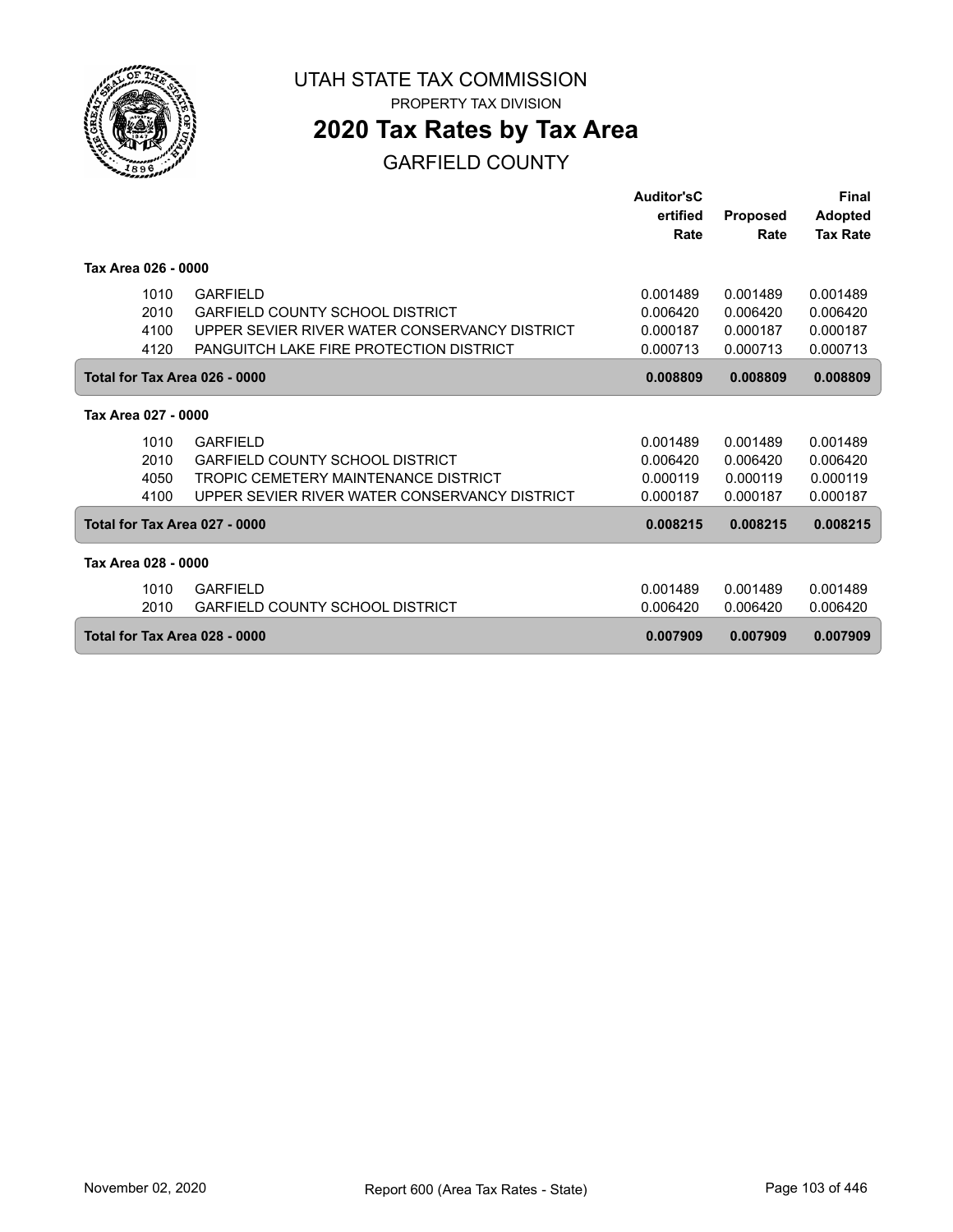

### **2020 Tax Rates by Tax Area**

#### GRAND COUNTY

|                               |                                                                                       | <b>Auditor'sC</b><br>ertified | Proposed             | <b>Final</b><br><b>Adopted</b> |
|-------------------------------|---------------------------------------------------------------------------------------|-------------------------------|----------------------|--------------------------------|
|                               |                                                                                       | Rate                          | Rate                 | <b>Tax Rate</b>                |
| Tax Area 001 - 0000           |                                                                                       |                               |                      |                                |
| 1010                          | <b>GRAND</b>                                                                          | 0.002206                      | 0.003079             | 0.003079                       |
| 2010<br>3020                  | <b>GRAND COUNTY SCHOOL DISTRICT</b><br><b>MOAB CITY</b>                               | 0.007146                      | 0.007346             | 0.007346                       |
| 4010                          | MOAB MOSQUITO ABATEMENT DISTRICT                                                      | 0.000173                      | 0.000228             | 0.000228                       |
| 4030                          | <b>GRAND COUNTY CEMETERY MAINTENANCE DISTRICT</b>                                     | 0.000180                      | 0.000180             | 0.000180                       |
| 4040                          | MOAB VALLEY FIRE PROTECTION DISTRICT                                                  | 0.000425                      | 0.000425             | 0.000425                       |
| 4050<br>6030                  | GRAND COUNTY WATER CONSERVANCY DISTRICT<br><b>GRAND COUNTY BOND</b>                   | 0.000000<br>0.000000          | 0.000000<br>0.000000 | 0.000000<br>0.000000           |
| Total for Tax Area 001 - 0000 |                                                                                       | 0.010130                      | 0.011258             | 0.011258                       |
|                               |                                                                                       |                               |                      |                                |
| Tax Area 002 - 0000           |                                                                                       |                               |                      |                                |
| 1010                          | <b>GRAND</b>                                                                          | 0.002206                      | 0.003079             | 0.003079                       |
| 2010                          | <b>GRAND COUNTY SCHOOL DISTRICT</b>                                                   | 0.007146                      | 0.007346             | 0.007346                       |
| 4010<br>4030                  | MOAB MOSQUITO ABATEMENT DISTRICT<br><b>GRAND COUNTY CEMETERY MAINTENANCE DISTRICT</b> | 0.000173<br>0.000180          | 0.000228<br>0.000180 | 0.000228<br>0.000180           |
| 4040                          | MOAB VALLEY FIRE PROTECTION DISTRICT                                                  | 0.000425                      | 0.000425             | 0.000425                       |
| 4050                          | GRAND COUNTY WATER CONSERVANCY DISTRICT                                               | 0.000000                      | 0.000000             | 0.000000                       |
| 6030                          | <b>GRAND COUNTY BOND</b>                                                              | 0.000000                      | 0.000000             | 0.000000                       |
| Total for Tax Area 002 - 0000 |                                                                                       | 0.010130                      | 0.011258             | 0.011258                       |
| Tax Area 002 - 0001           |                                                                                       |                               |                      |                                |
| 1010                          | <b>GRAND</b>                                                                          | 0.002206                      | 0.003079             | 0.003079                       |
| 2010                          | <b>GRAND COUNTY SCHOOL DISTRICT</b>                                                   | 0.007146                      | 0.007346             | 0.007346                       |
| 4010                          | MOAB MOSQUITO ABATEMENT DISTRICT                                                      | 0.000173                      | 0.000228             | 0.000228                       |
| 4030                          | <b>GRAND COUNTY CEMETERY MAINTENANCE DISTRICT</b>                                     | 0.000180                      | 0.000180             | 0.000180                       |
| 4040                          | MOAB VALLEY FIRE PROTECTION DISTRICT                                                  | 0.000425                      | 0.000425             | 0.000425                       |
| 4050                          | <b>GRAND COUNTY WATER CONSERVANCY DISTRICT</b>                                        | 0.000000                      | 0.000000             | 0.000000                       |
| 6030                          | <b>GRAND COUNTY BOND</b>                                                              | 0.000000                      | 0.000000             | 0.000000                       |
| Total for Tax Area 002 - 0001 |                                                                                       | 0.010130                      | 0.011258             | 0.011258                       |
| Tax Area 003 - 0000           |                                                                                       |                               |                      |                                |
| 1010                          | <b>GRAND</b>                                                                          | 0.002206                      | 0.003079             | 0.003079                       |
| 2010                          | <b>GRAND COUNTY SCHOOL DISTRICT</b>                                                   | 0.007146                      | 0.007346             | 0.007346                       |
| 4010                          | MOAB MOSQUITO ABATEMENT DISTRICT                                                      | 0.000173                      | 0.000228             | 0.000228                       |
| 4030                          | <b>GRAND COUNTY CEMETERY MAINTENANCE DISTRICT</b>                                     | 0.000180                      | 0.000180             | 0.000180                       |
| 4040                          | MOAB VALLEY FIRE PROTECTION DISTRICT                                                  | 0.000425                      | 0.000425             | 0.000425                       |
| 4050                          | GRAND COUNTY WATER CONSERVANCY DISTRICT                                               | 0.000000                      | 0.000000             | 0.000000                       |
| 6030                          | <b>GRAND COUNTY BOND</b>                                                              | 0.000000                      | 0.000000             | 0.000000                       |
| Total for Tax Area 003 - 0000 |                                                                                       | 0.010130                      | 0.011258             | 0.011258                       |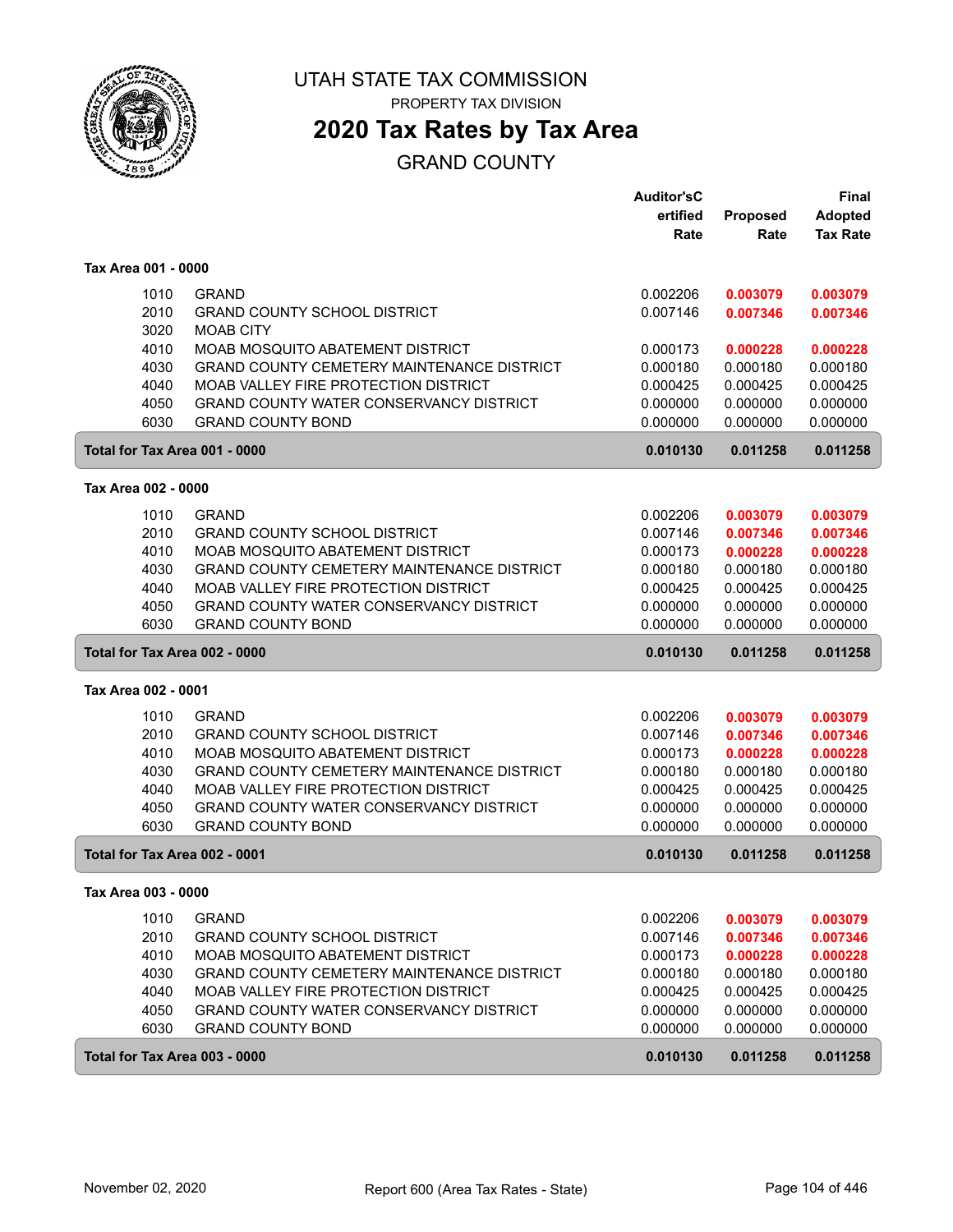

### **2020 Tax Rates by Tax Area**

#### GRAND COUNTY

|                               |                                                   | <b>Auditor'sC</b> |                         | Final                             |
|-------------------------------|---------------------------------------------------|-------------------|-------------------------|-----------------------------------|
|                               |                                                   | ertified          | <b>Proposed</b><br>Rate | <b>Adopted</b><br><b>Tax Rate</b> |
|                               |                                                   | Rate              |                         |                                   |
| Tax Area 003 - 0001           |                                                   |                   |                         |                                   |
| 1010                          | <b>GRAND</b>                                      | 0.002206          | 0.003079                | 0.003079                          |
| 2010                          | <b>GRAND COUNTY SCHOOL DISTRICT</b>               | 0.007146          | 0.007346                | 0.007346                          |
| 4010                          | MOAB MOSQUITO ABATEMENT DISTRICT                  | 0.000173          | 0.000228                | 0.000228                          |
| 4030                          | GRAND COUNTY CEMETERY MAINTENANCE DISTRICT        | 0.000180          | 0.000180                | 0.000180                          |
| 4040                          | MOAB VALLEY FIRE PROTECTION DISTRICT              | 0.000425          | 0.000425                | 0.000425                          |
| 4050                          | <b>GRAND COUNTY WATER CONSERVANCY DISTRICT</b>    | 0.000000          | 0.000000                | 0.000000                          |
| 6030                          | <b>GRAND COUNTY BOND</b>                          | 0.000000          | 0.000000                | 0.000000                          |
| Total for Tax Area 003 - 0001 |                                                   | 0.010130          | 0.011258                | 0.011258                          |
| Tax Area 004 - 0000           |                                                   |                   |                         |                                   |
| 1010                          | <b>GRAND</b>                                      | 0.002206          | 0.003079                | 0.003079                          |
| 2010                          | <b>GRAND COUNTY SCHOOL DISTRICT</b>               | 0.007146          | 0.007346                | 0.007346                          |
| 4030                          | <b>GRAND COUNTY CEMETERY MAINTENANCE DISTRICT</b> | 0.000180          | 0.000180                | 0.000180                          |
| 4050                          | GRAND COUNTY WATER CONSERVANCY DISTRICT           | 0.000000          | 0.000000                | 0.000000                          |
| 6030                          | <b>GRAND COUNTY BOND</b>                          | 0.000000          | 0.000000                | 0.000000                          |
| Total for Tax Area 004 - 0000 |                                                   | 0.009532          | 0.010605                | 0.010605                          |
| Tax Area 004 - 0001           |                                                   |                   |                         |                                   |
| 1010                          | <b>GRAND</b>                                      | 0.002206          | 0.003079                | 0.003079                          |
| 2010                          | <b>GRAND COUNTY SCHOOL DISTRICT</b>               | 0.007146          | 0.007346                | 0.007346                          |
| 4030                          | GRAND COUNTY CEMETERY MAINTENANCE DISTRICT        | 0.000180          | 0.000180                | 0.000180                          |
| 4050                          | <b>GRAND COUNTY WATER CONSERVANCY DISTRICT</b>    | 0.000000          | 0.000000                | 0.000000                          |
| 6030                          | <b>GRAND COUNTY BOND</b>                          | 0.000000          | 0.000000                | 0.000000                          |
| Total for Tax Area 004 - 0001 |                                                   | 0.009532          | 0.010605                | 0.010605                          |
| Tax Area 005 - 0000           |                                                   |                   |                         |                                   |
| 1010                          | <b>GRAND</b>                                      | 0.002206          | 0.003079                | 0.003079                          |
| 2010                          | <b>GRAND COUNTY SCHOOL DISTRICT</b>               | 0.007146          | 0.007346                | 0.007346                          |
| 4030                          | GRAND COUNTY CEMETERY MAINTENANCE DISTRICT        | 0.000180          | 0.000180                | 0.000180                          |
| 4050                          | <b>GRAND COUNTY WATER CONSERVANCY DISTRICT</b>    | 0.000000          | 0.000000                | 0.000000                          |
| 6030                          | <b>GRAND COUNTY BOND</b>                          | 0.000000          | 0.000000                | 0.000000                          |
| Total for Tax Area 005 - 0000 |                                                   | 0.009532          | 0.010605                | 0.010605                          |
| Tax Area 006 - 0000           |                                                   |                   |                         |                                   |
| 1010                          | <b>GRAND</b>                                      | 0.002206          | 0.003079                | 0.003079                          |
| 2010                          | <b>GRAND COUNTY SCHOOL DISTRICT</b>               | 0.007146          | 0.007346                | 0.007346                          |
| 4030                          | GRAND COUNTY CEMETERY MAINTENANCE DISTRICT        | 0.000180          | 0.000180                | 0.000180                          |
| 4050                          | <b>GRAND COUNTY WATER CONSERVANCY DISTRICT</b>    | 0.000000          | 0.000000                | 0.000000                          |
| 4090                          | CASTLE VALLEY FIRE PROTECTION DISTRICT            | 0.000580          | 0.000580                | 0.000580                          |
| 6030                          | <b>GRAND COUNTY BOND</b>                          | 0.000000          | 0.000000                | 0.000000                          |
| Total for Tax Area 006 - 0000 |                                                   | 0.010112          | 0.011185                | 0.011185                          |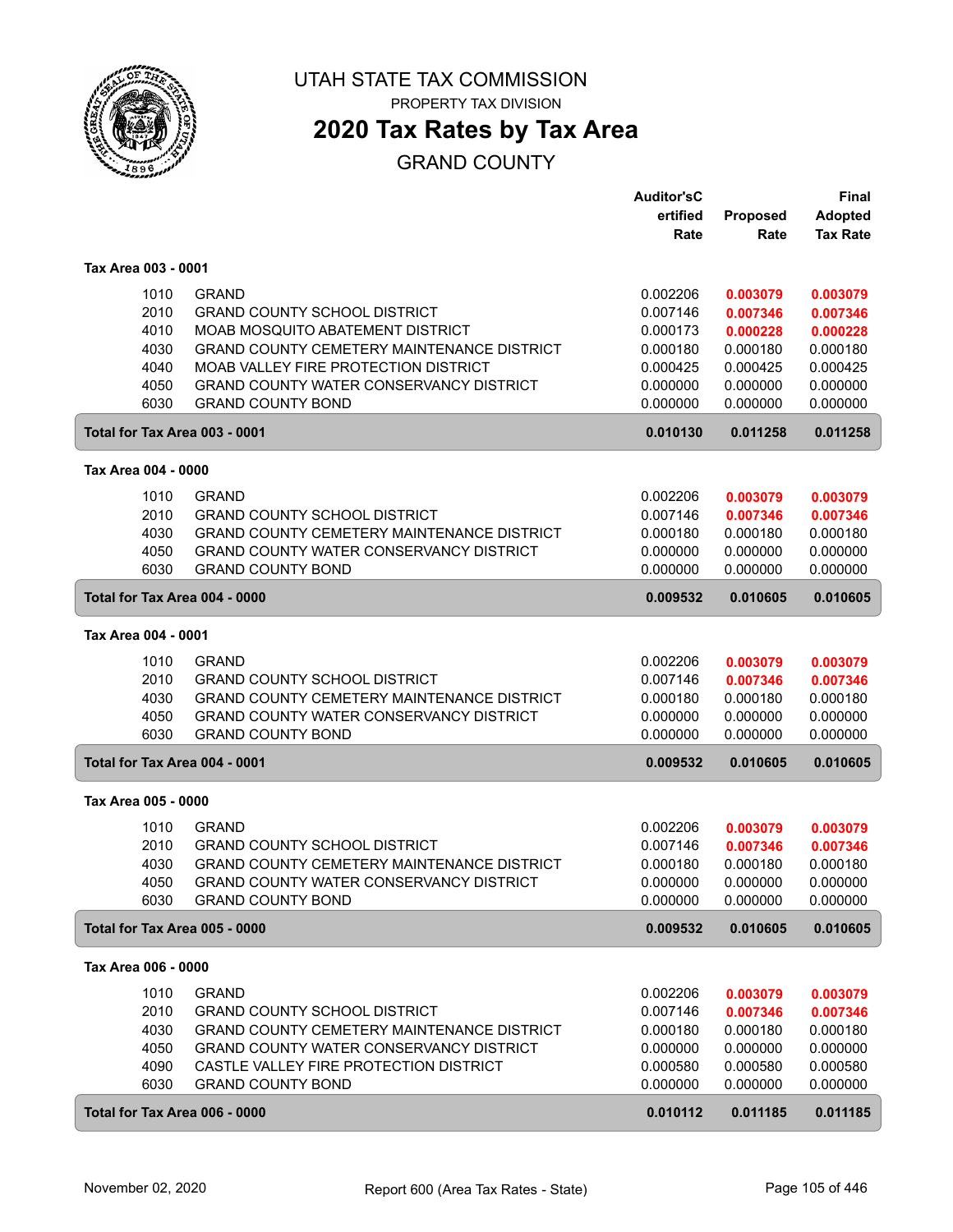

# **2020 Tax Rates by Tax Area**

#### GRAND COUNTY

|                     |                                                   | <b>Auditor'sC</b> |                 | Final           |
|---------------------|---------------------------------------------------|-------------------|-----------------|-----------------|
|                     |                                                   | ertified          | <b>Proposed</b> | <b>Adopted</b>  |
|                     |                                                   | Rate              | Rate            | <b>Tax Rate</b> |
| Tax Area 007 - 0000 |                                                   |                   |                 |                 |
| 1010                | <b>GRAND</b>                                      | 0.002206          | 0.003079        | 0.003079        |
| 2010                | <b>GRAND COUNTY SCHOOL DISTRICT</b>               | 0.007146          | 0.007346        | 0.007346        |
| 4030                | <b>GRAND COUNTY CEMETERY MAINTENANCE DISTRICT</b> | 0.000180          | 0.000180        | 0.000180        |
| 4050                | <b>GRAND COUNTY WATER CONSERVANCY DISTRICT</b>    | 0.000000          | 0.000000        | 0.000000        |
| 6030                | <b>GRAND COUNTY BOND</b>                          | 0.000000          | 0.000000        | 0.000000        |
|                     | Total for Tax Area 007 - 0000                     | 0.009532          | 0.010605        | 0.010605        |
| Tax Area 009 - 0000 |                                                   |                   |                 |                 |
| 1010                | <b>GRAND</b>                                      | 0.002206          | 0.003079        | 0.003079        |
| 2010                | <b>GRAND COUNTY SCHOOL DISTRICT</b>               | 0.007146          | 0.007346        | 0.007346        |
| 3010                | <b>CASTLE VALLEY TOWN</b>                         | 0.001812          | 0.001812        | 0.001812        |
| 4030                | <b>GRAND COUNTY CEMETERY MAINTENANCE DISTRICT</b> | 0.000180          | 0.000180        | 0.000180        |
| 4090                | CASTLE VALLEY FIRE PROTECTION DISTRICT            | 0.000580          | 0.000580        | 0.000580        |
| 6030                | <b>GRAND COUNTY BOND</b>                          | 0.000000          | 0.000000        | 0.000000        |
|                     | Total for Tax Area 009 - 0000                     | 0.011924          | 0.012997        | 0.012997        |
| Tax Area 011 - 0000 |                                                   |                   |                 |                 |
| 1010                | <b>GRAND</b>                                      | 0.002206          | 0.003079        | 0.003079        |
| 2010                | <b>GRAND COUNTY SCHOOL DISTRICT</b>               | 0.007146          | 0.007346        | 0.007346        |
| 3020                | <b>MOAB CITY</b>                                  |                   |                 |                 |
| 4010                | MOAB MOSQUITO ABATEMENT DISTRICT                  | 0.000173          | 0.000228        | 0.000228        |
| 4030                | <b>GRAND COUNTY CEMETERY MAINTENANCE DISTRICT</b> | 0.000180          | 0.000180        | 0.000180        |
| 4040                | MOAB VALLEY FIRE PROTECTION DISTRICT              | 0.000425          | 0.000425        | 0.000425        |
| 4050                | <b>GRAND COUNTY WATER CONSERVANCY DISTRICT</b>    | 0.000000          | 0.000000        | 0.000000        |
| 6030                | <b>GRAND COUNTY BOND</b>                          | 0.000000          | 0.000000        | 0.000000        |
|                     | Total for Tax Area 011 - 0000                     | 0.010130          | 0.011258        | 0.011258        |
| Tax Area 012 - 0000 |                                                   |                   |                 |                 |
| 1010                | <b>GRAND</b>                                      | 0.002206          | 0.003079        | 0.003079        |
| 2010                | <b>GRAND COUNTY SCHOOL DISTRICT</b>               | 0.007146          | 0.007346        | 0.007346        |
| 4030                | <b>GRAND COUNTY CEMETERY MAINTENANCE DISTRICT</b> | 0.000180          | 0.000180        | 0.000180        |
| 4050                | <b>GRAND COUNTY WATER CONSERVANCY DISTRICT</b>    | 0.000000          | 0.000000        | 0.000000        |
| 6030                | <b>GRAND COUNTY BOND</b>                          | 0.000000          | 0.000000        | 0.000000        |
|                     | Total for Tax Area 012 - 0000                     | 0.009532          | 0.010605        | 0.010605        |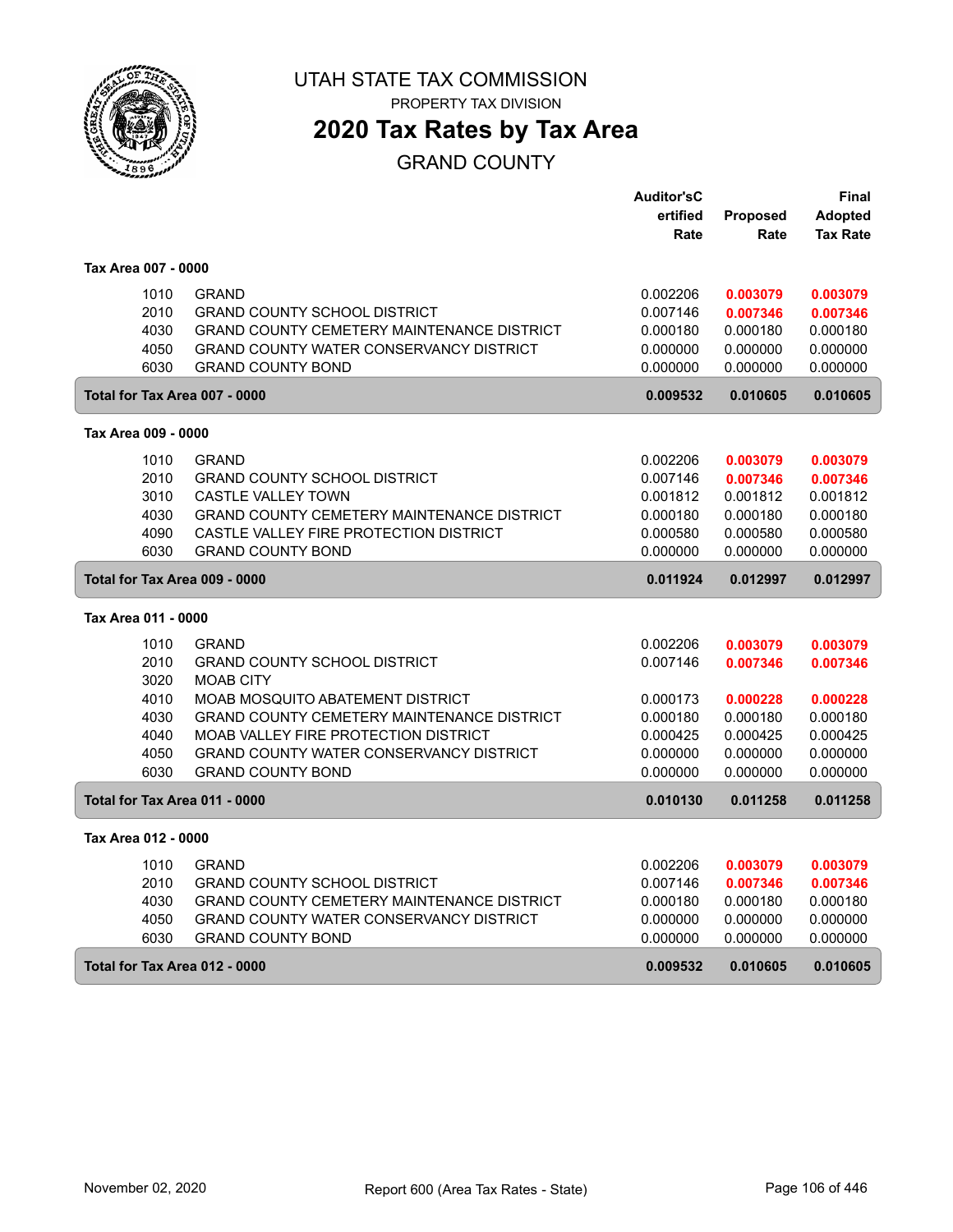

PROPERTY TAX DIVISION

### **2020 Tax Rates by Tax Area**

IRON COUNTY

|                     |                                                        | <b>Auditor'sC</b><br>ertified | <b>Proposed</b> | Final<br><b>Adopted</b> |
|---------------------|--------------------------------------------------------|-------------------------------|-----------------|-------------------------|
|                     |                                                        | Rate                          | Rate            | <b>Tax Rate</b>         |
| Tax Area 001 - 0000 |                                                        |                               |                 |                         |
|                     | <b>IRON</b><br>1010                                    | 0.001140                      | 0.001140        | 0.001140                |
|                     | 1015<br>MULTICOUNTY ASSESSING & COLLECTING LEVY        | 0.000012                      | 0.000012        | 0.000012                |
|                     | 1020<br>COUNTY ASSESSING & COLLECTING LEVY             | 0.000376                      | 0.000376        | 0.000376                |
|                     | 2010<br><b>IRON COUNTY SCHOOL DISTRICT</b>             | 0.005937                      | 0.005937        | 0.005937                |
|                     | 3060<br>PAROWAN TOWN                                   | 0.003372                      | 0.003372        | 0.003372                |
|                     | Total for Tax Area 001 - 0000                          | 0.010837                      | 0.010837        | 0.010837                |
| Tax Area 002 - 0000 |                                                        |                               |                 |                         |
|                     | 1010<br><b>IRON</b>                                    | 0.001140                      | 0.001140        | 0.001140                |
|                     | 1015<br>MULTICOUNTY ASSESSING & COLLECTING LEVY        | 0.000012                      | 0.000012        | 0.000012                |
|                     | 1020<br>COUNTY ASSESSING & COLLECTING LEVY             | 0.000376                      | 0.000376        | 0.000376                |
|                     | 2010<br><b>IRON COUNTY SCHOOL DISTRICT</b>             | 0.005937                      | 0.005937        | 0.005937                |
|                     | 3050<br>PARAGONAH TOWN                                 | 0.001409                      | 0.001409        | 0.001409                |
|                     | Total for Tax Area 002 - 0000                          | 0.008874                      | 0.008874        | 0.008874                |
| Tax Area 003 - 0000 |                                                        |                               |                 |                         |
|                     | 1010<br><b>IRON</b>                                    | 0.001140                      | 0.001140        | 0.001140                |
|                     | 1015<br>MULTICOUNTY ASSESSING & COLLECTING LEVY        | 0.000012                      | 0.000012        | 0.000012                |
|                     | 1020<br>COUNTY ASSESSING & COLLECTING LEVY             | 0.000376                      | 0.000376        | 0.000376                |
|                     | 2010<br><b>IRON COUNTY SCHOOL DISTRICT</b>             | 0.005937                      | 0.005937        | 0.005937                |
|                     | 3040<br><b>KANARRAVILLE TOWN</b>                       | 0.001981                      | 0.001981        | 0.001981                |
|                     | 4015<br>CENTRAL IRON COUNTY WATER CONSERVANCY DISTRICT | 0.000510                      | 0.000510        | 0.000510                |
|                     | Total for Tax Area 003 - 0000                          | 0.009956                      | 0.009956        | 0.009956                |
| Tax Area 004 - 0000 |                                                        |                               |                 |                         |
|                     | <b>IRON</b><br>1010                                    | 0.001140                      | 0.001140        | 0.001140                |
|                     | 1015<br>MULTICOUNTY ASSESSING & COLLECTING LEVY        | 0.000012                      | 0.000012        | 0.000012                |
|                     | 1020<br>COUNTY ASSESSING & COLLECTING LEVY             | 0.000376                      | 0.000376        | 0.000376                |
|                     | 2010<br><b>IRON COUNTY SCHOOL DISTRICT</b>             | 0.005937                      | 0.005937        | 0.005937                |
|                     | 3030<br><b>ENOCH CITY</b>                              | 0.001759                      | 0.001759        | 0.001759                |
|                     | CENTRAL IRON COUNTY WATER CONSERVANCY DISTRICT<br>4015 | 0.000510                      | 0.000510        | 0.000510                |
|                     | Total for Tax Area 004 - 0000                          | 0.009734                      | 0.009734        | 0.009734                |
| Tax Area 005 - 0000 |                                                        |                               |                 |                         |
|                     | 1010<br><b>IRON</b>                                    | 0.001140                      | 0.001140        | 0.001140                |
|                     | 1015<br>MULTICOUNTY ASSESSING & COLLECTING LEVY        | 0.000012                      | 0.000012        | 0.000012                |
|                     | 1020<br>COUNTY ASSESSING & COLLECTING LEVY             | 0.000376                      | 0.000376        | 0.000376                |
|                     | 2010<br>IRON COUNTY SCHOOL DISTRICT                    | 0.005937                      | 0.005937        | 0.005937                |
|                     | 3010<br><b>BRIAN HEAD TOWN</b>                         | 0.003419                      | 0.003419        | 0.003419                |
|                     | Total for Tax Area 005 - 0000                          | 0.010884                      | 0.010884        | 0.010884                |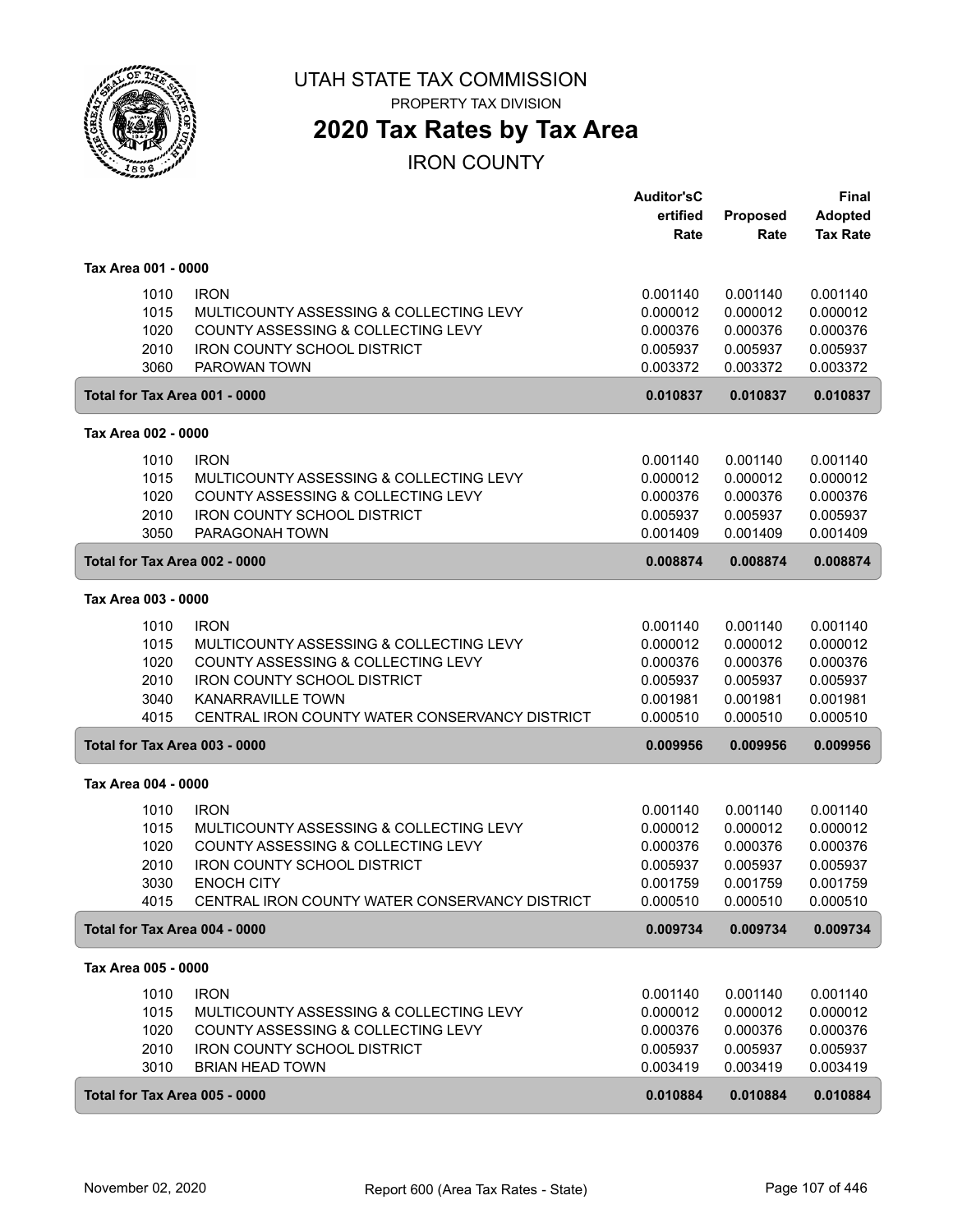

**2020 Tax Rates by Tax Area**

IRON COUNTY

|                               |                                                 | <b>Auditor'sC</b> |          | <b>Final</b>    |
|-------------------------------|-------------------------------------------------|-------------------|----------|-----------------|
|                               |                                                 | ertified          | Proposed | <b>Adopted</b>  |
|                               |                                                 | Rate              | Rate     | <b>Tax Rate</b> |
| Tax Area 006 - 0000           |                                                 |                   |          |                 |
| 1010                          | <b>IRON</b>                                     | 0.001140          | 0.001140 | 0.001140        |
| 1015                          | MULTICOUNTY ASSESSING & COLLECTING LEVY         | 0.000012          | 0.000012 | 0.000012        |
| 1020                          | COUNTY ASSESSING & COLLECTING LEVY              | 0.000376          | 0.000376 | 0.000376        |
| 2010                          | <b>IRON COUNTY SCHOOL DISTRICT</b>              | 0.005937          | 0.005937 | 0.005937        |
| 3020                          | <b>CEDAR CITY</b>                               | 0.002393          | 0.002393 | 0.002393        |
| 4015                          | CENTRAL IRON COUNTY WATER CONSERVANCY DISTRICT  | 0.000510          | 0.000510 | 0.000510        |
| Total for Tax Area 006 - 0000 |                                                 | 0.010368          | 0.010368 | 0.010368        |
| Tax Area 006 - 0001           |                                                 |                   |          |                 |
| 1010                          | <b>IRON</b>                                     | 0.001140          | 0.001140 | 0.001140        |
| 1015                          | MULTICOUNTY ASSESSING & COLLECTING LEVY         | 0.000012          | 0.000012 | 0.000012        |
| 1020                          | COUNTY ASSESSING & COLLECTING LEVY              | 0.000376          | 0.000376 | 0.000376        |
| 2010                          | <b>IRON COUNTY SCHOOL DISTRICT</b>              | 0.005937          | 0.005937 | 0.005937        |
| 3020                          | <b>CEDAR CITY</b>                               | 0.002393          | 0.002393 | 0.002393        |
| 4015                          | CENTRAL IRON COUNTY WATER CONSERVANCY DISTRICT  | 0.000510          | 0.000510 | 0.000510        |
| Total for Tax Area 006 - 0001 |                                                 | 0.010368          | 0.010368 | 0.010368        |
| Tax Area 006 - 0002           |                                                 |                   |          |                 |
| 1010                          | <b>IRON</b>                                     | 0.001140          | 0.001140 | 0.001140        |
| 1015                          | MULTICOUNTY ASSESSING & COLLECTING LEVY         | 0.000012          | 0.000012 | 0.000012        |
| 1020                          | COUNTY ASSESSING & COLLECTING LEVY              | 0.000376          | 0.000376 | 0.000376        |
| 2010                          | <b>IRON COUNTY SCHOOL DISTRICT</b>              | 0.005937          | 0.005937 | 0.005937        |
| 3020                          | <b>CEDAR CITY</b>                               | 0.002393          | 0.002393 | 0.002393        |
| 4015                          | CENTRAL IRON COUNTY WATER CONSERVANCY DISTRICT  | 0.000510          | 0.000510 | 0.000510        |
| Total for Tax Area 006 - 0002 |                                                 | 0.010368          | 0.010368 | 0.010368        |
| Tax Area 007 - 0000           |                                                 |                   |          |                 |
| 1010                          | <b>IRON</b>                                     | 0.001140          | 0.001140 | 0.001140        |
| 1015                          | MULTICOUNTY ASSESSING & COLLECTING LEVY         | 0.000012          | 0.000012 | 0.000012        |
| 1020                          | COUNTY ASSESSING & COLLECTING LEVY              | 0.000376          | 0.000376 | 0.000376        |
| 2010                          | IRON COUNTY SCHOOL DISTRICT                     | 0.005937          | 0.005937 | 0.005937        |
| 4020                          | IRON COUNTY MUNICIPAL TYPE SERVICES DISTRICT #2 | 0.002127          | 0.002127 | 0.002127        |
| Total for Tax Area 007 - 0000 |                                                 | 0.009592          | 0.009592 | 0.009592        |
| Tax Area 007 - 0001           |                                                 |                   |          |                 |
| 1010                          | <b>IRON</b>                                     | 0.001140          | 0.001140 | 0.001140        |
| 1015                          | MULTICOUNTY ASSESSING & COLLECTING LEVY         | 0.000012          | 0.000012 | 0.000012        |
| 1020                          | COUNTY ASSESSING & COLLECTING LEVY              | 0.000376          | 0.000376 | 0.000376        |
| 2010                          | <b>IRON COUNTY SCHOOL DISTRICT</b>              | 0.005937          | 0.005937 | 0.005937        |
| 4020                          | IRON COUNTY MUNICIPAL TYPE SERVICES DISTRICT #2 | 0.002127          | 0.002127 | 0.002127        |
| Total for Tax Area 007 - 0001 |                                                 | 0.009592          | 0.009592 | 0.009592        |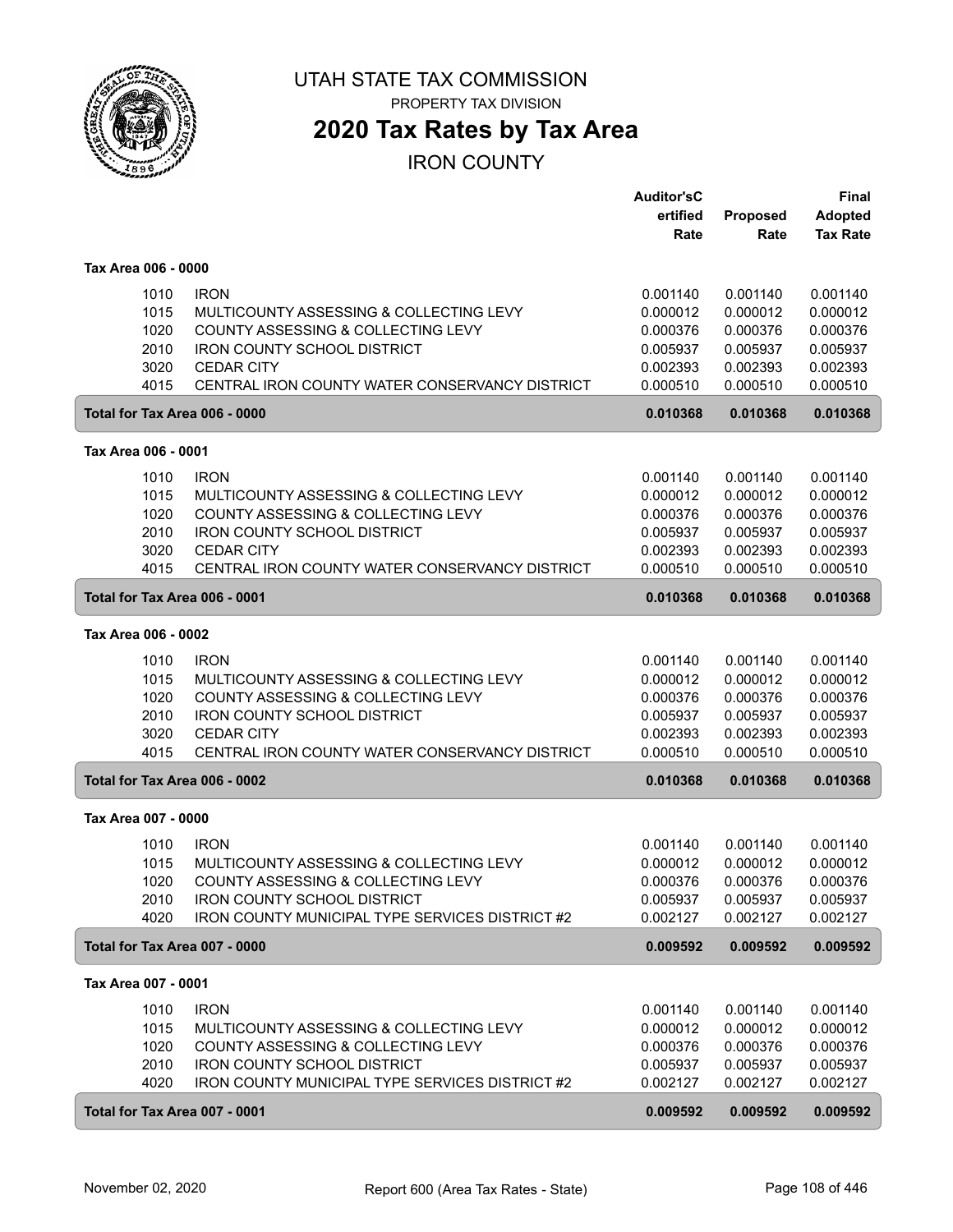

## **2020 Tax Rates by Tax Area**

|                               |                                                                                                   | <b>Auditor'sC</b>    |                      | Final                |
|-------------------------------|---------------------------------------------------------------------------------------------------|----------------------|----------------------|----------------------|
|                               |                                                                                                   | ertified             | Proposed             | <b>Adopted</b>       |
|                               |                                                                                                   | Rate                 | Rate                 | <b>Tax Rate</b>      |
| Tax Area 007 - 0002           |                                                                                                   |                      |                      |                      |
|                               |                                                                                                   |                      |                      |                      |
| 1010                          | <b>IRON</b>                                                                                       | 0.001140             | 0.001140             | 0.001140             |
| 1015                          | MULTICOUNTY ASSESSING & COLLECTING LEVY                                                           | 0.000012             | 0.000012             | 0.000012             |
| 1020                          | COUNTY ASSESSING & COLLECTING LEVY                                                                | 0.000376             | 0.000376             | 0.000376             |
| 2010                          | <b>IRON COUNTY SCHOOL DISTRICT</b><br>IRON COUNTY MUNICIPAL TYPE SERVICES DISTRICT #2             | 0.005937             | 0.005937<br>0.002127 | 0.005937             |
| 4020                          |                                                                                                   | 0.002127             |                      | 0.002127             |
| Total for Tax Area 007 - 0002 |                                                                                                   | 0.009592             | 0.009592             | 0.009592             |
| Tax Area 008 - 0000           |                                                                                                   |                      |                      |                      |
| 1010                          | <b>IRON</b>                                                                                       | 0.001140             | 0.001140             | 0.001140             |
| 1015                          | MULTICOUNTY ASSESSING & COLLECTING LEVY                                                           | 0.000012             | 0.000012             | 0.000012             |
| 1020                          | COUNTY ASSESSING & COLLECTING LEVY                                                                | 0.000376             | 0.000376             | 0.000376             |
| 2010                          | <b>IRON COUNTY SCHOOL DISTRICT</b>                                                                | 0.005937             | 0.005937             | 0.005937             |
| 3025                          | <b>CEDAR HIGHLANDS</b>                                                                            | 0.004682             | 0.002127             | 0.002127             |
| 4015                          | CENTRAL IRON COUNTY WATER CONSERVANCY DISTRICT                                                    | 0.000510             | 0.000510             | 0.000510             |
| Total for Tax Area 008 - 0000 |                                                                                                   | 0.012657             | 0.010102             | 0.010102             |
| Tax Area 010 - 0000           |                                                                                                   |                      |                      |                      |
|                               |                                                                                                   |                      |                      |                      |
| 1010                          | <b>IRON</b>                                                                                       | 0.001140             | 0.001140             | 0.001140             |
| 1015                          | MULTICOUNTY ASSESSING & COLLECTING LEVY                                                           | 0.000012             | 0.000012             | 0.000012             |
| 1020                          | COUNTY ASSESSING & COLLECTING LEVY                                                                | 0.000376             | 0.000376             | 0.000376             |
| 2010                          | <b>IRON COUNTY SCHOOL DISTRICT</b>                                                                | 0.005937             | 0.005937             | 0.005937             |
| 4015<br>4020                  | CENTRAL IRON COUNTY WATER CONSERVANCY DISTRICT                                                    | 0.000510             | 0.000510             | 0.000510             |
|                               | IRON COUNTY MUNICIPAL TYPE SERVICES DISTRICT #2                                                   | 0.002127             | 0.002127             | 0.002127             |
| Total for Tax Area 010 - 0000 |                                                                                                   | 0.010102             | 0.010102             | 0.010102             |
| Tax Area 010 - 0001           |                                                                                                   |                      |                      |                      |
| 1010                          | <b>IRON</b>                                                                                       | 0.001140             | 0.001140             | 0.001140             |
| 1015                          | MULTICOUNTY ASSESSING & COLLECTING LEVY                                                           | 0.000012             | 0.000012             | 0.000012             |
| 1020                          | COUNTY ASSESSING & COLLECTING LEVY                                                                | 0.000376             | 0.000376             | 0.000376             |
| 2010                          | <b>IRON COUNTY SCHOOL DISTRICT</b>                                                                | 0.005937             | 0.005937             | 0.005937             |
| 4015                          | CENTRAL IRON COUNTY WATER CONSERVANCY DISTRICT                                                    | 0.000510             | 0.000510             | 0.000510             |
| 4020                          | IRON COUNTY MUNICIPAL TYPE SERVICES DISTRICT #2                                                   | 0.002127             | 0.002127             | 0.002127             |
| Total for Tax Area 010 - 0001 |                                                                                                   | 0.010102             | 0.010102             | 0.010102             |
| Tax Area 010 - 0002           |                                                                                                   |                      |                      |                      |
| 1010                          | <b>IRON</b>                                                                                       |                      | 0.001140             | 0.001140             |
| 1015                          | MULTICOUNTY ASSESSING & COLLECTING LEVY                                                           | 0.001140<br>0.000012 | 0.000012             | 0.000012             |
| 1020                          | COUNTY ASSESSING & COLLECTING LEVY                                                                | 0.000376             | 0.000376             | 0.000376             |
| 2010                          | IRON COUNTY SCHOOL DISTRICT                                                                       |                      | 0.005937             | 0.005937             |
|                               |                                                                                                   | 0.005937             |                      |                      |
| 4015<br>4020                  | CENTRAL IRON COUNTY WATER CONSERVANCY DISTRICT<br>IRON COUNTY MUNICIPAL TYPE SERVICES DISTRICT #2 | 0.000510<br>0.002127 | 0.000510<br>0.002127 | 0.000510<br>0.002127 |
|                               |                                                                                                   |                      |                      |                      |
| Total for Tax Area 010 - 0002 |                                                                                                   | 0.010102             | 0.010102             | 0.010102             |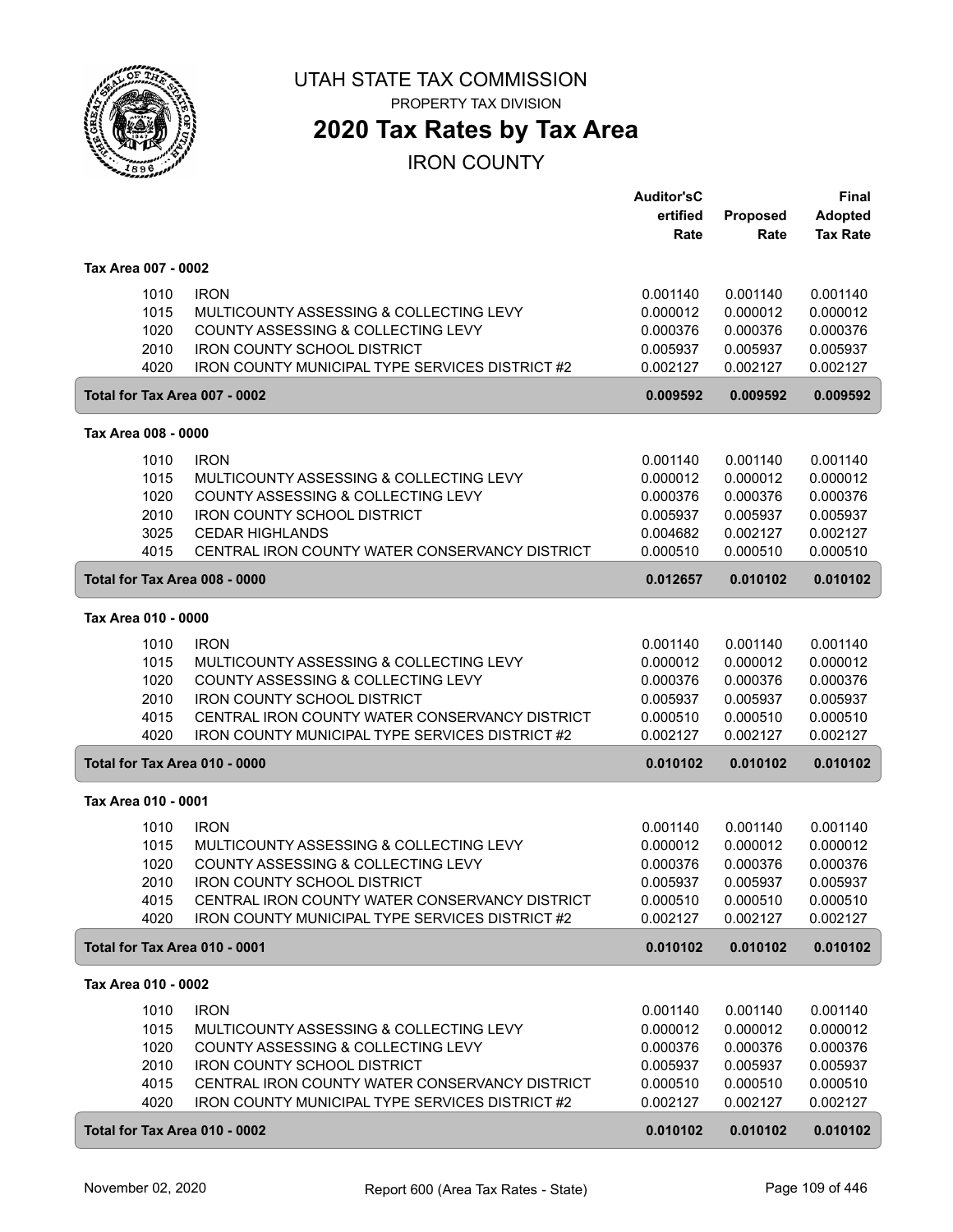

PROPERTY TAX DIVISION

## **2020 Tax Rates by Tax Area**

|                               |                                                 | <b>Auditor'sC</b> |          | <b>Final</b>    |
|-------------------------------|-------------------------------------------------|-------------------|----------|-----------------|
|                               |                                                 | ertified          | Proposed | <b>Adopted</b>  |
|                               |                                                 | Rate              | Rate     | <b>Tax Rate</b> |
| Tax Area 011 - 0000           |                                                 |                   |          |                 |
| 1010                          | <b>IRON</b>                                     | 0.001140          | 0.001140 | 0.001140        |
| 1015                          | MULTICOUNTY ASSESSING & COLLECTING LEVY         | 0.000012          | 0.000012 | 0.000012        |
| 1020                          | COUNTY ASSESSING & COLLECTING LEVY              | 0.000376          | 0.000376 | 0.000376        |
| 2010                          | <b>IRON COUNTY SCHOOL DISTRICT</b>              | 0.005937          | 0.005937 | 0.005937        |
| 3010                          | <b>BRIAN HEAD TOWN</b>                          | 0.003419          | 0.003419 | 0.003419        |
| Total for Tax Area 011 - 0000 |                                                 | 0.010884          | 0.010884 | 0.010884        |
| Tax Area 012 - 0000           |                                                 |                   |          |                 |
| 1010                          | <b>IRON</b>                                     | 0.001140          | 0.001140 | 0.001140        |
| 1015                          | MULTICOUNTY ASSESSING & COLLECTING LEVY         | 0.000012          | 0.000012 | 0.000012        |
| 1020                          | COUNTY ASSESSING & COLLECTING LEVY              | 0.000376          | 0.000376 | 0.000376        |
| 2010                          | <b>IRON COUNTY SCHOOL DISTRICT</b>              | 0.005937          | 0.005937 | 0.005937        |
| 3010                          | <b>BRIAN HEAD TOWN</b>                          | 0.003419          | 0.003419 | 0.003419        |
| Total for Tax Area 012 - 0000 |                                                 | 0.010884          | 0.010884 | 0.010884        |
| Tax Area 013 - 0000           |                                                 |                   |          |                 |
| 1010                          | <b>IRON</b>                                     | 0.001140          | 0.001140 | 0.001140        |
| 1015                          | MULTICOUNTY ASSESSING & COLLECTING LEVY         | 0.000012          | 0.000012 | 0.000012        |
| 1020                          | COUNTY ASSESSING & COLLECTING LEVY              | 0.000376          | 0.000376 | 0.000376        |
| 2010                          | <b>IRON COUNTY SCHOOL DISTRICT</b>              | 0.005937          | 0.005937 | 0.005937        |
| 3020                          | <b>CEDAR CITY</b>                               | 0.002393          | 0.002393 | 0.002393        |
| 4015                          | CENTRAL IRON COUNTY WATER CONSERVANCY DISTRICT  | 0.000510          | 0.000510 | 0.000510        |
| Total for Tax Area 013 - 0000 |                                                 | 0.010368          | 0.010368 | 0.010368        |
| Tax Area 014 - 0000           |                                                 |                   |          |                 |
| 1010                          | <b>IRON</b>                                     | 0.001140          | 0.001140 | 0.001140        |
| 1015                          | MULTICOUNTY ASSESSING & COLLECTING LEVY         | 0.000012          | 0.000012 | 0.000012        |
| 1020                          | COUNTY ASSESSING & COLLECTING LEVY              | 0.000376          | 0.000376 | 0.000376        |
| 2010                          | <b>IRON COUNTY SCHOOL DISTRICT</b>              | 0.005937          | 0.005937 | 0.005937        |
| 4020                          | IRON COUNTY MUNICIPAL TYPE SERVICES DISTRICT #2 | 0.002127          | 0.002127 | 0.002127        |
| Total for Tax Area 014 - 0000 |                                                 | 0.009592          | 0.009592 | 0.009592        |
| Tax Area 015 - 0000           |                                                 |                   |          |                 |
| 1010                          | <b>IRON</b>                                     | 0.001140          | 0.001140 | 0.001140        |
| 1015                          | MULTICOUNTY ASSESSING & COLLECTING LEVY         | 0.000012          | 0.000012 | 0.000012        |
| 1020                          | COUNTY ASSESSING & COLLECTING LEVY              | 0.000376          | 0.000376 | 0.000376        |
| 2010                          | <b>IRON COUNTY SCHOOL DISTRICT</b>              | 0.005937          | 0.005937 | 0.005937        |
| 4020                          | IRON COUNTY MUNICIPAL TYPE SERVICES DISTRICT #2 | 0.002127          | 0.002127 | 0.002127        |
| Total for Tax Area 015 - 0000 |                                                 | 0.009592          | 0.009592 | 0.009592        |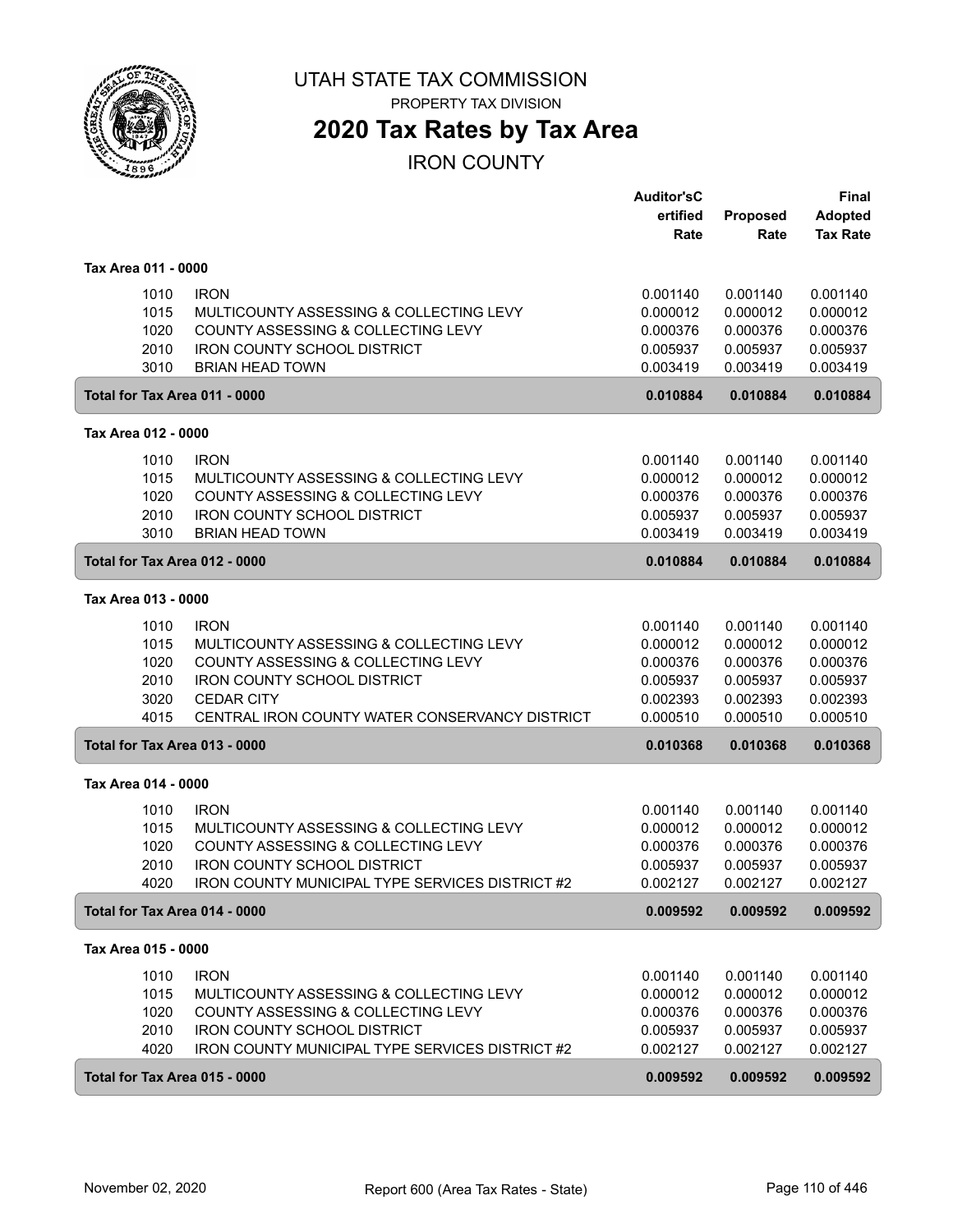

## **2020 Tax Rates by Tax Area**

|                               |                                                                                       | <b>Auditor'sC</b>    |                      | <b>Final</b>         |
|-------------------------------|---------------------------------------------------------------------------------------|----------------------|----------------------|----------------------|
|                               |                                                                                       | ertified             | Proposed             | <b>Adopted</b>       |
|                               |                                                                                       | Rate                 | Rate                 | <b>Tax Rate</b>      |
| Tax Area 016 - 0000           |                                                                                       |                      |                      |                      |
| 1010                          | <b>IRON</b>                                                                           | 0.001140             | 0.001140             | 0.001140             |
| 1015                          | MULTICOUNTY ASSESSING & COLLECTING LEVY                                               | 0.000012             | 0.000012             | 0.000012             |
| 1020                          | COUNTY ASSESSING & COLLECTING LEVY                                                    |                      |                      |                      |
| 2010                          |                                                                                       | 0.000376<br>0.005937 | 0.000376             | 0.000376             |
| 4020                          | <b>IRON COUNTY SCHOOL DISTRICT</b><br>IRON COUNTY MUNICIPAL TYPE SERVICES DISTRICT #2 | 0.002127             | 0.005937<br>0.002127 | 0.005937<br>0.002127 |
|                               |                                                                                       |                      |                      |                      |
| Total for Tax Area 016 - 0000 |                                                                                       | 0.009592             | 0.009592             | 0.009592             |
| Tax Area 017 - 0000           |                                                                                       |                      |                      |                      |
| 1010                          | <b>IRON</b>                                                                           | 0.001140             | 0.001140             | 0.001140             |
| 1015                          | MULTICOUNTY ASSESSING & COLLECTING LEVY                                               | 0.000012             | 0.000012             | 0.000012             |
| 1020                          | COUNTY ASSESSING & COLLECTING LEVY                                                    | 0.000376             | 0.000376             | 0.000376             |
| 2010                          | <b>IRON COUNTY SCHOOL DISTRICT</b>                                                    | 0.005937             | 0.005937             | 0.005937             |
| 4015                          | CENTRAL IRON COUNTY WATER CONSERVANCY DISTRICT                                        | 0.000510             | 0.000510             | 0.000510             |
| 4020                          | <b>IRON COUNTY MUNICIPAL TYPE SERVICES DISTRICT #2</b>                                | 0.002127             | 0.002127             | 0.002127             |
| Total for Tax Area 017 - 0000 |                                                                                       | 0.010102             | 0.010102             | 0.010102             |
| Tax Area 018 - 0000           |                                                                                       |                      |                      |                      |
|                               |                                                                                       |                      |                      |                      |
| 1010                          | <b>IRON</b>                                                                           | 0.001140             | 0.001140             | 0.001140             |
| 1015                          | MULTICOUNTY ASSESSING & COLLECTING LEVY                                               | 0.000012             | 0.000012             | 0.000012             |
| 1020                          | COUNTY ASSESSING & COLLECTING LEVY                                                    | 0.000376             | 0.000376             | 0.000376             |
| 2010                          | <b>IRON COUNTY SCHOOL DISTRICT</b>                                                    | 0.005937             | 0.005937             | 0.005937             |
| 4015                          | CENTRAL IRON COUNTY WATER CONSERVANCY DISTRICT                                        | 0.000510             | 0.000510             | 0.000510             |
| 4020                          | IRON COUNTY MUNICIPAL TYPE SERVICES DISTRICT #2                                       | 0.002127             | 0.002127             | 0.002127             |
| Total for Tax Area 018 - 0000 |                                                                                       | 0.010102             | 0.010102             | 0.010102             |
| Tax Area 019 - 0000           |                                                                                       |                      |                      |                      |
| 1010                          | <b>IRON</b>                                                                           | 0.001140             | 0.001140             | 0.001140             |
| 1015                          | MULTICOUNTY ASSESSING & COLLECTING LEVY                                               | 0.000012             | 0.000012             | 0.000012             |
| 1020                          | COUNTY ASSESSING & COLLECTING LEVY                                                    | 0.000376             | 0.000376             | 0.000376             |
| 2010                          | <b>IRON COUNTY SCHOOL DISTRICT</b>                                                    | 0.005937             | 0.005937             | 0.005937             |
| 4015                          | CENTRAL IRON COUNTY WATER CONSERVANCY DISTRICT                                        | 0.000510             | 0.000510             | 0.000510             |
| 4020                          | IRON COUNTY MUNICIPAL TYPE SERVICES DISTRICT #2                                       | 0.002127             | 0.002127             | 0.002127             |
| Total for Tax Area 019 - 0000 |                                                                                       | 0.010102             | 0.010102             | 0.010102             |
|                               |                                                                                       |                      |                      |                      |
| Tax Area 020 - 0000           |                                                                                       |                      |                      |                      |
| 1010                          | <b>IRON</b>                                                                           | 0.001140             | 0.001140             | 0.001140             |
| 1015                          | MULTICOUNTY ASSESSING & COLLECTING LEVY                                               | 0.000012             | 0.000012             | 0.000012             |
| 1020                          | COUNTY ASSESSING & COLLECTING LEVY                                                    | 0.000376             | 0.000376             | 0.000376             |
| 2010                          | <b>IRON COUNTY SCHOOL DISTRICT</b>                                                    | 0.005937             | 0.005937             | 0.005937             |
| 4015                          | CENTRAL IRON COUNTY WATER CONSERVANCY DISTRICT                                        | 0.000510             | 0.000510             | 0.000510             |
| 4020                          | IRON COUNTY MUNICIPAL TYPE SERVICES DISTRICT #2                                       | 0.002127             | 0.002127             | 0.002127             |
| Total for Tax Area 020 - 0000 |                                                                                       | 0.010102             | 0.010102             | 0.010102             |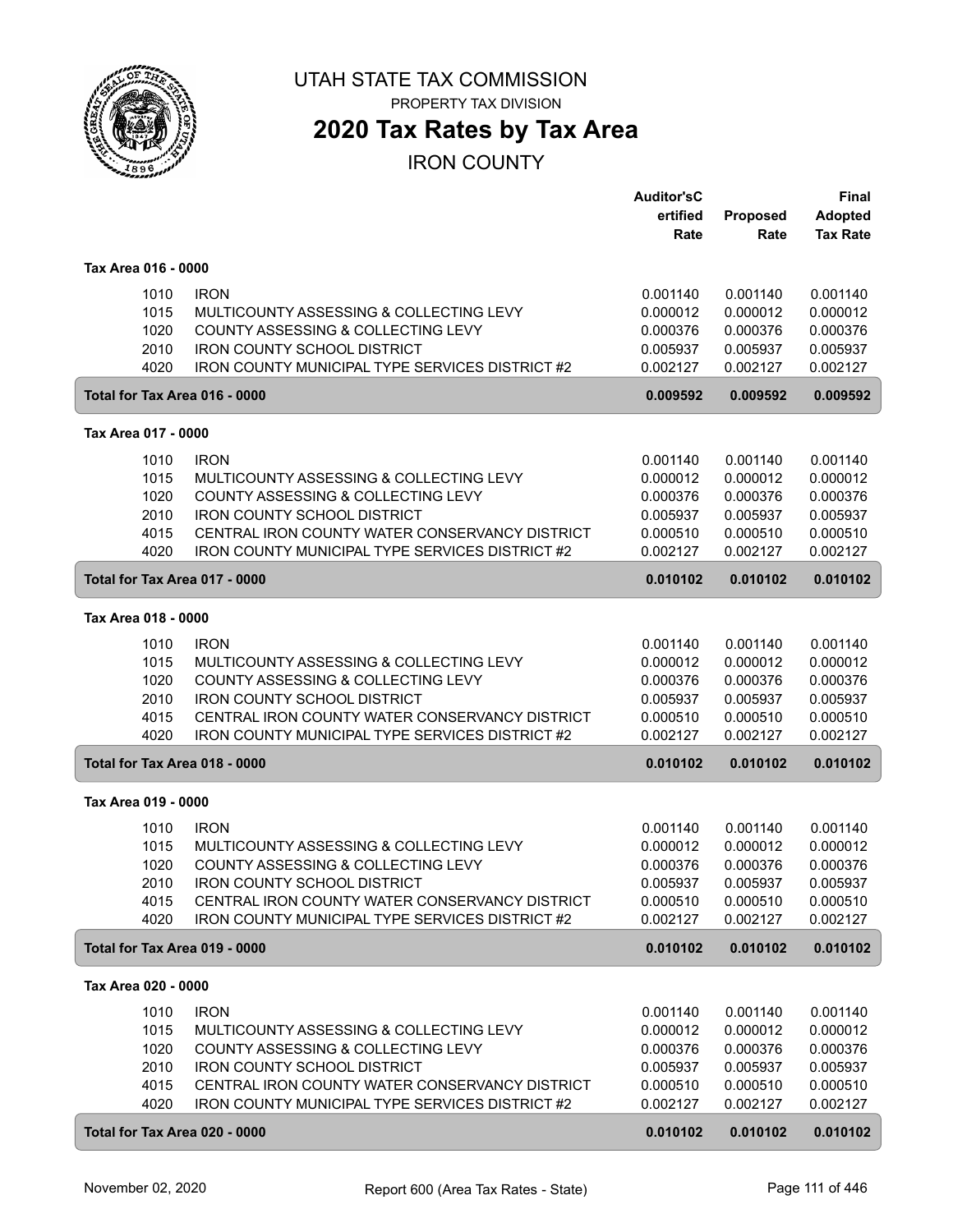

## **2020 Tax Rates by Tax Area**

|                               |                                                        | <b>Auditor'sC</b>    |                      | <b>Final</b>         |
|-------------------------------|--------------------------------------------------------|----------------------|----------------------|----------------------|
|                               |                                                        | ertified             | Proposed             | <b>Adopted</b>       |
|                               |                                                        | Rate                 | Rate                 | <b>Tax Rate</b>      |
| Tax Area 021 - 0000           |                                                        |                      |                      |                      |
| 1010                          | <b>IRON</b>                                            | 0.001140             | 0.001140             | 0.001140             |
| 1015                          | MULTICOUNTY ASSESSING & COLLECTING LEVY                | 0.000012             | 0.000012             | 0.000012             |
| 1020                          | COUNTY ASSESSING & COLLECTING LEVY                     | 0.000376             | 0.000376             | 0.000376             |
| 2010                          | <b>IRON COUNTY SCHOOL DISTRICT</b>                     | 0.005937             | 0.005937             | 0.005937             |
| 4020                          | IRON COUNTY MUNICIPAL TYPE SERVICES DISTRICT #2        | 0.002127             | 0.002127             | 0.002127             |
| Total for Tax Area 021 - 0000 |                                                        | 0.009592             | 0.009592             | 0.009592             |
| Tax Area 025 - 0000           |                                                        |                      |                      |                      |
| 1010                          | <b>IRON</b>                                            | 0.001140             | 0.001140             | 0.001140             |
| 1015                          | MULTICOUNTY ASSESSING & COLLECTING LEVY                | 0.000012             | 0.000012             | 0.000012             |
| 1020                          | COUNTY ASSESSING & COLLECTING LEVY                     | 0.000376             | 0.000376             | 0.000376             |
| 2010                          | <b>IRON COUNTY SCHOOL DISTRICT</b>                     | 0.005937             | 0.005937             | 0.005937             |
| 4015                          | CENTRAL IRON COUNTY WATER CONSERVANCY DISTRICT         | 0.000510             | 0.000510             | 0.000510             |
| 4020                          | <b>IRON COUNTY MUNICIPAL TYPE SERVICES DISTRICT #2</b> | 0.002127             | 0.002127             | 0.002127             |
| Total for Tax Area 025 - 0000 |                                                        | 0.010102             | 0.010102             | 0.010102             |
| Tax Area 029 - 0000           |                                                        |                      |                      |                      |
| 1010                          | <b>IRON</b>                                            | 0.001140             | 0.001140             | 0.001140             |
| 1015                          | MULTICOUNTY ASSESSING & COLLECTING LEVY                | 0.000012             | 0.000012             | 0.000012             |
| 1020                          | COUNTY ASSESSING & COLLECTING LEVY                     | 0.000376             | 0.000376             | 0.000376             |
| 2010                          | <b>IRON COUNTY SCHOOL DISTRICT</b>                     | 0.005937             | 0.005937             | 0.005937             |
| 4015                          | CENTRAL IRON COUNTY WATER CONSERVANCY DISTRICT         | 0.000510             | 0.000510             | 0.000510             |
| 4020                          | <b>IRON COUNTY MUNICIPAL TYPE SERVICES DISTRICT #2</b> | 0.002127             | 0.002127             | 0.002127             |
| Total for Tax Area 029 - 0000 |                                                        | 0.010102             | 0.010102             | 0.010102             |
| Tax Area 030 - 0000           |                                                        |                      |                      |                      |
|                               |                                                        | 0.001140             |                      |                      |
| 1010<br>1015                  | <b>IRON</b><br>MULTICOUNTY ASSESSING & COLLECTING LEVY | 0.000012             | 0.001140<br>0.000012 | 0.001140<br>0.000012 |
| 1020                          | COUNTY ASSESSING & COLLECTING LEVY                     | 0.000376             | 0.000376             | 0.000376             |
| 2010                          | <b>IRON COUNTY SCHOOL DISTRICT</b>                     | 0.005937             | 0.005937             | 0.005937             |
| 4020                          | <b>IRON COUNTY MUNICIPAL TYPE SERVICES DISTRICT #2</b> | 0.002127             | 0.002127             | 0.002127             |
| Total for Tax Area 030 - 0000 |                                                        | 0.009592             | 0.009592             | 0.009592             |
| Tax Area 032 - 0000           |                                                        |                      |                      |                      |
|                               | <b>IRON</b>                                            |                      |                      | 0.001140             |
| 1010<br>1015                  | MULTICOUNTY ASSESSING & COLLECTING LEVY                | 0.001140<br>0.000012 | 0.001140<br>0.000012 | 0.000012             |
| 1020                          | COUNTY ASSESSING & COLLECTING LEVY                     | 0.000376             | 0.000376             | 0.000376             |
| 2010                          | <b>IRON COUNTY SCHOOL DISTRICT</b>                     | 0.005937             | 0.005937             | 0.005937             |
| 4015                          | CENTRAL IRON COUNTY WATER CONSERVANCY DISTRICT         | 0.000510             | 0.000510             | 0.000510             |
| 4020                          | IRON COUNTY MUNICIPAL TYPE SERVICES DISTRICT #2        | 0.002127             | 0.002127             | 0.002127             |
| Total for Tax Area 032 - 0000 |                                                        | 0.010102             | 0.010102             | 0.010102             |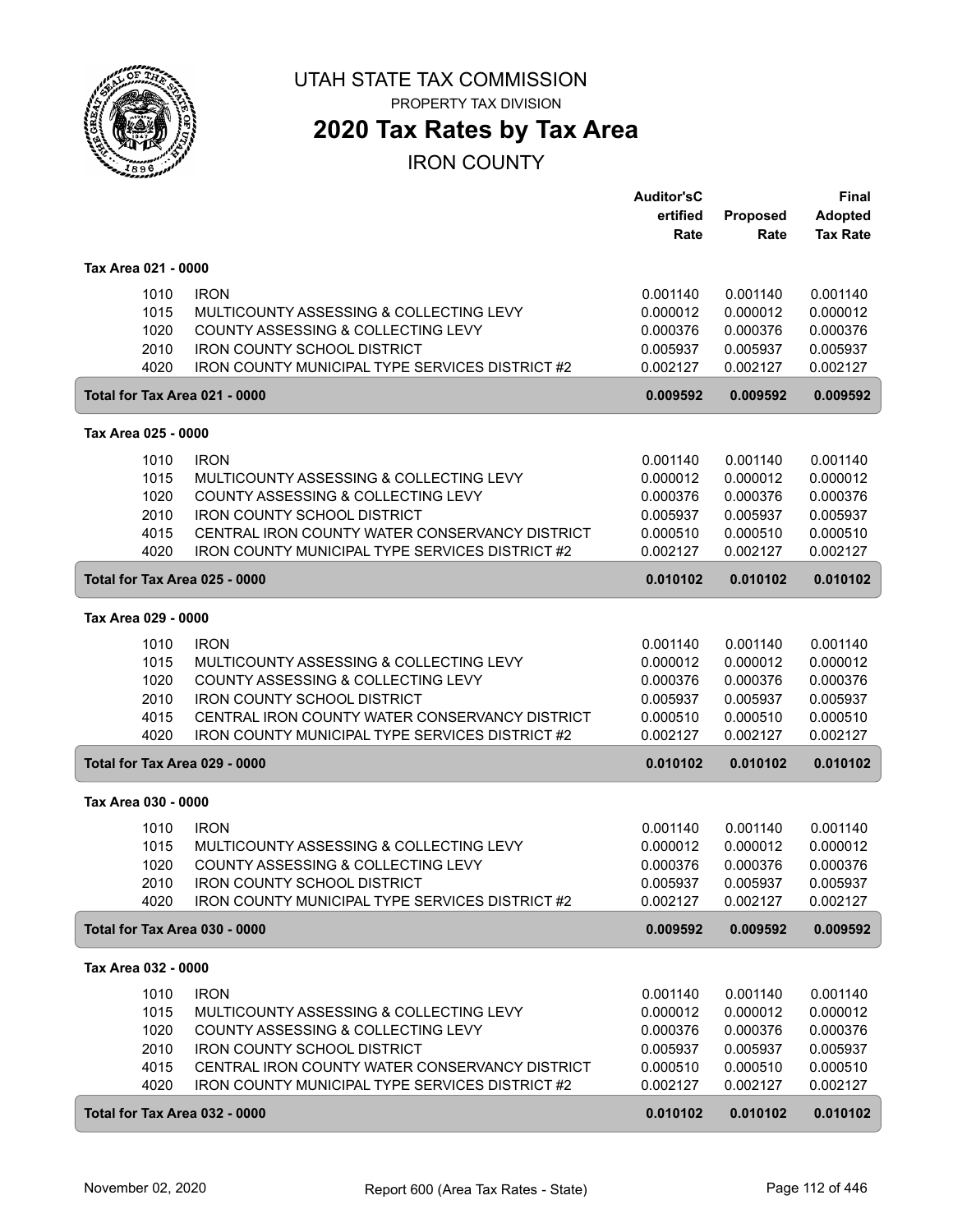

**2020 Tax Rates by Tax Area**

|                               |                                                 | Auditor'sC<br>ertified | <b>Proposed</b> | Final<br><b>Adopted</b> |
|-------------------------------|-------------------------------------------------|------------------------|-----------------|-------------------------|
|                               |                                                 | Rate                   | Rate            | <b>Tax Rate</b>         |
| Tax Area 033 - 0000           |                                                 |                        |                 |                         |
| 1010                          | <b>IRON</b>                                     | 0.001140               | 0.001140        | 0.001140                |
| 1015                          | MULTICOUNTY ASSESSING & COLLECTING LEVY         | 0.000012               | 0.000012        | 0.000012                |
| 1020                          | COUNTY ASSESSING & COLLECTING LEVY              | 0.000376               | 0.000376        | 0.000376                |
| 2010                          | <b>IRON COUNTY SCHOOL DISTRICT</b>              | 0.005937               | 0.005937        | 0.005937                |
| 3020                          | <b>CEDAR CITY</b>                               | 0.002393               | 0.002393        | 0.002393                |
| 4015                          | CENTRAL IRON COUNTY WATER CONSERVANCY DISTRICT  | 0.000510               | 0.000510        | 0.000510                |
| Total for Tax Area 033 - 0000 |                                                 | 0.010368               | 0.010368        | 0.010368                |
| Tax Area 034 - 0000           |                                                 |                        |                 |                         |
| 1010                          | <b>IRON</b>                                     | 0.001140               | 0.001140        | 0.001140                |
| 1015                          | MULTICOUNTY ASSESSING & COLLECTING LEVY         | 0.000012               | 0.000012        | 0.000012                |
| 1020                          | COUNTY ASSESSING & COLLECTING LEVY              | 0.000376               | 0.000376        | 0.000376                |
| 2010                          | <b>IRON COUNTY SCHOOL DISTRICT</b>              | 0.005937               | 0.005937        | 0.005937                |
| 4015                          | CENTRAL IRON COUNTY WATER CONSERVANCY DISTRICT  | 0.000510               | 0.000510        | 0.000510                |
| 4020                          | IRON COUNTY MUNICIPAL TYPE SERVICES DISTRICT #2 | 0.002127               | 0.002127        | 0.002127                |
| Total for Tax Area 034 - 0000 |                                                 | 0.010102               | 0.010102        | 0.010102                |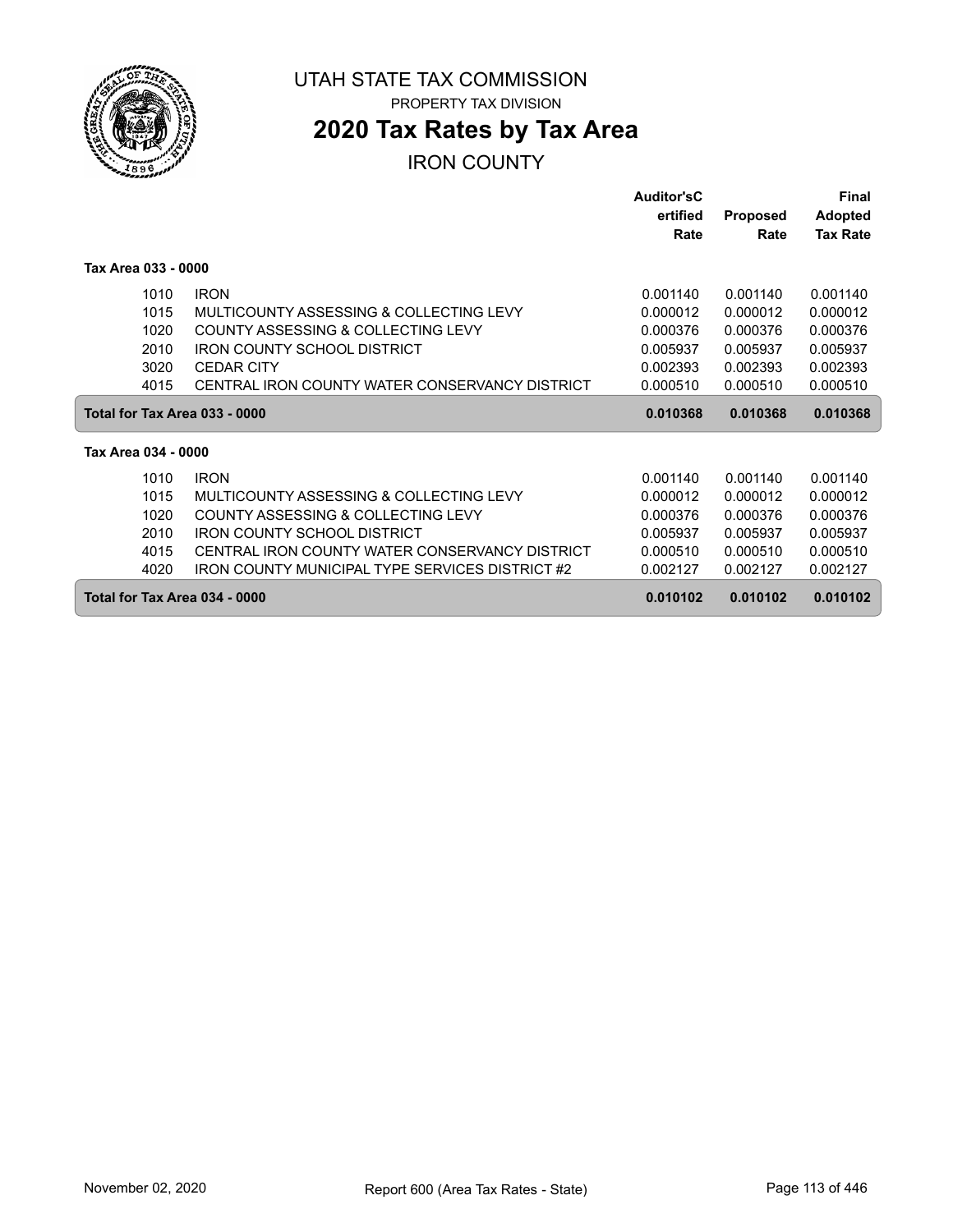

PROPERTY TAX DIVISION

## **2020 Tax Rates by Tax Area**

JUAB COUNTY

|                               |                                                    | <b>Auditor'sC</b> |          | <b>Final</b>    |
|-------------------------------|----------------------------------------------------|-------------------|----------|-----------------|
|                               |                                                    | ertified          | Proposed | <b>Adopted</b>  |
|                               |                                                    | Rate              | Rate     | <b>Tax Rate</b> |
|                               |                                                    |                   |          |                 |
| Tax Area 001 - 0000           |                                                    |                   |          |                 |
| 1010                          | <b>JUAB</b>                                        | 0.002611          | 0.002611 | 0.002611        |
| 2010                          | <b>JUAB COUNTY SCHOOL DISTRICT</b>                 | 0.007628          | 0.007628 | 0.007628        |
| 3040                          | <b>NEPHI CITY</b>                                  | 0.000872          | 0.000872 | 0.000872        |
| 4010                          | EAST JUAB COUNTY WATER CONSERVANCY DISTRICT        | 0.000172          | 0.000172 | 0.000172        |
| 4015                          | JUAB COUNTY FIRE PROTECTION SPECIAL SERVICE DISTRI | 0.000624          | 0.000624 | 0.000624        |
| 4270                          | CENTRAL UTAH WATER CONSERVANCY DISTRICT            | 0.000382          | 0.000400 | 0.000400        |
| Total for Tax Area 001 - 0000 |                                                    | 0.012289          | 0.012307 | 0.012307        |
|                               |                                                    |                   |          |                 |
| Tax Area 002 - 0000           |                                                    |                   |          |                 |
| 1010                          | <b>JUAB</b>                                        | 0.002611          | 0.002611 | 0.002611        |
| 2010                          | <b>JUAB COUNTY SCHOOL DISTRICT</b>                 | 0.007628          | 0.007628 | 0.007628        |
| 3020                          | <b>LEVAN TOWN</b>                                  | 0.000816          | 0.000816 | 0.000816        |
| 4015                          | JUAB COUNTY FIRE PROTECTION SPECIAL SERVICE DISTRI | 0.000624          | 0.000624 | 0.000624        |
| 4270                          | CENTRAL UTAH WATER CONSERVANCY DISTRICT            | 0.000382          | 0.000400 | 0.000400        |
| Total for Tax Area 002 - 0000 |                                                    | 0.012061          | 0.012079 | 0.012079        |
| Tax Area 003 - 0000           |                                                    |                   |          |                 |
| 1010                          | JUAB                                               | 0.002611          | 0.002611 | 0.002611        |
| 2010                          | <b>JUAB COUNTY SCHOOL DISTRICT</b>                 | 0.007628          | 0.007628 | 0.007628        |
| 3030                          | <b>MONA CITY</b>                                   | 0.000605          | 0.000605 | 0.000605        |
| 4010                          | EAST JUAB COUNTY WATER CONSERVANCY DISTRICT        | 0.000172          | 0.000172 | 0.000172        |
| 4015                          | JUAB COUNTY FIRE PROTECTION SPECIAL SERVICE DISTRI | 0.000624          | 0.000624 | 0.000624        |
| 4270                          | CENTRAL UTAH WATER CONSERVANCY DISTRICT            | 0.000382          | 0.000400 | 0.000400        |
|                               |                                                    |                   |          |                 |
| Total for Tax Area 003 - 0000 |                                                    | 0.012022          | 0.012040 | 0.012040        |
| Tax Area 004 - 0000           |                                                    |                   |          |                 |
| 1010                          | JUAB                                               | 0.002611          | 0.002611 | 0.002611        |
| 2010                          | <b>JUAB COUNTY SCHOOL DISTRICT</b>                 | 0.007628          | 0.007628 | 0.007628        |
| 4010                          | EAST JUAB COUNTY WATER CONSERVANCY DISTRICT        | 0.000172          | 0.000172 | 0.000172        |
| 4015                          | JUAB COUNTY FIRE PROTECTION SPECIAL SERVICE DISTRI | 0.000624          | 0.000624 | 0.000624        |
| 4270                          | CENTRAL UTAH WATER CONSERVANCY DISTRICT            | 0.000382          |          |                 |
|                               |                                                    |                   | 0.000400 | 0.000400        |
| Total for Tax Area 004 - 0000 |                                                    | 0.011417          | 0.011435 | 0.011435        |
| Tax Area 005 - 0000           |                                                    |                   |          |                 |
| 1010                          | <b>JUAB</b>                                        | 0.002611          | 0.002611 | 0.002611        |
| 2010                          | <b>JUAB COUNTY SCHOOL DISTRICT</b>                 | 0.007628          | 0.007628 | 0.007628        |
| 4015                          | JUAB COUNTY FIRE PROTECTION SPECIAL SERVICE DISTRI | 0.000624          | 0.000624 | 0.000624        |
| 4270                          | CENTRAL UTAH WATER CONSERVANCY DISTRICT            | 0.000382          | 0.000400 | 0.000400        |
|                               |                                                    |                   |          |                 |
| Total for Tax Area 005 - 0000 |                                                    | 0.011245          | 0.011263 | 0.011263        |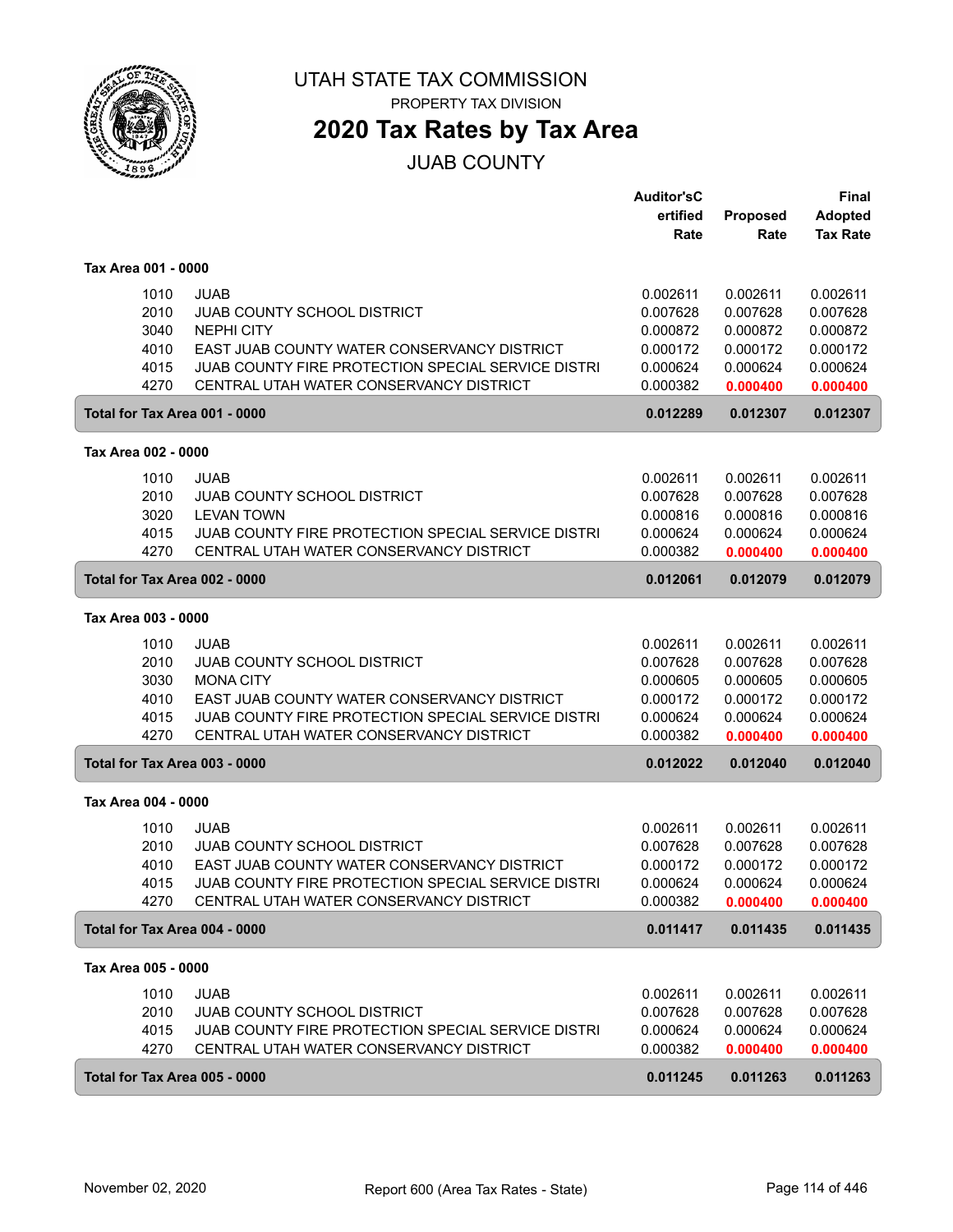

**2020 Tax Rates by Tax Area**

JUAB COUNTY

|                     |                                                    | <b>Auditor'sC</b> |                         | <b>Final</b>                      |
|---------------------|----------------------------------------------------|-------------------|-------------------------|-----------------------------------|
|                     |                                                    | ertified<br>Rate  | <b>Proposed</b><br>Rate | <b>Adopted</b><br><b>Tax Rate</b> |
|                     |                                                    |                   |                         |                                   |
| Tax Area 006 - 0000 |                                                    |                   |                         |                                   |
| 1010                | JUAB                                               | 0.002611          | 0.002611                | 0.002611                          |
| 2010                | JUAB COUNTY SCHOOL DISTRICT                        | 0.007628          | 0.007628                | 0.007628                          |
| 4015                | JUAB COUNTY FIRE PROTECTION SPECIAL SERVICE DISTRI | 0.000624          | 0.000624                | 0.000624                          |
| 4270                | CENTRAL UTAH WATER CONSERVANCY DISTRICT            | 0.000382          | 0.000400                | 0.000400                          |
|                     | Total for Tax Area 006 - 0000                      | 0.011245          | 0.011263                | 0.011263                          |
| Tax Area 007 - 0000 |                                                    |                   |                         |                                   |
| 1010                | JUAB                                               | 0.002611          | 0.002611                | 0.002611                          |
| 2010                | <b>JUAB COUNTY SCHOOL DISTRICT</b>                 | 0.007628          | 0.007628                | 0.007628                          |
| 4015                | JUAB COUNTY FIRE PROTECTION SPECIAL SERVICE DISTRI | 0.000624          | 0.000624                | 0.000624                          |
|                     | Total for Tax Area 007 - 0000                      | 0.010863          | 0.010863                | 0.010863                          |
| Tax Area 008 - 0000 |                                                    |                   |                         |                                   |
| 1010                | <b>JUAB</b>                                        | 0.002611          | 0.002611                | 0.002611                          |
| 2020                | TINTIC SCHOOL DISTRICT                             | 0.007829          | 0.007829                | 0.007829                          |
| 3010                | <b>EUREKA CITY</b>                                 | 0.002085          | 0.002085                | 0.002085                          |
| 4015                | JUAB COUNTY FIRE PROTECTION SPECIAL SERVICE DISTRI | 0.000624          | 0.000624                | 0.000624                          |
| 4270                | CENTRAL UTAH WATER CONSERVANCY DISTRICT            | 0.000382          | 0.000400                | 0.000400                          |
|                     | Total for Tax Area 008 - 0000                      | 0.013531          | 0.013549                | 0.013549                          |
| Tax Area 009 - 0000 |                                                    |                   |                         |                                   |
| 1010                | <b>JUAB</b>                                        | 0.002611          | 0.002611                | 0.002611                          |
| 2020                | <b>TINTIC SCHOOL DISTRICT</b>                      | 0.007829          | 0.007829                | 0.007829                          |
| 4015                | JUAB COUNTY FIRE PROTECTION SPECIAL SERVICE DISTRI | 0.000624          | 0.000624                | 0.000624                          |
| 4270                | CENTRAL UTAH WATER CONSERVANCY DISTRICT            | 0.000382          | 0.000400                | 0.000400                          |
|                     | Total for Tax Area 009 - 0000                      | 0.011446          | 0.011464                | 0.011464                          |
| Tax Area 010 - 0000 |                                                    |                   |                         |                                   |
|                     | 1010 JUAB                                          | 0.002611          | 0.002611                | 0.002611                          |
| 2020                | TINTIC SCHOOL DISTRICT                             | 0.007829          | 0.007829                | 0.007829                          |
| 4015                | JUAB COUNTY FIRE PROTECTION SPECIAL SERVICE DISTRI | 0.000624          | 0.000624                | 0.000624                          |
|                     | Total for Tax Area 010 - 0000                      | 0.011064          | 0.011064                | 0.011064                          |
| Tax Area 011 - 0000 |                                                    |                   |                         |                                   |
| 1010                | <b>JUAB</b>                                        | 0.002611          | 0.002611                | 0.002611                          |
| 2010                | <b>JUAB COUNTY SCHOOL DISTRICT</b>                 | 0.007628          | 0.007628                | 0.007628                          |
| 4015                | JUAB COUNTY FIRE PROTECTION SPECIAL SERVICE DISTRI | 0.000624          | 0.000624                | 0.000624                          |
| 4270                | CENTRAL UTAH WATER CONSERVANCY DISTRICT            | 0.000382          | 0.000400                | 0.000400                          |
|                     | Total for Tax Area 011 - 0000                      | 0.011245          | 0.011263                | 0.011263                          |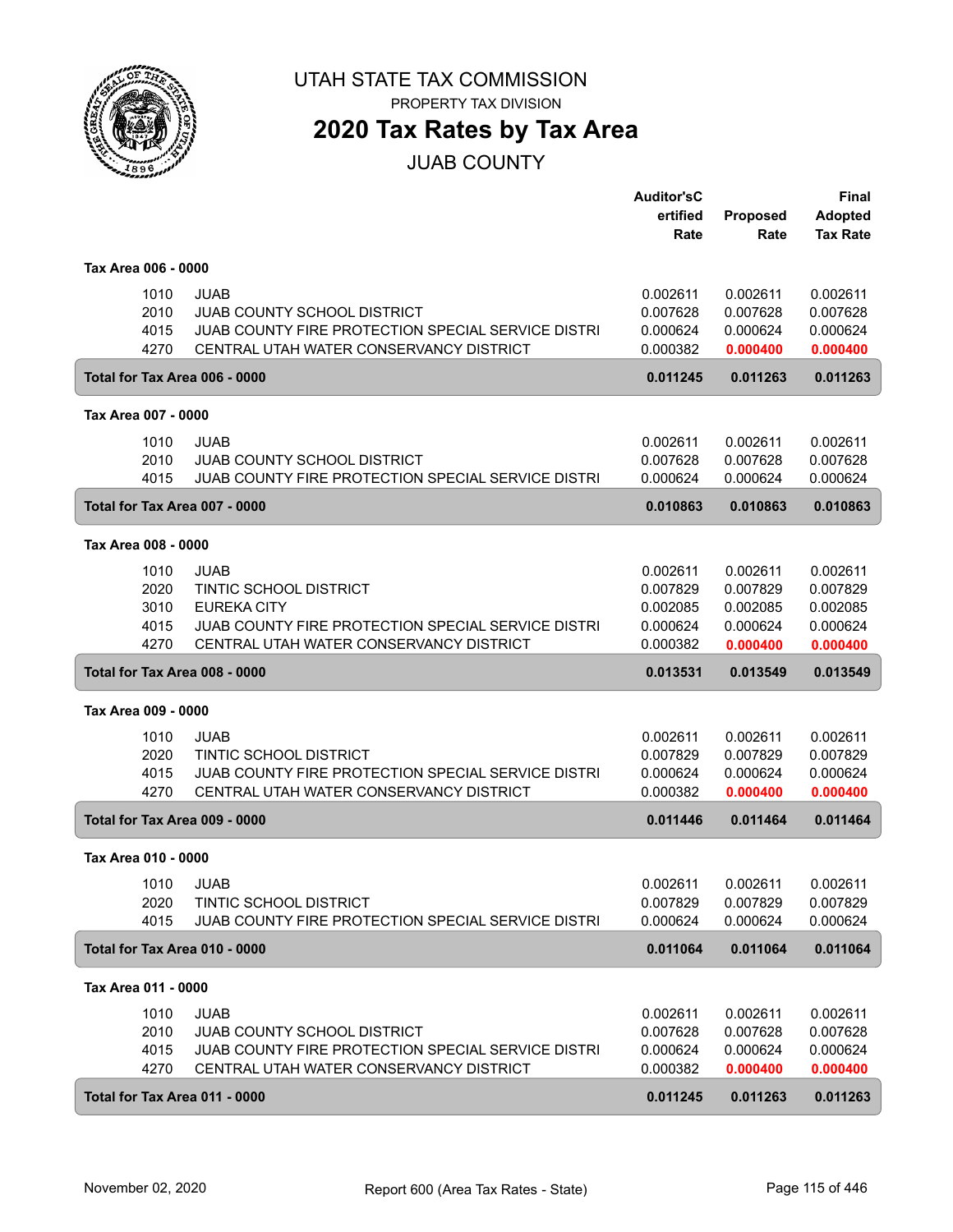

# **2020 Tax Rates by Tax Area**

### JUAB COUNTY

|                     |                                                            | <b>Auditor'sC</b> |                 | Final           |
|---------------------|------------------------------------------------------------|-------------------|-----------------|-----------------|
|                     |                                                            | ertified          | <b>Proposed</b> | <b>Adopted</b>  |
|                     |                                                            | Rate              | Rate            | <b>Tax Rate</b> |
|                     |                                                            |                   |                 |                 |
| Tax Area 012 - 0000 |                                                            |                   |                 |                 |
|                     | 1010<br><b>JUAB</b>                                        | 0.002611          | 0.002611        | 0.002611        |
|                     | 2010<br><b>JUAB COUNTY SCHOOL DISTRICT</b>                 | 0.007628          | 0.007628        | 0.007628        |
|                     | 4010<br>EAST JUAB COUNTY WATER CONSERVANCY DISTRICT        | 0.000172          | 0.000172        | 0.000172        |
|                     | JUAB COUNTY FIRE PROTECTION SPECIAL SERVICE DISTRI<br>4015 | 0.000624          | 0.000624        | 0.000624        |
|                     | 4270<br>CENTRAL UTAH WATER CONSERVANCY DISTRICT            | 0.000382          | 0.000400        | 0.000400        |
|                     | Total for Tax Area 012 - 0000                              | 0.011417          | 0.011435        | 0.011435        |
| Tax Area 013 - 0000 |                                                            |                   |                 |                 |
|                     | 1010<br><b>JUAB</b>                                        | 0.002611          | 0.002611        | 0.002611        |
|                     | 2010<br><b>JUAB COUNTY SCHOOL DISTRICT</b>                 | 0.007628          | 0.007628        | 0.007628        |
|                     | 3080<br><b>ROCKY RIDGE TOWN</b>                            | 0.001812          | 0.001812        | 0.001812        |
|                     | 4010<br>EAST JUAB COUNTY WATER CONSERVANCY DISTRICT        | 0.000172          | 0.000172        | 0.000172        |
|                     | 4015<br>JUAB COUNTY FIRE PROTECTION SPECIAL SERVICE DISTRI | 0.000624          | 0.000624        | 0.000624        |
|                     | 4270<br>CENTRAL UTAH WATER CONSERVANCY DISTRICT            | 0.000382          | 0.000400        | 0.000400        |
|                     | Total for Tax Area 013 - 0000                              | 0.013229          | 0.013247        | 0.013247        |
| Tax Area 014 - 0000 |                                                            |                   |                 |                 |
|                     | 1010<br><b>JUAB</b>                                        | 0.002611          | 0.002611        | 0.002611        |
|                     | 2010<br><b>JUAB COUNTY SCHOOL DISTRICT</b>                 | 0.007628          | 0.007628        | 0.007628        |
|                     | 3090<br><b>SANTAQUIN CITY</b>                              | 0.001396          | 0.001396        | 0.001396        |
|                     | 4010<br>EAST JUAB COUNTY WATER CONSERVANCY DISTRICT        | 0.000172          | 0.000172        | 0.000172        |
|                     | JUAB COUNTY FIRE PROTECTION SPECIAL SERVICE DISTRI<br>4015 | 0.000624          | 0.000624        | 0.000624        |
|                     | 4270<br>CENTRAL UTAH WATER CONSERVANCY DISTRICT            | 0.000382          | 0.000400        | 0.000400        |
|                     | Total for Tax Area 014 - 0000                              | 0.012813          | 0.012831        | 0.012831        |
| Tax Area 015 - 0000 |                                                            |                   |                 |                 |
|                     | 1010<br><b>JUAB</b>                                        | 0.002611          | 0.002611        | 0.002611        |
|                     | 2010<br>JUAB COUNTY SCHOOL DISTRICT                        | 0.007628          | 0.007628        | 0.007628        |
|                     | 3040<br><b>NEPHI CITY</b>                                  | 0.000872          | 0.000872        | 0.000872        |
|                     | 4010<br>EAST JUAB COUNTY WATER CONSERVANCY DISTRICT        | 0.000172          | 0.000172        | 0.000172        |
|                     | JUAB COUNTY FIRE PROTECTION SPECIAL SERVICE DISTRI<br>4015 | 0.000624          | 0.000624        | 0.000624        |
|                     | 4270<br>CENTRAL UTAH WATER CONSERVANCY DISTRICT            | 0.000382          | 0.000400        | 0.000400        |
|                     | Total for Tax Area 015 - 0000                              | 0.012289          | 0.012307        | 0.012307        |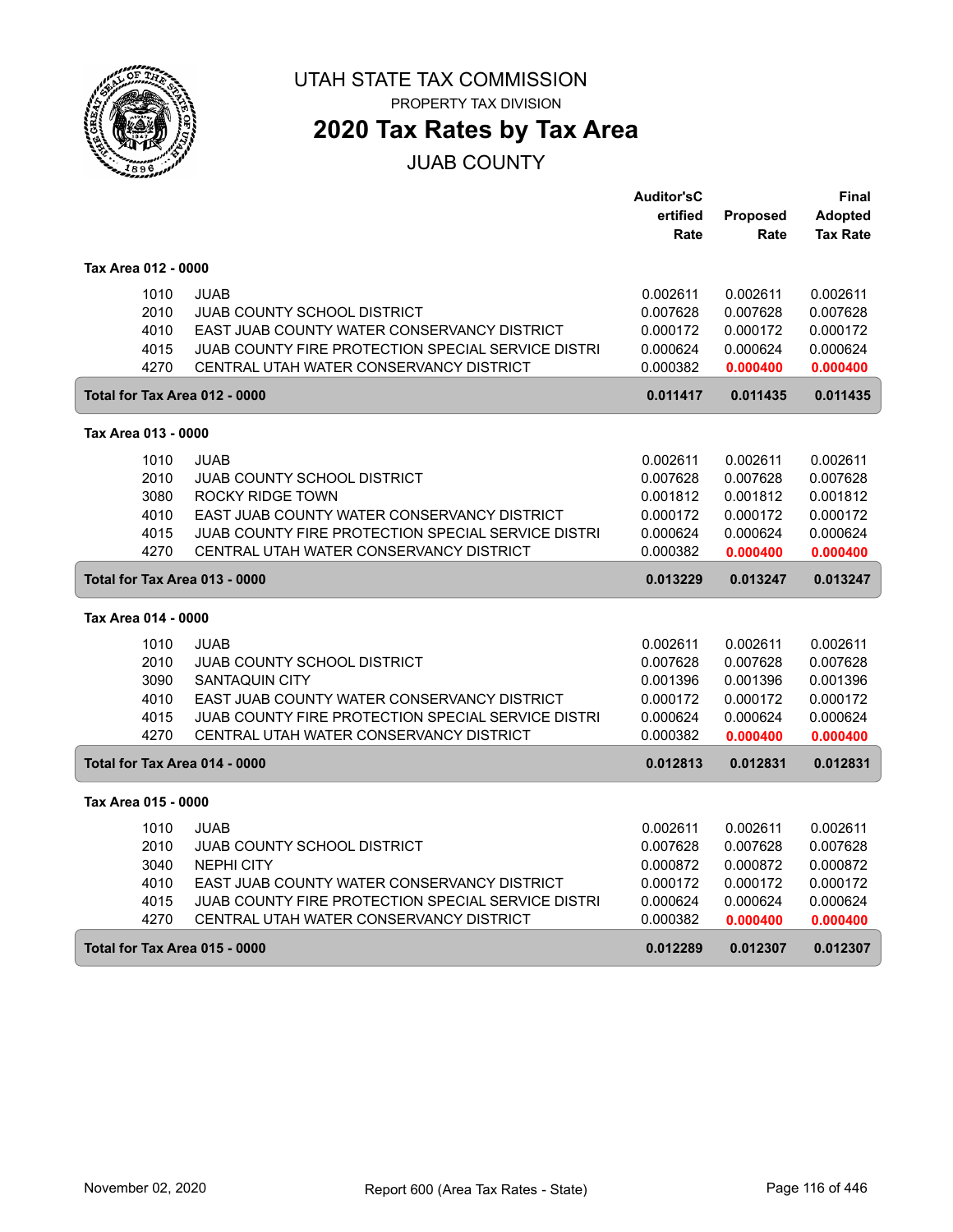

PROPERTY TAX DIVISION

## **2020 Tax Rates by Tax Area**

KANE COUNTY

|                               |                                        | <b>Auditor'sC</b> |                 | Final           |
|-------------------------------|----------------------------------------|-------------------|-----------------|-----------------|
|                               |                                        | ertified          | <b>Proposed</b> | <b>Adopted</b>  |
|                               |                                        | Rate              | Rate            | <b>Tax Rate</b> |
| Tax Area 001 - 0000           |                                        |                   |                 |                 |
| 1010                          | <b>KANE</b>                            | 0.003683          | 0.003683        | 0.003683        |
| 2010                          | KANE COUNTY SCHOOL DISTRICT            | 0.005002          | 0.005002        | 0.005002        |
| 4050                          | KANE COUNTY WATER CONSERVANCY DISTRICT | 0.000577          | 0.000577        | 0.000577        |
| Total for Tax Area 001 - 0000 |                                        | 0.009262          | 0.009262        | 0.009262        |
| Tax Area 002 - 0000           |                                        |                   |                 |                 |
| 1010                          | <b>KANE</b>                            | 0.003683          | 0.003683        | 0.003683        |
| 2010                          | KANE COUNTY SCHOOL DISTRICT            | 0.005002          | 0.005002        | 0.005002        |
| 3040                          | <b>KANAB CITY</b>                      | 0.001322          | 0.001322        | 0.001322        |
| 4050                          | KANE COUNTY WATER CONSERVANCY DISTRICT | 0.000577          | 0.000577        | 0.000577        |
| Total for Tax Area 002 - 0000 |                                        | 0.010584          | 0.010584        | 0.010584        |
| Tax Area 003 - 0000           |                                        |                   |                 |                 |
| 1010                          | <b>KANE</b>                            | 0.003683          | 0.003683        | 0.003683        |
| 2010                          | KANE COUNTY SCHOOL DISTRICT            | 0.005002          | 0.005002        | 0.005002        |
| 3050                          | <b>ORDERVILLE TOWN</b>                 | 0.002229          | 0.002229        | 0.002229        |
| 4050                          | KANE COUNTY WATER CONSERVANCY DISTRICT | 0.000577          | 0.000577        | 0.000577        |
| Total for Tax Area 003 - 0000 |                                        | 0.011491          | 0.011491        | 0.011491        |
| Tax Area 003 - 0001           |                                        |                   |                 |                 |
| 1010                          | <b>KANE</b>                            | 0.003683          | 0.003683        | 0.003683        |
| 2010                          | KANE COUNTY SCHOOL DISTRICT            | 0.005002          | 0.005002        | 0.005002        |
| 3050                          | <b>ORDERVILLE TOWN</b>                 | 0.002229          | 0.002229        | 0.002229        |
| 4050                          | KANE COUNTY WATER CONSERVANCY DISTRICT | 0.000577          | 0.000577        | 0.000577        |
| Total for Tax Area 003 - 0001 |                                        | 0.011491          | 0.011491        | 0.011491        |
| Tax Area 004 - 0000           |                                        |                   |                 |                 |
| 1010                          | <b>KANE</b>                            | 0.003683          | 0.003683        | 0.003683        |
| 2010                          | KANE COUNTY SCHOOL DISTRICT            | 0.005002          | 0.005002        | 0.005002        |
| 3030                          | <b>GLENDALE TOWN</b>                   | 0.001923          | 0.001923        | 0.001923        |
| 4050                          | KANE COUNTY WATER CONSERVANCY DISTRICT | 0.000577          | 0.000577        | 0.000577        |
| Total for Tax Area 004 - 0000 |                                        | 0.011185          | 0.011185        | 0.011185        |
| Tax Area 004 - 0001           |                                        |                   |                 |                 |
| 1010                          | <b>KANE</b>                            | 0.003683          | 0.003683        | 0.003683        |
| 2010                          | KANE COUNTY SCHOOL DISTRICT            | 0.005002          | 0.005002        | 0.005002        |
| 3030                          | <b>GLENDALE TOWN</b>                   | 0.001923          | 0.001923        | 0.001923        |
| 4050                          | KANE COUNTY WATER CONSERVANCY DISTRICT | 0.000577          | 0.000577        | 0.000577        |
| Total for Tax Area 004 - 0001 |                                        | 0.011185          | 0.011185        | 0.011185        |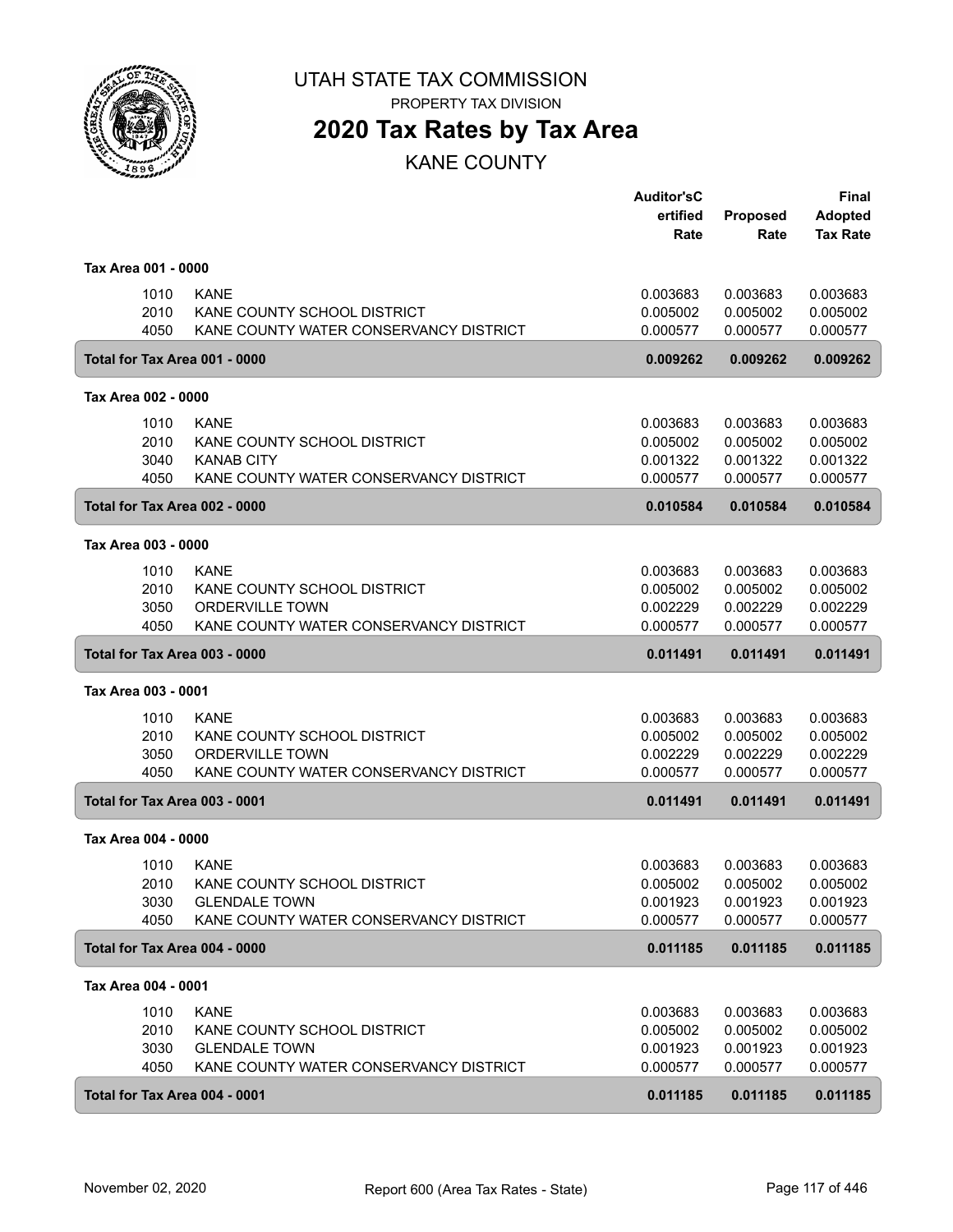

PROPERTY TAX DIVISION

## **2020 Tax Rates by Tax Area**

KANE COUNTY

|                               |                                                                                                               | <b>Auditor'sC</b><br>ertified<br>Rate        | Proposed<br>Rate                             | <b>Final</b><br><b>Adopted</b><br><b>Tax Rate</b> |
|-------------------------------|---------------------------------------------------------------------------------------------------------------|----------------------------------------------|----------------------------------------------|---------------------------------------------------|
| Tax Area 005 - 0000           |                                                                                                               |                                              |                                              |                                                   |
| 1010<br>2010<br>3010<br>4050  | <b>KANE</b><br>KANE COUNTY SCHOOL DISTRICT<br><b>ALTON TOWN</b><br>KANE COUNTY WATER CONSERVANCY DISTRICT     | 0.003683<br>0.005002<br>0.004566<br>0.000577 | 0.003683<br>0.005002<br>0.003313<br>0.000577 | 0.003683<br>0.005002<br>0.003313<br>0.000577      |
| Total for Tax Area 005 - 0000 |                                                                                                               | 0.013828                                     | 0.012575                                     | 0.012575                                          |
| Tax Area 006 - 0000           |                                                                                                               |                                              |                                              |                                                   |
| 1010<br>2010<br>4050          | <b>KANE</b><br>KANE COUNTY SCHOOL DISTRICT<br>KANE COUNTY WATER CONSERVANCY DISTRICT                          | 0.003683<br>0.005002<br>0.000577             | 0.003683<br>0.005002<br>0.000577             | 0.003683<br>0.005002<br>0.000577                  |
| Total for Tax Area 006 - 0000 |                                                                                                               | 0.009262                                     | 0.009262                                     | 0.009262                                          |
| Tax Area 007 - 0000           |                                                                                                               |                                              |                                              |                                                   |
| 1010<br>2010<br>4050          | <b>KANE</b><br>KANE COUNTY SCHOOL DISTRICT<br>KANE COUNTY WATER CONSERVANCY DISTRICT                          | 0.003683<br>0.005002<br>0.000577             | 0.003683<br>0.005002<br>0.000577             | 0.003683<br>0.005002<br>0.000577                  |
| Total for Tax Area 007 - 0000 |                                                                                                               | 0.009262                                     | 0.009262                                     | 0.009262                                          |
| Tax Area 010 - 0000           |                                                                                                               |                                              |                                              |                                                   |
| 1010<br>2010<br>3020<br>4050  | <b>KANE</b><br>KANE COUNTY SCHOOL DISTRICT<br><b>BIG WATER TOWN</b><br>KANE COUNTY WATER CONSERVANCY DISTRICT | 0.003683<br>0.005002<br>0.004001<br>0.000577 | 0.003683<br>0.005002<br>0.004001<br>0.000577 | 0.003683<br>0.005002<br>0.004001<br>0.000577      |
| Total for Tax Area 010 - 0000 |                                                                                                               | 0.013263                                     | 0.013263                                     | 0.013263                                          |
| Tax Area 011 - 0000           |                                                                                                               |                                              |                                              |                                                   |
| 1010<br>2010<br>4050          | <b>KANE</b><br>KANE COUNTY SCHOOL DISTRICT<br>KANE COUNTY WATER CONSERVANCY DISTRICT                          | 0.003683<br>0.005002<br>0.000577             | 0.003683<br>0.005002<br>0.000577             | 0.003683<br>0.005002<br>0.000577                  |
| Total for Tax Area 011 - 0000 |                                                                                                               | 0.009262                                     | 0.009262                                     | 0.009262                                          |
| Tax Area 012 - 0000           |                                                                                                               |                                              |                                              |                                                   |
| 1010<br>2010<br>4050          | <b>KANE</b><br>KANE COUNTY SCHOOL DISTRICT<br>KANE COUNTY WATER CONSERVANCY DISTRICT                          | 0.003683<br>0.005002<br>0.000577             | 0.003683<br>0.005002<br>0.000577             | 0.003683<br>0.005002<br>0.000577                  |
| Total for Tax Area 012 - 0000 |                                                                                                               | 0.009262                                     | 0.009262                                     | 0.009262                                          |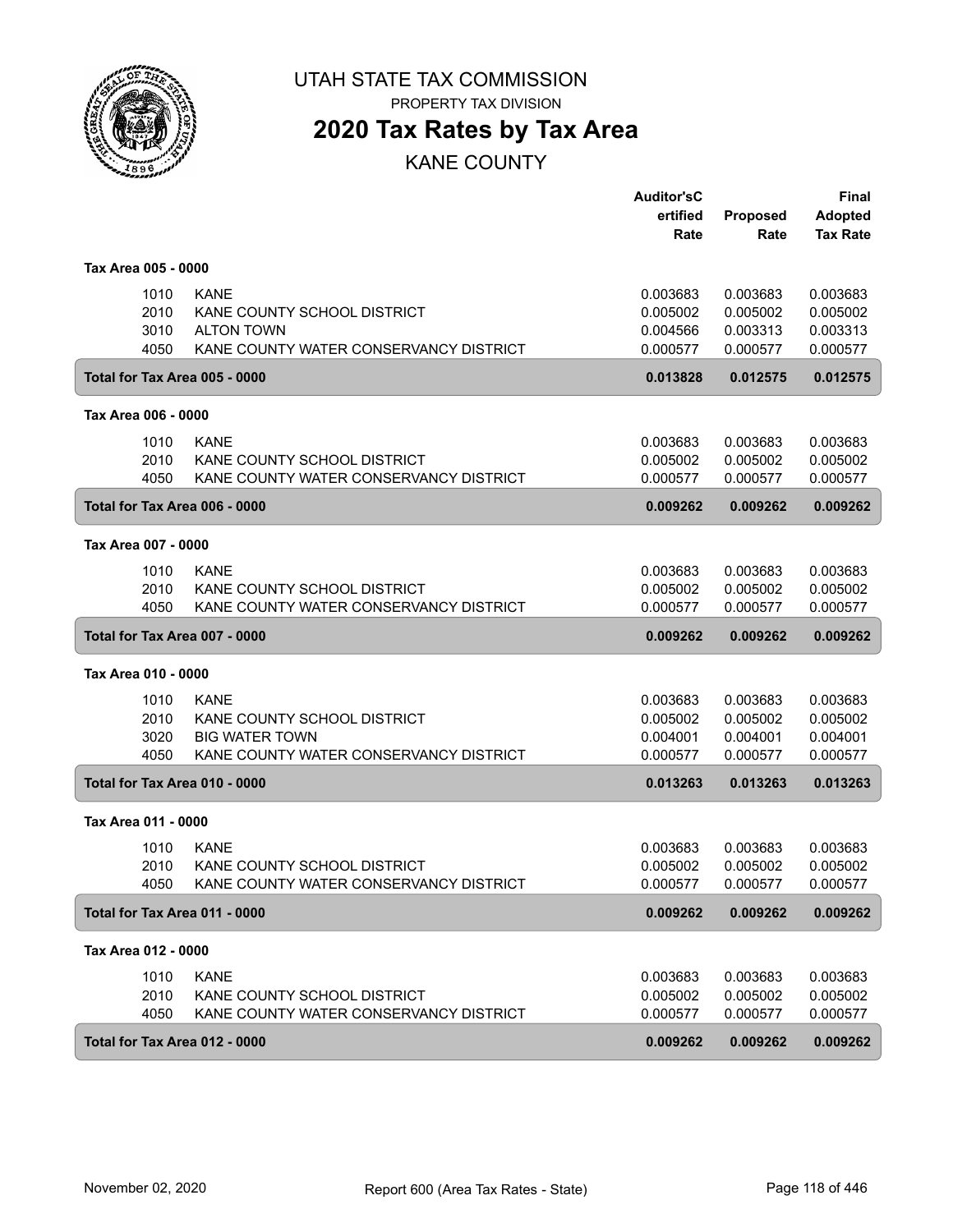

PROPERTY TAX DIVISION

# **2020 Tax Rates by Tax Area**

KANE COUNTY

|                               |                                        | <b>Auditor'sC</b> |                 | <b>Final</b>    |
|-------------------------------|----------------------------------------|-------------------|-----------------|-----------------|
|                               |                                        | ertified          | <b>Proposed</b> | <b>Adopted</b>  |
|                               |                                        | Rate              | Rate            | <b>Tax Rate</b> |
| Tax Area 012 - 0001           |                                        |                   |                 |                 |
| 1010                          | <b>KANE</b>                            | 0.003683          | 0.003683        | 0.003683        |
| 2010                          | KANE COUNTY SCHOOL DISTRICT            | 0.005002          | 0.005002        | 0.005002        |
| 4050                          | KANE COUNTY WATER CONSERVANCY DISTRICT | 0.000577          | 0.000577        | 0.000577        |
| Total for Tax Area 012 - 0001 |                                        | 0.009262          | 0.009262        | 0.009262        |
| Tax Area 012 - 0002           |                                        |                   |                 |                 |
| 1010                          | <b>KANE</b>                            | 0.003683          | 0.003683        | 0.003683        |
| 2010                          | KANE COUNTY SCHOOL DISTRICT            | 0.005002          | 0.005002        | 0.005002        |
| 4050                          | KANE COUNTY WATER CONSERVANCY DISTRICT | 0.000577          | 0.000577        | 0.000577        |
| Total for Tax Area 012 - 0002 |                                        | 0.009262          | 0.009262        | 0.009262        |
| Tax Area 013 - 0000           |                                        |                   |                 |                 |
| 1010                          | <b>KANE</b>                            | 0.003683          | 0.003683        | 0.003683        |
| 2010                          | KANE COUNTY SCHOOL DISTRICT            | 0.005002          | 0.005002        | 0.005002        |
| 4050                          | KANE COUNTY WATER CONSERVANCY DISTRICT | 0.000577          | 0.000577        | 0.000577        |
| Total for Tax Area 013 - 0000 |                                        | 0.009262          | 0.009262        | 0.009262        |
| Tax Area 015 - 0000           |                                        |                   |                 |                 |
| 1010                          | <b>KANE</b>                            | 0.003683          | 0.003683        | 0.003683        |
| 2010                          | KANE COUNTY SCHOOL DISTRICT            | 0.005002          | 0.005002        | 0.005002        |
| 4050                          | KANE COUNTY WATER CONSERVANCY DISTRICT | 0.000577          | 0.000577        | 0.000577        |
| Total for Tax Area 015 - 0000 |                                        | 0.009262          | 0.009262        | 0.009262        |
| Tax Area 016 - 0000           |                                        |                   |                 |                 |
| 1010                          | <b>KANE</b>                            | 0.003683          | 0.003683        | 0.003683        |
| 2010                          | KANE COUNTY SCHOOL DISTRICT            | 0.005002          | 0.005002        | 0.005002        |
| 4050                          | KANE COUNTY WATER CONSERVANCY DISTRICT | 0.000577          | 0.000577        | 0.000577        |
| Total for Tax Area 016 - 0000 |                                        | 0.009262          | 0.009262        | 0.009262        |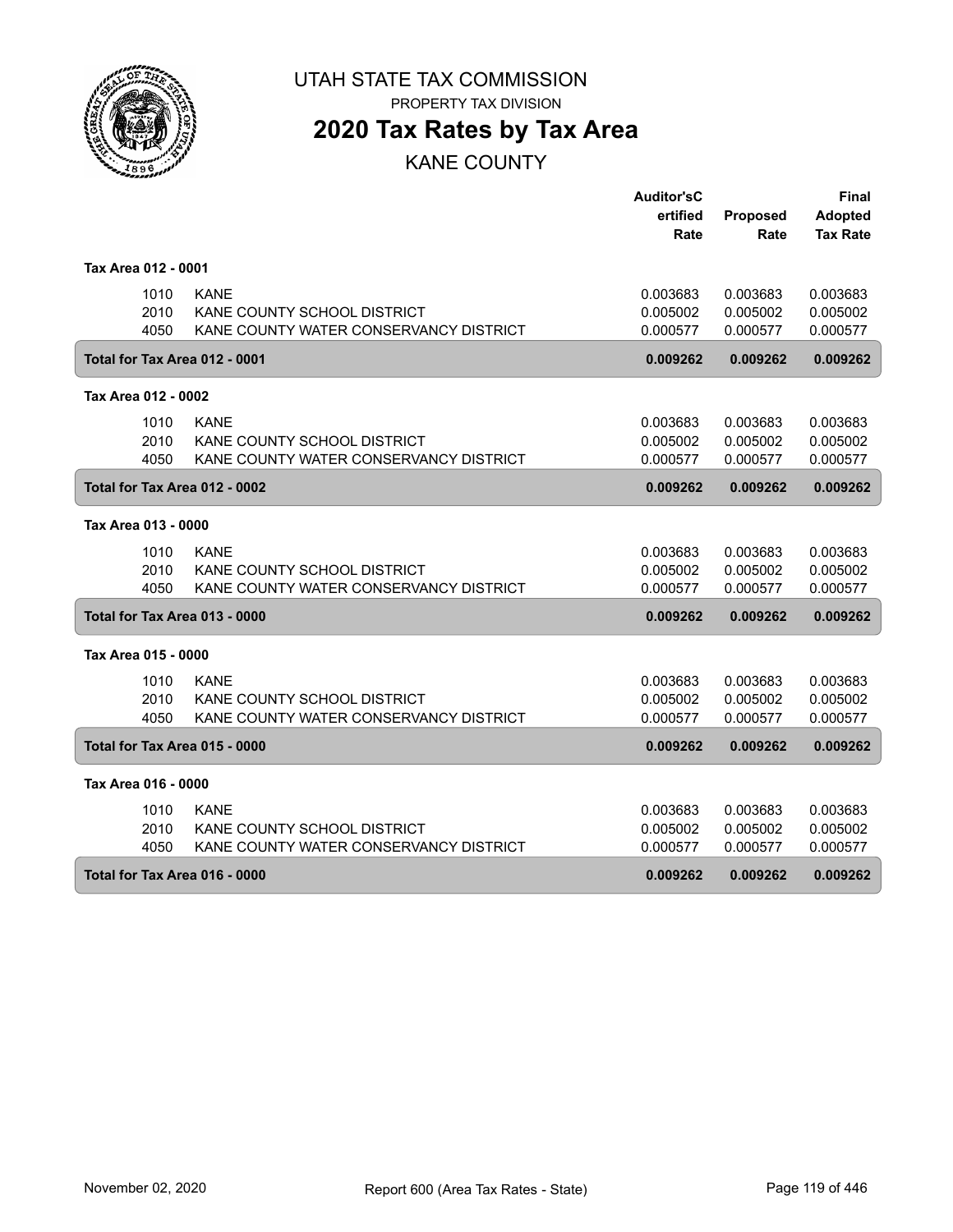

PROPERTY TAX DIVISION

## **2020 Tax Rates by Tax Area**

|                               |                                      | <b>Auditor'sC</b> |                 | Final           |
|-------------------------------|--------------------------------------|-------------------|-----------------|-----------------|
|                               |                                      | ertified          | <b>Proposed</b> | <b>Adopted</b>  |
|                               |                                      | Rate              | Rate            | <b>Tax Rate</b> |
| Tax Area 001 - 0000           |                                      |                   |                 |                 |
| 1010                          | <b>MILLARD</b>                       | 0.003620          | 0.003620        | 0.003620        |
| 2010                          | MILLARD COUNTY SCHOOL DISTRICT       | 0.006739          | 0.006739        | 0.006739        |
| 3020                          | <b>FILLMORE CITY</b>                 | 0.000854          | 0.000854        | 0.000854        |
| 4090                          | MILLARD COUNTY FIRE SERVICE DISTRICT | 0.000319          | 0.000319        | 0.000319        |
| Total for Tax Area 001 - 0000 |                                      | 0.011532          | 0.011532        | 0.011532        |
| Tax Area 001 - 0003           |                                      |                   |                 |                 |
| 1010                          | <b>MILLARD</b>                       | 0.003620          | 0.003620        | 0.003620        |
| 2010                          | MILLARD COUNTY SCHOOL DISTRICT       | 0.006739          | 0.006739        | 0.006739        |
| 3020                          | <b>FILLMORE CITY</b>                 | 0.000854          | 0.000854        | 0.000854        |
| 4090                          | MILLARD COUNTY FIRE SERVICE DISTRICT | 0.000319          | 0.000319        | 0.000319        |
| Total for Tax Area 001 - 0003 |                                      | 0.011532          | 0.011532        | 0.011532        |
| Tax Area 002 - 0000           |                                      |                   |                 |                 |
| 1010                          | <b>MILLARD</b>                       | 0.003620          | 0.003620        | 0.003620        |
| 2010                          | MILLARD COUNTY SCHOOL DISTRICT       | 0.006739          | 0.006739        | 0.006739        |
| 3040                          | <b>HOLDEN TOWN</b>                   | 0.000575          | 0.000575        | 0.000575        |
| 4090                          | MILLARD COUNTY FIRE SERVICE DISTRICT | 0.000319          | 0.000319        | 0.000319        |
| Total for Tax Area 002 - 0000 |                                      | 0.011253          | 0.011253        | 0.011253        |
| Tax Area 003 - 0000           |                                      |                   |                 |                 |
| 1010                          | <b>MILLARD</b>                       | 0.003620          | 0.003620        | 0.003620        |
| 2010                          | MILLARD COUNTY SCHOOL DISTRICT       | 0.006739          | 0.006739        | 0.006739        |
| 3050                          | <b>KANOSH TOWN</b>                   | 0.000254          | 0.000254        | 0.000254        |
| 4090                          | MILLARD COUNTY FIRE SERVICE DISTRICT | 0.000319          | 0.000319        | 0.000319        |
| Total for Tax Area 003 - 0000 |                                      | 0.010932          | 0.010932        | 0.010932        |
| Tax Area 004 - 0000           |                                      |                   |                 |                 |
| 1010                          | MILLARD                              | 0.003620          | 0.003620        | 0.003620        |
| 2010                          | MILLARD COUNTY SCHOOL DISTRICT       | 0.006739          | 0.006739        | 0.006739        |
| 3080                          | <b>MEADOW TOWN</b>                   | 0.000595          | 0.000595        | 0.000595        |
| 4090                          | MILLARD COUNTY FIRE SERVICE DISTRICT | 0.000319          | 0.000319        | 0.000319        |
| Total for Tax Area 004 - 0000 |                                      | 0.011273          | 0.011273        | 0.011273        |
| Tax Area 005 - 0000           |                                      |                   |                 |                 |
| 1010                          | <b>MILLARD</b>                       | 0.003620          | 0.003620        | 0.003620        |
| 2010                          | MILLARD COUNTY SCHOOL DISTRICT       | 0.006739          | 0.006739        | 0.006739        |
| 3100                          | <b>SCIPIO TOWN</b>                   | 0.000602          | 0.000602        | 0.000602        |
| 4090                          |                                      |                   |                 |                 |
|                               | MILLARD COUNTY FIRE SERVICE DISTRICT | 0.000319          | 0.000319        | 0.000319        |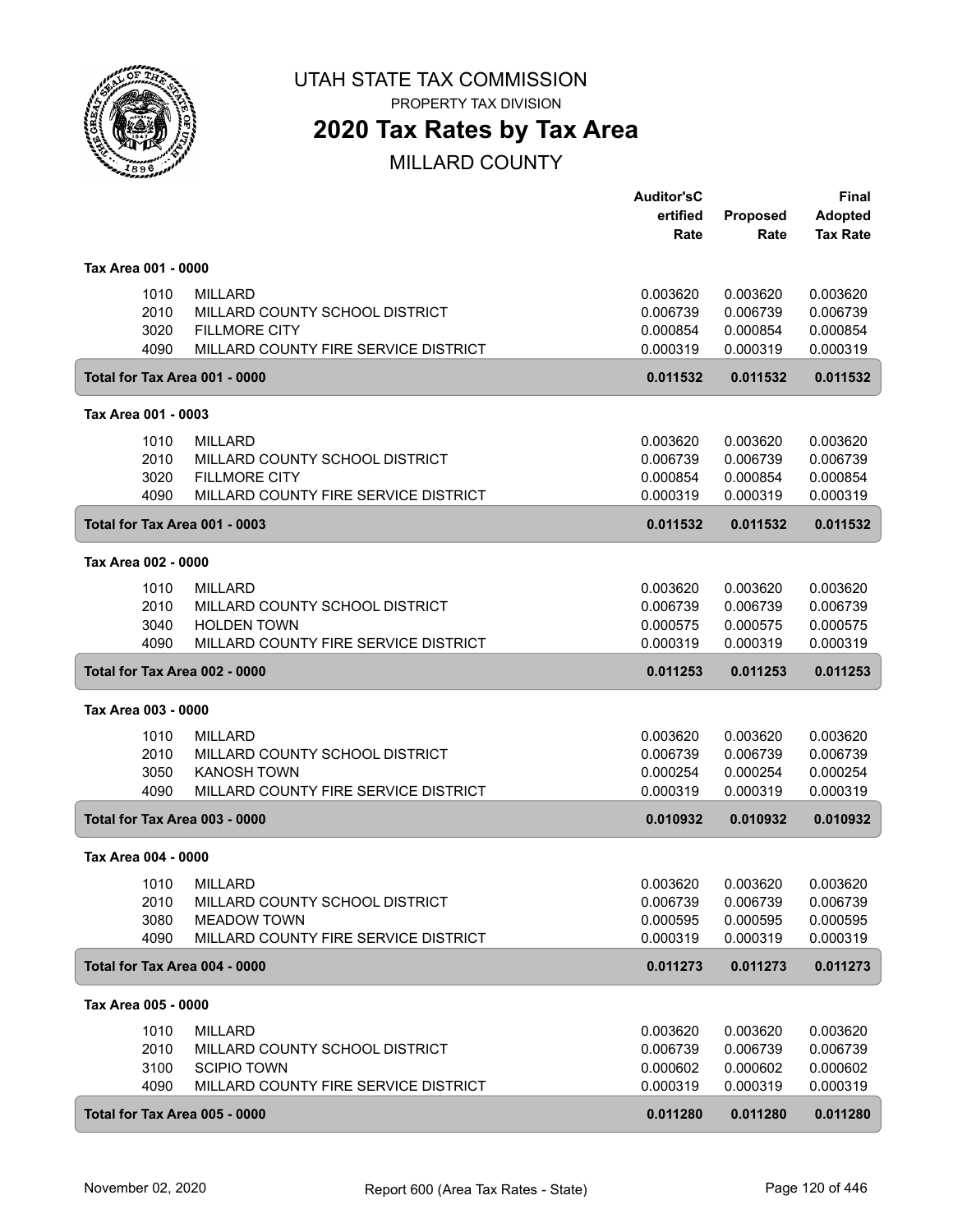

PROPERTY TAX DIVISION

## **2020 Tax Rates by Tax Area**

|                               |                                                                                  | <b>Auditor'sC</b><br>ertified | Proposed             | <b>Final</b><br><b>Adopted</b> |
|-------------------------------|----------------------------------------------------------------------------------|-------------------------------|----------------------|--------------------------------|
|                               |                                                                                  | Rate                          | Rate                 | <b>Tax Rate</b>                |
| Tax Area 006 - 0000           |                                                                                  |                               |                      |                                |
| 1010                          | <b>MILLARD</b>                                                                   | 0.003620                      | 0.003620             | 0.003620                       |
| 2010                          | MILLARD COUNTY SCHOOL DISTRICT                                                   | 0.006739                      | 0.006739             | 0.006739                       |
| 4090                          | MILLARD COUNTY FIRE SERVICE DISTRICT                                             | 0.000319                      | 0.000319             | 0.000319                       |
| Total for Tax Area 006 - 0000 |                                                                                  | 0.010678                      | 0.010678             | 0.010678                       |
| Tax Area 006 - 0001           |                                                                                  |                               |                      |                                |
| 1010                          | <b>MILLARD</b>                                                                   | 0.003620                      | 0.003620             | 0.003620                       |
| 2010                          | MILLARD COUNTY SCHOOL DISTRICT                                                   | 0.006739                      | 0.006739             | 0.006739                       |
| 4090                          | MILLARD COUNTY FIRE SERVICE DISTRICT                                             | 0.000319                      | 0.000319             | 0.000319                       |
| Total for Tax Area 006 - 0001 |                                                                                  | 0.010678                      | 0.010678             | 0.010678                       |
| Tax Area 006 - 0002           |                                                                                  |                               |                      |                                |
| 1010                          | <b>MILLARD</b>                                                                   | 0.003620                      | 0.003620             | 0.003620                       |
| 2010                          | MILLARD COUNTY SCHOOL DISTRICT                                                   | 0.006739                      | 0.006739             | 0.006739                       |
| 4090                          | MILLARD COUNTY FIRE SERVICE DISTRICT                                             | 0.000319                      | 0.000319             | 0.000319                       |
| Total for Tax Area 006 - 0002 |                                                                                  | 0.010678                      | 0.010678             | 0.010678                       |
| Tax Area 007 - 0000           |                                                                                  |                               |                      |                                |
| 1010                          | <b>MILLARD</b>                                                                   | 0.003620                      | 0.003620             | 0.003620                       |
| 2010                          | MILLARD COUNTY SCHOOL DISTRICT                                                   | 0.006739                      | 0.006739             | 0.006739                       |
| 3010                          | <b>DELTA CITY</b>                                                                | 0.002390                      | 0.002390             | 0.002390                       |
| 4010                          | DELTA, SUTHERLAND, OASIS CEMETERY MAINTENANCE DIS                                | 0.000347                      | 0.000347             | 0.000347                       |
| 4040                          | WEST MILLARD MOSQUITO ABATEMENT DISTRICT                                         | 0.000574                      | 0.000574             | 0.000574                       |
| 4090                          | MILLARD COUNTY FIRE SERVICE DISTRICT                                             | 0.000319                      | 0.000319             | 0.000319                       |
| Total for Tax Area 007 - 0000 |                                                                                  | 0.013989                      | 0.013989             | 0.013989                       |
| Tax Area 008 - 0000           |                                                                                  |                               |                      |                                |
| 1010                          | <b>MILLARD</b>                                                                   | 0.003620                      | 0.003620             | 0.003620                       |
| 2010                          | MILLARD COUNTY SCHOOL DISTRICT                                                   | 0.006739                      | 0.006739             | 0.006739                       |
| 3030                          | <b>HINCKLEY TOWN</b>                                                             | 0.000718                      | 0.000718             | 0.000718                       |
| 4020                          | HINCKLEY-DESERET CEMETERY MAINTENANCE DISTRICT                                   | 0.000373                      | 0.000373             | 0.000373                       |
| 4040<br>4090                  | WEST MILLARD MOSQUITO ABATEMENT DISTRICT<br>MILLARD COUNTY FIRE SERVICE DISTRICT | 0.000574<br>0.000319          | 0.000574<br>0.000319 | 0.000574<br>0.000319           |
| Total for Tax Area 008 - 0000 |                                                                                  | 0.012343                      | 0.012343             | 0.012343                       |
|                               |                                                                                  |                               |                      |                                |
| Tax Area 009 - 0000           |                                                                                  |                               |                      |                                |
| 1010                          | <b>MILLARD</b>                                                                   | 0.003620                      | 0.003620<br>0.006739 | 0.003620                       |
| 2010<br>3090                  | MILLARD COUNTY SCHOOL DISTRICT<br><b>OAK CITY TOWN</b>                           | 0.006739<br>0.000954          | 0.001070             | 0.006739<br>0.001070           |
| 4090                          | MILLARD COUNTY FIRE SERVICE DISTRICT                                             | 0.000319                      | 0.000319             | 0.000319                       |
| Total for Tax Area 009 - 0000 |                                                                                  | 0.011632                      | 0.011748             | 0.011748                       |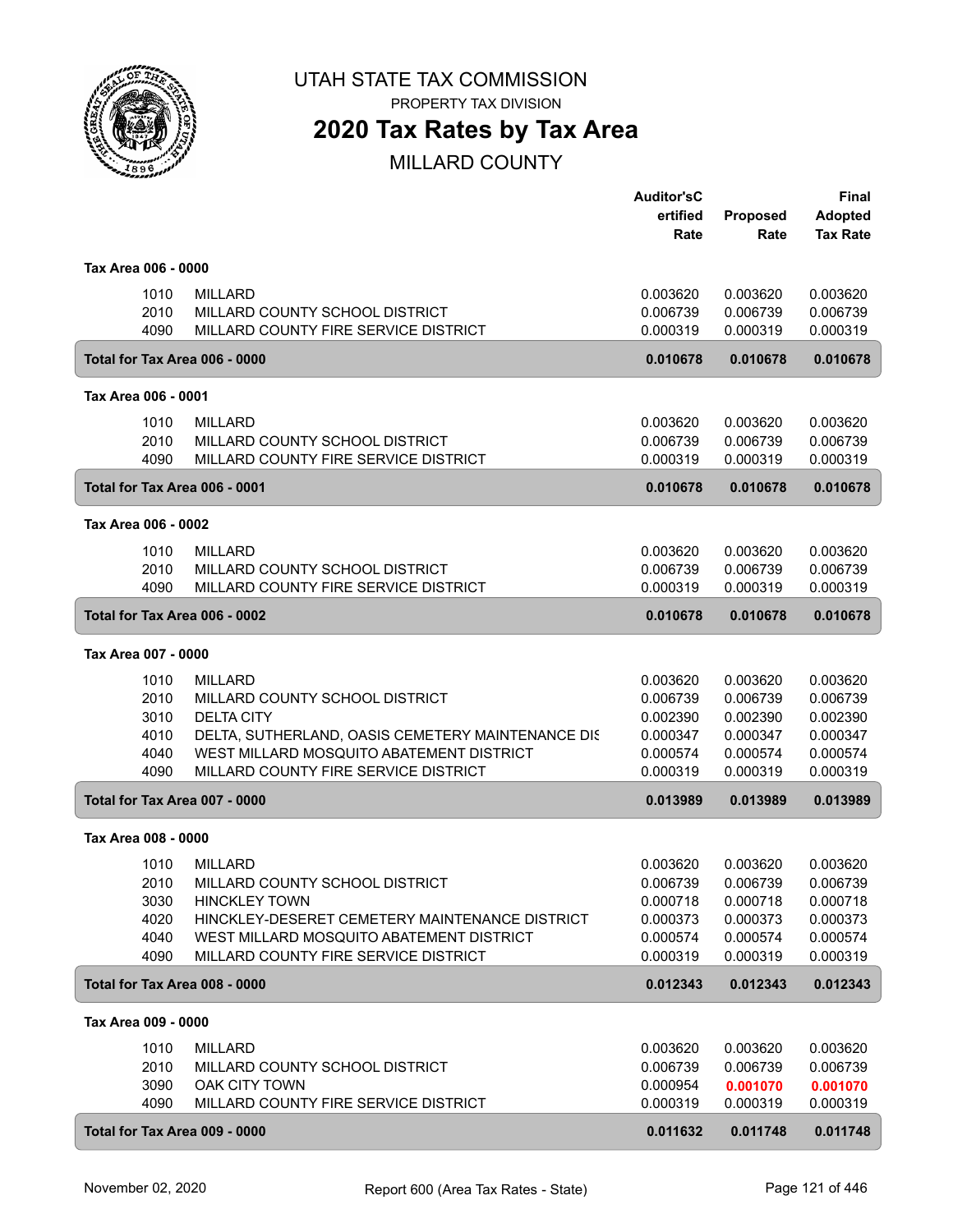

PROPERTY TAX DIVISION

## **2020 Tax Rates by Tax Area**

|                               |                                                   | <b>Auditor'sC</b><br>ertified<br>Rate | Proposed<br>Rate | <b>Final</b><br>Adopted<br><b>Tax Rate</b> |
|-------------------------------|---------------------------------------------------|---------------------------------------|------------------|--------------------------------------------|
| Tax Area 010 - 0000           |                                                   |                                       |                  |                                            |
| 1010                          | <b>MILLARD</b>                                    | 0.003620                              | 0.003620         | 0.003620                                   |
| 2010                          | MILLARD COUNTY SCHOOL DISTRICT                    | 0.006739                              | 0.006739         | 0.006739                                   |
| 3070                          | <b>LYNNDYL TOWN</b>                               | 0.001901                              | 0.001901         | 0.001901                                   |
| 4040                          | WEST MILLARD MOSQUITO ABATEMENT DISTRICT          | 0.000574                              | 0.000574         | 0.000574                                   |
| 4090                          | MILLARD COUNTY FIRE SERVICE DISTRICT              | 0.000319                              | 0.000319         | 0.000319                                   |
| Total for Tax Area 010 - 0000 |                                                   | 0.013153                              | 0.013153         | 0.013153                                   |
| Tax Area 011 - 0000           |                                                   |                                       |                  |                                            |
| 1010                          | <b>MILLARD</b>                                    | 0.003620                              | 0.003620         | 0.003620                                   |
| 2010                          | MILLARD COUNTY SCHOOL DISTRICT                    | 0.006739                              | 0.006739         | 0.006739                                   |
| 3060                          | <b>LEAMINGTON TOWN</b>                            | 0.000764                              | 0.000764         | 0.000764                                   |
| 4040                          | WEST MILLARD MOSQUITO ABATEMENT DISTRICT          | 0.000574                              | 0.000574         | 0.000574                                   |
| 4090                          | MILLARD COUNTY FIRE SERVICE DISTRICT              | 0.000319                              | 0.000319         | 0.000319                                   |
| Total for Tax Area 011 - 0000 |                                                   | 0.012016                              | 0.012016         | 0.012016                                   |
| Tax Area 012 - 0000           |                                                   |                                       |                  |                                            |
| 1010                          | <b>MILLARD</b>                                    | 0.003620                              | 0.003620         | 0.003620                                   |
| 2010                          | MILLARD COUNTY SCHOOL DISTRICT                    | 0.006739                              | 0.006739         | 0.006739                                   |
| 4010                          | DELTA, SUTHERLAND, OASIS CEMETERY MAINTENANCE DIS | 0.000347                              | 0.000347         | 0.000347                                   |
| 4040                          | WEST MILLARD MOSQUITO ABATEMENT DISTRICT          | 0.000574                              | 0.000574         | 0.000574                                   |
| 4090                          | MILLARD COUNTY FIRE SERVICE DISTRICT              | 0.000319                              | 0.000319         | 0.000319                                   |
| Total for Tax Area 012 - 0000 |                                                   | 0.011599                              | 0.011599         | 0.011599                                   |
| Tax Area 012 - 0002           |                                                   |                                       |                  |                                            |
| 1010                          | <b>MILLARD</b>                                    | 0.003620                              | 0.003620         | 0.003620                                   |
| 2010                          | MILLARD COUNTY SCHOOL DISTRICT                    | 0.006739                              | 0.006739         | 0.006739                                   |
| 4010                          | DELTA, SUTHERLAND, OASIS CEMETERY MAINTENANCE DIS | 0.000347                              | 0.000347         | 0.000347                                   |
| 4040                          | WEST MILLARD MOSQUITO ABATEMENT DISTRICT          | 0.000574                              | 0.000574         | 0.000574                                   |
| 4090                          | MILLARD COUNTY FIRE SERVICE DISTRICT              | 0.000319                              | 0.000319         | 0.000319                                   |
| Total for Tax Area 012 - 0002 |                                                   | 0.011599                              | 0.011599         | 0.011599                                   |
| Tax Area 013 - 0000           |                                                   |                                       |                  |                                            |
| 1010                          | MILLARD                                           | 0.003620                              | 0.003620         | 0.003620                                   |
| 2010                          | MILLARD COUNTY SCHOOL DISTRICT                    | 0.006739                              | 0.006739         | 0.006739                                   |
| 4020                          | HINCKLEY-DESERET CEMETERY MAINTENANCE DISTRICT    | 0.000373                              | 0.000373         | 0.000373                                   |
| 4040                          | WEST MILLARD MOSQUITO ABATEMENT DISTRICT          | 0.000574                              | 0.000574         | 0.000574                                   |
| 4090                          | MILLARD COUNTY FIRE SERVICE DISTRICT              | 0.000319                              | 0.000319         | 0.000319                                   |
| Total for Tax Area 013 - 0000 |                                                   | 0.011625                              | 0.011625         | 0.011625                                   |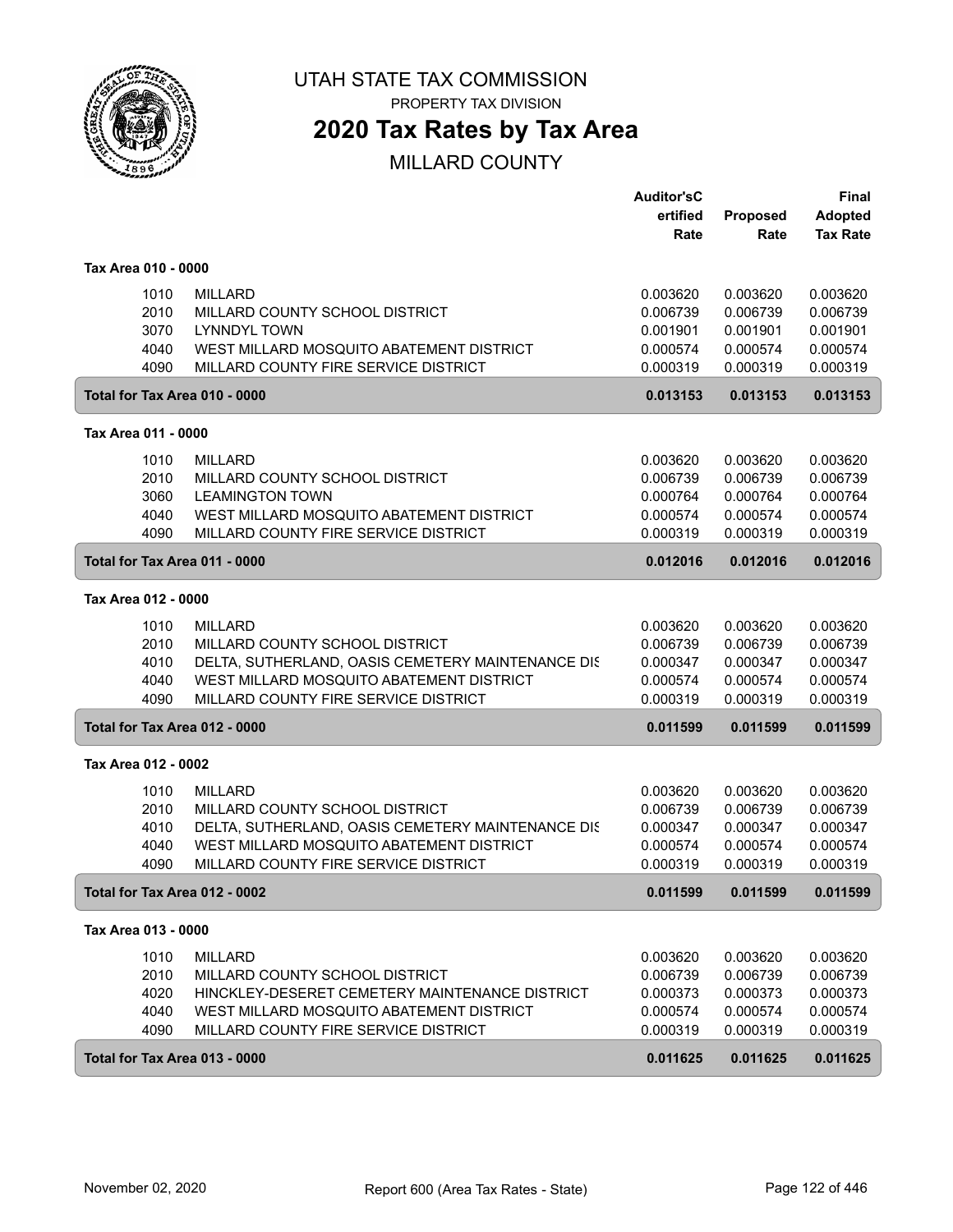

PROPERTY TAX DIVISION

## **2020 Tax Rates by Tax Area**

|                               |                                          | <b>Auditor'sC</b><br>ertified<br>Rate | Proposed<br>Rate | Final<br><b>Adopted</b><br><b>Tax Rate</b> |
|-------------------------------|------------------------------------------|---------------------------------------|------------------|--------------------------------------------|
| Tax Area 015 - 0000           |                                          |                                       |                  |                                            |
| 1010                          | <b>MILLARD</b>                           | 0.003620                              | 0.003620         | 0.003620                                   |
| 2010                          | MILLARD COUNTY SCHOOL DISTRICT           | 0.006739                              | 0.006739         | 0.006739                                   |
| 4040                          | WEST MILLARD MOSQUITO ABATEMENT DISTRICT | 0.000574                              | 0.000574         | 0.000574                                   |
| 4090                          | MILLARD COUNTY FIRE SERVICE DISTRICT     | 0.000319                              | 0.000319         | 0.000319                                   |
| Total for Tax Area 015 - 0000 |                                          | 0.011252                              | 0.011252         | 0.011252                                   |
| Tax Area 015 - 0002           |                                          |                                       |                  |                                            |
| 1010                          | <b>MILLARD</b>                           | 0.003620                              | 0.003620         | 0.003620                                   |
| 2010                          | MILLARD COUNTY SCHOOL DISTRICT           | 0.006739                              | 0.006739         | 0.006739                                   |
| 4040                          | WEST MILLARD MOSQUITO ABATEMENT DISTRICT | 0.000574                              | 0.000574         | 0.000574                                   |
| 4090                          | MILLARD COUNTY FIRE SERVICE DISTRICT     | 0.000319                              | 0.000319         | 0.000319                                   |
| Total for Tax Area 015 - 0002 |                                          | 0.011252                              | 0.011252         | 0.011252                                   |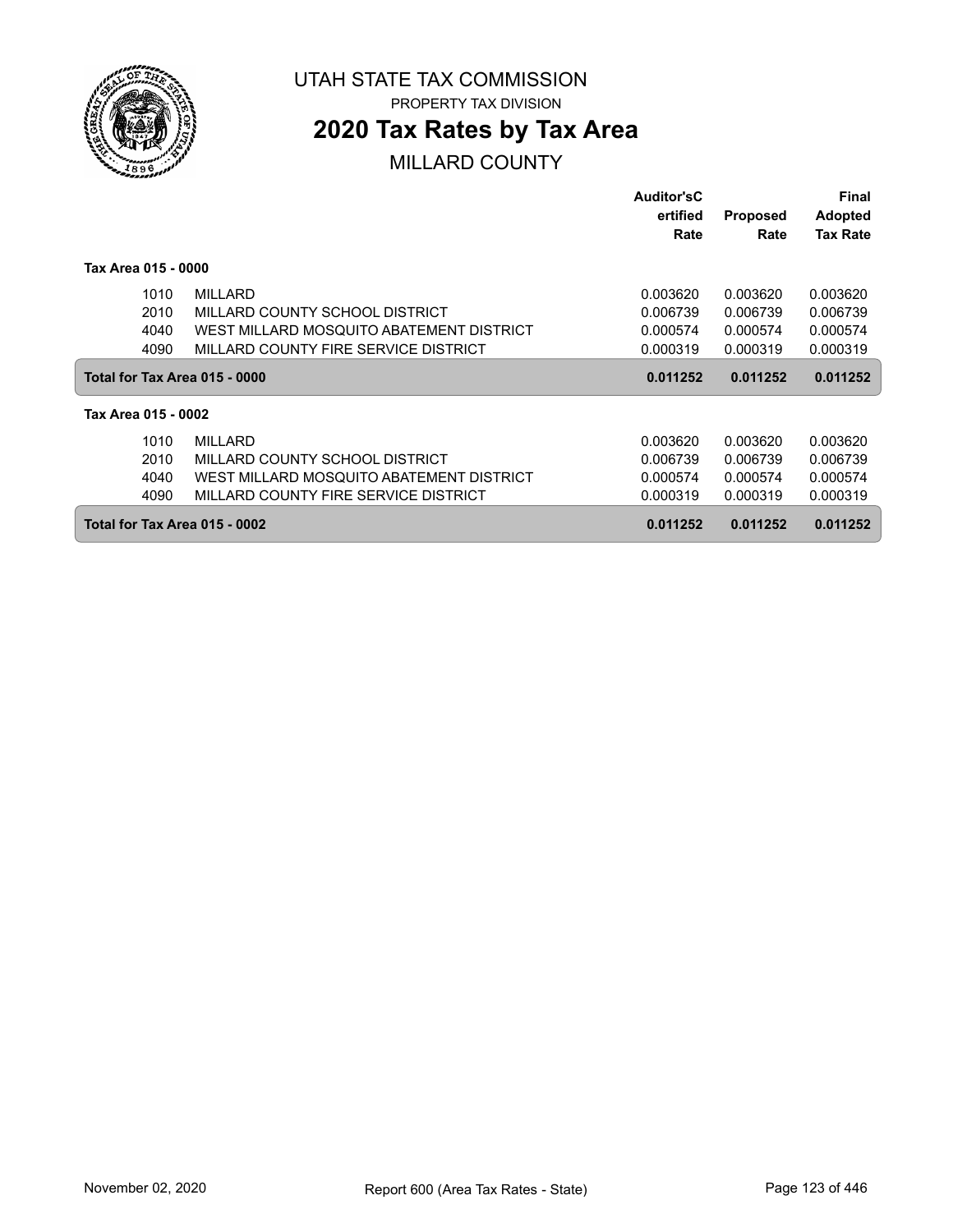

PROPERTY TAX DIVISION

# **2020 Tax Rates by Tax Area**

### MORGAN COUNTY

|                               |                                                                                                | <b>Auditor'sC</b><br>ertified | Proposed             | <b>Final</b><br><b>Adopted</b> |
|-------------------------------|------------------------------------------------------------------------------------------------|-------------------------------|----------------------|--------------------------------|
|                               |                                                                                                | Rate                          | Rate                 | <b>Tax Rate</b>                |
| Tax Area 001 - 0000           |                                                                                                |                               |                      |                                |
| 1010<br>1015                  | <b>MORGAN</b><br>MULTICOUNTY ASSESSING & COLLECTING LEVY<br>COUNTY ASSESSING & COLLECTING LEVY | 0.002517<br>0.000012          | 0.002517<br>0.000012 | 0.002517<br>0.000012           |
| 1020<br>2010                  | MORGAN COUNTY SCHOOL DISTRICT                                                                  | 0.000403<br>0.009202          | 0.000403<br>0.009383 | 0.000403<br>0.009383           |
| 4005                          | WEBER BASIN WATER CONSERVANCY DISTRICT                                                         | 0.000146                      | 0.000146             | 0.000146                       |
| Total for Tax Area 001 - 0000 |                                                                                                | 0.012280                      | 0.012461             | 0.012461                       |
| Tax Area 002 - 0000           |                                                                                                |                               |                      |                                |
| 1010                          | <b>MORGAN</b>                                                                                  | 0.002517                      | 0.002517             | 0.002517                       |
| 1015                          | MULTICOUNTY ASSESSING & COLLECTING LEVY                                                        | 0.000012                      | 0.000012             | 0.000012                       |
| 1020                          | COUNTY ASSESSING & COLLECTING LEVY                                                             | 0.000403                      | 0.000403             | 0.000403                       |
| 2010                          | MORGAN COUNTY SCHOOL DISTRICT                                                                  | 0.009202                      | 0.009383             | 0.009383                       |
| 4005                          | WEBER BASIN WATER CONSERVANCY DISTRICT                                                         | 0.000146                      | 0.000146             | 0.000146                       |
| 4010                          | <b>MOUNTAIN GREEN FIRE PROTECTION DISTRICT</b>                                                 | 0.000745                      | 0.000745             | 0.000745                       |
| Total for Tax Area 002 - 0000 |                                                                                                | 0.013025                      | 0.013206             | 0.013206                       |
| Tax Area 003 - 0000           |                                                                                                |                               |                      |                                |
| 1010                          | <b>MORGAN</b>                                                                                  | 0.002517                      | 0.002517             | 0.002517                       |
| 1015                          | MULTICOUNTY ASSESSING & COLLECTING LEVY                                                        | 0.000012                      | 0.000012             | 0.000012                       |
| 1020                          | COUNTY ASSESSING & COLLECTING LEVY                                                             | 0.000403                      | 0.000403             | 0.000403                       |
| 2010                          | MORGAN COUNTY SCHOOL DISTRICT                                                                  | 0.009202                      | 0.009383             | 0.009383                       |
| 4005                          | WEBER BASIN WATER CONSERVANCY DISTRICT                                                         | 0.000146                      | 0.000146             | 0.000146                       |
| 4010                          | MOUNTAIN GREEN FIRE PROTECTION DISTRICT                                                        | 0.000745                      | 0.000745             | 0.000745                       |
| 4020                          | MOUNTAIN GREEN SEWER IMPROVEMENT DISTRICT                                                      | 0.000150                      | 0.000150             | 0.000150                       |
| Total for Tax Area 003 - 0000 |                                                                                                | 0.013175                      | 0.013356             | 0.013356                       |
| Tax Area 004 - 0000           |                                                                                                |                               |                      |                                |
| 1010                          | <b>MORGAN</b>                                                                                  | 0.002517                      | 0.002517             | 0.002517                       |
| 1015                          | MULTICOUNTY ASSESSING & COLLECTING LEVY                                                        | 0.000012                      | 0.000012             | 0.000012                       |
| 1020                          | COUNTY ASSESSING & COLLECTING LEVY                                                             | 0.000403                      | 0.000403             | 0.000403                       |
| 2010                          | MORGAN COUNTY SCHOOL DISTRICT                                                                  | 0.009202                      | 0.009383             | 0.009383                       |
| 3010                          | <b>MORGAN CITY</b>                                                                             | 0.001524                      | 0.001544             | 0.001544                       |
| 4005                          | WEBER BASIN WATER CONSERVANCY DISTRICT                                                         | 0.000146                      | 0.000146             | 0.000146                       |
| Total for Tax Area 004 - 0000 |                                                                                                | 0.013804                      | 0.014005             | 0.014005                       |
| Tax Area 005 - 0000           |                                                                                                |                               |                      |                                |
|                               |                                                                                                |                               |                      |                                |
| 1010                          | <b>MORGAN</b>                                                                                  | 0.002517                      | 0.002517             | 0.002517                       |
| 1015                          | MULTICOUNTY ASSESSING & COLLECTING LEVY                                                        | 0.000012                      | 0.000012             | 0.000012                       |
| 1020                          | COUNTY ASSESSING & COLLECTING LEVY                                                             | 0.000403                      | 0.000403             | 0.000403                       |
| 2010                          | MORGAN COUNTY SCHOOL DISTRICT                                                                  | 0.009202                      | 0.009383             | 0.009383                       |
| 3010<br>4005                  | <b>MORGAN CITY</b><br>WEBER BASIN WATER CONSERVANCY DISTRICT                                   | 0.001524<br>0.000146          | 0.001544<br>0.000146 | 0.001544                       |
|                               |                                                                                                |                               |                      | 0.000146                       |
| Total for Tax Area 005 - 0000 |                                                                                                | 0.013804                      | 0.014005             | 0.014005                       |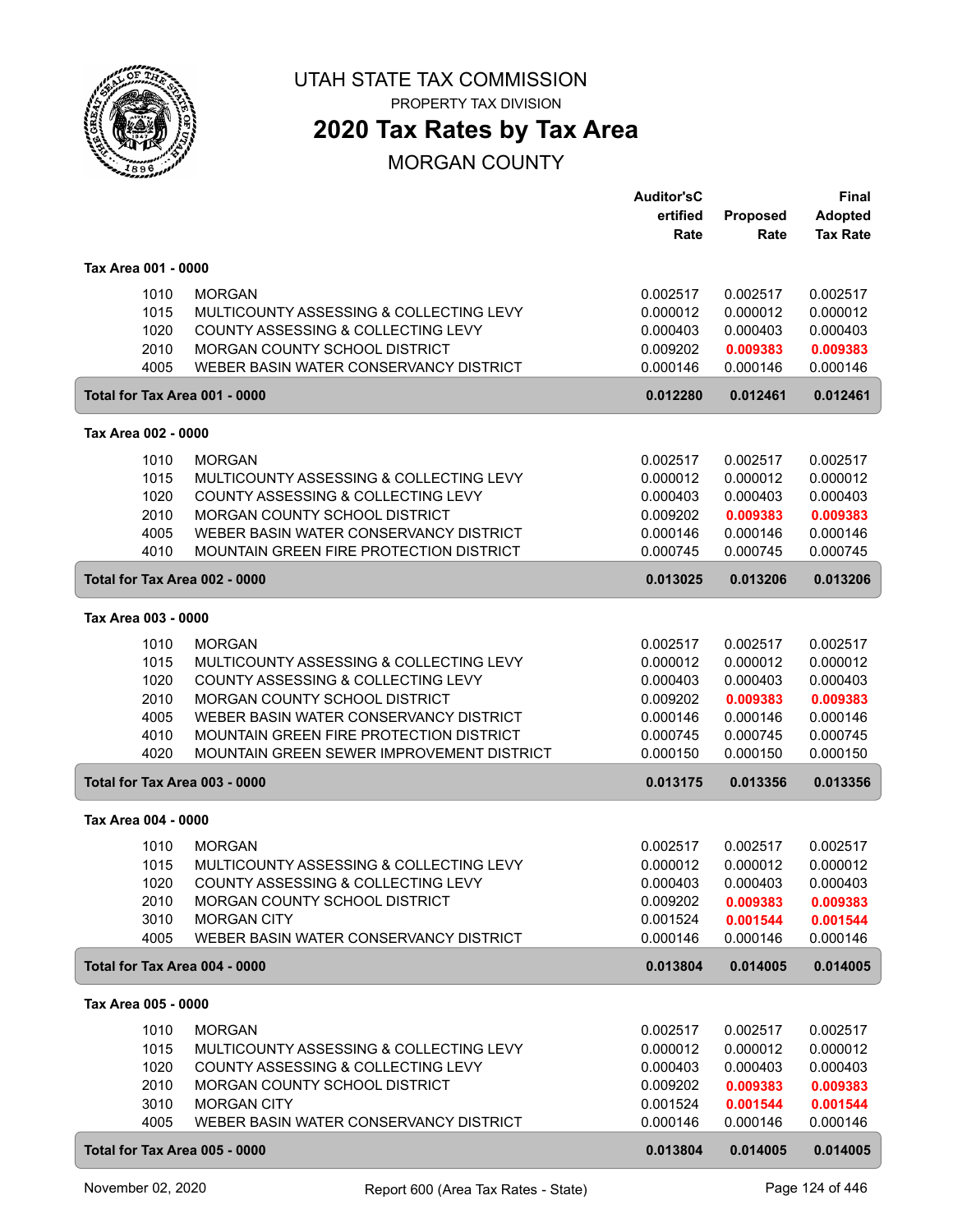

**2020 Tax Rates by Tax Area**

### MORGAN COUNTY

|                               |                                           | <b>Auditor'sC</b> |                 | Final           |
|-------------------------------|-------------------------------------------|-------------------|-----------------|-----------------|
|                               |                                           | ertified          | <b>Proposed</b> | <b>Adopted</b>  |
|                               |                                           | Rate              | Rate            | <b>Tax Rate</b> |
| Tax Area 007 - 0000           |                                           |                   |                 |                 |
| 1010                          | <b>MORGAN</b>                             | 0.002517          | 0.002517        | 0.002517        |
| 1015                          | MULTICOUNTY ASSESSING & COLLECTING LEVY   | 0.000012          | 0.000012        | 0.000012        |
| 1020                          | COUNTY ASSESSING & COLLECTING LEVY        | 0.000403          | 0.000403        | 0.000403        |
| 2010                          | MORGAN COUNTY SCHOOL DISTRICT             | 0.009202          | 0.009383        | 0.009383        |
| 4005                          | WEBER BASIN WATER CONSERVANCY DISTRICT    | 0.000146          | 0.000146        | 0.000146        |
| 4020                          | MOUNTAIN GREEN SEWER IMPROVEMENT DISTRICT | 0.000150          | 0.000150        | 0.000150        |
| Total for Tax Area 007 - 0000 |                                           | 0.012430          | 0.012611        | 0.012611        |
| Tax Area 008 - 0000           |                                           |                   |                 |                 |
| 1010                          | <b>MORGAN</b>                             | 0.002517          | 0.002517        | 0.002517        |
| 1015                          | MULTICOUNTY ASSESSING & COLLECTING LEVY   | 0.000012          | 0.000012        | 0.000012        |
| 1020                          | COUNTY ASSESSING & COLLECTING LEVY        | 0.000403          | 0.000403        | 0.000403        |
| 2010                          | MORGAN COUNTY SCHOOL DISTRICT             | 0.009202          | 0.009383        | 0.009383        |
| 3010                          | <b>MORGAN CITY</b>                        | 0.001524          | 0.001544        | 0.001544        |
| 4005                          | WEBER BASIN WATER CONSERVANCY DISTRICT    | 0.000146          | 0.000146        | 0.000146        |
| Total for Tax Area 008 - 0000 |                                           | 0.013804          | 0.014005        | 0.014005        |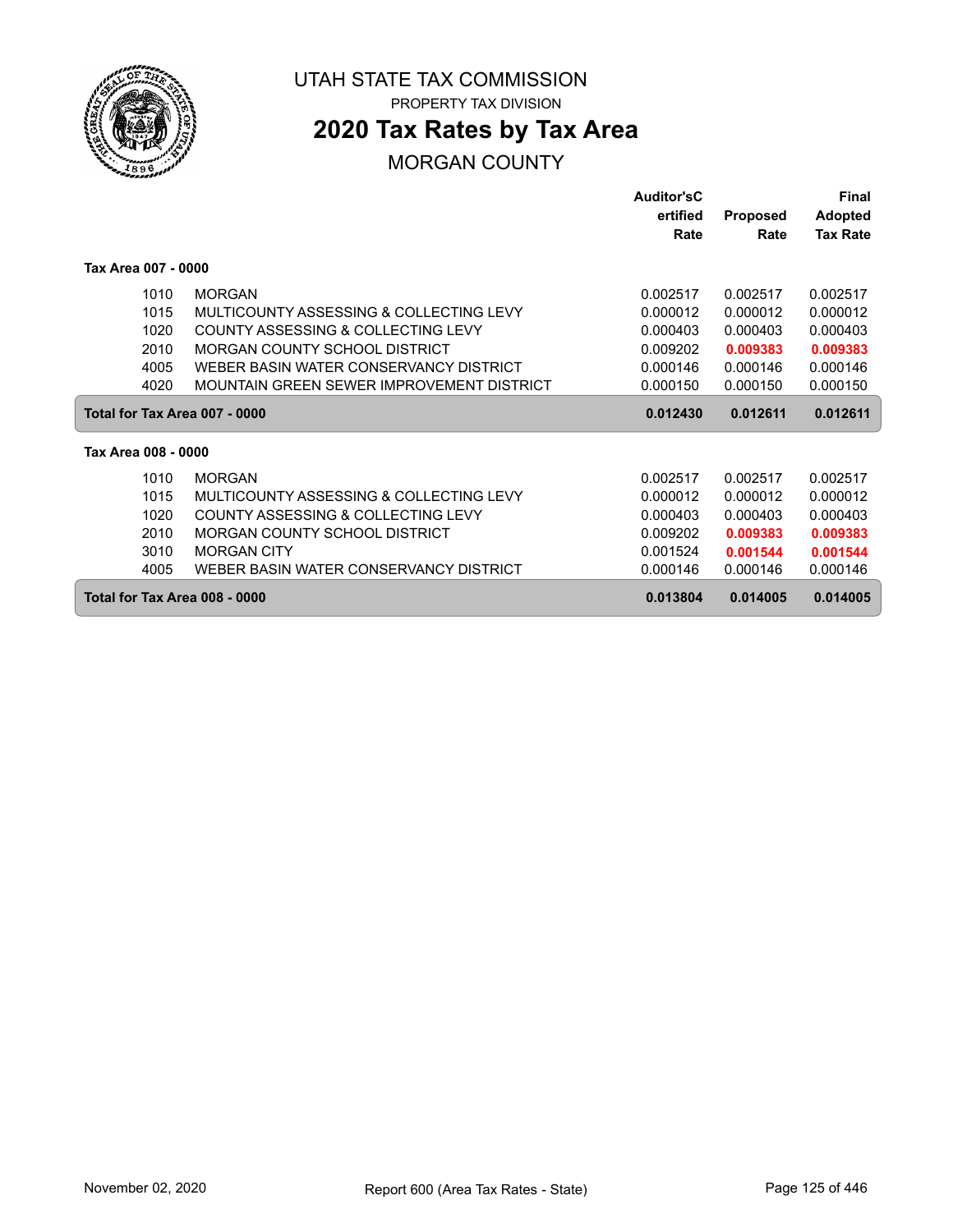

## **2020 Tax Rates by Tax Area**

PIUTE COUNTY

|                               |                                               | <b>Auditor'sC</b> |          | Final           |
|-------------------------------|-----------------------------------------------|-------------------|----------|-----------------|
|                               |                                               | ertified          | Proposed | <b>Adopted</b>  |
|                               |                                               | Rate              | Rate     | <b>Tax Rate</b> |
| Tax Area 001 - 0000           |                                               |                   |          |                 |
| 1010                          | <b>PIUTE</b>                                  | 0.003356          | 0.003356 | 0.003356        |
| 2010                          | PIUTE COUNTY SCHOOL DISTRICT                  | 0.004922          | 0.004980 | 0.004980        |
| 3010                          | <b>CIRCLEVILLE TOWN</b>                       | 0.002173          | 0.002173 | 0.002173        |
| 4010                          | UPPER SEVIER RIVER WATER CONSERVANCY DISTRICT | 0.000187          | 0.000187 | 0.000187        |
| Total for Tax Area 001 - 0000 |                                               | 0.010638          | 0.010696 | 0.010696        |
| Tax Area 002 - 0000           |                                               |                   |          |                 |
| 1010                          | <b>PIUTE</b>                                  | 0.003356          | 0.003356 | 0.003356        |
| 2010                          | PIUTE COUNTY SCHOOL DISTRICT                  | 0.004922          | 0.004980 | 0.004980        |
| 3020                          | <b>JUNCTION TOWN</b>                          | 0.001856          | 0.001856 | 0.001856        |
| 4010                          | UPPER SEVIER RIVER WATER CONSERVANCY DISTRICT | 0.000187          | 0.000187 | 0.000187        |
| Total for Tax Area 002 - 0000 |                                               | 0.010321          | 0.010379 | 0.010379        |
| Tax Area 003 - 0000           |                                               |                   |          |                 |
| 1010                          | <b>PIUTE</b>                                  | 0.003356          | 0.003356 | 0.003356        |
| 2010                          | PIUTE COUNTY SCHOOL DISTRICT                  | 0.004922          | 0.004980 | 0.004980        |
| 3030                          | <b>KINGSTON TOWN</b>                          | 0.001176          | 0.001176 | 0.001176        |
| 4010                          | UPPER SEVIER RIVER WATER CONSERVANCY DISTRICT | 0.000187          | 0.000187 | 0.000187        |
| Total for Tax Area 003 - 0000 |                                               | 0.009641          | 0.009699 | 0.009699        |
| Tax Area 004 - 0000           |                                               |                   |          |                 |
| 1010                          | <b>PIUTE</b>                                  | 0.003356          | 0.003356 | 0.003356        |
| 2010                          | PIUTE COUNTY SCHOOL DISTRICT                  | 0.004922          | 0.004980 | 0.004980        |
| 3040                          | <b>MARYSVALE TOWN</b>                         | 0.001746          | 0.001746 | 0.001746        |
| 4010                          | UPPER SEVIER RIVER WATER CONSERVANCY DISTRICT | 0.000187          | 0.000187 | 0.000187        |
| Total for Tax Area 004 - 0000 |                                               | 0.010211          | 0.010269 | 0.010269        |
| Tax Area 005 - 0000           |                                               |                   |          |                 |
| 1010                          | <b>PIUTE</b>                                  | 0.003356          | 0.003356 | 0.003356        |
| 2010                          | PIUTE COUNTY SCHOOL DISTRICT                  | 0.004922          | 0.004980 | 0.004980        |
| 4010                          | UPPER SEVIER RIVER WATER CONSERVANCY DISTRICT | 0.000187          | 0.000187 | 0.000187        |
| Total for Tax Area 005 - 0000 |                                               | 0.008465          | 0.008523 | 0.008523        |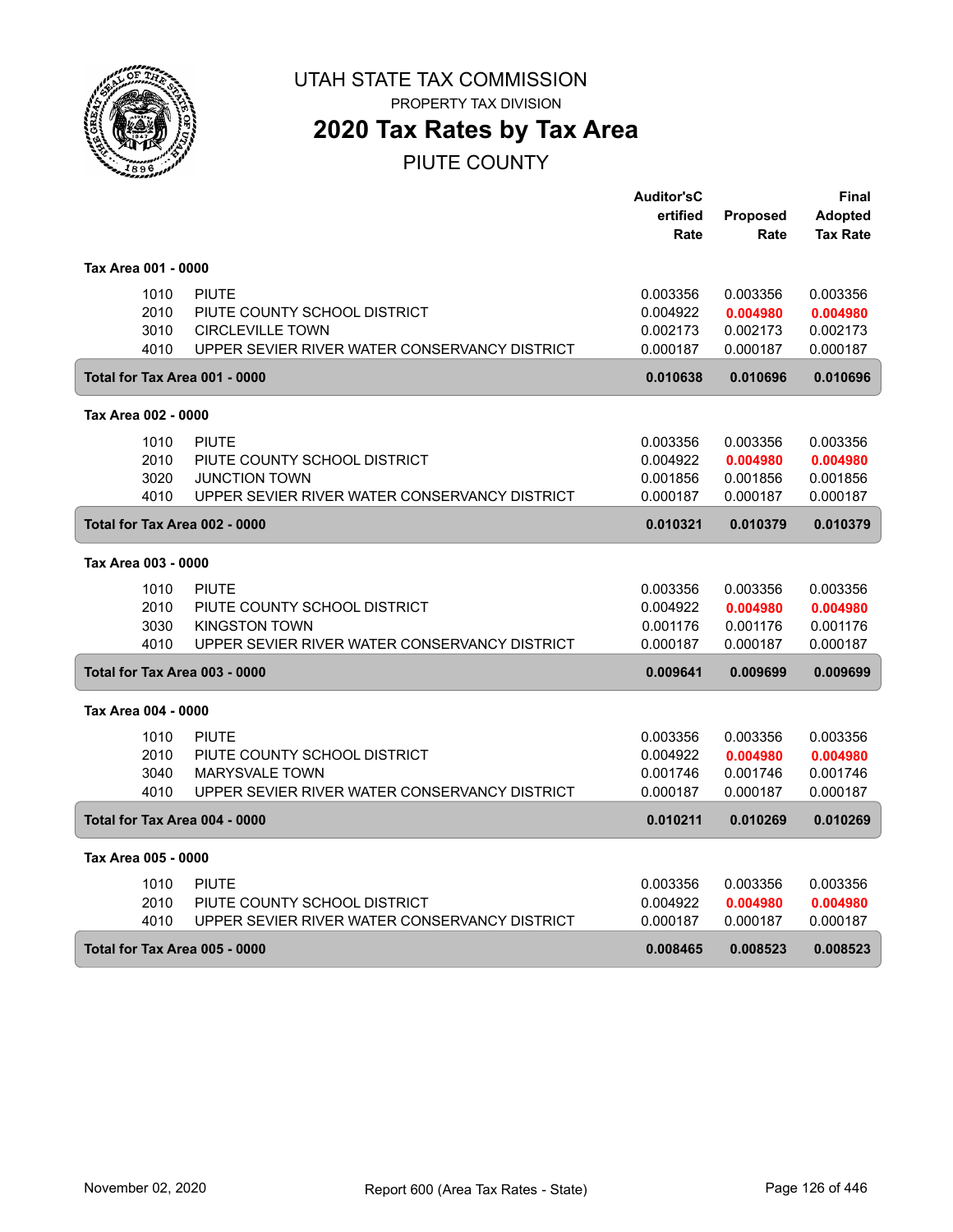

PROPERTY TAX DIVISION

# **2020 Tax Rates by Tax Area**

|                               |                                              | <b>Auditor'sC</b> |          | <b>Final</b>    |
|-------------------------------|----------------------------------------------|-------------------|----------|-----------------|
|                               |                                              | ertified          | Proposed | <b>Adopted</b>  |
|                               |                                              | Rate              | Rate     | <b>Tax Rate</b> |
| Tax Area 011 - 0000           |                                              |                   |          |                 |
| 1010                          | <b>RICH</b>                                  | 0.000943          | 0.000943 | 0.000943        |
| 1015                          | MULTICOUNTY ASSESSING & COLLECTING LEVY      | 0.000012          | 0.000012 | 0.000012        |
| 1020                          | COUNTY ASSESSING & COLLECTING LEVY           | 0.000385          | 0.000385 | 0.000385        |
| 2010                          | RICH COUNTY SCHOOL DISTRICT                  | 0.004470          | 0.004470 | 0.004470        |
| 3040                          | <b>WOODRUFF TOWN</b>                         | 0.000643          | 0.000643 | 0.000643        |
| 4040                          | WOODRUFF CEMETERY MAINTENANCE DISTRICT       | 0.000333          | 0.000333 | 0.000333        |
| 4080                          | <b>WOODRUFF FIRE DISTRICT</b>                | 0.000605          | 0.000605 | 0.000605        |
| Total for Tax Area 011 - 0000 |                                              | 0.007391          | 0.007391 | 0.007391        |
| Tax Area 012 - 0000           |                                              |                   |          |                 |
| 1010                          | <b>RICH</b>                                  | 0.000943          | 0.000943 | 0.000943        |
| 1015                          | MULTICOUNTY ASSESSING & COLLECTING LEVY      | 0.000012          | 0.000012 | 0.000012        |
| 1020                          | COUNTY ASSESSING & COLLECTING LEVY           | 0.000385          | 0.000385 | 0.000385        |
| 2010                          | RICH COUNTY SCHOOL DISTRICT                  | 0.004470          | 0.004470 | 0.004470        |
| 3030                          | <b>RANDOLPH TOWN</b>                         | 0.000877          | 0.000877 | 0.000877        |
| 4020                          | RANDOLPH CEMETERY MAINTENANCE DISTRICT       | 0.000266          | 0.000266 | 0.000266        |
| 4060                          | RANDOLPH FIRE DISTRICT                       | 0.000462          | 0.000462 | 0.000462        |
| Total for Tax Area 012 - 0000 |                                              | 0.007415          | 0.007415 | 0.007415        |
|                               |                                              |                   |          |                 |
| Tax Area 013 - 0000           |                                              |                   |          |                 |
| 1010                          | <b>RICH</b>                                  | 0.000943          | 0.000943 | 0.000943        |
| 1015                          | MULTICOUNTY ASSESSING & COLLECTING LEVY      | 0.000012          | 0.000012 | 0.000012        |
| 1020                          | COUNTY ASSESSING & COLLECTING LEVY           | 0.000385          | 0.000385 | 0.000385        |
| 2010                          | RICH COUNTY SCHOOL DISTRICT                  | 0.004470          | 0.004470 | 0.004470        |
| 3020                          | <b>LAKETOWN</b>                              | 0.000385          | 0.000385 | 0.000385        |
| 4030                          | LAKETOWN CEMETERY MAINTENANCE DISTRICT       | 0.000093          | 0.000093 | 0.000093        |
| 4070                          | <b>LAKETOWN FIRE DISTRICT</b>                | 0.000257          | 0.000257 | 0.000257        |
| Total for Tax Area 013 - 0000 |                                              | 0.006545          | 0.006545 | 0.006545        |
| Tax Area 014 - 0000           |                                              |                   |          |                 |
| 1010                          | <b>RICH</b>                                  | 0.000943          | 0.000943 | 0.000943        |
| 1015                          | MULTICOUNTY ASSESSING & COLLECTING LEVY      | 0.000012          | 0.000012 | 0.000012        |
| 1020                          | COUNTY ASSESSING & COLLECTING LEVY           | 0.000385          | 0.000385 | 0.000385        |
| 2010                          | RICH COUNTY SCHOOL DISTRICT                  | 0.004470          | 0.004470 | 0.004470        |
| 3010                          | <b>GARDEN CITY</b>                           | 0.000421          | 0.000421 | 0.000421        |
| 4010                          | GARDEN CITY-PICKELVILLE CEMETERY DISTRICT    | 0.000051          | 0.000051 | 0.000051        |
| 4050                          | <b>GARDEN CITY PICKELVILLE FIRE DISTRICT</b> | 0.000279          | 0.000279 | 0.000279        |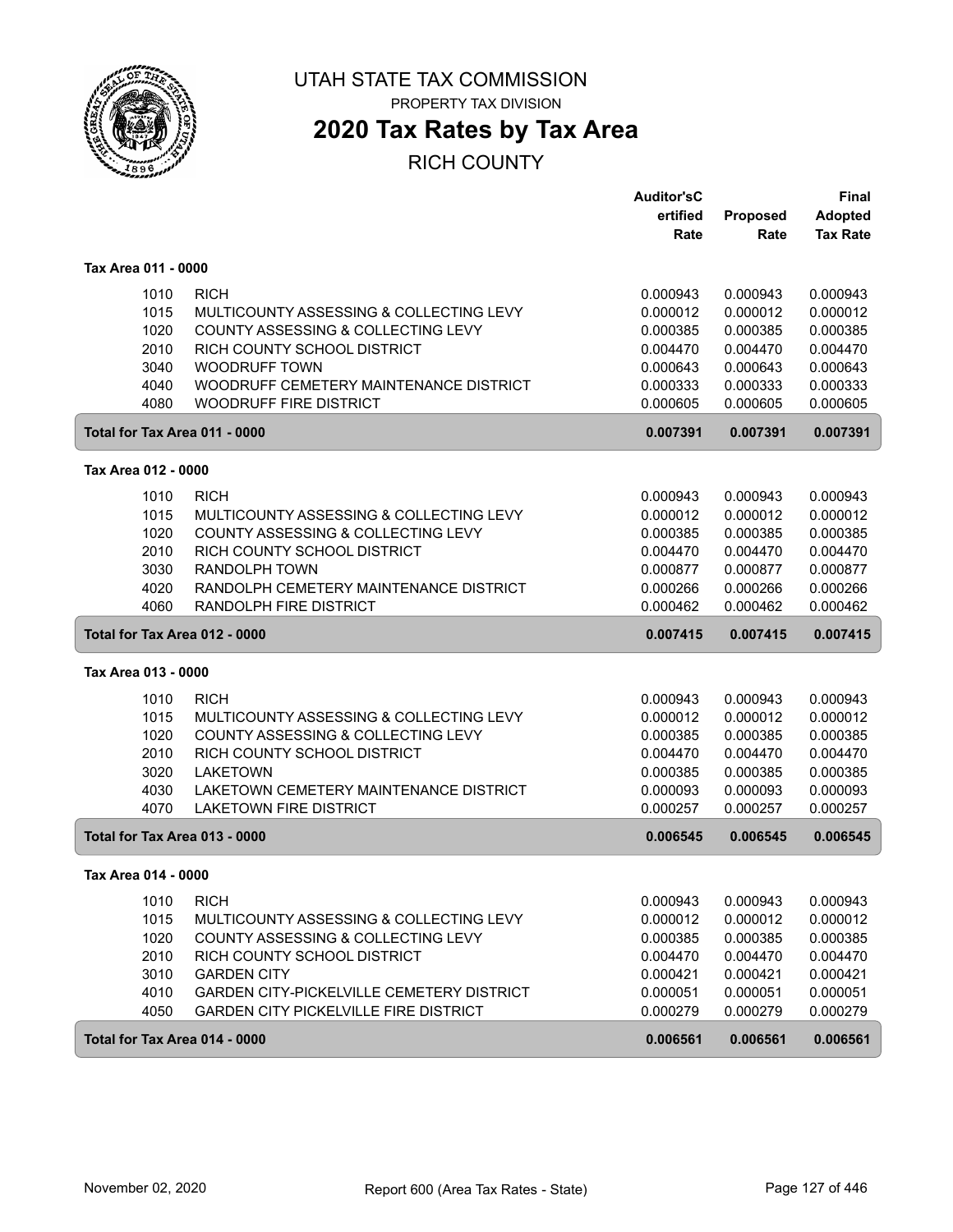

PROPERTY TAX DIVISION

## **2020 Tax Rates by Tax Area**

|                               |                                                  | <b>Auditor'sC</b> |                 | <b>Final</b>    |
|-------------------------------|--------------------------------------------------|-------------------|-----------------|-----------------|
|                               |                                                  | ertified          | <b>Proposed</b> | <b>Adopted</b>  |
|                               |                                                  | Rate              | Rate            | <b>Tax Rate</b> |
| Tax Area 015 - 0000           |                                                  |                   |                 |                 |
| 1010                          | <b>RICH</b>                                      | 0.000943          | 0.000943        | 0.000943        |
| 1015                          | MULTICOUNTY ASSESSING & COLLECTING LEVY          | 0.000012          | 0.000012        | 0.000012        |
| 1020                          | COUNTY ASSESSING & COLLECTING LEVY               | 0.000385          | 0.000385        | 0.000385        |
| 2010                          | RICH COUNTY SCHOOL DISTRICT                      | 0.004470          | 0.004470        | 0.004470        |
| 3010                          | <b>GARDEN CITY</b>                               | 0.000421          | 0.000421        | 0.000421        |
| 4010                          | GARDEN CITY-PICKELVILLE CEMETERY DISTRICT        | 0.000051          | 0.000051        | 0.000051        |
| 4050                          | <b>GARDEN CITY PICKELVILLE FIRE DISTRICT</b>     | 0.000279          | 0.000279        | 0.000279        |
| Total for Tax Area 015 - 0000 |                                                  | 0.006561          | 0.006561        | 0.006561        |
| Tax Area 025 - 0000           |                                                  |                   |                 |                 |
| 1010                          | <b>RICH</b>                                      | 0.000943          | 0.000943        | 0.000943        |
| 1015                          | MULTICOUNTY ASSESSING & COLLECTING LEVY          | 0.000012          | 0.000012        | 0.000012        |
| 1020                          | COUNTY ASSESSING & COLLECTING LEVY               | 0.000385          | 0.000385        | 0.000385        |
| 2010                          | RICH COUNTY SCHOOL DISTRICT                      | 0.004470          | 0.004470        | 0.004470        |
| 3010                          | <b>GARDEN CITY</b>                               | 0.000421          | 0.000421        | 0.000421        |
| 4010                          | <b>GARDEN CITY-PICKELVILLE CEMETERY DISTRICT</b> | 0.000051          | 0.000051        | 0.000051        |
| 4050                          | <b>GARDEN CITY PICKELVILLE FIRE DISTRICT</b>     | 0.000279          | 0.000279        | 0.000279        |
| Total for Tax Area 025 - 0000 |                                                  | 0.006561          | 0.006561        | 0.006561        |
| Tax Area 035 - 0000           |                                                  |                   |                 |                 |
| 1010                          | <b>RICH</b>                                      | 0.000943          | 0.000943        | 0.000943        |
| 1015                          | MULTICOUNTY ASSESSING & COLLECTING LEVY          | 0.000012          | 0.000012        | 0.000012        |
| 1020                          | COUNTY ASSESSING & COLLECTING LEVY               | 0.000385          | 0.000385        | 0.000385        |
| 2010                          | RICH COUNTY SCHOOL DISTRICT                      | 0.004470          | 0.004470        | 0.004470        |
| 3010                          | <b>GARDEN CITY</b>                               | 0.000421          | 0.000421        | 0.000421        |
| 4010                          | GARDEN CITY-PICKELVILLE CEMETERY DISTRICT        | 0.000051          | 0.000051        | 0.000051        |
| 4050                          | <b>GARDEN CITY PICKELVILLE FIRE DISTRICT</b>     | 0.000279          | 0.000279        | 0.000279        |
| Total for Tax Area 035 - 0000 |                                                  | 0.006561          | 0.006561        | 0.006561        |
| Tax Area 111 - 0000           |                                                  |                   |                 |                 |
| 1010                          | <b>RICH</b>                                      | 0.000943          | 0.000943        | 0.000943        |
| 1015                          | MULTICOUNTY ASSESSING & COLLECTING LEVY          | 0.000012          | 0.000012        | 0.000012        |
| 1020                          | COUNTY ASSESSING & COLLECTING LEVY               | 0.000385          | 0.000385        | 0.000385        |
| 2010                          | RICH COUNTY SCHOOL DISTRICT                      | 0.004470          | 0.004470        | 0.004470        |
| 4040                          | WOODRUFF CEMETERY MAINTENANCE DISTRICT           | 0.000333          | 0.000333        | 0.000333        |
| 4080                          | WOODRUFF FIRE DISTRICT                           | 0.000605          | 0.000605        | 0.000605        |
| Total for Tax Area 111 - 0000 |                                                  | 0.006748          | 0.006748        | 0.006748        |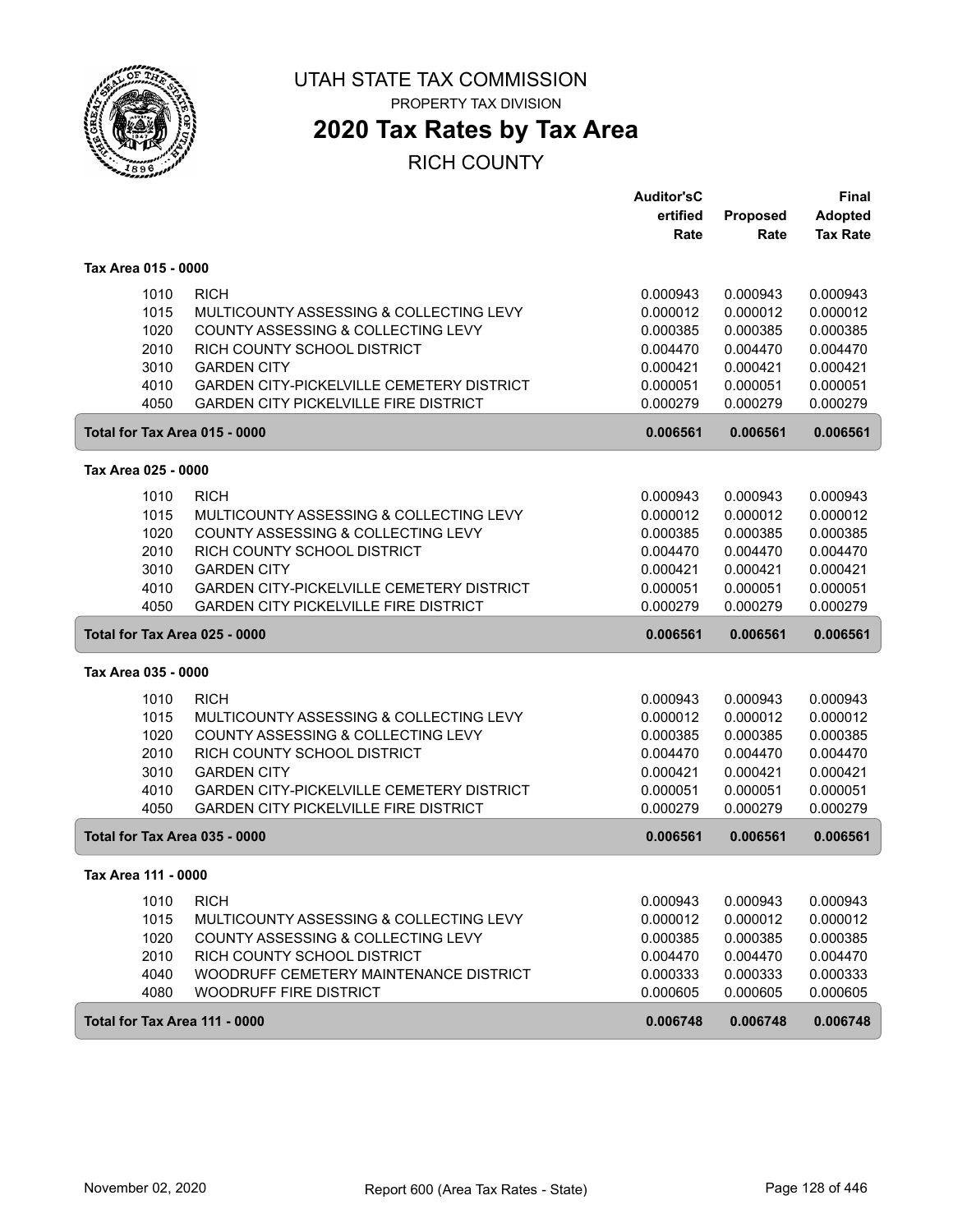

# **2020 Tax Rates by Tax Area**

|                                                                               |                                                                                                                                                                                                                          | <b>Auditor'sC</b><br>ertified<br>Rate                                            | Proposed<br>Rate                                                                 | <b>Final</b><br><b>Adopted</b><br><b>Tax Rate</b>                                |
|-------------------------------------------------------------------------------|--------------------------------------------------------------------------------------------------------------------------------------------------------------------------------------------------------------------------|----------------------------------------------------------------------------------|----------------------------------------------------------------------------------|----------------------------------------------------------------------------------|
| Tax Area 112 - 0000                                                           |                                                                                                                                                                                                                          |                                                                                  |                                                                                  |                                                                                  |
| 1010<br>1015<br>1020<br>2010<br>4020<br>4060                                  | <b>RICH</b><br>MULTICOUNTY ASSESSING & COLLECTING LEVY<br>COUNTY ASSESSING & COLLECTING LEVY<br>RICH COUNTY SCHOOL DISTRICT<br>RANDOLPH CEMETERY MAINTENANCE DISTRICT<br><b>RANDOLPH FIRE DISTRICT</b>                   | 0.000943<br>0.000012<br>0.000385<br>0.004470<br>0.000266<br>0.000462             | 0.000943<br>0.000012<br>0.000385<br>0.004470<br>0.000266<br>0.000462             | 0.000943<br>0.000012<br>0.000385<br>0.004470<br>0.000266<br>0.000462             |
| Total for Tax Area 112 - 0000                                                 |                                                                                                                                                                                                                          | 0.006538                                                                         | 0.006538                                                                         | 0.006538                                                                         |
| Tax Area 113 - 0000                                                           |                                                                                                                                                                                                                          |                                                                                  |                                                                                  |                                                                                  |
| 1010<br>1015<br>1020<br>2010<br>4030<br>4070                                  | <b>RICH</b><br>MULTICOUNTY ASSESSING & COLLECTING LEVY<br>COUNTY ASSESSING & COLLECTING LEVY<br>RICH COUNTY SCHOOL DISTRICT<br>LAKETOWN CEMETERY MAINTENANCE DISTRICT<br><b>LAKETOWN FIRE DISTRICT</b>                   | 0.000943<br>0.000012<br>0.000385<br>0.004470<br>0.000093<br>0.000257             | 0.000943<br>0.000012<br>0.000385<br>0.004470<br>0.000093<br>0.000257             | 0.000943<br>0.000012<br>0.000385<br>0.004470<br>0.000093<br>0.000257             |
| Total for Tax Area 113 - 0000                                                 |                                                                                                                                                                                                                          | 0.006160                                                                         | 0.006160                                                                         | 0.006160                                                                         |
| Tax Area 114 - 0000                                                           |                                                                                                                                                                                                                          |                                                                                  |                                                                                  |                                                                                  |
| 1010<br>1015<br>1020<br>2010<br>4010<br>4050                                  | <b>RICH</b><br>MULTICOUNTY ASSESSING & COLLECTING LEVY<br>COUNTY ASSESSING & COLLECTING LEVY<br>RICH COUNTY SCHOOL DISTRICT<br>GARDEN CITY-PICKELVILLE CEMETERY DISTRICT<br><b>GARDEN CITY PICKELVILLE FIRE DISTRICT</b> | 0.000943<br>0.000012<br>0.000385<br>0.004470<br>0.000051<br>0.000279             | 0.000943<br>0.000012<br>0.000385<br>0.004470<br>0.000051<br>0.000279             | 0.000943<br>0.000012<br>0.000385<br>0.004470<br>0.000051<br>0.000279             |
| Total for Tax Area 114 - 0000                                                 |                                                                                                                                                                                                                          | 0.006140                                                                         | 0.006140                                                                         | 0.006140                                                                         |
| Tax Area 115 - 0000                                                           |                                                                                                                                                                                                                          |                                                                                  |                                                                                  |                                                                                  |
| 1010<br>1015<br>1020<br>2010<br>4010<br>4050                                  | <b>RICH</b><br>MULTICOUNTY ASSESSING & COLLECTING LEVY<br>COUNTY ASSESSING & COLLECTING LEVY<br>RICH COUNTY SCHOOL DISTRICT<br>GARDEN CITY-PICKELVILLE CEMETERY DISTRICT<br><b>GARDEN CITY PICKELVILLE FIRE DISTRICT</b> | 0.000943<br>0.000012<br>0.000385<br>0.004470<br>0.000051<br>0.000279             | 0.000943<br>0.000012<br>0.000385<br>0.004470<br>0.000051<br>0.000279             | 0.000943<br>0.000012<br>0.000385<br>0.004470<br>0.000051<br>0.000279             |
| Total for Tax Area 115 - 0000                                                 |                                                                                                                                                                                                                          | 0.006140                                                                         | 0.006140                                                                         | 0.006140                                                                         |
| Tax Area 117 - 0000                                                           |                                                                                                                                                                                                                          |                                                                                  |                                                                                  |                                                                                  |
| 1010<br>1015<br>1020<br>2010<br>4030<br>4070<br>Total for Tax Area 117 - 0000 | <b>RICH</b><br>MULTICOUNTY ASSESSING & COLLECTING LEVY<br>COUNTY ASSESSING & COLLECTING LEVY<br>RICH COUNTY SCHOOL DISTRICT<br>LAKETOWN CEMETERY MAINTENANCE DISTRICT<br><b>LAKETOWN FIRE DISTRICT</b>                   | 0.000943<br>0.000012<br>0.000385<br>0.004470<br>0.000093<br>0.000257<br>0.006160 | 0.000943<br>0.000012<br>0.000385<br>0.004470<br>0.000093<br>0.000257<br>0.006160 | 0.000943<br>0.000012<br>0.000385<br>0.004470<br>0.000093<br>0.000257<br>0.006160 |
|                                                                               |                                                                                                                                                                                                                          |                                                                                  |                                                                                  |                                                                                  |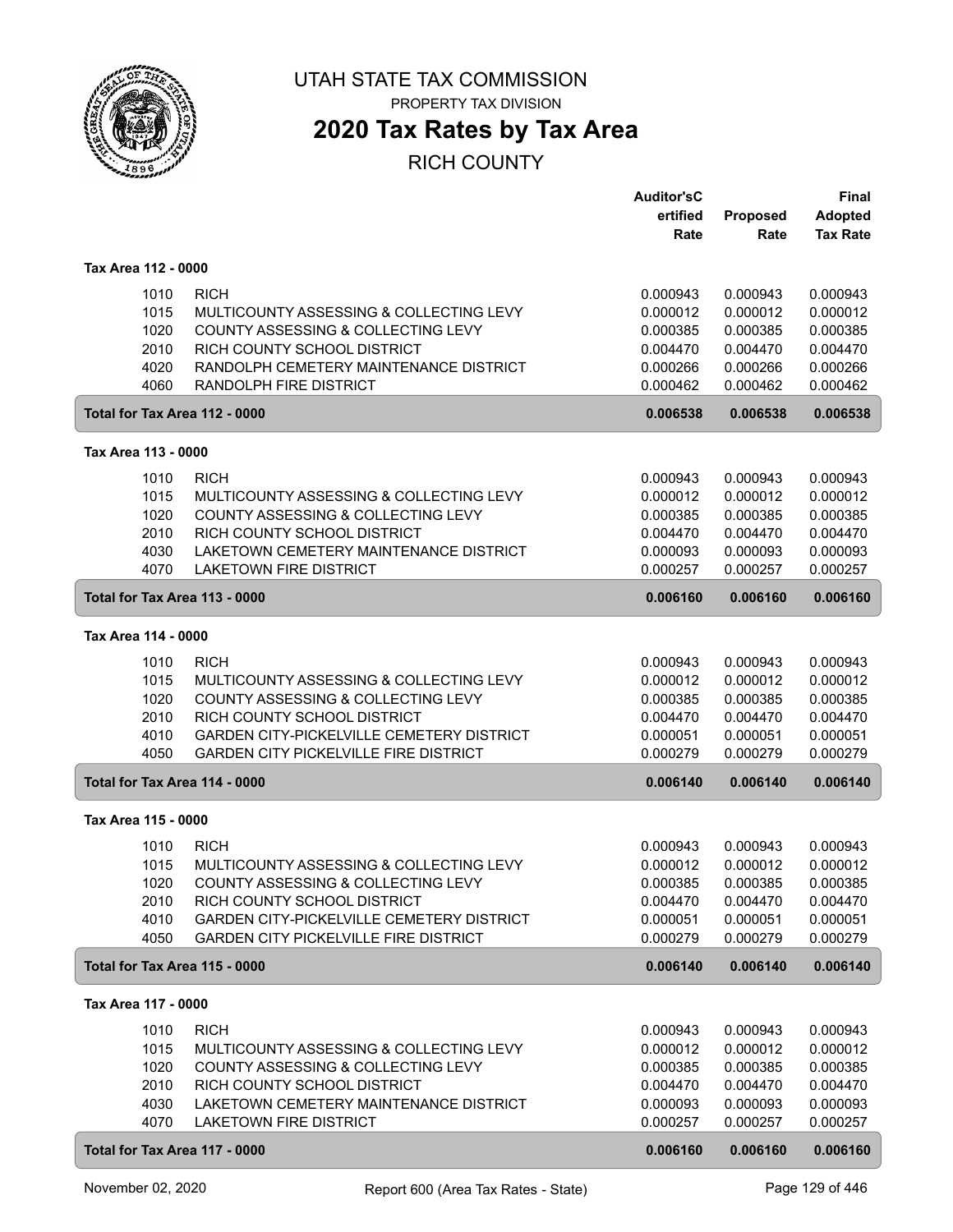

## **2020 Tax Rates by Tax Area**

|                               |                                         | <b>Auditor'sC</b> |          | Final           |
|-------------------------------|-----------------------------------------|-------------------|----------|-----------------|
|                               |                                         | ertified          | Proposed | <b>Adopted</b>  |
|                               |                                         | Rate              | Rate     | <b>Tax Rate</b> |
|                               |                                         |                   |          |                 |
| Tax Area 118 - 0000           |                                         |                   |          |                 |
| 1010                          | <b>RICH</b>                             | 0.000943          | 0.000943 | 0.000943        |
| 1015                          | MULTICOUNTY ASSESSING & COLLECTING LEVY | 0.000012          | 0.000012 | 0.000012        |
| 1020                          | COUNTY ASSESSING & COLLECTING LEVY      | 0.000385          | 0.000385 | 0.000385        |
| 2010                          | RICH COUNTY SCHOOL DISTRICT             | 0.004470          | 0.004470 | 0.004470        |
| 4040                          | WOODRUFF CEMETERY MAINTENANCE DISTRICT  | 0.000333          | 0.000333 | 0.000333        |
| 4080                          | <b>WOODRUFF FIRE DISTRICT</b>           | 0.000605          | 0.000605 | 0.000605        |
| Total for Tax Area 118 - 0000 |                                         | 0.006748          | 0.006748 | 0.006748        |
| Tax Area 119 - 0000           |                                         |                   |          |                 |
| 1010                          | <b>RICH</b>                             | 0.000943          | 0.000943 | 0.000943        |
| 1015                          | MULTICOUNTY ASSESSING & COLLECTING LEVY | 0.000012          | 0.000012 | 0.000012        |
| 1020                          | COUNTY ASSESSING & COLLECTING LEVY      | 0.000385          | 0.000385 | 0.000385        |
| 2010                          | RICH COUNTY SCHOOL DISTRICT             | 0.004470          | 0.004470 | 0.004470        |
| 4020                          | RANDOLPH CEMETERY MAINTENANCE DISTRICT  | 0.000266          | 0.000266 | 0.000266        |
| 4060                          | RANDOLPH FIRE DISTRICT                  | 0.000462          | 0.000462 | 0.000462        |
| Total for Tax Area 119 - 0000 |                                         | 0.006538          | 0.006538 | 0.006538        |
| Tax Area 123 - 0000           |                                         |                   |          |                 |
| 1010                          | <b>RICH</b>                             | 0.000943          | 0.000943 | 0.000943        |
| 1015                          | MULTICOUNTY ASSESSING & COLLECTING LEVY | 0.000012          | 0.000012 | 0.000012        |
| 1020                          | COUNTY ASSESSING & COLLECTING LEVY      | 0.000385          | 0.000385 | 0.000385        |
| 2010                          | RICH COUNTY SCHOOL DISTRICT             | 0.004470          | 0.004470 | 0.004470        |
| 4030                          | LAKETOWN CEMETERY MAINTENANCE DISTRICT  | 0.000093          | 0.000093 | 0.000093        |
| 4070                          | <b>LAKETOWN FIRE DISTRICT</b>           | 0.000257          | 0.000257 | 0.000257        |
| Total for Tax Area 123 - 0000 |                                         | 0.006160          | 0.006160 | 0.006160        |
| Tax Area LAKE - 0000          |                                         |                   |          |                 |
| 1010                          | <b>RICH</b>                             | 0.000943          | 0.000943 | 0.000943        |
| 1015                          | MULTICOUNTY ASSESSING & COLLECTING LEVY | 0.000012          | 0.000012 | 0.000012        |
| 1020                          | COUNTY ASSESSING & COLLECTING LEVY      | 0.000385          | 0.000385 | 0.000385        |
| 2010                          | RICH COUNTY SCHOOL DISTRICT             | 0.004470          | 0.004470 | 0.004470        |
|                               | Total for Tax Area LAKE - 0000          | 0.005810          | 0.005810 | 0.005810        |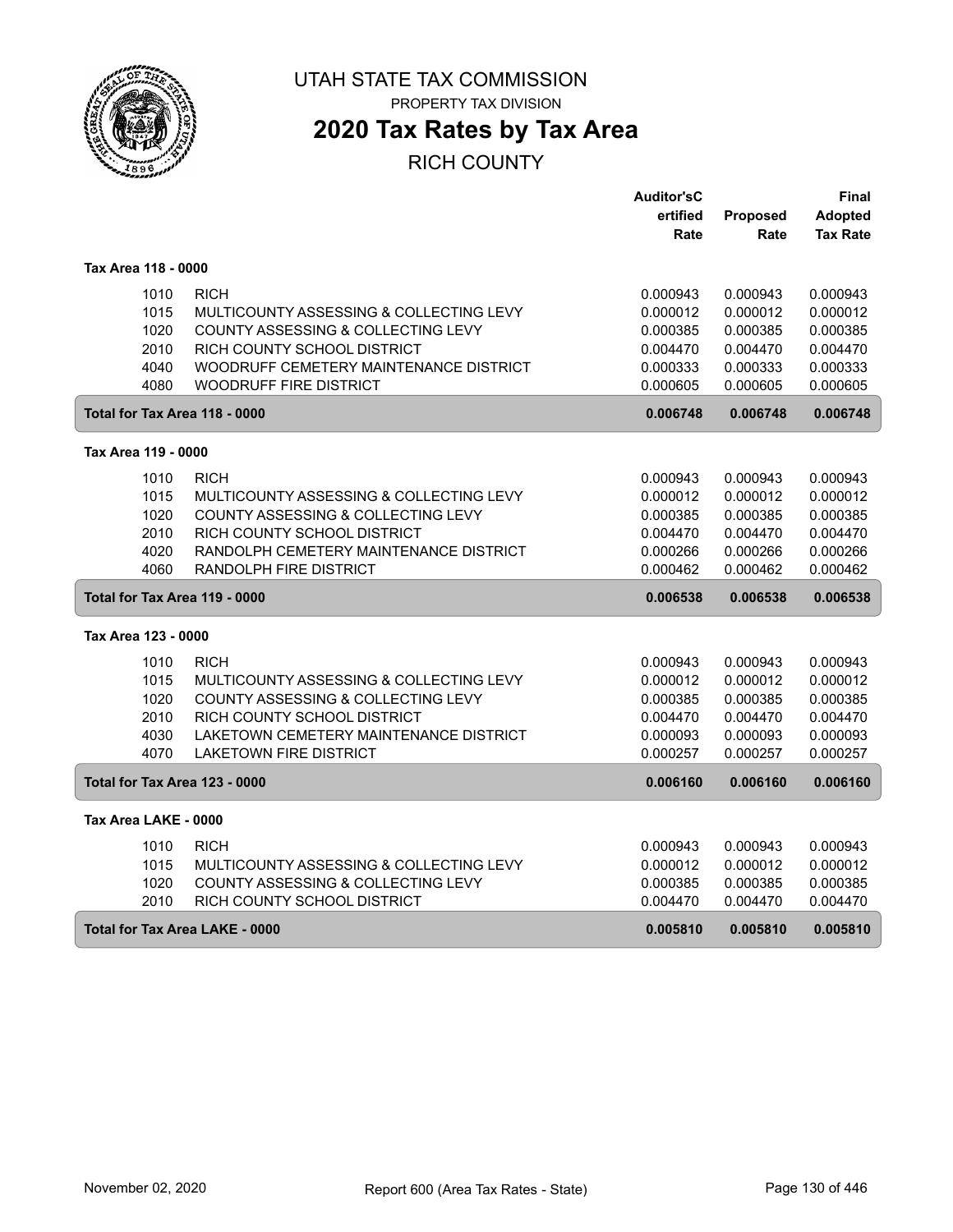

PROPERTY TAX DIVISION

## **2020 Tax Rates by Tax Area**

|                     |              |                                                                           | <b>Auditor'sC</b>    |                      | Final                |
|---------------------|--------------|---------------------------------------------------------------------------|----------------------|----------------------|----------------------|
|                     |              |                                                                           | ertified             | Proposed             | <b>Adopted</b>       |
|                     |              |                                                                           | Rate                 | Rate                 | <b>Tax Rate</b>      |
|                     |              |                                                                           |                      |                      |                      |
|                     | 6065         | <b>GREATER SALT LAKE MUNICIPAL SERVICE SSD</b>                            |                      | 0.000000             |                      |
|                     |              |                                                                           |                      | 0.000000             |                      |
| Tax Area 013 - 0000 |              |                                                                           |                      |                      |                      |
|                     | 1010         | <b>SALT LAKE</b>                                                          | 0.001817             | 0.001948             | 0.001948             |
|                     | 1015         | MULTICOUNTY ASSESSING & COLLECTING LEVY                                   | 0.000012             | 0.000012             | 0.000012             |
|                     | 1020         | COUNTY ASSESSING & COLLECTING LEVY                                        | 0.000203             | 0.000210             | 0.000210             |
|                     | 2010         | SALT LAKE CITY SCHOOL DISTRICT                                            | 0.005047             | 0.005047             | 0.005047             |
|                     | 3070         | <b>SALT LAKE CITY</b>                                                     | 0.003655             | 0.003670             | 0.003540             |
|                     | 3071         | <b>SALT LAKE CITY LIBRARY</b>                                             | 0.000680             | 0.000683             | 0.000683             |
|                     | 4010         | METROPOLITAN WATER DISTRICT - SALT LAKE                                   | 0.000265             | 0.000265             | 0.000265             |
|                     | 4020         | SALT LAKE CITY MOSQUITO ABATEMENT DISTRICT                                | 0.000122             | 0.000122             | 0.000122             |
|                     | 4185         | CENTRAL UTAH WATER CONSERVANCY DISTRICT                                   | 0.000382             | 0.000400             | 0.000400             |
|                     |              | Total for Tax Area 013 - 0000                                             | 0.012183             | 0.012357             | 0.012227             |
| Tax Area 014 - 0000 |              |                                                                           |                      |                      |                      |
|                     | 1010         | <b>SALT LAKE</b>                                                          | 0.001817             | 0.001948             | 0.001948             |
|                     | 1015         | MULTICOUNTY ASSESSING & COLLECTING LEVY                                   | 0.000012             | 0.000012             | 0.000012             |
|                     | 1020         | COUNTY ASSESSING & COLLECTING LEVY                                        | 0.000203             | 0.000210             | 0.000210             |
|                     | 2030         | <b>GRANITE SCHOOL DISTRICT</b>                                            | 0.007397             | 0.007397             | 0.007397             |
|                     | 3100         | SOUTH SALT LAKE CITY                                                      | 0.001597             | 0.001597             | 0.001597             |
|                     | 4040         | SOUTH SALT LAKE VALLEY MOSQUITO ABATEMENT DISTRIC                         | 0.000013             | 0.000013             | 0.000013             |
|                     | 4185         | CENTRAL UTAH WATER CONSERVANCY DISTRICT                                   | 0.000382             | 0.000400             | 0.000400             |
|                     | 6030         | SALT LAKE COUNTY LIBRARY                                                  | 0.000515             | 0.000515             | 0.000515             |
|                     |              | Total for Tax Area 014 - 0000                                             | 0.011936             | 0.012092             | 0.012092             |
| Tax Area 019 - 0000 |              |                                                                           |                      |                      |                      |
|                     | 1010         | <b>SALT LAKE</b>                                                          | 0.001817             | 0.001948             | 0.001948             |
|                     | 1015         | MULTICOUNTY ASSESSING & COLLECTING LEVY                                   | 0.000012             | 0.000012             | 0.000012             |
|                     | 1020         | COUNTY ASSESSING & COLLECTING LEVY                                        | 0.000203             | 0.000210             | 0.000210             |
|                     | 2030         | <b>GRANITE SCHOOL DISTRICT</b>                                            | 0.007397             | 0.007397             | 0.007397             |
|                     | 4040         | SOUTH SALT LAKE VALLEY MOSQUITO ABATEMENT DISTRIC                         | 0.000013             | 0.000013             | 0.000013             |
|                     | 4060         | MT. OLYMPUS IMPROVEMENT DISTRICT                                          | 0.000248             | 0.000248             | 0.000248             |
|                     | 4185         | CENTRAL UTAH WATER CONSERVANCY DISTRICT                                   | 0.000382             | 0.000400             | 0.000400             |
|                     | 4220         | SALT LAKE COUNTY MUNICIPAL-TYPE SERVICES                                  | 0.000060             | 0.000060             | 0.000060             |
|                     | 4320         | UNIFIED FIRE SERVICE AREA                                                 | 0.001715             | 0.001717             | 0.001717             |
|                     | 4340<br>6030 | SALT LAKE VALLEY LAW ENFORCEMENT SERVICE AREA<br>SALT LAKE COUNTY LIBRARY | 0.002189<br>0.000515 | 0.002254<br>0.000515 | 0.002254<br>0.000515 |
|                     |              |                                                                           |                      |                      |                      |
|                     |              | Total for Tax Area 019 - 0000                                             | 0.014551             | 0.014774             | 0.014774             |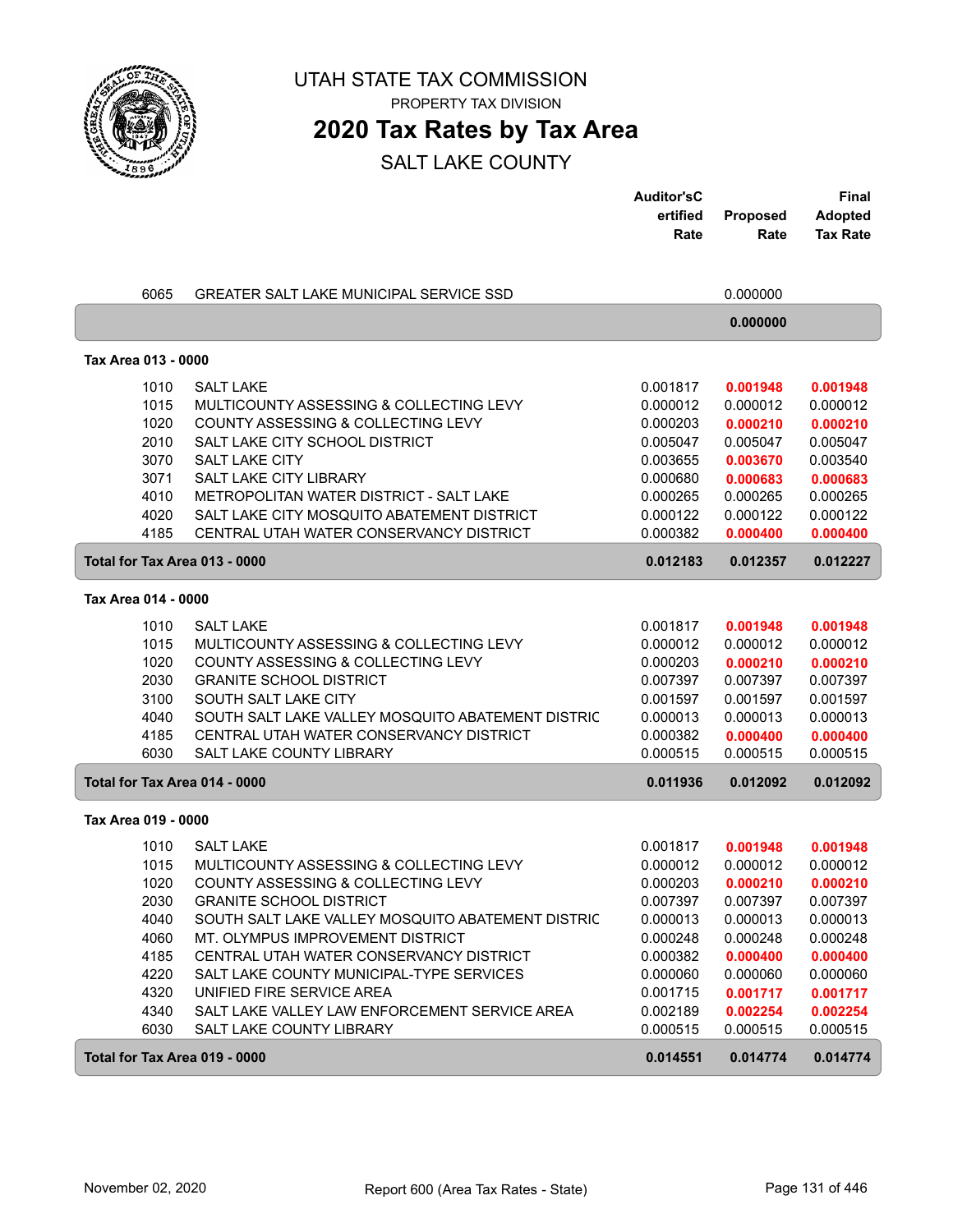

PROPERTY TAX DIVISION

## **2020 Tax Rates by Tax Area**

|                               |                                            | <b>Auditor'sC</b> |                 | Final           |
|-------------------------------|--------------------------------------------|-------------------|-----------------|-----------------|
|                               |                                            | ertified          | <b>Proposed</b> | <b>Adopted</b>  |
|                               |                                            | Rate              | Rate            | <b>Tax Rate</b> |
| Tax Area 01A - 0000           |                                            |                   |                 |                 |
| 1010                          | <b>SALT LAKE</b>                           | 0.001817          | 0.001948        | 0.001948        |
| 1015                          | MULTICOUNTY ASSESSING & COLLECTING LEVY    | 0.000012          | 0.000012        | 0.000012        |
| 1020                          | COUNTY ASSESSING & COLLECTING LEVY         | 0.000203          | 0.000210        | 0.000210        |
| 2010                          | SALT LAKE CITY SCHOOL DISTRICT             | 0.005047          | 0.005047        | 0.005047        |
| 3070                          | <b>SALT LAKE CITY</b>                      | 0.003655          | 0.003670        | 0.003540        |
| 3071                          | SALT LAKE CITY LIBRARY                     | 0.000680          | 0.000683        | 0.000683        |
| 4010                          | METROPOLITAN WATER DISTRICT - SALT LAKE    | 0.000265          | 0.000265        | 0.000265        |
| 4020                          | SALT LAKE CITY MOSQUITO ABATEMENT DISTRICT | 0.000122          | 0.000122        | 0.000122        |
| 4185                          | CENTRAL UTAH WATER CONSERVANCY DISTRICT    | 0.000382          | 0.000400        | 0.000400        |
| Total for Tax Area 01A - 0000 |                                            | 0.012183          | 0.012357        | 0.012227        |
| Tax Area 01B - 0000           |                                            |                   |                 |                 |
| 1010                          | <b>SALT LAKE</b>                           | 0.001817          | 0.001948        | 0.001948        |
| 1015                          | MULTICOUNTY ASSESSING & COLLECTING LEVY    | 0.000012          | 0.000012        | 0.000012        |
| 1020                          | COUNTY ASSESSING & COLLECTING LEVY         | 0.000203          | 0.000210        | 0.000210        |
| 2010                          | SALT LAKE CITY SCHOOL DISTRICT             | 0.005047          | 0.005047        | 0.005047        |
| 3070                          | <b>SALT LAKE CITY</b>                      | 0.003655          | 0.003670        | 0.003540        |
| 3071                          | SALT LAKE CITY LIBRARY                     | 0.000680          | 0.000683        | 0.000683        |
| 4010                          | METROPOLITAN WATER DISTRICT - SALT LAKE    | 0.000265          | 0.000265        | 0.000265        |
| 4020                          | SALT LAKE CITY MOSQUITO ABATEMENT DISTRICT | 0.000122          | 0.000122        | 0.000122        |
| 4185                          | CENTRAL UTAH WATER CONSERVANCY DISTRICT    | 0.000382          | 0.000400        | 0.000400        |
| Total for Tax Area 01B - 0000 |                                            | 0.012183          | 0.012357        | 0.012227        |
| Tax Area 01C - 0000           |                                            |                   |                 |                 |
| 1010                          | <b>SALT LAKE</b>                           | 0.001817          | 0.001948        | 0.001948        |
| 1015                          | MULTICOUNTY ASSESSING & COLLECTING LEVY    | 0.000012          | 0.000012        | 0.000012        |
| 1020                          | COUNTY ASSESSING & COLLECTING LEVY         | 0.000203          | 0.000210        | 0.000210        |
| 2010                          | SALT LAKE CITY SCHOOL DISTRICT             | 0.005047          | 0.005047        | 0.005047        |
| 3070                          | SALT LAKE CITY                             | 0.003655          | 0.003670        | 0.003540        |
| 3071                          | SALT LAKE CITY LIBRARY                     | 0.000680          | 0.000683        | 0.000683        |
| 4010                          | METROPOLITAN WATER DISTRICT - SALT LAKE    | 0.000265          | 0.000265        | 0.000265        |
| 4020                          | SALT LAKE CITY MOSQUITO ABATEMENT DISTRICT | 0.000122          | 0.000122        | 0.000122        |
| 4185                          | CENTRAL UTAH WATER CONSERVANCY DISTRICT    | 0.000382          | 0.000400        | 0.000400        |
| Total for Tax Area 01C - 0000 |                                            | 0.012183          | 0.012357        | 0.012227        |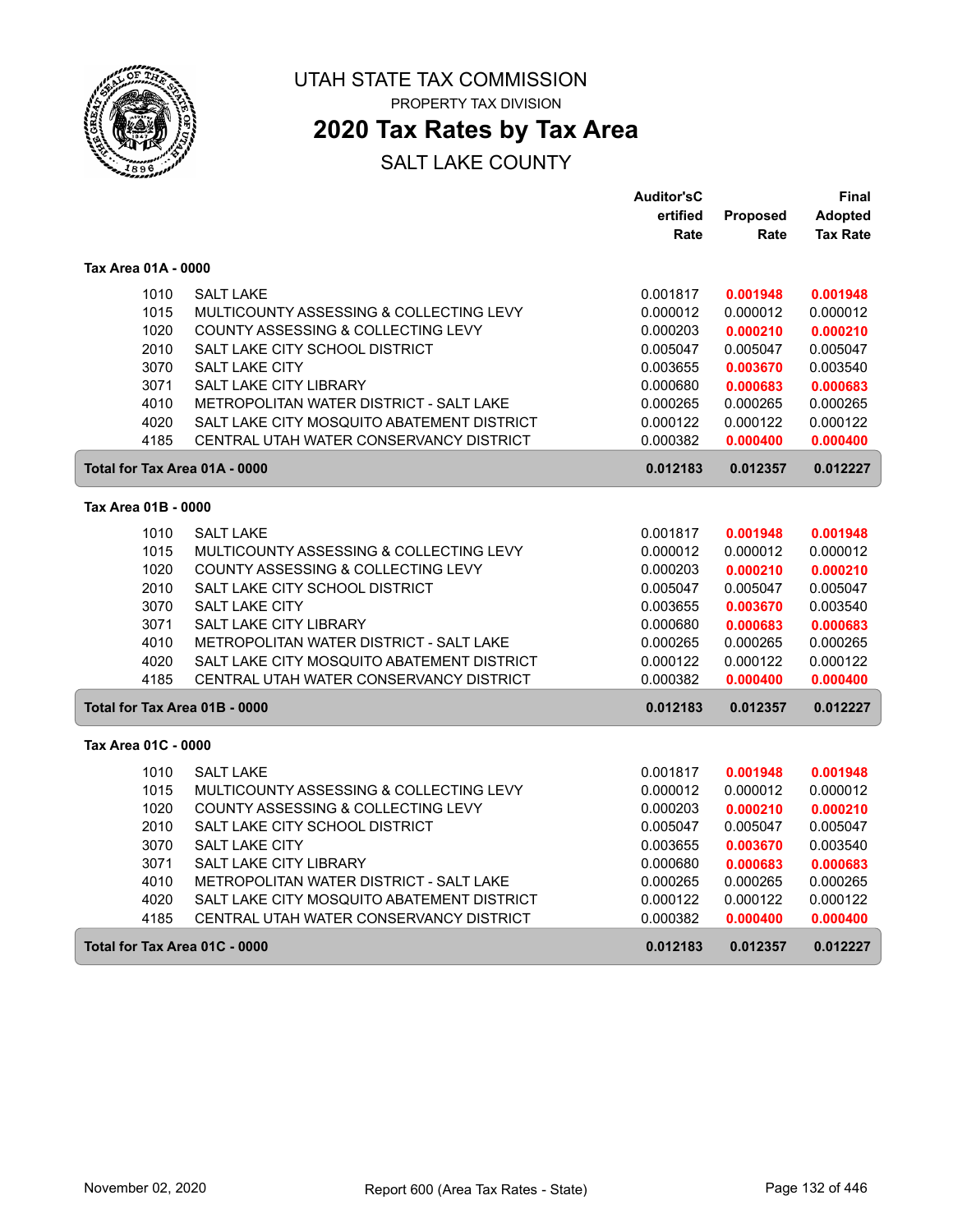

PROPERTY TAX DIVISION

## **2020 Tax Rates by Tax Area**

|                               |                                            | <b>Auditor'sC</b> |                 | Final           |
|-------------------------------|--------------------------------------------|-------------------|-----------------|-----------------|
|                               |                                            | ertified          | <b>Proposed</b> | <b>Adopted</b>  |
|                               |                                            | Rate              | Rate            | <b>Tax Rate</b> |
| Tax Area 01D - 0000           |                                            |                   |                 |                 |
| 1010                          | <b>SALT LAKE</b>                           | 0.001817          | 0.001948        | 0.001948        |
| 1015                          | MULTICOUNTY ASSESSING & COLLECTING LEVY    | 0.000012          | 0.000012        | 0.000012        |
| 1020                          | COUNTY ASSESSING & COLLECTING LEVY         | 0.000203          | 0.000210        | 0.000210        |
| 2010                          | SALT LAKE CITY SCHOOL DISTRICT             | 0.005047          | 0.005047        | 0.005047        |
| 3070                          | <b>SALT LAKE CITY</b>                      | 0.003655          | 0.003670        | 0.003540        |
| 3071                          | SALT LAKE CITY LIBRARY                     | 0.000680          | 0.000683        | 0.000683        |
| 4010                          | METROPOLITAN WATER DISTRICT - SALT LAKE    | 0.000265          | 0.000265        | 0.000265        |
| 4020                          | SALT LAKE CITY MOSQUITO ABATEMENT DISTRICT | 0.000122          | 0.000122        | 0.000122        |
| 4185                          | CENTRAL UTAH WATER CONSERVANCY DISTRICT    | 0.000382          | 0.000400        | 0.000400        |
| Total for Tax Area 01D - 0000 |                                            | 0.012183          | 0.012357        | 0.012227        |
| Tax Area 01E - 0000           |                                            |                   |                 |                 |
| 1010                          | <b>SALT LAKE</b>                           | 0.001817          | 0.001948        | 0.001948        |
| 1015                          | MULTICOUNTY ASSESSING & COLLECTING LEVY    | 0.000012          | 0.000012        | 0.000012        |
| 1020                          | COUNTY ASSESSING & COLLECTING LEVY         | 0.000203          | 0.000210        | 0.000210        |
| 2010                          | SALT LAKE CITY SCHOOL DISTRICT             | 0.005047          | 0.005047        | 0.005047        |
| 3070                          | <b>SALT LAKE CITY</b>                      | 0.003655          | 0.003670        | 0.003540        |
| 3071                          | SALT LAKE CITY LIBRARY                     | 0.000680          | 0.000683        | 0.000683        |
| 4010                          | METROPOLITAN WATER DISTRICT - SALT LAKE    | 0.000265          | 0.000265        | 0.000265        |
| 4020                          | SALT LAKE CITY MOSQUITO ABATEMENT DISTRICT | 0.000122          | 0.000122        | 0.000122        |
| 4185                          | CENTRAL UTAH WATER CONSERVANCY DISTRICT    | 0.000382          | 0.000400        | 0.000400        |
| Total for Tax Area 01E - 0000 |                                            | 0.012183          | 0.012357        | 0.012227        |
| Tax Area 01F - 0000           |                                            |                   |                 |                 |
| 1010                          | <b>SALT LAKE</b>                           | 0.001817          | 0.001948        | 0.001948        |
| 1015                          | MULTICOUNTY ASSESSING & COLLECTING LEVY    | 0.000012          | 0.000012        | 0.000012        |
| 1020                          | COUNTY ASSESSING & COLLECTING LEVY         | 0.000203          | 0.000210        | 0.000210        |
| 2010                          | SALT LAKE CITY SCHOOL DISTRICT             | 0.005047          | 0.005047        | 0.005047        |
| 3070                          | SALT LAKE CITY                             | 0.003655          | 0.003670        | 0.003540        |
| 3071                          | SALT LAKE CITY LIBRARY                     | 0.000680          | 0.000683        | 0.000683        |
| 4010                          | METROPOLITAN WATER DISTRICT - SALT LAKE    | 0.000265          | 0.000265        | 0.000265        |
| 4020                          | SALT LAKE CITY MOSQUITO ABATEMENT DISTRICT | 0.000122          | 0.000122        | 0.000122        |
| 4185                          | CENTRAL UTAH WATER CONSERVANCY DISTRICT    | 0.000382          | 0.000400        | 0.000400        |
| Total for Tax Area 01F - 0000 |                                            | 0.012183          | 0.012357        | 0.012227        |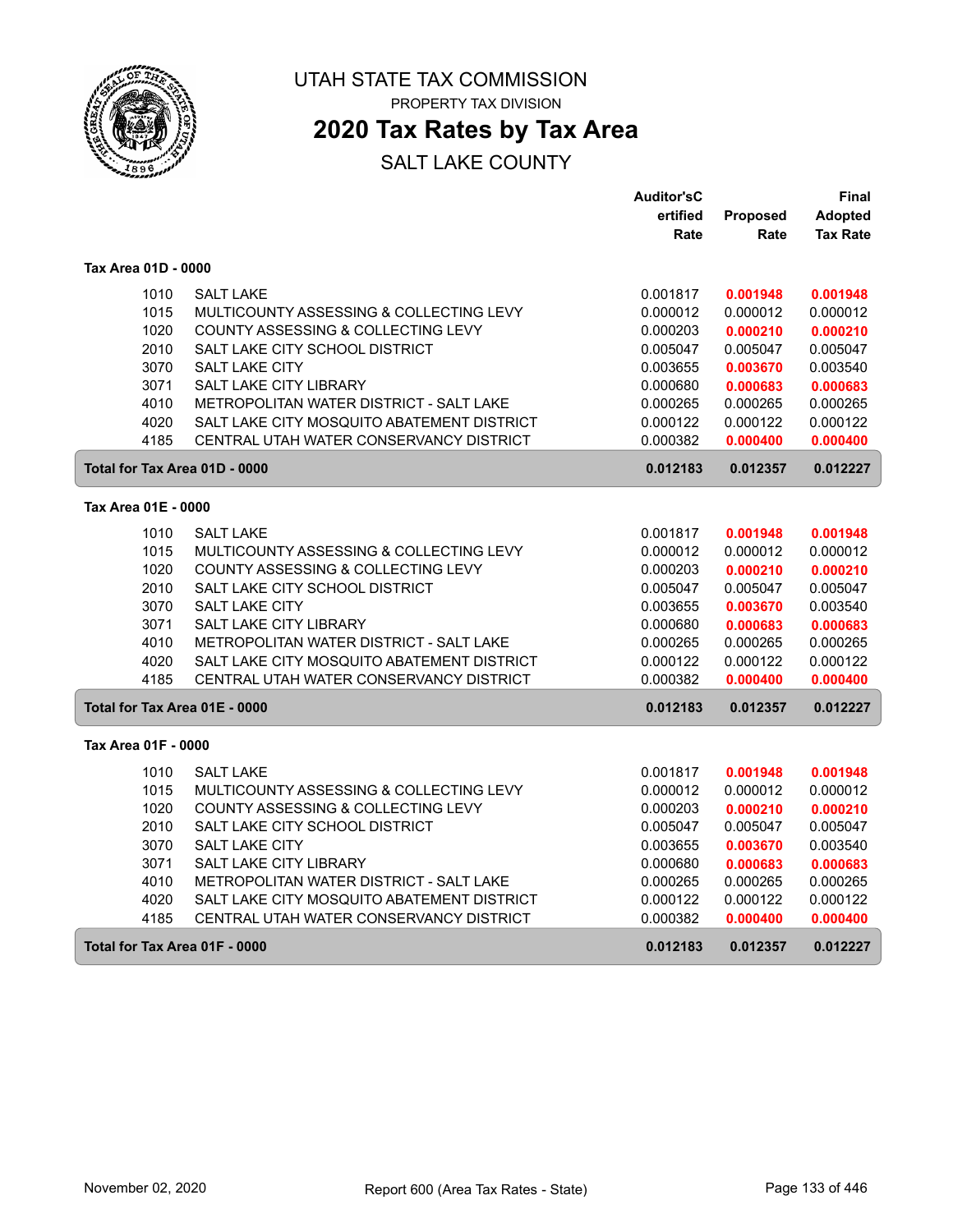

PROPERTY TAX DIVISION

## **2020 Tax Rates by Tax Area**

|                               |                                            | <b>Auditor'sC</b> |          | <b>Final</b>    |
|-------------------------------|--------------------------------------------|-------------------|----------|-----------------|
|                               |                                            | ertified          | Proposed | <b>Adopted</b>  |
|                               |                                            | Rate              | Rate     | <b>Tax Rate</b> |
| Tax Area 01G - 0000           |                                            |                   |          |                 |
| 1010                          | <b>SALT LAKE</b>                           | 0.001817          | 0.001948 | 0.001948        |
| 1015                          | MULTICOUNTY ASSESSING & COLLECTING LEVY    | 0.000012          | 0.000012 | 0.000012        |
| 1020                          | COUNTY ASSESSING & COLLECTING LEVY         | 0.000203          | 0.000210 | 0.000210        |
| 2010                          | SALT LAKE CITY SCHOOL DISTRICT             | 0.005047          | 0.005047 | 0.005047        |
| 3070                          | <b>SALT LAKE CITY</b>                      | 0.003655          | 0.003670 | 0.003540        |
| 3071                          | SALT LAKE CITY LIBRARY                     | 0.000680          | 0.000683 | 0.000683        |
| 4010                          | METROPOLITAN WATER DISTRICT - SALT LAKE    | 0.000265          | 0.000265 | 0.000265        |
| 4020                          | SALT LAKE CITY MOSQUITO ABATEMENT DISTRICT | 0.000122          | 0.000122 | 0.000122        |
| 4185                          | CENTRAL UTAH WATER CONSERVANCY DISTRICT    | 0.000382          | 0.000400 | 0.000400        |
| Total for Tax Area 01G - 0000 |                                            | 0.012183          | 0.012357 | 0.012227        |
| Tax Area 01H - 0000           |                                            |                   |          |                 |
| 1010                          | <b>SALT LAKE</b>                           | 0.001817          | 0.001948 | 0.001948        |
| 1015                          | MULTICOUNTY ASSESSING & COLLECTING LEVY    | 0.000012          | 0.000012 | 0.000012        |
| 1020                          | COUNTY ASSESSING & COLLECTING LEVY         | 0.000203          | 0.000210 | 0.000210        |
| 2010                          | SALT LAKE CITY SCHOOL DISTRICT             | 0.005047          | 0.005047 | 0.005047        |
| 3070                          | SALT LAKE CITY                             | 0.003655          | 0.003670 | 0.003540        |
| 3071                          | SALT LAKE CITY LIBRARY                     | 0.000680          | 0.000683 | 0.000683        |
| 4010                          | METROPOLITAN WATER DISTRICT - SALT LAKE    | 0.000265          | 0.000265 | 0.000265        |
| 4020                          | SALT LAKE CITY MOSQUITO ABATEMENT DISTRICT | 0.000122          | 0.000122 | 0.000122        |
| 4185                          | CENTRAL UTAH WATER CONSERVANCY DISTRICT    | 0.000382          | 0.000400 | 0.000400        |
| Total for Tax Area 01H - 0000 |                                            | 0.012183          | 0.012357 | 0.012227        |
| Tax Area 01J - 0000           |                                            |                   |          |                 |
| 1010                          | <b>SALT LAKE</b>                           | 0.001817          | 0.001948 | 0.001948        |
| 1015                          | MULTICOUNTY ASSESSING & COLLECTING LEVY    | 0.000012          | 0.000012 | 0.000012        |
| 1020                          | COUNTY ASSESSING & COLLECTING LEVY         | 0.000203          | 0.000210 | 0.000210        |
| 2010                          | SALT LAKE CITY SCHOOL DISTRICT             | 0.005047          | 0.005047 | 0.005047        |
| 3070                          | SALT LAKE CITY                             | 0.003655          | 0.003670 | 0.003540        |
| 3071                          | SALT LAKE CITY LIBRARY                     | 0.000680          | 0.000683 | 0.000683        |
| 4010                          | METROPOLITAN WATER DISTRICT - SALT LAKE    | 0.000265          | 0.000265 | 0.000265        |
| 4020                          | SALT LAKE CITY MOSQUITO ABATEMENT DISTRICT | 0.000122          | 0.000122 | 0.000122        |
| 4185                          | CENTRAL UTAH WATER CONSERVANCY DISTRICT    | 0.000382          | 0.000400 | 0.000400        |
| Total for Tax Area 01J - 0000 |                                            | 0.012183          | 0.012357 | 0.012227        |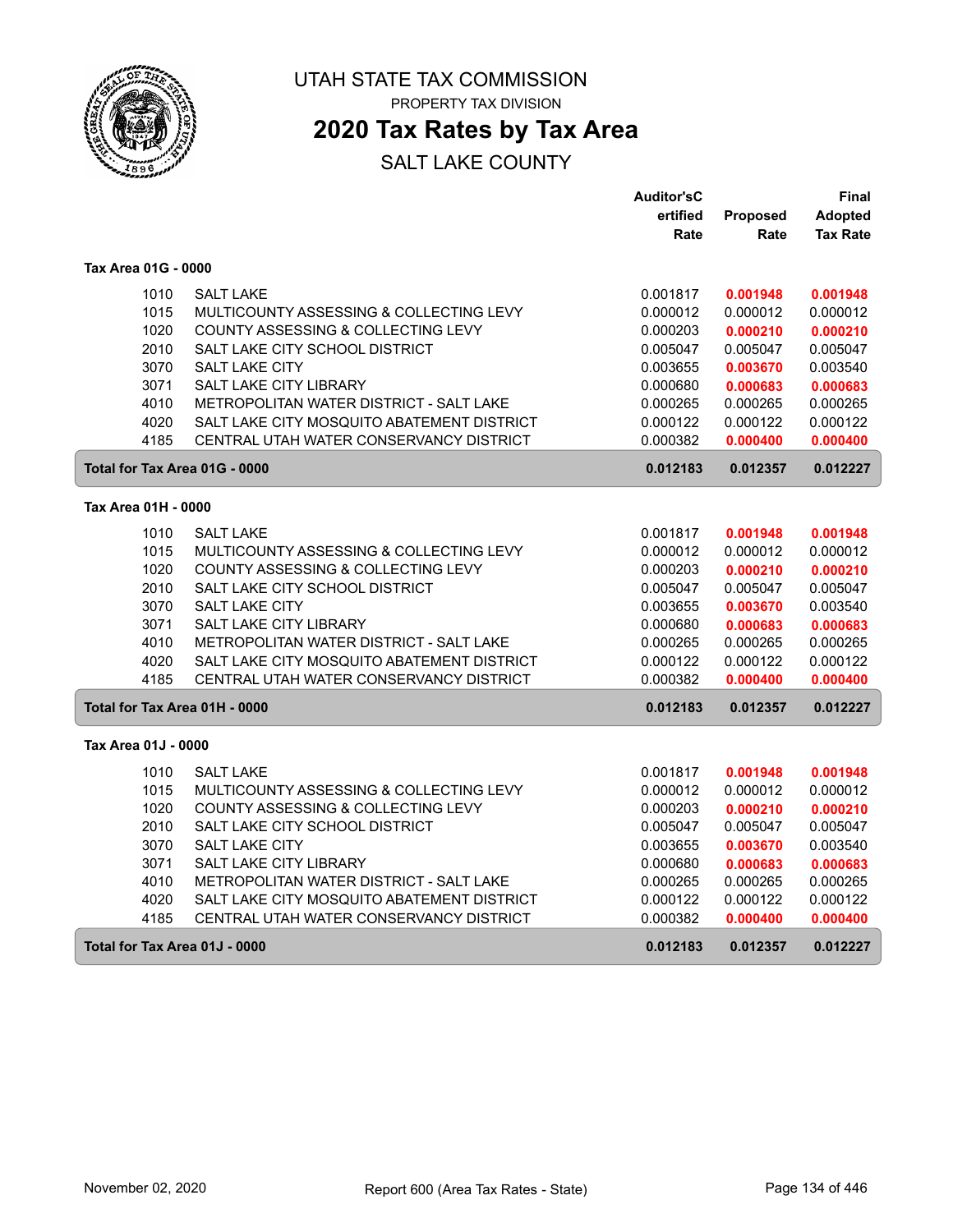

PROPERTY TAX DIVISION

## **2020 Tax Rates by Tax Area**

|                               |                                            | <b>Auditor'sC</b> |          | Final           |
|-------------------------------|--------------------------------------------|-------------------|----------|-----------------|
|                               |                                            | ertified          | Proposed | <b>Adopted</b>  |
|                               |                                            | Rate              | Rate     | <b>Tax Rate</b> |
| Tax Area 01K - 0000           |                                            |                   |          |                 |
| 1010                          | <b>SALT LAKE</b>                           | 0.001817          | 0.001948 | 0.001948        |
| 1015                          | MULTICOUNTY ASSESSING & COLLECTING LEVY    | 0.000012          | 0.000012 | 0.000012        |
| 1020                          | COUNTY ASSESSING & COLLECTING LEVY         | 0.000203          | 0.000210 | 0.000210        |
| 2010                          | SALT LAKE CITY SCHOOL DISTRICT             | 0.005047          | 0.005047 | 0.005047        |
| 3070                          | <b>SALT LAKE CITY</b>                      | 0.003655          | 0.003670 | 0.003540        |
| 3071                          | <b>SALT LAKE CITY LIBRARY</b>              | 0.000680          | 0.000683 | 0.000683        |
| 4010                          | METROPOLITAN WATER DISTRICT - SALT LAKE    | 0.000265          | 0.000265 | 0.000265        |
| 4020                          | SALT LAKE CITY MOSQUITO ABATEMENT DISTRICT | 0.000122          | 0.000122 | 0.000122        |
| 4185                          | CENTRAL UTAH WATER CONSERVANCY DISTRICT    | 0.000382          | 0.000400 | 0.000400        |
| Total for Tax Area 01K - 0000 |                                            | 0.012183          | 0.012357 | 0.012227        |
| Tax Area 01M - 0000           |                                            |                   |          |                 |
| 1010                          | <b>SALT LAKE</b>                           | 0.001817          | 0.001948 | 0.001948        |
| 1015                          | MULTICOUNTY ASSESSING & COLLECTING LEVY    | 0.000012          | 0.000012 | 0.000012        |
| 1020                          | COUNTY ASSESSING & COLLECTING LEVY         | 0.000203          | 0.000210 | 0.000210        |
| 2010                          | SALT LAKE CITY SCHOOL DISTRICT             | 0.005047          | 0.005047 | 0.005047        |
| 3070                          | <b>SALT LAKE CITY</b>                      | 0.003655          | 0.003670 | 0.003540        |
| 3071                          | SALT LAKE CITY LIBRARY                     | 0.000680          | 0.000683 | 0.000683        |
| 4010                          | METROPOLITAN WATER DISTRICT - SALT LAKE    | 0.000265          | 0.000265 | 0.000265        |
| 4020                          | SALT LAKE CITY MOSQUITO ABATEMENT DISTRICT | 0.000122          | 0.000122 | 0.000122        |
| 4185                          | CENTRAL UTAH WATER CONSERVANCY DISTRICT    | 0.000382          | 0.000400 | 0.000400        |
| Total for Tax Area 01M - 0000 |                                            | 0.012183          | 0.012357 | 0.012227        |
| Tax Area 01N - 0000           |                                            |                   |          |                 |
| 1010                          | <b>SALT LAKE</b>                           | 0.001817          | 0.001948 | 0.001948        |
| 1015                          | MULTICOUNTY ASSESSING & COLLECTING LEVY    | 0.000012          | 0.000012 | 0.000012        |
| 1020                          | COUNTY ASSESSING & COLLECTING LEVY         | 0.000203          | 0.000210 | 0.000210        |
| 2010                          | SALT LAKE CITY SCHOOL DISTRICT             | 0.005047          | 0.005047 | 0.005047        |
| 3070                          | <b>SALT LAKE CITY</b>                      | 0.003655          | 0.003670 | 0.003540        |
| 3071                          | <b>SALT LAKE CITY LIBRARY</b>              | 0.000680          | 0.000683 | 0.000683        |
| 4010                          | METROPOLITAN WATER DISTRICT - SALT LAKE    | 0.000265          | 0.000265 | 0.000265        |
| 4020                          | SALT LAKE CITY MOSQUITO ABATEMENT DISTRICT | 0.000122          | 0.000122 | 0.000122        |
| 4185                          | CENTRAL UTAH WATER CONSERVANCY DISTRICT    | 0.000382          | 0.000400 | 0.000400        |
| Total for Tax Area 01N - 0000 |                                            | 0.012183          | 0.012357 | 0.012227        |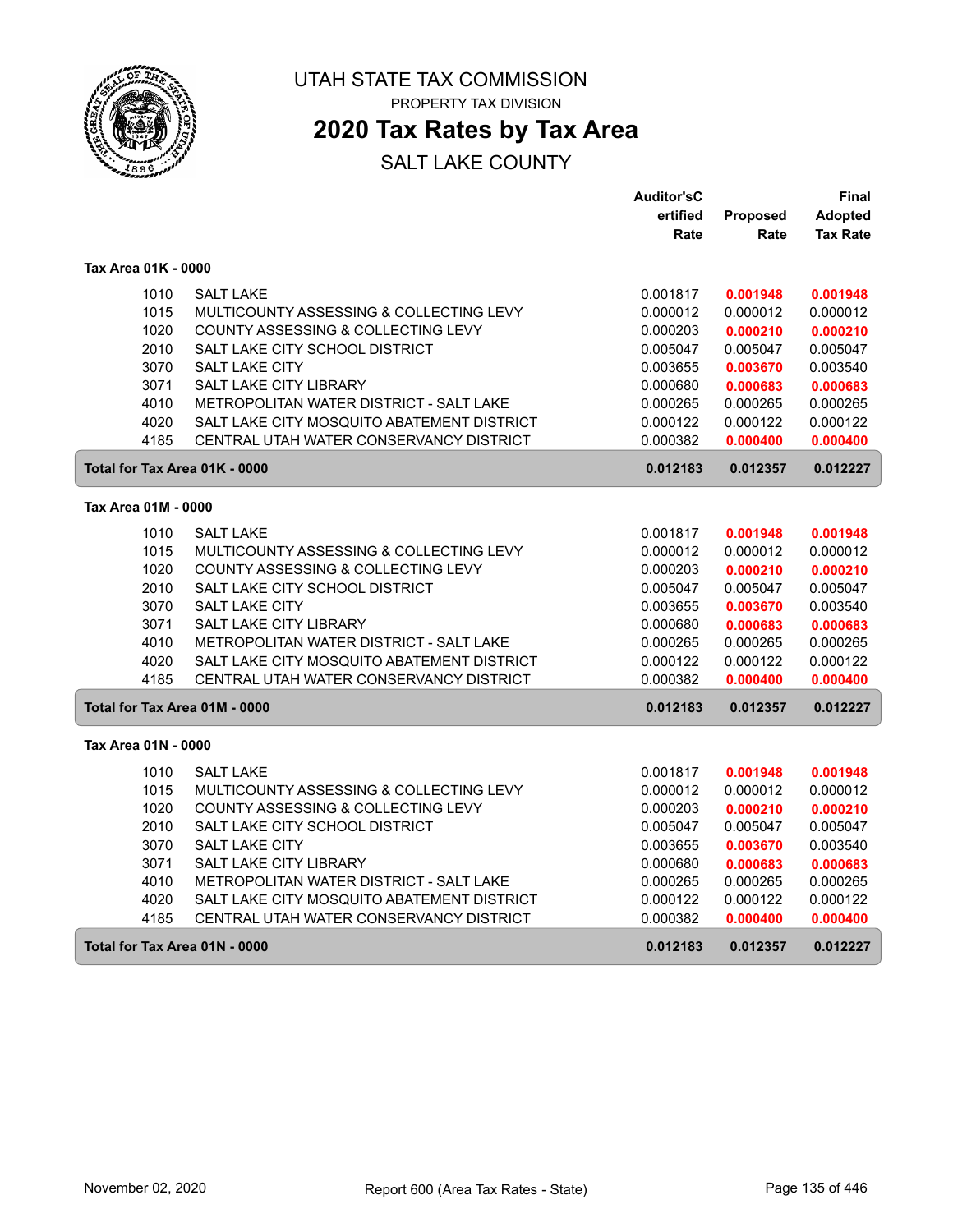

PROPERTY TAX DIVISION

## **2020 Tax Rates by Tax Area**

|                               |                                            | <b>Auditor'sC</b> |          | Final           |
|-------------------------------|--------------------------------------------|-------------------|----------|-----------------|
|                               |                                            | ertified          | Proposed | <b>Adopted</b>  |
|                               |                                            | Rate              | Rate     | <b>Tax Rate</b> |
| Tax Area 01P - 0000           |                                            |                   |          |                 |
| 1010                          | <b>SALT LAKE</b>                           | 0.001817          | 0.001948 | 0.001948        |
| 1015                          | MULTICOUNTY ASSESSING & COLLECTING LEVY    | 0.000012          | 0.000012 | 0.000012        |
| 1020                          | COUNTY ASSESSING & COLLECTING LEVY         | 0.000203          | 0.000210 | 0.000210        |
| 2010                          | SALT LAKE CITY SCHOOL DISTRICT             | 0.005047          | 0.005047 | 0.005047        |
| 3070                          | <b>SALT LAKE CITY</b>                      | 0.003655          | 0.003670 | 0.003540        |
| 3071                          | SALT LAKE CITY LIBRARY                     | 0.000680          | 0.000683 | 0.000683        |
| 4010                          | METROPOLITAN WATER DISTRICT - SALT LAKE    | 0.000265          | 0.000265 | 0.000265        |
| 4020                          | SALT LAKE CITY MOSQUITO ABATEMENT DISTRICT | 0.000122          | 0.000122 | 0.000122        |
| 4185                          | CENTRAL UTAH WATER CONSERVANCY DISTRICT    | 0.000382          | 0.000400 | 0.000400        |
| Total for Tax Area 01P - 0000 |                                            | 0.012183          | 0.012357 | 0.012227        |
| Tax Area 01Q - 0000           |                                            |                   |          |                 |
| 1010                          | <b>SALT LAKE</b>                           | 0.001817          | 0.001948 | 0.001948        |
| 1015                          | MULTICOUNTY ASSESSING & COLLECTING LEVY    | 0.000012          | 0.000012 | 0.000012        |
| 1020                          | COUNTY ASSESSING & COLLECTING LEVY         | 0.000203          | 0.000210 | 0.000210        |
| 2010                          | SALT LAKE CITY SCHOOL DISTRICT             | 0.005047          | 0.005047 | 0.005047        |
| 3070                          | <b>SALT LAKE CITY</b>                      | 0.003655          | 0.003670 | 0.003540        |
| 3071                          | SALT LAKE CITY LIBRARY                     | 0.000680          | 0.000683 | 0.000683        |
| 4010                          | METROPOLITAN WATER DISTRICT - SALT LAKE    | 0.000265          | 0.000265 | 0.000265        |
| 4020                          | SALT LAKE CITY MOSQUITO ABATEMENT DISTRICT | 0.000122          | 0.000122 | 0.000122        |
| 4185                          | CENTRAL UTAH WATER CONSERVANCY DISTRICT    | 0.000382          | 0.000400 | 0.000400        |
| Total for Tax Area 01Q - 0000 |                                            | 0.012183          | 0.012357 | 0.012227        |
| Tax Area 01R - 0000           |                                            |                   |          |                 |
| 1010                          | <b>SALT LAKE</b>                           | 0.001817          | 0.001948 | 0.001948        |
| 1015                          | MULTICOUNTY ASSESSING & COLLECTING LEVY    | 0.000012          | 0.000012 | 0.000012        |
| 1020                          | COUNTY ASSESSING & COLLECTING LEVY         | 0.000203          | 0.000210 | 0.000210        |
| 2010                          | SALT LAKE CITY SCHOOL DISTRICT             | 0.005047          | 0.005047 | 0.005047        |
| 3070                          | SALT LAKE CITY                             | 0.003655          | 0.003670 | 0.003540        |
| 3071                          | SALT LAKE CITY LIBRARY                     | 0.000680          | 0.000683 | 0.000683        |
| 4010                          | METROPOLITAN WATER DISTRICT - SALT LAKE    | 0.000265          | 0.000265 | 0.000265        |
| 4020                          | SALT LAKE CITY MOSQUITO ABATEMENT DISTRICT | 0.000122          | 0.000122 | 0.000122        |
| 4185                          | CENTRAL UTAH WATER CONSERVANCY DISTRICT    | 0.000382          | 0.000400 | 0.000400        |
| Total for Tax Area 01R - 0000 |                                            | 0.012183          | 0.012357 | 0.012227        |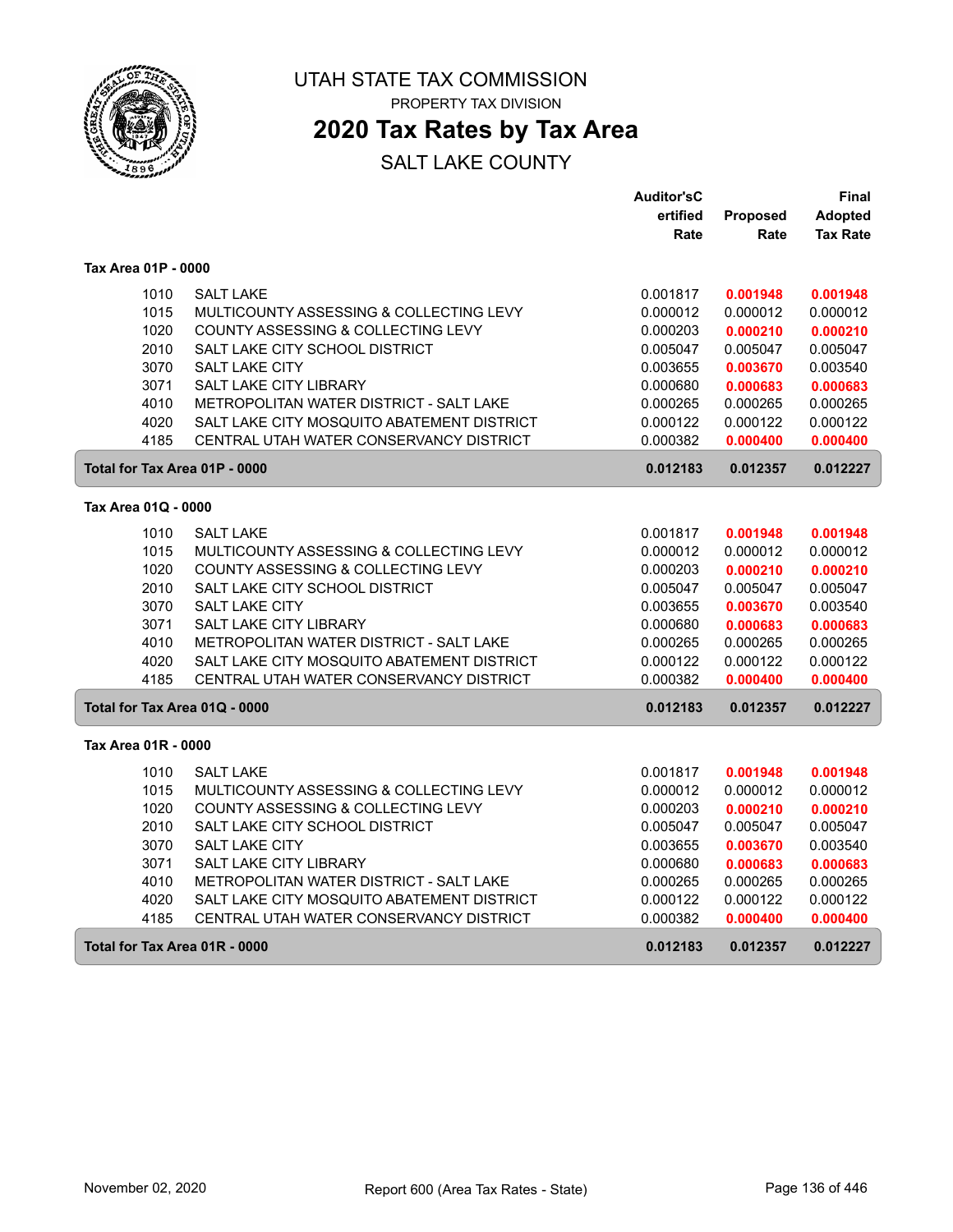

PROPERTY TAX DIVISION

## **2020 Tax Rates by Tax Area**

|                               |                                            | <b>Auditor'sC</b> |          | Final           |
|-------------------------------|--------------------------------------------|-------------------|----------|-----------------|
|                               |                                            | ertified          | Proposed | Adopted         |
|                               |                                            | Rate              | Rate     | <b>Tax Rate</b> |
| Tax Area 01S - 0000           |                                            |                   |          |                 |
| 1010                          | <b>SALT LAKE</b>                           | 0.001817          | 0.001948 | 0.001948        |
| 1015                          | MULTICOUNTY ASSESSING & COLLECTING LEVY    | 0.000012          | 0.000012 | 0.000012        |
| 1020                          | COUNTY ASSESSING & COLLECTING LEVY         | 0.000203          | 0.000210 | 0.000210        |
| 2010                          | SALT LAKE CITY SCHOOL DISTRICT             | 0.005047          | 0.005047 | 0.005047        |
| 3070                          | <b>SALT LAKE CITY</b>                      | 0.003655          | 0.003670 | 0.003540        |
| 3071                          | SALT LAKE CITY LIBRARY                     | 0.000680          | 0.000683 | 0.000683        |
| 4010                          | METROPOLITAN WATER DISTRICT - SALT LAKE    | 0.000265          | 0.000265 | 0.000265        |
| 4020                          | SALT LAKE CITY MOSQUITO ABATEMENT DISTRICT | 0.000122          | 0.000122 | 0.000122        |
| 4185                          | CENTRAL UTAH WATER CONSERVANCY DISTRICT    | 0.000382          | 0.000400 | 0.000400        |
| Total for Tax Area 01S - 0000 |                                            | 0.012183          | 0.012357 | 0.012227        |
| Tax Area 01T - 0000           |                                            |                   |          |                 |
| 1010                          | <b>SALT LAKE</b>                           | 0.001817          | 0.001948 | 0.001948        |
| 1015                          | MULTICOUNTY ASSESSING & COLLECTING LEVY    | 0.000012          | 0.000012 | 0.000012        |
| 1020                          | COUNTY ASSESSING & COLLECTING LEVY         | 0.000203          | 0.000210 | 0.000210        |
| 2010                          | SALT LAKE CITY SCHOOL DISTRICT             | 0.005047          | 0.005047 | 0.005047        |
| 3070                          | <b>SALT LAKE CITY</b>                      | 0.003655          | 0.003670 | 0.003540        |
| 3071                          | SALT LAKE CITY LIBRARY                     | 0.000680          | 0.000683 | 0.000683        |
| 4010                          | METROPOLITAN WATER DISTRICT - SALT LAKE    | 0.000265          | 0.000265 | 0.000265        |
| 4020                          | SALT LAKE CITY MOSQUITO ABATEMENT DISTRICT | 0.000122          | 0.000122 | 0.000122        |
| 4185                          | CENTRAL UTAH WATER CONSERVANCY DISTRICT    | 0.000382          | 0.000400 | 0.000400        |
| Total for Tax Area 01T - 0000 |                                            | 0.012183          | 0.012357 | 0.012227        |
| Tax Area 01U - 0000           |                                            |                   |          |                 |
| 1010                          | <b>SALT LAKE</b>                           | 0.001817          | 0.001948 | 0.001948        |
| 1015                          | MULTICOUNTY ASSESSING & COLLECTING LEVY    | 0.000012          | 0.000012 | 0.000012        |
| 1020                          | COUNTY ASSESSING & COLLECTING LEVY         | 0.000203          | 0.000210 | 0.000210        |
| 2010                          | SALT LAKE CITY SCHOOL DISTRICT             | 0.005047          | 0.005047 | 0.005047        |
| 3070                          | <b>SALT LAKE CITY</b>                      | 0.003655          | 0.003670 | 0.003540        |
| 3071                          | SALT LAKE CITY LIBRARY                     | 0.000680          | 0.000683 | 0.000683        |
| 4010                          | METROPOLITAN WATER DISTRICT - SALT LAKE    | 0.000265          | 0.000265 | 0.000265        |
| 4020                          | SALT LAKE CITY MOSQUITO ABATEMENT DISTRICT | 0.000122          | 0.000122 | 0.000122        |
| 4185                          | CENTRAL UTAH WATER CONSERVANCY DISTRICT    | 0.000382          | 0.000400 | 0.000400        |
| Total for Tax Area 01U - 0000 |                                            | 0.012183          | 0.012357 | 0.012227        |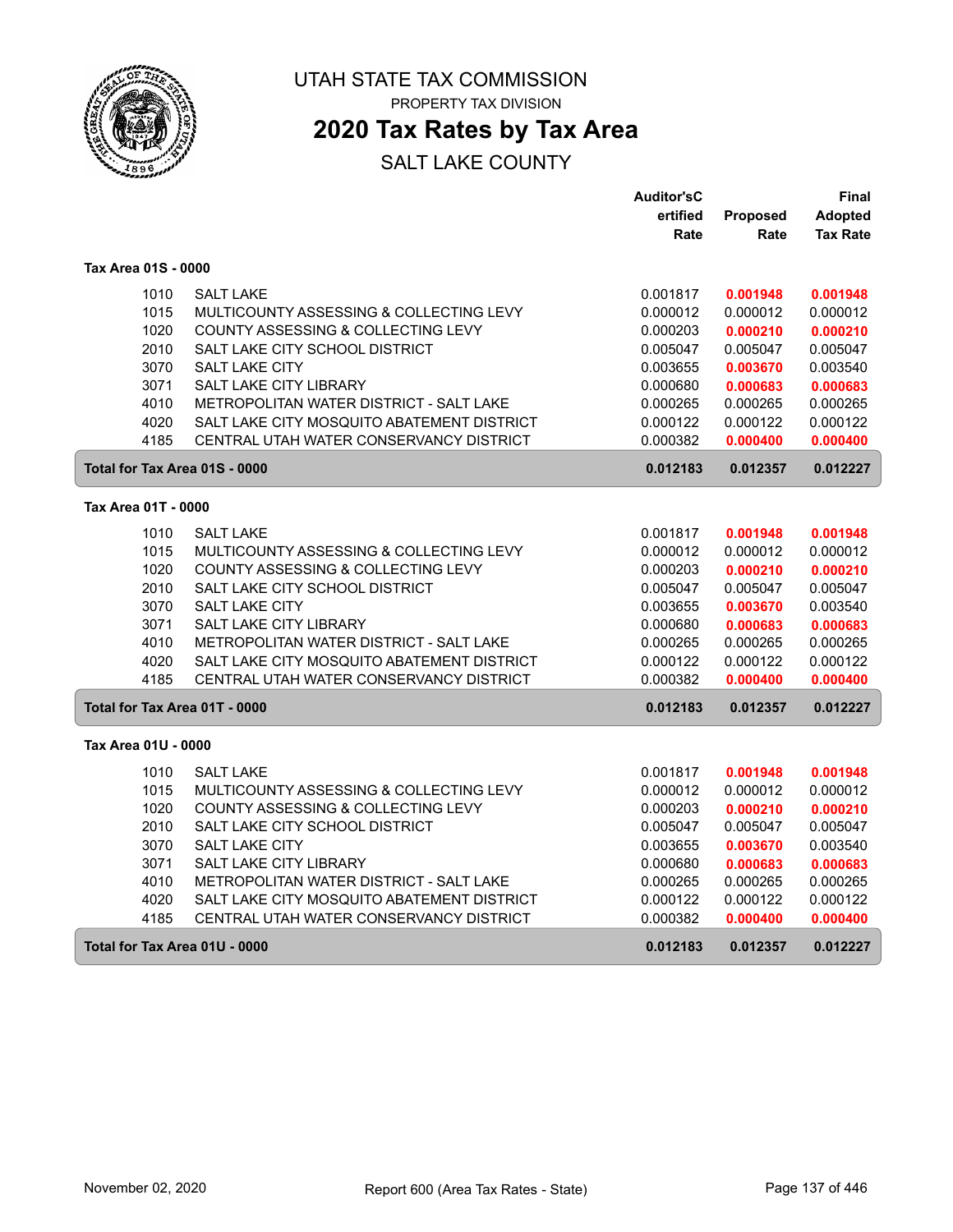

PROPERTY TAX DIVISION

## **2020 Tax Rates by Tax Area**

|                               |                                            | <b>Auditor'sC</b> |          | Final           |
|-------------------------------|--------------------------------------------|-------------------|----------|-----------------|
|                               |                                            | ertified          | Proposed | <b>Adopted</b>  |
|                               |                                            | Rate              | Rate     | <b>Tax Rate</b> |
| Tax Area 01V - 0000           |                                            |                   |          |                 |
| 1010                          | <b>SALT LAKE</b>                           | 0.001817          | 0.001948 | 0.001948        |
| 1015                          | MULTICOUNTY ASSESSING & COLLECTING LEVY    | 0.000012          | 0.000012 | 0.000012        |
| 1020                          | COUNTY ASSESSING & COLLECTING LEVY         | 0.000203          | 0.000210 | 0.000210        |
| 2010                          | SALT LAKE CITY SCHOOL DISTRICT             | 0.005047          | 0.005047 | 0.005047        |
| 3070                          | <b>SALT LAKE CITY</b>                      | 0.003655          | 0.003670 | 0.003540        |
| 3071                          | SALT LAKE CITY LIBRARY                     | 0.000680          | 0.000683 | 0.000683        |
| 4010                          | METROPOLITAN WATER DISTRICT - SALT LAKE    | 0.000265          | 0.000265 | 0.000265        |
| 4020                          | SALT LAKE CITY MOSQUITO ABATEMENT DISTRICT | 0.000122          | 0.000122 | 0.000122        |
| 4185                          | CENTRAL UTAH WATER CONSERVANCY DISTRICT    | 0.000382          | 0.000400 | 0.000400        |
| Total for Tax Area 01V - 0000 |                                            | 0.012183          | 0.012357 | 0.012227        |
| Tax Area 01W - 0000           |                                            |                   |          |                 |
| 1010                          | <b>SALT LAKE</b>                           | 0.001817          | 0.001948 | 0.001948        |
| 1015                          | MULTICOUNTY ASSESSING & COLLECTING LEVY    | 0.000012          | 0.000012 | 0.000012        |
| 1020                          | COUNTY ASSESSING & COLLECTING LEVY         | 0.000203          | 0.000210 | 0.000210        |
| 2010                          | SALT LAKE CITY SCHOOL DISTRICT             | 0.005047          | 0.005047 | 0.005047        |
| 3070                          | <b>SALT LAKE CITY</b>                      | 0.003655          | 0.003670 | 0.003540        |
| 3071                          | SALT LAKE CITY LIBRARY                     | 0.000680          | 0.000683 | 0.000683        |
| 4010                          | METROPOLITAN WATER DISTRICT - SALT LAKE    | 0.000265          | 0.000265 | 0.000265        |
| 4020                          | SALT LAKE CITY MOSQUITO ABATEMENT DISTRICT | 0.000122          | 0.000122 | 0.000122        |
| 4185                          | CENTRAL UTAH WATER CONSERVANCY DISTRICT    | 0.000382          | 0.000400 | 0.000400        |
| Total for Tax Area 01W - 0000 |                                            | 0.012183          | 0.012357 | 0.012227        |
| Tax Area 01X - 0000           |                                            |                   |          |                 |
| 1010                          | <b>SALT LAKE</b>                           | 0.001817          | 0.001948 | 0.001948        |
| 1015                          | MULTICOUNTY ASSESSING & COLLECTING LEVY    | 0.000012          | 0.000012 | 0.000012        |
| 1020                          | COUNTY ASSESSING & COLLECTING LEVY         | 0.000203          | 0.000210 | 0.000210        |
| 2010                          | SALT LAKE CITY SCHOOL DISTRICT             | 0.005047          | 0.005047 | 0.005047        |
| 3070                          | SALT LAKE CITY                             | 0.003655          | 0.003670 | 0.003540        |
| 3071                          | SALT LAKE CITY LIBRARY                     | 0.000680          | 0.000683 | 0.000683        |
| 4010                          | METROPOLITAN WATER DISTRICT - SALT LAKE    | 0.000265          | 0.000265 | 0.000265        |
| 4020                          | SALT LAKE CITY MOSQUITO ABATEMENT DISTRICT | 0.000122          | 0.000122 | 0.000122        |
| 4185                          | CENTRAL UTAH WATER CONSERVANCY DISTRICT    | 0.000382          | 0.000400 | 0.000400        |
| Total for Tax Area 01X - 0000 |                                            | 0.012183          | 0.012357 | 0.012227        |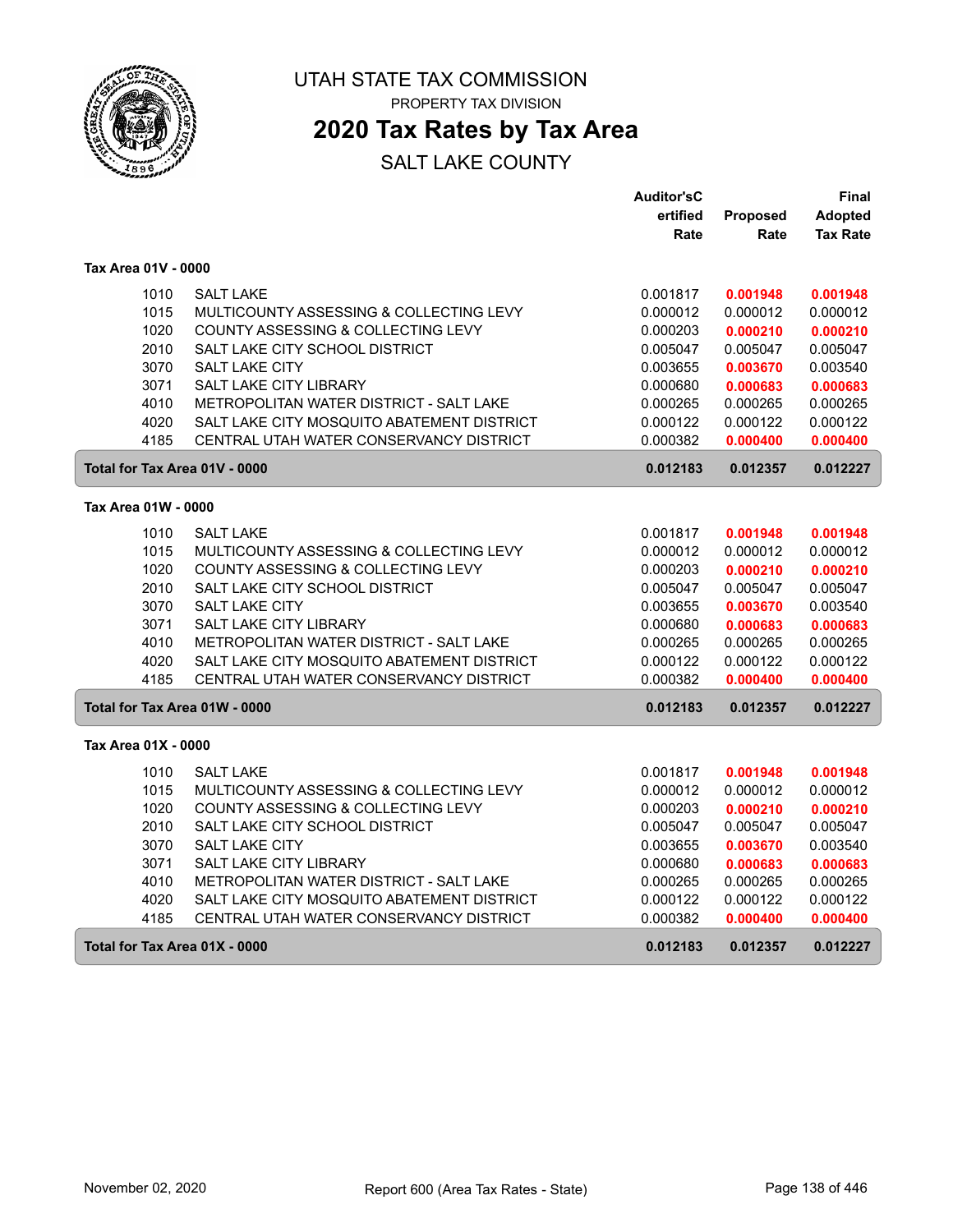

PROPERTY TAX DIVISION

## **2020 Tax Rates by Tax Area**

|                     |                                                   | <b>Auditor'sC</b> |                 | Final           |
|---------------------|---------------------------------------------------|-------------------|-----------------|-----------------|
|                     |                                                   | ertified          | <b>Proposed</b> | Adopted         |
|                     |                                                   | Rate              | Rate            | <b>Tax Rate</b> |
| Tax Area 01Y - 0000 |                                                   |                   |                 |                 |
| 1010                | <b>SALT LAKE</b>                                  | 0.001817          | 0.001948        | 0.001948        |
| 1015                | MULTICOUNTY ASSESSING & COLLECTING LEVY           | 0.000012          | 0.000012        | 0.000012        |
| 1020                | COUNTY ASSESSING & COLLECTING LEVY                | 0.000203          | 0.000210        | 0.000210        |
| 2010                | SALT LAKE CITY SCHOOL DISTRICT                    | 0.005047          | 0.005047        | 0.005047        |
| 3070                | SALT LAKE CITY                                    | 0.003655          | 0.003670        | 0.003540        |
| 3071                | <b>SALT LAKE CITY LIBRARY</b>                     | 0.000680          | 0.000683        | 0.000683        |
| 4010                | METROPOLITAN WATER DISTRICT - SALT LAKE           | 0.000265          | 0.000265        | 0.000265        |
| 4020                | SALT LAKE CITY MOSQUITO ABATEMENT DISTRICT        | 0.000122          | 0.000122        | 0.000122        |
| 4185                | CENTRAL UTAH WATER CONSERVANCY DISTRICT           | 0.000382          | 0.000400        | 0.000400        |
|                     | Total for Tax Area 01Y - 0000                     | 0.012183          | 0.012357        | 0.012227        |
| Tax Area 020 - 0000 |                                                   |                   |                 |                 |
| 1010                | <b>SALT LAKE</b>                                  | 0.001817          | 0.001948        | 0.001948        |
| 1015                | MULTICOUNTY ASSESSING & COLLECTING LEVY           | 0.000012          | 0.000012        | 0.000012        |
| 1020                | COUNTY ASSESSING & COLLECTING LEVY                | 0.000203          | 0.000210        | 0.000210        |
| 2030                | <b>GRANITE SCHOOL DISTRICT</b>                    | 0.007397          | 0.007397        | 0.007397        |
| 4185                | CENTRAL UTAH WATER CONSERVANCY DISTRICT           | 0.000382          | 0.000400        | 0.000400        |
| 4220                | SALT LAKE COUNTY MUNICIPAL-TYPE SERVICES          | 0.000060          | 0.000060        | 0.000060        |
| 4320                | UNIFIED FIRE SERVICE AREA                         | 0.001715          | 0.001717        | 0.001717        |
| 4340                | SALT LAKE VALLEY LAW ENFORCEMENT SERVICE AREA     | 0.002189          | 0.002254        | 0.002254        |
| 6030                | SALT LAKE COUNTY LIBRARY                          | 0.000515          | 0.000515        | 0.000515        |
|                     | Total for Tax Area 020 - 0000                     | 0.014290          | 0.014513        | 0.014513        |
| Tax Area 021 - 0000 |                                                   |                   |                 |                 |
| 1010                | <b>SALT LAKE</b>                                  | 0.001817          | 0.001948        | 0.001948        |
| 1015                | MULTICOUNTY ASSESSING & COLLECTING LEVY           | 0.000012          | 0.000012        | 0.000012        |
| 1020                | COUNTY ASSESSING & COLLECTING LEVY                | 0.000203          | 0.000210        | 0.000210        |
| 2020                | MURRAY CITY SCHOOL DISTRICT                       | 0.006076          | 0.006076        | 0.006076        |
| 3050                | <b>MURRAY CITY</b>                                | 0.002128          | 0.002128        | 0.002128        |
| 4040                | SOUTH SALT LAKE VALLEY MOSQUITO ABATEMENT DISTRIC | 0.000013          | 0.000013        | 0.000013        |
| 4185                | CENTRAL UTAH WATER CONSERVANCY DISTRICT           | 0.000382          | 0.000400        | 0.000400        |
|                     | Total for Tax Area 021 - 0000                     | 0.010630          | 0.010787        | 0.010787        |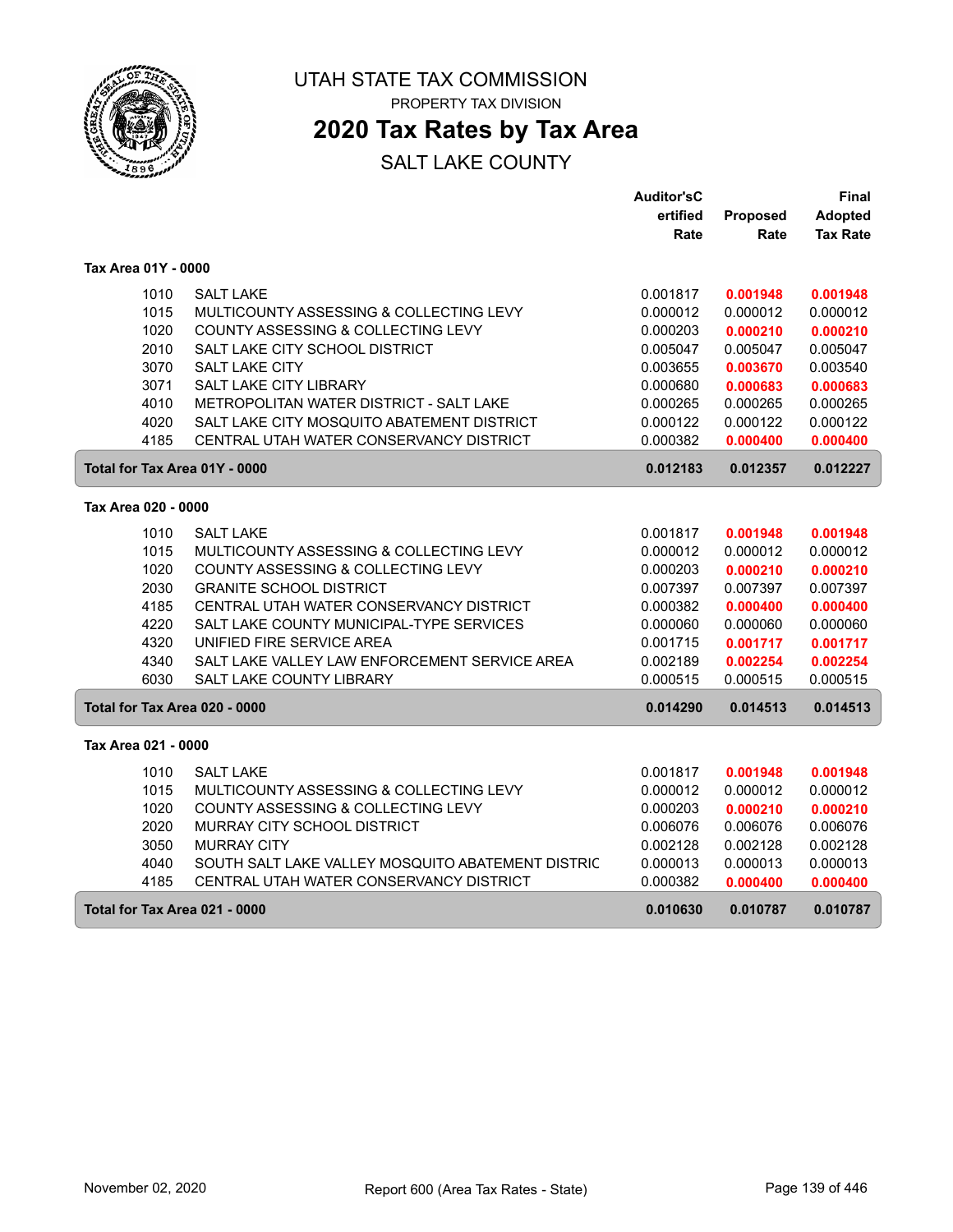

## **2020 Tax Rates by Tax Area**

|                     |                                                   | <b>Auditor'sC</b> |          | <b>Final</b>    |
|---------------------|---------------------------------------------------|-------------------|----------|-----------------|
|                     |                                                   | ertified          | Proposed | <b>Adopted</b>  |
|                     |                                                   | Rate              | Rate     | <b>Tax Rate</b> |
| Tax Area 024 - 0000 |                                                   |                   |          |                 |
| 1010                | <b>SALT LAKE</b>                                  | 0.001817          | 0.001948 | 0.001948        |
| 1015                | MULTICOUNTY ASSESSING & COLLECTING LEVY           | 0.000012          | 0.000012 | 0.000012        |
| 1020                | COUNTY ASSESSING & COLLECTING LEVY                | 0.000203          | 0.000210 | 0.000210        |
| 2030                | <b>GRANITE SCHOOL DISTRICT</b>                    | 0.007397          | 0.007397 | 0.007397        |
| 3120                | <b>WEST VALLEY CITY</b>                           | 0.003250          | 0.003263 | 0.003263        |
| 4040                | SOUTH SALT LAKE VALLEY MOSQUITO ABATEMENT DISTRIC | 0.000013          | 0.000013 | 0.000013        |
| 4045                | JORDAN VALLEY WATER CONSERVANCY DISTRICT          | 0.000366          | 0.000366 | 0.000366        |
| 4050                | <b>GRANGER - HUNTER IMPROVEMENT DISTRICT</b>      | 0.000450          | 0.000450 | 0.000450        |
| 4185                | CENTRAL UTAH WATER CONSERVANCY DISTRICT           | 0.000382          | 0.000400 | 0.000400        |
| 6030                | SALT LAKE COUNTY LIBRARY                          | 0.000515          | 0.000515 | 0.000515        |
|                     | Total for Tax Area 024 - 0000                     | 0.014405          | 0.014574 | 0.014574        |
| Tax Area 026 - 0000 |                                                   |                   |          |                 |
| 1010                | <b>SALT LAKE</b>                                  | 0.001817          | 0.001948 | 0.001948        |
| 1015                | MULTICOUNTY ASSESSING & COLLECTING LEVY           | 0.000012          | 0.000012 | 0.000012        |
| 1020                | COUNTY ASSESSING & COLLECTING LEVY                | 0.000203          | 0.000210 | 0.000210        |
| 2030                | <b>GRANITE SCHOOL DISTRICT</b>                    | 0.007397          | 0.007397 | 0.007397        |
| 4030                | MAGNA MOSQUITO ABATEMENT DISTRICT                 | 0.000072          | 0.000072 | 0.000072        |
| 4045                | JORDAN VALLEY WATER CONSERVANCY DISTRICT          | 0.000366          | 0.000366 | 0.000366        |
| 4080                | <b>MAGNA WATER DISTRICT</b>                       | 0.002416          | 0.002416 | 0.002416        |
| 4185                | CENTRAL UTAH WATER CONSERVANCY DISTRICT           | 0.000382          | 0.000400 | 0.000400        |
| 4220                | SALT LAKE COUNTY MUNICIPAL-TYPE SERVICES          | 0.000060          | 0.000060 | 0.000060        |
| 4320                | UNIFIED FIRE SERVICE AREA                         | 0.001715          | 0.001717 | 0.001717        |
| 4340                | SALT LAKE VALLEY LAW ENFORCEMENT SERVICE AREA     | 0.002189          | 0.002254 | 0.002254        |
| 6030                | <b>SALT LAKE COUNTY LIBRARY</b>                   | 0.000515          | 0.000515 | 0.000515        |
|                     | Total for Tax Area 026 - 0000                     | 0.017144          | 0.017367 | 0.017367        |
| Tax Area 027 - 0000 |                                                   |                   |          |                 |
| 1010                | <b>SALT LAKE</b>                                  | 0.001817          | 0.001948 | 0.001948        |
| 1015                | MULTICOUNTY ASSESSING & COLLECTING LEVY           | 0.000012          | 0.000012 | 0.000012        |
| 1020                | COUNTY ASSESSING & COLLECTING LEVY                | 0.000203          | 0.000210 | 0.000210        |
| 2030                | <b>GRANITE SCHOOL DISTRICT</b>                    | 0.007397          | 0.007397 | 0.007397        |
| 4030                | MAGNA MOSQUITO ABATEMENT DISTRICT                 | 0.000072          | 0.000072 | 0.000072        |
| 4185                | CENTRAL UTAH WATER CONSERVANCY DISTRICT           | 0.000382          | 0.000400 | 0.000400        |
| 4220                | SALT LAKE COUNTY MUNICIPAL-TYPE SERVICES          | 0.000060          | 0.000060 | 0.000060        |
| 4320                | UNIFIED FIRE SERVICE AREA                         | 0.001715          | 0.001717 | 0.001717        |
| 4340                | SALT LAKE VALLEY LAW ENFORCEMENT SERVICE AREA     | 0.002189          | 0.002254 | 0.002254        |
| 6030                | SALT LAKE COUNTY LIBRARY                          | 0.000515          | 0.000515 | 0.000515        |
|                     | Total for Tax Area 027 - 0000                     | 0.014362          | 0.014585 | 0.014585        |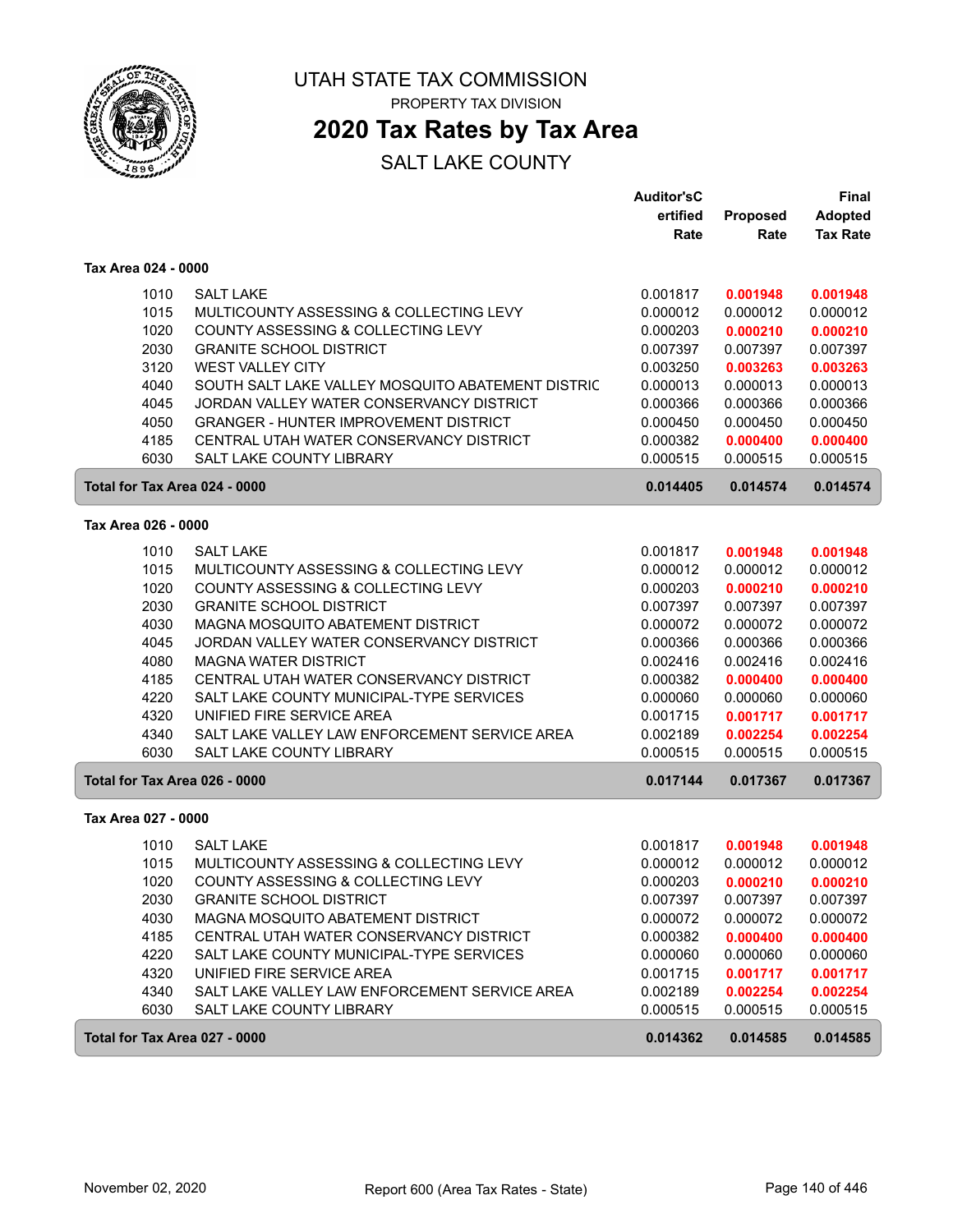

# **2020 Tax Rates by Tax Area**

|                     |                                               | <b>Auditor'sC</b> |          | Final           |
|---------------------|-----------------------------------------------|-------------------|----------|-----------------|
|                     |                                               | ertified          | Proposed | <b>Adopted</b>  |
|                     |                                               | Rate              | Rate     | <b>Tax Rate</b> |
| Tax Area 028 - 0000 |                                               |                   |          |                 |
| 1010                | <b>SALT LAKE</b>                              | 0.001817          | 0.001948 | 0.001948        |
| 1015                | MULTICOUNTY ASSESSING & COLLECTING LEVY       | 0.000012          | 0.000012 | 0.000012        |
| 1020                | COUNTY ASSESSING & COLLECTING LEVY            | 0.000203          | 0.000210 | 0.000210        |
| 2030                | <b>GRANITE SCHOOL DISTRICT</b>                | 0.007397          | 0.007397 | 0.007397        |
| 4030                | MAGNA MOSQUITO ABATEMENT DISTRICT             | 0.000072          | 0.000072 | 0.000072        |
| 4045                | JORDAN VALLEY WATER CONSERVANCY DISTRICT      | 0.000366          | 0.000366 | 0.000366        |
| 4185                | CENTRAL UTAH WATER CONSERVANCY DISTRICT       | 0.000382          | 0.000400 | 0.000400        |
| 4220                | SALT LAKE COUNTY MUNICIPAL-TYPE SERVICES      | 0.000060          | 0.000060 | 0.000060        |
| 4320                | UNIFIED FIRE SERVICE AREA                     | 0.001715          | 0.001717 | 0.001717        |
| 4340                | SALT LAKE VALLEY LAW ENFORCEMENT SERVICE AREA | 0.002189          | 0.002254 | 0.002254        |
| 6030                | SALT LAKE COUNTY LIBRARY                      | 0.000515          | 0.000515 | 0.000515        |
|                     | Total for Tax Area 028 - 0000                 | 0.014728          | 0.014951 | 0.014951        |
| Tax Area 029 - 0000 |                                               |                   |          |                 |
| 1010                | <b>SALT LAKE</b>                              | 0.001817          | 0.001948 | 0.001948        |
| 1015                | MULTICOUNTY ASSESSING & COLLECTING LEVY       | 0.000012          | 0.000012 | 0.000012        |
| 1020                | COUNTY ASSESSING & COLLECTING LEVY            | 0.000203          | 0.000210 | 0.000210        |
| 2030                | <b>GRANITE SCHOOL DISTRICT</b>                | 0.007397          | 0.007397 | 0.007397        |
| 3120                | WEST VALLEY CITY                              | 0.003250          | 0.003263 | 0.003263        |
| 4030                | MAGNA MOSQUITO ABATEMENT DISTRICT             | 0.000072          | 0.000072 | 0.000072        |
| 4045                | JORDAN VALLEY WATER CONSERVANCY DISTRICT      | 0.000366          | 0.000366 | 0.000366        |
| 4050                | <b>GRANGER - HUNTER IMPROVEMENT DISTRICT</b>  | 0.000450          | 0.000450 | 0.000450        |
| 4185                | CENTRAL UTAH WATER CONSERVANCY DISTRICT       | 0.000382          | 0.000400 | 0.000400        |
| 6030                | <b>SALT LAKE COUNTY LIBRARY</b>               | 0.000515          | 0.000515 | 0.000515        |
|                     | Total for Tax Area 029 - 0000                 | 0.014464          | 0.014633 | 0.014633        |
| Tax Area 02A - 0000 |                                               |                   |          |                 |
| 1010                | <b>SALT LAKE</b>                              | 0.001817          | 0.001948 | 0.001948        |
| 1015                | MULTICOUNTY ASSESSING & COLLECTING LEVY       | 0.000012          | 0.000012 | 0.000012        |
| 1020                | COUNTY ASSESSING & COLLECTING LEVY            | 0.000203          | 0.000210 | 0.000210        |
| 2010                | SALT LAKE CITY SCHOOL DISTRICT                | 0.005047          | 0.005047 | 0.005047        |
| 3070                | SALT LAKE CITY                                | 0.003655          | 0.003670 | 0.003540        |
| 3071                | SALT LAKE CITY LIBRARY                        | 0.000680          | 0.000683 | 0.000683        |
| 4010                | METROPOLITAN WATER DISTRICT - SALT LAKE       | 0.000265          | 0.000265 | 0.000265        |
| 4020                | SALT LAKE CITY MOSQUITO ABATEMENT DISTRICT    | 0.000122          | 0.000122 | 0.000122        |
| 4185                | CENTRAL UTAH WATER CONSERVANCY DISTRICT       | 0.000382          | 0.000400 | 0.000400        |
|                     | Total for Tax Area 02A - 0000                 | 0.012183          | 0.012357 | 0.012227        |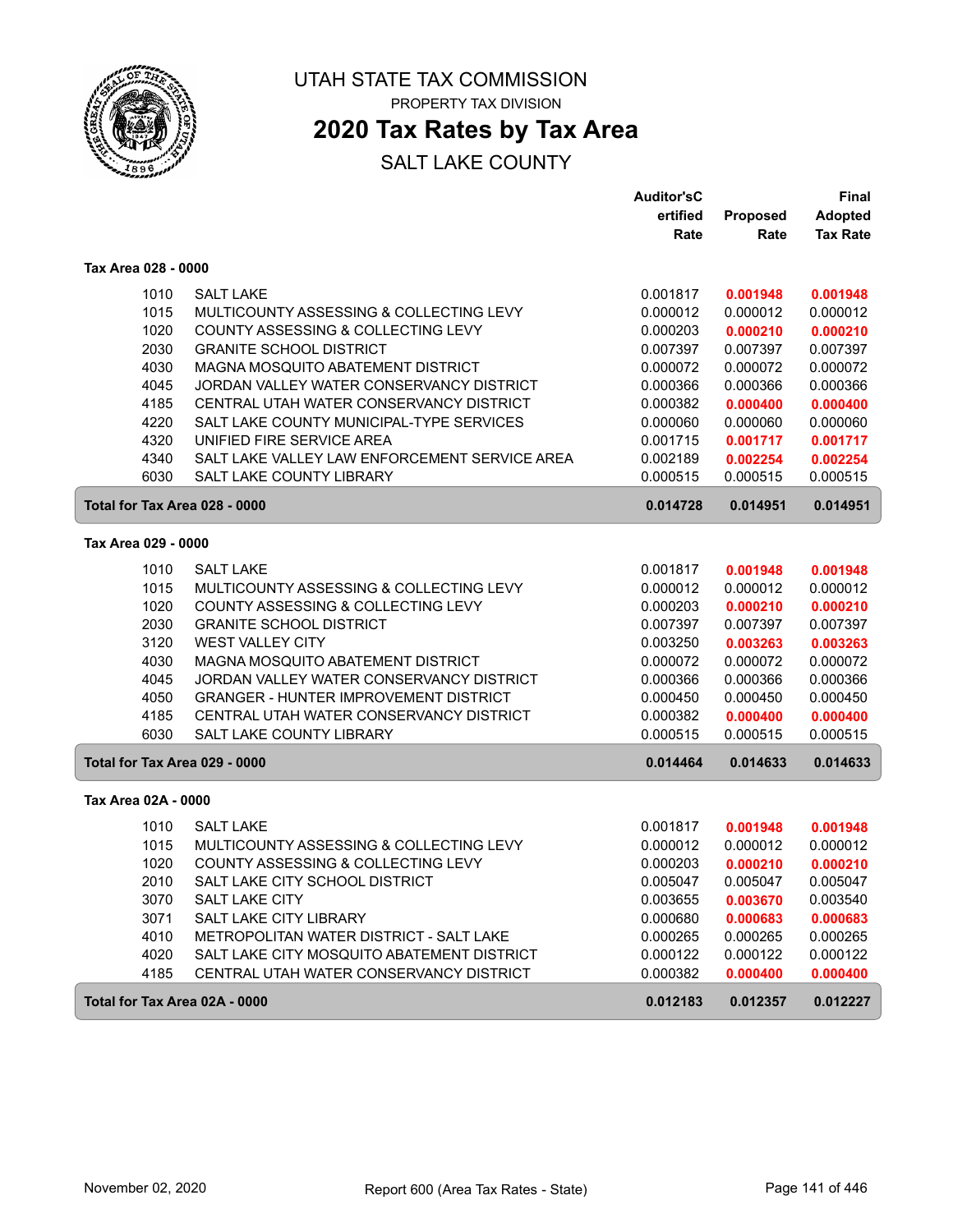

PROPERTY TAX DIVISION

## **2020 Tax Rates by Tax Area**

|                               |                                                                                            | <b>Auditor'sC</b><br>ertified | Proposed             | Final<br><b>Adopted</b> |
|-------------------------------|--------------------------------------------------------------------------------------------|-------------------------------|----------------------|-------------------------|
|                               |                                                                                            | Rate                          | Rate                 | <b>Tax Rate</b>         |
| Tax Area 02B - 0000           |                                                                                            |                               |                      |                         |
| 1010                          | <b>SALT LAKE</b>                                                                           | 0.001817                      | 0.001948             | 0.001948                |
| 1015                          | MULTICOUNTY ASSESSING & COLLECTING LEVY                                                    | 0.000012                      | 0.000012             | 0.000012                |
| 1020                          | COUNTY ASSESSING & COLLECTING LEVY                                                         | 0.000203                      | 0.000210             | 0.000210                |
| 2010<br>3070                  | SALT LAKE CITY SCHOOL DISTRICT<br><b>SALT LAKE CITY</b>                                    | 0.005047                      | 0.005047             | 0.005047                |
| 3071                          | SALT LAKE CITY LIBRARY                                                                     | 0.003655<br>0.000680          | 0.003670<br>0.000683 | 0.003540<br>0.000683    |
| 4010                          | METROPOLITAN WATER DISTRICT - SALT LAKE                                                    | 0.000265                      | 0.000265             | 0.000265                |
| 4020                          | SALT LAKE CITY MOSQUITO ABATEMENT DISTRICT                                                 | 0.000122                      | 0.000122             | 0.000122                |
| 4185                          | CENTRAL UTAH WATER CONSERVANCY DISTRICT                                                    | 0.000382                      | 0.000400             | 0.000400                |
| Total for Tax Area 02B - 0000 |                                                                                            | 0.012183                      | 0.012357             | 0.012227                |
| Tax Area 030 - 0000           |                                                                                            |                               |                      |                         |
| 1010                          | <b>SALT LAKE</b>                                                                           | 0.001817                      | 0.001948             | 0.001948                |
| 1015                          | MULTICOUNTY ASSESSING & COLLECTING LEVY                                                    | 0.000012                      | 0.000012             | 0.000012                |
| 1020                          | COUNTY ASSESSING & COLLECTING LEVY                                                         | 0.000203                      | 0.000210             | 0.000210                |
| 2045                          | CANYONS SCHOOL DISTRICT                                                                    | 0.006894                      | 0.006894             | 0.006894                |
| 3040                          | <b>MIDVALE CITY</b>                                                                        | 0.000883                      | 0.001043             | 0.001043                |
| 4040                          | SOUTH SALT LAKE VALLEY MOSQUITO ABATEMENT DISTRIC                                          | 0.000013                      | 0.000013             | 0.000013                |
| 4045<br>4185                  | JORDAN VALLEY WATER CONSERVANCY DISTRICT                                                   | 0.000366                      | 0.000366             | 0.000366                |
| 4320                          | CENTRAL UTAH WATER CONSERVANCY DISTRICT<br>UNIFIED FIRE SERVICE AREA                       | 0.000382<br>0.001715          | 0.000400<br>0.001717 | 0.000400<br>0.001717    |
| 6030                          | SALT LAKE COUNTY LIBRARY                                                                   | 0.000515                      | 0.000515             | 0.000515                |
| 6060                          | JORDAN/CANYON SCHOOL DISTRICT DEBT SERVICE AREA                                            | 0.000403                      | 0.000403             | 0.000403                |
| Total for Tax Area 030 - 0000 |                                                                                            | 0.013203                      | 0.013521             | 0.013521                |
| Tax Area 031 - 0000           |                                                                                            |                               |                      |                         |
| 1010                          | <b>SALT LAKE</b>                                                                           | 0.001817                      | 0.001948             | 0.001948                |
| 1015                          | MULTICOUNTY ASSESSING & COLLECTING LEVY                                                    | 0.000012                      | 0.000012             | 0.000012                |
| 1020                          | COUNTY ASSESSING & COLLECTING LEVY                                                         | 0.000203                      | 0.000210             | 0.000210                |
| 2045                          | <b>CANYONS SCHOOL DISTRICT</b>                                                             | 0.006894                      | 0.006894             | 0.006894                |
| 4040                          | SOUTH SALT LAKE VALLEY MOSQUITO ABATEMENT DISTRIC                                          | 0.000013                      | 0.000013             | 0.000013                |
| 4090                          | COTTONWOOD IMPROVEMENT DISTRICT                                                            | 0.000161                      | 0.000161             | 0.000161                |
| 4185<br>4200                  | CENTRAL UTAH WATER CONSERVANCY DISTRICT<br>COTTONWOOD HEIGHTS PARKS AND RECREATION SERVICI | 0.000382<br>0.001132          | 0.000400<br>0.001132 | 0.000400<br>0.001132    |
| 4220                          | SALT LAKE COUNTY MUNICIPAL-TYPE SERVICES                                                   | 0.000060                      | 0.000060             | 0.000060                |
| 4320                          | UNIFIED FIRE SERVICE AREA                                                                  | 0.001715                      | 0.001717             | 0.001717                |
| 4340                          | SALT LAKE VALLEY LAW ENFORCEMENT SERVICE AREA                                              | 0.002189                      | 0.002254             | 0.002254                |
| 6030                          | SALT LAKE COUNTY LIBRARY                                                                   | 0.000515                      | 0.000515             | 0.000515                |
| 6060                          | JORDAN/CANYON SCHOOL DISTRICT DEBT SERVICE AREA                                            | 0.000403                      | 0.000403             | 0.000403                |
| Total for Tax Area 031 - 0000 |                                                                                            | 0.015496                      | 0.015719             | 0.015719                |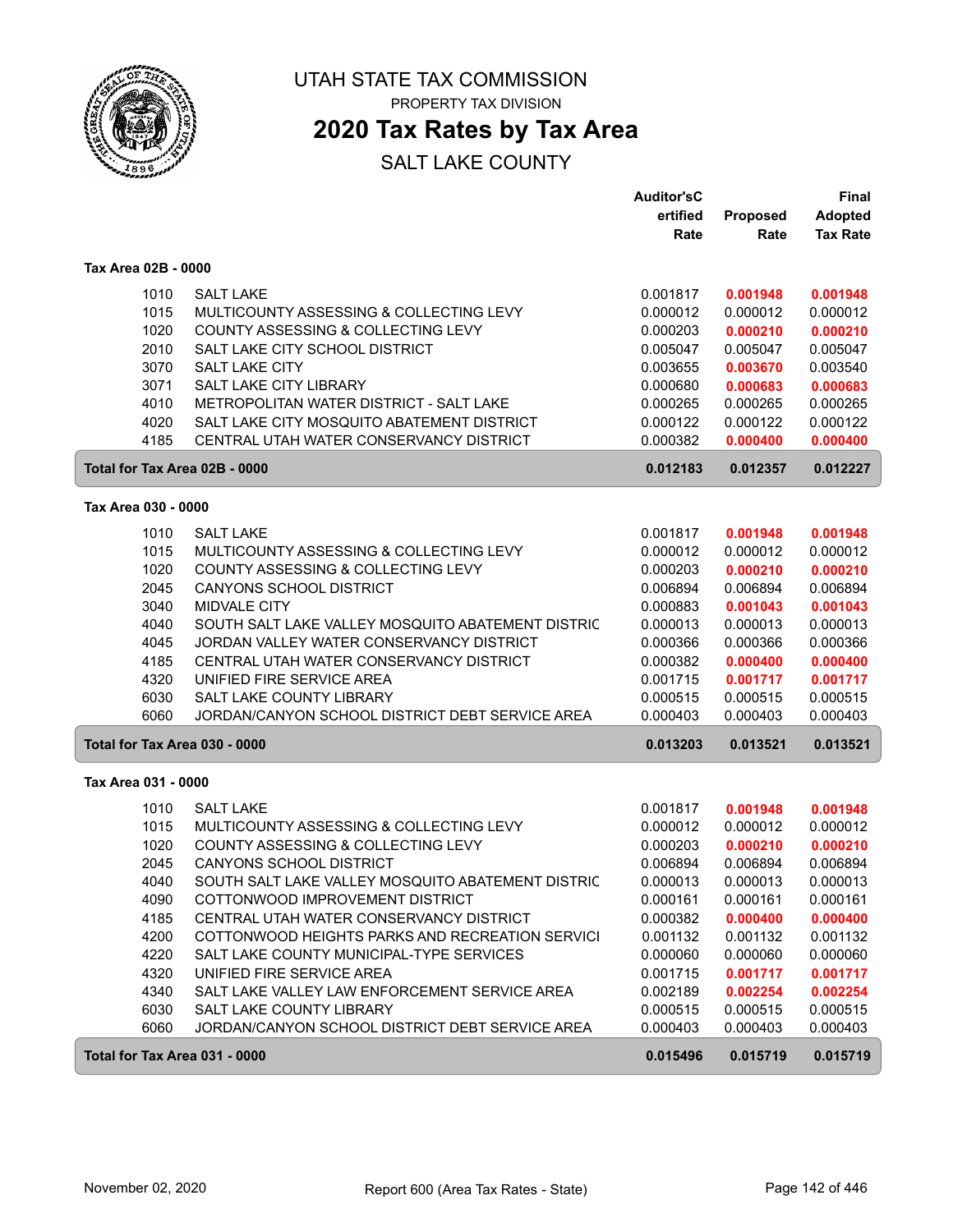

## **2020 Tax Rates by Tax Area**

|                               |                                                   | <b>Auditor'sC</b> |          | <b>Final</b>    |
|-------------------------------|---------------------------------------------------|-------------------|----------|-----------------|
|                               |                                                   | ertified          | Proposed | <b>Adopted</b>  |
|                               |                                                   | Rate              | Rate     | <b>Tax Rate</b> |
| Tax Area 032 - 0000           |                                                   |                   |          |                 |
| 1010                          | <b>SALT LAKE</b>                                  | 0.001817          | 0.001948 | 0.001948        |
| 1015                          | MULTICOUNTY ASSESSING & COLLECTING LEVY           | 0.000012          | 0.000012 | 0.000012        |
| 1020                          | COUNTY ASSESSING & COLLECTING LEVY                | 0.000203          | 0.000210 | 0.000210        |
| 2045                          | <b>CANYONS SCHOOL DISTRICT</b>                    | 0.006894          | 0.006894 | 0.006894        |
| 4040                          | SOUTH SALT LAKE VALLEY MOSQUITO ABATEMENT DISTRIC | 0.000013          | 0.000013 | 0.000013        |
| 4045                          | JORDAN VALLEY WATER CONSERVANCY DISTRICT          | 0.000366          | 0.000366 | 0.000366        |
| 4070                          | MIDVALLEY IMPROVEMENT DISTRICT                    | 0.000619          | 0.000619 | 0.000619        |
| 4185                          | CENTRAL UTAH WATER CONSERVANCY DISTRICT           | 0.000382          | 0.000400 | 0.000400        |
| 4220                          | SALT LAKE COUNTY MUNICIPAL-TYPE SERVICES          | 0.000060          | 0.000060 | 0.000060        |
| 4320                          | UNIFIED FIRE SERVICE AREA                         | 0.001715          | 0.001717 | 0.001717        |
| 4340                          | SALT LAKE VALLEY LAW ENFORCEMENT SERVICE AREA     | 0.002189          | 0.002254 | 0.002254        |
| 6030                          | SALT LAKE COUNTY LIBRARY                          | 0.000515          | 0.000515 | 0.000515        |
| 6060                          | JORDAN/CANYON SCHOOL DISTRICT DEBT SERVICE AREA   | 0.000403          | 0.000403 | 0.000403        |
| Total for Tax Area 032 - 0000 |                                                   | 0.015188          | 0.015411 | 0.015411        |
| Tax Area 033 - 0000           |                                                   |                   |          |                 |
| 1010                          | <b>SALT LAKE</b>                                  | 0.001817          | 0.001948 | 0.001948        |
| 1015                          | MULTICOUNTY ASSESSING & COLLECTING LEVY           | 0.000012          | 0.000012 | 0.000012        |
| 1020                          | COUNTY ASSESSING & COLLECTING LEVY                | 0.000203          | 0.000210 | 0.000210        |
| 2045                          | <b>CANYONS SCHOOL DISTRICT</b>                    | 0.006894          | 0.006894 | 0.006894        |
| 4040                          | SOUTH SALT LAKE VALLEY MOSQUITO ABATEMENT DISTRIC | 0.000013          | 0.000013 | 0.000013        |
| 4045                          | JORDAN VALLEY WATER CONSERVANCY DISTRICT          | 0.000366          | 0.000366 | 0.000366        |
| 4090                          | COTTONWOOD IMPROVEMENT DISTRICT                   | 0.000161          | 0.000161 | 0.000161        |
| 4185                          | CENTRAL UTAH WATER CONSERVANCY DISTRICT           | 0.000382          | 0.000400 | 0.000400        |
| 4200                          | COTTONWOOD HEIGHTS PARKS AND RECREATION SERVICI   | 0.001132          | 0.001132 | 0.001132        |
| 4220                          | SALT LAKE COUNTY MUNICIPAL-TYPE SERVICES          | 0.000060          | 0.000060 | 0.000060        |
| 4320                          | UNIFIED FIRE SERVICE AREA                         | 0.001715          | 0.001717 | 0.001717        |
| 4340                          | SALT LAKE VALLEY LAW ENFORCEMENT SERVICE AREA     | 0.002189          | 0.002254 | 0.002254        |
| 6030                          | SALT LAKE COUNTY LIBRARY                          | 0.000515          | 0.000515 | 0.000515        |
| 6060                          | JORDAN/CANYON SCHOOL DISTRICT DEBT SERVICE AREA   | 0.000403          | 0.000403 | 0.000403        |
| Total for Tax Area 033 - 0000 |                                                   | 0.015862          | 0.016085 | 0.016085        |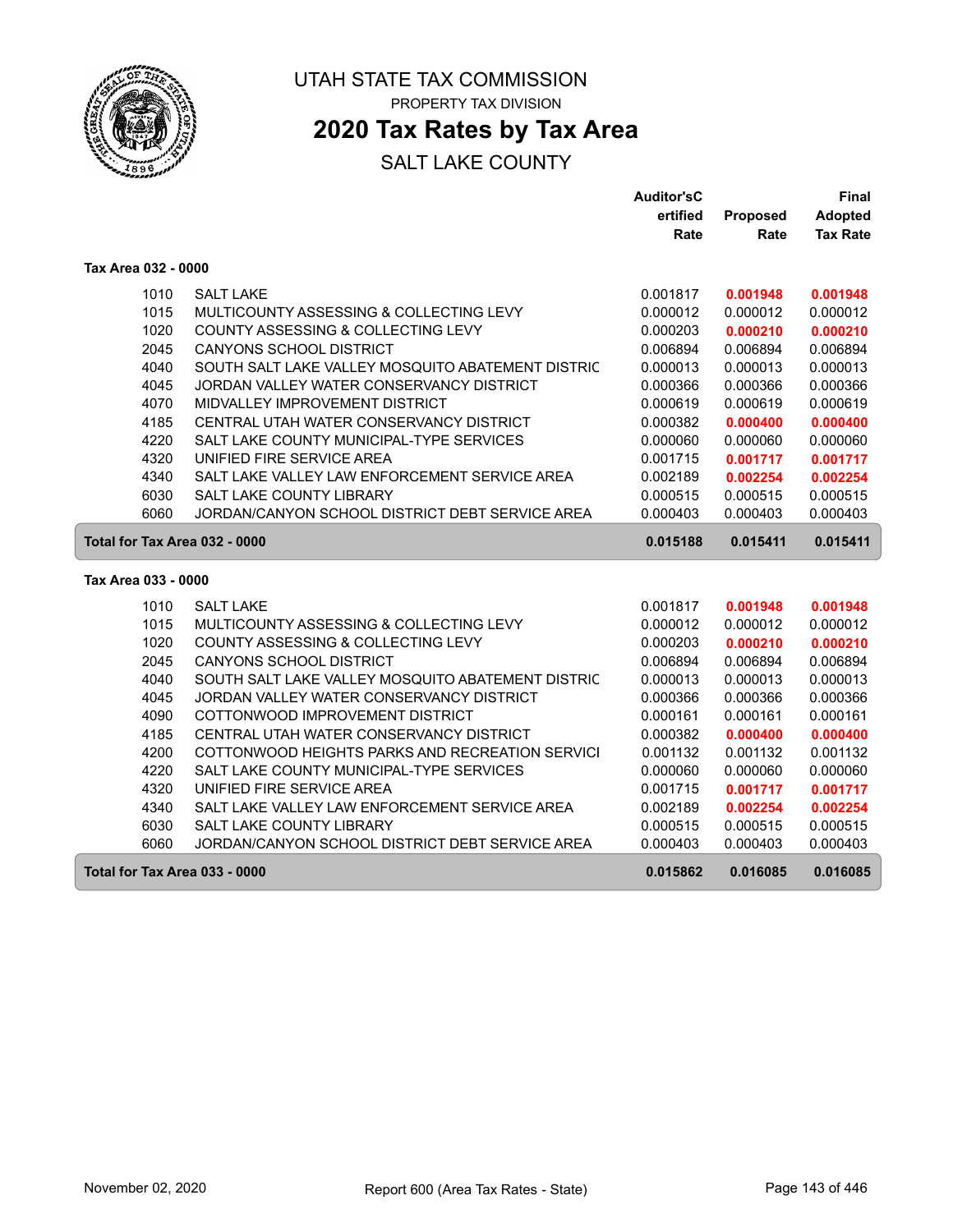

## **2020 Tax Rates by Tax Area**

|                               |                                                                                | <b>Auditor'sC</b>    |                      | <b>Final</b>         |
|-------------------------------|--------------------------------------------------------------------------------|----------------------|----------------------|----------------------|
|                               |                                                                                | ertified             | <b>Proposed</b>      | <b>Adopted</b>       |
|                               |                                                                                | Rate                 | Rate                 | <b>Tax Rate</b>      |
| Tax Area 034 - 0000           |                                                                                |                      |                      |                      |
| 1010                          | <b>SALT LAKE</b>                                                               | 0.001817             | 0.001948             | 0.001948             |
| 1015                          | MULTICOUNTY ASSESSING & COLLECTING LEVY                                        | 0.000012             | 0.000012             | 0.000012             |
| 1020                          | COUNTY ASSESSING & COLLECTING LEVY                                             | 0.000203             | 0.000210             | 0.000210             |
| 2045                          | <b>CANYONS SCHOOL DISTRICT</b>                                                 | 0.006894             | 0.006894             | 0.006894             |
| 4040                          | SOUTH SALT LAKE VALLEY MOSQUITO ABATEMENT DISTRIC                              | 0.000013             | 0.000013             | 0.000013             |
| 4045                          | JORDAN VALLEY WATER CONSERVANCY DISTRICT                                       | 0.000366             | 0.000366             | 0.000366             |
| 4090                          | COTTONWOOD IMPROVEMENT DISTRICT                                                | 0.000161             | 0.000161             | 0.000161             |
| 4185                          | CENTRAL UTAH WATER CONSERVANCY DISTRICT                                        | 0.000382             | 0.000400             | 0.000400             |
| 4220                          | SALT LAKE COUNTY MUNICIPAL-TYPE SERVICES                                       | 0.000060             | 0.000060             | 0.000060             |
| 4320                          | UNIFIED FIRE SERVICE AREA                                                      | 0.001715             | 0.001717             | 0.001717             |
| 4340                          | SALT LAKE VALLEY LAW ENFORCEMENT SERVICE AREA                                  | 0.002189             | 0.002254             | 0.002254             |
| 6030                          | SALT LAKE COUNTY LIBRARY                                                       | 0.000515             | 0.000515             | 0.000515             |
| 6060                          | JORDAN/CANYON SCHOOL DISTRICT DEBT SERVICE AREA                                | 0.000403             | 0.000403             | 0.000403             |
| Total for Tax Area 034 - 0000 |                                                                                | 0.014730             | 0.014953             | 0.014953             |
| Tax Area 035 - 0000           |                                                                                |                      |                      |                      |
|                               |                                                                                |                      |                      |                      |
| 1010                          | <b>SALT LAKE</b>                                                               | 0.001817             | 0.001948             | 0.001948             |
| 1015                          | MULTICOUNTY ASSESSING & COLLECTING LEVY                                        | 0.000012             | 0.000012             | 0.000012             |
| 1020                          | COUNTY ASSESSING & COLLECTING LEVY                                             | 0.000203             | 0.000210             | 0.000210             |
| 2045                          | CANYONS SCHOOL DISTRICT                                                        | 0.006894             | 0.006894             | 0.006894             |
| 3080                          | <b>SANDY CITY</b>                                                              | 0.001279             | 0.001279             | 0.001279             |
| 4040                          | SOUTH SALT LAKE VALLEY MOSQUITO ABATEMENT DISTRIC                              | 0.000013             | 0.000013             | 0.000013             |
| 4140<br>4185                  | SANDY SUBURBAN IMPROVEMENT DISTRICT<br>CENTRAL UTAH WATER CONSERVANCY DISTRICT | 0.000603<br>0.000382 | 0.000603             | 0.000603             |
| 4290                          | METROPOLITAN WATER DISTRICT - SANDY CITY                                       | 0.000297             | 0.000400<br>0.000297 | 0.000400<br>0.000297 |
| 6030                          | SALT LAKE COUNTY LIBRARY                                                       | 0.000515             | 0.000515             | 0.000515             |
| 6060                          | JORDAN/CANYON SCHOOL DISTRICT DEBT SERVICE AREA                                | 0.000403             | 0.000403             | 0.000403             |
|                               |                                                                                |                      |                      |                      |
| Total for Tax Area 035 - 0000 |                                                                                | 0.012418             | 0.012574             | 0.012574             |
| Tax Area 036 - 0000           |                                                                                |                      |                      |                      |
|                               | 1010 SALT LAKE                                                                 | 0.001817             | 0.001948             | 0.001948             |
| 1015                          | MULTICOUNTY ASSESSING & COLLECTING LEVY                                        | 0.000012             | 0.000012             | 0.000012             |
| 1020                          | COUNTY ASSESSING & COLLECTING LEVY                                             | 0.000203             | 0.000210             | 0.000210             |
| 2040                          | <b>JORDAN SCHOOL DISTRICT</b>                                                  | 0.006567             | 0.006567             | 0.006567             |
| 4040                          | SOUTH SALT LAKE VALLEY MOSQUITO ABATEMENT DISTRIC                              | 0.000013             | 0.000013             | 0.000013             |
| 4045                          | JORDAN VALLEY WATER CONSERVANCY DISTRICT                                       | 0.000366             | 0.000366             | 0.000366             |
| 4185                          | CENTRAL UTAH WATER CONSERVANCY DISTRICT                                        | 0.000382             | 0.000400             | 0.000400             |
| 4220                          | SALT LAKE COUNTY MUNICIPAL-TYPE SERVICES                                       | 0.000060             | 0.000060             | 0.000060             |
| 4320                          | UNIFIED FIRE SERVICE AREA                                                      | 0.001715             | 0.001717             | 0.001717             |
| 4340                          | SALT LAKE VALLEY LAW ENFORCEMENT SERVICE AREA                                  | 0.002189             | 0.002254             | 0.002254             |
| 6030                          | SALT LAKE COUNTY LIBRARY                                                       | 0.000515             | 0.000515             | 0.000515             |
| Total for Tax Area 036 - 0000 |                                                                                | 0.013839             | 0.014062             | 0.014062             |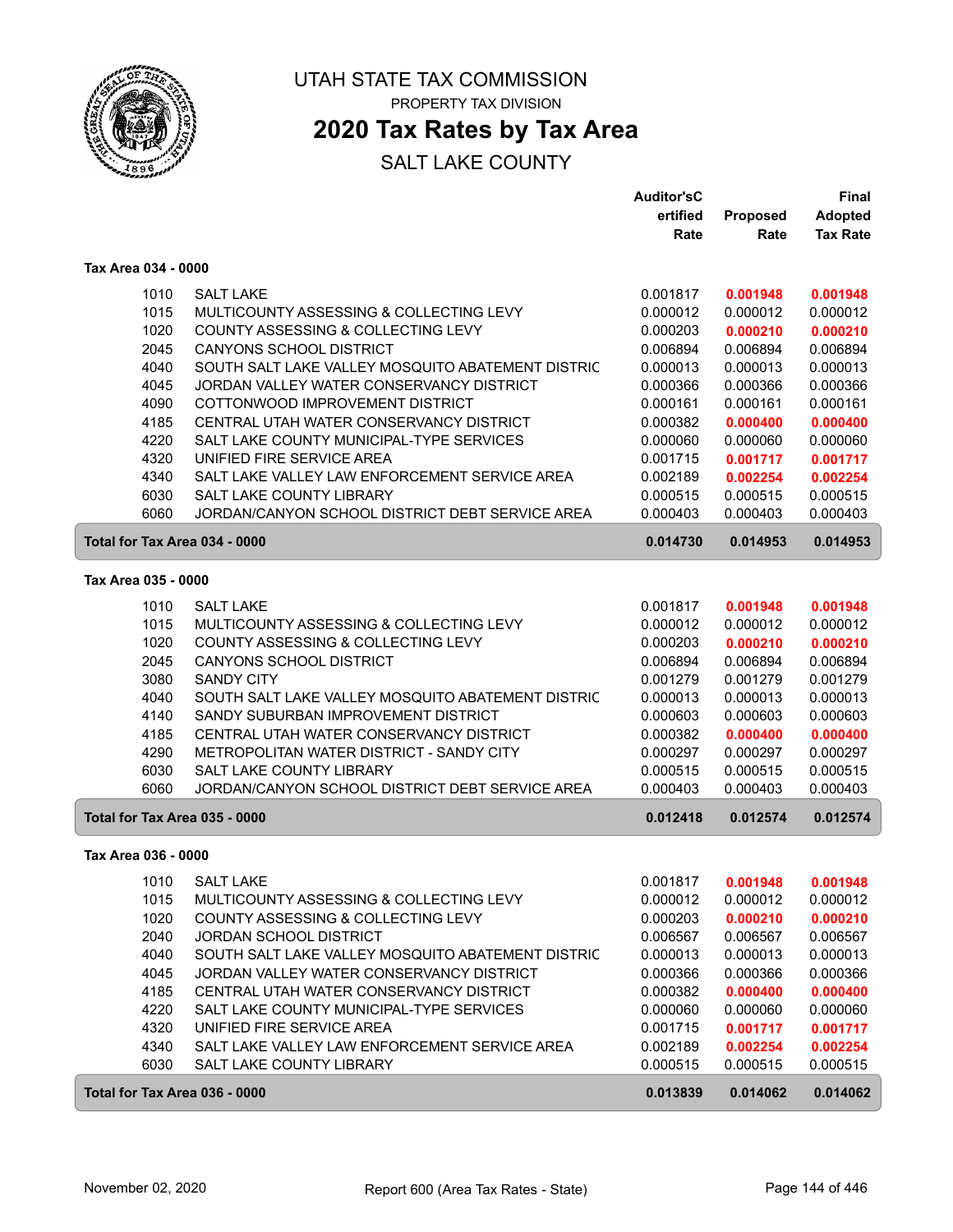

## **2020 Tax Rates by Tax Area**

### SALT LAKE COUNTY

|                               |                                                   | <b>Auditor'sC</b> |          | Final           |
|-------------------------------|---------------------------------------------------|-------------------|----------|-----------------|
|                               |                                                   | ertified          | Proposed | <b>Adopted</b>  |
|                               |                                                   | Rate              | Rate     | <b>Tax Rate</b> |
| Tax Area 037 - 0000           |                                                   |                   |          |                 |
| 1010                          | <b>SALT LAKE</b>                                  | 0.001817          | 0.001948 | 0.001948        |
| 1015                          | MULTICOUNTY ASSESSING & COLLECTING LEVY           | 0.000012          | 0.000012 | 0.000012        |
| 1020                          | COUNTY ASSESSING & COLLECTING LEVY                | 0.000203          | 0.000210 | 0.000210        |
| 2040                          | JORDAN SCHOOL DISTRICT                            | 0.006567          | 0.006567 | 0.006567        |
| 3110                          | <b>WEST JORDAN CITY</b>                           | 0.001899          | 0.001899 | 0.001899        |
| 4040                          | SOUTH SALT LAKE VALLEY MOSQUITO ABATEMENT DISTRIC | 0.000013          | 0.000013 | 0.000013        |
| 4045                          | JORDAN VALLEY WATER CONSERVANCY DISTRICT          | 0.000366          | 0.000366 | 0.000366        |
| 4185                          | CENTRAL UTAH WATER CONSERVANCY DISTRICT           | 0.000382          | 0.000400 | 0.000400        |
| 6030                          | SALT LAKE COUNTY LIBRARY                          | 0.000515          | 0.000515 | 0.000515        |
| Total for Tax Area 037 - 0000 |                                                   | 0.011774          | 0.011930 | 0.011930        |
| Tax Area 038 - 0000           |                                                   |                   |          |                 |
| 1010                          | <b>SALT LAKE</b>                                  | 0.001817          | 0.001948 | 0.001948        |
| 1015                          | MULTICOUNTY ASSESSING & COLLECTING LEVY           | 0.000012          | 0.000012 | 0.000012        |
| 1020                          | COUNTY ASSESSING & COLLECTING LEVY                | 0.000203          | 0.000210 | 0.000210        |
| 2040                          | <b>JORDAN SCHOOL DISTRICT</b>                     | 0.006567          | 0.006567 | 0.006567        |
| 3090                          | SOUTH JORDAN CITY                                 | 0.001738          | 0.001738 | 0.001738        |
| 4040                          | SOUTH SALT LAKE VALLEY MOSQUITO ABATEMENT DISTRIC | 0.000013          | 0.000013 | 0.000013        |
| 4045                          | JORDAN VALLEY WATER CONSERVANCY DISTRICT          | 0.000366          | 0.000366 | 0.000366        |
| 4150                          | SOUTH VALLEY SEWER DISTRICT                       | 0.000271          | 0.000271 | 0.000271        |
| 4185                          | CENTRAL UTAH WATER CONSERVANCY DISTRICT           | 0.000382          | 0.000400 | 0.000400        |
| 6030                          | <b>SALT LAKE COUNTY LIBRARY</b>                   | 0.000515          | 0.000515 | 0.000515        |
| Total for Tax Area 038 - 0000 |                                                   | 0.011884          | 0.012040 | 0.012040        |
| Tax Area 039 - 0000           |                                                   |                   |          |                 |
| 1010                          | <b>SALT LAKE</b>                                  | 0.001817          | 0.001948 | 0.001948        |
| 1015                          | MULTICOUNTY ASSESSING & COLLECTING LEVY           | 0.000012          | 0.000012 | 0.000012        |
| 1020                          | COUNTY ASSESSING & COLLECTING LEVY                | 0.000203          | 0.000210 | 0.000210        |
| 2040                          | <b>JORDAN SCHOOL DISTRICT</b>                     | 0.006567          | 0.006567 | 0.006567        |
| 3090                          | SOUTH JORDAN CITY                                 | 0.001738          | 0.001738 | 0.001738        |
| 4040                          | SOUTH SALT LAKE VALLEY MOSQUITO ABATEMENT DISTRIC | 0.000013          | 0.000013 | 0.000013        |
| 4150                          | SOUTH VALLEY SEWER DISTRICT                       | 0.000271          | 0.000271 | 0.000271        |
| 4185                          | CENTRAL UTAH WATER CONSERVANCY DISTRICT           | 0.000382          | 0.000400 | 0.000400        |
| 6030                          | <b>SALT LAKE COUNTY LIBRARY</b>                   | 0.000515          | 0.000515 | 0.000515        |
| Total for Tax Area 039 - 0000 |                                                   | 0.011518          | 0.011674 | 0.011674        |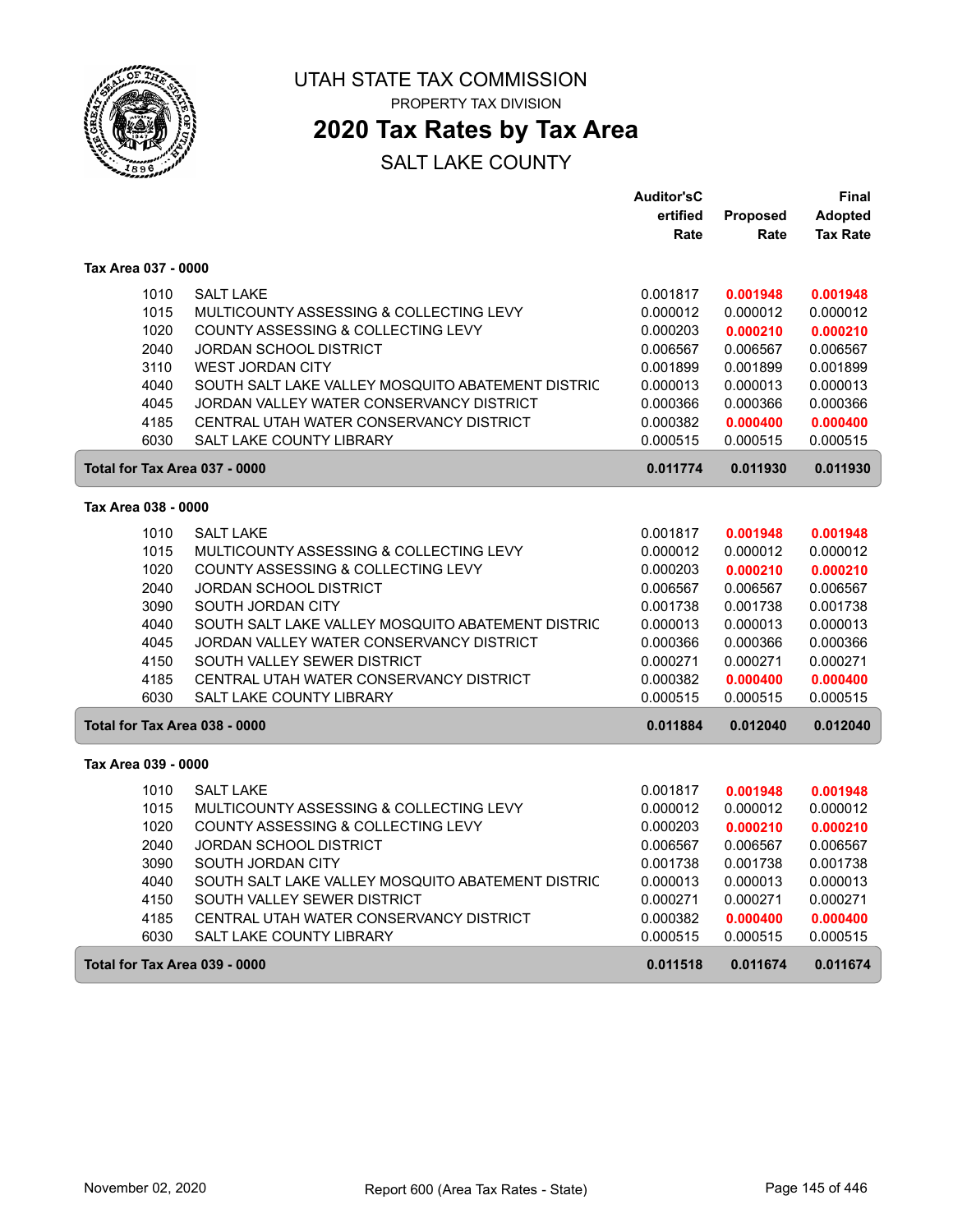

## **2020 Tax Rates by Tax Area**

|                               |                                                   | <b>Auditor'sC</b> |                      | <b>Final</b>         |
|-------------------------------|---------------------------------------------------|-------------------|----------------------|----------------------|
|                               |                                                   | ertified          | <b>Proposed</b>      | <b>Adopted</b>       |
|                               |                                                   | Rate              | Rate                 | <b>Tax Rate</b>      |
| Tax Area 040 - 0000           |                                                   |                   |                      |                      |
| 1010                          | <b>SALT LAKE</b>                                  | 0.001817          | 0.001948             | 0.001948             |
| 1015                          | MULTICOUNTY ASSESSING & COLLECTING LEVY           | 0.000012          | 0.000012             | 0.000012             |
| 1020                          | COUNTY ASSESSING & COLLECTING LEVY                | 0.000203          | 0.000210             | 0.000210             |
| 2045                          | CANYONS SCHOOL DISTRICT                           | 0.006894          | 0.006894             | 0.006894             |
| 4040                          | SOUTH SALT LAKE VALLEY MOSQUITO ABATEMENT DISTRIC | 0.000013          | 0.000013             | 0.000013             |
| 4185                          | CENTRAL UTAH WATER CONSERVANCY DISTRICT           | 0.000382          | 0.000400             | 0.000400             |
| 4220                          | SALT LAKE COUNTY MUNICIPAL-TYPE SERVICES          | 0.000060          | 0.000060             | 0.000060             |
| 4320                          | UNIFIED FIRE SERVICE AREA                         | 0.001715          | 0.001717             | 0.001717             |
| 4340                          | SALT LAKE VALLEY LAW ENFORCEMENT SERVICE AREA     | 0.002189          |                      |                      |
| 6030                          | SALT LAKE COUNTY LIBRARY                          | 0.000515          | 0.002254<br>0.000515 | 0.002254<br>0.000515 |
| 6060                          | JORDAN/CANYON SCHOOL DISTRICT DEBT SERVICE AREA   | 0.000403          | 0.000403             | 0.000403             |
|                               |                                                   |                   |                      |                      |
| Total for Tax Area 040 - 0000 |                                                   | 0.014203          | 0.014426             | 0.014426             |
| Tax Area 042 - 0000           |                                                   |                   |                      |                      |
| 1010                          | <b>SALT LAKE</b>                                  | 0.001817          | 0.001948             | 0.001948             |
| 1015                          | MULTICOUNTY ASSESSING & COLLECTING LEVY           | 0.000012          | 0.000012             | 0.000012             |
| 1020                          | COUNTY ASSESSING & COLLECTING LEVY                | 0.000203          | 0.000210             | 0.000210             |
| 2040                          | JORDAN SCHOOL DISTRICT                            | 0.006567          | 0.006567             | 0.006567             |
| 3060                          | <b>RIVERTON CITY</b>                              | 0.000000          | 0.000000             | 0.000000             |
| 4040                          | SOUTH SALT LAKE VALLEY MOSQUITO ABATEMENT DISTRIC | 0.000013          | 0.000013             | 0.000013             |
| 4045                          | JORDAN VALLEY WATER CONSERVANCY DISTRICT          | 0.000366          | 0.000366             | 0.000366             |
| 4150                          | SOUTH VALLEY SEWER DISTRICT                       | 0.000271          | 0.000271             | 0.000271             |
| 4185                          | CENTRAL UTAH WATER CONSERVANCY DISTRICT           | 0.000382          | 0.000400             | 0.000400             |
| 4320                          | UNIFIED FIRE SERVICE AREA                         | 0.001715          | 0.001717             | 0.001717             |
| 4360                          | RIVERTON LAW ENFORCEMENT SERVICE AREA             | 0.001665          | 0.001665             | 0.001665             |
| 6030                          | SALT LAKE COUNTY LIBRARY                          | 0.000515          | 0.000515             | 0.000515             |
| Total for Tax Area 042 - 0000 |                                                   | 0.013526          | 0.013684             | 0.013684             |
| Tax Area 043 - 0000           |                                                   |                   |                      |                      |
| 1010                          | <b>SALT LAKE</b>                                  | 0.001817          | 0.001948             | 0.001948             |
| 1015                          | MULTICOUNTY ASSESSING & COLLECTING LEVY           | 0.000012          | 0.000012             | 0.000012             |
| 1020                          | COUNTY ASSESSING & COLLECTING LEVY                | 0.000203          | 0.000210             | 0.000210             |
| 2045                          | <b>CANYONS SCHOOL DISTRICT</b>                    | 0.006894          | 0.006894             | 0.006894             |
| 4040                          | SOUTH SALT LAKE VALLEY MOSQUITO ABATEMENT DISTRIC | 0.000013          | 0.000013             | 0.000013             |
| 4140                          | SANDY SUBURBAN IMPROVEMENT DISTRICT               | 0.000603          | 0.000603             | 0.000603             |
| 4185                          | CENTRAL UTAH WATER CONSERVANCY DISTRICT           | 0.000382          | 0.000400             | 0.000400             |
| 4220                          | SALT LAKE COUNTY MUNICIPAL-TYPE SERVICES          | 0.000060          | 0.000060             | 0.000060             |
| 4320                          | UNIFIED FIRE SERVICE AREA                         | 0.001715          | 0.001717             | 0.001717             |
| 4340                          | SALT LAKE VALLEY LAW ENFORCEMENT SERVICE AREA     | 0.002189          | 0.002254             | 0.002254             |
| 6030                          | SALT LAKE COUNTY LIBRARY                          | 0.000515          | 0.000515             | 0.000515             |
| 6060                          | JORDAN/CANYON SCHOOL DISTRICT DEBT SERVICE AREA   | 0.000403          | 0.000403             | 0.000403             |
| Total for Tax Area 043 - 0000 |                                                   | 0.014806          | 0.015029             | 0.015029             |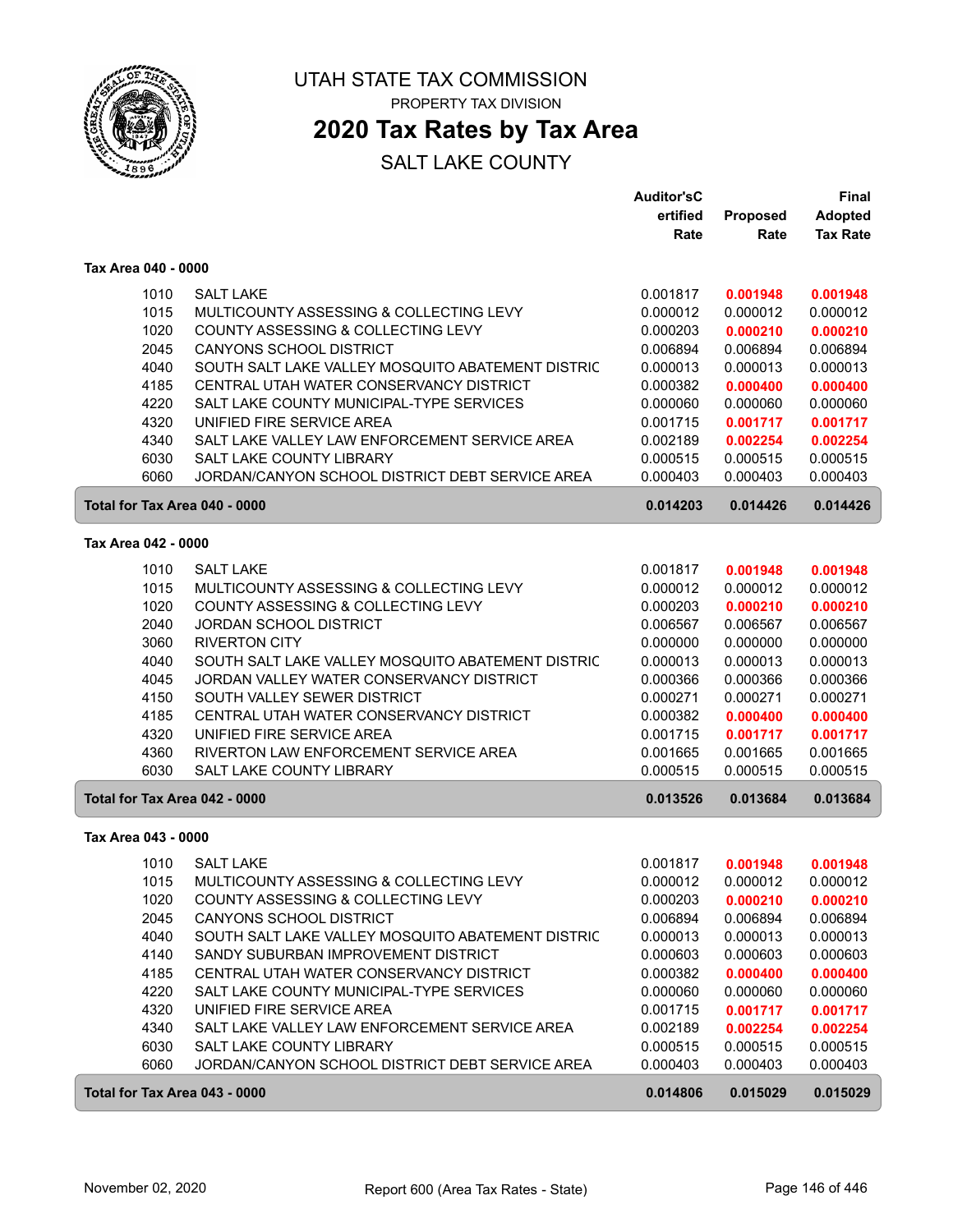

## **2020 Tax Rates by Tax Area**

### SALT LAKE COUNTY

|                               |                                                                             | <b>Auditor'sC</b>    |                      | <b>Final</b>         |
|-------------------------------|-----------------------------------------------------------------------------|----------------------|----------------------|----------------------|
|                               |                                                                             | ertified             | <b>Proposed</b>      | <b>Adopted</b>       |
|                               |                                                                             | Rate                 | Rate                 | <b>Tax Rate</b>      |
| Tax Area 044 - 0000           |                                                                             |                      |                      |                      |
| 1010                          | <b>SALT LAKE</b>                                                            | 0.001817             | 0.001948             | 0.001948             |
| 1015                          | MULTICOUNTY ASSESSING & COLLECTING LEVY                                     | 0.000012             | 0.000012             | 0.000012             |
| 1020                          | COUNTY ASSESSING & COLLECTING LEVY                                          | 0.000203             | 0.000210             | 0.000210             |
| 2040                          | <b>JORDAN SCHOOL DISTRICT</b>                                               | 0.006567             | 0.006567             | 0.006567             |
| 4040                          | SOUTH SALT LAKE VALLEY MOSQUITO ABATEMENT DISTRIC                           | 0.000013             | 0.000013             | 0.000013             |
| 4150                          | SOUTH VALLEY SEWER DISTRICT                                                 | 0.000271             | 0.000271             | 0.000271             |
| 4185                          | CENTRAL UTAH WATER CONSERVANCY DISTRICT                                     | 0.000382             | 0.000400             | 0.000400             |
| 4220                          | SALT LAKE COUNTY MUNICIPAL-TYPE SERVICES                                    | 0.000060             | 0.000060             | 0.000060             |
| 4320                          | UNIFIED FIRE SERVICE AREA                                                   | 0.001715             | 0.001717             | 0.001717             |
| 4340                          | SALT LAKE VALLEY LAW ENFORCEMENT SERVICE AREA                               | 0.002189             | 0.002254             | 0.002254             |
| 6030                          | <b>SALT LAKE COUNTY LIBRARY</b>                                             | 0.000515             | 0.000515             | 0.000515             |
| Total for Tax Area 044 - 0000 |                                                                             | 0.013744             | 0.013967             | 0.013967             |
| Tax Area 045 - 0000           |                                                                             |                      |                      |                      |
| 1010                          | <b>SALT LAKE</b>                                                            | 0.001817             | 0.001948             | 0.001948             |
| 1015                          | MULTICOUNTY ASSESSING & COLLECTING LEVY                                     | 0.000012             | 0.000012             | 0.000012             |
| 1020                          | COUNTY ASSESSING & COLLECTING LEVY                                          | 0.000203             | 0.000210             | 0.000210             |
| 2040                          | <b>JORDAN SCHOOL DISTRICT</b>                                               | 0.006567             | 0.006567             | 0.006567             |
| 3020                          | <b>BLUFFDALE CITY</b>                                                       | 0.001695             | 0.001695             | 0.001695             |
| 4040                          | SOUTH SALT LAKE VALLEY MOSQUITO ABATEMENT DISTRIC                           | 0.000013             | 0.000013             | 0.000013             |
| 4045                          | JORDAN VALLEY WATER CONSERVANCY DISTRICT                                    | 0.000366             | 0.000366             | 0.000366             |
| 4150                          | SOUTH VALLEY SEWER DISTRICT                                                 | 0.000271             | 0.000271             | 0.000271             |
| 4185                          | CENTRAL UTAH WATER CONSERVANCY DISTRICT                                     | 0.000382             | 0.000400             | 0.000400             |
| 6030                          | SALT LAKE COUNTY LIBRARY                                                    | 0.000515             | 0.000515             | 0.000515             |
| Total for Tax Area 045 - 0000 |                                                                             | 0.011841             | 0.011997             | 0.011997             |
| Tax Area 051 - 0000           |                                                                             |                      |                      |                      |
|                               |                                                                             |                      |                      |                      |
| 1010                          | <b>SALT LAKE</b>                                                            | 0.001817             | 0.001948             | 0.001948             |
| 1015                          | MULTICOUNTY ASSESSING & COLLECTING LEVY                                     | 0.000012             | 0.000012             | 0.000012             |
| 1020                          | COUNTY ASSESSING & COLLECTING LEVY                                          | 0.000203             | 0.000210             | 0.000210             |
| 2045                          | CANYONS SCHOOL DISTRICT                                                     | 0.006894             | 0.006894             | 0.006894             |
| 3030                          | DRAPER CITY                                                                 | 0.001227             | 0.001227             | 0.001227             |
| 4040                          | SOUTH SALT LAKE VALLEY MOSQUITO ABATEMENT DISTRIC                           | 0.000013             | 0.000013             | 0.000013             |
| 4045                          | JORDAN VALLEY WATER CONSERVANCY DISTRICT                                    | 0.000366             | 0.000366             | 0.000366             |
| 4150                          | SOUTH VALLEY SEWER DISTRICT                                                 | 0.000271             | 0.000271             | 0.000271             |
| 4160                          | CRESCENT CEMETERY MAINTENANCE DISTRICT                                      | 0.000031             | 0.000031             | 0.000031             |
| 4185                          | CENTRAL UTAH WATER CONSERVANCY DISTRICT                                     | 0.000382             | 0.000400             | 0.000400             |
| 6030<br>6060                  | SALT LAKE COUNTY LIBRARY<br>JORDAN/CANYON SCHOOL DISTRICT DEBT SERVICE AREA | 0.000515<br>0.000403 | 0.000515<br>0.000403 | 0.000515<br>0.000403 |
|                               |                                                                             |                      |                      |                      |
| Total for Tax Area 051 - 0000 |                                                                             | 0.012133             | 0.012290             | 0.012290             |

ſ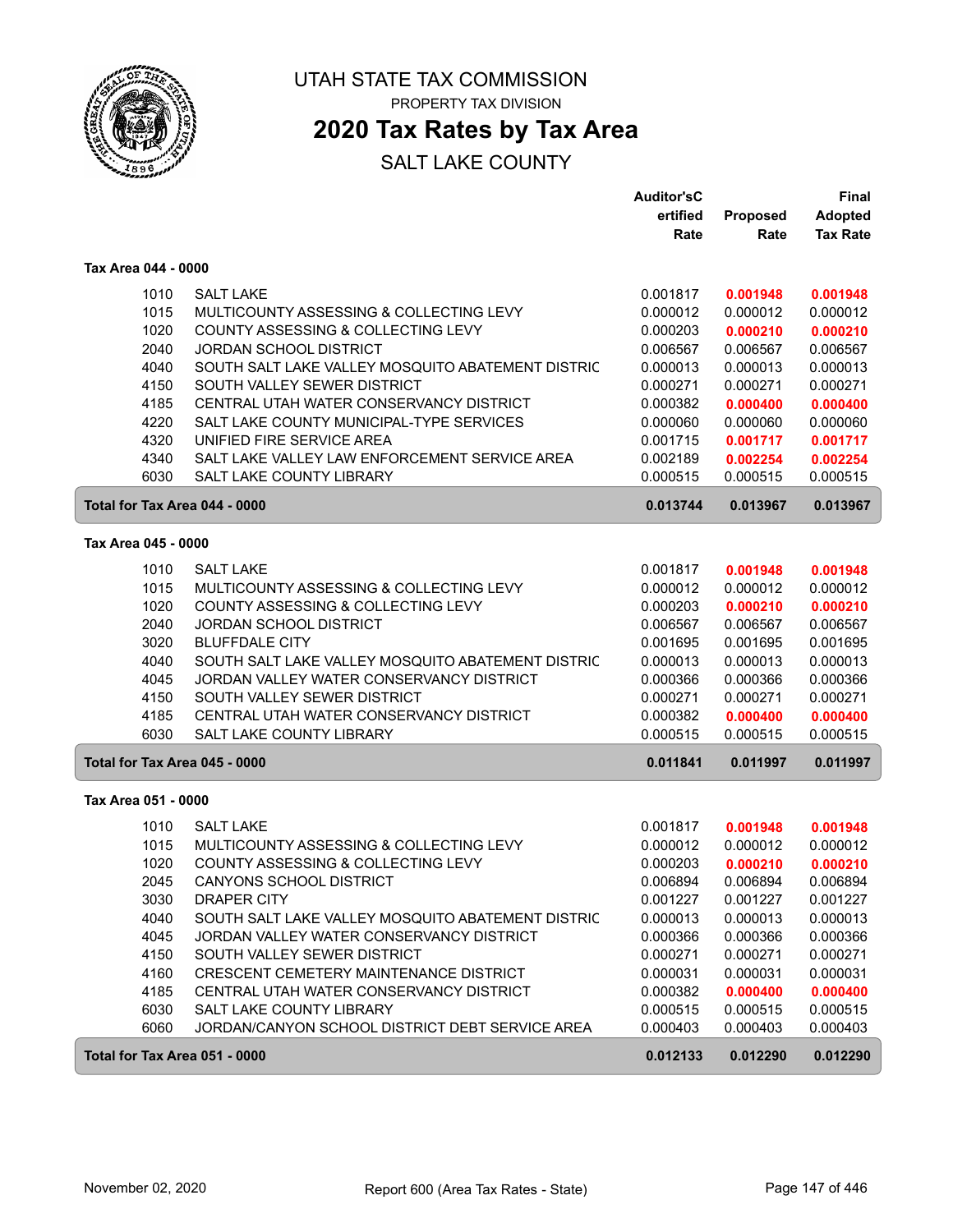

## **2020 Tax Rates by Tax Area**

|                               |                                                                      | <b>Auditor'sC</b>    |                      | Final                |
|-------------------------------|----------------------------------------------------------------------|----------------------|----------------------|----------------------|
|                               |                                                                      | ertified             | Proposed             | <b>Adopted</b>       |
|                               |                                                                      | Rate                 | Rate                 | <b>Tax Rate</b>      |
| Tax Area 055 - 0000           |                                                                      |                      |                      |                      |
| 1010                          | <b>SALT LAKE</b>                                                     | 0.001817             | 0.001948             | 0.001948             |
| 1015                          | MULTICOUNTY ASSESSING & COLLECTING LEVY                              | 0.000012             | 0.000012             | 0.000012             |
| 1020                          | COUNTY ASSESSING & COLLECTING LEVY                                   | 0.000203             | 0.000210             | 0.000210             |
| 2045                          | <b>CANYONS SCHOOL DISTRICT</b>                                       | 0.006894             | 0.006894             | 0.006894             |
| 3030                          | <b>DRAPER CITY</b>                                                   | 0.001227             | 0.001227             | 0.001227             |
| 4040                          | SOUTH SALT LAKE VALLEY MOSQUITO ABATEMENT DISTRIC                    | 0.000013             | 0.000013             | 0.000013             |
| 4045                          | JORDAN VALLEY WATER CONSERVANCY DISTRICT                             | 0.000366             | 0.000366             | 0.000366             |
| 4150                          | SOUTH VALLEY SEWER DISTRICT                                          | 0.000271             | 0.000271             | 0.000271             |
| 4185                          | CENTRAL UTAH WATER CONSERVANCY DISTRICT                              | 0.000382             | 0.000400             | 0.000400             |
| 6030                          | SALT LAKE COUNTY LIBRARY                                             | 0.000515             | 0.000515             | 0.000515             |
| 6060                          | JORDAN/CANYON SCHOOL DISTRICT DEBT SERVICE AREA                      | 0.000403             | 0.000403             | 0.000403             |
| Total for Tax Area 055 - 0000 |                                                                      | 0.012102             | 0.012259             | 0.012259             |
| Tax Area 056 - 0000           |                                                                      |                      |                      |                      |
| 1010                          | <b>SALT LAKE</b>                                                     | 0.001817             |                      | 0.001948             |
| 1015                          | MULTICOUNTY ASSESSING & COLLECTING LEVY                              | 0.000012             | 0.001948<br>0.000012 | 0.000012             |
| 1020                          | COUNTY ASSESSING & COLLECTING LEVY                                   | 0.000203             | 0.000210             | 0.000210             |
| 2045                          | CANYONS SCHOOL DISTRICT                                              | 0.006894             | 0.006894             | 0.006894             |
| 3030                          | <b>DRAPER CITY</b>                                                   | 0.001227             | 0.001227             | 0.001227             |
| 4040                          | SOUTH SALT LAKE VALLEY MOSQUITO ABATEMENT DISTRIC                    | 0.000013             | 0.000013             | 0.000013             |
| 4045                          | JORDAN VALLEY WATER CONSERVANCY DISTRICT                             | 0.000366             | 0.000366             | 0.000366             |
| 4185                          | CENTRAL UTAH WATER CONSERVANCY DISTRICT                              | 0.000382             | 0.000400             | 0.000400             |
| 6030                          | SALT LAKE COUNTY LIBRARY                                             | 0.000515             | 0.000515             | 0.000515             |
| 6060                          | JORDAN/CANYON SCHOOL DISTRICT DEBT SERVICE AREA                      | 0.000403             | 0.000403             | 0.000403             |
| Total for Tax Area 056 - 0000 |                                                                      | 0.011831             | 0.011988             | 0.011988             |
| Tax Area 061 - 0000           |                                                                      |                      |                      |                      |
|                               |                                                                      |                      |                      |                      |
| 1010                          | <b>SALT LAKE</b>                                                     | 0.001817             | 0.001948             | 0.001948             |
| 1015                          | MULTICOUNTY ASSESSING & COLLECTING LEVY                              | 0.000012             | 0.000012             | 0.000012             |
| 1020<br>2030                  | COUNTY ASSESSING & COLLECTING LEVY<br><b>GRANITE SCHOOL DISTRICT</b> | 0.000203<br>0.007397 | 0.000210<br>0.007397 | 0.000210<br>0.007397 |
|                               | <b>TAYLORSVILLE CITY</b>                                             |                      | 0.000904             |                      |
| 3105<br>4040                  | SOUTH SALT LAKE VALLEY MOSQUITO ABATEMENT DISTRIC                    | 0.000904<br>0.000013 | 0.000013             | 0.000904<br>0.000013 |
| 4045                          | JORDAN VALLEY WATER CONSERVANCY DISTRICT                             | 0.000366             | 0.000366             | 0.000366             |
| 4110                          | TAYLORSVILLE-BENNION IMPROVEMENT DISTRICT                            | 0.000112             | 0.000112             | 0.000112             |
| 4185                          | CENTRAL UTAH WATER CONSERVANCY DISTRICT                              | 0.000382             | 0.000400             | 0.000400             |
| 4320                          | UNIFIED FIRE SERVICE AREA                                            | 0.001715             | 0.001717             | 0.001717             |
| 6030                          | SALT LAKE COUNTY LIBRARY                                             | 0.000515             | 0.000515             | 0.000515             |
| Total for Tax Area 061 - 0000 |                                                                      | 0.013436             | 0.013594             | 0.013594             |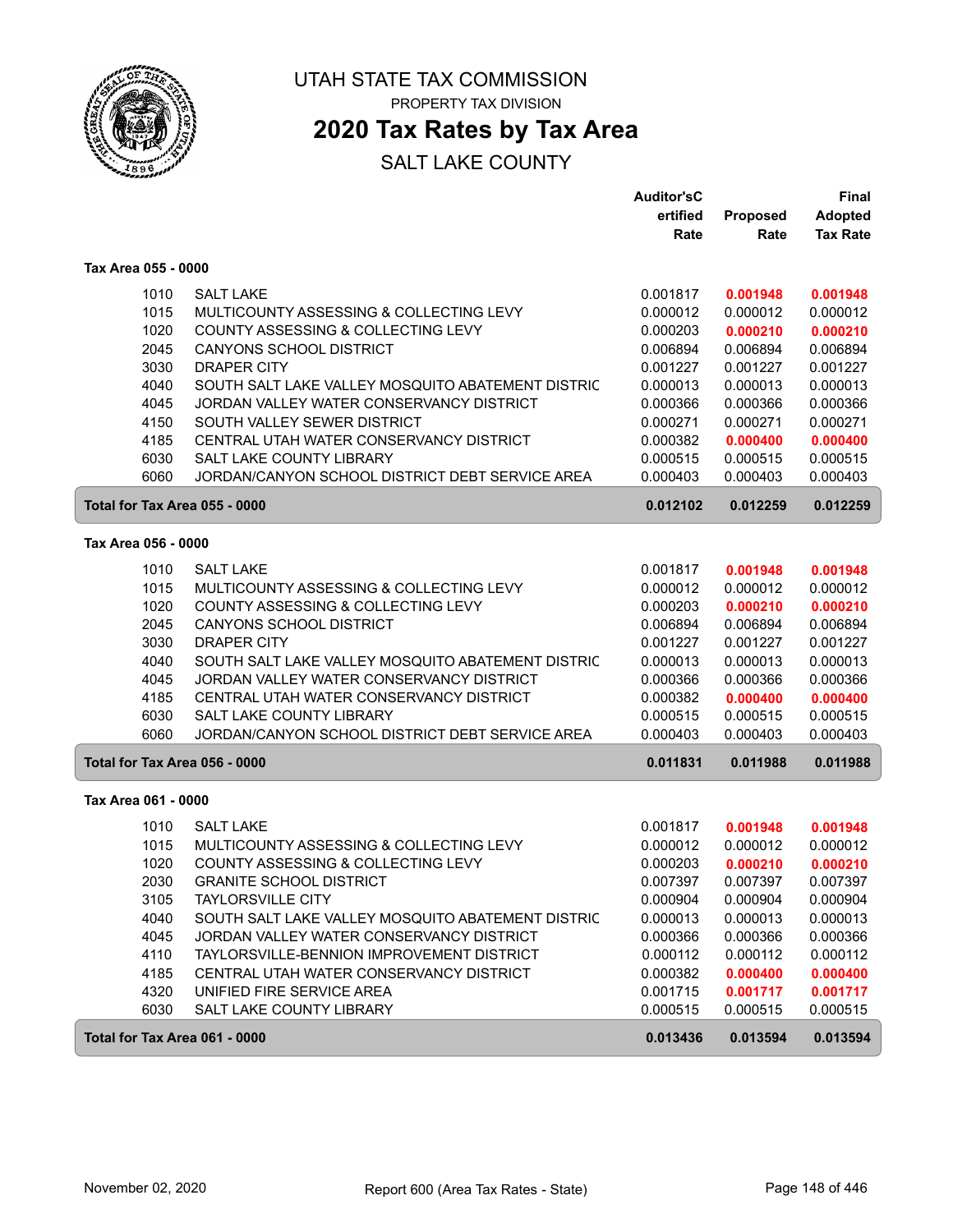

## **2020 Tax Rates by Tax Area**

|                               |                                                   | <b>Auditor'sC</b> |          | Final           |
|-------------------------------|---------------------------------------------------|-------------------|----------|-----------------|
|                               |                                                   | ertified          | Proposed | <b>Adopted</b>  |
|                               |                                                   | Rate              | Rate     | <b>Tax Rate</b> |
| Tax Area 062 - 0000           |                                                   |                   |          |                 |
| 1010                          | <b>SALT LAKE</b>                                  | 0.001817          | 0.001948 | 0.001948        |
| 1015                          | MULTICOUNTY ASSESSING & COLLECTING LEVY           | 0.000012          | 0.000012 | 0.000012        |
| 1020                          | COUNTY ASSESSING & COLLECTING LEVY                | 0.000203          | 0.000210 | 0.000210        |
| 2030                          | <b>GRANITE SCHOOL DISTRICT</b>                    | 0.007397          | 0.007397 | 0.007397        |
| 3105                          | <b>TAYLORSVILLE CITY</b>                          | 0.000904          | 0.000904 | 0.000904        |
| 4040                          | SOUTH SALT LAKE VALLEY MOSQUITO ABATEMENT DISTRIC | 0.000013          | 0.000013 | 0.000013        |
| 4045                          | JORDAN VALLEY WATER CONSERVANCY DISTRICT          | 0.000366          | 0.000366 | 0.000366        |
| 4050                          | <b>GRANGER - HUNTER IMPROVEMENT DISTRICT</b>      | 0.000450          | 0.000450 | 0.000450        |
| 4185                          | CENTRAL UTAH WATER CONSERVANCY DISTRICT           | 0.000382          | 0.000400 | 0.000400        |
| 4320                          | UNIFIED FIRE SERVICE AREA                         | 0.001715          | 0.001717 | 0.001717        |
| 6030                          | <b>SALT LAKE COUNTY LIBRARY</b>                   | 0.000515          | 0.000515 | 0.000515        |
| Total for Tax Area 062 - 0000 |                                                   | 0.013774          | 0.013932 | 0.013932        |
| Tax Area 063 - 0000           |                                                   |                   |          |                 |
|                               |                                                   |                   |          |                 |
| 1010                          | <b>SALT LAKE</b>                                  | 0.001817          | 0.001948 | 0.001948        |
| 1015                          | MULTICOUNTY ASSESSING & COLLECTING LEVY           | 0.000012          | 0.000012 | 0.000012        |
| 1020                          | COUNTY ASSESSING & COLLECTING LEVY                | 0.000203          | 0.000210 | 0.000210        |
| 2030                          | <b>GRANITE SCHOOL DISTRICT</b>                    | 0.007397          | 0.007397 | 0.007397        |
| 3105                          | <b>TAYLORSVILLE CITY</b>                          | 0.000904          | 0.000904 | 0.000904        |
| 4040                          | SOUTH SALT LAKE VALLEY MOSQUITO ABATEMENT DISTRIC | 0.000013          | 0.000013 | 0.000013        |
| 4045                          | JORDAN VALLEY WATER CONSERVANCY DISTRICT          | 0.000366          | 0.000366 | 0.000366        |
| 4110                          | TAYLORSVILLE-BENNION IMPROVEMENT DISTRICT         | 0.000112          | 0.000112 | 0.000112        |
| 4180                          | OQUIRRH RECREATION AND PARKS DISTRICT             | 0.000838          | 0.000838 | 0.000838        |
| 4185                          | CENTRAL UTAH WATER CONSERVANCY DISTRICT           | 0.000382          | 0.000400 | 0.000400        |
| 4320                          | UNIFIED FIRE SERVICE AREA                         | 0.001715          | 0.001717 | 0.001717        |
| 6030                          | SALT LAKE COUNTY LIBRARY                          | 0.000515          | 0.000515 | 0.000515        |
| Total for Tax Area 063 - 0000 |                                                   | 0.014274          | 0.014432 | 0.014432        |
| Tax Area 064 - 0000           |                                                   |                   |          |                 |
| 1010                          | <b>SALT LAKE</b>                                  | 0.001817          | 0.001948 | 0.001948        |
| 1015                          | MULTICOUNTY ASSESSING & COLLECTING LEVY           | 0.000012          | 0.000012 | 0.000012        |
| 1020                          | COUNTY ASSESSING & COLLECTING LEVY                | 0.000203          | 0.000210 | 0.000210        |
| 2030                          | <b>GRANITE SCHOOL DISTRICT</b>                    | 0.007397          | 0.007397 | 0.007397        |
| 3105                          | <b>TAYLORSVILLE CITY</b>                          | 0.000904          | 0.000904 | 0.000904        |
| 4040                          | SOUTH SALT LAKE VALLEY MOSQUITO ABATEMENT DISTRIC | 0.000013          | 0.000013 | 0.000013        |
| 4045                          | JORDAN VALLEY WATER CONSERVANCY DISTRICT          | 0.000366          | 0.000366 | 0.000366        |
| 4120                          | KEARNS IMPROVEMENT DISTRICT                       | 0.000514          | 0.000514 | 0.000514        |
| 4180                          | OQUIRRH RECREATION AND PARKS DISTRICT             | 0.000838          | 0.000838 | 0.000838        |
| 4185                          | CENTRAL UTAH WATER CONSERVANCY DISTRICT           | 0.000382          | 0.000400 | 0.000400        |
| 4320                          | UNIFIED FIRE SERVICE AREA                         | 0.001715          | 0.001717 | 0.001717        |
| 6030                          | SALT LAKE COUNTY LIBRARY                          | 0.000515          | 0.000515 | 0.000515        |
| Total for Tax Area 064 - 0000 |                                                   | 0.014676          | 0.014834 | 0.014834        |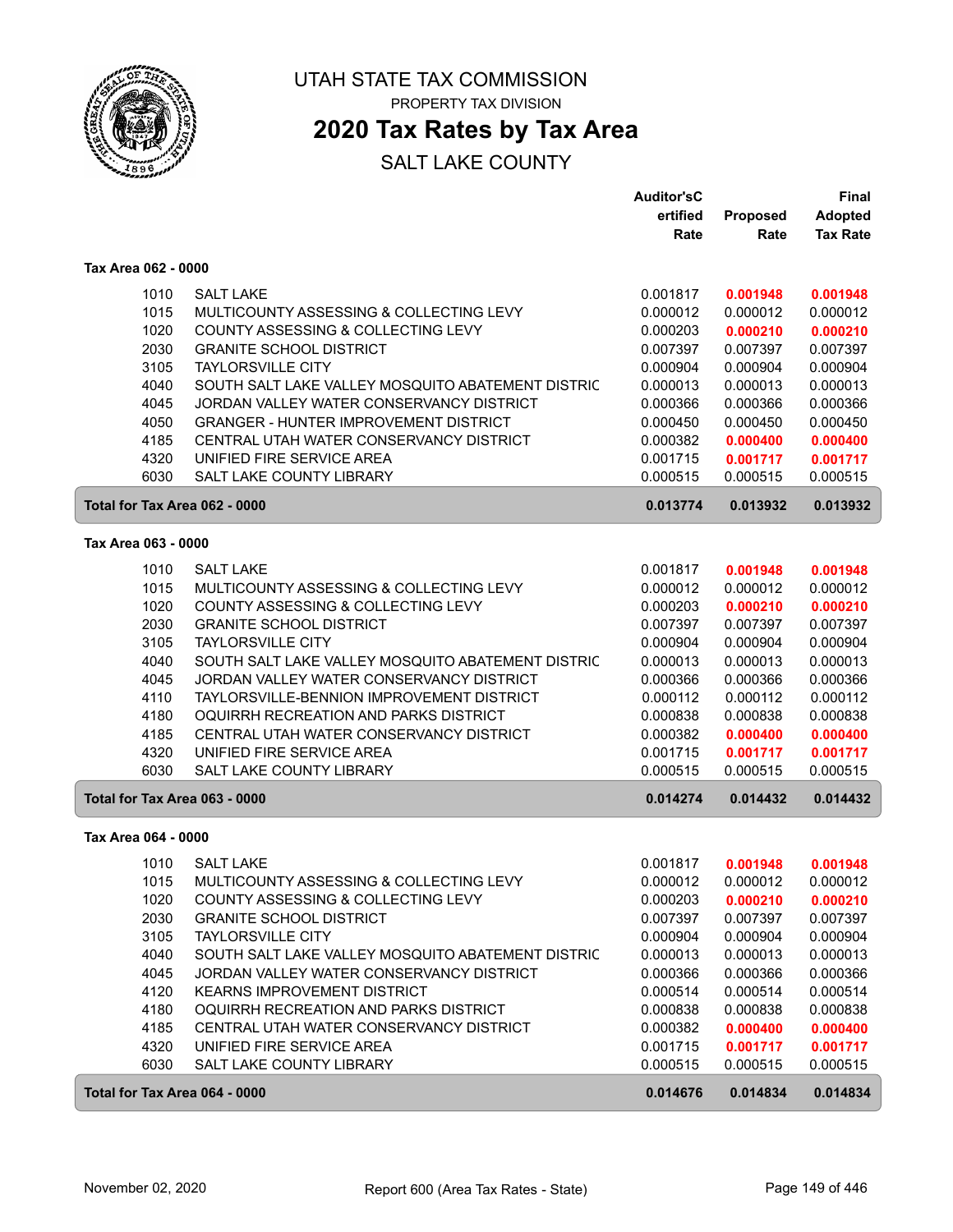

## **2020 Tax Rates by Tax Area**

|                     |                                                           | <b>Auditor'sC</b> |          | <b>Final</b>    |
|---------------------|-----------------------------------------------------------|-------------------|----------|-----------------|
|                     |                                                           | ertified          | Proposed | <b>Adopted</b>  |
|                     |                                                           | Rate              | Rate     | <b>Tax Rate</b> |
| Tax Area 065 - 0000 |                                                           |                   |          |                 |
|                     | 1010<br><b>SALT LAKE</b>                                  | 0.001817          | 0.001948 | 0.001948        |
|                     | 1015<br>MULTICOUNTY ASSESSING & COLLECTING LEVY           | 0.000012          | 0.000012 | 0.000012        |
|                     | 1020<br>COUNTY ASSESSING & COLLECTING LEVY                | 0.000203          | 0.000210 | 0.000210        |
|                     | 2040<br><b>JORDAN SCHOOL DISTRICT</b>                     | 0.006567          | 0.006567 | 0.006567        |
|                     | 3105<br><b>TAYLORSVILLE CITY</b>                          | 0.000904          | 0.000904 | 0.000904        |
|                     | 4040<br>SOUTH SALT LAKE VALLEY MOSQUITO ABATEMENT DISTRIC | 0.000013          | 0.000013 | 0.000013        |
|                     | 4045<br>JORDAN VALLEY WATER CONSERVANCY DISTRICT          | 0.000366          | 0.000366 | 0.000366        |
|                     | 4185<br>CENTRAL UTAH WATER CONSERVANCY DISTRICT           | 0.000382          | 0.000400 | 0.000400        |
|                     | 4320<br>UNIFIED FIRE SERVICE AREA                         | 0.001715          | 0.001717 | 0.001717        |
|                     | 6030<br>SALT LAKE COUNTY LIBRARY                          | 0.000515          | 0.000515 | 0.000515        |
|                     | Total for Tax Area 065 - 0000                             | 0.012494          | 0.012652 | 0.012652        |
| Tax Area 066 - 0000 |                                                           |                   |          |                 |
|                     | 1010<br><b>SALT LAKE</b>                                  | 0.001817          | 0.001948 | 0.001948        |
|                     | 1015<br>MULTICOUNTY ASSESSING & COLLECTING LEVY           | 0.000012          | 0.000012 | 0.000012        |
|                     | 1020<br>COUNTY ASSESSING & COLLECTING LEVY                | 0.000203          | 0.000210 | 0.000210        |
|                     | 2040<br><b>JORDAN SCHOOL DISTRICT</b>                     | 0.006567          | 0.006567 | 0.006567        |
|                     | 3105<br><b>TAYLORSVILLE CITY</b>                          | 0.000904          | 0.000904 | 0.000904        |
|                     | 4040<br>SOUTH SALT LAKE VALLEY MOSQUITO ABATEMENT DISTRIC | 0.000013          | 0.000013 | 0.000013        |
|                     | 4045<br>JORDAN VALLEY WATER CONSERVANCY DISTRICT          | 0.000366          | 0.000366 | 0.000366        |
|                     | 4110<br>TAYLORSVILLE-BENNION IMPROVEMENT DISTRICT         | 0.000112          | 0.000112 | 0.000112        |
|                     | 4185<br>CENTRAL UTAH WATER CONSERVANCY DISTRICT           | 0.000382          | 0.000400 | 0.000400        |
|                     | 4320<br>UNIFIED FIRE SERVICE AREA                         | 0.001715          | 0.001717 | 0.001717        |
|                     | 6030<br>SALT LAKE COUNTY LIBRARY                          | 0.000515          | 0.000515 | 0.000515        |
|                     | Total for Tax Area 066 - 0000                             | 0.012606          | 0.012764 | 0.012764        |
| Tax Area 070 - 0000 |                                                           |                   |          |                 |
|                     | 1010<br><b>SALT LAKE</b>                                  | 0.001817          | 0.001948 | 0.001948        |
|                     | 1015<br>MULTICOUNTY ASSESSING & COLLECTING LEVY           | 0.000012          | 0.000012 | 0.000012        |
|                     | 1020<br>COUNTY ASSESSING & COLLECTING LEVY                | 0.000203          | 0.000210 | 0.000210        |
|                     | 2040<br><b>JORDAN SCHOOL DISTRICT</b>                     | 0.006567          | 0.006567 | 0.006567        |
|                     | <b>HERRIMAN CITY</b><br>3035                              | 0.000280          | 0.000280 | 0.000280        |
|                     | 4040<br>SOUTH SALT LAKE VALLEY MOSQUITO ABATEMENT DISTRIC | 0.000013          | 0.000013 | 0.000013        |
|                     | 4045<br>JORDAN VALLEY WATER CONSERVANCY DISTRICT          | 0.000366          | 0.000366 | 0.000366        |
|                     | 4150<br>SOUTH VALLEY SEWER DISTRICT                       | 0.000271          | 0.000271 | 0.000271        |
|                     | 4185<br>CENTRAL UTAH WATER CONSERVANCY DISTRICT           | 0.000382          | 0.000400 | 0.000400        |
|                     | 4320<br>UNIFIED FIRE SERVICE AREA                         | 0.001715          | 0.001717 | 0.001717        |
|                     | 4370<br>HERRIMAN CITY SAFETY ENFORCEMENT AREA             | 0.001900          | 0.001900 | 0.001900        |
|                     | 6030<br>SALT LAKE COUNTY LIBRARY                          | 0.000515          | 0.000515 | 0.000515        |
|                     | Total for Tax Area 070 - 0000                             | 0.014041          | 0.014199 | 0.014199        |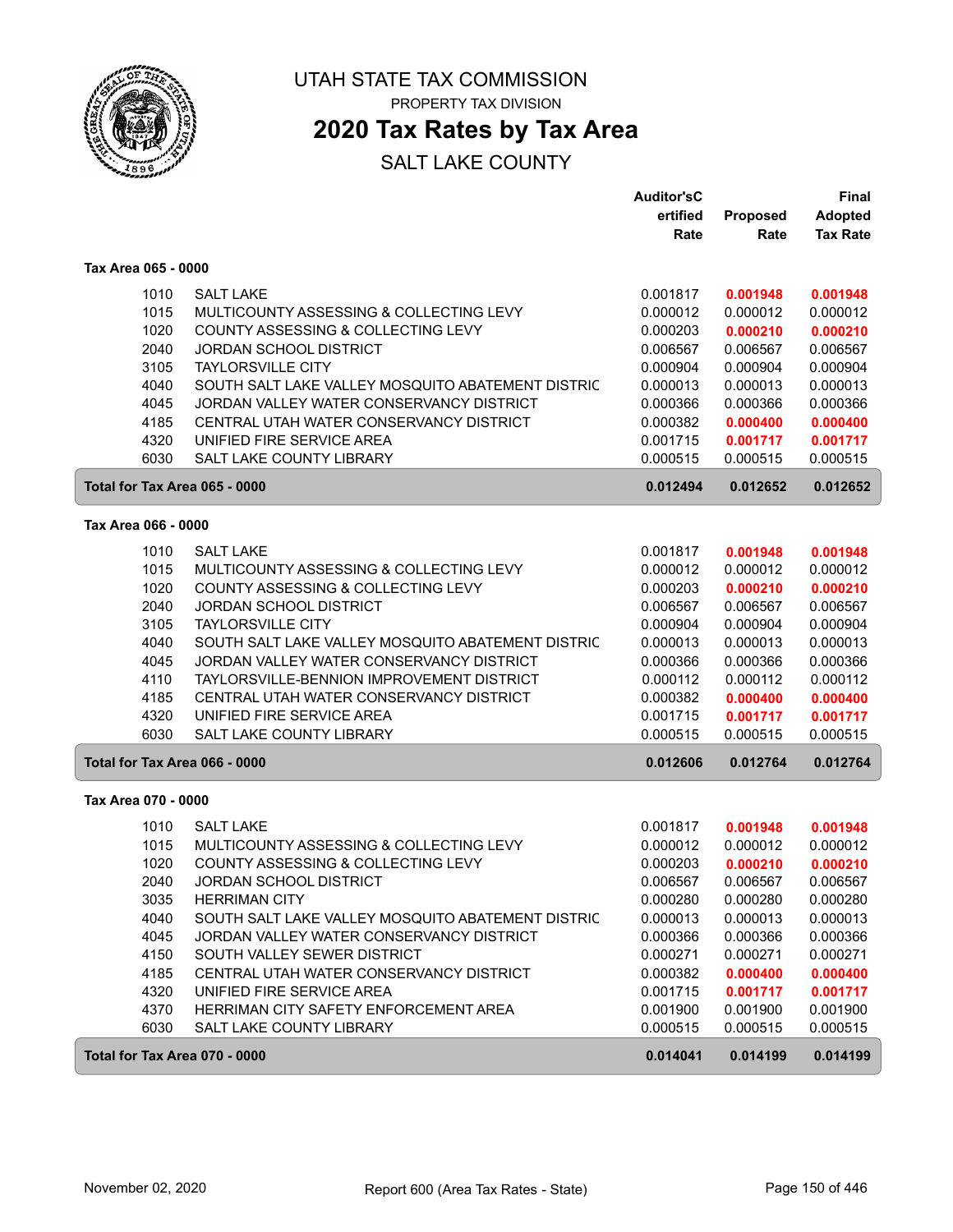

## **2020 Tax Rates by Tax Area**

|                               |                                                   | <b>Auditor'sC</b> |          | Final           |
|-------------------------------|---------------------------------------------------|-------------------|----------|-----------------|
|                               |                                                   | ertified          | Proposed | Adopted         |
|                               |                                                   | Rate              | Rate     | <b>Tax Rate</b> |
| Tax Area 080 - 0000           |                                                   |                   |          |                 |
| 1010                          | <b>SALT LAKE</b>                                  | 0.001817          | 0.001948 | 0.001948        |
| 1015                          | MULTICOUNTY ASSESSING & COLLECTING LEVY           | 0.000012          | 0.000012 | 0.000012        |
| 1020                          | COUNTY ASSESSING & COLLECTING LEVY                | 0.000203          | 0.000210 | 0.000210        |
| 2030                          | <b>GRANITE SCHOOL DISTRICT</b>                    | 0.007397          | 0.007397 | 0.007397        |
| 3036                          | <b>HOLLADAY CITY</b>                              | 0.001169          | 0.001169 | 0.001169        |
| 4040                          | SOUTH SALT LAKE VALLEY MOSQUITO ABATEMENT DISTRIC | 0.000013          | 0.000013 | 0.000013        |
| 4045                          | JORDAN VALLEY WATER CONSERVANCY DISTRICT          | 0.000366          | 0.000366 | 0.000366        |
| 4060                          | MT. OLYMPUS IMPROVEMENT DISTRICT                  | 0.000248          | 0.000248 | 0.000248        |
| 4185                          | CENTRAL UTAH WATER CONSERVANCY DISTRICT           | 0.000382          | 0.000400 | 0.000400        |
| 6030                          | SALT LAKE COUNTY LIBRARY                          | 0.000515          | 0.000515 | 0.000515        |
| Total for Tax Area 080 - 0000 |                                                   | 0.012122          | 0.012278 | 0.012278        |
| Tax Area 082 - 0000           |                                                   |                   |          |                 |
| 1010                          | <b>SALT LAKE</b>                                  | 0.001817          | 0.001948 | 0.001948        |
| 1015                          | MULTICOUNTY ASSESSING & COLLECTING LEVY           | 0.000012          | 0.000012 | 0.000012        |
| 1020                          | COUNTY ASSESSING & COLLECTING LEVY                | 0.000203          | 0.000210 | 0.000210        |
| 2030                          | <b>GRANITE SCHOOL DISTRICT</b>                    | 0.007397          | 0.007397 | 0.007397        |
| 3036                          | <b>HOLLADAY CITY</b>                              | 0.001169          | 0.001169 | 0.001169        |
| 4040                          | SOUTH SALT LAKE VALLEY MOSQUITO ABATEMENT DISTRIC | 0.000013          | 0.000013 | 0.000013        |
| 4060                          | MT. OLYMPUS IMPROVEMENT DISTRICT                  | 0.000248          | 0.000248 | 0.000248        |
| 4185                          | CENTRAL UTAH WATER CONSERVANCY DISTRICT           | 0.000382          | 0.000400 | 0.000400        |
| 6030                          | <b>SALT LAKE COUNTY LIBRARY</b>                   | 0.000515          | 0.000515 | 0.000515        |
| Total for Tax Area 082 - 0000 |                                                   | 0.011756          | 0.011912 | 0.011912        |
| Tax Area 083 - 0000           |                                                   |                   |          |                 |
| 1010                          | <b>SALT LAKE</b>                                  | 0.001817          | 0.001948 | 0.001948        |
| 1015                          | MULTICOUNTY ASSESSING & COLLECTING LEVY           | 0.000012          | 0.000012 | 0.000012        |
| 1020                          | COUNTY ASSESSING & COLLECTING LEVY                | 0.000203          | 0.000210 | 0.000210        |
| 2030                          | <b>GRANITE SCHOOL DISTRICT</b>                    | 0.007397          | 0.007397 | 0.007397        |
| 3036                          | <b>HOLLADAY CITY</b>                              | 0.001169          | 0.001169 | 0.001169        |
| 4040                          | SOUTH SALT LAKE VALLEY MOSQUITO ABATEMENT DISTRIC | 0.000013          | 0.000013 | 0.000013        |
| 4090                          | COTTONWOOD IMPROVEMENT DISTRICT                   | 0.000161          | 0.000161 | 0.000161        |
| 4185                          | CENTRAL UTAH WATER CONSERVANCY DISTRICT           | 0.000382          | 0.000400 | 0.000400        |
| 6030                          | <b>SALT LAKE COUNTY LIBRARY</b>                   | 0.000515          | 0.000515 | 0.000515        |
| Total for Tax Area 083 - 0000 |                                                   | 0.011669          | 0.011825 | 0.011825        |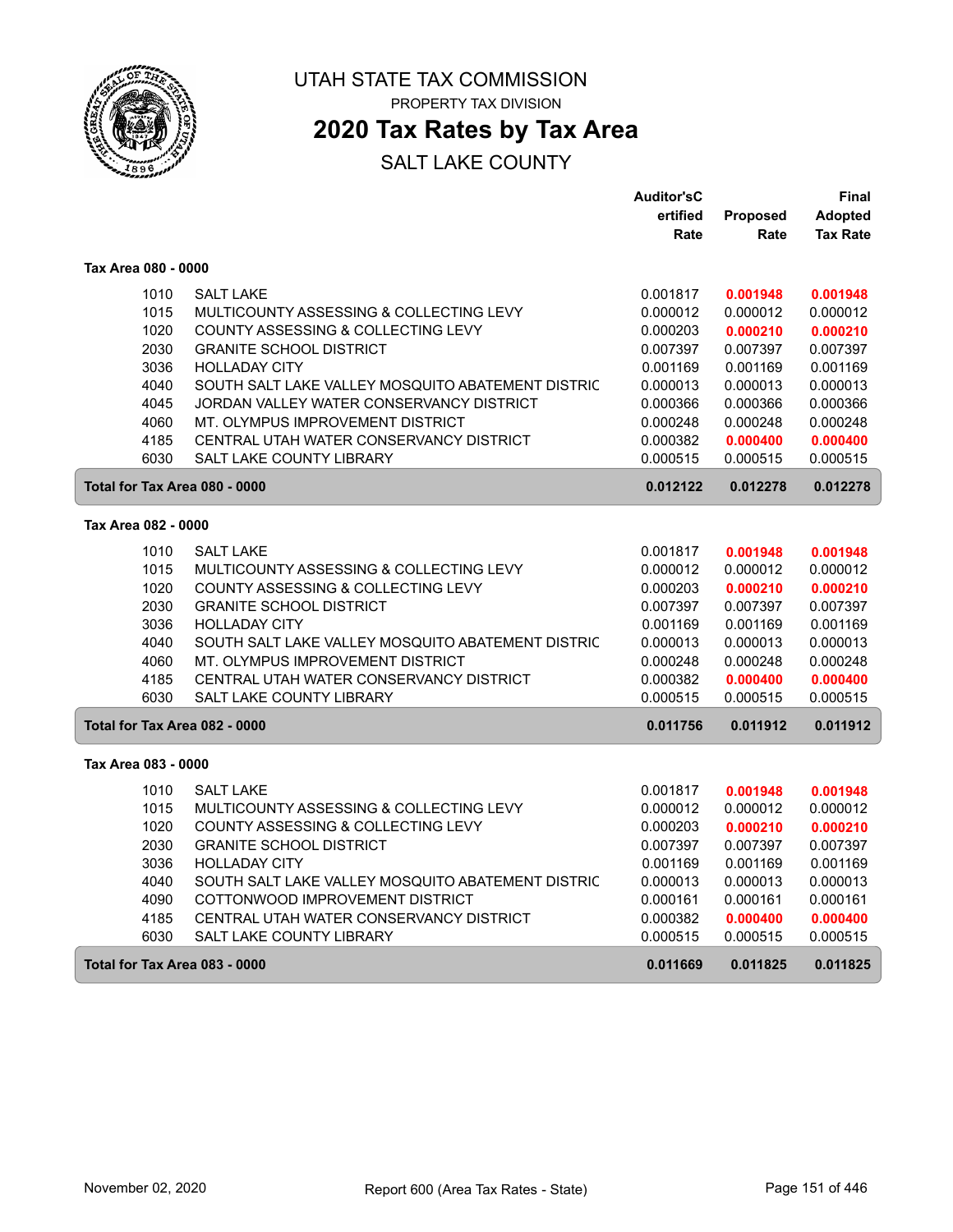

PROPERTY TAX DIVISION

## **2020 Tax Rates by Tax Area**

|                               |                                                   | <b>Auditor'sC</b> |          | Final           |
|-------------------------------|---------------------------------------------------|-------------------|----------|-----------------|
|                               |                                                   | ertified          | Proposed | <b>Adopted</b>  |
|                               |                                                   | Rate              | Rate     | <b>Tax Rate</b> |
| Tax Area 084 - 0000           |                                                   |                   |          |                 |
| 1010                          | <b>SALT LAKE</b>                                  | 0.001817          | 0.001948 | 0.001948        |
| 1015                          | MULTICOUNTY ASSESSING & COLLECTING LEVY           | 0.000012          | 0.000012 | 0.000012        |
| 1020                          | COUNTY ASSESSING & COLLECTING LEVY                | 0.000203          | 0.000210 | 0.000210        |
| 2030                          | <b>GRANITE SCHOOL DISTRICT</b>                    | 0.007397          | 0.007397 | 0.007397        |
| 3036                          | <b>HOLLADAY CITY</b>                              | 0.001169          | 0.001169 | 0.001169        |
| 4040                          | SOUTH SALT LAKE VALLEY MOSQUITO ABATEMENT DISTRIC | 0.000013          | 0.000013 | 0.000013        |
| 4090                          | COTTONWOOD IMPROVEMENT DISTRICT                   | 0.000161          | 0.000161 | 0.000161        |
| 4185                          | CENTRAL UTAH WATER CONSERVANCY DISTRICT           | 0.000382          | 0.000400 | 0.000400        |
| 4200                          | COTTONWOOD HEIGHTS PARKS AND RECREATION SERVICI   | 0.001132          | 0.001132 | 0.001132        |
| 6030                          | <b>SALT LAKE COUNTY LIBRARY</b>                   | 0.000515          | 0.000515 | 0.000515        |
| Total for Tax Area 084 - 0000 |                                                   | 0.012801          | 0.012957 | 0.012957        |
| Tax Area 13B - 0000           |                                                   |                   |          |                 |
| 1010                          | <b>SALT LAKE</b>                                  | 0.001817          | 0.001948 | 0.001948        |
| 1015                          | MULTICOUNTY ASSESSING & COLLECTING LEVY           | 0.000012          | 0.000012 | 0.000012        |
| 1020                          | COUNTY ASSESSING & COLLECTING LEVY                | 0.000203          | 0.000210 | 0.000210        |
| 2010                          | SALT LAKE CITY SCHOOL DISTRICT                    | 0.005047          | 0.005047 | 0.005047        |
| 3070                          | <b>SALT LAKE CITY</b>                             | 0.003655          | 0.003670 | 0.003540        |
| 3071                          | <b>SALT LAKE CITY LIBRARY</b>                     | 0.000680          | 0.000683 | 0.000683        |
| 4010                          | METROPOLITAN WATER DISTRICT - SALT LAKE           | 0.000265          | 0.000265 | 0.000265        |
| 4020                          | SALT LAKE CITY MOSQUITO ABATEMENT DISTRICT        | 0.000122          | 0.000122 | 0.000122        |
| 4060                          | MT. OLYMPUS IMPROVEMENT DISTRICT                  | 0.000248          | 0.000248 | 0.000248        |
| 4185                          | CENTRAL UTAH WATER CONSERVANCY DISTRICT           | 0.000382          | 0.000400 | 0.000400        |
| Total for Tax Area 13B - 0000 |                                                   | 0.012431          | 0.012605 | 0.012475        |
| Tax Area 13C - 0000           |                                                   |                   |          |                 |
| 1010                          | <b>SALT LAKE</b>                                  | 0.001817          | 0.001948 | 0.001948        |
| 1015                          | MULTICOUNTY ASSESSING & COLLECTING LEVY           | 0.000012          | 0.000012 | 0.000012        |
| 1020                          | COUNTY ASSESSING & COLLECTING LEVY                | 0.000203          | 0.000210 | 0.000210        |
| 2010                          | SALT LAKE CITY SCHOOL DISTRICT                    | 0.005047          | 0.005047 | 0.005047        |
| 3070                          | <b>SALT LAKE CITY</b>                             | 0.003655          | 0.003670 | 0.003540        |
| 3071                          | <b>SALT LAKE CITY LIBRARY</b>                     | 0.000680          | 0.000683 | 0.000683        |
| 4010                          | <b>METROPOLITAN WATER DISTRICT - SALT LAKE</b>    | 0.000265          | 0.000265 | 0.000265        |
| 4020                          | SALT LAKE CITY MOSQUITO ABATEMENT DISTRICT        | 0.000122          | 0.000122 | 0.000122        |
| 4185                          | CENTRAL UTAH WATER CONSERVANCY DISTRICT           | 0.000382          | 0.000400 | 0.000400        |
| Total for Tax Area 13C - 0000 |                                                   | 0.012183          | 0.012357 | 0.012227        |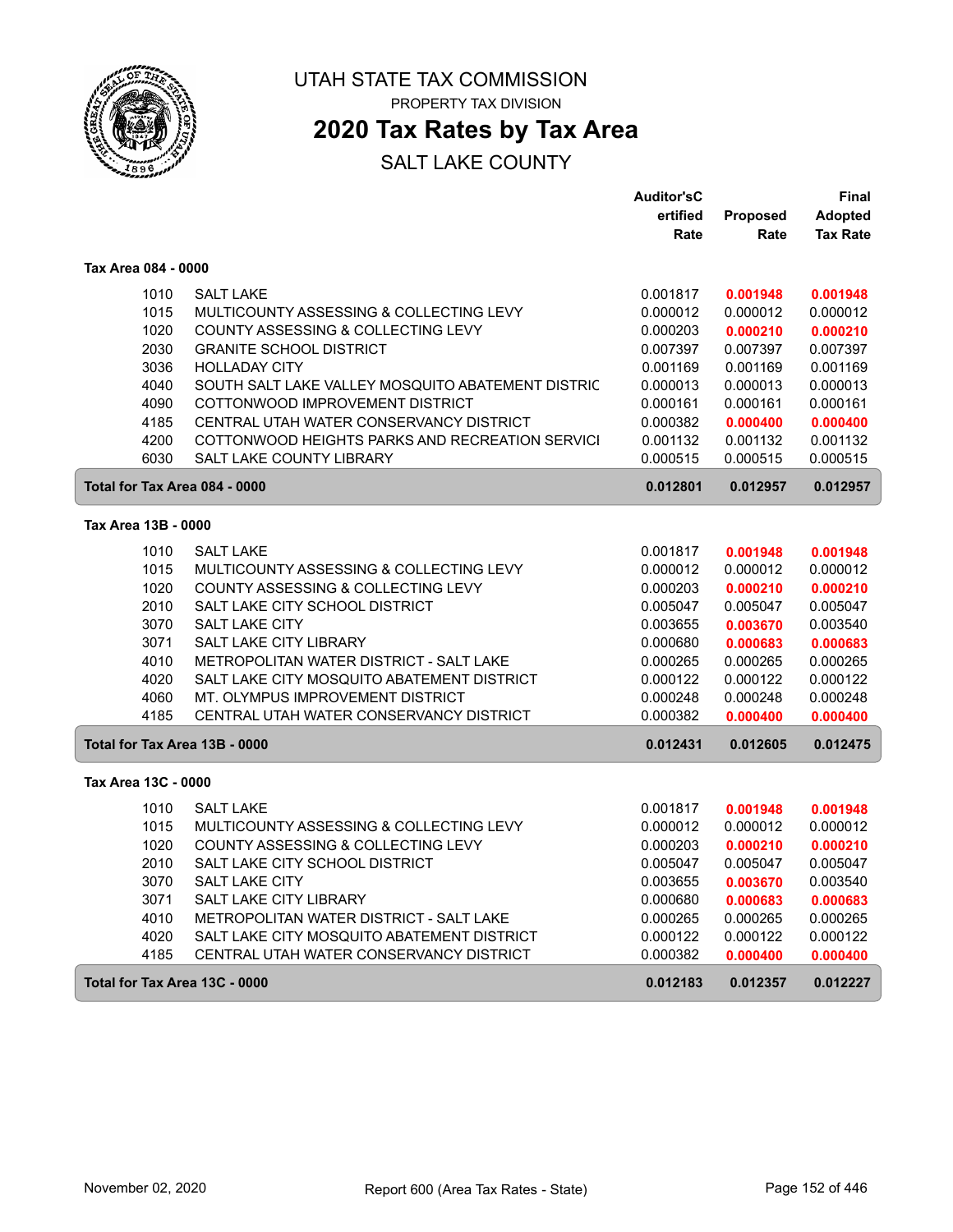

PROPERTY TAX DIVISION

## **2020 Tax Rates by Tax Area**

|                               |                                            | <b>Auditor'sC</b> |          | Final           |
|-------------------------------|--------------------------------------------|-------------------|----------|-----------------|
|                               |                                            | ertified          | Proposed | Adopted         |
|                               |                                            | Rate              | Rate     | <b>Tax Rate</b> |
| Tax Area 13F - 0000           |                                            |                   |          |                 |
| 1010                          | <b>SALT LAKE</b>                           | 0.001817          | 0.001948 | 0.001948        |
| 1015                          | MULTICOUNTY ASSESSING & COLLECTING LEVY    | 0.000012          | 0.000012 | 0.000012        |
| 1020                          | COUNTY ASSESSING & COLLECTING LEVY         | 0.000203          | 0.000210 | 0.000210        |
| 2010                          | SALT LAKE CITY SCHOOL DISTRICT             | 0.005047          | 0.005047 | 0.005047        |
| 3070                          | <b>SALT LAKE CITY</b>                      | 0.003655          | 0.003670 | 0.003540        |
| 3071                          | <b>SALT LAKE CITY LIBRARY</b>              | 0.000680          | 0.000683 | 0.000683        |
| 4010                          | METROPOLITAN WATER DISTRICT - SALT LAKE    | 0.000265          | 0.000265 | 0.000265        |
| 4185                          | CENTRAL UTAH WATER CONSERVANCY DISTRICT    | 0.000382          | 0.000400 | 0.000400        |
| Total for Tax Area 13F - 0000 |                                            | 0.012061          | 0.012235 | 0.012105        |
| Tax Area 13H - 0000           |                                            |                   |          |                 |
| 1010                          | <b>SALT LAKE</b>                           | 0.001817          | 0.001948 | 0.001948        |
| 1015                          | MULTICOUNTY ASSESSING & COLLECTING LEVY    | 0.000012          | 0.000012 | 0.000012        |
| 1020                          | COUNTY ASSESSING & COLLECTING LEVY         | 0.000203          | 0.000210 | 0.000210        |
| 2010                          | SALT LAKE CITY SCHOOL DISTRICT             | 0.005047          | 0.005047 | 0.005047        |
| 3070                          | <b>SALT LAKE CITY</b>                      | 0.003655          | 0.003670 | 0.003540        |
| 3071                          | <b>SALT LAKE CITY LIBRARY</b>              | 0.000680          | 0.000683 | 0.000683        |
| 4010                          | METROPOLITAN WATER DISTRICT - SALT LAKE    | 0.000265          | 0.000265 | 0.000265        |
| 4020                          | SALT LAKE CITY MOSQUITO ABATEMENT DISTRICT | 0.000122          | 0.000122 | 0.000122        |
| 4185                          | CENTRAL UTAH WATER CONSERVANCY DISTRICT    | 0.000382          | 0.000400 | 0.000400        |
| Total for Tax Area 13H - 0000 |                                            | 0.012183          | 0.012357 | 0.012227        |
| Tax Area 13I - 0000           |                                            |                   |          |                 |
| 1010                          | <b>SALT LAKE</b>                           | 0.001817          | 0.001948 | 0.001948        |
| 1015                          | MULTICOUNTY ASSESSING & COLLECTING LEVY    | 0.000012          | 0.000012 | 0.000012        |
| 1020                          | COUNTY ASSESSING & COLLECTING LEVY         | 0.000203          | 0.000210 | 0.000210        |
| 2030                          | <b>GRANITE SCHOOL DISTRICT</b>             | 0.007397          | 0.007397 | 0.007397        |
| 3070                          | SALT LAKE CITY                             | 0.003655          | 0.003670 | 0.003540        |
| 3071                          | <b>SALT LAKE CITY LIBRARY</b>              | 0.000680          | 0.000683 | 0.000683        |
| 4010                          | METROPOLITAN WATER DISTRICT - SALT LAKE    | 0.000265          | 0.000265 | 0.000265        |
| 4020                          | SALT LAKE CITY MOSQUITO ABATEMENT DISTRICT | 0.000122          | 0.000122 | 0.000122        |
| 4185                          | CENTRAL UTAH WATER CONSERVANCY DISTRICT    | 0.000382          | 0.000400 | 0.000400        |
| Total for Tax Area 13I - 0000 |                                            | 0.014533          | 0.014707 | 0.014577        |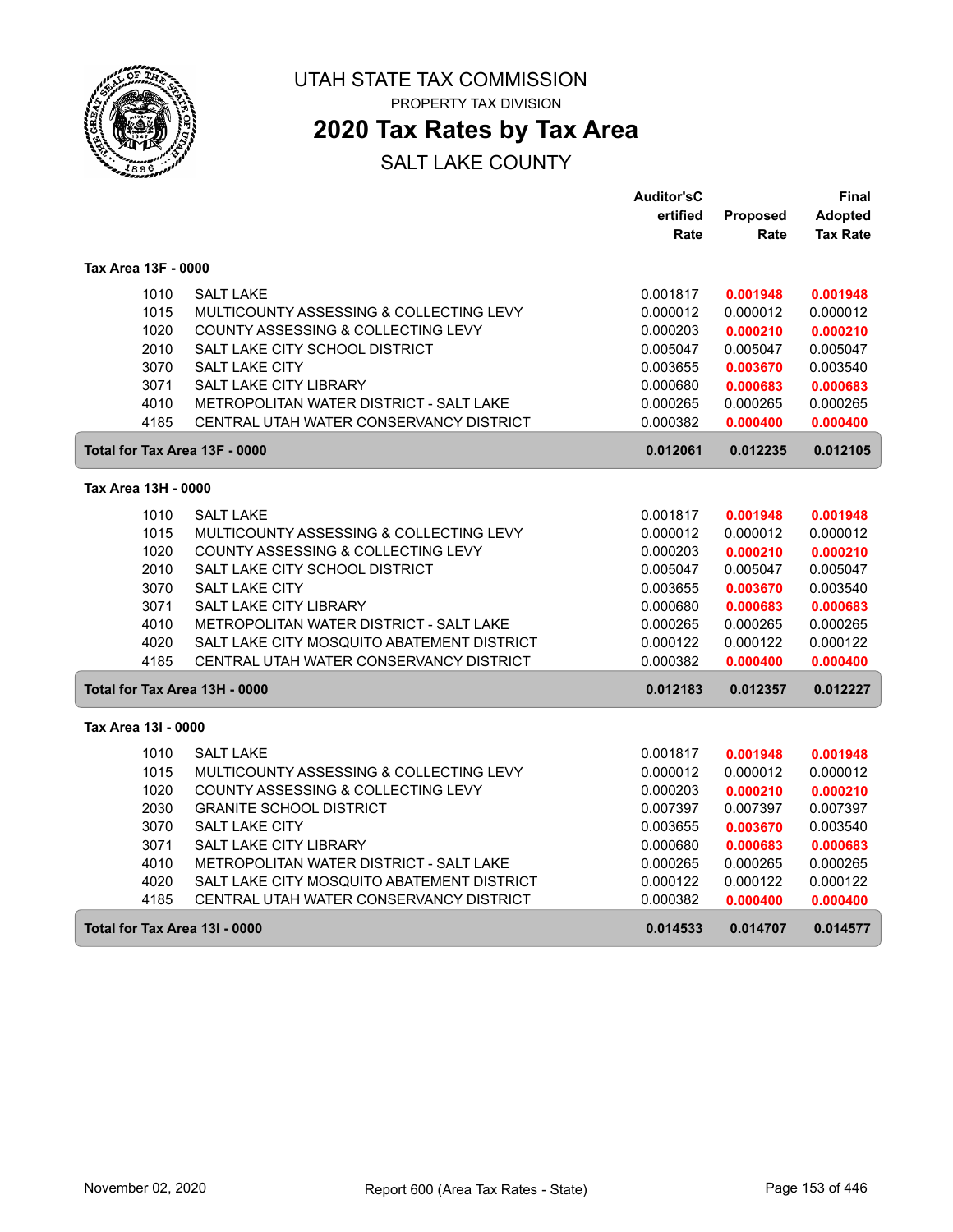

PROPERTY TAX DIVISION

# **2020 Tax Rates by Tax Area**

|                               |                                                   | <b>Auditor'sC</b>    |                      | Final                |
|-------------------------------|---------------------------------------------------|----------------------|----------------------|----------------------|
|                               |                                                   | ertified             | Proposed             | <b>Adopted</b>       |
|                               |                                                   | Rate                 | Rate                 | <b>Tax Rate</b>      |
| Tax Area 13K - 0000           |                                                   |                      |                      |                      |
| 1010                          | <b>SALT LAKE</b>                                  | 0.001817             | 0.001948             | 0.001948             |
| 1015                          | MULTICOUNTY ASSESSING & COLLECTING LEVY           | 0.000012             | 0.000012             | 0.000012             |
| 1020                          | COUNTY ASSESSING & COLLECTING LEVY                | 0.000203             | 0.000210             | 0.000210             |
| 2030                          | <b>GRANITE SCHOOL DISTRICT</b>                    | 0.007397             | 0.007397             | 0.007397             |
| 3070                          | <b>SALT LAKE CITY</b>                             | 0.003655             | 0.003670             | 0.003540             |
| 3071                          | <b>SALT LAKE CITY LIBRARY</b>                     | 0.000680             | 0.000683             | 0.000683             |
| 4010                          | METROPOLITAN WATER DISTRICT - SALT LAKE           | 0.000265             | 0.000265             | 0.000265             |
| 4040                          | SOUTH SALT LAKE VALLEY MOSQUITO ABATEMENT DISTRIC | 0.000013             | 0.000013             | 0.000013             |
| 4060                          | MT. OLYMPUS IMPROVEMENT DISTRICT                  | 0.000248             | 0.000248             | 0.000248             |
| 4185                          | CENTRAL UTAH WATER CONSERVANCY DISTRICT           | 0.000382             | 0.000400             | 0.000400             |
| Total for Tax Area 13K - 0000 |                                                   | 0.014672             | 0.014846             | 0.014716             |
| Tax Area 13N - 0000           |                                                   |                      |                      |                      |
|                               | <b>SALT LAKE</b>                                  |                      |                      |                      |
| 1010<br>1015                  | MULTICOUNTY ASSESSING & COLLECTING LEVY           | 0.001817             | 0.001948<br>0.000012 | 0.001948<br>0.000012 |
| 1020                          | COUNTY ASSESSING & COLLECTING LEVY                | 0.000012<br>0.000203 | 0.000210             | 0.000210             |
| 2010                          | SALT LAKE CITY SCHOOL DISTRICT                    | 0.005047             | 0.005047             | 0.005047             |
| 3070                          | <b>SALT LAKE CITY</b>                             | 0.003655             | 0.003670             | 0.003540             |
| 3071                          | SALT LAKE CITY LIBRARY                            | 0.000680             | 0.000683             | 0.000683             |
| 4010                          | METROPOLITAN WATER DISTRICT - SALT LAKE           | 0.000265             | 0.000265             | 0.000265             |
| 4020                          | SALT LAKE CITY MOSQUITO ABATEMENT DISTRICT        | 0.000122             | 0.000122             | 0.000122             |
| 4050                          | <b>GRANGER - HUNTER IMPROVEMENT DISTRICT</b>      | 0.000450             | 0.000450             | 0.000450             |
| 4185                          | CENTRAL UTAH WATER CONSERVANCY DISTRICT           | 0.000382             | 0.000400             | 0.000400             |
| Total for Tax Area 13N - 0000 |                                                   | 0.012633             | 0.012807             | 0.012677             |
| Tax Area 13P - 0000           |                                                   |                      |                      |                      |
| 1010                          | <b>SALT LAKE</b>                                  | 0.001817             | 0.001948             | 0.001948             |
| 1015                          | MULTICOUNTY ASSESSING & COLLECTING LEVY           | 0.000012             | 0.000012             | 0.000012             |
| 1020                          | COUNTY ASSESSING & COLLECTING LEVY                | 0.000203             | 0.000210             | 0.000210             |
| 2010                          | SALT LAKE CITY SCHOOL DISTRICT                    | 0.005047             | 0.005047             | 0.005047             |
| 3070                          | <b>SALT LAKE CITY</b>                             | 0.003655             | 0.003670             | 0.003540             |
| 3071                          | SALT LAKE CITY LIBRARY                            | 0.000680             | 0.000683             | 0.000683             |
| 4010                          | METROPOLITAN WATER DISTRICT - SALT LAKE           | 0.000265             | 0.000265             | 0.000265             |
| 4020                          | SALT LAKE CITY MOSQUITO ABATEMENT DISTRICT        | 0.000122             | 0.000122             | 0.000122             |
| 4080                          | <b>MAGNA WATER DISTRICT</b>                       | 0.002416             | 0.002416             | 0.002416             |
| 4185                          | CENTRAL UTAH WATER CONSERVANCY DISTRICT           | 0.000382             | 0.000400             | 0.000400             |
| Total for Tax Area 13P - 0000 |                                                   | 0.014599             | 0.014773             | 0.014643             |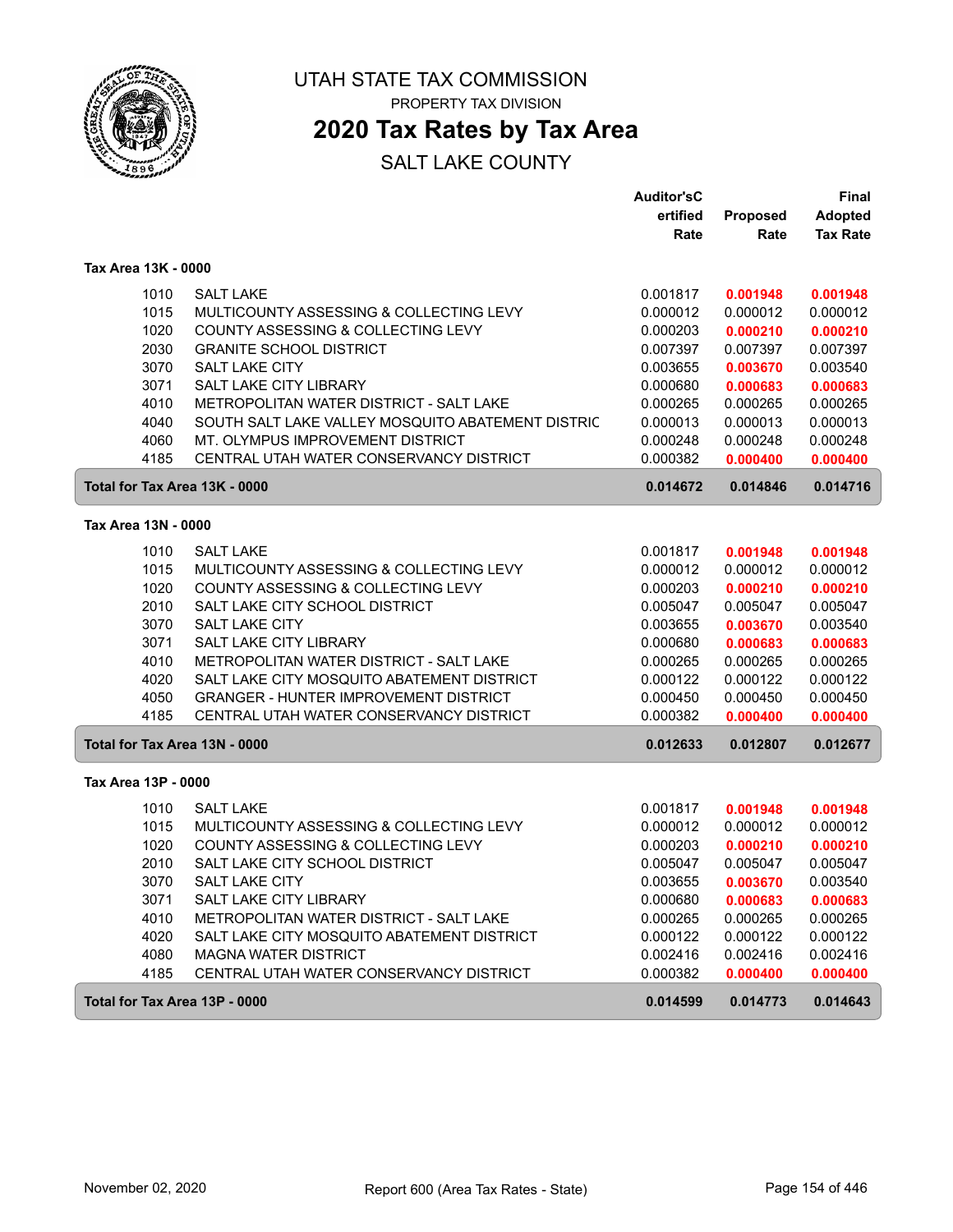

PROPERTY TAX DIVISION

## **2020 Tax Rates by Tax Area**

|                               |                                                   | <b>Auditor'sC</b> |          | Final           |
|-------------------------------|---------------------------------------------------|-------------------|----------|-----------------|
|                               |                                                   | ertified          | Proposed | <b>Adopted</b>  |
|                               |                                                   | Rate              | Rate     | <b>Tax Rate</b> |
| Tax Area 13Q - 0000           |                                                   |                   |          |                 |
| 1010                          | <b>SALT LAKE</b>                                  | 0.001817          | 0.001948 | 0.001948        |
| 1015                          | MULTICOUNTY ASSESSING & COLLECTING LEVY           | 0.000012          | 0.000012 | 0.000012        |
| 1020                          | COUNTY ASSESSING & COLLECTING LEVY                | 0.000203          | 0.000210 | 0.000210        |
| 2010                          | SALT LAKE CITY SCHOOL DISTRICT                    | 0.005047          | 0.005047 | 0.005047        |
| 3070                          | <b>SALT LAKE CITY</b>                             | 0.003655          | 0.003670 | 0.003540        |
| 3071                          | <b>SALT LAKE CITY LIBRARY</b>                     | 0.000680          | 0.000683 | 0.000683        |
| 4010                          | METROPOLITAN WATER DISTRICT - SALT LAKE           | 0.000265          | 0.000265 | 0.000265        |
| 4020                          | SALT LAKE CITY MOSQUITO ABATEMENT DISTRICT        | 0.000122          | 0.000122 | 0.000122        |
| 4185                          | CENTRAL UTAH WATER CONSERVANCY DISTRICT           | 0.000382          | 0.000400 | 0.000400        |
| Total for Tax Area 13Q - 0000 |                                                   | 0.012183          | 0.012357 | 0.012227        |
| Tax Area 13R - 0000           |                                                   |                   |          |                 |
| 1010                          | <b>SALT LAKE</b>                                  | 0.001817          | 0.001948 | 0.001948        |
| 1015                          | MULTICOUNTY ASSESSING & COLLECTING LEVY           | 0.000012          | 0.000012 | 0.000012        |
| 1020                          | COUNTY ASSESSING & COLLECTING LEVY                | 0.000203          | 0.000210 | 0.000210        |
| 2030                          | <b>GRANITE SCHOOL DISTRICT</b>                    | 0.007397          | 0.007397 | 0.007397        |
| 3070                          | <b>SALT LAKE CITY</b>                             | 0.003655          | 0.003670 | 0.003540        |
| 3071                          | SALT LAKE CITY LIBRARY                            | 0.000680          | 0.000683 | 0.000683        |
| 4010                          | <b>METROPOLITAN WATER DISTRICT - SALT LAKE</b>    | 0.000265          | 0.000265 | 0.000265        |
| 4020                          | SALT LAKE CITY MOSQUITO ABATEMENT DISTRICT        | 0.000122          | 0.000122 | 0.000122        |
| 4185                          | CENTRAL UTAH WATER CONSERVANCY DISTRICT           | 0.000382          | 0.000400 | 0.000400        |
| Total for Tax Area 13R - 0000 |                                                   | 0.014533          | 0.014707 | 0.014577        |
| Tax Area 14A - 0000           |                                                   |                   |          |                 |
| 1010                          | <b>SALT LAKE</b>                                  | 0.001817          | 0.001948 | 0.001948        |
| 1015                          | MULTICOUNTY ASSESSING & COLLECTING LEVY           | 0.000012          | 0.000012 | 0.000012        |
| 1020                          | COUNTY ASSESSING & COLLECTING LEVY                | 0.000203          | 0.000210 | 0.000210        |
| 2030                          | <b>GRANITE SCHOOL DISTRICT</b>                    | 0.007397          | 0.007397 | 0.007397        |
| 3100                          | SOUTH SALT LAKE CITY                              | 0.001597          | 0.001597 | 0.001597        |
| 4040                          | SOUTH SALT LAKE VALLEY MOSQUITO ABATEMENT DISTRIC | 0.000013          | 0.000013 | 0.000013        |
| 4045                          | JORDAN VALLEY WATER CONSERVANCY DISTRICT          | 0.000366          | 0.000366 | 0.000366        |
| 4185                          | CENTRAL UTAH WATER CONSERVANCY DISTRICT           | 0.000382          | 0.000400 | 0.000400        |
| 6030                          | SALT LAKE COUNTY LIBRARY                          | 0.000515          | 0.000515 | 0.000515        |
| Total for Tax Area 14A - 0000 |                                                   | 0.012302          | 0.012458 | 0.012458        |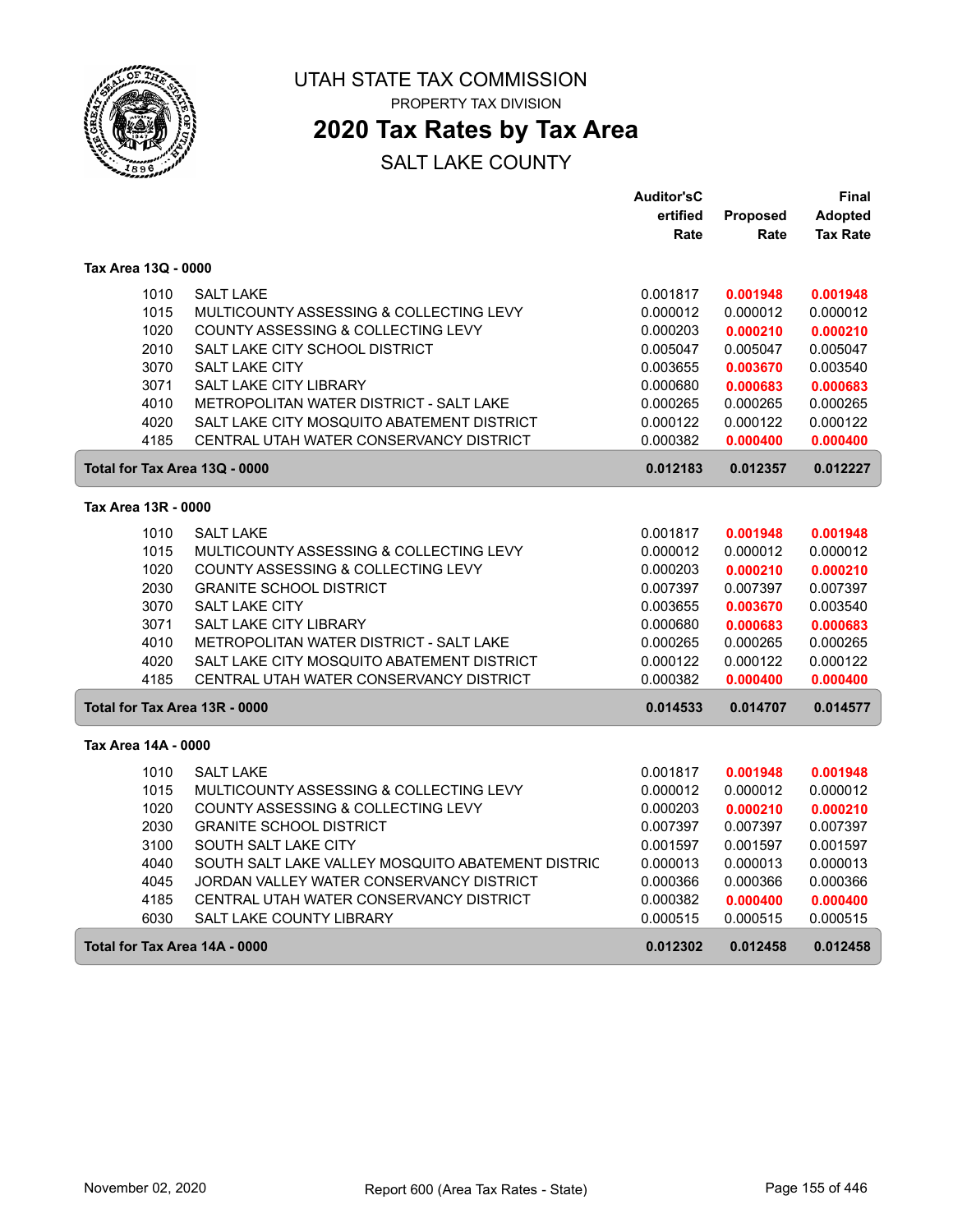

## **2020 Tax Rates by Tax Area**

|                               |                                                   | <b>Auditor'sC</b> |          | Final           |
|-------------------------------|---------------------------------------------------|-------------------|----------|-----------------|
|                               |                                                   | ertified          | Proposed | <b>Adopted</b>  |
|                               |                                                   | Rate              | Rate     | <b>Tax Rate</b> |
| Tax Area 14B - 0000           |                                                   |                   |          |                 |
| 1010                          | <b>SALT LAKE</b>                                  | 0.001817          | 0.001948 | 0.001948        |
| 1015                          | MULTICOUNTY ASSESSING & COLLECTING LEVY           | 0.000012          | 0.000012 | 0.000012        |
| 1020                          | COUNTY ASSESSING & COLLECTING LEVY                | 0.000203          | 0.000210 | 0.000210        |
| 2030                          | <b>GRANITE SCHOOL DISTRICT</b>                    | 0.007397          | 0.007397 | 0.007397        |
| 3100                          | SOUTH SALT LAKE CITY                              | 0.001597          | 0.001597 | 0.001597        |
| 4040                          | SOUTH SALT LAKE VALLEY MOSQUITO ABATEMENT DISTRIC | 0.000013          | 0.000013 | 0.000013        |
| 4045                          | JORDAN VALLEY WATER CONSERVANCY DISTRICT          | 0.000366          | 0.000366 | 0.000366        |
| 4060                          | MT. OLYMPUS IMPROVEMENT DISTRICT                  | 0.000248          | 0.000248 | 0.000248        |
| 4185                          | CENTRAL UTAH WATER CONSERVANCY DISTRICT           | 0.000382          | 0.000400 | 0.000400        |
| 6030                          | <b>SALT LAKE COUNTY LIBRARY</b>                   | 0.000515          | 0.000515 | 0.000515        |
| Total for Tax Area 14B - 0000 |                                                   | 0.012550          | 0.012706 | 0.012706        |
| Tax Area 14D - 0000           |                                                   |                   |          |                 |
| 1010                          | <b>SALT LAKE</b>                                  | 0.001817          | 0.001948 | 0.001948        |
| 1015                          | MULTICOUNTY ASSESSING & COLLECTING LEVY           | 0.000012          | 0.000012 | 0.000012        |
| 1020                          | COUNTY ASSESSING & COLLECTING LEVY                | 0.000203          | 0.000210 | 0.000210        |
| 2030                          | <b>GRANITE SCHOOL DISTRICT</b>                    | 0.007397          | 0.007397 | 0.007397        |
| 3100                          | SOUTH SALT LAKE CITY                              | 0.001597          | 0.001597 | 0.001597        |
| 4040                          | SOUTH SALT LAKE VALLEY MOSQUITO ABATEMENT DISTRIC | 0.000013          | 0.000013 | 0.000013        |
| 4060                          | MT. OLYMPUS IMPROVEMENT DISTRICT                  | 0.000248          | 0.000248 | 0.000248        |
| 4185                          | CENTRAL UTAH WATER CONSERVANCY DISTRICT           | 0.000382          | 0.000400 | 0.000400        |
| 6030                          | <b>SALT LAKE COUNTY LIBRARY</b>                   | 0.000515          | 0.000515 | 0.000515        |
| Total for Tax Area 14D - 0000 |                                                   | 0.012184          | 0.012340 | 0.012340        |
| Tax Area 14E - 0000           |                                                   |                   |          |                 |
| 1010                          | <b>SALT LAKE</b>                                  | 0.001817          | 0.001948 | 0.001948        |
| 1015                          | MULTICOUNTY ASSESSING & COLLECTING LEVY           | 0.000012          | 0.000012 | 0.000012        |
| 1020                          | COUNTY ASSESSING & COLLECTING LEVY                | 0.000203          | 0.000210 | 0.000210        |
| 2030                          | <b>GRANITE SCHOOL DISTRICT</b>                    | 0.007397          | 0.007397 | 0.007397        |
| 3100                          | SOUTH SALT LAKE CITY                              | 0.001597          | 0.001597 | 0.001597        |
| 4040                          | SOUTH SALT LAKE VALLEY MOSQUITO ABATEMENT DISTRIC | 0.000013          | 0.000013 | 0.000013        |
| 4185                          | CENTRAL UTAH WATER CONSERVANCY DISTRICT           | 0.000382          | 0.000400 | 0.000400        |
| 6030                          | <b>SALT LAKE COUNTY LIBRARY</b>                   | 0.000515          | 0.000515 | 0.000515        |
| Total for Tax Area 14E - 0000 |                                                   | 0.011936          | 0.012092 | 0.012092        |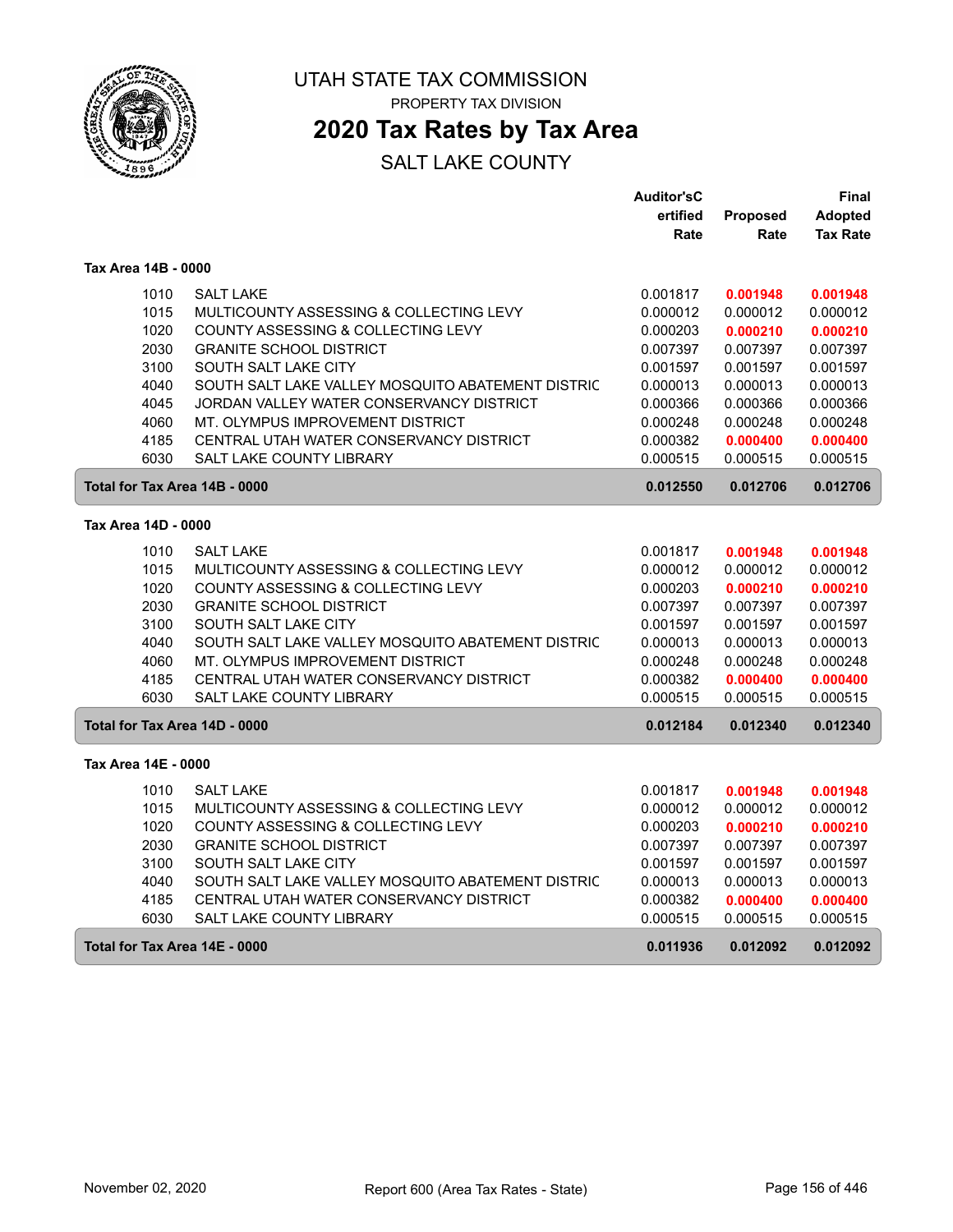

PROPERTY TAX DIVISION

## **2020 Tax Rates by Tax Area**

|                               |                                                   | <b>Auditor'sC</b> |          | <b>Final</b>    |
|-------------------------------|---------------------------------------------------|-------------------|----------|-----------------|
|                               |                                                   | ertified          | Proposed | <b>Adopted</b>  |
|                               |                                                   | Rate              | Rate     | <b>Tax Rate</b> |
| Tax Area 14F - 0000           |                                                   |                   |          |                 |
| 1010                          | <b>SALT LAKE</b>                                  | 0.001817          | 0.001948 | 0.001948        |
| 1015                          | MULTICOUNTY ASSESSING & COLLECTING LEVY           | 0.000012          | 0.000012 | 0.000012        |
| 1020                          | COUNTY ASSESSING & COLLECTING LEVY                | 0.000203          | 0.000210 | 0.000210        |
| 2030                          | <b>GRANITE SCHOOL DISTRICT</b>                    | 0.007397          | 0.007397 | 0.007397        |
| 3100                          | SOUTH SALT LAKE CITY                              | 0.001597          | 0.001597 | 0.001597        |
| 4040                          | SOUTH SALT LAKE VALLEY MOSQUITO ABATEMENT DISTRIC | 0.000013          | 0.000013 | 0.000013        |
| 4185                          | CENTRAL UTAH WATER CONSERVANCY DISTRICT           | 0.000382          | 0.000400 | 0.000400        |
| 6030                          | <b>SALT LAKE COUNTY LIBRARY</b>                   | 0.000515          | 0.000515 | 0.000515        |
| Total for Tax Area 14F - 0000 |                                                   | 0.011936          | 0.012092 | 0.012092        |
| Tax Area 14H - 0000           |                                                   |                   |          |                 |
| 1010                          | <b>SALT LAKE</b>                                  | 0.001817          | 0.001948 | 0.001948        |
| 1015                          | MULTICOUNTY ASSESSING & COLLECTING LEVY           | 0.000012          | 0.000012 | 0.000012        |
| 1020                          | COUNTY ASSESSING & COLLECTING LEVY                | 0.000203          | 0.000210 | 0.000210        |
| 2030                          | <b>GRANITE SCHOOL DISTRICT</b>                    | 0.007397          | 0.007397 | 0.007397        |
| 3100                          | SOUTH SALT LAKE CITY                              | 0.001597          | 0.001597 | 0.001597        |
| 4040                          | SOUTH SALT LAKE VALLEY MOSQUITO ABATEMENT DISTRIC | 0.000013          | 0.000013 | 0.000013        |
| 4045                          | JORDAN VALLEY WATER CONSERVANCY DISTRICT          | 0.000366          | 0.000366 | 0.000366        |
| 4060                          | MT. OLYMPUS IMPROVEMENT DISTRICT                  | 0.000248          | 0.000248 | 0.000248        |
| 4185                          | CENTRAL UTAH WATER CONSERVANCY DISTRICT           | 0.000382          | 0.000400 | 0.000400        |
| 6030                          | <b>SALT LAKE COUNTY LIBRARY</b>                   | 0.000515          | 0.000515 | 0.000515        |
| Total for Tax Area 14H - 0000 |                                                   | 0.012550          | 0.012706 | 0.012706        |
| Tax Area 14I - 0000           |                                                   |                   |          |                 |
| 1010                          | <b>SALT LAKE</b>                                  | 0.001817          | 0.001948 | 0.001948        |
| 1015                          | MULTICOUNTY ASSESSING & COLLECTING LEVY           | 0.000012          | 0.000012 | 0.000012        |
| 1020                          | COUNTY ASSESSING & COLLECTING LEVY                | 0.000203          | 0.000210 | 0.000210        |
| 2030                          | <b>GRANITE SCHOOL DISTRICT</b>                    | 0.007397          | 0.007397 | 0.007397        |
| 3100                          | SOUTH SALT LAKE CITY                              | 0.001597          | 0.001597 | 0.001597        |
| 4040                          | SOUTH SALT LAKE VALLEY MOSQUITO ABATEMENT DISTRIC | 0.000013          | 0.000013 | 0.000013        |
| 4045                          | JORDAN VALLEY WATER CONSERVANCY DISTRICT          | 0.000366          | 0.000366 | 0.000366        |
| 4060                          | MT. OLYMPUS IMPROVEMENT DISTRICT                  | 0.000248          | 0.000248 | 0.000248        |
| 4185                          | CENTRAL UTAH WATER CONSERVANCY DISTRICT           | 0.000382          | 0.000400 | 0.000400        |
| 6030                          | SALT LAKE COUNTY LIBRARY                          | 0.000515          | 0.000515 | 0.000515        |
| Total for Tax Area 14I - 0000 |                                                   | 0.012550          | 0.012706 | 0.012706        |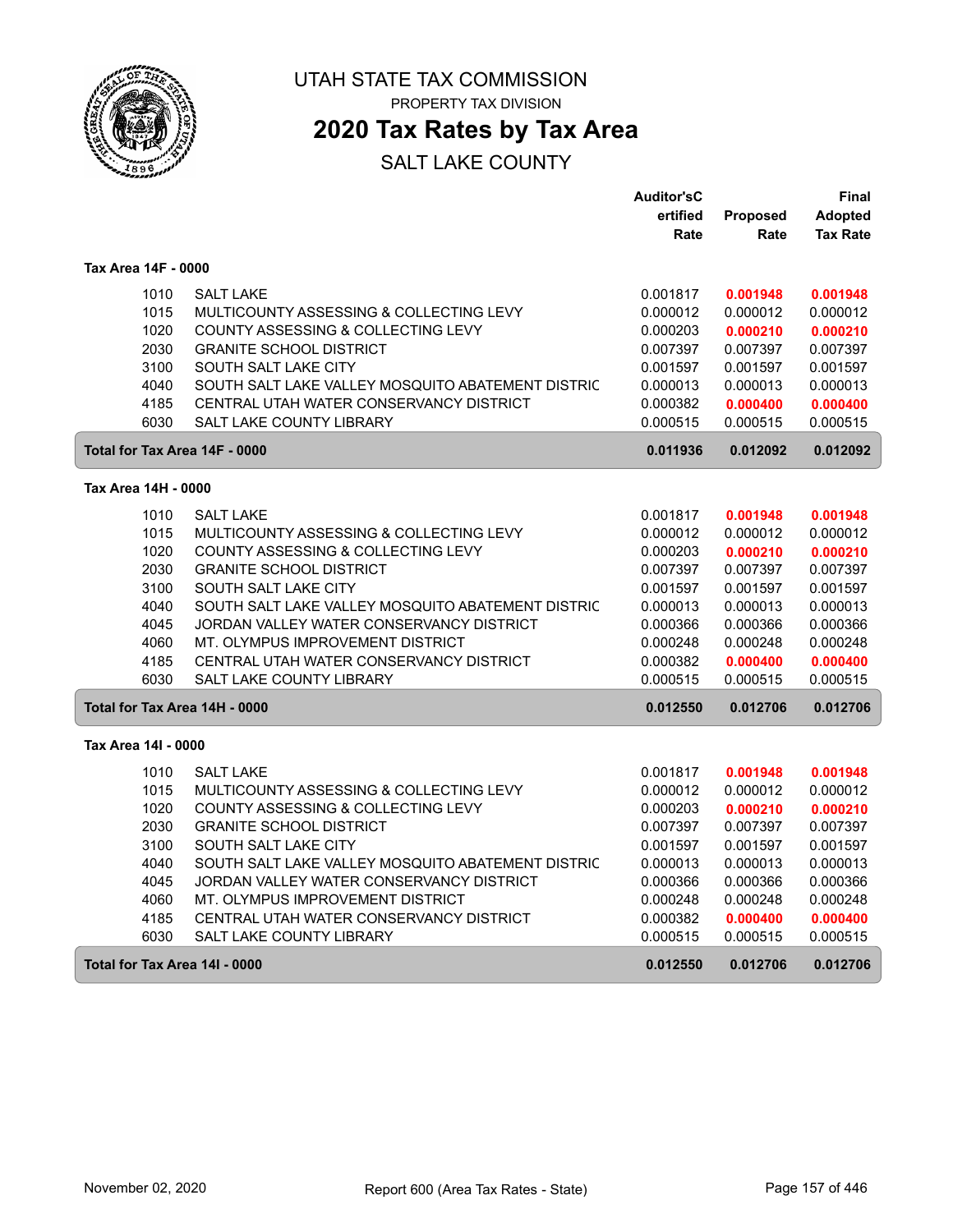

## **2020 Tax Rates by Tax Area**

|                               |                                                   | <b>Auditor'sC</b> |          | Final           |
|-------------------------------|---------------------------------------------------|-------------------|----------|-----------------|
|                               |                                                   | ertified          | Proposed | <b>Adopted</b>  |
|                               |                                                   | Rate              | Rate     | <b>Tax Rate</b> |
| Tax Area 14J - 0000           |                                                   |                   |          |                 |
| 1010                          | <b>SALT LAKE</b>                                  | 0.001817          | 0.001948 | 0.001948        |
| 1015                          | MULTICOUNTY ASSESSING & COLLECTING LEVY           | 0.000012          | 0.000012 | 0.000012        |
| 1020                          | COUNTY ASSESSING & COLLECTING LEVY                | 0.000203          | 0.000210 | 0.000210        |
| 2030                          | <b>GRANITE SCHOOL DISTRICT</b>                    | 0.007397          | 0.007397 | 0.007397        |
| 3100                          | SOUTH SALT LAKE CITY                              | 0.001597          | 0.001597 | 0.001597        |
| 4040                          | SOUTH SALT LAKE VALLEY MOSQUITO ABATEMENT DISTRIC | 0.000013          | 0.000013 | 0.000013        |
| 4060                          | MT. OLYMPUS IMPROVEMENT DISTRICT                  | 0.000248          | 0.000248 | 0.000248        |
| 4185                          | CENTRAL UTAH WATER CONSERVANCY DISTRICT           | 0.000382          | 0.000400 | 0.000400        |
| 6030                          | <b>SALT LAKE COUNTY LIBRARY</b>                   | 0.000515          | 0.000515 | 0.000515        |
| Total for Tax Area 14J - 0000 |                                                   | 0.012184          | 0.012340 | 0.012340        |
| Tax Area 14K - 0000           |                                                   |                   |          |                 |
| 1010                          | <b>SALT LAKE</b>                                  | 0.001817          | 0.001948 | 0.001948        |
| 1015                          | MULTICOUNTY ASSESSING & COLLECTING LEVY           | 0.000012          | 0.000012 | 0.000012        |
| 1020                          | COUNTY ASSESSING & COLLECTING LEVY                | 0.000203          | 0.000210 | 0.000210        |
| 2030                          | <b>GRANITE SCHOOL DISTRICT</b>                    | 0.007397          | 0.007397 | 0.007397        |
| 3100                          | SOUTH SALT LAKE CITY                              | 0.001597          | 0.001597 | 0.001597        |
| 4040                          | SOUTH SALT LAKE VALLEY MOSQUITO ABATEMENT DISTRIC | 0.000013          | 0.000013 | 0.000013        |
| 4185                          | CENTRAL UTAH WATER CONSERVANCY DISTRICT           | 0.000382          | 0.000400 | 0.000400        |
| 6030                          | SALT LAKE COUNTY LIBRARY                          | 0.000515          | 0.000515 | 0.000515        |
| Total for Tax Area 14K - 0000 |                                                   | 0.011936          | 0.012092 | 0.012092        |
| Tax Area 14L - 0000           |                                                   |                   |          |                 |
| 1010                          | <b>SALT LAKE</b>                                  | 0.001817          | 0.001948 | 0.001948        |
| 1015                          | MULTICOUNTY ASSESSING & COLLECTING LEVY           | 0.000012          | 0.000012 | 0.000012        |
| 1020                          | COUNTY ASSESSING & COLLECTING LEVY                | 0.000203          | 0.000210 | 0.000210        |
| 2030                          | <b>GRANITE SCHOOL DISTRICT</b>                    | 0.007397          | 0.007397 | 0.007397        |
| 3100                          | SOUTH SALT LAKE CITY                              | 0.001597          | 0.001597 | 0.001597        |
| 4040                          | SOUTH SALT LAKE VALLEY MOSQUITO ABATEMENT DISTRIC | 0.000013          | 0.000013 | 0.000013        |
| 4045                          | JORDAN VALLEY WATER CONSERVANCY DISTRICT          | 0.000366          | 0.000366 | 0.000366        |
| 4060                          | MT. OLYMPUS IMPROVEMENT DISTRICT                  | 0.000248          | 0.000248 | 0.000248        |
| 4185                          | CENTRAL UTAH WATER CONSERVANCY DISTRICT           | 0.000382          | 0.000400 | 0.000400        |
| 6030                          | SALT LAKE COUNTY LIBRARY                          | 0.000515          | 0.000515 | 0.000515        |
| Total for Tax Area 14L - 0000 |                                                   | 0.012550          | 0.012706 | 0.012706        |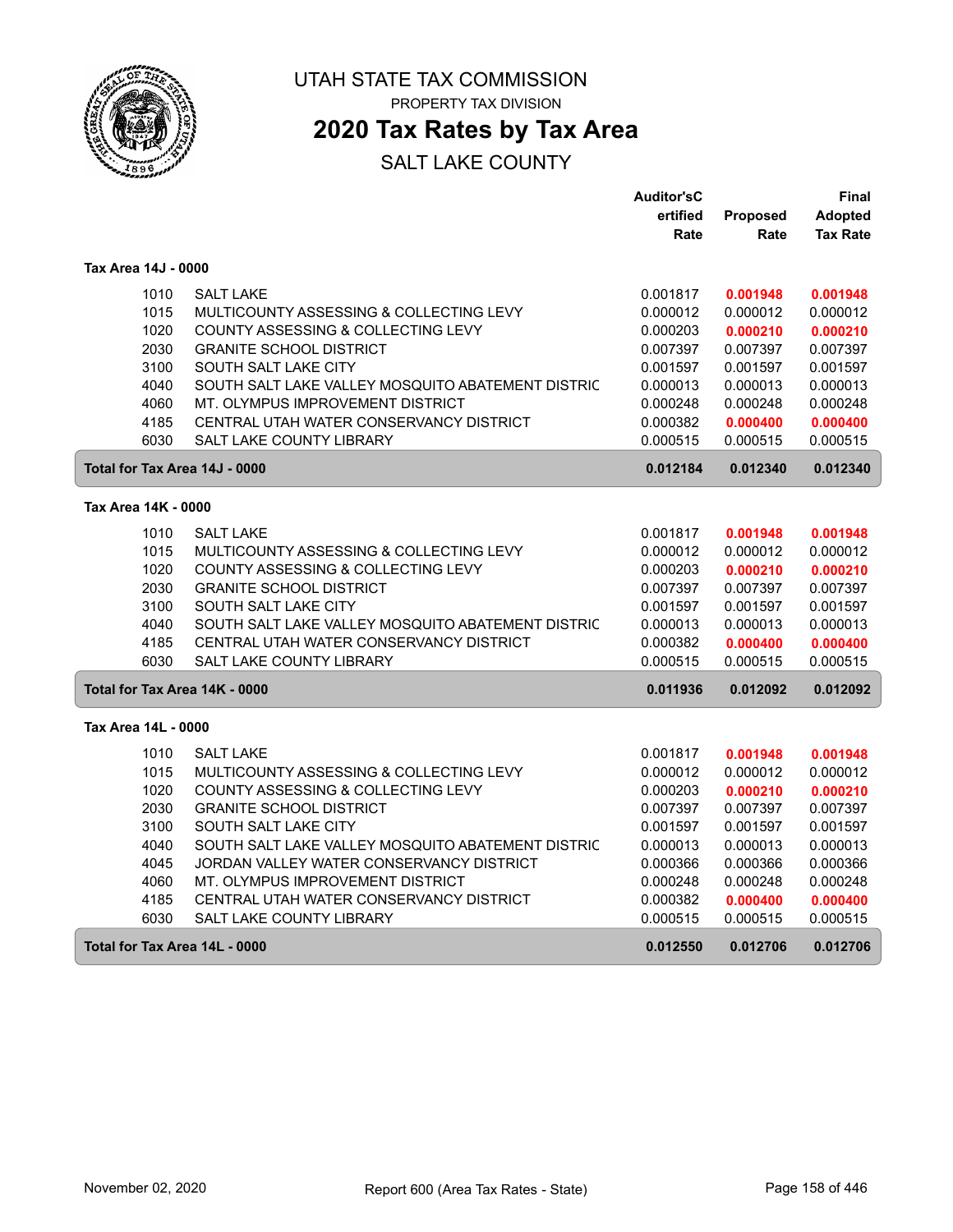

PROPERTY TAX DIVISION

## **2020 Tax Rates by Tax Area**

|                     |                                                                            | <b>Auditor'sC</b>    |                      | Final                |
|---------------------|----------------------------------------------------------------------------|----------------------|----------------------|----------------------|
|                     |                                                                            | ertified             | Proposed             | Adopted              |
|                     |                                                                            | Rate                 | Rate                 | <b>Tax Rate</b>      |
| Tax Area 14M - 0000 |                                                                            |                      |                      |                      |
|                     |                                                                            |                      |                      |                      |
| 1010                | <b>SALT LAKE</b>                                                           | 0.001817             | 0.001948             | 0.001948             |
| 1015                | MULTICOUNTY ASSESSING & COLLECTING LEVY                                    | 0.000012             | 0.000012             | 0.000012             |
| 1020                | COUNTY ASSESSING & COLLECTING LEVY                                         | 0.000203             | 0.000210             | 0.000210             |
| 2030                | <b>GRANITE SCHOOL DISTRICT</b>                                             | 0.007397             | 0.007397             | 0.007397             |
| 3100                | SOUTH SALT LAKE CITY                                                       | 0.001597             | 0.001597             | 0.001597             |
| 4040                | SOUTH SALT LAKE VALLEY MOSQUITO ABATEMENT DISTRIC                          | 0.000013             | 0.000013             | 0.000013             |
| 4185                | CENTRAL UTAH WATER CONSERVANCY DISTRICT<br><b>SALT LAKE COUNTY LIBRARY</b> | 0.000382             | 0.000400             | 0.000400             |
| 6030                |                                                                            | 0.000515             | 0.000515             | 0.000515             |
|                     | Total for Tax Area 14M - 0000                                              | 0.011936             | 0.012092             | 0.012092             |
| Tax Area 14N - 0000 |                                                                            |                      |                      |                      |
| 1010                | <b>SALT LAKE</b>                                                           | 0.001817             | 0.001948             | 0.001948             |
| 1015                | MULTICOUNTY ASSESSING & COLLECTING LEVY                                    | 0.000012             | 0.000012             | 0.000012             |
| 1020                | COUNTY ASSESSING & COLLECTING LEVY                                         | 0.000203             | 0.000210             | 0.000210             |
| 2030                | <b>GRANITE SCHOOL DISTRICT</b>                                             | 0.007397             | 0.007397             | 0.007397             |
| 3100                | SOUTH SALT LAKE CITY                                                       | 0.001597             | 0.001597             | 0.001597             |
| 4040                | SOUTH SALT LAKE VALLEY MOSQUITO ABATEMENT DISTRIC                          | 0.000013             | 0.000013             | 0.000013             |
| 4185                | CENTRAL UTAH WATER CONSERVANCY DISTRICT                                    | 0.000382             | 0.000400             | 0.000400             |
| 6030                | <b>SALT LAKE COUNTY LIBRARY</b>                                            | 0.000515             | 0.000515             | 0.000515             |
|                     | Total for Tax Area 14N - 0000                                              | 0.011936             | 0.012092             | 0.012092             |
| Tax Area 14P - 0000 |                                                                            |                      |                      |                      |
| 1010                | <b>SALT LAKE</b>                                                           | 0.001817             | 0.001948             | 0.001948             |
| 1015                | MULTICOUNTY ASSESSING & COLLECTING LEVY                                    | 0.000012             | 0.000012             | 0.000012             |
| 1020                | COUNTY ASSESSING & COLLECTING LEVY                                         | 0.000203             | 0.000210             | 0.000210             |
| 2030                | <b>GRANITE SCHOOL DISTRICT</b>                                             | 0.007397             | 0.007397             | 0.007397             |
| 3100                | SOUTH SALT LAKE CITY                                                       | 0.001597             | 0.001597             | 0.001597             |
| 4040                | SOUTH SALT LAKE VALLEY MOSQUITO ABATEMENT DISTRIC                          | 0.000013             | 0.000013             | 0.000013             |
| 4185                | CENTRAL UTAH WATER CONSERVANCY DISTRICT                                    | 0.000382             | 0.000400             | 0.000400             |
| 6030                | <b>SALT LAKE COUNTY LIBRARY</b>                                            | 0.000515             | 0.000515             | 0.000515             |
|                     | Total for Tax Area 14P - 0000                                              | 0.011936             | 0.012092             | 0.012092             |
| Tax Area 14Q - 0000 |                                                                            |                      |                      |                      |
| 1010                | <b>SALT LAKE</b>                                                           |                      | 0.001948             | 0.001948             |
| 1015                | MULTICOUNTY ASSESSING & COLLECTING LEVY                                    | 0.001817<br>0.000012 |                      |                      |
| 1020                | COUNTY ASSESSING & COLLECTING LEVY                                         | 0.000203             | 0.000012<br>0.000210 | 0.000012<br>0.000210 |
| 2030                | <b>GRANITE SCHOOL DISTRICT</b>                                             | 0.007397             | 0.007397             | 0.007397             |
| 3100                | SOUTH SALT LAKE CITY                                                       | 0.001597             | 0.001597             | 0.001597             |
| 4040                | SOUTH SALT LAKE VALLEY MOSQUITO ABATEMENT DISTRIC                          | 0.000013             | 0.000013             | 0.000013             |
| 4185                | CENTRAL UTAH WATER CONSERVANCY DISTRICT                                    | 0.000382             | 0.000400             | 0.000400             |
| 6030                | SALT LAKE COUNTY LIBRARY                                                   | 0.000515             | 0.000515             | 0.000515             |
|                     | Total for Tax Area 14Q - 0000                                              | 0.011936             | 0.012092             | 0.012092             |
|                     |                                                                            |                      |                      |                      |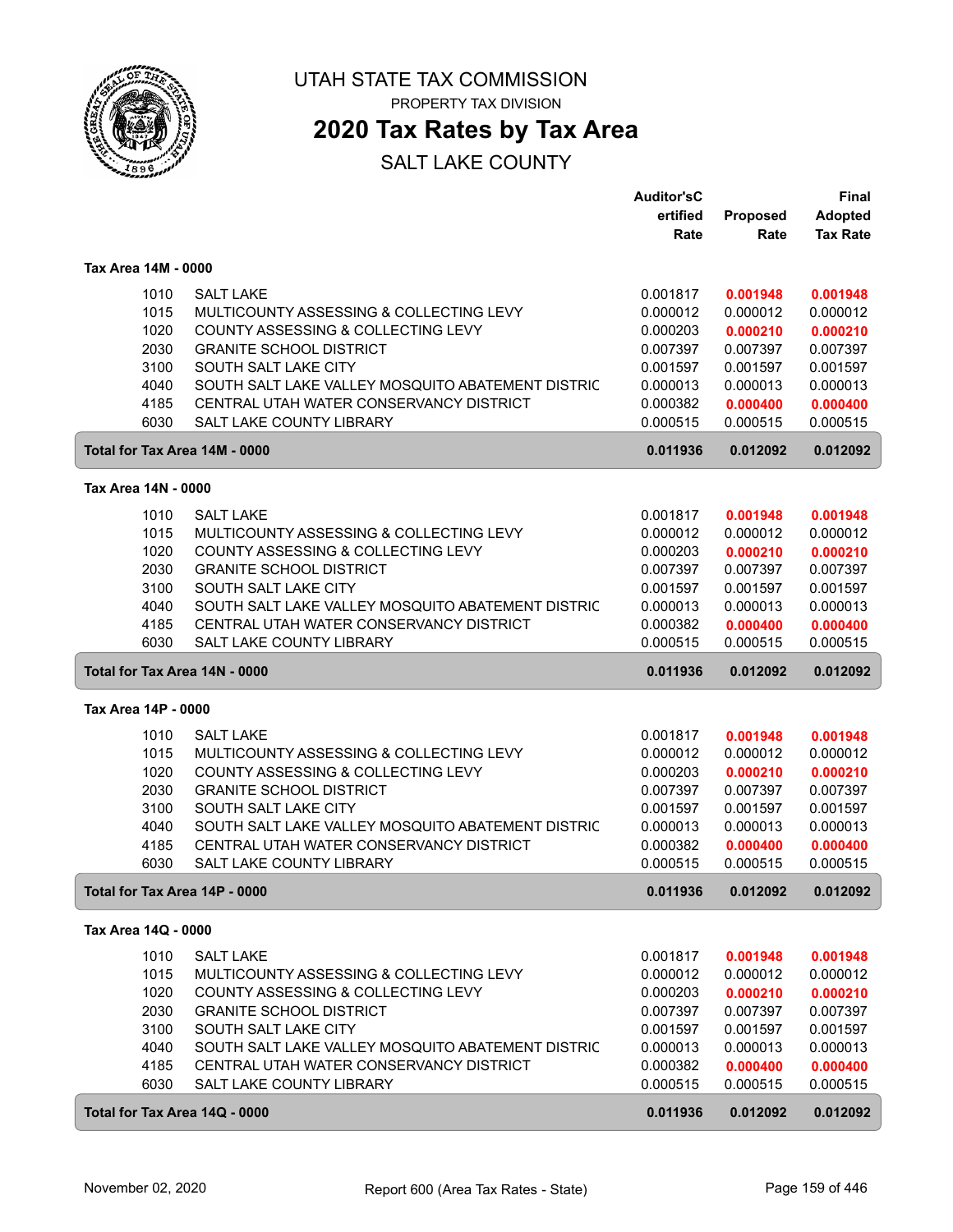

PROPERTY TAX DIVISION

## **2020 Tax Rates by Tax Area**

|                     |                                                                                              | <b>Auditor'sC</b><br>ertified | Proposed             | <b>Final</b><br><b>Adopted</b> |
|---------------------|----------------------------------------------------------------------------------------------|-------------------------------|----------------------|--------------------------------|
|                     |                                                                                              | Rate                          | Rate                 | <b>Tax Rate</b>                |
| Tax Area 14R - 0000 |                                                                                              |                               |                      |                                |
| 1010                | <b>SALT LAKE</b>                                                                             | 0.001817                      | 0.001948             | 0.001948                       |
| 1015                | MULTICOUNTY ASSESSING & COLLECTING LEVY                                                      | 0.000012                      | 0.000012             | 0.000012                       |
| 1020                | COUNTY ASSESSING & COLLECTING LEVY                                                           | 0.000203                      | 0.000210             | 0.000210                       |
| 2030                | <b>GRANITE SCHOOL DISTRICT</b>                                                               | 0.007397                      | 0.007397             | 0.007397                       |
| 3100                | SOUTH SALT LAKE CITY                                                                         | 0.001597                      | 0.001597             | 0.001597                       |
| 4040<br>4185        | SOUTH SALT LAKE VALLEY MOSQUITO ABATEMENT DISTRIC<br>CENTRAL UTAH WATER CONSERVANCY DISTRICT | 0.000013<br>0.000382          | 0.000013<br>0.000400 | 0.000013<br>0.000400           |
| 6030                | <b>SALT LAKE COUNTY LIBRARY</b>                                                              | 0.000515                      | 0.000515             | 0.000515                       |
|                     | Total for Tax Area 14R - 0000                                                                | 0.011936                      | 0.012092             | 0.012092                       |
| Tax Area 14S - 0000 |                                                                                              |                               |                      |                                |
| 1010                | <b>SALT LAKE</b>                                                                             | 0.001817                      | 0.001948             | 0.001948                       |
| 1015                | MULTICOUNTY ASSESSING & COLLECTING LEVY                                                      | 0.000012                      | 0.000012             | 0.000012                       |
| 1020                | COUNTY ASSESSING & COLLECTING LEVY                                                           | 0.000203                      | 0.000210             | 0.000210                       |
| 2030                | <b>GRANITE SCHOOL DISTRICT</b>                                                               | 0.007397                      | 0.007397             | 0.007397                       |
| 3100                | SOUTH SALT LAKE CITY                                                                         | 0.001597                      | 0.001597             | 0.001597                       |
| 4040                | SOUTH SALT LAKE VALLEY MOSQUITO ABATEMENT DISTRIC                                            | 0.000013                      | 0.000013             | 0.000013                       |
| 4185                | CENTRAL UTAH WATER CONSERVANCY DISTRICT                                                      | 0.000382                      | 0.000400             | 0.000400                       |
| 6030                | SALT LAKE COUNTY LIBRARY                                                                     | 0.000515                      | 0.000515             | 0.000515                       |
|                     | Total for Tax Area 14S - 0000                                                                | 0.011936                      | 0.012092             | 0.012092                       |
| Tax Area 14T - 0000 |                                                                                              |                               |                      |                                |
| 1010                | <b>SALT LAKE</b>                                                                             | 0.001817                      | 0.001948             | 0.001948                       |
| 1015                | MULTICOUNTY ASSESSING & COLLECTING LEVY                                                      | 0.000012                      | 0.000012             | 0.000012                       |
| 1020                | COUNTY ASSESSING & COLLECTING LEVY                                                           | 0.000203                      | 0.000210             | 0.000210                       |
| 2030                | <b>GRANITE SCHOOL DISTRICT</b>                                                               | 0.007397                      | 0.007397             | 0.007397                       |
| 3100                | SOUTH SALT LAKE CITY                                                                         | 0.001597                      | 0.001597             | 0.001597                       |
| 4040                | SOUTH SALT LAKE VALLEY MOSQUITO ABATEMENT DISTRIC                                            | 0.000013                      | 0.000013             | 0.000013                       |
| 4045                | JORDAN VALLEY WATER CONSERVANCY DISTRICT                                                     | 0.000366                      | 0.000366             | 0.000366                       |
| 4060<br>4185        | MT. OLYMPUS IMPROVEMENT DISTRICT<br>CENTRAL UTAH WATER CONSERVANCY DISTRICT                  | 0.000248<br>0.000382          | 0.000248             | 0.000248                       |
| 6030                | SALT LAKE COUNTY LIBRARY                                                                     | 0.000515                      | 0.000400<br>0.000515 | 0.000400<br>0.000515           |
|                     | Total for Tax Area 14T - 0000                                                                | 0.012550                      | 0.012706             | 0.012706                       |
| Tax Area 14U - 0000 |                                                                                              |                               |                      |                                |
| 1010                | <b>SALT LAKE</b>                                                                             | 0.001817                      | 0.001948             | 0.001948                       |
| 1015                | MULTICOUNTY ASSESSING & COLLECTING LEVY                                                      | 0.000012                      | 0.000012             | 0.000012                       |
| 1020                | COUNTY ASSESSING & COLLECTING LEVY                                                           | 0.000203                      | 0.000210             | 0.000210                       |
| 2030                | <b>GRANITE SCHOOL DISTRICT</b>                                                               | 0.007397                      | 0.007397             | 0.007397                       |
| 3100                | SOUTH SALT LAKE CITY                                                                         | 0.001597                      | 0.001597             | 0.001597                       |
| 4040                | SOUTH SALT LAKE VALLEY MOSQUITO ABATEMENT DISTRIC                                            | 0.000013                      | 0.000013             | 0.000013                       |
| 4185                | CENTRAL UTAH WATER CONSERVANCY DISTRICT                                                      | 0.000382                      | 0.000400             | 0.000400                       |
| 6030                | SALT LAKE COUNTY LIBRARY                                                                     | 0.000515                      | 0.000515             | 0.000515                       |
|                     | Total for Tax Area 14U - 0000                                                                | 0.011936                      | 0.012092             | 0.012092                       |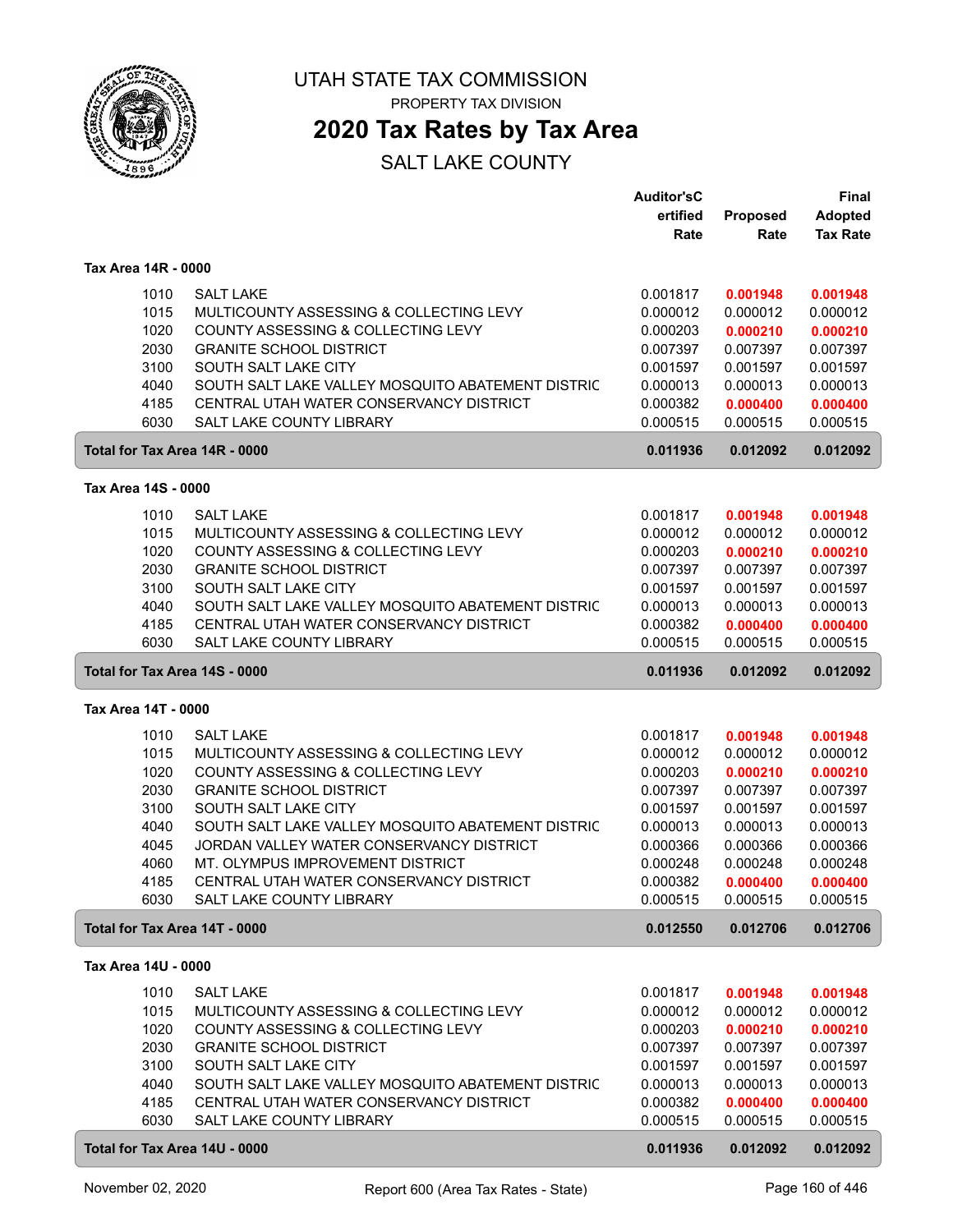

## **2020 Tax Rates by Tax Area**

|                               |                                                   | <b>Auditor'sC</b> |                 | Final           |
|-------------------------------|---------------------------------------------------|-------------------|-----------------|-----------------|
|                               |                                                   | ertified          | <b>Proposed</b> | <b>Adopted</b>  |
|                               |                                                   | Rate              | Rate            | <b>Tax Rate</b> |
| Tax Area 14W - 0000           |                                                   |                   |                 |                 |
| 1010                          | <b>SALT LAKE</b>                                  | 0.001817          | 0.001948        | 0.001948        |
| 1015                          | MULTICOUNTY ASSESSING & COLLECTING LEVY           | 0.000012          | 0.000012        | 0.000012        |
| 1020                          | COUNTY ASSESSING & COLLECTING LEVY                | 0.000203          | 0.000210        | 0.000210        |
| 2030                          | <b>GRANITE SCHOOL DISTRICT</b>                    | 0.007397          | 0.007397        | 0.007397        |
| 3100                          | SOUTH SALT LAKE CITY                              | 0.001597          | 0.001597        | 0.001597        |
| 4040                          | SOUTH SALT LAKE VALLEY MOSQUITO ABATEMENT DISTRIC | 0.000013          | 0.000013        | 0.000013        |
| 4045                          | JORDAN VALLEY WATER CONSERVANCY DISTRICT          | 0.000366          | 0.000366        | 0.000366        |
| 4060                          | MT. OLYMPUS IMPROVEMENT DISTRICT                  | 0.000248          | 0.000248        | 0.000248        |
| 4185                          | CENTRAL UTAH WATER CONSERVANCY DISTRICT           | 0.000382          | 0.000400        | 0.000400        |
| 6030                          | <b>SALT LAKE COUNTY LIBRARY</b>                   | 0.000515          | 0.000515        | 0.000515        |
| Total for Tax Area 14W - 0000 |                                                   | 0.012550          | 0.012706        | 0.012706        |
| Tax Area 14X - 0000           |                                                   |                   |                 |                 |
| 1010                          | <b>SALT LAKE</b>                                  | 0.001817          | 0.001948        | 0.001948        |
| 1015                          | MULTICOUNTY ASSESSING & COLLECTING LEVY           | 0.000012          | 0.000012        | 0.000012        |
| 1020                          | COUNTY ASSESSING & COLLECTING LEVY                | 0.000203          | 0.000210        | 0.000210        |
| 2030                          | <b>GRANITE SCHOOL DISTRICT</b>                    | 0.007397          | 0.007397        | 0.007397        |
| 3100                          | SOUTH SALT LAKE CITY                              | 0.001597          | 0.001597        | 0.001597        |
| 4040                          | SOUTH SALT LAKE VALLEY MOSQUITO ABATEMENT DISTRIC | 0.000013          | 0.000013        | 0.000013        |
| 4060                          | MT. OLYMPUS IMPROVEMENT DISTRICT                  | 0.000248          | 0.000248        | 0.000248        |
| 4185                          | CENTRAL UTAH WATER CONSERVANCY DISTRICT           | 0.000382          | 0.000400        | 0.000400        |
| 6030                          | <b>SALT LAKE COUNTY LIBRARY</b>                   | 0.000515          | 0.000515        | 0.000515        |
| Total for Tax Area 14X - 0000 |                                                   | 0.012184          | 0.012340        | 0.012340        |
| Tax Area 14Y - 0000           |                                                   |                   |                 |                 |
| 1010                          | <b>SALT LAKE</b>                                  | 0.001817          | 0.001948        | 0.001948        |
| 1015                          | MULTICOUNTY ASSESSING & COLLECTING LEVY           | 0.000012          | 0.000012        | 0.000012        |
| 1020                          | COUNTY ASSESSING & COLLECTING LEVY                | 0.000203          | 0.000210        | 0.000210        |
| 2030                          | <b>GRANITE SCHOOL DISTRICT</b>                    | 0.007397          | 0.007397        | 0.007397        |
| 3100                          | SOUTH SALT LAKE CITY                              | 0.001597          | 0.001597        | 0.001597        |
| 4040                          | SOUTH SALT LAKE VALLEY MOSQUITO ABATEMENT DISTRIC | 0.000013          | 0.000013        | 0.000013        |
| 4045                          | JORDAN VALLEY WATER CONSERVANCY DISTRICT          | 0.000366          | 0.000366        | 0.000366        |
| 4060                          | MT. OLYMPUS IMPROVEMENT DISTRICT                  | 0.000248          | 0.000248        | 0.000248        |
| 4185                          | CENTRAL UTAH WATER CONSERVANCY DISTRICT           | 0.000382          | 0.000400        | 0.000400        |
| 6030                          | <b>SALT LAKE COUNTY LIBRARY</b>                   | 0.000515          | 0.000515        | 0.000515        |
| Total for Tax Area 14Y - 0000 |                                                   | 0.012550          | 0.012706        | 0.012706        |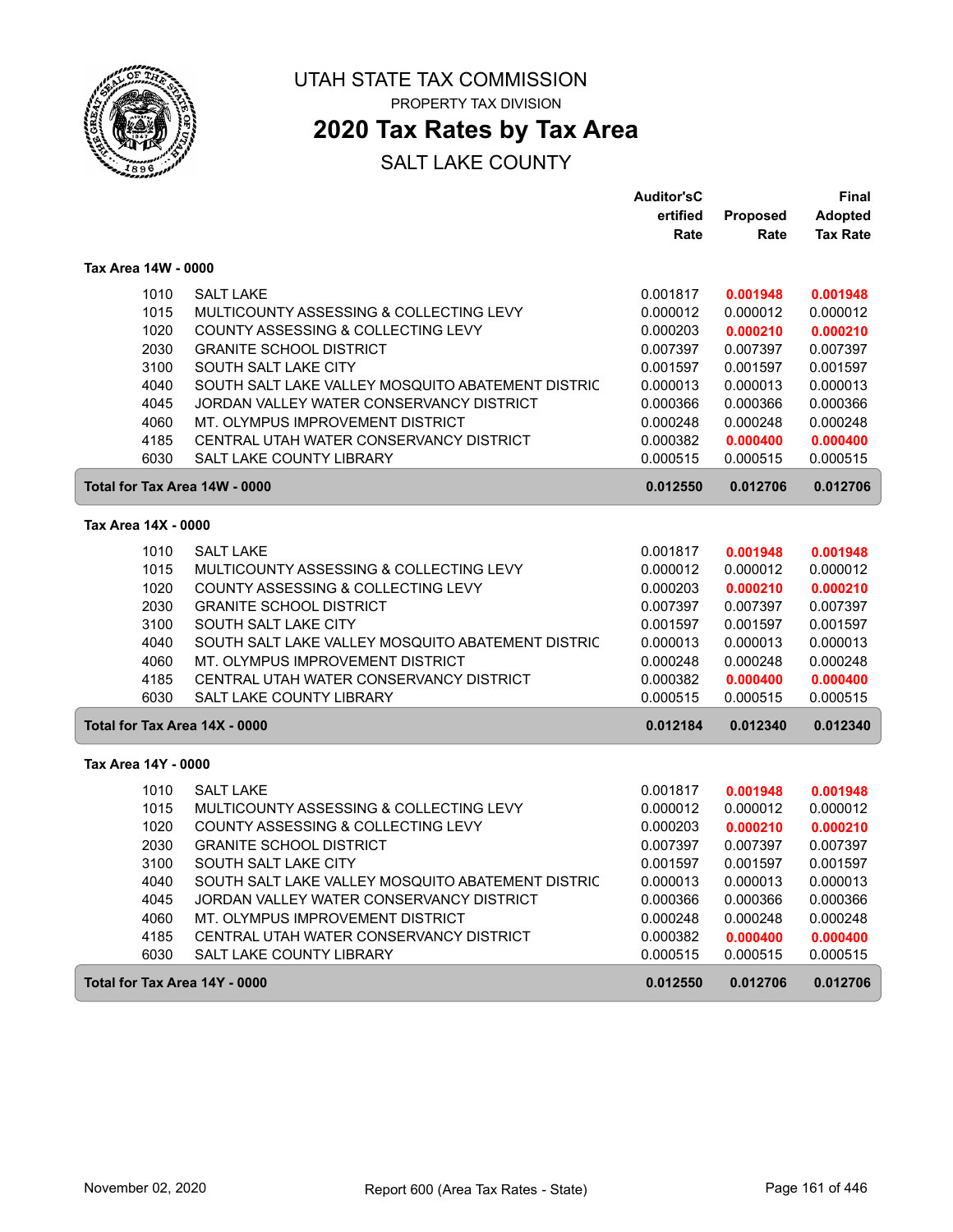

**2020 Tax Rates by Tax Area**

|                               |                                                   | <b>Auditor'sC</b> |                 | Final           |
|-------------------------------|---------------------------------------------------|-------------------|-----------------|-----------------|
|                               |                                                   | ertified          | <b>Proposed</b> | <b>Adopted</b>  |
|                               |                                                   | Rate              | Rate            | <b>Tax Rate</b> |
| Tax Area 14Z - 0000           |                                                   |                   |                 |                 |
| 1010                          | <b>SALT LAKE</b>                                  | 0.001817          | 0.001948        | 0.001948        |
| 1015                          | MULTICOUNTY ASSESSING & COLLECTING LEVY           | 0.000012          | 0.000012        | 0.000012        |
| 1020                          | COUNTY ASSESSING & COLLECTING LEVY                | 0.000203          | 0.000210        | 0.000210        |
| 2010                          | SALT LAKE CITY SCHOOL DISTRICT                    | 0.005047          | 0.005047        | 0.005047        |
| 3100                          | SOUTH SALT LAKE CITY                              | 0.001597          | 0.001597        | 0.001597        |
| 4010                          | METROPOLITAN WATER DISTRICT - SALT LAKE           | 0.000265          | 0.000265        | 0.000265        |
| 4020                          | SALT LAKE CITY MOSQUITO ABATEMENT DISTRICT        | 0.000122          | 0.000122        | 0.000122        |
| 4185                          | CENTRAL UTAH WATER CONSERVANCY DISTRICT           | 0.000382          | 0.000400        | 0.000400        |
| 6030                          | <b>SALT LAKE COUNTY LIBRARY</b>                   | 0.000515          | 0.000515        | 0.000515        |
| Total for Tax Area 14Z - 0000 |                                                   | 0.009960          | 0.010116        | 0.010116        |
| Tax Area 15A - 0000           |                                                   |                   |                 |                 |
|                               |                                                   |                   |                 |                 |
| 1010                          | <b>SALT LAKE</b>                                  | 0.001817          | 0.001948        | 0.001948        |
| 1015                          | MULTICOUNTY ASSESSING & COLLECTING LEVY           | 0.000012          | 0.000012        | 0.000012        |
| 1020                          | COUNTY ASSESSING & COLLECTING LEVY                | 0.000203          | 0.000210        | 0.000210        |
| 2030                          | <b>GRANITE SCHOOL DISTRICT</b>                    | 0.007397          | 0.007397        | 0.007397        |
| 4040                          | SOUTH SALT LAKE VALLEY MOSQUITO ABATEMENT DISTRIC | 0.000013          | 0.000013        | 0.000013        |
| 4045                          | JORDAN VALLEY WATER CONSERVANCY DISTRICT          | 0.000366          | 0.000366        | 0.000366        |
| 4090                          | COTTONWOOD IMPROVEMENT DISTRICT                   | 0.000161          | 0.000161        | 0.000161        |
| 4185                          | CENTRAL UTAH WATER CONSERVANCY DISTRICT           | 0.000382          | 0.000400        | 0.000400        |
| 4220                          | SALT LAKE COUNTY MUNICIPAL-TYPE SERVICES          | 0.000060          | 0.000060        | 0.000060        |
| 4320                          | UNIFIED FIRE SERVICE AREA                         | 0.001715          | 0.001717        | 0.001717        |
| 4340                          | SALT LAKE VALLEY LAW ENFORCEMENT SERVICE AREA     | 0.002189          | 0.002254        | 0.002254        |
| 6030                          | <b>SALT LAKE COUNTY LIBRARY</b>                   | 0.000515          | 0.000515        | 0.000515        |
| Total for Tax Area 15A - 0000 |                                                   | 0.014830          | 0.015053        | 0.015053        |
| Tax Area 15C - 0000           |                                                   |                   |                 |                 |
| 1010                          | <b>SALT LAKE</b>                                  | 0.001817          | 0.001948        | 0.001948        |
| 1015                          | MULTICOUNTY ASSESSING & COLLECTING LEVY           | 0.000012          | 0.000012        | 0.000012        |
| 1020                          | COUNTY ASSESSING & COLLECTING LEVY                | 0.000203          | 0.000210        | 0.000210        |
| 2030                          | <b>GRANITE SCHOOL DISTRICT</b>                    | 0.007397          | 0.007397        | 0.007397        |
| 4040                          | SOUTH SALT LAKE VALLEY MOSQUITO ABATEMENT DISTRIC | 0.000013          | 0.000013        | 0.000013        |
| 4090                          | COTTONWOOD IMPROVEMENT DISTRICT                   | 0.000161          | 0.000161        | 0.000161        |
| 4185                          | CENTRAL UTAH WATER CONSERVANCY DISTRICT           | 0.000382          | 0.000400        | 0.000400        |
| 4220                          | SALT LAKE COUNTY MUNICIPAL-TYPE SERVICES          | 0.000060          | 0.000060        | 0.000060        |
| 4320                          | UNIFIED FIRE SERVICE AREA                         | 0.001715          | 0.001717        | 0.001717        |
| 4340                          | SALT LAKE VALLEY LAW ENFORCEMENT SERVICE AREA     | 0.002189          | 0.002254        | 0.002254        |
| 6030                          | SALT LAKE COUNTY LIBRARY                          | 0.000515          | 0.000515        | 0.000515        |
| Total for Tax Area 15C - 0000 |                                                   | 0.014464          | 0.014687        | 0.014687        |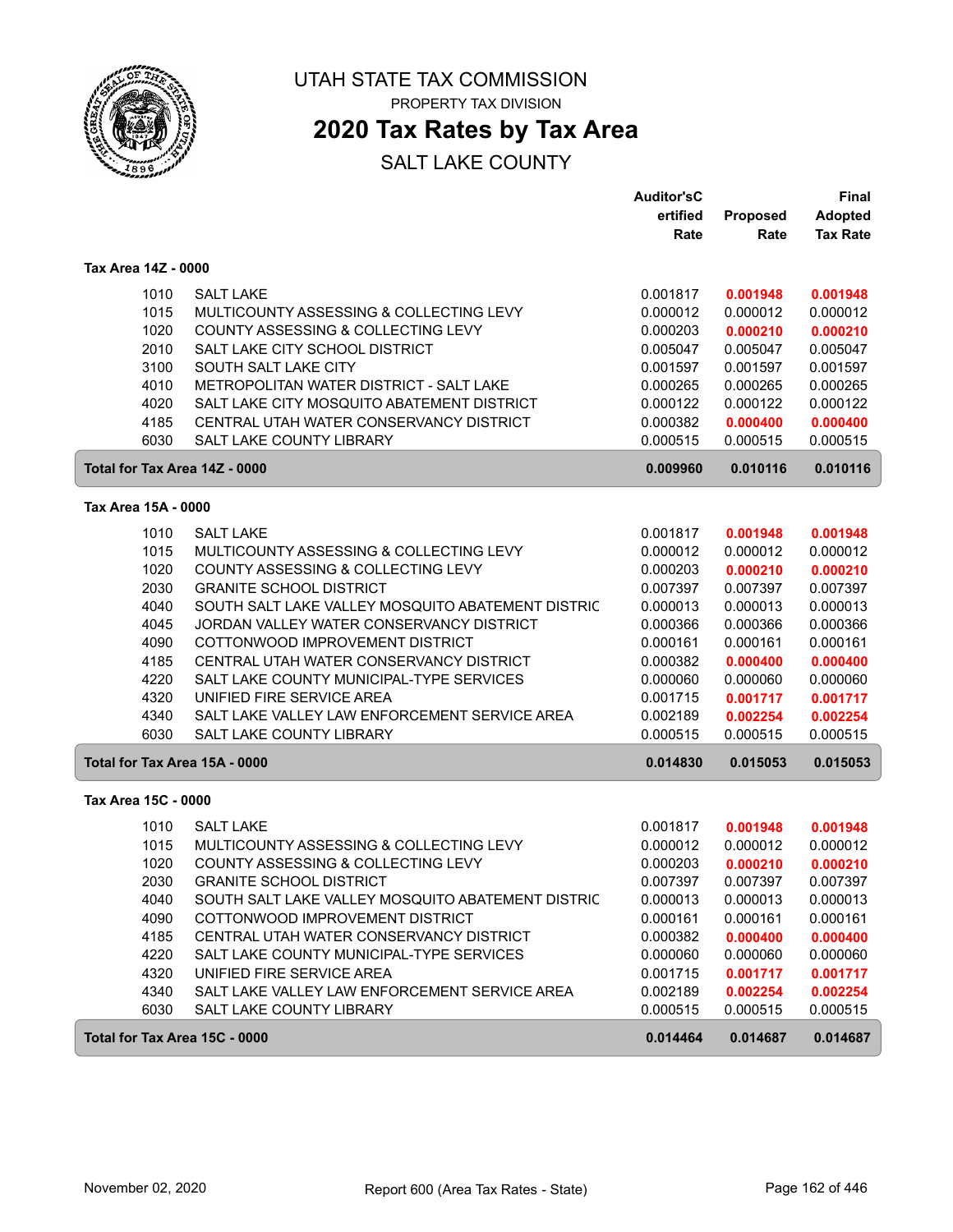

## **2020 Tax Rates by Tax Area**

|                               |                                                   | <b>Auditor'sC</b> |          | Final           |
|-------------------------------|---------------------------------------------------|-------------------|----------|-----------------|
|                               |                                                   | ertified          | Proposed | <b>Adopted</b>  |
|                               |                                                   | Rate              | Rate     | <b>Tax Rate</b> |
| Tax Area 19B - 0000           |                                                   |                   |          |                 |
| 1010                          | <b>SALT LAKE</b>                                  | 0.001817          | 0.001948 | 0.001948        |
| 1015                          | MULTICOUNTY ASSESSING & COLLECTING LEVY           | 0.000012          | 0.000012 | 0.000012        |
| 1020                          | COUNTY ASSESSING & COLLECTING LEVY                | 0.000203          | 0.000210 | 0.000210        |
| 2030                          | <b>GRANITE SCHOOL DISTRICT</b>                    | 0.007397          | 0.007397 | 0.007397        |
| 4170                          | EMIGRATION IMPROVEMENT DISTRICT                   | 0.000764          | 0.000764 | 0.000764        |
| 4185                          | CENTRAL UTAH WATER CONSERVANCY DISTRICT           | 0.000382          | 0.000400 | 0.000400        |
| 4220                          | SALT LAKE COUNTY MUNICIPAL-TYPE SERVICES          | 0.000060          | 0.000060 | 0.000060        |
| 4320                          | UNIFIED FIRE SERVICE AREA                         | 0.001715          | 0.001717 | 0.001717        |
| 4340                          | SALT LAKE VALLEY LAW ENFORCEMENT SERVICE AREA     | 0.002189          | 0.002254 | 0.002254        |
| 6030                          | <b>SALT LAKE COUNTY LIBRARY</b>                   | 0.000515          | 0.000515 | 0.000515        |
| Total for Tax Area 19B - 0000 |                                                   | 0.015054          | 0.015277 | 0.015277        |
| Tax Area 21A - 0000           |                                                   |                   |          |                 |
| 1010                          | <b>SALT LAKE</b>                                  | 0.001817          | 0.001948 | 0.001948        |
| 1015                          | MULTICOUNTY ASSESSING & COLLECTING LEVY           | 0.000012          | 0.000012 | 0.000012        |
| 1020                          | COUNTY ASSESSING & COLLECTING LEVY                | 0.000203          | 0.000210 | 0.000210        |
| 2020                          | <b>MURRAY CITY SCHOOL DISTRICT</b>                | 0.006076          | 0.006076 | 0.006076        |
| 3050                          | <b>MURRAY CITY</b>                                | 0.002128          | 0.002128 | 0.002128        |
| 4040                          | SOUTH SALT LAKE VALLEY MOSQUITO ABATEMENT DISTRIC | 0.000013          | 0.000013 | 0.000013        |
| 4045                          | JORDAN VALLEY WATER CONSERVANCY DISTRICT          | 0.000366          | 0.000366 | 0.000366        |
| 4090                          | COTTONWOOD IMPROVEMENT DISTRICT                   | 0.000161          | 0.000161 | 0.000161        |
| 4185                          | CENTRAL UTAH WATER CONSERVANCY DISTRICT           | 0.000382          | 0.000400 | 0.000400        |
| Total for Tax Area 21A - 0000 |                                                   | 0.011157          | 0.011314 | 0.011314        |
| Tax Area 21C - 0000           |                                                   |                   |          |                 |
| 1010                          | <b>SALT LAKE</b>                                  | 0.001817          | 0.001948 | 0.001948        |
| 1015                          | MULTICOUNTY ASSESSING & COLLECTING LEVY           | 0.000012          | 0.000012 | 0.000012        |
| 1020                          | COUNTY ASSESSING & COLLECTING LEVY                | 0.000203          | 0.000210 | 0.000210        |
| 2020                          | MURRAY CITY SCHOOL DISTRICT                       | 0.006076          | 0.006076 | 0.006076        |
| 3050                          | <b>MURRAY CITY</b>                                | 0.002128          | 0.002128 | 0.002128        |
| 4040                          | SOUTH SALT LAKE VALLEY MOSQUITO ABATEMENT DISTRIC | 0.000013          | 0.000013 | 0.000013        |
| 4045                          | JORDAN VALLEY WATER CONSERVANCY DISTRICT          | 0.000366          | 0.000366 | 0.000366        |
| 4185                          | CENTRAL UTAH WATER CONSERVANCY DISTRICT           | 0.000382          | 0.000400 | 0.000400        |
| Total for Tax Area 21C - 0000 |                                                   | 0.010996          | 0.011153 | 0.011153        |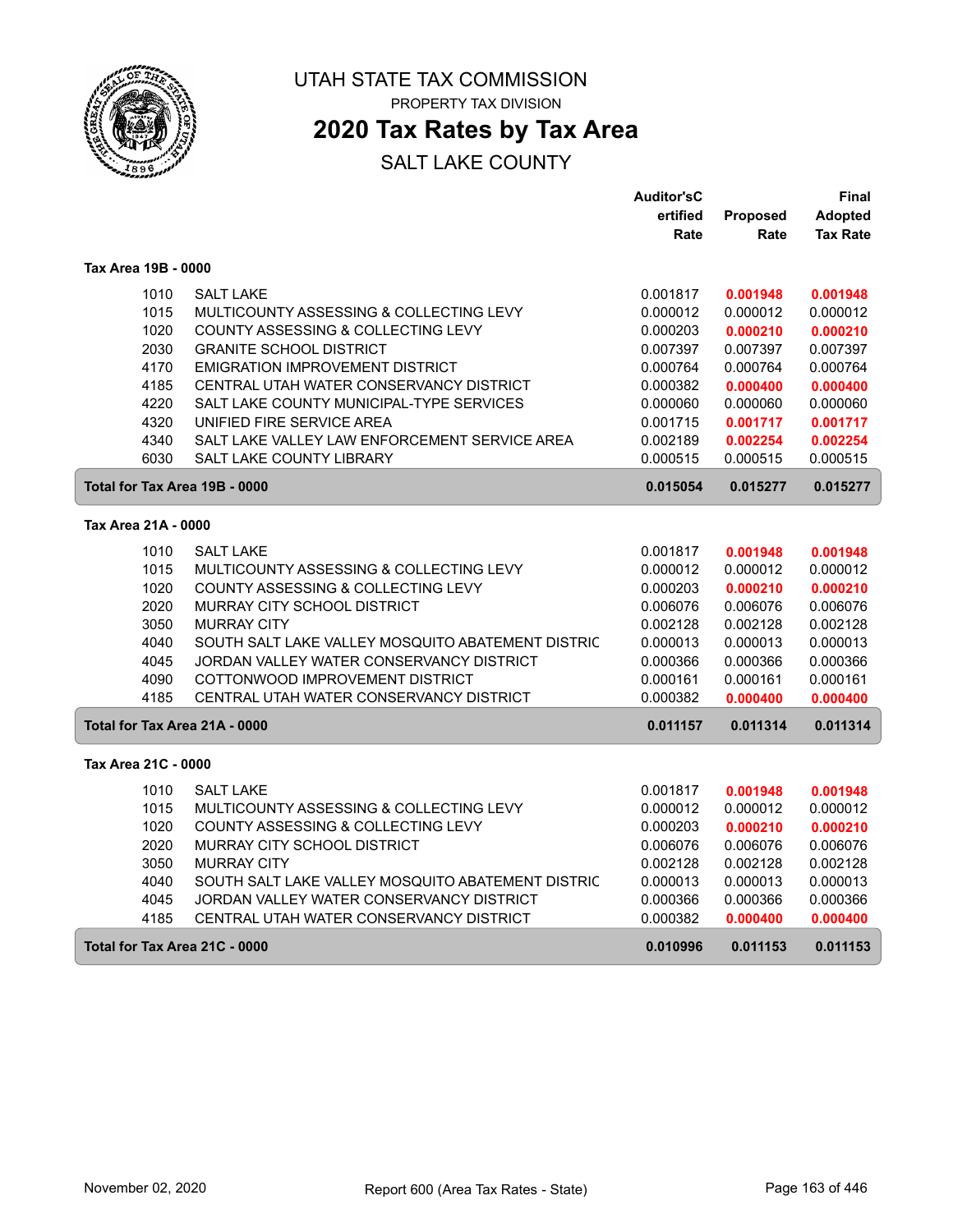

## **2020 Tax Rates by Tax Area**

|                               |                                                   | <b>Auditor'sC</b> |                      | <b>Final</b>         |
|-------------------------------|---------------------------------------------------|-------------------|----------------------|----------------------|
|                               |                                                   | ertified          | <b>Proposed</b>      | <b>Adopted</b>       |
|                               |                                                   | Rate              | Rate                 | <b>Tax Rate</b>      |
| Tax Area 21D - 0000           |                                                   |                   |                      |                      |
| 1010                          | <b>SALT LAKE</b>                                  | 0.001817          | 0.001948             | 0.001948             |
| 1015                          | MULTICOUNTY ASSESSING & COLLECTING LEVY           | 0.000012          | 0.000012             | 0.000012             |
| 1020                          | COUNTY ASSESSING & COLLECTING LEVY                | 0.000203          | 0.000210             | 0.000210             |
| 2020                          | MURRAY CITY SCHOOL DISTRICT                       | 0.006076          | 0.006076             | 0.006076             |
| 3050                          | <b>MURRAY CITY</b>                                | 0.002128          | 0.002128             | 0.002128             |
| 4040                          | SOUTH SALT LAKE VALLEY MOSQUITO ABATEMENT DISTRIC | 0.000013          | 0.000013             | 0.000013             |
| 4045                          | JORDAN VALLEY WATER CONSERVANCY DISTRICT          | 0.000366          | 0.000366             | 0.000366             |
| 4060                          | MT. OLYMPUS IMPROVEMENT DISTRICT                  | 0.000248          | 0.000248             | 0.000248             |
| 4185                          | CENTRAL UTAH WATER CONSERVANCY DISTRICT           | 0.000382          | 0.000400             | 0.000400             |
| Total for Tax Area 21D - 0000 |                                                   | 0.011244          | 0.011401             | 0.011401             |
|                               |                                                   |                   |                      |                      |
| Tax Area 21F - 0000           |                                                   |                   |                      |                      |
| 1010                          | <b>SALT LAKE</b>                                  | 0.001817          | 0.001948             | 0.001948             |
| 1015                          | MULTICOUNTY ASSESSING & COLLECTING LEVY           | 0.000012          | 0.000012             | 0.000012             |
| 1020                          | COUNTY ASSESSING & COLLECTING LEVY                | 0.000203          | 0.000210             | 0.000210             |
| 2020                          | MURRAY CITY SCHOOL DISTRICT                       | 0.006076          | 0.006076             | 0.006076             |
| 3050                          | <b>MURRAY CITY</b>                                | 0.002128          | 0.002128             | 0.002128             |
| 4040                          | SOUTH SALT LAKE VALLEY MOSQUITO ABATEMENT DISTRIC | 0.000013          | 0.000013             | 0.000013             |
| 4045                          | JORDAN VALLEY WATER CONSERVANCY DISTRICT          | 0.000366          | 0.000366             | 0.000366             |
| 4110                          | TAYLORSVILLE-BENNION IMPROVEMENT DISTRICT         | 0.000112          | 0.000112             | 0.000112             |
| 4185                          | CENTRAL UTAH WATER CONSERVANCY DISTRICT           | 0.000382          | 0.000400             | 0.000400             |
| Total for Tax Area 21F - 0000 |                                                   | 0.011108          | 0.011265             | 0.011265             |
| Tax Area 21G - 0000           |                                                   |                   |                      |                      |
| 1010                          | <b>SALT LAKE</b>                                  | 0.001817          | 0.001948             | 0.001948             |
| 1015                          | MULTICOUNTY ASSESSING & COLLECTING LEVY           | 0.000012          | 0.000012             | 0.000012             |
| 1020                          | COUNTY ASSESSING & COLLECTING LEVY                | 0.000203          | 0.000210             | 0.000210             |
| 2020                          | MURRAY CITY SCHOOL DISTRICT                       | 0.006076          | 0.006076             | 0.006076             |
| 3050                          | <b>MURRAY CITY</b>                                | 0.002128          | 0.002128             | 0.002128             |
| 4040                          | SOUTH SALT LAKE VALLEY MOSQUITO ABATEMENT DISTRIC | 0.000013          | 0.000013             | 0.000013             |
| 4185                          | CENTRAL UTAH WATER CONSERVANCY DISTRICT           | 0.000382          | 0.000400             | 0.000400             |
| Total for Tax Area 21G - 0000 |                                                   | 0.010630          | 0.010787             | 0.010787             |
| Tax Area 21I - 0000           |                                                   |                   |                      |                      |
| 1010                          | <b>SALT LAKE</b>                                  | 0.001817          |                      |                      |
| 1015                          | MULTICOUNTY ASSESSING & COLLECTING LEVY           | 0.000012          | 0.001948<br>0.000012 | 0.001948<br>0.000012 |
| 1020                          | COUNTY ASSESSING & COLLECTING LEVY                | 0.000203          | 0.000210             | 0.000210             |
| 2020                          | MURRAY CITY SCHOOL DISTRICT                       | 0.006076          | 0.006076             | 0.006076             |
| 3050                          | <b>MURRAY CITY</b>                                | 0.002128          | 0.002128             | 0.002128             |
| 4040                          | SOUTH SALT LAKE VALLEY MOSQUITO ABATEMENT DISTRIC | 0.000013          | 0.000013             | 0.000013             |
| 4185                          | CENTRAL UTAH WATER CONSERVANCY DISTRICT           | 0.000382          | 0.000400             | 0.000400             |
|                               |                                                   |                   |                      |                      |
| Total for Tax Area 211 - 0000 |                                                   | 0.010630          | 0.010787             | 0.010787             |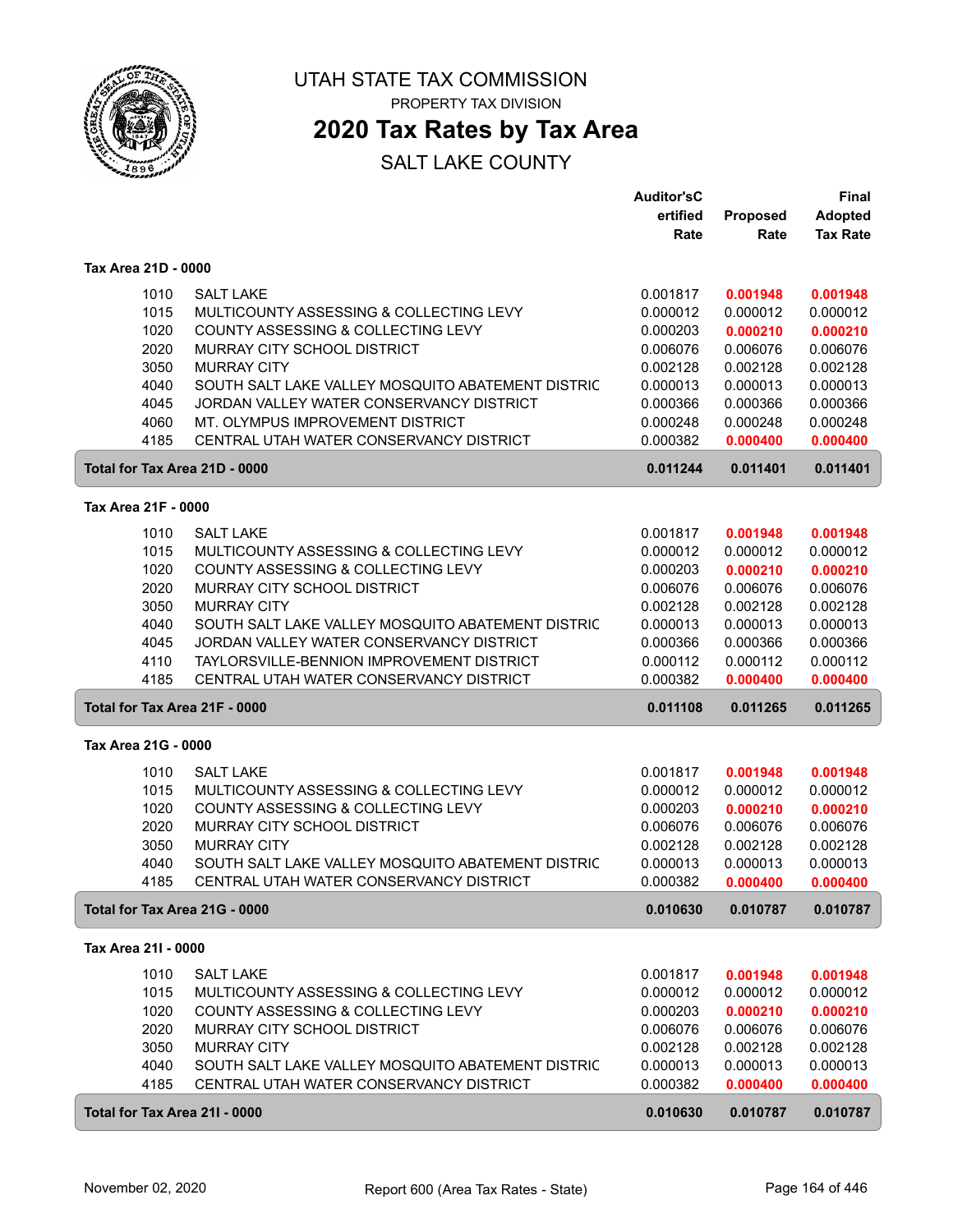

PROPERTY TAX DIVISION

## **2020 Tax Rates by Tax Area**

|                                                                                                              | <b>Auditor'sC</b><br>ertified | <b>Proposed</b>      | <b>Final</b><br><b>Adopted</b> |
|--------------------------------------------------------------------------------------------------------------|-------------------------------|----------------------|--------------------------------|
|                                                                                                              | Rate                          | Rate                 | <b>Tax Rate</b>                |
| Tax Area 21K - 0000                                                                                          |                               |                      |                                |
| <b>SALT LAKE</b><br>1010                                                                                     | 0.001817                      | 0.001948             | 0.001948                       |
| 1015<br>MULTICOUNTY ASSESSING & COLLECTING LEVY                                                              | 0.000012                      | 0.000012             | 0.000012                       |
| 1020<br>COUNTY ASSESSING & COLLECTING LEVY                                                                   | 0.000203                      | 0.000210             | 0.000210                       |
| 2020<br>MURRAY CITY SCHOOL DISTRICT                                                                          | 0.006076                      | 0.006076             | 0.006076                       |
| 3050<br><b>MURRAY CITY</b>                                                                                   | 0.002128                      | 0.002128             | 0.002128                       |
| 4040<br>SOUTH SALT LAKE VALLEY MOSQUITO ABATEMENT DISTRIC<br>4185<br>CENTRAL UTAH WATER CONSERVANCY DISTRICT | 0.000013<br>0.000382          | 0.000013<br>0.000400 | 0.000013<br>0.000400           |
| Total for Tax Area 21K - 0000                                                                                | 0.010630                      | 0.010787             | 0.010787                       |
|                                                                                                              |                               |                      |                                |
| Tax Area 21L - 0000                                                                                          |                               |                      |                                |
| <b>SALT LAKE</b><br>1010                                                                                     | 0.001817                      | 0.001948             | 0.001948                       |
| 1015<br>MULTICOUNTY ASSESSING & COLLECTING LEVY                                                              | 0.000012                      | 0.000012             | 0.000012                       |
| 1020<br>COUNTY ASSESSING & COLLECTING LEVY<br>2020<br>MURRAY CITY SCHOOL DISTRICT                            | 0.000203<br>0.006076          | 0.000210<br>0.006076 | 0.000210<br>0.006076           |
| 3050<br><b>MURRAY CITY</b>                                                                                   | 0.002128                      | 0.002128             | 0.002128                       |
| 4040<br>SOUTH SALT LAKE VALLEY MOSQUITO ABATEMENT DISTRIC                                                    | 0.000013                      | 0.000013             | 0.000013                       |
| 4185<br>CENTRAL UTAH WATER CONSERVANCY DISTRICT                                                              | 0.000382                      | 0.000400             | 0.000400                       |
| Total for Tax Area 21L - 0000                                                                                | 0.010630                      | 0.010787             | 0.010787                       |
| Tax Area 21N - 0000                                                                                          |                               |                      |                                |
| 1010<br><b>SALT LAKE</b>                                                                                     | 0.001817                      | 0.001948             | 0.001948                       |
| 1015<br>MULTICOUNTY ASSESSING & COLLECTING LEVY                                                              | 0.000012                      | 0.000012             | 0.000012                       |
| 1020<br>COUNTY ASSESSING & COLLECTING LEVY                                                                   | 0.000203                      | 0.000210             | 0.000210                       |
| 2020<br>MURRAY CITY SCHOOL DISTRICT                                                                          | 0.006076                      | 0.006076             | 0.006076                       |
| 3050<br><b>MURRAY CITY</b>                                                                                   | 0.002128                      | 0.002128             | 0.002128                       |
| 4040<br>SOUTH SALT LAKE VALLEY MOSQUITO ABATEMENT DISTRIC                                                    | 0.000013                      | 0.000013             | 0.000013                       |
| 4185<br>CENTRAL UTAH WATER CONSERVANCY DISTRICT                                                              | 0.000382                      | 0.000400             | 0.000400                       |
| Total for Tax Area 21N - 0000                                                                                | 0.010630                      | 0.010787             | 0.010787                       |
| Tax Area 21P - 0000                                                                                          |                               |                      |                                |
| 1010<br><b>SALT LAKE</b>                                                                                     | 0.001817                      | 0.001948             | 0.001948                       |
| 1015<br>MULTICOUNTY ASSESSING & COLLECTING LEVY                                                              | 0.000012                      | 0.000012             | 0.000012                       |
| 1020<br>COUNTY ASSESSING & COLLECTING LEVY                                                                   | 0.000203                      | 0.000210             | 0.000210                       |
| 2020<br>MURRAY CITY SCHOOL DISTRICT                                                                          | 0.006076                      | 0.006076             | 0.006076                       |
| 3050<br><b>MURRAY CITY</b>                                                                                   | 0.002128                      | 0.002128             | 0.002128                       |
| 4040<br>SOUTH SALT LAKE VALLEY MOSQUITO ABATEMENT DISTRIC                                                    | 0.000013                      | 0.000013             | 0.000013                       |
| 4090<br>COTTONWOOD IMPROVEMENT DISTRICT                                                                      | 0.000161                      | 0.000161             | 0.000161                       |
| 4185<br>CENTRAL UTAH WATER CONSERVANCY DISTRICT                                                              | 0.000382                      | 0.000400             | 0.000400                       |
| Total for Tax Area 21P - 0000                                                                                | 0.010791                      | 0.010948             | 0.010948                       |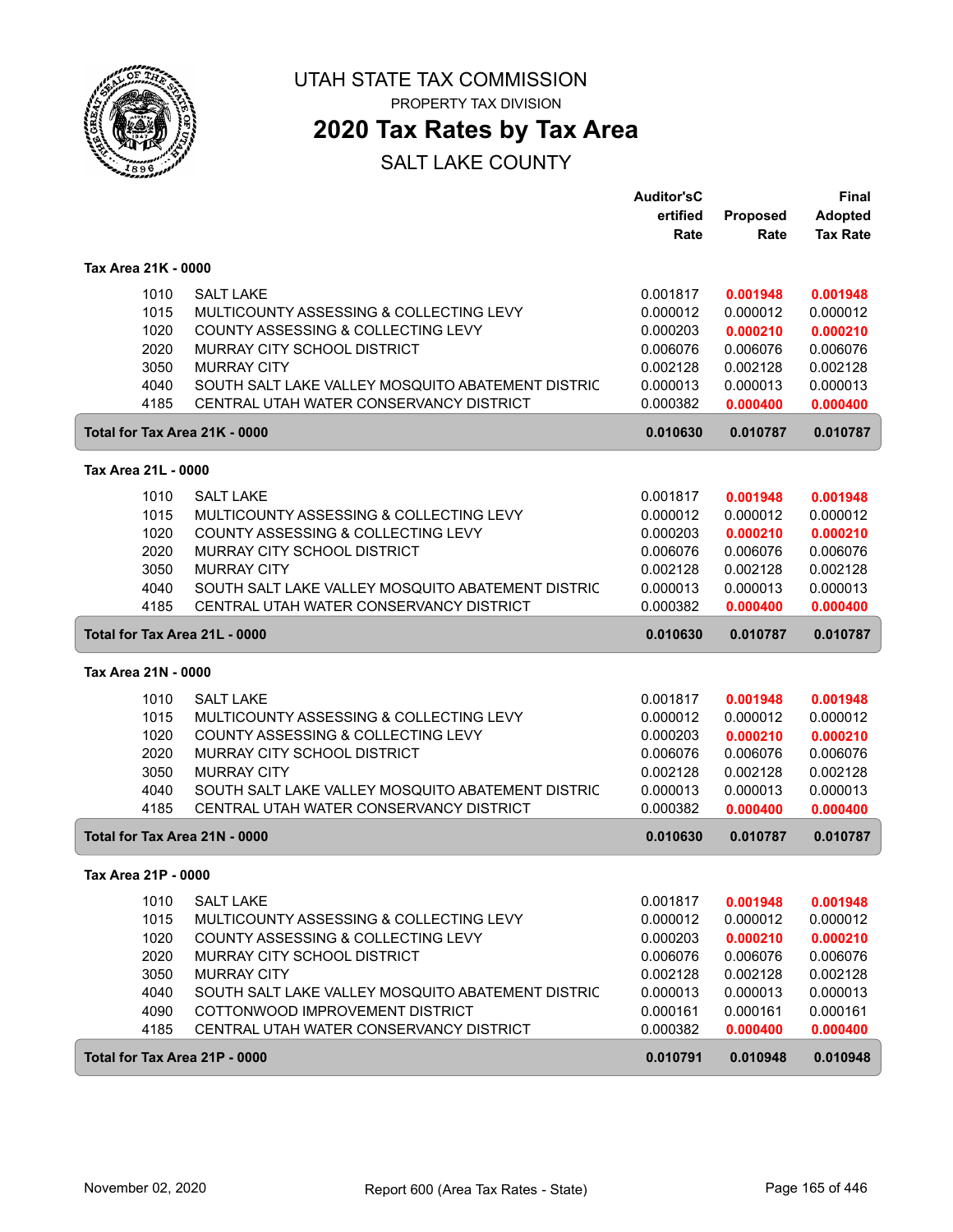

PROPERTY TAX DIVISION

## **2020 Tax Rates by Tax Area**

|                               |                                                                               | <b>Auditor'sC</b>    |                      | <b>Final</b>         |
|-------------------------------|-------------------------------------------------------------------------------|----------------------|----------------------|----------------------|
|                               |                                                                               | ertified             | Proposed             | <b>Adopted</b>       |
|                               |                                                                               | Rate                 | Rate                 | <b>Tax Rate</b>      |
| Tax Area 21R - 0000           |                                                                               |                      |                      |                      |
| 1010                          | <b>SALT LAKE</b>                                                              | 0.001817             | 0.001948             | 0.001948             |
| 1015                          | MULTICOUNTY ASSESSING & COLLECTING LEVY                                       | 0.000012             | 0.000012             | 0.000012             |
| 1020                          | COUNTY ASSESSING & COLLECTING LEVY                                            | 0.000203             | 0.000210             | 0.000210             |
| 2020                          | MURRAY CITY SCHOOL DISTRICT                                                   | 0.006076             | 0.006076             | 0.006076             |
| 3050                          | <b>MURRAY CITY</b>                                                            | 0.002128             | 0.002128             | 0.002128             |
| 4040                          | SOUTH SALT LAKE VALLEY MOSQUITO ABATEMENT DISTRIC                             | 0.000013             | 0.000013             | 0.000013             |
| 4070                          | MIDVALLEY IMPROVEMENT DISTRICT                                                | 0.000619             | 0.000619             | 0.000619             |
| 4185                          | CENTRAL UTAH WATER CONSERVANCY DISTRICT                                       | 0.000382             | 0.000400             | 0.000400             |
| Total for Tax Area 21R - 0000 |                                                                               | 0.011249             | 0.011406             | 0.011406             |
|                               |                                                                               |                      |                      |                      |
| Tax Area 21T - 0000           |                                                                               |                      |                      |                      |
| 1010                          | <b>SALT LAKE</b>                                                              | 0.001817             | 0.001948             | 0.001948             |
| 1015                          | MULTICOUNTY ASSESSING & COLLECTING LEVY                                       | 0.000012             | 0.000012             | 0.000012             |
| 1020                          | COUNTY ASSESSING & COLLECTING LEVY                                            | 0.000203             | 0.000210             | 0.000210             |
| 2020                          | MURRAY CITY SCHOOL DISTRICT                                                   | 0.006076             | 0.006076             | 0.006076             |
| 3050                          | <b>MURRAY CITY</b>                                                            | 0.002128             | 0.002128             | 0.002128             |
| 4040                          | SOUTH SALT LAKE VALLEY MOSQUITO ABATEMENT DISTRIC                             | 0.000013             | 0.000013             | 0.000013             |
| 4090                          | COTTONWOOD IMPROVEMENT DISTRICT                                               | 0.000161             | 0.000161             | 0.000161             |
| 4185                          | CENTRAL UTAH WATER CONSERVANCY DISTRICT                                       | 0.000382             | 0.000400             | 0.000400             |
| Total for Tax Area 21T - 0000 |                                                                               | 0.010791             | 0.010948             | 0.010948             |
| Tax Area 21U - 0000           |                                                                               |                      |                      |                      |
| 1010                          | <b>SALT LAKE</b>                                                              | 0.001817             | 0.001948             | 0.001948             |
| 1015                          |                                                                               |                      |                      |                      |
|                               |                                                                               | 0.000012             | 0.000012             | 0.000012             |
|                               | MULTICOUNTY ASSESSING & COLLECTING LEVY<br>COUNTY ASSESSING & COLLECTING LEVY |                      |                      |                      |
| 1020<br>2020                  | MURRAY CITY SCHOOL DISTRICT                                                   | 0.000203<br>0.006076 | 0.000210<br>0.006076 | 0.000210             |
| 3050                          | <b>MURRAY CITY</b>                                                            | 0.002128             | 0.002128             | 0.006076<br>0.002128 |
| 4040                          | SOUTH SALT LAKE VALLEY MOSQUITO ABATEMENT DISTRIC                             | 0.000013             | 0.000013             | 0.000013             |
| 4060                          | MT. OLYMPUS IMPROVEMENT DISTRICT                                              | 0.000248             | 0.000248             | 0.000248             |
| 4185                          | CENTRAL UTAH WATER CONSERVANCY DISTRICT                                       | 0.000382             | 0.000400             | 0.000400             |
| Total for Tax Area 21U - 0000 |                                                                               | 0.010878             | 0.011035             | 0.011035             |
|                               |                                                                               |                      |                      |                      |
| Tax Area 21V - 0000           |                                                                               |                      |                      |                      |
| 1010                          | <b>SALT LAKE</b>                                                              | 0.001817             | 0.001948             | 0.001948             |
| 1015                          | MULTICOUNTY ASSESSING & COLLECTING LEVY                                       | 0.000012             | 0.000012             | 0.000012             |
| 1020                          | COUNTY ASSESSING & COLLECTING LEVY                                            | 0.000203             | 0.000210             | 0.000210             |
| 2030                          | <b>GRANITE SCHOOL DISTRICT</b>                                                | 0.007397             | 0.007397             | 0.007397             |
| 3050                          | <b>MURRAY CITY</b>                                                            | 0.002128             | 0.002128             | 0.002128             |
| 4040                          | SOUTH SALT LAKE VALLEY MOSQUITO ABATEMENT DISTRIC                             | 0.000013             | 0.000013             | 0.000013             |
| 4045                          | JORDAN VALLEY WATER CONSERVANCY DISTRICT                                      | 0.000366             | 0.000366             | 0.000366             |
| 4185                          | CENTRAL UTAH WATER CONSERVANCY DISTRICT                                       | 0.000382             | 0.000400             | 0.000400             |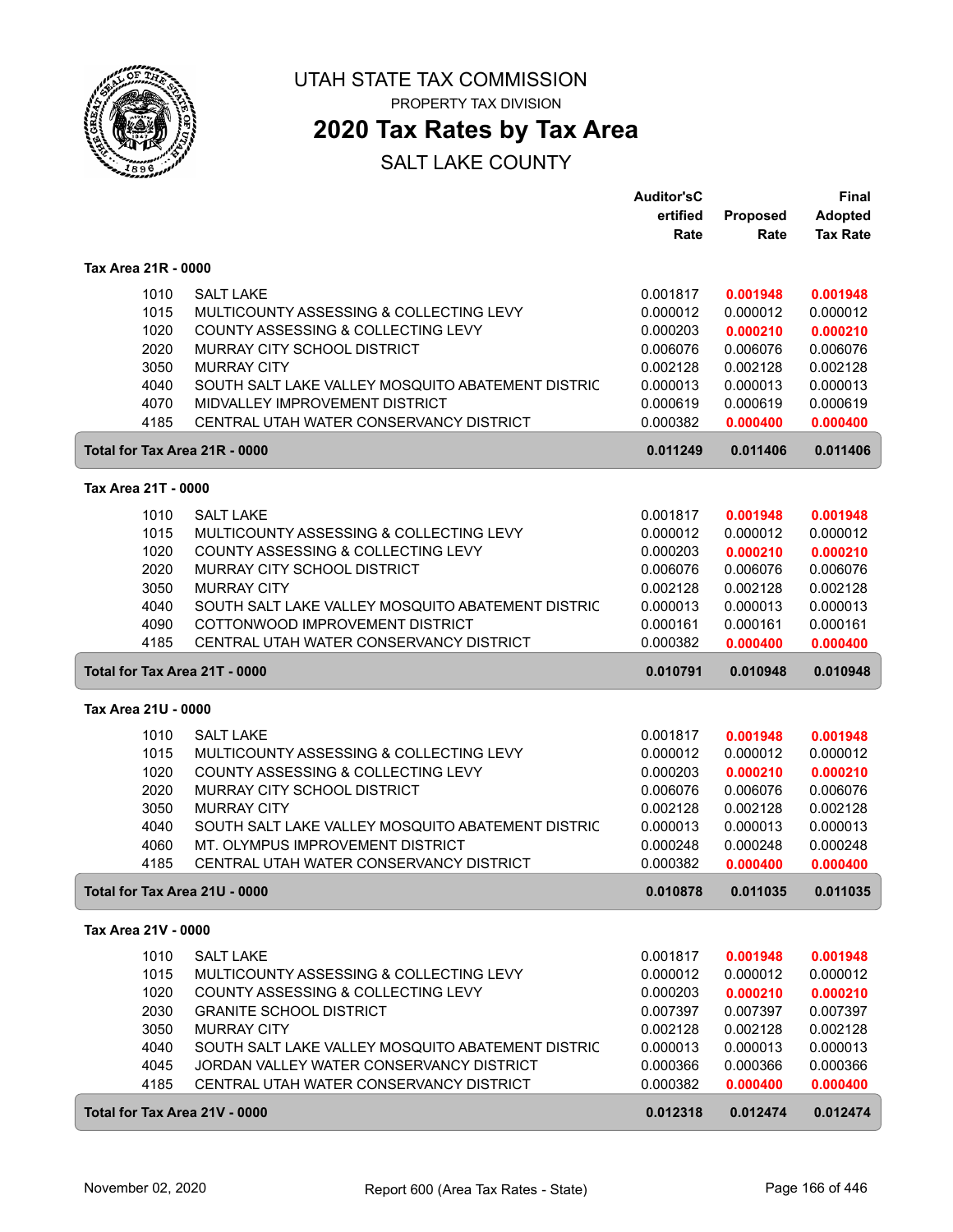

## **2020 Tax Rates by Tax Area**

|                     |                                                   | <b>Auditor'sC</b> |          | Final           |
|---------------------|---------------------------------------------------|-------------------|----------|-----------------|
|                     |                                                   | ertified          | Proposed | Adopted         |
|                     |                                                   | Rate              | Rate     | <b>Tax Rate</b> |
| Tax Area 21W - 0000 |                                                   |                   |          |                 |
| 1010                | <b>SALT LAKE</b>                                  | 0.001817          | 0.001948 | 0.001948        |
| 1015                | MULTICOUNTY ASSESSING & COLLECTING LEVY           | 0.000012          | 0.000012 | 0.000012        |
| 1020                | COUNTY ASSESSING & COLLECTING LEVY                | 0.000203          | 0.000210 | 0.000210        |
| 2030                | <b>GRANITE SCHOOL DISTRICT</b>                    | 0.007397          | 0.007397 | 0.007397        |
| 3050                | <b>MURRAY CITY</b>                                | 0.002128          | 0.002128 | 0.002128        |
| 4040                | SOUTH SALT LAKE VALLEY MOSQUITO ABATEMENT DISTRIC | 0.000013          | 0.000013 | 0.000013        |
| 4045                | JORDAN VALLEY WATER CONSERVANCY DISTRICT          | 0.000366          | 0.000366 | 0.000366        |
| 4060                | MT. OLYMPUS IMPROVEMENT DISTRICT                  | 0.000248          | 0.000248 | 0.000248        |
| 4185                | CENTRAL UTAH WATER CONSERVANCY DISTRICT           | 0.000382          | 0.000400 | 0.000400        |
|                     | Total for Tax Area 21W - 0000                     | 0.012566          | 0.012722 | 0.012722        |
| Tax Area 21Y - 0000 |                                                   |                   |          |                 |
| 1010                | <b>SALT LAKE</b>                                  | 0.001817          | 0.001948 | 0.001948        |
| 1015                | MULTICOUNTY ASSESSING & COLLECTING LEVY           | 0.000012          | 0.000012 | 0.000012        |
| 1020                | COUNTY ASSESSING & COLLECTING LEVY                | 0.000203          | 0.000210 | 0.000210        |
| 2030                | <b>GRANITE SCHOOL DISTRICT</b>                    | 0.007397          | 0.007397 | 0.007397        |
| 3050                | <b>MURRAY CITY</b>                                | 0.002128          | 0.002128 | 0.002128        |
| 4040                | SOUTH SALT LAKE VALLEY MOSQUITO ABATEMENT DISTRIC | 0.000013          | 0.000013 | 0.000013        |
| 4045                | JORDAN VALLEY WATER CONSERVANCY DISTRICT          | 0.000366          | 0.000366 | 0.000366        |
| 4090                | COTTONWOOD IMPROVEMENT DISTRICT                   | 0.000161          | 0.000161 | 0.000161        |
| 4185                | CENTRAL UTAH WATER CONSERVANCY DISTRICT           | 0.000382          | 0.000400 | 0.000400        |
|                     | Total for Tax Area 21Y - 0000                     | 0.012479          | 0.012635 | 0.012635        |
| Tax Area 21Z - 0000 |                                                   |                   |          |                 |
| 1010                | <b>SALT LAKE</b>                                  | 0.001817          | 0.001948 | 0.001948        |
| 1015                | MULTICOUNTY ASSESSING & COLLECTING LEVY           | 0.000012          | 0.000012 | 0.000012        |
| 1020                | COUNTY ASSESSING & COLLECTING LEVY                | 0.000203          | 0.000210 | 0.000210        |
| 2030                | <b>GRANITE SCHOOL DISTRICT</b>                    | 0.007397          | 0.007397 | 0.007397        |
| 3050                | <b>MURRAY CITY</b>                                | 0.002128          | 0.002128 | 0.002128        |
| 4040                | SOUTH SALT LAKE VALLEY MOSQUITO ABATEMENT DISTRIC | 0.000013          | 0.000013 | 0.000013        |
| 4090                | COTTONWOOD IMPROVEMENT DISTRICT                   | 0.000161          | 0.000161 | 0.000161        |
| 4185                | CENTRAL UTAH WATER CONSERVANCY DISTRICT           | 0.000382          | 0.000400 | 0.000400        |
|                     | Total for Tax Area 21Z - 0000                     | 0.012113          | 0.012269 | 0.012269        |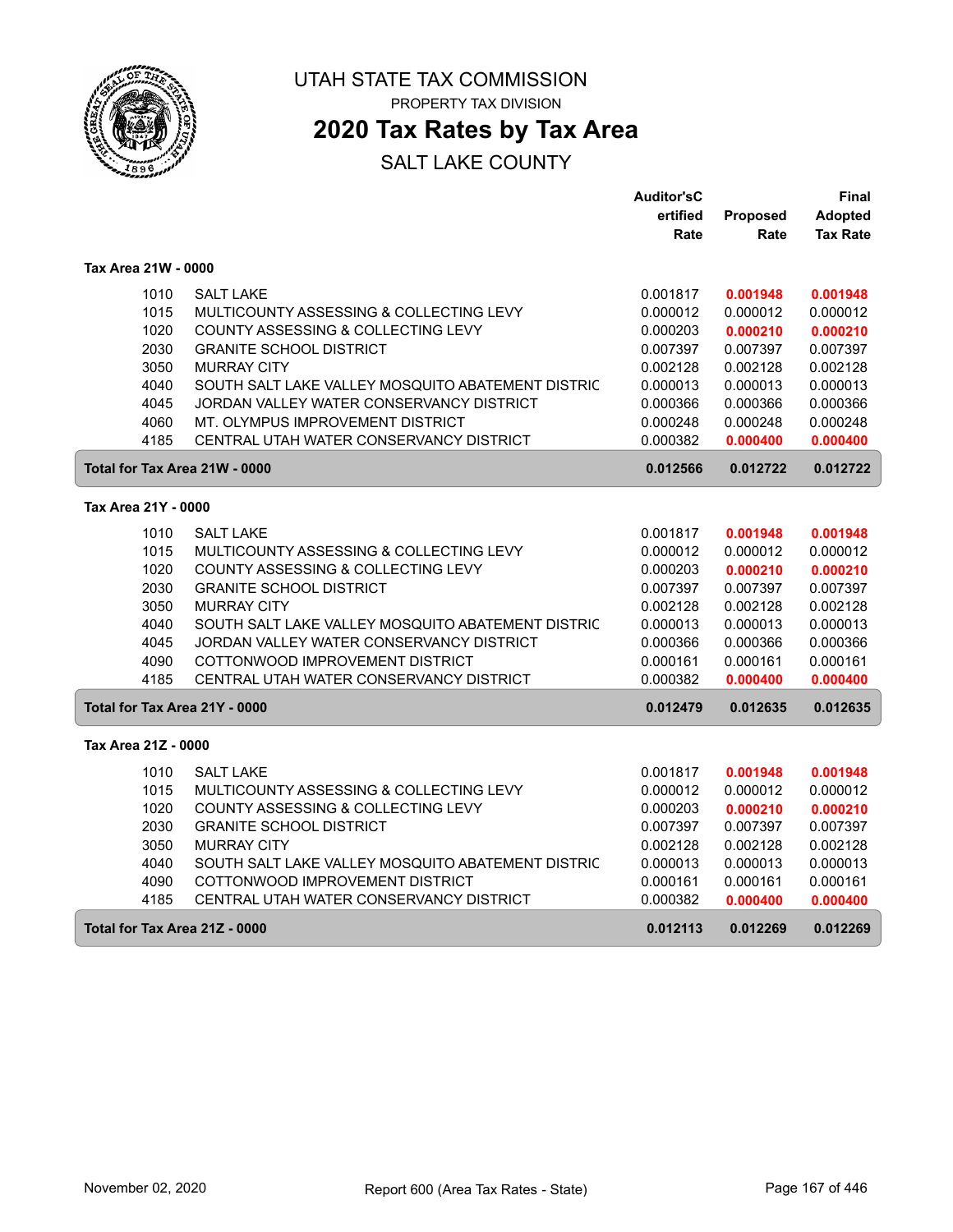

# **2020 Tax Rates by Tax Area**

|                               |                                                   | <b>Auditor'sC</b> |          | <b>Final</b>    |
|-------------------------------|---------------------------------------------------|-------------------|----------|-----------------|
|                               |                                                   | ertified          | Proposed | <b>Adopted</b>  |
|                               |                                                   | Rate              | Rate     | <b>Tax Rate</b> |
| Tax Area 22C - 0000           |                                                   |                   |          |                 |
| 1010                          | <b>SALT LAKE</b>                                  | 0.001817          | 0.001948 | 0.001948        |
| 1015                          | MULTICOUNTY ASSESSING & COLLECTING LEVY           | 0.000012          | 0.000012 | 0.000012        |
| 1020                          | COUNTY ASSESSING & COLLECTING LEVY                | 0.000203          | 0.000210 | 0.000210        |
| 2030                          | <b>GRANITE SCHOOL DISTRICT</b>                    | 0.007397          | 0.007397 | 0.007397        |
| 4040                          | SOUTH SALT LAKE VALLEY MOSQUITO ABATEMENT DISTRIC | 0.000013          | 0.000013 | 0.000013        |
| 4185                          | CENTRAL UTAH WATER CONSERVANCY DISTRICT           | 0.000382          | 0.000400 | 0.000400        |
| 4220                          | SALT LAKE COUNTY MUNICIPAL-TYPE SERVICES          | 0.000060          | 0.000060 | 0.000060        |
| 4320                          | UNIFIED FIRE SERVICE AREA                         | 0.001715          | 0.001717 | 0.001717        |
| 4340                          | SALT LAKE VALLEY LAW ENFORCEMENT SERVICE AREA     | 0.002189          | 0.002254 | 0.002254        |
| 6030                          | SALT LAKE COUNTY LIBRARY                          | 0.000515          | 0.000515 | 0.000515        |
| Total for Tax Area 22C - 0000 |                                                   | 0.014303          | 0.014526 | 0.014526        |
| Tax Area 23A - 0000           |                                                   |                   |          |                 |
| 1010                          | <b>SALT LAKE</b>                                  | 0.001817          | 0.001948 | 0.001948        |
| 1015                          | MULTICOUNTY ASSESSING & COLLECTING LEVY           | 0.000012          | 0.000012 | 0.000012        |
| 1020                          | COUNTY ASSESSING & COLLECTING LEVY                | 0.000203          | 0.000210 | 0.000210        |
| 2030                          | <b>GRANITE SCHOOL DISTRICT</b>                    | 0.007397          | 0.007397 | 0.007397        |
| 3120                          | <b>WEST VALLEY CITY</b>                           | 0.003250          | 0.003263 | 0.003263        |
| 4040                          | SOUTH SALT LAKE VALLEY MOSQUITO ABATEMENT DISTRIC | 0.000013          | 0.000013 | 0.000013        |
| 4045                          | JORDAN VALLEY WATER CONSERVANCY DISTRICT          | 0.000366          | 0.000366 | 0.000366        |
| 4050                          | <b>GRANGER - HUNTER IMPROVEMENT DISTRICT</b>      | 0.000450          | 0.000450 | 0.000450        |
| 4185                          | CENTRAL UTAH WATER CONSERVANCY DISTRICT           | 0.000382          | 0.000400 | 0.000400        |
| 6030                          | SALT LAKE COUNTY LIBRARY                          | 0.000515          | 0.000515 | 0.000515        |
|                               |                                                   |                   |          |                 |
| Total for Tax Area 23A - 0000 |                                                   | 0.014405          | 0.014574 | 0.014574        |
| Tax Area 23B - 0000           |                                                   |                   |          |                 |
| 1010                          | <b>SALT LAKE</b>                                  | 0.001817          | 0.001948 | 0.001948        |
| 1015                          | MULTICOUNTY ASSESSING & COLLECTING LEVY           | 0.000012          | 0.000012 | 0.000012        |
| 1020                          | COUNTY ASSESSING & COLLECTING LEVY                | 0.000203          | 0.000210 | 0.000210        |
| 2030                          | <b>GRANITE SCHOOL DISTRICT</b>                    | 0.007397          | 0.007397 | 0.007397        |
| 3120                          | <b>WEST VALLEY CITY</b>                           | 0.003250          | 0.003263 | 0.003263        |
| 4040                          | SOUTH SALT LAKE VALLEY MOSQUITO ABATEMENT DISTRIC | 0.000013          | 0.000013 | 0.000013        |
| 4045                          | JORDAN VALLEY WATER CONSERVANCY DISTRICT          | 0.000366          | 0.000366 | 0.000366        |
| 4050                          | <b>GRANGER - HUNTER IMPROVEMENT DISTRICT</b>      | 0.000450          | 0.000450 | 0.000450        |
| 4185                          | CENTRAL UTAH WATER CONSERVANCY DISTRICT           | 0.000382          | 0.000400 | 0.000400        |
| 6030                          | SALT LAKE COUNTY LIBRARY                          | 0.000515          | 0.000515 | 0.000515        |
| Total for Tax Area 23B - 0000 |                                                   | 0.014405          | 0.014574 | 0.014574        |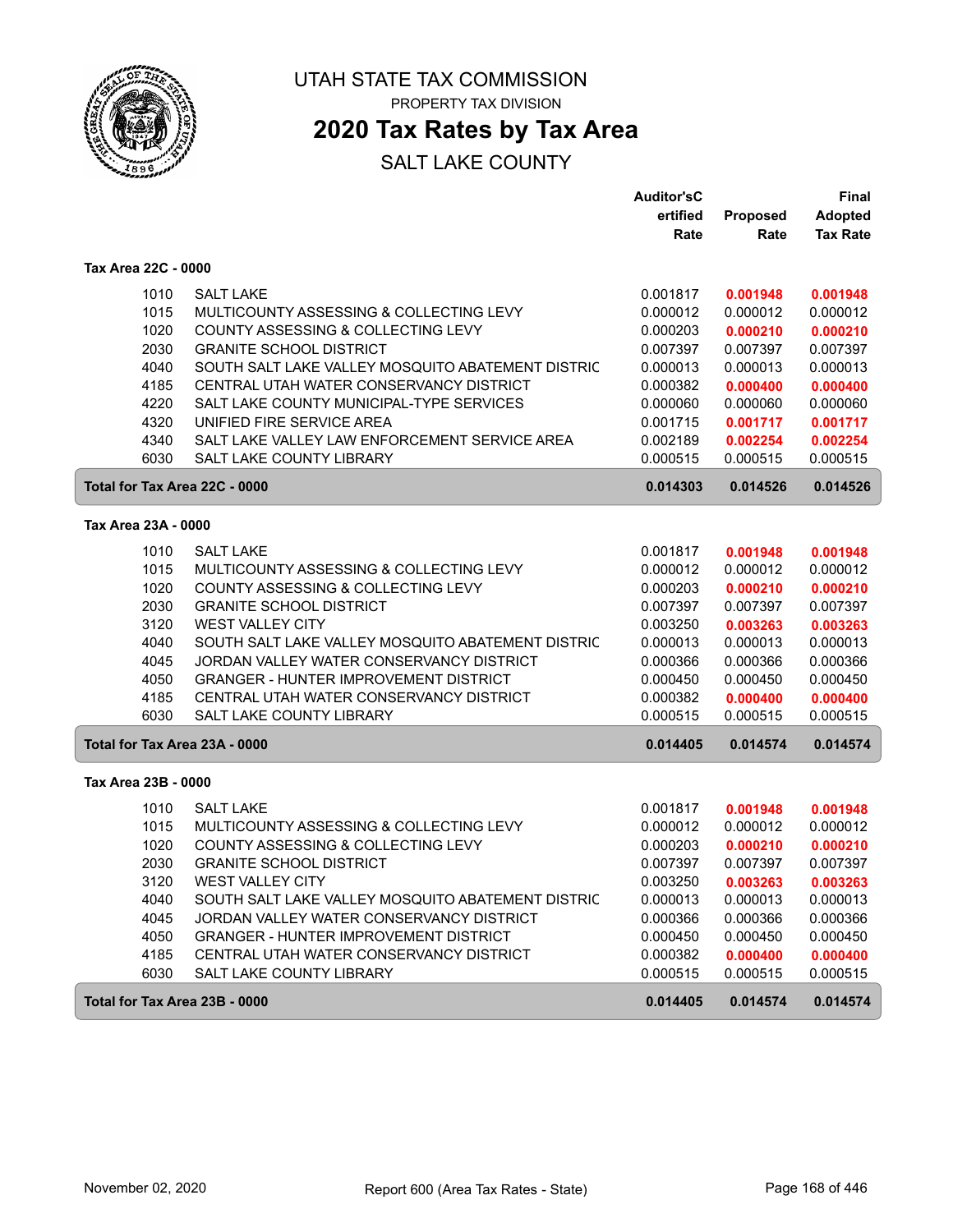

# **2020 Tax Rates by Tax Area**

|                               |                                                   | <b>Auditor'sC</b> |                 | <b>Final</b>    |
|-------------------------------|---------------------------------------------------|-------------------|-----------------|-----------------|
|                               |                                                   | ertified          | <b>Proposed</b> | <b>Adopted</b>  |
|                               |                                                   | Rate              | Rate            | <b>Tax Rate</b> |
| Tax Area 23C - 0000           |                                                   |                   |                 |                 |
| 1010                          | <b>SALT LAKE</b>                                  | 0.001817          | 0.001948        | 0.001948        |
| 1015                          | MULTICOUNTY ASSESSING & COLLECTING LEVY           | 0.000012          | 0.000012        | 0.000012        |
| 1020                          | COUNTY ASSESSING & COLLECTING LEVY                | 0.000203          | 0.000210        | 0.000210        |
| 2030                          | <b>GRANITE SCHOOL DISTRICT</b>                    | 0.007397          | 0.007397        | 0.007397        |
| 3120                          | <b>WEST VALLEY CITY</b>                           | 0.003250          | 0.003263        | 0.003263        |
| 4040                          | SOUTH SALT LAKE VALLEY MOSQUITO ABATEMENT DISTRIC | 0.000013          | 0.000013        | 0.000013        |
| 4045                          | JORDAN VALLEY WATER CONSERVANCY DISTRICT          | 0.000366          | 0.000366        | 0.000366        |
| 4050                          | <b>GRANGER - HUNTER IMPROVEMENT DISTRICT</b>      | 0.000450          | 0.000450        | 0.000450        |
| 4185                          | CENTRAL UTAH WATER CONSERVANCY DISTRICT           | 0.000382          | 0.000400        | 0.000400        |
| 6030                          | <b>SALT LAKE COUNTY LIBRARY</b>                   | 0.000515          | 0.000515        | 0.000515        |
| Total for Tax Area 23C - 0000 |                                                   | 0.014405          | 0.014574        | 0.014574        |
| Tax Area 23D - 0000           |                                                   |                   |                 |                 |
|                               |                                                   |                   |                 |                 |
| 1010                          | <b>SALT LAKE</b>                                  | 0.001817          | 0.001948        | 0.001948        |
| 1015                          | MULTICOUNTY ASSESSING & COLLECTING LEVY           | 0.000012          | 0.000012        | 0.000012        |
| 1020                          | COUNTY ASSESSING & COLLECTING LEVY                | 0.000203          | 0.000210        | 0.000210        |
| 2030                          | <b>GRANITE SCHOOL DISTRICT</b>                    | 0.007397          | 0.007397        | 0.007397        |
| 3120                          | <b>WEST VALLEY CITY</b>                           | 0.003250          | 0.003263        | 0.003263        |
| 4040                          | SOUTH SALT LAKE VALLEY MOSQUITO ABATEMENT DISTRIC | 0.000013          | 0.000013        | 0.000013        |
| 4045                          | JORDAN VALLEY WATER CONSERVANCY DISTRICT          | 0.000366          | 0.000366        | 0.000366        |
| 4050                          | <b>GRANGER - HUNTER IMPROVEMENT DISTRICT</b>      | 0.000450          | 0.000450        | 0.000450        |
| 4185                          | CENTRAL UTAH WATER CONSERVANCY DISTRICT           | 0.000382          | 0.000400        | 0.000400        |
| 6030                          | SALT LAKE COUNTY LIBRARY                          | 0.000515          | 0.000515        | 0.000515        |
| Total for Tax Area 23D - 0000 |                                                   | 0.014405          | 0.014574        | 0.014574        |
| Tax Area 23E - 0000           |                                                   |                   |                 |                 |
| 1010                          | <b>SALT LAKE</b>                                  | 0.001817          | 0.001948        | 0.001948        |
| 1015                          | MULTICOUNTY ASSESSING & COLLECTING LEVY           | 0.000012          | 0.000012        | 0.000012        |
| 1020                          | COUNTY ASSESSING & COLLECTING LEVY                | 0.000203          | 0.000210        | 0.000210        |
| 2030                          | <b>GRANITE SCHOOL DISTRICT</b>                    | 0.007397          | 0.007397        | 0.007397        |
| 3120                          | <b>WEST VALLEY CITY</b>                           | 0.003250          | 0.003263        | 0.003263        |
| 4040                          | SOUTH SALT LAKE VALLEY MOSQUITO ABATEMENT DISTRIC | 0.000013          | 0.000013        | 0.000013        |
| 4045                          | JORDAN VALLEY WATER CONSERVANCY DISTRICT          | 0.000366          | 0.000366        | 0.000366        |
| 4050                          | <b>GRANGER - HUNTER IMPROVEMENT DISTRICT</b>      | 0.000450          | 0.000450        | 0.000450        |
| 4185                          | CENTRAL UTAH WATER CONSERVANCY DISTRICT           | 0.000382          | 0.000400        | 0.000400        |
| 6030                          | SALT LAKE COUNTY LIBRARY                          | 0.000515          | 0.000515        | 0.000515        |
| Total for Tax Area 23E - 0000 |                                                   | 0.014405          | 0.014574        | 0.014574        |
|                               |                                                   |                   |                 |                 |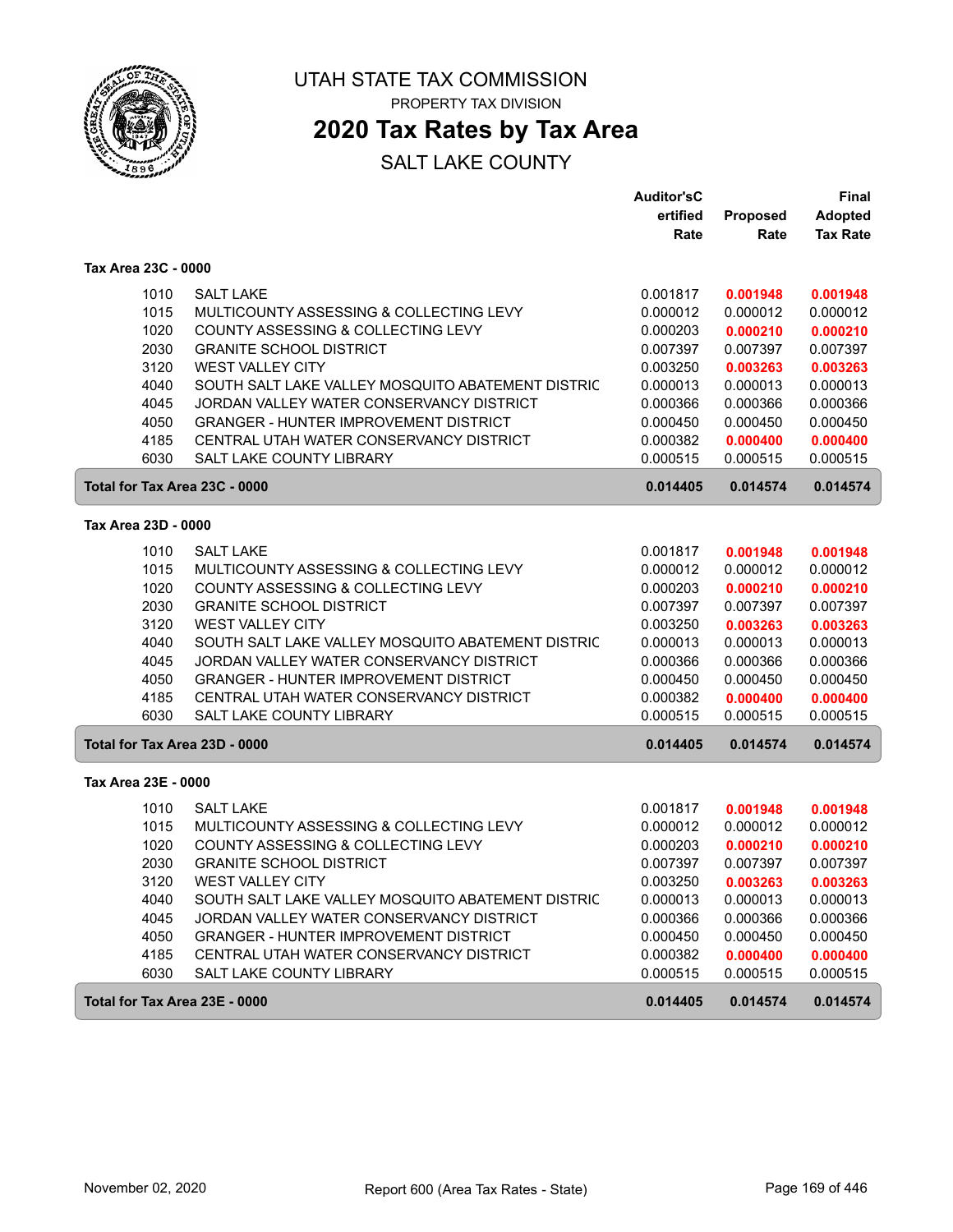

# **2020 Tax Rates by Tax Area**

|                     |                                                   | <b>Auditor'sC</b> |                 | <b>Final</b>    |
|---------------------|---------------------------------------------------|-------------------|-----------------|-----------------|
|                     |                                                   | ertified          | <b>Proposed</b> | <b>Adopted</b>  |
|                     |                                                   | Rate              | Rate            | <b>Tax Rate</b> |
| Tax Area 23F - 0000 |                                                   |                   |                 |                 |
| 1010                | <b>SALT LAKE</b>                                  | 0.001817          | 0.001948        | 0.001948        |
| 1015                | MULTICOUNTY ASSESSING & COLLECTING LEVY           | 0.000012          | 0.000012        | 0.000012        |
| 1020                | COUNTY ASSESSING & COLLECTING LEVY                | 0.000203          | 0.000210        | 0.000210        |
| 2030                | <b>GRANITE SCHOOL DISTRICT</b>                    | 0.007397          | 0.007397        | 0.007397        |
| 3120                | <b>WEST VALLEY CITY</b>                           | 0.003250          | 0.003263        | 0.003263        |
| 4040                | SOUTH SALT LAKE VALLEY MOSQUITO ABATEMENT DISTRIC | 0.000013          | 0.000013        | 0.000013        |
| 4045                | JORDAN VALLEY WATER CONSERVANCY DISTRICT          | 0.000366          | 0.000366        | 0.000366        |
| 4050                | <b>GRANGER - HUNTER IMPROVEMENT DISTRICT</b>      | 0.000450          | 0.000450        | 0.000450        |
| 4185                | CENTRAL UTAH WATER CONSERVANCY DISTRICT           | 0.000382          | 0.000400        | 0.000400        |
| 6030                | <b>SALT LAKE COUNTY LIBRARY</b>                   | 0.000515          | 0.000515        | 0.000515        |
|                     | Total for Tax Area 23F - 0000                     | 0.014405          | 0.014574        | 0.014574        |
| Tax Area 24A - 0000 |                                                   |                   |                 |                 |
|                     |                                                   |                   |                 |                 |
| 1010                | <b>SALT LAKE</b>                                  | 0.001817          | 0.001948        | 0.001948        |
| 1015                | MULTICOUNTY ASSESSING & COLLECTING LEVY           | 0.000012          | 0.000012        | 0.000012        |
| 1020                | COUNTY ASSESSING & COLLECTING LEVY                | 0.000203          | 0.000210        | 0.000210        |
| 2030                | <b>GRANITE SCHOOL DISTRICT</b>                    | 0.007397          | 0.007397        | 0.007397        |
| 3110                | <b>WEST JORDAN CITY</b>                           | 0.001899          | 0.001899        | 0.001899        |
| 4040                | SOUTH SALT LAKE VALLEY MOSQUITO ABATEMENT DISTRIC | 0.000013          | 0.000013        | 0.000013        |
| 4045                | JORDAN VALLEY WATER CONSERVANCY DISTRICT          | 0.000366          | 0.000366        | 0.000366        |
| 4110                | TAYLORSVILLE-BENNION IMPROVEMENT DISTRICT         | 0.000112          | 0.000112        | 0.000112        |
| 4185                | CENTRAL UTAH WATER CONSERVANCY DISTRICT           | 0.000382          | 0.000400        | 0.000400        |
| 6030                | SALT LAKE COUNTY LIBRARY                          | 0.000515          | 0.000515        | 0.000515        |
|                     | Total for Tax Area 24A - 0000                     | 0.012716          | 0.012872        | 0.012872        |
| Tax Area 24E - 0000 |                                                   |                   |                 |                 |
| 1010                | <b>SALT LAKE</b>                                  | 0.001817          | 0.001948        | 0.001948        |
| 1015                | MULTICOUNTY ASSESSING & COLLECTING LEVY           | 0.000012          | 0.000012        | 0.000012        |
| 1020                | COUNTY ASSESSING & COLLECTING LEVY                | 0.000203          | 0.000210        | 0.000210        |
| 2030                | <b>GRANITE SCHOOL DISTRICT</b>                    | 0.007397          | 0.007397        | 0.007397        |
| 3120                | <b>WEST VALLEY CITY</b>                           | 0.003250          | 0.003263        | 0.003263        |
| 4040                | SOUTH SALT LAKE VALLEY MOSQUITO ABATEMENT DISTRIC | 0.000013          | 0.000013        | 0.000013        |
| 4045                | JORDAN VALLEY WATER CONSERVANCY DISTRICT          | 0.000366          | 0.000366        | 0.000366        |
| 4110                | TAYLORSVILLE-BENNION IMPROVEMENT DISTRICT         | 0.000112          | 0.000112        | 0.000112        |
| 4185                | CENTRAL UTAH WATER CONSERVANCY DISTRICT           | 0.000382          | 0.000400        | 0.000400        |
| 6030                | SALT LAKE COUNTY LIBRARY                          | 0.000515          | 0.000515        | 0.000515        |
|                     | Total for Tax Area 24E - 0000                     | 0.014067          | 0.014236        | 0.014236        |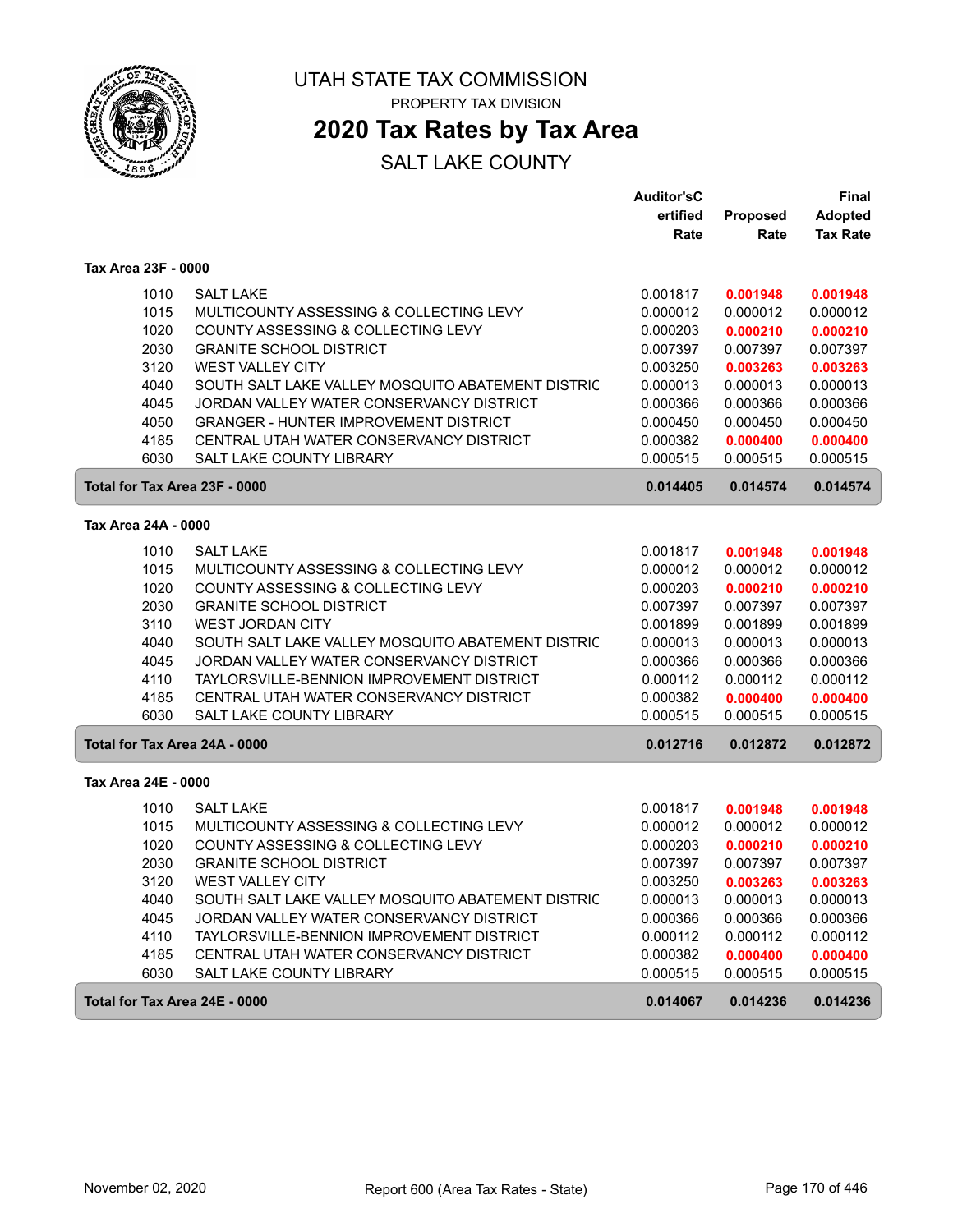

## **2020 Tax Rates by Tax Area**

|                     |                                                   | <b>Auditor'sC</b> |          | Final           |
|---------------------|---------------------------------------------------|-------------------|----------|-----------------|
|                     |                                                   | ertified          | Proposed | <b>Adopted</b>  |
|                     |                                                   | Rate              | Rate     | <b>Tax Rate</b> |
| Tax Area 24I - 0000 |                                                   |                   |          |                 |
| 1010                | <b>SALT LAKE</b>                                  | 0.001817          | 0.001948 | 0.001948        |
| 1015                | MULTICOUNTY ASSESSING & COLLECTING LEVY           | 0.000012          | 0.000012 | 0.000012        |
| 1020                | COUNTY ASSESSING & COLLECTING LEVY                | 0.000203          | 0.000210 | 0.000210        |
| 2030                | <b>GRANITE SCHOOL DISTRICT</b>                    | 0.007397          | 0.007397 | 0.007397        |
| 3120                | <b>WEST VALLEY CITY</b>                           | 0.003250          | 0.003263 | 0.003263        |
| 4040                | SOUTH SALT LAKE VALLEY MOSQUITO ABATEMENT DISTRIC | 0.000013          | 0.000013 | 0.000013        |
| 4045                | JORDAN VALLEY WATER CONSERVANCY DISTRICT          | 0.000366          | 0.000366 | 0.000366        |
| 4120                | <b>KEARNS IMPROVEMENT DISTRICT</b>                | 0.000514          | 0.000514 | 0.000514        |
| 4180                | OQUIRRH RECREATION AND PARKS DISTRICT             | 0.000838          | 0.000838 | 0.000838        |
| 4185                | CENTRAL UTAH WATER CONSERVANCY DISTRICT           | 0.000382          | 0.000400 | 0.000400        |
| 6030                | SALT LAKE COUNTY LIBRARY                          | 0.000515          | 0.000515 | 0.000515        |
|                     | Total for Tax Area 24I - 0000                     | 0.015307          | 0.015476 | 0.015476        |
| Tax Area 24K - 0000 |                                                   |                   |          |                 |
| 1010                | <b>SALT LAKE</b>                                  | 0.001817          | 0.001948 | 0.001948        |
| 1015                | MULTICOUNTY ASSESSING & COLLECTING LEVY           | 0.000012          | 0.000012 | 0.000012        |
| 1020                | COUNTY ASSESSING & COLLECTING LEVY                | 0.000203          | 0.000210 | 0.000210        |
| 2030                | <b>GRANITE SCHOOL DISTRICT</b>                    | 0.007397          | 0.007397 | 0.007397        |
| 3120                | <b>WEST VALLEY CITY</b>                           | 0.003250          | 0.003263 | 0.003263        |
| 4040                | SOUTH SALT LAKE VALLEY MOSQUITO ABATEMENT DISTRIC | 0.000013          | 0.000013 | 0.000013        |
| 4045                | JORDAN VALLEY WATER CONSERVANCY DISTRICT          | 0.000366          | 0.000366 | 0.000366        |
| 4050                | <b>GRANGER - HUNTER IMPROVEMENT DISTRICT</b>      | 0.000450          | 0.000450 | 0.000450        |
| 4185                | CENTRAL UTAH WATER CONSERVANCY DISTRICT           | 0.000382          | 0.000400 | 0.000400        |
| 6030                | SALT LAKE COUNTY LIBRARY                          | 0.000515          | 0.000515 | 0.000515        |
|                     | Total for Tax Area 24K - 0000                     | 0.014405          | 0.014574 | 0.014574        |
| Tax Area 24L - 0000 |                                                   |                   |          |                 |
| 1010                | <b>SALT LAKE</b>                                  | 0.001817          | 0.001948 | 0.001948        |
| 1015                | MULTICOUNTY ASSESSING & COLLECTING LEVY           | 0.000012          | 0.000012 | 0.000012        |
| 1020                | COUNTY ASSESSING & COLLECTING LEVY                | 0.000203          | 0.000210 | 0.000210        |
| 2030                | <b>GRANITE SCHOOL DISTRICT</b>                    | 0.007397          | 0.007397 | 0.007397        |
| 3120                | <b>WEST VALLEY CITY</b>                           | 0.003250          | 0.003263 | 0.003263        |
| 4040                | SOUTH SALT LAKE VALLEY MOSQUITO ABATEMENT DISTRIC | 0.000013          | 0.000013 | 0.000013        |
| 4045                | JORDAN VALLEY WATER CONSERVANCY DISTRICT          | 0.000366          | 0.000366 | 0.000366        |
| 4050                | <b>GRANGER - HUNTER IMPROVEMENT DISTRICT</b>      | 0.000450          | 0.000450 | 0.000450        |
| 4185                | CENTRAL UTAH WATER CONSERVANCY DISTRICT           | 0.000382          | 0.000400 | 0.000400        |
| 6030                | SALT LAKE COUNTY LIBRARY                          | 0.000515          | 0.000515 | 0.000515        |
|                     | Total for Tax Area 24L - 0000                     | 0.014405          | 0.014574 | 0.014574        |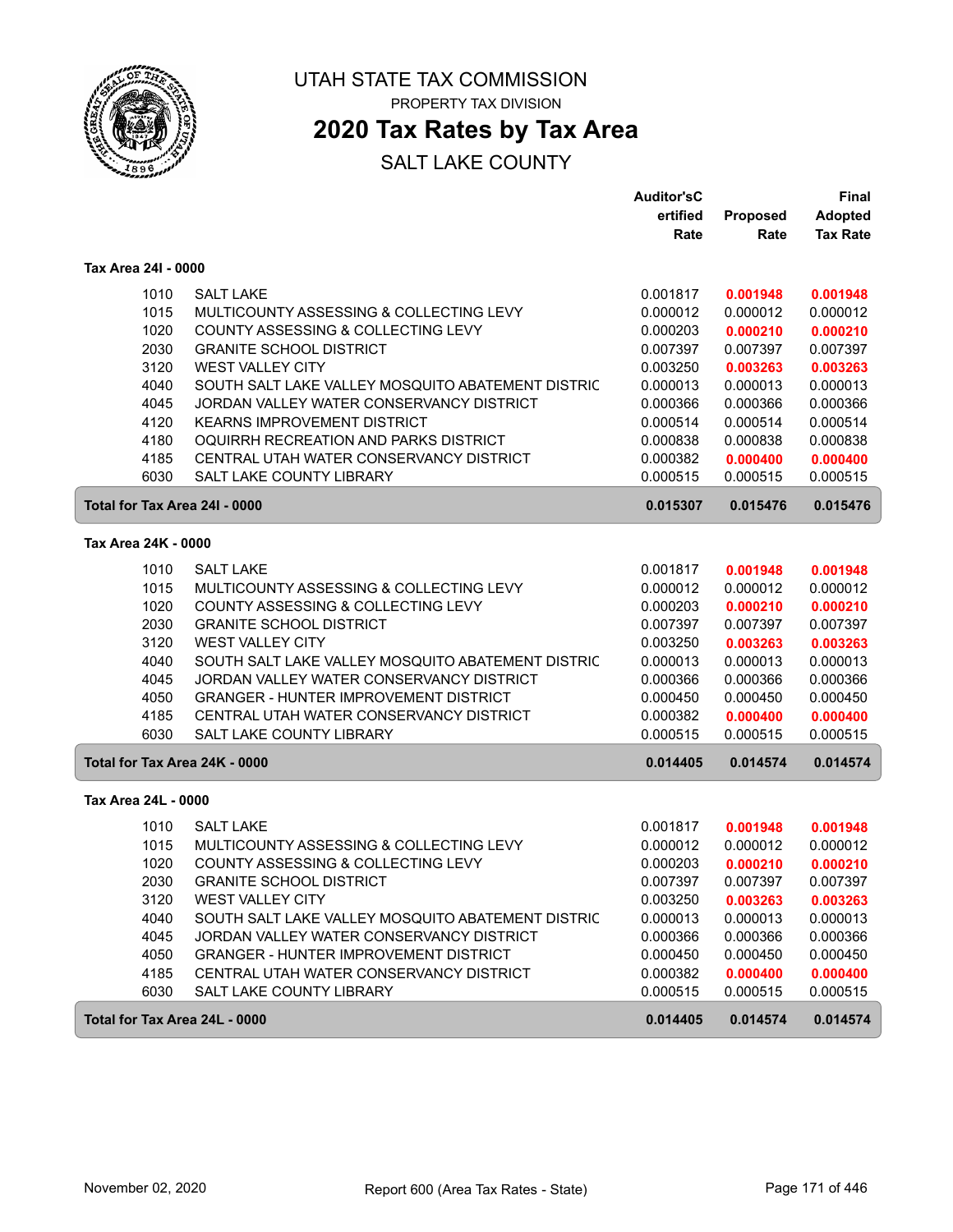

## **2020 Tax Rates by Tax Area**

|                               |                                                   | <b>Auditor'sC</b> |          | Final           |
|-------------------------------|---------------------------------------------------|-------------------|----------|-----------------|
|                               |                                                   | ertified          | Proposed | <b>Adopted</b>  |
|                               |                                                   | Rate              | Rate     | <b>Tax Rate</b> |
| Tax Area 24N - 0000           |                                                   |                   |          |                 |
| 1010                          | <b>SALT LAKE</b>                                  | 0.001817          | 0.001948 | 0.001948        |
| 1015                          | MULTICOUNTY ASSESSING & COLLECTING LEVY           | 0.000012          | 0.000012 | 0.000012        |
| 1020                          | COUNTY ASSESSING & COLLECTING LEVY                | 0.000203          | 0.000210 | 0.000210        |
| 2030                          | <b>GRANITE SCHOOL DISTRICT</b>                    | 0.007397          | 0.007397 | 0.007397        |
| 3110                          | <b>WEST JORDAN CITY</b>                           | 0.001899          | 0.001899 | 0.001899        |
| 4040                          | SOUTH SALT LAKE VALLEY MOSQUITO ABATEMENT DISTRIC | 0.000013          | 0.000013 | 0.000013        |
| 4045                          | JORDAN VALLEY WATER CONSERVANCY DISTRICT          | 0.000366          | 0.000366 | 0.000366        |
| 4120                          | <b>KEARNS IMPROVEMENT DISTRICT</b>                | 0.000514          | 0.000514 | 0.000514        |
| 4180                          | OQUIRRH RECREATION AND PARKS DISTRICT             | 0.000838          | 0.000838 | 0.000838        |
| 4185                          | CENTRAL UTAH WATER CONSERVANCY DISTRICT           | 0.000382          | 0.000400 | 0.000400        |
| 6030                          | SALT LAKE COUNTY LIBRARY                          | 0.000515          | 0.000515 | 0.000515        |
| Total for Tax Area 24N - 0000 |                                                   | 0.013956          | 0.014112 | 0.014112        |
| Tax Area 24P - 0000           |                                                   |                   |          |                 |
| 1010                          | <b>SALT LAKE</b>                                  | 0.001817          | 0.001948 | 0.001948        |
| 1015                          | MULTICOUNTY ASSESSING & COLLECTING LEVY           | 0.000012          | 0.000012 | 0.000012        |
| 1020                          | COUNTY ASSESSING & COLLECTING LEVY                | 0.000203          | 0.000210 | 0.000210        |
| 2030                          | <b>GRANITE SCHOOL DISTRICT</b>                    | 0.007397          | 0.007397 | 0.007397        |
| 3110                          | <b>WEST JORDAN CITY</b>                           | 0.001899          | 0.001899 | 0.001899        |
| 4040                          | SOUTH SALT LAKE VALLEY MOSQUITO ABATEMENT DISTRIC | 0.000013          | 0.000013 | 0.000013        |
| 4045                          | JORDAN VALLEY WATER CONSERVANCY DISTRICT          | 0.000366          | 0.000366 | 0.000366        |
| 4110                          | TAYLORSVILLE-BENNION IMPROVEMENT DISTRICT         | 0.000112          | 0.000112 | 0.000112        |
| 4180                          | OQUIRRH RECREATION AND PARKS DISTRICT             | 0.000838          | 0.000838 | 0.000838        |
| 4185                          | CENTRAL UTAH WATER CONSERVANCY DISTRICT           | 0.000382          | 0.000400 | 0.000400        |
| 6030                          | SALT LAKE COUNTY LIBRARY                          | 0.000515          | 0.000515 | 0.000515        |
| Total for Tax Area 24P - 0000 |                                                   | 0.013554          | 0.013710 | 0.013710        |
| Tax Area 24Q - 0000           |                                                   |                   |          |                 |
| 1010                          | <b>SALT LAKE</b>                                  | 0.001817          | 0.001948 | 0.001948        |
| 1015                          | MULTICOUNTY ASSESSING & COLLECTING LEVY           | 0.000012          | 0.000012 | 0.000012        |
| 1020                          | COUNTY ASSESSING & COLLECTING LEVY                | 0.000203          | 0.000210 | 0.000210        |
| 2030                          | <b>GRANITE SCHOOL DISTRICT</b>                    | 0.007397          | 0.007397 | 0.007397        |
| 3110                          | <b>WEST JORDAN CITY</b>                           | 0.001899          | 0.001899 | 0.001899        |
| 4030                          | MAGNA MOSQUITO ABATEMENT DISTRICT                 | 0.000072          | 0.000072 | 0.000072        |
| 4045                          | JORDAN VALLEY WATER CONSERVANCY DISTRICT          | 0.000366          | 0.000366 | 0.000366        |
| 4120                          | KEARNS IMPROVEMENT DISTRICT                       | 0.000514          | 0.000514 | 0.000514        |
| 4180                          | OQUIRRH RECREATION AND PARKS DISTRICT             | 0.000838          | 0.000838 | 0.000838        |
| 4185                          | CENTRAL UTAH WATER CONSERVANCY DISTRICT           | 0.000382          | 0.000400 | 0.000400        |
| 6030                          | SALT LAKE COUNTY LIBRARY                          | 0.000515          | 0.000515 | 0.000515        |
| Total for Tax Area 24Q - 0000 |                                                   | 0.014015          | 0.014171 | 0.014171        |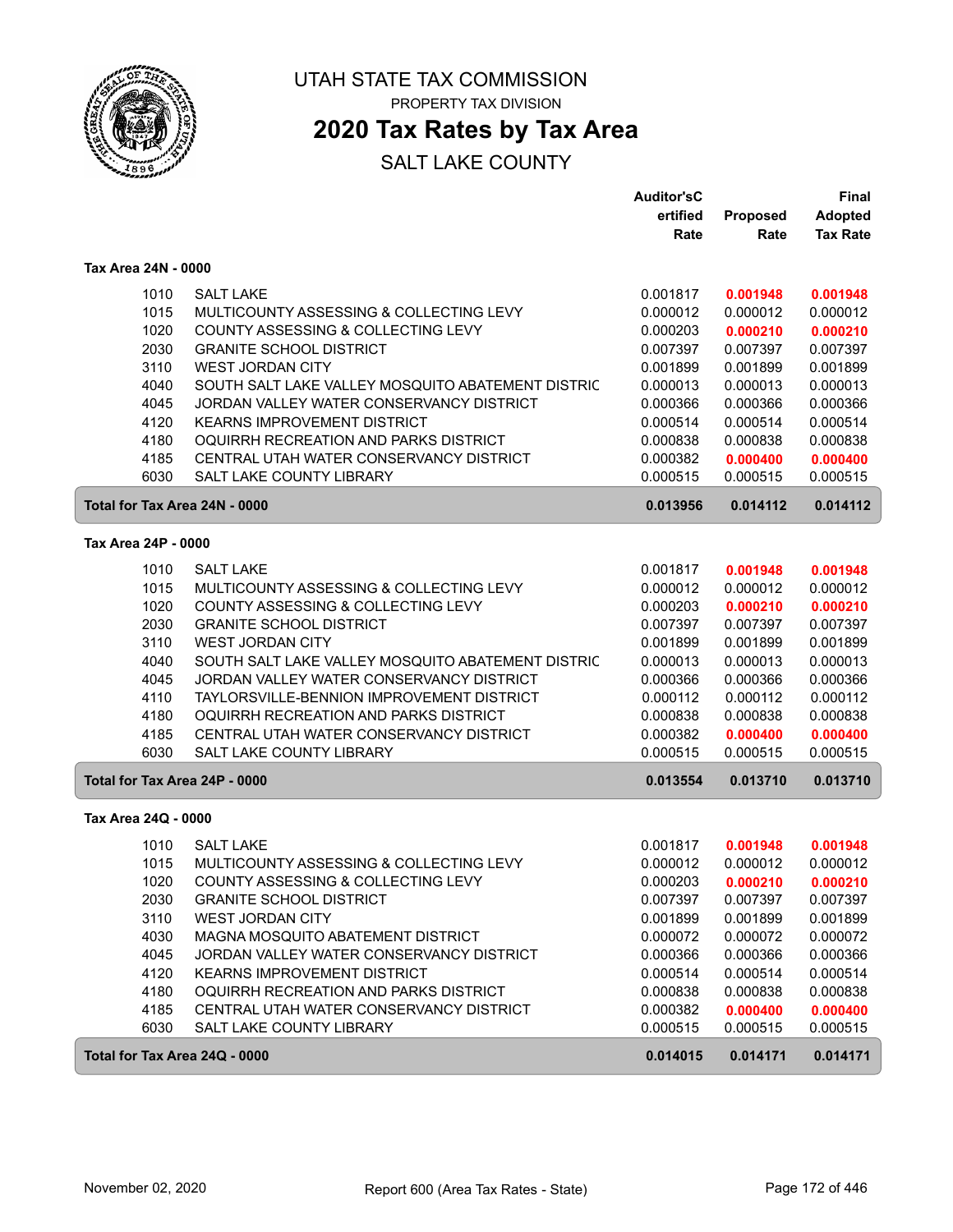

## **2020 Tax Rates by Tax Area**

|                               |                                                   | <b>Auditor'sC</b> |                 | Final           |
|-------------------------------|---------------------------------------------------|-------------------|-----------------|-----------------|
|                               |                                                   | ertified          | <b>Proposed</b> | <b>Adopted</b>  |
|                               |                                                   | Rate              | Rate            | <b>Tax Rate</b> |
| Tax Area 24R - 0000           |                                                   |                   |                 |                 |
| 1010                          | <b>SALT LAKE</b>                                  | 0.001817          | 0.001948        | 0.001948        |
| 1015                          | MULTICOUNTY ASSESSING & COLLECTING LEVY           | 0.000012          | 0.000012        | 0.000012        |
| 1020                          | COUNTY ASSESSING & COLLECTING LEVY                | 0.000203          | 0.000210        | 0.000210        |
| 2030                          | <b>GRANITE SCHOOL DISTRICT</b>                    | 0.007397          | 0.007397        | 0.007397        |
| 3120                          | <b>WEST VALLEY CITY</b>                           | 0.003250          | 0.003263        | 0.003263        |
| 4040                          | SOUTH SALT LAKE VALLEY MOSQUITO ABATEMENT DISTRIC | 0.000013          | 0.000013        | 0.000013        |
| 4045                          | JORDAN VALLEY WATER CONSERVANCY DISTRICT          | 0.000366          | 0.000366        | 0.000366        |
| 4050                          | <b>GRANGER - HUNTER IMPROVEMENT DISTRICT</b>      | 0.000450          | 0.000450        | 0.000450        |
| 4185                          | CENTRAL UTAH WATER CONSERVANCY DISTRICT           | 0.000382          | 0.000400        | 0.000400        |
| 6030                          | <b>SALT LAKE COUNTY LIBRARY</b>                   | 0.000515          | 0.000515        | 0.000515        |
| Total for Tax Area 24R - 0000 |                                                   | 0.014405          | 0.014574        | 0.014574        |
| Tax Area 24S - 0000           |                                                   |                   |                 |                 |
| 1010                          | <b>SALT LAKE</b>                                  | 0.001817          | 0.001948        | 0.001948        |
| 1015                          | MULTICOUNTY ASSESSING & COLLECTING LEVY           | 0.000012          | 0.000012        | 0.000012        |
| 1020                          | COUNTY ASSESSING & COLLECTING LEVY                | 0.000203          | 0.000210        | 0.000210        |
| 2030                          | <b>GRANITE SCHOOL DISTRICT</b>                    | 0.007397          | 0.007397        | 0.007397        |
| 3110                          | <b>WEST JORDAN CITY</b>                           | 0.001899          | 0.001899        | 0.001899        |
| 4040                          | SOUTH SALT LAKE VALLEY MOSQUITO ABATEMENT DISTRIC | 0.000013          | 0.000013        | 0.000013        |
| 4045                          | JORDAN VALLEY WATER CONSERVANCY DISTRICT          | 0.000366          | 0.000366        | 0.000366        |
| 4185                          | CENTRAL UTAH WATER CONSERVANCY DISTRICT           | 0.000382          | 0.000400        | 0.000400        |
| 6030                          | <b>SALT LAKE COUNTY LIBRARY</b>                   | 0.000515          | 0.000515        | 0.000515        |
| Total for Tax Area 24S - 0000 |                                                   | 0.012604          | 0.012760        | 0.012760        |
| Tax Area 24T - 0000           |                                                   |                   |                 |                 |
| 1010                          | <b>SALT LAKE</b>                                  | 0.001817          | 0.001948        | 0.001948        |
| 1015                          | MULTICOUNTY ASSESSING & COLLECTING LEVY           | 0.000012          | 0.000012        | 0.000012        |
| 1020                          | COUNTY ASSESSING & COLLECTING LEVY                | 0.000203          | 0.000210        | 0.000210        |
| 2030                          | <b>GRANITE SCHOOL DISTRICT</b>                    | 0.007397          | 0.007397        | 0.007397        |
| 3120                          | <b>WEST VALLEY CITY</b>                           | 0.003250          | 0.003263        | 0.003263        |
| 4040                          | SOUTH SALT LAKE VALLEY MOSQUITO ABATEMENT DISTRIC | 0.000013          | 0.000013        | 0.000013        |
| 4045                          | JORDAN VALLEY WATER CONSERVANCY DISTRICT          | 0.000366          | 0.000366        | 0.000366        |
| 4050                          | <b>GRANGER - HUNTER IMPROVEMENT DISTRICT</b>      | 0.000450          | 0.000450        | 0.000450        |
| 4185                          | CENTRAL UTAH WATER CONSERVANCY DISTRICT           | 0.000382          | 0.000400        | 0.000400        |
| 6030                          | SALT LAKE COUNTY LIBRARY                          | 0.000515          | 0.000515        | 0.000515        |
| Total for Tax Area 24T - 0000 |                                                   | 0.014405          | 0.014574        | 0.014574        |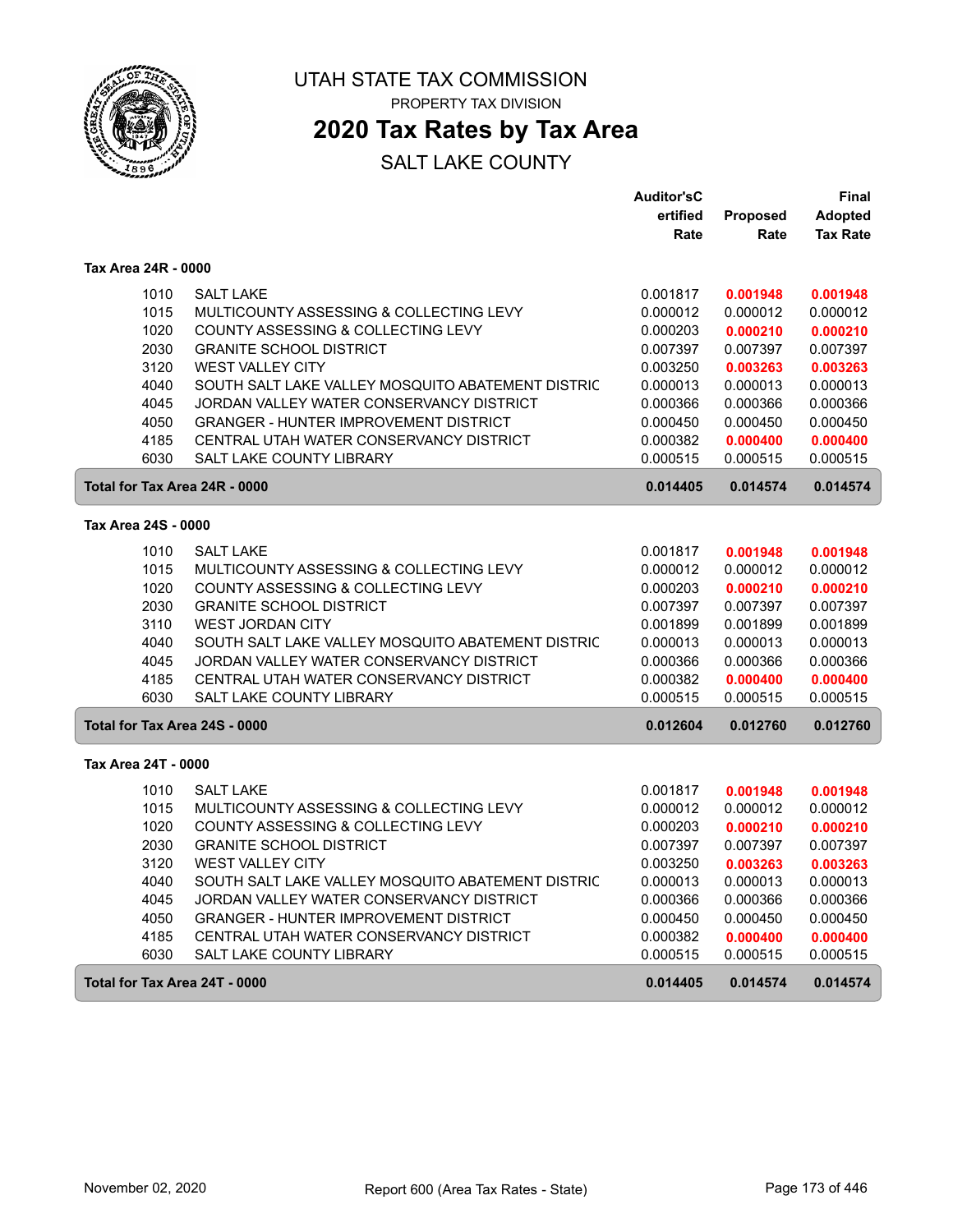

## **2020 Tax Rates by Tax Area**

|                               |                                                   | <b>Auditor'sC</b><br>ertified | Proposed | Final<br><b>Adopted</b> |
|-------------------------------|---------------------------------------------------|-------------------------------|----------|-------------------------|
|                               |                                                   | Rate                          | Rate     | <b>Tax Rate</b>         |
| Tax Area 24U - 0000           |                                                   |                               |          |                         |
| 1010                          | <b>SALT LAKE</b>                                  | 0.001817                      | 0.001948 | 0.001948                |
| 1015                          | MULTICOUNTY ASSESSING & COLLECTING LEVY           | 0.000012                      | 0.000012 | 0.000012                |
| 1020                          | COUNTY ASSESSING & COLLECTING LEVY                | 0.000203                      | 0.000210 | 0.000210                |
| 2030                          | <b>GRANITE SCHOOL DISTRICT</b>                    | 0.007397                      | 0.007397 | 0.007397                |
| 3120                          | <b>WEST VALLEY CITY</b>                           | 0.003250                      | 0.003263 | 0.003263                |
| 4040                          | SOUTH SALT LAKE VALLEY MOSQUITO ABATEMENT DISTRIC | 0.000013                      | 0.000013 | 0.000013                |
| 4045                          | JORDAN VALLEY WATER CONSERVANCY DISTRICT          | 0.000366                      | 0.000366 | 0.000366                |
| 4050                          | <b>GRANGER - HUNTER IMPROVEMENT DISTRICT</b>      | 0.000450                      | 0.000450 | 0.000450                |
| 4185                          | CENTRAL UTAH WATER CONSERVANCY DISTRICT           | 0.000382                      | 0.000400 | 0.000400                |
| 6030                          | SALT LAKE COUNTY LIBRARY                          | 0.000515                      | 0.000515 | 0.000515                |
| Total for Tax Area 24U - 0000 |                                                   | 0.014405                      | 0.014574 | 0.014574                |
| Tax Area 24V - 0000           |                                                   |                               |          |                         |
| 1010                          | <b>SALT LAKE</b>                                  | 0.001817                      | 0.001948 | 0.001948                |
| 1015                          | MULTICOUNTY ASSESSING & COLLECTING LEVY           | 0.000012                      | 0.000012 | 0.000012                |
| 1020                          | COUNTY ASSESSING & COLLECTING LEVY                | 0.000203                      | 0.000210 | 0.000210                |
| 2030                          | <b>GRANITE SCHOOL DISTRICT</b>                    | 0.007397                      | 0.007397 | 0.007397                |
| 3120                          | <b>WEST VALLEY CITY</b>                           | 0.003250                      | 0.003263 | 0.003263                |
| 4040                          | SOUTH SALT LAKE VALLEY MOSQUITO ABATEMENT DISTRIC | 0.000013                      | 0.000013 | 0.000013                |
| 4045                          | JORDAN VALLEY WATER CONSERVANCY DISTRICT          | 0.000366                      | 0.000366 | 0.000366                |
| 4050                          | <b>GRANGER - HUNTER IMPROVEMENT DISTRICT</b>      | 0.000450                      | 0.000450 | 0.000450                |
| 4185                          | CENTRAL UTAH WATER CONSERVANCY DISTRICT           | 0.000382                      | 0.000400 | 0.000400                |
| 6030                          | SALT LAKE COUNTY LIBRARY                          | 0.000515                      | 0.000515 | 0.000515                |
| Total for Tax Area 24V - 0000 |                                                   | 0.014405                      | 0.014574 | 0.014574                |
| Tax Area 25C - 0000           |                                                   |                               |          |                         |
| 1010                          | <b>SALT LAKE</b>                                  | 0.001817                      | 0.001948 | 0.001948                |
| 1015                          | MULTICOUNTY ASSESSING & COLLECTING LEVY           | 0.000012                      | 0.000012 | 0.000012                |
| 1020                          | COUNTY ASSESSING & COLLECTING LEVY                | 0.000203                      | 0.000210 | 0.000210                |
| 2030                          | <b>GRANITE SCHOOL DISTRICT</b>                    | 0.007397                      | 0.007397 | 0.007397                |
| 4030                          | MAGNA MOSQUITO ABATEMENT DISTRICT                 | 0.000072                      | 0.000072 | 0.000072                |
| 4045                          | JORDAN VALLEY WATER CONSERVANCY DISTRICT          | 0.000366                      | 0.000366 | 0.000366                |
| 4120                          | <b>KEARNS IMPROVEMENT DISTRICT</b>                | 0.000514                      | 0.000514 | 0.000514                |
| 4185                          | CENTRAL UTAH WATER CONSERVANCY DISTRICT           | 0.000382                      | 0.000400 | 0.000400                |
| 4220                          | SALT LAKE COUNTY MUNICIPAL-TYPE SERVICES          | 0.000060                      | 0.000060 | 0.000060                |
| 4320                          | UNIFIED FIRE SERVICE AREA                         | 0.001715                      | 0.001717 | 0.001717                |
| 4340                          | SALT LAKE VALLEY LAW ENFORCEMENT SERVICE AREA     | 0.002189                      | 0.002254 | 0.002254                |
| 6030                          | SALT LAKE COUNTY LIBRARY                          | 0.000515                      | 0.000515 | 0.000515                |
| Total for Tax Area 25C - 0000 |                                                   | 0.015242                      | 0.015465 | 0.015465                |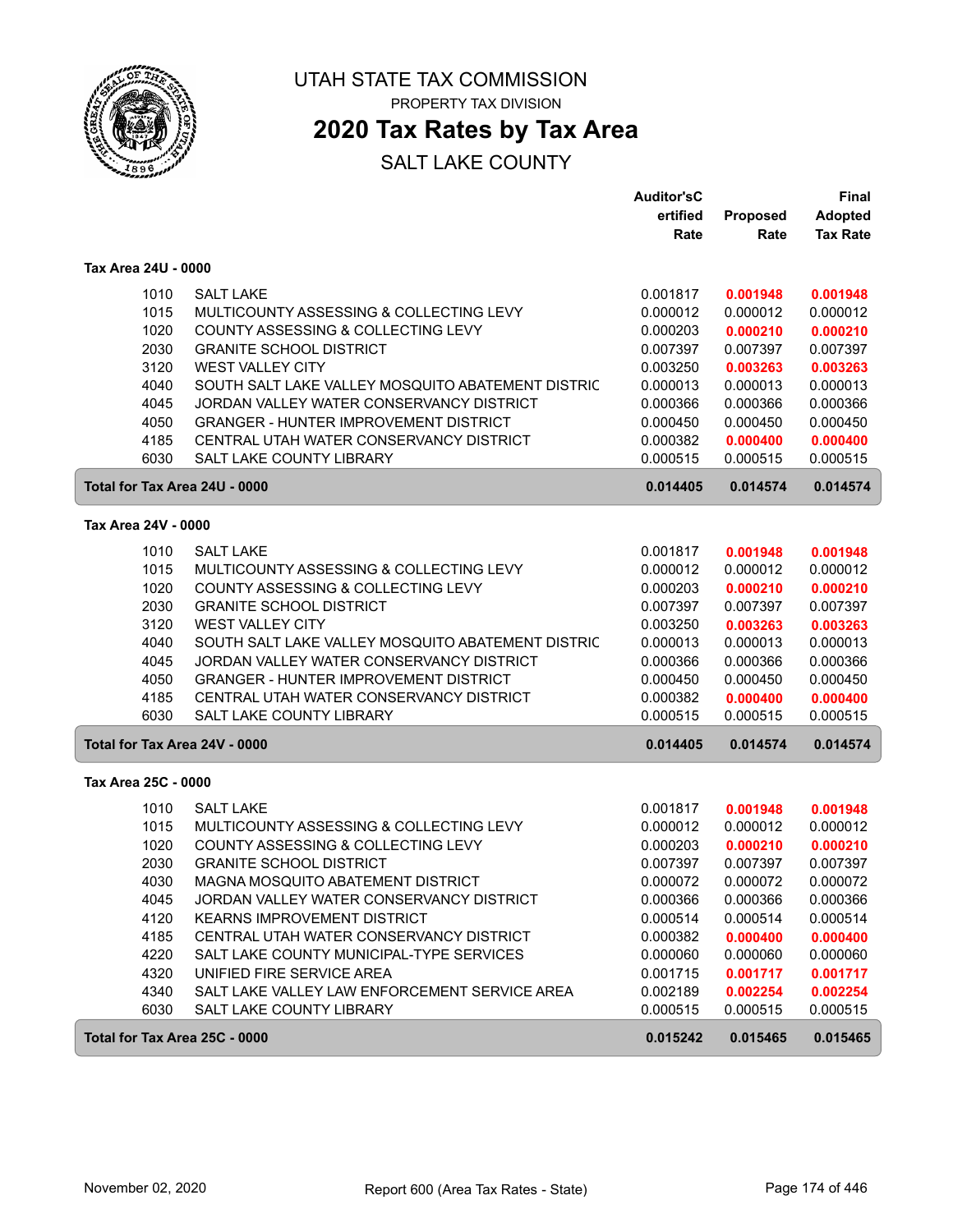

# **2020 Tax Rates by Tax Area**

|                     |                                               | <b>Auditor'sC</b> |          | Final           |
|---------------------|-----------------------------------------------|-------------------|----------|-----------------|
|                     |                                               | ertified          | Proposed | <b>Adopted</b>  |
|                     |                                               | Rate              | Rate     | <b>Tax Rate</b> |
| Tax Area 27A - 0000 |                                               |                   |          |                 |
| 1010                | <b>SALT LAKE</b>                              | 0.001817          | 0.001948 | 0.001948        |
| 1015                | MULTICOUNTY ASSESSING & COLLECTING LEVY       | 0.000012          | 0.000012 | 0.000012        |
| 1020                | COUNTY ASSESSING & COLLECTING LEVY            | 0.000203          | 0.000210 | 0.000210        |
| 2030                | <b>GRANITE SCHOOL DISTRICT</b>                | 0.007397          | 0.007397 | 0.007397        |
| 4030                | MAGNA MOSQUITO ABATEMENT DISTRICT             | 0.000072          | 0.000072 | 0.000072        |
| 4120                | <b>KEARNS IMPROVEMENT DISTRICT</b>            | 0.000514          | 0.000514 | 0.000514        |
| 4185                | CENTRAL UTAH WATER CONSERVANCY DISTRICT       | 0.000382          | 0.000400 | 0.000400        |
| 4220                | SALT LAKE COUNTY MUNICIPAL-TYPE SERVICES      | 0.000060          | 0.000060 | 0.000060        |
| 4320                | UNIFIED FIRE SERVICE AREA                     | 0.001715          | 0.001717 | 0.001717        |
| 4340                | SALT LAKE VALLEY LAW ENFORCEMENT SERVICE AREA | 0.002189          | 0.002254 | 0.002254        |
| 6030                | SALT LAKE COUNTY LIBRARY                      | 0.000515          | 0.000515 | 0.000515        |
|                     | Total for Tax Area 27A - 0000                 | 0.014876          | 0.015099 | 0.015099        |
| Tax Area 27C - 0000 |                                               |                   |          |                 |
| 1010                | <b>SALT LAKE</b>                              | 0.001817          | 0.001948 | 0.001948        |
| 1015                | MULTICOUNTY ASSESSING & COLLECTING LEVY       | 0.000012          | 0.000012 | 0.000012        |
| 1020                | COUNTY ASSESSING & COLLECTING LEVY            | 0.000203          | 0.000210 | 0.000210        |
| 2030                | <b>GRANITE SCHOOL DISTRICT</b>                | 0.007397          | 0.007397 | 0.007397        |
| 4030                | MAGNA MOSQUITO ABATEMENT DISTRICT             | 0.000072          | 0.000072 | 0.000072        |
| 4185                | CENTRAL UTAH WATER CONSERVANCY DISTRICT       | 0.000382          | 0.000400 | 0.000400        |
| 4220                | SALT LAKE COUNTY MUNICIPAL-TYPE SERVICES      | 0.000060          | 0.000060 | 0.000060        |
| 4320                | UNIFIED FIRE SERVICE AREA                     | 0.001715          | 0.001717 | 0.001717        |
| 4340                | SALT LAKE VALLEY LAW ENFORCEMENT SERVICE AREA | 0.002189          | 0.002254 | 0.002254        |
| 6030                | <b>SALT LAKE COUNTY LIBRARY</b>               | 0.000515          | 0.000515 | 0.000515        |
|                     | Total for Tax Area 27C - 0000                 | 0.014362          | 0.014585 | 0.014585        |
| Tax Area 29A - 0000 |                                               |                   |          |                 |
| 1010                | <b>SALT LAKE</b>                              | 0.001817          | 0.001948 | 0.001948        |
| 1015                | MULTICOUNTY ASSESSING & COLLECTING LEVY       | 0.000012          | 0.000012 | 0.000012        |
| 1020                | COUNTY ASSESSING & COLLECTING LEVY            | 0.000203          | 0.000210 | 0.000210        |
| 2030                | <b>GRANITE SCHOOL DISTRICT</b>                | 0.007397          | 0.007397 | 0.007397        |
| 3120                | <b>WEST VALLEY CITY</b>                       | 0.003250          | 0.003263 | 0.003263        |
| 4030                | MAGNA MOSQUITO ABATEMENT DISTRICT             | 0.000072          | 0.000072 | 0.000072        |
| 4045                | JORDAN VALLEY WATER CONSERVANCY DISTRICT      | 0.000366          | 0.000366 | 0.000366        |
| 4185                | CENTRAL UTAH WATER CONSERVANCY DISTRICT       | 0.000382          | 0.000400 | 0.000400        |
| 6030                | SALT LAKE COUNTY LIBRARY                      | 0.000515          | 0.000515 | 0.000515        |
|                     | Total for Tax Area 29A - 0000                 | 0.014014          | 0.014183 | 0.014183        |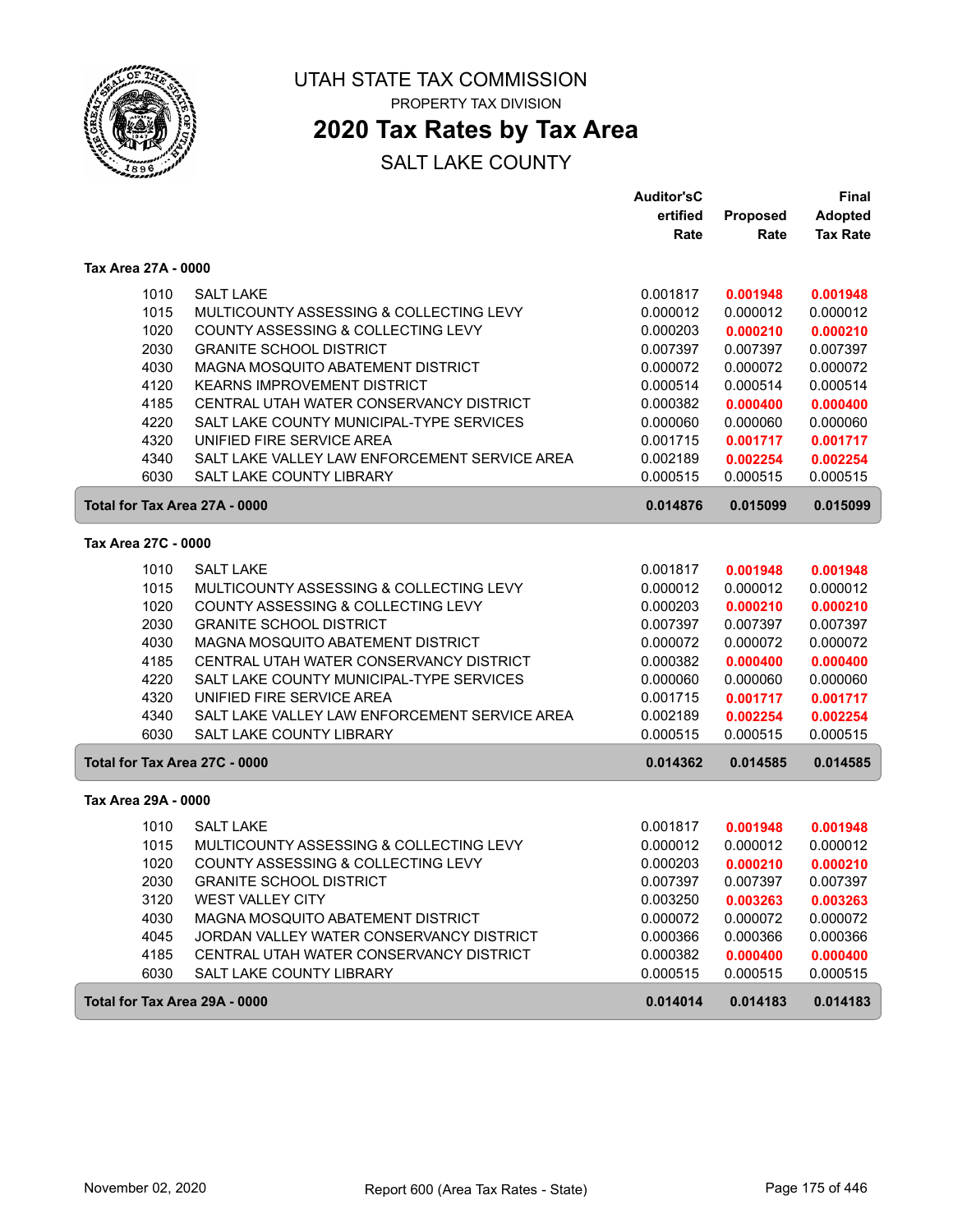

## **2020 Tax Rates by Tax Area**

|                               |                                                   | <b>Auditor'sC</b> |          | Final           |
|-------------------------------|---------------------------------------------------|-------------------|----------|-----------------|
|                               |                                                   | ertified          | Proposed | <b>Adopted</b>  |
|                               |                                                   | Rate              | Rate     | <b>Tax Rate</b> |
| Tax Area 29B - 0000           |                                                   |                   |          |                 |
| 1010                          | <b>SALT LAKE</b>                                  | 0.001817          | 0.001948 | 0.001948        |
| 1015                          | MULTICOUNTY ASSESSING & COLLECTING LEVY           | 0.000012          | 0.000012 | 0.000012        |
| 1020                          | COUNTY ASSESSING & COLLECTING LEVY                | 0.000203          | 0.000210 | 0.000210        |
| 2030                          | <b>GRANITE SCHOOL DISTRICT</b>                    | 0.007397          | 0.007397 | 0.007397        |
| 3120                          | <b>WEST VALLEY CITY</b>                           | 0.003250          | 0.003263 | 0.003263        |
| 4030                          | <b>MAGNA MOSQUITO ABATEMENT DISTRICT</b>          | 0.000072          | 0.000072 | 0.000072        |
| 4045                          | JORDAN VALLEY WATER CONSERVANCY DISTRICT          | 0.000366          | 0.000366 | 0.000366        |
| 4080                          | <b>MAGNA WATER DISTRICT</b>                       | 0.002416          | 0.002416 | 0.002416        |
| 4185                          | CENTRAL UTAH WATER CONSERVANCY DISTRICT           | 0.000382          | 0.000400 | 0.000400        |
| 6030                          | SALT LAKE COUNTY LIBRARY                          | 0.000515          | 0.000515 | 0.000515        |
| Total for Tax Area 29B - 0000 |                                                   | 0.016430          | 0.016599 | 0.016599        |
| Tax Area 29C - 0000           |                                                   |                   |          |                 |
| 1010                          | <b>SALT LAKE</b>                                  | 0.001817          | 0.001948 | 0.001948        |
| 1015                          | MULTICOUNTY ASSESSING & COLLECTING LEVY           | 0.000012          | 0.000012 | 0.000012        |
| 1020                          | COUNTY ASSESSING & COLLECTING LEVY                | 0.000203          | 0.000210 | 0.000210        |
| 2030                          | <b>GRANITE SCHOOL DISTRICT</b>                    | 0.007397          | 0.007397 | 0.007397        |
| 3120                          | <b>WEST VALLEY CITY</b>                           | 0.003250          | 0.003263 | 0.003263        |
| 4040                          | SOUTH SALT LAKE VALLEY MOSQUITO ABATEMENT DISTRIC | 0.000013          | 0.000013 | 0.000013        |
| 4045                          | JORDAN VALLEY WATER CONSERVANCY DISTRICT          | 0.000366          | 0.000366 | 0.000366        |
| 4050                          | <b>GRANGER - HUNTER IMPROVEMENT DISTRICT</b>      | 0.000450          | 0.000450 | 0.000450        |
| 4185                          | CENTRAL UTAH WATER CONSERVANCY DISTRICT           | 0.000382          | 0.000400 | 0.000400        |
| 6030                          | <b>SALT LAKE COUNTY LIBRARY</b>                   | 0.000515          | 0.000515 | 0.000515        |
| Total for Tax Area 29C - 0000 |                                                   | 0.014405          | 0.014574 | 0.014574        |
| Tax Area 29D - 0000           |                                                   |                   |          |                 |
| 1010                          | <b>SALT LAKE</b>                                  | 0.001817          | 0.001948 | 0.001948        |
| 1015                          | MULTICOUNTY ASSESSING & COLLECTING LEVY           | 0.000012          | 0.000012 | 0.000012        |
| 1020                          | COUNTY ASSESSING & COLLECTING LEVY                | 0.000203          | 0.000210 | 0.000210        |
| 2030                          | <b>GRANITE SCHOOL DISTRICT</b>                    | 0.007397          | 0.007397 | 0.007397        |
| 3120                          | <b>WEST VALLEY CITY</b>                           | 0.003250          | 0.003263 | 0.003263        |
| 4030                          | <b>MAGNA MOSQUITO ABATEMENT DISTRICT</b>          | 0.000072          | 0.000072 | 0.000072        |
| 4185                          | CENTRAL UTAH WATER CONSERVANCY DISTRICT           | 0.000382          | 0.000400 | 0.000400        |
| 6030                          | <b>SALT LAKE COUNTY LIBRARY</b>                   | 0.000515          | 0.000515 | 0.000515        |
| Total for Tax Area 29D - 0000 |                                                   | 0.013648          | 0.013817 | 0.013817        |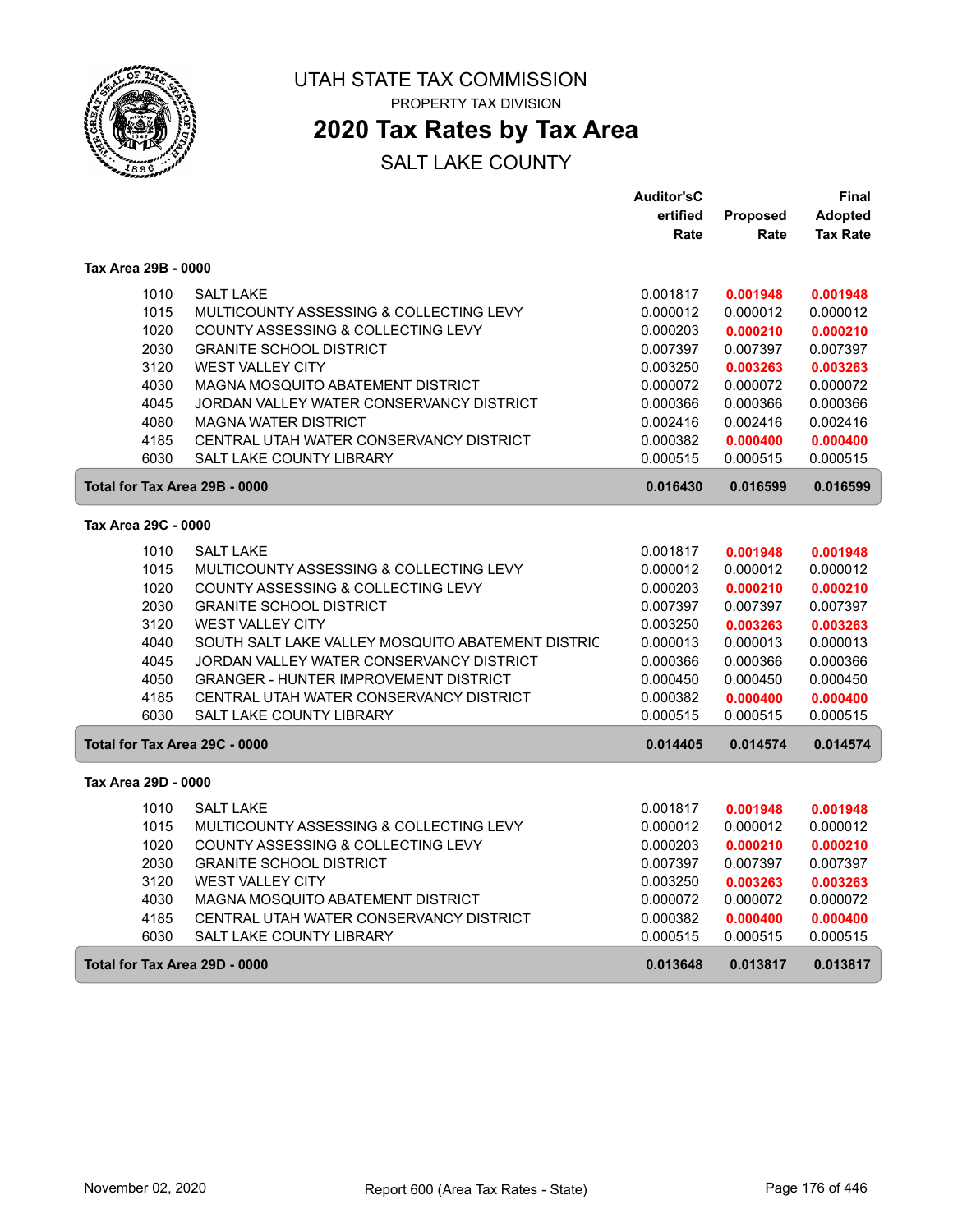

# **2020 Tax Rates by Tax Area**

|                               |                                                              | <b>Auditor'sC</b>    |                      | <b>Final</b>         |
|-------------------------------|--------------------------------------------------------------|----------------------|----------------------|----------------------|
|                               |                                                              | ertified             | Proposed             | <b>Adopted</b>       |
|                               |                                                              | Rate                 | Rate                 | <b>Tax Rate</b>      |
| Tax Area 29E - 0000           |                                                              |                      |                      |                      |
| 1010                          | <b>SALT LAKE</b>                                             | 0.001817             | 0.001948             | 0.001948             |
| 1015                          | MULTICOUNTY ASSESSING & COLLECTING LEVY                      | 0.000012             | 0.000012             | 0.000012             |
| 1020                          | COUNTY ASSESSING & COLLECTING LEVY                           | 0.000203             | 0.000210             | 0.000210             |
| 2030                          | <b>GRANITE SCHOOL DISTRICT</b>                               | 0.007397             | 0.007397             | 0.007397             |
| 3120                          | <b>WEST VALLEY CITY</b>                                      | 0.003250             | 0.003263             | 0.003263             |
| 4030                          | MAGNA MOSQUITO ABATEMENT DISTRICT                            | 0.000072             | 0.000072             | 0.000072             |
| 4045                          | JORDAN VALLEY WATER CONSERVANCY DISTRICT                     | 0.000366             | 0.000366             | 0.000366             |
| 4120                          | <b>KEARNS IMPROVEMENT DISTRICT</b>                           | 0.000514             | 0.000514             | 0.000514             |
| 4180                          | OQUIRRH RECREATION AND PARKS DISTRICT                        | 0.000838             | 0.000838             | 0.000838             |
| 4185                          | CENTRAL UTAH WATER CONSERVANCY DISTRICT                      | 0.000382             | 0.000400             | 0.000400             |
| 6030                          | <b>SALT LAKE COUNTY LIBRARY</b>                              | 0.000515             | 0.000515             | 0.000515             |
| Total for Tax Area 29E - 0000 |                                                              | 0.015366             | 0.015535             | 0.015535             |
| Tax Area 29F - 0000           |                                                              |                      |                      |                      |
| 1010                          | <b>SALT LAKE</b>                                             | 0.001817             |                      |                      |
| 1015                          | MULTICOUNTY ASSESSING & COLLECTING LEVY                      | 0.000012             | 0.001948<br>0.000012 | 0.001948<br>0.000012 |
| 1020                          | COUNTY ASSESSING & COLLECTING LEVY                           | 0.000203             | 0.000210             | 0.000210             |
| 2030                          | <b>GRANITE SCHOOL DISTRICT</b>                               | 0.007397             | 0.007397             | 0.007397             |
| 3120                          | <b>WEST VALLEY CITY</b>                                      | 0.003250             | 0.003263             | 0.003263             |
| 4030                          | MAGNA MOSQUITO ABATEMENT DISTRICT                            | 0.000072             | 0.000072             | 0.000072             |
| 4120                          | <b>KEARNS IMPROVEMENT DISTRICT</b>                           | 0.000514             | 0.000514             | 0.000514             |
| 4180                          | OQUIRRH RECREATION AND PARKS DISTRICT                        | 0.000838             | 0.000838             | 0.000838             |
| 4185                          | CENTRAL UTAH WATER CONSERVANCY DISTRICT                      | 0.000382             | 0.000400             | 0.000400             |
| 6030                          | SALT LAKE COUNTY LIBRARY                                     | 0.000515             | 0.000515             | 0.000515             |
| Total for Tax Area 29F - 0000 |                                                              | 0.015000             | 0.015169             | 0.015169             |
| Tax Area 29G - 0000           |                                                              |                      |                      |                      |
|                               |                                                              |                      |                      |                      |
| 1010                          | <b>SALT LAKE</b>                                             | 0.001817             | 0.001948             | 0.001948             |
| 1015                          | MULTICOUNTY ASSESSING & COLLECTING LEVY                      | 0.000012             | 0.000012             | 0.000012             |
| 1020                          | COUNTY ASSESSING & COLLECTING LEVY                           | 0.000203             | 0.000210             | 0.000210             |
| 2030                          | <b>GRANITE SCHOOL DISTRICT</b>                               | 0.007397             | 0.007397             | 0.007397             |
| 3120                          | <b>WEST VALLEY CITY</b><br>MAGNA MOSQUITO ABATEMENT DISTRICT | 0.003250             | 0.003263             | 0.003263             |
| 4030                          | JORDAN VALLEY WATER CONSERVANCY DISTRICT                     | 0.000072             | 0.000072             | 0.000072             |
| 4045<br>4120                  | KEARNS IMPROVEMENT DISTRICT                                  | 0.000366<br>0.000514 | 0.000366<br>0.000514 | 0.000366<br>0.000514 |
| 4180                          | OQUIRRH RECREATION AND PARKS DISTRICT                        | 0.000838             | 0.000838             | 0.000838             |
| 4185                          | CENTRAL UTAH WATER CONSERVANCY DISTRICT                      | 0.000382             | 0.000400             | 0.000400             |
| 6030                          | SALT LAKE COUNTY LIBRARY                                     | 0.000515             | 0.000515             | 0.000515             |
|                               |                                                              |                      |                      |                      |
| Total for Tax Area 29G - 0000 |                                                              | 0.015366             | 0.015535             | 0.015535             |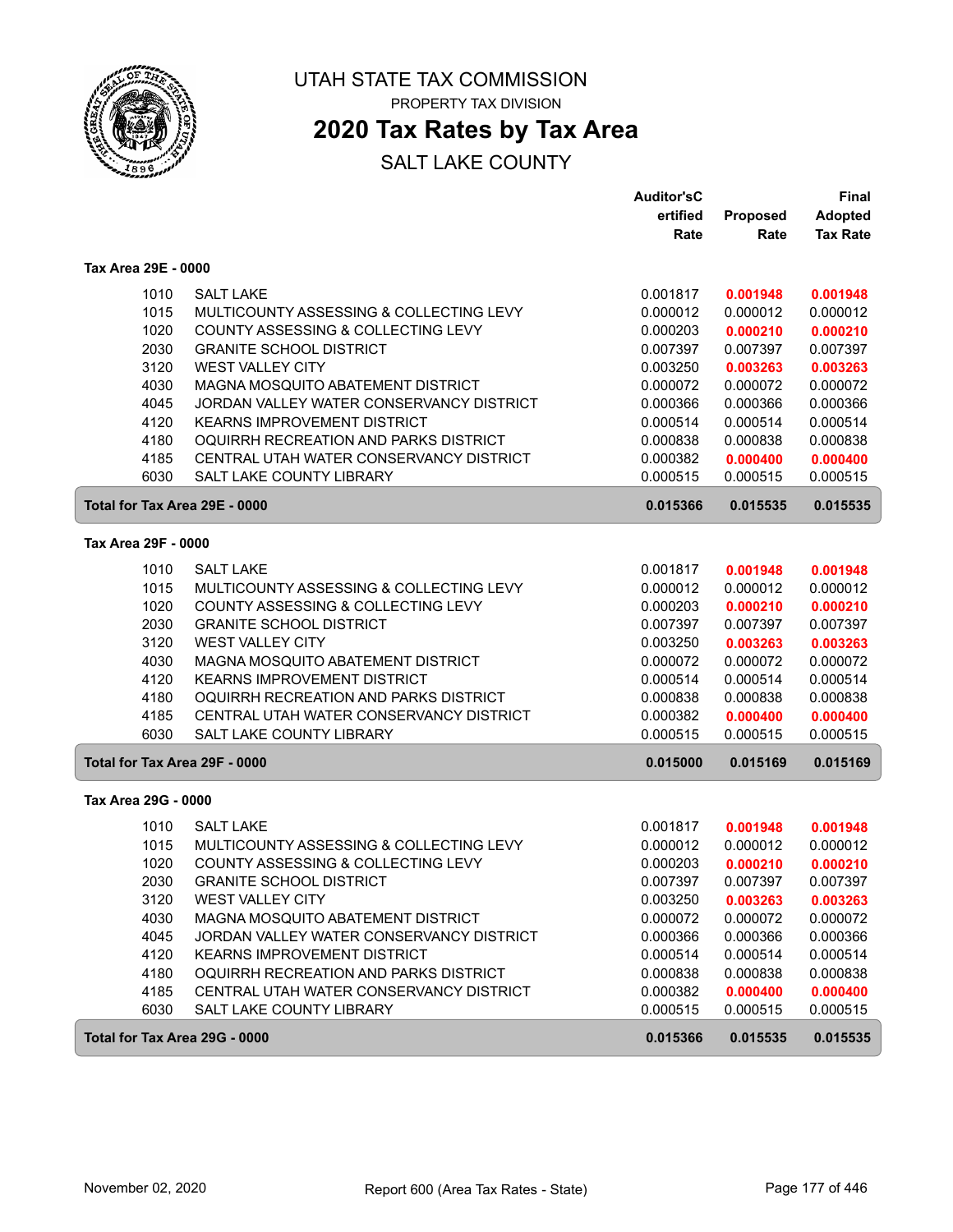

# **2020 Tax Rates by Tax Area**

|                               |                                          | <b>Auditor'sC</b> |          | <b>Final</b>    |
|-------------------------------|------------------------------------------|-------------------|----------|-----------------|
|                               |                                          | ertified          | Proposed | <b>Adopted</b>  |
|                               |                                          | Rate              | Rate     | <b>Tax Rate</b> |
| Tax Area 29H - 0000           |                                          |                   |          |                 |
| 1010                          | <b>SALT LAKE</b>                         | 0.001817          | 0.001948 | 0.001948        |
| 1015                          | MULTICOUNTY ASSESSING & COLLECTING LEVY  | 0.000012          | 0.000012 | 0.000012        |
| 1020                          | COUNTY ASSESSING & COLLECTING LEVY       | 0.000203          | 0.000210 | 0.000210        |
| 2030                          | <b>GRANITE SCHOOL DISTRICT</b>           | 0.007397          | 0.007397 | 0.007397        |
| 3120                          | <b>WEST VALLEY CITY</b>                  | 0.003250          | 0.003263 | 0.003263        |
| 4030                          | MAGNA MOSQUITO ABATEMENT DISTRICT        | 0.000072          | 0.000072 | 0.000072        |
| 4045                          | JORDAN VALLEY WATER CONSERVANCY DISTRICT | 0.000366          | 0.000366 | 0.000366        |
| 4120                          | <b>KEARNS IMPROVEMENT DISTRICT</b>       | 0.000514          | 0.000514 | 0.000514        |
| 4180                          | OQUIRRH RECREATION AND PARKS DISTRICT    | 0.000838          | 0.000838 | 0.000838        |
| 4185                          | CENTRAL UTAH WATER CONSERVANCY DISTRICT  | 0.000382          | 0.000400 | 0.000400        |
| 6030                          | SALT LAKE COUNTY LIBRARY                 | 0.000515          | 0.000515 | 0.000515        |
| Total for Tax Area 29H - 0000 |                                          | 0.015366          | 0.015535 | 0.015535        |
| Tax Area 29J - 0000           |                                          |                   |          |                 |
| 1010                          | <b>SALT LAKE</b>                         | 0.001817          | 0.001948 | 0.001948        |
| 1015                          | MULTICOUNTY ASSESSING & COLLECTING LEVY  | 0.000012          | 0.000012 | 0.000012        |
| 1020                          | COUNTY ASSESSING & COLLECTING LEVY       | 0.000203          | 0.000210 | 0.000210        |
| 2030                          | <b>GRANITE SCHOOL DISTRICT</b>           | 0.007397          | 0.007397 | 0.007397        |
| 3120                          | <b>WEST VALLEY CITY</b>                  | 0.003250          | 0.003263 | 0.003263        |
| 4030                          | MAGNA MOSQUITO ABATEMENT DISTRICT        | 0.000072          | 0.000072 | 0.000072        |
| 4045                          | JORDAN VALLEY WATER CONSERVANCY DISTRICT | 0.000366          | 0.000366 | 0.000366        |
| 4080                          | <b>MAGNA WATER DISTRICT</b>              | 0.002416          | 0.002416 | 0.002416        |
| 4185                          | CENTRAL UTAH WATER CONSERVANCY DISTRICT  | 0.000382          | 0.000400 | 0.000400        |
| 6030                          | SALT LAKE COUNTY LIBRARY                 | 0.000515          | 0.000515 | 0.000515        |
| Total for Tax Area 29J - 0000 |                                          | 0.016430          | 0.016599 | 0.016599        |
| Tax Area 29K - 0000           |                                          |                   |          |                 |
| 1010                          | <b>SALT LAKE</b>                         | 0.001817          | 0.001948 | 0.001948        |
| 1015                          | MULTICOUNTY ASSESSING & COLLECTING LEVY  | 0.000012          | 0.000012 | 0.000012        |
| 1020                          | COUNTY ASSESSING & COLLECTING LEVY       | 0.000203          | 0.000210 | 0.000210        |
| 2030                          | <b>GRANITE SCHOOL DISTRICT</b>           | 0.007397          | 0.007397 | 0.007397        |
| 3120                          | <b>WEST VALLEY CITY</b>                  | 0.003250          | 0.003263 | 0.003263        |
| 4030                          | MAGNA MOSQUITO ABATEMENT DISTRICT        | 0.000072          | 0.000072 | 0.000072        |
| 4120                          | <b>KEARNS IMPROVEMENT DISTRICT</b>       | 0.000514          | 0.000514 | 0.000514        |
| 4185                          | CENTRAL UTAH WATER CONSERVANCY DISTRICT  | 0.000382          | 0.000400 | 0.000400        |
| 6030                          | SALT LAKE COUNTY LIBRARY                 | 0.000515          | 0.000515 | 0.000515        |
| Total for Tax Area 29K - 0000 |                                          | 0.014162          | 0.014331 | 0.014331        |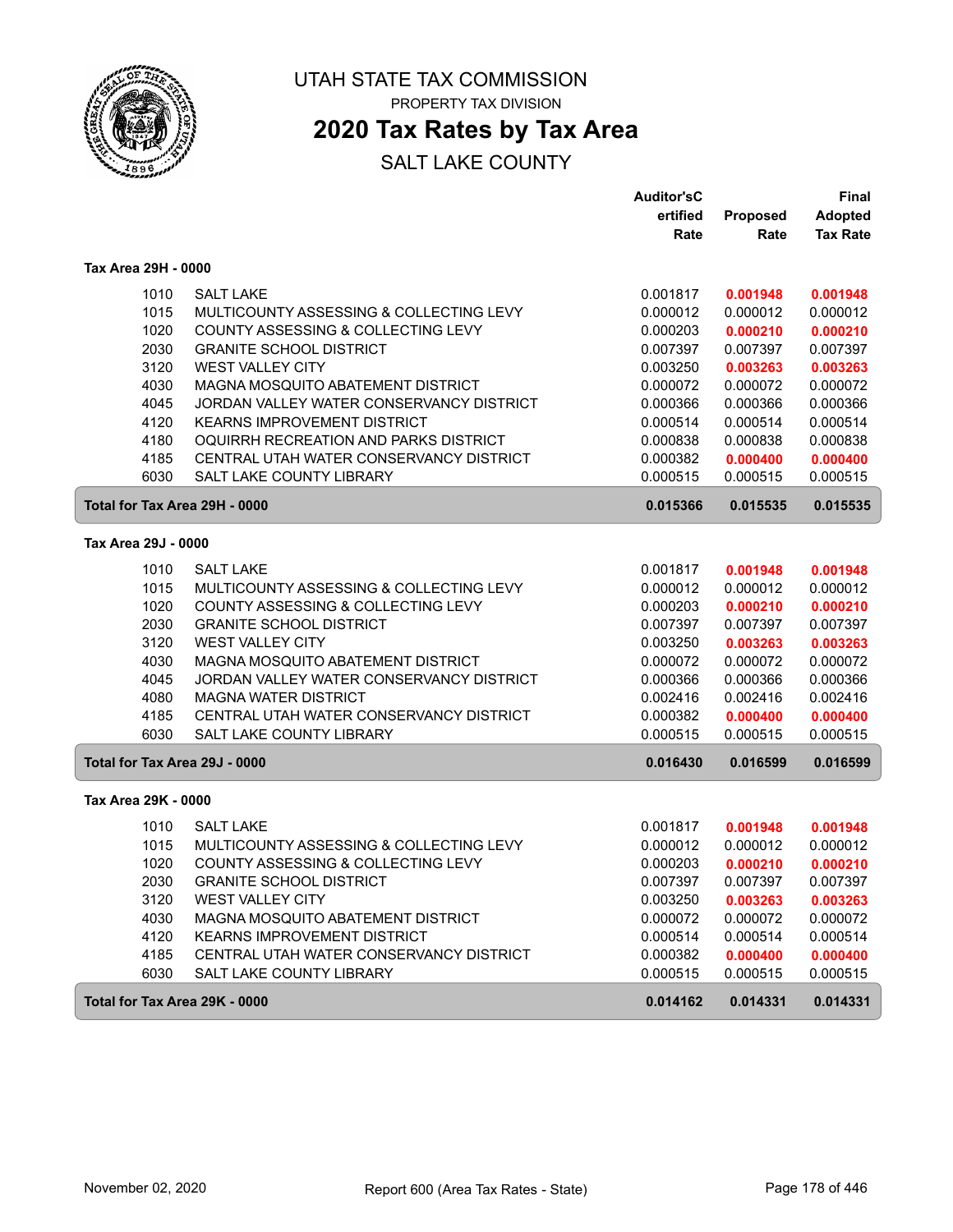

# **2020 Tax Rates by Tax Area**

|                               |                                                   | <b>Auditor'sC</b> |          | Final           |
|-------------------------------|---------------------------------------------------|-------------------|----------|-----------------|
|                               |                                                   | ertified          | Proposed | <b>Adopted</b>  |
|                               |                                                   | Rate              | Rate     | <b>Tax Rate</b> |
| Tax Area 29L - 0000           |                                                   |                   |          |                 |
| 1010                          | <b>SALT LAKE</b>                                  | 0.001817          | 0.001948 | 0.001948        |
| 1015                          | MULTICOUNTY ASSESSING & COLLECTING LEVY           | 0.000012          | 0.000012 | 0.000012        |
| 1020                          | COUNTY ASSESSING & COLLECTING LEVY                | 0.000203          | 0.000210 | 0.000210        |
| 2030                          | <b>GRANITE SCHOOL DISTRICT</b>                    | 0.007397          | 0.007397 | 0.007397        |
| 3120                          | WEST VALLEY CITY                                  | 0.003250          | 0.003263 | 0.003263        |
| 4040                          | SOUTH SALT LAKE VALLEY MOSQUITO ABATEMENT DISTRIC | 0.000013          | 0.000013 | 0.000013        |
| 4045                          | JORDAN VALLEY WATER CONSERVANCY DISTRICT          | 0.000366          | 0.000366 | 0.000366        |
| 4050                          | <b>GRANGER - HUNTER IMPROVEMENT DISTRICT</b>      | 0.000450          | 0.000450 | 0.000450        |
| 4185                          | CENTRAL UTAH WATER CONSERVANCY DISTRICT           | 0.000382          | 0.000400 | 0.000400        |
| 6030                          | SALT LAKE COUNTY LIBRARY                          | 0.000515          | 0.000515 | 0.000515        |
| Total for Tax Area 29L - 0000 |                                                   | 0.014405          | 0.014574 | 0.014574        |
| Tax Area 29M - 0000           |                                                   |                   |          |                 |
|                               |                                                   |                   |          |                 |
| 1010                          | <b>SALT LAKE</b>                                  | 0.001817          | 0.001948 | 0.001948        |
| 1015                          | MULTICOUNTY ASSESSING & COLLECTING LEVY           | 0.000012          | 0.000012 | 0.000012        |
| 1020                          | COUNTY ASSESSING & COLLECTING LEVY                | 0.000203          | 0.000210 | 0.000210        |
| 2030                          | <b>GRANITE SCHOOL DISTRICT</b>                    | 0.007397          | 0.007397 | 0.007397        |
| 3120                          | <b>WEST VALLEY CITY</b>                           | 0.003250          | 0.003263 | 0.003263        |
| 4040                          | SOUTH SALT LAKE VALLEY MOSQUITO ABATEMENT DISTRIC | 0.000013          | 0.000013 | 0.000013        |
| 4045                          | JORDAN VALLEY WATER CONSERVANCY DISTRICT          | 0.000366          | 0.000366 | 0.000366        |
| 4050                          | <b>GRANGER - HUNTER IMPROVEMENT DISTRICT</b>      | 0.000450          | 0.000450 | 0.000450        |
| 4185                          | CENTRAL UTAH WATER CONSERVANCY DISTRICT           | 0.000382          | 0.000400 | 0.000400        |
| 6030                          | SALT LAKE COUNTY LIBRARY                          | 0.000515          | 0.000515 | 0.000515        |
| Total for Tax Area 29M - 0000 |                                                   | 0.014405          | 0.014574 | 0.014574        |
| Tax Area 29N - 0000           |                                                   |                   |          |                 |
| 1010                          | <b>SALT LAKE</b>                                  | 0.001817          | 0.001948 | 0.001948        |
| 1015                          | MULTICOUNTY ASSESSING & COLLECTING LEVY           | 0.000012          | 0.000012 | 0.000012        |
| 1020                          | COUNTY ASSESSING & COLLECTING LEVY                | 0.000203          | 0.000210 | 0.000210        |
| 2030                          | <b>GRANITE SCHOOL DISTRICT</b>                    | 0.007397          | 0.007397 | 0.007397        |
| 3120                          | <b>WEST VALLEY CITY</b>                           | 0.003250          | 0.003263 | 0.003263        |
| 4040                          | SOUTH SALT LAKE VALLEY MOSQUITO ABATEMENT DISTRIC | 0.000013          | 0.000013 | 0.000013        |
| 4045                          | JORDAN VALLEY WATER CONSERVANCY DISTRICT          | 0.000366          | 0.000366 | 0.000366        |
| 4050                          | <b>GRANGER - HUNTER IMPROVEMENT DISTRICT</b>      | 0.000450          | 0.000450 | 0.000450        |
| 4185                          | CENTRAL UTAH WATER CONSERVANCY DISTRICT           | 0.000382          | 0.000400 | 0.000400        |
| 6030                          | SALT LAKE COUNTY LIBRARY                          | 0.000515          | 0.000515 | 0.000515        |
| Total for Tax Area 29N - 0000 |                                                   | 0.014405          | 0.014574 | 0.014574        |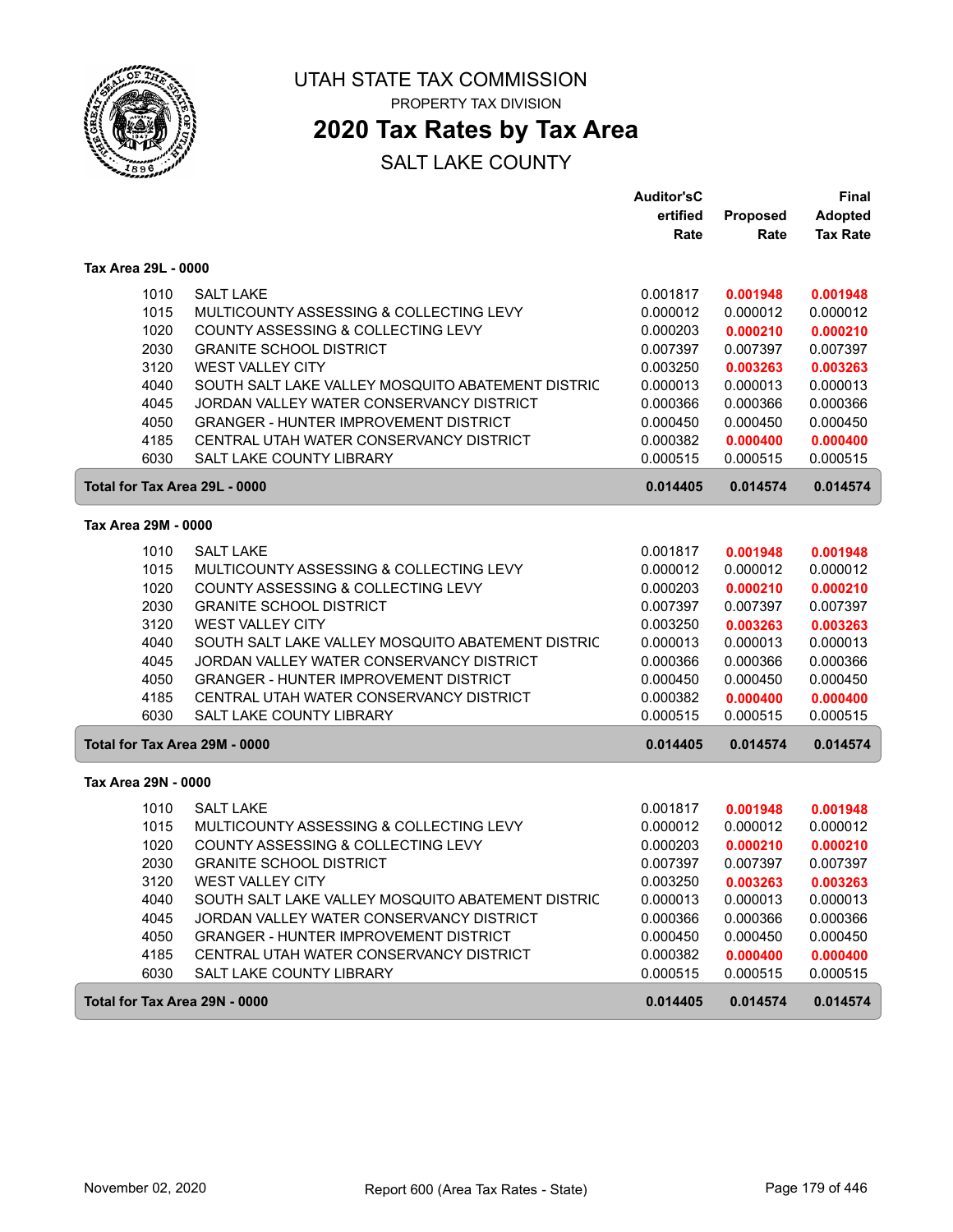

PROPERTY TAX DIVISION

## **2020 Tax Rates by Tax Area**

|                               |                                          | <b>Auditor'sC</b> |          | Final           |
|-------------------------------|------------------------------------------|-------------------|----------|-----------------|
|                               |                                          | ertified          | Proposed | <b>Adopted</b>  |
|                               |                                          | Rate              | Rate     | <b>Tax Rate</b> |
| Tax Area 29P - 0000           |                                          |                   |          |                 |
| 1010                          | <b>SALT LAKE</b>                         | 0.001817          | 0.001948 | 0.001948        |
| 1015                          | MULTICOUNTY ASSESSING & COLLECTING LEVY  | 0.000012          | 0.000012 | 0.000012        |
| 1020                          | COUNTY ASSESSING & COLLECTING LEVY       | 0.000203          | 0.000210 | 0.000210        |
| 2030                          | <b>GRANITE SCHOOL DISTRICT</b>           | 0.007397          | 0.007397 | 0.007397        |
| 3120                          | <b>WEST VALLEY CITY</b>                  | 0.003250          | 0.003263 | 0.003263        |
| 4030                          | MAGNA MOSQUITO ABATEMENT DISTRICT        | 0.000072          | 0.000072 | 0.000072        |
| 4045                          | JORDAN VALLEY WATER CONSERVANCY DISTRICT | 0.000366          | 0.000366 | 0.000366        |
| 4120                          | <b>KEARNS IMPROVEMENT DISTRICT</b>       | 0.000514          | 0.000514 | 0.000514        |
| 4185                          | CENTRAL UTAH WATER CONSERVANCY DISTRICT  | 0.000382          | 0.000400 | 0.000400        |
| 6030                          | <b>SALT LAKE COUNTY LIBRARY</b>          | 0.000515          | 0.000515 | 0.000515        |
| Total for Tax Area 29P - 0000 |                                          | 0.014528          | 0.014697 | 0.014697        |
|                               |                                          |                   |          |                 |
| Tax Area 29Q - 0000           |                                          |                   |          |                 |
| 1010                          | <b>SALT LAKE</b>                         | 0.001817          | 0.001948 | 0.001948        |
| 1015                          | MULTICOUNTY ASSESSING & COLLECTING LEVY  | 0.000012          | 0.000012 | 0.000012        |
| 1020                          | COUNTY ASSESSING & COLLECTING LEVY       | 0.000203          | 0.000210 | 0.000210        |
| 2030                          | <b>GRANITE SCHOOL DISTRICT</b>           | 0.007397          | 0.007397 | 0.007397        |
| 3120                          | <b>WEST VALLEY CITY</b>                  | 0.003250          | 0.003263 | 0.003263        |
| 4030                          | MAGNA MOSQUITO ABATEMENT DISTRICT        | 0.000072          | 0.000072 | 0.000072        |
| 4045                          | JORDAN VALLEY WATER CONSERVANCY DISTRICT | 0.000366          | 0.000366 | 0.000366        |
| 4185                          | CENTRAL UTAH WATER CONSERVANCY DISTRICT  | 0.000382          | 0.000400 | 0.000400        |
| 6030                          | <b>SALT LAKE COUNTY LIBRARY</b>          | 0.000515          | 0.000515 | 0.000515        |
| Total for Tax Area 29Q - 0000 |                                          | 0.014014          | 0.014183 | 0.014183        |
| Tax Area 29R - 0000           |                                          |                   |          |                 |
| 1010                          | <b>SALT LAKE</b>                         | 0.001817          | 0.001948 | 0.001948        |
| 1015                          | MULTICOUNTY ASSESSING & COLLECTING LEVY  | 0.000012          | 0.000012 | 0.000012        |
| 1020                          | COUNTY ASSESSING & COLLECTING LEVY       | 0.000203          | 0.000210 | 0.000210        |
| 2030                          | <b>GRANITE SCHOOL DISTRICT</b>           | 0.007397          | 0.007397 | 0.007397        |
| 3120                          | <b>WEST VALLEY CITY</b>                  | 0.003250          | 0.003263 | 0.003263        |
| 4030                          | MAGNA MOSQUITO ABATEMENT DISTRICT        | 0.000072          | 0.000072 | 0.000072        |
| 4045                          | JORDAN VALLEY WATER CONSERVANCY DISTRICT | 0.000366          | 0.000366 | 0.000366        |
| 4120                          | <b>KEARNS IMPROVEMENT DISTRICT</b>       | 0.000514          | 0.000514 | 0.000514        |
| 4180                          | OQUIRRH RECREATION AND PARKS DISTRICT    | 0.000838          | 0.000838 | 0.000838        |
| 4185                          | CENTRAL UTAH WATER CONSERVANCY DISTRICT  | 0.000382          | 0.000400 | 0.000400        |
| 6030                          | SALT LAKE COUNTY LIBRARY                 | 0.000515          | 0.000515 | 0.000515        |
| Total for Tax Area 29R - 0000 |                                          | 0.015366          | 0.015535 | 0.015535        |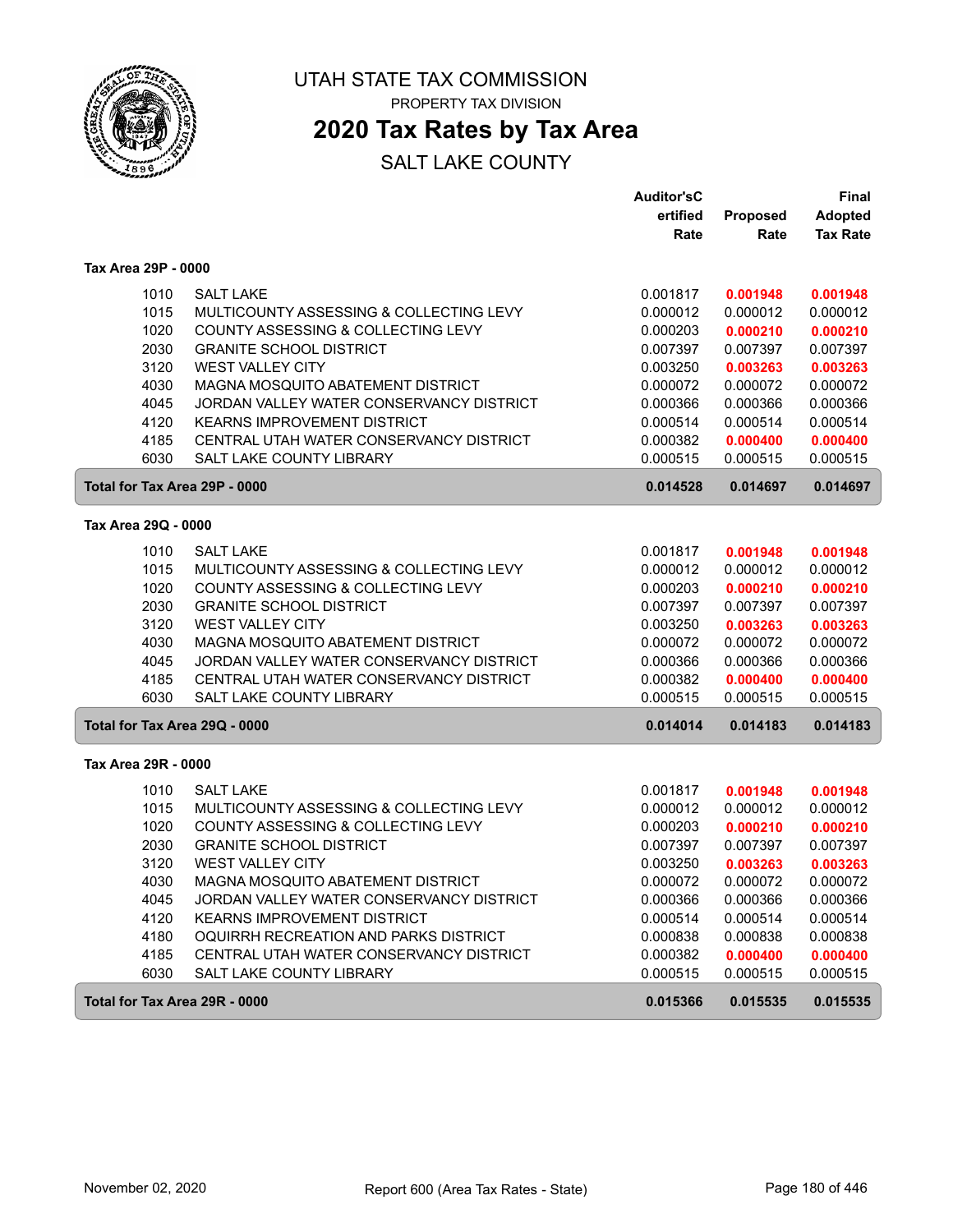

# UTAH STATE TAX COMMISSION

PROPERTY TAX DIVISION

# **2020 Tax Rates by Tax Area**

|                     |                                              | <b>Auditor'sC</b> |          | Final           |
|---------------------|----------------------------------------------|-------------------|----------|-----------------|
|                     |                                              | ertified          | Proposed | <b>Adopted</b>  |
|                     |                                              | Rate              | Rate     | <b>Tax Rate</b> |
| Tax Area 29S - 0000 |                                              |                   |          |                 |
| 1010                | <b>SALT LAKE</b>                             | 0.001817          | 0.001948 | 0.001948        |
| 1015                | MULTICOUNTY ASSESSING & COLLECTING LEVY      | 0.000012          | 0.000012 | 0.000012        |
| 1020                | COUNTY ASSESSING & COLLECTING LEVY           | 0.000203          | 0.000210 | 0.000210        |
| 2030                | <b>GRANITE SCHOOL DISTRICT</b>               | 0.007397          | 0.007397 | 0.007397        |
| 3120                | <b>WEST VALLEY CITY</b>                      | 0.003250          | 0.003263 | 0.003263        |
| 4030                | MAGNA MOSQUITO ABATEMENT DISTRICT            | 0.000072          | 0.000072 | 0.000072        |
| 4120                | <b>KEARNS IMPROVEMENT DISTRICT</b>           | 0.000514          | 0.000514 | 0.000514        |
| 4185                | CENTRAL UTAH WATER CONSERVANCY DISTRICT      | 0.000382          | 0.000400 | 0.000400        |
| 6030                | SALT LAKE COUNTY LIBRARY                     | 0.000515          | 0.000515 | 0.000515        |
|                     | Total for Tax Area 29S - 0000                | 0.014162          | 0.014331 | 0.014331        |
| Tax Area 29T - 0000 |                                              |                   |          |                 |
| 1010                | <b>SALT LAKE</b>                             | 0.001817          | 0.001948 | 0.001948        |
| 1015                | MULTICOUNTY ASSESSING & COLLECTING LEVY      | 0.000012          | 0.000012 | 0.000012        |
| 1020                | COUNTY ASSESSING & COLLECTING LEVY           | 0.000203          | 0.000210 | 0.000210        |
| 2030                | <b>GRANITE SCHOOL DISTRICT</b>               | 0.007397          | 0.007397 | 0.007397        |
| 3120                | <b>WEST VALLEY CITY</b>                      | 0.003250          | 0.003263 | 0.003263        |
| 4030                | MAGNA MOSQUITO ABATEMENT DISTRICT            | 0.000072          | 0.000072 | 0.000072        |
| 4045                | JORDAN VALLEY WATER CONSERVANCY DISTRICT     | 0.000366          | 0.000366 | 0.000366        |
| 4080                | <b>MAGNA WATER DISTRICT</b>                  | 0.002416          | 0.002416 | 0.002416        |
| 4185                | CENTRAL UTAH WATER CONSERVANCY DISTRICT      | 0.000382          | 0.000400 | 0.000400        |
| 6030                | SALT LAKE COUNTY LIBRARY                     | 0.000515          | 0.000515 | 0.000515        |
|                     | Total for Tax Area 29T - 0000                | 0.016430          | 0.016599 | 0.016599        |
| Tax Area 29U - 0000 |                                              |                   |          |                 |
| 1010                | <b>SALT LAKE</b>                             | 0.001817          | 0.001948 | 0.001948        |
| 1015                | MULTICOUNTY ASSESSING & COLLECTING LEVY      | 0.000012          | 0.000012 | 0.000012        |
| 1020                | COUNTY ASSESSING & COLLECTING LEVY           | 0.000203          | 0.000210 | 0.000210        |
| 2030                | <b>GRANITE SCHOOL DISTRICT</b>               | 0.007397          | 0.007397 | 0.007397        |
| 3120                | <b>WEST VALLEY CITY</b>                      | 0.003250          | 0.003263 | 0.003263        |
| 4030                | MAGNA MOSQUITO ABATEMENT DISTRICT            | 0.000072          | 0.000072 | 0.000072        |
| 4045                | JORDAN VALLEY WATER CONSERVANCY DISTRICT     | 0.000366          | 0.000366 | 0.000366        |
| 4050                | <b>GRANGER - HUNTER IMPROVEMENT DISTRICT</b> | 0.000450          | 0.000450 | 0.000450        |
| 4185                | CENTRAL UTAH WATER CONSERVANCY DISTRICT      | 0.000382          | 0.000400 | 0.000400        |
| 6030                | SALT LAKE COUNTY LIBRARY                     | 0.000515          | 0.000515 | 0.000515        |
|                     | Total for Tax Area 29U - 0000                | 0.014464          | 0.014633 | 0.014633        |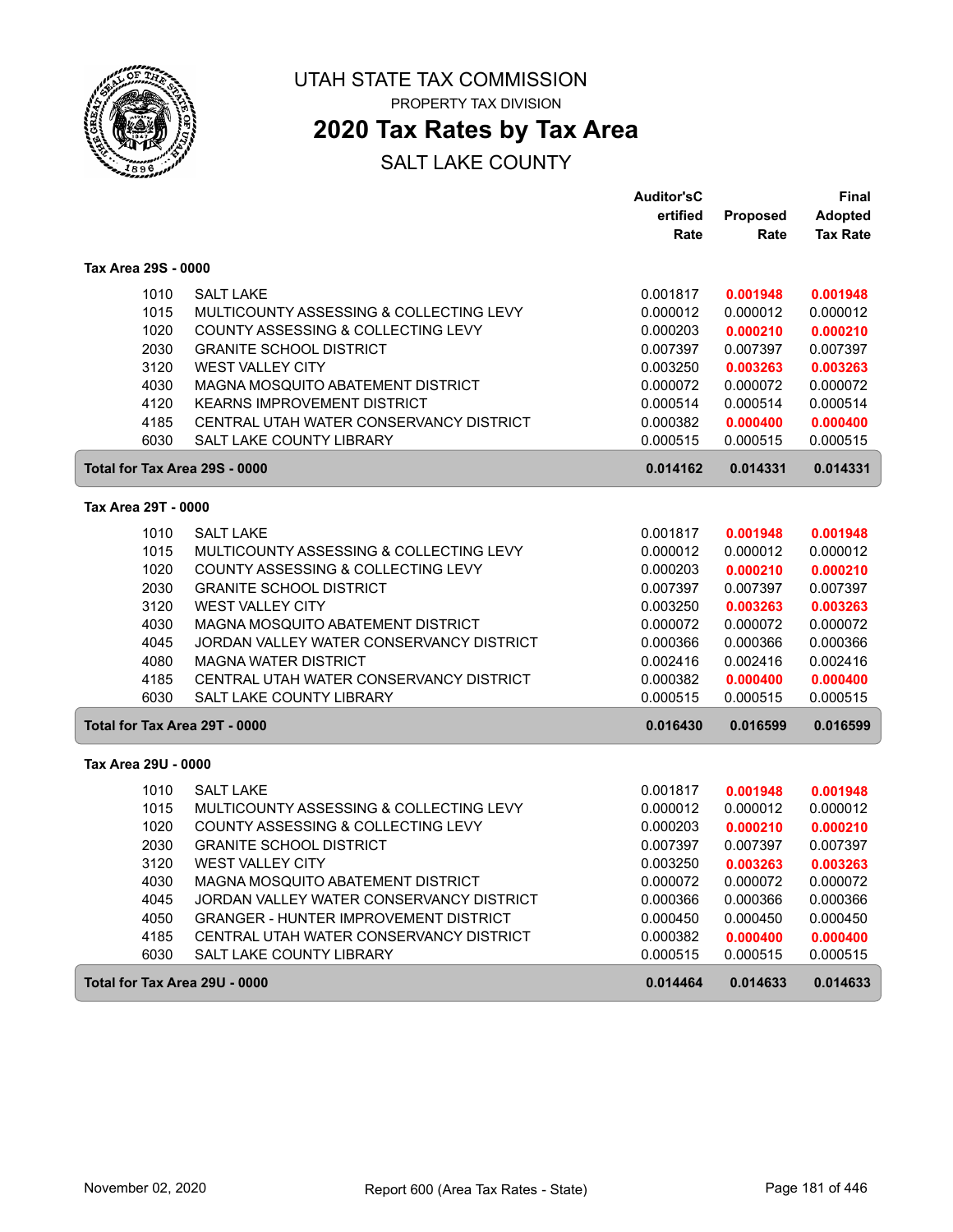

# UTAH STATE TAX COMMISSION

PROPERTY TAX DIVISION

# **2020 Tax Rates by Tax Area**

|                               |                                                   | <b>Auditor'sC</b> |                      | <b>Final</b>         |
|-------------------------------|---------------------------------------------------|-------------------|----------------------|----------------------|
|                               |                                                   | ertified          | <b>Proposed</b>      | <b>Adopted</b>       |
|                               |                                                   | Rate              | Rate                 | <b>Tax Rate</b>      |
| Tax Area 29V - 0000           |                                                   |                   |                      |                      |
| 1010                          | <b>SALT LAKE</b>                                  | 0.001817          | 0.001948             | 0.001948             |
| 1015                          | MULTICOUNTY ASSESSING & COLLECTING LEVY           | 0.000012          | 0.000012             | 0.000012             |
| 1020                          | COUNTY ASSESSING & COLLECTING LEVY                | 0.000203          | 0.000210             | 0.000210             |
| 2030                          | <b>GRANITE SCHOOL DISTRICT</b>                    | 0.007397          | 0.007397             | 0.007397             |
| 3120                          | <b>WEST VALLEY CITY</b>                           | 0.003250          | 0.003263             | 0.003263             |
| 4040                          | SOUTH SALT LAKE VALLEY MOSQUITO ABATEMENT DISTRIC | 0.000013          | 0.000013             | 0.000013             |
| 4045                          | JORDAN VALLEY WATER CONSERVANCY DISTRICT          | 0.000366          | 0.000366             | 0.000366             |
| 4050                          | <b>GRANGER - HUNTER IMPROVEMENT DISTRICT</b>      | 0.000450          | 0.000450             | 0.000450             |
| 4185                          | CENTRAL UTAH WATER CONSERVANCY DISTRICT           | 0.000382          | 0.000400             | 0.000400             |
| 6030                          | SALT LAKE COUNTY LIBRARY                          | 0.000515          | 0.000515             | 0.000515             |
| Total for Tax Area 29V - 0000 |                                                   | 0.014405          | 0.014574             | 0.014574             |
| Tax Area 29W - 0000           |                                                   |                   |                      |                      |
| 1010                          | <b>SALT LAKE</b>                                  | 0.001817          |                      |                      |
| 1015                          | MULTICOUNTY ASSESSING & COLLECTING LEVY           | 0.000012          | 0.001948<br>0.000012 | 0.001948<br>0.000012 |
| 1020                          | COUNTY ASSESSING & COLLECTING LEVY                | 0.000203          | 0.000210             | 0.000210             |
| 2030                          | <b>GRANITE SCHOOL DISTRICT</b>                    | 0.007397          | 0.007397             | 0.007397             |
| 3120                          | <b>WEST VALLEY CITY</b>                           | 0.003250          | 0.003263             | 0.003263             |
| 4030                          | MAGNA MOSQUITO ABATEMENT DISTRICT                 | 0.000072          | 0.000072             | 0.000072             |
| 4045                          | JORDAN VALLEY WATER CONSERVANCY DISTRICT          | 0.000366          | 0.000366             | 0.000366             |
| 4080                          | <b>MAGNA WATER DISTRICT</b>                       | 0.002416          | 0.002416             | 0.002416             |
| 4185                          | CENTRAL UTAH WATER CONSERVANCY DISTRICT           | 0.000382          | 0.000400             | 0.000400             |
| 6030                          | SALT LAKE COUNTY LIBRARY                          | 0.000515          | 0.000515             | 0.000515             |
| Total for Tax Area 29W - 0000 |                                                   | 0.016430          | 0.016599             | 0.016599             |
| Tax Area 29X - 0000           |                                                   |                   |                      |                      |
|                               |                                                   |                   |                      |                      |
| 1010                          | <b>SALT LAKE</b>                                  | 0.001817          | 0.001948             | 0.001948             |
| 1015                          | MULTICOUNTY ASSESSING & COLLECTING LEVY           | 0.000012          | 0.000012             | 0.000012             |
| 1020                          | COUNTY ASSESSING & COLLECTING LEVY                | 0.000203          | 0.000210             | 0.000210             |
| 2030                          | <b>GRANITE SCHOOL DISTRICT</b>                    | 0.007397          | 0.007397             | 0.007397             |
| 3120                          | <b>WEST VALLEY CITY</b>                           | 0.003250          | 0.003263             | 0.003263             |
| 4030                          | MAGNA MOSQUITO ABATEMENT DISTRICT                 | 0.000072          | 0.000072             | 0.000072             |
| 4045                          | JORDAN VALLEY WATER CONSERVANCY DISTRICT          | 0.000366          | 0.000366             | 0.000366             |
| 4080                          | <b>MAGNA WATER DISTRICT</b>                       | 0.002416          | 0.002416             | 0.002416             |
| 4185                          | CENTRAL UTAH WATER CONSERVANCY DISTRICT           | 0.000382          | 0.000400             | 0.000400             |
| 6030                          | SALT LAKE COUNTY LIBRARY                          | 0.000515          | 0.000515             | 0.000515             |
| Total for Tax Area 29X - 0000 |                                                   | 0.016430          | 0.016599             | 0.016599             |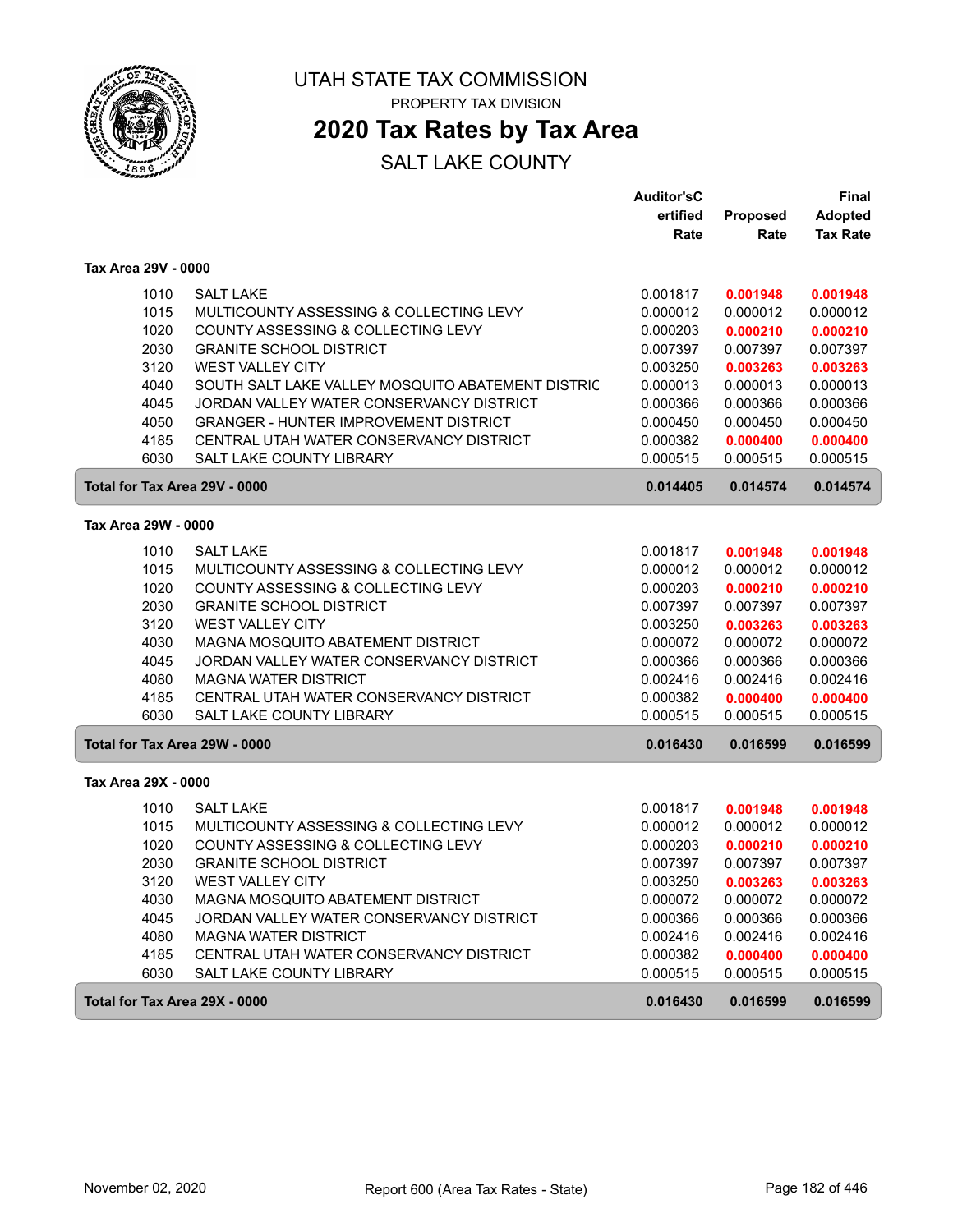

# **2020 Tax Rates by Tax Area**

|                               |                                                   | <b>Auditor'sC</b> |          | <b>Final</b>    |
|-------------------------------|---------------------------------------------------|-------------------|----------|-----------------|
|                               |                                                   | ertified          | Proposed | <b>Adopted</b>  |
|                               |                                                   | Rate              | Rate     | <b>Tax Rate</b> |
| Tax Area 30A - 0000           |                                                   |                   |          |                 |
| 1010                          | <b>SALT LAKE</b>                                  | 0.001817          | 0.001948 | 0.001948        |
| 1015                          | MULTICOUNTY ASSESSING & COLLECTING LEVY           | 0.000012          | 0.000012 | 0.000012        |
| 1020                          | COUNTY ASSESSING & COLLECTING LEVY                | 0.000203          | 0.000210 | 0.000210        |
| 2045                          | <b>CANYONS SCHOOL DISTRICT</b>                    | 0.006894          | 0.006894 | 0.006894        |
| 3040                          | <b>MIDVALE CITY</b>                               | 0.000883          | 0.001043 | 0.001043        |
| 4040                          | SOUTH SALT LAKE VALLEY MOSQUITO ABATEMENT DISTRIC | 0.000013          | 0.000013 | 0.000013        |
| 4045                          | JORDAN VALLEY WATER CONSERVANCY DISTRICT          | 0.000366          | 0.000366 | 0.000366        |
| 4070                          | MIDVALLEY IMPROVEMENT DISTRICT                    | 0.000619          | 0.000619 | 0.000619        |
| 4185                          | CENTRAL UTAH WATER CONSERVANCY DISTRICT           | 0.000382          | 0.000400 | 0.000400        |
| 4320                          | UNIFIED FIRE SERVICE AREA                         | 0.001715          | 0.001717 | 0.001717        |
| 6030                          | SALT LAKE COUNTY LIBRARY                          | 0.000515          | 0.000515 | 0.000515        |
| 6060                          | JORDAN/CANYON SCHOOL DISTRICT DEBT SERVICE AREA   | 0.000403          | 0.000403 | 0.000403        |
| Total for Tax Area 30A - 0000 |                                                   | 0.013822          | 0.014140 | 0.014140        |
| Tax Area 30B - 0000           |                                                   |                   |          |                 |
| 1010                          | <b>SALT LAKE</b>                                  | 0.001817          | 0.001948 | 0.001948        |
| 1015                          | MULTICOUNTY ASSESSING & COLLECTING LEVY           | 0.000012          | 0.000012 | 0.000012        |
| 1020                          | COUNTY ASSESSING & COLLECTING LEVY                | 0.000203          | 0.000210 | 0.000210        |
| 2045                          | CANYONS SCHOOL DISTRICT                           | 0.006894          | 0.006894 | 0.006894        |
| 3040                          | <b>MIDVALE CITY</b>                               | 0.000883          | 0.001043 | 0.001043        |
| 4040                          | SOUTH SALT LAKE VALLEY MOSQUITO ABATEMENT DISTRIC | 0.000013          | 0.000013 | 0.000013        |
| 4045                          | JORDAN VALLEY WATER CONSERVANCY DISTRICT          | 0.000366          | 0.000366 | 0.000366        |
| 4140                          | SANDY SUBURBAN IMPROVEMENT DISTRICT               | 0.000603          | 0.000603 | 0.000603        |
| 4185                          | CENTRAL UTAH WATER CONSERVANCY DISTRICT           | 0.000382          | 0.000400 | 0.000400        |
| 4320                          | UNIFIED FIRE SERVICE AREA                         | 0.001715          | 0.001717 | 0.001717        |
| 6030                          | SALT LAKE COUNTY LIBRARY                          | 0.000515          | 0.000515 | 0.000515        |
| 6060                          | JORDAN/CANYON SCHOOL DISTRICT DEBT SERVICE AREA   | 0.000403          | 0.000403 | 0.000403        |
| Total for Tax Area 30B - 0000 |                                                   | 0.013806          | 0.014124 | 0.014124        |
| Tax Area 30D - 0000           |                                                   |                   |          |                 |
| 1010                          | <b>SALT LAKE</b>                                  | 0.001817          | 0.001948 | 0.001948        |
| 1015                          | MULTICOUNTY ASSESSING & COLLECTING LEVY           | 0.000012          | 0.000012 | 0.000012        |
| 1020                          | COUNTY ASSESSING & COLLECTING LEVY                | 0.000203          | 0.000210 | 0.000210        |
| 2045                          | CANYONS SCHOOL DISTRICT                           | 0.006894          | 0.006894 | 0.006894        |
| 3040                          | MIDVALE CITY                                      | 0.000883          | 0.001043 | 0.001043        |
| 4040                          | SOUTH SALT LAKE VALLEY MOSQUITO ABATEMENT DISTRIC | 0.000013          | 0.000013 | 0.000013        |
| 4185                          | CENTRAL UTAH WATER CONSERVANCY DISTRICT           | 0.000382          | 0.000400 | 0.000400        |
| 4320                          | UNIFIED FIRE SERVICE AREA                         | 0.001715          | 0.001717 | 0.001717        |
| 6030                          | SALT LAKE COUNTY LIBRARY                          | 0.000515          | 0.000515 | 0.000515        |
| 6060                          | JORDAN/CANYON SCHOOL DISTRICT DEBT SERVICE AREA   | 0.000403          | 0.000403 | 0.000403        |
| Total for Tax Area 30D - 0000 |                                                   | 0.012837          | 0.013155 | 0.013155        |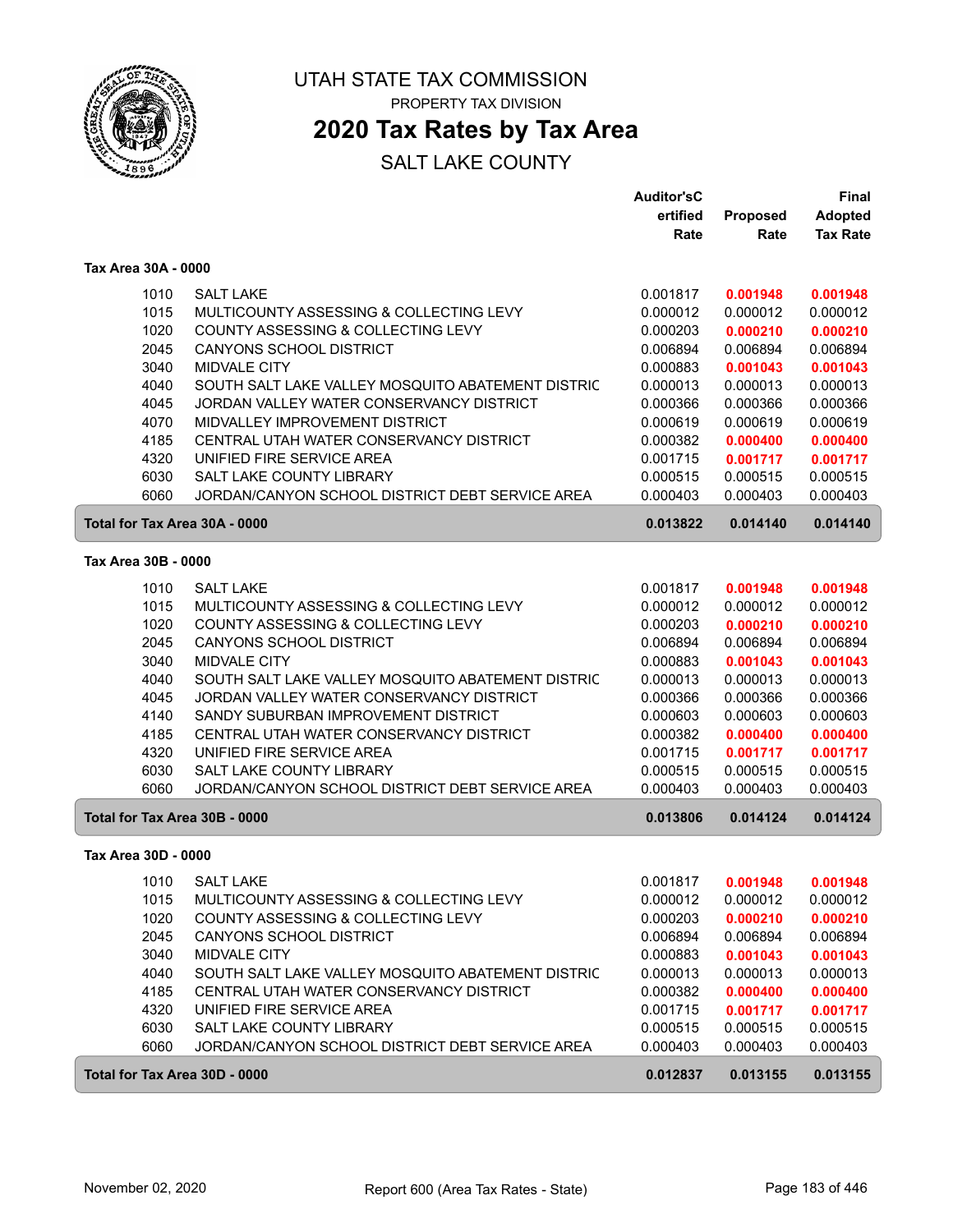

# **2020 Tax Rates by Tax Area**

|                               |                                                   | <b>Auditor'sC</b> |                 | <b>Final</b>    |
|-------------------------------|---------------------------------------------------|-------------------|-----------------|-----------------|
|                               |                                                   | ertified          | <b>Proposed</b> | <b>Adopted</b>  |
|                               |                                                   | Rate              | Rate            | <b>Tax Rate</b> |
| Tax Area 30E - 0000           |                                                   |                   |                 |                 |
| 1010                          | <b>SALT LAKE</b>                                  | 0.001817          | 0.001948        | 0.001948        |
| 1015                          | MULTICOUNTY ASSESSING & COLLECTING LEVY           | 0.000012          | 0.000012        | 0.000012        |
| 1020                          | COUNTY ASSESSING & COLLECTING LEVY                | 0.000203          | 0.000210        | 0.000210        |
| 2045                          | CANYONS SCHOOL DISTRICT                           | 0.006894          | 0.006894        | 0.006894        |
| 3040                          | <b>MIDVALE CITY</b>                               | 0.000883          | 0.001043        | 0.001043        |
| 4040                          | SOUTH SALT LAKE VALLEY MOSQUITO ABATEMENT DISTRIC | 0.000013          | 0.000013        | 0.000013        |
| 4045                          | JORDAN VALLEY WATER CONSERVANCY DISTRICT          | 0.000366          | 0.000366        | 0.000366        |
| 4090                          | COTTONWOOD IMPROVEMENT DISTRICT                   | 0.000161          | 0.000161        | 0.000161        |
| 4185                          | CENTRAL UTAH WATER CONSERVANCY DISTRICT           | 0.000382          | 0.000400        | 0.000400        |
| 4320                          | UNIFIED FIRE SERVICE AREA                         | 0.001715          | 0.001717        | 0.001717        |
| 6030                          | SALT LAKE COUNTY LIBRARY                          | 0.000515          | 0.000515        | 0.000515        |
| 6060                          | JORDAN/CANYON SCHOOL DISTRICT DEBT SERVICE AREA   | 0.000403          | 0.000403        | 0.000403        |
| Total for Tax Area 30E - 0000 |                                                   | 0.013364          | 0.013682        | 0.013682        |
| Tax Area 30H - 0000           |                                                   |                   |                 |                 |
| 1010                          | <b>SALT LAKE</b>                                  | 0.001817          | 0.001948        | 0.001948        |
| 1015                          | MULTICOUNTY ASSESSING & COLLECTING LEVY           | 0.000012          | 0.000012        | 0.000012        |
| 1020                          | COUNTY ASSESSING & COLLECTING LEVY                | 0.000203          | 0.000210        | 0.000210        |
| 2045                          | <b>CANYONS SCHOOL DISTRICT</b>                    | 0.006894          | 0.006894        | 0.006894        |
| 3040                          | <b>MIDVALE CITY</b>                               | 0.000883          | 0.001043        | 0.001043        |
| 4040                          | SOUTH SALT LAKE VALLEY MOSQUITO ABATEMENT DISTRIC | 0.000013          | 0.000013        | 0.000013        |
| 4045                          | JORDAN VALLEY WATER CONSERVANCY DISTRICT          | 0.000366          | 0.000366        | 0.000366        |
| 4185                          | CENTRAL UTAH WATER CONSERVANCY DISTRICT           | 0.000382          | 0.000400        | 0.000400        |
| 4320                          | UNIFIED FIRE SERVICE AREA                         | 0.001715          | 0.001717        | 0.001717        |
| 6030                          | SALT LAKE COUNTY LIBRARY                          | 0.000515          | 0.000515        | 0.000515        |
| 6060                          | JORDAN/CANYON SCHOOL DISTRICT DEBT SERVICE AREA   | 0.000403          | 0.000403        | 0.000403        |
| Total for Tax Area 30H - 0000 |                                                   | 0.013203          | 0.013521        | 0.013521        |
| Tax Area 30J - 0000           |                                                   |                   |                 |                 |
| 1010                          | <b>SALT LAKE</b>                                  | 0.001817          | 0.001948        | 0.001948        |
| 1015                          | MULTICOUNTY ASSESSING & COLLECTING LEVY           | 0.000012          | 0.000012        | 0.000012        |
| 1020                          | COUNTY ASSESSING & COLLECTING LEVY                | 0.000203          | 0.000210        | 0.000210        |
| 2045                          | CANYONS SCHOOL DISTRICT                           | 0.006894          | 0.006894        | 0.006894        |
| 3040                          | MIDVALE CITY                                      | 0.000883          | 0.001043        | 0.001043        |
| 4040                          | SOUTH SALT LAKE VALLEY MOSQUITO ABATEMENT DISTRIC | 0.000013          | 0.000013        | 0.000013        |
| 4045                          | JORDAN VALLEY WATER CONSERVANCY DISTRICT          | 0.000366          | 0.000366        | 0.000366        |
| 4185                          | CENTRAL UTAH WATER CONSERVANCY DISTRICT           | 0.000382          | 0.000400        | 0.000400        |
| 4320                          | UNIFIED FIRE SERVICE AREA                         | 0.001715          | 0.001717        | 0.001717        |
| 6030                          | SALT LAKE COUNTY LIBRARY                          | 0.000515          | 0.000515        | 0.000515        |
| 6060                          | JORDAN/CANYON SCHOOL DISTRICT DEBT SERVICE AREA   | 0.000403          | 0.000403        | 0.000403        |
| Total for Tax Area 30J - 0000 |                                                   | 0.013203          | 0.013521        | 0.013521        |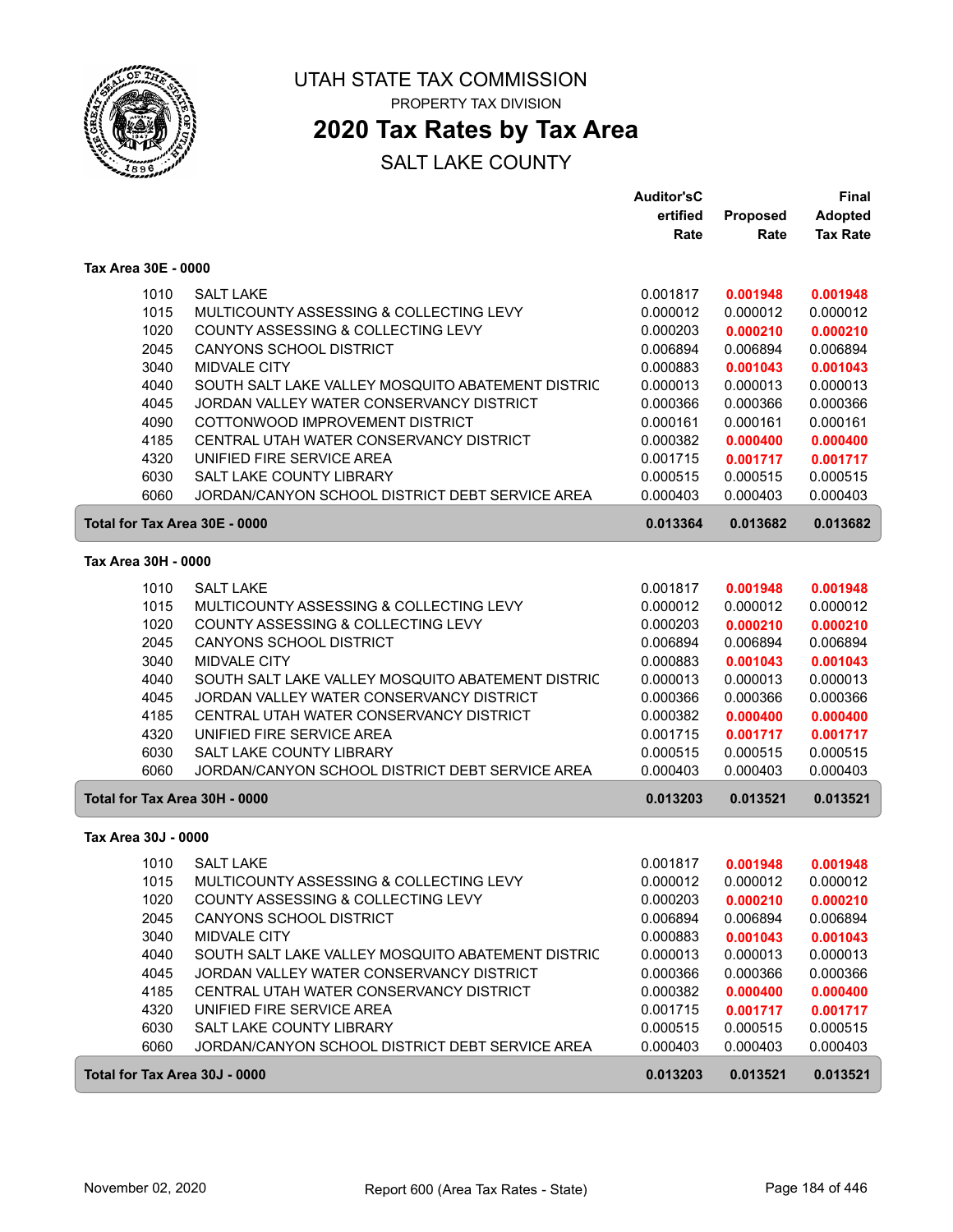

# **2020 Tax Rates by Tax Area**

| ertified<br>Proposed<br><b>Adopted</b><br><b>Tax Rate</b><br>Rate<br>Rate<br>Tax Area 30K - 0000<br>1010<br><b>SALT LAKE</b><br>0.001817<br>0.001948<br>0.001948<br>1015<br>MULTICOUNTY ASSESSING & COLLECTING LEVY<br>0.000012<br>0.000012<br>0.000012<br>1020<br>COUNTY ASSESSING & COLLECTING LEVY<br>0.000203<br>0.000210<br>0.000210<br>2045<br><b>CANYONS SCHOOL DISTRICT</b><br>0.006894<br>0.006894<br>0.006894<br>3040<br><b>MIDVALE CITY</b><br>0.000883<br>0.001043<br>0.001043<br>4040<br>SOUTH SALT LAKE VALLEY MOSQUITO ABATEMENT DISTRIC<br>0.000013<br>0.000013<br>0.000013<br>4045<br>JORDAN VALLEY WATER CONSERVANCY DISTRICT<br>0.000366<br>0.000366<br>0.000366<br>4185<br>CENTRAL UTAH WATER CONSERVANCY DISTRICT<br>0.000382<br>0.000400<br>0.000400<br>4320<br>UNIFIED FIRE SERVICE AREA<br>0.001715<br>0.001717<br>0.001717<br>6030<br>SALT LAKE COUNTY LIBRARY<br>0.000515<br>0.000515<br>0.000515<br>6060<br>JORDAN/CANYON SCHOOL DISTRICT DEBT SERVICE AREA<br>0.000403<br>0.000403<br>0.000403<br>Total for Tax Area 30K - 0000<br>0.013203<br>0.013521<br>0.013521<br>Tax Area 30L - 0000<br>1010<br><b>SALT LAKE</b><br>0.001817<br>0.001948<br>0.001948<br>1015<br>MULTICOUNTY ASSESSING & COLLECTING LEVY<br>0.000012<br>0.000012<br>0.000012<br>1020<br>COUNTY ASSESSING & COLLECTING LEVY<br>0.000203<br>0.000210<br>0.000210<br>2045<br>CANYONS SCHOOL DISTRICT<br>0.006894<br>0.006894<br>0.006894<br>3040<br><b>MIDVALE CITY</b><br>0.000883<br>0.001043<br>0.001043<br>4040<br>SOUTH SALT LAKE VALLEY MOSQUITO ABATEMENT DISTRIC<br>0.000013<br>0.000013<br>0.000013<br>4045<br>JORDAN VALLEY WATER CONSERVANCY DISTRICT<br>0.000366<br>0.000366<br>0.000366<br>4140<br>SANDY SUBURBAN IMPROVEMENT DISTRICT<br>0.000603<br>0.000603<br>0.000603<br>4185<br>CENTRAL UTAH WATER CONSERVANCY DISTRICT<br>0.000382<br>0.000400<br>0.000400<br>4320<br>UNIFIED FIRE SERVICE AREA<br>0.001715<br>0.001717<br>0.001717<br>6030<br>SALT LAKE COUNTY LIBRARY<br>0.000515<br>0.000515<br>0.000515<br>6060<br>JORDAN/CANYON SCHOOL DISTRICT DEBT SERVICE AREA<br>0.000403<br>0.000403<br>0.000403<br>Total for Tax Area 30L - 0000<br>0.013806<br>0.014124<br>0.014124<br>Tax Area 30M - 0000<br>1010<br><b>SALT LAKE</b><br>0.001817<br>0.001948<br>0.001948<br>1015<br>MULTICOUNTY ASSESSING & COLLECTING LEVY<br>0.000012<br>0.000012<br>0.000012<br>COUNTY ASSESSING & COLLECTING LEVY<br>1020<br>0.000203<br>0.000210<br>0.000210<br>2045<br>CANYONS SCHOOL DISTRICT<br>0.006894<br>0.006894<br>0.006894<br>3040<br>MIDVALE CITY<br>0.000883<br>0.001043<br>0.001043<br>4040<br>SOUTH SALT LAKE VALLEY MOSQUITO ABATEMENT DISTRIC<br>0.000013<br>0.000013<br>0.000013<br>4045<br>JORDAN VALLEY WATER CONSERVANCY DISTRICT<br>0.000366<br>0.000366<br>0.000366<br>4185<br>CENTRAL UTAH WATER CONSERVANCY DISTRICT<br>0.000382<br>0.000400<br>0.000400<br>4320<br>UNIFIED FIRE SERVICE AREA<br>0.001715<br>0.001717<br>0.001717<br>6030<br>SALT LAKE COUNTY LIBRARY<br>0.000515<br>0.000515<br>0.000515<br>6060<br>JORDAN/CANYON SCHOOL DISTRICT DEBT SERVICE AREA<br>0.000403<br>0.000403<br>0.000403<br>Total for Tax Area 30M - 0000<br>0.013203<br>0.013521<br>0.013521 |  | <b>Auditor'sC</b> | Final |
|-----------------------------------------------------------------------------------------------------------------------------------------------------------------------------------------------------------------------------------------------------------------------------------------------------------------------------------------------------------------------------------------------------------------------------------------------------------------------------------------------------------------------------------------------------------------------------------------------------------------------------------------------------------------------------------------------------------------------------------------------------------------------------------------------------------------------------------------------------------------------------------------------------------------------------------------------------------------------------------------------------------------------------------------------------------------------------------------------------------------------------------------------------------------------------------------------------------------------------------------------------------------------------------------------------------------------------------------------------------------------------------------------------------------------------------------------------------------------------------------------------------------------------------------------------------------------------------------------------------------------------------------------------------------------------------------------------------------------------------------------------------------------------------------------------------------------------------------------------------------------------------------------------------------------------------------------------------------------------------------------------------------------------------------------------------------------------------------------------------------------------------------------------------------------------------------------------------------------------------------------------------------------------------------------------------------------------------------------------------------------------------------------------------------------------------------------------------------------------------------------------------------------------------------------------------------------------------------------------------------------------------------------------------------------------------------------------------------------------------------------------------------------------------------------------------------------------------------------------------------------------------------------------------------------------------------------------------------------------------------------------------------------------------------------------------------------------------------------------------------------------------------------------------------------------------------------------------|--|-------------------|-------|
|                                                                                                                                                                                                                                                                                                                                                                                                                                                                                                                                                                                                                                                                                                                                                                                                                                                                                                                                                                                                                                                                                                                                                                                                                                                                                                                                                                                                                                                                                                                                                                                                                                                                                                                                                                                                                                                                                                                                                                                                                                                                                                                                                                                                                                                                                                                                                                                                                                                                                                                                                                                                                                                                                                                                                                                                                                                                                                                                                                                                                                                                                                                                                                                                           |  |                   |       |
|                                                                                                                                                                                                                                                                                                                                                                                                                                                                                                                                                                                                                                                                                                                                                                                                                                                                                                                                                                                                                                                                                                                                                                                                                                                                                                                                                                                                                                                                                                                                                                                                                                                                                                                                                                                                                                                                                                                                                                                                                                                                                                                                                                                                                                                                                                                                                                                                                                                                                                                                                                                                                                                                                                                                                                                                                                                                                                                                                                                                                                                                                                                                                                                                           |  |                   |       |
|                                                                                                                                                                                                                                                                                                                                                                                                                                                                                                                                                                                                                                                                                                                                                                                                                                                                                                                                                                                                                                                                                                                                                                                                                                                                                                                                                                                                                                                                                                                                                                                                                                                                                                                                                                                                                                                                                                                                                                                                                                                                                                                                                                                                                                                                                                                                                                                                                                                                                                                                                                                                                                                                                                                                                                                                                                                                                                                                                                                                                                                                                                                                                                                                           |  |                   |       |
|                                                                                                                                                                                                                                                                                                                                                                                                                                                                                                                                                                                                                                                                                                                                                                                                                                                                                                                                                                                                                                                                                                                                                                                                                                                                                                                                                                                                                                                                                                                                                                                                                                                                                                                                                                                                                                                                                                                                                                                                                                                                                                                                                                                                                                                                                                                                                                                                                                                                                                                                                                                                                                                                                                                                                                                                                                                                                                                                                                                                                                                                                                                                                                                                           |  |                   |       |
|                                                                                                                                                                                                                                                                                                                                                                                                                                                                                                                                                                                                                                                                                                                                                                                                                                                                                                                                                                                                                                                                                                                                                                                                                                                                                                                                                                                                                                                                                                                                                                                                                                                                                                                                                                                                                                                                                                                                                                                                                                                                                                                                                                                                                                                                                                                                                                                                                                                                                                                                                                                                                                                                                                                                                                                                                                                                                                                                                                                                                                                                                                                                                                                                           |  |                   |       |
|                                                                                                                                                                                                                                                                                                                                                                                                                                                                                                                                                                                                                                                                                                                                                                                                                                                                                                                                                                                                                                                                                                                                                                                                                                                                                                                                                                                                                                                                                                                                                                                                                                                                                                                                                                                                                                                                                                                                                                                                                                                                                                                                                                                                                                                                                                                                                                                                                                                                                                                                                                                                                                                                                                                                                                                                                                                                                                                                                                                                                                                                                                                                                                                                           |  |                   |       |
|                                                                                                                                                                                                                                                                                                                                                                                                                                                                                                                                                                                                                                                                                                                                                                                                                                                                                                                                                                                                                                                                                                                                                                                                                                                                                                                                                                                                                                                                                                                                                                                                                                                                                                                                                                                                                                                                                                                                                                                                                                                                                                                                                                                                                                                                                                                                                                                                                                                                                                                                                                                                                                                                                                                                                                                                                                                                                                                                                                                                                                                                                                                                                                                                           |  |                   |       |
|                                                                                                                                                                                                                                                                                                                                                                                                                                                                                                                                                                                                                                                                                                                                                                                                                                                                                                                                                                                                                                                                                                                                                                                                                                                                                                                                                                                                                                                                                                                                                                                                                                                                                                                                                                                                                                                                                                                                                                                                                                                                                                                                                                                                                                                                                                                                                                                                                                                                                                                                                                                                                                                                                                                                                                                                                                                                                                                                                                                                                                                                                                                                                                                                           |  |                   |       |
|                                                                                                                                                                                                                                                                                                                                                                                                                                                                                                                                                                                                                                                                                                                                                                                                                                                                                                                                                                                                                                                                                                                                                                                                                                                                                                                                                                                                                                                                                                                                                                                                                                                                                                                                                                                                                                                                                                                                                                                                                                                                                                                                                                                                                                                                                                                                                                                                                                                                                                                                                                                                                                                                                                                                                                                                                                                                                                                                                                                                                                                                                                                                                                                                           |  |                   |       |
|                                                                                                                                                                                                                                                                                                                                                                                                                                                                                                                                                                                                                                                                                                                                                                                                                                                                                                                                                                                                                                                                                                                                                                                                                                                                                                                                                                                                                                                                                                                                                                                                                                                                                                                                                                                                                                                                                                                                                                                                                                                                                                                                                                                                                                                                                                                                                                                                                                                                                                                                                                                                                                                                                                                                                                                                                                                                                                                                                                                                                                                                                                                                                                                                           |  |                   |       |
|                                                                                                                                                                                                                                                                                                                                                                                                                                                                                                                                                                                                                                                                                                                                                                                                                                                                                                                                                                                                                                                                                                                                                                                                                                                                                                                                                                                                                                                                                                                                                                                                                                                                                                                                                                                                                                                                                                                                                                                                                                                                                                                                                                                                                                                                                                                                                                                                                                                                                                                                                                                                                                                                                                                                                                                                                                                                                                                                                                                                                                                                                                                                                                                                           |  |                   |       |
|                                                                                                                                                                                                                                                                                                                                                                                                                                                                                                                                                                                                                                                                                                                                                                                                                                                                                                                                                                                                                                                                                                                                                                                                                                                                                                                                                                                                                                                                                                                                                                                                                                                                                                                                                                                                                                                                                                                                                                                                                                                                                                                                                                                                                                                                                                                                                                                                                                                                                                                                                                                                                                                                                                                                                                                                                                                                                                                                                                                                                                                                                                                                                                                                           |  |                   |       |
|                                                                                                                                                                                                                                                                                                                                                                                                                                                                                                                                                                                                                                                                                                                                                                                                                                                                                                                                                                                                                                                                                                                                                                                                                                                                                                                                                                                                                                                                                                                                                                                                                                                                                                                                                                                                                                                                                                                                                                                                                                                                                                                                                                                                                                                                                                                                                                                                                                                                                                                                                                                                                                                                                                                                                                                                                                                                                                                                                                                                                                                                                                                                                                                                           |  |                   |       |
|                                                                                                                                                                                                                                                                                                                                                                                                                                                                                                                                                                                                                                                                                                                                                                                                                                                                                                                                                                                                                                                                                                                                                                                                                                                                                                                                                                                                                                                                                                                                                                                                                                                                                                                                                                                                                                                                                                                                                                                                                                                                                                                                                                                                                                                                                                                                                                                                                                                                                                                                                                                                                                                                                                                                                                                                                                                                                                                                                                                                                                                                                                                                                                                                           |  |                   |       |
|                                                                                                                                                                                                                                                                                                                                                                                                                                                                                                                                                                                                                                                                                                                                                                                                                                                                                                                                                                                                                                                                                                                                                                                                                                                                                                                                                                                                                                                                                                                                                                                                                                                                                                                                                                                                                                                                                                                                                                                                                                                                                                                                                                                                                                                                                                                                                                                                                                                                                                                                                                                                                                                                                                                                                                                                                                                                                                                                                                                                                                                                                                                                                                                                           |  |                   |       |
|                                                                                                                                                                                                                                                                                                                                                                                                                                                                                                                                                                                                                                                                                                                                                                                                                                                                                                                                                                                                                                                                                                                                                                                                                                                                                                                                                                                                                                                                                                                                                                                                                                                                                                                                                                                                                                                                                                                                                                                                                                                                                                                                                                                                                                                                                                                                                                                                                                                                                                                                                                                                                                                                                                                                                                                                                                                                                                                                                                                                                                                                                                                                                                                                           |  |                   |       |
|                                                                                                                                                                                                                                                                                                                                                                                                                                                                                                                                                                                                                                                                                                                                                                                                                                                                                                                                                                                                                                                                                                                                                                                                                                                                                                                                                                                                                                                                                                                                                                                                                                                                                                                                                                                                                                                                                                                                                                                                                                                                                                                                                                                                                                                                                                                                                                                                                                                                                                                                                                                                                                                                                                                                                                                                                                                                                                                                                                                                                                                                                                                                                                                                           |  |                   |       |
|                                                                                                                                                                                                                                                                                                                                                                                                                                                                                                                                                                                                                                                                                                                                                                                                                                                                                                                                                                                                                                                                                                                                                                                                                                                                                                                                                                                                                                                                                                                                                                                                                                                                                                                                                                                                                                                                                                                                                                                                                                                                                                                                                                                                                                                                                                                                                                                                                                                                                                                                                                                                                                                                                                                                                                                                                                                                                                                                                                                                                                                                                                                                                                                                           |  |                   |       |
|                                                                                                                                                                                                                                                                                                                                                                                                                                                                                                                                                                                                                                                                                                                                                                                                                                                                                                                                                                                                                                                                                                                                                                                                                                                                                                                                                                                                                                                                                                                                                                                                                                                                                                                                                                                                                                                                                                                                                                                                                                                                                                                                                                                                                                                                                                                                                                                                                                                                                                                                                                                                                                                                                                                                                                                                                                                                                                                                                                                                                                                                                                                                                                                                           |  |                   |       |
|                                                                                                                                                                                                                                                                                                                                                                                                                                                                                                                                                                                                                                                                                                                                                                                                                                                                                                                                                                                                                                                                                                                                                                                                                                                                                                                                                                                                                                                                                                                                                                                                                                                                                                                                                                                                                                                                                                                                                                                                                                                                                                                                                                                                                                                                                                                                                                                                                                                                                                                                                                                                                                                                                                                                                                                                                                                                                                                                                                                                                                                                                                                                                                                                           |  |                   |       |
|                                                                                                                                                                                                                                                                                                                                                                                                                                                                                                                                                                                                                                                                                                                                                                                                                                                                                                                                                                                                                                                                                                                                                                                                                                                                                                                                                                                                                                                                                                                                                                                                                                                                                                                                                                                                                                                                                                                                                                                                                                                                                                                                                                                                                                                                                                                                                                                                                                                                                                                                                                                                                                                                                                                                                                                                                                                                                                                                                                                                                                                                                                                                                                                                           |  |                   |       |
|                                                                                                                                                                                                                                                                                                                                                                                                                                                                                                                                                                                                                                                                                                                                                                                                                                                                                                                                                                                                                                                                                                                                                                                                                                                                                                                                                                                                                                                                                                                                                                                                                                                                                                                                                                                                                                                                                                                                                                                                                                                                                                                                                                                                                                                                                                                                                                                                                                                                                                                                                                                                                                                                                                                                                                                                                                                                                                                                                                                                                                                                                                                                                                                                           |  |                   |       |
|                                                                                                                                                                                                                                                                                                                                                                                                                                                                                                                                                                                                                                                                                                                                                                                                                                                                                                                                                                                                                                                                                                                                                                                                                                                                                                                                                                                                                                                                                                                                                                                                                                                                                                                                                                                                                                                                                                                                                                                                                                                                                                                                                                                                                                                                                                                                                                                                                                                                                                                                                                                                                                                                                                                                                                                                                                                                                                                                                                                                                                                                                                                                                                                                           |  |                   |       |
|                                                                                                                                                                                                                                                                                                                                                                                                                                                                                                                                                                                                                                                                                                                                                                                                                                                                                                                                                                                                                                                                                                                                                                                                                                                                                                                                                                                                                                                                                                                                                                                                                                                                                                                                                                                                                                                                                                                                                                                                                                                                                                                                                                                                                                                                                                                                                                                                                                                                                                                                                                                                                                                                                                                                                                                                                                                                                                                                                                                                                                                                                                                                                                                                           |  |                   |       |
|                                                                                                                                                                                                                                                                                                                                                                                                                                                                                                                                                                                                                                                                                                                                                                                                                                                                                                                                                                                                                                                                                                                                                                                                                                                                                                                                                                                                                                                                                                                                                                                                                                                                                                                                                                                                                                                                                                                                                                                                                                                                                                                                                                                                                                                                                                                                                                                                                                                                                                                                                                                                                                                                                                                                                                                                                                                                                                                                                                                                                                                                                                                                                                                                           |  |                   |       |
|                                                                                                                                                                                                                                                                                                                                                                                                                                                                                                                                                                                                                                                                                                                                                                                                                                                                                                                                                                                                                                                                                                                                                                                                                                                                                                                                                                                                                                                                                                                                                                                                                                                                                                                                                                                                                                                                                                                                                                                                                                                                                                                                                                                                                                                                                                                                                                                                                                                                                                                                                                                                                                                                                                                                                                                                                                                                                                                                                                                                                                                                                                                                                                                                           |  |                   |       |
|                                                                                                                                                                                                                                                                                                                                                                                                                                                                                                                                                                                                                                                                                                                                                                                                                                                                                                                                                                                                                                                                                                                                                                                                                                                                                                                                                                                                                                                                                                                                                                                                                                                                                                                                                                                                                                                                                                                                                                                                                                                                                                                                                                                                                                                                                                                                                                                                                                                                                                                                                                                                                                                                                                                                                                                                                                                                                                                                                                                                                                                                                                                                                                                                           |  |                   |       |
|                                                                                                                                                                                                                                                                                                                                                                                                                                                                                                                                                                                                                                                                                                                                                                                                                                                                                                                                                                                                                                                                                                                                                                                                                                                                                                                                                                                                                                                                                                                                                                                                                                                                                                                                                                                                                                                                                                                                                                                                                                                                                                                                                                                                                                                                                                                                                                                                                                                                                                                                                                                                                                                                                                                                                                                                                                                                                                                                                                                                                                                                                                                                                                                                           |  |                   |       |
|                                                                                                                                                                                                                                                                                                                                                                                                                                                                                                                                                                                                                                                                                                                                                                                                                                                                                                                                                                                                                                                                                                                                                                                                                                                                                                                                                                                                                                                                                                                                                                                                                                                                                                                                                                                                                                                                                                                                                                                                                                                                                                                                                                                                                                                                                                                                                                                                                                                                                                                                                                                                                                                                                                                                                                                                                                                                                                                                                                                                                                                                                                                                                                                                           |  |                   |       |
|                                                                                                                                                                                                                                                                                                                                                                                                                                                                                                                                                                                                                                                                                                                                                                                                                                                                                                                                                                                                                                                                                                                                                                                                                                                                                                                                                                                                                                                                                                                                                                                                                                                                                                                                                                                                                                                                                                                                                                                                                                                                                                                                                                                                                                                                                                                                                                                                                                                                                                                                                                                                                                                                                                                                                                                                                                                                                                                                                                                                                                                                                                                                                                                                           |  |                   |       |
|                                                                                                                                                                                                                                                                                                                                                                                                                                                                                                                                                                                                                                                                                                                                                                                                                                                                                                                                                                                                                                                                                                                                                                                                                                                                                                                                                                                                                                                                                                                                                                                                                                                                                                                                                                                                                                                                                                                                                                                                                                                                                                                                                                                                                                                                                                                                                                                                                                                                                                                                                                                                                                                                                                                                                                                                                                                                                                                                                                                                                                                                                                                                                                                                           |  |                   |       |
|                                                                                                                                                                                                                                                                                                                                                                                                                                                                                                                                                                                                                                                                                                                                                                                                                                                                                                                                                                                                                                                                                                                                                                                                                                                                                                                                                                                                                                                                                                                                                                                                                                                                                                                                                                                                                                                                                                                                                                                                                                                                                                                                                                                                                                                                                                                                                                                                                                                                                                                                                                                                                                                                                                                                                                                                                                                                                                                                                                                                                                                                                                                                                                                                           |  |                   |       |
|                                                                                                                                                                                                                                                                                                                                                                                                                                                                                                                                                                                                                                                                                                                                                                                                                                                                                                                                                                                                                                                                                                                                                                                                                                                                                                                                                                                                                                                                                                                                                                                                                                                                                                                                                                                                                                                                                                                                                                                                                                                                                                                                                                                                                                                                                                                                                                                                                                                                                                                                                                                                                                                                                                                                                                                                                                                                                                                                                                                                                                                                                                                                                                                                           |  |                   |       |
|                                                                                                                                                                                                                                                                                                                                                                                                                                                                                                                                                                                                                                                                                                                                                                                                                                                                                                                                                                                                                                                                                                                                                                                                                                                                                                                                                                                                                                                                                                                                                                                                                                                                                                                                                                                                                                                                                                                                                                                                                                                                                                                                                                                                                                                                                                                                                                                                                                                                                                                                                                                                                                                                                                                                                                                                                                                                                                                                                                                                                                                                                                                                                                                                           |  |                   |       |
|                                                                                                                                                                                                                                                                                                                                                                                                                                                                                                                                                                                                                                                                                                                                                                                                                                                                                                                                                                                                                                                                                                                                                                                                                                                                                                                                                                                                                                                                                                                                                                                                                                                                                                                                                                                                                                                                                                                                                                                                                                                                                                                                                                                                                                                                                                                                                                                                                                                                                                                                                                                                                                                                                                                                                                                                                                                                                                                                                                                                                                                                                                                                                                                                           |  |                   |       |
|                                                                                                                                                                                                                                                                                                                                                                                                                                                                                                                                                                                                                                                                                                                                                                                                                                                                                                                                                                                                                                                                                                                                                                                                                                                                                                                                                                                                                                                                                                                                                                                                                                                                                                                                                                                                                                                                                                                                                                                                                                                                                                                                                                                                                                                                                                                                                                                                                                                                                                                                                                                                                                                                                                                                                                                                                                                                                                                                                                                                                                                                                                                                                                                                           |  |                   |       |
|                                                                                                                                                                                                                                                                                                                                                                                                                                                                                                                                                                                                                                                                                                                                                                                                                                                                                                                                                                                                                                                                                                                                                                                                                                                                                                                                                                                                                                                                                                                                                                                                                                                                                                                                                                                                                                                                                                                                                                                                                                                                                                                                                                                                                                                                                                                                                                                                                                                                                                                                                                                                                                                                                                                                                                                                                                                                                                                                                                                                                                                                                                                                                                                                           |  |                   |       |
|                                                                                                                                                                                                                                                                                                                                                                                                                                                                                                                                                                                                                                                                                                                                                                                                                                                                                                                                                                                                                                                                                                                                                                                                                                                                                                                                                                                                                                                                                                                                                                                                                                                                                                                                                                                                                                                                                                                                                                                                                                                                                                                                                                                                                                                                                                                                                                                                                                                                                                                                                                                                                                                                                                                                                                                                                                                                                                                                                                                                                                                                                                                                                                                                           |  |                   |       |
|                                                                                                                                                                                                                                                                                                                                                                                                                                                                                                                                                                                                                                                                                                                                                                                                                                                                                                                                                                                                                                                                                                                                                                                                                                                                                                                                                                                                                                                                                                                                                                                                                                                                                                                                                                                                                                                                                                                                                                                                                                                                                                                                                                                                                                                                                                                                                                                                                                                                                                                                                                                                                                                                                                                                                                                                                                                                                                                                                                                                                                                                                                                                                                                                           |  |                   |       |
|                                                                                                                                                                                                                                                                                                                                                                                                                                                                                                                                                                                                                                                                                                                                                                                                                                                                                                                                                                                                                                                                                                                                                                                                                                                                                                                                                                                                                                                                                                                                                                                                                                                                                                                                                                                                                                                                                                                                                                                                                                                                                                                                                                                                                                                                                                                                                                                                                                                                                                                                                                                                                                                                                                                                                                                                                                                                                                                                                                                                                                                                                                                                                                                                           |  |                   |       |
|                                                                                                                                                                                                                                                                                                                                                                                                                                                                                                                                                                                                                                                                                                                                                                                                                                                                                                                                                                                                                                                                                                                                                                                                                                                                                                                                                                                                                                                                                                                                                                                                                                                                                                                                                                                                                                                                                                                                                                                                                                                                                                                                                                                                                                                                                                                                                                                                                                                                                                                                                                                                                                                                                                                                                                                                                                                                                                                                                                                                                                                                                                                                                                                                           |  |                   |       |
|                                                                                                                                                                                                                                                                                                                                                                                                                                                                                                                                                                                                                                                                                                                                                                                                                                                                                                                                                                                                                                                                                                                                                                                                                                                                                                                                                                                                                                                                                                                                                                                                                                                                                                                                                                                                                                                                                                                                                                                                                                                                                                                                                                                                                                                                                                                                                                                                                                                                                                                                                                                                                                                                                                                                                                                                                                                                                                                                                                                                                                                                                                                                                                                                           |  |                   |       |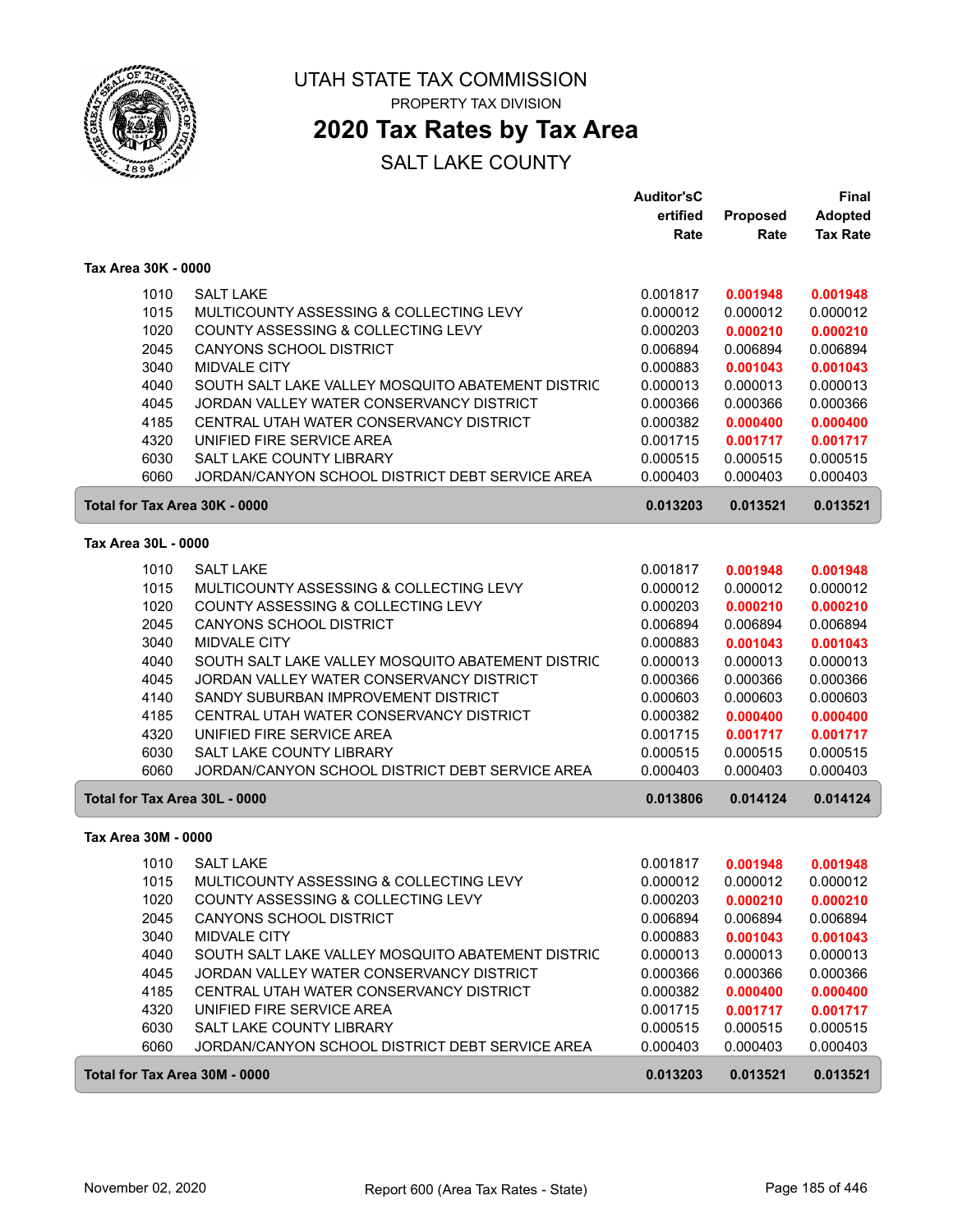

**2020 Tax Rates by Tax Area**

|                                                                                                      |                                                                                                                                                                                                                                                                                                                                                                                                                                                                                                                      | <b>Auditor'sC</b><br>ertified<br>Rate                                                                                                                    | Proposed<br>Rate                                                                                                                                         | <b>Final</b><br><b>Adopted</b><br><b>Tax Rate</b>                                                                                                        |
|------------------------------------------------------------------------------------------------------|----------------------------------------------------------------------------------------------------------------------------------------------------------------------------------------------------------------------------------------------------------------------------------------------------------------------------------------------------------------------------------------------------------------------------------------------------------------------------------------------------------------------|----------------------------------------------------------------------------------------------------------------------------------------------------------|----------------------------------------------------------------------------------------------------------------------------------------------------------|----------------------------------------------------------------------------------------------------------------------------------------------------------|
| Tax Area 32B - 0000                                                                                  |                                                                                                                                                                                                                                                                                                                                                                                                                                                                                                                      |                                                                                                                                                          |                                                                                                                                                          |                                                                                                                                                          |
| 1010<br>1015<br>1020<br>2040<br>3110<br>4040<br>4045<br>4185<br>6030                                 | <b>SALT LAKE</b><br>MULTICOUNTY ASSESSING & COLLECTING LEVY<br>COUNTY ASSESSING & COLLECTING LEVY<br><b>JORDAN SCHOOL DISTRICT</b><br><b>WEST JORDAN CITY</b><br>SOUTH SALT LAKE VALLEY MOSQUITO ABATEMENT DISTRIC<br>JORDAN VALLEY WATER CONSERVANCY DISTRICT<br>CENTRAL UTAH WATER CONSERVANCY DISTRICT<br><b>SALT LAKE COUNTY LIBRARY</b>                                                                                                                                                                         | 0.001817<br>0.000012<br>0.000203<br>0.006567<br>0.001899<br>0.000013<br>0.000366<br>0.000382<br>0.000515                                                 | 0.001948<br>0.000012<br>0.000210<br>0.006567<br>0.001899<br>0.000013<br>0.000366<br>0.000400<br>0.000515                                                 | 0.001948<br>0.000012<br>0.000210<br>0.006567<br>0.001899<br>0.000013<br>0.000366<br>0.000400<br>0.000515                                                 |
| Total for Tax Area 32B - 0000                                                                        |                                                                                                                                                                                                                                                                                                                                                                                                                                                                                                                      | 0.011774                                                                                                                                                 | 0.011930                                                                                                                                                 | 0.011930                                                                                                                                                 |
| Tax Area 33C - 0000                                                                                  |                                                                                                                                                                                                                                                                                                                                                                                                                                                                                                                      |                                                                                                                                                          |                                                                                                                                                          |                                                                                                                                                          |
| 1010<br>1015<br>1020<br>2045<br>4040<br>4090<br>4185<br>4220<br>4320<br>4340<br>6030<br>6060         | <b>SALT LAKE</b><br>MULTICOUNTY ASSESSING & COLLECTING LEVY<br>COUNTY ASSESSING & COLLECTING LEVY<br>CANYONS SCHOOL DISTRICT<br>SOUTH SALT LAKE VALLEY MOSQUITO ABATEMENT DISTRIC<br>COTTONWOOD IMPROVEMENT DISTRICT<br>CENTRAL UTAH WATER CONSERVANCY DISTRICT<br>SALT LAKE COUNTY MUNICIPAL-TYPE SERVICES<br>UNIFIED FIRE SERVICE AREA<br>SALT LAKE VALLEY LAW ENFORCEMENT SERVICE AREA<br><b>SALT LAKE COUNTY LIBRARY</b><br>JORDAN/CANYON SCHOOL DISTRICT DEBT SERVICE AREA                                      | 0.001817<br>0.000012<br>0.000203<br>0.006894<br>0.000013<br>0.000161<br>0.000382<br>0.000060<br>0.001715<br>0.002189<br>0.000515<br>0.000403             | 0.001948<br>0.000012<br>0.000210<br>0.006894<br>0.000013<br>0.000161<br>0.000400<br>0.000060<br>0.001717<br>0.002254<br>0.000515<br>0.000403             | 0.001948<br>0.000012<br>0.000210<br>0.006894<br>0.000013<br>0.000161<br>0.000400<br>0.000060<br>0.001717<br>0.002254<br>0.000515<br>0.000403             |
| Total for Tax Area 33C - 0000                                                                        |                                                                                                                                                                                                                                                                                                                                                                                                                                                                                                                      | 0.014364                                                                                                                                                 | 0.014587                                                                                                                                                 | 0.014587                                                                                                                                                 |
| Tax Area 34E - 0000                                                                                  |                                                                                                                                                                                                                                                                                                                                                                                                                                                                                                                      |                                                                                                                                                          |                                                                                                                                                          |                                                                                                                                                          |
| 1010<br>1015<br>1020<br>2045<br>4040<br>4045<br>4090<br>4185<br>4220<br>4320<br>4340<br>6030<br>6060 | <b>SALT LAKE</b><br>MULTICOUNTY ASSESSING & COLLECTING LEVY<br>COUNTY ASSESSING & COLLECTING LEVY<br>CANYONS SCHOOL DISTRICT<br>SOUTH SALT LAKE VALLEY MOSQUITO ABATEMENT DISTRIC<br>JORDAN VALLEY WATER CONSERVANCY DISTRICT<br>COTTONWOOD IMPROVEMENT DISTRICT<br>CENTRAL UTAH WATER CONSERVANCY DISTRICT<br>SALT LAKE COUNTY MUNICIPAL-TYPE SERVICES<br>UNIFIED FIRE SERVICE AREA<br>SALT LAKE VALLEY LAW ENFORCEMENT SERVICE AREA<br>SALT LAKE COUNTY LIBRARY<br>JORDAN/CANYON SCHOOL DISTRICT DEBT SERVICE AREA | 0.001817<br>0.000012<br>0.000203<br>0.006894<br>0.000013<br>0.000366<br>0.000161<br>0.000382<br>0.000060<br>0.001715<br>0.002189<br>0.000515<br>0.000403 | 0.001948<br>0.000012<br>0.000210<br>0.006894<br>0.000013<br>0.000366<br>0.000161<br>0.000400<br>0.000060<br>0.001717<br>0.002254<br>0.000515<br>0.000403 | 0.001948<br>0.000012<br>0.000210<br>0.006894<br>0.000013<br>0.000366<br>0.000161<br>0.000400<br>0.000060<br>0.001717<br>0.002254<br>0.000515<br>0.000403 |
| Total for Tax Area 34E - 0000                                                                        |                                                                                                                                                                                                                                                                                                                                                                                                                                                                                                                      | 0.014730                                                                                                                                                 | 0.014953                                                                                                                                                 | 0.014953                                                                                                                                                 |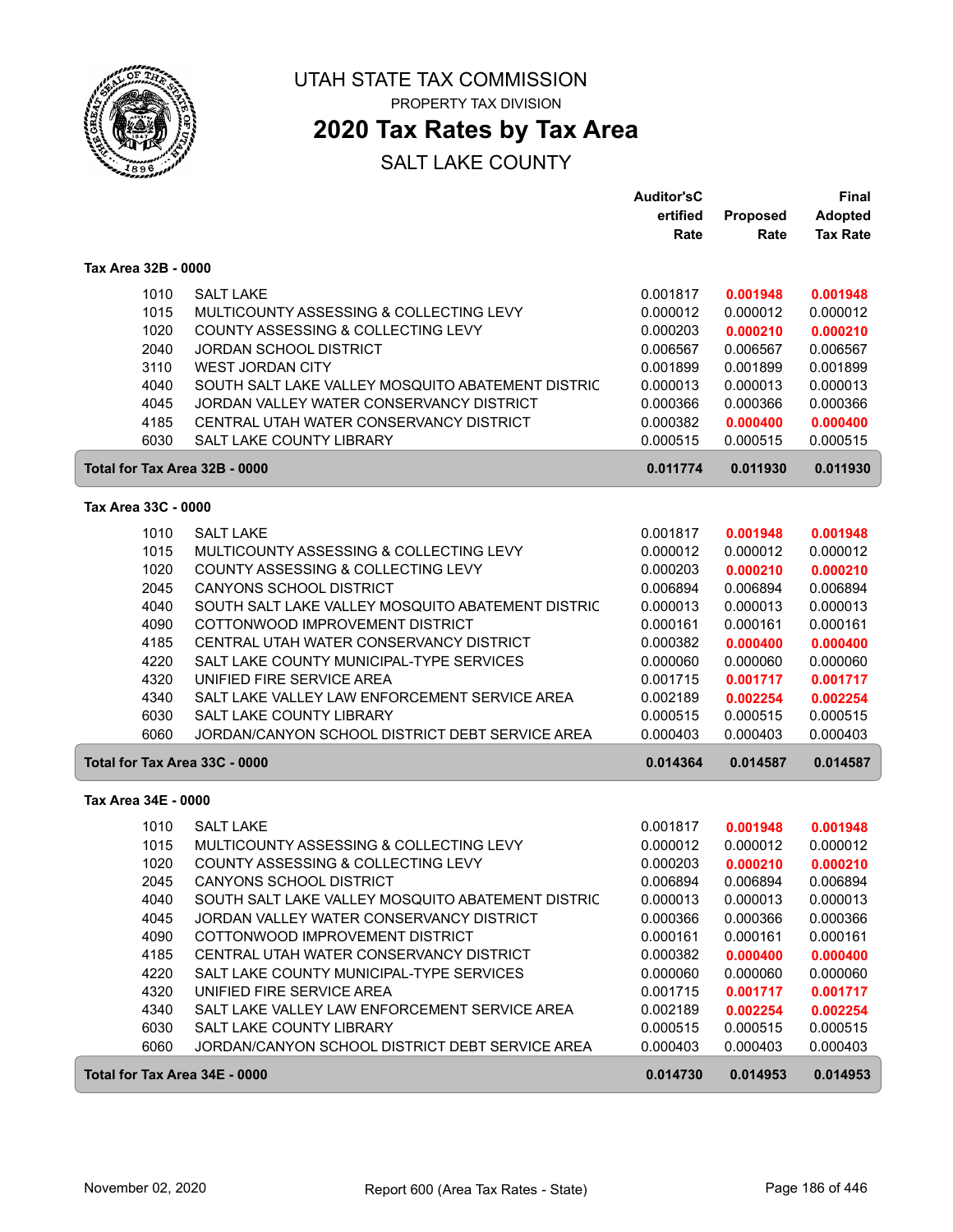

# **2020 Tax Rates by Tax Area**

|                     |                                                                                                      | <b>Auditor'sC</b>    |                      | Final                |
|---------------------|------------------------------------------------------------------------------------------------------|----------------------|----------------------|----------------------|
|                     |                                                                                                      | ertified             | <b>Proposed</b>      | <b>Adopted</b>       |
|                     |                                                                                                      | Rate                 | Rate                 | <b>Tax Rate</b>      |
| Tax Area 35B - 0000 |                                                                                                      |                      |                      |                      |
|                     | <b>SALT LAKE</b><br>1010                                                                             | 0.001817             | 0.001948             | 0.001948             |
|                     | 1015<br>MULTICOUNTY ASSESSING & COLLECTING LEVY                                                      | 0.000012             | 0.000012             | 0.000012             |
|                     | 1020<br>COUNTY ASSESSING & COLLECTING LEVY                                                           | 0.000203             | 0.000210             | 0.000210             |
|                     | 2045<br><b>CANYONS SCHOOL DISTRICT</b>                                                               | 0.006894             | 0.006894             | 0.006894             |
|                     | 3080<br><b>SANDY CITY</b>                                                                            | 0.001279             | 0.001279             | 0.001279             |
|                     | 4040<br>SOUTH SALT LAKE VALLEY MOSQUITO ABATEMENT DISTRIC                                            | 0.000013             | 0.000013             | 0.000013             |
|                     | 4070<br>MIDVALLEY IMPROVEMENT DISTRICT                                                               | 0.000619             | 0.000619             | 0.000619             |
|                     | 4185<br>CENTRAL UTAH WATER CONSERVANCY DISTRICT                                                      | 0.000382             | 0.000400             | 0.000400             |
|                     | 4290<br>METROPOLITAN WATER DISTRICT - SANDY CITY                                                     | 0.000297             | 0.000297             | 0.000297             |
|                     | 6030<br>SALT LAKE COUNTY LIBRARY                                                                     | 0.000515             | 0.000515             | 0.000515             |
|                     | 6060<br>JORDAN/CANYON SCHOOL DISTRICT DEBT SERVICE AREA                                              | 0.000403             | 0.000403             | 0.000403             |
|                     | Total for Tax Area 35B - 0000                                                                        | 0.012434             | 0.012590             | 0.012590             |
| Tax Area 35D - 0000 |                                                                                                      |                      |                      |                      |
|                     |                                                                                                      |                      |                      |                      |
|                     | 1010<br><b>SALT LAKE</b>                                                                             | 0.001817             | 0.001948             | 0.001948             |
|                     | 1015<br>MULTICOUNTY ASSESSING & COLLECTING LEVY                                                      | 0.000012             | 0.000012             | 0.000012             |
|                     | 1020<br>COUNTY ASSESSING & COLLECTING LEVY                                                           | 0.000203             | 0.000210             | 0.000210             |
|                     | 2045<br><b>CANYONS SCHOOL DISTRICT</b>                                                               | 0.006894             | 0.006894             | 0.006894             |
|                     | 3080<br><b>SANDY CITY</b>                                                                            | 0.001279             | 0.001279             | 0.001279             |
|                     | 4040<br>SOUTH SALT LAKE VALLEY MOSQUITO ABATEMENT DISTRIC<br>4090<br>COTTONWOOD IMPROVEMENT DISTRICT | 0.000013<br>0.000161 | 0.000013<br>0.000161 | 0.000013<br>0.000161 |
|                     | 4185<br>CENTRAL UTAH WATER CONSERVANCY DISTRICT                                                      | 0.000382             | 0.000400             | 0.000400             |
|                     | 4290<br>METROPOLITAN WATER DISTRICT - SANDY CITY                                                     | 0.000297             | 0.000297             | 0.000297             |
|                     | 6030<br>SALT LAKE COUNTY LIBRARY                                                                     | 0.000515             | 0.000515             | 0.000515             |
|                     | 6060<br>JORDAN/CANYON SCHOOL DISTRICT DEBT SERVICE AREA                                              | 0.000403             | 0.000403             | 0.000403             |
|                     | Total for Tax Area 35D - 0000                                                                        | 0.011976             | 0.012132             | 0.012132             |
|                     |                                                                                                      |                      |                      |                      |
| Tax Area 35E - 0000 |                                                                                                      |                      |                      |                      |
|                     | 1010<br><b>SALT LAKE</b>                                                                             | 0.001817             | 0.001948             | 0.001948             |
|                     | 1015<br>MULTICOUNTY ASSESSING & COLLECTING LEVY                                                      | 0.000012             | 0.000012             | 0.000012             |
|                     | 1020<br>COUNTY ASSESSING & COLLECTING LEVY                                                           | 0.000203             | 0.000210             | 0.000210             |
|                     | CANYONS SCHOOL DISTRICT<br>2045                                                                      | 0.006894             | 0.006894             | 0.006894             |
|                     | 3080<br><b>SANDY CITY</b>                                                                            | 0.001279             | 0.001279             | 0.001279             |
|                     | 4040<br>SOUTH SALT LAKE VALLEY MOSQUITO ABATEMENT DISTRIC                                            | 0.000013             | 0.000013             | 0.000013             |
|                     | 4090<br>COTTONWOOD IMPROVEMENT DISTRICT                                                              | 0.000161             | 0.000161             | 0.000161             |
|                     | 4185<br>CENTRAL UTAH WATER CONSERVANCY DISTRICT                                                      | 0.000382             | 0.000400             | 0.000400             |
|                     | 4240<br>ALTA CANYON RECREATION SPECIAL SERVICE DISTRICT                                              | 0.000163             | 0.000163             | 0.000163             |
|                     | 4290<br>METROPOLITAN WATER DISTRICT - SANDY CITY                                                     | 0.000297             | 0.000297             | 0.000297             |
|                     | 6030<br>SALT LAKE COUNTY LIBRARY                                                                     | 0.000515             | 0.000515             | 0.000515             |
|                     | 6060<br>JORDAN/CANYON SCHOOL DISTRICT DEBT SERVICE AREA                                              | 0.000403             | 0.000403             | 0.000403             |
|                     | Total for Tax Area 35E - 0000                                                                        | 0.012139             | 0.012295             | 0.012295             |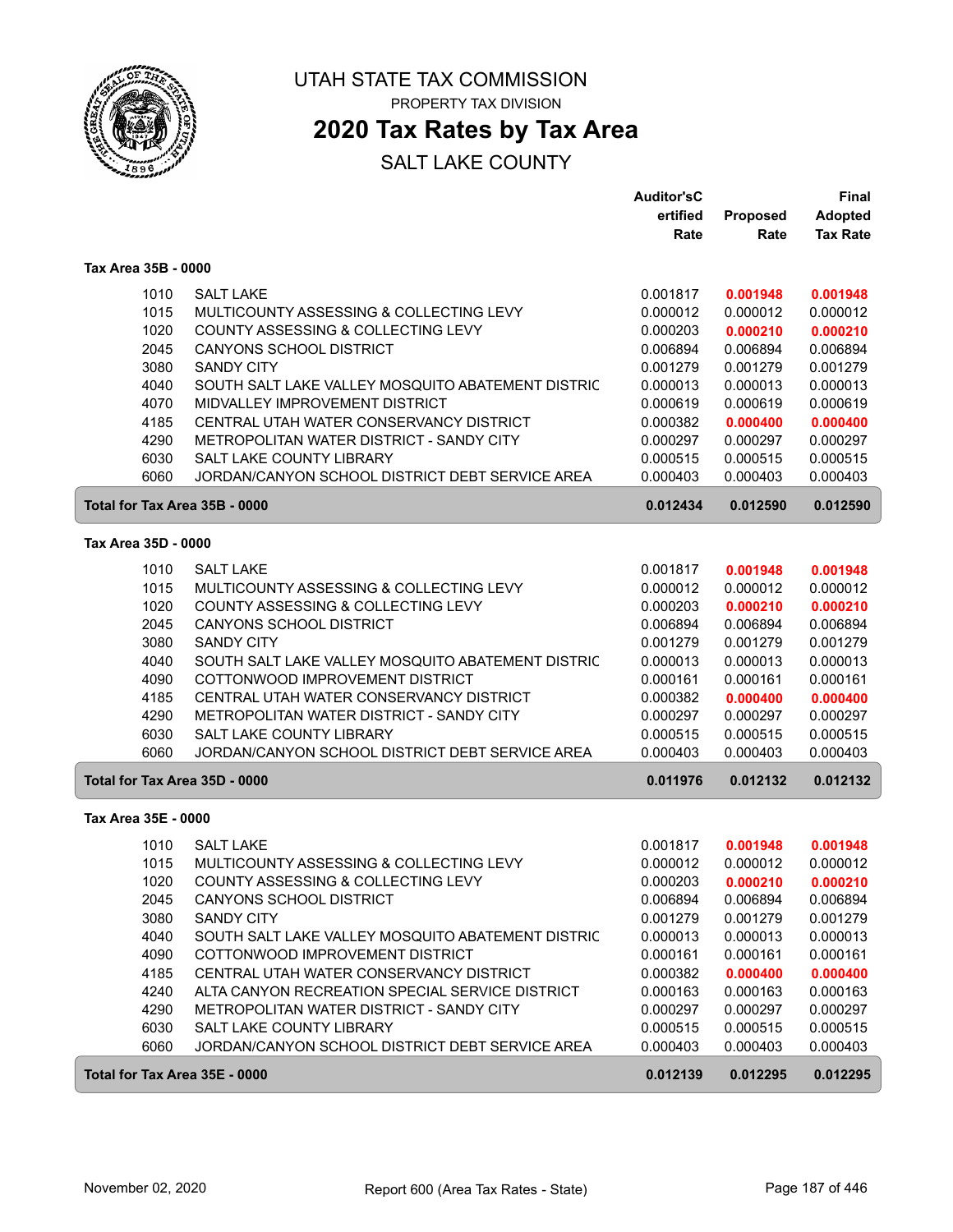

# **2020 Tax Rates by Tax Area**

|                               |                                                             | Auditor'sC           |                      | Final                |
|-------------------------------|-------------------------------------------------------------|----------------------|----------------------|----------------------|
|                               |                                                             | ertified             | Proposed             | <b>Adopted</b>       |
|                               |                                                             | Rate                 | Rate                 | <b>Tax Rate</b>      |
| Tax Area 35F - 0000           |                                                             |                      |                      |                      |
| 1010                          | <b>SALT LAKE</b>                                            | 0.001817             | 0.001948             | 0.001948             |
| 1015                          | MULTICOUNTY ASSESSING & COLLECTING LEVY                     | 0.000012             | 0.000012             | 0.000012             |
| 1020                          | COUNTY ASSESSING & COLLECTING LEVY                          | 0.000203             | 0.000210             | 0.000210             |
| 2045                          | <b>CANYONS SCHOOL DISTRICT</b>                              | 0.006894             | 0.006894             | 0.006894             |
| 3080                          | <b>SANDY CITY</b>                                           | 0.001279             | 0.001279             | 0.001279             |
| 4040                          | SOUTH SALT LAKE VALLEY MOSQUITO ABATEMENT DISTRIC           | 0.000013             | 0.000013             | 0.000013             |
| 4140                          | SANDY SUBURBAN IMPROVEMENT DISTRICT                         | 0.000603             | 0.000603             | 0.000603             |
| 4160                          | CRESCENT CEMETERY MAINTENANCE DISTRICT                      | 0.000031             | 0.000031             | 0.000031             |
| 4185                          | CENTRAL UTAH WATER CONSERVANCY DISTRICT                     | 0.000382             | 0.000400             | 0.000400             |
| 4290                          | METROPOLITAN WATER DISTRICT - SANDY CITY                    | 0.000297             | 0.000297             | 0.000297             |
| 6030                          | <b>SALT LAKE COUNTY LIBRARY</b>                             | 0.000515             | 0.000515             | 0.000515             |
| 6060                          | JORDAN/CANYON SCHOOL DISTRICT DEBT SERVICE AREA             | 0.000403             | 0.000403             | 0.000403             |
| Total for Tax Area 35F - 0000 |                                                             | 0.012449             | 0.012605             | 0.012605             |
| Tax Area 35G - 0000           |                                                             |                      |                      |                      |
|                               |                                                             |                      |                      |                      |
| 1010                          | <b>SALT LAKE</b><br>MULTICOUNTY ASSESSING & COLLECTING LEVY | 0.001817             | 0.001948             | 0.001948             |
| 1015                          |                                                             | 0.000012<br>0.000203 | 0.000012             | 0.000012             |
| 1020                          | COUNTY ASSESSING & COLLECTING LEVY                          |                      | 0.000210<br>0.006894 | 0.000210<br>0.006894 |
| 2045<br>3080                  | CANYONS SCHOOL DISTRICT<br><b>SANDY CITY</b>                | 0.006894<br>0.001279 | 0.001279             | 0.001279             |
| 4040                          | SOUTH SALT LAKE VALLEY MOSQUITO ABATEMENT DISTRIC           | 0.000013             | 0.000013             | 0.000013             |
| 4185                          | CENTRAL UTAH WATER CONSERVANCY DISTRICT                     | 0.000382             | 0.000400             | 0.000400             |
| 4290                          | METROPOLITAN WATER DISTRICT - SANDY CITY                    | 0.000297             | 0.000297             | 0.000297             |
| 6030                          | <b>SALT LAKE COUNTY LIBRARY</b>                             | 0.000515             | 0.000515             | 0.000515             |
| 6060                          | JORDAN/CANYON SCHOOL DISTRICT DEBT SERVICE AREA             | 0.000403             | 0.000403             | 0.000403             |
| Total for Tax Area 35G - 0000 |                                                             | 0.011815             | 0.011971             | 0.011971             |
|                               |                                                             |                      |                      |                      |
| Tax Area 35K - 0000           |                                                             |                      |                      |                      |
| 1010                          | <b>SALT LAKE</b>                                            | 0.001817             | 0.001948             | 0.001948             |
| 1015                          | MULTICOUNTY ASSESSING & COLLECTING LEVY                     | 0.000012             | 0.000012             | 0.000012             |
| 1020                          | COUNTY ASSESSING & COLLECTING LEVY                          | 0.000203             | 0.000210             | 0.000210             |
| 2045                          | CANYONS SCHOOL DISTRICT                                     | 0.006894             | 0.006894             | 0.006894             |
| 3080                          | <b>SANDY CITY</b>                                           | 0.001279             | 0.001279             | 0.001279             |
| 4040                          | SOUTH SALT LAKE VALLEY MOSQUITO ABATEMENT DISTRIC           | 0.000013             | 0.000013             | 0.000013             |
| 4140                          | SANDY SUBURBAN IMPROVEMENT DISTRICT                         | 0.000603             | 0.000603             | 0.000603             |
| 4160                          | CRESCENT CEMETERY MAINTENANCE DISTRICT                      | 0.000031             | 0.000031             | 0.000031             |
| 4185                          | CENTRAL UTAH WATER CONSERVANCY DISTRICT                     | 0.000382             | 0.000400             | 0.000400             |
| 4290                          | METROPOLITAN WATER DISTRICT - SANDY CITY                    | 0.000297             | 0.000297             | 0.000297             |
| 6030                          | SALT LAKE COUNTY LIBRARY                                    | 0.000515             | 0.000515             | 0.000515             |
| 6060                          | JORDAN/CANYON SCHOOL DISTRICT DEBT SERVICE AREA             | 0.000403             | 0.000403             | 0.000403             |
| Total for Tax Area 35K - 0000 |                                                             | 0.012449             | 0.012605             | 0.012605             |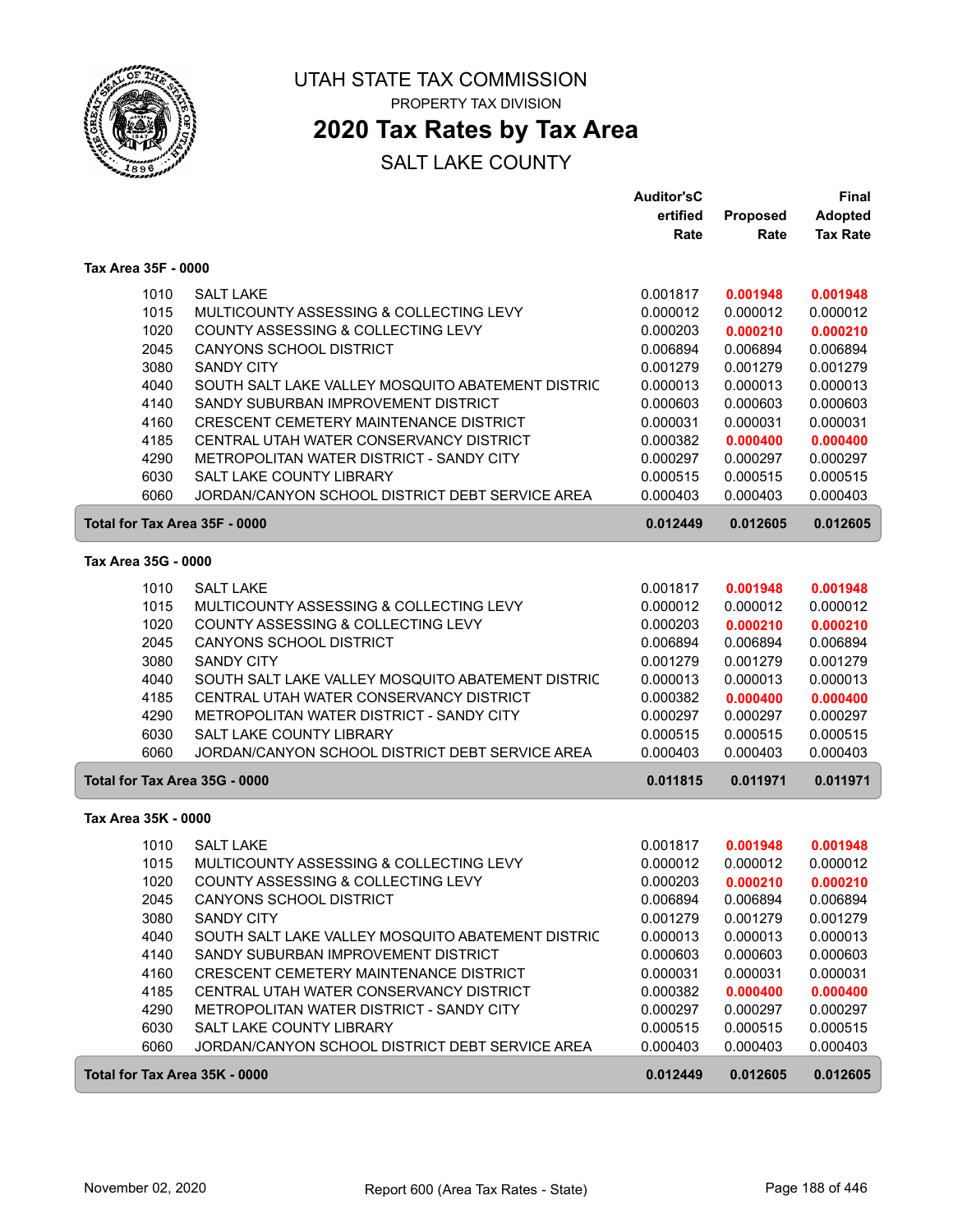

# **2020 Tax Rates by Tax Area**

|                               |                                                   | <b>Auditor'sC</b> |          | <b>Final</b>    |
|-------------------------------|---------------------------------------------------|-------------------|----------|-----------------|
|                               |                                                   | ertified          | Proposed | <b>Adopted</b>  |
|                               |                                                   | Rate              | Rate     | <b>Tax Rate</b> |
| Tax Area 35L - 0000           |                                                   |                   |          |                 |
| 1010                          | <b>SALT LAKE</b>                                  | 0.001817          | 0.001948 | 0.001948        |
| 1015                          | MULTICOUNTY ASSESSING & COLLECTING LEVY           | 0.000012          | 0.000012 | 0.000012        |
| 1020                          | COUNTY ASSESSING & COLLECTING LEVY                | 0.000203          | 0.000210 | 0.000210        |
| 2045                          | <b>CANYONS SCHOOL DISTRICT</b>                    | 0.006894          | 0.006894 | 0.006894        |
| 3080                          | <b>SANDY CITY</b>                                 | 0.001279          | 0.001279 | 0.001279        |
| 4040                          | SOUTH SALT LAKE VALLEY MOSQUITO ABATEMENT DISTRIC | 0.000013          | 0.000013 | 0.000013        |
| 4090                          | COTTONWOOD IMPROVEMENT DISTRICT                   | 0.000161          | 0.000161 | 0.000161        |
| 4185                          | CENTRAL UTAH WATER CONSERVANCY DISTRICT           | 0.000382          | 0.000400 | 0.000400        |
| 4240                          | ALTA CANYON RECREATION SPECIAL SERVICE DISTRICT   | 0.000163          | 0.000163 | 0.000163        |
| 4290                          | METROPOLITAN WATER DISTRICT - SANDY CITY          | 0.000297          | 0.000297 | 0.000297        |
| 6030                          | SALT LAKE COUNTY LIBRARY                          | 0.000515          | 0.000515 | 0.000515        |
| 6060                          | JORDAN/CANYON SCHOOL DISTRICT DEBT SERVICE AREA   | 0.000403          | 0.000403 | 0.000403        |
| Total for Tax Area 35L - 0000 |                                                   | 0.012139          | 0.012295 | 0.012295        |
| Tax Area 35S - 0000           |                                                   |                   |          |                 |
| 1010                          | <b>SALT LAKE</b>                                  | 0.001817          | 0.001948 | 0.001948        |
| 1015                          | MULTICOUNTY ASSESSING & COLLECTING LEVY           | 0.000012          | 0.000012 | 0.000012        |
| 1020                          | COUNTY ASSESSING & COLLECTING LEVY                | 0.000203          | 0.000210 | 0.000210        |
| 2045                          | CANYONS SCHOOL DISTRICT                           | 0.006894          | 0.006894 | 0.006894        |
| 3080                          | <b>SANDY CITY</b>                                 | 0.001279          | 0.001279 | 0.001279        |
| 4040                          | SOUTH SALT LAKE VALLEY MOSQUITO ABATEMENT DISTRIC | 0.000013          | 0.000013 | 0.000013        |
| 4140                          | SANDY SUBURBAN IMPROVEMENT DISTRICT               | 0.000603          | 0.000603 | 0.000603        |
| 4185                          | CENTRAL UTAH WATER CONSERVANCY DISTRICT           | 0.000382          | 0.000400 | 0.000400        |
| 4290                          | METROPOLITAN WATER DISTRICT - SANDY CITY          | 0.000297          | 0.000297 | 0.000297        |
| 6030                          | SALT LAKE COUNTY LIBRARY                          | 0.000515          | 0.000515 | 0.000515        |
| 6060                          | JORDAN/CANYON SCHOOL DISTRICT DEBT SERVICE AREA   | 0.000403          | 0.000403 | 0.000403        |
| Total for Tax Area 35S - 0000 |                                                   | 0.012418          | 0.012574 | 0.012574        |
| Tax Area 35U - 0000           |                                                   |                   |          |                 |
| 1010                          | <b>SALT LAKE</b>                                  | 0.001817          | 0.001948 | 0.001948        |
| 1015                          | MULTICOUNTY ASSESSING & COLLECTING LEVY           | 0.000012          | 0.000012 | 0.000012        |
| 1020                          | COUNTY ASSESSING & COLLECTING LEVY                | 0.000203          | 0.000210 | 0.000210        |
| 2045                          | CANYONS SCHOOL DISTRICT                           | 0.006894          | 0.006894 | 0.006894        |
| 3080                          | SANDY CITY                                        | 0.001279          | 0.001279 | 0.001279        |
| 4040                          | SOUTH SALT LAKE VALLEY MOSQUITO ABATEMENT DISTRIC | 0.000013          | 0.000013 | 0.000013        |
| 4090                          | COTTONWOOD IMPROVEMENT DISTRICT                   | 0.000161          | 0.000161 | 0.000161        |
| 4185                          | CENTRAL UTAH WATER CONSERVANCY DISTRICT           | 0.000382          | 0.000400 | 0.000400        |
| 4290                          | METROPOLITAN WATER DISTRICT - SANDY CITY          | 0.000297          | 0.000297 | 0.000297        |
| 6030                          | SALT LAKE COUNTY LIBRARY                          | 0.000515          | 0.000515 | 0.000515        |
| 6060                          | JORDAN/CANYON SCHOOL DISTRICT DEBT SERVICE AREA   | 0.000403          | 0.000403 | 0.000403        |
| Total for Tax Area 35U - 0000 |                                                   | 0.011976          | 0.012132 | 0.012132        |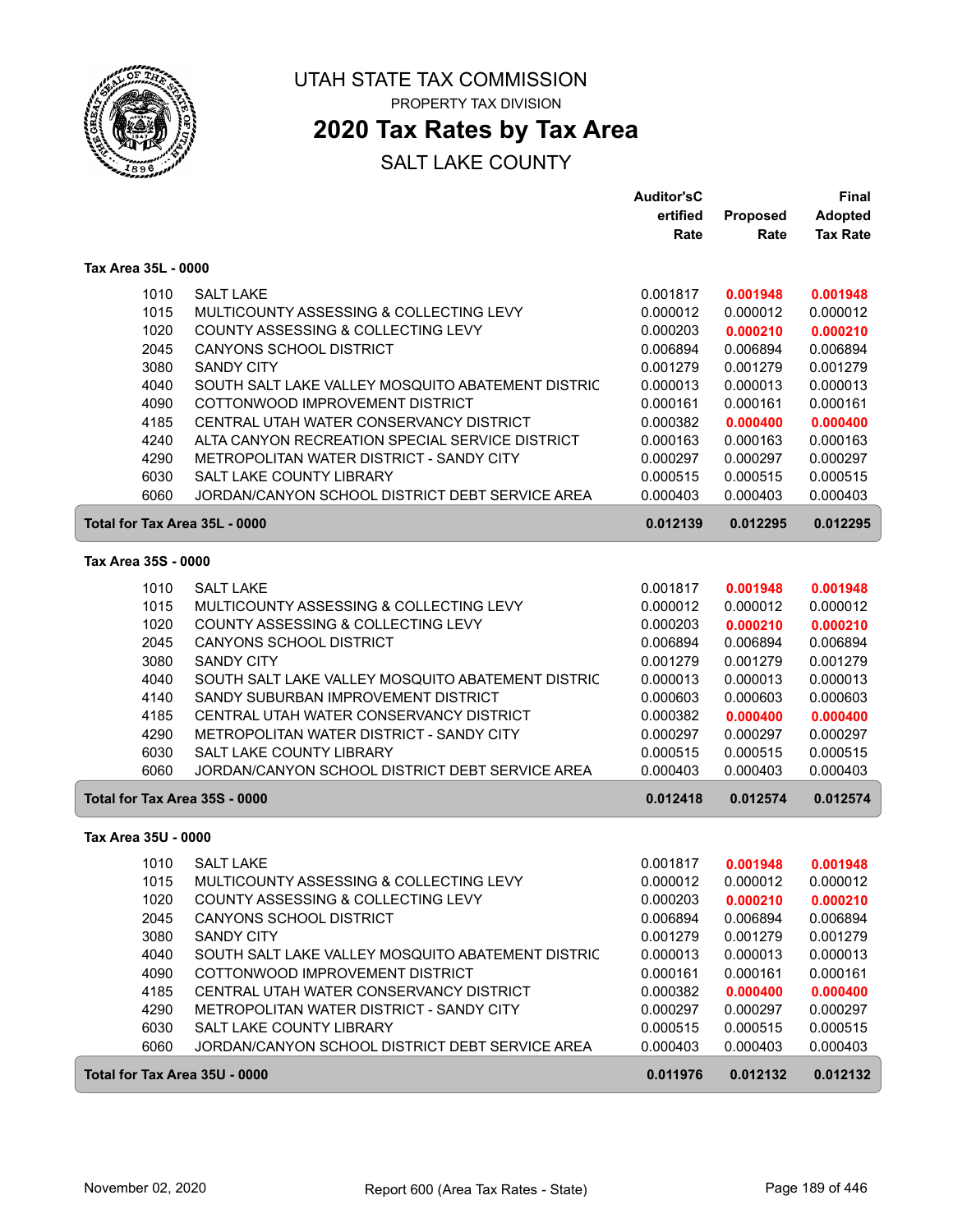

ſ

UTAH STATE TAX COMMISSION PROPERTY TAX DIVISION

**2020 Tax Rates by Tax Area**

|                               |                                                                                    | Auditor'sC |                 | <b>Final</b>    |
|-------------------------------|------------------------------------------------------------------------------------|------------|-----------------|-----------------|
|                               |                                                                                    | ertified   | <b>Proposed</b> | <b>Adopted</b>  |
|                               |                                                                                    | Rate       | Rate            | <b>Tax Rate</b> |
| Tax Area 35V - 0000           |                                                                                    |            |                 |                 |
| 1010                          | <b>SALT LAKE</b>                                                                   | 0.001817   | 0.001948        | 0.001948        |
| 1015                          | MULTICOUNTY ASSESSING & COLLECTING LEVY                                            | 0.000012   | 0.000012        | 0.000012        |
| 1020                          | COUNTY ASSESSING & COLLECTING LEVY                                                 | 0.000203   | 0.000210        | 0.000210        |
| 2045                          | <b>CANYONS SCHOOL DISTRICT</b>                                                     | 0.006894   | 0.006894        | 0.006894        |
| 3080                          | <b>SANDY CITY</b>                                                                  | 0.001279   | 0.001279        | 0.001279        |
| 4040                          | SOUTH SALT LAKE VALLEY MOSQUITO ABATEMENT DISTRIC                                  | 0.000013   | 0.000013        | 0.000013        |
| 4090                          | COTTONWOOD IMPROVEMENT DISTRICT                                                    | 0.000161   | 0.000161        | 0.000161        |
| 4185                          | CENTRAL UTAH WATER CONSERVANCY DISTRICT                                            | 0.000382   | 0.000400        | 0.000400        |
| 6030                          | <b>SALT LAKE COUNTY LIBRARY</b>                                                    | 0.000515   | 0.000515        | 0.000515        |
| 6060                          | JORDAN/CANYON SCHOOL DISTRICT DEBT SERVICE AREA                                    | 0.000403   | 0.000403        | 0.000403        |
| Total for Tax Area 35V - 0000 |                                                                                    | 0.011679   | 0.011835        | 0.011835        |
| Tax Area 35W - 0000           |                                                                                    |            |                 |                 |
|                               |                                                                                    |            |                 |                 |
| 1010                          | <b>SALT LAKE</b>                                                                   | 0.001817   | 0.001948        | 0.001948        |
| 1015                          | MULTICOUNTY ASSESSING & COLLECTING LEVY                                            | 0.000012   | 0.000012        | 0.000012        |
| 1020                          | COUNTY ASSESSING & COLLECTING LEVY                                                 | 0.000203   | 0.000210        | 0.000210        |
| 2045                          | CANYONS SCHOOL DISTRICT                                                            | 0.006894   | 0.006894        | 0.006894        |
| 3080                          | <b>SANDY CITY</b>                                                                  | 0.001279   | 0.001279        | 0.001279        |
| 4040                          | SOUTH SALT LAKE VALLEY MOSQUITO ABATEMENT DISTRIC                                  | 0.000013   | 0.000013        | 0.000013        |
| 4140                          | SANDY SUBURBAN IMPROVEMENT DISTRICT                                                | 0.000603   | 0.000603        | 0.000603        |
| 4185                          | CENTRAL UTAH WATER CONSERVANCY DISTRICT                                            | 0.000382   | 0.000400        | 0.000400        |
| 6030                          | <b>SALT LAKE COUNTY LIBRARY</b><br>JORDAN/CANYON SCHOOL DISTRICT DEBT SERVICE AREA | 0.000515   | 0.000515        | 0.000515        |
| 6060                          |                                                                                    | 0.000403   | 0.000403        | 0.000403        |
| Total for Tax Area 35W - 0000 |                                                                                    | 0.012121   | 0.012277        | 0.012277        |
| Tax Area 36B - 0000           |                                                                                    |            |                 |                 |
| 1010                          | <b>SALT LAKE</b>                                                                   | 0.001817   | 0.001948        | 0.001948        |
| 1015                          | MULTICOUNTY ASSESSING & COLLECTING LEVY                                            | 0.000012   | 0.000012        | 0.000012        |
| 1020                          | COUNTY ASSESSING & COLLECTING LEVY                                                 | 0.000203   | 0.000210        | 0.000210        |
| 2040                          | <b>JORDAN SCHOOL DISTRICT</b>                                                      | 0.006567   | 0.006567        | 0.006567        |
| 4040                          | SOUTH SALT LAKE VALLEY MOSQUITO ABATEMENT DISTRIC                                  | 0.000013   | 0.000013        | 0.000013        |
| 4045                          | JORDAN VALLEY WATER CONSERVANCY DISTRICT                                           | 0.000366   | 0.000366        | 0.000366        |
| 4150                          | SOUTH VALLEY SEWER DISTRICT                                                        | 0.000271   | 0.000271        | 0.000271        |
| 4185                          | CENTRAL UTAH WATER CONSERVANCY DISTRICT                                            | 0.000382   | 0.000400        | 0.000400        |
| 4220                          | SALT LAKE COUNTY MUNICIPAL-TYPE SERVICES                                           | 0.000060   | 0.000060        | 0.000060        |
| 4320                          | UNIFIED FIRE SERVICE AREA                                                          | 0.001715   | 0.001717        | 0.001717        |
| 4340                          | SALT LAKE VALLEY LAW ENFORCEMENT SERVICE AREA                                      | 0.002189   | 0.002254        | 0.002254        |
| 6030                          | SALT LAKE COUNTY LIBRARY                                                           | 0.000515   | 0.000515        | 0.000515        |
| Total for Tax Area 36B - 0000 |                                                                                    | 0.014110   | 0.014333        | 0.014333        |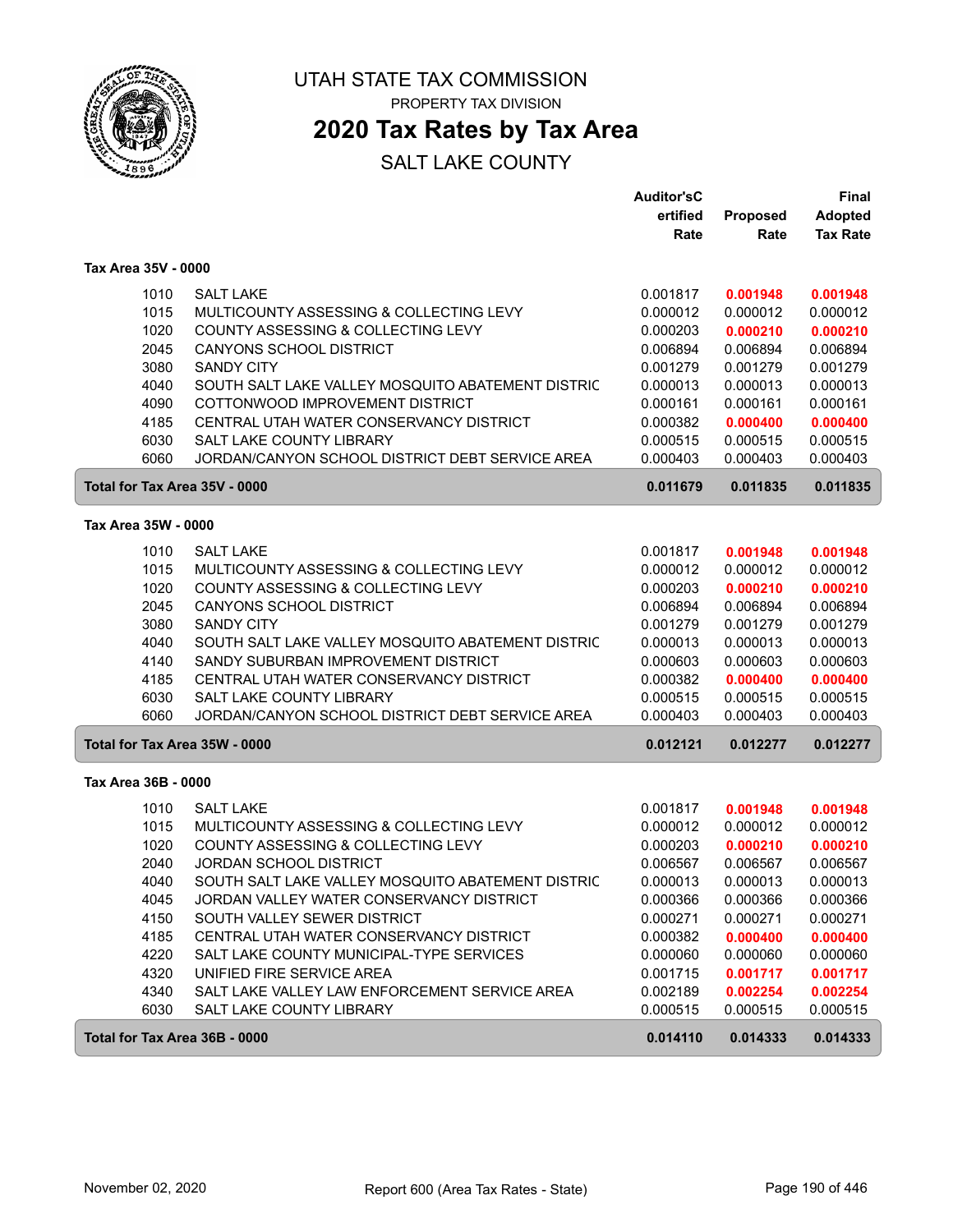

# **2020 Tax Rates by Tax Area**

|                               |                                                   | <b>Auditor'sC</b> |                 | Final           |
|-------------------------------|---------------------------------------------------|-------------------|-----------------|-----------------|
|                               |                                                   | ertified          | <b>Proposed</b> | <b>Adopted</b>  |
|                               |                                                   | Rate              | Rate            | <b>Tax Rate</b> |
| Tax Area 36D - 0000           |                                                   |                   |                 |                 |
| 1010                          | <b>SALT LAKE</b>                                  | 0.001817          | 0.001948        | 0.001948        |
| 1015                          | MULTICOUNTY ASSESSING & COLLECTING LEVY           | 0.000012          | 0.000012        | 0.000012        |
| 1020                          | COUNTY ASSESSING & COLLECTING LEVY                | 0.000203          | 0.000210        | 0.000210        |
| 2045                          | CANYONS SCHOOL DISTRICT                           | 0.006894          | 0.006894        | 0.006894        |
| 3080                          | <b>SANDY CITY</b>                                 | 0.001279          | 0.001279        | 0.001279        |
| 4040                          | SOUTH SALT LAKE VALLEY MOSQUITO ABATEMENT DISTRIC | 0.000013          | 0.000013        | 0.000013        |
| 4150                          | SOUTH VALLEY SEWER DISTRICT                       | 0.000271          | 0.000271        | 0.000271        |
| 4160                          | <b>CRESCENT CEMETERY MAINTENANCE DISTRICT</b>     | 0.000031          | 0.000031        | 0.000031        |
| 4185                          | CENTRAL UTAH WATER CONSERVANCY DISTRICT           | 0.000382          | 0.000400        | 0.000400        |
| 4290                          | METROPOLITAN WATER DISTRICT - SANDY CITY          | 0.000297          | 0.000297        | 0.000297        |
| 6030                          | SALT LAKE COUNTY LIBRARY                          | 0.000515          | 0.000515        | 0.000515        |
| 6060                          | JORDAN/CANYON SCHOOL DISTRICT DEBT SERVICE AREA   | 0.000403          | 0.000403        | 0.000403        |
| Total for Tax Area 36D - 0000 |                                                   | 0.012117          | 0.012273        | 0.012273        |
|                               |                                                   |                   |                 |                 |
| Tax Area 36E - 0000           |                                                   |                   |                 |                 |
| 1010                          | <b>SALT LAKE</b>                                  | 0.001817          | 0.001948        | 0.001948        |
| 1015                          | MULTICOUNTY ASSESSING & COLLECTING LEVY           | 0.000012          | 0.000012        | 0.000012        |
| 1020                          | COUNTY ASSESSING & COLLECTING LEVY                | 0.000203          | 0.000210        | 0.000210        |
| 2045                          | <b>CANYONS SCHOOL DISTRICT</b>                    | 0.006894          | 0.006894        | 0.006894        |
| 3080                          | <b>SANDY CITY</b>                                 | 0.001279          | 0.001279        | 0.001279        |
| 4040                          | SOUTH SALT LAKE VALLEY MOSQUITO ABATEMENT DISTRIC | 0.000013          | 0.000013        | 0.000013        |
| 4150                          | SOUTH VALLEY SEWER DISTRICT                       | 0.000271          | 0.000271        | 0.000271        |
| 4185                          | CENTRAL UTAH WATER CONSERVANCY DISTRICT           | 0.000382          | 0.000400        | 0.000400        |
| 4290                          | METROPOLITAN WATER DISTRICT - SANDY CITY          | 0.000297          | 0.000297        | 0.000297        |
| 6030                          | SALT LAKE COUNTY LIBRARY                          | 0.000515          | 0.000515        | 0.000515        |
| 6060                          | JORDAN/CANYON SCHOOL DISTRICT DEBT SERVICE AREA   | 0.000403          | 0.000403        | 0.000403        |
| Total for Tax Area 36E - 0000 |                                                   | 0.012086          | 0.012242        | 0.012242        |
| Tax Area 36F - 0000           |                                                   |                   |                 |                 |
| 1010                          | <b>SALT LAKE</b>                                  | 0.001817          | 0.001948        | 0.001948        |
| 1015                          | MULTICOUNTY ASSESSING & COLLECTING LEVY           | 0.000012          | 0.000012        | 0.000012        |
| 1020                          | COUNTY ASSESSING & COLLECTING LEVY                | 0.000203          | 0.000210        | 0.000210        |
| 2045                          | <b>CANYONS SCHOOL DISTRICT</b>                    | 0.006894          | 0.006894        | 0.006894        |
| 3080                          | <b>SANDY CITY</b>                                 | 0.001279          | 0.001279        | 0.001279        |
| 4040                          | SOUTH SALT LAKE VALLEY MOSQUITO ABATEMENT DISTRIC | 0.000013          | 0.000013        | 0.000013        |
| 4150                          | SOUTH VALLEY SEWER DISTRICT                       | 0.000271          | 0.000271        | 0.000271        |
| 4160                          | <b>CRESCENT CEMETERY MAINTENANCE DISTRICT</b>     | 0.000031          | 0.000031        | 0.000031        |
| 4185                          | CENTRAL UTAH WATER CONSERVANCY DISTRICT           | 0.000382          | 0.000400        | 0.000400        |
| 4290                          | METROPOLITAN WATER DISTRICT - SANDY CITY          | 0.000297          | 0.000297        | 0.000297        |
| 6030                          | SALT LAKE COUNTY LIBRARY                          | 0.000515          | 0.000515        | 0.000515        |
| 6060                          | JORDAN/CANYON SCHOOL DISTRICT DEBT SERVICE AREA   | 0.000403          | 0.000403        | 0.000403        |
| Total for Tax Area 36F - 0000 |                                                   | 0.012117          | 0.012273        | 0.012273        |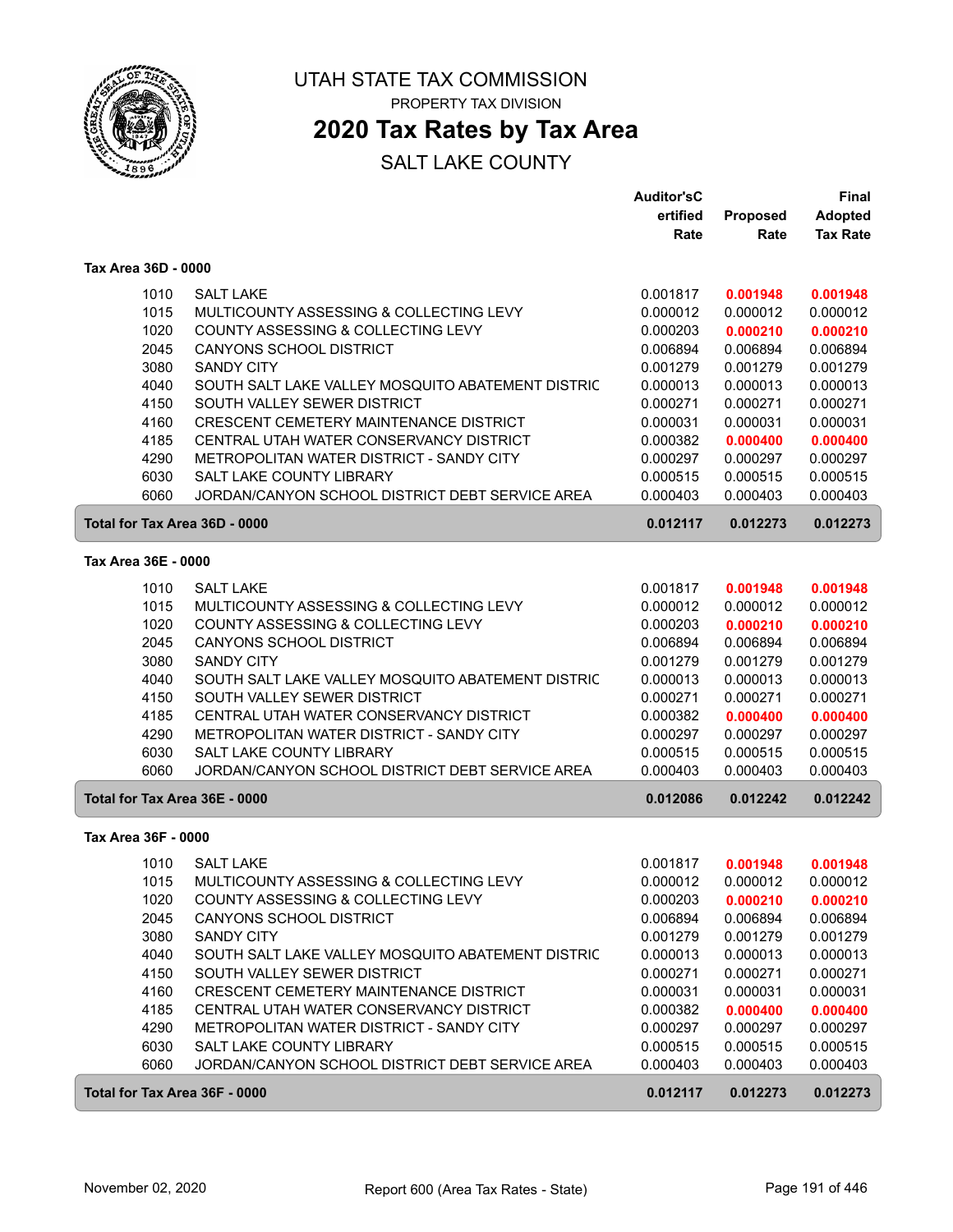

# **2020 Tax Rates by Tax Area**

|                     |                                                                             | <b>Auditor'sC</b>    |                      | <b>Final</b>         |
|---------------------|-----------------------------------------------------------------------------|----------------------|----------------------|----------------------|
|                     |                                                                             | ertified             | <b>Proposed</b>      | <b>Adopted</b>       |
|                     |                                                                             | Rate                 | Rate                 | <b>Tax Rate</b>      |
| Tax Area 36G - 0000 |                                                                             |                      |                      |                      |
|                     |                                                                             |                      |                      |                      |
| 1010                | <b>SALT LAKE</b>                                                            | 0.001817             | 0.001948             | 0.001948             |
| 1015                | MULTICOUNTY ASSESSING & COLLECTING LEVY                                     | 0.000012             | 0.000012             | 0.000012             |
| 1020                | COUNTY ASSESSING & COLLECTING LEVY                                          | 0.000203             | 0.000210             | 0.000210             |
| 2045                | CANYONS SCHOOL DISTRICT                                                     | 0.006894             | 0.006894             | 0.006894             |
| 3080                | <b>SANDY CITY</b>                                                           | 0.001279             | 0.001279             | 0.001279             |
| 4040                | SOUTH SALT LAKE VALLEY MOSQUITO ABATEMENT DISTRIC                           | 0.000013             | 0.000013             | 0.000013             |
| 4150                | SOUTH VALLEY SEWER DISTRICT                                                 | 0.000271             | 0.000271             | 0.000271             |
| 4160                | CRESCENT CEMETERY MAINTENANCE DISTRICT                                      | 0.000031             | 0.000031             | 0.000031             |
| 4185                | CENTRAL UTAH WATER CONSERVANCY DISTRICT                                     | 0.000382             | 0.000400             | 0.000400             |
| 4290                | METROPOLITAN WATER DISTRICT - SANDY CITY                                    | 0.000297             | 0.000297             | 0.000297             |
| 6030<br>6060        | SALT LAKE COUNTY LIBRARY<br>JORDAN/CANYON SCHOOL DISTRICT DEBT SERVICE AREA | 0.000515<br>0.000403 | 0.000515<br>0.000403 | 0.000515<br>0.000403 |
|                     |                                                                             |                      |                      |                      |
|                     | Total for Tax Area 36G - 0000                                               | 0.012117             | 0.012273             | 0.012273             |
| Tax Area 36H - 0000 |                                                                             |                      |                      |                      |
| 1010                | <b>SALT LAKE</b>                                                            | 0.001817             | 0.001948             | 0.001948             |
| 1015                | MULTICOUNTY ASSESSING & COLLECTING LEVY                                     | 0.000012             | 0.000012             | 0.000012             |
| 1020                | COUNTY ASSESSING & COLLECTING LEVY                                          | 0.000203             | 0.000210             | 0.000210             |
| 2045                | CANYONS SCHOOL DISTRICT                                                     | 0.006894             | 0.006894             | 0.006894             |
| 3080                | <b>SANDY CITY</b>                                                           | 0.001279             | 0.001279             | 0.001279             |
| 4040                | SOUTH SALT LAKE VALLEY MOSQUITO ABATEMENT DISTRIC                           | 0.000013             | 0.000013             | 0.000013             |
| 4150                | SOUTH VALLEY SEWER DISTRICT                                                 | 0.000271             | 0.000271             | 0.000271             |
| 4160                | CRESCENT CEMETERY MAINTENANCE DISTRICT                                      | 0.000031             | 0.000031             | 0.000031             |
| 4185                | CENTRAL UTAH WATER CONSERVANCY DISTRICT                                     | 0.000382             | 0.000400             | 0.000400             |
| 4290                | METROPOLITAN WATER DISTRICT - SANDY CITY                                    | 0.000297             | 0.000297             | 0.000297             |
| 6030                | SALT LAKE COUNTY LIBRARY                                                    | 0.000515             | 0.000515             | 0.000515             |
| 6060                | JORDAN/CANYON SCHOOL DISTRICT DEBT SERVICE AREA                             | 0.000403             | 0.000403             | 0.000403             |
|                     | Total for Tax Area 36H - 0000                                               | 0.012117             | 0.012273             | 0.012273             |
|                     |                                                                             |                      |                      |                      |
| Tax Area 36I - 0000 |                                                                             |                      |                      |                      |
|                     | 1010 SALT LAKE                                                              | 0.001817             | 0.001948             | 0.001948             |
| 1015                | MULTICOUNTY ASSESSING & COLLECTING LEVY                                     | 0.000012             | 0.000012             | 0.000012             |
| 1020                | COUNTY ASSESSING & COLLECTING LEVY                                          | 0.000203             | 0.000210             | 0.000210             |
| 2045                | <b>CANYONS SCHOOL DISTRICT</b>                                              | 0.006894             | 0.006894             | 0.006894             |
| 3080                | <b>SANDY CITY</b>                                                           | 0.001279             | 0.001279             | 0.001279             |
| 4040                | SOUTH SALT LAKE VALLEY MOSQUITO ABATEMENT DISTRIC                           | 0.000013             | 0.000013             | 0.000013             |
| 4045                | JORDAN VALLEY WATER CONSERVANCY DISTRICT                                    | 0.000366             | 0.000366             | 0.000366             |
| 4090                | COTTONWOOD IMPROVEMENT DISTRICT                                             | 0.000161             | 0.000161             | 0.000161             |
| 4185                | CENTRAL UTAH WATER CONSERVANCY DISTRICT                                     | 0.000382             | 0.000400             | 0.000400             |
| 4240                | ALTA CANYON RECREATION SPECIAL SERVICE DISTRICT                             | 0.000163             | 0.000163             | 0.000163             |
| 4290                | METROPOLITAN WATER DISTRICT - SANDY CITY                                    | 0.000297             | 0.000297             | 0.000297             |
| 6030                | SALT LAKE COUNTY LIBRARY                                                    | 0.000515             | 0.000515             | 0.000515             |
| 6060                | JORDAN/CANYON SCHOOL DISTRICT DEBT SERVICE AREA                             | 0.000403             | 0.000403             | 0.000403             |
|                     | Total for Tax Area 36I - 0000                                               | 0.012505             | 0.012661             | 0.012661             |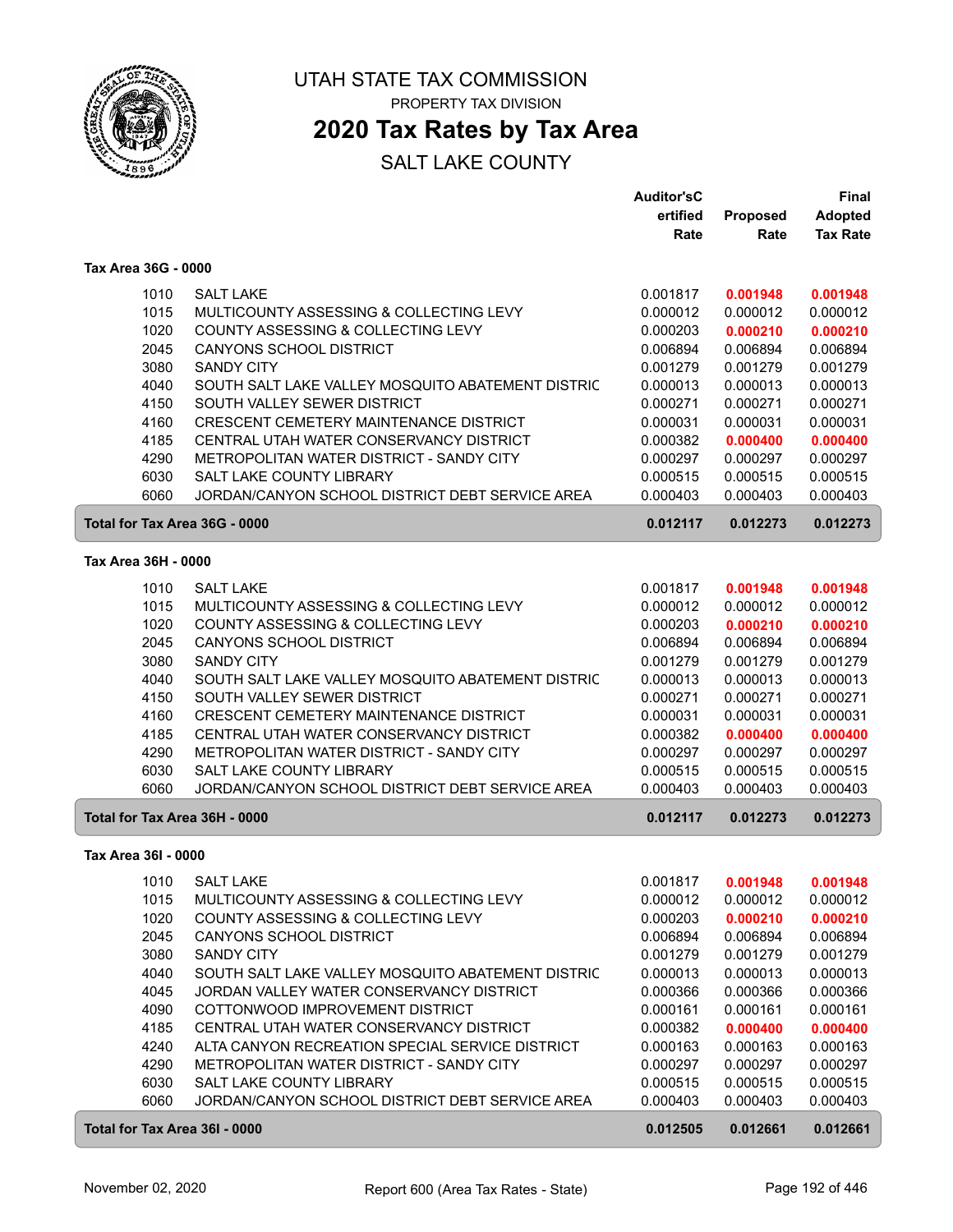

# **2020 Tax Rates by Tax Area**

|                               |                                                   | <b>Auditor'sC</b> |          | Final           |
|-------------------------------|---------------------------------------------------|-------------------|----------|-----------------|
|                               |                                                   | ertified          | Proposed | <b>Adopted</b>  |
|                               |                                                   | Rate              | Rate     | <b>Tax Rate</b> |
| Tax Area 36J - 0000           |                                                   |                   |          |                 |
| 1010                          | <b>SALT LAKE</b>                                  | 0.001817          | 0.001948 | 0.001948        |
| 1015                          | MULTICOUNTY ASSESSING & COLLECTING LEVY           | 0.000012          | 0.000012 | 0.000012        |
| 1020                          | COUNTY ASSESSING & COLLECTING LEVY                | 0.000203          | 0.000210 | 0.000210        |
| 2045                          | CANYONS SCHOOL DISTRICT                           | 0.006894          | 0.006894 | 0.006894        |
| 3080                          | <b>SANDY CITY</b>                                 | 0.001279          | 0.001279 | 0.001279        |
| 4040                          | SOUTH SALT LAKE VALLEY MOSQUITO ABATEMENT DISTRIC | 0.000013          | 0.000013 | 0.000013        |
| 4045                          | JORDAN VALLEY WATER CONSERVANCY DISTRICT          | 0.000366          | 0.000366 | 0.000366        |
| 4070                          | MIDVALLEY IMPROVEMENT DISTRICT                    | 0.000619          | 0.000619 | 0.000619        |
| 4185                          | CENTRAL UTAH WATER CONSERVANCY DISTRICT           | 0.000382          | 0.000400 | 0.000400        |
| 4290                          | METROPOLITAN WATER DISTRICT - SANDY CITY          | 0.000297          | 0.000297 | 0.000297        |
| 6030                          | SALT LAKE COUNTY LIBRARY                          | 0.000515          | 0.000515 | 0.000515        |
| 6060                          | JORDAN/CANYON SCHOOL DISTRICT DEBT SERVICE AREA   | 0.000403          | 0.000403 | 0.000403        |
| Total for Tax Area 36J - 0000 |                                                   | 0.012800          | 0.012956 | 0.012956        |
| Tax Area 36M - 0000           |                                                   |                   |          |                 |
| 1010                          | <b>SALT LAKE</b>                                  | 0.001817          | 0.001948 | 0.001948        |
| 1015                          | MULTICOUNTY ASSESSING & COLLECTING LEVY           | 0.000012          | 0.000012 | 0.000012        |
| 1020                          | COUNTY ASSESSING & COLLECTING LEVY                | 0.000203          | 0.000210 | 0.000210        |
| 2045                          | <b>CANYONS SCHOOL DISTRICT</b>                    | 0.006894          | 0.006894 | 0.006894        |
| 3080                          | <b>SANDY CITY</b>                                 | 0.001279          | 0.001279 | 0.001279        |
| 4040                          | SOUTH SALT LAKE VALLEY MOSQUITO ABATEMENT DISTRIC | 0.000013          | 0.000013 | 0.000013        |
| 4045                          | JORDAN VALLEY WATER CONSERVANCY DISTRICT          | 0.000366          | 0.000366 | 0.000366        |
| 4090                          | COTTONWOOD IMPROVEMENT DISTRICT                   | 0.000161          | 0.000161 | 0.000161        |
| 4185                          | CENTRAL UTAH WATER CONSERVANCY DISTRICT           | 0.000382          | 0.000400 | 0.000400        |
| 4290                          | METROPOLITAN WATER DISTRICT - SANDY CITY          | 0.000297          | 0.000297 | 0.000297        |
| 6030                          | SALT LAKE COUNTY LIBRARY                          | 0.000515          | 0.000515 | 0.000515        |
| 6060                          | JORDAN/CANYON SCHOOL DISTRICT DEBT SERVICE AREA   | 0.000403          | 0.000403 | 0.000403        |
| Total for Tax Area 36M - 0000 |                                                   | 0.012342          | 0.012498 | 0.012498        |
| Tax Area 36P - 0000           |                                                   |                   |          |                 |
| 1010                          | <b>SALT LAKE</b>                                  | 0.001817          | 0.001948 | 0.001948        |
| 1015                          | MULTICOUNTY ASSESSING & COLLECTING LEVY           | 0.000012          | 0.000012 | 0.000012        |
| 1020                          | COUNTY ASSESSING & COLLECTING LEVY                | 0.000203          | 0.000210 | 0.000210        |
| 2045                          | CANYONS SCHOOL DISTRICT                           | 0.006894          | 0.006894 | 0.006894        |
| 3080                          | <b>SANDY CITY</b>                                 | 0.001279          | 0.001279 | 0.001279        |
| 4040                          | SOUTH SALT LAKE VALLEY MOSQUITO ABATEMENT DISTRIC | 0.000013          | 0.000013 | 0.000013        |
| 4045                          | JORDAN VALLEY WATER CONSERVANCY DISTRICT          | 0.000366          | 0.000366 | 0.000366        |
| 4140                          | SANDY SUBURBAN IMPROVEMENT DISTRICT               | 0.000603          | 0.000603 | 0.000603        |
| 4185                          | CENTRAL UTAH WATER CONSERVANCY DISTRICT           | 0.000382          | 0.000400 | 0.000400        |
| 4290                          | METROPOLITAN WATER DISTRICT - SANDY CITY          | 0.000297          | 0.000297 | 0.000297        |
| 6030                          | SALT LAKE COUNTY LIBRARY                          | 0.000515          | 0.000515 | 0.000515        |
| 6060                          | JORDAN/CANYON SCHOOL DISTRICT DEBT SERVICE AREA   | 0.000403          | 0.000403 | 0.000403        |
| Total for Tax Area 36P - 0000 |                                                   | 0.012784          | 0.012940 | 0.012940        |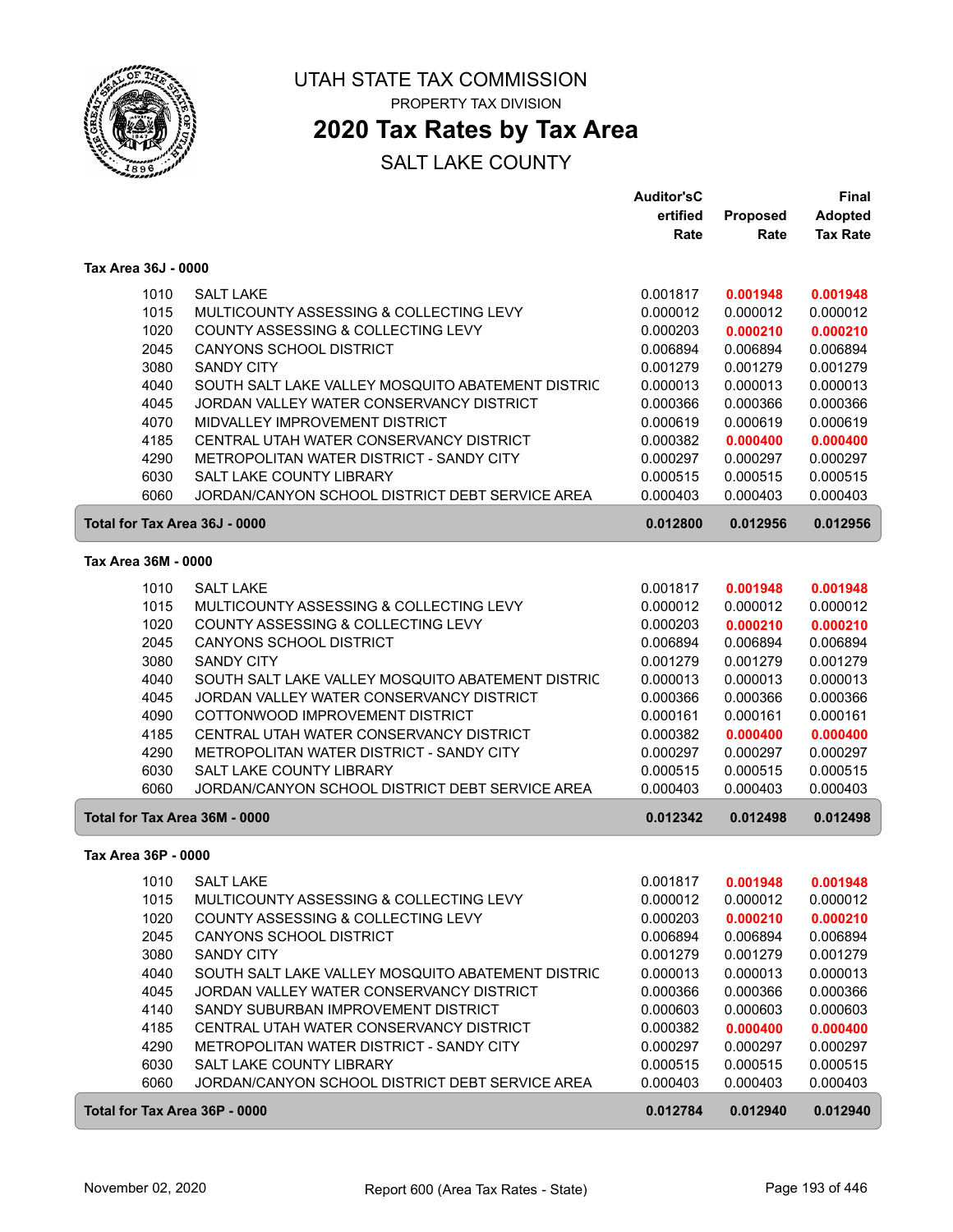

# **2020 Tax Rates by Tax Area**

|                               |                                                                                   | <b>Auditor'sC</b>    |                      | Final                |
|-------------------------------|-----------------------------------------------------------------------------------|----------------------|----------------------|----------------------|
|                               |                                                                                   | ertified             | Proposed             | <b>Adopted</b>       |
|                               |                                                                                   | Rate                 | Rate                 | <b>Tax Rate</b>      |
| Tax Area 36S - 0000           |                                                                                   |                      |                      |                      |
| 1010                          | <b>SALT LAKE</b>                                                                  | 0.001817             | 0.001948             | 0.001948             |
| 1015                          | MULTICOUNTY ASSESSING & COLLECTING LEVY                                           | 0.000012             | 0.000012             | 0.000012             |
| 1020                          | COUNTY ASSESSING & COLLECTING LEVY                                                | 0.000203             | 0.000210             | 0.000210             |
| 2045                          | CANYONS SCHOOL DISTRICT                                                           | 0.006894             | 0.006894             | 0.006894             |
| 3080                          | <b>SANDY CITY</b>                                                                 | 0.001279             | 0.001279             | 0.001279             |
| 4040                          | SOUTH SALT LAKE VALLEY MOSQUITO ABATEMENT DISTRIC                                 | 0.000013             | 0.000013             | 0.000013             |
| 4045                          | JORDAN VALLEY WATER CONSERVANCY DISTRICT                                          | 0.000366             | 0.000366             | 0.000366             |
| 4070                          | MIDVALLEY IMPROVEMENT DISTRICT                                                    | 0.000619             | 0.000619             | 0.000619             |
| 4185                          | CENTRAL UTAH WATER CONSERVANCY DISTRICT                                           | 0.000382             | 0.000400             | 0.000400             |
| 4240                          | ALTA CANYON RECREATION SPECIAL SERVICE DISTRICT                                   | 0.000163             | 0.000163             | 0.000163             |
| 4290                          | METROPOLITAN WATER DISTRICT - SANDY CITY                                          | 0.000297             | 0.000297             | 0.000297             |
| 6030                          | <b>SALT LAKE COUNTY LIBRARY</b>                                                   | 0.000515             | 0.000515             | 0.000515             |
| 6060                          | JORDAN/CANYON SCHOOL DISTRICT DEBT SERVICE AREA                                   | 0.000403             | 0.000403             | 0.000403             |
| Total for Tax Area 36S - 0000 |                                                                                   | 0.012963             | 0.013119             | 0.013119             |
| Tax Area 36T - 0000           |                                                                                   |                      |                      |                      |
|                               |                                                                                   |                      |                      |                      |
| 1010                          | SALT LAKE                                                                         | 0.001817             | 0.001948             | 0.001948             |
| 1015                          | MULTICOUNTY ASSESSING & COLLECTING LEVY                                           | 0.000012             | 0.000012             | 0.000012             |
| 1020                          | COUNTY ASSESSING & COLLECTING LEVY                                                | 0.000203             | 0.000210             | 0.000210             |
| 2045                          | <b>CANYONS SCHOOL DISTRICT</b>                                                    | 0.006894             | 0.006894             | 0.006894             |
| 3080                          | <b>SANDY CITY</b>                                                                 | 0.001279             | 0.001279             | 0.001279             |
| 4040                          | SOUTH SALT LAKE VALLEY MOSQUITO ABATEMENT DISTRIC                                 | 0.000013             | 0.000013             | 0.000013             |
| 4140                          | SANDY SUBURBAN IMPROVEMENT DISTRICT                                               | 0.000603             | 0.000603             | 0.000603             |
| 4150                          | SOUTH VALLEY SEWER DISTRICT                                                       | 0.000271             | 0.000271             | 0.000271             |
| 4160<br>4185                  | CRESCENT CEMETERY MAINTENANCE DISTRICT<br>CENTRAL UTAH WATER CONSERVANCY DISTRICT | 0.000031<br>0.000382 | 0.000031             | 0.000031             |
| 4290                          | METROPOLITAN WATER DISTRICT - SANDY CITY                                          | 0.000297             | 0.000400<br>0.000297 | 0.000400<br>0.000297 |
| 6030                          | SALT LAKE COUNTY LIBRARY                                                          | 0.000515             | 0.000515             | 0.000515             |
| 6060                          | JORDAN/CANYON SCHOOL DISTRICT DEBT SERVICE AREA                                   | 0.000403             | 0.000403             | 0.000403             |
|                               |                                                                                   |                      |                      |                      |
| Total for Tax Area 36T - 0000 |                                                                                   | 0.012720             | 0.012876             | 0.012876             |
| Tax Area 36V - 0000           |                                                                                   |                      |                      |                      |
| 1010                          | <b>SALT LAKE</b>                                                                  | 0.001817             | 0.001948             | 0.001948             |
| 1015                          | MULTICOUNTY ASSESSING & COLLECTING LEVY                                           | 0.000012             | 0.000012             | 0.000012             |
| 1020                          | COUNTY ASSESSING & COLLECTING LEVY                                                | 0.000203             | 0.000210             | 0.000210             |
| 2045                          | CANYONS SCHOOL DISTRICT                                                           | 0.006894             | 0.006894             | 0.006894             |
| 3080                          | <b>SANDY CITY</b>                                                                 | 0.001279             | 0.001279             | 0.001279             |
| 4040                          | SOUTH SALT LAKE VALLEY MOSQUITO ABATEMENT DISTRIC                                 | 0.000013             | 0.000013             | 0.000013             |
| 4045                          | JORDAN VALLEY WATER CONSERVANCY DISTRICT                                          | 0.000366             | 0.000366             | 0.000366             |
| 4090                          | COTTONWOOD IMPROVEMENT DISTRICT                                                   | 0.000161             | 0.000161             | 0.000161             |
| 4185                          | CENTRAL UTAH WATER CONSERVANCY DISTRICT                                           | 0.000382             | 0.000400             | 0.000400             |
| 4240                          | ALTA CANYON RECREATION SPECIAL SERVICE DISTRICT                                   | 0.000163             | 0.000163             | 0.000163             |
| 6030                          | SALT LAKE COUNTY LIBRARY                                                          | 0.000515             | 0.000515             | 0.000515             |
| 6060                          | JORDAN/CANYON SCHOOL DISTRICT DEBT SERVICE AREA                                   | 0.000403             | 0.000403             | 0.000403             |
| Total for Tax Area 36V - 0000 |                                                                                   | 0.012208             | 0.012364             | 0.012364             |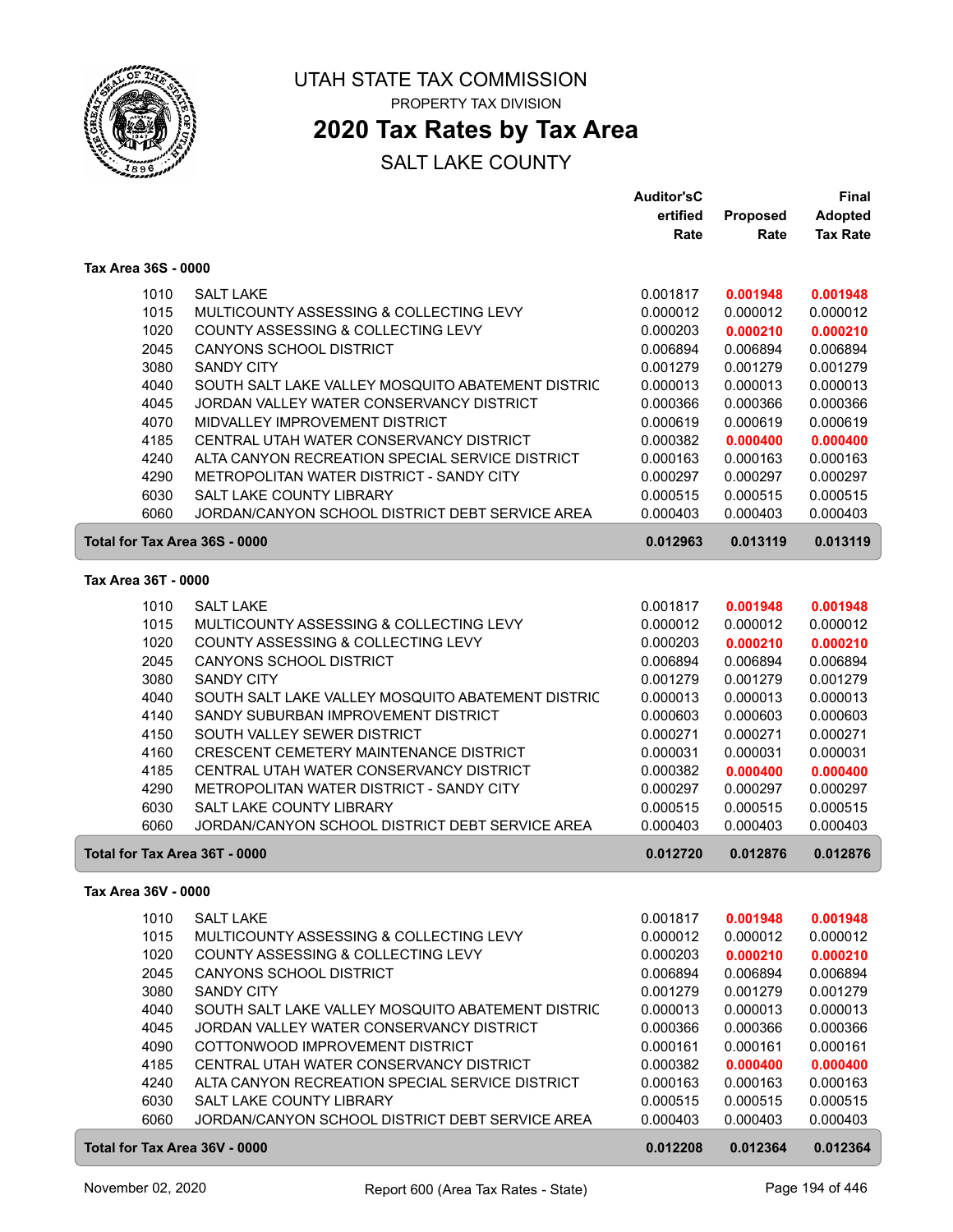

# **2020 Tax Rates by Tax Area**

|                               |                                                   | <b>Auditor'sC</b> |          | Final           |
|-------------------------------|---------------------------------------------------|-------------------|----------|-----------------|
|                               |                                                   | ertified          | Proposed | <b>Adopted</b>  |
|                               |                                                   | Rate              | Rate     | <b>Tax Rate</b> |
| Tax Area 36W - 0000           |                                                   |                   |          |                 |
| 1010                          | <b>SALT LAKE</b>                                  | 0.001817          | 0.001948 | 0.001948        |
| 1015                          | MULTICOUNTY ASSESSING & COLLECTING LEVY           | 0.000012          | 0.000012 | 0.000012        |
| 1020                          | COUNTY ASSESSING & COLLECTING LEVY                | 0.000203          | 0.000210 | 0.000210        |
| 2045                          | <b>CANYONS SCHOOL DISTRICT</b>                    | 0.006894          | 0.006894 | 0.006894        |
| 3080                          | <b>SANDY CITY</b>                                 | 0.001279          | 0.001279 | 0.001279        |
| 4040                          | SOUTH SALT LAKE VALLEY MOSQUITO ABATEMENT DISTRIC | 0.000013          | 0.000013 | 0.000013        |
| 4150                          | SOUTH VALLEY SEWER DISTRICT                       | 0.000271          | 0.000271 | 0.000271        |
| 4160                          | CRESCENT CEMETERY MAINTENANCE DISTRICT            | 0.000031          | 0.000031 | 0.000031        |
| 4185                          | CENTRAL UTAH WATER CONSERVANCY DISTRICT           | 0.000382          | 0.000400 | 0.000400        |
| 4290                          | METROPOLITAN WATER DISTRICT - SANDY CITY          | 0.000297          | 0.000297 | 0.000297        |
| 6030                          | SALT LAKE COUNTY LIBRARY                          | 0.000515          | 0.000515 | 0.000515        |
| 6060                          | JORDAN/CANYON SCHOOL DISTRICT DEBT SERVICE AREA   | 0.000403          | 0.000403 | 0.000403        |
| Total for Tax Area 36W - 0000 |                                                   | 0.012117          | 0.012273 | 0.012273        |
| Tax Area 36X - 0000           |                                                   |                   |          |                 |
| 1010                          | <b>SALT LAKE</b>                                  | 0.001817          | 0.001948 | 0.001948        |
| 1015                          | MULTICOUNTY ASSESSING & COLLECTING LEVY           | 0.000012          | 0.000012 | 0.000012        |
| 1020                          | COUNTY ASSESSING & COLLECTING LEVY                | 0.000203          | 0.000210 | 0.000210        |
| 2045                          | CANYONS SCHOOL DISTRICT                           | 0.006894          | 0.006894 | 0.006894        |
| 3080                          | <b>SANDY CITY</b>                                 | 0.001279          | 0.001279 | 0.001279        |
| 4040                          | SOUTH SALT LAKE VALLEY MOSQUITO ABATEMENT DISTRIC | 0.000013          | 0.000013 | 0.000013        |
| 4045                          | JORDAN VALLEY WATER CONSERVANCY DISTRICT          | 0.000366          | 0.000366 | 0.000366        |
| 4090                          | COTTONWOOD IMPROVEMENT DISTRICT                   | 0.000161          | 0.000161 | 0.000161        |
| 4185                          | CENTRAL UTAH WATER CONSERVANCY DISTRICT           | 0.000382          | 0.000400 | 0.000400        |
| 6030                          | SALT LAKE COUNTY LIBRARY                          | 0.000515          | 0.000515 | 0.000515        |
| 6060                          | JORDAN/CANYON SCHOOL DISTRICT DEBT SERVICE AREA   | 0.000403          | 0.000403 | 0.000403        |
| Total for Tax Area 36X - 0000 |                                                   | 0.012045          | 0.012201 | 0.012201        |
| Tax Area 36Y - 0000           |                                                   |                   |          |                 |
| 1010                          | <b>SALT LAKE</b>                                  | 0.001817          | 0.001948 | 0.001948        |
| 1015                          | MULTICOUNTY ASSESSING & COLLECTING LEVY           | 0.000012          | 0.000012 | 0.000012        |
| 1020                          | COUNTY ASSESSING & COLLECTING LEVY                | 0.000203          | 0.000210 | 0.000210        |
| 2045                          | CANYONS SCHOOL DISTRICT                           | 0.006894          | 0.006894 | 0.006894        |
| 3080                          | <b>SANDY CITY</b>                                 | 0.001279          | 0.001279 | 0.001279        |
| 4040                          | SOUTH SALT LAKE VALLEY MOSQUITO ABATEMENT DISTRIC | 0.000013          | 0.000013 | 0.000013        |
| 4090                          | COTTONWOOD IMPROVEMENT DISTRICT                   | 0.000161          | 0.000161 | 0.000161        |
| 4185                          | CENTRAL UTAH WATER CONSERVANCY DISTRICT           | 0.000382          | 0.000400 | 0.000400        |
| 4240                          | ALTA CANYON RECREATION SPECIAL SERVICE DISTRICT   | 0.000163          | 0.000163 | 0.000163        |
| 6030                          | SALT LAKE COUNTY LIBRARY                          | 0.000515          | 0.000515 | 0.000515        |
| 6060                          | JORDAN/CANYON SCHOOL DISTRICT DEBT SERVICE AREA   | 0.000403          | 0.000403 | 0.000403        |
| Total for Tax Area 36Y - 0000 |                                                   | 0.011842          | 0.011998 | 0.011998        |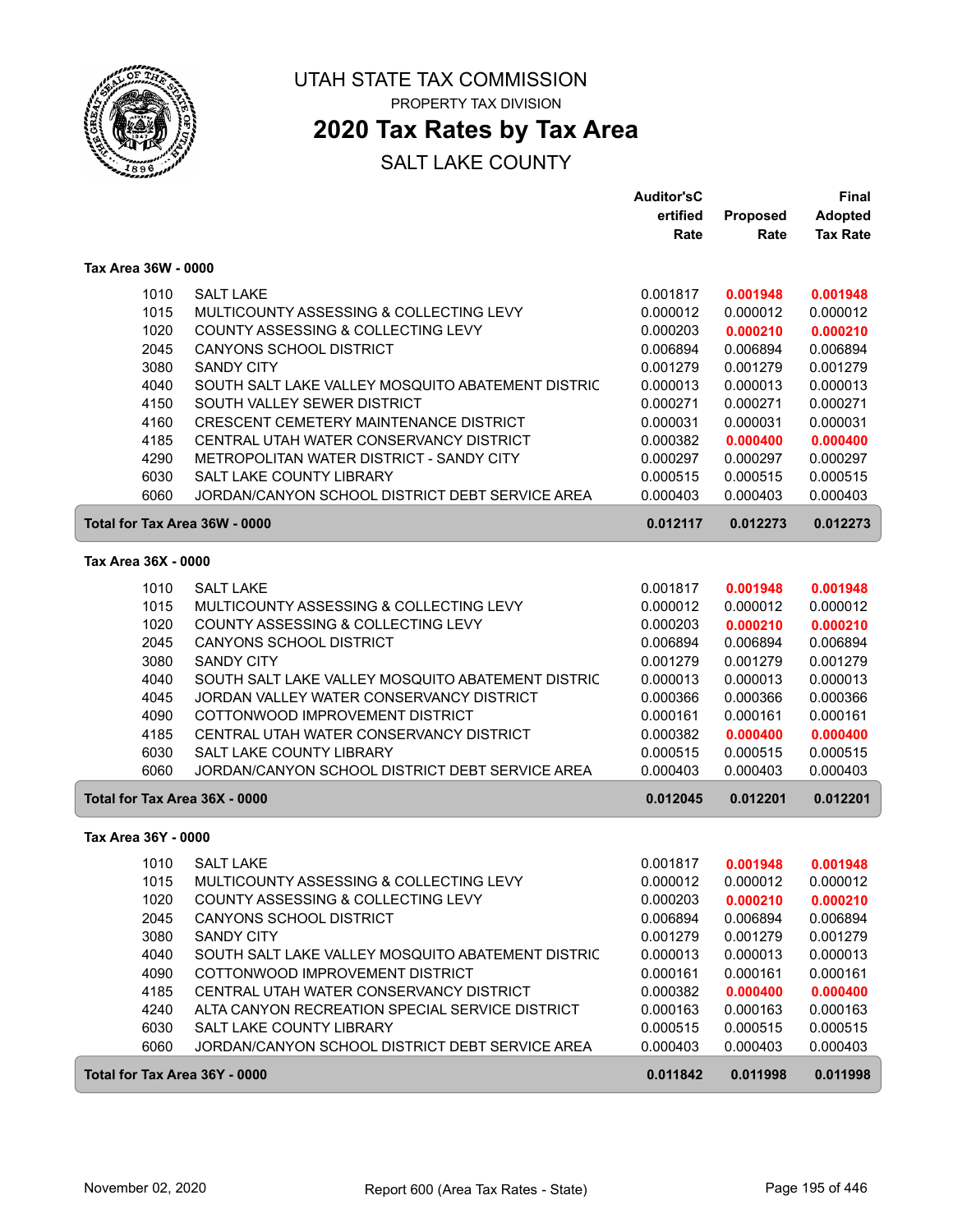

# UTAH STATE TAX COMMISSION

PROPERTY TAX DIVISION

# **2020 Tax Rates by Tax Area**

|                               |                                                   | <b>Auditor'sC</b> |          | Final           |
|-------------------------------|---------------------------------------------------|-------------------|----------|-----------------|
|                               |                                                   | ertified          | Proposed | Adopted         |
|                               |                                                   | Rate              | Rate     | <b>Tax Rate</b> |
| Tax Area 37A - 0000           |                                                   |                   |          |                 |
| 1010                          | <b>SALT LAKE</b>                                  | 0.001817          | 0.001948 | 0.001948        |
| 1015                          | MULTICOUNTY ASSESSING & COLLECTING LEVY           | 0.000012          | 0.000012 | 0.000012        |
| 1020                          | COUNTY ASSESSING & COLLECTING LEVY                | 0.000203          | 0.000210 | 0.000210        |
| 2040                          | JORDAN SCHOOL DISTRICT                            | 0.006567          | 0.006567 | 0.006567        |
| 3110                          | <b>WEST JORDAN CITY</b>                           | 0.001899          | 0.001899 | 0.001899        |
| 4040                          | SOUTH SALT LAKE VALLEY MOSQUITO ABATEMENT DISTRIC | 0.000013          | 0.000013 | 0.000013        |
| 4185                          | CENTRAL UTAH WATER CONSERVANCY DISTRICT           | 0.000382          | 0.000400 | 0.000400        |
| 6030                          | <b>SALT LAKE COUNTY LIBRARY</b>                   | 0.000515          | 0.000515 | 0.000515        |
| Total for Tax Area 37A - 0000 |                                                   | 0.011408          | 0.011564 | 0.011564        |
| Tax Area 37G - 0000           |                                                   |                   |          |                 |
| 1010                          | <b>SALT LAKE</b>                                  | 0.001817          | 0.001948 | 0.001948        |
| 1015                          | MULTICOUNTY ASSESSING & COLLECTING LEVY           | 0.000012          | 0.000012 | 0.000012        |
| 1020                          | COUNTY ASSESSING & COLLECTING LEVY                | 0.000203          | 0.000210 | 0.000210        |
| 2040                          | <b>JORDAN SCHOOL DISTRICT</b>                     | 0.006567          | 0.006567 | 0.006567        |
| 3110                          | <b>WEST JORDAN CITY</b>                           | 0.001899          | 0.001899 | 0.001899        |
| 4040                          | SOUTH SALT LAKE VALLEY MOSQUITO ABATEMENT DISTRIC | 0.000013          | 0.000013 | 0.000013        |
| 4045                          | JORDAN VALLEY WATER CONSERVANCY DISTRICT          | 0.000366          | 0.000366 | 0.000366        |
| 4150                          | SOUTH VALLEY SEWER DISTRICT                       | 0.000271          | 0.000271 | 0.000271        |
| 4185                          | CENTRAL UTAH WATER CONSERVANCY DISTRICT           | 0.000382          | 0.000400 | 0.000400        |
| 6030                          | SALT LAKE COUNTY LIBRARY                          | 0.000515          | 0.000515 | 0.000515        |
| Total for Tax Area 37G - 0000 |                                                   | 0.012045          | 0.012201 | 0.012201        |
| Tax Area 37J - 0000           |                                                   |                   |          |                 |
| 1010                          | <b>SALT LAKE</b>                                  | 0.001817          | 0.001948 | 0.001948        |
| 1015                          | MULTICOUNTY ASSESSING & COLLECTING LEVY           | 0.000012          | 0.000012 | 0.000012        |
| 1020                          | COUNTY ASSESSING & COLLECTING LEVY                | 0.000203          | 0.000210 | 0.000210        |
| 2040                          | <b>JORDAN SCHOOL DISTRICT</b>                     | 0.006567          | 0.006567 | 0.006567        |
| 3110                          | <b>WEST JORDAN CITY</b>                           | 0.001899          | 0.001899 | 0.001899        |
| 4040                          | SOUTH SALT LAKE VALLEY MOSQUITO ABATEMENT DISTRIC | 0.000013          | 0.000013 | 0.000013        |
| 4045                          | JORDAN VALLEY WATER CONSERVANCY DISTRICT          | 0.000366          | 0.000366 | 0.000366        |
| 4185                          | CENTRAL UTAH WATER CONSERVANCY DISTRICT           | 0.000382          | 0.000400 | 0.000400        |
| 4280                          | WEST JORDAN FAIRWAY ESTATES SPECIAL SERVICE DISTR | 0.001132          | 0.001132 | 0.001132        |
| 6030                          | SALT LAKE COUNTY LIBRARY                          | 0.000515          | 0.000515 | 0.000515        |
| Total for Tax Area 37J - 0000 |                                                   | 0.012906          | 0.013062 | 0.013062        |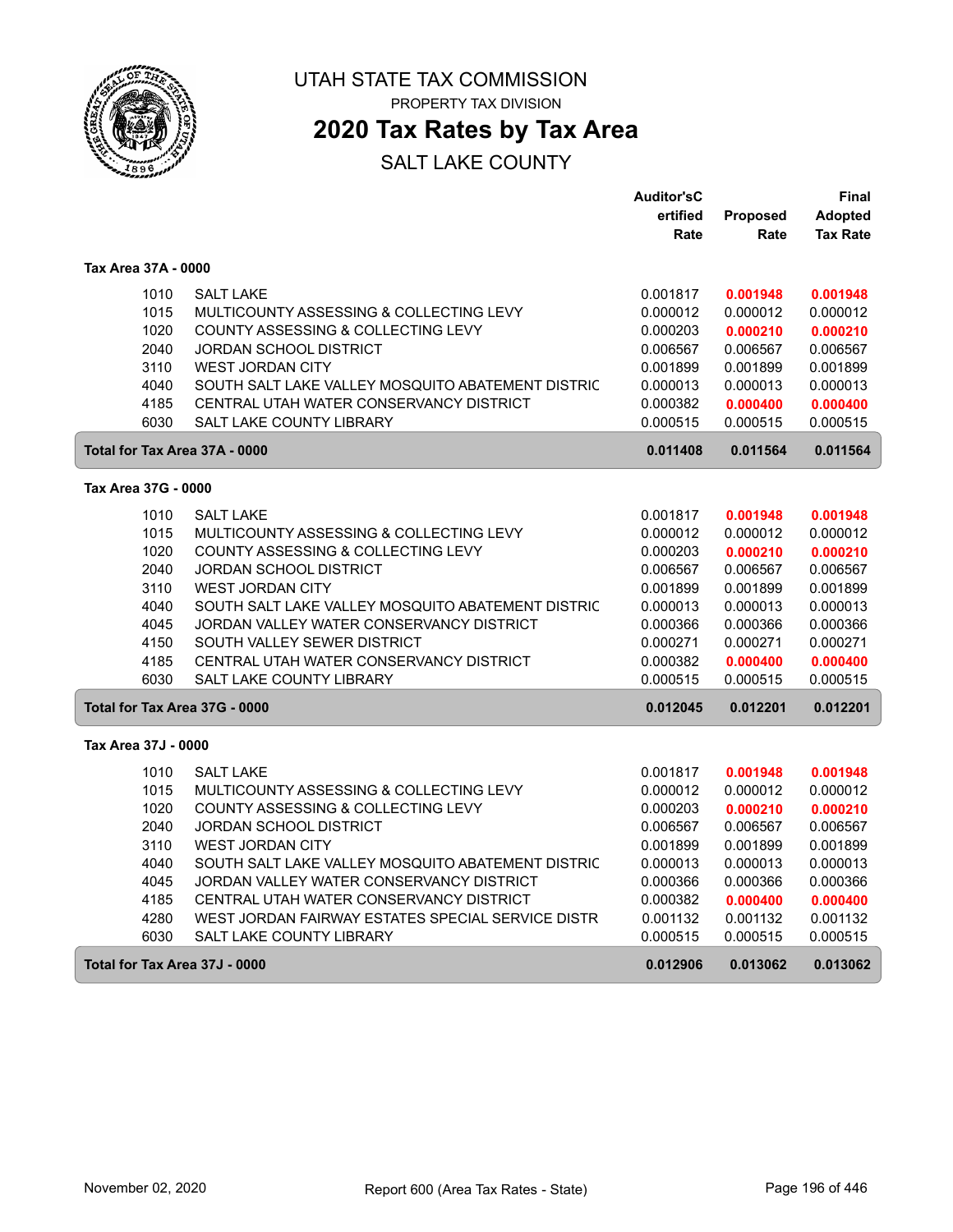

 $\sqrt{2}$ 

ſ

UTAH STATE TAX COMMISSION PROPERTY TAX DIVISION

**2020 Tax Rates by Tax Area**

|                               |                                                   | <b>Auditor'sC</b> |          | Final           |
|-------------------------------|---------------------------------------------------|-------------------|----------|-----------------|
|                               |                                                   | ertified          | Proposed | Adopted         |
|                               |                                                   | Rate              | Rate     | <b>Tax Rate</b> |
| Tax Area 37M - 0000           |                                                   |                   |          |                 |
| 1010                          | <b>SALT LAKE</b>                                  | 0.001817          | 0.001948 | 0.001948        |
| 1015                          | MULTICOUNTY ASSESSING & COLLECTING LEVY           | 0.000012          | 0.000012 | 0.000012        |
| 1020                          | COUNTY ASSESSING & COLLECTING LEVY                | 0.000203          | 0.000210 | 0.000210        |
| 2040                          | <b>JORDAN SCHOOL DISTRICT</b>                     | 0.006567          | 0.006567 | 0.006567        |
| 3110                          | <b>WEST JORDAN CITY</b>                           | 0.001899          | 0.001899 | 0.001899        |
| 4040                          | SOUTH SALT LAKE VALLEY MOSQUITO ABATEMENT DISTRIC | 0.000013          | 0.000013 | 0.000013        |
| 4045                          | JORDAN VALLEY WATER CONSERVANCY DISTRICT          | 0.000366          | 0.000366 | 0.000366        |
| 4185                          | CENTRAL UTAH WATER CONSERVANCY DISTRICT           | 0.000382          | 0.000400 | 0.000400        |
| 6030                          | <b>SALT LAKE COUNTY LIBRARY</b>                   | 0.000515          | 0.000515 | 0.000515        |
| Total for Tax Area 37M - 0000 |                                                   | 0.011774          | 0.011930 | 0.011930        |
| Tax Area 37N - 0000           |                                                   |                   |          |                 |
| 1010                          | <b>SALT LAKE</b>                                  | 0.001817          | 0.001948 | 0.001948        |
| 1015                          | MULTICOUNTY ASSESSING & COLLECTING LEVY           | 0.000012          | 0.000012 | 0.000012        |
| 1020                          | COUNTY ASSESSING & COLLECTING LEVY                | 0.000203          | 0.000210 | 0.000210        |
| 2040                          | <b>JORDAN SCHOOL DISTRICT</b>                     | 0.006567          | 0.006567 | 0.006567        |
| 3110                          | <b>WEST JORDAN CITY</b>                           | 0.001899          | 0.001899 | 0.001899        |
| 4040                          | SOUTH SALT LAKE VALLEY MOSQUITO ABATEMENT DISTRIC | 0.000013          | 0.000013 | 0.000013        |
| 4045                          | JORDAN VALLEY WATER CONSERVANCY DISTRICT          | 0.000366          | 0.000366 | 0.000366        |
| 4185                          | CENTRAL UTAH WATER CONSERVANCY DISTRICT           | 0.000382          | 0.000400 | 0.000400        |
| 6030                          | <b>SALT LAKE COUNTY LIBRARY</b>                   | 0.000515          | 0.000515 | 0.000515        |
| Total for Tax Area 37N - 0000 |                                                   | 0.011774          | 0.011930 | 0.011930        |
| Tax Area 37P - 0000           |                                                   |                   |          |                 |
| 1010                          | <b>SALT LAKE</b>                                  | 0.001817          | 0.001948 | 0.001948        |
| 1015                          | MULTICOUNTY ASSESSING & COLLECTING LEVY           | 0.000012          | 0.000012 | 0.000012        |
| 1020                          | COUNTY ASSESSING & COLLECTING LEVY                | 0.000203          | 0.000210 | 0.000210        |
| 2040                          | <b>JORDAN SCHOOL DISTRICT</b>                     | 0.006567          | 0.006567 | 0.006567        |
| 3110                          | <b>WEST JORDAN CITY</b>                           | 0.001899          | 0.001899 | 0.001899        |
| 4040                          | SOUTH SALT LAKE VALLEY MOSQUITO ABATEMENT DISTRIC | 0.000013          | 0.000013 | 0.000013        |
| 4045                          | JORDAN VALLEY WATER CONSERVANCY DISTRICT          | 0.000366          | 0.000366 | 0.000366        |
| 4185                          | CENTRAL UTAH WATER CONSERVANCY DISTRICT           | 0.000382          | 0.000400 | 0.000400        |
| 6030                          | SALT LAKE COUNTY LIBRARY                          | 0.000515          | 0.000515 | 0.000515        |
| Total for Tax Area 37P - 0000 |                                                   | 0.011774          | 0.011930 | 0.011930        |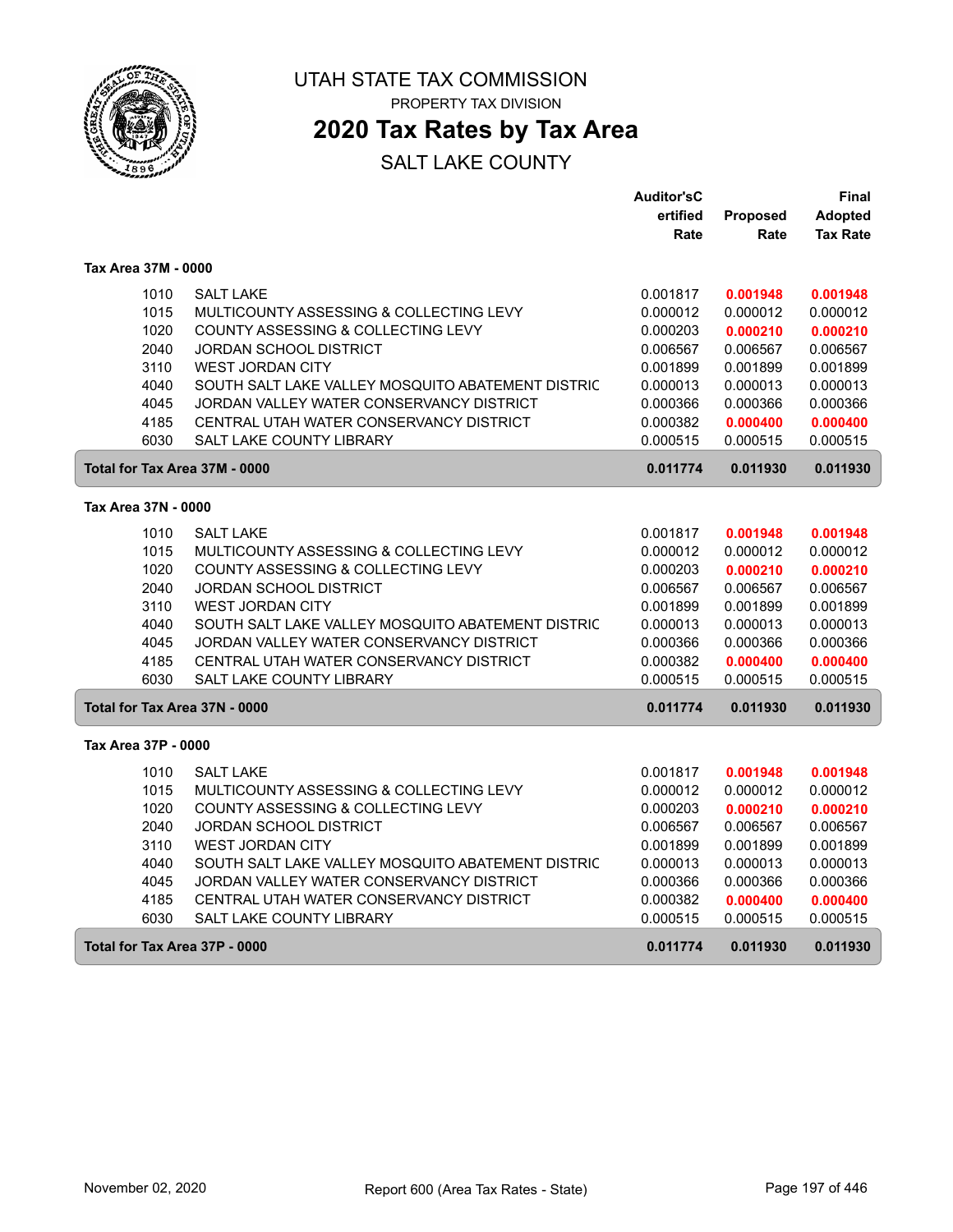

 $\sqrt{2}$ 

ſ

UTAH STATE TAX COMMISSION PROPERTY TAX DIVISION

**2020 Tax Rates by Tax Area**

|                               |                                                   | <b>Auditor'sC</b> |          | Final           |
|-------------------------------|---------------------------------------------------|-------------------|----------|-----------------|
|                               |                                                   | ertified          | Proposed | Adopted         |
|                               |                                                   | Rate              | Rate     | <b>Tax Rate</b> |
| Tax Area 37Q - 0000           |                                                   |                   |          |                 |
| 1010                          | <b>SALT LAKE</b>                                  | 0.001817          | 0.001948 | 0.001948        |
| 1015                          | MULTICOUNTY ASSESSING & COLLECTING LEVY           | 0.000012          | 0.000012 | 0.000012        |
| 1020                          | COUNTY ASSESSING & COLLECTING LEVY                | 0.000203          | 0.000210 | 0.000210        |
| 2040                          | <b>JORDAN SCHOOL DISTRICT</b>                     | 0.006567          | 0.006567 | 0.006567        |
| 3110                          | <b>WEST JORDAN CITY</b>                           | 0.001899          | 0.001899 | 0.001899        |
| 4040                          | SOUTH SALT LAKE VALLEY MOSQUITO ABATEMENT DISTRIC | 0.000013          | 0.000013 | 0.000013        |
| 4045                          | JORDAN VALLEY WATER CONSERVANCY DISTRICT          | 0.000366          | 0.000366 | 0.000366        |
| 4185                          | CENTRAL UTAH WATER CONSERVANCY DISTRICT           | 0.000382          | 0.000400 | 0.000400        |
| 6030                          | <b>SALT LAKE COUNTY LIBRARY</b>                   | 0.000515          | 0.000515 | 0.000515        |
| Total for Tax Area 37Q - 0000 |                                                   | 0.011774          | 0.011930 | 0.011930        |
| Tax Area 37R - 0000           |                                                   |                   |          |                 |
| 1010                          | <b>SALT LAKE</b>                                  | 0.001817          | 0.001948 | 0.001948        |
| 1015                          | MULTICOUNTY ASSESSING & COLLECTING LEVY           | 0.000012          | 0.000012 | 0.000012        |
| 1020                          | COUNTY ASSESSING & COLLECTING LEVY                | 0.000203          | 0.000210 | 0.000210        |
| 2040                          | <b>JORDAN SCHOOL DISTRICT</b>                     | 0.006567          | 0.006567 | 0.006567        |
| 3110                          | <b>WEST JORDAN CITY</b>                           | 0.001899          | 0.001899 | 0.001899        |
| 4040                          | SOUTH SALT LAKE VALLEY MOSQUITO ABATEMENT DISTRIC | 0.000013          | 0.000013 | 0.000013        |
| 4045                          | JORDAN VALLEY WATER CONSERVANCY DISTRICT          | 0.000366          | 0.000366 | 0.000366        |
| 4185                          | CENTRAL UTAH WATER CONSERVANCY DISTRICT           | 0.000382          | 0.000400 | 0.000400        |
| 6030                          | <b>SALT LAKE COUNTY LIBRARY</b>                   | 0.000515          | 0.000515 | 0.000515        |
| Total for Tax Area 37R - 0000 |                                                   | 0.011774          | 0.011930 | 0.011930        |
| Tax Area 37S - 0000           |                                                   |                   |          |                 |
| 1010                          | <b>SALT LAKE</b>                                  | 0.001817          | 0.001948 | 0.001948        |
| 1015                          | MULTICOUNTY ASSESSING & COLLECTING LEVY           | 0.000012          | 0.000012 | 0.000012        |
| 1020                          | COUNTY ASSESSING & COLLECTING LEVY                | 0.000203          | 0.000210 | 0.000210        |
| 2040                          | <b>JORDAN SCHOOL DISTRICT</b>                     | 0.006567          | 0.006567 | 0.006567        |
| 3110                          | <b>WEST JORDAN CITY</b>                           | 0.001899          | 0.001899 | 0.001899        |
| 4040                          | SOUTH SALT LAKE VALLEY MOSQUITO ABATEMENT DISTRIC | 0.000013          | 0.000013 | 0.000013        |
| 4045                          | JORDAN VALLEY WATER CONSERVANCY DISTRICT          | 0.000366          | 0.000366 | 0.000366        |
| 4185                          | CENTRAL UTAH WATER CONSERVANCY DISTRICT           | 0.000382          | 0.000400 | 0.000400        |
| 6030                          | SALT LAKE COUNTY LIBRARY                          | 0.000515          | 0.000515 | 0.000515        |
| Total for Tax Area 37S - 0000 |                                                   | 0.011774          | 0.011930 | 0.011930        |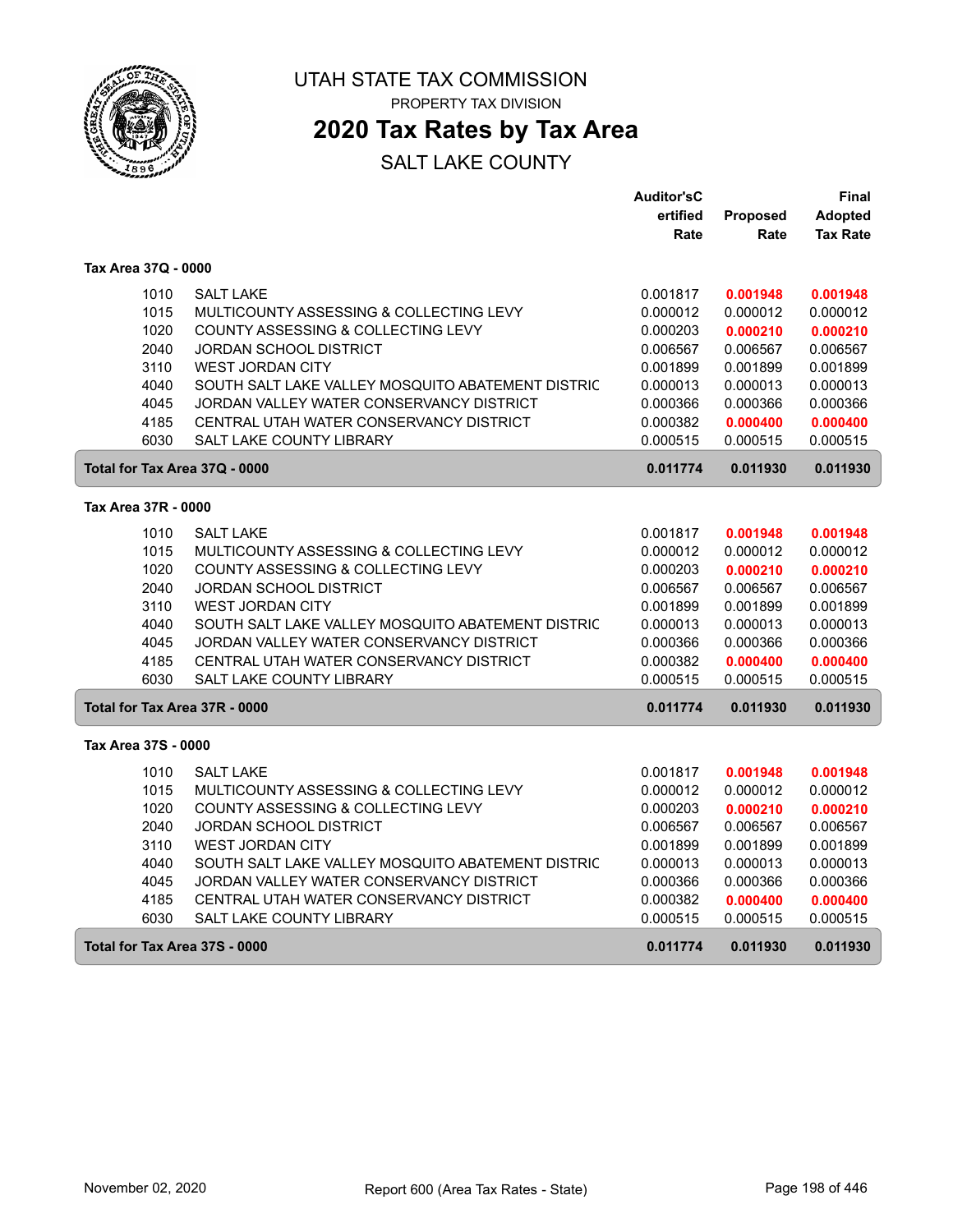

 $\begin{bmatrix} \phantom{-} \end{bmatrix}$ 

 $\begin{bmatrix} \phantom{-} \end{bmatrix}$ 

UTAH STATE TAX COMMISSION PROPERTY TAX DIVISION

**2020 Tax Rates by Tax Area**

|                               |                                                   | <b>Auditor'sC</b> |          | Final           |
|-------------------------------|---------------------------------------------------|-------------------|----------|-----------------|
|                               |                                                   | ertified          | Proposed | <b>Adopted</b>  |
|                               |                                                   | Rate              | Rate     | <b>Tax Rate</b> |
| Tax Area 37V - 0000           |                                                   |                   |          |                 |
| 1010                          | <b>SALT LAKE</b>                                  | 0.001817          | 0.001948 | 0.001948        |
| 1015                          | MULTICOUNTY ASSESSING & COLLECTING LEVY           | 0.000012          | 0.000012 | 0.000012        |
| 1020                          | COUNTY ASSESSING & COLLECTING LEVY                | 0.000203          | 0.000210 | 0.000210        |
| 2040                          | <b>JORDAN SCHOOL DISTRICT</b>                     | 0.006567          | 0.006567 | 0.006567        |
| 3110                          | <b>WEST JORDAN CITY</b>                           | 0.001899          | 0.001899 | 0.001899        |
| 4040                          | SOUTH SALT LAKE VALLEY MOSQUITO ABATEMENT DISTRIC | 0.000013          | 0.000013 | 0.000013        |
| 4045                          | JORDAN VALLEY WATER CONSERVANCY DISTRICT          | 0.000366          | 0.000366 | 0.000366        |
| 4185                          | CENTRAL UTAH WATER CONSERVANCY DISTRICT           | 0.000382          | 0.000400 | 0.000400        |
| 6030                          | <b>SALT LAKE COUNTY LIBRARY</b>                   | 0.000515          | 0.000515 | 0.000515        |
| Total for Tax Area 37V - 0000 |                                                   | 0.011774          | 0.011930 | 0.011930        |
| Tax Area 37Y - 0000           |                                                   |                   |          |                 |
| 1010                          | <b>SALT LAKE</b>                                  | 0.001817          | 0.001948 | 0.001948        |
| 1015                          | MULTICOUNTY ASSESSING & COLLECTING LEVY           | 0.000012          | 0.000012 | 0.000012        |
| 1020                          | COUNTY ASSESSING & COLLECTING LEVY                | 0.000203          | 0.000210 | 0.000210        |
| 2040                          | <b>JORDAN SCHOOL DISTRICT</b>                     | 0.006567          | 0.006567 | 0.006567        |
| 3110                          | <b>WEST JORDAN CITY</b>                           | 0.001899          | 0.001899 | 0.001899        |
| 4040                          | SOUTH SALT LAKE VALLEY MOSQUITO ABATEMENT DISTRIC | 0.000013          | 0.000013 | 0.000013        |
| 4045                          | JORDAN VALLEY WATER CONSERVANCY DISTRICT          | 0.000366          | 0.000366 | 0.000366        |
| 4180                          | OQUIRRH RECREATION AND PARKS DISTRICT             | 0.000838          | 0.000838 | 0.000838        |
| 4185                          | CENTRAL UTAH WATER CONSERVANCY DISTRICT           | 0.000382          | 0.000400 | 0.000400        |
| 6030                          | <b>SALT LAKE COUNTY LIBRARY</b>                   | 0.000515          | 0.000515 | 0.000515        |
| Total for Tax Area 37Y - 0000 |                                                   | 0.012612          | 0.012768 | 0.012768        |
| Tax Area 37Z - 0000           |                                                   |                   |          |                 |
| 1010                          | <b>SALT LAKE</b>                                  | 0.001817          | 0.001948 | 0.001948        |
| 1015                          | MULTICOUNTY ASSESSING & COLLECTING LEVY           | 0.000012          | 0.000012 | 0.000012        |
| 1020                          | COUNTY ASSESSING & COLLECTING LEVY                | 0.000203          | 0.000210 | 0.000210        |
| 2040                          | <b>JORDAN SCHOOL DISTRICT</b>                     | 0.006567          | 0.006567 | 0.006567        |
| 3110                          | <b>WEST JORDAN CITY</b>                           | 0.001899          | 0.001899 | 0.001899        |
| 4040                          | SOUTH SALT LAKE VALLEY MOSQUITO ABATEMENT DISTRIC | 0.000013          | 0.000013 | 0.000013        |
| 4045                          | JORDAN VALLEY WATER CONSERVANCY DISTRICT          | 0.000366          | 0.000366 | 0.000366        |
| 4120                          | <b>KEARNS IMPROVEMENT DISTRICT</b>                | 0.000514          | 0.000514 | 0.000514        |
| 4180                          | OQUIRRH RECREATION AND PARKS DISTRICT             | 0.000838          | 0.000838 | 0.000838        |
| 4185                          | CENTRAL UTAH WATER CONSERVANCY DISTRICT           | 0.000382          | 0.000400 | 0.000400        |
| 6030                          | SALT LAKE COUNTY LIBRARY                          | 0.000515          | 0.000515 | 0.000515        |
| Total for Tax Area 37Z - 0000 |                                                   | 0.013126          | 0.013282 | 0.013282        |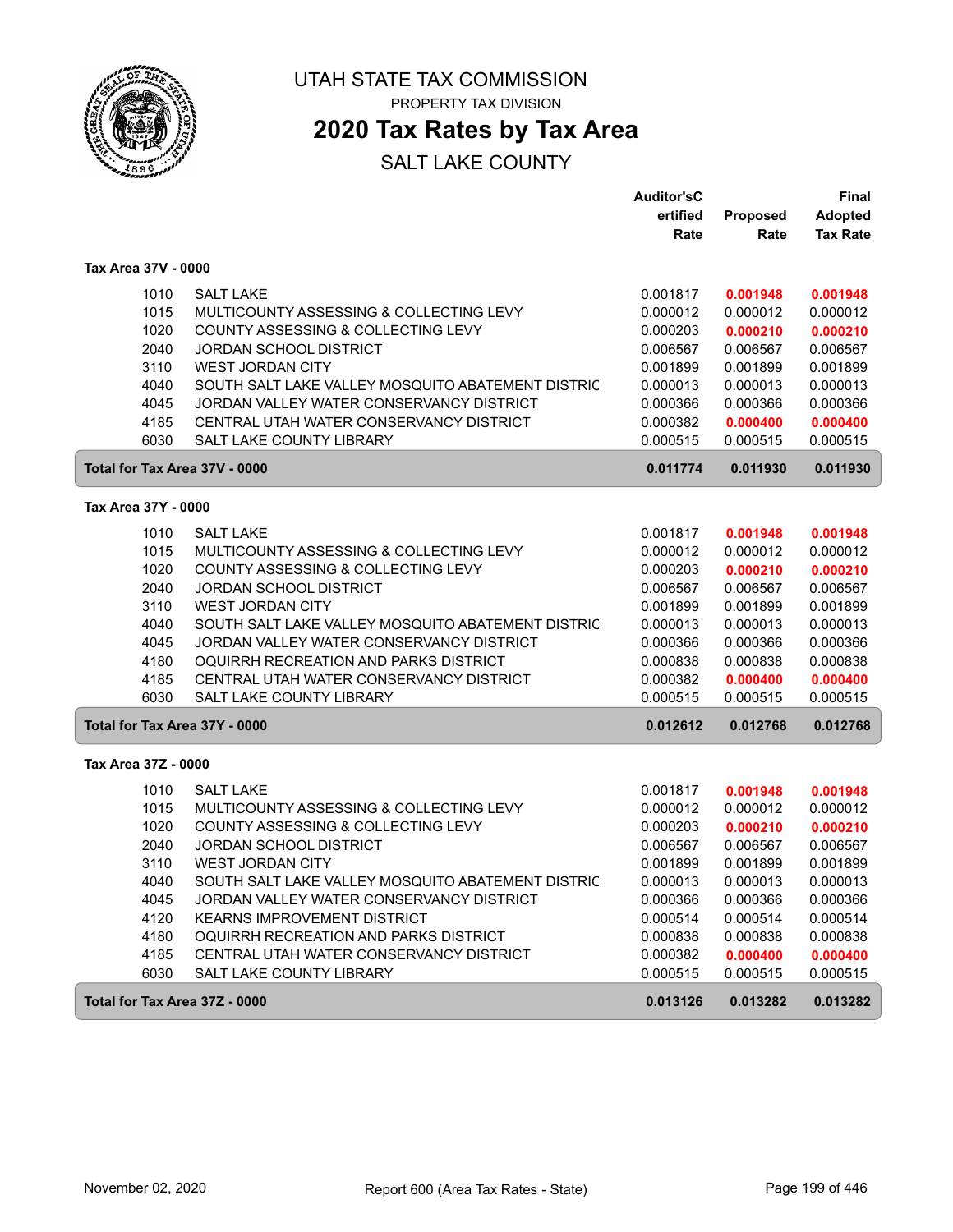

# **2020 Tax Rates by Tax Area**

|                               |                                                   | <b>Auditor'sC</b><br>ertified | Proposed | <b>Final</b><br><b>Adopted</b> |
|-------------------------------|---------------------------------------------------|-------------------------------|----------|--------------------------------|
|                               |                                                   | Rate                          | Rate     | <b>Tax Rate</b>                |
| Tax Area 38B - 0000           |                                                   |                               |          |                                |
| 1010                          | <b>SALT LAKE</b>                                  | 0.001817                      | 0.001948 | 0.001948                       |
| 1015                          | MULTICOUNTY ASSESSING & COLLECTING LEVY           | 0.000012                      | 0.000012 | 0.000012                       |
| 1020                          | COUNTY ASSESSING & COLLECTING LEVY                | 0.000203                      | 0.000210 | 0.000210                       |
| 2040                          | <b>JORDAN SCHOOL DISTRICT</b>                     | 0.006567                      | 0.006567 | 0.006567                       |
| 3090                          | SOUTH JORDAN CITY                                 | 0.001738                      | 0.001738 | 0.001738                       |
| 4040                          | SOUTH SALT LAKE VALLEY MOSQUITO ABATEMENT DISTRIC | 0.000013                      | 0.000013 | 0.000013                       |
| 4045                          | JORDAN VALLEY WATER CONSERVANCY DISTRICT          | 0.000366                      | 0.000366 | 0.000366                       |
| 4150                          | SOUTH VALLEY SEWER DISTRICT                       | 0.000271                      | 0.000271 | 0.000271                       |
| 4185                          | CENTRAL UTAH WATER CONSERVANCY DISTRICT           | 0.000382                      | 0.000400 | 0.000400                       |
| 6030                          | <b>SALT LAKE COUNTY LIBRARY</b>                   | 0.000515                      | 0.000515 | 0.000515                       |
| Total for Tax Area 38B - 0000 |                                                   | 0.011884                      | 0.012040 | 0.012040                       |
| Tax Area 38C - 0000           |                                                   |                               |          |                                |
| 1010                          | <b>SALT LAKE</b>                                  | 0.001817                      | 0.001948 | 0.001948                       |
| 1015                          | MULTICOUNTY ASSESSING & COLLECTING LEVY           | 0.000012                      | 0.000012 | 0.000012                       |
| 1020                          | COUNTY ASSESSING & COLLECTING LEVY                | 0.000203                      | 0.000210 | 0.000210                       |
| 2040                          | <b>JORDAN SCHOOL DISTRICT</b>                     | 0.006567                      | 0.006567 | 0.006567                       |
| 3090                          | SOUTH JORDAN CITY                                 | 0.001738                      | 0.001738 | 0.001738                       |
| 4040                          | SOUTH SALT LAKE VALLEY MOSQUITO ABATEMENT DISTRIC | 0.000013                      | 0.000013 | 0.000013                       |
| 4045                          | JORDAN VALLEY WATER CONSERVANCY DISTRICT          | 0.000366                      | 0.000366 | 0.000366                       |
| 4150                          | SOUTH VALLEY SEWER DISTRICT                       | 0.000271                      | 0.000271 | 0.000271                       |
| 4160                          | CRESCENT CEMETERY MAINTENANCE DISTRICT            | 0.000031                      | 0.000031 | 0.000031                       |
| 4185                          | CENTRAL UTAH WATER CONSERVANCY DISTRICT           | 0.000382                      | 0.000400 | 0.000400                       |
| 6030                          | <b>SALT LAKE COUNTY LIBRARY</b>                   | 0.000515                      | 0.000515 | 0.000515                       |
| Total for Tax Area 38C - 0000 |                                                   | 0.011915                      | 0.012071 | 0.012071                       |
| Tax Area 38D - 0000           |                                                   |                               |          |                                |
| 1010                          | <b>SALT LAKE</b>                                  | 0.001817                      | 0.001948 | 0.001948                       |
| 1015                          | MULTICOUNTY ASSESSING & COLLECTING LEVY           | 0.000012                      | 0.000012 | 0.000012                       |
| 1020                          | COUNTY ASSESSING & COLLECTING LEVY                | 0.000203                      | 0.000210 | 0.000210                       |
| 2040                          | <b>JORDAN SCHOOL DISTRICT</b>                     | 0.006567                      | 0.006567 | 0.006567                       |
| 3090                          | SOUTH JORDAN CITY                                 | 0.001738                      | 0.001738 | 0.001738                       |
| 4040                          | SOUTH SALT LAKE VALLEY MOSQUITO ABATEMENT DISTRIC | 0.000013                      | 0.000013 | 0.000013                       |
| 4045                          | JORDAN VALLEY WATER CONSERVANCY DISTRICT          | 0.000366                      | 0.000366 | 0.000366                       |
| 4150                          | SOUTH VALLEY SEWER DISTRICT                       | 0.000271                      | 0.000271 | 0.000271                       |
| 4160                          | CRESCENT CEMETERY MAINTENANCE DISTRICT            | 0.000031                      | 0.000031 | 0.000031                       |
| 4185                          | CENTRAL UTAH WATER CONSERVANCY DISTRICT           | 0.000382                      | 0.000400 | 0.000400                       |
| 6030                          | SALT LAKE COUNTY LIBRARY                          | 0.000515                      | 0.000515 | 0.000515                       |
| Total for Tax Area 38D - 0000 |                                                   | 0.011915                      | 0.012071 | 0.012071                       |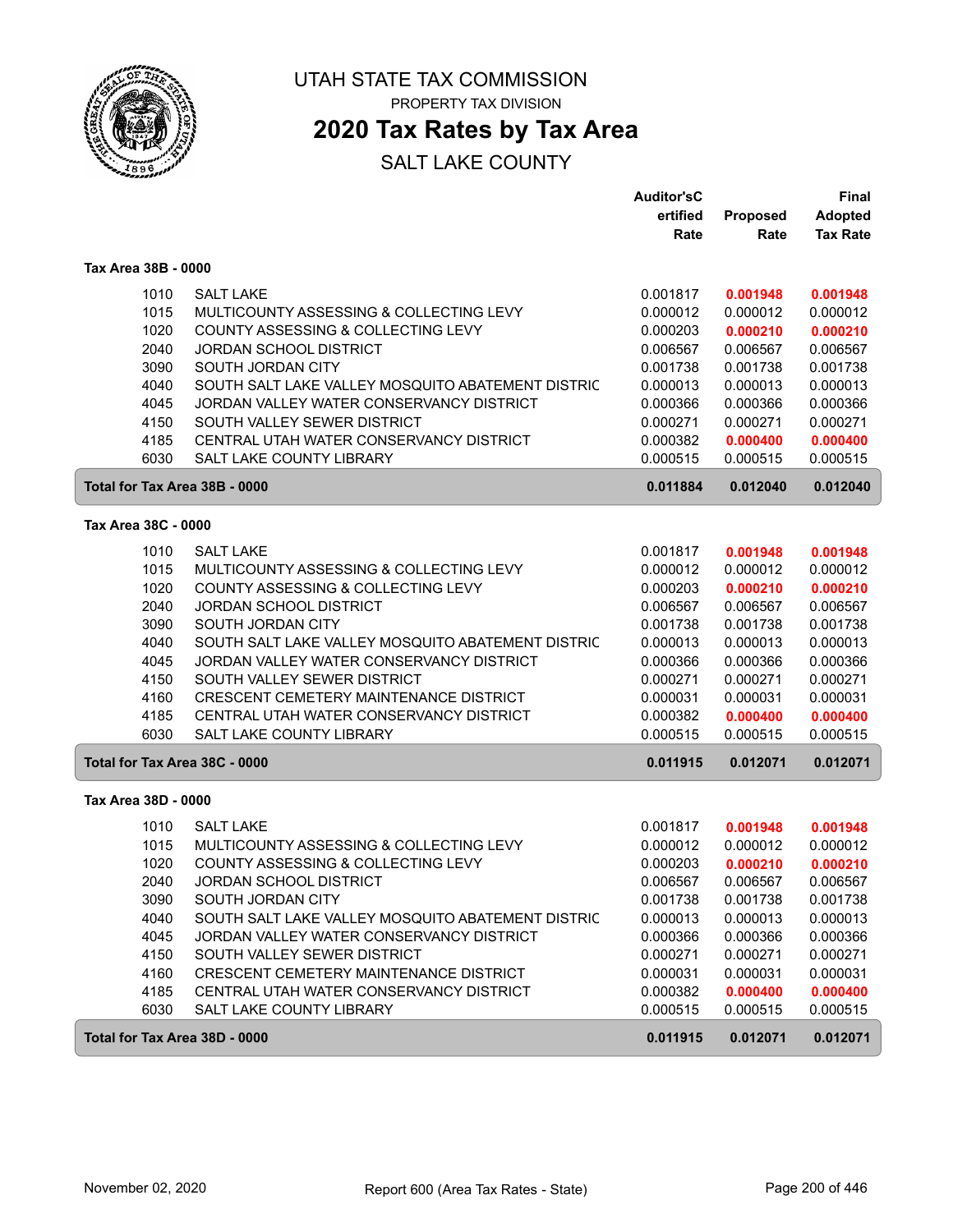

# **2020 Tax Rates by Tax Area**

|                               |                                                   | <b>Auditor'sC</b> |                 | <b>Final</b>    |
|-------------------------------|---------------------------------------------------|-------------------|-----------------|-----------------|
|                               |                                                   | ertified          | <b>Proposed</b> | <b>Adopted</b>  |
|                               |                                                   | Rate              | Rate            | <b>Tax Rate</b> |
| Tax Area 38E - 0000           |                                                   |                   |                 |                 |
| 1010                          | <b>SALT LAKE</b>                                  | 0.001817          | 0.001948        | 0.001948        |
| 1015                          | MULTICOUNTY ASSESSING & COLLECTING LEVY           | 0.000012          | 0.000012        | 0.000012        |
| 1020                          | COUNTY ASSESSING & COLLECTING LEVY                | 0.000203          | 0.000210        | 0.000210        |
| 2040                          | <b>JORDAN SCHOOL DISTRICT</b>                     | 0.006567          | 0.006567        | 0.006567        |
| 3090                          | SOUTH JORDAN CITY                                 | 0.001738          | 0.001738        | 0.001738        |
| 4040                          | SOUTH SALT LAKE VALLEY MOSQUITO ABATEMENT DISTRIC | 0.000013          | 0.000013        | 0.000013        |
| 4045                          | JORDAN VALLEY WATER CONSERVANCY DISTRICT          | 0.000366          | 0.000366        | 0.000366        |
| 4150                          | SOUTH VALLEY SEWER DISTRICT                       | 0.000271          | 0.000271        | 0.000271        |
| 4185                          | CENTRAL UTAH WATER CONSERVANCY DISTRICT           | 0.000382          | 0.000400        | 0.000400        |
| 6030                          | <b>SALT LAKE COUNTY LIBRARY</b>                   | 0.000515          | 0.000515        | 0.000515        |
|                               | Total for Tax Area 38E - 0000                     | 0.011884          | 0.012040        | 0.012040        |
| Tax Area 38F - 0000           |                                                   |                   |                 |                 |
| 1010                          | <b>SALT LAKE</b>                                  | 0.001817          | 0.001948        | 0.001948        |
| 1015                          | MULTICOUNTY ASSESSING & COLLECTING LEVY           | 0.000012          | 0.000012        | 0.000012        |
| 1020                          | COUNTY ASSESSING & COLLECTING LEVY                | 0.000203          | 0.000210        | 0.000210        |
| 2040                          | <b>JORDAN SCHOOL DISTRICT</b>                     | 0.006567          | 0.006567        | 0.006567        |
| 3090                          | SOUTH JORDAN CITY                                 | 0.001738          | 0.001738        | 0.001738        |
| 4040                          | SOUTH SALT LAKE VALLEY MOSQUITO ABATEMENT DISTRIC | 0.000013          | 0.000013        | 0.000013        |
| 4045                          | JORDAN VALLEY WATER CONSERVANCY DISTRICT          | 0.000366          | 0.000366        | 0.000366        |
| 4150                          | SOUTH VALLEY SEWER DISTRICT                       | 0.000271          | 0.000271        | 0.000271        |
| 4185                          | CENTRAL UTAH WATER CONSERVANCY DISTRICT           | 0.000382          | 0.000400        | 0.000400        |
| 6030                          | SALT LAKE COUNTY LIBRARY                          | 0.000515          | 0.000515        | 0.000515        |
| Total for Tax Area 38F - 0000 |                                                   | 0.011884          | 0.012040        | 0.012040        |
| Tax Area 38G - 0000           |                                                   |                   |                 |                 |
| 1010                          | <b>SALT LAKE</b>                                  | 0.001817          | 0.001948        | 0.001948        |
| 1015                          | MULTICOUNTY ASSESSING & COLLECTING LEVY           | 0.000012          | 0.000012        | 0.000012        |
| 1020                          | COUNTY ASSESSING & COLLECTING LEVY                | 0.000203          | 0.000210        | 0.000210        |
| 2040                          | <b>JORDAN SCHOOL DISTRICT</b>                     | 0.006567          | 0.006567        | 0.006567        |
| 3090                          | SOUTH JORDAN CITY                                 | 0.001738          | 0.001738        | 0.001738        |
| 4040                          | SOUTH SALT LAKE VALLEY MOSQUITO ABATEMENT DISTRIC | 0.000013          | 0.000013        | 0.000013        |
| 4045                          | JORDAN VALLEY WATER CONSERVANCY DISTRICT          | 0.000366          | 0.000366        | 0.000366        |
| 4150                          | SOUTH VALLEY SEWER DISTRICT                       | 0.000271          | 0.000271        | 0.000271        |
| 4185                          | CENTRAL UTAH WATER CONSERVANCY DISTRICT           | 0.000382          | 0.000400        | 0.000400        |
| 6030                          | SALT LAKE COUNTY LIBRARY                          | 0.000515          | 0.000515        | 0.000515        |
|                               | Total for Tax Area 38G - 0000                     | 0.011884          | 0.012040        | 0.012040        |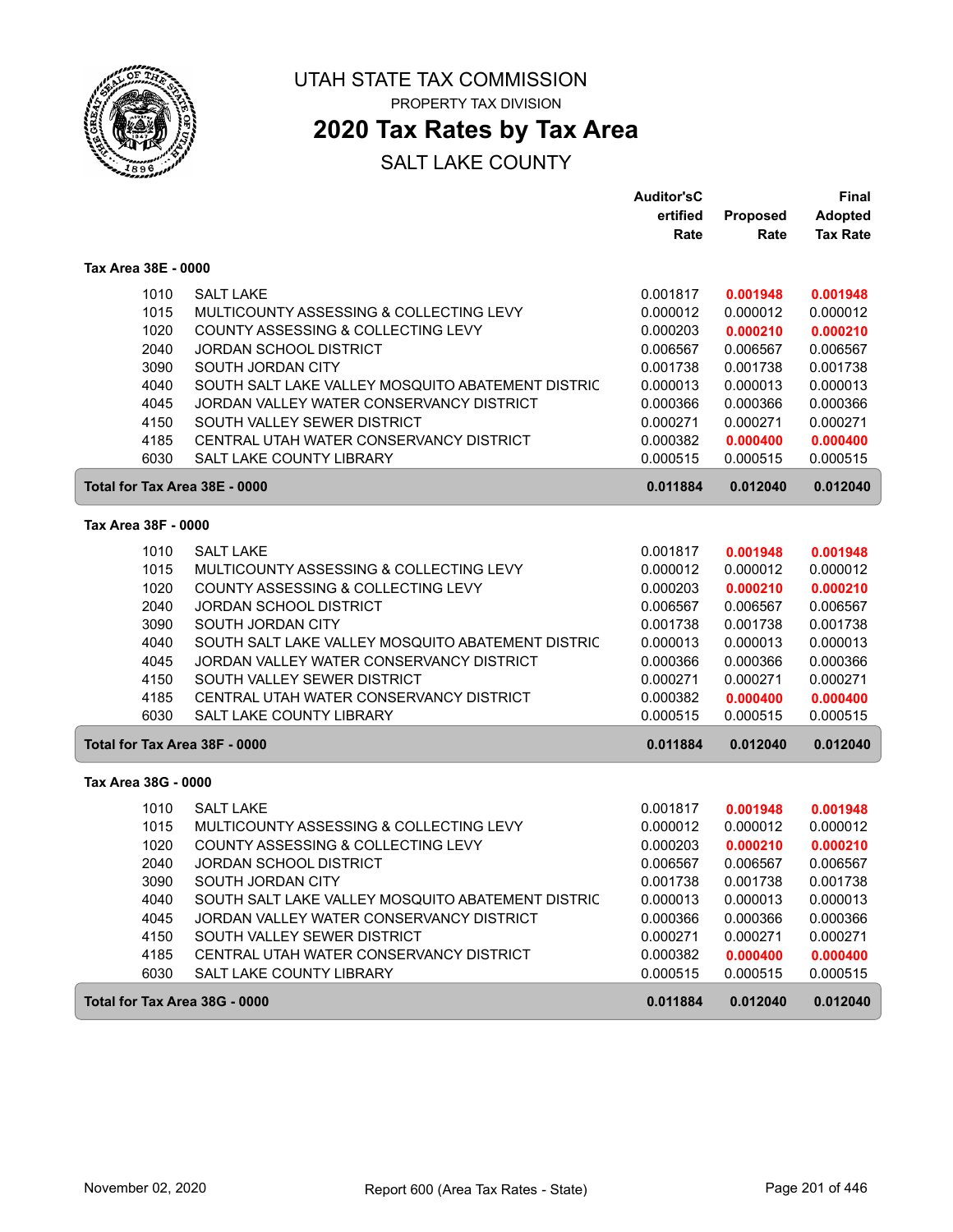

**2020 Tax Rates by Tax Area**

|                               |                                                                         | <b>Auditor'sC</b>    |                      | Final                |
|-------------------------------|-------------------------------------------------------------------------|----------------------|----------------------|----------------------|
|                               |                                                                         | ertified             | Proposed             | <b>Adopted</b>       |
|                               |                                                                         | Rate                 | Rate                 | <b>Tax Rate</b>      |
| Tax Area 38H - 0000           |                                                                         |                      |                      |                      |
| 1010                          | <b>SALT LAKE</b>                                                        | 0.001817             | 0.001948             | 0.001948             |
| 1015                          | MULTICOUNTY ASSESSING & COLLECTING LEVY                                 | 0.000012             | 0.000012             | 0.000012             |
| 1020                          | COUNTY ASSESSING & COLLECTING LEVY                                      | 0.000203             | 0.000210             | 0.000210             |
| 2040                          | <b>JORDAN SCHOOL DISTRICT</b>                                           | 0.006567             | 0.006567             | 0.006567             |
| 3090                          | SOUTH JORDAN CITY                                                       | 0.001738             | 0.001738             | 0.001738             |
| 4040                          | SOUTH SALT LAKE VALLEY MOSQUITO ABATEMENT DISTRIC                       | 0.000013             | 0.000013             | 0.000013             |
| 4045                          | JORDAN VALLEY WATER CONSERVANCY DISTRICT                                | 0.000366             | 0.000366             | 0.000366             |
| 4150                          | SOUTH VALLEY SEWER DISTRICT                                             | 0.000271             | 0.000271             | 0.000271             |
| 4185                          | CENTRAL UTAH WATER CONSERVANCY DISTRICT                                 | 0.000382             | 0.000400             | 0.000400             |
| 6030                          | <b>SALT LAKE COUNTY LIBRARY</b>                                         | 0.000515             | 0.000515             | 0.000515             |
| Total for Tax Area 38H - 0000 |                                                                         | 0.011884             | 0.012040             | 0.012040             |
| Tax Area 38I - 0000           |                                                                         |                      |                      |                      |
|                               | <b>SALT LAKE</b>                                                        |                      |                      |                      |
| 1010                          | MULTICOUNTY ASSESSING & COLLECTING LEVY                                 | 0.001817             | 0.001948             | 0.001948             |
| 1015                          |                                                                         | 0.000012<br>0.000203 | 0.000012             | 0.000012<br>0.000210 |
| 1020<br>2040                  | COUNTY ASSESSING & COLLECTING LEVY                                      | 0.006567             | 0.000210             |                      |
| 3090                          | JORDAN SCHOOL DISTRICT<br>SOUTH JORDAN CITY                             | 0.001738             | 0.006567<br>0.001738 | 0.006567<br>0.001738 |
| 4040                          | SOUTH SALT LAKE VALLEY MOSQUITO ABATEMENT DISTRIC                       | 0.000013             | 0.000013             | 0.000013             |
| 4045                          | JORDAN VALLEY WATER CONSERVANCY DISTRICT                                | 0.000366             | 0.000366             | 0.000366             |
| 4150                          | SOUTH VALLEY SEWER DISTRICT                                             | 0.000271             | 0.000271             | 0.000271             |
| 4185                          | CENTRAL UTAH WATER CONSERVANCY DISTRICT                                 | 0.000382             | 0.000400             | 0.000400             |
| 6030                          | <b>SALT LAKE COUNTY LIBRARY</b>                                         | 0.000515             | 0.000515             | 0.000515             |
| Total for Tax Area 38I - 0000 |                                                                         | 0.011884             | 0.012040             | 0.012040             |
| Tax Area 38J - 0000           |                                                                         |                      |                      |                      |
|                               |                                                                         |                      |                      |                      |
| 1010                          | <b>SALT LAKE</b>                                                        | 0.001817             | 0.001948             | 0.001948             |
| 1015                          | MULTICOUNTY ASSESSING & COLLECTING LEVY                                 | 0.000012             | 0.000012             | 0.000012             |
| 1020                          | COUNTY ASSESSING & COLLECTING LEVY                                      | 0.000203             | 0.000210             | 0.000210             |
| 2040                          | JORDAN SCHOOL DISTRICT                                                  | 0.006567<br>0.001738 | 0.006567             | 0.006567             |
| 3090                          | SOUTH JORDAN CITY                                                       |                      | 0.001738             | 0.001738             |
| 4040                          | SOUTH SALT LAKE VALLEY MOSQUITO ABATEMENT DISTRIC                       | 0.000013             | 0.000013             | 0.000013             |
| 4045<br>4150                  | JORDAN VALLEY WATER CONSERVANCY DISTRICT<br>SOUTH VALLEY SEWER DISTRICT | 0.000366<br>0.000271 | 0.000366<br>0.000271 | 0.000366             |
| 4185                          | CENTRAL UTAH WATER CONSERVANCY DISTRICT                                 | 0.000382             | 0.000400             | 0.000271<br>0.000400 |
| 6030                          | SALT LAKE COUNTY LIBRARY                                                | 0.000515             | 0.000515             | 0.000515             |
|                               |                                                                         |                      |                      |                      |
| Total for Tax Area 38J - 0000 |                                                                         | 0.011884             | 0.012040             | 0.012040             |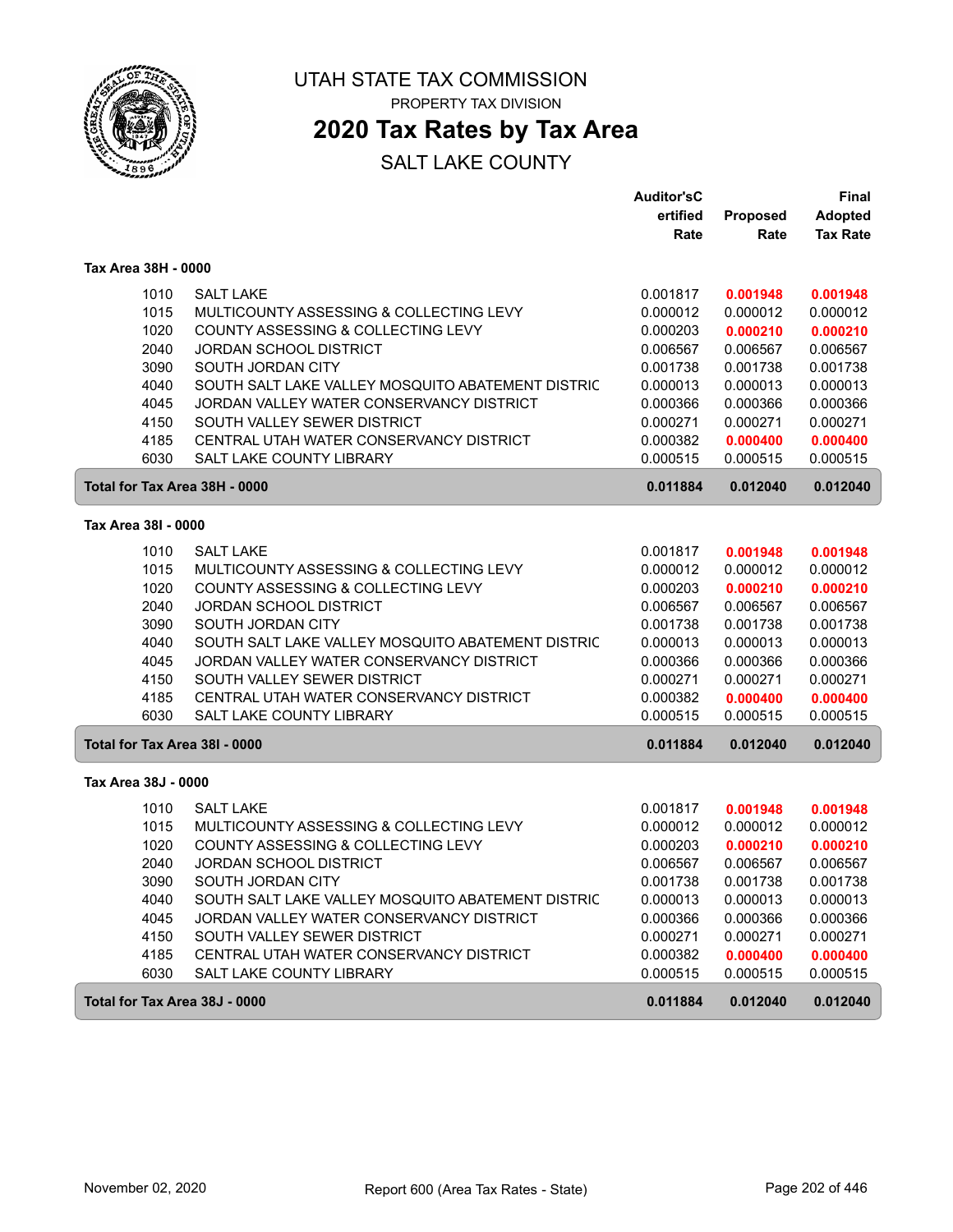

# **2020 Tax Rates by Tax Area**

|                               |                                                   | <b>Auditor'sC</b><br>ertified | Proposed | <b>Final</b><br><b>Adopted</b> |
|-------------------------------|---------------------------------------------------|-------------------------------|----------|--------------------------------|
|                               |                                                   | Rate                          | Rate     | <b>Tax Rate</b>                |
| Tax Area 38K - 0000           |                                                   |                               |          |                                |
| 1010                          | <b>SALT LAKE</b>                                  | 0.001817                      | 0.001948 | 0.001948                       |
| 1015                          | MULTICOUNTY ASSESSING & COLLECTING LEVY           | 0.000012                      | 0.000012 | 0.000012                       |
| 1020                          | COUNTY ASSESSING & COLLECTING LEVY                | 0.000203                      | 0.000210 | 0.000210                       |
| 2040                          | <b>JORDAN SCHOOL DISTRICT</b>                     | 0.006567                      | 0.006567 | 0.006567                       |
| 3090                          | SOUTH JORDAN CITY                                 | 0.001738                      | 0.001738 | 0.001738                       |
| 4040                          | SOUTH SALT LAKE VALLEY MOSQUITO ABATEMENT DISTRIC | 0.000013                      | 0.000013 | 0.000013                       |
| 4045                          | JORDAN VALLEY WATER CONSERVANCY DISTRICT          | 0.000366                      | 0.000366 | 0.000366                       |
| 4150                          | SOUTH VALLEY SEWER DISTRICT                       | 0.000271                      | 0.000271 | 0.000271                       |
| 4185                          | CENTRAL UTAH WATER CONSERVANCY DISTRICT           | 0.000382                      | 0.000400 | 0.000400                       |
| 6030                          | <b>SALT LAKE COUNTY LIBRARY</b>                   | 0.000515                      | 0.000515 | 0.000515                       |
| Total for Tax Area 38K - 0000 |                                                   | 0.011884                      | 0.012040 | 0.012040                       |
| Tax Area 38L - 0000           |                                                   |                               |          |                                |
| 1010                          | <b>SALT LAKE</b>                                  | 0.001817                      | 0.001948 | 0.001948                       |
| 1015                          | MULTICOUNTY ASSESSING & COLLECTING LEVY           | 0.000012                      | 0.000012 | 0.000012                       |
| 1020                          | COUNTY ASSESSING & COLLECTING LEVY                | 0.000203                      | 0.000210 | 0.000210                       |
| 2040                          | <b>JORDAN SCHOOL DISTRICT</b>                     | 0.006567                      | 0.006567 | 0.006567                       |
| 3090                          | SOUTH JORDAN CITY                                 | 0.001738                      | 0.001738 | 0.001738                       |
| 4040                          | SOUTH SALT LAKE VALLEY MOSQUITO ABATEMENT DISTRIC | 0.000013                      | 0.000013 | 0.000013                       |
| 4045                          | JORDAN VALLEY WATER CONSERVANCY DISTRICT          | 0.000366                      | 0.000366 | 0.000366                       |
| 4150                          | SOUTH VALLEY SEWER DISTRICT                       | 0.000271                      | 0.000271 | 0.000271                       |
| 4160                          | CRESCENT CEMETERY MAINTENANCE DISTRICT            | 0.000031                      | 0.000031 | 0.000031                       |
| 4185                          | CENTRAL UTAH WATER CONSERVANCY DISTRICT           | 0.000382                      | 0.000400 | 0.000400                       |
| 6030                          | <b>SALT LAKE COUNTY LIBRARY</b>                   | 0.000515                      | 0.000515 | 0.000515                       |
| Total for Tax Area 38L - 0000 |                                                   | 0.011915                      | 0.012071 | 0.012071                       |
| Tax Area 39E - 0000           |                                                   |                               |          |                                |
| 1010                          | <b>SALT LAKE</b>                                  | 0.001817                      | 0.001948 | 0.001948                       |
| 1015                          | MULTICOUNTY ASSESSING & COLLECTING LEVY           | 0.000012                      | 0.000012 | 0.000012                       |
| 1020                          | COUNTY ASSESSING & COLLECTING LEVY                | 0.000203                      | 0.000210 | 0.000210                       |
| 2040                          | <b>JORDAN SCHOOL DISTRICT</b>                     | 0.006567                      | 0.006567 | 0.006567                       |
| 3090                          | SOUTH JORDAN CITY                                 | 0.001738                      | 0.001738 | 0.001738                       |
| 4040                          | SOUTH SALT LAKE VALLEY MOSQUITO ABATEMENT DISTRIC | 0.000013                      | 0.000013 | 0.000013                       |
| 4045                          | JORDAN VALLEY WATER CONSERVANCY DISTRICT          | 0.000366                      | 0.000366 | 0.000366                       |
| 4150                          | SOUTH VALLEY SEWER DISTRICT                       | 0.000271                      | 0.000271 | 0.000271                       |
| 4160                          | CRESCENT CEMETERY MAINTENANCE DISTRICT            | 0.000031                      | 0.000031 | 0.000031                       |
| 4185                          | CENTRAL UTAH WATER CONSERVANCY DISTRICT           | 0.000382                      | 0.000400 | 0.000400                       |
| 6030                          | SALT LAKE COUNTY LIBRARY                          | 0.000515                      | 0.000515 | 0.000515                       |
| Total for Tax Area 39E - 0000 |                                                   | 0.011915                      | 0.012071 | 0.012071                       |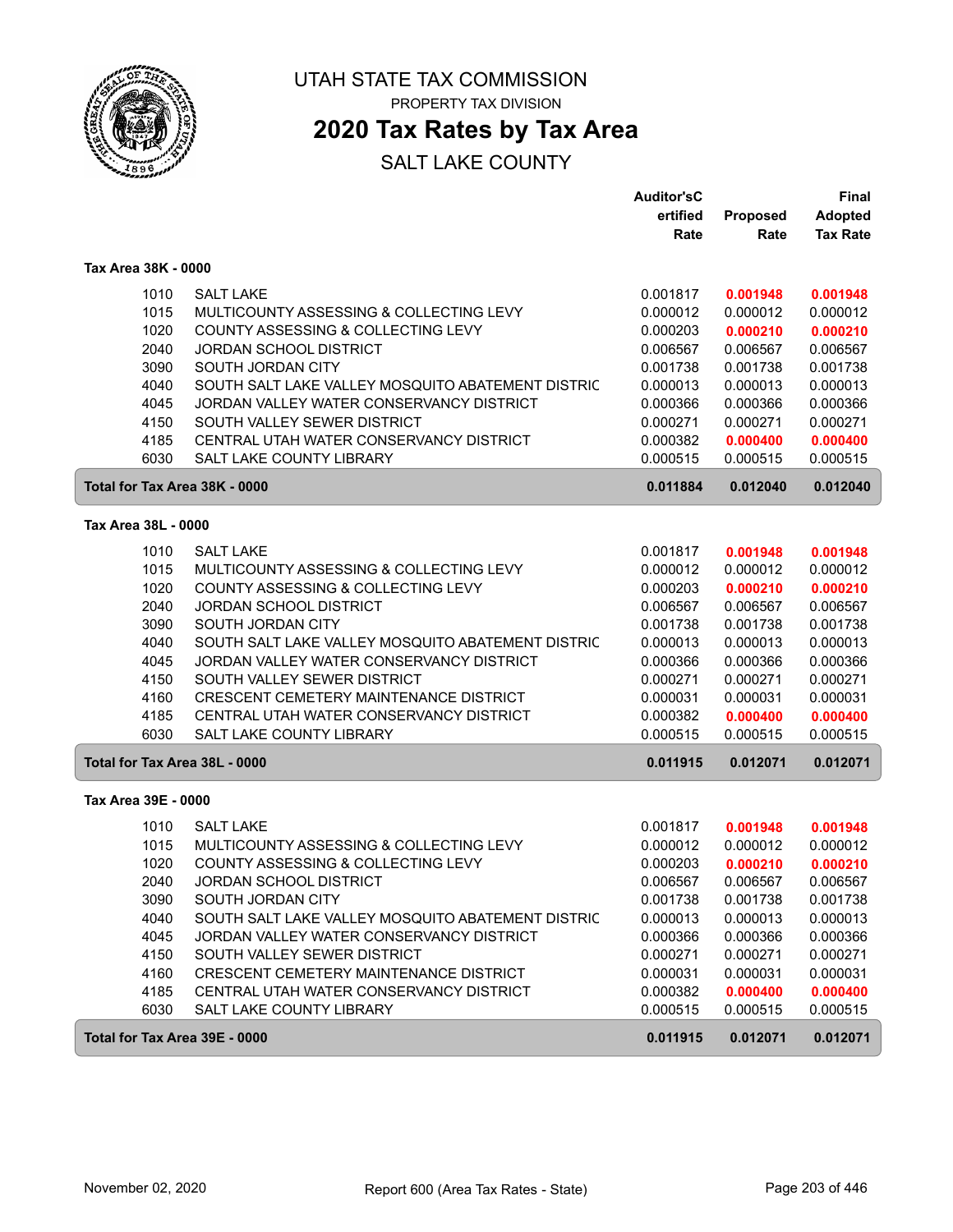

# **2020 Tax Rates by Tax Area**

|                               |                                                                     | <b>Auditor'sC</b><br>ertified | Proposed             | Final<br><b>Adopted</b> |
|-------------------------------|---------------------------------------------------------------------|-------------------------------|----------------------|-------------------------|
|                               |                                                                     | Rate                          | Rate                 | <b>Tax Rate</b>         |
| Tax Area 39G - 0000           |                                                                     |                               |                      |                         |
| 1010                          | <b>SALT LAKE</b>                                                    | 0.001817                      | 0.001948             | 0.001948                |
| 1015                          | MULTICOUNTY ASSESSING & COLLECTING LEVY                             | 0.000012                      | 0.000012             | 0.000012                |
| 1020                          | COUNTY ASSESSING & COLLECTING LEVY                                  | 0.000203                      | 0.000210             | 0.000210                |
| 2040                          | JORDAN SCHOOL DISTRICT                                              | 0.006567                      | 0.006567             | 0.006567                |
| 3090                          | SOUTH JORDAN CITY                                                   | 0.001738                      | 0.001738             | 0.001738                |
| 4040                          | SOUTH SALT LAKE VALLEY MOSQUITO ABATEMENT DISTRIC                   | 0.000013                      | 0.000013             | 0.000013                |
| 4045                          | JORDAN VALLEY WATER CONSERVANCY DISTRICT                            | 0.000366                      | 0.000366             | 0.000366                |
| 4150                          | SOUTH VALLEY SEWER DISTRICT                                         | 0.000271                      | 0.000271             | 0.000271                |
| 4160                          | CRESCENT CEMETERY MAINTENANCE DISTRICT                              | 0.000031                      | 0.000031             | 0.000031                |
| 4185<br>6030                  | CENTRAL UTAH WATER CONSERVANCY DISTRICT<br>SALT LAKE COUNTY LIBRARY | 0.000382<br>0.000515          | 0.000400<br>0.000515 | 0.000400<br>0.000515    |
| Total for Tax Area 39G - 0000 |                                                                     | 0.011915                      | 0.012071             | 0.012071                |
| Tax Area 39I - 0000           |                                                                     |                               |                      |                         |
| 1010                          | <b>SALT LAKE</b>                                                    | 0.001817                      | 0.001948             | 0.001948                |
| 1015                          | MULTICOUNTY ASSESSING & COLLECTING LEVY                             | 0.000012                      | 0.000012             | 0.000012                |
| 1020                          | COUNTY ASSESSING & COLLECTING LEVY                                  | 0.000203                      | 0.000210             | 0.000210                |
| 2040                          | JORDAN SCHOOL DISTRICT                                              | 0.006567                      | 0.006567             | 0.006567                |
| 3090                          | SOUTH JORDAN CITY                                                   | 0.001738                      | 0.001738             | 0.001738                |
| 4040                          | SOUTH SALT LAKE VALLEY MOSQUITO ABATEMENT DISTRIC                   | 0.000013                      | 0.000013             | 0.000013                |
| 4045                          | JORDAN VALLEY WATER CONSERVANCY DISTRICT                            | 0.000366                      | 0.000366             | 0.000366                |
| 4150                          | SOUTH VALLEY SEWER DISTRICT                                         | 0.000271                      | 0.000271             | 0.000271                |
| 4160                          | CRESCENT CEMETERY MAINTENANCE DISTRICT                              | 0.000031                      | 0.000031             | 0.000031                |
| 4185                          | CENTRAL UTAH WATER CONSERVANCY DISTRICT                             | 0.000382                      | 0.000400             | 0.000400                |
| 6030                          | SALT LAKE COUNTY LIBRARY                                            | 0.000515                      | 0.000515             | 0.000515                |
| Total for Tax Area 39I - 0000 |                                                                     | 0.011915                      | 0.012071             | 0.012071                |
| Tax Area 39K - 0000           |                                                                     |                               |                      |                         |
| 1010                          | <b>SALT LAKE</b>                                                    | 0.001817                      | 0.001948             | 0.001948                |
| 1015                          | MULTICOUNTY ASSESSING & COLLECTING LEVY                             | 0.000012                      | 0.000012             | 0.000012                |
| 1020                          | COUNTY ASSESSING & COLLECTING LEVY                                  | 0.000203                      | 0.000210             | 0.000210                |
| 2040                          | <b>JORDAN SCHOOL DISTRICT</b>                                       | 0.006567                      | 0.006567             | 0.006567                |
| 3090                          | SOUTH JORDAN CITY                                                   | 0.001738                      | 0.001738             | 0.001738                |
| 4040                          | SOUTH SALT LAKE VALLEY MOSQUITO ABATEMENT DISTRIC                   | 0.000013                      | 0.000013             | 0.000013                |
| 4045                          | JORDAN VALLEY WATER CONSERVANCY DISTRICT                            | 0.000366                      | 0.000366             | 0.000366                |
| 4150                          | SOUTH VALLEY SEWER DISTRICT                                         | 0.000271                      | 0.000271             | 0.000271                |
| 4160                          | CRESCENT CEMETERY MAINTENANCE DISTRICT                              | 0.000031                      | 0.000031             | 0.000031                |
| 4185                          | CENTRAL UTAH WATER CONSERVANCY DISTRICT                             | 0.000382                      | 0.000400             | 0.000400                |
| 6030                          | SALT LAKE COUNTY LIBRARY                                            | 0.000515                      | 0.000515             | 0.000515                |
| Total for Tax Area 39K - 0000 |                                                                     | 0.011915                      | 0.012071             | 0.012071                |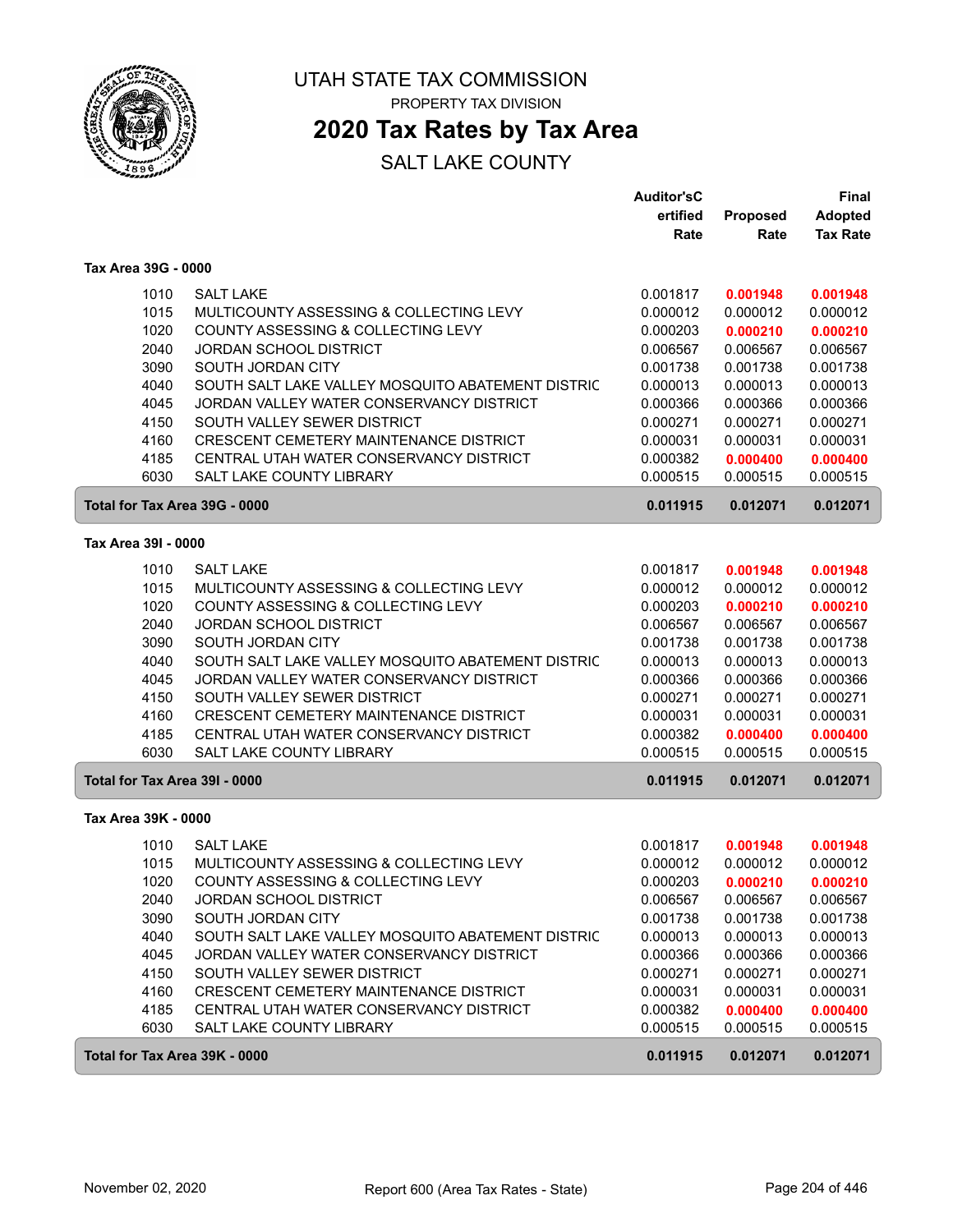

# **2020 Tax Rates by Tax Area**

|                               |                                                   | Auditor'sC |          | <b>Final</b>    |
|-------------------------------|---------------------------------------------------|------------|----------|-----------------|
|                               |                                                   | ertified   | Proposed | <b>Adopted</b>  |
|                               |                                                   | Rate       | Rate     | <b>Tax Rate</b> |
| Tax Area 39M - 0000           |                                                   |            |          |                 |
| 1010                          | <b>SALT LAKE</b>                                  | 0.001817   | 0.001948 | 0.001948        |
| 1015                          | MULTICOUNTY ASSESSING & COLLECTING LEVY           | 0.000012   | 0.000012 | 0.000012        |
| 1020                          | COUNTY ASSESSING & COLLECTING LEVY                | 0.000203   | 0.000210 | 0.000210        |
| 2040                          | <b>JORDAN SCHOOL DISTRICT</b>                     | 0.006567   | 0.006567 | 0.006567        |
| 3090                          | SOUTH JORDAN CITY                                 | 0.001738   | 0.001738 | 0.001738        |
| 4040                          | SOUTH SALT LAKE VALLEY MOSQUITO ABATEMENT DISTRIC | 0.000013   | 0.000013 | 0.000013        |
| 4045                          | JORDAN VALLEY WATER CONSERVANCY DISTRICT          | 0.000366   | 0.000366 | 0.000366        |
| 4150                          | SOUTH VALLEY SEWER DISTRICT                       | 0.000271   | 0.000271 | 0.000271        |
| 4160                          | CRESCENT CEMETERY MAINTENANCE DISTRICT            | 0.000031   | 0.000031 | 0.000031        |
| 4185                          | CENTRAL UTAH WATER CONSERVANCY DISTRICT           | 0.000382   | 0.000400 | 0.000400        |
| 6030                          | <b>SALT LAKE COUNTY LIBRARY</b>                   | 0.000515   | 0.000515 | 0.000515        |
| Total for Tax Area 39M - 0000 |                                                   | 0.011915   | 0.012071 | 0.012071        |
| Tax Area 40D - 0000           |                                                   |            |          |                 |
| 1010                          | <b>SALT LAKE</b>                                  | 0.001817   | 0.001948 | 0.001948        |
| 1015                          | MULTICOUNTY ASSESSING & COLLECTING LEVY           | 0.000012   | 0.000012 | 0.000012        |
| 1020                          | COUNTY ASSESSING & COLLECTING LEVY                | 0.000203   | 0.000210 | 0.000210        |
| 2045                          | <b>CANYONS SCHOOL DISTRICT</b>                    | 0.006894   | 0.006894 | 0.006894        |
| 3010                          | <b>ALTA TOWN</b>                                  | 0.001260   | 0.001260 | 0.001260        |
| 4040                          | SOUTH SALT LAKE VALLEY MOSQUITO ABATEMENT DISTRIC | 0.000013   | 0.000013 | 0.000013        |
| 4185                          | CENTRAL UTAH WATER CONSERVANCY DISTRICT           | 0.000382   | 0.000400 | 0.000400        |
| 6030                          | <b>SALT LAKE COUNTY LIBRARY</b>                   | 0.000515   | 0.000515 | 0.000515        |
| 6060                          | JORDAN/CANYON SCHOOL DISTRICT DEBT SERVICE AREA   | 0.000403   | 0.000403 | 0.000403        |
| Total for Tax Area 40D - 0000 |                                                   | 0.011499   | 0.011655 | 0.011655        |
| Tax Area 40G - 0000           |                                                   |            |          |                 |
| 1010                          | <b>SALT LAKE</b>                                  | 0.001817   | 0.001948 | 0.001948        |
| 1015                          | MULTICOUNTY ASSESSING & COLLECTING LEVY           | 0.000012   | 0.000012 | 0.000012        |
| 1020                          | COUNTY ASSESSING & COLLECTING LEVY                | 0.000203   | 0.000210 | 0.000210        |
| 2045                          | CANYONS SCHOOL DISTRICT                           | 0.006894   | 0.006894 | 0.006894        |
| 4040                          | SOUTH SALT LAKE VALLEY MOSQUITO ABATEMENT DISTRIC | 0.000013   | 0.000013 | 0.000013        |
| 4185                          | CENTRAL UTAH WATER CONSERVANCY DISTRICT           | 0.000382   | 0.000400 | 0.000400        |
| 4220                          | SALT LAKE COUNTY MUNICIPAL-TYPE SERVICES          | 0.000060   | 0.000060 | 0.000060        |
| 4320                          | UNIFIED FIRE SERVICE AREA                         | 0.001715   | 0.001717 | 0.001717        |
| 4340                          | SALT LAKE VALLEY LAW ENFORCEMENT SERVICE AREA     | 0.002189   | 0.002254 | 0.002254        |
| 6030                          | SALT LAKE COUNTY LIBRARY                          | 0.000515   | 0.000515 | 0.000515        |
| 6060                          | JORDAN/CANYON SCHOOL DISTRICT DEBT SERVICE AREA   | 0.000403   | 0.000403 | 0.000403        |
| Total for Tax Area 40G - 0000 |                                                   | 0.014203   | 0.014426 | 0.014426        |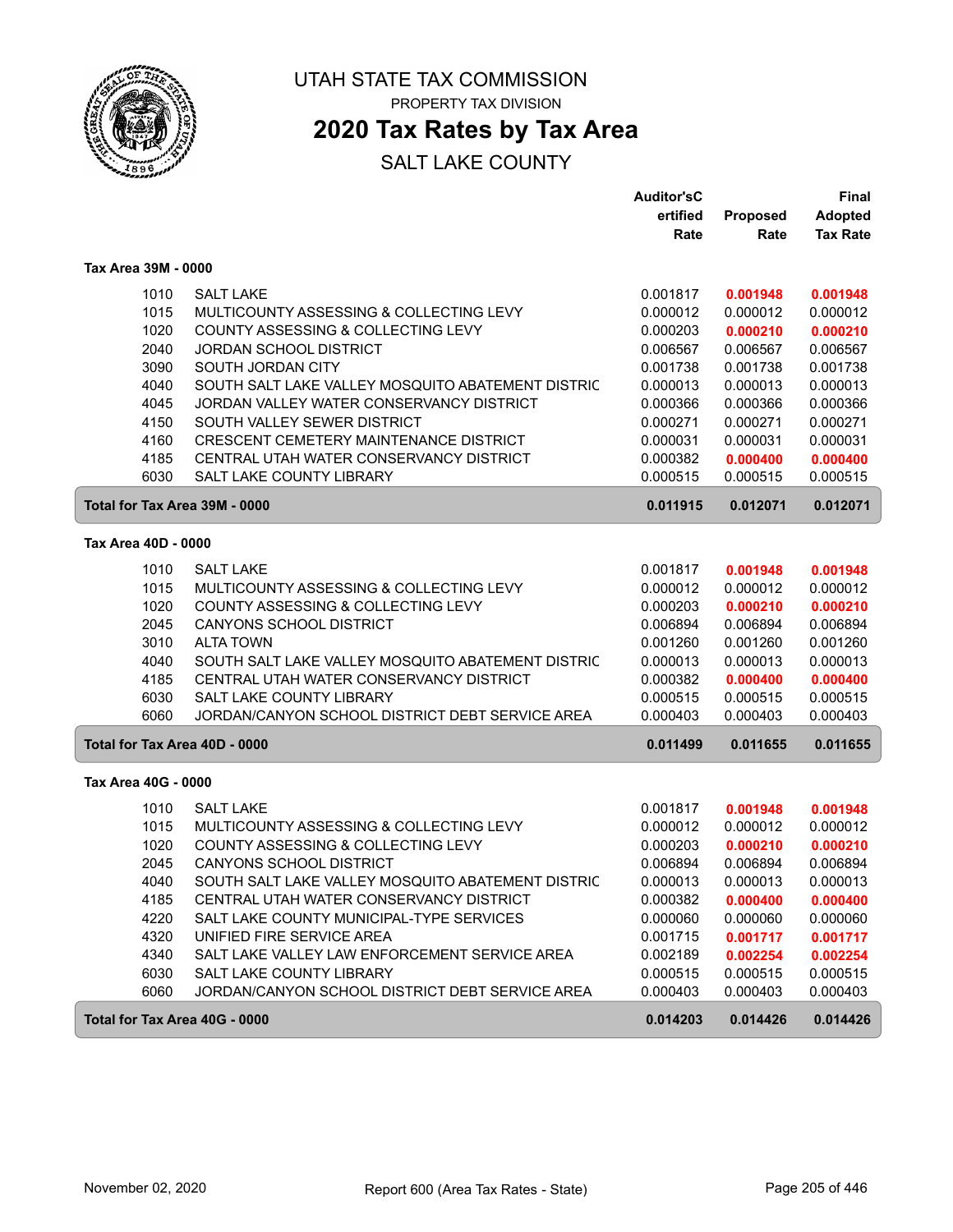

**2020 Tax Rates by Tax Area**

|                               |                                                   | <b>Auditor'sC</b> |          | <b>Final</b>    |
|-------------------------------|---------------------------------------------------|-------------------|----------|-----------------|
|                               |                                                   | ertified          | Proposed | <b>Adopted</b>  |
|                               |                                                   | Rate              | Rate     | <b>Tax Rate</b> |
| Tax Area 40I - 0000           |                                                   |                   |          |                 |
| 1010                          | <b>SALT LAKE</b>                                  | 0.001817          | 0.001948 | 0.001948        |
| 1015                          | MULTICOUNTY ASSESSING & COLLECTING LEVY           | 0.000012          | 0.000012 | 0.000012        |
| 1020                          | COUNTY ASSESSING & COLLECTING LEVY                | 0.000203          | 0.000210 | 0.000210        |
| 2045                          | <b>CANYONS SCHOOL DISTRICT</b>                    | 0.006894          | 0.006894 | 0.006894        |
| 3010                          | <b>ALTA TOWN</b>                                  | 0.001260          | 0.001260 | 0.001260        |
| 4040                          | SOUTH SALT LAKE VALLEY MOSQUITO ABATEMENT DISTRIC | 0.000013          | 0.000013 | 0.000013        |
| 4185                          | CENTRAL UTAH WATER CONSERVANCY DISTRICT           | 0.000382          | 0.000400 | 0.000400        |
| 4190                          | SALT LAKE COUNTY SERVICE AREA 3 - SNOWBIRD        | 0.000099          | 0.000098 | 0.000098        |
| 6030                          | SALT LAKE COUNTY LIBRARY                          | 0.000515          | 0.000515 | 0.000515        |
| 6060                          | JORDAN/CANYON SCHOOL DISTRICT DEBT SERVICE AREA   | 0.000403          | 0.000403 | 0.000403        |
| Total for Tax Area 40I - 0000 |                                                   | 0.011598          | 0.011753 | 0.011753        |
| Tax Area 40K - 0000           |                                                   |                   |          |                 |
| 1010                          | <b>SALT LAKE</b>                                  | 0.001817          | 0.001948 | 0.001948        |
| 1015                          | MULTICOUNTY ASSESSING & COLLECTING LEVY           | 0.000012          | 0.000012 | 0.000012        |
| 1020                          | COUNTY ASSESSING & COLLECTING LEVY                | 0.000203          | 0.000210 | 0.000210        |
| 2045                          | CANYONS SCHOOL DISTRICT                           | 0.006894          | 0.006894 | 0.006894        |
| 4040                          | SOUTH SALT LAKE VALLEY MOSQUITO ABATEMENT DISTRIC | 0.000013          | 0.000013 | 0.000013        |
| 4185                          | CENTRAL UTAH WATER CONSERVANCY DISTRICT           | 0.000382          | 0.000400 | 0.000400        |
| 4220                          | SALT LAKE COUNTY MUNICIPAL-TYPE SERVICES          | 0.000060          | 0.000060 | 0.000060        |
| 4320                          | UNIFIED FIRE SERVICE AREA                         | 0.001715          | 0.001717 | 0.001717        |
| 4340                          | SALT LAKE VALLEY LAW ENFORCEMENT SERVICE AREA     | 0.002189          | 0.002254 | 0.002254        |
| 6030                          | SALT LAKE COUNTY LIBRARY                          | 0.000515          | 0.000515 | 0.000515        |
| 6060                          | JORDAN/CANYON SCHOOL DISTRICT DEBT SERVICE AREA   | 0.000403          | 0.000403 | 0.000403        |
| Total for Tax Area 40K - 0000 |                                                   | 0.014203          | 0.014426 | 0.014426        |
| Tax Area 40L - 0000           |                                                   |                   |          |                 |
| 1010                          | <b>SALT LAKE</b>                                  | 0.001817          | 0.001948 | 0.001948        |
| 1015                          | MULTICOUNTY ASSESSING & COLLECTING LEVY           | 0.000012          | 0.000012 | 0.000012        |
| 1020                          | COUNTY ASSESSING & COLLECTING LEVY                | 0.000203          | 0.000210 | 0.000210        |
| 2045                          | <b>CANYONS SCHOOL DISTRICT</b>                    | 0.006894          | 0.006894 | 0.006894        |
| 3010                          | <b>ALTA TOWN</b>                                  | 0.001260          | 0.001260 | 0.001260        |
| 4040                          | SOUTH SALT LAKE VALLEY MOSQUITO ABATEMENT DISTRIC | 0.000013          | 0.000013 | 0.000013        |
| 4185                          | CENTRAL UTAH WATER CONSERVANCY DISTRICT           | 0.000382          | 0.000400 | 0.000400        |
| 4190                          | SALT LAKE COUNTY SERVICE AREA 3 - SNOWBIRD        | 0.000099          | 0.000098 | 0.000098        |
| 6030                          | SALT LAKE COUNTY LIBRARY                          | 0.000515          | 0.000515 | 0.000515        |
| 6060                          | JORDAN/CANYON SCHOOL DISTRICT DEBT SERVICE AREA   | 0.000403          | 0.000403 | 0.000403        |
| Total for Tax Area 40L - 0000 |                                                   | 0.011598          | 0.011753 | 0.011753        |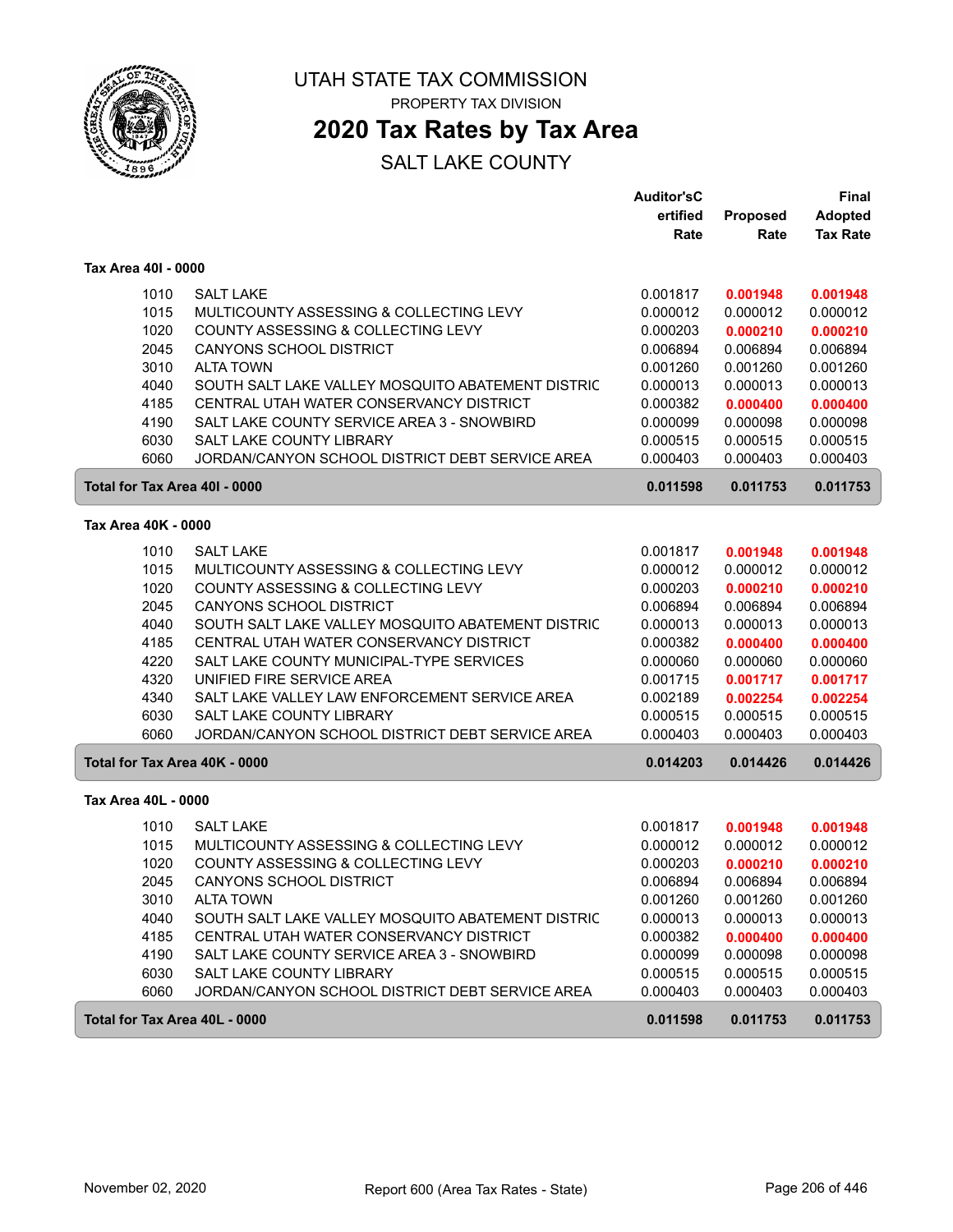

# **2020 Tax Rates by Tax Area**

|                               |                                                   | <b>Auditor'sC</b> |                 | <b>Final</b>    |
|-------------------------------|---------------------------------------------------|-------------------|-----------------|-----------------|
|                               |                                                   | ertified          | <b>Proposed</b> | <b>Adopted</b>  |
|                               |                                                   | Rate              | Rate            | <b>Tax Rate</b> |
| Tax Area 40P - 0000           |                                                   |                   |                 |                 |
| 1010                          | <b>SALT LAKE</b>                                  | 0.001817          | 0.001948        | 0.001948        |
| 1015                          | MULTICOUNTY ASSESSING & COLLECTING LEVY           | 0.000012          | 0.000012        | 0.000012        |
| 1020                          | COUNTY ASSESSING & COLLECTING LEVY                | 0.000203          | 0.000210        | 0.000210        |
| 2045                          | <b>CANYONS SCHOOL DISTRICT</b>                    | 0.006894          | 0.006894        | 0.006894        |
| 4040                          | SOUTH SALT LAKE VALLEY MOSQUITO ABATEMENT DISTRIC | 0.000013          | 0.000013        | 0.000013        |
| 4185                          | CENTRAL UTAH WATER CONSERVANCY DISTRICT           | 0.000382          | 0.000400        | 0.000400        |
| 4190                          | SALT LAKE COUNTY SERVICE AREA 3 - SNOWBIRD        | 0.000099          | 0.000098        | 0.000098        |
| 4220                          | SALT LAKE COUNTY MUNICIPAL-TYPE SERVICES          | 0.000060          | 0.000060        | 0.000060        |
| 4320                          | UNIFIED FIRE SERVICE AREA                         | 0.001715          | 0.001717        | 0.001717        |
| 4340                          | SALT LAKE VALLEY LAW ENFORCEMENT SERVICE AREA     | 0.002189          | 0.002254        | 0.002254        |
| 6030                          | SALT LAKE COUNTY LIBRARY                          | 0.000515          | 0.000515        | 0.000515        |
| 6060                          | JORDAN/CANYON SCHOOL DISTRICT DEBT SERVICE AREA   | 0.000403          | 0.000403        | 0.000403        |
| Total for Tax Area 40P - 0000 |                                                   | 0.014302          | 0.014524        | 0.014524        |
| Tax Area 40R - 0000           |                                                   |                   |                 |                 |
| 1010                          | <b>SALT LAKE</b>                                  | 0.001817          | 0.001948        | 0.001948        |
| 1015                          | MULTICOUNTY ASSESSING & COLLECTING LEVY           | 0.000012          | 0.000012        | 0.000012        |
| 1020                          | COUNTY ASSESSING & COLLECTING LEVY                | 0.000203          | 0.000210        | 0.000210        |
| 2045                          | CANYONS SCHOOL DISTRICT                           | 0.006894          | 0.006894        | 0.006894        |
| 4040                          | SOUTH SALT LAKE VALLEY MOSQUITO ABATEMENT DISTRIC | 0.000013          | 0.000013        | 0.000013        |
| 4060                          | MT. OLYMPUS IMPROVEMENT DISTRICT                  | 0.000248          | 0.000248        | 0.000248        |
| 4185                          | CENTRAL UTAH WATER CONSERVANCY DISTRICT           | 0.000382          | 0.000400        | 0.000400        |
| 4220                          | SALT LAKE COUNTY MUNICIPAL-TYPE SERVICES          | 0.000060          | 0.000060        | 0.000060        |
| 4320                          | UNIFIED FIRE SERVICE AREA                         | 0.001715          | 0.001717        | 0.001717        |
| 4340                          | SALT LAKE VALLEY LAW ENFORCEMENT SERVICE AREA     | 0.002189          | 0.002254        | 0.002254        |
| 6030                          | SALT LAKE COUNTY LIBRARY                          | 0.000515          | 0.000515        | 0.000515        |
| 6060                          | JORDAN/CANYON SCHOOL DISTRICT DEBT SERVICE AREA   | 0.000403          | 0.000403        | 0.000403        |
| Total for Tax Area 40R - 0000 |                                                   | 0.014451          | 0.014674        | 0.014674        |
| Tax Area 40T - 0000           |                                                   |                   |                 |                 |
|                               | 1010 SALT LAKE                                    | 0.001817          | 0.001948        | 0.001948        |
| 1015                          | MULTICOUNTY ASSESSING & COLLECTING LEVY           | 0.000012          | 0.000012        | 0.000012        |
| 1020                          | COUNTY ASSESSING & COLLECTING LEVY                | 0.000203          | 0.000210        | 0.000210        |
| 2045                          | <b>CANYONS SCHOOL DISTRICT</b>                    | 0.006894          | 0.006894        | 0.006894        |
| 4040                          | SOUTH SALT LAKE VALLEY MOSQUITO ABATEMENT DISTRIC | 0.000013          | 0.000013        | 0.000013        |
| 4070                          | MIDVALLEY IMPROVEMENT DISTRICT                    | 0.000619          | 0.000619        | 0.000619        |
| 4185                          | CENTRAL UTAH WATER CONSERVANCY DISTRICT           | 0.000382          | 0.000400        | 0.000400        |
| 4220                          | SALT LAKE COUNTY MUNICIPAL-TYPE SERVICES          | 0.000060          | 0.000060        | 0.000060        |
| 4320                          | UNIFIED FIRE SERVICE AREA                         | 0.001715          | 0.001717        | 0.001717        |
| 4340                          | SALT LAKE VALLEY LAW ENFORCEMENT SERVICE AREA     | 0.002189          | 0.002254        | 0.002254        |
| 6030                          | SALT LAKE COUNTY LIBRARY                          | 0.000515          | 0.000515        | 0.000515        |
| 6060                          | JORDAN/CANYON SCHOOL DISTRICT DEBT SERVICE AREA   | 0.000403          | 0.000403        | 0.000403        |
| Total for Tax Area 40T - 0000 |                                                   | 0.014822          | 0.015045        | 0.015045        |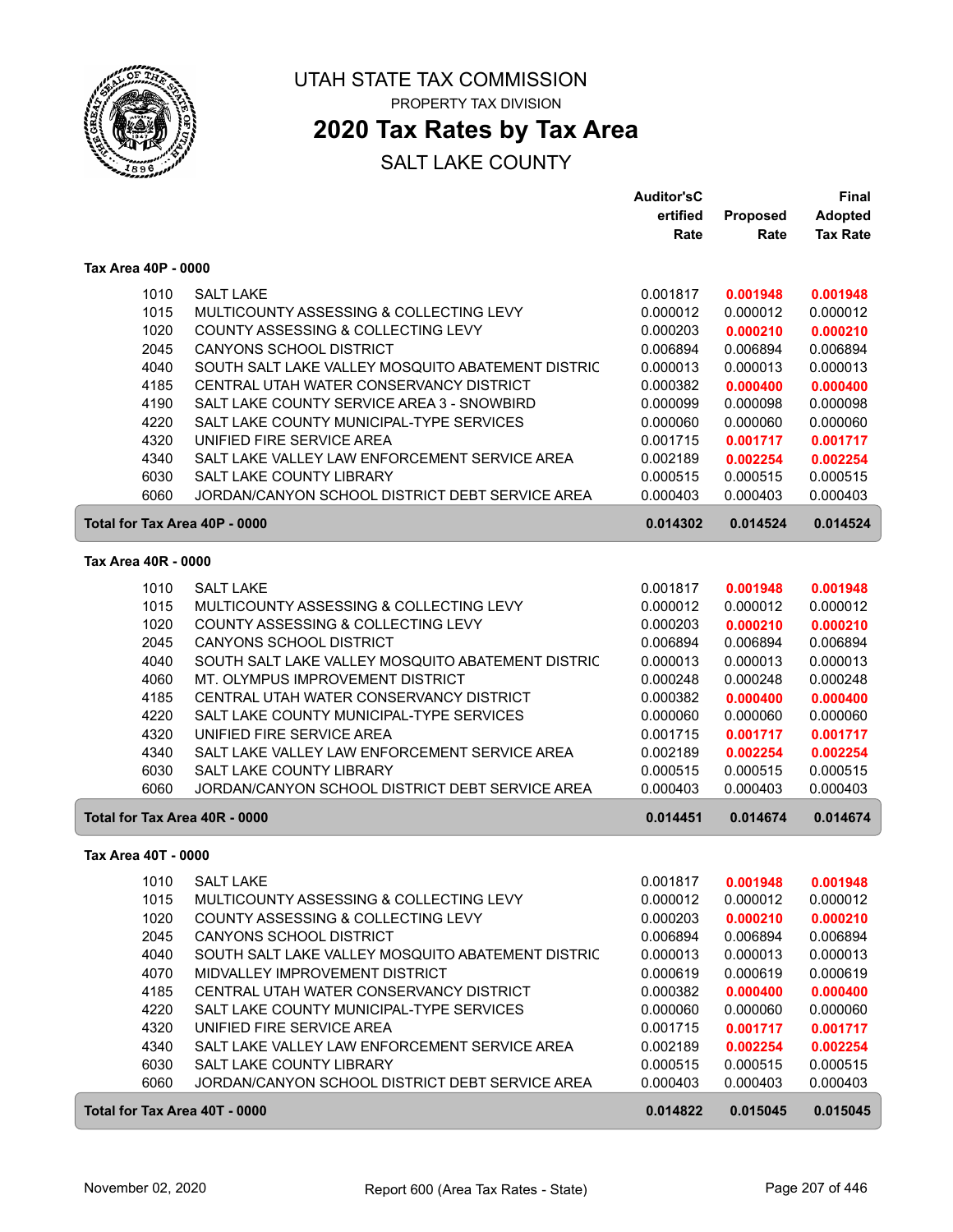

# **2020 Tax Rates by Tax Area**

|                               |                                                   | <b>Auditor'sC</b> |          | <b>Final</b>    |
|-------------------------------|---------------------------------------------------|-------------------|----------|-----------------|
|                               |                                                   | ertified          | Proposed | <b>Adopted</b>  |
|                               |                                                   | Rate              | Rate     | <b>Tax Rate</b> |
| Tax Area 40U - 0000           |                                                   |                   |          |                 |
| 1010                          | <b>SALT LAKE</b>                                  | 0.001817          | 0.001948 | 0.001948        |
| 1015                          | MULTICOUNTY ASSESSING & COLLECTING LEVY           | 0.000012          | 0.000012 | 0.000012        |
| 1020                          | COUNTY ASSESSING & COLLECTING LEVY                | 0.000203          | 0.000210 | 0.000210        |
| 2045                          | <b>CANYONS SCHOOL DISTRICT</b>                    | 0.006894          | 0.006894 | 0.006894        |
| 3010                          | <b>ALTA TOWN</b>                                  | 0.001260          | 0.001260 | 0.001260        |
| 4040                          | SOUTH SALT LAKE VALLEY MOSQUITO ABATEMENT DISTRIC | 0.000013          | 0.000013 | 0.000013        |
| 4185                          | CENTRAL UTAH WATER CONSERVANCY DISTRICT           | 0.000382          | 0.000400 | 0.000400        |
| 6030                          | SALT LAKE COUNTY LIBRARY                          | 0.000515          | 0.000515 | 0.000515        |
| 6060                          | JORDAN/CANYON SCHOOL DISTRICT DEBT SERVICE AREA   | 0.000403          | 0.000403 | 0.000403        |
| Total for Tax Area 40U - 0000 |                                                   | 0.011499          | 0.011655 | 0.011655        |
| Tax Area 40W - 0000           |                                                   |                   |          |                 |
|                               |                                                   |                   |          |                 |
| 1010                          | <b>SALT LAKE</b>                                  | 0.001817          | 0.001948 | 0.001948        |
| 1015                          | MULTICOUNTY ASSESSING & COLLECTING LEVY           | 0.000012          | 0.000012 | 0.000012        |
| 1020                          | COUNTY ASSESSING & COLLECTING LEVY                | 0.000203          | 0.000210 | 0.000210        |
| 2045                          | <b>CANYONS SCHOOL DISTRICT</b>                    | 0.006894          | 0.006894 | 0.006894        |
| 3010                          | <b>ALTA TOWN</b>                                  | 0.001260          | 0.001260 | 0.001260        |
| 4040                          | SOUTH SALT LAKE VALLEY MOSQUITO ABATEMENT DISTRIC | 0.000013          | 0.000013 | 0.000013        |
| 4185                          | CENTRAL UTAH WATER CONSERVANCY DISTRICT           | 0.000382          | 0.000400 | 0.000400        |
| 6030                          | <b>SALT LAKE COUNTY LIBRARY</b>                   | 0.000515          | 0.000515 | 0.000515        |
| 6060                          | JORDAN/CANYON SCHOOL DISTRICT DEBT SERVICE AREA   | 0.000403          | 0.000403 | 0.000403        |
|                               | Total for Tax Area 40W - 0000                     | 0.011499          | 0.011655 | 0.011655        |
| Tax Area 41B - 0000           |                                                   |                   |          |                 |
| 1010                          | <b>SALT LAKE</b>                                  | 0.001817          | 0.001948 | 0.001948        |
| 1015                          | MULTICOUNTY ASSESSING & COLLECTING LEVY           | 0.000012          | 0.000012 | 0.000012        |
| 1020                          | COUNTY ASSESSING & COLLECTING LEVY                | 0.000203          | 0.000210 | 0.000210        |
| 2040                          | <b>JORDAN SCHOOL DISTRICT</b>                     | 0.006567          | 0.006567 | 0.006567        |
| 4040                          | SOUTH SALT LAKE VALLEY MOSQUITO ABATEMENT DISTRIC | 0.000013          | 0.000013 | 0.000013        |
| 4045                          | JORDAN VALLEY WATER CONSERVANCY DISTRICT          | 0.000366          | 0.000366 | 0.000366        |
| 4120                          | <b>KEARNS IMPROVEMENT DISTRICT</b>                | 0.000514          | 0.000514 | 0.000514        |
| 4180                          | OQUIRRH RECREATION AND PARKS DISTRICT             | 0.000838          | 0.000838 | 0.000838        |
| 4185                          | CENTRAL UTAH WATER CONSERVANCY DISTRICT           | 0.000382          | 0.000400 | 0.000400        |
| 4220                          | SALT LAKE COUNTY MUNICIPAL-TYPE SERVICES          | 0.000060          | 0.000060 | 0.000060        |
| 4320                          | UNIFIED FIRE SERVICE AREA                         | 0.001715          | 0.001717 | 0.001717        |
| 4340                          | SALT LAKE VALLEY LAW ENFORCEMENT SERVICE AREA     | 0.002189          | 0.002254 | 0.002254        |
| 6030                          | SALT LAKE COUNTY LIBRARY                          | 0.000515          | 0.000515 | 0.000515        |
| Total for Tax Area 41B - 0000 |                                                   | 0.015191          | 0.015414 | 0.015414        |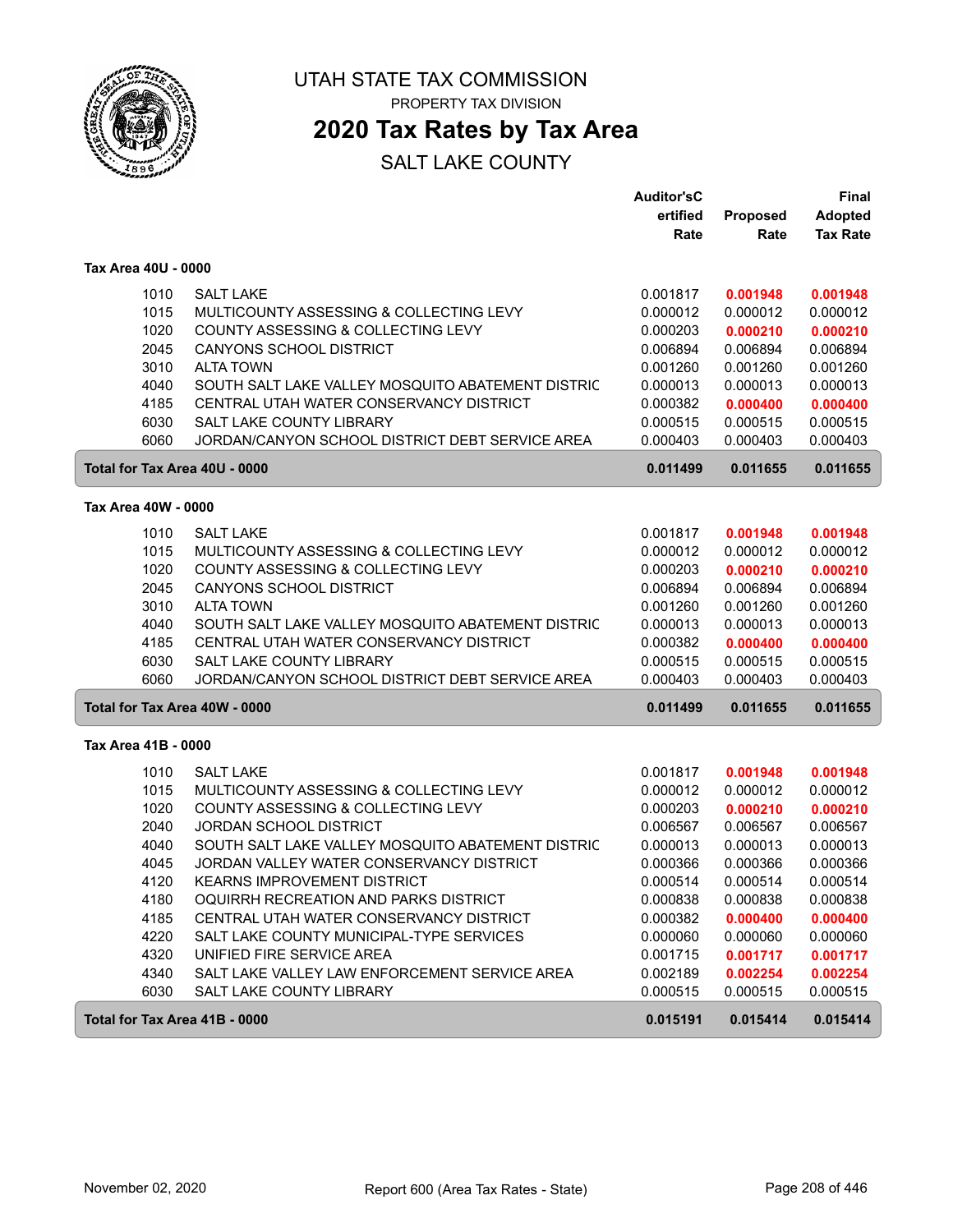

# **2020 Tax Rates by Tax Area**

|                               |                                                   | <b>Auditor'sC</b> |                 | <b>Final</b>    |
|-------------------------------|---------------------------------------------------|-------------------|-----------------|-----------------|
|                               |                                                   | ertified          | <b>Proposed</b> | <b>Adopted</b>  |
|                               |                                                   | Rate              | Rate            | <b>Tax Rate</b> |
| Tax Area 41C - 0000           |                                                   |                   |                 |                 |
| 1010                          | <b>SALT LAKE</b>                                  | 0.001817          | 0.001948        | 0.001948        |
| 1015                          | MULTICOUNTY ASSESSING & COLLECTING LEVY           | 0.000012          | 0.000012        | 0.000012        |
| 1020                          | COUNTY ASSESSING & COLLECTING LEVY                | 0.000203          | 0.000210        | 0.000210        |
| 2040                          | <b>JORDAN SCHOOL DISTRICT</b>                     | 0.006567          | 0.006567        | 0.006567        |
|                               |                                                   |                   |                 | 0.000013        |
| 4040                          | SOUTH SALT LAKE VALLEY MOSQUITO ABATEMENT DISTRIC | 0.000013          | 0.000013        |                 |
| 4100                          | COPPERTON IMPROVEMENT DISTRICT                    | 0.001024          | 0.001024        | 0.001024        |
| 4185                          | CENTRAL UTAH WATER CONSERVANCY DISTRICT           | 0.000382          | 0.000400        | 0.000400        |
| 4220                          | SALT LAKE COUNTY MUNICIPAL-TYPE SERVICES          | 0.000060          | 0.000060        | 0.000060        |
| 4320                          | UNIFIED FIRE SERVICE AREA                         | 0.001715          | 0.001717        | 0.001717        |
| 4340                          | SALT LAKE VALLEY LAW ENFORCEMENT SERVICE AREA     | 0.002189          | 0.002254        | 0.002254        |
| 6030                          | SALT LAKE COUNTY LIBRARY                          | 0.000515          | 0.000515        | 0.000515        |
| Total for Tax Area 41C - 0000 |                                                   | 0.014497          | 0.014720        | 0.014720        |
| Tax Area 41G - 0000           |                                                   |                   |                 |                 |
|                               |                                                   |                   |                 |                 |
| 1010                          | <b>SALT LAKE</b>                                  | 0.001817          | 0.001948        | 0.001948        |
| 1015                          | MULTICOUNTY ASSESSING & COLLECTING LEVY           | 0.000012          | 0.000012        | 0.000012        |
| 1020                          | COUNTY ASSESSING & COLLECTING LEVY                | 0.000203          | 0.000210        | 0.000210        |
| 2040                          | JORDAN SCHOOL DISTRICT                            | 0.006567          | 0.006567        | 0.006567        |
| 4040                          | SOUTH SALT LAKE VALLEY MOSQUITO ABATEMENT DISTRIC | 0.000013          | 0.000013        | 0.000013        |
| 4100                          | COPPERTON IMPROVEMENT DISTRICT                    | 0.001024          | 0.001024        | 0.001024        |
| 4150                          | SOUTH VALLEY SEWER DISTRICT                       | 0.000271          | 0.000271        | 0.000271        |
| 4185                          | CENTRAL UTAH WATER CONSERVANCY DISTRICT           | 0.000382          | 0.000400        | 0.000400        |
| 4220                          | SALT LAKE COUNTY MUNICIPAL-TYPE SERVICES          | 0.000060          | 0.000060        | 0.000060        |
| 4320                          | UNIFIED FIRE SERVICE AREA                         | 0.001715          | 0.001717        | 0.001717        |
| 4340                          | SALT LAKE VALLEY LAW ENFORCEMENT SERVICE AREA     | 0.002189          | 0.002254        | 0.002254        |
| 6030                          | SALT LAKE COUNTY LIBRARY                          | 0.000515          | 0.000515        | 0.000515        |
| Total for Tax Area 41G - 0000 |                                                   | 0.014768          | 0.014991        | 0.014991        |
| Tax Area 42A - 0000           |                                                   |                   |                 |                 |
| 1010                          | <b>SALT LAKE</b>                                  | 0.001817          | 0.001948        | 0.001948        |
| 1015                          | MULTICOUNTY ASSESSING & COLLECTING LEVY           | 0.000012          | 0.000012        | 0.000012        |
| 1020                          | COUNTY ASSESSING & COLLECTING LEVY                | 0.000203          | 0.000210        | 0.000210        |
| 2040                          | <b>JORDAN SCHOOL DISTRICT</b>                     | 0.006567          | 0.006567        | 0.006567        |
| 3060                          | <b>RIVERTON CITY</b>                              | 0.000000          | 0.000000        | 0.000000        |
| 4040                          | SOUTH SALT LAKE VALLEY MOSQUITO ABATEMENT DISTRIC | 0.000013          | 0.000013        | 0.000013        |
| 4045                          | JORDAN VALLEY WATER CONSERVANCY DISTRICT          | 0.000366          | 0.000366        | 0.000366        |
| 4150                          | SOUTH VALLEY SEWER DISTRICT                       | 0.000271          | 0.000271        | 0.000271        |
| 4185                          | CENTRAL UTAH WATER CONSERVANCY DISTRICT           | 0.000382          | 0.000400        | 0.000400        |
| 4320                          | UNIFIED FIRE SERVICE AREA                         | 0.001715          | 0.001717        | 0.001717        |
| 4360                          | RIVERTON LAW ENFORCEMENT SERVICE AREA             | 0.001665          | 0.001665        | 0.001665        |
| 6030                          | SALT LAKE COUNTY LIBRARY                          | 0.000515          | 0.000515        | 0.000515        |
| Total for Tax Area 42A - 0000 |                                                   | 0.013526          | 0.013684        | 0.013684        |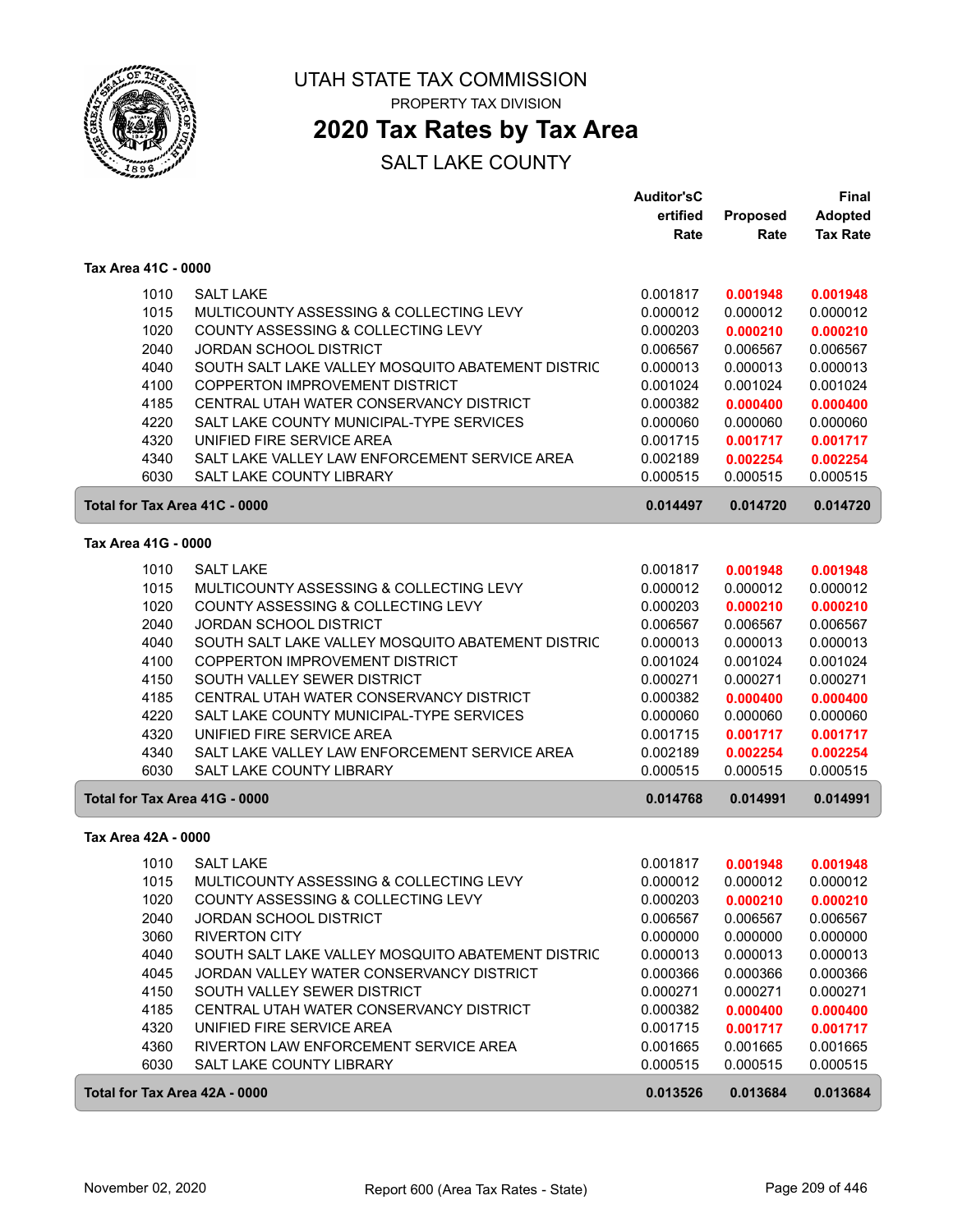

# **2020 Tax Rates by Tax Area**

|                               |                                                   | <b>Auditor'sC</b> |          | <b>Final</b>    |
|-------------------------------|---------------------------------------------------|-------------------|----------|-----------------|
|                               |                                                   | ertified          | Proposed | <b>Adopted</b>  |
|                               |                                                   | Rate              | Rate     | <b>Tax Rate</b> |
| Tax Area 42B - 0000           |                                                   |                   |          |                 |
| 1010                          | <b>SALT LAKE</b>                                  | 0.001817          | 0.001948 | 0.001948        |
| 1015                          | MULTICOUNTY ASSESSING & COLLECTING LEVY           | 0.000012          | 0.000012 | 0.000012        |
| 1020                          | COUNTY ASSESSING & COLLECTING LEVY                | 0.000203          | 0.000210 | 0.000210        |
| 2040                          | <b>JORDAN SCHOOL DISTRICT</b>                     | 0.006567          | 0.006567 | 0.006567        |
| 3060                          | <b>RIVERTON CITY</b>                              | 0.000000          | 0.000000 | 0.000000        |
| 4040                          | SOUTH SALT LAKE VALLEY MOSQUITO ABATEMENT DISTRIC | 0.000013          | 0.000013 | 0.000013        |
| 4045                          | JORDAN VALLEY WATER CONSERVANCY DISTRICT          | 0.000366          | 0.000366 | 0.000366        |
| 4150                          | SOUTH VALLEY SEWER DISTRICT                       | 0.000271          | 0.000271 | 0.000271        |
| 4185                          | CENTRAL UTAH WATER CONSERVANCY DISTRICT           | 0.000382          | 0.000400 | 0.000400        |
| 4320                          | UNIFIED FIRE SERVICE AREA                         | 0.001715          | 0.001717 | 0.001717        |
| 4360                          | RIVERTON LAW ENFORCEMENT SERVICE AREA             | 0.001665          | 0.001665 | 0.001665        |
| 6030                          | <b>SALT LAKE COUNTY LIBRARY</b>                   | 0.000515          | 0.000515 | 0.000515        |
| Total for Tax Area 42B - 0000 |                                                   | 0.013526          | 0.013684 | 0.013684        |
|                               |                                                   |                   |          |                 |
| Tax Area 43C - 0000           |                                                   |                   |          |                 |
| 1010                          | <b>SALT LAKE</b>                                  | 0.001817          | 0.001948 | 0.001948        |
| 1015                          | MULTICOUNTY ASSESSING & COLLECTING LEVY           | 0.000012          | 0.000012 | 0.000012        |
| 1020                          | COUNTY ASSESSING & COLLECTING LEVY                | 0.000203          | 0.000210 | 0.000210        |
| 2045                          | CANYONS SCHOOL DISTRICT                           | 0.006894          | 0.006894 | 0.006894        |
| 4040                          | SOUTH SALT LAKE VALLEY MOSQUITO ABATEMENT DISTRIC | 0.000013          | 0.000013 | 0.000013        |
| 4045                          | JORDAN VALLEY WATER CONSERVANCY DISTRICT          | 0.000366          | 0.000366 | 0.000366        |
| 4140                          | SANDY SUBURBAN IMPROVEMENT DISTRICT               | 0.000603          | 0.000603 | 0.000603        |
| 4185                          | CENTRAL UTAH WATER CONSERVANCY DISTRICT           | 0.000382          | 0.000400 | 0.000400        |
| 4220                          | SALT LAKE COUNTY MUNICIPAL-TYPE SERVICES          | 0.000060          | 0.000060 | 0.000060        |
| 4320                          | UNIFIED FIRE SERVICE AREA                         | 0.001715          | 0.001717 | 0.001717        |
| 4340                          | SALT LAKE VALLEY LAW ENFORCEMENT SERVICE AREA     | 0.002189          | 0.002254 | 0.002254        |
| 6030                          | SALT LAKE COUNTY LIBRARY                          | 0.000515          | 0.000515 | 0.000515        |
| 6060                          | JORDAN/CANYON SCHOOL DISTRICT DEBT SERVICE AREA   | 0.000403          | 0.000403 | 0.000403        |
| Total for Tax Area 43C - 0000 |                                                   | 0.015172          | 0.015395 | 0.015395        |
| Tax Area 43E - 0000           |                                                   |                   |          |                 |
| 1010                          | <b>SALT LAKE</b>                                  | 0.001817          | 0.001948 | 0.001948        |
| 1015                          | MULTICOUNTY ASSESSING & COLLECTING LEVY           | 0.000012          | 0.000012 | 0.000012        |
| 1020                          | COUNTY ASSESSING & COLLECTING LEVY                | 0.000203          | 0.000210 | 0.000210        |
| 2045                          | CANYONS SCHOOL DISTRICT                           | 0.006894          | 0.006894 | 0.006894        |
| 3080                          | <b>SANDY CITY</b>                                 | 0.001279          | 0.001279 | 0.001279        |
| 4040                          | SOUTH SALT LAKE VALLEY MOSQUITO ABATEMENT DISTRIC | 0.000013          | 0.000013 | 0.000013        |
| 4140                          | SANDY SUBURBAN IMPROVEMENT DISTRICT               | 0.000603          | 0.000603 | 0.000603        |
| 4185                          | CENTRAL UTAH WATER CONSERVANCY DISTRICT           | 0.000382          | 0.000400 | 0.000400        |
| 4240                          | ALTA CANYON RECREATION SPECIAL SERVICE DISTRICT   | 0.000163          | 0.000163 | 0.000163        |
| 4290                          | METROPOLITAN WATER DISTRICT - SANDY CITY          | 0.000297          | 0.000297 | 0.000297        |
| 6030                          | SALT LAKE COUNTY LIBRARY                          | 0.000515          | 0.000515 | 0.000515        |
| 6060                          | JORDAN/CANYON SCHOOL DISTRICT DEBT SERVICE AREA   | 0.000403          | 0.000403 | 0.000403        |
| Total for Tax Area 43E - 0000 |                                                   | 0.012581          | 0.012737 | 0.012737        |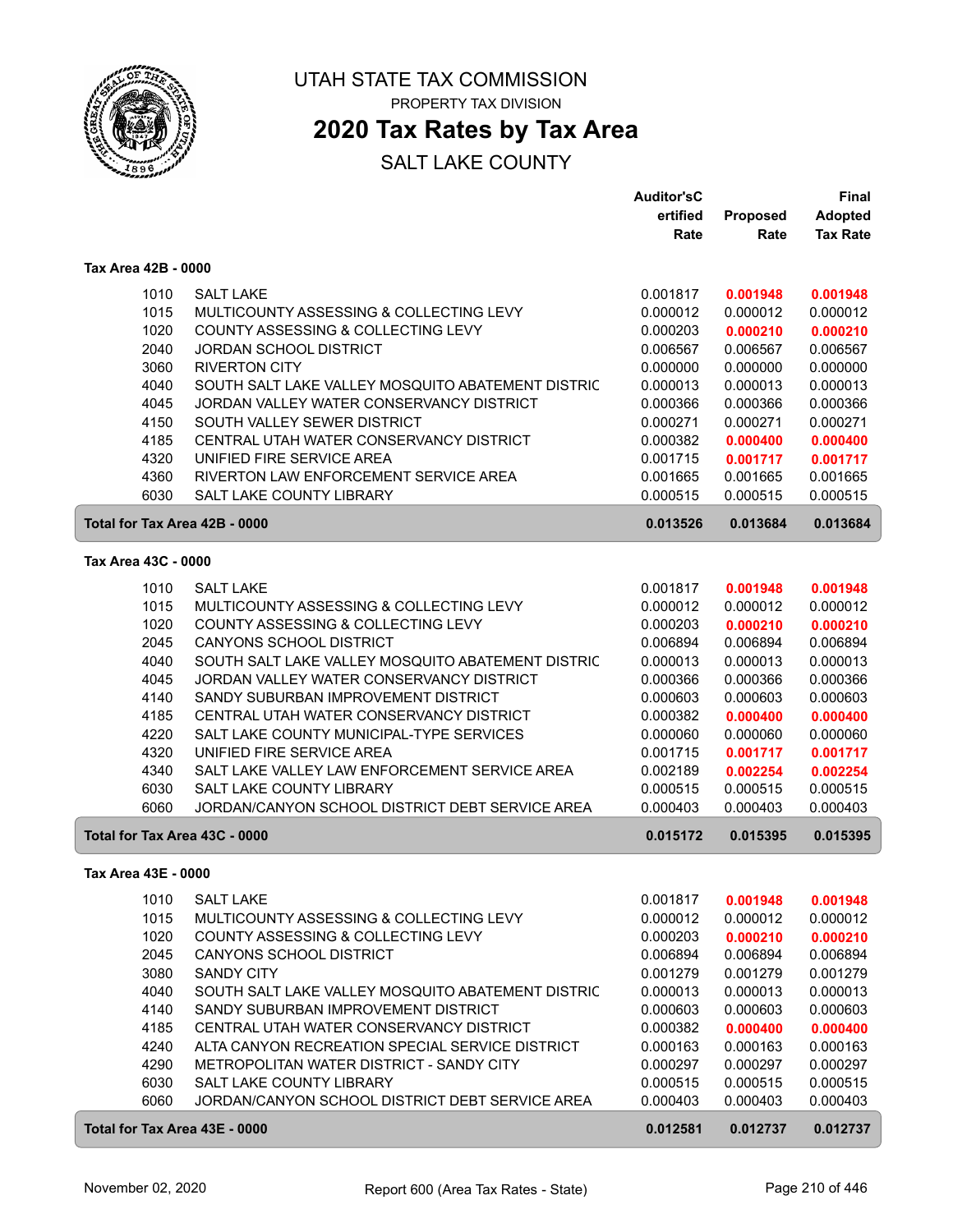

# **2020 Tax Rates by Tax Area**

|                               |                                                   | <b>Auditor'sC</b> |          | Final           |
|-------------------------------|---------------------------------------------------|-------------------|----------|-----------------|
|                               |                                                   | ertified          | Proposed | <b>Adopted</b>  |
|                               |                                                   | Rate              | Rate     | <b>Tax Rate</b> |
| Tax Area 43F - 0000           |                                                   |                   |          |                 |
| 1010                          | <b>SALT LAKE</b>                                  | 0.001817          | 0.001948 | 0.001948        |
| 1015                          | MULTICOUNTY ASSESSING & COLLECTING LEVY           | 0.000012          | 0.000012 | 0.000012        |
| 1020                          | COUNTY ASSESSING & COLLECTING LEVY                | 0.000203          | 0.000210 | 0.000210        |
| 2045                          | CANYONS SCHOOL DISTRICT                           | 0.006894          | 0.006894 | 0.006894        |
| 3080                          | <b>SANDY CITY</b>                                 | 0.001279          | 0.001279 | 0.001279        |
| 4040                          | SOUTH SALT LAKE VALLEY MOSQUITO ABATEMENT DISTRIC | 0.000013          | 0.000013 | 0.000013        |
| 4140                          | SANDY SUBURBAN IMPROVEMENT DISTRICT               | 0.000603          | 0.000603 | 0.000603        |
| 4185                          | CENTRAL UTAH WATER CONSERVANCY DISTRICT           | 0.000382          | 0.000400 | 0.000400        |
| 4240                          | ALTA CANYON RECREATION SPECIAL SERVICE DISTRICT   | 0.000163          | 0.000163 | 0.000163        |
| 4290                          | METROPOLITAN WATER DISTRICT - SANDY CITY          | 0.000297          | 0.000297 | 0.000297        |
| 6030                          | SALT LAKE COUNTY LIBRARY                          | 0.000515          | 0.000515 | 0.000515        |
| 6060                          | JORDAN/CANYON SCHOOL DISTRICT DEBT SERVICE AREA   | 0.000403          | 0.000403 | 0.000403        |
| Total for Tax Area 43F - 0000 |                                                   | 0.012581          | 0.012737 | 0.012737        |
| Tax Area 43G - 0000           |                                                   |                   |          |                 |
| 1010                          | <b>SALT LAKE</b>                                  | 0.001817          | 0.001948 | 0.001948        |
| 1015                          | MULTICOUNTY ASSESSING & COLLECTING LEVY           | 0.000012          | 0.000012 | 0.000012        |
| 1020                          | COUNTY ASSESSING & COLLECTING LEVY                | 0.000203          | 0.000210 | 0.000210        |
| 2045                          | CANYONS SCHOOL DISTRICT                           | 0.006894          | 0.006894 | 0.006894        |
| 3080                          | <b>SANDY CITY</b>                                 | 0.001279          | 0.001279 | 0.001279        |
| 4040                          | SOUTH SALT LAKE VALLEY MOSQUITO ABATEMENT DISTRIC | 0.000013          | 0.000013 | 0.000013        |
| 4140                          | SANDY SUBURBAN IMPROVEMENT DISTRICT               | 0.000603          | 0.000603 | 0.000603        |
| 4185                          | CENTRAL UTAH WATER CONSERVANCY DISTRICT           | 0.000382          | 0.000400 | 0.000400        |
| 4290                          | METROPOLITAN WATER DISTRICT - SANDY CITY          | 0.000297          | 0.000297 | 0.000297        |
| 6030                          | SALT LAKE COUNTY LIBRARY                          | 0.000515          | 0.000515 | 0.000515        |
| 6060                          | JORDAN/CANYON SCHOOL DISTRICT DEBT SERVICE AREA   | 0.000403          | 0.000403 | 0.000403        |
| Total for Tax Area 43G - 0000 |                                                   | 0.012418          | 0.012574 | 0.012574        |
| Tax Area 43H - 0000           |                                                   |                   |          |                 |
| 1010                          | <b>SALT LAKE</b>                                  | 0.001817          | 0.001948 | 0.001948        |
| 1015                          | MULTICOUNTY ASSESSING & COLLECTING LEVY           | 0.000012          | 0.000012 | 0.000012        |
| 1020                          | COUNTY ASSESSING & COLLECTING LEVY                | 0.000203          | 0.000210 | 0.000210        |
| 2045                          | CANYONS SCHOOL DISTRICT                           | 0.006894          | 0.006894 | 0.006894        |
| 3080                          | <b>SANDY CITY</b>                                 | 0.001279          | 0.001279 | 0.001279        |
| 4040                          | SOUTH SALT LAKE VALLEY MOSQUITO ABATEMENT DISTRIC | 0.000013          | 0.000013 | 0.000013        |
| 4140                          | SANDY SUBURBAN IMPROVEMENT DISTRICT               | 0.000603          | 0.000603 | 0.000603        |
| 4160                          | CRESCENT CEMETERY MAINTENANCE DISTRICT            | 0.000031          | 0.000031 | 0.000031        |
| 4185                          | CENTRAL UTAH WATER CONSERVANCY DISTRICT           | 0.000382          | 0.000400 | 0.000400        |
| 4290                          | METROPOLITAN WATER DISTRICT - SANDY CITY          | 0.000297          | 0.000297 | 0.000297        |
| 6030                          | SALT LAKE COUNTY LIBRARY                          | 0.000515          | 0.000515 | 0.000515        |
| 6060                          | JORDAN/CANYON SCHOOL DISTRICT DEBT SERVICE AREA   | 0.000403          | 0.000403 | 0.000403        |
| Total for Tax Area 43H - 0000 |                                                   | 0.012449          | 0.012605 | 0.012605        |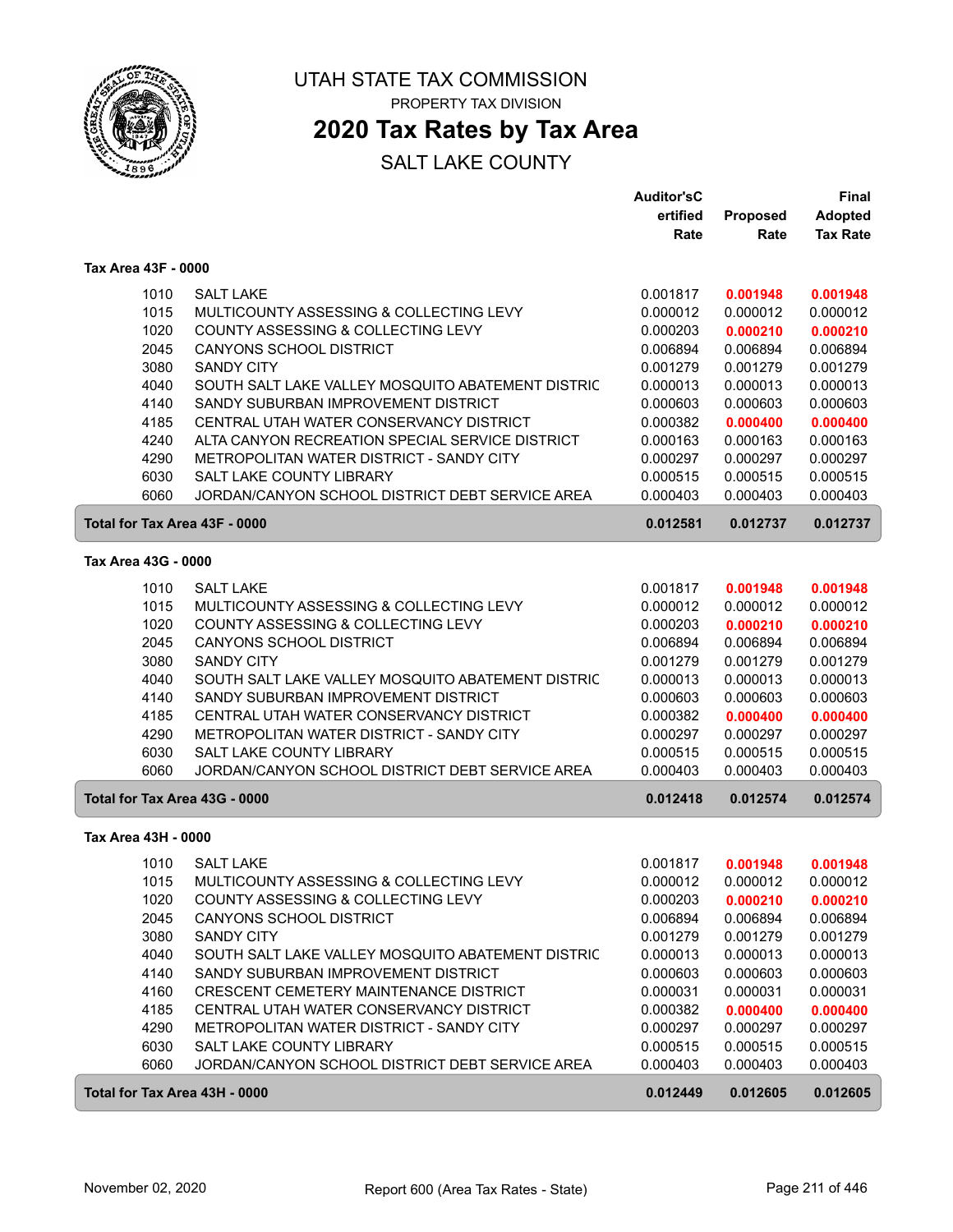

# **2020 Tax Rates by Tax Area**

|                               |                                                                                     | <b>Auditor'sC</b><br>ertified | <b>Proposed</b>      | Final<br><b>Adopted</b> |
|-------------------------------|-------------------------------------------------------------------------------------|-------------------------------|----------------------|-------------------------|
|                               |                                                                                     | Rate                          | Rate                 | <b>Tax Rate</b>         |
| Tax Area 43I - 0000           |                                                                                     |                               |                      |                         |
| 1010                          | <b>SALT LAKE</b>                                                                    | 0.001817                      | 0.001948             | 0.001948                |
| 1015                          | MULTICOUNTY ASSESSING & COLLECTING LEVY                                             | 0.000012                      | 0.000012             | 0.000012                |
| 1020                          | COUNTY ASSESSING & COLLECTING LEVY                                                  | 0.000203                      | 0.000210             | 0.000210                |
| 2045                          | CANYONS SCHOOL DISTRICT                                                             | 0.006894                      | 0.006894             | 0.006894                |
| 3080                          | <b>SANDY CITY</b>                                                                   | 0.001279                      | 0.001279             | 0.001279                |
| 4040                          | SOUTH SALT LAKE VALLEY MOSQUITO ABATEMENT DISTRIC                                   | 0.000013                      | 0.000013             | 0.000013                |
| 4140                          | SANDY SUBURBAN IMPROVEMENT DISTRICT                                                 | 0.000603                      | 0.000603             | 0.000603                |
| 4150                          | SOUTH VALLEY SEWER DISTRICT                                                         | 0.000271                      | 0.000271             | 0.000271                |
| 4185                          | CENTRAL UTAH WATER CONSERVANCY DISTRICT                                             | 0.000382                      | 0.000400             | 0.000400                |
| 4290                          | METROPOLITAN WATER DISTRICT - SANDY CITY                                            | 0.000297                      | 0.000297             | 0.000297                |
| 6030                          | SALT LAKE COUNTY LIBRARY                                                            | 0.000515                      | 0.000515             | 0.000515                |
| 6060                          | JORDAN/CANYON SCHOOL DISTRICT DEBT SERVICE AREA                                     | 0.000403                      | 0.000403             | 0.000403                |
| Total for Tax Area 43I - 0000 |                                                                                     | 0.012689                      | 0.012845             | 0.012845                |
| Tax Area 43J - 0000           |                                                                                     |                               |                      |                         |
| 1010                          | <b>SALT LAKE</b>                                                                    | 0.001817                      | 0.001948             | 0.001948                |
| 1015                          | MULTICOUNTY ASSESSING & COLLECTING LEVY                                             | 0.000012                      | 0.000012             | 0.000012                |
| 1020                          | COUNTY ASSESSING & COLLECTING LEVY                                                  | 0.000203                      | 0.000210             | 0.000210                |
| 2045                          | <b>CANYONS SCHOOL DISTRICT</b>                                                      | 0.006894                      | 0.006894             | 0.006894                |
| 4040                          | SOUTH SALT LAKE VALLEY MOSQUITO ABATEMENT DISTRIC                                   | 0.000013                      | 0.000013             | 0.000013                |
| 4140                          | SANDY SUBURBAN IMPROVEMENT DISTRICT                                                 | 0.000603                      | 0.000603             | 0.000603                |
| 4185<br>4220                  | CENTRAL UTAH WATER CONSERVANCY DISTRICT<br>SALT LAKE COUNTY MUNICIPAL-TYPE SERVICES | 0.000382<br>0.000060          | 0.000400<br>0.000060 | 0.000400<br>0.000060    |
| 4320                          | UNIFIED FIRE SERVICE AREA                                                           | 0.001715                      | 0.001717             | 0.001717                |
| 4340                          | SALT LAKE VALLEY LAW ENFORCEMENT SERVICE AREA                                       | 0.002189                      | 0.002254             | 0.002254                |
| 6030                          | SALT LAKE COUNTY LIBRARY                                                            | 0.000515                      | 0.000515             | 0.000515                |
| 6060                          | JORDAN/CANYON SCHOOL DISTRICT DEBT SERVICE AREA                                     | 0.000403                      | 0.000403             | 0.000403                |
| Total for Tax Area 43J - 0000 |                                                                                     | 0.014806                      | 0.015029             | 0.015029                |
| Tax Area 44F - 0000           |                                                                                     |                               |                      |                         |
|                               | 1010 SALT LAKE                                                                      | 0.001817                      | 0.001948             | 0.001948                |
| 1015                          | MULTICOUNTY ASSESSING & COLLECTING LEVY                                             | 0.000012                      | 0.000012             | 0.000012                |
| 1020                          | COUNTY ASSESSING & COLLECTING LEVY                                                  | 0.000203                      | 0.000210             | 0.000210                |
| 2045                          | <b>CANYONS SCHOOL DISTRICT</b>                                                      | 0.006894                      | 0.006894             | 0.006894                |
| 4040                          | SOUTH SALT LAKE VALLEY MOSQUITO ABATEMENT DISTRIC                                   | 0.000013                      | 0.000013             | 0.000013                |
| 4150                          | SOUTH VALLEY SEWER DISTRICT                                                         | 0.000271                      | 0.000271             | 0.000271                |
| 4185                          | CENTRAL UTAH WATER CONSERVANCY DISTRICT                                             | 0.000382                      | 0.000400             | 0.000400                |
| 4220                          | SALT LAKE COUNTY MUNICIPAL-TYPE SERVICES                                            | 0.000060                      | 0.000060             | 0.000060                |
| 4320                          | UNIFIED FIRE SERVICE AREA                                                           | 0.001715                      | 0.001717             | 0.001717                |
| 4340                          | SALT LAKE VALLEY LAW ENFORCEMENT SERVICE AREA                                       | 0.002189                      | 0.002254             | 0.002254                |
| 6030<br>6060                  | SALT LAKE COUNTY LIBRARY<br>JORDAN/CANYON SCHOOL DISTRICT DEBT SERVICE AREA         | 0.000515<br>0.000403          | 0.000515<br>0.000403 | 0.000515<br>0.000403    |
|                               |                                                                                     |                               |                      |                         |
| Total for Tax Area 44F - 0000 |                                                                                     | 0.014474                      | 0.014697             | 0.014697                |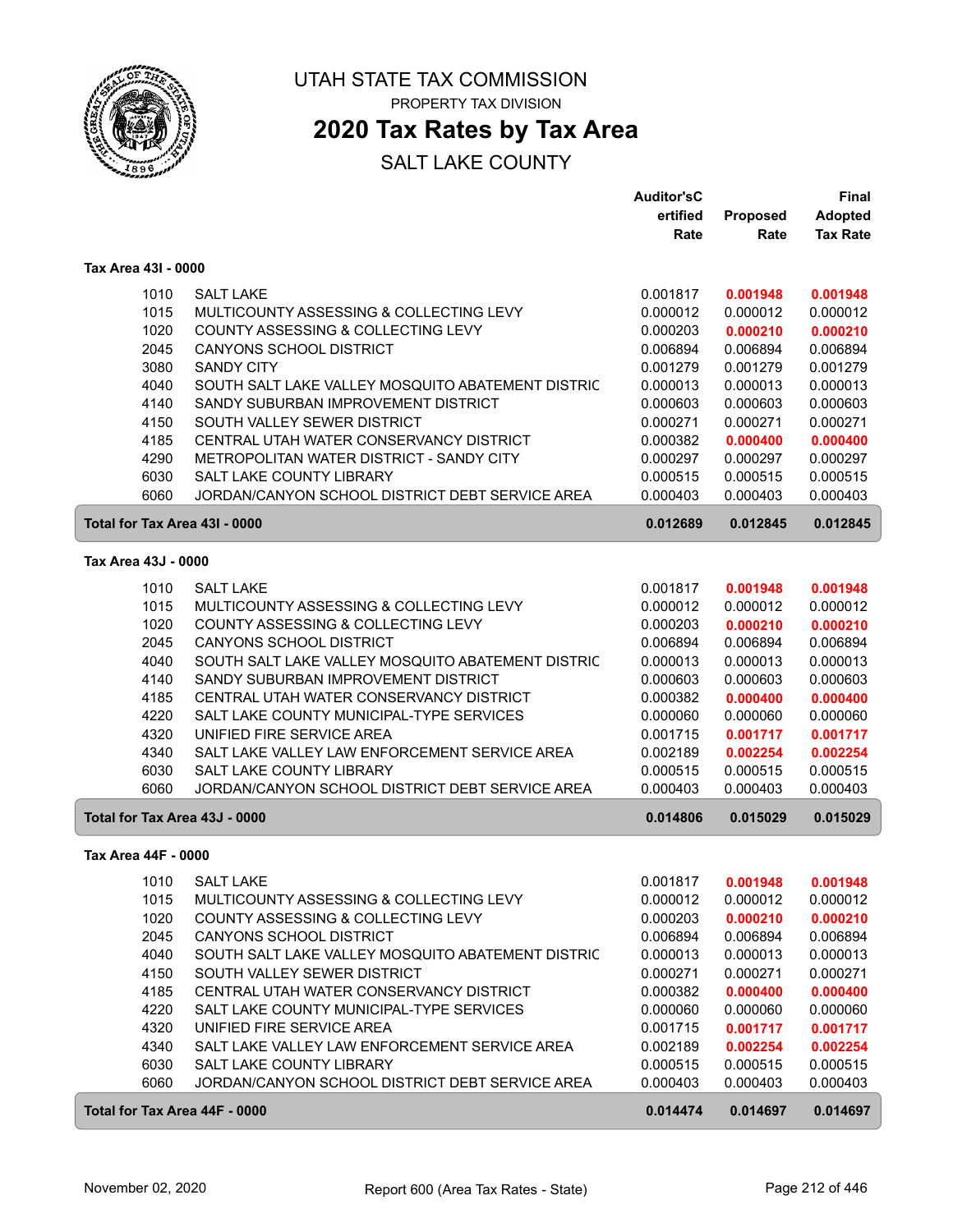

# **2020 Tax Rates by Tax Area**

|                               |                                                   | <b>Auditor'sC</b><br>ertified | Proposed | Final<br><b>Adopted</b> |
|-------------------------------|---------------------------------------------------|-------------------------------|----------|-------------------------|
|                               |                                                   | Rate                          | Rate     | <b>Tax Rate</b>         |
| Tax Area 44G - 0000           |                                                   |                               |          |                         |
| 1010                          | <b>SALT LAKE</b>                                  | 0.001817                      | 0.001948 | 0.001948                |
| 1015                          | MULTICOUNTY ASSESSING & COLLECTING LEVY           | 0.000012                      | 0.000012 | 0.000012                |
| 1020                          | COUNTY ASSESSING & COLLECTING LEVY                | 0.000203                      | 0.000210 | 0.000210                |
| 2040                          | JORDAN SCHOOL DISTRICT                            | 0.006567                      | 0.006567 | 0.006567                |
| 4040                          | SOUTH SALT LAKE VALLEY MOSQUITO ABATEMENT DISTRIC | 0.000013                      | 0.000013 | 0.000013                |
| 4185                          | CENTRAL UTAH WATER CONSERVANCY DISTRICT           | 0.000382                      | 0.000400 | 0.000400                |
| 4220                          | SALT LAKE COUNTY MUNICIPAL-TYPE SERVICES          | 0.000060                      | 0.000060 | 0.000060                |
| 4320                          | UNIFIED FIRE SERVICE AREA                         | 0.001715                      | 0.001717 | 0.001717                |
| 4340                          | SALT LAKE VALLEY LAW ENFORCEMENT SERVICE AREA     | 0.002189                      | 0.002254 | 0.002254                |
| 6030                          | SALT LAKE COUNTY LIBRARY                          | 0.000515                      | 0.000515 | 0.000515                |
| Total for Tax Area 44G - 0000 |                                                   | 0.013473                      | 0.013696 | 0.013696                |
| Tax Area 45E - 0000           |                                                   |                               |          |                         |
| 1010                          | <b>SALT LAKE</b>                                  | 0.001817                      | 0.001948 | 0.001948                |
| 1015                          | MULTICOUNTY ASSESSING & COLLECTING LEVY           | 0.000012                      | 0.000012 | 0.000012                |
| 1020                          | COUNTY ASSESSING & COLLECTING LEVY                | 0.000203                      | 0.000210 | 0.000210                |
| 2040                          | <b>JORDAN SCHOOL DISTRICT</b>                     | 0.006567                      | 0.006567 | 0.006567                |
| 3060                          | <b>RIVERTON CITY</b>                              | 0.000000                      | 0.000000 | 0.000000                |
| 4040                          | SOUTH SALT LAKE VALLEY MOSQUITO ABATEMENT DISTRIC | 0.000013                      | 0.000013 | 0.000013                |
| 4045                          | JORDAN VALLEY WATER CONSERVANCY DISTRICT          | 0.000366                      | 0.000366 | 0.000366                |
| 4150                          | SOUTH VALLEY SEWER DISTRICT                       | 0.000271                      | 0.000271 | 0.000271                |
| 4185                          | CENTRAL UTAH WATER CONSERVANCY DISTRICT           | 0.000382                      | 0.000400 | 0.000400                |
| 4320                          | UNIFIED FIRE SERVICE AREA                         | 0.001715                      | 0.001717 | 0.001717                |
| 4360                          | RIVERTON LAW ENFORCEMENT SERVICE AREA             | 0.001665                      | 0.001665 | 0.001665                |
| 6030                          | <b>SALT LAKE COUNTY LIBRARY</b>                   | 0.000515                      | 0.000515 | 0.000515                |
| Total for Tax Area 45E - 0000 |                                                   | 0.013526                      | 0.013684 | 0.013684                |
| Tax Area 45F - 0000           |                                                   |                               |          |                         |
| 1010                          | <b>SALT LAKE</b>                                  | 0.001817                      | 0.001948 | 0.001948                |
| 1015                          | MULTICOUNTY ASSESSING & COLLECTING LEVY           | 0.000012                      | 0.000012 | 0.000012                |
| 1020                          | COUNTY ASSESSING & COLLECTING LEVY                | 0.000203                      | 0.000210 | 0.000210                |
| 2040                          | <b>JORDAN SCHOOL DISTRICT</b>                     | 0.006567                      | 0.006567 | 0.006567                |
| 3020                          | <b>BLUFFDALE CITY</b>                             | 0.001695                      | 0.001695 | 0.001695                |
| 4040                          | SOUTH SALT LAKE VALLEY MOSQUITO ABATEMENT DISTRIC | 0.000013                      | 0.000013 | 0.000013                |
| 4045                          | JORDAN VALLEY WATER CONSERVANCY DISTRICT          | 0.000366                      | 0.000366 | 0.000366                |
| 4150                          | SOUTH VALLEY SEWER DISTRICT                       | 0.000271                      | 0.000271 | 0.000271                |
| 4185                          | CENTRAL UTAH WATER CONSERVANCY DISTRICT           | 0.000382                      | 0.000400 | 0.000400                |
| 6030                          | SALT LAKE COUNTY LIBRARY                          | 0.000515                      | 0.000515 | 0.000515                |
| Total for Tax Area 45F - 0000 |                                                   | 0.011841                      | 0.011997 | 0.011997                |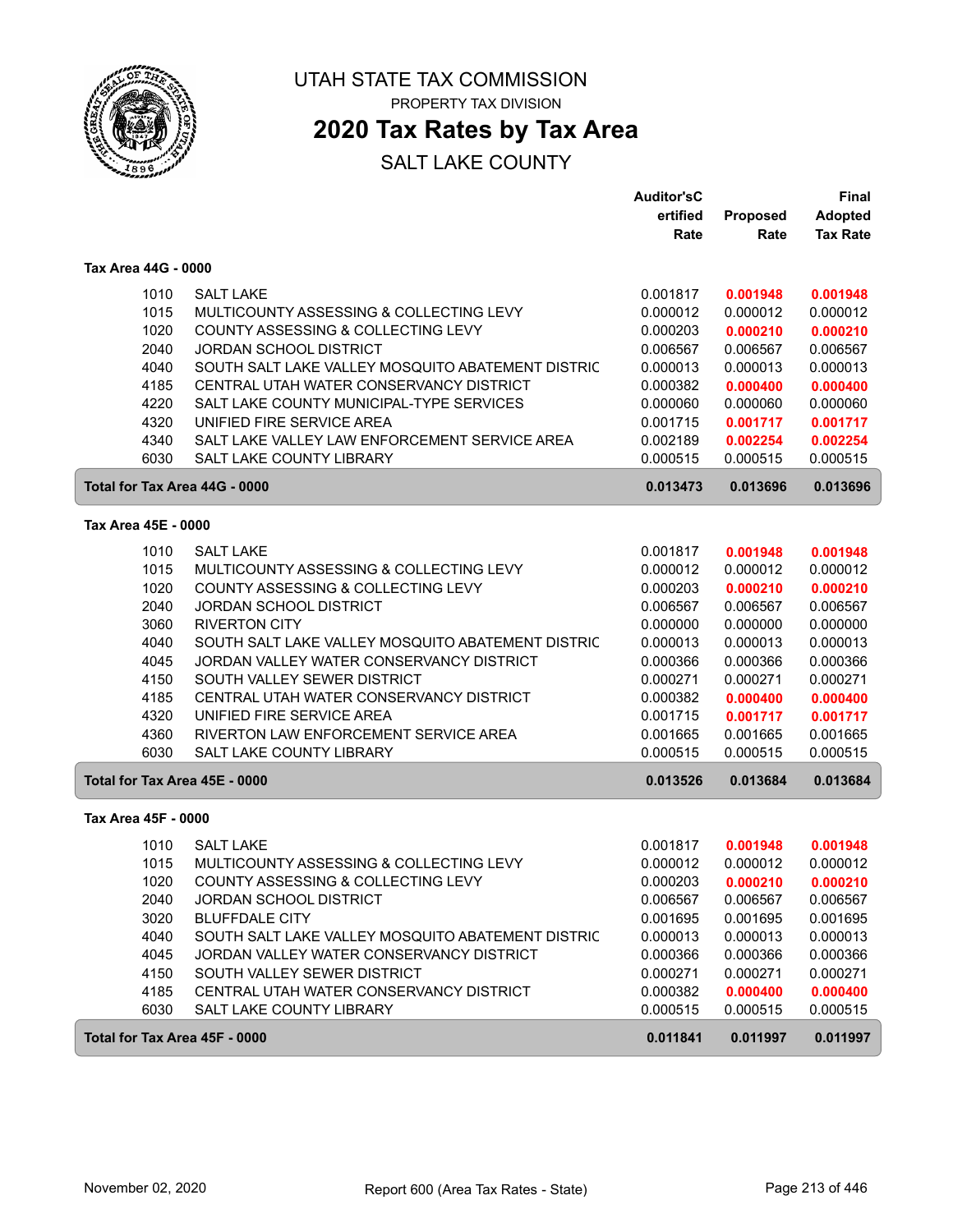

# **2020 Tax Rates by Tax Area**

|                     |                                                   | <b>Auditor'sC</b> |          | <b>Final</b>    |
|---------------------|---------------------------------------------------|-------------------|----------|-----------------|
|                     |                                                   | ertified          | Proposed | <b>Adopted</b>  |
|                     |                                                   | Rate              | Rate     | <b>Tax Rate</b> |
| Tax Area 45G - 0000 |                                                   |                   |          |                 |
| 1010                | <b>SALT LAKE</b>                                  | 0.001817          | 0.001948 | 0.001948        |
| 1015                | MULTICOUNTY ASSESSING & COLLECTING LEVY           | 0.000012          | 0.000012 | 0.000012        |
| 1020                | COUNTY ASSESSING & COLLECTING LEVY                | 0.000203          | 0.000210 | 0.000210        |
| 2040                | <b>JORDAN SCHOOL DISTRICT</b>                     | 0.006567          | 0.006567 | 0.006567        |
| 3020                | <b>BLUFFDALE CITY</b>                             | 0.001695          | 0.001695 | 0.001695        |
| 4040                | SOUTH SALT LAKE VALLEY MOSQUITO ABATEMENT DISTRIC | 0.000013          | 0.000013 | 0.000013        |
| 4045                | JORDAN VALLEY WATER CONSERVANCY DISTRICT          | 0.000366          | 0.000366 | 0.000366        |
| 4150                | SOUTH VALLEY SEWER DISTRICT                       | 0.000271          | 0.000271 | 0.000271        |
| 4185                | CENTRAL UTAH WATER CONSERVANCY DISTRICT           | 0.000382          | 0.000400 | 0.000400        |
| 6030                | <b>SALT LAKE COUNTY LIBRARY</b>                   | 0.000515          | 0.000515 | 0.000515        |
|                     |                                                   |                   |          |                 |
|                     | Total for Tax Area 45G - 0000                     | 0.011841          | 0.011997 | 0.011997        |
| Tax Area 46B - 0000 |                                                   |                   |          |                 |
| 1010                | <b>SALT LAKE</b>                                  | 0.001817          | 0.001948 | 0.001948        |
| 1015                | MULTICOUNTY ASSESSING & COLLECTING LEVY           | 0.000012          | 0.000012 | 0.000012        |
| 1020                | COUNTY ASSESSING & COLLECTING LEVY                | 0.000203          | 0.000210 | 0.000210        |
| 2040                | <b>JORDAN SCHOOL DISTRICT</b>                     | 0.006567          | 0.006567 | 0.006567        |
| 3020                | <b>BLUFFDALE CITY</b>                             | 0.001695          | 0.001695 | 0.001695        |
| 4040                | SOUTH SALT LAKE VALLEY MOSQUITO ABATEMENT DISTRIC | 0.000013          | 0.000013 | 0.000013        |
| 4045                | JORDAN VALLEY WATER CONSERVANCY DISTRICT          | 0.000366          | 0.000366 | 0.000366        |
| 4150                | SOUTH VALLEY SEWER DISTRICT                       | 0.000271          | 0.000271 | 0.000271        |
| 4185                | CENTRAL UTAH WATER CONSERVANCY DISTRICT           | 0.000382          | 0.000400 | 0.000400        |
| 6030                | SALT LAKE COUNTY LIBRARY                          | 0.000515          | 0.000515 | 0.000515        |
|                     | Total for Tax Area 46B - 0000                     | 0.011841          | 0.011997 | 0.011997        |
| Tax Area 51A - 0000 |                                                   |                   |          |                 |
| 1010                | <b>SALT LAKE</b>                                  | 0.001817          | 0.001948 | 0.001948        |
| 1015                | MULTICOUNTY ASSESSING & COLLECTING LEVY           | 0.000012          | 0.000012 | 0.000012        |
| 1020                | COUNTY ASSESSING & COLLECTING LEVY                | 0.000203          | 0.000210 | 0.000210        |
| 2045                | CANYONS SCHOOL DISTRICT                           | 0.006894          | 0.006894 | 0.006894        |
| 3030                | DRAPER CITY                                       | 0.001227          | 0.001227 | 0.001227        |
| 4040                | SOUTH SALT LAKE VALLEY MOSQUITO ABATEMENT DISTRIC | 0.000013          | 0.000013 | 0.000013        |
| 4045                | JORDAN VALLEY WATER CONSERVANCY DISTRICT          | 0.000366          | 0.000366 | 0.000366        |
| 4150                | SOUTH VALLEY SEWER DISTRICT                       | 0.000271          | 0.000271 | 0.000271        |
| 4160                | CRESCENT CEMETERY MAINTENANCE DISTRICT            | 0.000031          | 0.000031 | 0.000031        |
| 4185                | CENTRAL UTAH WATER CONSERVANCY DISTRICT           | 0.000382          | 0.000400 | 0.000400        |
| 6030                | SALT LAKE COUNTY LIBRARY                          | 0.000515          | 0.000515 | 0.000515        |
| 6060                | JORDAN/CANYON SCHOOL DISTRICT DEBT SERVICE AREA   | 0.000403          | 0.000403 | 0.000403        |
|                     | Total for Tax Area 51A - 0000                     | 0.012133          | 0.012290 | 0.012290        |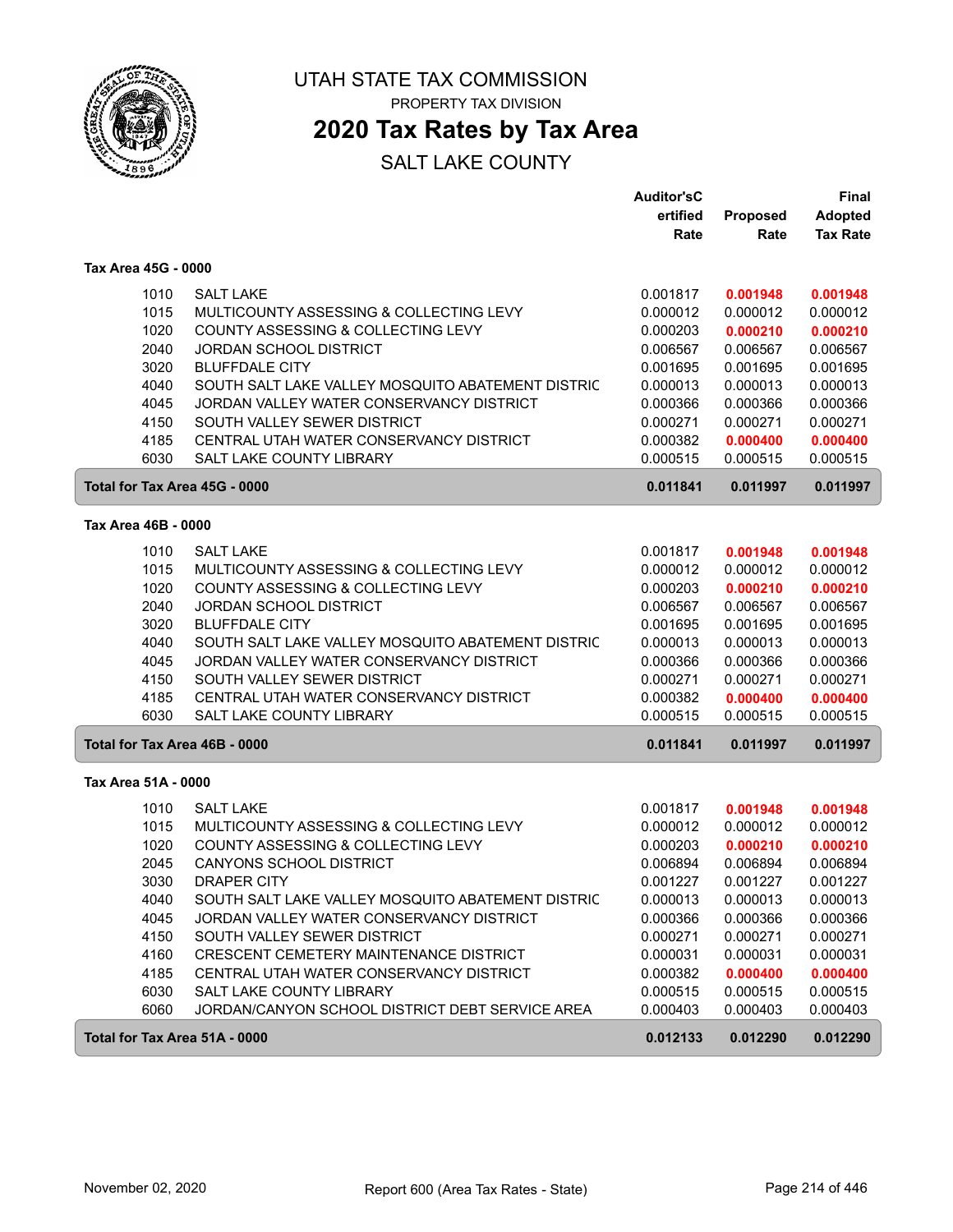

# **2020 Tax Rates by Tax Area**

|                               |                                                   | <b>Auditor'sC</b> |                 | Final           |
|-------------------------------|---------------------------------------------------|-------------------|-----------------|-----------------|
|                               |                                                   | ertified          | <b>Proposed</b> | <b>Adopted</b>  |
|                               |                                                   | Rate              | Rate            | <b>Tax Rate</b> |
| Tax Area 51B - 0000           |                                                   |                   |                 |                 |
| 1010                          | <b>SALT LAKE</b>                                  | 0.001817          | 0.001948        | 0.001948        |
| 1015                          | MULTICOUNTY ASSESSING & COLLECTING LEVY           | 0.000012          | 0.000012        | 0.000012        |
| 1020                          | COUNTY ASSESSING & COLLECTING LEVY                | 0.000203          | 0.000210        | 0.000210        |
| 2040                          | <b>JORDAN SCHOOL DISTRICT</b>                     | 0.006567          | 0.006567        | 0.006567        |
| 3030                          | <b>DRAPER CITY</b>                                | 0.001227          | 0.001227        | 0.001227        |
| 4040                          | SOUTH SALT LAKE VALLEY MOSQUITO ABATEMENT DISTRIC | 0.000013          | 0.000013        | 0.000013        |
| 4045                          | JORDAN VALLEY WATER CONSERVANCY DISTRICT          | 0.000366          | 0.000366        | 0.000366        |
| 4150                          | SOUTH VALLEY SEWER DISTRICT                       | 0.000271          | 0.000271        | 0.000271        |
| 4160                          | CRESCENT CEMETERY MAINTENANCE DISTRICT            | 0.000031          | 0.000031        | 0.000031        |
| 4185                          | CENTRAL UTAH WATER CONSERVANCY DISTRICT           | 0.000382          | 0.000400        | 0.000400        |
| 6030                          | SALT LAKE COUNTY LIBRARY                          | 0.000515          | 0.000515        | 0.000515        |
| Total for Tax Area 51B - 0000 |                                                   | 0.011403          | 0.011560        | 0.011560        |
| Tax Area 52A - 0000           |                                                   |                   |                 |                 |
| 1010                          | <b>SALT LAKE</b>                                  | 0.001817          | 0.001948        | 0.001948        |
| 1015                          | MULTICOUNTY ASSESSING & COLLECTING LEVY           | 0.000012          | 0.000012        | 0.000012        |
| 1020                          | COUNTY ASSESSING & COLLECTING LEVY                | 0.000203          | 0.000210        | 0.000210        |
| 2045                          | CANYONS SCHOOL DISTRICT                           | 0.006894          | 0.006894        | 0.006894        |
| 3030                          | <b>DRAPER CITY</b>                                | 0.001227          | 0.001227        | 0.001227        |
| 4040                          | SOUTH SALT LAKE VALLEY MOSQUITO ABATEMENT DISTRIC | 0.000013          | 0.000013        | 0.000013        |
| 4045                          | JORDAN VALLEY WATER CONSERVANCY DISTRICT          | 0.000366          | 0.000366        | 0.000366        |
| 4150                          | SOUTH VALLEY SEWER DISTRICT                       | 0.000271          | 0.000271        | 0.000271        |
| 4185                          | CENTRAL UTAH WATER CONSERVANCY DISTRICT           | 0.000382          | 0.000400        | 0.000400        |
| 6030                          | SALT LAKE COUNTY LIBRARY                          | 0.000515          | 0.000515        | 0.000515        |
| 6060                          | JORDAN/CANYON SCHOOL DISTRICT DEBT SERVICE AREA   | 0.000403          | 0.000403        | 0.000403        |
| Total for Tax Area 52A - 0000 |                                                   | 0.012102          | 0.012259        | 0.012259        |
| Tax Area 54B - 0000           |                                                   |                   |                 |                 |
| 1010                          | <b>SALT LAKE</b>                                  | 0.001817          | 0.001948        | 0.001948        |
| 1015                          | MULTICOUNTY ASSESSING & COLLECTING LEVY           | 0.000012          | 0.000012        | 0.000012        |
| 1020                          | COUNTY ASSESSING & COLLECTING LEVY                | 0.000203          | 0.000210        | 0.000210        |
| 2045                          | CANYONS SCHOOL DISTRICT                           | 0.006894          | 0.006894        | 0.006894        |
| 3030                          | DRAPER CITY                                       | 0.001227          | 0.001227        | 0.001227        |
| 4040                          | SOUTH SALT LAKE VALLEY MOSQUITO ABATEMENT DISTRIC | 0.000013          | 0.000013        | 0.000013        |
| 4045                          | JORDAN VALLEY WATER CONSERVANCY DISTRICT          | 0.000366          | 0.000366        | 0.000366        |
| 4150                          | SOUTH VALLEY SEWER DISTRICT                       | 0.000271          | 0.000271        | 0.000271        |
| 4185                          | CENTRAL UTAH WATER CONSERVANCY DISTRICT           | 0.000382          | 0.000400        | 0.000400        |
| 4310                          | TRAVERSE RIDGE SPECIAL SERVICE DISTRICT           | 0.000501          | 0.000501        | 0.000501        |
| 6030                          | SALT LAKE COUNTY LIBRARY                          | 0.000515          | 0.000515        | 0.000515        |
| 6060                          | JORDAN/CANYON SCHOOL DISTRICT DEBT SERVICE AREA   | 0.000403          | 0.000403        | 0.000403        |
| Total for Tax Area 54B - 0000 |                                                   | 0.012603          | 0.012760        | 0.012760        |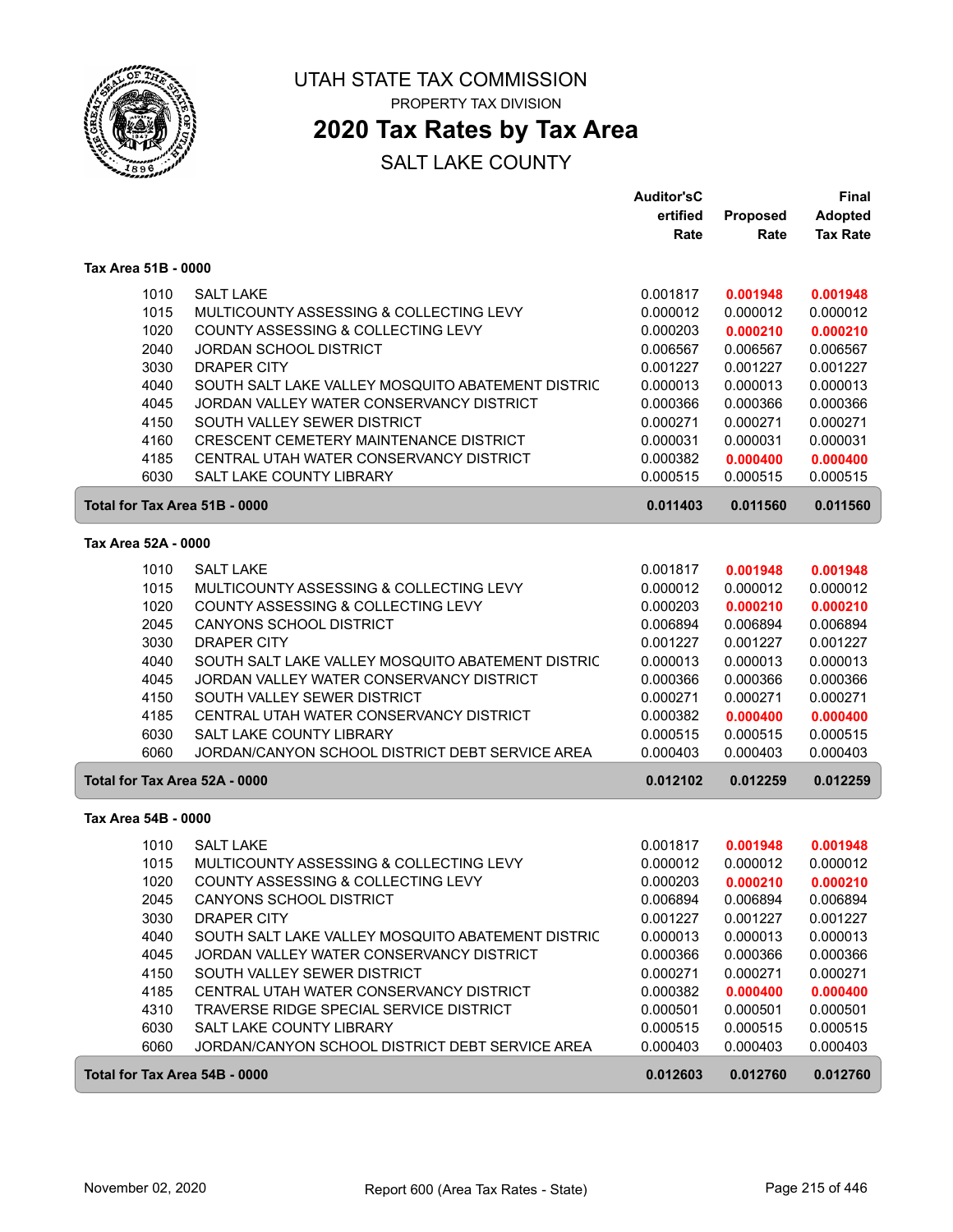

# **2020 Tax Rates by Tax Area**

|                     |                                                           | <b>Auditor'sC</b> |          | <b>Final</b>    |
|---------------------|-----------------------------------------------------------|-------------------|----------|-----------------|
|                     |                                                           | ertified          | Proposed | <b>Adopted</b>  |
|                     |                                                           | Rate              | Rate     | <b>Tax Rate</b> |
| Tax Area 55A - 0000 |                                                           |                   |          |                 |
|                     | <b>SALT LAKE</b><br>1010                                  | 0.001817          | 0.001948 | 0.001948        |
|                     | 1015<br>MULTICOUNTY ASSESSING & COLLECTING LEVY           | 0.000012          | 0.000012 | 0.000012        |
|                     | 1020<br>COUNTY ASSESSING & COLLECTING LEVY                | 0.000203          | 0.000210 | 0.000210        |
|                     | 2045<br><b>CANYONS SCHOOL DISTRICT</b>                    | 0.006894          | 0.006894 | 0.006894        |
|                     | 3030<br><b>DRAPER CITY</b>                                | 0.001227          | 0.001227 | 0.001227        |
|                     | 4040<br>SOUTH SALT LAKE VALLEY MOSQUITO ABATEMENT DISTRIC | 0.000013          | 0.000013 | 0.000013        |
|                     | 4045<br>JORDAN VALLEY WATER CONSERVANCY DISTRICT          | 0.000366          | 0.000366 | 0.000366        |
|                     | 4150<br>SOUTH VALLEY SEWER DISTRICT                       | 0.000271          | 0.000271 | 0.000271        |
|                     | CENTRAL UTAH WATER CONSERVANCY DISTRICT<br>4185           | 0.000382          | 0.000400 | 0.000400        |
|                     | 6030<br>SALT LAKE COUNTY LIBRARY                          | 0.000515          | 0.000515 | 0.000515        |
|                     | 6060<br>JORDAN/CANYON SCHOOL DISTRICT DEBT SERVICE AREA   | 0.000403          | 0.000403 | 0.000403        |
|                     | Total for Tax Area 55A - 0000                             | 0.012102          | 0.012259 | 0.012259        |
| Tax Area 55B - 0000 |                                                           |                   |          |                 |
|                     | 1010<br><b>SALT LAKE</b>                                  | 0.001817          | 0.001948 | 0.001948        |
|                     | 1015<br>MULTICOUNTY ASSESSING & COLLECTING LEVY           | 0.000012          | 0.000012 | 0.000012        |
|                     | 1020<br>COUNTY ASSESSING & COLLECTING LEVY                | 0.000203          | 0.000210 | 0.000210        |
|                     | 2045<br>CANYONS SCHOOL DISTRICT                           | 0.006894          | 0.006894 | 0.006894        |
|                     | 3030<br><b>DRAPER CITY</b>                                | 0.001227          | 0.001227 | 0.001227        |
|                     | 4040<br>SOUTH SALT LAKE VALLEY MOSQUITO ABATEMENT DISTRIC | 0.000013          | 0.000013 | 0.000013        |
|                     | 4045<br>JORDAN VALLEY WATER CONSERVANCY DISTRICT          | 0.000366          | 0.000366 | 0.000366        |
|                     | 4150<br>SOUTH VALLEY SEWER DISTRICT                       | 0.000271          | 0.000271 | 0.000271        |
|                     | 4185<br>CENTRAL UTAH WATER CONSERVANCY DISTRICT           | 0.000382          | 0.000400 | 0.000400        |
|                     | 6030<br>SALT LAKE COUNTY LIBRARY                          | 0.000515          | 0.000515 | 0.000515        |
|                     | 6060<br>JORDAN/CANYON SCHOOL DISTRICT DEBT SERVICE AREA   | 0.000403          | 0.000403 | 0.000403        |
|                     | Total for Tax Area 55B - 0000                             | 0.012102          | 0.012259 | 0.012259        |
| Tax Area 55C - 0000 |                                                           |                   |          |                 |
|                     | 1010<br><b>SALT LAKE</b>                                  | 0.001817          | 0.001948 | 0.001948        |
|                     | 1015<br>MULTICOUNTY ASSESSING & COLLECTING LEVY           | 0.000012          | 0.000012 | 0.000012        |
|                     | 1020<br>COUNTY ASSESSING & COLLECTING LEVY                | 0.000203          | 0.000210 | 0.000210        |
|                     | 2045<br>CANYONS SCHOOL DISTRICT                           | 0.006894          | 0.006894 | 0.006894        |
|                     | 3030<br><b>DRAPER CITY</b>                                | 0.001227          | 0.001227 | 0.001227        |
|                     | 4040<br>SOUTH SALT LAKE VALLEY MOSQUITO ABATEMENT DISTRIC | 0.000013          | 0.000013 | 0.000013        |
|                     | 4045<br>JORDAN VALLEY WATER CONSERVANCY DISTRICT          | 0.000366          | 0.000366 | 0.000366        |
|                     | 4150<br>SOUTH VALLEY SEWER DISTRICT                       | 0.000271          | 0.000271 | 0.000271        |
|                     | 4185<br>CENTRAL UTAH WATER CONSERVANCY DISTRICT           | 0.000382          | 0.000400 | 0.000400        |
|                     | 6030<br>SALT LAKE COUNTY LIBRARY                          | 0.000515          | 0.000515 | 0.000515        |
|                     | 6060<br>JORDAN/CANYON SCHOOL DISTRICT DEBT SERVICE AREA   | 0.000403          | 0.000403 | 0.000403        |
|                     | Total for Tax Area 55C - 0000                             | 0.012102          | 0.012259 | 0.012259        |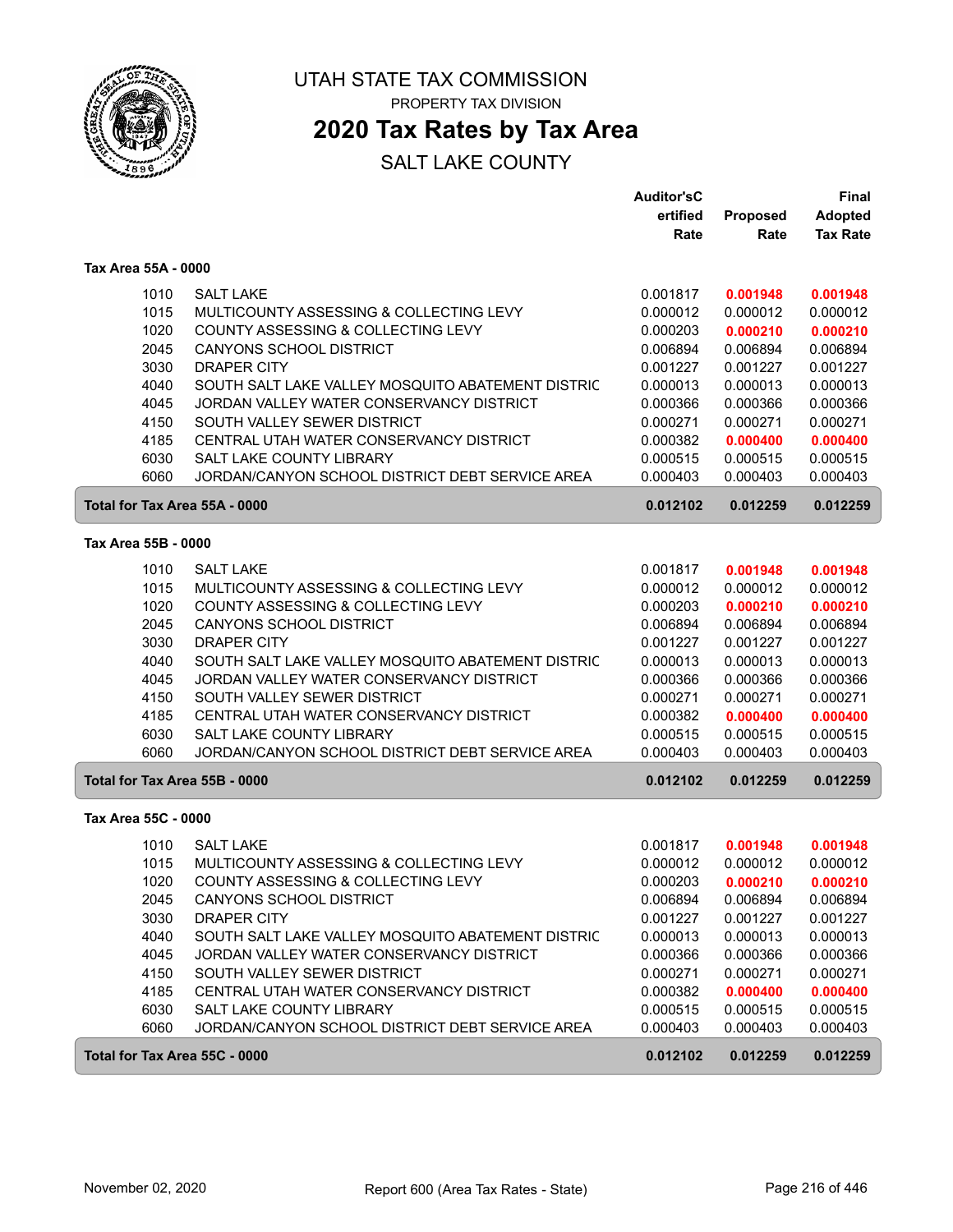

## **2020 Tax Rates by Tax Area**

|                     |                                                                                             | <b>Auditor'sC</b><br>ertified | Proposed             | Final<br><b>Adopted</b> |
|---------------------|---------------------------------------------------------------------------------------------|-------------------------------|----------------------|-------------------------|
|                     |                                                                                             | Rate                          | Rate                 | <b>Tax Rate</b>         |
| Tax Area 55D - 0000 |                                                                                             |                               |                      |                         |
|                     | <b>SALT LAKE</b><br>1010                                                                    | 0.001817                      | 0.001948             | 0.001948                |
|                     | 1015<br>MULTICOUNTY ASSESSING & COLLECTING LEVY                                             | 0.000012                      | 0.000012             | 0.000012                |
|                     | 1020<br>COUNTY ASSESSING & COLLECTING LEVY                                                  | 0.000203                      | 0.000210             | 0.000210                |
|                     | 2045<br><b>CANYONS SCHOOL DISTRICT</b>                                                      | 0.006894                      | 0.006894             | 0.006894                |
|                     | 3030<br><b>DRAPER CITY</b>                                                                  | 0.001227                      | 0.001227             | 0.001227                |
|                     | 4040<br>SOUTH SALT LAKE VALLEY MOSQUITO ABATEMENT DISTRIC                                   | 0.000013                      | 0.000013             | 0.000013                |
|                     | 4045<br>JORDAN VALLEY WATER CONSERVANCY DISTRICT                                            | 0.000366                      | 0.000366             | 0.000366                |
|                     | 4150<br>SOUTH VALLEY SEWER DISTRICT                                                         | 0.000271                      | 0.000271             | 0.000271                |
|                     | CENTRAL UTAH WATER CONSERVANCY DISTRICT<br>4185                                             | 0.000382                      | 0.000400             | 0.000400                |
|                     | 6030<br>SALT LAKE COUNTY LIBRARY<br>6060<br>JORDAN/CANYON SCHOOL DISTRICT DEBT SERVICE AREA | 0.000515<br>0.000403          | 0.000515<br>0.000403 | 0.000515<br>0.000403    |
|                     | Total for Tax Area 55D - 0000                                                               | 0.012102                      | 0.012259             | 0.012259                |
| Tax Area 55E - 0000 |                                                                                             |                               |                      |                         |
|                     | <b>SALT LAKE</b><br>1010                                                                    | 0.001817                      |                      |                         |
|                     | 1015<br>MULTICOUNTY ASSESSING & COLLECTING LEVY                                             | 0.000012                      | 0.001948<br>0.000012 | 0.001948<br>0.000012    |
|                     | 1020<br>COUNTY ASSESSING & COLLECTING LEVY                                                  | 0.000203                      | 0.000210             | 0.000210                |
|                     | 2045<br>CANYONS SCHOOL DISTRICT                                                             | 0.006894                      | 0.006894             | 0.006894                |
|                     | 3030<br><b>DRAPER CITY</b>                                                                  | 0.001227                      | 0.001227             | 0.001227                |
|                     | 4040<br>SOUTH SALT LAKE VALLEY MOSQUITO ABATEMENT DISTRIC                                   | 0.000013                      | 0.000013             | 0.000013                |
|                     | 4045<br>JORDAN VALLEY WATER CONSERVANCY DISTRICT                                            | 0.000366                      | 0.000366             | 0.000366                |
|                     | SOUTH VALLEY SEWER DISTRICT<br>4150                                                         | 0.000271                      | 0.000271             | 0.000271                |
|                     | 4185<br>CENTRAL UTAH WATER CONSERVANCY DISTRICT                                             | 0.000382                      | 0.000400             | 0.000400                |
|                     | 6030<br>SALT LAKE COUNTY LIBRARY                                                            | 0.000515                      | 0.000515             | 0.000515                |
|                     | 6060<br>JORDAN/CANYON SCHOOL DISTRICT DEBT SERVICE AREA                                     | 0.000403                      | 0.000403             | 0.000403                |
|                     | Total for Tax Area 55E - 0000                                                               | 0.012102                      | 0.012259             | 0.012259                |
| Tax Area 55F - 0000 |                                                                                             |                               |                      |                         |
|                     | 1010<br><b>SALT LAKE</b>                                                                    | 0.001817                      | 0.001948             | 0.001948                |
|                     | 1015<br>MULTICOUNTY ASSESSING & COLLECTING LEVY                                             | 0.000012                      | 0.000012             | 0.000012                |
|                     | 1020<br>COUNTY ASSESSING & COLLECTING LEVY                                                  | 0.000203                      | 0.000210             | 0.000210                |
|                     | 2045<br>CANYONS SCHOOL DISTRICT                                                             | 0.006894                      | 0.006894             | 0.006894                |
|                     | 3030<br>DRAPER CITY                                                                         | 0.001227                      | 0.001227             | 0.001227                |
|                     | 4040<br>SOUTH SALT LAKE VALLEY MOSQUITO ABATEMENT DISTRIC                                   | 0.000013                      | 0.000013             | 0.000013                |
|                     | 4045<br>JORDAN VALLEY WATER CONSERVANCY DISTRICT                                            | 0.000366                      | 0.000366             | 0.000366                |
|                     | 4150<br>SOUTH VALLEY SEWER DISTRICT                                                         | 0.000271                      | 0.000271             | 0.000271                |
|                     | 4185<br>CENTRAL UTAH WATER CONSERVANCY DISTRICT                                             | 0.000382                      | 0.000400             | 0.000400                |
|                     | 6030<br>SALT LAKE COUNTY LIBRARY<br>6060<br>JORDAN/CANYON SCHOOL DISTRICT DEBT SERVICE AREA | 0.000515<br>0.000403          | 0.000515<br>0.000403 | 0.000515<br>0.000403    |
|                     |                                                                                             |                               |                      |                         |
|                     | Total for Tax Area 55F - 0000                                                               | 0.012102                      | 0.012259             | 0.012259                |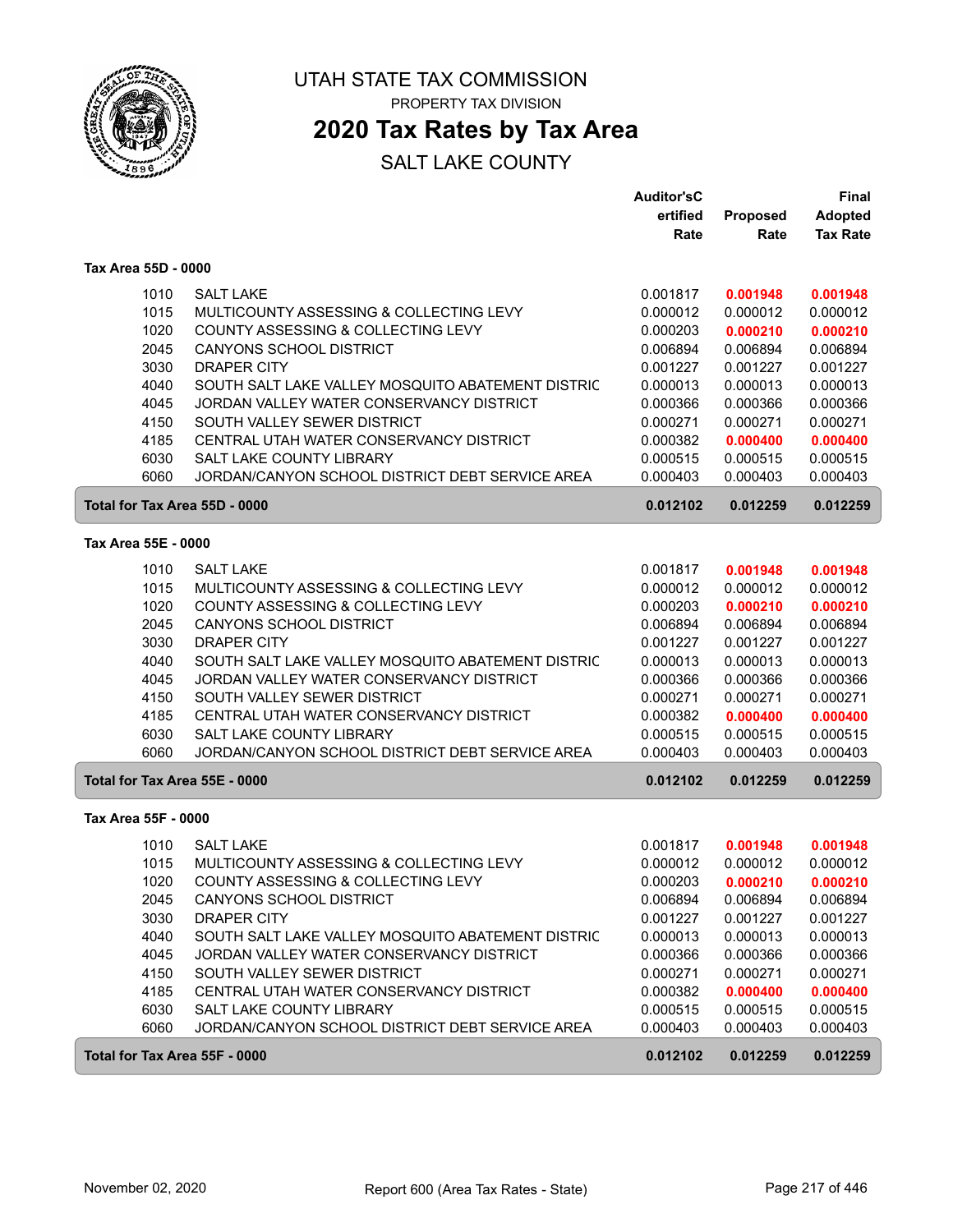

### **2020 Tax Rates by Tax Area**

|                     |                                                   | <b>Auditor'sC</b> |          | <b>Final</b>    |
|---------------------|---------------------------------------------------|-------------------|----------|-----------------|
|                     |                                                   | ertified          | Proposed | <b>Adopted</b>  |
|                     |                                                   | Rate              | Rate     | <b>Tax Rate</b> |
| Tax Area 55G - 0000 |                                                   |                   |          |                 |
| 1010                | <b>SALT LAKE</b>                                  | 0.001817          | 0.001948 | 0.001948        |
| 1015                | MULTICOUNTY ASSESSING & COLLECTING LEVY           | 0.000012          | 0.000012 | 0.000012        |
| 1020                | COUNTY ASSESSING & COLLECTING LEVY                | 0.000203          | 0.000210 | 0.000210        |
| 2045                | <b>CANYONS SCHOOL DISTRICT</b>                    | 0.006894          | 0.006894 | 0.006894        |
| 3030                | <b>DRAPER CITY</b>                                | 0.001227          | 0.001227 | 0.001227        |
| 4040                | SOUTH SALT LAKE VALLEY MOSQUITO ABATEMENT DISTRIC | 0.000013          | 0.000013 | 0.000013        |
| 4045                | JORDAN VALLEY WATER CONSERVANCY DISTRICT          | 0.000366          | 0.000366 | 0.000366        |
| 4150                | SOUTH VALLEY SEWER DISTRICT                       | 0.000271          | 0.000271 | 0.000271        |
| 4185                | CENTRAL UTAH WATER CONSERVANCY DISTRICT           | 0.000382          | 0.000400 | 0.000400        |
| 6030                | SALT LAKE COUNTY LIBRARY                          | 0.000515          | 0.000515 | 0.000515        |
| 6060                | JORDAN/CANYON SCHOOL DISTRICT DEBT SERVICE AREA   | 0.000403          | 0.000403 | 0.000403        |
|                     | Total for Tax Area 55G - 0000                     | 0.012102          | 0.012259 | 0.012259        |
| Tax Area 61A - 0000 |                                                   |                   |          |                 |
| 1010                | <b>SALT LAKE</b>                                  | 0.001817          | 0.001948 | 0.001948        |
| 1015                | MULTICOUNTY ASSESSING & COLLECTING LEVY           | 0.000012          | 0.000012 | 0.000012        |
| 1020                | COUNTY ASSESSING & COLLECTING LEVY                | 0.000203          | 0.000210 | 0.000210        |
| 2030                | <b>GRANITE SCHOOL DISTRICT</b>                    | 0.007397          | 0.007397 | 0.007397        |
| 3105                | <b>TAYLORSVILLE CITY</b>                          | 0.000904          | 0.000904 | 0.000904        |
| 4040                | SOUTH SALT LAKE VALLEY MOSQUITO ABATEMENT DISTRIC | 0.000013          | 0.000013 | 0.000013        |
| 4045                | JORDAN VALLEY WATER CONSERVANCY DISTRICT          | 0.000366          | 0.000366 | 0.000366        |
| 4110                | TAYLORSVILLE-BENNION IMPROVEMENT DISTRICT         | 0.000112          | 0.000112 | 0.000112        |
| 4185                | CENTRAL UTAH WATER CONSERVANCY DISTRICT           | 0.000382          | 0.000400 | 0.000400        |
| 4320                | UNIFIED FIRE SERVICE AREA                         | 0.001715          | 0.001717 | 0.001717        |
| 6030                | SALT LAKE COUNTY LIBRARY                          | 0.000515          | 0.000515 | 0.000515        |
|                     | Total for Tax Area 61A - 0000                     | 0.013436          | 0.013594 | 0.013594        |
| Tax Area 61B - 0000 |                                                   |                   |          |                 |
| 1010                | <b>SALT LAKE</b>                                  | 0.001817          | 0.001948 | 0.001948        |
| 1015                | MULTICOUNTY ASSESSING & COLLECTING LEVY           | 0.000012          | 0.000012 | 0.000012        |
| 1020                | COUNTY ASSESSING & COLLECTING LEVY                | 0.000203          | 0.000210 | 0.000210        |
| 2030                | <b>GRANITE SCHOOL DISTRICT</b>                    | 0.007397          | 0.007397 | 0.007397        |
| 3105                | <b>TAYLORSVILLE CITY</b>                          | 0.000904          | 0.000904 | 0.000904        |
| 4040                | SOUTH SALT LAKE VALLEY MOSQUITO ABATEMENT DISTRIC | 0.000013          | 0.000013 | 0.000013        |
| 4045                | JORDAN VALLEY WATER CONSERVANCY DISTRICT          | 0.000366          | 0.000366 | 0.000366        |
| 4110                | TAYLORSVILLE-BENNION IMPROVEMENT DISTRICT         | 0.000112          | 0.000112 | 0.000112        |
| 4185                | CENTRAL UTAH WATER CONSERVANCY DISTRICT           | 0.000382          | 0.000400 | 0.000400        |
| 4320                | UNIFIED FIRE SERVICE AREA                         | 0.001715          | 0.001717 | 0.001717        |
| 6030                | SALT LAKE COUNTY LIBRARY                          | 0.000515          | 0.000515 | 0.000515        |
|                     | Total for Tax Area 61B - 0000                     | 0.013436          | 0.013594 | 0.013594        |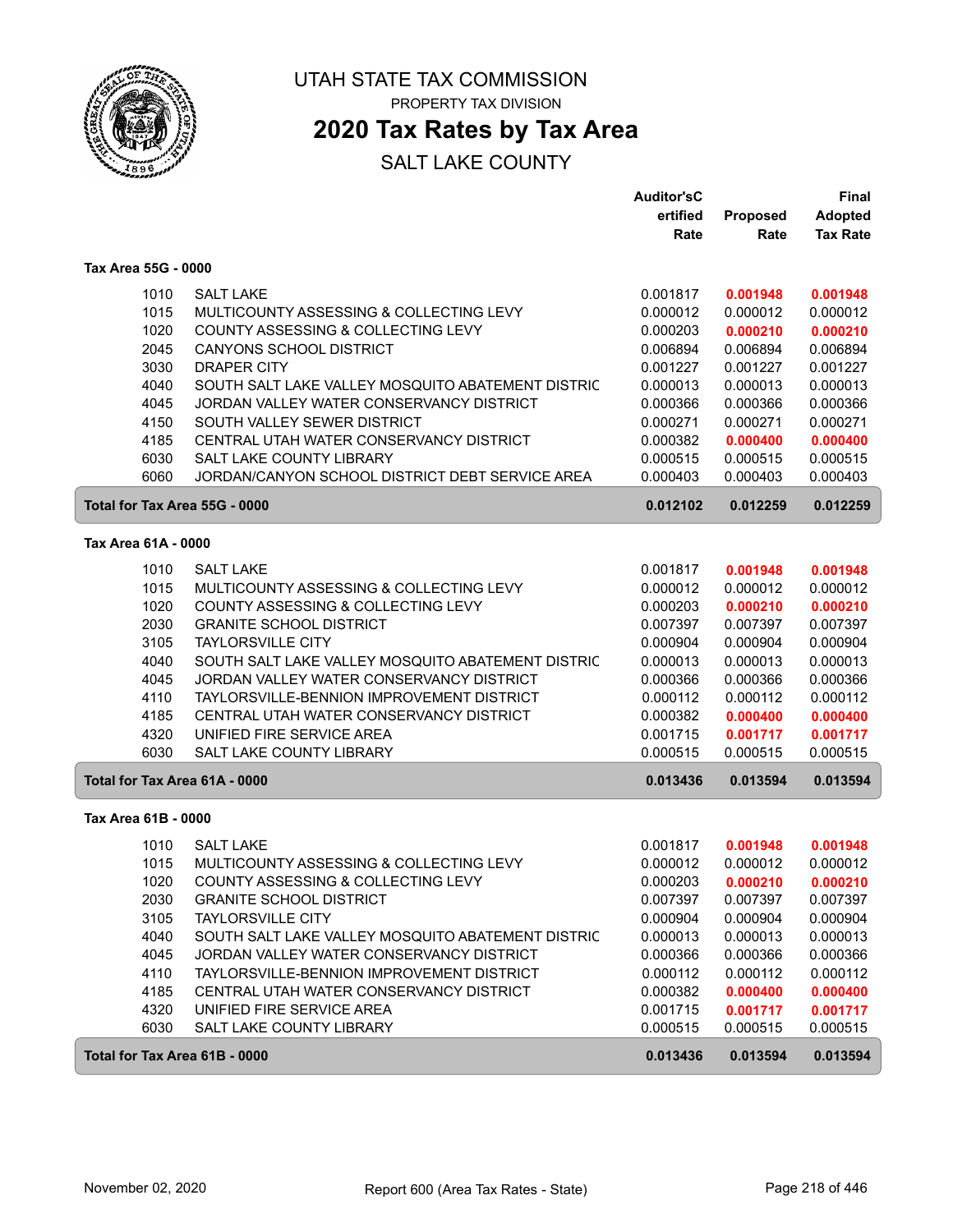

### **2020 Tax Rates by Tax Area**

|                     |                                                   | <b>Auditor'sC</b><br>ertified | Proposed | Final<br><b>Adopted</b> |
|---------------------|---------------------------------------------------|-------------------------------|----------|-------------------------|
|                     |                                                   | Rate                          | Rate     | <b>Tax Rate</b>         |
| Tax Area 61C - 0000 |                                                   |                               |          |                         |
| 1010                | <b>SALT LAKE</b>                                  | 0.001817                      | 0.001948 | 0.001948                |
| 1015                | MULTICOUNTY ASSESSING & COLLECTING LEVY           | 0.000012                      | 0.000012 | 0.000012                |
| 1020                | COUNTY ASSESSING & COLLECTING LEVY                | 0.000203                      | 0.000210 | 0.000210                |
| 2030                | <b>GRANITE SCHOOL DISTRICT</b>                    | 0.007397                      | 0.007397 | 0.007397                |
| 3105                | <b>TAYLORSVILLE CITY</b>                          | 0.000904                      | 0.000904 | 0.000904                |
| 4040                | SOUTH SALT LAKE VALLEY MOSQUITO ABATEMENT DISTRIC | 0.000013                      | 0.000013 | 0.000013                |
| 4045                | JORDAN VALLEY WATER CONSERVANCY DISTRICT          | 0.000366                      | 0.000366 | 0.000366                |
| 4110                | TAYLORSVILLE-BENNION IMPROVEMENT DISTRICT         | 0.000112                      | 0.000112 | 0.000112                |
| 4185                | CENTRAL UTAH WATER CONSERVANCY DISTRICT           | 0.000382                      | 0.000400 | 0.000400                |
| 4320                | UNIFIED FIRE SERVICE AREA                         | 0.001715                      | 0.001717 | 0.001717                |
| 6030                | <b>SALT LAKE COUNTY LIBRARY</b>                   | 0.000515                      | 0.000515 | 0.000515                |
|                     | Total for Tax Area 61C - 0000                     | 0.013436                      | 0.013594 | 0.013594                |
| Tax Area 61D - 0000 |                                                   |                               |          |                         |
| 1010                | <b>SALT LAKE</b>                                  | 0.001817                      | 0.001948 | 0.001948                |
| 1015                | MULTICOUNTY ASSESSING & COLLECTING LEVY           | 0.000012                      | 0.000012 | 0.000012                |
| 1020                | COUNTY ASSESSING & COLLECTING LEVY                | 0.000203                      | 0.000210 | 0.000210                |
| 2030                | <b>GRANITE SCHOOL DISTRICT</b>                    | 0.007397                      | 0.007397 | 0.007397                |
| 3105                | <b>TAYLORSVILLE CITY</b>                          | 0.000904                      | 0.000904 | 0.000904                |
| 4040                | SOUTH SALT LAKE VALLEY MOSQUITO ABATEMENT DISTRIC | 0.000013                      | 0.000013 | 0.000013                |
| 4045                | JORDAN VALLEY WATER CONSERVANCY DISTRICT          | 0.000366                      | 0.000366 | 0.000366                |
| 4110                | TAYLORSVILLE-BENNION IMPROVEMENT DISTRICT         | 0.000112                      | 0.000112 | 0.000112                |
| 4185                | CENTRAL UTAH WATER CONSERVANCY DISTRICT           | 0.000382                      | 0.000400 | 0.000400                |
| 4320                | UNIFIED FIRE SERVICE AREA                         | 0.001715                      | 0.001717 | 0.001717                |
| 6030                | SALT LAKE COUNTY LIBRARY                          | 0.000515                      | 0.000515 | 0.000515                |
|                     | Total for Tax Area 61D - 0000                     | 0.013436                      | 0.013594 | 0.013594                |
| Tax Area 61E - 0000 |                                                   |                               |          |                         |
| 1010                | <b>SALT LAKE</b>                                  | 0.001817                      | 0.001948 | 0.001948                |
| 1015                | MULTICOUNTY ASSESSING & COLLECTING LEVY           | 0.000012                      | 0.000012 | 0.000012                |
| 1020                | COUNTY ASSESSING & COLLECTING LEVY                | 0.000203                      | 0.000210 | 0.000210                |
| 2030                | <b>GRANITE SCHOOL DISTRICT</b>                    | 0.007397                      | 0.007397 | 0.007397                |
| 3105                | <b>TAYLORSVILLE CITY</b>                          | 0.000904                      | 0.000904 | 0.000904                |
| 4040                | SOUTH SALT LAKE VALLEY MOSQUITO ABATEMENT DISTRIC | 0.000013                      | 0.000013 | 0.000013                |
| 4045                | JORDAN VALLEY WATER CONSERVANCY DISTRICT          | 0.000366                      | 0.000366 | 0.000366                |
| 4110                | TAYLORSVILLE-BENNION IMPROVEMENT DISTRICT         | 0.000112                      | 0.000112 | 0.000112                |
| 4185                | CENTRAL UTAH WATER CONSERVANCY DISTRICT           | 0.000382                      | 0.000400 | 0.000400                |
| 4320                | UNIFIED FIRE SERVICE AREA                         | 0.001715                      | 0.001717 | 0.001717                |
| 6030                | SALT LAKE COUNTY LIBRARY                          | 0.000515                      | 0.000515 | 0.000515                |
|                     | Total for Tax Area 61E - 0000                     | 0.013436                      | 0.013594 | 0.013594                |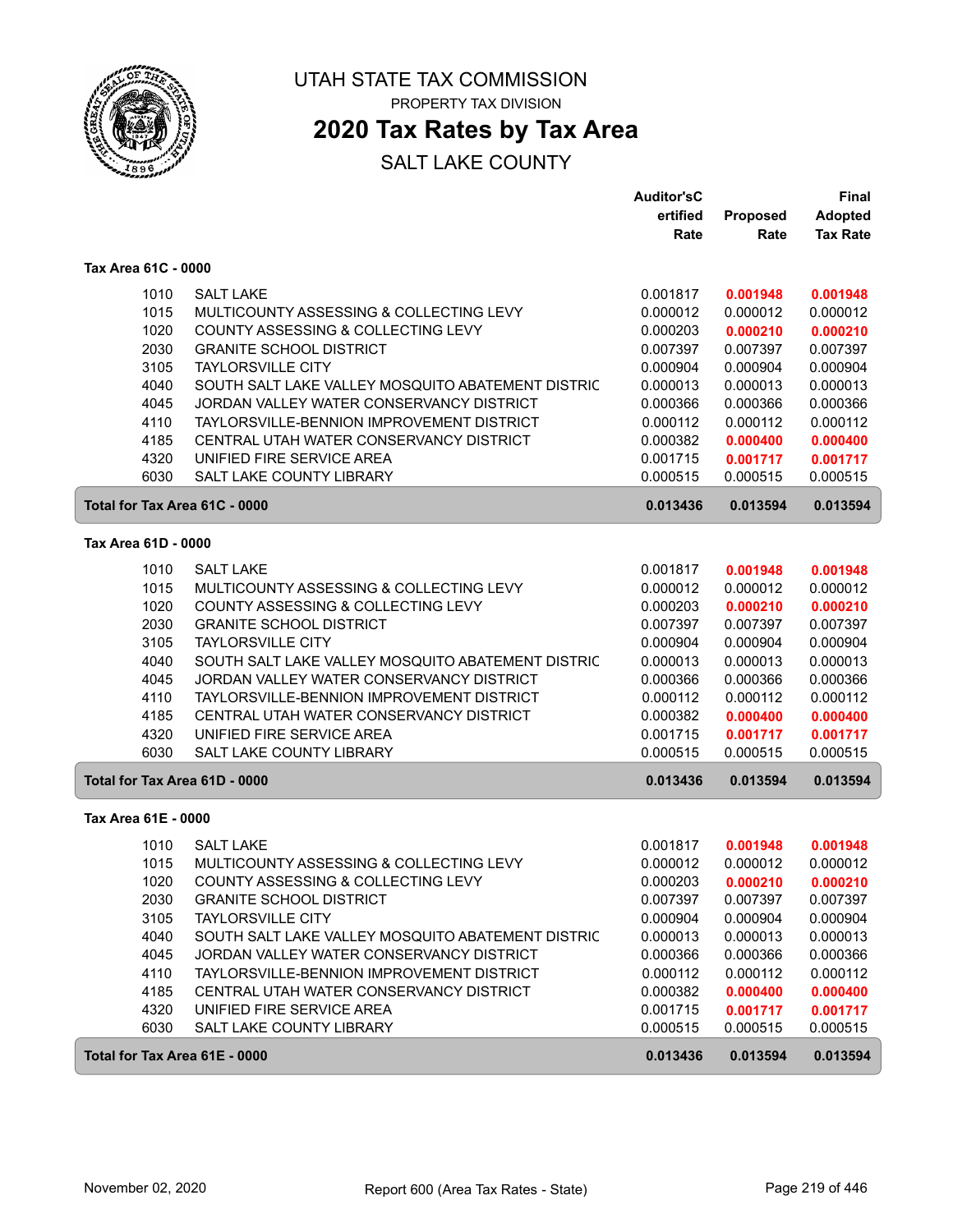

### **2020 Tax Rates by Tax Area**

|                     |                                                                                               | <b>Auditor'sC</b><br>ertified | <b>Proposed</b>      | Final<br><b>Adopted</b> |
|---------------------|-----------------------------------------------------------------------------------------------|-------------------------------|----------------------|-------------------------|
|                     |                                                                                               | Rate                          | Rate                 | <b>Tax Rate</b>         |
| Tax Area 63A - 0000 |                                                                                               |                               |                      |                         |
| 1010                | <b>SALT LAKE</b>                                                                              | 0.001817                      | 0.001948             | 0.001948                |
| 1015                | MULTICOUNTY ASSESSING & COLLECTING LEVY                                                       | 0.000012                      | 0.000012             | 0.000012                |
| 1020                | COUNTY ASSESSING & COLLECTING LEVY                                                            | 0.000203                      | 0.000210             | 0.000210                |
| 2030                | <b>GRANITE SCHOOL DISTRICT</b>                                                                | 0.007397                      | 0.007397             | 0.007397                |
| 3105                | <b>TAYLORSVILLE CITY</b>                                                                      | 0.000904                      | 0.000904             | 0.000904                |
| 4040                | SOUTH SALT LAKE VALLEY MOSQUITO ABATEMENT DISTRIC                                             | 0.000013                      | 0.000013             | 0.000013                |
| 4045                | JORDAN VALLEY WATER CONSERVANCY DISTRICT                                                      | 0.000366                      | 0.000366             | 0.000366                |
| 4110                | TAYLORSVILLE-BENNION IMPROVEMENT DISTRICT                                                     | 0.000112                      | 0.000112             | 0.000112                |
| 4180                | OQUIRRH RECREATION AND PARKS DISTRICT                                                         | 0.000838                      | 0.000838             | 0.000838                |
| 4185<br>4320        | CENTRAL UTAH WATER CONSERVANCY DISTRICT<br>UNIFIED FIRE SERVICE AREA                          | 0.000382<br>0.001715          | 0.000400             | 0.000400                |
| 6030                | SALT LAKE COUNTY LIBRARY                                                                      | 0.000515                      | 0.001717<br>0.000515 | 0.001717<br>0.000515    |
|                     | Total for Tax Area 63A - 0000                                                                 | 0.014274                      | 0.014432             | 0.014432                |
|                     |                                                                                               |                               |                      |                         |
| Tax Area 63B - 0000 |                                                                                               |                               |                      |                         |
| 1010                | <b>SALT LAKE</b>                                                                              | 0.001817                      | 0.001948             | 0.001948                |
| 1015<br>1020        | MULTICOUNTY ASSESSING & COLLECTING LEVY                                                       | 0.000012<br>0.000203          | 0.000012             | 0.000012                |
| 2030                | COUNTY ASSESSING & COLLECTING LEVY<br><b>GRANITE SCHOOL DISTRICT</b>                          | 0.007397                      | 0.000210<br>0.007397 | 0.000210<br>0.007397    |
| 3105                | <b>TAYLORSVILLE CITY</b>                                                                      | 0.000904                      | 0.000904             | 0.000904                |
| 4040                | SOUTH SALT LAKE VALLEY MOSQUITO ABATEMENT DISTRIC                                             | 0.000013                      | 0.000013             | 0.000013                |
| 4045                | JORDAN VALLEY WATER CONSERVANCY DISTRICT                                                      | 0.000366                      | 0.000366             | 0.000366                |
| 4110                | TAYLORSVILLE-BENNION IMPROVEMENT DISTRICT                                                     | 0.000112                      | 0.000112             | 0.000112                |
| 4180                | OQUIRRH RECREATION AND PARKS DISTRICT                                                         | 0.000838                      | 0.000838             | 0.000838                |
| 4185                | CENTRAL UTAH WATER CONSERVANCY DISTRICT                                                       | 0.000382                      | 0.000400             | 0.000400                |
| 4320                | UNIFIED FIRE SERVICE AREA                                                                     | 0.001715                      | 0.001717             | 0.001717                |
| 6030                | <b>SALT LAKE COUNTY LIBRARY</b>                                                               | 0.000515                      | 0.000515             | 0.000515                |
|                     | Total for Tax Area 63B - 0000                                                                 | 0.014274                      | 0.014432             | 0.014432                |
| Tax Area 63C - 0000 |                                                                                               |                               |                      |                         |
|                     | 1010 SALT LAKE                                                                                | 0.001817                      | 0.001948             | 0.001948                |
| 1015                | MULTICOUNTY ASSESSING & COLLECTING LEVY                                                       | 0.000012                      | 0.000012             | 0.000012                |
| 1020                | COUNTY ASSESSING & COLLECTING LEVY                                                            | 0.000203                      | 0.000210             | 0.000210                |
| 2030                | <b>GRANITE SCHOOL DISTRICT</b>                                                                | 0.007397                      | 0.007397             | 0.007397                |
| 3105                | <b>TAYLORSVILLE CITY</b>                                                                      | 0.000904                      | 0.000904             | 0.000904                |
| 4040<br>4045        | SOUTH SALT LAKE VALLEY MOSQUITO ABATEMENT DISTRIC<br>JORDAN VALLEY WATER CONSERVANCY DISTRICT | 0.000013                      | 0.000013<br>0.000366 | 0.000013<br>0.000366    |
| 4110                | TAYLORSVILLE-BENNION IMPROVEMENT DISTRICT                                                     | 0.000366<br>0.000112          | 0.000112             | 0.000112                |
| 4180                | OQUIRRH RECREATION AND PARKS DISTRICT                                                         | 0.000838                      | 0.000838             | 0.000838                |
| 4185                | CENTRAL UTAH WATER CONSERVANCY DISTRICT                                                       | 0.000382                      | 0.000400             | 0.000400                |
| 4320                | UNIFIED FIRE SERVICE AREA                                                                     | 0.001715                      | 0.001717             | 0.001717                |
| 6030                | SALT LAKE COUNTY LIBRARY                                                                      | 0.000515                      | 0.000515             | 0.000515                |
|                     | Total for Tax Area 63C - 0000                                                                 | 0.014274                      | 0.014432             | 0.014432                |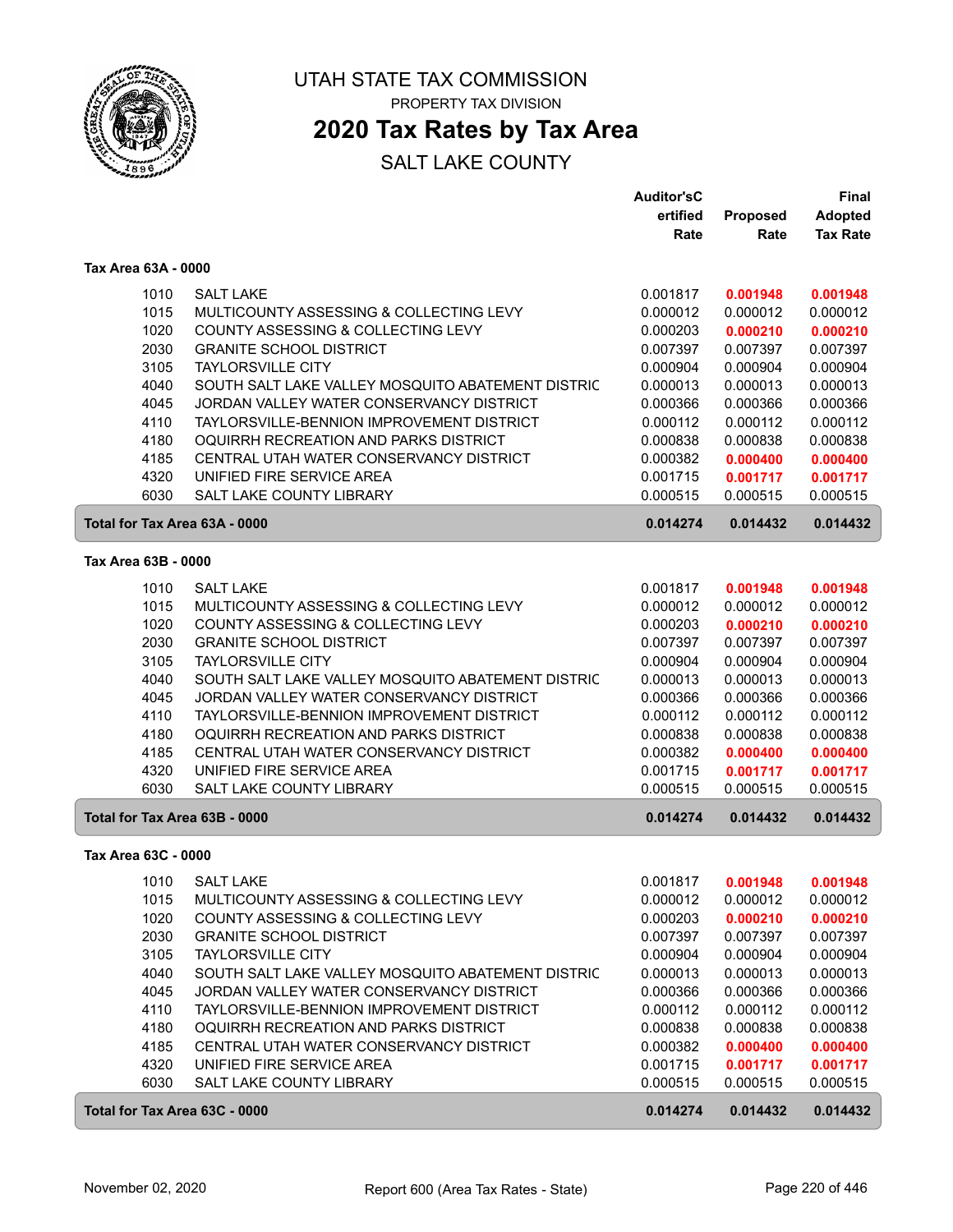

### **2020 Tax Rates by Tax Area**

|                               |                                                   | <b>Auditor'sC</b>    |          | Final           |
|-------------------------------|---------------------------------------------------|----------------------|----------|-----------------|
|                               |                                                   | ertified             | Proposed | <b>Adopted</b>  |
|                               |                                                   | Rate                 | Rate     | <b>Tax Rate</b> |
| Tax Area 64A - 0000           |                                                   |                      |          |                 |
| 1010                          | <b>SALT LAKE</b>                                  | 0.001817             | 0.001948 | 0.001948        |
| 1015                          | MULTICOUNTY ASSESSING & COLLECTING LEVY           | 0.000012             | 0.000012 | 0.000012        |
| 1020                          | COUNTY ASSESSING & COLLECTING LEVY                | 0.000203             | 0.000210 | 0.000210        |
| 2030                          | <b>GRANITE SCHOOL DISTRICT</b>                    | 0.007397             | 0.007397 | 0.007397        |
| 3105                          | <b>TAYLORSVILLE CITY</b>                          | 0.000904             | 0.000904 | 0.000904        |
| 4040                          | SOUTH SALT LAKE VALLEY MOSQUITO ABATEMENT DISTRIC | 0.000013             | 0.000013 | 0.000013        |
| 4045                          | JORDAN VALLEY WATER CONSERVANCY DISTRICT          | 0.000366             | 0.000366 | 0.000366        |
| 4120                          | <b>KEARNS IMPROVEMENT DISTRICT</b>                | 0.000514             | 0.000514 | 0.000514        |
| 4180                          | OQUIRRH RECREATION AND PARKS DISTRICT             | 0.000838             | 0.000838 | 0.000838        |
| 4185                          | CENTRAL UTAH WATER CONSERVANCY DISTRICT           | 0.000382             | 0.000400 | 0.000400        |
| 4320                          | UNIFIED FIRE SERVICE AREA                         | 0.001715             | 0.001717 | 0.001717        |
| 6030                          | <b>SALT LAKE COUNTY LIBRARY</b>                   | 0.000515             | 0.000515 | 0.000515        |
| Total for Tax Area 64A - 0000 |                                                   | 0.014676             | 0.014834 | 0.014834        |
| Tax Area 67A - 0000           |                                                   |                      |          |                 |
|                               |                                                   |                      |          |                 |
| 1010                          | <b>SALT LAKE</b>                                  | 0.001817             | 0.001948 | 0.001948        |
| 1015                          | MULTICOUNTY ASSESSING & COLLECTING LEVY           | 0.000012<br>0.000203 | 0.000012 | 0.000012        |
| 1020                          | COUNTY ASSESSING & COLLECTING LEVY                |                      | 0.000210 | 0.000210        |
| 2030                          | <b>GRANITE SCHOOL DISTRICT</b>                    | 0.007397             | 0.007397 | 0.007397        |
| 3105                          | <b>TAYLORSVILLE CITY</b>                          | 0.000904             | 0.000904 | 0.000904        |
| 4040                          | SOUTH SALT LAKE VALLEY MOSQUITO ABATEMENT DISTRIC | 0.000013             | 0.000013 | 0.000013        |
| 4045                          | JORDAN VALLEY WATER CONSERVANCY DISTRICT          | 0.000366             | 0.000366 | 0.000366        |
| 4185                          | CENTRAL UTAH WATER CONSERVANCY DISTRICT           | 0.000382             | 0.000400 | 0.000400        |
| 4320                          | UNIFIED FIRE SERVICE AREA                         | 0.001715             | 0.001717 | 0.001717        |
| 6030                          | SALT LAKE COUNTY LIBRARY                          | 0.000515             | 0.000515 | 0.000515        |
| Total for Tax Area 67A - 0000 |                                                   | 0.013324             | 0.013482 | 0.013482        |
| Tax Area 70A - 0000           |                                                   |                      |          |                 |
| 1010                          | <b>SALT LAKE</b>                                  | 0.001817             | 0.001948 | 0.001948        |
| 1015                          | MULTICOUNTY ASSESSING & COLLECTING LEVY           | 0.000012             | 0.000012 | 0.000012        |
| 1020                          | COUNTY ASSESSING & COLLECTING LEVY                | 0.000203             | 0.000210 | 0.000210        |
| 2040                          | JORDAN SCHOOL DISTRICT                            | 0.006567             | 0.006567 | 0.006567        |
| 3035                          | <b>HERRIMAN CITY</b>                              | 0.000280             | 0.000280 | 0.000280        |
| 4040                          | SOUTH SALT LAKE VALLEY MOSQUITO ABATEMENT DISTRIC | 0.000013             | 0.000013 | 0.000013        |
| 4045                          | JORDAN VALLEY WATER CONSERVANCY DISTRICT          | 0.000366             | 0.000366 | 0.000366        |
| 4150                          | SOUTH VALLEY SEWER DISTRICT                       | 0.000271             | 0.000271 | 0.000271        |
| 4185                          | CENTRAL UTAH WATER CONSERVANCY DISTRICT           | 0.000382             | 0.000400 | 0.000400        |
| 4320                          | UNIFIED FIRE SERVICE AREA                         | 0.001715             | 0.001717 | 0.001717        |
| 4370                          | HERRIMAN CITY SAFETY ENFORCEMENT AREA             | 0.001900             | 0.001900 | 0.001900        |
| 6030                          | SALT LAKE COUNTY LIBRARY                          | 0.000515             | 0.000515 | 0.000515        |
| Total for Tax Area 70A - 0000 |                                                   | 0.014041             | 0.014199 | 0.014199        |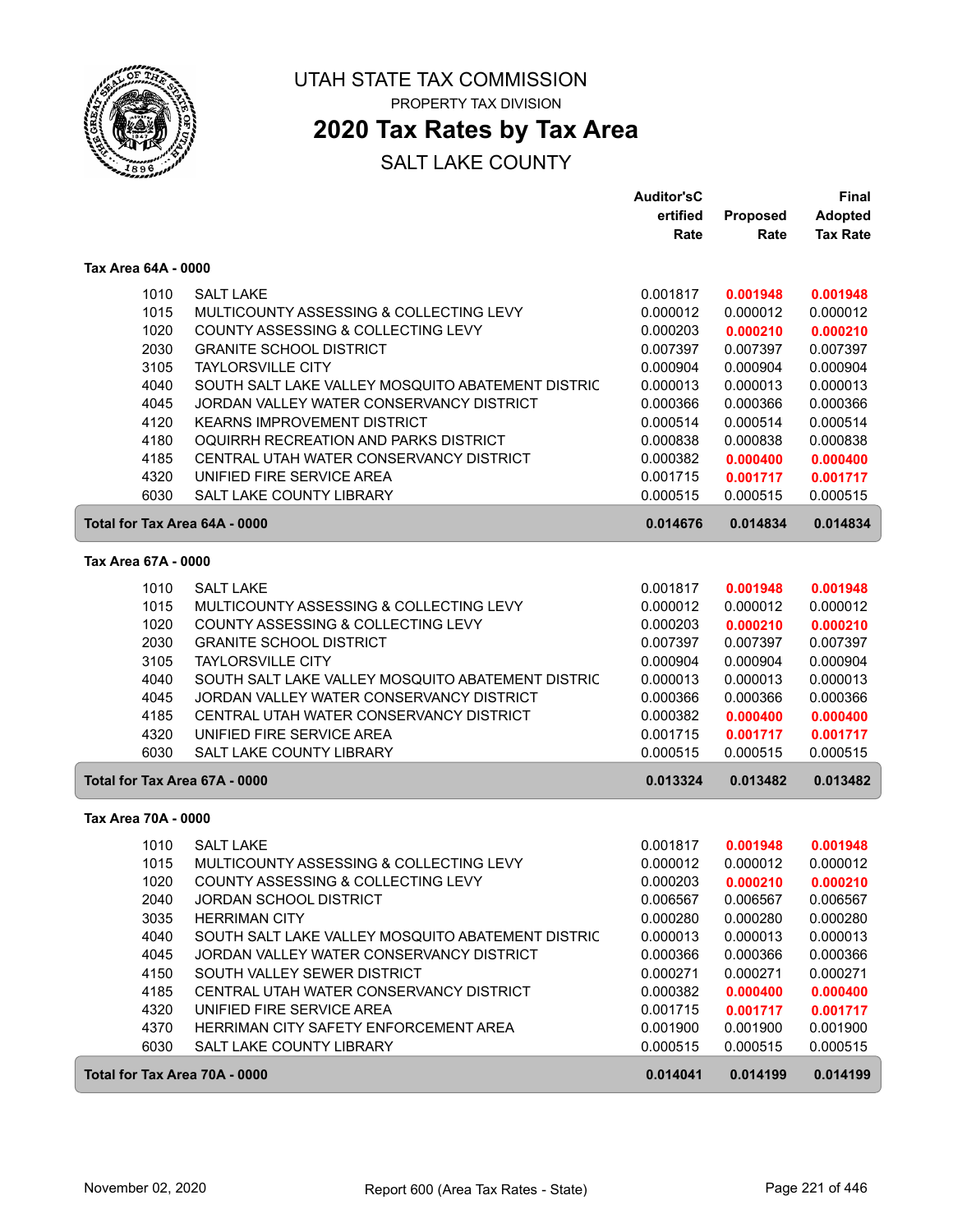

### **2020 Tax Rates by Tax Area**

|                               |                                                   | <b>Auditor'sC</b> |                 | <b>Final</b>    |
|-------------------------------|---------------------------------------------------|-------------------|-----------------|-----------------|
|                               |                                                   | ertified          | <b>Proposed</b> | Adopted         |
|                               |                                                   | Rate              | Rate            | <b>Tax Rate</b> |
| Tax Area 70B - 0000           |                                                   |                   |                 |                 |
| 1010                          | <b>SALT LAKE</b>                                  | 0.001817          | 0.001948        | 0.001948        |
| 1015                          | MULTICOUNTY ASSESSING & COLLECTING LEVY           | 0.000012          | 0.000012        | 0.000012        |
| 1020                          | COUNTY ASSESSING & COLLECTING LEVY                | 0.000203          | 0.000210        | 0.000210        |
| 2040                          | <b>JORDAN SCHOOL DISTRICT</b>                     | 0.006567          | 0.006567        | 0.006567        |
| 3035                          | <b>HERRIMAN CITY</b>                              | 0.000280          | 0.000280        | 0.000280        |
| 4040                          | SOUTH SALT LAKE VALLEY MOSQUITO ABATEMENT DISTRIC | 0.000013          | 0.000013        | 0.000013        |
| 4045                          | JORDAN VALLEY WATER CONSERVANCY DISTRICT          | 0.000366          | 0.000366        | 0.000366        |
| 4150                          | SOUTH VALLEY SEWER DISTRICT                       | 0.000271          | 0.000271        | 0.000271        |
| 4185                          | CENTRAL UTAH WATER CONSERVANCY DISTRICT           | 0.000382          | 0.000400        | 0.000400        |
| 4320                          | UNIFIED FIRE SERVICE AREA                         | 0.001715          | 0.001717        | 0.001717        |
| 4370                          | HERRIMAN CITY SAFETY ENFORCEMENT AREA             | 0.001900          | 0.001900        | 0.001900        |
| 6030                          | <b>SALT LAKE COUNTY LIBRARY</b>                   | 0.000515          | 0.000515        | 0.000515        |
| Total for Tax Area 70B - 0000 |                                                   | 0.014041          | 0.014199        | 0.014199        |
| Tax Area 70C - 0000           |                                                   |                   |                 |                 |
| 1010                          | <b>SALT LAKE</b>                                  | 0.001817          | 0.001948        | 0.001948        |
| 1015                          | MULTICOUNTY ASSESSING & COLLECTING LEVY           | 0.000012          | 0.000012        | 0.000012        |
| 1020                          | COUNTY ASSESSING & COLLECTING LEVY                | 0.000203          | 0.000210        | 0.000210        |
| 2040                          | <b>JORDAN SCHOOL DISTRICT</b>                     | 0.006567          | 0.006567        | 0.006567        |
| 3035                          | <b>HERRIMAN CITY</b>                              | 0.000280          | 0.000280        | 0.000280        |
| 4040                          | SOUTH SALT LAKE VALLEY MOSQUITO ABATEMENT DISTRIC | 0.000013          | 0.000013        | 0.000013        |
| 4045                          | JORDAN VALLEY WATER CONSERVANCY DISTRICT          | 0.000366          | 0.000366        | 0.000366        |
| 4150                          | SOUTH VALLEY SEWER DISTRICT                       | 0.000271          | 0.000271        | 0.000271        |
| 4185                          | CENTRAL UTAH WATER CONSERVANCY DISTRICT           | 0.000382          | 0.000400        | 0.000400        |
| 4320                          | UNIFIED FIRE SERVICE AREA                         | 0.001715          | 0.001717        | 0.001717        |
| 4370                          | HERRIMAN CITY SAFETY ENFORCEMENT AREA             | 0.001900          | 0.001900        | 0.001900        |
| 6030                          | SALT LAKE COUNTY LIBRARY                          | 0.000515          | 0.000515        | 0.000515        |
| Total for Tax Area 70C - 0000 |                                                   | 0.014041          | 0.014199        | 0.014199        |
| Tax Area 70D - 0000           |                                                   |                   |                 |                 |
|                               | 1010 SALT LAKE                                    | 0.001817          | 0.001948        | 0.001948        |
| 1015                          | MULTICOUNTY ASSESSING & COLLECTING LEVY           | 0.000012          | 0.000012        | 0.000012        |
| 1020                          | COUNTY ASSESSING & COLLECTING LEVY                | 0.000203          | 0.000210        | 0.000210        |
| 2040                          | <b>JORDAN SCHOOL DISTRICT</b>                     | 0.006567          | 0.006567        | 0.006567        |
| 3035                          | <b>HERRIMAN CITY</b>                              | 0.000280          | 0.000280        | 0.000280        |
| 4040                          | SOUTH SALT LAKE VALLEY MOSQUITO ABATEMENT DISTRIC | 0.000013          | 0.000013        | 0.000013        |
| 4045                          | JORDAN VALLEY WATER CONSERVANCY DISTRICT          | 0.000366          | 0.000366        | 0.000366        |
| 4150                          | SOUTH VALLEY SEWER DISTRICT                       | 0.000271          | 0.000271        | 0.000271        |
| 4185                          | CENTRAL UTAH WATER CONSERVANCY DISTRICT           | 0.000382          | 0.000400        | 0.000400        |
| 4320                          | UNIFIED FIRE SERVICE AREA                         | 0.001715          | 0.001717        | 0.001717        |
| 4370                          | HERRIMAN CITY SAFETY ENFORCEMENT AREA             | 0.001900          | 0.001900        | 0.001900        |
| 6030                          | SALT LAKE COUNTY LIBRARY                          | 0.000515          | 0.000515        | 0.000515        |
| Total for Tax Area 70D - 0000 |                                                   | 0.014041          | 0.014199        | 0.014199        |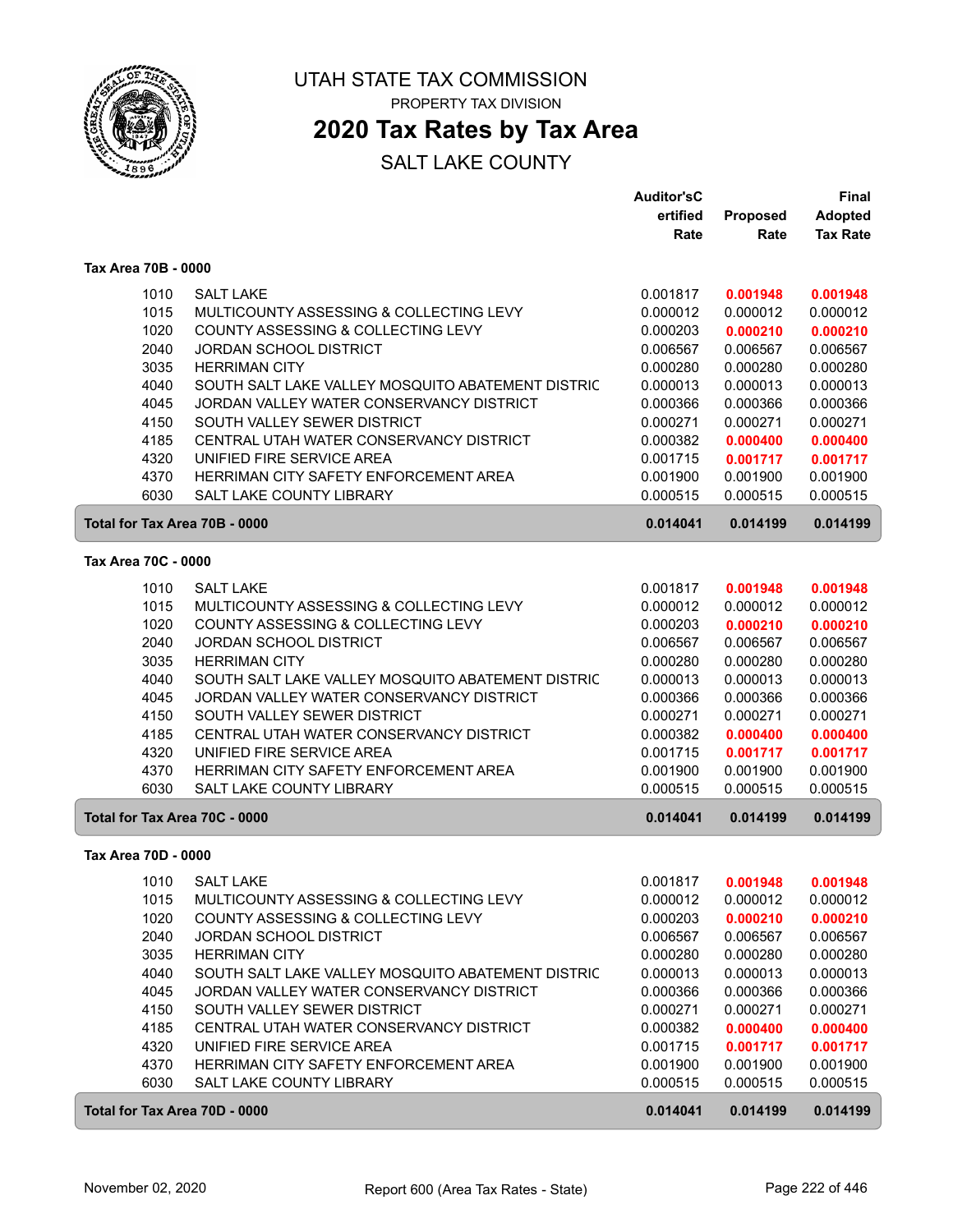

## **2020 Tax Rates by Tax Area**

|                               |                                                                                       | <b>Auditor'sC</b>    |                      | Final                |
|-------------------------------|---------------------------------------------------------------------------------------|----------------------|----------------------|----------------------|
|                               |                                                                                       | ertified             | Proposed             | <b>Adopted</b>       |
|                               |                                                                                       | Rate                 | Rate                 | <b>Tax Rate</b>      |
| Tax Area 71A - 0000           |                                                                                       |                      |                      |                      |
| 1010                          | <b>SALT LAKE</b>                                                                      | 0.001817             | 0.001948             | 0.001948             |
| 1015                          | MULTICOUNTY ASSESSING & COLLECTING LEVY                                               | 0.000012             | 0.000012             | 0.000012             |
| 1020                          | COUNTY ASSESSING & COLLECTING LEVY                                                    | 0.000203             | 0.000210             | 0.000210             |
| 2040                          | <b>JORDAN SCHOOL DISTRICT</b>                                                         | 0.006567             | 0.006567             | 0.006567             |
| 3035                          | <b>HERRIMAN CITY</b>                                                                  | 0.000280             | 0.000280             | 0.000280             |
| 4040                          | SOUTH SALT LAKE VALLEY MOSQUITO ABATEMENT DISTRIC                                     | 0.000013             | 0.000013             | 0.000013             |
| 4150                          | SOUTH VALLEY SEWER DISTRICT                                                           | 0.000271             | 0.000271             | 0.000271             |
| 4185                          | CENTRAL UTAH WATER CONSERVANCY DISTRICT                                               | 0.000382             | 0.000400             | 0.000400             |
| 4320                          | UNIFIED FIRE SERVICE AREA                                                             | 0.001715             | 0.001717             | 0.001717             |
| 4370                          | HERRIMAN CITY SAFETY ENFORCEMENT AREA                                                 | 0.001900             | 0.001900             | 0.001900             |
| 6030                          | <b>SALT LAKE COUNTY LIBRARY</b>                                                       | 0.000515             | 0.000515             | 0.000515             |
| Total for Tax Area 71A - 0000 |                                                                                       | 0.013675             | 0.013833             | 0.013833             |
| Tax Area 82A - 0000           |                                                                                       |                      |                      |                      |
| 1010                          | <b>SALT LAKE</b>                                                                      | 0.001817             | 0.001948             | 0.001948             |
| 1015                          | MULTICOUNTY ASSESSING & COLLECTING LEVY                                               | 0.000012             | 0.000012             | 0.000012             |
| 1020                          | COUNTY ASSESSING & COLLECTING LEVY                                                    | 0.000203             | 0.000210             | 0.000210             |
| 2030                          | <b>GRANITE SCHOOL DISTRICT</b>                                                        | 0.007397             | 0.007397             | 0.007397             |
| 3036                          | <b>HOLLADAY CITY</b>                                                                  | 0.001169             | 0.001169             | 0.001169             |
| 4040                          | SOUTH SALT LAKE VALLEY MOSQUITO ABATEMENT DISTRIC                                     | 0.000013             | 0.000013             | 0.000013             |
| 4060                          | MT. OLYMPUS IMPROVEMENT DISTRICT                                                      | 0.000248             | 0.000248             | 0.000248             |
| 4185                          | CENTRAL UTAH WATER CONSERVANCY DISTRICT                                               | 0.000382             | 0.000400             | 0.000400             |
| 6030                          | <b>SALT LAKE COUNTY LIBRARY</b>                                                       | 0.000515             | 0.000515             | 0.000515             |
| Total for Tax Area 82A - 0000 |                                                                                       | 0.011756             | 0.011912             | 0.011912             |
| Tax Area 82B - 0000           |                                                                                       |                      |                      |                      |
|                               |                                                                                       |                      |                      |                      |
| 1010                          | <b>SALT LAKE</b>                                                                      | 0.001817             | 0.001948             | 0.001948             |
| 1015                          | MULTICOUNTY ASSESSING & COLLECTING LEVY                                               | 0.000012             | 0.000012             | 0.000012             |
| 1020                          | COUNTY ASSESSING & COLLECTING LEVY                                                    | 0.000203             | 0.000210             | 0.000210             |
| 2030                          | <b>GRANITE SCHOOL DISTRICT</b>                                                        | 0.007397             | 0.007397             | 0.007397             |
| 3036                          | <b>HOLLADAY CITY</b>                                                                  | 0.001169             | 0.001169             | 0.001169             |
| 4040<br>4060                  | SOUTH SALT LAKE VALLEY MOSQUITO ABATEMENT DISTRIC<br>MT. OLYMPUS IMPROVEMENT DISTRICT | 0.000013             | 0.000013<br>0.000248 | 0.000013<br>0.000248 |
| 4185                          | CENTRAL UTAH WATER CONSERVANCY DISTRICT                                               | 0.000248<br>0.000382 |                      |                      |
| 6030                          | <b>SALT LAKE COUNTY LIBRARY</b>                                                       | 0.000515             | 0.000400<br>0.000515 | 0.000400<br>0.000515 |
|                               |                                                                                       |                      |                      |                      |
| Total for Tax Area 82B - 0000 |                                                                                       | 0.011756             | 0.011912             | 0.011912             |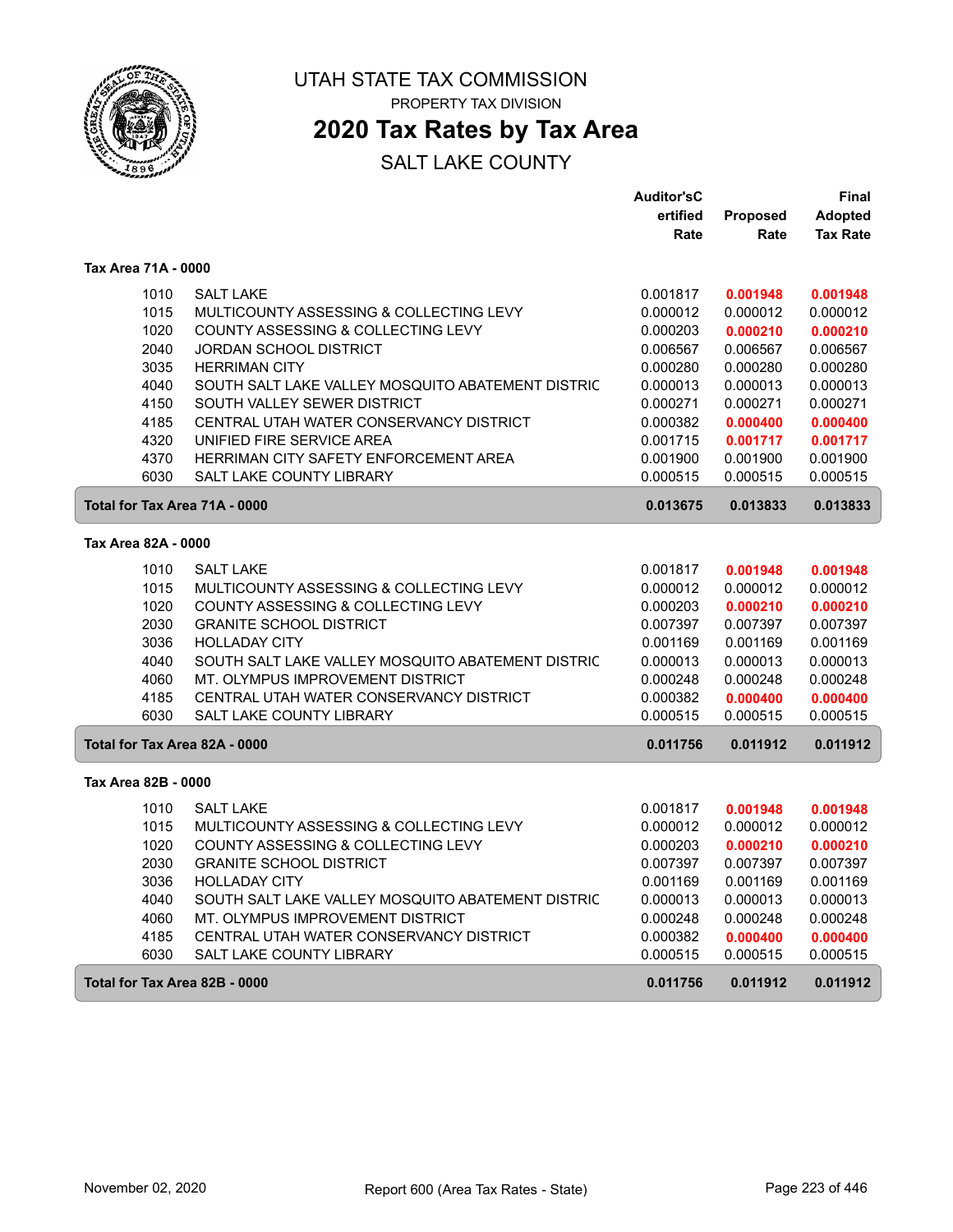

**2020 Tax Rates by Tax Area**

|                               |                                                   | <b>Auditor'sC</b> |          | Final           |
|-------------------------------|---------------------------------------------------|-------------------|----------|-----------------|
|                               |                                                   | ertified          | Proposed | <b>Adopted</b>  |
|                               |                                                   | Rate              | Rate     | <b>Tax Rate</b> |
| Tax Area 82C - 0000           |                                                   |                   |          |                 |
| 1010                          | <b>SALT LAKE</b>                                  | 0.001817          | 0.001948 | 0.001948        |
| 1015                          | MULTICOUNTY ASSESSING & COLLECTING LEVY           | 0.000012          | 0.000012 | 0.000012        |
| 1020                          | COUNTY ASSESSING & COLLECTING LEVY                | 0.000203          | 0.000210 | 0.000210        |
| 2030                          | <b>GRANITE SCHOOL DISTRICT</b>                    | 0.007397          | 0.007397 | 0.007397        |
| 3036                          | <b>HOLLADAY CITY</b>                              | 0.001169          | 0.001169 | 0.001169        |
| 4040                          | SOUTH SALT LAKE VALLEY MOSQUITO ABATEMENT DISTRIC | 0.000013          | 0.000013 | 0.000013        |
| 4060                          | MT. OLYMPUS IMPROVEMENT DISTRICT                  | 0.000248          | 0.000248 | 0.000248        |
| 4185                          | CENTRAL UTAH WATER CONSERVANCY DISTRICT           | 0.000382          | 0.000400 | 0.000400        |
| 6030                          | <b>SALT LAKE COUNTY LIBRARY</b>                   | 0.000515          | 0.000515 | 0.000515        |
| Total for Tax Area 82C - 0000 |                                                   | 0.011756          | 0.011912 | 0.011912        |
| Tax Area 90A - 0000           |                                                   |                   |          |                 |
| 1010                          | <b>SALT LAKE</b>                                  | 0.001817          | 0.001948 | 0.001948        |
| 1015                          | MULTICOUNTY ASSESSING & COLLECTING LEVY           | 0.000012          | 0.000012 | 0.000012        |
| 1020                          | COUNTY ASSESSING & COLLECTING LEVY                | 0.000203          | 0.000210 | 0.000210        |
| 2030                          | <b>GRANITE SCHOOL DISTRICT</b>                    | 0.007397          | 0.007397 | 0.007397        |
| 3050                          | <b>MURRAY CITY</b>                                | 0.002128          | 0.002128 | 0.002128        |
| 4040                          | SOUTH SALT LAKE VALLEY MOSQUITO ABATEMENT DISTRIC | 0.000013          | 0.000013 | 0.000013        |
| 4045                          | JORDAN VALLEY WATER CONSERVANCY DISTRICT          | 0.000366          | 0.000366 | 0.000366        |
| 4090                          | COTTONWOOD IMPROVEMENT DISTRICT                   | 0.000161          | 0.000161 | 0.000161        |
| 4185                          | CENTRAL UTAH WATER CONSERVANCY DISTRICT           | 0.000382          | 0.000400 | 0.000400        |
| 4200                          | COTTONWOOD HEIGHTS PARKS AND RECREATION SERVICI   | 0.001132          | 0.001132 | 0.001132        |
| Total for Tax Area 90A - 0000 |                                                   | 0.013611          | 0.013767 | 0.013767        |
| Tax Area 90C - 0000           |                                                   |                   |          |                 |
| 1010                          | <b>SALT LAKE</b>                                  | 0.001817          | 0.001948 | 0.001948        |
| 1015                          | MULTICOUNTY ASSESSING & COLLECTING LEVY           | 0.000012          | 0.000012 | 0.000012        |
| 1020                          | COUNTY ASSESSING & COLLECTING LEVY                | 0.000203          | 0.000210 | 0.000210        |
| 2030                          | <b>GRANITE SCHOOL DISTRICT</b>                    | 0.007397          | 0.007397 | 0.007397        |
| 3050                          | <b>MURRAY CITY</b>                                | 0.002128          | 0.002128 | 0.002128        |
| 4040                          | SOUTH SALT LAKE VALLEY MOSQUITO ABATEMENT DISTRIC | 0.000013          | 0.000013 | 0.000013        |
| 4060                          | MT. OLYMPUS IMPROVEMENT DISTRICT                  | 0.000248          | 0.000248 | 0.000248        |
| 4185                          | CENTRAL UTAH WATER CONSERVANCY DISTRICT           | 0.000382          | 0.000400 | 0.000400        |
| Total for Tax Area 90C - 0000 |                                                   | 0.012200          | 0.012356 | 0.012356        |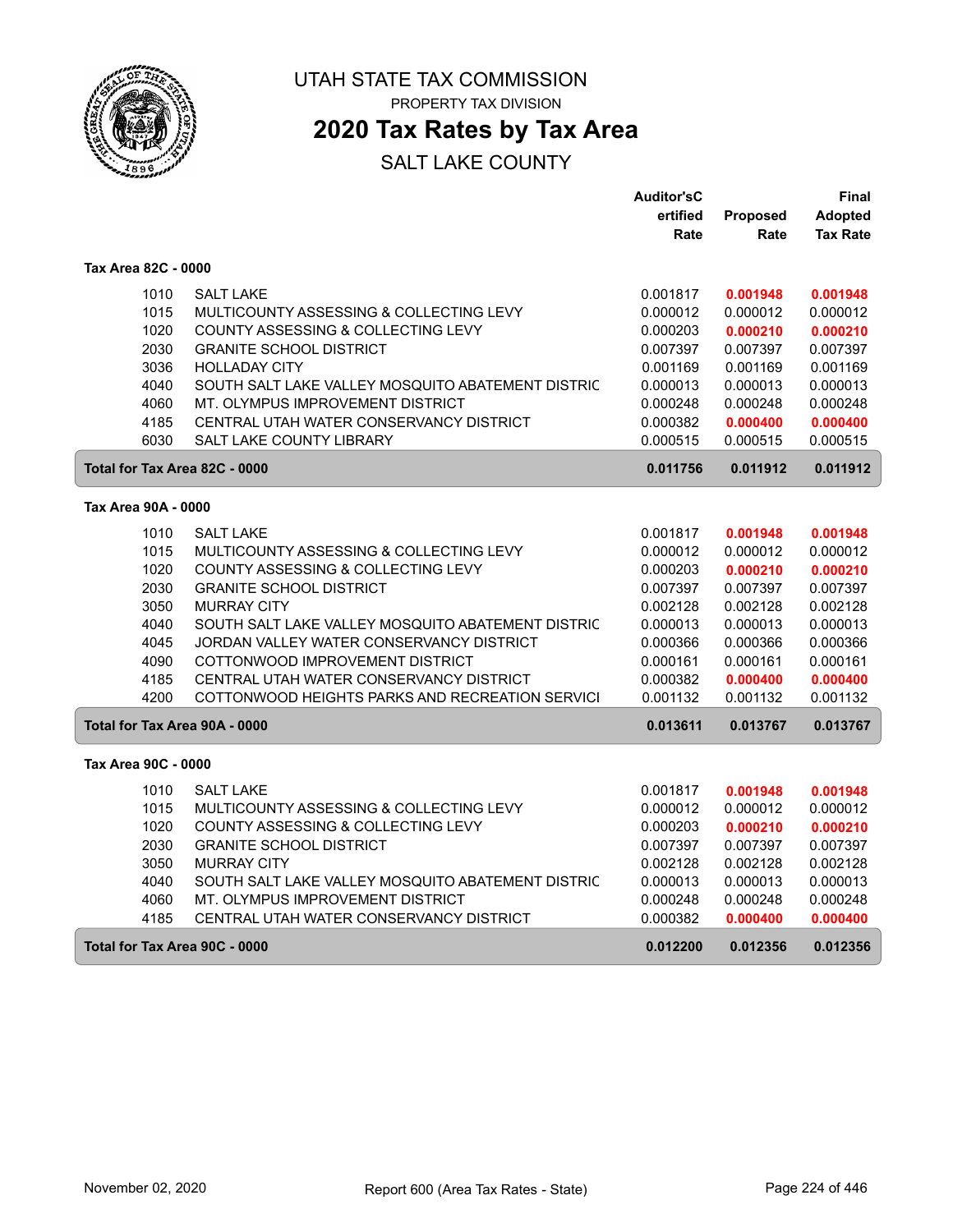

**2020 Tax Rates by Tax Area**

|                               |                                                   | <b>Auditor'sC</b> |          | Final           |
|-------------------------------|---------------------------------------------------|-------------------|----------|-----------------|
|                               |                                                   | ertified          | Proposed | <b>Adopted</b>  |
|                               |                                                   | Rate              | Rate     | <b>Tax Rate</b> |
| Tax Area 90H - 0000           |                                                   |                   |          |                 |
| 1010                          | <b>SALT LAKE</b>                                  | 0.001817          | 0.001948 | 0.001948        |
| 1015                          | MULTICOUNTY ASSESSING & COLLECTING LEVY           | 0.000012          | 0.000012 | 0.000012        |
| 1020                          | COUNTY ASSESSING & COLLECTING LEVY                | 0.000203          | 0.000210 | 0.000210        |
| 2030                          | <b>GRANITE SCHOOL DISTRICT</b>                    | 0.007397          | 0.007397 | 0.007397        |
| 3050                          | <b>MURRAY CITY</b>                                | 0.002128          | 0.002128 | 0.002128        |
| 4040                          | SOUTH SALT LAKE VALLEY MOSQUITO ABATEMENT DISTRIC | 0.000013          | 0.000013 | 0.000013        |
| 4090                          | COTTONWOOD IMPROVEMENT DISTRICT                   | 0.000161          | 0.000161 | 0.000161        |
| 4185                          | CENTRAL UTAH WATER CONSERVANCY DISTRICT           | 0.000382          | 0.000400 | 0.000400        |
| 4200                          | COTTONWOOD HEIGHTS PARKS AND RECREATION SERVICI   | 0.001132          | 0.001132 | 0.001132        |
| Total for Tax Area 90H - 0000 |                                                   | 0.013245          | 0.013401 | 0.013401        |
| Tax Area 90J - 0000           |                                                   |                   |          |                 |
| 1010                          | <b>SALT LAKE</b>                                  | 0.001817          | 0.001948 | 0.001948        |
| 1015                          | MULTICOUNTY ASSESSING & COLLECTING LEVY           | 0.000012          | 0.000012 | 0.000012        |
| 1020                          | COUNTY ASSESSING & COLLECTING LEVY                | 0.000203          | 0.000210 | 0.000210        |
| 2020                          | MURRAY CITY SCHOOL DISTRICT                       | 0.006076          | 0.006076 | 0.006076        |
| 3050                          | <b>MURRAY CITY</b>                                | 0.002128          | 0.002128 | 0.002128        |
| 4040                          | SOUTH SALT LAKE VALLEY MOSQUITO ABATEMENT DISTRIC | 0.000013          | 0.000013 | 0.000013        |
| 4185                          | CENTRAL UTAH WATER CONSERVANCY DISTRICT           | 0.000382          | 0.000400 | 0.000400        |
| Total for Tax Area 90J - 0000 |                                                   | 0.010630          | 0.010787 | 0.010787        |
|                               |                                                   |                   |          |                 |
| Tax Area AAA - 0000           |                                                   |                   |          |                 |
| 1010                          | <b>SALT LAKE</b>                                  | 0.001817          | 0.001948 | 0.001948        |
| 1015                          | MULTICOUNTY ASSESSING & COLLECTING LEVY           | 0.000012          | 0.000012 | 0.000012        |
| 1020                          | COUNTY ASSESSING & COLLECTING LEVY                | 0.000203          | 0.000210 | 0.000210        |
| 2045                          | CANYONS SCHOOL DISTRICT                           | 0.006894          | 0.006894 | 0.006894        |
| 3025                          | COTTONWOOD HEIGHTS CITY                           | 0.001898          | 0.001898 | 0.001898        |
| 4040                          | SOUTH SALT LAKE VALLEY MOSQUITO ABATEMENT DISTRIC | 0.000013          | 0.000013 | 0.000013        |
| 4060                          | MT. OLYMPUS IMPROVEMENT DISTRICT                  | 0.000248          | 0.000248 | 0.000248        |
| 4185                          | CENTRAL UTAH WATER CONSERVANCY DISTRICT           | 0.000382          | 0.000400 | 0.000400        |
| 6030                          | SALT LAKE COUNTY LIBRARY                          | 0.000515          | 0.000515 | 0.000515        |
| Total for Tax Area AAA - 0000 |                                                   | 0.011982          | 0.012138 | 0.012138        |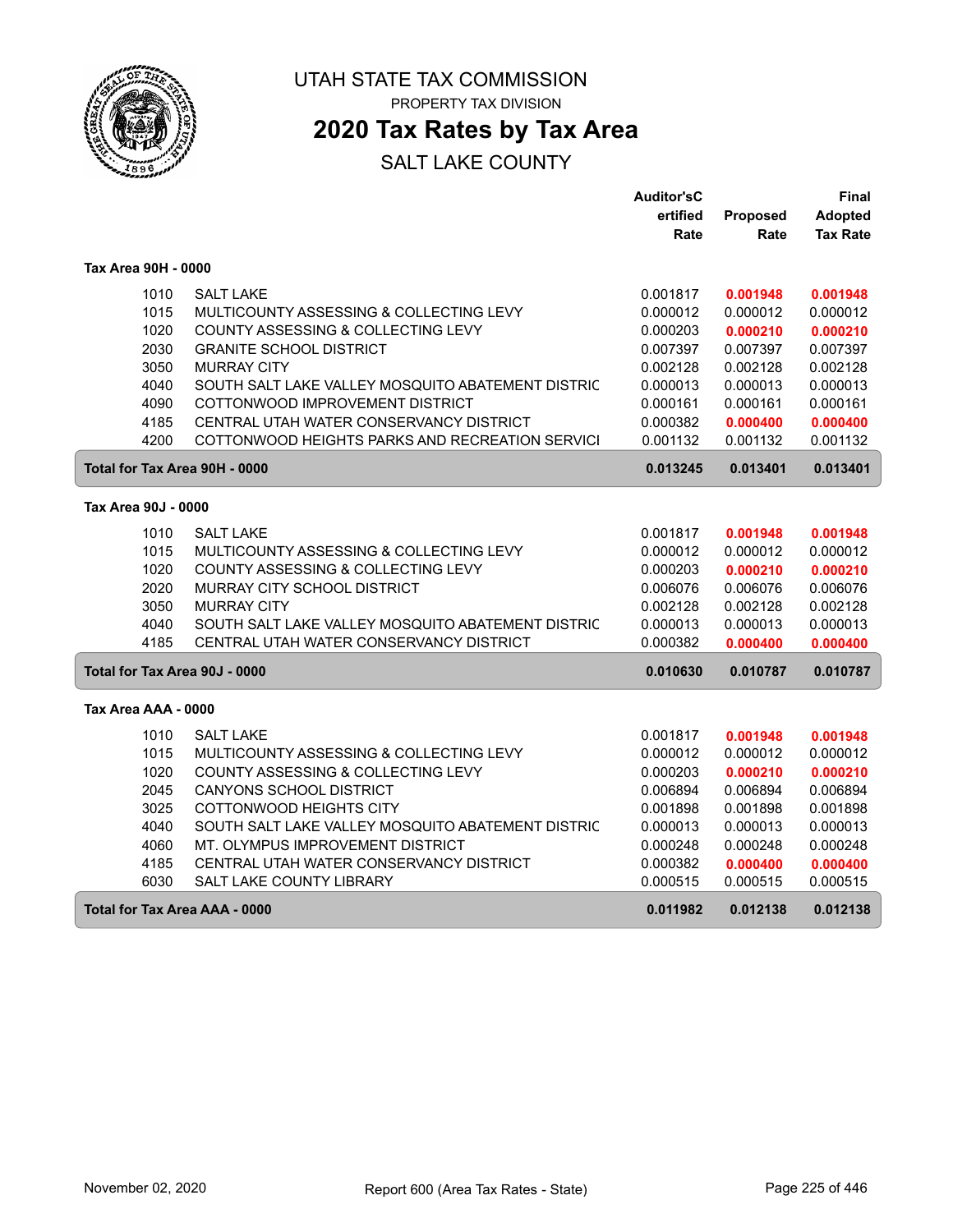

### **2020 Tax Rates by Tax Area**

|                                      |                                                   | <b>Auditor'sC</b> |          | Final           |
|--------------------------------------|---------------------------------------------------|-------------------|----------|-----------------|
|                                      |                                                   | ertified          | Proposed | <b>Adopted</b>  |
|                                      |                                                   | Rate              | Rate     | <b>Tax Rate</b> |
| Tax Area AAB - 0000                  |                                                   |                   |          |                 |
| 1010                                 | <b>SALT LAKE</b>                                  | 0.001817          | 0.001948 | 0.001948        |
| 1015                                 | MULTICOUNTY ASSESSING & COLLECTING LEVY           | 0.000012          | 0.000012 | 0.000012        |
| 1020                                 | COUNTY ASSESSING & COLLECTING LEVY                | 0.000203          | 0.000210 | 0.000210        |
| 2045                                 | <b>CANYONS SCHOOL DISTRICT</b>                    | 0.006894          | 0.006894 | 0.006894        |
| 3025                                 | COTTONWOOD HEIGHTS CITY                           | 0.001898          | 0.001898 | 0.001898        |
| 4040                                 | SOUTH SALT LAKE VALLEY MOSQUITO ABATEMENT DISTRIC | 0.000013          | 0.000013 | 0.000013        |
| 4090                                 | COTTONWOOD IMPROVEMENT DISTRICT                   | 0.000161          | 0.000161 | 0.000161        |
| 4185                                 | CENTRAL UTAH WATER CONSERVANCY DISTRICT           | 0.000382          | 0.000400 | 0.000400        |
| 4200                                 | COTTONWOOD HEIGHTS PARKS AND RECREATION SERVICI   | 0.001132          | 0.001132 | 0.001132        |
| 6030                                 | SALT LAKE COUNTY LIBRARY                          | 0.000515          | 0.000515 | 0.000515        |
| <b>Total for Tax Area AAB - 0000</b> |                                                   | 0.013027          | 0.013183 | 0.013183        |
| Tax Area AAC - 0000                  |                                                   |                   |          |                 |
|                                      |                                                   |                   |          |                 |
| 1010                                 | <b>SALT LAKE</b>                                  | 0.001817          | 0.001948 | 0.001948        |
| 1015                                 | MULTICOUNTY ASSESSING & COLLECTING LEVY           | 0.000012          | 0.000012 | 0.000012        |
| 1020                                 | COUNTY ASSESSING & COLLECTING LEVY                | 0.000203          | 0.000210 | 0.000210        |
| 2045                                 | <b>CANYONS SCHOOL DISTRICT</b>                    | 0.006894          | 0.006894 | 0.006894        |
| 3025                                 | COTTONWOOD HEIGHTS CITY                           | 0.001898          | 0.001898 | 0.001898        |
| 4040                                 | SOUTH SALT LAKE VALLEY MOSQUITO ABATEMENT DISTRIC | 0.000013          | 0.000013 | 0.000013        |
| 4090                                 | COTTONWOOD IMPROVEMENT DISTRICT                   | 0.000161          | 0.000161 | 0.000161        |
| 4185                                 | CENTRAL UTAH WATER CONSERVANCY DISTRICT           | 0.000382          | 0.000400 | 0.000400        |
| 6030                                 | SALT LAKE COUNTY LIBRARY                          | 0.000515          | 0.000515 | 0.000515        |
| <b>Total for Tax Area AAC - 0000</b> |                                                   | 0.011895          | 0.012051 | 0.012051        |
| Tax Area AAE - 0000                  |                                                   |                   |          |                 |
| 1010                                 | <b>SALT LAKE</b>                                  | 0.001817          | 0.001948 | 0.001948        |
| 1015                                 | MULTICOUNTY ASSESSING & COLLECTING LEVY           | 0.000012          | 0.000012 | 0.000012        |
| 1020                                 | COUNTY ASSESSING & COLLECTING LEVY                | 0.000203          | 0.000210 | 0.000210        |
| 2045                                 | <b>CANYONS SCHOOL DISTRICT</b>                    | 0.006894          | 0.006894 | 0.006894        |
| 3025                                 | COTTONWOOD HEIGHTS CITY                           | 0.001898          | 0.001898 | 0.001898        |
| 4040                                 | SOUTH SALT LAKE VALLEY MOSQUITO ABATEMENT DISTRIC | 0.000013          | 0.000013 | 0.000013        |
| 4045                                 | JORDAN VALLEY WATER CONSERVANCY DISTRICT          | 0.000366          | 0.000366 | 0.000366        |
| 4090                                 | COTTONWOOD IMPROVEMENT DISTRICT                   | 0.000161          | 0.000161 | 0.000161        |
| 4185                                 | CENTRAL UTAH WATER CONSERVANCY DISTRICT           | 0.000382          | 0.000400 | 0.000400        |
| 6030                                 | SALT LAKE COUNTY LIBRARY                          | 0.000515          | 0.000515 | 0.000515        |
| 6060                                 | JORDAN/CANYON SCHOOL DISTRICT DEBT SERVICE AREA   | 0.000403          | 0.000403 | 0.000403        |
| Total for Tax Area AAE - 0000        |                                                   | 0.012664          | 0.012820 | 0.012820        |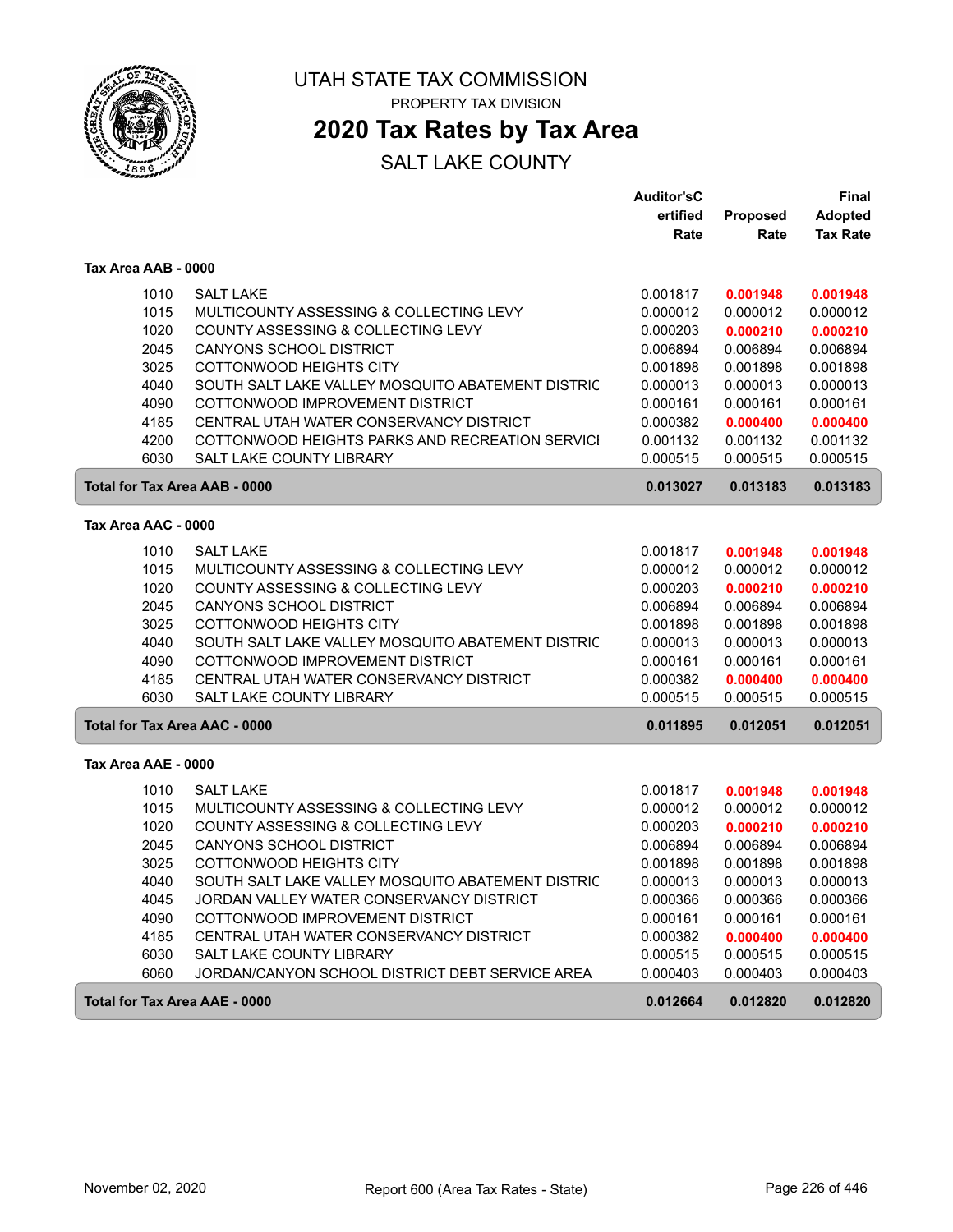

### **2020 Tax Rates by Tax Area**

|                     |                                                   | <b>Auditor'sC</b> |          | Final           |
|---------------------|---------------------------------------------------|-------------------|----------|-----------------|
|                     |                                                   | ertified          | Proposed | <b>Adopted</b>  |
|                     |                                                   | Rate              | Rate     | <b>Tax Rate</b> |
| Tax Area AAF - 0000 |                                                   |                   |          |                 |
| 1010                | <b>SALT LAKE</b>                                  | 0.001817          | 0.001948 | 0.001948        |
| 1015                | MULTICOUNTY ASSESSING & COLLECTING LEVY           | 0.000012          | 0.000012 | 0.000012        |
| 1020                | COUNTY ASSESSING & COLLECTING LEVY                | 0.000203          | 0.000210 | 0.000210        |
| 2045                | <b>CANYONS SCHOOL DISTRICT</b>                    | 0.006894          | 0.006894 | 0.006894        |
| 3025                | COTTONWOOD HEIGHTS CITY                           | 0.001898          | 0.001898 | 0.001898        |
| 4040                | SOUTH SALT LAKE VALLEY MOSQUITO ABATEMENT DISTRIC | 0.000013          | 0.000013 | 0.000013        |
| 4060                | MT. OLYMPUS IMPROVEMENT DISTRICT                  | 0.000248          | 0.000248 | 0.000248        |
| 4185                | CENTRAL UTAH WATER CONSERVANCY DISTRICT           | 0.000382          | 0.000400 | 0.000400        |
| 6030                | SALT LAKE COUNTY LIBRARY                          | 0.000515          | 0.000515 | 0.000515        |
|                     | <b>Total for Tax Area AAF - 0000</b>              | 0.011982          | 0.012138 | 0.012138        |
| Tax Area AAG - 0000 |                                                   |                   |          |                 |
| 1010                | <b>SALT LAKE</b>                                  | 0.001817          | 0.001948 | 0.001948        |
| 1015                | MULTICOUNTY ASSESSING & COLLECTING LEVY           | 0.000012          | 0.000012 | 0.000012        |
| 1020                | COUNTY ASSESSING & COLLECTING LEVY                | 0.000203          | 0.000210 | 0.000210        |
| 2045                | CANYONS SCHOOL DISTRICT                           | 0.006894          | 0.006894 | 0.006894        |
| 3025                | COTTONWOOD HEIGHTS CITY                           | 0.001898          | 0.001898 | 0.001898        |
| 4040                | SOUTH SALT LAKE VALLEY MOSQUITO ABATEMENT DISTRIC | 0.000013          | 0.000013 | 0.000013        |
| 4090                | COTTONWOOD IMPROVEMENT DISTRICT                   | 0.000161          | 0.000161 | 0.000161        |
| 4185                | CENTRAL UTAH WATER CONSERVANCY DISTRICT           | 0.000382          | 0.000400 | 0.000400        |
| 6030                | <b>SALT LAKE COUNTY LIBRARY</b>                   | 0.000515          | 0.000515 | 0.000515        |
|                     | Total for Tax Area AAG - 0000                     | 0.011895          | 0.012051 | 0.012051        |
| Tax Area AAH - 0000 |                                                   |                   |          |                 |
| 1010                | <b>SALT LAKE</b>                                  | 0.001817          | 0.001948 | 0.001948        |
| 1015                | MULTICOUNTY ASSESSING & COLLECTING LEVY           | 0.000012          | 0.000012 | 0.000012        |
| 1020                | COUNTY ASSESSING & COLLECTING LEVY                | 0.000203          | 0.000210 | 0.000210        |
| 2045                | <b>CANYONS SCHOOL DISTRICT</b>                    | 0.006894          | 0.006894 | 0.006894        |
| 3025                | COTTONWOOD HEIGHTS CITY                           | 0.001898          | 0.001898 | 0.001898        |
| 4040                | SOUTH SALT LAKE VALLEY MOSQUITO ABATEMENT DISTRIC | 0.000013          | 0.000013 | 0.000013        |
| 4090                | COTTONWOOD IMPROVEMENT DISTRICT                   | 0.000161          | 0.000161 | 0.000161        |
| 4185                | CENTRAL UTAH WATER CONSERVANCY DISTRICT           | 0.000382          | 0.000400 | 0.000400        |
| 4200                | COTTONWOOD HEIGHTS PARKS AND RECREATION SERVICI   | 0.001132          | 0.001132 | 0.001132        |
| 6030                | SALT LAKE COUNTY LIBRARY                          | 0.000515          | 0.000515 | 0.000515        |
| 6060                | JORDAN/CANYON SCHOOL DISTRICT DEBT SERVICE AREA   | 0.000403          | 0.000403 | 0.000403        |
|                     | Total for Tax Area AAH - 0000                     | 0.013430          | 0.013586 | 0.013586        |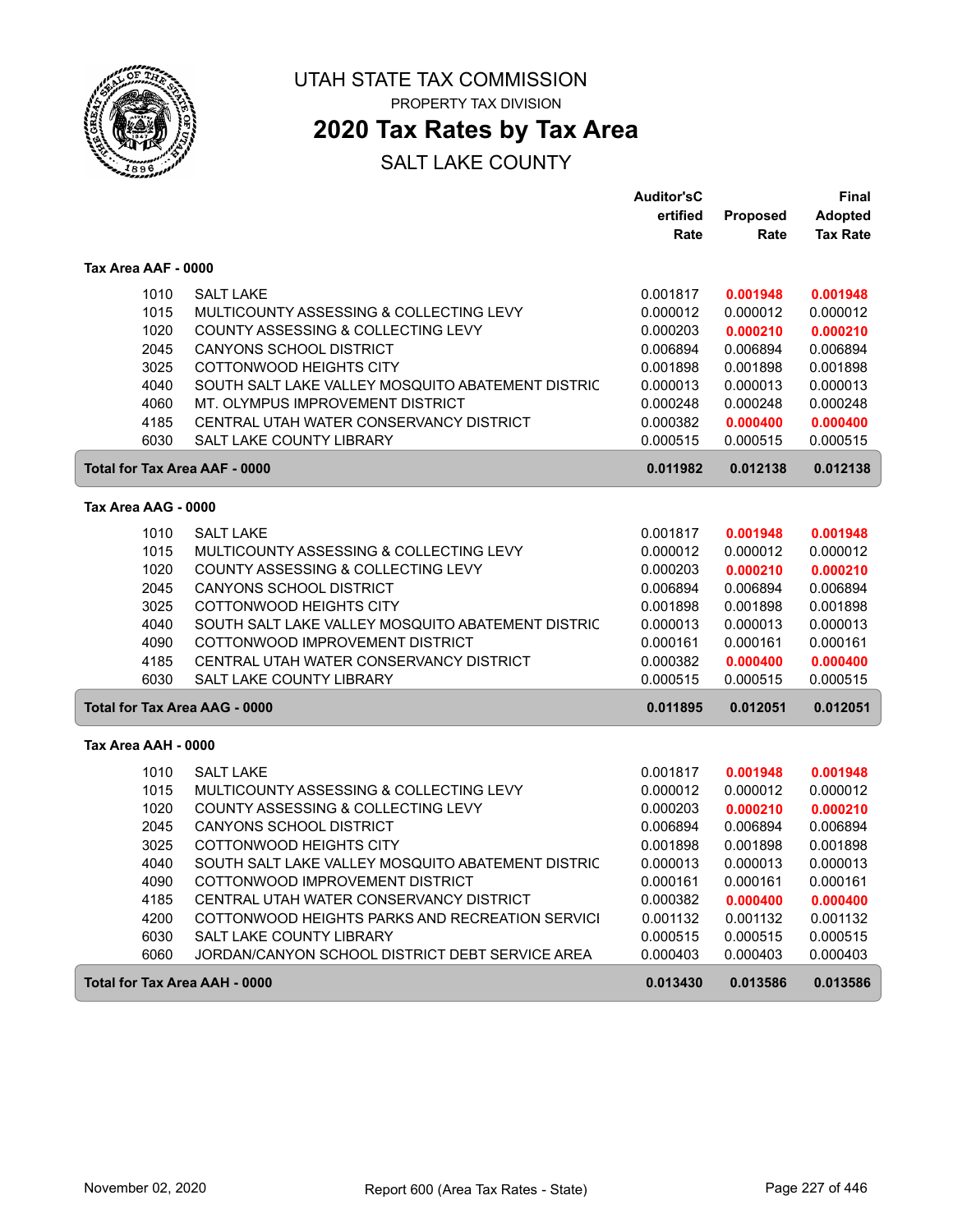

### **2020 Tax Rates by Tax Area**

|                                      |                                                   | <b>Auditor'sC</b><br>ertified | Proposed | Final<br><b>Adopted</b> |
|--------------------------------------|---------------------------------------------------|-------------------------------|----------|-------------------------|
|                                      |                                                   | Rate                          | Rate     | <b>Tax Rate</b>         |
| Tax Area AAJ - 0000                  |                                                   |                               |          |                         |
| 1010                                 | <b>SALT LAKE</b>                                  | 0.001817                      | 0.001948 | 0.001948                |
| 1015                                 | MULTICOUNTY ASSESSING & COLLECTING LEVY           | 0.000012                      | 0.000012 | 0.000012                |
| 1020                                 | COUNTY ASSESSING & COLLECTING LEVY                | 0.000203                      | 0.000210 | 0.000210                |
| 2045                                 | CANYONS SCHOOL DISTRICT                           | 0.006894                      | 0.006894 | 0.006894                |
| 3025                                 | COTTONWOOD HEIGHTS CITY                           | 0.001898                      | 0.001898 | 0.001898                |
| 4040                                 | SOUTH SALT LAKE VALLEY MOSQUITO ABATEMENT DISTRIC | 0.000013                      | 0.000013 | 0.000013                |
| 4045                                 | JORDAN VALLEY WATER CONSERVANCY DISTRICT          | 0.000366                      | 0.000366 | 0.000366                |
| 4090                                 | COTTONWOOD IMPROVEMENT DISTRICT                   | 0.000161                      | 0.000161 | 0.000161                |
| 4185                                 | CENTRAL UTAH WATER CONSERVANCY DISTRICT           | 0.000382                      | 0.000400 | 0.000400                |
| 4200                                 | COTTONWOOD HEIGHTS PARKS AND RECREATION SERVICI   | 0.001132                      | 0.001132 | 0.001132                |
| 6030                                 | SALT LAKE COUNTY LIBRARY                          | 0.000515                      | 0.000515 | 0.000515                |
| 6060                                 | JORDAN/CANYON SCHOOL DISTRICT DEBT SERVICE AREA   | 0.000403                      | 0.000403 | 0.000403                |
| Total for Tax Area AAJ - 0000        |                                                   | 0.013796                      | 0.013952 | 0.013952                |
| Tax Area AAK - 0000                  |                                                   |                               |          |                         |
| 1010                                 | <b>SALT LAKE</b>                                  | 0.001817                      | 0.001948 | 0.001948                |
| 1015                                 | MULTICOUNTY ASSESSING & COLLECTING LEVY           | 0.000012                      | 0.000012 | 0.000012                |
| 1020                                 | COUNTY ASSESSING & COLLECTING LEVY                | 0.000203                      | 0.000210 | 0.000210                |
| 2045                                 | CANYONS SCHOOL DISTRICT                           | 0.006894                      | 0.006894 | 0.006894                |
| 3025                                 | COTTONWOOD HEIGHTS CITY                           | 0.001898                      | 0.001898 | 0.001898                |
| 4040                                 | SOUTH SALT LAKE VALLEY MOSQUITO ABATEMENT DISTRIC | 0.000013                      | 0.000013 | 0.000013                |
| 4090                                 | COTTONWOOD IMPROVEMENT DISTRICT                   | 0.000161                      | 0.000161 | 0.000161                |
| 4185                                 | CENTRAL UTAH WATER CONSERVANCY DISTRICT           | 0.000382                      | 0.000400 | 0.000400                |
| 6030                                 | SALT LAKE COUNTY LIBRARY                          | 0.000515                      | 0.000515 | 0.000515                |
| 6060                                 | JORDAN/CANYON SCHOOL DISTRICT DEBT SERVICE AREA   | 0.000403                      | 0.000403 | 0.000403                |
| <b>Total for Tax Area AAK - 0000</b> |                                                   | 0.012298                      | 0.012454 | 0.012454                |
| Tax Area AAM - 0000                  |                                                   |                               |          |                         |
| 1010                                 | <b>SALT LAKE</b>                                  | 0.001817                      | 0.001948 | 0.001948                |
| 1015                                 | MULTICOUNTY ASSESSING & COLLECTING LEVY           | 0.000012                      | 0.000012 | 0.000012                |
| 1020                                 | COUNTY ASSESSING & COLLECTING LEVY                | 0.000203                      | 0.000210 | 0.000210                |
| 2045                                 | <b>CANYONS SCHOOL DISTRICT</b>                    | 0.006894                      | 0.006894 | 0.006894                |
| 3025                                 | COTTONWOOD HEIGHTS CITY                           | 0.001898                      | 0.001898 | 0.001898                |
| 4040                                 | SOUTH SALT LAKE VALLEY MOSQUITO ABATEMENT DISTRIC | 0.000013                      | 0.000013 | 0.000013                |
| 4045                                 | JORDAN VALLEY WATER CONSERVANCY DISTRICT          | 0.000366                      | 0.000366 | 0.000366                |
| 4090                                 | COTTONWOOD IMPROVEMENT DISTRICT                   | 0.000161                      | 0.000161 | 0.000161                |
| 4185                                 | CENTRAL UTAH WATER CONSERVANCY DISTRICT           | 0.000382                      | 0.000400 | 0.000400                |
| 6030                                 | SALT LAKE COUNTY LIBRARY                          | 0.000515                      | 0.000515 | 0.000515                |
| 6060                                 | JORDAN/CANYON SCHOOL DISTRICT DEBT SERVICE AREA   | 0.000403                      | 0.000403 | 0.000403                |
| <b>Total for Tax Area AAM - 0000</b> |                                                   | 0.012664                      | 0.012820 | 0.012820                |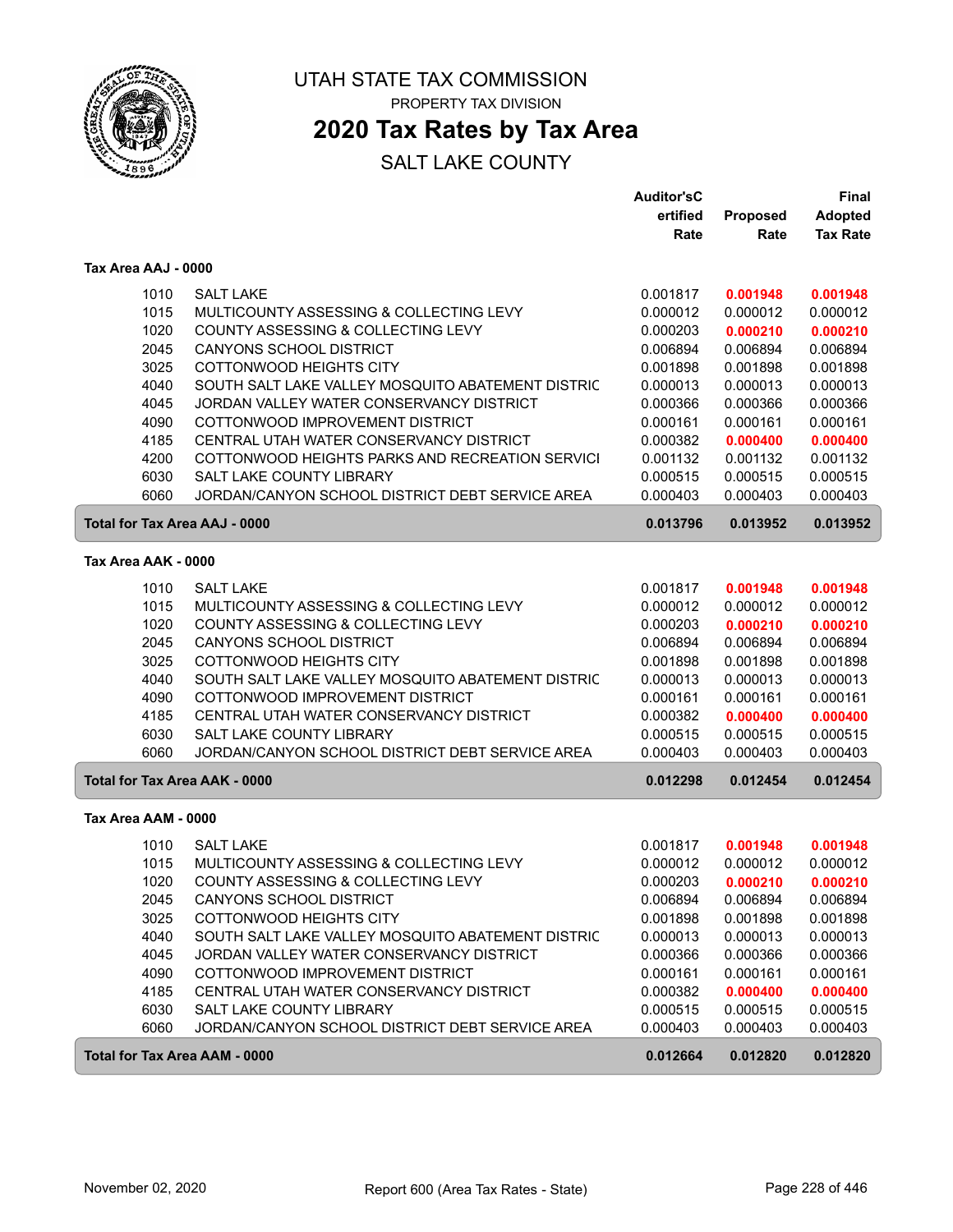

### **2020 Tax Rates by Tax Area**

|                     |                                                                             | <b>Auditor'sC</b>    |                      | Final                |
|---------------------|-----------------------------------------------------------------------------|----------------------|----------------------|----------------------|
|                     |                                                                             | ertified             | Proposed             | <b>Adopted</b>       |
|                     |                                                                             | Rate                 | Rate                 | <b>Tax Rate</b>      |
|                     |                                                                             |                      |                      |                      |
| Tax Area AAN - 0000 |                                                                             |                      |                      |                      |
| 1010                | <b>SALT LAKE</b>                                                            | 0.001817             | 0.001948             | 0.001948             |
| 1015                | MULTICOUNTY ASSESSING & COLLECTING LEVY                                     | 0.000012             | 0.000012             | 0.000012             |
| 1020                | COUNTY ASSESSING & COLLECTING LEVY                                          | 0.000203             | 0.000210             | 0.000210             |
| 2040                | <b>JORDAN SCHOOL DISTRICT</b>                                               | 0.006567             | 0.006567             | 0.006567             |
| 3110                | <b>WEST JORDAN CITY</b>                                                     | 0.001899             | 0.001899             | 0.001899             |
| 4040                | SOUTH SALT LAKE VALLEY MOSQUITO ABATEMENT DISTRIC                           | 0.000013             | 0.000013             | 0.000013             |
| 4045                | JORDAN VALLEY WATER CONSERVANCY DISTRICT                                    | 0.000366             | 0.000366             | 0.000366             |
| 4185                | CENTRAL UTAH WATER CONSERVANCY DISTRICT                                     | 0.000382             | 0.000400             | 0.000400             |
| 6030                | <b>SALT LAKE COUNTY LIBRARY</b>                                             | 0.000515             | 0.000515             | 0.000515             |
|                     |                                                                             |                      |                      |                      |
|                     | <b>Total for Tax Area AAN - 0000</b>                                        | 0.011774             | 0.011930             | 0.011930             |
| Tax Area AAO - 0000 |                                                                             |                      |                      |                      |
| 1010                | <b>SALT LAKE</b>                                                            | 0.001817             | 0.001948             | 0.001948             |
| 1015                | MULTICOUNTY ASSESSING & COLLECTING LEVY                                     | 0.000012             | 0.000012             | 0.000012             |
| 1020                | COUNTY ASSESSING & COLLECTING LEVY                                          | 0.000203             | 0.000210             | 0.000210             |
| 2020                | MURRAY CITY SCHOOL DISTRICT                                                 | 0.006076             | 0.006076             | 0.006076             |
| 3050                | <b>MURRAY CITY</b>                                                          | 0.002128             | 0.002128             | 0.002128             |
|                     |                                                                             | 0.000013             |                      |                      |
| 4040                | SOUTH SALT LAKE VALLEY MOSQUITO ABATEMENT DISTRIC                           |                      | 0.000013             | 0.000013             |
| 4185                | CENTRAL UTAH WATER CONSERVANCY DISTRICT                                     | 0.000382             | 0.000400             | 0.000400             |
|                     | <b>Total for Tax Area AAO - 0000</b>                                        | 0.010630             | 0.010787             | 0.010787             |
| Tax Area AAQ - 0000 |                                                                             |                      |                      |                      |
| 1010                | <b>SALT LAKE</b>                                                            | 0.001817             | 0.001948             | 0.001948             |
| 1015                | MULTICOUNTY ASSESSING & COLLECTING LEVY                                     | 0.000012             | 0.000012             | 0.000012             |
| 1020                | COUNTY ASSESSING & COLLECTING LEVY                                          | 0.000203             | 0.000210             | 0.000210             |
| 2020                | MURRAY CITY SCHOOL DISTRICT                                                 | 0.006076             | 0.006076             | 0.006076             |
| 3050                | <b>MURRAY CITY</b>                                                          | 0.002128             | 0.002128             | 0.002128             |
| 4040                | SOUTH SALT LAKE VALLEY MOSQUITO ABATEMENT DISTRIC                           | 0.000013             | 0.000013             | 0.000013             |
|                     |                                                                             |                      |                      |                      |
| 4090<br>4185        | COTTONWOOD IMPROVEMENT DISTRICT<br>CENTRAL UTAH WATER CONSERVANCY DISTRICT  | 0.000161<br>0.000382 | 0.000161<br>0.000400 | 0.000161<br>0.000400 |
|                     |                                                                             |                      |                      |                      |
|                     | Total for Tax Area AAQ - 0000                                               | 0.010791             | 0.010948             | 0.010948             |
| Tax Area AAT - 0000 |                                                                             |                      |                      |                      |
| 1010                | <b>SALT LAKE</b>                                                            | 0.001817             | 0.001948             | 0.001948             |
| 1015                | MULTICOUNTY ASSESSING & COLLECTING LEVY                                     | 0.000012             | 0.000012             | 0.000012             |
| 1020                | COUNTY ASSESSING & COLLECTING LEVY                                          | 0.000203             | 0.000210             | 0.000210             |
| 2045                | CANYONS SCHOOL DISTRICT                                                     | 0.006894             | 0.006894             | 0.006894             |
| 3080                | <b>SANDY CITY</b>                                                           | 0.001279             | 0.001279             | 0.001279             |
| 4040                | SOUTH SALT LAKE VALLEY MOSQUITO ABATEMENT DISTRIC                           | 0.000013             | 0.000013             | 0.000013             |
| 4140                | SANDY SUBURBAN IMPROVEMENT DISTRICT                                         | 0.000603             | 0.000603             | 0.000603             |
| 4185                | CENTRAL UTAH WATER CONSERVANCY DISTRICT                                     |                      |                      |                      |
|                     |                                                                             | 0.000382             | 0.000400             | 0.000400             |
| 6030<br>6060        | SALT LAKE COUNTY LIBRARY<br>JORDAN/CANYON SCHOOL DISTRICT DEBT SERVICE AREA | 0.000515<br>0.000403 | 0.000515<br>0.000403 | 0.000515<br>0.000403 |
|                     |                                                                             |                      |                      |                      |
|                     | <b>Total for Tax Area AAT - 0000</b>                                        | 0.012121             | 0.012277             | 0.012277             |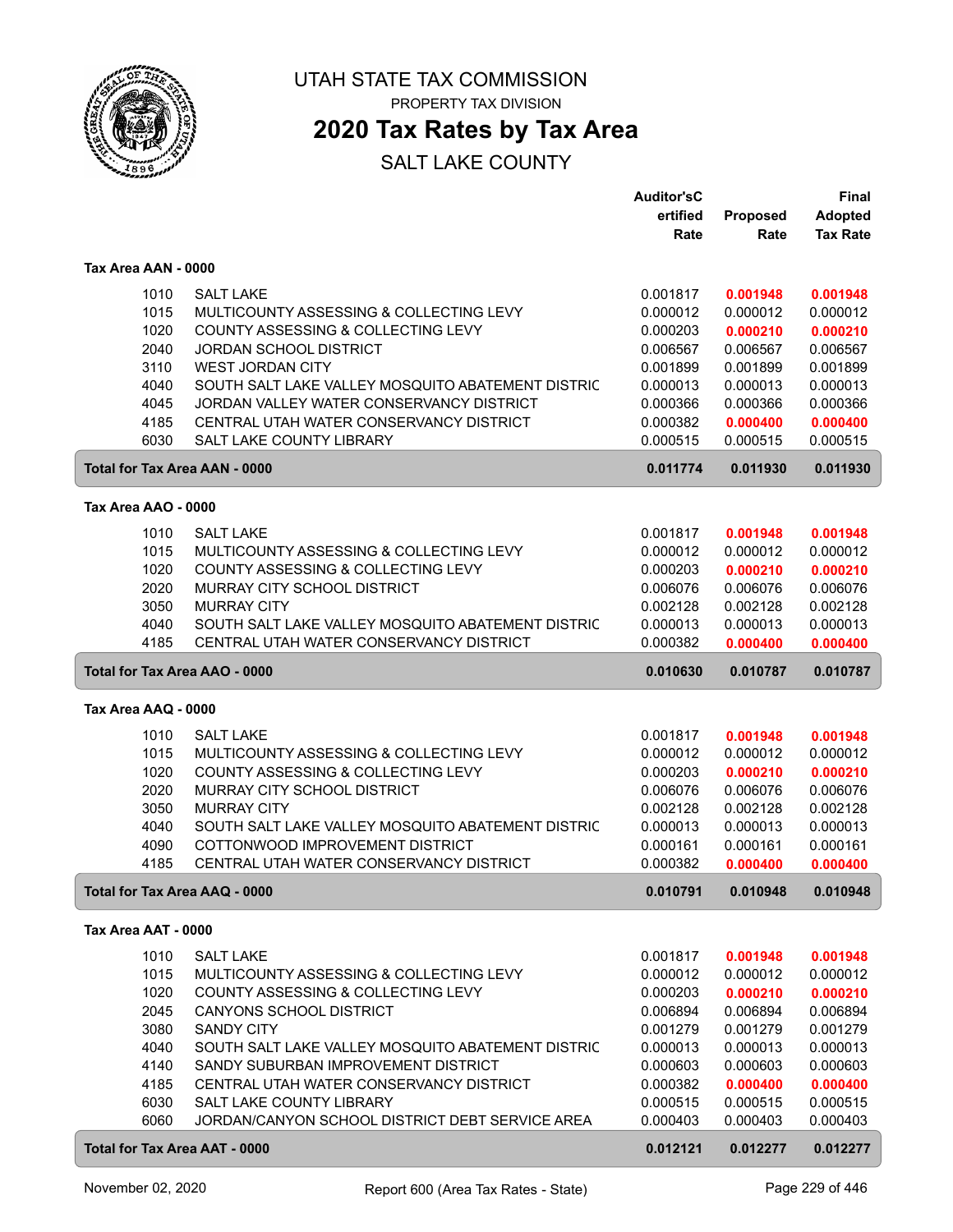

### **2020 Tax Rates by Tax Area**

|                                      |                                                   | Auditor'sC |          | <b>Final</b>    |
|--------------------------------------|---------------------------------------------------|------------|----------|-----------------|
|                                      |                                                   | ertified   | Proposed | <b>Adopted</b>  |
|                                      |                                                   | Rate       | Rate     | <b>Tax Rate</b> |
| Tax Area AAU - 0000                  |                                                   |            |          |                 |
| 1010                                 | <b>SALT LAKE</b>                                  | 0.001817   | 0.001948 | 0.001948        |
| 1015                                 | MULTICOUNTY ASSESSING & COLLECTING LEVY           | 0.000012   | 0.000012 | 0.000012        |
| 1020                                 | COUNTY ASSESSING & COLLECTING LEVY                | 0.000203   | 0.000210 | 0.000210        |
| 2045                                 | CANYONS SCHOOL DISTRICT                           | 0.006894   | 0.006894 | 0.006894        |
| 3080                                 | <b>SANDY CITY</b>                                 | 0.001279   | 0.001279 | 0.001279        |
| 4040                                 | SOUTH SALT LAKE VALLEY MOSQUITO ABATEMENT DISTRIC | 0.000013   | 0.000013 | 0.000013        |
| 4090                                 | COTTONWOOD IMPROVEMENT DISTRICT                   | 0.000161   | 0.000161 | 0.000161        |
| 4185                                 | CENTRAL UTAH WATER CONSERVANCY DISTRICT           | 0.000382   | 0.000400 | 0.000400        |
| 4240                                 | ALTA CANYON RECREATION SPECIAL SERVICE DISTRICT   | 0.000163   | 0.000163 | 0.000163        |
| 6030                                 | SALT LAKE COUNTY LIBRARY                          | 0.000515   | 0.000515 | 0.000515        |
| 6060                                 | JORDAN/CANYON SCHOOL DISTRICT DEBT SERVICE AREA   | 0.000403   | 0.000403 | 0.000403        |
| <b>Total for Tax Area AAU - 0000</b> |                                                   | 0.011842   | 0.011998 | 0.011998        |
| Tax Area AAV - 0000                  |                                                   |            |          |                 |
| 1010                                 | <b>SALT LAKE</b>                                  | 0.001817   | 0.001948 | 0.001948        |
| 1015                                 | MULTICOUNTY ASSESSING & COLLECTING LEVY           | 0.000012   | 0.000012 | 0.000012        |
| 1020                                 | COUNTY ASSESSING & COLLECTING LEVY                | 0.000203   | 0.000210 | 0.000210        |
| 2045                                 | <b>CANYONS SCHOOL DISTRICT</b>                    | 0.006894   | 0.006894 | 0.006894        |
| 3080                                 | <b>SANDY CITY</b>                                 | 0.001279   | 0.001279 | 0.001279        |
| 4040                                 | SOUTH SALT LAKE VALLEY MOSQUITO ABATEMENT DISTRIC | 0.000013   | 0.000013 | 0.000013        |
| 4140                                 | SANDY SUBURBAN IMPROVEMENT DISTRICT               | 0.000603   | 0.000603 | 0.000603        |
| 4160                                 | CRESCENT CEMETERY MAINTENANCE DISTRICT            | 0.000031   | 0.000031 | 0.000031        |
| 4185                                 | CENTRAL UTAH WATER CONSERVANCY DISTRICT           | 0.000382   | 0.000400 | 0.000400        |
| 6030                                 | <b>SALT LAKE COUNTY LIBRARY</b>                   | 0.000515   | 0.000515 | 0.000515        |
| 6060                                 | JORDAN/CANYON SCHOOL DISTRICT DEBT SERVICE AREA   | 0.000403   | 0.000403 | 0.000403        |
| <b>Total for Tax Area AAV - 0000</b> |                                                   | 0.012152   | 0.012308 | 0.012308        |
| Tax Area AAW - 0000                  |                                                   |            |          |                 |
| 1010                                 | <b>SALT LAKE</b>                                  | 0.001817   | 0.001948 | 0.001948        |
| 1015                                 | MULTICOUNTY ASSESSING & COLLECTING LEVY           | 0.000012   | 0.000012 | 0.000012        |
| 1020                                 | COUNTY ASSESSING & COLLECTING LEVY                | 0.000203   | 0.000210 | 0.000210        |
| 2045                                 | CANYONS SCHOOL DISTRICT                           | 0.006894   | 0.006894 | 0.006894        |
| 3080                                 | <b>SANDY CITY</b>                                 | 0.001279   | 0.001279 | 0.001279        |
| 4040                                 | SOUTH SALT LAKE VALLEY MOSQUITO ABATEMENT DISTRIC | 0.000013   | 0.000013 | 0.000013        |
| 4090                                 | COTTONWOOD IMPROVEMENT DISTRICT                   | 0.000161   | 0.000161 | 0.000161        |
| 4185                                 | CENTRAL UTAH WATER CONSERVANCY DISTRICT           | 0.000382   | 0.000400 | 0.000400        |
| 6030                                 | SALT LAKE COUNTY LIBRARY                          | 0.000515   | 0.000515 | 0.000515        |
| 6060                                 | JORDAN/CANYON SCHOOL DISTRICT DEBT SERVICE AREA   | 0.000403   | 0.000403 | 0.000403        |
| <b>Total for Tax Area AAW - 0000</b> |                                                   | 0.011679   | 0.011835 | 0.011835        |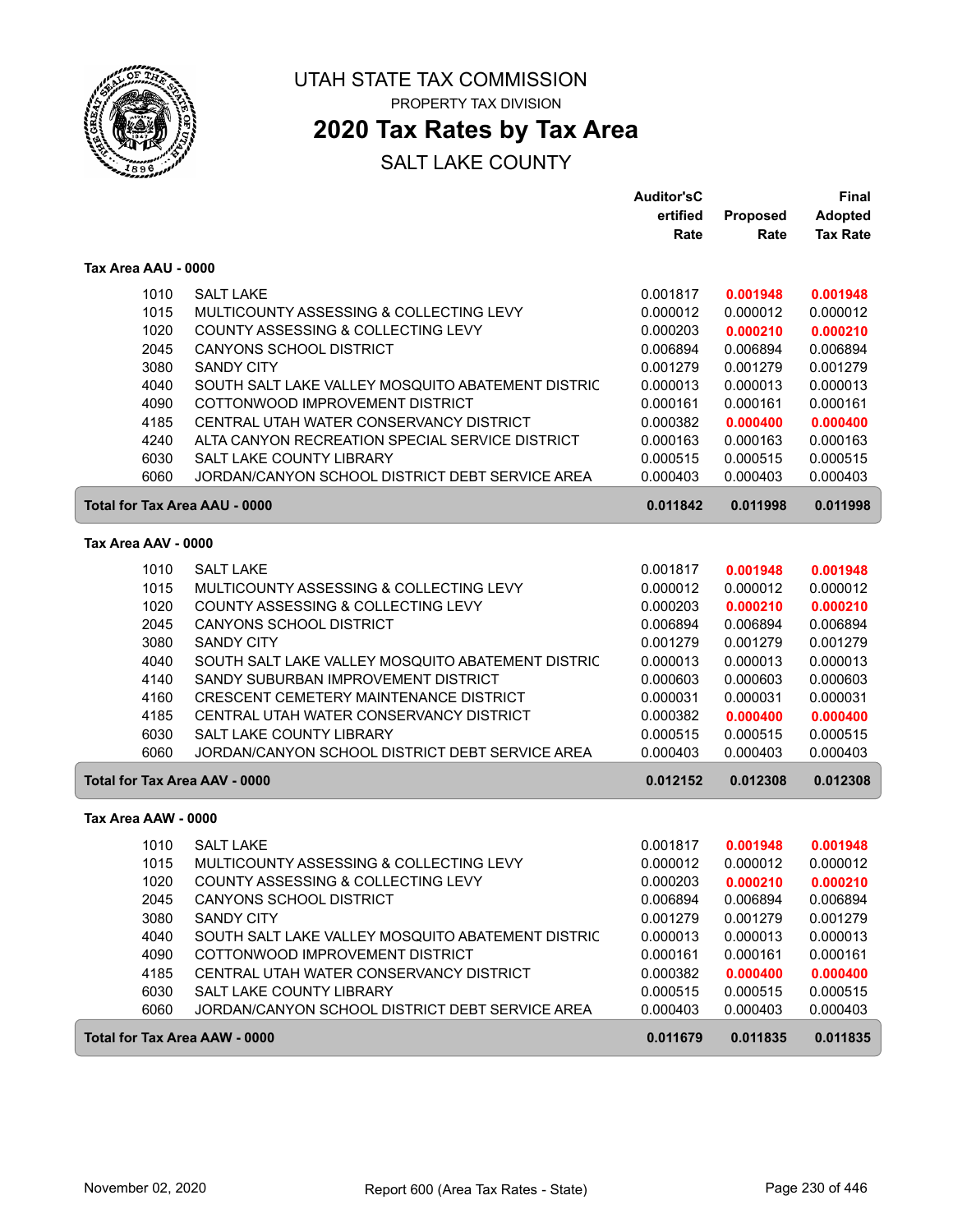

## **2020 Tax Rates by Tax Area**

|                                      |                                                   | <b>Auditor'sC</b> |                 | Final           |
|--------------------------------------|---------------------------------------------------|-------------------|-----------------|-----------------|
|                                      |                                                   | ertified          | <b>Proposed</b> | <b>Adopted</b>  |
|                                      |                                                   | Rate              | Rate            | <b>Tax Rate</b> |
| Tax Area AAX - 0000                  |                                                   |                   |                 |                 |
| 1010                                 | <b>SALT LAKE</b>                                  | 0.001817          | 0.001948        | 0.001948        |
| 1015                                 | MULTICOUNTY ASSESSING & COLLECTING LEVY           | 0.000012          | 0.000012        | 0.000012        |
| 1020                                 | COUNTY ASSESSING & COLLECTING LEVY                | 0.000203          | 0.000210        | 0.000210        |
| 2045                                 | <b>CANYONS SCHOOL DISTRICT</b>                    | 0.006894          | 0.006894        | 0.006894        |
| 3080                                 | <b>SANDY CITY</b>                                 | 0.001279          | 0.001279        | 0.001279        |
| 4040                                 | SOUTH SALT LAKE VALLEY MOSQUITO ABATEMENT DISTRIC | 0.000013          | 0.000013        | 0.000013        |
| 4045                                 | JORDAN VALLEY WATER CONSERVANCY DISTRICT          | 0.000366          | 0.000366        | 0.000366        |
| 4090                                 | COTTONWOOD IMPROVEMENT DISTRICT                   | 0.000161          | 0.000161        | 0.000161        |
| 4185                                 | CENTRAL UTAH WATER CONSERVANCY DISTRICT           | 0.000382          | 0.000400        | 0.000400        |
| 4240                                 | ALTA CANYON RECREATION SPECIAL SERVICE DISTRICT   | 0.000163          | 0.000163        | 0.000163        |
| 6030                                 | SALT LAKE COUNTY LIBRARY                          | 0.000515          | 0.000515        | 0.000515        |
| 6060                                 | JORDAN/CANYON SCHOOL DISTRICT DEBT SERVICE AREA   | 0.000403          | 0.000403        | 0.000403        |
| <b>Total for Tax Area AAX - 0000</b> |                                                   | 0.012208          | 0.012364        | 0.012364        |
| Tax Area AAY - 0000                  |                                                   |                   |                 |                 |
| 1010                                 | <b>SALT LAKE</b>                                  | 0.001817          | 0.001948        | 0.001948        |
| 1015                                 | MULTICOUNTY ASSESSING & COLLECTING LEVY           | 0.000012          | 0.000012        | 0.000012        |
| 1020                                 | COUNTY ASSESSING & COLLECTING LEVY                | 0.000203          | 0.000210        | 0.000210        |
| 2045                                 | CANYONS SCHOOL DISTRICT                           | 0.006894          | 0.006894        | 0.006894        |
| 3080                                 | <b>SANDY CITY</b>                                 | 0.001279          | 0.001279        | 0.001279        |
| 4040                                 | SOUTH SALT LAKE VALLEY MOSQUITO ABATEMENT DISTRIC | 0.000013          | 0.000013        | 0.000013        |
| 4140                                 | SANDY SUBURBAN IMPROVEMENT DISTRICT               | 0.000603          | 0.000603        | 0.000603        |
| 4185                                 | CENTRAL UTAH WATER CONSERVANCY DISTRICT           | 0.000382          | 0.000400        | 0.000400        |
| 4240                                 | ALTA CANYON RECREATION SPECIAL SERVICE DISTRICT   | 0.000163          | 0.000163        | 0.000163        |
| 6030                                 | SALT LAKE COUNTY LIBRARY                          | 0.000515          | 0.000515        | 0.000515        |
| 6060                                 | JORDAN/CANYON SCHOOL DISTRICT DEBT SERVICE AREA   | 0.000403          | 0.000403        | 0.000403        |
| Total for Tax Area AAY - 0000        |                                                   | 0.012284          | 0.012440        | 0.012440        |
| Tax Area AAZ - 0000                  |                                                   |                   |                 |                 |
| 1010                                 | <b>SALT LAKE</b>                                  | 0.001817          | 0.001948        | 0.001948        |
| 1015                                 | MULTICOUNTY ASSESSING & COLLECTING LEVY           | 0.000012          | 0.000012        | 0.000012        |
| 1020                                 | COUNTY ASSESSING & COLLECTING LEVY                | 0.000203          | 0.000210        | 0.000210        |
| 2045                                 | CANYONS SCHOOL DISTRICT                           | 0.006894          | 0.006894        | 0.006894        |
| 3080                                 | <b>SANDY CITY</b>                                 | 0.001279          | 0.001279        | 0.001279        |
| 4040                                 | SOUTH SALT LAKE VALLEY MOSQUITO ABATEMENT DISTRIC | 0.000013          | 0.000013        | 0.000013        |
| 4045                                 | JORDAN VALLEY WATER CONSERVANCY DISTRICT          | 0.000366          | 0.000366        | 0.000366        |
| 4140                                 | SANDY SUBURBAN IMPROVEMENT DISTRICT               | 0.000603          | 0.000603        | 0.000603        |
| 4185                                 | CENTRAL UTAH WATER CONSERVANCY DISTRICT           | 0.000382          | 0.000400        | 0.000400        |
| 6030                                 | SALT LAKE COUNTY LIBRARY                          | 0.000515          | 0.000515        | 0.000515        |
| 6060                                 | JORDAN/CANYON SCHOOL DISTRICT DEBT SERVICE AREA   | 0.000403          | 0.000403        | 0.000403        |
| Total for Tax Area AAZ - 0000        |                                                   | 0.012487          | 0.012643        | 0.012643        |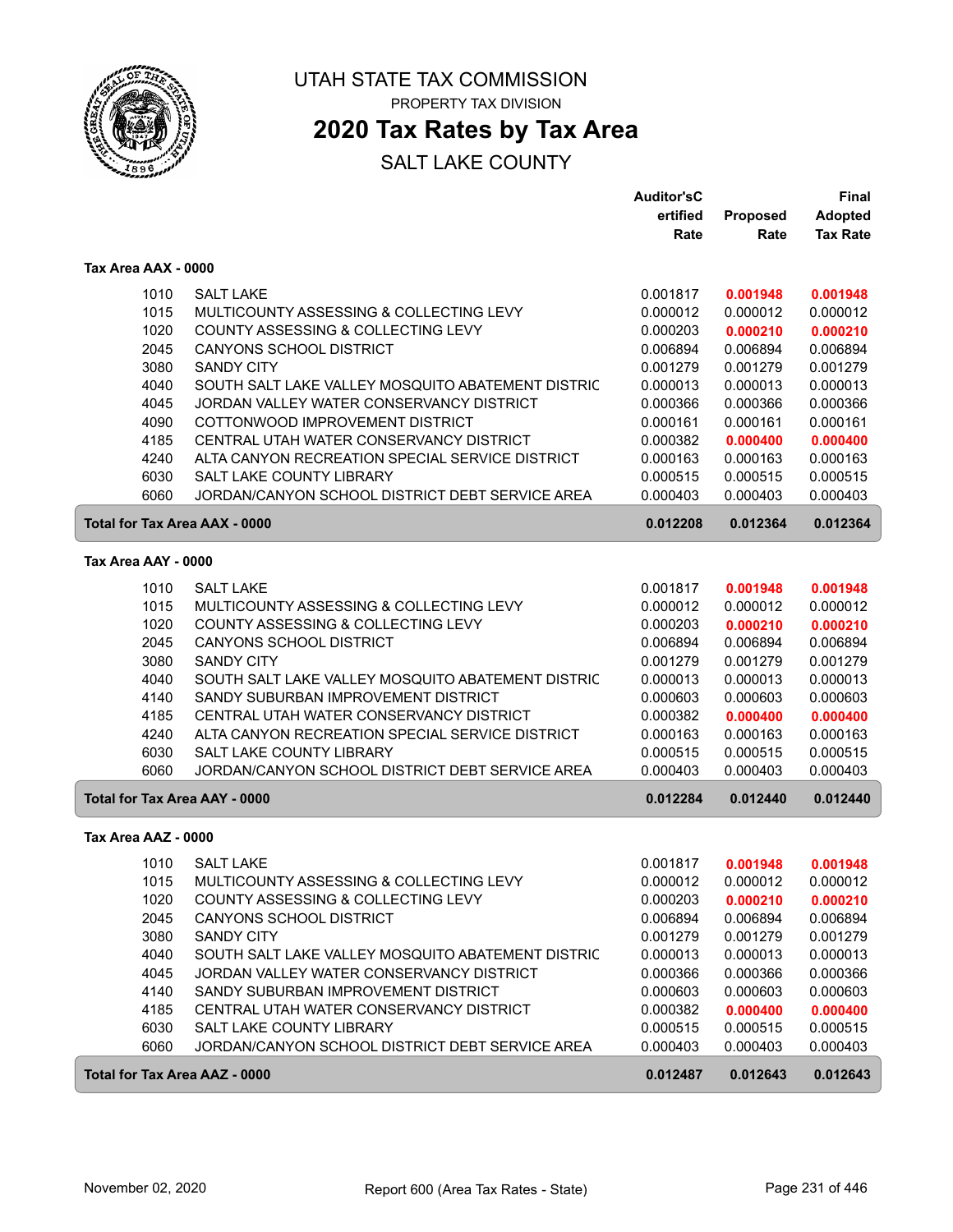

### **2020 Tax Rates by Tax Area**

|                                      |                                                   | Auditor'sC |          | <b>Final</b>    |
|--------------------------------------|---------------------------------------------------|------------|----------|-----------------|
|                                      |                                                   | ertified   | Proposed | <b>Adopted</b>  |
|                                      |                                                   | Rate       | Rate     | <b>Tax Rate</b> |
| Tax Area ABA - 0000                  |                                                   |            |          |                 |
| 1010                                 | <b>SALT LAKE</b>                                  | 0.001817   | 0.001948 | 0.001948        |
| 1015                                 | MULTICOUNTY ASSESSING & COLLECTING LEVY           | 0.000012   | 0.000012 | 0.000012        |
| 1020                                 | COUNTY ASSESSING & COLLECTING LEVY                | 0.000203   | 0.000210 | 0.000210        |
| 2045                                 | CANYONS SCHOOL DISTRICT                           | 0.006894   | 0.006894 | 0.006894        |
| 3080                                 | <b>SANDY CITY</b>                                 | 0.001279   | 0.001279 | 0.001279        |
| 4040                                 | SOUTH SALT LAKE VALLEY MOSQUITO ABATEMENT DISTRIC | 0.000013   | 0.000013 | 0.000013        |
| 4045                                 | JORDAN VALLEY WATER CONSERVANCY DISTRICT          | 0.000366   | 0.000366 | 0.000366        |
| 4140                                 | SANDY SUBURBAN IMPROVEMENT DISTRICT               | 0.000603   | 0.000603 | 0.000603        |
| 4160                                 | <b>CRESCENT CEMETERY MAINTENANCE DISTRICT</b>     | 0.000031   | 0.000031 | 0.000031        |
| 4185                                 | CENTRAL UTAH WATER CONSERVANCY DISTRICT           | 0.000382   | 0.000400 | 0.000400        |
| 6030                                 | <b>SALT LAKE COUNTY LIBRARY</b>                   | 0.000515   | 0.000515 | 0.000515        |
| 6060                                 | JORDAN/CANYON SCHOOL DISTRICT DEBT SERVICE AREA   | 0.000403   | 0.000403 | 0.000403        |
| <b>Total for Tax Area ABA - 0000</b> |                                                   | 0.012518   | 0.012674 | 0.012674        |
| Tax Area ABB - 0000                  |                                                   |            |          |                 |
| 1010                                 | <b>SALT LAKE</b>                                  | 0.001817   | 0.001948 | 0.001948        |
| 1015                                 | MULTICOUNTY ASSESSING & COLLECTING LEVY           | 0.000012   | 0.000012 | 0.000012        |
| 1020                                 | COUNTY ASSESSING & COLLECTING LEVY                | 0.000203   | 0.000210 | 0.000210        |
| 2030                                 | <b>GRANITE SCHOOL DISTRICT</b>                    | 0.007397   | 0.007397 | 0.007397        |
| 3036                                 | <b>HOLLADAY CITY</b>                              | 0.001169   | 0.001169 | 0.001169        |
| 4040                                 | SOUTH SALT LAKE VALLEY MOSQUITO ABATEMENT DISTRIC | 0.000013   | 0.000013 | 0.000013        |
| 4060                                 | MT. OLYMPUS IMPROVEMENT DISTRICT                  | 0.000248   | 0.000248 | 0.000248        |
| 4185                                 | CENTRAL UTAH WATER CONSERVANCY DISTRICT           | 0.000382   | 0.000400 | 0.000400        |
| 6030                                 | <b>SALT LAKE COUNTY LIBRARY</b>                   | 0.000515   | 0.000515 | 0.000515        |
| Total for Tax Area ABB - 0000        |                                                   | 0.011756   | 0.011912 | 0.011912        |
| Tax Area ABC - 0000                  |                                                   |            |          |                 |
| 1010                                 | <b>SALT LAKE</b>                                  | 0.001817   | 0.001948 | 0.001948        |
| 1015                                 | MULTICOUNTY ASSESSING & COLLECTING LEVY           | 0.000012   | 0.000012 | 0.000012        |
| 1020                                 | COUNTY ASSESSING & COLLECTING LEVY                | 0.000203   | 0.000210 | 0.000210        |
| 2040                                 | JORDAN SCHOOL DISTRICT                            | 0.006567   | 0.006567 | 0.006567        |
| 3110                                 | <b>WEST JORDAN CITY</b>                           | 0.001899   | 0.001899 | 0.001899        |
| 4040                                 | SOUTH SALT LAKE VALLEY MOSQUITO ABATEMENT DISTRIC | 0.000013   | 0.000013 | 0.000013        |
| 4120                                 | <b>KEARNS IMPROVEMENT DISTRICT</b>                | 0.000514   | 0.000514 | 0.000514        |
| 4180                                 | OQUIRRH RECREATION AND PARKS DISTRICT             | 0.000838   | 0.000838 | 0.000838        |
| 4185                                 | CENTRAL UTAH WATER CONSERVANCY DISTRICT           | 0.000382   | 0.000400 | 0.000400        |
| 6030                                 | SALT LAKE COUNTY LIBRARY                          | 0.000515   | 0.000515 | 0.000515        |
| Total for Tax Area ABC - 0000        |                                                   | 0.012760   | 0.012916 | 0.012916        |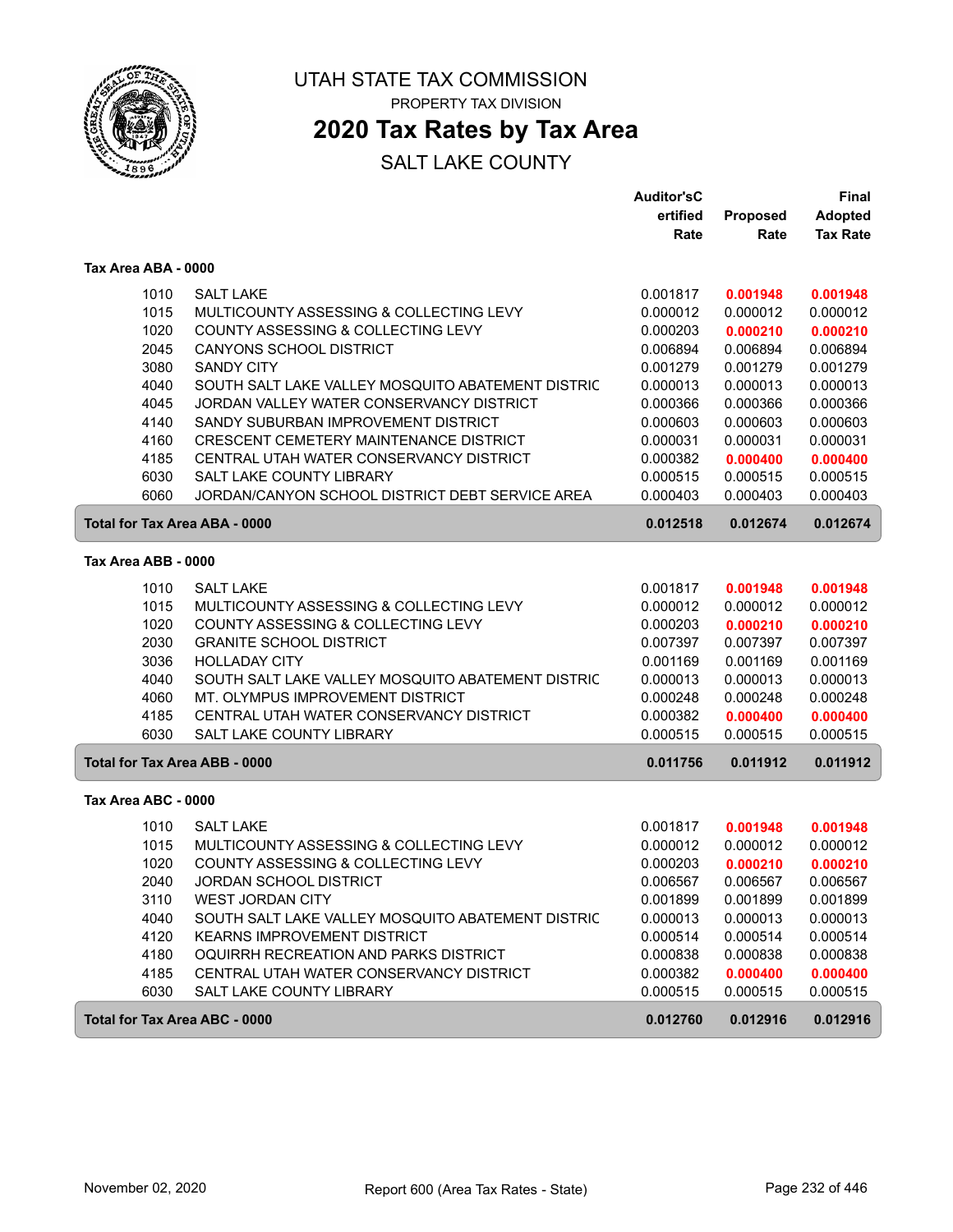

### **2020 Tax Rates by Tax Area**

|                                      |                                                   | <b>Auditor'sC</b> |          | Final           |
|--------------------------------------|---------------------------------------------------|-------------------|----------|-----------------|
|                                      |                                                   | ertified          | Proposed | <b>Adopted</b>  |
|                                      |                                                   | Rate              | Rate     | <b>Tax Rate</b> |
| Tax Area ABD - 0000                  |                                                   |                   |          |                 |
| 1010                                 | <b>SALT LAKE</b>                                  | 0.001817          | 0.001948 | 0.001948        |
| 1015                                 | MULTICOUNTY ASSESSING & COLLECTING LEVY           | 0.000012          | 0.000012 | 0.000012        |
| 1020                                 | COUNTY ASSESSING & COLLECTING LEVY                | 0.000203          | 0.000210 | 0.000210        |
| 2040                                 | <b>JORDAN SCHOOL DISTRICT</b>                     | 0.006567          | 0.006567 | 0.006567        |
| 3110                                 | <b>WEST JORDAN CITY</b>                           | 0.001899          | 0.001899 | 0.001899        |
| 4040                                 | SOUTH SALT LAKE VALLEY MOSQUITO ABATEMENT DISTRIC | 0.000013          | 0.000013 | 0.000013        |
| 4045                                 | JORDAN VALLEY WATER CONSERVANCY DISTRICT          | 0.000366          | 0.000366 | 0.000366        |
| 4120                                 | <b>KEARNS IMPROVEMENT DISTRICT</b>                | 0.000514          | 0.000514 | 0.000514        |
| 4185                                 | CENTRAL UTAH WATER CONSERVANCY DISTRICT           | 0.000382          | 0.000400 | 0.000400        |
| 6030                                 | <b>SALT LAKE COUNTY LIBRARY</b>                   | 0.000515          | 0.000515 | 0.000515        |
| Total for Tax Area ABD - 0000        |                                                   | 0.012288          | 0.012444 | 0.012444        |
| Tax Area ABE - 0000                  |                                                   |                   |          |                 |
| 1010                                 | <b>SALT LAKE</b>                                  | 0.001817          | 0.001948 | 0.001948        |
| 1015                                 | MULTICOUNTY ASSESSING & COLLECTING LEVY           | 0.000012          | 0.000012 | 0.000012        |
| 1020                                 | COUNTY ASSESSING & COLLECTING LEVY                | 0.000203          | 0.000210 | 0.000210        |
| 2040                                 | <b>JORDAN SCHOOL DISTRICT</b>                     | 0.006567          | 0.006567 | 0.006567        |
| 3110                                 | WEST JORDAN CITY                                  | 0.001899          | 0.001899 | 0.001899        |
| 4040                                 | SOUTH SALT LAKE VALLEY MOSQUITO ABATEMENT DISTRIC | 0.000013          | 0.000013 | 0.000013        |
| 4045                                 | JORDAN VALLEY WATER CONSERVANCY DISTRICT          | 0.000366          | 0.000366 | 0.000366        |
| 4185                                 | CENTRAL UTAH WATER CONSERVANCY DISTRICT           | 0.000382          | 0.000400 | 0.000400        |
| 6030                                 | <b>SALT LAKE COUNTY LIBRARY</b>                   | 0.000515          | 0.000515 | 0.000515        |
| <b>Total for Tax Area ABE - 0000</b> |                                                   | 0.011774          | 0.011930 | 0.011930        |
| Tax Area ABG - 0000                  |                                                   |                   |          |                 |
| 1010                                 | <b>SALT LAKE</b>                                  | 0.001817          | 0.001948 | 0.001948        |
| 1015                                 | MULTICOUNTY ASSESSING & COLLECTING LEVY           | 0.000012          | 0.000012 | 0.000012        |
| 1020                                 | COUNTY ASSESSING & COLLECTING LEVY                | 0.000203          | 0.000210 | 0.000210        |
| 2040                                 | <b>JORDAN SCHOOL DISTRICT</b>                     | 0.006567          | 0.006567 | 0.006567        |
| 3110                                 | <b>WEST JORDAN CITY</b>                           | 0.001899          | 0.001899 | 0.001899        |
| 4040                                 | SOUTH SALT LAKE VALLEY MOSQUITO ABATEMENT DISTRIC | 0.000013          | 0.000013 | 0.000013        |
| 4045                                 | JORDAN VALLEY WATER CONSERVANCY DISTRICT          | 0.000366          | 0.000366 | 0.000366        |
| 4185                                 | CENTRAL UTAH WATER CONSERVANCY DISTRICT           | 0.000382          | 0.000400 | 0.000400        |
| 6030                                 | <b>SALT LAKE COUNTY LIBRARY</b>                   | 0.000515          | 0.000515 | 0.000515        |
| Total for Tax Area ABG - 0000        |                                                   | 0.011774          | 0.011930 | 0.011930        |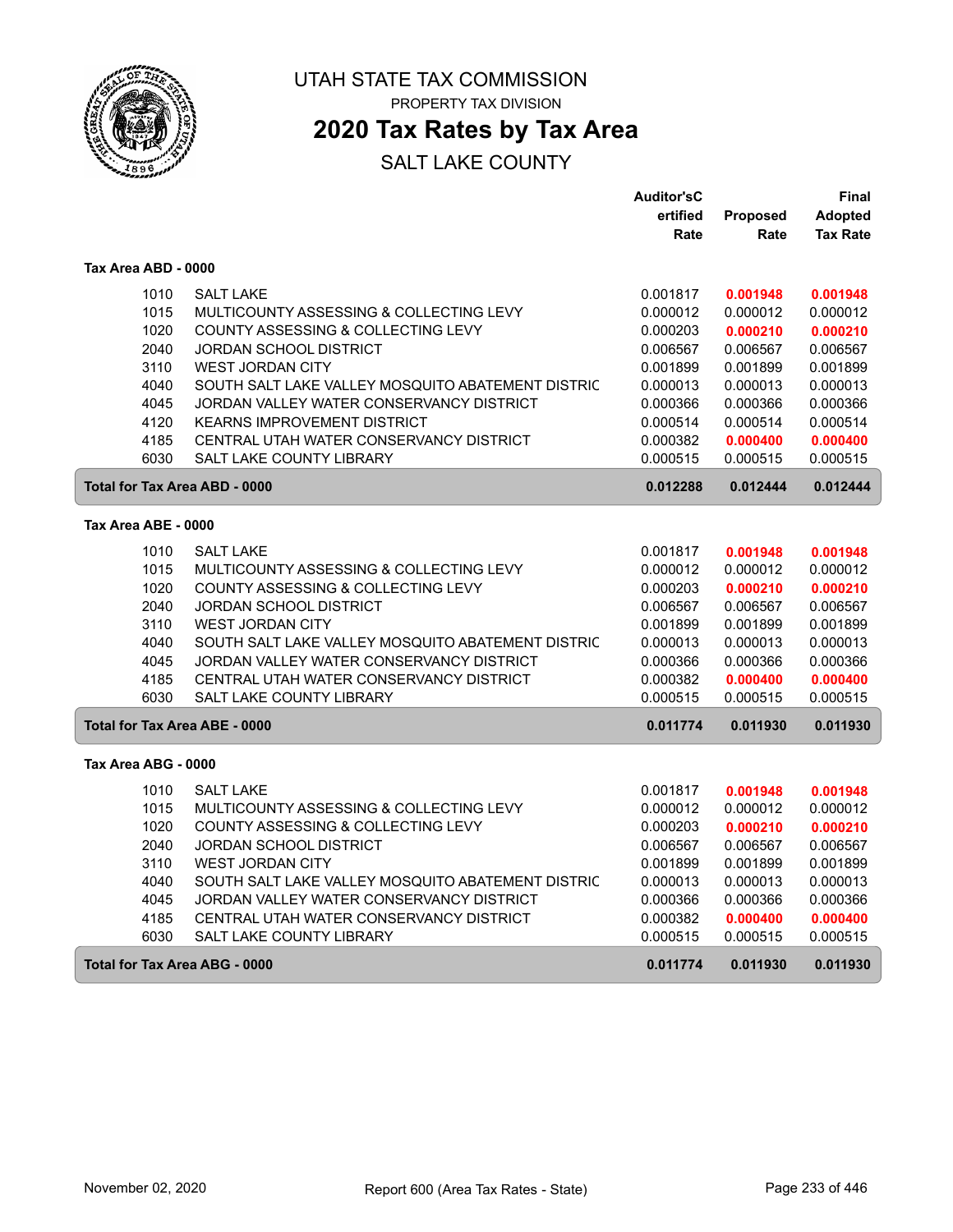

### **2020 Tax Rates by Tax Area**

|                                      |                                                   | <b>Auditor'sC</b> |                 | <b>Final</b>    |
|--------------------------------------|---------------------------------------------------|-------------------|-----------------|-----------------|
|                                      |                                                   | ertified          | <b>Proposed</b> | <b>Adopted</b>  |
|                                      |                                                   | Rate              | Rate            | <b>Tax Rate</b> |
| Tax Area ABH - 0000                  |                                                   |                   |                 |                 |
| 1010                                 | <b>SALT LAKE</b>                                  | 0.001817          | 0.001948        | 0.001948        |
| 1015                                 | MULTICOUNTY ASSESSING & COLLECTING LEVY           | 0.000012          | 0.000012        | 0.000012        |
| 1020                                 | COUNTY ASSESSING & COLLECTING LEVY                | 0.000203          | 0.000210        | 0.000210        |
| 2045                                 | <b>CANYONS SCHOOL DISTRICT</b>                    | 0.006894          | 0.006894        | 0.006894        |
| 3025                                 | COTTONWOOD HEIGHTS CITY                           | 0.001898          | 0.001898        | 0.001898        |
| 4040                                 | SOUTH SALT LAKE VALLEY MOSQUITO ABATEMENT DISTRIC | 0.000013          | 0.000013        | 0.000013        |
| 4090                                 | COTTONWOOD IMPROVEMENT DISTRICT                   | 0.000161          | 0.000161        | 0.000161        |
| 4185                                 | CENTRAL UTAH WATER CONSERVANCY DISTRICT           | 0.000382          | 0.000400        | 0.000400        |
| 4200                                 | COTTONWOOD HEIGHTS PARKS AND RECREATION SERVICI   | 0.001132          | 0.001132        | 0.001132        |
| 6030                                 | SALT LAKE COUNTY LIBRARY                          | 0.000515          | 0.000515        | 0.000515        |
| 6060                                 | JORDAN/CANYON SCHOOL DISTRICT DEBT SERVICE AREA   | 0.000403          | 0.000403        | 0.000403        |
| <b>Total for Tax Area ABH - 0000</b> |                                                   | 0.013430          | 0.013586        | 0.013586        |
| Tax Area ABI - 0000                  |                                                   |                   |                 |                 |
| 1010                                 | <b>SALT LAKE</b>                                  | 0.001817          | 0.001948        | 0.001948        |
| 1015                                 | MULTICOUNTY ASSESSING & COLLECTING LEVY           | 0.000012          | 0.000012        | 0.000012        |
| 1020                                 | COUNTY ASSESSING & COLLECTING LEVY                | 0.000203          | 0.000210        | 0.000210        |
| 2045                                 | <b>CANYONS SCHOOL DISTRICT</b>                    | 0.006894          | 0.006894        | 0.006894        |
| 3080                                 | <b>SANDY CITY</b>                                 | 0.001279          | 0.001279        | 0.001279        |
| 4040                                 | SOUTH SALT LAKE VALLEY MOSQUITO ABATEMENT DISTRIC | 0.000013          | 0.000013        | 0.000013        |
| 4150                                 | SOUTH VALLEY SEWER DISTRICT                       | 0.000271          | 0.000271        | 0.000271        |
| 4160                                 | CRESCENT CEMETERY MAINTENANCE DISTRICT            | 0.000031          | 0.000031        | 0.000031        |
| 4185                                 | CENTRAL UTAH WATER CONSERVANCY DISTRICT           | 0.000382          | 0.000400        | 0.000400        |
| 4290                                 | METROPOLITAN WATER DISTRICT - SANDY CITY          | 0.000297          | 0.000297        | 0.000297        |
| 6030                                 | SALT LAKE COUNTY LIBRARY                          | 0.000515          | 0.000515        | 0.000515        |
| 6060                                 | JORDAN/CANYON SCHOOL DISTRICT DEBT SERVICE AREA   | 0.000403          | 0.000403        | 0.000403        |
| <b>Total for Tax Area ABI - 0000</b> |                                                   | 0.012117          | 0.012273        | 0.012273        |
| Tax Area ABJ - 0000                  |                                                   |                   |                 |                 |
| 1010                                 | <b>SALT LAKE</b>                                  | 0.001817          | 0.001948        | 0.001948        |
| 1015                                 | MULTICOUNTY ASSESSING & COLLECTING LEVY           | 0.000012          | 0.000012        | 0.000012        |
| 1020                                 | COUNTY ASSESSING & COLLECTING LEVY                | 0.000203          | 0.000210        | 0.000210        |
| 2045                                 | CANYONS SCHOOL DISTRICT                           | 0.006894          | 0.006894        | 0.006894        |
| 3080                                 | <b>SANDY CITY</b>                                 | 0.001279          | 0.001279        | 0.001279        |
| 4040                                 | SOUTH SALT LAKE VALLEY MOSQUITO ABATEMENT DISTRIC | 0.000013          | 0.000013        | 0.000013        |
| 4150                                 | SOUTH VALLEY SEWER DISTRICT                       | 0.000271          | 0.000271        | 0.000271        |
| 4185                                 | CENTRAL UTAH WATER CONSERVANCY DISTRICT           | 0.000382          | 0.000400        | 0.000400        |
| 4290                                 | METROPOLITAN WATER DISTRICT - SANDY CITY          | 0.000297          | 0.000297        | 0.000297        |
| 6030                                 | SALT LAKE COUNTY LIBRARY                          | 0.000515          | 0.000515        | 0.000515        |
| 6060                                 | JORDAN/CANYON SCHOOL DISTRICT DEBT SERVICE AREA   | 0.000403          | 0.000403        | 0.000403        |
| Total for Tax Area ABJ - 0000        |                                                   | 0.012086          | 0.012242        | 0.012242        |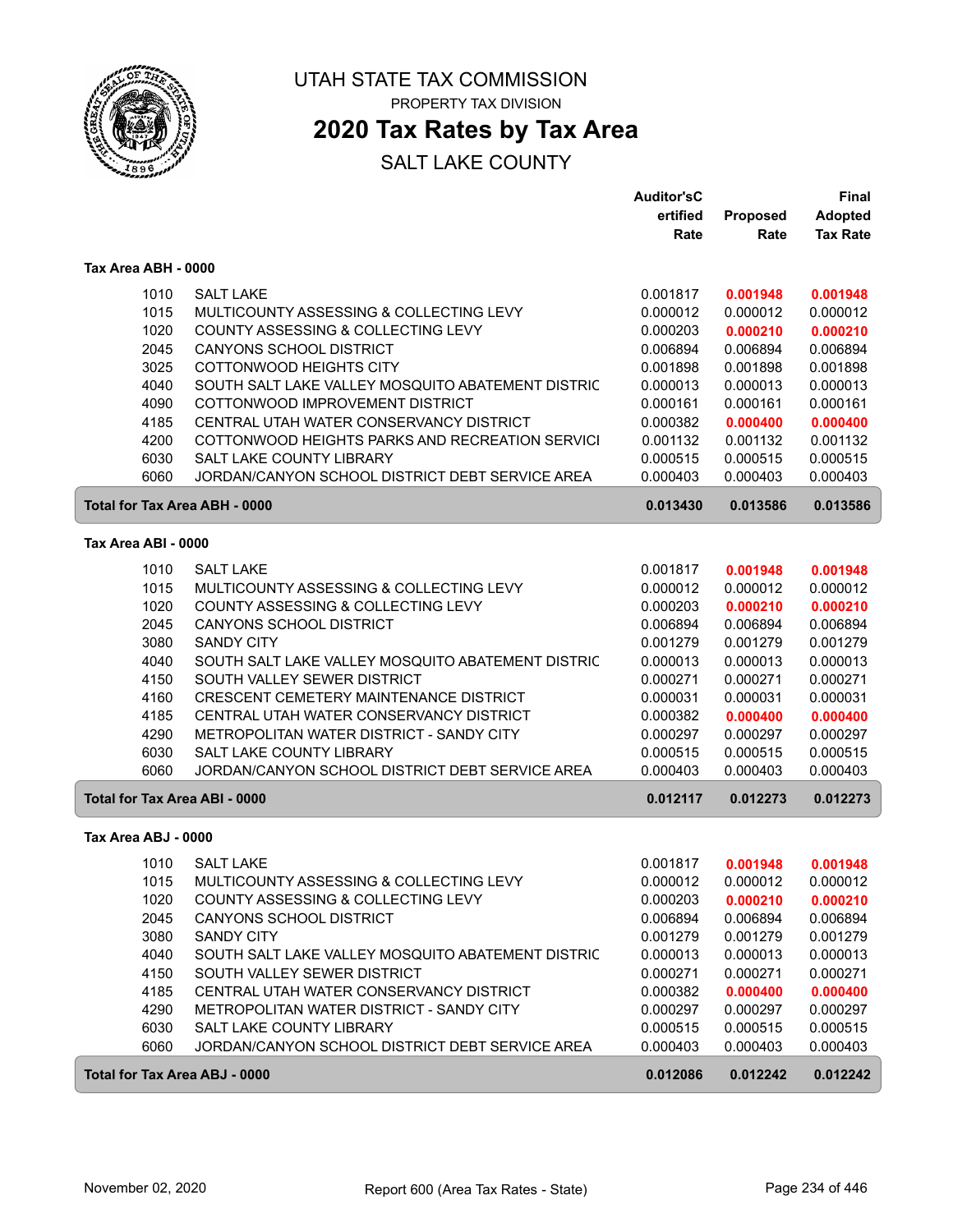

 $\sqrt{2}$ 

UTAH STATE TAX COMMISSION PROPERTY TAX DIVISION

### **2020 Tax Rates by Tax Area**

|                                      |                                                   | <b>Auditor'sC</b> |                 | Final           |
|--------------------------------------|---------------------------------------------------|-------------------|-----------------|-----------------|
|                                      |                                                   | ertified          | <b>Proposed</b> | <b>Adopted</b>  |
|                                      |                                                   | Rate              | Rate            | <b>Tax Rate</b> |
| Tax Area ABK - 0000                  |                                                   |                   |                 |                 |
| 1010                                 | <b>SALT LAKE</b>                                  | 0.001817          | 0.001948        | 0.001948        |
| 1015                                 | MULTICOUNTY ASSESSING & COLLECTING LEVY           | 0.000012          | 0.000012        | 0.000012        |
| 1020                                 | COUNTY ASSESSING & COLLECTING LEVY                | 0.000203          | 0.000210        | 0.000210        |
| 2040                                 | <b>JORDAN SCHOOL DISTRICT</b>                     | 0.006567          | 0.006567        | 0.006567        |
| 3110                                 | <b>WEST JORDAN CITY</b>                           | 0.001899          | 0.001899        | 0.001899        |
| 4040                                 | SOUTH SALT LAKE VALLEY MOSQUITO ABATEMENT DISTRIC | 0.000013          | 0.000013        | 0.000013        |
| 4045                                 | JORDAN VALLEY WATER CONSERVANCY DISTRICT          | 0.000366          | 0.000366        | 0.000366        |
| 4185                                 | CENTRAL UTAH WATER CONSERVANCY DISTRICT           | 0.000382          | 0.000400        | 0.000400        |
| 6030                                 | <b>SALT LAKE COUNTY LIBRARY</b>                   | 0.000515          | 0.000515        | 0.000515        |
| <b>Total for Tax Area ABK - 0000</b> |                                                   | 0.011774          | 0.011930        | 0.011930        |
| Tax Area ABM - 0000                  |                                                   |                   |                 |                 |
| 1010                                 | <b>SALT LAKE</b>                                  | 0.001817          | 0.001948        | 0.001948        |
| 1015                                 | MULTICOUNTY ASSESSING & COLLECTING LEVY           | 0.000012          | 0.000012        | 0.000012        |
| 1020                                 | COUNTY ASSESSING & COLLECTING LEVY                | 0.000203          | 0.000210        | 0.000210        |
| 2045                                 | CANYONS SCHOOL DISTRICT                           | 0.006894          | 0.006894        | 0.006894        |
| 3080                                 | <b>SANDY CITY</b>                                 | 0.001279          | 0.001279        | 0.001279        |
| 4040                                 | SOUTH SALT LAKE VALLEY MOSQUITO ABATEMENT DISTRIC | 0.000013          | 0.000013        | 0.000013        |
| 4150                                 | SOUTH VALLEY SEWER DISTRICT                       | 0.000271          | 0.000271        | 0.000271        |
| 4185                                 | CENTRAL UTAH WATER CONSERVANCY DISTRICT           | 0.000382          | 0.000400        | 0.000400        |
| 6030                                 | <b>SALT LAKE COUNTY LIBRARY</b>                   | 0.000515          | 0.000515        | 0.000515        |
| 6060                                 | JORDAN/CANYON SCHOOL DISTRICT DEBT SERVICE AREA   | 0.000403          | 0.000403        | 0.000403        |
| Total for Tax Area ABM - 0000        |                                                   | 0.011789          | 0.011945        | 0.011945        |
| Tax Area ABP - 0000                  |                                                   |                   |                 |                 |
| 1010                                 | <b>SALT LAKE</b>                                  | 0.001817          | 0.001948        | 0.001948        |
| 1015                                 | MULTICOUNTY ASSESSING & COLLECTING LEVY           | 0.000012          | 0.000012        | 0.000012        |
| 1020                                 | COUNTY ASSESSING & COLLECTING LEVY                | 0.000203          | 0.000210        | 0.000210        |
| 2030                                 | <b>GRANITE SCHOOL DISTRICT</b>                    | 0.007397          | 0.007397        | 0.007397        |
| 4040                                 | SOUTH SALT LAKE VALLEY MOSQUITO ABATEMENT DISTRIC | 0.000013          | 0.000013        | 0.000013        |
| 4045                                 | JORDAN VALLEY WATER CONSERVANCY DISTRICT          | 0.000366          | 0.000366        | 0.000366        |
| 4110                                 | TAYLORSVILLE-BENNION IMPROVEMENT DISTRICT         | 0.000112          | 0.000112        | 0.000112        |
| 4180                                 | OQUIRRH RECREATION AND PARKS DISTRICT             | 0.000838          | 0.000838        | 0.000838        |
| 4185                                 | CENTRAL UTAH WATER CONSERVANCY DISTRICT           | 0.000382          | 0.000400        | 0.000400        |
| 4320                                 | UNIFIED FIRE SERVICE AREA                         | 0.001715          | 0.001717        | 0.001717        |
| 4340                                 | SALT LAKE VALLEY LAW ENFORCEMENT SERVICE AREA     | 0.002189          | 0.002254        | 0.002254        |
| 6030                                 | SALT LAKE COUNTY LIBRARY                          | 0.000515          | 0.000515        | 0.000515        |
| Total for Tax Area ABP - 0000        |                                                   | 0.015559          | 0.015782        | 0.015782        |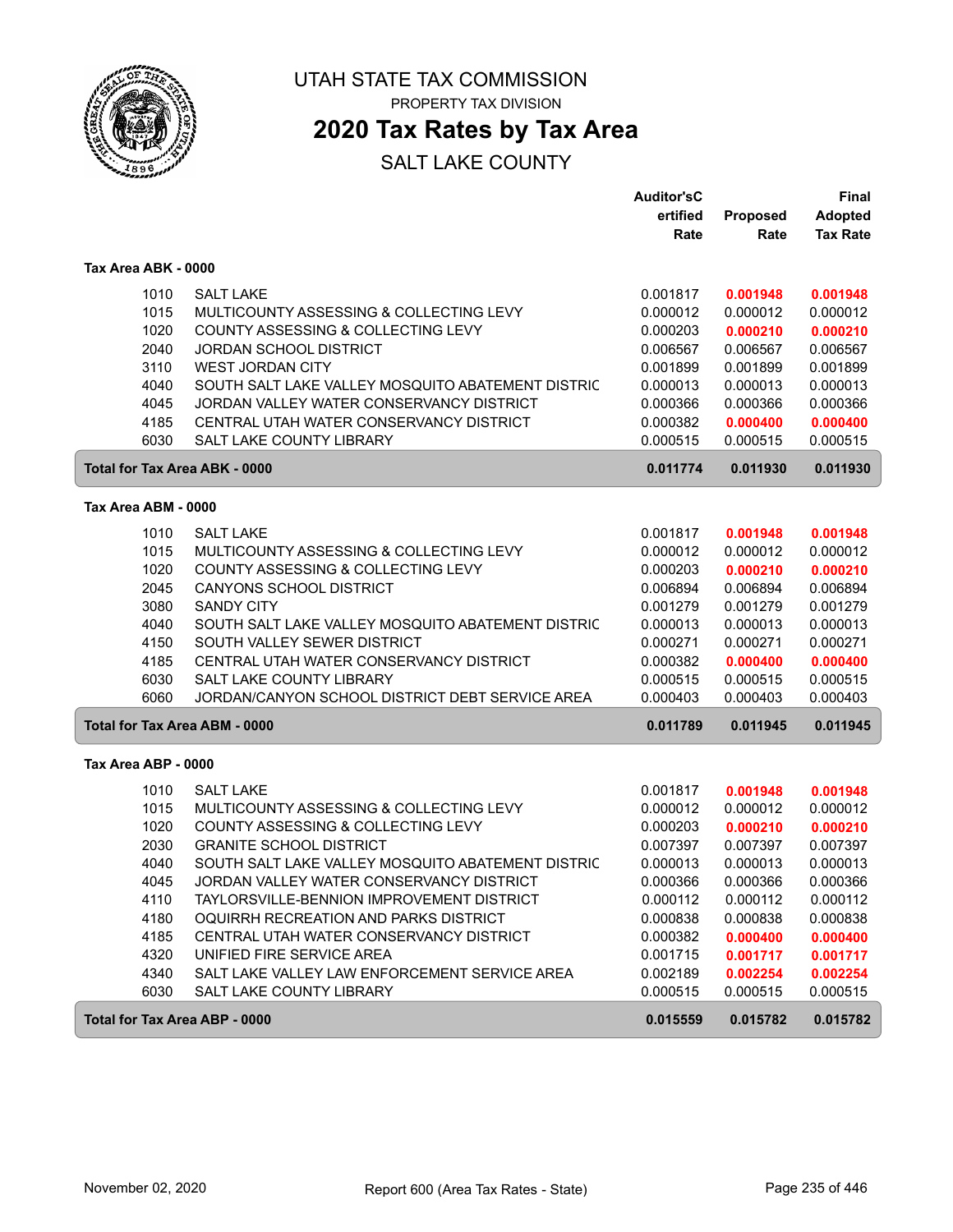

### **2020 Tax Rates by Tax Area**

|                                      |                                                   | <b>Auditor'sC</b> |                 | <b>Final</b>    |
|--------------------------------------|---------------------------------------------------|-------------------|-----------------|-----------------|
|                                      |                                                   | ertified          | <b>Proposed</b> | <b>Adopted</b>  |
|                                      |                                                   | Rate              | Rate            | <b>Tax Rate</b> |
| Tax Area ABQ - 0000                  |                                                   |                   |                 |                 |
| 1010                                 | <b>SALT LAKE</b>                                  | 0.001817          | 0.001948        | 0.001948        |
| 1015                                 | MULTICOUNTY ASSESSING & COLLECTING LEVY           | 0.000012          | 0.000012        | 0.000012        |
| 1020                                 | COUNTY ASSESSING & COLLECTING LEVY                | 0.000203          | 0.000210        | 0.000210        |
| 2030                                 | <b>GRANITE SCHOOL DISTRICT</b>                    | 0.007397          | 0.007397        | 0.007397        |
| 4040                                 | SOUTH SALT LAKE VALLEY MOSQUITO ABATEMENT DISTRIC | 0.000013          | 0.000013        | 0.000013        |
| 4045                                 | JORDAN VALLEY WATER CONSERVANCY DISTRICT          | 0.000366          | 0.000366        | 0.000366        |
| 4120                                 | <b>KEARNS IMPROVEMENT DISTRICT</b>                | 0.000514          | 0.000514        | 0.000514        |
| 4180                                 | OQUIRRH RECREATION AND PARKS DISTRICT             | 0.000838          | 0.000838        | 0.000838        |
| 4185                                 | CENTRAL UTAH WATER CONSERVANCY DISTRICT           | 0.000382          | 0.000400        | 0.000400        |
| 4320                                 | UNIFIED FIRE SERVICE AREA                         | 0.001715          | 0.001717        | 0.001717        |
| 4340                                 | SALT LAKE VALLEY LAW ENFORCEMENT SERVICE AREA     | 0.002189          | 0.002254        | 0.002254        |
| 6030                                 | SALT LAKE COUNTY LIBRARY                          | 0.000515          | 0.000515        | 0.000515        |
| Total for Tax Area ABQ - 0000        |                                                   | 0.015961          | 0.016184        | 0.016184        |
| Tax Area ABR - 0000                  |                                                   |                   |                 |                 |
|                                      |                                                   |                   |                 |                 |
| 1010                                 | <b>SALT LAKE</b>                                  | 0.001817          | 0.001948        | 0.001948        |
| 1015                                 | MULTICOUNTY ASSESSING & COLLECTING LEVY           | 0.000012          | 0.000012        | 0.000012        |
| 1020                                 | COUNTY ASSESSING & COLLECTING LEVY                | 0.000203          | 0.000210        | 0.000210        |
| 2030                                 | <b>GRANITE SCHOOL DISTRICT</b>                    | 0.007397          | 0.007397        | 0.007397        |
| 4030                                 | MAGNA MOSQUITO ABATEMENT DISTRICT                 | 0.000072          | 0.000072        | 0.000072        |
| 4045                                 | JORDAN VALLEY WATER CONSERVANCY DISTRICT          | 0.000366          | 0.000366        | 0.000366        |
| 4120                                 | <b>KEARNS IMPROVEMENT DISTRICT</b>                | 0.000514          | 0.000514        | 0.000514        |
| 4180                                 | OQUIRRH RECREATION AND PARKS DISTRICT             | 0.000838          | 0.000838        | 0.000838        |
| 4185                                 | CENTRAL UTAH WATER CONSERVANCY DISTRICT           | 0.000382          | 0.000400        | 0.000400        |
| 4320                                 | UNIFIED FIRE SERVICE AREA                         | 0.001715          | 0.001717        | 0.001717        |
| 4340                                 | SALT LAKE VALLEY LAW ENFORCEMENT SERVICE AREA     | 0.002189          | 0.002254        | 0.002254        |
| 6030                                 | <b>SALT LAKE COUNTY LIBRARY</b>                   | 0.000515          | 0.000515        | 0.000515        |
| <b>Total for Tax Area ABR - 0000</b> |                                                   | 0.016020          | 0.016243        | 0.016243        |
| Tax Area ABS - 0000                  |                                                   |                   |                 |                 |
|                                      | 1010 SALT LAKE                                    | 0.001817          | 0.001948        | 0.001948        |
| 1015                                 | MULTICOUNTY ASSESSING & COLLECTING LEVY           | 0.000012          | 0.000012        | 0.000012        |
| 1020                                 | COUNTY ASSESSING & COLLECTING LEVY                | 0.000203          | 0.000210        | 0.000210        |
| 2040                                 | <b>JORDAN SCHOOL DISTRICT</b>                     | 0.006567          | 0.006567        | 0.006567        |
| 4040                                 | SOUTH SALT LAKE VALLEY MOSQUITO ABATEMENT DISTRIC | 0.000013          | 0.000013        | 0.000013        |
| 4100                                 | COPPERTON IMPROVEMENT DISTRICT                    | 0.001024          | 0.001024        | 0.001024        |
| 4150                                 | SOUTH VALLEY SEWER DISTRICT                       | 0.000271          | 0.000271        | 0.000271        |
| 4185                                 | CENTRAL UTAH WATER CONSERVANCY DISTRICT           | 0.000382          | 0.000400        | 0.000400        |
| 4320                                 | UNIFIED FIRE SERVICE AREA                         | 0.001715          | 0.001717        | 0.001717        |
| 4340                                 | SALT LAKE VALLEY LAW ENFORCEMENT SERVICE AREA     | 0.002189          | 0.002254        | 0.002254        |
| 6030                                 | SALT LAKE COUNTY LIBRARY                          | 0.000515          | 0.000515        | 0.000515        |
| <b>Total for Tax Area ABS - 0000</b> |                                                   | 0.014708          | 0.014931        | 0.014931        |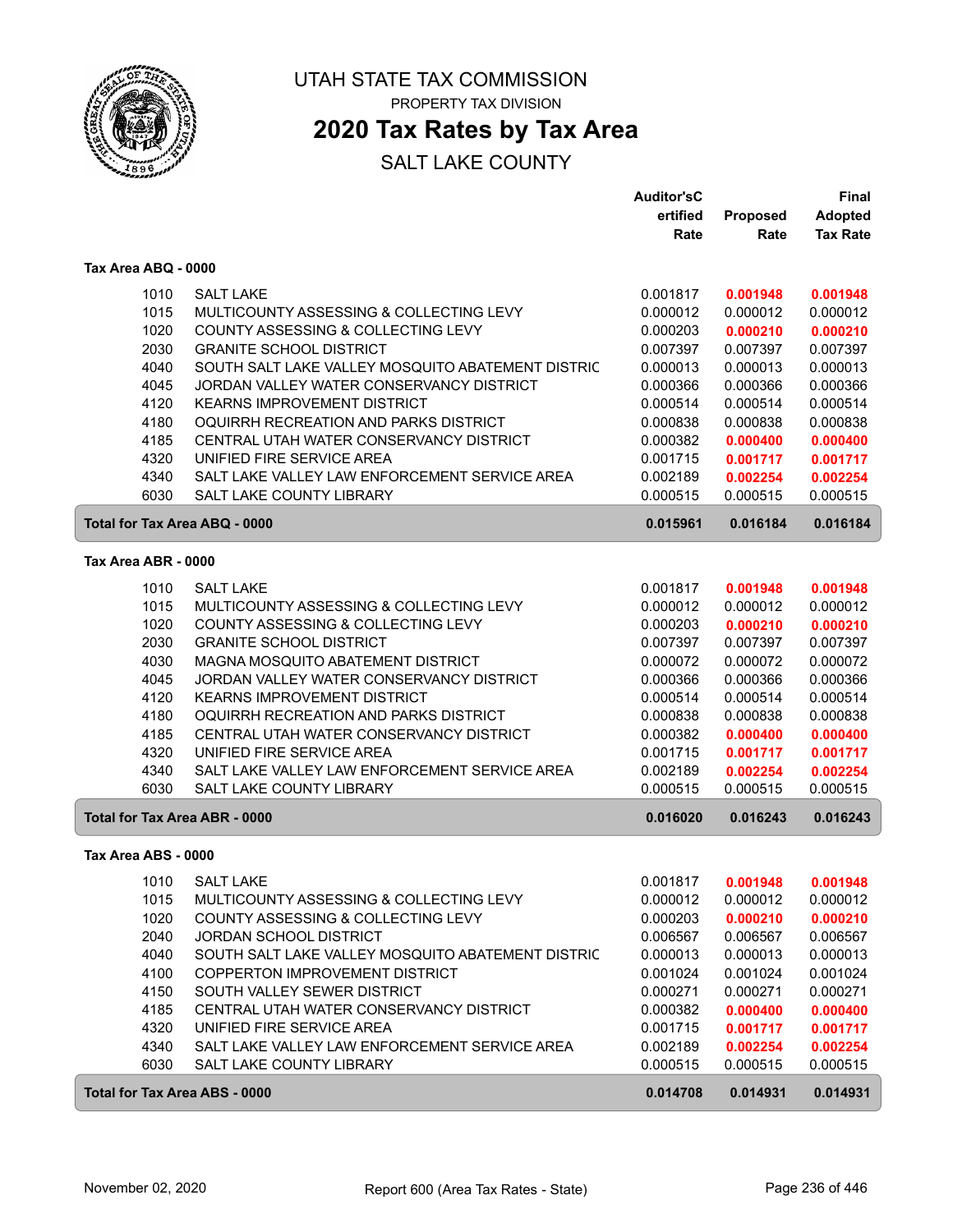

### **2020 Tax Rates by Tax Area**

|                                      |                                                   | <b>Auditor'sC</b> |                 | Final           |
|--------------------------------------|---------------------------------------------------|-------------------|-----------------|-----------------|
|                                      |                                                   | ertified          | <b>Proposed</b> | <b>Adopted</b>  |
|                                      |                                                   | Rate              | Rate            | <b>Tax Rate</b> |
| Tax Area ABT - 0000                  |                                                   |                   |                 |                 |
| 1010                                 | <b>SALT LAKE</b>                                  | 0.001817          | 0.001948        | 0.001948        |
| 1015                                 | MULTICOUNTY ASSESSING & COLLECTING LEVY           | 0.000012          | 0.000012        | 0.000012        |
| 1020                                 | COUNTY ASSESSING & COLLECTING LEVY                | 0.000203          | 0.000210        | 0.000210        |
| 2040                                 | <b>JORDAN SCHOOL DISTRICT</b>                     | 0.006567          | 0.006567        | 0.006567        |
| 4040                                 | SOUTH SALT LAKE VALLEY MOSQUITO ABATEMENT DISTRIC | 0.000013          | 0.000013        | 0.000013        |
| 4150                                 | SOUTH VALLEY SEWER DISTRICT                       | 0.000271          | 0.000271        | 0.000271        |
| 4185                                 | CENTRAL UTAH WATER CONSERVANCY DISTRICT           | 0.000382          | 0.000400        | 0.000400        |
| 4320                                 | UNIFIED FIRE SERVICE AREA                         | 0.001715          | 0.001717        | 0.001717        |
| 4340                                 | SALT LAKE VALLEY LAW ENFORCEMENT SERVICE AREA     | 0.002189          | 0.002254        | 0.002254        |
| 6030                                 | <b>SALT LAKE COUNTY LIBRARY</b>                   | 0.000515          | 0.000515        | 0.000515        |
| <b>Total for Tax Area ABT - 0000</b> |                                                   | 0.013684          | 0.013907        | 0.013907        |
| Tax Area ABU - 0000                  |                                                   |                   |                 |                 |
| 1010                                 | <b>SALT LAKE</b>                                  | 0.001817          | 0.001948        | 0.001948        |
| 1015                                 | MULTICOUNTY ASSESSING & COLLECTING LEVY           | 0.000012          | 0.000012        | 0.000012        |
| 1020                                 | COUNTY ASSESSING & COLLECTING LEVY                | 0.000203          | 0.000210        | 0.000210        |
| 2040                                 | <b>JORDAN SCHOOL DISTRICT</b>                     | 0.006567          | 0.006567        | 0.006567        |
| 4040                                 | SOUTH SALT LAKE VALLEY MOSQUITO ABATEMENT DISTRIC | 0.000013          | 0.000013        | 0.000013        |
| 4185                                 | CENTRAL UTAH WATER CONSERVANCY DISTRICT           | 0.000382          | 0.000400        | 0.000400        |
| 4320                                 | UNIFIED FIRE SERVICE AREA                         | 0.001715          | 0.001717        | 0.001717        |
| 4340                                 | SALT LAKE VALLEY LAW ENFORCEMENT SERVICE AREA     | 0.002189          | 0.002254        | 0.002254        |
| 6030                                 | <b>SALT LAKE COUNTY LIBRARY</b>                   | 0.000515          | 0.000515        | 0.000515        |
| <b>Total for Tax Area ABU - 0000</b> |                                                   | 0.013413          | 0.013636        | 0.013636        |
| Tax Area ABV - 0000                  |                                                   |                   |                 |                 |
| 1010                                 | <b>SALT LAKE</b>                                  | 0.001817          | 0.001948        | 0.001948        |
| 1015                                 | MULTICOUNTY ASSESSING & COLLECTING LEVY           | 0.000012          | 0.000012        | 0.000012        |
| 1020                                 | COUNTY ASSESSING & COLLECTING LEVY                | 0.000203          | 0.000210        | 0.000210        |
| 2030                                 | <b>GRANITE SCHOOL DISTRICT</b>                    | 0.007397          | 0.007397        | 0.007397        |
| 4170                                 | EMIGRATION IMPROVEMENT DISTRICT                   | 0.000764          | 0.000764        | 0.000764        |
| 4185                                 | CENTRAL UTAH WATER CONSERVANCY DISTRICT           | 0.000382          | 0.000400        | 0.000400        |
| 4320                                 | UNIFIED FIRE SERVICE AREA                         | 0.001715          | 0.001717        | 0.001717        |
| 4340                                 | SALT LAKE VALLEY LAW ENFORCEMENT SERVICE AREA     | 0.002189          | 0.002254        | 0.002254        |
| 6030                                 | SALT LAKE COUNTY LIBRARY                          | 0.000515          | 0.000515        | 0.000515        |
| Total for Tax Area ABV - 0000        |                                                   | 0.014994          | 0.015217        | 0.015217        |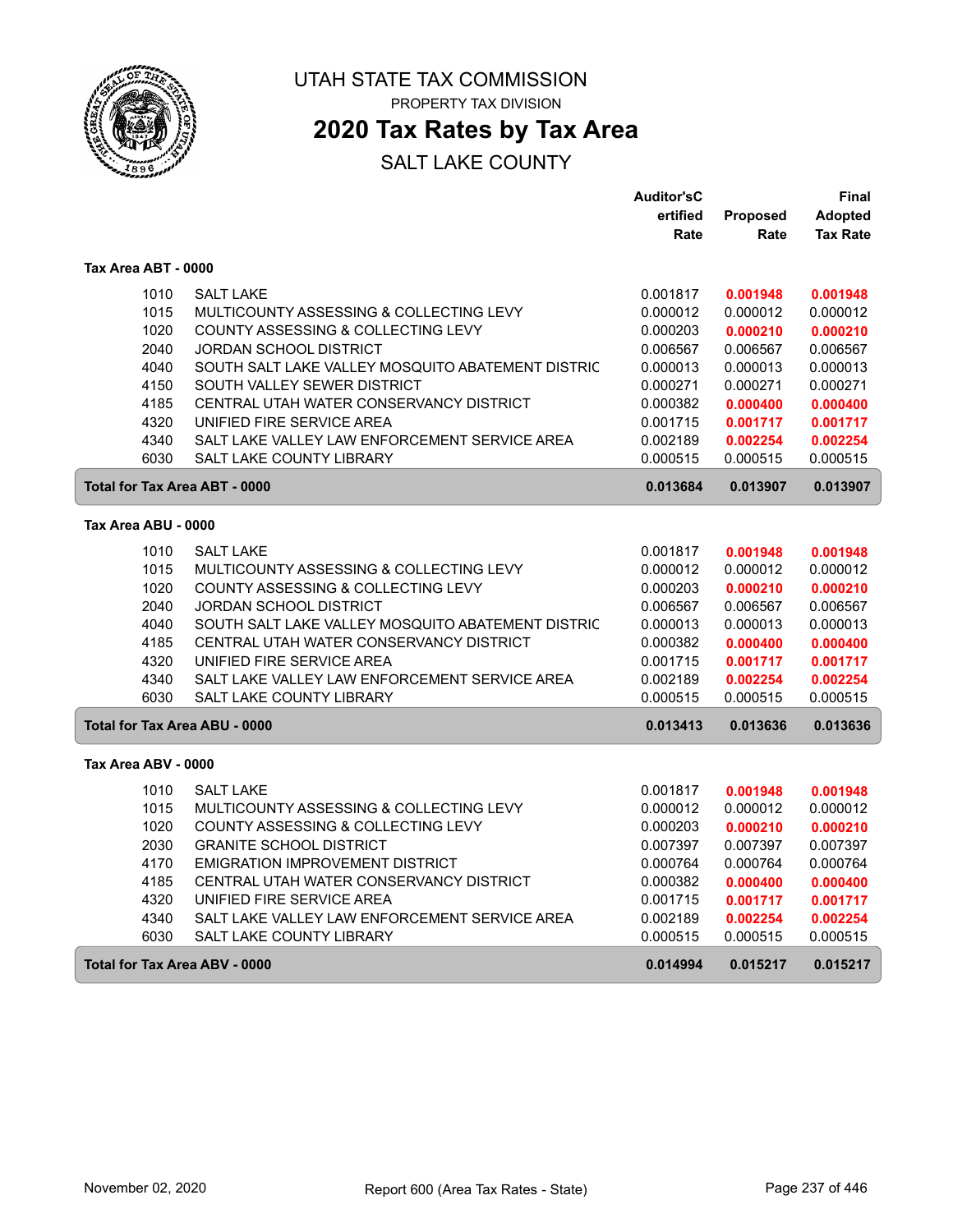

### **2020 Tax Rates by Tax Area**

|                                      |                                               | <b>Auditor'sC</b> |          | Final           |
|--------------------------------------|-----------------------------------------------|-------------------|----------|-----------------|
|                                      |                                               | ertified          | Proposed | Adopted         |
|                                      |                                               | Rate              | Rate     | <b>Tax Rate</b> |
| Tax Area ABW - 0000                  |                                               |                   |          |                 |
| 1010                                 | <b>SALT LAKE</b>                              | 0.001817          | 0.001948 | 0.001948        |
| 1015                                 | MULTICOUNTY ASSESSING & COLLECTING LEVY       | 0.000012          | 0.000012 | 0.000012        |
| 1020                                 | COUNTY ASSESSING & COLLECTING LEVY            | 0.000203          | 0.000210 | 0.000210        |
| 2030                                 | <b>GRANITE SCHOOL DISTRICT</b>                | 0.007397          | 0.007397 | 0.007397        |
| 4185                                 | CENTRAL UTAH WATER CONSERVANCY DISTRICT       | 0.000382          | 0.000400 | 0.000400        |
| 4320                                 | UNIFIED FIRE SERVICE AREA                     | 0.001715          | 0.001717 | 0.001717        |
| 4340                                 | SALT LAKE VALLEY LAW ENFORCEMENT SERVICE AREA | 0.002189          | 0.002254 | 0.002254        |
| 6030                                 | SALT LAKE COUNTY LIBRARY                      | 0.000515          | 0.000515 | 0.000515        |
| <b>Total for Tax Area ABW - 0000</b> |                                               | 0.014230          | 0.014453 | 0.014453        |
| Tax Area ABX - 0000                  |                                               |                   |          |                 |
| 1010                                 | <b>SALT LAKE</b>                              | 0.001817          | 0.001948 | 0.001948        |
| 1015                                 | MULTICOUNTY ASSESSING & COLLECTING LEVY       | 0.000012          | 0.000012 | 0.000012        |
| 1020                                 | COUNTY ASSESSING & COLLECTING LEVY            | 0.000203          | 0.000210 | 0.000210        |
| 2030                                 | <b>GRANITE SCHOOL DISTRICT</b>                | 0.007397          | 0.007397 | 0.007397        |
| 4185                                 | CENTRAL UTAH WATER CONSERVANCY DISTRICT       | 0.000382          | 0.000400 | 0.000400        |
| 4320                                 | UNIFIED FIRE SERVICE AREA                     | 0.001715          | 0.001717 | 0.001717        |
| 4340                                 | SALT LAKE VALLEY LAW ENFORCEMENT SERVICE AREA | 0.002189          | 0.002254 | 0.002254        |
| 6030                                 | <b>SALT LAKE COUNTY LIBRARY</b>               | 0.000515          | 0.000515 | 0.000515        |
| Total for Tax Area ABX - 0000        |                                               | 0.014230          | 0.014453 | 0.014453        |
| Tax Area ABY - 0000                  |                                               |                   |          |                 |
| 1010                                 | <b>SALT LAKE</b>                              | 0.001817          | 0.001948 | 0.001948        |
| 1015                                 | MULTICOUNTY ASSESSING & COLLECTING LEVY       | 0.000012          | 0.000012 | 0.000012        |
| 1020                                 | COUNTY ASSESSING & COLLECTING LEVY            | 0.000203          | 0.000210 | 0.000210        |
| 2030                                 | <b>GRANITE SCHOOL DISTRICT</b>                | 0.007397          | 0.007397 | 0.007397        |
| 4030                                 | MAGNA MOSQUITO ABATEMENT DISTRICT             | 0.000072          | 0.000072 | 0.000072        |
| 4045                                 | JORDAN VALLEY WATER CONSERVANCY DISTRICT      | 0.000366          | 0.000366 | 0.000366        |
| 4080                                 | <b>MAGNA WATER DISTRICT</b>                   | 0.002416          | 0.002416 | 0.002416        |
| 4185                                 | CENTRAL UTAH WATER CONSERVANCY DISTRICT       | 0.000382          | 0.000400 | 0.000400        |
| 4320                                 | UNIFIED FIRE SERVICE AREA                     | 0.001715          | 0.001717 | 0.001717        |
| 4340                                 | SALT LAKE VALLEY LAW ENFORCEMENT SERVICE AREA | 0.002189          | 0.002254 | 0.002254        |
| 6030                                 | SALT LAKE COUNTY LIBRARY                      | 0.000515          | 0.000515 | 0.000515        |
| <b>Total for Tax Area ABY - 0000</b> |                                               | 0.017084          | 0.017307 | 0.017307        |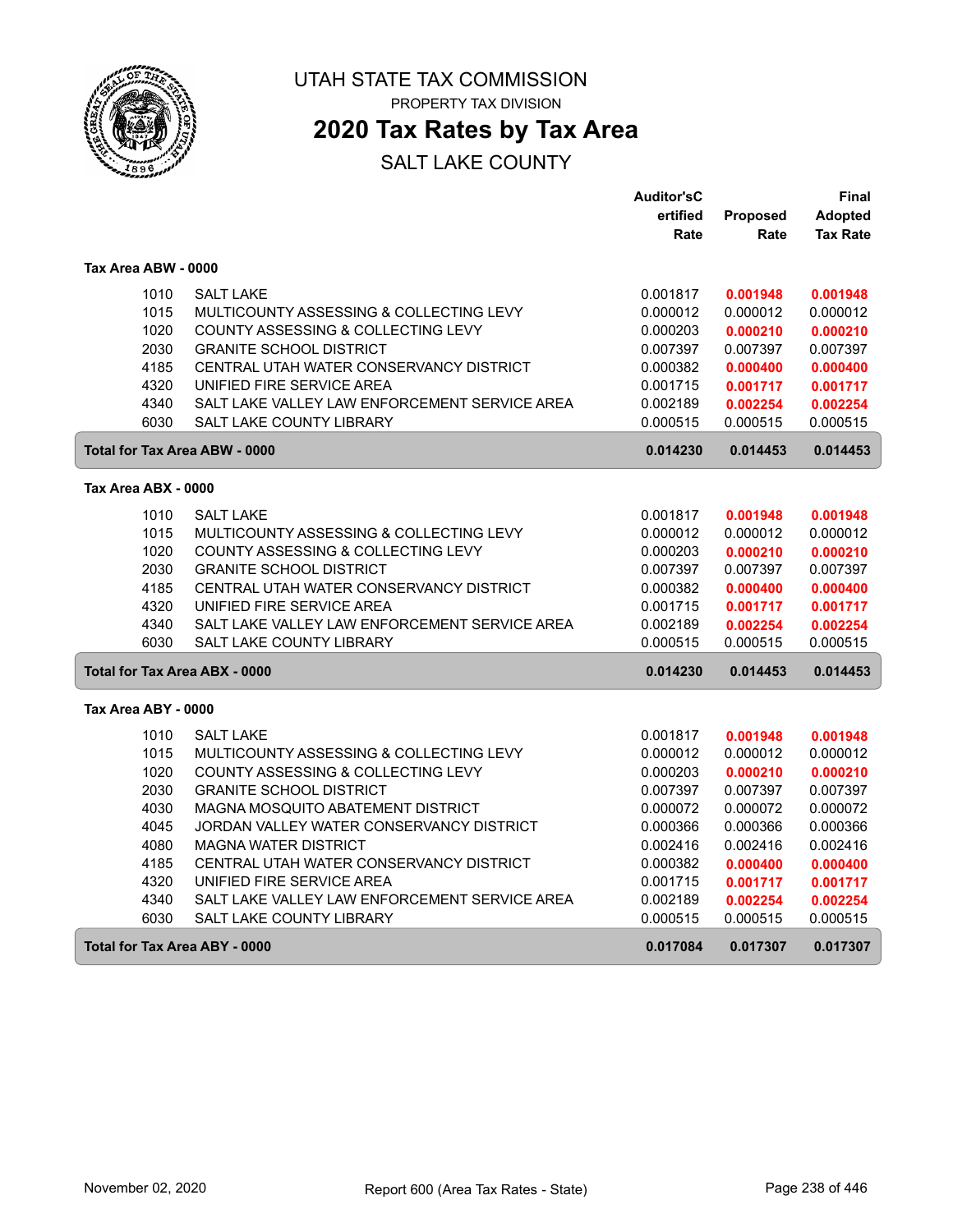

### **2020 Tax Rates by Tax Area**

|                                      |                                               | Auditor'sC |          | <b>Final</b>    |
|--------------------------------------|-----------------------------------------------|------------|----------|-----------------|
|                                      |                                               | ertified   | Proposed | <b>Adopted</b>  |
|                                      |                                               | Rate       | Rate     | <b>Tax Rate</b> |
| Tax Area ACA - 0000                  |                                               |            |          |                 |
| 1010                                 | <b>SALT LAKE</b>                              | 0.001817   | 0.001948 | 0.001948        |
| 1015                                 | MULTICOUNTY ASSESSING & COLLECTING LEVY       | 0.000012   | 0.000012 | 0.000012        |
| 1020                                 | COUNTY ASSESSING & COLLECTING LEVY            | 0.000203   | 0.000210 | 0.000210        |
| 2030                                 | <b>GRANITE SCHOOL DISTRICT</b>                | 0.007397   | 0.007397 | 0.007397        |
| 4030                                 | MAGNA MOSQUITO ABATEMENT DISTRICT             | 0.000072   | 0.000072 | 0.000072        |
| 4045                                 | JORDAN VALLEY WATER CONSERVANCY DISTRICT      | 0.000366   | 0.000366 | 0.000366        |
| 4080                                 | <b>MAGNA WATER DISTRICT</b>                   | 0.002416   | 0.002416 | 0.002416        |
| 4185                                 | CENTRAL UTAH WATER CONSERVANCY DISTRICT       | 0.000382   | 0.000400 | 0.000400        |
| 4320                                 | UNIFIED FIRE SERVICE AREA                     | 0.001715   | 0.001717 | 0.001717        |
| 4340                                 | SALT LAKE VALLEY LAW ENFORCEMENT SERVICE AREA | 0.002189   | 0.002254 | 0.002254        |
| 6030                                 | SALT LAKE COUNTY LIBRARY                      | 0.000515   | 0.000515 | 0.000515        |
| <b>Total for Tax Area ACA - 0000</b> |                                               | 0.017084   | 0.017307 | 0.017307        |
| Tax Area ACB - 0000                  |                                               |            |          |                 |
| 1010                                 | <b>SALT LAKE</b>                              | 0.001817   | 0.001948 | 0.001948        |
| 1015                                 | MULTICOUNTY ASSESSING & COLLECTING LEVY       | 0.000012   | 0.000012 | 0.000012        |
| 1020                                 | COUNTY ASSESSING & COLLECTING LEVY            | 0.000203   | 0.000210 | 0.000210        |
| 2030                                 | <b>GRANITE SCHOOL DISTRICT</b>                | 0.007397   | 0.007397 | 0.007397        |
| 4030                                 | MAGNA MOSQUITO ABATEMENT DISTRICT             | 0.000072   | 0.000072 | 0.000072        |
| 4045                                 | JORDAN VALLEY WATER CONSERVANCY DISTRICT      | 0.000366   | 0.000366 | 0.000366        |
| 4080                                 | <b>MAGNA WATER DISTRICT</b>                   | 0.002416   | 0.002416 | 0.002416        |
| 4185                                 | CENTRAL UTAH WATER CONSERVANCY DISTRICT       | 0.000382   | 0.000400 | 0.000400        |
| 4320                                 | UNIFIED FIRE SERVICE AREA                     | 0.001715   | 0.001717 | 0.001717        |
| 4340                                 | SALT LAKE VALLEY LAW ENFORCEMENT SERVICE AREA | 0.002189   | 0.002254 | 0.002254        |
| 6030                                 | SALT LAKE COUNTY LIBRARY                      | 0.000515   | 0.000515 | 0.000515        |
| <b>Total for Tax Area ACB - 0000</b> |                                               | 0.017084   | 0.017307 | 0.017307        |
| Tax Area ACC - 0000                  |                                               |            |          |                 |
| 1010                                 | <b>SALT LAKE</b>                              | 0.001817   | 0.001948 | 0.001948        |
| 1015                                 | MULTICOUNTY ASSESSING & COLLECTING LEVY       | 0.000012   | 0.000012 | 0.000012        |
| 1020                                 | COUNTY ASSESSING & COLLECTING LEVY            | 0.000203   | 0.000210 | 0.000210        |
| 2030                                 | <b>GRANITE SCHOOL DISTRICT</b>                | 0.007397   | 0.007397 | 0.007397        |
| 4030                                 | MAGNA MOSQUITO ABATEMENT DISTRICT             | 0.000072   | 0.000072 | 0.000072        |
| 4185                                 | CENTRAL UTAH WATER CONSERVANCY DISTRICT       | 0.000382   | 0.000400 | 0.000400        |
| 4320                                 | UNIFIED FIRE SERVICE AREA                     | 0.001715   | 0.001717 | 0.001717        |
| 4340                                 | SALT LAKE VALLEY LAW ENFORCEMENT SERVICE AREA | 0.002189   | 0.002254 | 0.002254        |
| 6030                                 | SALT LAKE COUNTY LIBRARY                      | 0.000515   | 0.000515 | 0.000515        |
| <b>Total for Tax Area ACC - 0000</b> |                                               | 0.014302   | 0.014525 | 0.014525        |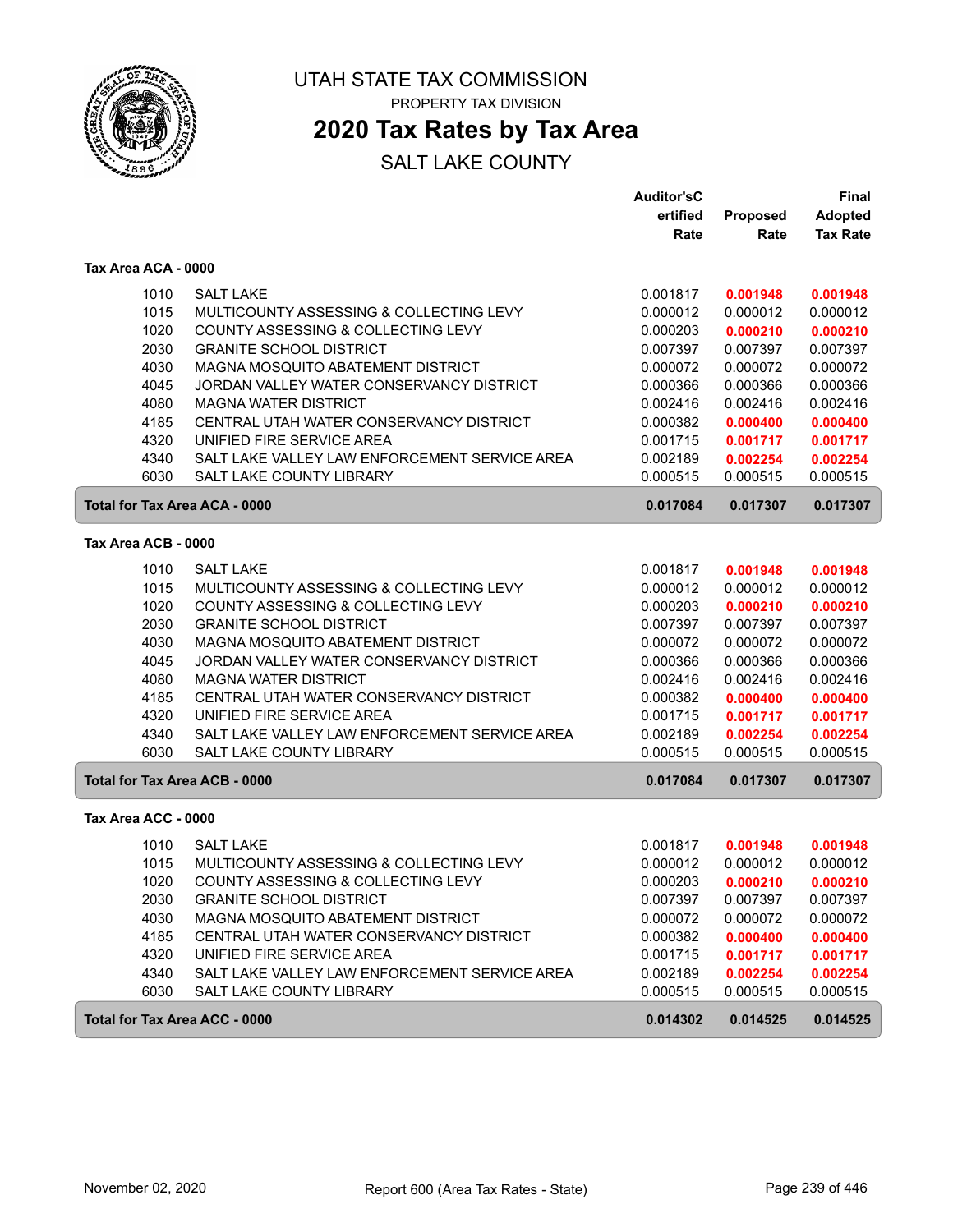

## **2020 Tax Rates by Tax Area**

|                     |                                                   | <b>Auditor'sC</b> |          | <b>Final</b>    |
|---------------------|---------------------------------------------------|-------------------|----------|-----------------|
|                     |                                                   | ertified          | Proposed | <b>Adopted</b>  |
|                     |                                                   | Rate              | Rate     | <b>Tax Rate</b> |
| Tax Area ACD - 0000 |                                                   |                   |          |                 |
|                     |                                                   |                   |          |                 |
| 1010                | <b>SALT LAKE</b>                                  | 0.001817          | 0.001948 | 0.001948        |
| 1015                | MULTICOUNTY ASSESSING & COLLECTING LEVY           | 0.000012          | 0.000012 | 0.000012        |
| 1020                | COUNTY ASSESSING & COLLECTING LEVY                | 0.000203          | 0.000210 | 0.000210        |
| 2030                | <b>GRANITE SCHOOL DISTRICT</b>                    | 0.007397          | 0.007397 | 0.007397        |
| 4030                | MAGNA MOSQUITO ABATEMENT DISTRICT                 | 0.000072          | 0.000072 | 0.000072        |
| 4045                | JORDAN VALLEY WATER CONSERVANCY DISTRICT          | 0.000366          | 0.000366 | 0.000366        |
| 4185                | CENTRAL UTAH WATER CONSERVANCY DISTRICT           | 0.000382          | 0.000400 | 0.000400        |
| 4320                | UNIFIED FIRE SERVICE AREA                         | 0.001715          | 0.001717 | 0.001717        |
| 4340                | SALT LAKE VALLEY LAW ENFORCEMENT SERVICE AREA     | 0.002189          | 0.002254 | 0.002254        |
| 6030                | <b>SALT LAKE COUNTY LIBRARY</b>                   | 0.000515          | 0.000515 | 0.000515        |
|                     | Total for Tax Area ACD - 0000                     | 0.014668          | 0.014891 | 0.014891        |
| Tax Area ACE - 0000 |                                                   |                   |          |                 |
| 1010                | <b>SALT LAKE</b>                                  | 0.001817          | 0.001948 | 0.001948        |
| 1015                | MULTICOUNTY ASSESSING & COLLECTING LEVY           | 0.000012          | 0.000012 | 0.000012        |
| 1020                | COUNTY ASSESSING & COLLECTING LEVY                | 0.000203          | 0.000210 | 0.000210        |
| 2045                | <b>CANYONS SCHOOL DISTRICT</b>                    | 0.006894          | 0.006894 | 0.006894        |
| 4040                | SOUTH SALT LAKE VALLEY MOSQUITO ABATEMENT DISTRIC | 0.000013          | 0.000013 | 0.000013        |
| 4140                | SANDY SUBURBAN IMPROVEMENT DISTRICT               | 0.000603          | 0.000603 | 0.000603        |
| 4160                | <b>CRESCENT CEMETERY MAINTENANCE DISTRICT</b>     | 0.000031          | 0.000031 | 0.000031        |
| 4185                | CENTRAL UTAH WATER CONSERVANCY DISTRICT           | 0.000382          | 0.000400 | 0.000400        |
| 4320                | UNIFIED FIRE SERVICE AREA                         | 0.001715          | 0.001717 | 0.001717        |
| 4340                | SALT LAKE VALLEY LAW ENFORCEMENT SERVICE AREA     | 0.002189          | 0.002254 | 0.002254        |
| 6030                | SALT LAKE COUNTY LIBRARY                          | 0.000515          | 0.000515 | 0.000515        |
| 6060                | JORDAN/CANYON SCHOOL DISTRICT DEBT SERVICE AREA   | 0.000403          | 0.000403 | 0.000403        |
|                     | <b>Total for Tax Area ACE - 0000</b>              | 0.014777          | 0.015000 | 0.015000        |
| Tax Area ACF - 0000 |                                                   |                   |          |                 |
| 1010                | <b>SALT LAKE</b>                                  | 0.001817          | 0.001948 | 0.001948        |
| 1015                | MULTICOUNTY ASSESSING & COLLECTING LEVY           | 0.000012          | 0.000012 | 0.000012        |
| 1020                | COUNTY ASSESSING & COLLECTING LEVY                | 0.000203          | 0.000210 | 0.000210        |
| 2045                | CANYONS SCHOOL DISTRICT                           | 0.006894          | 0.006894 | 0.006894        |
| 4040                | SOUTH SALT LAKE VALLEY MOSQUITO ABATEMENT DISTRIC | 0.000013          | 0.000013 | 0.000013        |
| 4045                | JORDAN VALLEY WATER CONSERVANCY DISTRICT          | 0.000366          | 0.000366 | 0.000366        |
| 4140                | SANDY SUBURBAN IMPROVEMENT DISTRICT               | 0.000603          | 0.000603 | 0.000603        |
| 4160                | CRESCENT CEMETERY MAINTENANCE DISTRICT            | 0.000031          | 0.000031 | 0.000031        |
| 4185                | CENTRAL UTAH WATER CONSERVANCY DISTRICT           | 0.000382          | 0.000400 | 0.000400        |
| 4320                | UNIFIED FIRE SERVICE AREA                         | 0.001715          | 0.001717 | 0.001717        |
| 4340                | SALT LAKE VALLEY LAW ENFORCEMENT SERVICE AREA     | 0.002189          | 0.002254 | 0.002254        |
| 6030                | SALT LAKE COUNTY LIBRARY                          | 0.000515          | 0.000515 | 0.000515        |
| 6060                | JORDAN/CANYON SCHOOL DISTRICT DEBT SERVICE AREA   | 0.000403          | 0.000403 | 0.000403        |
|                     | <b>Total for Tax Area ACF - 0000</b>              | 0.015143          | 0.015366 | 0.015366        |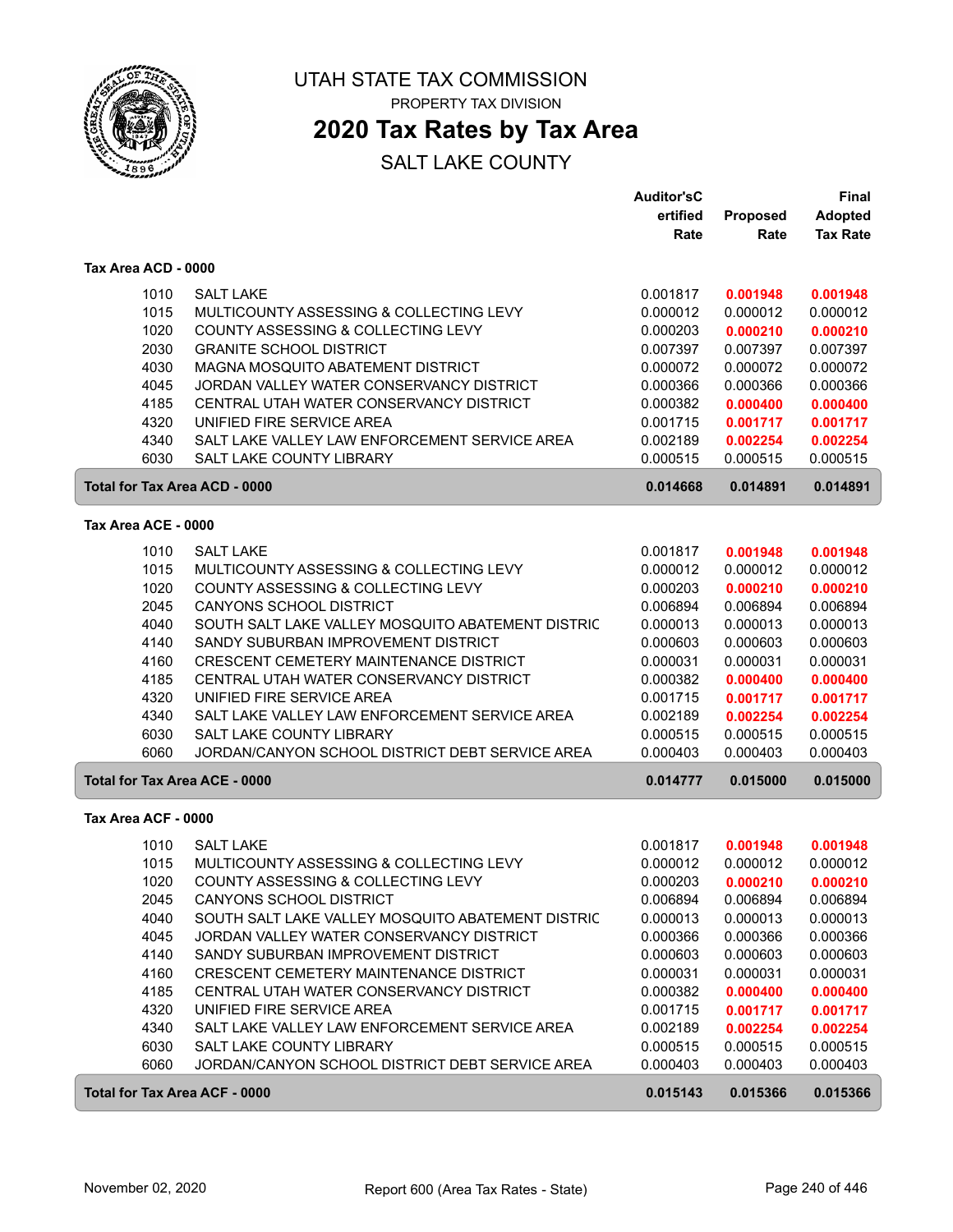

### **2020 Tax Rates by Tax Area**

|                                      |                                                             | <b>Auditor'sC</b>    |                      | <b>Final</b>         |
|--------------------------------------|-------------------------------------------------------------|----------------------|----------------------|----------------------|
|                                      |                                                             | ertified             | Proposed             | <b>Adopted</b>       |
|                                      |                                                             | Rate                 | Rate                 | <b>Tax Rate</b>      |
| Tax Area ACG - 0000                  |                                                             |                      |                      |                      |
| 1010                                 | <b>SALT LAKE</b>                                            | 0.001817             | 0.001948             | 0.001948             |
| 1015                                 | MULTICOUNTY ASSESSING & COLLECTING LEVY                     | 0.000012             | 0.000012             | 0.000012             |
| 1020                                 | COUNTY ASSESSING & COLLECTING LEVY                          | 0.000203             | 0.000210             | 0.000210             |
| 2045                                 | <b>CANYONS SCHOOL DISTRICT</b>                              | 0.006894             | 0.006894             | 0.006894             |
| 4040                                 | SOUTH SALT LAKE VALLEY MOSQUITO ABATEMENT DISTRIC           | 0.000013             | 0.000013             | 0.000013             |
| 4045                                 | JORDAN VALLEY WATER CONSERVANCY DISTRICT                    | 0.000366             | 0.000366             | 0.000366             |
| 4140                                 | SANDY SUBURBAN IMPROVEMENT DISTRICT                         | 0.000603             | 0.000603             | 0.000603             |
| 4185                                 | CENTRAL UTAH WATER CONSERVANCY DISTRICT                     | 0.000382             | 0.000400             | 0.000400             |
| 4320                                 | UNIFIED FIRE SERVICE AREA                                   | 0.001715             | 0.001717             | 0.001717             |
| 4340                                 | SALT LAKE VALLEY LAW ENFORCEMENT SERVICE AREA               | 0.002189             | 0.002254             | 0.002254             |
| 6030                                 | SALT LAKE COUNTY LIBRARY                                    | 0.000515             | 0.000515             | 0.000515             |
| 6060                                 | JORDAN/CANYON SCHOOL DISTRICT DEBT SERVICE AREA             | 0.000403             | 0.000403             | 0.000403             |
| <b>Total for Tax Area ACG - 0000</b> |                                                             | 0.015112             | 0.015335             | 0.015335             |
| Tax Area ACH - 0000                  |                                                             |                      |                      |                      |
|                                      |                                                             |                      |                      |                      |
| 1010                                 | <b>SALT LAKE</b><br>MULTICOUNTY ASSESSING & COLLECTING LEVY | 0.001817             | 0.001948             | 0.001948<br>0.000012 |
| 1015<br>1020                         | COUNTY ASSESSING & COLLECTING LEVY                          | 0.000012             | 0.000012             | 0.000210             |
| 2045                                 | CANYONS SCHOOL DISTRICT                                     | 0.000203<br>0.006894 | 0.000210<br>0.006894 | 0.006894             |
| 4040                                 | SOUTH SALT LAKE VALLEY MOSQUITO ABATEMENT DISTRIC           | 0.000013             | 0.000013             | 0.000013             |
| 4045                                 | JORDAN VALLEY WATER CONSERVANCY DISTRICT                    | 0.000366             | 0.000366             | 0.000366             |
| 4140                                 | SANDY SUBURBAN IMPROVEMENT DISTRICT                         | 0.000603             | 0.000603             | 0.000603             |
| 4185                                 | CENTRAL UTAH WATER CONSERVANCY DISTRICT                     | 0.000382             | 0.000400             | 0.000400             |
| 4320                                 | UNIFIED FIRE SERVICE AREA                                   | 0.001715             | 0.001717             | 0.001717             |
| 4340                                 | SALT LAKE VALLEY LAW ENFORCEMENT SERVICE AREA               | 0.002189             | 0.002254             | 0.002254             |
| 6030                                 | SALT LAKE COUNTY LIBRARY                                    | 0.000515             | 0.000515             | 0.000515             |
| 6060                                 | JORDAN/CANYON SCHOOL DISTRICT DEBT SERVICE AREA             | 0.000403             | 0.000403             | 0.000403             |
| Total for Tax Area ACH - 0000        |                                                             | 0.015112             | 0.015335             | 0.015335             |
|                                      |                                                             |                      |                      |                      |
| Tax Area ACI - 0000                  |                                                             |                      |                      |                      |
| 1010                                 | <b>SALT LAKE</b>                                            | 0.001817             | 0.001948             | 0.001948             |
| 1015                                 | MULTICOUNTY ASSESSING & COLLECTING LEVY                     | 0.000012             | 0.000012             | 0.000012             |
| 1020                                 | COUNTY ASSESSING & COLLECTING LEVY                          | 0.000203             | 0.000210             | 0.000210             |
| 2040                                 | <b>JORDAN SCHOOL DISTRICT</b>                               | 0.006567             | 0.006567             | 0.006567             |
| 4040                                 | SOUTH SALT LAKE VALLEY MOSQUITO ABATEMENT DISTRIC           | 0.000013             | 0.000013             | 0.000013             |
| 4100                                 | COPPERTON IMPROVEMENT DISTRICT                              | 0.001024             | 0.001024             | 0.001024             |
| 4185                                 | CENTRAL UTAH WATER CONSERVANCY DISTRICT                     | 0.000382             | 0.000400             | 0.000400             |
| 4320                                 | UNIFIED FIRE SERVICE AREA                                   | 0.001715             | 0.001717             | 0.001717             |
| 4340                                 | SALT LAKE VALLEY LAW ENFORCEMENT SERVICE AREA               | 0.002189             | 0.002254             | 0.002254             |
| 6030                                 | SALT LAKE COUNTY LIBRARY                                    | 0.000515             | 0.000515             | 0.000515             |
| <b>Total for Tax Area ACI - 0000</b> |                                                             | 0.014437             | 0.014660             | 0.014660             |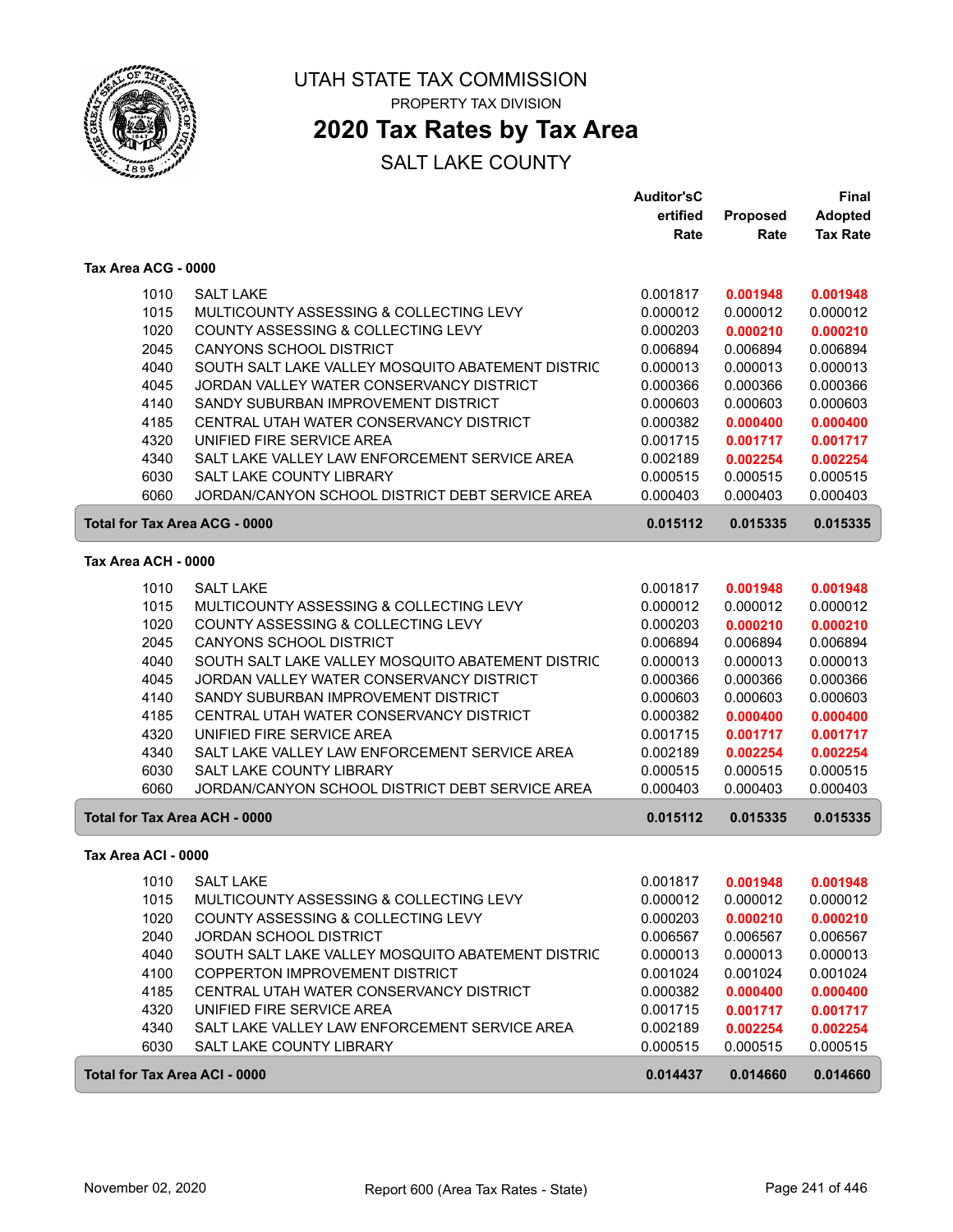

## **2020 Tax Rates by Tax Area**

|                               |                                                   | <b>Auditor'sC</b> |          | <b>Final</b>    |
|-------------------------------|---------------------------------------------------|-------------------|----------|-----------------|
|                               |                                                   | ertified          | Proposed | <b>Adopted</b>  |
|                               |                                                   | Rate              | Rate     | <b>Tax Rate</b> |
| Tax Area ACJ - 0000           |                                                   |                   |          |                 |
| 1010                          | <b>SALT LAKE</b>                                  | 0.001817          | 0.001948 | 0.001948        |
| 1015                          | MULTICOUNTY ASSESSING & COLLECTING LEVY           | 0.000012          | 0.000012 | 0.000012        |
| 1020                          | COUNTY ASSESSING & COLLECTING LEVY                | 0.000203          | 0.000210 | 0.000210        |
| 2030                          | <b>GRANITE SCHOOL DISTRICT</b>                    | 0.007397          | 0.007397 | 0.007397        |
| 3045                          | <b>MILLCREEK</b>                                  | 0.001791          | 0.001841 | 0.001841        |
| 4040                          | SOUTH SALT LAKE VALLEY MOSQUITO ABATEMENT DISTRIC | 0.000013          | 0.000013 | 0.000013        |
| 4045                          | JORDAN VALLEY WATER CONSERVANCY DISTRICT          | 0.000366          | 0.000366 | 0.000366        |
| 4090                          | COTTONWOOD IMPROVEMENT DISTRICT                   | 0.000161          | 0.000161 | 0.000161        |
| 4185                          | CENTRAL UTAH WATER CONSERVANCY DISTRICT           | 0.000382          | 0.000400 | 0.000400        |
| 4320                          | UNIFIED FIRE SERVICE AREA                         | 0.001715          | 0.001717 | 0.001717        |
| 6030                          | <b>SALT LAKE COUNTY LIBRARY</b>                   | 0.000515          | 0.000515 | 0.000515        |
| Total for Tax Area ACJ - 0000 |                                                   | 0.014372          | 0.014580 | 0.014580        |
| Tax Area ACK - 0000           |                                                   |                   |          |                 |
| 1010                          | <b>SALT LAKE</b>                                  | 0.001817          | 0.001948 | 0.001948        |
| 1015                          | MULTICOUNTY ASSESSING & COLLECTING LEVY           | 0.000012          | 0.000012 | 0.000012        |
| 1020                          | COUNTY ASSESSING & COLLECTING LEVY                | 0.000203          | 0.000210 | 0.000210        |
| 2030                          | <b>GRANITE SCHOOL DISTRICT</b>                    | 0.007397          | 0.007397 | 0.007397        |
| 3045                          | <b>MILLCREEK</b>                                  | 0.001791          | 0.001841 | 0.001841        |
| 4040                          | SOUTH SALT LAKE VALLEY MOSQUITO ABATEMENT DISTRIC | 0.000013          | 0.000013 | 0.000013        |
| 4185                          | CENTRAL UTAH WATER CONSERVANCY DISTRICT           | 0.000382          | 0.000400 | 0.000400        |
| 4320                          | UNIFIED FIRE SERVICE AREA                         | 0.001715          | 0.001717 | 0.001717        |
| 6030                          | <b>SALT LAKE COUNTY LIBRARY</b>                   | 0.000515          | 0.000515 | 0.000515        |
| Total for Tax Area ACK - 0000 |                                                   | 0.013845          | 0.014053 | 0.014053        |
| Tax Area ACL - 0000           |                                                   |                   |          |                 |
| 1010                          | <b>SALT LAKE</b>                                  | 0.001817          | 0.001948 | 0.001948        |
| 1015                          | MULTICOUNTY ASSESSING & COLLECTING LEVY           | 0.000012          | 0.000012 | 0.000012        |
| 1020                          | COUNTY ASSESSING & COLLECTING LEVY                | 0.000203          | 0.000210 | 0.000210        |
| 2030                          | <b>GRANITE SCHOOL DISTRICT</b>                    | 0.007397          | 0.007397 | 0.007397        |
| 3045                          | <b>MILLCREEK</b>                                  | 0.001791          | 0.001841 | 0.001841        |
| 4040                          | SOUTH SALT LAKE VALLEY MOSQUITO ABATEMENT DISTRIC | 0.000013          | 0.000013 | 0.000013        |
| 4090                          | COTTONWOOD IMPROVEMENT DISTRICT                   | 0.000161          | 0.000161 | 0.000161        |
| 4185                          | CENTRAL UTAH WATER CONSERVANCY DISTRICT           | 0.000382          | 0.000400 | 0.000400        |
| 4320                          | UNIFIED FIRE SERVICE AREA                         | 0.001715          | 0.001717 | 0.001717        |
| 6030                          | SALT LAKE COUNTY LIBRARY                          | 0.000515          | 0.000515 | 0.000515        |
| Total for Tax Area ACL - 0000 |                                                   | 0.014006          | 0.014214 | 0.014214        |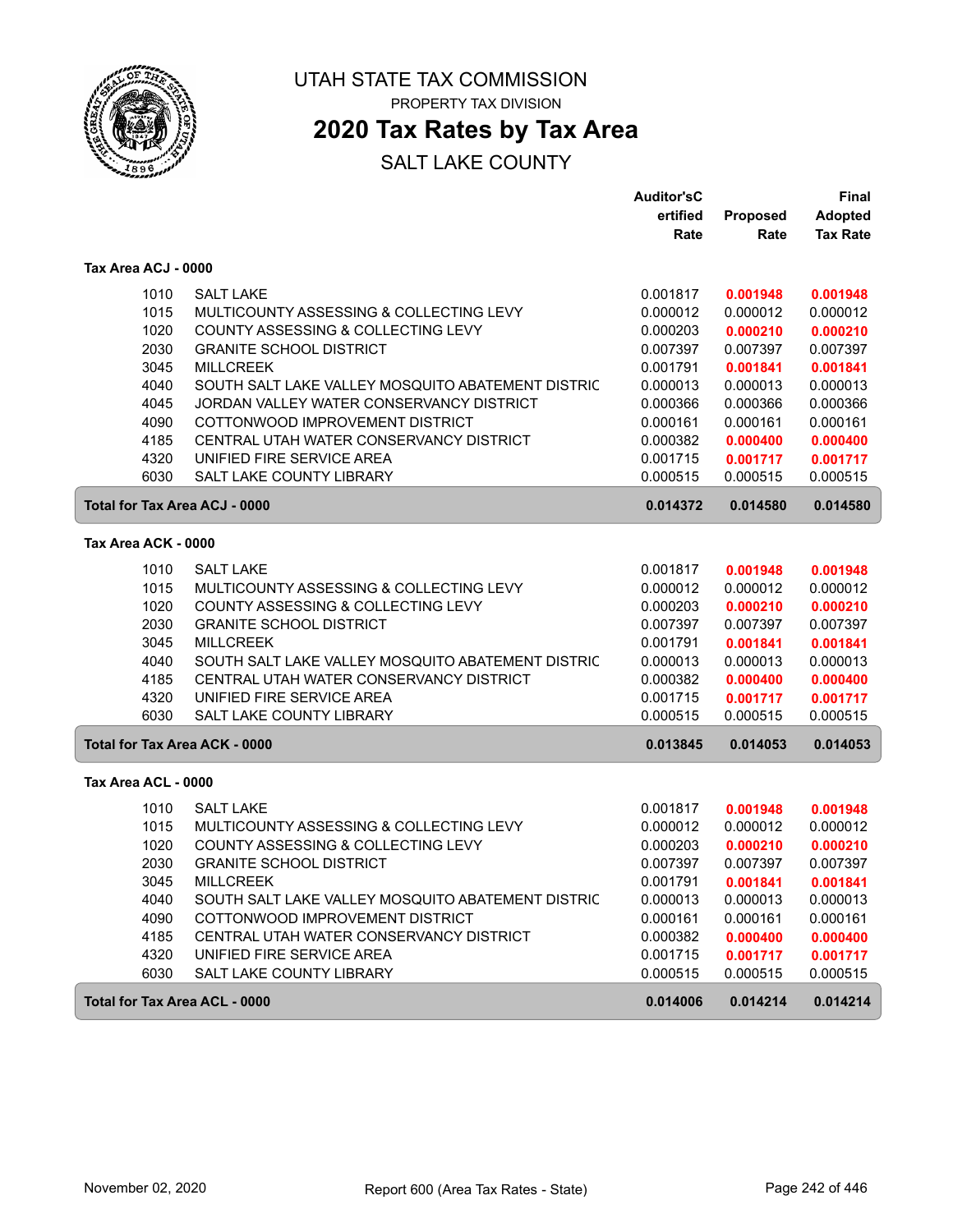

### **2020 Tax Rates by Tax Area**

|                     |                                                   | <b>Auditor'sC</b> |          | <b>Final</b>    |
|---------------------|---------------------------------------------------|-------------------|----------|-----------------|
|                     |                                                   | ertified          | Proposed | <b>Adopted</b>  |
|                     |                                                   | Rate              | Rate     | <b>Tax Rate</b> |
| Tax Area ACM - 0000 |                                                   |                   |          |                 |
| 1010                | <b>SALT LAKE</b>                                  | 0.001817          | 0.001948 | 0.001948        |
| 1015                | MULTICOUNTY ASSESSING & COLLECTING LEVY           | 0.000012          | 0.000012 | 0.000012        |
| 1020                | COUNTY ASSESSING & COLLECTING LEVY                | 0.000203          | 0.000210 | 0.000210        |
| 2030                | <b>GRANITE SCHOOL DISTRICT</b>                    | 0.007397          | 0.007397 | 0.007397        |
| 3045                | <b>MILLCREEK</b>                                  | 0.001791          | 0.001841 | 0.001841        |
| 4040                | SOUTH SALT LAKE VALLEY MOSQUITO ABATEMENT DISTRIC | 0.000013          | 0.000013 | 0.000013        |
| 4045                | JORDAN VALLEY WATER CONSERVANCY DISTRICT          | 0.000366          | 0.000366 | 0.000366        |
| 4090                | COTTONWOOD IMPROVEMENT DISTRICT                   | 0.000161          | 0.000161 | 0.000161        |
| 4185                | CENTRAL UTAH WATER CONSERVANCY DISTRICT           | 0.000382          | 0.000400 | 0.000400        |
| 4320                | UNIFIED FIRE SERVICE AREA                         | 0.001715          | 0.001717 | 0.001717        |
| 6030                | SALT LAKE COUNTY LIBRARY                          | 0.000515          | 0.000515 | 0.000515        |
|                     | <b>Total for Tax Area ACM - 0000</b>              | 0.014372          | 0.014580 | 0.014580        |
| Tax Area ACN - 0000 |                                                   |                   |          |                 |
| 1010                | <b>SALT LAKE</b>                                  | 0.001817          | 0.001948 | 0.001948        |
| 1015                | MULTICOUNTY ASSESSING & COLLECTING LEVY           | 0.000012          | 0.000012 | 0.000012        |
| 1020                | COUNTY ASSESSING & COLLECTING LEVY                | 0.000203          | 0.000210 | 0.000210        |
| 2030                | <b>GRANITE SCHOOL DISTRICT</b>                    | 0.007397          | 0.007397 | 0.007397        |
| 3045                | <b>MILLCREEK</b>                                  | 0.001791          | 0.001841 | 0.001841        |
| 4040                | SOUTH SALT LAKE VALLEY MOSQUITO ABATEMENT DISTRIC | 0.000013          | 0.000013 | 0.000013        |
| 4045                | JORDAN VALLEY WATER CONSERVANCY DISTRICT          | 0.000366          | 0.000366 | 0.000366        |
| 4060                | MT. OLYMPUS IMPROVEMENT DISTRICT                  | 0.000248          | 0.000248 | 0.000248        |
| 4185                | CENTRAL UTAH WATER CONSERVANCY DISTRICT           | 0.000382          | 0.000400 | 0.000400        |
| 4320                | UNIFIED FIRE SERVICE AREA                         | 0.001715          | 0.001717 | 0.001717        |
| 6030                | SALT LAKE COUNTY LIBRARY                          | 0.000515          | 0.000515 | 0.000515        |
|                     | <b>Total for Tax Area ACN - 0000</b>              | 0.014459          | 0.014667 | 0.014667        |
| Tax Area ACO - 0000 |                                                   |                   |          |                 |
| 1010                | <b>SALT LAKE</b>                                  | 0.001817          | 0.001948 | 0.001948        |
| 1015                | MULTICOUNTY ASSESSING & COLLECTING LEVY           | 0.000012          | 0.000012 | 0.000012        |
| 1020                | COUNTY ASSESSING & COLLECTING LEVY                | 0.000203          | 0.000210 | 0.000210        |
| 2030                | <b>GRANITE SCHOOL DISTRICT</b>                    | 0.007397          | 0.007397 | 0.007397        |
| 3045                | <b>MILLCREEK</b>                                  | 0.001791          | 0.001841 | 0.001841        |
| 4040                | SOUTH SALT LAKE VALLEY MOSQUITO ABATEMENT DISTRIC | 0.000013          | 0.000013 | 0.000013        |
| 4045                | JORDAN VALLEY WATER CONSERVANCY DISTRICT          | 0.000366          | 0.000366 | 0.000366        |
| 4060                | MT. OLYMPUS IMPROVEMENT DISTRICT                  | 0.000248          | 0.000248 | 0.000248        |
| 4185                | CENTRAL UTAH WATER CONSERVANCY DISTRICT           | 0.000382          | 0.000400 | 0.000400        |
| 4320                | UNIFIED FIRE SERVICE AREA                         | 0.001715          | 0.001717 | 0.001717        |
| 6030                | SALT LAKE COUNTY LIBRARY                          | 0.000515          | 0.000515 | 0.000515        |
|                     | Total for Tax Area ACO - 0000                     | 0.014459          | 0.014667 | 0.014667        |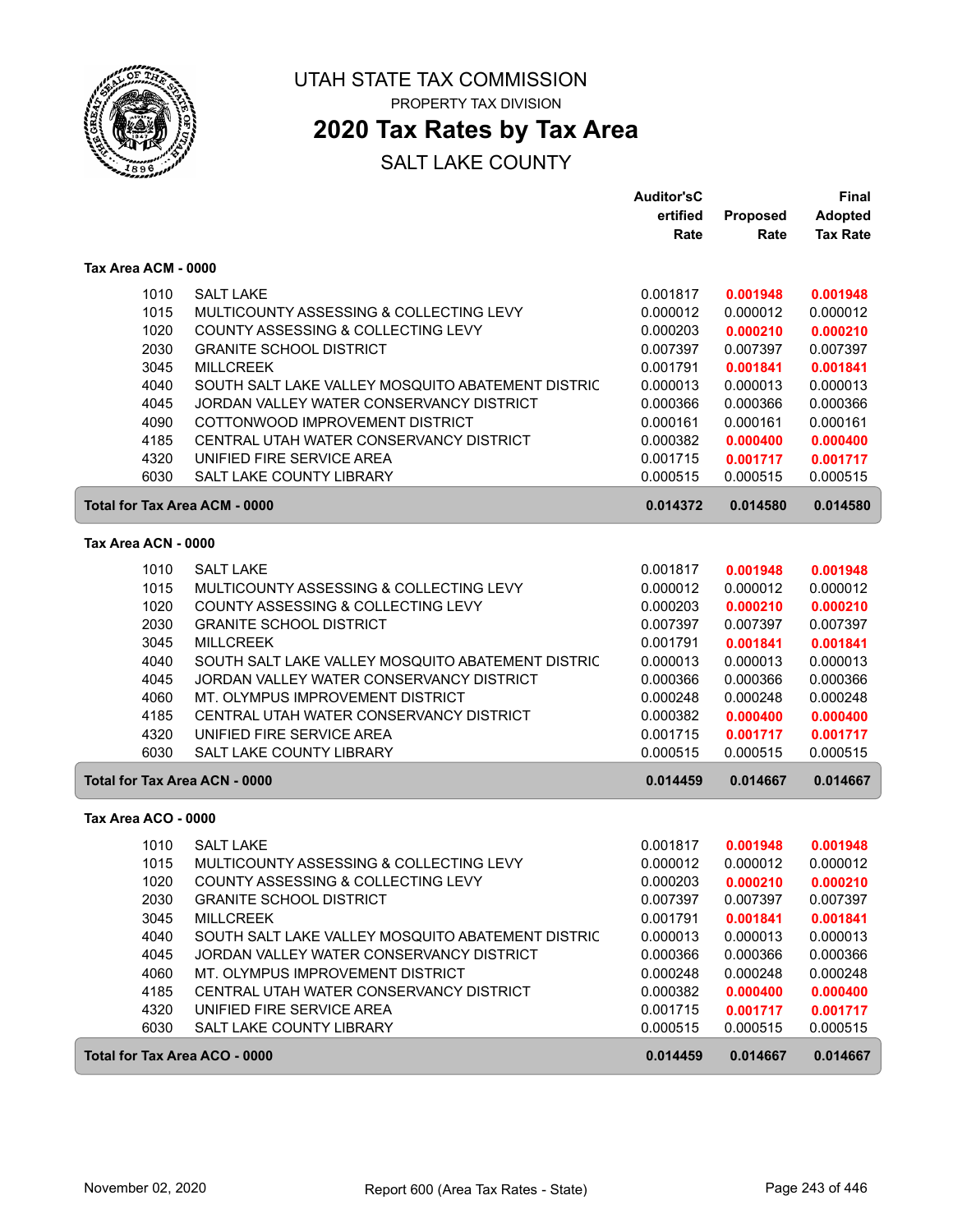

## **2020 Tax Rates by Tax Area**

|                                      |                                                   | <b>Auditor'sC</b> |                 | Final           |
|--------------------------------------|---------------------------------------------------|-------------------|-----------------|-----------------|
|                                      |                                                   | ertified          | <b>Proposed</b> | <b>Adopted</b>  |
|                                      |                                                   | Rate              | Rate            | <b>Tax Rate</b> |
| Tax Area ACP - 0000                  |                                                   |                   |                 |                 |
| 1010                                 | <b>SALT LAKE</b>                                  | 0.001817          | 0.001948        | 0.001948        |
| 1015                                 | MULTICOUNTY ASSESSING & COLLECTING LEVY           | 0.000012          | 0.000012        | 0.000012        |
| 1020                                 | COUNTY ASSESSING & COLLECTING LEVY                | 0.000203          | 0.000210        | 0.000210        |
| 2030                                 | <b>GRANITE SCHOOL DISTRICT</b>                    | 0.007397          | 0.007397        | 0.007397        |
| 3045                                 | <b>MILLCREEK</b>                                  | 0.001791          | 0.001841        | 0.001841        |
| 4040                                 | SOUTH SALT LAKE VALLEY MOSQUITO ABATEMENT DISTRIC | 0.000013          | 0.000013        | 0.000013        |
| 4060                                 | MT. OLYMPUS IMPROVEMENT DISTRICT                  | 0.000248          | 0.000248        | 0.000248        |
| 4185                                 | CENTRAL UTAH WATER CONSERVANCY DISTRICT           | 0.000382          | 0.000400        | 0.000400        |
| 4320                                 | UNIFIED FIRE SERVICE AREA                         | 0.001715          | 0.001717        | 0.001717        |
| 6030                                 | SALT LAKE COUNTY LIBRARY                          | 0.000515          | 0.000515        | 0.000515        |
| <b>Total for Tax Area ACP - 0000</b> |                                                   | 0.014093          | 0.014301        | 0.014301        |
| Tax Area ACQ - 0000                  |                                                   |                   |                 |                 |
| 1010                                 | <b>SALT LAKE</b>                                  | 0.001817          | 0.001948        | 0.001948        |
| 1015                                 | MULTICOUNTY ASSESSING & COLLECTING LEVY           | 0.000012          | 0.000012        | 0.000012        |
| 1020                                 | COUNTY ASSESSING & COLLECTING LEVY                | 0.000203          | 0.000210        | 0.000210        |
| 2030                                 | <b>GRANITE SCHOOL DISTRICT</b>                    | 0.007397          | 0.007397        | 0.007397        |
| 3045                                 | <b>MILLCREEK</b>                                  | 0.001791          | 0.001841        | 0.001841        |
| 4040                                 | SOUTH SALT LAKE VALLEY MOSQUITO ABATEMENT DISTRIC | 0.000013          | 0.000013        | 0.000013        |
| 4090                                 | COTTONWOOD IMPROVEMENT DISTRICT                   | 0.000161          | 0.000161        | 0.000161        |
| 4185                                 | CENTRAL UTAH WATER CONSERVANCY DISTRICT           | 0.000382          | 0.000400        | 0.000400        |
| 4320                                 | UNIFIED FIRE SERVICE AREA                         | 0.001715          | 0.001717        | 0.001717        |
| 6030                                 | <b>SALT LAKE COUNTY LIBRARY</b>                   | 0.000515          | 0.000515        | 0.000515        |
| Total for Tax Area ACQ - 0000        |                                                   | 0.014006          | 0.014214        | 0.014214        |
| Tax Area ACR - 0000                  |                                                   |                   |                 |                 |
| 1010                                 | <b>SALT LAKE</b>                                  | 0.001817          | 0.001948        | 0.001948        |
| 1015                                 | MULTICOUNTY ASSESSING & COLLECTING LEVY           | 0.000012          | 0.000012        | 0.000012        |
| 1020                                 | COUNTY ASSESSING & COLLECTING LEVY                | 0.000203          | 0.000210        | 0.000210        |
| 2030                                 | <b>GRANITE SCHOOL DISTRICT</b>                    | 0.007397          | 0.007397        | 0.007397        |
| 3045                                 | <b>MILLCREEK</b>                                  | 0.001791          | 0.001841        | 0.001841        |
| 4185                                 | CENTRAL UTAH WATER CONSERVANCY DISTRICT           | 0.000382          | 0.000400        | 0.000400        |
| 4320                                 | UNIFIED FIRE SERVICE AREA                         | 0.001715          | 0.001717        | 0.001717        |
| 6030                                 | <b>SALT LAKE COUNTY LIBRARY</b>                   | 0.000515          | 0.000515        | 0.000515        |
| Total for Tax Area ACR - 0000        |                                                   | 0.013832          | 0.014040        | 0.014040        |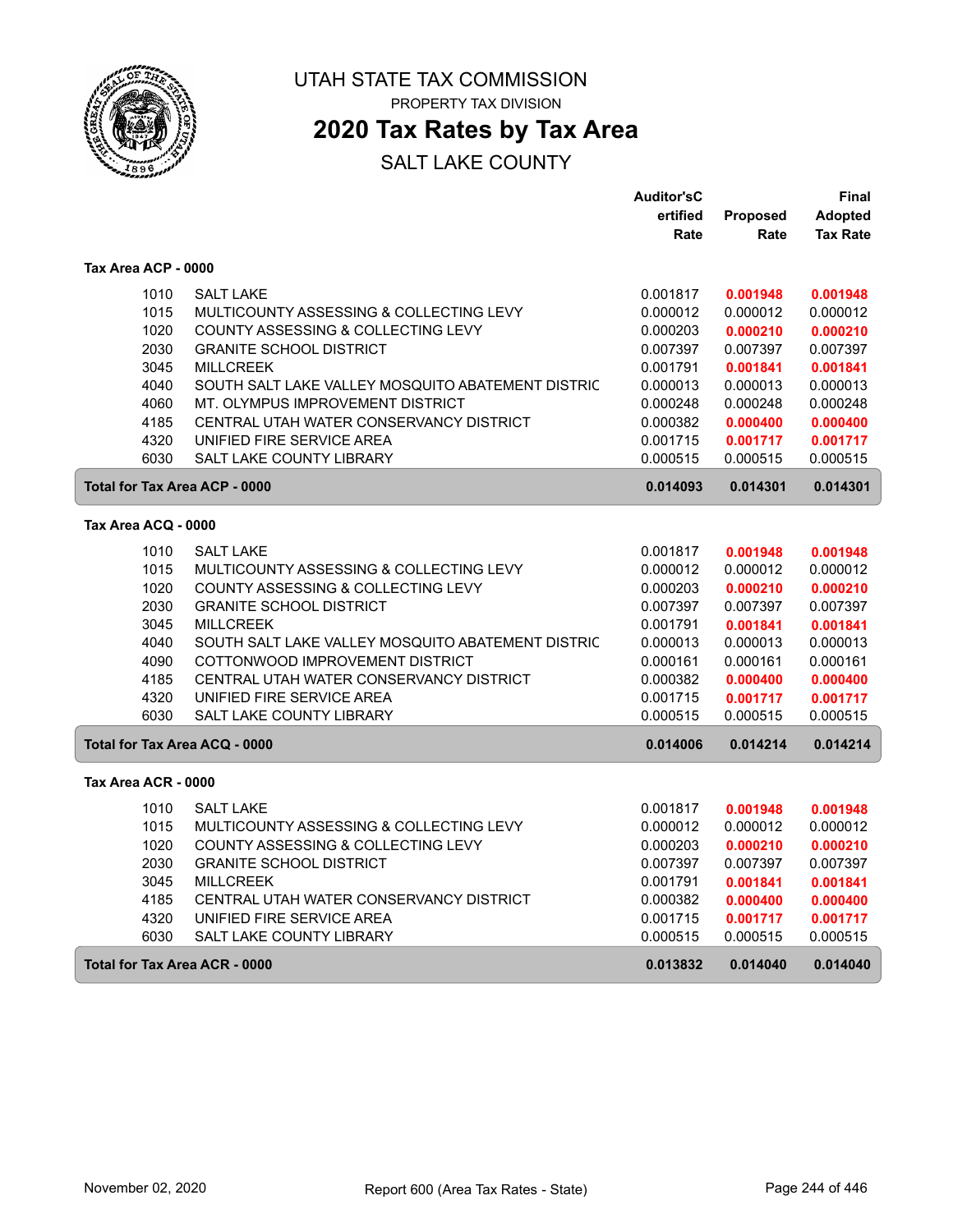

 $\sqrt{2}$ 

ſ

UTAH STATE TAX COMMISSION PROPERTY TAX DIVISION

**2020 Tax Rates by Tax Area**

|                                      |                                                   | <b>Auditor'sC</b> |          | Final           |
|--------------------------------------|---------------------------------------------------|-------------------|----------|-----------------|
|                                      |                                                   | ertified          | Proposed | <b>Adopted</b>  |
|                                      |                                                   | Rate              | Rate     | <b>Tax Rate</b> |
| Tax Area ACS - 0000                  |                                                   |                   |          |                 |
| 1010                                 | <b>SALT LAKE</b>                                  | 0.001817          | 0.001948 | 0.001948        |
| 1015                                 | MULTICOUNTY ASSESSING & COLLECTING LEVY           | 0.000012          | 0.000012 | 0.000012        |
| 1020                                 | COUNTY ASSESSING & COLLECTING LEVY                | 0.000203          | 0.000210 | 0.000210        |
| 2040                                 | <b>JORDAN SCHOOL DISTRICT</b>                     | 0.006567          | 0.006567 | 0.006567        |
| 3110                                 | <b>WEST JORDAN CITY</b>                           | 0.001899          | 0.001899 | 0.001899        |
| 4040                                 | SOUTH SALT LAKE VALLEY MOSQUITO ABATEMENT DISTRIC | 0.000013          | 0.000013 | 0.000013        |
| 4045                                 | JORDAN VALLEY WATER CONSERVANCY DISTRICT          | 0.000366          | 0.000366 | 0.000366        |
| 4185                                 | CENTRAL UTAH WATER CONSERVANCY DISTRICT           | 0.000382          | 0.000400 | 0.000400        |
| 6030                                 | <b>SALT LAKE COUNTY LIBRARY</b>                   | 0.000515          | 0.000515 | 0.000515        |
| <b>Total for Tax Area ACS - 0000</b> |                                                   | 0.011774          | 0.011930 | 0.011930        |
| Tax Area ACT - 0000                  |                                                   |                   |          |                 |
| 1010                                 | <b>SALT LAKE</b>                                  | 0.001817          | 0.001948 | 0.001948        |
| 1015                                 | MULTICOUNTY ASSESSING & COLLECTING LEVY           | 0.000012          | 0.000012 | 0.000012        |
| 1020                                 | COUNTY ASSESSING & COLLECTING LEVY                | 0.000203          | 0.000210 | 0.000210        |
| 2030                                 | <b>GRANITE SCHOOL DISTRICT</b>                    | 0.007397          | 0.007397 | 0.007397        |
| 4185                                 | CENTRAL UTAH WATER CONSERVANCY DISTRICT           | 0.000382          | 0.000400 | 0.000400        |
| 4220                                 | SALT LAKE COUNTY MUNICIPAL-TYPE SERVICES          | 0.000060          | 0.000060 | 0.000060        |
| 4320                                 | UNIFIED FIRE SERVICE AREA                         | 0.001715          | 0.001717 | 0.001717        |
| 4340                                 | SALT LAKE VALLEY LAW ENFORCEMENT SERVICE AREA     | 0.002189          | 0.002254 | 0.002254        |
| 6030                                 | <b>SALT LAKE COUNTY LIBRARY</b>                   | 0.000515          | 0.000515 | 0.000515        |
| Total for Tax Area ACT - 0000        |                                                   | 0.014290          | 0.014513 | 0.014513        |
| Tax Area ACV - 0000                  |                                                   |                   |          |                 |
| 1010                                 | <b>SALT LAKE</b>                                  | 0.001817          | 0.001948 | 0.001948        |
| 1015                                 | MULTICOUNTY ASSESSING & COLLECTING LEVY           | 0.000012          | 0.000012 | 0.000012        |
| 1020                                 | COUNTY ASSESSING & COLLECTING LEVY                | 0.000203          | 0.000210 | 0.000210        |
| 2030                                 | <b>GRANITE SCHOOL DISTRICT</b>                    | 0.007397          | 0.007397 | 0.007397        |
| 4030                                 | MAGNA MOSQUITO ABATEMENT DISTRICT                 | 0.000072          | 0.000072 | 0.000072        |
| 4185                                 | CENTRAL UTAH WATER CONSERVANCY DISTRICT           | 0.000382          | 0.000400 | 0.000400        |
| 4220                                 | SALT LAKE COUNTY MUNICIPAL-TYPE SERVICES          | 0.000060          | 0.000060 | 0.000060        |
| 4320                                 | UNIFIED FIRE SERVICE AREA                         | 0.001715          | 0.001717 | 0.001717        |
| 4340                                 | SALT LAKE VALLEY LAW ENFORCEMENT SERVICE AREA     | 0.002189          | 0.002254 | 0.002254        |
| 6030                                 | <b>SALT LAKE COUNTY LIBRARY</b>                   | 0.000515          | 0.000515 | 0.000515        |
| Total for Tax Area ACV - 0000        |                                                   | 0.014362          | 0.014585 | 0.014585        |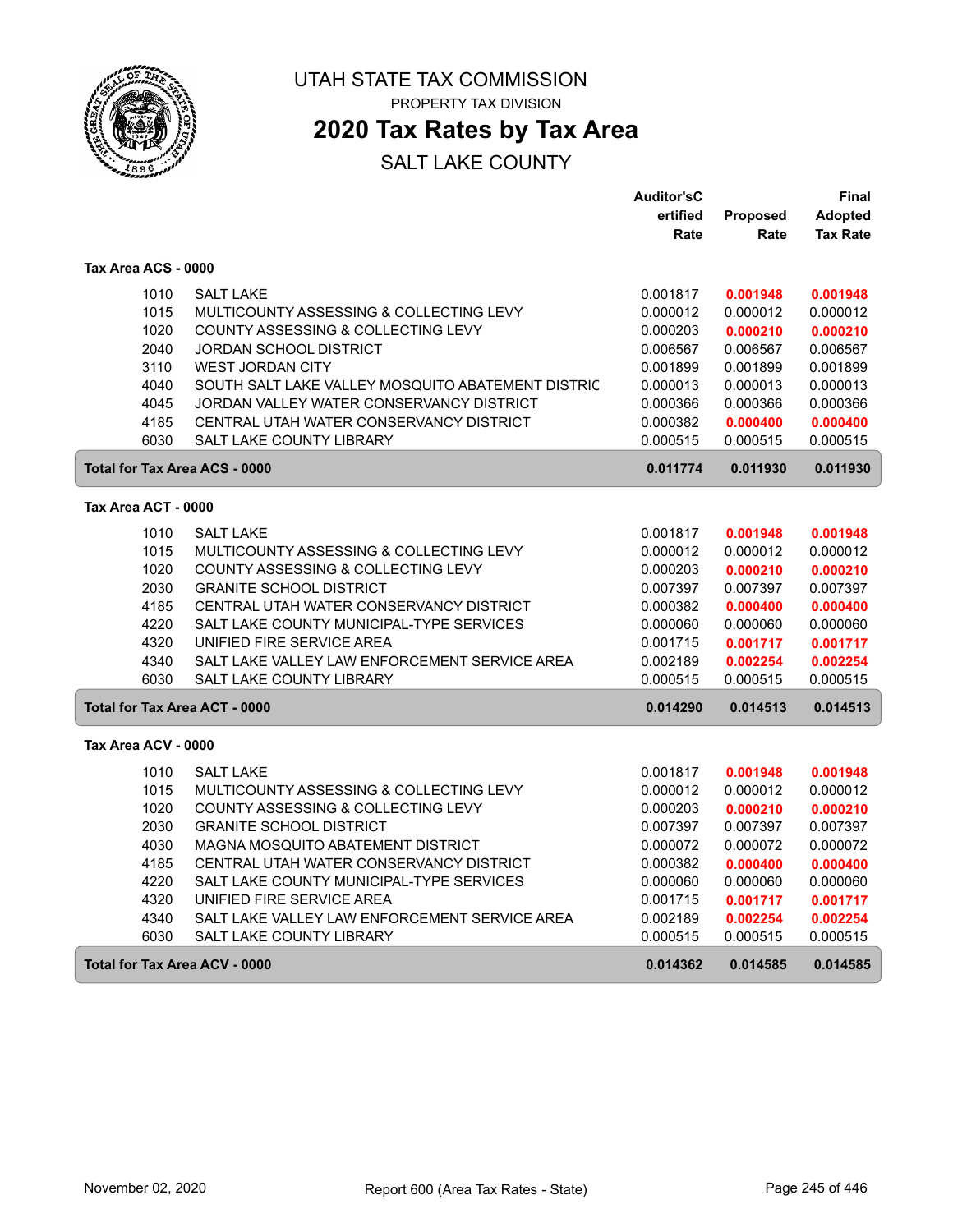

## **2020 Tax Rates by Tax Area**

|                     |                                                   | <b>Auditor'sC</b> |          | Final           |
|---------------------|---------------------------------------------------|-------------------|----------|-----------------|
|                     |                                                   | ertified          | Proposed | <b>Adopted</b>  |
|                     |                                                   | Rate              | Rate     | <b>Tax Rate</b> |
| Tax Area ACW - 0000 |                                                   |                   |          |                 |
| 1010                | <b>SALT LAKE</b>                                  | 0.001817          |          |                 |
|                     |                                                   |                   | 0.001948 | 0.001948        |
| 1015                | MULTICOUNTY ASSESSING & COLLECTING LEVY           | 0.000012          | 0.000012 | 0.000012        |
| 1020                | COUNTY ASSESSING & COLLECTING LEVY                | 0.000203          | 0.000210 | 0.000210        |
| 2030                | <b>GRANITE SCHOOL DISTRICT</b>                    | 0.007397          | 0.007397 | 0.007397        |
| 4030                | MAGNA MOSQUITO ABATEMENT DISTRICT                 | 0.000072          | 0.000072 | 0.000072        |
| 4080                | <b>MAGNA WATER DISTRICT</b>                       | 0.002416          | 0.002416 | 0.002416        |
| 4185                | CENTRAL UTAH WATER CONSERVANCY DISTRICT           | 0.000382          | 0.000400 | 0.000400        |
| 4320                | UNIFIED FIRE SERVICE AREA                         | 0.001715          | 0.001717 | 0.001717        |
| 4340                | SALT LAKE VALLEY LAW ENFORCEMENT SERVICE AREA     | 0.002189          | 0.002254 | 0.002254        |
| 6030                | SALT LAKE COUNTY LIBRARY                          | 0.000515          | 0.000515 | 0.000515        |
|                     | Total for Tax Area ACW - 0000                     | 0.016718          | 0.016941 | 0.016941        |
| Tax Area ACX - 0000 |                                                   |                   |          |                 |
| 1010                | <b>SALT LAKE</b>                                  | 0.001817          | 0.001948 | 0.001948        |
| 1015                | MULTICOUNTY ASSESSING & COLLECTING LEVY           | 0.000012          | 0.000012 | 0.000012        |
| 1020                | COUNTY ASSESSING & COLLECTING LEVY                | 0.000203          | 0.000210 | 0.000210        |
| 2040                | <b>JORDAN SCHOOL DISTRICT</b>                     | 0.006567          | 0.006567 | 0.006567        |
| 4040                | SOUTH SALT LAKE VALLEY MOSQUITO ABATEMENT DISTRIC | 0.000013          | 0.000013 | 0.000013        |
| 4045                | JORDAN VALLEY WATER CONSERVANCY DISTRICT          | 0.000366          | 0.000366 | 0.000366        |
| 4120                | <b>KEARNS IMPROVEMENT DISTRICT</b>                | 0.000514          | 0.000514 | 0.000514        |
| 4180                | OQUIRRH RECREATION AND PARKS DISTRICT             | 0.000838          | 0.000838 | 0.000838        |
| 4185                | CENTRAL UTAH WATER CONSERVANCY DISTRICT           | 0.000382          | 0.000400 | 0.000400        |
| 4220                | SALT LAKE COUNTY MUNICIPAL-TYPE SERVICES          | 0.000060          | 0.000060 | 0.000060        |
| 4320                | UNIFIED FIRE SERVICE AREA                         | 0.001715          | 0.001717 | 0.001717        |
| 4340                | SALT LAKE VALLEY LAW ENFORCEMENT SERVICE AREA     | 0.002189          | 0.002254 | 0.002254        |
| 6030                | SALT LAKE COUNTY LIBRARY                          | 0.000515          | 0.000515 | 0.000515        |
|                     | <b>Total for Tax Area ACX - 0000</b>              | 0.015191          | 0.015414 | 0.015414        |
|                     |                                                   |                   |          |                 |
| Tax Area ACY - 0000 |                                                   |                   |          |                 |
| 1010                | <b>SALT LAKE</b>                                  | 0.001817          | 0.001948 | 0.001948        |
| 1015                | MULTICOUNTY ASSESSING & COLLECTING LEVY           | 0.000012          | 0.000012 | 0.000012        |
| 1020                | COUNTY ASSESSING & COLLECTING LEVY                | 0.000203          | 0.000210 | 0.000210        |
| 2045                | <b>CANYONS SCHOOL DISTRICT</b>                    | 0.006894          | 0.006894 | 0.006894        |
| 4040                | SOUTH SALT LAKE VALLEY MOSQUITO ABATEMENT DISTRIC | 0.000013          | 0.000013 | 0.000013        |
| 4090                | COTTONWOOD IMPROVEMENT DISTRICT                   | 0.000161          | 0.000161 | 0.000161        |
| 4185                | CENTRAL UTAH WATER CONSERVANCY DISTRICT           | 0.000382          | 0.000400 | 0.000400        |
| 4220                | SALT LAKE COUNTY MUNICIPAL-TYPE SERVICES          | 0.000060          | 0.000060 | 0.000060        |
| 4320                | UNIFIED FIRE SERVICE AREA                         | 0.001715          | 0.001717 | 0.001717        |
| 4340                | SALT LAKE VALLEY LAW ENFORCEMENT SERVICE AREA     | 0.002189          | 0.002254 | 0.002254        |
| 6030                | SALT LAKE COUNTY LIBRARY                          | 0.000515          | 0.000515 | 0.000515        |
| 6060                | JORDAN/CANYON SCHOOL DISTRICT DEBT SERVICE AREA   | 0.000403          | 0.000403 | 0.000403        |
|                     | <b>Total for Tax Area ACY - 0000</b>              | 0.014364          | 0.014587 | 0.014587        |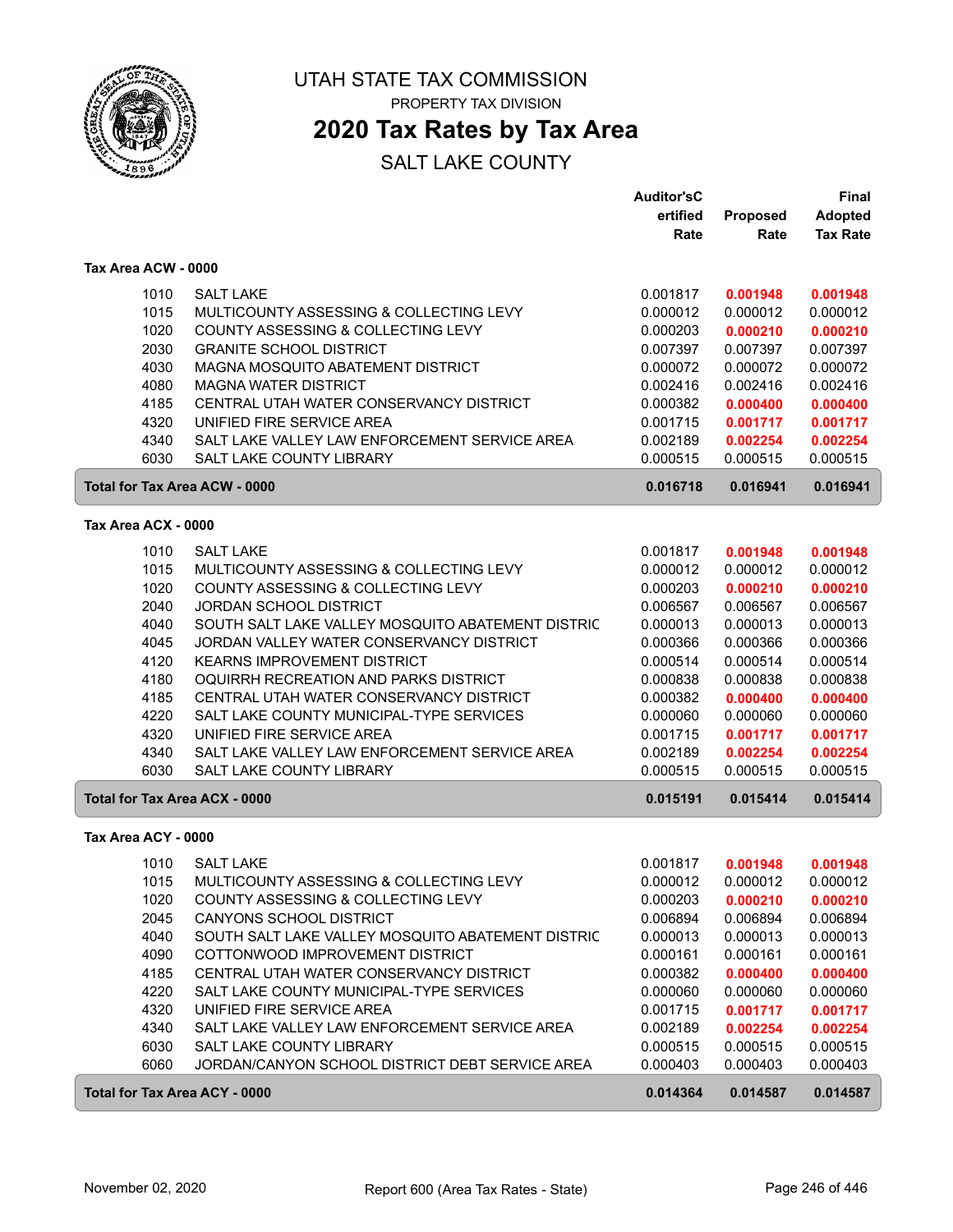

## **2020 Tax Rates by Tax Area**

|                                      |                                                   | <b>Auditor'sC</b> |          | Final           |
|--------------------------------------|---------------------------------------------------|-------------------|----------|-----------------|
|                                      |                                                   | ertified          | Proposed | <b>Adopted</b>  |
|                                      |                                                   | Rate              | Rate     | <b>Tax Rate</b> |
| Tax Area ACZ - 0000                  |                                                   |                   |          |                 |
| 1010                                 | <b>SALT LAKE</b>                                  | 0.001817          | 0.001948 | 0.001948        |
| 1015                                 | MULTICOUNTY ASSESSING & COLLECTING LEVY           | 0.000012          | 0.000012 | 0.000012        |
| 1020                                 | COUNTY ASSESSING & COLLECTING LEVY                | 0.000203          | 0.000210 | 0.000210        |
| 2030                                 | <b>GRANITE SCHOOL DISTRICT</b>                    | 0.007397          | 0.007397 | 0.007397        |
| 4030                                 | MAGNA MOSQUITO ABATEMENT DISTRICT                 | 0.000072          | 0.000072 | 0.000072        |
| 4045                                 | JORDAN VALLEY WATER CONSERVANCY DISTRICT          | 0.000366          | 0.000366 | 0.000366        |
| 4080                                 | <b>MAGNA WATER DISTRICT</b>                       | 0.002416          | 0.002416 | 0.002416        |
| 4185                                 | CENTRAL UTAH WATER CONSERVANCY DISTRICT           | 0.000382          | 0.000400 | 0.000400        |
| 4320                                 | UNIFIED FIRE SERVICE AREA                         | 0.001715          | 0.001717 | 0.001717        |
| 4340                                 | SALT LAKE VALLEY LAW ENFORCEMENT SERVICE AREA     | 0.002189          | 0.002254 | 0.002254        |
| 6030                                 | SALT LAKE COUNTY LIBRARY                          | 0.000515          | 0.000515 | 0.000515        |
| Total for Tax Area ACZ - 0000        |                                                   | 0.017084          | 0.017307 | 0.017307        |
| Tax Area ADA - 0000                  |                                                   |                   |          |                 |
|                                      |                                                   |                   |          |                 |
| 1010                                 | <b>SALT LAKE</b>                                  | 0.001817          | 0.001948 | 0.001948        |
| 1015                                 | MULTICOUNTY ASSESSING & COLLECTING LEVY           | 0.000012          | 0.000012 | 0.000012        |
| 1020                                 | COUNTY ASSESSING & COLLECTING LEVY                | 0.000203          | 0.000210 | 0.000210        |
| 2040                                 | JORDAN SCHOOL DISTRICT                            | 0.006567          | 0.006567 | 0.006567        |
| 4040                                 | SOUTH SALT LAKE VALLEY MOSQUITO ABATEMENT DISTRIC | 0.000013          | 0.000013 | 0.000013        |
| 4150                                 | SOUTH VALLEY SEWER DISTRICT                       | 0.000271          | 0.000271 | 0.000271        |
| 4185                                 | CENTRAL UTAH WATER CONSERVANCY DISTRICT           | 0.000382          | 0.000400 | 0.000400        |
| 4220                                 | SALT LAKE COUNTY MUNICIPAL-TYPE SERVICES          | 0.000060          | 0.000060 | 0.000060        |
| 4320                                 | UNIFIED FIRE SERVICE AREA                         | 0.001715          | 0.001717 | 0.001717        |
| 4340                                 | SALT LAKE VALLEY LAW ENFORCEMENT SERVICE AREA     | 0.002189          | 0.002254 | 0.002254        |
| 6030                                 | SALT LAKE COUNTY LIBRARY                          | 0.000515          | 0.000515 | 0.000515        |
| Total for Tax Area ADA - 0000        |                                                   | 0.013744          | 0.013967 | 0.013967        |
| Tax Area ADB - 0000                  |                                                   |                   |          |                 |
| 1010                                 | <b>SALT LAKE</b>                                  | 0.001817          | 0.001948 | 0.001948        |
| 1015                                 | MULTICOUNTY ASSESSING & COLLECTING LEVY           | 0.000012          | 0.000012 | 0.000012        |
| 1020                                 | COUNTY ASSESSING & COLLECTING LEVY                | 0.000203          | 0.000210 | 0.000210        |
| 2040                                 | <b>JORDAN SCHOOL DISTRICT</b>                     | 0.006567          | 0.006567 | 0.006567        |
| 4040                                 | SOUTH SALT LAKE VALLEY MOSQUITO ABATEMENT DISTRIC | 0.000013          | 0.000013 | 0.000013        |
| 4185                                 | CENTRAL UTAH WATER CONSERVANCY DISTRICT           | 0.000382          | 0.000400 | 0.000400        |
| 4220                                 | SALT LAKE COUNTY MUNICIPAL-TYPE SERVICES          | 0.000060          | 0.000060 | 0.000060        |
| 4320                                 | UNIFIED FIRE SERVICE AREA                         | 0.001715          | 0.001717 | 0.001717        |
| 4340                                 | SALT LAKE VALLEY LAW ENFORCEMENT SERVICE AREA     | 0.002189          | 0.002254 | 0.002254        |
| 6030                                 | SALT LAKE COUNTY LIBRARY                          | 0.000515          | 0.000515 | 0.000515        |
| <b>Total for Tax Area ADB - 0000</b> |                                                   | 0.013473          | 0.013696 | 0.013696        |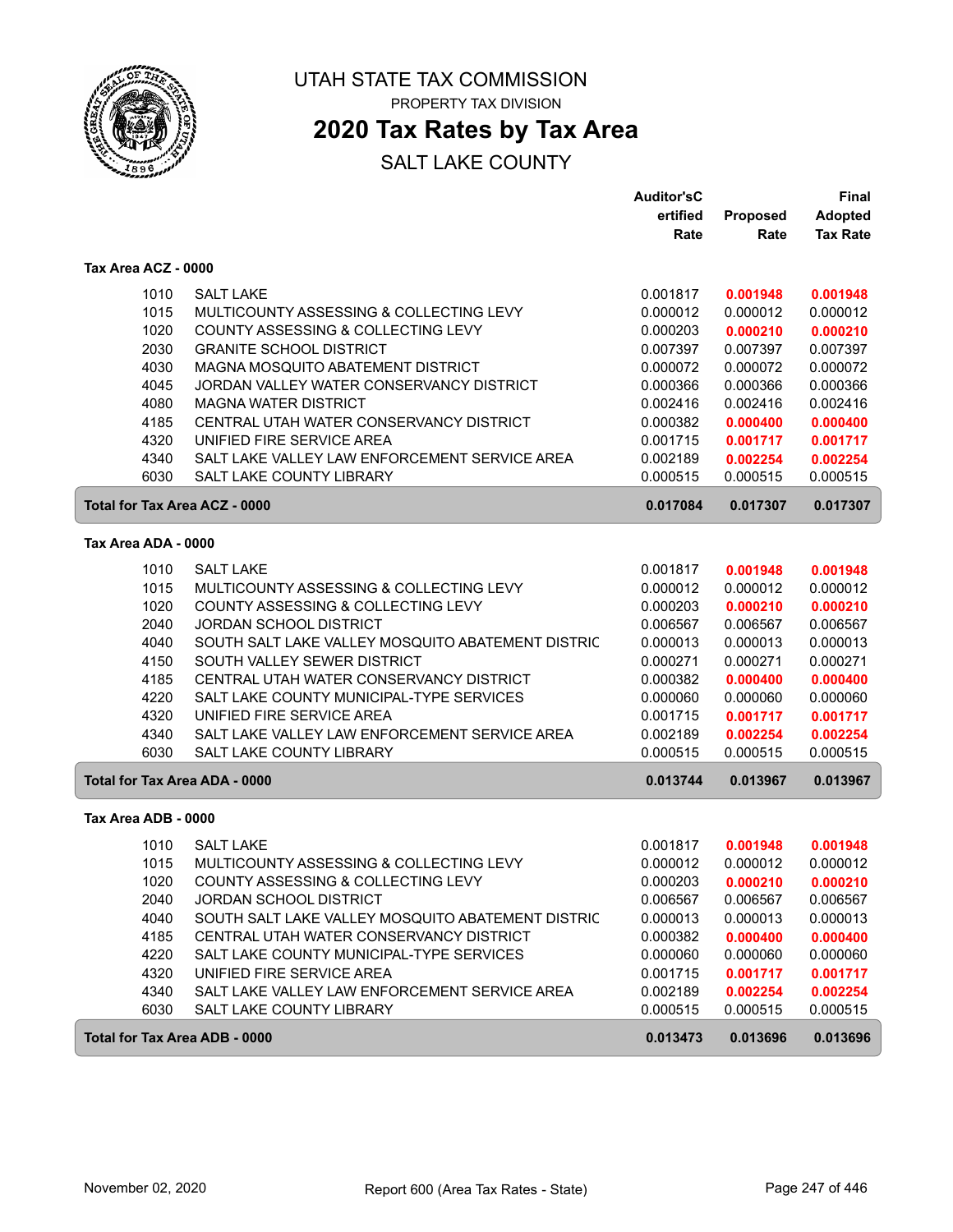

ſ

UTAH STATE TAX COMMISSION PROPERTY TAX DIVISION

### **2020 Tax Rates by Tax Area**

|                                      |                                                   | <b>Auditor'sC</b> |          | Final           |
|--------------------------------------|---------------------------------------------------|-------------------|----------|-----------------|
|                                      |                                                   | ertified          | Proposed | <b>Adopted</b>  |
|                                      |                                                   | Rate              | Rate     | <b>Tax Rate</b> |
| Tax Area ADC - 0000                  |                                                   |                   |          |                 |
| 1010                                 | <b>SALT LAKE</b>                                  | 0.001817          | 0.001948 | 0.001948        |
| 1015                                 | MULTICOUNTY ASSESSING & COLLECTING LEVY           | 0.000012          | 0.000012 | 0.000012        |
| 1020                                 | COUNTY ASSESSING & COLLECTING LEVY                | 0.000203          | 0.000210 | 0.000210        |
| 2040                                 | <b>JORDAN SCHOOL DISTRICT</b>                     | 0.006567          | 0.006567 | 0.006567        |
| 3110                                 | <b>WEST JORDAN CITY</b>                           | 0.001899          | 0.001899 | 0.001899        |
| 4040                                 | SOUTH SALT LAKE VALLEY MOSQUITO ABATEMENT DISTRIC | 0.000013          | 0.000013 | 0.000013        |
| 4045                                 | JORDAN VALLEY WATER CONSERVANCY DISTRICT          | 0.000366          | 0.000366 | 0.000366        |
| 4185                                 | CENTRAL UTAH WATER CONSERVANCY DISTRICT           | 0.000382          | 0.000400 | 0.000400        |
| 6030                                 | <b>SALT LAKE COUNTY LIBRARY</b>                   | 0.000515          | 0.000515 | 0.000515        |
| <b>Total for Tax Area ADC - 0000</b> |                                                   | 0.011774          | 0.011930 | 0.011930        |
| Tax Area ADD - 0000                  |                                                   |                   |          |                 |
| 1010                                 | <b>SALT LAKE</b>                                  | 0.001817          | 0.001948 | 0.001948        |
| 1015                                 | MULTICOUNTY ASSESSING & COLLECTING LEVY           | 0.000012          | 0.000012 | 0.000012        |
| 1020                                 | COUNTY ASSESSING & COLLECTING LEVY                | 0.000203          | 0.000210 | 0.000210        |
| 2040                                 | JORDAN SCHOOL DISTRICT                            | 0.006567          | 0.006567 | 0.006567        |
| 3110                                 | <b>WEST JORDAN CITY</b>                           | 0.001899          | 0.001899 | 0.001899        |
| 4040                                 | SOUTH SALT LAKE VALLEY MOSQUITO ABATEMENT DISTRIC | 0.000013          | 0.000013 | 0.000013        |
| 4045                                 | JORDAN VALLEY WATER CONSERVANCY DISTRICT          | 0.000366          | 0.000366 | 0.000366        |
| 4150                                 | SOUTH VALLEY SEWER DISTRICT                       | 0.000271          | 0.000271 | 0.000271        |
| 4185                                 | CENTRAL UTAH WATER CONSERVANCY DISTRICT           | 0.000382          | 0.000400 | 0.000400        |
| 6030                                 | <b>SALT LAKE COUNTY LIBRARY</b>                   | 0.000515          | 0.000515 | 0.000515        |
| <b>Total for Tax Area ADD - 0000</b> |                                                   | 0.012045          | 0.012201 | 0.012201        |
| Tax Area ADE - 0000                  |                                                   |                   |          |                 |
| 1010                                 | <b>SALT LAKE</b>                                  | 0.001817          | 0.001948 | 0.001948        |
| 1015                                 | MULTICOUNTY ASSESSING & COLLECTING LEVY           | 0.000012          | 0.000012 | 0.000012        |
| 1020                                 | COUNTY ASSESSING & COLLECTING LEVY                | 0.000203          | 0.000210 | 0.000210        |
| 2030                                 | <b>GRANITE SCHOOL DISTRICT</b>                    | 0.007397          | 0.007397 | 0.007397        |
| 4030                                 | MAGNA MOSQUITO ABATEMENT DISTRICT                 | 0.000072          | 0.000072 | 0.000072        |
| 4080                                 | <b>MAGNA WATER DISTRICT</b>                       | 0.002416          | 0.002416 | 0.002416        |
| 4185                                 | CENTRAL UTAH WATER CONSERVANCY DISTRICT           | 0.000382          | 0.000400 | 0.000400        |
| 4220                                 | SALT LAKE COUNTY MUNICIPAL-TYPE SERVICES          | 0.000060          | 0.000060 | 0.000060        |
| 4320                                 | UNIFIED FIRE SERVICE AREA                         | 0.001715          | 0.001717 | 0.001717        |
| 4340                                 | SALT LAKE VALLEY LAW ENFORCEMENT SERVICE AREA     | 0.002189          | 0.002254 | 0.002254        |
| 6030                                 | SALT LAKE COUNTY LIBRARY                          | 0.000515          | 0.000515 | 0.000515        |
| Total for Tax Area ADE - 0000        |                                                   | 0.016778          | 0.017001 | 0.017001        |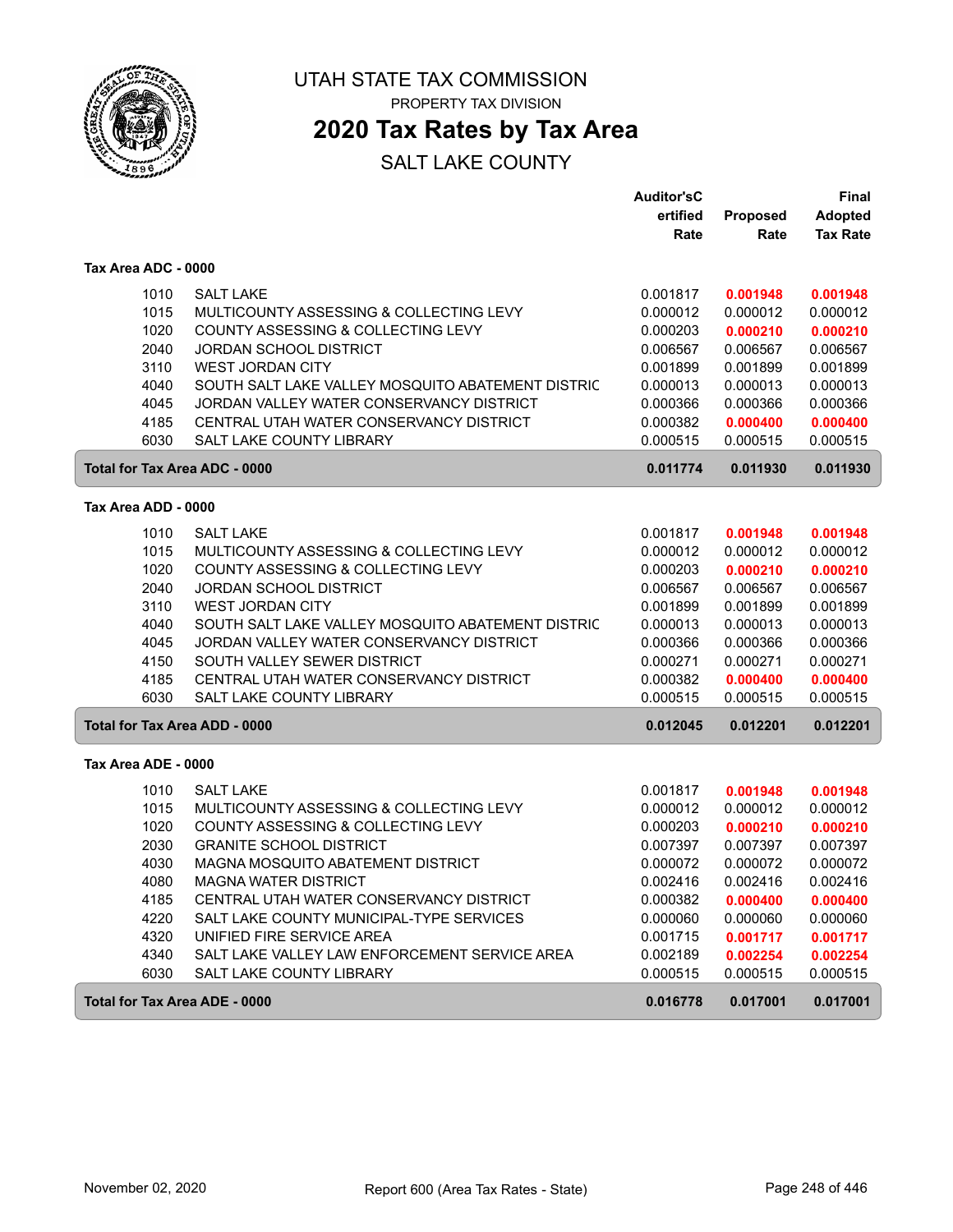

### **2020 Tax Rates by Tax Area**

|                                      |                                                   | <b>Auditor'sC</b> |                 | Final           |
|--------------------------------------|---------------------------------------------------|-------------------|-----------------|-----------------|
|                                      |                                                   | ertified          | <b>Proposed</b> | <b>Adopted</b>  |
|                                      |                                                   | Rate              | Rate            | <b>Tax Rate</b> |
| Tax Area ADF - 0000                  |                                                   |                   |                 |                 |
| 1010                                 | <b>SALT LAKE</b>                                  | 0.001817          | 0.001948        | 0.001948        |
| 1015                                 | MULTICOUNTY ASSESSING & COLLECTING LEVY           | 0.000012          | 0.000012        | 0.000012        |
| 1020                                 | COUNTY ASSESSING & COLLECTING LEVY                | 0.000203          | 0.000210        | 0.000210        |
| 2045                                 | <b>CANYONS SCHOOL DISTRICT</b>                    | 0.006894          | 0.006894        | 0.006894        |
| 3080                                 | <b>SANDY CITY</b>                                 | 0.001279          | 0.001279        | 0.001279        |
| 4040                                 | SOUTH SALT LAKE VALLEY MOSQUITO ABATEMENT DISTRIC | 0.000013          | 0.000013        | 0.000013        |
| 4045                                 | JORDAN VALLEY WATER CONSERVANCY DISTRICT          | 0.000366          | 0.000366        | 0.000366        |
| 4090                                 | COTTONWOOD IMPROVEMENT DISTRICT                   | 0.000161          | 0.000161        | 0.000161        |
| 4185                                 | CENTRAL UTAH WATER CONSERVANCY DISTRICT           | 0.000382          | 0.000400        | 0.000400        |
| 4240                                 | ALTA CANYON RECREATION SPECIAL SERVICE DISTRICT   | 0.000163          | 0.000163        | 0.000163        |
| 4290                                 | METROPOLITAN WATER DISTRICT - SANDY CITY          | 0.000297          | 0.000297        | 0.000297        |
| 6030                                 | <b>SALT LAKE COUNTY LIBRARY</b>                   | 0.000515          | 0.000515        | 0.000515        |
| 6060                                 | JORDAN/CANYON SCHOOL DISTRICT DEBT SERVICE AREA   | 0.000403          | 0.000403        | 0.000403        |
| <b>Total for Tax Area ADF - 0000</b> |                                                   | 0.012505          | 0.012661        | 0.012661        |
| Tax Area ADG - 0000                  |                                                   |                   |                 |                 |
| 1010                                 | <b>SALT LAKE</b>                                  | 0.001817          | 0.001948        | 0.001948        |
| 1015                                 | MULTICOUNTY ASSESSING & COLLECTING LEVY           | 0.000012          | 0.000012        | 0.000012        |
| 1020                                 | COUNTY ASSESSING & COLLECTING LEVY                | 0.000203          | 0.000210        | 0.000210        |
| 2045                                 | <b>CANYONS SCHOOL DISTRICT</b>                    | 0.006894          | 0.006894        | 0.006894        |
| 3080                                 | <b>SANDY CITY</b>                                 | 0.001279          | 0.001279        | 0.001279        |
| 4040                                 | SOUTH SALT LAKE VALLEY MOSQUITO ABATEMENT DISTRIC | 0.000013          | 0.000013        | 0.000013        |
| 4045                                 | JORDAN VALLEY WATER CONSERVANCY DISTRICT          | 0.000366          | 0.000366        | 0.000366        |
| 4090                                 | COTTONWOOD IMPROVEMENT DISTRICT                   | 0.000161          | 0.000161        | 0.000161        |
| 4185                                 | CENTRAL UTAH WATER CONSERVANCY DISTRICT           | 0.000382          | 0.000400        | 0.000400        |
| 6030                                 | SALT LAKE COUNTY LIBRARY                          | 0.000515          | 0.000515        | 0.000515        |
| 6060                                 | JORDAN/CANYON SCHOOL DISTRICT DEBT SERVICE AREA   | 0.000403          | 0.000403        | 0.000403        |
| Total for Tax Area ADG - 0000        |                                                   | 0.012045          | 0.012201        | 0.012201        |
| Tax Area ADH - 0000                  |                                                   |                   |                 |                 |
| 1010                                 | <b>SALT LAKE</b>                                  | 0.001817          | 0.001948        | 0.001948        |
| 1015                                 | MULTICOUNTY ASSESSING & COLLECTING LEVY           | 0.000012          | 0.000012        | 0.000012        |
| 1020                                 | COUNTY ASSESSING & COLLECTING LEVY                | 0.000203          | 0.000210        | 0.000210        |
| 2030                                 | <b>GRANITE SCHOOL DISTRICT</b>                    | 0.007397          | 0.007397        | 0.007397        |
| 4030                                 | MAGNA MOSQUITO ABATEMENT DISTRICT                 | 0.000072          | 0.000072        | 0.000072        |
| 4045                                 | JORDAN VALLEY WATER CONSERVANCY DISTRICT          | 0.000366          | 0.000366        | 0.000366        |
| 4080                                 | <b>MAGNA WATER DISTRICT</b>                       | 0.002416          | 0.002416        | 0.002416        |
| 4185                                 | CENTRAL UTAH WATER CONSERVANCY DISTRICT           | 0.000382          | 0.000400        | 0.000400        |
| 4320                                 | UNIFIED FIRE SERVICE AREA                         | 0.001715          | 0.001717        | 0.001717        |
| 4340                                 | SALT LAKE VALLEY LAW ENFORCEMENT SERVICE AREA     | 0.002189          | 0.002254        | 0.002254        |
| 6030                                 | SALT LAKE COUNTY LIBRARY                          | 0.000515          | 0.000515        | 0.000515        |
| Total for Tax Area ADH - 0000        |                                                   | 0.017084          | 0.017307        | 0.017307        |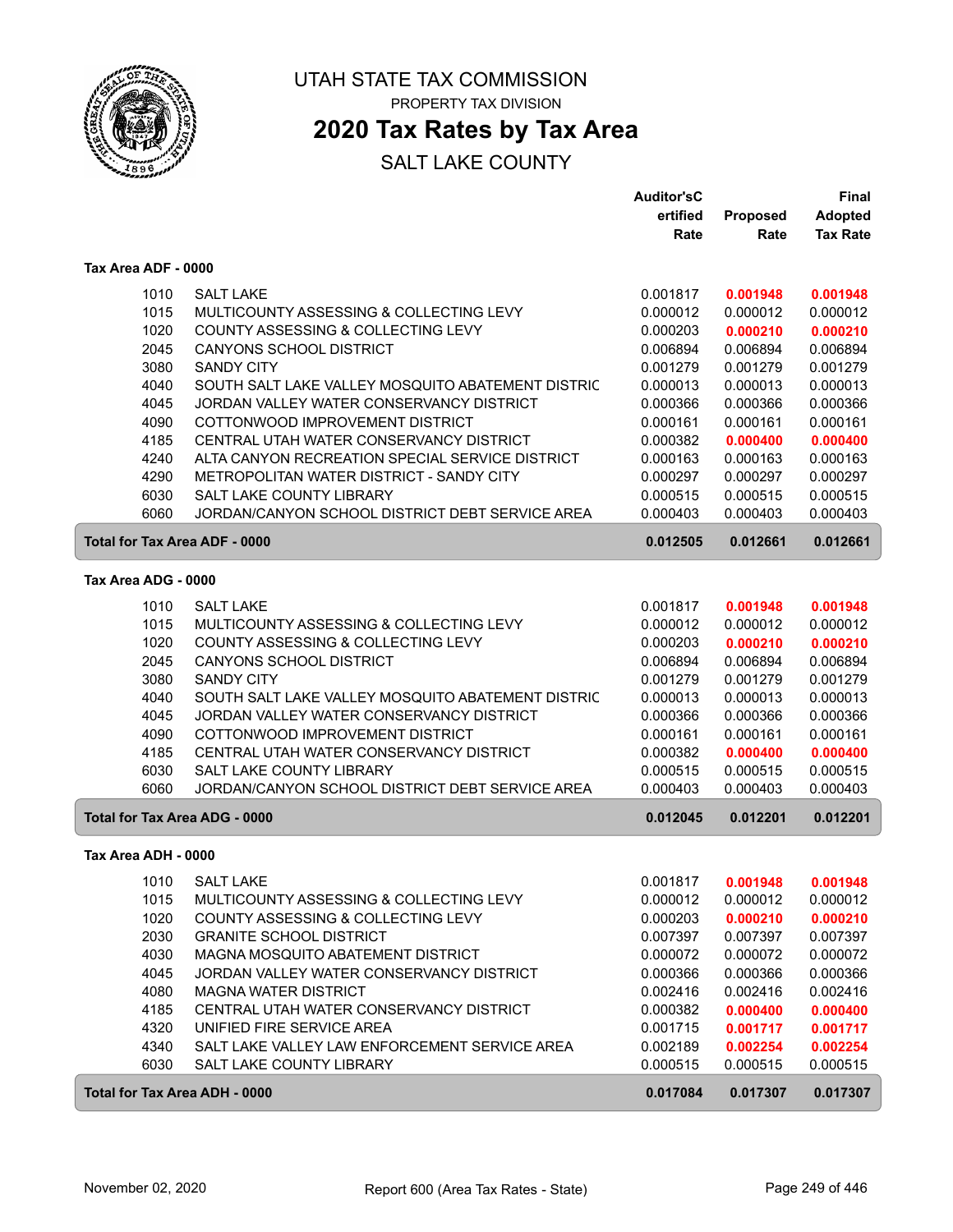

## UTAH STATE TAX COMMISSION

PROPERTY TAX DIVISION

### **2020 Tax Rates by Tax Area**

|                                      |                                                   | <b>Auditor'sC</b> |          | <b>Final</b>    |
|--------------------------------------|---------------------------------------------------|-------------------|----------|-----------------|
|                                      |                                                   | ertified          | Proposed | <b>Adopted</b>  |
|                                      |                                                   | Rate              | Rate     | <b>Tax Rate</b> |
| Tax Area ADI - 0000                  |                                                   |                   |          |                 |
| 1010                                 | <b>SALT LAKE</b>                                  | 0.001817          | 0.001948 | 0.001948        |
| 1015                                 | MULTICOUNTY ASSESSING & COLLECTING LEVY           | 0.000012          | 0.000012 | 0.000012        |
| 1020                                 | COUNTY ASSESSING & COLLECTING LEVY                | 0.000203          | 0.000210 | 0.000210        |
| 2030                                 | <b>GRANITE SCHOOL DISTRICT</b>                    | 0.007397          | 0.007397 | 0.007397        |
| 4030                                 | MAGNA MOSQUITO ABATEMENT DISTRICT                 | 0.000072          | 0.000072 | 0.000072        |
| 4185                                 | CENTRAL UTAH WATER CONSERVANCY DISTRICT           | 0.000382          | 0.000400 | 0.000400        |
| 4320                                 | UNIFIED FIRE SERVICE AREA                         | 0.001715          | 0.001717 | 0.001717        |
| 4340                                 | SALT LAKE VALLEY LAW ENFORCEMENT SERVICE AREA     | 0.002189          | 0.002254 | 0.002254        |
| 6030                                 | SALT LAKE COUNTY LIBRARY                          | 0.000515          | 0.000515 | 0.000515        |
| Total for Tax Area ADI - 0000        |                                                   | 0.014302          | 0.014525 | 0.014525        |
| Tax Area ADJ - 0000                  |                                                   |                   |          |                 |
| 1010                                 | <b>SALT LAKE</b>                                  | 0.001817          | 0.001948 | 0.001948        |
| 1015                                 | MULTICOUNTY ASSESSING & COLLECTING LEVY           | 0.000012          | 0.000012 | 0.000012        |
| 1020                                 | COUNTY ASSESSING & COLLECTING LEVY                | 0.000203          | 0.000210 | 0.000210        |
| 2045                                 | <b>CANYONS SCHOOL DISTRICT</b>                    | 0.006894          | 0.006894 | 0.006894        |
| 3022                                 | <b>BRIGHTON</b>                                   | 0.000060          | 0.000060 | 0.000000        |
| 4040                                 | SOUTH SALT LAKE VALLEY MOSQUITO ABATEMENT DISTRIC | 0.000013          | 0.000013 | 0.000013        |
| 4185                                 | CENTRAL UTAH WATER CONSERVANCY DISTRICT           | 0.000382          | 0.000400 | 0.000400        |
| 4320                                 | UNIFIED FIRE SERVICE AREA                         | 0.001715          | 0.001717 | 0.001717        |
| 4340                                 | SALT LAKE VALLEY LAW ENFORCEMENT SERVICE AREA     | 0.002189          | 0.002254 | 0.002254        |
| 6030                                 | <b>SALT LAKE COUNTY LIBRARY</b>                   | 0.000515          | 0.000515 | 0.000515        |
| 6060                                 | JORDAN/CANYON SCHOOL DISTRICT DEBT SERVICE AREA   | 0.000403          | 0.000403 | 0.000403        |
| <b>Total for Tax Area ADJ - 0000</b> |                                                   | 0.014203          | 0.014426 | 0.014366        |
| Tax Area ADK - 0000                  |                                                   |                   |          |                 |
| 1010                                 | <b>SALT LAKE</b>                                  | 0.001817          | 0.001948 | 0.001948        |
| 1015                                 | MULTICOUNTY ASSESSING & COLLECTING LEVY           | 0.000012          | 0.000012 | 0.000012        |
| 1020                                 | COUNTY ASSESSING & COLLECTING LEVY                | 0.000203          | 0.000210 | 0.000210        |
| 2045                                 | CANYONS SCHOOL DISTRICT                           | 0.006894          | 0.006894 | 0.006894        |
| 3022                                 | <b>BRIGHTON</b>                                   | 0.000060          | 0.000060 | 0.000000        |
| 4040                                 | SOUTH SALT LAKE VALLEY MOSQUITO ABATEMENT DISTRIC | 0.000013          | 0.000013 | 0.000013        |
| 4185                                 | CENTRAL UTAH WATER CONSERVANCY DISTRICT           | 0.000382          | 0.000400 | 0.000400        |
| 4320                                 | UNIFIED FIRE SERVICE AREA                         | 0.001715          | 0.001717 | 0.001717        |
| 4340                                 | SALT LAKE VALLEY LAW ENFORCEMENT SERVICE AREA     | 0.002189          | 0.002254 | 0.002254        |
| 6030                                 | SALT LAKE COUNTY LIBRARY                          | 0.000515          | 0.000515 | 0.000515        |
| 6060                                 | JORDAN/CANYON SCHOOL DISTRICT DEBT SERVICE AREA   | 0.000403          | 0.000403 | 0.000403        |
| Total for Tax Area ADK - 0000        |                                                   | 0.014203          | 0.014426 | 0.014366        |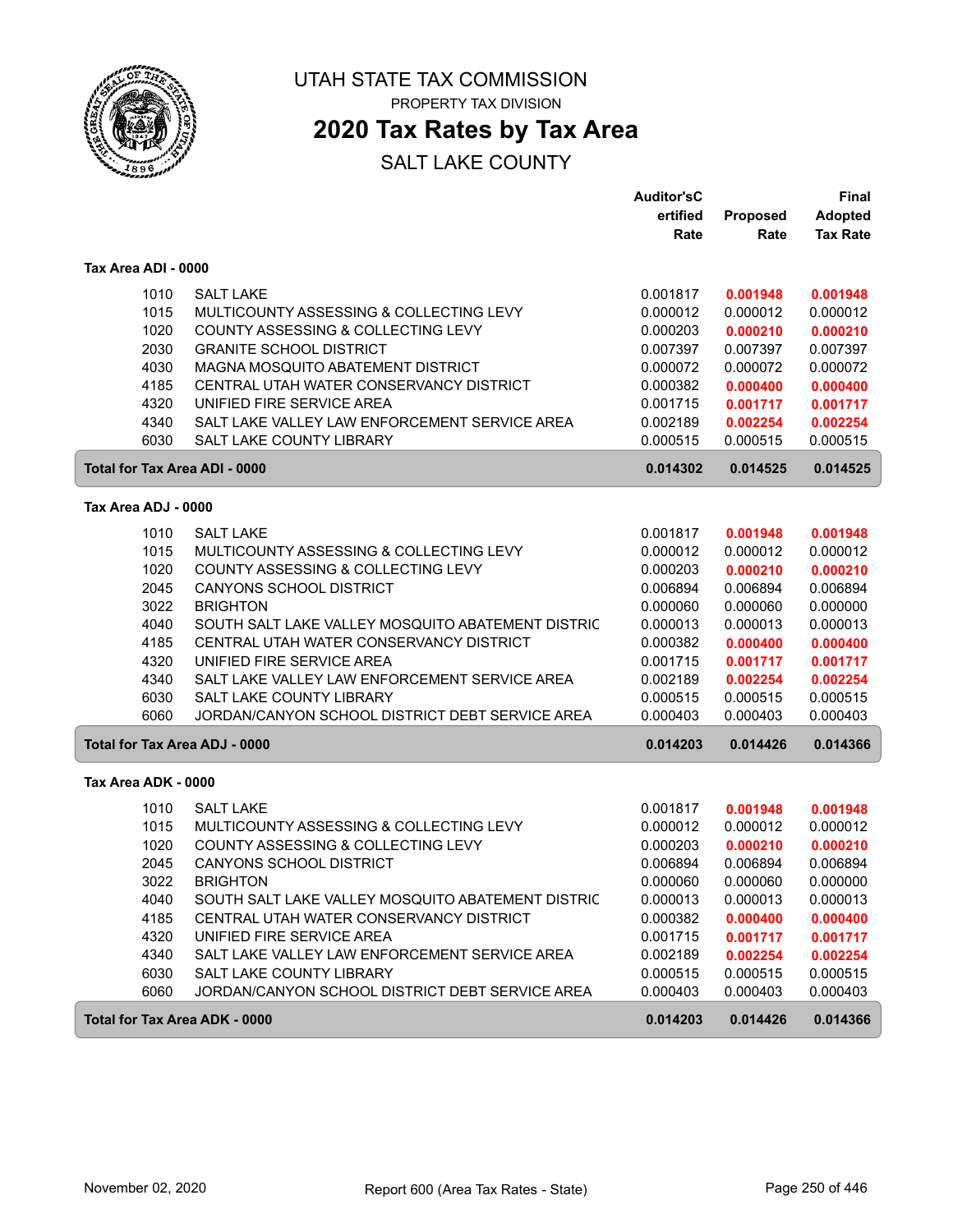

### **2020 Tax Rates by Tax Area**

|                     |                                                   | <b>Auditor'sC</b> |          | Final           |
|---------------------|---------------------------------------------------|-------------------|----------|-----------------|
|                     |                                                   | ertified          | Proposed | Adopted         |
|                     |                                                   | Rate              | Rate     | <b>Tax Rate</b> |
| Tax Area ADL - 0000 |                                                   |                   |          |                 |
| 1010                | <b>SALT LAKE</b>                                  | 0.001817          | 0.001948 | 0.001948        |
| 1015                | MULTICOUNTY ASSESSING & COLLECTING LEVY           | 0.000012          | 0.000012 | 0.000012        |
| 1020                | COUNTY ASSESSING & COLLECTING LEVY                | 0.000203          | 0.000210 | 0.000210        |
| 2040                | <b>JORDAN SCHOOL DISTRICT</b>                     | 0.006567          | 0.006567 | 0.006567        |
| 4040                | SOUTH SALT LAKE VALLEY MOSQUITO ABATEMENT DISTRIC | 0.000013          | 0.000013 | 0.000013        |
| 4045                | JORDAN VALLEY WATER CONSERVANCY DISTRICT          | 0.000366          | 0.000366 | 0.000366        |
| 4120                | <b>KEARNS IMPROVEMENT DISTRICT</b>                | 0.000514          | 0.000514 | 0.000514        |
| 4185                | CENTRAL UTAH WATER CONSERVANCY DISTRICT           | 0.000382          | 0.000400 | 0.000400        |
| 4220                | SALT LAKE COUNTY MUNICIPAL-TYPE SERVICES          | 0.000060          | 0.000060 | 0.000060        |
| 4320                | UNIFIED FIRE SERVICE AREA                         | 0.001715          | 0.001717 | 0.001717        |
| 4340                | SALT LAKE VALLEY LAW ENFORCEMENT SERVICE AREA     | 0.002189          | 0.002254 | 0.002254        |
| 6030                | <b>SALT LAKE COUNTY LIBRARY</b>                   | 0.000515          | 0.000515 | 0.000515        |
|                     | <b>Total for Tax Area ADL - 0000</b>              | 0.014353          | 0.014576 | 0.014576        |
| Tax Area ADM - 0000 |                                                   |                   |          |                 |
| 1010                | <b>SALT LAKE</b>                                  | 0.001817          | 0.001948 | 0.001948        |
| 1015                | MULTICOUNTY ASSESSING & COLLECTING LEVY           | 0.000012          | 0.000012 | 0.000012        |
| 1020                | COUNTY ASSESSING & COLLECTING LEVY                | 0.000203          | 0.000210 | 0.000210        |
| 2030                | <b>GRANITE SCHOOL DISTRICT</b>                    | 0.007397          | 0.007397 | 0.007397        |
| 3045                | <b>MILLCREEK</b>                                  | 0.001791          | 0.001841 | 0.001841        |
| 4040                | SOUTH SALT LAKE VALLEY MOSQUITO ABATEMENT DISTRIC | 0.000013          | 0.000013 | 0.000013        |
| 4060                | MT. OLYMPUS IMPROVEMENT DISTRICT                  | 0.000248          | 0.000248 | 0.000248        |
| 4185                | CENTRAL UTAH WATER CONSERVANCY DISTRICT           | 0.000382          | 0.000400 | 0.000400        |
| 4320                | UNIFIED FIRE SERVICE AREA                         | 0.001715          | 0.001717 | 0.001717        |
| 6030                | <b>SALT LAKE COUNTY LIBRARY</b>                   | 0.000515          | 0.000515 | 0.000515        |
|                     | <b>Total for Tax Area ADM - 0000</b>              | 0.014093          | 0.014301 | 0.014301        |
| Tax Area ADN - 0000 |                                                   |                   |          |                 |
| 1010                | <b>SALT LAKE</b>                                  | 0.001817          | 0.001948 | 0.001948        |
| 1015                | MULTICOUNTY ASSESSING & COLLECTING LEVY           | 0.000012          | 0.000012 | 0.000012        |
| 1020                | COUNTY ASSESSING & COLLECTING LEVY                | 0.000203          | 0.000210 | 0.000210        |
| 2030                | <b>GRANITE SCHOOL DISTRICT</b>                    | 0.007397          | 0.007397 | 0.007397        |
| 3045                | <b>MILLCREEK</b>                                  | 0.001791          | 0.001841 | 0.001841        |
| 4040                | SOUTH SALT LAKE VALLEY MOSQUITO ABATEMENT DISTRIC | 0.000013          | 0.000013 | 0.000013        |
| 4060                | MT. OLYMPUS IMPROVEMENT DISTRICT                  | 0.000248          | 0.000248 | 0.000248        |
| 4185                | CENTRAL UTAH WATER CONSERVANCY DISTRICT           | 0.000382          | 0.000400 | 0.000400        |
| 4320                | UNIFIED FIRE SERVICE AREA                         | 0.001715          | 0.001717 | 0.001717        |
| 6030                | SALT LAKE COUNTY LIBRARY                          | 0.000515          | 0.000515 | 0.000515        |
|                     | <b>Total for Tax Area ADN - 0000</b>              | 0.014093          | 0.014301 | 0.014301        |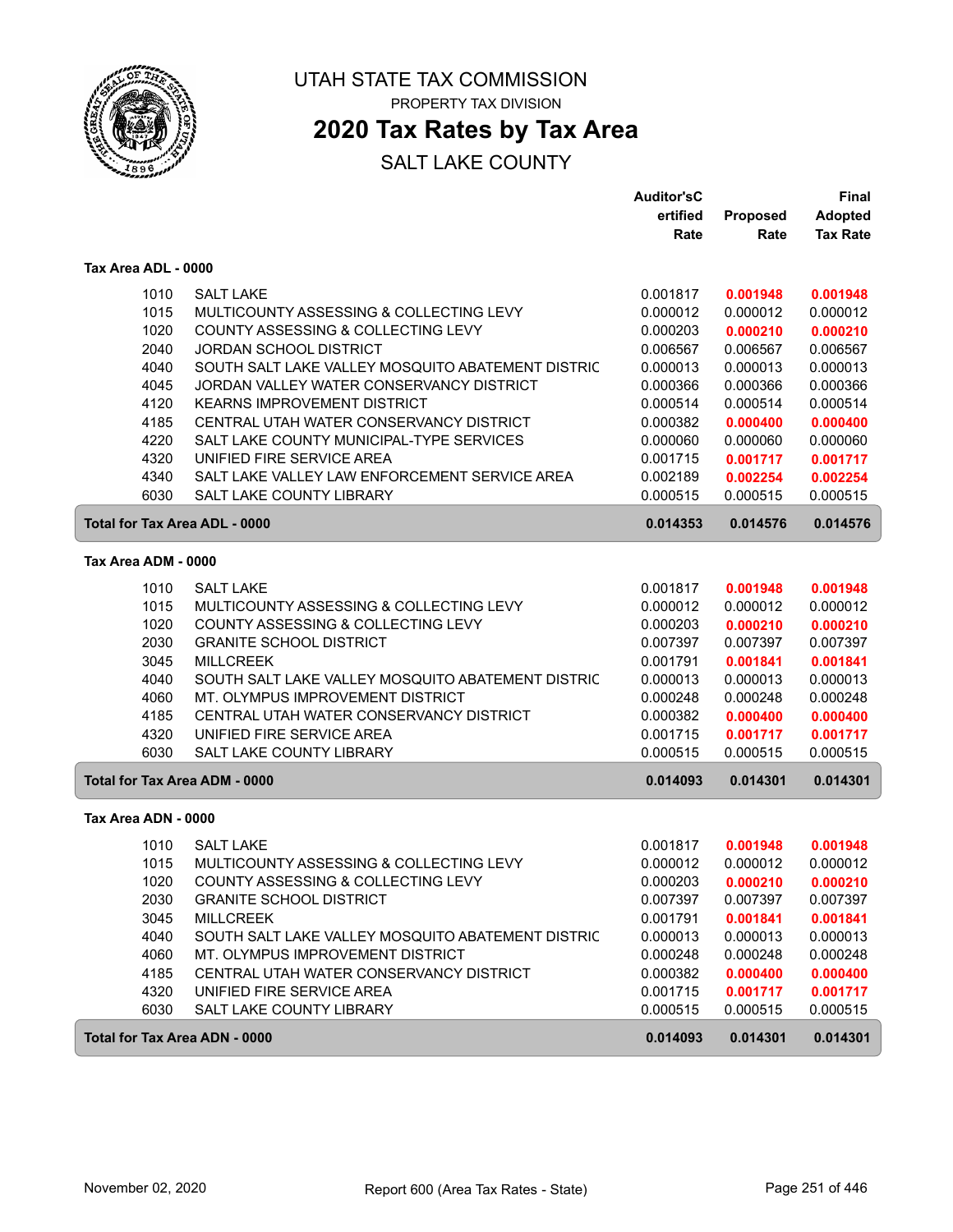

# UTAH STATE TAX COMMISSION

PROPERTY TAX DIVISION

### **2020 Tax Rates by Tax Area**

|                               |                                                   | <b>Auditor'sC</b> |                 | <b>Final</b>    |
|-------------------------------|---------------------------------------------------|-------------------|-----------------|-----------------|
|                               |                                                   | ertified          | <b>Proposed</b> | <b>Adopted</b>  |
|                               |                                                   | Rate              | Rate            | <b>Tax Rate</b> |
| Tax Area ADO - 0000           |                                                   |                   |                 |                 |
| 1010                          | <b>SALT LAKE</b>                                  | 0.001817          | 0.001948        | 0.001948        |
| 1015                          | MULTICOUNTY ASSESSING & COLLECTING LEVY           | 0.000012          | 0.000012        | 0.000012        |
| 1020                          | COUNTY ASSESSING & COLLECTING LEVY                | 0.000203          | 0.000210        | 0.000210        |
| 2030                          | <b>GRANITE SCHOOL DISTRICT</b>                    | 0.007397          | 0.007397        | 0.007397        |
| 3045                          | <b>MILLCREEK</b>                                  | 0.001791          | 0.001841        | 0.001841        |
| 4040                          | SOUTH SALT LAKE VALLEY MOSQUITO ABATEMENT DISTRIC | 0.000013          | 0.000013        | 0.000013        |
| 4060                          | MT. OLYMPUS IMPROVEMENT DISTRICT                  | 0.000248          | 0.000248        | 0.000248        |
| 4185                          | CENTRAL UTAH WATER CONSERVANCY DISTRICT           | 0.000382          | 0.000400        | 0.000400        |
| 4320                          | UNIFIED FIRE SERVICE AREA                         | 0.001715          | 0.001717        | 0.001717        |
| 6030                          | <b>SALT LAKE COUNTY LIBRARY</b>                   | 0.000515          | 0.000515        | 0.000515        |
| Total for Tax Area ADO - 0000 |                                                   | 0.014093          | 0.014301        | 0.014301        |
| Tax Area ADP - 0000           |                                                   |                   |                 |                 |
| 1010                          | <b>SALT LAKE</b>                                  | 0.001817          | 0.001948        | 0.001948        |
| 1015                          | MULTICOUNTY ASSESSING & COLLECTING LEVY           | 0.000012          | 0.000012        | 0.000012        |
| 1020                          | COUNTY ASSESSING & COLLECTING LEVY                | 0.000203          | 0.000210        | 0.000210        |
| 2010                          | SALT LAKE CITY SCHOOL DISTRICT                    | 0.005047          | 0.005047        | 0.005047        |
| 3045                          | <b>MILLCREEK</b>                                  | 0.001791          | 0.001841        | 0.001841        |
| 4010                          | METROPOLITAN WATER DISTRICT - SALT LAKE           | 0.000265          | 0.000265        | 0.000265        |
| 4020                          | SALT LAKE CITY MOSQUITO ABATEMENT DISTRICT        | 0.000122          | 0.000122        | 0.000122        |
| 4060                          | MT. OLYMPUS IMPROVEMENT DISTRICT                  | 0.000248          | 0.000248        | 0.000248        |
| 4185                          | CENTRAL UTAH WATER CONSERVANCY DISTRICT           | 0.000382          | 0.000400        | 0.000400        |
| 6030                          | SALT LAKE COUNTY LIBRARY                          | 0.000515          | 0.000515        | 0.000515        |
|                               | <b>Total for Tax Area ADP - 0000</b>              | 0.010402          | 0.010608        | 0.010608        |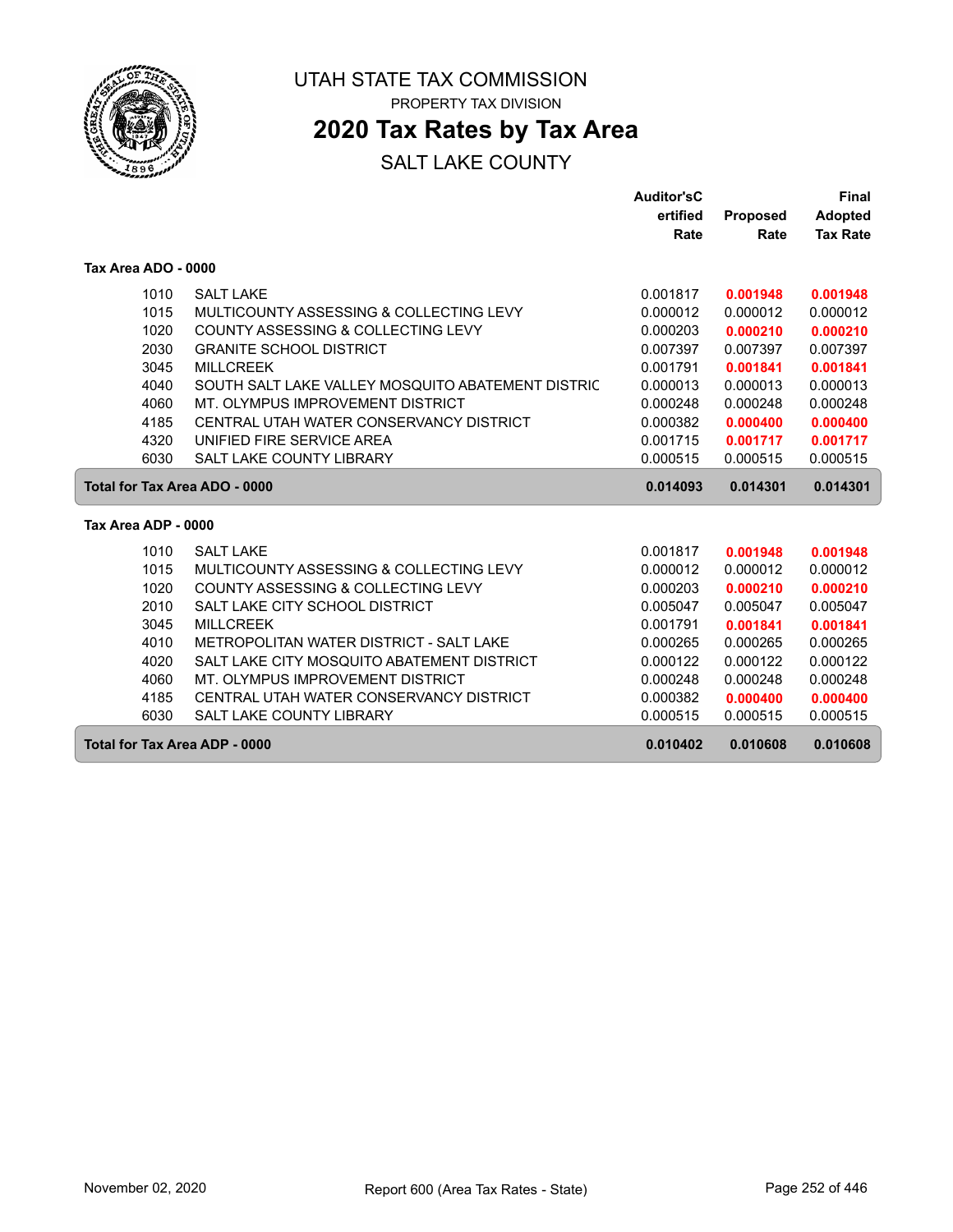

PROPERTY TAX DIVISION

### **2020 Tax Rates by Tax Area**

SAN JUAN COUNTY

|                               |                                               | <b>Auditor'sC</b> |          | <b>Final</b>    |
|-------------------------------|-----------------------------------------------|-------------------|----------|-----------------|
|                               |                                               | ertified          | Proposed | <b>Adopted</b>  |
|                               |                                               | Rate              | Rate     | <b>Tax Rate</b> |
| Tax Area 001 - 0000           |                                               |                   |          |                 |
| 1010                          | <b>SAN JUAN</b>                               | 0.003547          | 0.003547 | 0.003547        |
| 2010                          | SAN JUAN COUNTY SCHOOL DISTRICT               | 0.007657          | 0.007657 | 0.007657        |
| 4030                          | SAN JUAN COUNTY WATER CONSERVANCY DISTRICT    | 0.000580          | 0.000580 | 0.000580        |
| 4050                          | SAN JUAN COUNTY HEALTH SERVICE DISTRICT       | 0.000981          | 0.000981 | 0.000981        |
| Total for Tax Area 001 - 0000 |                                               | 0.012765          | 0.012765 | 0.012765        |
| Tax Area 002 - 0000           |                                               |                   |          |                 |
| 1010                          | <b>SAN JUAN</b>                               | 0.003547          | 0.003547 | 0.003547        |
| 2010                          | SAN JUAN COUNTY SCHOOL DISTRICT               | 0.007657          | 0.007657 | 0.007657        |
| 4010                          | MONTICELLO CEMETERY MAINTENANCE DISTRICT      | 0.000232          | 0.000232 | 0.000232        |
| 4030                          | SAN JUAN COUNTY WATER CONSERVANCY DISTRICT    | 0.000580          | 0.000580 | 0.000580        |
| 4050                          | SAN JUAN COUNTY HEALTH SERVICE DISTRICT       | 0.000981          | 0.000981 | 0.000981        |
| Total for Tax Area 002 - 0000 |                                               | 0.012997          | 0.012997 | 0.012997        |
| Tax Area 003 - 0000           |                                               |                   |          |                 |
| 1010                          | <b>SAN JUAN</b>                               | 0.003547          | 0.003547 | 0.003547        |
| 2010                          | SAN JUAN COUNTY SCHOOL DISTRICT               | 0.007657          | 0.007657 | 0.007657        |
| 4020                          | BLANDING CEMETERY MAINTENANCE DISTRICT        | 0.000341          | 0.000341 | 0.000341        |
| 4030                          | SAN JUAN COUNTY WATER CONSERVANCY DISTRICT    | 0.000580          | 0.000580 | 0.000580        |
| 4050                          | SAN JUAN COUNTY HEALTH SERVICE DISTRICT       | 0.000981          | 0.000981 | 0.000981        |
| Total for Tax Area 003 - 0000 |                                               | 0.013106          | 0.013106 | 0.013106        |
| Tax Area 004 - 0000           |                                               |                   |          |                 |
| 1010                          | <b>SAN JUAN</b>                               | 0.003547          | 0.003547 | 0.003547        |
| 2010                          | SAN JUAN COUNTY SCHOOL DISTRICT               | 0.007657          | 0.007657 | 0.007657        |
| 3020                          | MONTICELLO CITY                               | 0.002551          | 0.002551 | 0.002551        |
| 4010                          | MONTICELLO CEMETERY MAINTENANCE DISTRICT      | 0.000232          | 0.000232 | 0.000232        |
| 4030                          | SAN JUAN COUNTY WATER CONSERVANCY DISTRICT    | 0.000580          | 0.000580 | 0.000580        |
| 4050                          | SAN JUAN COUNTY HEALTH SERVICE DISTRICT       | 0.000981          | 0.000981 | 0.000981        |
| Total for Tax Area 004 - 0000 |                                               | 0.015548          | 0.015548 | 0.015548        |
| Tax Area 005 - 0000           |                                               |                   |          |                 |
| 1010                          | <b>SAN JUAN</b>                               | 0.003547          | 0.003547 | 0.003547        |
| 2010                          | SAN JUAN COUNTY SCHOOL DISTRICT               | 0.007657          | 0.007657 | 0.007657        |
| 3010                          | <b>BLANDING CITY</b>                          | 0.002192          | 0.002192 | 0.002192        |
| 4020                          | <b>BLANDING CEMETERY MAINTENANCE DISTRICT</b> | 0.000341          | 0.000341 | 0.000341        |
| 4030                          | SAN JUAN COUNTY WATER CONSERVANCY DISTRICT    | 0.000580          | 0.000580 | 0.000580        |
| 4050                          | SAN JUAN COUNTY HEALTH SERVICE DISTRICT       | 0.000981          | 0.000981 | 0.000981        |
| Total for Tax Area 005 - 0000 |                                               | 0.015298          | 0.015298 | 0.015298        |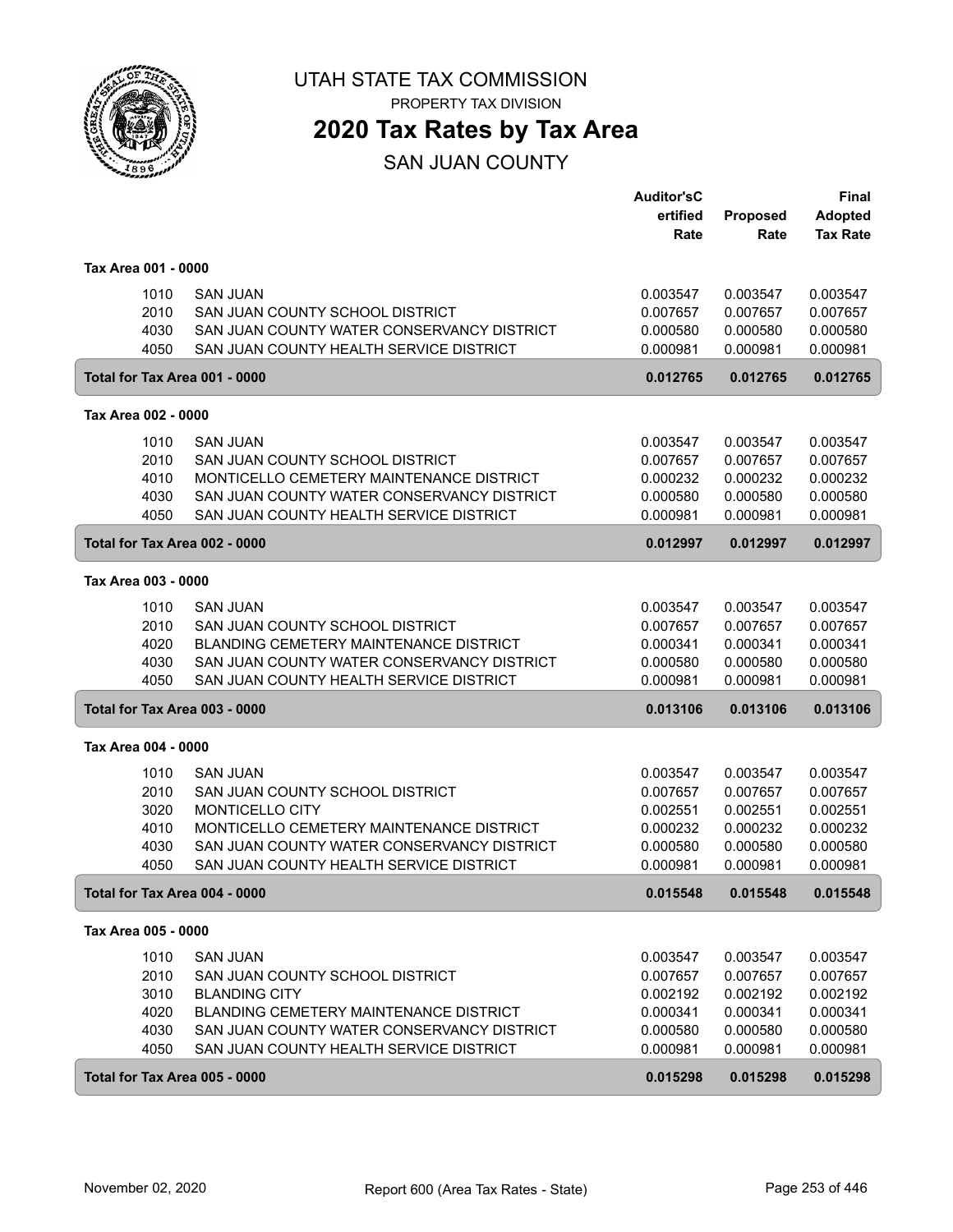

## **2020 Tax Rates by Tax Area**

SAN JUAN COUNTY

|                                                               |                                                                                                                                                                                                               | <b>Auditor'sC</b><br>ertified<br>Rate                                | Proposed<br>Rate                                                     | Final<br><b>Adopted</b><br><b>Tax Rate</b>                           |
|---------------------------------------------------------------|---------------------------------------------------------------------------------------------------------------------------------------------------------------------------------------------------------------|----------------------------------------------------------------------|----------------------------------------------------------------------|----------------------------------------------------------------------|
| Tax Area 006 - 0000                                           |                                                                                                                                                                                                               |                                                                      |                                                                      |                                                                      |
| 1010<br>2020<br>4030<br>4050                                  | <b>SAN JUAN</b><br>GRAND COUNTY SCHOOL DISTRICT IN SAN JUAN COUNTY<br>SAN JUAN COUNTY WATER CONSERVANCY DISTRICT<br>SAN JUAN COUNTY HEALTH SERVICE DISTRICT                                                   | 0.003547<br>0.007146<br>0.000580<br>0.000981                         | 0.003547<br>0.007346<br>0.000580<br>0.000981                         | 0.003547<br>0.007346<br>0.000580<br>0.000981                         |
| Total for Tax Area 006 - 0000                                 |                                                                                                                                                                                                               | 0.012255                                                             | 0.012454                                                             | 0.012454                                                             |
| Tax Area 007 - 0000                                           |                                                                                                                                                                                                               |                                                                      |                                                                      |                                                                      |
| 1010<br>2020<br>4030<br>4050<br>4060                          | <b>SAN JUAN</b><br>GRAND COUNTY SCHOOL DISTRICT IN SAN JUAN COUNTY<br>SAN JUAN COUNTY WATER CONSERVANCY DISTRICT<br>SAN JUAN COUNTY HEALTH SERVICE DISTRICT<br><b>GRAND COUNTY WATER CONSERVANCY DISTRICT</b> | 0.003547<br>0.007146<br>0.000580<br>0.000981<br>0.000000             | 0.003547<br>0.007346<br>0.000580<br>0.000981<br>0.000000             | 0.003547<br>0.007346<br>0.000580<br>0.000981<br>0.000000             |
| Total for Tax Area 007 - 0000                                 |                                                                                                                                                                                                               | 0.012255                                                             | 0.012454                                                             | 0.012454                                                             |
| Tax Area 008 - 0000                                           |                                                                                                                                                                                                               |                                                                      |                                                                      |                                                                      |
| 1010<br>2020<br>4030<br>4050<br>4060                          | <b>SAN JUAN</b><br>GRAND COUNTY SCHOOL DISTRICT IN SAN JUAN COUNTY<br>SAN JUAN COUNTY WATER CONSERVANCY DISTRICT<br>SAN JUAN COUNTY HEALTH SERVICE DISTRICT<br><b>GRAND COUNTY WATER CONSERVANCY DISTRICT</b> | 0.003547<br>0.007146<br>0.000580<br>0.000981<br>0.000000             | 0.003547<br>0.007346<br>0.000580<br>0.000981<br>0.000000             | 0.003547<br>0.007346<br>0.000580<br>0.000981<br>0.000000             |
| Total for Tax Area 008 - 0000                                 |                                                                                                                                                                                                               | 0.012255                                                             | 0.012454                                                             | 0.012454                                                             |
| Tax Area 009 - 0000                                           |                                                                                                                                                                                                               |                                                                      |                                                                      |                                                                      |
| 1010<br>2010<br>3015<br>4030<br>4050<br>4070                  | <b>SAN JUAN</b><br>SAN JUAN COUNTY SCHOOL DISTRICT<br><b>BLUFF</b><br>SAN JUAN COUNTY WATER CONSERVANCY DISTRICT<br>SAN JUAN COUNTY HEALTH SERVICE DISTRICT<br>SAN JUAN COUNTY SERVICE AREA NO. 1             | 0.003547<br>0.007657<br>0.001130<br>0.000580<br>0.000981<br>0.033525 | 0.003547<br>0.007657<br>0.001130<br>0.000580<br>0.000981<br>0.000000 | 0.003547<br>0.007657<br>0.001130<br>0.000580<br>0.000981<br>0.000000 |
| Total for Tax Area 009 - 0000                                 |                                                                                                                                                                                                               | 0.047420                                                             | 0.013895                                                             | 0.013895                                                             |
| Tax Area 010 - 0000                                           |                                                                                                                                                                                                               |                                                                      |                                                                      |                                                                      |
| 1010<br>2020<br>4030<br>4050<br>Total for Tax Area 010 - 0000 | <b>SAN JUAN</b><br>GRAND COUNTY SCHOOL DISTRICT IN SAN JUAN COUNTY<br>SAN JUAN COUNTY WATER CONSERVANCY DISTRICT<br>SAN JUAN COUNTY HEALTH SERVICE DISTRICT                                                   | 0.003547<br>0.007146<br>0.000580<br>0.000981<br>0.012255             | 0.003547<br>0.007346<br>0.000580<br>0.000981<br>0.012454             | 0.003547<br>0.007346<br>0.000580<br>0.000981<br>0.012454             |
|                                                               |                                                                                                                                                                                                               |                                                                      |                                                                      |                                                                      |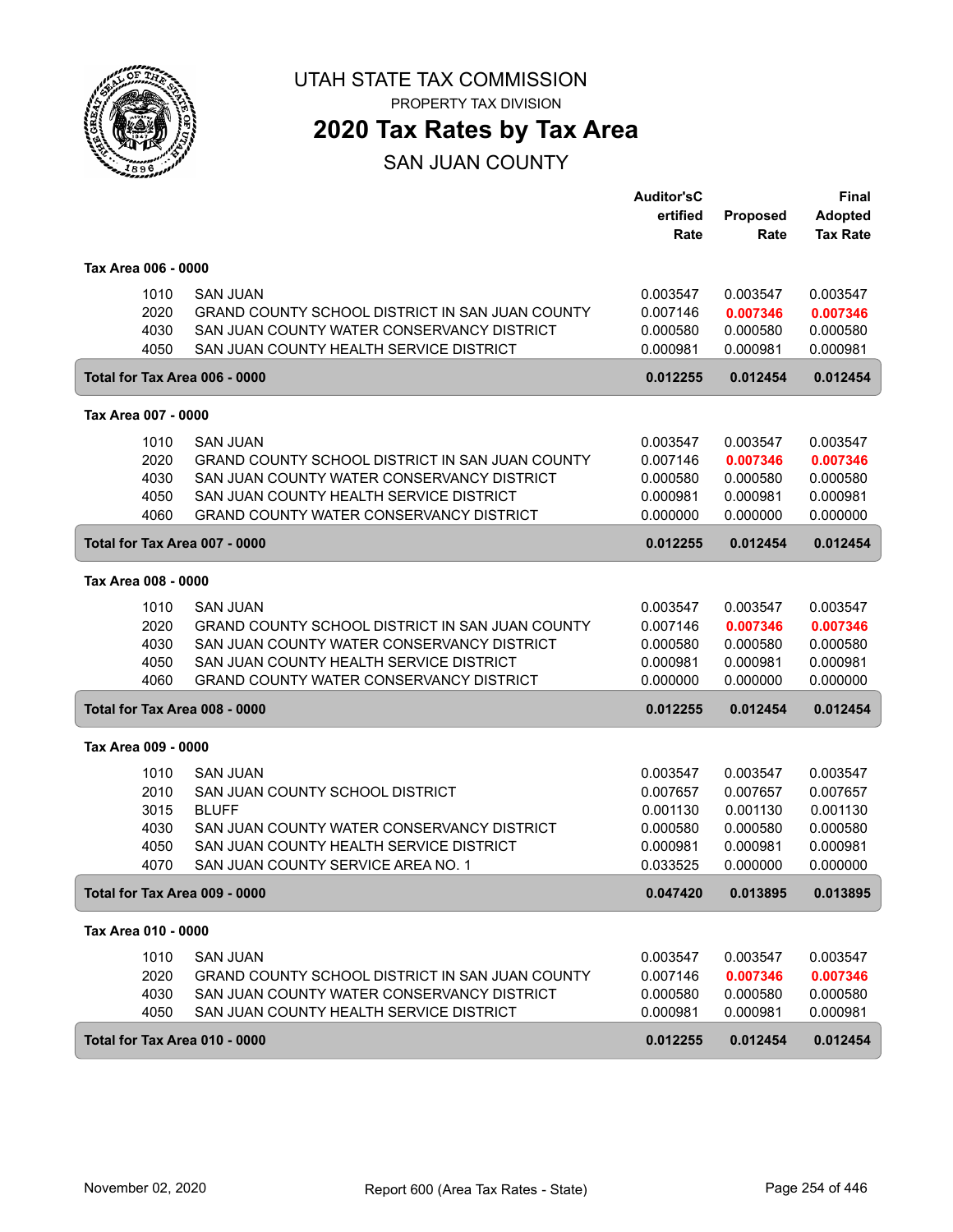

### **2020 Tax Rates by Tax Area**

#### SAN JUAN COUNTY

|                               |                                            | Auditor'sC<br>ertified<br>Rate | <b>Proposed</b><br>Rate | <b>Final</b><br><b>Adopted</b><br><b>Tax Rate</b> |
|-------------------------------|--------------------------------------------|--------------------------------|-------------------------|---------------------------------------------------|
| Tax Area 011 - 0000           |                                            |                                |                         |                                                   |
| 1010                          | <b>SAN JUAN</b>                            | 0.003547                       | 0.003547                | 0.003547                                          |
| 2010                          | SAN JUAN COUNTY SCHOOL DISTRICT            | 0.007657                       | 0.007657                | 0.007657                                          |
| 3015                          | <b>BLUFF</b>                               | 0.001130                       | 0.001130                | 0.001130                                          |
| 4030                          | SAN JUAN COUNTY WATER CONSERVANCY DISTRICT | 0.000580                       | 0.000580                | 0.000580                                          |
| 4050                          | SAN JUAN COUNTY HEALTH SERVICE DISTRICT    | 0.000981                       | 0.000981                | 0.000981                                          |
| Total for Tax Area 011 - 0000 |                                            | 0.013895                       | 0.013895                | 0.013895                                          |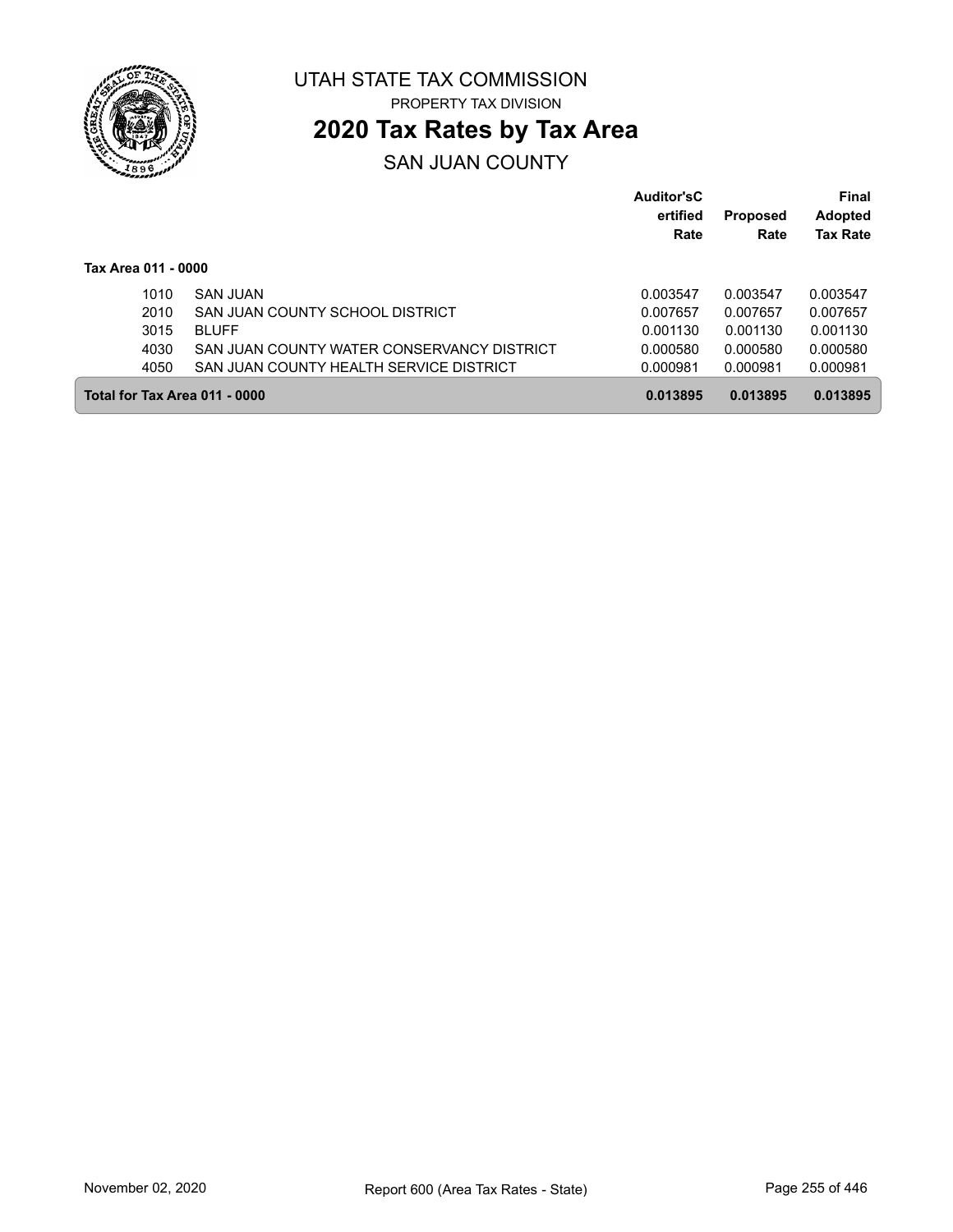

PROPERTY TAX DIVISION

### **2020 Tax Rates by Tax Area**

|                                      |                                                                                                                                                             | <b>Auditor'sC</b><br>ertified<br>Rate                    | <b>Proposed</b><br>Rate                                  | <b>Final</b><br><b>Adopted</b><br><b>Tax Rate</b>        |
|--------------------------------------|-------------------------------------------------------------------------------------------------------------------------------------------------------------|----------------------------------------------------------|----------------------------------------------------------|----------------------------------------------------------|
| Tax Area 001 - 0000                  |                                                                                                                                                             |                                                          |                                                          |                                                          |
| 1010<br>2020<br>3020<br>4010<br>4270 | <b>SANPETE</b><br>SOUTH SANPETE SCHOOL DISTRICT<br><b>EPHRAIM CITY</b><br>SANPETE WATER CONSERVANCY DISTRICT<br>CENTRAL UTAH WATER CONSERVANCY DISTRICT     | 0.003172<br>0.008488<br>0.001776<br>0.000306<br>0.000382 | 0.003268<br>0.009642<br>0.001776<br>0.000306<br>0.000400 | 0.003268<br>0.009642<br>0.001776<br>0.000306<br>0.000400 |
| Total for Tax Area 001 - 0000        |                                                                                                                                                             | 0.014123                                                 | 0.015392                                                 | 0.015392                                                 |
| Tax Area 002 - 0000                  |                                                                                                                                                             |                                                          |                                                          |                                                          |
| 1010<br>2020<br>3070<br>4010<br>4270 | <b>SANPETE</b><br>SOUTH SANPETE SCHOOL DISTRICT<br><b>MANTI CITY</b><br>SANPETE WATER CONSERVANCY DISTRICT<br>CENTRAL UTAH WATER CONSERVANCY DISTRICT       | 0.003172<br>0.008488<br>0.001245<br>0.000306<br>0.000382 | 0.003268<br>0.009642<br>0.001245<br>0.000306<br>0.000400 | 0.003268<br>0.009642<br>0.001245<br>0.000306<br>0.000400 |
| Total for Tax Area 002 - 0000        |                                                                                                                                                             | 0.013592                                                 | 0.014861                                                 | 0.014861                                                 |
| Tax Area 003 - 0000                  |                                                                                                                                                             |                                                          |                                                          |                                                          |
| 1010<br>2020<br>3120<br>4010<br>4270 | <b>SANPETE</b><br>SOUTH SANPETE SCHOOL DISTRICT<br><b>STERLING TOWN</b><br>SANPETE WATER CONSERVANCY DISTRICT<br>CENTRAL UTAH WATER CONSERVANCY DISTRICT    | 0.003172<br>0.008488<br>0.000806<br>0.000306<br>0.000382 | 0.003268<br>0.009642<br>0.000806<br>0.000306<br>0.000400 | 0.003268<br>0.009642<br>0.000806<br>0.000306<br>0.000400 |
| Total for Tax Area 003 - 0000        |                                                                                                                                                             | 0.013153                                                 | 0.014422                                                 | 0.014422                                                 |
| Tax Area 004 - 0000                  |                                                                                                                                                             |                                                          |                                                          |                                                          |
| 1010<br>2020<br>3060<br>4010<br>4270 | <b>SANPETE</b><br>SOUTH SANPETE SCHOOL DISTRICT<br><b>GUNNISON CITY</b><br>SANPETE WATER CONSERVANCY DISTRICT<br>CENTRAL UTAH WATER CONSERVANCY DISTRICT    | 0.003172<br>0.008488<br>0.002167<br>0.000306<br>0.000382 | 0.003268<br>0.009642<br>0.002167<br>0.000306<br>0.000400 | 0.003268<br>0.009642<br>0.002167<br>0.000306<br>0.000400 |
| Total for Tax Area 004 - 0000        |                                                                                                                                                             | 0.014514                                                 | 0.015783                                                 | 0.015783                                                 |
| Tax Area 005 - 0000                  |                                                                                                                                                             |                                                          |                                                          |                                                          |
| 1010<br>2020<br>3010<br>4010<br>4270 | <b>SANPETE</b><br>SOUTH SANPETE SCHOOL DISTRICT<br><b>CENTERFIELD CITY</b><br>SANPETE WATER CONSERVANCY DISTRICT<br>CENTRAL UTAH WATER CONSERVANCY DISTRICT | 0.003172<br>0.008488<br>0.000515<br>0.000306<br>0.000382 | 0.003268<br>0.009642<br>0.000515<br>0.000306<br>0.000400 | 0.003268<br>0.009642<br>0.000515<br>0.000306<br>0.000400 |
| Total for Tax Area 005 - 0000        |                                                                                                                                                             | 0.012862                                                 | 0.014131                                                 | 0.014131                                                 |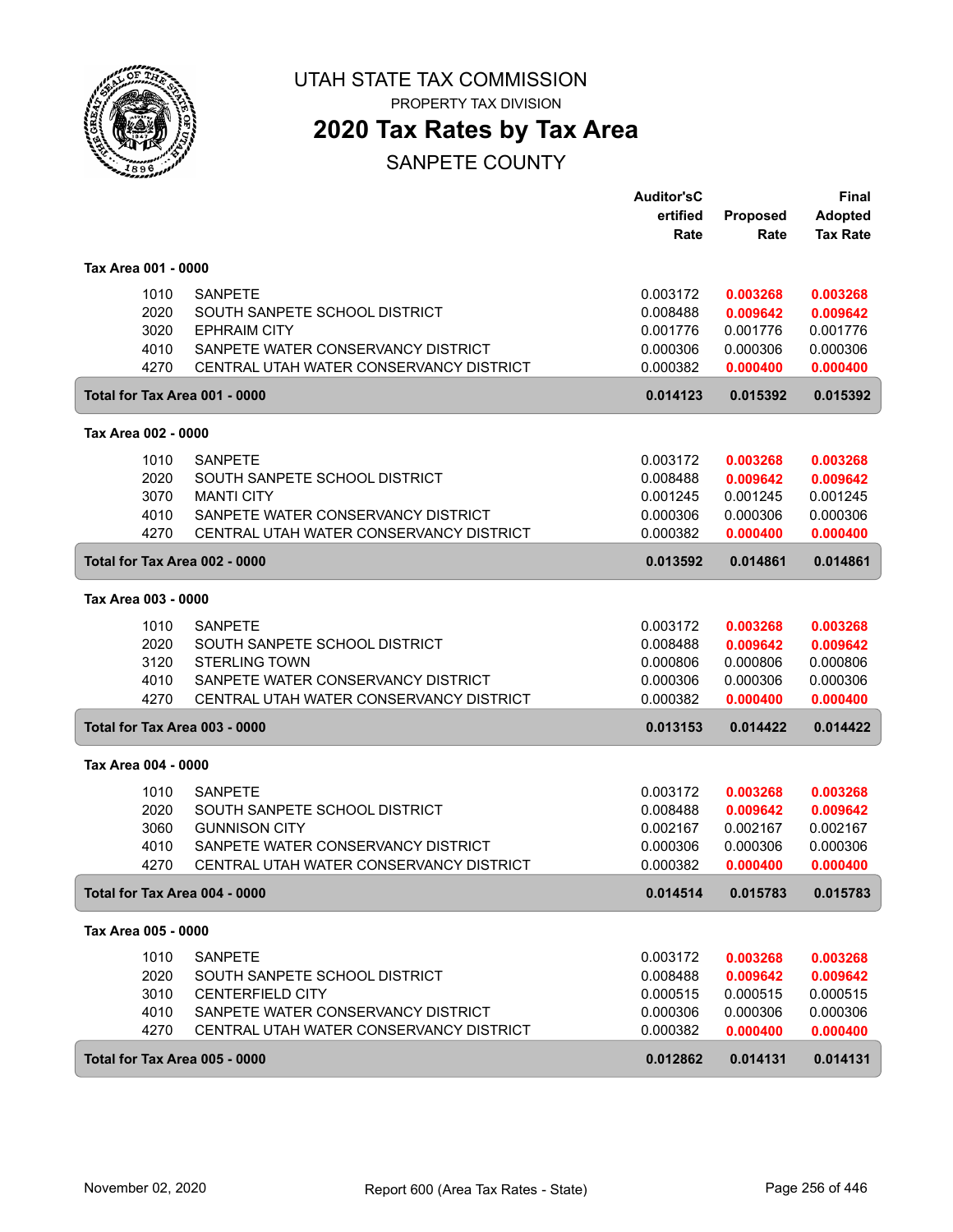

PROPERTY TAX DIVISION

### **2020 Tax Rates by Tax Area**

|                               |                                         | <b>Auditor'sC</b> |                  | <b>Final</b>                      |
|-------------------------------|-----------------------------------------|-------------------|------------------|-----------------------------------|
|                               |                                         | ertified<br>Rate  | Proposed<br>Rate | <b>Adopted</b><br><b>Tax Rate</b> |
|                               |                                         |                   |                  |                                   |
| Tax Area 006 - 0000           |                                         |                   |                  |                                   |
| 1010                          | <b>SANPETE</b>                          | 0.003172          | 0.003268         | 0.003268                          |
| 2020                          | SOUTH SANPETE SCHOOL DISTRICT           | 0.008488          | 0.009642         | 0.009642                          |
| 3080                          | <b>MAYFIELD TOWN</b>                    | 0.000619          | 0.000619         | 0.000619                          |
| 4010                          | SANPETE WATER CONSERVANCY DISTRICT      | 0.000306          | 0.000306         | 0.000306                          |
| 4270                          | CENTRAL UTAH WATER CONSERVANCY DISTRICT | 0.000382          | 0.000400         | 0.000400                          |
| Total for Tax Area 006 - 0000 |                                         | 0.012966          | 0.014235         | 0.014235                          |
| Tax Area 007 - 0000           |                                         |                   |                  |                                   |
| 1010                          | <b>SANPETE</b>                          | 0.003172          | 0.003268         | 0.003268                          |
| 2020                          | SOUTH SANPETE SCHOOL DISTRICT           | 0.008488          | 0.009642         | 0.009642                          |
| 3040                          | <b>FAYETTE TOWN</b>                     | 0.000758          | 0.000758         | 0.000758                          |
| 4010                          | SANPETE WATER CONSERVANCY DISTRICT      | 0.000306          | 0.000306         | 0.000306                          |
| 4270                          | CENTRAL UTAH WATER CONSERVANCY DISTRICT | 0.000382          | 0.000400         | 0.000400                          |
| Total for Tax Area 007 - 0000 |                                         | 0.013105          | 0.014374         | 0.014374                          |
| Tax Area 008 - 0000           |                                         |                   |                  |                                   |
| 1010                          | <b>SANPETE</b>                          | 0.003172          | 0.003268         | 0.003268                          |
| 2020                          | SOUTH SANPETE SCHOOL DISTRICT           | 0.008488          | 0.009642         | 0.009642                          |
| 4010                          | SANPETE WATER CONSERVANCY DISTRICT      | 0.000306          | 0.000306         | 0.000306                          |
| 4270                          | CENTRAL UTAH WATER CONSERVANCY DISTRICT | 0.000382          | 0.000400         | 0.000400                          |
| Total for Tax Area 008 - 0000 |                                         | 0.012347          | 0.013616         | 0.013616                          |
| Tax Area 009 - 0000           |                                         |                   |                  |                                   |
| 1010                          | <b>SANPETE</b>                          | 0.003172          | 0.003268         | 0.003268                          |
| 2010                          | NORTH SANPETE SCHOOL DISTRICT           | 0.006728          | 0.006868         | 0.006868                          |
| 3030                          | <b>FAIRVIEW CITY</b>                    | 0.001123          | 0.001123         | 0.001123                          |
| 4010                          | SANPETE WATER CONSERVANCY DISTRICT      | 0.000306          | 0.000306         | 0.000306                          |
| 4270                          | CENTRAL UTAH WATER CONSERVANCY DISTRICT | 0.000382          | 0.000400         | 0.000400                          |
| Total for Tax Area 009 - 0000 |                                         | 0.011711          | 0.011965         | 0.011965                          |
| Tax Area 010 - 0000           |                                         |                   |                  |                                   |
| 1010                          | <b>SANPETE</b>                          | 0.003172          | 0.003268         | 0.003268                          |
| 2010                          | NORTH SANPETE SCHOOL DISTRICT           | 0.006728          | 0.006868         | 0.006868                          |
| 3100                          | <b>MOUNT PLEASANT CITY</b>              | 0.002384          | 0.002384         | 0.002384                          |
| 4010                          | SANPETE WATER CONSERVANCY DISTRICT      | 0.000306          | 0.000306         | 0.000306                          |
| 4270                          | CENTRAL UTAH WATER CONSERVANCY DISTRICT | 0.000382          | 0.000400         | 0.000400                          |
| Total for Tax Area 010 - 0000 |                                         | 0.012972          | 0.013226         | 0.013226                          |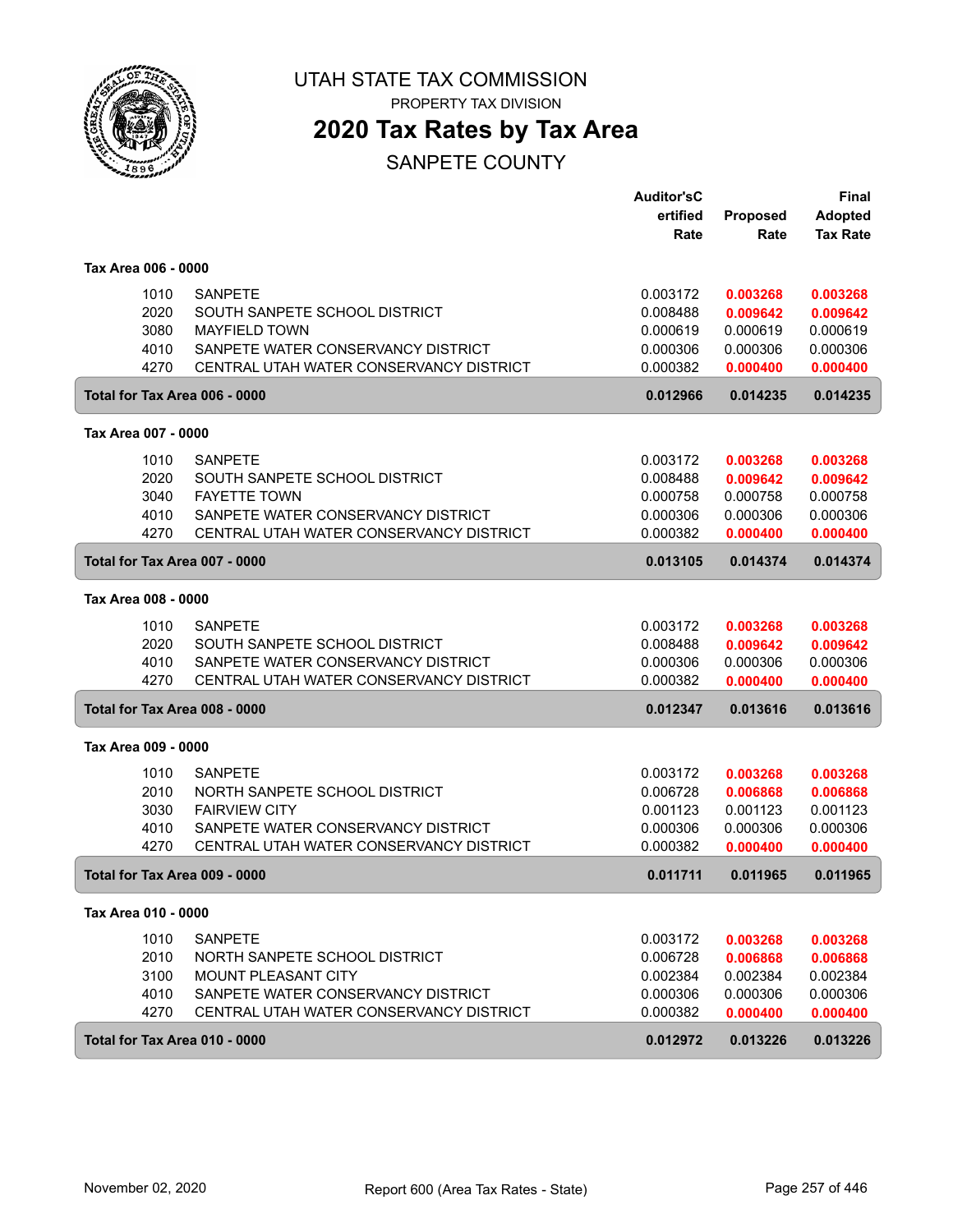

PROPERTY TAX DIVISION

### **2020 Tax Rates by Tax Area**

|                               |                                         | <b>Auditor'sC</b> |                 | Final           |
|-------------------------------|-----------------------------------------|-------------------|-----------------|-----------------|
|                               |                                         | ertified          | <b>Proposed</b> | <b>Adopted</b>  |
|                               |                                         | Rate              | Rate            | <b>Tax Rate</b> |
| Tax Area 011 - 0000           |                                         |                   |                 |                 |
| 1010                          | <b>SANPETE</b>                          | 0.003172          | 0.003268        | 0.003268        |
| 2010                          | NORTH SANPETE SCHOOL DISTRICT           | 0.006728          | 0.006868        | 0.006868        |
| 3110                          | <b>SPRING CITY</b>                      | 0.001471          | 0.001471        | 0.001471        |
| 4010                          | SANPETE WATER CONSERVANCY DISTRICT      | 0.000306          | 0.000306        | 0.000306        |
| 4270                          | CENTRAL UTAH WATER CONSERVANCY DISTRICT | 0.000382          | 0.000400        | 0.000400        |
| Total for Tax Area 011 - 0000 |                                         | 0.012059          | 0.012313        | 0.012313        |
| Tax Area 012 - 0000           |                                         |                   |                 |                 |
| 1010                          | <b>SANPETE</b>                          | 0.003172          | 0.003268        | 0.003268        |
| 2010                          | NORTH SANPETE SCHOOL DISTRICT           | 0.006728          | 0.006868        | 0.006868        |
| 3050                          | <b>FOUNTAIN GREEN CITY</b>              | 0.001318          | 0.001318        | 0.001318        |
| 4010                          | SANPETE WATER CONSERVANCY DISTRICT      | 0.000306          | 0.000306        | 0.000306        |
| 4270                          | CENTRAL UTAH WATER CONSERVANCY DISTRICT | 0.000382          | 0.000400        | 0.000400        |
| Total for Tax Area 012 - 0000 |                                         | 0.011906          | 0.012160        | 0.012160        |
| Tax Area 013 - 0000           |                                         |                   |                 |                 |
| 1010                          | <b>SANPETE</b>                          | 0.003172          | 0.003268        | 0.003268        |
| 2010                          | NORTH SANPETE SCHOOL DISTRICT           | 0.006728          | 0.006868        | 0.006868        |
| 3090                          | <b>MORONI CITY</b>                      | 0.002360          | 0.002360        | 0.002360        |
| 4010                          | SANPETE WATER CONSERVANCY DISTRICT      | 0.000306          | 0.000306        | 0.000306        |
| 4270                          | CENTRAL UTAH WATER CONSERVANCY DISTRICT | 0.000382          | 0.000400        | 0.000400        |
| Total for Tax Area 013 - 0000 |                                         | 0.012948          | 0.013202        | 0.013202        |
| Tax Area 014 - 0000           |                                         |                   |                 |                 |
| 1010                          | <b>SANPETE</b>                          | 0.003172          | 0.003268        | 0.003268        |
| 2010                          | NORTH SANPETE SCHOOL DISTRICT           | 0.006728          | 0.006868        | 0.006868        |
| 3130                          | <b>WALES TOWN</b>                       | 0.000304          | 0.000304        | 0.000304        |
| 4010                          | SANPETE WATER CONSERVANCY DISTRICT      | 0.000306          | 0.000306        | 0.000306        |
| 4270                          | CENTRAL UTAH WATER CONSERVANCY DISTRICT | 0.000382          | 0.000400        | 0.000400        |
| Total for Tax Area 014 - 0000 |                                         | 0.010892          | 0.011146        | 0.011146        |
| Tax Area 015 - 0000           |                                         |                   |                 |                 |
| 1010                          | <b>SANPETE</b>                          | 0.003172          | 0.003268        | 0.003268        |
| 2010                          | NORTH SANPETE SCHOOL DISTRICT           | 0.006728          | 0.006868        | 0.006868        |
| 4010                          | SANPETE WATER CONSERVANCY DISTRICT      | 0.000306          | 0.000306        | 0.000306        |
| 4270                          | CENTRAL UTAH WATER CONSERVANCY DISTRICT | 0.000382          | 0.000400        | 0.000400        |
| Total for Tax Area 015 - 0000 |                                         | 0.010588          | 0.010842        | 0.010842        |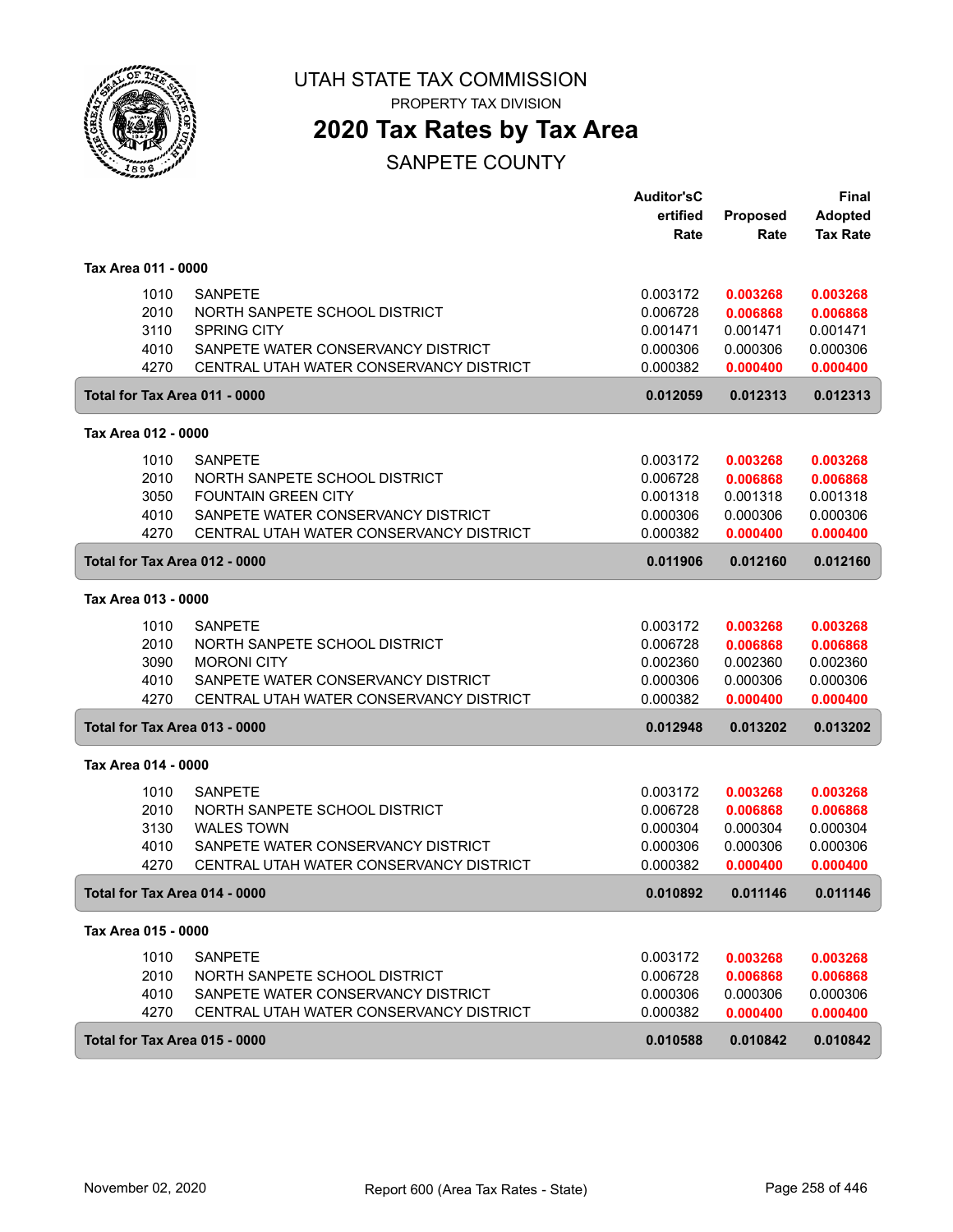

PROPERTY TAX DIVISION

### **2020 Tax Rates by Tax Area**

|                     |      |                                         | <b>Auditor'sC</b> |                 | <b>Final</b>    |
|---------------------|------|-----------------------------------------|-------------------|-----------------|-----------------|
|                     |      |                                         | ertified          | <b>Proposed</b> | <b>Adopted</b>  |
|                     |      |                                         | Rate              | Rate            | <b>Tax Rate</b> |
| Tax Area 020 - 0000 |      |                                         |                   |                 |                 |
|                     | 1010 | <b>SANPETE</b>                          | 0.003172          | 0.003268        | 0.003268        |
|                     | 2010 | NORTH SANPETE SCHOOL DISTRICT           | 0.006728          | 0.006868        | 0.006868        |
|                     | 4010 | SANPETE WATER CONSERVANCY DISTRICT      | 0.000306          | 0.000306        | 0.000306        |
|                     | 4270 | CENTRAL UTAH WATER CONSERVANCY DISTRICT | 0.000382          | 0.000400        | 0.000400        |
|                     |      | Total for Tax Area 020 - 0000           | 0.010588          | 0.010842        | 0.010842        |
| Tax Area 021 - 0000 |      |                                         |                   |                 |                 |
|                     | 1010 | <b>SANPETE</b>                          | 0.003172          | 0.003268        | 0.003268        |
|                     | 2010 | NORTH SANPETE SCHOOL DISTRICT           | 0.006728          | 0.006868        | 0.006868        |
|                     | 4010 | SANPETE WATER CONSERVANCY DISTRICT      | 0.000306          | 0.000306        | 0.000306        |
|                     | 4270 | CENTRAL UTAH WATER CONSERVANCY DISTRICT | 0.000382          | 0.000400        | 0.000400        |
|                     |      | Total for Tax Area 021 - 0000           | 0.010588          | 0.010842        | 0.010842        |
| Tax Area 050 - 0000 |      |                                         |                   |                 |                 |
|                     | 1010 | <b>SANPETE</b>                          | 0.003172          | 0.003268        | 0.003268        |
|                     | 2020 | SOUTH SANPETE SCHOOL DISTRICT           | 0.008488          | 0.009642        | 0.009642        |
|                     | 3020 | <b>EPHRAIM CITY</b>                     | 0.001776          | 0.001776        | 0.001776        |
|                     | 4010 | SANPETE WATER CONSERVANCY DISTRICT      | 0.000306          | 0.000306        | 0.000306        |
|                     | 4270 | CENTRAL UTAH WATER CONSERVANCY DISTRICT | 0.000382          | 0.000400        | 0.000400        |
|                     |      | Total for Tax Area 050 - 0000           | 0.014123          | 0.015392        | 0.015392        |
| Tax Area 075 - 0000 |      |                                         |                   |                 |                 |
|                     | 1010 | <b>SANPETE</b>                          | 0.003172          | 0.003268        | 0.003268        |
|                     | 2010 | NORTH SANPETE SCHOOL DISTRICT           | 0.006728          | 0.006868        | 0.006868        |
|                     | 3100 | MOUNT PLEASANT CITY                     | 0.002384          | 0.002384        | 0.002384        |
|                     | 4010 | SANPETE WATER CONSERVANCY DISTRICT      | 0.000306          | 0.000306        | 0.000306        |
|                     | 4270 | CENTRAL UTAH WATER CONSERVANCY DISTRICT | 0.000382          | 0.000400        | 0.000400        |
|                     |      | Total for Tax Area 075 - 0000           | 0.012972          | 0.013226        | 0.013226        |
| Tax Area 076 - 0000 |      |                                         |                   |                 |                 |
|                     | 1010 | <b>SANPETE</b>                          | 0.003172          | 0.003268        | 0.003268        |
|                     | 2010 | NORTH SANPETE SCHOOL DISTRICT           | 0.006728          | 0.006868        | 0.006868        |
|                     | 3100 | <b>MOUNT PLEASANT CITY</b>              | 0.002384          | 0.002384        | 0.002384        |
|                     | 4010 | SANPETE WATER CONSERVANCY DISTRICT      | 0.000306          | 0.000306        | 0.000306        |
|                     | 4270 | CENTRAL UTAH WATER CONSERVANCY DISTRICT | 0.000382          | 0.000400        | 0.000400        |
|                     |      | Total for Tax Area 076 - 0000           | 0.012972          | 0.013226        | 0.013226        |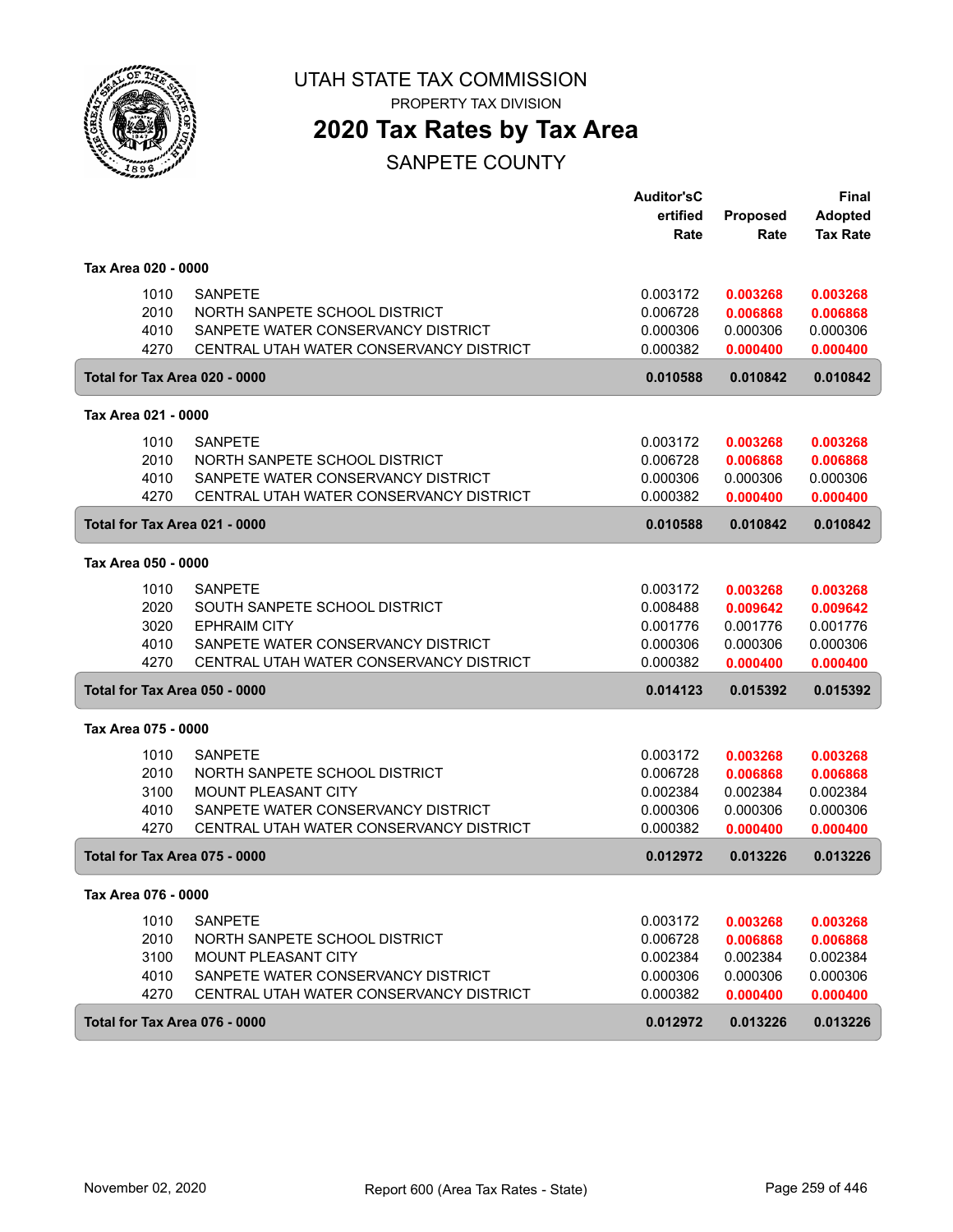

PROPERTY TAX DIVISION

## **2020 Tax Rates by Tax Area**

|                     |                                         | Auditor'sC |                 | Final           |
|---------------------|-----------------------------------------|------------|-----------------|-----------------|
|                     |                                         | ertified   | <b>Proposed</b> | <b>Adopted</b>  |
|                     |                                         | Rate       | Rate            | <b>Tax Rate</b> |
| Tax Area 080 - 0000 |                                         |            |                 |                 |
| 1010                | <b>SANPETE</b>                          | 0.003172   | 0.003268        | 0.003268        |
| 2010                | NORTH SANPETE SCHOOL DISTRICT           | 0.006728   | 0.006868        | 0.006868        |
| 3030                | <b>FAIRVIEW CITY</b>                    | 0.001123   | 0.001123        | 0.001123        |
| 4010                | SANPETE WATER CONSERVANCY DISTRICT      | 0.000306   | 0.000306        | 0.000306        |
| 4270                | CENTRAL UTAH WATER CONSERVANCY DISTRICT | 0.000382   | 0.000400        | 0.000400        |
|                     | Total for Tax Area 080 - 0000           | 0.011711   | 0.011965        | 0.011965        |
| Tax Area 085 - 0000 |                                         |            |                 |                 |
| 1010                | <b>SANPETE</b>                          | 0.003172   | 0.003268        | 0.003268        |
| 2010                | NORTH SANPETE SCHOOL DISTRICT           | 0.006728   | 0.006868        | 0.006868        |
| 4010                | SANPETE WATER CONSERVANCY DISTRICT      | 0.000306   | 0.000306        | 0.000306        |
| 4270                | CENTRAL UTAH WATER CONSERVANCY DISTRICT | 0.000382   | 0.000400        | 0.000400        |
|                     | Total for Tax Area 085 - 0000           | 0.010588   | 0.010842        | 0.010842        |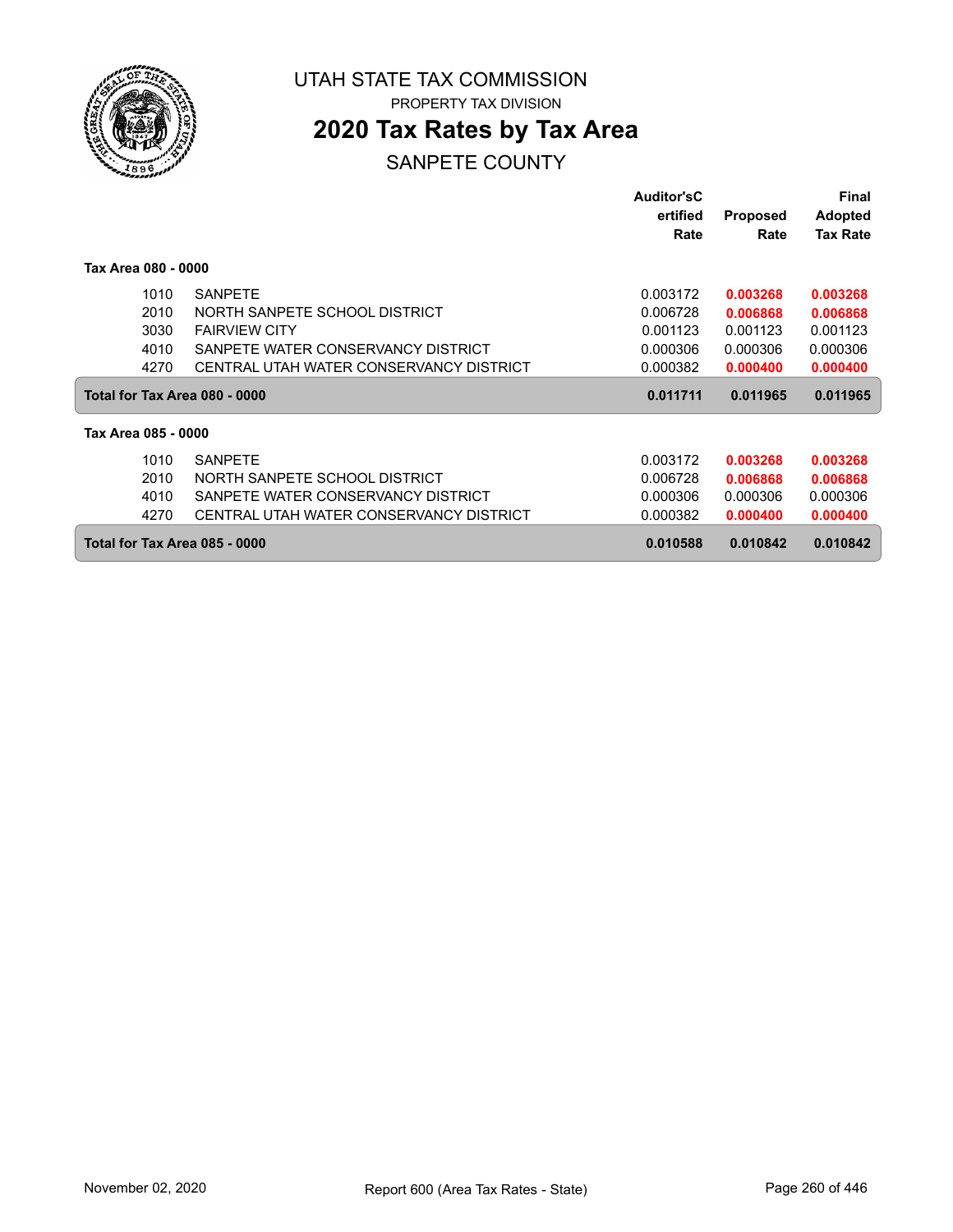

PROPERTY TAX DIVISION

### **2020 Tax Rates by Tax Area**

SEVIER COUNTY

|                                      |                                                                                                                                                     | <b>Auditor'sC</b><br>ertified<br>Rate                    | Proposed<br>Rate                                         | Final<br><b>Adopted</b><br><b>Tax Rate</b>               |
|--------------------------------------|-----------------------------------------------------------------------------------------------------------------------------------------------------|----------------------------------------------------------|----------------------------------------------------------|----------------------------------------------------------|
| Tax Area 002 - 0000                  |                                                                                                                                                     |                                                          |                                                          |                                                          |
| 1010<br>1015<br>1020<br>2010<br>3010 | <b>SEVIER</b><br>MULTICOUNTY ASSESSING & COLLECTIONG<br>COUNTY ASSESSING & COLLECTING LEVY<br>SEVIER COUNTY SCHOOL DISTRICT<br>ANNABELLA TOWN       | 0.003776<br>0.000012<br>0.000494<br>0.008025<br>0.000628 | 0.003776<br>0.000012<br>0.000450<br>0.007500<br>0.000628 | 0.003776<br>0.000012<br>0.000450<br>0.007500<br>0.000628 |
| Total for Tax Area 002 - 0000        |                                                                                                                                                     | 0.012935                                                 | 0.012366                                                 | 0.012366                                                 |
| Tax Area 003 - 0000                  |                                                                                                                                                     |                                                          |                                                          |                                                          |
| 1010<br>1015<br>1020<br>2010<br>3020 | <b>SEVIER</b><br>MULTICOUNTY ASSESSING & COLLECTIONG<br>COUNTY ASSESSING & COLLECTING LEVY<br>SEVIER COUNTY SCHOOL DISTRICT<br><b>AURORA CITY</b>   | 0.003776<br>0.000012<br>0.000494<br>0.008025<br>0.001031 | 0.003776<br>0.000012<br>0.000450<br>0.007500<br>0.001031 | 0.003776<br>0.000012<br>0.000450<br>0.007500<br>0.001031 |
| Total for Tax Area 003 - 0000        |                                                                                                                                                     | 0.013338                                                 | 0.012769                                                 | 0.012769                                                 |
| Tax Area 004 - 0000                  |                                                                                                                                                     |                                                          |                                                          |                                                          |
| 1010<br>1015<br>1020<br>2010<br>3030 | <b>SEVIER</b><br>MULTICOUNTY ASSESSING & COLLECTIONG<br>COUNTY ASSESSING & COLLECTING LEVY<br>SEVIER COUNTY SCHOOL DISTRICT<br><b>ELSINORE TOWN</b> | 0.003776<br>0.000012<br>0.000494<br>0.008025<br>0.001344 | 0.003776<br>0.000012<br>0.000450<br>0.007500<br>0.001344 | 0.003776<br>0.000012<br>0.000450<br>0.007500<br>0.001344 |
| Total for Tax Area 004 - 0000        |                                                                                                                                                     | 0.013651                                                 | 0.013082                                                 | 0.013082                                                 |
| Tax Area 005 - 0000                  |                                                                                                                                                     |                                                          |                                                          |                                                          |
| 1010<br>1015<br>1020<br>2010<br>3040 | <b>SEVIER</b><br>MULTICOUNTY ASSESSING & COLLECTIONG<br>COUNTY ASSESSING & COLLECTING LEVY<br>SEVIER COUNTY SCHOOL DISTRICT<br><b>GLENWOOD TOWN</b> | 0.003776<br>0.000012<br>0.000494<br>0.008025<br>0.000997 | 0.003776<br>0.000012<br>0.000450<br>0.007500<br>0.000997 | 0.003776<br>0.000012<br>0.000450<br>0.007500<br>0.000997 |
| Total for Tax Area 005 - 0000        |                                                                                                                                                     | 0.013304                                                 | 0.012735                                                 | 0.012735                                                 |
| Tax Area 006 - 0000                  |                                                                                                                                                     |                                                          |                                                          |                                                          |
| 1010<br>1015<br>1020<br>2010<br>3050 | <b>SEVIER</b><br>MULTICOUNTY ASSESSING & COLLECTIONG<br>COUNTY ASSESSING & COLLECTING LEVY<br>SEVIER COUNTY SCHOOL DISTRICT<br><b>JOSEPH TOWN</b>   | 0.003776<br>0.000012<br>0.000494<br>0.008025<br>0.001249 | 0.003776<br>0.000012<br>0.000450<br>0.007500<br>0.001249 | 0.003776<br>0.000012<br>0.000450<br>0.007500<br>0.001249 |
| Total for Tax Area 006 - 0000        |                                                                                                                                                     | 0.013556                                                 | 0.012987                                                 | 0.012987                                                 |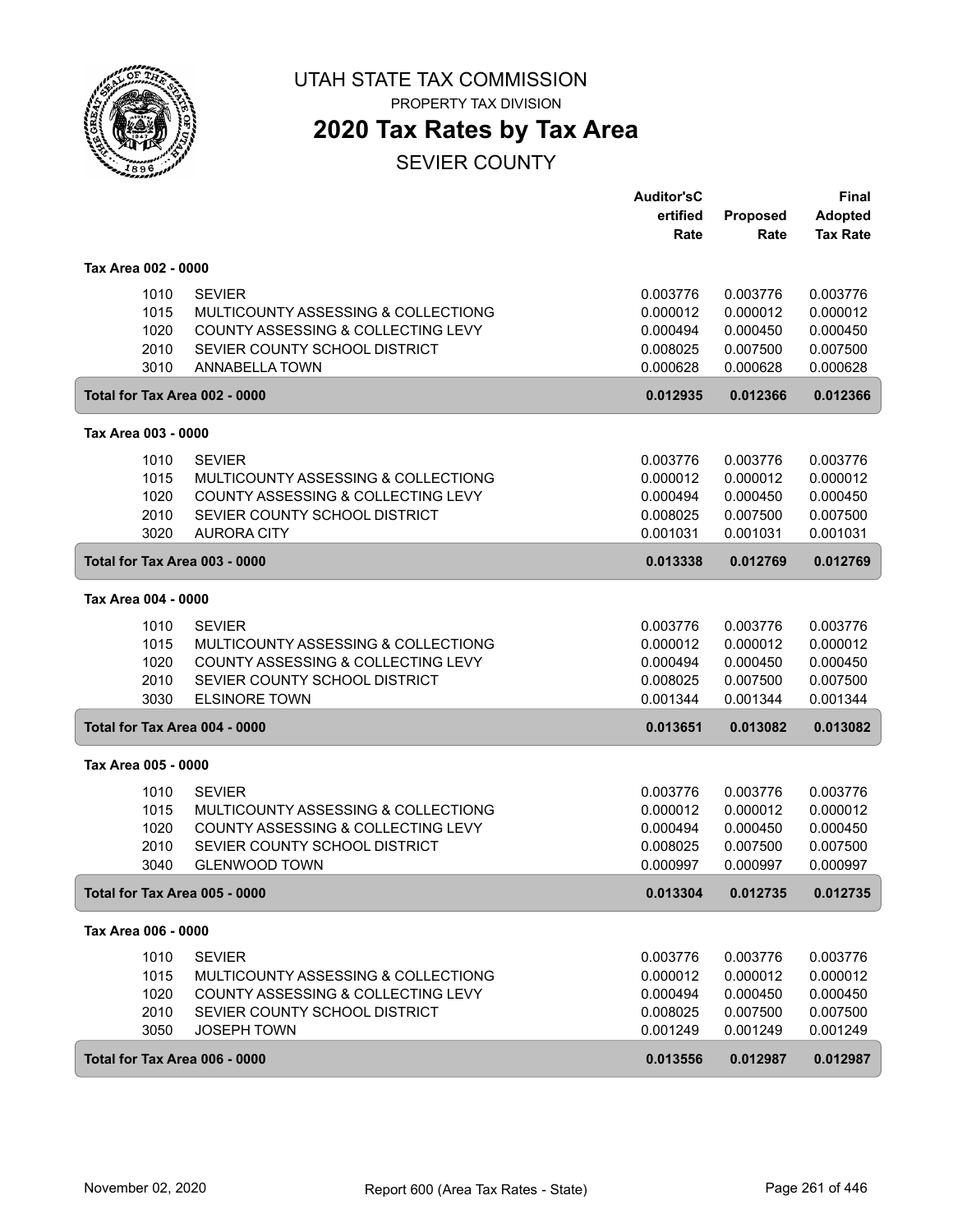

PROPERTY TAX DIVISION

### **2020 Tax Rates by Tax Area**

SEVIER COUNTY

|                                      |                                                                                                                                                      | <b>Auditor'sC</b><br>ertified<br>Rate                    | Proposed<br>Rate                                         | <b>Final</b><br><b>Adopted</b><br><b>Tax Rate</b>        |
|--------------------------------------|------------------------------------------------------------------------------------------------------------------------------------------------------|----------------------------------------------------------|----------------------------------------------------------|----------------------------------------------------------|
| Tax Area 007 - 0000                  |                                                                                                                                                      |                                                          |                                                          |                                                          |
| 1010<br>1015<br>1020<br>2010<br>3060 | <b>SEVIER</b><br>MULTICOUNTY ASSESSING & COLLECTIONG<br>COUNTY ASSESSING & COLLECTING LEVY<br>SEVIER COUNTY SCHOOL DISTRICT<br><b>KOOSHAREM TOWN</b> | 0.003776<br>0.000012<br>0.000494<br>0.008025<br>0.000423 | 0.003776<br>0.000012<br>0.000450<br>0.007500<br>0.000423 | 0.003776<br>0.000012<br>0.000450<br>0.007500<br>0.000423 |
| Total for Tax Area 007 - 0000        |                                                                                                                                                      | 0.012730                                                 | 0.012161                                                 | 0.012161                                                 |
| Tax Area 008 - 0000                  |                                                                                                                                                      |                                                          |                                                          |                                                          |
| 1010<br>1015<br>1020<br>2010<br>3070 | <b>SEVIER</b><br>MULTICOUNTY ASSESSING & COLLECTIONG<br>COUNTY ASSESSING & COLLECTING LEVY<br>SEVIER COUNTY SCHOOL DISTRICT<br><b>MONROE CITY</b>    | 0.003776<br>0.000012<br>0.000494<br>0.008025<br>0.001871 | 0.003776<br>0.000012<br>0.000450<br>0.007500<br>0.001871 | 0.003776<br>0.000012<br>0.000450<br>0.007500<br>0.001871 |
| Total for Tax Area 008 - 0000        |                                                                                                                                                      | 0.014178                                                 | 0.013609                                                 | 0.013609                                                 |
| Tax Area 009 - 0000                  |                                                                                                                                                      |                                                          |                                                          |                                                          |
| 1010<br>1015<br>1020<br>2010<br>3080 | <b>SEVIER</b><br>MULTICOUNTY ASSESSING & COLLECTIONG<br>COUNTY ASSESSING & COLLECTING LEVY<br>SEVIER COUNTY SCHOOL DISTRICT<br><b>REDMOND TOWN</b>   | 0.003776<br>0.000012<br>0.000494<br>0.008025<br>0.001015 | 0.003776<br>0.000012<br>0.000450<br>0.007500<br>0.001015 | 0.003776<br>0.000012<br>0.000450<br>0.007500<br>0.001015 |
| Total for Tax Area 009 - 0000        |                                                                                                                                                      | 0.013322                                                 | 0.012753                                                 | 0.012753                                                 |
| Tax Area 010 - 0000                  |                                                                                                                                                      |                                                          |                                                          |                                                          |
| 1010<br>1015<br>1020<br>2010<br>3090 | <b>SEVIER</b><br>MULTICOUNTY ASSESSING & COLLECTIONG<br>COUNTY ASSESSING & COLLECTING LEVY<br>SEVIER COUNTY SCHOOL DISTRICT<br><b>RICHFIELD CITY</b> | 0.003776<br>0.000012<br>0.000494<br>0.008025<br>0.001647 | 0.003776<br>0.000012<br>0.000450<br>0.007500<br>0.001647 | 0.003776<br>0.000012<br>0.000450<br>0.007500<br>0.001647 |
| Total for Tax Area 010 - 0000        |                                                                                                                                                      | 0.013954                                                 | 0.013385                                                 | 0.013385                                                 |
| Tax Area 011 - 0000                  |                                                                                                                                                      |                                                          |                                                          |                                                          |
| 1010<br>1015<br>1020<br>2010<br>3100 | <b>SEVIER</b><br>MULTICOUNTY ASSESSING & COLLECTIONG<br>COUNTY ASSESSING & COLLECTING LEVY<br>SEVIER COUNTY SCHOOL DISTRICT<br><b>SALINA CITY</b>    | 0.003776<br>0.000012<br>0.000494<br>0.008025<br>0.003868 | 0.003776<br>0.000012<br>0.000450<br>0.007500<br>0.003868 | 0.003776<br>0.000012<br>0.000450<br>0.007500<br>0.003868 |
| Total for Tax Area 011 - 0000        |                                                                                                                                                      | 0.016175                                                 | 0.015606                                                 | 0.015606                                                 |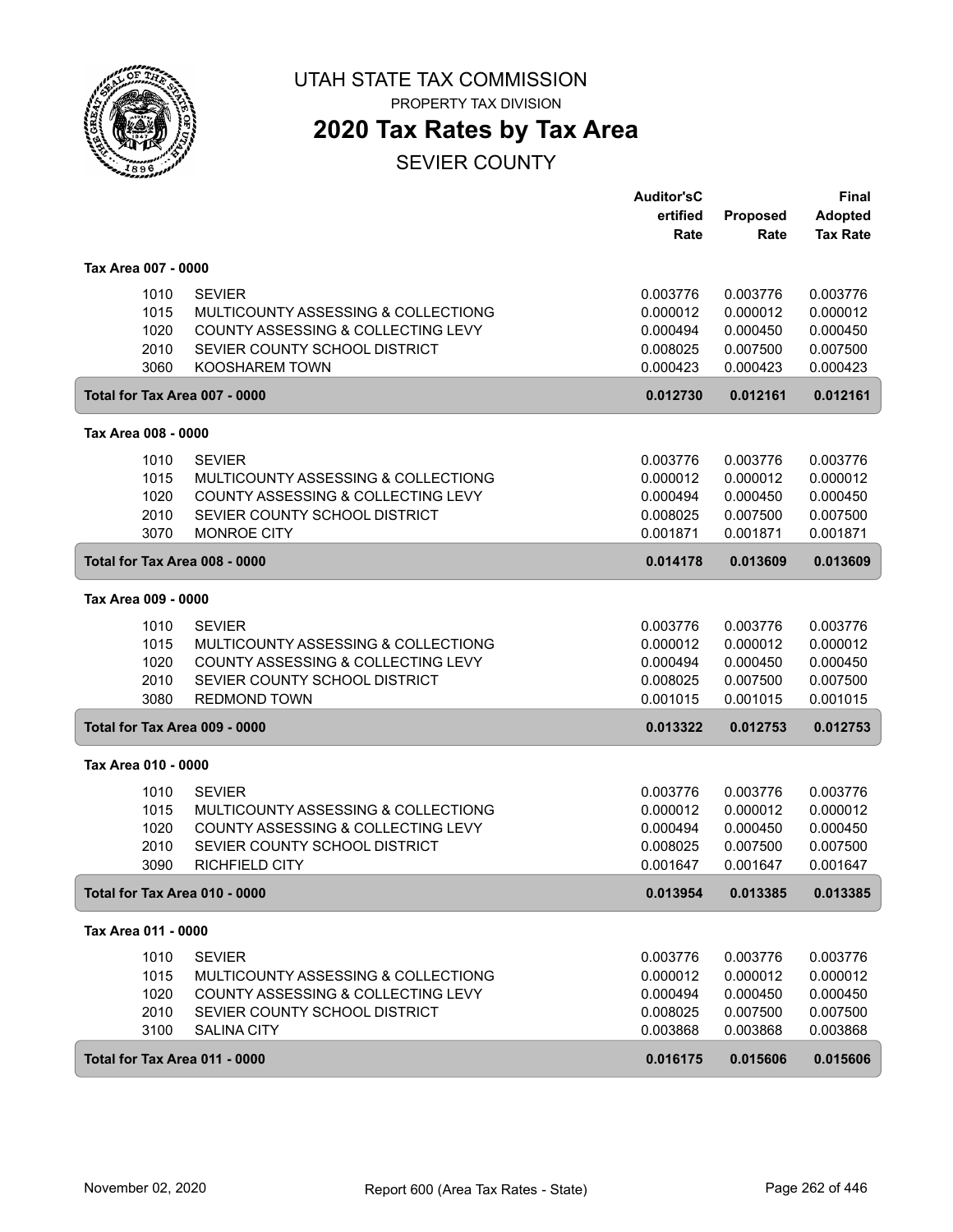

PROPERTY TAX DIVISION

### **2020 Tax Rates by Tax Area**

SEVIER COUNTY

|                                      |                                                                                                                                                           | <b>Auditor'sC</b><br>ertified                            | Proposed                                                 | <b>Final</b><br><b>Adopted</b>                           |
|--------------------------------------|-----------------------------------------------------------------------------------------------------------------------------------------------------------|----------------------------------------------------------|----------------------------------------------------------|----------------------------------------------------------|
|                                      |                                                                                                                                                           | Rate                                                     | Rate                                                     | <b>Tax Rate</b>                                          |
| Tax Area 012 - 0000                  |                                                                                                                                                           |                                                          |                                                          |                                                          |
| 1010<br>1015<br>1020<br>2010<br>3110 | <b>SEVIER</b><br>MULTICOUNTY ASSESSING & COLLECTIONG<br>COUNTY ASSESSING & COLLECTING LEVY<br>SEVIER COUNTY SCHOOL DISTRICT<br><b>SIGURD TOWN</b>         | 0.003776<br>0.000012<br>0.000494<br>0.008025<br>0.001050 | 0.003776<br>0.000012<br>0.000450<br>0.007500<br>0.001050 | 0.003776<br>0.000012<br>0.000450<br>0.007500<br>0.001050 |
| Total for Tax Area 012 - 0000        |                                                                                                                                                           | 0.013357                                                 | 0.012788                                                 | 0.012788                                                 |
| Tax Area 013 - 0000                  |                                                                                                                                                           |                                                          |                                                          |                                                          |
| 1010<br>1015<br>1020<br>2010         | <b>SEVIER</b><br>MULTICOUNTY ASSESSING & COLLECTIONG<br>COUNTY ASSESSING & COLLECTING LEVY<br>SEVIER COUNTY SCHOOL DISTRICT                               | 0.003776<br>0.000012<br>0.000494<br>0.008025             | 0.003776<br>0.000012<br>0.000450<br>0.007500             | 0.003776<br>0.000012<br>0.000450<br>0.007500             |
| Total for Tax Area 013 - 0000        |                                                                                                                                                           | 0.012307                                                 | 0.011738                                                 | 0.011738                                                 |
| Tax Area 023 - 0000                  |                                                                                                                                                           |                                                          |                                                          |                                                          |
| 1010<br>1015<br>1020<br>2010<br>3015 | <b>SEVIER</b><br>MULTICOUNTY ASSESSING & COLLECTIONG<br>COUNTY ASSESSING & COLLECTING LEVY<br>SEVIER COUNTY SCHOOL DISTRICT<br><b>CENTRAL VALLEY TOWN</b> | 0.003776<br>0.000012<br>0.000494<br>0.008025<br>0.001238 | 0.003776<br>0.000012<br>0.000450<br>0.007500<br>0.001238 | 0.003776<br>0.000012<br>0.000450<br>0.007500<br>0.001238 |
| Total for Tax Area 023 - 0000        |                                                                                                                                                           | 0.013545                                                 | 0.012976                                                 | 0.012976                                                 |
| Tax Area 024 - 0000                  |                                                                                                                                                           |                                                          |                                                          |                                                          |
| 1010<br>1015<br>1020<br>2010<br>3100 | <b>SEVIER</b><br>MULTICOUNTY ASSESSING & COLLECTIONG<br>COUNTY ASSESSING & COLLECTING LEVY<br>SEVIER COUNTY SCHOOL DISTRICT<br><b>SALINA CITY</b>         | 0.003776<br>0.000012<br>0.000494<br>0.008025<br>0.003868 | 0.003776<br>0.000012<br>0.000450<br>0.007500<br>0.003868 | 0.003776<br>0.000012<br>0.000450<br>0.007500<br>0.003868 |
| Total for Tax Area 024 - 0000        |                                                                                                                                                           | 0.016175                                                 | 0.015606                                                 | 0.015606                                                 |
| Tax Area 025 - 0000                  |                                                                                                                                                           |                                                          |                                                          |                                                          |
| 1010<br>1015<br>1020<br>2010         | <b>SEVIER</b><br>MULTICOUNTY ASSESSING & COLLECTIONG<br>COUNTY ASSESSING & COLLECTING LEVY<br>SEVIER COUNTY SCHOOL DISTRICT                               | 0.003776<br>0.000012<br>0.000494<br>0.008025             | 0.003776<br>0.000012<br>0.000450<br>0.007500             | 0.003776<br>0.000012<br>0.000450<br>0.007500             |
| Total for Tax Area 025 - 0000        |                                                                                                                                                           | 0.012307                                                 | 0.011738                                                 | 0.011738                                                 |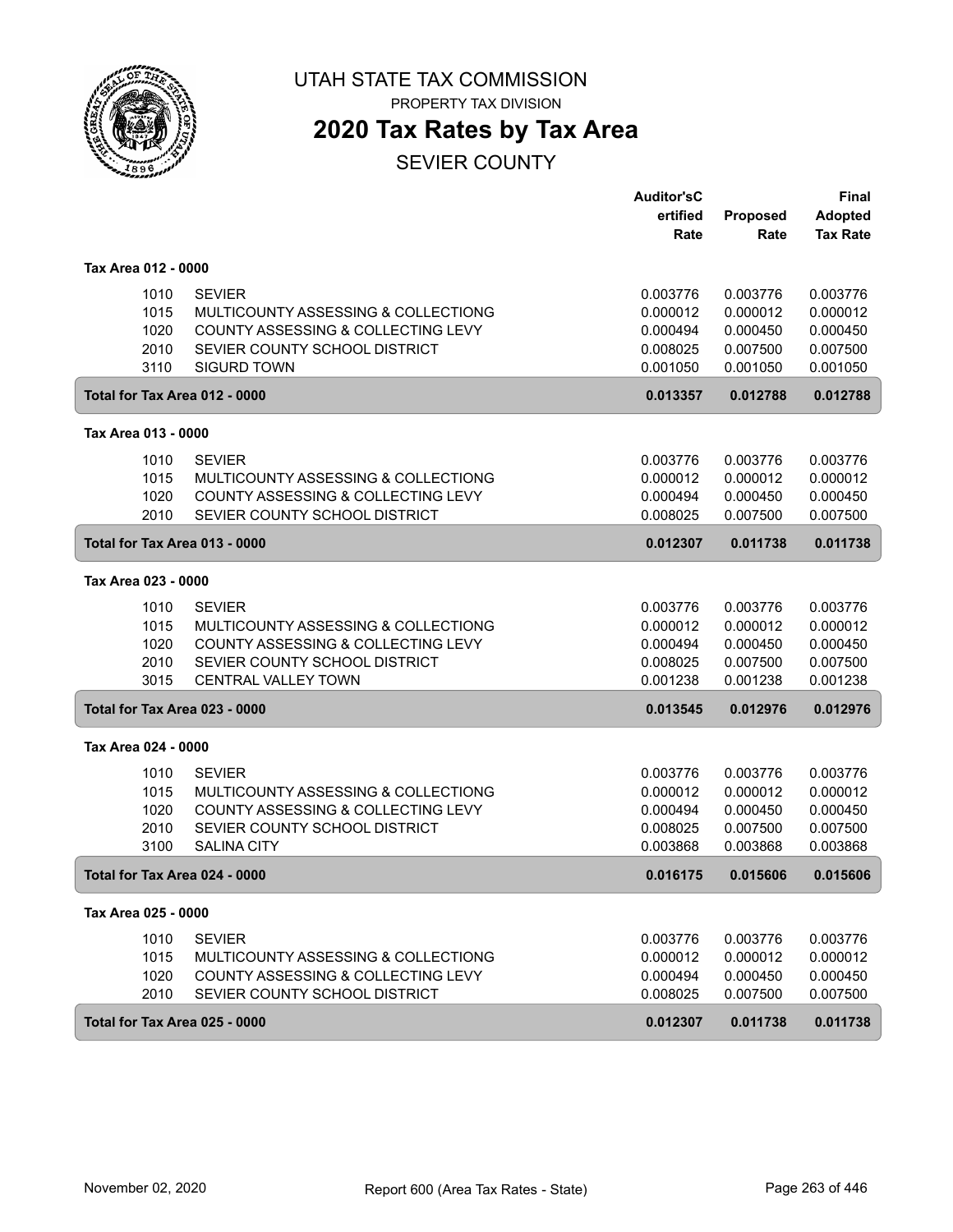

PROPERTY TAX DIVISION

### **2020 Tax Rates by Tax Area**

|                               |                                            | <b>Auditor'sC</b> |          | <b>Final</b>    |
|-------------------------------|--------------------------------------------|-------------------|----------|-----------------|
|                               |                                            | ertified          | Proposed | <b>Adopted</b>  |
|                               |                                            | Rate              | Rate     | <b>Tax Rate</b> |
|                               |                                            |                   |          |                 |
| 4345                          | NORTH SUMMIT RECREATION DISTRICT           |                   | 0.000000 |                 |
|                               |                                            |                   | 0.000000 |                 |
| Tax Area 001 - 0000           |                                            |                   |          |                 |
| 1010                          | <b>SUMMIT</b>                              | 0.000730          | 0.000730 | 0.000730        |
| 1015                          | MULTICOUNTY ASSESSING & COLLECTING LEVY    | 0.000012          | 0.000012 | 0.000012        |
| 1020                          | COUNTY ASSESSING & COLLECTING LEVY         | 0.000150          | 0.000150 | 0.000150        |
| 2020                          | NORTH SUMMIT SCHOOL DISTRICT               | 0.005005          | 0.005005 | 0.005005        |
| 3010                          | <b>COALVILLE CITY</b>                      | 0.002560          | 0.002560 | 0.002560        |
| 4005                          | WEBER BASIN WATER CONSERVANCY DISTRICT     | 0.000146          | 0.000146 | 0.000146        |
| 4030                          | NORTH SUMMIT FIRE PROTECTION DISTRICT      | 0.000482          | 0.000482 | 0.000482        |
| 4150                          | SUMMIT COUNTY MOSQUITO ABATEMENT DISTRICT  | 0.000026          | 0.000026 | 0.000026        |
| Total for Tax Area 001 - 0000 |                                            | 0.009111          | 0.009111 | 0.009111        |
| Tax Area 002 - 0000           |                                            |                   |          |                 |
| 1010                          | <b>SUMMIT</b>                              | 0.000730          | 0.000730 | 0.000730        |
| 1015                          | MULTICOUNTY ASSESSING & COLLECTING LEVY    | 0.000012          | 0.000012 | 0.000012        |
| 1020                          | COUNTY ASSESSING & COLLECTING LEVY         | 0.000150          | 0.000150 | 0.000150        |
| 2030                          | SOUTH SUMMIT SCHOOL DISTRICT               | 0.005455          | 0.005608 | 0.005608        |
| 3020                          | <b>FRANCIS CITY</b>                        | 0.001540          | 0.001540 | 0.001540        |
| 4010                          | SOUTH SUMMIT CEMETERY MAINTENANCE DISTRICT | 0.000150          | 0.000150 | 0.000150        |
| 4020                          | SOUTH SUMMIT FIRE PROTECTION DISTRICT      | 0.000537          | 0.000537 | 0.000537        |
| 4150                          | SUMMIT COUNTY MOSQUITO ABATEMENT DISTRICT  | 0.000026          | 0.000026 | 0.000026        |
| 4270                          | CENTRAL UTAH WATER CONSERVANCY DISTRICT    | 0.000382          | 0.000400 | 0.000400        |
| Total for Tax Area 002 - 0000 |                                            | 0.008982          | 0.009153 | 0.009153        |
| Tax Area 003 - 0000           |                                            |                   |          |                 |
| 1010                          | <b>SUMMIT</b>                              | 0.000730          | 0.000730 | 0.000730        |
| 1015                          | MULTICOUNTY ASSESSING & COLLECTING LEVY    | 0.000012          | 0.000012 | 0.000012        |
| 1020                          | COUNTY ASSESSING & COLLECTING LEVY         | 0.000150          | 0.000150 | 0.000150        |
| 2020                          | NORTH SUMMIT SCHOOL DISTRICT               | 0.005005          | 0.005005 | 0.005005        |
| 3030                          | <b>HENEFER TOWN</b>                        | 0.000714          | 0.000714 | 0.000714        |
| 4005                          | WEBER BASIN WATER CONSERVANCY DISTRICT     | 0.000146          | 0.000146 | 0.000146        |
| 4030                          | NORTH SUMMIT FIRE PROTECTION DISTRICT      | 0.000482          | 0.000482 | 0.000482        |
| 4150                          | SUMMIT COUNTY MOSQUITO ABATEMENT DISTRICT  | 0.000026          | 0.000026 | 0.000026        |
| Total for Tax Area 003 - 0000 |                                            | 0.007265          | 0.007265 | 0.007265        |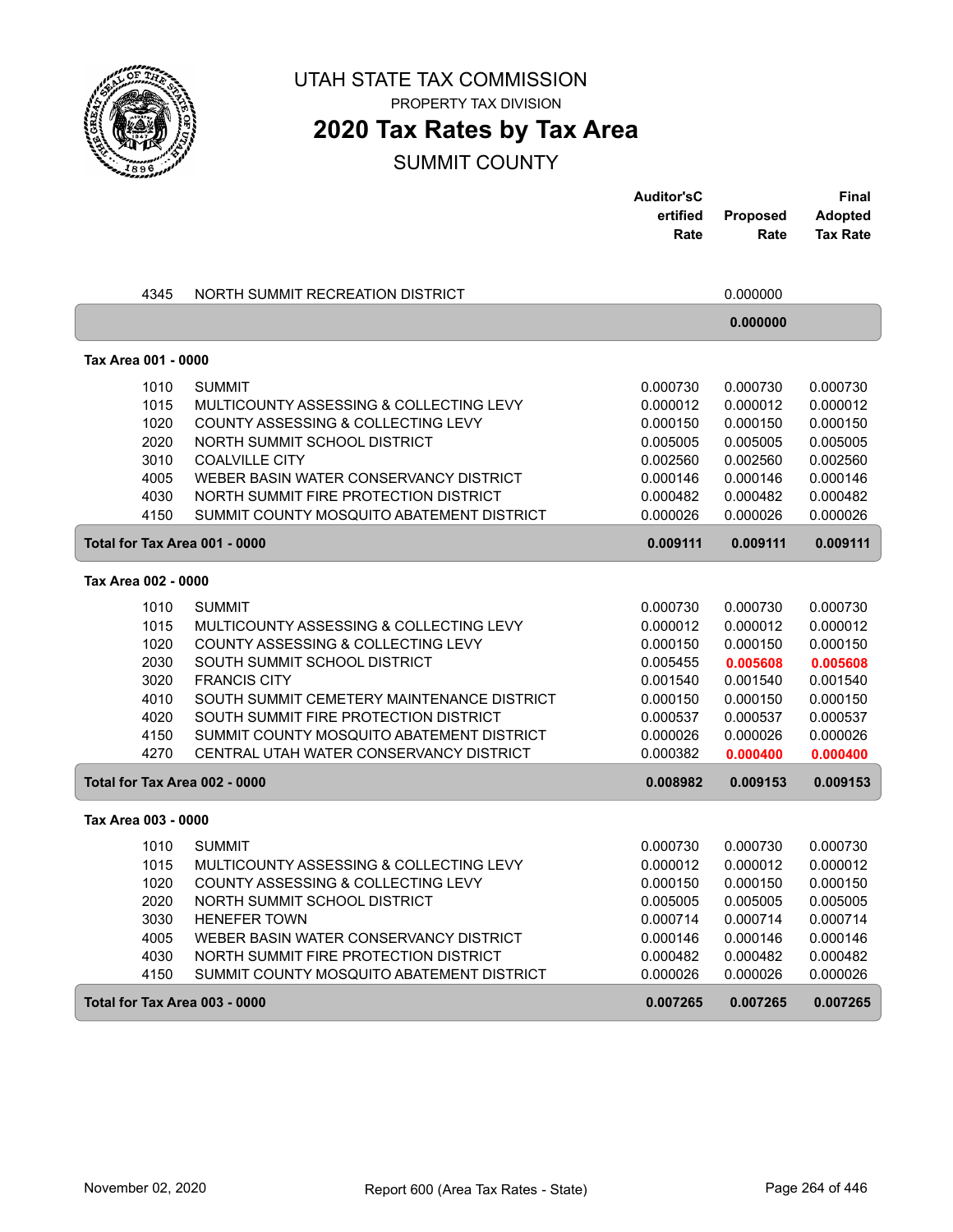

PROPERTY TAX DIVISION

### **2020 Tax Rates by Tax Area**

|                               |                                            | <b>Auditor'sC</b> |          | <b>Final</b>    |
|-------------------------------|--------------------------------------------|-------------------|----------|-----------------|
|                               |                                            | ertified          | Proposed | <b>Adopted</b>  |
|                               |                                            | Rate              | Rate     | <b>Tax Rate</b> |
|                               |                                            |                   |          |                 |
| Tax Area 004 - 0000           |                                            |                   |          |                 |
| 1010                          | <b>SUMMIT</b>                              | 0.000730          | 0.000730 | 0.000730        |
| 1015                          | MULTICOUNTY ASSESSING & COLLECTING LEVY    | 0.000012          | 0.000012 | 0.000012        |
| 1020                          | COUNTY ASSESSING & COLLECTING LEVY         | 0.000150          | 0.000150 | 0.000150        |
| 2030                          | SOUTH SUMMIT SCHOOL DISTRICT               | 0.005455          | 0.005608 | 0.005608        |
| 3040                          | <b>KAMAS CITY</b>                          | 0.001391          | 0.001391 | 0.001391        |
| 4005                          | WEBER BASIN WATER CONSERVANCY DISTRICT     | 0.000146          | 0.000146 | 0.000146        |
| 4010                          | SOUTH SUMMIT CEMETERY MAINTENANCE DISTRICT | 0.000150          | 0.000150 | 0.000150        |
| 4020                          | SOUTH SUMMIT FIRE PROTECTION DISTRICT      | 0.000537          | 0.000537 | 0.000537        |
| 4150                          | SUMMIT COUNTY MOSQUITO ABATEMENT DISTRICT  | 0.000026          | 0.000026 | 0.000026        |
| Total for Tax Area 004 - 0000 |                                            | 0.008597          | 0.008750 | 0.008750        |
| Tax Area 005 - 0000           |                                            |                   |          |                 |
| 1010                          | <b>SUMMIT</b>                              | 0.000730          | 0.000730 | 0.000730        |
| 1015                          | MULTICOUNTY ASSESSING & COLLECTING LEVY    | 0.000012          | 0.000012 | 0.000012        |
| 1020                          | COUNTY ASSESSING & COLLECTING LEVY         | 0.000150          | 0.000150 | 0.000150        |
| 2030                          | SOUTH SUMMIT SCHOOL DISTRICT               | 0.005455          | 0.005608 | 0.005608        |
| 3050                          | <b>OAKLEY CITY</b>                         | 0.001145          | 0.001145 | 0.001145        |
| 4005                          | WEBER BASIN WATER CONSERVANCY DISTRICT     | 0.000146          | 0.000146 | 0.000146        |
| 4010                          | SOUTH SUMMIT CEMETERY MAINTENANCE DISTRICT | 0.000150          | 0.000150 | 0.000150        |
| 4020                          | SOUTH SUMMIT FIRE PROTECTION DISTRICT      | 0.000537          | 0.000537 | 0.000537        |
| 4150                          | SUMMIT COUNTY MOSQUITO ABATEMENT DISTRICT  | 0.000026          | 0.000026 | 0.000026        |
| Total for Tax Area 005 - 0000 |                                            | 0.008351          | 0.008504 | 0.008504        |
| Tax Area 006 - 0000           |                                            |                   |          |                 |
|                               |                                            |                   |          |                 |
| 1010                          | <b>SUMMIT</b>                              | 0.000730          | 0.000730 | 0.000730        |
| 1015                          | MULTICOUNTY ASSESSING & COLLECTING LEVY    | 0.000012          | 0.000012 | 0.000012        |
| 1020                          | COUNTY ASSESSING & COLLECTING LEVY         | 0.000150          | 0.000150 | 0.000150        |
| 2010                          | PARK CITY SCHOOL DISTRICT                  | 0.004308          | 0.004308 | 0.004308        |
| 3060                          | PARK CITY                                  | 0.002076          | 0.002076 | 0.002076        |
| 4005                          | WEBER BASIN WATER CONSERVANCY DISTRICT     | 0.000146          | 0.000146 | 0.000146        |
| 4060                          | PARK CITY FIRE SERVICE DISTRICT            | 0.000641          | 0.000641 | 0.000641        |
| 4150                          | SUMMIT COUNTY MOSQUITO ABATEMENT DISTRICT  | 0.000026          | 0.000026 | 0.000026        |
| Total for Tax Area 006 - 0000 |                                            | 0.008089          | 0.008089 | 0.008089        |
| Tax Area 007 - 0000           |                                            |                   |          |                 |
| 1010                          | <b>SUMMIT</b>                              | 0.000730          | 0.000730 | 0.000730        |
| 1015                          | MULTICOUNTY ASSESSING & COLLECTING LEVY    | 0.000012          | 0.000012 | 0.000012        |
| 1020                          | COUNTY ASSESSING & COLLECTING LEVY         | 0.000150          | 0.000150 | 0.000150        |
| 2010                          | PARK CITY SCHOOL DISTRICT                  | 0.004308          | 0.004308 | 0.004308        |
| 3060                          | PARK CITY                                  | 0.002076          | 0.002076 | 0.002076        |
| 4005                          | WEBER BASIN WATER CONSERVANCY DISTRICT     | 0.000146          | 0.000146 | 0.000146        |
| 4060                          | PARK CITY FIRE SERVICE DISTRICT            | 0.000641          | 0.000641 | 0.000641        |
| 4150                          | SUMMIT COUNTY MOSQUITO ABATEMENT DISTRICT  | 0.000026          | 0.000026 | 0.000026        |
| Total for Tax Area 007 - 0000 |                                            | 0.008089          | 0.008089 | 0.008089        |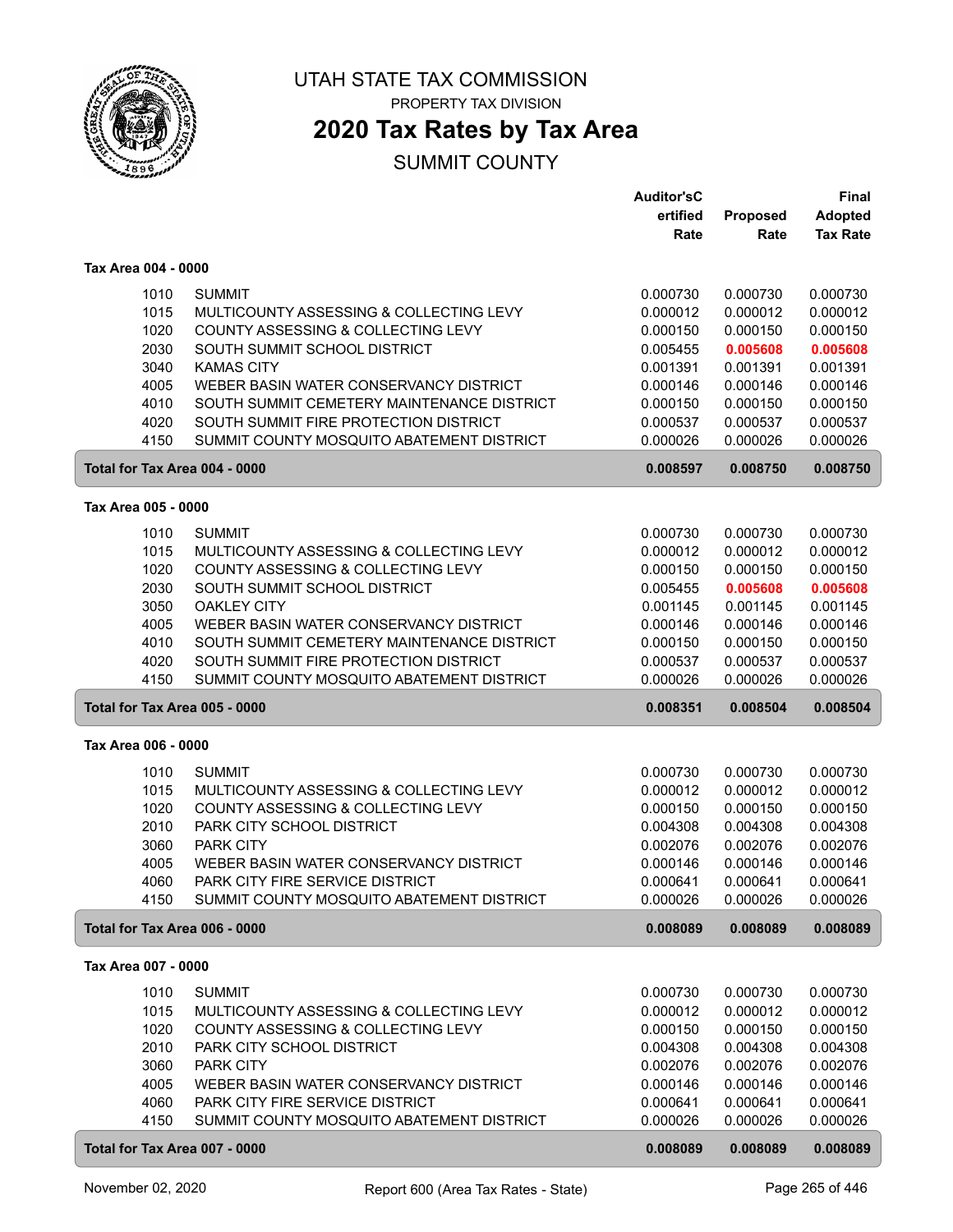

PROPERTY TAX DIVISION

# **2020 Tax Rates by Tax Area**

|                     |                                                   | <b>Auditor'sC</b> |          | Final           |
|---------------------|---------------------------------------------------|-------------------|----------|-----------------|
|                     |                                                   | ertified          | Proposed | Adopted         |
|                     |                                                   | Rate              | Rate     | <b>Tax Rate</b> |
| Tax Area 008 - 0000 |                                                   |                   |          |                 |
|                     | 1010<br><b>SUMMIT</b>                             | 0.000730          | 0.000730 | 0.000730        |
|                     | 1015<br>MULTICOUNTY ASSESSING & COLLECTING LEVY   | 0.000012          | 0.000012 | 0.000012        |
|                     | 1020<br>COUNTY ASSESSING & COLLECTING LEVY        | 0.000150          | 0.000150 | 0.000150        |
|                     | 2010<br>PARK CITY SCHOOL DISTRICT                 | 0.004308          | 0.004308 | 0.004308        |
|                     | 3060<br><b>PARK CITY</b>                          | 0.002076          | 0.002076 | 0.002076        |
|                     | 4005<br>WEBER BASIN WATER CONSERVANCY DISTRICT    | 0.000146          | 0.000146 | 0.000146        |
|                     | 4060<br>PARK CITY FIRE SERVICE DISTRICT           | 0.000641          | 0.000641 | 0.000641        |
|                     | 4150<br>SUMMIT COUNTY MOSQUITO ABATEMENT DISTRICT | 0.000026          | 0.000026 | 0.000026        |
|                     | Total for Tax Area 008 - 0000                     | 0.008089          | 0.008089 | 0.008089        |
| Tax Area 009 - 0000 |                                                   |                   |          |                 |
|                     | 1010<br><b>SUMMIT</b>                             | 0.000730          | 0.000730 | 0.000730        |
|                     | 1015<br>MULTICOUNTY ASSESSING & COLLECTING LEVY   | 0.000012          | 0.000012 | 0.000012        |
|                     | 1020<br>COUNTY ASSESSING & COLLECTING LEVY        | 0.000150          | 0.000150 | 0.000150        |
|                     | 2010<br>PARK CITY SCHOOL DISTRICT                 | 0.004308          | 0.004308 | 0.004308        |
|                     | 3060<br><b>PARK CITY</b>                          | 0.002076          | 0.002076 | 0.002076        |
|                     | 4005<br>WEBER BASIN WATER CONSERVANCY DISTRICT    | 0.000146          | 0.000146 | 0.000146        |
|                     | 4060<br>PARK CITY FIRE SERVICE DISTRICT           | 0.000641          | 0.000641 | 0.000641        |
|                     | 4150<br>SUMMIT COUNTY MOSQUITO ABATEMENT DISTRICT | 0.000026          | 0.000026 | 0.000026        |
|                     | Total for Tax Area 009 - 0000                     | 0.008089          | 0.008089 | 0.008089        |
| Tax Area 010 - 0000 |                                                   |                   |          |                 |
|                     | 1010<br><b>SUMMIT</b>                             | 0.000730          | 0.000730 | 0.000730        |
|                     | 1015<br>MULTICOUNTY ASSESSING & COLLECTING LEVY   | 0.000012          | 0.000012 | 0.000012        |
|                     | 1020<br>COUNTY ASSESSING & COLLECTING LEVY        | 0.000150          | 0.000150 | 0.000150        |
|                     | 2010<br><b>PARK CITY SCHOOL DISTRICT</b>          | 0.004308          | 0.004308 | 0.004308        |
|                     | 4005<br>WEBER BASIN WATER CONSERVANCY DISTRICT    | 0.000146          | 0.000146 | 0.000146        |
|                     | 4060<br>PARK CITY FIRE SERVICE DISTRICT           | 0.000641          | 0.000641 | 0.000641        |
|                     | 4150<br>SUMMIT COUNTY MOSQUITO ABATEMENT DISTRICT | 0.000026          | 0.000026 | 0.000026        |
|                     | 4310<br>SNYDERVILLE BASIN RECREATION DISTRICT     | 0.000519          | 0.000756 | 0.000756        |
|                     | 6010<br>MUNICIPAL TYPE SERVICE AREA               | 0.000540          | 0.000540 | 0.000540        |
|                     | 6030<br>SNYDERVILLE RECREATION DISTRICT BOND      | 0.000218          | 0.000218 | 0.000218        |
|                     | Total for Tax Area 010 - 0000                     | 0.007290          | 0.007527 | 0.007527        |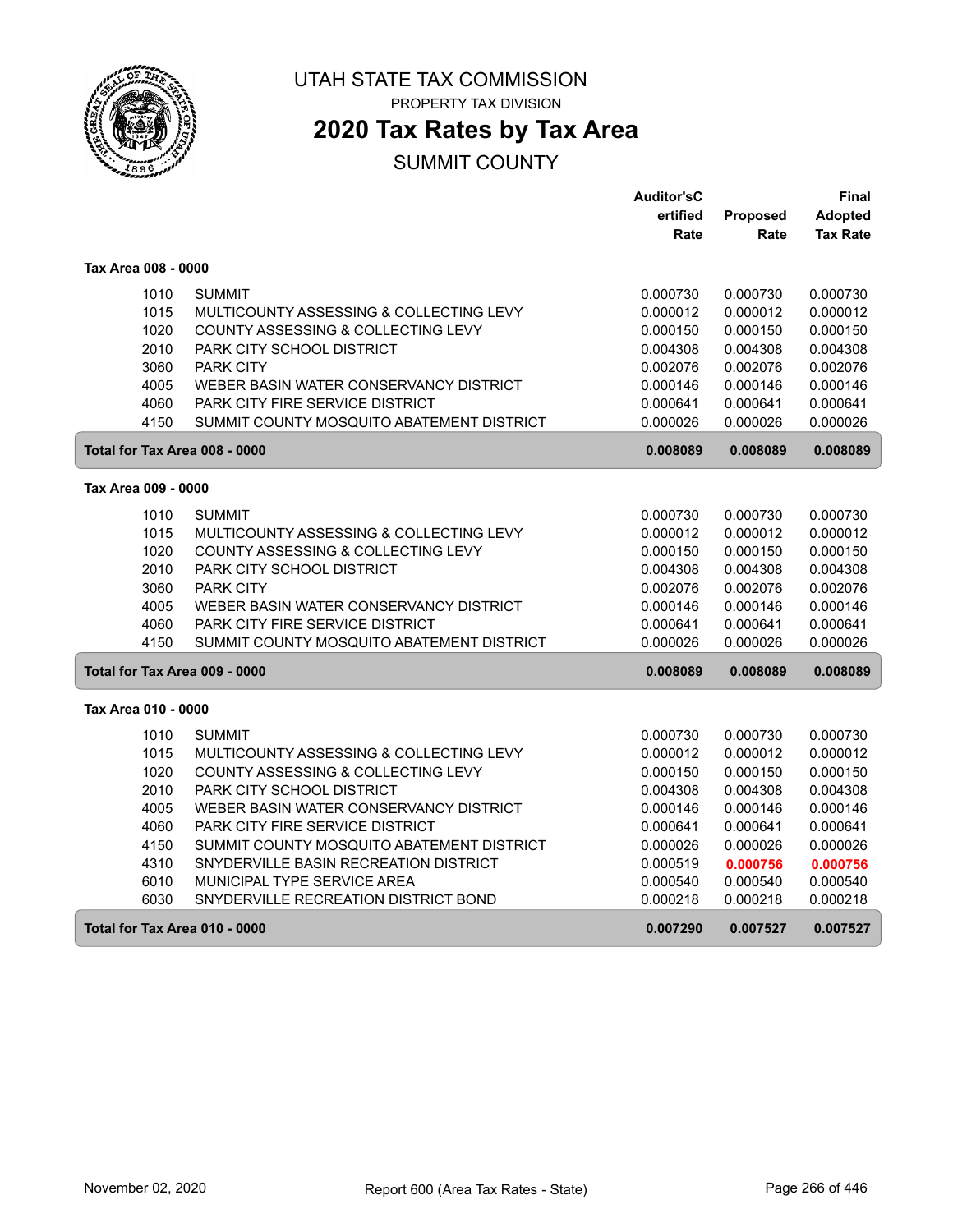

PROPERTY TAX DIVISION

# **2020 Tax Rates by Tax Area**

|                               |                                           | <b>Auditor'sC</b> |          | <b>Final</b>    |
|-------------------------------|-------------------------------------------|-------------------|----------|-----------------|
|                               |                                           | ertified          | Proposed | <b>Adopted</b>  |
|                               |                                           | Rate              | Rate     | <b>Tax Rate</b> |
| Tax Area 010 - 0001           |                                           |                   |          |                 |
| 1010                          | <b>SUMMIT</b>                             | 0.000730          | 0.000730 | 0.000730        |
| 1015                          | MULTICOUNTY ASSESSING & COLLECTING LEVY   | 0.000012          | 0.000012 | 0.000012        |
| 1020                          | COUNTY ASSESSING & COLLECTING LEVY        | 0.000150          | 0.000150 | 0.000150        |
| 2010                          | PARK CITY SCHOOL DISTRICT                 | 0.004308          | 0.004308 | 0.004308        |
| 4005                          | WEBER BASIN WATER CONSERVANCY DISTRICT    | 0.000146          | 0.000146 | 0.000146        |
| 4060                          | PARK CITY FIRE SERVICE DISTRICT           | 0.000641          | 0.000641 | 0.000641        |
| 4150                          | SUMMIT COUNTY MOSQUITO ABATEMENT DISTRICT | 0.000026          | 0.000026 | 0.000026        |
| 4310                          | SNYDERVILLE BASIN RECREATION DISTRICT     | 0.000519          | 0.000756 | 0.000756        |
| 6010                          | MUNICIPAL TYPE SERVICE AREA               | 0.000540          | 0.000540 | 0.000540        |
| 6030                          | SNYDERVILLE RECREATION DISTRICT BOND      | 0.000218          | 0.000218 | 0.000218        |
| Total for Tax Area 010 - 0001 |                                           | 0.007290          | 0.007527 | 0.007527        |
| Tax Area 010 - 0002           |                                           |                   |          |                 |
| 1010                          | <b>SUMMIT</b>                             | 0.000730          | 0.000730 | 0.000730        |
| 1015                          | MULTICOUNTY ASSESSING & COLLECTING LEVY   | 0.000012          | 0.000012 | 0.000012        |
| 1020                          | COUNTY ASSESSING & COLLECTING LEVY        | 0.000150          | 0.000150 | 0.000150        |
| 2010                          | PARK CITY SCHOOL DISTRICT                 | 0.004308          | 0.004308 | 0.004308        |
| 4005                          | WEBER BASIN WATER CONSERVANCY DISTRICT    | 0.000146          | 0.000146 | 0.000146        |
| 4060                          | PARK CITY FIRE SERVICE DISTRICT           | 0.000641          | 0.000641 | 0.000641        |
| 4150                          | SUMMIT COUNTY MOSQUITO ABATEMENT DISTRICT | 0.000026          | 0.000026 | 0.000026        |
| 4310                          | SNYDERVILLE BASIN RECREATION DISTRICT     | 0.000519          | 0.000756 | 0.000756        |
| 6010                          | MUNICIPAL TYPE SERVICE AREA               | 0.000540          | 0.000540 | 0.000540        |
| 6030                          | SNYDERVILLE RECREATION DISTRICT BOND      | 0.000218          | 0.000218 | 0.000218        |
| Total for Tax Area 010 - 0002 |                                           | 0.007290          | 0.007527 | 0.007527        |
| Tax Area 010 - 0003           |                                           |                   |          |                 |
| 1010                          | <b>SUMMIT</b>                             | 0.000730          | 0.000730 | 0.000730        |
| 1015                          | MULTICOUNTY ASSESSING & COLLECTING LEVY   | 0.000012          | 0.000012 | 0.000012        |
| 1020                          | COUNTY ASSESSING & COLLECTING LEVY        | 0.000150          | 0.000150 | 0.000150        |
| 2010                          | PARK CITY SCHOOL DISTRICT                 | 0.004308          | 0.004308 | 0.004308        |
| 4005                          | WEBER BASIN WATER CONSERVANCY DISTRICT    | 0.000146          | 0.000146 | 0.000146        |
| 4060                          | <b>PARK CITY FIRE SERVICE DISTRICT</b>    | 0.000641          | 0.000641 | 0.000641        |
| 4150                          | SUMMIT COUNTY MOSQUITO ABATEMENT DISTRICT | 0.000026          | 0.000026 | 0.000026        |
| 4310                          | SNYDERVILLE BASIN RECREATION DISTRICT     | 0.000519          | 0.000756 | 0.000756        |
| 6010                          | MUNICIPAL TYPE SERVICE AREA               | 0.000540          | 0.000540 | 0.000540        |
| 6030                          | SNYDERVILLE RECREATION DISTRICT BOND      | 0.000218          | 0.000218 | 0.000218        |
| Total for Tax Area 010 - 0003 |                                           | 0.007290          | 0.007527 | 0.007527        |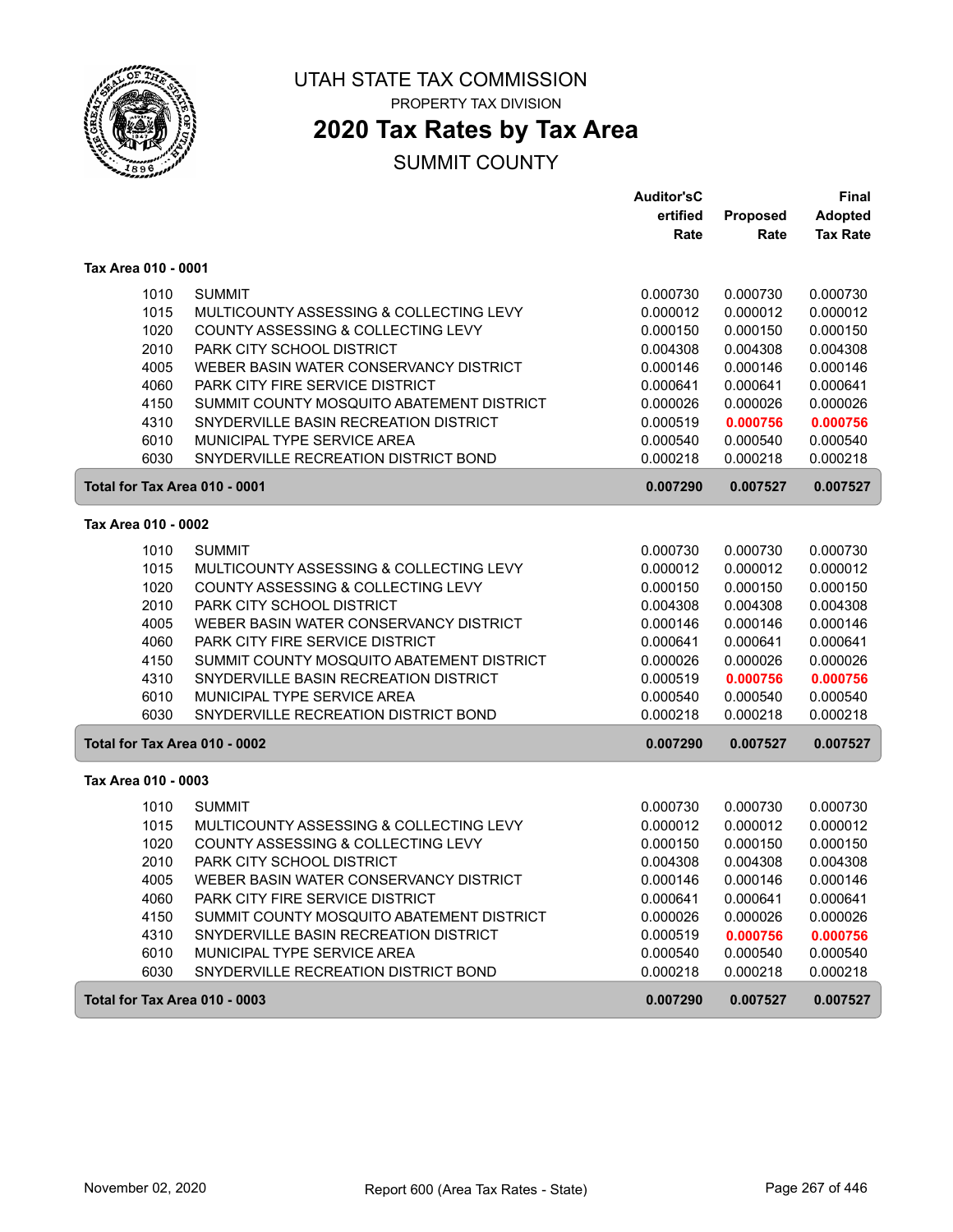

PROPERTY TAX DIVISION

### **2020 Tax Rates by Tax Area**

|                               |                                           | <b>Auditor'sC</b> |                 | Final           |
|-------------------------------|-------------------------------------------|-------------------|-----------------|-----------------|
|                               |                                           | ertified          | <b>Proposed</b> | <b>Adopted</b>  |
|                               |                                           | Rate              | Rate            | <b>Tax Rate</b> |
| Tax Area 010 - 0004           |                                           |                   |                 |                 |
| 1010                          | <b>SUMMIT</b>                             | 0.000730          | 0.000730        | 0.000730        |
| 1015                          | MULTICOUNTY ASSESSING & COLLECTING LEVY   | 0.000012          | 0.000012        | 0.000012        |
| 1020                          | COUNTY ASSESSING & COLLECTING LEVY        | 0.000150          | 0.000150        | 0.000150        |
| 2010                          | PARK CITY SCHOOL DISTRICT                 | 0.004308          | 0.004308        | 0.004308        |
| 4005                          | WEBER BASIN WATER CONSERVANCY DISTRICT    | 0.000146          | 0.000146        | 0.000146        |
| 4060                          | PARK CITY FIRE SERVICE DISTRICT           | 0.000641          | 0.000641        | 0.000641        |
| 4150                          | SUMMIT COUNTY MOSQUITO ABATEMENT DISTRICT | 0.000026          | 0.000026        | 0.000026        |
| 4310                          | SNYDERVILLE BASIN RECREATION DISTRICT     | 0.000519          | 0.000756        | 0.000756        |
| 6010                          | MUNICIPAL TYPE SERVICE AREA               | 0.000540          | 0.000540        | 0.000540        |
| 6030                          | SNYDERVILLE RECREATION DISTRICT BOND      | 0.000218          | 0.000218        | 0.000218        |
| Total for Tax Area 010 - 0004 |                                           | 0.007290          | 0.007527        | 0.007527        |
| Tax Area 011 - 0000           |                                           |                   |                 |                 |
| 1010                          | <b>SUMMIT</b>                             | 0.000730          | 0.000730        | 0.000730        |
| 1015                          | MULTICOUNTY ASSESSING & COLLECTING LEVY   | 0.000012          | 0.000012        | 0.000012        |
| 1020                          | COUNTY ASSESSING & COLLECTING LEVY        | 0.000150          | 0.000150        | 0.000150        |
| 2010                          | PARK CITY SCHOOL DISTRICT                 | 0.004308          | 0.004308        | 0.004308        |
| 4005                          | WEBER BASIN WATER CONSERVANCY DISTRICT    | 0.000146          | 0.000146        | 0.000146        |
| 4060                          | <b>PARK CITY FIRE SERVICE DISTRICT</b>    | 0.000641          | 0.000641        | 0.000641        |
| 4150                          | SUMMIT COUNTY MOSQUITO ABATEMENT DISTRICT | 0.000026          | 0.000026        | 0.000026        |
| 4310                          | SNYDERVILLE BASIN RECREATION DISTRICT     | 0.000519          | 0.000756        | 0.000756        |
| 6010                          | MUNICIPAL TYPE SERVICE AREA               | 0.000540          | 0.000540        | 0.000540        |
| 6030                          | SNYDERVILLE RECREATION DISTRICT BOND      | 0.000218          | 0.000218        | 0.000218        |
| Total for Tax Area 011 - 0000 |                                           | 0.007290          | 0.007527        | 0.007527        |
| Tax Area 012 - 0000           |                                           |                   |                 |                 |
| 1010                          | <b>SUMMIT</b>                             | 0.000730          | 0.000730        | 0.000730        |
| 1015                          | MULTICOUNTY ASSESSING & COLLECTING LEVY   | 0.000012          | 0.000012        | 0.000012        |
| 1020                          | COUNTY ASSESSING & COLLECTING LEVY        | 0.000150          | 0.000150        | 0.000150        |
| 2010                          | PARK CITY SCHOOL DISTRICT                 | 0.004308          | 0.004308        | 0.004308        |
| 4060                          | PARK CITY FIRE SERVICE DISTRICT           | 0.000641          | 0.000641        | 0.000641        |
| 4150                          | SUMMIT COUNTY MOSQUITO ABATEMENT DISTRICT | 0.000026          | 0.000026        | 0.000026        |
| 4310                          | SNYDERVILLE BASIN RECREATION DISTRICT     | 0.000519          | 0.000756        | 0.000756        |
| 6010                          | MUNICIPAL TYPE SERVICE AREA               | 0.000540          | 0.000540        | 0.000540        |
| 6030                          | SNYDERVILLE RECREATION DISTRICT BOND      | 0.000218          | 0.000218        | 0.000218        |
| Total for Tax Area 012 - 0000 |                                           | 0.007144          | 0.007381        | 0.007381        |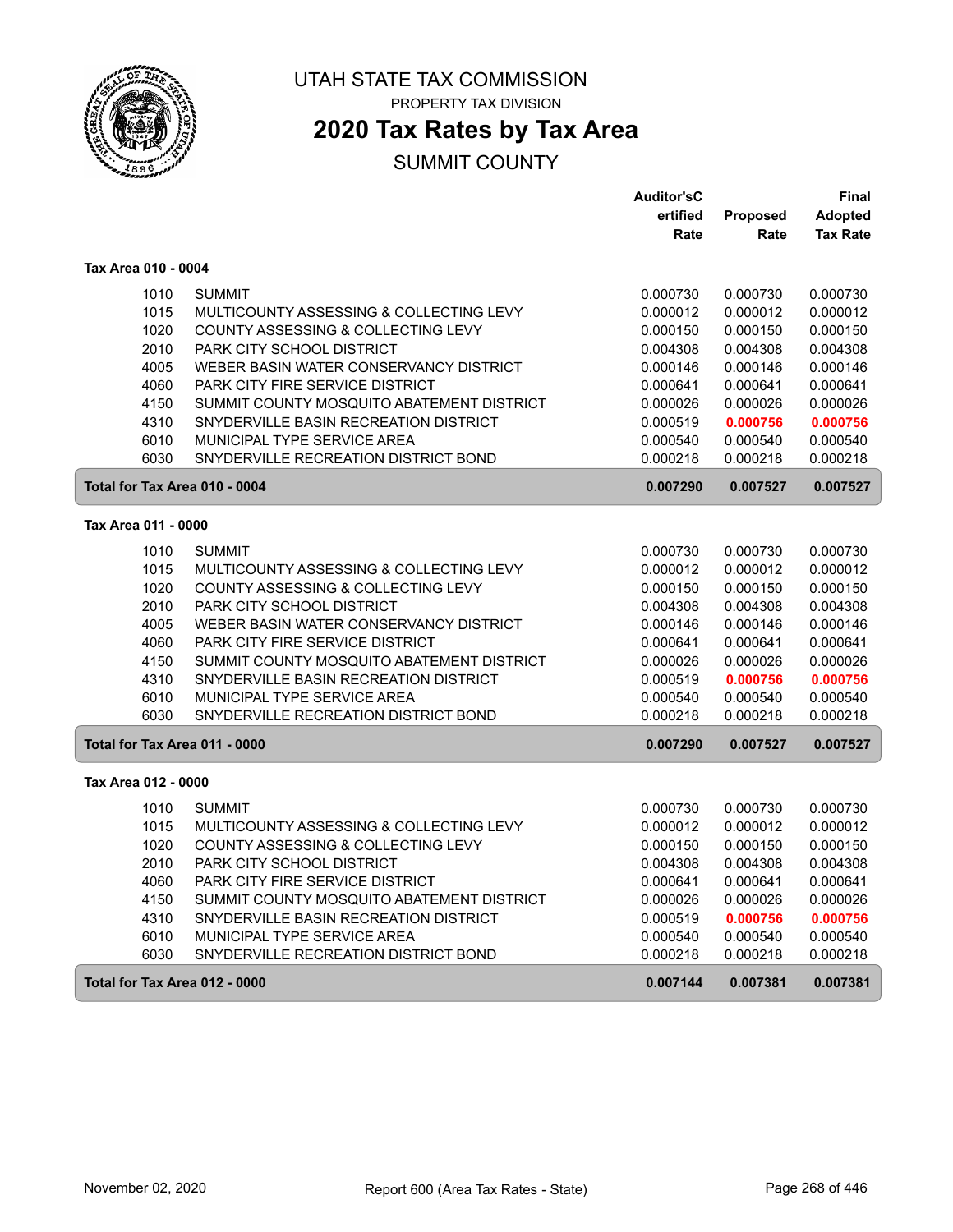

PROPERTY TAX DIVISION

### **2020 Tax Rates by Tax Area**

|                     |                                           | <b>Auditor'sC</b> |                 | <b>Final</b>    |
|---------------------|-------------------------------------------|-------------------|-----------------|-----------------|
|                     |                                           | ertified          | <b>Proposed</b> | <b>Adopted</b>  |
|                     |                                           | Rate              | Rate            | <b>Tax Rate</b> |
| Tax Area 012 - 0004 |                                           |                   |                 |                 |
| 1010                | <b>SUMMIT</b>                             | 0.000730          | 0.000730        | 0.000730        |
| 1015                | MULTICOUNTY ASSESSING & COLLECTING LEVY   | 0.000012          | 0.000012        | 0.000012        |
| 1020                | COUNTY ASSESSING & COLLECTING LEVY        | 0.000150          | 0.000150        | 0.000150        |
| 2010                | PARK CITY SCHOOL DISTRICT                 | 0.004308          | 0.004308        | 0.004308        |
| 4060                | <b>PARK CITY FIRE SERVICE DISTRICT</b>    | 0.000641          | 0.000641        | 0.000641        |
| 4150                | SUMMIT COUNTY MOSQUITO ABATEMENT DISTRICT | 0.000026          | 0.000026        | 0.000026        |
| 4310                | SNYDERVILLE BASIN RECREATION DISTRICT     | 0.000519          | 0.000756        | 0.000756        |
| 6010                | MUNICIPAL TYPE SERVICE AREA               | 0.000540          | 0.000540        | 0.000540        |
| 6030                | SNYDERVILLE RECREATION DISTRICT BOND      | 0.000218          | 0.000218        | 0.000218        |
|                     | Total for Tax Area 012 - 0004             | 0.007144          | 0.007381        | 0.007381        |
| Tax Area 012 - 0005 |                                           |                   |                 |                 |
| 1010                | <b>SUMMIT</b>                             | 0.000730          | 0.000730        | 0.000730        |
| 1015                | MULTICOUNTY ASSESSING & COLLECTING LEVY   | 0.000012          | 0.000012        | 0.000012        |
| 1020                | COUNTY ASSESSING & COLLECTING LEVY        | 0.000150          | 0.000150        | 0.000150        |
| 2010                | PARK CITY SCHOOL DISTRICT                 | 0.004308          | 0.004308        | 0.004308        |
| 4060                | PARK CITY FIRE SERVICE DISTRICT           | 0.000641          | 0.000641        | 0.000641        |
| 4150                | SUMMIT COUNTY MOSQUITO ABATEMENT DISTRICT | 0.000026          | 0.000026        | 0.000026        |
| 4310                | SNYDERVILLE BASIN RECREATION DISTRICT     | 0.000519          | 0.000756        | 0.000756        |
| 6010                | MUNICIPAL TYPE SERVICE AREA               | 0.000540          | 0.000540        | 0.000540        |
| 6030                | SNYDERVILLE RECREATION DISTRICT BOND      | 0.000218          | 0.000218        | 0.000218        |
|                     | Total for Tax Area 012 - 0005             | 0.007144          | 0.007381        | 0.007381        |
| Tax Area 013 - 0000 |                                           |                   |                 |                 |
| 1010                | <b>SUMMIT</b>                             | 0.000730          | 0.000730        | 0.000730        |
| 1015                | MULTICOUNTY ASSESSING & COLLECTING LEVY   | 0.000012          | 0.000012        | 0.000012        |
| 1020                | COUNTY ASSESSING & COLLECTING LEVY        | 0.000150          | 0.000150        | 0.000150        |
| 2010                | PARK CITY SCHOOL DISTRICT                 | 0.004308          | 0.004308        | 0.004308        |
| 4005                | WEBER BASIN WATER CONSERVANCY DISTRICT    | 0.000146          | 0.000146        | 0.000146        |
| 4060                | <b>PARK CITY FIRE SERVICE DISTRICT</b>    | 0.000641          | 0.000641        | 0.000641        |
| 4090                | SUMMIT COUNTY SERVICE AREA #6             | 0.000359          | 0.000359        | 0.000359        |
| 4150                | SUMMIT COUNTY MOSQUITO ABATEMENT DISTRICT | 0.000026          | 0.000026        | 0.000026        |
| 4310                | SNYDERVILLE BASIN RECREATION DISTRICT     | 0.000519          | 0.000756        | 0.000756        |
| 6010                | MUNICIPAL TYPE SERVICE AREA               | 0.000540          | 0.000540        | 0.000540        |
| 6030                | SNYDERVILLE RECREATION DISTRICT BOND      | 0.000218          | 0.000218        | 0.000218        |
|                     | Total for Tax Area 013 - 0000             | 0.007649          | 0.007886        | 0.007886        |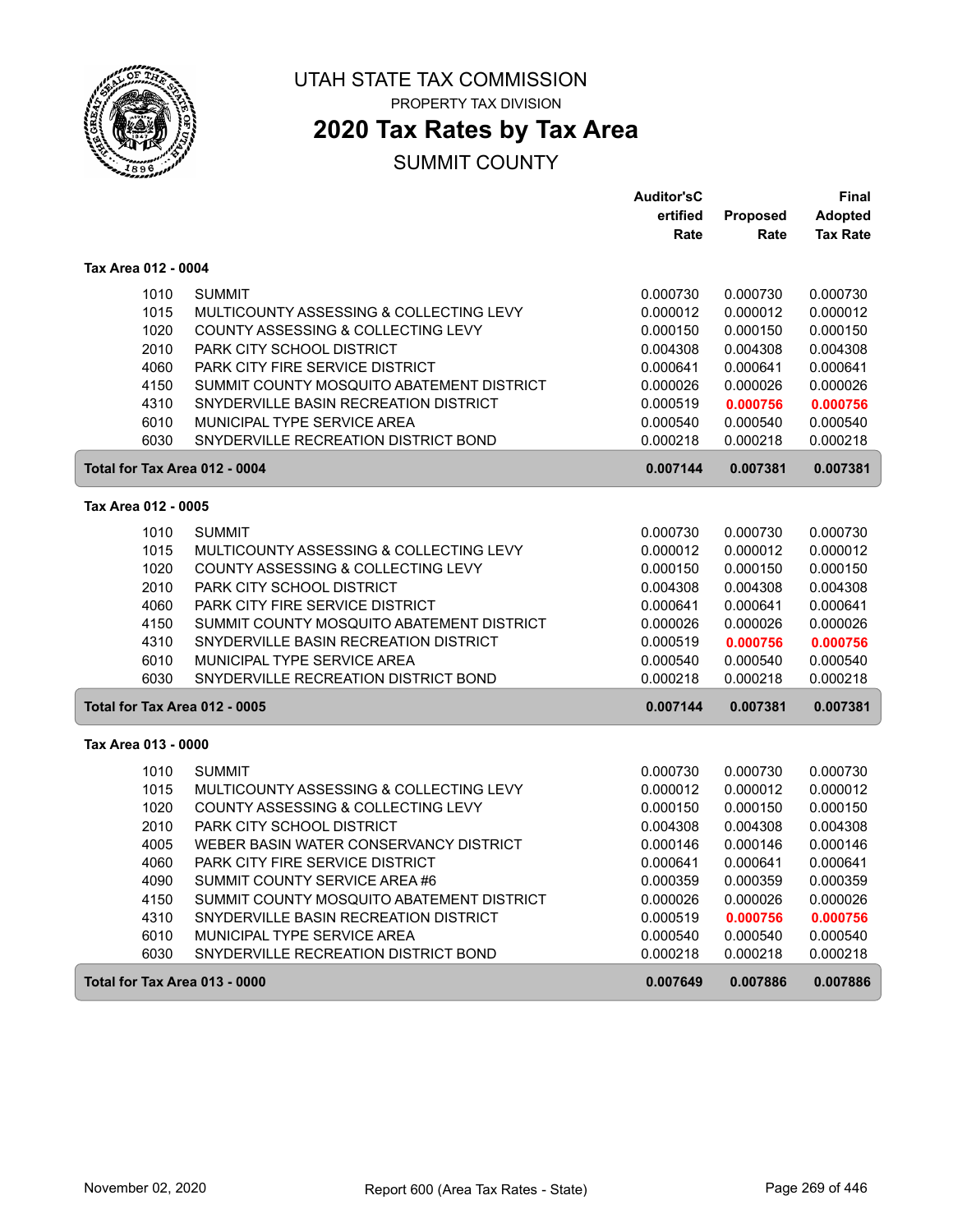

PROPERTY TAX DIVISION

# **2020 Tax Rates by Tax Area**

|                               |                                            | Auditor'sC |                 | <b>Final</b>    |
|-------------------------------|--------------------------------------------|------------|-----------------|-----------------|
|                               |                                            | ertified   | <b>Proposed</b> | <b>Adopted</b>  |
|                               |                                            | Rate       | Rate            | <b>Tax Rate</b> |
| Tax Area 013 - 0001           |                                            |            |                 |                 |
| 1010                          | <b>SUMMIT</b>                              | 0.000730   | 0.000730        | 0.000730        |
| 1015                          | MULTICOUNTY ASSESSING & COLLECTING LEVY    | 0.000012   | 0.000012        | 0.000012        |
| 1020                          | COUNTY ASSESSING & COLLECTING LEVY         | 0.000150   | 0.000150        | 0.000150        |
| 2010                          | PARK CITY SCHOOL DISTRICT                  | 0.004308   | 0.004308        | 0.004308        |
| 4005                          | WEBER BASIN WATER CONSERVANCY DISTRICT     | 0.000146   | 0.000146        | 0.000146        |
| 4060                          | PARK CITY FIRE SERVICE DISTRICT            | 0.000641   | 0.000641        | 0.000641        |
| 4090                          | SUMMIT COUNTY SERVICE AREA #6              | 0.000359   | 0.000359        | 0.000359        |
| 4150                          | SUMMIT COUNTY MOSQUITO ABATEMENT DISTRICT  | 0.000026   | 0.000026        | 0.000026        |
| 4310                          | SNYDERVILLE BASIN RECREATION DISTRICT      | 0.000519   | 0.000756        | 0.000756        |
| 6010                          | MUNICIPAL TYPE SERVICE AREA                | 0.000540   | 0.000540        | 0.000540        |
| 6030                          | SNYDERVILLE RECREATION DISTRICT BOND       | 0.000218   | 0.000218        | 0.000218        |
| Total for Tax Area 013 - 0001 |                                            | 0.007649   | 0.007886        | 0.007886        |
| Tax Area 015 - 0000           |                                            |            |                 |                 |
| 1010                          | <b>SUMMIT</b>                              | 0.000730   | 0.000730        | 0.000730        |
| 1015                          | MULTICOUNTY ASSESSING & COLLECTING LEVY    | 0.000012   | 0.000012        | 0.000012        |
| 1020                          | COUNTY ASSESSING & COLLECTING LEVY         | 0.000150   | 0.000150        | 0.000150        |
| 2020                          | NORTH SUMMIT SCHOOL DISTRICT               | 0.005005   | 0.005005        | 0.005005        |
| 4005                          | WEBER BASIN WATER CONSERVANCY DISTRICT     | 0.000146   | 0.000146        | 0.000146        |
| 4010                          | SOUTH SUMMIT CEMETERY MAINTENANCE DISTRICT | 0.000150   | 0.000150        | 0.000150        |
| 4030                          | NORTH SUMMIT FIRE PROTECTION DISTRICT      | 0.000482   | 0.000482        | 0.000482        |
| 4130                          | SUMMIT COUNTY SERVICE AREA #8              | 0.007102   | 0.007102        | 0.007102        |
| 4150                          | SUMMIT COUNTY MOSQUITO ABATEMENT DISTRICT  | 0.000026   | 0.000026        | 0.000026        |
| 6010                          | MUNICIPAL TYPE SERVICE AREA                | 0.000540   | 0.000540        | 0.000540        |
| Total for Tax Area 015 - 0000 |                                            | 0.014343   | 0.014343        | 0.014343        |
| Tax Area 016 - 0000           |                                            |            |                 |                 |
| 1010                          | <b>SUMMIT</b>                              | 0.000730   | 0.000730        | 0.000730        |
| 1015                          | MULTICOUNTY ASSESSING & COLLECTING LEVY    | 0.000012   | 0.000012        | 0.000012        |
| 1020                          | COUNTY ASSESSING & COLLECTING LEVY         | 0.000150   | 0.000150        | 0.000150        |
| 2020                          | NORTH SUMMIT SCHOOL DISTRICT               | 0.005005   | 0.005005        | 0.005005        |
| 4005                          | WEBER BASIN WATER CONSERVANCY DISTRICT     | 0.000146   | 0.000146        | 0.000146        |
| 4030                          | NORTH SUMMIT FIRE PROTECTION DISTRICT      | 0.000482   | 0.000482        | 0.000482        |
| 4070                          | SUMMIT COUNTY SERVICE AREA #5              | 0.001681   | 0.001681        | 0.001681        |
| 4120                          | WANSHIP CEMETERY MAINTENANCE DISTRICT      | 0.000015   | 0.000015        | 0.000015        |
| 4150                          | SUMMIT COUNTY MOSQUITO ABATEMENT DISTRICT  | 0.000026   | 0.000026        | 0.000026        |
| 6010                          | MUNICIPAL TYPE SERVICE AREA                | 0.000540   | 0.000540        | 0.000540        |
| Total for Tax Area 016 - 0000 |                                            | 0.008787   | 0.008787        | 0.008787        |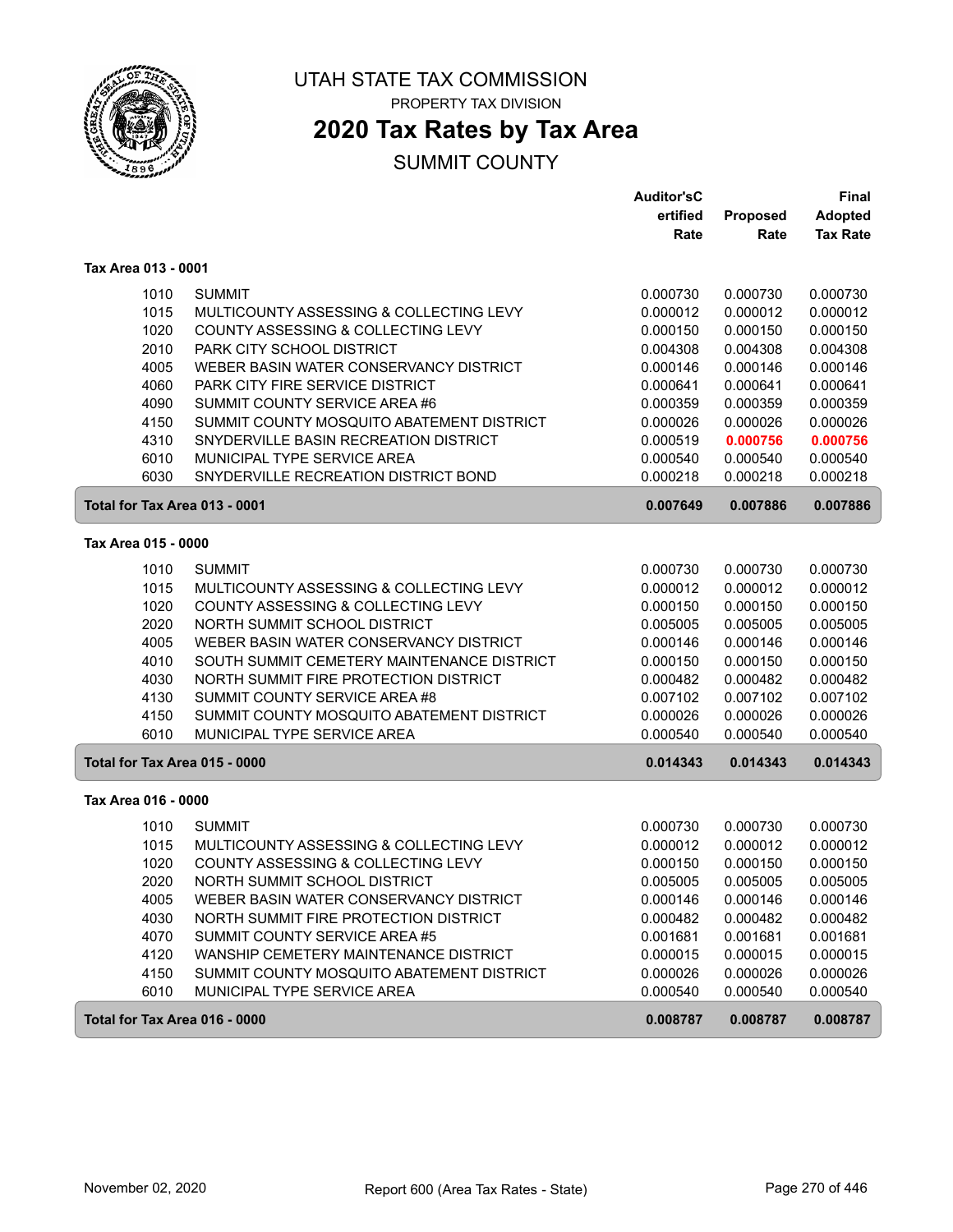

PROPERTY TAX DIVISION

### **2020 Tax Rates by Tax Area**

|                               |                                           | <b>Auditor'sC</b> |          | <b>Final</b>    |
|-------------------------------|-------------------------------------------|-------------------|----------|-----------------|
|                               |                                           | ertified          | Proposed | <b>Adopted</b>  |
|                               |                                           | Rate              | Rate     | <b>Tax Rate</b> |
| Tax Area 017 - 0000           |                                           |                   |          |                 |
| 1010                          | <b>SUMMIT</b>                             | 0.000730          | 0.000730 | 0.000730        |
| 1015                          | MULTICOUNTY ASSESSING & COLLECTING LEVY   | 0.000012          | 0.000012 | 0.000012        |
| 1020                          | COUNTY ASSESSING & COLLECTING LEVY        | 0.000150          | 0.000150 | 0.000150        |
| 2020                          | NORTH SUMMIT SCHOOL DISTRICT              | 0.005005          | 0.005005 | 0.005005        |
| 4005                          | WEBER BASIN WATER CONSERVANCY DISTRICT    | 0.000146          | 0.000146 | 0.000146        |
| 4030                          | NORTH SUMMIT FIRE PROTECTION DISTRICT     | 0.000482          | 0.000482 | 0.000482        |
| 4150                          | SUMMIT COUNTY MOSQUITO ABATEMENT DISTRICT | 0.000026          | 0.000026 | 0.000026        |
| 6010                          | MUNICIPAL TYPE SERVICE AREA               | 0.000540          | 0.000540 | 0.000540        |
| Total for Tax Area 017 - 0000 |                                           | 0.007091          | 0.007091 | 0.007091        |
| Tax Area 018 - 0000           |                                           |                   |          |                 |
| 1010                          | <b>SUMMIT</b>                             | 0.000730          | 0.000730 | 0.000730        |
| 1015                          | MULTICOUNTY ASSESSING & COLLECTING LEVY   | 0.000012          | 0.000012 | 0.000012        |
| 1020                          | COUNTY ASSESSING & COLLECTING LEVY        | 0.000150          | 0.000150 | 0.000150        |
| 2020                          | NORTH SUMMIT SCHOOL DISTRICT              | 0.005005          | 0.005005 | 0.005005        |
| 4005                          | WEBER BASIN WATER CONSERVANCY DISTRICT    | 0.000146          | 0.000146 | 0.000146        |
| 4030                          | NORTH SUMMIT FIRE PROTECTION DISTRICT     | 0.000482          | 0.000482 | 0.000482        |
| 4120                          | WANSHIP CEMETERY MAINTENANCE DISTRICT     | 0.000015          | 0.000015 | 0.000015        |
| 4150                          | SUMMIT COUNTY MOSQUITO ABATEMENT DISTRICT | 0.000026          | 0.000026 | 0.000026        |
| 6010                          | MUNICIPAL TYPE SERVICE AREA               | 0.000540          | 0.000540 | 0.000540        |
| Total for Tax Area 018 - 0000 |                                           | 0.007106          | 0.007106 | 0.007106        |
| Tax Area 019 - 0000           |                                           |                   |          |                 |
| 1010                          | <b>SUMMIT</b>                             | 0.000730          | 0.000730 | 0.000730        |
| 1015                          | MULTICOUNTY ASSESSING & COLLECTING LEVY   | 0.000012          | 0.000012 | 0.000012        |
| 1020                          | COUNTY ASSESSING & COLLECTING LEVY        | 0.000150          | 0.000150 | 0.000150        |
| 2020                          | NORTH SUMMIT SCHOOL DISTRICT              | 0.005005          | 0.005005 | 0.005005        |
| 4030                          | NORTH SUMMIT FIRE PROTECTION DISTRICT     | 0.000482          | 0.000482 | 0.000482        |
| 4130                          | SUMMIT COUNTY SERVICE AREA #8             | 0.007102          | 0.007102 | 0.007102        |
| 4150                          | SUMMIT COUNTY MOSQUITO ABATEMENT DISTRICT | 0.000026          | 0.000026 | 0.000026        |
| 6010                          | MUNICIPAL TYPE SERVICE AREA               | 0.000540          | 0.000540 | 0.000540        |
| Total for Tax Area 019 - 0000 |                                           | 0.014047          | 0.014047 | 0.014047        |
| Tax Area 021 - 0000           |                                           |                   |          |                 |
| 1010                          | <b>SUMMIT</b>                             | 0.000730          | 0.000730 | 0.000730        |
| 1015                          | MULTICOUNTY ASSESSING & COLLECTING LEVY   | 0.000012          | 0.000012 | 0.000012        |
| 1020                          | COUNTY ASSESSING & COLLECTING LEVY        | 0.000150          | 0.000150 | 0.000150        |
| 2020                          | NORTH SUMMIT SCHOOL DISTRICT              | 0.005005          | 0.005005 | 0.005005        |
| 4005                          | WEBER BASIN WATER CONSERVANCY DISTRICT    | 0.000146          | 0.000146 | 0.000146        |
| 4030                          | NORTH SUMMIT FIRE PROTECTION DISTRICT     | 0.000482          | 0.000482 | 0.000482        |
| 4130                          | SUMMIT COUNTY SERVICE AREA #8             | 0.007102          | 0.007102 | 0.007102        |
| 6010                          | MUNICIPAL TYPE SERVICE AREA               | 0.000540          | 0.000540 | 0.000540        |
| Total for Tax Area 021 - 0000 |                                           | 0.014167          | 0.014167 | 0.014167        |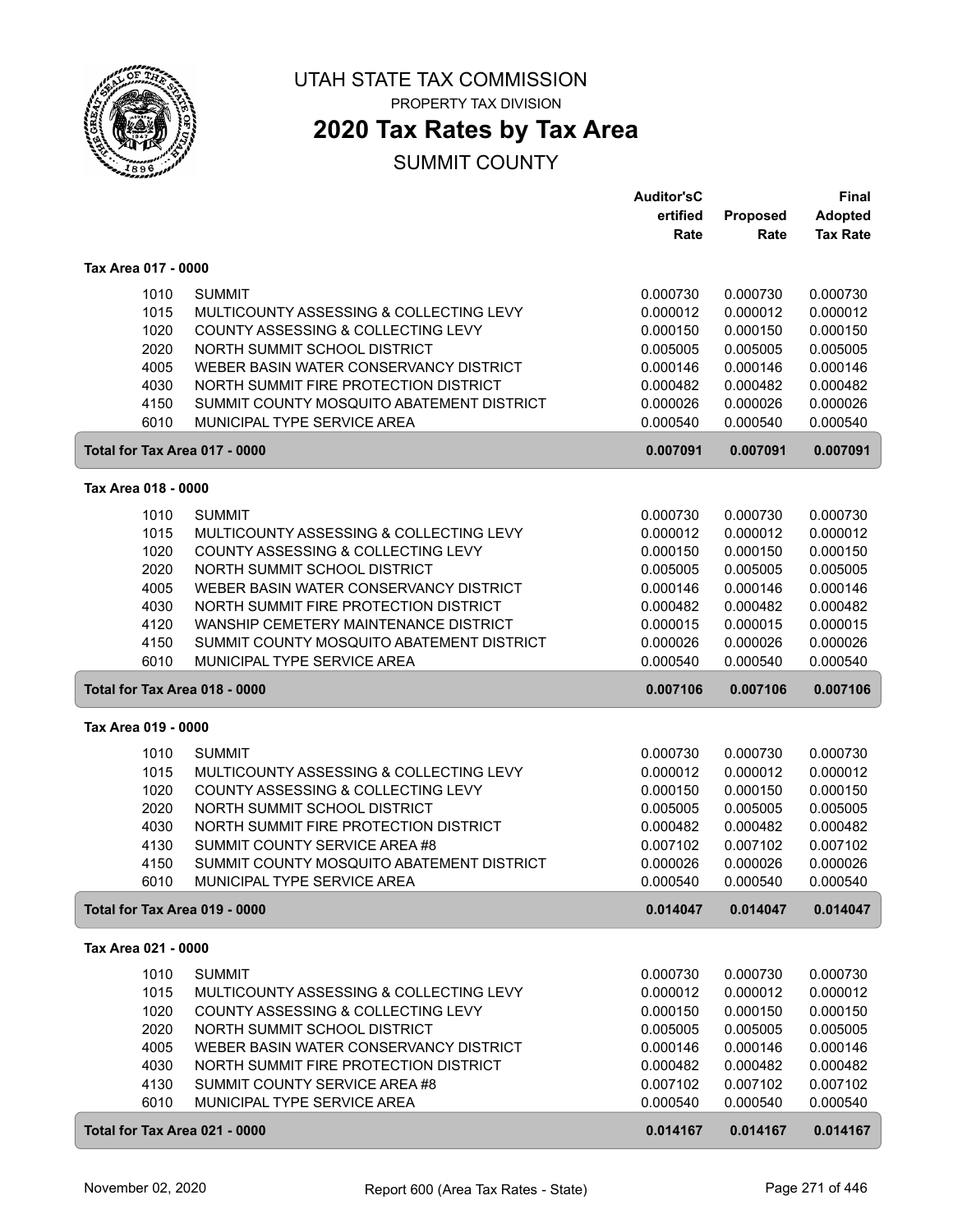

PROPERTY TAX DIVISION

# **2020 Tax Rates by Tax Area**

|                               |                                            | <b>Auditor'sC</b> |                 | Final           |
|-------------------------------|--------------------------------------------|-------------------|-----------------|-----------------|
|                               |                                            | ertified          | <b>Proposed</b> | <b>Adopted</b>  |
|                               |                                            | Rate              | Rate            | <b>Tax Rate</b> |
| Tax Area 023 - 0000           |                                            |                   |                 |                 |
| 1010                          | <b>SUMMIT</b>                              | 0.000730          | 0.000730        | 0.000730        |
| 1015                          | MULTICOUNTY ASSESSING & COLLECTING LEVY    | 0.000012          | 0.000012        | 0.000012        |
| 1020                          | COUNTY ASSESSING & COLLECTING LEVY         | 0.000150          | 0.000150        | 0.000150        |
| 2030                          | SOUTH SUMMIT SCHOOL DISTRICT               | 0.005455          | 0.005608        | 0.005608        |
| 4005                          | WEBER BASIN WATER CONSERVANCY DISTRICT     | 0.000146          | 0.000146        | 0.000146        |
| 4010                          | SOUTH SUMMIT CEMETERY MAINTENANCE DISTRICT | 0.000150          | 0.000150        | 0.000150        |
| 4020                          | SOUTH SUMMIT FIRE PROTECTION DISTRICT      | 0.000537          | 0.000537        | 0.000537        |
| 4150                          | SUMMIT COUNTY MOSQUITO ABATEMENT DISTRICT  | 0.000026          | 0.000026        | 0.000026        |
| 6010                          | MUNICIPAL TYPE SERVICE AREA                | 0.000540          | 0.000540        | 0.000540        |
| Total for Tax Area 023 - 0000 |                                            | 0.007746          | 0.007899        | 0.007899        |
| Tax Area 023 - 0001           |                                            |                   |                 |                 |
| 1010                          | <b>SUMMIT</b>                              | 0.000730          | 0.000730        | 0.000730        |
| 1015                          | MULTICOUNTY ASSESSING & COLLECTING LEVY    | 0.000012          | 0.000012        | 0.000012        |
| 1020                          | COUNTY ASSESSING & COLLECTING LEVY         | 0.000150          | 0.000150        | 0.000150        |
| 2030                          | SOUTH SUMMIT SCHOOL DISTRICT               | 0.005455          | 0.005608        | 0.005608        |
| 4005                          | WEBER BASIN WATER CONSERVANCY DISTRICT     | 0.000146          | 0.000146        | 0.000146        |
| 4010                          | SOUTH SUMMIT CEMETERY MAINTENANCE DISTRICT | 0.000150          | 0.000150        | 0.000150        |
| 4020                          | SOUTH SUMMIT FIRE PROTECTION DISTRICT      | 0.000537          | 0.000537        | 0.000537        |
| 4150                          | SUMMIT COUNTY MOSQUITO ABATEMENT DISTRICT  | 0.000026          | 0.000026        | 0.000026        |
| 6010                          | MUNICIPAL TYPE SERVICE AREA                | 0.000540          | 0.000540        | 0.000540        |
| Total for Tax Area 023 - 0001 |                                            | 0.007746          | 0.007899        | 0.007899        |
| Tax Area 024 - 0000           |                                            |                   |                 |                 |
| 1010                          | <b>SUMMIT</b>                              | 0.000730          | 0.000730        | 0.000730        |
| 1015                          | MULTICOUNTY ASSESSING & COLLECTING LEVY    | 0.000012          | 0.000012        | 0.000012        |
| 1020                          | COUNTY ASSESSING & COLLECTING LEVY         | 0.000150          | 0.000150        | 0.000150        |
| 2030                          | SOUTH SUMMIT SCHOOL DISTRICT               | 0.005455          | 0.005608        | 0.005608        |
| 4005                          | WEBER BASIN WATER CONSERVANCY DISTRICT     | 0.000146          | 0.000146        | 0.000146        |
| 4010                          | SOUTH SUMMIT CEMETERY MAINTENANCE DISTRICT | 0.000150          | 0.000150        | 0.000150        |
| 4170                          | SUMMIT COUNTY WILDLAND FIRE SERVICE AREA   | 0.000241          | 0.000241        | 0.000241        |
| 6010                          | MUNICIPAL TYPE SERVICE AREA                | 0.000540          | 0.000540        | 0.000540        |
| Total for Tax Area 024 - 0000 |                                            | 0.007424          | 0.007577        | 0.007577        |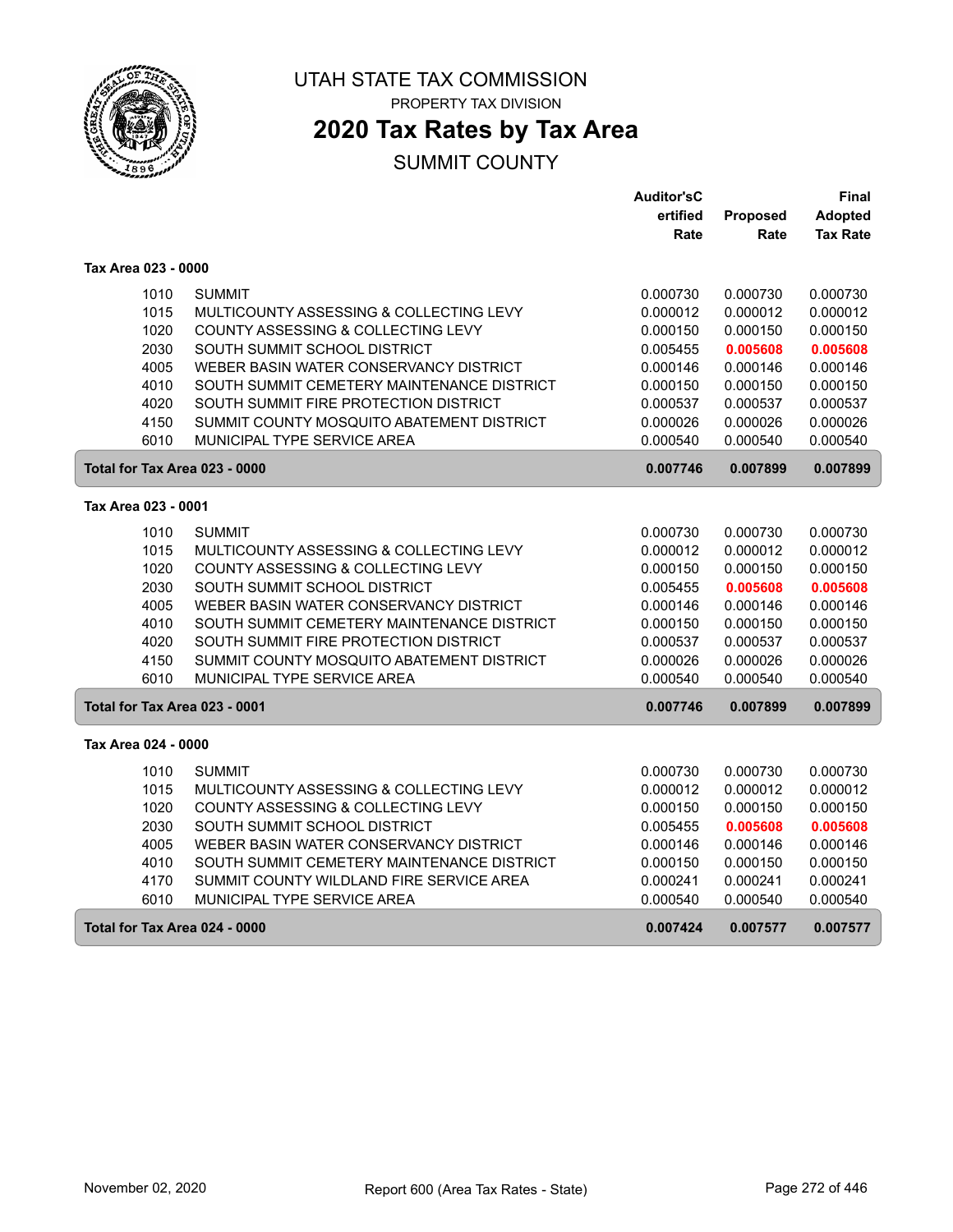

PROPERTY TAX DIVISION

### **2020 Tax Rates by Tax Area**

|                               |                                            | <b>Auditor'sC</b> |          | Final           |
|-------------------------------|--------------------------------------------|-------------------|----------|-----------------|
|                               |                                            | ertified          | Proposed | Adopted         |
|                               |                                            | Rate              | Rate     | <b>Tax Rate</b> |
| Tax Area 025 - 0000           |                                            |                   |          |                 |
| 1010                          | <b>SUMMIT</b>                              | 0.000730          | 0.000730 | 0.000730        |
| 1015                          | MULTICOUNTY ASSESSING & COLLECTING LEVY    | 0.000012          | 0.000012 | 0.000012        |
| 1020                          | COUNTY ASSESSING & COLLECTING LEVY         | 0.000150          | 0.000150 | 0.000150        |
| 2030                          | SOUTH SUMMIT SCHOOL DISTRICT               | 0.005455          | 0.005608 | 0.005608        |
| 4005                          | WEBER BASIN WATER CONSERVANCY DISTRICT     | 0.000146          | 0.000146 | 0.000146        |
| 4010                          | SOUTH SUMMIT CEMETERY MAINTENANCE DISTRICT | 0.000150          | 0.000150 | 0.000150        |
| 4130                          | SUMMIT COUNTY SERVICE AREA #8              | 0.007102          | 0.007102 | 0.007102        |
| 4170                          | SUMMIT COUNTY WILDLAND FIRE SERVICE AREA   | 0.000241          | 0.000241 | 0.000241        |
| 6010                          | MUNICIPAL TYPE SERVICE AREA                | 0.000540          | 0.000540 | 0.000540        |
| Total for Tax Area 025 - 0000 |                                            | 0.014526          | 0.014679 | 0.014679        |
| Tax Area 026 - 0000           |                                            |                   |          |                 |
| 1010                          | <b>SUMMIT</b>                              | 0.000730          | 0.000730 | 0.000730        |
| 1015                          | MULTICOUNTY ASSESSING & COLLECTING LEVY    | 0.000012          | 0.000012 | 0.000012        |
| 1020                          | COUNTY ASSESSING & COLLECTING LEVY         | 0.000150          | 0.000150 | 0.000150        |
| 2030                          | SOUTH SUMMIT SCHOOL DISTRICT               | 0.005455          | 0.005608 | 0.005608        |
| 4005                          | WEBER BASIN WATER CONSERVANCY DISTRICT     | 0.000146          | 0.000146 | 0.000146        |
| 4020                          | SOUTH SUMMIT FIRE PROTECTION DISTRICT      | 0.000537          | 0.000537 | 0.000537        |
| 4150                          | SUMMIT COUNTY MOSQUITO ABATEMENT DISTRICT  | 0.000026          | 0.000026 | 0.000026        |
| 6010                          | MUNICIPAL TYPE SERVICE AREA                | 0.000540          | 0.000540 | 0.000540        |
| Total for Tax Area 026 - 0000 |                                            | 0.007596          | 0.007749 | 0.007749        |
| Tax Area 027 - 0000           |                                            |                   |          |                 |
| 1010                          | <b>SUMMIT</b>                              | 0.000730          | 0.000730 | 0.000730        |
| 1015                          | MULTICOUNTY ASSESSING & COLLECTING LEVY    | 0.000012          | 0.000012 | 0.000012        |
| 1020                          | COUNTY ASSESSING & COLLECTING LEVY         | 0.000150          | 0.000150 | 0.000150        |
| 2010                          | PARK CITY SCHOOL DISTRICT                  | 0.004308          | 0.004308 | 0.004308        |
| 4005                          | WEBER BASIN WATER CONSERVANCY DISTRICT     | 0.000146          | 0.000146 | 0.000146        |
| 4040                          | SUMMIT COUNTY SERVICE AREA NO. 3           | 0.000979          | 0.001302 | 0.001302        |
| 4060                          | PARK CITY FIRE SERVICE DISTRICT            | 0.000641          | 0.000641 | 0.000641        |
| 4150                          | SUMMIT COUNTY MOSQUITO ABATEMENT DISTRICT  | 0.000026          | 0.000026 | 0.000026        |
| 4310                          | SNYDERVILLE BASIN RECREATION DISTRICT      | 0.000519          | 0.000756 | 0.000756        |
| 6010                          | MUNICIPAL TYPE SERVICE AREA                | 0.000540          | 0.000540 | 0.000540        |
| 6030                          | SNYDERVILLE RECREATION DISTRICT BOND       | 0.000218          | 0.000218 | 0.000218        |
| Total for Tax Area 027 - 0000 |                                            | 0.008269          | 0.008829 | 0.008829        |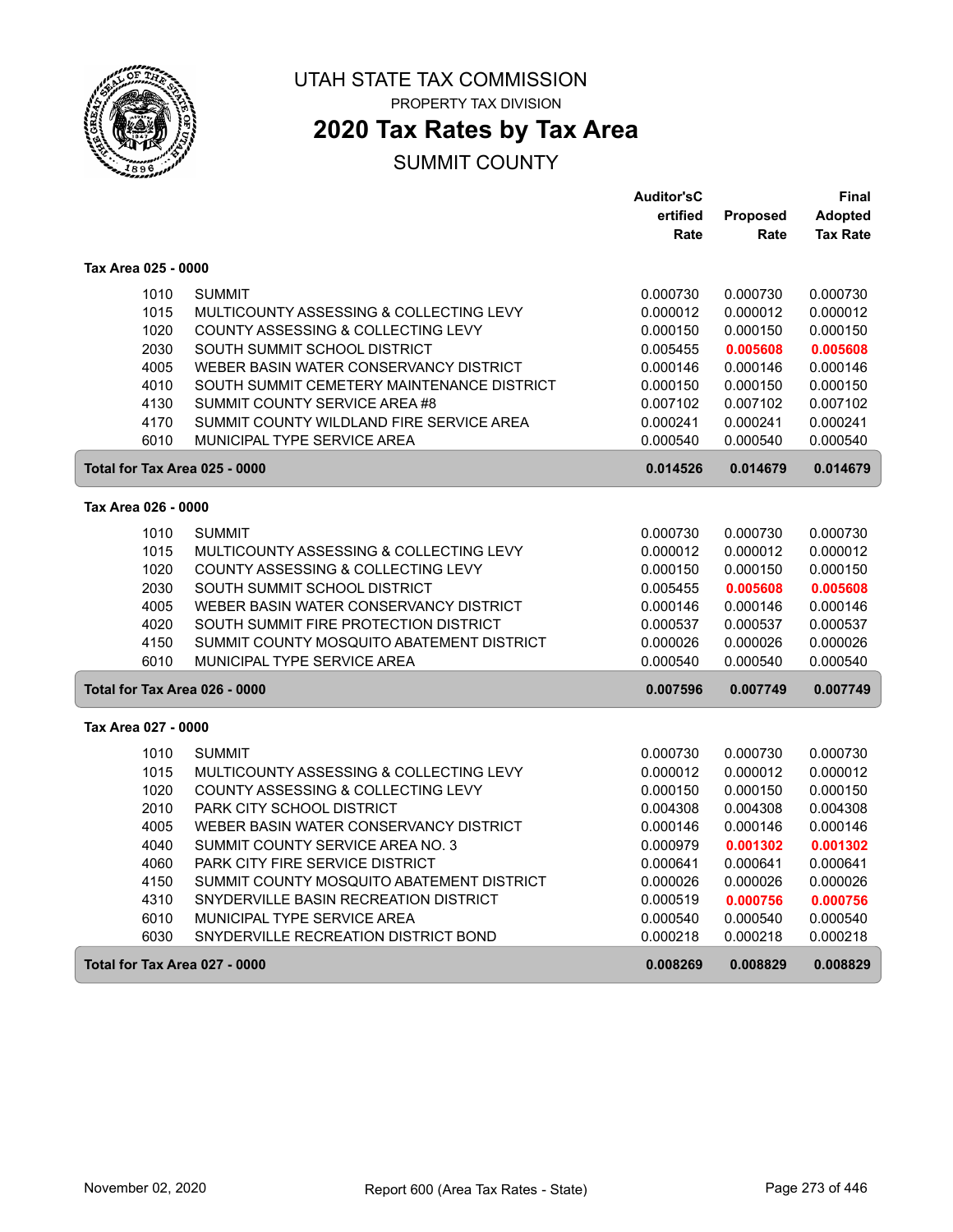

PROPERTY TAX DIVISION

## **2020 Tax Rates by Tax Area**

|                               |                                           | <b>Auditor'sC</b> |                 | Final           |
|-------------------------------|-------------------------------------------|-------------------|-----------------|-----------------|
|                               |                                           | ertified          | <b>Proposed</b> | Adopted         |
|                               |                                           | Rate              | Rate            | <b>Tax Rate</b> |
| Tax Area 028 - 0000           |                                           |                   |                 |                 |
| 1010                          | <b>SUMMIT</b>                             | 0.000730          | 0.000730        | 0.000730        |
| 1015                          | MULTICOUNTY ASSESSING & COLLECTING LEVY   | 0.000012          | 0.000012        | 0.000012        |
| 1020                          | COUNTY ASSESSING & COLLECTING LEVY        | 0.000150          | 0.000150        | 0.000150        |
| 2010                          | PARK CITY SCHOOL DISTRICT                 | 0.004308          | 0.004308        | 0.004308        |
| 4005                          | WEBER BASIN WATER CONSERVANCY DISTRICT    | 0.000146          | 0.000146        | 0.000146        |
| 4060                          | <b>PARK CITY FIRE SERVICE DISTRICT</b>    | 0.000641          | 0.000641        | 0.000641        |
| 4150                          | SUMMIT COUNTY MOSQUITO ABATEMENT DISTRICT | 0.000026          | 0.000026        | 0.000026        |
| 4310                          | SNYDERVILLE BASIN RECREATION DISTRICT     | 0.000519          | 0.000756        | 0.000756        |
| 6010                          | MUNICIPAL TYPE SERVICE AREA               | 0.000540          | 0.000540        | 0.000540        |
| 6030                          | SNYDERVILLE RECREATION DISTRICT BOND      | 0.000218          | 0.000218        | 0.000218        |
| Total for Tax Area 028 - 0000 |                                           | 0.007290          | 0.007527        | 0.007527        |
| Tax Area 030 - 0000           |                                           |                   |                 |                 |
| 1010                          | <b>SUMMIT</b>                             | 0.000730          | 0.000730        | 0.000730        |
| 1015                          | MULTICOUNTY ASSESSING & COLLECTING LEVY   | 0.000012          | 0.000012        | 0.000012        |
| 1020                          | COUNTY ASSESSING & COLLECTING LEVY        | 0.000150          | 0.000150        | 0.000150        |
| 2010                          | PARK CITY SCHOOL DISTRICT                 | 0.004308          | 0.004308        | 0.004308        |
| 4005                          | WEBER BASIN WATER CONSERVANCY DISTRICT    | 0.000146          | 0.000146        | 0.000146        |
| 4060                          | <b>PARK CITY FIRE SERVICE DISTRICT</b>    | 0.000641          | 0.000641        | 0.000641        |
| 4090                          | SUMMIT COUNTY SERVICE AREA #6             | 0.000359          | 0.000359        | 0.000359        |
| 4150                          | SUMMIT COUNTY MOSQUITO ABATEMENT DISTRICT | 0.000026          | 0.000026        | 0.000026        |
| 4310                          | SNYDERVILLE BASIN RECREATION DISTRICT     | 0.000519          | 0.000756        | 0.000756        |
| 6010                          | MUNICIPAL TYPE SERVICE AREA               | 0.000540          | 0.000540        | 0.000540        |
| 6030                          | SNYDERVILLE RECREATION DISTRICT BOND      | 0.000218          | 0.000218        | 0.000218        |
| Total for Tax Area 030 - 0000 |                                           | 0.007649          | 0.007886        | 0.007886        |
| Tax Area 031 - 0000           |                                           |                   |                 |                 |
| 1010                          | <b>SUMMIT</b>                             | 0.000730          | 0.000730        | 0.000730        |
| 1015                          | MULTICOUNTY ASSESSING & COLLECTING LEVY   | 0.000012          | 0.000012        | 0.000012        |
| 1020                          | COUNTY ASSESSING & COLLECTING LEVY        | 0.000150          | 0.000150        | 0.000150        |
| 2030                          | SOUTH SUMMIT SCHOOL DISTRICT              | 0.005455          | 0.005608        | 0.005608        |
| 4005                          | WEBER BASIN WATER CONSERVANCY DISTRICT    | 0.000146          | 0.000146        | 0.000146        |
| 4170                          | SUMMIT COUNTY WILDLAND FIRE SERVICE AREA  | 0.000241          | 0.000241        | 0.000241        |
| 6010                          | MUNICIPAL TYPE SERVICE AREA               | 0.000540          | 0.000540        | 0.000540        |
| Total for Tax Area 031 - 0000 |                                           | 0.007274          | 0.007427        | 0.007427        |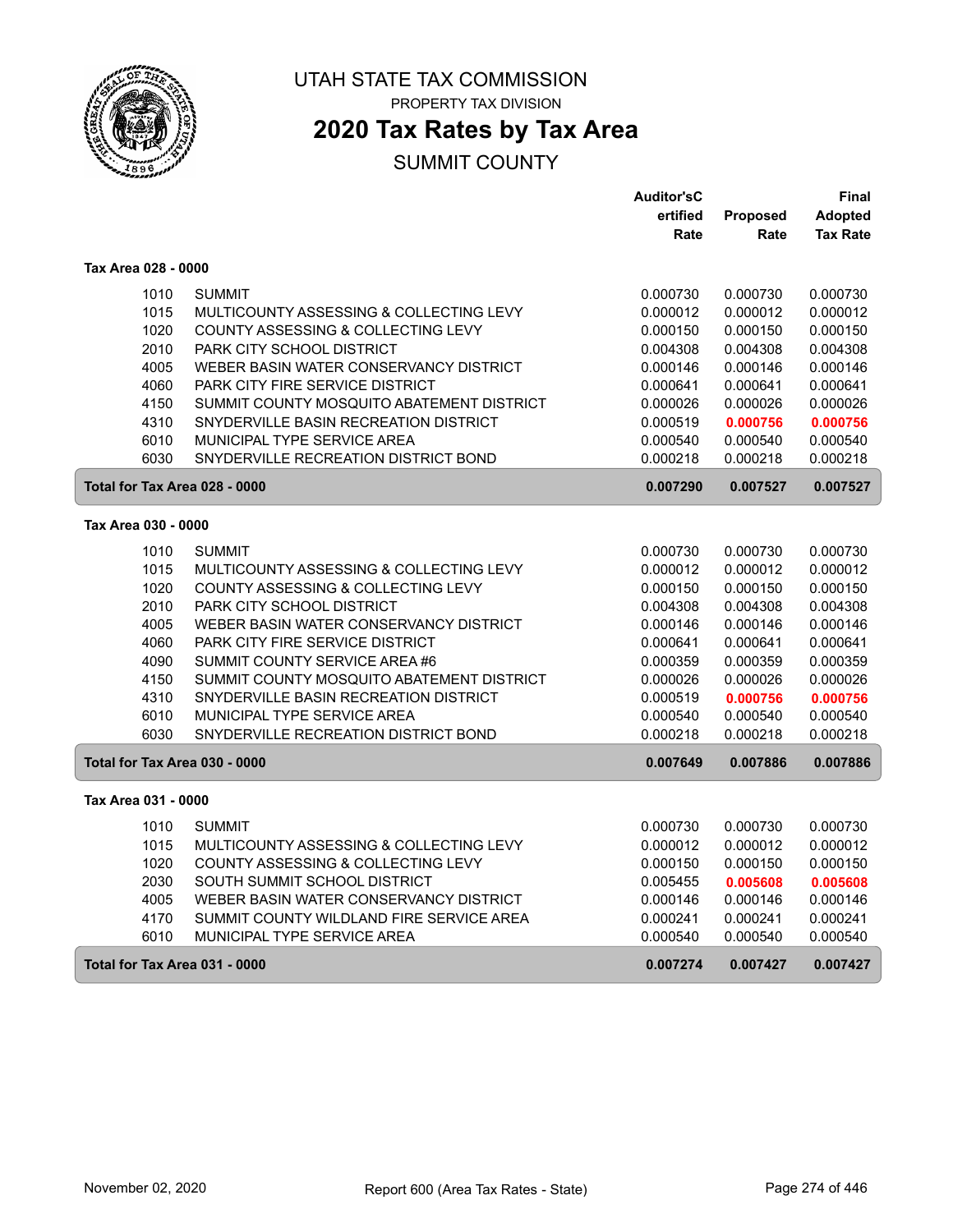

PROPERTY TAX DIVISION

# **2020 Tax Rates by Tax Area**

|                               |                                            | Auditor'sC |          | Final           |
|-------------------------------|--------------------------------------------|------------|----------|-----------------|
|                               |                                            | ertified   | Proposed | Adopted         |
|                               |                                            | Rate       | Rate     | <b>Tax Rate</b> |
| Tax Area 032 - 0000           |                                            |            |          |                 |
| 1010                          | <b>SUMMIT</b>                              | 0.000730   | 0.000730 | 0.000730        |
| 1015                          | MULTICOUNTY ASSESSING & COLLECTING LEVY    | 0.000012   | 0.000012 | 0.000012        |
| 1020                          | COUNTY ASSESSING & COLLECTING LEVY         | 0.000150   | 0.000150 | 0.000150        |
| 2030                          | SOUTH SUMMIT SCHOOL DISTRICT               | 0.005455   | 0.005608 | 0.005608        |
| 4005                          | WEBER BASIN WATER CONSERVANCY DISTRICT     | 0.000146   | 0.000146 | 0.000146        |
| 4130                          | SUMMIT COUNTY SERVICE AREA #8              | 0.007102   | 0.007102 | 0.007102        |
| 4170                          | SUMMIT COUNTY WILDLAND FIRE SERVICE AREA   | 0.000241   | 0.000241 | 0.000241        |
| 6010                          | MUNICIPAL TYPE SERVICE AREA                | 0.000540   | 0.000540 | 0.000540        |
| Total for Tax Area 032 - 0000 |                                            | 0.014376   | 0.014529 | 0.014529        |
| Tax Area 033 - 0000           |                                            |            |          |                 |
| 1010                          | <b>SUMMIT</b>                              | 0.000730   | 0.000730 | 0.000730        |
| 1015                          | MULTICOUNTY ASSESSING & COLLECTING LEVY    | 0.000012   | 0.000012 | 0.000012        |
| 1020                          | COUNTY ASSESSING & COLLECTING LEVY         | 0.000150   | 0.000150 | 0.000150        |
| 2030                          | SOUTH SUMMIT SCHOOL DISTRICT               | 0.005455   | 0.005608 | 0.005608        |
| 4010                          | SOUTH SUMMIT CEMETERY MAINTENANCE DISTRICT | 0.000150   | 0.000150 | 0.000150        |
| 4020                          | SOUTH SUMMIT FIRE PROTECTION DISTRICT      | 0.000537   | 0.000537 | 0.000537        |
| 4150                          | SUMMIT COUNTY MOSQUITO ABATEMENT DISTRICT  | 0.000026   | 0.000026 | 0.000026        |
| 6010                          | MUNICIPAL TYPE SERVICE AREA                | 0.000540   | 0.000540 | 0.000540        |
| Total for Tax Area 033 - 0000 |                                            | 0.007600   | 0.007753 | 0.007753        |
| Tax Area 034 - 0000           |                                            |            |          |                 |
| 1010                          | <b>SUMMIT</b>                              | 0.000730   | 0.000730 | 0.000730        |
| 1015                          | MULTICOUNTY ASSESSING & COLLECTING LEVY    | 0.000012   | 0.000012 | 0.000012        |
| 1020                          | COUNTY ASSESSING & COLLECTING LEVY         | 0.000150   | 0.000150 | 0.000150        |
| 2030                          | SOUTH SUMMIT SCHOOL DISTRICT               | 0.005455   | 0.005608 | 0.005608        |
| 4010                          | SOUTH SUMMIT CEMETERY MAINTENANCE DISTRICT | 0.000150   | 0.000150 | 0.000150        |
| 4020                          | SOUTH SUMMIT FIRE PROTECTION DISTRICT      | 0.000537   | 0.000537 | 0.000537        |
| 4150                          | SUMMIT COUNTY MOSQUITO ABATEMENT DISTRICT  | 0.000026   | 0.000026 | 0.000026        |
| 4270                          | CENTRAL UTAH WATER CONSERVANCY DISTRICT    | 0.000382   | 0.000400 | 0.000400        |
| 6010                          | MUNICIPAL TYPE SERVICE AREA                | 0.000540   | 0.000540 | 0.000540        |
| Total for Tax Area 034 - 0000 |                                            | 0.007982   | 0.008153 | 0.008153        |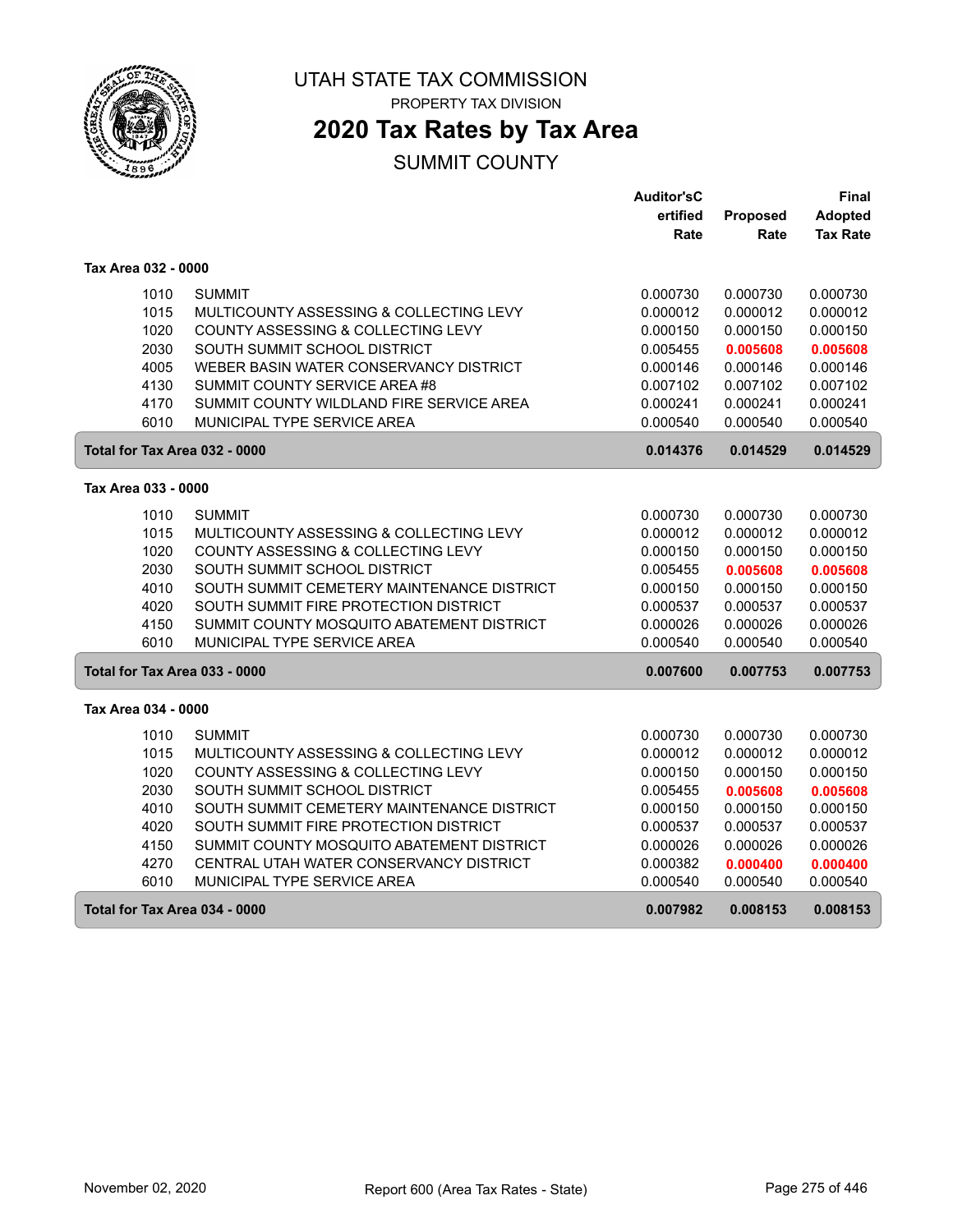

PROPERTY TAX DIVISION

### **2020 Tax Rates by Tax Area**

| ertified<br>Proposed<br><b>Adopted</b><br><b>Tax Rate</b><br>Rate<br>Rate<br>Tax Area 035 - 0000<br><b>SUMMIT</b><br>1010<br>0.000730<br>0.000730<br>0.000730<br>1015<br>MULTICOUNTY ASSESSING & COLLECTING LEVY<br>0.000012<br>0.000012<br>0.000012<br>1020<br>COUNTY ASSESSING & COLLECTING LEVY<br>0.000150<br>0.000150<br>0.000150<br>2030<br>SOUTH SUMMIT SCHOOL DISTRICT<br>0.005455<br>0.005608<br>0.005608<br>4010<br>SOUTH SUMMIT CEMETERY MAINTENANCE DISTRICT<br>0.000150<br>0.000150<br>0.000150<br>4020<br>SOUTH SUMMIT FIRE PROTECTION DISTRICT<br>0.000537<br>0.000537<br>0.000537<br>SUMMIT COUNTY SERVICE AREA #6<br>4090<br>0.000359<br>0.000359<br>0.000359<br>4150<br>SUMMIT COUNTY MOSQUITO ABATEMENT DISTRICT<br>0.000026<br>0.000026<br>0.000026<br>4270<br>CENTRAL UTAH WATER CONSERVANCY DISTRICT<br>0.000382<br>0.000400<br>0.000400<br>6010<br>MUNICIPAL TYPE SERVICE AREA<br>0.000540<br>0.000540<br>0.000540<br>Total for Tax Area 035 - 0000<br>0.008341<br>0.008512<br>0.008512<br>Tax Area 036 - 0000<br>1010<br><b>SUMMIT</b><br>0.000730<br>0.000730<br>0.000730<br>1015<br>MULTICOUNTY ASSESSING & COLLECTING LEVY<br>0.000012<br>0.000012<br>0.000012<br>1020<br>COUNTY ASSESSING & COLLECTING LEVY<br>0.000150<br>0.000150<br>0.000150<br>2030<br>SOUTH SUMMIT SCHOOL DISTRICT<br>0.005608<br>0.005455<br>0.005608<br>4010<br>SOUTH SUMMIT CEMETERY MAINTENANCE DISTRICT<br>0.000150<br>0.000150<br>0.000150<br>4170<br>SUMMIT COUNTY WILDLAND FIRE SERVICE AREA<br>0.000241<br>0.000241<br>0.000241<br>6010<br>MUNICIPAL TYPE SERVICE AREA<br>0.000540<br>0.000540<br>0.000540<br>Total for Tax Area 036 - 0000<br>0.007278<br>0.007431<br>0.007431<br>Tax Area 037 - 0000<br>1010<br><b>SUMMIT</b><br>0.000730<br>0.000730<br>0.000730<br>1015<br>MULTICOUNTY ASSESSING & COLLECTING LEVY<br>0.000012<br>0.000012<br>0.000012<br>1020<br>COUNTY ASSESSING & COLLECTING LEVY<br>0.000150<br>0.000150<br>0.000150<br>2030<br>SOUTH SUMMIT SCHOOL DISTRICT<br>0.005455<br>0.005608<br>0.005608<br>4010<br>SOUTH SUMMIT CEMETERY MAINTENANCE DISTRICT<br>0.000150<br>0.000150<br>0.000150<br>4130<br>SUMMIT COUNTY SERVICE AREA #8<br>0.007102<br>0.007102<br>0.007102<br>4170<br>SUMMIT COUNTY WILDLAND FIRE SERVICE AREA<br>0.000241<br>0.000241<br>0.000241 |  | <b>Auditor'sC</b> | <b>Final</b> |
|---------------------------------------------------------------------------------------------------------------------------------------------------------------------------------------------------------------------------------------------------------------------------------------------------------------------------------------------------------------------------------------------------------------------------------------------------------------------------------------------------------------------------------------------------------------------------------------------------------------------------------------------------------------------------------------------------------------------------------------------------------------------------------------------------------------------------------------------------------------------------------------------------------------------------------------------------------------------------------------------------------------------------------------------------------------------------------------------------------------------------------------------------------------------------------------------------------------------------------------------------------------------------------------------------------------------------------------------------------------------------------------------------------------------------------------------------------------------------------------------------------------------------------------------------------------------------------------------------------------------------------------------------------------------------------------------------------------------------------------------------------------------------------------------------------------------------------------------------------------------------------------------------------------------------------------------------------------------------------------------------------------------------------------------------------------------------------------------------------------------------------------------------------------------------------------------------------------------------------------------------------------------------------------------------|--|-------------------|--------------|
|                                                                                                                                                                                                                                                                                                                                                                                                                                                                                                                                                                                                                                                                                                                                                                                                                                                                                                                                                                                                                                                                                                                                                                                                                                                                                                                                                                                                                                                                                                                                                                                                                                                                                                                                                                                                                                                                                                                                                                                                                                                                                                                                                                                                                                                                                                   |  |                   |              |
|                                                                                                                                                                                                                                                                                                                                                                                                                                                                                                                                                                                                                                                                                                                                                                                                                                                                                                                                                                                                                                                                                                                                                                                                                                                                                                                                                                                                                                                                                                                                                                                                                                                                                                                                                                                                                                                                                                                                                                                                                                                                                                                                                                                                                                                                                                   |  |                   |              |
|                                                                                                                                                                                                                                                                                                                                                                                                                                                                                                                                                                                                                                                                                                                                                                                                                                                                                                                                                                                                                                                                                                                                                                                                                                                                                                                                                                                                                                                                                                                                                                                                                                                                                                                                                                                                                                                                                                                                                                                                                                                                                                                                                                                                                                                                                                   |  |                   |              |
|                                                                                                                                                                                                                                                                                                                                                                                                                                                                                                                                                                                                                                                                                                                                                                                                                                                                                                                                                                                                                                                                                                                                                                                                                                                                                                                                                                                                                                                                                                                                                                                                                                                                                                                                                                                                                                                                                                                                                                                                                                                                                                                                                                                                                                                                                                   |  |                   |              |
|                                                                                                                                                                                                                                                                                                                                                                                                                                                                                                                                                                                                                                                                                                                                                                                                                                                                                                                                                                                                                                                                                                                                                                                                                                                                                                                                                                                                                                                                                                                                                                                                                                                                                                                                                                                                                                                                                                                                                                                                                                                                                                                                                                                                                                                                                                   |  |                   |              |
|                                                                                                                                                                                                                                                                                                                                                                                                                                                                                                                                                                                                                                                                                                                                                                                                                                                                                                                                                                                                                                                                                                                                                                                                                                                                                                                                                                                                                                                                                                                                                                                                                                                                                                                                                                                                                                                                                                                                                                                                                                                                                                                                                                                                                                                                                                   |  |                   |              |
|                                                                                                                                                                                                                                                                                                                                                                                                                                                                                                                                                                                                                                                                                                                                                                                                                                                                                                                                                                                                                                                                                                                                                                                                                                                                                                                                                                                                                                                                                                                                                                                                                                                                                                                                                                                                                                                                                                                                                                                                                                                                                                                                                                                                                                                                                                   |  |                   |              |
|                                                                                                                                                                                                                                                                                                                                                                                                                                                                                                                                                                                                                                                                                                                                                                                                                                                                                                                                                                                                                                                                                                                                                                                                                                                                                                                                                                                                                                                                                                                                                                                                                                                                                                                                                                                                                                                                                                                                                                                                                                                                                                                                                                                                                                                                                                   |  |                   |              |
|                                                                                                                                                                                                                                                                                                                                                                                                                                                                                                                                                                                                                                                                                                                                                                                                                                                                                                                                                                                                                                                                                                                                                                                                                                                                                                                                                                                                                                                                                                                                                                                                                                                                                                                                                                                                                                                                                                                                                                                                                                                                                                                                                                                                                                                                                                   |  |                   |              |
|                                                                                                                                                                                                                                                                                                                                                                                                                                                                                                                                                                                                                                                                                                                                                                                                                                                                                                                                                                                                                                                                                                                                                                                                                                                                                                                                                                                                                                                                                                                                                                                                                                                                                                                                                                                                                                                                                                                                                                                                                                                                                                                                                                                                                                                                                                   |  |                   |              |
|                                                                                                                                                                                                                                                                                                                                                                                                                                                                                                                                                                                                                                                                                                                                                                                                                                                                                                                                                                                                                                                                                                                                                                                                                                                                                                                                                                                                                                                                                                                                                                                                                                                                                                                                                                                                                                                                                                                                                                                                                                                                                                                                                                                                                                                                                                   |  |                   |              |
|                                                                                                                                                                                                                                                                                                                                                                                                                                                                                                                                                                                                                                                                                                                                                                                                                                                                                                                                                                                                                                                                                                                                                                                                                                                                                                                                                                                                                                                                                                                                                                                                                                                                                                                                                                                                                                                                                                                                                                                                                                                                                                                                                                                                                                                                                                   |  |                   |              |
|                                                                                                                                                                                                                                                                                                                                                                                                                                                                                                                                                                                                                                                                                                                                                                                                                                                                                                                                                                                                                                                                                                                                                                                                                                                                                                                                                                                                                                                                                                                                                                                                                                                                                                                                                                                                                                                                                                                                                                                                                                                                                                                                                                                                                                                                                                   |  |                   |              |
|                                                                                                                                                                                                                                                                                                                                                                                                                                                                                                                                                                                                                                                                                                                                                                                                                                                                                                                                                                                                                                                                                                                                                                                                                                                                                                                                                                                                                                                                                                                                                                                                                                                                                                                                                                                                                                                                                                                                                                                                                                                                                                                                                                                                                                                                                                   |  |                   |              |
|                                                                                                                                                                                                                                                                                                                                                                                                                                                                                                                                                                                                                                                                                                                                                                                                                                                                                                                                                                                                                                                                                                                                                                                                                                                                                                                                                                                                                                                                                                                                                                                                                                                                                                                                                                                                                                                                                                                                                                                                                                                                                                                                                                                                                                                                                                   |  |                   |              |
|                                                                                                                                                                                                                                                                                                                                                                                                                                                                                                                                                                                                                                                                                                                                                                                                                                                                                                                                                                                                                                                                                                                                                                                                                                                                                                                                                                                                                                                                                                                                                                                                                                                                                                                                                                                                                                                                                                                                                                                                                                                                                                                                                                                                                                                                                                   |  |                   |              |
|                                                                                                                                                                                                                                                                                                                                                                                                                                                                                                                                                                                                                                                                                                                                                                                                                                                                                                                                                                                                                                                                                                                                                                                                                                                                                                                                                                                                                                                                                                                                                                                                                                                                                                                                                                                                                                                                                                                                                                                                                                                                                                                                                                                                                                                                                                   |  |                   |              |
|                                                                                                                                                                                                                                                                                                                                                                                                                                                                                                                                                                                                                                                                                                                                                                                                                                                                                                                                                                                                                                                                                                                                                                                                                                                                                                                                                                                                                                                                                                                                                                                                                                                                                                                                                                                                                                                                                                                                                                                                                                                                                                                                                                                                                                                                                                   |  |                   |              |
|                                                                                                                                                                                                                                                                                                                                                                                                                                                                                                                                                                                                                                                                                                                                                                                                                                                                                                                                                                                                                                                                                                                                                                                                                                                                                                                                                                                                                                                                                                                                                                                                                                                                                                                                                                                                                                                                                                                                                                                                                                                                                                                                                                                                                                                                                                   |  |                   |              |
|                                                                                                                                                                                                                                                                                                                                                                                                                                                                                                                                                                                                                                                                                                                                                                                                                                                                                                                                                                                                                                                                                                                                                                                                                                                                                                                                                                                                                                                                                                                                                                                                                                                                                                                                                                                                                                                                                                                                                                                                                                                                                                                                                                                                                                                                                                   |  |                   |              |
|                                                                                                                                                                                                                                                                                                                                                                                                                                                                                                                                                                                                                                                                                                                                                                                                                                                                                                                                                                                                                                                                                                                                                                                                                                                                                                                                                                                                                                                                                                                                                                                                                                                                                                                                                                                                                                                                                                                                                                                                                                                                                                                                                                                                                                                                                                   |  |                   |              |
|                                                                                                                                                                                                                                                                                                                                                                                                                                                                                                                                                                                                                                                                                                                                                                                                                                                                                                                                                                                                                                                                                                                                                                                                                                                                                                                                                                                                                                                                                                                                                                                                                                                                                                                                                                                                                                                                                                                                                                                                                                                                                                                                                                                                                                                                                                   |  |                   |              |
|                                                                                                                                                                                                                                                                                                                                                                                                                                                                                                                                                                                                                                                                                                                                                                                                                                                                                                                                                                                                                                                                                                                                                                                                                                                                                                                                                                                                                                                                                                                                                                                                                                                                                                                                                                                                                                                                                                                                                                                                                                                                                                                                                                                                                                                                                                   |  |                   |              |
|                                                                                                                                                                                                                                                                                                                                                                                                                                                                                                                                                                                                                                                                                                                                                                                                                                                                                                                                                                                                                                                                                                                                                                                                                                                                                                                                                                                                                                                                                                                                                                                                                                                                                                                                                                                                                                                                                                                                                                                                                                                                                                                                                                                                                                                                                                   |  |                   |              |
|                                                                                                                                                                                                                                                                                                                                                                                                                                                                                                                                                                                                                                                                                                                                                                                                                                                                                                                                                                                                                                                                                                                                                                                                                                                                                                                                                                                                                                                                                                                                                                                                                                                                                                                                                                                                                                                                                                                                                                                                                                                                                                                                                                                                                                                                                                   |  |                   |              |
|                                                                                                                                                                                                                                                                                                                                                                                                                                                                                                                                                                                                                                                                                                                                                                                                                                                                                                                                                                                                                                                                                                                                                                                                                                                                                                                                                                                                                                                                                                                                                                                                                                                                                                                                                                                                                                                                                                                                                                                                                                                                                                                                                                                                                                                                                                   |  |                   |              |
|                                                                                                                                                                                                                                                                                                                                                                                                                                                                                                                                                                                                                                                                                                                                                                                                                                                                                                                                                                                                                                                                                                                                                                                                                                                                                                                                                                                                                                                                                                                                                                                                                                                                                                                                                                                                                                                                                                                                                                                                                                                                                                                                                                                                                                                                                                   |  |                   |              |
|                                                                                                                                                                                                                                                                                                                                                                                                                                                                                                                                                                                                                                                                                                                                                                                                                                                                                                                                                                                                                                                                                                                                                                                                                                                                                                                                                                                                                                                                                                                                                                                                                                                                                                                                                                                                                                                                                                                                                                                                                                                                                                                                                                                                                                                                                                   |  |                   |              |
|                                                                                                                                                                                                                                                                                                                                                                                                                                                                                                                                                                                                                                                                                                                                                                                                                                                                                                                                                                                                                                                                                                                                                                                                                                                                                                                                                                                                                                                                                                                                                                                                                                                                                                                                                                                                                                                                                                                                                                                                                                                                                                                                                                                                                                                                                                   |  |                   |              |
|                                                                                                                                                                                                                                                                                                                                                                                                                                                                                                                                                                                                                                                                                                                                                                                                                                                                                                                                                                                                                                                                                                                                                                                                                                                                                                                                                                                                                                                                                                                                                                                                                                                                                                                                                                                                                                                                                                                                                                                                                                                                                                                                                                                                                                                                                                   |  |                   |              |
|                                                                                                                                                                                                                                                                                                                                                                                                                                                                                                                                                                                                                                                                                                                                                                                                                                                                                                                                                                                                                                                                                                                                                                                                                                                                                                                                                                                                                                                                                                                                                                                                                                                                                                                                                                                                                                                                                                                                                                                                                                                                                                                                                                                                                                                                                                   |  |                   |              |
|                                                                                                                                                                                                                                                                                                                                                                                                                                                                                                                                                                                                                                                                                                                                                                                                                                                                                                                                                                                                                                                                                                                                                                                                                                                                                                                                                                                                                                                                                                                                                                                                                                                                                                                                                                                                                                                                                                                                                                                                                                                                                                                                                                                                                                                                                                   |  |                   |              |
| 6010<br>MUNICIPAL TYPE SERVICE AREA<br>0.000540<br>0.000540<br>0.000540                                                                                                                                                                                                                                                                                                                                                                                                                                                                                                                                                                                                                                                                                                                                                                                                                                                                                                                                                                                                                                                                                                                                                                                                                                                                                                                                                                                                                                                                                                                                                                                                                                                                                                                                                                                                                                                                                                                                                                                                                                                                                                                                                                                                                           |  |                   |              |
| Total for Tax Area 037 - 0000<br>0.014533<br>0.014533<br>0.014380                                                                                                                                                                                                                                                                                                                                                                                                                                                                                                                                                                                                                                                                                                                                                                                                                                                                                                                                                                                                                                                                                                                                                                                                                                                                                                                                                                                                                                                                                                                                                                                                                                                                                                                                                                                                                                                                                                                                                                                                                                                                                                                                                                                                                                 |  |                   |              |
| Tax Area 038 - 0000                                                                                                                                                                                                                                                                                                                                                                                                                                                                                                                                                                                                                                                                                                                                                                                                                                                                                                                                                                                                                                                                                                                                                                                                                                                                                                                                                                                                                                                                                                                                                                                                                                                                                                                                                                                                                                                                                                                                                                                                                                                                                                                                                                                                                                                                               |  |                   |              |
| 1010<br><b>SUMMIT</b><br>0.000730<br>0.000730<br>0.000730                                                                                                                                                                                                                                                                                                                                                                                                                                                                                                                                                                                                                                                                                                                                                                                                                                                                                                                                                                                                                                                                                                                                                                                                                                                                                                                                                                                                                                                                                                                                                                                                                                                                                                                                                                                                                                                                                                                                                                                                                                                                                                                                                                                                                                         |  |                   |              |
| 1015<br>0.000012<br>0.000012<br>MULTICOUNTY ASSESSING & COLLECTING LEVY<br>0.000012                                                                                                                                                                                                                                                                                                                                                                                                                                                                                                                                                                                                                                                                                                                                                                                                                                                                                                                                                                                                                                                                                                                                                                                                                                                                                                                                                                                                                                                                                                                                                                                                                                                                                                                                                                                                                                                                                                                                                                                                                                                                                                                                                                                                               |  |                   |              |
| 1020<br><b>COUNTY ASSESSING &amp; COLLECTING LEVY</b><br>0.000150<br>0.000150<br>0.000150                                                                                                                                                                                                                                                                                                                                                                                                                                                                                                                                                                                                                                                                                                                                                                                                                                                                                                                                                                                                                                                                                                                                                                                                                                                                                                                                                                                                                                                                                                                                                                                                                                                                                                                                                                                                                                                                                                                                                                                                                                                                                                                                                                                                         |  |                   |              |
| 2030<br>SOUTH SUMMIT SCHOOL DISTRICT<br>0.005455<br>0.005608<br>0.005608                                                                                                                                                                                                                                                                                                                                                                                                                                                                                                                                                                                                                                                                                                                                                                                                                                                                                                                                                                                                                                                                                                                                                                                                                                                                                                                                                                                                                                                                                                                                                                                                                                                                                                                                                                                                                                                                                                                                                                                                                                                                                                                                                                                                                          |  |                   |              |
| 4170<br>SUMMIT COUNTY WILDLAND FIRE SERVICE AREA<br>0.000241<br>0.000241<br>0.000241                                                                                                                                                                                                                                                                                                                                                                                                                                                                                                                                                                                                                                                                                                                                                                                                                                                                                                                                                                                                                                                                                                                                                                                                                                                                                                                                                                                                                                                                                                                                                                                                                                                                                                                                                                                                                                                                                                                                                                                                                                                                                                                                                                                                              |  |                   |              |
| 6010<br>MUNICIPAL TYPE SERVICE AREA<br>0.000540<br>0.000540<br>0.000540                                                                                                                                                                                                                                                                                                                                                                                                                                                                                                                                                                                                                                                                                                                                                                                                                                                                                                                                                                                                                                                                                                                                                                                                                                                                                                                                                                                                                                                                                                                                                                                                                                                                                                                                                                                                                                                                                                                                                                                                                                                                                                                                                                                                                           |  |                   |              |
| Total for Tax Area 038 - 0000<br>0.007128<br>0.007281<br>0.007281                                                                                                                                                                                                                                                                                                                                                                                                                                                                                                                                                                                                                                                                                                                                                                                                                                                                                                                                                                                                                                                                                                                                                                                                                                                                                                                                                                                                                                                                                                                                                                                                                                                                                                                                                                                                                                                                                                                                                                                                                                                                                                                                                                                                                                 |  |                   |              |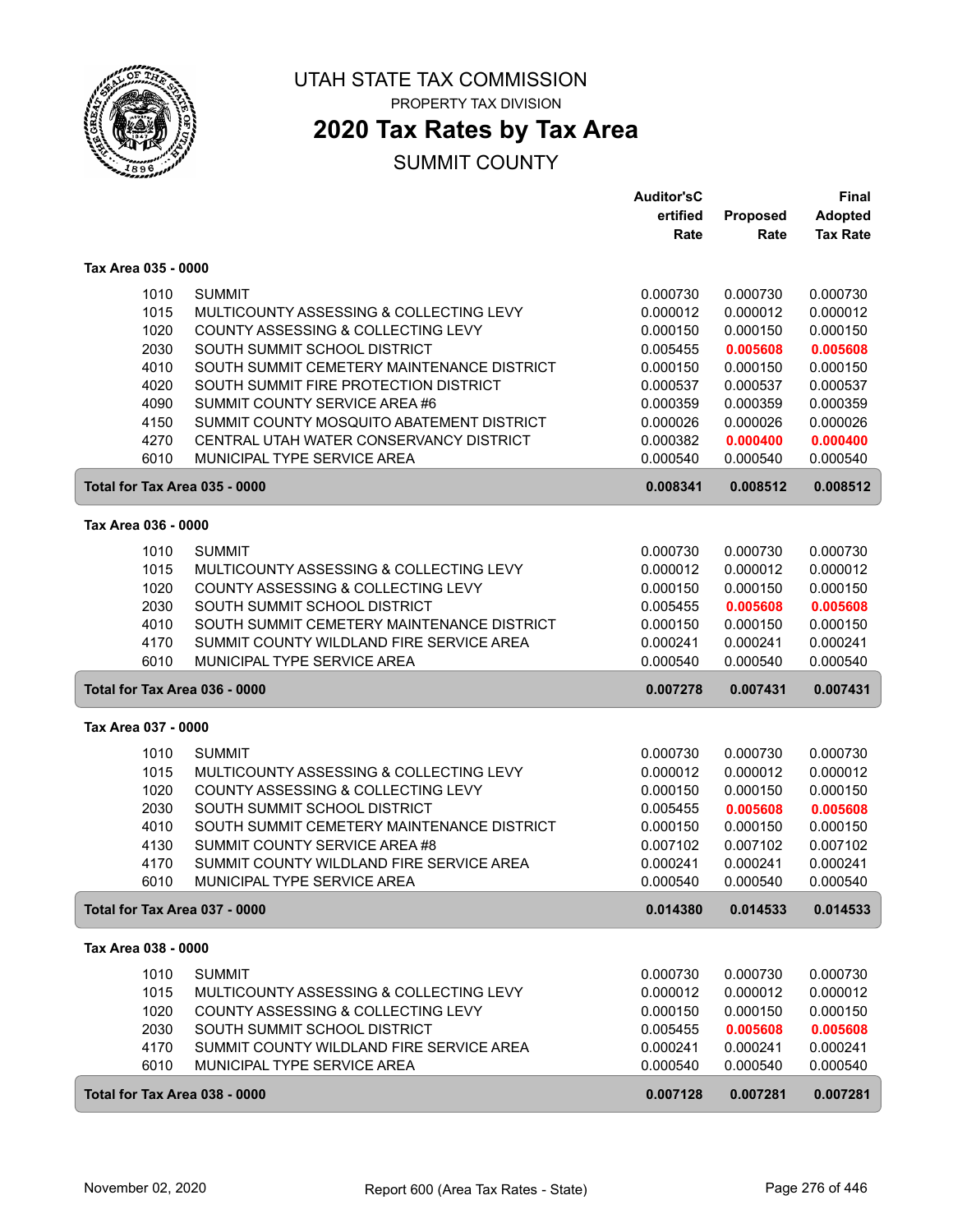

PROPERTY TAX DIVISION

# **2020 Tax Rates by Tax Area**

|                               |                                            | <b>Auditor'sC</b> |                 | <b>Final</b>    |
|-------------------------------|--------------------------------------------|-------------------|-----------------|-----------------|
|                               |                                            | ertified          | <b>Proposed</b> | Adopted         |
|                               |                                            | Rate              | Rate            | <b>Tax Rate</b> |
| Tax Area 039 - 0000           |                                            |                   |                 |                 |
| 1010                          | <b>SUMMIT</b>                              | 0.000730          | 0.000730        | 0.000730        |
| 1015                          | MULTICOUNTY ASSESSING & COLLECTING LEVY    | 0.000012          | 0.000012        | 0.000012        |
| 1020                          | COUNTY ASSESSING & COLLECTING LEVY         | 0.000150          | 0.000150        | 0.000150        |
| 2030                          | SOUTH SUMMIT SCHOOL DISTRICT               | 0.005455          | 0.005608        | 0.005608        |
| 4130                          | SUMMIT COUNTY SERVICE AREA #8              | 0.007102          | 0.007102        | 0.007102        |
| 4170                          | SUMMIT COUNTY WILDLAND FIRE SERVICE AREA   | 0.000241          | 0.000241        | 0.000241        |
| 6010                          | MUNICIPAL TYPE SERVICE AREA                | 0.000540          | 0.000540        | 0.000540        |
| Total for Tax Area 039 - 0000 |                                            | 0.014230          | 0.014383        | 0.014383        |
| Tax Area 040 - 0000           |                                            |                   |                 |                 |
| 1010                          | <b>SUMMIT</b>                              | 0.000730          | 0.000730        | 0.000730        |
| 1015                          | MULTICOUNTY ASSESSING & COLLECTING LEVY    | 0.000012          | 0.000012        | 0.000012        |
| 1020                          | COUNTY ASSESSING & COLLECTING LEVY         | 0.000150          | 0.000150        | 0.000150        |
| 2030                          | SOUTH SUMMIT SCHOOL DISTRICT               | 0.005455          | 0.005608        | 0.005608        |
| 4005                          | WEBER BASIN WATER CONSERVANCY DISTRICT     | 0.000146          | 0.000146        | 0.000146        |
| 4010                          | SOUTH SUMMIT CEMETERY MAINTENANCE DISTRICT | 0.000150          | 0.000150        | 0.000150        |
| 4020                          | SOUTH SUMMIT FIRE PROTECTION DISTRICT      | 0.000537          | 0.000537        | 0.000537        |
| 4090                          | SUMMIT COUNTY SERVICE AREA #6              | 0.000359          | 0.000359        | 0.000359        |
| 4150                          | SUMMIT COUNTY MOSQUITO ABATEMENT DISTRICT  | 0.000026          | 0.000026        | 0.000026        |
| 6010                          | MUNICIPAL TYPE SERVICE AREA                | 0.000540          | 0.000540        | 0.000540        |
| Total for Tax Area 040 - 0000 |                                            | 0.008105          | 0.008258        | 0.008258        |
| Tax Area 041 - 0000           |                                            |                   |                 |                 |
| 1010                          | <b>SUMMIT</b>                              | 0.000730          | 0.000730        | 0.000730        |
| 1015                          | MULTICOUNTY ASSESSING & COLLECTING LEVY    | 0.000012          | 0.000012        | 0.000012        |
| 1020                          | COUNTY ASSESSING & COLLECTING LEVY         | 0.000150          | 0.000150        | 0.000150        |
| 2030                          | SOUTH SUMMIT SCHOOL DISTRICT               | 0.005455          | 0.005608        | 0.005608        |
| 4005                          | WEBER BASIN WATER CONSERVANCY DISTRICT     | 0.000146          | 0.000146        | 0.000146        |
| 4030                          | NORTH SUMMIT FIRE PROTECTION DISTRICT      | 0.000482          | 0.000482        | 0.000482        |
| 4120                          | WANSHIP CEMETERY MAINTENANCE DISTRICT      | 0.000015          | 0.000015        | 0.000015        |
| 4150                          | SUMMIT COUNTY MOSQUITO ABATEMENT DISTRICT  | 0.000026          | 0.000026        | 0.000026        |
| 6010                          | MUNICIPAL TYPE SERVICE AREA                | 0.000540          | 0.000540        | 0.000540        |
| Total for Tax Area 041 - 0000 |                                            | 0.007556          | 0.007709        | 0.007709        |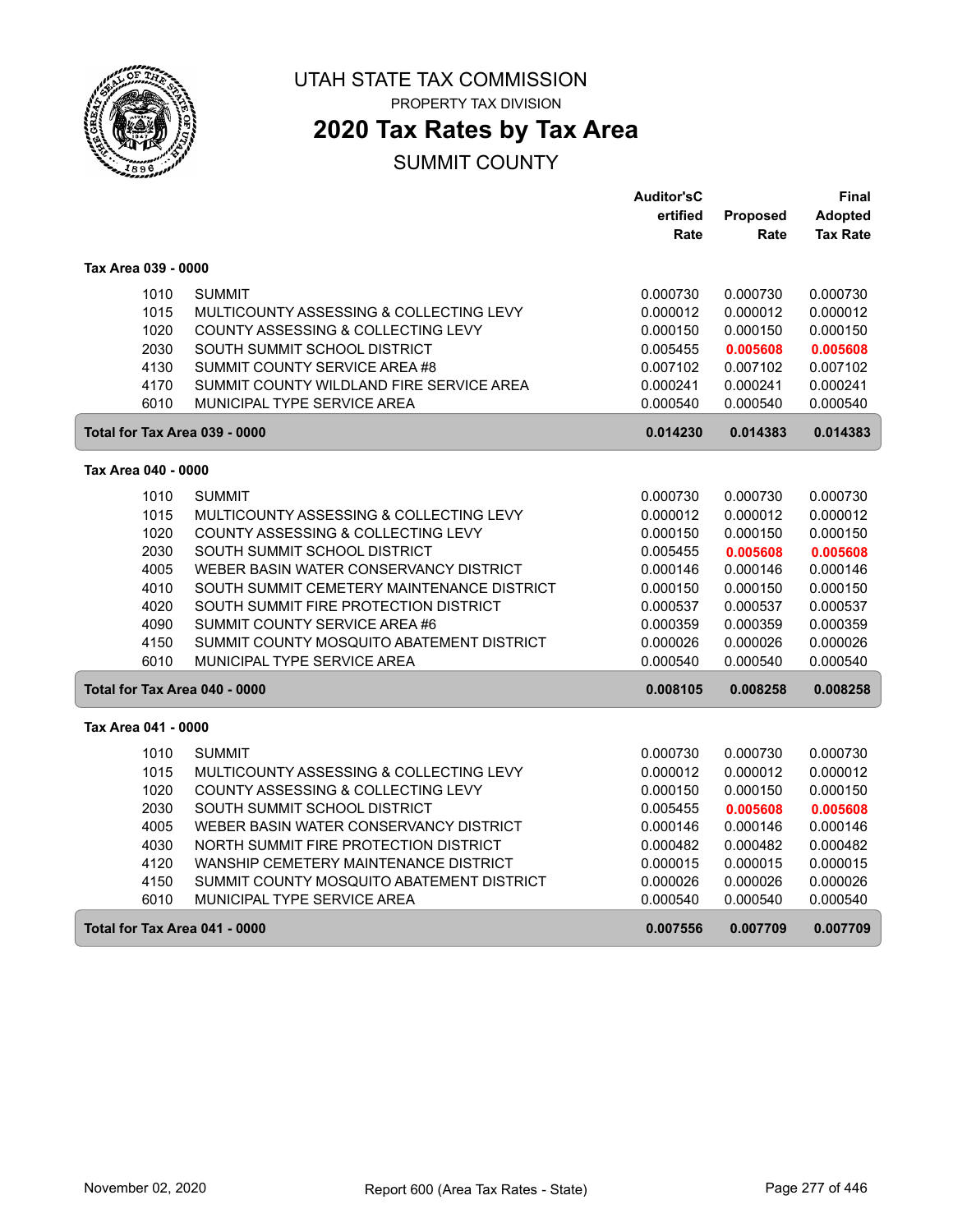

PROPERTY TAX DIVISION

### **2020 Tax Rates by Tax Area**

|                               |                                               | <b>Auditor'sC</b> |          | Final           |
|-------------------------------|-----------------------------------------------|-------------------|----------|-----------------|
|                               |                                               | ertified          | Proposed | Adopted         |
|                               |                                               | Rate              | Rate     | <b>Tax Rate</b> |
| Tax Area 042 - 0000           |                                               |                   |          |                 |
| 1010                          | <b>SUMMIT</b>                                 | 0.000730          | 0.000730 | 0.000730        |
| 1015                          | MULTICOUNTY ASSESSING & COLLECTING LEVY       | 0.000012          | 0.000012 | 0.000012        |
| 1020                          | <b>COUNTY ASSESSING &amp; COLLECTING LEVY</b> | 0.000150          | 0.000150 | 0.000150        |
| 2030                          | SOUTH SUMMIT SCHOOL DISTRICT                  | 0.005455          | 0.005608 | 0.005608        |
| 4005                          | WEBER BASIN WATER CONSERVANCY DISTRICT        | 0.000146          | 0.000146 | 0.000146        |
| 4060                          | PARK CITY FIRE SERVICE DISTRICT               | 0.000641          | 0.000641 | 0.000641        |
| 4150                          | SUMMIT COUNTY MOSQUITO ABATEMENT DISTRICT     | 0.000026          | 0.000026 | 0.000026        |
| 4310                          | SNYDERVILLE BASIN RECREATION DISTRICT         | 0.000519          | 0.000756 | 0.000756        |
| 6010                          | MUNICIPAL TYPE SERVICE AREA                   | 0.000540          | 0.000540 | 0.000540        |
| 6030                          | SNYDERVILLE RECREATION DISTRICT BOND          | 0.000218          | 0.000218 | 0.000218        |
| Total for Tax Area 042 - 0000 |                                               | 0.008437          | 0.008827 | 0.008827        |
| Tax Area 044 - 0000           |                                               |                   |          |                 |
| 1010                          | <b>SUMMIT</b>                                 | 0.000730          | 0.000730 | 0.000730        |
| 1015                          | MULTICOUNTY ASSESSING & COLLECTING LEVY       | 0.000012          | 0.000012 | 0.000012        |
| 1020                          | <b>COUNTY ASSESSING &amp; COLLECTING LEVY</b> | 0.000150          | 0.000150 | 0.000150        |
| 2030                          | SOUTH SUMMIT SCHOOL DISTRICT                  | 0.005455          | 0.005608 | 0.005608        |
| 4005                          | WEBER BASIN WATER CONSERVANCY DISTRICT        | 0.000146          | 0.000146 | 0.000146        |
| 4150                          | SUMMIT COUNTY MOSQUITO ABATEMENT DISTRICT     | 0.000026          | 0.000026 | 0.000026        |
| 4170                          | SUMMIT COUNTY WILDLAND FIRE SERVICE AREA      | 0.000241          | 0.000241 | 0.000241        |
| 6010                          | MUNICIPAL TYPE SERVICE AREA                   | 0.000540          | 0.000540 | 0.000540        |
| Total for Tax Area 044 - 0000 |                                               | 0.007300          | 0.007453 | 0.007453        |
| Tax Area 045 - 0000           |                                               |                   |          |                 |
| 1010                          | <b>SUMMIT</b>                                 | 0.000730          | 0.000730 | 0.000730        |
| 1015                          | MULTICOUNTY ASSESSING & COLLECTING LEVY       | 0.000012          | 0.000012 | 0.000012        |
| 1020                          | COUNTY ASSESSING & COLLECTING LEVY            | 0.000150          | 0.000150 | 0.000150        |
| 2020                          | NORTH SUMMIT SCHOOL DISTRICT                  | 0.005005          | 0.005005 | 0.005005        |
| 4005                          | WEBER BASIN WATER CONSERVANCY DISTRICT        | 0.000146          | 0.000146 | 0.000146        |
| 4030                          | NORTH SUMMIT FIRE PROTECTION DISTRICT         | 0.000482          | 0.000482 | 0.000482        |
| 4130                          | SUMMIT COUNTY SERVICE AREA #8                 | 0.007102          | 0.007102 | 0.007102        |
| 4150                          | SUMMIT COUNTY MOSQUITO ABATEMENT DISTRICT     | 0.000026          | 0.000026 | 0.000026        |
| 6010                          | MUNICIPAL TYPE SERVICE AREA                   | 0.000540          | 0.000540 | 0.000540        |
| Total for Tax Area 045 - 0000 |                                               | 0.014193          | 0.014193 | 0.014193        |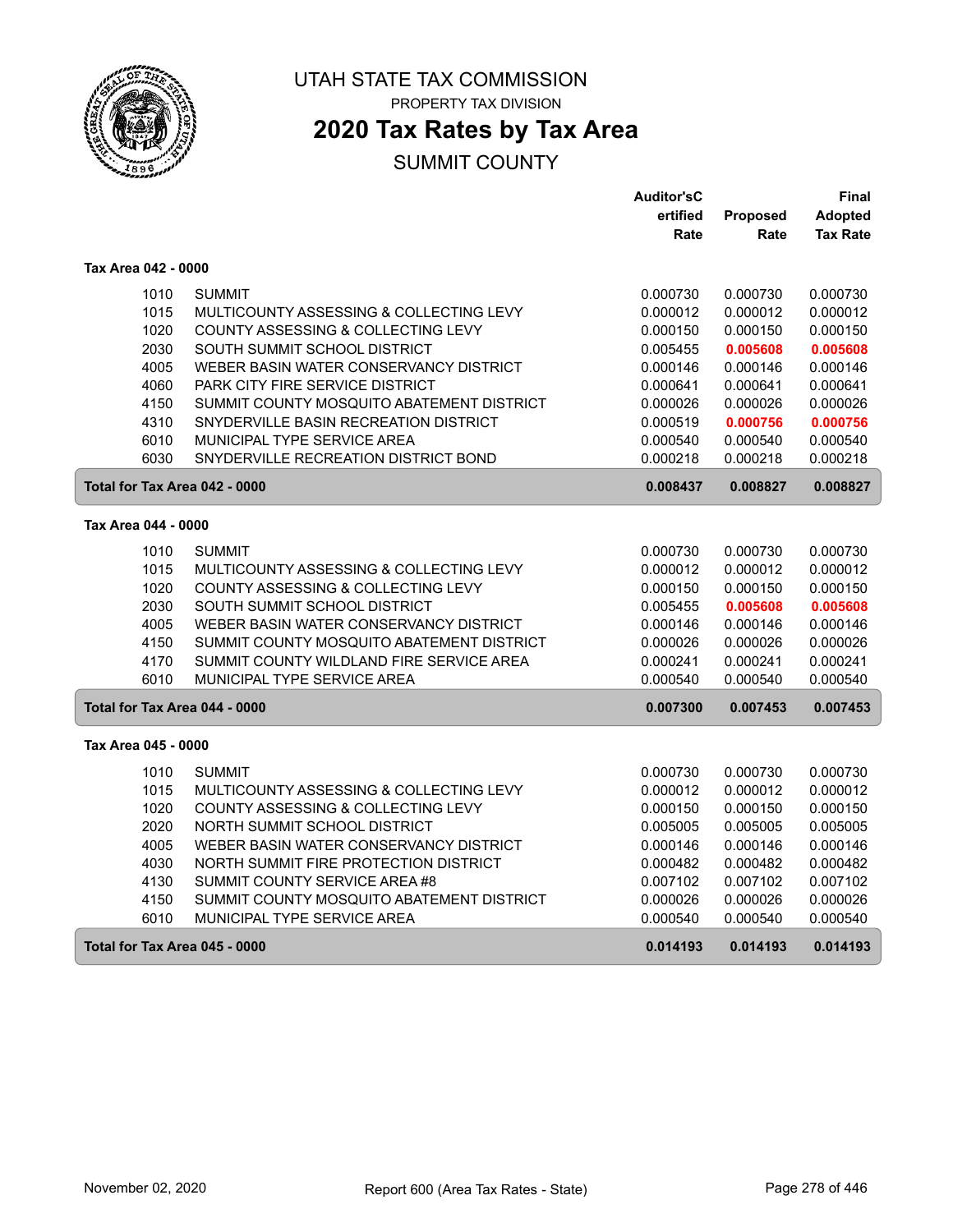

PROPERTY TAX DIVISION

### **2020 Tax Rates by Tax Area**

|                               |                                           | <b>Auditor'sC</b>    |                      | <b>Final</b>         |
|-------------------------------|-------------------------------------------|----------------------|----------------------|----------------------|
|                               |                                           | ertified             | Proposed             | <b>Adopted</b>       |
|                               |                                           | Rate                 | Rate                 | <b>Tax Rate</b>      |
| Tax Area 046 - 0000           |                                           |                      |                      |                      |
|                               | <b>SUMMIT</b>                             |                      |                      |                      |
| 1010<br>1015                  | MULTICOUNTY ASSESSING & COLLECTING LEVY   | 0.000730<br>0.000012 | 0.000730<br>0.000012 | 0.000730<br>0.000012 |
| 1020                          | COUNTY ASSESSING & COLLECTING LEVY        | 0.000150             | 0.000150             | 0.000150             |
| 2020                          | NORTH SUMMIT SCHOOL DISTRICT              | 0.005005             | 0.005005             | 0.005005             |
| 4005                          | WEBER BASIN WATER CONSERVANCY DISTRICT    | 0.000146             | 0.000146             | 0.000146             |
| 4030                          | NORTH SUMMIT FIRE PROTECTION DISTRICT     | 0.000482             | 0.000482             | 0.000482             |
| 4150                          | SUMMIT COUNTY MOSQUITO ABATEMENT DISTRICT | 0.000026             | 0.000026             | 0.000026             |
| 4160                          | HOYTSVILLE CEMETERY MAINTENANCE DISTRICT  | 0.000047             | 0.000047             | 0.000047             |
| 6010                          | MUNICIPAL TYPE SERVICE AREA               | 0.000540             | 0.000540             | 0.000540             |
| Total for Tax Area 046 - 0000 |                                           | 0.007138             | 0.007138             | 0.007138             |
|                               |                                           |                      |                      |                      |
| Tax Area 047 - 0000           |                                           |                      |                      |                      |
| 1010                          | <b>SUMMIT</b>                             | 0.000730             | 0.000730             | 0.000730             |
| 1015                          | MULTICOUNTY ASSESSING & COLLECTING LEVY   | 0.000012             | 0.000012             | 0.000012             |
| 1020                          | COUNTY ASSESSING & COLLECTING LEVY        | 0.000150             | 0.000150             | 0.000150             |
| 2020                          | NORTH SUMMIT SCHOOL DISTRICT              | 0.005005             | 0.005005             | 0.005005             |
| 4005                          | WEBER BASIN WATER CONSERVANCY DISTRICT    | 0.000146             | 0.000146             | 0.000146             |
| 4030                          | NORTH SUMMIT FIRE PROTECTION DISTRICT     | 0.000482             | 0.000482             | 0.000482             |
| 4150                          | SUMMIT COUNTY MOSQUITO ABATEMENT DISTRICT | 0.000026             | 0.000026             | 0.000026             |
| 6010                          | MUNICIPAL TYPE SERVICE AREA               | 0.000540             | 0.000540             | 0.000540             |
| Total for Tax Area 047 - 0000 |                                           | 0.007091             | 0.007091             | 0.007091             |
| Tax Area 048 - 0000           |                                           |                      |                      |                      |
| 1010                          | <b>SUMMIT</b>                             | 0.000730             | 0.000730             | 0.000730             |
| 1015                          | MULTICOUNTY ASSESSING & COLLECTING LEVY   | 0.000012             | 0.000012             | 0.000012             |
| 1020                          | COUNTY ASSESSING & COLLECTING LEVY        | 0.000150             | 0.000150             | 0.000150             |
| 2020                          | NORTH SUMMIT SCHOOL DISTRICT              | 0.005005             | 0.005005             | 0.005005             |
| 4005                          | WEBER BASIN WATER CONSERVANCY DISTRICT    | 0.000146             | 0.000146             | 0.000146             |
| 4150                          | SUMMIT COUNTY MOSQUITO ABATEMENT DISTRICT | 0.000026             | 0.000026             | 0.000026             |
| 4170                          | SUMMIT COUNTY WILDLAND FIRE SERVICE AREA  | 0.000241             | 0.000241             | 0.000241             |
| 6010                          | MUNICIPAL TYPE SERVICE AREA               | 0.000540             | 0.000540             | 0.000540             |
| Total for Tax Area 048 - 0000 |                                           | 0.006850             | 0.006850             | 0.006850             |
| Tax Area 050 - 0000           |                                           |                      |                      |                      |
| 1010                          | <b>SUMMIT</b>                             | 0.000730             | 0.000730             | 0.000730             |
| 1015                          | MULTICOUNTY ASSESSING & COLLECTING LEVY   | 0.000012             | 0.000012             | 0.000012             |
| 1020                          | COUNTY ASSESSING & COLLECTING LEVY        | 0.000150             | 0.000150             | 0.000150             |
| 2020                          | NORTH SUMMIT SCHOOL DISTRICT              | 0.005005             | 0.005005             | 0.005005             |
| 4005                          | WEBER BASIN WATER CONSERVANCY DISTRICT    | 0.000146             | 0.000146             | 0.000146             |
| 4120                          | WANSHIP CEMETERY MAINTENANCE DISTRICT     | 0.000015             | 0.000015             | 0.000015             |
| 4150                          | SUMMIT COUNTY MOSQUITO ABATEMENT DISTRICT | 0.000026             | 0.000026             | 0.000026             |
| 4170                          | SUMMIT COUNTY WILDLAND FIRE SERVICE AREA  | 0.000241             | 0.000241             | 0.000241             |
| 6010                          | MUNICIPAL TYPE SERVICE AREA               | 0.000540             | 0.000540             | 0.000540             |
| Total for Tax Area 050 - 0000 |                                           | 0.006865             | 0.006865             | 0.006865             |
|                               |                                           |                      |                      |                      |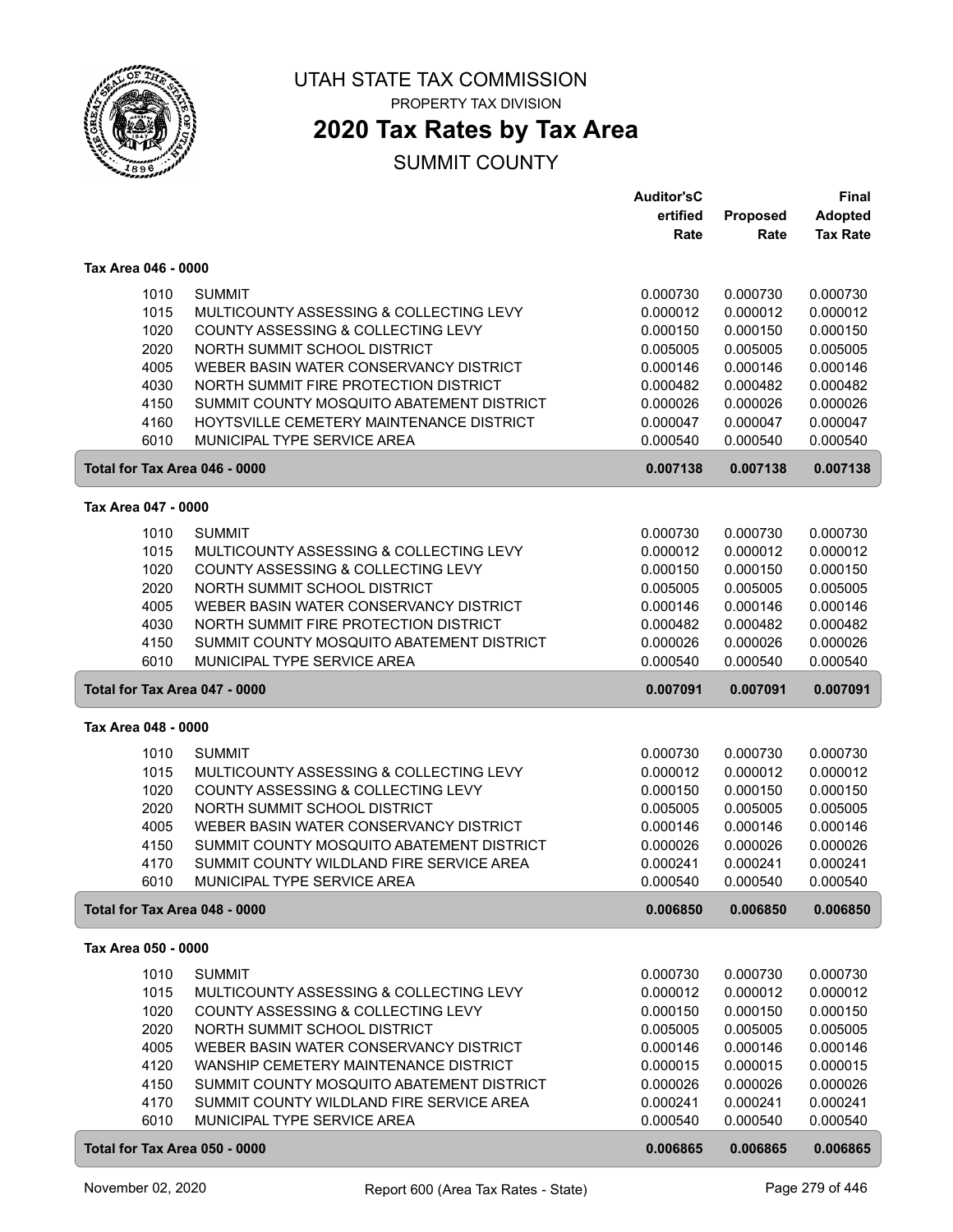

PROPERTY TAX DIVISION

### **2020 Tax Rates by Tax Area**

|                     |                                               | <b>Auditor'sC</b> |          | Final           |
|---------------------|-----------------------------------------------|-------------------|----------|-----------------|
|                     |                                               | ertified          | Proposed | <b>Adopted</b>  |
|                     |                                               | Rate              | Rate     | <b>Tax Rate</b> |
| Tax Area 051 - 0000 |                                               |                   |          |                 |
| 1010                | <b>SUMMIT</b>                                 | 0.000730          | 0.000730 | 0.000730        |
| 1015                | MULTICOUNTY ASSESSING & COLLECTING LEVY       | 0.000012          | 0.000012 | 0.000012        |
| 1020                | <b>COUNTY ASSESSING &amp; COLLECTING LEVY</b> | 0.000150          | 0.000150 | 0.000150        |
| 2020                | NORTH SUMMIT SCHOOL DISTRICT                  | 0.005005          | 0.005005 | 0.005005        |
| 4005                | WEBER BASIN WATER CONSERVANCY DISTRICT        | 0.000146          | 0.000146 | 0.000146        |
| 4060                | PARK CITY FIRE SERVICE DISTRICT               | 0.000641          | 0.000641 | 0.000641        |
| 4120                | WANSHIP CEMETERY MAINTENANCE DISTRICT         | 0.000015          | 0.000015 | 0.000015        |
| 4150                | SUMMIT COUNTY MOSQUITO ABATEMENT DISTRICT     | 0.000026          | 0.000026 | 0.000026        |
| 4310                | SNYDERVILLE BASIN RECREATION DISTRICT         | 0.000519          | 0.000756 | 0.000756        |
| 6010                | MUNICIPAL TYPE SERVICE AREA                   | 0.000540          | 0.000540 | 0.000540        |
| 6030                | SNYDERVILLE RECREATION DISTRICT BOND          | 0.000218          | 0.000218 | 0.000218        |
|                     | Total for Tax Area 051 - 0000                 | 0.008002          | 0.008239 | 0.008239        |
| Tax Area 054 - 0000 |                                               |                   |          |                 |
| 1010                | <b>SUMMIT</b>                                 | 0.000730          | 0.000730 | 0.000730        |
| 1015                | MULTICOUNTY ASSESSING & COLLECTING LEVY       | 0.000012          | 0.000012 | 0.000012        |
| 1020                | COUNTY ASSESSING & COLLECTING LEVY            | 0.000150          | 0.000150 | 0.000150        |
| 2030                | SOUTH SUMMIT SCHOOL DISTRICT                  | 0.005455          | 0.005608 | 0.005608        |
| 4005                | WEBER BASIN WATER CONSERVANCY DISTRICT        | 0.000146          | 0.000146 | 0.000146        |
| 4150                | SUMMIT COUNTY MOSQUITO ABATEMENT DISTRICT     | 0.000026          | 0.000026 | 0.000026        |
| 4170                | SUMMIT COUNTY WILDLAND FIRE SERVICE AREA      | 0.000241          | 0.000241 | 0.000241        |
| 6010                | MUNICIPAL TYPE SERVICE AREA                   | 0.000540          | 0.000540 | 0.000540        |
|                     | Total for Tax Area 054 - 0000                 | 0.007300          | 0.007453 | 0.007453        |
| Tax Area 055 - 0000 |                                               |                   |          |                 |
| 1010                | <b>SUMMIT</b>                                 | 0.000730          | 0.000730 | 0.000730        |
| 1015                | MULTICOUNTY ASSESSING & COLLECTING LEVY       | 0.000012          | 0.000012 | 0.000012        |
| 1020                | COUNTY ASSESSING & COLLECTING LEVY            | 0.000150          | 0.000150 | 0.000150        |
| 2030                | SOUTH SUMMIT SCHOOL DISTRICT                  | 0.005455          | 0.005608 | 0.005608        |
| 4005                | WEBER BASIN WATER CONSERVANCY DISTRICT        | 0.000146          | 0.000146 | 0.000146        |
| 4060                | <b>PARK CITY FIRE SERVICE DISTRICT</b>        | 0.000641          | 0.000641 | 0.000641        |
| 4150                | SUMMIT COUNTY MOSQUITO ABATEMENT DISTRICT     | 0.000026          | 0.000026 | 0.000026        |
| 4310                | SNYDERVILLE BASIN RECREATION DISTRICT         | 0.000519          | 0.000756 | 0.000756        |
| 6010                | MUNICIPAL TYPE SERVICE AREA                   | 0.000540          | 0.000540 | 0.000540        |
| 6030                | SNYDERVILLE RECREATION DISTRICT BOND          | 0.000218          | 0.000218 | 0.000218        |
|                     | Total for Tax Area 055 - 0000                 | 0.008437          | 0.008827 | 0.008827        |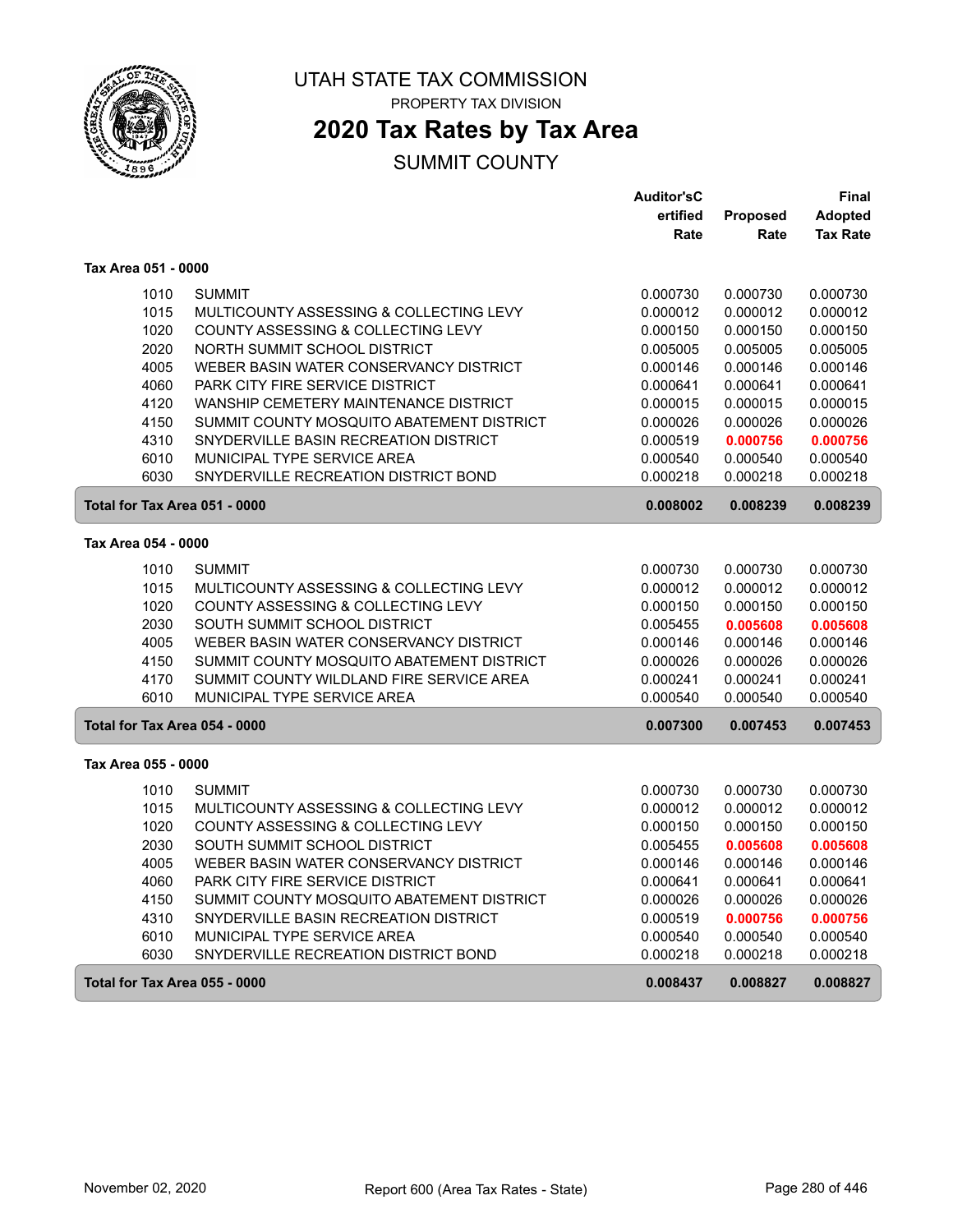

PROPERTY TAX DIVISION

### **2020 Tax Rates by Tax Area**

|                               |                                           | <b>Auditor'sC</b> |          | Final           |
|-------------------------------|-------------------------------------------|-------------------|----------|-----------------|
|                               |                                           | ertified          | Proposed | <b>Adopted</b>  |
|                               |                                           | Rate              | Rate     | <b>Tax Rate</b> |
| Tax Area 056 - 0000           |                                           |                   |          |                 |
| 1010                          | <b>SUMMIT</b>                             | 0.000730          | 0.000730 | 0.000730        |
| 1015                          | MULTICOUNTY ASSESSING & COLLECTING LEVY   | 0.000012          | 0.000012 | 0.000012        |
| 1020                          | COUNTY ASSESSING & COLLECTING LEVY        | 0.000150          | 0.000150 | 0.000150        |
| 2010                          | PARK CITY SCHOOL DISTRICT                 | 0.004308          | 0.004308 | 0.004308        |
| 4005                          | WEBER BASIN WATER CONSERVANCY DISTRICT    | 0.000146          | 0.000146 | 0.000146        |
| 4150                          | SUMMIT COUNTY MOSQUITO ABATEMENT DISTRICT | 0.000026          | 0.000026 | 0.000026        |
| 4170                          | SUMMIT COUNTY WILDLAND FIRE SERVICE AREA  | 0.000241          | 0.000241 | 0.000241        |
| 6010                          | MUNICIPAL TYPE SERVICE AREA               | 0.000540          | 0.000540 | 0.000540        |
| Total for Tax Area 056 - 0000 |                                           | 0.006153          | 0.006153 | 0.006153        |
| Tax Area 058 - 0000           |                                           |                   |          |                 |
| 1010                          | <b>SUMMIT</b>                             | 0.000730          | 0.000730 | 0.000730        |
| 1015                          | MULTICOUNTY ASSESSING & COLLECTING LEVY   | 0.000012          | 0.000012 | 0.000012        |
| 1020                          | COUNTY ASSESSING & COLLECTING LEVY        | 0.000150          | 0.000150 | 0.000150        |
| 2010                          | PARK CITY SCHOOL DISTRICT                 | 0.004308          | 0.004308 | 0.004308        |
| 4005                          | WEBER BASIN WATER CONSERVANCY DISTRICT    | 0.000146          | 0.000146 | 0.000146        |
| 4040                          | SUMMIT COUNTY SERVICE AREA NO. 3          | 0.000979          | 0.001302 | 0.001302        |
| 4060                          | PARK CITY FIRE SERVICE DISTRICT           | 0.000641          | 0.000641 | 0.000641        |
| 4150                          | SUMMIT COUNTY MOSQUITO ABATEMENT DISTRICT | 0.000026          | 0.000026 | 0.000026        |
| 4310                          | SNYDERVILLE BASIN RECREATION DISTRICT     | 0.000519          | 0.000756 | 0.000756        |
| 6010                          | MUNICIPAL TYPE SERVICE AREA               | 0.000540          | 0.000540 | 0.000540        |
| 6030                          | SNYDERVILLE RECREATION DISTRICT BOND      | 0.000218          | 0.000218 | 0.000218        |
| Total for Tax Area 058 - 0000 |                                           | 0.008269          | 0.008829 | 0.008829        |
| Tax Area 060 - 0000           |                                           |                   |          |                 |
| 1010                          | <b>SUMMIT</b>                             | 0.000730          | 0.000730 | 0.000730        |
| 1015                          | MULTICOUNTY ASSESSING & COLLECTING LEVY   | 0.000012          | 0.000012 | 0.000012        |
| 1020                          | COUNTY ASSESSING & COLLECTING LEVY        | 0.000150          | 0.000150 | 0.000150        |
| 2010                          | PARK CITY SCHOOL DISTRICT                 | 0.004308          | 0.004308 | 0.004308        |
| 3060                          | <b>PARK CITY</b>                          | 0.002076          | 0.002076 | 0.002076        |
| 4005                          | WEBER BASIN WATER CONSERVANCY DISTRICT    | 0.000146          | 0.000146 | 0.000146        |
| 4060                          | <b>PARK CITY FIRE SERVICE DISTRICT</b>    | 0.000641          | 0.000641 | 0.000641        |
| 4150                          | SUMMIT COUNTY MOSQUITO ABATEMENT DISTRICT | 0.000026          | 0.000026 | 0.000026        |
| Total for Tax Area 060 - 0000 |                                           | 0.008089          | 0.008089 | 0.008089        |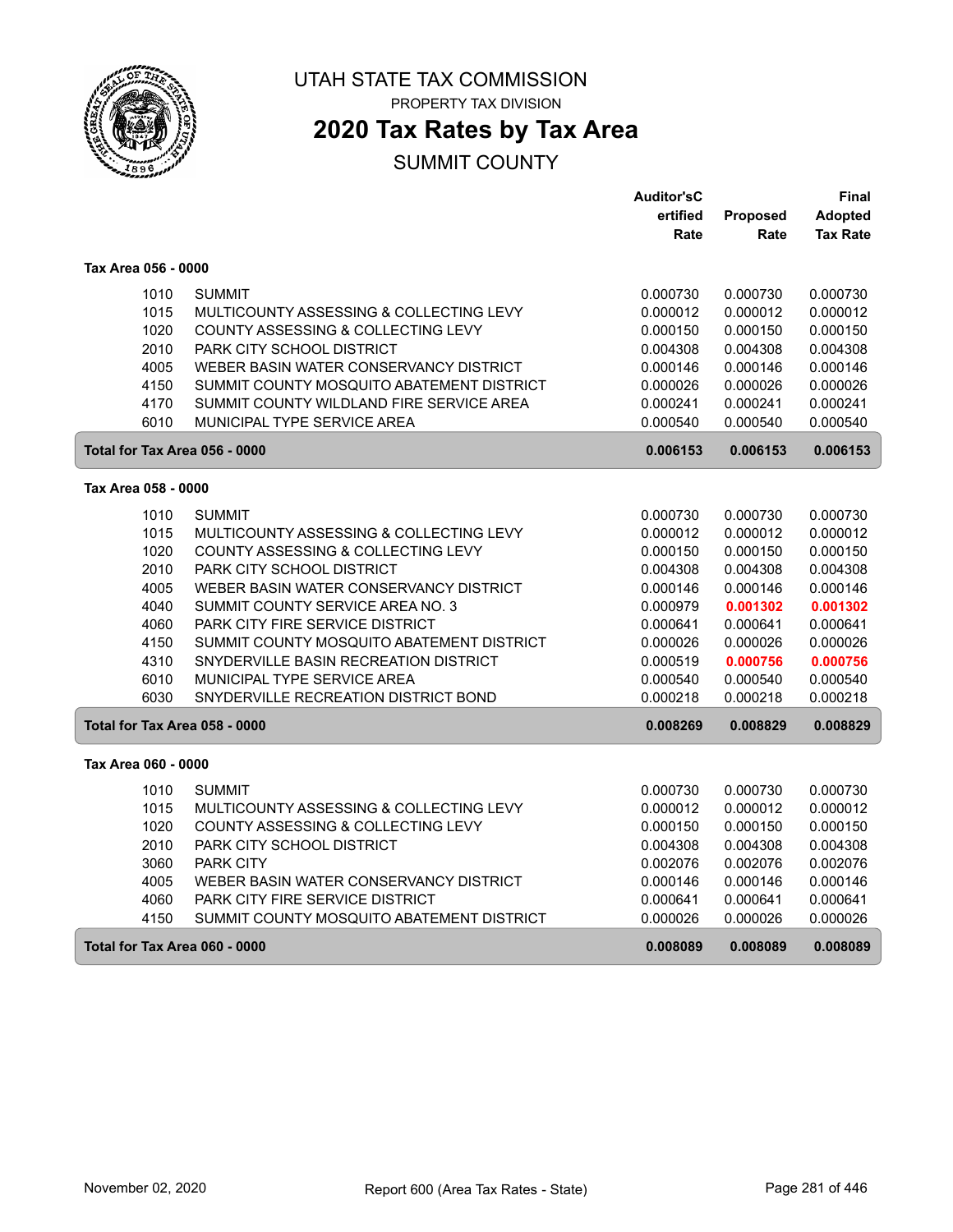

PROPERTY TAX DIVISION

### **2020 Tax Rates by Tax Area**

|                               |                                           | <b>Auditor'sC</b> |          | <b>Final</b>    |
|-------------------------------|-------------------------------------------|-------------------|----------|-----------------|
|                               |                                           | ertified          | Proposed | <b>Adopted</b>  |
|                               |                                           | Rate              | Rate     | <b>Tax Rate</b> |
| Tax Area 061 - 0000           |                                           |                   |          |                 |
|                               |                                           |                   |          |                 |
| 1010                          | <b>SUMMIT</b>                             | 0.000730          | 0.000730 | 0.000730        |
| 1015                          | MULTICOUNTY ASSESSING & COLLECTING LEVY   | 0.000012          | 0.000012 | 0.000012        |
| 1020                          | COUNTY ASSESSING & COLLECTING LEVY        | 0.000150          | 0.000150 | 0.000150        |
| 2010                          | PARK CITY SCHOOL DISTRICT                 | 0.004308          | 0.004308 | 0.004308        |
| 3060                          | PARK CITY                                 | 0.002076          | 0.002076 | 0.002076        |
| 4005                          | WEBER BASIN WATER CONSERVANCY DISTRICT    | 0.000146          | 0.000146 | 0.000146        |
| 4060                          | PARK CITY FIRE SERVICE DISTRICT           | 0.000641          | 0.000641 | 0.000641        |
| 4150                          | SUMMIT COUNTY MOSQUITO ABATEMENT DISTRICT | 0.000026          | 0.000026 | 0.000026        |
| 6030                          | SNYDERVILLE RECREATION DISTRICT BOND      | 0.000218          | 0.000218 | 0.000218        |
| Total for Tax Area 061 - 0000 |                                           | 0.008307          | 0.008307 | 0.008307        |
| Tax Area 062 - 0000           |                                           |                   |          |                 |
| 1010                          | <b>SUMMIT</b>                             | 0.000730          | 0.000730 | 0.000730        |
| 1015                          | MULTICOUNTY ASSESSING & COLLECTING LEVY   | 0.000012          | 0.000012 | 0.000012        |
| 1020                          | COUNTY ASSESSING & COLLECTING LEVY        | 0.000150          | 0.000150 | 0.000150        |
| 2010                          | PARK CITY SCHOOL DISTRICT                 | 0.004308          | 0.004308 | 0.004308        |
| 3060                          | PARK CITY                                 | 0.002076          | 0.002076 | 0.002076        |
| 4060                          | PARK CITY FIRE SERVICE DISTRICT           | 0.000641          | 0.000641 | 0.000641        |
| 4150                          | SUMMIT COUNTY MOSQUITO ABATEMENT DISTRICT | 0.000026          | 0.000026 | 0.000026        |
| 6030                          | SNYDERVILLE RECREATION DISTRICT BOND      | 0.000218          | 0.000218 | 0.000218        |
|                               |                                           |                   |          |                 |
| Total for Tax Area 062 - 0000 |                                           | 0.008161          | 0.008161 | 0.008161        |
| Tax Area 063 - 0000           |                                           |                   |          |                 |
| 1010                          | <b>SUMMIT</b>                             | 0.000730          | 0.000730 | 0.000730        |
| 1015                          | MULTICOUNTY ASSESSING & COLLECTING LEVY   | 0.000012          | 0.000012 | 0.000012        |
| 1020                          | COUNTY ASSESSING & COLLECTING LEVY        | 0.000150          | 0.000150 | 0.000150        |
| 2010                          | PARK CITY SCHOOL DISTRICT                 | 0.004308          | 0.004308 | 0.004308        |
| 3060                          | PARK CITY                                 | 0.002076          | 0.002076 | 0.002076        |
| 4005                          | WEBER BASIN WATER CONSERVANCY DISTRICT    | 0.000146          | 0.000146 | 0.000146        |
| 4060                          | PARK CITY FIRE SERVICE DISTRICT           | 0.000641          | 0.000641 | 0.000641        |
| 4150                          | SUMMIT COUNTY MOSQUITO ABATEMENT DISTRICT | 0.000026          | 0.000026 | 0.000026        |
| 6030                          | SNYDERVILLE RECREATION DISTRICT BOND      | 0.000218          | 0.000218 | 0.000218        |
| Total for Tax Area 063 - 0000 |                                           | 0.008307          | 0.008307 | 0.008307        |
| Tax Area 064 - 0000           |                                           |                   |          |                 |
|                               |                                           |                   |          |                 |
| 1010                          | <b>SUMMIT</b>                             | 0.000730          | 0.000730 | 0.000730        |
| 1015                          | MULTICOUNTY ASSESSING & COLLECTING LEVY   | 0.000012          | 0.000012 | 0.000012        |
| 1020                          | COUNTY ASSESSING & COLLECTING LEVY        | 0.000150          | 0.000150 | 0.000150        |
| 2010                          | PARK CITY SCHOOL DISTRICT                 | 0.004308          | 0.004308 | 0.004308        |
| 3060                          | PARK CITY                                 | 0.002076          | 0.002076 | 0.002076        |
| 4005                          | WEBER BASIN WATER CONSERVANCY DISTRICT    | 0.000146          | 0.000146 | 0.000146        |
| 4060                          | PARK CITY FIRE SERVICE DISTRICT           | 0.000641          | 0.000641 | 0.000641        |
| 4150                          | SUMMIT COUNTY MOSQUITO ABATEMENT DISTRICT | 0.000026          | 0.000026 | 0.000026        |
|                               | Total for Tax Area 064 - 0000             | 0.008089          | 0.008089 | 0.008089        |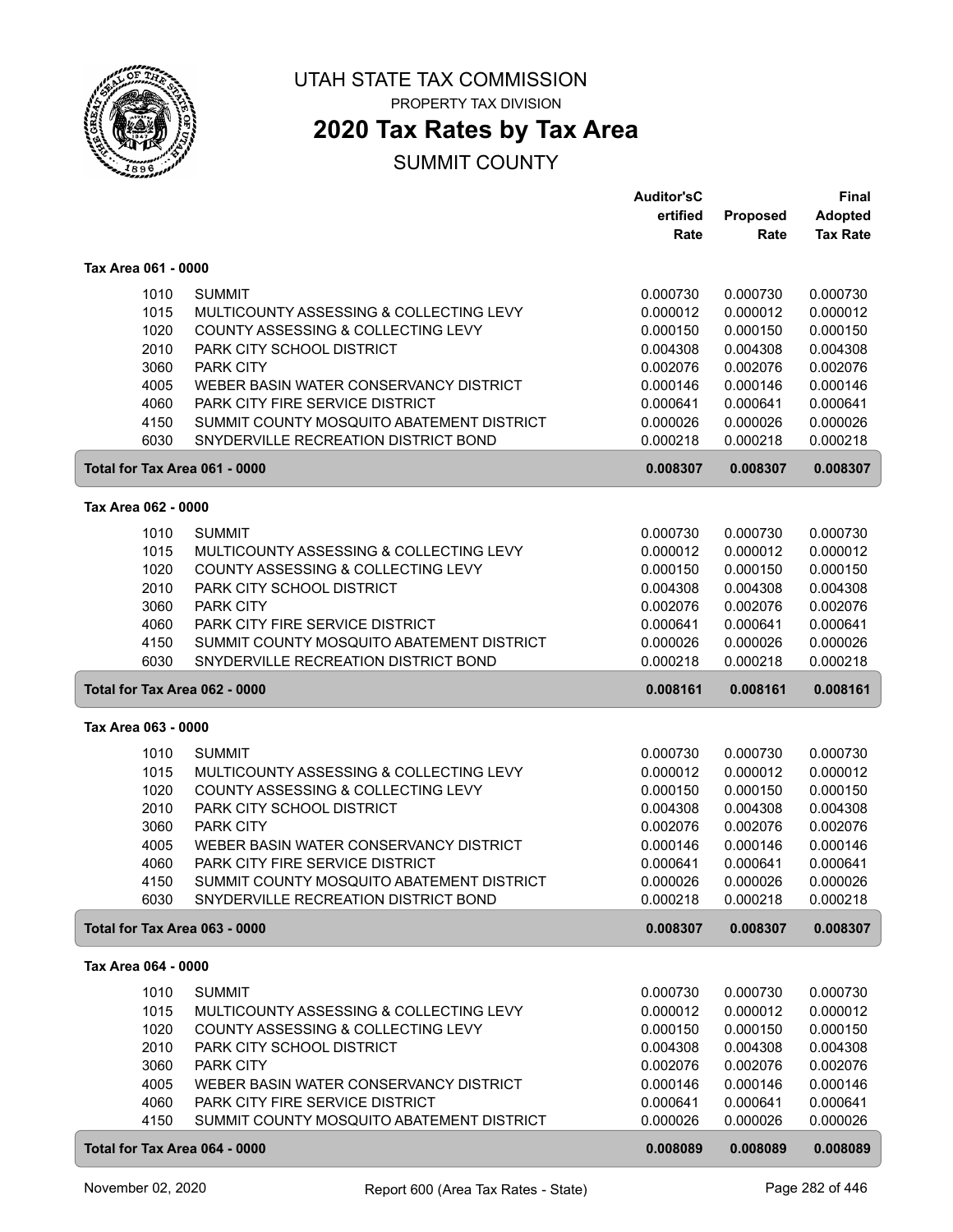

## **2020 Tax Rates by Tax Area**

|                               |                                            | Auditor'sC<br>ertified<br>Rate | <b>Proposed</b><br>Rate | Final<br><b>Adopted</b><br><b>Tax Rate</b> |
|-------------------------------|--------------------------------------------|--------------------------------|-------------------------|--------------------------------------------|
| Tax Area 070 - 0000           |                                            |                                |                         |                                            |
| 1010                          | <b>SUMMIT</b>                              | 0.000730                       | 0.000730                | 0.000730                                   |
| 1015                          | MULTICOUNTY ASSESSING & COLLECTING LEVY    | 0.000012                       | 0.000012                | 0.000012                                   |
| 1020                          | COUNTY ASSESSING & COLLECTING LEVY         | 0.000150                       | 0.000150                | 0.000150                                   |
| 2030                          | SOUTH SUMMIT SCHOOL DISTRICT               | 0.005455                       | 0.005608                | 0.005608                                   |
| 3020                          | <b>FRANCIS CITY</b>                        | 0.001540                       | 0.001540                | 0.001540                                   |
| 4005                          | WEBER BASIN WATER CONSERVANCY DISTRICT     | 0.000146                       | 0.000146                | 0.000146                                   |
| 4010                          | SOUTH SUMMIT CEMETERY MAINTENANCE DISTRICT | 0.000150                       | 0.000150                | 0.000150                                   |
| 4020                          | SOUTH SUMMIT FIRE PROTECTION DISTRICT      | 0.000537                       | 0.000537                | 0.000537                                   |
| 4150                          | SUMMIT COUNTY MOSQUITO ABATEMENT DISTRICT  | 0.000026                       | 0.000026                | 0.000026                                   |
| Total for Tax Area 070 - 0000 |                                            | 0.008746                       | 0.008899                | 0.008899                                   |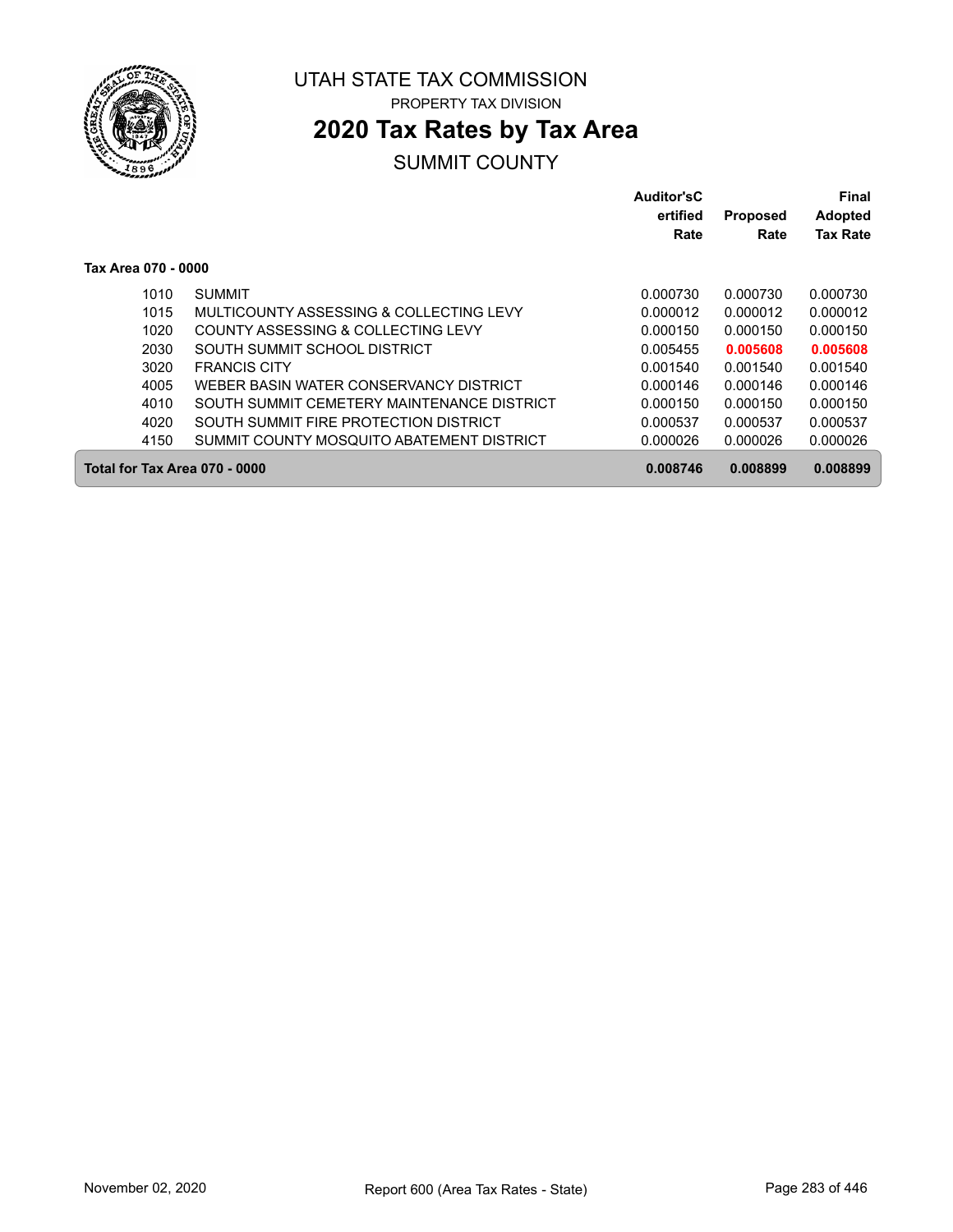

PROPERTY TAX DIVISION

### **2020 Tax Rates by Tax Area**

|                     |      |                                           | <b>Auditor'sC</b> |          | <b>Final</b>    |
|---------------------|------|-------------------------------------------|-------------------|----------|-----------------|
|                     |      |                                           | ertified          | Proposed | <b>Adopted</b>  |
|                     |      |                                           | Rate              | Rate     | <b>Tax Rate</b> |
| Tax Area 001 - 0000 |      |                                           |                   |          |                 |
|                     | 1010 | <b>TOOELE</b>                             | 0.001519          | 0.001519 | 0.001519        |
|                     | 1015 | MULTICOUNTY ASSESSING & COLLECTING LEVY   | 0.000012          | 0.000012 | 0.000012        |
|                     | 1020 | COUNTY ASSESSING & COLLECTING LEVY        | 0.000419          | 0.000419 | 0.000419        |
|                     | 2010 | TOOELE COUNTY SCHOOL DISTRICT             | 0.009042          | 0.009565 | 0.009565        |
|                     | 3050 | <b>TOOELE CITY</b>                        | 0.003051          | 0.003051 | 0.003051        |
|                     |      | Total for Tax Area 001 - 0000             | 0.014043          | 0.014566 | 0.014566        |
| Tax Area 002 - 0000 |      |                                           |                   |          |                 |
|                     | 1010 | <b>TOOELE</b>                             | 0.001519          | 0.001519 | 0.001519        |
|                     | 1015 | MULTICOUNTY ASSESSING & COLLECTING LEVY   | 0.000012          | 0.000012 | 0.000012        |
|                     | 1020 | COUNTY ASSESSING & COLLECTING LEVY        | 0.000419          | 0.000419 | 0.000419        |
|                     | 2010 | TOOELE COUNTY SCHOOL DISTRICT             | 0.009042          | 0.009565 | 0.009565        |
|                     | 3010 | <b>GRANTSVILLE CITY</b>                   | 0.001945          | 0.001945 | 0.001945        |
|                     | 4030 | TOOELE VALLEY MOSQUITO ABATEMENT DISTRICT | 0.000300          | 0.000300 | 0.000300        |
|                     |      | Total for Tax Area 002 - 0000             | 0.013237          | 0.013760 | 0.013760        |
| Tax Area 003 - 0000 |      |                                           |                   |          |                 |
|                     | 1010 | <b>TOOELE</b>                             | 0.001519          | 0.001519 | 0.001519        |
|                     | 1015 | MULTICOUNTY ASSESSING & COLLECTING LEVY   | 0.000012          | 0.000012 | 0.000012        |
|                     | 1020 | COUNTY ASSESSING & COLLECTING LEVY        | 0.000419          | 0.000419 | 0.000419        |
|                     | 2010 | TOOELE COUNTY SCHOOL DISTRICT             | 0.009042          | 0.009565 | 0.009565        |
|                     | 3070 | <b>WENDOVER CITY</b>                      | 0.003388          | 0.003388 | 0.003388        |
|                     |      | Total for Tax Area 003 - 0000             | 0.014380          | 0.014903 | 0.014903        |
| Tax Area 004 - 0000 |      |                                           |                   |          |                 |
|                     | 1010 | <b>TOOELE</b>                             | 0.001519          | 0.001519 | 0.001519        |
|                     | 1015 | MULTICOUNTY ASSESSING & COLLECTING LEVY   | 0.000012          | 0.000012 | 0.000012        |
|                     | 1020 | COUNTY ASSESSING & COLLECTING LEVY        | 0.000419          | 0.000419 | 0.000419        |
|                     | 2010 | TOOELE COUNTY SCHOOL DISTRICT             | 0.009042          | 0.009565 | 0.009565        |
|                     | 3040 | <b>STOCKTON TOWN</b>                      | 0.002898          | 0.004798 | 0.004264        |
|                     | 4030 | TOOELE VALLEY MOSQUITO ABATEMENT DISTRICT | 0.000300          | 0.000300 | 0.000300        |
|                     | 4070 | RUSH VALLEY WATER CONSERVANCY DISTRICT    | 0.000064          | 0.000064 | 0.000064        |
|                     |      | Total for Tax Area 004 - 0000             | 0.014254          | 0.016677 | 0.016143        |
| Tax Area 005 - 0000 |      |                                           |                   |          |                 |
|                     | 1010 | <b>TOOELE</b>                             | 0.001519          | 0.001519 | 0.001519        |
|                     | 1015 | MULTICOUNTY ASSESSING & COLLECTING LEVY   | 0.000012          | 0.000012 | 0.000012        |
|                     | 1020 | COUNTY ASSESSING & COLLECTING LEVY        | 0.000419          | 0.000419 | 0.000419        |
|                     | 2010 | TOOELE COUNTY SCHOOL DISTRICT             | 0.009042          | 0.009565 | 0.009565        |
|                     | 3060 | <b>VERNON TOWN</b>                        | 0.000592          | 0.000592 | 0.000592        |
|                     | 4070 | RUSH VALLEY WATER CONSERVANCY DISTRICT    | 0.000064          | 0.000064 | 0.000064        |
|                     |      | Total for Tax Area 005 - 0000             | 0.011648          | 0.012171 | 0.012171        |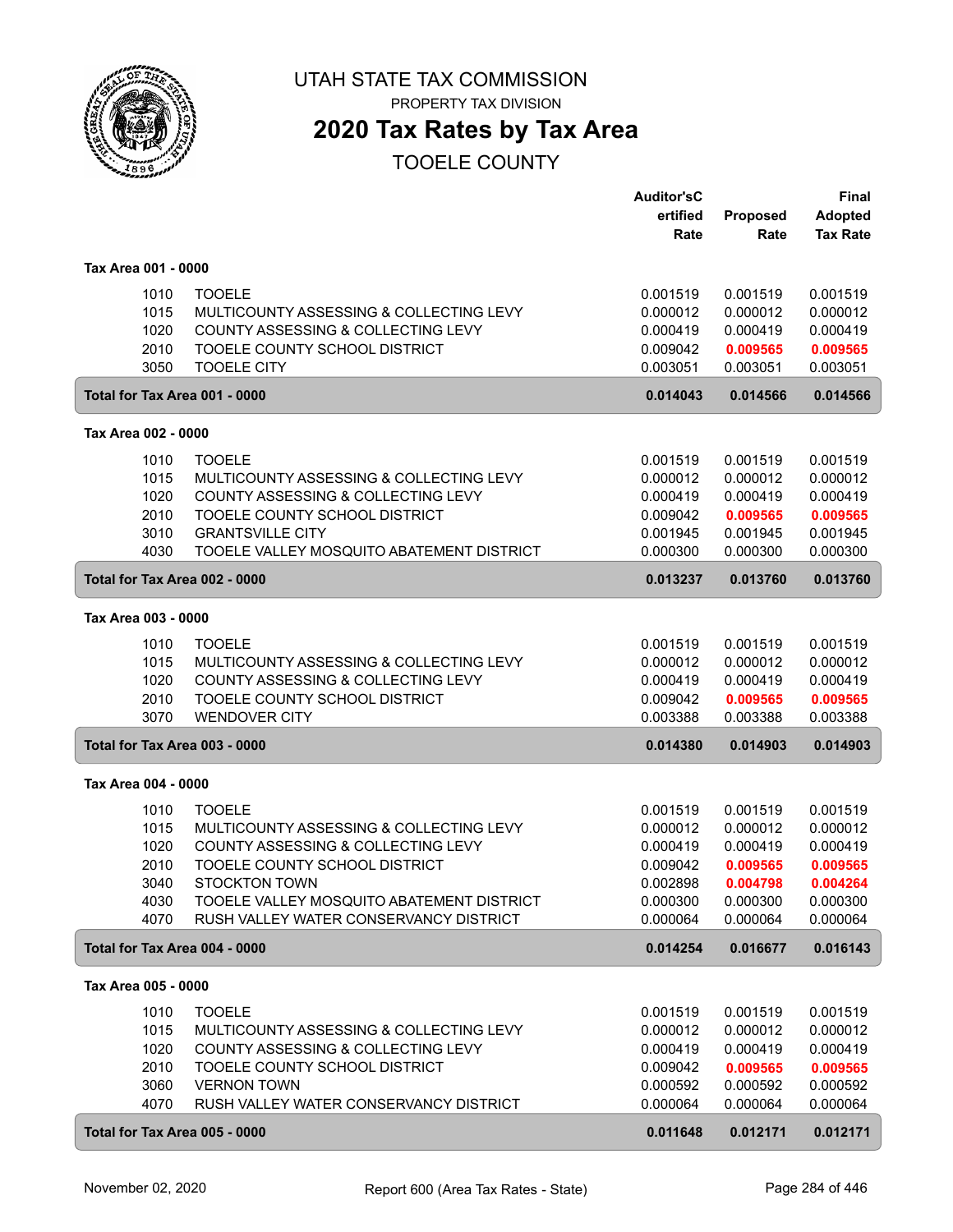

### **2020 Tax Rates by Tax Area**

|                               |                                                  | <b>Auditor'sC</b> |          | <b>Final</b>    |
|-------------------------------|--------------------------------------------------|-------------------|----------|-----------------|
|                               |                                                  | ertified          | Proposed | <b>Adopted</b>  |
|                               |                                                  | Rate              | Rate     | <b>Tax Rate</b> |
| Tax Area 006 - 0000           |                                                  |                   |          |                 |
|                               |                                                  |                   |          |                 |
| 1010                          | <b>TOOELE</b>                                    | 0.001519          | 0.001519 | 0.001519        |
| 1015                          | MULTICOUNTY ASSESSING & COLLECTING LEVY          | 0.000012          | 0.000012 | 0.000012        |
| 1020                          | COUNTY ASSESSING & COLLECTING LEVY               | 0.000419          | 0.000419 | 0.000419        |
| 2010                          | TOOELE COUNTY SCHOOL DISTRICT                    | 0.009042          | 0.009565 | 0.009565        |
| 4020                          | LAKEPOINT IMPROVEMENT DISTRICT                   | 0.000121          | 0.000121 | 0.000121        |
| 4030                          | TOOELE VALLEY MOSQUITO ABATEMENT DISTRICT        | 0.000300          | 0.000300 | 0.000300        |
| 4090                          | NORTH TOOELE FIRE PROTECTION SERVICE DISTRICT    | 0.000712          | 0.000712 | 0.000712        |
| 4100                          | LAKEPOINT CEMETERY & PARK SERVICE AREA           | 0.000275          | 0.000275 | 0.000275        |
| 6010                          | MUNICIPAL TYPE SERVICE FUND                      | 0.001066          | 0.001066 | 0.001066        |
| Total for Tax Area 006 - 0000 |                                                  | 0.013466          | 0.013989 | 0.013989        |
| Tax Area 007 - 0000           |                                                  |                   |          |                 |
| 1010                          | <b>TOOELE</b>                                    | 0.001519          | 0.001519 | 0.001519        |
| 1015                          | MULTICOUNTY ASSESSING & COLLECTING LEVY          | 0.000012          | 0.000012 | 0.000012        |
| 1020                          | COUNTY ASSESSING & COLLECTING LEVY               | 0.000419          | 0.000419 | 0.000419        |
| 2010                          | TOOELE COUNTY SCHOOL DISTRICT                    | 0.009042          | 0.009565 | 0.009565        |
| 4010                          | STANSBURY PARK IMPROVEMENT DISTRICT              | 0.000080          | 0.000080 | 0.000080        |
| 4030                          | TOOELE VALLEY MOSQUITO ABATEMENT DISTRICT        | 0.000300          | 0.000300 | 0.000300        |
| 4040                          | STANSBURY GREENBELT SERVICE AREA OF TOOELE COUN  | 0.001007          | 0.001007 | 0.001007        |
| 4050                          | STANSBURY RECREATION SERVICE AREA OF TOOELE COUI | 0.001007          | 0.001007 | 0.001007        |
| 4090                          | NORTH TOOELE FIRE PROTECTION SERVICE DISTRICT    | 0.000712          | 0.000712 | 0.000712        |
| 6010                          | MUNICIPAL TYPE SERVICE FUND                      | 0.001066          | 0.001066 | 0.001066        |
| Total for Tax Area 007 - 0000 |                                                  | 0.015164          | 0.015687 | 0.015687        |
| Tax Area 009 - 0000           |                                                  |                   |          |                 |
|                               |                                                  |                   |          |                 |
| 1010                          | <b>TOOELE</b>                                    | 0.001519          | 0.001519 | 0.001519        |
| 1015                          | MULTICOUNTY ASSESSING & COLLECTING LEVY          | 0.000012          | 0.000012 | 0.000012        |
| 1020                          | COUNTY ASSESSING & COLLECTING LEVY               | 0.000419          | 0.000419 | 0.000419        |
| 2010                          | TOOELE COUNTY SCHOOL DISTRICT                    | 0.009042          | 0.009565 | 0.009565        |
| 3030                          | <b>RUSH VALLEY TOWN</b>                          | 0.000805          | 0.000805 | 0.000805        |
| 4070                          | RUSH VALLEY WATER CONSERVANCY DISTRICT           | 0.000064          | 0.000064 | 0.000064        |
| Total for Tax Area 009 - 0000 |                                                  | 0.011861          | 0.012384 | 0.012384        |
| Tax Area 010 - 0000           |                                                  |                   |          |                 |
| 1010                          | <b>TOOELE</b>                                    | 0.001519          | 0.001519 | 0.001519        |
| 1015                          | MULTICOUNTY ASSESSING & COLLECTING LEVY          | 0.000012          | 0.000012 | 0.000012        |
| 1020                          | <b>COUNTY ASSESSING &amp; COLLECTING LEVY</b>    | 0.000419          | 0.000419 | 0.000419        |
| 2010                          | TOOELE COUNTY SCHOOL DISTRICT                    | 0.009042          | 0.009565 | 0.009565        |
| 4030                          | TOOELE VALLEY MOSQUITO ABATEMENT DISTRICT        | 0.000300          | 0.000300 | 0.000300        |
| 4090                          | NORTH TOOELE FIRE PROTECTION SERVICE DISTRICT    | 0.000712          | 0.000712 | 0.000712        |
| 6010                          | MUNICIPAL TYPE SERVICE FUND                      | 0.001066          | 0.001066 | 0.001066        |
| Total for Tax Area 010 - 0000 |                                                  | 0.013070          | 0.013593 | 0.013593        |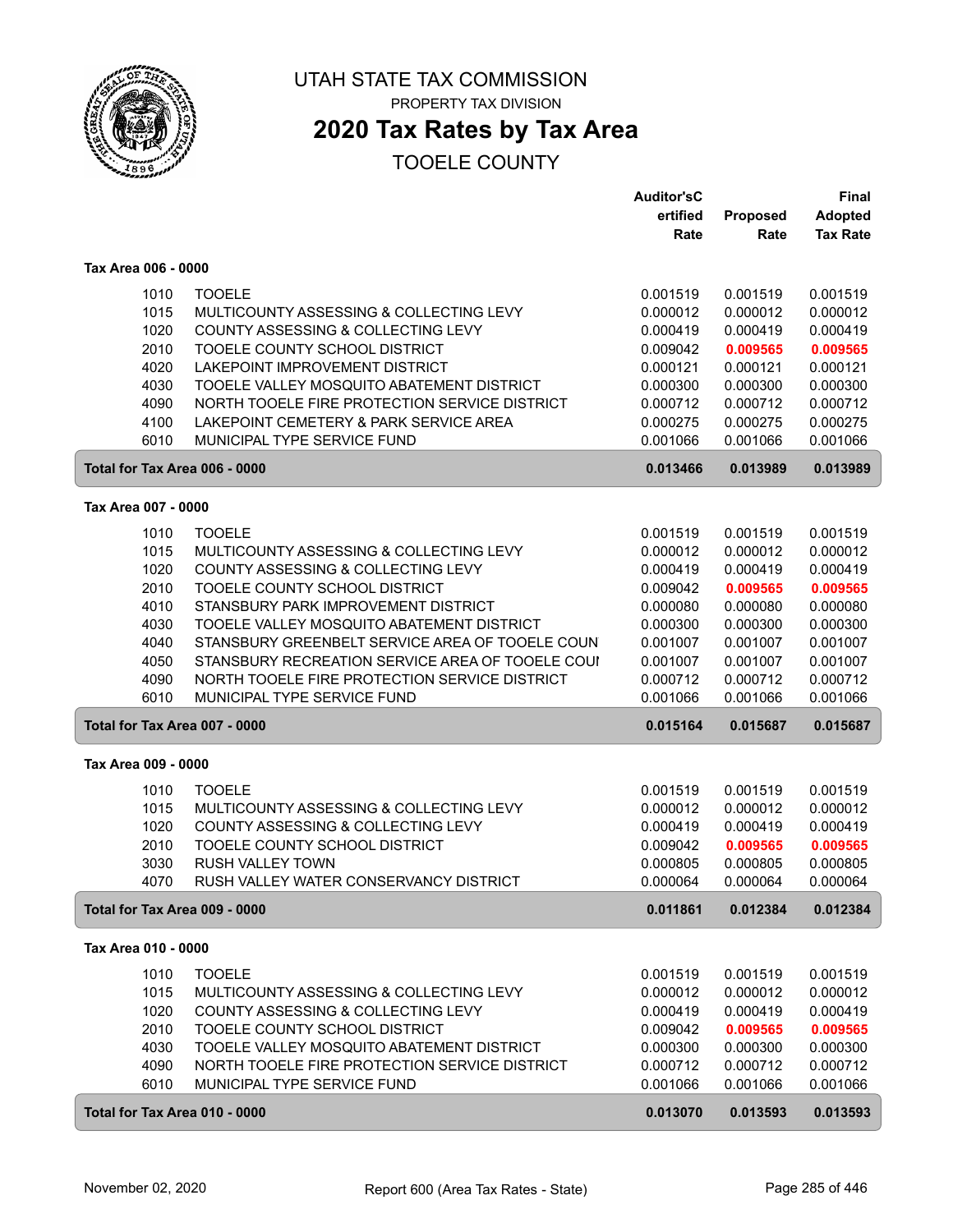

**2020 Tax Rates by Tax Area**

|                     |                                               | <b>Auditor'sC</b> |          | <b>Final</b>    |
|---------------------|-----------------------------------------------|-------------------|----------|-----------------|
|                     |                                               | ertified          | Proposed | <b>Adopted</b>  |
|                     |                                               | Rate              | Rate     | <b>Tax Rate</b> |
| Tax Area 011 - 0000 |                                               |                   |          |                 |
| 1010                | <b>TOOELE</b>                                 | 0.001519          | 0.001519 | 0.001519        |
| 1015                | MULTICOUNTY ASSESSING & COLLECTING LEVY       | 0.000012          | 0.000012 | 0.000012        |
| 1020                | COUNTY ASSESSING & COLLECTING LEVY            | 0.000419          | 0.000419 | 0.000419        |
| 2010                | TOOELE COUNTY SCHOOL DISTRICT                 | 0.009042          | 0.009565 | 0.009565        |
| 6010                | MUNICIPAL TYPE SERVICE FUND                   | 0.001066          | 0.001066 | 0.001066        |
|                     | Total for Tax Area 011 - 0000                 | 0.012058          | 0.012581 | 0.012581        |
| Tax Area 013 - 0000 |                                               |                   |          |                 |
|                     |                                               |                   |          |                 |
| 1010                | <b>TOOELE</b>                                 | 0.001519          | 0.001519 | 0.001519        |
| 1015                | MULTICOUNTY ASSESSING & COLLECTING LEVY       | 0.000012          | 0.000012 | 0.000012        |
| 1020                | COUNTY ASSESSING & COLLECTING LEVY            | 0.000419          | 0.000419 | 0.000419        |
| 2010                | TOOELE COUNTY SCHOOL DISTRICT                 | 0.009042          | 0.009565 | 0.009565        |
| 4010                | STANSBURY PARK IMPROVEMENT DISTRICT           | 0.000080          | 0.000080 | 0.000080        |
| 4030                | TOOELE VALLEY MOSQUITO ABATEMENT DISTRICT     | 0.000300          | 0.000300 | 0.000300        |
| 4090                | NORTH TOOELE FIRE PROTECTION SERVICE DISTRICT | 0.000712          | 0.000712 | 0.000712        |
| 6010                | MUNICIPAL TYPE SERVICE FUND                   | 0.001066          | 0.001066 | 0.001066        |
|                     | Total for Tax Area 013 - 0000                 | 0.013150          | 0.013673 | 0.013673        |
| Tax Area 015 - 0000 |                                               |                   |          |                 |
| 1010                | <b>TOOELE</b>                                 | 0.001519          | 0.001519 | 0.001519        |
| 1015                | MULTICOUNTY ASSESSING & COLLECTING LEVY       | 0.000012          | 0.000012 | 0.000012        |
| 1020                | COUNTY ASSESSING & COLLECTING LEVY            | 0.000419          | 0.000419 | 0.000419        |
| 2010                | TOOELE COUNTY SCHOOL DISTRICT                 | 0.009042          | 0.009565 | 0.009565        |
| 4030                | TOOELE VALLEY MOSQUITO ABATEMENT DISTRICT     | 0.000300          | 0.000300 | 0.000300        |
| 4090                | NORTH TOOELE FIRE PROTECTION SERVICE DISTRICT | 0.000712          | 0.000712 | 0.000712        |
| 6010                | MUNICIPAL TYPE SERVICE FUND                   | 0.001066          | 0.001066 | 0.001066        |
|                     | Total for Tax Area 015 - 0000                 | 0.013070          | 0.013593 | 0.013593        |
| Tax Area 016 - 0000 |                                               |                   |          |                 |
| 1010                | <b>TOOELE</b>                                 | 0.001519          | 0.001519 | 0.001519        |
| 1015                | MULTICOUNTY ASSESSING & COLLECTING LEVY       | 0.000012          | 0.000012 | 0.000012        |
| 1020                | COUNTY ASSESSING & COLLECTING LEVY            | 0.000419          | 0.000419 | 0.000419        |
| 2010                | TOOELE COUNTY SCHOOL DISTRICT                 | 0.009042          | 0.009565 | 0.009565        |
| 4030                | TOOELE VALLEY MOSQUITO ABATEMENT DISTRICT     | 0.000300          | 0.000300 | 0.000300        |
| 4070                | RUSH VALLEY WATER CONSERVANCY DISTRICT        | 0.000064          | 0.000064 | 0.000064        |
| 6010                | MUNICIPAL TYPE SERVICE FUND                   | 0.001066          | 0.001066 | 0.001066        |
|                     | Total for Tax Area 016 - 0000                 | 0.012422          | 0.012945 | 0.012945        |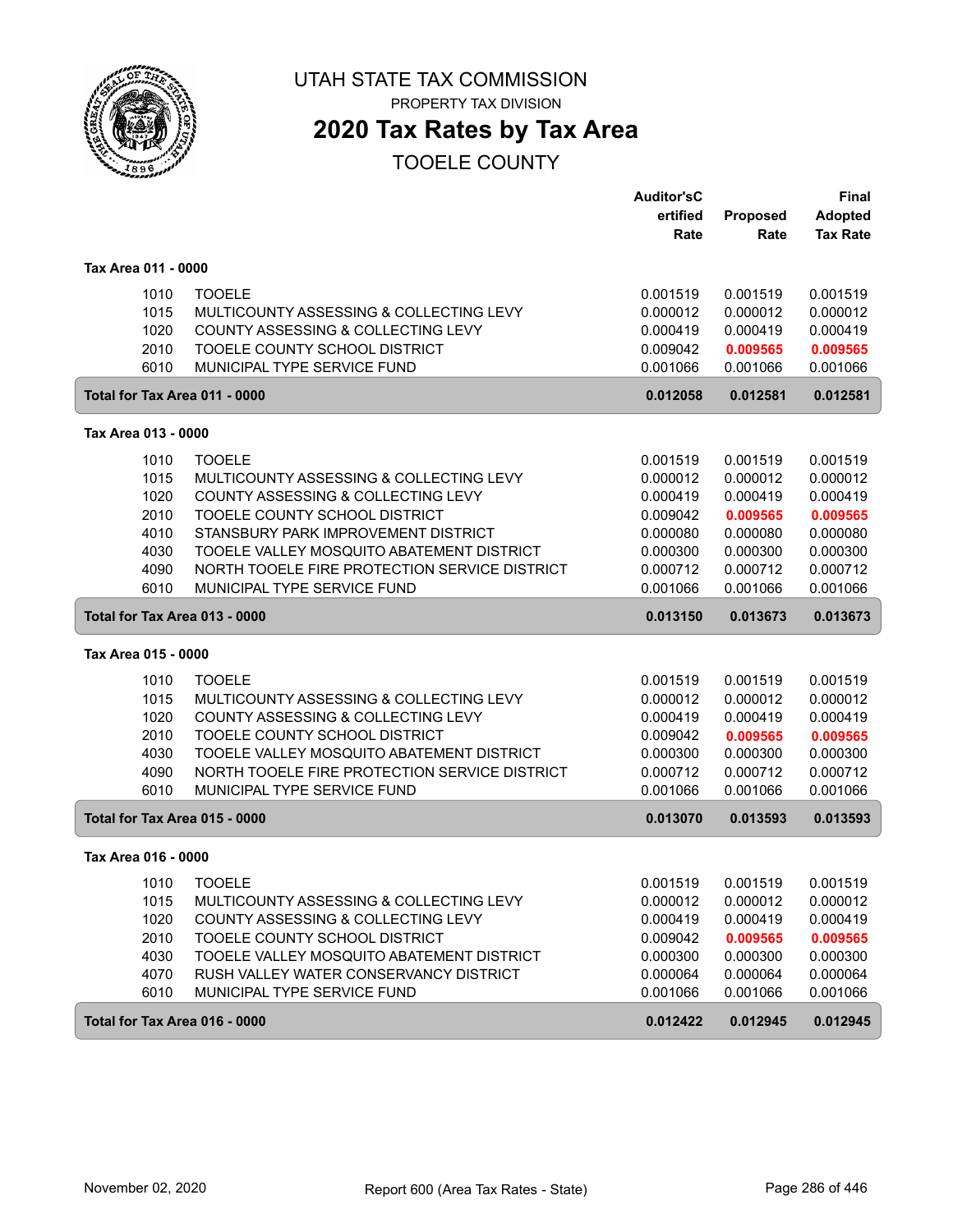

**2020 Tax Rates by Tax Area**

|                               |                                               | <b>Auditor'sC</b><br>ertified | Proposed | Final<br><b>Adopted</b> |
|-------------------------------|-----------------------------------------------|-------------------------------|----------|-------------------------|
|                               |                                               | Rate                          | Rate     | <b>Tax Rate</b>         |
| Tax Area 017 - 0000           |                                               |                               |          |                         |
| 1010                          | <b>TOOELE</b>                                 | 0.001519                      | 0.001519 | 0.001519                |
| 1015                          | MULTICOUNTY ASSESSING & COLLECTING LEVY       | 0.000012                      | 0.000012 | 0.000012                |
| 1020                          | COUNTY ASSESSING & COLLECTING LEVY            | 0.000419                      | 0.000419 | 0.000419                |
| 2010                          | TOOELE COUNTY SCHOOL DISTRICT                 | 0.009042                      | 0.009565 | 0.009565                |
| 4070                          | RUSH VALLEY WATER CONSERVANCY DISTRICT        | 0.000064                      | 0.000064 | 0.000064                |
| 6010                          | MUNICIPAL TYPE SERVICE FUND                   | 0.001066                      | 0.001066 | 0.001066                |
| Total for Tax Area 017 - 0000 |                                               | 0.012122                      | 0.012645 | 0.012645                |
| Tax Area 018 - 0000           |                                               |                               |          |                         |
| 1010                          | <b>TOOELE</b>                                 | 0.001519                      | 0.001519 | 0.001519                |
| 1015                          | MULTICOUNTY ASSESSING & COLLECTING LEVY       | 0.000012                      | 0.000012 | 0.000012                |
| 1020                          | COUNTY ASSESSING & COLLECTING LEVY            | 0.000419                      | 0.000419 | 0.000419                |
| 2010                          | TOOELE COUNTY SCHOOL DISTRICT                 | 0.009042                      | 0.009565 | 0.009565                |
| 3050                          | <b>TOOELE CITY</b>                            | 0.003051                      | 0.003051 | 0.003051                |
| Total for Tax Area 018 - 0000 |                                               | 0.014043                      | 0.014566 | 0.014566                |
| Tax Area 019 - 0000           |                                               |                               |          |                         |
| 1010                          | <b>TOOELE</b>                                 | 0.001519                      | 0.001519 | 0.001519                |
| 1015                          | MULTICOUNTY ASSESSING & COLLECTING LEVY       | 0.000012                      | 0.000012 | 0.000012                |
| 1020                          | COUNTY ASSESSING & COLLECTING LEVY            | 0.000419                      | 0.000419 | 0.000419                |
| 2010                          | TOOELE COUNTY SCHOOL DISTRICT                 | 0.009042                      | 0.009565 | 0.009565                |
| 4090                          | NORTH TOOELE FIRE PROTECTION SERVICE DISTRICT | 0.000712                      | 0.000712 | 0.000712                |
| 6010                          | MUNICIPAL TYPE SERVICE FUND                   | 0.001066                      | 0.001066 | 0.001066                |
| Total for Tax Area 019 - 0000 |                                               | 0.012770                      | 0.013293 | 0.013293                |
| Tax Area 020 - 0000           |                                               |                               |          |                         |
| 1010                          | <b>TOOELE</b>                                 | 0.001519                      | 0.001519 | 0.001519                |
| 1015                          | MULTICOUNTY ASSESSING & COLLECTING LEVY       | 0.000012                      | 0.000012 | 0.000012                |
| 1020                          | COUNTY ASSESSING & COLLECTING LEVY            | 0.000419                      | 0.000419 | 0.000419                |
| 2010                          | TOOELE COUNTY SCHOOL DISTRICT                 | 0.009042                      | 0.009565 | 0.009565                |
| 3050                          | <b>TOOELE CITY</b>                            | 0.003051                      | 0.003051 | 0.003051                |
| Total for Tax Area 020 - 0000 |                                               | 0.014043                      | 0.014566 | 0.014566                |
| Tax Area 021 - 0000           |                                               |                               |          |                         |
| 1010                          | <b>TOOELE</b>                                 | 0.001519                      | 0.001519 | 0.001519                |
| 1015                          | MULTICOUNTY ASSESSING & COLLECTING LEVY       | 0.000012                      | 0.000012 | 0.000012                |
| 1020                          | COUNTY ASSESSING & COLLECTING LEVY            | 0.000419                      | 0.000419 | 0.000419                |
| 2010                          | TOOELE COUNTY SCHOOL DISTRICT                 | 0.009042                      | 0.009565 | 0.009565                |
| 3050                          | <b>TOOELE CITY</b>                            | 0.003051                      | 0.003051 | 0.003051                |
| Total for Tax Area 021 - 0000 |                                               | 0.014043                      | 0.014566 | 0.014566                |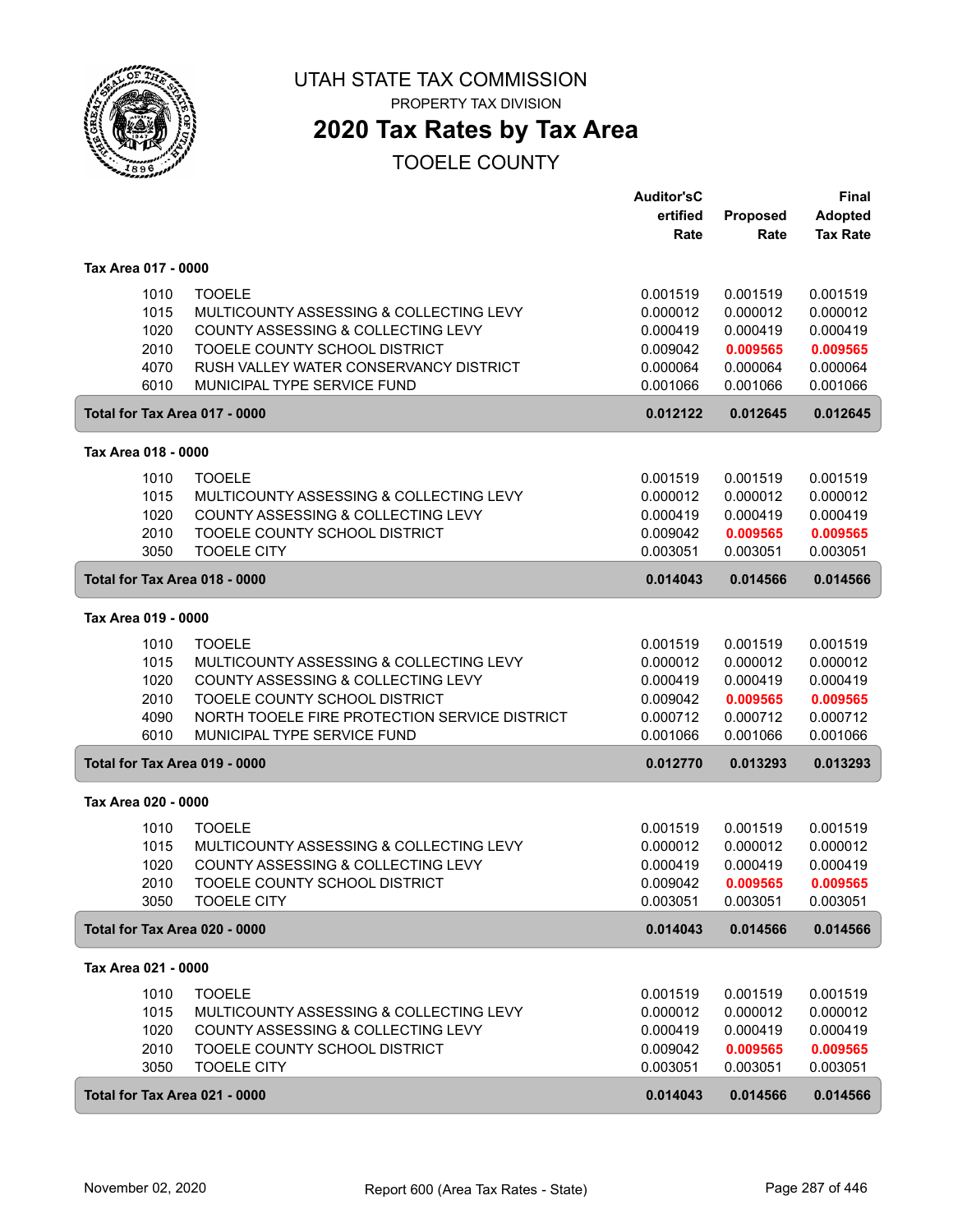

PROPERTY TAX DIVISION

### **2020 Tax Rates by Tax Area**

|                               |                                               | <b>Auditor'sC</b> |                 | Final           |
|-------------------------------|-----------------------------------------------|-------------------|-----------------|-----------------|
|                               |                                               | ertified          | <b>Proposed</b> | <b>Adopted</b>  |
|                               |                                               | Rate              | Rate            | <b>Tax Rate</b> |
| Tax Area 022 - 0000           |                                               |                   |                 |                 |
| 1010                          | <b>TOOELE</b>                                 | 0.001519          | 0.001519        | 0.001519        |
| 1015                          | MULTICOUNTY ASSESSING & COLLECTING LEVY       | 0.000012          | 0.000012        | 0.000012        |
| 1020                          | COUNTY ASSESSING & COLLECTING LEVY            | 0.000419          | 0.000419        | 0.000419        |
| 2010                          | TOOELE COUNTY SCHOOL DISTRICT                 | 0.009042          | 0.009565        | 0.009565        |
| 3050                          | <b>TOOELE CITY</b>                            | 0.003051          | 0.003051        | 0.003051        |
| Total for Tax Area 022 - 0000 |                                               | 0.014043          | 0.014566        | 0.014566        |
| Tax Area 023 - 0000           |                                               |                   |                 |                 |
| 1010                          | <b>TOOELE</b>                                 | 0.001519          | 0.001519        | 0.001519        |
| 1015                          | MULTICOUNTY ASSESSING & COLLECTING LEVY       | 0.000012          | 0.000012        | 0.000012        |
| 1020                          | COUNTY ASSESSING & COLLECTING LEVY            | 0.000419          | 0.000419        | 0.000419        |
| 2010                          | TOOELE COUNTY SCHOOL DISTRICT                 | 0.009042          | 0.009565        | 0.009565        |
| 3050                          | <b>TOOELE CITY</b>                            | 0.003051          | 0.003051        | 0.003051        |
| 4110                          | NORTH TOOELE CITY SPECIAL SERVICE DISTRICT    | 0.000354          | 0.000462        | 0.000462        |
| Total for Tax Area 023 - 0000 |                                               | 0.014397          | 0.015028        | 0.015028        |
| Tax Area 024 - 0000           |                                               |                   |                 |                 |
| 1010                          | <b>TOOELE</b>                                 | 0.001519          | 0.001519        | 0.001519        |
| 1015                          | MULTICOUNTY ASSESSING & COLLECTING LEVY       | 0.000012          | 0.000012        | 0.000012        |
| 1020                          | COUNTY ASSESSING & COLLECTING LEVY            | 0.000419          | 0.000419        | 0.000419        |
| 2010                          | TOOELE COUNTY SCHOOL DISTRICT                 | 0.009042          | 0.009565        | 0.009565        |
| 3070                          | <b>WENDOVER CITY</b>                          | 0.003388          | 0.003388        | 0.003388        |
| Total for Tax Area 024 - 0000 |                                               | 0.014380          | 0.014903        | 0.014903        |
| Tax Area 025 - 0000           |                                               |                   |                 |                 |
| 1010                          | <b>TOOELE</b>                                 | 0.001519          | 0.001519        | 0.001519        |
| 1015                          | MULTICOUNTY ASSESSING & COLLECTING LEVY       | 0.000012          | 0.000012        | 0.000012        |
| 1020                          | COUNTY ASSESSING & COLLECTING LEVY            | 0.000419          | 0.000419        | 0.000419        |
| 2010                          | TOOELE COUNTY SCHOOL DISTRICT                 | 0.009042          | 0.009565        | 0.009565        |
| 4020                          | LAKEPOINT IMPROVEMENT DISTRICT                | 0.000121          | 0.000121        | 0.000121        |
| 4030                          | TOOELE VALLEY MOSQUITO ABATEMENT DISTRICT     | 0.000300          | 0.000300        | 0.000300        |
| 4090                          | NORTH TOOELE FIRE PROTECTION SERVICE DISTRICT | 0.000712          | 0.000712        | 0.000712        |
| 4100                          | LAKEPOINT CEMETERY & PARK SERVICE AREA        | 0.000275          | 0.000275        | 0.000275        |
| 6010                          | MUNICIPAL TYPE SERVICE FUND                   | 0.001066          | 0.001066        | 0.001066        |
| Total for Tax Area 025 - 0000 |                                               | 0.013466          | 0.013989        | 0.013989        |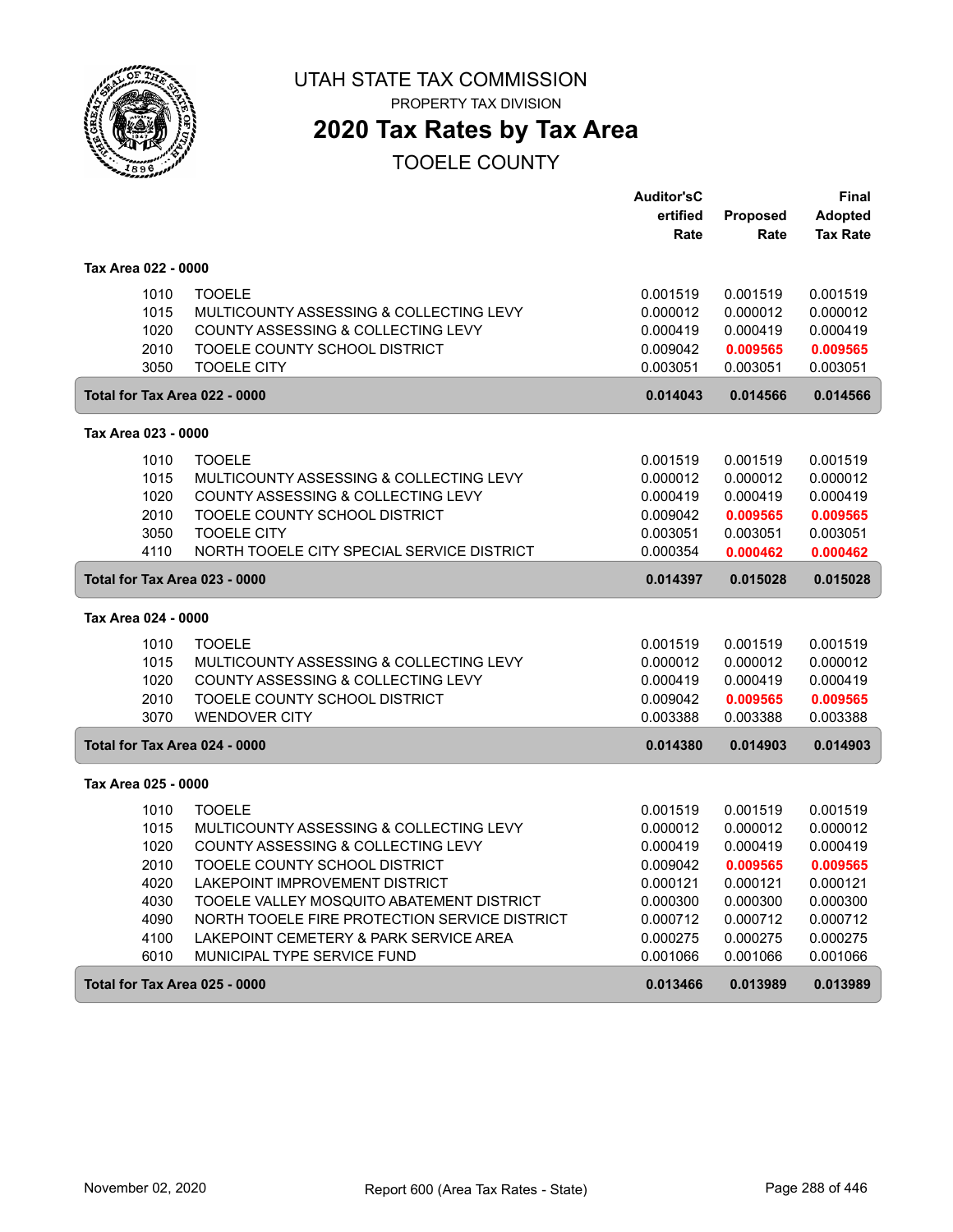

# **2020 Tax Rates by Tax Area**

| ertified<br><b>Tax Rate</b><br>Rate<br>Rate<br>Tax Area 026 - 0000<br>1010<br><b>TOOELE</b><br>0.001519<br>0.001519<br>0.001519<br>1015<br>MULTICOUNTY ASSESSING & COLLECTING LEVY<br>0.000012<br>0.000012<br>0.000012<br>1020<br>COUNTY ASSESSING & COLLECTING LEVY<br>0.000419<br>0.000419<br>0.000419<br>2010<br>TOOELE COUNTY SCHOOL DISTRICT<br>0.009042<br>0.009565<br>0.009565<br>4030<br>TOOELE VALLEY MOSQUITO ABATEMENT DISTRICT<br>0.000300<br>0.000300<br>0.000300<br>4090<br>NORTH TOOELE FIRE PROTECTION SERVICE DISTRICT<br>0.000712<br>0.000712<br>0.000712<br>6010<br>MUNICIPAL TYPE SERVICE FUND<br>0.001066<br>0.001066<br>0.001066<br>Total for Tax Area 026 - 0000<br>0.013070<br>0.013593<br>0.013593<br>Tax Area 027 - 0000<br>1010<br><b>TOOELE</b><br>0.001519<br>0.001519<br>0.001519<br>1015<br>MULTICOUNTY ASSESSING & COLLECTING LEVY<br>0.000012<br>0.000012<br>0.000012<br>1020<br>COUNTY ASSESSING & COLLECTING LEVY<br>0.000419<br>0.000419<br>0.000419<br>2010<br>TOOELE COUNTY SCHOOL DISTRICT<br>0.009042<br>0.009565<br>0.009565<br>4090<br>NORTH TOOELE FIRE PROTECTION SERVICE DISTRICT<br>0.000712<br>0.000712<br>0.000712<br>6010<br>MUNICIPAL TYPE SERVICE FUND<br>0.001066<br>0.001066<br>0.001066<br>Total for Tax Area 027 - 0000<br>0.012770<br>0.013293<br>0.013293<br>Tax Area 028 - 0000<br>1010<br><b>TOOELE</b><br>0.001519<br>0.001519<br>0.001519<br>1015<br>MULTICOUNTY ASSESSING & COLLECTING LEVY<br>0.000012<br>0.000012<br>0.000012<br>1020<br>COUNTY ASSESSING & COLLECTING LEVY<br>0.000419<br>0.000419<br>0.000419<br>2010<br>TOOELE COUNTY SCHOOL DISTRICT<br>0.009042<br>0.009565<br>0.009565<br>4030<br>TOOELE VALLEY MOSQUITO ABATEMENT DISTRICT<br>0.000300<br>0.000300<br>0.000300<br>4090<br>NORTH TOOELE FIRE PROTECTION SERVICE DISTRICT<br>0.000712<br>0.000712<br>0.000712<br>4130<br>SOUTH RIM SPECIAL SERVICE DISTRICT<br>0.000212<br>0.000212<br>0.000212<br>6010<br>MUNICIPAL TYPE SERVICE FUND<br>0.001066<br>0.001066<br>0.001066<br>Total for Tax Area 028 - 0000<br>0.013282<br>0.013805<br>0.013805<br>Tax Area 029 - 0000<br>1010<br><b>TOOELE</b><br>0.001519<br>0.001519<br>0.001519<br>1015<br>MULTICOUNTY ASSESSING & COLLECTING LEVY<br>0.000012<br>0.000012<br>0.000012<br>1020<br>COUNTY ASSESSING & COLLECTING LEVY<br>0.000419<br>0.000419<br>0.000419<br>2010<br>TOOELE COUNTY SCHOOL DISTRICT<br>0.009042<br>0.009565<br>0.009565 |  | <b>Auditor'sC</b> |          | Final          |
|--------------------------------------------------------------------------------------------------------------------------------------------------------------------------------------------------------------------------------------------------------------------------------------------------------------------------------------------------------------------------------------------------------------------------------------------------------------------------------------------------------------------------------------------------------------------------------------------------------------------------------------------------------------------------------------------------------------------------------------------------------------------------------------------------------------------------------------------------------------------------------------------------------------------------------------------------------------------------------------------------------------------------------------------------------------------------------------------------------------------------------------------------------------------------------------------------------------------------------------------------------------------------------------------------------------------------------------------------------------------------------------------------------------------------------------------------------------------------------------------------------------------------------------------------------------------------------------------------------------------------------------------------------------------------------------------------------------------------------------------------------------------------------------------------------------------------------------------------------------------------------------------------------------------------------------------------------------------------------------------------------------------------------------------------------------------------------------------------------------------------------------------------------------------------------------------------------------------------------------------------------------------------------------------------------------------------------------------------------------------------------------------------------------------------------|--|-------------------|----------|----------------|
|                                                                                                                                                                                                                                                                                                                                                                                                                                                                                                                                                                                                                                                                                                                                                                                                                                                                                                                                                                                                                                                                                                                                                                                                                                                                                                                                                                                                                                                                                                                                                                                                                                                                                                                                                                                                                                                                                                                                                                                                                                                                                                                                                                                                                                                                                                                                                                                                                                |  |                   | Proposed | <b>Adopted</b> |
|                                                                                                                                                                                                                                                                                                                                                                                                                                                                                                                                                                                                                                                                                                                                                                                                                                                                                                                                                                                                                                                                                                                                                                                                                                                                                                                                                                                                                                                                                                                                                                                                                                                                                                                                                                                                                                                                                                                                                                                                                                                                                                                                                                                                                                                                                                                                                                                                                                |  |                   |          |                |
|                                                                                                                                                                                                                                                                                                                                                                                                                                                                                                                                                                                                                                                                                                                                                                                                                                                                                                                                                                                                                                                                                                                                                                                                                                                                                                                                                                                                                                                                                                                                                                                                                                                                                                                                                                                                                                                                                                                                                                                                                                                                                                                                                                                                                                                                                                                                                                                                                                |  |                   |          |                |
|                                                                                                                                                                                                                                                                                                                                                                                                                                                                                                                                                                                                                                                                                                                                                                                                                                                                                                                                                                                                                                                                                                                                                                                                                                                                                                                                                                                                                                                                                                                                                                                                                                                                                                                                                                                                                                                                                                                                                                                                                                                                                                                                                                                                                                                                                                                                                                                                                                |  |                   |          |                |
|                                                                                                                                                                                                                                                                                                                                                                                                                                                                                                                                                                                                                                                                                                                                                                                                                                                                                                                                                                                                                                                                                                                                                                                                                                                                                                                                                                                                                                                                                                                                                                                                                                                                                                                                                                                                                                                                                                                                                                                                                                                                                                                                                                                                                                                                                                                                                                                                                                |  |                   |          |                |
|                                                                                                                                                                                                                                                                                                                                                                                                                                                                                                                                                                                                                                                                                                                                                                                                                                                                                                                                                                                                                                                                                                                                                                                                                                                                                                                                                                                                                                                                                                                                                                                                                                                                                                                                                                                                                                                                                                                                                                                                                                                                                                                                                                                                                                                                                                                                                                                                                                |  |                   |          |                |
|                                                                                                                                                                                                                                                                                                                                                                                                                                                                                                                                                                                                                                                                                                                                                                                                                                                                                                                                                                                                                                                                                                                                                                                                                                                                                                                                                                                                                                                                                                                                                                                                                                                                                                                                                                                                                                                                                                                                                                                                                                                                                                                                                                                                                                                                                                                                                                                                                                |  |                   |          |                |
|                                                                                                                                                                                                                                                                                                                                                                                                                                                                                                                                                                                                                                                                                                                                                                                                                                                                                                                                                                                                                                                                                                                                                                                                                                                                                                                                                                                                                                                                                                                                                                                                                                                                                                                                                                                                                                                                                                                                                                                                                                                                                                                                                                                                                                                                                                                                                                                                                                |  |                   |          |                |
|                                                                                                                                                                                                                                                                                                                                                                                                                                                                                                                                                                                                                                                                                                                                                                                                                                                                                                                                                                                                                                                                                                                                                                                                                                                                                                                                                                                                                                                                                                                                                                                                                                                                                                                                                                                                                                                                                                                                                                                                                                                                                                                                                                                                                                                                                                                                                                                                                                |  |                   |          |                |
|                                                                                                                                                                                                                                                                                                                                                                                                                                                                                                                                                                                                                                                                                                                                                                                                                                                                                                                                                                                                                                                                                                                                                                                                                                                                                                                                                                                                                                                                                                                                                                                                                                                                                                                                                                                                                                                                                                                                                                                                                                                                                                                                                                                                                                                                                                                                                                                                                                |  |                   |          |                |
|                                                                                                                                                                                                                                                                                                                                                                                                                                                                                                                                                                                                                                                                                                                                                                                                                                                                                                                                                                                                                                                                                                                                                                                                                                                                                                                                                                                                                                                                                                                                                                                                                                                                                                                                                                                                                                                                                                                                                                                                                                                                                                                                                                                                                                                                                                                                                                                                                                |  |                   |          |                |
|                                                                                                                                                                                                                                                                                                                                                                                                                                                                                                                                                                                                                                                                                                                                                                                                                                                                                                                                                                                                                                                                                                                                                                                                                                                                                                                                                                                                                                                                                                                                                                                                                                                                                                                                                                                                                                                                                                                                                                                                                                                                                                                                                                                                                                                                                                                                                                                                                                |  |                   |          |                |
|                                                                                                                                                                                                                                                                                                                                                                                                                                                                                                                                                                                                                                                                                                                                                                                                                                                                                                                                                                                                                                                                                                                                                                                                                                                                                                                                                                                                                                                                                                                                                                                                                                                                                                                                                                                                                                                                                                                                                                                                                                                                                                                                                                                                                                                                                                                                                                                                                                |  |                   |          |                |
|                                                                                                                                                                                                                                                                                                                                                                                                                                                                                                                                                                                                                                                                                                                                                                                                                                                                                                                                                                                                                                                                                                                                                                                                                                                                                                                                                                                                                                                                                                                                                                                                                                                                                                                                                                                                                                                                                                                                                                                                                                                                                                                                                                                                                                                                                                                                                                                                                                |  |                   |          |                |
|                                                                                                                                                                                                                                                                                                                                                                                                                                                                                                                                                                                                                                                                                                                                                                                                                                                                                                                                                                                                                                                                                                                                                                                                                                                                                                                                                                                                                                                                                                                                                                                                                                                                                                                                                                                                                                                                                                                                                                                                                                                                                                                                                                                                                                                                                                                                                                                                                                |  |                   |          |                |
|                                                                                                                                                                                                                                                                                                                                                                                                                                                                                                                                                                                                                                                                                                                                                                                                                                                                                                                                                                                                                                                                                                                                                                                                                                                                                                                                                                                                                                                                                                                                                                                                                                                                                                                                                                                                                                                                                                                                                                                                                                                                                                                                                                                                                                                                                                                                                                                                                                |  |                   |          |                |
|                                                                                                                                                                                                                                                                                                                                                                                                                                                                                                                                                                                                                                                                                                                                                                                                                                                                                                                                                                                                                                                                                                                                                                                                                                                                                                                                                                                                                                                                                                                                                                                                                                                                                                                                                                                                                                                                                                                                                                                                                                                                                                                                                                                                                                                                                                                                                                                                                                |  |                   |          |                |
|                                                                                                                                                                                                                                                                                                                                                                                                                                                                                                                                                                                                                                                                                                                                                                                                                                                                                                                                                                                                                                                                                                                                                                                                                                                                                                                                                                                                                                                                                                                                                                                                                                                                                                                                                                                                                                                                                                                                                                                                                                                                                                                                                                                                                                                                                                                                                                                                                                |  |                   |          |                |
|                                                                                                                                                                                                                                                                                                                                                                                                                                                                                                                                                                                                                                                                                                                                                                                                                                                                                                                                                                                                                                                                                                                                                                                                                                                                                                                                                                                                                                                                                                                                                                                                                                                                                                                                                                                                                                                                                                                                                                                                                                                                                                                                                                                                                                                                                                                                                                                                                                |  |                   |          |                |
|                                                                                                                                                                                                                                                                                                                                                                                                                                                                                                                                                                                                                                                                                                                                                                                                                                                                                                                                                                                                                                                                                                                                                                                                                                                                                                                                                                                                                                                                                                                                                                                                                                                                                                                                                                                                                                                                                                                                                                                                                                                                                                                                                                                                                                                                                                                                                                                                                                |  |                   |          |                |
|                                                                                                                                                                                                                                                                                                                                                                                                                                                                                                                                                                                                                                                                                                                                                                                                                                                                                                                                                                                                                                                                                                                                                                                                                                                                                                                                                                                                                                                                                                                                                                                                                                                                                                                                                                                                                                                                                                                                                                                                                                                                                                                                                                                                                                                                                                                                                                                                                                |  |                   |          |                |
|                                                                                                                                                                                                                                                                                                                                                                                                                                                                                                                                                                                                                                                                                                                                                                                                                                                                                                                                                                                                                                                                                                                                                                                                                                                                                                                                                                                                                                                                                                                                                                                                                                                                                                                                                                                                                                                                                                                                                                                                                                                                                                                                                                                                                                                                                                                                                                                                                                |  |                   |          |                |
|                                                                                                                                                                                                                                                                                                                                                                                                                                                                                                                                                                                                                                                                                                                                                                                                                                                                                                                                                                                                                                                                                                                                                                                                                                                                                                                                                                                                                                                                                                                                                                                                                                                                                                                                                                                                                                                                                                                                                                                                                                                                                                                                                                                                                                                                                                                                                                                                                                |  |                   |          |                |
|                                                                                                                                                                                                                                                                                                                                                                                                                                                                                                                                                                                                                                                                                                                                                                                                                                                                                                                                                                                                                                                                                                                                                                                                                                                                                                                                                                                                                                                                                                                                                                                                                                                                                                                                                                                                                                                                                                                                                                                                                                                                                                                                                                                                                                                                                                                                                                                                                                |  |                   |          |                |
|                                                                                                                                                                                                                                                                                                                                                                                                                                                                                                                                                                                                                                                                                                                                                                                                                                                                                                                                                                                                                                                                                                                                                                                                                                                                                                                                                                                                                                                                                                                                                                                                                                                                                                                                                                                                                                                                                                                                                                                                                                                                                                                                                                                                                                                                                                                                                                                                                                |  |                   |          |                |
|                                                                                                                                                                                                                                                                                                                                                                                                                                                                                                                                                                                                                                                                                                                                                                                                                                                                                                                                                                                                                                                                                                                                                                                                                                                                                                                                                                                                                                                                                                                                                                                                                                                                                                                                                                                                                                                                                                                                                                                                                                                                                                                                                                                                                                                                                                                                                                                                                                |  |                   |          |                |
|                                                                                                                                                                                                                                                                                                                                                                                                                                                                                                                                                                                                                                                                                                                                                                                                                                                                                                                                                                                                                                                                                                                                                                                                                                                                                                                                                                                                                                                                                                                                                                                                                                                                                                                                                                                                                                                                                                                                                                                                                                                                                                                                                                                                                                                                                                                                                                                                                                |  |                   |          |                |
|                                                                                                                                                                                                                                                                                                                                                                                                                                                                                                                                                                                                                                                                                                                                                                                                                                                                                                                                                                                                                                                                                                                                                                                                                                                                                                                                                                                                                                                                                                                                                                                                                                                                                                                                                                                                                                                                                                                                                                                                                                                                                                                                                                                                                                                                                                                                                                                                                                |  |                   |          |                |
|                                                                                                                                                                                                                                                                                                                                                                                                                                                                                                                                                                                                                                                                                                                                                                                                                                                                                                                                                                                                                                                                                                                                                                                                                                                                                                                                                                                                                                                                                                                                                                                                                                                                                                                                                                                                                                                                                                                                                                                                                                                                                                                                                                                                                                                                                                                                                                                                                                |  |                   |          |                |
|                                                                                                                                                                                                                                                                                                                                                                                                                                                                                                                                                                                                                                                                                                                                                                                                                                                                                                                                                                                                                                                                                                                                                                                                                                                                                                                                                                                                                                                                                                                                                                                                                                                                                                                                                                                                                                                                                                                                                                                                                                                                                                                                                                                                                                                                                                                                                                                                                                |  |                   |          |                |
|                                                                                                                                                                                                                                                                                                                                                                                                                                                                                                                                                                                                                                                                                                                                                                                                                                                                                                                                                                                                                                                                                                                                                                                                                                                                                                                                                                                                                                                                                                                                                                                                                                                                                                                                                                                                                                                                                                                                                                                                                                                                                                                                                                                                                                                                                                                                                                                                                                |  |                   |          |                |
|                                                                                                                                                                                                                                                                                                                                                                                                                                                                                                                                                                                                                                                                                                                                                                                                                                                                                                                                                                                                                                                                                                                                                                                                                                                                                                                                                                                                                                                                                                                                                                                                                                                                                                                                                                                                                                                                                                                                                                                                                                                                                                                                                                                                                                                                                                                                                                                                                                |  |                   |          |                |
|                                                                                                                                                                                                                                                                                                                                                                                                                                                                                                                                                                                                                                                                                                                                                                                                                                                                                                                                                                                                                                                                                                                                                                                                                                                                                                                                                                                                                                                                                                                                                                                                                                                                                                                                                                                                                                                                                                                                                                                                                                                                                                                                                                                                                                                                                                                                                                                                                                |  |                   |          |                |
|                                                                                                                                                                                                                                                                                                                                                                                                                                                                                                                                                                                                                                                                                                                                                                                                                                                                                                                                                                                                                                                                                                                                                                                                                                                                                                                                                                                                                                                                                                                                                                                                                                                                                                                                                                                                                                                                                                                                                                                                                                                                                                                                                                                                                                                                                                                                                                                                                                |  |                   |          |                |
|                                                                                                                                                                                                                                                                                                                                                                                                                                                                                                                                                                                                                                                                                                                                                                                                                                                                                                                                                                                                                                                                                                                                                                                                                                                                                                                                                                                                                                                                                                                                                                                                                                                                                                                                                                                                                                                                                                                                                                                                                                                                                                                                                                                                                                                                                                                                                                                                                                |  |                   |          |                |
| 4030<br>TOOELE VALLEY MOSQUITO ABATEMENT DISTRICT<br>0.000300<br>0.000300<br>0.000300                                                                                                                                                                                                                                                                                                                                                                                                                                                                                                                                                                                                                                                                                                                                                                                                                                                                                                                                                                                                                                                                                                                                                                                                                                                                                                                                                                                                                                                                                                                                                                                                                                                                                                                                                                                                                                                                                                                                                                                                                                                                                                                                                                                                                                                                                                                                          |  |                   |          |                |
| 4130<br>SOUTH RIM SPECIAL SERVICE DISTRICT<br>0.000212<br>0.000212<br>0.000212                                                                                                                                                                                                                                                                                                                                                                                                                                                                                                                                                                                                                                                                                                                                                                                                                                                                                                                                                                                                                                                                                                                                                                                                                                                                                                                                                                                                                                                                                                                                                                                                                                                                                                                                                                                                                                                                                                                                                                                                                                                                                                                                                                                                                                                                                                                                                 |  |                   |          |                |
| 6010<br>MUNICIPAL TYPE SERVICE FUND<br>0.001066<br>0.001066<br>0.001066                                                                                                                                                                                                                                                                                                                                                                                                                                                                                                                                                                                                                                                                                                                                                                                                                                                                                                                                                                                                                                                                                                                                                                                                                                                                                                                                                                                                                                                                                                                                                                                                                                                                                                                                                                                                                                                                                                                                                                                                                                                                                                                                                                                                                                                                                                                                                        |  |                   |          |                |
| Total for Tax Area 029 - 0000<br>0.012570<br>0.013093<br>0.013093                                                                                                                                                                                                                                                                                                                                                                                                                                                                                                                                                                                                                                                                                                                                                                                                                                                                                                                                                                                                                                                                                                                                                                                                                                                                                                                                                                                                                                                                                                                                                                                                                                                                                                                                                                                                                                                                                                                                                                                                                                                                                                                                                                                                                                                                                                                                                              |  |                   |          |                |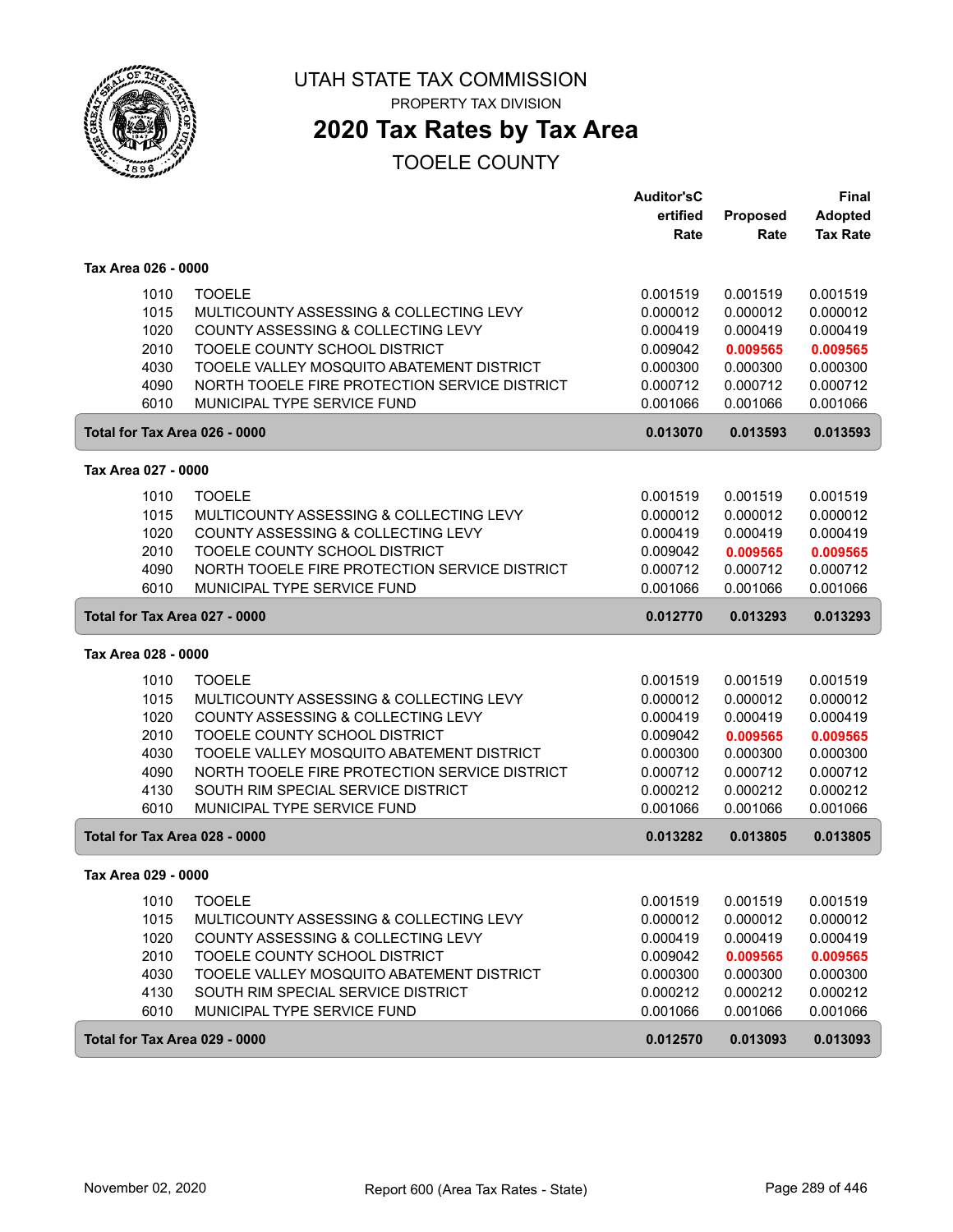

# UTAH STATE TAX COMMISSION

PROPERTY TAX DIVISION

# **2020 Tax Rates by Tax Area**

|                               |                                               | <b>Auditor'sC</b> |          | <b>Final</b>    |
|-------------------------------|-----------------------------------------------|-------------------|----------|-----------------|
|                               |                                               | ertified          | Proposed | <b>Adopted</b>  |
|                               |                                               | Rate              | Rate     | <b>Tax Rate</b> |
| Tax Area 030 - 0000           |                                               |                   |          |                 |
| 1010                          | <b>TOOELE</b>                                 | 0.001519          | 0.001519 | 0.001519        |
| 1015                          | MULTICOUNTY ASSESSING & COLLECTING LEVY       | 0.000012          | 0.000012 | 0.000012        |
| 1020                          | COUNTY ASSESSING & COLLECTING LEVY            | 0.000419          | 0.000419 | 0.000419        |
| 2010                          | TOOELE COUNTY SCHOOL DISTRICT                 | 0.009042          | 0.009565 | 0.009565        |
| 3010                          | <b>GRANTSVILLE CITY</b>                       | 0.001945          | 0.001945 | 0.001945        |
| 4030                          | TOOELE VALLEY MOSQUITO ABATEMENT DISTRICT     | 0.000300          | 0.000300 | 0.000300        |
| Total for Tax Area 030 - 0000 |                                               | 0.013237          | 0.013760 | 0.013760        |
| Tax Area 031 - 0000           |                                               |                   |          |                 |
| 1010                          | <b>TOOELE</b>                                 | 0.001519          | 0.001519 | 0.001519        |
| 1015                          | MULTICOUNTY ASSESSING & COLLECTING LEVY       | 0.000012          | 0.000012 | 0.000012        |
| 1020                          | COUNTY ASSESSING & COLLECTING LEVY            | 0.000419          | 0.000419 | 0.000419        |
| 2010                          | TOOELE COUNTY SCHOOL DISTRICT                 | 0.009042          | 0.009565 | 0.009565        |
| 4020                          | LAKEPOINT IMPROVEMENT DISTRICT                | 0.000121          | 0.000121 | 0.000121        |
| 4030                          | TOOELE VALLEY MOSQUITO ABATEMENT DISTRICT     | 0.000300          | 0.000300 | 0.000300        |
| 4090                          | NORTH TOOELE FIRE PROTECTION SERVICE DISTRICT | 0.000712          | 0.000712 | 0.000712        |
| 6010                          | MUNICIPAL TYPE SERVICE FUND                   | 0.001066          | 0.001066 | 0.001066        |
| Total for Tax Area 031 - 0000 |                                               | 0.013191          | 0.013714 | 0.013714        |
| Tax Area 032 - 0000           |                                               |                   |          |                 |
| 1010                          | <b>TOOELE</b>                                 | 0.001519          | 0.001519 | 0.001519        |
| 1015                          | MULTICOUNTY ASSESSING & COLLECTING LEVY       | 0.000012          | 0.000012 | 0.000012        |
| 1020                          | COUNTY ASSESSING & COLLECTING LEVY            | 0.000419          | 0.000419 | 0.000419        |
| 2010                          | TOOELE COUNTY SCHOOL DISTRICT                 | 0.009042          | 0.009565 | 0.009565        |
| 3060                          | <b>VERNON TOWN</b>                            | 0.000592          | 0.000592 | 0.000592        |
| 4070                          | RUSH VALLEY WATER CONSERVANCY DISTRICT        | 0.000064          | 0.000064 | 0.000064        |
| Total for Tax Area 032 - 0000 |                                               | 0.011648          | 0.012171 | 0.012171        |
| Tax Area 033 - 0000           |                                               |                   |          |                 |
| 1010                          | <b>TOOELE</b>                                 | 0.001519          | 0.001519 | 0.001519        |
| 1015                          | MULTICOUNTY ASSESSING & COLLECTING LEVY       | 0.000012          | 0.000012 | 0.000012        |
| 1020                          | COUNTY ASSESSING & COLLECTING LEVY            | 0.000419          | 0.000419 | 0.000419        |
| 2010                          | TOOELE COUNTY SCHOOL DISTRICT                 | 0.009042          | 0.009565 | 0.009565        |
| 3010                          | <b>GRANTSVILLE CITY</b>                       | 0.001945          | 0.001945 | 0.001945        |
| 4030                          | TOOELE VALLEY MOSQUITO ABATEMENT DISTRICT     | 0.000300          | 0.000300 | 0.000300        |
| Total for Tax Area 033 - 0000 |                                               | 0.013237          | 0.013760 | 0.013760        |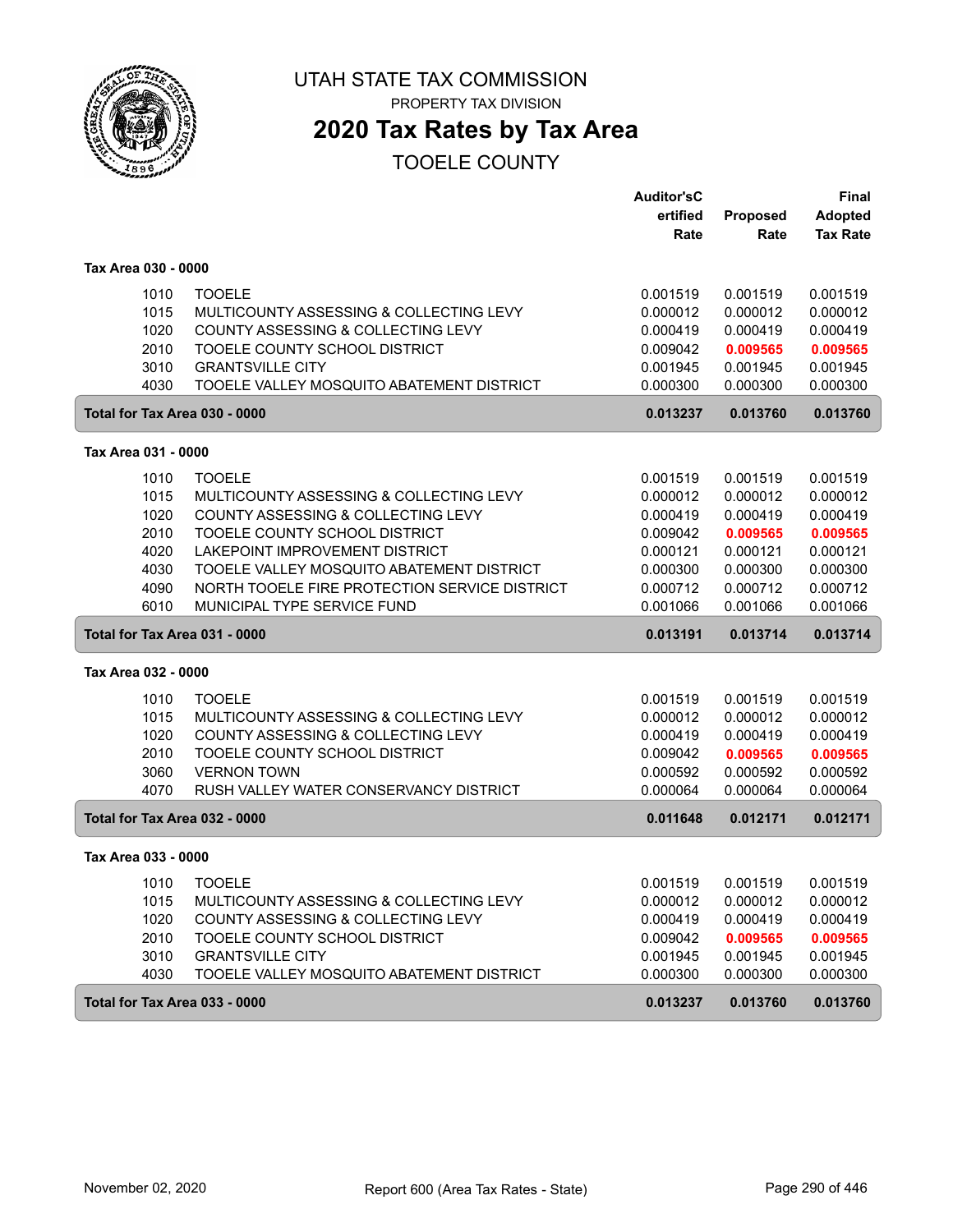

## **2020 Tax Rates by Tax Area**

|                               |                                                  | <b>Auditor'sC</b><br>ertified | Proposed | <b>Final</b><br><b>Adopted</b> |
|-------------------------------|--------------------------------------------------|-------------------------------|----------|--------------------------------|
|                               |                                                  | Rate                          | Rate     | <b>Tax Rate</b>                |
| Tax Area 034 - 0000           |                                                  |                               |          |                                |
| 1010                          | <b>TOOELE</b>                                    | 0.001519                      | 0.001519 | 0.001519                       |
| 1015                          | MULTICOUNTY ASSESSING & COLLECTING LEVY          | 0.000012                      | 0.000012 | 0.000012                       |
| 1020                          | COUNTY ASSESSING & COLLECTING LEVY               | 0.000419                      | 0.000419 | 0.000419                       |
| 2010                          | TOOELE COUNTY SCHOOL DISTRICT                    | 0.009042                      | 0.009565 | 0.009565                       |
| 4030                          | TOOELE VALLEY MOSQUITO ABATEMENT DISTRICT        | 0.000300                      | 0.000300 | 0.000300                       |
| 4090                          | NORTH TOOELE FIRE PROTECTION SERVICE DISTRICT    | 0.000712                      | 0.000712 | 0.000712                       |
| 6010                          | MUNICIPAL TYPE SERVICE FUND                      | 0.001066                      | 0.001066 | 0.001066                       |
| Total for Tax Area 034 - 0000 |                                                  | 0.013070                      | 0.013593 | 0.013593                       |
| Tax Area 035 - 0000           |                                                  |                               |          |                                |
| 1010                          | <b>TOOELE</b>                                    | 0.001519                      | 0.001519 | 0.001519                       |
| 1015                          | MULTICOUNTY ASSESSING & COLLECTING LEVY          | 0.000012                      | 0.000012 | 0.000012                       |
| 1020                          | COUNTY ASSESSING & COLLECTING LEVY               | 0.000419                      | 0.000419 | 0.000419                       |
| 2010                          | TOOELE COUNTY SCHOOL DISTRICT                    | 0.009042                      | 0.009565 | 0.009565                       |
| 3050                          | <b>TOOELE CITY</b>                               | 0.003051                      | 0.003051 | 0.003051                       |
| Total for Tax Area 035 - 0000 |                                                  | 0.014043                      | 0.014566 | 0.014566                       |
| Tax Area 036 - 0000           |                                                  |                               |          |                                |
| 1010                          | <b>TOOELE</b>                                    | 0.001519                      | 0.001519 | 0.001519                       |
| 1015                          | MULTICOUNTY ASSESSING & COLLECTING LEVY          | 0.000012                      | 0.000012 | 0.000012                       |
| 1020                          | COUNTY ASSESSING & COLLECTING LEVY               | 0.000419                      | 0.000419 | 0.000419                       |
| 2010                          | TOOELE COUNTY SCHOOL DISTRICT                    | 0.009042                      | 0.009565 | 0.009565                       |
| 4030                          | TOOELE VALLEY MOSQUITO ABATEMENT DISTRICT        | 0.000300                      | 0.000300 | 0.000300                       |
| 4090                          | NORTH TOOELE FIRE PROTECTION SERVICE DISTRICT    | 0.000712                      | 0.000712 | 0.000712                       |
| 6010                          | MUNICIPAL TYPE SERVICE FUND                      | 0.001066                      | 0.001066 | 0.001066                       |
| Total for Tax Area 036 - 0000 |                                                  | 0.013070                      | 0.013593 | 0.013593                       |
| Tax Area 037 - 0000           |                                                  |                               |          |                                |
| 1010                          | <b>TOOELE</b>                                    | 0.001519                      | 0.001519 | 0.001519                       |
| 1015                          | MULTICOUNTY ASSESSING & COLLECTING LEVY          | 0.000012                      | 0.000012 | 0.000012                       |
| 1020                          | COUNTY ASSESSING & COLLECTING LEVY               | 0.000419                      | 0.000419 | 0.000419                       |
| 2010                          | TOOELE COUNTY SCHOOL DISTRICT                    | 0.009042                      | 0.009565 | 0.009565                       |
| 4010                          | STANSBURY PARK IMPROVEMENT DISTRICT              | 0.000080                      | 0.000080 | 0.000080                       |
| 4030                          | TOOELE VALLEY MOSQUITO ABATEMENT DISTRICT        | 0.000300                      | 0.000300 | 0.000300                       |
| 4040                          | STANSBURY GREENBELT SERVICE AREA OF TOOELE COUN  | 0.001007                      | 0.001007 | 0.001007                       |
| 4050                          | STANSBURY RECREATION SERVICE AREA OF TOOELE COUI | 0.001007                      | 0.001007 | 0.001007                       |
| 4090                          | NORTH TOOELE FIRE PROTECTION SERVICE DISTRICT    | 0.000712                      | 0.000712 | 0.000712                       |
| 6010                          | MUNICIPAL TYPE SERVICE FUND                      | 0.001066                      | 0.001066 | 0.001066                       |
| Total for Tax Area 037 - 0000 |                                                  | 0.015164                      | 0.015687 | 0.015687                       |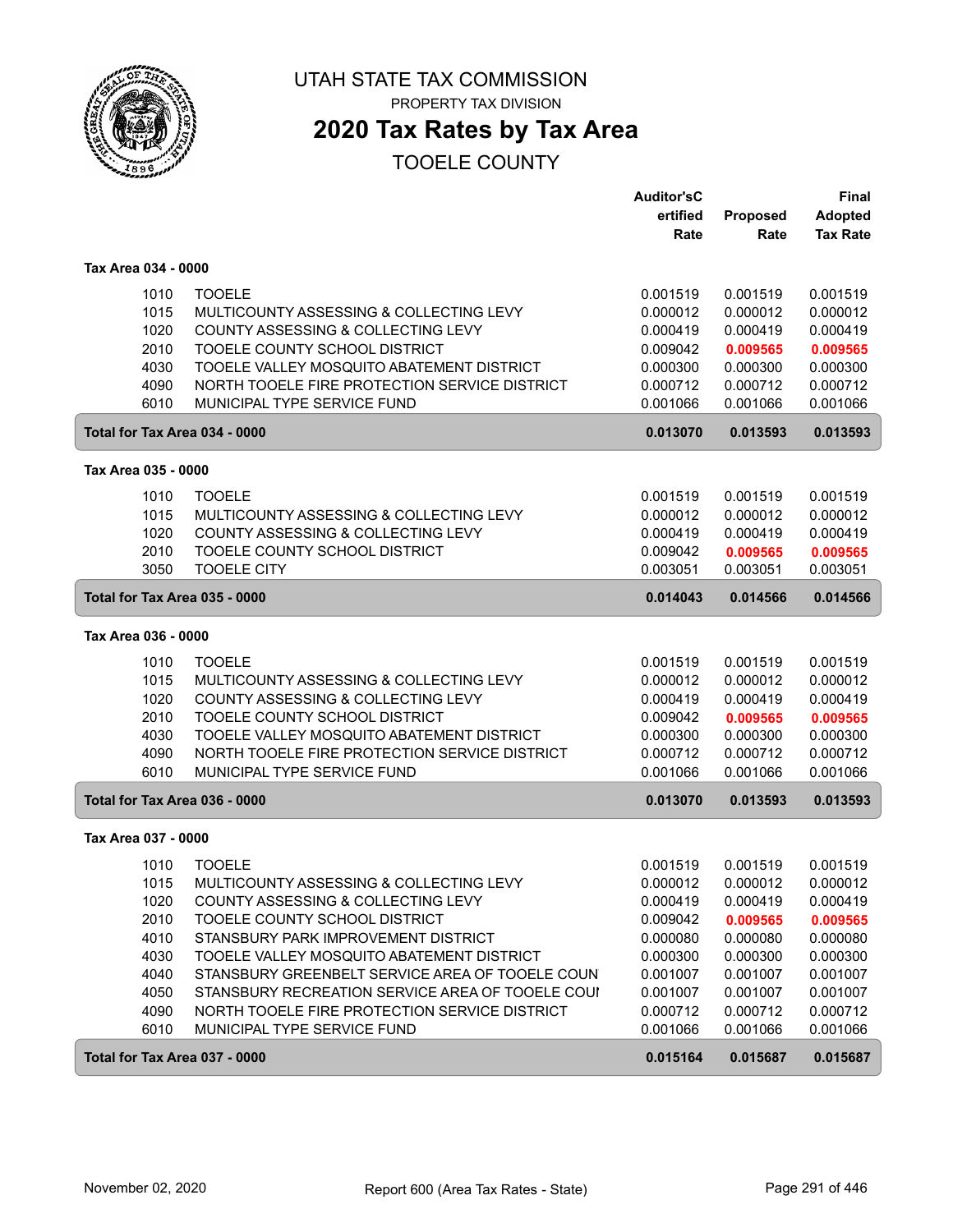

# UTAH STATE TAX COMMISSION

PROPERTY TAX DIVISION

# **2020 Tax Rates by Tax Area**

|                               |                                               | <b>Auditor'sC</b> |          | <b>Final</b>    |
|-------------------------------|-----------------------------------------------|-------------------|----------|-----------------|
|                               |                                               | ertified          | Proposed | <b>Adopted</b>  |
|                               |                                               | Rate              | Rate     | <b>Tax Rate</b> |
| Tax Area 041 - 0000           |                                               |                   |          |                 |
| 1010                          | <b>TOOELE</b>                                 | 0.001519          | 0.001519 | 0.001519        |
| 1015                          | MULTICOUNTY ASSESSING & COLLECTING LEVY       | 0.000012          | 0.000012 | 0.000012        |
| 1020                          | COUNTY ASSESSING & COLLECTING LEVY            | 0.000419          | 0.000419 | 0.000419        |
| 2010                          | TOOELE COUNTY SCHOOL DISTRICT                 | 0.009042          | 0.009565 | 0.009565        |
| 4020                          | LAKEPOINT IMPROVEMENT DISTRICT                | 0.000121          | 0.000121 | 0.000121        |
| 4030                          | TOOELE VALLEY MOSQUITO ABATEMENT DISTRICT     | 0.000300          | 0.000300 | 0.000300        |
| 4090                          | NORTH TOOELE FIRE PROTECTION SERVICE DISTRICT | 0.000712          | 0.000712 | 0.000712        |
| 6010                          | MUNICIPAL TYPE SERVICE FUND                   | 0.001066          | 0.001066 | 0.001066        |
| Total for Tax Area 041 - 0000 |                                               | 0.013191          | 0.013714 | 0.013714        |
| Tax Area 043 - 0000           |                                               |                   |          |                 |
| 1010                          | <b>TOOELE</b>                                 | 0.001519          | 0.001519 | 0.001519        |
| 1015                          | MULTICOUNTY ASSESSING & COLLECTING LEVY       | 0.000012          | 0.000012 | 0.000012        |
| 1020                          | COUNTY ASSESSING & COLLECTING LEVY            | 0.000419          | 0.000419 | 0.000419        |
| 2010                          | TOOELE COUNTY SCHOOL DISTRICT                 | 0.009042          | 0.009565 | 0.009565        |
| 3050                          | <b>TOOELE CITY</b>                            | 0.003051          | 0.003051 | 0.003051        |
| Total for Tax Area 043 - 0000 |                                               | 0.014043          | 0.014566 | 0.014566        |
|                               |                                               |                   |          |                 |
| Tax Area 044 - 0000           |                                               |                   |          |                 |
| 1010                          | <b>TOOELE</b>                                 | 0.001519          | 0.001519 | 0.001519        |
| 1015                          | MULTICOUNTY ASSESSING & COLLECTING LEVY       | 0.000012          | 0.000012 | 0.000012        |
| 1020                          | COUNTY ASSESSING & COLLECTING LEVY            | 0.000419          | 0.000419 | 0.000419        |
| 2010                          | TOOELE COUNTY SCHOOL DISTRICT                 | 0.009042          | 0.009565 | 0.009565        |
| 3010                          | <b>GRANTSVILLE CITY</b>                       | 0.001945          | 0.001945 | 0.001945        |
| 4030                          | TOOELE VALLEY MOSQUITO ABATEMENT DISTRICT     | 0.000300          | 0.000300 | 0.000300        |
| Total for Tax Area 044 - 0000 |                                               | 0.013237          | 0.013760 | 0.013760        |
| Tax Area 045 - 0000           |                                               |                   |          |                 |
| 1010                          | <b>TOOELE</b>                                 | 0.001519          | 0.001519 | 0.001519        |
| 1015                          | MULTICOUNTY ASSESSING & COLLECTING LEVY       | 0.000012          | 0.000012 | 0.000012        |
| 1020                          | COUNTY ASSESSING & COLLECTING LEVY            | 0.000419          | 0.000419 | 0.000419        |
| 2010                          | TOOELE COUNTY SCHOOL DISTRICT                 | 0.009042          | 0.009565 | 0.009565        |
| 4030                          | TOOELE VALLEY MOSQUITO ABATEMENT DISTRICT     | 0.000300          | 0.000300 | 0.000300        |
| 4090                          | NORTH TOOELE FIRE PROTECTION SERVICE DISTRICT | 0.000712          | 0.000712 | 0.000712        |
| 6010                          | MUNICIPAL TYPE SERVICE FUND                   | 0.001066          | 0.001066 | 0.001066        |
| Total for Tax Area 045 - 0000 |                                               | 0.013070          | 0.013593 | 0.013593        |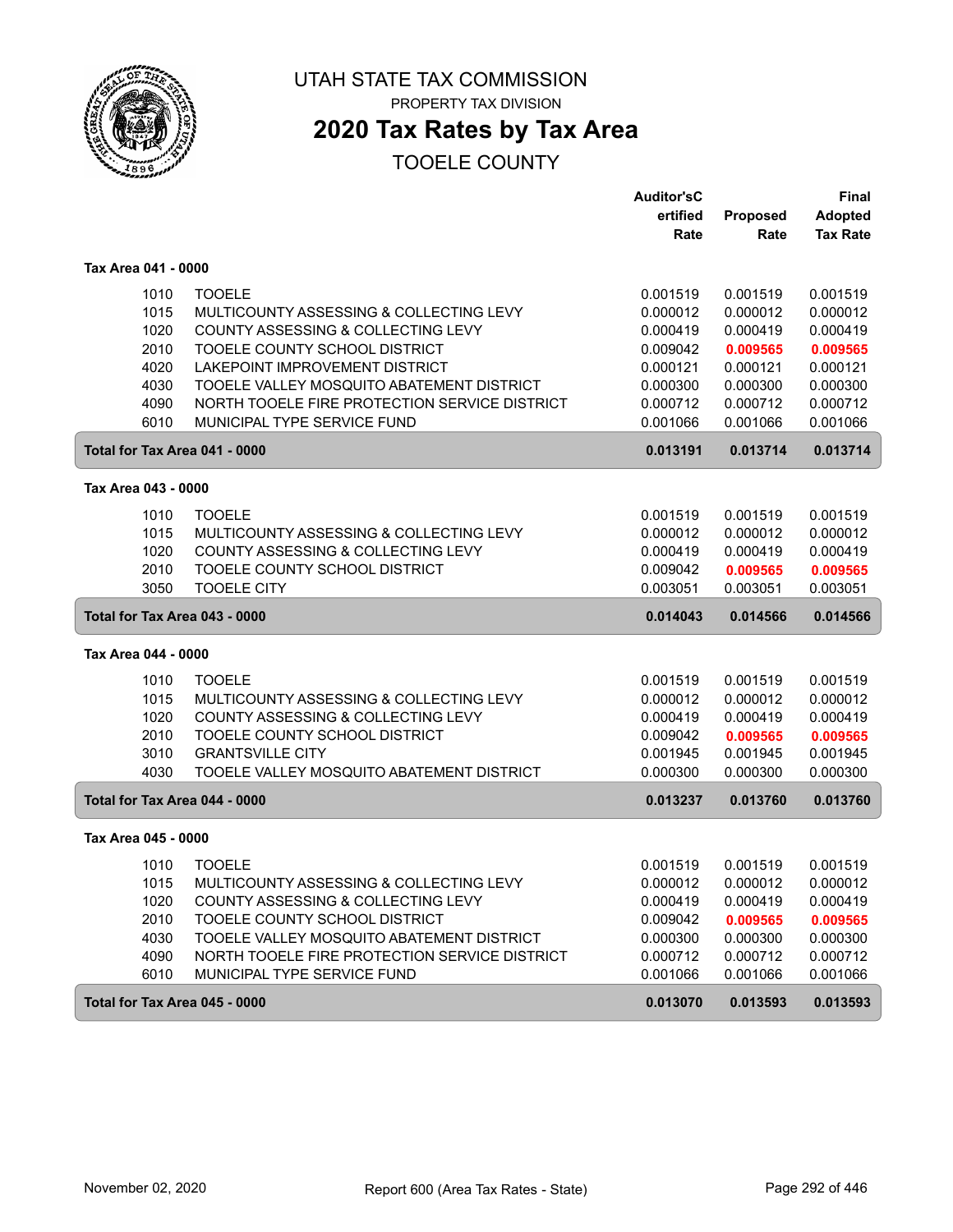

## **2020 Tax Rates by Tax Area**

|                               |                                               | Auditor'sC |                 | Final           |
|-------------------------------|-----------------------------------------------|------------|-----------------|-----------------|
|                               |                                               | ertified   | <b>Proposed</b> | <b>Adopted</b>  |
|                               |                                               | Rate       | Rate            | <b>Tax Rate</b> |
| Tax Area 046 - 0000           |                                               |            |                 |                 |
| 1010                          | <b>TOOELE</b>                                 | 0.001519   | 0.001519        | 0.001519        |
| 1015                          | MULTICOUNTY ASSESSING & COLLECTING LEVY       | 0.000012   | 0.000012        | 0.000012        |
| 1020                          | <b>COUNTY ASSESSING &amp; COLLECTING LEVY</b> | 0.000419   | 0.000419        | 0.000419        |
| 2010                          | TOOELE COUNTY SCHOOL DISTRICT                 | 0.009042   | 0.009565        | 0.009565        |
| 4030                          | TOOELE VALLEY MOSQUITO ABATEMENT DISTRICT     | 0.000300   | 0.000300        | 0.000300        |
| 4090                          | NORTH TOOELE FIRE PROTECTION SERVICE DISTRICT | 0.000712   | 0.000712        | 0.000712        |
| 6010                          | MUNICIPAL TYPE SERVICE FUND                   | 0.001066   | 0.001066        | 0.001066        |
| Total for Tax Area 046 - 0000 |                                               | 0.013070   | 0.013593        | 0.013593        |
| Tax Area 047 - 0000           |                                               |            |                 |                 |
| 1010                          | <b>TOOELE</b>                                 | 0.001519   | 0.001519        | 0.001519        |
| 1015                          | MULTICOUNTY ASSESSING & COLLECTING LEVY       | 0.000012   | 0.000012        | 0.000012        |
| 1020                          | <b>COUNTY ASSESSING &amp; COLLECTING LEVY</b> | 0.000419   | 0.000419        | 0.000419        |
| 2010                          | TOOELE COUNTY SCHOOL DISTRICT                 | 0.009042   | 0.009565        | 0.009565        |
| 4090                          | NORTH TOOELE FIRE PROTECTION SERVICE DISTRICT | 0.000712   | 0.000712        | 0.000712        |
| 6010                          | MUNICIPAL TYPE SERVICE FUND                   | 0.001066   | 0.001066        | 0.001066        |
| Total for Tax Area 047 - 0000 |                                               | 0.012770   | 0.013293        | 0.013293        |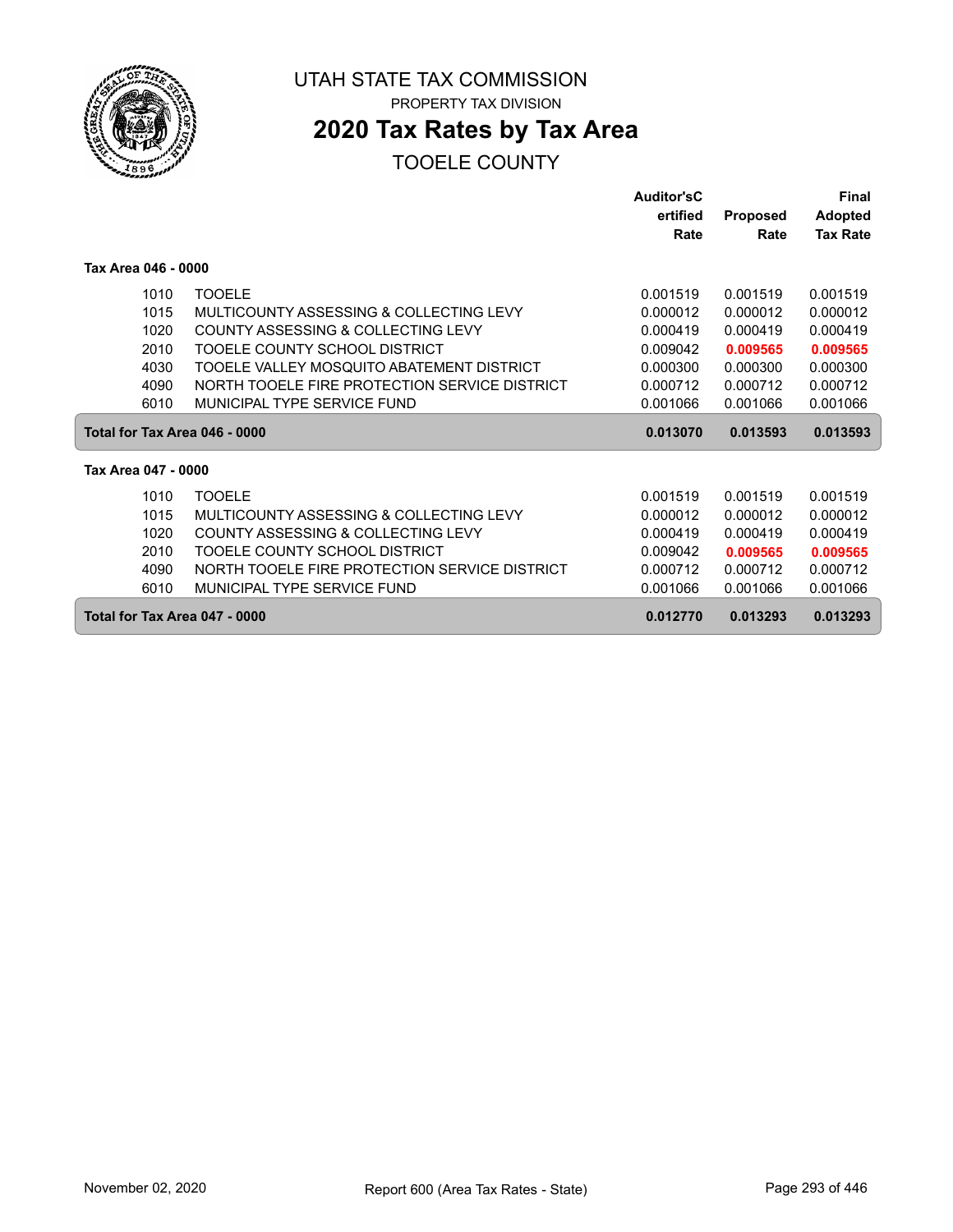

## **2020 Tax Rates by Tax Area**

|                     |                                                  | <b>Auditor'sC</b> |          | <b>Final</b>    |
|---------------------|--------------------------------------------------|-------------------|----------|-----------------|
|                     |                                                  | ertified          | Proposed | <b>Adopted</b>  |
|                     |                                                  | Rate              | Rate     | <b>Tax Rate</b> |
| Tax Area 001 - 0000 |                                                  |                   |          |                 |
| 1010                | <b>UINTAH</b>                                    | 0.003422          | 0.002885 | 0.002885        |
| 1015                | MULTICOUNTY ASSESSING & COLLECTING LEVY          | 0.000012          | 0.000012 | 0.000012        |
| 1020                | COUNTY ASSESSING & COLLECTING LEVY               | 0.000639          | 0.000637 | 0.000637        |
| 2010                | UINTAH COUNTY SCHOOL DISTRICT                    | 0.008214          | 0.007323 | 0.007323        |
| 4010                | UINTAH WATER CONSERVANCY DISTRICT                | 0.000549          | 0.000549 | 0.000549        |
| 4080                | UINTAH COUNTY MOSQUITO ABATEMENT DISTRICT        | 0.000278          | 0.000260 | 0.000260        |
| 4270                | CENTRAL UTAH WATER CONSERVANCY DISTRICT          | 0.000382          | 0.000400 | 0.000400        |
|                     | Total for Tax Area 001 - 0000                    | 0.013495          | 0.012066 | 0.012066        |
| Tax Area 002 - 0000 |                                                  |                   |          |                 |
| 1010                | <b>UINTAH</b>                                    | 0.003422          | 0.002885 | 0.002885        |
| 1015                | MULTICOUNTY ASSESSING & COLLECTING LEVY          | 0.000012          | 0.000012 | 0.000012        |
| 1020                | COUNTY ASSESSING & COLLECTING LEVY               | 0.000639          | 0.000637 | 0.000637        |
| 2010                | UINTAH COUNTY SCHOOL DISTRICT                    | 0.008214          | 0.007323 | 0.007323        |
| 4010                | UINTAH WATER CONSERVANCY DISTRICT                | 0.000549          | 0.000549 | 0.000549        |
| 4060                | ASHLEY VALLEY WATER & SEWER IMPROVEMENT DISTRICT | 0.000176          | 0.000176 | 0.000176        |
| 4080                | UINTAH COUNTY MOSQUITO ABATEMENT DISTRICT        | 0.000278          | 0.000260 | 0.000260        |
| 4270                | CENTRAL UTAH WATER CONSERVANCY DISTRICT          | 0.000382          | 0.000400 | 0.000400        |
|                     | Total for Tax Area 002 - 0000                    | 0.013671          | 0.012242 | 0.012242        |
| Tax Area 003 - 0000 |                                                  |                   |          |                 |
| 1010                | <b>UINTAH</b>                                    | 0.003422          | 0.002885 | 0.002885        |
| 1015                | MULTICOUNTY ASSESSING & COLLECTING LEVY          | 0.000012          | 0.000012 | 0.000012        |
| 1020                | COUNTY ASSESSING & COLLECTING LEVY               | 0.000639          | 0.000637 | 0.000637        |
| 2010                | UINTAH COUNTY SCHOOL DISTRICT                    | 0.008214          | 0.007323 | 0.007323        |
| 4010                | UINTAH WATER CONSERVANCY DISTRICT                | 0.000549          | 0.000549 | 0.000549        |
| 4020                | MAESER WATER IMPROVEMENT DISTRICT                | 0.000461          | 0.000461 | 0.000461        |
| 4080                | UINTAH COUNTY MOSQUITO ABATEMENT DISTRICT        | 0.000278          | 0.000260 | 0.000260        |
| 4270                | CENTRAL UTAH WATER CONSERVANCY DISTRICT          | 0.000382          | 0.000400 | 0.000400        |
|                     | Total for Tax Area 003 - 0000                    | 0.013956          | 0.012527 | 0.012527        |
| Tax Area 004 - 0000 |                                                  |                   |          |                 |
| 1010                | <b>UINTAH</b>                                    | 0.003422          | 0.002885 | 0.002885        |
| 1015                | MULTICOUNTY ASSESSING & COLLECTING LEVY          | 0.000012          | 0.000012 | 0.000012        |
| 1020                | COUNTY ASSESSING & COLLECTING LEVY               | 0.000639          | 0.000637 | 0.000637        |
| 2010                | UINTAH COUNTY SCHOOL DISTRICT                    | 0.008214          | 0.007323 | 0.007323        |
| 3030                | <b>VERNAL CITY</b>                               | 0.000655          | 0.000655 | 0.000655        |
| 4010                | UINTAH WATER CONSERVANCY DISTRICT                | 0.000549          | 0.000549 | 0.000549        |
| 4080                | UINTAH COUNTY MOSQUITO ABATEMENT DISTRICT        | 0.000278          | 0.000260 | 0.000260        |
| 4270                | CENTRAL UTAH WATER CONSERVANCY DISTRICT          | 0.000382          | 0.000400 | 0.000400        |
|                     | Total for Tax Area 004 - 0000                    | 0.014150          | 0.012721 | 0.012721        |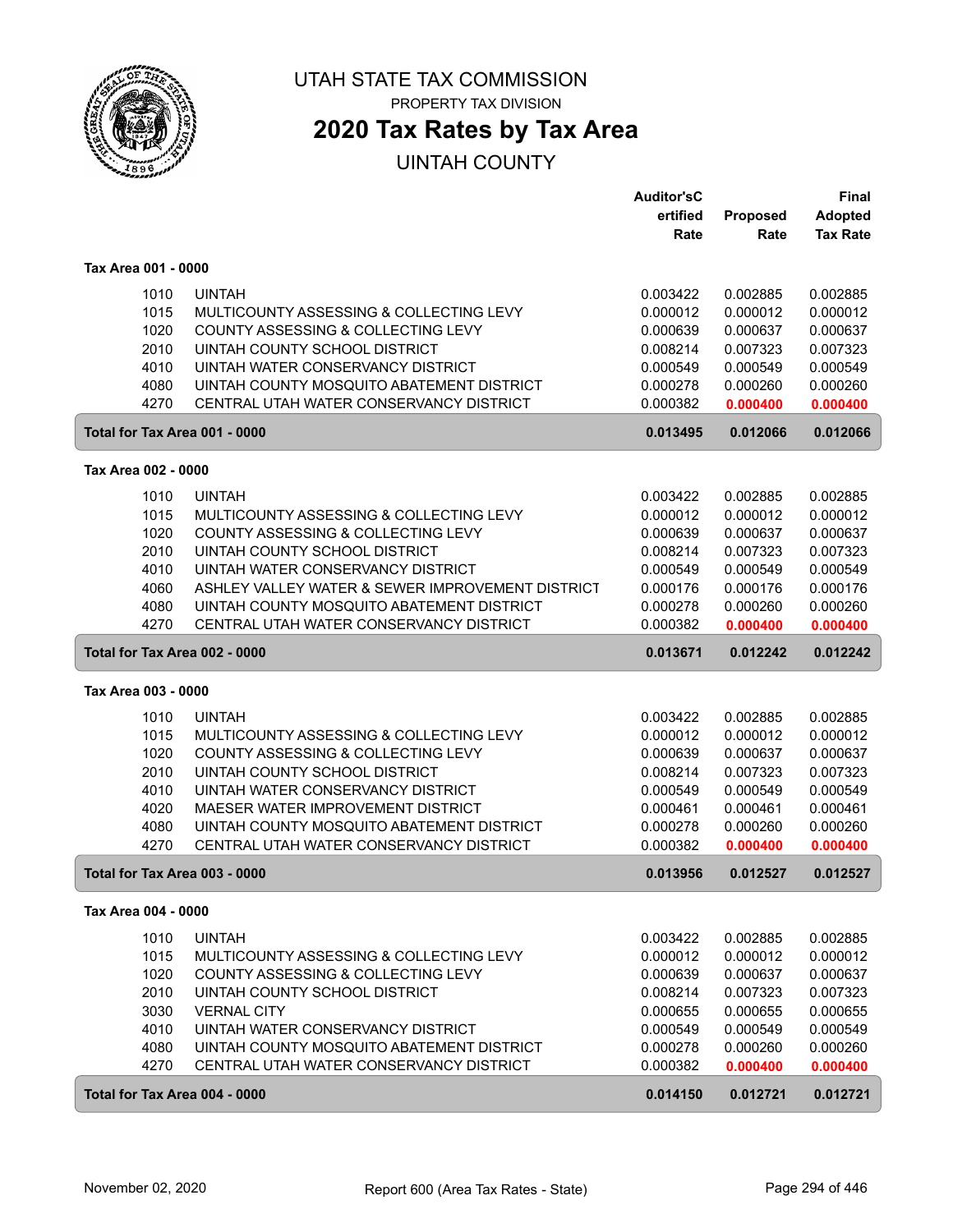

## **2020 Tax Rates by Tax Area**

|                               |                                           | <b>Auditor'sC</b> |          | <b>Final</b>    |
|-------------------------------|-------------------------------------------|-------------------|----------|-----------------|
|                               |                                           | ertified          | Proposed | <b>Adopted</b>  |
|                               |                                           | Rate              | Rate     | <b>Tax Rate</b> |
| Tax Area 005 - 0000           |                                           |                   |          |                 |
| 1010                          | <b>UINTAH</b>                             | 0.003422          | 0.002885 | 0.002885        |
| 1015                          | MULTICOUNTY ASSESSING & COLLECTING LEVY   | 0.000012          | 0.000012 | 0.000012        |
| 1020                          | COUNTY ASSESSING & COLLECTING LEVY        | 0.000639          | 0.000637 | 0.000637        |
| 2010                          | UINTAH COUNTY SCHOOL DISTRICT             | 0.008214          | 0.007323 | 0.007323        |
| 4010                          | UINTAH WATER CONSERVANCY DISTRICT         | 0.000549          | 0.000549 | 0.000549        |
| 4030                          | JENSEN WATER IMPROVEMENT DISTRICT         | 0.000791          | 0.000791 | 0.000791        |
| 4080                          | UINTAH COUNTY MOSQUITO ABATEMENT DISTRICT | 0.000278          | 0.000260 | 0.000260        |
| 4270                          | CENTRAL UTAH WATER CONSERVANCY DISTRICT   | 0.000382          | 0.000400 | 0.000400        |
| Total for Tax Area 005 - 0000 |                                           | 0.014286          | 0.012857 | 0.012857        |
| Tax Area 006 - 0000           |                                           |                   |          |                 |
| 1010                          | <b>UINTAH</b>                             | 0.003422          | 0.002885 | 0.002885        |
| 1015                          | MULTICOUNTY ASSESSING & COLLECTING LEVY   | 0.000012          | 0.000012 | 0.000012        |
| 1020                          | COUNTY ASSESSING & COLLECTING LEVY        | 0.000639          | 0.000637 | 0.000637        |
| 2010                          | UINTAH COUNTY SCHOOL DISTRICT             | 0.008214          | 0.007323 | 0.007323        |
| 4040                          | BALLARD WATER IMPROVEMENT DISTRICT        | 0.000547          | 0.000547 | 0.000547        |
| 4080                          | UINTAH COUNTY MOSQUITO ABATEMENT DISTRICT | 0.000278          | 0.000260 | 0.000260        |
| 4270                          | CENTRAL UTAH WATER CONSERVANCY DISTRICT   | 0.000382          | 0.000400 | 0.000400        |
| Total for Tax Area 006 - 0000 |                                           | 0.013493          | 0.012064 | 0.012064        |
| Tax Area 007 - 0000           |                                           |                   |          |                 |
| 1010                          | <b>UINTAH</b>                             | 0.003422          | 0.002885 | 0.002885        |
| 1015                          | MULTICOUNTY ASSESSING & COLLECTING LEVY   | 0.000012          | 0.000012 | 0.000012        |
| 1020                          | COUNTY ASSESSING & COLLECTING LEVY        | 0.000639          | 0.000637 | 0.000637        |
| 2010                          | UINTAH COUNTY SCHOOL DISTRICT             | 0.008214          | 0.007323 | 0.007323        |
| 4010                          | UINTAH WATER CONSERVANCY DISTRICT         | 0.000549          | 0.000549 | 0.000549        |
| 4050                          | OURAY PARK WATER IMPROVEMENT DISTRICT     | 0.000915          | 0.000915 | 0.000915        |
| 4080                          | UINTAH COUNTY MOSQUITO ABATEMENT DISTRICT | 0.000278          | 0.000260 | 0.000260        |
| 4270                          | CENTRAL UTAH WATER CONSERVANCY DISTRICT   | 0.000382          | 0.000400 | 0.000400        |
| Total for Tax Area 007 - 0000 |                                           | 0.014410          | 0.012981 | 0.012981        |
| Tax Area 008 - 0000           |                                           |                   |          |                 |
| 1010                          | <b>UINTAH</b>                             | 0.003422          | 0.002885 | 0.002885        |
| 1015                          | MULTICOUNTY ASSESSING & COLLECTING LEVY   | 0.000012          | 0.000012 | 0.000012        |
| 1020                          | COUNTY ASSESSING & COLLECTING LEVY        | 0.000639          | 0.000637 | 0.000637        |
| 2010                          | UINTAH COUNTY SCHOOL DISTRICT             | 0.008214          | 0.007323 | 0.007323        |
| 4080                          | UINTAH COUNTY MOSQUITO ABATEMENT DISTRICT | 0.000278          | 0.000260 | 0.000260        |
| 4270                          | CENTRAL UTAH WATER CONSERVANCY DISTRICT   | 0.000382          | 0.000400 | 0.000400        |
| Total for Tax Area 008 - 0000 |                                           | 0.012946          | 0.011517 | 0.011517        |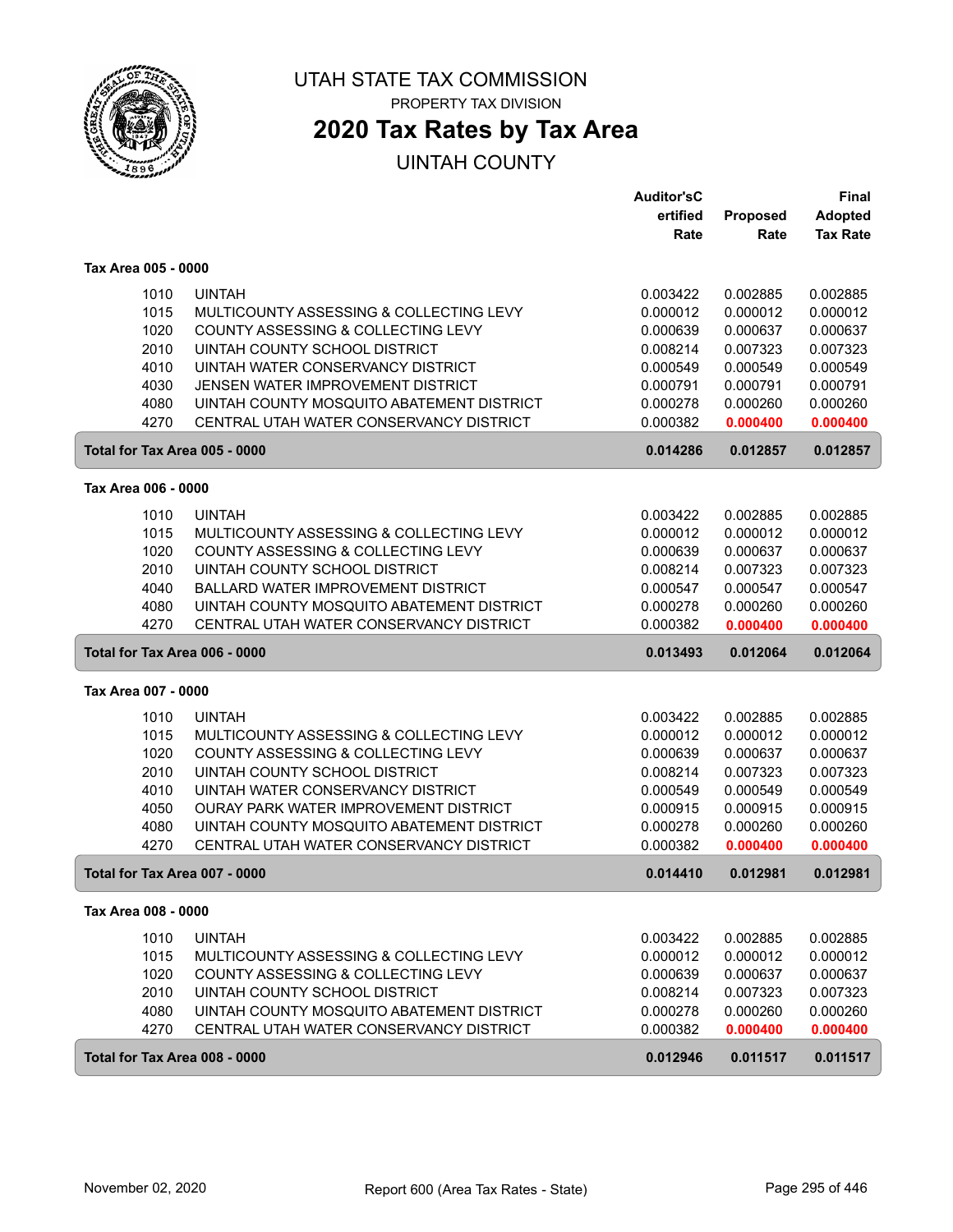

## **2020 Tax Rates by Tax Area**

|                               |                                                                             | <b>Auditor'sC</b>    |                      | <b>Final</b>         |
|-------------------------------|-----------------------------------------------------------------------------|----------------------|----------------------|----------------------|
|                               |                                                                             | ertified             | Proposed             | <b>Adopted</b>       |
|                               |                                                                             | Rate                 | Rate                 | <b>Tax Rate</b>      |
| Tax Area 009 - 0000           |                                                                             |                      |                      |                      |
| 1010                          | <b>UINTAH</b>                                                               | 0.003422             | 0.002885             | 0.002885             |
| 1015                          | MULTICOUNTY ASSESSING & COLLECTING LEVY                                     | 0.000012             | 0.000012             | 0.000012             |
| 1020                          | COUNTY ASSESSING & COLLECTING LEVY                                          | 0.000639             | 0.000637             | 0.000637             |
| 2010                          | UINTAH COUNTY SCHOOL DISTRICT                                               | 0.008214             | 0.007323             | 0.007323             |
| 4010                          | UINTAH WATER CONSERVANCY DISTRICT                                           | 0.000549             | 0.000549             | 0.000549             |
| 4070                          | TRIDELL-LAPOINT WATER IMPROVEMENT DISTRICT                                  | 0.000668             | 0.000668             | 0.000668             |
| 4080                          | UINTAH COUNTY MOSQUITO ABATEMENT DISTRICT                                   | 0.000278             | 0.000260             | 0.000260             |
| 4270                          | CENTRAL UTAH WATER CONSERVANCY DISTRICT                                     | 0.000382             | 0.000400             | 0.000400             |
| Total for Tax Area 009 - 0000 |                                                                             | 0.014163             | 0.012734             | 0.012734             |
| Tax Area 010 - 0000           |                                                                             |                      |                      |                      |
|                               | <b>UINTAH</b>                                                               |                      | 0.002885             | 0.002885             |
| 1010                          | MULTICOUNTY ASSESSING & COLLECTING LEVY                                     | 0.003422             | 0.000012             |                      |
| 1015                          | COUNTY ASSESSING & COLLECTING LEVY                                          | 0.000012             |                      | 0.000012<br>0.000637 |
| 1020<br>2010                  |                                                                             | 0.000639             | 0.000637             |                      |
| 4070                          | UINTAH COUNTY SCHOOL DISTRICT<br>TRIDELL-LAPOINT WATER IMPROVEMENT DISTRICT | 0.008214             | 0.007323             | 0.007323             |
| 4080                          | UINTAH COUNTY MOSQUITO ABATEMENT DISTRICT                                   | 0.000668<br>0.000278 | 0.000668<br>0.000260 | 0.000668<br>0.000260 |
| 4270                          | CENTRAL UTAH WATER CONSERVANCY DISTRICT                                     | 0.000382             | 0.000400             | 0.000400             |
|                               |                                                                             |                      |                      |                      |
| Total for Tax Area 010 - 0000 |                                                                             | 0.013614             | 0.012185             | 0.012185             |
| Tax Area 011 - 0000           |                                                                             |                      |                      |                      |
| 1010                          | <b>UINTAH</b>                                                               | 0.003422             | 0.002885             | 0.002885             |
| 1015                          | MULTICOUNTY ASSESSING & COLLECTING LEVY                                     | 0.000012             | 0.000012             | 0.000012             |
| 1020                          | COUNTY ASSESSING & COLLECTING LEVY                                          | 0.000639             | 0.000637             | 0.000637             |
| 2010                          | UINTAH COUNTY SCHOOL DISTRICT                                               | 0.008214             | 0.007323             | 0.007323             |
| 3010                          | <b>BALLARD TOWN</b>                                                         | 0.002577             | 0.002577             | 0.002577             |
| 4080                          | UINTAH COUNTY MOSQUITO ABATEMENT DISTRICT                                   | 0.000278             | 0.000260             | 0.000260             |
| 4270                          | CENTRAL UTAH WATER CONSERVANCY DISTRICT                                     | 0.000382             | 0.000400             | 0.000400             |
| Total for Tax Area 011 - 0000 |                                                                             | 0.015523             | 0.014094             | 0.014094             |
| Tax Area 012 - 0000           |                                                                             |                      |                      |                      |
| 1010                          | <b>UINTAH</b>                                                               | 0.003422             | 0.002885             | 0.002885             |
| 1015                          | MULTICOUNTY ASSESSING & COLLECTING LEVY                                     | 0.000012             | 0.000012             | 0.000012             |
| 1020                          | COUNTY ASSESSING & COLLECTING LEVY                                          | 0.000639             | 0.000637             | 0.000637             |
| 2010                          | UINTAH COUNTY SCHOOL DISTRICT                                               | 0.008214             | 0.007323             | 0.007323             |
| 3010                          | <b>BALLARD TOWN</b>                                                         | 0.002577             | 0.002577             | 0.002577             |
| 4040                          | BALLARD WATER IMPROVEMENT DISTRICT                                          | 0.000547             | 0.000547             | 0.000547             |
| 4080                          | UINTAH COUNTY MOSQUITO ABATEMENT DISTRICT                                   | 0.000278             | 0.000260             | 0.000260             |
| 4270                          | CENTRAL UTAH WATER CONSERVANCY DISTRICT                                     | 0.000382             | 0.000400             | 0.000400             |
| Total for Tax Area 012 - 0000 |                                                                             | 0.016070             | 0.014641             | 0.014641             |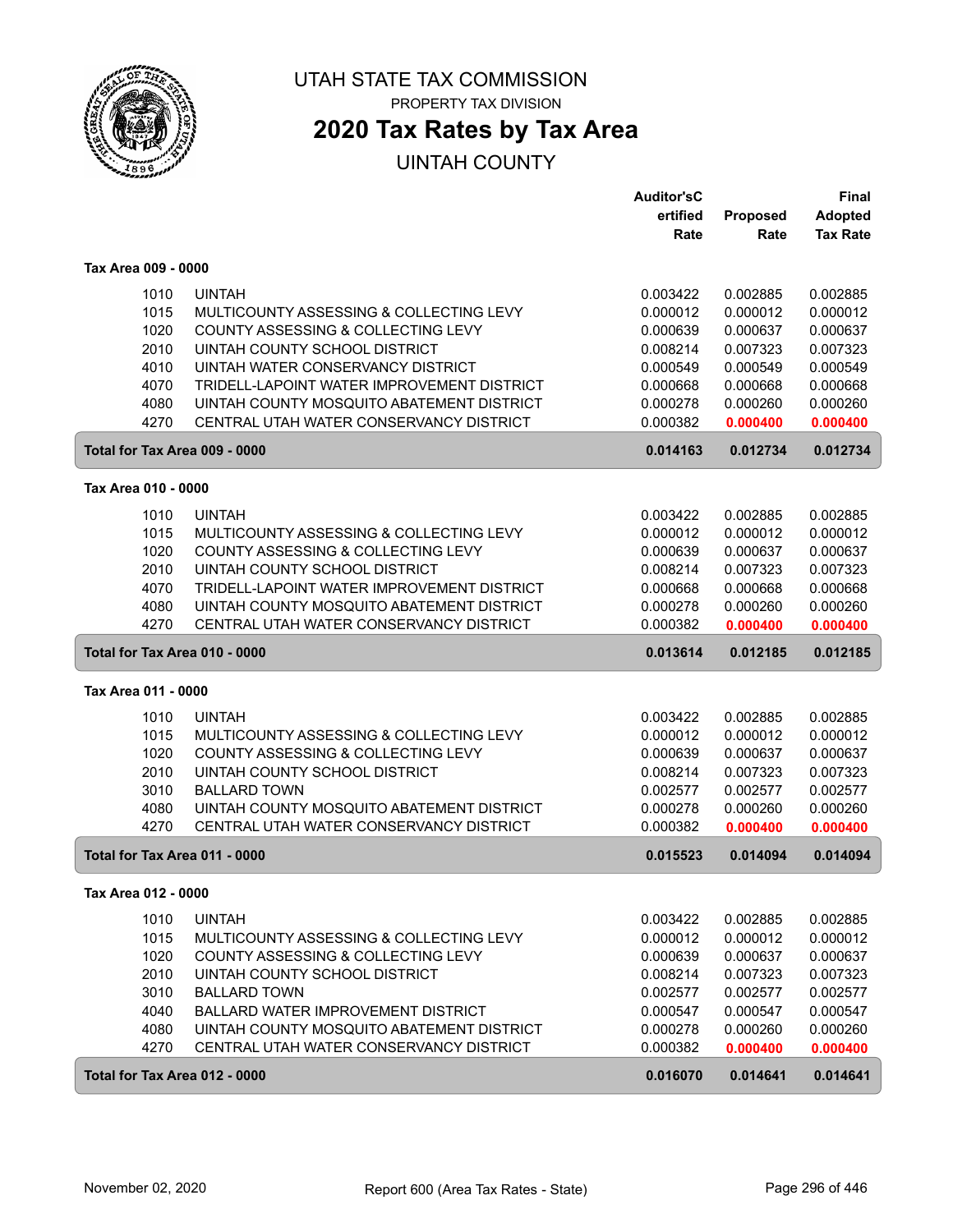

# **2020 Tax Rates by Tax Area**

|                     |                                                                                    | <b>Auditor'sC</b>    |                      | <b>Final</b>                      |
|---------------------|------------------------------------------------------------------------------------|----------------------|----------------------|-----------------------------------|
|                     |                                                                                    | ertified<br>Rate     | Proposed<br>Rate     | <b>Adopted</b><br><b>Tax Rate</b> |
|                     |                                                                                    |                      |                      |                                   |
| Tax Area 014 - 0000 |                                                                                    |                      |                      |                                   |
|                     | <b>UINTAH</b><br>1010                                                              | 0.003422             | 0.002885             | 0.002885                          |
|                     | 1015<br>MULTICOUNTY ASSESSING & COLLECTING LEVY                                    | 0.000012             | 0.000012             | 0.000012                          |
|                     | 1020<br>COUNTY ASSESSING & COLLECTING LEVY                                         | 0.000639             | 0.000637             | 0.000637                          |
|                     | 2010<br>UINTAH COUNTY SCHOOL DISTRICT                                              | 0.008214             | 0.007323             | 0.007323                          |
|                     | 3020<br><b>NAPLES CITY</b><br>4010<br>UINTAH WATER CONSERVANCY DISTRICT            | 0.000327<br>0.000549 | 0.000327<br>0.000549 | 0.000327<br>0.000549              |
|                     | 4060<br>ASHLEY VALLEY WATER & SEWER IMPROVEMENT DISTRICT                           | 0.000176             | 0.000176             | 0.000176                          |
|                     | 4080<br>UINTAH COUNTY MOSQUITO ABATEMENT DISTRICT                                  | 0.000278             | 0.000260             | 0.000260                          |
|                     | 4270<br>CENTRAL UTAH WATER CONSERVANCY DISTRICT                                    | 0.000382             | 0.000400             | 0.000400                          |
|                     | Total for Tax Area 014 - 0000                                                      | 0.013998             | 0.012569             | 0.012569                          |
|                     |                                                                                    |                      |                      |                                   |
| Tax Area 015 - 0000 |                                                                                    |                      |                      |                                   |
|                     | 1010<br><b>UINTAH</b>                                                              | 0.003422             | 0.002885             | 0.002885                          |
|                     | 1015<br>MULTICOUNTY ASSESSING & COLLECTING LEVY                                    | 0.000012             | 0.000012             | 0.000012                          |
|                     | 1020<br>COUNTY ASSESSING & COLLECTING LEVY                                         | 0.000639<br>0.008214 | 0.000637             | 0.000637<br>0.007323              |
|                     | 2010<br>UINTAH COUNTY SCHOOL DISTRICT<br>4010<br>UINTAH WATER CONSERVANCY DISTRICT | 0.000549             | 0.007323<br>0.000549 | 0.000549                          |
|                     | 4080<br>UINTAH COUNTY MOSQUITO ABATEMENT DISTRICT                                  | 0.000278             | 0.000260             | 0.000260                          |
|                     | 4270<br>CENTRAL UTAH WATER CONSERVANCY DISTRICT                                    | 0.000382             | 0.000400             | 0.000400                          |
|                     | Total for Tax Area 015 - 0000                                                      | 0.013495             | 0.012066             | 0.012066                          |
| Tax Area 016 - 0000 |                                                                                    |                      |                      |                                   |
|                     | 1010<br><b>UINTAH</b>                                                              | 0.003422             | 0.002885             | 0.002885                          |
|                     | 1015<br>MULTICOUNTY ASSESSING & COLLECTING LEVY                                    | 0.000012             | 0.000012             | 0.000012                          |
|                     | 1020<br>COUNTY ASSESSING & COLLECTING LEVY                                         | 0.000639             | 0.000637             | 0.000637                          |
|                     | 2010<br>UINTAH COUNTY SCHOOL DISTRICT                                              | 0.008214             | 0.007323             | 0.007323                          |
|                     | 4010<br>UINTAH WATER CONSERVANCY DISTRICT                                          | 0.000549             | 0.000549             | 0.000549                          |
|                     | 4080<br>UINTAH COUNTY MOSQUITO ABATEMENT DISTRICT                                  | 0.000278             | 0.000260             | 0.000260                          |
|                     | 4270<br>CENTRAL UTAH WATER CONSERVANCY DISTRICT                                    | 0.000382             | 0.000400             | 0.000400                          |
|                     | Total for Tax Area 016 - 0000                                                      | 0.013495             | 0.012066             | 0.012066                          |
| Tax Area 017 - 0000 |                                                                                    |                      |                      |                                   |
|                     | 1010<br><b>UINTAH</b>                                                              | 0.003422             | 0.002885             | 0.002885                          |
|                     | 1015<br>MULTICOUNTY ASSESSING & COLLECTING LEVY                                    | 0.000012             | 0.000012             | 0.000012                          |
|                     | 1020<br>COUNTY ASSESSING & COLLECTING LEVY                                         | 0.000639             | 0.000637             | 0.000637                          |
|                     | 2010<br>UINTAH COUNTY SCHOOL DISTRICT                                              | 0.008214             | 0.007323             | 0.007323                          |
|                     | 4080<br>UINTAH COUNTY MOSQUITO ABATEMENT DISTRICT                                  | 0.000278             | 0.000260             | 0.000260                          |
|                     | 4270<br>CENTRAL UTAH WATER CONSERVANCY DISTRICT                                    | 0.000382             | 0.000400             | 0.000400                          |
|                     | Total for Tax Area 017 - 0000                                                      | 0.012946             | 0.011517             | 0.011517                          |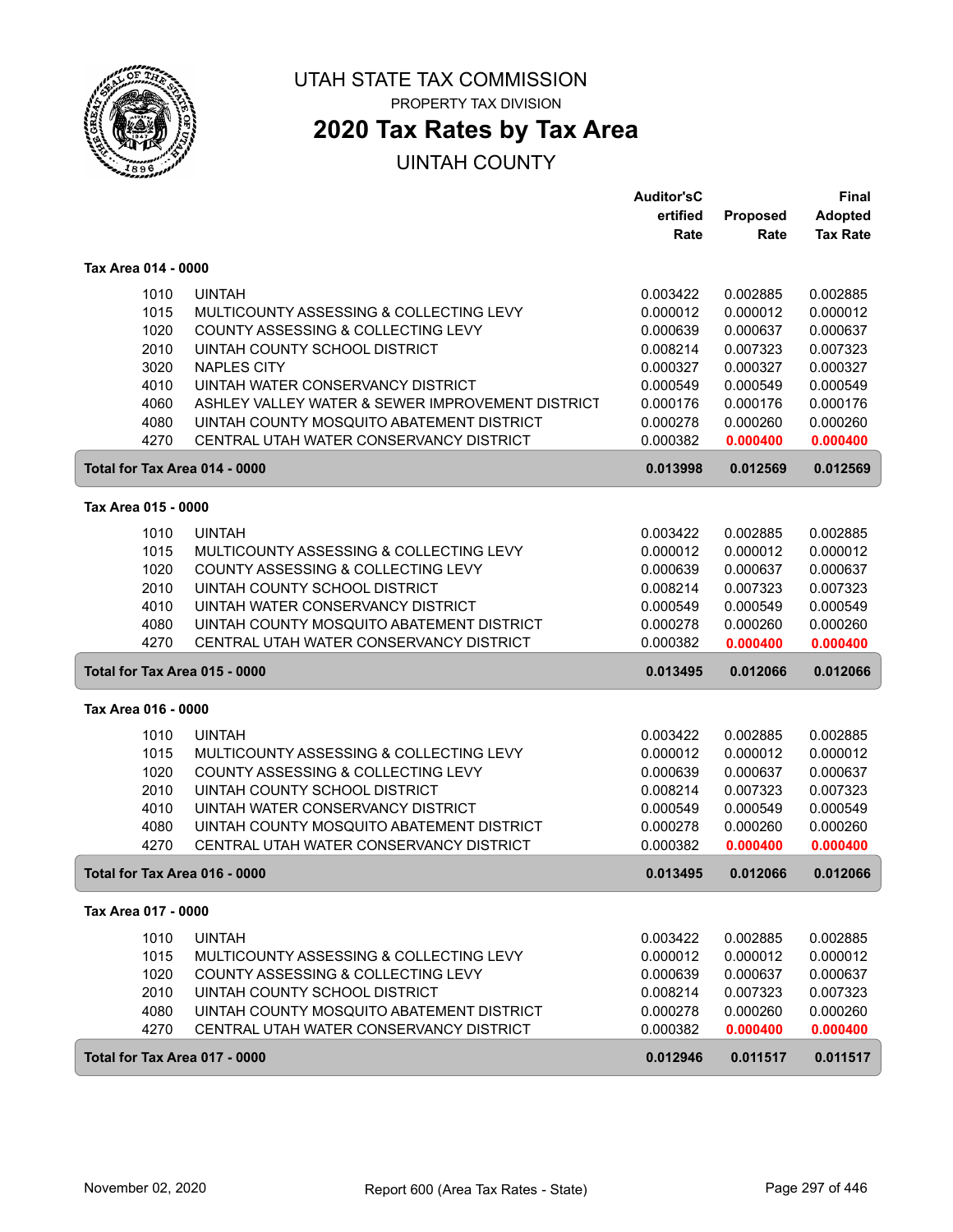

# **2020 Tax Rates by Tax Area**

|                               |                                                  | <b>Auditor'sC</b> |                 | Final           |
|-------------------------------|--------------------------------------------------|-------------------|-----------------|-----------------|
|                               |                                                  | ertified          | <b>Proposed</b> | <b>Adopted</b>  |
|                               |                                                  | Rate              | Rate            | <b>Tax Rate</b> |
| Tax Area 021 - 0000           |                                                  |                   |                 |                 |
| 1010                          | <b>UINTAH</b>                                    | 0.003422          | 0.002885        | 0.002885        |
| 1015                          | MULTICOUNTY ASSESSING & COLLECTING LEVY          | 0.000012          | 0.000012        | 0.000012        |
| 1020                          | COUNTY ASSESSING & COLLECTING LEVY               | 0.000639          | 0.000637        | 0.000637        |
| 2010                          | UINTAH COUNTY SCHOOL DISTRICT                    | 0.008214          | 0.007323        | 0.007323        |
| 3020                          | <b>NAPLES CITY</b>                               | 0.000327          | 0.000327        | 0.000327        |
| 4010                          | UINTAH WATER CONSERVANCY DISTRICT                | 0.000549          | 0.000549        | 0.000549        |
| 4060                          | ASHLEY VALLEY WATER & SEWER IMPROVEMENT DISTRICT | 0.000176          | 0.000176        | 0.000176        |
| 4080                          | UINTAH COUNTY MOSQUITO ABATEMENT DISTRICT        | 0.000278          | 0.000260        | 0.000260        |
| 4270                          | CENTRAL UTAH WATER CONSERVANCY DISTRICT          | 0.000382          | 0.000400        | 0.000400        |
| Total for Tax Area 021 - 0000 |                                                  | 0.013998          | 0.012569        | 0.012569        |
| Tax Area 022 - 0000           |                                                  |                   |                 |                 |
| 1010                          | <b>UINTAH</b>                                    | 0.003422          | 0.002885        | 0.002885        |
| 1015                          | MULTICOUNTY ASSESSING & COLLECTING LEVY          | 0.000012          | 0.000012        | 0.000012        |
| 1020                          | COUNTY ASSESSING & COLLECTING LEVY               | 0.000639          | 0.000637        | 0.000637        |
| 2010                          | UINTAH COUNTY SCHOOL DISTRICT                    | 0.008214          | 0.007323        | 0.007323        |
| 3020                          | <b>NAPLES CITY</b>                               | 0.000327          | 0.000327        | 0.000327        |
| 4010                          | UINTAH WATER CONSERVANCY DISTRICT                | 0.000549          | 0.000549        | 0.000549        |
| 4060                          | ASHLEY VALLEY WATER & SEWER IMPROVEMENT DISTRICT | 0.000176          | 0.000176        | 0.000176        |
| 4080                          | UINTAH COUNTY MOSQUITO ABATEMENT DISTRICT        | 0.000278          | 0.000260        | 0.000260        |
| 4270                          | CENTRAL UTAH WATER CONSERVANCY DISTRICT          | 0.000382          | 0.000400        | 0.000400        |
| Total for Tax Area 022 - 0000 |                                                  | 0.013998          | 0.012569        | 0.012569        |
| Tax Area 023 - 0000           |                                                  |                   |                 |                 |
| 1010                          | <b>UINTAH</b>                                    | 0.003422          | 0.002885        | 0.002885        |
| 1015                          | MULTICOUNTY ASSESSING & COLLECTING LEVY          | 0.000012          | 0.000012        | 0.000012        |
| 1020                          | COUNTY ASSESSING & COLLECTING LEVY               | 0.000639          | 0.000637        | 0.000637        |
| 2010                          | UINTAH COUNTY SCHOOL DISTRICT                    | 0.008214          | 0.007323        | 0.007323        |
| 3030                          | <b>VERNAL CITY</b>                               | 0.000655          | 0.000655        | 0.000655        |
| 4010                          | UINTAH WATER CONSERVANCY DISTRICT                | 0.000549          | 0.000549        | 0.000549        |
| 4080                          | UINTAH COUNTY MOSQUITO ABATEMENT DISTRICT        | 0.000278          | 0.000260        | 0.000260        |
| 4270                          | CENTRAL UTAH WATER CONSERVANCY DISTRICT          | 0.000382          | 0.000400        | 0.000400        |
| Total for Tax Area 023 - 0000 |                                                  | 0.014150          | 0.012721        | 0.012721        |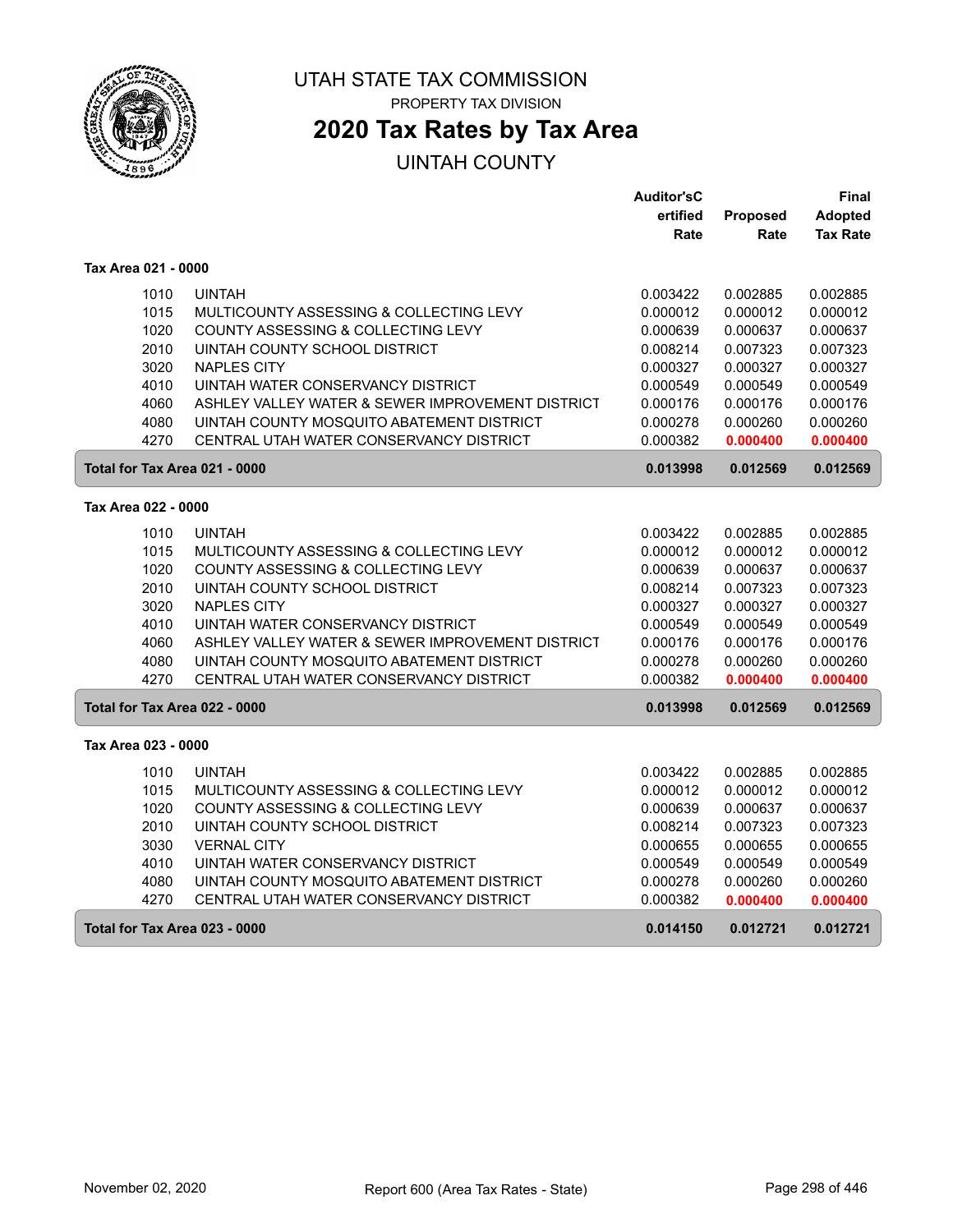

 $\sqrt{2}$ 

ſ

### UTAH STATE TAX COMMISSION PROPERTY TAX DIVISION

## **2020 Tax Rates by Tax Area**

|                               |                                                  | <b>Auditor'sC</b> |                 | Final           |
|-------------------------------|--------------------------------------------------|-------------------|-----------------|-----------------|
|                               |                                                  | ertified          | <b>Proposed</b> | <b>Adopted</b>  |
|                               |                                                  | Rate              | Rate            | <b>Tax Rate</b> |
| Tax Area 024 - 0000           |                                                  |                   |                 |                 |
| 1010                          | <b>UINTAH</b>                                    | 0.003422          | 0.002885        | 0.002885        |
| 1015                          | MULTICOUNTY ASSESSING & COLLECTING LEVY          | 0.000012          | 0.000012        | 0.000012        |
| 1020                          | COUNTY ASSESSING & COLLECTING LEVY               | 0.000639          | 0.000637        | 0.000637        |
| 2010                          | UINTAH COUNTY SCHOOL DISTRICT                    | 0.008214          | 0.007323        | 0.007323        |
| 3030                          | <b>VERNAL CITY</b>                               | 0.000655          | 0.000655        | 0.000655        |
| 4010                          | UINTAH WATER CONSERVANCY DISTRICT                | 0.000549          | 0.000549        | 0.000549        |
| 4060                          | ASHLEY VALLEY WATER & SEWER IMPROVEMENT DISTRICT | 0.000176          | 0.000176        | 0.000176        |
| 4080                          | UINTAH COUNTY MOSQUITO ABATEMENT DISTRICT        | 0.000278          | 0.000260        | 0.000260        |
| 4270                          | CENTRAL UTAH WATER CONSERVANCY DISTRICT          | 0.000382          | 0.000400        | 0.000400        |
| Total for Tax Area 024 - 0000 |                                                  | 0.014326          | 0.012897        | 0.012897        |
| Tax Area 026 - 0000           |                                                  |                   |                 |                 |
| 1010                          | <b>UINTAH</b>                                    | 0.003422          | 0.002885        | 0.002885        |
| 1015                          | MULTICOUNTY ASSESSING & COLLECTING LEVY          | 0.000012          | 0.000012        | 0.000012        |
| 1020                          | COUNTY ASSESSING & COLLECTING LEVY               | 0.000639          | 0.000637        | 0.000637        |
| 2010                          | UINTAH COUNTY SCHOOL DISTRICT                    | 0.008214          | 0.007323        | 0.007323        |
| 3030                          | <b>VERNAL CITY</b>                               | 0.000655          | 0.000655        | 0.000655        |
| 4010                          | UINTAH WATER CONSERVANCY DISTRICT                | 0.000549          | 0.000549        | 0.000549        |
| 4060                          | ASHLEY VALLEY WATER & SEWER IMPROVEMENT DISTRICT | 0.000176          | 0.000176        | 0.000176        |
| 4080                          | UINTAH COUNTY MOSQUITO ABATEMENT DISTRICT        | 0.000278          | 0.000260        | 0.000260        |
| 4270                          | CENTRAL UTAH WATER CONSERVANCY DISTRICT          | 0.000382          | 0.000400        | 0.000400        |
| Total for Tax Area 026 - 0000 |                                                  | 0.014326          | 0.012897        | 0.012897        |
| Tax Area 028 - 0000           |                                                  |                   |                 |                 |
| 1010                          | <b>UINTAH</b>                                    | 0.003422          | 0.002885        | 0.002885        |
| 1015                          | MULTICOUNTY ASSESSING & COLLECTING LEVY          | 0.000012          | 0.000012        | 0.000012        |
| 1020                          | COUNTY ASSESSING & COLLECTING LEVY               | 0.000639          | 0.000637        | 0.000637        |
| 2010                          | UINTAH COUNTY SCHOOL DISTRICT                    | 0.008214          | 0.007323        | 0.007323        |
| 3020                          | <b>NAPLES CITY</b>                               | 0.000327          | 0.000327        | 0.000327        |
| 4010                          | UINTAH WATER CONSERVANCY DISTRICT                | 0.000549          | 0.000549        | 0.000549        |
| 4060                          | ASHLEY VALLEY WATER & SEWER IMPROVEMENT DISTRICT | 0.000176          | 0.000176        | 0.000176        |
| 4080                          | UINTAH COUNTY MOSQUITO ABATEMENT DISTRICT        | 0.000278          | 0.000260        | 0.000260        |
| 4270                          | CENTRAL UTAH WATER CONSERVANCY DISTRICT          | 0.000382          | 0.000400        | 0.000400        |
| Total for Tax Area 028 - 0000 |                                                  | 0.013998          | 0.012569        | 0.012569        |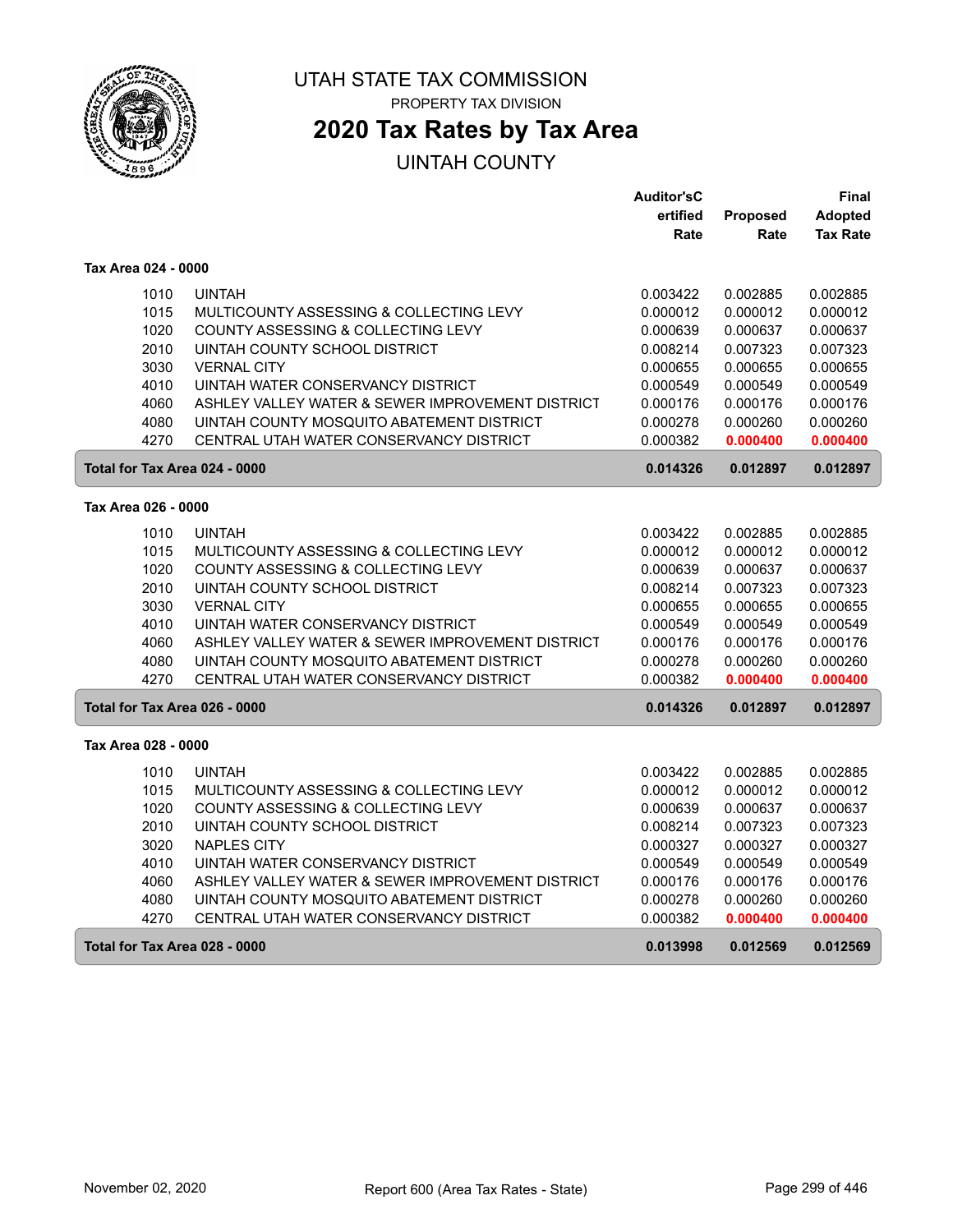

## **2020 Tax Rates by Tax Area**

|                     |                                                      | <b>Auditor'sC</b> |          | Final           |
|---------------------|------------------------------------------------------|-------------------|----------|-----------------|
|                     |                                                      | ertified          | Proposed | <b>Adopted</b>  |
|                     |                                                      | Rate              | Rate     | <b>Tax Rate</b> |
| Tax Area 010 - 0000 |                                                      |                   |          |                 |
|                     | <b>UTAH</b><br>1010                                  | 0.000635          | 0.001041 | 0.001041        |
|                     | 1015<br>MULTICOUNTY ASSESSING & COLLECTING LEVY      | 0.000012          | 0.000012 | 0.000012        |
|                     | 1020<br>COUNTY ASSESSING & COLLECTING LEVY           | 0.000149          | 0.000149 | 0.000149        |
|                     | 2010<br>ALPINE SCHOOL DISTRICT                       | 0.006600          | 0.006800 | 0.006800        |
|                     | 3090<br><b>LEHI CITY</b>                             | 0.001451          | 0.001451 | 0.001451        |
|                     | 4020<br>LEHI METROPOLITAN WATER DISTRICT             | 0.000008          | 0.000008 | 0.000008        |
|                     | 4080<br>NORTH UTAH COUNTY WATER CONSERVANCY DISTRICT | 0.000016          | 0.000016 | 0.000016        |
|                     | 4250<br>CENTRAL UTAH WATER CONSERVANCY DISTRICT      | 0.000382          | 0.000400 | 0.000400        |
|                     | Total for Tax Area 010 - 0000                        | 0.009253          | 0.009877 | 0.009877        |
|                     |                                                      |                   |          |                 |
| Tax Area 010 - 0001 |                                                      |                   |          |                 |
|                     | <b>UTAH</b><br>1010                                  | 0.000635          | 0.001041 | 0.001041        |
|                     | 1015<br>MULTICOUNTY ASSESSING & COLLECTING LEVY      | 0.000012          | 0.000012 | 0.000012        |
|                     | 1020<br>COUNTY ASSESSING & COLLECTING LEVY           | 0.000149          | 0.000149 | 0.000149        |
|                     | 2010<br>ALPINE SCHOOL DISTRICT                       | 0.006600          | 0.006800 | 0.006800        |
|                     | 3090<br><b>LEHI CITY</b>                             | 0.001451          | 0.001451 | 0.001451        |
|                     | 4020<br>LEHI METROPOLITAN WATER DISTRICT             | 0.000008          | 0.000008 | 0.000008        |
|                     | NORTH UTAH COUNTY WATER CONSERVANCY DISTRICT<br>4080 | 0.000016          | 0.000016 | 0.000016        |
|                     | 4250<br>CENTRAL UTAH WATER CONSERVANCY DISTRICT      | 0.000382          | 0.000400 | 0.000400        |
|                     | Total for Tax Area 010 - 0001                        | 0.009253          | 0.009877 | 0.009877        |
| Tax Area 010 - 0002 |                                                      |                   |          |                 |
|                     | 1010<br><b>UTAH</b>                                  | 0.000635          | 0.001041 | 0.001041        |
|                     | 1015<br>MULTICOUNTY ASSESSING & COLLECTING LEVY      | 0.000012          | 0.000012 | 0.000012        |
|                     | 1020<br>COUNTY ASSESSING & COLLECTING LEVY           | 0.000149          | 0.000149 | 0.000149        |
|                     | 2010<br>ALPINE SCHOOL DISTRICT                       | 0.006600          | 0.006800 | 0.006800        |
|                     | 3090<br><b>LEHI CITY</b>                             | 0.001451          | 0.001451 | 0.001451        |
|                     | 4020<br>LEHI METROPOLITAN WATER DISTRICT             | 0.000008          | 0.000008 | 0.000008        |
|                     | 4080<br>NORTH UTAH COUNTY WATER CONSERVANCY DISTRICT | 0.000016          | 0.000016 | 0.000016        |
|                     | 4250<br>CENTRAL UTAH WATER CONSERVANCY DISTRICT      | 0.000382          | 0.000400 | 0.000400        |
|                     | Total for Tax Area 010 - 0002                        | 0.009253          | 0.009877 | 0.009877        |
| Tax Area 010 - 0003 |                                                      |                   |          |                 |
|                     | 1010<br><b>UTAH</b>                                  | 0.000635          | 0.001041 | 0.001041        |
|                     | 1015<br>MULTICOUNTY ASSESSING & COLLECTING LEVY      | 0.000012          | 0.000012 | 0.000012        |
|                     | 1020<br>COUNTY ASSESSING & COLLECTING LEVY           | 0.000149          | 0.000149 | 0.000149        |
|                     | 2010<br>ALPINE SCHOOL DISTRICT                       | 0.006600          | 0.006800 | 0.006800        |
|                     | 3090<br>LEHI CITY                                    | 0.001451          | 0.001451 | 0.001451        |
|                     | 4020<br>LEHI METROPOLITAN WATER DISTRICT             | 0.000008          | 0.000008 | 0.000008        |
|                     | 4080<br>NORTH UTAH COUNTY WATER CONSERVANCY DISTRICT | 0.000016          | 0.000016 | 0.000016        |
|                     | 4250<br>CENTRAL UTAH WATER CONSERVANCY DISTRICT      | 0.000382          | 0.000400 | 0.000400        |
|                     | Total for Tax Area 010 - 0003                        | 0.009253          | 0.009877 | 0.009877        |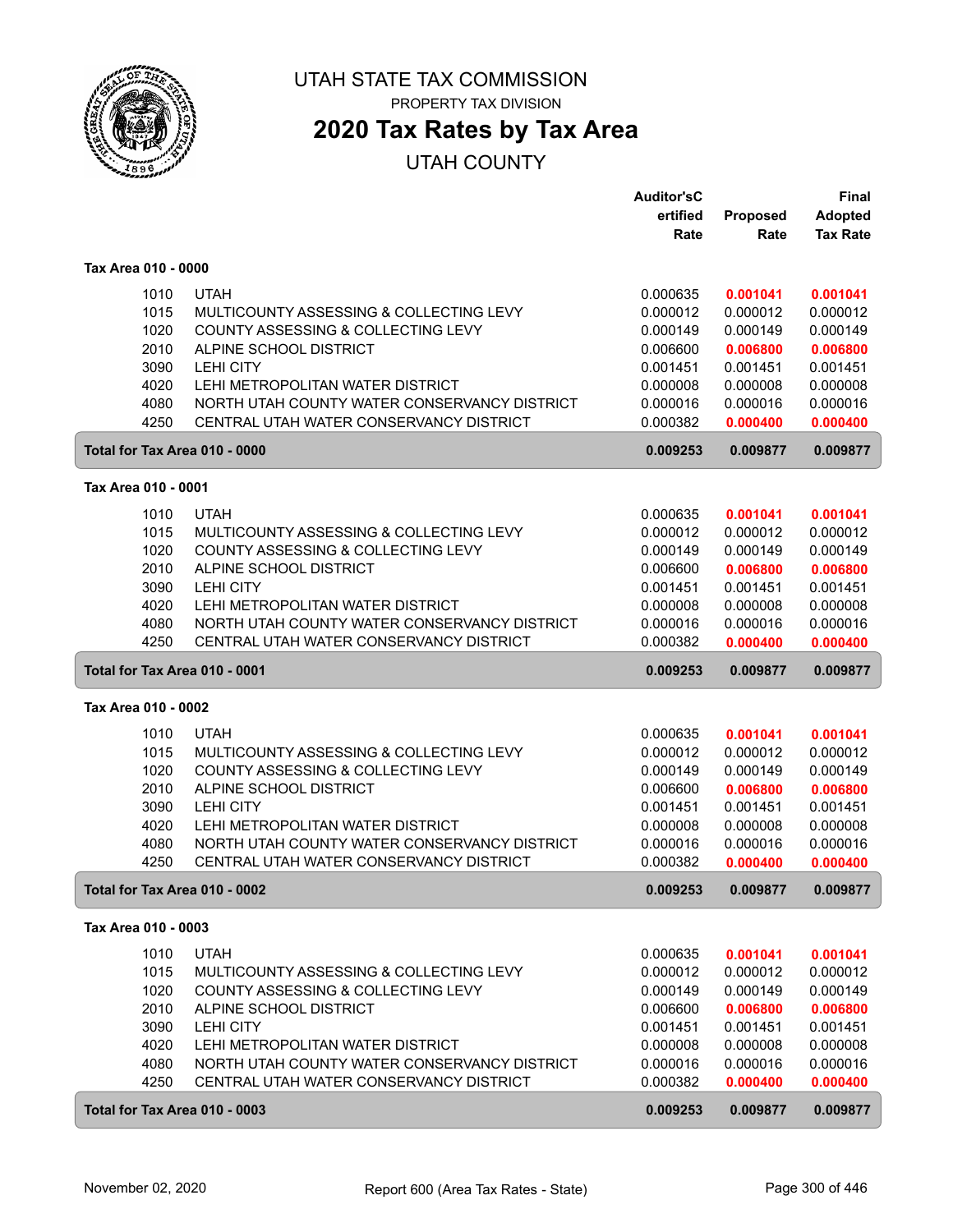

## **2020 Tax Rates by Tax Area**

|                     |      |                                              | <b>Auditor'sC</b> |          | Final           |
|---------------------|------|----------------------------------------------|-------------------|----------|-----------------|
|                     |      |                                              | ertified          | Proposed | <b>Adopted</b>  |
|                     |      |                                              | Rate              | Rate     | <b>Tax Rate</b> |
| Tax Area 010 - 0004 |      |                                              |                   |          |                 |
|                     | 1010 | <b>UTAH</b>                                  | 0.000635          | 0.001041 | 0.001041        |
|                     | 1015 | MULTICOUNTY ASSESSING & COLLECTING LEVY      | 0.000012          | 0.000012 | 0.000012        |
|                     | 1020 | COUNTY ASSESSING & COLLECTING LEVY           | 0.000149          | 0.000149 | 0.000149        |
|                     | 2010 | ALPINE SCHOOL DISTRICT                       | 0.006600          | 0.006800 | 0.006800        |
|                     | 3090 | <b>LEHI CITY</b>                             | 0.001451          | 0.001451 | 0.001451        |
|                     | 4020 | LEHI METROPOLITAN WATER DISTRICT             | 0.000008          | 0.000008 | 0.000008        |
|                     | 4080 | NORTH UTAH COUNTY WATER CONSERVANCY DISTRICT | 0.000016          | 0.000016 | 0.000016        |
|                     | 4250 | CENTRAL UTAH WATER CONSERVANCY DISTRICT      | 0.000382          | 0.000400 | 0.000400        |
|                     |      | Total for Tax Area 010 - 0004                | 0.009253          | 0.009877 | 0.009877        |
| Tax Area 010 - 0005 |      |                                              |                   |          |                 |
|                     |      |                                              |                   |          |                 |
|                     | 1010 | <b>UTAH</b>                                  | 0.000635          | 0.001041 | 0.001041        |
|                     | 1015 | MULTICOUNTY ASSESSING & COLLECTING LEVY      | 0.000012          | 0.000012 | 0.000012        |
|                     | 1020 | COUNTY ASSESSING & COLLECTING LEVY           | 0.000149          | 0.000149 | 0.000149        |
|                     | 2010 | ALPINE SCHOOL DISTRICT                       | 0.006600          | 0.006800 | 0.006800        |
|                     | 3090 | <b>LEHI CITY</b>                             | 0.001451          | 0.001451 | 0.001451        |
|                     | 4020 | LEHI METROPOLITAN WATER DISTRICT             | 0.000008          | 0.000008 | 0.000008        |
|                     | 4080 | NORTH UTAH COUNTY WATER CONSERVANCY DISTRICT | 0.000016          | 0.000016 | 0.000016        |
|                     | 4250 | CENTRAL UTAH WATER CONSERVANCY DISTRICT      | 0.000382          | 0.000400 | 0.000400        |
|                     |      | Total for Tax Area 010 - 0005                | 0.009253          | 0.009877 | 0.009877        |
| Tax Area 010 - 0006 |      |                                              |                   |          |                 |
|                     | 1010 | <b>UTAH</b>                                  | 0.000635          | 0.001041 | 0.001041        |
|                     | 1015 | MULTICOUNTY ASSESSING & COLLECTING LEVY      | 0.000012          | 0.000012 | 0.000012        |
|                     | 1020 | COUNTY ASSESSING & COLLECTING LEVY           | 0.000149          | 0.000149 | 0.000149        |
|                     | 2010 | ALPINE SCHOOL DISTRICT                       | 0.006600          | 0.006800 | 0.006800        |
|                     | 3090 | <b>LEHI CITY</b>                             | 0.001451          | 0.001451 | 0.001451        |
|                     | 4020 | LEHI METROPOLITAN WATER DISTRICT             | 0.000008          | 0.000008 | 0.000008        |
|                     | 4080 | NORTH UTAH COUNTY WATER CONSERVANCY DISTRICT | 0.000016          | 0.000016 | 0.000016        |
|                     | 4250 | CENTRAL UTAH WATER CONSERVANCY DISTRICT      | 0.000382          | 0.000400 | 0.000400        |
|                     |      | Total for Tax Area 010 - 0006                | 0.009253          | 0.009877 | 0.009877        |
| Tax Area 010 - 0008 |      |                                              |                   |          |                 |
|                     | 1010 | <b>UTAH</b>                                  | 0.000635          | 0.001041 | 0.001041        |
|                     | 1015 | MULTICOUNTY ASSESSING & COLLECTING LEVY      | 0.000012          | 0.000012 | 0.000012        |
|                     | 1020 | COUNTY ASSESSING & COLLECTING LEVY           | 0.000149          | 0.000149 | 0.000149        |
|                     | 2010 | ALPINE SCHOOL DISTRICT                       | 0.006600          | 0.006800 | 0.006800        |
|                     | 3090 | LEHI CITY                                    | 0.001451          | 0.001451 | 0.001451        |
|                     | 4020 | LEHI METROPOLITAN WATER DISTRICT             | 0.000008          | 0.000008 | 0.000008        |
|                     | 4080 | NORTH UTAH COUNTY WATER CONSERVANCY DISTRICT | 0.000016          | 0.000016 | 0.000016        |
|                     | 4250 | CENTRAL UTAH WATER CONSERVANCY DISTRICT      | 0.000382          | 0.000400 | 0.000400        |
|                     |      | Total for Tax Area 010 - 0008                | 0.009253          | 0.009877 | 0.009877        |
|                     |      |                                              |                   |          |                 |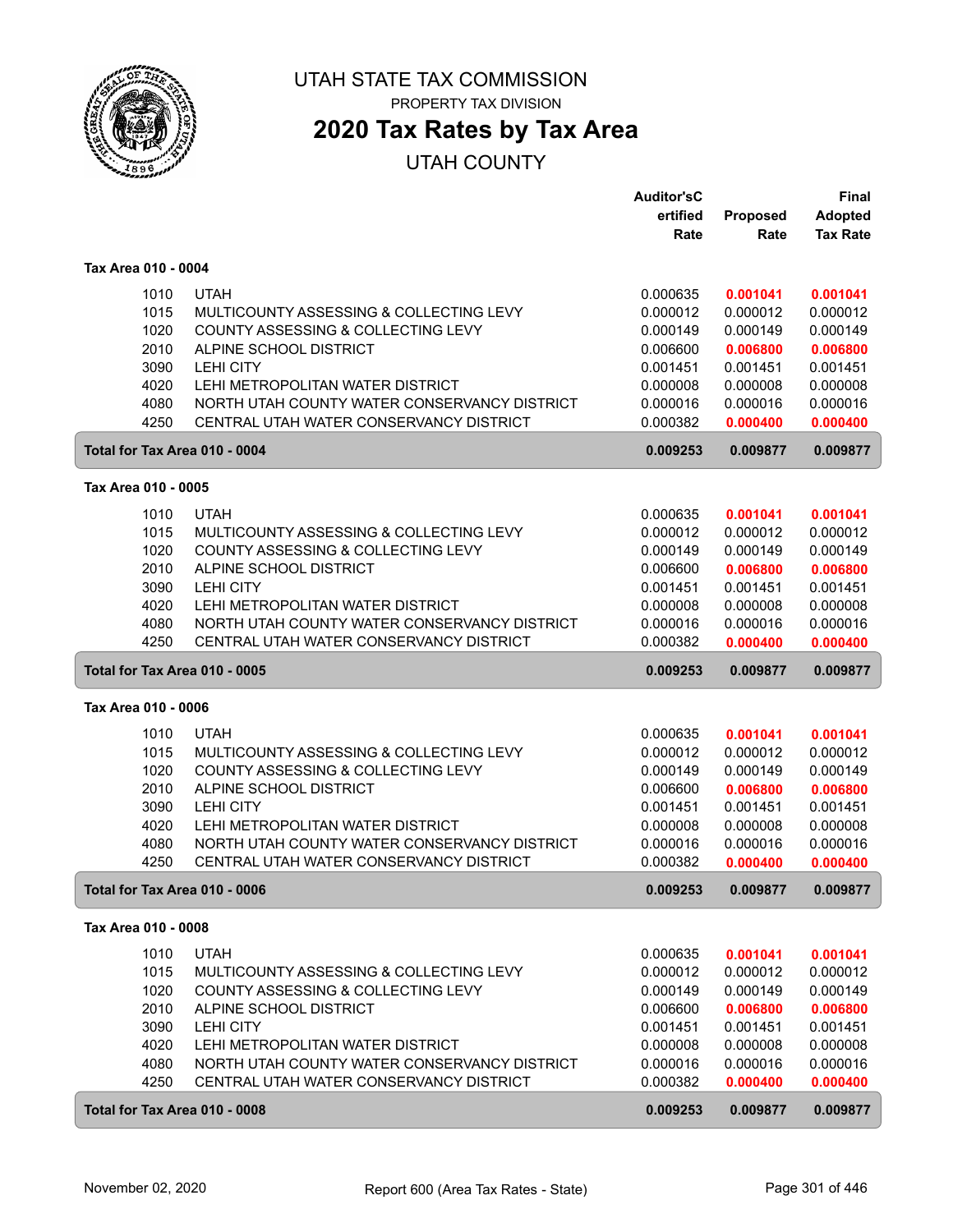

# UTAH STATE TAX COMMISSION

PROPERTY TAX DIVISION

## **2020 Tax Rates by Tax Area**

|                     |                                              | <b>Auditor'sC</b> |          | Final           |
|---------------------|----------------------------------------------|-------------------|----------|-----------------|
|                     |                                              | ertified          | Proposed | Adopted         |
|                     |                                              | Rate              | Rate     | <b>Tax Rate</b> |
| Tax Area 011 - 0000 |                                              |                   |          |                 |
|                     |                                              |                   |          |                 |
| 1010                | <b>UTAH</b>                                  | 0.000635          | 0.001041 | 0.001041        |
| 1015                | MULTICOUNTY ASSESSING & COLLECTING LEVY      | 0.000012          | 0.000012 | 0.000012        |
| 1020                | COUNTY ASSESSING & COLLECTING LEVY           | 0.000149          | 0.000149 | 0.000149        |
| 2010                | ALPINE SCHOOL DISTRICT                       | 0.006600          | 0.006800 | 0.006800        |
| 3090                | <b>LEHI CITY</b>                             | 0.001451          | 0.001451 | 0.001451        |
| 4020                | LEHI METROPOLITAN WATER DISTRICT             | 0.000008          | 0.000008 | 0.000008        |
| 4250                | CENTRAL UTAH WATER CONSERVANCY DISTRICT      | 0.000382          | 0.000400 | 0.000400        |
|                     | Total for Tax Area 011 - 0000                | 0.009237          | 0.009861 | 0.009861        |
| Tax Area 013 - 0000 |                                              |                   |          |                 |
| 1010                | <b>UTAH</b>                                  | 0.000635          | 0.001041 | 0.001041        |
| 1015                | MULTICOUNTY ASSESSING & COLLECTING LEVY      | 0.000012          | 0.000012 | 0.000012        |
| 1020                | COUNTY ASSESSING & COLLECTING LEVY           | 0.000149          | 0.000149 | 0.000149        |
| 2010                | ALPINE SCHOOL DISTRICT                       | 0.006600          | 0.006800 | 0.006800        |
| 3045                | <b>DRAPER CITY</b>                           | 0.001227          | 0.001227 | 0.001227        |
| 4080                | NORTH UTAH COUNTY WATER CONSERVANCY DISTRICT | 0.000016          | 0.000016 | 0.000016        |
| 4145                | JORDAN VALLEY WATER CONSERVANCY DISTRICT     | 0.000366          | 0.000366 | 0.000366        |
| 4250                | CENTRAL UTAH WATER CONSERVANCY DISTRICT      | 0.000382          | 0.000400 | 0.000400        |
| 4320                | SOUTH VALLEY SEWER DISTRICT                  | 0.000271          | 0.000271 | 0.000271        |
|                     | Total for Tax Area 013 - 0000                | 0.009658          | 0.010282 | 0.010282        |
|                     |                                              |                   |          |                 |
| Tax Area 014 - 0000 |                                              |                   |          |                 |
| 1010                | <b>UTAH</b>                                  | 0.000635          | 0.001041 | 0.001041        |
| 1015                | MULTICOUNTY ASSESSING & COLLECTING LEVY      | 0.000012          | 0.000012 | 0.000012        |
| 1020                | COUNTY ASSESSING & COLLECTING LEVY           | 0.000149          | 0.000149 | 0.000149        |
| 2010                | ALPINE SCHOOL DISTRICT                       | 0.006600          | 0.006800 | 0.006800        |
| 3045                | <b>DRAPER CITY</b>                           | 0.001227          | 0.001227 | 0.001227        |
| 4080                | NORTH UTAH COUNTY WATER CONSERVANCY DISTRICT | 0.000016          | 0.000016 | 0.000016        |
| 4250                | CENTRAL UTAH WATER CONSERVANCY DISTRICT      | 0.000382          | 0.000400 | 0.000400        |
| 4320                | SOUTH VALLEY SEWER DISTRICT                  | 0.000271          | 0.000271 | 0.000271        |
|                     | Total for Tax Area 014 - 0000                | 0.009292          | 0.009916 | 0.009916        |
| Tax Area 017 - 0000 |                                              |                   |          |                 |
| 1010                | <b>UTAH</b>                                  | 0.000635          | 0.001041 | 0.001041        |
| 1015                | MULTICOUNTY ASSESSING & COLLECTING LEVY      | 0.000012          | 0.000012 | 0.000012        |
| 1020                | COUNTY ASSESSING & COLLECTING LEVY           | 0.000149          | 0.000149 | 0.000149        |
| 2010                | ALPINE SCHOOL DISTRICT                       | 0.006600          | 0.006800 | 0.006800        |
| 3045                | DRAPER CITY                                  | 0.001227          | 0.001227 | 0.001227        |
| 4080                | NORTH UTAH COUNTY WATER CONSERVANCY DISTRICT | 0.000016          | 0.000016 | 0.000016        |
| 4250                | CENTRAL UTAH WATER CONSERVANCY DISTRICT      | 0.000382          | 0.000400 | 0.000400        |
|                     |                                              |                   |          |                 |
|                     | Total for Tax Area 017 - 0000                | 0.009021          | 0.009645 | 0.009645        |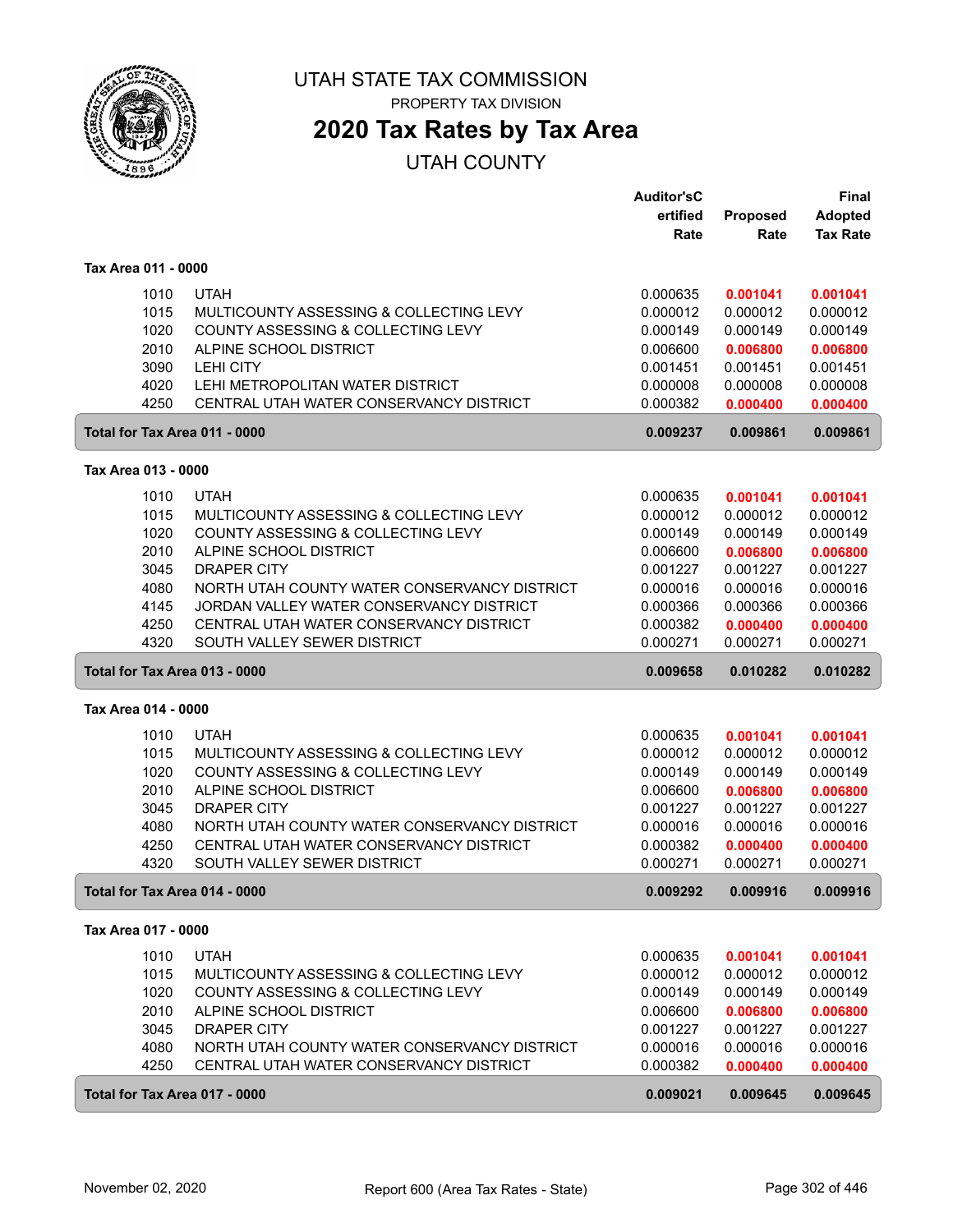

## **2020 Tax Rates by Tax Area**

|                               |                                              | <b>Auditor'sC</b> |          | <b>Final</b>    |
|-------------------------------|----------------------------------------------|-------------------|----------|-----------------|
|                               |                                              | ertified          | Proposed | <b>Adopted</b>  |
|                               |                                              | Rate              | Rate     | <b>Tax Rate</b> |
| Tax Area 018 - 0000           |                                              |                   |          |                 |
| 1010                          | <b>UTAH</b>                                  | 0.000635          | 0.001041 | 0.001041        |
| 1015                          | MULTICOUNTY ASSESSING & COLLECTING LEVY      | 0.000012          | 0.000012 | 0.000012        |
| 1020                          | COUNTY ASSESSING & COLLECTING LEVY           | 0.000149          | 0.000149 | 0.000149        |
| 2010                          | ALPINE SCHOOL DISTRICT                       | 0.006600          | 0.006800 | 0.006800        |
| 3045                          | <b>DRAPER CITY</b>                           | 0.001227          | 0.001227 | 0.001227        |
| 4080                          | NORTH UTAH COUNTY WATER CONSERVANCY DISTRICT | 0.000016          | 0.000016 | 0.000016        |
| 4145                          | JORDAN VALLEY WATER CONSERVANCY DISTRICT     | 0.000366          | 0.000366 | 0.000366        |
| 4250                          | CENTRAL UTAH WATER CONSERVANCY DISTRICT      | 0.000382          | 0.000400 | 0.000400        |
| 4305                          | TRAVERSE RIDGE SPECIAL SERVICE DISTRICT      | 0.000501          | 0.000501 | 0.000501        |
| Total for Tax Area 018 - 0000 |                                              | 0.009888          | 0.010512 | 0.010512        |
| Tax Area 019 - 0000           |                                              |                   |          |                 |
| 1010                          | <b>UTAH</b>                                  | 0.000635          | 0.001041 | 0.001041        |
| 1015                          | MULTICOUNTY ASSESSING & COLLECTING LEVY      | 0.000012          | 0.000012 | 0.000012        |
| 1020                          | COUNTY ASSESSING & COLLECTING LEVY           | 0.000149          | 0.000149 | 0.000149        |
| 2010                          | ALPINE SCHOOL DISTRICT                       | 0.006600          | 0.006800 | 0.006800        |
| 3045                          | <b>DRAPER CITY</b>                           | 0.001227          | 0.001227 | 0.001227        |
| 4080                          | NORTH UTAH COUNTY WATER CONSERVANCY DISTRICT | 0.000016          | 0.000016 | 0.000016        |
| 4145                          | JORDAN VALLEY WATER CONSERVANCY DISTRICT     | 0.000366          | 0.000366 | 0.000366        |
| 4250                          | CENTRAL UTAH WATER CONSERVANCY DISTRICT      | 0.000382          | 0.000400 | 0.000400        |
| 4305                          | TRAVERSE RIDGE SPECIAL SERVICE DISTRICT      | 0.000501          | 0.000501 | 0.000501        |
| 4320                          | SOUTH VALLEY SEWER DISTRICT                  | 0.000271          | 0.000271 | 0.000271        |
| Total for Tax Area 019 - 0000 |                                              | 0.010159          | 0.010783 | 0.010783        |
| Tax Area 020 - 0000           |                                              |                   |          |                 |
| 1010                          | <b>UTAH</b>                                  | 0.000635          | 0.001041 | 0.001041        |
| 1015                          | MULTICOUNTY ASSESSING & COLLECTING LEVY      | 0.000012          | 0.000012 | 0.000012        |
| 1020                          | COUNTY ASSESSING & COLLECTING LEVY           | 0.000149          | 0.000149 | 0.000149        |
| 2010                          | ALPINE SCHOOL DISTRICT                       | 0.006600          | 0.006800 | 0.006800        |
| 4080                          | NORTH UTAH COUNTY WATER CONSERVANCY DISTRICT | 0.000016          | 0.000016 | 0.000016        |
| 4090                          | UTAH COUNTY SERVICE AREA #6                  | 0.001103          | 0.001103 | 0.001103        |
| 4110                          | UTAH COUNTY SERVICE AREA#7                   | 0.000507          | 0.000507 | 0.000507        |
| 4120                          | UTAH COUNTY SERVICE AREA #8                  | 0.000246          | 0.000246 | 0.000246        |
| 4250                          | CENTRAL UTAH WATER CONSERVANCY DISTRICT      | 0.000382          | 0.000400 | 0.000400        |
| Total for Tax Area 020 - 0000 |                                              | 0.009650          | 0.010274 | 0.010274        |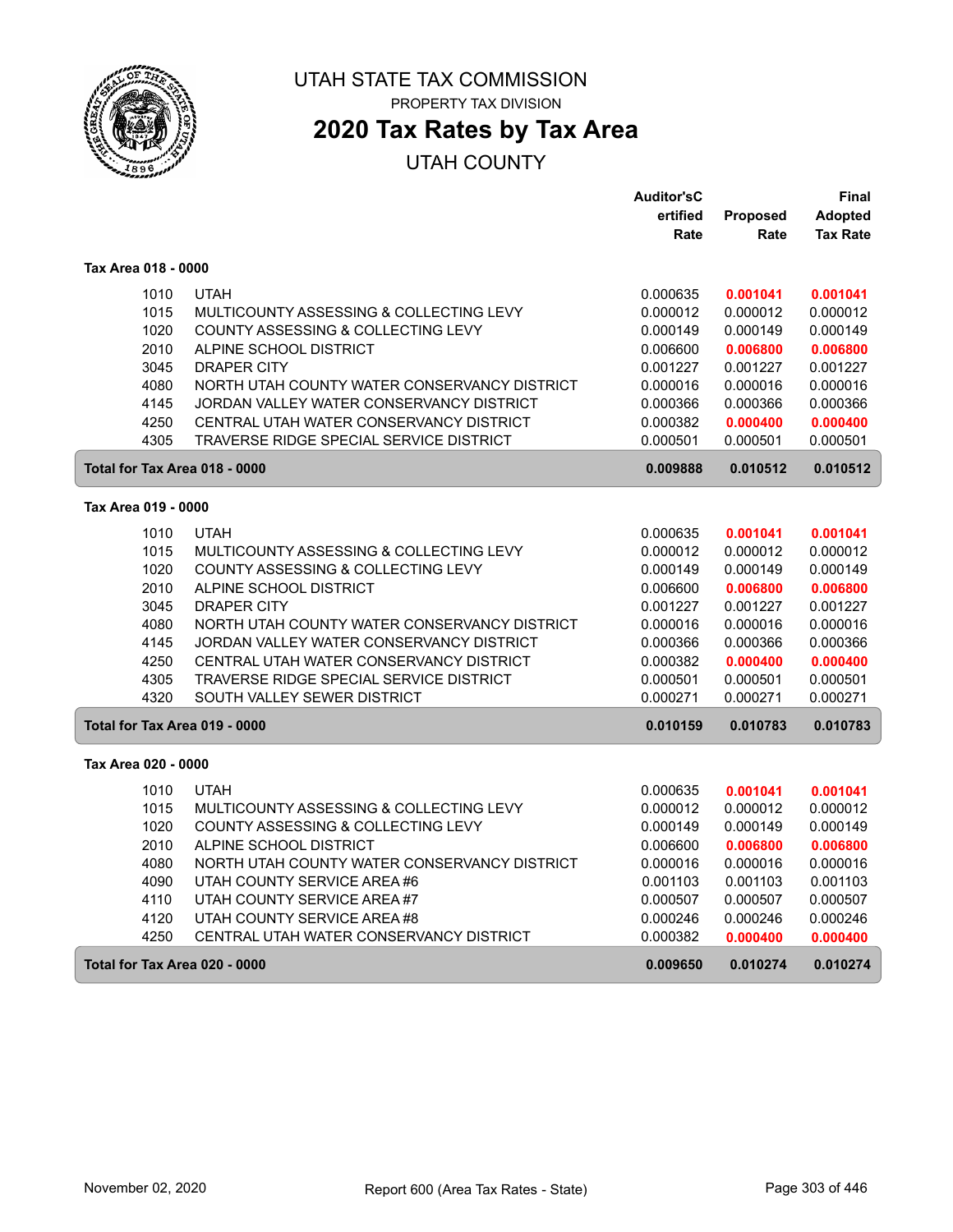

## **2020 Tax Rates by Tax Area**

|                               |                                                                                         | <b>Auditor'sC</b>    |                      | <b>Final</b>         |
|-------------------------------|-----------------------------------------------------------------------------------------|----------------------|----------------------|----------------------|
|                               |                                                                                         | ertified             | Proposed             | <b>Adopted</b>       |
|                               |                                                                                         | Rate                 | Rate                 | <b>Tax Rate</b>      |
| Tax Area 020 - 0002           |                                                                                         |                      |                      |                      |
| 1010                          | <b>UTAH</b>                                                                             | 0.000635             | 0.001041             | 0.001041             |
| 1015                          | MULTICOUNTY ASSESSING & COLLECTING LEVY                                                 | 0.000012             | 0.000012             | 0.000012             |
| 1020                          | COUNTY ASSESSING & COLLECTING LEVY                                                      | 0.000149             | 0.000149             | 0.000149             |
| 2010                          | ALPINE SCHOOL DISTRICT                                                                  | 0.006600             |                      | 0.006800             |
| 4080                          | NORTH UTAH COUNTY WATER CONSERVANCY DISTRICT                                            |                      | 0.006800             |                      |
|                               | UTAH COUNTY SERVICE AREA #6                                                             | 0.000016<br>0.001103 | 0.000016             | 0.000016<br>0.001103 |
| 4090<br>4110                  | UTAH COUNTY SERVICE AREA #7                                                             |                      | 0.001103             |                      |
|                               | UTAH COUNTY SERVICE AREA #8                                                             | 0.000507             | 0.000507             | 0.000507             |
| 4120                          |                                                                                         | 0.000246             | 0.000246             | 0.000246             |
| 4250                          | CENTRAL UTAH WATER CONSERVANCY DISTRICT                                                 | 0.000382             | 0.000400             | 0.000400             |
| Total for Tax Area 020 - 0002 |                                                                                         | 0.009650             | 0.010274             | 0.010274             |
| Tax Area 020 - 0003           |                                                                                         |                      |                      |                      |
| 1010                          | <b>UTAH</b>                                                                             | 0.000635             | 0.001041             | 0.001041             |
| 1015                          | MULTICOUNTY ASSESSING & COLLECTING LEVY                                                 | 0.000012             | 0.000012             | 0.000012             |
| 1020                          | COUNTY ASSESSING & COLLECTING LEVY                                                      | 0.000149             | 0.000149             | 0.000149             |
| 2010                          | ALPINE SCHOOL DISTRICT                                                                  | 0.006600             | 0.006800             | 0.006800             |
| 4080                          | NORTH UTAH COUNTY WATER CONSERVANCY DISTRICT                                            | 0.000016             | 0.000016             | 0.000016             |
| 4090                          | UTAH COUNTY SERVICE AREA #6                                                             | 0.001103             | 0.001103             | 0.001103             |
| 4110                          | UTAH COUNTY SERVICE AREA #7                                                             | 0.000507             | 0.000507             | 0.000507             |
| 4120                          | UTAH COUNTY SERVICE AREA #8                                                             | 0.000246             | 0.000246             | 0.000246             |
| 4250                          | CENTRAL UTAH WATER CONSERVANCY DISTRICT                                                 | 0.000382             | 0.000400             | 0.000400             |
| Total for Tax Area 020 - 0003 |                                                                                         | 0.009650             | 0.010274             | 0.010274             |
| Tax Area 021 - 0000           |                                                                                         |                      |                      |                      |
|                               |                                                                                         |                      |                      |                      |
| 1010                          | <b>UTAH</b>                                                                             | 0.000635             | 0.001041             | 0.001041             |
| 1015                          | MULTICOUNTY ASSESSING & COLLECTING LEVY                                                 | 0.000012             | 0.000012             | 0.000012             |
| 1020                          | COUNTY ASSESSING & COLLECTING LEVY                                                      | 0.000149             | 0.000149             | 0.000149             |
| 2010                          | ALPINE SCHOOL DISTRICT                                                                  | 0.006600             | 0.006800             | 0.006800             |
| 3040                          | <b>CEDAR HILLS CITY</b>                                                                 | 0.001646             | 0.001646             | 0.001646             |
| 4080<br>4250                  | NORTH UTAH COUNTY WATER CONSERVANCY DISTRICT<br>CENTRAL UTAH WATER CONSERVANCY DISTRICT | 0.000016<br>0.000382 | 0.000016<br>0.000400 | 0.000016<br>0.000400 |
| Total for Tax Area 021 - 0000 |                                                                                         | 0.009440             | 0.010064             | 0.010064             |
|                               |                                                                                         |                      |                      |                      |
| Tax Area 021 - 0001           |                                                                                         |                      |                      |                      |
| 1010                          | <b>UTAH</b>                                                                             | 0.000635             | 0.001041             | 0.001041             |
| 1015                          | MULTICOUNTY ASSESSING & COLLECTING LEVY                                                 | 0.000012             | 0.000012             | 0.000012             |
| 1020                          | COUNTY ASSESSING & COLLECTING LEVY                                                      | 0.000149             | 0.000149             | 0.000149             |
| 2010                          | ALPINE SCHOOL DISTRICT                                                                  | 0.006600             | 0.006800             | 0.006800             |
| 3040                          | <b>CEDAR HILLS CITY</b>                                                                 | 0.001646             | 0.001646             | 0.001646             |
| 4080                          | NORTH UTAH COUNTY WATER CONSERVANCY DISTRICT                                            | 0.000016             | 0.000016             | 0.000016             |
| 4250                          | CENTRAL UTAH WATER CONSERVANCY DISTRICT                                                 | 0.000382             | 0.000400             | 0.000400             |
| Total for Tax Area 021 - 0001 |                                                                                         | 0.009440             | 0.010064             | 0.010064             |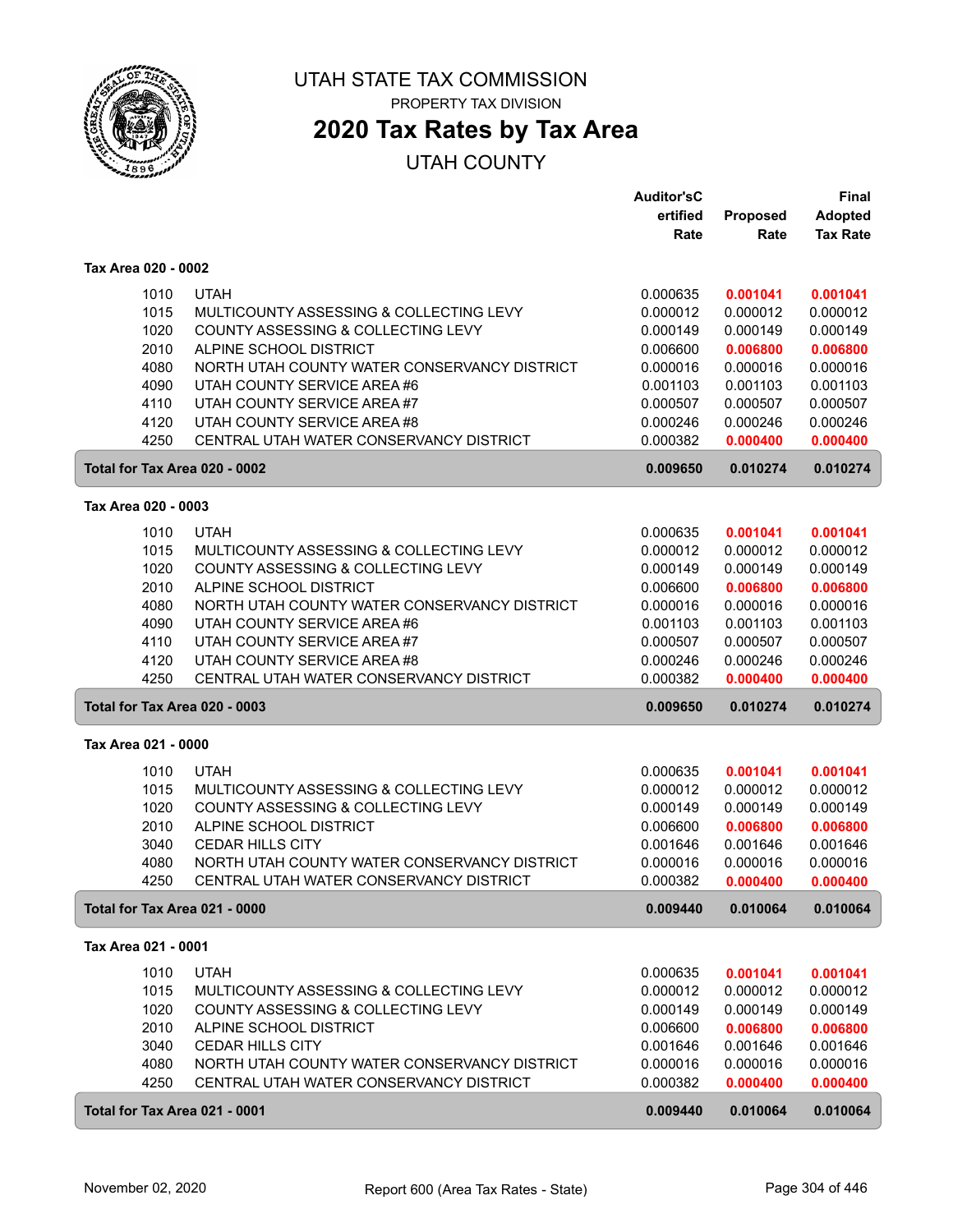

## **2020 Tax Rates by Tax Area**

|                     |                                                                        | <b>Auditor'sC</b>    |                      | Final                |
|---------------------|------------------------------------------------------------------------|----------------------|----------------------|----------------------|
|                     |                                                                        | ertified             | Proposed             | <b>Adopted</b>       |
|                     |                                                                        | Rate                 | Rate                 | <b>Tax Rate</b>      |
| Tax Area 025 - 0000 |                                                                        |                      |                      |                      |
| 1010                | <b>UTAH</b>                                                            |                      |                      |                      |
| 1015                | MULTICOUNTY ASSESSING & COLLECTING LEVY                                | 0.000635<br>0.000012 | 0.001041<br>0.000012 | 0.001041<br>0.000012 |
| 1020                | COUNTY ASSESSING & COLLECTING LEVY                                     | 0.000149             | 0.000149             | 0.000149             |
| 2010                | ALPINE SCHOOL DISTRICT                                                 | 0.006600             | 0.006800             | 0.006800             |
| 4080                | NORTH UTAH COUNTY WATER CONSERVANCY DISTRICT                           | 0.000016             | 0.000016             | 0.000016             |
| 4090                | UTAH COUNTY SERVICE AREA #6                                            | 0.001103             | 0.001103             | 0.001103             |
| 4120                | UTAH COUNTY SERVICE AREA #8                                            | 0.000246             | 0.000246             | 0.000246             |
| 4130                | UTAH COUNTY SERVICE AREA #9                                            | 0.000118             | 0.000118             | 0.000118             |
| 4250                | CENTRAL UTAH WATER CONSERVANCY DISTRICT                                | 0.000382             | 0.000400             | 0.000400             |
|                     | Total for Tax Area 025 - 0000                                          | 0.009261             | 0.009885             | 0.009885             |
|                     |                                                                        |                      |                      |                      |
| Tax Area 025 - 0001 |                                                                        |                      |                      |                      |
| 1010                | <b>UTAH</b>                                                            | 0.000635             | 0.001041             | 0.001041             |
| 1015                | MULTICOUNTY ASSESSING & COLLECTING LEVY                                | 0.000012             | 0.000012             | 0.000012             |
| 1020                | COUNTY ASSESSING & COLLECTING LEVY                                     | 0.000149             | 0.000149             | 0.000149             |
| 2010                | ALPINE SCHOOL DISTRICT                                                 | 0.006600             | 0.006800             | 0.006800             |
| 4080                | NORTH UTAH COUNTY WATER CONSERVANCY DISTRICT                           | 0.000016             | 0.000016             | 0.000016             |
| 4090                | UTAH COUNTY SERVICE AREA #6                                            | 0.001103             | 0.001103             | 0.001103             |
| 4120                | UTAH COUNTY SERVICE AREA #8                                            | 0.000246             | 0.000246             | 0.000246             |
| 4130                | UTAH COUNTY SERVICE AREA #9                                            | 0.000118             | 0.000118             | 0.000118             |
| 4250                | CENTRAL UTAH WATER CONSERVANCY DISTRICT                                | 0.000382             | 0.000400             | 0.000400             |
|                     | Total for Tax Area 025 - 0001                                          | 0.009261             | 0.009885             | 0.009885             |
| Tax Area 030 - 0001 |                                                                        |                      |                      |                      |
| 1010                | <b>UTAH</b>                                                            | 0.000635             | 0.001041             | 0.001041             |
| 1015                | MULTICOUNTY ASSESSING & COLLECTING LEVY                                | 0.000012             | 0.000012             | 0.000012             |
| 1020                | COUNTY ASSESSING & COLLECTING LEVY                                     | 0.000149             | 0.000149             | 0.000149             |
| 2010                | ALPINE SCHOOL DISTRICT                                                 | 0.006600             | 0.006800             | 0.006800             |
| 4090                | UTAH COUNTY SERVICE AREA #6                                            | 0.001103             | 0.001103             | 0.001103             |
| 4110                | UTAH COUNTY SERVICE AREA #7                                            | 0.000507             | 0.000507             | 0.000507             |
| 4120                | UTAH COUNTY SERVICE AREA #8                                            | 0.000246             | 0.000246             | 0.000246             |
| 4250                | CENTRAL UTAH WATER CONSERVANCY DISTRICT                                | 0.000382             | 0.000400             | 0.000400             |
|                     | Total for Tax Area 030 - 0001                                          | 0.009634             | 0.010258             | 0.010258             |
| Tax Area 030 - 0002 |                                                                        |                      |                      |                      |
|                     |                                                                        |                      |                      |                      |
| 1010                | <b>UTAH</b>                                                            | 0.000635             | 0.001041             | 0.001041             |
| 1015                | MULTICOUNTY ASSESSING & COLLECTING LEVY                                | 0.000012             | 0.000012             | 0.000012             |
| 1020                | COUNTY ASSESSING & COLLECTING LEVY                                     | 0.000149             | 0.000149             | 0.000149             |
| 2010                | ALPINE SCHOOL DISTRICT                                                 | 0.006600             | 0.006800             | 0.006800             |
| 4090                | UTAH COUNTY SERVICE AREA #6                                            | 0.001103             | 0.001103             | 0.001103             |
| 4110                | UTAH COUNTY SERVICE AREA #7                                            | 0.000507             | 0.000507             | 0.000507             |
| 4120<br>4250        | UTAH COUNTY SERVICE AREA #8<br>CENTRAL UTAH WATER CONSERVANCY DISTRICT | 0.000246<br>0.000382 | 0.000246<br>0.000400 | 0.000246<br>0.000400 |
|                     |                                                                        |                      |                      |                      |
|                     | Total for Tax Area 030 - 0002                                          | 0.009634             | 0.010258             | 0.010258             |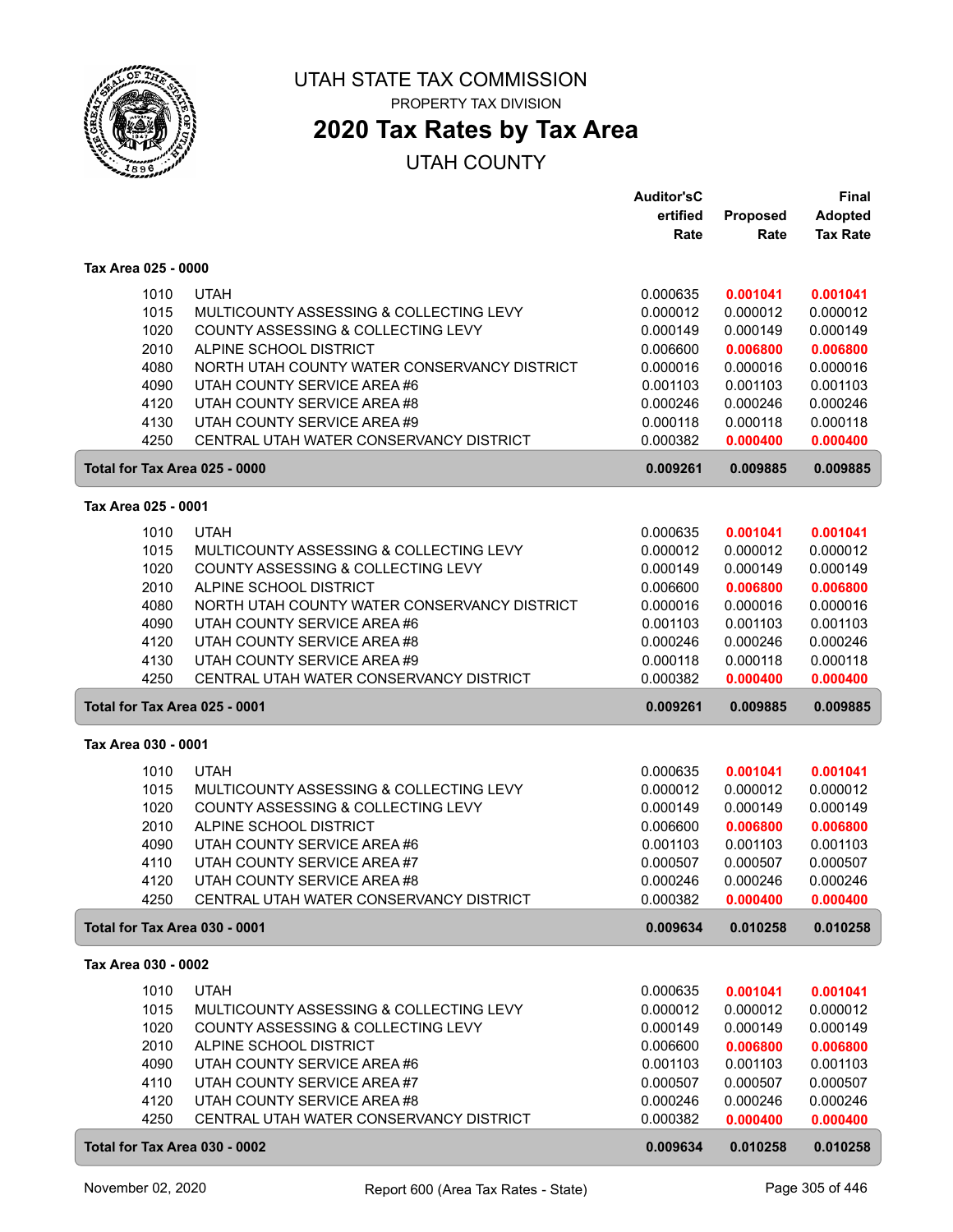

## **2020 Tax Rates by Tax Area**

|                     |                                          | <b>Auditor'sC</b> |          | Final           |
|---------------------|------------------------------------------|-------------------|----------|-----------------|
|                     |                                          | ertified          | Proposed | <b>Adopted</b>  |
|                     |                                          | Rate              | Rate     | <b>Tax Rate</b> |
| Tax Area 034 - 0000 |                                          |                   |          |                 |
|                     |                                          |                   |          |                 |
| 1010                | <b>UTAH</b>                              | 0.000635          | 0.001041 | 0.001041        |
| 1015                | MULTICOUNTY ASSESSING & COLLECTING LEVY  | 0.000012          | 0.000012 | 0.000012        |
| 1020                | COUNTY ASSESSING & COLLECTING LEVY       | 0.000149          | 0.000149 | 0.000149        |
| 2010                | ALPINE SCHOOL DISTRICT                   | 0.006600          | 0.006800 | 0.006800        |
| 3025                | <b>BLUFFDALE</b>                         | 0.001695          | 0.001695 | 0.001695        |
| 4145                | JORDAN VALLEY WATER CONSERVANCY DISTRICT | 0.000366          | 0.000366 | 0.000366        |
| 4250                | CENTRAL UTAH WATER CONSERVANCY DISTRICT  | 0.000382          | 0.000400 | 0.000400        |
| 4320                | SOUTH VALLEY SEWER DISTRICT              | 0.000271          | 0.000271 | 0.000271        |
|                     | Total for Tax Area 034 - 0000            | 0.010110          | 0.010734 | 0.010734        |
| Tax Area 035 - 0001 |                                          |                   |          |                 |
| 1010                | <b>UTAH</b>                              | 0.000635          | 0.001041 | 0.001041        |
| 1015                | MULTICOUNTY ASSESSING & COLLECTING LEVY  | 0.000012          | 0.000012 | 0.000012        |
| 1020                | COUNTY ASSESSING & COLLECTING LEVY       | 0.000149          | 0.000149 | 0.000149        |
| 2010                | ALPINE SCHOOL DISTRICT                   | 0.006600          | 0.006800 | 0.006800        |
| 4090                | UTAH COUNTY SERVICE AREA #6              | 0.001103          | 0.001103 | 0.001103        |
| 4120                | UTAH COUNTY SERVICE AREA #8              | 0.000246          | 0.000246 | 0.000246        |
| 4130                | UTAH COUNTY SERVICE AREA #9              | 0.000118          | 0.000118 | 0.000118        |
| 4250                | CENTRAL UTAH WATER CONSERVANCY DISTRICT  | 0.000382          | 0.000400 | 0.000400        |
|                     | Total for Tax Area 035 - 0001            | 0.009245          | 0.009869 | 0.009869        |
| Tax Area 035 - 0002 |                                          |                   |          |                 |
| 1010                | <b>UTAH</b>                              | 0.000635          | 0.001041 | 0.001041        |
| 1015                | MULTICOUNTY ASSESSING & COLLECTING LEVY  | 0.000012          | 0.000012 | 0.000012        |
| 1020                | COUNTY ASSESSING & COLLECTING LEVY       | 0.000149          | 0.000149 | 0.000149        |
| 2010                | ALPINE SCHOOL DISTRICT                   | 0.006600          | 0.006800 | 0.006800        |
| 4090                | UTAH COUNTY SERVICE AREA #6              | 0.001103          | 0.001103 | 0.001103        |
| 4120                | UTAH COUNTY SERVICE AREA #8              | 0.000246          | 0.000246 | 0.000246        |
| 4130                | UTAH COUNTY SERVICE AREA #9              | 0.000118          | 0.000118 | 0.000118        |
| 4250                | CENTRAL UTAH WATER CONSERVANCY DISTRICT  | 0.000382          | 0.000400 | 0.000400        |
|                     | Total for Tax Area 035 - 0002            | 0.009245          | 0.009869 | 0.009869        |
| Tax Area 035 - 0003 |                                          |                   |          |                 |
| 1010                | <b>UTAH</b>                              | 0.000635          | 0.001041 | 0.001041        |
| 1015                | MULTICOUNTY ASSESSING & COLLECTING LEVY  | 0.000012          | 0.000012 | 0.000012        |
| 1020                | COUNTY ASSESSING & COLLECTING LEVY       | 0.000149          | 0.000149 | 0.000149        |
| 2010                | ALPINE SCHOOL DISTRICT                   | 0.006600          | 0.006800 | 0.006800        |
| 4090                | UTAH COUNTY SERVICE AREA #6              | 0.001103          | 0.001103 | 0.001103        |
| 4110                | UTAH COUNTY SERVICE AREA #7              | 0.000507          | 0.000507 | 0.000507        |
| 4120                | UTAH COUNTY SERVICE AREA #8              | 0.000246          | 0.000246 | 0.000246        |
| 4130                | UTAH COUNTY SERVICE AREA #9              | 0.000118          | 0.000118 | 0.000118        |
| 4250                | CENTRAL UTAH WATER CONSERVANCY DISTRICT  | 0.000382          | 0.000400 | 0.000400        |
|                     | Total for Tax Area 035 - 0003            | 0.009752          | 0.010376 | 0.010376        |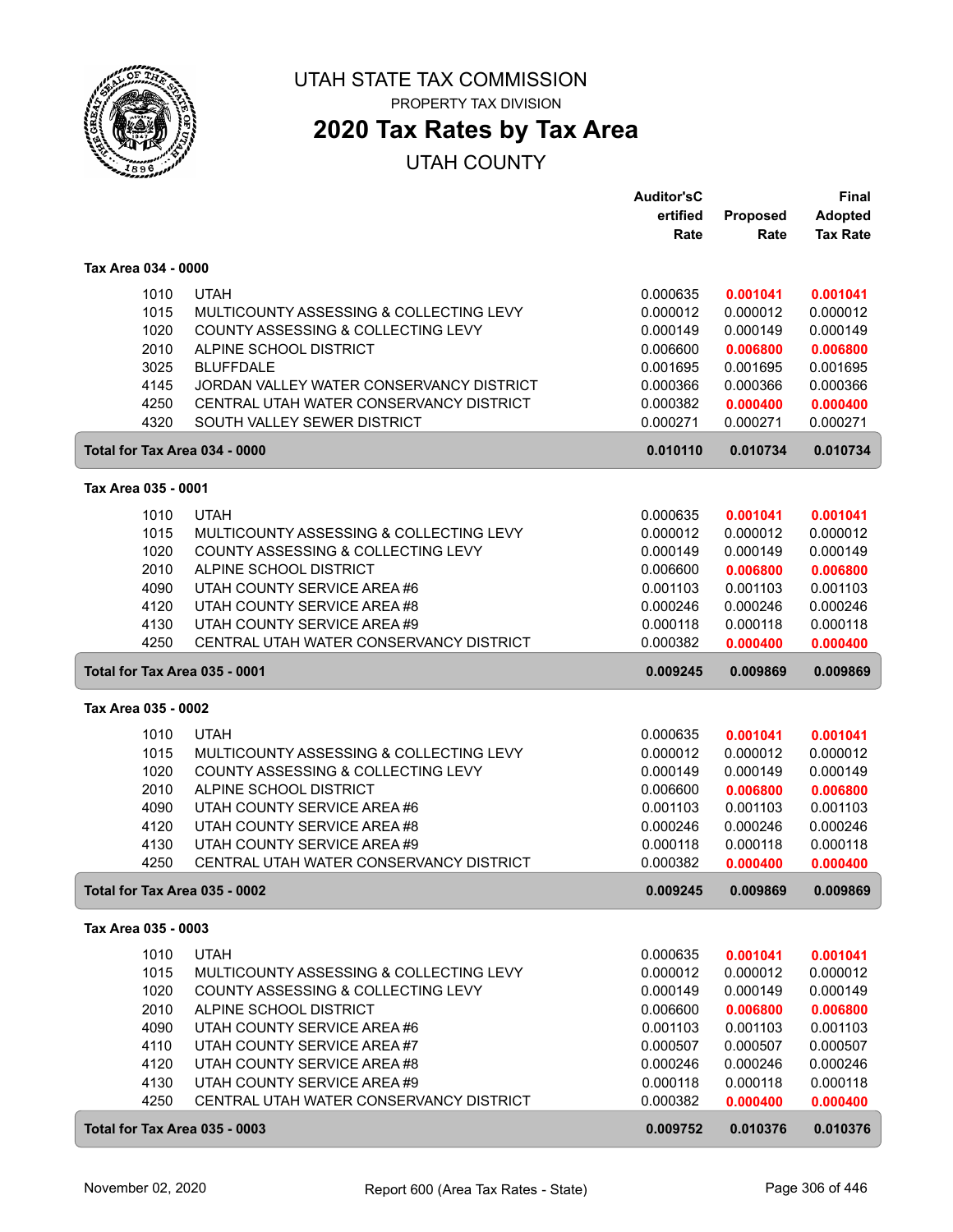

# **2020 Tax Rates by Tax Area**

|                               |      |                                              | <b>Auditor'sC</b>    |          | <b>Final</b>    |
|-------------------------------|------|----------------------------------------------|----------------------|----------|-----------------|
|                               |      |                                              | ertified             | Proposed | <b>Adopted</b>  |
|                               |      |                                              | Rate                 | Rate     | <b>Tax Rate</b> |
| Tax Area 038 - 0000           |      |                                              |                      |          |                 |
|                               | 1010 | <b>UTAH</b>                                  | 0.000635             | 0.001041 | 0.001041        |
|                               | 1015 | MULTICOUNTY ASSESSING & COLLECTING LEVY      | 0.000012             | 0.000012 | 0.000012        |
|                               | 1020 | COUNTY ASSESSING & COLLECTING LEVY           | 0.000149             | 0.000149 | 0.000149        |
|                               | 2010 | ALPINE SCHOOL DISTRICT                       | 0.006600             | 0.006800 | 0.006800        |
|                               | 3047 | <b>EAGLE MOUNTAIN CITY</b>                   | 0.000769             | 0.000769 | 0.000769        |
|                               | 4250 | CENTRAL UTAH WATER CONSERVANCY DISTRICT      | 0.000382             | 0.000400 | 0.000400        |
|                               | 4400 | UNIFIED FIRE SERVICE AREA - SALT LAKE COUNTY | 0.001715             | 0.001715 | 0.001715        |
|                               |      | Total for Tax Area 038 - 0000                | 0.010262             | 0.010886 | 0.010886        |
| Tax Area 038 - 0001           |      |                                              |                      |          |                 |
|                               | 1010 | <b>UTAH</b>                                  | 0.000635             | 0.001041 | 0.001041        |
|                               | 1015 | MULTICOUNTY ASSESSING & COLLECTING LEVY      | 0.000012             | 0.000012 | 0.000012        |
|                               | 1020 | COUNTY ASSESSING & COLLECTING LEVY           | 0.000149             | 0.000149 | 0.000149        |
|                               | 2010 | ALPINE SCHOOL DISTRICT                       | 0.006600             | 0.006800 | 0.006800        |
|                               | 3047 | <b>EAGLE MOUNTAIN CITY</b>                   | 0.000769             | 0.000769 | 0.000769        |
|                               | 4250 | CENTRAL UTAH WATER CONSERVANCY DISTRICT      | 0.000382             | 0.000400 | 0.000400        |
|                               | 4400 | UNIFIED FIRE SERVICE AREA - SALT LAKE COUNTY | 0.001715             | 0.001715 | 0.001715        |
|                               |      |                                              |                      |          |                 |
| Total for Tax Area 038 - 0001 |      |                                              | 0.010262             | 0.010886 | 0.010886        |
| Tax Area 038 - 0002           |      |                                              |                      |          |                 |
|                               | 1010 | <b>UTAH</b>                                  |                      | 0.001041 | 0.001041        |
|                               | 1015 | MULTICOUNTY ASSESSING & COLLECTING LEVY      | 0.000635<br>0.000012 | 0.000012 | 0.000012        |
|                               | 1020 | COUNTY ASSESSING & COLLECTING LEVY           | 0.000149             | 0.000149 | 0.000149        |
|                               | 2010 | ALPINE SCHOOL DISTRICT                       | 0.006600             | 0.006800 | 0.006800        |
|                               | 3047 | <b>EAGLE MOUNTAIN CITY</b>                   | 0.000769             | 0.000769 | 0.000769        |
|                               | 4250 | CENTRAL UTAH WATER CONSERVANCY DISTRICT      | 0.000382             | 0.000400 | 0.000400        |
|                               | 4400 | UNIFIED FIRE SERVICE AREA - SALT LAKE COUNTY | 0.001715             | 0.001715 | 0.001715        |
|                               |      | Total for Tax Area 038 - 0002                | 0.010262             | 0.010886 | 0.010886        |
| Tax Area 038 - 0003           |      |                                              |                      |          |                 |
|                               | 1010 | <b>UTAH</b>                                  | 0.000635             | 0.001041 | 0.001041        |
|                               | 1015 | MULTICOUNTY ASSESSING & COLLECTING LEVY      | 0.000012             | 0.000012 | 0.000012        |
|                               | 1020 | COUNTY ASSESSING & COLLECTING LEVY           | 0.000149             | 0.000149 | 0.000149        |
|                               | 2010 | ALPINE SCHOOL DISTRICT                       | 0.006600             | 0.006800 | 0.006800        |
|                               | 3047 | <b>EAGLE MOUNTAIN CITY</b>                   | 0.000769             | 0.000769 | 0.000769        |
|                               | 4250 | CENTRAL UTAH WATER CONSERVANCY DISTRICT      | 0.000382             | 0.000400 | 0.000400        |
|                               | 4400 | UNIFIED FIRE SERVICE AREA - SALT LAKE COUNTY | 0.001715             | 0.001715 | 0.001715        |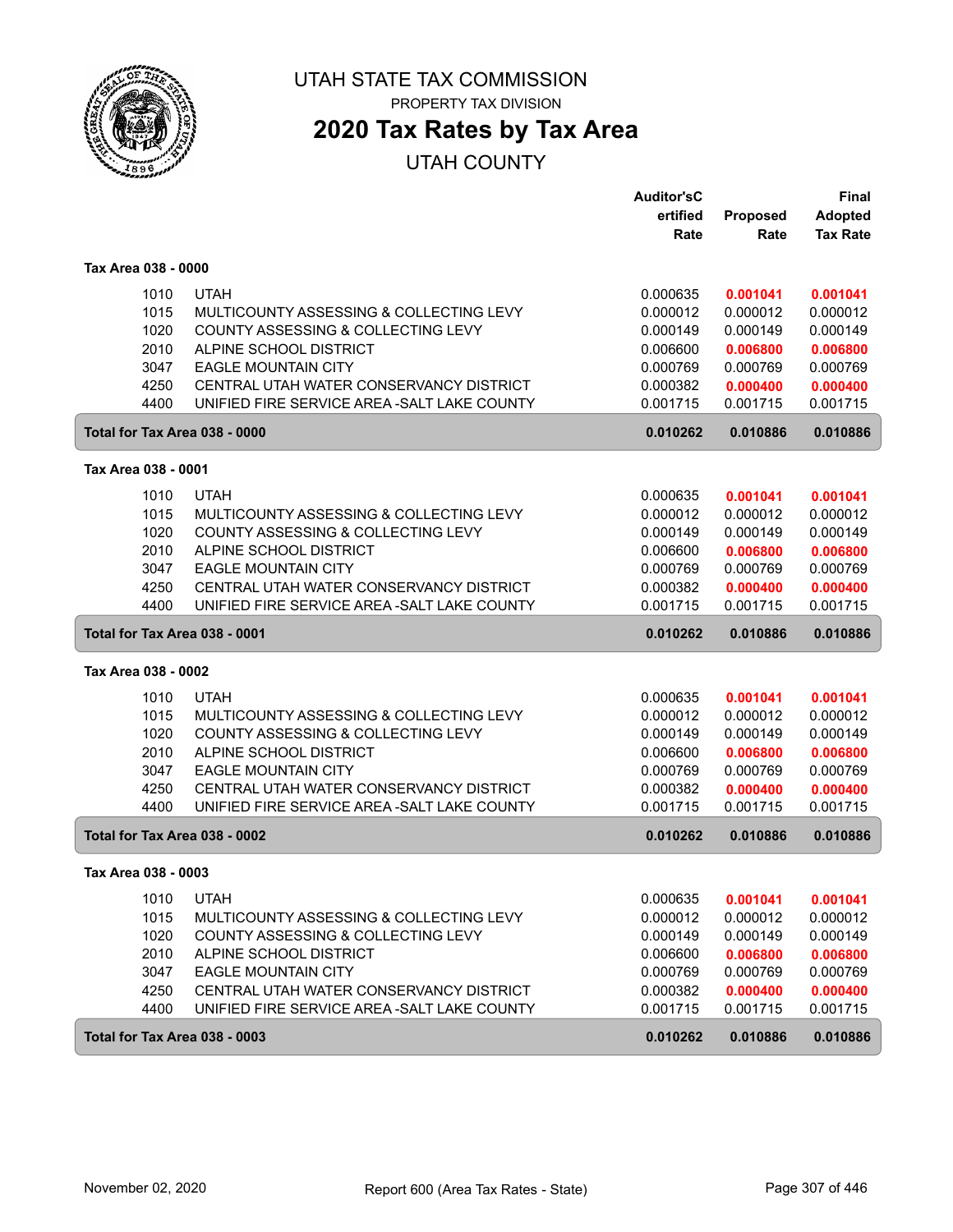

## **2020 Tax Rates by Tax Area**

|                               |                                              | <b>Auditor'sC</b> |          | Final           |
|-------------------------------|----------------------------------------------|-------------------|----------|-----------------|
|                               |                                              | ertified          | Proposed | <b>Adopted</b>  |
|                               |                                              | Rate              | Rate     | <b>Tax Rate</b> |
| Tax Area 038 - 0004           |                                              |                   |          |                 |
| 1010                          | <b>UTAH</b>                                  | 0.000635          | 0.001041 | 0.001041        |
| 1015                          | MULTICOUNTY ASSESSING & COLLECTING LEVY      | 0.000012          | 0.000012 | 0.000012        |
| 1020                          | COUNTY ASSESSING & COLLECTING LEVY           | 0.000149          | 0.000149 | 0.000149        |
| 2010                          | ALPINE SCHOOL DISTRICT                       | 0.006600          | 0.006800 | 0.006800        |
| 3047                          | <b>EAGLE MOUNTAIN CITY</b>                   | 0.000769          | 0.000769 | 0.000769        |
| 4250                          | CENTRAL UTAH WATER CONSERVANCY DISTRICT      | 0.000382          | 0.000400 | 0.000400        |
| 4400                          | UNIFIED FIRE SERVICE AREA - SALT LAKE COUNTY | 0.001715          | 0.001715 | 0.001715        |
| Total for Tax Area 038 - 0004 |                                              | 0.010262          | 0.010886 | 0.010886        |
| Tax Area 038 - 0005           |                                              |                   |          |                 |
| 1010                          | <b>UTAH</b>                                  | 0.000635          | 0.001041 | 0.001041        |
| 1015                          | MULTICOUNTY ASSESSING & COLLECTING LEVY      | 0.000012          | 0.000012 | 0.000012        |
| 1020                          | COUNTY ASSESSING & COLLECTING LEVY           | 0.000149          | 0.000149 | 0.000149        |
| 2010                          | ALPINE SCHOOL DISTRICT                       | 0.006600          | 0.006800 | 0.006800        |
| 3047                          | <b>EAGLE MOUNTAIN CITY</b>                   | 0.000769          | 0.000769 | 0.000769        |
| 4250                          | CENTRAL UTAH WATER CONSERVANCY DISTRICT      | 0.000382          | 0.000400 | 0.000400        |
| 4400                          | UNIFIED FIRE SERVICE AREA - SALT LAKE COUNTY | 0.001715          | 0.001715 | 0.001715        |
| Total for Tax Area 038 - 0005 |                                              | 0.010262          | 0.010886 | 0.010886        |
|                               |                                              |                   |          |                 |
| Tax Area 038 - 0006           |                                              |                   |          |                 |
| 1010                          | <b>UTAH</b>                                  | 0.000635          | 0.001041 | 0.001041        |
| 1015                          | MULTICOUNTY ASSESSING & COLLECTING LEVY      | 0.000012          | 0.000012 | 0.000012        |
| 1020                          | COUNTY ASSESSING & COLLECTING LEVY           | 0.000149          | 0.000149 | 0.000149        |
| 2010                          | ALPINE SCHOOL DISTRICT                       | 0.006600          | 0.006800 | 0.006800        |
| 3047                          | <b>EAGLE MOUNTAIN CITY</b>                   | 0.000769          | 0.000769 | 0.000769        |
| 4250                          | CENTRAL UTAH WATER CONSERVANCY DISTRICT      | 0.000382          | 0.000400 | 0.000400        |
| 4400                          | UNIFIED FIRE SERVICE AREA - SALT LAKE COUNTY | 0.001715          | 0.001715 | 0.001715        |
| Total for Tax Area 038 - 0006 |                                              | 0.010262          | 0.010886 | 0.010886        |
| Tax Area 039 - 0000           |                                              |                   |          |                 |
| 1010                          | <b>UTAH</b>                                  | 0.000635          | 0.001041 | 0.001041        |
| 1015                          | MULTICOUNTY ASSESSING & COLLECTING LEVY      | 0.000012          | 0.000012 | 0.000012        |
| 1020                          | COUNTY ASSESSING & COLLECTING LEVY           | 0.000149          | 0.000149 | 0.000149        |
| 2010                          | ALPINE SCHOOL DISTRICT                       | 0.006600          | 0.006800 | 0.006800        |
| 3075                          | SARATOGA SPRINGS CITY                        | 0.001446          | 0.001446 | 0.001446        |
| 4250                          | CENTRAL UTAH WATER CONSERVANCY DISTRICT      | 0.000382          | 0.000400 | 0.000400        |
| Total for Tax Area 039 - 0000 |                                              | 0.009224          | 0.009848 | 0.009848        |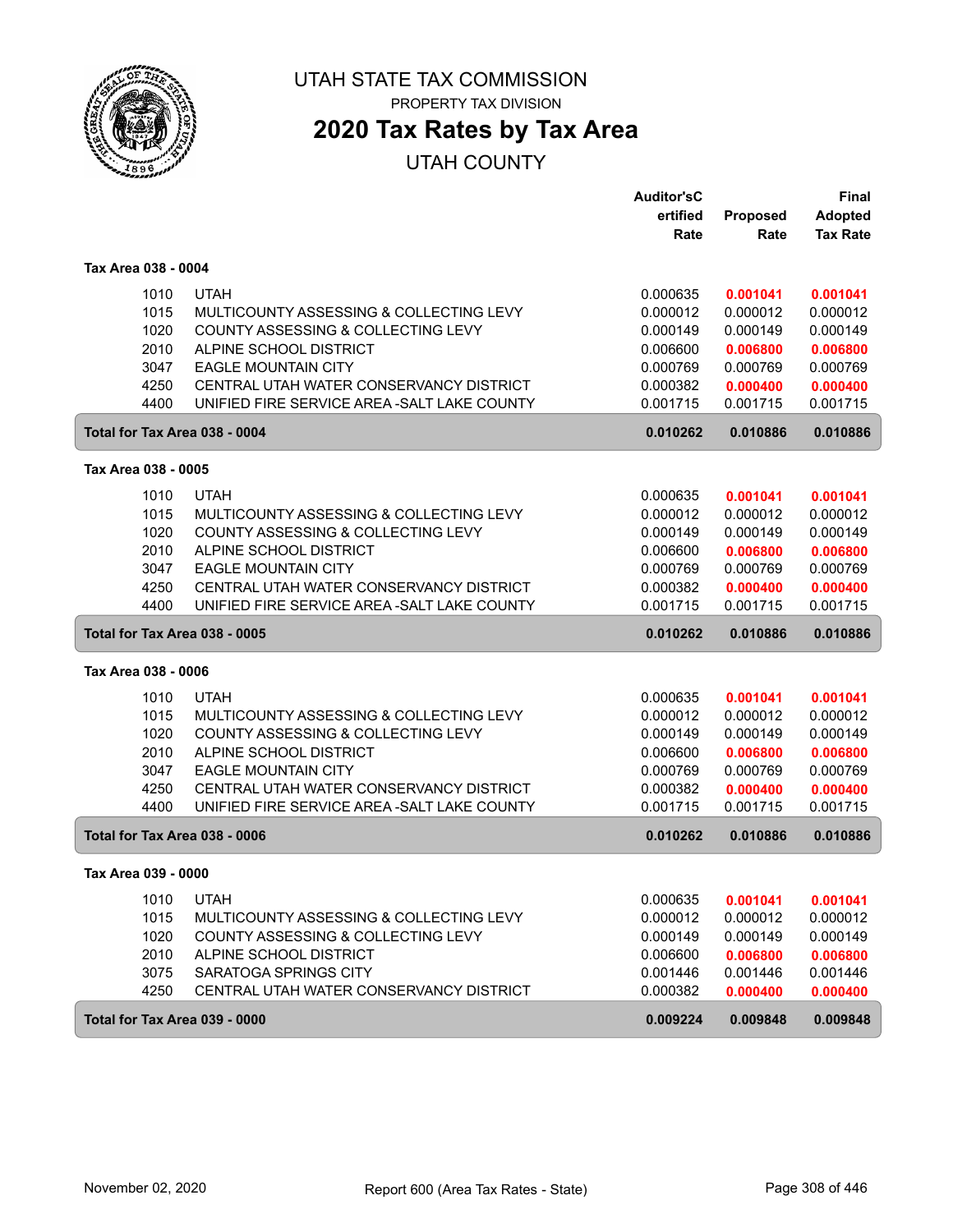

# **2020 Tax Rates by Tax Area**

|                     |      |                                              | <b>Auditor'sC</b> |          | <b>Final</b>    |
|---------------------|------|----------------------------------------------|-------------------|----------|-----------------|
|                     |      |                                              | ertified          | Proposed | <b>Adopted</b>  |
|                     |      |                                              | Rate              | Rate     | <b>Tax Rate</b> |
| Tax Area 040 - 0000 |      |                                              |                   |          |                 |
|                     | 1010 | <b>UTAH</b>                                  | 0.000635          | 0.001041 | 0.001041        |
|                     | 1015 | MULTICOUNTY ASSESSING & COLLECTING LEVY      | 0.000012          | 0.000012 | 0.000012        |
|                     | 1020 | COUNTY ASSESSING & COLLECTING LEVY           | 0.000149          | 0.000149 | 0.000149        |
|                     | 2010 | ALPINE SCHOOL DISTRICT                       | 0.006600          | 0.006800 | 0.006800        |
|                     | 3010 | <b>ALPINE CITY</b>                           | 0.001424          | 0.001424 | 0.001424        |
|                     | 4080 | NORTH UTAH COUNTY WATER CONSERVANCY DISTRICT | 0.000016          | 0.000016 | 0.000016        |
|                     | 4250 | CENTRAL UTAH WATER CONSERVANCY DISTRICT      | 0.000382          | 0.000400 | 0.000400        |
|                     |      | Total for Tax Area 040 - 0000                | 0.009218          | 0.009842 | 0.009842        |
| Tax Area 040 - 0001 |      |                                              |                   |          |                 |
|                     | 1010 | <b>UTAH</b>                                  | 0.000635          | 0.001041 | 0.001041        |
|                     | 1015 | MULTICOUNTY ASSESSING & COLLECTING LEVY      | 0.000012          | 0.000012 | 0.000012        |
|                     | 1020 | COUNTY ASSESSING & COLLECTING LEVY           | 0.000149          | 0.000149 | 0.000149        |
|                     | 2010 | ALPINE SCHOOL DISTRICT                       | 0.006600          | 0.006800 | 0.006800        |
|                     | 3010 | <b>ALPINE CITY</b>                           | 0.001424          | 0.001424 | 0.001424        |
|                     | 4080 | NORTH UTAH COUNTY WATER CONSERVANCY DISTRICT | 0.000016          | 0.000016 | 0.000016        |
|                     | 4250 | CENTRAL UTAH WATER CONSERVANCY DISTRICT      | 0.000382          | 0.000400 | 0.000400        |
|                     |      | Total for Tax Area 040 - 0001                | 0.009218          | 0.009842 | 0.009842        |
| Tax Area 040 - 0002 |      |                                              |                   |          |                 |
|                     | 1010 | <b>UTAH</b>                                  | 0.000635          | 0.001041 | 0.001041        |
|                     | 1015 |                                              |                   |          |                 |
|                     |      | MULTICOUNTY ASSESSING & COLLECTING LEVY      | 0.000012          | 0.000012 | 0.000012        |
|                     | 1020 | COUNTY ASSESSING & COLLECTING LEVY           | 0.000149          | 0.000149 | 0.000149        |
|                     | 2010 | ALPINE SCHOOL DISTRICT                       | 0.006600          | 0.006800 | 0.006800        |
|                     | 3010 | <b>ALPINE CITY</b>                           | 0.001424          | 0.001424 | 0.001424        |
|                     | 4080 | NORTH UTAH COUNTY WATER CONSERVANCY DISTRICT | 0.000016          | 0.000016 | 0.000016        |
|                     | 4250 | CENTRAL UTAH WATER CONSERVANCY DISTRICT      | 0.000382          | 0.000400 | 0.000400        |
|                     |      | Total for Tax Area 040 - 0002                | 0.009218          | 0.009842 | 0.009842        |
| Tax Area 042 - 0000 |      |                                              |                   |          |                 |
|                     | 1010 | <b>UTAH</b>                                  | 0.000635          | 0.001041 | 0.001041        |
|                     | 1015 | MULTICOUNTY ASSESSING & COLLECTING LEVY      | 0.000012          | 0.000012 | 0.000012        |
|                     | 1020 | COUNTY ASSESSING & COLLECTING LEVY           | 0.000149          | 0.000149 | 0.000149        |
|                     | 2010 | ALPINE SCHOOL DISTRICT                       | 0.006600          | 0.006800 | 0.006800        |
|                     | 3075 | <b>SARATOGA SPRINGS CITY</b>                 | 0.001446          | 0.001446 | 0.001446        |
|                     | 4080 | NORTH UTAH COUNTY WATER CONSERVANCY DISTRICT | 0.000016          | 0.000016 | 0.000016        |
|                     | 4250 | CENTRAL UTAH WATER CONSERVANCY DISTRICT      | 0.000382          | 0.000400 | 0.000400        |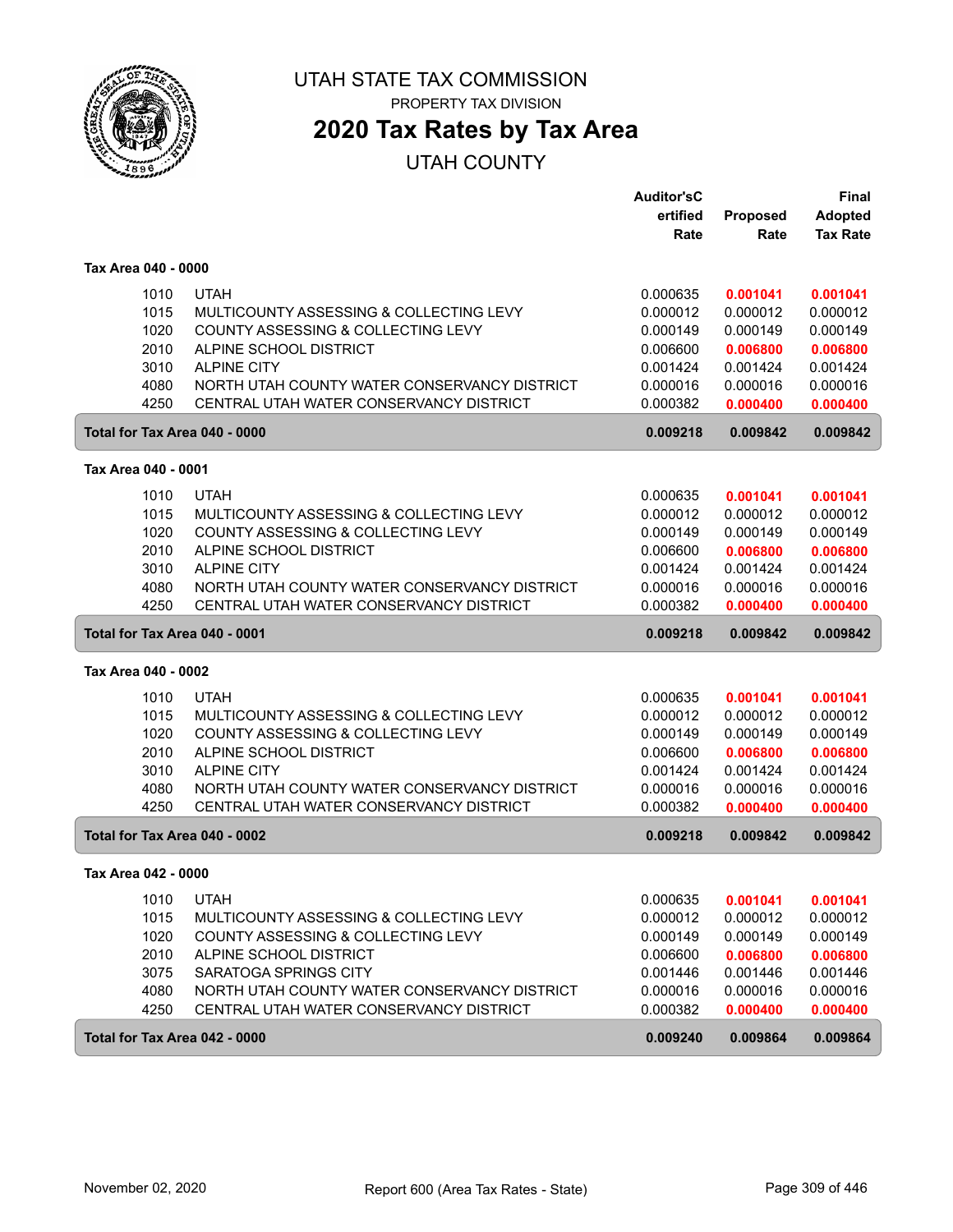

**2020 Tax Rates by Tax Area**

|                     |                                              | <b>Auditor'sC</b> |                         | <b>Final</b>                      |
|---------------------|----------------------------------------------|-------------------|-------------------------|-----------------------------------|
|                     |                                              | ertified<br>Rate  | <b>Proposed</b><br>Rate | <b>Adopted</b><br><b>Tax Rate</b> |
| Tax Area 045 - 0000 |                                              |                   |                         |                                   |
| 1010                | <b>UTAH</b>                                  | 0.000635          | 0.001041                | 0.001041                          |
| 1015                | MULTICOUNTY ASSESSING & COLLECTING LEVY      | 0.000012          | 0.000012                | 0.000012                          |
| 1020                | COUNTY ASSESSING & COLLECTING LEVY           | 0.000149          | 0.000149                | 0.000149                          |
| 2010                | ALPINE SCHOOL DISTRICT                       | 0.006600          | 0.006800                | 0.006800                          |
| 3080                | <b>HIGHLAND CITY</b>                         | 0.001216          | 0.001216                | 0.001216                          |
| 4080                | NORTH UTAH COUNTY WATER CONSERVANCY DISTRICT | 0.000016          | 0.000016                | 0.000016                          |
| 4250                | CENTRAL UTAH WATER CONSERVANCY DISTRICT      | 0.000382          | 0.000400                | 0.000400                          |
|                     | Total for Tax Area 045 - 0000                | 0.009010          | 0.009634                | 0.009634                          |
| Tax Area 045 - 0001 |                                              |                   |                         |                                   |
| 1010                | <b>UTAH</b>                                  | 0.000635          | 0.001041                | 0.001041                          |
| 1015                | MULTICOUNTY ASSESSING & COLLECTING LEVY      | 0.000012          | 0.000012                | 0.000012                          |
| 1020                | COUNTY ASSESSING & COLLECTING LEVY           | 0.000149          | 0.000149                | 0.000149                          |
| 2010                | ALPINE SCHOOL DISTRICT                       | 0.006600          | 0.006800                | 0.006800                          |
| 3080                | <b>HIGHLAND CITY</b>                         | 0.001216          | 0.001216                | 0.001216                          |
| 4080                | NORTH UTAH COUNTY WATER CONSERVANCY DISTRICT | 0.000016          | 0.000016                | 0.000016                          |
| 4250                | CENTRAL UTAH WATER CONSERVANCY DISTRICT      | 0.000382          | 0.000400                | 0.000400                          |
|                     | Total for Tax Area 045 - 0001                | 0.009010          | 0.009634                | 0.009634                          |
| Tax Area 050 - 0000 |                                              |                   |                         |                                   |
| 1010                | <b>UTAH</b>                                  | 0.000635          | 0.001041                | 0.001041                          |
| 1015                | MULTICOUNTY ASSESSING & COLLECTING LEVY      | 0.000012          | 0.000012                | 0.000012                          |
| 1020                | COUNTY ASSESSING & COLLECTING LEVY           | 0.000149          | 0.000149                | 0.000149                          |
| 2010                | ALPINE SCHOOL DISTRICT                       | 0.006600          | 0.006800                | 0.006800                          |
| 3030                | <b>CEDAR FORT TOWN</b>                       | 0.000671          | 0.000671                | 0.000671                          |
| 4250                | CENTRAL UTAH WATER CONSERVANCY DISTRICT      | 0.000382          | 0.000400                | 0.000400                          |
|                     | Total for Tax Area 050 - 0000                | 0.008449          | 0.009073                | 0.009073                          |
| Tax Area 053 - 0000 |                                              |                   |                         |                                   |
| 1010                | <b>UTAH</b>                                  | 0.000635          | 0.001041                | 0.001041                          |
| 1015                | MULTICOUNTY ASSESSING & COLLECTING LEVY      | 0.000012          | 0.000012                | 0.000012                          |
| 1020                | COUNTY ASSESSING & COLLECTING LEVY           | 0.000149          | 0.000149                | 0.000149                          |
| 2010                | ALPINE SCHOOL DISTRICT                       | 0.006600          | 0.006800                | 0.006800                          |
| 3047                | <b>EAGLE MOUNTAIN CITY</b>                   | 0.000769          | 0.000769                | 0.000769                          |
| 4250                | CENTRAL UTAH WATER CONSERVANCY DISTRICT      | 0.000382          | 0.000400                | 0.000400                          |
| 4380                | POLE CANYON BASIC LOCAL DISTRICT             | 0.000533          | 0.000533                | 0.000533                          |
| 4400                | UNIFIED FIRE SERVICE AREA - SALT LAKE COUNTY | 0.001715          | 0.001715                | 0.001715                          |
|                     | Total for Tax Area 053 - 0000                | 0.010795          | 0.011419                | 0.011419                          |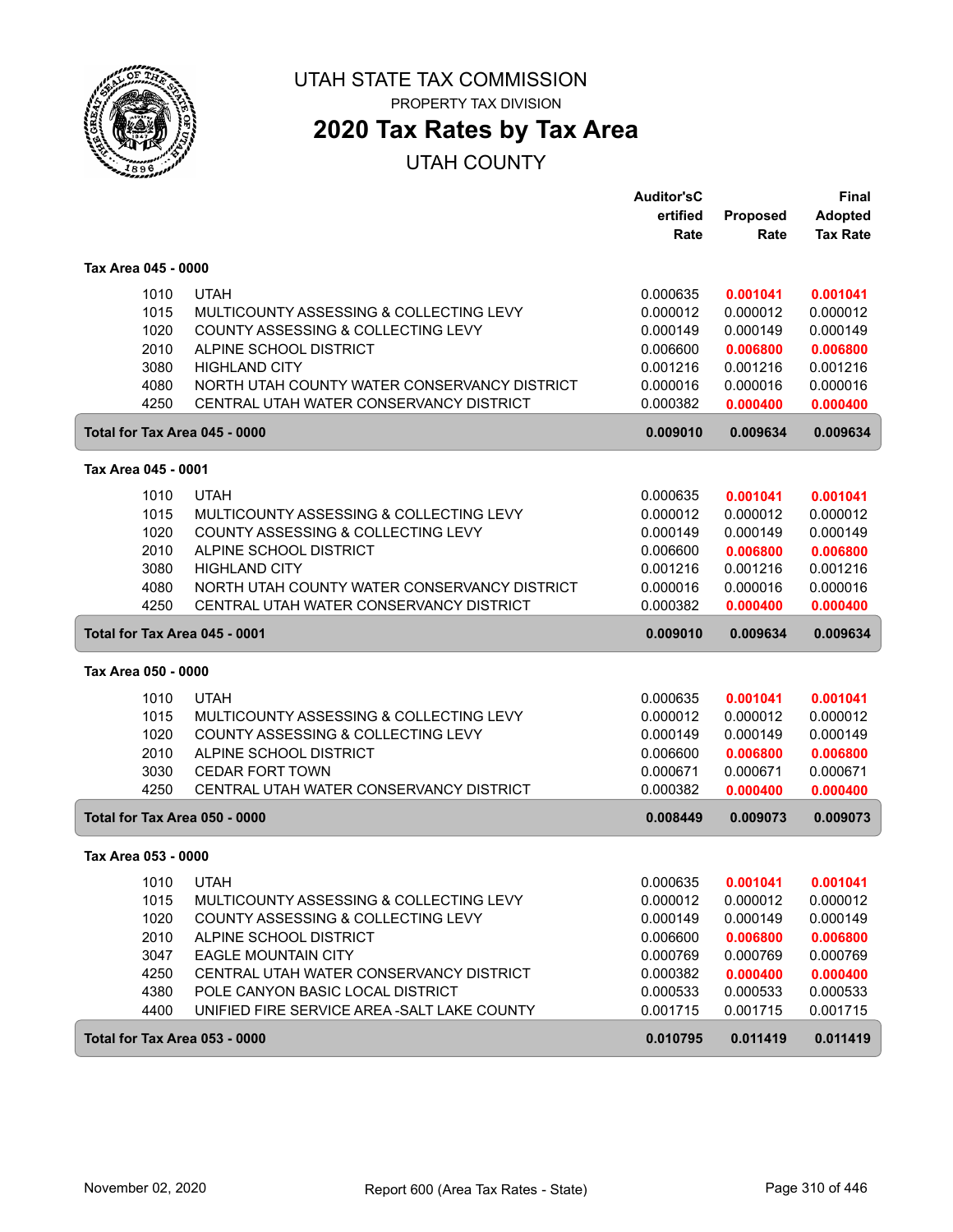

# **2020 Tax Rates by Tax Area**

|                               |                                              | <b>Auditor'sC</b>    |                      | Final                |
|-------------------------------|----------------------------------------------|----------------------|----------------------|----------------------|
|                               |                                              | ertified             | Proposed             | <b>Adopted</b>       |
|                               |                                              | Rate                 | Rate                 | <b>Tax Rate</b>      |
| Tax Area 053 - 0001           |                                              |                      |                      |                      |
| 1010                          | <b>UTAH</b>                                  | 0.000635             | 0.001041             | 0.001041             |
| 1015                          | MULTICOUNTY ASSESSING & COLLECTING LEVY      | 0.000012             | 0.000012             | 0.000012             |
| 1020                          | COUNTY ASSESSING & COLLECTING LEVY           | 0.000149             | 0.000149             | 0.000149             |
| 2010                          | ALPINE SCHOOL DISTRICT                       | 0.006600             | 0.006800             | 0.006800             |
| 3047                          | <b>EAGLE MOUNTAIN CITY</b>                   | 0.000769             | 0.000769             | 0.000769             |
| 4250                          | CENTRAL UTAH WATER CONSERVANCY DISTRICT      | 0.000382             | 0.000400             | 0.000400             |
| 4380                          | POLE CANYON BASIC LOCAL DISTRICT             | 0.000533             | 0.000533             | 0.000533             |
| 4400                          | UNIFIED FIRE SERVICE AREA - SALT LAKE COUNTY | 0.001715             | 0.001715             | 0.001715             |
| Total for Tax Area 053 - 0001 |                                              | 0.010795             | 0.011419             | 0.011419             |
| Tax Area 055 - 0000           |                                              |                      |                      |                      |
| 1010                          | <b>UTAH</b>                                  | 0.000635             | 0.001041             | 0.001041             |
| 1015                          | MULTICOUNTY ASSESSING & COLLECTING LEVY      | 0.000012             | 0.000012             | 0.000012             |
| 1020                          | COUNTY ASSESSING & COLLECTING LEVY           | 0.000149             | 0.000149             | 0.000149             |
| 2010                          | ALPINE SCHOOL DISTRICT                       | 0.006600             | 0.006800             | 0.006800             |
| 3055                          | <b>FAIRFIELD TOWN</b>                        | 0.001019             | 0.001019             | 0.001019             |
| 4250                          | CENTRAL UTAH WATER CONSERVANCY DISTRICT      | 0.000382             | 0.000400             | 0.000400             |
| Total for Tax Area 055 - 0000 |                                              | 0.008797             | 0.009421             | 0.009421             |
| Tax Area 056 - 0000           |                                              |                      |                      |                      |
|                               | <b>UTAH</b>                                  |                      |                      |                      |
| 1010<br>1015                  | MULTICOUNTY ASSESSING & COLLECTING LEVY      | 0.000635<br>0.000012 | 0.001041<br>0.000012 | 0.001041<br>0.000012 |
| 1020                          | COUNTY ASSESSING & COLLECTING LEVY           | 0.000149             | 0.000149             | 0.000149             |
| 2010                          | ALPINE SCHOOL DISTRICT                       | 0.006600             | 0.006800             | 0.006800             |
| 3055                          | <b>FAIRFIELD TOWN</b>                        | 0.001019             | 0.001019             | 0.001019             |
| 4250                          | CENTRAL UTAH WATER CONSERVANCY DISTRICT      | 0.000382             | 0.000400             | 0.000400             |
| Total for Tax Area 056 - 0000 |                                              | 0.008797             | 0.009421             | 0.009421             |
| Tax Area 056 - 0001           |                                              |                      |                      |                      |
| 1010                          | <b>UTAH</b>                                  | 0.000635             | 0.001041             | 0.001041             |
| 1015                          | MULTICOUNTY ASSESSING & COLLECTING LEVY      | 0.000012             | 0.000012             | 0.000012             |
| 1020                          | COUNTY ASSESSING & COLLECTING LEVY           | 0.000149             | 0.000149             | 0.000149             |
| 2010                          | ALPINE SCHOOL DISTRICT                       | 0.006600             | 0.006800             | 0.006800             |
| 3055                          | <b>FAIRFIELD TOWN</b>                        | 0.001019             | 0.001019             | 0.001019             |
| 4250                          | CENTRAL UTAH WATER CONSERVANCY DISTRICT      | 0.000382             | 0.000400             | 0.000400             |
| Total for Tax Area 056 - 0001 |                                              | 0.008797             | 0.009421             | 0.009421             |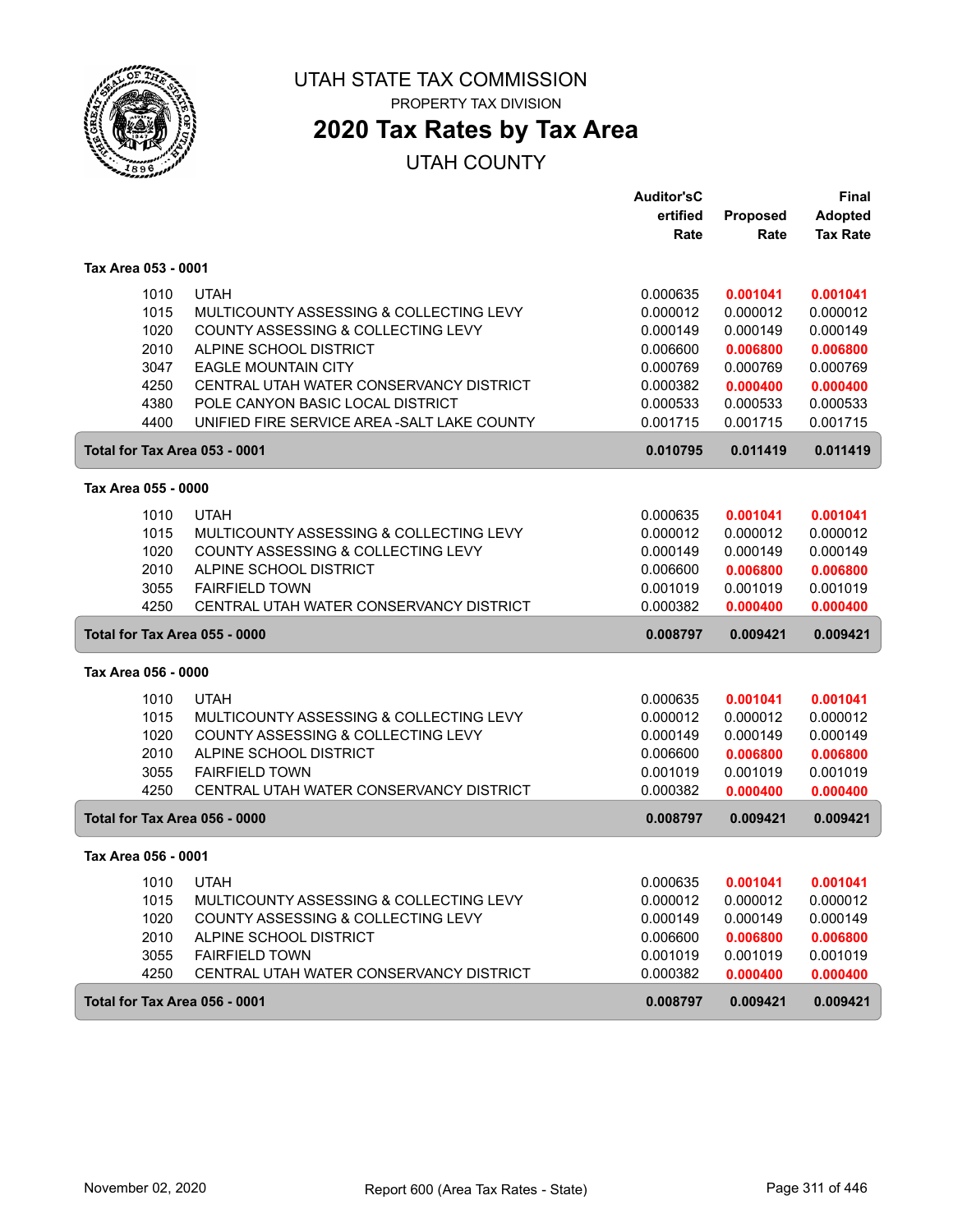

## **2020 Tax Rates by Tax Area**

|                     |      |                                              | <b>Auditor'sC</b>    |          | <b>Final</b>    |
|---------------------|------|----------------------------------------------|----------------------|----------|-----------------|
|                     |      |                                              | ertified             | Proposed | <b>Adopted</b>  |
|                     |      |                                              | Rate                 | Rate     | <b>Tax Rate</b> |
| Tax Area 060 - 0000 |      |                                              |                      |          |                 |
|                     | 1010 | <b>UTAH</b>                                  | 0.000635             | 0.001041 | 0.001041        |
|                     | 1015 | MULTICOUNTY ASSESSING & COLLECTING LEVY      | 0.000012             | 0.000012 | 0.000012        |
|                     | 1020 | COUNTY ASSESSING & COLLECTING LEVY           | 0.000149             | 0.000149 | 0.000149        |
|                     | 2010 | ALPINE SCHOOL DISTRICT                       | 0.006600             | 0.006800 | 0.006800        |
|                     | 3020 | AMERICAN FORK CITY                           | 0.001906             | 0.001906 | 0.001906        |
|                     | 4080 | NORTH UTAH COUNTY WATER CONSERVANCY DISTRICT | 0.000016             | 0.000016 | 0.000016        |
|                     | 4250 | CENTRAL UTAH WATER CONSERVANCY DISTRICT      | 0.000382             | 0.000400 | 0.000400        |
|                     |      | Total for Tax Area 060 - 0000                | 0.009700             | 0.010324 | 0.010324        |
| Tax Area 060 - 0001 |      |                                              |                      |          |                 |
|                     | 1010 | <b>UTAH</b>                                  | 0.000635             | 0.001041 | 0.001041        |
|                     | 1015 | MULTICOUNTY ASSESSING & COLLECTING LEVY      | 0.000012             | 0.000012 | 0.000012        |
|                     | 1020 | COUNTY ASSESSING & COLLECTING LEVY           | 0.000149             | 0.000149 | 0.000149        |
|                     | 2010 | ALPINE SCHOOL DISTRICT                       | 0.006600             | 0.006800 | 0.006800        |
|                     | 3020 | AMERICAN FORK CITY                           | 0.001906             | 0.001906 | 0.001906        |
|                     | 4080 | NORTH UTAH COUNTY WATER CONSERVANCY DISTRICT | 0.000016             | 0.000016 | 0.000016        |
|                     | 4250 | CENTRAL UTAH WATER CONSERVANCY DISTRICT      | 0.000382             | 0.000400 | 0.000400        |
|                     |      |                                              |                      |          |                 |
|                     |      | Total for Tax Area 060 - 0001                | 0.009700             | 0.010324 | 0.010324        |
| Tax Area 060 - 0002 |      |                                              |                      |          |                 |
|                     | 1010 | <b>UTAH</b>                                  |                      | 0.001041 | 0.001041        |
|                     | 1015 | MULTICOUNTY ASSESSING & COLLECTING LEVY      | 0.000635<br>0.000012 | 0.000012 | 0.000012        |
|                     | 1020 | COUNTY ASSESSING & COLLECTING LEVY           | 0.000149             | 0.000149 | 0.000149        |
|                     | 2010 | ALPINE SCHOOL DISTRICT                       | 0.006600             | 0.006800 | 0.006800        |
|                     | 3020 | AMERICAN FORK CITY                           | 0.001906             | 0.001906 | 0.001906        |
|                     | 4080 | NORTH UTAH COUNTY WATER CONSERVANCY DISTRICT | 0.000016             | 0.000016 | 0.000016        |
|                     | 4250 | CENTRAL UTAH WATER CONSERVANCY DISTRICT      | 0.000382             | 0.000400 | 0.000400        |
|                     |      | Total for Tax Area 060 - 0002                | 0.009700             | 0.010324 | 0.010324        |
| Tax Area 060 - 0004 |      |                                              |                      |          |                 |
|                     | 1010 | <b>UTAH</b>                                  | 0.000635             | 0.001041 | 0.001041        |
|                     | 1015 | MULTICOUNTY ASSESSING & COLLECTING LEVY      | 0.000012             | 0.000012 | 0.000012        |
|                     | 1020 | COUNTY ASSESSING & COLLECTING LEVY           | 0.000149             | 0.000149 | 0.000149        |
|                     | 2010 | ALPINE SCHOOL DISTRICT                       | 0.006600             | 0.006800 | 0.006800        |
|                     | 3020 | AMERICAN FORK CITY                           | 0.001906             | 0.001906 | 0.001906        |
|                     | 4080 | NORTH UTAH COUNTY WATER CONSERVANCY DISTRICT | 0.000016             | 0.000016 | 0.000016        |
|                     | 4250 | CENTRAL UTAH WATER CONSERVANCY DISTRICT      | 0.000382             | 0.000400 | 0.000400        |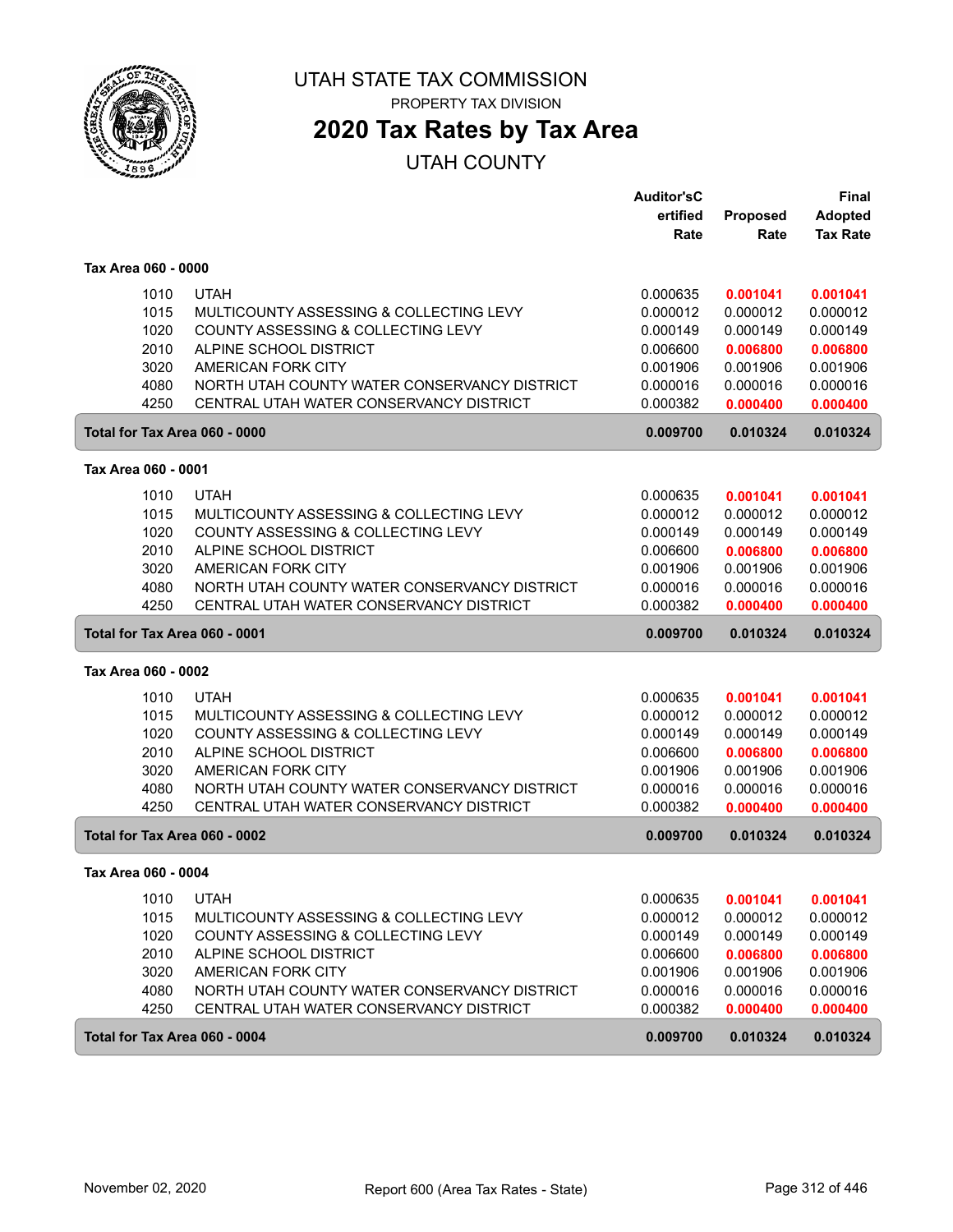

## **2020 Tax Rates by Tax Area**

|                               |                                              | <b>Auditor'sC</b> |          | <b>Final</b>    |
|-------------------------------|----------------------------------------------|-------------------|----------|-----------------|
|                               |                                              | ertified          | Proposed | <b>Adopted</b>  |
|                               |                                              | Rate              | Rate     | <b>Tax Rate</b> |
| Tax Area 060 - 0005           |                                              |                   |          |                 |
| 1010                          | <b>UTAH</b>                                  | 0.000635          | 0.001041 | 0.001041        |
| 1015                          | MULTICOUNTY ASSESSING & COLLECTING LEVY      | 0.000012          | 0.000012 | 0.000012        |
| 1020                          | COUNTY ASSESSING & COLLECTING LEVY           | 0.000149          | 0.000149 | 0.000149        |
| 2010                          | ALPINE SCHOOL DISTRICT                       | 0.006600          | 0.006800 | 0.006800        |
| 3020                          | AMERICAN FORK CITY                           | 0.001906          | 0.001906 | 0.001906        |
| 4080                          | NORTH UTAH COUNTY WATER CONSERVANCY DISTRICT | 0.000016          | 0.000016 | 0.000016        |
| 4250                          | CENTRAL UTAH WATER CONSERVANCY DISTRICT      | 0.000382          | 0.000400 | 0.000400        |
| Total for Tax Area 060 - 0005 |                                              | 0.009700          | 0.010324 | 0.010324        |
| Tax Area 060 - 0006           |                                              |                   |          |                 |
| 1010                          | <b>UTAH</b>                                  | 0.000635          | 0.001041 | 0.001041        |
| 1015                          | MULTICOUNTY ASSESSING & COLLECTING LEVY      | 0.000012          | 0.000012 | 0.000012        |
| 1020                          | COUNTY ASSESSING & COLLECTING LEVY           | 0.000149          | 0.000149 | 0.000149        |
| 2010                          | ALPINE SCHOOL DISTRICT                       | 0.006600          | 0.006800 | 0.006800        |
| 3020                          | AMERICAN FORK CITY                           | 0.001906          | 0.001906 | 0.001906        |
| 4250                          | CENTRAL UTAH WATER CONSERVANCY DISTRICT      | 0.000382          | 0.000400 | 0.000400        |
|                               |                                              |                   |          |                 |
| Total for Tax Area 060 - 0006 |                                              | 0.009684          | 0.010308 | 0.010308        |
| Tax Area 070 - 0000           |                                              |                   |          |                 |
| 1010                          | <b>UTAH</b>                                  | 0.000635          | 0.001041 | 0.001041        |
| 1015                          | MULTICOUNTY ASSESSING & COLLECTING LEVY      | 0.000012          | 0.000012 | 0.000012        |
| 1020                          | COUNTY ASSESSING & COLLECTING LEVY           | 0.000149          | 0.000149 | 0.000149        |
| 2010                          | ALPINE SCHOOL DISTRICT                       | 0.006600          | 0.006800 | 0.006800        |
| 3140                          | PLEASANT GROVE CITY                          | 0.001602          | 0.001602 | 0.001602        |
| 4080                          | NORTH UTAH COUNTY WATER CONSERVANCY DISTRICT | 0.000016          | 0.000016 | 0.000016        |
| 4250                          | CENTRAL UTAH WATER CONSERVANCY DISTRICT      | 0.000382          | 0.000400 | 0.000400        |
| Total for Tax Area 070 - 0000 |                                              | 0.009396          | 0.010020 | 0.010020        |
| Tax Area 070 - 0001           |                                              |                   |          |                 |
| 1010                          | <b>UTAH</b>                                  | 0.000635          | 0.001041 | 0.001041        |
| 1015                          | MULTICOUNTY ASSESSING & COLLECTING LEVY      | 0.000012          | 0.000012 | 0.000012        |
| 1020                          | COUNTY ASSESSING & COLLECTING LEVY           | 0.000149          | 0.000149 | 0.000149        |
| 2010                          | ALPINE SCHOOL DISTRICT                       | 0.006600          | 0.006800 | 0.006800        |
| 3140                          | PLEASANT GROVE CITY                          | 0.001602          | 0.001602 | 0.001602        |
| 4080                          | NORTH UTAH COUNTY WATER CONSERVANCY DISTRICT | 0.000016          | 0.000016 | 0.000016        |
| 4250                          | CENTRAL UTAH WATER CONSERVANCY DISTRICT      | 0.000382          | 0.000400 | 0.000400        |
| Total for Tax Area 070 - 0001 |                                              | 0.009396          | 0.010020 | 0.010020        |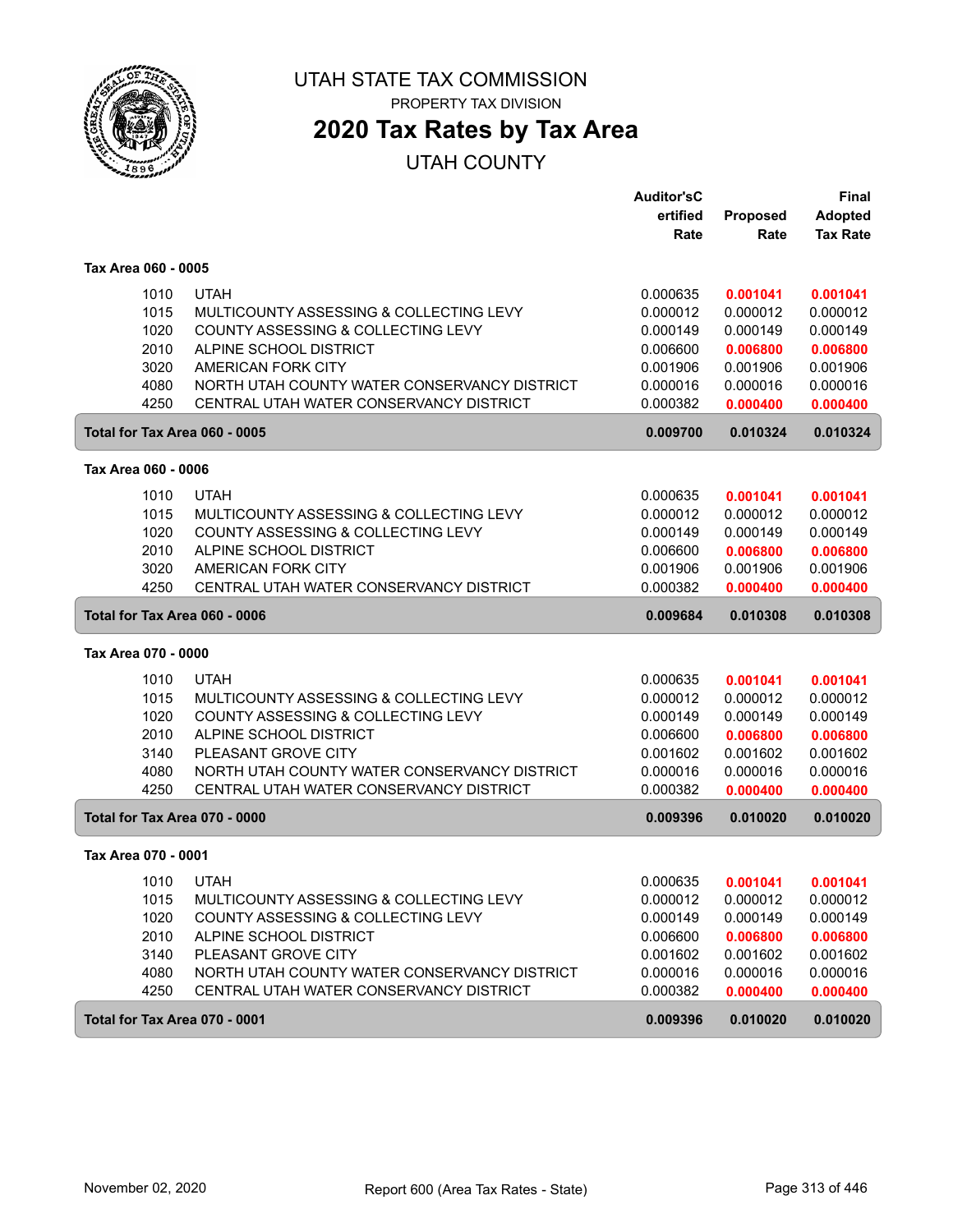

## **2020 Tax Rates by Tax Area**

|                               |                                                      | <b>Auditor'sC</b> |          | <b>Final</b>    |
|-------------------------------|------------------------------------------------------|-------------------|----------|-----------------|
|                               |                                                      | ertified          | Proposed | <b>Adopted</b>  |
|                               |                                                      | Rate              | Rate     | <b>Tax Rate</b> |
| Tax Area 070 - 0003           |                                                      |                   |          |                 |
|                               | <b>UTAH</b><br>1010                                  | 0.000635          | 0.001041 | 0.001041        |
|                               | 1015<br>MULTICOUNTY ASSESSING & COLLECTING LEVY      | 0.000012          | 0.000012 | 0.000012        |
|                               | 1020<br>COUNTY ASSESSING & COLLECTING LEVY           | 0.000149          | 0.000149 | 0.000149        |
|                               | 2010<br>ALPINE SCHOOL DISTRICT                       | 0.006600          | 0.006800 | 0.006800        |
|                               | 3140<br>PLEASANT GROVE CITY                          | 0.001602          | 0.001602 | 0.001602        |
|                               | 4080<br>NORTH UTAH COUNTY WATER CONSERVANCY DISTRICT | 0.000016          | 0.000016 | 0.000016        |
|                               | 4250<br>CENTRAL UTAH WATER CONSERVANCY DISTRICT      | 0.000382          | 0.000400 | 0.000400        |
|                               | Total for Tax Area 070 - 0003                        | 0.009396          | 0.010020 | 0.010020        |
| Tax Area 070 - 0004           |                                                      |                   |          |                 |
|                               | 1010<br><b>UTAH</b>                                  | 0.000635          | 0.001041 | 0.001041        |
|                               | 1015<br>MULTICOUNTY ASSESSING & COLLECTING LEVY      | 0.000012          | 0.000012 | 0.000012        |
|                               | 1020<br>COUNTY ASSESSING & COLLECTING LEVY           | 0.000149          | 0.000149 | 0.000149        |
|                               | 2010<br>ALPINE SCHOOL DISTRICT                       | 0.006600          | 0.006800 | 0.006800        |
|                               | 3140<br>PLEASANT GROVE CITY                          | 0.001602          | 0.001602 | 0.001602        |
|                               | 4080<br>NORTH UTAH COUNTY WATER CONSERVANCY DISTRICT | 0.000016          | 0.000016 | 0.000016        |
|                               | 4250<br>CENTRAL UTAH WATER CONSERVANCY DISTRICT      | 0.000382          | 0.000400 | 0.000400        |
|                               | Total for Tax Area 070 - 0004                        | 0.009396          | 0.010020 | 0.010020        |
| Tax Area 070 - 0005           |                                                      |                   |          |                 |
|                               | <b>UTAH</b><br>1010                                  | 0.000635          | 0.001041 | 0.001041        |
|                               | 1015<br>MULTICOUNTY ASSESSING & COLLECTING LEVY      | 0.000012          | 0.000012 | 0.000012        |
|                               | 1020<br>COUNTY ASSESSING & COLLECTING LEVY           | 0.000149          | 0.000149 | 0.000149        |
|                               | 2010<br>ALPINE SCHOOL DISTRICT                       | 0.006600          | 0.006800 | 0.006800        |
|                               | PLEASANT GROVE CITY<br>3140                          | 0.001602          | 0.001602 | 0.001602        |
|                               | 4080<br>NORTH UTAH COUNTY WATER CONSERVANCY DISTRICT | 0.000016          | 0.000016 | 0.000016        |
|                               | 4250<br>CENTRAL UTAH WATER CONSERVANCY DISTRICT      | 0.000382          | 0.000400 | 0.000400        |
|                               | Total for Tax Area 070 - 0005                        | 0.009396          | 0.010020 | 0.010020        |
| Tax Area 070 - 0006           |                                                      |                   |          |                 |
|                               | 1010<br><b>UTAH</b>                                  | 0.000635          | 0.001041 | 0.001041        |
|                               | 1015<br>MULTICOUNTY ASSESSING & COLLECTING LEVY      | 0.000012          | 0.000012 | 0.000012        |
|                               | 1020<br>COUNTY ASSESSING & COLLECTING LEVY           | 0.000149          | 0.000149 | 0.000149        |
|                               | 2010<br>ALPINE SCHOOL DISTRICT                       | 0.006600          | 0.006800 | 0.006800        |
|                               | 3140<br>PLEASANT GROVE CITY                          | 0.001602          | 0.001602 | 0.001602        |
|                               | 4080<br>NORTH UTAH COUNTY WATER CONSERVANCY DISTRICT | 0.000016          | 0.000016 | 0.000016        |
|                               | 4250<br>CENTRAL UTAH WATER CONSERVANCY DISTRICT      | 0.000382          | 0.000400 | 0.000400        |
| Total for Tax Area 070 - 0006 |                                                      | 0.009396          |          |                 |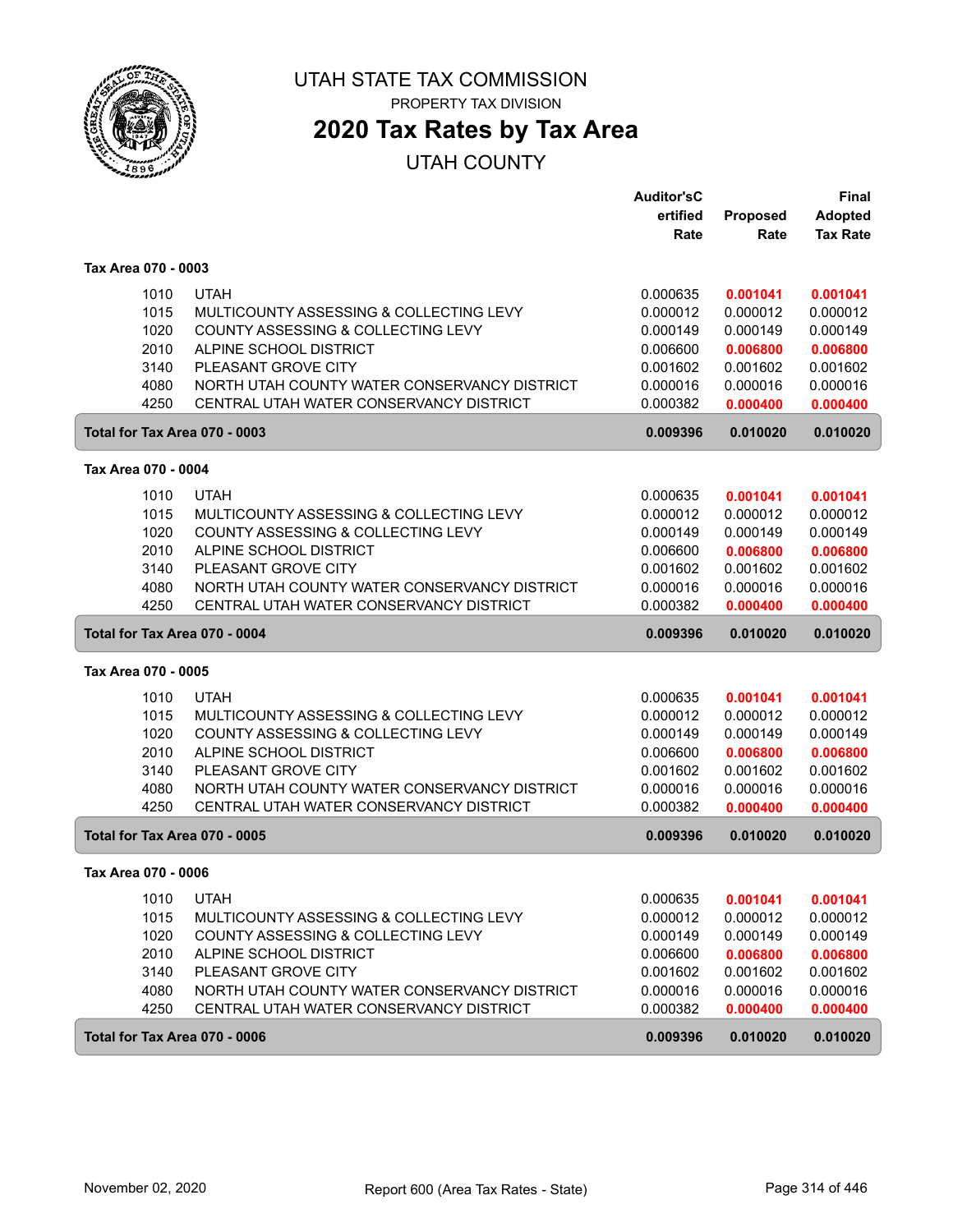

## **2020 Tax Rates by Tax Area**

|                                                                               |                                                                                                                                                                                          | <b>Auditor'sC</b><br>ertified<br>Rate                                            | Proposed<br>Rate                                                                 | <b>Final</b><br><b>Adopted</b><br><b>Tax Rate</b>                                |
|-------------------------------------------------------------------------------|------------------------------------------------------------------------------------------------------------------------------------------------------------------------------------------|----------------------------------------------------------------------------------|----------------------------------------------------------------------------------|----------------------------------------------------------------------------------|
| Tax Area 071 - 0000                                                           |                                                                                                                                                                                          |                                                                                  |                                                                                  |                                                                                  |
| 1010<br>1015<br>1020<br>2010<br>3140<br>4250                                  | <b>UTAH</b><br>MULTICOUNTY ASSESSING & COLLECTING LEVY<br>COUNTY ASSESSING & COLLECTING LEVY<br>ALPINE SCHOOL DISTRICT<br>PLEASANT GROVE CITY<br>CENTRAL UTAH WATER CONSERVANCY DISTRICT | 0.000635<br>0.000012<br>0.000149<br>0.006600<br>0.001602<br>0.000382             | 0.001041<br>0.000012<br>0.000149<br>0.006800<br>0.001602<br>0.000400             | 0.001041<br>0.000012<br>0.000149<br>0.006800<br>0.001602<br>0.000400             |
| Total for Tax Area 071 - 0000                                                 |                                                                                                                                                                                          | 0.009380                                                                         | 0.010004                                                                         | 0.010004                                                                         |
| Tax Area 080 - 0000                                                           |                                                                                                                                                                                          |                                                                                  |                                                                                  |                                                                                  |
| 1010<br>1015<br>1020<br>2010<br>3100<br>4250                                  | <b>UTAH</b><br>MULTICOUNTY ASSESSING & COLLECTING LEVY<br>COUNTY ASSESSING & COLLECTING LEVY<br>ALPINE SCHOOL DISTRICT<br><b>LINDON CITY</b><br>CENTRAL UTAH WATER CONSERVANCY DISTRICT  | 0.000635<br>0.000012<br>0.000149<br>0.006600<br>0.001174<br>0.000382             | 0.001041<br>0.000012<br>0.000149<br>0.006800<br>0.001174<br>0.000400             | 0.001041<br>0.000012<br>0.000149<br>0.006800<br>0.001174<br>0.000400             |
| Total for Tax Area 080 - 0000                                                 |                                                                                                                                                                                          | 0.008952                                                                         | 0.009576                                                                         | 0.009576                                                                         |
| Tax Area 080 - 0003                                                           |                                                                                                                                                                                          |                                                                                  |                                                                                  |                                                                                  |
| 1010<br>1015<br>1020<br>2010<br>3100<br>4250                                  | <b>UTAH</b><br>MULTICOUNTY ASSESSING & COLLECTING LEVY<br>COUNTY ASSESSING & COLLECTING LEVY<br>ALPINE SCHOOL DISTRICT<br><b>LINDON CITY</b><br>CENTRAL UTAH WATER CONSERVANCY DISTRICT  | 0.000635<br>0.000012<br>0.000149<br>0.006600<br>0.001174<br>0.000382             | 0.001041<br>0.000012<br>0.000149<br>0.006800<br>0.001174<br>0.000400             | 0.001041<br>0.000012<br>0.000149<br>0.006800<br>0.001174<br>0.000400             |
| Total for Tax Area 080 - 0003                                                 |                                                                                                                                                                                          | 0.008952                                                                         | 0.009576                                                                         | 0.009576                                                                         |
| Tax Area 080 - 0004                                                           |                                                                                                                                                                                          |                                                                                  |                                                                                  |                                                                                  |
| 1010<br>1015<br>1020<br>2010<br>3100<br>4250                                  | <b>UTAH</b><br>MULTICOUNTY ASSESSING & COLLECTING LEVY<br>COUNTY ASSESSING & COLLECTING LEVY<br>ALPINE SCHOOL DISTRICT<br><b>LINDON CITY</b><br>CENTRAL UTAH WATER CONSERVANCY DISTRICT  | 0.000635<br>0.000012<br>0.000149<br>0.006600<br>0.001174<br>0.000382             | 0.001041<br>0.000012<br>0.000149<br>0.006800<br>0.001174<br>0.000400             | 0.001041<br>0.000012<br>0.000149<br>0.006800<br>0.001174<br>0.000400             |
| Total for Tax Area 080 - 0004                                                 |                                                                                                                                                                                          | 0.008952                                                                         | 0.009576                                                                         | 0.009576                                                                         |
| Tax Area 080 - 0005                                                           |                                                                                                                                                                                          |                                                                                  |                                                                                  |                                                                                  |
| 1010<br>1015<br>1020<br>2010<br>3100<br>4250<br>Total for Tax Area 080 - 0005 | <b>UTAH</b><br>MULTICOUNTY ASSESSING & COLLECTING LEVY<br>COUNTY ASSESSING & COLLECTING LEVY<br>ALPINE SCHOOL DISTRICT<br><b>LINDON CITY</b><br>CENTRAL UTAH WATER CONSERVANCY DISTRICT  | 0.000635<br>0.000012<br>0.000149<br>0.006600<br>0.001174<br>0.000382<br>0.008952 | 0.001041<br>0.000012<br>0.000149<br>0.006800<br>0.001174<br>0.000400<br>0.009576 | 0.001041<br>0.000012<br>0.000149<br>0.006800<br>0.001174<br>0.000400<br>0.009576 |
|                                                                               |                                                                                                                                                                                          |                                                                                  |                                                                                  |                                                                                  |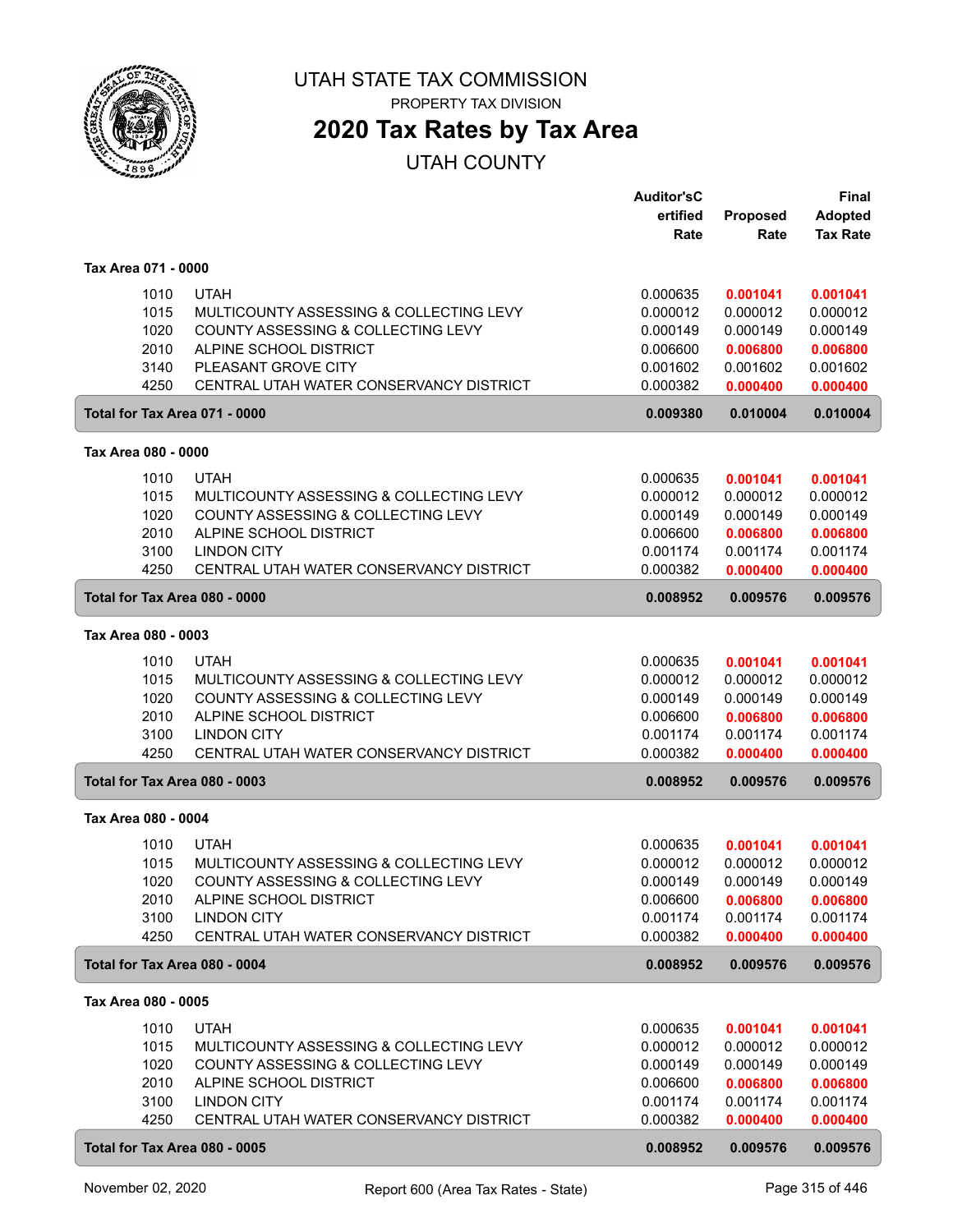

# **2020 Tax Rates by Tax Area**

|                     |                                                                                               | <b>Auditor'sC</b>    |                      | <b>Final</b>         |
|---------------------|-----------------------------------------------------------------------------------------------|----------------------|----------------------|----------------------|
|                     |                                                                                               | ertified             | Proposed             | <b>Adopted</b>       |
|                     |                                                                                               | Rate                 | Rate                 | <b>Tax Rate</b>      |
| Tax Area 085 - 0000 |                                                                                               |                      |                      |                      |
|                     | <b>UTAH</b><br>1010                                                                           | 0.000635             | 0.001041             | 0.001041             |
|                     | 1015<br>MULTICOUNTY ASSESSING & COLLECTING LEVY                                               | 0.000012             | 0.000012             | 0.000012             |
|                     | 1020<br>COUNTY ASSESSING & COLLECTING LEVY                                                    | 0.000149             | 0.000149             | 0.000149             |
|                     | 2010<br>ALPINE SCHOOL DISTRICT                                                                | 0.006600             | 0.006800             | 0.006800             |
|                     | 3100<br><b>LINDON CITY</b>                                                                    | 0.001174             | 0.001174             | 0.001174             |
|                     | 4080<br>NORTH UTAH COUNTY WATER CONSERVANCY DISTRICT                                          | 0.000016             | 0.000016             | 0.000016             |
|                     | 4250<br>CENTRAL UTAH WATER CONSERVANCY DISTRICT                                               | 0.000382             | 0.000400             | 0.000400             |
|                     | Total for Tax Area 085 - 0000                                                                 | 0.008968             | 0.009592             | 0.009592             |
| Tax Area 085 - 0001 |                                                                                               |                      |                      |                      |
|                     | 1010<br><b>UTAH</b>                                                                           | 0.000635             | 0.001041             | 0.001041             |
|                     | 1015<br>MULTICOUNTY ASSESSING & COLLECTING LEVY                                               | 0.000012             | 0.000012             | 0.000012             |
|                     | 1020<br>COUNTY ASSESSING & COLLECTING LEVY                                                    | 0.000149             | 0.000149             | 0.000149             |
|                     | 2010<br>ALPINE SCHOOL DISTRICT                                                                | 0.006600             | 0.006800             | 0.006800             |
|                     | 3100<br><b>LINDON CITY</b>                                                                    | 0.001174             | 0.001174             | 0.001174             |
|                     | 4080<br>NORTH UTAH COUNTY WATER CONSERVANCY DISTRICT                                          | 0.000016             | 0.000016             | 0.000016             |
|                     | 4250<br>CENTRAL UTAH WATER CONSERVANCY DISTRICT                                               | 0.000382             | 0.000400             | 0.000400             |
|                     | Total for Tax Area 085 - 0001                                                                 | 0.008968             | 0.009592             | 0.009592             |
| Tax Area 090 - 0000 |                                                                                               |                      |                      |                      |
|                     |                                                                                               |                      |                      |                      |
|                     |                                                                                               |                      |                      |                      |
|                     | <b>UTAH</b><br>1010                                                                           | 0.000635<br>0.000012 | 0.001041<br>0.000012 | 0.001041             |
|                     | 1015<br>MULTICOUNTY ASSESSING & COLLECTING LEVY<br>1020<br>COUNTY ASSESSING & COLLECTING LEVY | 0.000149             | 0.000149             | 0.000012<br>0.000149 |
|                     | 2010<br>ALPINE SCHOOL DISTRICT                                                                | 0.006600             | 0.006800             | 0.006800             |
|                     | 3120<br><b>OREM CITY</b>                                                                      | 0.001166             | 0.001166             | 0.001166             |
|                     | 4040<br>OREM METROPOLITAN WATER DISTRICT                                                      | 0.000025             | 0.000025             | 0.000025             |
|                     | 4250<br>CENTRAL UTAH WATER CONSERVANCY DISTRICT                                               | 0.000382             | 0.000400             | 0.000400             |
|                     | Total for Tax Area 090 - 0000                                                                 | 0.008969             | 0.009593             | 0.009593             |
| Tax Area 090 - 0001 |                                                                                               |                      |                      |                      |
|                     | <b>UTAH</b>                                                                                   |                      |                      |                      |
|                     | 1010<br>1015<br>MULTICOUNTY ASSESSING & COLLECTING LEVY                                       | 0.000635<br>0.000012 | 0.001041<br>0.000012 | 0.001041<br>0.000012 |
|                     | 1020<br>COUNTY ASSESSING & COLLECTING LEVY                                                    | 0.000149             | 0.000149             | 0.000149             |
|                     | 2010<br>ALPINE SCHOOL DISTRICT                                                                | 0.006600             | 0.006800             | 0.006800             |
|                     | 3120<br><b>OREM CITY</b>                                                                      | 0.001166             | 0.001166             | 0.001166             |
|                     | 4040<br>OREM METROPOLITAN WATER DISTRICT                                                      | 0.000025             | 0.000025             | 0.000025             |
|                     | 4250<br>CENTRAL UTAH WATER CONSERVANCY DISTRICT                                               | 0.000382             | 0.000400             | 0.000400             |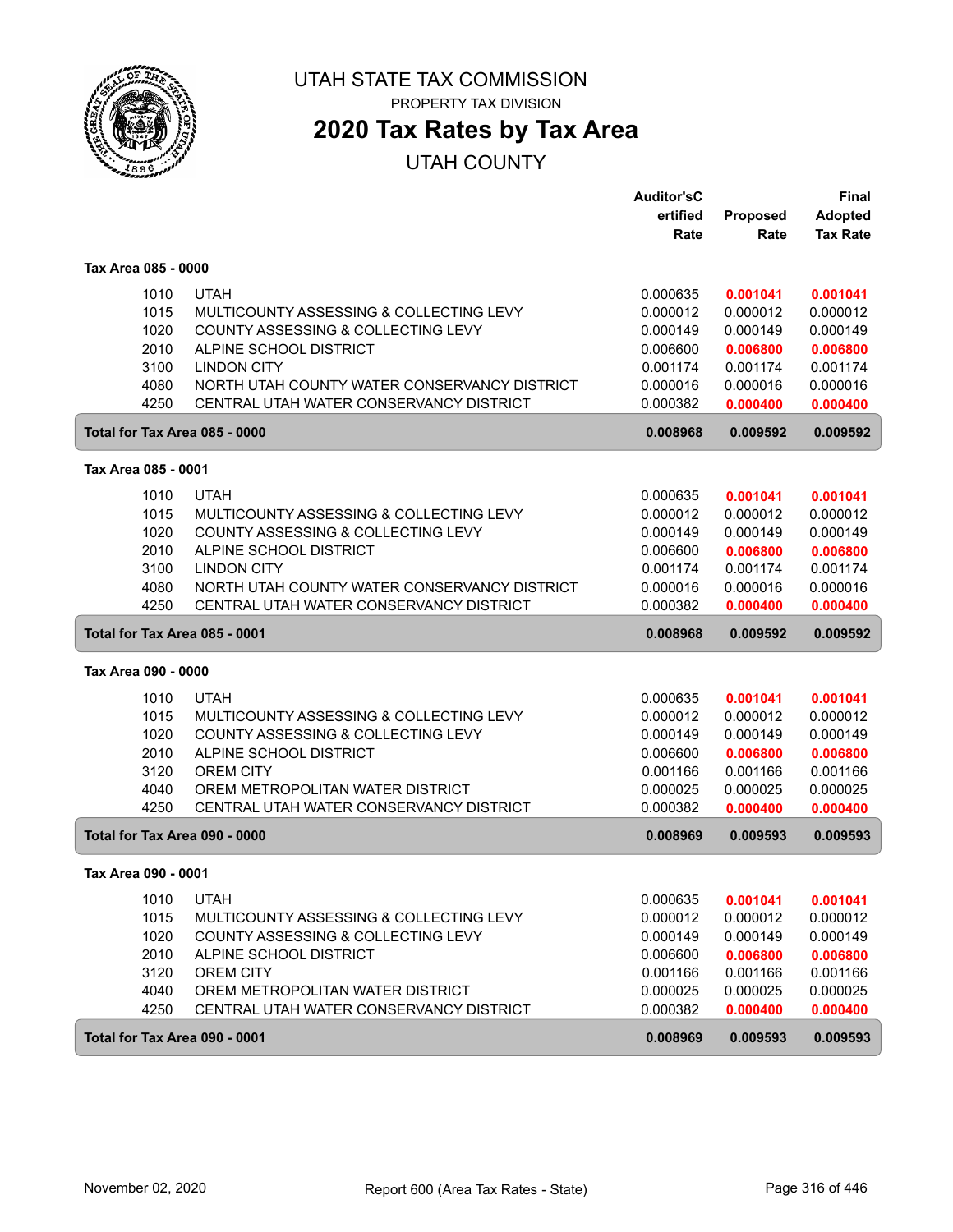

# UTAH STATE TAX COMMISSION

PROPERTY TAX DIVISION

## **2020 Tax Rates by Tax Area**

|                     |                                         | <b>Auditor'sC</b> |          | <b>Final</b>    |
|---------------------|-----------------------------------------|-------------------|----------|-----------------|
|                     |                                         | ertified          | Proposed | <b>Adopted</b>  |
|                     |                                         | Rate              | Rate     | <b>Tax Rate</b> |
| Tax Area 090 - 0002 |                                         |                   |          |                 |
| 1010                | <b>UTAH</b>                             | 0.000635          | 0.001041 | 0.001041        |
| 1015                | MULTICOUNTY ASSESSING & COLLECTING LEVY | 0.000012          | 0.000012 | 0.000012        |
| 1020                | COUNTY ASSESSING & COLLECTING LEVY      | 0.000149          | 0.000149 | 0.000149        |
| 2010                | ALPINE SCHOOL DISTRICT                  | 0.006600          | 0.006800 | 0.006800        |
| 3120                | <b>OREM CITY</b>                        | 0.001166          | 0.001166 | 0.001166        |
| 4040                | OREM METROPOLITAN WATER DISTRICT        | 0.000025          | 0.000025 | 0.000025        |
| 4250                | CENTRAL UTAH WATER CONSERVANCY DISTRICT | 0.000382          | 0.000400 | 0.000400        |
|                     | Total for Tax Area 090 - 0002           | 0.008969          | 0.009593 | 0.009593        |
| Tax Area 090 - 0003 |                                         |                   |          |                 |
| 1010                | <b>UTAH</b>                             | 0.000635          | 0.001041 | 0.001041        |
| 1015                | MULTICOUNTY ASSESSING & COLLECTING LEVY | 0.000012          | 0.000012 | 0.000012        |
| 1020                | COUNTY ASSESSING & COLLECTING LEVY      | 0.000149          | 0.000149 | 0.000149        |
| 2010                | ALPINE SCHOOL DISTRICT                  | 0.006600          | 0.006800 | 0.006800        |
| 3120                | <b>OREM CITY</b>                        | 0.001166          | 0.001166 | 0.001166        |
| 4040                | OREM METROPOLITAN WATER DISTRICT        | 0.000025          | 0.000025 | 0.000025        |
| 4250                | CENTRAL UTAH WATER CONSERVANCY DISTRICT | 0.000382          | 0.000400 | 0.000400        |
|                     | Total for Tax Area 090 - 0003           | 0.008969          | 0.009593 | 0.009593        |
| Tax Area 090 - 0004 |                                         |                   |          |                 |
| 1010                | <b>UTAH</b>                             | 0.000635          | 0.001041 | 0.001041        |
| 1015                | MULTICOUNTY ASSESSING & COLLECTING LEVY | 0.000012          | 0.000012 | 0.000012        |
| 1020                | COUNTY ASSESSING & COLLECTING LEVY      | 0.000149          | 0.000149 | 0.000149        |
| 2010                | ALPINE SCHOOL DISTRICT                  | 0.006600          | 0.006800 | 0.006800        |
| 3120                | <b>OREM CITY</b>                        | 0.001166          | 0.001166 | 0.001166        |
| 4040                | OREM METROPOLITAN WATER DISTRICT        | 0.000025          | 0.000025 | 0.000025        |
| 4250                | CENTRAL UTAH WATER CONSERVANCY DISTRICT | 0.000382          | 0.000400 | 0.000400        |
|                     | Total for Tax Area 090 - 0004           | 0.008969          | 0.009593 | 0.009593        |
| Tax Area 090 - 0005 |                                         |                   |          |                 |
| 1010                | <b>UTAH</b>                             | 0.000635          | 0.001041 | 0.001041        |
| 1015                | MULTICOUNTY ASSESSING & COLLECTING LEVY | 0.000012          | 0.000012 | 0.000012        |
| 1020                | COUNTY ASSESSING & COLLECTING LEVY      | 0.000149          | 0.000149 | 0.000149        |
| 2010                | ALPINE SCHOOL DISTRICT                  | 0.006600          | 0.006800 | 0.006800        |
| 3120                | OREM CITY                               | 0.001166          | 0.001166 | 0.001166        |
| 4040                | OREM METROPOLITAN WATER DISTRICT        | 0.000025          | 0.000025 | 0.000025        |
| 4250                | CENTRAL UTAH WATER CONSERVANCY DISTRICT | 0.000382          | 0.000400 | 0.000400        |
|                     | Total for Tax Area 090 - 0005           | 0.008969          | 0.009593 | 0.009593        |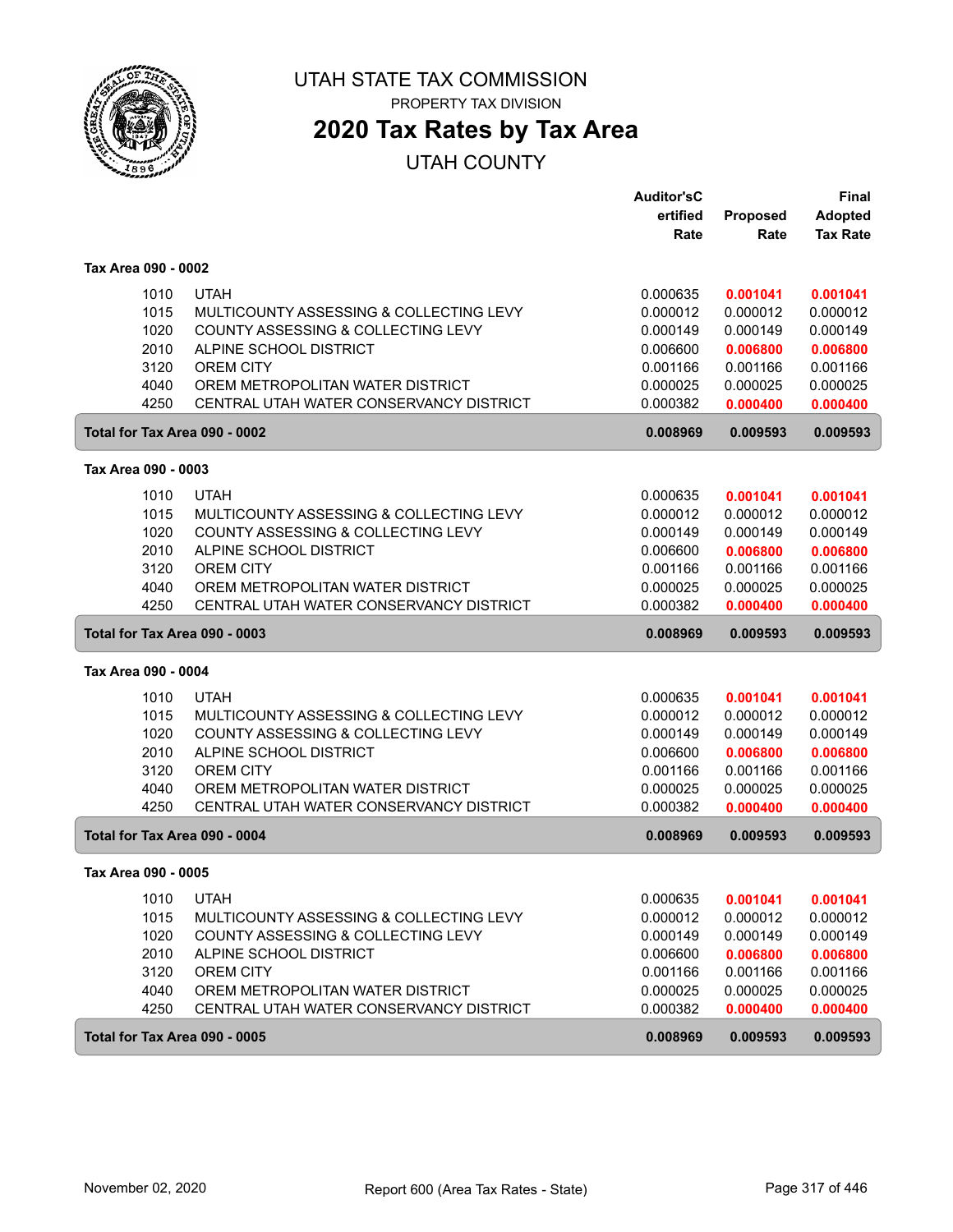

# UTAH STATE TAX COMMISSION

PROPERTY TAX DIVISION

# **2020 Tax Rates by Tax Area**

|                     |                                         | <b>Auditor'sC</b> |          | <b>Final</b>    |
|---------------------|-----------------------------------------|-------------------|----------|-----------------|
|                     |                                         | ertified          | Proposed | <b>Adopted</b>  |
|                     |                                         | Rate              | Rate     | <b>Tax Rate</b> |
| Tax Area 090 - 0006 |                                         |                   |          |                 |
| 1010                | <b>UTAH</b>                             | 0.000635          | 0.001041 | 0.001041        |
| 1015                | MULTICOUNTY ASSESSING & COLLECTING LEVY | 0.000012          | 0.000012 | 0.000012        |
| 1020                | COUNTY ASSESSING & COLLECTING LEVY      | 0.000149          | 0.000149 | 0.000149        |
| 2010                | ALPINE SCHOOL DISTRICT                  | 0.006600          | 0.006800 | 0.006800        |
| 3120                | <b>OREM CITY</b>                        | 0.001166          | 0.001166 | 0.001166        |
| 4040                | OREM METROPOLITAN WATER DISTRICT        | 0.000025          | 0.000025 | 0.000025        |
| 4250                | CENTRAL UTAH WATER CONSERVANCY DISTRICT | 0.000382          | 0.000400 | 0.000400        |
|                     | Total for Tax Area 090 - 0006           | 0.008969          | 0.009593 | 0.009593        |
| Tax Area 090 - 0007 |                                         |                   |          |                 |
| 1010                | <b>UTAH</b>                             | 0.000635          | 0.001041 | 0.001041        |
| 1015                | MULTICOUNTY ASSESSING & COLLECTING LEVY | 0.000012          | 0.000012 | 0.000012        |
| 1020                | COUNTY ASSESSING & COLLECTING LEVY      | 0.000149          | 0.000149 | 0.000149        |
| 2010                | ALPINE SCHOOL DISTRICT                  | 0.006600          | 0.006800 | 0.006800        |
| 3120                | <b>OREM CITY</b>                        | 0.001166          | 0.001166 | 0.001166        |
| 4040                | OREM METROPOLITAN WATER DISTRICT        | 0.000025          | 0.000025 | 0.000025        |
| 4250                | CENTRAL UTAH WATER CONSERVANCY DISTRICT | 0.000382          | 0.000400 | 0.000400        |
|                     | Total for Tax Area 090 - 0007           | 0.008969          | 0.009593 | 0.009593        |
| Tax Area 090 - 0008 |                                         |                   |          |                 |
| 1010                | <b>UTAH</b>                             | 0.000635          | 0.001041 | 0.001041        |
| 1015                | MULTICOUNTY ASSESSING & COLLECTING LEVY | 0.000012          | 0.000012 | 0.000012        |
| 1020                | COUNTY ASSESSING & COLLECTING LEVY      | 0.000149          | 0.000149 | 0.000149        |
| 2010                | ALPINE SCHOOL DISTRICT                  | 0.006600          | 0.006800 | 0.006800        |
| 3120                | <b>OREM CITY</b>                        | 0.001166          | 0.001166 | 0.001166        |
| 4040                | OREM METROPOLITAN WATER DISTRICT        | 0.000025          | 0.000025 | 0.000025        |
| 4250                | CENTRAL UTAH WATER CONSERVANCY DISTRICT | 0.000382          | 0.000400 | 0.000400        |
|                     | Total for Tax Area 090 - 0008           | 0.008969          | 0.009593 | 0.009593        |
| Tax Area 091 - 0000 |                                         |                   |          |                 |
| 1010                | <b>UTAH</b>                             | 0.000635          | 0.001041 | 0.001041        |
| 1015                | MULTICOUNTY ASSESSING & COLLECTING LEVY | 0.000012          | 0.000012 | 0.000012        |
| 1020                | COUNTY ASSESSING & COLLECTING LEVY      | 0.000149          | 0.000149 | 0.000149        |
| 2020                | PROVO CITY SCHOOL DISTRICT              | 0.006814          | 0.007337 | 0.007337        |
| 3120                | <b>OREM CITY</b>                        | 0.001166          | 0.001166 | 0.001166        |
| 4040                | OREM METROPOLITAN WATER DISTRICT        | 0.000025          | 0.000025 | 0.000025        |
| 4250                | CENTRAL UTAH WATER CONSERVANCY DISTRICT | 0.000382          | 0.000400 | 0.000400        |
|                     | Total for Tax Area 091 - 0000           | 0.009183          | 0.010130 | 0.010130        |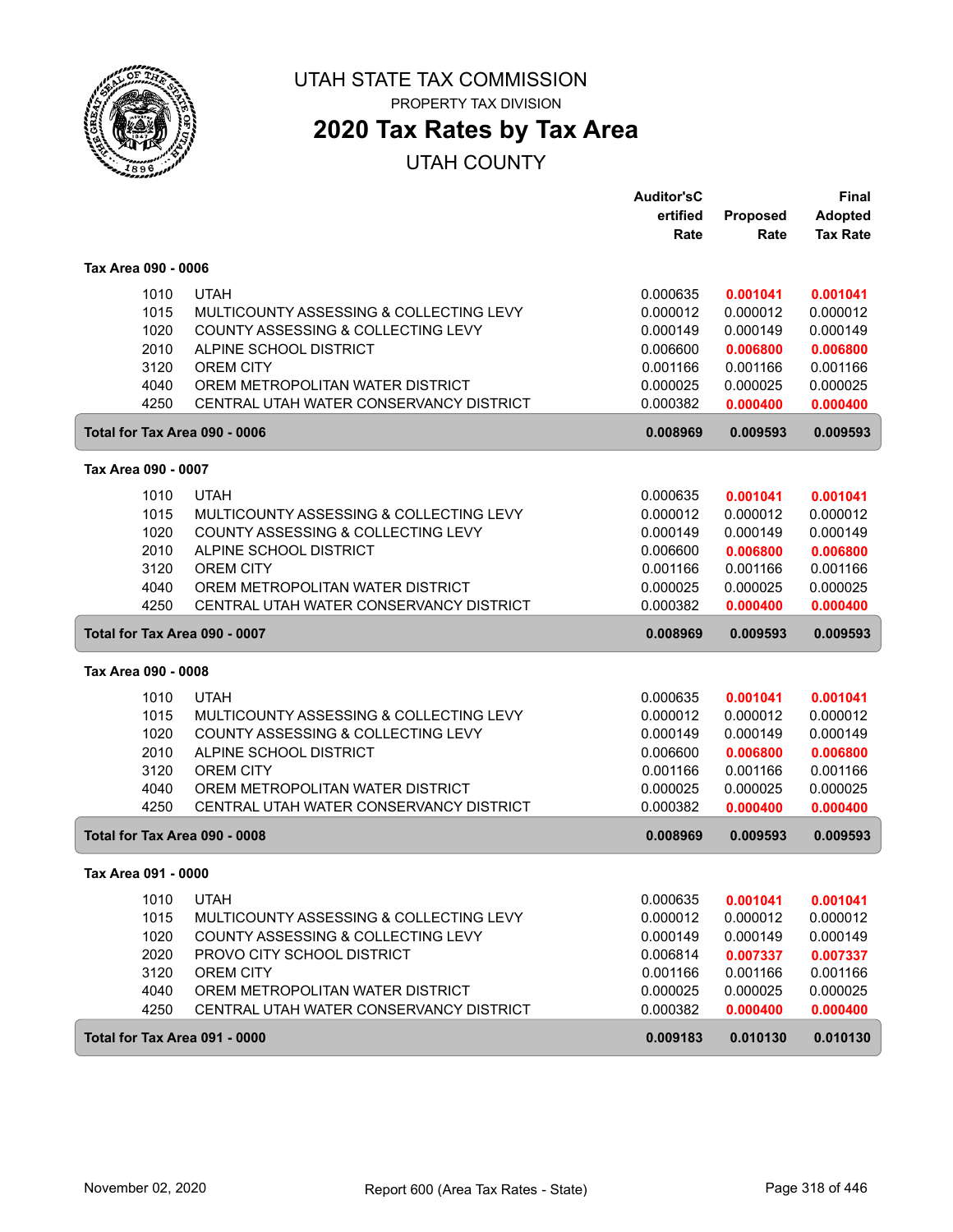

## **2020 Tax Rates by Tax Area**

|                               |                                         | <b>Auditor'sC</b> |                 | Final           |
|-------------------------------|-----------------------------------------|-------------------|-----------------|-----------------|
|                               |                                         | ertified          | <b>Proposed</b> | <b>Adopted</b>  |
|                               |                                         | Rate              | Rate            | <b>Tax Rate</b> |
| Tax Area 095 - 0000           |                                         |                   |                 |                 |
| 1010                          | <b>UTAH</b>                             | 0.000635          | 0.001041        | 0.001041        |
| 1015                          | MULTICOUNTY ASSESSING & COLLECTING LEVY | 0.000012          | 0.000012        | 0.000012        |
| 1020                          | COUNTY ASSESSING & COLLECTING LEVY      | 0.000149          | 0.000149        | 0.000149        |
| 2010                          | ALPINE SCHOOL DISTRICT                  | 0.006600          | 0.006800        | 0.006800        |
| 3195                          | <b>VINEYARD TOWN</b>                    | 0.003249          | 0.003249        | 0.003249        |
| 4250                          | CENTRAL UTAH WATER CONSERVANCY DISTRICT | 0.000382          | 0.000400        | 0.000400        |
| Total for Tax Area 095 - 0000 |                                         | 0.011027          | 0.011651        | 0.011651        |
| Tax Area 095 - 0001           |                                         |                   |                 |                 |
| 1010                          | <b>UTAH</b>                             | 0.000635          | 0.001041        | 0.001041        |
| 1015                          | MULTICOUNTY ASSESSING & COLLECTING LEVY | 0.000012          | 0.000012        | 0.000012        |
| 1020                          | COUNTY ASSESSING & COLLECTING LEVY      | 0.000149          | 0.000149        | 0.000149        |
| 2010                          | ALPINE SCHOOL DISTRICT                  | 0.006600          | 0.006800        | 0.006800        |
| 3195                          | <b>VINEYARD TOWN</b>                    | 0.003249          | 0.003249        | 0.003249        |
| 4250                          | CENTRAL UTAH WATER CONSERVANCY DISTRICT | 0.000382          | 0.000400        | 0.000400        |
| Total for Tax Area 095 - 0001 |                                         | 0.011027          | 0.011651        | 0.011651        |
| Tax Area 095 - 0002           |                                         |                   |                 |                 |
| 1010                          | <b>UTAH</b>                             | 0.000635          | 0.001041        | 0.001041        |
| 1015                          | MULTICOUNTY ASSESSING & COLLECTING LEVY | 0.000012          | 0.000012        | 0.000012        |
| 1020                          | COUNTY ASSESSING & COLLECTING LEVY      | 0.000149          | 0.000149        | 0.000149        |
| 2010                          | ALPINE SCHOOL DISTRICT                  | 0.006600          | 0.006800        | 0.006800        |
| 3195                          | <b>VINEYARD TOWN</b>                    | 0.003249          | 0.003249        | 0.003249        |
| 4250                          | CENTRAL UTAH WATER CONSERVANCY DISTRICT | 0.000382          | 0.000400        | 0.000400        |
| Total for Tax Area 095 - 0002 |                                         | 0.011027          | 0.011651        | 0.011651        |
| Tax Area 095 - 0003           |                                         |                   |                 |                 |
| 1010                          | <b>UTAH</b>                             | 0.000635          | 0.001041        | 0.001041        |
| 1015                          | MULTICOUNTY ASSESSING & COLLECTING LEVY | 0.000012          | 0.000012        | 0.000012        |
| 1020                          | COUNTY ASSESSING & COLLECTING LEVY      | 0.000149          | 0.000149        | 0.000149        |
| 2010                          | ALPINE SCHOOL DISTRICT                  | 0.006600          | 0.006800        | 0.006800        |
| 3195                          | <b>VINEYARD TOWN</b>                    | 0.003249          | 0.003249        | 0.003249        |
| 4250                          | CENTRAL UTAH WATER CONSERVANCY DISTRICT | 0.000382          | 0.000400        | 0.000400        |
| Total for Tax Area 095 - 0003 |                                         | 0.011027          | 0.011651        | 0.011651        |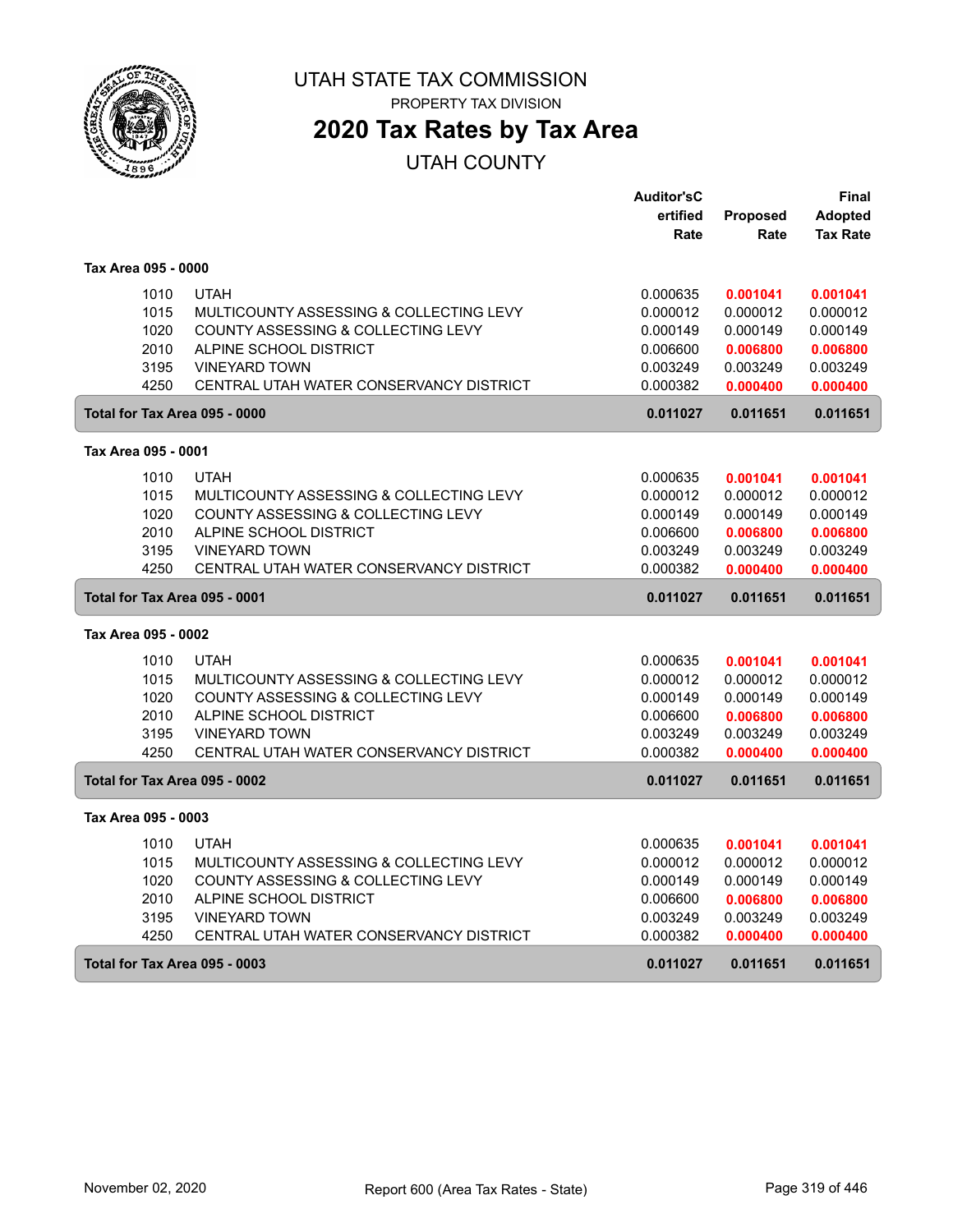

## **2020 Tax Rates by Tax Area**

|                     |              |                                                       | <b>Auditor'sC</b>    |                      | <b>Final</b>         |
|---------------------|--------------|-------------------------------------------------------|----------------------|----------------------|----------------------|
|                     |              |                                                       | ertified             | Proposed             | <b>Adopted</b>       |
|                     |              |                                                       | Rate                 | Rate                 | <b>Tax Rate</b>      |
| Tax Area 096 - 0000 |              |                                                       |                      |                      |                      |
|                     | 1010         | <b>UTAH</b>                                           | 0.000635             | 0.001041             | 0.001041             |
|                     | 1015         | MULTICOUNTY ASSESSING & COLLECTING LEVY               | 0.000012             | 0.000012             | 0.000012             |
|                     | 1020         | COUNTY ASSESSING & COLLECTING LEVY                    | 0.000149             | 0.000149             | 0.000149             |
|                     | 2010         | ALPINE SCHOOL DISTRICT                                | 0.006600             | 0.006800             | 0.006800             |
|                     | 3195         | <b>VINEYARD TOWN</b>                                  | 0.003249             | 0.003249             | 0.003249             |
|                     | 4080         | NORTH UTAH COUNTY WATER CONSERVANCY DISTRICT          | 0.000016             | 0.000016             | 0.000016             |
|                     | 4250         | CENTRAL UTAH WATER CONSERVANCY DISTRICT               | 0.000382             | 0.000400             | 0.000400             |
|                     |              | Total for Tax Area 096 - 0000                         | 0.011043             | 0.011667             | 0.011667             |
| Tax Area 107 - 0000 |              |                                                       |                      |                      |                      |
|                     | 1010         | <b>UTAH</b>                                           | 0.000635             | 0.001041             | 0.001041             |
|                     | 1015         | MULTICOUNTY ASSESSING & COLLECTING LEVY               | 0.000012             | 0.000012             | 0.000012             |
|                     | 1020         | COUNTY ASSESSING & COLLECTING LEVY                    | 0.000149             | 0.000149             | 0.000149             |
|                     | 2010         | ALPINE SCHOOL DISTRICT                                | 0.006600             | 0.006800             | 0.006800             |
|                     | 4090         | UTAH COUNTY SERVICE AREA #6                           | 0.001103             | 0.001103             | 0.001103             |
|                     | 4120         | UTAH COUNTY SERVICE AREA #8                           | 0.000246             | 0.000246             | 0.000246             |
|                     | 4130         | UTAH COUNTY SERVICE AREA #9                           | 0.000118             | 0.000118             | 0.000118             |
|                     | 4140         | NORTH FORK SPECIAL SERVICE DISTRICT                   | 0.000492             | 0.000492             | 0.000492             |
|                     | 4250         | CENTRAL UTAH WATER CONSERVANCY DISTRICT               | 0.000382             | 0.000400             | 0.000400             |
|                     |              | Total for Tax Area 107 - 0000                         | 0.009737             | 0.010361             | 0.010361             |
| Tax Area 108 - 0000 |              |                                                       |                      |                      |                      |
|                     | 1010         | <b>UTAH</b>                                           | 0.000635             | 0.001041             | 0.001041             |
|                     | 1015         | MULTICOUNTY ASSESSING & COLLECTING LEVY               | 0.000012             | 0.000012             | 0.000012             |
|                     | 1020         | COUNTY ASSESSING & COLLECTING LEVY                    | 0.000149             | 0.000149             | 0.000149             |
|                     | 2010         | ALPINE SCHOOL DISTRICT                                | 0.006600             | 0.006800             | 0.006800             |
|                     | 3150         | PROVO CITY                                            | 0.002426             | 0.002426             | 0.002426             |
|                     | 4250         | CENTRAL UTAH WATER CONSERVANCY DISTRICT               | 0.000382             | 0.000400             | 0.000400             |
|                     |              | Total for Tax Area 108 - 0000                         | 0.010204             | 0.010828             | 0.010828             |
| Tax Area 108 - 0001 |              |                                                       |                      |                      |                      |
|                     | 1010         | <b>UTAH</b>                                           | 0.000635             | 0.001041             | 0.001041             |
|                     | 1015         | MULTICOUNTY ASSESSING & COLLECTING LEVY               | 0.000012             | 0.000012             | 0.000012             |
|                     | 1020         | COUNTY ASSESSING & COLLECTING LEVY                    | 0.000149             | 0.000149             | 0.000149             |
|                     | 2010         | ALPINE SCHOOL DISTRICT                                | 0.006600             | 0.006800             | 0.006800             |
|                     | 3150<br>4250 | PROVO CITY<br>CENTRAL UTAH WATER CONSERVANCY DISTRICT | 0.002426<br>0.000382 | 0.002426<br>0.000400 | 0.002426<br>0.000400 |
|                     |              |                                                       |                      |                      |                      |
|                     |              | Total for Tax Area 108 - 0001                         | 0.010204             | 0.010828             | 0.010828             |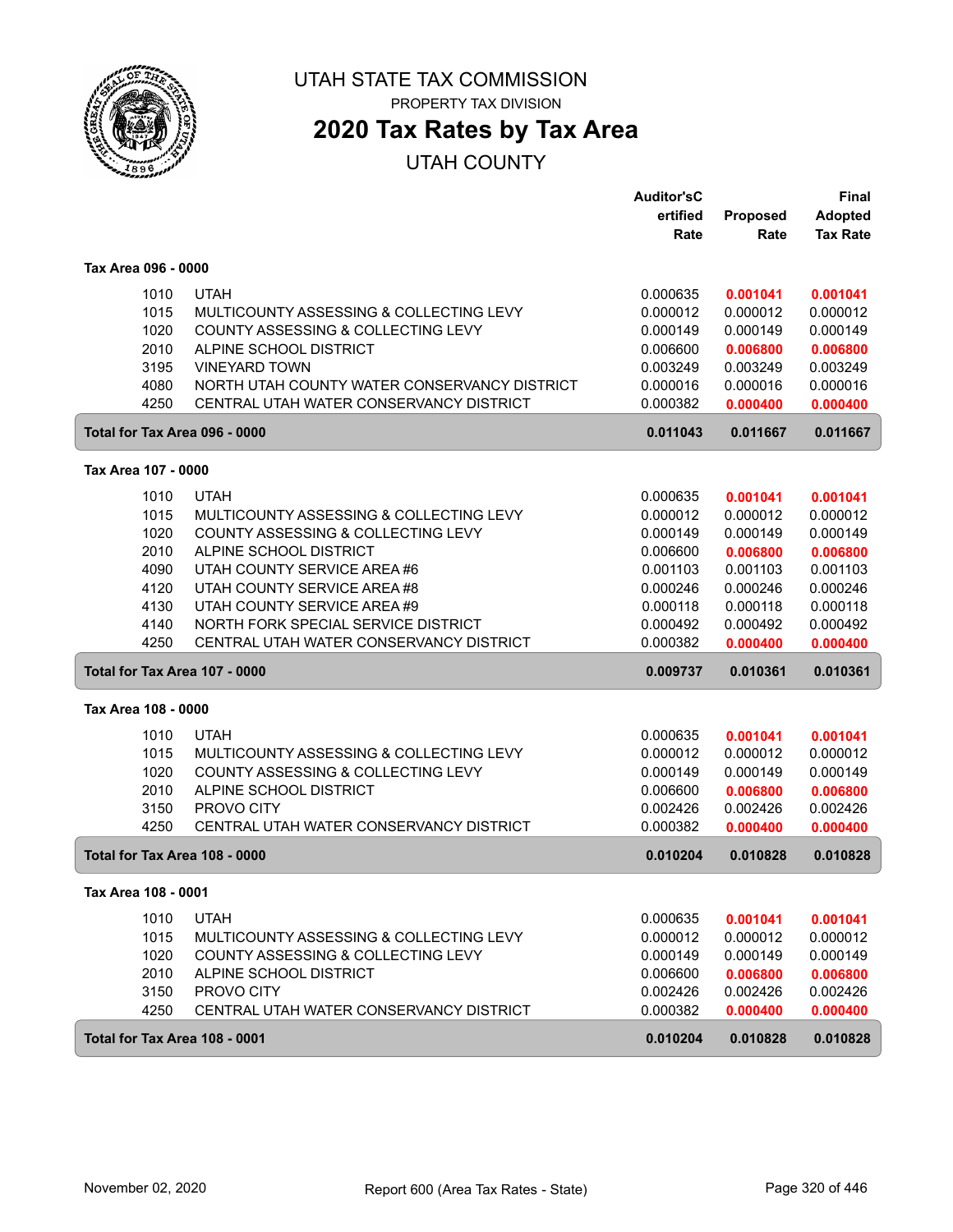

# **2020 Tax Rates by Tax Area**

|                     |                                         | <b>Auditor'sC</b><br>ertified | <b>Proposed</b> | <b>Final</b><br><b>Adopted</b> |
|---------------------|-----------------------------------------|-------------------------------|-----------------|--------------------------------|
|                     |                                         | Rate                          | Rate            | <b>Tax Rate</b>                |
| Tax Area 110 - 0000 |                                         |                               |                 |                                |
| 1010                | <b>UTAH</b>                             | 0.000635                      | 0.001041        | 0.001041                       |
| 1015                | MULTICOUNTY ASSESSING & COLLECTING LEVY | 0.000012                      | 0.000012        | 0.000012                       |
| 1020                | COUNTY ASSESSING & COLLECTING LEVY      | 0.000149                      | 0.000149        | 0.000149                       |
| 2020                | PROVO CITY SCHOOL DISTRICT              | 0.006814                      | 0.007337        | 0.007337                       |
| 3150                | PROVO CITY                              | 0.002426                      | 0.002426        | 0.002426                       |
| 4250                | CENTRAL UTAH WATER CONSERVANCY DISTRICT | 0.000382                      | 0.000400        | 0.000400                       |
|                     | Total for Tax Area 110 - 0000           | 0.010418                      | 0.011365        | 0.011365                       |
| Tax Area 110 - 0001 |                                         |                               |                 |                                |
| 1010                | <b>UTAH</b>                             | 0.000635                      | 0.001041        | 0.001041                       |
| 1015                | MULTICOUNTY ASSESSING & COLLECTING LEVY | 0.000012                      | 0.000012        | 0.000012                       |
| 1020                | COUNTY ASSESSING & COLLECTING LEVY      | 0.000149                      | 0.000149        | 0.000149                       |
| 2020                | PROVO CITY SCHOOL DISTRICT              | 0.006814                      | 0.007337        | 0.007337                       |
| 3150                | PROVO CITY                              | 0.002426                      | 0.002426        | 0.002426                       |
| 4250                | CENTRAL UTAH WATER CONSERVANCY DISTRICT | 0.000382                      | 0.000400        | 0.000400                       |
|                     | Total for Tax Area 110 - 0001           | 0.010418                      | 0.011365        | 0.011365                       |
| Tax Area 110 - 0002 |                                         |                               |                 |                                |
| 1010                | <b>UTAH</b>                             | 0.000635                      | 0.001041        | 0.001041                       |
| 1015                | MULTICOUNTY ASSESSING & COLLECTING LEVY | 0.000012                      | 0.000012        | 0.000012                       |
| 1020                | COUNTY ASSESSING & COLLECTING LEVY      | 0.000149                      | 0.000149        | 0.000149                       |
| 2020                | PROVO CITY SCHOOL DISTRICT              | 0.006814                      | 0.007337        | 0.007337                       |
| 3150                | PROVO CITY                              | 0.002426                      | 0.002426        | 0.002426                       |
| 4250                | CENTRAL UTAH WATER CONSERVANCY DISTRICT | 0.000382                      | 0.000400        | 0.000400                       |
|                     | Total for Tax Area 110 - 0002           | 0.010418                      | 0.011365        | 0.011365                       |
| Tax Area 110 - 0003 |                                         |                               |                 |                                |
| 1010                | <b>UTAH</b>                             | 0.000635                      | 0.001041        | 0.001041                       |
| 1015                | MULTICOUNTY ASSESSING & COLLECTING LEVY | 0.000012                      | 0.000012        | 0.000012                       |
| 1020                | COUNTY ASSESSING & COLLECTING LEVY      | 0.000149                      | 0.000149        | 0.000149                       |
| 2020                | PROVO CITY SCHOOL DISTRICT              | 0.006814                      | 0.007337        | 0.007337                       |
| 3150                | PROVO CITY                              | 0.002426                      | 0.002426        | 0.002426                       |
| 4250                | CENTRAL UTAH WATER CONSERVANCY DISTRICT | 0.000382                      | 0.000400        | 0.000400                       |
|                     | Total for Tax Area 110 - 0003           | 0.010418                      | 0.011365        | 0.011365                       |
| Tax Area 110 - 0004 |                                         |                               |                 |                                |
| 1010                | <b>UTAH</b>                             | 0.000635                      | 0.001041        | 0.001041                       |
| 1015                | MULTICOUNTY ASSESSING & COLLECTING LEVY | 0.000012                      | 0.000012        | 0.000012                       |
| 1020                | COUNTY ASSESSING & COLLECTING LEVY      | 0.000149                      | 0.000149        | 0.000149                       |
| 2020                | PROVO CITY SCHOOL DISTRICT              | 0.006814                      | 0.007337        | 0.007337                       |
| 3150                | PROVO CITY                              | 0.002426                      | 0.002426        | 0.002426                       |
| 4250                | CENTRAL UTAH WATER CONSERVANCY DISTRICT | 0.000382                      | 0.000400        | 0.000400                       |
|                     | Total for Tax Area 110 - 0004           | 0.010418                      | 0.011365        | 0.011365                       |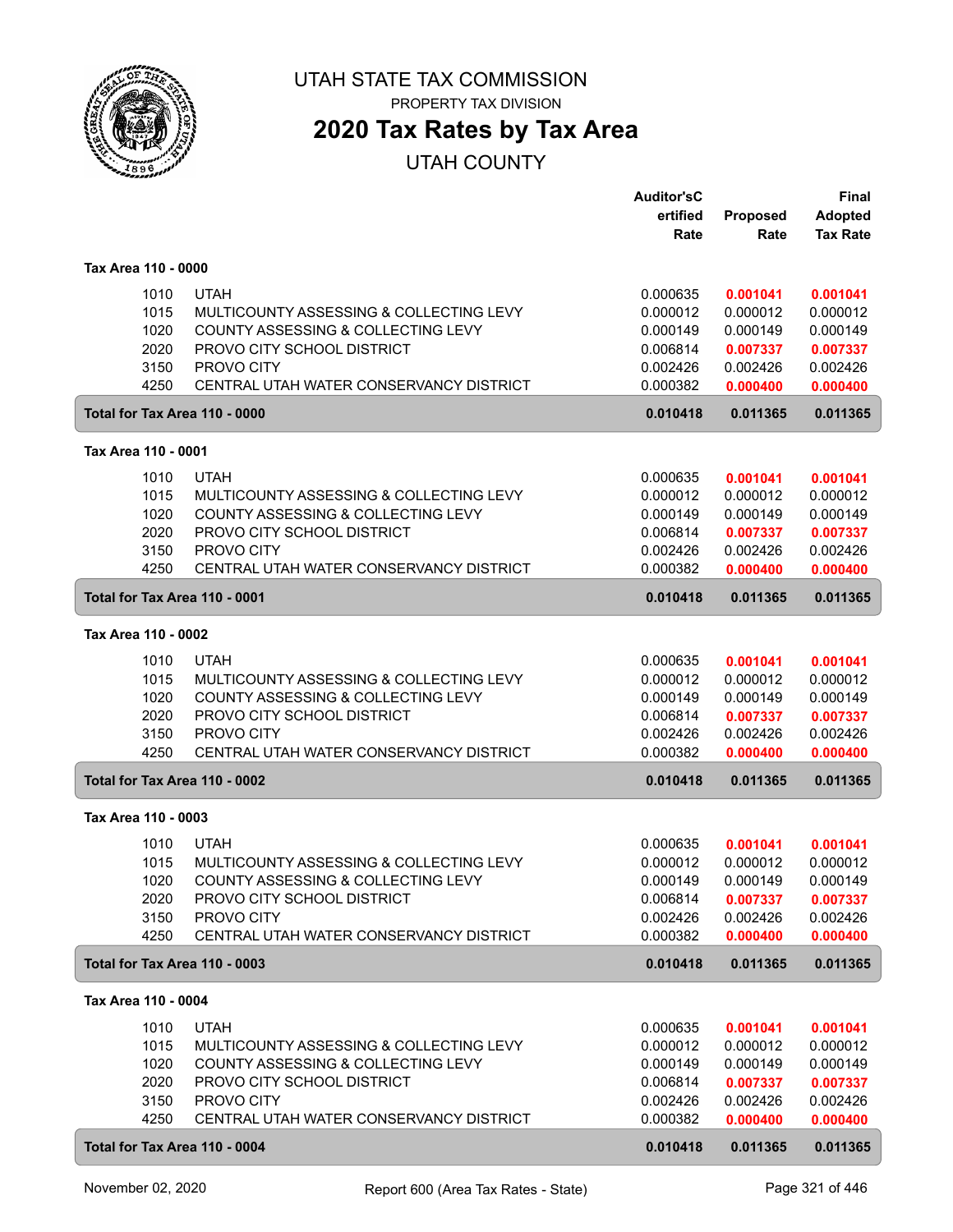

# **2020 Tax Rates by Tax Area**

|                     |                                                       | <b>Auditor'sC</b><br>ertified | <b>Proposed</b>      | <b>Final</b><br><b>Adopted</b> |
|---------------------|-------------------------------------------------------|-------------------------------|----------------------|--------------------------------|
|                     |                                                       | Rate                          | Rate                 | <b>Tax Rate</b>                |
| Tax Area 110 - 0005 |                                                       |                               |                      |                                |
| 1010                | <b>UTAH</b>                                           | 0.000635                      | 0.001041             | 0.001041                       |
| 1015                | MULTICOUNTY ASSESSING & COLLECTING LEVY               | 0.000012                      | 0.000012             | 0.000012                       |
| 1020                | COUNTY ASSESSING & COLLECTING LEVY                    | 0.000149                      | 0.000149             | 0.000149                       |
| 2020                | PROVO CITY SCHOOL DISTRICT                            | 0.006814                      | 0.007337             | 0.007337                       |
| 3150                | PROVO CITY                                            | 0.002426                      | 0.002426             | 0.002426                       |
| 4250                | CENTRAL UTAH WATER CONSERVANCY DISTRICT               | 0.000382                      | 0.000400             | 0.000400                       |
|                     | Total for Tax Area 110 - 0005                         | 0.010418                      | 0.011365             | 0.011365                       |
| Tax Area 110 - 0006 |                                                       |                               |                      |                                |
| 1010                | <b>UTAH</b>                                           | 0.000635                      | 0.001041             | 0.001041                       |
| 1015                | MULTICOUNTY ASSESSING & COLLECTING LEVY               | 0.000012                      | 0.000012             | 0.000012                       |
| 1020                | COUNTY ASSESSING & COLLECTING LEVY                    | 0.000149                      | 0.000149             | 0.000149                       |
| 2020                | PROVO CITY SCHOOL DISTRICT                            | 0.006814                      | 0.007337             | 0.007337                       |
| 3150                | PROVO CITY                                            | 0.002426                      | 0.002426             | 0.002426                       |
| 4250                | CENTRAL UTAH WATER CONSERVANCY DISTRICT               | 0.000382                      | 0.000400             | 0.000400                       |
|                     | Total for Tax Area 110 - 0006                         | 0.010418                      | 0.011365             | 0.011365                       |
| Tax Area 110 - 0007 |                                                       |                               |                      |                                |
| 1010                | <b>UTAH</b>                                           | 0.000635                      | 0.001041             | 0.001041                       |
| 1015                | MULTICOUNTY ASSESSING & COLLECTING LEVY               | 0.000012                      | 0.000012             | 0.000012                       |
| 1020                | COUNTY ASSESSING & COLLECTING LEVY                    | 0.000149                      | 0.000149             | 0.000149                       |
| 2020                | PROVO CITY SCHOOL DISTRICT                            | 0.006814                      | 0.007337             | 0.007337                       |
| 3150<br>4250        | PROVO CITY<br>CENTRAL UTAH WATER CONSERVANCY DISTRICT | 0.002426                      | 0.002426             | 0.002426                       |
|                     |                                                       | 0.000382                      | 0.000400             | 0.000400                       |
|                     | Total for Tax Area 110 - 0007                         | 0.010418                      | 0.011365             | 0.011365                       |
| Tax Area 110 - 0008 |                                                       |                               |                      |                                |
| 1010                | <b>UTAH</b>                                           | 0.000635                      | 0.001041             | 0.001041                       |
| 1015                | MULTICOUNTY ASSESSING & COLLECTING LEVY               | 0.000012                      | 0.000012             | 0.000012                       |
| 1020                | COUNTY ASSESSING & COLLECTING LEVY                    | 0.000149                      | 0.000149             | 0.000149                       |
| 2020                | PROVO CITY SCHOOL DISTRICT                            | 0.006814                      | 0.007337             | 0.007337                       |
| 3150                | PROVO CITY                                            | 0.002426                      | 0.002426             | 0.002426                       |
| 4250                | CENTRAL UTAH WATER CONSERVANCY DISTRICT               | 0.000382                      | 0.000400             | 0.000400                       |
|                     | Total for Tax Area 110 - 0008                         | 0.010418                      | 0.011365             | 0.011365                       |
| Tax Area 110 - 0009 |                                                       |                               |                      |                                |
| 1010                | <b>UTAH</b>                                           | 0.000635                      | 0.001041             | 0.001041                       |
| 1015                | MULTICOUNTY ASSESSING & COLLECTING LEVY               | 0.000012                      | 0.000012             | 0.000012                       |
| 1020                | COUNTY ASSESSING & COLLECTING LEVY                    | 0.000149                      | 0.000149             | 0.000149                       |
| 2020                | PROVO CITY SCHOOL DISTRICT                            | 0.006814                      | 0.007337             | 0.007337                       |
| 3150<br>4250        | PROVO CITY<br>CENTRAL UTAH WATER CONSERVANCY DISTRICT | 0.002426<br>0.000382          | 0.002426<br>0.000400 | 0.002426<br>0.000400           |
|                     |                                                       |                               |                      |                                |
|                     | Total for Tax Area 110 - 0009                         | 0.010418                      | 0.011365             | 0.011365                       |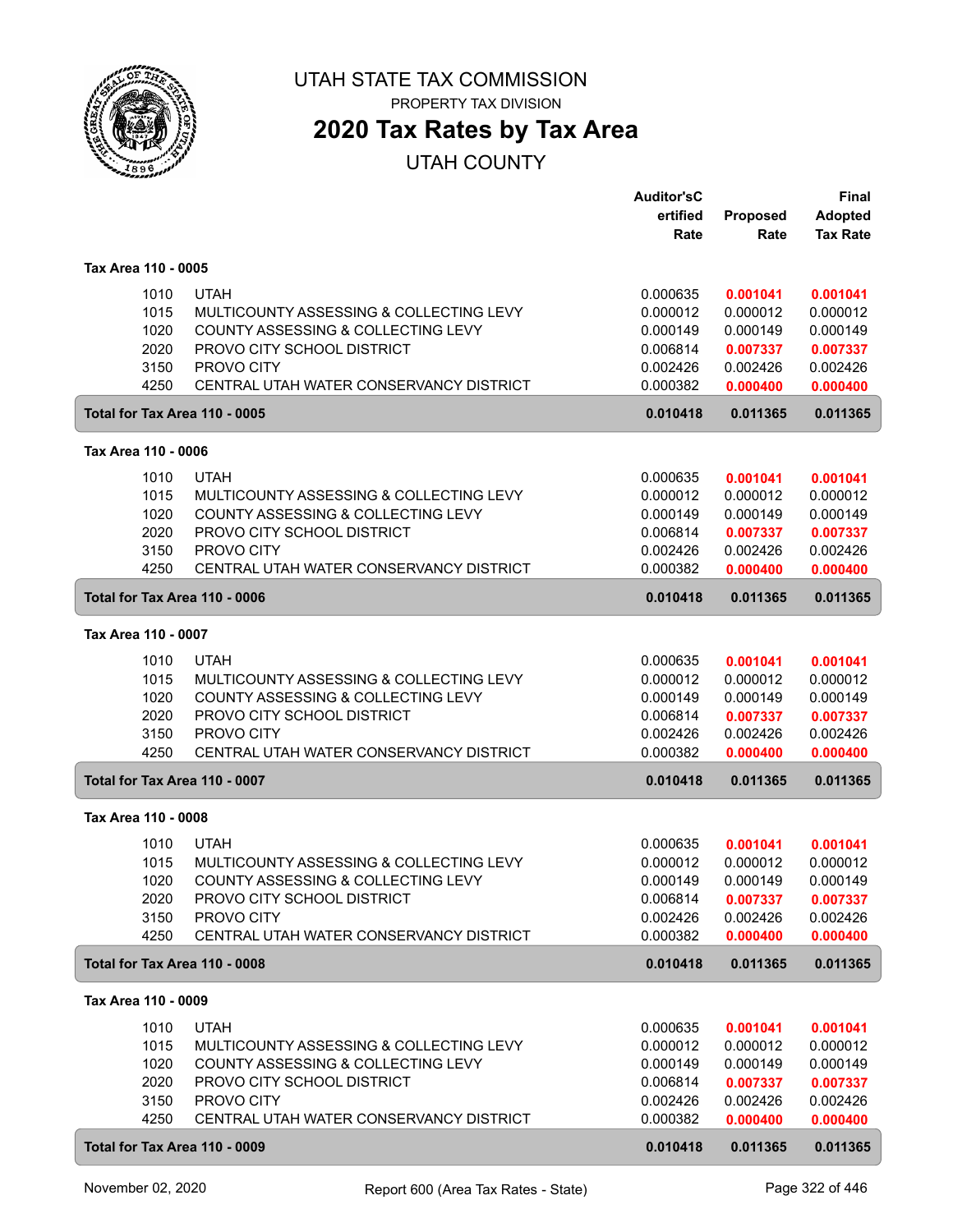

# **2020 Tax Rates by Tax Area**

|                     |                                                 | <b>Auditor'sC</b><br>ertified | Proposed | <b>Final</b><br><b>Adopted</b> |
|---------------------|-------------------------------------------------|-------------------------------|----------|--------------------------------|
|                     |                                                 | Rate                          | Rate     | <b>Tax Rate</b>                |
| Tax Area 110 - 0010 |                                                 |                               |          |                                |
|                     | <b>UTAH</b><br>1010                             | 0.000635                      | 0.001041 | 0.001041                       |
|                     | 1015<br>MULTICOUNTY ASSESSING & COLLECTING LEVY | 0.000012                      | 0.000012 | 0.000012                       |
|                     | 1020<br>COUNTY ASSESSING & COLLECTING LEVY      | 0.000149                      | 0.000149 | 0.000149                       |
|                     | 2020<br>PROVO CITY SCHOOL DISTRICT              | 0.006814                      | 0.007337 | 0.007337                       |
|                     | 3150<br>PROVO CITY                              | 0.002426                      | 0.002426 | 0.002426                       |
|                     | 4250<br>CENTRAL UTAH WATER CONSERVANCY DISTRICT | 0.000382                      | 0.000400 | 0.000400                       |
|                     | Total for Tax Area 110 - 0010                   | 0.010418                      | 0.011365 | 0.011365                       |
| Tax Area 110 - 0011 |                                                 |                               |          |                                |
|                     | 1010<br><b>UTAH</b>                             | 0.000635                      | 0.001041 | 0.001041                       |
|                     | 1015<br>MULTICOUNTY ASSESSING & COLLECTING LEVY | 0.000012                      | 0.000012 | 0.000012                       |
|                     | 1020<br>COUNTY ASSESSING & COLLECTING LEVY      | 0.000149                      | 0.000149 | 0.000149                       |
|                     | 2020<br>PROVO CITY SCHOOL DISTRICT              | 0.006814                      | 0.007337 | 0.007337                       |
|                     | 3150<br>PROVO CITY                              | 0.002426                      | 0.002426 | 0.002426                       |
|                     | 4250<br>CENTRAL UTAH WATER CONSERVANCY DISTRICT | 0.000382                      | 0.000400 | 0.000400                       |
|                     | Total for Tax Area 110 - 0011                   | 0.010418                      | 0.011365 | 0.011365                       |
| Tax Area 110 - 0012 |                                                 |                               |          |                                |
|                     | 1010<br><b>UTAH</b>                             | 0.000635                      | 0.001041 | 0.001041                       |
|                     | 1015<br>MULTICOUNTY ASSESSING & COLLECTING LEVY | 0.000012                      | 0.000012 | 0.000012                       |
|                     | 1020<br>COUNTY ASSESSING & COLLECTING LEVY      | 0.000149                      | 0.000149 | 0.000149                       |
|                     | 2020<br>PROVO CITY SCHOOL DISTRICT              | 0.006814                      | 0.007337 | 0.007337                       |
|                     | 3150<br>PROVO CITY                              | 0.002426                      | 0.002426 | 0.002426                       |
|                     | 4250<br>CENTRAL UTAH WATER CONSERVANCY DISTRICT | 0.000382                      | 0.000400 | 0.000400                       |
|                     | Total for Tax Area 110 - 0012                   | 0.010418                      | 0.011365 | 0.011365                       |
| Tax Area 110 - 0013 |                                                 |                               |          |                                |
|                     | 1010<br><b>UTAH</b>                             | 0.000635                      | 0.001041 | 0.001041                       |
|                     | 1015<br>MULTICOUNTY ASSESSING & COLLECTING LEVY | 0.000012                      | 0.000012 | 0.000012                       |
|                     | 1020<br>COUNTY ASSESSING & COLLECTING LEVY      | 0.000149                      | 0.000149 | 0.000149                       |
|                     | 2020<br>PROVO CITY SCHOOL DISTRICT              | 0.006814                      | 0.007337 | 0.007337                       |
|                     | 3150<br>PROVO CITY                              | 0.002426                      | 0.002426 | 0.002426                       |
|                     | 4250<br>CENTRAL UTAH WATER CONSERVANCY DISTRICT | 0.000382                      | 0.000400 | 0.000400                       |
|                     | Total for Tax Area 110 - 0013                   | 0.010418                      | 0.011365 | 0.011365                       |
| Tax Area 112 - 0000 |                                                 |                               |          |                                |
|                     | 1010<br><b>UTAH</b>                             | 0.000635                      | 0.001041 | 0.001041                       |
|                     | 1015<br>MULTICOUNTY ASSESSING & COLLECTING LEVY | 0.000012                      | 0.000012 | 0.000012                       |
|                     | 1020<br>COUNTY ASSESSING & COLLECTING LEVY      | 0.000149                      | 0.000149 | 0.000149                       |
|                     | 2030<br>NEBO SCHOOL DISTRICT                    | 0.008068                      | 0.008749 | 0.008749                       |
|                     | 3150<br>PROVO CITY                              | 0.002426                      | 0.002426 | 0.002426                       |
|                     | 4250<br>CENTRAL UTAH WATER CONSERVANCY DISTRICT | 0.000382                      | 0.000400 | 0.000400                       |
|                     | Total for Tax Area 112 - 0000                   | 0.011672                      | 0.012777 | 0.012777                       |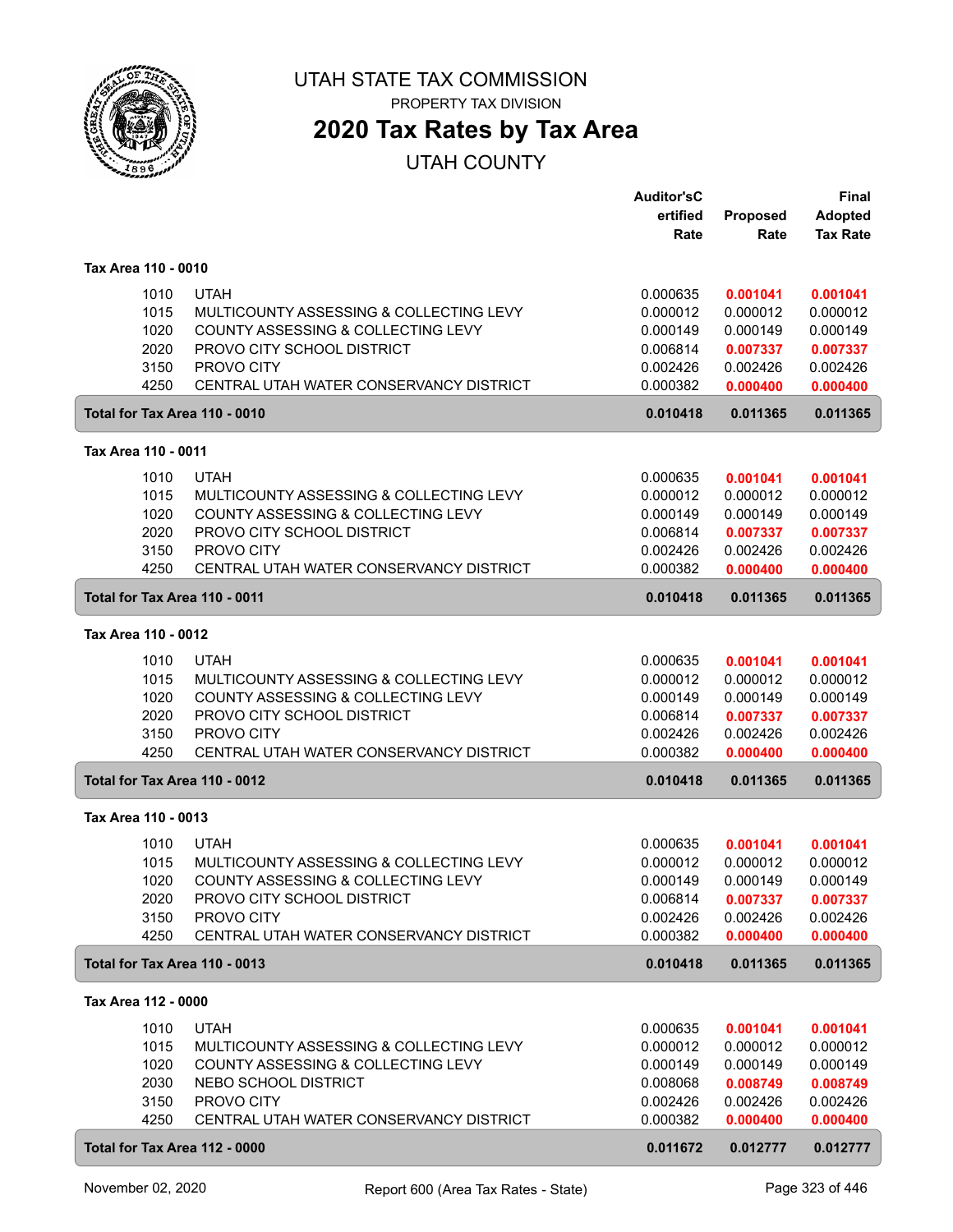

## **2020 Tax Rates by Tax Area**

|                     |      |                                         | <b>Auditor'sC</b> |                 | <b>Final</b>    |
|---------------------|------|-----------------------------------------|-------------------|-----------------|-----------------|
|                     |      |                                         | ertified          | <b>Proposed</b> | <b>Adopted</b>  |
|                     |      |                                         | Rate              | Rate            | <b>Tax Rate</b> |
| Tax Area 120 - 0000 |      |                                         |                   |                 |                 |
|                     | 1010 | <b>UTAH</b>                             | 0.000635          | 0.001041        | 0.001041        |
|                     | 1015 | MULTICOUNTY ASSESSING & COLLECTING LEVY | 0.000012          | 0.000012        | 0.000012        |
|                     | 1020 | COUNTY ASSESSING & COLLECTING LEVY      | 0.000149          | 0.000149        | 0.000149        |
|                     | 2030 | NEBO SCHOOL DISTRICT                    | 0.008068          | 0.008749        | 0.008749        |
|                     | 4090 | UTAH COUNTY SERVICE AREA #6             | 0.001103          | 0.001103        | 0.001103        |
|                     | 4110 | UTAH COUNTY SERVICE AREA #7             | 0.000507          | 0.000507        | 0.000507        |
|                     | 4120 | UTAH COUNTY SERVICE AREA #8             | 0.000246          | 0.000246        | 0.000246        |
|                     | 4250 | CENTRAL UTAH WATER CONSERVANCY DISTRICT | 0.000382          | 0.000400        | 0.000400        |
|                     |      | Total for Tax Area 120 - 0000           | 0.011102          | 0.012207        | 0.012207        |
| Tax Area 120 - 0002 |      |                                         |                   |                 |                 |
|                     |      |                                         |                   |                 |                 |
|                     | 1010 | <b>UTAH</b>                             | 0.000635          | 0.001041        | 0.001041        |
|                     | 1015 | MULTICOUNTY ASSESSING & COLLECTING LEVY | 0.000012          | 0.000012        | 0.000012        |
|                     | 1020 | COUNTY ASSESSING & COLLECTING LEVY      | 0.000149          | 0.000149        | 0.000149        |
|                     | 2030 | NEBO SCHOOL DISTRICT                    | 0.008068          | 0.008749        | 0.008749        |
|                     | 4090 | UTAH COUNTY SERVICE AREA #6             | 0.001103          | 0.001103        | 0.001103        |
|                     | 4120 | UTAH COUNTY SERVICE AREA #8             | 0.000246          | 0.000246        | 0.000246        |
|                     | 4250 | CENTRAL UTAH WATER CONSERVANCY DISTRICT | 0.000382          | 0.000400        | 0.000400        |
|                     |      | Total for Tax Area 120 - 0002           | 0.010595          | 0.011700        | 0.011700        |
| Tax Area 125 - 0000 |      |                                         |                   |                 |                 |
|                     | 1010 | <b>UTAH</b>                             | 0.000635          | 0.001041        | 0.001041        |
|                     | 1015 | MULTICOUNTY ASSESSING & COLLECTING LEVY | 0.000012          | 0.000012        | 0.000012        |
|                     | 1020 | COUNTY ASSESSING & COLLECTING LEVY      | 0.000149          | 0.000149        | 0.000149        |
|                     | 2030 | NEBO SCHOOL DISTRICT                    | 0.008068          | 0.008749        | 0.008749        |
|                     | 4090 | UTAH COUNTY SERVICE AREA #6             | 0.001103          | 0.001103        | 0.001103        |
|                     | 4120 | UTAH COUNTY SERVICE AREA #8             | 0.000246          | 0.000246        | 0.000246        |
|                     | 4130 | UTAH COUNTY SERVICE AREA #9             | 0.000118          | 0.000118        | 0.000118        |
|                     | 4250 | CENTRAL UTAH WATER CONSERVANCY DISTRICT | 0.000382          | 0.000400        | 0.000400        |
|                     |      | Total for Tax Area 125 - 0000           | 0.010713          | 0.011818        | 0.011818        |
| Tax Area 125 - 0001 |      |                                         |                   |                 |                 |
|                     | 1010 | <b>UTAH</b>                             | 0.000635          | 0.001041        | 0.001041        |
|                     | 1015 | MULTICOUNTY ASSESSING & COLLECTING LEVY | 0.000012          | 0.000012        | 0.000012        |
|                     | 1020 | COUNTY ASSESSING & COLLECTING LEVY      | 0.000149          | 0.000149        | 0.000149        |
|                     | 2030 | NEBO SCHOOL DISTRICT                    | 0.008068          | 0.008749        | 0.008749        |
|                     | 4090 | UTAH COUNTY SERVICE AREA #6             | 0.001103          | 0.001103        | 0.001103        |
|                     | 4120 | UTAH COUNTY SERVICE AREA #8             | 0.000246          | 0.000246        | 0.000246        |
|                     | 4130 | UTAH COUNTY SERVICE AREA #9             | 0.000118          | 0.000118        | 0.000118        |
|                     | 4250 | CENTRAL UTAH WATER CONSERVANCY DISTRICT | 0.000382          | 0.000400        | 0.000400        |
|                     |      |                                         |                   |                 |                 |
|                     |      | Total for Tax Area 125 - 0001           | 0.010713          | 0.011818        | 0.011818        |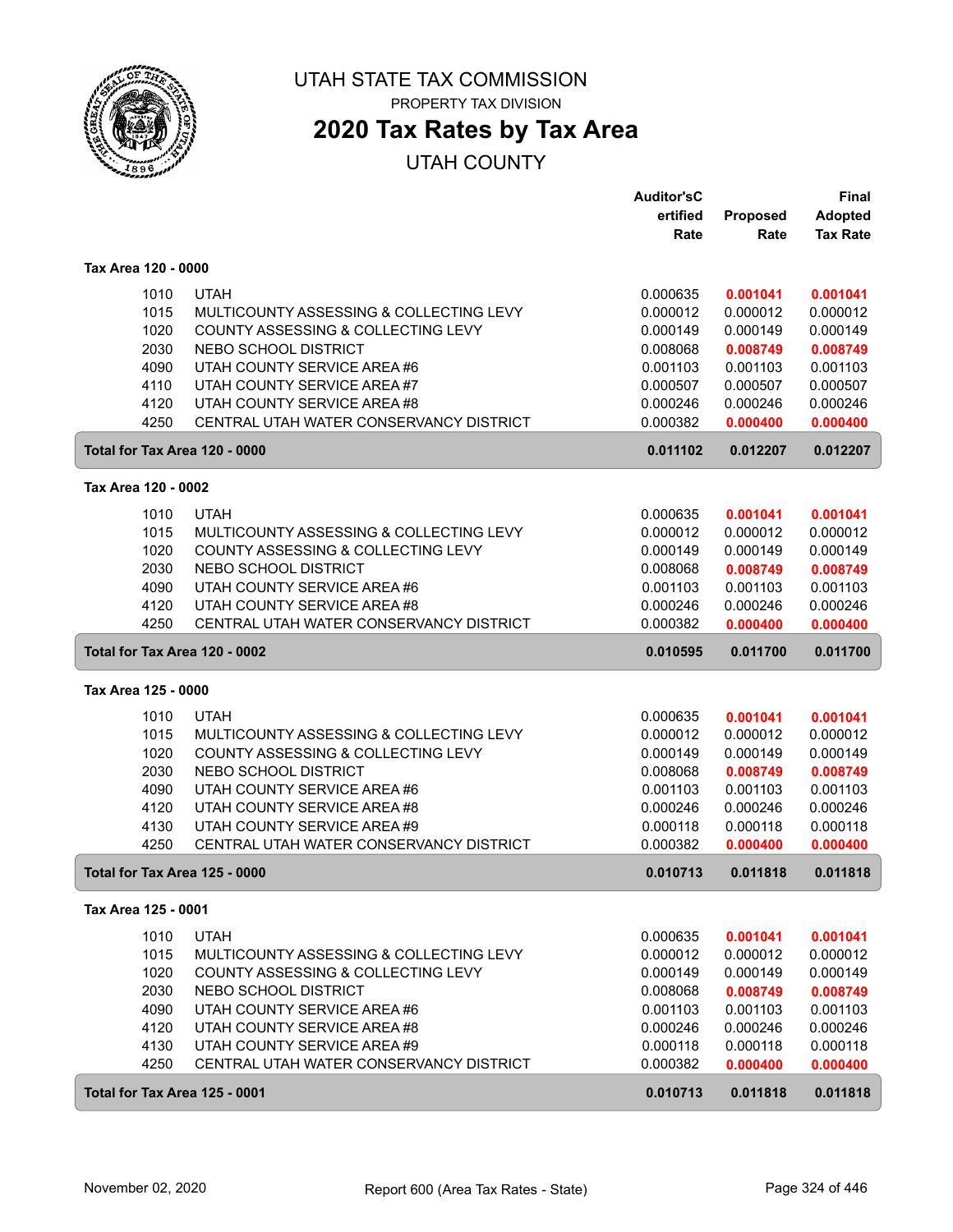

# **2020 Tax Rates by Tax Area**

|                     |              |                                                                        | <b>Auditor'sC</b>    |                      | <b>Final</b>                      |
|---------------------|--------------|------------------------------------------------------------------------|----------------------|----------------------|-----------------------------------|
|                     |              |                                                                        | ertified<br>Rate     | Proposed<br>Rate     | <b>Adopted</b><br><b>Tax Rate</b> |
|                     |              |                                                                        |                      |                      |                                   |
| Tax Area 125 - 0002 |              |                                                                        |                      |                      |                                   |
|                     | 1010         | <b>UTAH</b>                                                            | 0.000635             | 0.001041             | 0.001041                          |
|                     | 1015         | MULTICOUNTY ASSESSING & COLLECTING LEVY                                | 0.000012             | 0.000012             | 0.000012                          |
|                     | 1020         | COUNTY ASSESSING & COLLECTING LEVY                                     | 0.000149             | 0.000149             | 0.000149                          |
|                     | 2030         | NEBO SCHOOL DISTRICT                                                   | 0.008068             | 0.008749             | 0.008749                          |
|                     | 4090         | UTAH COUNTY SERVICE AREA #6                                            | 0.001103             | 0.001103             | 0.001103                          |
|                     | 4110         | UTAH COUNTY SERVICE AREA #7                                            | 0.000507             | 0.000507             | 0.000507                          |
|                     | 4120         | UTAH COUNTY SERVICE AREA #8                                            | 0.000246             | 0.000246             | 0.000246                          |
|                     | 4130<br>4250 | UTAH COUNTY SERVICE AREA #9<br>CENTRAL UTAH WATER CONSERVANCY DISTRICT | 0.000118<br>0.000382 | 0.000118<br>0.000400 | 0.000118<br>0.000400              |
|                     |              | Total for Tax Area 125 - 0002                                          | 0.011220             | 0.012325             | 0.012325                          |
|                     |              |                                                                        |                      |                      |                                   |
| Tax Area 125 - 0003 |              |                                                                        |                      |                      |                                   |
|                     | 1010         | <b>UTAH</b>                                                            | 0.000635             | 0.001041             | 0.001041                          |
|                     | 1015         | MULTICOUNTY ASSESSING & COLLECTING LEVY                                | 0.000012             | 0.000012             | 0.000012                          |
|                     | 1020         | COUNTY ASSESSING & COLLECTING LEVY                                     | 0.000149             | 0.000149             | 0.000149                          |
|                     | 2030         | NEBO SCHOOL DISTRICT                                                   | 0.008068             | 0.008749             | 0.008749                          |
|                     | 4090         | UTAH COUNTY SERVICE AREA #6                                            | 0.001103             | 0.001103             | 0.001103                          |
|                     | 4120         | UTAH COUNTY SERVICE AREA #8                                            | 0.000246             | 0.000246             | 0.000246                          |
|                     | 4130         | UTAH COUNTY SERVICE AREA #9                                            | 0.000118             | 0.000118             | 0.000118                          |
|                     | 4250         | CENTRAL UTAH WATER CONSERVANCY DISTRICT                                | 0.000382             | 0.000400             | 0.000400                          |
|                     |              | <b>Total for Tax Area 125 - 0003</b>                                   | 0.010713             | 0.011818             | 0.011818                          |
| Tax Area 130 - 0000 |              |                                                                        |                      |                      |                                   |
|                     | 1010         | <b>UTAH</b>                                                            | 0.000635             | 0.001041             | 0.001041                          |
|                     | 1015         | MULTICOUNTY ASSESSING & COLLECTING LEVY                                | 0.000012             | 0.000012             | 0.000012                          |
|                     | 1020         | COUNTY ASSESSING & COLLECTING LEVY                                     | 0.000149             | 0.000149             | 0.000149                          |
|                     | 2030         | NEBO SCHOOL DISTRICT                                                   | 0.008068             | 0.008749             | 0.008749                          |
|                     | 3190         | SPRINGVILLE CITY                                                       | 0.001612             | 0.001612             | 0.001612                          |
|                     | 4250         | CENTRAL UTAH WATER CONSERVANCY DISTRICT                                | 0.000382             | 0.000400             | 0.000400                          |
|                     |              | Total for Tax Area 130 - 0000                                          | 0.010858             | 0.011963             | 0.011963                          |
| Tax Area 130 - 0001 |              |                                                                        |                      |                      |                                   |
|                     | 1010         | <b>UTAH</b>                                                            | 0.000635             | 0.001041             | 0.001041                          |
|                     | 1015         | MULTICOUNTY ASSESSING & COLLECTING LEVY                                | 0.000012             | 0.000012             | 0.000012                          |
|                     | 1020         | COUNTY ASSESSING & COLLECTING LEVY                                     | 0.000149             | 0.000149             | 0.000149                          |
|                     | 2030         | NEBO SCHOOL DISTRICT                                                   | 0.008068             | 0.008749             | 0.008749                          |
|                     | 3190         | SPRINGVILLE CITY                                                       | 0.001612             | 0.001612             | 0.001612                          |
|                     | 4250         | CENTRAL UTAH WATER CONSERVANCY DISTRICT                                | 0.000382             | 0.000400             | 0.000400                          |
|                     |              | Total for Tax Area 130 - 0001                                          | 0.010858             | 0.011963             | 0.011963                          |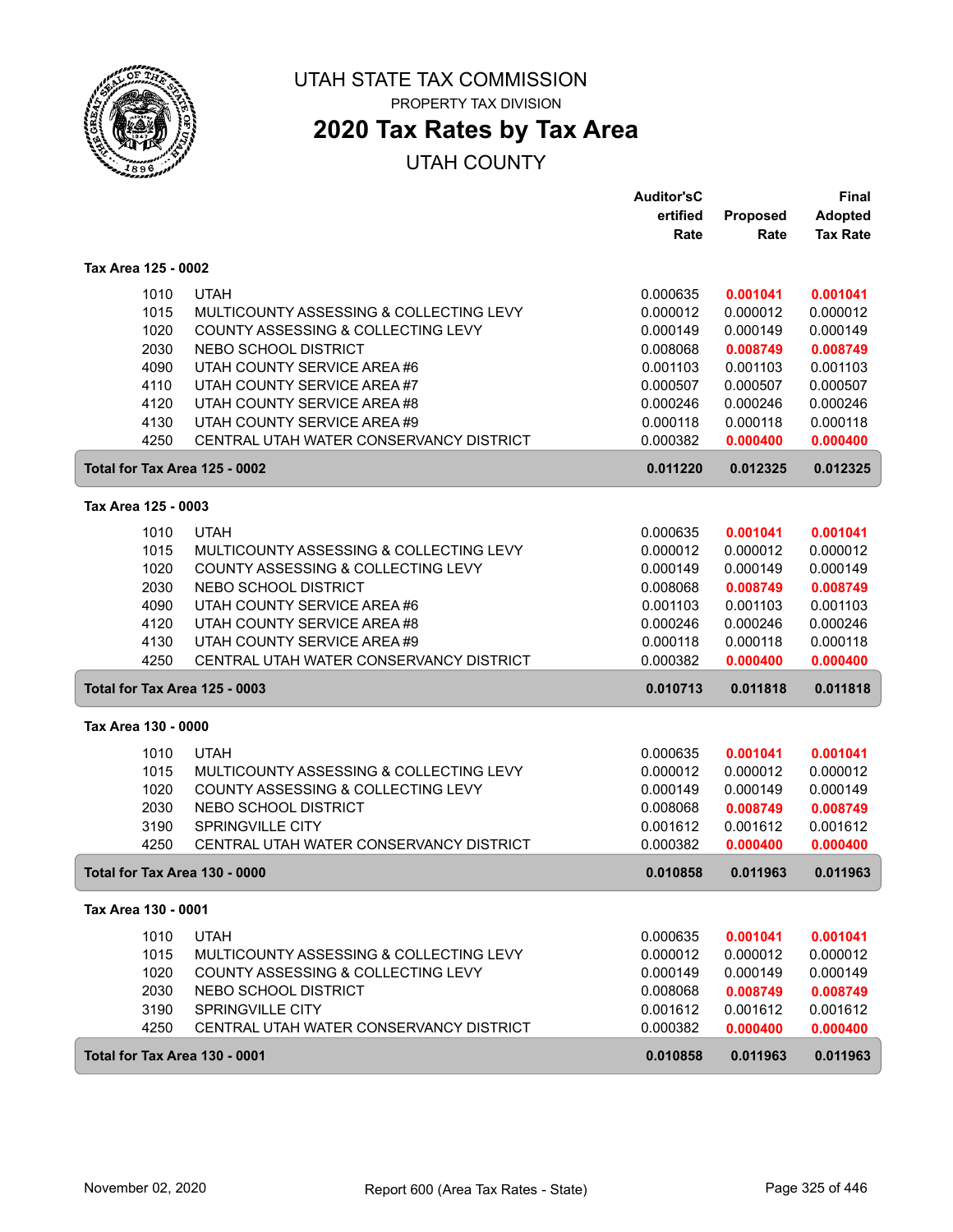

PROPERTY TAX DIVISION

# **2020 Tax Rates by Tax Area**

|                               |                                         | <b>Auditor'sC</b> |          | Final           |
|-------------------------------|-----------------------------------------|-------------------|----------|-----------------|
|                               |                                         | ertified          | Proposed | <b>Adopted</b>  |
|                               |                                         | Rate              | Rate     | <b>Tax Rate</b> |
| Tax Area 131 - 0000           |                                         |                   |          |                 |
| 1010                          | <b>UTAH</b>                             | 0.000635          | 0.001041 | 0.001041        |
| 1015                          | MULTICOUNTY ASSESSING & COLLECTING LEVY | 0.000012          | 0.000012 | 0.000012        |
| 1020                          | COUNTY ASSESSING & COLLECTING LEVY      | 0.000149          | 0.000149 | 0.000149        |
| 2030                          | NEBO SCHOOL DISTRICT                    | 0.008068          | 0.008749 | 0.008749        |
| 3190                          | SPRINGVILLE CITY                        | 0.001612          | 0.001612 | 0.001612        |
| 4250                          | CENTRAL UTAH WATER CONSERVANCY DISTRICT | 0.000382          | 0.000400 | 0.000400        |
| 4355                          | SPRINGVILLE DRAINAGE DISTRICT           | 0.000298          | 0.000298 | 0.000298        |
| Total for Tax Area 131 - 0000 |                                         | 0.011156          | 0.012261 | 0.012261        |
| Tax Area 131 - 0001           |                                         |                   |          |                 |
| 1010                          | <b>UTAH</b>                             | 0.000635          | 0.001041 | 0.001041        |
| 1015                          | MULTICOUNTY ASSESSING & COLLECTING LEVY | 0.000012          | 0.000012 | 0.000012        |
| 1020                          | COUNTY ASSESSING & COLLECTING LEVY      | 0.000149          | 0.000149 | 0.000149        |
| 2030                          | NEBO SCHOOL DISTRICT                    | 0.008068          | 0.008749 | 0.008749        |
| 3190                          | <b>SPRINGVILLE CITY</b>                 | 0.001612          | 0.001612 | 0.001612        |
| 4250                          | CENTRAL UTAH WATER CONSERVANCY DISTRICT | 0.000382          | 0.000400 | 0.000400        |
| 4355                          | SPRINGVILLE DRAINAGE DISTRICT           | 0.000298          | 0.000298 | 0.000298        |
|                               | Total for Tax Area 131 - 0001           |                   | 0.012261 | 0.012261        |
| Tax Area 140 - 0000           |                                         |                   |          |                 |
| 1010                          | <b>UTAH</b>                             | 0.000635          | 0.001041 | 0.001041        |
| 1015                          | MULTICOUNTY ASSESSING & COLLECTING LEVY | 0.000012          | 0.000012 | 0.000012        |
| 1020                          | COUNTY ASSESSING & COLLECTING LEVY      | 0.000149          | 0.000149 | 0.000149        |
| 2030                          | NEBO SCHOOL DISTRICT                    | 0.008068          | 0.008749 | 0.008749        |
| 3110                          | <b>MAPLETON CITY</b>                    | 0.002209          | 0.002209 | 0.002209        |
| 4250                          | CENTRAL UTAH WATER CONSERVANCY DISTRICT | 0.000382          | 0.000400 | 0.000400        |
| Total for Tax Area 140 - 0000 |                                         | 0.011455          | 0.012560 | 0.012560        |
| Tax Area 150 - 0000           |                                         |                   |          |                 |
| 1010                          | <b>UTAH</b>                             | 0.000635          | 0.001041 | 0.001041        |
| 1015                          | MULTICOUNTY ASSESSING & COLLECTING LEVY | 0.000012          | 0.000012 | 0.000012        |
| 1020                          | COUNTY ASSESSING & COLLECTING LEVY      | 0.000149          | 0.000149 | 0.000149        |
| 2030                          | NEBO SCHOOL DISTRICT                    | 0.008068          | 0.008749 | 0.008749        |
| 3180                          | SPANISH FORK CITY                       | 0.000946          | 0.001250 | 0.001200        |
| 4250                          | CENTRAL UTAH WATER CONSERVANCY DISTRICT | 0.000382          | 0.000400 | 0.000400        |
| Total for Tax Area 150 - 0000 |                                         | 0.010192          | 0.011601 | 0.011551        |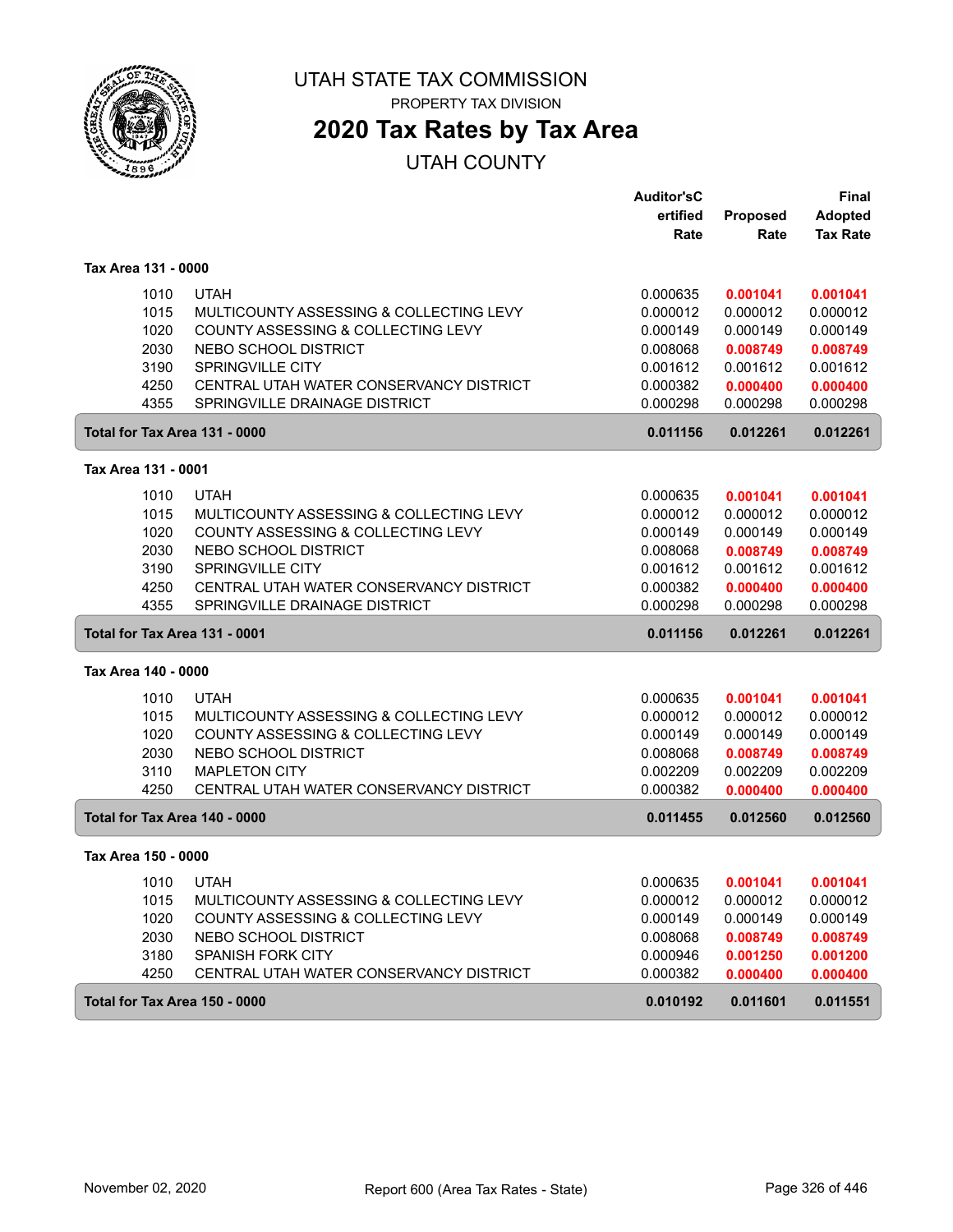

# **2020 Tax Rates by Tax Area**

|                     |                                         | <b>Auditor'sC</b> |                  | <b>Final</b>                      |
|---------------------|-----------------------------------------|-------------------|------------------|-----------------------------------|
|                     |                                         | ertified<br>Rate  | Proposed<br>Rate | <b>Adopted</b><br><b>Tax Rate</b> |
|                     |                                         |                   |                  |                                   |
| Tax Area 150 - 0001 |                                         |                   |                  |                                   |
| 1010                | <b>UTAH</b>                             | 0.000635          | 0.001041         | 0.001041                          |
| 1015                | MULTICOUNTY ASSESSING & COLLECTING LEVY | 0.000012          | 0.000012         | 0.000012                          |
| 1020                | COUNTY ASSESSING & COLLECTING LEVY      | 0.000149          | 0.000149         | 0.000149                          |
| 2030                | NEBO SCHOOL DISTRICT                    | 0.008068          | 0.008749         | 0.008749                          |
| 3180                | <b>SPANISH FORK CITY</b>                | 0.000946          | 0.001250         | 0.001200                          |
| 4250                | CENTRAL UTAH WATER CONSERVANCY DISTRICT | 0.000382          | 0.000400         | 0.000400                          |
|                     | Total for Tax Area 150 - 0001           | 0.010192          | 0.011601         | 0.011551                          |
| Tax Area 150 - 0002 |                                         |                   |                  |                                   |
| 1010                | <b>UTAH</b>                             | 0.000635          | 0.001041         | 0.001041                          |
| 1015                | MULTICOUNTY ASSESSING & COLLECTING LEVY | 0.000012          | 0.000012         | 0.000012                          |
| 1020                | COUNTY ASSESSING & COLLECTING LEVY      | 0.000149          | 0.000149         | 0.000149                          |
| 2030                | NEBO SCHOOL DISTRICT                    | 0.008068          | 0.008749         | 0.008749                          |
| 3180                | <b>SPANISH FORK CITY</b>                | 0.000946          | 0.001250         | 0.001200                          |
| 4250                | CENTRAL UTAH WATER CONSERVANCY DISTRICT | 0.000382          | 0.000400         | 0.000400                          |
|                     | Total for Tax Area 150 - 0002           | 0.010192          | 0.011601         | 0.011551                          |
| Tax Area 150 - 0003 |                                         |                   |                  |                                   |
| 1010                | <b>UTAH</b>                             | 0.000635          | 0.001041         | 0.001041                          |
| 1015                | MULTICOUNTY ASSESSING & COLLECTING LEVY | 0.000012          | 0.000012         | 0.000012                          |
| 1020                | COUNTY ASSESSING & COLLECTING LEVY      | 0.000149          | 0.000149         | 0.000149                          |
| 2030                | NEBO SCHOOL DISTRICT                    | 0.008068          | 0.008749         | 0.008749                          |
| 3180                | SPANISH FORK CITY                       | 0.000946          | 0.001250         | 0.001200                          |
| 4250                | CENTRAL UTAH WATER CONSERVANCY DISTRICT | 0.000382          | 0.000400         | 0.000400                          |
|                     | Total for Tax Area 150 - 0003           | 0.010192          | 0.011601         | 0.011551                          |
| Tax Area 150 - 0005 |                                         |                   |                  |                                   |
| 1010                | <b>UTAH</b>                             | 0.000635          | 0.001041         | 0.001041                          |
| 1015                | MULTICOUNTY ASSESSING & COLLECTING LEVY | 0.000012          | 0.000012         | 0.000012                          |
| 1020                | COUNTY ASSESSING & COLLECTING LEVY      | 0.000149          | 0.000149         | 0.000149                          |
| 2030                | NEBO SCHOOL DISTRICT                    | 0.008068          | 0.008749         | 0.008749                          |
| 3180                | SPANISH FORK CITY                       | 0.000946          | 0.001250         | 0.001200                          |
| 4250                | CENTRAL UTAH WATER CONSERVANCY DISTRICT | 0.000382          | 0.000400         | 0.000400                          |
|                     | Total for Tax Area 150 - 0005           | 0.010192          | 0.011601         | 0.011551                          |
| Tax Area 150 - 0006 |                                         |                   |                  |                                   |
| 1010                | <b>UTAH</b>                             | 0.000635          | 0.001041         | 0.001041                          |
| 1015                | MULTICOUNTY ASSESSING & COLLECTING LEVY | 0.000012          | 0.000012         | 0.000012                          |
| 1020                | COUNTY ASSESSING & COLLECTING LEVY      | 0.000149          | 0.000149         | 0.000149                          |
| 2030                | NEBO SCHOOL DISTRICT                    | 0.008068          | 0.008749         | 0.008749                          |
| 3180                | SPANISH FORK CITY                       | 0.000946          | 0.001250         | 0.001200                          |
| 4250                | CENTRAL UTAH WATER CONSERVANCY DISTRICT | 0.000382          | 0.000400         | 0.000400                          |
|                     | Total for Tax Area 150 - 0006           | 0.010192          | 0.011601         | 0.011551                          |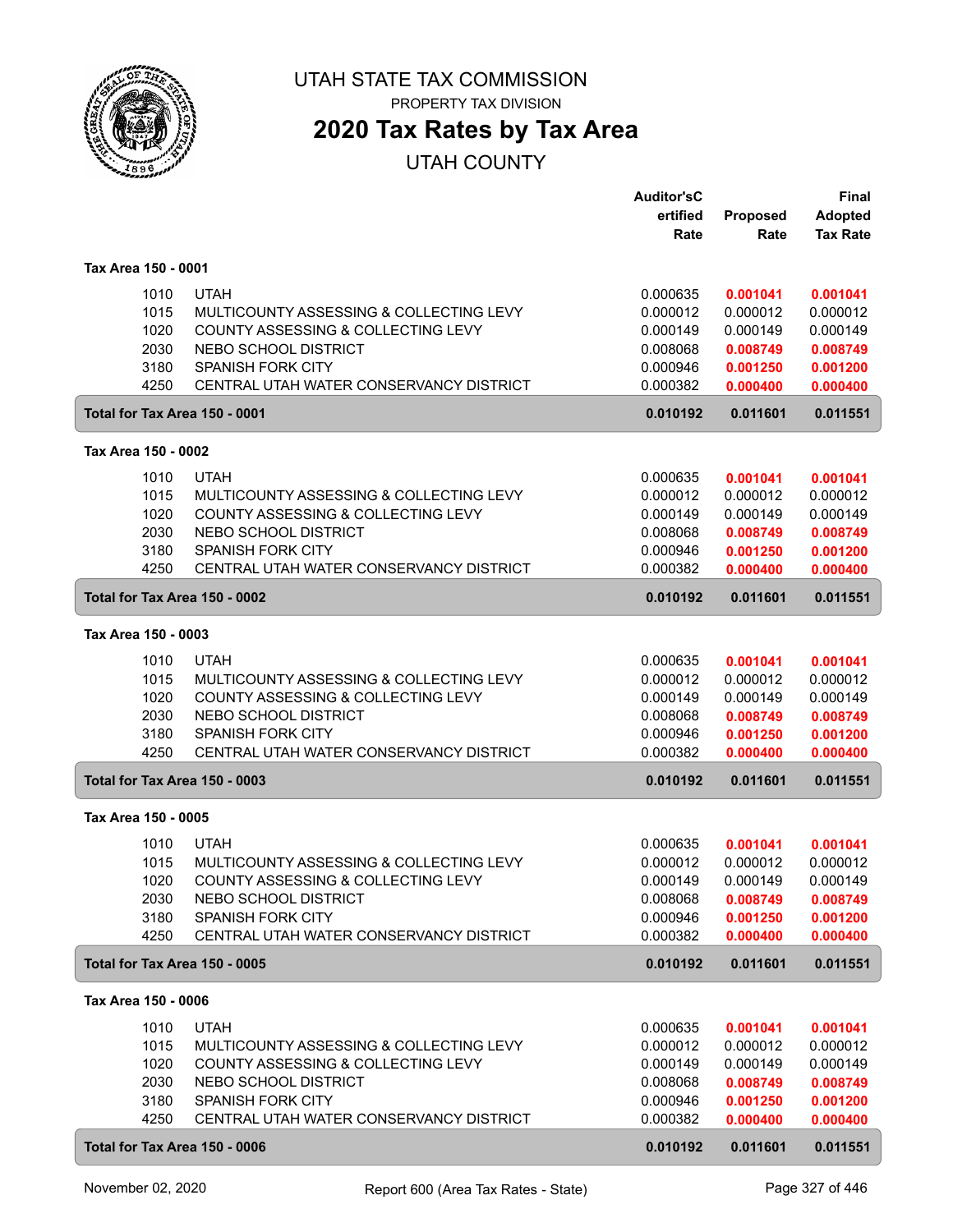

# **2020 Tax Rates by Tax Area**

|                               |                                         | <b>Auditor'sC</b> |                 | Final           |
|-------------------------------|-----------------------------------------|-------------------|-----------------|-----------------|
|                               |                                         | ertified          | <b>Proposed</b> | <b>Adopted</b>  |
|                               |                                         | Rate              | Rate            | <b>Tax Rate</b> |
| Tax Area 150 - 0007           |                                         |                   |                 |                 |
| 1010                          | <b>UTAH</b>                             | 0.000635          | 0.001041        | 0.001041        |
| 1015                          | MULTICOUNTY ASSESSING & COLLECTING LEVY | 0.000012          | 0.000012        | 0.000012        |
| 1020                          | COUNTY ASSESSING & COLLECTING LEVY      | 0.000149          | 0.000149        | 0.000149        |
| 2030                          | <b>NEBO SCHOOL DISTRICT</b>             | 0.008068          | 0.008749        | 0.008749        |
| 3180                          | <b>SPANISH FORK CITY</b>                | 0.000946          | 0.001250        | 0.001200        |
| 4250                          | CENTRAL UTAH WATER CONSERVANCY DISTRICT | 0.000382          | 0.000400        | 0.000400        |
| Total for Tax Area 150 - 0007 |                                         | 0.010192          | 0.011601        | 0.011551        |
| Tax Area 150 - 0008           |                                         |                   |                 |                 |
| 1010                          | <b>UTAH</b>                             | 0.000635          | 0.001041        | 0.001041        |
| 1015                          | MULTICOUNTY ASSESSING & COLLECTING LEVY | 0.000012          | 0.000012        | 0.000012        |
| 1020                          | COUNTY ASSESSING & COLLECTING LEVY      | 0.000149          | 0.000149        | 0.000149        |
| 2030                          | <b>NEBO SCHOOL DISTRICT</b>             | 0.008068          | 0.008749        | 0.008749        |
| 3180                          | <b>SPANISH FORK CITY</b>                | 0.000946          | 0.001250        | 0.001200        |
| 4250                          | CENTRAL UTAH WATER CONSERVANCY DISTRICT | 0.000382          | 0.000400        | 0.000400        |
| Total for Tax Area 150 - 0008 |                                         | 0.010192          | 0.011601        | 0.011551        |
| Tax Area 150 - 0010           |                                         |                   |                 |                 |
| 1010                          | <b>UTAH</b>                             | 0.000635          | 0.001041        | 0.001041        |
| 1015                          | MULTICOUNTY ASSESSING & COLLECTING LEVY | 0.000012          | 0.000012        | 0.000012        |
| 1020                          | COUNTY ASSESSING & COLLECTING LEVY      | 0.000149          | 0.000149        | 0.000149        |
| 2030                          | NEBO SCHOOL DISTRICT                    | 0.008068          | 0.008749        | 0.008749        |
| 3180                          | <b>SPANISH FORK CITY</b>                | 0.000946          | 0.001250        | 0.001200        |
| 4250                          | CENTRAL UTAH WATER CONSERVANCY DISTRICT | 0.000382          | 0.000400        | 0.000400        |
| Total for Tax Area 150 - 0010 |                                         | 0.010192          | 0.011601        | 0.011551        |
| Tax Area 150 - 0012           |                                         |                   |                 |                 |
| 1010                          | <b>UTAH</b>                             | 0.000635          | 0.001041        | 0.001041        |
| 1015                          | MULTICOUNTY ASSESSING & COLLECTING LEVY | 0.000012          | 0.000012        | 0.000012        |
| 1020                          | COUNTY ASSESSING & COLLECTING LEVY      | 0.000149          | 0.000149        | 0.000149        |
| 2030                          | NEBO SCHOOL DISTRICT                    | 0.008068          | 0.008749        | 0.008749        |
| 3180                          | <b>SPANISH FORK CITY</b>                | 0.000946          | 0.001250        | 0.001200        |
| 4250                          | CENTRAL UTAH WATER CONSERVANCY DISTRICT | 0.000382          | 0.000400        | 0.000400        |
| Total for Tax Area 150 - 0012 |                                         | 0.010192          | 0.011601        | 0.011551        |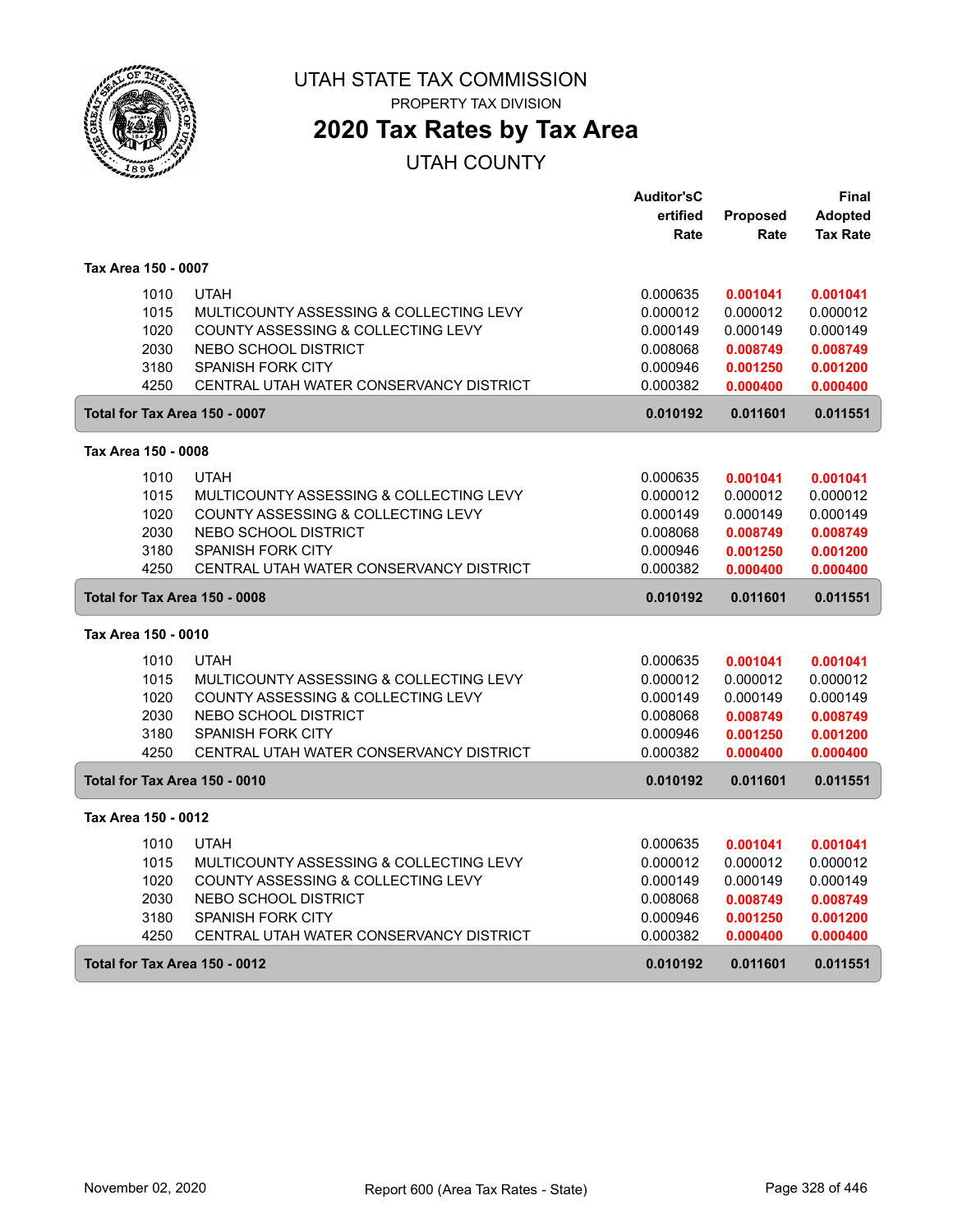

PROPERTY TAX DIVISION

## **2020 Tax Rates by Tax Area**

|                     |      |                                               | <b>Auditor'sC</b><br>ertified | Proposed | Final<br><b>Adopted</b> |
|---------------------|------|-----------------------------------------------|-------------------------------|----------|-------------------------|
|                     |      |                                               | Rate                          | Rate     | <b>Tax Rate</b>         |
| Tax Area 151 - 0000 |      |                                               |                               |          |                         |
|                     | 1010 | <b>UTAH</b>                                   | 0.000635                      | 0.001041 | 0.001041                |
|                     | 1015 | MULTICOUNTY ASSESSING & COLLECTING LEVY       | 0.000012                      | 0.000012 | 0.000012                |
|                     | 1020 | COUNTY ASSESSING & COLLECTING LEVY            | 0.000149                      | 0.000149 | 0.000149                |
|                     | 2030 | NEBO SCHOOL DISTRICT                          | 0.008068                      | 0.008749 | 0.008749                |
|                     | 3180 | <b>SPANISH FORK CITY</b>                      | 0.000946                      | 0.001250 | 0.001200                |
|                     | 4250 | CENTRAL UTAH WATER CONSERVANCY DISTRICT       | 0.000382                      | 0.000400 | 0.000400                |
|                     | 4355 | SPRINGVILLE DRAINAGE DISTRICT                 | 0.000298                      | 0.000298 | 0.000298                |
|                     |      | Total for Tax Area 151 - 0000                 | 0.010490                      | 0.011899 | 0.011849                |
| Tax Area 151 - 0001 |      |                                               |                               |          |                         |
|                     | 1010 | <b>UTAH</b>                                   | 0.000635                      | 0.001041 | 0.001041                |
|                     | 1015 | MULTICOUNTY ASSESSING & COLLECTING LEVY       | 0.000012                      | 0.000012 | 0.000012                |
|                     | 1020 | COUNTY ASSESSING & COLLECTING LEVY            | 0.000149                      | 0.000149 | 0.000149                |
|                     | 2030 | NEBO SCHOOL DISTRICT                          | 0.008068                      | 0.008749 | 0.008749                |
|                     | 3180 | <b>SPANISH FORK CITY</b>                      | 0.000946                      | 0.001250 | 0.001200                |
|                     | 4250 | CENTRAL UTAH WATER CONSERVANCY DISTRICT       | 0.000382                      | 0.000400 | 0.000400                |
|                     | 4355 | SPRINGVILLE DRAINAGE DISTRICT                 | 0.000298                      | 0.000298 | 0.000298                |
|                     |      | Total for Tax Area 151 - 0001                 | 0.010490                      | 0.011899 | 0.011849                |
| Tax Area 155 - 0000 |      |                                               |                               |          |                         |
|                     | 1010 | <b>UTAH</b>                                   | 0.000635                      | 0.001041 | 0.001041                |
|                     | 1015 | MULTICOUNTY ASSESSING & COLLECTING LEVY       | 0.000012                      | 0.000012 | 0.000012                |
|                     | 1020 | COUNTY ASSESSING & COLLECTING LEVY            | 0.000149                      | 0.000149 | 0.000149                |
|                     | 2030 | NEBO SCHOOL DISTRICT                          | 0.008068                      | 0.008749 | 0.008749                |
|                     | 4090 | UTAH COUNTY SERVICE AREA #6                   | 0.001103                      | 0.001103 | 0.001103                |
|                     | 4120 | UTAH COUNTY SERVICE AREA #8                   | 0.000246                      | 0.000246 | 0.000246                |
|                     | 4250 | CENTRAL UTAH WATER CONSERVANCY DISTRICT       | 0.000382                      | 0.000400 | 0.000400                |
|                     | 4270 | SOLDIER SUMMIT SPECIAL SERVICE DISTRICT       | 0.002815                      | 0.002815 | 0.002815                |
|                     |      | Total for Tax Area 155 - 0000                 | 0.013410                      | 0.014515 | 0.014515                |
| Tax Area 160 - 0000 |      |                                               |                               |          |                         |
|                     | 1010 | <b>UTAH</b>                                   | 0.000635                      | 0.001041 | 0.001041                |
|                     | 1015 | MULTICOUNTY ASSESSING & COLLECTING LEVY       | 0.000012                      | 0.000012 | 0.000012                |
|                     | 1020 | COUNTY ASSESSING & COLLECTING LEVY            | 0.000149                      | 0.000149 | 0.000149                |
|                     | 2030 | NEBO SCHOOL DISTRICT                          | 0.008068                      | 0.008749 | 0.008749                |
|                     | 4070 | <b>BENJAMIN CEMETERY MAINTENANCE DISTRICT</b> | 0.000112                      | 0.000112 | 0.000112                |
|                     | 4090 | UTAH COUNTY SERVICE AREA #6                   | 0.001103                      | 0.001103 | 0.001103                |
|                     | 4110 | UTAH COUNTY SERVICE AREA #7                   | 0.000507                      | 0.000507 | 0.000507                |
|                     | 4120 | UTAH COUNTY SERVICE AREA #8                   | 0.000246                      | 0.000246 | 0.000246                |
|                     | 4250 | CENTRAL UTAH WATER CONSERVANCY DISTRICT       | 0.000382                      | 0.000400 | 0.000400                |
|                     |      | Total for Tax Area 160 - 0000                 | 0.011214                      | 0.012319 | 0.012319                |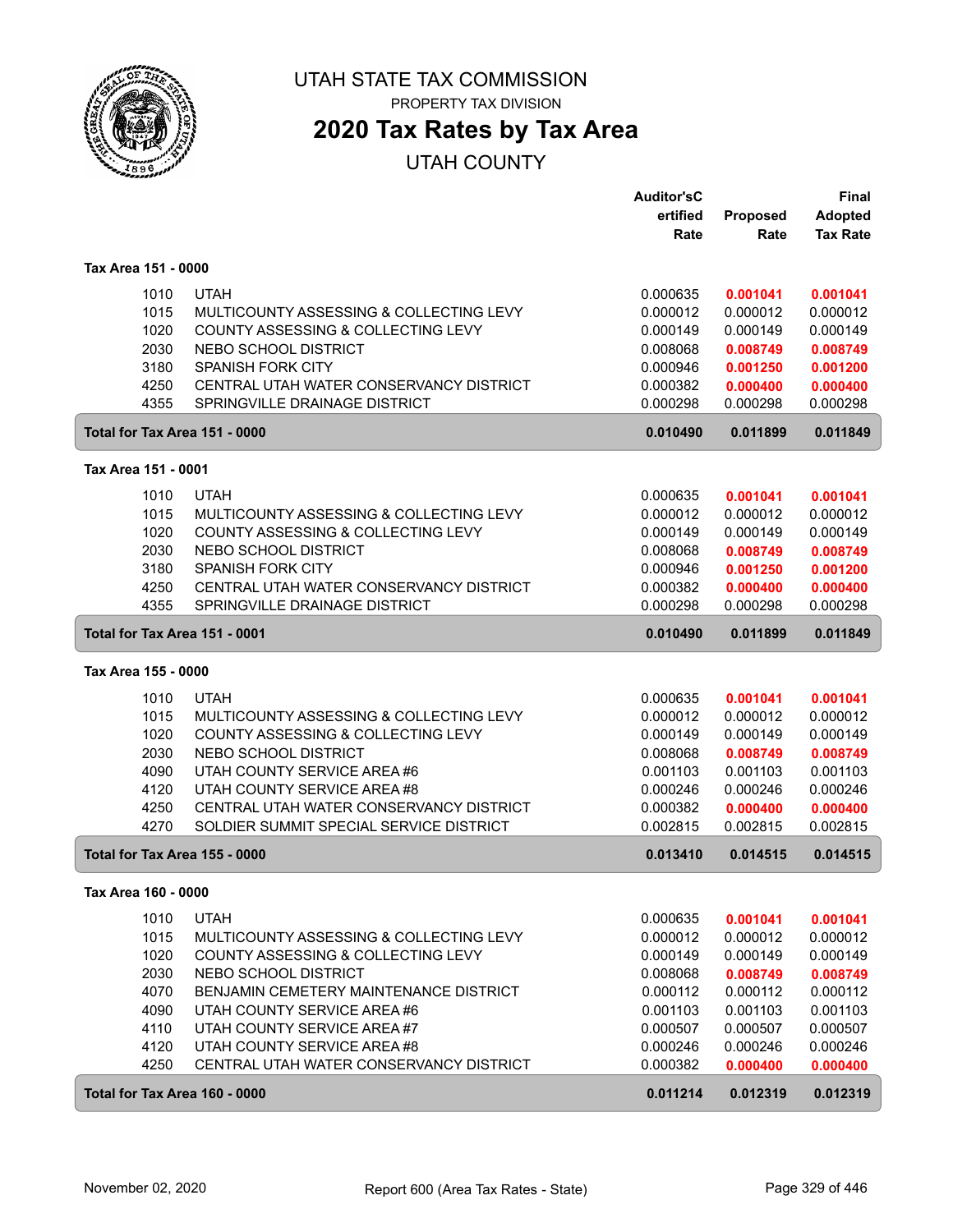

## **2020 Tax Rates by Tax Area**

|                                      |                                         | <b>Auditor'sC</b> |          | Final           |  |
|--------------------------------------|-----------------------------------------|-------------------|----------|-----------------|--|
|                                      |                                         | ertified          | Proposed | <b>Adopted</b>  |  |
|                                      |                                         | Rate              | Rate     | <b>Tax Rate</b> |  |
| Tax Area 160 - 0001                  |                                         |                   |          |                 |  |
| 1010                                 | <b>UTAH</b>                             | 0.000635          | 0.001041 | 0.001041        |  |
| 1015                                 | MULTICOUNTY ASSESSING & COLLECTING LEVY | 0.000012          | 0.000012 | 0.000012        |  |
| 1020                                 | COUNTY ASSESSING & COLLECTING LEVY      | 0.000149          | 0.000149 | 0.000149        |  |
| 2030                                 | NEBO SCHOOL DISTRICT                    | 0.008068          | 0.008749 | 0.008749        |  |
| 4070                                 | BENJAMIN CEMETERY MAINTENANCE DISTRICT  | 0.000112          | 0.000112 | 0.000112        |  |
| 4090                                 | UTAH COUNTY SERVICE AREA #6             | 0.001103          | 0.001103 | 0.001103        |  |
| 4110                                 | UTAH COUNTY SERVICE AREA #7             | 0.000507          | 0.000507 | 0.000507        |  |
| 4120                                 | UTAH COUNTY SERVICE AREA #8             | 0.000246          | 0.000246 | 0.000246        |  |
| 4250                                 | CENTRAL UTAH WATER CONSERVANCY DISTRICT | 0.000382          | 0.000400 | 0.000400        |  |
| Total for Tax Area 160 - 0001        |                                         | 0.011214          | 0.012319 | 0.012319        |  |
|                                      | Tax Area 165 - 0000                     |                   |          |                 |  |
| 1010                                 | <b>UTAH</b>                             | 0.000635          | 0.001041 | 0.001041        |  |
| 1015                                 | MULTICOUNTY ASSESSING & COLLECTING LEVY | 0.000012          | 0.000012 | 0.000012        |  |
| 1020                                 | COUNTY ASSESSING & COLLECTING LEVY      | 0.000149          | 0.000149 | 0.000149        |  |
| 2030                                 | NEBO SCHOOL DISTRICT                    | 0.008068          | 0.008749 | 0.008749        |  |
| 4070                                 | BENJAMIN CEMETERY MAINTENANCE DISTRICT  | 0.000112          | 0.000112 | 0.000112        |  |
| 4090                                 | UTAH COUNTY SERVICE AREA #6             | 0.001103          | 0.001103 | 0.001103        |  |
| 4120                                 | UTAH COUNTY SERVICE AREA #8             | 0.000246          | 0.000246 | 0.000246        |  |
| 4130                                 | UTAH COUNTY SERVICE AREA #9             | 0.000118          | 0.000118 | 0.000118        |  |
| 4250                                 | CENTRAL UTAH WATER CONSERVANCY DISTRICT | 0.000382          | 0.000400 | 0.000400        |  |
| <b>Total for Tax Area 165 - 0000</b> |                                         | 0.010825          | 0.011930 | 0.011930        |  |
| Tax Area 170 - 0000                  |                                         |                   |          |                 |  |
| 1010                                 | <b>UTAH</b>                             | 0.000635          | 0.001041 | 0.001041        |  |
| 1015                                 | MULTICOUNTY ASSESSING & COLLECTING LEVY | 0.000012          | 0.000012 | 0.000012        |  |
| 1020                                 | COUNTY ASSESSING & COLLECTING LEVY      | 0.000149          | 0.000149 | 0.000149        |  |
| 2030                                 | NEBO SCHOOL DISTRICT                    | 0.008068          | 0.008749 | 0.008749        |  |
| 3130                                 | PAYSON CITY                             | 0.001193          | 0.001193 | 0.001193        |  |
| 4250                                 | CENTRAL UTAH WATER CONSERVANCY DISTRICT | 0.000382          | 0.000400 | 0.000400        |  |
| Total for Tax Area 170 - 0000        |                                         | 0.010439          | 0.011544 | 0.011544        |  |
| Tax Area 179 - 0000                  |                                         |                   |          |                 |  |
| 1010                                 | <b>UTAH</b>                             | 0.000635          | 0.001041 | 0.001041        |  |
| 1015                                 | MULTICOUNTY ASSESSING & COLLECTING LEVY | 0.000012          | 0.000012 | 0.000012        |  |
| 1020                                 | COUNTY ASSESSING & COLLECTING LEVY      | 0.000149          | 0.000149 | 0.000149        |  |
| 2030                                 | NEBO SCHOOL DISTRICT                    | 0.008068          | 0.008749 | 0.008749        |  |
| 3160                                 | <b>SALEM CITY</b>                       | 0.001290          | 0.001290 | 0.001290        |  |
| 4070                                 | BENJAMIN CEMETERY MAINTENANCE DISTRICT  | 0.000112          | 0.000112 | 0.000112        |  |
| 4250                                 | CENTRAL UTAH WATER CONSERVANCY DISTRICT | 0.000382          | 0.000400 | 0.000400        |  |
| Total for Tax Area 179 - 0000        |                                         | 0.010648          | 0.011753 | 0.011753        |  |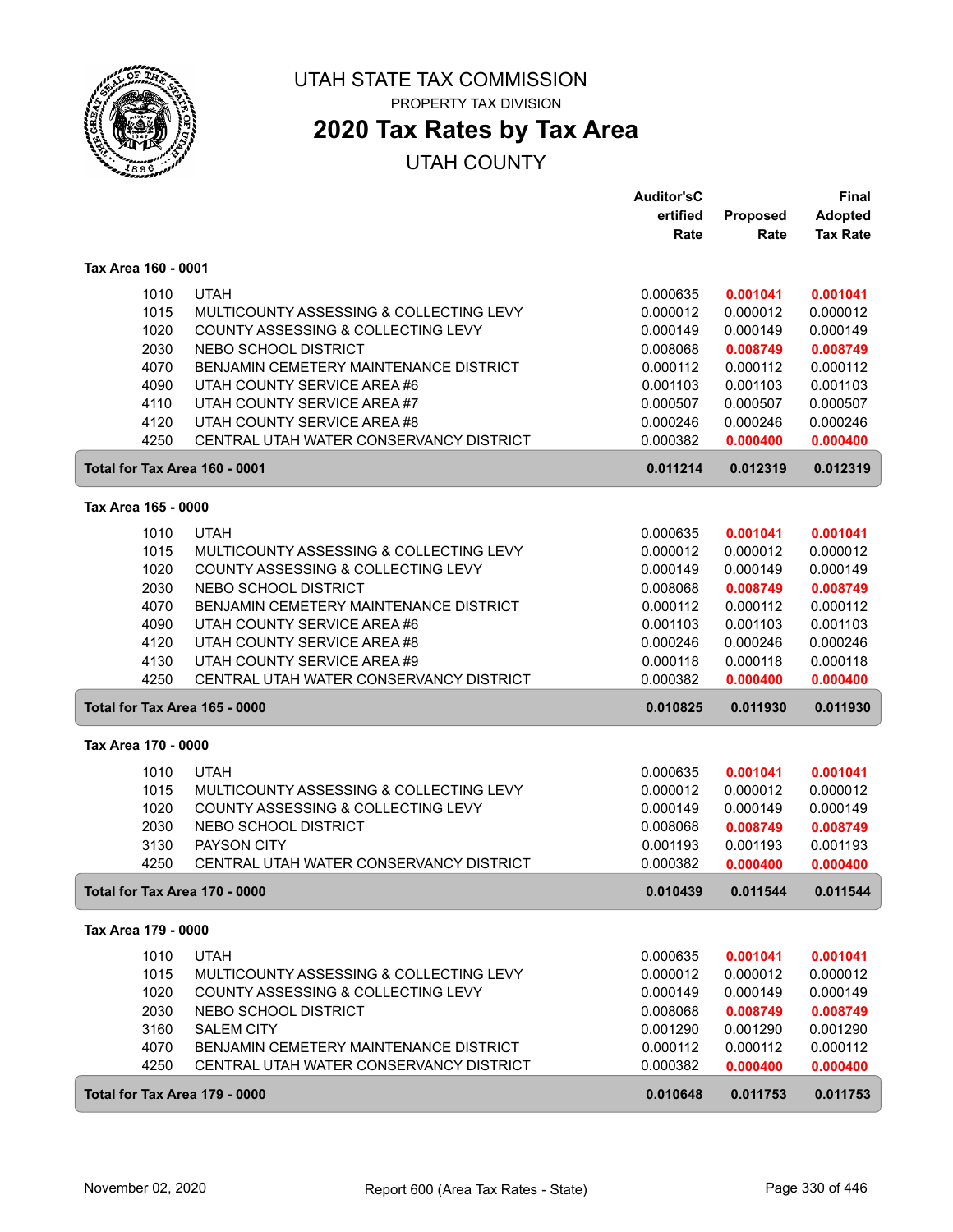

# **2020 Tax Rates by Tax Area**

|                               |                                                              | <b>Auditor'sC</b><br>ertified | Proposed             | <b>Final</b><br><b>Adopted</b> |
|-------------------------------|--------------------------------------------------------------|-------------------------------|----------------------|--------------------------------|
|                               |                                                              | Rate                          | Rate                 | <b>Tax Rate</b>                |
| Tax Area 180 - 0000           |                                                              |                               |                      |                                |
| 1010                          | <b>UTAH</b>                                                  | 0.000635                      | 0.001041             | 0.001041                       |
| 1015                          | MULTICOUNTY ASSESSING & COLLECTING LEVY                      | 0.000012                      | 0.000012             | 0.000012                       |
| 1020                          | COUNTY ASSESSING & COLLECTING LEVY                           | 0.000149                      | 0.000149             | 0.000149                       |
| 2030                          | NEBO SCHOOL DISTRICT                                         | 0.008068                      | 0.008749             | 0.008749                       |
| 3160<br>4250                  | <b>SALEM CITY</b><br>CENTRAL UTAH WATER CONSERVANCY DISTRICT | 0.001290<br>0.000382          | 0.001290<br>0.000400 | 0.001290                       |
| Total for Tax Area 180 - 0000 |                                                              | 0.010536                      | 0.011641             | 0.000400<br>0.011641           |
|                               |                                                              |                               |                      |                                |
| Tax Area 180 - 0001           |                                                              |                               |                      |                                |
| 1010                          | <b>UTAH</b>                                                  | 0.000635                      | 0.001041             | 0.001041                       |
| 1015                          | MULTICOUNTY ASSESSING & COLLECTING LEVY                      | 0.000012                      | 0.000012             | 0.000012                       |
| 1020                          | COUNTY ASSESSING & COLLECTING LEVY                           | 0.000149                      | 0.000149             | 0.000149                       |
| 2030                          | NEBO SCHOOL DISTRICT                                         | 0.008068                      | 0.008749             | 0.008749                       |
| 3160<br>4250                  | <b>SALEM CITY</b><br>CENTRAL UTAH WATER CONSERVANCY DISTRICT | 0.001290<br>0.000382          | 0.001290<br>0.000400 | 0.001290<br>0.000400           |
|                               |                                                              |                               |                      |                                |
| Total for Tax Area 180 - 0001 |                                                              | 0.010536                      | 0.011641             | 0.011641                       |
| Tax Area 180 - 0002           |                                                              |                               |                      |                                |
| 1010                          | <b>UTAH</b>                                                  | 0.000635                      | 0.001041             | 0.001041                       |
| 1015                          | MULTICOUNTY ASSESSING & COLLECTING LEVY                      | 0.000012                      | 0.000012             | 0.000012                       |
| 1020                          | COUNTY ASSESSING & COLLECTING LEVY                           | 0.000149                      | 0.000149             | 0.000149                       |
| 2030                          | NEBO SCHOOL DISTRICT                                         | 0.008068                      | 0.008749             | 0.008749                       |
| 3160                          | <b>SALEM CITY</b>                                            | 0.001290                      | 0.001290             | 0.001290                       |
| 4250                          | CENTRAL UTAH WATER CONSERVANCY DISTRICT                      | 0.000382                      | 0.000400             | 0.000400                       |
| Total for Tax Area 180 - 0002 |                                                              | 0.010536                      | 0.011641             | 0.011641                       |
| Tax Area 181 - 0000           |                                                              |                               |                      |                                |
| 1010                          | <b>UTAH</b>                                                  | 0.000635                      | 0.001041             | 0.001041                       |
| 1015                          | MULTICOUNTY ASSESSING & COLLECTING LEVY                      | 0.000012                      | 0.000012             | 0.000012                       |
| 1020                          | COUNTY ASSESSING & COLLECTING LEVY                           | 0.000149                      | 0.000149             | 0.000149                       |
| 2030                          | NEBO SCHOOL DISTRICT                                         | 0.008068                      | 0.008749             | 0.008749                       |
| 3050                          | <b>ELK RIDGE CITY</b>                                        | 0.001599                      | 0.001599             | 0.001599                       |
| 4250                          | CENTRAL UTAH WATER CONSERVANCY DISTRICT                      | 0.000382                      | 0.000400             | 0.000400                       |
| Total for Tax Area 181 - 0000 |                                                              | 0.010845                      | 0.011950             | 0.011950                       |
| Tax Area 182 - 0000           |                                                              |                               |                      |                                |
| 1010                          | <b>UTAH</b>                                                  | 0.000635                      | 0.001041             | 0.001041                       |
| 1015                          | MULTICOUNTY ASSESSING & COLLECTING LEVY                      | 0.000012                      | 0.000012             | 0.000012                       |
| 1020                          | COUNTY ASSESSING & COLLECTING LEVY                           | 0.000149                      | 0.000149             | 0.000149                       |
| 2030                          | NEBO SCHOOL DISTRICT                                         | 0.008068                      | 0.008749             | 0.008749                       |
| 3200                          | WOODLAND HILLS CITY                                          | 0.004102                      | 0.004345             | 0.004345                       |
| 4250                          | CENTRAL UTAH WATER CONSERVANCY DISTRICT                      | 0.000382                      | 0.000400             | 0.000400                       |
| Total for Tax Area 182 - 0000 |                                                              | 0.013348                      | 0.014696             | 0.014696                       |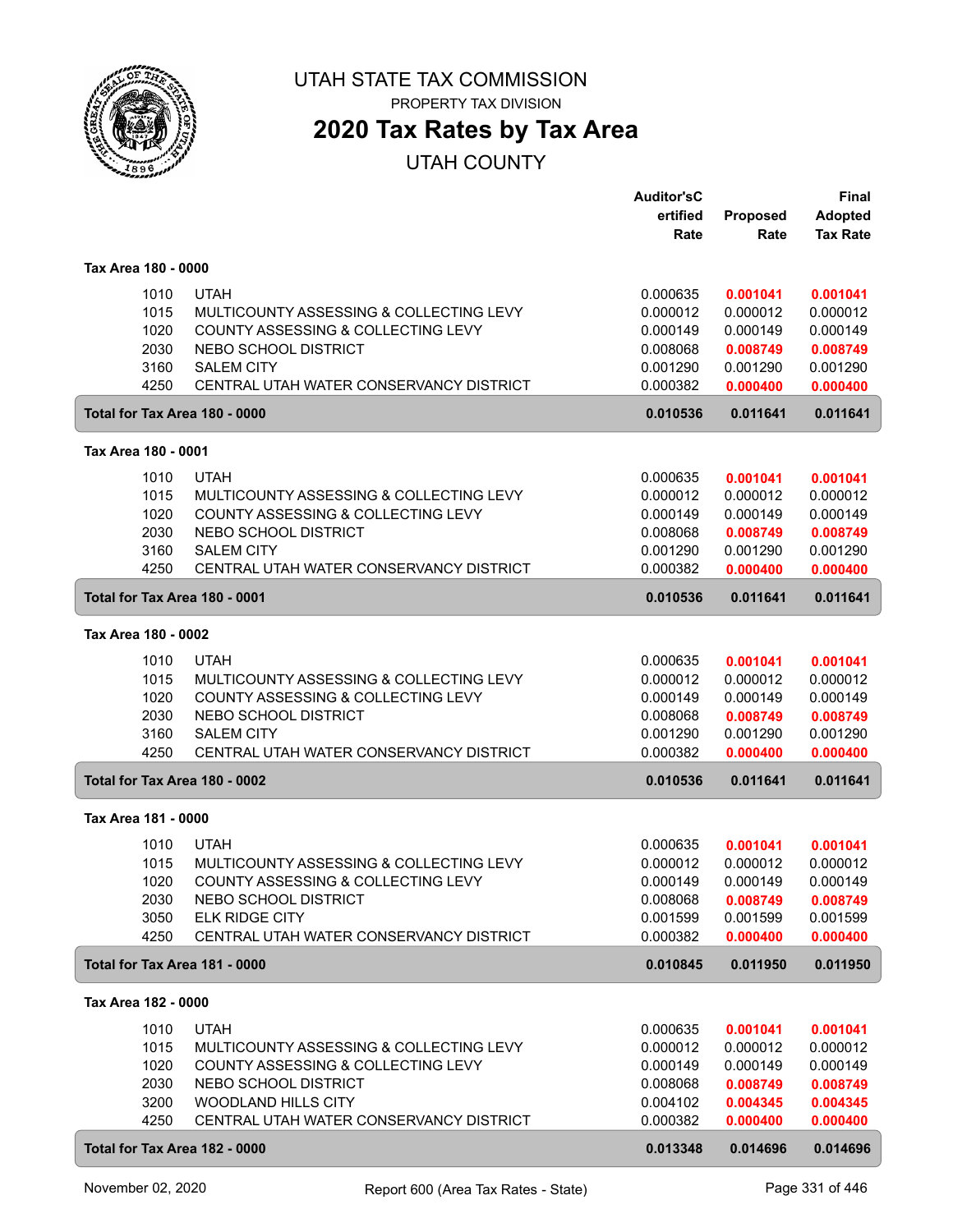

# **2020 Tax Rates by Tax Area**

|                               |                                         | <b>Auditor'sC</b> |                 | Final           |
|-------------------------------|-----------------------------------------|-------------------|-----------------|-----------------|
|                               |                                         | ertified          | <b>Proposed</b> | Adopted         |
|                               |                                         | Rate              | Rate            | <b>Tax Rate</b> |
| Tax Area 190 - 0000           |                                         |                   |                 |                 |
| 1010                          | <b>UTAH</b>                             | 0.000635          | 0.001041        | 0.001041        |
| 1015                          | MULTICOUNTY ASSESSING & COLLECTING LEVY | 0.000012          | 0.000012        | 0.000012        |
| 1020                          | COUNTY ASSESSING & COLLECTING LEVY      | 0.000149          | 0.000149        | 0.000149        |
| 2030                          | NEBO SCHOOL DISTRICT                    | 0.008068          | 0.008749        | 0.008749        |
| 3170                          | <b>SANTAQUIN CITY</b>                   | 0.001396          | 0.001396        | 0.001396        |
| 4250                          | CENTRAL UTAH WATER CONSERVANCY DISTRICT | 0.000382          | 0.000400        | 0.000400        |
| Total for Tax Area 190 - 0000 |                                         | 0.010642          | 0.011747        | 0.011747        |
| Tax Area 190 - 0001           |                                         |                   |                 |                 |
| 1010                          | <b>UTAH</b>                             | 0.000635          | 0.001041        | 0.001041        |
| 1015                          | MULTICOUNTY ASSESSING & COLLECTING LEVY | 0.000012          | 0.000012        | 0.000012        |
| 1020                          | COUNTY ASSESSING & COLLECTING LEVY      | 0.000149          | 0.000149        | 0.000149        |
| 2030                          | NEBO SCHOOL DISTRICT                    | 0.008068          | 0.008749        | 0.008749        |
| 3170                          | <b>SANTAQUIN CITY</b>                   | 0.001396          | 0.001396        | 0.001396        |
| 4250                          | CENTRAL UTAH WATER CONSERVANCY DISTRICT | 0.000382          | 0.000400        | 0.000400        |
| Total for Tax Area 190 - 0001 |                                         | 0.010642          | 0.011747        | 0.011747        |
| Tax Area 200 - 0000           |                                         |                   |                 |                 |
| 1010                          | <b>UTAH</b>                             | 0.000635          | 0.001041        | 0.001041        |
| 1015                          | MULTICOUNTY ASSESSING & COLLECTING LEVY | 0.000012          | 0.000012        | 0.000012        |
| 1020                          | COUNTY ASSESSING & COLLECTING LEVY      | 0.000149          | 0.000149        | 0.000149        |
| 2030                          | NEBO SCHOOL DISTRICT                    | 0.008068          | 0.008749        | 0.008749        |
| 3060                          | <b>GENOLA TOWN</b>                      | 0.001000          | 0.001000        | 0.001000        |
| 4250                          | CENTRAL UTAH WATER CONSERVANCY DISTRICT | 0.000382          | 0.000400        | 0.000400        |
| Total for Tax Area 200 - 0000 |                                         | 0.010246          | 0.011351        | 0.011351        |
| Tax Area 210 - 0000           |                                         |                   |                 |                 |
| 1010                          | <b>UTAH</b>                             | 0.000635          | 0.001041        | 0.001041        |
| 1015                          | MULTICOUNTY ASSESSING & COLLECTING LEVY | 0.000012          | 0.000012        | 0.000012        |
| 1020                          | COUNTY ASSESSING & COLLECTING LEVY      | 0.000149          | 0.000149        | 0.000149        |
| 2030                          | NEBO SCHOOL DISTRICT                    | 0.008068          | 0.008749        | 0.008749        |
| 3070                          | <b>GOSHEN TOWN</b>                      | 0.000539          | 0.000539        | 0.000539        |
| 4250                          | CENTRAL UTAH WATER CONSERVANCY DISTRICT | 0.000382          | 0.000400        | 0.000400        |
| Total for Tax Area 210 - 0000 |                                         | 0.009785          | 0.010890        | 0.010890        |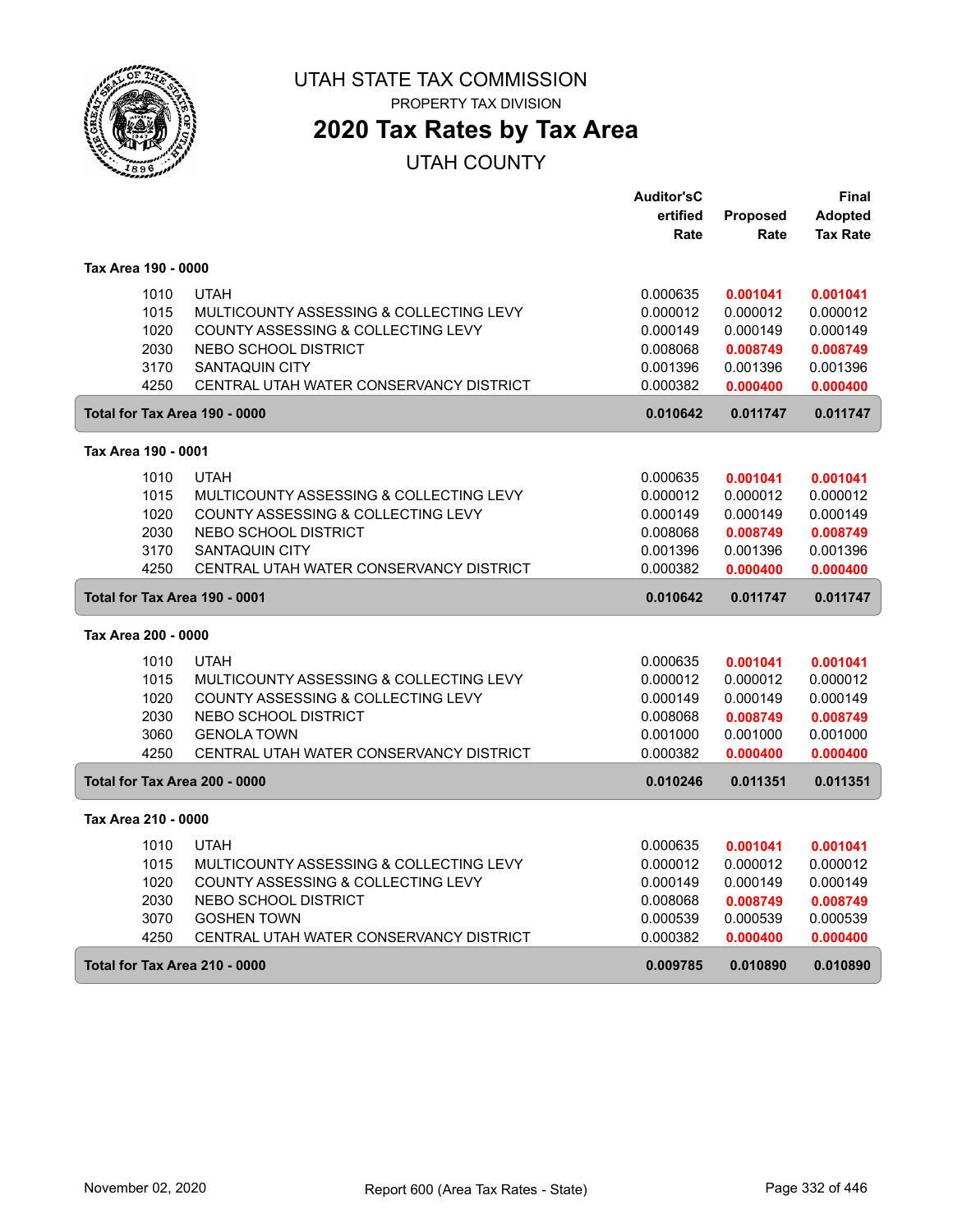

PROPERTY TAX DIVISION

## **2020 Tax Rates by Tax Area**

|                               |                                                   | <b>Auditor'sC</b> |                 | <b>Final</b>    |
|-------------------------------|---------------------------------------------------|-------------------|-----------------|-----------------|
|                               |                                                   | ertified          | <b>Proposed</b> | <b>Adopted</b>  |
|                               |                                                   | Rate              | Rate            | <b>Tax Rate</b> |
| Tax Area 001 - 0000           |                                                   |                   |                 |                 |
| 1010                          | <b>WASATCH</b>                                    | 0.002000          | 0.002161        | 0.002161        |
| 2010                          | WASATCH COUNTY SCHOOL DISTRICT                    | 0.008522          | 0.008522        | 0.008522        |
| 3010                          | <b>CHARLESTON TOWN</b>                            | 0.001363          | 0.001363        | 0.001363        |
| 4010                          | CHARLESTON WATER CONSERVANCY DISTRICT             | 0.000027          | 0.000027        | 0.000027        |
| 4065                          | WASATCH COUNTY FIRE PROTECTION SPECIAL SERVICE DI | 0.000503          | 0.000710        | 0.000710        |
| 4090                          | WASATCH COUNTY SPECIAL SERVICE DISTRICT NO 21     | 0.000274          | 0.000274        | 0.000274        |
| 4270                          | CENTRAL UTAH WATER CONSERVANCY DISTRICT           | 0.000382          | 0.000400        | 0.000400        |
| Total for Tax Area 001 - 0000 |                                                   | 0.013071          | 0.013457        | 0.013457        |
| Tax Area 001 - 0001           |                                                   |                   |                 |                 |
| 1010                          | <b>WASATCH</b>                                    | 0.002000          | 0.002161        | 0.002161        |
| 2010                          | WASATCH COUNTY SCHOOL DISTRICT                    | 0.008522          | 0.008522        | 0.008522        |
| 3010                          | <b>CHARLESTON TOWN</b>                            | 0.001363          | 0.001363        | 0.001363        |
| 4010                          | CHARLESTON WATER CONSERVANCY DISTRICT             | 0.000027          | 0.000027        | 0.000027        |
| 4065                          | WASATCH COUNTY FIRE PROTECTION SPECIAL SERVICE DI | 0.000503          | 0.000710        | 0.000710        |
| 4090                          | WASATCH COUNTY SPECIAL SERVICE DISTRICT NO 21     | 0.000274          | 0.000274        | 0.000274        |
| 4270                          | CENTRAL UTAH WATER CONSERVANCY DISTRICT           | 0.000382          | 0.000400        | 0.000400        |
| Total for Tax Area 001 - 0001 |                                                   | 0.013071          | 0.013457        | 0.013457        |
| Tax Area 001 - 0002           |                                                   |                   |                 |                 |
| 1010                          | <b>WASATCH</b>                                    | 0.002000          | 0.002161        | 0.002161        |
| 2010                          | WASATCH COUNTY SCHOOL DISTRICT                    | 0.008522          | 0.008522        | 0.008522        |
| 3010                          | <b>CHARLESTON TOWN</b>                            | 0.001363          | 0.001363        | 0.001363        |
| 4065                          | WASATCH COUNTY FIRE PROTECTION SPECIAL SERVICE DI | 0.000503          | 0.000710        | 0.000710        |
| 4090                          | WASATCH COUNTY SPECIAL SERVICE DISTRICT NO 21     | 0.000274          | 0.000274        | 0.000274        |
| 4270                          | CENTRAL UTAH WATER CONSERVANCY DISTRICT           | 0.000382          | 0.000400        | 0.000400        |
| Total for Tax Area 001 - 0002 |                                                   | 0.013044          | 0.013430        | 0.013430        |
| Tax Area 002 - 0000           |                                                   |                   |                 |                 |
| 1010                          | <b>WASATCH</b>                                    | 0.002000          | 0.002161        | 0.002161        |
| 2010                          | WASATCH COUNTY SCHOOL DISTRICT                    | 0.008522          | 0.008522        | 0.008522        |
| 4010                          | CHARLESTON WATER CONSERVANCY DISTRICT             | 0.000027          | 0.000027        | 0.000027        |
| 4065                          | WASATCH COUNTY FIRE PROTECTION SPECIAL SERVICE DI | 0.000503          | 0.000710        | 0.000710        |
| 4090                          | WASATCH COUNTY SPECIAL SERVICE DISTRICT NO 21     | 0.000274          | 0.000274        | 0.000274        |
| 4270                          | CENTRAL UTAH WATER CONSERVANCY DISTRICT           | 0.000382          | 0.000400        | 0.000400        |
| Total for Tax Area 002 - 0000 |                                                   | 0.011708          | 0.012094        | 0.012094        |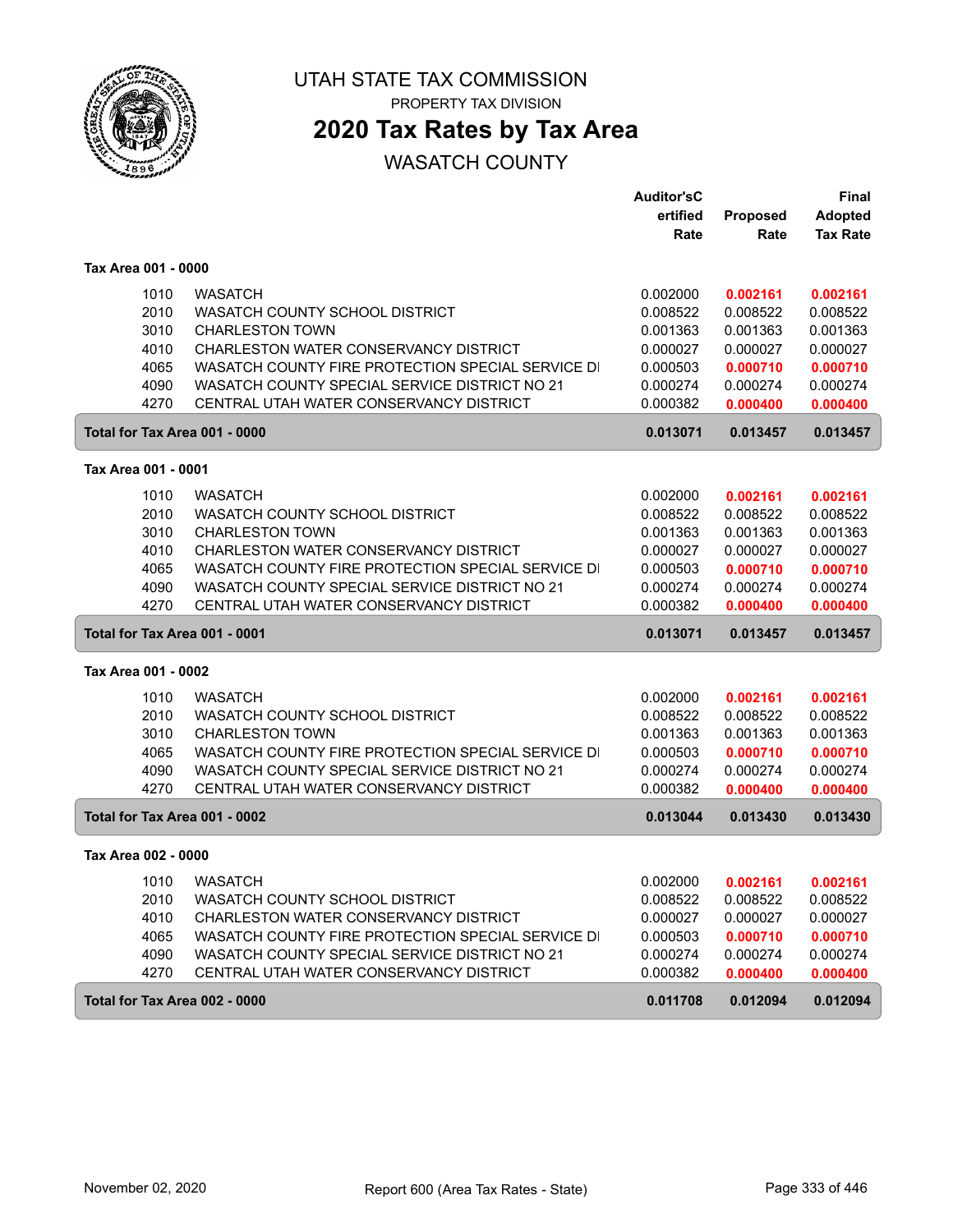

PROPERTY TAX DIVISION

## **2020 Tax Rates by Tax Area**

|                               |                                                   | <b>Auditor'sC</b> |          | Final           |
|-------------------------------|---------------------------------------------------|-------------------|----------|-----------------|
|                               |                                                   | ertified          | Proposed | <b>Adopted</b>  |
|                               |                                                   | Rate              | Rate     | <b>Tax Rate</b> |
| Tax Area 003 - 0000           |                                                   |                   |          |                 |
| 1010                          | <b>WASATCH</b>                                    | 0.002000          | 0.002161 | 0.002161        |
| 2010                          | WASATCH COUNTY SCHOOL DISTRICT                    | 0.008522          | 0.008522 | 0.008522        |
| 3020                          | <b>HEBER CITY</b>                                 | 0.001013          | 0.001013 | 0.001013        |
| 4065                          | WASATCH COUNTY FIRE PROTECTION SPECIAL SERVICE DI | 0.000503          | 0.000710 | 0.000710        |
| 4090                          | WASATCH COUNTY SPECIAL SERVICE DISTRICT NO 21     | 0.000274          | 0.000274 | 0.000274        |
| 4270                          | CENTRAL UTAH WATER CONSERVANCY DISTRICT           | 0.000382          | 0.000400 | 0.000400        |
| Total for Tax Area 003 - 0000 |                                                   | 0.012694          | 0.013080 | 0.013080        |
| Tax Area 003 - 0001           |                                                   |                   |          |                 |
| 1010                          | <b>WASATCH</b>                                    | 0.002000          | 0.002161 | 0.002161        |
| 2010                          | WASATCH COUNTY SCHOOL DISTRICT                    | 0.008522          | 0.008522 | 0.008522        |
| 3020                          | <b>HEBER CITY</b>                                 | 0.001013          | 0.001013 | 0.001013        |
| 4065                          | WASATCH COUNTY FIRE PROTECTION SPECIAL SERVICE DI | 0.000503          | 0.000710 | 0.000710        |
| 4090                          | WASATCH COUNTY SPECIAL SERVICE DISTRICT NO 21     | 0.000274          | 0.000274 | 0.000274        |
| 4270                          | CENTRAL UTAH WATER CONSERVANCY DISTRICT           | 0.000382          | 0.000400 | 0.000400        |
| Total for Tax Area 003 - 0001 |                                                   | 0.012694          | 0.013080 | 0.013080        |
| Tax Area 004 - 0000           |                                                   |                   |          |                 |
| 1010                          | <b>WASATCH</b>                                    | 0.002000          | 0.002161 | 0.002161        |
| 2010                          | WASATCH COUNTY SCHOOL DISTRICT                    | 0.008522          | 0.008522 | 0.008522        |
| 3030                          | <b>MIDWAY CITY</b>                                | 0.001261          | 0.001261 | 0.001261        |
| 4020                          | <b>MIDWAY SANITATION DISTRICT</b>                 | 0.000053          | 0.000053 | 0.000053        |
| 4065                          | WASATCH COUNTY FIRE PROTECTION SPECIAL SERVICE DI | 0.000503          | 0.000710 | 0.000710        |
| 4090                          | WASATCH COUNTY SPECIAL SERVICE DISTRICT NO 21     | 0.000274          | 0.000274 | 0.000274        |
| 4270                          | CENTRAL UTAH WATER CONSERVANCY DISTRICT           | 0.000382          | 0.000400 | 0.000400        |
| Total for Tax Area 004 - 0000 |                                                   | 0.012995          | 0.013381 | 0.013381        |
| Tax Area 004 - 0001           |                                                   |                   |          |                 |
| 1010                          | <b>WASATCH</b>                                    | 0.002000          | 0.002161 | 0.002161        |
| 2010                          | <b>WASATCH COUNTY SCHOOL DISTRICT</b>             | 0.008522          | 0.008522 | 0.008522        |
| 3030                          | <b>MIDWAY CITY</b>                                | 0.001261          | 0.001261 | 0.001261        |
| 4020                          | <b>MIDWAY SANITATION DISTRICT</b>                 | 0.000053          | 0.000053 | 0.000053        |
| 4065                          | WASATCH COUNTY FIRE PROTECTION SPECIAL SERVICE DI | 0.000503          | 0.000710 | 0.000710        |
| 4090                          | WASATCH COUNTY SPECIAL SERVICE DISTRICT NO 21     | 0.000274          | 0.000274 | 0.000274        |
| 4270                          | CENTRAL UTAH WATER CONSERVANCY DISTRICT           | 0.000382          | 0.000400 | 0.000400        |
|                               |                                                   |                   |          |                 |
| Total for Tax Area 004 - 0001 |                                                   | 0.012995          | 0.013381 | 0.013381        |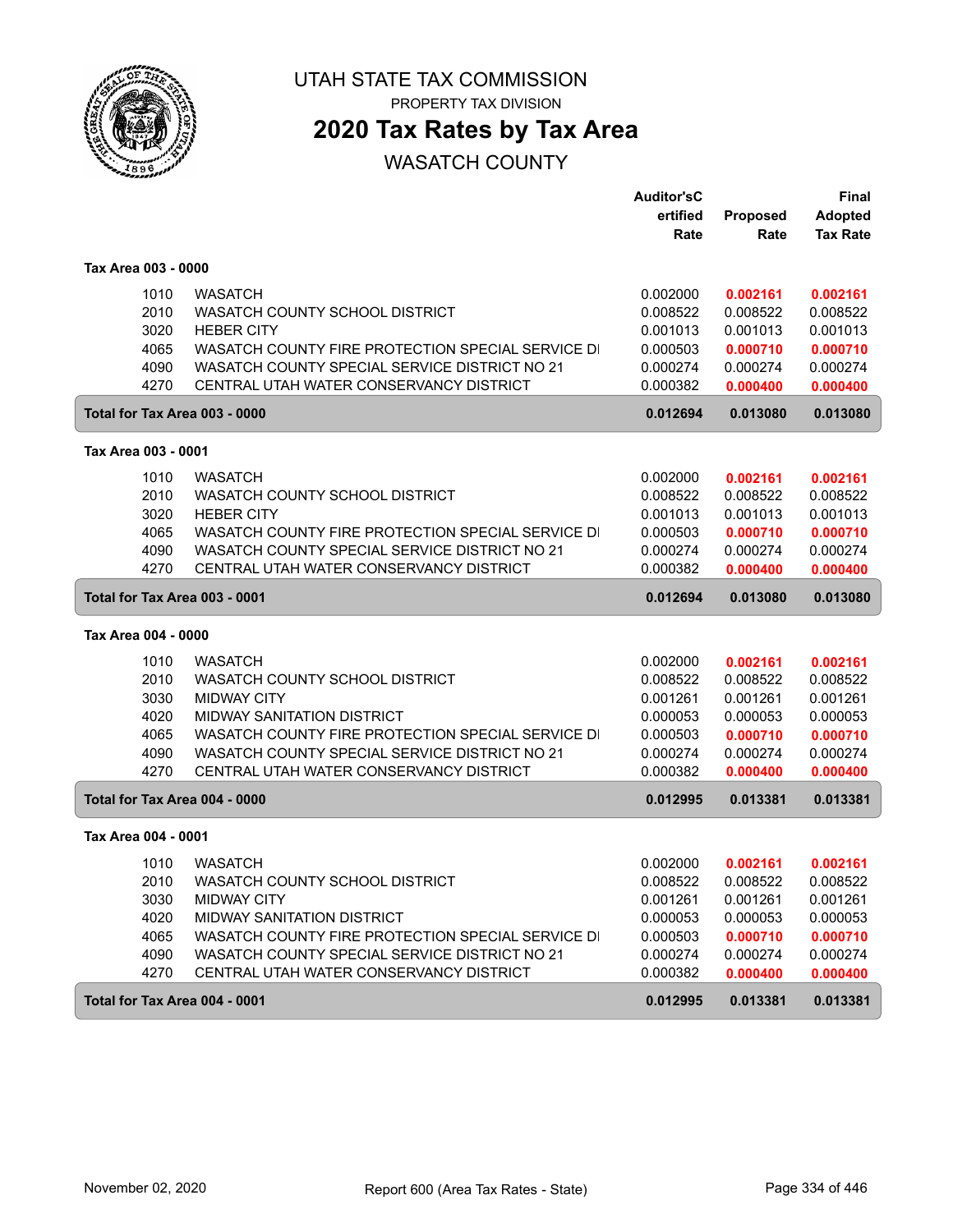

PROPERTY TAX DIVISION

## **2020 Tax Rates by Tax Area**

|                               |                                                   | <b>Auditor'sC</b> |          | Final           |
|-------------------------------|---------------------------------------------------|-------------------|----------|-----------------|
|                               |                                                   | ertified          | Proposed | <b>Adopted</b>  |
|                               |                                                   | Rate              | Rate     | <b>Tax Rate</b> |
| Tax Area 004 - 0002           |                                                   |                   |          |                 |
| 1010                          | <b>WASATCH</b>                                    | 0.002000          | 0.002161 | 0.002161        |
| 2010                          | WASATCH COUNTY SCHOOL DISTRICT                    | 0.008522          | 0.008522 | 0.008522        |
| 3030                          | <b>MIDWAY CITY</b>                                | 0.001261          | 0.001261 | 0.001261        |
| 4020                          | MIDWAY SANITATION DISTRICT                        | 0.000053          | 0.000053 | 0.000053        |
| 4065                          | WASATCH COUNTY FIRE PROTECTION SPECIAL SERVICE DI | 0.000503          | 0.000710 | 0.000710        |
| 4090                          | WASATCH COUNTY SPECIAL SERVICE DISTRICT NO 21     | 0.000274          | 0.000274 | 0.000274        |
| 4270                          | CENTRAL UTAH WATER CONSERVANCY DISTRICT           | 0.000382          | 0.000400 | 0.000400        |
| Total for Tax Area 004 - 0002 |                                                   | 0.012995          | 0.013381 | 0.013381        |
| Tax Area 004 - 0003           |                                                   |                   |          |                 |
| 1010                          | <b>WASATCH</b>                                    | 0.002000          | 0.002161 | 0.002161        |
| 2010                          | WASATCH COUNTY SCHOOL DISTRICT                    | 0.008522          | 0.008522 | 0.008522        |
| 3030                          | <b>MIDWAY CITY</b>                                | 0.001261          | 0.001261 | 0.001261        |
| 4020                          | <b>MIDWAY SANITATION DISTRICT</b>                 | 0.000053          | 0.000053 | 0.000053        |
| 4065                          | WASATCH COUNTY FIRE PROTECTION SPECIAL SERVICE DI | 0.000503          | 0.000710 | 0.000710        |
| 4090                          | WASATCH COUNTY SPECIAL SERVICE DISTRICT NO 21     | 0.000274          | 0.000274 | 0.000274        |
| 4270                          | CENTRAL UTAH WATER CONSERVANCY DISTRICT           | 0.000382          | 0.000400 | 0.000400        |
| Total for Tax Area 004 - 0003 |                                                   | 0.012995          | 0.013381 | 0.013381        |
| Tax Area 004 - 0005           |                                                   |                   |          |                 |
| 1010                          | <b>WASATCH</b>                                    | 0.002000          | 0.002161 | 0.002161        |
| 2010                          | WASATCH COUNTY SCHOOL DISTRICT                    | 0.008522          | 0.008522 | 0.008522        |
| 3030                          | <b>MIDWAY CITY</b>                                | 0.001261          | 0.001261 | 0.001261        |
| 4020                          | <b>MIDWAY SANITATION DISTRICT</b>                 | 0.000053          | 0.000053 | 0.000053        |
| 4065                          | WASATCH COUNTY FIRE PROTECTION SPECIAL SERVICE DI | 0.000503          | 0.000710 | 0.000710        |
| 4090                          | WASATCH COUNTY SPECIAL SERVICE DISTRICT NO 21     | 0.000274          | 0.000274 | 0.000274        |
| 4270                          | CENTRAL UTAH WATER CONSERVANCY DISTRICT           | 0.000382          | 0.000400 | 0.000400        |
| Total for Tax Area 004 - 0005 |                                                   | 0.012995          | 0.013381 | 0.013381        |
| Tax Area 005 - 0000           |                                                   |                   |          |                 |
| 1010                          | <b>WASATCH</b>                                    | 0.002000          | 0.002161 | 0.002161        |
| 2010                          | WASATCH COUNTY SCHOOL DISTRICT                    | 0.008522          | 0.008522 | 0.008522        |
| 3010                          | <b>CHARLESTON TOWN</b>                            | 0.001363          | 0.001363 | 0.001363        |
| 4065                          | WASATCH COUNTY FIRE PROTECTION SPECIAL SERVICE DI | 0.000503          | 0.000710 | 0.000710        |
| 4090                          | WASATCH COUNTY SPECIAL SERVICE DISTRICT NO 21     | 0.000274          | 0.000274 | 0.000274        |
| 4270                          | CENTRAL UTAH WATER CONSERVANCY DISTRICT           | 0.000382          | 0.000400 | 0.000400        |
| Total for Tax Area 005 - 0000 |                                                   | 0.013044          | 0.013430 | 0.013430        |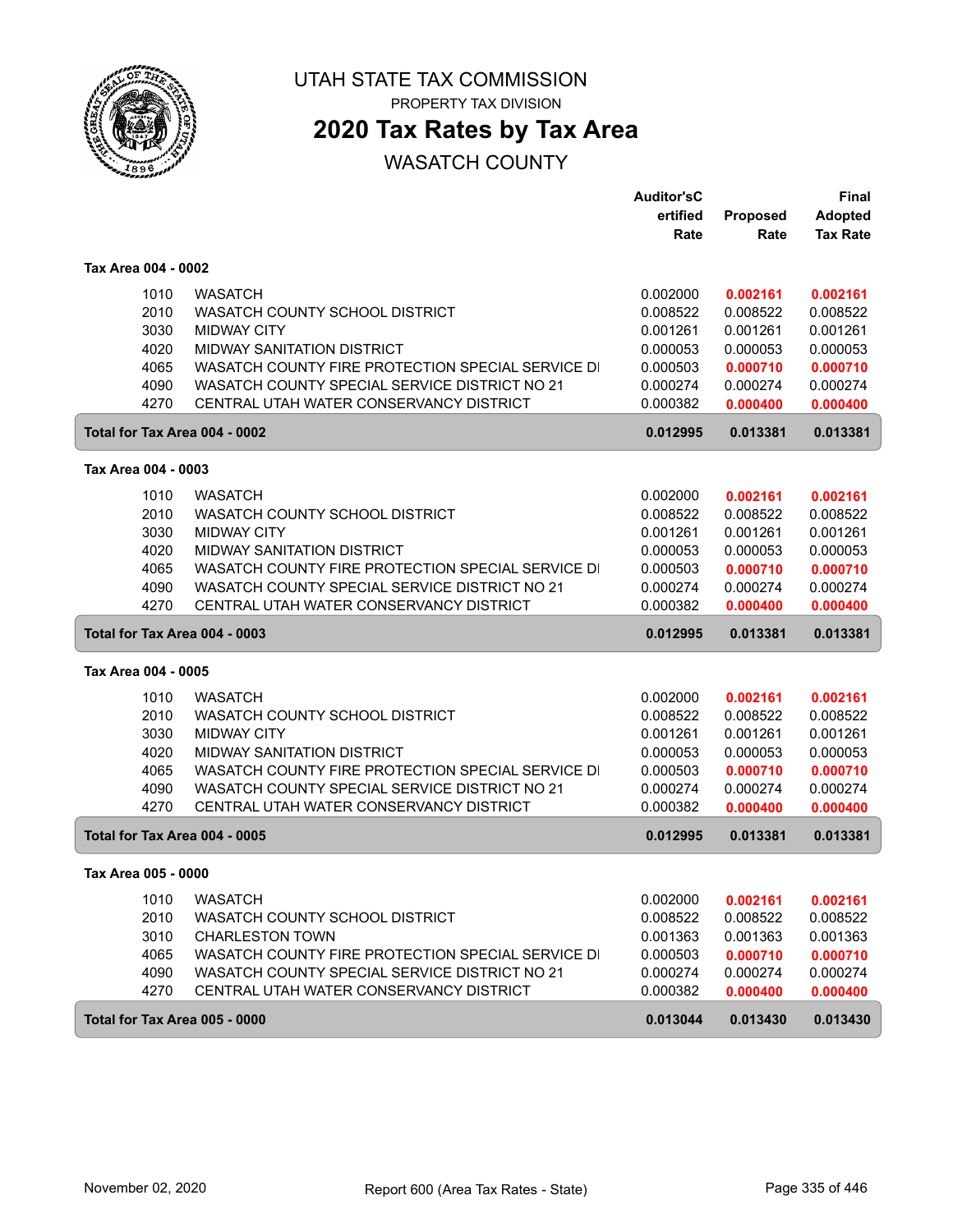

# **2020 Tax Rates by Tax Area**

|                     |                                                                     | <b>Auditor'sC</b>    |                      | Final                |
|---------------------|---------------------------------------------------------------------|----------------------|----------------------|----------------------|
|                     |                                                                     | ertified             | Proposed             | <b>Adopted</b>       |
|                     |                                                                     | Rate                 | Rate                 | <b>Tax Rate</b>      |
|                     |                                                                     |                      |                      |                      |
| Tax Area 006 - 0000 |                                                                     |                      |                      |                      |
| 1010                | <b>WASATCH</b>                                                      | 0.002000             | 0.002161             | 0.002161             |
| 2010                | WASATCH COUNTY SCHOOL DISTRICT                                      | 0.008522             | 0.008522             | 0.008522             |
| 4020                | <b>MIDWAY SANITATION DISTRICT</b>                                   | 0.000053             | 0.000053             | 0.000053             |
| 4065                | WASATCH COUNTY FIRE PROTECTION SPECIAL SERVICE DI                   | 0.000503             | 0.000710             | 0.000710             |
| 4090                | WASATCH COUNTY SPECIAL SERVICE DISTRICT NO 21                       | 0.000274             | 0.000274             | 0.000274             |
| 4270                | CENTRAL UTAH WATER CONSERVANCY DISTRICT                             | 0.000382             | 0.000400             | 0.000400             |
|                     | Total for Tax Area 006 - 0000                                       | 0.011734             | 0.012120             | 0.012120             |
| Tax Area 006 - 0001 |                                                                     |                      |                      |                      |
|                     |                                                                     |                      |                      |                      |
| 1010<br>2010        | <b>WASATCH</b>                                                      | 0.002000             | 0.002161             | 0.002161             |
| 4020                | WASATCH COUNTY SCHOOL DISTRICT<br><b>MIDWAY SANITATION DISTRICT</b> | 0.008522<br>0.000053 | 0.008522<br>0.000053 | 0.008522<br>0.000053 |
| 4065                | WASATCH COUNTY FIRE PROTECTION SPECIAL SERVICE DI                   | 0.000503             | 0.000710             | 0.000710             |
| 4090                | WASATCH COUNTY SPECIAL SERVICE DISTRICT NO 21                       | 0.000274             | 0.000274             | 0.000274             |
| 4270                | CENTRAL UTAH WATER CONSERVANCY DISTRICT                             | 0.000382             | 0.000400             | 0.000400             |
|                     |                                                                     |                      |                      |                      |
|                     | Total for Tax Area 006 - 0001                                       | 0.011734             | 0.012120             | 0.012120             |
| Tax Area 007 - 0000 |                                                                     |                      |                      |                      |
| 1010                | <b>WASATCH</b>                                                      | 0.002000             | 0.002161             | 0.002161             |
| 2010                | WASATCH COUNTY SCHOOL DISTRICT                                      | 0.008522             | 0.008522             | 0.008522             |
| 3035                | <b>PARK CITY</b>                                                    | 0.002076             | 0.002076             | 0.002076             |
| 4065                | WASATCH COUNTY FIRE PROTECTION SPECIAL SERVICE DI                   | 0.000503             | 0.000710             | 0.000710             |
| 4090                | WASATCH COUNTY SPECIAL SERVICE DISTRICT NO 21                       | 0.000274             | 0.000274             | 0.000274             |
| 4270                | CENTRAL UTAH WATER CONSERVANCY DISTRICT                             | 0.000382             | 0.000400             | 0.000400             |
|                     | Total for Tax Area 007 - 0000                                       | 0.013757             | 0.014143             | 0.014143             |
| Tax Area 008 - 0000 |                                                                     |                      |                      |                      |
| 1010                | <b>WASATCH</b>                                                      | 0.002000             | 0.002161             | 0.002161             |
| 2010                | WASATCH COUNTY SCHOOL DISTRICT                                      | 0.008522             | 0.008522             | 0.008522             |
| 4090                | WASATCH COUNTY SPECIAL SERVICE DISTRICT NO 21                       | 0.000274             | 0.000274             | 0.000274             |
| 4270                | CENTRAL UTAH WATER CONSERVANCY DISTRICT                             | 0.000382             | 0.000400             | 0.000400             |
| 4290                | SOLDIER SUMMIT SPECIAL SERVICE DISTRICT                             | 0.002815             | 0.002815             | 0.002815             |
|                     | Total for Tax Area 008 - 0000                                       | 0.013993             | 0.014172             | 0.014172             |
|                     |                                                                     |                      |                      |                      |
| Tax Area 009 - 0000 |                                                                     |                      |                      |                      |
| 1010                | <b>WASATCH</b>                                                      | 0.002000             | 0.002161             | 0.002161             |
| 2010                | WASATCH COUNTY SCHOOL DISTRICT                                      | 0.008522             | 0.008522             | 0.008522             |
| 3035                | PARK CITY                                                           | 0.002076             | 0.002076             | 0.002076             |
| 4070                | PARK CITY FIRE SERVICE DISTRICT                                     | 0.000641             | 0.000641             | 0.000641             |
| 4090                | WASATCH COUNTY SPECIAL SERVICE DISTRICT NO 21                       | 0.000274             | 0.000274             | 0.000274             |
| 4270                | CENTRAL UTAH WATER CONSERVANCY DISTRICT                             | 0.000382             | 0.000400             | 0.000400             |
|                     | Total for Tax Area 009 - 0000                                       | 0.013895             | 0.014074             | 0.014074             |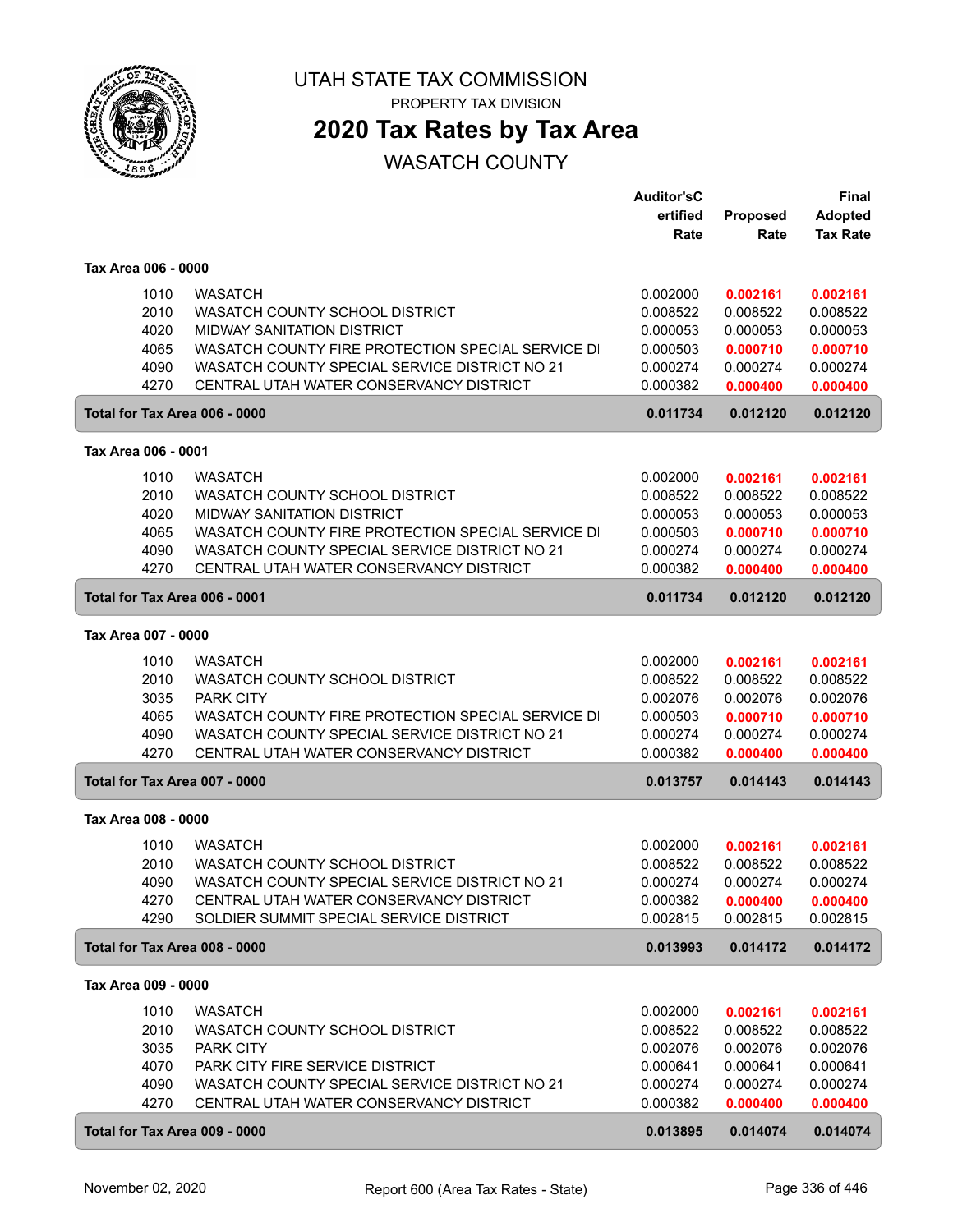

PROPERTY TAX DIVISION

## **2020 Tax Rates by Tax Area**

|                               |                                                                                          | <b>Auditor'sC</b> |          | <b>Final</b>    |
|-------------------------------|------------------------------------------------------------------------------------------|-------------------|----------|-----------------|
|                               |                                                                                          | ertified          | Proposed | <b>Adopted</b>  |
|                               |                                                                                          | Rate              | Rate     | <b>Tax Rate</b> |
|                               |                                                                                          |                   |          |                 |
| Tax Area 010 - 0000           |                                                                                          |                   |          |                 |
| 1010                          | <b>WASATCH</b>                                                                           | 0.002000          | 0.002161 | 0.002161        |
| 2010                          | WASATCH COUNTY SCHOOL DISTRICT                                                           | 0.008522          | 0.008522 | 0.008522        |
| 3040                          | <b>WALLSBURG TOWN</b>                                                                    | 0.000889          | 0.000889 | 0.000889        |
| 4065                          | WASATCH COUNTY FIRE PROTECTION SPECIAL SERVICE DI                                        | 0.000503          | 0.000710 | 0.000710        |
| 4090                          | WASATCH COUNTY SPECIAL SERVICE DISTRICT NO 21                                            | 0.000274          | 0.000274 | 0.000274        |
| 4270                          | CENTRAL UTAH WATER CONSERVANCY DISTRICT                                                  | 0.000382          | 0.000400 | 0.000400        |
| Total for Tax Area 010 - 0000 |                                                                                          | 0.012570          | 0.012956 | 0.012956        |
| Tax Area 011 - 0000           |                                                                                          |                   |          |                 |
| 1010                          | <b>WASATCH</b>                                                                           | 0.002000          | 0.002161 | 0.002161        |
| 2010                          | WASATCH COUNTY SCHOOL DISTRICT                                                           | 0.008522          | 0.008522 | 0.008522        |
| 3015                          | <b>DANIEL TOWN</b>                                                                       | 0.000367          | 0.000362 | 0.000362        |
|                               |                                                                                          | 0.000503          |          |                 |
| 4065                          | WASATCH COUNTY FIRE PROTECTION SPECIAL SERVICE DI                                        |                   | 0.000710 | 0.000710        |
| 4090<br>4270                  | WASATCH COUNTY SPECIAL SERVICE DISTRICT NO 21<br>CENTRAL UTAH WATER CONSERVANCY DISTRICT | 0.000274          | 0.000274 | 0.000274        |
|                               |                                                                                          | 0.000382          | 0.000400 | 0.000400        |
| Total for Tax Area 011 - 0000 |                                                                                          | 0.012048          | 0.012429 | 0.012429        |
| Tax Area 012 - 0000           |                                                                                          |                   |          |                 |
| 1010                          | <b>WASATCH</b>                                                                           | 0.002000          | 0.002161 | 0.002161        |
| 2010                          | WASATCH COUNTY SCHOOL DISTRICT                                                           | 0.008522          | 0.008522 | 0.008522        |
| 4065                          | WASATCH COUNTY FIRE PROTECTION SPECIAL SERVICE DI                                        | 0.000503          | 0.000710 | 0.000710        |
| 4090                          | WASATCH COUNTY SPECIAL SERVICE DISTRICT NO 21                                            | 0.000274          | 0.000274 | 0.000274        |
| 4270                          | CENTRAL UTAH WATER CONSERVANCY DISTRICT                                                  | 0.000382          | 0.000400 | 0.000400        |
| Total for Tax Area 012 - 0000 |                                                                                          | 0.011681          | 0.012067 | 0.012067        |
| Tax Area 012 - 0003           |                                                                                          |                   |          |                 |
| 1010                          | <b>WASATCH</b>                                                                           | 0.002000          | 0.002161 | 0.002161        |
| 2010                          | WASATCH COUNTY SCHOOL DISTRICT                                                           | 0.008522          | 0.008522 | 0.008522        |
| 4065                          | WASATCH COUNTY FIRE PROTECTION SPECIAL SERVICE DI                                        | 0.000503          | 0.000710 | 0.000710        |
| 4090                          | WASATCH COUNTY SPECIAL SERVICE DISTRICT NO 21                                            | 0.000274          | 0.000274 | 0.000274        |
| 4270                          | CENTRAL UTAH WATER CONSERVANCY DISTRICT                                                  | 0.000382          | 0.000400 | 0.000400        |
|                               |                                                                                          |                   |          |                 |
| Total for Tax Area 012 - 0003 |                                                                                          | 0.011681          | 0.012067 | 0.012067        |
| Tax Area 012 - 0005           |                                                                                          |                   |          |                 |
| 1010                          | <b>WASATCH</b>                                                                           | 0.002000          | 0.002161 | 0.002161        |
| 2010                          | WASATCH COUNTY SCHOOL DISTRICT                                                           | 0.008522          | 0.008522 | 0.008522        |
| 4065                          | WASATCH COUNTY FIRE PROTECTION SPECIAL SERVICE DI                                        | 0.000503          | 0.000710 | 0.000710        |
| 4090                          | WASATCH COUNTY SPECIAL SERVICE DISTRICT NO 21                                            | 0.000274          | 0.000274 | 0.000274        |
| 4270                          | CENTRAL UTAH WATER CONSERVANCY DISTRICT                                                  | 0.000382          | 0.000400 | 0.000400        |
| Total for Tax Area 012 - 0005 |                                                                                          | 0.011681          | 0.012067 | 0.012067        |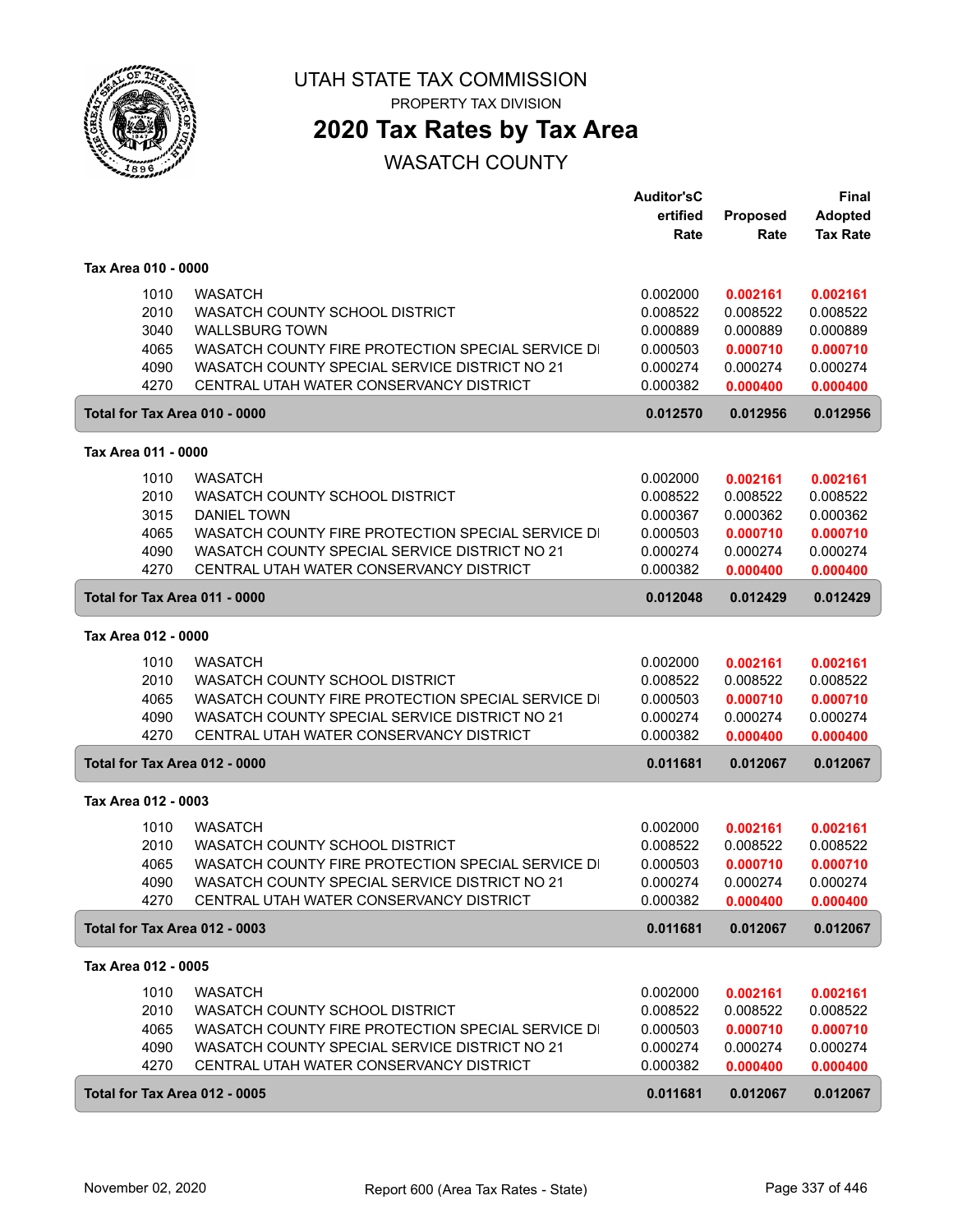

## **2020 Tax Rates by Tax Area**

|                               |                                                   | <b>Auditor'sC</b><br>ertified<br>Rate | Proposed<br>Rate | Final<br><b>Adopted</b><br><b>Tax Rate</b> |
|-------------------------------|---------------------------------------------------|---------------------------------------|------------------|--------------------------------------------|
| Tax Area 012 - 0006           |                                                   |                                       |                  |                                            |
| 1010                          | <b>WASATCH</b>                                    | 0.002000                              | 0.002161         | 0.002161                                   |
| 2010                          | WASATCH COUNTY SCHOOL DISTRICT                    | 0.008522                              | 0.008522         | 0.008522                                   |
| 4065                          | WASATCH COUNTY FIRE PROTECTION SPECIAL SERVICE DI | 0.000503                              | 0.000710         | 0.000710                                   |
| 4090                          | WASATCH COUNTY SPECIAL SERVICE DISTRICT NO 21     | 0.000274                              | 0.000274         | 0.000274                                   |
| 4270                          | CENTRAL UTAH WATER CONSERVANCY DISTRICT           | 0.000382                              | 0.000400         | 0.000400                                   |
| Total for Tax Area 012 - 0006 |                                                   | 0.011681                              | 0.012067         | 0.012067                                   |
| Tax Area 012 - 0007           |                                                   |                                       |                  |                                            |
| 1010                          | <b>WASATCH</b>                                    | 0.002000                              | 0.002161         | 0.002161                                   |
| 2010                          | WASATCH COUNTY SCHOOL DISTRICT                    | 0.008522                              | 0.008522         | 0.008522                                   |
| 4065                          | WASATCH COUNTY FIRE PROTECTION SPECIAL SERVICE DI | 0.000503                              | 0.000710         | 0.000710                                   |
| 4090                          | WASATCH COUNTY SPECIAL SERVICE DISTRICT NO 21     | 0.000274                              | 0.000274         | 0.000274                                   |
| 4270                          | CENTRAL UTAH WATER CONSERVANCY DISTRICT           | 0.000382                              | 0.000400         | 0.000400                                   |
| Total for Tax Area 012 - 0007 |                                                   | 0.011681                              | 0.012067         | 0.012067                                   |
| Tax Area 012 - 0008           |                                                   |                                       |                  |                                            |
| 1010                          | <b>WASATCH</b>                                    | 0.002000                              | 0.002161         | 0.002161                                   |
| 2010                          | WASATCH COUNTY SCHOOL DISTRICT                    | 0.008522                              | 0.008522         | 0.008522                                   |
| 4065                          | WASATCH COUNTY FIRE PROTECTION SPECIAL SERVICE DI | 0.000503                              | 0.000710         | 0.000710                                   |
| 4090                          | WASATCH COUNTY SPECIAL SERVICE DISTRICT NO 21     | 0.000274                              | 0.000274         | 0.000274                                   |
| 4270                          | CENTRAL UTAH WATER CONSERVANCY DISTRICT           | 0.000382                              | 0.000400         | 0.000400                                   |
| Total for Tax Area 012 - 0008 |                                                   | 0.011681                              | 0.012067         | 0.012067                                   |
| Tax Area 012 - 0009           |                                                   |                                       |                  |                                            |
| 1010                          | <b>WASATCH</b>                                    | 0.002000                              | 0.002161         | 0.002161                                   |
| 2010                          | WASATCH COUNTY SCHOOL DISTRICT                    | 0.008522                              | 0.008522         | 0.008522                                   |
| 4065                          | WASATCH COUNTY FIRE PROTECTION SPECIAL SERVICE DI | 0.000503                              | 0.000710         | 0.000710                                   |
| 4090                          | WASATCH COUNTY SPECIAL SERVICE DISTRICT NO 21     | 0.000274                              | 0.000274         | 0.000274                                   |
| 4270                          | CENTRAL UTAH WATER CONSERVANCY DISTRICT           | 0.000382                              | 0.000400         | 0.000400                                   |
| Total for Tax Area 012 - 0009 |                                                   | 0.011681                              | 0.012067         | 0.012067                                   |
| Tax Area 012 - 0010           |                                                   |                                       |                  |                                            |
| 1010                          | <b>WASATCH</b>                                    | 0.002000                              | 0.002161         | 0.002161                                   |
| 2010                          | WASATCH COUNTY SCHOOL DISTRICT                    | 0.008522                              | 0.008522         | 0.008522                                   |
| 4065                          | WASATCH COUNTY FIRE PROTECTION SPECIAL SERVICE DI | 0.000503                              | 0.000710         | 0.000710                                   |
| 4090                          | WASATCH COUNTY SPECIAL SERVICE DISTRICT NO 21     | 0.000274                              | 0.000274         | 0.000274                                   |
| 4270                          | CENTRAL UTAH WATER CONSERVANCY DISTRICT           | 0.000382                              | 0.000400         | 0.000400                                   |
| Total for Tax Area 012 - 0010 |                                                   | 0.011681                              | 0.012067         | 0.012067                                   |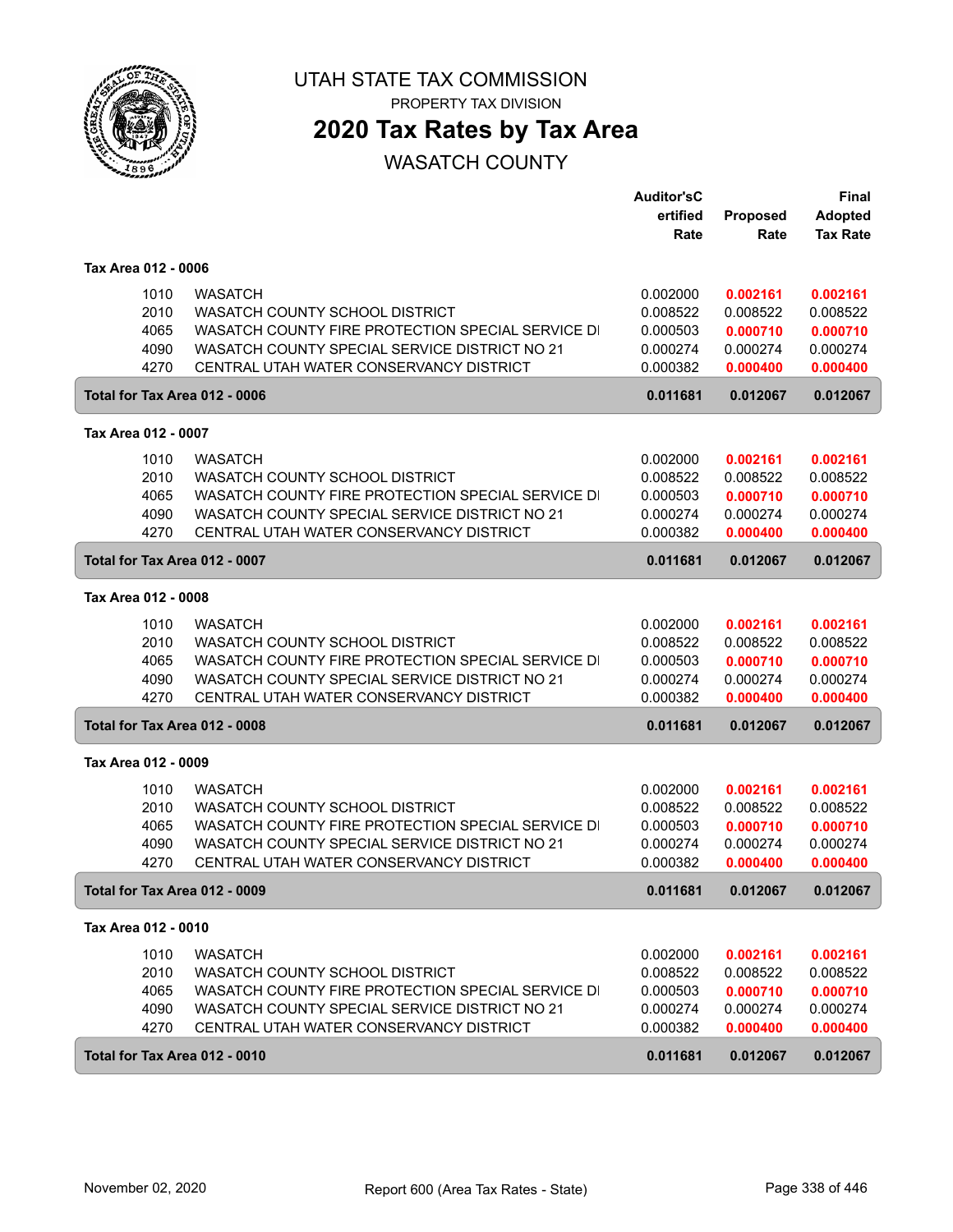

PROPERTY TAX DIVISION

## **2020 Tax Rates by Tax Area**

|                     |                                                   | <b>Auditor'sC</b> |          | <b>Final</b>    |
|---------------------|---------------------------------------------------|-------------------|----------|-----------------|
|                     |                                                   | ertified          | Proposed | <b>Adopted</b>  |
|                     |                                                   | Rate              | Rate     | <b>Tax Rate</b> |
|                     |                                                   |                   |          |                 |
| Tax Area 013 - 0000 |                                                   |                   |          |                 |
| 1010                | <b>WASATCH</b>                                    | 0.002000          | 0.002161 | 0.002161        |
| 2010                | WASATCH COUNTY SCHOOL DISTRICT                    | 0.008522          | 0.008522 | 0.008522        |
| 3020                | <b>HEBER CITY</b>                                 | 0.001013          | 0.001013 | 0.001013        |
| 4065                | WASATCH COUNTY FIRE PROTECTION SPECIAL SERVICE DI | 0.000503          | 0.000710 | 0.000710        |
| 4090                | WASATCH COUNTY SPECIAL SERVICE DISTRICT NO 21     | 0.000274          | 0.000274 | 0.000274        |
| 4270                | CENTRAL UTAH WATER CONSERVANCY DISTRICT           | 0.000382          | 0.000400 | 0.000400        |
|                     | Total for Tax Area 013 - 0000                     | 0.012694          | 0.013080 | 0.013080        |
|                     |                                                   |                   |          |                 |
| Tax Area 014 - 0000 |                                                   |                   |          |                 |
| 1010                | <b>WASATCH</b>                                    | 0.002000          | 0.002161 | 0.002161        |
| 2010                | WASATCH COUNTY SCHOOL DISTRICT                    | 0.008522          | 0.008522 | 0.008522        |
| 4065                | WASATCH COUNTY FIRE PROTECTION SPECIAL SERVICE DI | 0.000503          | 0.000710 | 0.000710        |
| 4090                | WASATCH COUNTY SPECIAL SERVICE DISTRICT NO 21     | 0.000274          | 0.000274 | 0.000274        |
| 4270                | CENTRAL UTAH WATER CONSERVANCY DISTRICT           | 0.000382          | 0.000400 | 0.000400        |
|                     | Total for Tax Area 014 - 0000                     | 0.011681          | 0.012067 | 0.012067        |
| Tax Area 015 - 0000 |                                                   |                   |          |                 |
|                     |                                                   |                   |          |                 |
| 1010                | <b>WASATCH</b>                                    | 0.002000          | 0.002161 | 0.002161        |
| 2010                | WASATCH COUNTY SCHOOL DISTRICT                    | 0.008522          | 0.008522 | 0.008522        |
| 4065                | WASATCH COUNTY FIRE PROTECTION SPECIAL SERVICE DI | 0.000503          | 0.000710 | 0.000710        |
| 4090                | WASATCH COUNTY SPECIAL SERVICE DISTRICT NO 21     | 0.000274          | 0.000274 | 0.000274        |
| 4270                | CENTRAL UTAH WATER CONSERVANCY DISTRICT           | 0.000382          | 0.000400 | 0.000400        |
|                     | Total for Tax Area 015 - 0000                     | 0.011681          | 0.012067 | 0.012067        |
| Tax Area 015 - 0001 |                                                   |                   |          |                 |
| 1010                | <b>WASATCH</b>                                    | 0.002000          | 0.002161 | 0.002161        |
| 2010                | WASATCH COUNTY SCHOOL DISTRICT                    | 0.008522          | 0.008522 | 0.008522        |
|                     |                                                   |                   |          |                 |
| 4065                | WASATCH COUNTY FIRE PROTECTION SPECIAL SERVICE DI | 0.000503          | 0.000710 | 0.000710        |
| 4090                | WASATCH COUNTY SPECIAL SERVICE DISTRICT NO 21     | 0.000274          | 0.000274 | 0.000274        |
| 4270                | CENTRAL UTAH WATER CONSERVANCY DISTRICT           | 0.000382          | 0.000400 | 0.000400        |
|                     | Total for Tax Area 015 - 0001                     | 0.011681          | 0.012067 | 0.012067        |
| Tax Area 015 - 0002 |                                                   |                   |          |                 |
| 1010                | <b>WASATCH</b>                                    | 0.002000          | 0.002161 | 0.002161        |
| 2010                | WASATCH COUNTY SCHOOL DISTRICT                    | 0.008522          | 0.008522 | 0.008522        |
| 4065                | WASATCH COUNTY FIRE PROTECTION SPECIAL SERVICE DI | 0.000503          | 0.000710 | 0.000710        |
| 4090                | WASATCH COUNTY SPECIAL SERVICE DISTRICT NO 21     | 0.000274          | 0.000274 | 0.000274        |
| 4270                | CENTRAL UTAH WATER CONSERVANCY DISTRICT           | 0.000382          | 0.000400 | 0.000400        |
|                     |                                                   |                   |          |                 |
|                     | Total for Tax Area 015 - 0002                     | 0.011681          | 0.012067 | 0.012067        |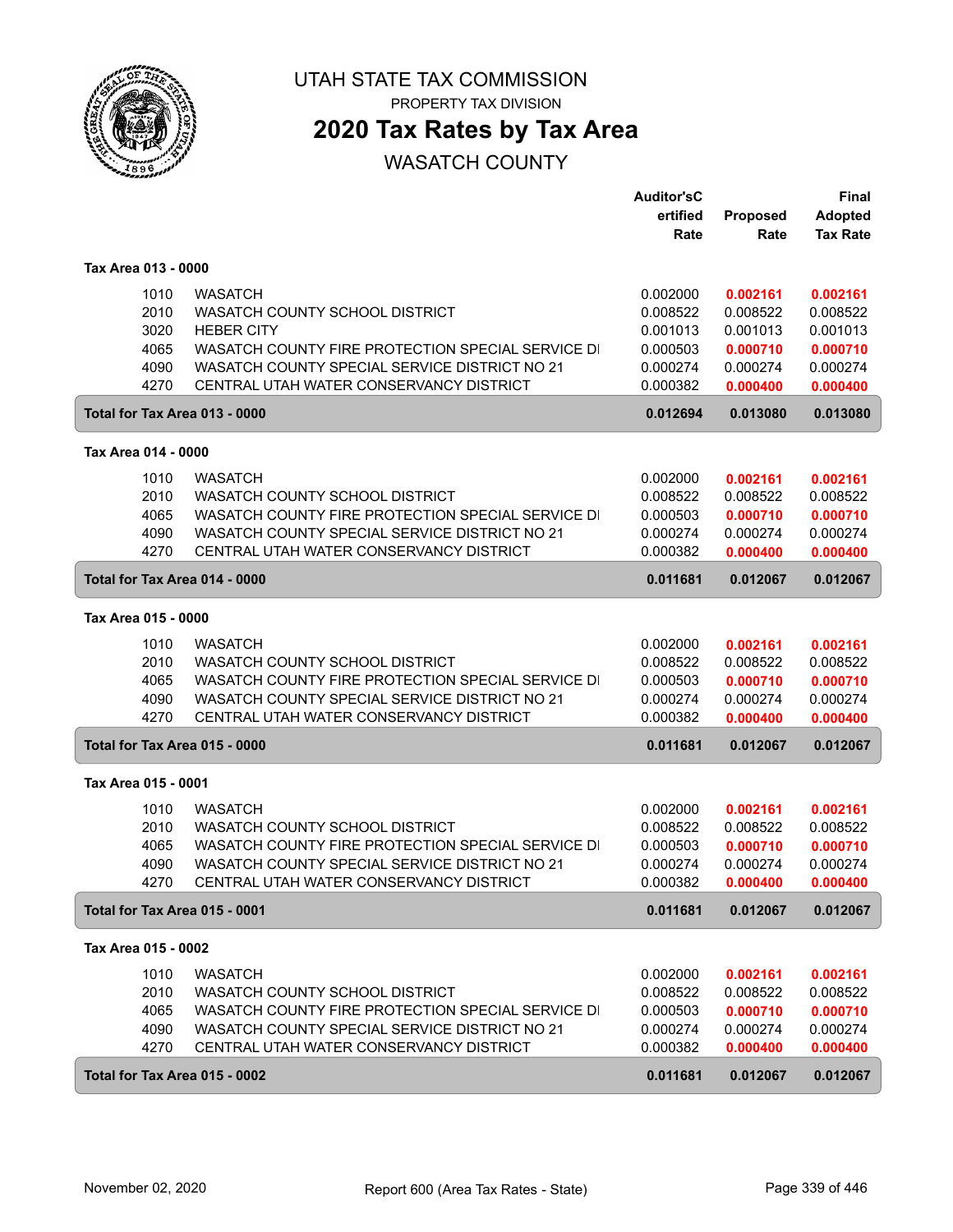

## **2020 Tax Rates by Tax Area**

|                               |                                                   | <b>Auditor'sC</b> |                      | Final                |
|-------------------------------|---------------------------------------------------|-------------------|----------------------|----------------------|
|                               |                                                   | ertified          | Proposed             | <b>Adopted</b>       |
|                               |                                                   | Rate              | Rate                 | <b>Tax Rate</b>      |
|                               |                                                   |                   |                      |                      |
| Tax Area 016 - 0000           |                                                   |                   |                      |                      |
| 1010                          | <b>WASATCH</b>                                    | 0.002000          | 0.002161             | 0.002161             |
| 2010                          | WASATCH COUNTY SCHOOL DISTRICT                    | 0.008522          | 0.008522             | 0.008522             |
| 4065                          | WASATCH COUNTY FIRE PROTECTION SPECIAL SERVICE DI | 0.000503          | 0.000710             | 0.000710             |
| 4090                          | WASATCH COUNTY SPECIAL SERVICE DISTRICT NO 21     | 0.000274          | 0.000274             | 0.000274             |
| 4270                          | CENTRAL UTAH WATER CONSERVANCY DISTRICT           | 0.000382          | 0.000400             | 0.000400             |
| Total for Tax Area 016 - 0000 |                                                   | 0.011681          | 0.012067             | 0.012067             |
| Tax Area 017 - 0000           |                                                   |                   |                      |                      |
|                               |                                                   |                   |                      |                      |
| 1010                          | <b>WASATCH</b>                                    | 0.002000          | 0.002161             | 0.002161             |
| 2010                          | WASATCH COUNTY SCHOOL DISTRICT                    | 0.008522          | 0.008522             | 0.008522             |
| 3015                          | <b>DANIEL TOWN</b>                                | 0.000367          | 0.000362             | 0.000362             |
| 4065                          | WASATCH COUNTY FIRE PROTECTION SPECIAL SERVICE DI | 0.000503          | 0.000710             | 0.000710             |
| 4090                          | WASATCH COUNTY SPECIAL SERVICE DISTRICT NO 21     | 0.000274          | 0.000274             | 0.000274             |
| 4270                          | CENTRAL UTAH WATER CONSERVANCY DISTRICT           | 0.000382          | 0.000400             | 0.000400             |
| Total for Tax Area 017 - 0000 |                                                   | 0.012048          | 0.012429             | 0.012429             |
| Tax Area 018 - 0000           |                                                   |                   |                      |                      |
| 1010                          | <b>WASATCH</b>                                    | 0.002000          |                      |                      |
| 2010                          | WASATCH COUNTY SCHOOL DISTRICT                    | 0.008522          | 0.002161<br>0.008522 | 0.002161<br>0.008522 |
| 4065                          | WASATCH COUNTY FIRE PROTECTION SPECIAL SERVICE DI | 0.000503          | 0.000710             | 0.000710             |
| 4090                          | WASATCH COUNTY SPECIAL SERVICE DISTRICT NO 21     | 0.000274          | 0.000274             | 0.000274             |
| 4270                          | CENTRAL UTAH WATER CONSERVANCY DISTRICT           | 0.000382          | 0.000400             | 0.000400             |
|                               |                                                   |                   |                      |                      |
| Total for Tax Area 018 - 0000 |                                                   | 0.011681          | 0.012067             | 0.012067             |
| Tax Area 019 - 0000           |                                                   |                   |                      |                      |
| 1010                          | <b>WASATCH</b>                                    | 0.002000          | 0.002161             | 0.002161             |
| 2010                          | WASATCH COUNTY SCHOOL DISTRICT                    | 0.008522          | 0.008522             | 0.008522             |
| 4065                          | WASATCH COUNTY FIRE PROTECTION SPECIAL SERVICE DI | 0.000503          | 0.000710             | 0.000710             |
| 4090                          | WASATCH COUNTY SPECIAL SERVICE DISTRICT NO 21     | 0.000274          | 0.000274             | 0.000274             |
| 4270                          | CENTRAL UTAH WATER CONSERVANCY DISTRICT           | 0.000382          | 0.000400             | 0.000400             |
| Total for Tax Area 019 - 0000 |                                                   | 0.011681          | 0.012067             | 0.012067             |
| Tax Area 020 - 0000           |                                                   |                   |                      |                      |
|                               |                                                   |                   |                      |                      |
| 1010                          | <b>WASATCH</b>                                    | 0.002000          | 0.002161             | 0.002161             |
| 2010                          | WASATCH COUNTY SCHOOL DISTRICT                    | 0.008522          | 0.008522             | 0.008522             |
| 3025                          | <b>HIDEOUT TOWN</b>                               | 0.000866          | 0.000866             | 0.000866             |
| 4065                          | WASATCH COUNTY FIRE PROTECTION SPECIAL SERVICE DI | 0.000503          | 0.000710             | 0.000710             |
| 4090                          | WASATCH COUNTY SPECIAL SERVICE DISTRICT NO 21     | 0.000274          | 0.000274             | 0.000274             |
| 4270                          | CENTRAL UTAH WATER CONSERVANCY DISTRICT           | 0.000382          | 0.000400             | 0.000400             |
| Total for Tax Area 020 - 0000 |                                                   | 0.012547          | 0.012933             | 0.012933             |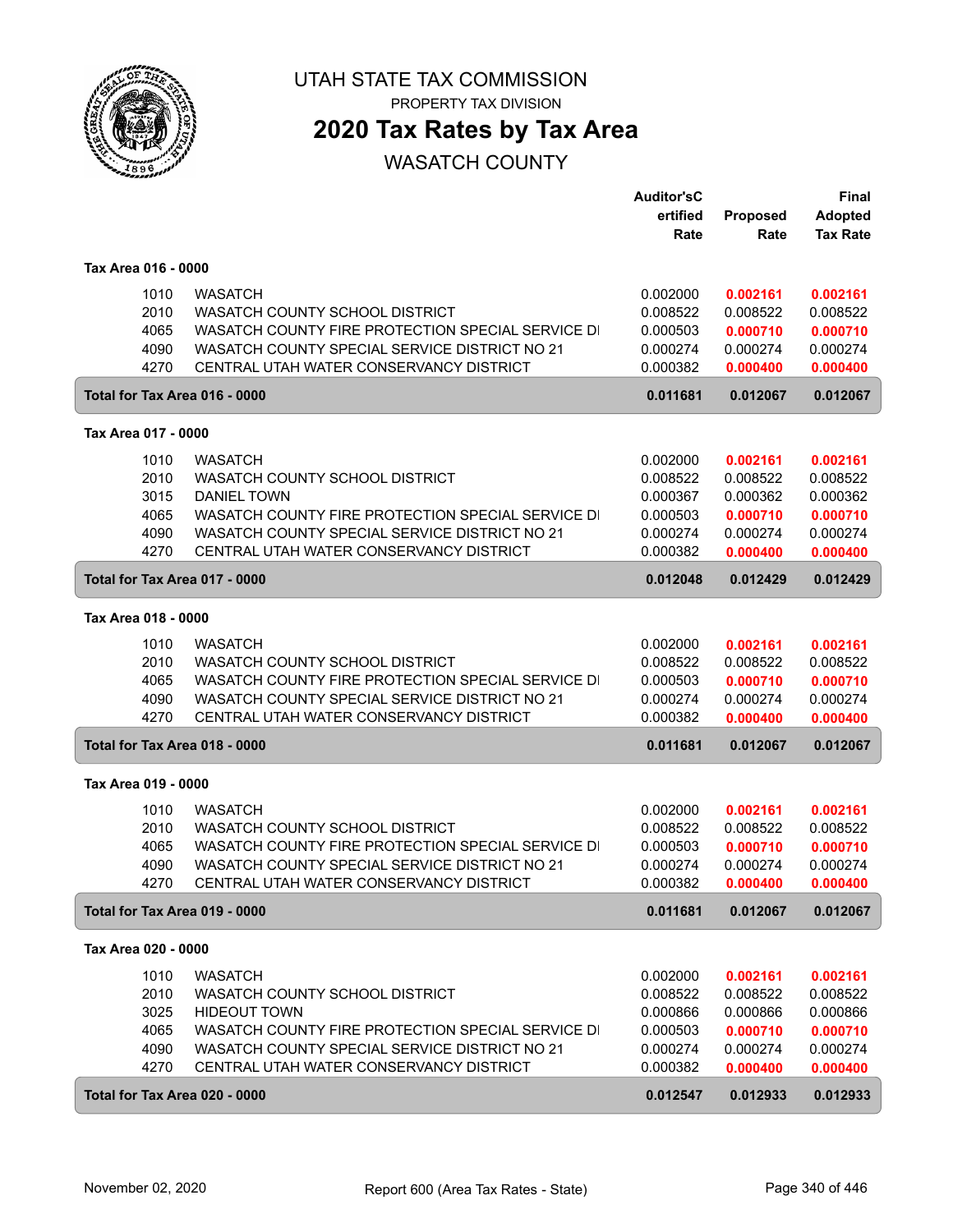

PROPERTY TAX DIVISION

## **2020 Tax Rates by Tax Area**

|                               |                                                                                                    | <b>Auditor'sC</b><br>ertified | Proposed             | <b>Final</b><br><b>Adopted</b> |
|-------------------------------|----------------------------------------------------------------------------------------------------|-------------------------------|----------------------|--------------------------------|
|                               |                                                                                                    | Rate                          | Rate                 | <b>Tax Rate</b>                |
| Tax Area 021 - 0000           |                                                                                                    |                               |                      |                                |
| 1010                          | <b>WASATCH</b>                                                                                     | 0.002000                      | 0.002161             | 0.002161                       |
| 2010                          | WASATCH COUNTY SCHOOL DISTRICT                                                                     | 0.008522                      | 0.008522             | 0.008522                       |
| 3025                          | <b>HIDEOUT TOWN</b>                                                                                | 0.000866                      | 0.000866             | 0.000866                       |
| 4065                          | WASATCH COUNTY FIRE PROTECTION SPECIAL SERVICE DI                                                  | 0.000503                      | 0.000710             | 0.000710                       |
| 4090                          | WASATCH COUNTY SPECIAL SERVICE DISTRICT NO 21                                                      | 0.000274                      | 0.000274             | 0.000274                       |
| 4270                          | CENTRAL UTAH WATER CONSERVANCY DISTRICT                                                            | 0.000382                      | 0.000400             | 0.000400                       |
| Total for Tax Area 021 - 0000 |                                                                                                    | 0.012547                      | 0.012933             | 0.012933                       |
| Tax Area 021 - 0001           |                                                                                                    |                               |                      |                                |
| 1010                          | <b>WASATCH</b>                                                                                     | 0.002000                      | 0.002161             | 0.002161                       |
| 2010                          | <b>WASATCH COUNTY SCHOOL DISTRICT</b>                                                              | 0.008522                      | 0.008522             | 0.008522                       |
| 3025                          | <b>HIDEOUT TOWN</b>                                                                                | 0.000866                      | 0.000866             | 0.000866                       |
| 4065                          | WASATCH COUNTY FIRE PROTECTION SPECIAL SERVICE DI                                                  | 0.000503                      | 0.000710             | 0.000710                       |
| 4090                          | WASATCH COUNTY SPECIAL SERVICE DISTRICT NO 21                                                      | 0.000274                      | 0.000274             | 0.000274                       |
| 4270                          | CENTRAL UTAH WATER CONSERVANCY DISTRICT                                                            | 0.000382                      | 0.000400             | 0.000400                       |
| Total for Tax Area 021 - 0001 |                                                                                                    | 0.012547                      | 0.012933             | 0.012933                       |
| Tax Area 022 - 0000           |                                                                                                    |                               |                      |                                |
| 1010                          | <b>WASATCH</b>                                                                                     | 0.002000                      | 0.002161             | 0.002161                       |
| 2010                          | WASATCH COUNTY SCHOOL DISTRICT                                                                     | 0.008522                      | 0.008522             | 0.008522                       |
| 3035                          | <b>PARK CITY</b>                                                                                   | 0.002076                      | 0.002076             | 0.002076                       |
| 4065                          | WASATCH COUNTY FIRE PROTECTION SPECIAL SERVICE DI                                                  | 0.000503                      | 0.000710             | 0.000710                       |
| 4090<br>4270                  | WASATCH COUNTY SPECIAL SERVICE DISTRICT NO 21<br>CENTRAL UTAH WATER CONSERVANCY DISTRICT           | 0.000274<br>0.000382          | 0.000274<br>0.000400 | 0.000274<br>0.000400           |
| Total for Tax Area 022 - 0000 |                                                                                                    | 0.013757                      | 0.014143             | 0.014143                       |
|                               |                                                                                                    |                               |                      |                                |
| Tax Area 023 - 0000           |                                                                                                    |                               |                      |                                |
| 1010                          | <b>WASATCH</b>                                                                                     | 0.002000                      | 0.002161             | 0.002161                       |
| 2010                          | WASATCH COUNTY SCHOOL DISTRICT                                                                     | 0.008522                      | 0.008522             | 0.008522                       |
| 4065<br>4090                  | WASATCH COUNTY FIRE PROTECTION SPECIAL SERVICE DI<br>WASATCH COUNTY SPECIAL SERVICE DISTRICT NO 21 | 0.000503<br>0.000274          | 0.000710<br>0.000274 | 0.000710<br>0.000274           |
| 4270                          | CENTRAL UTAH WATER CONSERVANCY DISTRICT                                                            | 0.000382                      | 0.000400             | 0.000400                       |
| Total for Tax Area 023 - 0000 |                                                                                                    | 0.011681                      | 0.012067             | 0.012067                       |
| Tax Area 024 - 0000           |                                                                                                    |                               |                      |                                |
|                               |                                                                                                    |                               |                      |                                |
| 1010<br>2010                  | <b>WASATCH</b><br>WASATCH COUNTY SCHOOL DISTRICT                                                   | 0.002000<br>0.008522          | 0.002161<br>0.008522 | 0.002161<br>0.008522           |
| 3025                          | <b>HIDEOUT TOWN</b>                                                                                | 0.000866                      | 0.000866             | 0.000866                       |
| 4065                          | WASATCH COUNTY FIRE PROTECTION SPECIAL SERVICE DI                                                  | 0.000503                      | 0.000710             | 0.000710                       |
| 4090                          | WASATCH COUNTY SPECIAL SERVICE DISTRICT NO 21                                                      | 0.000274                      | 0.000274             | 0.000274                       |
| 4150                          | HIDEOUT LOCAL DISTRICT #1                                                                          | 0.000463                      | 0.000463             | 0.000463                       |
| 4270                          | CENTRAL UTAH WATER CONSERVANCY DISTRICT                                                            | 0.000382                      | 0.000400             | 0.000400                       |
| Total for Tax Area 024 - 0000 |                                                                                                    | 0.013010                      | 0.013396             | 0.013396                       |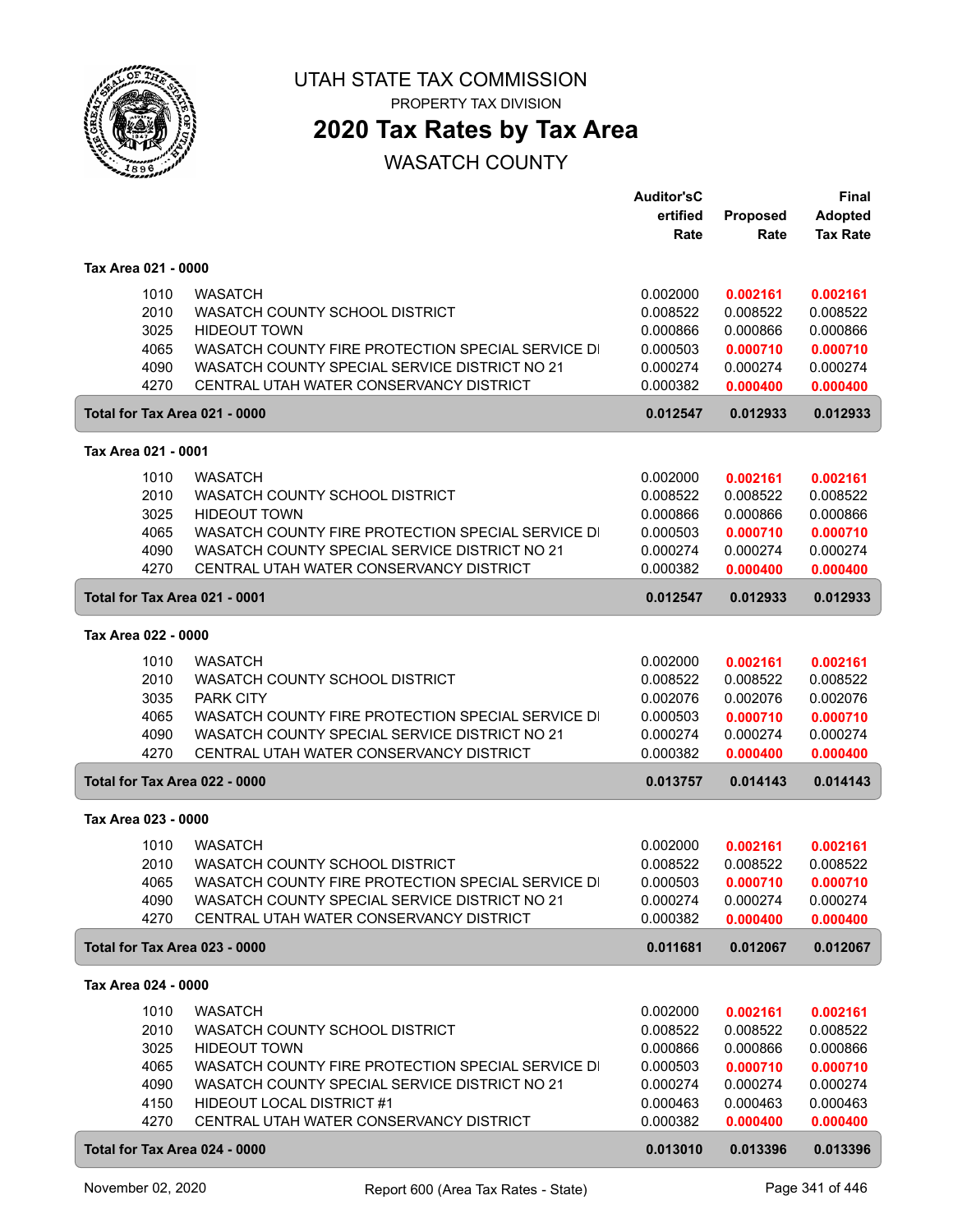

# **2020 Tax Rates by Tax Area**

|                     |                                                   | <b>Auditor'sC</b> |                 | Final           |
|---------------------|---------------------------------------------------|-------------------|-----------------|-----------------|
|                     |                                                   | ertified          | <b>Proposed</b> | <b>Adopted</b>  |
|                     |                                                   | Rate              | Rate            | <b>Tax Rate</b> |
|                     |                                                   |                   |                 |                 |
| Tax Area 025 - 0000 |                                                   |                   |                 |                 |
| 1010                | <b>WASATCH</b>                                    | 0.002000          | 0.002161        | 0.002161        |
| 2010                | WASATCH COUNTY SCHOOL DISTRICT                    | 0.008522          | 0.008522        | 0.008522        |
| 4065                | WASATCH COUNTY FIRE PROTECTION SPECIAL SERVICE DI | 0.000503          | 0.000710        | 0.000710        |
| 4090                | WASATCH COUNTY SPECIAL SERVICE DISTRICT NO 21     | 0.000274          | 0.000274        | 0.000274        |
| 4270                | CENTRAL UTAH WATER CONSERVANCY DISTRICT           | 0.000382          | 0.000400        | 0.000400        |
|                     | Total for Tax Area 025 - 0000                     | 0.011681          | 0.012067        | 0.012067        |
|                     |                                                   |                   |                 |                 |
| Tax Area 026 - 0000 |                                                   |                   |                 |                 |
| 1010                | <b>WASATCH</b>                                    | 0.002000          | 0.002161        | 0.002161        |
| 2010                | WASATCH COUNTY SCHOOL DISTRICT                    | 0.008522          | 0.008522        | 0.008522        |
| 4065                | WASATCH COUNTY FIRE PROTECTION SPECIAL SERVICE DI | 0.000503          | 0.000710        | 0.000710        |
| 4090                | WASATCH COUNTY SPECIAL SERVICE DISTRICT NO 21     | 0.000274          | 0.000274        | 0.000274        |
| 4270                | CENTRAL UTAH WATER CONSERVANCY DISTRICT           | 0.000382          | 0.000400        | 0.000400        |
|                     | Total for Tax Area 026 - 0000                     | 0.011681          | 0.012067        | 0.012067        |
|                     |                                                   |                   |                 |                 |
| Tax Area 028 - 0000 |                                                   |                   |                 |                 |
| 1010                | <b>WASATCH</b>                                    | 0.002000          | 0.002161        | 0.002161        |
| 2010                | WASATCH COUNTY SCHOOL DISTRICT                    | 0.008522          | 0.008522        | 0.008522        |
| 3027                | <b>INTERLAKEN TOWN</b>                            | 0.001951          | 0.001951        | 0.001951        |
| 4020                | <b>MIDWAY SANITATION DISTRICT</b>                 | 0.000053          | 0.000053        | 0.000053        |
| 4065                | WASATCH COUNTY FIRE PROTECTION SPECIAL SERVICE DI | 0.000503          | 0.000710        | 0.000710        |
| 4090                | WASATCH COUNTY SPECIAL SERVICE DISTRICT NO 21     | 0.000274          | 0.000274        | 0.000274        |
| 4270                | CENTRAL UTAH WATER CONSERVANCY DISTRICT           | 0.000382          | 0.000400        | 0.000400        |
|                     | Total for Tax Area 028 - 0000                     | 0.013685          | 0.014071        | 0.014071        |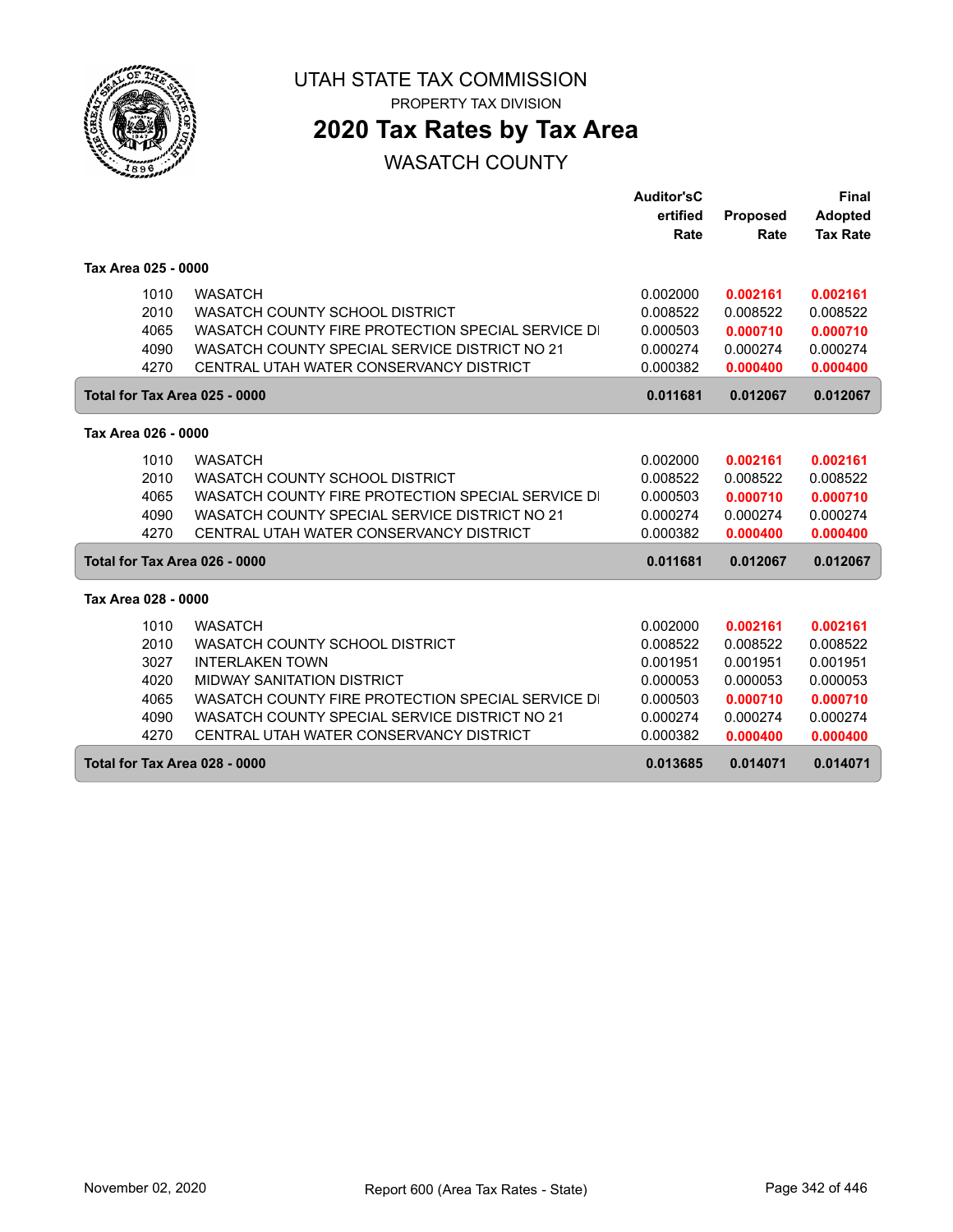

PROPERTY TAX DIVISION

## **2020 Tax Rates by Tax Area**

|                     |                                                 | <b>Auditor'sC</b> |          | Final           |
|---------------------|-------------------------------------------------|-------------------|----------|-----------------|
|                     |                                                 | ertified          | Proposed | <b>Adopted</b>  |
|                     |                                                 | Rate              | Rate     | <b>Tax Rate</b> |
|                     |                                                 |                   |          |                 |
|                     |                                                 |                   |          |                 |
| 4030                | ROCKVILLE/SPRINGDALE FIRE PROTECTION DISTRICT   | 0.000000          | 0.000000 | 0.000000        |
|                     |                                                 | 0.000000          | 0.000000 | 0.000000        |
|                     |                                                 |                   |          |                 |
| Tax Area 001 - 0000 |                                                 |                   |          |                 |
| 1010                | <b>WASHINGTON</b>                               | 0.000805          | 0.000805 | 0.000805        |
| 1015                | MULTICOUNTY ASSESSING & COLLECTING LEVY         | 0.000012          | 0.000012 | 0.000012        |
| 1020                | COUNTY ASSESSING & COLLECTING LEVY              | 0.000361          | 0.000349 | 0.000349        |
| 2010                | WASHINGTON COUNTY SCHOOL DISTRICT               | 0.006246          | 0.006246 | 0.006246        |
| 3010                | <b>ENTERPRISE CITY</b>                          | 0.001724          | 0.001724 | 0.001724        |
| 4010                | THE WASHINGTON COUNTY WATER CONSERVANCY DISTRIC | 0.000567          | 0.000605 | 0.000605        |
| 4110                | SOUTHWEST MOSQUITO ABATEMENT & CONTROL DISTRICT | 0.000033          | 0.000033 | 0.000033        |
|                     |                                                 |                   |          |                 |
|                     | Total for Tax Area 001 - 0000                   | 0.009748          | 0.009774 | 0.009774        |
| Tax Area 002 - 0000 |                                                 |                   |          |                 |
| 1010                | <b>WASHINGTON</b>                               | 0.000805          | 0.000805 | 0.000805        |
| 1015                | MULTICOUNTY ASSESSING & COLLECTING LEVY         | 0.000012          | 0.000012 | 0.000012        |
| 1020                | COUNTY ASSESSING & COLLECTING LEVY              | 0.000361          | 0.000349 | 0.000349        |
| 2010                | WASHINGTON COUNTY SCHOOL DISTRICT               | 0.006246          | 0.006246 | 0.006246        |
| 3020                | <b>HILDALE CITY</b>                             | 0.002576          | 0.002576 | 0.002576        |
| 4010                | THE WASHINGTON COUNTY WATER CONSERVANCY DISTRIC | 0.000567          | 0.000605 | 0.000605        |
| 4110                | SOUTHWEST MOSQUITO ABATEMENT & CONTROL DISTRICT | 0.000033          | 0.000033 | 0.000033        |
|                     |                                                 |                   |          |                 |
|                     | Total for Tax Area 002 - 0000                   | 0.010600          | 0.010626 | 0.010626        |
| Tax Area 003 - 0000 |                                                 |                   |          |                 |
| 1010                | <b>WASHINGTON</b>                               | 0.000805          | 0.000805 | 0.000805        |
| 1015                | MULTICOUNTY ASSESSING & COLLECTING LEVY         | 0.000012          | 0.000012 | 0.000012        |
| 1020                | COUNTY ASSESSING & COLLECTING LEVY              | 0.000361          | 0.000349 | 0.000349        |
| 2010                | WASHINGTON COUNTY SCHOOL DISTRICT               | 0.006246          | 0.006246 | 0.006246        |
| 3030                | <b>HURRICANE CITY</b>                           | 0.001332          | 0.001332 | 0.001332        |
| 4010                | THE WASHINGTON COUNTY WATER CONSERVANCY DISTRIC | 0.000567          | 0.000605 | 0.000605        |
| 4110                | SOUTHWEST MOSQUITO ABATEMENT & CONTROL DISTRICT | 0.000033          | 0.000033 | 0.000033        |
| 4120                | HURRICANE VALLEY FIRE DISTRICT                  | 0.001083          | 0.001083 | 0.001083        |
|                     | Total for Tax Area 003 - 0000                   | 0.010439          | 0.010465 | 0.010465        |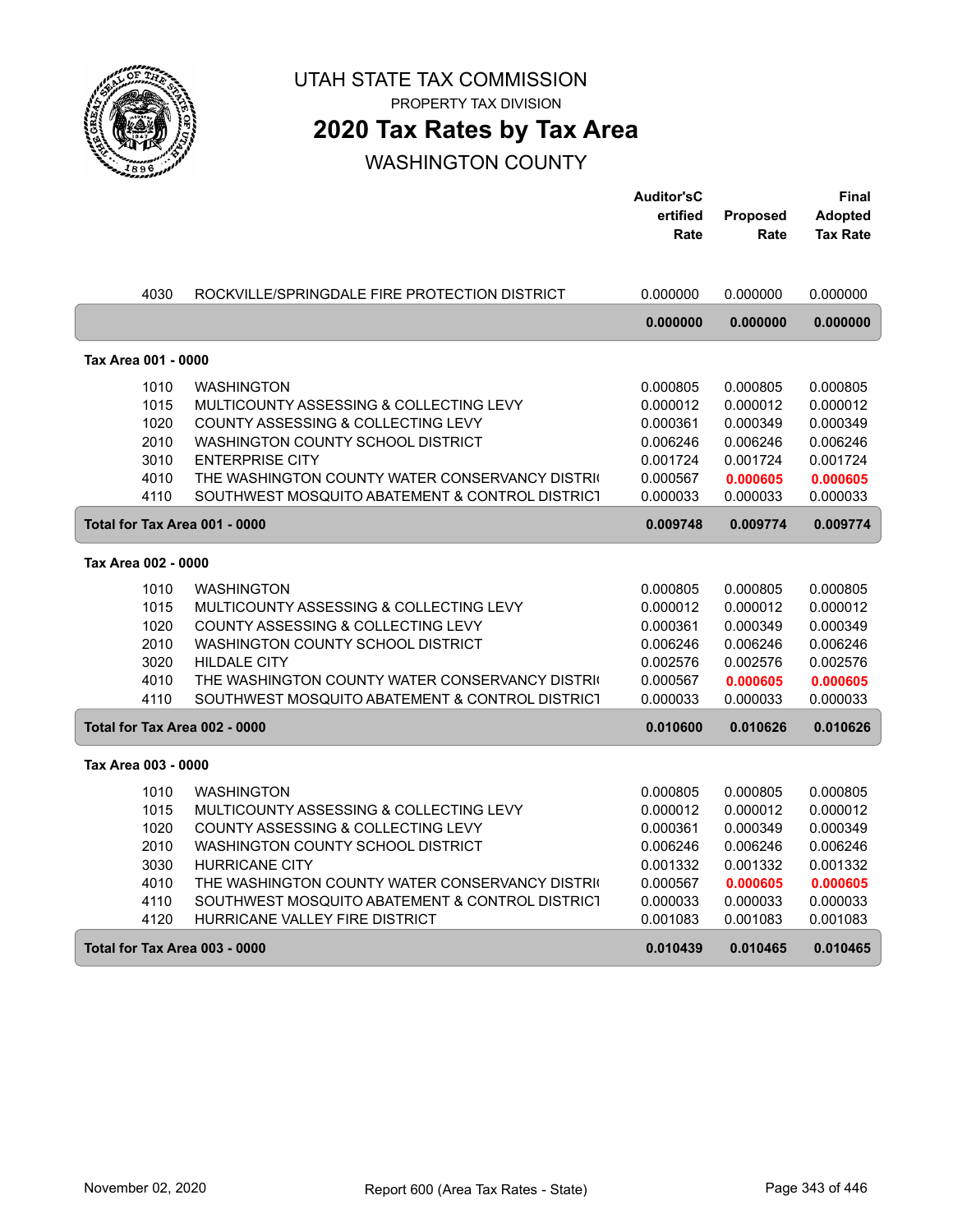

PROPERTY TAX DIVISION

## **2020 Tax Rates by Tax Area**

|                               |                                                 | <b>Auditor'sC</b> |          | <b>Final</b>    |
|-------------------------------|-------------------------------------------------|-------------------|----------|-----------------|
|                               |                                                 | ertified          | Proposed | <b>Adopted</b>  |
|                               |                                                 | Rate              | Rate     | <b>Tax Rate</b> |
|                               |                                                 |                   |          |                 |
| Tax Area 003 - 0001           |                                                 |                   |          |                 |
| 1010                          | <b>WASHINGTON</b>                               | 0.000805          | 0.000805 | 0.000805        |
| 1015                          | MULTICOUNTY ASSESSING & COLLECTING LEVY         | 0.000012          | 0.000012 | 0.000012        |
| 1020                          | <b>COUNTY ASSESSING &amp; COLLECTING LEVY</b>   | 0.000361          | 0.000349 | 0.000349        |
| 2010                          | WASHINGTON COUNTY SCHOOL DISTRICT               | 0.006246          | 0.006246 | 0.006246        |
| 3030                          | <b>HURRICANE CITY</b>                           | 0.001332          | 0.001332 | 0.001332        |
| 4010                          | THE WASHINGTON COUNTY WATER CONSERVANCY DISTRIC | 0.000567          | 0.000605 | 0.000605        |
| 4110                          | SOUTHWEST MOSQUITO ABATEMENT & CONTROL DISTRICT | 0.000033          | 0.000033 | 0.000033        |
| 4120                          | HURRICANE VALLEY FIRE DISTRICT                  | 0.001083          | 0.001083 | 0.001083        |
| Total for Tax Area 003 - 0001 |                                                 | 0.010439          | 0.010465 | 0.010465        |
|                               |                                                 |                   |          |                 |
| Tax Area 003 - 0002           |                                                 |                   |          |                 |
| 1010                          | <b>WASHINGTON</b>                               | 0.000805          | 0.000805 | 0.000805        |
| 1015                          | MULTICOUNTY ASSESSING & COLLECTING LEVY         | 0.000012          | 0.000012 | 0.000012        |
| 1020                          | COUNTY ASSESSING & COLLECTING LEVY              | 0.000361          | 0.000349 | 0.000349        |
| 2010                          | WASHINGTON COUNTY SCHOOL DISTRICT               | 0.006246          | 0.006246 | 0.006246        |
| 3030                          | <b>HURRICANE CITY</b>                           | 0.001332          | 0.001332 | 0.001332        |
| 4010                          | THE WASHINGTON COUNTY WATER CONSERVANCY DISTRIC | 0.000567          | 0.000605 | 0.000605        |
| 4110                          | SOUTHWEST MOSQUITO ABATEMENT & CONTROL DISTRICT | 0.000033          | 0.000033 | 0.000033        |
| 4120                          | HURRICANE VALLEY FIRE DISTRICT                  | 0.001083          | 0.001083 | 0.001083        |
| Total for Tax Area 003 - 0002 |                                                 | 0.010439          | 0.010465 | 0.010465        |
| Tax Area 004 - 0000           |                                                 |                   |          |                 |
| 1010                          | <b>WASHINGTON</b>                               | 0.000805          | 0.000805 | 0.000805        |
| 1015                          | MULTICOUNTY ASSESSING & COLLECTING LEVY         | 0.000012          | 0.000012 | 0.000012        |
| 1020                          | COUNTY ASSESSING & COLLECTING LEVY              | 0.000361          | 0.000349 | 0.000349        |
| 2010                          | WASHINGTON COUNTY SCHOOL DISTRICT               | 0.006246          | 0.006246 | 0.006246        |
| 3040                          | <b>IVINS CITY</b>                               | 0.001324          | 0.001324 | 0.001324        |
| 4010                          | THE WASHINGTON COUNTY WATER CONSERVANCY DISTRIC | 0.000567          | 0.000605 | 0.000605        |
| 4110                          | SOUTHWEST MOSQUITO ABATEMENT & CONTROL DISTRICT | 0.000033          | 0.000033 | 0.000033        |
| Total for Tax Area 004 - 0000 |                                                 | 0.009348          | 0.009374 | 0.009374        |
| Tax Area 005 - 0000           |                                                 |                   |          |                 |
| 1010                          | <b>WASHINGTON</b>                               | 0.000805          | 0.000805 | 0.000805        |
| 1015                          | MULTICOUNTY ASSESSING & COLLECTING LEVY         | 0.000012          | 0.000012 | 0.000012        |
| 1020                          | COUNTY ASSESSING & COLLECTING LEVY              | 0.000361          | 0.000349 | 0.000349        |
| 2010                          | WASHINGTON COUNTY SCHOOL DISTRICT               | 0.006246          | 0.006246 | 0.006246        |
| 3050                          | LA VERKIN CITY                                  | 0.001451          | 0.001451 | 0.001451        |
| 4010                          | THE WASHINGTON COUNTY WATER CONSERVANCY DISTRIC | 0.000567          | 0.000605 | 0.000605        |
| 4110                          | SOUTHWEST MOSQUITO ABATEMENT & CONTROL DISTRICT | 0.000033          | 0.000033 | 0.000033        |
| 4120                          | HURRICANE VALLEY FIRE DISTRICT                  | 0.001083          | 0.001083 | 0.001083        |
| Total for Tax Area 005 - 0000 |                                                 | 0.010558          | 0.010584 | 0.010584        |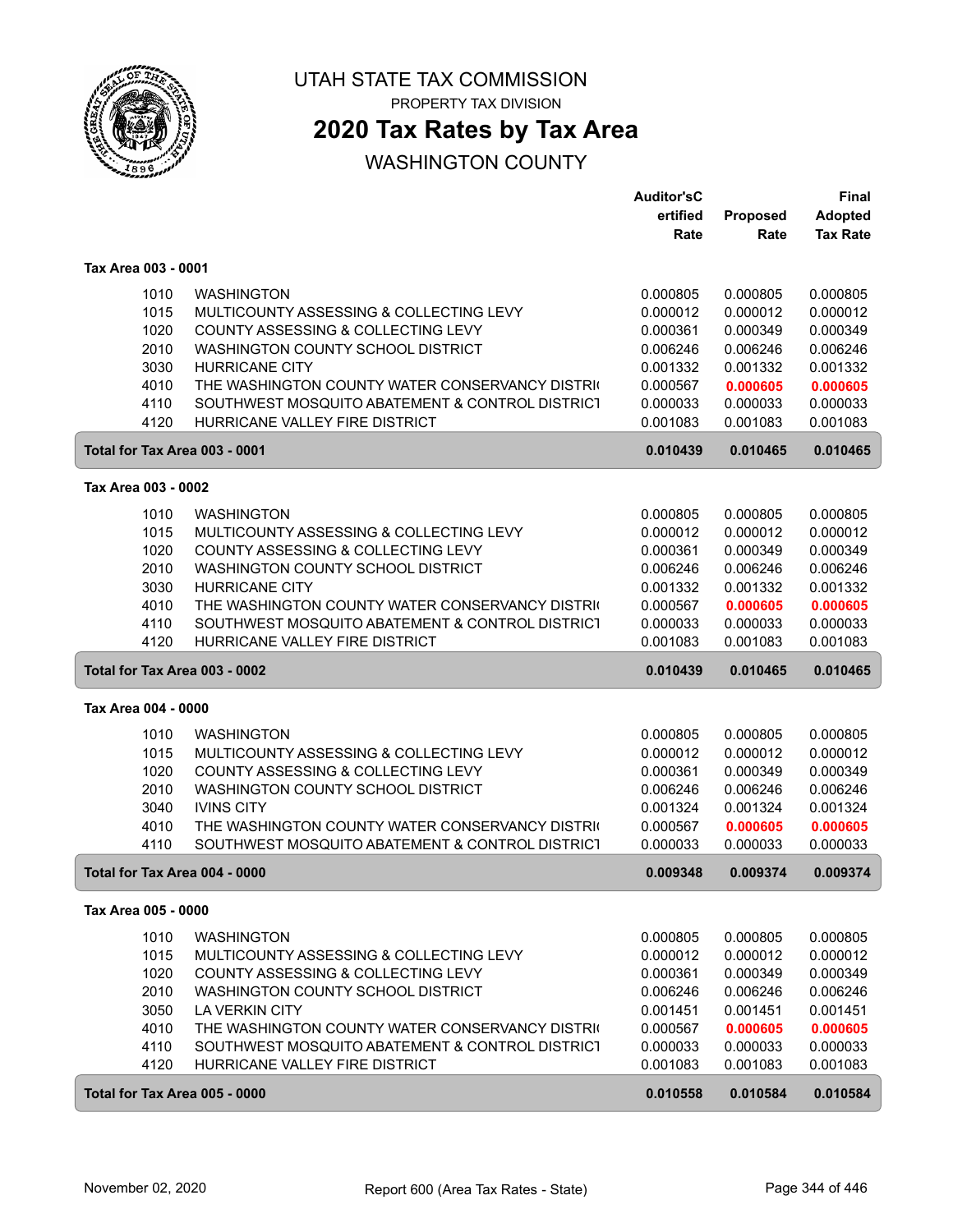

PROPERTY TAX DIVISION

## **2020 Tax Rates by Tax Area**

|                               |                                                 | <b>Auditor'sC</b> |          | Final           |
|-------------------------------|-------------------------------------------------|-------------------|----------|-----------------|
|                               |                                                 | ertified          | Proposed | <b>Adopted</b>  |
|                               |                                                 | Rate              | Rate     | <b>Tax Rate</b> |
| Tax Area 006 - 0000           |                                                 |                   |          |                 |
|                               |                                                 |                   |          |                 |
| 1010                          | <b>WASHINGTON</b>                               | 0.000805          | 0.000805 | 0.000805        |
| 1015                          | MULTICOUNTY ASSESSING & COLLECTING LEVY         | 0.000012          | 0.000012 | 0.000012        |
| 1020                          | COUNTY ASSESSING & COLLECTING LEVY              | 0.000361          | 0.000349 | 0.000349        |
| 2010                          | WASHINGTON COUNTY SCHOOL DISTRICT               | 0.006246          | 0.006246 | 0.006246        |
| 3060                          | <b>LEEDS TOWN</b>                               | 0.000627          | 0.000627 | 0.000627        |
| 4010                          | THE WASHINGTON COUNTY WATER CONSERVANCY DISTRIC | 0.000567          | 0.000605 | 0.000605        |
| 4110                          | SOUTHWEST MOSQUITO ABATEMENT & CONTROL DISTRICT | 0.000033          | 0.000033 | 0.000033        |
| 4120                          | HURRICANE VALLEY FIRE DISTRICT                  | 0.001083          | 0.001083 | 0.001083        |
| Total for Tax Area 006 - 0000 |                                                 | 0.009734          | 0.009760 | 0.009760        |
| Tax Area 006 - 0001           |                                                 |                   |          |                 |
| 1010                          | <b>WASHINGTON</b>                               | 0.000805          | 0.000805 | 0.000805        |
| 1015                          | MULTICOUNTY ASSESSING & COLLECTING LEVY         | 0.000012          | 0.000012 | 0.000012        |
| 1020                          | COUNTY ASSESSING & COLLECTING LEVY              | 0.000361          | 0.000349 | 0.000349        |
| 2010                          | WASHINGTON COUNTY SCHOOL DISTRICT               | 0.006246          | 0.006246 | 0.006246        |
| 3060                          | <b>LEEDS TOWN</b>                               | 0.000627          | 0.000627 | 0.000627        |
|                               | THE WASHINGTON COUNTY WATER CONSERVANCY DISTRIC |                   | 0.000605 | 0.000605        |
| 4010                          |                                                 | 0.000567          |          |                 |
| 4110                          | SOUTHWEST MOSQUITO ABATEMENT & CONTROL DISTRICT | 0.000033          | 0.000033 | 0.000033        |
| 4120                          | HURRICANE VALLEY FIRE DISTRICT                  | 0.001083          | 0.001083 | 0.001083        |
| Total for Tax Area 006 - 0001 |                                                 | 0.009734          | 0.009760 | 0.009760        |
| Tax Area 007 - 0000           |                                                 |                   |          |                 |
| 1010                          | <b>WASHINGTON</b>                               | 0.000805          | 0.000805 | 0.000805        |
| 1015                          | MULTICOUNTY ASSESSING & COLLECTING LEVY         | 0.000012          | 0.000012 | 0.000012        |
| 1020                          | COUNTY ASSESSING & COLLECTING LEVY              | 0.000361          | 0.000349 | 0.000349        |
| 2010                          | WASHINGTON COUNTY SCHOOL DISTRICT               | 0.006246          | 0.006246 | 0.006246        |
| 3070                          | <b>NEW HARMONY TOWN</b>                         | 0.001126          | 0.001126 | 0.001126        |
| 4010                          | THE WASHINGTON COUNTY WATER CONSERVANCY DISTRIC | 0.000567          | 0.000605 | 0.000605        |
| 4090                          | NEW HARMONY VALLEY SPECIAL SERVICE DISTRICT     | 0.000489          | 0.000489 | 0.000489        |
| 4110                          | SOUTHWEST MOSQUITO ABATEMENT & CONTROL DISTRICT | 0.000033          | 0.000033 | 0.000033        |
| Total for Tax Area 007 - 0000 |                                                 | 0.009639          | 0.009665 | 0.009665        |
| Tax Area 008 - 0000           |                                                 |                   |          |                 |
| 1010                          | <b>WASHINGTON</b>                               | 0.000805          | 0.000805 | 0.000805        |
| 1015                          | MULTICOUNTY ASSESSING & COLLECTING LEVY         | 0.000012          | 0.000012 | 0.000012        |
| 1020                          | COUNTY ASSESSING & COLLECTING LEVY              | 0.000361          | 0.000349 | 0.000349        |
|                               | WASHINGTON COUNTY SCHOOL DISTRICT               |                   | 0.006246 |                 |
| 2010                          | ST GEORGE CITY                                  | 0.006246          |          | 0.006246        |
| 3080                          |                                                 | 0.001163          | 0.001163 | 0.001163        |
| 4010                          | THE WASHINGTON COUNTY WATER CONSERVANCY DISTRIC | 0.000567          | 0.000605 | 0.000605        |
| 4110                          | SOUTHWEST MOSQUITO ABATEMENT & CONTROL DISTRICT | 0.000033          | 0.000033 | 0.000033        |
|                               |                                                 |                   |          |                 |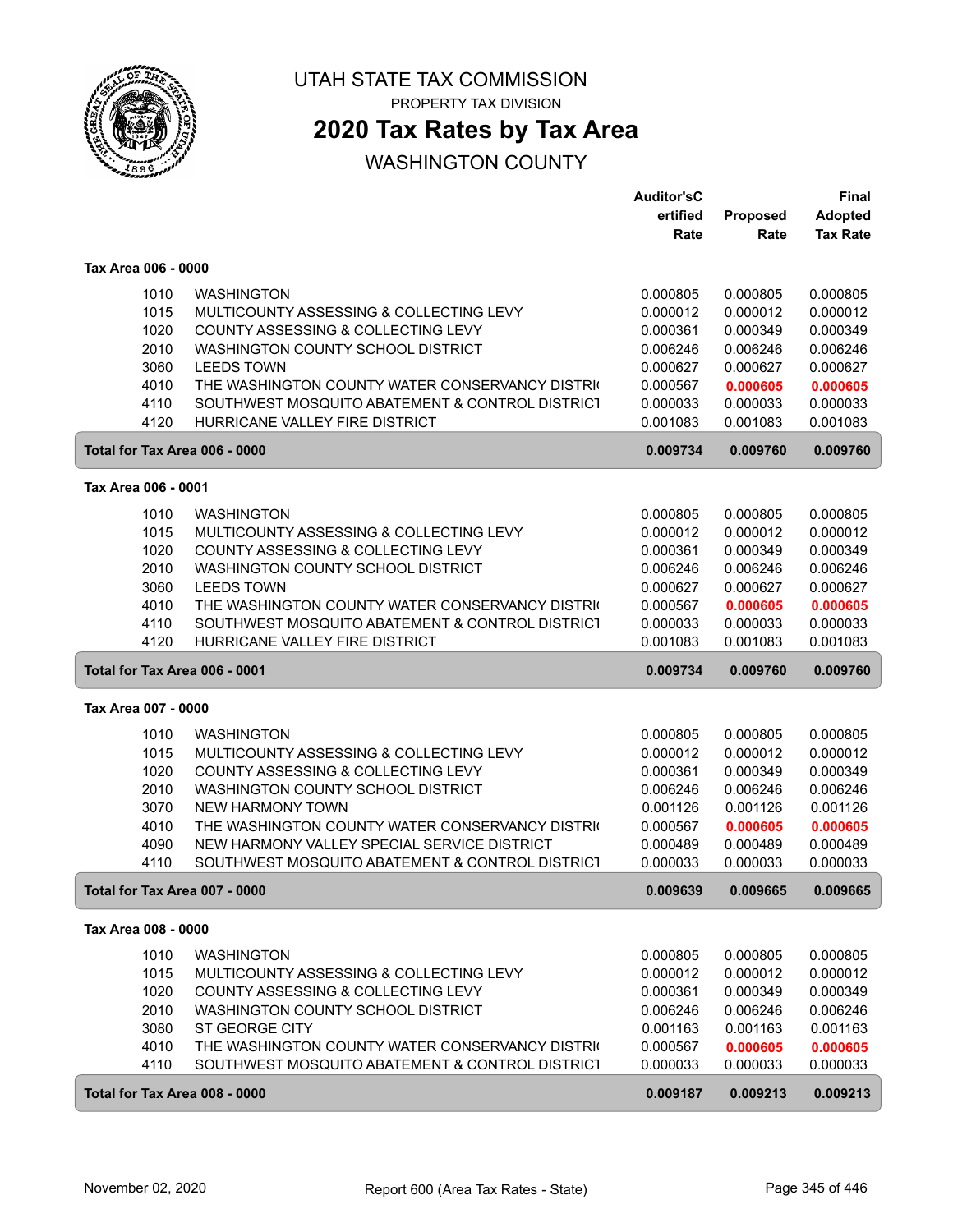

PROPERTY TAX DIVISION

## **2020 Tax Rates by Tax Area**

|                               |                                                 | <b>Auditor'sC</b> |          | Final           |
|-------------------------------|-------------------------------------------------|-------------------|----------|-----------------|
|                               |                                                 | ertified          | Proposed | <b>Adopted</b>  |
|                               |                                                 | Rate              | Rate     | <b>Tax Rate</b> |
| Tax Area 008 - 0001           |                                                 |                   |          |                 |
| 1010                          | <b>WASHINGTON</b>                               | 0.000805          | 0.000805 | 0.000805        |
| 1015                          | MULTICOUNTY ASSESSING & COLLECTING LEVY         | 0.000012          | 0.000012 | 0.000012        |
| 1020                          | COUNTY ASSESSING & COLLECTING LEVY              | 0.000361          | 0.000349 | 0.000349        |
| 2010                          | WASHINGTON COUNTY SCHOOL DISTRICT               | 0.006246          | 0.006246 | 0.006246        |
| 3080                          | <b>ST GEORGE CITY</b>                           | 0.001163          | 0.001163 | 0.001163        |
| 4010                          | THE WASHINGTON COUNTY WATER CONSERVANCY DISTRIC | 0.000567          | 0.000605 | 0.000605        |
| 4110                          | SOUTHWEST MOSQUITO ABATEMENT & CONTROL DISTRICT | 0.000033          | 0.000033 | 0.000033        |
| Total for Tax Area 008 - 0001 |                                                 | 0.009187          | 0.009213 | 0.009213        |
| Tax Area 009 - 0000           |                                                 |                   |          |                 |
| 1010                          | <b>WASHINGTON</b>                               | 0.000805          | 0.000805 | 0.000805        |
| 1015                          | MULTICOUNTY ASSESSING & COLLECTING LEVY         | 0.000012          | 0.000012 | 0.000012        |
| 1020                          | COUNTY ASSESSING & COLLECTING LEVY              | 0.000361          | 0.000349 | 0.000349        |
| 2010                          | WASHINGTON COUNTY SCHOOL DISTRICT               | 0.006246          | 0.006246 | 0.006246        |
| 3090                          | <b>SANTA CLARA CITY</b>                         | 0.001378          | 0.001378 | 0.001378        |
| 4010                          | THE WASHINGTON COUNTY WATER CONSERVANCY DISTRIC | 0.000567          | 0.000605 | 0.000605        |
| 4110                          | SOUTHWEST MOSQUITO ABATEMENT & CONTROL DISTRICT | 0.000033          | 0.000033 | 0.000033        |
| Total for Tax Area 009 - 0000 |                                                 | 0.009402          | 0.009428 | 0.009428        |
| Tax Area 010 - 0000           |                                                 |                   |          |                 |
| 1010                          | <b>WASHINGTON</b>                               | 0.000805          | 0.000805 | 0.000805        |
| 1015                          | MULTICOUNTY ASSESSING & COLLECTING LEVY         | 0.000012          | 0.000012 | 0.000012        |
| 1020                          | COUNTY ASSESSING & COLLECTING LEVY              | 0.000361          | 0.000349 | 0.000349        |
| 2010                          | WASHINGTON COUNTY SCHOOL DISTRICT               | 0.006246          | 0.006246 | 0.006246        |
| 3100                          | SPRINGDALE TOWN                                 | 0.000230          | 0.000230 | 0.000230        |
| 4010                          | THE WASHINGTON COUNTY WATER CONSERVANCY DISTRIC | 0.000567          | 0.000605 | 0.000605        |
| 4110                          | SOUTHWEST MOSQUITO ABATEMENT & CONTROL DISTRICT | 0.000033          | 0.000033 | 0.000033        |
| 4120                          | HURRICANE VALLEY FIRE DISTRICT                  | 0.001083          | 0.001083 | 0.001083        |
| Total for Tax Area 010 - 0000 |                                                 | 0.009337          | 0.009363 | 0.009363        |
|                               |                                                 |                   |          |                 |
| 1010                          | <b>WASHINGTON</b>                               | 0.000805          | 0.000805 | 0.000805        |
| 1015                          | MULTICOUNTY ASSESSING & COLLECTING LEVY         | 0.000012          | 0.000012 | 0.000012        |
| 1020                          | COUNTY ASSESSING & COLLECTING LEVY              | 0.000361          | 0.000349 | 0.000349        |
| 2010                          | WASHINGTON COUNTY SCHOOL DISTRICT               | 0.006246          | 0.006246 | 0.006246        |
| 3110                          | <b>TOQUERVILLE CITY</b>                         | 0.000837          | 0.001650 | 0.001320        |
| 4010                          | THE WASHINGTON COUNTY WATER CONSERVANCY DISTRIC | 0.000567          | 0.000605 | 0.000605        |
| 4110                          | SOUTHWEST MOSQUITO ABATEMENT & CONTROL DISTRICT | 0.000033          | 0.000033 | 0.000033        |
| 4120                          | HURRICANE VALLEY FIRE DISTRICT                  | 0.001083          | 0.001083 | 0.001083        |
| Total for Tax Area 011 - 0000 |                                                 | 0.009944          | 0.010783 | 0.010453        |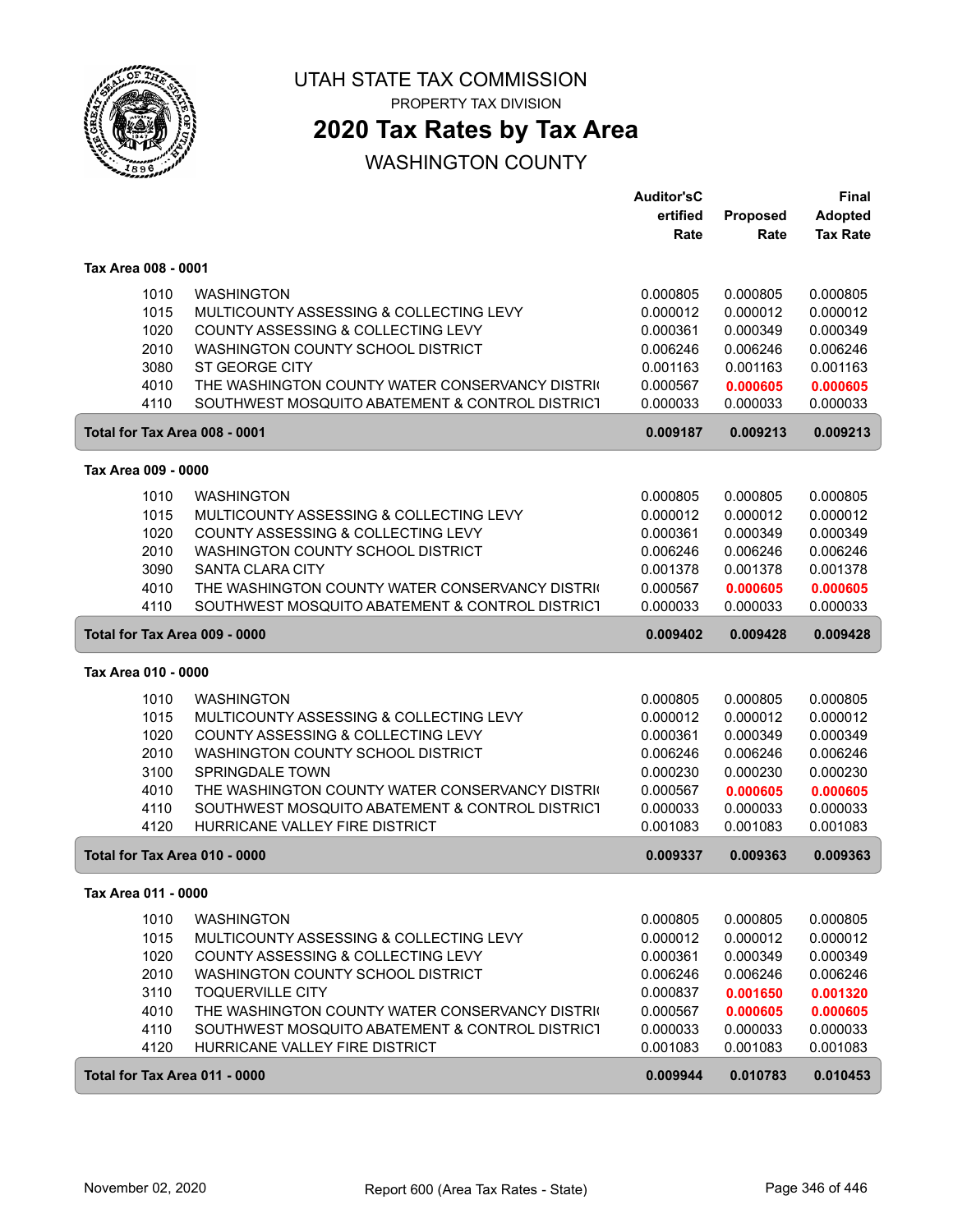

PROPERTY TAX DIVISION

## **2020 Tax Rates by Tax Area**

|                               |                                                 | <b>Auditor'sC</b> |          | Final           |
|-------------------------------|-------------------------------------------------|-------------------|----------|-----------------|
|                               |                                                 | ertified          | Proposed | <b>Adopted</b>  |
|                               |                                                 | Rate              | Rate     | <b>Tax Rate</b> |
| Tax Area 011 - 0001           |                                                 |                   |          |                 |
| 1010                          | <b>WASHINGTON</b>                               | 0.000805          | 0.000805 | 0.000805        |
| 1015                          | MULTICOUNTY ASSESSING & COLLECTING LEVY         | 0.000012          | 0.000012 | 0.000012        |
| 1020                          | COUNTY ASSESSING & COLLECTING LEVY              | 0.000361          | 0.000349 | 0.000349        |
| 2010                          | WASHINGTON COUNTY SCHOOL DISTRICT               | 0.006246          | 0.006246 | 0.006246        |
| 3110                          | <b>TOQUERVILLE CITY</b>                         | 0.000837          | 0.001650 | 0.001320        |
| 4010                          | THE WASHINGTON COUNTY WATER CONSERVANCY DISTRIC | 0.000567          | 0.000605 | 0.000605        |
| 4110                          | SOUTHWEST MOSQUITO ABATEMENT & CONTROL DISTRICT | 0.000033          | 0.000033 | 0.000033        |
| 4120                          | HURRICANE VALLEY FIRE DISTRICT                  | 0.001083          | 0.001083 | 0.001083        |
| Total for Tax Area 011 - 0001 |                                                 | 0.009944          | 0.010783 | 0.010453        |
| Tax Area 012 - 0000           |                                                 |                   |          |                 |
| 1010                          | <b>WASHINGTON</b>                               | 0.000805          | 0.000805 | 0.000805        |
| 1015                          | MULTICOUNTY ASSESSING & COLLECTING LEVY         | 0.000012          | 0.000012 | 0.000012        |
| 1020                          | COUNTY ASSESSING & COLLECTING LEVY              | 0.000361          | 0.000349 | 0.000349        |
| 2010                          | WASHINGTON COUNTY SCHOOL DISTRICT               | 0.006246          | 0.006246 | 0.006246        |
| 3120                          | <b>VIRGIN TOWN</b>                              | 0.000776          | 0.000776 | 0.000776        |
| 4010                          | THE WASHINGTON COUNTY WATER CONSERVANCY DISTRIC | 0.000567          | 0.000605 | 0.000605        |
| 4110                          | SOUTHWEST MOSQUITO ABATEMENT & CONTROL DISTRICT | 0.000033          | 0.000033 | 0.000033        |
| 4120                          | HURRICANE VALLEY FIRE DISTRICT                  | 0.001083          | 0.001083 | 0.001083        |
| Total for Tax Area 012 - 0000 |                                                 | 0.009883          | 0.009909 | 0.009909        |
| Tax Area 013 - 0000           |                                                 |                   |          |                 |
| 1010                          | <b>WASHINGTON</b>                               | 0.000805          | 0.000805 | 0.000805        |
| 1015                          | MULTICOUNTY ASSESSING & COLLECTING LEVY         | 0.000012          | 0.000012 | 0.000012        |
| 1020                          | COUNTY ASSESSING & COLLECTING LEVY              | 0.000361          | 0.000349 | 0.000349        |
| 2010                          | WASHINGTON COUNTY SCHOOL DISTRICT               | 0.006246          | 0.006246 | 0.006246        |
| 3130                          | <b>WASHINGTON CITY</b>                          | 0.001104          | 0.001104 | 0.001104        |
| 4010                          | THE WASHINGTON COUNTY WATER CONSERVANCY DISTRIC | 0.000567          | 0.000605 | 0.000605        |
| 4110                          | SOUTHWEST MOSQUITO ABATEMENT & CONTROL DISTRICT | 0.000033          | 0.000033 | 0.000033        |
| Total for Tax Area 013 - 0000 |                                                 | 0.009128          | 0.009154 | 0.009154        |
| Tax Area 013 - 0001           |                                                 |                   |          |                 |
| 1010                          | <b>WASHINGTON</b>                               | 0.000805          | 0.000805 | 0.000805        |
| 1015                          | MULTICOUNTY ASSESSING & COLLECTING LEVY         | 0.000012          | 0.000012 | 0.000012        |
| 1020                          | COUNTY ASSESSING & COLLECTING LEVY              | 0.000361          | 0.000349 | 0.000349        |
| 2010                          | WASHINGTON COUNTY SCHOOL DISTRICT               | 0.006246          | 0.006246 | 0.006246        |
| 3130                          | <b>WASHINGTON CITY</b>                          | 0.001104          | 0.001104 | 0.001104        |
| 4010                          | THE WASHINGTON COUNTY WATER CONSERVANCY DISTRIC | 0.000567          | 0.000605 | 0.000605        |
| 4110                          | SOUTHWEST MOSQUITO ABATEMENT & CONTROL DISTRICT | 0.000033          | 0.000033 | 0.000033        |
| Total for Tax Area 013 - 0001 |                                                 | 0.009128          | 0.009154 | 0.009154        |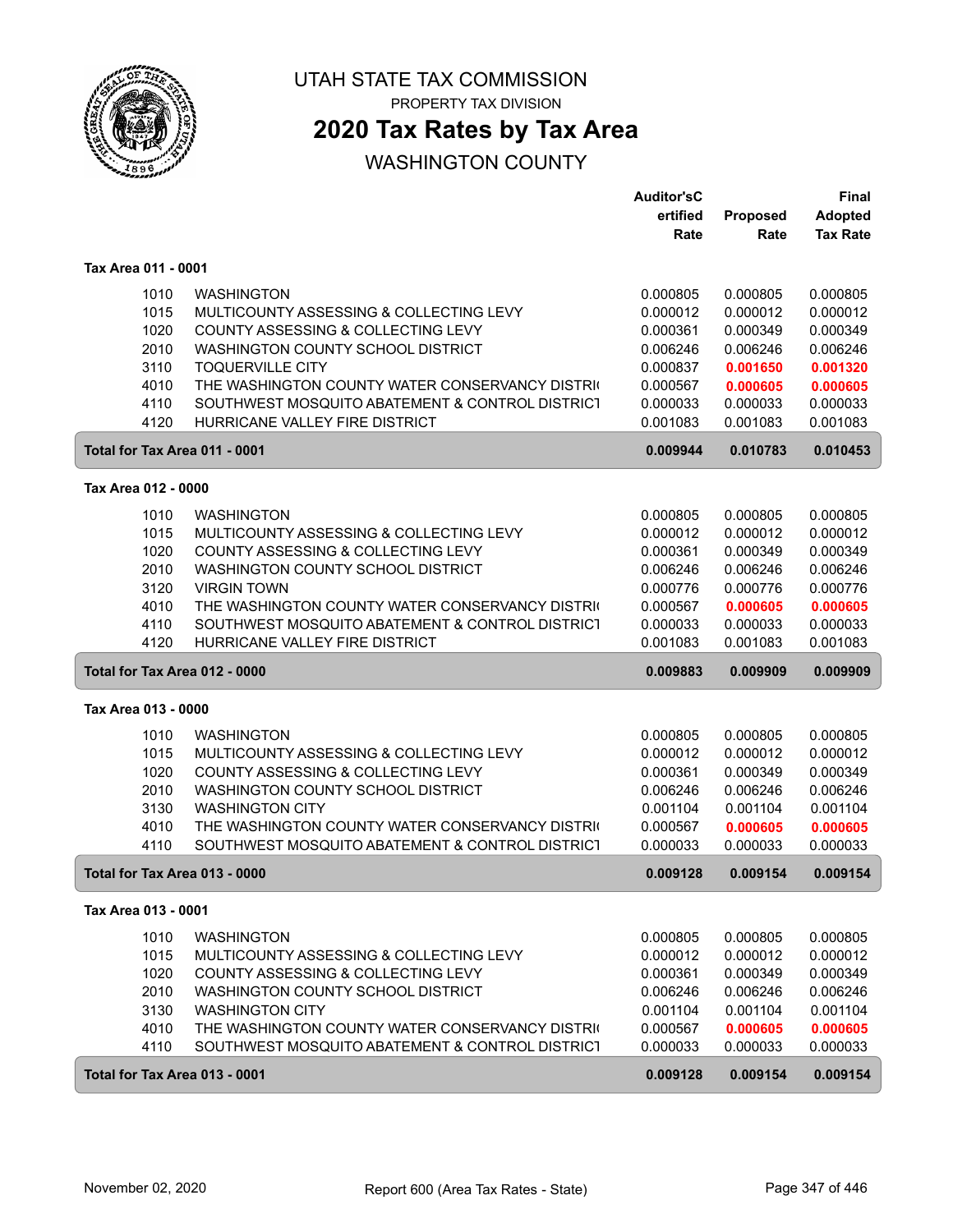

PROPERTY TAX DIVISION

## **2020 Tax Rates by Tax Area**

|                               |                                                 | <b>Auditor'sC</b> |          | Final           |
|-------------------------------|-------------------------------------------------|-------------------|----------|-----------------|
|                               |                                                 | ertified          | Proposed | <b>Adopted</b>  |
|                               |                                                 | Rate              | Rate     | <b>Tax Rate</b> |
| Tax Area 015 - 0000           |                                                 |                   |          |                 |
| 1010                          | <b>WASHINGTON</b>                               | 0.000805          | 0.000805 | 0.000805        |
| 1015                          | MULTICOUNTY ASSESSING & COLLECTING LEVY         | 0.000012          | 0.000012 | 0.000012        |
| 1020                          | COUNTY ASSESSING & COLLECTING LEVY              | 0.000361          | 0.000349 | 0.000349        |
| 2010                          | WASHINGTON COUNTY SCHOOL DISTRICT               | 0.006246          | 0.006246 | 0.006246        |
| 4010                          | THE WASHINGTON COUNTY WATER CONSERVANCY DISTRIC | 0.000567          | 0.000605 | 0.000605        |
| 4110                          | SOUTHWEST MOSQUITO ABATEMENT & CONTROL DISTRICT | 0.000033          | 0.000033 | 0.000033        |
| Total for Tax Area 015 - 0000 |                                                 | 0.008024          | 0.008050 | 0.008050        |
| Tax Area 015 - 0001           |                                                 |                   |          |                 |
| 1010                          | <b>WASHINGTON</b>                               | 0.000805          | 0.000805 | 0.000805        |
| 1015                          | MULTICOUNTY ASSESSING & COLLECTING LEVY         | 0.000012          | 0.000012 | 0.000012        |
| 1020                          | COUNTY ASSESSING & COLLECTING LEVY              | 0.000361          | 0.000349 | 0.000349        |
| 2010                          | <b>WASHINGTON COUNTY SCHOOL DISTRICT</b>        | 0.006246          | 0.006246 | 0.006246        |
| 4010                          | THE WASHINGTON COUNTY WATER CONSERVANCY DISTRIC | 0.000567          | 0.000605 | 0.000605        |
| 4110                          | SOUTHWEST MOSQUITO ABATEMENT & CONTROL DISTRICT | 0.000033          | 0.000033 | 0.000033        |
| Total for Tax Area 015 - 0001 |                                                 | 0.008024          | 0.008050 | 0.008050        |
| Tax Area 015 - 0003           |                                                 |                   |          |                 |
| 1010                          | <b>WASHINGTON</b>                               | 0.000805          | 0.000805 | 0.000805        |
| 1015                          | MULTICOUNTY ASSESSING & COLLECTING LEVY         | 0.000012          | 0.000012 | 0.000012        |
| 1020                          | COUNTY ASSESSING & COLLECTING LEVY              | 0.000361          | 0.000349 | 0.000349        |
| 2010                          | <b>WASHINGTON COUNTY SCHOOL DISTRICT</b>        | 0.006246          | 0.006246 | 0.006246        |
| 4010                          | THE WASHINGTON COUNTY WATER CONSERVANCY DISTRIC | 0.000567          | 0.000605 | 0.000605        |
| 4110                          | SOUTHWEST MOSQUITO ABATEMENT & CONTROL DISTRICT | 0.000033          | 0.000033 | 0.000033        |
| Total for Tax Area 015 - 0003 |                                                 | 0.008024          | 0.008050 | 0.008050        |
| Tax Area 015 - 0004           |                                                 |                   |          |                 |
| 1010                          | <b>WASHINGTON</b>                               | 0.000805          | 0.000805 | 0.000805        |
| 1015                          | MULTICOUNTY ASSESSING & COLLECTING LEVY         | 0.000012          | 0.000012 | 0.000012        |
| 1020                          | COUNTY ASSESSING & COLLECTING LEVY              | 0.000361          | 0.000349 | 0.000349        |
| 2010                          | WASHINGTON COUNTY SCHOOL DISTRICT               | 0.006246          | 0.006246 | 0.006246        |
| 4010                          | THE WASHINGTON COUNTY WATER CONSERVANCY DISTRIC | 0.000567          | 0.000605 | 0.000605        |
| 4110                          | SOUTHWEST MOSQUITO ABATEMENT & CONTROL DISTRICT | 0.000033          | 0.000033 | 0.000033        |
|                               |                                                 |                   |          |                 |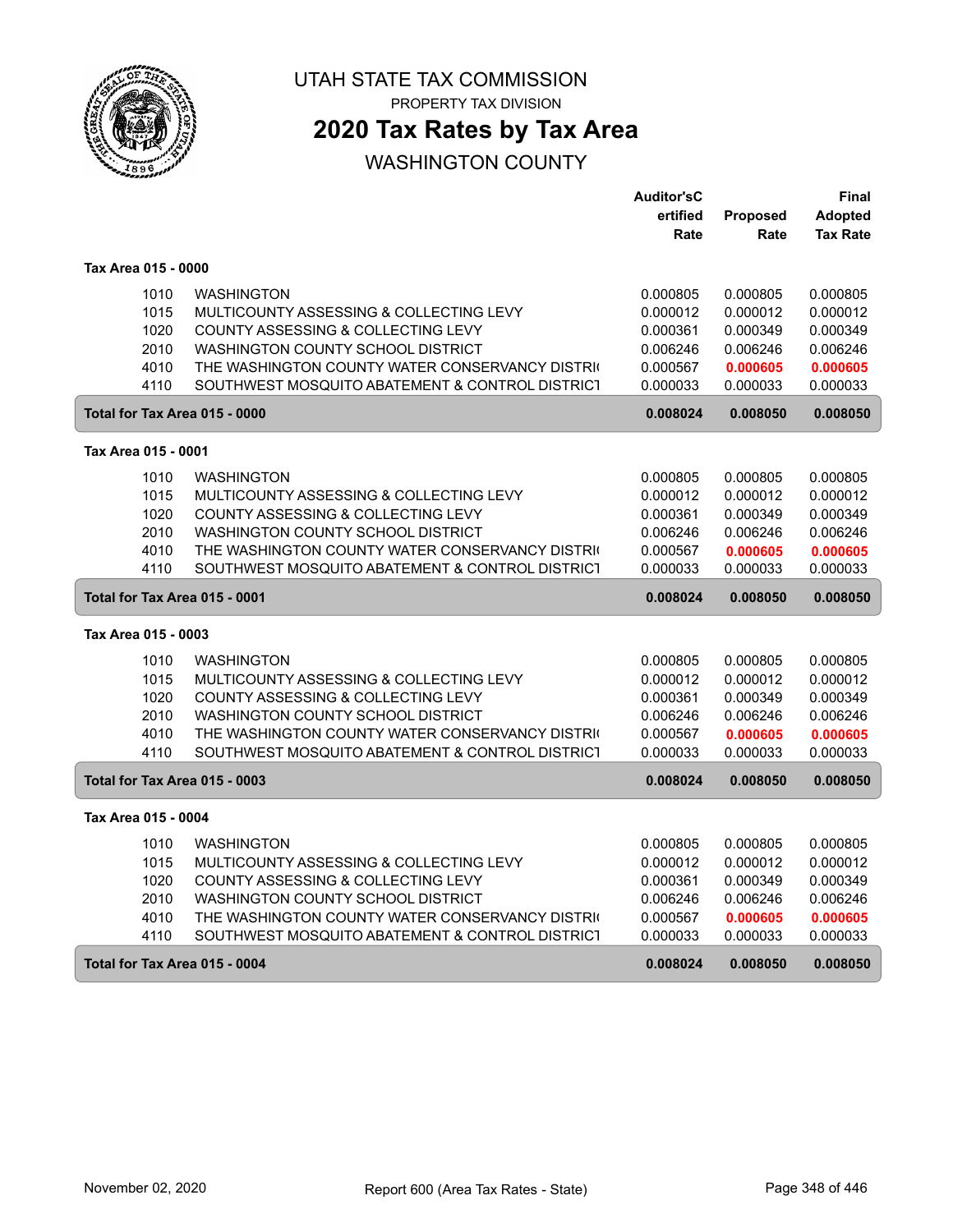

PROPERTY TAX DIVISION

## **2020 Tax Rates by Tax Area**

|                               |                                                                                                    | <b>Auditor'sC</b>    |                      | <b>Final</b>         |
|-------------------------------|----------------------------------------------------------------------------------------------------|----------------------|----------------------|----------------------|
|                               |                                                                                                    | ertified             | Proposed             | <b>Adopted</b>       |
|                               |                                                                                                    | Rate                 | Rate                 | <b>Tax Rate</b>      |
| Tax Area 018 - 0000           |                                                                                                    |                      |                      |                      |
| 1010                          | <b>WASHINGTON</b>                                                                                  | 0.000805             | 0.000805             | 0.000805             |
| 1015                          | MULTICOUNTY ASSESSING & COLLECTING LEVY                                                            | 0.000012             | 0.000012             | 0.000012             |
| 1020                          | COUNTY ASSESSING & COLLECTING LEVY                                                                 | 0.000361             | 0.000349             | 0.000349             |
| 2010                          | WASHINGTON COUNTY SCHOOL DISTRICT                                                                  | 0.006246             | 0.006246             | 0.006246             |
| 3075                          | ROCKVILLE TOWN                                                                                     | 0.001950             | 0.001950             | 0.001950             |
| 4010                          | THE WASHINGTON COUNTY WATER CONSERVANCY DISTRIC                                                    | 0.000567             | 0.000605             | 0.000605             |
| 4110                          | SOUTHWEST MOSQUITO ABATEMENT & CONTROL DISTRICT                                                    | 0.000033             | 0.000033             | 0.000033             |
| 4120                          | HURRICANE VALLEY FIRE DISTRICT                                                                     | 0.001083             | 0.001083             | 0.001083             |
| Total for Tax Area 018 - 0000 |                                                                                                    | 0.011057             | 0.011083             | 0.011083             |
| Tax Area 022 - 0000           |                                                                                                    |                      |                      |                      |
| 1010                          | <b>WASHINGTON</b>                                                                                  | 0.000805             | 0.000805             | 0.000805             |
| 1015                          | MULTICOUNTY ASSESSING & COLLECTING LEVY                                                            | 0.000012             | 0.000012             | 0.000012             |
| 1020                          | COUNTY ASSESSING & COLLECTING LEVY                                                                 | 0.000361             | 0.000349             | 0.000349             |
| 2010                          | WASHINGTON COUNTY SCHOOL DISTRICT                                                                  | 0.006246             | 0.006246             | 0.006246             |
| 4010                          | THE WASHINGTON COUNTY WATER CONSERVANCY DISTRIC                                                    | 0.000567             | 0.000605             | 0.000605             |
| 4110                          | SOUTHWEST MOSQUITO ABATEMENT & CONTROL DISTRICT                                                    | 0.000033             | 0.000033             | 0.000033             |
| Total for Tax Area 022 - 0000 |                                                                                                    | 0.008024             | 0.008050             | 0.008050             |
| Tax Area 027 - 0000           |                                                                                                    |                      |                      |                      |
|                               |                                                                                                    |                      |                      |                      |
| 1010                          | <b>WASHINGTON</b>                                                                                  | 0.000805             | 0.000805             | 0.000805             |
| 1015                          | MULTICOUNTY ASSESSING & COLLECTING LEVY                                                            | 0.000012             | 0.000012             | 0.000012             |
| 1020                          | COUNTY ASSESSING & COLLECTING LEVY                                                                 | 0.000361             | 0.000349             | 0.000349             |
| 2010<br>3030                  | WASHINGTON COUNTY SCHOOL DISTRICT<br><b>HURRICANE CITY</b>                                         | 0.006246             | 0.006246             | 0.006246             |
|                               |                                                                                                    | 0.001332             | 0.001332             | 0.001332             |
| 4010                          | THE WASHINGTON COUNTY WATER CONSERVANCY DISTRIC<br>SOUTHWEST MOSQUITO ABATEMENT & CONTROL DISTRICT | 0.000567             | 0.000605             | 0.000605             |
| 4110<br>4120                  | HURRICANE VALLEY FIRE DISTRICT                                                                     | 0.000033<br>0.001083 | 0.000033<br>0.001083 | 0.000033<br>0.001083 |
| Total for Tax Area 027 - 0000 |                                                                                                    | 0.010439             | 0.010465             | 0.010465             |
| Tax Area 028 - 0000           |                                                                                                    |                      |                      |                      |
| 1010                          | <b>WASHINGTON</b>                                                                                  | 0.000805             |                      | 0.000805             |
| 1015                          | MULTICOUNTY ASSESSING & COLLECTING LEVY                                                            | 0.000012             | 0.000805<br>0.000012 | 0.000012             |
|                               | COUNTY ASSESSING & COLLECTING LEVY                                                                 |                      |                      |                      |
| 1020<br>2010                  | WASHINGTON COUNTY SCHOOL DISTRICT                                                                  | 0.000361<br>0.006246 | 0.000349<br>0.006246 | 0.000349<br>0.006246 |
| 3030                          | <b>HURRICANE CITY</b>                                                                              | 0.001332             | 0.001332             | 0.001332             |
| 4010                          | THE WASHINGTON COUNTY WATER CONSERVANCY DISTRIC                                                    | 0.000567             | 0.000605             | 0.000605             |
| 4110                          | SOUTHWEST MOSQUITO ABATEMENT & CONTROL DISTRICT                                                    | 0.000033             | 0.000033             | 0.000033             |
| 4120                          | HURRICANE VALLEY FIRE DISTRICT                                                                     | 0.001083             | 0.001083             | 0.001083             |
| Total for Tax Area 028 - 0000 |                                                                                                    | 0.010439             | 0.010465             | 0.010465             |
|                               |                                                                                                    |                      |                      |                      |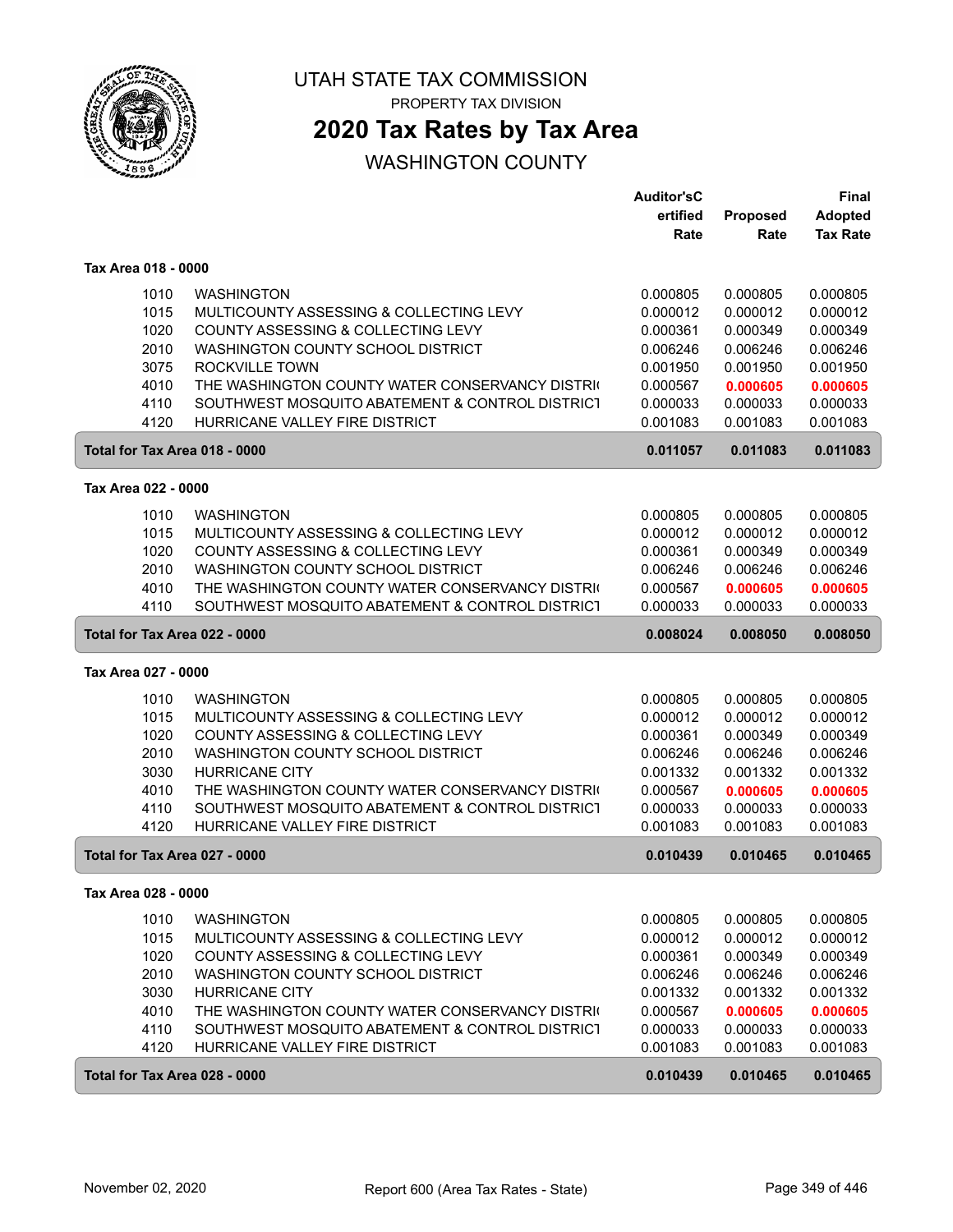

PROPERTY TAX DIVISION

## **2020 Tax Rates by Tax Area**

|                               |                                                 | <b>Auditor'sC</b><br>ertified | Proposed | Final<br><b>Adopted</b> |
|-------------------------------|-------------------------------------------------|-------------------------------|----------|-------------------------|
|                               |                                                 | Rate                          | Rate     | <b>Tax Rate</b>         |
| Tax Area 029 - 0000           |                                                 |                               |          |                         |
| 1010                          | <b>WASHINGTON</b>                               | 0.000805                      | 0.000805 | 0.000805                |
| 1015                          | MULTICOUNTY ASSESSING & COLLECTING LEVY         | 0.000012                      | 0.000012 | 0.000012                |
| 1020                          | COUNTY ASSESSING & COLLECTING LEVY              | 0.000361                      | 0.000349 | 0.000349                |
| 2010                          | WASHINGTON COUNTY SCHOOL DISTRICT               | 0.006246                      | 0.006246 | 0.006246                |
| 3030                          | <b>HURRICANE CITY</b>                           | 0.001332                      | 0.001332 | 0.001332                |
| 4010                          | THE WASHINGTON COUNTY WATER CONSERVANCY DISTRIC | 0.000567                      | 0.000605 | 0.000605                |
| 4110                          | SOUTHWEST MOSQUITO ABATEMENT & CONTROL DISTRICT | 0.000033                      | 0.000033 | 0.000033                |
| 4120                          | HURRICANE VALLEY FIRE DISTRICT                  | 0.001083                      | 0.001083 | 0.001083                |
| Total for Tax Area 029 - 0000 |                                                 | 0.010439                      | 0.010465 | 0.010465                |
| Tax Area 032 - 0000           |                                                 |                               |          |                         |
| 1010                          | <b>WASHINGTON</b>                               | 0.000805                      | 0.000805 | 0.000805                |
| 1015                          | MULTICOUNTY ASSESSING & COLLECTING LEVY         | 0.000012                      | 0.000012 | 0.000012                |
| 1020                          | COUNTY ASSESSING & COLLECTING LEVY              | 0.000361                      | 0.000349 | 0.000349                |
| 2010                          | WASHINGTON COUNTY SCHOOL DISTRICT               | 0.006246                      | 0.006246 | 0.006246                |
| 3080                          | <b>ST GEORGE CITY</b>                           | 0.001163                      | 0.001163 | 0.001163                |
| 4010                          | THE WASHINGTON COUNTY WATER CONSERVANCY DISTRIC | 0.000567                      | 0.000605 | 0.000605                |
| 4110                          | SOUTHWEST MOSQUITO ABATEMENT & CONTROL DISTRICT | 0.000033                      | 0.000033 | 0.000033                |
| Total for Tax Area 032 - 0000 |                                                 | 0.009187                      | 0.009213 | 0.009213                |
| Tax Area 034 - 0000           |                                                 |                               |          |                         |
| 1010                          | <b>WASHINGTON</b>                               | 0.000805                      | 0.000805 | 0.000805                |
| 1015                          | MULTICOUNTY ASSESSING & COLLECTING LEVY         | 0.000012                      | 0.000012 | 0.000012                |
| 1020                          | COUNTY ASSESSING & COLLECTING LEVY              | 0.000361                      | 0.000349 | 0.000349                |
| 2010                          | WASHINGTON COUNTY SCHOOL DISTRICT               | 0.006246                      | 0.006246 | 0.006246                |
| 4010                          | THE WASHINGTON COUNTY WATER CONSERVANCY DISTRIC | 0.000567                      | 0.000605 | 0.000605                |
| 4065                          | SOUTHWESTERN SPECIAL SERVICE DISTRICT           | 0.000438                      | 0.000438 | 0.000438                |
| 4110                          | SOUTHWEST MOSQUITO ABATEMENT & CONTROL DISTRICT | 0.000033                      | 0.000033 | 0.000033                |
| Total for Tax Area 034 - 0000 |                                                 | 0.008462                      | 0.008488 | 0.008488                |
| Tax Area 035 - 0000           |                                                 |                               |          |                         |
| 1010                          | <b>WASHINGTON</b>                               | 0.000805                      | 0.000805 | 0.000805                |
| 1015                          | MULTICOUNTY ASSESSING & COLLECTING LEVY         | 0.000012                      | 0.000012 | 0.000012                |
| 1020                          | COUNTY ASSESSING & COLLECTING LEVY              | 0.000361                      | 0.000349 | 0.000349                |
| 2010                          | WASHINGTON COUNTY SCHOOL DISTRICT               | 0.006246                      | 0.006246 | 0.006246                |
| 4010                          | THE WASHINGTON COUNTY WATER CONSERVANCY DISTRIC | 0.000567                      | 0.000605 | 0.000605                |
| 4110                          | SOUTHWEST MOSQUITO ABATEMENT & CONTROL DISTRICT | 0.000033                      | 0.000033 | 0.000033                |
| Total for Tax Area 035 - 0000 |                                                 | 0.008024                      | 0.008050 | 0.008050                |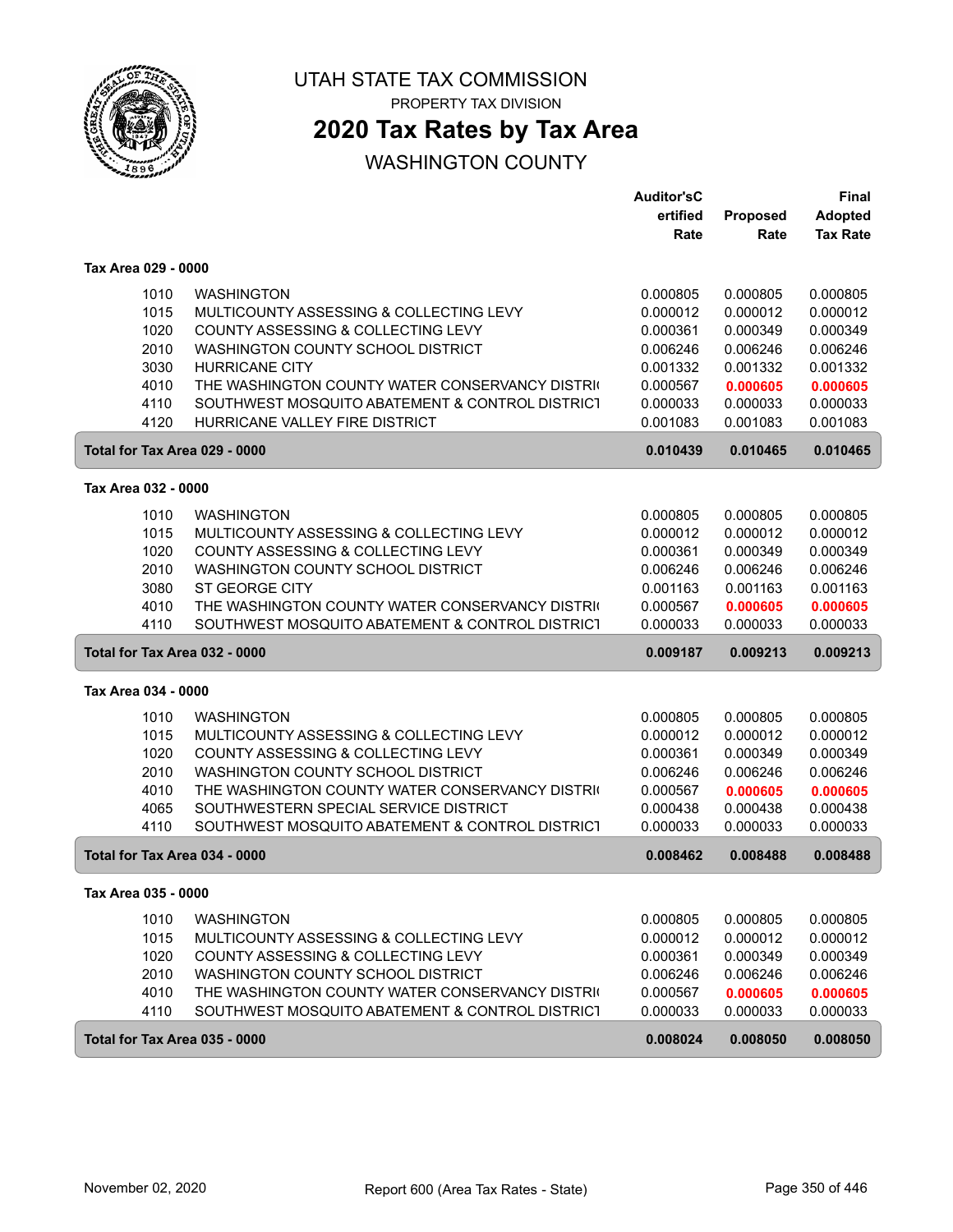

PROPERTY TAX DIVISION

## **2020 Tax Rates by Tax Area**

|                               |                                                 | <b>Auditor'sC</b> |          | Final           |
|-------------------------------|-------------------------------------------------|-------------------|----------|-----------------|
|                               |                                                 | ertified          | Proposed | <b>Adopted</b>  |
|                               |                                                 | Rate              | Rate     | <b>Tax Rate</b> |
| Tax Area 038 - 0000           |                                                 |                   |          |                 |
| 1010                          | <b>WASHINGTON</b>                               | 0.000805          | 0.000805 | 0.000805        |
| 1015                          | MULTICOUNTY ASSESSING & COLLECTING LEVY         | 0.000012          | 0.000012 | 0.000012        |
| 1020                          | COUNTY ASSESSING & COLLECTING LEVY              | 0.000361          | 0.000349 | 0.000349        |
| 2010                          | WASHINGTON COUNTY SCHOOL DISTRICT               | 0.006246          | 0.006246 | 0.006246        |
| 4010                          | THE WASHINGTON COUNTY WATER CONSERVANCY DISTRIC | 0.000567          | 0.000605 | 0.000605        |
| 4090                          | NEW HARMONY VALLEY SPECIAL SERVICE DISTRICT     | 0.000489          | 0.000489 | 0.000489        |
| 4110                          | SOUTHWEST MOSQUITO ABATEMENT & CONTROL DISTRICT | 0.000033          | 0.000033 | 0.000033        |
| Total for Tax Area 038 - 0000 |                                                 | 0.008513          | 0.008539 | 0.008539        |
| Tax Area 040 - 0000           |                                                 |                   |          |                 |
| 1010                          | <b>WASHINGTON</b>                               | 0.000805          | 0.000805 | 0.000805        |
| 1015                          | MULTICOUNTY ASSESSING & COLLECTING LEVY         | 0.000012          | 0.000012 | 0.000012        |
| 1020                          | COUNTY ASSESSING & COLLECTING LEVY              | 0.000361          | 0.000349 | 0.000349        |
| 2010                          | WASHINGTON COUNTY SCHOOL DISTRICT               | 0.006246          | 0.006246 | 0.006246        |
| 3080                          | ST GEORGE CITY                                  | 0.001163          | 0.001163 | 0.001163        |
| 4010                          | THE WASHINGTON COUNTY WATER CONSERVANCY DISTRIC | 0.000567          | 0.000605 | 0.000605        |
| 4110                          | SOUTHWEST MOSQUITO ABATEMENT & CONTROL DISTRICT | 0.000033          | 0.000033 | 0.000033        |
| Total for Tax Area 040 - 0000 |                                                 | 0.009187          | 0.009213 | 0.009213        |
| Tax Area 041 - 0000           |                                                 |                   |          |                 |
| 1010                          | <b>WASHINGTON</b>                               | 0.000805          | 0.000805 | 0.000805        |
| 1015                          | MULTICOUNTY ASSESSING & COLLECTING LEVY         | 0.000012          | 0.000012 | 0.000012        |
| 1020                          | COUNTY ASSESSING & COLLECTING LEVY              | 0.000361          | 0.000349 | 0.000349        |
| 2010                          | WASHINGTON COUNTY SCHOOL DISTRICT               | 0.006246          | 0.006246 | 0.006246        |
| 3130                          | <b>WASHINGTON CITY</b>                          | 0.001104          | 0.001104 | 0.001104        |
| 4010                          | THE WASHINGTON COUNTY WATER CONSERVANCY DISTRIC | 0.000567          | 0.000605 | 0.000605        |
| 4100                          | CORAL CANYON SPECIAL SERVICE DISTRICT           | 0.001812          | 0.001812 | 0.001812        |
| 4110                          | SOUTHWEST MOSQUITO ABATEMENT & CONTROL DISTRICT | 0.000033          | 0.000033 | 0.000033        |
| Total for Tax Area 041 - 0000 |                                                 | 0.010940          | 0.010966 | 0.010966        |
| Tax Area 041 - 0001           |                                                 |                   |          |                 |
| 1010                          | <b>WASHINGTON</b>                               | 0.000805          | 0.000805 | 0.000805        |
| 1015                          | MULTICOUNTY ASSESSING & COLLECTING LEVY         | 0.000012          | 0.000012 | 0.000012        |
| 1020                          | COUNTY ASSESSING & COLLECTING LEVY              | 0.000361          | 0.000349 | 0.000349        |
| 2010                          | WASHINGTON COUNTY SCHOOL DISTRICT               | 0.006246          | 0.006246 | 0.006246        |
| 3130                          | <b>WASHINGTON CITY</b>                          | 0.001104          | 0.001104 | 0.001104        |
| 4010                          | THE WASHINGTON COUNTY WATER CONSERVANCY DISTRIC | 0.000567          | 0.000605 | 0.000605        |
| 4100                          | CORAL CANYON SPECIAL SERVICE DISTRICT           | 0.001812          | 0.001812 | 0.001812        |
| 4110                          | SOUTHWEST MOSQUITO ABATEMENT & CONTROL DISTRICT | 0.000033          | 0.000033 | 0.000033        |
| Total for Tax Area 041 - 0001 |                                                 | 0.010940          | 0.010966 | 0.010966        |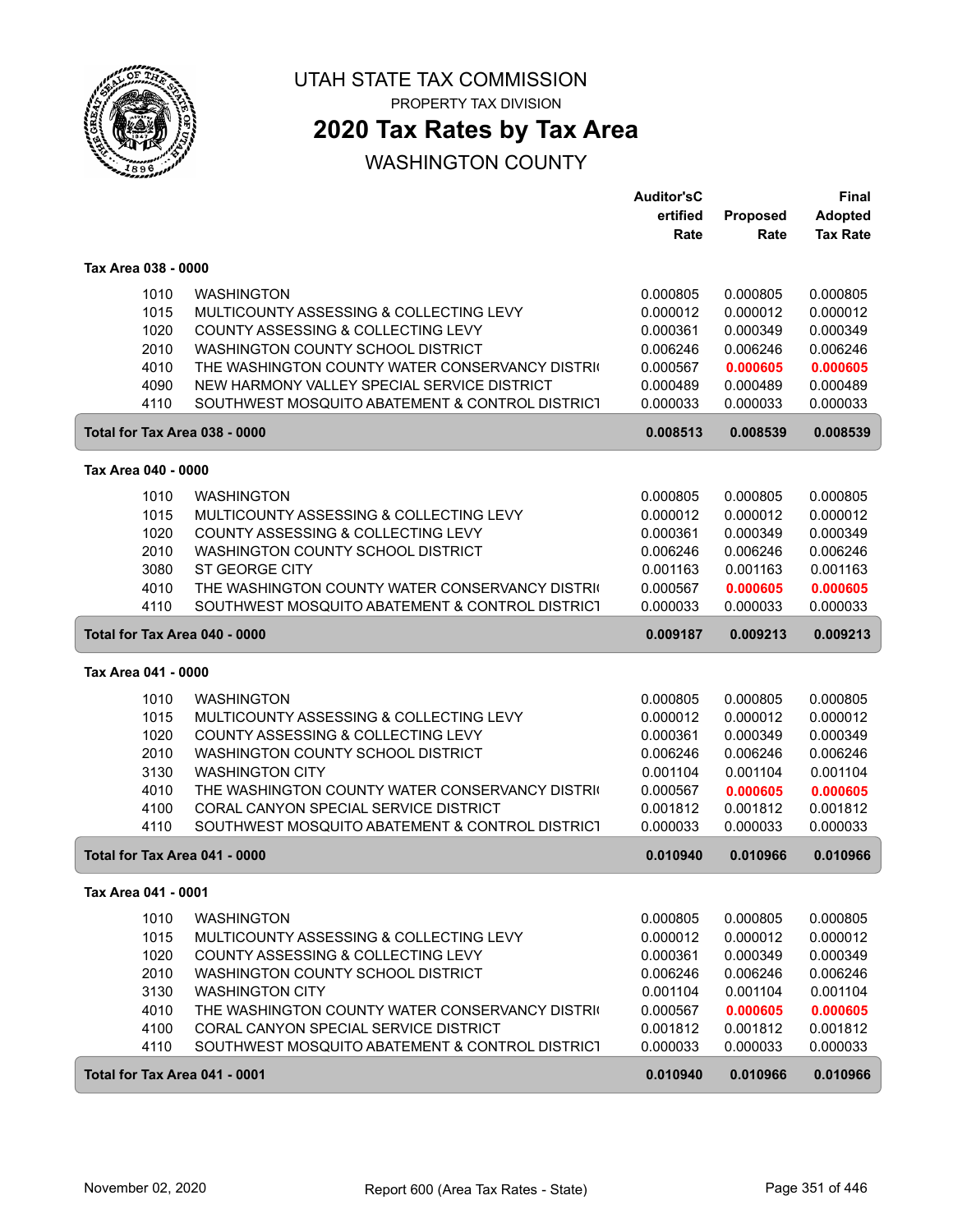

PROPERTY TAX DIVISION

## **2020 Tax Rates by Tax Area**

|                     |      |                                                 | <b>Auditor'sC</b> |          | Final           |
|---------------------|------|-------------------------------------------------|-------------------|----------|-----------------|
|                     |      |                                                 | ertified          | Proposed | <b>Adopted</b>  |
|                     |      |                                                 | Rate              | Rate     | <b>Tax Rate</b> |
| Tax Area 044 - 0000 |      |                                                 |                   |          |                 |
|                     | 1010 | <b>WASHINGTON</b>                               | 0.000805          | 0.000805 | 0.000805        |
|                     | 1015 | MULTICOUNTY ASSESSING & COLLECTING LEVY         | 0.000012          | 0.000012 | 0.000012        |
|                     | 1020 | COUNTY ASSESSING & COLLECTING LEVY              | 0.000361          | 0.000349 | 0.000349        |
|                     | 2010 | WASHINGTON COUNTY SCHOOL DISTRICT               | 0.006246          | 0.006246 | 0.006246        |
|                     | 3080 | ST GEORGE CITY                                  | 0.001163          | 0.001163 | 0.001163        |
|                     | 4010 | THE WASHINGTON COUNTY WATER CONSERVANCY DISTRIC | 0.000567          | 0.000605 | 0.000605        |
|                     | 4110 | SOUTHWEST MOSQUITO ABATEMENT & CONTROL DISTRICT | 0.000033          | 0.000033 | 0.000033        |
|                     |      | Total for Tax Area 044 - 0000                   | 0.009187          | 0.009213 | 0.009213        |
| Tax Area 045 - 0000 |      |                                                 |                   |          |                 |
|                     | 1010 | <b>WASHINGTON</b>                               | 0.000805          | 0.000805 | 0.000805        |
|                     | 1015 | MULTICOUNTY ASSESSING & COLLECTING LEVY         | 0.000012          | 0.000012 | 0.000012        |
|                     | 1020 | COUNTY ASSESSING & COLLECTING LEVY              | 0.000361          | 0.000349 | 0.000349        |
|                     | 2010 | WASHINGTON COUNTY SCHOOL DISTRICT               | 0.006246          | 0.006246 | 0.006246        |
|                     | 3005 | APPLE VALLEY TOWN                               | 0.001455          | 0.001455 | 0.001455        |
|                     | 4010 | THE WASHINGTON COUNTY WATER CONSERVANCY DISTRIC | 0.000567          | 0.000605 | 0.000605        |
|                     | 4110 | SOUTHWEST MOSQUITO ABATEMENT & CONTROL DISTRICT | 0.000033          | 0.000033 | 0.000033        |
|                     |      | Total for Tax Area 045 - 0000                   | 0.009479          | 0.009505 | 0.009505        |
| Tax Area 046 - 0000 |      |                                                 |                   |          |                 |
|                     | 1010 | <b>WASHINGTON</b>                               | 0.000805          | 0.000805 | 0.000805        |
|                     | 1015 | MULTICOUNTY ASSESSING & COLLECTING LEVY         | 0.000012          | 0.000012 | 0.000012        |
|                     | 1020 | COUNTY ASSESSING & COLLECTING LEVY              | 0.000361          | 0.000349 | 0.000349        |
|                     | 2010 | WASHINGTON COUNTY SCHOOL DISTRICT               | 0.006246          | 0.006246 | 0.006246        |
|                     | 3080 | ST GEORGE CITY                                  | 0.001163          | 0.001163 | 0.001163        |
|                     | 4010 | THE WASHINGTON COUNTY WATER CONSERVANCY DISTRIC | 0.000567          | 0.000605 | 0.000605        |
|                     | 4110 | SOUTHWEST MOSQUITO ABATEMENT & CONTROL DISTRICT | 0.000033          | 0.000033 | 0.000033        |
|                     |      | Total for Tax Area 046 - 0000                   | 0.009187          | 0.009213 | 0.009213        |
| Tax Area 047 - 0000 |      |                                                 |                   |          |                 |
|                     | 1010 | <b>WASHINGTON</b>                               | 0.000805          | 0.000805 | 0.000805        |
|                     | 1015 | MULTICOUNTY ASSESSING & COLLECTING LEVY         | 0.000012          | 0.000012 | 0.000012        |
|                     | 1020 | COUNTY ASSESSING & COLLECTING LEVY              | 0.000361          | 0.000349 | 0.000349        |
|                     | 2010 | WASHINGTON COUNTY SCHOOL DISTRICT               | 0.006246          | 0.006246 | 0.006246        |
|                     | 4010 | THE WASHINGTON COUNTY WATER CONSERVANCY DISTRIC | 0.000567          | 0.000605 | 0.000605        |
|                     | 4110 | SOUTHWEST MOSQUITO ABATEMENT & CONTROL DISTRICT | 0.000033          | 0.000033 | 0.000033        |
|                     | 4120 | HURRICANE VALLEY FIRE DISTRICT                  | 0.001083          | 0.001083 | 0.001083        |
|                     |      | Total for Tax Area 047 - 0000                   | 0.009107          | 0.009133 | 0.009133        |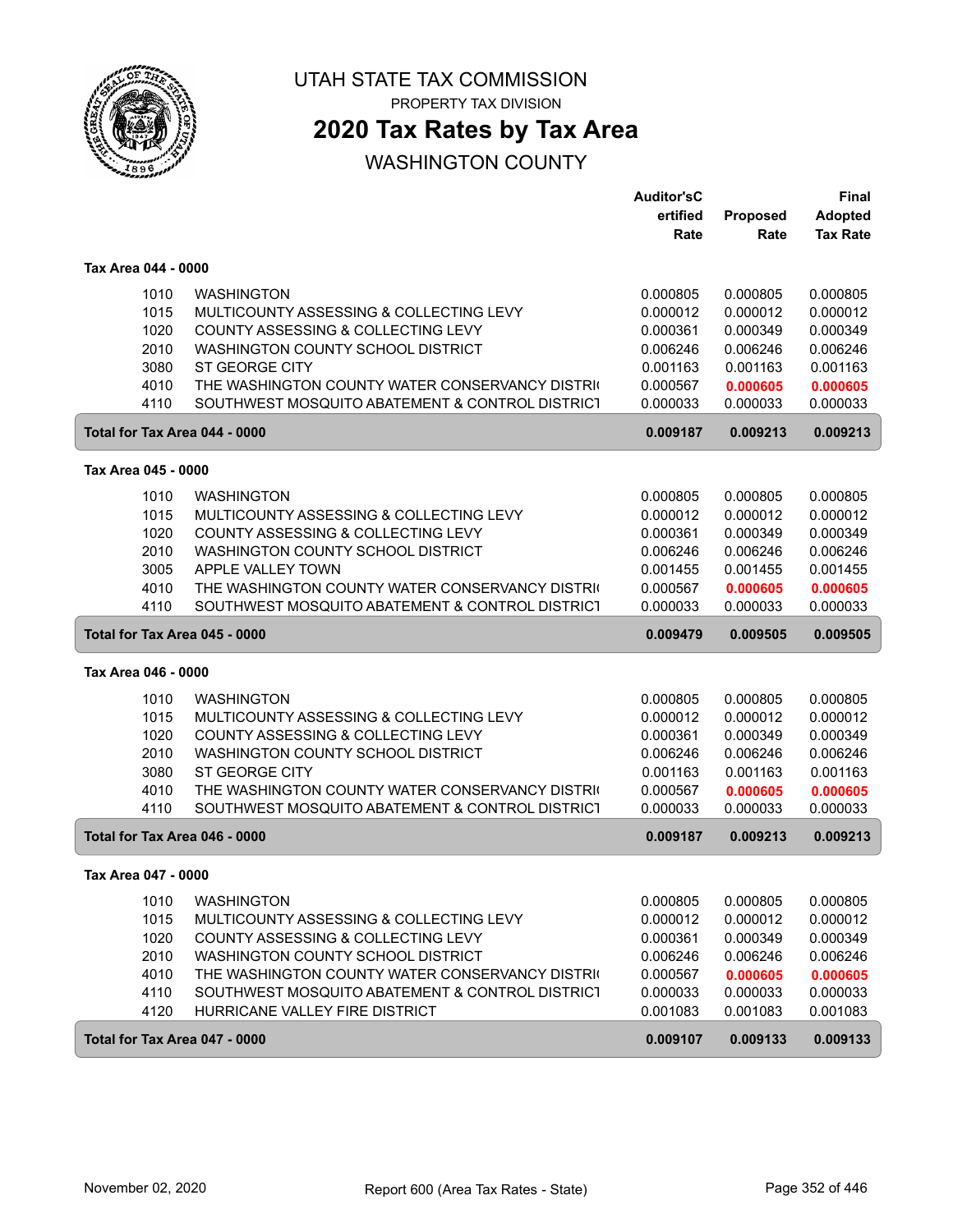

PROPERTY TAX DIVISION

## **2020 Tax Rates by Tax Area**

|                               |                                                              | <b>Auditor'sC</b>    |                         | <b>Final</b>                      |
|-------------------------------|--------------------------------------------------------------|----------------------|-------------------------|-----------------------------------|
|                               |                                                              | ertified<br>Rate     | <b>Proposed</b><br>Rate | <b>Adopted</b><br><b>Tax Rate</b> |
| Tax Area 047 - 0001           |                                                              |                      |                         |                                   |
| 1010                          | <b>WASHINGTON</b>                                            | 0.000805             | 0.000805                | 0.000805                          |
| 1015                          | MULTICOUNTY ASSESSING & COLLECTING LEVY                      | 0.000012             | 0.000012                | 0.000012                          |
| 1020                          | COUNTY ASSESSING & COLLECTING LEVY                           | 0.000361             | 0.000349                | 0.000349                          |
| 2010                          | WASHINGTON COUNTY SCHOOL DISTRICT                            | 0.006246             | 0.006246                | 0.006246                          |
| 4010                          | THE WASHINGTON COUNTY WATER CONSERVANCY DISTRIC              | 0.000567             | 0.000605                | 0.000605                          |
| 4110                          | SOUTHWEST MOSQUITO ABATEMENT & CONTROL DISTRICT              | 0.000033             | 0.000033                | 0.000033                          |
| 4120                          | HURRICANE VALLEY FIRE DISTRICT                               | 0.001083             | 0.001083                | 0.001083                          |
| Total for Tax Area 047 - 0001 |                                                              | 0.009107             | 0.009133                | 0.009133                          |
| Tax Area 047 - 0002           |                                                              |                      |                         |                                   |
| 1010                          | <b>WASHINGTON</b>                                            | 0.000805             | 0.000805                | 0.000805                          |
| 1015                          | MULTICOUNTY ASSESSING & COLLECTING LEVY                      | 0.000012             | 0.000012                | 0.000012                          |
| 1020                          | COUNTY ASSESSING & COLLECTING LEVY                           | 0.000361             | 0.000349                | 0.000349                          |
| 2010                          | WASHINGTON COUNTY SCHOOL DISTRICT                            | 0.006246             | 0.006246                | 0.006246                          |
| 4010                          | THE WASHINGTON COUNTY WATER CONSERVANCY DISTRIC              | 0.000567             | 0.000605                | 0.000605                          |
| 4110                          | SOUTHWEST MOSQUITO ABATEMENT & CONTROL DISTRICT              | 0.000033             | 0.000033                | 0.000033                          |
| 4120                          | HURRICANE VALLEY FIRE DISTRICT                               | 0.001083             | 0.001083                | 0.001083                          |
|                               |                                                              |                      |                         |                                   |
| Total for Tax Area 047 - 0002 |                                                              | 0.009107             | 0.009133                | 0.009133                          |
| Tax Area 047 - 0003           |                                                              |                      |                         |                                   |
| 1010                          | <b>WASHINGTON</b>                                            | 0.000805             | 0.000805                | 0.000805                          |
| 1015                          | MULTICOUNTY ASSESSING & COLLECTING LEVY                      | 0.000012             | 0.000012                | 0.000012                          |
| 1020                          | COUNTY ASSESSING & COLLECTING LEVY                           | 0.000361             | 0.000349                | 0.000349                          |
| 2010                          | WASHINGTON COUNTY SCHOOL DISTRICT                            | 0.006246             | 0.006246                | 0.006246                          |
| 4010                          | THE WASHINGTON COUNTY WATER CONSERVANCY DISTRIC              | 0.000567             | 0.000605                | 0.000605                          |
| 4110                          | SOUTHWEST MOSQUITO ABATEMENT & CONTROL DISTRICT              | 0.000033             | 0.000033                | 0.000033                          |
| 4120                          | HURRICANE VALLEY FIRE DISTRICT                               | 0.001083             | 0.001083                | 0.001083                          |
| Total for Tax Area 047 - 0003 |                                                              | 0.009107             | 0.009133                | 0.009133                          |
| Tax Area 048 - 0000           |                                                              |                      |                         |                                   |
|                               |                                                              |                      |                         |                                   |
| 1010                          | <b>WASHINGTON</b><br>MULTICOUNTY ASSESSING & COLLECTING LEVY | 0.000805             | 0.000805<br>0.000012    | 0.000805<br>0.000012              |
| 1015<br>1020                  | COUNTY ASSESSING & COLLECTING LEVY                           | 0.000012<br>0.000361 | 0.000349                | 0.000349                          |
| 2010                          | WASHINGTON COUNTY SCHOOL DISTRICT                            | 0.006246             | 0.006246                | 0.006246                          |
| 4010                          | THE WASHINGTON COUNTY WATER CONSERVANCY DISTRIC              | 0.000567             | 0.000605                | 0.000605                          |
| 4110                          | SOUTHWEST MOSQUITO ABATEMENT & CONTROL DISTRICT              | 0.000033             | 0.000033                | 0.000033                          |
| 4125                          | NORTH CENTRAL FIRE SPECIAL SERVICE DISTRICT                  | 0.000498             | 0.000498                | 0.000498                          |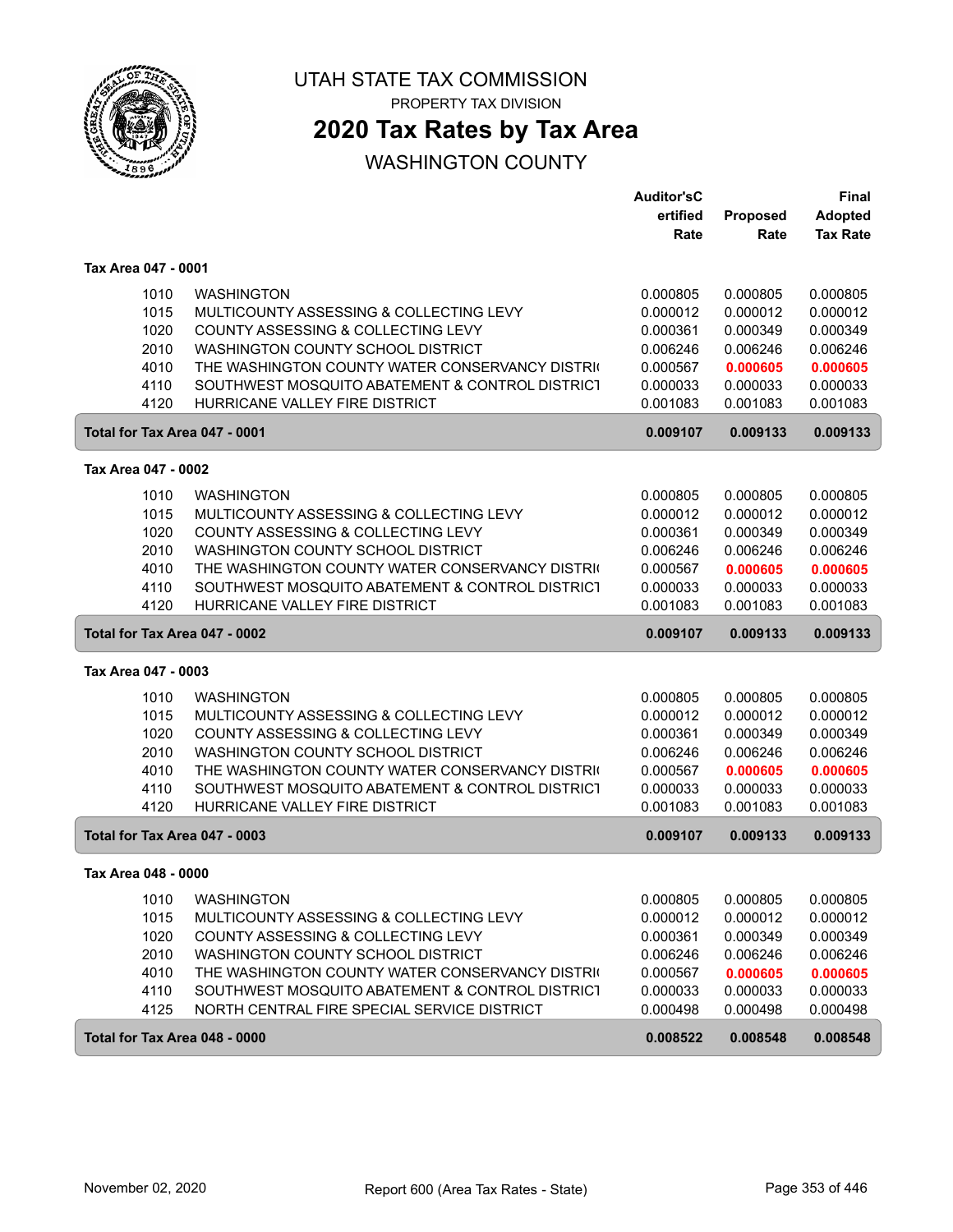

PROPERTY TAX DIVISION

## **2020 Tax Rates by Tax Area**

|                               |                                                 | <b>Auditor'sC</b> |          | <b>Final</b>    |
|-------------------------------|-------------------------------------------------|-------------------|----------|-----------------|
|                               |                                                 | ertified          | Proposed | <b>Adopted</b>  |
|                               |                                                 | Rate              | Rate     | <b>Tax Rate</b> |
| Tax Area 049 - 0000           |                                                 |                   |          |                 |
| 1010                          | <b>WASHINGTON</b>                               | 0.000805          | 0.000805 | 0.000805        |
| 1015                          | MULTICOUNTY ASSESSING & COLLECTING LEVY         | 0.000012          | 0.000012 | 0.000012        |
| 1020                          | COUNTY ASSESSING & COLLECTING LEVY              | 0.000361          | 0.000349 | 0.000349        |
| 2010                          | WASHINGTON COUNTY SCHOOL DISTRICT               | 0.006246          | 0.006246 | 0.006246        |
| 4010                          | THE WASHINGTON COUNTY WATER CONSERVANCY DISTRIC | 0.000567          | 0.000605 | 0.000605        |
| 4110                          | SOUTHWEST MOSQUITO ABATEMENT & CONTROL DISTRICT | 0.000033          | 0.000033 | 0.000033        |
| Total for Tax Area 049 - 0000 |                                                 | 0.008024          | 0.008050 | 0.008050        |
| Tax Area 050 - 0000           |                                                 |                   |          |                 |
| 1010                          | <b>WASHINGTON</b>                               | 0.000805          | 0.000805 | 0.000805        |
| 1015                          | MULTICOUNTY ASSESSING & COLLECTING LEVY         | 0.000012          | 0.000012 | 0.000012        |
| 1020                          | COUNTY ASSESSING & COLLECTING LEVY              | 0.000361          | 0.000349 | 0.000349        |
| 2010                          | WASHINGTON COUNTY SCHOOL DISTRICT               | 0.006246          | 0.006246 | 0.006246        |
| 3080                          | <b>ST GEORGE CITY</b>                           | 0.001163          | 0.001163 | 0.001163        |
| 4010                          | THE WASHINGTON COUNTY WATER CONSERVANCY DISTRIC | 0.000567          | 0.000605 | 0.000605        |
| 4110                          | SOUTHWEST MOSQUITO ABATEMENT & CONTROL DISTRICT | 0.000033          | 0.000033 | 0.000033        |
| Total for Tax Area 050 - 0000 |                                                 | 0.009187          | 0.009213 | 0.009213        |
| Tax Area 051 - 0000           |                                                 |                   |          |                 |
| 1010                          | <b>WASHINGTON</b>                               | 0.000805          | 0.000805 | 0.000805        |
| 1015                          | MULTICOUNTY ASSESSING & COLLECTING LEVY         | 0.000012          | 0.000012 | 0.000012        |
| 1020                          | COUNTY ASSESSING & COLLECTING LEVY              | 0.000361          | 0.000349 | 0.000349        |
| 2010                          | WASHINGTON COUNTY SCHOOL DISTRICT               | 0.006246          | 0.006246 | 0.006246        |
| 3080                          | <b>ST GEORGE CITY</b>                           | 0.001163          | 0.001163 | 0.001163        |
| 4010                          | THE WASHINGTON COUNTY WATER CONSERVANCY DISTRIC | 0.000567          | 0.000605 | 0.000605        |
| 4110                          | SOUTHWEST MOSQUITO ABATEMENT & CONTROL DISTRICT | 0.000033          | 0.000033 | 0.000033        |
| Total for Tax Area 051 - 0000 |                                                 | 0.009187          | 0.009213 | 0.009213        |
| Tax Area 052 - 0000           |                                                 |                   |          |                 |
| 1010                          | WASHINGTON                                      | 0.000805          | 0.000805 | 0.000805        |
| 1015                          | MULTICOUNTY ASSESSING & COLLECTING LEVY         | 0.000012          | 0.000012 | 0.000012        |
| 1020                          | COUNTY ASSESSING & COLLECTING LEVY              | 0.000361          | 0.000349 | 0.000349        |
| 2010                          | WASHINGTON COUNTY SCHOOL DISTRICT               | 0.006246          | 0.006246 | 0.006246        |
| 3080                          | ST GEORGE CITY                                  | 0.001163          | 0.001163 | 0.001163        |
| 4010                          | THE WASHINGTON COUNTY WATER CONSERVANCY DISTRIC | 0.000567          | 0.000605 | 0.000605        |
| 4110                          | SOUTHWEST MOSQUITO ABATEMENT & CONTROL DISTRICT | 0.000033          | 0.000033 | 0.000033        |
| Total for Tax Area 052 - 0000 |                                                 | 0.009187          | 0.009213 | 0.009213        |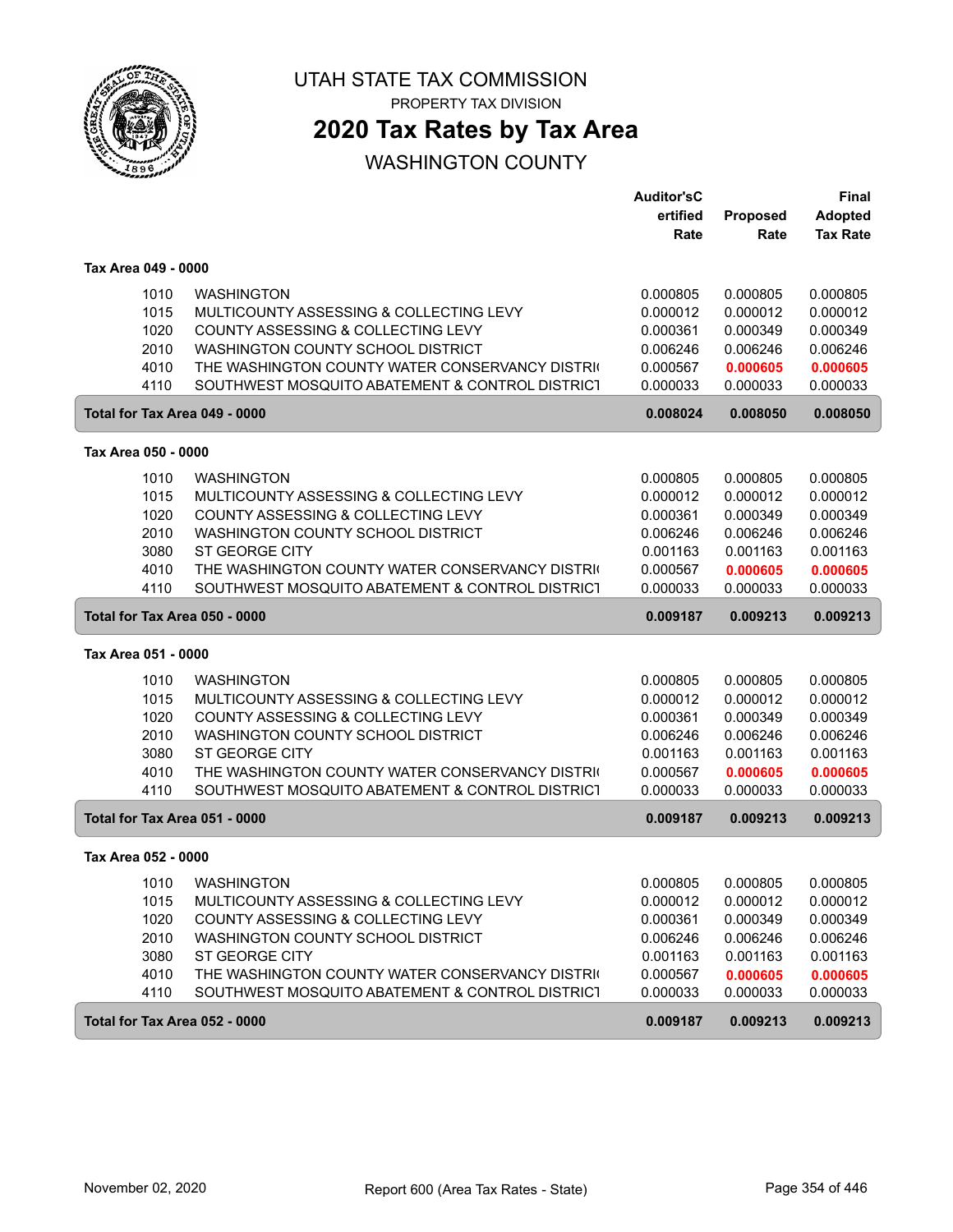

ſ

UTAH STATE TAX COMMISSION

PROPERTY TAX DIVISION

## **2020 Tax Rates by Tax Area**

|                                                                      |                                                                                                                                                                                                                                                                                                                                              | <b>Auditor'sC</b><br>ertified<br>Rate                                                                    | <b>Proposed</b><br>Rate                                                                                  | <b>Final</b><br><b>Adopted</b><br><b>Tax Rate</b>                                                        |
|----------------------------------------------------------------------|----------------------------------------------------------------------------------------------------------------------------------------------------------------------------------------------------------------------------------------------------------------------------------------------------------------------------------------------|----------------------------------------------------------------------------------------------------------|----------------------------------------------------------------------------------------------------------|----------------------------------------------------------------------------------------------------------|
| Tax Area 053 - 0000                                                  |                                                                                                                                                                                                                                                                                                                                              |                                                                                                          |                                                                                                          |                                                                                                          |
| 1010<br>1015<br>1020<br>2010<br>4010<br>4110<br>4160                 | <b>WASHINGTON</b><br>MULTICOUNTY ASSESSING & COLLECTING LEVY<br>COUNTY ASSESSING & COLLECTING LEVY<br>WASHINGTON COUNTY SCHOOL DISTRICT<br>THE WASHINGTON COUNTY WATER CONSERVANCY DISTRIC<br>SOUTHWEST MOSQUITO ABATEMENT & CONTROL DISTRICT<br>DIAMOND VALLEY FIRE SPECIAL SERVICE DISTRICT                                                | 0.000805<br>0.000012<br>0.000361<br>0.006246<br>0.000567<br>0.000033<br>0.000535                         | 0.000805<br>0.000012<br>0.000349<br>0.006246<br>0.000605<br>0.000033<br>0.000535                         | 0.000805<br>0.000012<br>0.000349<br>0.006246<br>0.000605<br>0.000033<br>0.000535                         |
| Total for Tax Area 053 - 0000                                        |                                                                                                                                                                                                                                                                                                                                              | 0.008559                                                                                                 | 0.008585                                                                                                 | 0.008585                                                                                                 |
| Tax Area 054 - 0000                                                  |                                                                                                                                                                                                                                                                                                                                              |                                                                                                          |                                                                                                          |                                                                                                          |
| 1010<br>1015<br>1020<br>2010<br>3060<br>4010<br>4110<br>4120<br>4130 | <b>WASHINGTON</b><br>MULTICOUNTY ASSESSING & COLLECTING LEVY<br>COUNTY ASSESSING & COLLECTING LEVY<br>WASHINGTON COUNTY SCHOOL DISTRICT<br><b>LEEDS TOWN</b><br>THE WASHINGTON COUNTY WATER CONSERVANCY DISTRIC<br>SOUTHWEST MOSQUITO ABATEMENT & CONTROL DISTRICT<br>HURRICANE VALLEY FIRE DISTRICT<br><b>GRAPEVINE WASH LOCAL DISTRICT</b> | 0.000805<br>0.000012<br>0.000361<br>0.006246<br>0.000627<br>0.000567<br>0.000033<br>0.001083<br>0.001366 | 0.000805<br>0.000012<br>0.000349<br>0.006246<br>0.000627<br>0.000605<br>0.000033<br>0.001083<br>0.001366 | 0.000805<br>0.000012<br>0.000349<br>0.006246<br>0.000627<br>0.000605<br>0.000033<br>0.001083<br>0.001366 |
| Total for Tax Area 054 - 0000                                        |                                                                                                                                                                                                                                                                                                                                              | 0.011100                                                                                                 | 0.011126                                                                                                 | 0.011126                                                                                                 |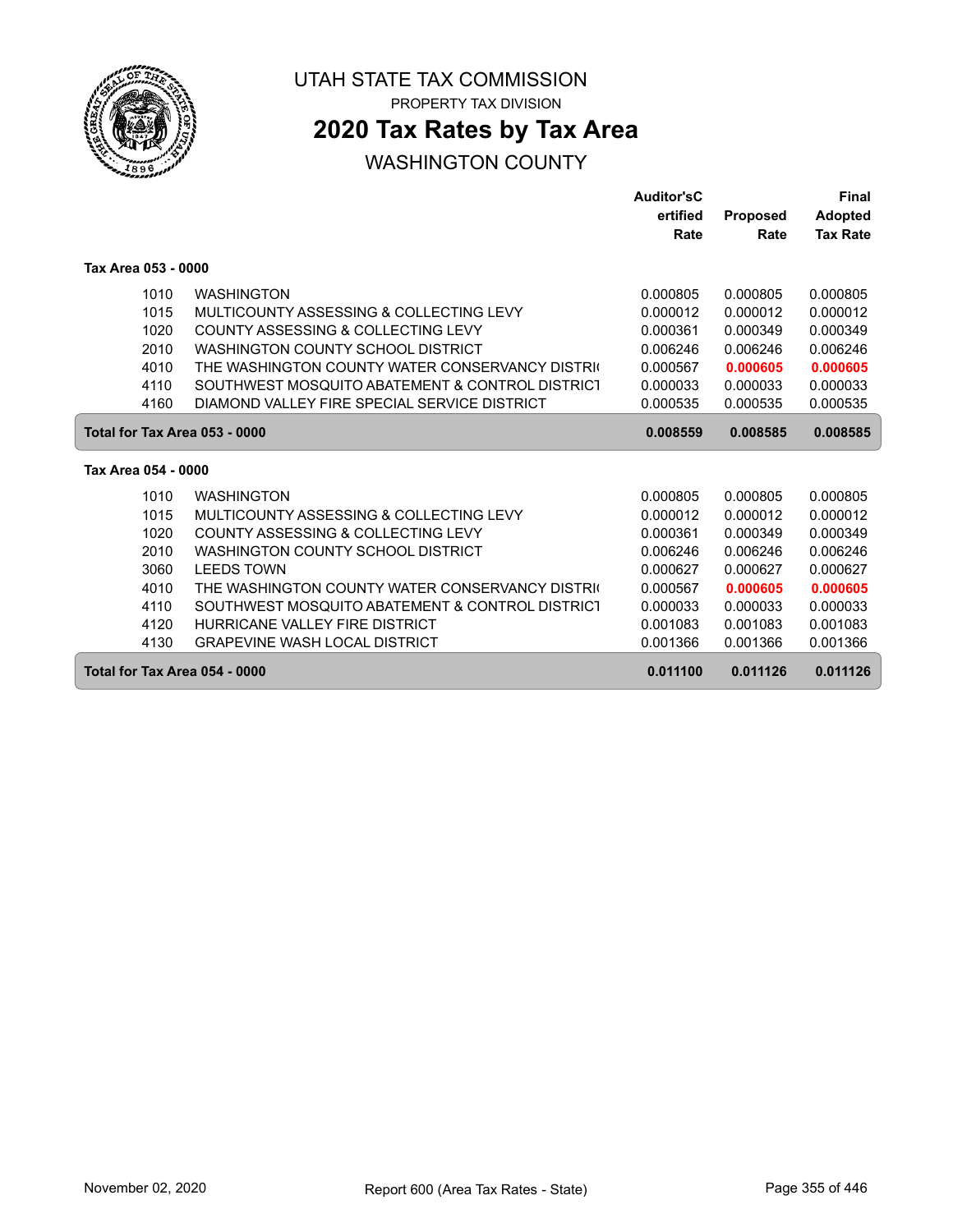

PROPERTY TAX DIVISION

## **2020 Tax Rates by Tax Area**

WAYNE COUNTY

|                     |      |                                         | <b>Auditor'sC</b><br>ertified | <b>Proposed</b>                | <b>Final</b><br><b>Adopted</b> |
|---------------------|------|-----------------------------------------|-------------------------------|--------------------------------|--------------------------------|
|                     |      |                                         | Rate                          | Rate                           | <b>Tax Rate</b>                |
| Tax Area 001 - 0000 |      |                                         |                               |                                |                                |
|                     | 1010 | <b>WAYNE</b>                            | 0.001898                      | 0.001949                       | 0.001949                       |
|                     | 2010 | WAYNE COUNTY SCHOOL DISTRICT            | 0.004362                      | 0.004457                       | 0.004457                       |
|                     | 3010 | <b>BICKNELL TOWN</b>                    | 0.000199                      | 0.000199                       | 0.000199                       |
|                     | 4020 | WAYNE COUNTY WATER CONSERVANCY DISTRICT | 0.000025                      | 0.000025                       | 0.000025                       |
|                     |      | Total for Tax Area 001 - 0000           | 0.006484                      | 0.006630                       | 0.006630                       |
| Tax Area 002 - 0000 |      |                                         |                               |                                |                                |
|                     | 1010 | <b>WAYNE</b>                            | 0.001898                      | 0.001949                       | 0.001949                       |
|                     | 2010 | WAYNE COUNTY SCHOOL DISTRICT            | 0.004362                      | 0.004457                       | 0.004457                       |
|                     | 3020 | <b>LOA TOWN</b>                         | 0.000190                      | 0.000190                       | 0.000190                       |
|                     | 4020 | WAYNE COUNTY WATER CONSERVANCY DISTRICT | 0.000025                      | 0.000025                       | 0.000025                       |
|                     |      | Total for Tax Area 002 - 0000           | 0.006475                      | 0.006621                       | 0.006621                       |
| Tax Area 003 - 0000 |      |                                         |                               |                                |                                |
|                     | 1010 | <b>WAYNE</b>                            | 0.001898                      | 0.001949                       | 0.001949                       |
|                     | 2010 | WAYNE COUNTY SCHOOL DISTRICT            | 0.004362                      | 0.004457                       | 0.004457                       |
|                     | 3030 | <b>LYMAN TOWN</b>                       | 0.000264                      | 0.000264                       | 0.000264                       |
|                     | 4020 | WAYNE COUNTY WATER CONSERVANCY DISTRICT | 0.000025                      | 0.000025                       | 0.000025                       |
|                     |      | Total for Tax Area 003 - 0000           | 0.006549                      | 0.006695                       | 0.006695                       |
| Tax Area 004 - 0000 |      |                                         |                               |                                |                                |
|                     | 1010 | <b>WAYNE</b>                            | 0.001898                      | 0.001949                       | 0.001949                       |
|                     | 2010 | WAYNE COUNTY SCHOOL DISTRICT            | 0.004362                      | 0.004457                       | 0.004457                       |
|                     | 3040 | <b>TORREY TOWN</b>                      | 0.000231                      | 0.000231                       | 0.000231                       |
|                     | 4020 | WAYNE COUNTY WATER CONSERVANCY DISTRICT | 0.000025                      | 0.000025                       | 0.000025                       |
|                     |      | Total for Tax Area 004 - 0000           | 0.006516                      | 0.006662                       | 0.006662                       |
| Tax Area 005 - 0000 |      |                                         |                               |                                |                                |
|                     |      | 1010 WAYNE                              |                               | 0.001898   0.001949   0.001949 |                                |
|                     | 2010 | WAYNE COUNTY SCHOOL DISTRICT            | 0.004362                      | 0.004457                       | 0.004457                       |
|                     | 4020 | WAYNE COUNTY WATER CONSERVANCY DISTRICT | 0.000025                      | 0.000025                       | 0.000025                       |
|                     |      | Total for Tax Area 005 - 0000           | 0.006285                      | 0.006431                       | 0.006431                       |
| Tax Area 006 - 0000 |      |                                         |                               |                                |                                |
|                     | 1010 | <b>WAYNE</b>                            | 0.001898                      | 0.001949                       | 0.001949                       |
|                     | 2010 | WAYNE COUNTY SCHOOL DISTRICT            | 0.004362                      | 0.004457                       | 0.004457                       |
|                     | 4020 | WAYNE COUNTY WATER CONSERVANCY DISTRICT | 0.000025                      | 0.000025                       | 0.000025                       |
|                     |      | Total for Tax Area 006 - 0000           | 0.006285                      | 0.006431                       | 0.006431                       |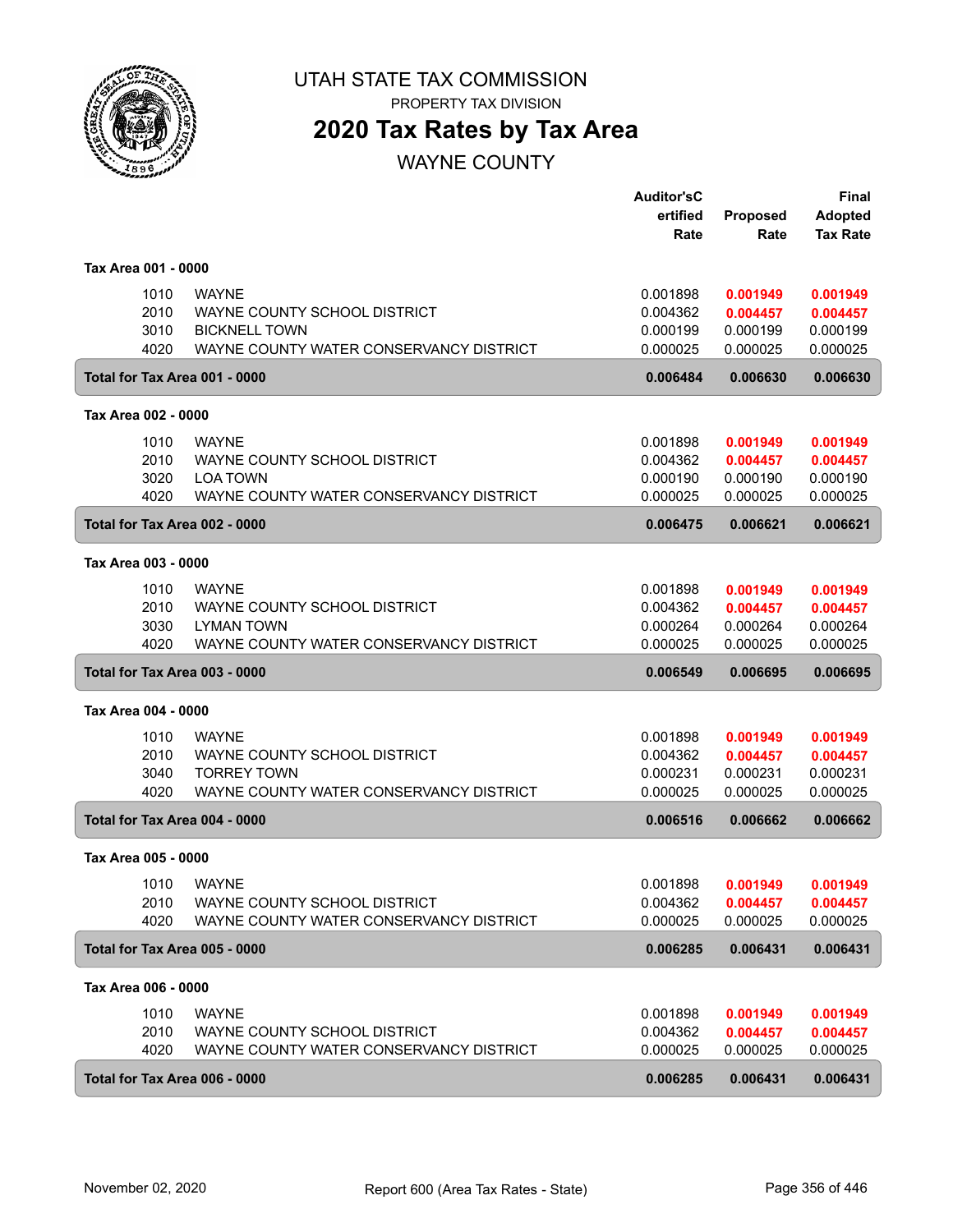

# **2020 Tax Rates by Tax Area**

## WAYNE COUNTY

|                               |                                         | <b>Auditor'sC</b><br>ertified<br>Rate | <b>Proposed</b><br>Rate | Final<br><b>Adopted</b><br><b>Tax Rate</b> |
|-------------------------------|-----------------------------------------|---------------------------------------|-------------------------|--------------------------------------------|
| Tax Area 007 - 0000           |                                         |                                       |                         |                                            |
| 1010                          | <b>WAYNF</b>                            | 0.001898                              | 0.001949                | 0.001949                                   |
| 2010                          | WAYNE COUNTY SCHOOL DISTRICT            | 0.004362                              | 0.004457                | 0.004457                                   |
| 3015                          | <b>HANKSVILLE TOWN</b>                  | 0.000678                              | 0.000678                | 0.000678                                   |
| 4020                          | WAYNE COUNTY WATER CONSERVANCY DISTRICT | 0.000025                              | 0.000025                | 0.000025                                   |
| Total for Tax Area 007 - 0000 |                                         | 0.006963                              | 0.007109                | 0.007109                                   |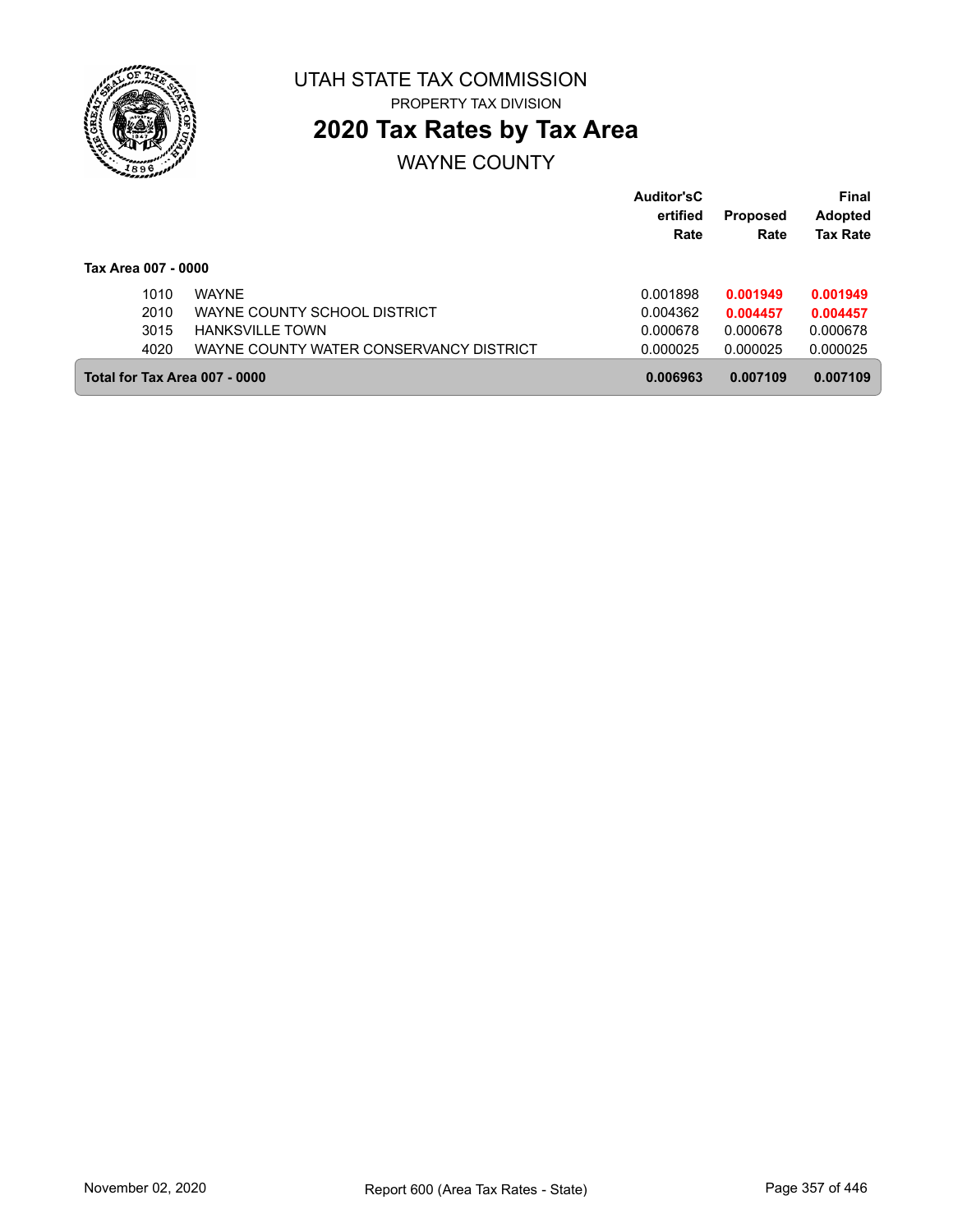

# **2020 Tax Rates by Tax Area**

#### WEBER COUNTY

|                               |                                                  | <b>Auditor'sC</b> |          | <b>Final</b>    |
|-------------------------------|--------------------------------------------------|-------------------|----------|-----------------|
|                               |                                                  | ertified          | Proposed | <b>Adopted</b>  |
|                               |                                                  | Rate              | Rate     | <b>Tax Rate</b> |
| Tax Area 001 - 0000           |                                                  |                   |          |                 |
| 1010                          | <b>WEBER</b>                                     | 0.002643          | 0.002616 | 0.002616        |
| 1015                          | MULTICOUNTY ASSESSING & COLLECTING LEVY          | 0.000012          | 0.000012 | 0.000012        |
| 1020                          | COUNTY ASSESSING & COLLECTING LEVY               | 0.000240          | 0.000240 | 0.000240        |
| 2020                          | WEBER COUNTY SCHOOL DISTRICT                     | 0.005868          | 0.005868 | 0.005868        |
| 4005                          | WEBER BASIN WATER CONSERVANCY DISTRICT           | 0.000146          | 0.000146 | 0.000146        |
| 4020                          | BEN LOMOND CEMETERY MAINTENANCE DISTRICT         | 0.000054          | 0.000054 | 0.000054        |
| 4080                          | WEBER COUNTY MOSQUITO ABATEMENT DISTRICT         | 0.000094          | 0.000094 | 0.000094        |
| 4210                          | <b>WEBER FIRE DISTRICT</b>                       | 0.001378          | 0.001378 | 0.001378        |
| 4320                          | WEBER AREA DISPATCH 911 AND EMERGENCY SERVICES D | 0.000222          | 0.000241 | 0.000241        |
| 6080                          | WEBER FIRE DISTRICT - BOND (est. 1/1/06)         | 0.000057          | 0.000057 | 0.000057        |
| 6090                          | MUNICIPAL TYPE SERVICE FUND                      | 0.000125          | 0.000247 | 0.000247        |
| Total for Tax Area 001 - 0000 |                                                  | 0.010839          | 0.010953 | 0.010953        |
| Tax Area 003 - 0000           |                                                  |                   |          |                 |
| 1010                          | <b>WEBER</b>                                     | 0.002643          | 0.002616 | 0.002616        |
| 1015                          | MULTICOUNTY ASSESSING & COLLECTING LEVY          | 0.000012          | 0.000012 | 0.000012        |
| 1020                          | COUNTY ASSESSING & COLLECTING LEVY               | 0.000240          | 0.000240 | 0.000240        |
| 2020                          | WEBER COUNTY SCHOOL DISTRICT                     | 0.005868          | 0.005868 | 0.005868        |
| 4005                          | WEBER BASIN WATER CONSERVANCY DISTRICT           | 0.000146          | 0.000146 | 0.000146        |
| 4010                          | CENTRAL WEBER SEWER IMPROVEMENT DISTRICT         | 0.000564          | 0.000564 | 0.000564        |
| 4020                          | BEN LOMOND CEMETERY MAINTENANCE DISTRICT         | 0.000054          | 0.000054 | 0.000054        |
| 4080                          | WEBER COUNTY MOSQUITO ABATEMENT DISTRICT         | 0.000094          | 0.000094 | 0.000094        |
| 4210                          | <b>WEBER FIRE DISTRICT</b>                       | 0.001378          | 0.001378 | 0.001378        |
| 4320                          | WEBER AREA DISPATCH 911 AND EMERGENCY SERVICES D | 0.000222          | 0.000241 | 0.000241        |
| 6080                          | WEBER FIRE DISTRICT - BOND (est. 1/1/06)         | 0.000057          | 0.000057 | 0.000057        |
| 6090                          | MUNICIPAL TYPE SERVICE FUND                      | 0.000125          | 0.000247 | 0.000247        |
| Total for Tax Area 003 - 0000 |                                                  | 0.011403          | 0.011517 | 0.011517        |
| Tax Area 005 - 0000           |                                                  |                   |          |                 |
| 1010                          | <b>WEBER</b>                                     | 0.002643          | 0.002616 | 0.002616        |
| 1015                          | MULTICOUNTY ASSESSING & COLLECTING LEVY          | 0.000012          | 0.000012 | 0.000012        |
| 1020                          | COUNTY ASSESSING & COLLECTING LEVY               | 0.000240          | 0.000240 | 0.000240        |
| 2020                          | WEBER COUNTY SCHOOL DISTRICT                     | 0.005868          | 0.005868 | 0.005868        |
| 3040                          | NORTH OGDEN CITY                                 | 0.001002          | 0.001180 | 0.001180        |
| 4005                          | WEBER BASIN WATER CONSERVANCY DISTRICT           | 0.000146          | 0.000146 | 0.000146        |
| 4020                          | BEN LOMOND CEMETERY MAINTENANCE DISTRICT         | 0.000054          | 0.000054 | 0.000054        |
| 4080                          | WEBER COUNTY MOSQUITO ABATEMENT DISTRICT         | 0.000094          | 0.000094 | 0.000094        |
| 4320                          | WEBER AREA DISPATCH 911 AND EMERGENCY SERVICES D | 0.000222          | 0.000241 | 0.000241        |
| 4330                          | NORTH VIEW FIRE DISTRICT                         | 0.000961          | 0.001037 | 0.001037        |
| Total for Tax Area 005 - 0000 |                                                  | 0.011242          | 0.011488 | 0.011488        |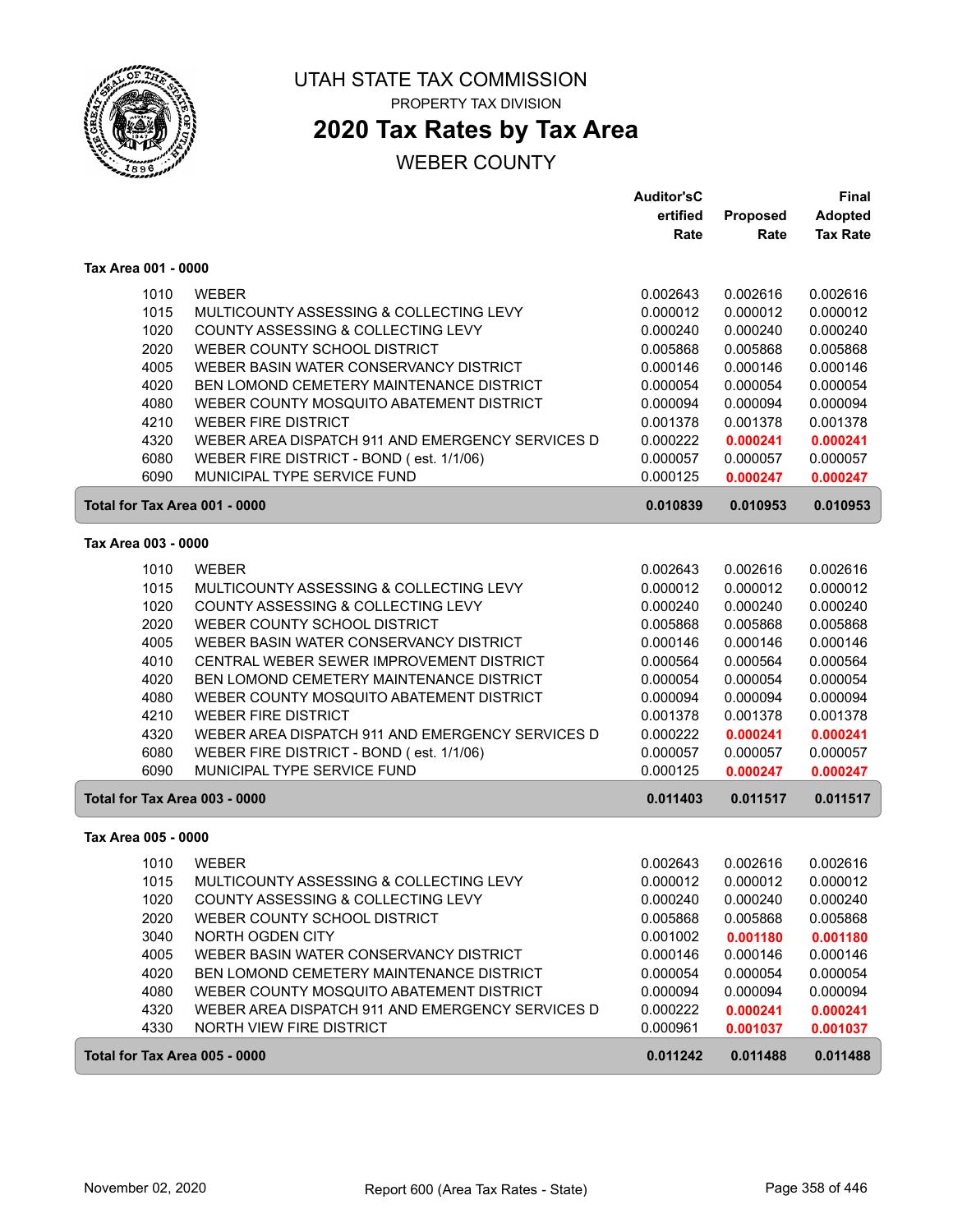

ſ

ſ

ſ

#### UTAH STATE TAX COMMISSION PROPERTY TAX DIVISION

## **2020 Tax Rates by Tax Area**

#### WEBER COUNTY

|                               |                                                  | <b>Auditor'sC</b><br>ertified | <b>Proposed</b> | <b>Final</b><br><b>Adopted</b> |
|-------------------------------|--------------------------------------------------|-------------------------------|-----------------|--------------------------------|
|                               |                                                  | Rate                          | Rate            | <b>Tax Rate</b>                |
| Tax Area 006 - 0000           |                                                  |                               |                 |                                |
| 1010                          | <b>WEBER</b>                                     | 0.002643                      | 0.002616        | 0.002616                       |
| 1015                          | MULTICOUNTY ASSESSING & COLLECTING LEVY          | 0.000012                      | 0.000012        | 0.000012                       |
| 1020                          | COUNTY ASSESSING & COLLECTING LEVY               | 0.000240                      | 0.000240        | 0.000240                       |
| 2020                          | WEBER COUNTY SCHOOL DISTRICT                     | 0.005868                      | 0.005868        | 0.005868                       |
| 3070                          | PLEASANT VIEW CITY                               | 0.001001                      | 0.001076        | 0.001076                       |
| 4005                          | WEBER BASIN WATER CONSERVANCY DISTRICT           | 0.000146                      | 0.000146        | 0.000146                       |
| 4020                          | BEN LOMOND CEMETERY MAINTENANCE DISTRICT         | 0.000054                      | 0.000054        | 0.000054                       |
| 4080                          | WEBER COUNTY MOSQUITO ABATEMENT DISTRICT         | 0.000094                      | 0.000094        | 0.000094                       |
| 4320                          | WEBER AREA DISPATCH 911 AND EMERGENCY SERVICES D | 0.000222                      | 0.000241        | 0.000241                       |
| 4330                          | <b>NORTH VIEW FIRE DISTRICT</b>                  | 0.000961                      | 0.001037        | 0.001037                       |
| Total for Tax Area 006 - 0000 |                                                  | 0.011241                      | 0.011384        | 0.011384                       |
| Tax Area 007 - 0000           |                                                  |                               |                 |                                |
| 1010                          | <b>WEBER</b>                                     | 0.002643                      | 0.002616        | 0.002616                       |
| 1015                          | MULTICOUNTY ASSESSING & COLLECTING LEVY          | 0.000012                      | 0.000012        | 0.000012                       |
| 1020                          | COUNTY ASSESSING & COLLECTING LEVY               | 0.000240                      | 0.000240        | 0.000240                       |
| 2020                          | WEBER COUNTY SCHOOL DISTRICT                     | 0.005868                      | 0.005868        | 0.005868                       |
| 4005                          | WEBER BASIN WATER CONSERVANCY DISTRICT           | 0.000146                      | 0.000146        | 0.000146                       |
| 4010                          | CENTRAL WEBER SEWER IMPROVEMENT DISTRICT         | 0.000564                      | 0.000564        | 0.000564                       |
| 4020                          | BEN LOMOND CEMETERY MAINTENANCE DISTRICT         | 0.000054                      | 0.000054        | 0.000054                       |
| 4070                          | BONA VISTA WATER IMPROVEMENT DISTRICT            | 0.000211                      | 0.000211        | 0.000211                       |
| 4080                          | WEBER COUNTY MOSQUITO ABATEMENT DISTRICT         | 0.000094                      | 0.000094        | 0.000094                       |
| 4210                          | <b>WEBER FIRE DISTRICT</b>                       | 0.001378                      | 0.001378        | 0.001378                       |
| 4320                          | WEBER AREA DISPATCH 911 AND EMERGENCY SERVICES D | 0.000222                      | 0.000241        | 0.000241                       |
| 6080                          | WEBER FIRE DISTRICT - BOND (est. 1/1/06)         | 0.000057                      | 0.000057        | 0.000057                       |
| 6090                          | MUNICIPAL TYPE SERVICE FUND                      | 0.000125                      | 0.000247        | 0.000247                       |
| Total for Tax Area 007 - 0000 |                                                  | 0.011614                      | 0.011728        | 0.011728                       |
| Tax Area 010 - 0000           |                                                  |                               |                 |                                |
| 1010                          | <b>WEBER</b>                                     | 0.002643                      | 0.002616        | 0.002616                       |
| 1015                          | MULTICOUNTY ASSESSING & COLLECTING LEVY          | 0.000012                      | 0.000012        | 0.000012                       |
| 1020                          | COUNTY ASSESSING & COLLECTING LEVY               | 0.000240                      | 0.000240        | 0.000240                       |
| 2020                          | WEBER COUNTY SCHOOL DISTRICT                     | 0.005868                      | 0.005868        | 0.005868                       |
| 3040                          | NORTH OGDEN CITY                                 | 0.001002                      | 0.001180        | 0.001180                       |
| 4005                          | WEBER BASIN WATER CONSERVANCY DISTRICT           | 0.000146                      | 0.000146        | 0.000146                       |
| 4010                          | CENTRAL WEBER SEWER IMPROVEMENT DISTRICT         | 0.000564                      | 0.000564        | 0.000564                       |
| 4020                          | BEN LOMOND CEMETERY MAINTENANCE DISTRICT         | 0.000054                      | 0.000054        | 0.000054                       |
| 4080                          | WEBER COUNTY MOSQUITO ABATEMENT DISTRICT         | 0.000094                      | 0.000094        | 0.000094                       |
| 4320                          | WEBER AREA DISPATCH 911 AND EMERGENCY SERVICES D | 0.000222                      | 0.000241        | 0.000241                       |
| 4330                          | NORTH VIEW FIRE DISTRICT                         | 0.000961                      | 0.001037        | 0.001037                       |
| Total for Tax Area 010 - 0000 |                                                  | 0.011806                      | 0.012052        | 0.012052                       |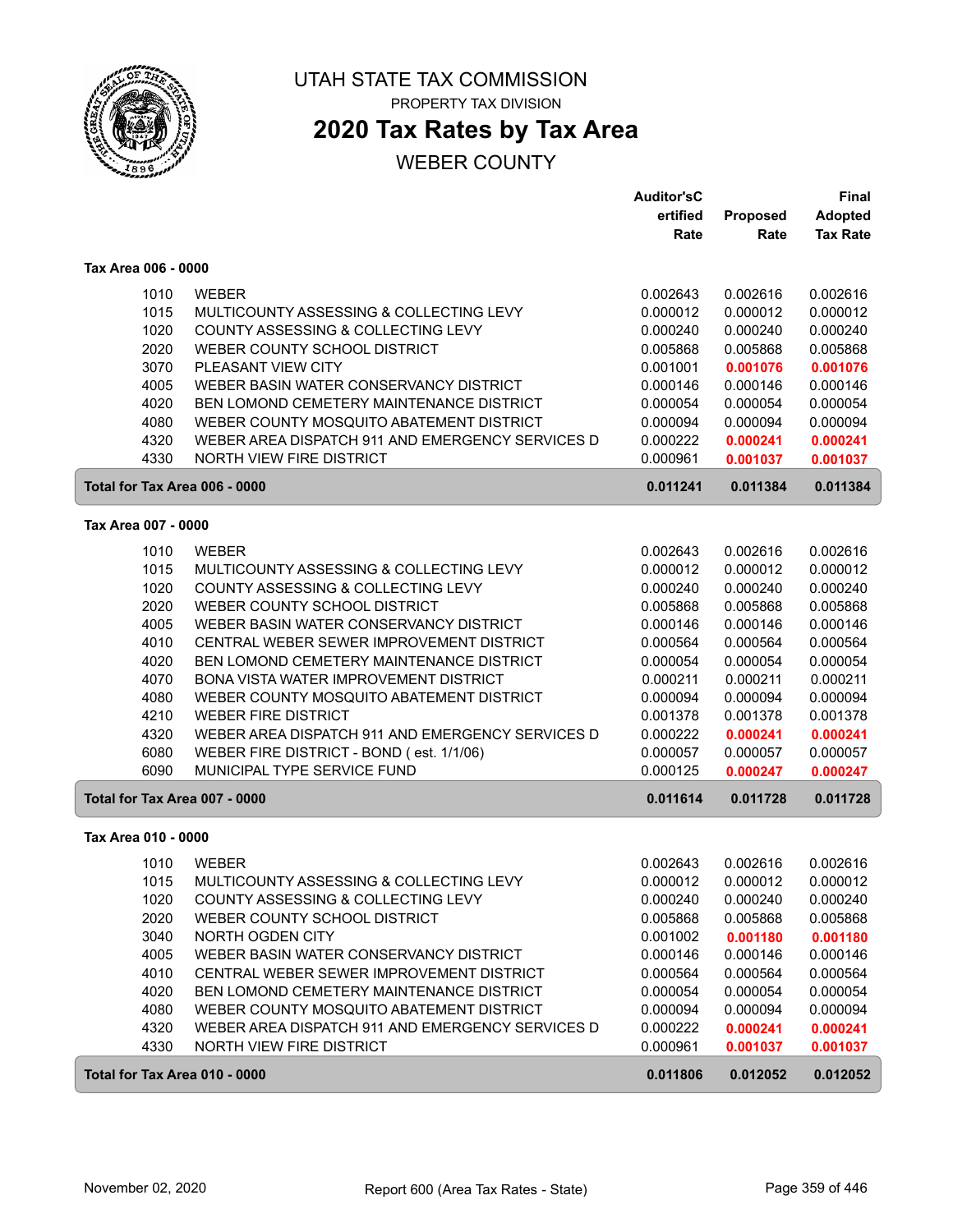

# **2020 Tax Rates by Tax Area**

#### WEBER COUNTY

|                               |                                                  | <b>Auditor'sC</b><br>ertified | <b>Proposed</b> | <b>Final</b><br><b>Adopted</b> |
|-------------------------------|--------------------------------------------------|-------------------------------|-----------------|--------------------------------|
|                               |                                                  | Rate                          | Rate            | <b>Tax Rate</b>                |
| Tax Area 011 - 0000           |                                                  |                               |                 |                                |
| 1010                          | <b>WEBER</b>                                     | 0.002643                      | 0.002616        | 0.002616                       |
| 1015                          | MULTICOUNTY ASSESSING & COLLECTING LEVY          | 0.000012                      | 0.000012        | 0.000012                       |
| 1020                          | COUNTY ASSESSING & COLLECTING LEVY               | 0.000240                      | 0.000240        | 0.000240                       |
| 2020                          | WEBER COUNTY SCHOOL DISTRICT                     | 0.005868                      | 0.005868        | 0.005868                       |
| 3070                          | PLEASANT VIEW CITY                               | 0.001001                      | 0.001076        | 0.001076                       |
| 4005                          | WEBER BASIN WATER CONSERVANCY DISTRICT           | 0.000146                      | 0.000146        | 0.000146                       |
| 4010                          | CENTRAL WEBER SEWER IMPROVEMENT DISTRICT         | 0.000564                      | 0.000564        | 0.000564                       |
| 4020                          | BEN LOMOND CEMETERY MAINTENANCE DISTRICT         | 0.000054                      | 0.000054        | 0.000054                       |
| 4080                          | WEBER COUNTY MOSQUITO ABATEMENT DISTRICT         | 0.000094                      | 0.000094        | 0.000094                       |
| 4320                          | WEBER AREA DISPATCH 911 AND EMERGENCY SERVICES D | 0.000222                      | 0.000241        | 0.000241                       |
| 4330                          | <b>NORTH VIEW FIRE DISTRICT</b>                  | 0.000961                      | 0.001037        | 0.001037                       |
| Total for Tax Area 011 - 0000 |                                                  | 0.011805                      | 0.011948        | 0.011948                       |
| Tax Area 012 - 0000           |                                                  |                               |                 |                                |
| 1010                          | <b>WEBER</b>                                     | 0.002643                      | 0.002616        | 0.002616                       |
| 1015                          | MULTICOUNTY ASSESSING & COLLECTING LEVY          | 0.000012                      | 0.000012        | 0.000012                       |
| 1020                          | COUNTY ASSESSING & COLLECTING LEVY               | 0.000240                      | 0.000240        | 0.000240                       |
| 2020                          | WEBER COUNTY SCHOOL DISTRICT                     | 0.005868                      | 0.005868        | 0.005868                       |
| 3020                          | <b>HARRISVILLE CITY</b>                          | 0.000802                      | 0.000802        | 0.000802                       |
| 4005                          | WEBER BASIN WATER CONSERVANCY DISTRICT           | 0.000146                      | 0.000146        | 0.000146                       |
| 4010                          | CENTRAL WEBER SEWER IMPROVEMENT DISTRICT         | 0.000564                      | 0.000564        | 0.000564                       |
| 4020                          | BEN LOMOND CEMETERY MAINTENANCE DISTRICT         | 0.000054                      | 0.000054        | 0.000054                       |
| 4070                          | BONA VISTA WATER IMPROVEMENT DISTRICT            | 0.000211                      | 0.000211        | 0.000211                       |
| 4080                          | WEBER COUNTY MOSQUITO ABATEMENT DISTRICT         | 0.000094                      | 0.000094        | 0.000094                       |
| 4320                          | WEBER AREA DISPATCH 911 AND EMERGENCY SERVICES D | 0.000222                      | 0.000241        | 0.000241                       |
| 4330                          | NORTH VIEW FIRE DISTRICT                         | 0.000961                      | 0.001037        | 0.001037                       |
| Total for Tax Area 012 - 0000 |                                                  | 0.011817                      | 0.011885        | 0.011885                       |
| Tax Area 014 - 0000           |                                                  |                               |                 |                                |
| 1010                          | <b>WEBER</b>                                     | 0.002643                      | 0.002616        | 0.002616                       |
| 1015                          | MULTICOUNTY ASSESSING & COLLECTING LEVY          | 0.000012                      | 0.000012        | 0.000012                       |
| 1020                          | COUNTY ASSESSING & COLLECTING LEVY               | 0.000240                      | 0.000240        | 0.000240                       |
| 2010                          | OGDEN CITY SCHOOL DISTRICT                       | 0.007984                      | 0.007984        | 0.007984                       |
| 3050                          | <b>OGDEN CITY</b>                                | 0.002651                      | 0.002651        | 0.002651                       |
| 4005                          | WEBER BASIN WATER CONSERVANCY DISTRICT           | 0.000146                      | 0.000146        | 0.000146                       |
| 4010                          | CENTRAL WEBER SEWER IMPROVEMENT DISTRICT         | 0.000564                      | 0.000564        | 0.000564                       |
| 4020                          | BEN LOMOND CEMETERY MAINTENANCE DISTRICT         | 0.000054                      | 0.000054        | 0.000054                       |
| 4080                          | WEBER COUNTY MOSQUITO ABATEMENT DISTRICT         | 0.000094                      | 0.000094        | 0.000094                       |
| 4320                          | WEBER AREA DISPATCH 911 AND EMERGENCY SERVICES D | 0.000222                      | 0.000241        | 0.000241                       |
| 6030                          | OGDEN CITY - SPECIAL LEVY TO PURCHASE WBWCD WATE | 0.000295                      | 0.000295        | 0.000295                       |
| Total for Tax Area 014 - 0000 |                                                  | 0.014905                      | 0.014897        | 0.014897                       |

ſ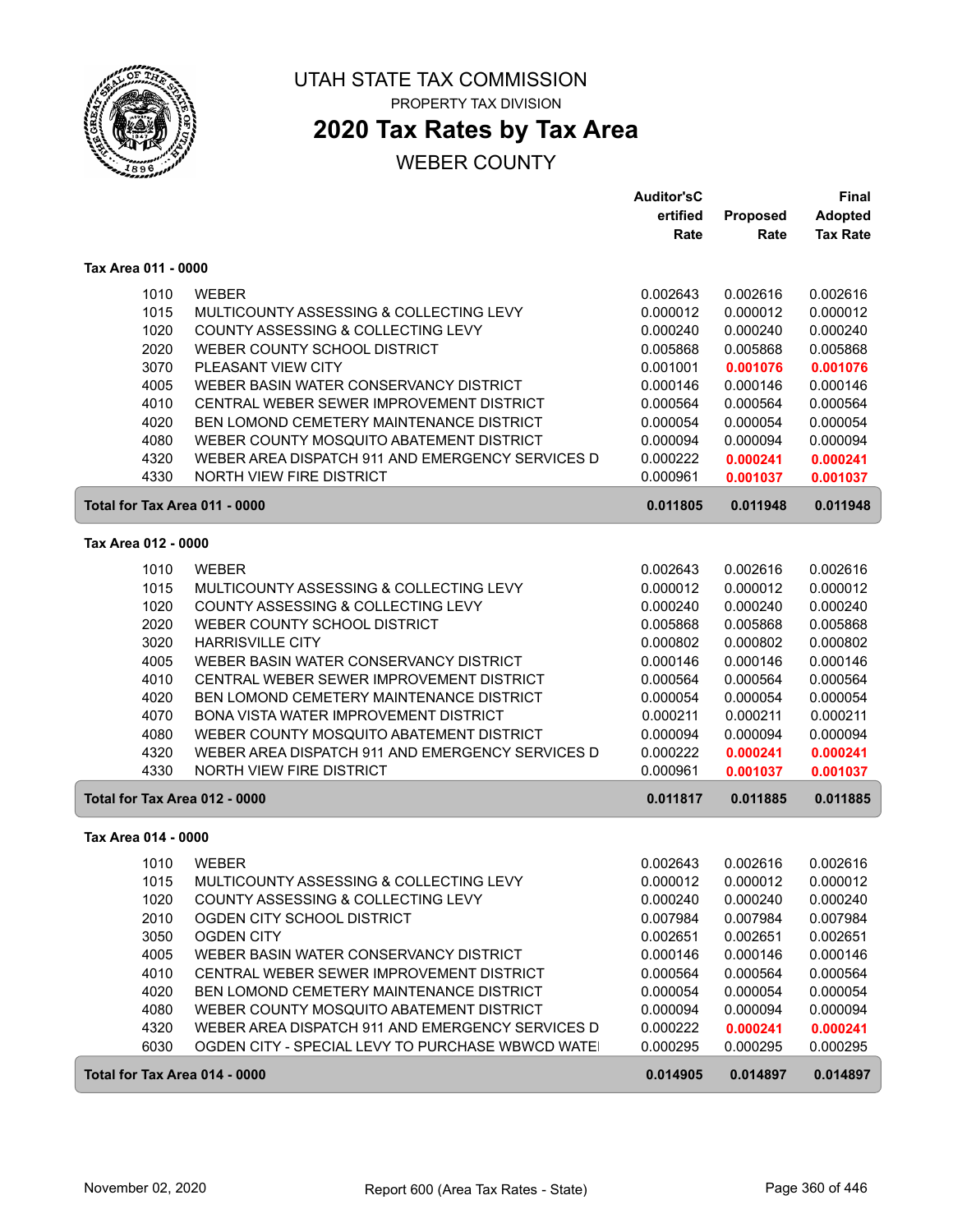

## **2020 Tax Rates by Tax Area**

|                               |                                                  | <b>Auditor'sC</b> |                 | <b>Final</b>    |
|-------------------------------|--------------------------------------------------|-------------------|-----------------|-----------------|
|                               |                                                  | ertified          | <b>Proposed</b> | Adopted         |
|                               |                                                  | Rate              | Rate            | <b>Tax Rate</b> |
| Tax Area 016 - 0000           |                                                  |                   |                 |                 |
| 1010                          | <b>WEBER</b>                                     | 0.002643          | 0.002616        | 0.002616        |
| 1015                          | MULTICOUNTY ASSESSING & COLLECTING LEVY          | 0.000012          | 0.000012        | 0.000012        |
| 1020                          | <b>COUNTY ASSESSING &amp; COLLECTING LEVY</b>    | 0.000240          | 0.000240        | 0.000240        |
| 2020                          | WEBER COUNTY SCHOOL DISTRICT                     | 0.005868          | 0.005868        | 0.005868        |
| 4005                          | WEBER BASIN WATER CONSERVANCY DISTRICT           | 0.000146          | 0.000146        | 0.000146        |
| 4070                          | BONA VISTA WATER IMPROVEMENT DISTRICT            | 0.000211          | 0.000211        | 0.000211        |
| 4080                          | WEBER COUNTY MOSQUITO ABATEMENT DISTRICT         | 0.000094          | 0.000094        | 0.000094        |
| 4210                          | <b>WEBER FIRE DISTRICT</b>                       | 0.001378          | 0.001378        | 0.001378        |
| 4320                          | WEBER AREA DISPATCH 911 AND EMERGENCY SERVICES D | 0.000222          | 0.000241        | 0.000241        |
| 6080                          | WEBER FIRE DISTRICT - BOND (est. 1/1/06)         | 0.000057          | 0.000057        | 0.000057        |
| 6090                          | MUNICIPAL TYPE SERVICE FUND                      | 0.000125          | 0.000247        | 0.000247        |
|                               |                                                  |                   |                 |                 |
| Total for Tax Area 016 - 0000 |                                                  | 0.010996          | 0.011110        | 0.011110        |
| Tax Area 017 - 0000           |                                                  |                   |                 |                 |
| 1010                          | <b>WEBER</b>                                     | 0.002643          | 0.002616        | 0.002616        |
| 1015                          | MULTICOUNTY ASSESSING & COLLECTING LEVY          | 0.000012          | 0.000012        | 0.000012        |
| 1020                          | COUNTY ASSESSING & COLLECTING LEVY               | 0.000240          | 0.000240        | 0.000240        |
| 2020                          | WEBER COUNTY SCHOOL DISTRICT                     | 0.005868          | 0.005868        | 0.005868        |
| 4005                          | WEBER BASIN WATER CONSERVANCY DISTRICT           | 0.000146          | 0.000146        | 0.000146        |
| 4010                          | CENTRAL WEBER SEWER IMPROVEMENT DISTRICT         | 0.000564          | 0.000564        | 0.000564        |
| 4070                          | BONA VISTA WATER IMPROVEMENT DISTRICT            | 0.000211          | 0.000211        | 0.000211        |
| 4080                          | WEBER COUNTY MOSQUITO ABATEMENT DISTRICT         | 0.000094          | 0.000094        | 0.000094        |
| 4210                          | <b>WEBER FIRE DISTRICT</b>                       | 0.001378          | 0.001378        | 0.001378        |
| 4320                          | WEBER AREA DISPATCH 911 AND EMERGENCY SERVICES D | 0.000222          | 0.000241        | 0.000241        |
| 6080                          | WEBER FIRE DISTRICT - BOND (est. 1/1/06)         | 0.000057          | 0.000057        | 0.000057        |
| 6090                          | MUNICIPAL TYPE SERVICE FUND                      | 0.000125          | 0.000247        | 0.000247        |
| Total for Tax Area 017 - 0000 |                                                  | 0.011560          | 0.011674        | 0.011674        |
| Tax Area 019 - 0000           |                                                  |                   |                 |                 |
|                               |                                                  |                   |                 |                 |
| 1010                          | <b>WEBER</b>                                     | 0.002643          | 0.002616        | 0.002616        |
| 1015                          | MULTICOUNTY ASSESSING & COLLECTING LEVY          | 0.000012          | 0.000012        | 0.000012        |
| 1020                          | COUNTY ASSESSING & COLLECTING LEVY               | 0.000240          | 0.000240        | 0.000240        |
| 2020                          | WEBER COUNTY SCHOOL DISTRICT                     | 0.005868          | 0.005868        | 0.005868        |
| 4005                          | WEBER BASIN WATER CONSERVANCY DISTRICT           | 0.000146          | 0.000146        | 0.000146        |
| 4030                          | PLAIN CITY CEMETERY MAINTENANCE DISTRICT         | 0.000055          | 0.000055        | 0.000055        |
| 4070                          | BONA VISTA WATER IMPROVEMENT DISTRICT            | 0.000211          | 0.000211        | 0.000211        |
| 4080                          | WEBER COUNTY MOSQUITO ABATEMENT DISTRICT         | 0.000094          | 0.000094        | 0.000094        |
| 4210                          | <b>WEBER FIRE DISTRICT</b>                       | 0.001378          | 0.001378        | 0.001378        |
| 4320                          | WEBER AREA DISPATCH 911 AND EMERGENCY SERVICES D | 0.000222          | 0.000241        | 0.000241        |
| 6080                          | WEBER FIRE DISTRICT - BOND (est. 1/1/06)         | 0.000057          | 0.000057        | 0.000057        |
| 6090                          | MUNICIPAL TYPE SERVICE FUND                      | 0.000125          | 0.000247        | 0.000247        |
| Total for Tax Area 019 - 0000 |                                                  | 0.011051          | 0.011165        | 0.011165        |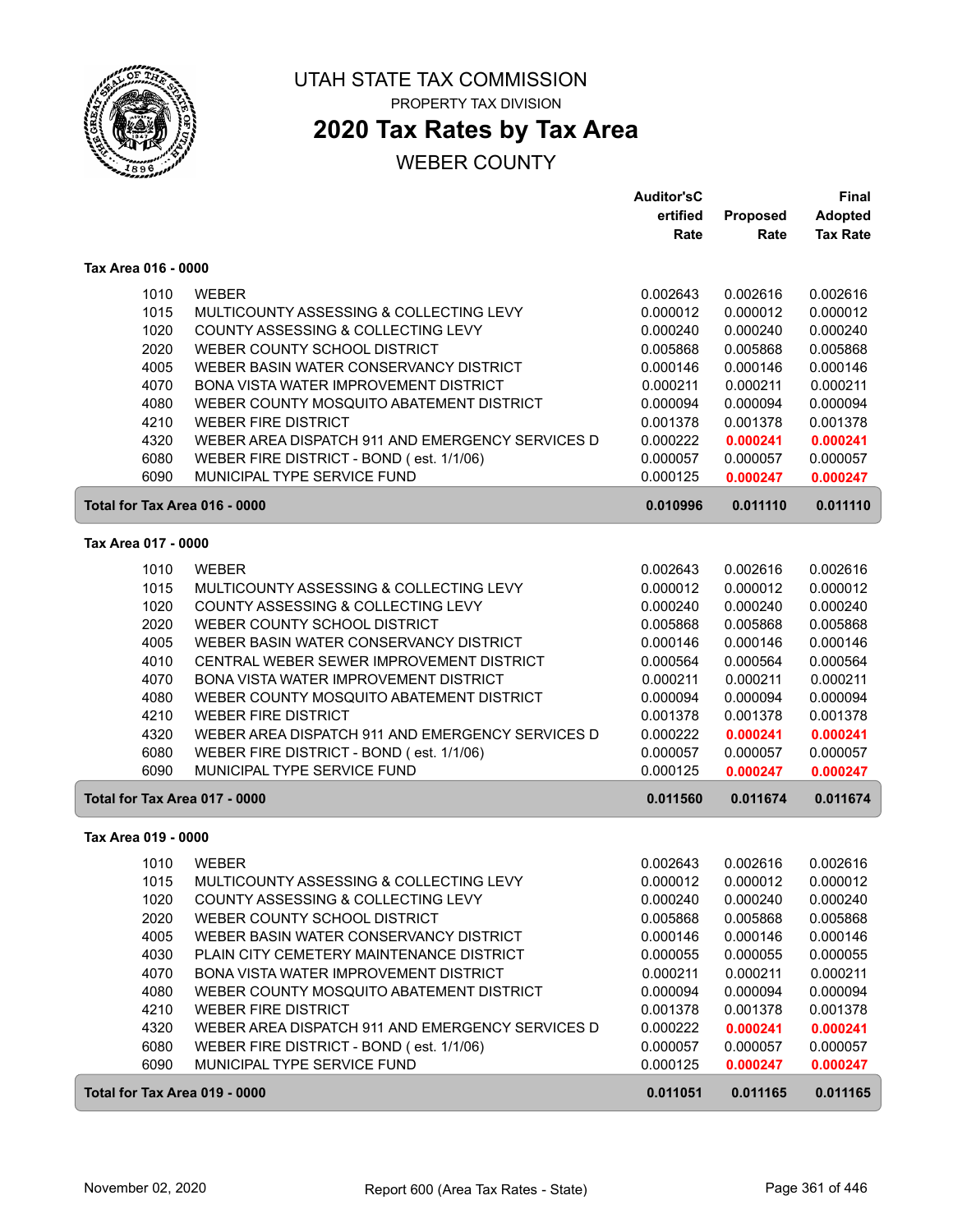

## **2020 Tax Rates by Tax Area**

### WEBER COUNTY

|                               |                                                   | <b>Auditor'sC</b> |          | <b>Final</b>    |
|-------------------------------|---------------------------------------------------|-------------------|----------|-----------------|
|                               |                                                   | ertified          | Proposed | <b>Adopted</b>  |
|                               |                                                   | Rate              | Rate     | <b>Tax Rate</b> |
| Tax Area 020 - 0000           |                                                   |                   |          |                 |
| 1010                          | <b>WEBER</b>                                      | 0.002643          | 0.002616 | 0.002616        |
| 1015                          | MULTICOUNTY ASSESSING & COLLECTING LEVY           | 0.000012          | 0.000012 | 0.000012        |
| 1020                          | COUNTY ASSESSING & COLLECTING LEVY                | 0.000240          | 0.000240 | 0.000240        |
| 2020                          | WEBER COUNTY SCHOOL DISTRICT                      | 0.005868          | 0.005868 | 0.005868        |
| 3020                          | <b>HARRISVILLE CITY</b>                           | 0.000802          | 0.000802 | 0.000802        |
| 4005                          | WEBER BASIN WATER CONSERVANCY DISTRICT            | 0.000146          | 0.000146 | 0.000146        |
| 4010                          | CENTRAL WEBER SEWER IMPROVEMENT DISTRICT          | 0.000564          | 0.000564 | 0.000564        |
| 4070                          | <b>BONA VISTA WATER IMPROVEMENT DISTRICT</b>      | 0.000211          | 0.000211 | 0.000211        |
| 4080                          | WEBER COUNTY MOSQUITO ABATEMENT DISTRICT          | 0.000094          | 0.000094 | 0.000094        |
| 4320                          | WEBER AREA DISPATCH 911 AND EMERGENCY SERVICES D  | 0.000222          | 0.000241 | 0.000241        |
| 4330                          | <b>NORTH VIEW FIRE DISTRICT</b>                   | 0.000961          | 0.001037 | 0.001037        |
| Total for Tax Area 020 - 0000 |                                                   | 0.011763          | 0.011831 | 0.011831        |
| Tax Area 021 - 0000           |                                                   |                   |          |                 |
| 1010                          | <b>WEBER</b>                                      | 0.002643          | 0.002616 | 0.002616        |
| 1015                          | MULTICOUNTY ASSESSING & COLLECTING LEVY           | 0.000012          | 0.000012 | 0.000012        |
| 1020                          | COUNTY ASSESSING & COLLECTING LEVY                | 0.000240          | 0.000240 | 0.000240        |
| 2020                          | WEBER COUNTY SCHOOL DISTRICT                      | 0.005868          | 0.005868 | 0.005868        |
| 3060                          | <b>PLAIN CITY</b>                                 | 0.000336          | 0.000336 | 0.000336        |
| 4005                          | WEBER BASIN WATER CONSERVANCY DISTRICT            | 0.000146          | 0.000146 | 0.000146        |
| 4030                          | PLAIN CITY CEMETERY MAINTENANCE DISTRICT          | 0.000055          | 0.000055 | 0.000055        |
| 4070                          | <b>BONA VISTA WATER IMPROVEMENT DISTRICT</b>      | 0.000211          | 0.000211 | 0.000211        |
| 4080                          | WEBER COUNTY MOSQUITO ABATEMENT DISTRICT          | 0.000094          | 0.000094 | 0.000094        |
| 4320                          | WEBER AREA DISPATCH 911 AND EMERGENCY SERVICES D  | 0.000222          | 0.000241 | 0.000241        |
| Total for Tax Area 021 - 0000 |                                                   | 0.009827          | 0.009819 | 0.009819        |
| Tax Area 022 - 0000           |                                                   |                   |          |                 |
|                               |                                                   |                   |          |                 |
| 1010                          | <b>WEBER</b>                                      | 0.002643          | 0.002616 | 0.002616        |
| 1015                          | MULTICOUNTY ASSESSING & COLLECTING LEVY           | 0.000012          | 0.000012 | 0.000012        |
| 1020                          | COUNTY ASSESSING & COLLECTING LEVY                | 0.000240          | 0.000240 | 0.000240        |
| 2010                          | OGDEN CITY SCHOOL DISTRICT                        | 0.007984          | 0.007984 | 0.007984        |
| 3050                          | <b>OGDEN CITY</b>                                 | 0.002651          | 0.002651 | 0.002651        |
| 4005                          | WEBER BASIN WATER CONSERVANCY DISTRICT            | 0.000146          | 0.000146 | 0.000146        |
| 4010                          | CENTRAL WEBER SEWER IMPROVEMENT DISTRICT          | 0.000564          | 0.000564 | 0.000564        |
| 4070                          | BONA VISTA WATER IMPROVEMENT DISTRICT             | 0.000211          | 0.000211 | 0.000211        |
| 4080                          | WEBER COUNTY MOSQUITO ABATEMENT DISTRICT          | 0.000094          | 0.000094 | 0.000094        |
| 4320                          | WEBER AREA DISPATCH 911 AND EMERGENCY SERVICES D  | 0.000222          | 0.000241 | 0.000241        |
| 6030                          | OGDEN CITY - SPECIAL LEVY TO PURCHASE WBWCD WATE! | 0.000295          | 0.000295 | 0.000295        |
| Total for Tax Area 022 - 0000 |                                                   | 0.015062          | 0.015054 | 0.015054        |

ſ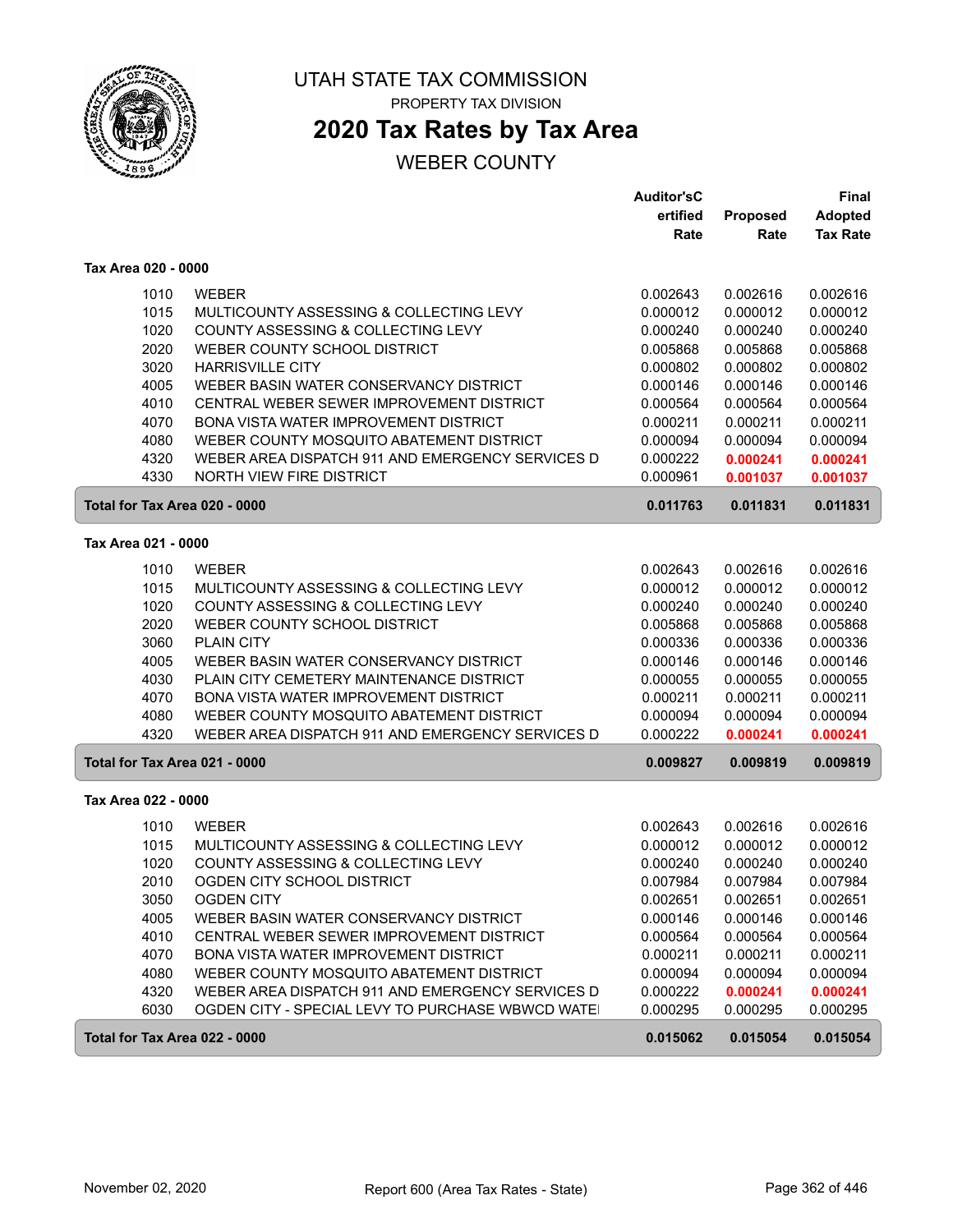

## **2020 Tax Rates by Tax Area**

### WEBER COUNTY

|                               |                                                                                              | Auditor'sC           |                      | Final                |
|-------------------------------|----------------------------------------------------------------------------------------------|----------------------|----------------------|----------------------|
|                               |                                                                                              | ertified             | Proposed             | <b>Adopted</b>       |
|                               |                                                                                              | Rate                 | Rate                 | <b>Tax Rate</b>      |
| Tax Area 023 - 0000           |                                                                                              |                      |                      |                      |
| 1010                          | <b>WEBER</b>                                                                                 | 0.002643             | 0.002616             | 0.002616             |
| 1015                          | MULTICOUNTY ASSESSING & COLLECTING LEVY                                                      | 0.000012             | 0.000012             | 0.000012             |
| 1020                          | COUNTY ASSESSING & COLLECTING LEVY                                                           | 0.000240             | 0.000240             | 0.000240             |
| 2020                          | WEBER COUNTY SCHOOL DISTRICT                                                                 | 0.005868             | 0.005868             | 0.005868             |
| 4005                          | WEBER BASIN WATER CONSERVANCY DISTRICT                                                       | 0.000146             | 0.000146             | 0.000146             |
| 4010                          | CENTRAL WEBER SEWER IMPROVEMENT DISTRICT                                                     | 0.000564             | 0.000564             | 0.000564             |
| 4080                          | WEBER COUNTY MOSQUITO ABATEMENT DISTRICT                                                     | 0.000094             | 0.000094             | 0.000094             |
| 4210                          | <b>WEBER FIRE DISTRICT</b>                                                                   | 0.001378             | 0.001378             | 0.001378             |
| 4320                          | WEBER AREA DISPATCH 911 AND EMERGENCY SERVICES D                                             | 0.000222             | 0.000241             | 0.000241             |
| 6080                          | WEBER FIRE DISTRICT - BOND (est. 1/1/06)                                                     | 0.000057             | 0.000057             | 0.000057             |
| 6090                          | MUNICIPAL TYPE SERVICE FUND                                                                  | 0.000125             | 0.000247             | 0.000247             |
| Total for Tax Area 023 - 0000 |                                                                                              | 0.011349             | 0.011463             | 0.011463             |
| Tax Area 024 - 0000           |                                                                                              |                      |                      |                      |
|                               |                                                                                              |                      |                      |                      |
| 1010                          | <b>WEBER</b>                                                                                 | 0.002643             | 0.002616             | 0.002616             |
| 1015                          | MULTICOUNTY ASSESSING & COLLECTING LEVY                                                      | 0.000012             | 0.000012             | 0.000012             |
| 1020<br>2020                  | COUNTY ASSESSING & COLLECTING LEVY                                                           | 0.000240             | 0.000240             | 0.000240             |
|                               | WEBER COUNTY SCHOOL DISTRICT                                                                 | 0.005868             | 0.005868             | 0.005868             |
| 3120<br>4005                  | <b>WASHINGTON TERRACE CITY</b><br>WEBER BASIN WATER CONSERVANCY DISTRICT                     | 0.002476             | 0.002476             | 0.002476             |
|                               |                                                                                              | 0.000146             | 0.000146             | 0.000146             |
| 4010                          | CENTRAL WEBER SEWER IMPROVEMENT DISTRICT                                                     | 0.000564             | 0.000564             | 0.000564             |
| 4080<br>4320                  | WEBER COUNTY MOSQUITO ABATEMENT DISTRICT<br>WEBER AREA DISPATCH 911 AND EMERGENCY SERVICES D | 0.000094<br>0.000222 | 0.000094<br>0.000241 | 0.000094<br>0.000241 |
| Total for Tax Area 024 - 0000 |                                                                                              | 0.012265             | 0.012257             | 0.012257             |
| Tax Area 025 - 0000           |                                                                                              |                      |                      |                      |
|                               |                                                                                              |                      |                      |                      |
| 1010                          | <b>WEBER</b>                                                                                 | 0.002643             | 0.002616             | 0.002616             |
| 1015                          | MULTICOUNTY ASSESSING & COLLECTING LEVY                                                      | 0.000012             | 0.000012             | 0.000012             |
| 1020                          | COUNTY ASSESSING & COLLECTING LEVY                                                           | 0.000240             | 0.000240             | 0.000240             |
| 2010                          | OGDEN CITY SCHOOL DISTRICT                                                                   | 0.007984             | 0.007984             | 0.007984             |
| 3050                          | <b>OGDEN CITY</b>                                                                            | 0.002651             | 0.002651             | 0.002651             |
| 4005                          | WEBER BASIN WATER CONSERVANCY DISTRICT                                                       | 0.000146             | 0.000146             | 0.000146             |
| 4010                          | CENTRAL WEBER SEWER IMPROVEMENT DISTRICT                                                     | 0.000564             | 0.000564             | 0.000564             |
| 4080                          | WEBER COUNTY MOSQUITO ABATEMENT DISTRICT                                                     | 0.000094             | 0.000094             | 0.000094             |
| 4320                          | WEBER AREA DISPATCH 911 AND EMERGENCY SERVICES D                                             | 0.000222             | 0.000241             | 0.000241             |
| 6030                          | OGDEN CITY - SPECIAL LEVY TO PURCHASE WBWCD WATE                                             | 0.000295             | 0.000295             | 0.000295             |
| Total for Tax Area 025 - 0000 |                                                                                              | 0.014851             | 0.014843             | 0.014843             |

ſ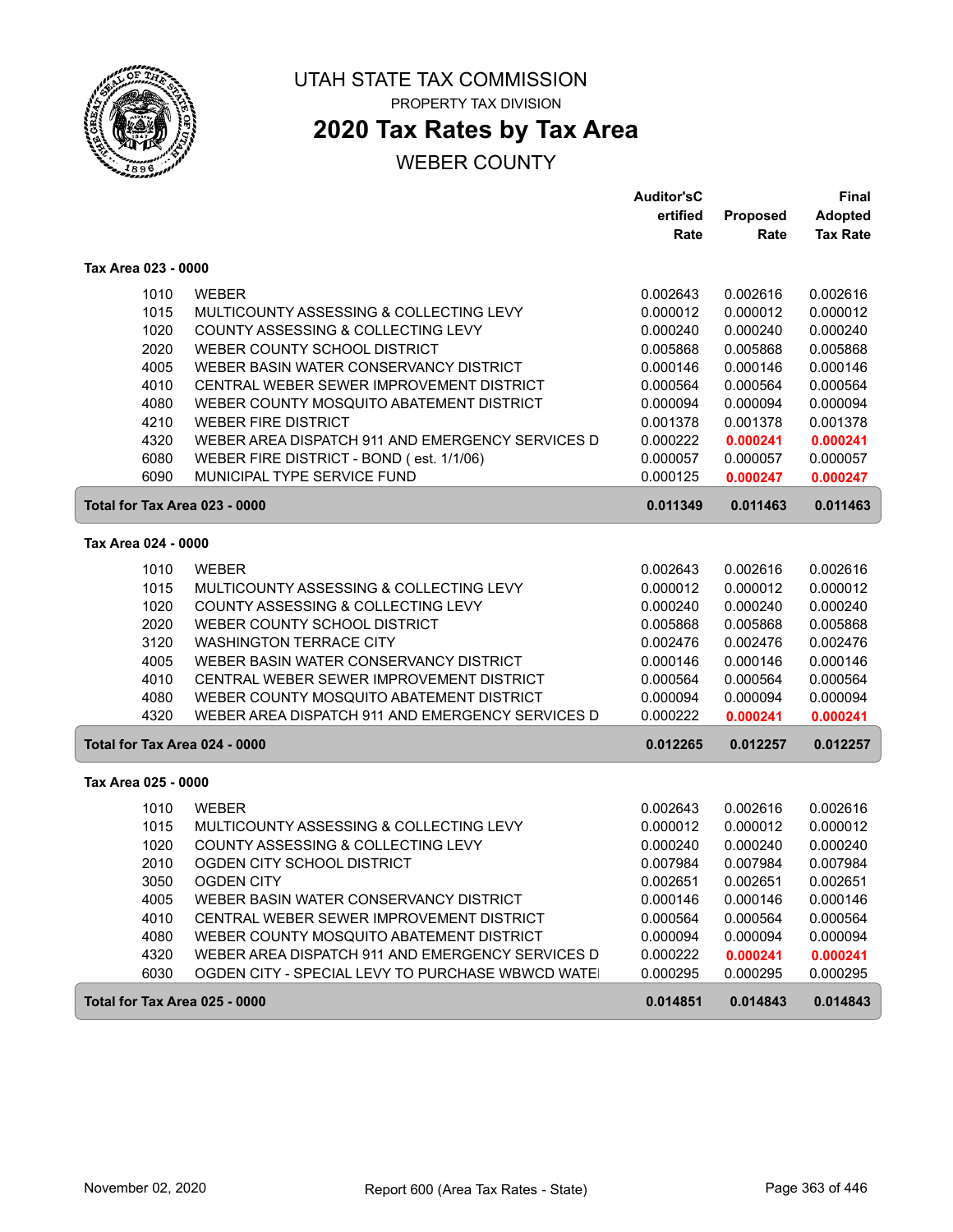

**2020 Tax Rates by Tax Area**

|                               |                                                  | <b>Auditor'sC</b> |          | Final           |
|-------------------------------|--------------------------------------------------|-------------------|----------|-----------------|
|                               |                                                  | ertified          | Proposed | <b>Adopted</b>  |
|                               |                                                  | Rate              | Rate     | <b>Tax Rate</b> |
| Tax Area 026 - 0000           |                                                  |                   |          |                 |
| 1010                          | <b>WEBER</b>                                     | 0.002643          | 0.002616 | 0.002616        |
| 1015                          | MULTICOUNTY ASSESSING & COLLECTING LEVY          | 0.000012          | 0.000012 | 0.000012        |
| 1020                          | COUNTY ASSESSING & COLLECTING LEVY               | 0.000240          | 0.000240 | 0.000240        |
| 2020                          | WEBER COUNTY SCHOOL DISTRICT                     | 0.005868          | 0.005868 | 0.005868        |
| 3080                          | <b>RIVERDALE CITY</b>                            | 0.000921          | 0.000921 | 0.000921        |
| 4005                          | WEBER BASIN WATER CONSERVANCY DISTRICT           | 0.000146          | 0.000146 | 0.000146        |
| 4010                          | CENTRAL WEBER SEWER IMPROVEMENT DISTRICT         | 0.000564          | 0.000564 | 0.000564        |
| 4080                          | WEBER COUNTY MOSQUITO ABATEMENT DISTRICT         | 0.000094          | 0.000094 | 0.000094        |
| 4320                          | WEBER AREA DISPATCH 911 AND EMERGENCY SERVICES D | 0.000222          | 0.000241 | 0.000241        |
| Total for Tax Area 026 - 0000 |                                                  | 0.010710          | 0.010702 | 0.010702        |
| Tax Area 027 - 0000           |                                                  |                   |          |                 |
| 1010                          | <b>WEBER</b>                                     | 0.002643          | 0.002616 | 0.002616        |
| 1015                          | MULTICOUNTY ASSESSING & COLLECTING LEVY          | 0.000012          | 0.000012 | 0.000012        |
| 1020                          | COUNTY ASSESSING & COLLECTING LEVY               | 0.000240          | 0.000240 | 0.000240        |
| 2020                          | WEBER COUNTY SCHOOL DISTRICT                     | 0.005868          | 0.005868 | 0.005868        |
| 3100                          | SOUTH OGDEN CITY                                 | 0.002517          | 0.002700 | 0.002700        |
| 4005                          | WEBER BASIN WATER CONSERVANCY DISTRICT           | 0.000146          | 0.000146 | 0.000146        |
| 4010                          | CENTRAL WEBER SEWER IMPROVEMENT DISTRICT         | 0.000564          | 0.000564 | 0.000564        |
| 4080                          | WEBER COUNTY MOSQUITO ABATEMENT DISTRICT         | 0.000094          | 0.000094 | 0.000094        |
| 4320                          | WEBER AREA DISPATCH 911 AND EMERGENCY SERVICES D | 0.000222          | 0.000241 | 0.000241        |
| Total for Tax Area 027 - 0000 |                                                  | 0.012306          | 0.012481 | 0.012481        |
| Tax Area 028 - 0000           |                                                  |                   |          |                 |
| 1010                          | <b>WEBER</b>                                     | 0.002643          | 0.002616 | 0.002616        |
| 1015                          | MULTICOUNTY ASSESSING & COLLECTING LEVY          | 0.000012          | 0.000012 | 0.000012        |
| 1020                          | COUNTY ASSESSING & COLLECTING LEVY               | 0.000240          | 0.000240 | 0.000240        |
| 2020                          | WEBER COUNTY SCHOOL DISTRICT                     | 0.005868          | 0.005868 | 0.005868        |
| 4005                          | WEBER BASIN WATER CONSERVANCY DISTRICT           | 0.000146          | 0.000146 | 0.000146        |
| 4080                          | WEBER COUNTY MOSQUITO ABATEMENT DISTRICT         | 0.000094          | 0.000094 | 0.000094        |
| 4090                          | EDEN CEMETERY MAINTENANCE DISTRICT               | 0.000055          | 0.000055 | 0.000055        |
| 4210                          | <b>WEBER FIRE DISTRICT</b>                       | 0.001378          | 0.001378 | 0.001378        |
| 4240                          | OGDEN VALLEY PARKS SERVICE AREA                  | 0.000103          | 0.000103 | 0.000103        |
| 4320                          | WEBER AREA DISPATCH 911 AND EMERGENCY SERVICES D | 0.000222          | 0.000241 | 0.000241        |
| 6080                          | WEBER FIRE DISTRICT - BOND (est. 1/1/06)         | 0.000057          | 0.000057 | 0.000057        |
| 6090                          | MUNICIPAL TYPE SERVICE FUND                      | 0.000125          | 0.000247 | 0.000247        |
| Total for Tax Area 028 - 0000 |                                                  | 0.010943          | 0.011057 | 0.011057        |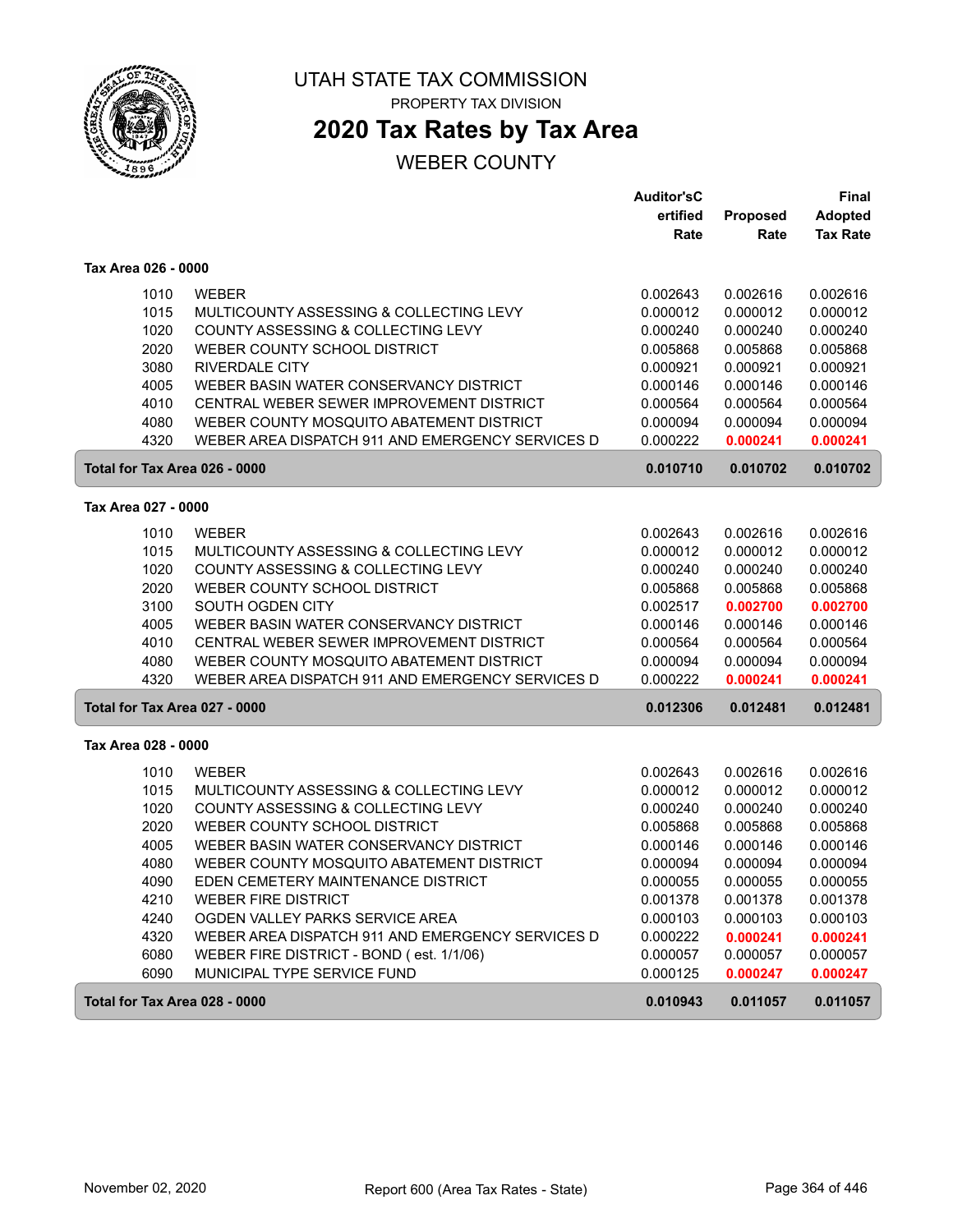

# UTAH STATE TAX COMMISSION

PROPERTY TAX DIVISION

## **2020 Tax Rates by Tax Area**

|                     |                                                          | <b>Auditor'sC</b> |          | <b>Final</b>    |
|---------------------|----------------------------------------------------------|-------------------|----------|-----------------|
|                     |                                                          | ertified          | Proposed | Adopted         |
|                     |                                                          | Rate              | Rate     | <b>Tax Rate</b> |
| Tax Area 030 - 0000 |                                                          |                   |          |                 |
|                     | 1010<br><b>WEBER</b>                                     | 0.002643          | 0.002616 | 0.002616        |
|                     | 1015<br>MULTICOUNTY ASSESSING & COLLECTING LEVY          | 0.000012          | 0.000012 | 0.000012        |
|                     | 1020<br>COUNTY ASSESSING & COLLECTING LEVY               | 0.000240          | 0.000240 | 0.000240        |
|                     | 2020<br>WEBER COUNTY SCHOOL DISTRICT                     | 0.005868          | 0.005868 | 0.005868        |
|                     | 3025<br><b>HOOPER CITY</b>                               | 0.000401          | 0.000401 | 0.000401        |
|                     | 4005<br>WEBER BASIN WATER CONSERVANCY DISTRICT           | 0.000146          | 0.000146 | 0.000146        |
|                     | 4080<br>WEBER COUNTY MOSQUITO ABATEMENT DISTRICT         | 0.000094          | 0.000094 | 0.000094        |
|                     | 4210<br><b>WEBER FIRE DISTRICT</b>                       | 0.001378          | 0.001378 | 0.001378        |
|                     | 4320<br>WEBER AREA DISPATCH 911 AND EMERGENCY SERVICES D | 0.000222          | 0.000241 | 0.000241        |
|                     | 6080<br>WEBER FIRE DISTRICT - BOND (est. 1/1/06)         | 0.000057          | 0.000057 | 0.000057        |
|                     | Total for Tax Area 030 - 0000                            | 0.011061          | 0.011053 | 0.011053        |
| Tax Area 031 - 0000 |                                                          |                   |          |                 |
|                     | 1010<br><b>WEBER</b>                                     | 0.002643          | 0.002616 | 0.002616        |
|                     | 1015<br>MULTICOUNTY ASSESSING & COLLECTING LEVY          | 0.000012          | 0.000012 | 0.000012        |
|                     | 1020<br>COUNTY ASSESSING & COLLECTING LEVY               | 0.000240          | 0.000240 | 0.000240        |
|                     | 2020<br>WEBER COUNTY SCHOOL DISTRICT                     | 0.005868          | 0.005868 | 0.005868        |
|                     | 3025<br><b>HOOPER CITY</b>                               | 0.000401          | 0.000401 | 0.000401        |
|                     | 4005<br>WEBER BASIN WATER CONSERVANCY DISTRICT           | 0.000146          | 0.000146 | 0.000146        |
|                     | 4080<br>WEBER COUNTY MOSQUITO ABATEMENT DISTRICT         | 0.000094          | 0.000094 | 0.000094        |
|                     | 4090<br>EDEN CEMETERY MAINTENANCE DISTRICT               | 0.000055          | 0.000055 | 0.000055        |
|                     | 4150<br>HOOPER WATER IMPROVEMENT DISTRICT                | 0.000277          | 0.000277 | 0.000277        |
|                     | 4210<br><b>WEBER FIRE DISTRICT</b>                       | 0.001378          | 0.001378 | 0.001378        |
|                     | 4320<br>WEBER AREA DISPATCH 911 AND EMERGENCY SERVICES D | 0.000222          | 0.000241 | 0.000241        |
|                     | 6080<br>WEBER FIRE DISTRICT - BOND (est. 1/1/06)         | 0.000057          | 0.000057 | 0.000057        |
|                     | 6090<br>MUNICIPAL TYPE SERVICE FUND                      | 0.000125          | 0.000247 | 0.000247        |
|                     | Total for Tax Area 031 - 0000                            | 0.011518          | 0.011632 | 0.011632        |
| Tax Area 032 - 0000 |                                                          |                   |          |                 |
|                     | 1010<br><b>WEBER</b>                                     | 0.002643          | 0.002616 | 0.002616        |
|                     | 1015<br>MULTICOUNTY ASSESSING & COLLECTING LEVY          | 0.000012          | 0.000012 | 0.000012        |
|                     | COUNTY ASSESSING & COLLECTING LEVY<br>1020               | 0.000240          | 0.000240 | 0.000240        |
|                     | 2020<br>WEBER COUNTY SCHOOL DISTRICT                     | 0.005868          | 0.005868 | 0.005868        |
|                     | 3025<br><b>HOOPER CITY</b>                               | 0.000401          | 0.000401 | 0.000401        |
|                     | 4005<br>WEBER BASIN WATER CONSERVANCY DISTRICT           | 0.000146          | 0.000146 | 0.000146        |
|                     | 4080<br>WEBER COUNTY MOSQUITO ABATEMENT DISTRICT         | 0.000094          | 0.000094 | 0.000094        |
|                     | 4210<br><b>WEBER FIRE DISTRICT</b>                       | 0.001378          | 0.001378 | 0.001378        |
|                     | 4320<br>WEBER AREA DISPATCH 911 AND EMERGENCY SERVICES D | 0.000222          | 0.000241 | 0.000241        |
|                     | 6080<br>WEBER FIRE DISTRICT - BOND (est. 1/1/06)         | 0.000057          | 0.000057 | 0.000057        |
|                     | Total for Tax Area 032 - 0000                            | 0.011061          | 0.011053 | 0.011053        |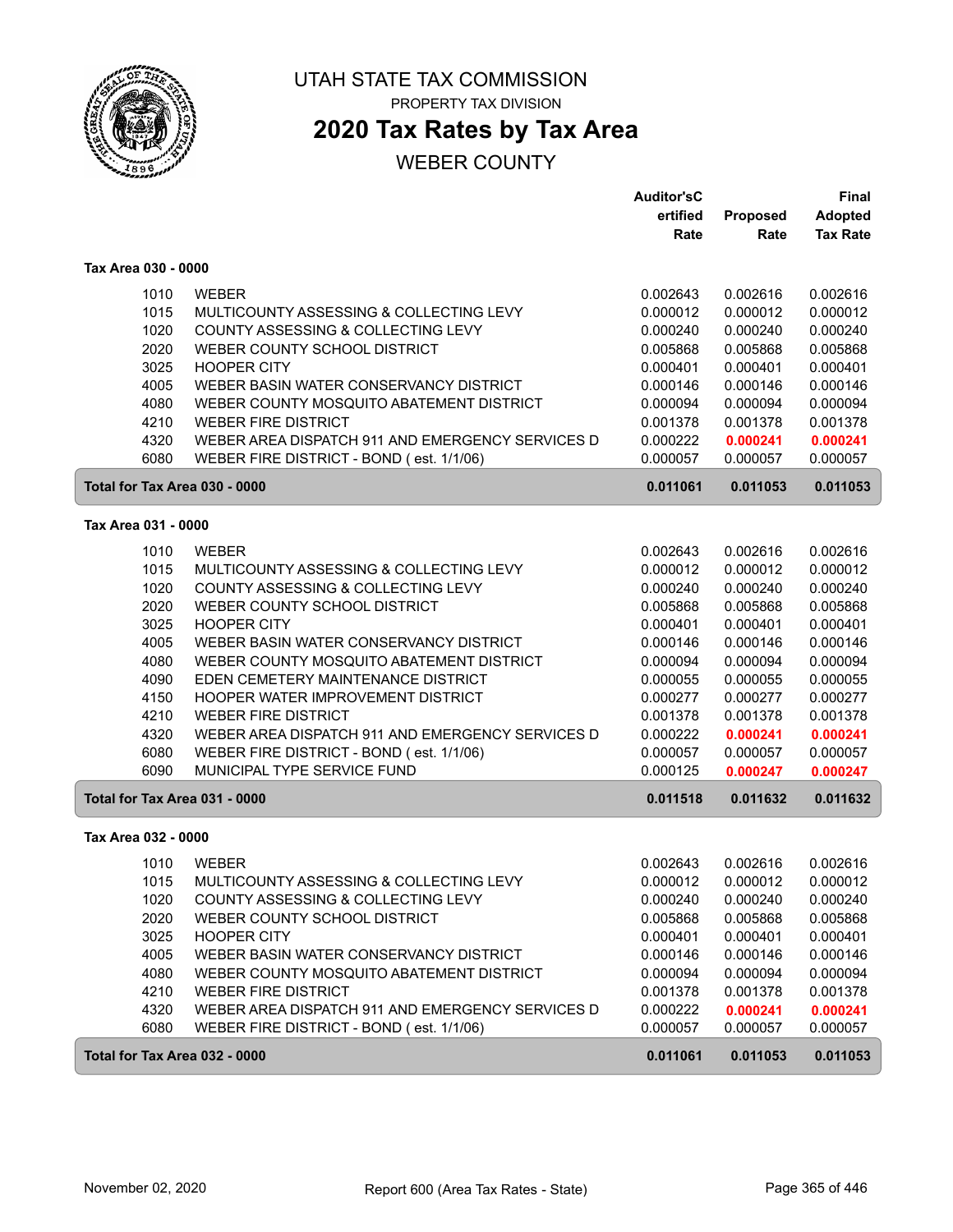

# UTAH STATE TAX COMMISSION

PROPERTY TAX DIVISION

## **2020 Tax Rates by Tax Area**

|                               |                                                  | <b>Auditor'sC</b> |          | Final           |
|-------------------------------|--------------------------------------------------|-------------------|----------|-----------------|
|                               |                                                  | ertified          | Proposed | Adopted         |
|                               |                                                  | Rate              | Rate     | <b>Tax Rate</b> |
| Tax Area 035 - 0000           |                                                  |                   |          |                 |
| 1010                          | <b>WEBER</b>                                     | 0.002643          | 0.002616 | 0.002616        |
| 1015                          | MULTICOUNTY ASSESSING & COLLECTING LEVY          | 0.000012          | 0.000012 | 0.000012        |
| 1020                          | COUNTY ASSESSING & COLLECTING LEVY               | 0.000240          | 0.000240 | 0.000240        |
| 2020                          | WEBER COUNTY SCHOOL DISTRICT                     | 0.005868          | 0.005868 | 0.005868        |
| 3030                          | <b>HUNTSVILLE TOWN</b>                           | 0.001161          | 0.001161 | 0.001161        |
| 4005                          | WEBER BASIN WATER CONSERVANCY DISTRICT           | 0.000146          | 0.000146 | 0.000146        |
| 4080                          | WEBER COUNTY MOSQUITO ABATEMENT DISTRICT         | 0.000094          | 0.000094 | 0.000094        |
| 4210                          | <b>WEBER FIRE DISTRICT</b>                       | 0.001378          | 0.001378 | 0.001378        |
| 4320                          | WEBER AREA DISPATCH 911 AND EMERGENCY SERVICES D | 0.000222          | 0.000241 | 0.000241        |
| 6080                          | WEBER FIRE DISTRICT - BOND (est. 1/1/06)         | 0.000057          | 0.000057 | 0.000057        |
| Total for Tax Area 035 - 0000 |                                                  | 0.011821          | 0.011813 | 0.011813        |
| Tax Area 036 - 0000           |                                                  |                   |          |                 |
| 1010                          | <b>WEBER</b>                                     | 0.002643          | 0.002616 | 0.002616        |
| 1015                          | MULTICOUNTY ASSESSING & COLLECTING LEVY          | 0.000012          | 0.000012 | 0.000012        |
| 1020                          | COUNTY ASSESSING & COLLECTING LEVY               | 0.000240          | 0.000240 | 0.000240        |
| 2020                          | WEBER COUNTY SCHOOL DISTRICT                     | 0.005868          | 0.005868 | 0.005868        |
| 4005                          | WEBER BASIN WATER CONSERVANCY DISTRICT           | 0.000146          | 0.000146 | 0.000146        |
| 4080                          | WEBER COUNTY MOSQUITO ABATEMENT DISTRICT         | 0.000094          | 0.000094 | 0.000094        |
| 4120                          | LIBERTY CEMETERY MAINTENANCE DISTRICT            | 0.000030          | 0.000030 | 0.000030        |
| 4210                          | <b>WEBER FIRE DISTRICT</b>                       | 0.001378          | 0.001378 | 0.001378        |
| 4240                          | OGDEN VALLEY PARKS SERVICE AREA                  | 0.000103          | 0.000103 | 0.000103        |
| 4320                          | WEBER AREA DISPATCH 911 AND EMERGENCY SERVICES D | 0.000222          | 0.000241 | 0.000241        |
| 6080                          | WEBER FIRE DISTRICT - BOND (est. 1/1/06)         | 0.000057          | 0.000057 | 0.000057        |
| 6090                          | MUNICIPAL TYPE SERVICE FUND                      | 0.000125          | 0.000247 | 0.000247        |
| Total for Tax Area 036 - 0000 |                                                  | 0.010918          | 0.011032 | 0.011032        |
| Tax Area 038 - 0000           |                                                  |                   |          |                 |
| 1010                          | <b>WEBER</b>                                     | 0.002643          | 0.002616 | 0.002616        |
| 1015                          | MULTICOUNTY ASSESSING & COLLECTING LEVY          | 0.000012          | 0.000012 | 0.000012        |
| 1020                          | COUNTY ASSESSING & COLLECTING LEVY               | 0.000240          | 0.000240 | 0.000240        |
| 2020                          | WEBER COUNTY SCHOOL DISTRICT                     | 0.005868          | 0.005868 | 0.005868        |
| 4005                          | WEBER BASIN WATER CONSERVANCY DISTRICT           | 0.000146          | 0.000146 | 0.000146        |
| 4015                          | NORTH DAVIS SEWER DISTRICT                       | 0.000769          | 0.000769 | 0.000769        |
| 4080                          | WEBER COUNTY MOSQUITO ABATEMENT DISTRICT         | 0.000094          | 0.000094 | 0.000094        |
| 4130                          | ROY WATER CONSERVANCY DISTRICT                   | 0.000063          | 0.000063 | 0.000063        |
| 4210                          | WEBER FIRE DISTRICT                              | 0.001378          | 0.001378 | 0.001378        |
| 4320                          | WEBER AREA DISPATCH 911 AND EMERGENCY SERVICES D | 0.000222          | 0.000241 | 0.000241        |
| 6080                          | WEBER FIRE DISTRICT - BOND (est. 1/1/06)         | 0.000057          | 0.000057 | 0.000057        |
| 6090                          | MUNICIPAL TYPE SERVICE FUND                      | 0.000125          | 0.000247 | 0.000247        |
| Total for Tax Area 038 - 0000 |                                                  | 0.011617          | 0.011731 | 0.011731        |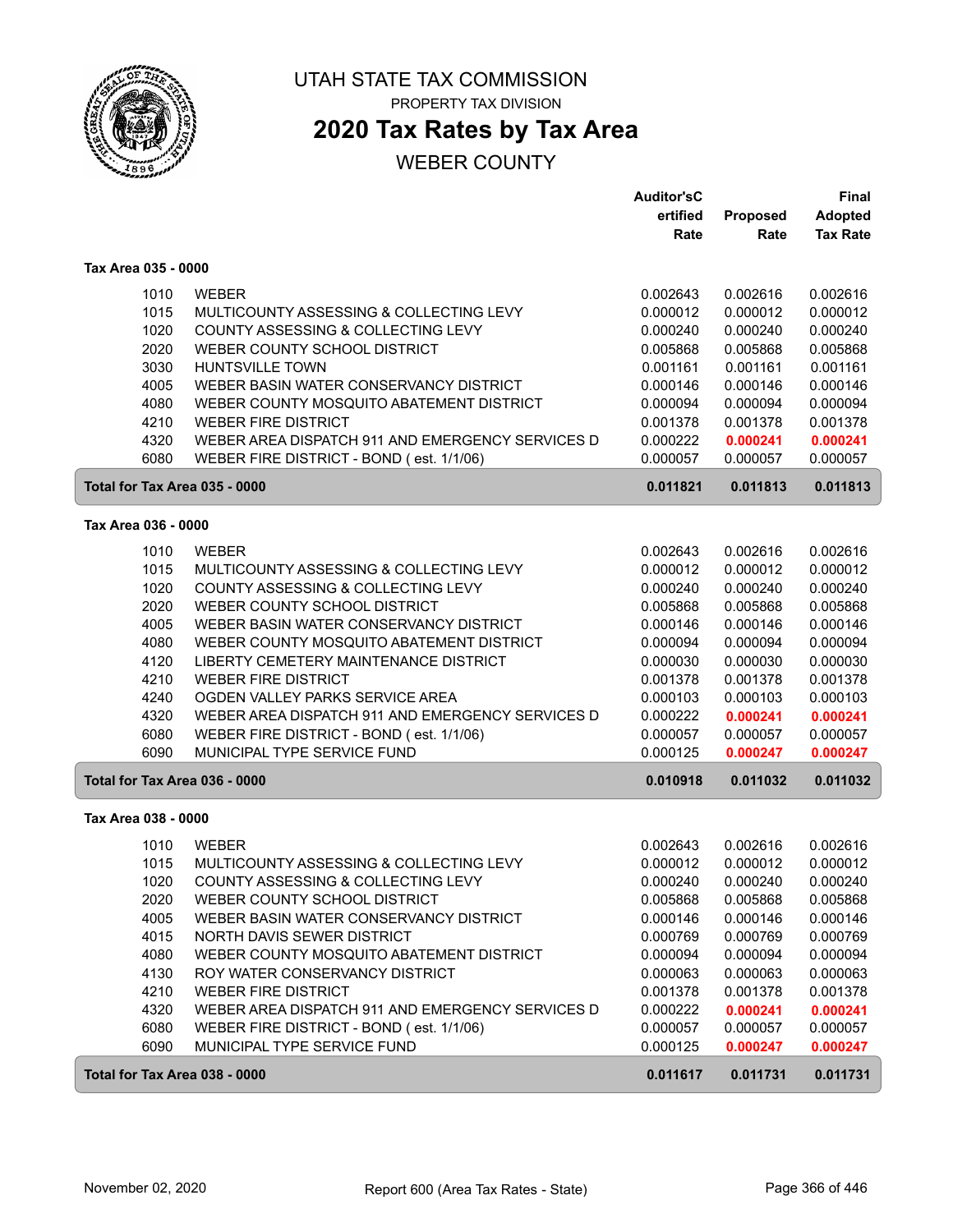

**2020 Tax Rates by Tax Area**

|                               |                                                  | <b>Auditor'sC</b> |          | Final           |
|-------------------------------|--------------------------------------------------|-------------------|----------|-----------------|
|                               |                                                  | ertified          | Proposed | <b>Adopted</b>  |
|                               |                                                  | Rate              | Rate     | <b>Tax Rate</b> |
| Tax Area 039 - 0000           |                                                  |                   |          |                 |
| 1010                          | <b>WEBER</b>                                     | 0.002643          | 0.002616 | 0.002616        |
| 1015                          | MULTICOUNTY ASSESSING & COLLECTING LEVY          | 0.000012          | 0.000012 | 0.000012        |
| 1020                          | COUNTY ASSESSING & COLLECTING LEVY               | 0.000240          | 0.000240 | 0.000240        |
| 2020                          | WEBER COUNTY SCHOOL DISTRICT                     | 0.005868          | 0.005868 | 0.005868        |
| 3080                          | <b>RIVERDALE CITY</b>                            | 0.000921          | 0.000921 | 0.000921        |
| 4005                          | WEBER BASIN WATER CONSERVANCY DISTRICT           | 0.000146          | 0.000146 | 0.000146        |
| 4015                          | NORTH DAVIS SEWER DISTRICT                       | 0.000769          | 0.000769 | 0.000769        |
| 4080                          | WEBER COUNTY MOSQUITO ABATEMENT DISTRICT         | 0.000094          | 0.000094 | 0.000094        |
| 4320                          | WEBER AREA DISPATCH 911 AND EMERGENCY SERVICES D | 0.000222          | 0.000241 | 0.000241        |
| Total for Tax Area 039 - 0000 |                                                  | 0.010915          | 0.010907 | 0.010907        |
| Tax Area 040 - 0000           |                                                  |                   |          |                 |
| 1010                          | <b>WEBER</b>                                     | 0.002643          | 0.002616 | 0.002616        |
| 1015                          | MULTICOUNTY ASSESSING & COLLECTING LEVY          | 0.000012          | 0.000012 | 0.000012        |
| 1020                          | COUNTY ASSESSING & COLLECTING LEVY               | 0.000240          | 0.000240 | 0.000240        |
| 2020                          | WEBER COUNTY SCHOOL DISTRICT                     | 0.005868          | 0.005868 | 0.005868        |
| 3090                          | <b>ROY CITY</b>                                  | 0.001959          | 0.001959 | 0.001959        |
| 4005                          | WEBER BASIN WATER CONSERVANCY DISTRICT           | 0.000146          | 0.000146 | 0.000146        |
| 4015                          | <b>NORTH DAVIS SEWER DISTRICT</b>                | 0.000769          | 0.000769 | 0.000769        |
| 4080                          | WEBER COUNTY MOSQUITO ABATEMENT DISTRICT         | 0.000094          | 0.000094 | 0.000094        |
| 4320                          | WEBER AREA DISPATCH 911 AND EMERGENCY SERVICES D | 0.000222          | 0.000241 | 0.000241        |
| Total for Tax Area 040 - 0000 |                                                  | 0.011953          | 0.011945 | 0.011945        |
|                               |                                                  |                   |          |                 |
| Tax Area 041 - 0000           |                                                  |                   |          |                 |
| 1010                          | <b>WEBER</b>                                     | 0.002643          | 0.002616 | 0.002616        |
| 1015                          | MULTICOUNTY ASSESSING & COLLECTING LEVY          | 0.000012          | 0.000012 | 0.000012        |
| 1020                          | COUNTY ASSESSING & COLLECTING LEVY               | 0.000240          | 0.000240 | 0.000240        |
| 2020                          | WEBER COUNTY SCHOOL DISTRICT                     | 0.005868          | 0.005868 | 0.005868        |
| 3090                          | <b>ROY CITY</b>                                  | 0.001959          | 0.001959 | 0.001959        |
| 4005                          | WEBER BASIN WATER CONSERVANCY DISTRICT           | 0.000146          | 0.000146 | 0.000146        |
| 4015                          | NORTH DAVIS SEWER DISTRICT                       | 0.000769          | 0.000769 | 0.000769        |
| 4080                          | WEBER COUNTY MOSQUITO ABATEMENT DISTRICT         | 0.000094          | 0.000094 | 0.000094        |
| 4130                          | ROY WATER CONSERVANCY DISTRICT                   | 0.000063          | 0.000063 | 0.000063        |
| 4320                          | WEBER AREA DISPATCH 911 AND EMERGENCY SERVICES D | 0.000222          | 0.000241 | 0.000241        |
| Total for Tax Area 041 - 0000 |                                                  | 0.012016          | 0.012008 | 0.012008        |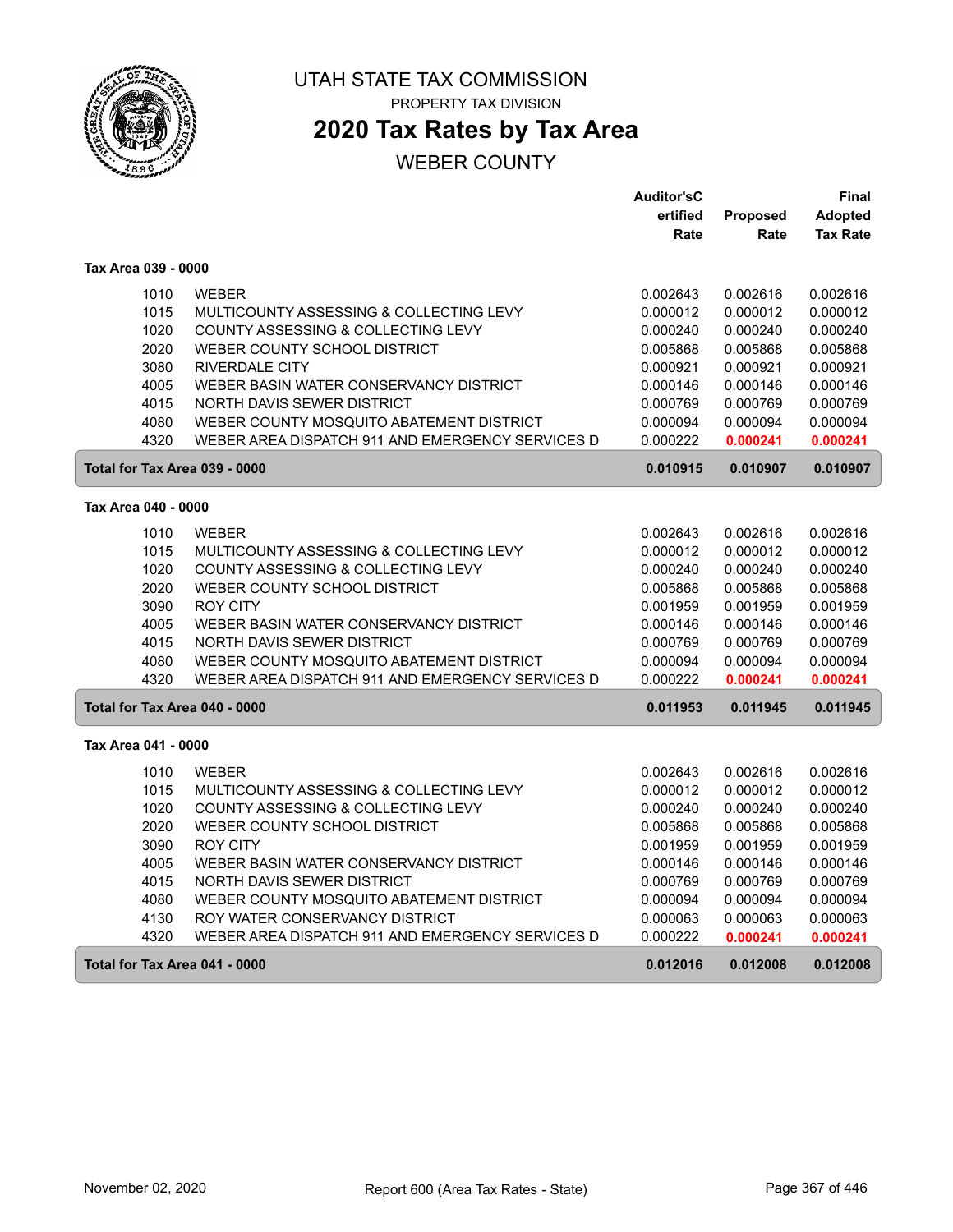

 $\sqrt{2}$ 

ſ

#### UTAH STATE TAX COMMISSION PROPERTY TAX DIVISION

**2020 Tax Rates by Tax Area**

|                               |                                                  | <b>Auditor'sC</b> |          | Final           |
|-------------------------------|--------------------------------------------------|-------------------|----------|-----------------|
|                               |                                                  | ertified          | Proposed | <b>Adopted</b>  |
|                               |                                                  | Rate              | Rate     | <b>Tax Rate</b> |
| Tax Area 043 - 0000           |                                                  |                   |          |                 |
| 1010                          | <b>WEBER</b>                                     | 0.002643          | 0.002616 | 0.002616        |
| 1015                          | MULTICOUNTY ASSESSING & COLLECTING LEVY          | 0.000012          | 0.000012 | 0.000012        |
| 1020                          | COUNTY ASSESSING & COLLECTING LEVY               | 0.000240          | 0.000240 | 0.000240        |
| 2010                          | OGDEN CITY SCHOOL DISTRICT                       | 0.007984          | 0.007984 | 0.007984        |
| 3050                          | <b>OGDEN CITY</b>                                | 0.002651          | 0.002651 | 0.002651        |
| 4005                          | WEBER BASIN WATER CONSERVANCY DISTRICT           | 0.000146          | 0.000146 | 0.000146        |
| 4080                          | WEBER COUNTY MOSQUITO ABATEMENT DISTRICT         | 0.000094          | 0.000094 | 0.000094        |
| 4320                          | WEBER AREA DISPATCH 911 AND EMERGENCY SERVICES D | 0.000222          | 0.000241 | 0.000241        |
| 6030                          | OGDEN CITY - SPECIAL LEVY TO PURCHASE WBWCD WATE | 0.000295          | 0.000295 | 0.000295        |
| Total for Tax Area 043 - 0000 |                                                  | 0.014287          | 0.014279 | 0.014279        |
| Tax Area 044 - 0000           |                                                  |                   |          |                 |
| 1010                          | <b>WEBER</b>                                     | 0.002643          | 0.002616 | 0.002616        |
| 1015                          | MULTICOUNTY ASSESSING & COLLECTING LEVY          | 0.000012          | 0.000012 | 0.000012        |
| 1020                          | COUNTY ASSESSING & COLLECTING LEVY               | 0.000240          | 0.000240 | 0.000240        |
| 2020                          | WEBER COUNTY SCHOOL DISTRICT                     | 0.005868          | 0.005868 | 0.005868        |
| 4005                          | WEBER BASIN WATER CONSERVANCY DISTRICT           | 0.000146          | 0.000146 | 0.000146        |
| 4030                          | PLAIN CITY CEMETERY MAINTENANCE DISTRICT         | 0.000055          | 0.000055 | 0.000055        |
| 4080                          | WEBER COUNTY MOSQUITO ABATEMENT DISTRICT         | 0.000094          | 0.000094 | 0.000094        |
| 4210                          | <b>WEBER FIRE DISTRICT</b>                       | 0.001378          | 0.001378 | 0.001378        |
| 4320                          | WEBER AREA DISPATCH 911 AND EMERGENCY SERVICES D | 0.000222          | 0.000241 | 0.000241        |
| 6080                          | WEBER FIRE DISTRICT - BOND (est. 1/1/06)         | 0.000057          | 0.000057 | 0.000057        |
| 6090                          | MUNICIPAL TYPE SERVICE FUND                      | 0.000125          | 0.000247 | 0.000247        |
| Total for Tax Area 044 - 0000 |                                                  | 0.010840          | 0.010954 | 0.010954        |
| Tax Area 045 - 0000           |                                                  |                   |          |                 |
| 1010                          | <b>WEBER</b>                                     | 0.002643          | 0.002616 | 0.002616        |
| 1015                          | MULTICOUNTY ASSESSING & COLLECTING LEVY          | 0.000012          | 0.000012 | 0.000012        |
| 1020                          | COUNTY ASSESSING & COLLECTING LEVY               | 0.000240          | 0.000240 | 0.000240        |
| 2020                          | WEBER COUNTY SCHOOL DISTRICT                     | 0.005868          | 0.005868 | 0.005868        |
| 3070                          | PLEASANT VIEW CITY                               | 0.001001          | 0.001076 | 0.001076        |
| 4005                          | WEBER BASIN WATER CONSERVANCY DISTRICT           | 0.000146          | 0.000146 | 0.000146        |
| 4080                          | WEBER COUNTY MOSQUITO ABATEMENT DISTRICT         | 0.000094          | 0.000094 | 0.000094        |
| 4320                          | WEBER AREA DISPATCH 911 AND EMERGENCY SERVICES D | 0.000222          | 0.000241 | 0.000241        |
| 4330                          | <b>NORTH VIEW FIRE DISTRICT</b>                  | 0.000961          | 0.001037 | 0.001037        |
| Total for Tax Area 045 - 0000 |                                                  | 0.011187          | 0.011330 | 0.011330        |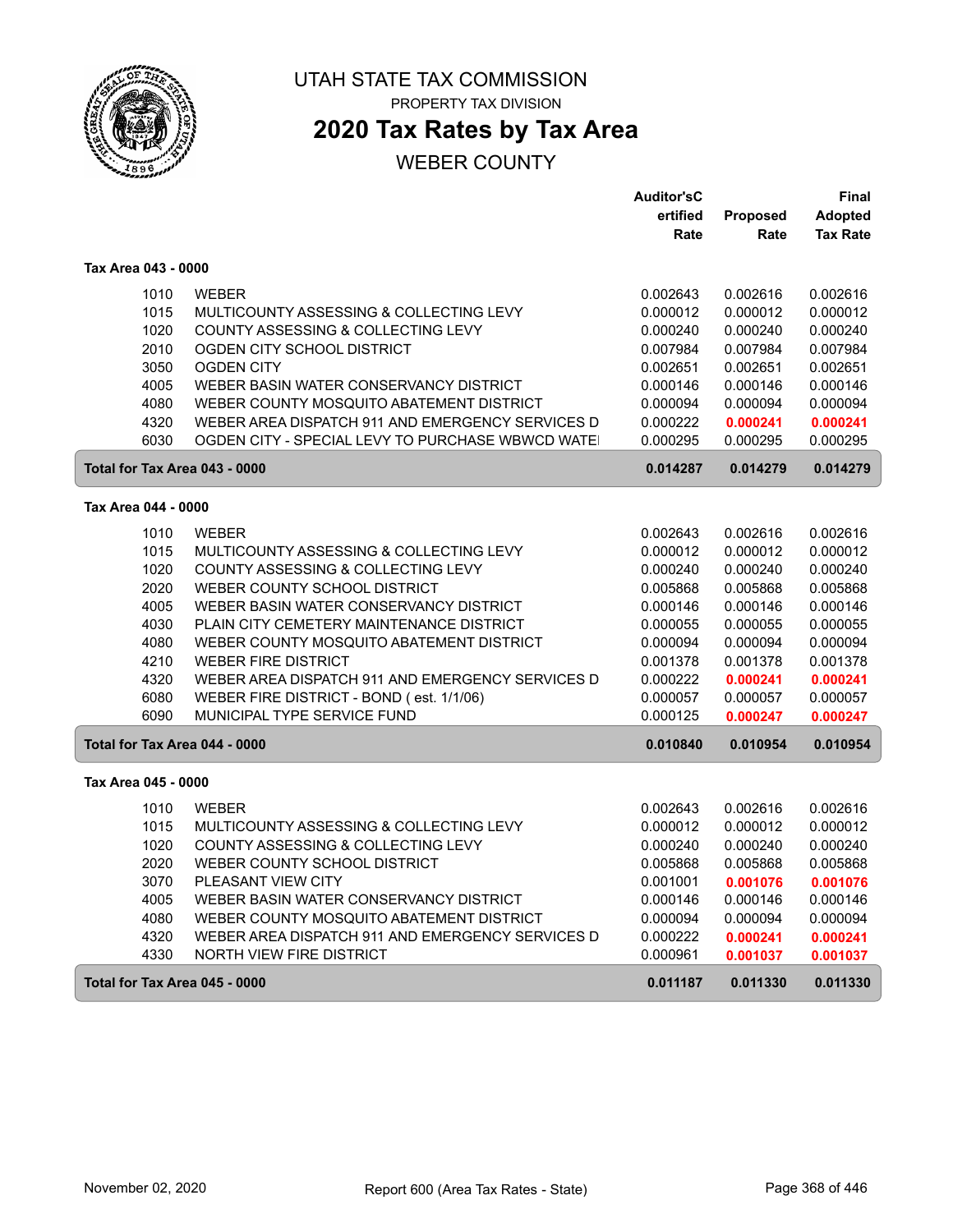

# UTAH STATE TAX COMMISSION

PROPERTY TAX DIVISION

## **2020 Tax Rates by Tax Area**

|                               |                                                  | <b>Auditor'sC</b> |          | <b>Final</b>    |
|-------------------------------|--------------------------------------------------|-------------------|----------|-----------------|
|                               |                                                  | ertified          | Proposed | <b>Adopted</b>  |
|                               |                                                  | Rate              | Rate     | <b>Tax Rate</b> |
| Tax Area 050 - 0000           |                                                  |                   |          |                 |
| 1010                          | <b>WEBER</b>                                     | 0.002643          | 0.002616 | 0.002616        |
| 1015                          | MULTICOUNTY ASSESSING & COLLECTING LEVY          | 0.000012          | 0.000012 | 0.000012        |
| 1020                          | COUNTY ASSESSING & COLLECTING LEVY               | 0.000240          | 0.000240 | 0.000240        |
| 2020                          | WEBER COUNTY SCHOOL DISTRICT                     | 0.005868          | 0.005868 | 0.005868        |
| 3100                          | SOUTH OGDEN CITY                                 | 0.002517          | 0.002700 | 0.002700        |
| 4005                          | WEBER BASIN WATER CONSERVANCY DISTRICT           | 0.000146          | 0.000146 | 0.000146        |
| 4080                          | WEBER COUNTY MOSQUITO ABATEMENT DISTRICT         | 0.000094          | 0.000094 | 0.000094        |
| 4320                          | WEBER AREA DISPATCH 911 AND EMERGENCY SERVICES D | 0.000222          | 0.000241 | 0.000241        |
| Total for Tax Area 050 - 0000 |                                                  | 0.011742          | 0.011917 | 0.011917        |
| Tax Area 053 - 0000           |                                                  |                   |          |                 |
| 1010                          | <b>WEBER</b>                                     | 0.002643          | 0.002616 | 0.002616        |
| 1015                          | MULTICOUNTY ASSESSING & COLLECTING LEVY          | 0.000012          | 0.000012 | 0.000012        |
| 1020                          | COUNTY ASSESSING & COLLECTING LEVY               | 0.000240          | 0.000240 | 0.000240        |
| 2020                          | WEBER COUNTY SCHOOL DISTRICT                     | 0.005868          | 0.005868 | 0.005868        |
| 4005                          | WEBER BASIN WATER CONSERVANCY DISTRICT           | 0.000146          | 0.000146 | 0.000146        |
| 4040                          | WEST WEBER-TAYLOR CEMETERY MAINTENANCE DISTRICT  | 0.000066          | 0.000066 | 0.000066        |
| 4080                          | WEBER COUNTY MOSQUITO ABATEMENT DISTRICT         | 0.000094          | 0.000094 | 0.000094        |
| 4210                          | <b>WEBER FIRE DISTRICT</b>                       | 0.001378          | 0.001378 | 0.001378        |
| 4320                          | WEBER AREA DISPATCH 911 AND EMERGENCY SERVICES D | 0.000222          | 0.000241 | 0.000241        |
| 6080                          | WEBER FIRE DISTRICT - BOND (est. 1/1/06)         | 0.000057          | 0.000057 | 0.000057        |
| 6090                          | MUNICIPAL TYPE SERVICE FUND                      | 0.000125          | 0.000247 | 0.000247        |
| Total for Tax Area 053 - 0000 |                                                  | 0.010851          | 0.010965 | 0.010965        |
| Tax Area 054 - 0000           |                                                  |                   |          |                 |
| 1010                          | <b>WEBER</b>                                     | 0.002643          | 0.002616 | 0.002616        |
| 1015                          | MULTICOUNTY ASSESSING & COLLECTING LEVY          | 0.000012          | 0.000012 | 0.000012        |
| 1020                          | COUNTY ASSESSING & COLLECTING LEVY               | 0.000240          | 0.000240 | 0.000240        |
| 2020                          | WEBER COUNTY SCHOOL DISTRICT                     | 0.005868          | 0.005868 | 0.005868        |
| 4005                          | WEBER BASIN WATER CONSERVANCY DISTRICT           | 0.000146          | 0.000146 | 0.000146        |
| 4080                          | WEBER COUNTY MOSQUITO ABATEMENT DISTRICT         | 0.000094          | 0.000094 | 0.000094        |
| 4140                          | UINTAH HIGHLANDS WATER AND SEWER IMPROVEMENT DIS | 0.000570          | 0.000570 | 0.000570        |
| 4210                          | <b>WEBER FIRE DISTRICT</b>                       | 0.001378          | 0.001378 | 0.001378        |
| 4320                          | WEBER AREA DISPATCH 911 AND EMERGENCY SERVICES D | 0.000222          | 0.000241 | 0.000241        |
| 6080                          | WEBER FIRE DISTRICT - BOND (est. 1/1/06)         | 0.000057          | 0.000057 | 0.000057        |
| 6090                          | MUNICIPAL TYPE SERVICE FUND                      | 0.000125          | 0.000247 | 0.000247        |
| Total for Tax Area 054 - 0000 |                                                  | 0.011355          | 0.011469 | 0.011469        |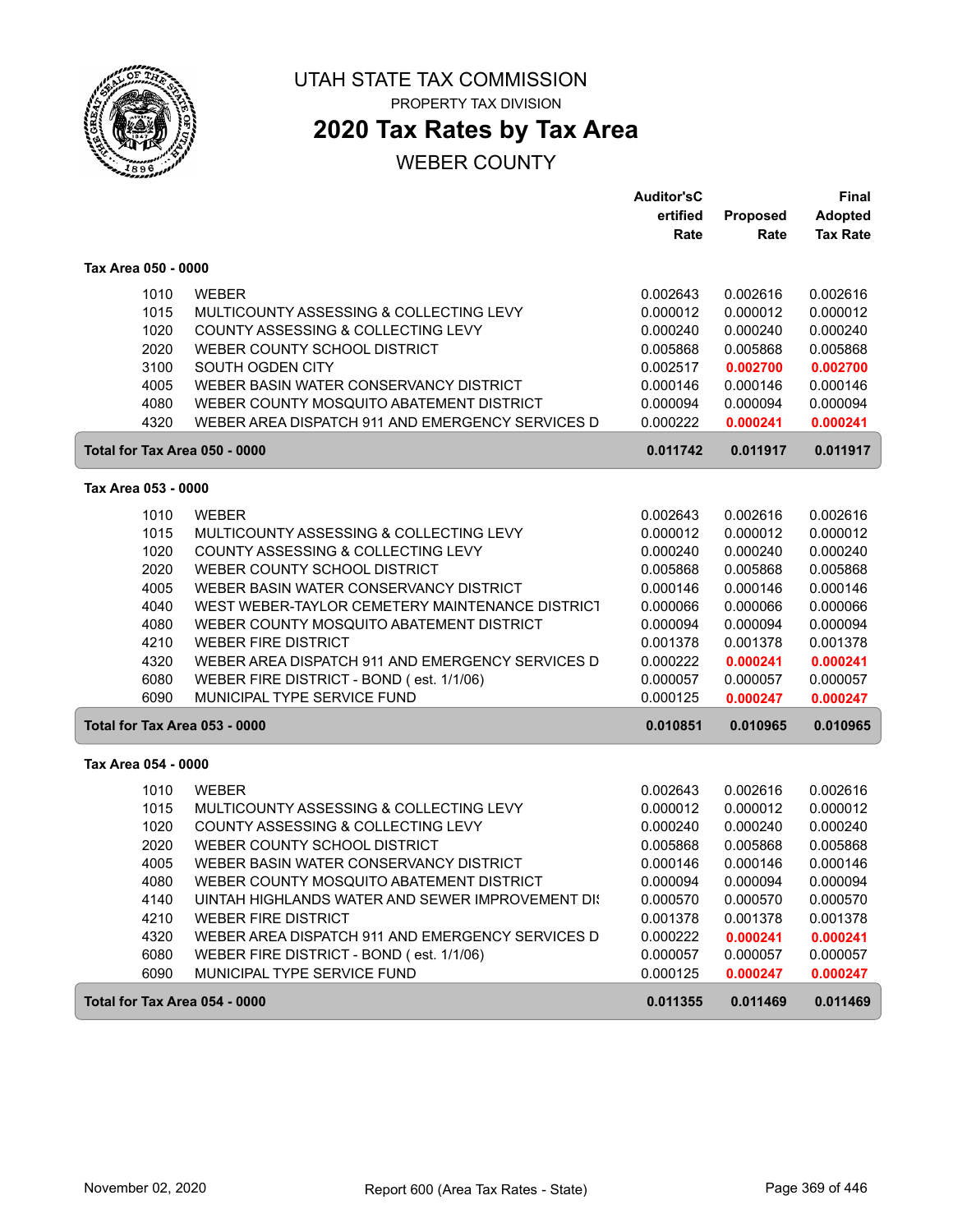

# UTAH STATE TAX COMMISSION

PROPERTY TAX DIVISION

## **2020 Tax Rates by Tax Area**

|                               |                                                  | <b>Auditor'sC</b> |                  | Final                             |
|-------------------------------|--------------------------------------------------|-------------------|------------------|-----------------------------------|
|                               |                                                  | ertified<br>Rate  | Proposed<br>Rate | <b>Adopted</b><br><b>Tax Rate</b> |
| Tax Area 055 - 0000           |                                                  |                   |                  |                                   |
| 1010                          | <b>WEBER</b>                                     | 0.002643          | 0.002616         | 0.002616                          |
| 1015                          | MULTICOUNTY ASSESSING & COLLECTING LEVY          | 0.000012          | 0.000012         | 0.000012                          |
| 1020                          | COUNTY ASSESSING & COLLECTING LEVY               | 0.000240          | 0.000240         | 0.000240                          |
| 2020                          | WEBER COUNTY SCHOOL DISTRICT                     | 0.005868          | 0.005868         | 0.005868                          |
| 3110                          | <b>UINTAH CITY</b>                               | 0.000677          | 0.000677         | 0.000677                          |
| 4005                          | WEBER BASIN WATER CONSERVANCY DISTRICT           | 0.000146          | 0.000146         | 0.000146                          |
| 4080                          | WEBER COUNTY MOSQUITO ABATEMENT DISTRICT         | 0.000094          | 0.000094         | 0.000094                          |
| 4320                          | WEBER AREA DISPATCH 911 AND EMERGENCY SERVICES D | 0.000222          | 0.000241         | 0.000241                          |
| Total for Tax Area 055 - 0000 |                                                  | 0.009902          | 0.009894         | 0.009894                          |
| Tax Area 056 - 0000           |                                                  |                   |                  |                                   |
| 1010                          | <b>WEBER</b>                                     | 0.002643          | 0.002616         | 0.002616                          |
| 1015                          | MULTICOUNTY ASSESSING & COLLECTING LEVY          | 0.000012          | 0.000012         | 0.000012                          |
| 1020                          | COUNTY ASSESSING & COLLECTING LEVY               | 0.000240          | 0.000240         | 0.000240                          |
| 2020                          | WEBER COUNTY SCHOOL DISTRICT                     | 0.005868          | 0.005868         | 0.005868                          |
| 4005                          | WEBER BASIN WATER CONSERVANCY DISTRICT           | 0.000146          | 0.000146         | 0.000146                          |
| 4050                          | WARREN-WEST WARREN CEMETERY MAINTENANCE DISTR    | 0.000127          | 0.000127         | 0.000127                          |
| 4080                          | WEBER COUNTY MOSQUITO ABATEMENT DISTRICT         | 0.000094          | 0.000094         | 0.000094                          |
| 4210                          | <b>WEBER FIRE DISTRICT</b>                       | 0.001378          | 0.001378         | 0.001378                          |
| 4320                          | WEBER AREA DISPATCH 911 AND EMERGENCY SERVICES D | 0.000222          | 0.000241         | 0.000241                          |
| 4340                          | WESTERN WEBER PARK DISTRICT                      | 0.000247          | 0.000220         | 0.000220                          |
| 6080                          | WEBER FIRE DISTRICT - BOND (est. 1/1/06)         | 0.000057          | 0.000057         | 0.000057                          |
| 6090                          | MUNICIPAL TYPE SERVICE FUND                      | 0.000125          | 0.000247         | 0.000247                          |
| Total for Tax Area 056 - 0000 |                                                  | 0.011159          | 0.011246         | 0.011246                          |
| Tax Area 057 - 0000           |                                                  |                   |                  |                                   |
| 1010                          | <b>WEBER</b>                                     | 0.002643          | 0.002616         | 0.002616                          |
| 1015                          | MULTICOUNTY ASSESSING & COLLECTING LEVY          | 0.000012          | 0.000012         | 0.000012                          |
| 1020                          | COUNTY ASSESSING & COLLECTING LEVY               | 0.000240          | 0.000240         | 0.000240                          |
| 2020                          | WEBER COUNTY SCHOOL DISTRICT                     | 0.005868          | 0.005868         | 0.005868                          |
| 4005                          | WEBER BASIN WATER CONSERVANCY DISTRICT           | 0.000146          | 0.000146         | 0.000146                          |
| 4040                          | WEST WEBER-TAYLOR CEMETERY MAINTENANCE DISTRICT  | 0.000066          | 0.000066         | 0.000066                          |
| 4080                          | WEBER COUNTY MOSQUITO ABATEMENT DISTRICT         | 0.000094          | 0.000094         | 0.000094                          |
| 4210                          | <b>WEBER FIRE DISTRICT</b>                       | 0.001378          | 0.001378         | 0.001378                          |
| 4320                          | WEBER AREA DISPATCH 911 AND EMERGENCY SERVICES D | 0.000222          | 0.000241         | 0.000241                          |
| 4340                          | WESTERN WEBER PARK DISTRICT                      | 0.000247          | 0.000220         | 0.000220                          |
| 6080                          | WEBER FIRE DISTRICT - BOND (est. 1/1/06)         | 0.000057          | 0.000057         | 0.000057                          |
| 6090                          | MUNICIPAL TYPE SERVICE FUND                      | 0.000125          | 0.000247         | 0.000247                          |
| Total for Tax Area 057 - 0000 |                                                  | 0.011098          | 0.011185         | 0.011185                          |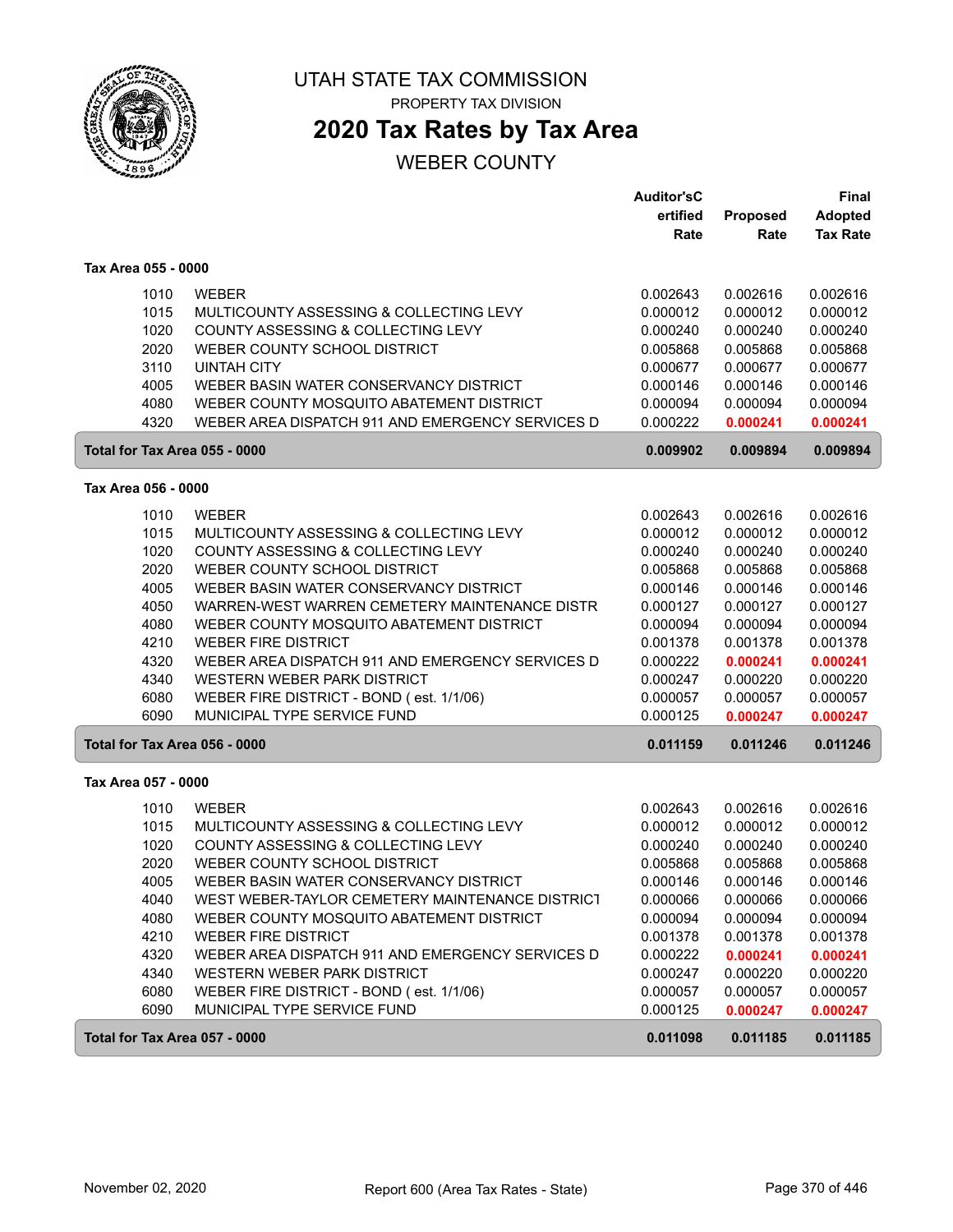

## **2020 Tax Rates by Tax Area**

|                               |                                                  | <b>Auditor'sC</b> |          | Final           |
|-------------------------------|--------------------------------------------------|-------------------|----------|-----------------|
|                               |                                                  | ertified          | Proposed | <b>Adopted</b>  |
|                               |                                                  | Rate              | Rate     | <b>Tax Rate</b> |
| Tax Area 058 - 0000           |                                                  |                   |          |                 |
| 1010                          | <b>WEBER</b>                                     | 0.002643          | 0.002616 | 0.002616        |
| 1015                          | MULTICOUNTY ASSESSING & COLLECTING LEVY          | 0.000012          | 0.000012 | 0.000012        |
| 1020                          | COUNTY ASSESSING & COLLECTING LEVY               | 0.000240          | 0.000240 | 0.000240        |
| 2020                          | WEBER COUNTY SCHOOL DISTRICT                     | 0.005868          | 0.005868 | 0.005868        |
| 4005                          | WEBER BASIN WATER CONSERVANCY DISTRICT           | 0.000146          | 0.000146 | 0.000146        |
| 4080                          | WEBER COUNTY MOSQUITO ABATEMENT DISTRICT         | 0.000094          | 0.000094 | 0.000094        |
| 4210                          | <b>WEBER FIRE DISTRICT</b>                       | 0.001378          | 0.001378 | 0.001378        |
| 4320                          | WEBER AREA DISPATCH 911 AND EMERGENCY SERVICES D | 0.000222          | 0.000241 | 0.000241        |
| 6080                          | WEBER FIRE DISTRICT - BOND (est. 1/1/06)         | 0.000057          | 0.000057 | 0.000057        |
| 6090                          | MUNICIPAL TYPE SERVICE FUND                      | 0.000125          | 0.000247 | 0.000247        |
| Total for Tax Area 058 - 0000 |                                                  | 0.010785          | 0.010899 | 0.010899        |
| Tax Area 059 - 0000           |                                                  |                   |          |                 |
| 1010                          | <b>WEBER</b>                                     | 0.002643          | 0.002616 | 0.002616        |
| 1015                          | MULTICOUNTY ASSESSING & COLLECTING LEVY          | 0.000012          | 0.000012 | 0.000012        |
| 1020                          | COUNTY ASSESSING & COLLECTING LEVY               | 0.000240          | 0.000240 | 0.000240        |
| 2020                          | WEBER COUNTY SCHOOL DISTRICT                     | 0.005868          | 0.005868 | 0.005868        |
| 3025                          | <b>HOOPER CITY</b>                               | 0.000401          | 0.000401 | 0.000401        |
| 4080                          | WEBER COUNTY MOSQUITO ABATEMENT DISTRICT         | 0.000094          | 0.000094 | 0.000094        |
| 4210                          | <b>WEBER FIRE DISTRICT</b>                       | 0.001378          | 0.001378 | 0.001378        |
| 4320                          | WEBER AREA DISPATCH 911 AND EMERGENCY SERVICES D | 0.000222          | 0.000241 | 0.000241        |
| 6080                          | WEBER FIRE DISTRICT - BOND (est. 1/1/06)         | 0.000057          | 0.000057 | 0.000057        |
| Total for Tax Area 059 - 0000 |                                                  | 0.010915          | 0.010907 | 0.010907        |
| Tax Area 062 - 0000           |                                                  |                   |          |                 |
| 1010                          | <b>WEBER</b>                                     | 0.002643          | 0.002616 | 0.002616        |
| 1015                          | MULTICOUNTY ASSESSING & COLLECTING LEVY          | 0.000012          | 0.000012 | 0.000012        |
| 1020                          | COUNTY ASSESSING & COLLECTING LEVY               | 0.000240          | 0.000240 | 0.000240        |
| 2020                          | WEBER COUNTY SCHOOL DISTRICT                     | 0.005868          | 0.005868 | 0.005868        |
| 3100                          | SOUTH OGDEN CITY                                 | 0.002517          | 0.002700 | 0.002700        |
| 4005                          | WEBER BASIN WATER CONSERVANCY DISTRICT           | 0.000146          | 0.000146 | 0.000146        |
| 4080                          | WEBER COUNTY MOSQUITO ABATEMENT DISTRICT         | 0.000094          | 0.000094 | 0.000094        |
| 4140                          | UINTAH HIGHLANDS WATER AND SEWER IMPROVEMENT DIS | 0.000570          | 0.000570 | 0.000570        |
| 4320                          | WEBER AREA DISPATCH 911 AND EMERGENCY SERVICES D | 0.000222          | 0.000241 | 0.000241        |
| Total for Tax Area 062 - 0000 |                                                  | 0.012312          | 0.012487 | 0.012487        |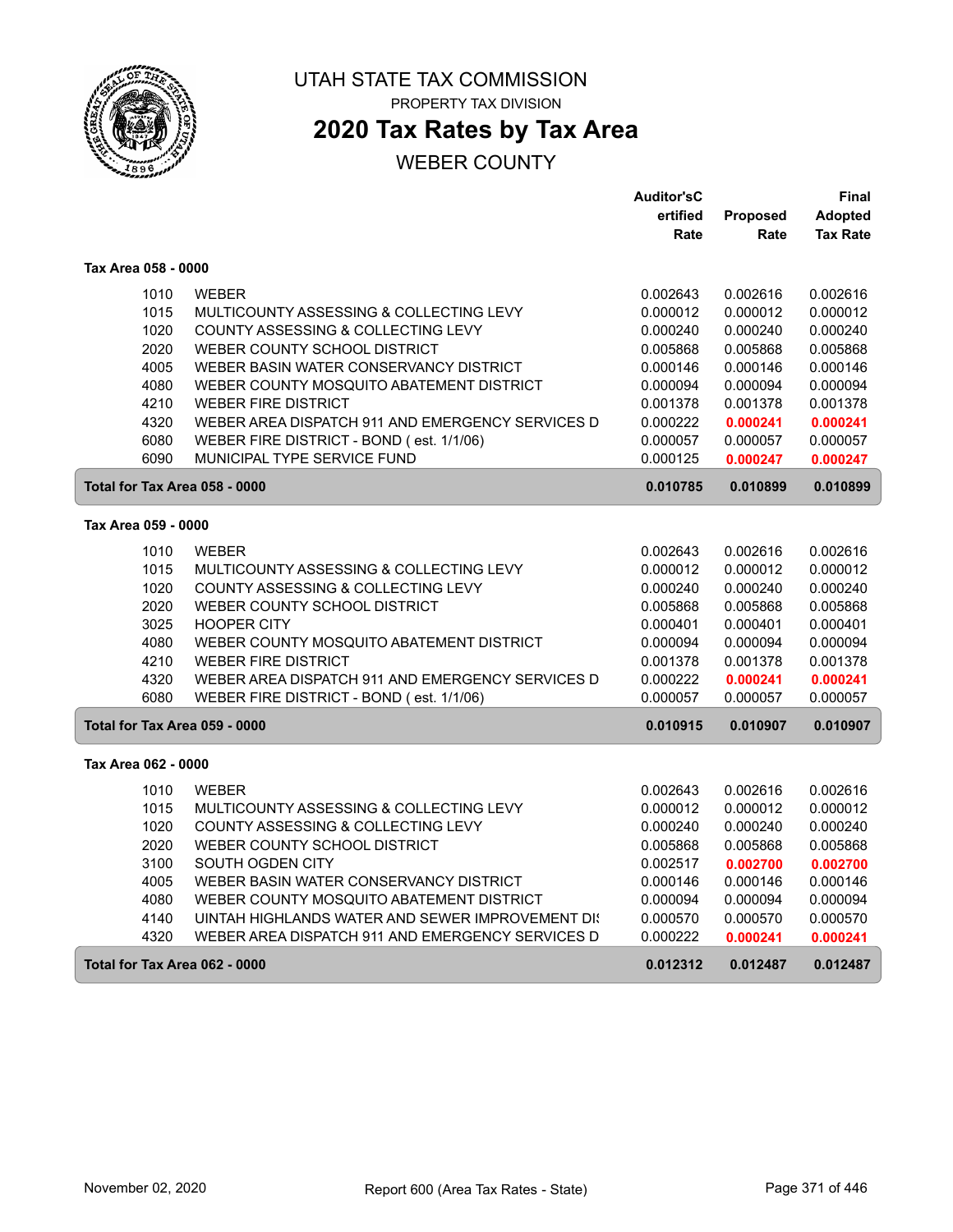

## **2020 Tax Rates by Tax Area**

|                               |                                                  | <b>Auditor'sC</b><br>ertified | Proposed | Final<br><b>Adopted</b> |
|-------------------------------|--------------------------------------------------|-------------------------------|----------|-------------------------|
|                               |                                                  | Rate                          | Rate     | <b>Tax Rate</b>         |
| Tax Area 063 - 0000           |                                                  |                               |          |                         |
| 1010                          | <b>WEBER</b>                                     | 0.002643                      | 0.002616 | 0.002616                |
| 1015                          | MULTICOUNTY ASSESSING & COLLECTING LEVY          | 0.000012                      | 0.000012 | 0.000012                |
| 1020                          | COUNTY ASSESSING & COLLECTING LEVY               | 0.000240                      | 0.000240 | 0.000240                |
| 2020                          | WEBER COUNTY SCHOOL DISTRICT                     | 0.005868                      | 0.005868 | 0.005868                |
| 3070                          | PLEASANT VIEW CITY                               | 0.001001                      | 0.001076 | 0.001076                |
| 4005                          | WEBER BASIN WATER CONSERVANCY DISTRICT           | 0.000146                      | 0.000146 | 0.000146                |
| 4010                          | CENTRAL WEBER SEWER IMPROVEMENT DISTRICT         | 0.000564                      | 0.000564 | 0.000564                |
| 4080                          | WEBER COUNTY MOSQUITO ABATEMENT DISTRICT         | 0.000094                      | 0.000094 | 0.000094                |
| 4320                          | WEBER AREA DISPATCH 911 AND EMERGENCY SERVICES D | 0.000222                      | 0.000241 | 0.000241                |
| 4330                          | <b>NORTH VIEW FIRE DISTRICT</b>                  | 0.000961                      | 0.001037 | 0.001037                |
| Total for Tax Area 063 - 0000 |                                                  | 0.011751                      | 0.011894 | 0.011894                |
| Tax Area 064 - 0000           |                                                  |                               |          |                         |
| 1010                          | <b>WEBER</b>                                     | 0.002643                      | 0.002616 | 0.002616                |
| 1015                          | MULTICOUNTY ASSESSING & COLLECTING LEVY          | 0.000012                      | 0.000012 | 0.000012                |
| 1020                          | COUNTY ASSESSING & COLLECTING LEVY               | 0.000240                      | 0.000240 | 0.000240                |
| 2020                          | WEBER COUNTY SCHOOL DISTRICT                     | 0.005868                      | 0.005868 | 0.005868                |
| 3070                          | PLEASANT VIEW CITY                               | 0.001001                      | 0.001076 | 0.001076                |
| 4005                          | WEBER BASIN WATER CONSERVANCY DISTRICT           | 0.000146                      | 0.000146 | 0.000146                |
| 4010                          | CENTRAL WEBER SEWER IMPROVEMENT DISTRICT         | 0.000564                      | 0.000564 | 0.000564                |
| 4070                          | BONA VISTA WATER IMPROVEMENT DISTRICT            | 0.000211                      | 0.000211 | 0.000211                |
| 4080                          | WEBER COUNTY MOSQUITO ABATEMENT DISTRICT         | 0.000094                      | 0.000094 | 0.000094                |
| 4320                          | WEBER AREA DISPATCH 911 AND EMERGENCY SERVICES D | 0.000222                      | 0.000241 | 0.000241                |
| 4330                          | NORTH VIEW FIRE DISTRICT                         | 0.000961                      | 0.001037 | 0.001037                |
| Total for Tax Area 064 - 0000 |                                                  | 0.011962                      | 0.012105 | 0.012105                |
| Tax Area 065 - 0000           |                                                  |                               |          |                         |
| 1010                          | <b>WEBER</b>                                     | 0.002643                      | 0.002616 | 0.002616                |
| 1015                          | MULTICOUNTY ASSESSING & COLLECTING LEVY          | 0.000012                      | 0.000012 | 0.000012                |
| 1020                          | COUNTY ASSESSING & COLLECTING LEVY               | 0.000240                      | 0.000240 | 0.000240                |
| 2020                          | WEBER COUNTY SCHOOL DISTRICT                     | 0.005868                      | 0.005868 | 0.005868                |
| 3070                          | PLEASANT VIEW CITY                               | 0.001001                      | 0.001076 | 0.001076                |
| 4005                          | WEBER BASIN WATER CONSERVANCY DISTRICT           | 0.000146                      | 0.000146 | 0.000146                |
| 4010                          | CENTRAL WEBER SEWER IMPROVEMENT DISTRICT         | 0.000564                      | 0.000564 | 0.000564                |
| 4020                          | BEN LOMOND CEMETERY MAINTENANCE DISTRICT         | 0.000054                      | 0.000054 | 0.000054                |
| 4070                          | BONA VISTA WATER IMPROVEMENT DISTRICT            | 0.000211                      | 0.000211 | 0.000211                |
| 4080                          | WEBER COUNTY MOSQUITO ABATEMENT DISTRICT         | 0.000094                      | 0.000094 | 0.000094                |
| 4320                          | WEBER AREA DISPATCH 911 AND EMERGENCY SERVICES D | 0.000222                      | 0.000241 | 0.000241                |
| 4330                          | NORTH VIEW FIRE DISTRICT                         | 0.000961                      | 0.001037 | 0.001037                |
| Total for Tax Area 065 - 0000 |                                                  | 0.012016                      | 0.012159 | 0.012159                |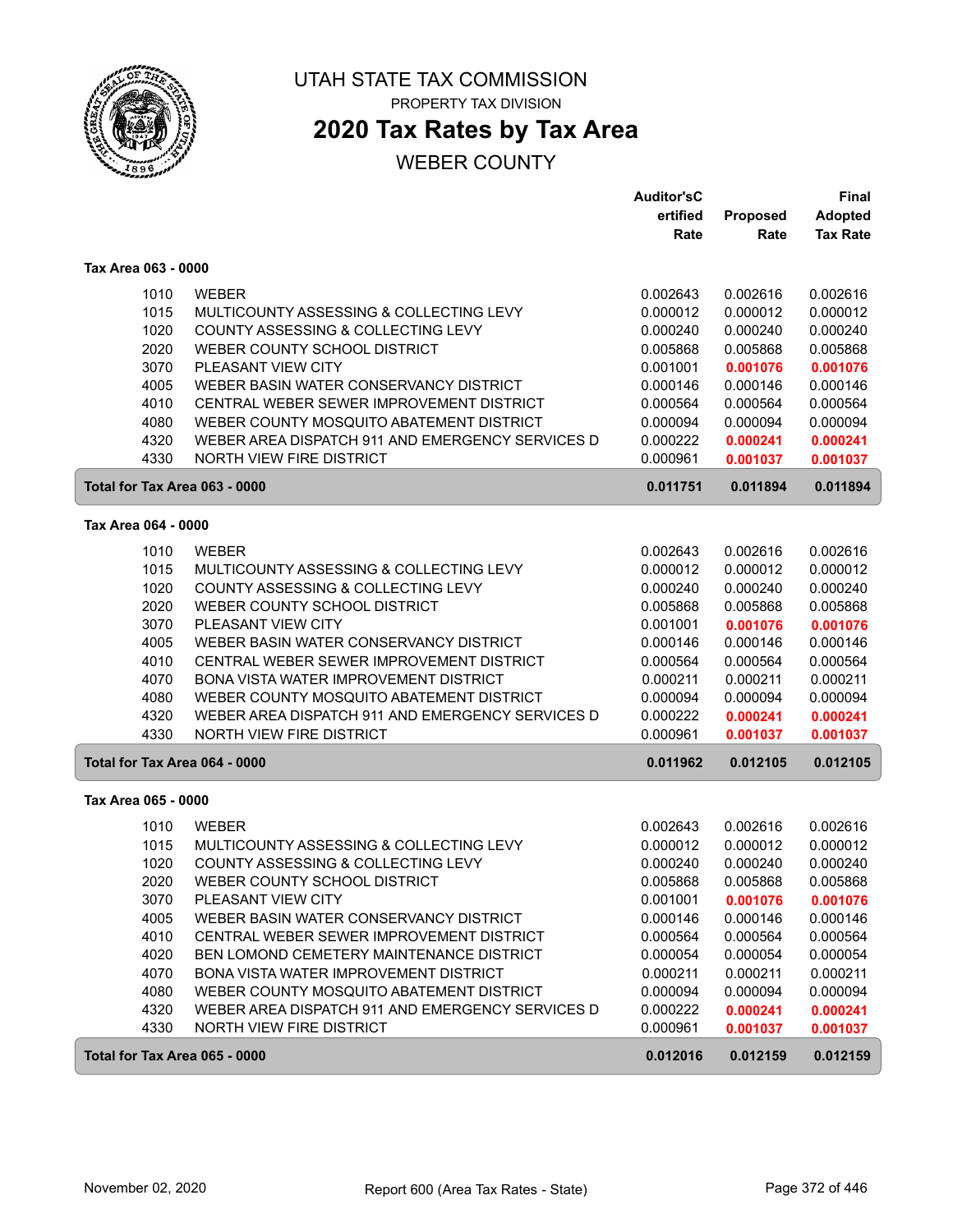

## **2020 Tax Rates by Tax Area**

|                               |                                                  | <b>Auditor'sC</b> |          | <b>Final</b>    |
|-------------------------------|--------------------------------------------------|-------------------|----------|-----------------|
|                               |                                                  | ertified          | Proposed | <b>Adopted</b>  |
|                               |                                                  | Rate              | Rate     | <b>Tax Rate</b> |
| Tax Area 066 - 0000           |                                                  |                   |          |                 |
| 1010                          | <b>WEBER</b>                                     | 0.002643          | 0.002616 | 0.002616        |
| 1015                          | MULTICOUNTY ASSESSING & COLLECTING LEVY          | 0.000012          | 0.000012 | 0.000012        |
| 1020                          | COUNTY ASSESSING & COLLECTING LEVY               | 0.000240          | 0.000240 | 0.000240        |
| 2020                          | WEBER COUNTY SCHOOL DISTRICT                     | 0.005868          | 0.005868 | 0.005868        |
| 3040                          | NORTH OGDEN CITY                                 | 0.001002          | 0.001180 | 0.001180        |
| 4005                          | WEBER BASIN WATER CONSERVANCY DISTRICT           | 0.000146          | 0.000146 | 0.000146        |
| 4010                          | CENTRAL WEBER SEWER IMPROVEMENT DISTRICT         | 0.000564          | 0.000564 | 0.000564        |
| 4080                          | WEBER COUNTY MOSQUITO ABATEMENT DISTRICT         | 0.000094          | 0.000094 | 0.000094        |
| 4320                          | WEBER AREA DISPATCH 911 AND EMERGENCY SERVICES D | 0.000222          | 0.000241 | 0.000241        |
| 4330                          | <b>NORTH VIEW FIRE DISTRICT</b>                  | 0.000961          | 0.001037 | 0.001037        |
| Total for Tax Area 066 - 0000 |                                                  | 0.011752          | 0.011998 | 0.011998        |
| Tax Area 075 - 0000           |                                                  |                   |          |                 |
| 1010                          | <b>WEBER</b>                                     | 0.002643          | 0.002616 | 0.002616        |
| 1015                          | MULTICOUNTY ASSESSING & COLLECTING LEVY          | 0.000012          | 0.000012 | 0.000012        |
| 1020                          | COUNTY ASSESSING & COLLECTING LEVY               | 0.000240          | 0.000240 | 0.000240        |
| 2020                          | WEBER COUNTY SCHOOL DISTRICT                     | 0.005868          | 0.005868 | 0.005868        |
| 3100                          | SOUTH OGDEN CITY                                 | 0.002517          | 0.002700 | 0.002700        |
| 4005                          | WEBER BASIN WATER CONSERVANCY DISTRICT           | 0.000146          | 0.000146 | 0.000146        |
| 4010                          | CENTRAL WEBER SEWER IMPROVEMENT DISTRICT         | 0.000564          | 0.000564 | 0.000564        |
| 4080                          | WEBER COUNTY MOSQUITO ABATEMENT DISTRICT         | 0.000094          | 0.000094 | 0.000094        |
| 4140                          | UINTAH HIGHLANDS WATER AND SEWER IMPROVEMENT DIS | 0.000570          | 0.000570 | 0.000570        |
| 4320                          | WEBER AREA DISPATCH 911 AND EMERGENCY SERVICES D | 0.000222          | 0.000241 | 0.000241        |
| Total for Tax Area 075 - 0000 |                                                  | 0.012876          | 0.013051 | 0.013051        |
| Tax Area 079 - 0000           |                                                  |                   |          |                 |
| 1010                          | <b>WEBER</b>                                     | 0.002643          | 0.002616 | 0.002616        |
| 1015                          | MULTICOUNTY ASSESSING & COLLECTING LEVY          | 0.000012          | 0.000012 | 0.000012        |
| 1020                          | COUNTY ASSESSING & COLLECTING LEVY               | 0.000240          | 0.000240 | 0.000240        |
| 2020                          | WEBER COUNTY SCHOOL DISTRICT                     | 0.005868          | 0.005868 | 0.005868        |
| 3020                          | <b>HARRISVILLE CITY</b>                          | 0.000802          | 0.000802 | 0.000802        |
| 4005                          | WEBER BASIN WATER CONSERVANCY DISTRICT           | 0.000146          | 0.000146 | 0.000146        |
| 4010                          | CENTRAL WEBER SEWER IMPROVEMENT DISTRICT         | 0.000564          | 0.000564 | 0.000564        |
| 4080                          | WEBER COUNTY MOSQUITO ABATEMENT DISTRICT         | 0.000094          | 0.000094 | 0.000094        |
| 4320                          | WEBER AREA DISPATCH 911 AND EMERGENCY SERVICES D | 0.000222          | 0.000241 | 0.000241        |
| 4330                          | NORTH VIEW FIRE DISTRICT                         | 0.000961          | 0.001037 | 0.001037        |
| Total for Tax Area 079 - 0000 |                                                  | 0.011552          | 0.011620 | 0.011620        |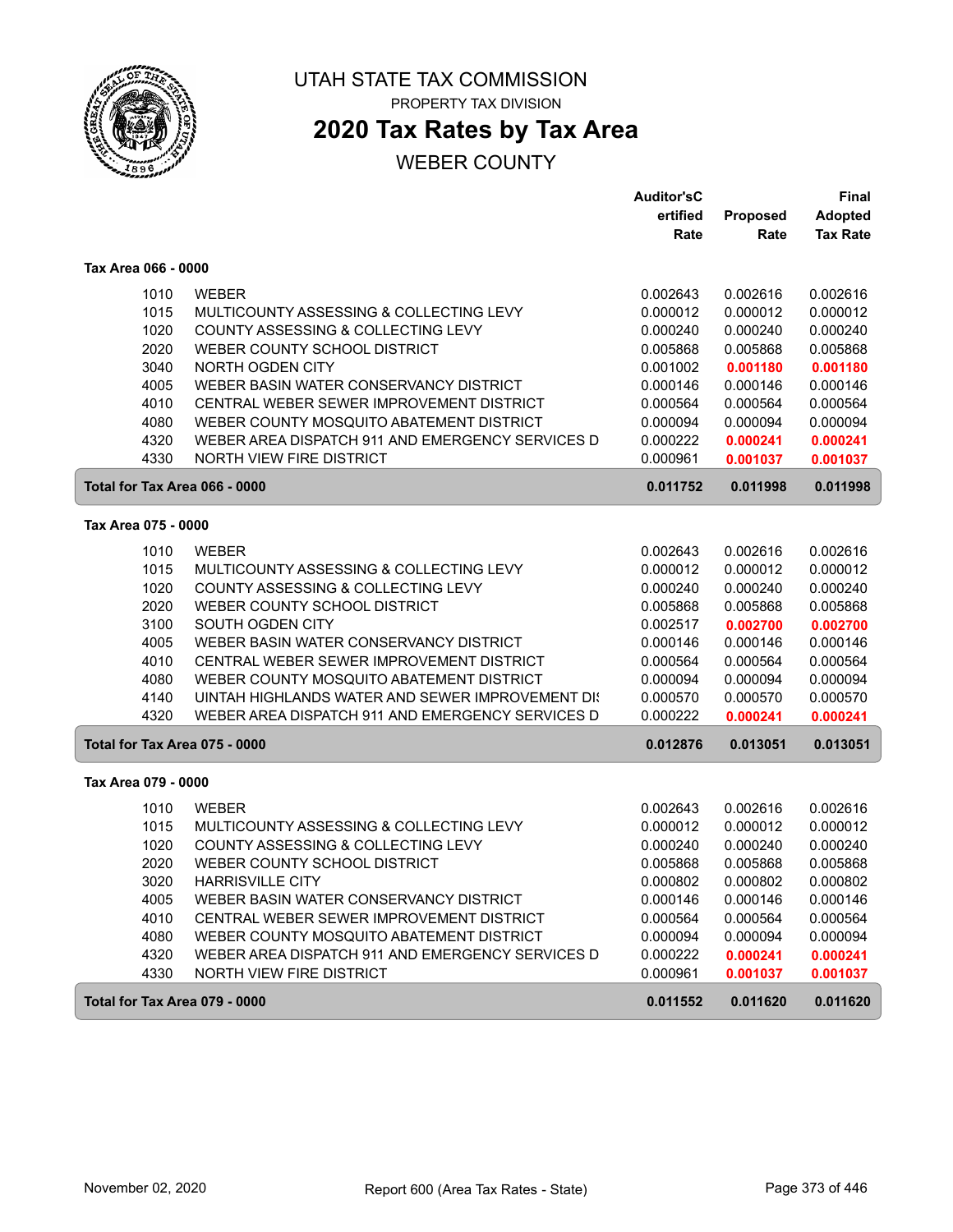

## **2020 Tax Rates by Tax Area**

|                               |                                                  | <b>Auditor'sC</b> |          | Final           |
|-------------------------------|--------------------------------------------------|-------------------|----------|-----------------|
|                               |                                                  | ertified          | Proposed | <b>Adopted</b>  |
|                               |                                                  | Rate              | Rate     | <b>Tax Rate</b> |
| Tax Area 083 - 0000           |                                                  |                   |          |                 |
| 1010                          | <b>WEBER</b>                                     | 0.002643          | 0.002616 | 0.002616        |
| 1015                          | MULTICOUNTY ASSESSING & COLLECTING LEVY          | 0.000012          | 0.000012 | 0.000012        |
| 1020                          | COUNTY ASSESSING & COLLECTING LEVY               | 0.000240          | 0.000240 | 0.000240        |
| 2020                          | WEBER COUNTY SCHOOL DISTRICT                     | 0.005868          | 0.005868 | 0.005868        |
| 3010                          | <b>FARR WEST CITY</b>                            | 0.000478          | 0.000478 | 0.000478        |
| 4005                          | WEBER BASIN WATER CONSERVANCY DISTRICT           | 0.000146          | 0.000146 | 0.000146        |
| 4010                          | CENTRAL WEBER SEWER IMPROVEMENT DISTRICT         | 0.000564          | 0.000564 | 0.000564        |
| 4080                          | WEBER COUNTY MOSQUITO ABATEMENT DISTRICT         | 0.000094          | 0.000094 | 0.000094        |
| 4210                          | <b>WEBER FIRE DISTRICT</b>                       | 0.001378          | 0.001378 | 0.001378        |
| 4320                          | WEBER AREA DISPATCH 911 AND EMERGENCY SERVICES D | 0.000222          | 0.000241 | 0.000241        |
| 6080                          | WEBER FIRE DISTRICT - BOND (est. 1/1/06)         | 0.000057          | 0.000057 | 0.000057        |
| Total for Tax Area 083 - 0000 |                                                  | 0.011702          | 0.011694 | 0.011694        |
| Tax Area 086 - 0000           |                                                  |                   |          |                 |
| 1010                          | <b>WEBER</b>                                     | 0.002643          | 0.002616 | 0.002616        |
| 1015                          | MULTICOUNTY ASSESSING & COLLECTING LEVY          | 0.000012          | 0.000012 | 0.000012        |
| 1020                          | COUNTY ASSESSING & COLLECTING LEVY               | 0.000240          | 0.000240 | 0.000240        |
| 2020                          | WEBER COUNTY SCHOOL DISTRICT                     | 0.005868          | 0.005868 | 0.005868        |
| 3090                          | <b>ROY CITY</b>                                  | 0.001959          | 0.001959 | 0.001959        |
| 4005                          | WEBER BASIN WATER CONSERVANCY DISTRICT           | 0.000146          | 0.000146 | 0.000146        |
| 4010                          | CENTRAL WEBER SEWER IMPROVEMENT DISTRICT         | 0.000564          | 0.000564 | 0.000564        |
| 4080                          | WEBER COUNTY MOSQUITO ABATEMENT DISTRICT         | 0.000094          | 0.000094 | 0.000094        |
| 4130                          | ROY WATER CONSERVANCY DISTRICT                   | 0.000063          | 0.000063 | 0.000063        |
| 4320                          | WEBER AREA DISPATCH 911 AND EMERGENCY SERVICES D | 0.000222          | 0.000241 | 0.000241        |
| Total for Tax Area 086 - 0000 |                                                  | 0.011811          | 0.011803 | 0.011803        |
| Tax Area 088 - 0000           |                                                  |                   |          |                 |
|                               |                                                  |                   |          |                 |
| 1010                          | <b>WEBER</b>                                     | 0.002643          | 0.002616 | 0.002616        |
| 1015                          | MULTICOUNTY ASSESSING & COLLECTING LEVY          | 0.000012          | 0.000012 | 0.000012        |
| 1020                          | COUNTY ASSESSING & COLLECTING LEVY               | 0.000240          | 0.000240 | 0.000240        |
| 2020                          | WEBER COUNTY SCHOOL DISTRICT                     | 0.005868          | 0.005868 | 0.005868        |
| 3025                          | <b>HOOPER CITY</b>                               | 0.000401          | 0.000401 | 0.000401        |
| 4005                          | WEBER BASIN WATER CONSERVANCY DISTRICT           | 0.000146          | 0.000146 | 0.000146        |
| 4010                          | CENTRAL WEBER SEWER IMPROVEMENT DISTRICT         | 0.000564          | 0.000564 | 0.000564        |
| 4080                          | WEBER COUNTY MOSQUITO ABATEMENT DISTRICT         | 0.000094          | 0.000094 | 0.000094        |
| 4150                          | HOOPER WATER IMPROVEMENT DISTRICT                | 0.000277          | 0.000277 | 0.000277        |
| 4210                          | <b>WEBER FIRE DISTRICT</b>                       | 0.001378          | 0.001378 | 0.001378        |
| 4320                          | WEBER AREA DISPATCH 911 AND EMERGENCY SERVICES D | 0.000222          | 0.000241 | 0.000241        |
| 6080                          | WEBER FIRE DISTRICT - BOND (est. 1/1/06)         | 0.000057          | 0.000057 | 0.000057        |
| Total for Tax Area 088 - 0000 |                                                  | 0.011902          | 0.011894 | 0.011894        |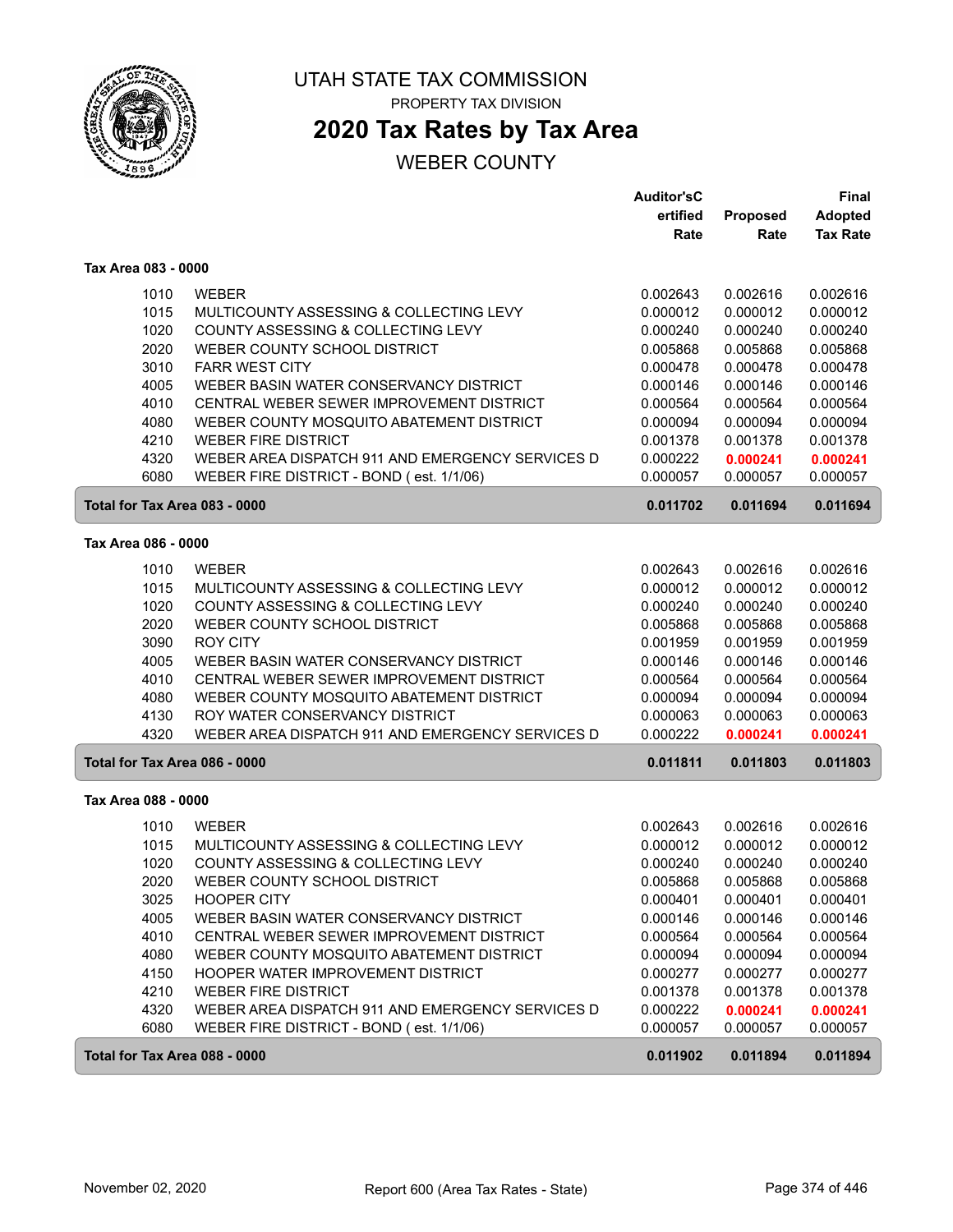

**2020 Tax Rates by Tax Area**

|                               |                                                                         | <b>Auditor'sC</b>    |          | Final           |
|-------------------------------|-------------------------------------------------------------------------|----------------------|----------|-----------------|
|                               |                                                                         | ertified             | Proposed | <b>Adopted</b>  |
|                               |                                                                         | Rate                 | Rate     | <b>Tax Rate</b> |
| Tax Area 089 - 0000           |                                                                         |                      |          |                 |
| 1010                          | <b>WEBER</b>                                                            | 0.002643             | 0.002616 | 0.002616        |
| 1015                          | MULTICOUNTY ASSESSING & COLLECTING LEVY                                 | 0.000012             | 0.000012 | 0.000012        |
| 1020                          | COUNTY ASSESSING & COLLECTING LEVY                                      | 0.000240             | 0.000240 | 0.000240        |
| 2020                          | WEBER COUNTY SCHOOL DISTRICT                                            | 0.005868             | 0.005868 | 0.005868        |
| 3110                          | <b>UINTAH CITY</b>                                                      | 0.000677             | 0.000677 | 0.000677        |
| 4005                          | WEBER BASIN WATER CONSERVANCY DISTRICT                                  | 0.000146             | 0.000146 | 0.000146        |
| 4080                          | WEBER COUNTY MOSQUITO ABATEMENT DISTRICT                                | 0.000094             | 0.000094 | 0.000094        |
| 4140                          | UINTAH HIGHLANDS WATER AND SEWER IMPROVEMENT DIS                        | 0.000570             | 0.000570 | 0.000570        |
| 4320                          | WEBER AREA DISPATCH 911 AND EMERGENCY SERVICES D                        | 0.000222             | 0.000241 | 0.000241        |
| Total for Tax Area 089 - 0000 |                                                                         | 0.010472             | 0.010464 | 0.010464        |
| Tax Area 090 - 0000           |                                                                         |                      |          |                 |
|                               |                                                                         |                      |          |                 |
| 1010                          | <b>WEBER</b>                                                            | 0.002643             | 0.002616 | 0.002616        |
| 1015                          | MULTICOUNTY ASSESSING & COLLECTING LEVY                                 | 0.000012             | 0.000012 | 0.000012        |
| 1020                          | COUNTY ASSESSING & COLLECTING LEVY                                      | 0.000240             | 0.000240 | 0.000240        |
| 2020                          | WEBER COUNTY SCHOOL DISTRICT                                            | 0.005868             | 0.005868 | 0.005868        |
| 4005                          | WEBER BASIN WATER CONSERVANCY DISTRICT                                  | 0.000146             | 0.000146 | 0.000146        |
| 4080                          | WEBER COUNTY MOSQUITO ABATEMENT DISTRICT                                | 0.000094             | 0.000094 | 0.000094        |
| 4135                          | POWDER MOUNTAIN WATER AND SEWER IMPROVEMENT DI                          | 0.000307             | 0.000307 | 0.000307        |
| 4210                          | <b>WEBER FIRE DISTRICT</b>                                              | 0.001378             | 0.001378 | 0.001378        |
| 4240                          | OGDEN VALLEY PARKS SERVICE AREA                                         | 0.000103             | 0.000103 | 0.000103        |
| 4320                          | WEBER AREA DISPATCH 911 AND EMERGENCY SERVICES D                        | 0.000222             | 0.000241 | 0.000241        |
| 6080<br>6090                  | WEBER FIRE DISTRICT - BOND (est. 1/1/06)<br>MUNICIPAL TYPE SERVICE FUND | 0.000057<br>0.000125 | 0.000057 | 0.000057        |
|                               |                                                                         |                      | 0.000247 | 0.000247        |
| Total for Tax Area 090 - 0000 |                                                                         | 0.011195             | 0.011309 | 0.011309        |
| Tax Area 093 - 0000           |                                                                         |                      |          |                 |
| 1010                          | <b>WEBER</b>                                                            | 0.002643             | 0.002616 | 0.002616        |
| 1015                          | MULTICOUNTY ASSESSING & COLLECTING LEVY                                 | 0.000012             | 0.000012 | 0.000012        |
| 1020                          | COUNTY ASSESSING & COLLECTING LEVY                                      | 0.000240             | 0.000240 | 0.000240        |
| 2010                          | OGDEN CITY SCHOOL DISTRICT                                              | 0.007984             | 0.007984 | 0.007984        |
| 3050                          | <b>OGDEN CITY</b>                                                       | 0.002651             | 0.002651 | 0.002651        |
| 4005                          | WEBER BASIN WATER CONSERVANCY DISTRICT                                  | 0.000146             | 0.000146 | 0.000146        |
| 4010                          | CENTRAL WEBER SEWER IMPROVEMENT DISTRICT                                | 0.000564             | 0.000564 | 0.000564        |
| 4080                          | WEBER COUNTY MOSQUITO ABATEMENT DISTRICT                                | 0.000094             | 0.000094 | 0.000094        |
| 4320                          | WEBER AREA DISPATCH 911 AND EMERGENCY SERVICES D                        | 0.000222             | 0.000241 | 0.000241        |
| 6030                          | OGDEN CITY - SPECIAL LEVY TO PURCHASE WBWCD WATE!                       | 0.000295             | 0.000295 | 0.000295        |
| Total for Tax Area 093 - 0000 |                                                                         | 0.014851             | 0.014843 | 0.014843        |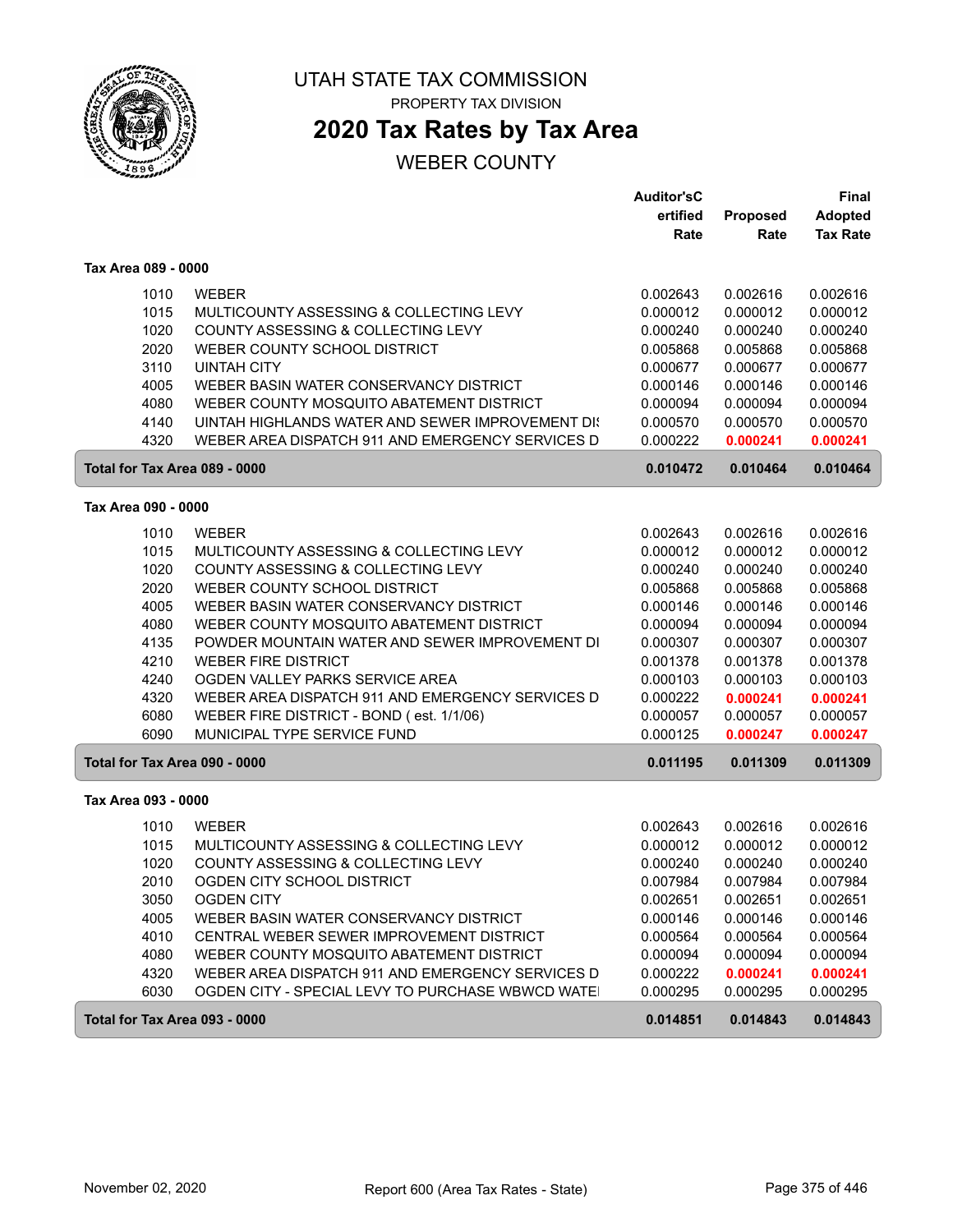

ſ

 $\sqrt{2}$ 

#### UTAH STATE TAX COMMISSION PROPERTY TAX DIVISION

## **2020 Tax Rates by Tax Area**

|                               |                                                  | <b>Auditor'sC</b> |          | <b>Final</b>    |
|-------------------------------|--------------------------------------------------|-------------------|----------|-----------------|
|                               |                                                  | ertified          | Proposed | <b>Adopted</b>  |
|                               |                                                  | Rate              | Rate     | <b>Tax Rate</b> |
| Tax Area 109 - 0000           |                                                  |                   |          |                 |
| 1010                          | <b>WEBER</b>                                     | 0.002643          | 0.002616 | 0.002616        |
| 1015                          | MULTICOUNTY ASSESSING & COLLECTING LEVY          | 0.000012          | 0.000012 | 0.000012        |
| 1020                          | COUNTY ASSESSING & COLLECTING LEVY               | 0.000240          | 0.000240 | 0.000240        |
| 2020                          | WEBER COUNTY SCHOOL DISTRICT                     | 0.005868          | 0.005868 | 0.005868        |
| 3090                          | <b>ROY CITY</b>                                  | 0.001959          | 0.001959 | 0.001959        |
| 4005                          | WEBER BASIN WATER CONSERVANCY DISTRICT           | 0.000146          | 0.000146 | 0.000146        |
| 4015                          | NORTH DAVIS SEWER DISTRICT                       | 0.000769          | 0.000769 | 0.000769        |
| 4080                          | WEBER COUNTY MOSQUITO ABATEMENT DISTRICT         | 0.000094          | 0.000094 | 0.000094        |
| 4150                          | <b>HOOPER WATER IMPROVEMENT DISTRICT</b>         | 0.000277          | 0.000277 | 0.000277        |
| 4320                          | WEBER AREA DISPATCH 911 AND EMERGENCY SERVICES D | 0.000222          | 0.000241 | 0.000241        |
| Total for Tax Area 109 - 0000 |                                                  | 0.012230          | 0.012222 | 0.012222        |
| Tax Area 126 - 0000           |                                                  |                   |          |                 |
| 1010                          | <b>WEBER</b>                                     | 0.002643          | 0.002616 | 0.002616        |
| 1015                          | MULTICOUNTY ASSESSING & COLLECTING LEVY          | 0.000012          | 0.000012 | 0.000012        |
| 1020                          | COUNTY ASSESSING & COLLECTING LEVY               | 0.000240          | 0.000240 | 0.000240        |
| 2020                          | WEBER COUNTY SCHOOL DISTRICT                     | 0.005868          | 0.005868 | 0.005868        |
| 4005                          | WEBER BASIN WATER CONSERVANCY DISTRICT           | 0.000146          | 0.000146 | 0.000146        |
| 4080                          | WEBER COUNTY MOSQUITO ABATEMENT DISTRICT         | 0.000094          | 0.000094 | 0.000094        |
| 4090                          | EDEN CEMETERY MAINTENANCE DISTRICT               | 0.000055          | 0.000055 | 0.000055        |
| 4210                          | <b>WEBER FIRE DISTRICT</b>                       | 0.001378          | 0.001378 | 0.001378        |
| 4240                          | OGDEN VALLEY PARKS SERVICE AREA                  | 0.000103          | 0.000103 | 0.000103        |
| 4320                          | WEBER AREA DISPATCH 911 AND EMERGENCY SERVICES D | 0.000222          | 0.000241 | 0.000241        |
| 6080                          | WEBER FIRE DISTRICT - BOND (est. 1/1/06)         | 0.000057          | 0.000057 | 0.000057        |
| 6090                          | MUNICIPAL TYPE SERVICE FUND                      | 0.000125          | 0.000247 | 0.000247        |
| Total for Tax Area 126 - 0000 |                                                  | 0.010943          | 0.011057 | 0.011057        |
| Tax Area 130 - 0000           |                                                  |                   |          |                 |
| 1010                          | <b>WEBER</b>                                     | 0.002643          | 0.002616 | 0.002616        |
| 1015                          | MULTICOUNTY ASSESSING & COLLECTING LEVY          | 0.000012          | 0.000012 | 0.000012        |
| 1020                          | COUNTY ASSESSING & COLLECTING LEVY               | 0.000240          | 0.000240 | 0.000240        |
| 2020                          | WEBER COUNTY SCHOOL DISTRICT                     | 0.005868          | 0.005868 | 0.005868        |
| 4005                          | WEBER BASIN WATER CONSERVANCY DISTRICT           | 0.000146          | 0.000146 | 0.000146        |
| 4050                          | WARREN-WEST WARREN CEMETERY MAINTENANCE DISTR    | 0.000127          | 0.000127 | 0.000127        |
| 4080                          | WEBER COUNTY MOSQUITO ABATEMENT DISTRICT         | 0.000094          | 0.000094 | 0.000094        |
| 4180                          | WEST WARREN - WARREN WATER IMPROVEMENT DISTRICT  | 0.000284          | 0.000284 | 0.000284        |
| 4210                          | <b>WEBER FIRE DISTRICT</b>                       | 0.001378          | 0.001378 | 0.001378        |
| 4320                          | WEBER AREA DISPATCH 911 AND EMERGENCY SERVICES D | 0.000222          | 0.000241 | 0.000241        |
| 4340                          | WESTERN WEBER PARK DISTRICT                      | 0.000247          | 0.000220 | 0.000220        |
| 6080                          | WEBER FIRE DISTRICT - BOND (est. 1/1/06)         | 0.000057          | 0.000057 | 0.000057        |
| 6090                          | MUNICIPAL TYPE SERVICE FUND                      | 0.000125          | 0.000247 | 0.000247        |
| Total for Tax Area 130 - 0000 |                                                  | 0.011443          | 0.011530 | 0.011530        |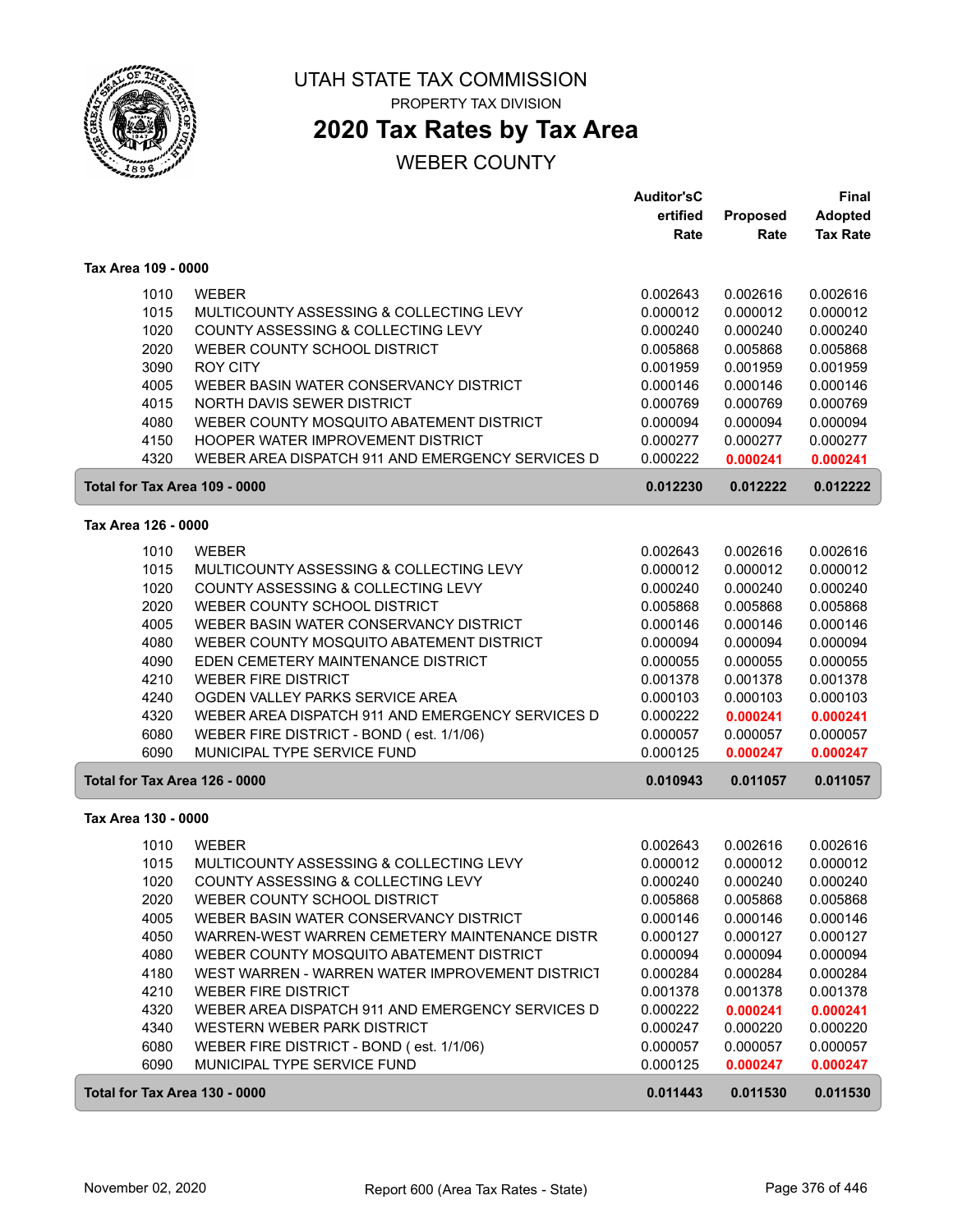

ſ

ſ

#### UTAH STATE TAX COMMISSION PROPERTY TAX DIVISION

## **2020 Tax Rates by Tax Area**

|                               |                                                                               | <b>Auditor'sC</b>    |                      | Final                             |  |
|-------------------------------|-------------------------------------------------------------------------------|----------------------|----------------------|-----------------------------------|--|
|                               |                                                                               | ertified<br>Rate     | Proposed<br>Rate     | <b>Adopted</b><br><b>Tax Rate</b> |  |
| Tax Area 139 - 0000           |                                                                               |                      |                      |                                   |  |
| 1010                          | <b>WEBER</b>                                                                  | 0.002643             | 0.002616             | 0.002616                          |  |
| 1015                          | MULTICOUNTY ASSESSING & COLLECTING LEVY                                       | 0.000012             | 0.000012             | 0.000012                          |  |
| 1020                          | COUNTY ASSESSING & COLLECTING LEVY                                            | 0.000240             | 0.000240             | 0.000240                          |  |
| 2010                          | OGDEN CITY SCHOOL DISTRICT                                                    | 0.007984             | 0.007984             | 0.007984                          |  |
| 3050                          | <b>OGDEN CITY</b>                                                             | 0.002651             | 0.002651             | 0.002651                          |  |
| 4005                          | WEBER BASIN WATER CONSERVANCY DISTRICT                                        | 0.000146             | 0.000146             | 0.000146                          |  |
| 4010                          | CENTRAL WEBER SEWER IMPROVEMENT DISTRICT                                      | 0.000564             | 0.000564             | 0.000564                          |  |
| 4080                          | WEBER COUNTY MOSQUITO ABATEMENT DISTRICT                                      | 0.000094             | 0.000094             | 0.000094                          |  |
| 4320                          | WEBER AREA DISPATCH 911 AND EMERGENCY SERVICES D                              | 0.000222             | 0.000241             | 0.000241                          |  |
| 6030                          | OGDEN CITY - SPECIAL LEVY TO PURCHASE WBWCD WATE!                             | 0.000295             | 0.000295             | 0.000295                          |  |
| Total for Tax Area 139 - 0000 |                                                                               | 0.014851             | 0.014843             | 0.014843                          |  |
| Tax Area 145 - 0000           |                                                                               |                      |                      |                                   |  |
|                               |                                                                               |                      |                      |                                   |  |
| 1010                          | <b>WEBER</b>                                                                  | 0.002643             | 0.002616             | 0.002616                          |  |
| 1015<br>1020                  | MULTICOUNTY ASSESSING & COLLECTING LEVY<br>COUNTY ASSESSING & COLLECTING LEVY | 0.000012             | 0.000012             | 0.000012                          |  |
| 2020                          | WEBER COUNTY SCHOOL DISTRICT                                                  | 0.000240<br>0.005868 | 0.000240<br>0.005868 | 0.000240<br>0.005868              |  |
| 3010                          | <b>FARR WEST CITY</b>                                                         | 0.000478             | 0.000478             | 0.000478                          |  |
| 4005                          | WEBER BASIN WATER CONSERVANCY DISTRICT                                        | 0.000146             | 0.000146             | 0.000146                          |  |
| 4010                          | CENTRAL WEBER SEWER IMPROVEMENT DISTRICT                                      | 0.000564             | 0.000564             | 0.000564                          |  |
| 4070                          | BONA VISTA WATER IMPROVEMENT DISTRICT                                         | 0.000211             | 0.000211             | 0.000211                          |  |
| 4080                          | WEBER COUNTY MOSQUITO ABATEMENT DISTRICT                                      | 0.000094             | 0.000094             | 0.000094                          |  |
| 4210                          | <b>WEBER FIRE DISTRICT</b>                                                    | 0.001378             | 0.001378             | 0.001378                          |  |
| 4320                          | WEBER AREA DISPATCH 911 AND EMERGENCY SERVICES D                              | 0.000222             | 0.000241             | 0.000241                          |  |
| 6080                          | WEBER FIRE DISTRICT - BOND (est. 1/1/06)                                      | 0.000057             | 0.000057             | 0.000057                          |  |
| Total for Tax Area 145 - 0000 |                                                                               | 0.011913             | 0.011905             | 0.011905                          |  |
| Tax Area 158 - 0000           |                                                                               |                      |                      |                                   |  |
|                               |                                                                               |                      |                      |                                   |  |
| 1010<br>1015                  | <b>WEBER</b><br>MULTICOUNTY ASSESSING & COLLECTING LEVY                       | 0.002643<br>0.000012 | 0.002616<br>0.000012 | 0.002616<br>0.000012              |  |
| 1020                          | COUNTY ASSESSING & COLLECTING LEVY                                            | 0.000240             | 0.000240             | 0.000240                          |  |
| 2020                          | WEBER COUNTY SCHOOL DISTRICT                                                  | 0.005868             | 0.005868             | 0.005868                          |  |
| 3080                          | <b>RIVERDALE CITY</b>                                                         | 0.000921             | 0.000921             | 0.000921                          |  |
| 4005                          | WEBER BASIN WATER CONSERVANCY DISTRICT                                        | 0.000146             | 0.000146             | 0.000146                          |  |
| 4015                          | NORTH DAVIS SEWER DISTRICT                                                    | 0.000769             | 0.000769             | 0.000769                          |  |
| 4080                          | WEBER COUNTY MOSQUITO ABATEMENT DISTRICT                                      | 0.000094             | 0.000094             | 0.000094                          |  |
| 4130                          | ROY WATER CONSERVANCY DISTRICT                                                | 0.000063             | 0.000063             | 0.000063                          |  |
| 4320                          | WEBER AREA DISPATCH 911 AND EMERGENCY SERVICES D                              | 0.000222             | 0.000241             | 0.000241                          |  |
| Total for Tax Area 158 - 0000 |                                                                               | 0.010978             | 0.010970             | 0.010970                          |  |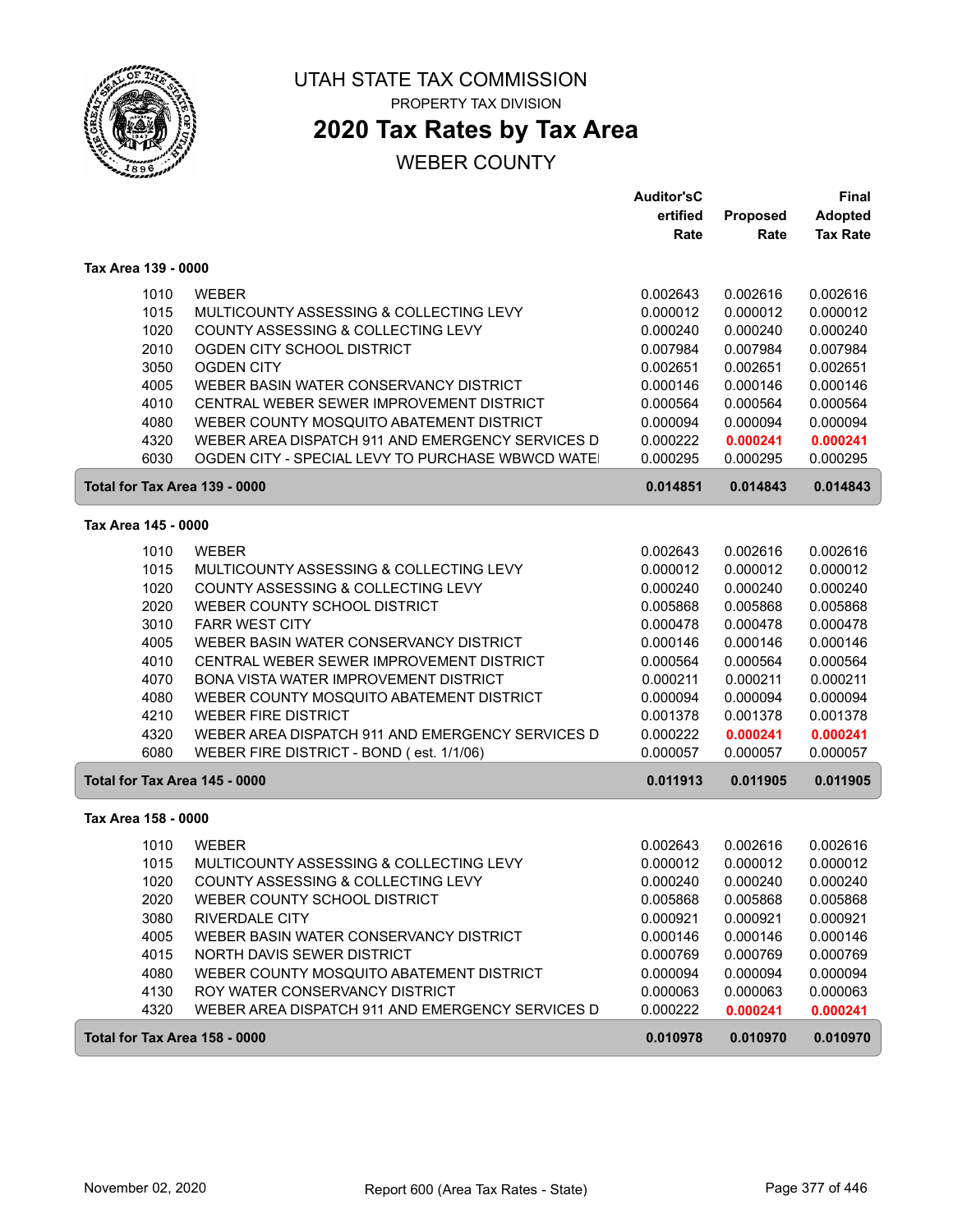

## **2020 Tax Rates by Tax Area**

|                               |                                                  | Auditor'sC |          | Final           |
|-------------------------------|--------------------------------------------------|------------|----------|-----------------|
|                               |                                                  | ertified   | Proposed | <b>Adopted</b>  |
|                               |                                                  | Rate       | Rate     | <b>Tax Rate</b> |
| Tax Area 159 - 0000           |                                                  |            |          |                 |
| 1010                          | <b>WEBER</b>                                     | 0.002643   | 0.002616 | 0.002616        |
| 1015                          | MULTICOUNTY ASSESSING & COLLECTING LEVY          | 0.000012   | 0.000012 | 0.000012        |
| 1020                          | COUNTY ASSESSING & COLLECTING LEVY               | 0.000240   | 0.000240 | 0.000240        |
| 2020                          | WEBER COUNTY SCHOOL DISTRICT                     | 0.005868   | 0.005868 | 0.005868        |
| 4005                          | WEBER BASIN WATER CONSERVANCY DISTRICT           | 0.000146   | 0.000146 | 0.000146        |
| 4010                          | CENTRAL WEBER SEWER IMPROVEMENT DISTRICT         | 0.000564   | 0.000564 | 0.000564        |
| 4080                          | WEBER COUNTY MOSQUITO ABATEMENT DISTRICT         | 0.000094   | 0.000094 | 0.000094        |
| 4140                          | UINTAH HIGHLANDS WATER AND SEWER IMPROVEMENT DIS | 0.000570   | 0.000570 | 0.000570        |
| 4210                          | <b>WEBER FIRE DISTRICT</b>                       | 0.001378   | 0.001378 | 0.001378        |
| 4320                          | WEBER AREA DISPATCH 911 AND EMERGENCY SERVICES D | 0.000222   | 0.000241 | 0.000241        |
| 6080                          | WEBER FIRE DISTRICT - BOND (est. 1/1/06)         | 0.000057   | 0.000057 | 0.000057        |
| 6090                          | MUNICIPAL TYPE SERVICE FUND                      |            |          |                 |
|                               |                                                  | 0.000125   | 0.000247 | 0.000247        |
| Total for Tax Area 159 - 0000 |                                                  | 0.011919   | 0.012033 | 0.012033        |
| Tax Area 186 - 0000           |                                                  |            |          |                 |
| 1010                          | <b>WEBER</b>                                     | 0.002643   | 0.002616 | 0.002616        |
| 1015                          | MULTICOUNTY ASSESSING & COLLECTING LEVY          | 0.000012   | 0.000012 | 0.000012        |
| 1020                          | COUNTY ASSESSING & COLLECTING LEVY               | 0.000240   | 0.000240 | 0.000240        |
| 2020                          | WEBER COUNTY SCHOOL DISTRICT                     | 0.005868   | 0.005868 | 0.005868        |
| 3090                          | <b>ROY CITY</b>                                  | 0.001959   | 0.001959 | 0.001959        |
| 4005                          | WEBER BASIN WATER CONSERVANCY DISTRICT           | 0.000146   | 0.000146 | 0.000146        |
| 4015                          | NORTH DAVIS SEWER DISTRICT                       | 0.000769   | 0.000769 | 0.000769        |
| 4080                          | WEBER COUNTY MOSQUITO ABATEMENT DISTRICT         | 0.000094   | 0.000094 | 0.000094        |
| 4130                          | ROY WATER CONSERVANCY DISTRICT                   | 0.000063   | 0.000063 | 0.000063        |
| 4320                          | WEBER AREA DISPATCH 911 AND EMERGENCY SERVICES D | 0.000222   | 0.000241 | 0.000241        |
| Total for Tax Area 186 - 0000 |                                                  | 0.012016   | 0.012008 | 0.012008        |
|                               |                                                  |            |          |                 |
| Tax Area 188 - 0000           |                                                  |            |          |                 |
| 1010                          | <b>WEBER</b>                                     | 0.002643   | 0.002616 | 0.002616        |
| 1015                          | MULTICOUNTY ASSESSING & COLLECTING LEVY          | 0.000012   | 0.000012 | 0.000012        |
| 1020                          | COUNTY ASSESSING & COLLECTING LEVY               | 0.000240   | 0.000240 | 0.000240        |
| 2020                          | WEBER COUNTY SCHOOL DISTRICT                     | 0.005868   | 0.005868 | 0.005868        |
| 3025                          | <b>HOOPER CITY</b>                               | 0.000401   | 0.000401 | 0.000401        |
| 4005                          | WEBER BASIN WATER CONSERVANCY DISTRICT           | 0.000146   | 0.000146 | 0.000146        |
| 4015                          | NORTH DAVIS SEWER DISTRICT                       | 0.000769   | 0.000769 | 0.000769        |
| 4080                          | WEBER COUNTY MOSQUITO ABATEMENT DISTRICT         | 0.000094   | 0.000094 | 0.000094        |
| 4150                          | HOOPER WATER IMPROVEMENT DISTRICT                | 0.000277   | 0.000277 | 0.000277        |
| 4210                          | <b>WEBER FIRE DISTRICT</b>                       | 0.001378   | 0.001378 | 0.001378        |
| 4320                          | WEBER AREA DISPATCH 911 AND EMERGENCY SERVICES D | 0.000222   | 0.000241 | 0.000241        |
| 6080                          | WEBER FIRE DISTRICT - BOND (est. 1/1/06)         | 0.000057   | 0.000057 | 0.000057        |
| Total for Tax Area 188 - 0000 |                                                  | 0.012107   | 0.012099 | 0.012099        |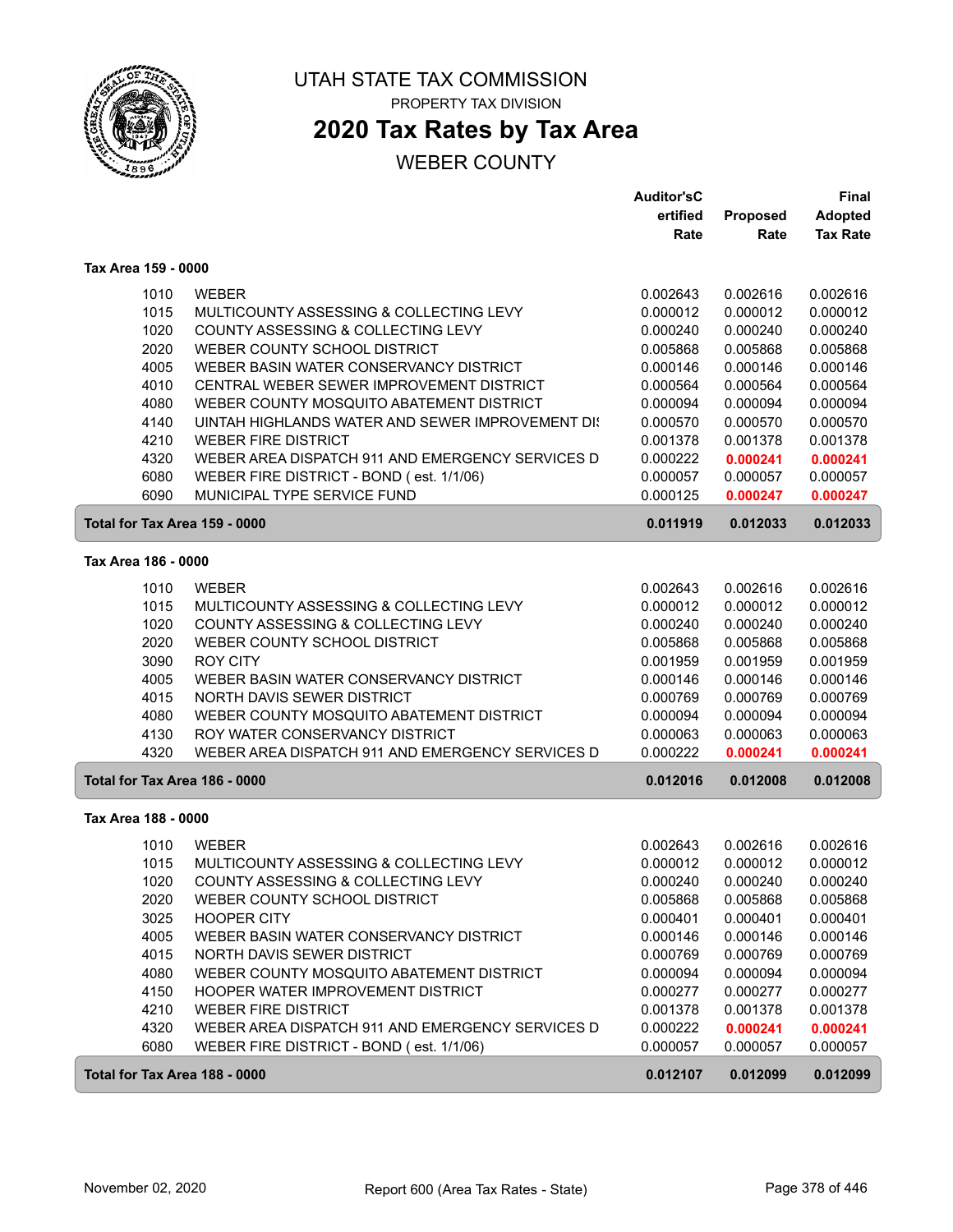

## **2020 Tax Rates by Tax Area**

|                               |                                                  | <b>Auditor'sC</b> |                 | <b>Final</b>    |
|-------------------------------|--------------------------------------------------|-------------------|-----------------|-----------------|
|                               |                                                  | ertified          | <b>Proposed</b> | <b>Adopted</b>  |
|                               |                                                  | Rate              | Rate            | <b>Tax Rate</b> |
| Tax Area 190 - 0000           |                                                  |                   |                 |                 |
| 1010                          | <b>WEBER</b>                                     | 0.002643          | 0.002616        | 0.002616        |
| 1015                          | MULTICOUNTY ASSESSING & COLLECTING LEVY          | 0.000012          | 0.000012        | 0.000012        |
| 1020                          | COUNTY ASSESSING & COLLECTING LEVY               | 0.000240          | 0.000240        | 0.000240        |
| 2020                          | WEBER COUNTY SCHOOL DISTRICT                     | 0.005868          | 0.005868        | 0.005868        |
| 3025                          | <b>HOOPER CITY</b>                               | 0.000401          | 0.000401        | 0.000401        |
| 4005                          | WEBER BASIN WATER CONSERVANCY DISTRICT           | 0.000146          | 0.000146        | 0.000146        |
| 4015                          | NORTH DAVIS SEWER DISTRICT                       | 0.000769          | 0.000769        | 0.000769        |
| 4080                          | WEBER COUNTY MOSQUITO ABATEMENT DISTRICT         | 0.000094          | 0.000094        | 0.000094        |
| 4150                          | HOOPER WATER IMPROVEMENT DISTRICT                | 0.000277          | 0.000277        | 0.000277        |
| 4210                          | <b>WEBER FIRE DISTRICT</b>                       | 0.001378          | 0.001378        | 0.001378        |
| 4320                          | WEBER AREA DISPATCH 911 AND EMERGENCY SERVICES D | 0.000222          | 0.000241        | 0.000241        |
| 6080                          | WEBER FIRE DISTRICT - BOND (est. 1/1/06)         | 0.000057          | 0.000057        | 0.000057        |
| Total for Tax Area 190 - 0000 |                                                  | 0.012107          | 0.012099        | 0.012099        |
|                               |                                                  |                   |                 |                 |
| Tax Area 200 - 0000           |                                                  |                   |                 |                 |
| 1010                          | <b>WEBER</b>                                     | 0.002643          | 0.002616        | 0.002616        |
| 1015                          | MULTICOUNTY ASSESSING & COLLECTING LEVY          | 0.000012          | 0.000012        | 0.000012        |
| 1020                          | COUNTY ASSESSING & COLLECTING LEVY               | 0.000240          | 0.000240        | 0.000240        |
| 2020                          | WEBER COUNTY SCHOOL DISTRICT                     | 0.005868          | 0.005868        | 0.005868        |
| 4005                          | WEBER BASIN WATER CONSERVANCY DISTRICT           | 0.000146          | 0.000146        | 0.000146        |
| 4015                          | NORTH DAVIS SEWER DISTRICT                       | 0.000769          | 0.000769        | 0.000769        |
| 4080                          | WEBER COUNTY MOSQUITO ABATEMENT DISTRICT         | 0.000094          | 0.000094        | 0.000094        |
| 4210                          | <b>WEBER FIRE DISTRICT</b>                       | 0.001378          | 0.001378        | 0.001378        |
| 4320                          | WEBER AREA DISPATCH 911 AND EMERGENCY SERVICES D | 0.000222          | 0.000241        | 0.000241        |
| 6080                          | WEBER FIRE DISTRICT - BOND (est. 1/1/06)         | 0.000057          | 0.000057        | 0.000057        |
| 6090                          | MUNICIPAL TYPE SERVICE FUND                      | 0.000125          | 0.000247        | 0.000247        |
| Total for Tax Area 200 - 0000 |                                                  | 0.011554          | 0.011668        | 0.011668        |
| Tax Area 203 - 0000           |                                                  |                   |                 |                 |
| 1010                          | <b>WEBER</b>                                     | 0.002643          | 0.002616        | 0.002616        |
| 1015                          | MULTICOUNTY ASSESSING & COLLECTING LEVY          | 0.000012          | 0.000012        | 0.000012        |
| 1020                          | COUNTY ASSESSING & COLLECTING LEVY               | 0.000240          | 0.000240        | 0.000240        |
| 2020                          | WEBER COUNTY SCHOOL DISTRICT                     | 0.005868          | 0.005868        | 0.005868        |
| 4005                          | WEBER BASIN WATER CONSERVANCY DISTRICT           | 0.000146          | 0.000146        | 0.000146        |
| 4080                          | WEBER COUNTY MOSQUITO ABATEMENT DISTRICT         | 0.000094          | 0.000094        | 0.000094        |
| 4090                          | EDEN CEMETERY MAINTENANCE DISTRICT               | 0.000055          | 0.000055        | 0.000055        |
| 4210                          | <b>WEBER FIRE DISTRICT</b>                       | 0.001378          | 0.001378        | 0.001378        |
| 4240                          | OGDEN VALLEY PARKS SERVICE AREA                  | 0.000103          | 0.000103        | 0.000103        |
| 4320                          | WEBER AREA DISPATCH 911 AND EMERGENCY SERVICES D | 0.000222          | 0.000241        | 0.000241        |
| 6080                          | WEBER FIRE DISTRICT - BOND (est. 1/1/06)         | 0.000057          | 0.000057        | 0.000057        |
| 6090                          | MUNICIPAL TYPE SERVICE FUND                      | 0.000125          | 0.000247        | 0.000247        |
| Total for Tax Area 203 - 0000 |                                                  | 0.010943          | 0.011057        | 0.011057        |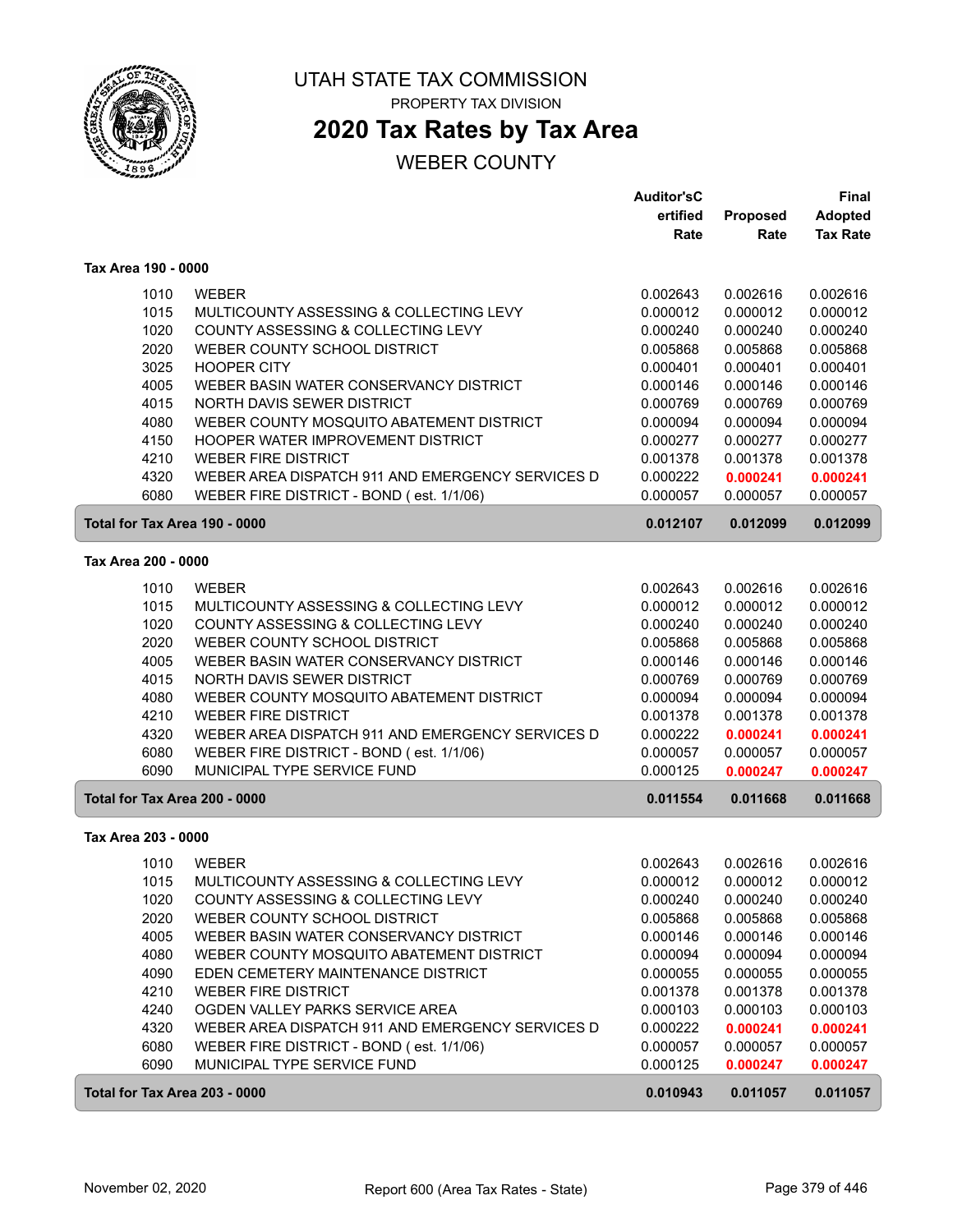

# **2020 Tax Rates by Tax Area**

|                               |                                                  | <b>Auditor'sC</b>    |          | <b>Final</b>    |
|-------------------------------|--------------------------------------------------|----------------------|----------|-----------------|
|                               |                                                  | ertified             | Proposed | <b>Adopted</b>  |
|                               |                                                  | Rate                 | Rate     | <b>Tax Rate</b> |
| Tax Area 206 - 0000           |                                                  |                      |          |                 |
| 1010                          | <b>WEBER</b>                                     | 0.002643             | 0.002616 | 0.002616        |
| 1015                          | MULTICOUNTY ASSESSING & COLLECTING LEVY          | 0.000012             | 0.000012 | 0.000012        |
| 1020                          | COUNTY ASSESSING & COLLECTING LEVY               | 0.000240             | 0.000240 | 0.000240        |
| 2020                          | WEBER COUNTY SCHOOL DISTRICT                     | 0.005868             | 0.005868 | 0.005868        |
| 3130                          | <b>WEST HAVEN CITY</b>                           |                      |          |                 |
| 4005                          | WEBER BASIN WATER CONSERVANCY DISTRICT           | 0.000146             | 0.000146 | 0.000146        |
| 4010                          | CENTRAL WEBER SEWER IMPROVEMENT DISTRICT         | 0.000564             | 0.000564 | 0.000564        |
| 4080                          | WEBER COUNTY MOSQUITO ABATEMENT DISTRICT         | 0.000094             | 0.000094 | 0.000094        |
| 4130                          | ROY WATER CONSERVANCY DISTRICT                   | 0.000063             | 0.000063 | 0.000063        |
|                               |                                                  |                      |          |                 |
| 4210                          | <b>WEBER FIRE DISTRICT</b>                       | 0.001378             | 0.001378 | 0.001378        |
| 4320                          | WEBER AREA DISPATCH 911 AND EMERGENCY SERVICES D | 0.000222             | 0.000241 | 0.000241        |
| 6080                          | WEBER FIRE DISTRICT - BOND (est. 1/1/06)         | 0.000057             | 0.000057 | 0.000057        |
| Total for Tax Area 206 - 0000 |                                                  | 0.011287             | 0.011279 | 0.011279        |
| Tax Area 215 - 0000           |                                                  |                      |          |                 |
| 1010                          | <b>WEBER</b>                                     | 0.002643             | 0.002616 | 0.002616        |
|                               | MULTICOUNTY ASSESSING & COLLECTING LEVY          |                      |          |                 |
| 1015                          |                                                  | 0.000012<br>0.000240 | 0.000012 | 0.000012        |
| 1020                          | COUNTY ASSESSING & COLLECTING LEVY               |                      | 0.000240 | 0.000240        |
| 2020                          | WEBER COUNTY SCHOOL DISTRICT                     | 0.005868             | 0.005868 | 0.005868        |
| 3130                          | <b>WEST HAVEN CITY</b>                           |                      |          |                 |
| 4005                          | WEBER BASIN WATER CONSERVANCY DISTRICT           | 0.000146             | 0.000146 | 0.000146        |
| 4010                          | CENTRAL WEBER SEWER IMPROVEMENT DISTRICT         | 0.000564             | 0.000564 | 0.000564        |
| 4080                          | WEBER COUNTY MOSQUITO ABATEMENT DISTRICT         | 0.000094             | 0.000094 | 0.000094        |
| 4130                          | ROY WATER CONSERVANCY DISTRICT                   | 0.000063             | 0.000063 | 0.000063        |
| 4150                          | HOOPER WATER IMPROVEMENT DISTRICT                | 0.000277             | 0.000277 | 0.000277        |
| 4210                          | <b>WEBER FIRE DISTRICT</b>                       | 0.001378             | 0.001378 | 0.001378        |
| 4320                          | WEBER AREA DISPATCH 911 AND EMERGENCY SERVICES D | 0.000222             | 0.000241 | 0.000241        |
| 6080                          | WEBER FIRE DISTRICT - BOND (est. 1/1/06)         | 0.000057             | 0.000057 | 0.000057        |
| Total for Tax Area 215 - 0000 |                                                  | 0.011564             | 0.011556 | 0.011556        |
| Tax Area 219 - 0000           |                                                  |                      |          |                 |
|                               |                                                  |                      |          |                 |
| 1010                          | WEBER                                            | 0.002643             | 0.002616 | 0.002616        |
| 1015                          | MULTICOUNTY ASSESSING & COLLECTING LEVY          | 0.000012             | 0.000012 | 0.000012        |
| 1020                          | COUNTY ASSESSING & COLLECTING LEVY               | 0.000240             | 0.000240 | 0.000240        |
| 2020                          | WEBER COUNTY SCHOOL DISTRICT                     | 0.005868             | 0.005868 | 0.005868        |
| 4005                          | WEBER BASIN WATER CONSERVANCY DISTRICT           | 0.000146             | 0.000146 | 0.000146        |
| 4080                          | WEBER COUNTY MOSQUITO ABATEMENT DISTRICT         | 0.000094             | 0.000094 | 0.000094        |
| 4120                          | LIBERTY CEMETERY MAINTENANCE DISTRICT            | 0.000030             | 0.000030 | 0.000030        |
| 4210                          | WEBER FIRE DISTRICT                              | 0.001378             | 0.001378 | 0.001378        |
| 4240                          | OGDEN VALLEY PARKS SERVICE AREA                  | 0.000103             | 0.000103 | 0.000103        |
| 4320                          | WEBER AREA DISPATCH 911 AND EMERGENCY SERVICES D | 0.000222             | 0.000241 | 0.000241        |
| 6080                          | WEBER FIRE DISTRICT - BOND (est. 1/1/06)         | 0.000057             | 0.000057 | 0.000057        |
| 6090                          | MUNICIPAL TYPE SERVICE FUND                      | 0.000125             | 0.000247 | 0.000247        |
| Total for Tax Area 219 - 0000 |                                                  | 0.010918             | 0.011032 | 0.011032        |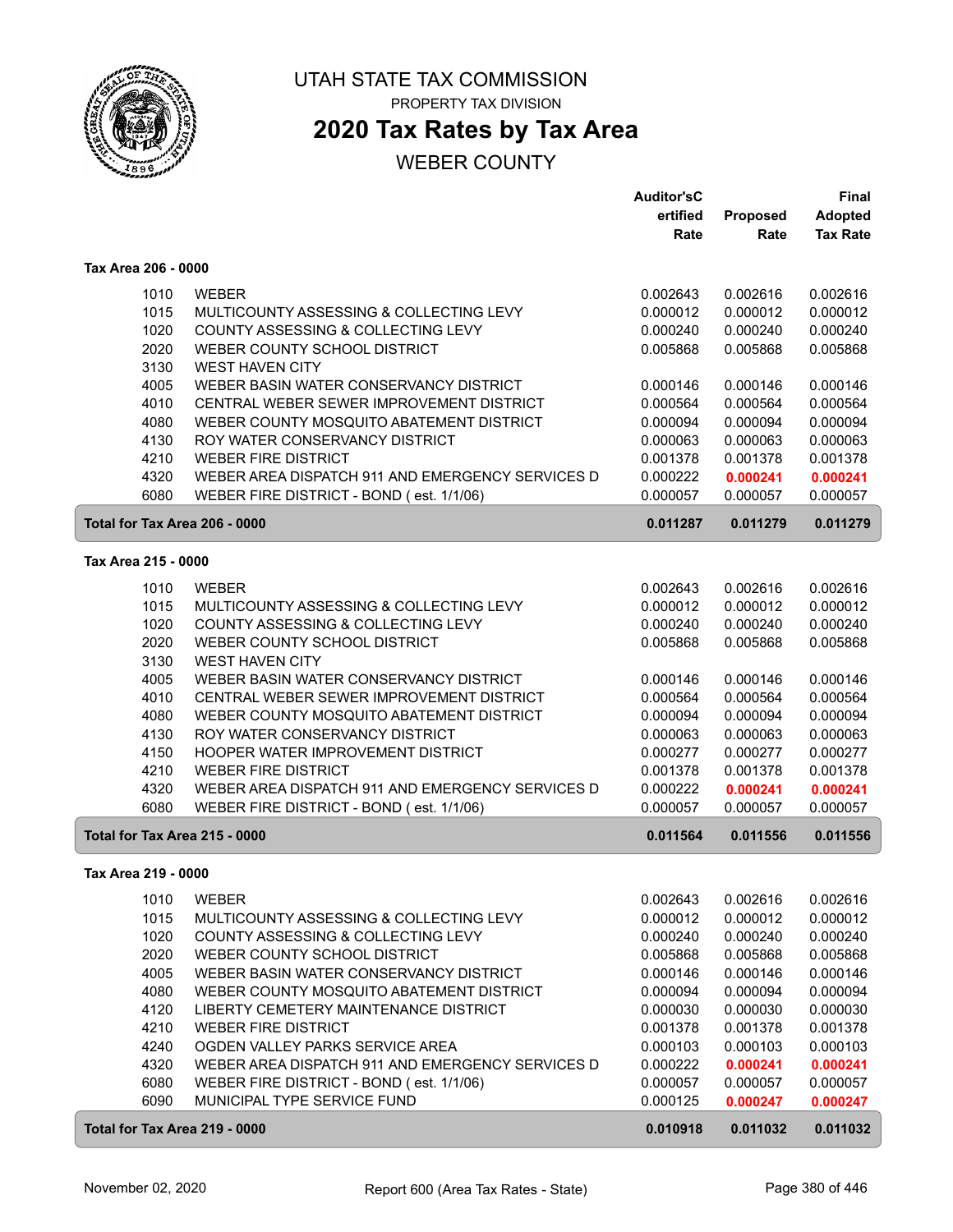

## **2020 Tax Rates by Tax Area**

|                               |                                                  | <b>Auditor'sC</b> |          | <b>Final</b>    |
|-------------------------------|--------------------------------------------------|-------------------|----------|-----------------|
|                               |                                                  | ertified          | Proposed | <b>Adopted</b>  |
|                               |                                                  | Rate              | Rate     | <b>Tax Rate</b> |
| Tax Area 221 - 0000           |                                                  |                   |          |                 |
| 1010                          | <b>WEBER</b>                                     | 0.002643          | 0.002616 | 0.002616        |
| 1015                          | MULTICOUNTY ASSESSING & COLLECTING LEVY          | 0.000012          | 0.000012 | 0.000012        |
| 1020                          | COUNTY ASSESSING & COLLECTING LEVY               | 0.000240          | 0.000240 | 0.000240        |
| 2020                          | WEBER COUNTY SCHOOL DISTRICT                     | 0.005868          | 0.005868 | 0.005868        |
| 4005                          | WEBER BASIN WATER CONSERVANCY DISTRICT           | 0.000146          | 0.000146 | 0.000146        |
| 4080                          | WEBER COUNTY MOSQUITO ABATEMENT DISTRICT         | 0.000094          | 0.000094 | 0.000094        |
| 4210                          | <b>WEBER FIRE DISTRICT</b>                       | 0.001378          | 0.001378 | 0.001378        |
| 4240                          | OGDEN VALLEY PARKS SERVICE AREA                  | 0.000103          | 0.000103 | 0.000103        |
| 4320                          | WEBER AREA DISPATCH 911 AND EMERGENCY SERVICES D | 0.000222          | 0.000241 | 0.000241        |
| 6080                          | WEBER FIRE DISTRICT - BOND (est. 1/1/06)         | 0.000057          | 0.000057 | 0.000057        |
| 6090                          | MUNICIPAL TYPE SERVICE FUND                      | 0.000125          | 0.000247 | 0.000247        |
| Total for Tax Area 221 - 0000 |                                                  | 0.010888          | 0.011002 | 0.011002        |
| Tax Area 223 - 0000           |                                                  |                   |          |                 |
| 1010                          | <b>WEBER</b>                                     | 0.002643          | 0.002616 | 0.002616        |
| 1015                          | MULTICOUNTY ASSESSING & COLLECTING LEVY          | 0.000012          | 0.000012 | 0.000012        |
| 1020                          | COUNTY ASSESSING & COLLECTING LEVY               | 0.000240          | 0.000240 | 0.000240        |
| 2020                          | WEBER COUNTY SCHOOL DISTRICT                     | 0.005868          | 0.005868 | 0.005868        |
| 4005                          | WEBER BASIN WATER CONSERVANCY DISTRICT           | 0.000146          | 0.000146 | 0.000146        |
| 4080                          | WEBER COUNTY MOSQUITO ABATEMENT DISTRICT         | 0.000094          | 0.000094 | 0.000094        |
| 4120                          | LIBERTY CEMETERY MAINTENANCE DISTRICT            | 0.000030          | 0.000030 | 0.000030        |
| 4210                          | <b>WEBER FIRE DISTRICT</b>                       | 0.001378          | 0.001378 | 0.001378        |
| 4240                          | OGDEN VALLEY PARKS SERVICE AREA                  | 0.000103          | 0.000103 | 0.000103        |
| 4320                          | WEBER AREA DISPATCH 911 AND EMERGENCY SERVICES D | 0.000222          | 0.000241 | 0.000241        |
| 6080                          | WEBER FIRE DISTRICT - BOND (est. 1/1/06)         | 0.000057          | 0.000057 | 0.000057        |
| 6090                          | MUNICIPAL TYPE SERVICE FUND                      | 0.000125          | 0.000247 | 0.000247        |
| Total for Tax Area 223 - 0000 |                                                  | 0.010918          | 0.011032 | 0.011032        |
| Tax Area 224 - 0000           |                                                  |                   |          |                 |
| 1010                          | <b>WEBER</b>                                     | 0.002643          | 0.002616 | 0.002616        |
| 1015                          | MULTICOUNTY ASSESSING & COLLECTING LEVY          | 0.000012          | 0.000012 | 0.000012        |
| 1020                          | COUNTY ASSESSING & COLLECTING LEVY               | 0.000240          | 0.000240 | 0.000240        |
| 2010                          | OGDEN CITY SCHOOL DISTRICT                       | 0.007984          | 0.007984 | 0.007984        |
| 3050                          | <b>OGDEN CITY</b>                                | 0.002651          | 0.002651 | 0.002651        |
| 4005                          | WEBER BASIN WATER CONSERVANCY DISTRICT           | 0.000146          | 0.000146 | 0.000146        |
| 4010                          | CENTRAL WEBER SEWER IMPROVEMENT DISTRICT         | 0.000564          | 0.000564 | 0.000564        |
| 4080                          | WEBER COUNTY MOSQUITO ABATEMENT DISTRICT         | 0.000094          | 0.000094 | 0.000094        |
| 4320                          | WEBER AREA DISPATCH 911 AND EMERGENCY SERVICES D | 0.000222          | 0.000241 | 0.000241        |
| 6030                          | OGDEN CITY - SPECIAL LEVY TO PURCHASE WBWCD WATE | 0.000295          | 0.000295 | 0.000295        |
| Total for Tax Area 224 - 0000 |                                                  | 0.014851          | 0.014843 | 0.014843        |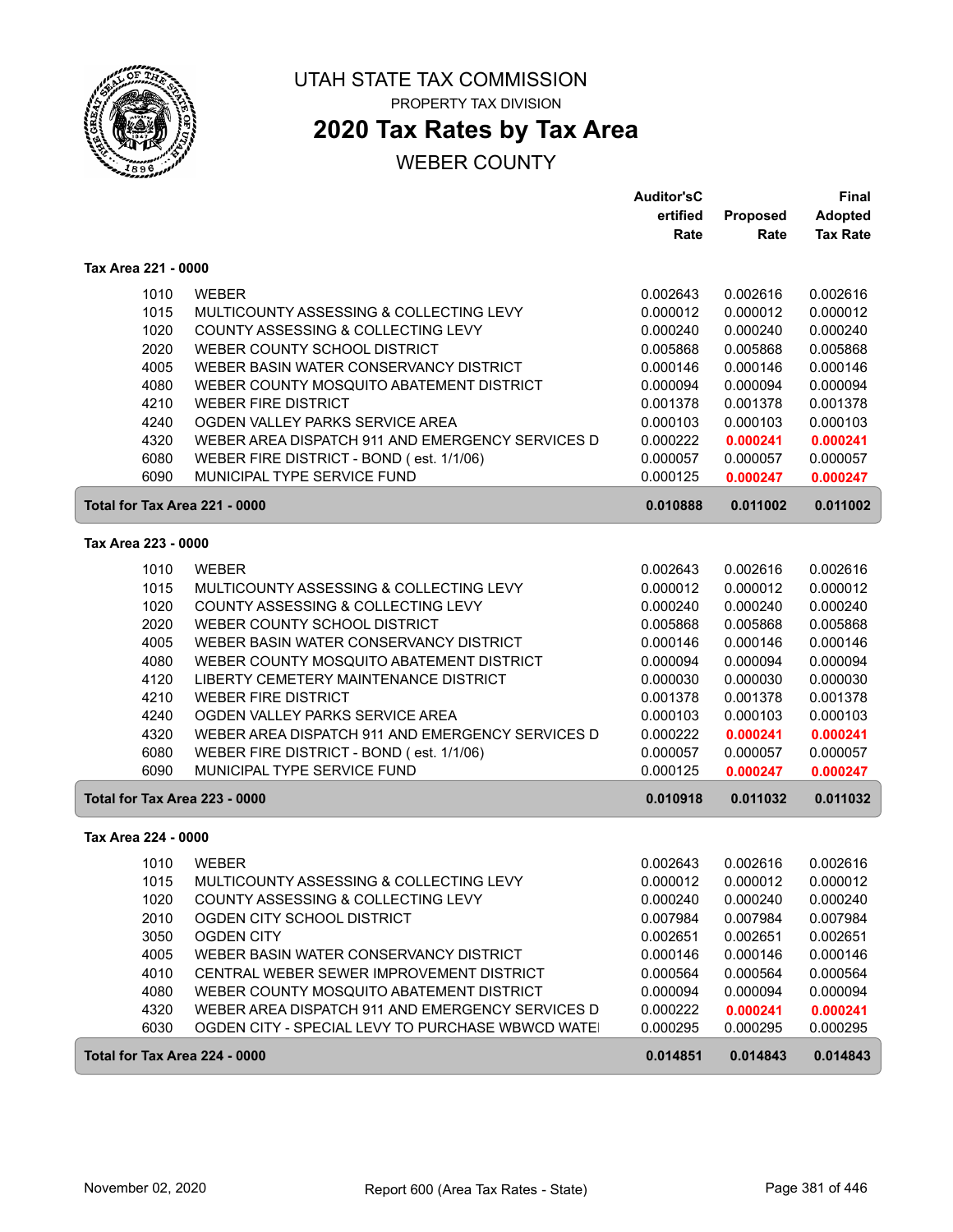

## **2020 Tax Rates by Tax Area**

|                               |                                                  | <b>Auditor'sC</b> |          | <b>Final</b>    |
|-------------------------------|--------------------------------------------------|-------------------|----------|-----------------|
|                               |                                                  | ertified          | Proposed | <b>Adopted</b>  |
|                               |                                                  | Rate              | Rate     | <b>Tax Rate</b> |
| Tax Area 226 - 0000           |                                                  |                   |          |                 |
| 1010                          | <b>WEBER</b>                                     | 0.002643          | 0.002616 | 0.002616        |
| 1015                          | MULTICOUNTY ASSESSING & COLLECTING LEVY          | 0.000012          | 0.000012 | 0.000012        |
| 1020                          | COUNTY ASSESSING & COLLECTING LEVY               | 0.000240          | 0.000240 | 0.000240        |
| 2020                          | WEBER COUNTY SCHOOL DISTRICT                     | 0.005868          | 0.005868 | 0.005868        |
| 3100                          | SOUTH OGDEN CITY                                 | 0.002517          | 0.002700 | 0.002700        |
| 4005                          | WEBER BASIN WATER CONSERVANCY DISTRICT           | 0.000146          | 0.000146 | 0.000146        |
| 4010                          | CENTRAL WEBER SEWER IMPROVEMENT DISTRICT         | 0.000564          | 0.000564 | 0.000564        |
| 4080                          | WEBER COUNTY MOSQUITO ABATEMENT DISTRICT         | 0.000094          | 0.000094 | 0.000094        |
| 4320                          | WEBER AREA DISPATCH 911 AND EMERGENCY SERVICES D | 0.000222          | 0.000241 | 0.000241        |
| Total for Tax Area 226 - 0000 |                                                  | 0.012306          | 0.012481 | 0.012481        |
| Tax Area 227 - 0000           |                                                  |                   |          |                 |
| 1010                          | <b>WEBER</b>                                     | 0.002643          | 0.002616 | 0.002616        |
| 1015                          | MULTICOUNTY ASSESSING & COLLECTING LEVY          | 0.000012          | 0.000012 | 0.000012        |
| 1020                          | COUNTY ASSESSING & COLLECTING LEVY               | 0.000240          | 0.000240 | 0.000240        |
| 2020                          | WEBER COUNTY SCHOOL DISTRICT                     | 0.005868          | 0.005868 | 0.005868        |
| 4005                          | WEBER BASIN WATER CONSERVANCY DISTRICT           | 0.000146          | 0.000146 | 0.000146        |
| 4080                          | WEBER COUNTY MOSQUITO ABATEMENT DISTRICT         | 0.000094          | 0.000094 | 0.000094        |
| 4090                          | EDEN CEMETERY MAINTENANCE DISTRICT               | 0.000055          | 0.000055 | 0.000055        |
| 4135                          | POWDER MOUNTAIN WATER AND SEWER IMPROVEMENT DI   | 0.000307          | 0.000307 | 0.000307        |
| 4210                          | <b>WEBER FIRE DISTRICT</b>                       | 0.001378          | 0.001378 | 0.001378        |
| 4240                          | OGDEN VALLEY PARKS SERVICE AREA                  | 0.000103          | 0.000103 | 0.000103        |
| 4320                          | WEBER AREA DISPATCH 911 AND EMERGENCY SERVICES D | 0.000222          | 0.000241 | 0.000241        |
| 6080                          | WEBER FIRE DISTRICT - BOND (est. 1/1/06)         | 0.000057          | 0.000057 | 0.000057        |
| 6090                          | MUNICIPAL TYPE SERVICE FUND                      | 0.000125          | 0.000247 | 0.000247        |
| Total for Tax Area 227 - 0000 |                                                  | 0.011250          | 0.011364 | 0.011364        |
| Tax Area 231 - 0000           |                                                  |                   |          |                 |
| 1010                          | <b>WEBER</b>                                     | 0.002643          | 0.002616 | 0.002616        |
| 1015                          | MULTICOUNTY ASSESSING & COLLECTING LEVY          | 0.000012          | 0.000012 | 0.000012        |
| 1020                          | COUNTY ASSESSING & COLLECTING LEVY               | 0.000240          | 0.000240 | 0.000240        |
| 2020                          | WEBER COUNTY SCHOOL DISTRICT                     | 0.005868          | 0.005868 | 0.005868        |
| 4005                          | WEBER BASIN WATER CONSERVANCY DISTRICT           | 0.000146          | 0.000146 | 0.000146        |
| 4080                          | WEBER COUNTY MOSQUITO ABATEMENT DISTRICT         | 0.000094          | 0.000094 | 0.000094        |
| 4210                          | <b>WEBER FIRE DISTRICT</b>                       | 0.001378          | 0.001378 | 0.001378        |
| 4240                          | OGDEN VALLEY PARKS SERVICE AREA                  | 0.000103          | 0.000103 | 0.000103        |
| 4320                          | WEBER AREA DISPATCH 911 AND EMERGENCY SERVICES D | 0.000222          | 0.000241 | 0.000241        |
| 6080                          | WEBER FIRE DISTRICT - BOND (est. 1/1/06)         | 0.000057          | 0.000057 | 0.000057        |
| 6090                          | MUNICIPAL TYPE SERVICE FUND                      | 0.000125          | 0.000247 | 0.000247        |
| Total for Tax Area 231 - 0000 |                                                  | 0.010888          | 0.011002 | 0.011002        |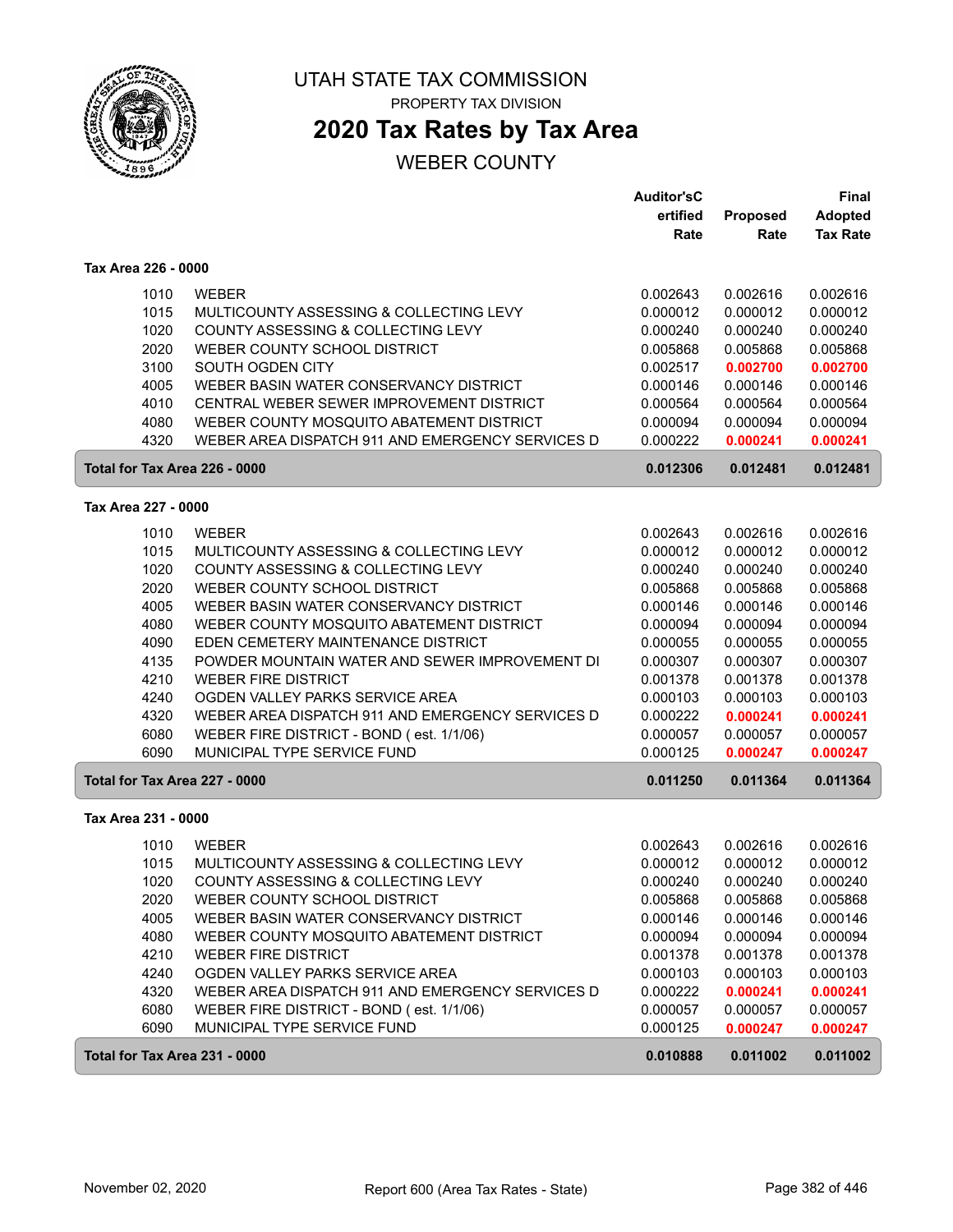

# **2020 Tax Rates by Tax Area**

|                               |                                                  | <b>Auditor'sC</b> |          | <b>Final</b>    |
|-------------------------------|--------------------------------------------------|-------------------|----------|-----------------|
|                               |                                                  | ertified          | Proposed | <b>Adopted</b>  |
|                               |                                                  | Rate              | Rate     | <b>Tax Rate</b> |
| Tax Area 236 - 0000           |                                                  |                   |          |                 |
| 1010                          | <b>WEBER</b>                                     | 0.002643          | 0.002616 | 0.002616        |
| 1015                          | MULTICOUNTY ASSESSING & COLLECTING LEVY          | 0.000012          | 0.000012 | 0.000012        |
| 1020                          | COUNTY ASSESSING & COLLECTING LEVY               | 0.000240          | 0.000240 | 0.000240        |
| 2010                          | OGDEN CITY SCHOOL DISTRICT                       | 0.007984          | 0.007984 | 0.007984        |
| 3050                          | <b>OGDEN CITY</b>                                | 0.002651          | 0.002651 | 0.002651        |
| 4005                          | WEBER BASIN WATER CONSERVANCY DISTRICT           | 0.000146          | 0.000146 | 0.000146        |
| 4010                          | CENTRAL WEBER SEWER IMPROVEMENT DISTRICT         | 0.000564          | 0.000564 | 0.000564        |
| 4080                          | WEBER COUNTY MOSQUITO ABATEMENT DISTRICT         | 0.000094          | 0.000094 | 0.000094        |
| 4320                          | WEBER AREA DISPATCH 911 AND EMERGENCY SERVICES D | 0.000222          | 0.000241 | 0.000241        |
| 6030                          | OGDEN CITY - SPECIAL LEVY TO PURCHASE WBWCD WATE | 0.000295          | 0.000295 | 0.000295        |
| Total for Tax Area 236 - 0000 |                                                  | 0.014851          | 0.014843 | 0.014843        |
| Tax Area 237 - 0000           |                                                  |                   |          |                 |
| 1010                          | <b>WEBER</b>                                     | 0.002643          | 0.002616 | 0.002616        |
| 1015                          | MULTICOUNTY ASSESSING & COLLECTING LEVY          | 0.000012          | 0.000012 | 0.000012        |
| 1020                          | COUNTY ASSESSING & COLLECTING LEVY               | 0.000240          | 0.000240 | 0.000240        |
| 2010                          | OGDEN CITY SCHOOL DISTRICT                       | 0.007984          | 0.007984 | 0.007984        |
| 3050                          | <b>OGDEN CITY</b>                                | 0.002651          | 0.002651 | 0.002651        |
| 4005                          | WEBER BASIN WATER CONSERVANCY DISTRICT           | 0.000146          | 0.000146 | 0.000146        |
| 4010                          | CENTRAL WEBER SEWER IMPROVEMENT DISTRICT         | 0.000564          | 0.000564 | 0.000564        |
| 4080                          | WEBER COUNTY MOSQUITO ABATEMENT DISTRICT         | 0.000094          | 0.000094 | 0.000094        |
| 4320                          | WEBER AREA DISPATCH 911 AND EMERGENCY SERVICES D | 0.000222          | 0.000241 | 0.000241        |
| 6030                          | OGDEN CITY - SPECIAL LEVY TO PURCHASE WBWCD WATE | 0.000295          | 0.000295 | 0.000295        |
| Total for Tax Area 237 - 0000 |                                                  | 0.014851          | 0.014843 | 0.014843        |
| Tax Area 238 - 0000           |                                                  |                   |          |                 |
|                               |                                                  |                   |          |                 |
| 1010                          | <b>WEBER</b>                                     | 0.002643          | 0.002616 | 0.002616        |
| 1015                          | MULTICOUNTY ASSESSING & COLLECTING LEVY          | 0.000012          | 0.000012 | 0.000012        |
| 1020                          | COUNTY ASSESSING & COLLECTING LEVY               | 0.000240          | 0.000240 | 0.000240        |
| 2010                          | OGDEN CITY SCHOOL DISTRICT                       | 0.007984          | 0.007984 | 0.007984        |
| 3050                          | <b>OGDEN CITY</b>                                | 0.002651          | 0.002651 | 0.002651        |
| 4005                          | WEBER BASIN WATER CONSERVANCY DISTRICT           | 0.000146          | 0.000146 | 0.000146        |
| 4010                          | CENTRAL WEBER SEWER IMPROVEMENT DISTRICT         | 0.000564          | 0.000564 | 0.000564        |
| 4080                          | WEBER COUNTY MOSQUITO ABATEMENT DISTRICT         | 0.000094          | 0.000094 | 0.000094        |
| 4320                          | WEBER AREA DISPATCH 911 AND EMERGENCY SERVICES D | 0.000222          | 0.000241 | 0.000241        |
| 6030                          | OGDEN CITY - SPECIAL LEVY TO PURCHASE WBWCD WATE | 0.000295          | 0.000295 | 0.000295        |
| Total for Tax Area 238 - 0000 |                                                  | 0.014851          | 0.014843 | 0.014843        |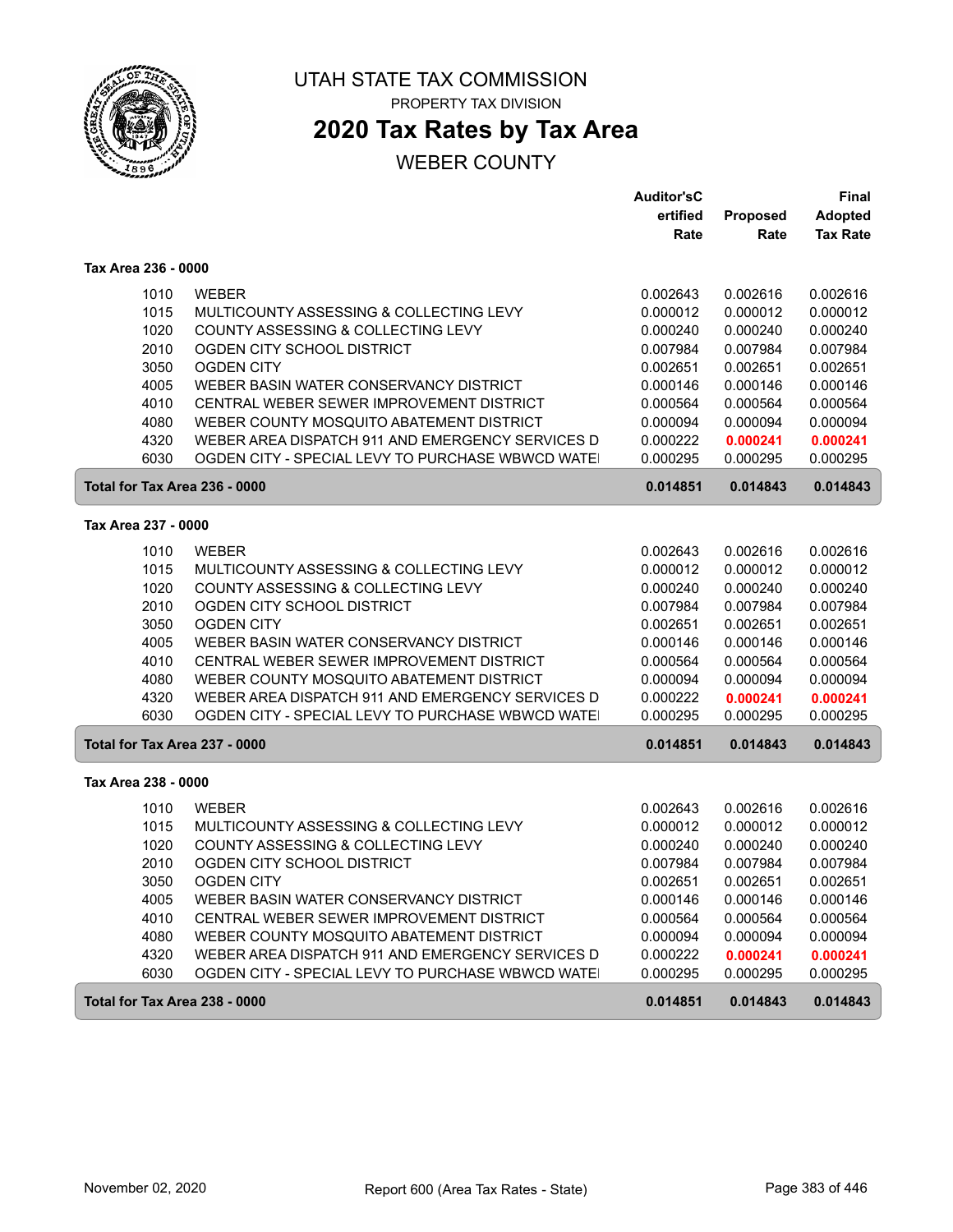

## **2020 Tax Rates by Tax Area**

|                     |                                                  | <b>Auditor'sC</b> |                 | <b>Final</b>    |
|---------------------|--------------------------------------------------|-------------------|-----------------|-----------------|
|                     |                                                  | ertified          | <b>Proposed</b> | <b>Adopted</b>  |
|                     |                                                  | Rate              | Rate            | <b>Tax Rate</b> |
| Tax Area 239 - 0000 |                                                  |                   |                 |                 |
| 1010                | <b>WEBER</b>                                     | 0.002643          | 0.002616        | 0.002616        |
| 1015                | MULTICOUNTY ASSESSING & COLLECTING LEVY          | 0.000012          | 0.000012        | 0.000012        |
| 1020                | COUNTY ASSESSING & COLLECTING LEVY               | 0.000240          | 0.000240        | 0.000240        |
| 2020                | WEBER COUNTY SCHOOL DISTRICT                     | 0.005868          | 0.005868        | 0.005868        |
| 3130                | <b>WEST HAVEN CITY</b>                           |                   |                 |                 |
| 4005                | WEBER BASIN WATER CONSERVANCY DISTRICT           | 0.000146          | 0.000146        | 0.000146        |
| 4010                | CENTRAL WEBER SEWER IMPROVEMENT DISTRICT         | 0.000564          | 0.000564        | 0.000564        |
| 4070                | BONA VISTA WATER IMPROVEMENT DISTRICT            | 0.000211          | 0.000211        | 0.000211        |
| 4080                | WEBER COUNTY MOSQUITO ABATEMENT DISTRICT         | 0.000094          | 0.000094        | 0.000094        |
| 4210                | <b>WEBER FIRE DISTRICT</b>                       | 0.001378          | 0.001378        | 0.001378        |
| 4320                | WEBER AREA DISPATCH 911 AND EMERGENCY SERVICES D | 0.000222          | 0.000241        | 0.000241        |
| 6080                | WEBER FIRE DISTRICT - BOND (est. 1/1/06)         | 0.000057          | 0.000057        | 0.000057        |
|                     | Total for Tax Area 239 - 0000                    | 0.011435          | 0.011427        | 0.011427        |
| Tax Area 242 - 0000 |                                                  |                   |                 |                 |
| 1010                | <b>WEBER</b>                                     | 0.002643          | 0.002616        | 0.002616        |
| 1015                | MULTICOUNTY ASSESSING & COLLECTING LEVY          | 0.000012          | 0.000012        | 0.000012        |
| 1020                | COUNTY ASSESSING & COLLECTING LEVY               | 0.000240          | 0.000240        | 0.000240        |
| 2020                | WEBER COUNTY SCHOOL DISTRICT                     | 0.005868          | 0.005868        | 0.005868        |
| 3090                | <b>ROY CITY</b>                                  | 0.001959          | 0.001959        | 0.001959        |
| 4005                | WEBER BASIN WATER CONSERVANCY DISTRICT           | 0.000146          | 0.000146        | 0.000146        |
| 4015                | NORTH DAVIS SEWER DISTRICT                       | 0.000769          | 0.000769        | 0.000769        |
| 4070                | BONA VISTA WATER IMPROVEMENT DISTRICT            | 0.000211          | 0.000211        | 0.000211        |
| 4080                | WEBER COUNTY MOSQUITO ABATEMENT DISTRICT         | 0.000094          | 0.000094        | 0.000094        |
| 4130                | ROY WATER CONSERVANCY DISTRICT                   | 0.000063          | 0.000063        | 0.000063        |
| 4320                | WEBER AREA DISPATCH 911 AND EMERGENCY SERVICES D | 0.000222          | 0.000241        | 0.000241        |
|                     | Total for Tax Area 242 - 0000                    | 0.012227          | 0.012219        | 0.012219        |
| Tax Area 243 - 0000 |                                                  |                   |                 |                 |
| 1010                | <b>WEBER</b>                                     | 0.002643          | 0.002616        | 0.002616        |
| 1015                | MULTICOUNTY ASSESSING & COLLECTING LEVY          | 0.000012          | 0.000012        | 0.000012        |
| 1020                | COUNTY ASSESSING & COLLECTING LEVY               | 0.000240          | 0.000240        | 0.000240        |
| 2020                | WEBER COUNTY SCHOOL DISTRICT                     | 0.005868          | 0.005868        | 0.005868        |
| 3090                | ROY CITY                                         | 0.001959          | 0.001959        | 0.001959        |
| 4005                | WEBER BASIN WATER CONSERVANCY DISTRICT           | 0.000146          | 0.000146        | 0.000146        |
| 4015                | NORTH DAVIS SEWER DISTRICT                       | 0.000769          | 0.000769        | 0.000769        |
| 4070                | BONA VISTA WATER IMPROVEMENT DISTRICT            | 0.000211          | 0.000211        | 0.000211        |
| 4080                | WEBER COUNTY MOSQUITO ABATEMENT DISTRICT         | 0.000094          | 0.000094        | 0.000094        |
| 4320                | WEBER AREA DISPATCH 911 AND EMERGENCY SERVICES D | 0.000222          | 0.000241        | 0.000241        |
|                     | Total for Tax Area 243 - 0000                    | 0.012164          | 0.012156        | 0.012156        |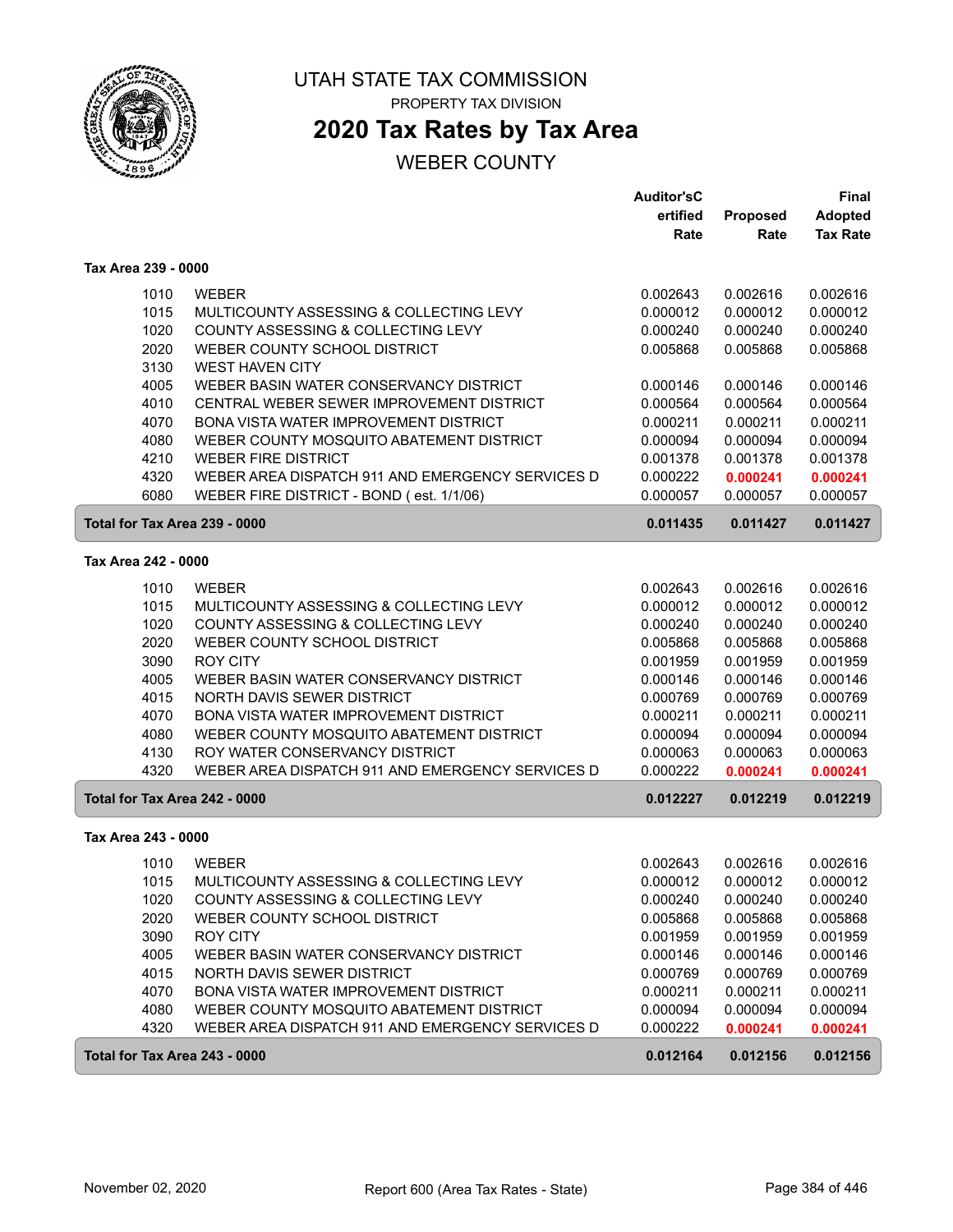

# **2020 Tax Rates by Tax Area**

|                               |                                                  | <b>Auditor'sC</b> |          | <b>Final</b>    |
|-------------------------------|--------------------------------------------------|-------------------|----------|-----------------|
|                               |                                                  | ertified          | Proposed | <b>Adopted</b>  |
|                               |                                                  | Rate              | Rate     | <b>Tax Rate</b> |
|                               |                                                  |                   |          |                 |
| Tax Area 246 - 0000           |                                                  |                   |          |                 |
| 1010                          | <b>WEBER</b>                                     | 0.002643          | 0.002616 | 0.002616        |
| 1015                          | MULTICOUNTY ASSESSING & COLLECTING LEVY          | 0.000012          | 0.000012 | 0.000012        |
| 1020                          | COUNTY ASSESSING & COLLECTING LEVY               | 0.000240          | 0.000240 | 0.000240        |
| 2010                          | OGDEN CITY SCHOOL DISTRICT                       | 0.007984          | 0.007984 | 0.007984        |
| 3050                          | <b>OGDEN CITY</b>                                | 0.002651          | 0.002651 | 0.002651        |
| 4005                          | WEBER BASIN WATER CONSERVANCY DISTRICT           | 0.000146          | 0.000146 | 0.000146        |
| 4010                          | CENTRAL WEBER SEWER IMPROVEMENT DISTRICT         | 0.000564          | 0.000564 | 0.000564        |
| 4080                          | WEBER COUNTY MOSQUITO ABATEMENT DISTRICT         | 0.000094          | 0.000094 | 0.000094        |
| 4320                          | WEBER AREA DISPATCH 911 AND EMERGENCY SERVICES D | 0.000222          | 0.000241 | 0.000241        |
| 6030                          | OGDEN CITY - SPECIAL LEVY TO PURCHASE WBWCD WATE | 0.000295          | 0.000295 | 0.000295        |
| Total for Tax Area 246 - 0000 |                                                  | 0.014851          | 0.014843 | 0.014843        |
|                               |                                                  |                   |          |                 |
| Tax Area 251 - 0000           |                                                  |                   |          |                 |
| 1010                          | <b>WEBER</b>                                     | 0.002643          | 0.002616 | 0.002616        |
| 1015                          | MULTICOUNTY ASSESSING & COLLECTING LEVY          | 0.000012          | 0.000012 | 0.000012        |
| 1020                          | COUNTY ASSESSING & COLLECTING LEVY               | 0.000240          | 0.000240 | 0.000240        |
| 2010                          | OGDEN CITY SCHOOL DISTRICT                       | 0.007984          | 0.007984 | 0.007984        |
| 3050                          | <b>OGDEN CITY</b>                                | 0.002651          | 0.002651 | 0.002651        |
| 4005                          | WEBER BASIN WATER CONSERVANCY DISTRICT           | 0.000146          | 0.000146 | 0.000146        |
| 4010                          | CENTRAL WEBER SEWER IMPROVEMENT DISTRICT         | 0.000564          | 0.000564 | 0.000564        |
| 4080                          | WEBER COUNTY MOSQUITO ABATEMENT DISTRICT         | 0.000094          | 0.000094 | 0.000094        |
| 4320                          | WEBER AREA DISPATCH 911 AND EMERGENCY SERVICES D | 0.000222          | 0.000241 | 0.000241        |
| 6030                          | OGDEN CITY - SPECIAL LEVY TO PURCHASE WBWCD WATE | 0.000295          | 0.000295 | 0.000295        |
| Total for Tax Area 251 - 0000 |                                                  | 0.014851          | 0.014843 | 0.014843        |
| Tax Area 252 - 0000           |                                                  |                   |          |                 |
| 1010                          | <b>WEBER</b>                                     | 0.002643          | 0.002616 | 0.002616        |
| 1015                          | MULTICOUNTY ASSESSING & COLLECTING LEVY          | 0.000012          | 0.000012 | 0.000012        |
| 1020                          | COUNTY ASSESSING & COLLECTING LEVY               | 0.000240          | 0.000240 | 0.000240        |
| 2010                          | OGDEN CITY SCHOOL DISTRICT                       | 0.007984          | 0.007984 | 0.007984        |
|                               |                                                  |                   |          |                 |
| 3050                          | <b>OGDEN CITY</b>                                | 0.002651          | 0.002651 | 0.002651        |
| 4005                          | WEBER BASIN WATER CONSERVANCY DISTRICT           | 0.000146          | 0.000146 | 0.000146        |
| 4010                          | CENTRAL WEBER SEWER IMPROVEMENT DISTRICT         | 0.000564          | 0.000564 | 0.000564        |
| 4080                          | WEBER COUNTY MOSQUITO ABATEMENT DISTRICT         | 0.000094          | 0.000094 | 0.000094        |
| 4320                          | WEBER AREA DISPATCH 911 AND EMERGENCY SERVICES D | 0.000222          | 0.000241 | 0.000241        |
| 6030                          | OGDEN CITY - SPECIAL LEVY TO PURCHASE WBWCD WATE | 0.000295          | 0.000295 | 0.000295        |
| Total for Tax Area 252 - 0000 |                                                  | 0.014851          | 0.014843 | 0.014843        |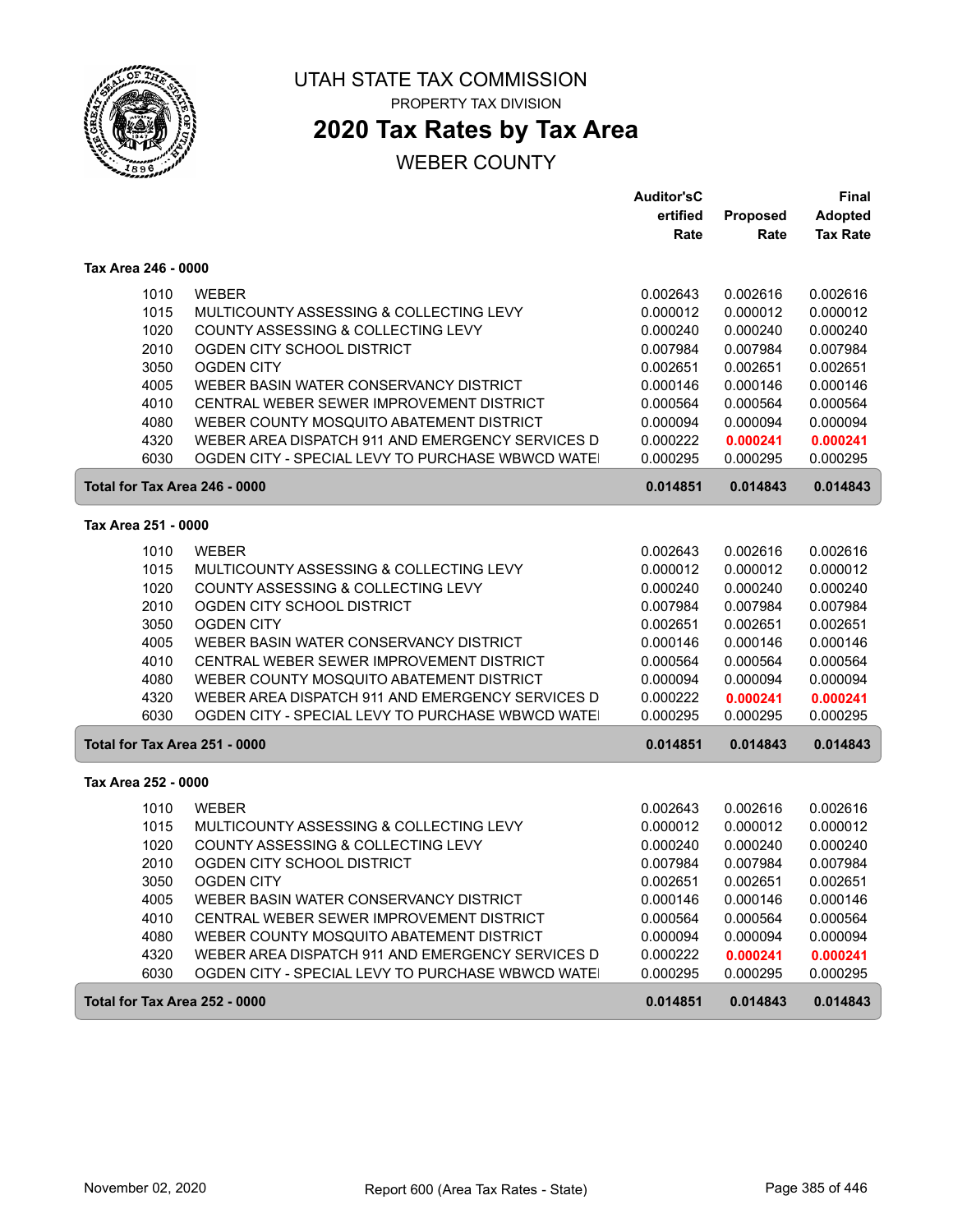

## **2020 Tax Rates by Tax Area**

|                               |                                                  | <b>Auditor'sC</b> |          | Final           |
|-------------------------------|--------------------------------------------------|-------------------|----------|-----------------|
|                               |                                                  | ertified          | Proposed | <b>Adopted</b>  |
|                               |                                                  | Rate              | Rate     | <b>Tax Rate</b> |
| Tax Area 253 - 0000           |                                                  |                   |          |                 |
| 1010                          | <b>WEBER</b>                                     | 0.002643          | 0.002616 | 0.002616        |
| 1015                          | MULTICOUNTY ASSESSING & COLLECTING LEVY          | 0.000012          | 0.000012 | 0.000012        |
| 1020                          | COUNTY ASSESSING & COLLECTING LEVY               | 0.000240          | 0.000240 | 0.000240        |
| 2020                          | WEBER COUNTY SCHOOL DISTRICT                     | 0.005868          | 0.005868 | 0.005868        |
| 3120                          | <b>WASHINGTON TERRACE CITY</b>                   | 0.002476          | 0.002476 | 0.002476        |
| 4005                          | WEBER BASIN WATER CONSERVANCY DISTRICT           | 0.000146          | 0.000146 | 0.000146        |
| 4010                          | CENTRAL WEBER SEWER IMPROVEMENT DISTRICT         | 0.000564          | 0.000564 | 0.000564        |
| 4080                          | WEBER COUNTY MOSQUITO ABATEMENT DISTRICT         | 0.000094          | 0.000094 | 0.000094        |
| 4320                          | WEBER AREA DISPATCH 911 AND EMERGENCY SERVICES D | 0.000222          | 0.000241 | 0.000241        |
| Total for Tax Area 253 - 0000 |                                                  | 0.012265          | 0.012257 | 0.012257        |
| Tax Area 254 - 0000           |                                                  |                   |          |                 |
| 1010                          | <b>WEBER</b>                                     | 0.002643          | 0.002616 | 0.002616        |
| 1015                          | MULTICOUNTY ASSESSING & COLLECTING LEVY          | 0.000012          | 0.000012 | 0.000012        |
| 1020                          | COUNTY ASSESSING & COLLECTING LEVY               | 0.000240          | 0.000240 | 0.000240        |
| 2020                          | WEBER COUNTY SCHOOL DISTRICT                     | 0.005868          | 0.005868 | 0.005868        |
| 3090                          | <b>ROY CITY</b>                                  | 0.001959          | 0.001959 | 0.001959        |
| 4005                          | WEBER BASIN WATER CONSERVANCY DISTRICT           | 0.000146          | 0.000146 | 0.000146        |
| 4015                          | NORTH DAVIS SEWER DISTRICT                       | 0.000769          | 0.000769 | 0.000769        |
| 4080                          | WEBER COUNTY MOSQUITO ABATEMENT DISTRICT         | 0.000094          | 0.000094 | 0.000094        |
| 4130                          | ROY WATER CONSERVANCY DISTRICT                   | 0.000063          | 0.000063 | 0.000063        |
| 4320                          | WEBER AREA DISPATCH 911 AND EMERGENCY SERVICES D | 0.000222          | 0.000241 | 0.000241        |
| Total for Tax Area 254 - 0000 |                                                  | 0.012016          | 0.012008 | 0.012008        |
| Tax Area 255 - 0000           |                                                  |                   |          |                 |
| 1010                          | <b>WEBER</b>                                     | 0.002643          | 0.002616 | 0.002616        |
| 1015                          | MULTICOUNTY ASSESSING & COLLECTING LEVY          | 0.000012          | 0.000012 | 0.000012        |
| 1020                          | COUNTY ASSESSING & COLLECTING LEVY               | 0.000240          | 0.000240 | 0.000240        |
| 2020                          | WEBER COUNTY SCHOOL DISTRICT                     | 0.005868          | 0.005868 | 0.005868        |
| 3120                          | <b>WASHINGTON TERRACE CITY</b>                   | 0.002476          | 0.002476 | 0.002476        |
| 4005                          | WEBER BASIN WATER CONSERVANCY DISTRICT           | 0.000146          | 0.000146 | 0.000146        |
| 4010                          | CENTRAL WEBER SEWER IMPROVEMENT DISTRICT         | 0.000564          | 0.000564 | 0.000564        |
| 4080                          | WEBER COUNTY MOSQUITO ABATEMENT DISTRICT         | 0.000094          | 0.000094 | 0.000094        |
| 4320                          | WEBER AREA DISPATCH 911 AND EMERGENCY SERVICES D | 0.000222          | 0.000241 | 0.000241        |
| Total for Tax Area 255 - 0000 |                                                  | 0.012265          | 0.012257 | 0.012257        |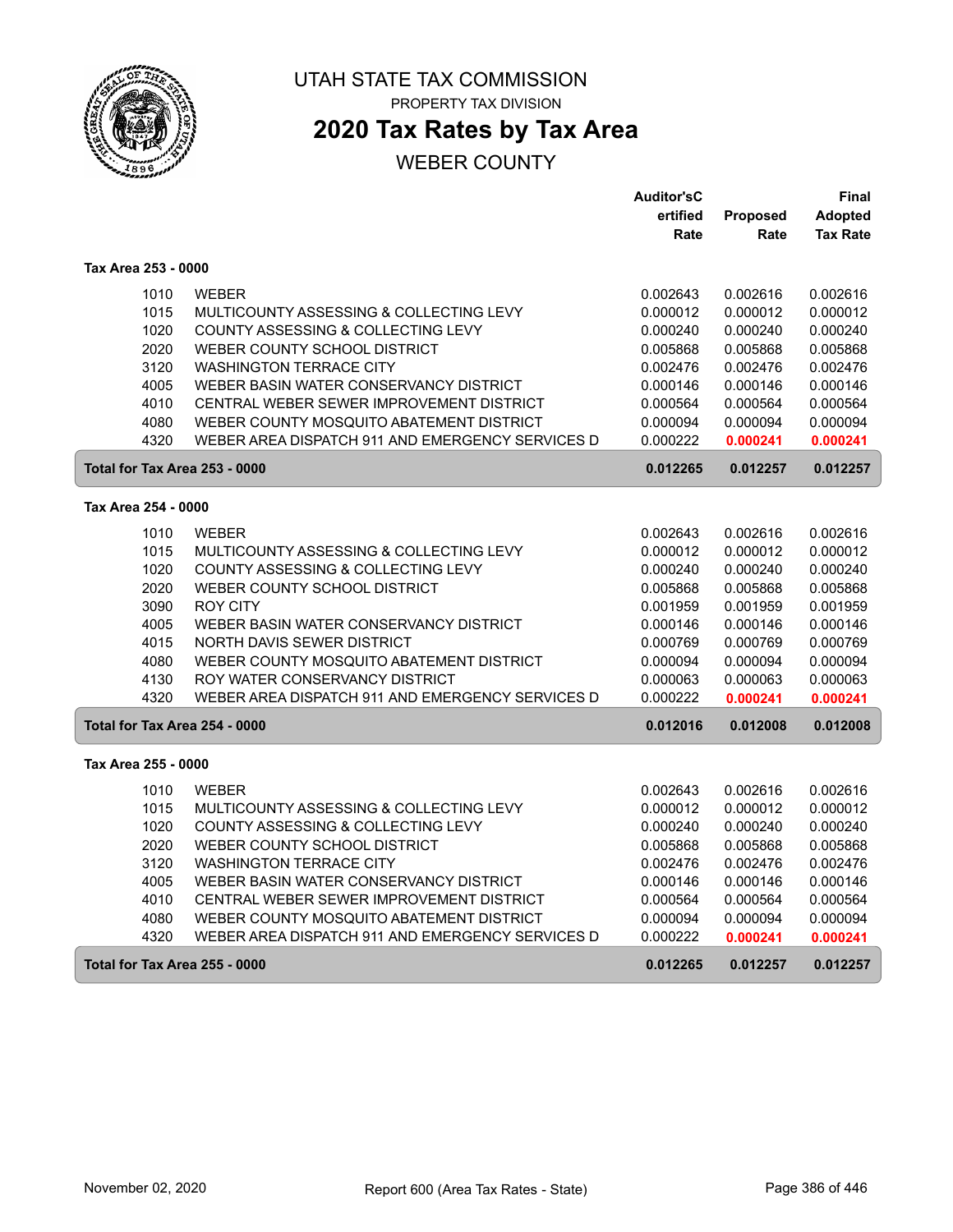

## **2020 Tax Rates by Tax Area**

|                               |                                                  | <b>Auditor'sC</b><br>ertified | <b>Proposed</b> | <b>Final</b><br><b>Adopted</b> |
|-------------------------------|--------------------------------------------------|-------------------------------|-----------------|--------------------------------|
|                               |                                                  | Rate                          | Rate            | <b>Tax Rate</b>                |
| Tax Area 265 - 0000           |                                                  |                               |                 |                                |
| 1010                          | <b>WEBER</b>                                     | 0.002643                      | 0.002616        | 0.002616                       |
| 1015                          | MULTICOUNTY ASSESSING & COLLECTING LEVY          | 0.000012                      | 0.000012        | 0.000012                       |
| 1020                          | COUNTY ASSESSING & COLLECTING LEVY               | 0.000240                      | 0.000240        | 0.000240                       |
| 2010                          | OGDEN CITY SCHOOL DISTRICT                       | 0.007984                      | 0.007984        | 0.007984                       |
| 3050                          | <b>OGDEN CITY</b>                                | 0.002651                      | 0.002651        | 0.002651                       |
| 4005                          | WEBER BASIN WATER CONSERVANCY DISTRICT           | 0.000146                      | 0.000146        | 0.000146                       |
| 4010                          | CENTRAL WEBER SEWER IMPROVEMENT DISTRICT         | 0.000564                      | 0.000564        | 0.000564                       |
| 4080                          | WEBER COUNTY MOSQUITO ABATEMENT DISTRICT         | 0.000094                      | 0.000094        | 0.000094                       |
| 4320                          | WEBER AREA DISPATCH 911 AND EMERGENCY SERVICES D | 0.000222                      | 0.000241        | 0.000241                       |
| 6030                          | OGDEN CITY - SPECIAL LEVY TO PURCHASE WBWCD WATE | 0.000295                      | 0.000295        | 0.000295                       |
| Total for Tax Area 265 - 0000 |                                                  | 0.014851                      | 0.014843        | 0.014843                       |
| Tax Area 266 - 0000           |                                                  |                               |                 |                                |
| 1010                          | <b>WEBER</b>                                     | 0.002643                      | 0.002616        | 0.002616                       |
| 1015                          | MULTICOUNTY ASSESSING & COLLECTING LEVY          | 0.000012                      | 0.000012        | 0.000012                       |
| 1020                          | COUNTY ASSESSING & COLLECTING LEVY               | 0.000240                      | 0.000240        | 0.000240                       |
| 2010                          | OGDEN CITY SCHOOL DISTRICT                       | 0.007984                      | 0.007984        | 0.007984                       |
| 3050                          | <b>OGDEN CITY</b>                                | 0.002651                      | 0.002651        | 0.002651                       |
| 4005                          | WEBER BASIN WATER CONSERVANCY DISTRICT           | 0.000146                      | 0.000146        | 0.000146                       |
| 4015                          | NORTH DAVIS SEWER DISTRICT                       | 0.000769                      | 0.000769        | 0.000769                       |
| 4080                          | WEBER COUNTY MOSQUITO ABATEMENT DISTRICT         | 0.000094                      | 0.000094        | 0.000094                       |
| 4320                          | WEBER AREA DISPATCH 911 AND EMERGENCY SERVICES D | 0.000222                      | 0.000241        | 0.000241                       |
| 6030                          | OGDEN CITY - SPECIAL LEVY TO PURCHASE WBWCD WATE | 0.000295                      | 0.000295        | 0.000295                       |
| Total for Tax Area 266 - 0000 |                                                  | 0.015056                      | 0.015048        | 0.015048                       |
| Tax Area 268 - 0000           |                                                  |                               |                 |                                |
| 1010                          | <b>WEBER</b>                                     | 0.002643                      | 0.002616        | 0.002616                       |
| 1015                          | MULTICOUNTY ASSESSING & COLLECTING LEVY          | 0.000012                      | 0.000012        | 0.000012                       |
| 1020                          | COUNTY ASSESSING & COLLECTING LEVY               | 0.000240                      | 0.000240        | 0.000240                       |
| 2020                          | WEBER COUNTY SCHOOL DISTRICT                     | 0.005868                      | 0.005868        | 0.005868                       |
| 3010                          | <b>FARR WEST CITY</b>                            | 0.000478                      | 0.000478        | 0.000478                       |
| 4005                          | WEBER BASIN WATER CONSERVANCY DISTRICT           | 0.000146                      | 0.000146        | 0.000146                       |
| 4010                          | CENTRAL WEBER SEWER IMPROVEMENT DISTRICT         | 0.000564                      | 0.000564        | 0.000564                       |
| 4070                          | BONA VISTA WATER IMPROVEMENT DISTRICT            | 0.000211                      | 0.000211        | 0.000211                       |
| 4080                          | WEBER COUNTY MOSQUITO ABATEMENT DISTRICT         | 0.000094                      | 0.000094        | 0.000094                       |
| 4210                          | <b>WEBER FIRE DISTRICT</b>                       | 0.001378                      | 0.001378        | 0.001378                       |
| 4320                          | WEBER AREA DISPATCH 911 AND EMERGENCY SERVICES D | 0.000222                      | 0.000241        | 0.000241                       |
| 6080                          | WEBER FIRE DISTRICT - BOND (est. 1/1/06)         | 0.000057                      | 0.000057        | 0.000057                       |
| Total for Tax Area 268 - 0000 |                                                  | 0.011913                      | 0.011905        | 0.011905                       |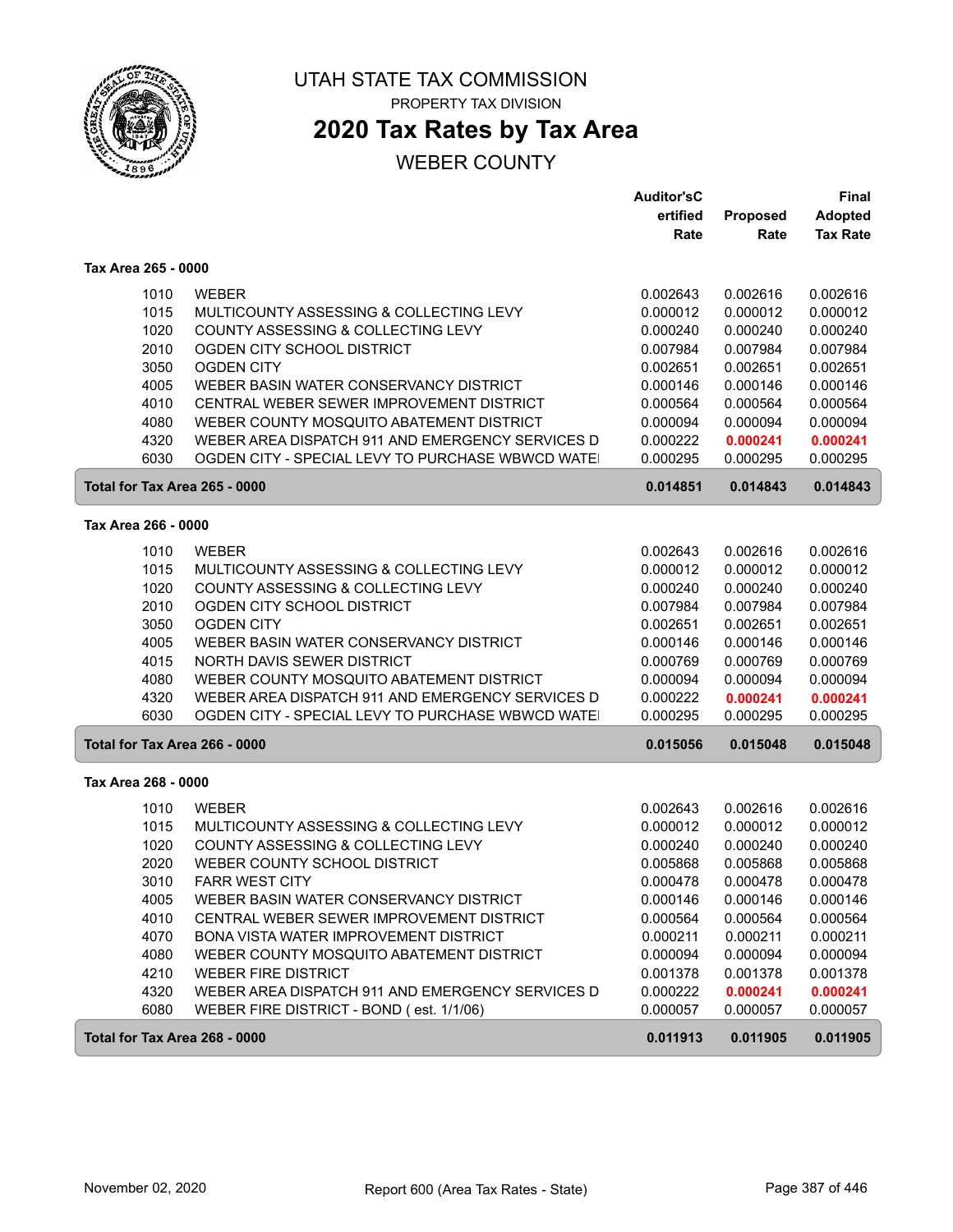

## **2020 Tax Rates by Tax Area**

|                               |                                                                            | <b>Auditor'sC</b>    |                      | Final                             |
|-------------------------------|----------------------------------------------------------------------------|----------------------|----------------------|-----------------------------------|
|                               |                                                                            | ertified<br>Rate     | Proposed<br>Rate     | <b>Adopted</b><br><b>Tax Rate</b> |
|                               |                                                                            |                      |                      |                                   |
| Tax Area 272 - 0000           |                                                                            |                      |                      |                                   |
| 1010                          | <b>WEBER</b>                                                               | 0.002643             | 0.002616             | 0.002616                          |
| 1015                          | MULTICOUNTY ASSESSING & COLLECTING LEVY                                    | 0.000012             | 0.000012             | 0.000012                          |
| 1020                          | COUNTY ASSESSING & COLLECTING LEVY                                         | 0.000240             | 0.000240             | 0.000240                          |
| 2020                          | WEBER COUNTY SCHOOL DISTRICT                                               | 0.005868             | 0.005868             | 0.005868                          |
| 3090                          | <b>ROY CITY</b>                                                            | 0.001959             | 0.001959             | 0.001959                          |
| 4005                          | WEBER BASIN WATER CONSERVANCY DISTRICT                                     | 0.000146             | 0.000146             | 0.000146                          |
| 4015                          | NORTH DAVIS SEWER DISTRICT                                                 | 0.000769             | 0.000769             | 0.000769                          |
| 4080                          | WEBER COUNTY MOSQUITO ABATEMENT DISTRICT<br>ROY WATER CONSERVANCY DISTRICT | 0.000094             | 0.000094             | 0.000094                          |
| 4130<br>4320                  | WEBER AREA DISPATCH 911 AND EMERGENCY SERVICES D                           | 0.000063<br>0.000222 | 0.000063<br>0.000241 | 0.000063<br>0.000241              |
|                               |                                                                            |                      |                      |                                   |
| Total for Tax Area 272 - 0000 |                                                                            | 0.012016             | 0.012008             | 0.012008                          |
| Tax Area 273 - 0000           |                                                                            |                      |                      |                                   |
| 1010                          | <b>WEBER</b>                                                               | 0.002643             | 0.002616             | 0.002616                          |
| 1015                          | MULTICOUNTY ASSESSING & COLLECTING LEVY                                    | 0.000012             | 0.000012             | 0.000012                          |
| 1020                          | COUNTY ASSESSING & COLLECTING LEVY                                         | 0.000240             | 0.000240             | 0.000240                          |
| 2020                          | WEBER COUNTY SCHOOL DISTRICT                                               | 0.005868             | 0.005868             | 0.005868                          |
| 3040                          | NORTH OGDEN CITY                                                           | 0.001002             | 0.001180             | 0.001180                          |
| 4005                          | WEBER BASIN WATER CONSERVANCY DISTRICT                                     | 0.000146             | 0.000146             | 0.000146                          |
| 4010                          | CENTRAL WEBER SEWER IMPROVEMENT DISTRICT                                   | 0.000564             | 0.000564             | 0.000564                          |
| 4020                          | BEN LOMOND CEMETERY MAINTENANCE DISTRICT                                   | 0.000054             | 0.000054             | 0.000054                          |
| 4080                          | WEBER COUNTY MOSQUITO ABATEMENT DISTRICT                                   | 0.000094             | 0.000094             | 0.000094                          |
| 4320                          | WEBER AREA DISPATCH 911 AND EMERGENCY SERVICES D                           | 0.000222             | 0.000241             | 0.000241                          |
| 4330                          | NORTH VIEW FIRE DISTRICT                                                   | 0.000961             | 0.001037             | 0.001037                          |
| Total for Tax Area 273 - 0000 |                                                                            | 0.011806             | 0.012052             | 0.012052                          |
| Tax Area 277 - 0000           |                                                                            |                      |                      |                                   |
| 1010                          | <b>WEBER</b>                                                               | 0.002643             | 0.002616             | 0.002616                          |
| 1015                          | MULTICOUNTY ASSESSING & COLLECTING LEVY                                    | 0.000012             | 0.000012             | 0.000012                          |
| 1020                          | COUNTY ASSESSING & COLLECTING LEVY                                         | 0.000240             | 0.000240             | 0.000240                          |
| 2020                          | WEBER COUNTY SCHOOL DISTRICT                                               | 0.005868             | 0.005868             | 0.005868                          |
| 3130                          | <b>WEST HAVEN CITY</b>                                                     |                      |                      |                                   |
| 4005                          | WEBER BASIN WATER CONSERVANCY DISTRICT                                     | 0.000146             | 0.000146             | 0.000146                          |
| 4010                          | CENTRAL WEBER SEWER IMPROVEMENT DISTRICT                                   | 0.000564             | 0.000564             | 0.000564                          |
| 4070                          | BONA VISTA WATER IMPROVEMENT DISTRICT                                      | 0.000211             | 0.000211             | 0.000211                          |
| 4080                          | WEBER COUNTY MOSQUITO ABATEMENT DISTRICT                                   | 0.000094             | 0.000094             | 0.000094                          |
| 4210                          | <b>WEBER FIRE DISTRICT</b>                                                 | 0.001378             | 0.001378             | 0.001378                          |
| 4320                          | WEBER AREA DISPATCH 911 AND EMERGENCY SERVICES D                           | 0.000222             | 0.000241             | 0.000241                          |
| 6080                          | WEBER FIRE DISTRICT - BOND (est. 1/1/06)                                   | 0.000057             | 0.000057             | 0.000057                          |
| Total for Tax Area 277 - 0000 |                                                                            | 0.011435             | 0.011427             | 0.011427                          |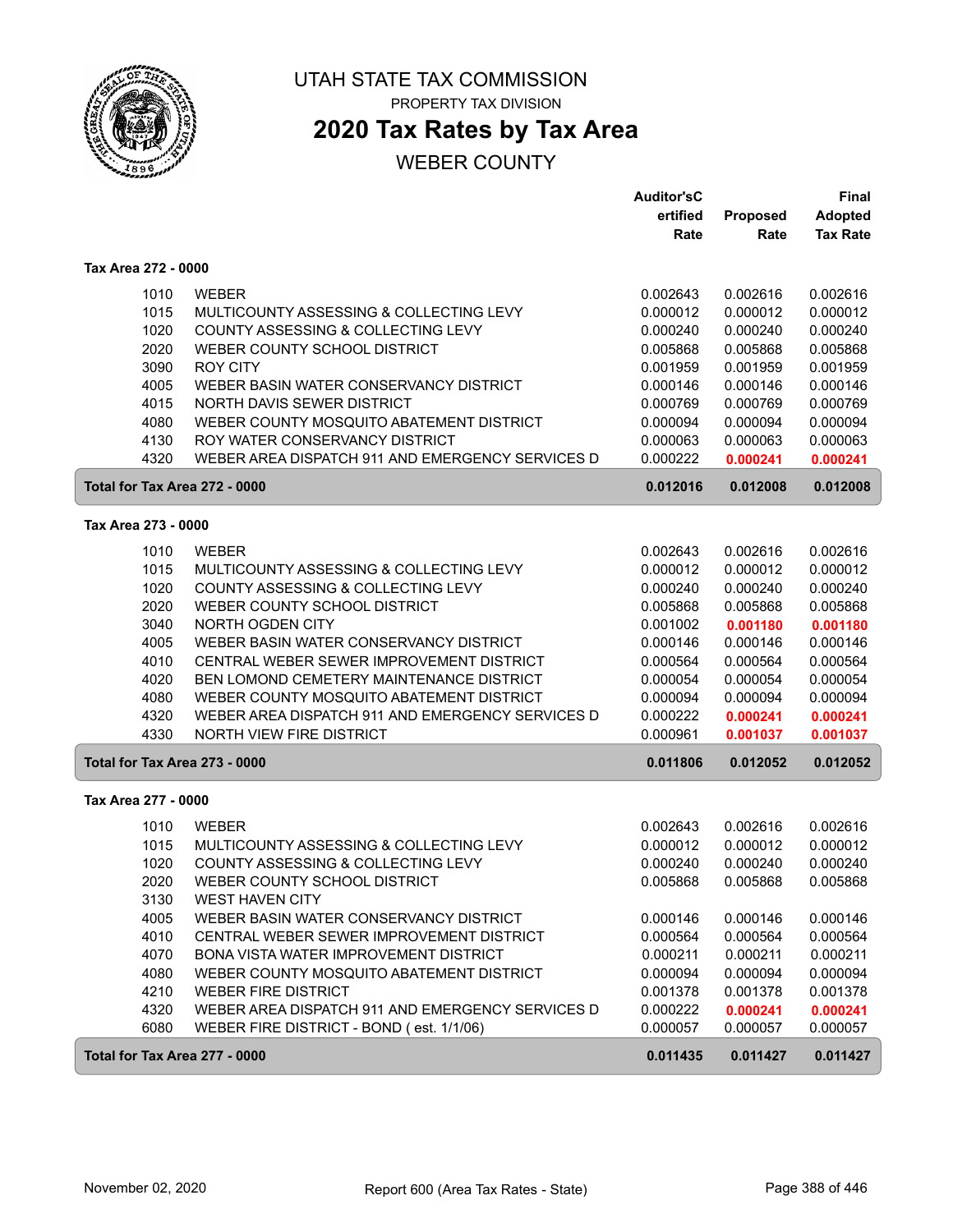

## **2020 Tax Rates by Tax Area**

|                               |                                                  | <b>Auditor'sC</b> |          | <b>Final</b>    |
|-------------------------------|--------------------------------------------------|-------------------|----------|-----------------|
|                               |                                                  | ertified          | Proposed | <b>Adopted</b>  |
|                               |                                                  | Rate              | Rate     | <b>Tax Rate</b> |
| Tax Area 278 - 0000           |                                                  |                   |          |                 |
| 1010                          | <b>WEBER</b>                                     | 0.002643          | 0.002616 | 0.002616        |
| 1015                          | MULTICOUNTY ASSESSING & COLLECTING LEVY          | 0.000012          | 0.000012 | 0.000012        |
| 1020                          | COUNTY ASSESSING & COLLECTING LEVY               | 0.000240          | 0.000240 | 0.000240        |
| 2020                          | WEBER COUNTY SCHOOL DISTRICT                     | 0.005868          | 0.005868 | 0.005868        |
| 3130                          | <b>WEST HAVEN CITY</b>                           |                   |          |                 |
| 4005                          | WEBER BASIN WATER CONSERVANCY DISTRICT           | 0.000146          | 0.000146 | 0.000146        |
| 4010                          | CENTRAL WEBER SEWER IMPROVEMENT DISTRICT         | 0.000564          | 0.000564 | 0.000564        |
| 4080                          | WEBER COUNTY MOSQUITO ABATEMENT DISTRICT         | 0.000094          | 0.000094 | 0.000094        |
| 4150                          | HOOPER WATER IMPROVEMENT DISTRICT                | 0.000277          | 0.000277 | 0.000277        |
| 4210                          | <b>WEBER FIRE DISTRICT</b>                       | 0.001378          | 0.001378 | 0.001378        |
| 4320                          | WEBER AREA DISPATCH 911 AND EMERGENCY SERVICES D | 0.000222          | 0.000241 | 0.000241        |
| 6080                          | WEBER FIRE DISTRICT - BOND (est. 1/1/06)         | 0.000057          | 0.000057 | 0.000057        |
| Total for Tax Area 278 - 0000 |                                                  | 0.011501          | 0.011493 | 0.011493        |
| Tax Area 280 - 0000           |                                                  |                   |          |                 |
|                               |                                                  |                   |          |                 |
| 1010                          | <b>WEBER</b>                                     | 0.002643          | 0.002616 | 0.002616        |
| 1015                          | MULTICOUNTY ASSESSING & COLLECTING LEVY          | 0.000012          | 0.000012 | 0.000012        |
| 1020                          | COUNTY ASSESSING & COLLECTING LEVY               | 0.000240          | 0.000240 | 0.000240        |
| 2020                          | WEBER COUNTY SCHOOL DISTRICT                     | 0.005868          | 0.005868 | 0.005868        |
| 3130                          | <b>WEST HAVEN CITY</b>                           |                   |          |                 |
| 4005                          | WEBER BASIN WATER CONSERVANCY DISTRICT           | 0.000146          | 0.000146 | 0.000146        |
| 4010                          | CENTRAL WEBER SEWER IMPROVEMENT DISTRICT         | 0.000564          | 0.000564 | 0.000564        |
| 4040                          | WEST WEBER-TAYLOR CEMETERY MAINTENANCE DISTRICT  | 0.000066          | 0.000066 | 0.000066        |
| 4080                          | WEBER COUNTY MOSQUITO ABATEMENT DISTRICT         | 0.000094          | 0.000094 | 0.000094        |
| 4210                          | <b>WEBER FIRE DISTRICT</b>                       | 0.001378          | 0.001378 | 0.001378        |
| 4320                          | WEBER AREA DISPATCH 911 AND EMERGENCY SERVICES D | 0.000222          | 0.000241 | 0.000241        |
| 6080                          | WEBER FIRE DISTRICT - BOND (est. 1/1/06)         | 0.000057          | 0.000057 | 0.000057        |
| Total for Tax Area 280 - 0000 |                                                  | 0.011290          | 0.011282 | 0.011282        |
| Tax Area 281 - 0000           |                                                  |                   |          |                 |
| 1010                          | <b>WEBER</b>                                     | 0.002643          | 0.002616 | 0.002616        |
| 1015                          | MULTICOUNTY ASSESSING & COLLECTING LEVY          | 0.000012          | 0.000012 | 0.000012        |
| 1020                          | COUNTY ASSESSING & COLLECTING LEVY               | 0.000240          | 0.000240 | 0.000240        |
| 2020                          | WEBER COUNTY SCHOOL DISTRICT                     | 0.005868          | 0.005868 | 0.005868        |
| 3130                          | <b>WEST HAVEN CITY</b>                           |                   |          |                 |
| 4005                          | WEBER BASIN WATER CONSERVANCY DISTRICT           | 0.000146          | 0.000146 | 0.000146        |
| 4010                          | CENTRAL WEBER SEWER IMPROVEMENT DISTRICT         | 0.000564          | 0.000564 | 0.000564        |
| 4080                          | WEBER COUNTY MOSQUITO ABATEMENT DISTRICT         | 0.000094          | 0.000094 | 0.000094        |
| 4210                          | <b>WEBER FIRE DISTRICT</b>                       | 0.001378          | 0.001378 | 0.001378        |
| 4320                          | WEBER AREA DISPATCH 911 AND EMERGENCY SERVICES D | 0.000222          | 0.000241 | 0.000241        |
| 6080                          | WEBER FIRE DISTRICT - BOND (est. 1/1/06)         | 0.000057          | 0.000057 | 0.000057        |
| Total for Tax Area 281 - 0000 |                                                  | 0.011224          | 0.011216 | 0.011216        |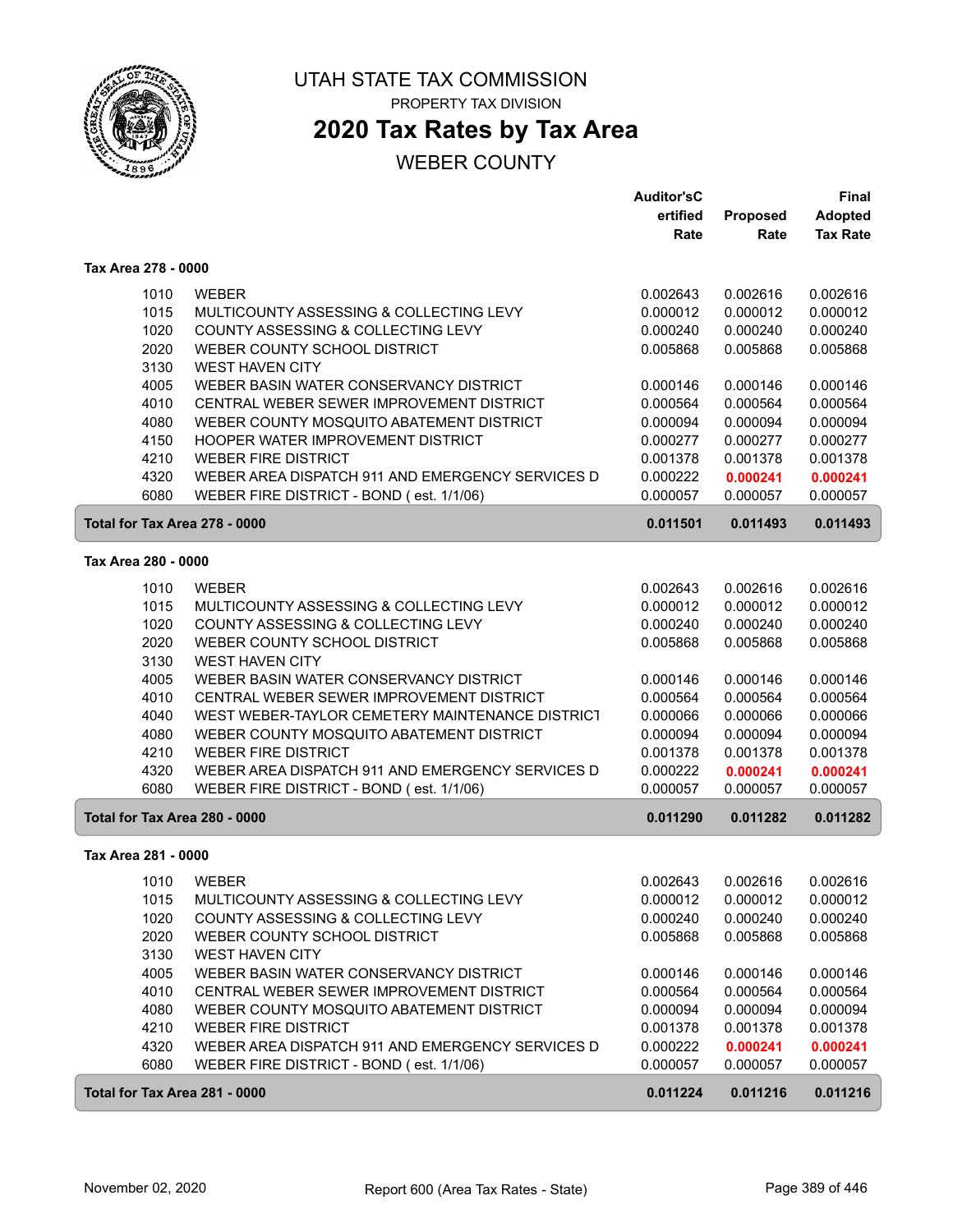

## **2020 Tax Rates by Tax Area**

|                               |                                                                                    | <b>Auditor'sC</b>    |                      | Final                |
|-------------------------------|------------------------------------------------------------------------------------|----------------------|----------------------|----------------------|
|                               |                                                                                    | ertified             | Proposed             | <b>Adopted</b>       |
|                               |                                                                                    | Rate                 | Rate                 | <b>Tax Rate</b>      |
| Tax Area 283 - 0000           |                                                                                    |                      |                      |                      |
| 1010                          | <b>WEBER</b>                                                                       | 0.002643             | 0.002616             | 0.002616             |
| 1015                          | MULTICOUNTY ASSESSING & COLLECTING LEVY                                            | 0.000012             | 0.000012             | 0.000012             |
| 1020                          | COUNTY ASSESSING & COLLECTING LEVY                                                 | 0.000240             | 0.000240             | 0.000240             |
| 2020                          | WEBER COUNTY SCHOOL DISTRICT                                                       | 0.005868             | 0.005868             | 0.005868             |
| 3130                          | <b>WEST HAVEN CITY</b>                                                             |                      |                      |                      |
| 4005                          | WEBER BASIN WATER CONSERVANCY DISTRICT                                             | 0.000146             | 0.000146             | 0.000146             |
| 4010                          | CENTRAL WEBER SEWER IMPROVEMENT DISTRICT                                           | 0.000564             | 0.000564             | 0.000564             |
| 4080                          | WEBER COUNTY MOSQUITO ABATEMENT DISTRICT                                           | 0.000094             | 0.000094             | 0.000094             |
| 4130                          | ROY WATER CONSERVANCY DISTRICT                                                     | 0.000063             | 0.000063             | 0.000063             |
| 4150                          | HOOPER WATER IMPROVEMENT DISTRICT                                                  | 0.000277             | 0.000277             | 0.000277             |
| 4210                          | <b>WEBER FIRE DISTRICT</b>                                                         | 0.001378             | 0.001378             | 0.001378             |
| 4320                          | WEBER AREA DISPATCH 911 AND EMERGENCY SERVICES D                                   | 0.000222             | 0.000241             | 0.000241             |
| 6080                          | WEBER FIRE DISTRICT - BOND (est. 1/1/06)                                           | 0.000057             | 0.000057             | 0.000057             |
| Total for Tax Area 283 - 0000 |                                                                                    | 0.011564             | 0.011556             | 0.011556             |
| Tax Area 288 - 0000           |                                                                                    |                      |                      |                      |
| 1010                          | <b>WEBER</b>                                                                       | 0.002643             | 0.002616             | 0.002616             |
| 1015                          | MULTICOUNTY ASSESSING & COLLECTING LEVY                                            | 0.000012             | 0.000012             | 0.000012             |
| 1020                          | COUNTY ASSESSING & COLLECTING LEVY                                                 | 0.000240             | 0.000240             | 0.000240             |
| 2020                          | WEBER COUNTY SCHOOL DISTRICT                                                       | 0.005868             | 0.005868             | 0.005868             |
| 3130                          | <b>WEST HAVEN CITY</b>                                                             |                      |                      |                      |
| 4005                          | WEBER BASIN WATER CONSERVANCY DISTRICT                                             | 0.000146             | 0.000146             | 0.000146             |
| 4010                          | CENTRAL WEBER SEWER IMPROVEMENT DISTRICT                                           | 0.000564             | 0.000564             | 0.000564             |
| 4070                          | BONA VISTA WATER IMPROVEMENT DISTRICT                                              | 0.000211             | 0.000211             | 0.000211             |
| 4080<br>4210                  | WEBER COUNTY MOSQUITO ABATEMENT DISTRICT<br><b>WEBER FIRE DISTRICT</b>             | 0.000094<br>0.001378 | 0.000094<br>0.001378 | 0.000094<br>0.001378 |
| 4320                          | WEBER AREA DISPATCH 911 AND EMERGENCY SERVICES D                                   | 0.000222             | 0.000241             | 0.000241             |
| 6080                          | WEBER FIRE DISTRICT - BOND (est. 1/1/06)                                           | 0.000057             | 0.000057             | 0.000057             |
| Total for Tax Area 288 - 0000 |                                                                                    | 0.011435             | 0.011427             | 0.011427             |
|                               |                                                                                    |                      |                      |                      |
| Tax Area 291 - 0000           |                                                                                    |                      |                      |                      |
| 1010                          | <b>WEBER</b>                                                                       | 0.002643             | 0.002616             | 0.002616             |
| 1015                          | MULTICOUNTY ASSESSING & COLLECTING LEVY                                            | 0.000012             | 0.000012             | 0.000012             |
| 1020                          | COUNTY ASSESSING & COLLECTING LEVY                                                 | 0.000240             | 0.000240             | 0.000240             |
| 2020                          | WEBER COUNTY SCHOOL DISTRICT                                                       | 0.005868             | 0.005868             | 0.005868             |
| 3130                          | <b>WEST HAVEN CITY</b>                                                             |                      |                      |                      |
| 4005<br>4010                  | WEBER BASIN WATER CONSERVANCY DISTRICT<br>CENTRAL WEBER SEWER IMPROVEMENT DISTRICT | 0.000146             | 0.000146<br>0.000564 | 0.000146<br>0.000564 |
| 4080                          | WEBER COUNTY MOSQUITO ABATEMENT DISTRICT                                           | 0.000564<br>0.000094 | 0.000094             | 0.000094             |
| 4210                          | <b>WEBER FIRE DISTRICT</b>                                                         | 0.001378             | 0.001378             | 0.001378             |
| 4320                          | WEBER AREA DISPATCH 911 AND EMERGENCY SERVICES D                                   | 0.000222             | 0.000241             | 0.000241             |
| 6080                          | WEBER FIRE DISTRICT - BOND (est. 1/1/06)                                           | 0.000057             | 0.000057             | 0.000057             |
| Total for Tax Area 291 - 0000 |                                                                                    | 0.011224             | 0.011216             | 0.011216             |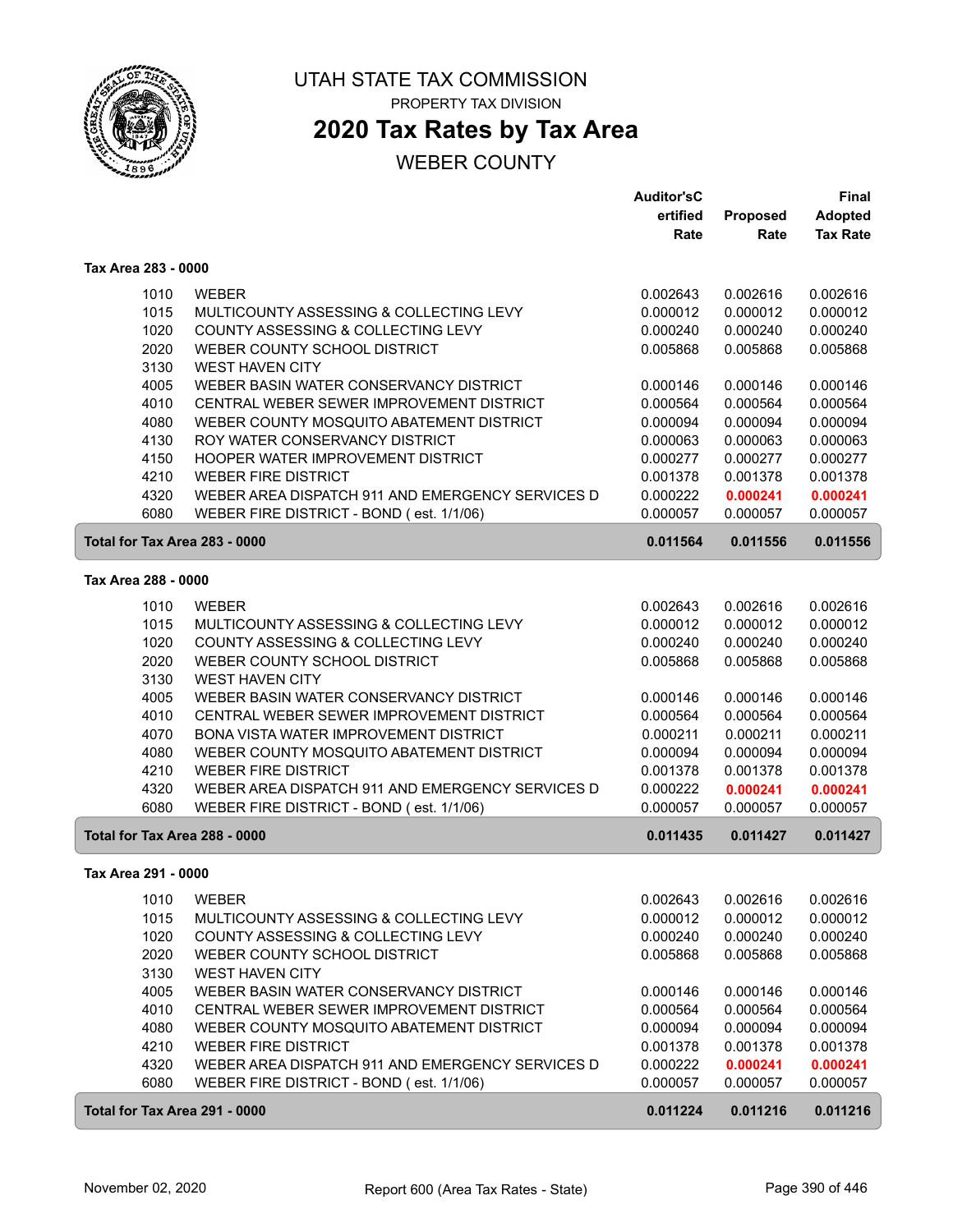

# UTAH STATE TAX COMMISSION

PROPERTY TAX DIVISION

## **2020 Tax Rates by Tax Area**

|                               |                                                  | Auditor'sC |                 | Final           |
|-------------------------------|--------------------------------------------------|------------|-----------------|-----------------|
|                               |                                                  | ertified   | <b>Proposed</b> | Adopted         |
|                               |                                                  | Rate       | Rate            | <b>Tax Rate</b> |
| Tax Area 292 - 0000           |                                                  |            |                 |                 |
| 1010                          | <b>WEBER</b>                                     | 0.002643   | 0.002616        | 0.002616        |
| 1015                          | MULTICOUNTY ASSESSING & COLLECTING LEVY          | 0.000012   | 0.000012        | 0.000012        |
| 1020                          | COUNTY ASSESSING & COLLECTING LEVY               | 0.000240   | 0.000240        | 0.000240        |
| 2020                          | WEBER COUNTY SCHOOL DISTRICT                     | 0.005868   | 0.005868        | 0.005868        |
| 3130                          | <b>WEST HAVEN CITY</b>                           |            |                 |                 |
| 4005                          | WEBER BASIN WATER CONSERVANCY DISTRICT           | 0.000146   | 0.000146        | 0.000146        |
| 4010                          | CENTRAL WEBER SEWER IMPROVEMENT DISTRICT         | 0.000564   | 0.000564        | 0.000564        |
| 4080                          | WEBER COUNTY MOSQUITO ABATEMENT DISTRICT         | 0.000094   | 0.000094        | 0.000094        |
| 4210                          | <b>WEBER FIRE DISTRICT</b>                       | 0.001378   | 0.001378        | 0.001378        |
| 4320                          | WEBER AREA DISPATCH 911 AND EMERGENCY SERVICES D | 0.000222   | 0.000241        | 0.000241        |
| 6080                          | WEBER FIRE DISTRICT - BOND (est. 1/1/06)         | 0.000057   | 0.000057        | 0.000057        |
| Total for Tax Area 292 - 0000 |                                                  | 0.011224   | 0.011216        | 0.011216        |
| Tax Area 293 - 0000           |                                                  |            |                 |                 |
| 1010                          | <b>WEBER</b>                                     | 0.002643   | 0.002616        | 0.002616        |
| 1015                          | MULTICOUNTY ASSESSING & COLLECTING LEVY          | 0.000012   | 0.000012        | 0.000012        |
| 1020                          | COUNTY ASSESSING & COLLECTING LEVY               | 0.000240   | 0.000240        | 0.000240        |
| 2020                          | WEBER COUNTY SCHOOL DISTRICT                     | 0.005868   | 0.005868        | 0.005868        |
| 3130                          | <b>WEST HAVEN CITY</b>                           |            |                 |                 |
| 4005                          | WEBER BASIN WATER CONSERVANCY DISTRICT           | 0.000146   | 0.000146        | 0.000146        |
| 4080                          | WEBER COUNTY MOSQUITO ABATEMENT DISTRICT         | 0.000094   | 0.000094        | 0.000094        |
| 4210                          | <b>WEBER FIRE DISTRICT</b>                       | 0.001378   | 0.001378        | 0.001378        |
| 4320                          | WEBER AREA DISPATCH 911 AND EMERGENCY SERVICES D | 0.000222   | 0.000241        | 0.000241        |
| 6080                          | WEBER FIRE DISTRICT - BOND (est. 1/1/06)         | 0.000057   | 0.000057        | 0.000057        |
| Total for Tax Area 293 - 0000 |                                                  | 0.010660   | 0.010652        | 0.010652        |
| Tax Area 296 - 0000           |                                                  |            |                 |                 |
| 1010                          | <b>WEBER</b>                                     | 0.002643   | 0.002616        | 0.002616        |
| 1015                          | MULTICOUNTY ASSESSING & COLLECTING LEVY          | 0.000012   | 0.000012        | 0.000012        |
| 1020                          | COUNTY ASSESSING & COLLECTING LEVY               | 0.000240   | 0.000240        | 0.000240        |
| 2020                          | WEBER COUNTY SCHOOL DISTRICT                     | 0.005868   | 0.005868        | 0.005868        |
| 3060                          | <b>PLAIN CITY</b>                                | 0.000336   | 0.000336        | 0.000336        |
| 4005                          | WEBER BASIN WATER CONSERVANCY DISTRICT           | 0.000146   | 0.000146        | 0.000146        |
| 4030                          | PLAIN CITY CEMETERY MAINTENANCE DISTRICT         | 0.000055   | 0.000055        | 0.000055        |
| 4070                          | BONA VISTA WATER IMPROVEMENT DISTRICT            | 0.000211   | 0.000211        | 0.000211        |
| 4080                          | WEBER COUNTY MOSQUITO ABATEMENT DISTRICT         | 0.000094   | 0.000094        | 0.000094        |
| 4320                          | WEBER AREA DISPATCH 911 AND EMERGENCY SERVICES D | 0.000222   | 0.000241        | 0.000241        |
| Total for Tax Area 296 - 0000 |                                                  | 0.009827   | 0.009819        | 0.009819        |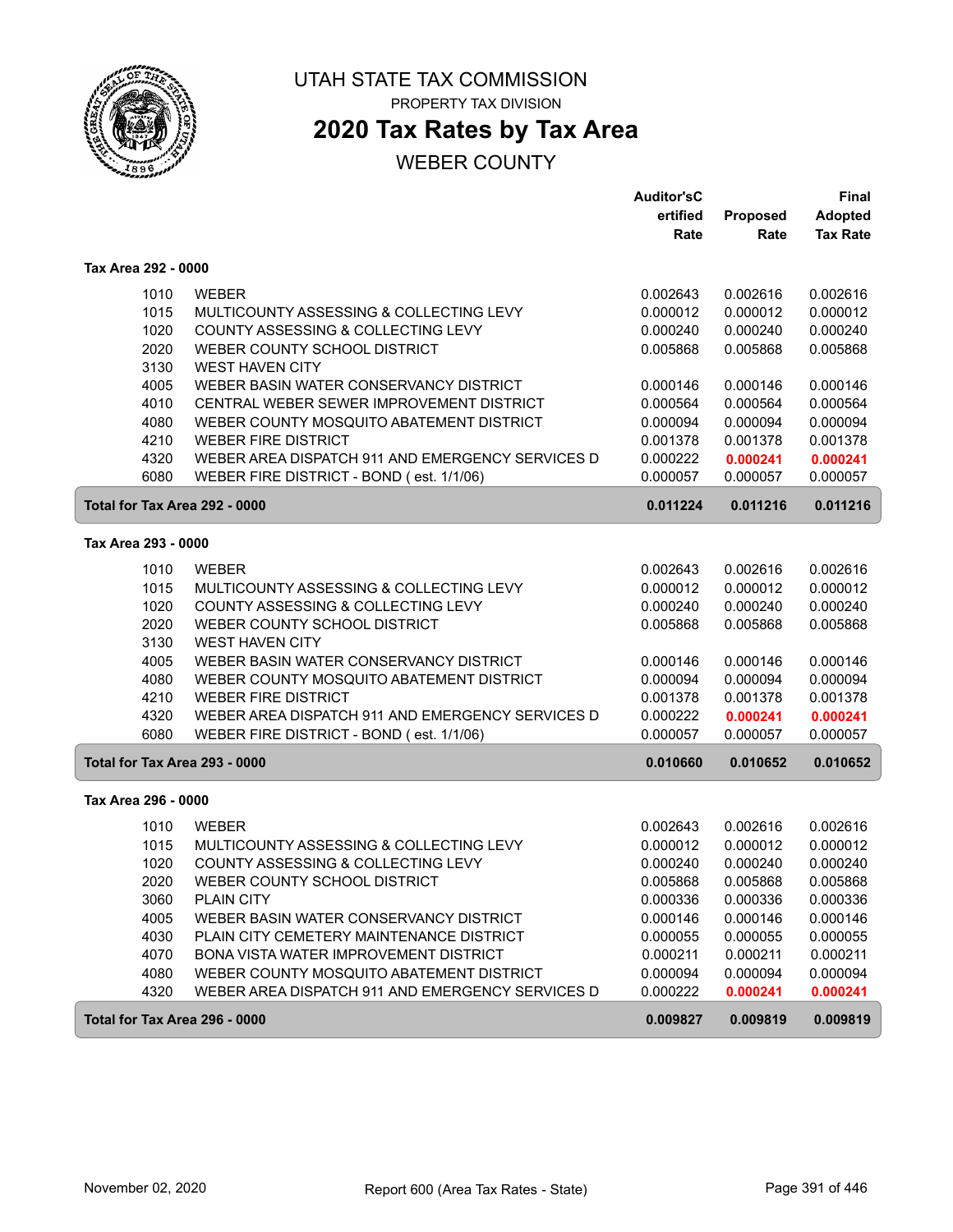

# **2020 Tax Rates by Tax Area**

|                               |                                                  | <b>Auditor'sC</b> |          | Final           |
|-------------------------------|--------------------------------------------------|-------------------|----------|-----------------|
|                               |                                                  | ertified          | Proposed | <b>Adopted</b>  |
|                               |                                                  | Rate              | Rate     | <b>Tax Rate</b> |
| Tax Area 297 - 0000           |                                                  |                   |          |                 |
| 1010                          | WEBER                                            | 0.002643          | 0.002616 | 0.002616        |
| 1015                          | MULTICOUNTY ASSESSING & COLLECTING LEVY          | 0.000012          | 0.000012 | 0.000012        |
| 1020                          | COUNTY ASSESSING & COLLECTING LEVY               | 0.000240          | 0.000240 | 0.000240        |
| 2010                          | OGDEN CITY SCHOOL DISTRICT                       | 0.007984          | 0.007984 | 0.007984        |
| 3050                          | <b>OGDEN CITY</b>                                | 0.002651          | 0.002651 | 0.002651        |
| 4005                          | WEBER BASIN WATER CONSERVANCY DISTRICT           | 0.000146          | 0.000146 | 0.000146        |
| 4010                          | CENTRAL WEBER SEWER IMPROVEMENT DISTRICT         | 0.000564          | 0.000564 | 0.000564        |
| 4080                          | WEBER COUNTY MOSQUITO ABATEMENT DISTRICT         | 0.000094          | 0.000094 | 0.000094        |
| 4320                          | WEBER AREA DISPATCH 911 AND EMERGENCY SERVICES D | 0.000222          | 0.000241 | 0.000241        |
| 6030                          | OGDEN CITY - SPECIAL LEVY TO PURCHASE WBWCD WATE | 0.000295          | 0.000295 | 0.000295        |
| Total for Tax Area 297 - 0000 |                                                  | 0.014851          | 0.014843 | 0.014843        |
| Tax Area 298 - 0000           |                                                  |                   |          |                 |
| 1010                          | <b>WEBER</b>                                     | 0.002643          | 0.002616 | 0.002616        |
| 1015                          | MULTICOUNTY ASSESSING & COLLECTING LEVY          | 0.000012          | 0.000012 | 0.000012        |
| 1020                          | COUNTY ASSESSING & COLLECTING LEVY               | 0.000240          | 0.000240 | 0.000240        |
| 2020                          | WEBER COUNTY SCHOOL DISTRICT                     | 0.005868          | 0.005868 | 0.005868        |
| 3100                          | SOUTH OGDEN CITY                                 | 0.002517          | 0.002700 | 0.002700        |
| 4005                          | WEBER BASIN WATER CONSERVANCY DISTRICT           | 0.000146          | 0.000146 | 0.000146        |
| 4010                          | CENTRAL WEBER SEWER IMPROVEMENT DISTRICT         | 0.000564          | 0.000564 | 0.000564        |
| 4080                          | WEBER COUNTY MOSQUITO ABATEMENT DISTRICT         | 0.000094          | 0.000094 | 0.000094        |
| 4320                          | WEBER AREA DISPATCH 911 AND EMERGENCY SERVICES D | 0.000222          | 0.000241 | 0.000241        |
| Total for Tax Area 298 - 0000 |                                                  | 0.012306          | 0.012481 | 0.012481        |
| Tax Area 299 - 0000           |                                                  |                   |          |                 |
| 1010                          | <b>WEBER</b>                                     | 0.002643          | 0.002616 | 0.002616        |
| 1015                          | MULTICOUNTY ASSESSING & COLLECTING LEVY          | 0.000012          | 0.000012 | 0.000012        |
| 1020                          | COUNTY ASSESSING & COLLECTING LEVY               | 0.000240          | 0.000240 | 0.000240        |
| 2020                          | WEBER COUNTY SCHOOL DISTRICT                     | 0.005868          | 0.005868 | 0.005868        |
| 3110                          | <b>UINTAH CITY</b>                               | 0.000677          | 0.000677 | 0.000677        |
| 4005                          | WEBER BASIN WATER CONSERVANCY DISTRICT           | 0.000146          | 0.000146 | 0.000146        |
| 4010                          | CENTRAL WEBER SEWER IMPROVEMENT DISTRICT         | 0.000564          | 0.000564 | 0.000564        |
| 4080                          | WEBER COUNTY MOSQUITO ABATEMENT DISTRICT         | 0.000094          | 0.000094 | 0.000094        |
| 4320                          | WEBER AREA DISPATCH 911 AND EMERGENCY SERVICES D | 0.000222          | 0.000241 | 0.000241        |
| Total for Tax Area 299 - 0000 |                                                  | 0.010466          | 0.010458 | 0.010458        |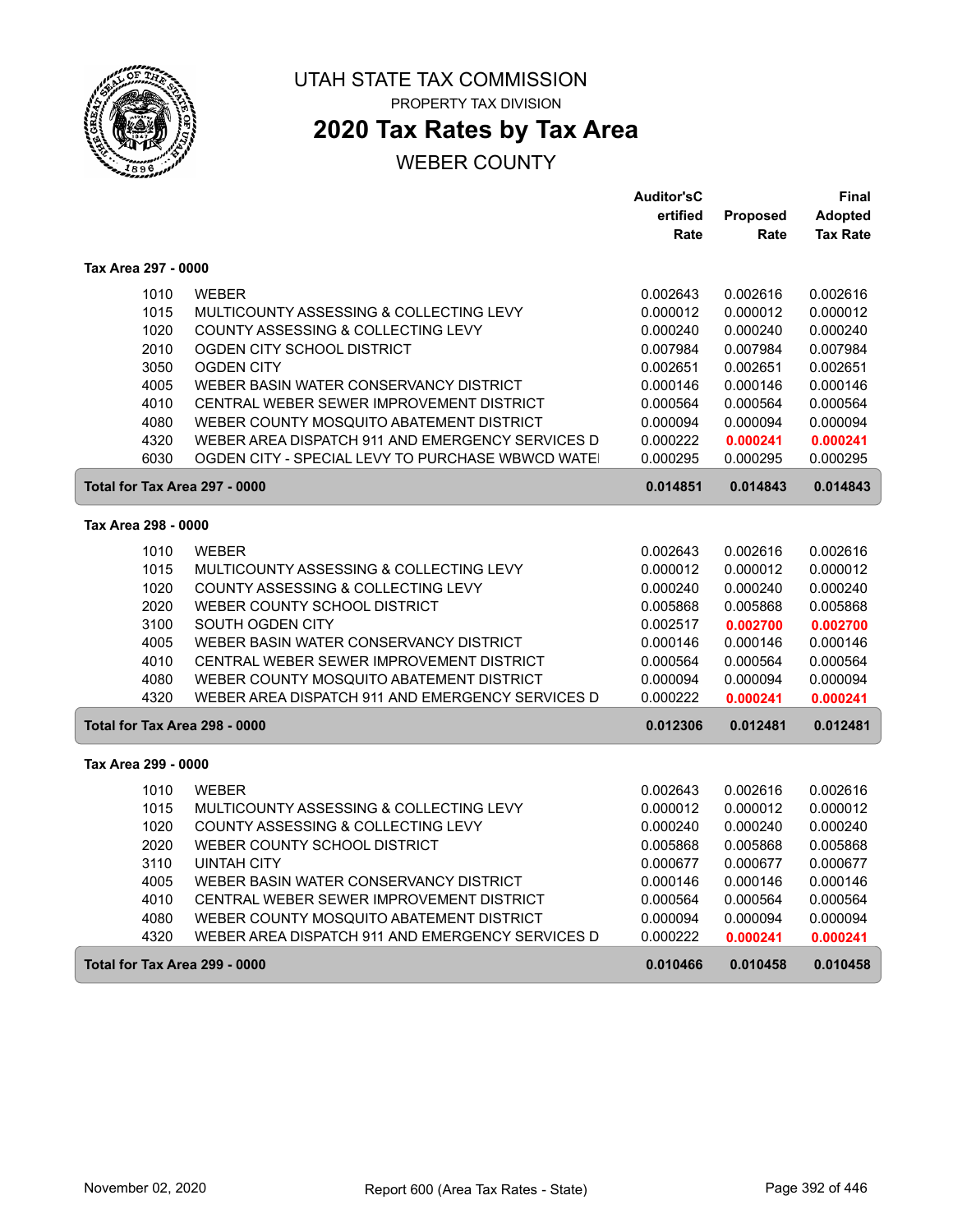

# **2020 Tax Rates by Tax Area**

|                               |                                                  | <b>Auditor'sC</b>    |                      | Final           |
|-------------------------------|--------------------------------------------------|----------------------|----------------------|-----------------|
|                               |                                                  | ertified             | Proposed             | <b>Adopted</b>  |
|                               |                                                  | Rate                 | Rate                 | <b>Tax Rate</b> |
| Tax Area 300 - 0000           |                                                  |                      |                      |                 |
| 1010                          | <b>WEBER</b>                                     | 0.002643             | 0.002616             | 0.002616        |
| 1015                          | MULTICOUNTY ASSESSING & COLLECTING LEVY          | 0.000012             | 0.000012             | 0.000012        |
| 1020                          | COUNTY ASSESSING & COLLECTING LEVY               | 0.000240             | 0.000240             | 0.000240        |
| 2020                          | WEBER COUNTY SCHOOL DISTRICT                     | 0.005868             | 0.005868             | 0.005868        |
| 3080                          | <b>RIVERDALE CITY</b>                            | 0.000921             | 0.000921             | 0.000921        |
| 4005                          | WEBER BASIN WATER CONSERVANCY DISTRICT           | 0.000146             | 0.000146             | 0.000146        |
| 4010                          | CENTRAL WEBER SEWER IMPROVEMENT DISTRICT         | 0.000564             | 0.000564             | 0.000564        |
| 4080                          | WEBER COUNTY MOSQUITO ABATEMENT DISTRICT         | 0.000094             | 0.000094             | 0.000094        |
| 4320                          | WEBER AREA DISPATCH 911 AND EMERGENCY SERVICES D | 0.000222             | 0.000241             | 0.000241        |
| Total for Tax Area 300 - 0000 |                                                  | 0.010710             | 0.010702             | 0.010702        |
| Tax Area 302 - 0000           |                                                  |                      |                      |                 |
| 1010                          | <b>WEBER</b>                                     | 0.002643             | 0.002616             | 0.002616        |
| 1015                          | MULTICOUNTY ASSESSING & COLLECTING LEVY          | 0.000012             | 0.000012             | 0.000012        |
| 1020                          | COUNTY ASSESSING & COLLECTING LEVY               | 0.000240             | 0.000240             | 0.000240        |
| 2020                          | WEBER COUNTY SCHOOL DISTRICT                     | 0.005868             | 0.005868             | 0.005868        |
| 4005                          | WEBER BASIN WATER CONSERVANCY DISTRICT           | 0.000146             | 0.000146             | 0.000146        |
| 4050                          | WARREN-WEST WARREN CEMETERY MAINTENANCE DISTR    | 0.000127             | 0.000127             | 0.000127        |
| 4080                          | WEBER COUNTY MOSQUITO ABATEMENT DISTRICT         | 0.000094             | 0.000094             | 0.000094        |
| 4210                          | <b>WEBER FIRE DISTRICT</b>                       | 0.001378             | 0.001378             | 0.001378        |
| 4280                          | WEST WARREN PARK SERVICE AREA                    | 0.000180             | 0.000180             | 0.000180        |
| 4320                          | WEBER AREA DISPATCH 911 AND EMERGENCY SERVICES D | 0.000222             | 0.000241             | 0.000241        |
| 6080                          | WEBER FIRE DISTRICT - BOND (est. 1/1/06)         | 0.000057             | 0.000057             | 0.000057        |
| 6090                          | MUNICIPAL TYPE SERVICE FUND                      | 0.000125             | 0.000247             | 0.000247        |
| Total for Tax Area 302 - 0000 |                                                  | 0.011092             | 0.011206             | 0.011206        |
| Tax Area 303 - 0000           |                                                  |                      |                      |                 |
| 1010                          | <b>WEBER</b>                                     | 0.002643             | 0.002616             | 0.002616        |
| 1015                          | MULTICOUNTY ASSESSING & COLLECTING LEVY          | 0.000012             | 0.000012             | 0.000012        |
| 1020                          | COUNTY ASSESSING & COLLECTING LEVY               | 0.000240             | 0.000240             | 0.000240        |
| 2020                          | WEBER COUNTY SCHOOL DISTRICT                     | 0.005868             | 0.005868             | 0.005868        |
| 4005                          | WEBER BASIN WATER CONSERVANCY DISTRICT           | 0.000146             | 0.000146             | 0.000146        |
| 4050                          | WARREN-WEST WARREN CEMETERY MAINTENANCE DISTR    | 0.000127             | 0.000127             | 0.000127        |
| 4080                          | WEBER COUNTY MOSQUITO ABATEMENT DISTRICT         | 0.000094             | 0.000094             | 0.000094        |
| 4180                          | WEST WARREN - WARREN WATER IMPROVEMENT DISTRICT  | 0.000284             | 0.000284             | 0.000284        |
| 4210                          | <b>WEBER FIRE DISTRICT</b>                       |                      |                      | 0.001378        |
| 4280                          | WEST WARREN PARK SERVICE AREA                    | 0.001378<br>0.000180 | 0.001378<br>0.000180 | 0.000180        |
| 4320                          | WEBER AREA DISPATCH 911 AND EMERGENCY SERVICES D | 0.000222             | 0.000241             | 0.000241        |
| 6080                          | WEBER FIRE DISTRICT - BOND (est. 1/1/06)         | 0.000057             | 0.000057             | 0.000057        |
| 6090                          | MUNICIPAL TYPE SERVICE FUND                      | 0.000125             | 0.000247             | 0.000247        |
| Total for Tax Area 303 - 0000 |                                                  | 0.011376             | 0.011490             | 0.011490        |
|                               |                                                  |                      |                      |                 |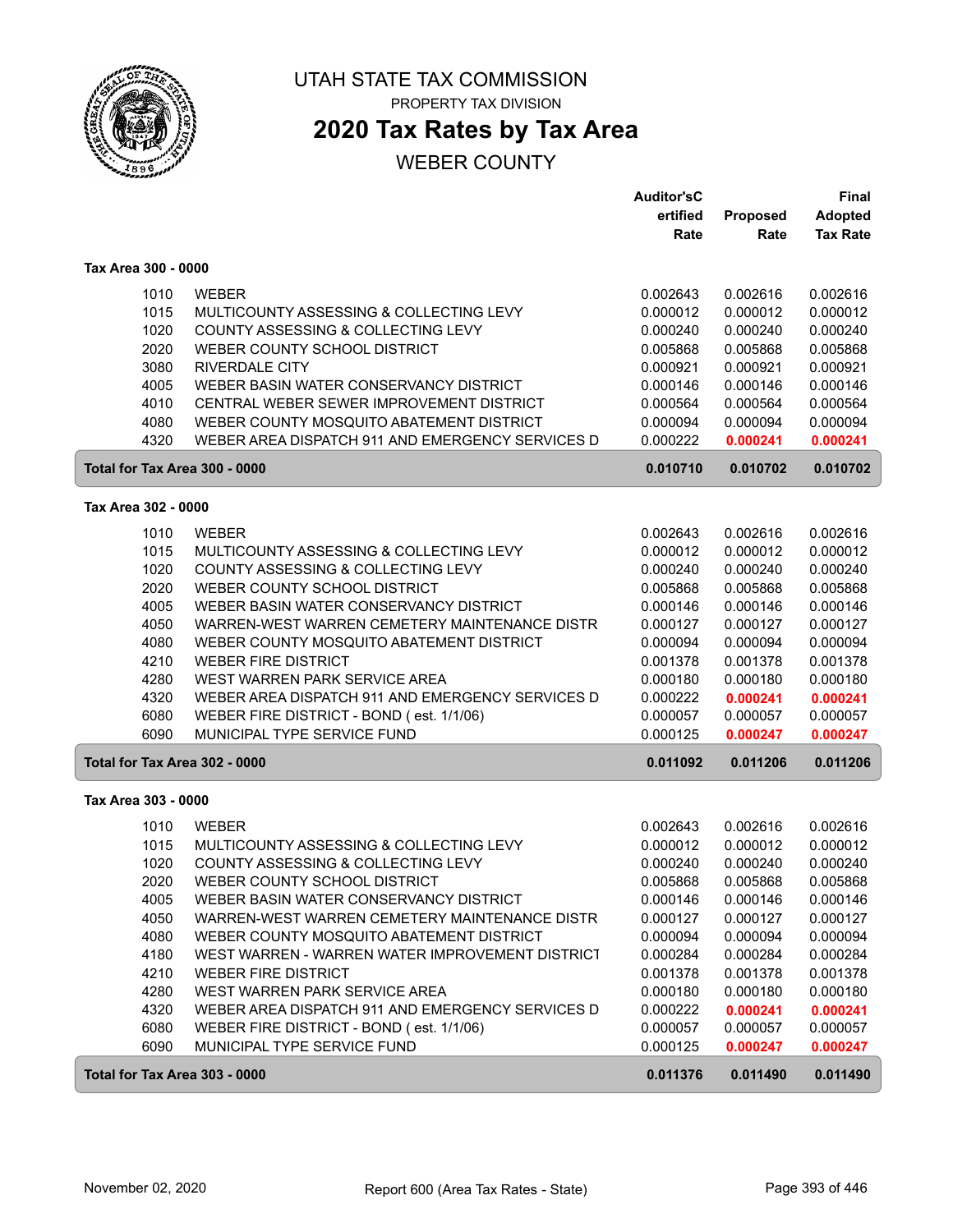

# **2020 Tax Rates by Tax Area**

|                               |                                                  | <b>Auditor'sC</b> |          | <b>Final</b>    |
|-------------------------------|--------------------------------------------------|-------------------|----------|-----------------|
|                               |                                                  | ertified          | Proposed | Adopted         |
|                               |                                                  | Rate              | Rate     | <b>Tax Rate</b> |
| Tax Area 307 - 0000           |                                                  |                   |          |                 |
| 1010                          | <b>WEBER</b>                                     | 0.002643          | 0.002616 | 0.002616        |
| 1015                          | MULTICOUNTY ASSESSING & COLLECTING LEVY          | 0.000012          | 0.000012 | 0.000012        |
| 1020                          | COUNTY ASSESSING & COLLECTING LEVY               | 0.000240          | 0.000240 | 0.000240        |
| 2020                          | WEBER COUNTY SCHOOL DISTRICT                     | 0.005868          | 0.005868 | 0.005868        |
| 3010                          | <b>FARR WEST CITY</b>                            | 0.000478          | 0.000478 | 0.000478        |
| 4005                          | WEBER BASIN WATER CONSERVANCY DISTRICT           | 0.000146          | 0.000146 | 0.000146        |
| 4030                          | PLAIN CITY CEMETERY MAINTENANCE DISTRICT         | 0.000055          | 0.000055 | 0.000055        |
| 4080                          | WEBER COUNTY MOSQUITO ABATEMENT DISTRICT         | 0.000094          | 0.000094 | 0.000094        |
| 4210                          | <b>WEBER FIRE DISTRICT</b>                       | 0.001378          | 0.001378 | 0.001378        |
| 4320                          | WEBER AREA DISPATCH 911 AND EMERGENCY SERVICES D | 0.000222          | 0.000241 | 0.000241        |
| 6080                          | WEBER FIRE DISTRICT - BOND (est. 1/1/06)         | 0.000057          | 0.000057 | 0.000057        |
| Total for Tax Area 307 - 0000 |                                                  | 0.011193          | 0.011185 | 0.011185        |
| Tax Area 313 - 0000           |                                                  |                   |          |                 |
| 1010                          | <b>WEBER</b>                                     | 0.002643          | 0.002616 | 0.002616        |
| 1015                          | MULTICOUNTY ASSESSING & COLLECTING LEVY          | 0.000012          | 0.000012 | 0.000012        |
| 1020                          | COUNTY ASSESSING & COLLECTING LEVY               | 0.000240          | 0.000240 | 0.000240        |
| 2020                          | WEBER COUNTY SCHOOL DISTRICT                     | 0.005868          | 0.005868 | 0.005868        |
| 3090                          | <b>ROY CITY</b>                                  | 0.001959          | 0.001959 | 0.001959        |
| 4005                          | WEBER BASIN WATER CONSERVANCY DISTRICT           | 0.000146          | 0.000146 | 0.000146        |
| 4015                          | NORTH DAVIS SEWER DISTRICT                       | 0.000769          | 0.000769 | 0.000769        |
| 4080                          | WEBER COUNTY MOSQUITO ABATEMENT DISTRICT         | 0.000094          | 0.000094 | 0.000094        |
| 4130                          | ROY WATER CONSERVANCY DISTRICT                   | 0.000063          | 0.000063 | 0.000063        |
| 4150                          | HOOPER WATER IMPROVEMENT DISTRICT                | 0.000277          | 0.000277 | 0.000277        |
| 4320                          | WEBER AREA DISPATCH 911 AND EMERGENCY SERVICES D | 0.000222          | 0.000241 | 0.000241        |
| Total for Tax Area 313 - 0000 |                                                  | 0.012293          | 0.012285 | 0.012285        |
| Tax Area 314 - 0000           |                                                  |                   |          |                 |
| 1010                          | <b>WEBER</b>                                     | 0.002643          | 0.002616 | 0.002616        |
| 1015                          | MULTICOUNTY ASSESSING & COLLECTING LEVY          | 0.000012          | 0.000012 | 0.000012        |
| 1020                          | COUNTY ASSESSING & COLLECTING LEVY               | 0.000240          | 0.000240 | 0.000240        |
| 2020                          | WEBER COUNTY SCHOOL DISTRICT                     | 0.005868          | 0.005868 | 0.005868        |
| 3090                          | ROY CITY                                         | 0.001959          | 0.001959 | 0.001959        |
| 4005                          | WEBER BASIN WATER CONSERVANCY DISTRICT           | 0.000146          | 0.000146 | 0.000146        |
| 4015                          | NORTH DAVIS SEWER DISTRICT                       | 0.000769          | 0.000769 | 0.000769        |
| 4080                          | WEBER COUNTY MOSQUITO ABATEMENT DISTRICT         | 0.000094          | 0.000094 | 0.000094        |
| 4130                          | ROY WATER CONSERVANCY DISTRICT                   | 0.000063          | 0.000063 | 0.000063        |
| 4150                          | HOOPER WATER IMPROVEMENT DISTRICT                | 0.000277          | 0.000277 | 0.000277        |
| 4320                          | WEBER AREA DISPATCH 911 AND EMERGENCY SERVICES D | 0.000222          | 0.000241 | 0.000241        |
| Total for Tax Area 314 - 0000 |                                                  | 0.012293          | 0.012285 | 0.012285        |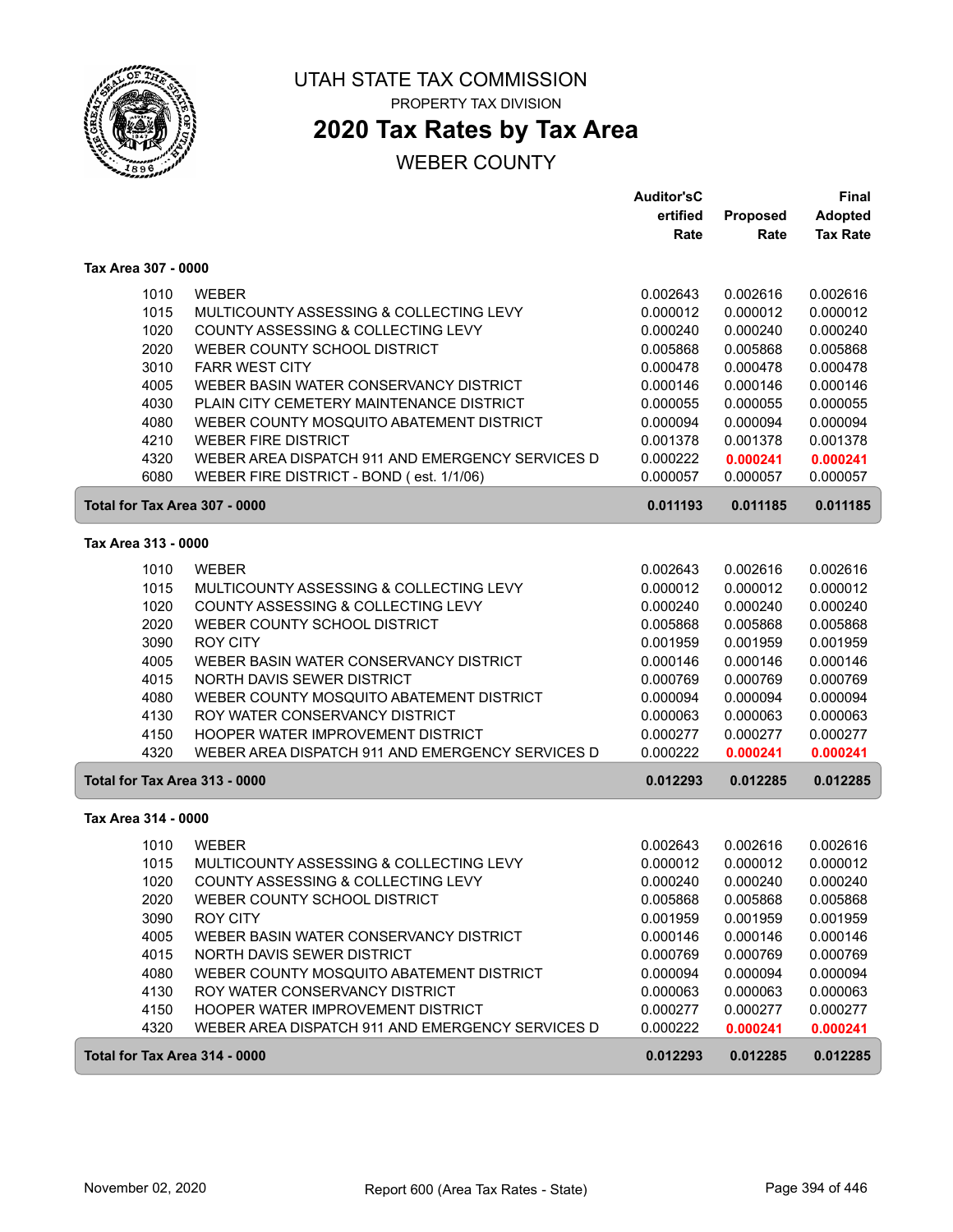

# UTAH STATE TAX COMMISSION

PROPERTY TAX DIVISION

## **2020 Tax Rates by Tax Area**

|                               |                                                  | <b>Auditor'sC</b> |          | <b>Final</b>    |
|-------------------------------|--------------------------------------------------|-------------------|----------|-----------------|
|                               |                                                  | ertified          | Proposed | <b>Adopted</b>  |
|                               |                                                  | Rate              | Rate     | <b>Tax Rate</b> |
| Tax Area 323 - 0000           |                                                  |                   |          |                 |
| 1010                          | <b>WEBER</b>                                     | 0.002643          | 0.002616 | 0.002616        |
| 1015                          | MULTICOUNTY ASSESSING & COLLECTING LEVY          | 0.000012          | 0.000012 | 0.000012        |
| 1020                          | COUNTY ASSESSING & COLLECTING LEVY               | 0.000240          | 0.000240 | 0.000240        |
| 2020                          | WEBER COUNTY SCHOOL DISTRICT                     | 0.005868          | 0.005868 | 0.005868        |
| 3130                          | <b>WEST HAVEN CITY</b>                           |                   |          |                 |
| 4005                          | WEBER BASIN WATER CONSERVANCY DISTRICT           | 0.000146          | 0.000146 | 0.000146        |
| 4010                          | CENTRAL WEBER SEWER IMPROVEMENT DISTRICT         | 0.000564          | 0.000564 | 0.000564        |
| 4080                          | WEBER COUNTY MOSQUITO ABATEMENT DISTRICT         | 0.000094          | 0.000094 | 0.000094        |
| 4210                          | <b>WEBER FIRE DISTRICT</b>                       | 0.001378          | 0.001378 | 0.001378        |
| 4320                          | WEBER AREA DISPATCH 911 AND EMERGENCY SERVICES D | 0.000222          | 0.000241 | 0.000241        |
| 6080                          | WEBER FIRE DISTRICT - BOND (est. 1/1/06)         | 0.000057          | 0.000057 | 0.000057        |
| Total for Tax Area 323 - 0000 |                                                  | 0.011224          | 0.011216 | 0.011216        |
| Tax Area 324 - 0000           |                                                  |                   |          |                 |
| 1010                          | <b>WEBER</b>                                     | 0.002643          | 0.002616 | 0.002616        |
| 1015                          | MULTICOUNTY ASSESSING & COLLECTING LEVY          | 0.000012          | 0.000012 | 0.000012        |
| 1020                          | COUNTY ASSESSING & COLLECTING LEVY               | 0.000240          | 0.000240 | 0.000240        |
| 2020                          | WEBER COUNTY SCHOOL DISTRICT                     | 0.005868          | 0.005868 | 0.005868        |
| 3130                          | <b>WEST HAVEN CITY</b>                           |                   |          |                 |
| 4005                          | WEBER BASIN WATER CONSERVANCY DISTRICT           | 0.000146          | 0.000146 | 0.000146        |
| 4010                          | CENTRAL WEBER SEWER IMPROVEMENT DISTRICT         | 0.000564          | 0.000564 | 0.000564        |
| 4080                          | WEBER COUNTY MOSQUITO ABATEMENT DISTRICT         | 0.000094          | 0.000094 | 0.000094        |
| 4150                          | HOOPER WATER IMPROVEMENT DISTRICT                | 0.000277          | 0.000277 | 0.000277        |
| 4210                          | <b>WEBER FIRE DISTRICT</b>                       | 0.001378          | 0.001378 | 0.001378        |
| 4320                          | WEBER AREA DISPATCH 911 AND EMERGENCY SERVICES D | 0.000222          | 0.000241 | 0.000241        |
| 6080                          | WEBER FIRE DISTRICT - BOND (est. 1/1/06)         | 0.000057          | 0.000057 | 0.000057        |
| Total for Tax Area 324 - 0000 |                                                  | 0.011501          | 0.011493 | 0.011493        |
| Tax Area 329 - 0000           |                                                  |                   |          |                 |
| 1010                          | <b>WEBER</b>                                     | 0.002643          | 0.002616 | 0.002616        |
| 1015                          | MULTICOUNTY ASSESSING & COLLECTING LEVY          | 0.000012          | 0.000012 | 0.000012        |
| 1020                          | COUNTY ASSESSING & COLLECTING LEVY               | 0.000240          | 0.000240 | 0.000240        |
| 2020                          | WEBER COUNTY SCHOOL DISTRICT                     | 0.005868          | 0.005868 | 0.005868        |
| 4005                          | WEBER BASIN WATER CONSERVANCY DISTRICT           | 0.000146          | 0.000146 | 0.000146        |
| 4010                          | CENTRAL WEBER SEWER IMPROVEMENT DISTRICT         | 0.000564          | 0.000564 | 0.000564        |
| 4020                          | BEN LOMOND CEMETERY MAINTENANCE DISTRICT         | 0.000054          | 0.000054 | 0.000054        |
| 4070                          | BONA VISTA WATER IMPROVEMENT DISTRICT            | 0.000211          | 0.000211 | 0.000211        |
| 4080                          | WEBER COUNTY MOSQUITO ABATEMENT DISTRICT         | 0.000094          | 0.000094 | 0.000094        |
| 4210                          | <b>WEBER FIRE DISTRICT</b>                       | 0.001378          | 0.001378 | 0.001378        |
| 4320                          | WEBER AREA DISPATCH 911 AND EMERGENCY SERVICES D | 0.000222          | 0.000241 | 0.000241        |
| 6080                          | WEBER FIRE DISTRICT - BOND (est. 1/1/06)         | 0.000057          | 0.000057 | 0.000057        |
| 6090                          | MUNICIPAL TYPE SERVICE FUND                      | 0.000125          | 0.000247 | 0.000247        |
| Total for Tax Area 329 - 0000 |                                                  | 0.011614          | 0.011728 | 0.011728        |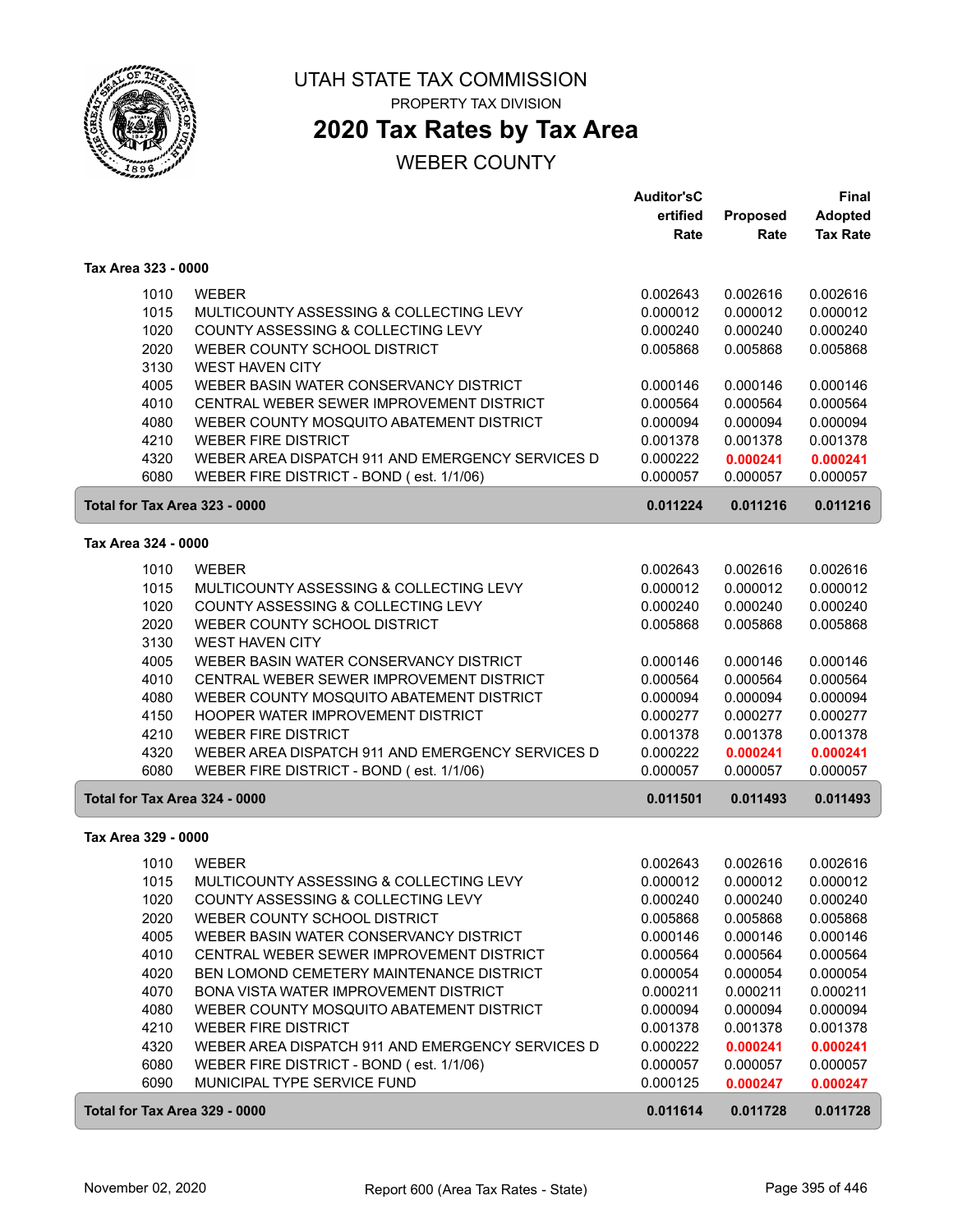

ſ

UTAH STATE TAX COMMISSION PROPERTY TAX DIVISION

## **2020 Tax Rates by Tax Area**

|                               |                                                  | <b>Auditor'sC</b> |          | Final           |
|-------------------------------|--------------------------------------------------|-------------------|----------|-----------------|
|                               |                                                  | ertified          | Proposed | <b>Adopted</b>  |
|                               |                                                  | Rate              | Rate     | <b>Tax Rate</b> |
| Tax Area 330 - 0000           |                                                  |                   |          |                 |
| 1010                          | <b>WEBER</b>                                     | 0.002643          | 0.002616 | 0.002616        |
| 1015                          | MULTICOUNTY ASSESSING & COLLECTING LEVY          | 0.000012          | 0.000012 | 0.000012        |
| 1020                          | COUNTY ASSESSING & COLLECTING LEVY               | 0.000240          | 0.000240 | 0.000240        |
| 2020                          | WEBER COUNTY SCHOOL DISTRICT                     | 0.005868          | 0.005868 | 0.005868        |
| 4005                          | WEBER BASIN WATER CONSERVANCY DISTRICT           | 0.000146          | 0.000146 | 0.000146        |
| 4010                          | CENTRAL WEBER SEWER IMPROVEMENT DISTRICT         | 0.000564          | 0.000564 | 0.000564        |
| 4070                          | BONA VISTA WATER IMPROVEMENT DISTRICT            | 0.000211          | 0.000211 | 0.000211        |
| 4080                          | WEBER COUNTY MOSQUITO ABATEMENT DISTRICT         | 0.000094          | 0.000094 | 0.000094        |
| 4210                          | <b>WEBER FIRE DISTRICT</b>                       | 0.001378          | 0.001378 | 0.001378        |
| 4320                          | WEBER AREA DISPATCH 911 AND EMERGENCY SERVICES D | 0.000222          | 0.000241 | 0.000241        |
| 6080                          | WEBER FIRE DISTRICT - BOND (est. 1/1/06)         | 0.000057          | 0.000057 | 0.000057        |
| 6090                          | MUNICIPAL TYPE SERVICE FUND                      | 0.000125          | 0.000247 | 0.000247        |
| Total for Tax Area 330 - 0000 |                                                  | 0.011560          | 0.011674 | 0.011674        |
| Tax Area 344 - 0000           |                                                  |                   |          |                 |
|                               |                                                  |                   |          |                 |
| 1010                          | <b>WEBER</b>                                     | 0.002643          | 0.002616 | 0.002616        |
| 1015                          | MULTICOUNTY ASSESSING & COLLECTING LEVY          | 0.000012          | 0.000012 | 0.000012        |
| 1020                          | COUNTY ASSESSING & COLLECTING LEVY               | 0.000240          | 0.000240 | 0.000240        |
| 2020                          | WEBER COUNTY SCHOOL DISTRICT                     | 0.005868          | 0.005868 | 0.005868        |
| 3025                          | <b>HOOPER CITY</b>                               | 0.000401          | 0.000401 | 0.000401        |
| 4005                          | WEBER BASIN WATER CONSERVANCY DISTRICT           | 0.000146          | 0.000146 | 0.000146        |
| 4080                          | WEBER COUNTY MOSQUITO ABATEMENT DISTRICT         | 0.000094          | 0.000094 | 0.000094        |
| 4130                          | ROY WATER CONSERVANCY DISTRICT                   | 0.000063          | 0.000063 | 0.000063        |
| 4210                          | <b>WEBER FIRE DISTRICT</b>                       | 0.001378          | 0.001378 | 0.001378        |
| 4320                          | WEBER AREA DISPATCH 911 AND EMERGENCY SERVICES D | 0.000222          | 0.000241 | 0.000241        |
| 6080                          | WEBER FIRE DISTRICT - BOND (est. 1/1/06)         | 0.000057          | 0.000057 | 0.000057        |
| Total for Tax Area 344 - 0000 |                                                  | 0.011124          | 0.011116 | 0.011116        |
| Tax Area 345 - 0000           |                                                  |                   |          |                 |
| 1010                          | <b>WEBER</b>                                     | 0.002643          | 0.002616 | 0.002616        |
| 1015                          | MULTICOUNTY ASSESSING & COLLECTING LEVY          | 0.000012          | 0.000012 | 0.000012        |
| 1020                          | COUNTY ASSESSING & COLLECTING LEVY               | 0.000240          | 0.000240 | 0.000240        |
| 2020                          | WEBER COUNTY SCHOOL DISTRICT                     | 0.005868          | 0.005868 | 0.005868        |
| 3025                          | <b>HOOPER CITY</b>                               | 0.000401          | 0.000401 | 0.000401        |
| 4005                          | WEBER BASIN WATER CONSERVANCY DISTRICT           | 0.000146          | 0.000146 | 0.000146        |
| 4080                          | WEBER COUNTY MOSQUITO ABATEMENT DISTRICT         | 0.000094          | 0.000094 | 0.000094        |
| 4130                          | ROY WATER CONSERVANCY DISTRICT                   | 0.000063          | 0.000063 | 0.000063        |
| 4150                          | HOOPER WATER IMPROVEMENT DISTRICT                | 0.000277          | 0.000277 | 0.000277        |
| 4210                          | <b>WEBER FIRE DISTRICT</b>                       | 0.001378          | 0.001378 | 0.001378        |
| 4320                          | WEBER AREA DISPATCH 911 AND EMERGENCY SERVICES D | 0.000222          | 0.000241 | 0.000241        |
| 6080                          | WEBER FIRE DISTRICT - BOND (est. 1/1/06)         | 0.000057          | 0.000057 | 0.000057        |
| Total for Tax Area 345 - 0000 |                                                  | 0.011401          | 0.011393 | 0.011393        |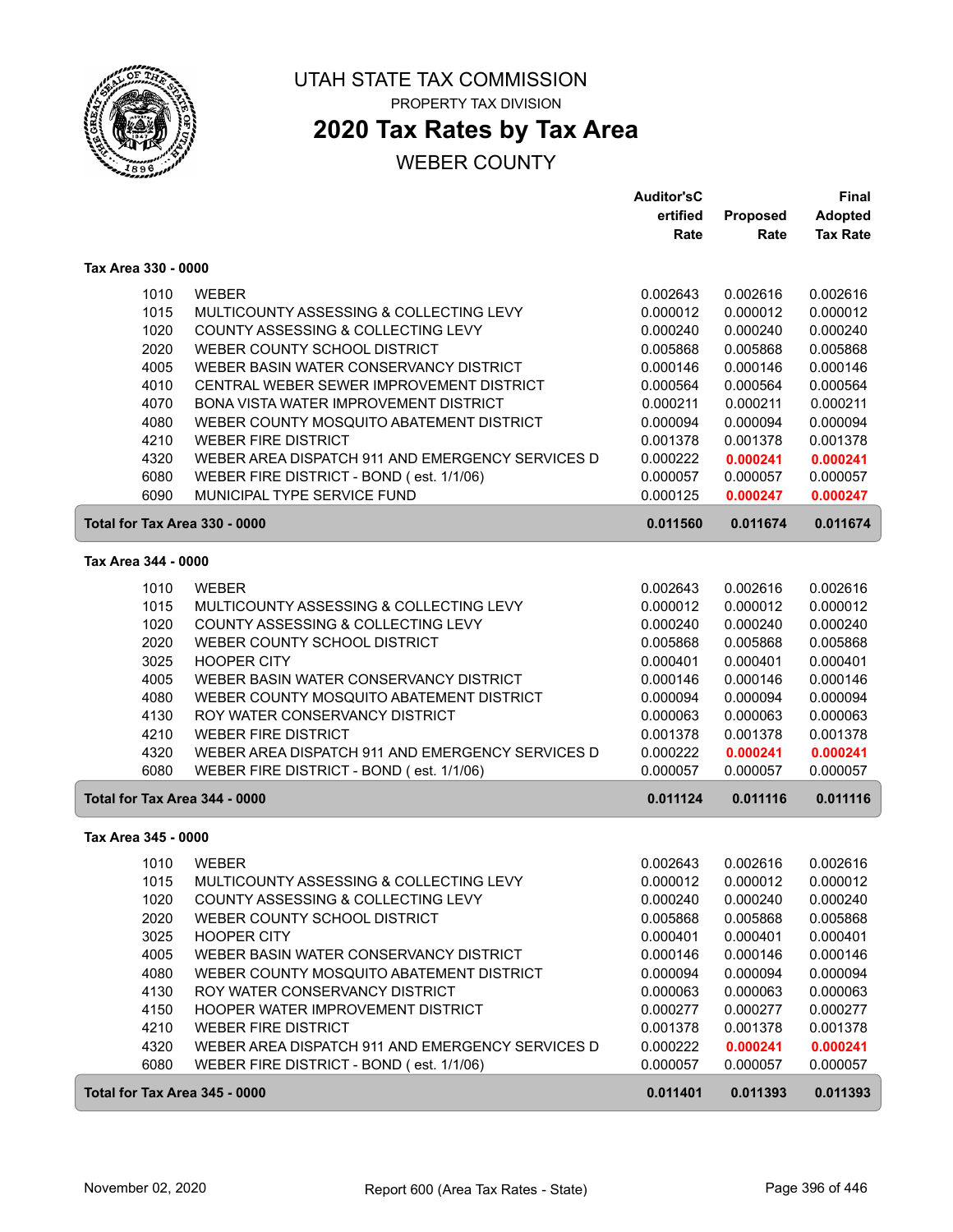

# **2020 Tax Rates by Tax Area**

|                               |                                                  | <b>Auditor'sC</b> |          | Final           |
|-------------------------------|--------------------------------------------------|-------------------|----------|-----------------|
|                               |                                                  | ertified          | Proposed | <b>Adopted</b>  |
|                               |                                                  | Rate              | Rate     | <b>Tax Rate</b> |
| Tax Area 347 - 0000           |                                                  |                   |          |                 |
| 1010                          | <b>WEBER</b>                                     | 0.002643          | 0.002616 | 0.002616        |
| 1015                          | MULTICOUNTY ASSESSING & COLLECTING LEVY          | 0.000012          | 0.000012 | 0.000012        |
| 1020                          | COUNTY ASSESSING & COLLECTING LEVY               | 0.000240          | 0.000240 | 0.000240        |
| 2020                          | WEBER COUNTY SCHOOL DISTRICT                     | 0.005868          | 0.005868 | 0.005868        |
| 3025                          | <b>HOOPER CITY</b>                               | 0.000401          | 0.000401 | 0.000401        |
| 4005                          | WEBER BASIN WATER CONSERVANCY DISTRICT           | 0.000146          | 0.000146 | 0.000146        |
| 4015                          | NORTH DAVIS SEWER DISTRICT                       | 0.000769          | 0.000769 | 0.000769        |
| 4080                          | WEBER COUNTY MOSQUITO ABATEMENT DISTRICT         | 0.000094          | 0.000094 | 0.000094        |
| 4130                          | ROY WATER CONSERVANCY DISTRICT                   | 0.000063          | 0.000063 | 0.000063        |
| 4150                          | HOOPER WATER IMPROVEMENT DISTRICT                | 0.000277          | 0.000277 | 0.000277        |
| 4210                          | <b>WEBER FIRE DISTRICT</b>                       | 0.001378          | 0.001378 | 0.001378        |
| 4320                          | WEBER AREA DISPATCH 911 AND EMERGENCY SERVICES D | 0.000222          | 0.000241 | 0.000241        |
| 6080                          | WEBER FIRE DISTRICT - BOND (est. 1/1/06)         | 0.000057          | 0.000057 | 0.000057        |
| Total for Tax Area 347 - 0000 |                                                  | 0.012170          | 0.012162 | 0.012162        |
| Tax Area 348 - 0000           |                                                  |                   |          |                 |
| 1010                          | <b>WEBER</b>                                     | 0.002643          | 0.002616 | 0.002616        |
| 1015                          | MULTICOUNTY ASSESSING & COLLECTING LEVY          | 0.000012          | 0.000012 | 0.000012        |
| 1020                          | COUNTY ASSESSING & COLLECTING LEVY               | 0.000240          | 0.000240 | 0.000240        |
| 2020                          | WEBER COUNTY SCHOOL DISTRICT                     | 0.005868          | 0.005868 | 0.005868        |
| 3090                          | <b>ROY CITY</b>                                  | 0.001959          | 0.001959 | 0.001959        |
| 4005                          | WEBER BASIN WATER CONSERVANCY DISTRICT           | 0.000146          | 0.000146 | 0.000146        |
| 4015                          | NORTH DAVIS SEWER DISTRICT                       | 0.000769          | 0.000769 | 0.000769        |
| 4080                          | WEBER COUNTY MOSQUITO ABATEMENT DISTRICT         | 0.000094          | 0.000094 | 0.000094        |
| 4130                          | ROY WATER CONSERVANCY DISTRICT                   | 0.000063          | 0.000063 | 0.000063        |
| 4320                          | WEBER AREA DISPATCH 911 AND EMERGENCY SERVICES D | 0.000222          | 0.000241 | 0.000241        |
| Total for Tax Area 348 - 0000 |                                                  | 0.012016          | 0.012008 | 0.012008        |
| Tax Area 352 - 0000           |                                                  |                   |          |                 |
| 1010                          | <b>WEBER</b>                                     | 0.002643          | 0.002616 | 0.002616        |
| 1015                          | MULTICOUNTY ASSESSING & COLLECTING LEVY          | 0.000012          | 0.000012 | 0.000012        |
| 1020                          | COUNTY ASSESSING & COLLECTING LEVY               | 0.000240          | 0.000240 | 0.000240        |
| 2020                          | WEBER COUNTY SCHOOL DISTRICT                     | 0.005868          | 0.005868 | 0.005868        |
| 3130                          | <b>WEST HAVEN CITY</b>                           |                   |          |                 |
| 4005                          | WEBER BASIN WATER CONSERVANCY DISTRICT           | 0.000146          | 0.000146 | 0.000146        |
| 4010                          | CENTRAL WEBER SEWER IMPROVEMENT DISTRICT         | 0.000564          | 0.000564 | 0.000564        |
| 4080                          | WEBER COUNTY MOSQUITO ABATEMENT DISTRICT         | 0.000094          | 0.000094 | 0.000094        |
| 4130                          | ROY WATER CONSERVANCY DISTRICT                   | 0.000063          | 0.000063 | 0.000063        |
| 4210                          | <b>WEBER FIRE DISTRICT</b>                       | 0.001378          | 0.001378 | 0.001378        |
| 4320                          | WEBER AREA DISPATCH 911 AND EMERGENCY SERVICES D | 0.000222          | 0.000241 | 0.000241        |
| 6080                          | WEBER FIRE DISTRICT - BOND (est. 1/1/06)         | 0.000057          | 0.000057 | 0.000057        |
| Total for Tax Area 352 - 0000 |                                                  | 0.011287          | 0.011279 | 0.011279        |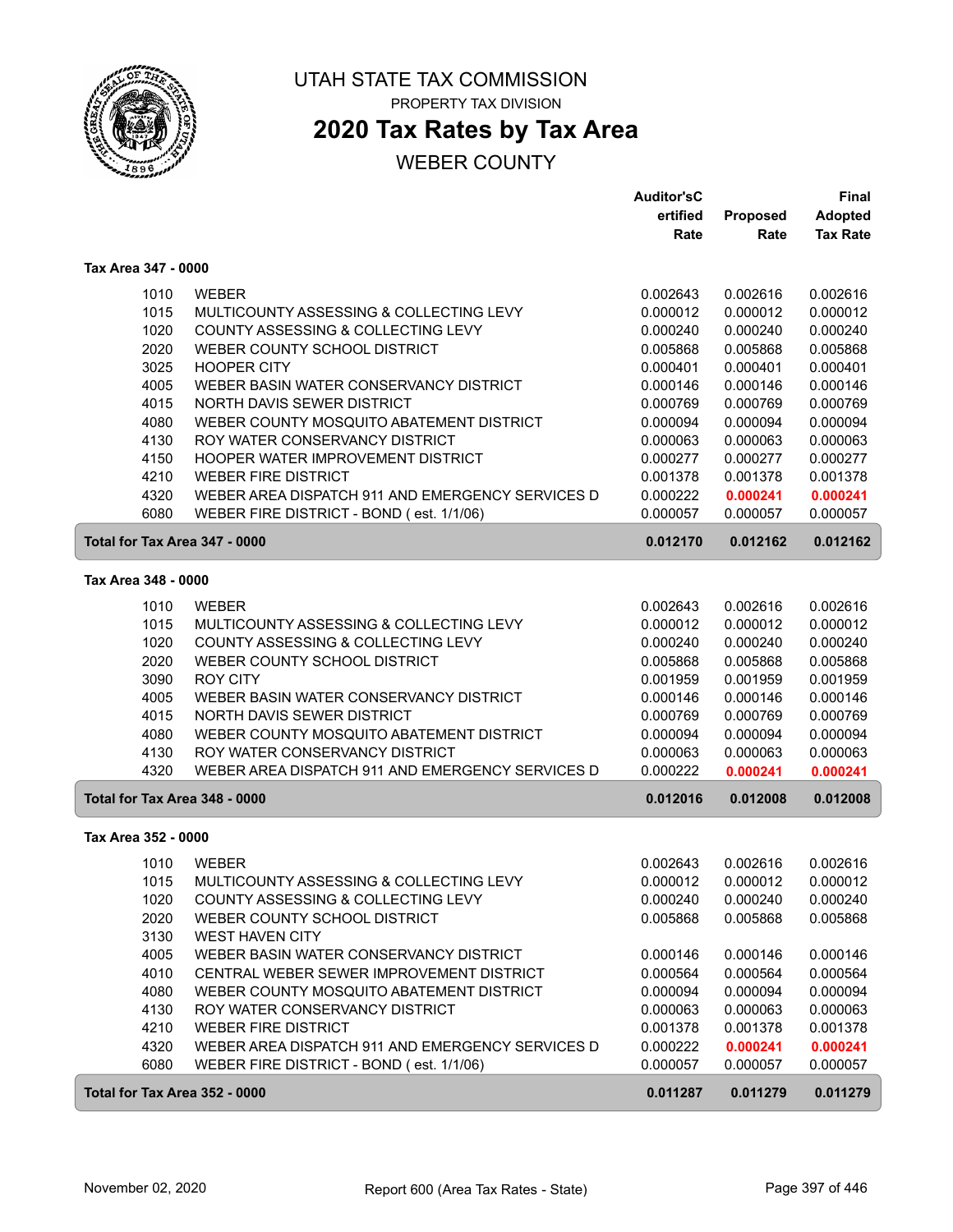

**2020 Tax Rates by Tax Area**

|                     |                                                                               | <b>Auditor'sC</b>    |                      | Final                |
|---------------------|-------------------------------------------------------------------------------|----------------------|----------------------|----------------------|
|                     |                                                                               | ertified             | Proposed             | <b>Adopted</b>       |
|                     |                                                                               | Rate                 | Rate                 | <b>Tax Rate</b>      |
| Tax Area 353 - 0000 |                                                                               |                      |                      |                      |
| 1010                | <b>WEBER</b>                                                                  | 0.002643             | 0.002616             | 0.002616             |
| 1015                | MULTICOUNTY ASSESSING & COLLECTING LEVY                                       | 0.000012             | 0.000012             | 0.000012             |
| 1020                | COUNTY ASSESSING & COLLECTING LEVY                                            | 0.000240             | 0.000240             | 0.000240             |
| 2020                | WEBER COUNTY SCHOOL DISTRICT                                                  | 0.005868             | 0.005868             | 0.005868             |
| 3090                | <b>ROY CITY</b>                                                               | 0.001959             | 0.001959             | 0.001959             |
| 4005                | WEBER BASIN WATER CONSERVANCY DISTRICT                                        | 0.000146             | 0.000146             | 0.000146             |
| 4080                | WEBER COUNTY MOSQUITO ABATEMENT DISTRICT                                      | 0.000094             | 0.000094             | 0.000094             |
| 4130                | ROY WATER CONSERVANCY DISTRICT                                                | 0.000063             | 0.000063             | 0.000063             |
| 4320                | WEBER AREA DISPATCH 911 AND EMERGENCY SERVICES D                              | 0.000222             | 0.000241             | 0.000241             |
|                     | Total for Tax Area 353 - 0000                                                 | 0.011247             | 0.011239             | 0.011239             |
| Tax Area 359 - 0000 |                                                                               |                      |                      |                      |
|                     |                                                                               |                      |                      |                      |
| 1010<br>1015        | <b>WEBER</b>                                                                  | 0.002643             | 0.002616             | 0.002616             |
| 1020                | MULTICOUNTY ASSESSING & COLLECTING LEVY<br>COUNTY ASSESSING & COLLECTING LEVY | 0.000012<br>0.000240 | 0.000012<br>0.000240 | 0.000012<br>0.000240 |
| 2010                | OGDEN CITY SCHOOL DISTRICT                                                    | 0.007984             | 0.007984             | 0.007984             |
| 3050                | <b>OGDEN CITY</b>                                                             | 0.002651             | 0.002651             | 0.002651             |
| 4005                | WEBER BASIN WATER CONSERVANCY DISTRICT                                        | 0.000146             | 0.000146             | 0.000146             |
| 4010                | CENTRAL WEBER SEWER IMPROVEMENT DISTRICT                                      | 0.000564             | 0.000564             | 0.000564             |
| 4080                | WEBER COUNTY MOSQUITO ABATEMENT DISTRICT                                      | 0.000094             | 0.000094             | 0.000094             |
| 4320                | WEBER AREA DISPATCH 911 AND EMERGENCY SERVICES D                              | 0.000222             | 0.000241             | 0.000241             |
| 6030                | OGDEN CITY - SPECIAL LEVY TO PURCHASE WBWCD WATE                              | 0.000295             | 0.000295             | 0.000295             |
|                     | Total for Tax Area 359 - 0000                                                 | 0.014851             | 0.014843             | 0.014843             |
|                     |                                                                               |                      |                      |                      |
| Tax Area 361 - 0000 |                                                                               |                      |                      |                      |
| 1010                | <b>WEBER</b>                                                                  | 0.002643             | 0.002616             | 0.002616             |
| 1015                | MULTICOUNTY ASSESSING & COLLECTING LEVY                                       | 0.000012             | 0.000012             | 0.000012             |
| 1020                | COUNTY ASSESSING & COLLECTING LEVY                                            | 0.000240             | 0.000240             | 0.000240             |
| 2020                | WEBER COUNTY SCHOOL DISTRICT                                                  | 0.005868             | 0.005868             | 0.005868             |
| 4005                | WEBER BASIN WATER CONSERVANCY DISTRICT                                        | 0.000146             | 0.000146             | 0.000146             |
| 4070                | <b>BONA VISTA WATER IMPROVEMENT DISTRICT</b>                                  | 0.000211             | 0.000211             | 0.000211             |
| 4080                | WEBER COUNTY MOSQUITO ABATEMENT DISTRICT                                      | 0.000094             | 0.000094             | 0.000094             |
| 4210                | <b>WEBER FIRE DISTRICT</b>                                                    | 0.001378             | 0.001378             | 0.001378             |
| 4320                | WEBER AREA DISPATCH 911 AND EMERGENCY SERVICES D                              | 0.000222             | 0.000241             | 0.000241             |
| 6080                | WEBER FIRE DISTRICT - BOND (est. 1/1/06)                                      | 0.000057             | 0.000057             | 0.000057             |
|                     | Total for Tax Area 361 - 0000                                                 | 0.010871             | 0.010863             | 0.010863             |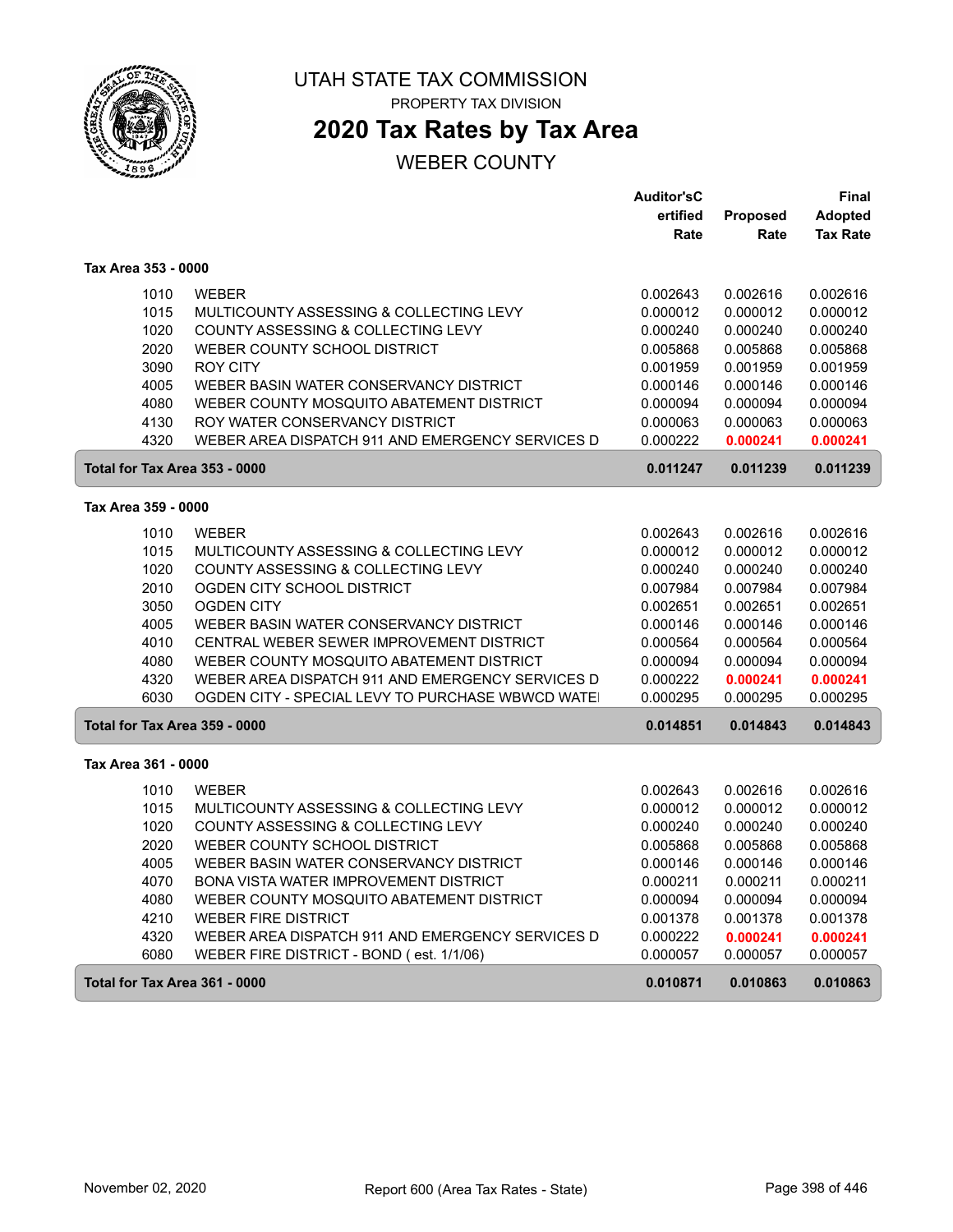

# **2020 Tax Rates by Tax Area**

## WEBER COUNTY

|                               |                                                  | <b>Auditor'sC</b> |          | Final           |  |
|-------------------------------|--------------------------------------------------|-------------------|----------|-----------------|--|
|                               |                                                  | ertified          | Proposed | Adopted         |  |
|                               |                                                  | Rate              | Rate     | <b>Tax Rate</b> |  |
| Tax Area 362 - 0000           |                                                  |                   |          |                 |  |
| 1010                          | <b>WEBER</b>                                     | 0.002643          | 0.002616 | 0.002616        |  |
| 1015                          | MULTICOUNTY ASSESSING & COLLECTING LEVY          | 0.000012          | 0.000012 | 0.000012        |  |
| 1020                          | COUNTY ASSESSING & COLLECTING LEVY               | 0.000240          | 0.000240 | 0.000240        |  |
| 2020                          | WEBER COUNTY SCHOOL DISTRICT                     | 0.005868          | 0.005868 | 0.005868        |  |
| 4005                          | WEBER BASIN WATER CONSERVANCY DISTRICT           | 0.000146          | 0.000146 | 0.000146        |  |
| 4010                          | CENTRAL WEBER SEWER IMPROVEMENT DISTRICT         | 0.000564          | 0.000564 | 0.000564        |  |
| 4070                          | <b>BONA VISTA WATER IMPROVEMENT DISTRICT</b>     | 0.000211          | 0.000211 | 0.000211        |  |
| 4080                          | WEBER COUNTY MOSQUITO ABATEMENT DISTRICT         | 0.000094          | 0.000094 | 0.000094        |  |
| 4210                          | <b>WEBER FIRE DISTRICT</b>                       | 0.001378          | 0.001378 | 0.001378        |  |
| 4320                          | WEBER AREA DISPATCH 911 AND EMERGENCY SERVICES D | 0.000222          | 0.000241 | 0.000241        |  |
| 6080                          | WEBER FIRE DISTRICT - BOND (est. 1/1/06)         | 0.000057          | 0.000057 | 0.000057        |  |
| Total for Tax Area 362 - 0000 |                                                  | 0.011435          | 0.011427 | 0.011427        |  |
| Tax Area 363 - 0000           |                                                  |                   |          |                 |  |
| 1010                          | <b>WEBER</b>                                     | 0.002643          | 0.002616 | 0.002616        |  |
| 1015                          | MULTICOUNTY ASSESSING & COLLECTING LEVY          | 0.000012          | 0.000012 | 0.000012        |  |
| 1020                          | COUNTY ASSESSING & COLLECTING LEVY               | 0.000240          | 0.000240 | 0.000240        |  |
| 2020                          | WEBER COUNTY SCHOOL DISTRICT                     | 0.005868          | 0.005868 | 0.005868        |  |
| 4005                          | WEBER BASIN WATER CONSERVANCY DISTRICT           | 0.000146          | 0.000146 | 0.000146        |  |
| 4030                          | PLAIN CITY CEMETERY MAINTENANCE DISTRICT         | 0.000055          | 0.000055 | 0.000055        |  |
| 4070                          | BONA VISTA WATER IMPROVEMENT DISTRICT            | 0.000211          | 0.000211 | 0.000211        |  |
| 4080                          | WEBER COUNTY MOSQUITO ABATEMENT DISTRICT         | 0.000094          | 0.000094 | 0.000094        |  |
| 4210                          | <b>WEBER FIRE DISTRICT</b>                       | 0.001378          | 0.001378 | 0.001378        |  |
| 4320                          | WEBER AREA DISPATCH 911 AND EMERGENCY SERVICES D | 0.000222          | 0.000241 | 0.000241        |  |
| 6080                          | WEBER FIRE DISTRICT - BOND (est. 1/1/06)         | 0.000057          | 0.000057 | 0.000057        |  |
| Total for Tax Area 363 - 0000 |                                                  | 0.010926          | 0.010918 | 0.010918        |  |
| Tax Area 367 - 0000           |                                                  |                   |          |                 |  |
| 1010                          | <b>WEBER</b>                                     | 0.002643          | 0.002616 | 0.002616        |  |
| 1015                          | MULTICOUNTY ASSESSING & COLLECTING LEVY          | 0.000012          | 0.000012 | 0.000012        |  |
| 1020                          | COUNTY ASSESSING & COLLECTING LEVY               | 0.000240          | 0.000240 | 0.000240        |  |
| 2010                          | OGDEN CITY SCHOOL DISTRICT                       | 0.007984          | 0.007984 | 0.007984        |  |
| 3050                          | <b>OGDEN CITY</b>                                | 0.002651          | 0.002651 | 0.002651        |  |
| 4005                          | WEBER BASIN WATER CONSERVANCY DISTRICT           | 0.000146          | 0.000146 | 0.000146        |  |
| 4010                          | CENTRAL WEBER SEWER IMPROVEMENT DISTRICT         | 0.000564          | 0.000564 | 0.000564        |  |
| 4080                          | WEBER COUNTY MOSQUITO ABATEMENT DISTRICT         | 0.000094          | 0.000094 | 0.000094        |  |
| 4320                          | WEBER AREA DISPATCH 911 AND EMERGENCY SERVICES D | 0.000222          | 0.000241 | 0.000241        |  |
| 6030                          | OGDEN CITY - SPECIAL LEVY TO PURCHASE WBWCD WATE | 0.000295          | 0.000295 | 0.000295        |  |
| Total for Tax Area 367 - 0000 |                                                  | 0.014851          | 0.014843 | 0.014843        |  |

ſ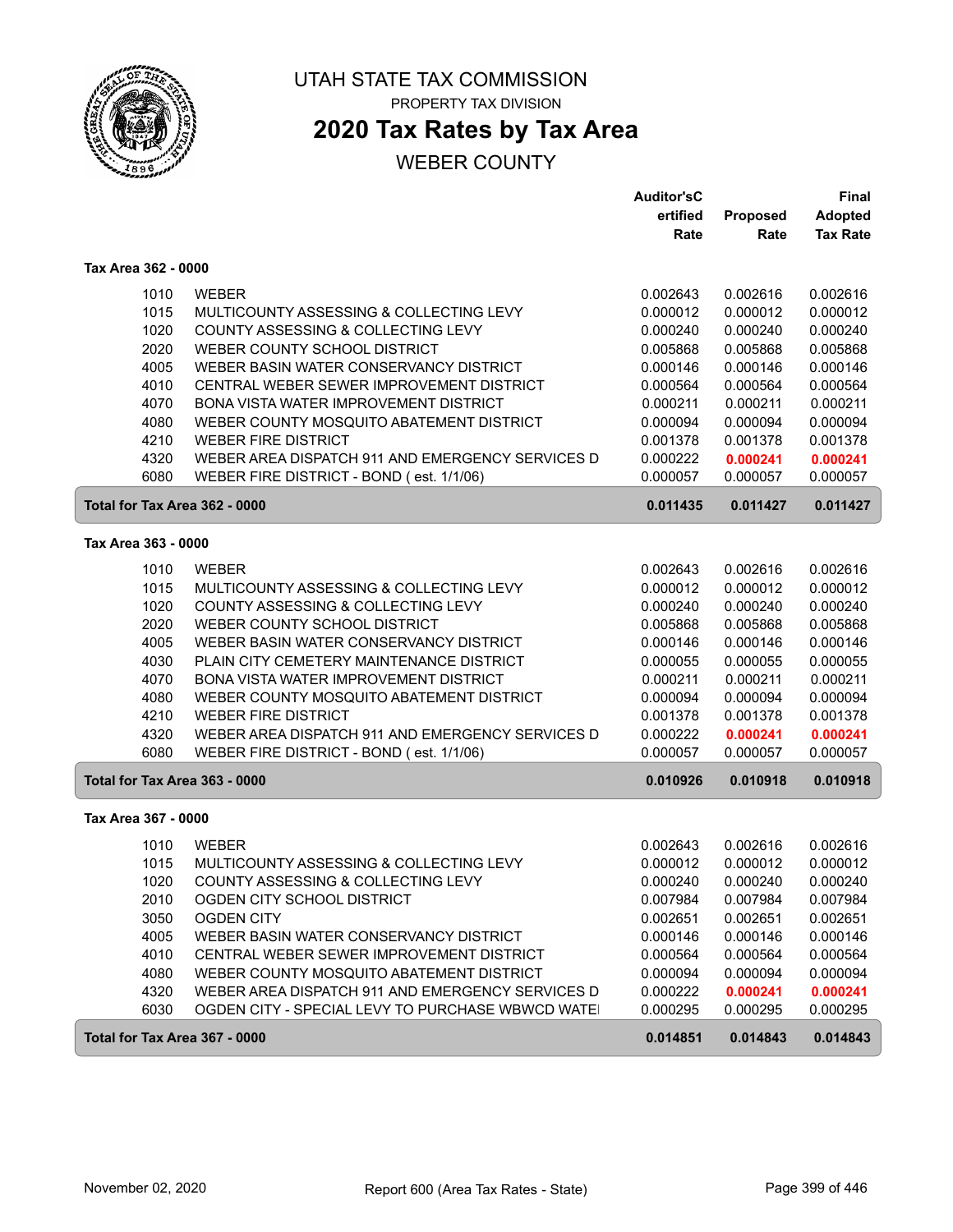

## **2020 Tax Rates by Tax Area**

### WEBER COUNTY

|                               |                                                  | <b>Auditor'sC</b><br>ertified<br>Rate | Proposed<br>Rate | <b>Final</b><br><b>Adopted</b><br><b>Tax Rate</b> |
|-------------------------------|--------------------------------------------------|---------------------------------------|------------------|---------------------------------------------------|
| Tax Area 368 - 0000           |                                                  |                                       |                  |                                                   |
| 1010                          | <b>WEBER</b>                                     | 0.002643                              | 0.002616         | 0.002616                                          |
| 1015                          | MULTICOUNTY ASSESSING & COLLECTING LEVY          | 0.000012                              | 0.000012         | 0.000012                                          |
| 1020                          | COUNTY ASSESSING & COLLECTING LEVY               | 0.000240                              | 0.000240         | 0.000240                                          |
| 2010                          | OGDEN CITY SCHOOL DISTRICT                       | 0.007984                              | 0.007984         | 0.007984                                          |
| 3050                          | <b>OGDEN CITY</b>                                | 0.002651                              | 0.002651         | 0.002651                                          |
| 4005                          | WEBER BASIN WATER CONSERVANCY DISTRICT           | 0.000146                              | 0.000146         | 0.000146                                          |
| 4010                          | CENTRAL WEBER SEWER IMPROVEMENT DISTRICT         | 0.000564                              | 0.000564         | 0.000564                                          |
| 4080                          | WEBER COUNTY MOSQUITO ABATEMENT DISTRICT         | 0.000094                              | 0.000094         | 0.000094                                          |
| 4320                          | WEBER AREA DISPATCH 911 AND EMERGENCY SERVICES D | 0.000222                              | 0.000241         | 0.000241                                          |
| 6030                          | OGDEN CITY - SPECIAL LEVY TO PURCHASE WBWCD WATE | 0.000295                              | 0.000295         | 0.000295                                          |
| Total for Tax Area 368 - 0000 |                                                  | 0.014851                              | 0.014843         | 0.014843                                          |
| Tax Area 369 - 0000           |                                                  |                                       |                  |                                                   |
| 1010                          | <b>WEBER</b>                                     | 0.002643                              | 0.002616         | 0.002616                                          |
| 1015                          | MULTICOUNTY ASSESSING & COLLECTING LEVY          | 0.000012                              | 0.000012         | 0.000012                                          |
| 1020                          | COUNTY ASSESSING & COLLECTING LEVY               | 0.000240                              | 0.000240         | 0.000240                                          |
| 2020                          | WEBER COUNTY SCHOOL DISTRICT                     | 0.005868                              | 0.005868         | 0.005868                                          |
| 3090                          | <b>ROY CITY</b>                                  | 0.001959                              | 0.001959         | 0.001959                                          |
| 4005                          | WEBER BASIN WATER CONSERVANCY DISTRICT           | 0.000146                              | 0.000146         | 0.000146                                          |
| 4015                          | NORTH DAVIS SEWER DISTRICT                       | 0.000769                              | 0.000769         | 0.000769                                          |
| 4080                          | WEBER COUNTY MOSQUITO ABATEMENT DISTRICT         | 0.000094                              | 0.000094         | 0.000094                                          |
| 4150                          | HOOPER WATER IMPROVEMENT DISTRICT                | 0.000277                              | 0.000277         | 0.000277                                          |
| 4320                          | WEBER AREA DISPATCH 911 AND EMERGENCY SERVICES D | 0.000222                              | 0.000241         | 0.000241                                          |
| Total for Tax Area 369 - 0000 |                                                  | 0.012230                              | 0.012222         | 0.012222                                          |
| Tax Area 370 - 0000           |                                                  |                                       |                  |                                                   |
| 1010                          | <b>WEBER</b>                                     | 0.002643                              | 0.002616         | 0.002616                                          |
| 1015                          | MULTICOUNTY ASSESSING & COLLECTING LEVY          | 0.000012                              | 0.000012         | 0.000012                                          |
| 1020                          | COUNTY ASSESSING & COLLECTING LEVY               | 0.000240                              | 0.000240         | 0.000240                                          |
| 2020                          | WEBER COUNTY SCHOOL DISTRICT                     | 0.005868                              | 0.005868         | 0.005868                                          |
| 3130                          | <b>WEST HAVEN CITY</b>                           |                                       |                  |                                                   |
| 4005                          | WEBER BASIN WATER CONSERVANCY DISTRICT           | 0.000146                              | 0.000146         | 0.000146                                          |
| 4015                          | NORTH DAVIS SEWER DISTRICT                       | 0.000769                              | 0.000769         | 0.000769                                          |
| 4080                          | WEBER COUNTY MOSQUITO ABATEMENT DISTRICT         | 0.000094                              | 0.000094         | 0.000094                                          |
| 4150                          | HOOPER WATER IMPROVEMENT DISTRICT                | 0.000277                              | 0.000277         | 0.000277                                          |
| 4210                          | <b>WEBER FIRE DISTRICT</b>                       | 0.001378                              | 0.001378         | 0.001378                                          |
| 4320                          | WEBER AREA DISPATCH 911 AND EMERGENCY SERVICES D | 0.000222                              | 0.000241         | 0.000241                                          |
| 6080                          | WEBER FIRE DISTRICT - BOND (est. 1/1/06)         | 0.000057                              | 0.000057         | 0.000057                                          |
| Total for Tax Area 370 - 0000 |                                                  | 0.011706                              | 0.011698         | 0.011698                                          |

ſ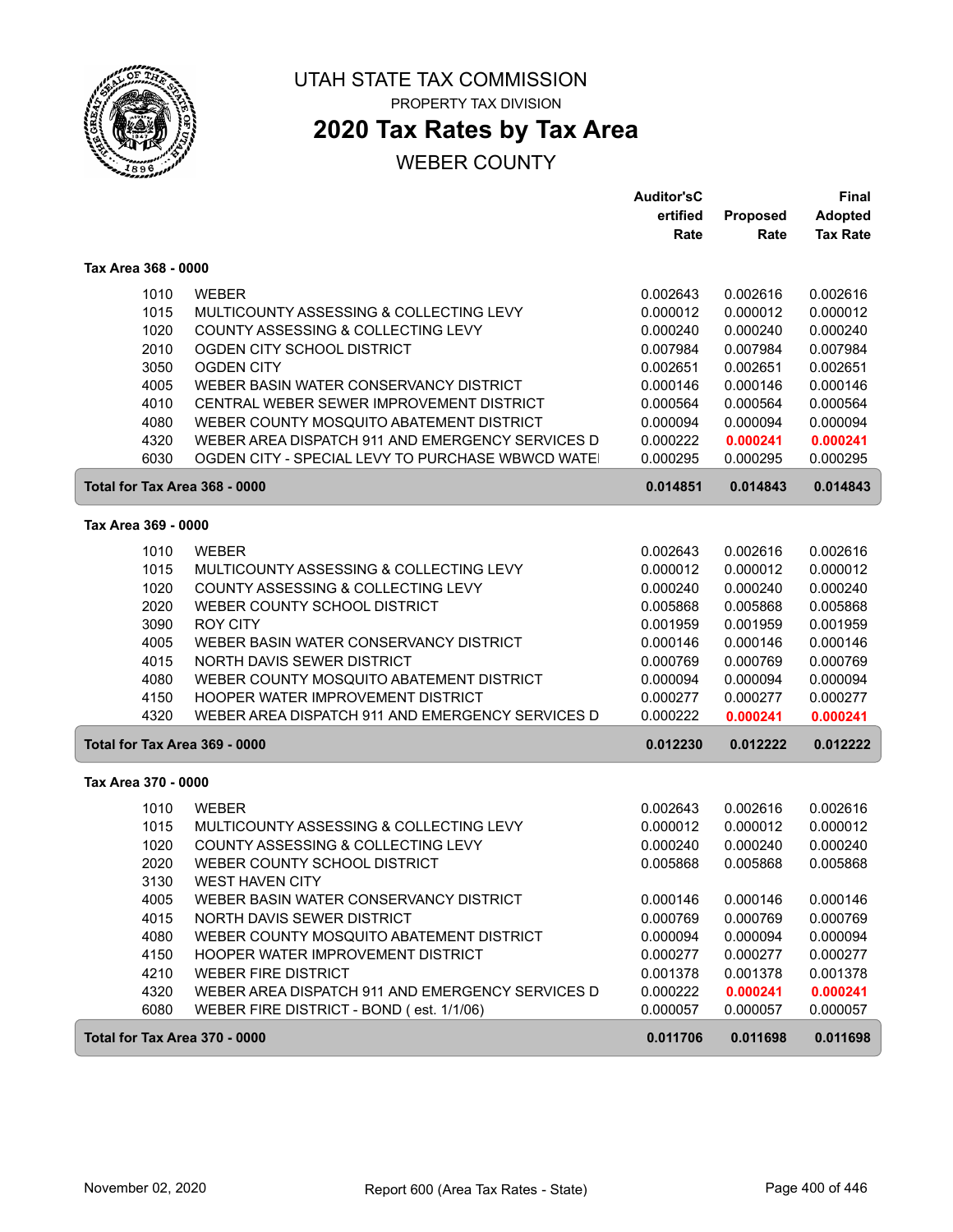

## **2020 Tax Rates by Tax Area**

|                               |                                                  | <b>Auditor'sC</b> |          | Final           |
|-------------------------------|--------------------------------------------------|-------------------|----------|-----------------|
|                               |                                                  | ertified          | Proposed | <b>Adopted</b>  |
|                               |                                                  | Rate              | Rate     | <b>Tax Rate</b> |
| Tax Area 371 - 0000           |                                                  |                   |          |                 |
|                               |                                                  |                   |          |                 |
| 1010                          | <b>WEBER</b>                                     | 0.002643          | 0.002616 | 0.002616        |
| 1015                          | MULTICOUNTY ASSESSING & COLLECTING LEVY          | 0.000012          | 0.000012 | 0.000012        |
| 1020                          | COUNTY ASSESSING & COLLECTING LEVY               | 0.000240          | 0.000240 | 0.000240        |
| 2020                          | WEBER COUNTY SCHOOL DISTRICT                     | 0.005868          | 0.005868 | 0.005868        |
| 3130                          | <b>WEST HAVEN CITY</b>                           |                   |          |                 |
| 4005                          | WEBER BASIN WATER CONSERVANCY DISTRICT           | 0.000146          | 0.000146 | 0.000146        |
| 4015                          | NORTH DAVIS SEWER DISTRICT                       | 0.000769          | 0.000769 | 0.000769        |
| 4080                          | WEBER COUNTY MOSQUITO ABATEMENT DISTRICT         | 0.000094          | 0.000094 | 0.000094        |
| 4130                          | ROY WATER CONSERVANCY DISTRICT                   | 0.000063          | 0.000063 | 0.000063        |
| 4150                          | HOOPER WATER IMPROVEMENT DISTRICT                | 0.000277          | 0.000277 | 0.000277        |
| 4210                          | <b>WEBER FIRE DISTRICT</b>                       | 0.001378          | 0.001378 | 0.001378        |
| 4320                          | WEBER AREA DISPATCH 911 AND EMERGENCY SERVICES D | 0.000222          | 0.000241 | 0.000241        |
| 6080                          | WEBER FIRE DISTRICT - BOND (est. 1/1/06)         | 0.000057          | 0.000057 | 0.000057        |
| Total for Tax Area 371 - 0000 |                                                  | 0.011769          | 0.011761 | 0.011761        |
| Tax Area 373 - 0000           |                                                  |                   |          |                 |
|                               |                                                  |                   |          |                 |
| 1010                          | <b>WEBER</b>                                     | 0.002643          | 0.002616 | 0.002616        |
| 1015                          | MULTICOUNTY ASSESSING & COLLECTING LEVY          | 0.000012          | 0.000012 | 0.000012        |
| 1020                          | COUNTY ASSESSING & COLLECTING LEVY               | 0.000240          | 0.000240 | 0.000240        |
| 2020                          | WEBER COUNTY SCHOOL DISTRICT                     | 0.005868          | 0.005868 | 0.005868        |
| 3020                          | <b>HARRISVILLE CITY</b>                          | 0.000802          | 0.000802 | 0.000802        |
| 4005                          | WEBER BASIN WATER CONSERVANCY DISTRICT           | 0.000146          | 0.000146 | 0.000146        |
| 4010                          | CENTRAL WEBER SEWER IMPROVEMENT DISTRICT         | 0.000564          | 0.000564 | 0.000564        |
| 4020                          | BEN LOMOND CEMETERY MAINTENANCE DISTRICT         | 0.000054          | 0.000054 | 0.000054        |
| 4080                          | WEBER COUNTY MOSQUITO ABATEMENT DISTRICT         | 0.000094          | 0.000094 | 0.000094        |
| 4320                          | WEBER AREA DISPATCH 911 AND EMERGENCY SERVICES D | 0.000222          | 0.000241 | 0.000241        |
| 4330                          | NORTH VIEW FIRE DISTRICT                         | 0.000961          | 0.001037 | 0.001037        |
| Total for Tax Area 373 - 0000 |                                                  | 0.011606          | 0.011674 | 0.011674        |
| Tax Area 374 - 0000           |                                                  |                   |          |                 |
|                               | 1010 WEBER                                       | 0.002643          | 0.002616 | 0.002616        |
| 1015                          | MULTICOUNTY ASSESSING & COLLECTING LEVY          | 0.000012          | 0.000012 | 0.000012        |
| 1020                          | COUNTY ASSESSING & COLLECTING LEVY               | 0.000240          | 0.000240 | 0.000240        |
| 2020                          | WEBER COUNTY SCHOOL DISTRICT                     | 0.005868          | 0.005868 | 0.005868        |
| 4005                          | WEBER BASIN WATER CONSERVANCY DISTRICT           | 0.000146          | 0.000146 | 0.000146        |
| 4080                          | WEBER COUNTY MOSQUITO ABATEMENT DISTRICT         | 0.000094          | 0.000094 | 0.000094        |
| 4120                          | LIBERTY CEMETERY MAINTENANCE DISTRICT            | 0.000030          | 0.000030 | 0.000030        |
| 4135                          | POWDER MOUNTAIN WATER AND SEWER IMPROVEMENT DI   | 0.000307          | 0.000307 | 0.000307        |
| 4210                          | <b>WEBER FIRE DISTRICT</b>                       | 0.001378          | 0.001378 | 0.001378        |
| 4240                          | OGDEN VALLEY PARKS SERVICE AREA                  | 0.000103          | 0.000103 | 0.000103        |
| 4320                          | WEBER AREA DISPATCH 911 AND EMERGENCY SERVICES D | 0.000222          | 0.000241 | 0.000241        |
| 6080                          | WEBER FIRE DISTRICT - BOND (est. 1/1/06)         | 0.000057          | 0.000057 | 0.000057        |
| 6090                          | MUNICIPAL TYPE SERVICE FUND                      | 0.000125          | 0.000247 | 0.000247        |
| Total for Tax Area 374 - 0000 |                                                  | 0.011225          | 0.011339 | 0.011339        |
|                               |                                                  |                   |          |                 |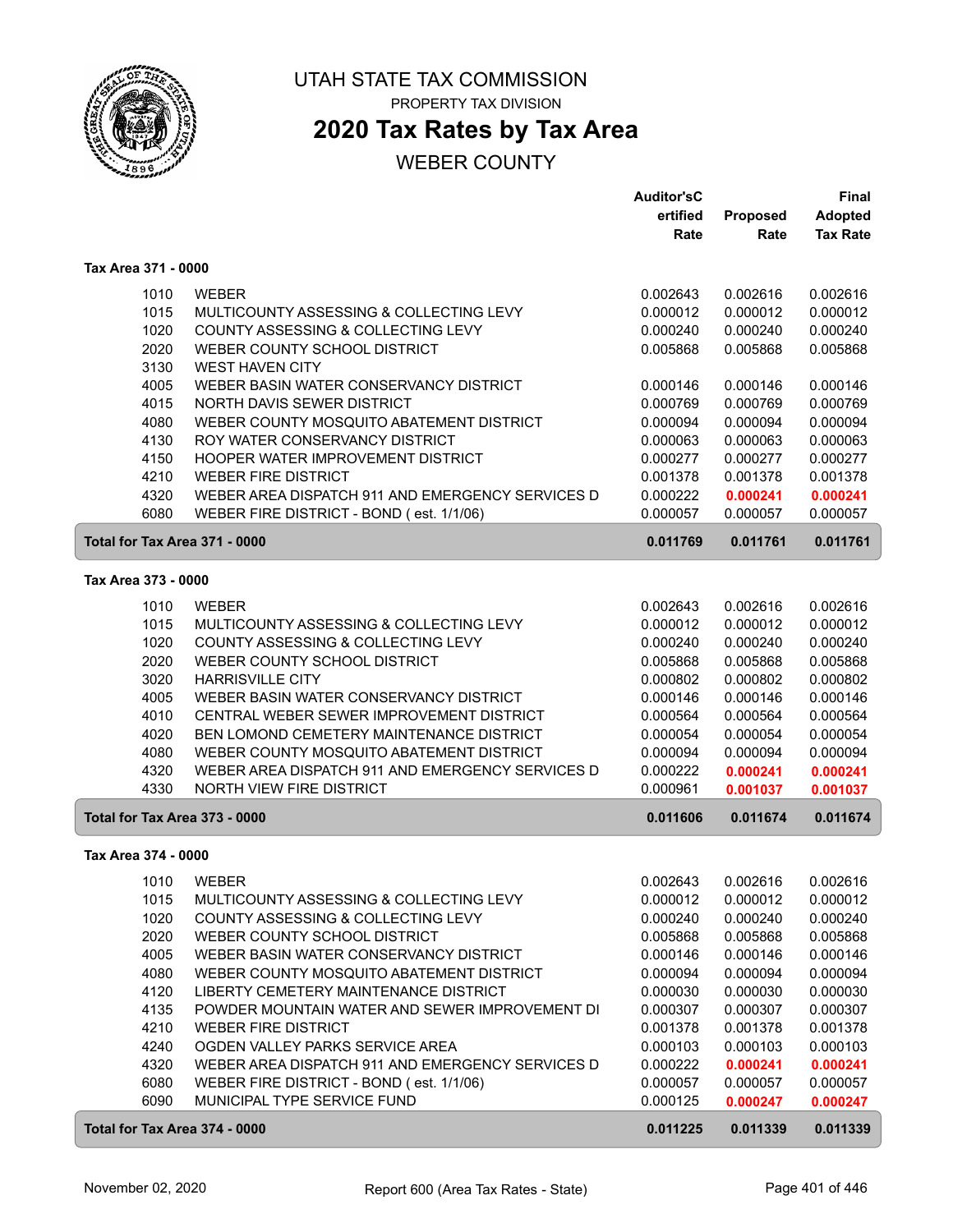

ſ

 $\sqrt{2}$ 

### UTAH STATE TAX COMMISSION PROPERTY TAX DIVISION

## **2020 Tax Rates by Tax Area**

|                               |                                                  | <b>Auditor'sC</b> |          | Final           |
|-------------------------------|--------------------------------------------------|-------------------|----------|-----------------|
|                               |                                                  | ertified          | Proposed | <b>Adopted</b>  |
|                               |                                                  | Rate              | Rate     | <b>Tax Rate</b> |
| Tax Area 375 - 0000           |                                                  |                   |          |                 |
| 1010                          | <b>WEBER</b>                                     | 0.002643          | 0.002616 | 0.002616        |
| 1015                          | MULTICOUNTY ASSESSING & COLLECTING LEVY          | 0.000012          | 0.000012 | 0.000012        |
| 1020                          | COUNTY ASSESSING & COLLECTING LEVY               | 0.000240          | 0.000240 | 0.000240        |
| 2010                          | OGDEN CITY SCHOOL DISTRICT                       | 0.007984          | 0.007984 | 0.007984        |
| 3050                          | <b>OGDEN CITY</b>                                | 0.002651          | 0.002651 | 0.002651        |
| 4005                          | WEBER BASIN WATER CONSERVANCY DISTRICT           | 0.000146          | 0.000146 | 0.000146        |
| 4010                          | CENTRAL WEBER SEWER IMPROVEMENT DISTRICT         | 0.000564          | 0.000564 | 0.000564        |
| 4080                          | WEBER COUNTY MOSQUITO ABATEMENT DISTRICT         | 0.000094          | 0.000094 | 0.000094        |
| 4320                          | WEBER AREA DISPATCH 911 AND EMERGENCY SERVICES D | 0.000222          | 0.000241 | 0.000241        |
| 6030                          | OGDEN CITY - SPECIAL LEVY TO PURCHASE WBWCD WATE | 0.000295          | 0.000295 | 0.000295        |
| Total for Tax Area 375 - 0000 |                                                  | 0.014851          | 0.014843 | 0.014843        |
| Tax Area 376 - 0000           |                                                  |                   |          |                 |
| 1010                          | <b>WEBER</b>                                     | 0.002643          | 0.002616 | 0.002616        |
| 1015                          | MULTICOUNTY ASSESSING & COLLECTING LEVY          | 0.000012          | 0.000012 | 0.000012        |
| 1020                          | COUNTY ASSESSING & COLLECTING LEVY               | 0.000240          | 0.000240 | 0.000240        |
| 2020                          | WEBER COUNTY SCHOOL DISTRICT                     | 0.005868          | 0.005868 | 0.005868        |
| 3025                          | <b>HOOPER CITY</b>                               | 0.000401          | 0.000401 | 0.000401        |
| 4005                          | WEBER BASIN WATER CONSERVANCY DISTRICT           | 0.000146          | 0.000146 | 0.000146        |
| 4010                          | CENTRAL WEBER SEWER IMPROVEMENT DISTRICT         | 0.000564          | 0.000564 | 0.000564        |
| 4080                          | WEBER COUNTY MOSQUITO ABATEMENT DISTRICT         | 0.000094          | 0.000094 | 0.000094        |
| 4150                          | HOOPER WATER IMPROVEMENT DISTRICT                | 0.000277          | 0.000277 | 0.000277        |
| 4210                          | <b>WEBER FIRE DISTRICT</b>                       | 0.001378          | 0.001378 | 0.001378        |
| 4320                          | WEBER AREA DISPATCH 911 AND EMERGENCY SERVICES D | 0.000222          | 0.000241 | 0.000241        |
| 6080                          | WEBER FIRE DISTRICT - BOND (est. 1/1/06)         | 0.000057          | 0.000057 | 0.000057        |
| Total for Tax Area 376 - 0000 |                                                  | 0.011902          | 0.011894 | 0.011894        |
| Tax Area 377 - 0000           |                                                  |                   |          |                 |
| 1010                          | <b>WEBER</b>                                     | 0.002643          | 0.002616 | 0.002616        |
| 1015                          | MULTICOUNTY ASSESSING & COLLECTING LEVY          | 0.000012          | 0.000012 | 0.000012        |
| 1020                          | COUNTY ASSESSING & COLLECTING LEVY               | 0.000240          | 0.000240 | 0.000240        |
| 2020                          | WEBER COUNTY SCHOOL DISTRICT                     | 0.005868          | 0.005868 | 0.005868        |
| 4005                          | WEBER BASIN WATER CONSERVANCY DISTRICT           | 0.000146          | 0.000146 | 0.000146        |
| 4010                          | CENTRAL WEBER SEWER IMPROVEMENT DISTRICT         | 0.000564          | 0.000564 | 0.000564        |
| 4040                          | WEST WEBER-TAYLOR CEMETERY MAINTENANCE DISTRICT  | 0.000066          | 0.000066 | 0.000066        |
| 4080                          | WEBER COUNTY MOSQUITO ABATEMENT DISTRICT         | 0.000094          | 0.000094 | 0.000094        |
| 4210                          | <b>WEBER FIRE DISTRICT</b>                       | 0.001378          | 0.001378 | 0.001378        |
| 4320                          | WEBER AREA DISPATCH 911 AND EMERGENCY SERVICES D | 0.000222          | 0.000241 | 0.000241        |
| 6080                          | WEBER FIRE DISTRICT - BOND (est. 1/1/06)         | 0.000057          | 0.000057 | 0.000057        |
| 6090                          | MUNICIPAL TYPE SERVICE FUND                      | 0.000125          | 0.000247 | 0.000247        |
| Total for Tax Area 377 - 0000 |                                                  | 0.011415          | 0.011529 | 0.011529        |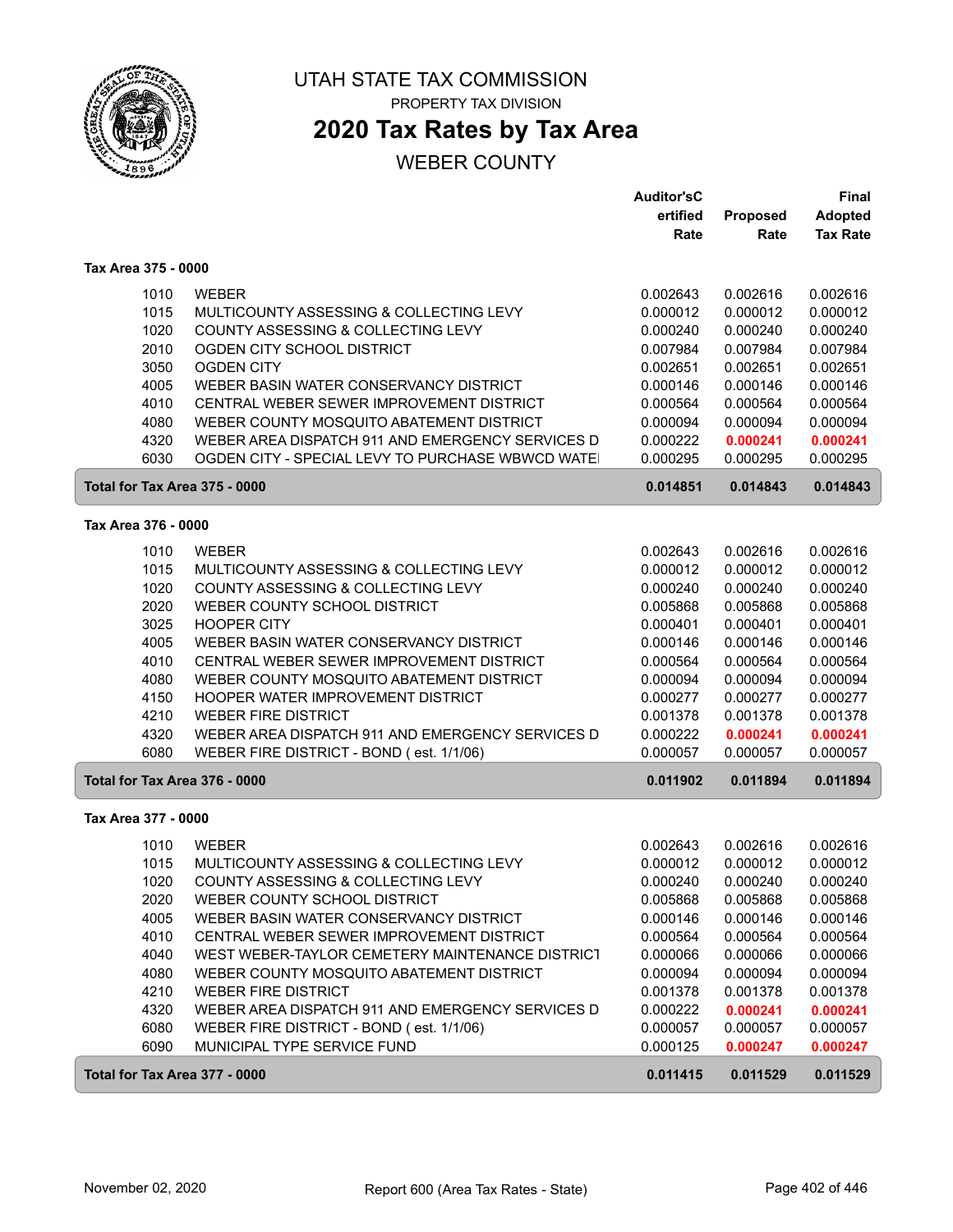

# **2020 Tax Rates by Tax Area**

## WEBER COUNTY

|                               |                                                  | <b>Auditor'sC</b> |          | Final           |
|-------------------------------|--------------------------------------------------|-------------------|----------|-----------------|
|                               |                                                  | ertified          | Proposed | <b>Adopted</b>  |
|                               |                                                  | Rate              | Rate     | <b>Tax Rate</b> |
| Tax Area 379 - 0000           |                                                  |                   |          |                 |
| 1010                          | <b>WEBER</b>                                     | 0.002643          | 0.002616 | 0.002616        |
| 1015                          | MULTICOUNTY ASSESSING & COLLECTING LEVY          | 0.000012          | 0.000012 | 0.000012        |
| 1020                          | COUNTY ASSESSING & COLLECTING LEVY               | 0.000240          | 0.000240 | 0.000240        |
| 2020                          | WEBER COUNTY SCHOOL DISTRICT                     | 0.005868          | 0.005868 | 0.005868        |
| 3025                          | <b>HOOPER CITY</b>                               | 0.000401          | 0.000401 | 0.000401        |
| 4005                          | WEBER BASIN WATER CONSERVANCY DISTRICT           | 0.000146          | 0.000146 | 0.000146        |
| 4040                          | WEST WEBER-TAYLOR CEMETERY MAINTENANCE DISTRICT  | 0.000066          | 0.000066 | 0.000066        |
| 4080                          | WEBER COUNTY MOSQUITO ABATEMENT DISTRICT         | 0.000094          | 0.000094 | 0.000094        |
| 4210                          | <b>WEBER FIRE DISTRICT</b>                       | 0.001378          | 0.001378 | 0.001378        |
| 4320                          | WEBER AREA DISPATCH 911 AND EMERGENCY SERVICES D | 0.000222          | 0.000241 | 0.000241        |
| 6080                          | WEBER FIRE DISTRICT - BOND (est. 1/1/06)         | 0.000057          | 0.000057 | 0.000057        |
| Total for Tax Area 379 - 0000 |                                                  | 0.011127          | 0.011119 | 0.011119        |
| Tax Area 380 - 0000           |                                                  |                   |          |                 |
| 1010                          | <b>WEBER</b>                                     | 0.002643          | 0.002616 | 0.002616        |
| 1015                          | MULTICOUNTY ASSESSING & COLLECTING LEVY          | 0.000012          | 0.000012 | 0.000012        |
| 1020                          | COUNTY ASSESSING & COLLECTING LEVY               | 0.000240          | 0.000240 | 0.000240        |
| 2020                          | WEBER COUNTY SCHOOL DISTRICT                     | 0.005868          | 0.005868 | 0.005868        |
| 3025                          | <b>HOOPER CITY</b>                               | 0.000401          | 0.000401 | 0.000401        |
| 4005                          | WEBER BASIN WATER CONSERVANCY DISTRICT           | 0.000146          | 0.000146 | 0.000146        |
| 4080                          | WEBER COUNTY MOSQUITO ABATEMENT DISTRICT         | 0.000094          | 0.000094 | 0.000094        |
| 4210                          | <b>WEBER FIRE DISTRICT</b>                       | 0.001378          | 0.001378 | 0.001378        |
| 4320                          | WEBER AREA DISPATCH 911 AND EMERGENCY SERVICES D | 0.000222          | 0.000241 | 0.000241        |
| 6080                          | WEBER FIRE DISTRICT - BOND (est. 1/1/06)         | 0.000057          | 0.000057 | 0.000057        |
| Total for Tax Area 380 - 0000 |                                                  | 0.011061          | 0.011053 | 0.011053        |
| Tax Area 381 - 0000           |                                                  |                   |          |                 |
| 1010                          | <b>WEBER</b>                                     | 0.002643          | 0.002616 | 0.002616        |
| 1015                          | MULTICOUNTY ASSESSING & COLLECTING LEVY          | 0.000012          | 0.000012 | 0.000012        |
| 1020                          | COUNTY ASSESSING & COLLECTING LEVY               | 0.000240          | 0.000240 | 0.000240        |
| 2020                          | WEBER COUNTY SCHOOL DISTRICT                     | 0.005868          | 0.005868 | 0.005868        |
| 3100                          | SOUTH OGDEN CITY                                 | 0.002517          | 0.002700 | 0.002700        |
| 4005                          | WEBER BASIN WATER CONSERVANCY DISTRICT           | 0.000146          | 0.000146 | 0.000146        |
| 4010                          | CENTRAL WEBER SEWER IMPROVEMENT DISTRICT         | 0.000564          | 0.000564 | 0.000564        |
| 4080                          | WEBER COUNTY MOSQUITO ABATEMENT DISTRICT         | 0.000094          | 0.000094 | 0.000094        |
| 4320                          | WEBER AREA DISPATCH 911 AND EMERGENCY SERVICES D | 0.000222          | 0.000241 | 0.000241        |
| Total for Tax Area 381 - 0000 |                                                  | 0.012306          | 0.012481 | 0.012481        |

ſ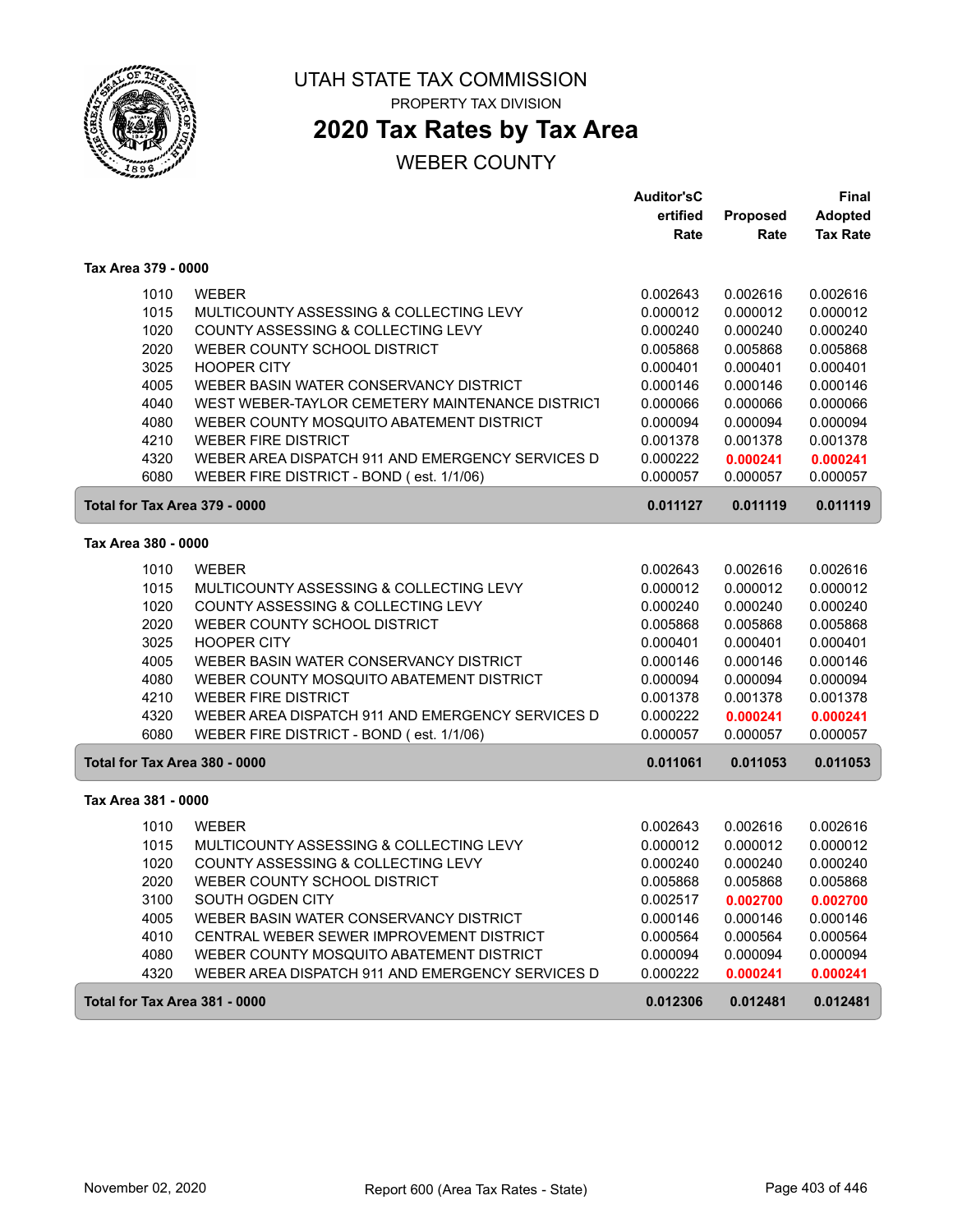

# **2020 Tax Rates by Tax Area**

|                               |                                                   | <b>Auditor'sC</b> |          | Final           |
|-------------------------------|---------------------------------------------------|-------------------|----------|-----------------|
|                               |                                                   | ertified          | Proposed | <b>Adopted</b>  |
|                               |                                                   | Rate              | Rate     | <b>Tax Rate</b> |
| Tax Area 382 - 0000           |                                                   |                   |          |                 |
| 1010                          | <b>WEBER</b>                                      | 0.002643          | 0.002616 | 0.002616        |
| 1015                          | MULTICOUNTY ASSESSING & COLLECTING LEVY           | 0.000012          | 0.000012 | 0.000012        |
| 1020                          | COUNTY ASSESSING & COLLECTING LEVY                | 0.000240          | 0.000240 | 0.000240        |
| 2010                          | OGDEN CITY SCHOOL DISTRICT                        | 0.007984          | 0.007984 | 0.007984        |
| 3050                          | <b>OGDEN CITY</b>                                 | 0.002651          | 0.002651 | 0.002651        |
| 4005                          | WEBER BASIN WATER CONSERVANCY DISTRICT            | 0.000146          | 0.000146 | 0.000146        |
| 4010                          | CENTRAL WEBER SEWER IMPROVEMENT DISTRICT          | 0.000564          | 0.000564 | 0.000564        |
| 4080                          | WEBER COUNTY MOSQUITO ABATEMENT DISTRICT          | 0.000094          | 0.000094 | 0.000094        |
| 4320                          | WEBER AREA DISPATCH 911 AND EMERGENCY SERVICES D  | 0.000222          | 0.000241 | 0.000241        |
| 6030                          | OGDEN CITY - SPECIAL LEVY TO PURCHASE WBWCD WATE! | 0.000295          | 0.000295 | 0.000295        |
| Total for Tax Area 382 - 0000 |                                                   | 0.014851          | 0.014843 | 0.014843        |
| Tax Area 383 - 0000           |                                                   |                   |          |                 |
|                               |                                                   |                   |          |                 |
| 1010                          | <b>WEBER</b>                                      | 0.002643          | 0.002616 | 0.002616        |
| 1015                          | MULTICOUNTY ASSESSING & COLLECTING LEVY           | 0.000012          | 0.000012 | 0.000012        |
| 1020                          | COUNTY ASSESSING & COLLECTING LEVY                | 0.000240          | 0.000240 | 0.000240        |
| 2020                          | WEBER COUNTY SCHOOL DISTRICT                      | 0.005868          | 0.005868 | 0.005868        |
| 3090                          | <b>ROY CITY</b>                                   | 0.001959          | 0.001959 | 0.001959        |
| 4005                          | WEBER BASIN WATER CONSERVANCY DISTRICT            | 0.000146          | 0.000146 | 0.000146        |
| 4015                          | NORTH DAVIS SEWER DISTRICT                        | 0.000769          | 0.000769 | 0.000769        |
| 4080                          | WEBER COUNTY MOSQUITO ABATEMENT DISTRICT          | 0.000094          | 0.000094 | 0.000094        |
| 4130                          | ROY WATER CONSERVANCY DISTRICT                    | 0.000063          | 0.000063 | 0.000063        |
| 4320                          | WEBER AREA DISPATCH 911 AND EMERGENCY SERVICES D  | 0.000222          | 0.000241 | 0.000241        |
| Total for Tax Area 383 - 0000 |                                                   | 0.012016          | 0.012008 | 0.012008        |
| Tax Area 384 - 0000           |                                                   |                   |          |                 |
| 1010                          | <b>WEBER</b>                                      | 0.002643          | 0.002616 | 0.002616        |
| 1015                          | MULTICOUNTY ASSESSING & COLLECTING LEVY           | 0.000012          | 0.000012 | 0.000012        |
| 1020                          | COUNTY ASSESSING & COLLECTING LEVY                | 0.000240          | 0.000240 | 0.000240        |
| 2020                          | WEBER COUNTY SCHOOL DISTRICT                      | 0.005868          | 0.005868 | 0.005868        |
| 3090                          | <b>ROY CITY</b>                                   | 0.001959          | 0.001959 | 0.001959        |
| 4005                          | WEBER BASIN WATER CONSERVANCY DISTRICT            | 0.000146          | 0.000146 | 0.000146        |
| 4015                          | NORTH DAVIS SEWER DISTRICT                        | 0.000769          | 0.000769 | 0.000769        |
| 4080                          | WEBER COUNTY MOSQUITO ABATEMENT DISTRICT          | 0.000094          | 0.000094 | 0.000094        |
| 4130                          | ROY WATER CONSERVANCY DISTRICT                    | 0.000063          | 0.000063 | 0.000063        |
| 4320                          | WEBER AREA DISPATCH 911 AND EMERGENCY SERVICES D  | 0.000222          | 0.000241 | 0.000241        |
| Total for Tax Area 384 - 0000 |                                                   | 0.012016          | 0.012008 | 0.012008        |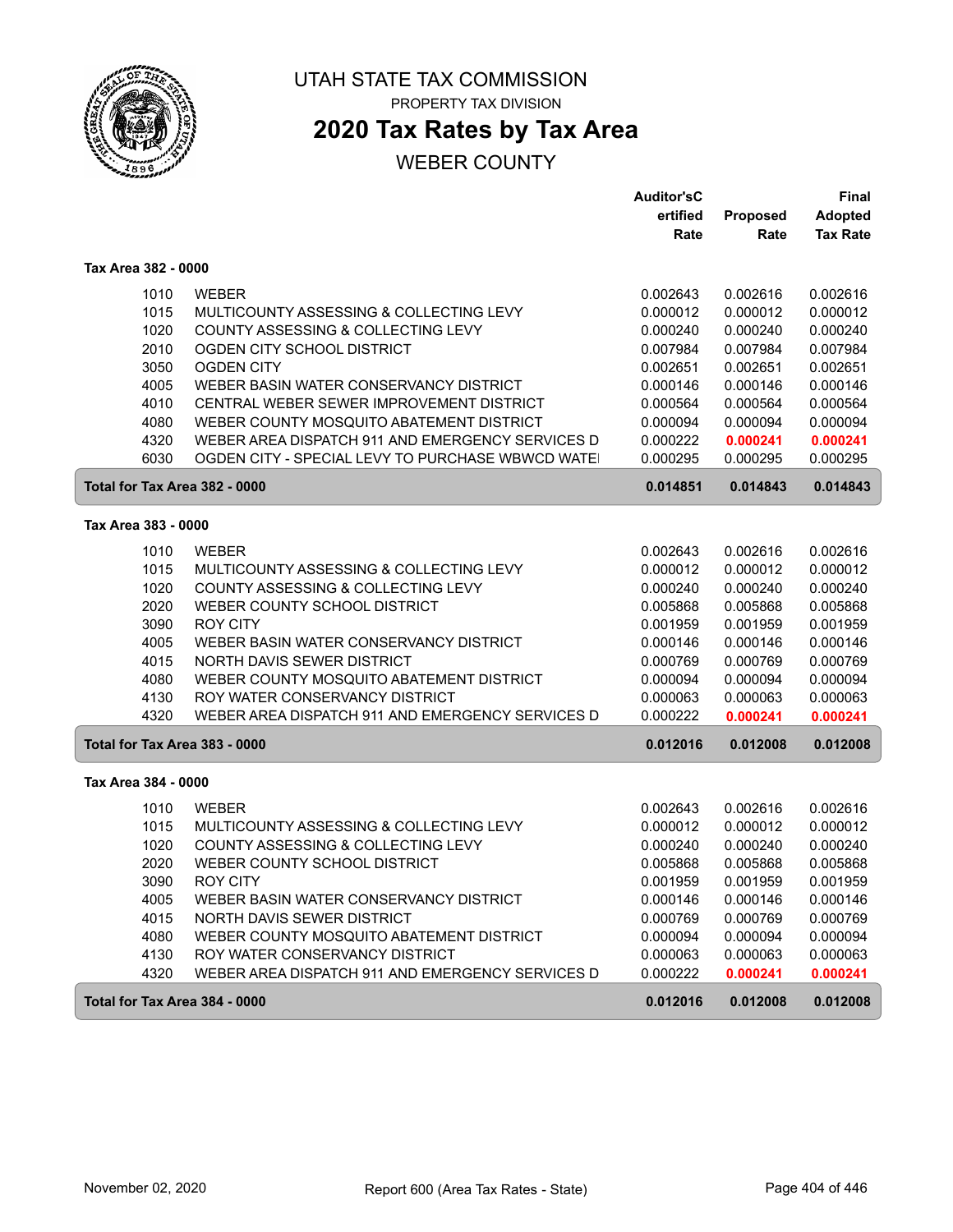

## **2020 Tax Rates by Tax Area**

|                     |                                                  | <b>Auditor'sC</b> |          | Final           |
|---------------------|--------------------------------------------------|-------------------|----------|-----------------|
|                     |                                                  | ertified          | Proposed | <b>Adopted</b>  |
|                     |                                                  | Rate              | Rate     | <b>Tax Rate</b> |
| Tax Area 386 - 0000 |                                                  |                   |          |                 |
| 1010                | <b>WEBER</b>                                     | 0.002643          | 0.002616 | 0.002616        |
| 1015                | MULTICOUNTY ASSESSING & COLLECTING LEVY          | 0.000012          | 0.000012 | 0.000012        |
| 1020                | COUNTY ASSESSING & COLLECTING LEVY               | 0.000240          | 0.000240 | 0.000240        |
| 2020                | WEBER COUNTY SCHOOL DISTRICT                     | 0.005868          | 0.005868 | 0.005868        |
| 3090                | <b>ROY CITY</b>                                  | 0.001959          | 0.001959 | 0.001959        |
| 4005                | WEBER BASIN WATER CONSERVANCY DISTRICT           | 0.000146          | 0.000146 | 0.000146        |
| 4015                | NORTH DAVIS SEWER DISTRICT                       | 0.000769          | 0.000769 | 0.000769        |
| 4080                | WEBER COUNTY MOSQUITO ABATEMENT DISTRICT         | 0.000094          | 0.000094 | 0.000094        |
| 4130                | ROY WATER CONSERVANCY DISTRICT                   | 0.000063          | 0.000063 | 0.000063        |
| 4320                | WEBER AREA DISPATCH 911 AND EMERGENCY SERVICES D | 0.000222          | 0.000241 | 0.000241        |
|                     | Total for Tax Area 386 - 0000                    | 0.012016          | 0.012008 | 0.012008        |
| Tax Area 387 - 0000 |                                                  |                   |          |                 |
| 1010                | <b>WEBER</b>                                     | 0.002643          | 0.002616 | 0.002616        |
| 1015                | MULTICOUNTY ASSESSING & COLLECTING LEVY          | 0.000012          | 0.000012 | 0.000012        |
| 1020                | COUNTY ASSESSING & COLLECTING LEVY               | 0.000240          | 0.000240 | 0.000240        |
| 2010                | OGDEN CITY SCHOOL DISTRICT                       | 0.007984          | 0.007984 | 0.007984        |
| 3050                | <b>OGDEN CITY</b>                                | 0.002651          | 0.002651 | 0.002651        |
| 4005                | WEBER BASIN WATER CONSERVANCY DISTRICT           | 0.000146          | 0.000146 | 0.000146        |
| 4010                | CENTRAL WEBER SEWER IMPROVEMENT DISTRICT         | 0.000564          | 0.000564 | 0.000564        |
| 4080                | WEBER COUNTY MOSQUITO ABATEMENT DISTRICT         | 0.000094          | 0.000094 | 0.000094        |
| 4320                | WEBER AREA DISPATCH 911 AND EMERGENCY SERVICES D | 0.000222          | 0.000241 | 0.000241        |
| 6030                | OGDEN CITY - SPECIAL LEVY TO PURCHASE WBWCD WATE | 0.000295          | 0.000295 | 0.000295        |
|                     | Total for Tax Area 387 - 0000                    | 0.014851          | 0.014843 | 0.014843        |
| Tax Area 389 - 0000 |                                                  |                   |          |                 |
| 1010                | <b>WEBER</b>                                     | 0.002643          | 0.002616 | 0.002616        |
| 1015                | MULTICOUNTY ASSESSING & COLLECTING LEVY          | 0.000012          | 0.000012 | 0.000012        |
| 1020                | COUNTY ASSESSING & COLLECTING LEVY               | 0.000240          | 0.000240 | 0.000240        |
| 2020                | WEBER COUNTY SCHOOL DISTRICT                     | 0.005868          | 0.005868 | 0.005868        |
| 4005                | WEBER BASIN WATER CONSERVANCY DISTRICT           | 0.000146          | 0.000146 | 0.000146        |
| 4050                | WARREN-WEST WARREN CEMETERY MAINTENANCE DISTR    | 0.000127          | 0.000127 | 0.000127        |
| 4080                | WEBER COUNTY MOSQUITO ABATEMENT DISTRICT         | 0.000094          | 0.000094 | 0.000094        |
| 4210                | <b>WEBER FIRE DISTRICT</b>                       | 0.001378          | 0.001378 | 0.001378        |
| 4280                | WEST WARREN PARK SERVICE AREA                    | 0.000180          | 0.000180 | 0.000180        |
| 4320                | WEBER AREA DISPATCH 911 AND EMERGENCY SERVICES D | 0.000222          | 0.000241 | 0.000241        |
| 6080                | WEBER FIRE DISTRICT - BOND (est. 1/1/06)         | 0.000057          | 0.000057 | 0.000057        |
| 6090                | MUNICIPAL TYPE SERVICE FUND                      | 0.000125          | 0.000247 | 0.000247        |
|                     | Total for Tax Area 389 - 0000                    | 0.011092          | 0.011206 | 0.011206        |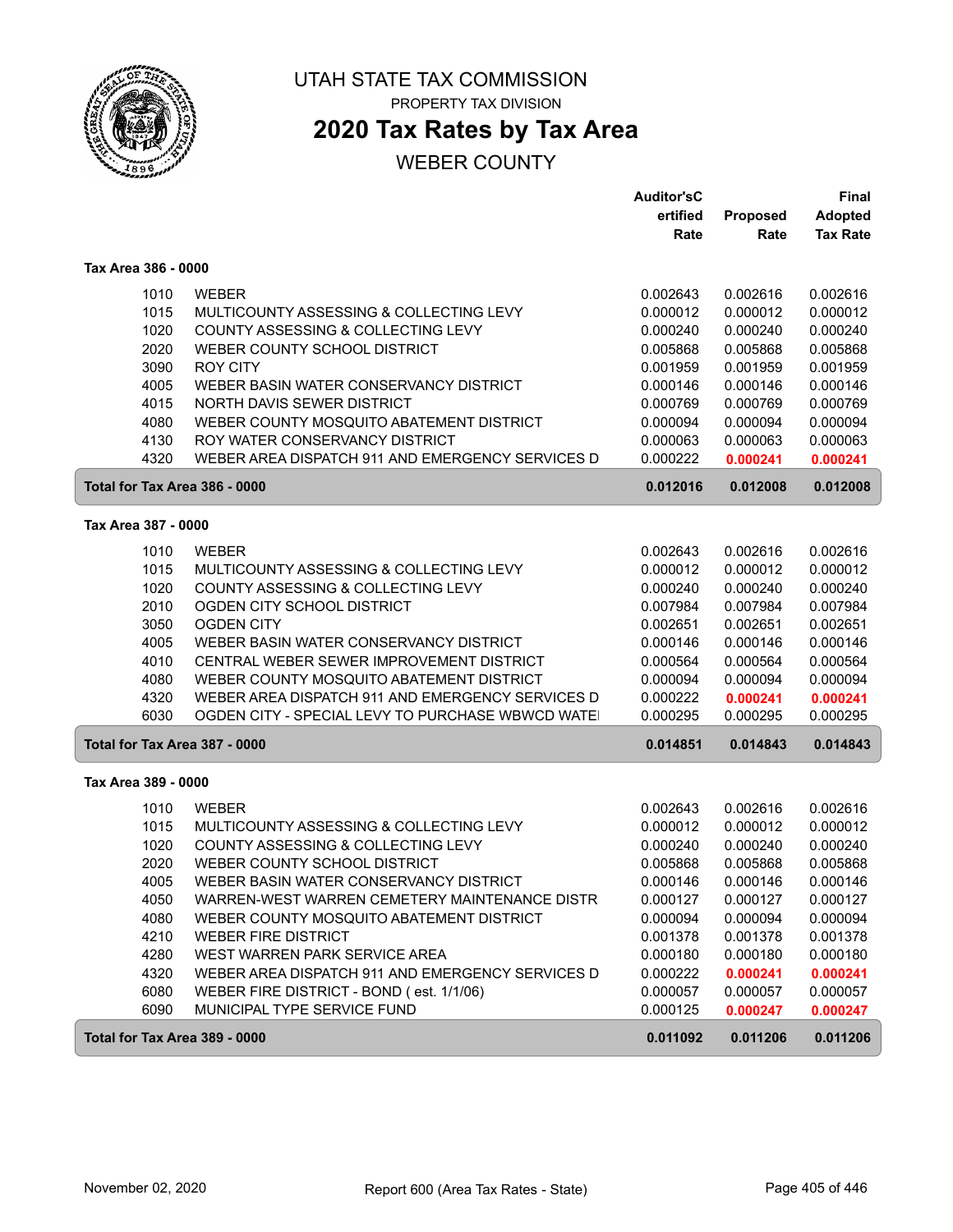

# **2020 Tax Rates by Tax Area**

|                               |                                                  | <b>Auditor'sC</b> |          | Final           |
|-------------------------------|--------------------------------------------------|-------------------|----------|-----------------|
|                               |                                                  | ertified          | Proposed | <b>Adopted</b>  |
|                               |                                                  | Rate              | Rate     | <b>Tax Rate</b> |
| Tax Area 390 - 0000           |                                                  |                   |          |                 |
| 1010                          | <b>WEBER</b>                                     | 0.002643          | 0.002616 | 0.002616        |
| 1015                          | MULTICOUNTY ASSESSING & COLLECTING LEVY          | 0.000012          | 0.000012 | 0.000012        |
| 1020                          | COUNTY ASSESSING & COLLECTING LEVY               | 0.000240          | 0.000240 | 0.000240        |
| 2010                          | OGDEN CITY SCHOOL DISTRICT                       | 0.007984          | 0.007984 | 0.007984        |
| 3050                          | <b>OGDEN CITY</b>                                | 0.002651          | 0.002651 | 0.002651        |
| 4005                          | WEBER BASIN WATER CONSERVANCY DISTRICT           | 0.000146          | 0.000146 | 0.000146        |
| 4010                          | CENTRAL WEBER SEWER IMPROVEMENT DISTRICT         | 0.000564          | 0.000564 | 0.000564        |
| 4080                          | WEBER COUNTY MOSQUITO ABATEMENT DISTRICT         | 0.000094          | 0.000094 | 0.000094        |
| 4320                          | WEBER AREA DISPATCH 911 AND EMERGENCY SERVICES D | 0.000222          | 0.000241 | 0.000241        |
| 6030                          | OGDEN CITY - SPECIAL LEVY TO PURCHASE WBWCD WATE | 0.000295          | 0.000295 | 0.000295        |
| Total for Tax Area 390 - 0000 |                                                  | 0.014851          | 0.014843 | 0.014843        |
| Tax Area 391 - 0000           |                                                  |                   |          |                 |
| 1010                          | <b>WEBER</b>                                     | 0.002643          | 0.002616 | 0.002616        |
| 1015                          | MULTICOUNTY ASSESSING & COLLECTING LEVY          | 0.000012          | 0.000012 | 0.000012        |
| 1020                          | COUNTY ASSESSING & COLLECTING LEVY               | 0.000240          | 0.000240 | 0.000240        |
| 2020                          | WEBER COUNTY SCHOOL DISTRICT                     | 0.005868          | 0.005868 | 0.005868        |
| 3090                          | <b>ROY CITY</b>                                  | 0.001959          | 0.001959 | 0.001959        |
| 4005                          | WEBER BASIN WATER CONSERVANCY DISTRICT           | 0.000146          | 0.000146 | 0.000146        |
| 4010                          | CENTRAL WEBER SEWER IMPROVEMENT DISTRICT         | 0.000564          | 0.000564 | 0.000564        |
| 4080                          | WEBER COUNTY MOSQUITO ABATEMENT DISTRICT         | 0.000094          | 0.000094 | 0.000094        |
| 4320                          | WEBER AREA DISPATCH 911 AND EMERGENCY SERVICES D | 0.000222          | 0.000241 | 0.000241        |
| Total for Tax Area 391 - 0000 |                                                  | 0.011748          | 0.011740 | 0.011740        |
| Tax Area 393 - 0000           |                                                  |                   |          |                 |
| 1010                          | <b>WEBER</b>                                     | 0.002643          | 0.002616 | 0.002616        |
| 1015                          | MULTICOUNTY ASSESSING & COLLECTING LEVY          | 0.000012          | 0.000012 | 0.000012        |
| 1020                          | COUNTY ASSESSING & COLLECTING LEVY               | 0.000240          | 0.000240 | 0.000240        |
| 2020                          | WEBER COUNTY SCHOOL DISTRICT                     | 0.005868          | 0.005868 | 0.005868        |
| 3120                          | <b>WASHINGTON TERRACE CITY</b>                   | 0.002476          | 0.002476 | 0.002476        |
| 4005                          | WEBER BASIN WATER CONSERVANCY DISTRICT           | 0.000146          | 0.000146 | 0.000146        |
| 4010                          | CENTRAL WEBER SEWER IMPROVEMENT DISTRICT         | 0.000564          | 0.000564 | 0.000564        |
| 4080                          | WEBER COUNTY MOSQUITO ABATEMENT DISTRICT         | 0.000094          | 0.000094 | 0.000094        |
| 4320                          | WEBER AREA DISPATCH 911 AND EMERGENCY SERVICES D | 0.000222          | 0.000241 | 0.000241        |
| Total for Tax Area 393 - 0000 |                                                  | 0.012265          | 0.012257 | 0.012257        |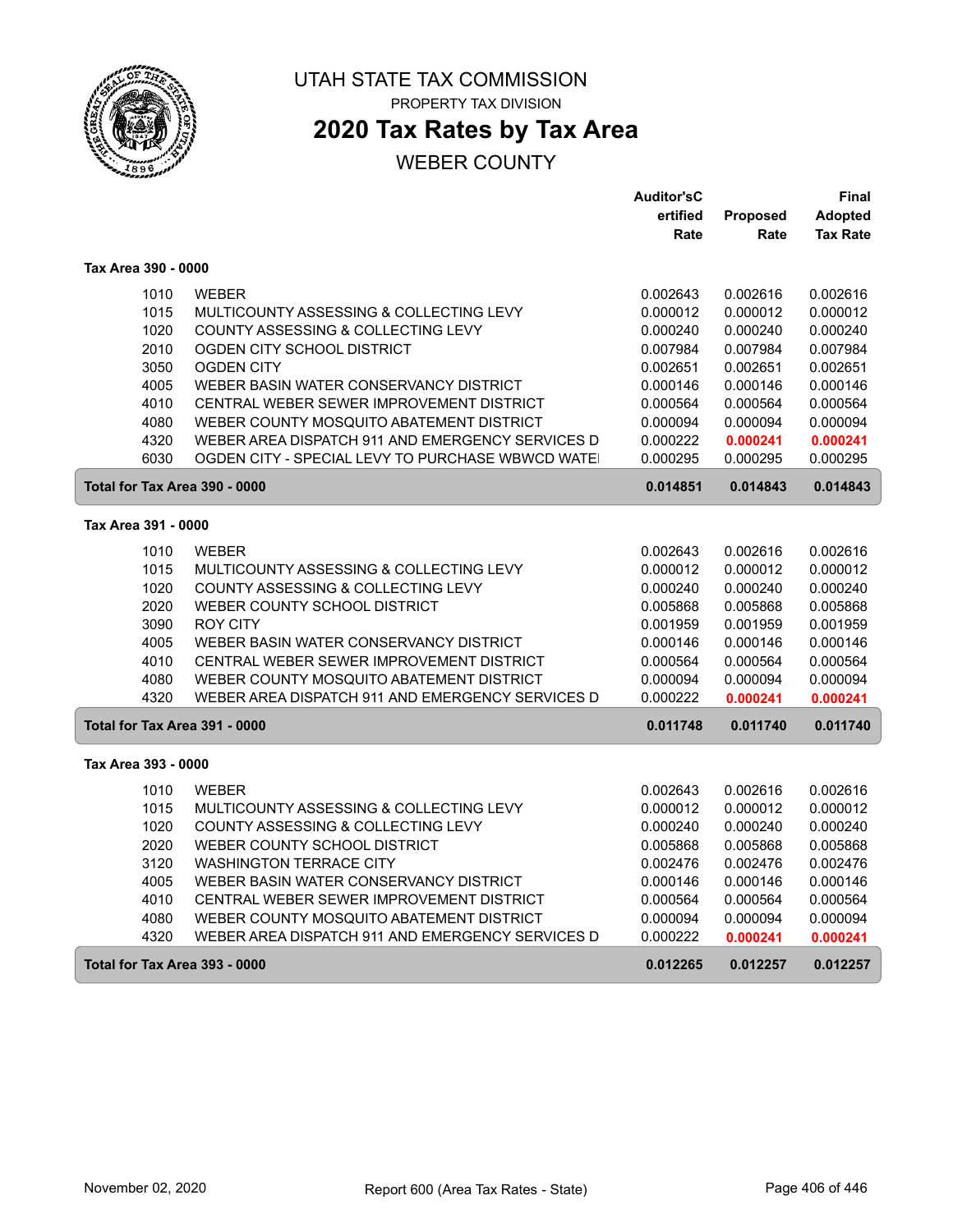

# **2020 Tax Rates by Tax Area**

|                               |                                                  | <b>Auditor'sC</b> |          | <b>Final</b>    |
|-------------------------------|--------------------------------------------------|-------------------|----------|-----------------|
|                               |                                                  | ertified          | Proposed | <b>Adopted</b>  |
|                               |                                                  | Rate              | Rate     | <b>Tax Rate</b> |
| Tax Area 395 - 0000           |                                                  |                   |          |                 |
| 1010                          | <b>WEBER</b>                                     | 0.002643          | 0.002616 | 0.002616        |
| 1015                          | MULTICOUNTY ASSESSING & COLLECTING LEVY          | 0.000012          | 0.000012 | 0.000012        |
| 1020                          | COUNTY ASSESSING & COLLECTING LEVY               | 0.000240          | 0.000240 | 0.000240        |
| 2020                          | WEBER COUNTY SCHOOL DISTRICT                     | 0.005868          | 0.005868 | 0.005868        |
| 4005                          | WEBER BASIN WATER CONSERVANCY DISTRICT           | 0.000146          | 0.000146 | 0.000146        |
| 4010                          | CENTRAL WEBER SEWER IMPROVEMENT DISTRICT         | 0.000564          | 0.000564 | 0.000564        |
| 4080                          | WEBER COUNTY MOSQUITO ABATEMENT DISTRICT         | 0.000094          | 0.000094 | 0.000094        |
| 4210                          | <b>WEBER FIRE DISTRICT</b>                       | 0.001378          | 0.001378 | 0.001378        |
| 4320                          | WEBER AREA DISPATCH 911 AND EMERGENCY SERVICES D | 0.000222          | 0.000241 | 0.000241        |
| 4340                          | WESTERN WEBER PARK DISTRICT                      | 0.000247          | 0.000220 | 0.000220        |
| 6080                          | WEBER FIRE DISTRICT - BOND (est. 1/1/06)         | 0.000057          | 0.000057 | 0.000057        |
| 6090                          | MUNICIPAL TYPE SERVICE FUND                      | 0.000125          | 0.000247 | 0.000247        |
| Total for Tax Area 395 - 0000 |                                                  | 0.011596          | 0.011683 | 0.011683        |
| Tax Area 397 - 0000           |                                                  |                   |          |                 |
| 1010                          | <b>WEBER</b>                                     | 0.002643          | 0.002616 | 0.002616        |
| 1015                          | MULTICOUNTY ASSESSING & COLLECTING LEVY          | 0.000012          | 0.000012 | 0.000012        |
| 1020                          | COUNTY ASSESSING & COLLECTING LEVY               | 0.000240          | 0.000240 | 0.000240        |
| 2020                          | WEBER COUNTY SCHOOL DISTRICT                     | 0.005868          | 0.005868 | 0.005868        |
| 3025                          | <b>HOOPER CITY</b>                               | 0.000401          | 0.000401 | 0.000401        |
| 4005                          | WEBER BASIN WATER CONSERVANCY DISTRICT           | 0.000146          | 0.000146 | 0.000146        |
| 4010                          | CENTRAL WEBER SEWER IMPROVEMENT DISTRICT         | 0.000564          | 0.000564 | 0.000564        |
| 4080                          | WEBER COUNTY MOSQUITO ABATEMENT DISTRICT         | 0.000094          | 0.000094 | 0.000094        |
| 4210                          | <b>WEBER FIRE DISTRICT</b>                       | 0.001378          | 0.001378 | 0.001378        |
| 4320                          | WEBER AREA DISPATCH 911 AND EMERGENCY SERVICES D | 0.000222          | 0.000241 | 0.000241        |
| 6080                          | WEBER FIRE DISTRICT - BOND (est. 1/1/06)         | 0.000057          | 0.000057 | 0.000057        |
| Total for Tax Area 397 - 0000 |                                                  | 0.011625          | 0.011617 | 0.011617        |
| Tax Area 398 - 0000           |                                                  |                   |          |                 |
| 1010                          | <b>WEBER</b>                                     | 0.002643          | 0.002616 | 0.002616        |
| 1015                          | MULTICOUNTY ASSESSING & COLLECTING LEVY          | 0.000012          | 0.000012 | 0.000012        |
| 1020                          | COUNTY ASSESSING & COLLECTING LEVY               | 0.000240          | 0.000240 | 0.000240        |
| 2020                          | WEBER COUNTY SCHOOL DISTRICT                     | 0.005868          | 0.005868 | 0.005868        |
| 3100                          | SOUTH OGDEN CITY                                 | 0.002517          | 0.002700 | 0.002700        |
| 4005                          | WEBER BASIN WATER CONSERVANCY DISTRICT           | 0.000146          | 0.000146 | 0.000146        |
| 4010                          | CENTRAL WEBER SEWER IMPROVEMENT DISTRICT         | 0.000564          | 0.000564 | 0.000564        |
| 4080                          | WEBER COUNTY MOSQUITO ABATEMENT DISTRICT         | 0.000094          | 0.000094 | 0.000094        |
| 4320                          | WEBER AREA DISPATCH 911 AND EMERGENCY SERVICES D | 0.000222          | 0.000241 | 0.000241        |
| Total for Tax Area 398 - 0000 |                                                  | 0.012306          | 0.012481 | 0.012481        |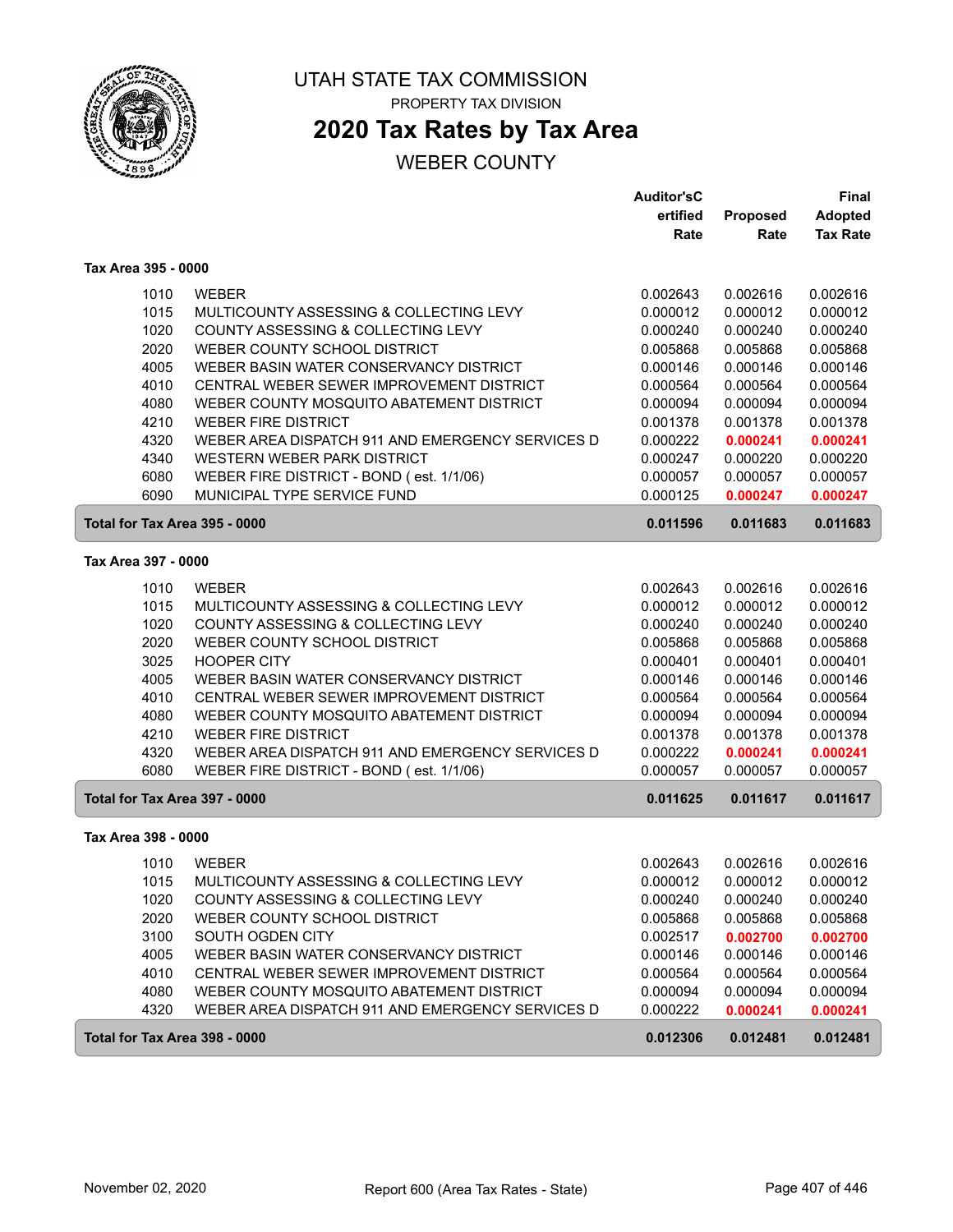

# **2020 Tax Rates by Tax Area**

|                               |                                                                                              | <b>Auditor'sC</b>    |                      | <b>Final</b>         |
|-------------------------------|----------------------------------------------------------------------------------------------|----------------------|----------------------|----------------------|
|                               |                                                                                              | ertified             | <b>Proposed</b>      | <b>Adopted</b>       |
|                               |                                                                                              | Rate                 | Rate                 | <b>Tax Rate</b>      |
| Tax Area 399 - 0000           |                                                                                              |                      |                      |                      |
| 1010                          | <b>WEBER</b>                                                                                 | 0.002643             | 0.002616             | 0.002616             |
| 1015                          | MULTICOUNTY ASSESSING & COLLECTING LEVY                                                      | 0.000012             | 0.000012             | 0.000012             |
| 1020                          | COUNTY ASSESSING & COLLECTING LEVY                                                           | 0.000240             | 0.000240             | 0.000240             |
| 2020                          | WEBER COUNTY SCHOOL DISTRICT                                                                 | 0.005868             | 0.005868             | 0.005868             |
| 3090                          | <b>ROY CITY</b>                                                                              | 0.001959             | 0.001959             | 0.001959             |
| 4005                          | WEBER BASIN WATER CONSERVANCY DISTRICT                                                       | 0.000146             | 0.000146             | 0.000146             |
| 4015                          | NORTH DAVIS SEWER DISTRICT                                                                   | 0.000769             | 0.000769             | 0.000769             |
| 4070                          | BONA VISTA WATER IMPROVEMENT DISTRICT                                                        | 0.000211             | 0.000211             | 0.000211             |
| 4080                          | WEBER COUNTY MOSQUITO ABATEMENT DISTRICT                                                     | 0.000094             | 0.000094             | 0.000094             |
| 4130                          | ROY WATER CONSERVANCY DISTRICT                                                               | 0.000063             | 0.000063             | 0.000063             |
| 4320                          | WEBER AREA DISPATCH 911 AND EMERGENCY SERVICES D                                             | 0.000222             | 0.000241             | 0.000241             |
| Total for Tax Area 399 - 0000 |                                                                                              | 0.012227             | 0.012219             | 0.012219             |
| Tax Area 400 - 0000           |                                                                                              |                      |                      |                      |
| 1010                          | <b>WEBER</b>                                                                                 | 0.002643             | 0.002616             | 0.002616             |
| 1015                          | MULTICOUNTY ASSESSING & COLLECTING LEVY                                                      | 0.000012             | 0.000012             | 0.000012             |
| 1020                          | COUNTY ASSESSING & COLLECTING LEVY                                                           | 0.000240             | 0.000240             | 0.000240             |
| 2020                          | WEBER COUNTY SCHOOL DISTRICT                                                                 | 0.005868             | 0.005868             | 0.005868             |
| 4005                          | WEBER BASIN WATER CONSERVANCY DISTRICT                                                       | 0.000146             | 0.000146             | 0.000146             |
| 4080                          | WEBER COUNTY MOSQUITO ABATEMENT DISTRICT                                                     | 0.000094             | 0.000094             | 0.000094             |
| 4090                          | EDEN CEMETERY MAINTENANCE DISTRICT                                                           | 0.000055             | 0.000055             | 0.000055             |
| 4210                          | <b>WEBER FIRE DISTRICT</b>                                                                   | 0.001378             | 0.001378             | 0.001378             |
| 4240                          | OGDEN VALLEY PARKS SERVICE AREA                                                              | 0.000103             | 0.000103             | 0.000103             |
| 4320                          | WEBER AREA DISPATCH 911 AND EMERGENCY SERVICES D                                             | 0.000222             | 0.000241             | 0.000241             |
| 6080                          | WEBER FIRE DISTRICT - BOND (est. 1/1/06)                                                     | 0.000057             | 0.000057             | 0.000057             |
| 6090                          | MUNICIPAL TYPE SERVICE FUND                                                                  | 0.000125             | 0.000247             | 0.000247             |
| Total for Tax Area 400 - 0000 |                                                                                              | 0.010943             | 0.011057             | 0.011057             |
| Tax Area 404 - 0000           |                                                                                              |                      |                      |                      |
| 1010                          | <b>WEBER</b>                                                                                 | 0.002643             | 0.002616             | 0.002616             |
| 1015                          | MULTICOUNTY ASSESSING & COLLECTING LEVY                                                      | 0.000012             | 0.000012             | 0.000012             |
| 1020                          | COUNTY ASSESSING & COLLECTING LEVY                                                           | 0.000240             | 0.000240             | 0.000240             |
| 2020                          | WEBER COUNTY SCHOOL DISTRICT                                                                 | 0.005868             | 0.005868             | 0.005868             |
| 3025                          | <b>HOOPER CITY</b>                                                                           | 0.000401             | 0.000401             | 0.000401             |
| 4005                          | WEBER BASIN WATER CONSERVANCY DISTRICT                                                       | 0.000146             | 0.000146             | 0.000146             |
| 4010                          | CENTRAL WEBER SEWER IMPROVEMENT DISTRICT                                                     | 0.000564             | 0.000564             | 0.000564             |
| 4080                          | WEBER COUNTY MOSQUITO ABATEMENT DISTRICT                                                     | 0.000094             | 0.000094             | 0.000094             |
| 4130                          | ROY WATER CONSERVANCY DISTRICT                                                               | 0.000063             | 0.000063             | 0.000063             |
| 4150                          | HOOPER WATER IMPROVEMENT DISTRICT                                                            | 0.000277             | 0.000277             | 0.000277             |
| 4210                          | <b>WEBER FIRE DISTRICT</b>                                                                   | 0.001378             | 0.001378             | 0.001378             |
| 4320<br>6080                  | WEBER AREA DISPATCH 911 AND EMERGENCY SERVICES D<br>WEBER FIRE DISTRICT - BOND (est. 1/1/06) | 0.000222<br>0.000057 | 0.000241<br>0.000057 | 0.000241<br>0.000057 |
|                               |                                                                                              |                      |                      |                      |
| Total for Tax Area 404 - 0000 |                                                                                              | 0.011965             | 0.011957             | 0.011957             |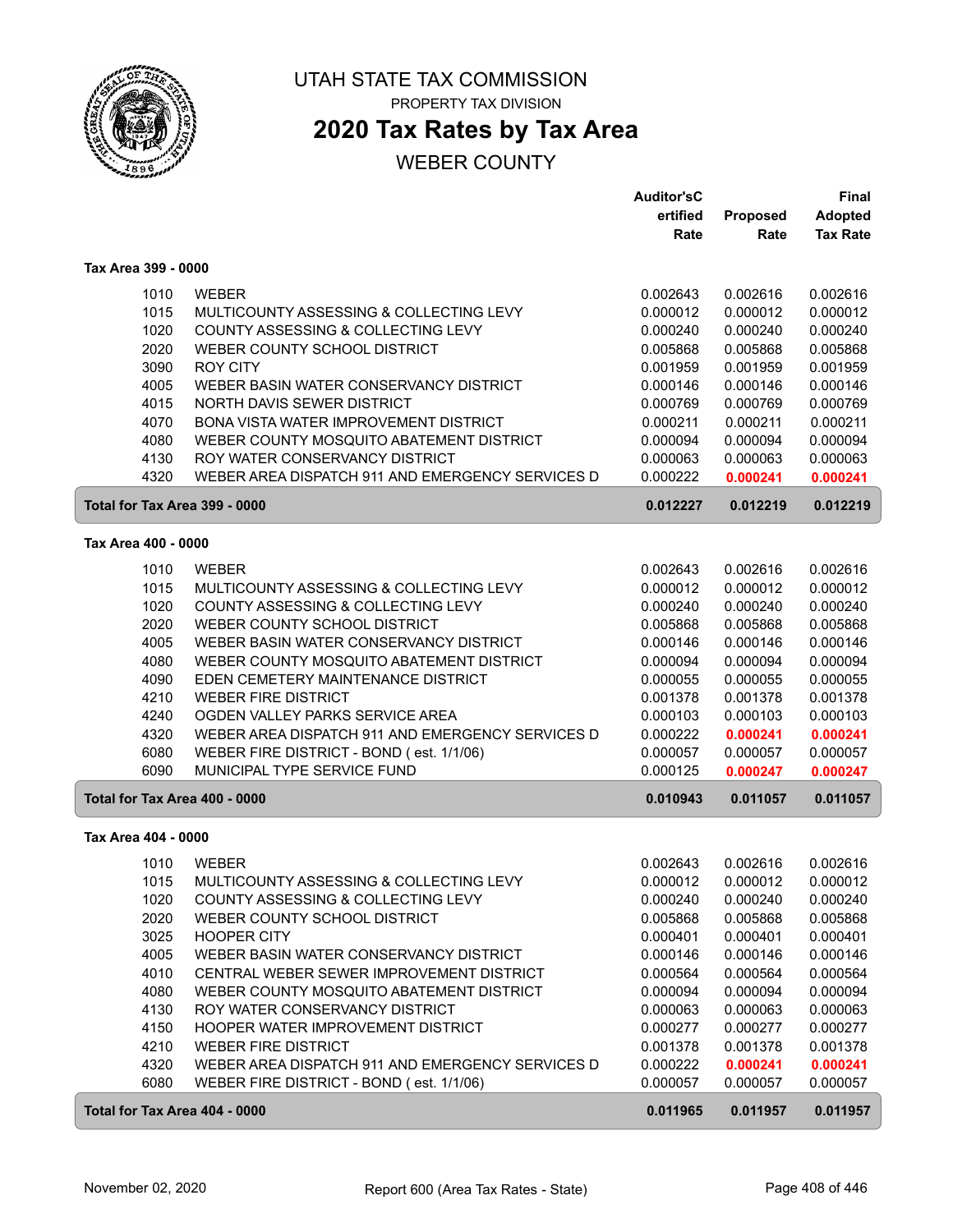

## **2020 Tax Rates by Tax Area**

|                               |                                                  | <b>Auditor'sC</b> |          | <b>Final</b>    |
|-------------------------------|--------------------------------------------------|-------------------|----------|-----------------|
|                               |                                                  | ertified          | Proposed | <b>Adopted</b>  |
|                               |                                                  | Rate              | Rate     | <b>Tax Rate</b> |
| Tax Area 406 - 0000           |                                                  |                   |          |                 |
| 1010                          | <b>WEBER</b>                                     | 0.002643          | 0.002616 | 0.002616        |
| 1015                          | MULTICOUNTY ASSESSING & COLLECTING LEVY          | 0.000012          | 0.000012 | 0.000012        |
| 1020                          | COUNTY ASSESSING & COLLECTING LEVY               | 0.000240          | 0.000240 | 0.000240        |
| 2010                          | OGDEN CITY SCHOOL DISTRICT                       | 0.007984          | 0.007984 | 0.007984        |
| 3050                          | <b>OGDEN CITY</b>                                | 0.002651          | 0.002651 | 0.002651        |
| 4005                          | WEBER BASIN WATER CONSERVANCY DISTRICT           | 0.000146          | 0.000146 | 0.000146        |
| 4010                          | CENTRAL WEBER SEWER IMPROVEMENT DISTRICT         | 0.000564          | 0.000564 | 0.000564        |
| 4080                          | WEBER COUNTY MOSQUITO ABATEMENT DISTRICT         | 0.000094          | 0.000094 | 0.000094        |
| 4320                          | WEBER AREA DISPATCH 911 AND EMERGENCY SERVICES D | 0.000222          | 0.000241 | 0.000241        |
| 6030                          | OGDEN CITY - SPECIAL LEVY TO PURCHASE WBWCD WATE | 0.000295          | 0.000295 | 0.000295        |
| Total for Tax Area 406 - 0000 |                                                  | 0.014851          | 0.014843 | 0.014843        |
|                               |                                                  |                   |          |                 |
| Tax Area 408 - 0000           |                                                  |                   |          |                 |
| 1010                          | <b>WEBER</b>                                     | 0.002643          | 0.002616 | 0.002616        |
| 1015                          | MULTICOUNTY ASSESSING & COLLECTING LEVY          | 0.000012          | 0.000012 | 0.000012        |
| 1020                          | COUNTY ASSESSING & COLLECTING LEVY               | 0.000240          | 0.000240 | 0.000240        |
| 2020                          | WEBER COUNTY SCHOOL DISTRICT                     | 0.005868          | 0.005868 | 0.005868        |
| 4005                          | WEBER BASIN WATER CONSERVANCY DISTRICT           | 0.000146          | 0.000146 | 0.000146        |
| 4070                          | BONA VISTA WATER IMPROVEMENT DISTRICT            | 0.000211          | 0.000211 | 0.000211        |
| 4080                          | WEBER COUNTY MOSQUITO ABATEMENT DISTRICT         | 0.000094          | 0.000094 | 0.000094        |
| 4210                          | <b>WEBER FIRE DISTRICT</b>                       | 0.001378          | 0.001378 | 0.001378        |
| 4320                          | WEBER AREA DISPATCH 911 AND EMERGENCY SERVICES D | 0.000222          | 0.000241 | 0.000241        |
| 6080                          | WEBER FIRE DISTRICT - BOND (est. 1/1/06)         | 0.000057          | 0.000057 | 0.000057        |
| Total for Tax Area 408 - 0000 |                                                  | 0.010871          | 0.010863 | 0.010863        |
| Tax Area 409 - 0000           |                                                  |                   |          |                 |
| 1010                          | <b>WEBER</b>                                     | 0.002643          | 0.002616 | 0.002616        |
| 1015                          | MULTICOUNTY ASSESSING & COLLECTING LEVY          | 0.000012          | 0.000012 | 0.000012        |
| 1020                          | COUNTY ASSESSING & COLLECTING LEVY               | 0.000240          | 0.000240 | 0.000240        |
| 2020                          | WEBER COUNTY SCHOOL DISTRICT                     | 0.005868          | 0.005868 | 0.005868        |
| 4005                          | WEBER BASIN WATER CONSERVANCY DISTRICT           | 0.000146          | 0.000146 | 0.000146        |
| 4010                          | CENTRAL WEBER SEWER IMPROVEMENT DISTRICT         | 0.000564          | 0.000564 | 0.000564        |
| 4070                          | BONA VISTA WATER IMPROVEMENT DISTRICT            | 0.000211          | 0.000211 | 0.000211        |
| 4080                          | WEBER COUNTY MOSQUITO ABATEMENT DISTRICT         | 0.000094          | 0.000094 | 0.000094        |
| 4210                          | <b>WEBER FIRE DISTRICT</b>                       | 0.001378          | 0.001378 | 0.001378        |
| 4320                          | WEBER AREA DISPATCH 911 AND EMERGENCY SERVICES D | 0.000222          | 0.000241 | 0.000241        |
| 6080                          | WEBER FIRE DISTRICT - BOND (est. 1/1/06)         | 0.000057          | 0.000057 | 0.000057        |
| Total for Tax Area 409 - 0000 |                                                  | 0.011435          | 0.011427 | 0.011427        |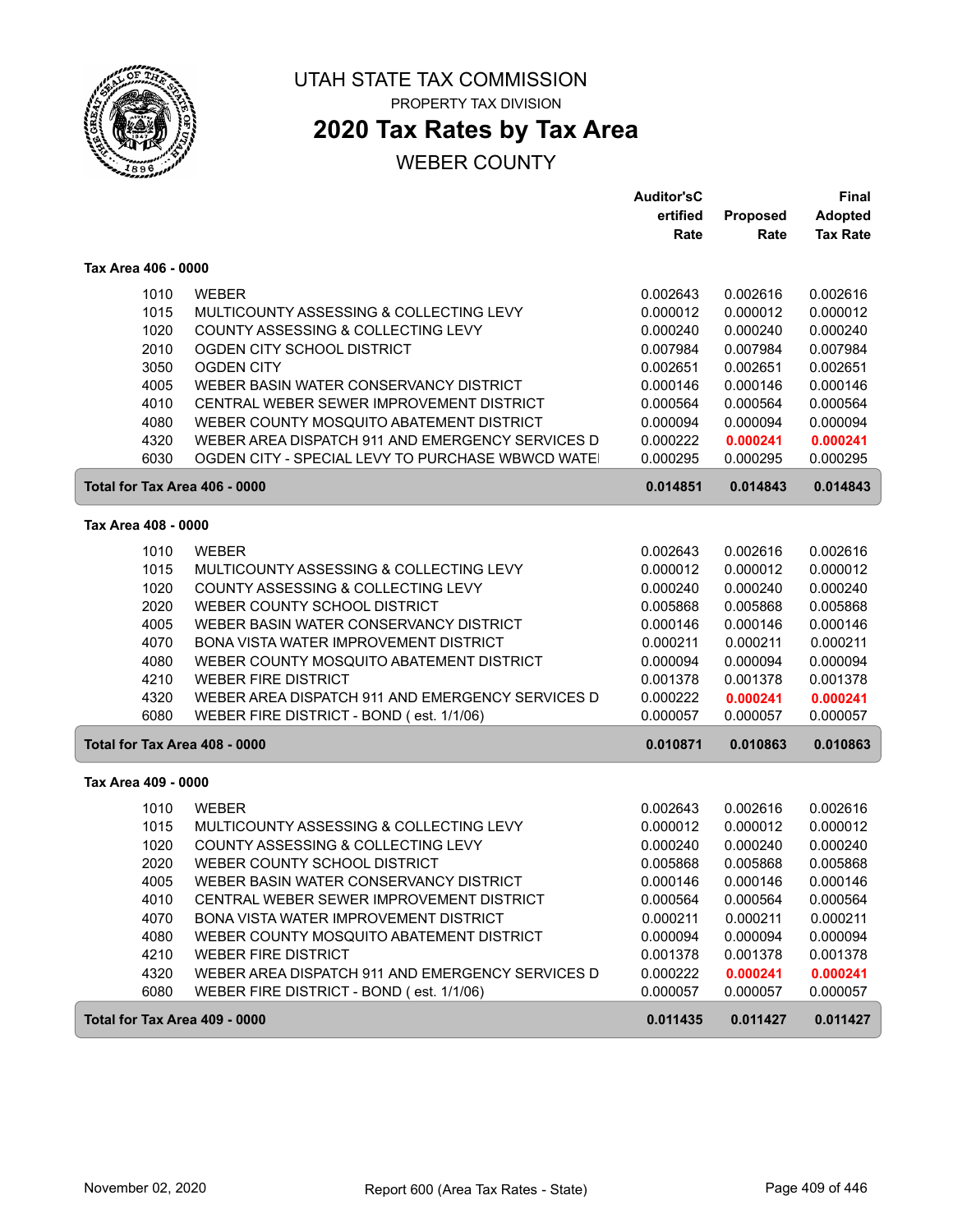

ſ

### UTAH STATE TAX COMMISSION PROPERTY TAX DIVISION

# **2020 Tax Rates by Tax Area**

|                               |                                                  | <b>Auditor'sC</b> |          | Final           |
|-------------------------------|--------------------------------------------------|-------------------|----------|-----------------|
|                               |                                                  | ertified          | Proposed | <b>Adopted</b>  |
|                               |                                                  | Rate              | Rate     | <b>Tax Rate</b> |
| Tax Area 411 - 0000           |                                                  |                   |          |                 |
| 1010                          | <b>WEBER</b>                                     | 0.002643          | 0.002616 | 0.002616        |
| 1015                          | MULTICOUNTY ASSESSING & COLLECTING LEVY          | 0.000012          | 0.000012 | 0.000012        |
| 1020                          | COUNTY ASSESSING & COLLECTING LEVY               | 0.000240          | 0.000240 | 0.000240        |
| 2020                          | WEBER COUNTY SCHOOL DISTRICT                     | 0.005868          | 0.005868 | 0.005868        |
| 4005                          | WEBER BASIN WATER CONSERVANCY DISTRICT           | 0.000146          | 0.000146 | 0.000146        |
| 4080                          | WEBER COUNTY MOSQUITO ABATEMENT DISTRICT         | 0.000094          | 0.000094 | 0.000094        |
| 4120                          | LIBERTY CEMETERY MAINTENANCE DISTRICT            | 0.000030          | 0.000030 | 0.000030        |
| 4210                          | <b>WEBER FIRE DISTRICT</b>                       | 0.001378          | 0.001378 | 0.001378        |
| 4240                          | OGDEN VALLEY PARKS SERVICE AREA                  | 0.000103          | 0.000103 | 0.000103        |
| 4320                          | WEBER AREA DISPATCH 911 AND EMERGENCY SERVICES D | 0.000222          | 0.000241 | 0.000241        |
| 6080                          | WEBER FIRE DISTRICT - BOND (est. 1/1/06)         | 0.000057          | 0.000057 | 0.000057        |
| 6090                          | MUNICIPAL TYPE SERVICE FUND                      | 0.000125          | 0.000247 | 0.000247        |
| Total for Tax Area 411 - 0000 |                                                  | 0.010918          | 0.011032 | 0.011032        |
| Tax Area 413 - 0000           |                                                  |                   |          |                 |
| 1010                          | <b>WEBER</b>                                     | 0.002643          | 0.002616 | 0.002616        |
| 1015                          | MULTICOUNTY ASSESSING & COLLECTING LEVY          | 0.000012          | 0.000012 | 0.000012        |
| 1020                          | COUNTY ASSESSING & COLLECTING LEVY               | 0.000240          | 0.000240 | 0.000240        |
| 2020                          | WEBER COUNTY SCHOOL DISTRICT                     | 0.005868          | 0.005868 | 0.005868        |
| 3080                          | <b>RIVERDALE CITY</b>                            | 0.000921          | 0.000921 | 0.000921        |
| 4005                          | WEBER BASIN WATER CONSERVANCY DISTRICT           | 0.000146          | 0.000146 | 0.000146        |
| 4010                          | CENTRAL WEBER SEWER IMPROVEMENT DISTRICT         | 0.000564          | 0.000564 | 0.000564        |
| 4080                          | WEBER COUNTY MOSQUITO ABATEMENT DISTRICT         | 0.000094          | 0.000094 | 0.000094        |
| 4320                          | WEBER AREA DISPATCH 911 AND EMERGENCY SERVICES D | 0.000222          | 0.000241 | 0.000241        |
| Total for Tax Area 413 - 0000 |                                                  | 0.010710          | 0.010702 | 0.010702        |
| Tax Area 416 - 0000           |                                                  |                   |          |                 |
| 1010                          | <b>WEBER</b>                                     | 0.002643          | 0.002616 | 0.002616        |
| 1015                          | MULTICOUNTY ASSESSING & COLLECTING LEVY          | 0.000012          | 0.000012 | 0.000012        |
| 1020                          | COUNTY ASSESSING & COLLECTING LEVY               | 0.000240          | 0.000240 | 0.000240        |
| 2020                          | WEBER COUNTY SCHOOL DISTRICT                     | 0.005868          | 0.005868 | 0.005868        |
| 3010                          | <b>FARR WEST CITY</b>                            | 0.000478          | 0.000478 | 0.000478        |
| 4005                          | WEBER BASIN WATER CONSERVANCY DISTRICT           | 0.000146          | 0.000146 | 0.000146        |
| 4010                          | CENTRAL WEBER SEWER IMPROVEMENT DISTRICT         | 0.000564          | 0.000564 | 0.000564        |
| 4070                          | <b>BONA VISTA WATER IMPROVEMENT DISTRICT</b>     | 0.000211          | 0.000211 | 0.000211        |
| 4080                          | WEBER COUNTY MOSQUITO ABATEMENT DISTRICT         | 0.000094          | 0.000094 | 0.000094        |
| 4210                          | <b>WEBER FIRE DISTRICT</b>                       | 0.001378          | 0.001378 | 0.001378        |
| 4320                          | WEBER AREA DISPATCH 911 AND EMERGENCY SERVICES D | 0.000222          | 0.000241 | 0.000241        |
| 6080                          | WEBER FIRE DISTRICT - BOND (est. 1/1/06)         | 0.000057          | 0.000057 | 0.000057        |
| Total for Tax Area 416 - 0000 |                                                  | 0.011913          | 0.011905 | 0.011905        |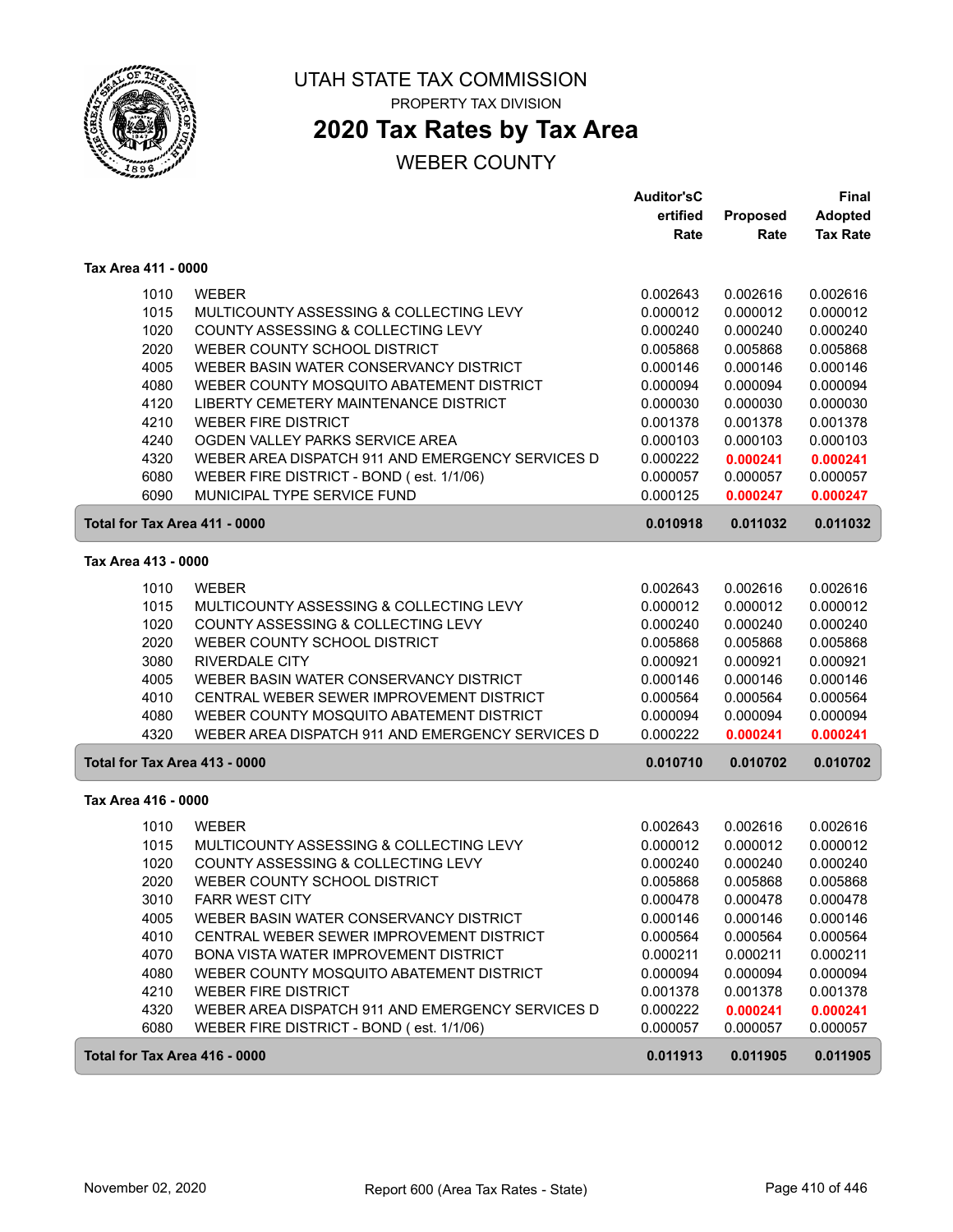

# UTAH STATE TAX COMMISSION

PROPERTY TAX DIVISION

# **2020 Tax Rates by Tax Area**

|                               |                                                         | <b>Auditor'sC</b>    |                      | <b>Final</b>         |
|-------------------------------|---------------------------------------------------------|----------------------|----------------------|----------------------|
|                               |                                                         | ertified             | Proposed             | <b>Adopted</b>       |
|                               |                                                         | Rate                 | Rate                 | <b>Tax Rate</b>      |
| Tax Area 417 - 0000           |                                                         |                      |                      |                      |
| 1010                          | <b>WEBER</b>                                            | 0.002643             | 0.002616             | 0.002616             |
| 1015                          | MULTICOUNTY ASSESSING & COLLECTING LEVY                 | 0.000012             | 0.000012             | 0.000012             |
| 1020                          | COUNTY ASSESSING & COLLECTING LEVY                      | 0.000240             | 0.000240             | 0.000240             |
| 2020                          | WEBER COUNTY SCHOOL DISTRICT                            | 0.005868             | 0.005868             | 0.005868             |
| 3010                          | <b>FARR WEST CITY</b>                                   | 0.000478             | 0.000478             | 0.000478             |
| 4005                          | WEBER BASIN WATER CONSERVANCY DISTRICT                  | 0.000146             | 0.000146             | 0.000146             |
| 4010                          | CENTRAL WEBER SEWER IMPROVEMENT DISTRICT                | 0.000564             | 0.000564             | 0.000564             |
| 4080                          | WEBER COUNTY MOSQUITO ABATEMENT DISTRICT                | 0.000094             | 0.000094             | 0.000094             |
| 4210                          | <b>WEBER FIRE DISTRICT</b>                              | 0.001378             | 0.001378             | 0.001378             |
| 4320                          | WEBER AREA DISPATCH 911 AND EMERGENCY SERVICES D        | 0.000222             | 0.000241             | 0.000241             |
| 6080                          | WEBER FIRE DISTRICT - BOND (est. 1/1/06)                | 0.000057             | 0.000057             | 0.000057             |
| Total for Tax Area 417 - 0000 |                                                         | 0.011702             | 0.011694             | 0.011694             |
| Tax Area 418 - 0000           |                                                         |                      |                      |                      |
|                               |                                                         |                      |                      |                      |
| 1010<br>1015                  | <b>WEBER</b><br>MULTICOUNTY ASSESSING & COLLECTING LEVY | 0.002643             | 0.002616             | 0.002616             |
| 1020                          | COUNTY ASSESSING & COLLECTING LEVY                      | 0.000012<br>0.000240 | 0.000012<br>0.000240 | 0.000012<br>0.000240 |
| 2020                          | WEBER COUNTY SCHOOL DISTRICT                            | 0.005868             | 0.005868             | 0.005868             |
| 3025                          | <b>HOOPER CITY</b>                                      | 0.000401             | 0.000401             | 0.000401             |
| 4005                          | WEBER BASIN WATER CONSERVANCY DISTRICT                  | 0.000146             | 0.000146             | 0.000146             |
| 4010                          | CENTRAL WEBER SEWER IMPROVEMENT DISTRICT                | 0.000564             | 0.000564             | 0.000564             |
| 4080                          | WEBER COUNTY MOSQUITO ABATEMENT DISTRICT                | 0.000094             | 0.000094             | 0.000094             |
| 4150                          | HOOPER WATER IMPROVEMENT DISTRICT                       | 0.000277             | 0.000277             | 0.000277             |
| 4210                          | <b>WEBER FIRE DISTRICT</b>                              | 0.001378             | 0.001378             | 0.001378             |
| 4320                          | WEBER AREA DISPATCH 911 AND EMERGENCY SERVICES D        | 0.000222             | 0.000241             | 0.000241             |
| 6080                          | WEBER FIRE DISTRICT - BOND (est. 1/1/06)                | 0.000057             | 0.000057             | 0.000057             |
| Total for Tax Area 418 - 0000 |                                                         | 0.011902             | 0.011894             | 0.011894             |
| Tax Area 419 - 0000           |                                                         |                      |                      |                      |
| 1010                          | <b>WEBER</b>                                            | 0.002643             | 0.002616             | 0.002616             |
| 1015                          | MULTICOUNTY ASSESSING & COLLECTING LEVY                 | 0.000012             | 0.000012             | 0.000012             |
| 1020                          | COUNTY ASSESSING & COLLECTING LEVY                      | 0.000240             | 0.000240             | 0.000240             |
| 2020                          | WEBER COUNTY SCHOOL DISTRICT                            | 0.005868             | 0.005868             | 0.005868             |
| 3080                          | <b>RIVERDALE CITY</b>                                   | 0.000921             | 0.000921             | 0.000921             |
| 4005                          | WEBER BASIN WATER CONSERVANCY DISTRICT                  | 0.000146             | 0.000146             | 0.000146             |
| 4010                          | CENTRAL WEBER SEWER IMPROVEMENT DISTRICT                | 0.000564             | 0.000564             | 0.000564             |
| 4080                          | WEBER COUNTY MOSQUITO ABATEMENT DISTRICT                | 0.000094             | 0.000094             | 0.000094             |
| 4320                          | WEBER AREA DISPATCH 911 AND EMERGENCY SERVICES D        | 0.000222             | 0.000241             | 0.000241             |
| Total for Tax Area 419 - 0000 |                                                         | 0.010710             | 0.010702             | 0.010702             |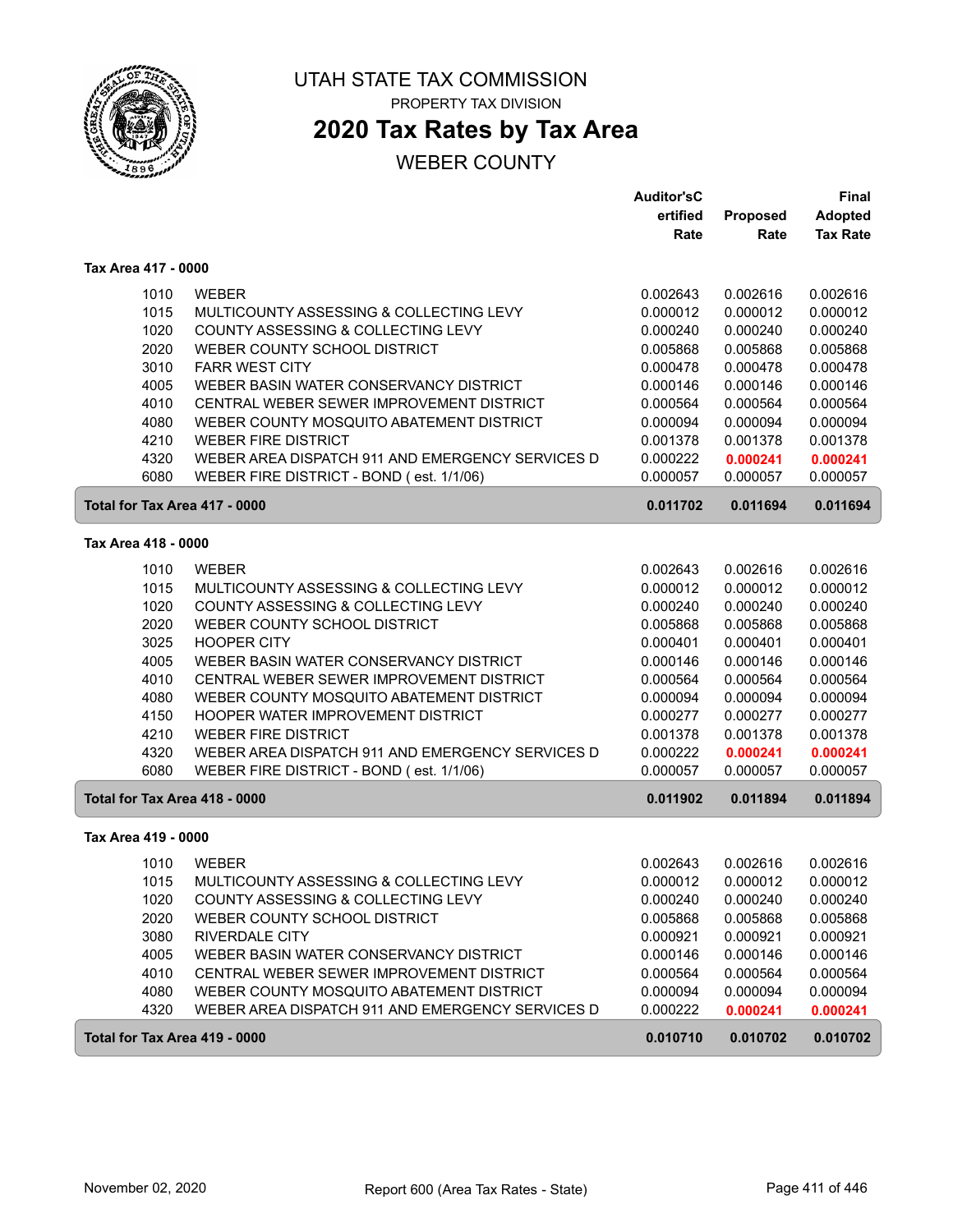

ſ

ſ

### UTAH STATE TAX COMMISSION PROPERTY TAX DIVISION

# **2020 Tax Rates by Tax Area**

|                               |                                                  | <b>Auditor'sC</b> |                      | <b>Final</b>    |
|-------------------------------|--------------------------------------------------|-------------------|----------------------|-----------------|
|                               |                                                  | ertified          | Proposed             | <b>Adopted</b>  |
|                               |                                                  | Rate              | Rate                 | <b>Tax Rate</b> |
| Tax Area 420 - 0000           |                                                  |                   |                      |                 |
| 1010                          | <b>WEBER</b>                                     | 0.002643          | 0.002616             | 0.002616        |
| 1015                          | MULTICOUNTY ASSESSING & COLLECTING LEVY          | 0.000012          | 0.000012             | 0.000012        |
| 1020                          | COUNTY ASSESSING & COLLECTING LEVY               | 0.000240          | 0.000240             | 0.000240        |
| 2020                          | WEBER COUNTY SCHOOL DISTRICT                     | 0.005868          | 0.005868             | 0.005868        |
| 3120                          | <b>WASHINGTON TERRACE CITY</b>                   | 0.002476          | 0.002476             | 0.002476        |
| 4005                          | WEBER BASIN WATER CONSERVANCY DISTRICT           | 0.000146          | 0.000146             | 0.000146        |
| 4010                          | CENTRAL WEBER SEWER IMPROVEMENT DISTRICT         | 0.000564          | 0.000564             | 0.000564        |
| 4080                          | WEBER COUNTY MOSQUITO ABATEMENT DISTRICT         | 0.000094          | 0.000094             | 0.000094        |
| 4320                          | WEBER AREA DISPATCH 911 AND EMERGENCY SERVICES D | 0.000222          | 0.000241             | 0.000241        |
| 6080                          | WEBER FIRE DISTRICT - BOND (est. 1/1/06)         | 0.000057          | 0.000057             | 0.000057        |
| Total for Tax Area 420 - 0000 |                                                  | 0.012322          | 0.012314             | 0.012314        |
| Tax Area 421 - 0000           |                                                  |                   |                      |                 |
|                               | <b>WEBER</b>                                     | 0.002643          |                      | 0.002616        |
| 1010<br>1015                  | MULTICOUNTY ASSESSING & COLLECTING LEVY          | 0.000012          | 0.002616<br>0.000012 | 0.000012        |
| 1020                          | COUNTY ASSESSING & COLLECTING LEVY               | 0.000240          | 0.000240             | 0.000240        |
| 2020                          | WEBER COUNTY SCHOOL DISTRICT                     | 0.005868          | 0.005868             | 0.005868        |
| 3130                          | <b>WEST HAVEN CITY</b>                           |                   |                      |                 |
| 4005                          | WEBER BASIN WATER CONSERVANCY DISTRICT           | 0.000146          | 0.000146             | 0.000146        |
| 4040                          | WEST WEBER-TAYLOR CEMETERY MAINTENANCE DISTRICT  | 0.000066          | 0.000066             | 0.000066        |
| 4080                          | WEBER COUNTY MOSQUITO ABATEMENT DISTRICT         | 0.000094          | 0.000094             | 0.000094        |
| 4210                          | <b>WEBER FIRE DISTRICT</b>                       | 0.001378          | 0.001378             | 0.001378        |
| 4320                          | WEBER AREA DISPATCH 911 AND EMERGENCY SERVICES D | 0.000222          | 0.000241             | 0.000241        |
| 6080                          | WEBER FIRE DISTRICT - BOND (est. 1/1/06)         | 0.000057          | 0.000057             | 0.000057        |
| Total for Tax Area 421 - 0000 |                                                  | 0.010726          | 0.010718             | 0.010718        |
| Tax Area 422 - 0000           |                                                  |                   |                      |                 |
| 1010                          | <b>WEBER</b>                                     | 0.002643          | 0.002616             | 0.002616        |
| 1015                          | MULTICOUNTY ASSESSING & COLLECTING LEVY          | 0.000012          | 0.000012             | 0.000012        |
| 1020                          | COUNTY ASSESSING & COLLECTING LEVY               | 0.000240          | 0.000240             | 0.000240        |
| 2020                          | WEBER COUNTY SCHOOL DISTRICT                     | 0.005868          | 0.005868             | 0.005868        |
| 3080                          | <b>RIVERDALE CITY</b>                            | 0.000921          | 0.000921             | 0.000921        |
| 4005                          | WEBER BASIN WATER CONSERVANCY DISTRICT           | 0.000146          | 0.000146             | 0.000146        |
| 4010                          | CENTRAL WEBER SEWER IMPROVEMENT DISTRICT         | 0.000564          | 0.000564             | 0.000564        |
| 4080                          | WEBER COUNTY MOSQUITO ABATEMENT DISTRICT         | 0.000094          | 0.000094             | 0.000094        |
| 4320                          | WEBER AREA DISPATCH 911 AND EMERGENCY SERVICES D | 0.000222          | 0.000241             | 0.000241        |
| Total for Tax Area 422 - 0000 |                                                  | 0.010710          | 0.010702             | 0.010702        |
|                               |                                                  |                   |                      |                 |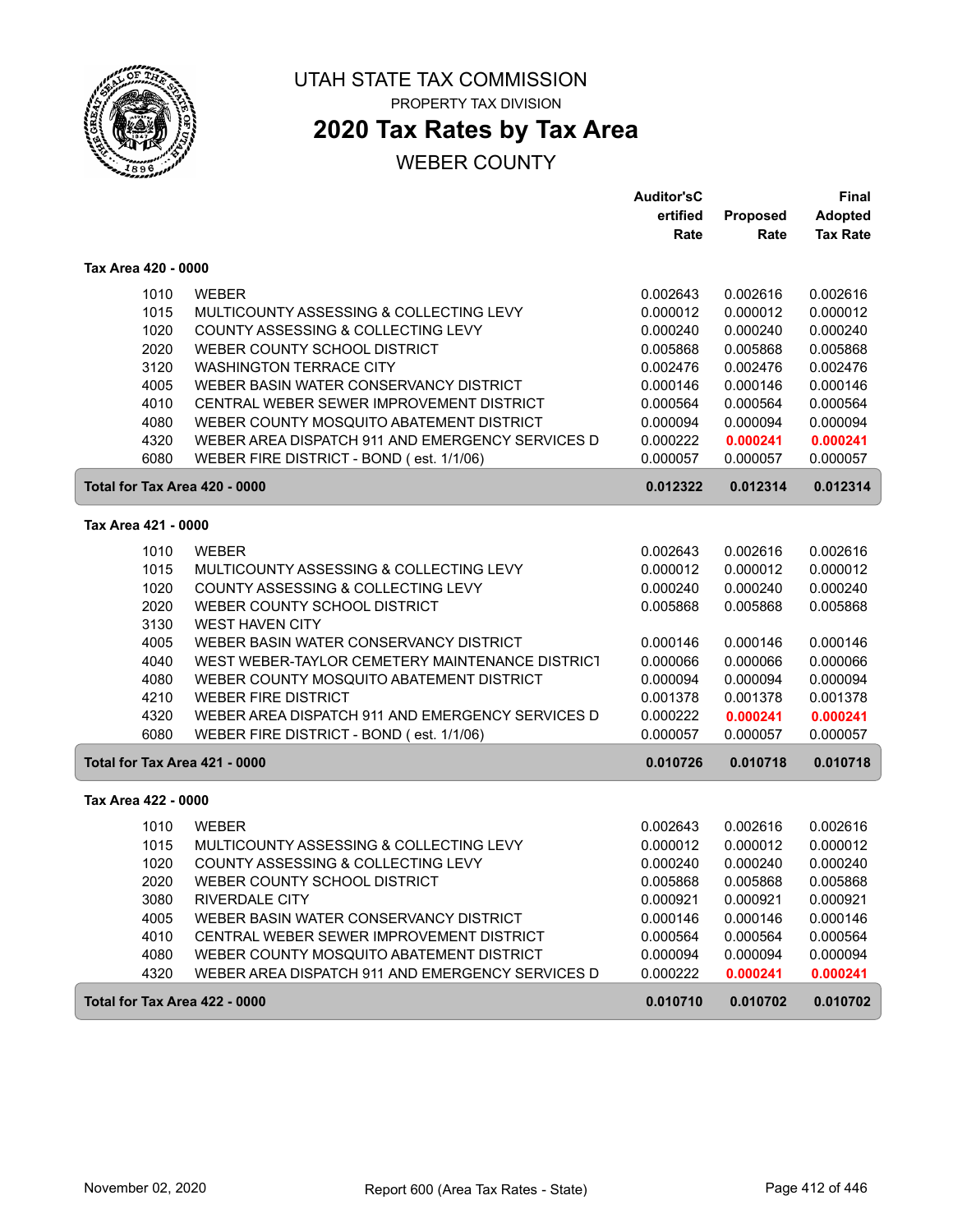

# **2020 Tax Rates by Tax Area**

|                               |                                                  | <b>Auditor'sC</b> |                      | Final           |
|-------------------------------|--------------------------------------------------|-------------------|----------------------|-----------------|
|                               |                                                  | ertified          | Proposed             | <b>Adopted</b>  |
|                               |                                                  | Rate              | Rate                 | <b>Tax Rate</b> |
| Tax Area 426 - 0000           |                                                  |                   |                      |                 |
| 1010                          | <b>WEBER</b>                                     | 0.002643          | 0.002616             | 0.002616        |
| 1015                          | MULTICOUNTY ASSESSING & COLLECTING LEVY          | 0.000012          | 0.000012             | 0.000012        |
| 1020                          | COUNTY ASSESSING & COLLECTING LEVY               | 0.000240          | 0.000240             | 0.000240        |
| 2010                          | OGDEN CITY SCHOOL DISTRICT                       | 0.007984          | 0.007984             | 0.007984        |
| 3050                          | <b>OGDEN CITY</b>                                | 0.002651          | 0.002651             | 0.002651        |
| 4005                          | WEBER BASIN WATER CONSERVANCY DISTRICT           | 0.000146          | 0.000146             | 0.000146        |
| 4010                          | CENTRAL WEBER SEWER IMPROVEMENT DISTRICT         | 0.000564          | 0.000564             | 0.000564        |
| 4080                          | WEBER COUNTY MOSQUITO ABATEMENT DISTRICT         | 0.000094          | 0.000094             | 0.000094        |
| 4140                          | UINTAH HIGHLANDS WATER AND SEWER IMPROVEMENT DI: | 0.000570          | 0.000570             | 0.000570        |
| 4320                          | WEBER AREA DISPATCH 911 AND EMERGENCY SERVICES D | 0.000222          | 0.000241             | 0.000241        |
| 6030                          | OGDEN CITY - SPECIAL LEVY TO PURCHASE WBWCD WATE | 0.000295          | 0.000295             | 0.000295        |
| Total for Tax Area 426 - 0000 |                                                  | 0.015421          | 0.015413             | 0.015413        |
|                               |                                                  |                   |                      |                 |
| Tax Area 427 - 0000           |                                                  |                   |                      |                 |
| 1010                          | <b>WEBER</b>                                     | 0.002643          | 0.002616             | 0.002616        |
| 1015                          | MULTICOUNTY ASSESSING & COLLECTING LEVY          | 0.000012          | 0.000012             | 0.000012        |
| 1020                          | COUNTY ASSESSING & COLLECTING LEVY               | 0.000240          | 0.000240             | 0.000240        |
| 2020                          | WEBER COUNTY SCHOOL DISTRICT                     | 0.005868          | 0.005868             | 0.005868        |
| 3070                          | PLEASANT VIEW CITY                               | 0.001001          | 0.001076             | 0.001076        |
| 4005                          | WEBER BASIN WATER CONSERVANCY DISTRICT           | 0.000146          | 0.000146             | 0.000146        |
| 4020                          | BEN LOMOND CEMETERY MAINTENANCE DISTRICT         | 0.000054          | 0.000054             | 0.000054        |
| 4080                          | WEBER COUNTY MOSQUITO ABATEMENT DISTRICT         | 0.000094          | 0.000094             | 0.000094        |
| 4320                          | WEBER AREA DISPATCH 911 AND EMERGENCY SERVICES D | 0.000222          | 0.000241             | 0.000241        |
| 4330                          | <b>NORTH VIEW FIRE DISTRICT</b>                  | 0.000961          | 0.001037             | 0.001037        |
| Total for Tax Area 427 - 0000 |                                                  | 0.011241          | 0.011384             | 0.011384        |
| Tax Area 428 - 0000           |                                                  |                   |                      |                 |
| 1010                          | <b>WEBER</b>                                     | 0.002643          | 0.002616             | 0.002616        |
| 1015                          | MULTICOUNTY ASSESSING & COLLECTING LEVY          | 0.000012          | 0.000012             | 0.000012        |
|                               | COUNTY ASSESSING & COLLECTING LEVY               |                   |                      | 0.000240        |
| 1020<br>2020                  | WEBER COUNTY SCHOOL DISTRICT                     | 0.000240          | 0.000240<br>0.005868 |                 |
|                               |                                                  | 0.005868          |                      | 0.005868        |
| 3070                          | PLEASANT VIEW CITY                               | 0.001001          | 0.001076             | 0.001076        |
| 4005                          | WEBER BASIN WATER CONSERVANCY DISTRICT           | 0.000146          | 0.000146             | 0.000146        |
| 4010                          | CENTRAL WEBER SEWER IMPROVEMENT DISTRICT         | 0.000564          | 0.000564             | 0.000564        |
| 4020                          | BEN LOMOND CEMETERY MAINTENANCE DISTRICT         | 0.000054          | 0.000054             | 0.000054        |
| 4080                          | WEBER COUNTY MOSQUITO ABATEMENT DISTRICT         | 0.000094          | 0.000094             | 0.000094        |
| 4320                          | WEBER AREA DISPATCH 911 AND EMERGENCY SERVICES D | 0.000222          | 0.000241             | 0.000241        |
| 4330                          | NORTH VIEW FIRE DISTRICT                         | 0.000961          | 0.001037             | 0.001037        |
| Total for Tax Area 428 - 0000 |                                                  | 0.011805          | 0.011948             | 0.011948        |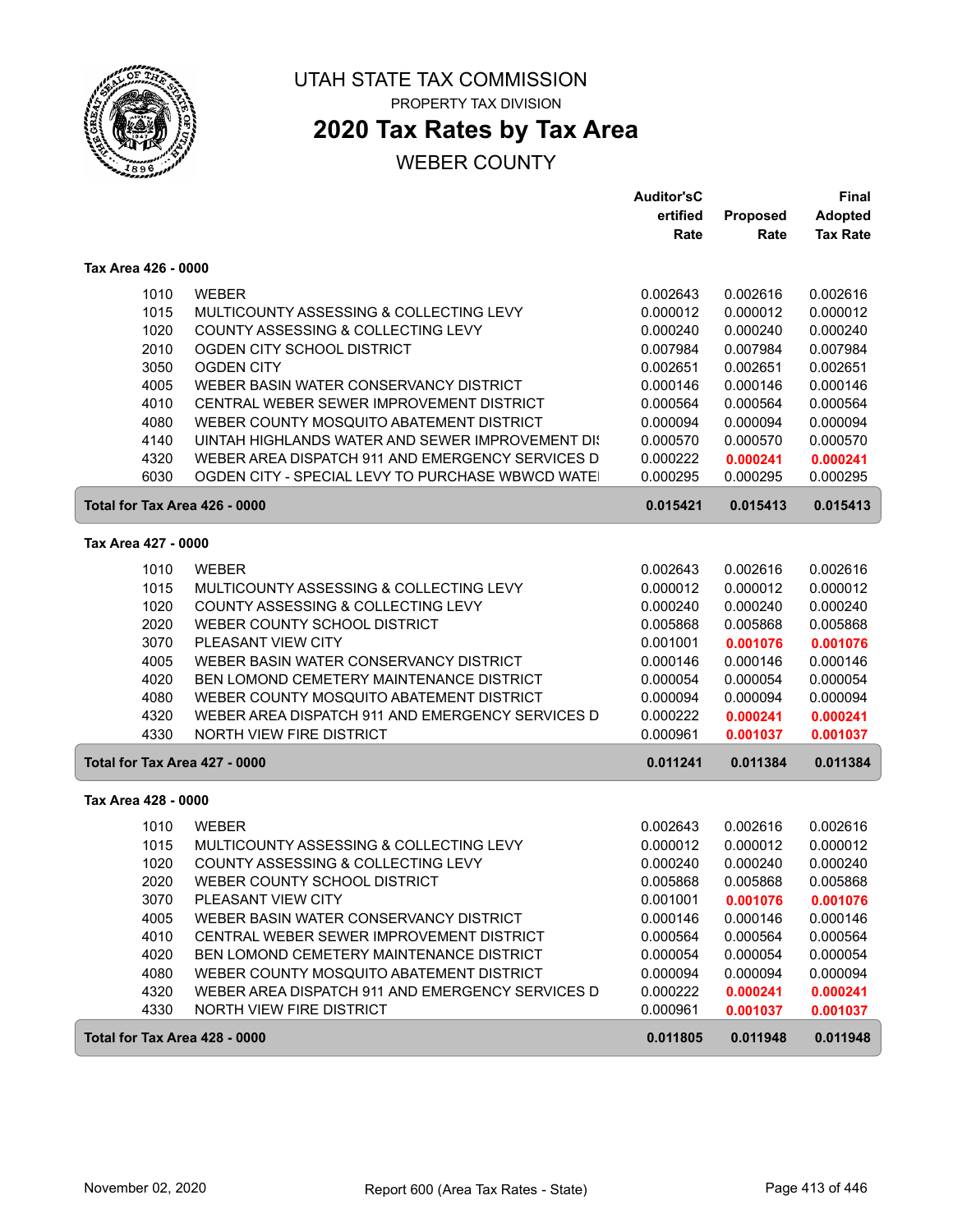

## **2020 Tax Rates by Tax Area**

|                               |                                                   | <b>Auditor'sC</b> |          | <b>Final</b>    |
|-------------------------------|---------------------------------------------------|-------------------|----------|-----------------|
|                               |                                                   | ertified          | Proposed | <b>Adopted</b>  |
|                               |                                                   | Rate              | Rate     | <b>Tax Rate</b> |
| Tax Area 430 - 0000           |                                                   |                   |          |                 |
| 1010                          | <b>WEBER</b>                                      | 0.002643          | 0.002616 | 0.002616        |
| 1015                          | MULTICOUNTY ASSESSING & COLLECTING LEVY           | 0.000012          | 0.000012 | 0.000012        |
| 1020                          | COUNTY ASSESSING & COLLECTING LEVY                | 0.000240          | 0.000240 | 0.000240        |
| 2020                          | WEBER COUNTY SCHOOL DISTRICT                      | 0.005868          | 0.005868 | 0.005868        |
| 3070                          | PLEASANT VIEW CITY                                | 0.001001          | 0.001076 | 0.001076        |
| 4005                          | WEBER BASIN WATER CONSERVANCY DISTRICT            | 0.000146          | 0.000146 | 0.000146        |
| 4010                          | CENTRAL WEBER SEWER IMPROVEMENT DISTRICT          | 0.000564          | 0.000564 | 0.000564        |
| 4020                          | BEN LOMOND CEMETERY MAINTENANCE DISTRICT          | 0.000054          | 0.000054 | 0.000054        |
| 4070                          | BONA VISTA WATER IMPROVEMENT DISTRICT             | 0.000211          | 0.000211 | 0.000211        |
| 4080                          | WEBER COUNTY MOSQUITO ABATEMENT DISTRICT          | 0.000094          | 0.000094 | 0.000094        |
| 4320                          | WEBER AREA DISPATCH 911 AND EMERGENCY SERVICES D  | 0.000222          | 0.000241 | 0.000241        |
| 4330                          | NORTH VIEW FIRE DISTRICT                          | 0.000961          | 0.001037 | 0.001037        |
| Total for Tax Area 430 - 0000 |                                                   | 0.012016          | 0.012159 | 0.012159        |
| Tax Area 431 - 0000           |                                                   |                   |          |                 |
|                               |                                                   |                   |          |                 |
| 1010                          | <b>WEBER</b>                                      | 0.002643          | 0.002616 | 0.002616        |
| 1015                          | MULTICOUNTY ASSESSING & COLLECTING LEVY           | 0.000012          | 0.000012 | 0.000012        |
| 1020                          | COUNTY ASSESSING & COLLECTING LEVY                | 0.000240          | 0.000240 | 0.000240        |
| 2020                          | WEBER COUNTY SCHOOL DISTRICT                      | 0.005868          | 0.005868 | 0.005868        |
| 4005                          | WEBER BASIN WATER CONSERVANCY DISTRICT            | 0.000146          | 0.000146 | 0.000146        |
| 4010                          | CENTRAL WEBER SEWER IMPROVEMENT DISTRICT          | 0.000564          | 0.000564 | 0.000564        |
| 4070                          | BONA VISTA WATER IMPROVEMENT DISTRICT             | 0.000211          | 0.000211 | 0.000211        |
| 4080                          | WEBER COUNTY MOSQUITO ABATEMENT DISTRICT          | 0.000094          | 0.000094 | 0.000094        |
| 4210                          | <b>WEBER FIRE DISTRICT</b>                        | 0.001378          | 0.001378 | 0.001378        |
| 4320                          | WEBER AREA DISPATCH 911 AND EMERGENCY SERVICES D  | 0.000222          | 0.000241 | 0.000241        |
| 6080                          | WEBER FIRE DISTRICT - BOND (est. 1/1/06)          | 0.000057          | 0.000057 | 0.000057        |
| 6090                          | MUNICIPAL TYPE SERVICE FUND                       | 0.000125          | 0.000247 | 0.000247        |
| Total for Tax Area 431 - 0000 |                                                   | 0.011560          | 0.011674 | 0.011674        |
| Tax Area 432 - 0000           |                                                   |                   |          |                 |
| 1010                          | <b>WEBER</b>                                      | 0.002643          | 0.002616 | 0.002616        |
| 1015                          | MULTICOUNTY ASSESSING & COLLECTING LEVY           | 0.000012          | 0.000012 | 0.000012        |
| 1020                          | COUNTY ASSESSING & COLLECTING LEVY                | 0.000240          | 0.000240 | 0.000240        |
| 2010                          | OGDEN CITY SCHOOL DISTRICT                        | 0.007984          | 0.007984 | 0.007984        |
| 3050                          | <b>OGDEN CITY</b>                                 | 0.002651          | 0.002651 | 0.002651        |
| 4005                          | WEBER BASIN WATER CONSERVANCY DISTRICT            | 0.000146          | 0.000146 | 0.000146        |
| 4010                          | CENTRAL WEBER SEWER IMPROVEMENT DISTRICT          | 0.000564          | 0.000564 | 0.000564        |
| 4080                          | WEBER COUNTY MOSQUITO ABATEMENT DISTRICT          | 0.000094          | 0.000094 | 0.000094        |
| 4320                          | WEBER AREA DISPATCH 911 AND EMERGENCY SERVICES D  | 0.000222          | 0.000241 | 0.000241        |
| 6030                          | OGDEN CITY - SPECIAL LEVY TO PURCHASE WBWCD WATEI | 0.000295          | 0.000295 | 0.000295        |
| 6080                          | WEBER FIRE DISTRICT - BOND (est. 1/1/06)          | 0.000057          | 0.000057 | 0.000057        |
| Total for Tax Area 432 - 0000 |                                                   | 0.014908          | 0.014900 | 0.014900        |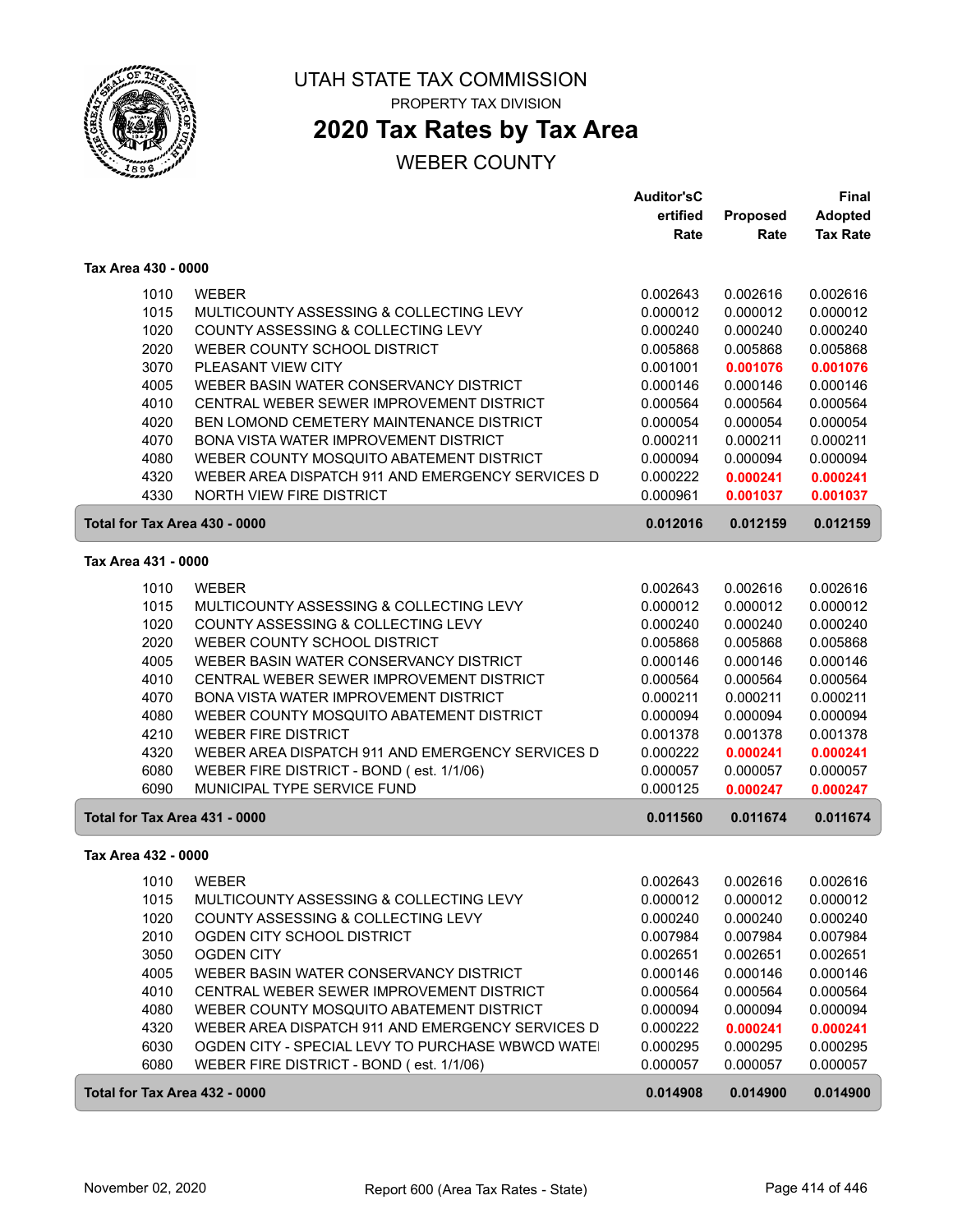

## **2020 Tax Rates by Tax Area**

|                     |                                                  | <b>Auditor'sC</b> |          | <b>Final</b>    |
|---------------------|--------------------------------------------------|-------------------|----------|-----------------|
|                     |                                                  | ertified          | Proposed | <b>Adopted</b>  |
|                     |                                                  | Rate              | Rate     | <b>Tax Rate</b> |
| Tax Area 433 - 0000 |                                                  |                   |          |                 |
| 1010                | <b>WEBER</b>                                     | 0.002643          | 0.002616 | 0.002616        |
| 1015                | MULTICOUNTY ASSESSING & COLLECTING LEVY          | 0.000012          | 0.000012 | 0.000012        |
| 1020                | COUNTY ASSESSING & COLLECTING LEVY               | 0.000240          | 0.000240 | 0.000240        |
| 2020                | WEBER COUNTY SCHOOL DISTRICT                     | 0.005868          | 0.005868 | 0.005868        |
| 3040                | NORTH OGDEN CITY                                 | 0.001002          | 0.001180 | 0.001180        |
| 4005                | WEBER BASIN WATER CONSERVANCY DISTRICT           | 0.000146          | 0.000146 | 0.000146        |
| 4010                | CENTRAL WEBER SEWER IMPROVEMENT DISTRICT         | 0.000564          | 0.000564 | 0.000564        |
| 4020                | BEN LOMOND CEMETERY MAINTENANCE DISTRICT         | 0.000054          | 0.000054 | 0.000054        |
| 4080                | WEBER COUNTY MOSQUITO ABATEMENT DISTRICT         | 0.000094          | 0.000094 | 0.000094        |
| 4320                | WEBER AREA DISPATCH 911 AND EMERGENCY SERVICES D | 0.000222          | 0.000241 | 0.000241        |
| 4330                | NORTH VIEW FIRE DISTRICT                         | 0.000961          | 0.001037 | 0.001037        |
| 6080                | WEBER FIRE DISTRICT - BOND (est. 1/1/06)         | 0.000057          | 0.000057 | 0.000057        |
|                     | Total for Tax Area 433 - 0000                    | 0.011863          | 0.012109 | 0.012109        |
| Tax Area 434 - 0000 |                                                  |                   |          |                 |
| 1010                | <b>WEBER</b>                                     | 0.002643          | 0.002616 | 0.002616        |
| 1015                | MULTICOUNTY ASSESSING & COLLECTING LEVY          | 0.000012          | 0.000012 | 0.000012        |
| 1020                | COUNTY ASSESSING & COLLECTING LEVY               | 0.000240          | 0.000240 | 0.000240        |
| 2020                | WEBER COUNTY SCHOOL DISTRICT                     | 0.005868          | 0.005868 | 0.005868        |
| 3060                | <b>PLAIN CITY</b>                                | 0.000336          | 0.000336 | 0.000336        |
| 4005                | WEBER BASIN WATER CONSERVANCY DISTRICT           | 0.000146          | 0.000146 | 0.000146        |
| 4030                | PLAIN CITY CEMETERY MAINTENANCE DISTRICT         | 0.000055          | 0.000055 | 0.000055        |
| 4070                | BONA VISTA WATER IMPROVEMENT DISTRICT            | 0.000211          | 0.000211 | 0.000211        |
| 4080                | WEBER COUNTY MOSQUITO ABATEMENT DISTRICT         | 0.000094          | 0.000094 | 0.000094        |
| 4320                | WEBER AREA DISPATCH 911 AND EMERGENCY SERVICES D | 0.000222          | 0.000241 | 0.000241        |
| 6080                | WEBER FIRE DISTRICT - BOND (est. 1/1/06)         | 0.000057          | 0.000057 | 0.000057        |
|                     | Total for Tax Area 434 - 0000                    | 0.009884          | 0.009876 | 0.009876        |
| Tax Area 435 - 0000 |                                                  |                   |          |                 |
| 1010                | <b>WEBER</b>                                     | 0.002643          | 0.002616 | 0.002616        |
| 1015                | MULTICOUNTY ASSESSING & COLLECTING LEVY          | 0.000012          | 0.000012 | 0.000012        |
| 1020                | COUNTY ASSESSING & COLLECTING LEVY               | 0.000240          | 0.000240 | 0.000240        |
| 2020                | WEBER COUNTY SCHOOL DISTRICT                     | 0.005868          | 0.005868 | 0.005868        |
| 3060                | <b>PLAIN CITY</b>                                | 0.000336          | 0.000336 | 0.000336        |
| 4005                | WEBER BASIN WATER CONSERVANCY DISTRICT           | 0.000146          | 0.000146 | 0.000146        |
| 4030                | PLAIN CITY CEMETERY MAINTENANCE DISTRICT         | 0.000055          | 0.000055 | 0.000055        |
| 4080                | WEBER COUNTY MOSQUITO ABATEMENT DISTRICT         | 0.000094          | 0.000094 | 0.000094        |
| 4320                | WEBER AREA DISPATCH 911 AND EMERGENCY SERVICES D | 0.000222          | 0.000241 | 0.000241        |
| 6080                | WEBER FIRE DISTRICT - BOND (est. 1/1/06)         | 0.000057          | 0.000057 | 0.000057        |
|                     | Total for Tax Area 435 - 0000                    | 0.009673          | 0.009665 | 0.009665        |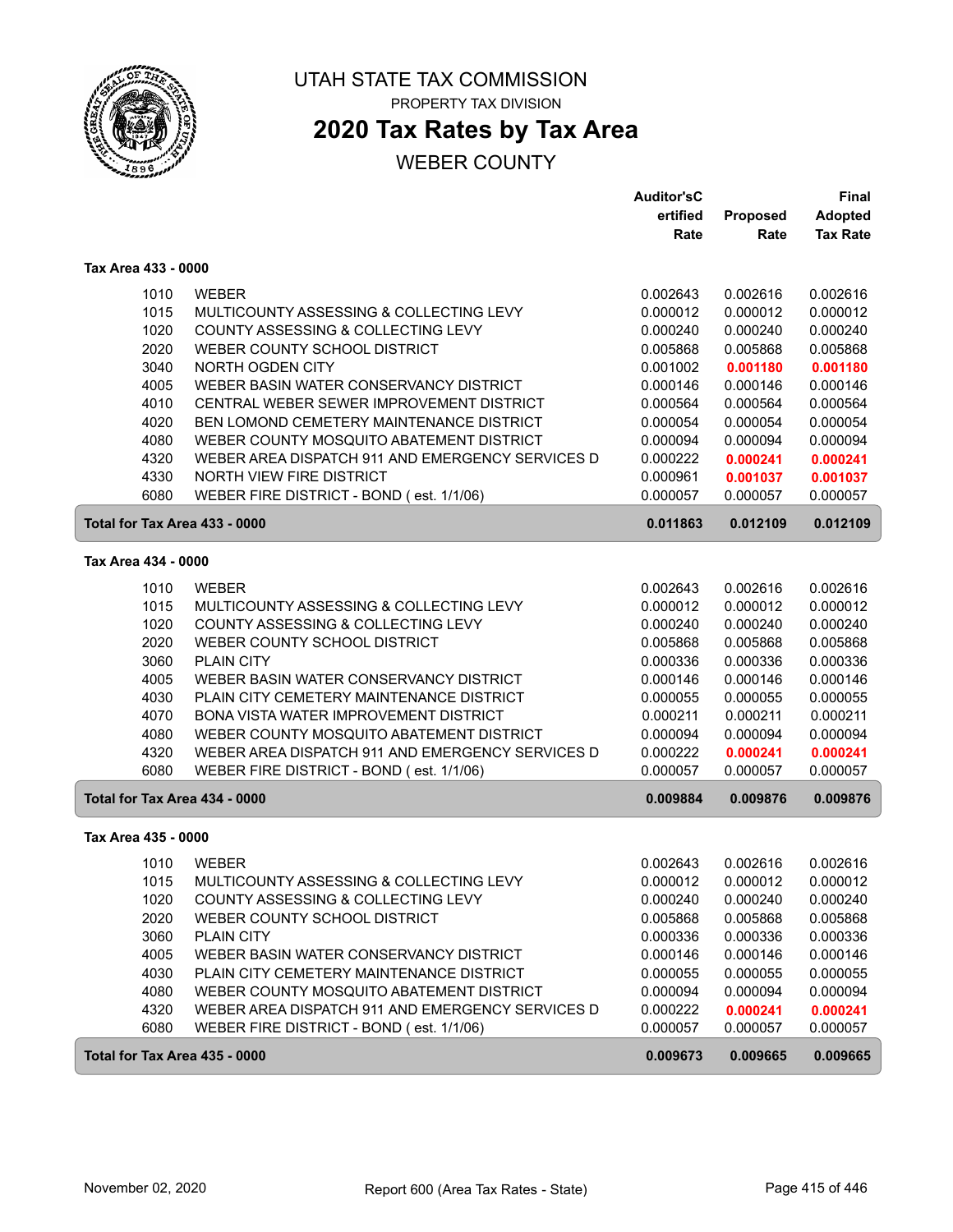

ſ

UTAH STATE TAX COMMISSION PROPERTY TAX DIVISION

## **2020 Tax Rates by Tax Area**

|                               |                                                  | <b>Auditor'sC</b> |          | Final           |
|-------------------------------|--------------------------------------------------|-------------------|----------|-----------------|
|                               |                                                  | ertified          | Proposed | <b>Adopted</b>  |
|                               |                                                  | Rate              | Rate     | <b>Tax Rate</b> |
| Tax Area 436 - 0000           |                                                  |                   |          |                 |
| 1010                          | <b>WEBER</b>                                     | 0.002643          | 0.002616 | 0.002616        |
| 1015                          | MULTICOUNTY ASSESSING & COLLECTING LEVY          | 0.000012          | 0.000012 | 0.000012        |
| 1020                          | COUNTY ASSESSING & COLLECTING LEVY               | 0.000240          | 0.000240 | 0.000240        |
| 2020                          | WEBER COUNTY SCHOOL DISTRICT                     | 0.005868          | 0.005868 | 0.005868        |
| 3020                          | <b>HARRISVILLE CITY</b>                          | 0.000802          | 0.000802 | 0.000802        |
| 4005                          | WEBER BASIN WATER CONSERVANCY DISTRICT           | 0.000146          | 0.000146 | 0.000146        |
| 4010                          | CENTRAL WEBER SEWER IMPROVEMENT DISTRICT         | 0.000564          | 0.000564 | 0.000564        |
| 4020                          | BEN LOMOND CEMETERY MAINTENANCE DISTRICT         | 0.000054          | 0.000054 | 0.000054        |
| 4080                          | WEBER COUNTY MOSQUITO ABATEMENT DISTRICT         | 0.000094          | 0.000094 | 0.000094        |
| 4320                          | WEBER AREA DISPATCH 911 AND EMERGENCY SERVICES D | 0.000222          | 0.000241 | 0.000241        |
| 4330                          | NORTH VIEW FIRE DISTRICT                         | 0.000961          | 0.001037 | 0.001037        |
| 6080                          | WEBER FIRE DISTRICT - BOND (est. 1/1/06)         | 0.000057          | 0.000057 | 0.000057        |
| Total for Tax Area 436 - 0000 |                                                  | 0.011663          | 0.011731 | 0.011731        |
| Tax Area 438 - 0000           |                                                  |                   |          |                 |
| 1010                          | <b>WEBER</b>                                     | 0.002643          | 0.002616 | 0.002616        |
| 1015                          | MULTICOUNTY ASSESSING & COLLECTING LEVY          | 0.000012          | 0.000012 | 0.000012        |
| 1020                          | COUNTY ASSESSING & COLLECTING LEVY               | 0.000240          | 0.000240 | 0.000240        |
| 2020                          | WEBER COUNTY SCHOOL DISTRICT                     | 0.005868          | 0.005868 | 0.005868        |
| 3110                          | <b>UINTAH CITY</b>                               | 0.000677          | 0.000677 | 0.000677        |
| 4005                          | WEBER BASIN WATER CONSERVANCY DISTRICT           | 0.000146          | 0.000146 | 0.000146        |
| 4080                          | WEBER COUNTY MOSQUITO ABATEMENT DISTRICT         | 0.000094          | 0.000094 | 0.000094        |
| 4320                          | WEBER AREA DISPATCH 911 AND EMERGENCY SERVICES D | 0.000222          | 0.000241 | 0.000241        |
| 6080                          | WEBER FIRE DISTRICT - BOND (est. 1/1/06)         | 0.000057          | 0.000057 | 0.000057        |
| Total for Tax Area 438 - 0000 |                                                  | 0.009959          | 0.009951 | 0.009951        |
| Tax Area 439 - 0000           |                                                  |                   |          |                 |
|                               |                                                  |                   |          |                 |
| 1010                          | <b>WEBER</b>                                     | 0.002643          | 0.002616 | 0.002616        |
| 1015                          | MULTICOUNTY ASSESSING & COLLECTING LEVY          | 0.000012          | 0.000012 | 0.000012        |
| 1020                          | COUNTY ASSESSING & COLLECTING LEVY               | 0.000240          | 0.000240 | 0.000240        |
| 2020                          | WEBER COUNTY SCHOOL DISTRICT                     | 0.005868          | 0.005868 | 0.005868        |
| 3090                          | <b>ROY CITY</b>                                  | 0.001959          | 0.001959 | 0.001959        |
| 4005                          | WEBER BASIN WATER CONSERVANCY DISTRICT           | 0.000146          | 0.000146 | 0.000146        |
| 4015                          | NORTH DAVIS SEWER DISTRICT                       | 0.000769          | 0.000769 | 0.000769        |
| 4080                          | WEBER COUNTY MOSQUITO ABATEMENT DISTRICT         | 0.000094          | 0.000094 | 0.000094        |
| 4130                          | ROY WATER CONSERVANCY DISTRICT                   | 0.000063          | 0.000063 | 0.000063        |
| 4150                          | HOOPER WATER IMPROVEMENT DISTRICT                | 0.000277          | 0.000277 | 0.000277        |
| 4320                          | WEBER AREA DISPATCH 911 AND EMERGENCY SERVICES D | 0.000222          | 0.000241 | 0.000241        |
| 6080                          | WEBER FIRE DISTRICT - BOND (est. 1/1/06)         | 0.000057          | 0.000057 | 0.000057        |
| Total for Tax Area 439 - 0000 |                                                  | 0.012350          | 0.012342 | 0.012342        |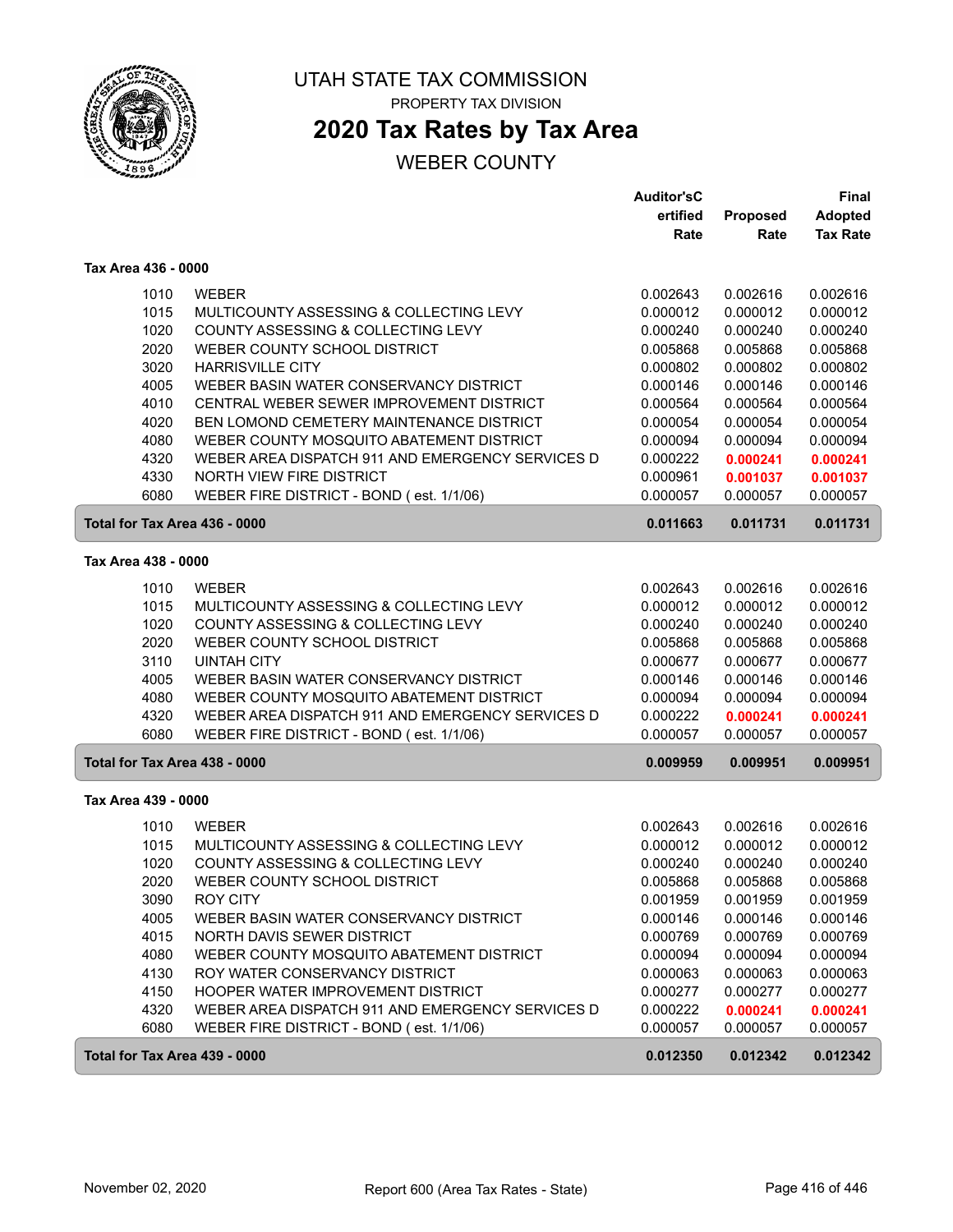

## **2020 Tax Rates by Tax Area**

|                               |                                                  | <b>Auditor'sC</b> |          | <b>Final</b>    |
|-------------------------------|--------------------------------------------------|-------------------|----------|-----------------|
|                               |                                                  | ertified          | Proposed | <b>Adopted</b>  |
|                               |                                                  | Rate              | Rate     | <b>Tax Rate</b> |
| Tax Area 440 - 0000           |                                                  |                   |          |                 |
| 1010                          | <b>WEBER</b>                                     | 0.002643          | 0.002616 | 0.002616        |
| 1015                          | MULTICOUNTY ASSESSING & COLLECTING LEVY          | 0.000012          | 0.000012 | 0.000012        |
| 1020                          | COUNTY ASSESSING & COLLECTING LEVY               | 0.000240          | 0.000240 | 0.000240        |
| 2020                          | WEBER COUNTY SCHOOL DISTRICT                     | 0.005868          | 0.005868 | 0.005868        |
| 3020                          | <b>HARRISVILLE CITY</b>                          | 0.000802          | 0.000802 | 0.000802        |
| 4005                          | WEBER BASIN WATER CONSERVANCY DISTRICT           | 0.000146          | 0.000146 | 0.000146        |
| 4010                          | CENTRAL WEBER SEWER IMPROVEMENT DISTRICT         | 0.000564          | 0.000564 | 0.000564        |
| 4020                          | BEN LOMOND CEMETERY MAINTENANCE DISTRICT         | 0.000054          | 0.000054 | 0.000054        |
| 4070                          | BONA VISTA WATER IMPROVEMENT DISTRICT            | 0.000211          | 0.000211 | 0.000211        |
| 4080                          | WEBER COUNTY MOSQUITO ABATEMENT DISTRICT         | 0.000094          | 0.000094 | 0.000094        |
| 4320                          | WEBER AREA DISPATCH 911 AND EMERGENCY SERVICES D | 0.000222          | 0.000241 | 0.000241        |
| 4330                          | NORTH VIEW FIRE DISTRICT                         | 0.000961          | 0.001037 | 0.001037        |
| 6080                          | WEBER FIRE DISTRICT - BOND (est. 1/1/06)         | 0.000057          | 0.000057 | 0.000057        |
| Total for Tax Area 440 - 0000 |                                                  | 0.011874          | 0.011942 | 0.011942        |
| Tax Area 441 - 0000           |                                                  |                   |          |                 |
|                               |                                                  |                   |          |                 |
| 1010                          | <b>WEBER</b>                                     | 0.002643          | 0.002616 | 0.002616        |
| 1015                          | MULTICOUNTY ASSESSING & COLLECTING LEVY          | 0.000012          | 0.000012 | 0.000012        |
| 1020                          | COUNTY ASSESSING & COLLECTING LEVY               | 0.000240          | 0.000240 | 0.000240        |
| 2020                          | WEBER COUNTY SCHOOL DISTRICT                     | 0.005868          | 0.005868 | 0.005868        |
| 4005                          | WEBER BASIN WATER CONSERVANCY DISTRICT           | 0.000146          | 0.000146 | 0.000146        |
| 4050                          | WARREN-WEST WARREN CEMETERY MAINTENANCE DISTR    | 0.000127          | 0.000127 | 0.000127        |
| 4080                          | WEBER COUNTY MOSQUITO ABATEMENT DISTRICT         | 0.000094          | 0.000094 | 0.000094        |
| 4210                          | <b>WEBER FIRE DISTRICT</b>                       | 0.001378          | 0.001378 | 0.001378        |
| 4280                          | WEST WARREN PARK SERVICE AREA                    | 0.000180          | 0.000180 | 0.000180        |
| 4320                          | WEBER AREA DISPATCH 911 AND EMERGENCY SERVICES D | 0.000222          | 0.000241 | 0.000241        |
| 6080                          | WEBER FIRE DISTRICT - BOND (est. 1/1/06)         | 0.000057          | 0.000057 | 0.000057        |
| 6090                          | MUNICIPAL TYPE SERVICE FUND                      | 0.000125          | 0.000247 | 0.000247        |
| Total for Tax Area 441 - 0000 |                                                  | 0.011092          | 0.011206 | 0.011206        |
| Tax Area 442 - 0000           |                                                  |                   |          |                 |
| 1010                          | WEBER                                            | 0.002643          | 0.002616 | 0.002616        |
| 1015                          | MULTICOUNTY ASSESSING & COLLECTING LEVY          | 0.000012          | 0.000012 | 0.000012        |
| 1020                          | COUNTY ASSESSING & COLLECTING LEVY               | 0.000240          | 0.000240 | 0.000240        |
| 2020                          | WEBER COUNTY SCHOOL DISTRICT                     | 0.005868          | 0.005868 | 0.005868        |
| 4005                          | WEBER BASIN WATER CONSERVANCY DISTRICT           | 0.000146          | 0.000146 | 0.000146        |
| 4050                          | WARREN-WEST WARREN CEMETERY MAINTENANCE DISTR    | 0.000127          | 0.000127 | 0.000127        |
| 4080                          | WEBER COUNTY MOSQUITO ABATEMENT DISTRICT         | 0.000094          | 0.000094 | 0.000094        |
| 4210                          | WEBER FIRE DISTRICT                              | 0.001378          | 0.001378 | 0.001378        |
| 4280                          | WEST WARREN PARK SERVICE AREA                    | 0.000180          | 0.000180 | 0.000180        |
| 4320                          | WEBER AREA DISPATCH 911 AND EMERGENCY SERVICES D | 0.000222          | 0.000241 | 0.000241        |
| 6080                          | WEBER FIRE DISTRICT - BOND (est. 1/1/06)         | 0.000057          | 0.000057 | 0.000057        |
| 6090                          | MUNICIPAL TYPE SERVICE FUND                      | 0.000125          | 0.000247 | 0.000247        |
| Total for Tax Area 442 - 0000 |                                                  | 0.011092          | 0.011206 | 0.011206        |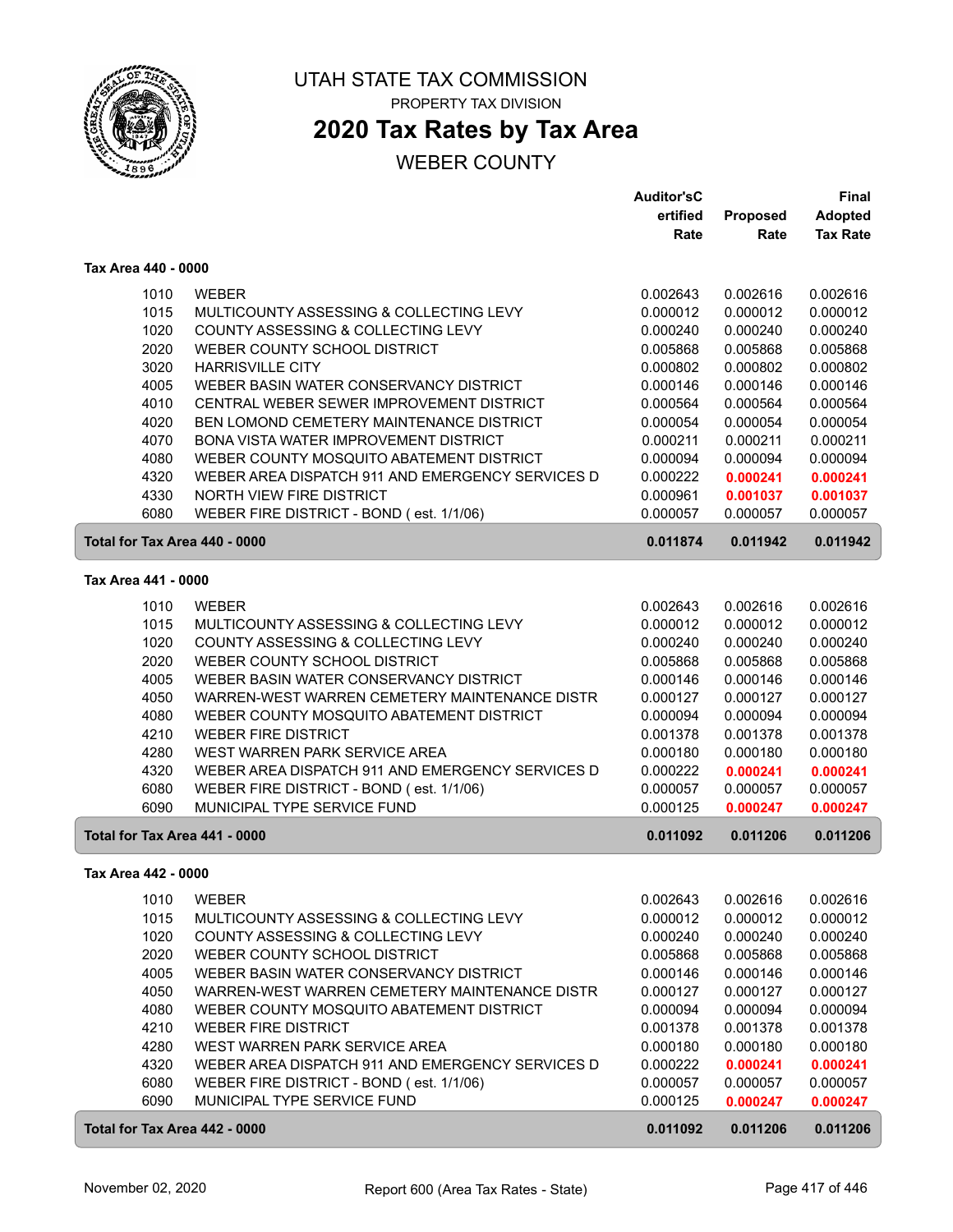

## **2020 Tax Rates by Tax Area**

### WEBER COUNTY

|                               |                                                  | <b>Auditor'sC</b>    |          | Final           |
|-------------------------------|--------------------------------------------------|----------------------|----------|-----------------|
|                               |                                                  | ertified             | Proposed | Adopted         |
|                               |                                                  | Rate                 | Rate     | <b>Tax Rate</b> |
| Tax Area 444 - 0000           |                                                  |                      |          |                 |
| 1010                          | <b>WEBER</b>                                     | 0.002643             | 0.002616 | 0.002616        |
| 1015                          | MULTICOUNTY ASSESSING & COLLECTING LEVY          | 0.000012             | 0.000012 | 0.000012        |
| 1020                          | COUNTY ASSESSING & COLLECTING LEVY               | 0.000240             | 0.000240 | 0.000240        |
| 2020                          | WEBER COUNTY SCHOOL DISTRICT                     | 0.005868             | 0.005868 | 0.005868        |
| 3060                          | <b>PLAIN CITY</b>                                | 0.000336             | 0.000336 | 0.000336        |
| 4005                          | WEBER BASIN WATER CONSERVANCY DISTRICT           | 0.000146             | 0.000146 | 0.000146        |
| 4050                          | WARREN-WEST WARREN CEMETERY MAINTENANCE DISTR    | 0.000127             | 0.000127 | 0.000127        |
| 4080                          | WEBER COUNTY MOSQUITO ABATEMENT DISTRICT         | 0.000094             | 0.000094 | 0.000094        |
| 4180                          | WEST WARREN - WARREN WATER IMPROVEMENT DISTRICT  | 0.000284             | 0.000284 | 0.000284        |
| 4320                          | WEBER AREA DISPATCH 911 AND EMERGENCY SERVICES D | 0.000222             | 0.000241 | 0.000241        |
| 6080                          | WEBER FIRE DISTRICT - BOND (est. 1/1/06)         | 0.000057             | 0.000057 | 0.000057        |
| Total for Tax Area 444 - 0000 |                                                  | 0.010029             | 0.010021 | 0.010021        |
| Tax Area 445 - 0000           |                                                  |                      |          |                 |
| 1010                          | <b>WEBER</b>                                     | 0.002643             | 0.002616 | 0.002616        |
| 1015                          | MULTICOUNTY ASSESSING & COLLECTING LEVY          | 0.000012             | 0.000012 | 0.000012        |
| 1020                          | COUNTY ASSESSING & COLLECTING LEVY               | 0.000240             | 0.000240 | 0.000240        |
| 2020                          | WEBER COUNTY SCHOOL DISTRICT                     |                      | 0.005868 | 0.005868        |
| 3060                          | <b>PLAIN CITY</b>                                | 0.005868<br>0.000336 | 0.000336 | 0.000336        |
| 4005                          | WEBER BASIN WATER CONSERVANCY DISTRICT           | 0.000146             | 0.000146 | 0.000146        |
| 4050                          | WARREN-WEST WARREN CEMETERY MAINTENANCE DISTR    | 0.000127             | 0.000127 | 0.000127        |
| 4080                          | WEBER COUNTY MOSQUITO ABATEMENT DISTRICT         | 0.000094             | 0.000094 | 0.000094        |
| 4180                          | WEST WARREN - WARREN WATER IMPROVEMENT DISTRICT  | 0.000284             | 0.000284 | 0.000284        |
| 4320                          | WEBER AREA DISPATCH 911 AND EMERGENCY SERVICES D | 0.000222             | 0.000241 | 0.000241        |
| 6080                          | WEBER FIRE DISTRICT - BOND (est. 1/1/06)         | 0.000057             | 0.000057 | 0.000057        |
|                               |                                                  |                      |          |                 |
| Total for Tax Area 445 - 0000 |                                                  | 0.010029             | 0.010021 | 0.010021        |
| Tax Area 446 - 0000           |                                                  |                      |          |                 |
| 1010                          | <b>WEBER</b>                                     | 0.002643             | 0.002616 | 0.002616        |
| 1015                          | MULTICOUNTY ASSESSING & COLLECTING LEVY          | 0.000012             | 0.000012 | 0.000012        |
| 1020                          | COUNTY ASSESSING & COLLECTING LEVY               | 0.000240             | 0.000240 | 0.000240        |
| 2020                          | WEBER COUNTY SCHOOL DISTRICT                     | 0.005868             | 0.005868 | 0.005868        |
| 3060                          | <b>PLAIN CITY</b>                                | 0.000336             | 0.000336 | 0.000336        |
| 4005                          | WEBER BASIN WATER CONSERVANCY DISTRICT           | 0.000146             | 0.000146 | 0.000146        |
| 4050                          | WARREN-WEST WARREN CEMETERY MAINTENANCE DISTR    | 0.000127             | 0.000127 | 0.000127        |
| 4080                          | WEBER COUNTY MOSQUITO ABATEMENT DISTRICT         | 0.000094             | 0.000094 | 0.000094        |
| 4320                          | WEBER AREA DISPATCH 911 AND EMERGENCY SERVICES D | 0.000222             | 0.000241 | 0.000241        |
| 6080                          | WEBER FIRE DISTRICT - BOND (est. 1/1/06)         | 0.000057             | 0.000057 | 0.000057        |
| Total for Tax Area 446 - 0000 |                                                  | 0.009745             | 0.009737 | 0.009737        |

 $\sqrt{2}$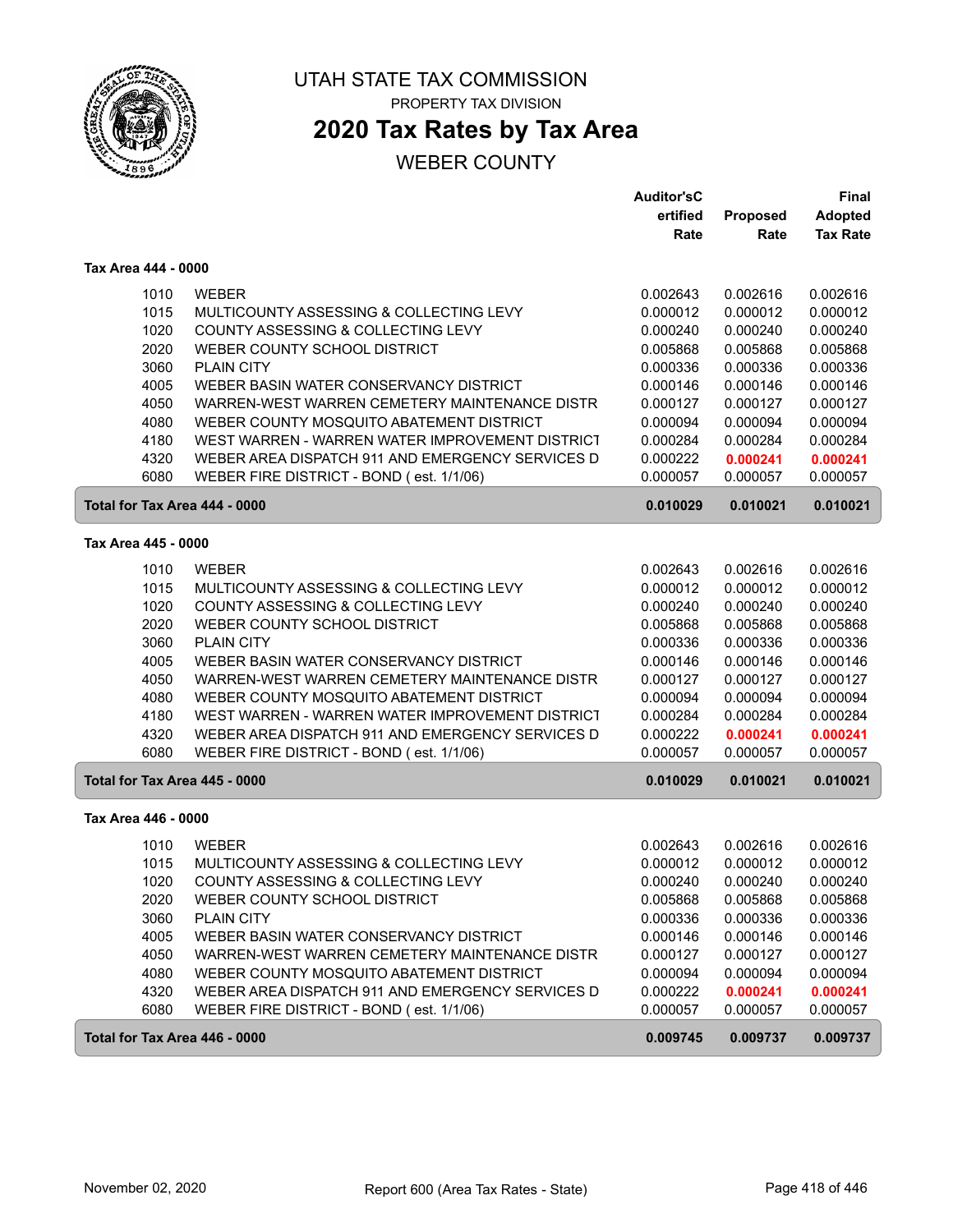

# **2020 Tax Rates by Tax Area**

|                               |                                                         | <b>Auditor'sC</b> |                      | <b>Final</b>         |
|-------------------------------|---------------------------------------------------------|-------------------|----------------------|----------------------|
|                               |                                                         | ertified          | Proposed             | <b>Adopted</b>       |
|                               |                                                         | Rate              | Rate                 | <b>Tax Rate</b>      |
| Tax Area 447 - 0000           |                                                         |                   |                      |                      |
| 1010                          | <b>WEBER</b>                                            | 0.002643          | 0.002616             | 0.002616             |
| 1015                          | MULTICOUNTY ASSESSING & COLLECTING LEVY                 | 0.000012          | 0.000012             | 0.000012             |
| 1020                          | COUNTY ASSESSING & COLLECTING LEVY                      | 0.000240          | 0.000240             | 0.000240             |
| 2020                          | WEBER COUNTY SCHOOL DISTRICT                            | 0.005868          | 0.005868             | 0.005868             |
| 3060                          | <b>PLAIN CITY</b>                                       | 0.000336          | 0.000336             | 0.000336             |
| 4005                          | WEBER BASIN WATER CONSERVANCY DISTRICT                  | 0.000146          | 0.000146             | 0.000146             |
| 4010                          | CENTRAL WEBER SEWER IMPROVEMENT DISTRICT                | 0.000564          | 0.000564             | 0.000564             |
| 4030                          | PLAIN CITY CEMETERY MAINTENANCE DISTRICT                | 0.000055          | 0.000055             | 0.000055             |
| 4070                          | <b>BONA VISTA WATER IMPROVEMENT DISTRICT</b>            |                   |                      |                      |
| 4080                          |                                                         | 0.000211          | 0.000211             | 0.000211             |
|                               | WEBER COUNTY MOSQUITO ABATEMENT DISTRICT                | 0.000094          | 0.000094             | 0.000094             |
| 4320                          | WEBER AREA DISPATCH 911 AND EMERGENCY SERVICES D        | 0.000222          | 0.000241             | 0.000241             |
| Total for Tax Area 447 - 0000 |                                                         | 0.010391          | 0.010383             | 0.010383             |
| Tax Area 448 - 0000           |                                                         |                   |                      |                      |
| 1010                          | <b>WEBER</b>                                            | 0.002643          | 0.002616             | 0.002616             |
| 1015                          | MULTICOUNTY ASSESSING & COLLECTING LEVY                 | 0.000012          | 0.000012             | 0.000012             |
| 1020                          | COUNTY ASSESSING & COLLECTING LEVY                      | 0.000240          | 0.000240             | 0.000240             |
| 2020                          | WEBER COUNTY SCHOOL DISTRICT                            | 0.005868          | 0.005868             | 0.005868             |
| 3070                          | PLEASANT VIEW CITY                                      | 0.001001          | 0.001076             | 0.001076             |
| 4005                          | WEBER BASIN WATER CONSERVANCY DISTRICT                  | 0.000146          | 0.000146             | 0.000146             |
| 4010                          | CENTRAL WEBER SEWER IMPROVEMENT DISTRICT                | 0.000564          | 0.000564             | 0.000564             |
| 4020                          | BEN LOMOND CEMETERY MAINTENANCE DISTRICT                | 0.000054          | 0.000054             | 0.000054             |
| 4080                          | WEBER COUNTY MOSQUITO ABATEMENT DISTRICT                | 0.000094          | 0.000094             | 0.000094             |
| 4320                          | WEBER AREA DISPATCH 911 AND EMERGENCY SERVICES D        | 0.000222          | 0.000241             | 0.000241             |
| 4330                          | NORTH VIEW FIRE DISTRICT                                | 0.000961          | 0.001037             | 0.001037             |
| 6080                          | WEBER FIRE DISTRICT - BOND (est. 1/1/06)                | 0.000057          | 0.000057             | 0.000057             |
| Total for Tax Area 448 - 0000 |                                                         | 0.011862          | 0.012005             | 0.012005             |
| Tax Area 449 - 0000           |                                                         |                   |                      |                      |
|                               |                                                         |                   |                      |                      |
| 1010                          | <b>WEBER</b><br>MULTICOUNTY ASSESSING & COLLECTING LEVY | 0.002643          | 0.002616<br>0.000012 | 0.002616<br>0.000012 |
| 1015                          |                                                         | 0.000012          |                      |                      |
| 1020                          | COUNTY ASSESSING & COLLECTING LEVY                      | 0.000240          | 0.000240             | 0.000240             |
| 2020                          | WEBER COUNTY SCHOOL DISTRICT                            | 0.005868          | 0.005868             | 0.005868             |
| 3070                          | PLEASANT VIEW CITY                                      | 0.001001          | 0.001076             | 0.001076             |
| 4005                          | WEBER BASIN WATER CONSERVANCY DISTRICT                  | 0.000146          | 0.000146             | 0.000146             |
| 4010                          | CENTRAL WEBER SEWER IMPROVEMENT DISTRICT                | 0.000564          | 0.000564             | 0.000564             |
| 4020                          | <b>BEN LOMOND CEMETERY MAINTENANCE DISTRICT</b>         | 0.000054          | 0.000054             | 0.000054             |
| 4070                          | BONA VISTA WATER IMPROVEMENT DISTRICT                   | 0.000211          | 0.000211             | 0.000211             |
| 4080                          | WEBER COUNTY MOSQUITO ABATEMENT DISTRICT                | 0.000094          | 0.000094             | 0.000094             |
| 4320                          | WEBER AREA DISPATCH 911 AND EMERGENCY SERVICES D        | 0.000222          | 0.000241             | 0.000241             |
| 4330                          | NORTH VIEW FIRE DISTRICT                                | 0.000961          | 0.001037             | 0.001037             |
| 6080                          | WEBER FIRE DISTRICT - BOND (est. 1/1/06)                | 0.000057          | 0.000057             | 0.000057             |
| Total for Tax Area 449 - 0000 |                                                         | 0.012073          | 0.012216             | 0.012216             |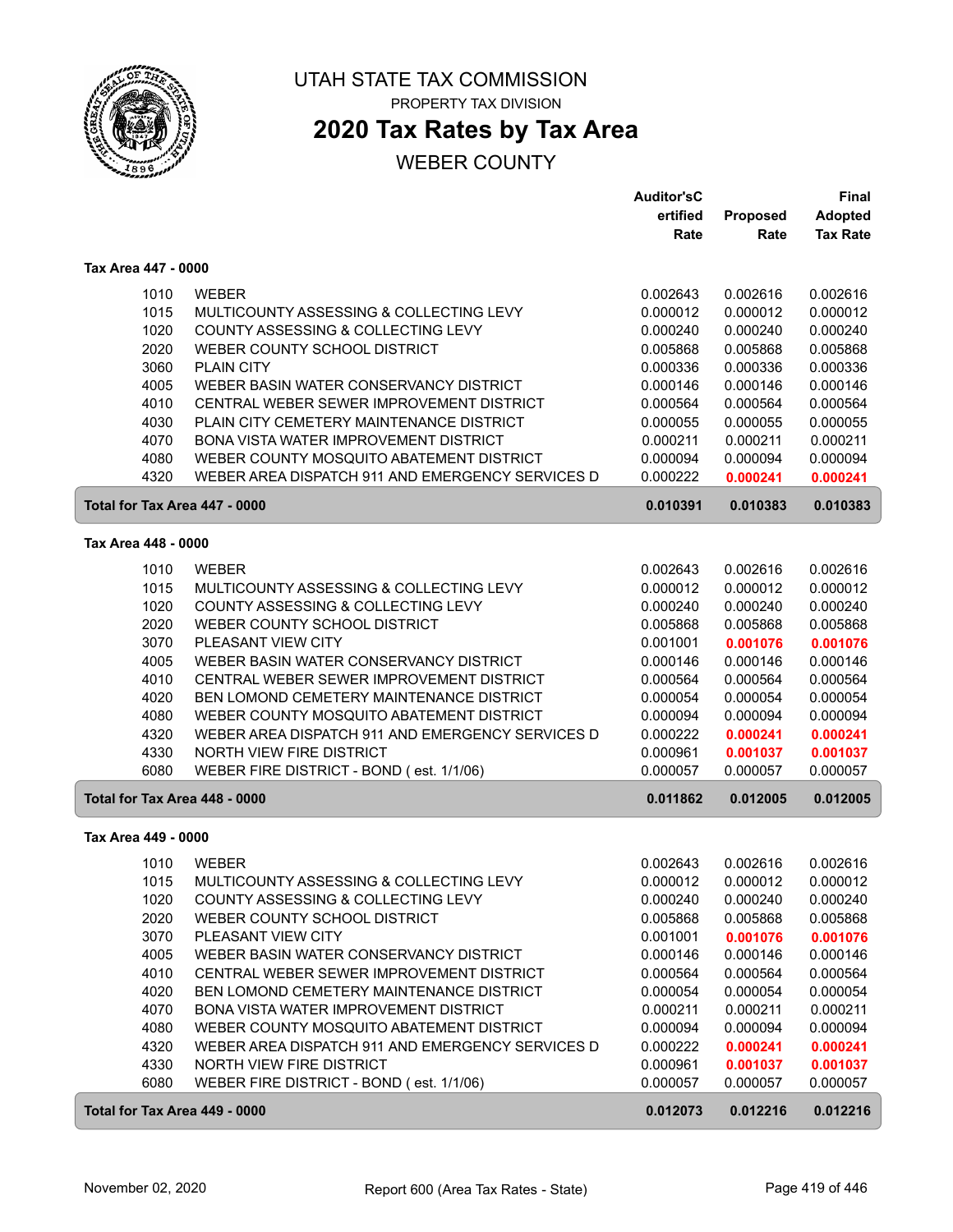

## **2020 Tax Rates by Tax Area**

|                               |                                                  | <b>Auditor'sC</b> |          | Final           |
|-------------------------------|--------------------------------------------------|-------------------|----------|-----------------|
|                               |                                                  | ertified          | Proposed | <b>Adopted</b>  |
|                               |                                                  | Rate              | Rate     | <b>Tax Rate</b> |
| Tax Area 450 - 0000           |                                                  |                   |          |                 |
| 1010                          | <b>WEBER</b>                                     | 0.002643          | 0.002616 | 0.002616        |
| 1015                          | MULTICOUNTY ASSESSING & COLLECTING LEVY          | 0.000012          | 0.000012 | 0.000012        |
| 1020                          | COUNTY ASSESSING & COLLECTING LEVY               | 0.000240          | 0.000240 | 0.000240        |
| 2020                          | WEBER COUNTY SCHOOL DISTRICT                     | 0.005868          | 0.005868 | 0.005868        |
| 3040                          | NORTH OGDEN CITY                                 | 0.001002          | 0.001180 | 0.001180        |
| 4005                          | WEBER BASIN WATER CONSERVANCY DISTRICT           | 0.000146          | 0.000146 | 0.000146        |
| 4010                          | CENTRAL WEBER SEWER IMPROVEMENT DISTRICT         | 0.000564          | 0.000564 | 0.000564        |
| 4020                          | BEN LOMOND CEMETERY MAINTENANCE DISTRICT         | 0.000054          | 0.000054 | 0.000054        |
| 4070                          | BONA VISTA WATER IMPROVEMENT DISTRICT            | 0.000211          | 0.000211 | 0.000211        |
| 4080                          | WEBER COUNTY MOSQUITO ABATEMENT DISTRICT         | 0.000094          | 0.000094 | 0.000094        |
| 4320                          | WEBER AREA DISPATCH 911 AND EMERGENCY SERVICES D | 0.000222          | 0.000241 | 0.000241        |
| 4330                          | NORTH VIEW FIRE DISTRICT                         | 0.000961          | 0.001037 | 0.001037        |
| 6080                          | WEBER FIRE DISTRICT - BOND (est. 1/1/06)         | 0.000057          | 0.000057 | 0.000057        |
| Total for Tax Area 450 - 0000 |                                                  | 0.012074          | 0.012320 | 0.012320        |
| Tax Area 451 - 0000           |                                                  |                   |          |                 |
| 1010                          | <b>WEBER</b>                                     | 0.002643          | 0.002616 | 0.002616        |
| 1015                          | MULTICOUNTY ASSESSING & COLLECTING LEVY          | 0.000012          | 0.000012 | 0.000012        |
| 1020                          | COUNTY ASSESSING & COLLECTING LEVY               | 0.000240          | 0.000240 | 0.000240        |
| 2020                          | WEBER COUNTY SCHOOL DISTRICT                     | 0.005868          | 0.005868 | 0.005868        |
| 3050                          | <b>OGDEN CITY</b>                                | 0.002651          | 0.002651 | 0.002651        |
| 4005                          | WEBER BASIN WATER CONSERVANCY DISTRICT           | 0.000146          | 0.000146 | 0.000146        |
| 4010                          | CENTRAL WEBER SEWER IMPROVEMENT DISTRICT         | 0.000564          | 0.000564 | 0.000564        |
| 4080                          | WEBER COUNTY MOSQUITO ABATEMENT DISTRICT         | 0.000094          | 0.000094 | 0.000094        |
| 4320                          | WEBER AREA DISPATCH 911 AND EMERGENCY SERVICES D | 0.000222          | 0.000241 | 0.000241        |
| 6030                          | OGDEN CITY - SPECIAL LEVY TO PURCHASE WBWCD WATE | 0.000295          | 0.000295 | 0.000295        |
| 6080                          | WEBER FIRE DISTRICT - BOND (est. 1/1/06)         | 0.000057          | 0.000057 | 0.000057        |
| Total for Tax Area 451 - 0000 |                                                  | 0.012792          | 0.012784 | 0.012784        |
| Tax Area 452 - 0000           |                                                  |                   |          |                 |
| 1010                          | <b>WEBER</b>                                     | 0.002643          | 0.002616 | 0.002616        |
| 1015                          | MULTICOUNTY ASSESSING & COLLECTING LEVY          | 0.000012          | 0.000012 | 0.000012        |
| 1020                          | COUNTY ASSESSING & COLLECTING LEVY               | 0.000240          | 0.000240 | 0.000240        |
| 2020                          | WEBER COUNTY SCHOOL DISTRICT                     | 0.005868          | 0.005868 | 0.005868        |
| 3060                          | <b>PLAIN CITY</b>                                | 0.000336          | 0.000336 | 0.000336        |
| 4005                          | WEBER BASIN WATER CONSERVANCY DISTRICT           | 0.000146          | 0.000146 | 0.000146        |
| 4070                          | BONA VISTA WATER IMPROVEMENT DISTRICT            | 0.000211          | 0.000211 | 0.000211        |
| 4080                          | WEBER COUNTY MOSQUITO ABATEMENT DISTRICT         | 0.000094          | 0.000094 | 0.000094        |
| 4320                          | WEBER AREA DISPATCH 911 AND EMERGENCY SERVICES D | 0.000222          | 0.000241 | 0.000241        |
| 6080                          | WEBER FIRE DISTRICT - BOND (est. 1/1/06)         | 0.000057          | 0.000057 | 0.000057        |
| Total for Tax Area 452 - 0000 |                                                  | 0.009829          | 0.009821 | 0.009821        |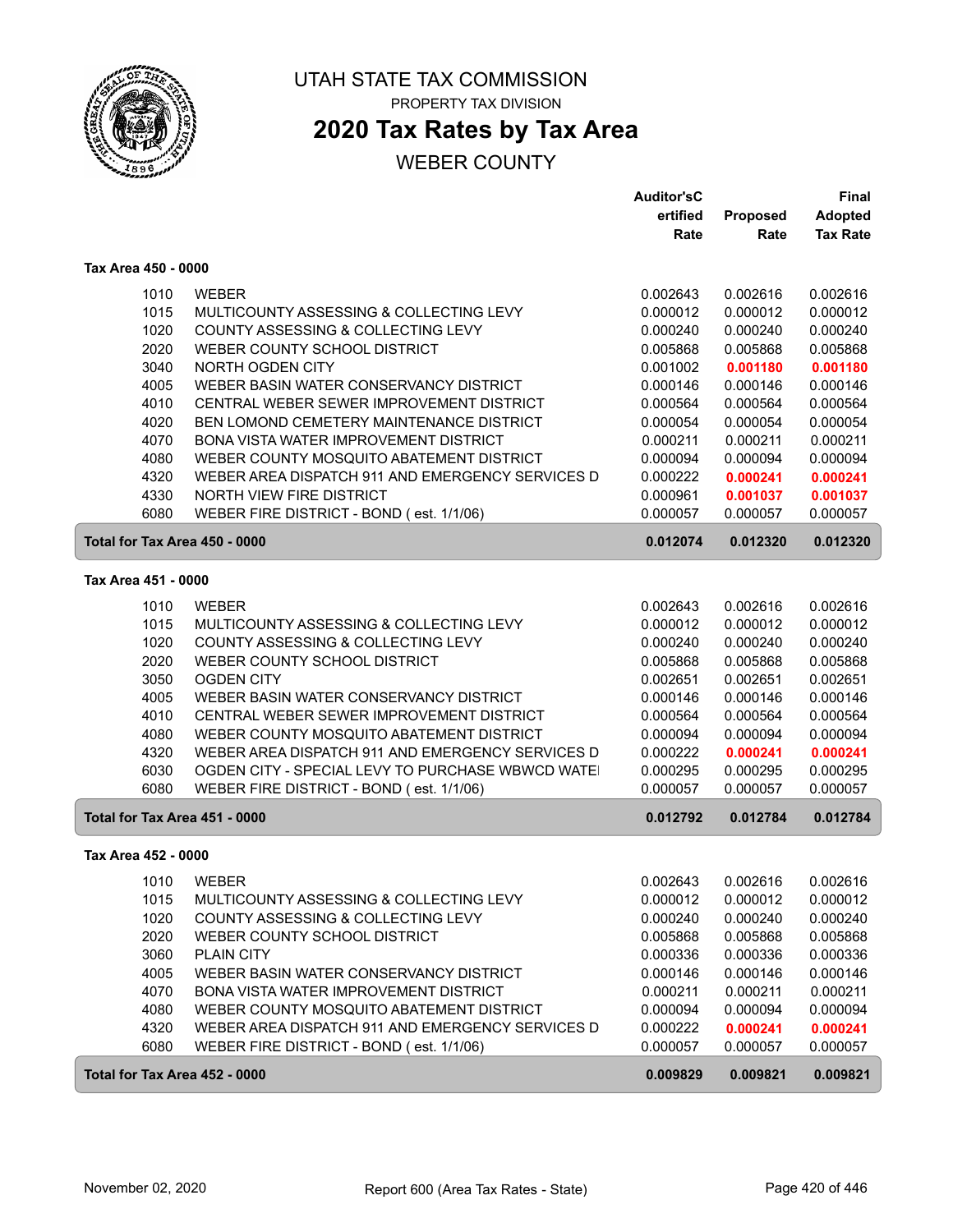

## **2020 Tax Rates by Tax Area**

|                               |                                                  | <b>Auditor'sC</b> |                 | Final           |
|-------------------------------|--------------------------------------------------|-------------------|-----------------|-----------------|
|                               |                                                  | ertified          | <b>Proposed</b> | <b>Adopted</b>  |
|                               |                                                  | Rate              | Rate            | <b>Tax Rate</b> |
| Tax Area 453 - 0000           |                                                  |                   |                 |                 |
| 1010                          | <b>WEBER</b>                                     | 0.002643          | 0.002616        | 0.002616        |
| 1015                          | MULTICOUNTY ASSESSING & COLLECTING LEVY          | 0.000012          | 0.000012        | 0.000012        |
| 1020                          | COUNTY ASSESSING & COLLECTING LEVY               | 0.000240          | 0.000240        | 0.000240        |
| 2020                          | WEBER COUNTY SCHOOL DISTRICT                     | 0.005868          | 0.005868        | 0.005868        |
| 3070                          | PLEASANT VIEW CITY                               | 0.001001          | 0.001076        | 0.001076        |
| 4005                          | WEBER BASIN WATER CONSERVANCY DISTRICT           | 0.000146          | 0.000146        | 0.000146        |
| 4010                          | CENTRAL WEBER SEWER IMPROVEMENT DISTRICT         | 0.000564          | 0.000564        | 0.000564        |
| 4070                          | <b>BONA VISTA WATER IMPROVEMENT DISTRICT</b>     | 0.000211          | 0.000211        | 0.000211        |
| 4080                          | WEBER COUNTY MOSQUITO ABATEMENT DISTRICT         | 0.000094          | 0.000094        | 0.000094        |
| 4320                          | WEBER AREA DISPATCH 911 AND EMERGENCY SERVICES D | 0.000222          | 0.000241        | 0.000241        |
| 4330                          | NORTH VIEW FIRE DISTRICT                         | 0.000961          | 0.001037        | 0.001037        |
| 6080                          | WEBER FIRE DISTRICT - BOND (est. 1/1/06)         | 0.000057          | 0.000057        | 0.000057        |
| Total for Tax Area 453 - 0000 |                                                  | 0.012019          | 0.012162        | 0.012162        |
|                               |                                                  |                   |                 |                 |
| Tax Area 454 - 0000           |                                                  |                   |                 |                 |
| 1010                          | <b>WEBER</b>                                     | 0.002643          | 0.002616        | 0.002616        |
| 1015                          | MULTICOUNTY ASSESSING & COLLECTING LEVY          | 0.000012          | 0.000012        | 0.000012        |
| 1020                          | COUNTY ASSESSING & COLLECTING LEVY               | 0.000240          | 0.000240        | 0.000240        |
| 2020                          | WEBER COUNTY SCHOOL DISTRICT                     | 0.005868          | 0.005868        | 0.005868        |
| 3025                          | <b>HOOPER CITY</b>                               | 0.000401          | 0.000401        | 0.000401        |
| 4005                          | WEBER BASIN WATER CONSERVANCY DISTRICT           | 0.000146          | 0.000146        | 0.000146        |
| 4010                          | CENTRAL WEBER SEWER IMPROVEMENT DISTRICT         | 0.000564          | 0.000564        | 0.000564        |
| 4080                          | WEBER COUNTY MOSQUITO ABATEMENT DISTRICT         | 0.000094          | 0.000094        | 0.000094        |
| 4210                          | <b>WEBER FIRE DISTRICT</b>                       | 0.001378          | 0.001378        | 0.001378        |
| 4320                          | WEBER AREA DISPATCH 911 AND EMERGENCY SERVICES D | 0.000222          | 0.000241        | 0.000241        |
| 6080                          | WEBER FIRE DISTRICT - BOND (est. 1/1/06)         | 0.000057          | 0.000057        | 0.000057        |
| Total for Tax Area 454 - 0000 |                                                  | 0.011625          | 0.011617        | 0.011617        |
| Tax Area 456 - 0000           |                                                  |                   |                 |                 |
| 1010                          | <b>WEBER</b>                                     | 0.002643          | 0.002616        | 0.002616        |
| 1015                          | MULTICOUNTY ASSESSING & COLLECTING LEVY          | 0.000012          | 0.000012        | 0.000012        |
| 1020                          | COUNTY ASSESSING & COLLECTING LEVY               | 0.000240          | 0.000240        | 0.000240        |
| 2020                          | WEBER COUNTY SCHOOL DISTRICT                     | 0.005868          | 0.005868        | 0.005868        |
| 4005                          | WEBER BASIN WATER CONSERVANCY DISTRICT           | 0.000146          | 0.000146        | 0.000146        |
| 4010                          | CENTRAL WEBER SEWER IMPROVEMENT DISTRICT         | 0.000564          | 0.000564        | 0.000564        |
| 4070                          | BONA VISTA WATER IMPROVEMENT DISTRICT            | 0.000211          | 0.000211        | 0.000211        |
| 4080                          | WEBER COUNTY MOSQUITO ABATEMENT DISTRICT         | 0.000094          | 0.000094        | 0.000094        |
| 4210                          | <b>WEBER FIRE DISTRICT</b>                       | 0.001378          | 0.001378        | 0.001378        |
| 4320                          | WEBER AREA DISPATCH 911 AND EMERGENCY SERVICES D | 0.000222          | 0.000241        | 0.000241        |
| 6080                          | WEBER FIRE DISTRICT - BOND (est. 1/1/06)         | 0.000057          | 0.000057        | 0.000057        |
| 6090                          | MUNICIPAL TYPE SERVICE FUND                      | 0.000125          | 0.000247        | 0.000247        |
| Total for Tax Area 456 - 0000 |                                                  | 0.011560          | 0.011674        | 0.011674        |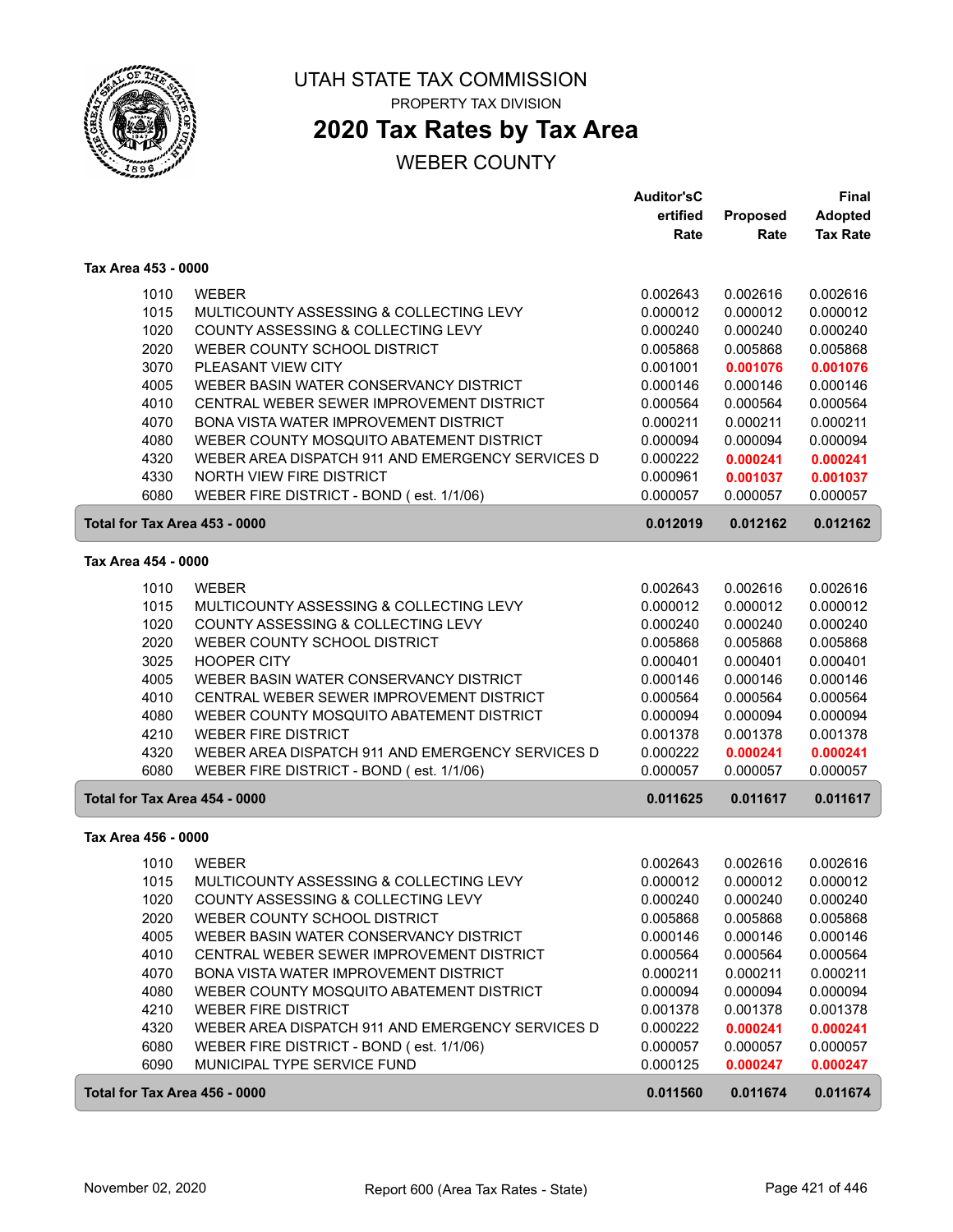

ſ

UTAH STATE TAX COMMISSION PROPERTY TAX DIVISION

## **2020 Tax Rates by Tax Area**

|                               |                                                  | <b>Auditor'sC</b> |          | <b>Final</b>    |
|-------------------------------|--------------------------------------------------|-------------------|----------|-----------------|
|                               |                                                  | ertified          | Proposed | <b>Adopted</b>  |
|                               |                                                  | Rate              | Rate     | <b>Tax Rate</b> |
| Tax Area 457 - 0000           |                                                  |                   |          |                 |
| 1010                          | <b>WEBER</b>                                     | 0.002643          | 0.002616 | 0.002616        |
| 1015                          | MULTICOUNTY ASSESSING & COLLECTING LEVY          | 0.000012          | 0.000012 | 0.000012        |
| 1020                          | COUNTY ASSESSING & COLLECTING LEVY               | 0.000240          | 0.000240 | 0.000240        |
| 2020                          | WEBER COUNTY SCHOOL DISTRICT                     | 0.005868          | 0.005868 | 0.005868        |
| 3050                          | <b>OGDEN CITY</b>                                | 0.002651          | 0.002651 | 0.002651        |
| 4005                          | WEBER BASIN WATER CONSERVANCY DISTRICT           | 0.000146          | 0.000146 | 0.000146        |
| 4010                          | CENTRAL WEBER SEWER IMPROVEMENT DISTRICT         | 0.000564          | 0.000564 | 0.000564        |
| 4070                          | BONA VISTA WATER IMPROVEMENT DISTRICT            | 0.000211          | 0.000211 | 0.000211        |
| 4080                          | WEBER COUNTY MOSQUITO ABATEMENT DISTRICT         | 0.000094          | 0.000094 | 0.000094        |
| 4320                          | WEBER AREA DISPATCH 911 AND EMERGENCY SERVICES D | 0.000222          | 0.000241 | 0.000241        |
| 6030                          | OGDEN CITY - SPECIAL LEVY TO PURCHASE WBWCD WATE | 0.000295          | 0.000295 | 0.000295        |
| 6080                          | WEBER FIRE DISTRICT - BOND (est. 1/1/06)         | 0.000057          | 0.000057 | 0.000057        |
| Total for Tax Area 457 - 0000 |                                                  | 0.013003          | 0.012995 | 0.012995        |
|                               |                                                  |                   |          |                 |
| Tax Area 458 - 0000           |                                                  |                   |          |                 |
| 1010                          | <b>WEBER</b>                                     | 0.002643          | 0.002616 | 0.002616        |
| 1015                          | MULTICOUNTY ASSESSING & COLLECTING LEVY          | 0.000012          | 0.000012 | 0.000012        |
| 1020                          | COUNTY ASSESSING & COLLECTING LEVY               | 0.000240          | 0.000240 | 0.000240        |
| 2020                          | WEBER COUNTY SCHOOL DISTRICT                     | 0.005868          | 0.005868 | 0.005868        |
| 3010                          | <b>FARR WEST CITY</b>                            | 0.000478          | 0.000478 | 0.000478        |
| 4005                          | WEBER BASIN WATER CONSERVANCY DISTRICT           | 0.000146          | 0.000146 | 0.000146        |
| 4020                          | BEN LOMOND CEMETERY MAINTENANCE DISTRICT         | 0.000054          | 0.000054 | 0.000054        |
| 4080                          | WEBER COUNTY MOSQUITO ABATEMENT DISTRICT         | 0.000094          | 0.000094 | 0.000094        |
| 4210                          | <b>WEBER FIRE DISTRICT</b>                       | 0.001378          | 0.001378 | 0.001378        |
| 4320                          | WEBER AREA DISPATCH 911 AND EMERGENCY SERVICES D | 0.000222          | 0.000241 | 0.000241        |
| 6080                          | WEBER FIRE DISTRICT - BOND (est. 1/1/06)         | 0.000057          | 0.000057 | 0.000057        |
| Total for Tax Area 458 - 0000 |                                                  | 0.011192          | 0.011184 | 0.011184        |
| Tax Area 459 - 0000           |                                                  |                   |          |                 |
| 1010                          | <b>WEBER</b>                                     | 0.002643          | 0.002616 | 0.002616        |
| 1015                          | MULTICOUNTY ASSESSING & COLLECTING LEVY          | 0.000012          | 0.000012 | 0.000012        |
| 1020                          | COUNTY ASSESSING & COLLECTING LEVY               | 0.000240          | 0.000240 | 0.000240        |
| 2020                          | WEBER COUNTY SCHOOL DISTRICT                     | 0.005868          | 0.005868 | 0.005868        |
| 3010                          | <b>FARR WEST CITY</b>                            | 0.000478          | 0.000478 | 0.000478        |
| 4005                          | WEBER BASIN WATER CONSERVANCY DISTRICT           | 0.000146          | 0.000146 | 0.000146        |
| 4010                          | CENTRAL WEBER SEWER IMPROVEMENT DISTRICT         | 0.000564          | 0.000564 | 0.000564        |
| 4020                          | BEN LOMOND CEMETERY MAINTENANCE DISTRICT         | 0.000054          | 0.000054 | 0.000054        |
| 4080                          | WEBER COUNTY MOSQUITO ABATEMENT DISTRICT         | 0.000094          | 0.000094 | 0.000094        |
| 4210                          | <b>WEBER FIRE DISTRICT</b>                       | 0.001378          | 0.001378 | 0.001378        |
| 4320                          | WEBER AREA DISPATCH 911 AND EMERGENCY SERVICES D | 0.000222          | 0.000241 | 0.000241        |
| 6080                          | WEBER FIRE DISTRICT - BOND (est. 1/1/06)         | 0.000057          | 0.000057 | 0.000057        |
|                               |                                                  |                   |          |                 |
| Total for Tax Area 459 - 0000 |                                                  | 0.011756          | 0.011748 | 0.011748        |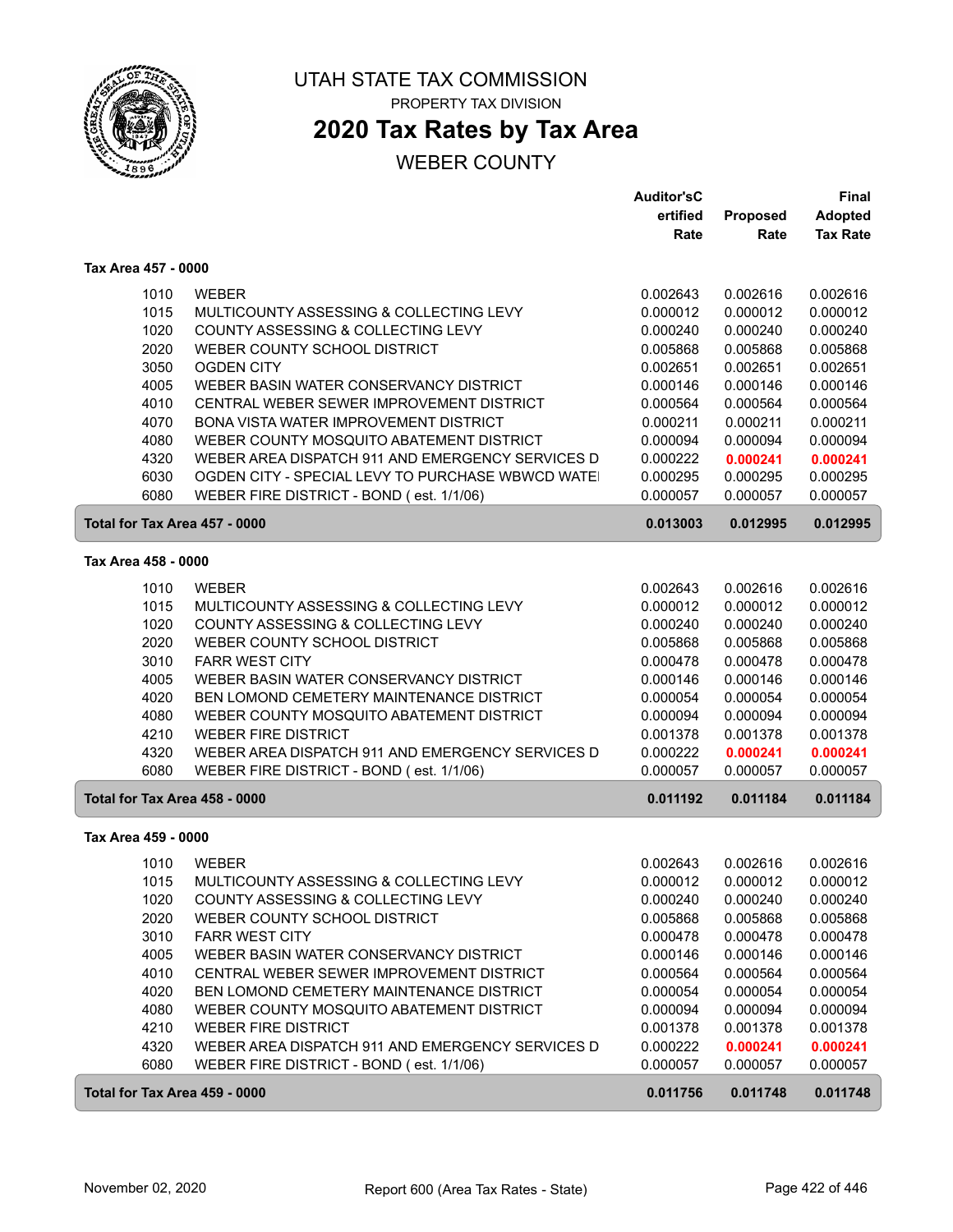

## **2020 Tax Rates by Tax Area**

### WEBER COUNTY

|                               |                                                  | <b>Auditor'sC</b> |          | <b>Final</b>    |
|-------------------------------|--------------------------------------------------|-------------------|----------|-----------------|
|                               |                                                  | ertified          | Proposed | <b>Adopted</b>  |
|                               |                                                  | Rate              | Rate     | <b>Tax Rate</b> |
| Tax Area 460 - 0000           |                                                  |                   |          |                 |
| 1010                          | <b>WEBER</b>                                     | 0.002643          | 0.002616 | 0.002616        |
| 1015                          | MULTICOUNTY ASSESSING & COLLECTING LEVY          | 0.000012          | 0.000012 | 0.000012        |
| 1020                          | COUNTY ASSESSING & COLLECTING LEVY               | 0.000240          | 0.000240 | 0.000240        |
| 2020                          | WEBER COUNTY SCHOOL DISTRICT                     | 0.005868          | 0.005868 | 0.005868        |
| 3010                          | <b>FARR WEST CITY</b>                            | 0.000478          | 0.000478 | 0.000478        |
| 4005                          | WEBER BASIN WATER CONSERVANCY DISTRICT           | 0.000146          | 0.000146 | 0.000146        |
| 4010                          | CENTRAL WEBER SEWER IMPROVEMENT DISTRICT         | 0.000564          | 0.000564 | 0.000564        |
| 4020                          | BEN LOMOND CEMETERY MAINTENANCE DISTRICT         | 0.000054          | 0.000054 | 0.000054        |
| 4070                          | BONA VISTA WATER IMPROVEMENT DISTRICT            | 0.000211          | 0.000211 | 0.000211        |
| 4080                          | WEBER COUNTY MOSQUITO ABATEMENT DISTRICT         | 0.000094          | 0.000094 | 0.000094        |
| 4210                          | <b>WEBER FIRE DISTRICT</b>                       | 0.001378          | 0.001378 | 0.001378        |
| 4320                          | WEBER AREA DISPATCH 911 AND EMERGENCY SERVICES D | 0.000222          | 0.000241 | 0.000241        |
| 6080                          | WEBER FIRE DISTRICT - BOND (est. 1/1/06)         | 0.000057          | 0.000057 | 0.000057        |
| Total for Tax Area 460 - 0000 |                                                  | 0.011967          | 0.011959 | 0.011959        |
| Tax Area 461 - 0000           |                                                  |                   |          |                 |
| 1010                          | <b>WEBER</b>                                     | 0.002643          | 0.002616 | 0.002616        |
| 1015                          | MULTICOUNTY ASSESSING & COLLECTING LEVY          | 0.000012          | 0.000012 | 0.000012        |
| 1020                          | COUNTY ASSESSING & COLLECTING LEVY               | 0.000240          | 0.000240 | 0.000240        |
| 2020                          | WEBER COUNTY SCHOOL DISTRICT                     | 0.005868          | 0.005868 | 0.005868        |
| 3040                          | NORTH OGDEN CITY                                 | 0.001002          | 0.001180 | 0.001180        |
| 4005                          | WEBER BASIN WATER CONSERVANCY DISTRICT           | 0.000146          | 0.000146 | 0.000146        |
| 4080                          | WEBER COUNTY MOSQUITO ABATEMENT DISTRICT         | 0.000094          | 0.000094 | 0.000094        |
| 4320                          | WEBER AREA DISPATCH 911 AND EMERGENCY SERVICES D | 0.000222          | 0.000241 | 0.000241        |
| 4330                          | NORTH VIEW FIRE DISTRICT                         | 0.000961          | 0.001037 | 0.001037        |
| 6080                          | WEBER FIRE DISTRICT - BOND (est. 1/1/06)         | 0.000057          | 0.000057 | 0.000057        |
| Total for Tax Area 461 - 0000 |                                                  | 0.011245          | 0.011491 | 0.011491        |
| Tax Area 462 - 0000           |                                                  |                   |          |                 |
| 1010                          | <b>WEBER</b>                                     | 0.002643          | 0.002616 | 0.002616        |
| 1015                          | MULTICOUNTY ASSESSING & COLLECTING LEVY          | 0.000012          | 0.000012 | 0.000012        |
| 1020                          | COUNTY ASSESSING & COLLECTING LEVY               | 0.000240          | 0.000240 | 0.000240        |
| 2020                          | WEBER COUNTY SCHOOL DISTRICT                     | 0.005868          | 0.005868 | 0.005868        |
| 3060                          | PLAIN CITY                                       | 0.000336          | 0.000336 | 0.000336        |
| 4005                          | WEBER BASIN WATER CONSERVANCY DISTRICT           | 0.000146          | 0.000146 | 0.000146        |
| 4050                          | WARREN-WEST WARREN CEMETERY MAINTENANCE DISTR    | 0.000127          | 0.000127 | 0.000127        |
| 4070                          | BONA VISTA WATER IMPROVEMENT DISTRICT            | 0.000211          | 0.000211 | 0.000211        |
| 4080                          | WEBER COUNTY MOSQUITO ABATEMENT DISTRICT         | 0.000094          | 0.000094 | 0.000094        |
| 4320                          | WEBER AREA DISPATCH 911 AND EMERGENCY SERVICES D | 0.000222          | 0.000241 | 0.000241        |
| 6080                          | WEBER FIRE DISTRICT - BOND (est. 1/1/06)         | 0.000057          | 0.000057 | 0.000057        |
| Total for Tax Area 462 - 0000 |                                                  | 0.009956          | 0.009948 | 0.009948        |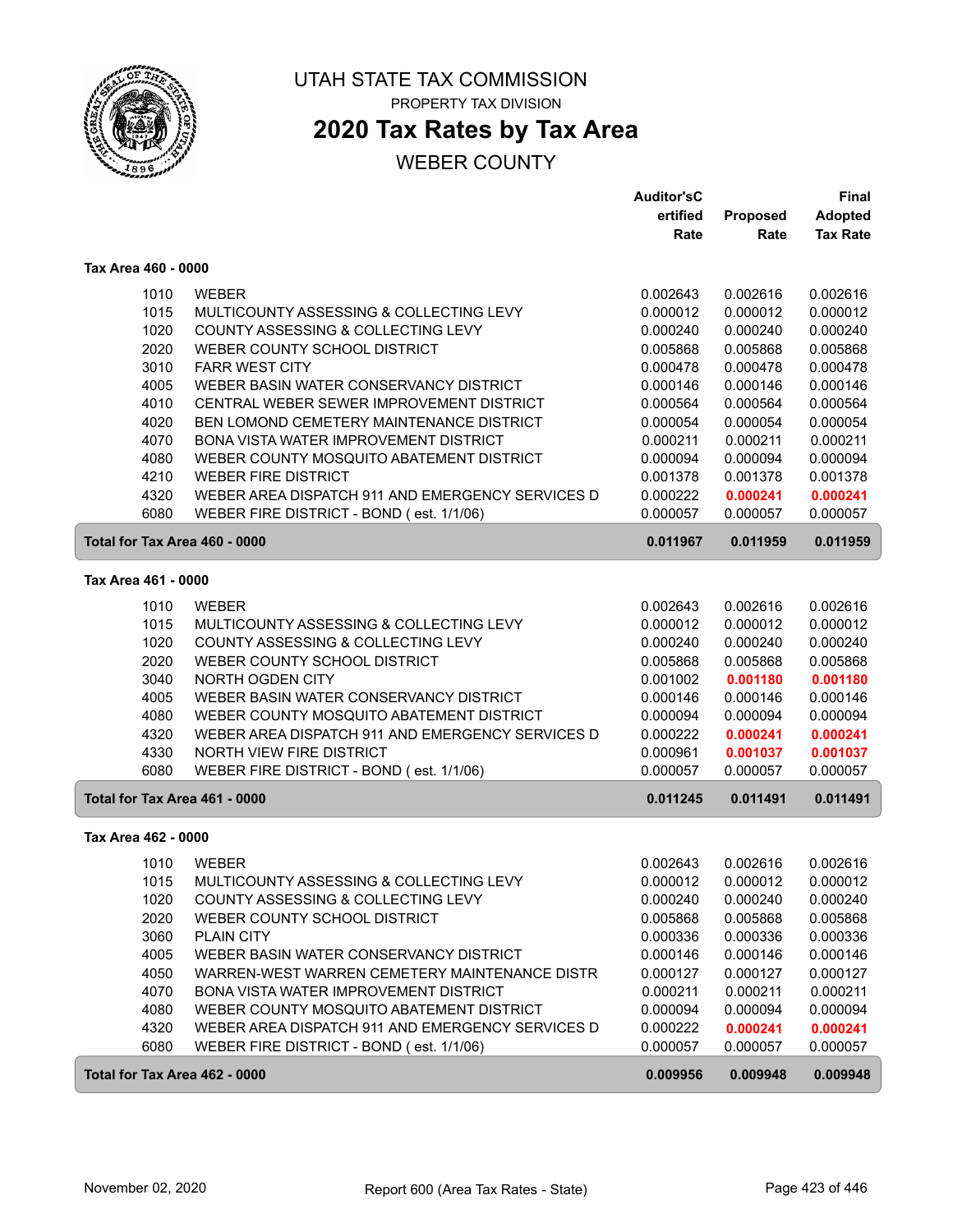

# **2020 Tax Rates by Tax Area**

|                               |                                                  | <b>Auditor'sC</b> |          | <b>Final</b>    |
|-------------------------------|--------------------------------------------------|-------------------|----------|-----------------|
|                               |                                                  | ertified          | Proposed | <b>Adopted</b>  |
|                               |                                                  | Rate              | Rate     | <b>Tax Rate</b> |
| Tax Area 463 - 0000           |                                                  |                   |          |                 |
| 1010                          | <b>WEBER</b>                                     | 0.002643          | 0.002616 | 0.002616        |
| 1015                          | MULTICOUNTY ASSESSING & COLLECTING LEVY          | 0.000012          | 0.000012 | 0.000012        |
| 1020                          | COUNTY ASSESSING & COLLECTING LEVY               | 0.000240          | 0.000240 | 0.000240        |
| 2020                          | WEBER COUNTY SCHOOL DISTRICT                     | 0.005868          | 0.005868 | 0.005868        |
| 3025                          | <b>HOOPER CITY</b>                               | 0.000401          | 0.000401 | 0.000401        |
| 4005                          | WEBER BASIN WATER CONSERVANCY DISTRICT           | 0.000146          | 0.000146 | 0.000146        |
| 4040                          | WEST WEBER-TAYLOR CEMETERY MAINTENANCE DISTRICT  | 0.000066          | 0.000066 | 0.000066        |
| 4080                          | WEBER COUNTY MOSQUITO ABATEMENT DISTRICT         | 0.000094          | 0.000094 | 0.000094        |
| 4210                          | <b>WEBER FIRE DISTRICT</b>                       | 0.001378          | 0.001378 | 0.001378        |
| 4320                          | WEBER AREA DISPATCH 911 AND EMERGENCY SERVICES D | 0.000222          | 0.000241 | 0.000241        |
| 6080                          | WEBER FIRE DISTRICT - BOND (est. 1/1/06)         | 0.000057          | 0.000057 | 0.000057        |
| Total for Tax Area 463 - 0000 |                                                  | 0.011127          | 0.011119 | 0.011119        |
| Tax Area 464 - 0000           |                                                  |                   |          |                 |
|                               |                                                  |                   |          |                 |
| 1010                          | <b>WEBER</b>                                     | 0.002643          | 0.002616 | 0.002616        |
| 1015                          | MULTICOUNTY ASSESSING & COLLECTING LEVY          | 0.000012          | 0.000012 | 0.000012        |
| 1020                          | COUNTY ASSESSING & COLLECTING LEVY               | 0.000240          | 0.000240 | 0.000240        |
| 2020                          | WEBER COUNTY SCHOOL DISTRICT                     | 0.005868          | 0.005868 | 0.005868        |
| 4005                          | WEBER BASIN WATER CONSERVANCY DISTRICT           | 0.000146          | 0.000146 | 0.000146        |
| 4070                          | BONA VISTA WATER IMPROVEMENT DISTRICT            | 0.000211          | 0.000211 | 0.000211        |
| 4080                          | WEBER COUNTY MOSQUITO ABATEMENT DISTRICT         | 0.000094          | 0.000094 | 0.000094        |
| 4210                          | <b>WEBER FIRE DISTRICT</b>                       | 0.001378          | 0.001378 | 0.001378        |
| 4320                          | WEBER AREA DISPATCH 911 AND EMERGENCY SERVICES D | 0.000222          | 0.000241 | 0.000241        |
| 4340                          | WESTERN WEBER PARK DISTRICT                      | 0.000247          | 0.000220 | 0.000220        |
| 6080                          | WEBER FIRE DISTRICT - BOND (est. 1/1/06)         | 0.000057          | 0.000057 | 0.000057        |
| 6090                          | MUNICIPAL TYPE SERVICE FUND                      | 0.000125          | 0.000247 | 0.000247        |
| Total for Tax Area 464 - 0000 |                                                  | 0.011243          | 0.011330 | 0.011330        |
| Tax Area 465 - 0000           |                                                  |                   |          |                 |
| 1010                          | <b>WEBER</b>                                     | 0.002643          | 0.002616 | 0.002616        |
| 1015                          | MULTICOUNTY ASSESSING & COLLECTING LEVY          | 0.000012          | 0.000012 | 0.000012        |
| 1020                          | COUNTY ASSESSING & COLLECTING LEVY               | 0.000240          | 0.000240 | 0.000240        |
| 2020                          | WEBER COUNTY SCHOOL DISTRICT                     | 0.005868          | 0.005868 | 0.005868        |
| 3130                          | WEST HAVEN CITY                                  |                   |          |                 |
| 4005                          | WEBER BASIN WATER CONSERVANCY DISTRICT           | 0.000146          | 0.000146 | 0.000146        |
| 4010                          | CENTRAL WEBER SEWER IMPROVEMENT DISTRICT         | 0.000564          | 0.000564 | 0.000564        |
| 4080                          | WEBER COUNTY MOSQUITO ABATEMENT DISTRICT         | 0.000094          | 0.000094 | 0.000094        |
| 4130                          | ROY WATER CONSERVANCY DISTRICT                   | 0.000063          | 0.000063 | 0.000063        |
| 4210                          | <b>WEBER FIRE DISTRICT</b>                       | 0.001378          | 0.001378 | 0.001378        |
| 4320                          | WEBER AREA DISPATCH 911 AND EMERGENCY SERVICES D | 0.000222          | 0.000241 | 0.000241        |
| 6080                          | WEBER FIRE DISTRICT - BOND (est. 1/1/06)         | 0.000057          | 0.000057 | 0.000057        |
| Total for Tax Area 465 - 0000 |                                                  | 0.011287          | 0.011279 | 0.011279        |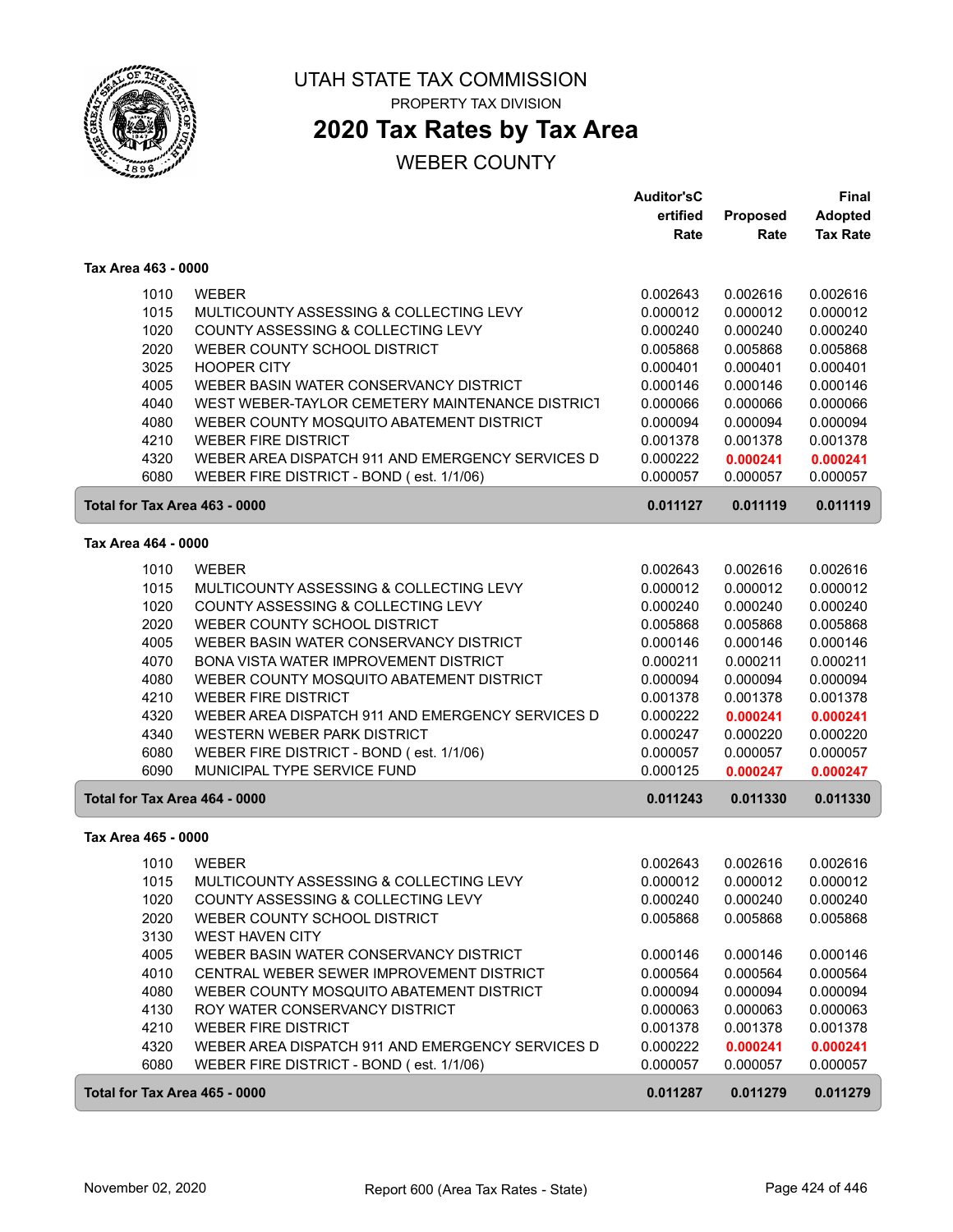

## **2020 Tax Rates by Tax Area**

|                               |                                                  | <b>Auditor'sC</b> |          | <b>Final</b>    |
|-------------------------------|--------------------------------------------------|-------------------|----------|-----------------|
|                               |                                                  | ertified          | Proposed | <b>Adopted</b>  |
|                               |                                                  | Rate              | Rate     | <b>Tax Rate</b> |
| Tax Area 466 - 0000           |                                                  |                   |          |                 |
| 1010                          | <b>WEBER</b>                                     | 0.002643          | 0.002616 | 0.002616        |
| 1015                          | MULTICOUNTY ASSESSING & COLLECTING LEVY          | 0.000012          | 0.000012 | 0.000012        |
| 1020                          | COUNTY ASSESSING & COLLECTING LEVY               | 0.000240          | 0.000240 | 0.000240        |
| 2020                          | WEBER COUNTY SCHOOL DISTRICT                     | 0.005868          | 0.005868 | 0.005868        |
| 3130                          | <b>WEST HAVEN CITY</b>                           |                   |          |                 |
| 4005                          | WEBER BASIN WATER CONSERVANCY DISTRICT           | 0.000146          | 0.000146 | 0.000146        |
| 4010                          | CENTRAL WEBER SEWER IMPROVEMENT DISTRICT         | 0.000564          | 0.000564 | 0.000564        |
| 4080                          | WEBER COUNTY MOSQUITO ABATEMENT DISTRICT         | 0.000094          | 0.000094 | 0.000094        |
| 4130                          | ROY WATER CONSERVANCY DISTRICT                   | 0.000063          | 0.000063 | 0.000063        |
| 4210                          | <b>WEBER FIRE DISTRICT</b>                       | 0.001378          | 0.001378 | 0.001378        |
| 4320                          | WEBER AREA DISPATCH 911 AND EMERGENCY SERVICES D | 0.000222          | 0.000241 | 0.000241        |
| 6080                          | WEBER FIRE DISTRICT - BOND (est. 1/1/06)         | 0.000057          | 0.000057 | 0.000057        |
| Total for Tax Area 466 - 0000 |                                                  | 0.011287          | 0.011279 | 0.011279        |
| Tax Area 467 - 0000           |                                                  |                   |          |                 |
| 1010                          | <b>WEBER</b>                                     | 0.002643          | 0.002616 | 0.002616        |
| 1015                          | MULTICOUNTY ASSESSING & COLLECTING LEVY          | 0.000012          | 0.000012 | 0.000012        |
| 1020                          | COUNTY ASSESSING & COLLECTING LEVY               | 0.000240          | 0.000240 | 0.000240        |
| 2020                          | WEBER COUNTY SCHOOL DISTRICT                     | 0.005868          | 0.005868 | 0.005868        |
| 3130                          | <b>WEST HAVEN CITY</b>                           |                   |          |                 |
| 4005                          | WEBER BASIN WATER CONSERVANCY DISTRICT           | 0.000146          | 0.000146 | 0.000146        |
| 4010                          | CENTRAL WEBER SEWER IMPROVEMENT DISTRICT         | 0.000564          | 0.000564 | 0.000564        |
| 4080                          | WEBER COUNTY MOSQUITO ABATEMENT DISTRICT         | 0.000094          | 0.000094 | 0.000094        |
| 4150                          | HOOPER WATER IMPROVEMENT DISTRICT                | 0.000277          | 0.000277 | 0.000277        |
| 4210                          | <b>WEBER FIRE DISTRICT</b>                       | 0.001378          | 0.001378 | 0.001378        |
| 4320                          | WEBER AREA DISPATCH 911 AND EMERGENCY SERVICES D | 0.000222          | 0.000241 | 0.000241        |
| 6080                          | WEBER FIRE DISTRICT - BOND (est. 1/1/06)         | 0.000057          | 0.000057 | 0.000057        |
| Total for Tax Area 467 - 0000 |                                                  | 0.011501          | 0.011493 | 0.011493        |
| Tax Area 469 - 0000           |                                                  |                   |          |                 |
| 1010                          | <b>WEBER</b>                                     | 0.002643          | 0.002616 | 0.002616        |
| 1015                          | MULTICOUNTY ASSESSING & COLLECTING LEVY          | 0.000012          | 0.000012 | 0.000012        |
| 1020                          | COUNTY ASSESSING & COLLECTING LEVY               | 0.000240          | 0.000240 | 0.000240        |
| 2020                          | WEBER COUNTY SCHOOL DISTRICT                     | 0.005868          | 0.005868 | 0.005868        |
| 3090                          | <b>ROY CITY</b>                                  | 0.001959          | 0.001959 | 0.001959        |
| 4005                          | WEBER BASIN WATER CONSERVANCY DISTRICT           | 0.000146          | 0.000146 | 0.000146        |
| 4015                          | NORTH DAVIS SEWER DISTRICT                       | 0.000769          | 0.000769 | 0.000769        |
| 4080                          | WEBER COUNTY MOSQUITO ABATEMENT DISTRICT         | 0.000094          | 0.000094 | 0.000094        |
| 4130                          | ROY WATER CONSERVANCY DISTRICT                   | 0.000063          | 0.000063 | 0.000063        |
| 4320                          | WEBER AREA DISPATCH 911 AND EMERGENCY SERVICES D | 0.000222          | 0.000241 | 0.000241        |
| 6080                          | WEBER FIRE DISTRICT - BOND (est. 1/1/06)         | 0.000057          | 0.000057 | 0.000057        |
| Total for Tax Area 469 - 0000 |                                                  | 0.012073          | 0.012065 | 0.012065        |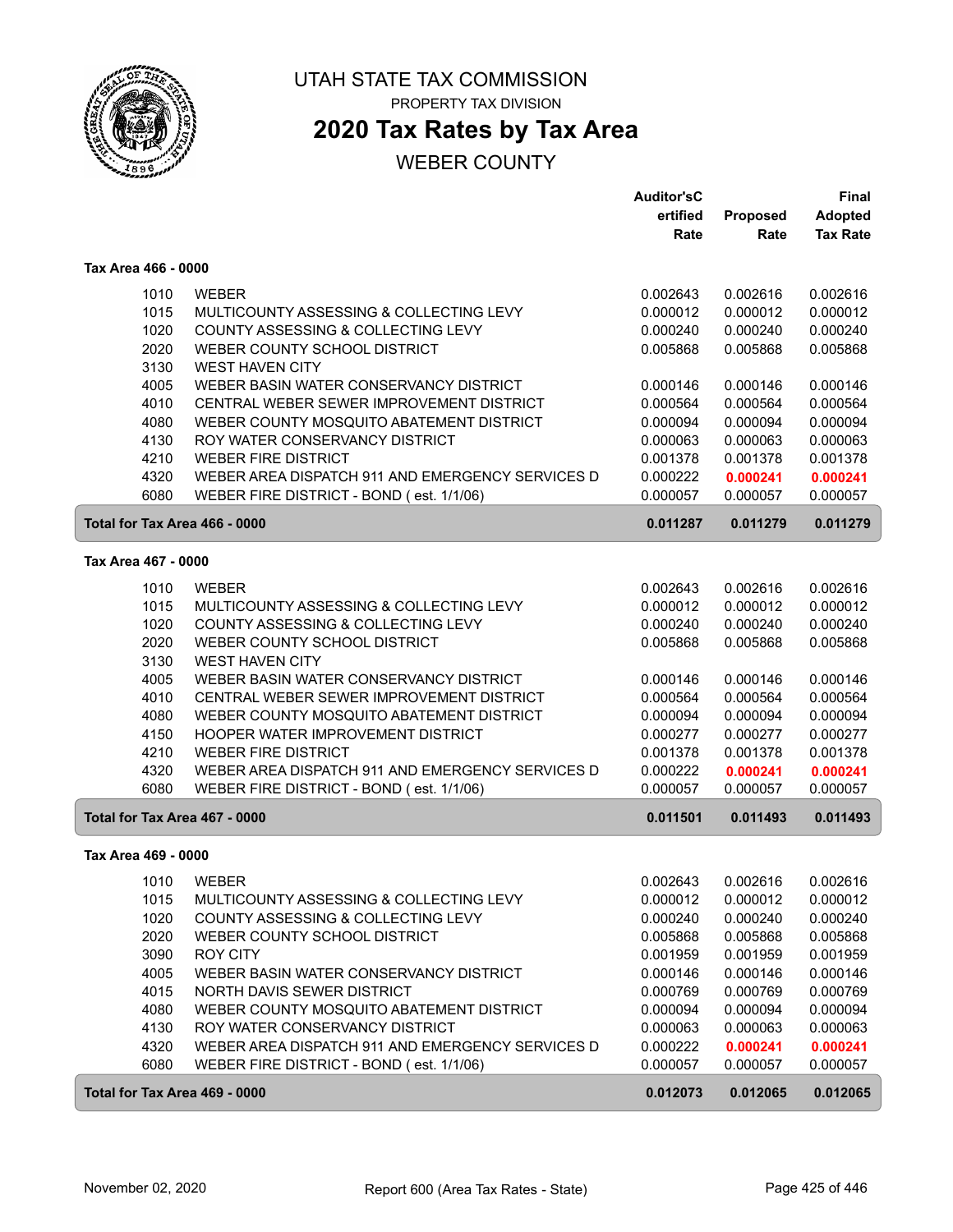

## **2020 Tax Rates by Tax Area**

|                               |                                                                                              | <b>Auditor'sC</b> |          | <b>Final</b>    |
|-------------------------------|----------------------------------------------------------------------------------------------|-------------------|----------|-----------------|
|                               |                                                                                              | ertified          | Proposed | Adopted         |
|                               |                                                                                              | Rate              | Rate     | <b>Tax Rate</b> |
| Tax Area 470 - 0000           |                                                                                              |                   |          |                 |
| 1010                          | <b>WEBER</b>                                                                                 | 0.002643          | 0.002616 | 0.002616        |
| 1015                          | MULTICOUNTY ASSESSING & COLLECTING LEVY                                                      | 0.000012          | 0.000012 | 0.000012        |
| 1020                          | COUNTY ASSESSING & COLLECTING LEVY                                                           | 0.000240          | 0.000240 | 0.000240        |
| 2020                          | WEBER COUNTY SCHOOL DISTRICT                                                                 | 0.005868          | 0.005868 | 0.005868        |
| 3060                          | <b>PLAIN CITY</b>                                                                            | 0.000336          | 0.000336 | 0.000336        |
| 4005                          | WEBER BASIN WATER CONSERVANCY DISTRICT                                                       | 0.000146          | 0.000146 | 0.000146        |
| 4010                          | CENTRAL WEBER SEWER IMPROVEMENT DISTRICT                                                     | 0.000564          | 0.000564 | 0.000564        |
| 4030                          | PLAIN CITY CEMETERY MAINTENANCE DISTRICT                                                     | 0.000055          | 0.000055 | 0.000055        |
| 4070                          | BONA VISTA WATER IMPROVEMENT DISTRICT                                                        | 0.000211          | 0.000211 | 0.000211        |
| 4080                          | WEBER COUNTY MOSQUITO ABATEMENT DISTRICT                                                     | 0.000094          | 0.000094 | 0.000094        |
| 4320                          | WEBER AREA DISPATCH 911 AND EMERGENCY SERVICES D                                             | 0.000222          | 0.000241 | 0.000241        |
| 6080                          | WEBER FIRE DISTRICT - BOND (est. 1/1/06)                                                     | 0.000057          | 0.000057 | 0.000057        |
| Total for Tax Area 470 - 0000 |                                                                                              | 0.010448          | 0.010440 | 0.010440        |
| Tax Area 471 - 0000           |                                                                                              |                   |          |                 |
| 1010                          | <b>WEBER</b>                                                                                 | 0.002643          | 0.002616 | 0.002616        |
| 1015                          | MULTICOUNTY ASSESSING & COLLECTING LEVY                                                      | 0.000012          | 0.000012 | 0.000012        |
| 1020                          | COUNTY ASSESSING & COLLECTING LEVY                                                           | 0.000240          | 0.000240 | 0.000240        |
| 2020                          | WEBER COUNTY SCHOOL DISTRICT                                                                 | 0.005868          | 0.005868 | 0.005868        |
| 4005                          | WEBER BASIN WATER CONSERVANCY DISTRICT                                                       | 0.000146          | 0.000146 | 0.000146        |
| 4010                          | CENTRAL WEBER SEWER IMPROVEMENT DISTRICT                                                     | 0.000564          | 0.000564 | 0.000564        |
| 4030                          | PLAIN CITY CEMETERY MAINTENANCE DISTRICT                                                     | 0.000055          | 0.000055 | 0.000055        |
| 4070                          | BONA VISTA WATER IMPROVEMENT DISTRICT                                                        | 0.000211          | 0.000211 | 0.000211        |
| 4080                          | WEBER COUNTY MOSQUITO ABATEMENT DISTRICT                                                     | 0.000094          | 0.000094 | 0.000094        |
| 4210                          | <b>WEBER FIRE DISTRICT</b>                                                                   | 0.001378          | 0.001378 | 0.001378        |
| 4320                          | WEBER AREA DISPATCH 911 AND EMERGENCY SERVICES D                                             | 0.000222          | 0.000241 | 0.000241        |
| 6080                          | WEBER FIRE DISTRICT - BOND (est. 1/1/06)                                                     | 0.000057          | 0.000057 | 0.000057        |
| 6090                          | MUNICIPAL TYPE SERVICE FUND                                                                  | 0.000125          | 0.000247 | 0.000247        |
| Total for Tax Area 471 - 0000 |                                                                                              | 0.011615          | 0.011729 | 0.011729        |
| Tax Area 472 - 0000           |                                                                                              |                   |          |                 |
| 1010                          | WEBER                                                                                        | 0.002643          | 0.002616 | 0.002616        |
| 1015                          | MULTICOUNTY ASSESSING & COLLECTING LEVY                                                      | 0.000012          | 0.000012 | 0.000012        |
| 1020                          | COUNTY ASSESSING & COLLECTING LEVY                                                           | 0.000240          | 0.000240 | 0.000240        |
| 2020                          | WEBER COUNTY SCHOOL DISTRICT                                                                 | 0.005868          | 0.005868 | 0.005868        |
| 3060                          | <b>PLAIN CITY</b>                                                                            | 0.000336          | 0.000336 | 0.000336        |
| 4005                          | WEBER BASIN WATER CONSERVANCY DISTRICT                                                       | 0.000146          | 0.000146 | 0.000146        |
| 4010                          | CENTRAL WEBER SEWER IMPROVEMENT DISTRICT                                                     | 0.000564          | 0.000564 | 0.000564        |
| 4070                          | BONA VISTA WATER IMPROVEMENT DISTRICT                                                        | 0.000211          | 0.000211 | 0.000211        |
| 4080                          | WEBER COUNTY MOSQUITO ABATEMENT DISTRICT                                                     | 0.000094          | 0.000094 | 0.000094        |
| 4320<br>6080                  | WEBER AREA DISPATCH 911 AND EMERGENCY SERVICES D<br>WEBER FIRE DISTRICT - BOND (est. 1/1/06) | 0.000222          | 0.000241 | 0.000241        |
|                               |                                                                                              | 0.000057          | 0.000057 | 0.000057        |
| Total for Tax Area 472 - 0000 |                                                                                              | 0.010393          | 0.010385 | 0.010385        |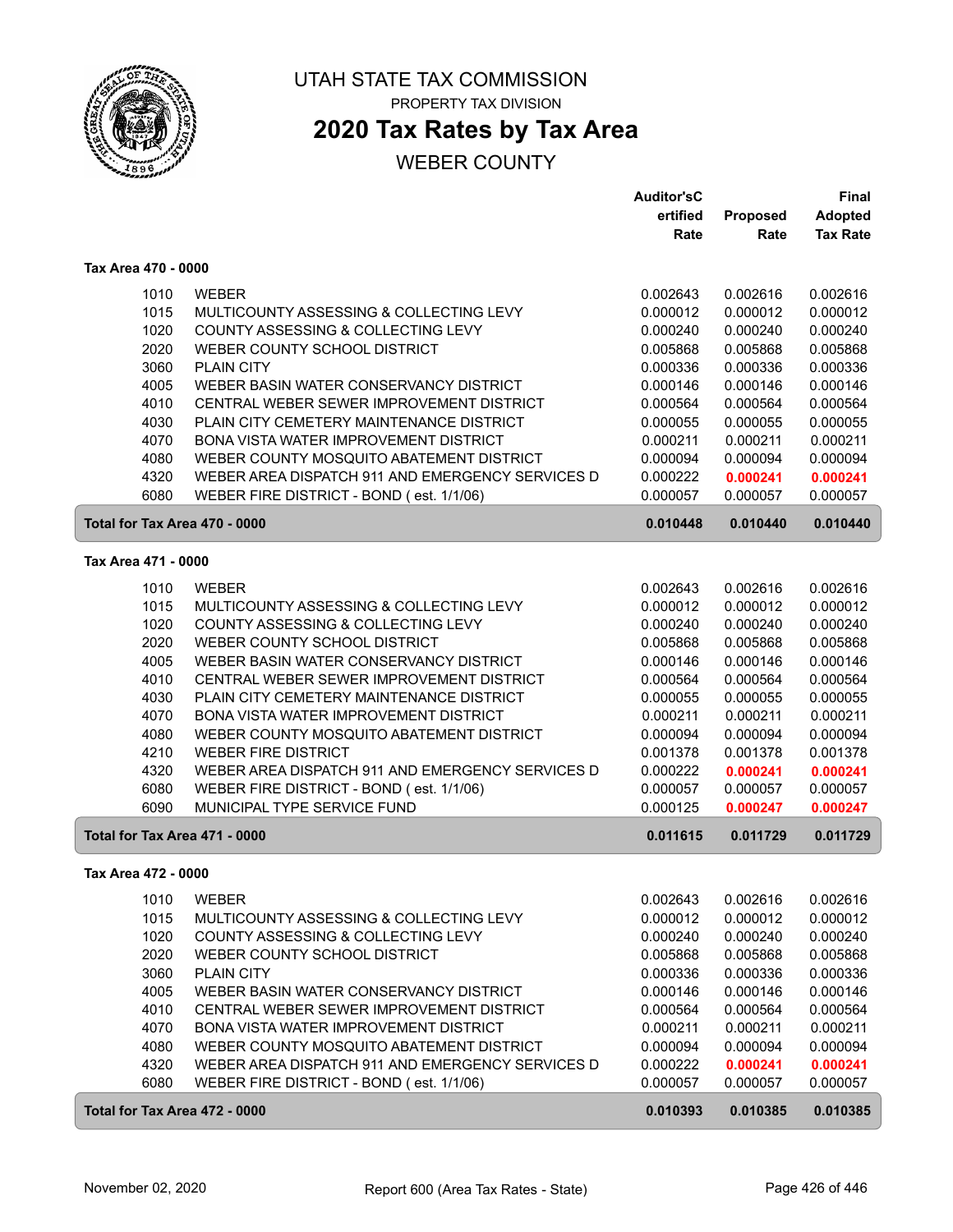

## **2020 Tax Rates by Tax Area**

|                               |                                                                                              | <b>Auditor'sC</b><br>ertified<br>Rate | Proposed<br>Rate     | <b>Final</b><br><b>Adopted</b><br><b>Tax Rate</b> |
|-------------------------------|----------------------------------------------------------------------------------------------|---------------------------------------|----------------------|---------------------------------------------------|
|                               |                                                                                              |                                       |                      |                                                   |
| Tax Area 473 - 0000           |                                                                                              |                                       |                      |                                                   |
| 1010                          | <b>WEBER</b>                                                                                 | 0.002643                              | 0.002616             | 0.002616                                          |
| 1015                          | MULTICOUNTY ASSESSING & COLLECTING LEVY                                                      | 0.000012                              | 0.000012             | 0.000012                                          |
| 1020                          | COUNTY ASSESSING & COLLECTING LEVY                                                           | 0.000240                              | 0.000240             | 0.000240                                          |
| 2020                          | WEBER COUNTY SCHOOL DISTRICT                                                                 | 0.005868                              | 0.005868             | 0.005868                                          |
| 3060<br>4005                  | <b>PLAIN CITY</b><br>WEBER BASIN WATER CONSERVANCY DISTRICT                                  | 0.000336                              | 0.000336             | 0.000336                                          |
| 4010                          | CENTRAL WEBER SEWER IMPROVEMENT DISTRICT                                                     | 0.000146<br>0.000564                  | 0.000146<br>0.000564 | 0.000146<br>0.000564                              |
| 4070                          | BONA VISTA WATER IMPROVEMENT DISTRICT                                                        | 0.000211                              | 0.000211             | 0.000211                                          |
| 4080                          | WEBER COUNTY MOSQUITO ABATEMENT DISTRICT                                                     | 0.000094                              | 0.000094             | 0.000094                                          |
| 4320                          | WEBER AREA DISPATCH 911 AND EMERGENCY SERVICES D                                             | 0.000222                              | 0.000241             | 0.000241                                          |
| Total for Tax Area 473 - 0000 |                                                                                              | 0.010336                              | 0.010328             | 0.010328                                          |
| Tax Area 474 - 0000           |                                                                                              |                                       |                      |                                                   |
| 1010                          | <b>WEBER</b>                                                                                 | 0.002643                              | 0.002616             | 0.002616                                          |
| 1015                          | MULTICOUNTY ASSESSING & COLLECTING LEVY                                                      | 0.000012                              | 0.000012             | 0.000012                                          |
| 1020                          | COUNTY ASSESSING & COLLECTING LEVY                                                           | 0.000240                              | 0.000240             | 0.000240                                          |
| 2020                          | WEBER COUNTY SCHOOL DISTRICT                                                                 | 0.005868                              | 0.005868             | 0.005868                                          |
| 4005                          | WEBER BASIN WATER CONSERVANCY DISTRICT                                                       | 0.000146                              | 0.000146             | 0.000146                                          |
| 4010                          | CENTRAL WEBER SEWER IMPROVEMENT DISTRICT                                                     | 0.000564                              | 0.000564             | 0.000564                                          |
| 4030                          | PLAIN CITY CEMETERY MAINTENANCE DISTRICT                                                     | 0.000055                              | 0.000055             | 0.000055                                          |
| 4070                          | BONA VISTA WATER IMPROVEMENT DISTRICT                                                        | 0.000211                              | 0.000211             | 0.000211                                          |
| 4080                          | WEBER COUNTY MOSQUITO ABATEMENT DISTRICT                                                     | 0.000094                              | 0.000094             | 0.000094                                          |
| 4210                          | <b>WEBER FIRE DISTRICT</b>                                                                   | 0.001378                              | 0.001378             | 0.001378                                          |
| 4320<br>6080                  | WEBER AREA DISPATCH 911 AND EMERGENCY SERVICES D<br>WEBER FIRE DISTRICT - BOND (est. 1/1/06) | 0.000222<br>0.000057                  | 0.000241<br>0.000057 | 0.000241<br>0.000057                              |
| Total for Tax Area 474 - 0000 |                                                                                              | 0.011490                              | 0.011482             | 0.011482                                          |
| Tax Area 475 - 0000           |                                                                                              |                                       |                      |                                                   |
| 1010                          | <b>WEBER</b>                                                                                 | 0.002643                              | 0.002616             | 0.002616                                          |
| 1015                          | MULTICOUNTY ASSESSING & COLLECTING LEVY                                                      | 0.000012                              | 0.000012             | 0.000012                                          |
| 1020                          | COUNTY ASSESSING & COLLECTING LEVY                                                           | 0.000240                              | 0.000240             | 0.000240                                          |
| 2020                          | WEBER COUNTY SCHOOL DISTRICT                                                                 | 0.005868                              | 0.005868             | 0.005868                                          |
| 3025                          | <b>HOOPER CITY</b>                                                                           | 0.000401                              | 0.000401             | 0.000401                                          |
| 4005                          | WEBER BASIN WATER CONSERVANCY DISTRICT                                                       | 0.000146                              | 0.000146             | 0.000146                                          |
| 4080                          | WEBER COUNTY MOSQUITO ABATEMENT DISTRICT                                                     | 0.000094                              | 0.000094             | 0.000094                                          |
| 4150                          | HOOPER WATER IMPROVEMENT DISTRICT                                                            | 0.000277                              | 0.000277             | 0.000277                                          |
| 4210                          | <b>WEBER FIRE DISTRICT</b>                                                                   | 0.001378                              | 0.001378             | 0.001378                                          |
| 4320                          | WEBER AREA DISPATCH 911 AND EMERGENCY SERVICES D                                             | 0.000222                              | 0.000241             | 0.000241                                          |
| 6080                          | WEBER FIRE DISTRICT - BOND (est. 1/1/06)                                                     | 0.000057                              | 0.000057             | 0.000057                                          |
| Total for Tax Area 475 - 0000 |                                                                                              | 0.011338                              | 0.011330             | 0.011330                                          |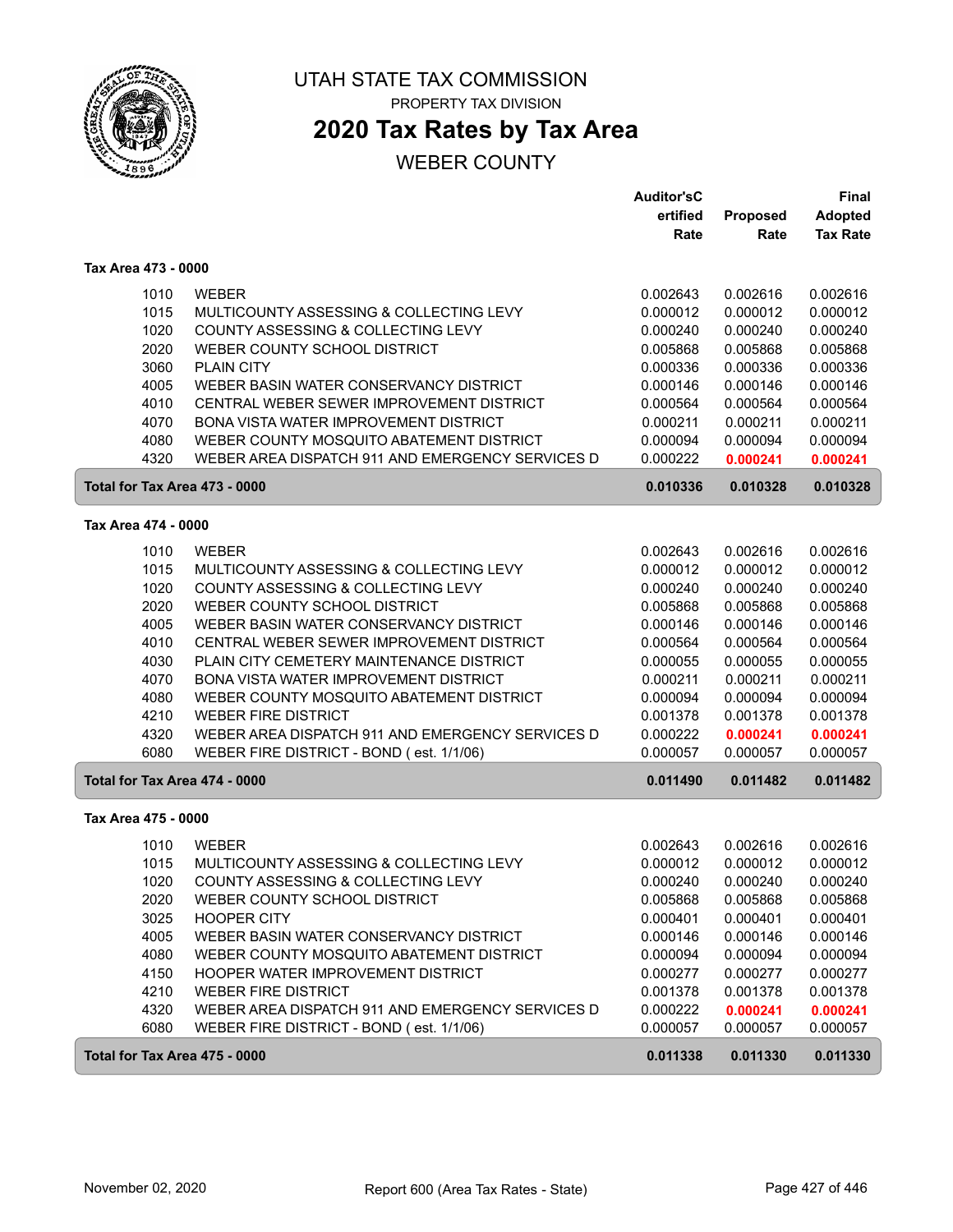

# UTAH STATE TAX COMMISSION

PROPERTY TAX DIVISION

## **2020 Tax Rates by Tax Area**

|                               |                                                  | <b>Auditor'sC</b> |          | <b>Final</b>    |
|-------------------------------|--------------------------------------------------|-------------------|----------|-----------------|
|                               |                                                  | ertified          | Proposed | <b>Adopted</b>  |
|                               |                                                  | Rate              | Rate     | <b>Tax Rate</b> |
| Tax Area 476 - 0000           |                                                  |                   |          |                 |
| 1010                          | <b>WEBER</b>                                     | 0.002643          | 0.002616 | 0.002616        |
| 1015                          | MULTICOUNTY ASSESSING & COLLECTING LEVY          | 0.000012          | 0.000012 | 0.000012        |
| 1020                          | COUNTY ASSESSING & COLLECTING LEVY               | 0.000240          | 0.000240 | 0.000240        |
| 2020                          | WEBER COUNTY SCHOOL DISTRICT                     | 0.005868          | 0.005868 | 0.005868        |
| 3025                          | <b>HOOPER CITY</b>                               | 0.000401          | 0.000401 | 0.000401        |
| 4005                          | WEBER BASIN WATER CONSERVANCY DISTRICT           | 0.000146          | 0.000146 | 0.000146        |
| 4080                          | WEBER COUNTY MOSQUITO ABATEMENT DISTRICT         | 0.000094          | 0.000094 | 0.000094        |
| 4150                          | HOOPER WATER IMPROVEMENT DISTRICT                | 0.000277          | 0.000277 | 0.000277        |
| 4210                          | <b>WEBER FIRE DISTRICT</b>                       | 0.001378          | 0.001378 | 0.001378        |
| 4320                          | WEBER AREA DISPATCH 911 AND EMERGENCY SERVICES D | 0.000222          | 0.000241 | 0.000241        |
| 6080                          | WEBER FIRE DISTRICT - BOND (est. 1/1/06)         | 0.000057          | 0.000057 | 0.000057        |
| Total for Tax Area 476 - 0000 |                                                  | 0.011338          | 0.011330 | 0.011330        |
| Tax Area 477 - 0000           |                                                  |                   |          |                 |
| 1010                          | <b>WEBER</b>                                     | 0.002643          | 0.002616 | 0.002616        |
| 1015                          | MULTICOUNTY ASSESSING & COLLECTING LEVY          | 0.000012          | 0.000012 | 0.000012        |
| 1020                          | COUNTY ASSESSING & COLLECTING LEVY               | 0.000240          | 0.000240 | 0.000240        |
| 2020                          | WEBER COUNTY SCHOOL DISTRICT                     | 0.005868          | 0.005868 | 0.005868        |
| 3025                          | <b>HOOPER CITY</b>                               | 0.000401          | 0.000401 | 0.000401        |
| 4005                          | WEBER BASIN WATER CONSERVANCY DISTRICT           | 0.000146          | 0.000146 | 0.000146        |
| 4080                          | WEBER COUNTY MOSQUITO ABATEMENT DISTRICT         | 0.000094          | 0.000094 | 0.000094        |
| 4130                          | ROY WATER CONSERVANCY DISTRICT                   | 0.000063          | 0.000063 | 0.000063        |
| 4150                          | HOOPER WATER IMPROVEMENT DISTRICT                | 0.000277          | 0.000277 | 0.000277        |
| 4210                          | <b>WEBER FIRE DISTRICT</b>                       | 0.001378          | 0.001378 | 0.001378        |
| 4320                          | WEBER AREA DISPATCH 911 AND EMERGENCY SERVICES D | 0.000222          | 0.000241 | 0.000241        |
| 6080                          | WEBER FIRE DISTRICT - BOND (est. 1/1/06)         | 0.000057          | 0.000057 | 0.000057        |
| Total for Tax Area 477 - 0000 |                                                  | 0.011401          | 0.011393 | 0.011393        |
| Tax Area 478 - 0000           |                                                  |                   |          |                 |
| 1010                          | <b>WEBER</b>                                     | 0.002643          | 0.002616 | 0.002616        |
| 1015                          | MULTICOUNTY ASSESSING & COLLECTING LEVY          | 0.000012          | 0.000012 | 0.000012        |
| 1020                          | COUNTY ASSESSING & COLLECTING LEVY               | 0.000240          | 0.000240 | 0.000240        |
| 2020                          | WEBER COUNTY SCHOOL DISTRICT                     | 0.005868          | 0.005868 | 0.005868        |
| 3070                          | PLEASANT VIEW CITY                               | 0.001001          | 0.001076 | 0.001076        |
| 4005                          | WEBER BASIN WATER CONSERVANCY DISTRICT           | 0.000146          | 0.000146 | 0.000146        |
| 4010                          | CENTRAL WEBER SEWER IMPROVEMENT DISTRICT         | 0.000564          | 0.000564 | 0.000564        |
| 4080                          | WEBER COUNTY MOSQUITO ABATEMENT DISTRICT         | 0.000094          | 0.000094 | 0.000094        |
| 4320                          | WEBER AREA DISPATCH 911 AND EMERGENCY SERVICES D | 0.000222          | 0.000241 | 0.000241        |
| 4330                          | NORTH VIEW FIRE DISTRICT                         | 0.000961          | 0.001037 | 0.001037        |
| Total for Tax Area 478 - 0000 |                                                  | 0.011751          | 0.011894 | 0.011894        |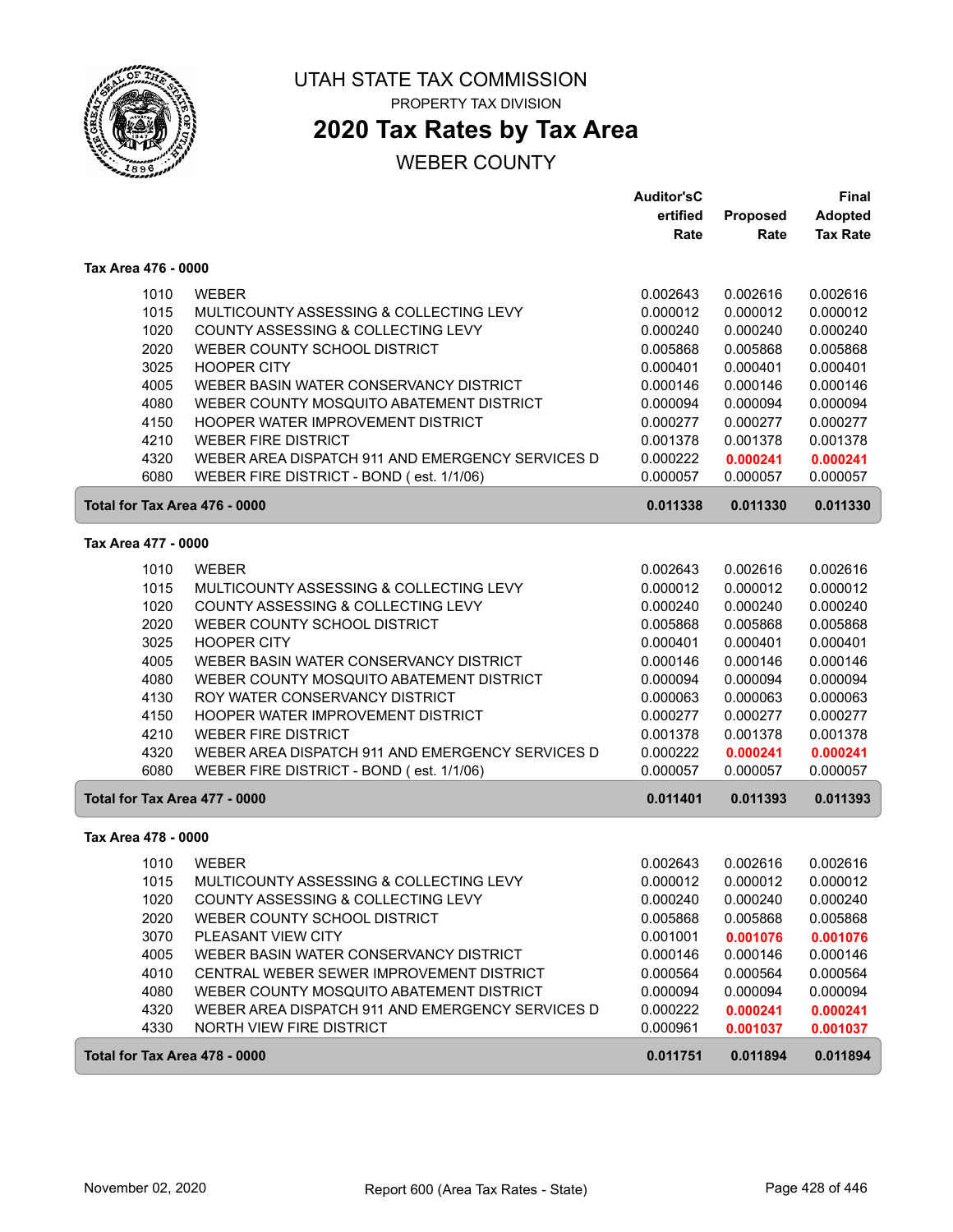

ſ

ſ

### UTAH STATE TAX COMMISSION PROPERTY TAX DIVISION

## **2020 Tax Rates by Tax Area**

|                               |                                                  | <b>Auditor'sC</b> |          | <b>Final</b>    |
|-------------------------------|--------------------------------------------------|-------------------|----------|-----------------|
|                               |                                                  | ertified          | Proposed | <b>Adopted</b>  |
|                               |                                                  | Rate              | Rate     | <b>Tax Rate</b> |
| Tax Area 479 - 0000           |                                                  |                   |          |                 |
| 1010                          | <b>WEBER</b>                                     | 0.002643          | 0.002616 | 0.002616        |
| 1015                          | MULTICOUNTY ASSESSING & COLLECTING LEVY          | 0.000012          | 0.000012 | 0.000012        |
| 1020                          | COUNTY ASSESSING & COLLECTING LEVY               | 0.000240          | 0.000240 | 0.000240        |
| 2020                          | WEBER COUNTY SCHOOL DISTRICT                     | 0.005868          | 0.005868 | 0.005868        |
| 3010                          | <b>FARR WEST CITY</b>                            | 0.000478          | 0.000478 | 0.000478        |
| 4005                          | WEBER BASIN WATER CONSERVANCY DISTRICT           | 0.000146          | 0.000146 | 0.000146        |
| 4010                          | CENTRAL WEBER SEWER IMPROVEMENT DISTRICT         | 0.000564          | 0.000564 | 0.000564        |
| 4030                          | PLAIN CITY CEMETERY MAINTENANCE DISTRICT         | 0.000055          | 0.000055 | 0.000055        |
| 4070                          | BONA VISTA WATER IMPROVEMENT DISTRICT            | 0.000211          | 0.000211 | 0.000211        |
| 4080                          | WEBER COUNTY MOSQUITO ABATEMENT DISTRICT         | 0.000094          | 0.000094 | 0.000094        |
| 4210                          | <b>WEBER FIRE DISTRICT</b>                       | 0.001378          | 0.001378 | 0.001378        |
| 4320                          | WEBER AREA DISPATCH 911 AND EMERGENCY SERVICES D | 0.000222          | 0.000241 | 0.000241        |
| 6080                          | WEBER FIRE DISTRICT - BOND (est. 1/1/06)         | 0.000057          | 0.000057 | 0.000057        |
| Total for Tax Area 479 - 0000 |                                                  | 0.011968          | 0.011960 | 0.011960        |
| Tax Area 481 - 0000           |                                                  |                   |          |                 |
| 1010                          | <b>WEBER</b>                                     | 0.002643          | 0.002616 | 0.002616        |
| 1015                          | MULTICOUNTY ASSESSING & COLLECTING LEVY          | 0.000012          | 0.000012 | 0.000012        |
| 1020                          | COUNTY ASSESSING & COLLECTING LEVY               | 0.000240          | 0.000240 | 0.000240        |
| 2020                          | WEBER COUNTY SCHOOL DISTRICT                     | 0.005868          | 0.005868 | 0.005868        |
| 3100                          | SOUTH OGDEN CITY                                 | 0.002517          | 0.002700 | 0.002700        |
| 4005                          | WEBER BASIN WATER CONSERVANCY DISTRICT           | 0.000146          | 0.000146 | 0.000146        |
| 4010                          | CENTRAL WEBER SEWER IMPROVEMENT DISTRICT         | 0.000564          | 0.000564 | 0.000564        |
| 4080                          | WEBER COUNTY MOSQUITO ABATEMENT DISTRICT         | 0.000094          | 0.000094 | 0.000094        |
| 4320                          | WEBER AREA DISPATCH 911 AND EMERGENCY SERVICES D | 0.000222          | 0.000241 | 0.000241        |
| 6080                          | WEBER FIRE DISTRICT - BOND (est. 1/1/06)         | 0.000057          | 0.000057 | 0.000057        |
| Total for Tax Area 481 - 0000 |                                                  | 0.012363          | 0.012538 | 0.012538        |
| Tax Area 482 - 0000           |                                                  |                   |          |                 |
| 1010                          | <b>WEBER</b>                                     | 0.002643          | 0.002616 | 0.002616        |
| 1015                          | MULTICOUNTY ASSESSING & COLLECTING LEVY          | 0.000012          | 0.000012 | 0.000012        |
| 1020                          | COUNTY ASSESSING & COLLECTING LEVY               | 0.000240          | 0.000240 | 0.000240        |
| 2010                          | OGDEN CITY SCHOOL DISTRICT                       | 0.007984          | 0.007984 | 0.007984        |
| 3050                          | <b>OGDEN CITY</b>                                | 0.002651          | 0.002651 | 0.002651        |
| 4005                          | WEBER BASIN WATER CONSERVANCY DISTRICT           | 0.000146          | 0.000146 | 0.000146        |
| 4010                          | CENTRAL WEBER SEWER IMPROVEMENT DISTRICT         | 0.000564          | 0.000564 | 0.000564        |
| 4080                          | WEBER COUNTY MOSQUITO ABATEMENT DISTRICT         | 0.000094          | 0.000094 | 0.000094        |
| 4320                          | WEBER AREA DISPATCH 911 AND EMERGENCY SERVICES D | 0.000222          | 0.000241 | 0.000241        |
| 6030                          | OGDEN CITY - SPECIAL LEVY TO PURCHASE WBWCD WATE | 0.000295          | 0.000295 | 0.000295        |
| Total for Tax Area 482 - 0000 |                                                  | 0.014851          | 0.014843 | 0.014843        |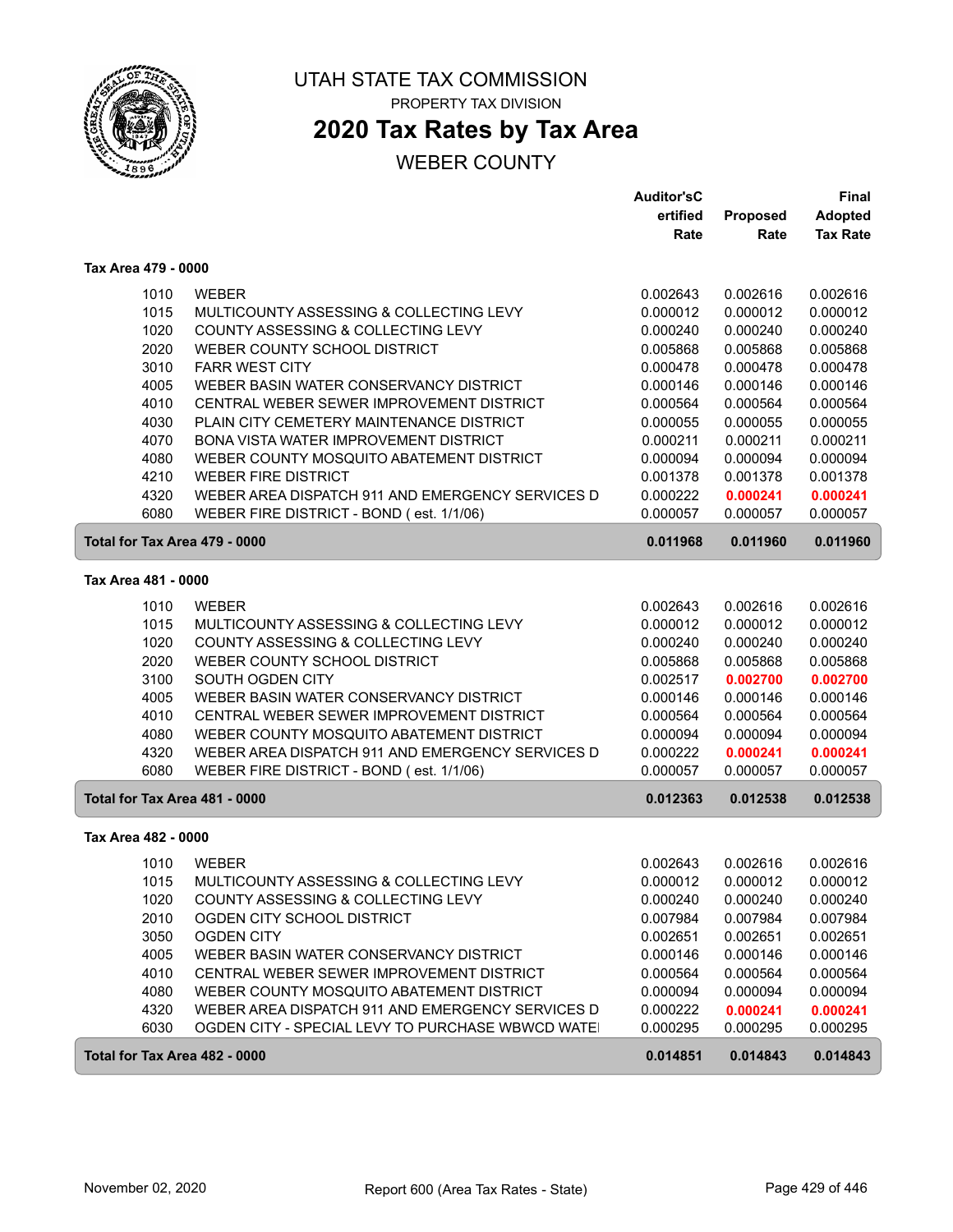

## **2020 Tax Rates by Tax Area**

|                               |                                                  | <b>Auditor'sC</b> |          | <b>Final</b>    |
|-------------------------------|--------------------------------------------------|-------------------|----------|-----------------|
|                               |                                                  | ertified          | Proposed | <b>Adopted</b>  |
|                               |                                                  | Rate              | Rate     | <b>Tax Rate</b> |
| Tax Area 483 - 0000           |                                                  |                   |          |                 |
| 1010                          | <b>WEBER</b>                                     | 0.002643          | 0.002616 | 0.002616        |
| 1015                          | MULTICOUNTY ASSESSING & COLLECTING LEVY          | 0.000012          | 0.000012 | 0.000012        |
| 1020                          | <b>COUNTY ASSESSING &amp; COLLECTING LEVY</b>    | 0.000240          | 0.000240 | 0.000240        |
| 2020                          | WEBER COUNTY SCHOOL DISTRICT                     | 0.005868          | 0.005868 | 0.005868        |
| 4005                          | WEBER BASIN WATER CONSERVANCY DISTRICT           | 0.000146          | 0.000146 | 0.000146        |
| 4050                          | WARREN-WEST WARREN CEMETERY MAINTENANCE DISTR    | 0.000127          | 0.000127 | 0.000127        |
| 4080                          | WEBER COUNTY MOSQUITO ABATEMENT DISTRICT         | 0.000094          | 0.000094 | 0.000094        |
| 4210                          | <b>WEBER FIRE DISTRICT</b>                       | 0.001378          | 0.001378 | 0.001378        |
| 4280                          | WEST WARREN PARK SERVICE AREA                    | 0.000180          | 0.000180 | 0.000180        |
| 4320                          | WEBER AREA DISPATCH 911 AND EMERGENCY SERVICES D | 0.000222          | 0.000241 | 0.000241        |
| 6080                          | WEBER FIRE DISTRICT - BOND (est. 1/1/06)         | 0.000057          | 0.000057 | 0.000057        |
| 6090                          | MUNICIPAL TYPE SERVICE FUND                      | 0.000125          | 0.000247 | 0.000247        |
| Total for Tax Area 483 - 0000 |                                                  | 0.011092          | 0.011206 | 0.011206        |
| Tax Area 484 - 0000           |                                                  |                   |          |                 |
| 1010                          | <b>WEBER</b>                                     | 0.002643          | 0.002616 | 0.002616        |
| 1015                          | MULTICOUNTY ASSESSING & COLLECTING LEVY          | 0.000012          | 0.000012 | 0.000012        |
| 1020                          | COUNTY ASSESSING & COLLECTING LEVY               | 0.000240          | 0.000240 | 0.000240        |
| 2020                          | WEBER COUNTY SCHOOL DISTRICT                     | 0.005868          | 0.005868 | 0.005868        |
| 4005                          | WEBER BASIN WATER CONSERVANCY DISTRICT           | 0.000146          | 0.000146 | 0.000146        |
| 4050                          | WARREN-WEST WARREN CEMETERY MAINTENANCE DISTR    | 0.000127          | 0.000127 | 0.000127        |
| 4080                          | WEBER COUNTY MOSQUITO ABATEMENT DISTRICT         | 0.000094          | 0.000094 | 0.000094        |
| 4210                          | <b>WEBER FIRE DISTRICT</b>                       | 0.001378          | 0.001378 | 0.001378        |
| 4280                          | WEST WARREN PARK SERVICE AREA                    | 0.000180          | 0.000180 | 0.000180        |
| 4320                          | WEBER AREA DISPATCH 911 AND EMERGENCY SERVICES D | 0.000222          | 0.000241 | 0.000241        |
| 6080                          | WEBER FIRE DISTRICT - BOND (est. 1/1/06)         | 0.000057          | 0.000057 | 0.000057        |
| 6090                          | MUNICIPAL TYPE SERVICE FUND                      | 0.000125          | 0.000247 | 0.000247        |
| Total for Tax Area 484 - 0000 |                                                  | 0.011092          | 0.011206 | 0.011206        |
| Tax Area 485 - 0000           |                                                  |                   |          |                 |
| 1010                          | <b>WEBER</b>                                     | 0.002643          | 0.002616 | 0.002616        |
| 1015                          | MULTICOUNTY ASSESSING & COLLECTING LEVY          | 0.000012          | 0.000012 | 0.000012        |
| 1020                          | COUNTY ASSESSING & COLLECTING LEVY               | 0.000240          | 0.000240 | 0.000240        |
| 2020                          | WEBER COUNTY SCHOOL DISTRICT                     | 0.005868          | 0.005868 | 0.005868        |
| 3040                          | NORTH OGDEN CITY                                 | 0.001002          | 0.001180 | 0.001180        |
| 4005                          | WEBER BASIN WATER CONSERVANCY DISTRICT           | 0.000146          | 0.000146 | 0.000146        |
| 4010                          | CENTRAL WEBER SEWER IMPROVEMENT DISTRICT         | 0.000564          | 0.000564 | 0.000564        |
| 4020                          | BEN LOMOND CEMETERY MAINTENANCE DISTRICT         | 0.000054          | 0.000054 | 0.000054        |
| 4080                          | WEBER COUNTY MOSQUITO ABATEMENT DISTRICT         | 0.000094          | 0.000094 | 0.000094        |
| 4320                          | WEBER AREA DISPATCH 911 AND EMERGENCY SERVICES D | 0.000222          | 0.000241 | 0.000241        |
| 6080                          | WEBER FIRE DISTRICT - BOND (est. 1/1/06)         | 0.000057          | 0.000057 | 0.000057        |
| Total for Tax Area 485 - 0000 |                                                  | 0.010902          | 0.011072 | 0.011072        |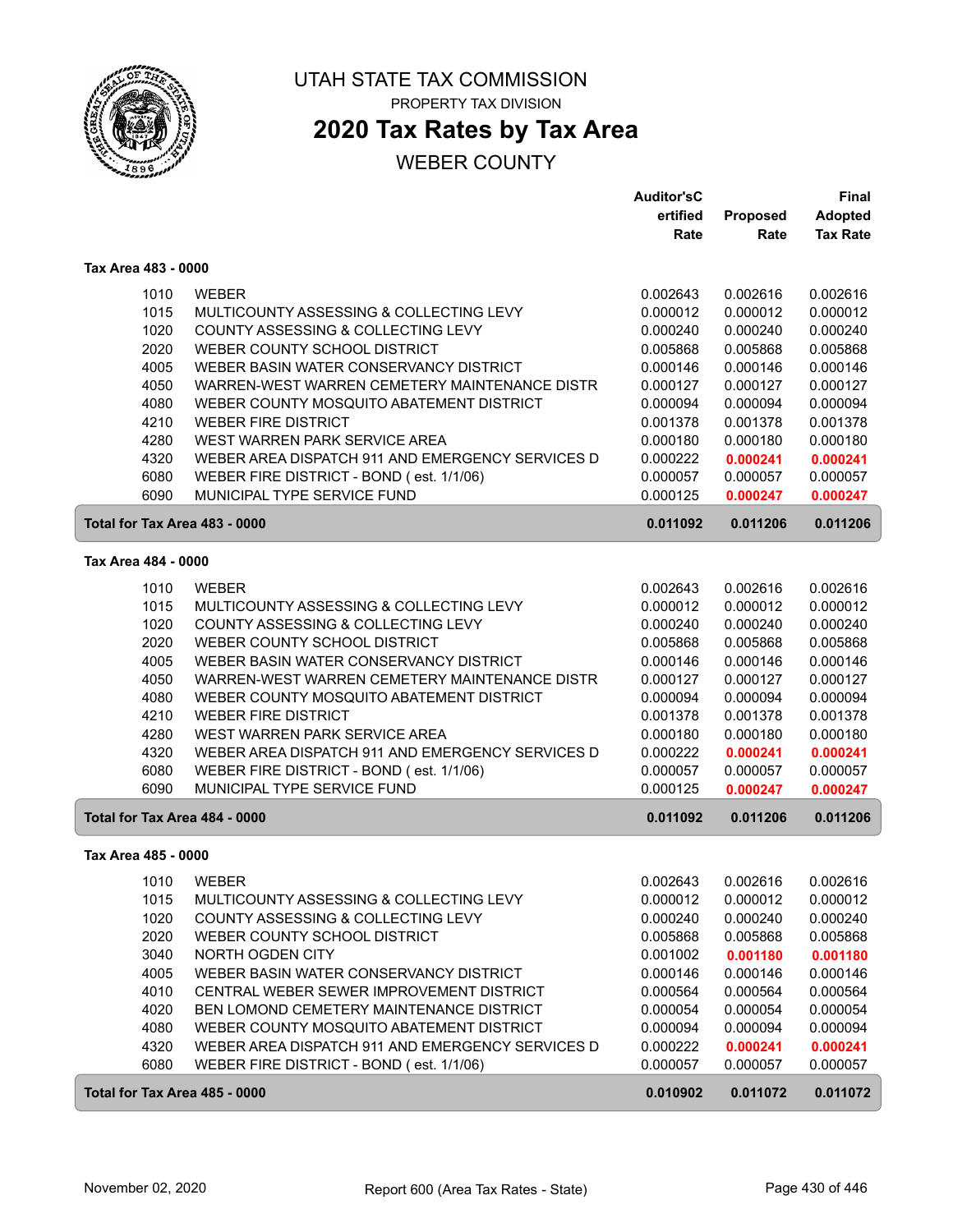

### UTAH STATE TAX COMMISSION PROPERTY TAX DIVISION

## **2020 Tax Rates by Tax Area**

|                               |                                                                                                      | <b>Auditor'sC</b><br>ertified | Proposed             | Final<br><b>Adopted</b> |
|-------------------------------|------------------------------------------------------------------------------------------------------|-------------------------------|----------------------|-------------------------|
|                               |                                                                                                      | Rate                          | Rate                 | <b>Tax Rate</b>         |
| Tax Area 486 - 0000           |                                                                                                      |                               |                      |                         |
| 1010                          | <b>WEBER</b>                                                                                         | 0.002643                      | 0.002616             | 0.002616                |
| 1015                          | MULTICOUNTY ASSESSING & COLLECTING LEVY                                                              | 0.000012                      | 0.000012             | 0.000012                |
| 1020                          | COUNTY ASSESSING & COLLECTING LEVY                                                                   | 0.000240                      | 0.000240             | 0.000240                |
| 2010                          | OGDEN CITY SCHOOL DISTRICT                                                                           | 0.007984                      | 0.007984             | 0.007984                |
| 3050                          | <b>OGDEN CITY</b>                                                                                    | 0.002651                      | 0.002651             | 0.002651                |
| 4005                          | WEBER BASIN WATER CONSERVANCY DISTRICT                                                               | 0.000146                      | 0.000146             | 0.000146                |
| 4010                          | CENTRAL WEBER SEWER IMPROVEMENT DISTRICT                                                             | 0.000564                      | 0.000564             | 0.000564                |
| 4080                          | WEBER COUNTY MOSQUITO ABATEMENT DISTRICT                                                             | 0.000094                      | 0.000094             | 0.000094                |
| 4320<br>6030                  | WEBER AREA DISPATCH 911 AND EMERGENCY SERVICES D<br>OGDEN CITY - SPECIAL LEVY TO PURCHASE WBWCD WATE | 0.000222<br>0.000295          | 0.000241<br>0.000295 | 0.000241<br>0.000295    |
| Total for Tax Area 486 - 0000 |                                                                                                      | 0.014851                      | 0.014843             | 0.014843                |
|                               |                                                                                                      |                               |                      |                         |
| Tax Area 488 - 0000           |                                                                                                      |                               |                      |                         |
| 1010                          | <b>WEBER</b>                                                                                         | 0.002643                      | 0.002616             | 0.002616                |
| 1015                          | MULTICOUNTY ASSESSING & COLLECTING LEVY                                                              | 0.000012                      | 0.000012             | 0.000012                |
| 1020                          | COUNTY ASSESSING & COLLECTING LEVY                                                                   | 0.000240                      | 0.000240             | 0.000240                |
| 2020                          | WEBER COUNTY SCHOOL DISTRICT                                                                         | 0.005868                      | 0.005868             | 0.005868                |
| 4005<br>4080                  | WEBER BASIN WATER CONSERVANCY DISTRICT<br>WEBER COUNTY MOSQUITO ABATEMENT DISTRICT                   | 0.000146<br>0.000094          | 0.000146<br>0.000094 | 0.000146<br>0.000094    |
| 4090                          | EDEN CEMETERY MAINTENANCE DISTRICT                                                                   | 0.000055                      | 0.000055             | 0.000055                |
| 4210                          | <b>WEBER FIRE DISTRICT</b>                                                                           | 0.001378                      | 0.001378             | 0.001378                |
| 4240                          | OGDEN VALLEY PARKS SERVICE AREA                                                                      | 0.000103                      | 0.000103             | 0.000103                |
| 4320                          | WEBER AREA DISPATCH 911 AND EMERGENCY SERVICES D                                                     | 0.000222                      | 0.000241             | 0.000241                |
| 6080                          | WEBER FIRE DISTRICT - BOND (est. 1/1/06)                                                             | 0.000057                      | 0.000057             | 0.000057                |
| 6090                          | MUNICIPAL TYPE SERVICE FUND                                                                          | 0.000125                      | 0.000247             | 0.000247                |
| Total for Tax Area 488 - 0000 |                                                                                                      | 0.010943                      | 0.011057             | 0.011057                |
| Tax Area 489 - 0000           |                                                                                                      |                               |                      |                         |
| 1010                          | <b>WEBER</b>                                                                                         | 0.002643                      | 0.002616             | 0.002616                |
| 1015                          | MULTICOUNTY ASSESSING & COLLECTING LEVY                                                              | 0.000012                      | 0.000012             | 0.000012                |
| 1020                          | COUNTY ASSESSING & COLLECTING LEVY                                                                   | 0.000240                      | 0.000240             | 0.000240                |
| 2020                          | WEBER COUNTY SCHOOL DISTRICT                                                                         | 0.005868                      | 0.005868             | 0.005868                |
| 4005                          | WEBER BASIN WATER CONSERVANCY DISTRICT                                                               | 0.000146                      | 0.000146             | 0.000146                |
| 4080                          | WEBER COUNTY MOSQUITO ABATEMENT DISTRICT                                                             | 0.000094                      | 0.000094             | 0.000094                |
| 4210                          | <b>WEBER FIRE DISTRICT</b>                                                                           | 0.001378                      | 0.001378             | 0.001378                |
| 4240                          | OGDEN VALLEY PARKS SERVICE AREA                                                                      | 0.000103                      | 0.000103             | 0.000103                |
| 4320                          | WEBER AREA DISPATCH 911 AND EMERGENCY SERVICES D                                                     | 0.000222                      | 0.000241             | 0.000241                |
| 6080                          | WEBER FIRE DISTRICT - BOND (est. 1/1/06)                                                             | 0.000057                      | 0.000057             | 0.000057                |
| 6090                          | MUNICIPAL TYPE SERVICE FUND                                                                          | 0.000125                      | 0.000247             | 0.000247                |
| Total for Tax Area 489 - 0000 |                                                                                                      | 0.010888                      | 0.011002             | 0.011002                |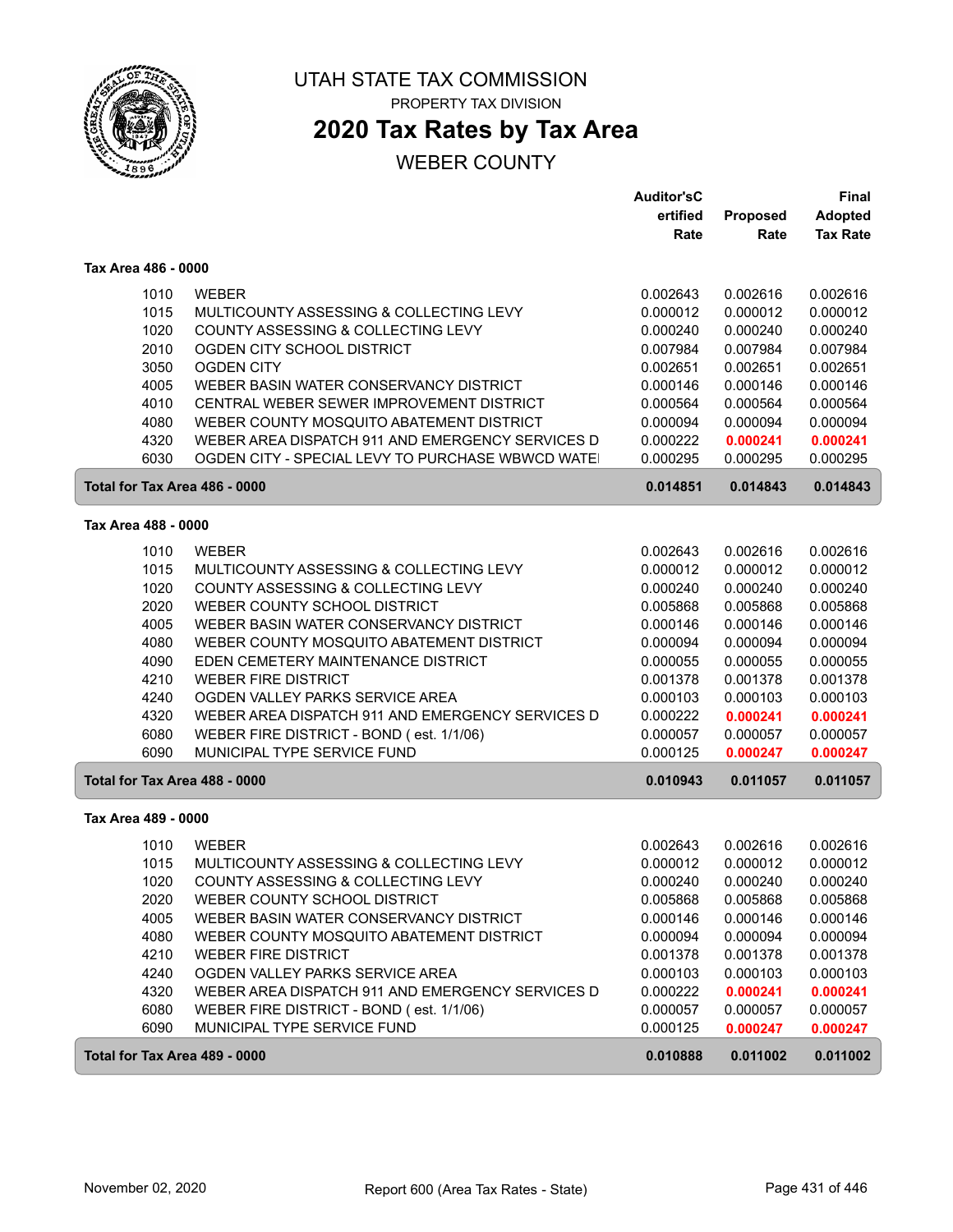

# **2020 Tax Rates by Tax Area**

|                               |                                                  | <b>Auditor'sC</b> |          | <b>Final</b>    |
|-------------------------------|--------------------------------------------------|-------------------|----------|-----------------|
|                               |                                                  | ertified          | Proposed | Adopted         |
|                               |                                                  | Rate              | Rate     | <b>Tax Rate</b> |
| Tax Area 490 - 0000           |                                                  |                   |          |                 |
| 1010                          | <b>WEBER</b>                                     | 0.002643          | 0.002616 | 0.002616        |
| 1015                          | MULTICOUNTY ASSESSING & COLLECTING LEVY          | 0.000012          | 0.000012 | 0.000012        |
| 1020                          | COUNTY ASSESSING & COLLECTING LEVY               | 0.000240          | 0.000240 | 0.000240        |
| 2020                          | WEBER COUNTY SCHOOL DISTRICT                     | 0.005868          | 0.005868 | 0.005868        |
| 4005                          | WEBER BASIN WATER CONSERVANCY DISTRICT           | 0.000146          | 0.000146 | 0.000146        |
| 4080                          | WEBER COUNTY MOSQUITO ABATEMENT DISTRICT         | 0.000094          | 0.000094 | 0.000094        |
| 4135                          | POWDER MOUNTAIN WATER AND SEWER IMPROVEMENT DI   | 0.000307          | 0.000307 | 0.000307        |
| 4210                          | <b>WEBER FIRE DISTRICT</b>                       | 0.001378          | 0.001378 | 0.001378        |
| 4240                          | OGDEN VALLEY PARKS SERVICE AREA                  | 0.000103          | 0.000103 | 0.000103        |
| 4320                          | WEBER AREA DISPATCH 911 AND EMERGENCY SERVICES D | 0.000222          | 0.000241 | 0.000241        |
| 6080                          | WEBER FIRE DISTRICT - BOND (est. 1/1/06)         | 0.000057          | 0.000057 | 0.000057        |
| 6090                          | MUNICIPAL TYPE SERVICE FUND                      | 0.000125          | 0.000247 | 0.000247        |
| Total for Tax Area 490 - 0000 |                                                  | 0.011195          | 0.011309 | 0.011309        |
| Tax Area 491 - 0000           |                                                  |                   |          |                 |
| 1010                          | <b>WEBER</b>                                     | 0.002643          | 0.002616 | 0.002616        |
| 1015                          | MULTICOUNTY ASSESSING & COLLECTING LEVY          | 0.000012          | 0.000012 | 0.000012        |
| 1020                          | COUNTY ASSESSING & COLLECTING LEVY               | 0.000240          | 0.000240 | 0.000240        |
| 2020                          | WEBER COUNTY SCHOOL DISTRICT                     | 0.005868          | 0.005868 | 0.005868        |
| 4005                          | WEBER BASIN WATER CONSERVANCY DISTRICT           | 0.000146          | 0.000146 | 0.000146        |
| 4080                          | WEBER COUNTY MOSQUITO ABATEMENT DISTRICT         | 0.000094          | 0.000094 | 0.000094        |
| 4090                          | EDEN CEMETERY MAINTENANCE DISTRICT               | 0.000055          | 0.000055 | 0.000055        |
| 4135                          | POWDER MOUNTAIN WATER AND SEWER IMPROVEMENT DI   | 0.000307          | 0.000307 | 0.000307        |
| 4210                          | <b>WEBER FIRE DISTRICT</b>                       | 0.001378          | 0.001378 | 0.001378        |
| 4240                          | OGDEN VALLEY PARKS SERVICE AREA                  | 0.000103          | 0.000103 | 0.000103        |
| 4320                          | WEBER AREA DISPATCH 911 AND EMERGENCY SERVICES D | 0.000222          | 0.000241 | 0.000241        |
| 6080                          | WEBER FIRE DISTRICT - BOND (est. 1/1/06)         | 0.000057          | 0.000057 | 0.000057        |
| 6090                          | MUNICIPAL TYPE SERVICE FUND                      | 0.000125          | 0.000247 | 0.000247        |
| Total for Tax Area 491 - 0000 |                                                  | 0.011250          | 0.011364 | 0.011364        |
| Tax Area 492 - 0000           |                                                  |                   |          |                 |
| 1010                          | WEBER                                            | 0.002643          | 0.002616 | 0.002616        |
| 1015                          | MULTICOUNTY ASSESSING & COLLECTING LEVY          | 0.000012          | 0.000012 | 0.000012        |
| 1020                          | COUNTY ASSESSING & COLLECTING LEVY               | 0.000240          | 0.000240 | 0.000240        |
| 2010                          | OGDEN CITY SCHOOL DISTRICT                       | 0.007984          | 0.007984 | 0.007984        |
| 3050                          | <b>OGDEN CITY</b>                                | 0.002651          | 0.002651 | 0.002651        |
| 4005                          | WEBER BASIN WATER CONSERVANCY DISTRICT           | 0.000146          | 0.000146 | 0.000146        |
| 4010                          | CENTRAL WEBER SEWER IMPROVEMENT DISTRICT         | 0.000564          | 0.000564 | 0.000564        |
| 4080                          | WEBER COUNTY MOSQUITO ABATEMENT DISTRICT         | 0.000094          | 0.000094 | 0.000094        |
| 4320                          | WEBER AREA DISPATCH 911 AND EMERGENCY SERVICES D | 0.000222          | 0.000241 | 0.000241        |
| 6030                          | OGDEN CITY - SPECIAL LEVY TO PURCHASE WBWCD WATE | 0.000295          | 0.000295 | 0.000295        |
| Total for Tax Area 492 - 0000 |                                                  | 0.014851          | 0.014843 | 0.014843        |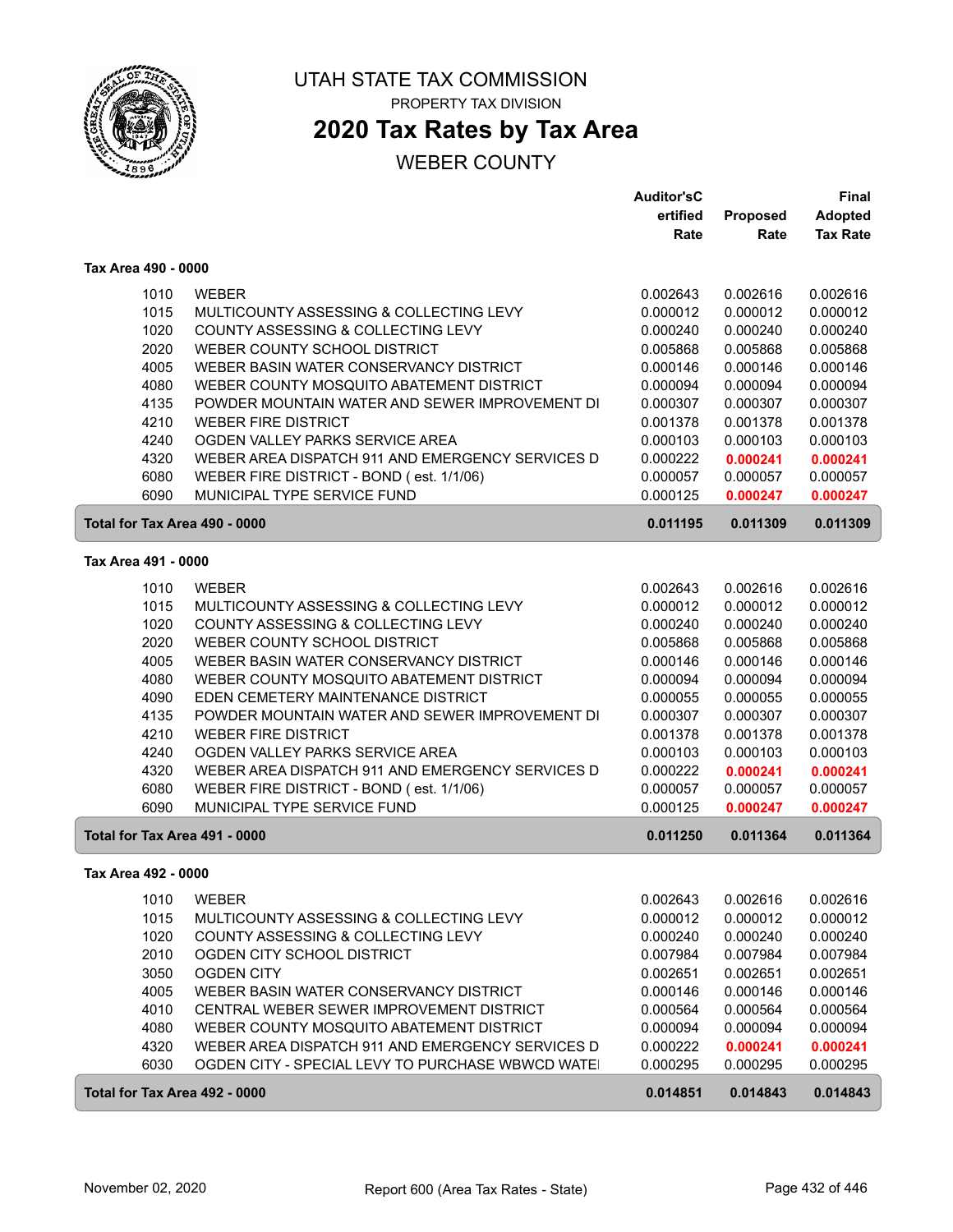

# UTAH STATE TAX COMMISSION

PROPERTY TAX DIVISION

# **2020 Tax Rates by Tax Area**

| ertified<br><b>Proposed</b><br><b>Adopted</b><br><b>Tax Rate</b><br>Rate<br>Rate<br>Tax Area 494 - 0000<br>1010<br><b>WEBER</b><br>0.002643<br>0.002616<br>0.002616<br>1015<br>0.000012<br>MULTICOUNTY ASSESSING & COLLECTING LEVY<br>0.000012<br>0.000012<br>1020<br>COUNTY ASSESSING & COLLECTING LEVY<br>0.000240<br>0.000240<br>0.000240<br>2020<br>WEBER COUNTY SCHOOL DISTRICT<br>0.005868<br>0.005868<br>0.005868<br>3130<br><b>WEST HAVEN CITY</b><br>4005<br>WEBER BASIN WATER CONSERVANCY DISTRICT<br>0.000146<br>0.000146<br>0.000146<br>4080<br>WEBER COUNTY MOSQUITO ABATEMENT DISTRICT<br>0.000094<br>0.000094<br>0.000094<br>4210<br><b>WEBER FIRE DISTRICT</b><br>0.001378<br>0.001378<br>0.001378<br>WEBER AREA DISPATCH 911 AND EMERGENCY SERVICES D<br>4320<br>0.000222<br>0.000241<br>0.000241<br>6080<br>WEBER FIRE DISTRICT - BOND (est. 1/1/06)<br>0.000057<br>0.000057<br>0.000057<br>Total for Tax Area 494 - 0000<br>0.010660<br>0.010652<br>0.010652<br>Tax Area 495 - 0000<br>1010<br><b>WEBER</b><br>0.002616<br>0.002616<br>0.002643<br>1015<br>MULTICOUNTY ASSESSING & COLLECTING LEVY<br>0.000012<br>0.000012<br>0.000012<br>1020<br>COUNTY ASSESSING & COLLECTING LEVY<br>0.000240<br>0.000240<br>0.000240<br>2020<br>WEBER COUNTY SCHOOL DISTRICT<br>0.005868<br>0.005868<br>0.005868<br>4005<br>WEBER BASIN WATER CONSERVANCY DISTRICT<br>0.000146<br>0.000146<br>0.000146<br>4010<br>CENTRAL WEBER SEWER IMPROVEMENT DISTRICT<br>0.000564<br>0.000564<br>0.000564<br>4070<br>BONA VISTA WATER IMPROVEMENT DISTRICT<br>0.000211<br>0.000211<br>0.000211<br>4080<br>WEBER COUNTY MOSQUITO ABATEMENT DISTRICT<br>0.000094<br>0.000094<br>0.000094<br>4210<br><b>WEBER FIRE DISTRICT</b><br>0.001378<br>0.001378<br>0.001378<br>4320<br>WEBER AREA DISPATCH 911 AND EMERGENCY SERVICES D<br>0.000222<br>0.000241<br>0.000241<br>6080<br>WEBER FIRE DISTRICT - BOND (est. 1/1/06)<br>0.000057<br>0.000057<br>0.000057<br>Total for Tax Area 495 - 0000<br>0.011435<br>0.011427<br>0.011427<br>Tax Area 496 - 0000<br>1010<br><b>WEBER</b><br>0.002643<br>0.002616<br>0.002616<br>1015<br>MULTICOUNTY ASSESSING & COLLECTING LEVY<br>0.000012<br>0.000012<br>0.000012<br>1020<br>COUNTY ASSESSING & COLLECTING LEVY<br>0.000240<br>0.000240<br>0.000240<br>2010<br>OGDEN CITY SCHOOL DISTRICT<br>0.007984<br>0.007984<br>0.007984<br>3050<br>0.002651<br>0.002651<br>0.002651<br>OGDEN CITY<br>4005<br>0.000146<br>WEBER BASIN WATER CONSERVANCY DISTRICT<br>0.000146<br>0.000146<br>4010<br>CENTRAL WEBER SEWER IMPROVEMENT DISTRICT<br>0.000564<br>0.000564<br>0.000564<br>4080<br>WEBER COUNTY MOSQUITO ABATEMENT DISTRICT<br>0.000094<br>0.000094<br>0.000094<br>4320<br>WEBER AREA DISPATCH 911 AND EMERGENCY SERVICES D<br>0.000222<br>0.000241<br>0.000241<br>6030<br>OGDEN CITY - SPECIAL LEVY TO PURCHASE WBWCD WATE!<br>0.000295<br>0.000295<br>0.000295 |  | <b>Auditor'sC</b> | <b>Final</b> |
|--------------------------------------------------------------------------------------------------------------------------------------------------------------------------------------------------------------------------------------------------------------------------------------------------------------------------------------------------------------------------------------------------------------------------------------------------------------------------------------------------------------------------------------------------------------------------------------------------------------------------------------------------------------------------------------------------------------------------------------------------------------------------------------------------------------------------------------------------------------------------------------------------------------------------------------------------------------------------------------------------------------------------------------------------------------------------------------------------------------------------------------------------------------------------------------------------------------------------------------------------------------------------------------------------------------------------------------------------------------------------------------------------------------------------------------------------------------------------------------------------------------------------------------------------------------------------------------------------------------------------------------------------------------------------------------------------------------------------------------------------------------------------------------------------------------------------------------------------------------------------------------------------------------------------------------------------------------------------------------------------------------------------------------------------------------------------------------------------------------------------------------------------------------------------------------------------------------------------------------------------------------------------------------------------------------------------------------------------------------------------------------------------------------------------------------------------------------------------------------------------------------------------------------------------------------------------------------------------------------------------------------------------------------------------------------------------------------------------------------------------------------------------------------------------------------------------------------------------------------------------------------------------|--|-------------------|--------------|
|                                                                                                                                                                                                                                                                                                                                                                                                                                                                                                                                                                                                                                                                                                                                                                                                                                                                                                                                                                                                                                                                                                                                                                                                                                                                                                                                                                                                                                                                                                                                                                                                                                                                                                                                                                                                                                                                                                                                                                                                                                                                                                                                                                                                                                                                                                                                                                                                                                                                                                                                                                                                                                                                                                                                                                                                                                                                                                  |  |                   |              |
|                                                                                                                                                                                                                                                                                                                                                                                                                                                                                                                                                                                                                                                                                                                                                                                                                                                                                                                                                                                                                                                                                                                                                                                                                                                                                                                                                                                                                                                                                                                                                                                                                                                                                                                                                                                                                                                                                                                                                                                                                                                                                                                                                                                                                                                                                                                                                                                                                                                                                                                                                                                                                                                                                                                                                                                                                                                                                                  |  |                   |              |
|                                                                                                                                                                                                                                                                                                                                                                                                                                                                                                                                                                                                                                                                                                                                                                                                                                                                                                                                                                                                                                                                                                                                                                                                                                                                                                                                                                                                                                                                                                                                                                                                                                                                                                                                                                                                                                                                                                                                                                                                                                                                                                                                                                                                                                                                                                                                                                                                                                                                                                                                                                                                                                                                                                                                                                                                                                                                                                  |  |                   |              |
|                                                                                                                                                                                                                                                                                                                                                                                                                                                                                                                                                                                                                                                                                                                                                                                                                                                                                                                                                                                                                                                                                                                                                                                                                                                                                                                                                                                                                                                                                                                                                                                                                                                                                                                                                                                                                                                                                                                                                                                                                                                                                                                                                                                                                                                                                                                                                                                                                                                                                                                                                                                                                                                                                                                                                                                                                                                                                                  |  |                   |              |
|                                                                                                                                                                                                                                                                                                                                                                                                                                                                                                                                                                                                                                                                                                                                                                                                                                                                                                                                                                                                                                                                                                                                                                                                                                                                                                                                                                                                                                                                                                                                                                                                                                                                                                                                                                                                                                                                                                                                                                                                                                                                                                                                                                                                                                                                                                                                                                                                                                                                                                                                                                                                                                                                                                                                                                                                                                                                                                  |  |                   |              |
|                                                                                                                                                                                                                                                                                                                                                                                                                                                                                                                                                                                                                                                                                                                                                                                                                                                                                                                                                                                                                                                                                                                                                                                                                                                                                                                                                                                                                                                                                                                                                                                                                                                                                                                                                                                                                                                                                                                                                                                                                                                                                                                                                                                                                                                                                                                                                                                                                                                                                                                                                                                                                                                                                                                                                                                                                                                                                                  |  |                   |              |
|                                                                                                                                                                                                                                                                                                                                                                                                                                                                                                                                                                                                                                                                                                                                                                                                                                                                                                                                                                                                                                                                                                                                                                                                                                                                                                                                                                                                                                                                                                                                                                                                                                                                                                                                                                                                                                                                                                                                                                                                                                                                                                                                                                                                                                                                                                                                                                                                                                                                                                                                                                                                                                                                                                                                                                                                                                                                                                  |  |                   |              |
|                                                                                                                                                                                                                                                                                                                                                                                                                                                                                                                                                                                                                                                                                                                                                                                                                                                                                                                                                                                                                                                                                                                                                                                                                                                                                                                                                                                                                                                                                                                                                                                                                                                                                                                                                                                                                                                                                                                                                                                                                                                                                                                                                                                                                                                                                                                                                                                                                                                                                                                                                                                                                                                                                                                                                                                                                                                                                                  |  |                   |              |
|                                                                                                                                                                                                                                                                                                                                                                                                                                                                                                                                                                                                                                                                                                                                                                                                                                                                                                                                                                                                                                                                                                                                                                                                                                                                                                                                                                                                                                                                                                                                                                                                                                                                                                                                                                                                                                                                                                                                                                                                                                                                                                                                                                                                                                                                                                                                                                                                                                                                                                                                                                                                                                                                                                                                                                                                                                                                                                  |  |                   |              |
|                                                                                                                                                                                                                                                                                                                                                                                                                                                                                                                                                                                                                                                                                                                                                                                                                                                                                                                                                                                                                                                                                                                                                                                                                                                                                                                                                                                                                                                                                                                                                                                                                                                                                                                                                                                                                                                                                                                                                                                                                                                                                                                                                                                                                                                                                                                                                                                                                                                                                                                                                                                                                                                                                                                                                                                                                                                                                                  |  |                   |              |
|                                                                                                                                                                                                                                                                                                                                                                                                                                                                                                                                                                                                                                                                                                                                                                                                                                                                                                                                                                                                                                                                                                                                                                                                                                                                                                                                                                                                                                                                                                                                                                                                                                                                                                                                                                                                                                                                                                                                                                                                                                                                                                                                                                                                                                                                                                                                                                                                                                                                                                                                                                                                                                                                                                                                                                                                                                                                                                  |  |                   |              |
|                                                                                                                                                                                                                                                                                                                                                                                                                                                                                                                                                                                                                                                                                                                                                                                                                                                                                                                                                                                                                                                                                                                                                                                                                                                                                                                                                                                                                                                                                                                                                                                                                                                                                                                                                                                                                                                                                                                                                                                                                                                                                                                                                                                                                                                                                                                                                                                                                                                                                                                                                                                                                                                                                                                                                                                                                                                                                                  |  |                   |              |
|                                                                                                                                                                                                                                                                                                                                                                                                                                                                                                                                                                                                                                                                                                                                                                                                                                                                                                                                                                                                                                                                                                                                                                                                                                                                                                                                                                                                                                                                                                                                                                                                                                                                                                                                                                                                                                                                                                                                                                                                                                                                                                                                                                                                                                                                                                                                                                                                                                                                                                                                                                                                                                                                                                                                                                                                                                                                                                  |  |                   |              |
|                                                                                                                                                                                                                                                                                                                                                                                                                                                                                                                                                                                                                                                                                                                                                                                                                                                                                                                                                                                                                                                                                                                                                                                                                                                                                                                                                                                                                                                                                                                                                                                                                                                                                                                                                                                                                                                                                                                                                                                                                                                                                                                                                                                                                                                                                                                                                                                                                                                                                                                                                                                                                                                                                                                                                                                                                                                                                                  |  |                   |              |
|                                                                                                                                                                                                                                                                                                                                                                                                                                                                                                                                                                                                                                                                                                                                                                                                                                                                                                                                                                                                                                                                                                                                                                                                                                                                                                                                                                                                                                                                                                                                                                                                                                                                                                                                                                                                                                                                                                                                                                                                                                                                                                                                                                                                                                                                                                                                                                                                                                                                                                                                                                                                                                                                                                                                                                                                                                                                                                  |  |                   |              |
|                                                                                                                                                                                                                                                                                                                                                                                                                                                                                                                                                                                                                                                                                                                                                                                                                                                                                                                                                                                                                                                                                                                                                                                                                                                                                                                                                                                                                                                                                                                                                                                                                                                                                                                                                                                                                                                                                                                                                                                                                                                                                                                                                                                                                                                                                                                                                                                                                                                                                                                                                                                                                                                                                                                                                                                                                                                                                                  |  |                   |              |
|                                                                                                                                                                                                                                                                                                                                                                                                                                                                                                                                                                                                                                                                                                                                                                                                                                                                                                                                                                                                                                                                                                                                                                                                                                                                                                                                                                                                                                                                                                                                                                                                                                                                                                                                                                                                                                                                                                                                                                                                                                                                                                                                                                                                                                                                                                                                                                                                                                                                                                                                                                                                                                                                                                                                                                                                                                                                                                  |  |                   |              |
|                                                                                                                                                                                                                                                                                                                                                                                                                                                                                                                                                                                                                                                                                                                                                                                                                                                                                                                                                                                                                                                                                                                                                                                                                                                                                                                                                                                                                                                                                                                                                                                                                                                                                                                                                                                                                                                                                                                                                                                                                                                                                                                                                                                                                                                                                                                                                                                                                                                                                                                                                                                                                                                                                                                                                                                                                                                                                                  |  |                   |              |
|                                                                                                                                                                                                                                                                                                                                                                                                                                                                                                                                                                                                                                                                                                                                                                                                                                                                                                                                                                                                                                                                                                                                                                                                                                                                                                                                                                                                                                                                                                                                                                                                                                                                                                                                                                                                                                                                                                                                                                                                                                                                                                                                                                                                                                                                                                                                                                                                                                                                                                                                                                                                                                                                                                                                                                                                                                                                                                  |  |                   |              |
|                                                                                                                                                                                                                                                                                                                                                                                                                                                                                                                                                                                                                                                                                                                                                                                                                                                                                                                                                                                                                                                                                                                                                                                                                                                                                                                                                                                                                                                                                                                                                                                                                                                                                                                                                                                                                                                                                                                                                                                                                                                                                                                                                                                                                                                                                                                                                                                                                                                                                                                                                                                                                                                                                                                                                                                                                                                                                                  |  |                   |              |
|                                                                                                                                                                                                                                                                                                                                                                                                                                                                                                                                                                                                                                                                                                                                                                                                                                                                                                                                                                                                                                                                                                                                                                                                                                                                                                                                                                                                                                                                                                                                                                                                                                                                                                                                                                                                                                                                                                                                                                                                                                                                                                                                                                                                                                                                                                                                                                                                                                                                                                                                                                                                                                                                                                                                                                                                                                                                                                  |  |                   |              |
|                                                                                                                                                                                                                                                                                                                                                                                                                                                                                                                                                                                                                                                                                                                                                                                                                                                                                                                                                                                                                                                                                                                                                                                                                                                                                                                                                                                                                                                                                                                                                                                                                                                                                                                                                                                                                                                                                                                                                                                                                                                                                                                                                                                                                                                                                                                                                                                                                                                                                                                                                                                                                                                                                                                                                                                                                                                                                                  |  |                   |              |
|                                                                                                                                                                                                                                                                                                                                                                                                                                                                                                                                                                                                                                                                                                                                                                                                                                                                                                                                                                                                                                                                                                                                                                                                                                                                                                                                                                                                                                                                                                                                                                                                                                                                                                                                                                                                                                                                                                                                                                                                                                                                                                                                                                                                                                                                                                                                                                                                                                                                                                                                                                                                                                                                                                                                                                                                                                                                                                  |  |                   |              |
|                                                                                                                                                                                                                                                                                                                                                                                                                                                                                                                                                                                                                                                                                                                                                                                                                                                                                                                                                                                                                                                                                                                                                                                                                                                                                                                                                                                                                                                                                                                                                                                                                                                                                                                                                                                                                                                                                                                                                                                                                                                                                                                                                                                                                                                                                                                                                                                                                                                                                                                                                                                                                                                                                                                                                                                                                                                                                                  |  |                   |              |
|                                                                                                                                                                                                                                                                                                                                                                                                                                                                                                                                                                                                                                                                                                                                                                                                                                                                                                                                                                                                                                                                                                                                                                                                                                                                                                                                                                                                                                                                                                                                                                                                                                                                                                                                                                                                                                                                                                                                                                                                                                                                                                                                                                                                                                                                                                                                                                                                                                                                                                                                                                                                                                                                                                                                                                                                                                                                                                  |  |                   |              |
|                                                                                                                                                                                                                                                                                                                                                                                                                                                                                                                                                                                                                                                                                                                                                                                                                                                                                                                                                                                                                                                                                                                                                                                                                                                                                                                                                                                                                                                                                                                                                                                                                                                                                                                                                                                                                                                                                                                                                                                                                                                                                                                                                                                                                                                                                                                                                                                                                                                                                                                                                                                                                                                                                                                                                                                                                                                                                                  |  |                   |              |
|                                                                                                                                                                                                                                                                                                                                                                                                                                                                                                                                                                                                                                                                                                                                                                                                                                                                                                                                                                                                                                                                                                                                                                                                                                                                                                                                                                                                                                                                                                                                                                                                                                                                                                                                                                                                                                                                                                                                                                                                                                                                                                                                                                                                                                                                                                                                                                                                                                                                                                                                                                                                                                                                                                                                                                                                                                                                                                  |  |                   |              |
|                                                                                                                                                                                                                                                                                                                                                                                                                                                                                                                                                                                                                                                                                                                                                                                                                                                                                                                                                                                                                                                                                                                                                                                                                                                                                                                                                                                                                                                                                                                                                                                                                                                                                                                                                                                                                                                                                                                                                                                                                                                                                                                                                                                                                                                                                                                                                                                                                                                                                                                                                                                                                                                                                                                                                                                                                                                                                                  |  |                   |              |
|                                                                                                                                                                                                                                                                                                                                                                                                                                                                                                                                                                                                                                                                                                                                                                                                                                                                                                                                                                                                                                                                                                                                                                                                                                                                                                                                                                                                                                                                                                                                                                                                                                                                                                                                                                                                                                                                                                                                                                                                                                                                                                                                                                                                                                                                                                                                                                                                                                                                                                                                                                                                                                                                                                                                                                                                                                                                                                  |  |                   |              |
|                                                                                                                                                                                                                                                                                                                                                                                                                                                                                                                                                                                                                                                                                                                                                                                                                                                                                                                                                                                                                                                                                                                                                                                                                                                                                                                                                                                                                                                                                                                                                                                                                                                                                                                                                                                                                                                                                                                                                                                                                                                                                                                                                                                                                                                                                                                                                                                                                                                                                                                                                                                                                                                                                                                                                                                                                                                                                                  |  |                   |              |
|                                                                                                                                                                                                                                                                                                                                                                                                                                                                                                                                                                                                                                                                                                                                                                                                                                                                                                                                                                                                                                                                                                                                                                                                                                                                                                                                                                                                                                                                                                                                                                                                                                                                                                                                                                                                                                                                                                                                                                                                                                                                                                                                                                                                                                                                                                                                                                                                                                                                                                                                                                                                                                                                                                                                                                                                                                                                                                  |  |                   |              |
|                                                                                                                                                                                                                                                                                                                                                                                                                                                                                                                                                                                                                                                                                                                                                                                                                                                                                                                                                                                                                                                                                                                                                                                                                                                                                                                                                                                                                                                                                                                                                                                                                                                                                                                                                                                                                                                                                                                                                                                                                                                                                                                                                                                                                                                                                                                                                                                                                                                                                                                                                                                                                                                                                                                                                                                                                                                                                                  |  |                   |              |
|                                                                                                                                                                                                                                                                                                                                                                                                                                                                                                                                                                                                                                                                                                                                                                                                                                                                                                                                                                                                                                                                                                                                                                                                                                                                                                                                                                                                                                                                                                                                                                                                                                                                                                                                                                                                                                                                                                                                                                                                                                                                                                                                                                                                                                                                                                                                                                                                                                                                                                                                                                                                                                                                                                                                                                                                                                                                                                  |  |                   |              |
|                                                                                                                                                                                                                                                                                                                                                                                                                                                                                                                                                                                                                                                                                                                                                                                                                                                                                                                                                                                                                                                                                                                                                                                                                                                                                                                                                                                                                                                                                                                                                                                                                                                                                                                                                                                                                                                                                                                                                                                                                                                                                                                                                                                                                                                                                                                                                                                                                                                                                                                                                                                                                                                                                                                                                                                                                                                                                                  |  |                   |              |
|                                                                                                                                                                                                                                                                                                                                                                                                                                                                                                                                                                                                                                                                                                                                                                                                                                                                                                                                                                                                                                                                                                                                                                                                                                                                                                                                                                                                                                                                                                                                                                                                                                                                                                                                                                                                                                                                                                                                                                                                                                                                                                                                                                                                                                                                                                                                                                                                                                                                                                                                                                                                                                                                                                                                                                                                                                                                                                  |  |                   |              |
|                                                                                                                                                                                                                                                                                                                                                                                                                                                                                                                                                                                                                                                                                                                                                                                                                                                                                                                                                                                                                                                                                                                                                                                                                                                                                                                                                                                                                                                                                                                                                                                                                                                                                                                                                                                                                                                                                                                                                                                                                                                                                                                                                                                                                                                                                                                                                                                                                                                                                                                                                                                                                                                                                                                                                                                                                                                                                                  |  |                   |              |
|                                                                                                                                                                                                                                                                                                                                                                                                                                                                                                                                                                                                                                                                                                                                                                                                                                                                                                                                                                                                                                                                                                                                                                                                                                                                                                                                                                                                                                                                                                                                                                                                                                                                                                                                                                                                                                                                                                                                                                                                                                                                                                                                                                                                                                                                                                                                                                                                                                                                                                                                                                                                                                                                                                                                                                                                                                                                                                  |  |                   |              |
|                                                                                                                                                                                                                                                                                                                                                                                                                                                                                                                                                                                                                                                                                                                                                                                                                                                                                                                                                                                                                                                                                                                                                                                                                                                                                                                                                                                                                                                                                                                                                                                                                                                                                                                                                                                                                                                                                                                                                                                                                                                                                                                                                                                                                                                                                                                                                                                                                                                                                                                                                                                                                                                                                                                                                                                                                                                                                                  |  |                   |              |
| Total for Tax Area 496 - 0000<br>0.014851<br>0.014843<br>0.014843                                                                                                                                                                                                                                                                                                                                                                                                                                                                                                                                                                                                                                                                                                                                                                                                                                                                                                                                                                                                                                                                                                                                                                                                                                                                                                                                                                                                                                                                                                                                                                                                                                                                                                                                                                                                                                                                                                                                                                                                                                                                                                                                                                                                                                                                                                                                                                                                                                                                                                                                                                                                                                                                                                                                                                                                                                |  |                   |              |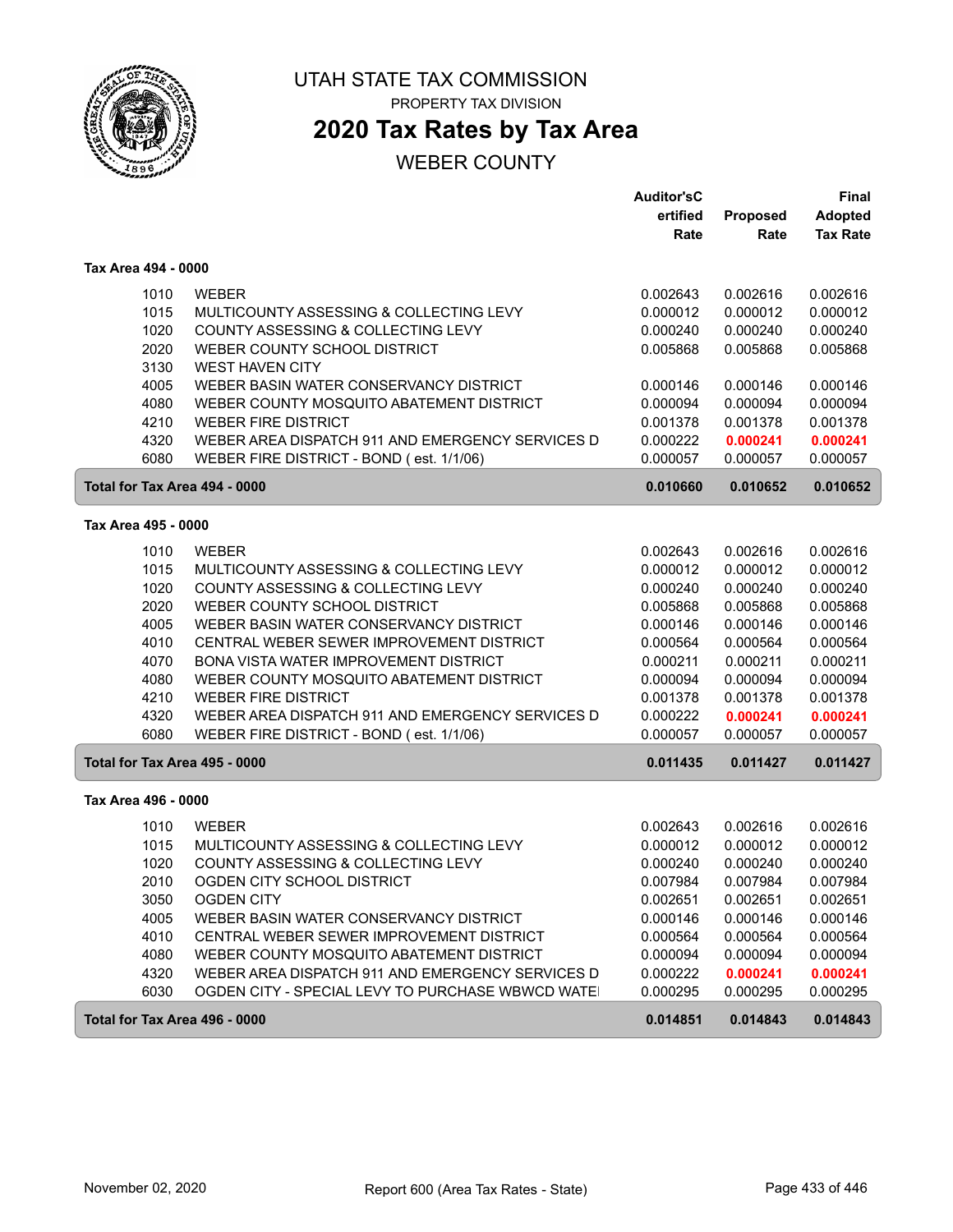

# **2020 Tax Rates by Tax Area**

|                               |                                                  | <b>Auditor'sC</b> |          | <b>Final</b>    |
|-------------------------------|--------------------------------------------------|-------------------|----------|-----------------|
|                               |                                                  | ertified          | Proposed | <b>Adopted</b>  |
|                               |                                                  | Rate              | Rate     | <b>Tax Rate</b> |
| Tax Area 497 - 0000           |                                                  |                   |          |                 |
| 1010                          | <b>WEBER</b>                                     | 0.002643          | 0.002616 | 0.002616        |
| 1015                          | MULTICOUNTY ASSESSING & COLLECTING LEVY          | 0.000012          | 0.000012 | 0.000012        |
| 1020                          | COUNTY ASSESSING & COLLECTING LEVY               | 0.000240          | 0.000240 | 0.000240        |
| 2010                          | OGDEN CITY SCHOOL DISTRICT                       | 0.007984          | 0.007984 | 0.007984        |
| 3050                          | <b>OGDEN CITY</b>                                | 0.002651          | 0.002651 | 0.002651        |
| 4005                          | WEBER BASIN WATER CONSERVANCY DISTRICT           | 0.000146          | 0.000146 | 0.000146        |
| 4010                          | CENTRAL WEBER SEWER IMPROVEMENT DISTRICT         | 0.000564          | 0.000564 | 0.000564        |
| 4080                          | WEBER COUNTY MOSQUITO ABATEMENT DISTRICT         | 0.000094          | 0.000094 | 0.000094        |
| 4320                          | WEBER AREA DISPATCH 911 AND EMERGENCY SERVICES D | 0.000222          | 0.000241 | 0.000241        |
| 6030                          | OGDEN CITY - SPECIAL LEVY TO PURCHASE WBWCD WATE | 0.000295          | 0.000295 | 0.000295        |
| Total for Tax Area 497 - 0000 |                                                  | 0.014851          | 0.014843 | 0.014843        |
| Tax Area 498 - 0000           |                                                  |                   |          |                 |
| 1010                          | <b>WEBER</b>                                     | 0.002643          | 0.002616 | 0.002616        |
| 1015                          | MULTICOUNTY ASSESSING & COLLECTING LEVY          | 0.000012          | 0.000012 | 0.000012        |
| 1020                          | COUNTY ASSESSING & COLLECTING LEVY               | 0.000240          | 0.000240 | 0.000240        |
| 2010                          | OGDEN CITY SCHOOL DISTRICT                       | 0.007984          | 0.007984 | 0.007984        |
| 3050                          | <b>OGDEN CITY</b>                                | 0.002651          | 0.002651 | 0.002651        |
| 4005                          | WEBER BASIN WATER CONSERVANCY DISTRICT           | 0.000146          | 0.000146 | 0.000146        |
| 4010                          | CENTRAL WEBER SEWER IMPROVEMENT DISTRICT         | 0.000564          | 0.000564 | 0.000564        |
| 4080                          | WEBER COUNTY MOSQUITO ABATEMENT DISTRICT         | 0.000094          | 0.000094 | 0.000094        |
| 4320                          | WEBER AREA DISPATCH 911 AND EMERGENCY SERVICES D | 0.000222          | 0.000241 | 0.000241        |
| 6030                          | OGDEN CITY - SPECIAL LEVY TO PURCHASE WBWCD WATE | 0.000295          | 0.000295 | 0.000295        |
| Total for Tax Area 498 - 0000 |                                                  | 0.014851          | 0.014843 | 0.014843        |
| Tax Area 499 - 0000           |                                                  |                   |          |                 |
| 1010                          | <b>WEBER</b>                                     | 0.002643          | 0.002616 | 0.002616        |
| 1015                          | MULTICOUNTY ASSESSING & COLLECTING LEVY          | 0.000012          | 0.000012 | 0.000012        |
| 1020                          | COUNTY ASSESSING & COLLECTING LEVY               | 0.000240          | 0.000240 | 0.000240        |
| 2010                          | OGDEN CITY SCHOOL DISTRICT                       | 0.007984          | 0.007984 | 0.007984        |
| 3050                          | <b>OGDEN CITY</b>                                | 0.002651          | 0.002651 | 0.002651        |
| 4005                          | WEBER BASIN WATER CONSERVANCY DISTRICT           | 0.000146          | 0.000146 | 0.000146        |
| 4010                          | CENTRAL WEBER SEWER IMPROVEMENT DISTRICT         | 0.000564          | 0.000564 | 0.000564        |
| 4080                          | WEBER COUNTY MOSQUITO ABATEMENT DISTRICT         | 0.000094          | 0.000094 | 0.000094        |
| 4320                          | WEBER AREA DISPATCH 911 AND EMERGENCY SERVICES D | 0.000222          | 0.000241 | 0.000241        |
| 6030                          | OGDEN CITY - SPECIAL LEVY TO PURCHASE WBWCD WATE | 0.000295          | 0.000295 | 0.000295        |
| Total for Tax Area 499 - 0000 |                                                  | 0.014851          | 0.014843 | 0.014843        |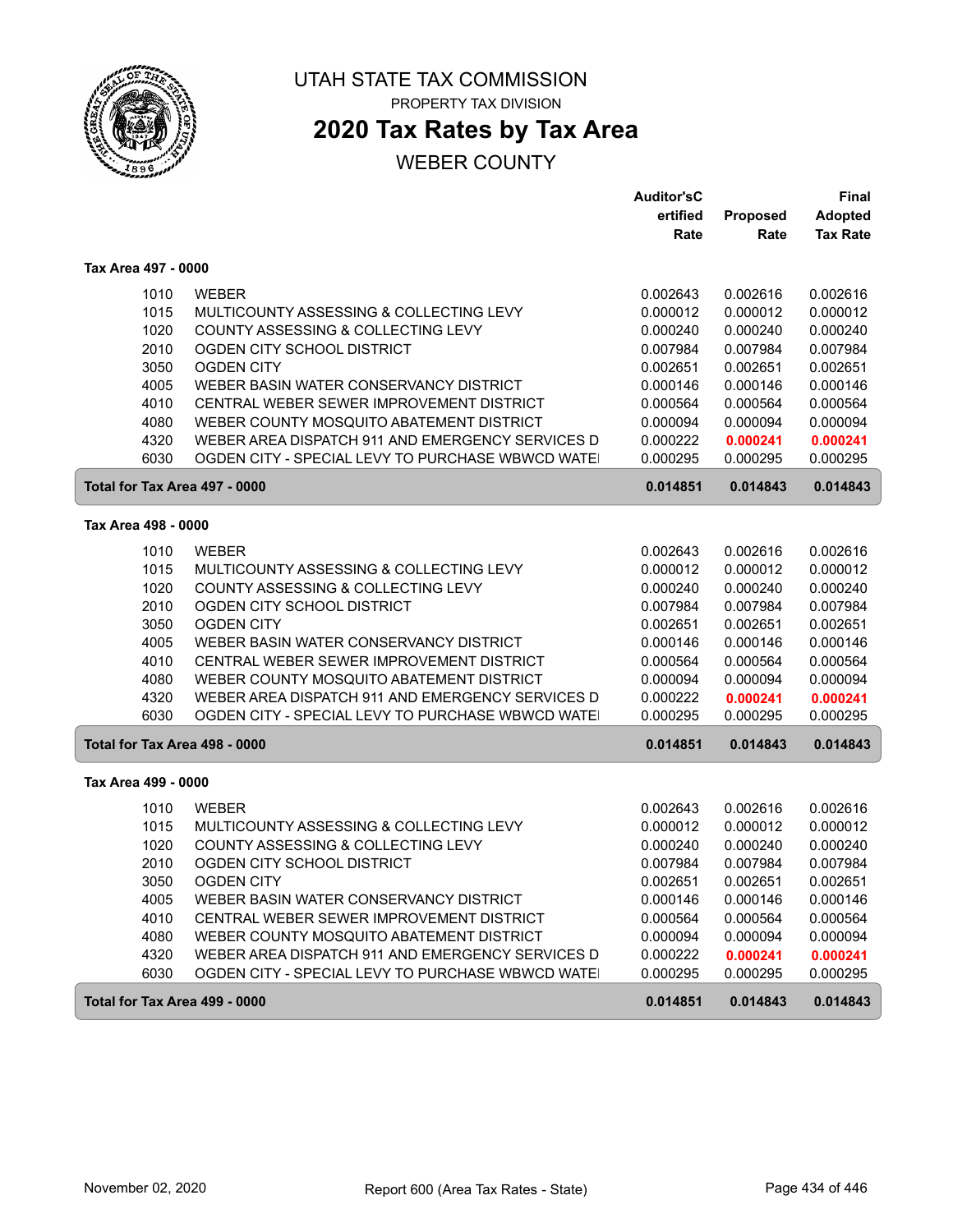

## **2020 Tax Rates by Tax Area**

|                               |                                                  | <b>Auditor'sC</b> |          | <b>Final</b>    |
|-------------------------------|--------------------------------------------------|-------------------|----------|-----------------|
|                               |                                                  | ertified          | Proposed | <b>Adopted</b>  |
|                               |                                                  | Rate              | Rate     | <b>Tax Rate</b> |
| Tax Area 500 - 0000           |                                                  |                   |          |                 |
| 1010                          | <b>WEBER</b>                                     | 0.002643          | 0.002616 | 0.002616        |
| 1015                          | MULTICOUNTY ASSESSING & COLLECTING LEVY          | 0.000012          | 0.000012 | 0.000012        |
| 1020                          | COUNTY ASSESSING & COLLECTING LEVY               | 0.000240          | 0.000240 | 0.000240        |
| 2020                          | WEBER COUNTY SCHOOL DISTRICT                     | 0.005868          | 0.005868 | 0.005868        |
| 3070                          | PLEASANT VIEW CITY                               | 0.001001          | 0.001076 | 0.001076        |
| 4005                          | WEBER BASIN WATER CONSERVANCY DISTRICT           | 0.000146          | 0.000146 | 0.000146        |
| 4010                          | CENTRAL WEBER SEWER IMPROVEMENT DISTRICT         | 0.000564          | 0.000564 | 0.000564        |
| 4020                          | BEN LOMOND CEMETERY MAINTENANCE DISTRICT         | 0.000054          | 0.000054 | 0.000054        |
| 4070                          | BONA VISTA WATER IMPROVEMENT DISTRICT            | 0.000211          | 0.000211 | 0.000211        |
| 4080                          | WEBER COUNTY MOSQUITO ABATEMENT DISTRICT         | 0.000094          | 0.000094 | 0.000094        |
| 4320                          | WEBER AREA DISPATCH 911 AND EMERGENCY SERVICES D | 0.000222          | 0.000241 | 0.000241        |
| 4330                          | NORTH VIEW FIRE DISTRICT                         | 0.000961          | 0.001037 | 0.001037        |
| Total for Tax Area 500 - 0000 |                                                  | 0.012016          | 0.012159 | 0.012159        |
| Tax Area 501 - 0000           |                                                  |                   |          |                 |
| 1010                          | <b>WEBER</b>                                     | 0.002643          | 0.002616 | 0.002616        |
| 1015                          | MULTICOUNTY ASSESSING & COLLECTING LEVY          | 0.000012          | 0.000012 | 0.000012        |
| 1020                          | COUNTY ASSESSING & COLLECTING LEVY               | 0.000240          | 0.000240 | 0.000240        |
| 2020                          | WEBER COUNTY SCHOOL DISTRICT                     | 0.005868          | 0.005868 | 0.005868        |
| 3010                          | <b>FARR WEST CITY</b>                            | 0.000478          | 0.000478 | 0.000478        |
| 4005                          | WEBER BASIN WATER CONSERVANCY DISTRICT           | 0.000146          | 0.000146 | 0.000146        |
| 4010                          | CENTRAL WEBER SEWER IMPROVEMENT DISTRICT         | 0.000564          | 0.000564 | 0.000564        |
| 4070                          | BONA VISTA WATER IMPROVEMENT DISTRICT            | 0.000211          | 0.000211 | 0.000211        |
| 4080                          | WEBER COUNTY MOSQUITO ABATEMENT DISTRICT         | 0.000094          | 0.000094 | 0.000094        |
| 4210                          | <b>WEBER FIRE DISTRICT</b>                       | 0.001378          | 0.001378 | 0.001378        |
| 4320                          | WEBER AREA DISPATCH 911 AND EMERGENCY SERVICES D | 0.000222          | 0.000241 | 0.000241        |
| 6080                          | WEBER FIRE DISTRICT - BOND (est. 1/1/06)         | 0.000057          | 0.000057 | 0.000057        |
| Total for Tax Area 501 - 0000 |                                                  | 0.011913          | 0.011905 | 0.011905        |
| Tax Area 503 - 0000           |                                                  |                   |          |                 |
| 1010                          | <b>WEBER</b>                                     | 0.002643          | 0.002616 | 0.002616        |
| 1015                          | MULTICOUNTY ASSESSING & COLLECTING LEVY          | 0.000012          | 0.000012 | 0.000012        |
| 1020                          | COUNTY ASSESSING & COLLECTING LEVY               | 0.000240          | 0.000240 | 0.000240        |
| 2020                          | WEBER COUNTY SCHOOL DISTRICT                     | 0.005868          | 0.005868 | 0.005868        |
| 3040                          | NORTH OGDEN CITY                                 | 0.001002          | 0.001180 | 0.001180        |
| 4005                          | WEBER BASIN WATER CONSERVANCY DISTRICT           | 0.000146          | 0.000146 | 0.000146        |
| 4010                          | CENTRAL WEBER SEWER IMPROVEMENT DISTRICT         | 0.000564          | 0.000564 | 0.000564        |
| 4020                          | BEN LOMOND CEMETERY MAINTENANCE DISTRICT         | 0.000054          | 0.000054 | 0.000054        |
| 4080                          | WEBER COUNTY MOSQUITO ABATEMENT DISTRICT         | 0.000094          | 0.000094 | 0.000094        |
| 4320                          | WEBER AREA DISPATCH 911 AND EMERGENCY SERVICES D | 0.000222          | 0.000241 | 0.000241        |
| 4330                          | NORTH VIEW FIRE DISTRICT                         | 0.000961          | 0.001037 | 0.001037        |
| Total for Tax Area 503 - 0000 |                                                  | 0.011806          | 0.012052 | 0.012052        |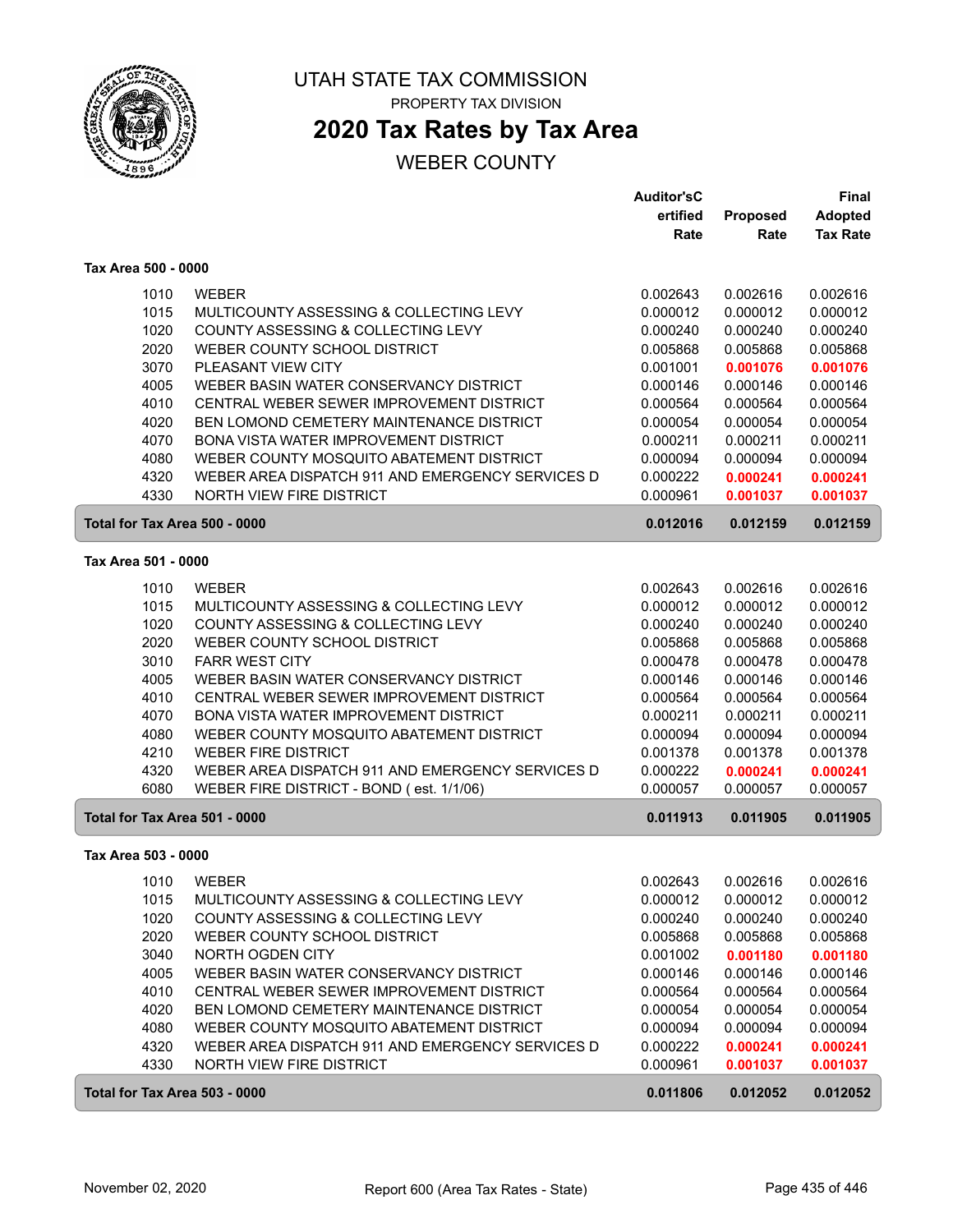

# **2020 Tax Rates by Tax Area**

|                     |                                                  | <b>Auditor'sC</b> |          | <b>Final</b>    |
|---------------------|--------------------------------------------------|-------------------|----------|-----------------|
|                     |                                                  | ertified          | Proposed | <b>Adopted</b>  |
|                     |                                                  | Rate              | Rate     | <b>Tax Rate</b> |
| Tax Area 504 - 0000 |                                                  |                   |          |                 |
| 1010                | <b>WEBER</b>                                     | 0.002643          | 0.002616 | 0.002616        |
| 1015                | MULTICOUNTY ASSESSING & COLLECTING LEVY          | 0.000012          | 0.000012 | 0.000012        |
| 1020                | COUNTY ASSESSING & COLLECTING LEVY               | 0.000240          | 0.000240 | 0.000240        |
| 2020                | WEBER COUNTY SCHOOL DISTRICT                     | 0.005868          | 0.005868 | 0.005868        |
| 3040                | NORTH OGDEN CITY                                 | 0.001002          | 0.001180 | 0.001180        |
| 4005                | WEBER BASIN WATER CONSERVANCY DISTRICT           | 0.000146          | 0.000146 | 0.000146        |
| 4010                | CENTRAL WEBER SEWER IMPROVEMENT DISTRICT         | 0.000564          | 0.000564 | 0.000564        |
| 4020                | BEN LOMOND CEMETERY MAINTENANCE DISTRICT         | 0.000054          | 0.000054 | 0.000054        |
| 4080                | WEBER COUNTY MOSQUITO ABATEMENT DISTRICT         | 0.000094          | 0.000094 | 0.000094        |
| 4320                | WEBER AREA DISPATCH 911 AND EMERGENCY SERVICES D | 0.000222          | 0.000241 | 0.000241        |
| 4330                | NORTH VIEW FIRE DISTRICT                         | 0.000961          | 0.001037 | 0.001037        |
| 6080                | WEBER FIRE DISTRICT - BOND (est. 1/1/06)         | 0.000057          | 0.000057 | 0.000057        |
|                     | Total for Tax Area 504 - 0000                    | 0.011863          | 0.012109 | 0.012109        |
| Tax Area 505 - 0000 |                                                  |                   |          |                 |
| 1010                | <b>WEBER</b>                                     | 0.002643          | 0.002616 | 0.002616        |
| 1015                | MULTICOUNTY ASSESSING & COLLECTING LEVY          | 0.000012          | 0.000012 | 0.000012        |
| 1020                | COUNTY ASSESSING & COLLECTING LEVY               | 0.000240          | 0.000240 | 0.000240        |
| 2020                | WEBER COUNTY SCHOOL DISTRICT                     | 0.005868          | 0.005868 | 0.005868        |
| 3040                | NORTH OGDEN CITY                                 | 0.001002          | 0.001180 | 0.001180        |
| 4005                | WEBER BASIN WATER CONSERVANCY DISTRICT           | 0.000146          | 0.000146 | 0.000146        |
| 4010                | CENTRAL WEBER SEWER IMPROVEMENT DISTRICT         | 0.000564          | 0.000564 | 0.000564        |
| 4020                | BEN LOMOND CEMETERY MAINTENANCE DISTRICT         | 0.000054          | 0.000054 | 0.000054        |
| 4080                | WEBER COUNTY MOSQUITO ABATEMENT DISTRICT         | 0.000094          | 0.000094 | 0.000094        |
| 4320                | WEBER AREA DISPATCH 911 AND EMERGENCY SERVICES D | 0.000222          | 0.000241 | 0.000241        |
| 4330                | NORTH VIEW FIRE DISTRICT                         | 0.000961          | 0.001037 | 0.001037        |
|                     | Total for Tax Area 505 - 0000                    | 0.011806          | 0.012052 | 0.012052        |
| Tax Area 506 - 0000 |                                                  |                   |          |                 |
| 1010                | <b>WEBER</b>                                     | 0.002643          | 0.002616 | 0.002616        |
| 1015                | MULTICOUNTY ASSESSING & COLLECTING LEVY          | 0.000012          | 0.000012 | 0.000012        |
| 1020                | COUNTY ASSESSING & COLLECTING LEVY               | 0.000240          | 0.000240 | 0.000240        |
| 2020                | WEBER COUNTY SCHOOL DISTRICT                     | 0.005868          | 0.005868 | 0.005868        |
| 3080                | <b>RIVERDALE CITY</b>                            | 0.000921          | 0.000921 | 0.000921        |
| 4005                | WEBER BASIN WATER CONSERVANCY DISTRICT           | 0.000146          | 0.000146 | 0.000146        |
| 4010                | CENTRAL WEBER SEWER IMPROVEMENT DISTRICT         | 0.000564          | 0.000564 | 0.000564        |
| 4080                | WEBER COUNTY MOSQUITO ABATEMENT DISTRICT         | 0.000094          | 0.000094 | 0.000094        |
| 4320                | WEBER AREA DISPATCH 911 AND EMERGENCY SERVICES D | 0.000222          | 0.000241 | 0.000241        |
|                     | Total for Tax Area 506 - 0000                    | 0.010710          | 0.010702 | 0.010702        |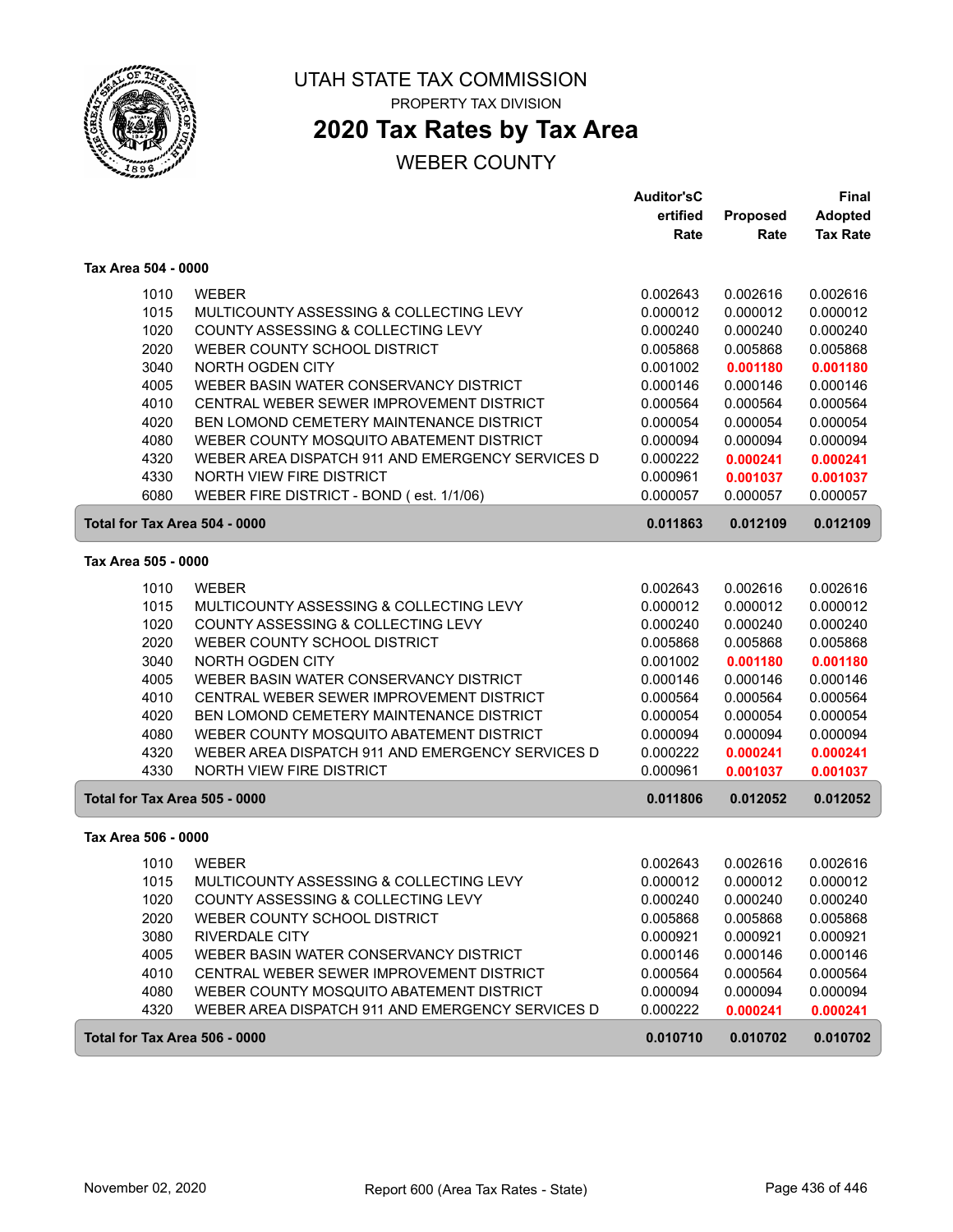

**2020 Tax Rates by Tax Area**

|                               |                                                  | <b>Auditor'sC</b> |          | Final           |
|-------------------------------|--------------------------------------------------|-------------------|----------|-----------------|
|                               |                                                  | ertified          | Proposed | <b>Adopted</b>  |
|                               |                                                  | Rate              | Rate     | <b>Tax Rate</b> |
| Tax Area 507 - 0000           |                                                  |                   |          |                 |
| 1010                          | <b>WEBER</b>                                     | 0.002643          | 0.002616 | 0.002616        |
| 1015                          | MULTICOUNTY ASSESSING & COLLECTING LEVY          | 0.000012          | 0.000012 | 0.000012        |
| 1020                          | COUNTY ASSESSING & COLLECTING LEVY               | 0.000240          | 0.000240 | 0.000240        |
| 2020                          | WEBER COUNTY SCHOOL DISTRICT                     | 0.005868          | 0.005868 | 0.005868        |
| 3080                          | <b>RIVERDALE CITY</b>                            | 0.000921          | 0.000921 | 0.000921        |
| 4005                          | WEBER BASIN WATER CONSERVANCY DISTRICT           | 0.000146          | 0.000146 | 0.000146        |
| 4010                          | CENTRAL WEBER SEWER IMPROVEMENT DISTRICT         | 0.000564          | 0.000564 | 0.000564        |
| 4080                          | WEBER COUNTY MOSQUITO ABATEMENT DISTRICT         | 0.000094          | 0.000094 | 0.000094        |
| 4320                          | WEBER AREA DISPATCH 911 AND EMERGENCY SERVICES D | 0.000222          | 0.000241 | 0.000241        |
| Total for Tax Area 507 - 0000 |                                                  | 0.010710          | 0.010702 | 0.010702        |
| Tax Area 508 - 0000           |                                                  |                   |          |                 |
| 1010                          | <b>WEBER</b>                                     | 0.002643          | 0.002616 | 0.002616        |
| 1015                          | MULTICOUNTY ASSESSING & COLLECTING LEVY          | 0.000012          | 0.000012 | 0.000012        |
| 1020                          | COUNTY ASSESSING & COLLECTING LEVY               | 0.000240          | 0.000240 | 0.000240        |
| 2020                          | WEBER COUNTY SCHOOL DISTRICT                     | 0.005868          | 0.005868 | 0.005868        |
| 3080                          | <b>RIVERDALE CITY</b>                            | 0.000921          | 0.000921 | 0.000921        |
| 4005                          | WEBER BASIN WATER CONSERVANCY DISTRICT           | 0.000146          | 0.000146 | 0.000146        |
| 4010                          | CENTRAL WEBER SEWER IMPROVEMENT DISTRICT         | 0.000564          | 0.000564 | 0.000564        |
| 4080                          | WEBER COUNTY MOSQUITO ABATEMENT DISTRICT         | 0.000094          | 0.000094 | 0.000094        |
| 4320                          | WEBER AREA DISPATCH 911 AND EMERGENCY SERVICES D | 0.000222          | 0.000241 | 0.000241        |
| Total for Tax Area 508 - 0000 |                                                  | 0.010710          | 0.010702 | 0.010702        |
| Tax Area 509 - 0000           |                                                  |                   |          |                 |
| 1010                          | <b>WEBER</b>                                     | 0.002643          | 0.002616 | 0.002616        |
| 1015                          | MULTICOUNTY ASSESSING & COLLECTING LEVY          | 0.000012          | 0.000012 | 0.000012        |
| 1020                          | COUNTY ASSESSING & COLLECTING LEVY               | 0.000240          | 0.000240 | 0.000240        |
| 2020                          | WEBER COUNTY SCHOOL DISTRICT                     | 0.005868          | 0.005868 | 0.005868        |
| 4005                          | WEBER BASIN WATER CONSERVANCY DISTRICT           | 0.000146          | 0.000146 | 0.000146        |
| 4010                          | CENTRAL WEBER SEWER IMPROVEMENT DISTRICT         | 0.000564          | 0.000564 | 0.000564        |
| 4070                          | <b>BONA VISTA WATER IMPROVEMENT DISTRICT</b>     | 0.000211          | 0.000211 | 0.000211        |
| 4080                          | WEBER COUNTY MOSQUITO ABATEMENT DISTRICT         | 0.000094          | 0.000094 | 0.000094        |
| 4210                          | <b>WEBER FIRE DISTRICT</b>                       | 0.001378          | 0.001378 | 0.001378        |
| 4320                          | WEBER AREA DISPATCH 911 AND EMERGENCY SERVICES D | 0.000222          | 0.000241 | 0.000241        |
| 6080                          | WEBER FIRE DISTRICT - BOND (est. 1/1/06)         | 0.000057          | 0.000057 | 0.000057        |
| Total for Tax Area 509 - 0000 |                                                  | 0.011435          | 0.011427 | 0.011427        |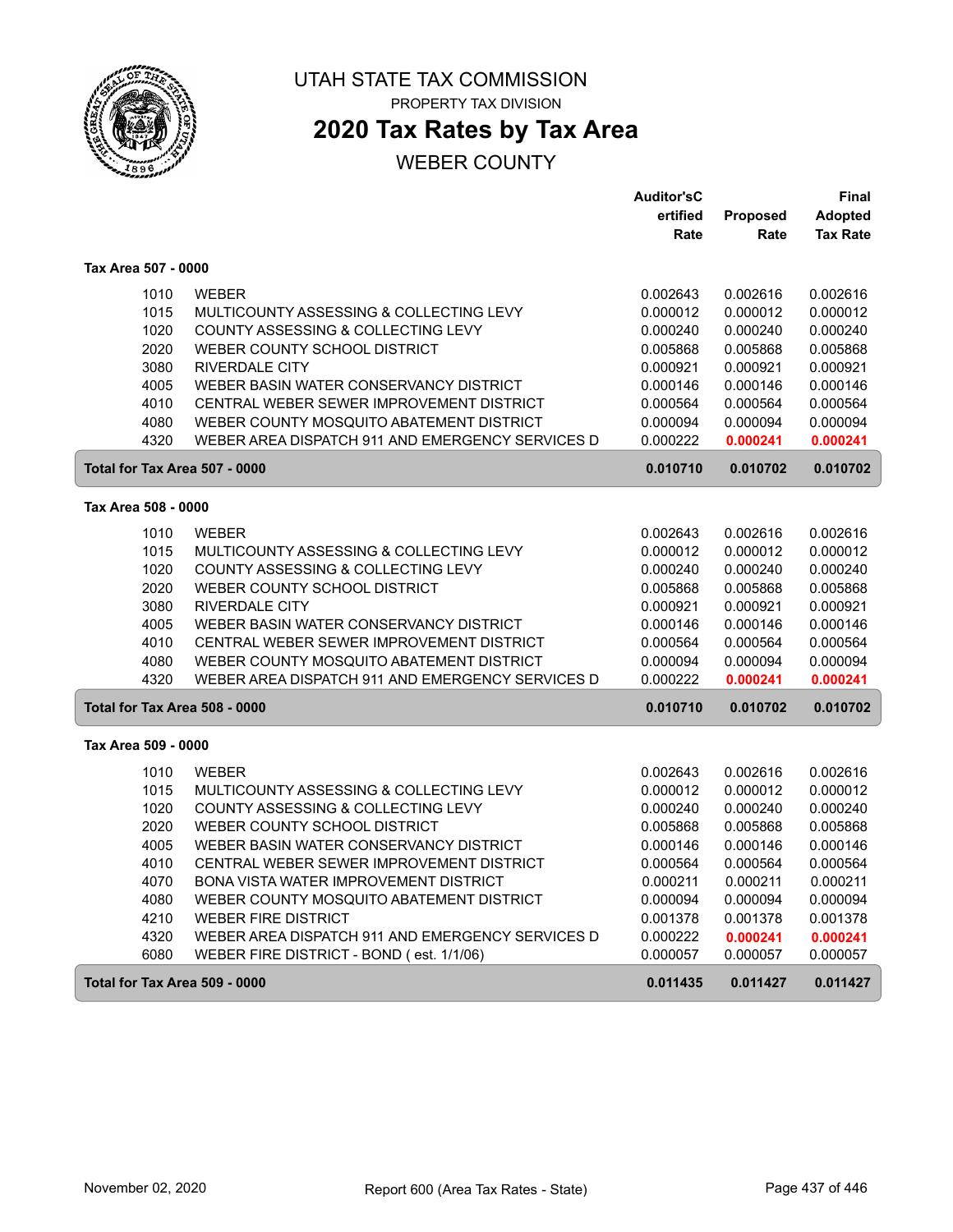

## **2020 Tax Rates by Tax Area**

|                               |                                                  | <b>Auditor'sC</b> |          | <b>Final</b>    |
|-------------------------------|--------------------------------------------------|-------------------|----------|-----------------|
|                               |                                                  | ertified          | Proposed | <b>Adopted</b>  |
|                               |                                                  | Rate              | Rate     | <b>Tax Rate</b> |
| Tax Area 510 - 0000           |                                                  |                   |          |                 |
|                               |                                                  |                   |          |                 |
| 1010                          | <b>WEBER</b>                                     | 0.002643          | 0.002616 | 0.002616        |
| 1015                          | MULTICOUNTY ASSESSING & COLLECTING LEVY          | 0.000012          | 0.000012 | 0.000012        |
| 1020                          | COUNTY ASSESSING & COLLECTING LEVY               | 0.000240          | 0.000240 | 0.000240        |
| 2020                          | WEBER COUNTY SCHOOL DISTRICT                     | 0.005868          | 0.005868 | 0.005868        |
| 3090                          | <b>ROY CITY</b>                                  | 0.001959          | 0.001959 | 0.001959        |
| 4005                          | WEBER BASIN WATER CONSERVANCY DISTRICT           | 0.000146          | 0.000146 | 0.000146        |
| 4015                          | NORTH DAVIS SEWER DISTRICT                       | 0.000769          | 0.000769 | 0.000769        |
| 4080                          | WEBER COUNTY MOSQUITO ABATEMENT DISTRICT         | 0.000094          | 0.000094 | 0.000094        |
| 4130                          | ROY WATER CONSERVANCY DISTRICT                   | 0.000063          | 0.000063 | 0.000063        |
| 4150                          | HOOPER WATER IMPROVEMENT DISTRICT                | 0.000277          | 0.000277 | 0.000277        |
| 4320                          | WEBER AREA DISPATCH 911 AND EMERGENCY SERVICES D | 0.000222          | 0.000241 | 0.000241        |
| 6080                          | WEBER FIRE DISTRICT - BOND (est. 1/1/06)         | 0.000057          | 0.000057 | 0.000057        |
| Total for Tax Area 510 - 0000 |                                                  | 0.012350          | 0.012342 | 0.012342        |
| Tax Area 511 - 0000           |                                                  |                   |          |                 |
|                               |                                                  |                   |          |                 |
| 1010                          | <b>WEBER</b>                                     | 0.002643          | 0.002616 | 0.002616        |
| 1015                          | MULTICOUNTY ASSESSING & COLLECTING LEVY          | 0.000012          | 0.000012 | 0.000012        |
| 1020                          | COUNTY ASSESSING & COLLECTING LEVY               | 0.000240          | 0.000240 | 0.000240        |
| 2020                          | WEBER COUNTY SCHOOL DISTRICT                     | 0.005868          | 0.005868 | 0.005868        |
| 4005                          | WEBER BASIN WATER CONSERVANCY DISTRICT           | 0.000146          | 0.000146 | 0.000146        |
| 4070                          | BONA VISTA WATER IMPROVEMENT DISTRICT            | 0.000211          | 0.000211 | 0.000211        |
| 4080                          | WEBER COUNTY MOSQUITO ABATEMENT DISTRICT         | 0.000094          | 0.000094 | 0.000094        |
| 4210                          | <b>WEBER FIRE DISTRICT</b>                       | 0.001378          | 0.001378 | 0.001378        |
| 4320                          | WEBER AREA DISPATCH 911 AND EMERGENCY SERVICES D | 0.000222          | 0.000241 | 0.000241        |
| 4340                          | WESTERN WEBER PARK DISTRICT                      | 0.000247          | 0.000220 | 0.000220        |
| 6080                          | WEBER FIRE DISTRICT - BOND (est. 1/1/06)         | 0.000057          | 0.000057 | 0.000057        |
| 6090                          | MUNICIPAL TYPE SERVICE FUND                      | 0.000125          | 0.000247 | 0.000247        |
| Total for Tax Area 511 - 0000 |                                                  | 0.011243          | 0.011330 | 0.011330        |
| Tax Area 512 - 0000           |                                                  |                   |          |                 |
|                               |                                                  |                   | 0.002616 | 0.002616        |
|                               | 1010 WEBER                                       | 0.002643          |          |                 |
| 1015                          | MULTICOUNTY ASSESSING & COLLECTING LEVY          | 0.000012          | 0.000012 | 0.000012        |
| 1020                          | COUNTY ASSESSING & COLLECTING LEVY               | 0.000240          | 0.000240 | 0.000240        |
| 2020                          | WEBER COUNTY SCHOOL DISTRICT                     | 0.005868          | 0.005868 | 0.005868        |
| 4005                          | WEBER BASIN WATER CONSERVANCY DISTRICT           | 0.000146          | 0.000146 | 0.000146        |
| 4030                          | PLAIN CITY CEMETERY MAINTENANCE DISTRICT         | 0.000055          | 0.000055 | 0.000055        |
| 4070                          | BONA VISTA WATER IMPROVEMENT DISTRICT            | 0.000211          | 0.000211 | 0.000211        |
| 4080                          | WEBER COUNTY MOSQUITO ABATEMENT DISTRICT         | 0.000094          | 0.000094 | 0.000094        |
| 4210                          | <b>WEBER FIRE DISTRICT</b>                       | 0.001378          | 0.001378 | 0.001378        |
| 4320                          | WEBER AREA DISPATCH 911 AND EMERGENCY SERVICES D | 0.000222          | 0.000241 | 0.000241        |
| 4340                          | WESTERN WEBER PARK DISTRICT                      | 0.000247          | 0.000220 | 0.000220        |
| 6080                          | WEBER FIRE DISTRICT - BOND (est. 1/1/06)         | 0.000057          | 0.000057 | 0.000057        |
| 6090                          | MUNICIPAL TYPE SERVICE FUND                      | 0.000125          | 0.000247 | 0.000247        |
| Total for Tax Area 512 - 0000 |                                                  | 0.011298          | 0.011385 | 0.011385        |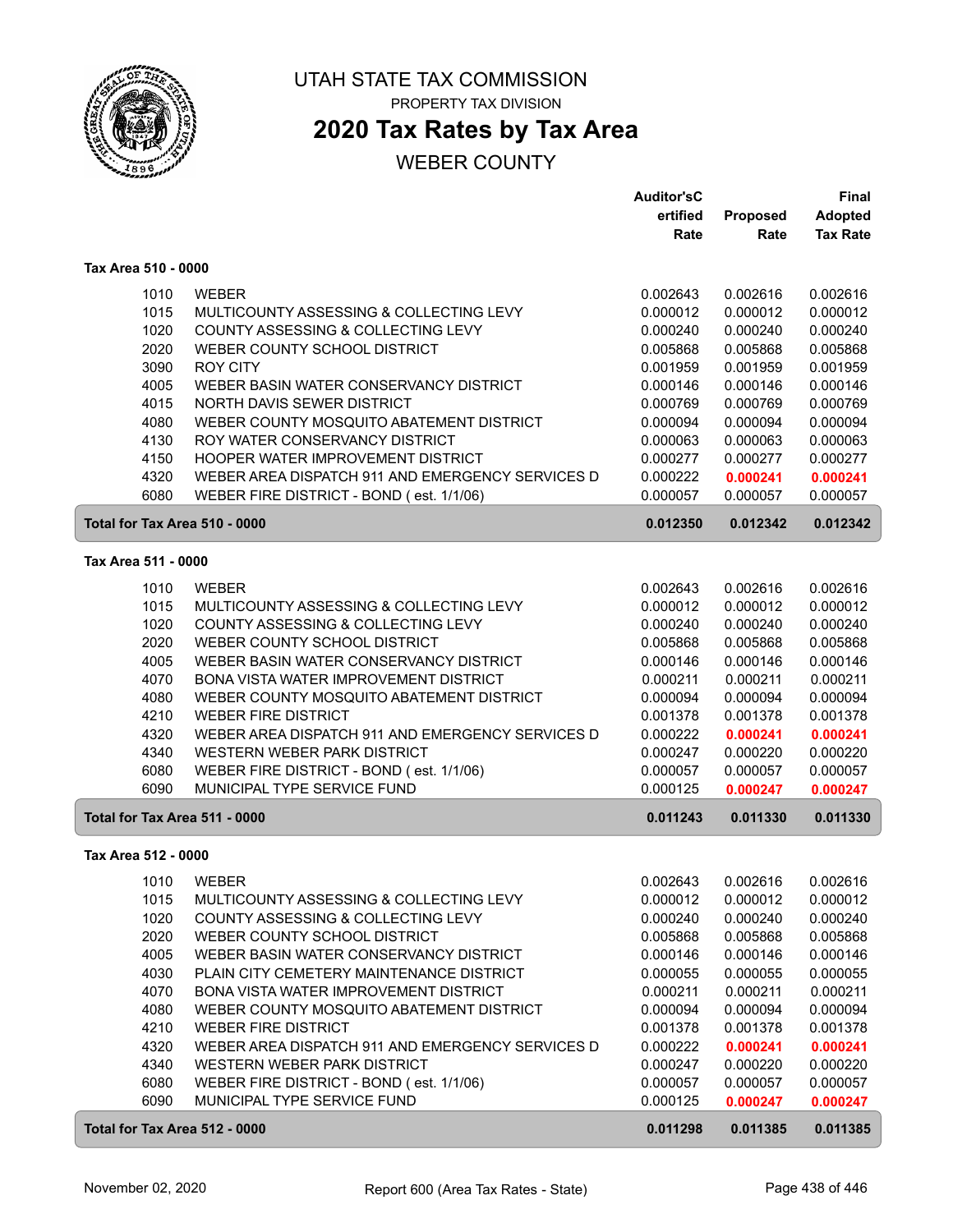

## **2020 Tax Rates by Tax Area**

|                               |                                                  | <b>Auditor'sC</b> |          | Final           |
|-------------------------------|--------------------------------------------------|-------------------|----------|-----------------|
|                               |                                                  | ertified          | Proposed | <b>Adopted</b>  |
|                               |                                                  | Rate              | Rate     | <b>Tax Rate</b> |
| Tax Area 513 - 0000           |                                                  |                   |          |                 |
| 1010                          | <b>WEBER</b>                                     | 0.002643          | 0.002616 | 0.002616        |
| 1015                          | MULTICOUNTY ASSESSING & COLLECTING LEVY          | 0.000012          | 0.000012 | 0.000012        |
| 1020                          | COUNTY ASSESSING & COLLECTING LEVY               | 0.000240          | 0.000240 | 0.000240        |
| 2020                          | WEBER COUNTY SCHOOL DISTRICT                     | 0.005868          | 0.005868 | 0.005868        |
| 4005                          | WEBER BASIN WATER CONSERVANCY DISTRICT           | 0.000146          | 0.000146 | 0.000146        |
| 4080                          | WEBER COUNTY MOSQUITO ABATEMENT DISTRICT         | 0.000094          | 0.000094 | 0.000094        |
| 4210                          | <b>WEBER FIRE DISTRICT</b>                       | 0.001378          | 0.001378 | 0.001378        |
| 4320                          | WEBER AREA DISPATCH 911 AND EMERGENCY SERVICES D | 0.000222          | 0.000241 | 0.000241        |
| 4340                          | WESTERN WEBER PARK DISTRICT                      | 0.000247          | 0.000220 | 0.000220        |
| 6080                          | WEBER FIRE DISTRICT - BOND (est. 1/1/06)         | 0.000057          | 0.000057 | 0.000057        |
| 6090                          | MUNICIPAL TYPE SERVICE FUND                      | 0.000125          | 0.000247 | 0.000247        |
| Total for Tax Area 513 - 0000 |                                                  | 0.011032          | 0.011119 | 0.011119        |
| Tax Area 514 - 0000           |                                                  |                   |          |                 |
| 1010                          | <b>WEBER</b>                                     | 0.002643          | 0.002616 | 0.002616        |
| 1015                          | MULTICOUNTY ASSESSING & COLLECTING LEVY          | 0.000012          | 0.000012 | 0.000012        |
| 1020                          | COUNTY ASSESSING & COLLECTING LEVY               | 0.000240          | 0.000240 | 0.000240        |
| 2020                          | WEBER COUNTY SCHOOL DISTRICT                     | 0.005868          | 0.005868 | 0.005868        |
| 4005                          | WEBER BASIN WATER CONSERVANCY DISTRICT           | 0.000146          | 0.000146 | 0.000146        |
| 4010                          | CENTRAL WEBER SEWER IMPROVEMENT DISTRICT         | 0.000564          | 0.000564 | 0.000564        |
| 4040                          | WEST WEBER-TAYLOR CEMETERY MAINTENANCE DISTRICT  | 0.000066          | 0.000066 | 0.000066        |
| 4080                          | WEBER COUNTY MOSQUITO ABATEMENT DISTRICT         | 0.000094          | 0.000094 | 0.000094        |
| 4210                          | <b>WEBER FIRE DISTRICT</b>                       | 0.001378          | 0.001378 | 0.001378        |
| 4320                          | WEBER AREA DISPATCH 911 AND EMERGENCY SERVICES D | 0.000222          | 0.000241 | 0.000241        |
| 4340                          | WESTERN WEBER PARK DISTRICT                      | 0.000247          | 0.000220 | 0.000220        |
| 6080                          | WEBER FIRE DISTRICT - BOND (est. 1/1/06)         | 0.000057          | 0.000057 | 0.000057        |
| 6090                          | MUNICIPAL TYPE SERVICE FUND                      | 0.000125          | 0.000247 | 0.000247        |
| Total for Tax Area 514 - 0000 |                                                  | 0.011662          | 0.011749 | 0.011749        |
| Tax Area 515 - 0000           |                                                  |                   |          |                 |
| 1010                          | <b>WEBER</b>                                     | 0.002643          | 0.002616 | 0.002616        |
| 1015                          | MULTICOUNTY ASSESSING & COLLECTING LEVY          | 0.000012          | 0.000012 | 0.000012        |
| 1020                          | COUNTY ASSESSING & COLLECTING LEVY               | 0.000240          | 0.000240 | 0.000240        |
| 2020                          | WEBER COUNTY SCHOOL DISTRICT                     | 0.005868          | 0.005868 | 0.005868        |
| 4005                          | WEBER BASIN WATER CONSERVANCY DISTRICT           | 0.000146          | 0.000146 | 0.000146        |
| 4030                          | PLAIN CITY CEMETERY MAINTENANCE DISTRICT         | 0.000055          | 0.000055 | 0.000055        |
| 4080                          | WEBER COUNTY MOSQUITO ABATEMENT DISTRICT         | 0.000094          | 0.000094 | 0.000094        |
| 4210                          | <b>WEBER FIRE DISTRICT</b>                       | 0.001378          | 0.001378 | 0.001378        |
| 4320                          | WEBER AREA DISPATCH 911 AND EMERGENCY SERVICES D | 0.000222          | 0.000241 | 0.000241        |
| 4340                          | WESTERN WEBER PARK DISTRICT                      | 0.000247          | 0.000220 | 0.000220        |
| 6080                          | WEBER FIRE DISTRICT - BOND (est. 1/1/06)         | 0.000057          | 0.000057 | 0.000057        |
| 6090                          | MUNICIPAL TYPE SERVICE FUND                      | 0.000125          | 0.000247 | 0.000247        |
| Total for Tax Area 515 - 0000 |                                                  | 0.011087          | 0.011174 | 0.011174        |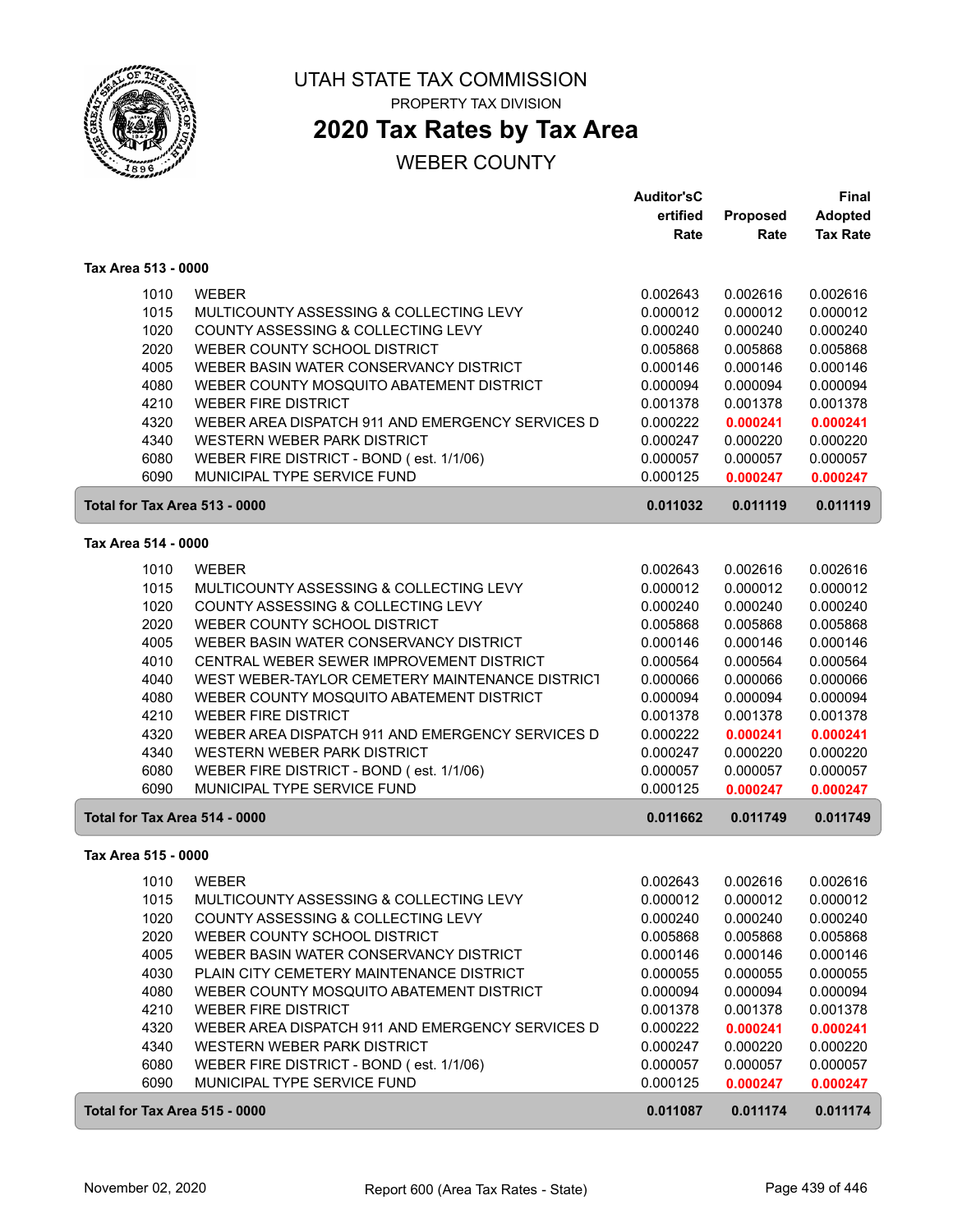

# **2020 Tax Rates by Tax Area**

|                               |                                                                               | <b>Auditor'sC</b>    |                      | <b>Final</b>         |
|-------------------------------|-------------------------------------------------------------------------------|----------------------|----------------------|----------------------|
|                               |                                                                               | ertified             | Proposed             | <b>Adopted</b>       |
|                               |                                                                               | Rate                 | Rate                 | <b>Tax Rate</b>      |
| Tax Area 516 - 0000           |                                                                               |                      |                      |                      |
| 1010                          | <b>WEBER</b>                                                                  | 0.002643             | 0.002616             | 0.002616             |
| 1015                          | MULTICOUNTY ASSESSING & COLLECTING LEVY                                       | 0.000012             | 0.000012             | 0.000012             |
| 1020                          | COUNTY ASSESSING & COLLECTING LEVY                                            | 0.000240             | 0.000240             | 0.000240             |
| 2020                          | WEBER COUNTY SCHOOL DISTRICT                                                  | 0.005868             | 0.005868             | 0.005868             |
| 4005                          | WEBER BASIN WATER CONSERVANCY DISTRICT                                        | 0.000146             | 0.000146             | 0.000146             |
| 4040                          | WEST WEBER-TAYLOR CEMETERY MAINTENANCE DISTRICT                               | 0.000066             | 0.000066             | 0.000066             |
| 4080                          | WEBER COUNTY MOSQUITO ABATEMENT DISTRICT                                      | 0.000094             | 0.000094             | 0.000094             |
| 4210                          | <b>WEBER FIRE DISTRICT</b>                                                    | 0.001378             | 0.001378             | 0.001378             |
| 4320                          | WEBER AREA DISPATCH 911 AND EMERGENCY SERVICES D                              | 0.000222             | 0.000241             | 0.000241             |
| 4340                          | WESTERN WEBER PARK DISTRICT                                                   | 0.000247             | 0.000220             | 0.000220             |
| 6080                          | WEBER FIRE DISTRICT - BOND (est. 1/1/06)                                      | 0.000057             | 0.000057             | 0.000057             |
| 6090                          | MUNICIPAL TYPE SERVICE FUND                                                   | 0.000125             | 0.000247             | 0.000247             |
| Total for Tax Area 516 - 0000 |                                                                               | 0.011098             | 0.011185             | 0.011185             |
| Tax Area 517 - 0000           |                                                                               |                      |                      |                      |
|                               |                                                                               |                      |                      |                      |
| 1010                          | <b>WEBER</b>                                                                  | 0.002643             | 0.002616             | 0.002616             |
| 1015                          | MULTICOUNTY ASSESSING & COLLECTING LEVY<br>COUNTY ASSESSING & COLLECTING LEVY | 0.000012             | 0.000012<br>0.000240 | 0.000012             |
| 1020<br>2020                  | WEBER COUNTY SCHOOL DISTRICT                                                  | 0.000240             | 0.005868             | 0.000240             |
| 4005                          | WEBER BASIN WATER CONSERVANCY DISTRICT                                        | 0.005868<br>0.000146 | 0.000146             | 0.005868<br>0.000146 |
| 4080                          | WEBER COUNTY MOSQUITO ABATEMENT DISTRICT                                      | 0.000094             | 0.000094             | 0.000094             |
| 4210                          | <b>WEBER FIRE DISTRICT</b>                                                    | 0.001378             | 0.001378             | 0.001378             |
| 4320                          | WEBER AREA DISPATCH 911 AND EMERGENCY SERVICES D                              | 0.000222             | 0.000241             | 0.000241             |
| 4340                          | WESTERN WEBER PARK DISTRICT                                                   | 0.000247             | 0.000220             | 0.000220             |
| 6080                          | WEBER FIRE DISTRICT - BOND (est. 1/1/06)                                      | 0.000057             | 0.000057             | 0.000057             |
| 6090                          | MUNICIPAL TYPE SERVICE FUND                                                   | 0.000125             | 0.000247             | 0.000247             |
| Total for Tax Area 517 - 0000 |                                                                               | 0.011032             | 0.011119             | 0.011119             |
| Tax Area 518 - 0000           |                                                                               |                      |                      |                      |
|                               |                                                                               |                      |                      | 0.002616             |
| 1010<br>1015                  | <b>WEBER</b>                                                                  | 0.002643<br>0.000012 | 0.002616             |                      |
|                               | MULTICOUNTY ASSESSING & COLLECTING LEVY<br>COUNTY ASSESSING & COLLECTING LEVY |                      | 0.000012             | 0.000012             |
| 1020<br>2020                  | WEBER COUNTY SCHOOL DISTRICT                                                  | 0.000240<br>0.005868 | 0.000240<br>0.005868 | 0.000240<br>0.005868 |
| 3100                          | SOUTH OGDEN CITY                                                              | 0.002517             | 0.002700             | 0.002700             |
| 4005                          | WEBER BASIN WATER CONSERVANCY DISTRICT                                        | 0.000146             | 0.000146             | 0.000146             |
| 4010                          | CENTRAL WEBER SEWER IMPROVEMENT DISTRICT                                      | 0.000564             | 0.000564             | 0.000564             |
| 4080                          | WEBER COUNTY MOSQUITO ABATEMENT DISTRICT                                      | 0.000094             | 0.000094             | 0.000094             |
| 4320                          | WEBER AREA DISPATCH 911 AND EMERGENCY SERVICES D                              | 0.000222             | 0.000241             | 0.000241             |
| Total for Tax Area 518 - 0000 |                                                                               | 0.012306             | 0.012481             | 0.012481             |
|                               |                                                                               |                      |                      |                      |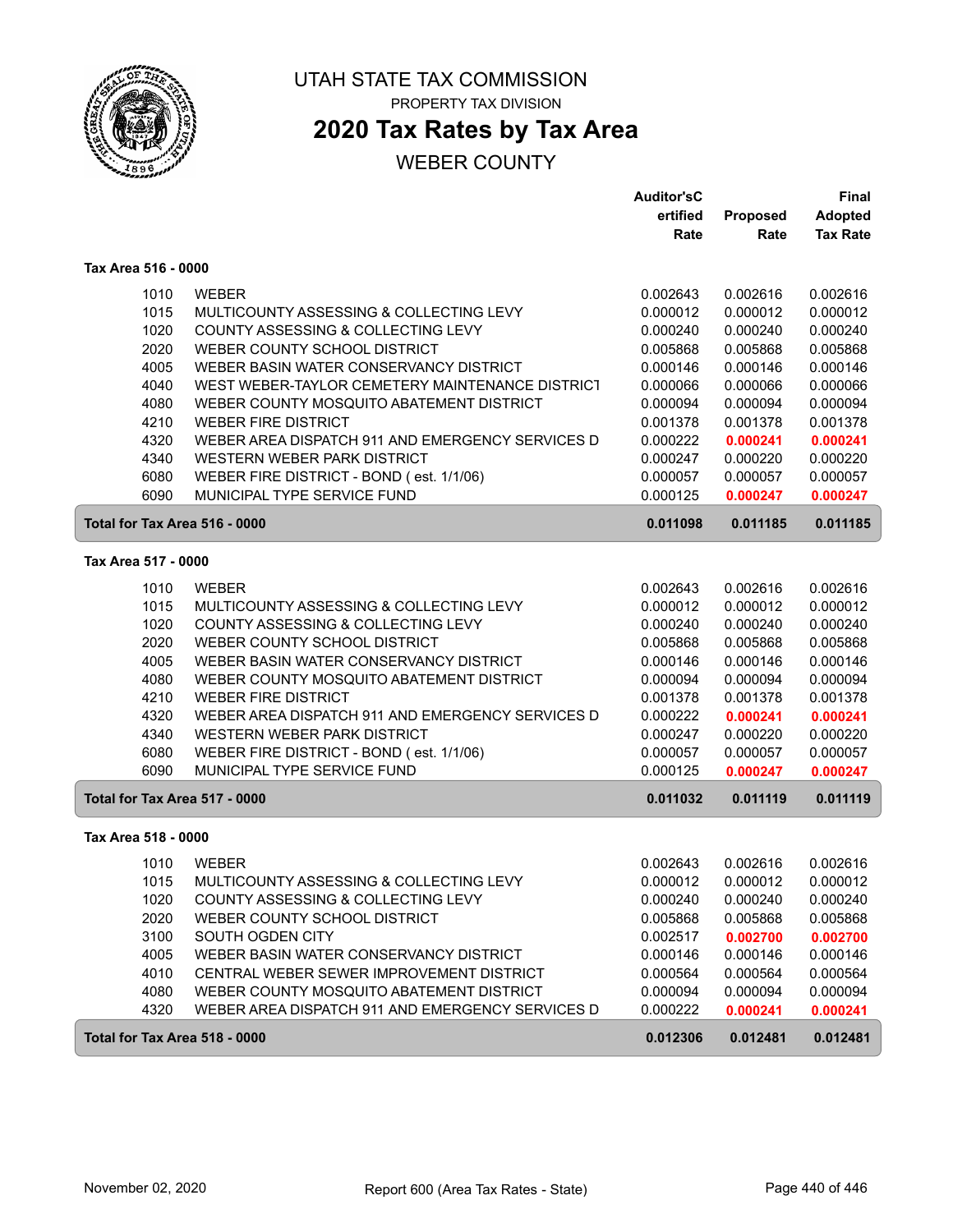

# UTAH STATE TAX COMMISSION

PROPERTY TAX DIVISION

# **2020 Tax Rates by Tax Area**

|                               |                                                   | <b>Auditor'sC</b> |                 | Final           |
|-------------------------------|---------------------------------------------------|-------------------|-----------------|-----------------|
|                               |                                                   | ertified          | <b>Proposed</b> | Adopted         |
|                               |                                                   | Rate              | Rate            | <b>Tax Rate</b> |
| Tax Area 519 - 0000           |                                                   |                   |                 |                 |
| 1010                          | <b>WEBER</b>                                      | 0.002643          | 0.002616        | 0.002616        |
| 1015                          | MULTICOUNTY ASSESSING & COLLECTING LEVY           | 0.000012          | 0.000012        | 0.000012        |
| 1020                          | COUNTY ASSESSING & COLLECTING LEVY                | 0.000240          | 0.000240        | 0.000240        |
| 2020                          | WEBER COUNTY SCHOOL DISTRICT                      | 0.005868          | 0.005868        | 0.005868        |
| 3130                          | <b>WEST HAVEN CITY</b>                            |                   |                 |                 |
| 4005                          | WEBER BASIN WATER CONSERVANCY DISTRICT            | 0.000146          | 0.000146        | 0.000146        |
| 4080                          | WEBER COUNTY MOSQUITO ABATEMENT DISTRICT          | 0.000094          | 0.000094        | 0.000094        |
| 4210                          | <b>WEBER FIRE DISTRICT</b>                        | 0.001378          | 0.001378        | 0.001378        |
| 4320                          | WEBER AREA DISPATCH 911 AND EMERGENCY SERVICES D  | 0.000222          | 0.000241        | 0.000241        |
| 4340                          | WESTERN WEBER PARK DISTRICT                       | 0.000247          | 0.000220        | 0.000220        |
| 6080                          | WEBER FIRE DISTRICT - BOND (est. 1/1/06)          | 0.000057          | 0.000057        | 0.000057        |
| Total for Tax Area 519 - 0000 |                                                   | 0.010907          | 0.010872        | 0.010872        |
| Tax Area 520 - 0000           |                                                   |                   |                 |                 |
| 1010                          | <b>WEBER</b>                                      | 0.002643          | 0.002616        | 0.002616        |
| 1015                          | MULTICOUNTY ASSESSING & COLLECTING LEVY           | 0.000012          | 0.000012        | 0.000012        |
| 1020                          | COUNTY ASSESSING & COLLECTING LEVY                | 0.000240          | 0.000240        | 0.000240        |
| 2020                          | WEBER COUNTY SCHOOL DISTRICT                      | 0.005868          | 0.005868        | 0.005868        |
| 4005                          | WEBER BASIN WATER CONSERVANCY DISTRICT            | 0.000146          | 0.000146        | 0.000146        |
| 4080                          | WEBER COUNTY MOSQUITO ABATEMENT DISTRICT          | 0.000094          | 0.000094        | 0.000094        |
| 4210                          | <b>WEBER FIRE DISTRICT</b>                        | 0.001378          | 0.001378        | 0.001378        |
| 4240                          | OGDEN VALLEY PARKS SERVICE AREA                   | 0.000103          | 0.000103        | 0.000103        |
| 4320                          | WEBER AREA DISPATCH 911 AND EMERGENCY SERVICES D  | 0.000222          | 0.000241        | 0.000241        |
| 6080                          | WEBER FIRE DISTRICT - BOND (est. 1/1/06)          | 0.000057          | 0.000057        | 0.000057        |
| 6090                          | MUNICIPAL TYPE SERVICE FUND                       | 0.000125          | 0.000247        | 0.000247        |
| Total for Tax Area 520 - 0000 |                                                   | 0.010888          | 0.011002        | 0.011002        |
| Tax Area 521 - 0000           |                                                   |                   |                 |                 |
| 1010                          | <b>WEBER</b>                                      | 0.002643          | 0.002616        | 0.002616        |
| 1015                          | MULTICOUNTY ASSESSING & COLLECTING LEVY           | 0.000012          | 0.000012        | 0.000012        |
| 1020                          | COUNTY ASSESSING & COLLECTING LEVY                | 0.000240          | 0.000240        | 0.000240        |
| 2010                          | OGDEN CITY SCHOOL DISTRICT                        | 0.007984          | 0.007984        | 0.007984        |
| 3050                          | <b>OGDEN CITY</b>                                 | 0.002651          | 0.002651        | 0.002651        |
| 4005                          | WEBER BASIN WATER CONSERVANCY DISTRICT            | 0.000146          | 0.000146        | 0.000146        |
| 4010                          | CENTRAL WEBER SEWER IMPROVEMENT DISTRICT          | 0.000564          | 0.000564        | 0.000564        |
| 4080                          | WEBER COUNTY MOSQUITO ABATEMENT DISTRICT          | 0.000094          | 0.000094        | 0.000094        |
| 4320                          | WEBER AREA DISPATCH 911 AND EMERGENCY SERVICES D  | 0.000222          | 0.000241        | 0.000241        |
| 6030                          | OGDEN CITY - SPECIAL LEVY TO PURCHASE WBWCD WATEI | 0.000295          | 0.000295        | 0.000295        |
| Total for Tax Area 521 - 0000 |                                                   | 0.014851          | 0.014843        | 0.014843        |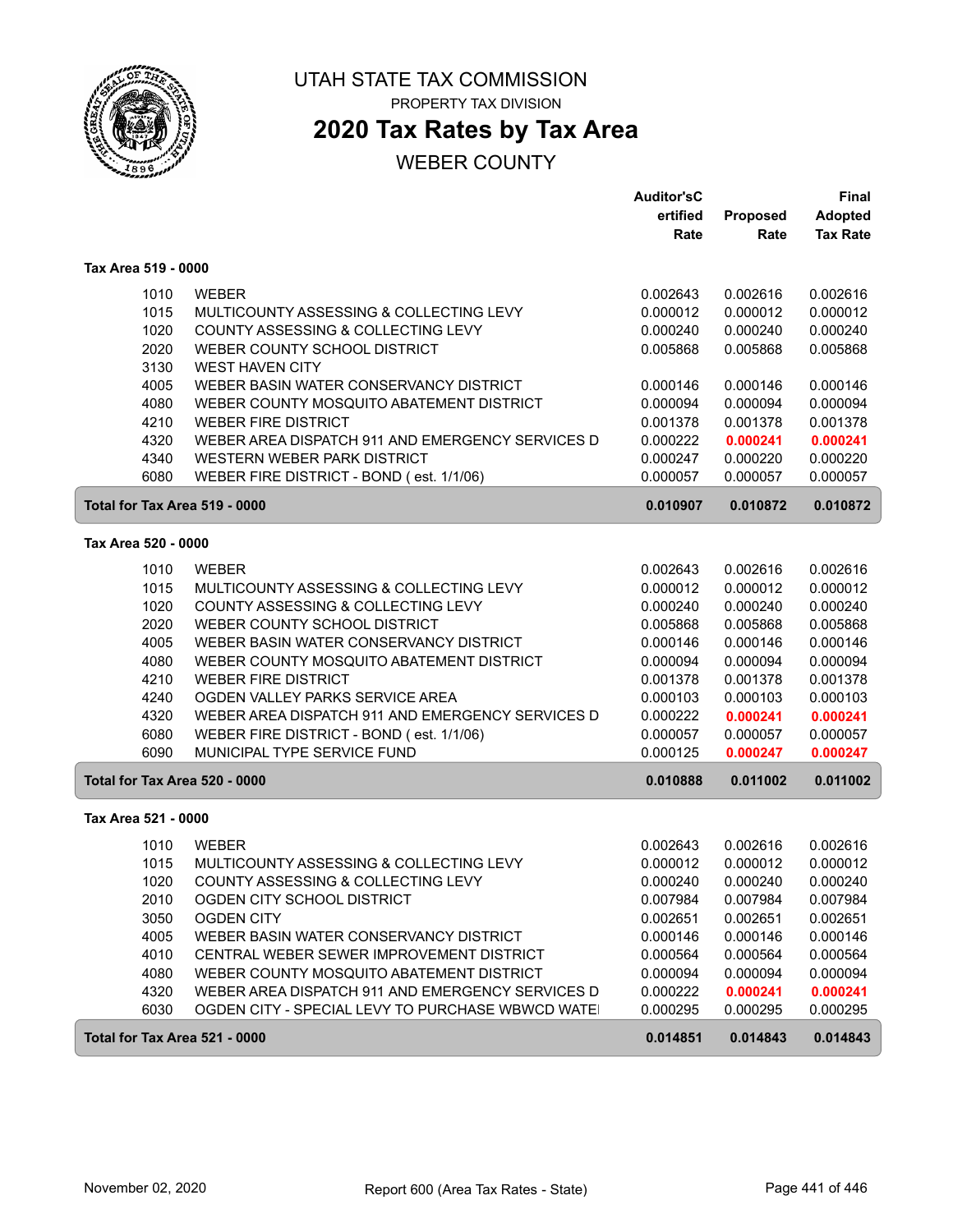

ſ

ſ

#### UTAH STATE TAX COMMISSION PROPERTY TAX DIVISION

## **2020 Tax Rates by Tax Area**

|                                      |                                                                                | <b>Auditor'sC</b><br>ertified<br>Rate | Proposed<br>Rate     | <b>Final</b><br><b>Adopted</b><br><b>Tax Rate</b> |
|--------------------------------------|--------------------------------------------------------------------------------|---------------------------------------|----------------------|---------------------------------------------------|
| Tax Area 522 - 0000                  |                                                                                |                                       |                      |                                                   |
| 1010                                 | <b>WEBER</b>                                                                   | 0.002643                              | 0.002616             | 0.002616                                          |
| 1015                                 | MULTICOUNTY ASSESSING & COLLECTING LEVY                                        | 0.000012                              | 0.000012             | 0.000012                                          |
| 1020                                 | COUNTY ASSESSING & COLLECTING LEVY                                             | 0.000240                              | 0.000240             | 0.000240                                          |
| 2010                                 | OGDEN CITY SCHOOL DISTRICT                                                     | 0.007984                              | 0.007984             | 0.007984                                          |
| 3050                                 | <b>OGDEN CITY</b>                                                              | 0.002651                              | 0.002651             | 0.002651                                          |
| 4005                                 | WEBER BASIN WATER CONSERVANCY DISTRICT                                         | 0.000146                              | 0.000146             | 0.000146                                          |
| 4010                                 | CENTRAL WEBER SEWER IMPROVEMENT DISTRICT                                       | 0.000564                              | 0.000564             | 0.000564                                          |
| 4080                                 | WEBER COUNTY MOSQUITO ABATEMENT DISTRICT                                       | 0.000094                              | 0.000094             | 0.000094                                          |
| 4320                                 | WEBER AREA DISPATCH 911 AND EMERGENCY SERVICES D                               | 0.000222                              | 0.000241             | 0.000241                                          |
| 6030                                 | OGDEN CITY - SPECIAL LEVY TO PURCHASE WBWCD WATE                               | 0.000295                              | 0.000295             | 0.000295                                          |
| Total for Tax Area 522 - 0000        |                                                                                | 0.014851                              | 0.014843             | 0.014843                                          |
| Tax Area 523 - 0000                  |                                                                                |                                       |                      |                                                   |
| 1010                                 | <b>WEBER</b>                                                                   | 0.002643                              | 0.002616             | 0.002616                                          |
| 1015                                 | MULTICOUNTY ASSESSING & COLLECTING LEVY                                        | 0.000012                              | 0.000012             | 0.000012                                          |
| 1020                                 | COUNTY ASSESSING & COLLECTING LEVY                                             | 0.000240                              | 0.000240             | 0.000240                                          |
| 2010                                 | OGDEN CITY SCHOOL DISTRICT                                                     | 0.007984                              | 0.007984             | 0.007984                                          |
| 3050                                 | <b>OGDEN CITY</b>                                                              | 0.002651                              | 0.002651             | 0.002651                                          |
| 4005                                 | WEBER BASIN WATER CONSERVANCY DISTRICT                                         | 0.000146                              | 0.000146             | 0.000146                                          |
| 4010                                 | CENTRAL WEBER SEWER IMPROVEMENT DISTRICT                                       | 0.000564                              | 0.000564             | 0.000564                                          |
| 4080                                 | WEBER COUNTY MOSQUITO ABATEMENT DISTRICT                                       | 0.000094                              | 0.000094             | 0.000094                                          |
| 4320                                 | WEBER AREA DISPATCH 911 AND EMERGENCY SERVICES D                               | 0.000222                              | 0.000241             | 0.000241                                          |
| 6030                                 | OGDEN CITY - SPECIAL LEVY TO PURCHASE WBWCD WATE                               | 0.000295                              | 0.000295             | 0.000295                                          |
| <b>Total for Tax Area 523 - 0000</b> |                                                                                | 0.014851                              | 0.014843             | 0.014843                                          |
| Tax Area 524 - 0000                  |                                                                                |                                       |                      |                                                   |
| 1010                                 | <b>WEBER</b>                                                                   | 0.002643                              | 0.002616             | 0.002616                                          |
| 1015                                 | MULTICOUNTY ASSESSING & COLLECTING LEVY                                        | 0.000012                              | 0.000012             | 0.000012                                          |
| 1020                                 | COUNTY ASSESSING & COLLECTING LEVY                                             | 0.000240                              | 0.000240             | 0.000240                                          |
| 2020                                 | WEBER COUNTY SCHOOL DISTRICT                                                   | 0.005868                              | 0.005868             | 0.005868                                          |
| 3025                                 | <b>HOOPER CITY</b>                                                             | 0.000401                              | 0.000401             | 0.000401                                          |
| 4005                                 | WEBER BASIN WATER CONSERVANCY DISTRICT                                         | 0.000146                              | 0.000146             | 0.000146                                          |
| 4010                                 | CENTRAL WEBER SEWER IMPROVEMENT DISTRICT                                       | 0.000564                              | 0.000564             | 0.000564                                          |
| 4040                                 | WEST WEBER-TAYLOR CEMETERY MAINTENANCE DISTRICT                                | 0.000066                              | 0.000066             | 0.000066                                          |
| 4080                                 | WEBER COUNTY MOSQUITO ABATEMENT DISTRICT                                       | 0.000094                              | 0.000094             | 0.000094                                          |
| 4210<br>4320                         | <b>WEBER FIRE DISTRICT</b><br>WEBER AREA DISPATCH 911 AND EMERGENCY SERVICES D | 0.001378<br>0.000222                  | 0.001378<br>0.000241 | 0.001378<br>0.000241                              |
| 6080                                 | WEBER FIRE DISTRICT - BOND (est. 1/1/06)                                       | 0.000057                              | 0.000057             | 0.000057                                          |
| Total for Tax Area 524 - 0000        |                                                                                | 0.011691                              | 0.011683             | 0.011683                                          |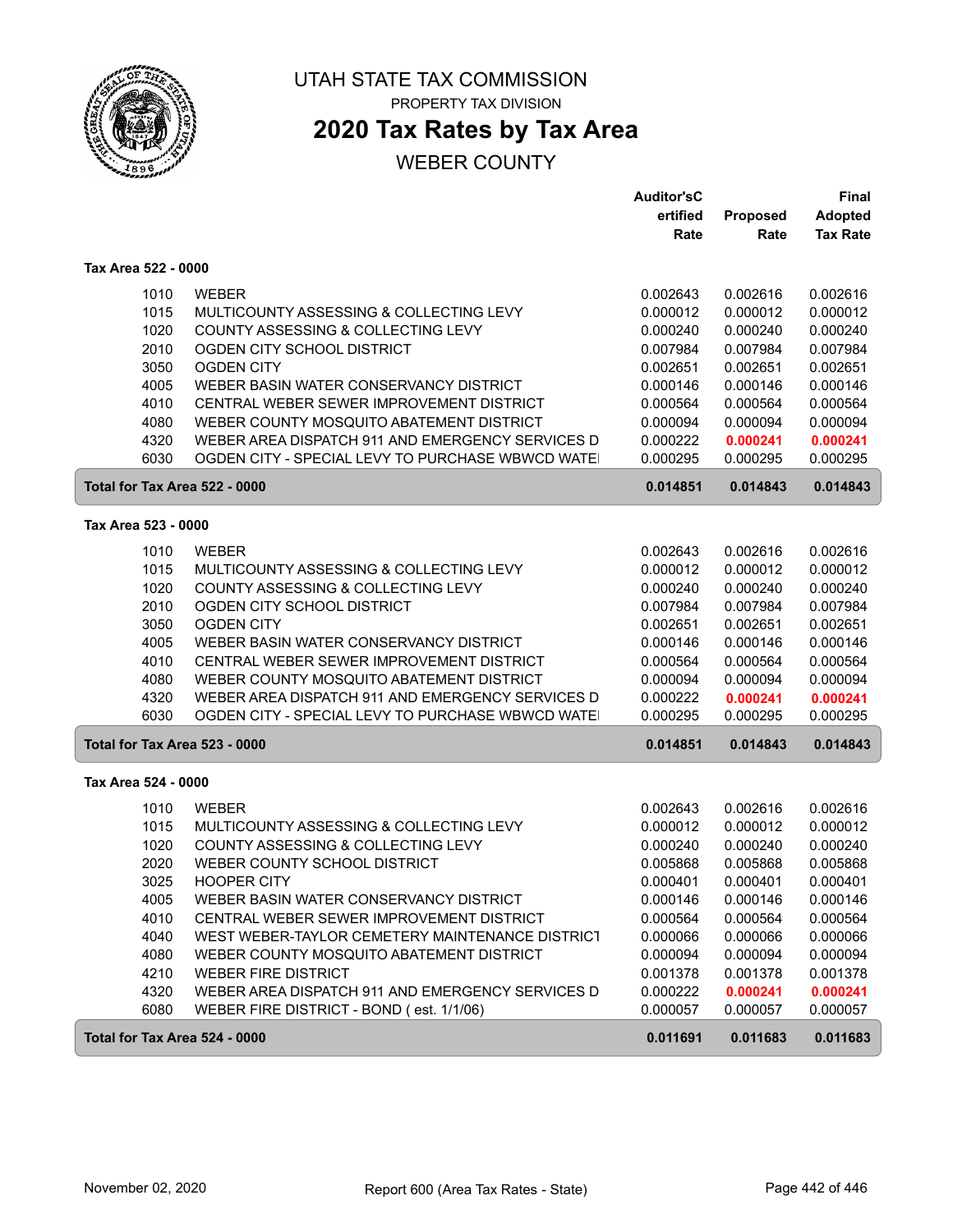

## **2020 Tax Rates by Tax Area**

### WEBER COUNTY

|                               |                                                                                    | <b>Auditor'sC</b>    |                      | Final                |
|-------------------------------|------------------------------------------------------------------------------------|----------------------|----------------------|----------------------|
|                               |                                                                                    | ertified             | <b>Proposed</b>      | <b>Adopted</b>       |
|                               |                                                                                    | Rate                 | Rate                 | <b>Tax Rate</b>      |
| Tax Area 525 - 0000           |                                                                                    |                      |                      |                      |
| 1010                          | <b>WEBER</b>                                                                       | 0.002643             | 0.002616             | 0.002616             |
| 1015                          | MULTICOUNTY ASSESSING & COLLECTING LEVY                                            | 0.000012             | 0.000012             | 0.000012             |
| 1020                          | COUNTY ASSESSING & COLLECTING LEVY                                                 | 0.000240             | 0.000240             | 0.000240             |
| 2010                          | OGDEN CITY SCHOOL DISTRICT                                                         | 0.007984             | 0.007984             | 0.007984             |
| 3050                          | <b>OGDEN CITY</b>                                                                  | 0.002651             | 0.002651             | 0.002651             |
| 4005                          | WEBER BASIN WATER CONSERVANCY DISTRICT                                             | 0.000146             | 0.000146             | 0.000146             |
| 4010                          | CENTRAL WEBER SEWER IMPROVEMENT DISTRICT                                           | 0.000564             | 0.000564             | 0.000564             |
| 4080                          | WEBER COUNTY MOSQUITO ABATEMENT DISTRICT                                           | 0.000094             | 0.000094             | 0.000094             |
| 4320                          | WEBER AREA DISPATCH 911 AND EMERGENCY SERVICES D                                   | 0.000222             | 0.000241             | 0.000241             |
| 6030                          | OGDEN CITY - SPECIAL LEVY TO PURCHASE WBWCD WATE                                   | 0.000295             | 0.000295             | 0.000295             |
| Total for Tax Area 525 - 0000 |                                                                                    | 0.014851             | 0.014843             | 0.014843             |
| Tax Area 526 - 0000           |                                                                                    |                      |                      |                      |
| 1010                          | <b>WEBER</b>                                                                       | 0.002643             | 0.002616             | 0.002616             |
| 1015                          | MULTICOUNTY ASSESSING & COLLECTING LEVY                                            | 0.000012             | 0.000012             | 0.000012             |
| 1020                          | COUNTY ASSESSING & COLLECTING LEVY                                                 | 0.000240             | 0.000240             | 0.000240             |
| 2010                          | OGDEN CITY SCHOOL DISTRICT                                                         | 0.007984             | 0.007984             | 0.007984             |
| 3050                          | <b>OGDEN CITY</b>                                                                  | 0.002651             | 0.002651             | 0.002651             |
| 4005                          | WEBER BASIN WATER CONSERVANCY DISTRICT                                             | 0.000146             | 0.000146             | 0.000146             |
| 4010                          | CENTRAL WEBER SEWER IMPROVEMENT DISTRICT                                           | 0.000564             | 0.000564             | 0.000564             |
| 4080                          | WEBER COUNTY MOSQUITO ABATEMENT DISTRICT                                           | 0.000094             | 0.000094             | 0.000094             |
| 4320                          | WEBER AREA DISPATCH 911 AND EMERGENCY SERVICES D                                   | 0.000222             | 0.000241             | 0.000241             |
| 6030                          | OGDEN CITY - SPECIAL LEVY TO PURCHASE WBWCD WATE                                   | 0.000295             | 0.000295             | 0.000295             |
| Total for Tax Area 526 - 0000 |                                                                                    | 0.014851             | 0.014843             | 0.014843             |
| Tax Area 527 - 0000           |                                                                                    |                      |                      |                      |
|                               |                                                                                    |                      |                      |                      |
| 1010<br>1015                  | <b>WEBER</b>                                                                       | 0.002643             | 0.002616             | 0.002616             |
|                               | MULTICOUNTY ASSESSING & COLLECTING LEVY                                            | 0.000012             | 0.000012             | 0.000012             |
| 1020                          | COUNTY ASSESSING & COLLECTING LEVY                                                 | 0.000240             | 0.000240             | 0.000240             |
| 2020                          | WEBER COUNTY SCHOOL DISTRICT                                                       | 0.005868             | 0.005868             | 0.005868             |
| 3100                          | SOUTH OGDEN CITY                                                                   | 0.002517             | 0.002700             | 0.002700             |
| 4005<br>4010                  | WEBER BASIN WATER CONSERVANCY DISTRICT<br>CENTRAL WEBER SEWER IMPROVEMENT DISTRICT | 0.000146<br>0.000564 | 0.000146             | 0.000146<br>0.000564 |
| 4080                          | WEBER COUNTY MOSQUITO ABATEMENT DISTRICT                                           |                      | 0.000564<br>0.000094 |                      |
| 4320                          | WEBER AREA DISPATCH 911 AND EMERGENCY SERVICES D                                   | 0.000094<br>0.000222 | 0.000241             | 0.000094<br>0.000241 |
|                               |                                                                                    |                      |                      |                      |
| Total for Tax Area 527 - 0000 |                                                                                    | 0.012306             | 0.012481             | 0.012481             |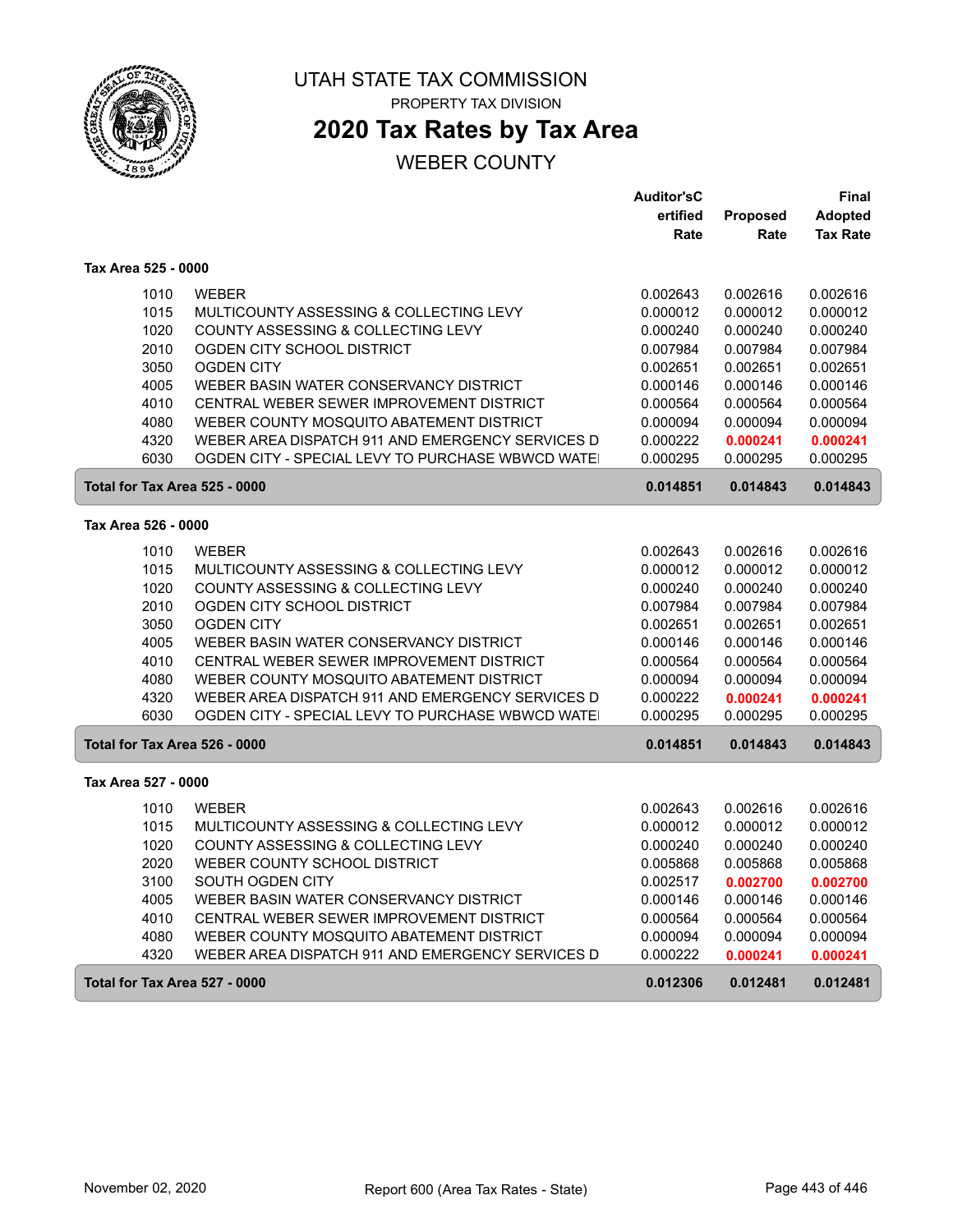

#### UTAH STATE TAX COMMISSION PROPERTY TAX DIVISION

## **2020 Tax Rates by Tax Area**

|                               |                                                  | <b>Auditor'sC</b> |          | Final           |
|-------------------------------|--------------------------------------------------|-------------------|----------|-----------------|
|                               |                                                  | ertified          | Proposed | <b>Adopted</b>  |
|                               |                                                  | Rate              | Rate     | <b>Tax Rate</b> |
| Tax Area 529 - 0000           |                                                  |                   |          |                 |
| 1010                          | <b>WEBER</b>                                     | 0.002643          | 0.002616 | 0.002616        |
| 1015                          | MULTICOUNTY ASSESSING & COLLECTING LEVY          | 0.000012          | 0.000012 | 0.000012        |
| 1020                          | COUNTY ASSESSING & COLLECTING LEVY               | 0.000240          | 0.000240 | 0.000240        |
| 2020                          | WEBER COUNTY SCHOOL DISTRICT                     | 0.005868          | 0.005868 | 0.005868        |
| 4005                          | WEBER BASIN WATER CONSERVANCY DISTRICT           | 0.000146          | 0.000146 | 0.000146        |
| 4050                          | WARREN-WEST WARREN CEMETERY MAINTENANCE DISTR    | 0.000127          | 0.000127 | 0.000127        |
| 4080                          | WEBER COUNTY MOSQUITO ABATEMENT DISTRICT         | 0.000094          | 0.000094 | 0.000094        |
| 4210                          | <b>WEBER FIRE DISTRICT</b>                       | 0.001378          | 0.001378 | 0.001378        |
| 4320                          | WEBER AREA DISPATCH 911 AND EMERGENCY SERVICES D | 0.000222          | 0.000241 | 0.000241        |
| 6080                          | WEBER FIRE DISTRICT - BOND (est. 1/1/06)         | 0.000057          | 0.000057 | 0.000057        |
| 6090                          | MUNICIPAL TYPE SERVICE FUND                      | 0.000125          | 0.000247 | 0.000247        |
| Total for Tax Area 529 - 0000 |                                                  | 0.010912          | 0.011026 | 0.011026        |
| Tax Area 530 - 0000           |                                                  |                   |          |                 |
| 1010                          | <b>WEBER</b>                                     | 0.002643          | 0.002616 | 0.002616        |
| 1015                          | MULTICOUNTY ASSESSING & COLLECTING LEVY          | 0.000012          | 0.000012 | 0.000012        |
| 1020                          | COUNTY ASSESSING & COLLECTING LEVY               | 0.000240          | 0.000240 | 0.000240        |
| 2020                          | WEBER COUNTY SCHOOL DISTRICT                     | 0.005868          | 0.005868 | 0.005868        |
| 4005                          | WEBER BASIN WATER CONSERVANCY DISTRICT           | 0.000146          | 0.000146 | 0.000146        |
| 4050                          | WARREN-WEST WARREN CEMETERY MAINTENANCE DISTR    | 0.000127          | 0.000127 | 0.000127        |
| 4080                          | WEBER COUNTY MOSQUITO ABATEMENT DISTRICT         | 0.000094          | 0.000094 | 0.000094        |
| 4210                          | <b>WEBER FIRE DISTRICT</b>                       | 0.001378          | 0.001378 | 0.001378        |
| 4320                          | WEBER AREA DISPATCH 911 AND EMERGENCY SERVICES D | 0.000222          | 0.000241 | 0.000241        |
| 6080                          | WEBER FIRE DISTRICT - BOND (est. 1/1/06)         | 0.000057          | 0.000057 | 0.000057        |
| 6090                          | MUNICIPAL TYPE SERVICE FUND                      | 0.000125          | 0.000247 | 0.000247        |
| Total for Tax Area 530 - 0000 |                                                  | 0.010912          | 0.011026 | 0.011026        |
| Tax Area 531 - 0000           |                                                  |                   |          |                 |
|                               |                                                  |                   |          |                 |
| 1010                          | <b>WEBER</b>                                     | 0.002643          | 0.002616 | 0.002616        |
| 1015                          | MULTICOUNTY ASSESSING & COLLECTING LEVY          | 0.000012          | 0.000012 | 0.000012        |
| 1020                          | COUNTY ASSESSING & COLLECTING LEVY               | 0.000240          | 0.000240 | 0.000240        |
| 2020                          | WEBER COUNTY SCHOOL DISTRICT                     | 0.005868          | 0.005868 | 0.005868        |
| 4005                          | WEBER BASIN WATER CONSERVANCY DISTRICT           | 0.000146          | 0.000146 | 0.000146        |
| 4050                          | WARREN-WEST WARREN CEMETERY MAINTENANCE DISTR    | 0.000127          | 0.000127 | 0.000127        |
| 4080                          | WEBER COUNTY MOSQUITO ABATEMENT DISTRICT         | 0.000094          | 0.000094 | 0.000094        |
| 4180                          | WEST WARREN - WARREN WATER IMPROVEMENT DISTRICT  | 0.000284          | 0.000284 | 0.000284        |
| 4210                          | <b>WEBER FIRE DISTRICT</b>                       | 0.001378          | 0.001378 | 0.001378        |
| 4320                          | WEBER AREA DISPATCH 911 AND EMERGENCY SERVICES D | 0.000222          | 0.000241 | 0.000241        |
| 6080                          | WEBER FIRE DISTRICT - BOND (est. 1/1/06)         | 0.000057          | 0.000057 | 0.000057        |
| 6090                          | MUNICIPAL TYPE SERVICE FUND                      | 0.000125          | 0.000247 | 0.000247        |
| Total for Tax Area 531 - 0000 |                                                  | 0.011196          | 0.011310 | 0.011310        |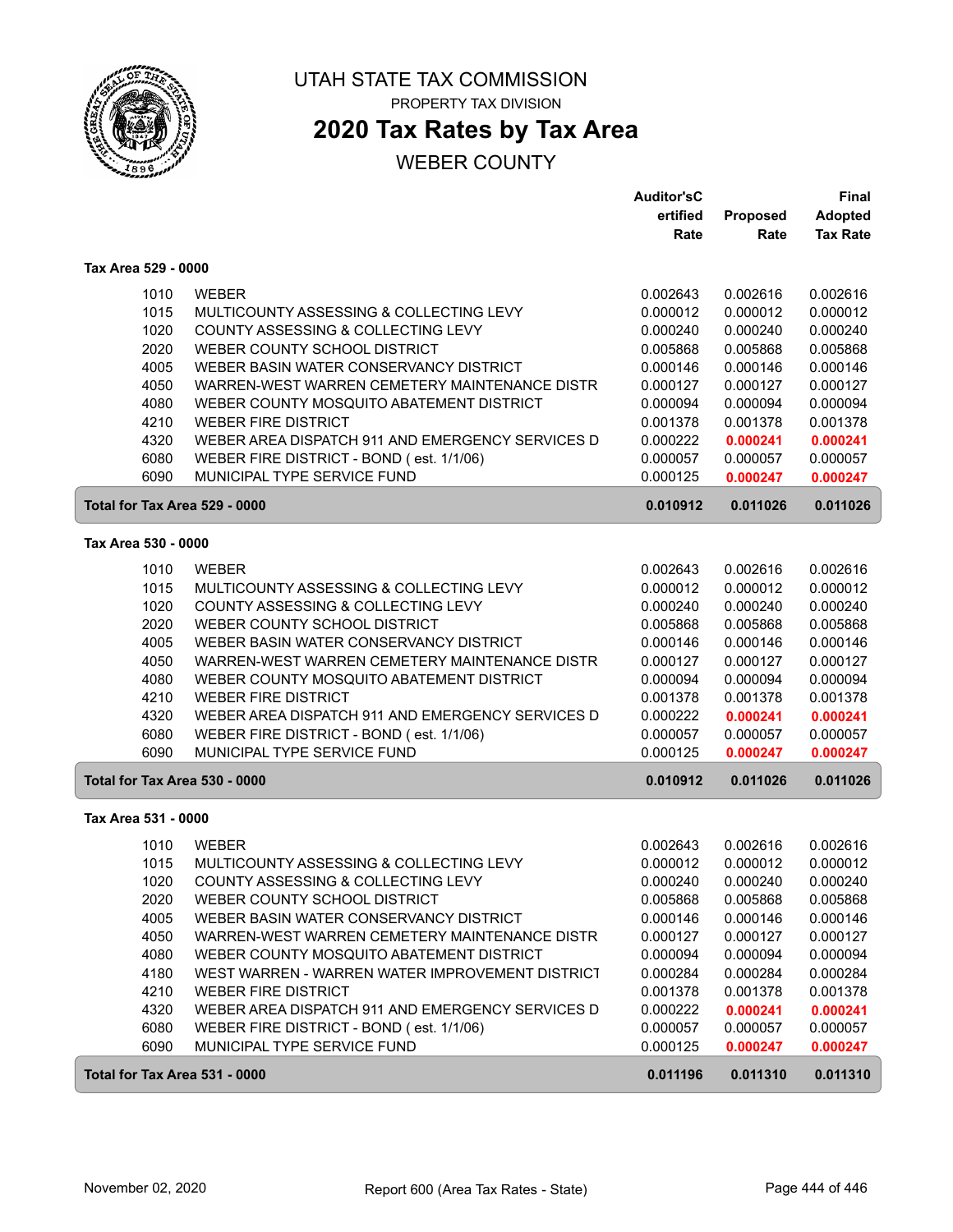

# **2020 Tax Rates by Tax Area**

|                     |                                                  | <b>Auditor'sC</b> |          | <b>Final</b>    |
|---------------------|--------------------------------------------------|-------------------|----------|-----------------|
|                     |                                                  | ertified          | Proposed | Adopted         |
|                     |                                                  | Rate              | Rate     | <b>Tax Rate</b> |
| Tax Area 534 - 0000 |                                                  |                   |          |                 |
| 1010                | <b>WEBER</b>                                     | 0.002643          | 0.002616 | 0.002616        |
| 1015                | MULTICOUNTY ASSESSING & COLLECTING LEVY          | 0.000012          | 0.000012 | 0.000012        |
| 1020                | COUNTY ASSESSING & COLLECTING LEVY               | 0.000240          | 0.000240 | 0.000240        |
| 2020                | WEBER COUNTY SCHOOL DISTRICT                     | 0.005868          | 0.005868 | 0.005868        |
| 3090                | <b>ROY CITY</b>                                  | 0.001959          | 0.001959 | 0.001959        |
| 4005                | WEBER BASIN WATER CONSERVANCY DISTRICT           | 0.000146          | 0.000146 | 0.000146        |
| 4015                | NORTH DAVIS SEWER DISTRICT                       | 0.000769          | 0.000769 | 0.000769        |
| 4080                | WEBER COUNTY MOSQUITO ABATEMENT DISTRICT         | 0.000094          | 0.000094 | 0.000094        |
| 4130                | ROY WATER CONSERVANCY DISTRICT                   | 0.000063          | 0.000063 | 0.000063        |
| 4320                | WEBER AREA DISPATCH 911 AND EMERGENCY SERVICES D | 0.000222          | 0.000241 | 0.000241        |
|                     | Total for Tax Area 534 - 0000                    | 0.012016          | 0.012008 | 0.012008        |
| Tax Area 535 - 0000 |                                                  |                   |          |                 |
|                     |                                                  |                   |          |                 |
| 1010                | <b>WEBER</b>                                     | 0.002643          | 0.002616 | 0.002616        |
| 1015                | MULTICOUNTY ASSESSING & COLLECTING LEVY          | 0.000012          | 0.000012 | 0.000012        |
| 1020                | COUNTY ASSESSING & COLLECTING LEVY               | 0.000240          | 0.000240 | 0.000240        |
| 2020                | WEBER COUNTY SCHOOL DISTRICT                     | 0.005868          | 0.005868 | 0.005868        |
| 3090                | <b>ROY CITY</b>                                  | 0.001959          | 0.001959 | 0.001959        |
| 4005                | WEBER BASIN WATER CONSERVANCY DISTRICT           | 0.000146          | 0.000146 | 0.000146        |
| 4015                | NORTH DAVIS SEWER DISTRICT                       | 0.000769          | 0.000769 | 0.000769        |
| 4080                | WEBER COUNTY MOSQUITO ABATEMENT DISTRICT         | 0.000094          | 0.000094 | 0.000094        |
| 4130                | ROY WATER CONSERVANCY DISTRICT                   | 0.000063          | 0.000063 | 0.000063        |
| 4320                | WEBER AREA DISPATCH 911 AND EMERGENCY SERVICES D | 0.000222          | 0.000241 | 0.000241        |
|                     | Total for Tax Area 535 - 0000<br>0.012016        |                   | 0.012008 | 0.012008        |
| Tax Area 536 - 0000 |                                                  |                   |          |                 |
| 1010                | <b>WEBER</b>                                     | 0.002643          | 0.002616 | 0.002616        |
| 1015                | MULTICOUNTY ASSESSING & COLLECTING LEVY          | 0.000012          | 0.000012 | 0.000012        |
| 1020                | COUNTY ASSESSING & COLLECTING LEVY               | 0.000240          | 0.000240 | 0.000240        |
| 2020                | WEBER COUNTY SCHOOL DISTRICT                     | 0.005868          | 0.005868 | 0.005868        |
| 3090                | <b>ROY CITY</b>                                  | 0.001959          | 0.001959 | 0.001959        |
| 4005                | WEBER BASIN WATER CONSERVANCY DISTRICT           | 0.000146          | 0.000146 | 0.000146        |
| 4015                | NORTH DAVIS SEWER DISTRICT                       | 0.000769          | 0.000769 | 0.000769        |
| 4080                | WEBER COUNTY MOSQUITO ABATEMENT DISTRICT         | 0.000094          | 0.000094 | 0.000094        |
| 4130                | ROY WATER CONSERVANCY DISTRICT                   | 0.000063          | 0.000063 | 0.000063        |
| 4320                | WEBER AREA DISPATCH 911 AND EMERGENCY SERVICES D | 0.000222          | 0.000241 | 0.000241        |
|                     | Total for Tax Area 536 - 0000<br>0.012016        |                   | 0.012008 | 0.012008        |